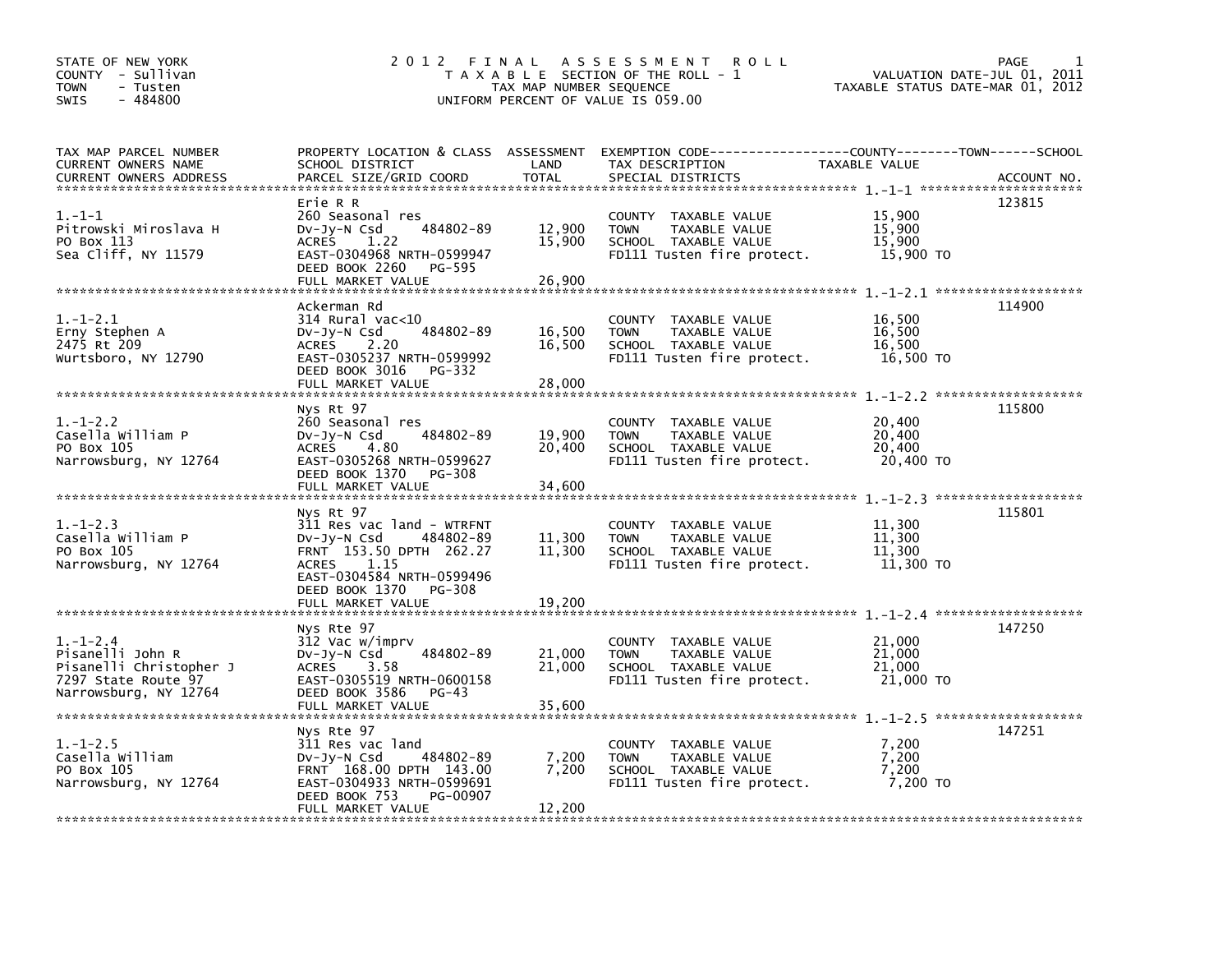| STATE OF NEW YORK<br>COUNTY - Sullivan<br><b>TOWN</b><br>- Tusten<br>$-484800$<br><b>SWIS</b>        | 2 0 1 2                                                                                                                                                                                         | FINAL<br>TAX MAP NUMBER SEQUENCE | A S S E S S M E N T<br><b>ROLL</b><br>T A X A B L E SECTION OF THE ROLL - 1<br>UNIFORM PERCENT OF VALUE IS 059.00                        |                                             | 2<br><b>PAGE</b><br>VALUATION DATE-JUL 01, 2011<br>TAXABLE STATUS DATE-MAR 01, 2012 |
|------------------------------------------------------------------------------------------------------|-------------------------------------------------------------------------------------------------------------------------------------------------------------------------------------------------|----------------------------------|------------------------------------------------------------------------------------------------------------------------------------------|---------------------------------------------|-------------------------------------------------------------------------------------|
| TAX MAP PARCEL NUMBER<br>CURRENT OWNERS NAME<br>CURRENT OWNERS ADDRESS                               | SCHOOL DISTRICT<br>PARCEL SIZE/GRID COORD                                                                                                                                                       | LAND<br><b>TOTAL</b>             | PROPERTY LOCATION & CLASS ASSESSMENT EXEMPTION CODE----------------COUNTY-------TOWN------SCHOOL<br>TAX DESCRIPTION<br>SPECIAL DISTRICTS | TAXABLE VALUE                               | ACCOUNT NO.                                                                         |
| $1. - 1 - 2.6$<br>Casella William<br>PO Box 105<br>Narrowsburg, NY 12764                             | Nys Rte 97<br>311 Res vac land - WTRFNT<br>$Dv-Jv-N$ Csd<br>484802-89<br>FRNT 190.00 DPTH 212.00<br>EAST-0304610 NRTH-0599672<br>DEED BOOK 753<br>PG-00907<br>FULL MARKET VALUE                 | 10,400<br>10,400<br>17,600       | COUNTY TAXABLE VALUE<br>TAXABLE VALUE<br><b>TOWN</b><br>SCHOOL TAXABLE VALUE<br>FD111 Tusten fire protect.                               | 10,400<br>10,400<br>10,400<br>10,400 TO     | 147252                                                                              |
| $1. - 1 - 2.7$<br>Lorper James J Trust<br>Lorper James J<br>2622 Bridgeview St<br>Matlacha, FL 33993 | Nys Rte 97<br>210 1 Family Res<br>484802-89<br>$Dv-Jy-N$ Csd<br>ACRES 1.40<br>EAST-0305705 NRTH-0599715<br>DEED BOOK 2010<br>PG-57627<br>FULL MARKET VALUE                                      | 11,800<br>49,300<br>83,600       | COUNTY TAXABLE VALUE<br><b>TOWN</b><br>TAXABLE VALUE<br>SCHOOL TAXABLE VALUE<br>FD111 Tusten fire protect.                               | 49,300<br>49,300<br>49,300<br>49,300 TO     | 133851                                                                              |
| $1. - 1 - 2.9$<br>Casella William<br>PO Box 105<br>Narrosburg, NY 12764                              | Nys Rte 97<br>$314$ Rural vac<10<br>484802-89<br>$Dv-Jy-N$ Csd<br><b>ACRES</b><br>2.66<br>EAST-0305879 NRTH-0600266<br>FULL MARKET VALUE                                                        | 13,000<br>13,000<br>22,000       | COUNTY TAXABLE VALUE<br><b>TOWN</b><br>TAXABLE VALUE<br>SCHOOL TAXABLE VALUE<br>FD111 Tusten fire protect.                               | 13,000<br>13,000<br>13,000<br>13,000 TO     | 147250                                                                              |
| $1. - 1 - 3.1$<br>Casella William P<br>PO Box 105<br>Narrowsburg, NY 12764                           | Nys Rte 97<br>$314$ Rural vac<10<br>484802-89<br>$Dv-Jy-N$ Csd<br>FRNT 150.00 DPTH 100.00<br><b>ACRES</b><br>0.17<br>EAST-0305265 NRTH-0598810<br>DEED BOOK 1357<br>PG-610<br>FULL MARKET VALUE | 900<br>900<br>1,500              | <b>COUNTY</b><br>TAXABLE VALUE<br><b>TOWN</b><br>TAXABLE VALUE<br>SCHOOL TAXABLE VALUE<br>FD111 Tusten fire protect.                     | 900<br>900<br>900<br>900 TO                 | 113930                                                                              |
| $1. - 1 - 3.3$<br>Casella William P<br>PO Box 105<br>Narrowsburg, NY 12764                           | Ackerman Rd<br>311 Res vac land - WTRFNT<br>$Dv-Jy-N$ Csd<br>484802-89<br><b>ACRES</b><br>2.00<br>EAST-0304573 NRTH-0598852<br>DEED BOOK 2590<br>PG-679<br>FULL MARKET VALUE                    | 19,600<br>19,600<br>33,200       | COUNTY TAXABLE VALUE<br><b>TOWN</b><br>TAXABLE VALUE<br>SCHOOL TAXABLE VALUE<br>FD111 Tusten fire protect.                               | 19,600<br>19,600<br>19,600<br>19,600 TO     | 118153                                                                              |
| $1. - 1 - 3.4$<br>Casella William<br>PO Box 105<br>Narrowsburg, NY 12764                             | Rte 97<br>280 Res Multiple<br>484802-89<br>$Dv-Jy-N$ Csd<br>8.87<br><b>ACRES</b><br>EAST-0305181 NRTH-0599099<br>DEED BOOK 1275<br>PG-00080<br>FULL MARKET VALUE                                | 34,000<br>123,600<br>209,500     | <b>COUNTY</b><br>TAXABLE VALUE<br>TAXABLE VALUE<br><b>TOWN</b><br>SCHOOL TAXABLE VALUE<br>FD111 Tusten fire protect.                     | 123,600<br>123,600<br>123,600<br>123,600 TO | 117625                                                                              |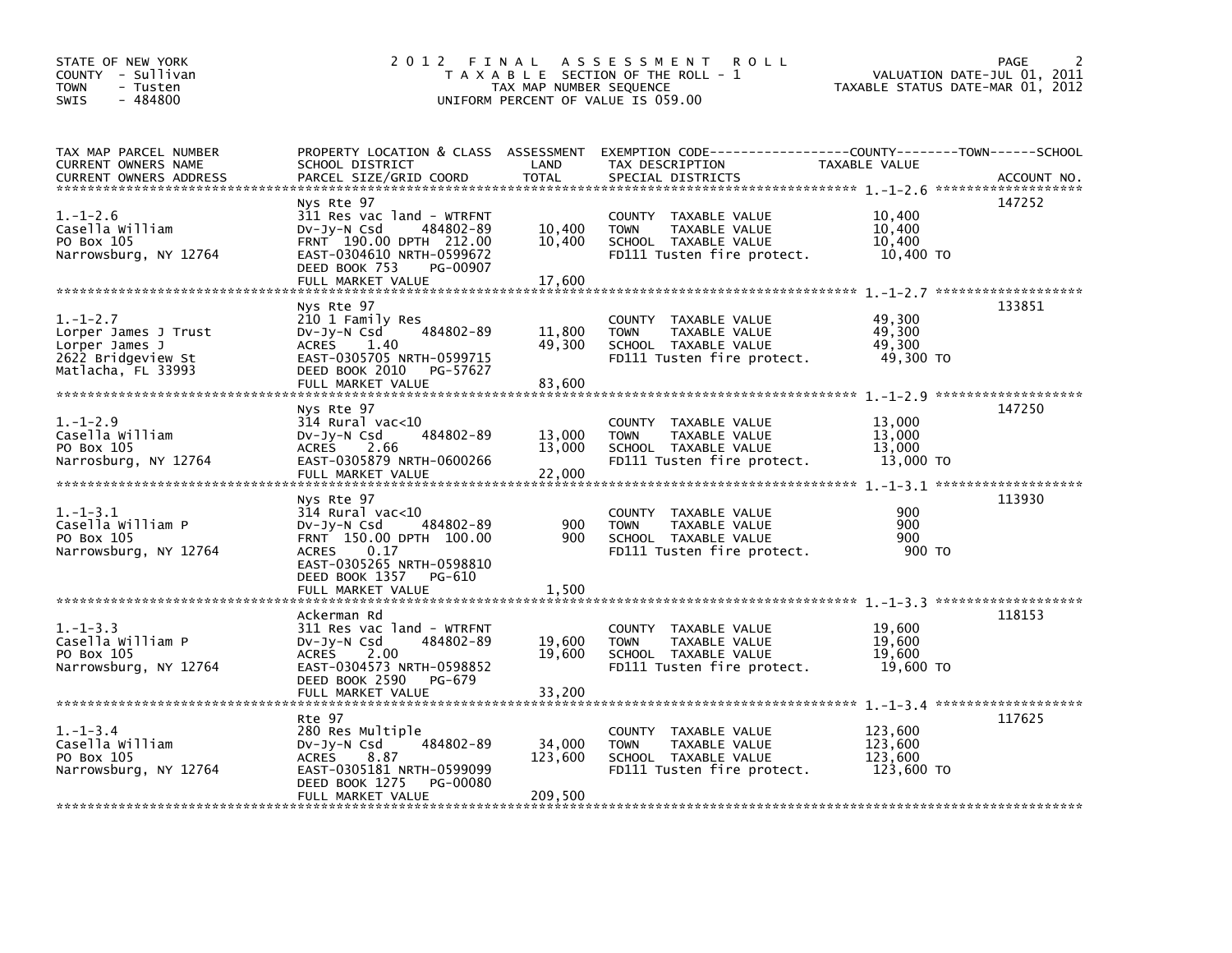| STATE OF NEW YORK<br>COUNTY - Sullivan<br>- Tusten<br>TOWN<br>$-484800$<br><b>SWIS</b>                     | 2 0 1 2                                                                                                                                                                   | TAX MAP NUMBER SEQUENCE      | FINAL ASSESSMENT<br><b>ROLL</b><br>T A X A B L E SECTION OF THE ROLL - 1<br>UNIFORM PERCENT OF VALUE IS 059.00                         | TAXABLE STATUS DATE-MAR 01, 2012                        | <b>PAGE</b><br>VALUATION DATE-JUL 01, 2011 |
|------------------------------------------------------------------------------------------------------------|---------------------------------------------------------------------------------------------------------------------------------------------------------------------------|------------------------------|----------------------------------------------------------------------------------------------------------------------------------------|---------------------------------------------------------|--------------------------------------------|
| TAX MAP PARCEL NUMBER<br>CURRENT OWNERS NAME<br><b>CURRENT OWNERS ADDRESS</b>                              | SCHOOL DISTRICT<br>PARCEL SIZE/GRID COORD                                                                                                                                 | LAND<br>TOTAL                | PROPERTY LOCATION & CLASS ASSESSMENT EXEMPTION CODE---------------COUNTY-------TOWN-----SCHOOL<br>TAX DESCRIPTION<br>SPECIAL DISTRICTS | TAXABLE VALUE                                           | ACCOUNT NO.                                |
| $1. - 1 - 3.5$<br>Borek Eleanor<br>Borek Richard<br>136 Rockaway Ave<br>Garden City, NY 11530              | Nys Rte 97<br>311 Res vac land - WTRFNT<br>$Dv-Jy-N$ Csd<br>484802-89<br>ACRES 2.65<br>EAST-0304595 NRTH-0589645<br>DEED BOOK 1699<br>PG-503<br>FULL MARKET VALUE         | 28,900<br>28,900<br>49,000   | COUNTY TAXABLE VALUE<br><b>TOWN</b><br>TAXABLE VALUE<br>SCHOOL TAXABLE VALUE<br>FD111 Tusten fire protect.                             | 28,900<br>28,900<br>28,900<br>28,900 TO                 |                                            |
| $1.-1-3.6$<br>Casella William<br>Jostrom Philip<br>PO Box 105<br>Narrowsburg, NY 12764                     | Nys Rte 97<br>210 1 Family Res - WTRFNT<br>DV-Jy-N Csd<br>484802-89<br>ACRES<br>2.00<br>EAST-0304598 NRTH-0599304<br>DEED BOOK 962<br>PG-00330<br>FULL MARKET VALUE       | 15,900<br>133,000<br>225.400 | 41854<br>STAR B<br>COUNTY TAXABLE VALUE<br><b>TOWN</b><br>TAXABLE VALUE<br>SCHOOL TAXABLE VALUE<br>FD111 Tusten fire protect.          | $\Omega$<br>133,000<br>133,000<br>115.600<br>133,000 TO | $\mathbf{0}$<br>17,400                     |
| $1. - 1 - 3.7$<br>Casella William P<br>Jostrom Philip W<br>PO Box 105<br>Narrowsburg, NY 12764             | Nys Rt 97<br>311 Res vac land - WTRFNT<br>484802-89<br>$Dv-Jy-N$ Csd<br>2.00<br><b>ACRES</b><br>EAST-0304565 NRTH-0599068<br>DEED BOOK 2489<br>PG-35<br>FULL MARKET VALUE | 21,800<br>21,800<br>36,900   | COUNTY TAXABLE VALUE<br>TAXABLE VALUE<br><b>TOWN</b><br>SCHOOL TAXABLE VALUE<br>FD111 Tusten fire protect.                             | 21,800<br>21,800<br>21,800<br>21,800 TO                 |                                            |
| $1. - 1 - 4$<br>Marchese John C<br>523 E 14 th St Apt 1G<br>New York, NY 10009                             | Nys Rte 97<br>210 1 Family Res<br>484802-89<br>$Dv-Jy-N$ Csd<br>ACRES 3.40<br>EAST-0305205 NRTH-0598528<br>DEED BOOK 1895<br>PG-0594<br>FULL MARKET VALUE                 | 20,400<br>59,100<br>100,200  | COUNTY TAXABLE VALUE<br>TAXABLE VALUE<br><b>TOWN</b><br>SCHOOL TAXABLE VALUE<br>FD111 Tusten fire protect.                             | 59.100<br>59.100<br>59,100<br>59.100 TO                 | 128550                                     |
| $1. - 1 - 6.1$<br>River Valley Dev Corp<br>Attn: Salvatore Paolillo<br>11 Timber Rd                        | Con Rail Tracks<br>311 Res vac land - WTRFNT<br>484802-89<br>DV-Jy-N Csd<br>ACRES 17.94<br>EAST-0305174 NRTH-0595367                                                      | 25,450<br>25,450             | COUNTY TAXABLE VALUE<br><b>TOWN</b><br>TAXABLE VALUE<br>SCHOOL TAXABLE VALUE<br>FD111 Tusten fire protect.                             | 25,450<br>25,450<br>25,450<br>25.450 TO                 | 155307                                     |
| $1. - 1 - 6.2$<br>River Valley Dev Corp<br>Attn: Salvatore Paolillo<br>11 Timber Rd<br>Glen Cove, NY 11542 | Con Rail Tracks<br>311 Res vac land - WTRFNT<br>484802-89<br>DV-Jy-N Csd<br>ACRES 2.01<br>EAST-0304766 NRTH-0595914<br>FULL MARKET VALUE                                  | 10,500<br>10,500<br>17,800   | <b>COUNTY</b><br>TAXABLE VALUE<br>TAXABLE VALUE<br><b>TOWN</b><br>SCHOOL TAXABLE VALUE<br>FD111 Tusten fire protect.                   | 10,500<br>10,500<br>10,500<br>10,500 TO                 | 155307                                     |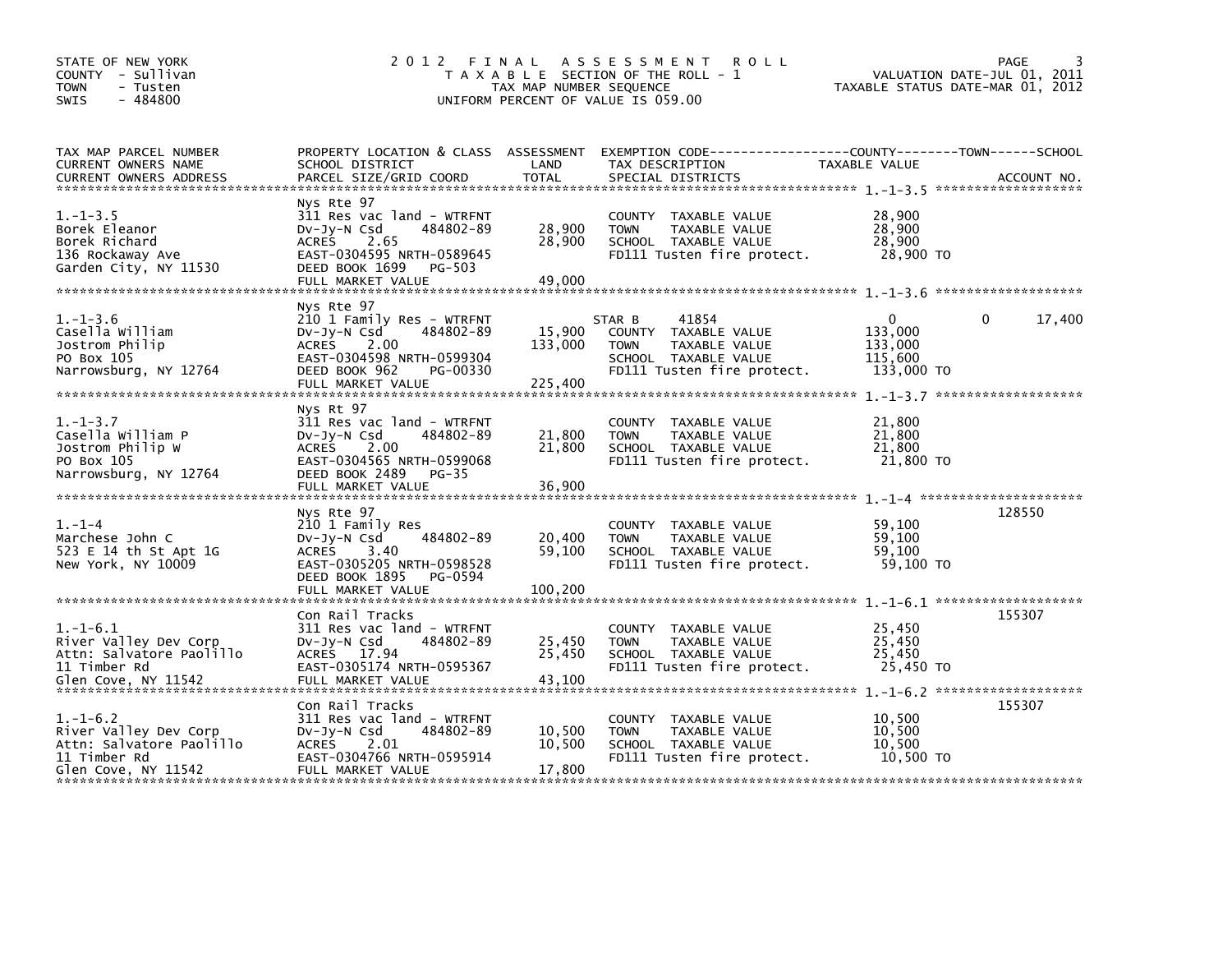| STATE OF NEW YORK<br>COUNTY - Sullivan<br><b>TOWN</b><br>- Tusten<br>$-484800$<br><b>SWIS</b>              | 2012 FINAL                                                                                                                                         | TAX MAP NUMBER SEQUENCE  | A S S E S S M E N T<br>ROLL<br>T A X A B L E SECTION OF THE ROLL - 1<br>UNIFORM PERCENT OF VALUE IS 059.00           |                                         | <b>PAGE</b><br>VALUATION DATE-JUL 01, 2011<br>TAXABLE STATUS DATE-MAR 01, 2012 |
|------------------------------------------------------------------------------------------------------------|----------------------------------------------------------------------------------------------------------------------------------------------------|--------------------------|----------------------------------------------------------------------------------------------------------------------|-----------------------------------------|--------------------------------------------------------------------------------|
| TAX MAP PARCEL NUMBER<br><b>CURRENT OWNERS NAME</b>                                                        | PROPERTY LOCATION & CLASS ASSESSMENT<br>SCHOOL DISTRICT                                                                                            | LAND                     | EXEMPTION CODE-----<br>TAX DESCRIPTION                                                                               | TAXABLE VALUE                           | -------------COUNTY--------TOWN------SCHOOL                                    |
| $1. - 1 - 6.3$<br>River Valley Dev Corp<br>Attn: Salvatore Paolillo<br>11 Timber Rd                        | Con Rail Tracks<br>311 Res vac land - WTRFNT<br>DV-Jy-N Csd<br>484802-89<br>2.02<br>ACRES<br>EAST-0304784 NRTH-0595708                             | 10,000<br>10,000         | <b>COUNTY</b><br>TAXABLE VALUE<br><b>TOWN</b><br>TAXABLE VALUE<br>SCHOOL TAXABLE VALUE<br>FD111 Tusten fire protect. | 10,000<br>10,000<br>10,000<br>10,000 TO | 155307                                                                         |
| $1.-1-6.4$<br>River Valley Dev Corp<br>Attn: Salvatore Paolillo<br>11 Timber Rd                            | Con Rail Tracks<br>311 Res vac land - WTRFNT<br>$Dv-Jy-N$ Csd<br>484802-89<br>ACRES 2.01<br>EAST-0304817 NRTH-0595518                              | 9,500<br>9,500           | <b>COUNTY</b><br>TAXABLE VALUE<br>TAXABLE VALUE<br><b>TOWN</b><br>SCHOOL TAXABLE VALUE<br>FD111 Tusten fire protect. | 9,500<br>9,500<br>9,500<br>9,500 TO     | 155307<br>*******************                                                  |
| $1. - 1 - 6.5$<br>River Valley Dev Corp<br>Attn: Salvatore Paolillo<br>11 Timber Rd                        | Con Rail Tracks<br>311 Res vac land - WTRFNT<br>484802-89<br>DV-Jy-N Csd<br>2.02<br>ACRES<br>EAST-0304868 NRTH-0595322                             | 9,000<br>9,000           | <b>COUNTY</b><br>TAXABLE VALUE<br><b>TOWN</b><br>TAXABLE VALUE<br>SCHOOL TAXABLE VALUE<br>FD111 Tusten fire protect. | 9,000<br>9,000<br>9.000<br>$9,000$ TO   | 155307                                                                         |
| $1. - 1 - 6.6$<br>River Valley Dev Corp<br>Attn: Salvatore Paolillo<br>11 Timber Rd                        | Con Rail Tracks<br>311 Res vac land - WTRFNT<br>484802-89<br>$Dv-Jy-N$ Csd<br>ACRES<br>2.04<br>EAST-0304908 NRTH-0595117                           | 8,500<br>8,500           | TAXABLE VALUE<br><b>COUNTY</b><br>TAXABLE VALUE<br><b>TOWN</b><br>SCHOOL TAXABLE VALUE<br>FD111 Tusten fire protect. | 8,500<br>8,500<br>8.500<br>8,500 TO     | 155307                                                                         |
| $1. - 1 - 6.7$<br>River Valley Dev Corp<br>Attn: Salvatore Paolillo<br>11 Timber Rd                        | Con Rail Tracks<br>311 Res vac land - WTRFNT<br>484802-89<br>$Dv-Jv-N$ Csd<br><b>ACRES</b><br>2.02<br>EAST-0304972 NRTH-0594897                    | 8,000<br>8,000           | TAXABLE VALUE<br><b>COUNTY</b><br><b>TOWN</b><br>TAXABLE VALUE<br>SCHOOL TAXABLE VALUE<br>FD111 Tusten fire protect. | 8,000<br>8,000<br>8,000<br>$8,000$ TO   | 155307                                                                         |
| $1. - 1 - 6.8$<br>River Valley Dev Corp<br>Attn: Salvatore Paolillo<br>11 Timber Rd<br>Glen Cove, NY 11542 | Con Rail Tracks<br>311 Res vac land - WTRFNT<br>484802-89<br>DV-Jy-N Csd<br><b>ACRES</b><br>2.64<br>EAST-0305051 NRTH-0594579<br>FULL MARKET VALUE | 7,500<br>7,500<br>12,700 | TAXABLE VALUE<br><b>COUNTY</b><br>TAXABLE VALUE<br><b>TOWN</b><br>SCHOOL TAXABLE VALUE<br>FD111 Tusten fire protect. | 7,500<br>7,500<br>7,500<br>7.500 TO     | 155307                                                                         |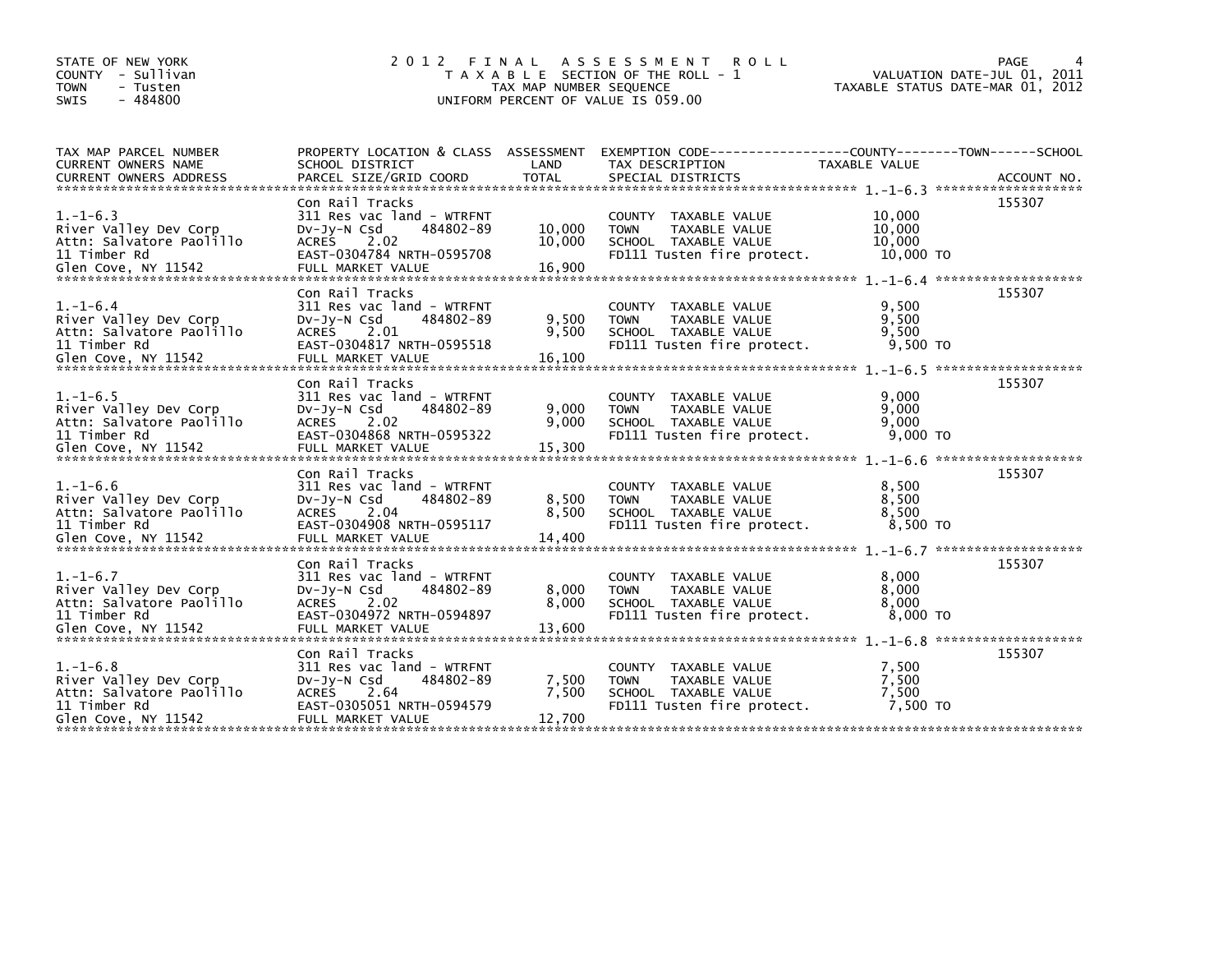| STATE OF NEW YORK<br>COUNTY - Sullivan<br>TOWN<br>- Tusten<br>$-484800$<br><b>SWIS</b>                                               | 2012 FINAL                                                                                                                                                                                  | TAX MAP NUMBER SEQUENCE      | A S S E S S M E N T<br><b>ROLL</b><br>T A X A B L E SECTION OF THE ROLL - 1<br>UNIFORM PERCENT OF VALUE IS 059.00             | VALUATION DATE-JUL 01, 2011<br>TAXABLE STATUS DATE-MAR 01, 2012 | PAGE<br>5        |
|--------------------------------------------------------------------------------------------------------------------------------------|---------------------------------------------------------------------------------------------------------------------------------------------------------------------------------------------|------------------------------|-------------------------------------------------------------------------------------------------------------------------------|-----------------------------------------------------------------|------------------|
| TAX MAP PARCEL NUMBER<br>CURRENT OWNERS NAME<br><b>CURRENT OWNERS ADDRESS</b>                                                        | PROPERTY LOCATION & CLASS ASSESSMENT<br>SCHOOL DISTRICT<br>PARCEL SIZE/GRID COORD                                                                                                           | LAND<br><b>TOTAL</b>         | EXEMPTION CODE------------------COUNTY--------TOWN------SCHOOL<br>TAX DESCRIPTION<br>SPECIAL DISTRICTS                        | TAXABLE VALUE                                                   | ACCOUNT NO.      |
| $1.-1-7.1$<br>Trovato Frank<br>Trovato Concetta<br>219 Wyngate Dr<br>Massapequa, NY 11758                                            | Town Rd 34<br>270 Mfg housing<br>484802-89<br>DV-Jy-N Csd<br>Combined with $1.-1-7.9$<br><b>ACRES</b><br>3.00<br>EAST-0305971 NRTH-0596411<br>DEED BOOK 2439<br>PG-308<br>FULL MARKET VALUE | 17,400<br>32,500<br>55,100   | COUNTY TAXABLE VALUE<br>TAXABLE VALUE<br><b>TOWN</b><br>SCHOOL TAXABLE VALUE<br>FD111 Tusten fire protect.                    | 32,500<br>32,500<br>32,500<br>32,500 TO                         | 119500           |
| $1.-1-7.2$<br>Johnson Mark<br>7173 State Route 97<br>Narrowsburg, NY 12764                                                           | Nys Hwy 97<br>240 Rural res<br>484802-89<br>DV-Jy-N Csd<br>ACRES 16.40<br>EAST-0305515 NRTH-0596701<br>DEED BOOK 2010<br>PG-54550<br>FULL MARKET VALUE                                      | 43,400<br>103,800<br>175,900 | 41854<br>STAR B<br>COUNTY TAXABLE VALUE<br>TAXABLE VALUE<br><b>TOWN</b><br>SCHOOL TAXABLE VALUE<br>FD111 Tusten fire protect. | $\mathbf{0}$<br>103,800<br>103,800<br>86,400<br>103,800 TO      | 119350<br>17,400 |
| $1.-1-7.3$<br>Juronics Thomas J<br>Fry Susan J<br>315 Grant Ave<br>Hightstown, NJ 08520                                              | Twn Rd 34<br>311 Res vac land<br>484802-89<br>DV-Jy-N Csd<br><b>ACRES</b><br>5.25<br>EAST-0305913 NRTH-0594174<br>DEED BOOK 1270<br>PG-00300<br>FULL MARKET VALUE                           | 24,100<br>24,100<br>40,800   | COUNTY TAXABLE VALUE<br><b>TOWN</b><br>TAXABLE VALUE<br>SCHOOL TAXABLE VALUE<br>FD111 Tusten fire protect.                    | 24,100<br>24,100<br>24,100<br>24,100 TO                         | 128200           |
| $1.-1-7.4$<br>Freda Kevin J<br>Freda Donna A<br>PO Box 332<br>Narrowsburg, NY 12764                                                  | Twn Rd 34<br>311 Res vac land<br>484802-89<br>DV-Jy-N Csd<br>6.22<br><b>ACRES</b><br>EAST-0305883 NRTH-0596000<br>DEED BOOK 2449<br>PG-439                                                  | 24,600<br>24,600             | COUNTY TAXABLE VALUE<br><b>TOWN</b><br>TAXABLE VALUE<br>SCHOOL TAXABLE VALUE<br>FD111 Tusten fire protect.                    | 24,600<br>24,600<br>24,600<br>24,600 TO                         | 124600           |
| $1. - 1 - 7.5$<br>Brennan Charles<br>Brennan Florence<br>412 Morningside Ave<br>Fairview, NJ 07022<br>****************************** | HUMPHREY Twn Rd 34<br>$314$ Rural vac< $10$<br>484802-89<br>DV-Jy-N Csd<br><b>ACRES</b><br>5.00<br>EAST-0305816 NRTH-0595922<br>DEED BOOK 2079<br>PG-518<br>FULL MARKET VALUE               | 20,600<br>20,600<br>34,900   | COUNTY TAXABLE VALUE<br>TAXABLE VALUE<br><b>TOWN</b><br>SCHOOL TAXABLE VALUE<br>FD111 Tusten fire protect.                    | 20,600<br>20,600<br>20,600<br>20,600 TO                         | 113850           |
| $1.-1-7.6$<br>Piscitelli Michael<br>Piscitelli Elisabetta<br>511 Dryden St<br>Westbury, NY 11590                                     | Twn Rd 34<br>311 Res vac land<br>484802-89<br>DV-Jy-N Csd<br><b>ACRES</b><br>5.09<br>EAST-0305937 NRTH-0594463<br>DEED BOOK 1371<br>PG-672<br>FULL MARKET VALUE                             | 22,300<br>22,300<br>37,800   | COUNTY TAXABLE VALUE<br><b>TOWN</b><br>TAXABLE VALUE<br>SCHOOL TAXABLE VALUE<br>FD111 Tusten fire protect.                    | 22,300<br>22,300<br>22,300<br>22,300 TO                         | 145400           |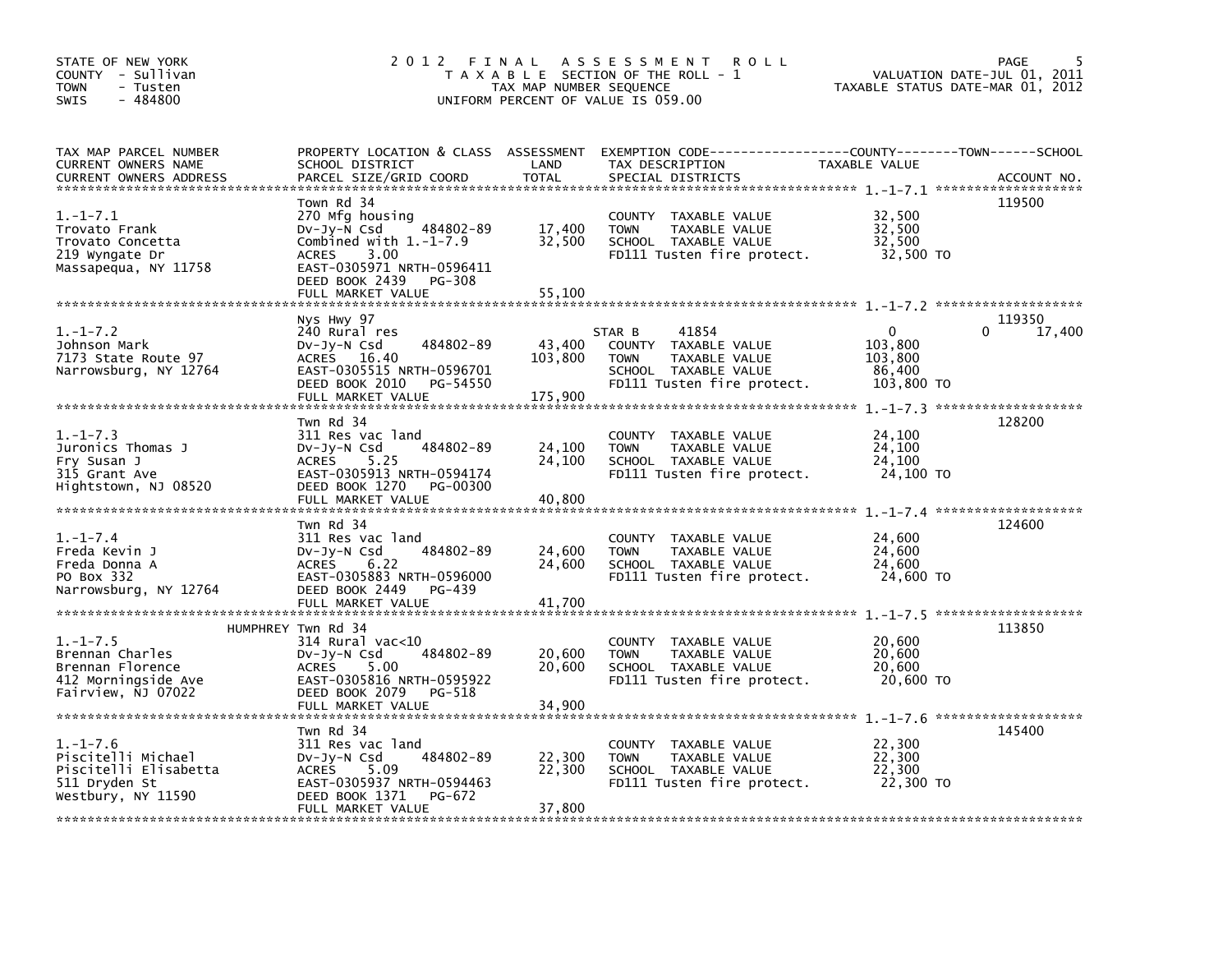| STATE OF NEW YORK<br>COUNTY - Sullivan<br><b>TOWN</b><br>- Tusten<br>$-484800$<br>SWIS                     | 2 0 1 2                                                                                                                                                           | FINAL<br>TAX MAP NUMBER SEQUENCE | A S S E S S M E N T<br><b>ROLL</b><br>T A X A B L E SECTION OF THE ROLL - 1<br>UNIFORM PERCENT OF VALUE IS 059.00   | TAXABLE STATUS DATE-MAR 01, 2012        | PAGE<br>6<br>VALUATION DATE-JUL 01, 2011 |
|------------------------------------------------------------------------------------------------------------|-------------------------------------------------------------------------------------------------------------------------------------------------------------------|----------------------------------|---------------------------------------------------------------------------------------------------------------------|-----------------------------------------|------------------------------------------|
| TAX MAP PARCEL NUMBER<br>CURRENT OWNERS NAME                                                               | SCHOOL DISTRICT                                                                                                                                                   | LAND                             | PROPERTY LOCATION & CLASS ASSESSMENT EXEMPTION CODE----------------COUNTY-------TOWN------SCHOOL<br>TAX DESCRIPTION | TAXABLE VALUE                           | ACCOUNT NO.<br>*******************       |
| $1. - 1 - 7.7$<br>Brennan Florence<br>Milazzo Dennis & Barbara<br>412 Moringside Ave<br>Fairview, NJ 07022 | Twn Rd 34<br>270 Mfg housing<br>484802-89<br>$Dv-Jy-N$ Csd<br>4.42<br><b>ACRES</b><br>EAST-0305915 NRTH-0595782<br>DEED BOOK 3458<br>PG-340<br>FULL MARKET VALUE  | 23,700<br>38,500<br>65,300       | COUNTY TAXABLE VALUE<br>TAXABLE VALUE<br><b>TOWN</b><br>SCHOOL TAXABLE VALUE<br>FD111 Tusten fire protect.          | 38,500<br>38,500<br>38,500<br>38,500 TO | 106150                                   |
|                                                                                                            | Twn Rd 34                                                                                                                                                         |                                  |                                                                                                                     |                                         | *******************<br>141600            |
| $1. - 1 - 7.8$<br>Freda Kevin J<br>Freda Donna A<br>PO Box 332<br>Narrowsburg, NY 12764                    | 312 Vac w/imprv<br>484802-89<br>DV-Jy-N Csd<br>ACRES 14.22<br>EAST-0305999 NRTH-0594991<br>DEED BOOK 2740<br>PG-492                                               | 38,100<br>38,900                 | COUNTY TAXABLE VALUE<br>TAXABLE VALUE<br><b>TOWN</b><br>SCHOOL TAXABLE VALUE<br>FD111 Tusten fire protect.          | 38,900<br>38,900<br>38,900<br>38,900 TO |                                          |
|                                                                                                            | FULL MARKET VALUE                                                                                                                                                 | 65,900                           |                                                                                                                     |                                         |                                          |
|                                                                                                            | Twn Rd 34                                                                                                                                                         |                                  |                                                                                                                     |                                         | 136820                                   |
| $1.-1-7.10$<br>Harris Roy<br>162-11 9 th Ave Apt 3A<br>Whitestone, NY 11357                                | 270 Mfg housing<br>484802-89<br>DV-Jy-N Csd<br><b>ACRES</b><br>4.97<br>EAST-0305957 NRTH-0595597<br>DEED BOOK 3132 PG-540<br>FULL MARKET VALUE                    | 25,600<br>48,000<br>81,400       | COUNTY TAXABLE VALUE<br>TAXABLE VALUE<br><b>TOWN</b><br>SCHOOL TAXABLE VALUE<br>FD111 Tusten fire protect.          | 48,000<br>48,000<br>48,000<br>48,000 TO |                                          |
|                                                                                                            |                                                                                                                                                                   |                                  |                                                                                                                     |                                         | $1 - 1 - 8$ ***********************      |
| $1. - 1 - 8$<br>Kranz Thomas B<br>Kranz Vivian E<br>211-19 Jamaica Ave<br>Queens Village, NY 11428         | Twn Rd 34<br>260 Seasonal res<br>484802-89<br>DV-Jy-N Csd<br><b>ACRES</b><br>1.00<br>EAST-0306442 NRTH-0595256<br>DEED BOOK 1020<br>PG-00175<br>FULL MARKET VALUE | 12,800<br>58,500<br>99,200       | COUNTY TAXABLE VALUE<br>TAXABLE VALUE<br><b>TOWN</b><br>SCHOOL TAXABLE VALUE<br>FD111 Tusten fire protect.          | 58,500<br>58,500<br>58,500<br>58,500 TO | 116650                                   |
|                                                                                                            | Nys Rte 97                                                                                                                                                        |                                  |                                                                                                                     |                                         | 127600                                   |
| $1.-1-10.1$<br>Daley Stephen J<br>Daley Angela A<br>7907 State Route 52<br>Narrowsburg, NY 12764           | 210 1 Family Res<br>484802-89<br>DV-Jy-N Csd<br>Combined with $1.-1-10.5$<br>2.09<br><b>ACRES</b><br>EAST-0306882 NRTH-0594929<br>DEED BOOK 2829<br>PG-535        | 16,200<br>50,100                 | COUNTY TAXABLE VALUE<br><b>TOWN</b><br>TAXABLE VALUE<br>SCHOOL TAXABLE VALUE<br>FD111 Tusten fire protect.          | 50,100<br>50,100<br>50,100<br>50,100 TO |                                          |
|                                                                                                            | FULL MARKET VALUE                                                                                                                                                 | 84,900                           |                                                                                                                     |                                         |                                          |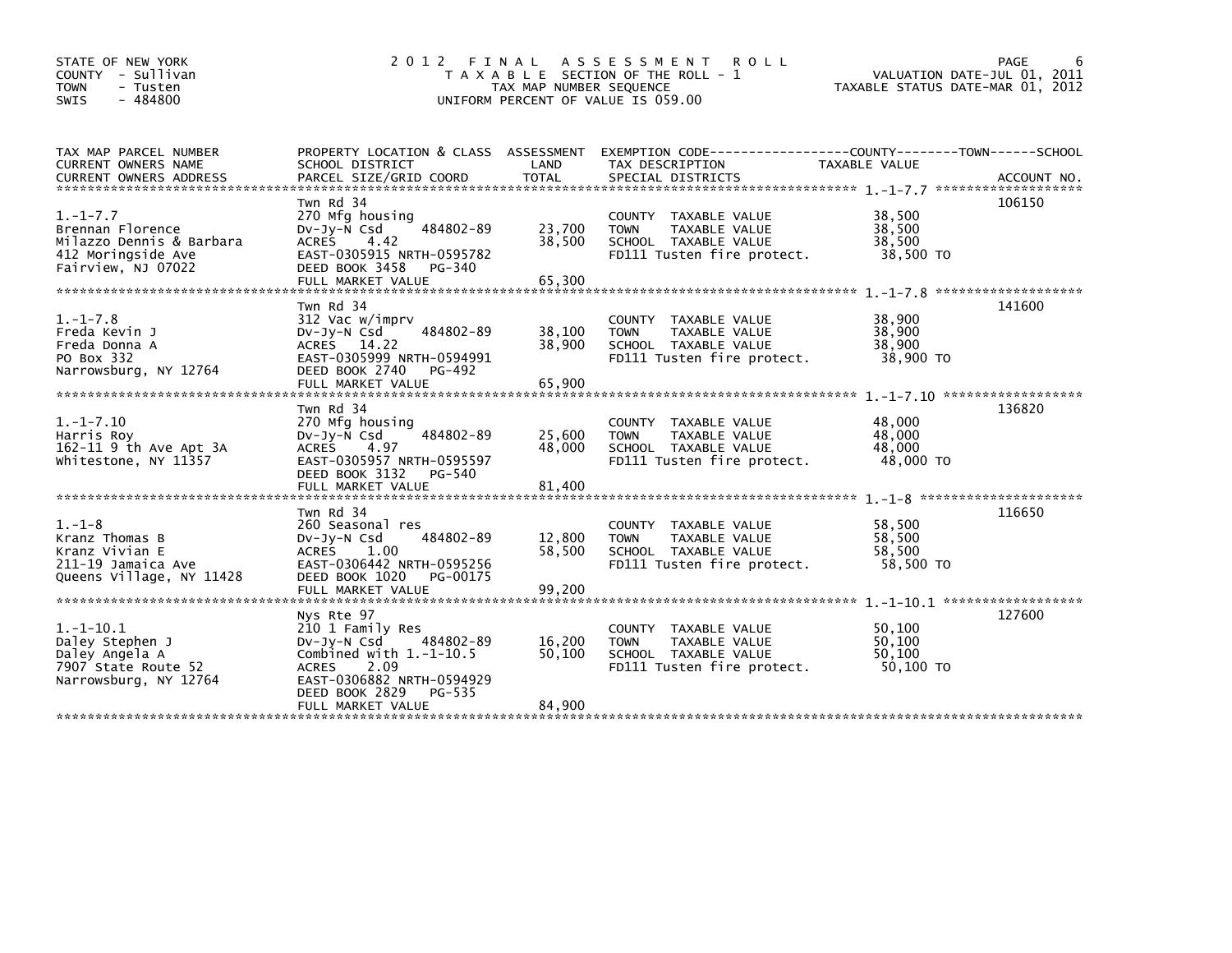| STATE OF NEW YORK<br>COUNTY - Sullivan<br><b>TOWN</b><br>- Tusten<br>$-484800$<br>SWIS     | 2 0 1 2<br>FINAL                                                                                                                                                   | TAX MAP NUMBER SEQUENCE     | A S S E S S M E N T<br><b>ROLL</b><br>T A X A B L E SECTION OF THE ROLL - 1<br>UNIFORM PERCENT OF VALUE IS 059.00             | TAXABLE STATUS DATE-MAR 01, 2012                        | PAGE<br>VALUATION DATE-JUL 01, 2011 |
|--------------------------------------------------------------------------------------------|--------------------------------------------------------------------------------------------------------------------------------------------------------------------|-----------------------------|-------------------------------------------------------------------------------------------------------------------------------|---------------------------------------------------------|-------------------------------------|
| TAX MAP PARCEL NUMBER<br>CURRENT OWNERS NAME<br><b>CURRENT OWNERS ADDRESS</b>              | PROPERTY LOCATION & CLASS ASSESSMENT<br>SCHOOL DISTRICT                                                                                                            | LAND                        | EXEMPTION CODE-----------------COUNTY-------TOWN------SCHOOL<br>TAX DESCRIPTION                                               | <b>TAXABLE VALUE</b>                                    |                                     |
|                                                                                            | Twn Rd 34                                                                                                                                                          |                             |                                                                                                                               |                                                         | 117550                              |
| $1.-1-10.2$<br>Chmura Andrew<br>4 Gables Rd<br>Narrowsburg, NY 12764                       | 270 Mfg housing<br>484802-89<br>$Dv-Jv-N$ Csd<br>FRNT 150.00 DPTH 150.00<br>EAST-0306613 NRTH-0595056<br>DEED BOOK 3268<br>PG-325<br>FULL MARKET VALUE             | 9,800<br>20,600<br>34,900   | 41854<br>STAR B<br>COUNTY TAXABLE VALUE<br>TAXABLE VALUE<br><b>TOWN</b><br>SCHOOL TAXABLE VALUE<br>FD111 Tusten fire protect. | $\mathbf{0}$<br>20,600<br>20,600<br>3,200<br>20,600 TO  | 0<br>17,400                         |
|                                                                                            |                                                                                                                                                                    |                             |                                                                                                                               |                                                         |                                     |
| $1.-1-10.3$<br>Leggio Daniel P<br>Leggio Kathlyn G<br>86-27 254 St<br>Bellrose, NY 11426   | Twn Rd 34<br>270 Mfg housing<br>484802-89<br>DV-Jy-N Csd<br>FRNT 167.00 DPTH 150.00<br>EAST-0306578 NRTH-0594892<br>DEED BOOK 1455<br>PG-504<br>FULL MARKET VALUE  | 9,400<br>47,900<br>81,200   | COUNTY TAXABLE VALUE<br>TAXABLE VALUE<br><b>TOWN</b><br>SCHOOL TAXABLE VALUE<br>FD111 Tusten fire protect.                    | 47,900<br>47,900<br>47,900<br>47,900 TO                 | 114250                              |
|                                                                                            | Twn Rd 34                                                                                                                                                          |                             |                                                                                                                               |                                                         | 125760                              |
| $1.-1-10.6$<br>Carlock Bonnie<br>PO Box 286<br>Narrowsburg, NY 12764                       | 260 Seasonal res<br>484802-89<br>DV-Jy-N Csd<br>FRNT 100.00 DPTH 150.00<br>0.34<br><b>ACRES</b><br>EAST-0306718 NRTH-0595044<br>DEED BOOK 2011<br>PG-7915          | 9,400<br>17,400             | 41854<br>STAR B<br>COUNTY TAXABLE VALUE<br>TAXABLE VALUE<br><b>TOWN</b><br>SCHOOL TAXABLE VALUE<br>FD111 Tusten fire protect. | $\Omega$<br>17,400<br>17,400<br>$\Omega$<br>17,400 TO   | 17,400<br>0                         |
|                                                                                            | FULL MARKET VALUE                                                                                                                                                  | 29,500                      |                                                                                                                               |                                                         |                                     |
| *******************************                                                            |                                                                                                                                                                    |                             |                                                                                                                               |                                                         |                                     |
| $1. - 1 - 11$<br>County of Sullivan<br>100 North St<br>Monticello, NY 12701                | Nys Rte 97<br>210 1 Family Res<br>484802-89<br>DV-Jy-N Csd<br>2.23<br><b>ACRES</b><br>EAST-0306712 NRTH-0594695                                                    | 16,600<br>68,700            | 41854<br>STAR B<br>COUNTY TAXABLE VALUE<br>TAXABLE VALUE<br><b>TOWN</b><br>SCHOOL TAXABLE VALUE                               | $\Omega$<br>68,700<br>68,700<br>51.300                  | 148525<br>0<br>17,400               |
| PRIOR OWNER ON 3/01/2012<br>Mathews Guy R                                                  | DEED BOOK 2012<br>PG-1350<br>FULL MARKET VALUE                                                                                                                     | 116,400                     | FD111 Tusten fire protect.                                                                                                    | 68,700 TO                                               |                                     |
|                                                                                            |                                                                                                                                                                    |                             |                                                                                                                               |                                                         |                                     |
| $1.-1-12.1$<br>Ralph J David<br>7033 State Route 97<br>PO Box 342<br>Narrowsburg, NY 12764 | Nys Rte 97<br>210 1 Family Res<br>484802-89<br>$Dv-Jy-N$ Csd<br><b>ACRES</b><br>1.00<br>EAST-0306858 NRTH-0594487<br>DEED BOOK 2095<br>PG-279<br>FULL MARKET VALUE | 12,800<br>63,500<br>107,600 | 41854<br>STAR B<br>COUNTY TAXABLE VALUE<br><b>TOWN</b><br>TAXABLE VALUE<br>SCHOOL TAXABLE VALUE<br>FD111 Tusten fire protect. | $\mathbf{0}$<br>63,500<br>63,500<br>46,100<br>63,500 TO | 127550<br>∩<br>17,400               |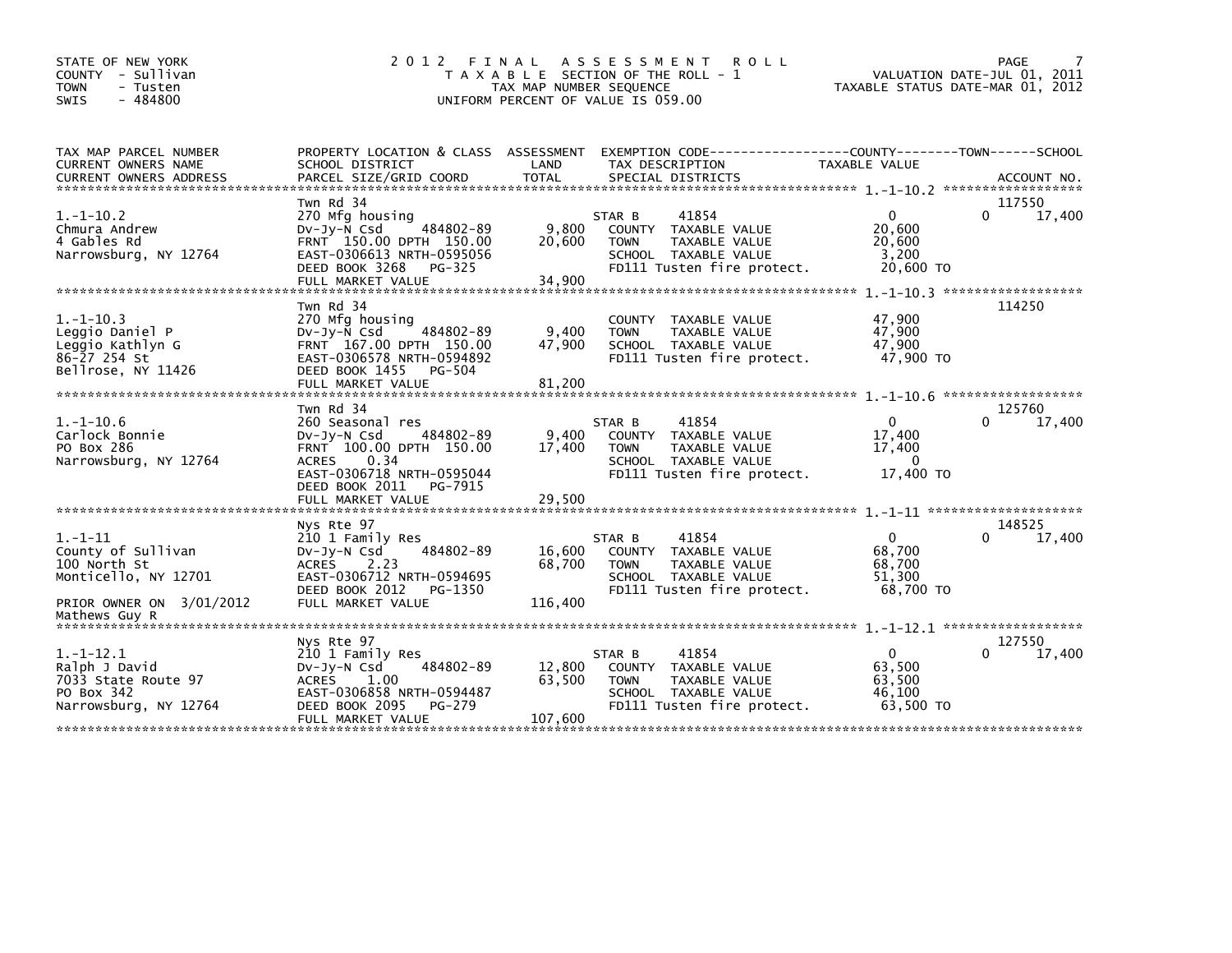| STATE OF NEW YORK<br>COUNTY - Sullivan<br><b>TOWN</b><br>- Tusten<br>$-484800$<br><b>SWIS</b>       | 2012 FINAL                                                                                                                                                                                  | TAX MAP NUMBER SEQUENCE     | A S S E S S M E N T<br><b>ROLL</b><br>T A X A B L E SECTION OF THE ROLL - 1<br>UNIFORM PERCENT OF VALUE IS 059.00                       | TAXABLE STATUS DATE-MAR 01, 2012                           | 8<br>PAGE<br>VALUATION DATE-JUL 01, 2011 |
|-----------------------------------------------------------------------------------------------------|---------------------------------------------------------------------------------------------------------------------------------------------------------------------------------------------|-----------------------------|-----------------------------------------------------------------------------------------------------------------------------------------|------------------------------------------------------------|------------------------------------------|
| TAX MAP PARCEL NUMBER<br>CURRENT OWNERS NAME<br><b>CURRENT OWNERS ADDRESS</b>                       | SCHOOL DISTRICT<br>PARCEL SIZE/GRID COORD                                                                                                                                                   | LAND<br><b>TOTAL</b>        | PROPERTY LOCATION & CLASS ASSESSMENT EXEMPTION CODE---------------COUNTY-------TOWN------SCHOOL<br>TAX DESCRIPTION<br>SPECIAL DISTRICTS | TAXABLE VALUE                                              | ACCOUNT NO.                              |
| $1.-1-12.2$<br>Nytko Henryk<br>Nytko Anna<br>907 Lorimer St Apt 1<br>Brooklyn, NY 11222             | 366 Humphrey (Twn Rd 34) Rd<br>210 1 Family Res<br>484802-89<br>Dv-Jy-N Csd<br>1.66<br><b>ACRES</b><br>EAST-0306572 NRTH-0594514<br>DEED BOOK 2631<br>PG-493<br>FULL MARKET VALUE           | 15,600<br>64,100<br>108,600 | COUNTY TAXABLE VALUE<br><b>TOWN</b><br>TAXABLE VALUE<br>SCHOOL TAXABLE VALUE<br>FD111 Tusten fire protect.                              | 64,100<br>64,100<br>64,100<br>64,100 TO                    | 145200                                   |
| $1. - 1 - 13$<br>Breen Cathleen<br>100 Berry St<br>Brooklyn, NY 11211                               | Nys Rte 97<br>210 1 Family Res<br>484802-89<br>DV-Jy-N Csd<br><b>ACRES</b><br>2.87 BANK C30978<br>EAST-0306654 NRTH-0594305<br>DEED BOOK 2251<br>PG-338<br>FULL MARKET VALUE                | 17,500<br>76,100<br>129,000 | COUNTY TAXABLE VALUE<br><b>TOWN</b><br>TAXABLE VALUE<br>SCHOOL TAXABLE VALUE<br>FD111 Tusten fire protect.                              | 76,100<br>76,100<br>76,100<br>76,100 TO                    | 140200                                   |
| $1. - 1 - 15$<br>James J Lorper Trust<br>Lorper James J<br>2622 Bridgeview St<br>Matlacha, FL 33993 | Nys Rte 97<br>210 1 Family Res<br>484802-89<br>DV-Jy-N Csd<br><b>ACRES</b><br>1.00<br>EAST-0305822 NRTH-0599436<br>DEED BOOK 2010<br>PG-57626<br>FULL MARKET VALUE                          | 12,800<br>68,000<br>115,300 | COUNTY TAXABLE VALUE<br><b>TOWN</b><br>TAXABLE VALUE<br>SCHOOL TAXABLE VALUE<br>FD111 Tusten fire protect.                              | 68,000<br>68,000<br>68,000<br>68,000 TO                    | 133850                                   |
| $1.-1-16$<br>Ackerman Geraldine Lee<br>1228 Rodgers St<br>Chesapeake, VA 23324                      | Nys Rt 97<br>260 Seasonal res<br>484802-89<br>$Dv-Jy-N$ Csd<br><b>ACRES</b><br>1.00<br>EAST-0305803 NRTH-0599325<br>DEED BOOK 3093<br>PG-432<br>FULL MARKET VALUE                           | 12,800<br>45,800<br>77,600  | COUNTY TAXABLE VALUE<br><b>TOWN</b><br>TAXABLE VALUE<br>SCHOOL TAXABLE VALUE<br>FD111 Tusten fire protect.                              | 45,800<br>45.800<br>45,800<br>45,800 TO                    | 100051                                   |
| $1.-1-17$<br>Purcell Brian H<br>7264 Route 97<br>Narrowsburg, NY 12764                              | Nys Rte 97<br>210 1 Family Res<br>484802-89<br>$Dv-Jy-N$ Csd<br><b>ACRES</b><br>35.89 BANK<br>в<br>EAST-0306446 NRTH-0599536<br>DEED BOOK 2915<br>PG-292                                    | 66,200<br>134,000           | 41854<br>STAR B<br>COUNTY TAXABLE VALUE<br>TAXABLE VALUE<br><b>TOWN</b><br>SCHOOL TAXABLE VALUE<br>FD111 Tusten fire protect.           | $\mathbf 0$<br>134,000<br>134,000<br>116,600<br>134,000 TO | 128500<br>17,400                         |
| $1.-1-19$<br>Krause Theresa<br>Krause Margaret M<br>1054 Arcadia Rd<br>South Venice, FL 34293       | Nys Rte 97<br>260 Seasonal res<br>484802-89<br>DV-Jy-N Csd<br>FRNT 100.00 DPTH 300.00<br>1.95<br><b>ACRES</b><br>EAST-0305720 NRTH-0598929<br>DEED BOOK 3561<br>PG-163<br>FULL MARKET VALUE | 8,400<br>45,800<br>77,600   | COUNTY TAXABLE VALUE<br>TAXABLE VALUE<br><b>TOWN</b><br>SCHOOL TAXABLE VALUE<br>FD111 Tusten fire protect.                              | 45,800<br>45.800<br>45.800<br>45,800 TO                    | 129950                                   |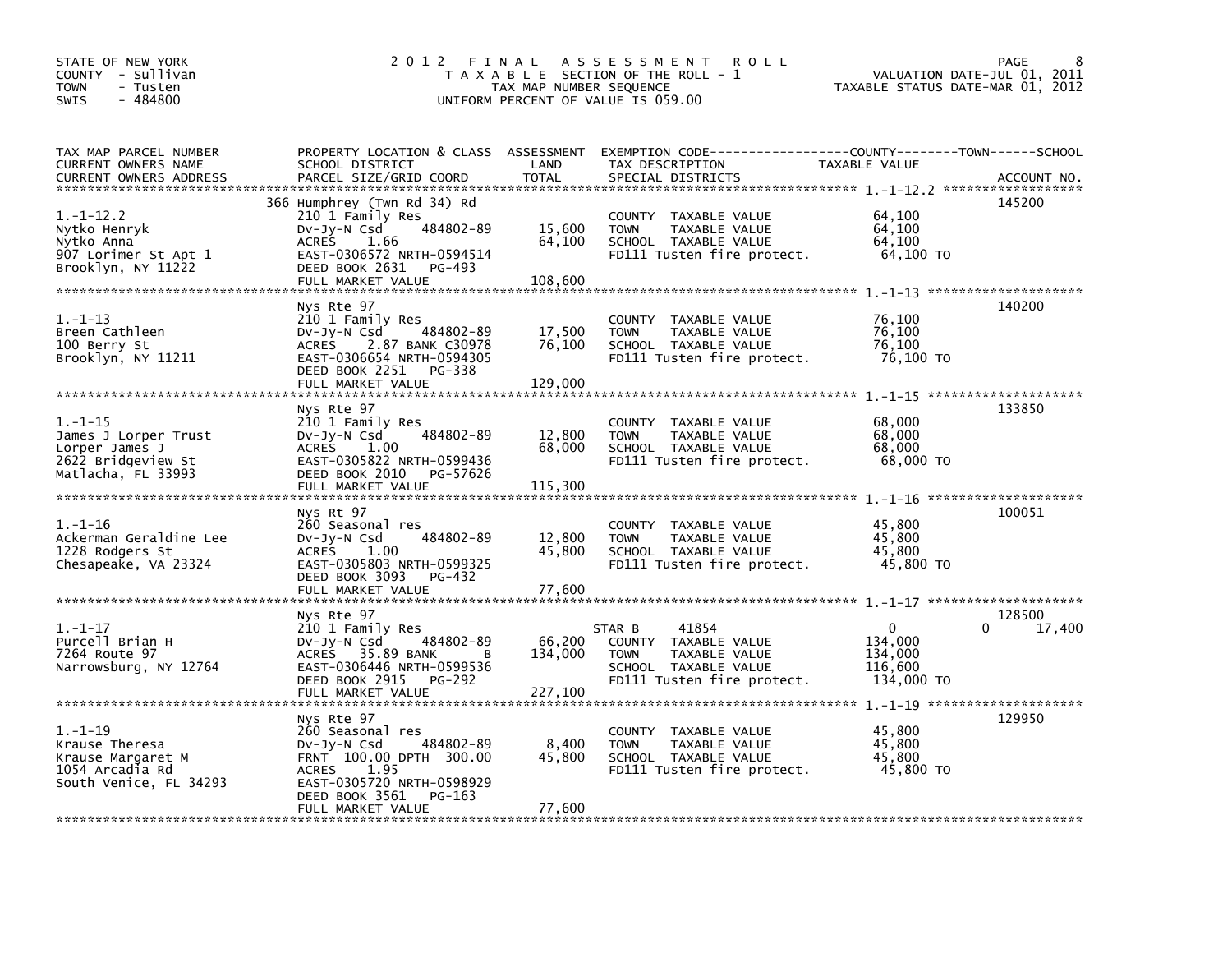| STATE OF NEW YORK<br>COUNTY - Sullivan<br>- Tusten<br>TOWN<br>$-484800$<br><b>SWIS</b>                | 2012 FINAL                                                                                                                                                                                                  | TAX MAP NUMBER SEQUENCE              | A S S E S S M E N T<br><b>ROLL</b><br>T A X A B L E SECTION OF THE ROLL - 1<br>UNIFORM PERCENT OF VALUE IS 059.00                       | VALUATION DATE-JUL 01, 2011<br>TAXABLE STATUS DATE-MAR 01, 2012                    | PAGE<br>9             |
|-------------------------------------------------------------------------------------------------------|-------------------------------------------------------------------------------------------------------------------------------------------------------------------------------------------------------------|--------------------------------------|-----------------------------------------------------------------------------------------------------------------------------------------|------------------------------------------------------------------------------------|-----------------------|
| TAX MAP PARCEL NUMBER<br>CURRENT OWNERS NAME<br><b>CURRENT OWNERS ADDRESS</b>                         | SCHOOL DISTRICT<br>PARCEL SIZE/GRID COORD                                                                                                                                                                   | LAND<br><b>TOTAL</b>                 | PROPERTY LOCATION & CLASS ASSESSMENT EXEMPTION CODE---------------COUNTY-------TOWN------SCHOOL<br>TAX DESCRIPTION<br>SPECIAL DISTRICTS | TAXABLE VALUE                                                                      | ACCOUNT NO.           |
| $1.-1-21.1$<br>Campfield Steven L<br>Campfield Georgia K<br>32 Skipperene Rd<br>Narrowsburg, NY 12764 | 32 Skipperene Rd<br>210 1 Family Res<br>484802-89<br>DV-Jy-N Csd<br>Lot 1 subdivision $7/2001$<br><b>ACRES</b><br>5.00 BANK<br>N<br>EAST-0307861 NRTH-0599984<br>DEED BOOK 2318 PG-164<br>FULL MARKET VALUE | 25,600<br>126,100<br>213,700         | STAR B<br>41854<br>COUNTY TAXABLE VALUE<br>TAXABLE VALUE<br><b>TOWN</b><br>SCHOOL TAXABLE VALUE<br>FD111 Tusten fire protect.           | $\Omega$<br>$\Omega$<br>126,100<br>126,100<br>108,700<br>126,100 TO                | 108200<br>17,400      |
| $1.-1-21.3$<br>Campfield Floyd<br>164 Ackerman Rd<br>Narrowsburg, NY 12764                            | Nys Rte 97<br>210 1 Family Res<br>484802-89<br>DV-Jy-N Csd<br>ACRES 19.98<br>EAST-0305399 NRTH-0301064<br>DEED BOOK 2380<br>PG-498<br>FULL MARKET VALUE                                                     | 52,100 STAR EN<br>126,000<br>213,600 | 41121<br>WAR VET<br>41834<br>COUNTY TAXABLE VALUE<br><b>TOWN</b><br>TAXABLE VALUE<br>SCHOOL TAXABLE VALUE<br>FD111 Tusten fire protect. | 15,660<br>15,660<br>$\mathbf 0$<br>0<br>110,340<br>110,340<br>89,920<br>126,000 TO | 160950<br>0<br>36,080 |
| $1.-1-21.4$<br>Campfield Floyd<br>164 Ackerman Rd<br>Narrowsburg, NY 12764                            | Twn Rd 34<br>$314$ Rural vac<10<br>484802-89<br>Dv-Jy-N Csd<br><b>ACRES</b><br>0.51<br>EAST-0305515 NRTH-0600531<br>DEED BOOK 758<br>PG-00747<br>FULL MARKET VALUE                                          | 16,000<br>16,000<br>27,100           | COUNTY TAXABLE VALUE<br><b>TOWN</b><br>TAXABLE VALUE<br>SCHOOL TAXABLE VALUE<br>FD111 Tusten fire protect.                              | 16,000<br>16,000<br>16,000<br>16,000 TO                                            | 108150                |
| $1.-1-21.6$<br>Miss Steven G<br>Miss Maria<br>260-04 83 rd Ave<br>Floral Park, NY 11004               | 22 Skipperine Rd<br>210 1 Family Res<br>484802-89<br>DV-Jy-N Csd<br><b>ACRES</b><br>3.00 BANK<br>N<br>EAST-0306375 NRTH-0600899<br>DEED BOOK 2011<br>PG-4544<br>FULL MARKET VALUE                           | 20,800<br>103,100<br>174,700         | COUNTY TAXABLE VALUE<br>TAXABLE VALUE<br><b>TOWN</b><br>SCHOOL TAXABLE VALUE<br>FD111 Tusten fire protect.                              | 103,100<br>103,100<br>103,100<br>103,100 TO                                        |                       |
| $1.-1-21.8$<br>Casella William<br>Box 105<br>Narrowsburg, NY 12764                                    | Nys Rt 97<br>311 Res vac land - WTRFNT<br>484802-89<br>$Dv-Jy-N$ Csd<br>1.37<br><b>ACRES</b><br>EAST-0304692 NRTH-0599959<br>DEED BOOK 1826<br>PG-160<br>FULL MARKET VALUE                                  | 2,500<br>2,500<br>4,200              | COUNTY TAXABLE VALUE<br>TAXABLE VALUE<br><b>TOWN</b><br>SCHOOL TAXABLE VALUE<br>FD111 Tusten fire protect.                              | 2,500<br>2.500<br>2,500<br>2,500 TO                                                |                       |
| $1.-1-21.11$<br>Campfield Floyd J<br>Campfield Anna M<br>250 Bridge St<br>Narrowsburg, NY 12764       | ES NYS 97<br>322 Rural vac>10<br>484802-89<br>DV-Jy-N Csd<br>Lot 1 subdivision $7/2001$<br>ACRES 106.73<br>EAST-0307696 NRTH-0598465<br>DEED BOOK 2551<br><b>PG-227</b><br>FULL MARKET VALUE                | 94,200<br>94,200<br>159,700          | COUNTY TAXABLE VALUE<br><b>TOWN</b><br>TAXABLE VALUE<br>SCHOOL TAXABLE VALUE<br>FD111 Tusten fire protect.                              | 94,200<br>94,200<br>94.200<br>94,200 TO                                            | 108200                |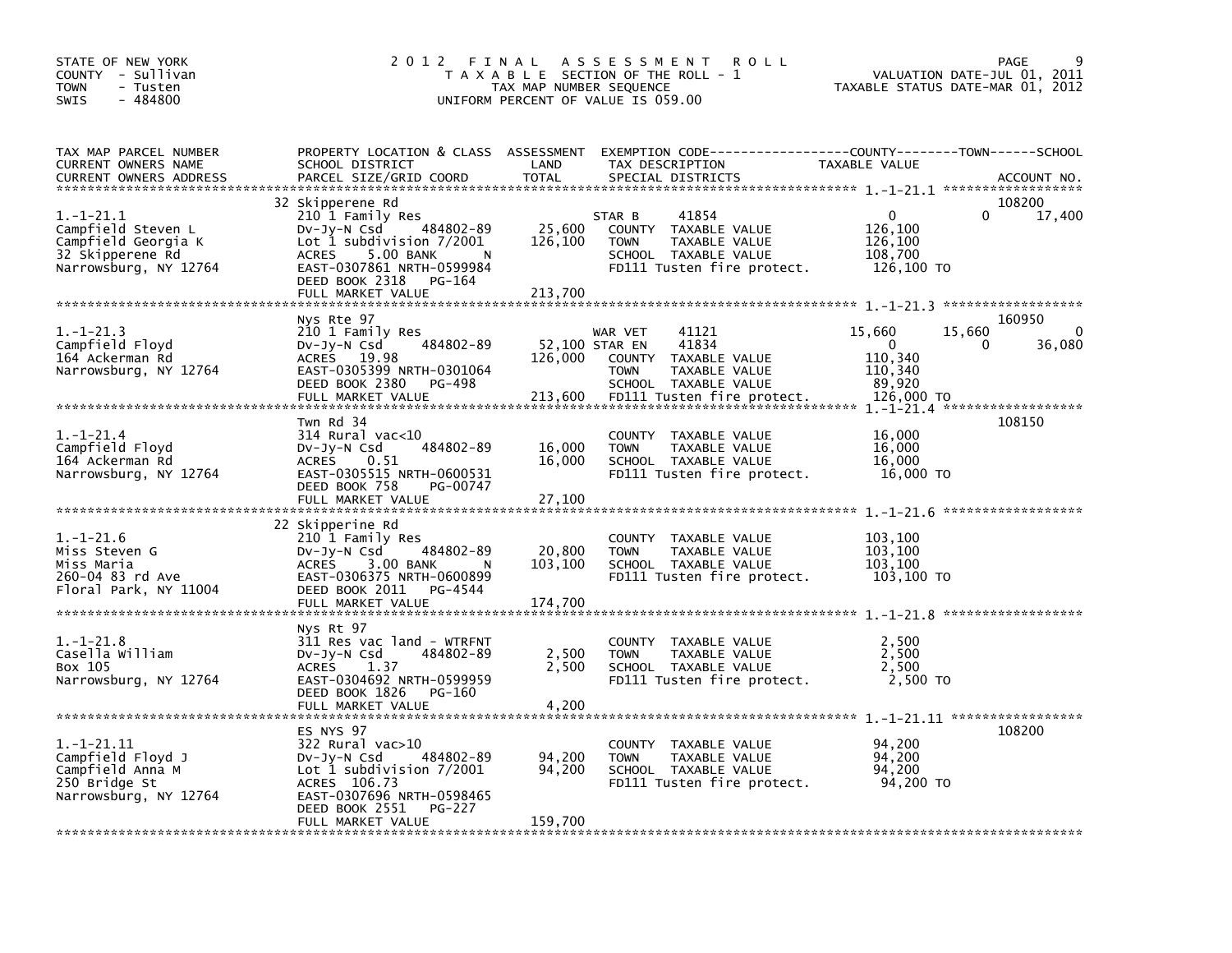| STATE OF NEW YORK<br>COUNTY - Sullivan<br><b>TOWN</b><br>- Tusten<br>$-484800$<br>SWIS                                       | 2 0 1 2                                                                                                                                                                                           | FINAL<br>TAX MAP NUMBER SEQUENCE    | A S S E S S M E N T<br><b>ROLL</b><br>T A X A B L E SECTION OF THE ROLL - 1<br>UNIFORM PERCENT OF VALUE IS 059.00                                  | VALUATION DATE-JUL 01, 2011<br>TAXABLE STATUS DATE-MAR 01, 2012      | PAGE         | 10              |
|------------------------------------------------------------------------------------------------------------------------------|---------------------------------------------------------------------------------------------------------------------------------------------------------------------------------------------------|-------------------------------------|----------------------------------------------------------------------------------------------------------------------------------------------------|----------------------------------------------------------------------|--------------|-----------------|
| TAX MAP PARCEL NUMBER<br>CURRENT OWNERS NAME<br><b>CURRENT OWNERS ADDRESS</b>                                                | PROPERTY LOCATION & CLASS ASSESSMENT<br>SCHOOL DISTRICT<br>PARCEL SIZE/GRID COORD                                                                                                                 | LAND<br><b>TOTAL</b>                | EXEMPTION CODE-----------------COUNTY-------TOWN------SCHOOL<br>TAX DESCRIPTION<br>SPECIAL DISTRICTS                                               | TAXABLE VALUE                                                        |              | ACCOUNT NO.     |
| $1.-1-21.13$<br>County of Sullivan<br>100 North St<br>Monticello, NY 12701<br>PRIOR OWNER ON 3/01/2012<br>County of Sullivan | NYS 97 & Skipperene Rd<br>322 Rural vac>10<br>484802-89<br>$Dv-Jv-N$ Csd<br>Lot 1 subdivision $7/2001$<br>ACRES 50.56<br>EAST-0307861 NRTH-0599984<br>DEED BOOK 2012 PG-1350<br>FULL MARKET VALUE | 63,400<br>63,400<br>107,500         | COUNTY TAXABLE VALUE<br><b>TOWN</b><br>TAXABLE VALUE<br>SCHOOL TAXABLE VALUE<br>FD111 Tusten fire protect.                                         | 63,400<br>63,400<br>63,400<br>63,400 TO                              | 108200       |                 |
|                                                                                                                              | Skipperene Rd                                                                                                                                                                                     |                                     |                                                                                                                                                    |                                                                      | 108200       |                 |
| $1.-1-21.14$<br>Miss Steven<br>Pinkava Richard<br>260-04 83 rd Ave<br>Floral Park, NY 11004                                  | 322 Rural vac>10<br>$Dv-Jy-N$ Csd<br>484802-89<br>Lot 1 subdivision 7/2001<br>ACRES 51.00<br>EAST-0307861 NRTH-0599984                                                                            | 66,900<br>66,900                    | COUNTY TAXABLE VALUE<br><b>TOWN</b><br>TAXABLE VALUE<br>SCHOOL TAXABLE VALUE<br>FD111 Tusten fire protect.                                         | 66.900<br>66,900<br>66,900<br>66,900 TO                              |              |                 |
|                                                                                                                              | DEED BOOK 3423<br>PG-393<br>FULL MARKET VALUE                                                                                                                                                     | 113,400                             |                                                                                                                                                    |                                                                      |              |                 |
| $1. - 1 - 22.2$<br>Meckle Lewis III<br>66 Old Cochecton Rd<br>Narrowsburg, NY 12764                                          | Twn Rd 9<br>210 1 Family Res<br>484802-89<br>$Dv-Jy-N$ Csd<br><b>ACRES</b><br>3.14<br>EAST-0311291 NRTH-0595745<br>DEED BOOK 1377 PG-411<br>FULL MARKET VALUE                                     | 21,200 STAR B<br>140.500<br>238,100 | RPTL466_C 41690<br>41854<br>COUNTY TAXABLE VALUE<br><b>TOWN</b><br>TAXABLE VALUE<br>SCHOOL TAXABLE VALUE<br>FD111 Tusten fire protect.<br>1,740 EX | 1,740<br>$\mathbf{0}$<br>138,760<br>138,760<br>121,360<br>138,760 TO | 1,740<br>0   | 1,740<br>17,400 |
|                                                                                                                              |                                                                                                                                                                                                   |                                     |                                                                                                                                                    |                                                                      |              |                 |
| PERRYPOND Tr 67<br>$1. - 1 - 22.3$<br>Mercado Justin U<br>140 Perry Pond Rd<br>Narrowsburg, NY 12764                         | 270 Mfg housing<br>484802-89<br>$Dv-Jy-N$ Csd<br>3.02<br><b>ACRES</b><br>EAST-0311066 NRTH-0596263<br>DEED BOOK 1641<br>PG-497<br>FULL MARKET VALUE                                               | 22,500<br>50,000<br>84,700          | 41854<br>STAR B<br>COUNTY TAXABLE VALUE<br><b>TOWN</b><br>TAXABLE VALUE<br>SCHOOL TAXABLE VALUE<br>FD111 Tusten fire protect.                      | $\mathbf{0}$<br>50,000<br>50,000<br>32,600<br>50,000 TO              | $\mathbf{0}$ | 17,400          |
|                                                                                                                              |                                                                                                                                                                                                   |                                     |                                                                                                                                                    |                                                                      | 155300       |                 |
| $1. - 1 - 23.1$<br>Vidal Juan A<br>Vidal Edna<br>PO Box 338<br>Narrowsburg, NY 12764                                         | Nys Rte 97<br>210 1 Family Res<br>484802-89<br>$Dv-Jy-N$ Csd<br>Lot <sub>1</sub><br>5.32<br><b>ACRES</b><br>EAST-0306560 NRTH-0596797<br>DEED BOOK 1242<br>PG-00228<br>FULL MARKET VALUE          | 26,600<br>109,300<br>185,300        | 41854<br>STAR B<br>COUNTY TAXABLE VALUE<br>TAXABLE VALUE<br><b>TOWN</b><br>SCHOOL TAXABLE VALUE<br>FD111 Tusten fire protect.                      | $\mathbf{0}$<br>109,300<br>109,300<br>91.900<br>109,300 TO           | 0            | 17,400          |
|                                                                                                                              |                                                                                                                                                                                                   |                                     |                                                                                                                                                    |                                                                      |              |                 |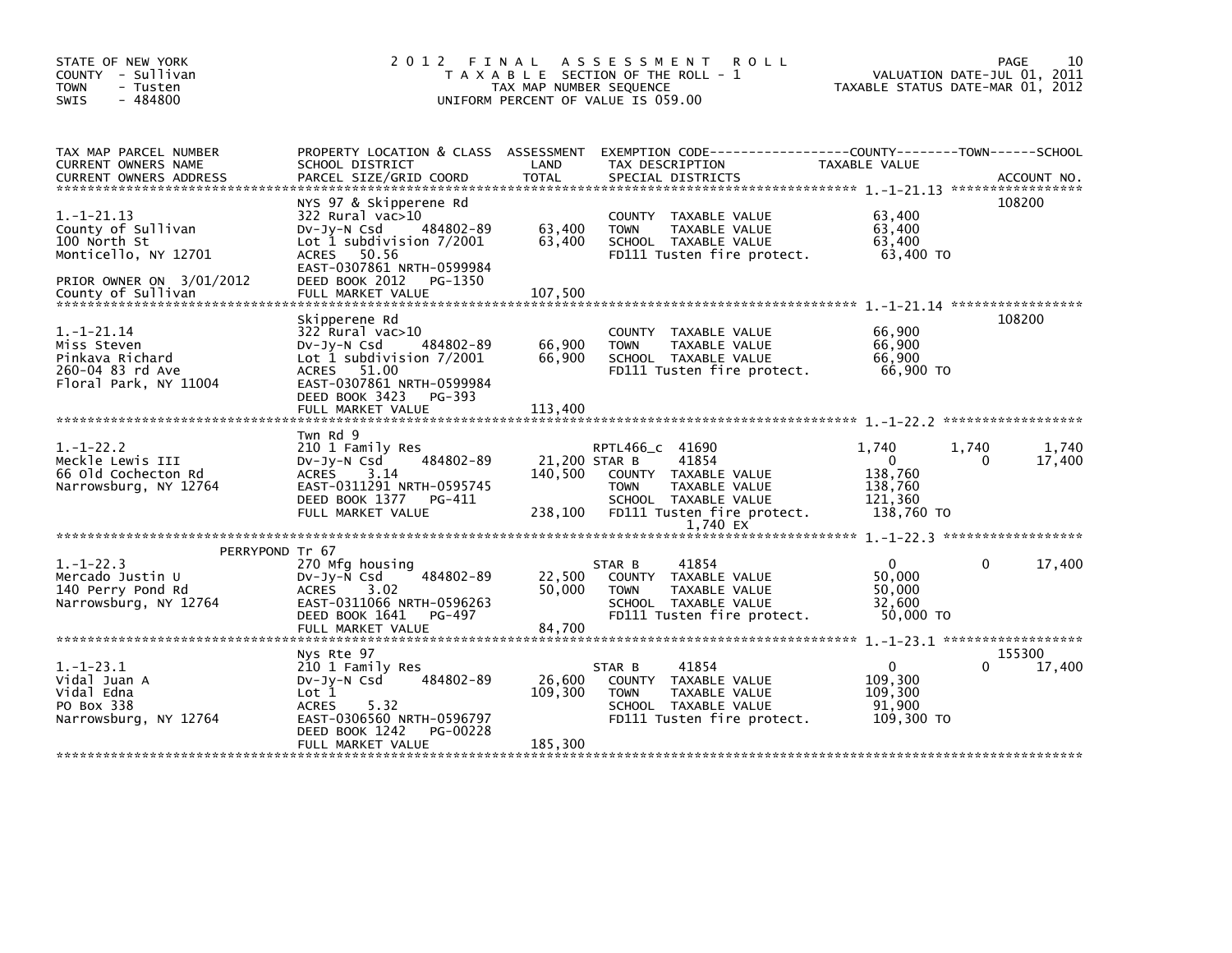| STATE OF NEW YORK<br>COUNTY - Sullivan<br><b>TOWN</b><br>- Tusten<br>$-484800$<br>SWIS                  | 2012 FINAL                                                                                                                                                                           | TAX MAP NUMBER SEQUENCE      | A S S E S S M E N T<br><b>ROLL</b><br>T A X A B L E SECTION OF THE ROLL - 1<br>UNIFORM PERCENT OF VALUE IS 059.00                | TAXABLE STATUS DATE-MAR 01, 2012                        | PAGE<br>11<br>VALUATION DATE-JUL 01, 2011 |
|---------------------------------------------------------------------------------------------------------|--------------------------------------------------------------------------------------------------------------------------------------------------------------------------------------|------------------------------|----------------------------------------------------------------------------------------------------------------------------------|---------------------------------------------------------|-------------------------------------------|
| TAX MAP PARCEL NUMBER<br>CURRENT OWNERS NAME<br><b>CURRENT OWNERS ADDRESS</b>                           | PROPERTY LOCATION & CLASS ASSESSMENT<br>SCHOOL DISTRICT<br>PARCEL SIZE/GRID COORD                                                                                                    | LAND<br><b>TOTAL</b>         | EXEMPTION CODE-----------------COUNTY--------TOWN------SCHOOL<br>TAX DESCRIPTION<br>SPECIAL DISTRICTS                            | TAXABLE VALUE                                           | ACCOUNT NO.                               |
| $1. - 1 - 23.2$<br>Brody Jonathan<br>Harris Robert<br>PO Box 90<br>Narrowsburg, NY 12764                | 442 Humphrey Rd<br>210 1 Family Res<br>484802-89<br>$Dv-Jy-N$ Csd<br>ACRES 2.00 BANKC160210<br>EAST-0305981 NRTH-0597197<br>DEED BOOK 2012<br>PG-325                                 | 15,900<br>68,700             | COUNTY TAXABLE VALUE<br>TAXABLE VALUE<br><b>TOWN</b><br>SCHOOL TAXABLE VALUE<br>FD111 Tusten fire protect.                       | 68,700<br>68,700<br>68.700<br>68,700 TO                 | 124901                                    |
| $1. - 1 - 23.3$<br>Huppert Barry L<br>Huppert Florence<br>301 E 22 nd St Apt 16DE<br>New York, NY 10010 | Nys Rte 97<br>210 1 Family Res<br>484802-89<br>$Dv-Jv-N$ Csd<br>Humphrey Rd<br>ACRES 10.10 BANK C30630<br>EAST-0305805 NRTH-0597700<br>DEED BOOK 2866<br>PG-421<br>FULL MARKET VALUE | 35,900<br>165,000<br>279,700 | COUNTY<br>TAXABLE VALUE<br>TAXABLE VALUE<br><b>TOWN</b><br>SCHOOL TAXABLE VALUE<br>FD111 Tusten fire protect.                    | 165,000<br>165,000<br>165,000<br>165,000 TO             | 138500                                    |
| $1. - 1 - 23.4$<br>Stalzer Pauline<br>6357 60th Pl<br>Ridgewood, NY 11385                               | E S Nys Rte 97<br>$314$ Rural vac< $10$<br>484802-89<br>$Dv-Jy-N$ Csd<br>2.63<br>ACRES<br>EAST-0305474 NRTH-0598029<br>DEED BOOK 1329<br>PG-185<br>FULL MARKET VALUE                 | 12,900<br>12,900<br>21,900   | COUNTY TAXABLE VALUE<br>TAXABLE VALUE<br><b>TOWN</b><br>SCHOOL TAXABLE VALUE<br>FD111 Tusten fire protect.                       | 12,900<br>12,900<br>12,900<br>12,900 TO                 |                                           |
| $1. - 1 - 23.5$<br>Hersey Ed<br>Hersey Sherry<br>90 Grandview Dr<br>Glastonbury, CT 06033               | Nys Rte 97<br>210 1 Family Res - WTRFNT<br>484802-89<br>DV-Jy-N Csd<br>ACRES 2.76<br>EAST-0304667 NRTH-0598384<br>DEED BOOK 1897<br>PG-0216                                          | 29,300<br>134,300            | 41854<br>STAR B<br>COUNTY<br>TAXABLE VALUE<br>TAXABLE VALUE<br><b>TOWN</b><br>SCHOOL TAXABLE VALUE<br>FD111 Tusten fire protect. | $\Omega$<br>134,300<br>134,300<br>116,900<br>134,300 TO | 154325<br>17,400                          |
| $1. - 1 - 23.6$<br>Manchand Cedric<br>Manchand Beverly<br>47-32 210 St<br>Bayside, NY 11361             | Nys Rte 97<br>210 1 Family Res - WTRFNT<br>484802-89<br>$Dv-Jy-N$ Csd<br><b>ACRES</b><br>1.24<br>EAST-0304692 NRTH-0598209<br>DEED BOOK 1567<br>PG-398<br>FULL MARKET VALUE          | 27,600<br>120,800<br>204,700 | <b>COUNTY</b><br>TAXABLE VALUE<br>TAXABLE VALUE<br><b>TOWN</b><br>SCHOOL TAXABLE VALUE<br>FD111 Tusten fire protect.             | 120,800<br>120,800<br>120,800<br>120,800 TO             | 157524                                    |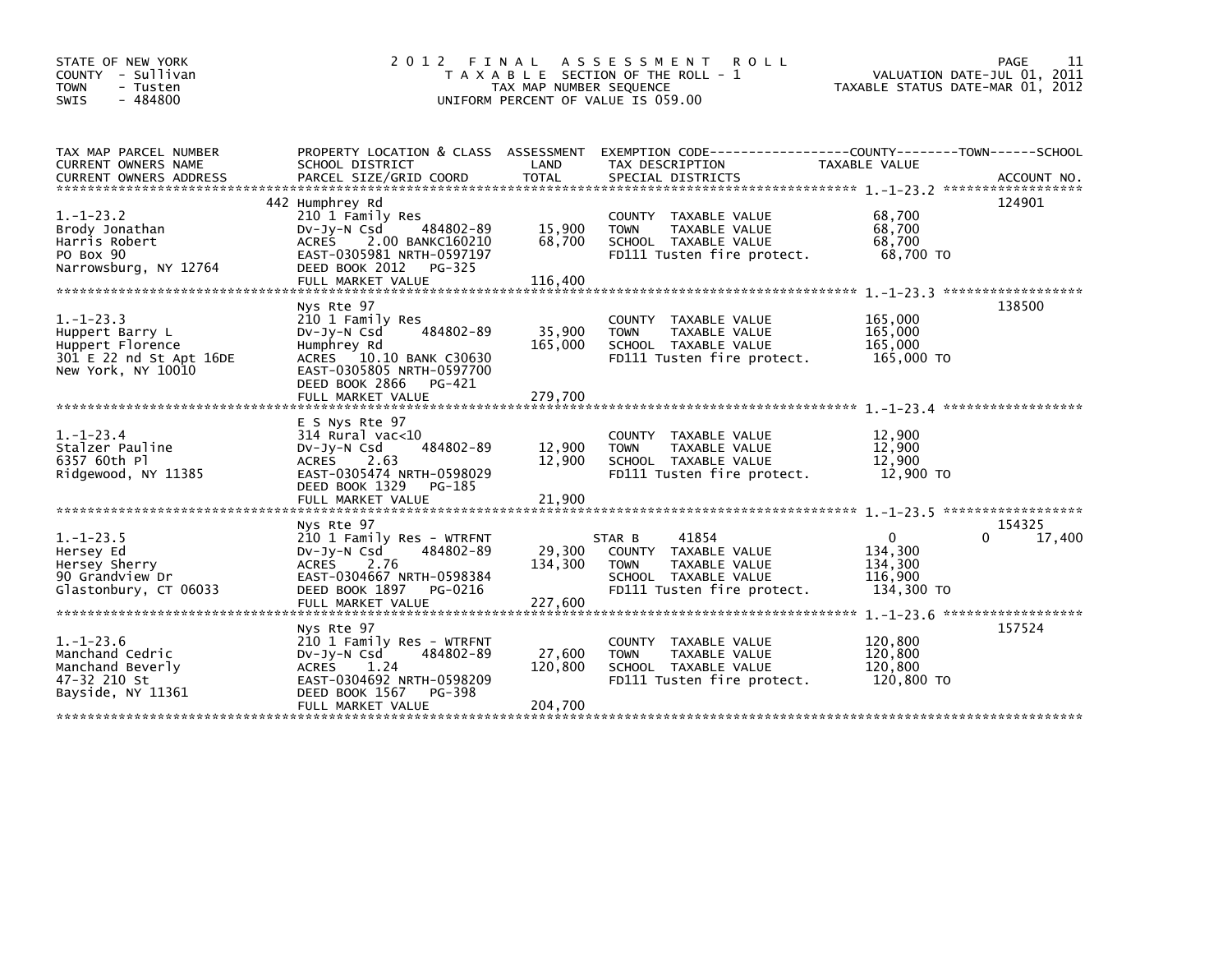| STATE OF NEW YORK<br>COUNTY - Sullivan<br><b>TOWN</b><br>- Tusten<br>$-484800$<br><b>SWIS</b>                | 2012                                                                                                                                                                         | TAX MAP NUMBER SEQUENCE     | FINAL ASSESSMENT<br><b>ROLL</b><br>T A X A B L E SECTION OF THE ROLL - 1<br>UNIFORM PERCENT OF VALUE IS 059.00                | VALUATION DATE-JUL 01, 2011<br>TAXABLE STATUS DATE-MAR 01, 2012 | 12<br>PAGE       |
|--------------------------------------------------------------------------------------------------------------|------------------------------------------------------------------------------------------------------------------------------------------------------------------------------|-----------------------------|-------------------------------------------------------------------------------------------------------------------------------|-----------------------------------------------------------------|------------------|
| TAX MAP PARCEL NUMBER<br>CURRENT OWNERS NAME<br><b>CURRENT OWNERS ADDRESS</b>                                | PROPERTY LOCATION & CLASS ASSESSMENT<br>SCHOOL DISTRICT<br>PARCEL SIZE/GRID COORD                                                                                            | LAND<br><b>TOTAL</b>        | EXEMPTION CODE-----------------COUNTY-------TOWN------SCHOOL<br>TAX DESCRIPTION<br>SPECIAL DISTRICTS                          | TAXABLE VALUE                                                   | ACCOUNT NO.      |
| $1.-1-23.7$<br>Lockwood Brett A<br>Lockwood Kristin M<br>PO Box 415<br>Narrowsburg, NY 12764                 | Nys Rt 97<br>210 1 Family Res<br>484802-89<br>$Dv-Jy-N$ Csd<br><b>ACRES</b><br>2.10 BANK 31730<br>EAST-0305142 NRTH-0598034<br>DEED BOOK 3244<br>PG-380<br>FULL MARKET VALUE | 16,200<br>66,200<br>112,200 | 41854<br>STAR B<br>COUNTY TAXABLE VALUE<br>TAXABLE VALUE<br><b>TOWN</b><br>SCHOOL TAXABLE VALUE<br>FD111 Tusten fire protect. | 0<br>0<br>66,200<br>66,200<br>48,800<br>66,200 TO               | 109775<br>17,400 |
| $1.-1-23.8$<br>Sisco Gary J<br>Sisco Gary T<br>3 Country Squire Ct<br>Dix Hills, NY 11746                    | Nys Rte 97<br>210 1 Family Res<br>484802-89<br>DV-Jy-N Csd<br>ACRES 6.60 BANK 60806<br>EAST-0307774 NRTH-0596102<br>DEED BOOK 2010<br>PG-53911<br>FULL MARKET VALUE          | 29,500<br>86,400<br>146,400 | COUNTY TAXABLE VALUE<br>TAXABLE VALUE<br><b>TOWN</b><br>SCHOOL TAXABLE VALUE<br>FD111 Tusten fire protect.                    | 86,400<br>86,400<br>86,400<br>86.400 TO                         | 142775           |
| $1.-1-23.9$<br>Markloff William C<br>Hanson-Markloff Barbara<br>115 Erdenheim Rd<br>Erdenheim, PA 19038      | 15 Arrowhead Ln<br>210 1 Family Res<br>484802-89<br>DV-Jy-N Csd<br>ACRES<br>1.20<br>EAST-0304755 NRTH-0597776<br>DEED BOOK 2011 PG-8453<br>FULL MARKET VALUE                 | 18,100<br>94,500<br>160,200 | COUNTY TAXABLE VALUE<br><b>TOWN</b><br>TAXABLE VALUE<br>SCHOOL TAXABLE VALUE<br>FD111 Tusten fire protect.                    | 94,500<br>94,500<br>94,500<br>94,500 TO                         | 118701           |
| $1. - 1 - 23.10$<br>Downs Thomas R<br>Downs Patricia<br>7 Commanche Trl<br>Oakland, NJ 07436                 | Nys Rt 97<br>$314$ Rural vac< $10$<br>484802-89<br>$Dv-Jy-N$ Csd<br><b>ACRES</b><br>4.56<br>EAST-0309529 NRTH-0596622<br>DEED BOOK 845<br>PG-00065<br>FULL MARKET VALUE      | 20,300<br>20,300<br>34,400  | COUNTY TAXABLE VALUE<br><b>TOWN</b><br>TAXABLE VALUE<br>SCHOOL TAXABLE VALUE<br>FD111 Tusten fire protect.                    | 20,300<br>20,300<br>20,300<br>20,300 TO                         | 113801           |
| $1. -1 - 23.11$<br>Huppert Barry<br>Huppert Florence<br>301 E 22 nd St Apt 16DE<br>New York, NY 10010        | Nys Rte 97<br>311 Res vac land<br>484802-89<br>$Dv-Jv-N$ Csd<br>1.00<br>ACRES<br>EAST-0305595 NRTH-0597273<br>DEED BOOK 2914<br>PG-204                                       | 6,300<br>6,300              | COUNTY TAXABLE VALUE<br><b>TOWN</b><br>TAXABLE VALUE<br>SCHOOL TAXABLE VALUE<br>FD111 Tusten fire protect.                    | 6,300<br>6.300<br>6,300<br>6,300 TO                             | 138501           |
| $1. - 1 - 23.12$<br>Flanagan Peter R<br>Flanagan Evelyn R<br>2335 Julia Goldbach Ave<br>Ronkonkoma, NY 11779 | Nys Rte 97<br>323 Vacant rural<br>484802-89<br>$Dv-Jy-N$ Csd<br>ACRES 33.79<br>EAST-0306603 NRTH-0597477<br>DEED BOOK 1969<br>PG-0118<br>FULL MARKET VALUE                   | 52,300<br>52,300<br>88,600  | COUNTY TAXABLE VALUE<br><b>TOWN</b><br>TAXABLE VALUE<br>SCHOOL TAXABLE VALUE<br>FD111 Tusten fire protect.                    | 52,300<br>52,300<br>52,300<br>52,300 TO                         | 138502           |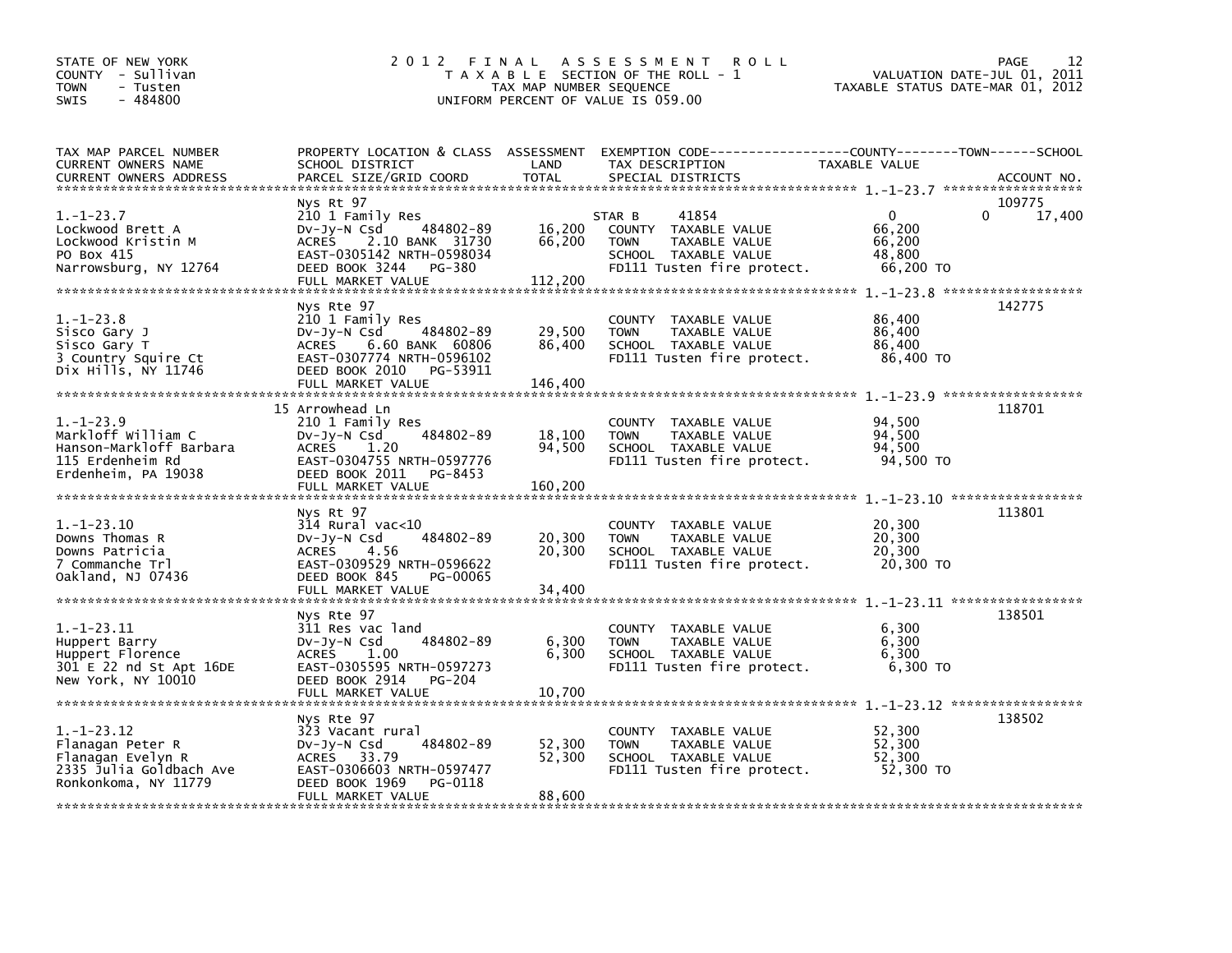| STATE OF NEW YORK<br>COUNTY - Sullivan<br><b>TOWN</b><br>- Tusten<br>$-484800$<br><b>SWIS</b>                                                  | 2 0 1 2                                                                                                                                                                                         | FINAL<br>TAX MAP NUMBER SEQUENCE | A S S E S S M E N T<br><b>ROLL</b><br>T A X A B L E SECTION OF THE ROLL - 1<br>UNIFORM PERCENT OF VALUE IS 059.00                                         | VALUATION DATE-JUL 01, 2011<br>TAXABLE STATUS DATE-MAR 01, 2012                                                        | 13<br><b>PAGE</b>     |
|------------------------------------------------------------------------------------------------------------------------------------------------|-------------------------------------------------------------------------------------------------------------------------------------------------------------------------------------------------|----------------------------------|-----------------------------------------------------------------------------------------------------------------------------------------------------------|------------------------------------------------------------------------------------------------------------------------|-----------------------|
| TAX MAP PARCEL NUMBER<br>CURRENT OWNERS NAME<br><b>CURRENT OWNERS ADDRESS</b>                                                                  | PROPERTY LOCATION & CLASS ASSESSMENT<br>SCHOOL DISTRICT<br>PARCEL SIZE/GRID COORD                                                                                                               | LAND<br><b>TOTAL</b>             | EXEMPTION CODE-----------------COUNTY-------TOWN------SCHOOL<br>TAX DESCRIPTION<br>SPECIAL DISTRICTS                                                      | TAXABLE VALUE                                                                                                          | ACCOUNT NO.           |
| $1. - 1 - 23.14$<br>Tizio Joint Living Trust<br>Tizio Gary Josept<br>19 Arrowhead Ln<br>Narrowsburg, NY 12764<br>***************************** | Nys Rte 97 Ws<br>210 1 Family Res - WTRFNT<br>484802-89<br>$Dv-Jy-N$ Csd<br>3.20<br><b>ACRES</b><br>EAST-0304716 NRTH-0597980<br>DEED BOOK 2010<br>PG-57877<br>FULL MARKET VALUE                | 125,100<br>212,000               | COMBAT VET 41131<br>41834<br>31,200 STAR EN<br>COUNTY TAXABLE VALUE<br><b>TOWN</b><br>TAXABLE VALUE<br>SCHOOL TAXABLE VALUE<br>FD111 Tusten fire protect. | 26,100<br>26,100<br>$\Omega$<br>$\Omega$<br>99,000<br>99,000<br>89,020<br>125,100 TO<br>1. -1-23.15 ****************** | 155303<br>0<br>36,080 |
| $1. - 1 - 23.15$<br>River Valley Dev Corp<br>Attn: Salvatore Paolillo<br>11 Timber Rd<br>Glen Cove, NY 11542                                   | Nys Rte 97<br>311 Res vac land - WTRFNT<br>$Dv-Jy-N$ Csd<br>484802-89<br>2.13<br><b>ACRES</b><br>EAST-0304797 NRTH-0596915<br>DEED BOOK 1178<br>PG-00310<br>FULL MARKET VALUE                   | 11,600<br>11,600<br>19,700       | COUNTY TAXABLE VALUE<br><b>TOWN</b><br>TAXABLE VALUE<br>SCHOOL TAXABLE VALUE<br>FD111 Tusten fire protect.                                                | 11,600<br>11,600<br>11,600<br>11,600 TO                                                                                | 155304                |
| $1.-1-23.16$<br>Huppert Barry<br>Huppert Florence<br>301 E 22 nd St Apt 16DE<br>New York, NY 10010                                             | Nys 97<br>311 Res vac land<br>484802-89<br>$Dv-Jy-N$ Csd<br>- 1.19<br><b>ACRES</b><br>EAST-0305777 NRTH-0597015<br>DEED BOOK 2914<br>PG-204                                                     | 10,400<br>10.400                 | COUNTY TAXABLE VALUE<br><b>TAXABLE VALUE</b><br><b>TOWN</b><br>SCHOOL TAXABLE VALUE<br>FD111 Tusten fire protect.                                         | 10,400<br>10,400<br>10.400<br>10,400 TO                                                                                |                       |
| $1.-1-23.17$<br>Wilson Burgess<br>wilson wiesia<br>9 Gervais St<br>Glen Cove, NY 11542                                                         | Nys 97<br>210 1 Family Res - WTRFNT<br>484802-89<br>$Dv-Jy-N$ Csd<br>Lot $#1$<br>5.58 BANK C15586<br><b>ACRES</b><br>EAST-0304769 NRTH-0597487<br>DEED BOOK 1322<br>PG-257<br>FULL MARKET VALUE | 38,400<br>168,400<br>285.400     | <b>COUNTY</b><br>TAXABLE VALUE<br><b>TOWN</b><br>TAXABLE VALUE<br>SCHOOL TAXABLE VALUE<br>FD111 Tusten fire protect.                                      | 168,400<br>168,400<br>168,400<br>168,400 TO                                                                            |                       |
| $1.-1-23.19$<br>River Valley Dev Corp<br>Attn: Salvatore Paolillo<br>11 Timber Rd<br>Glen Cove, NY 11542                                       | Nys 97<br>210 1 Family Res - WTRFNT<br>484802-89<br>$Dv-Jy-N$ Csd<br>Lot $#3$<br>2.28<br><b>ACRES</b><br>EAST-0304823 NRTH-0597115<br>DEED BOOK 1178<br>PG-00310<br>FULL MARKET VALUE           | 16,800<br>104,500<br>177.100     | COUNTY TAXABLE VALUE<br><b>TOWN</b><br>TAXABLE VALUE<br>SCHOOL TAXABLE VALUE<br>FD111 Tusten fire protect.                                                | 104,500<br>104,500<br>104,500<br>104,500 TO                                                                            |                       |
|                                                                                                                                                |                                                                                                                                                                                                 |                                  |                                                                                                                                                           |                                                                                                                        |                       |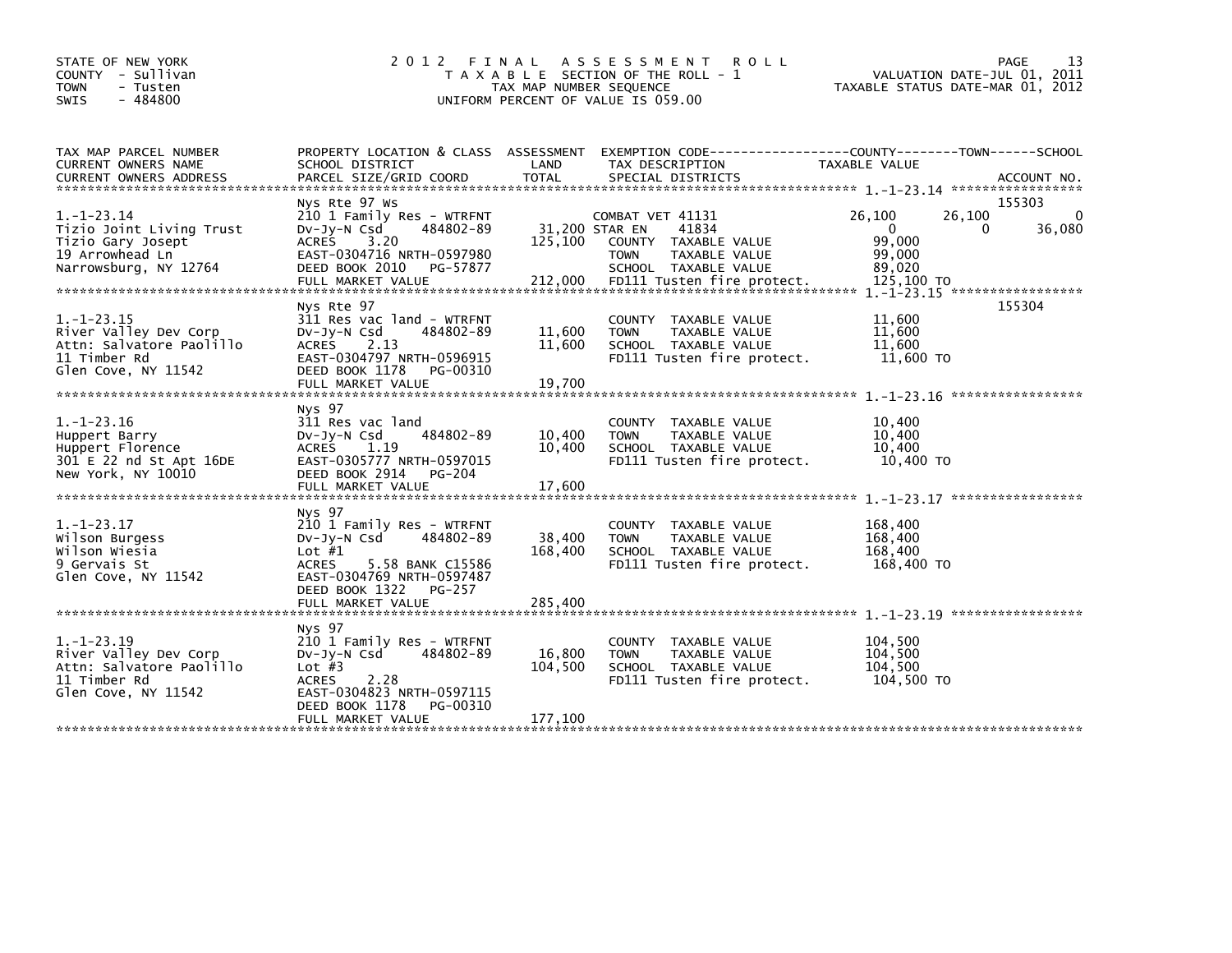| STATE OF NEW YORK<br>COUNTY - Sullivan<br><b>TOWN</b><br>- Tusten<br>$-484800$<br><b>SWIS</b>               | 2012 FINAL                                                                                                                                                                                                  | TAX MAP NUMBER SEQUENCE      | A S S E S S M E N T<br><b>ROLL</b><br>T A X A B L E SECTION OF THE ROLL - 1<br>UNIFORM PERCENT OF VALUE IS 059.00             | TAXABLE STATUS DATE-MAR 01, 2012                       | 14<br>PAGE<br>VALUATION DATE-JUL 01, 2011 |
|-------------------------------------------------------------------------------------------------------------|-------------------------------------------------------------------------------------------------------------------------------------------------------------------------------------------------------------|------------------------------|-------------------------------------------------------------------------------------------------------------------------------|--------------------------------------------------------|-------------------------------------------|
| TAX MAP PARCEL NUMBER<br>CURRENT OWNERS NAME<br><b>CURRENT OWNERS ADDRESS</b>                               | PROPERTY LOCATION & CLASS ASSESSMENT<br>SCHOOL DISTRICT<br>PARCEL SIZE/GRID COORD                                                                                                                           | LAND<br><b>TOTAL</b>         | EXEMPTION CODE-----------------COUNTY-------TOWN------SCHOOL<br>TAX DESCRIPTION<br>SPECIAL DISTRICTS                          | TAXABLE VALUE                                          | ACCOUNT NO.                               |
| $1. - 1 - 23.20$<br>Lockwood Brett A<br>Lockwood Kristin M<br>PO Box 415<br>Narrowsburg, NY 12764           | Twn Rd 35<br>311 Res vac land<br>484802-89<br>$Dv-Jy-N$ Csd<br>Ackerman Rd<br>FRNT 395.00 DPTH 132.00<br>0.80<br><b>ACRES</b><br>EAST-0305215 NRTH-0597589<br>DEED BOOK 3244<br>PG-380<br>FULL MARKET VALUE | 3,200<br>3,200               | COUNTY TAXABLE VALUE<br>TAXABLE VALUE<br><b>TOWN</b><br>SCHOOL TAXABLE VALUE<br>FD111 Tusten fire protect.                    | 3,200<br>3,200<br>3.200<br>3,200 TO                    |                                           |
|                                                                                                             |                                                                                                                                                                                                             | 5,400                        |                                                                                                                               |                                                        |                                           |
| $1.-1-23.21$<br>Pettinato Thomas C<br>Chergotis Pamela A<br>32 York Lake Estates Rd<br>Barryville, NY 12719 | Nys 97<br>311 Res vac land<br>484802-89<br>$Dv-Jy-N$ Csd<br>Lot 2<br>ACRES<br>5.32<br>EAST-0306809 NRTH-0596644<br>DEED BOOK 3590<br>PG-300<br>FULL MARKET VALUE                                            | 21,600<br>21,600<br>36,600   | COUNTY TAXABLE VALUE<br><b>TOWN</b><br>TAXABLE VALUE<br>SCHOOL TAXABLE VALUE<br>FD111 Tusten fire protect.                    | 21,600<br>21,600<br>21,600<br>21,600 TO                |                                           |
|                                                                                                             |                                                                                                                                                                                                             |                              |                                                                                                                               |                                                        |                                           |
| $1. - 1 - 23.22$<br>Anantavara Charoensak<br>Anantavara Rachanee<br>700 Grove St<br>Jersey City, NJ 07310   | Nys 97<br>311 Res vac land<br>484802-89<br>$Dv-Jv-N$ Csd<br>Lot 3<br>5.32<br><b>ACRES</b><br>EAST-0307016 NRTH-0596545<br>DEED BOOK 1242<br>PG-00240                                                        | 21,600<br>21,600             | COUNTY<br>TAXABLE VALUE<br>TAXABLE VALUE<br><b>TOWN</b><br>SCHOOL TAXABLE VALUE<br>FD111 Tusten fire protect.                 | 21,600<br>21,600<br>21,600<br>21,600 TO                |                                           |
|                                                                                                             | FULL MARKET VALUE                                                                                                                                                                                           | 36,600                       |                                                                                                                               |                                                        |                                           |
| $1. - 1 - 23.23$<br>Cheripka Eric J<br>Cheripka Gerarda P<br>183 Kaywin Rd<br>Paramus, NJ 07652             | PERRYPOND Twn Rd 67<br>$314$ Rural vac<10<br>484802-89<br>$Dv-Jy-N$ Csd<br>Lot 5<br>5.17<br><b>ACRES</b><br>EAST-0307276 NRTH-0596179<br>DEED BOOK 2804<br>PG-179                                           | 22,800<br>22,800             | COUNTY TAXABLE VALUE<br>TAXABLE VALUE<br><b>TOWN</b><br>SCHOOL TAXABLE VALUE<br>FD111 Tusten fire protect.                    | 22,800<br>22,800<br>22,800<br>22,800 TO                |                                           |
|                                                                                                             | FULL MARKET VALUE                                                                                                                                                                                           | 38,600                       |                                                                                                                               |                                                        |                                           |
| $1. - 1 - 23.24$<br>Coste Linda<br>21 Perry Pond Rd<br>Narrowsburg, NY 12764                                | 21 Perry Pond Rd<br>210 1 Family Res<br>484802-89<br>DV-Jy-N Csd<br>Lot 6<br>5.18<br><b>ACRES</b><br>EAST-0307464 NRTH-0596258<br>DEED BOOK 2600<br>$PG-57$<br>FULL MARKET VALUE                            | 28,900<br>102,800<br>174,200 | 41854<br>STAR B<br>COUNTY TAXABLE VALUE<br><b>TOWN</b><br>TAXABLE VALUE<br>SCHOOL TAXABLE VALUE<br>FD111 Tusten fire protect. | $\Omega$<br>102,800<br>102,800<br>85,400<br>102,800 TO | 17,400<br>0                               |
|                                                                                                             |                                                                                                                                                                                                             |                              |                                                                                                                               |                                                        |                                           |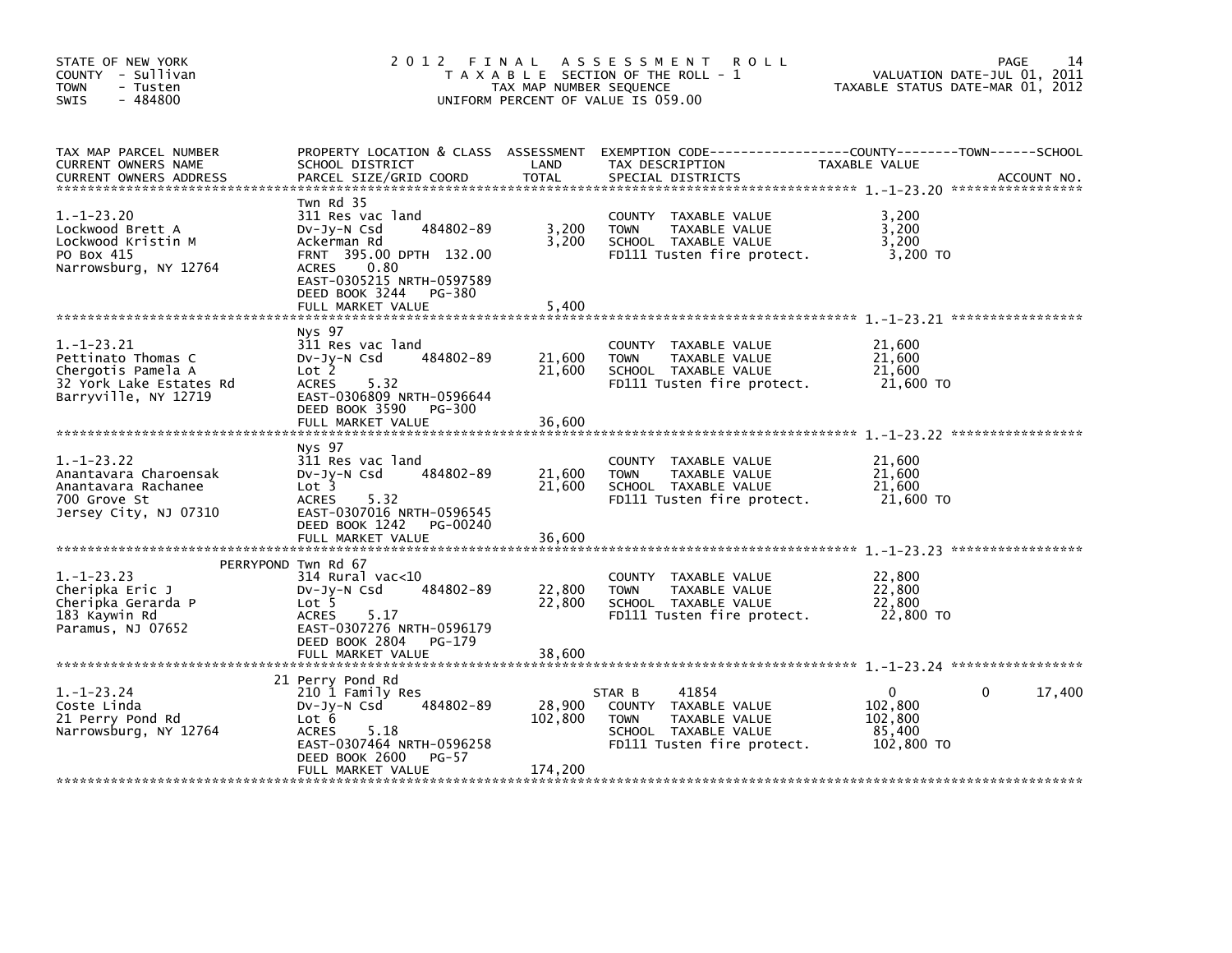| STATE OF NEW YORK<br>COUNTY - Sullivan<br><b>TOWN</b><br>- Tusten<br>$-484800$<br>SWIS              | 2012 FINAL<br>T A X A B L E SECTION OF THE ROLL - 1<br>TAX MAP NUMBER SEQUENCE<br>UNIFORM PERCENT OF VALUE IS 059.00                                                                  | VALUATION DATE-JUL 01, 2011<br>TAXABLE STATUS DATE-MAR 01, 2012 | 15<br>PAGE                                                                                                                           |                                                                              |                        |
|-----------------------------------------------------------------------------------------------------|---------------------------------------------------------------------------------------------------------------------------------------------------------------------------------------|-----------------------------------------------------------------|--------------------------------------------------------------------------------------------------------------------------------------|------------------------------------------------------------------------------|------------------------|
| TAX MAP PARCEL NUMBER<br>CURRENT OWNERS NAME<br><b>CURRENT OWNERS ADDRESS</b>                       | PROPERTY LOCATION & CLASS ASSESSMENT<br>SCHOOL DISTRICT<br>PARCEL SIZE/GRID COORD                                                                                                     | LAND<br>TOTAL                                                   | EXEMPTION CODE-----------------COUNTY-------TOWN------SCHOOL<br>TAX DESCRIPTION<br>SPECIAL DISTRICTS                                 | TAXABLE VALUE                                                                | ACCOUNT NO.            |
| $1. - 1 - 23.25$<br>Klopchin Joseph<br>114 Axworthy Ln<br>PO Box 188<br>Goshen, NY 10924            | Nys 97<br>$322$ Rural vac $>10$<br>484802-89<br>$Dv-Jy-N$ Csd<br>Lot 8<br>ACRES<br>19.02<br>EAST-0307914 NRTH-0596759<br>DEED BOOK 1351<br>PG-672<br>FULL MARKET VALUE                | 42,900<br>42,900<br>72,700                                      | COUNTY TAXABLE VALUE<br><b>TOWN</b><br>TAXABLE VALUE<br>SCHOOL TAXABLE VALUE<br>FD111 Tusten fire protect.                           | 42,900<br>42,900<br>42.900<br>42,900 TO                                      |                        |
| $1. - 1 - 23.26$<br>Klopchin Joseph P<br>114 Axworthy Ln<br>PO Box 188<br>Goshen, NY 10924          | Nys 97<br>322 Rural vac>10<br>484802-89<br>$Dv-Jy-N$ Csd<br>Lot <sub>9</sub><br><b>ACRES</b><br>11.24<br>EAST-0308311 NRTH-0596972<br>DEED BOOK 1254<br>PG-00206<br>FULL MARKET VALUE | 33,900<br>33,900<br>57,500                                      | COUNTY TAXABLE VALUE<br><b>TOWN</b><br>TAXABLE VALUE<br>SCHOOL TAXABLE VALUE<br>FD111 Tusten fire protect.                           | 33,900<br>33,900<br>33,900<br>33,900 TO                                      |                        |
| $1.-1-23.27$<br>Klopchin Joseph R<br>140 Highland Ave Unit 9<br>Middletown, NY 10940                | Nys 97<br>311 Res vac land<br>484802-89<br>$Dv-Jv-N$ Csd<br>Lot 10<br>9.19<br><b>ACRES</b><br>EAST-0308659 NRTH-0596963<br>DEED BOOK 2603<br>PG-367<br>FULL MARKET VALUE              | 30,600<br>30.600<br>51,900                                      | <b>COUNTY</b><br>TAXABLE VALUE<br>TAXABLE VALUE<br><b>TOWN</b><br>SCHOOL TAXABLE VALUE<br>FD111 Tusten fire protect.                 | 30.600<br>30,600<br>30.600<br>30,600 TO                                      |                        |
| $1. - 1 - 23.29$<br>Letendre Paul J<br>Letendre Joanne<br>93 Perry Pond Rd<br>Narrowsburg, NY 12764 | Nys 97<br>210 1 Family Res<br>484802-89<br>$Dv-Jy-N$ Csd<br>Lot 12<br>ACRES 10.47<br>EAST-0309095 NRTH-0596730<br>DEED BOOK 1327<br>PG-254                                            | 114,000 STAR B                                                  | COMBAT VET 41131<br>31,000 DISABL VET 41141<br>41854<br>COUNTY TAXABLE VALUE<br>TAXABLE VALUE<br><b>TOWN</b><br>SCHOOL TAXABLE VALUE | 26.100<br>26,100<br>5,700<br>5,700<br>$\Omega$<br>82.200<br>82,200<br>96.600 | 17,400<br>$\mathbf{0}$ |
| $1. - 1 - 23.30$<br>Sisco Wayne A<br>37 Orchid Rd<br>East Patchoque, NY 11772                       | PERRYPOND Twn Rd 67<br>311 Res vac land<br>484802-89<br>$Dv-Jv-N$ Csd<br>Lot 14<br>5.83<br><b>ACRES</b><br>EAST-0309903 NRTH-0596629<br>DEED BOOK 1641<br>PG-646<br>FULL MARKET VALUE | 24,900<br>24,900<br>42,200                                      | COUNTY<br>TAXABLE VALUE<br>TAXABLE VALUE<br><b>TOWN</b><br>SCHOOL TAXABLE VALUE<br>FD111 Tusten fire protect.                        | 24,900<br>24,900<br>24,900<br>24,900 TO                                      |                        |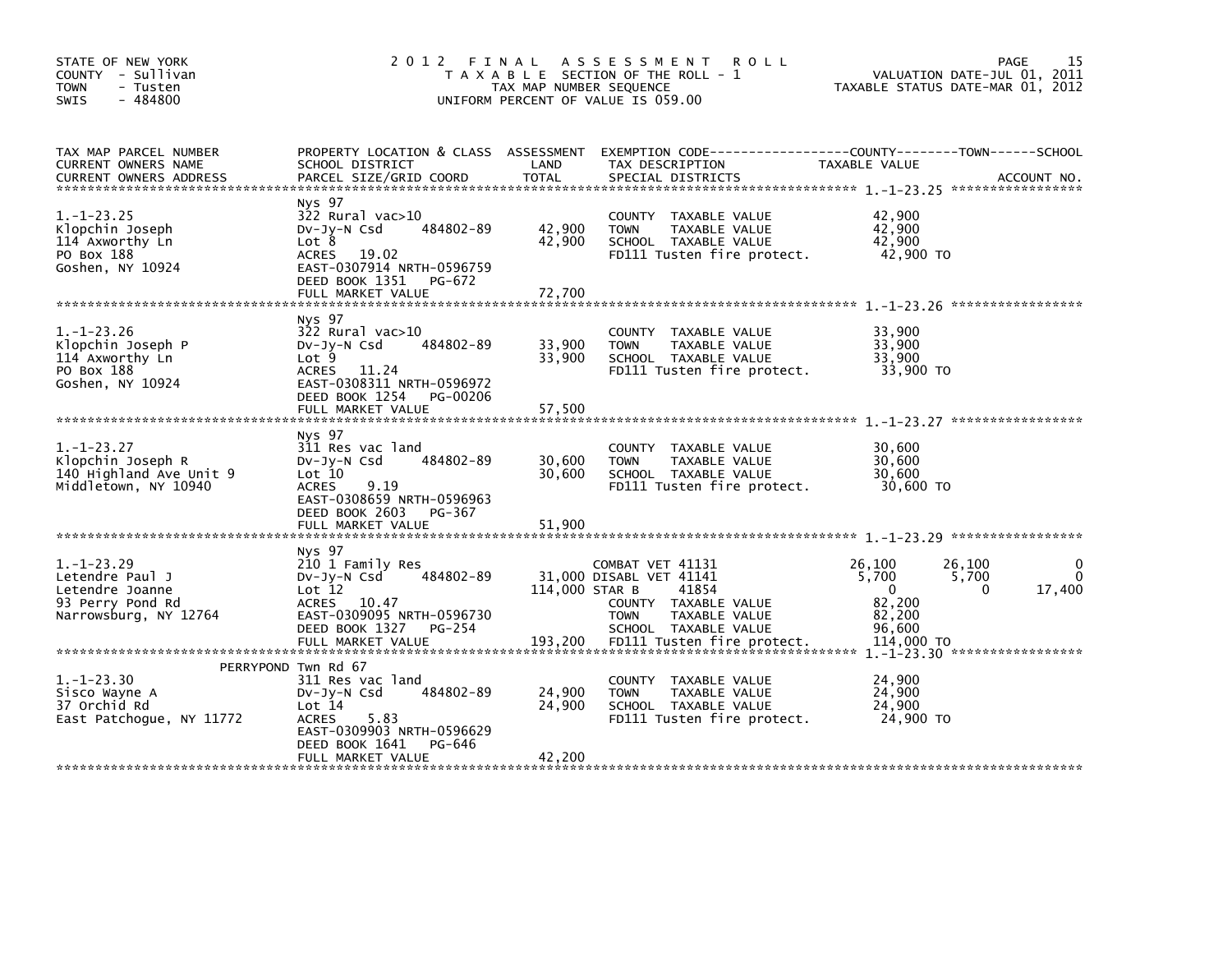| STATE OF NEW YORK<br>COUNTY - Sullivan<br><b>TOWN</b><br>- Tusten<br>- 484800<br><b>SWIS</b>                 | 2012 FINAL                                                                                                                                                                           | TAX MAP NUMBER SEQUENCE    | A S S E S S M E N T<br><b>ROLL</b><br>T A X A B L E SECTION OF THE ROLL - 1<br>UNIFORM PERCENT OF VALUE IS 059.00                                                                     | TAXABLE STATUS DATE-MAR 01, 2012                                                                         | PAGE<br>16<br>VALUATION DATE-JUL 01, 2011                 |
|--------------------------------------------------------------------------------------------------------------|--------------------------------------------------------------------------------------------------------------------------------------------------------------------------------------|----------------------------|---------------------------------------------------------------------------------------------------------------------------------------------------------------------------------------|----------------------------------------------------------------------------------------------------------|-----------------------------------------------------------|
| TAX MAP PARCEL NUMBER<br>CURRENT OWNERS NAME<br><b>CURRENT OWNERS ADDRESS</b>                                | SCHOOL DISTRICT<br>PARCEL SIZE/GRID COORD                                                                                                                                            | LAND<br><b>TOTAL</b>       | PROPERTY LOCATION & CLASS ASSESSMENT EXEMPTION CODE----------------COUNTY-------TOWN-----SCHOOL<br>TAX DESCRIPTION<br>SPECIAL DISTRICTS                                               | TAXABLE VALUE                                                                                            | ACCOUNT NO.                                               |
| $1.-1-23.31$<br>Sisco Gary J<br>Sisco Gary T<br>3 Country Squire Ct<br>Dix Hills, NY 11746                   | Nys 97<br>311 Res vac land<br>DV-Jy-N Csd 484802-89<br>Lot 15<br>ACRES<br>6.89 BANK 60806<br>EAST-0310226 NRTH-0596766<br>DEED BOOK 3396 PG-602<br>FULL MARKET VALUE                 | 27,400<br>27,400<br>46.400 | COUNTY TAXABLE VALUE<br>TAXABLE VALUE<br><b>TOWN</b><br>SCHOOL TAXABLE VALUE = 27,400<br>FD111 Tusten fire protect. 27,400 TO                                                         | 27,400<br>27,400                                                                                         |                                                           |
| $1. - 1 - 23.32$<br>Sisco Gary J<br>Sisco Gary T<br>3 Country Squire Ct<br>Dix Hills, NY 11746               | Nys 97<br>311 Res vac land<br>DV-Jy-N Csd 484802-89<br>Lot $16$<br>ACRES<br>5.30 BANK 60806<br>EAST-0310444 NRTH-0597152<br>DEED BOOK 3396 PG-602<br>FULL MARKET VALUE               | 22,700<br>22,700<br>38,500 | COUNTY TAXABLE VALUE<br><b>TOWN</b><br>TAXABLE VALUE                                                                                                                                  | 22,700<br>22,700                                                                                         |                                                           |
| $1.-1-23.33$<br>Coviello John Jr<br>Coviello (aka Risi) Cheryl<br>19 Fox Hill Rd<br>Chestnut Ridge, NY 10977 | Nys 97<br>260 Seasonal res<br>DV-Jy-N Csd 484802-89<br>Lot 77<br><b>ACRES</b><br>5.31<br>EAST-0310782 NRTH-0596741<br>DEED BOOK 2668<br>PG-274<br>FULL MARKET VALUE                  | 26,600<br>29,500<br>50,000 | COUNTY TAXABLE VALUE<br><b>TOWN</b><br>TAXABLE VALUE<br>SCHOOL TAXABLE VALUE<br>FD111 Tusten fire protect. 29,500 TO                                                                  | 29,500<br>29,500<br>29.500                                                                               |                                                           |
| $1.-1-23.34$<br>Bischoff William<br>138 Perry Pond Rd<br>Narrowsburg, NY 12764                               | 138 Perry Pond Rd<br>210 1 Family Res<br>DV-Jy-N Csd 484802-89<br>Lot 78<br>ACRES<br>6.40<br>EAST-0310763 NRTH-0596070<br>DEED BOOK 2010<br>PG-57048<br>FULL MARKET VALUE            | 105,400<br>178,600         | 41854<br>STAR B<br>34,000 L INC DIS 41933<br>COUNTY TAXABLE VALUE<br>TAXABLE VALUE<br><b>TOWN</b><br>SCHOOL TAXABLE VALUE<br>FD111 Tusten fire protect.                               | 0<br>$\Omega$<br>52,700<br>105,400<br>52,700<br>88,000<br>105,400 TO                                     | 17,400<br>$\Omega$<br>0                                   |
| $1. -1 - 23.35$<br>Lampert Maria E<br>136 Perry Pond Rd<br>Narrowsburg, NY 12764                             | 136 Perry Pond Rd<br>210 1 Family Res<br>DV-JV-N Csd 484802-89<br>$Lot$ $79$<br>ACRES<br>5.06 BANK C19086<br>EAST-0310468 NRTH-0595971<br>DEED BOOK 2208 PG-307<br>FULL MARKET VALUE | 120,000 WAR VET<br>203,400 | AGED-CS<br>41805<br>26,900 AGED-T<br>41803<br>41121<br>41834<br>STAR EN<br>COUNTY TAXABLE VALUE<br><b>TOWN</b><br>TAXABLE VALUE<br>SCHOOL TAXABLE VALUE<br>FD111 Tusten fire protect. | 36,519<br>$\Omega$<br>41.736<br>15,660<br>15,660<br>$\Omega$<br>67,821<br>62,604<br>41,920<br>120,000 TO | 42,000<br>$\Omega$<br>0<br>$\Omega$<br>$\Omega$<br>36,080 |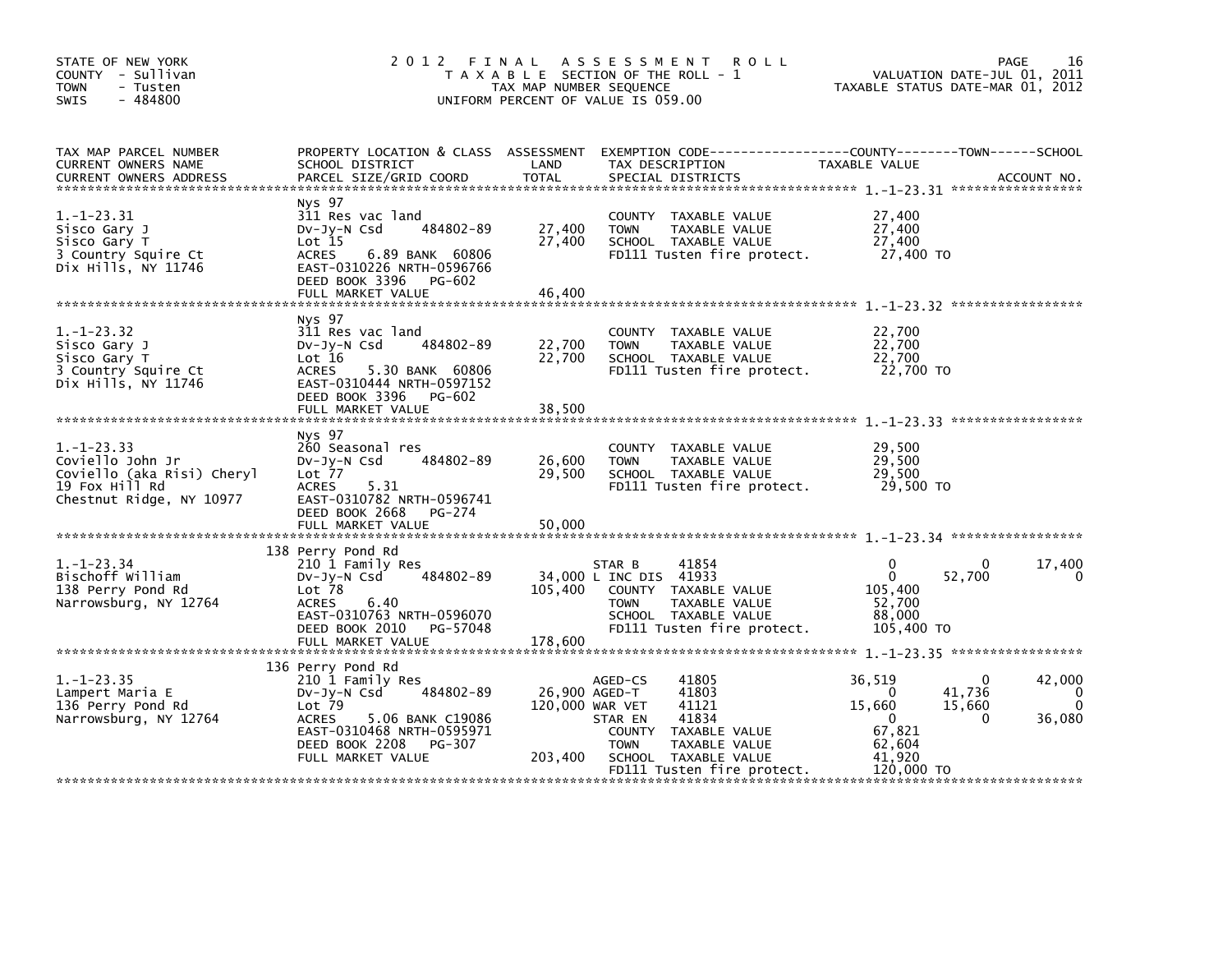| STATE OF NEW YORK<br>COUNTY - Sullivan<br><b>TOWN</b><br>- Tusten<br>$-484800$<br><b>SWIS</b>                | PAGE<br>2012 FINAL<br>A S S E S S M E N T<br><b>ROLL</b><br>VALUATION DATE-JUL 01, 2011<br>T A X A B L E SECTION OF THE ROLL - 1<br>TAXABLE STATUS DATE-MAR 01, 2012<br>TAX MAP NUMBER SEQUENCE<br>UNIFORM PERCENT OF VALUE IS 059.00 |                            |                                                                                                               |                                         |                   |  |  |
|--------------------------------------------------------------------------------------------------------------|---------------------------------------------------------------------------------------------------------------------------------------------------------------------------------------------------------------------------------------|----------------------------|---------------------------------------------------------------------------------------------------------------|-----------------------------------------|-------------------|--|--|
| TAX MAP PARCEL NUMBER<br>CURRENT OWNERS NAME<br><b>CURRENT OWNERS ADDRESS</b>                                | PROPERTY LOCATION & CLASS ASSESSMENT<br>SCHOOL DISTRICT<br>PARCEL SIZE/GRID COORD                                                                                                                                                     | LAND<br>TOTAL              | EXEMPTION CODE-----------------COUNTY-------TOWN------SCHOOL<br>TAX DESCRIPTION<br>SPECIAL DISTRICTS          | TAXABLE VALUE                           | ACCOUNT NO.       |  |  |
| $1.-1-23.36$<br>Nivens James H<br>Nivens Mary Ann<br>388 Davos Rd<br>Woodridge, NY 12789                     | Nys 97<br>311 Res vac land<br>484802-89<br>$Dv-Jy-N$ Csd<br>Lot 80<br>5.02<br>ACRES<br>EAST-0310070 NRTH-0596046<br>DEED BOOK 2750<br>PG-680<br>FULL MARKET VALUE                                                                     | 22,800<br>22,800<br>38,600 | COUNTY TAXABLE VALUE<br>TAXABLE VALUE<br><b>TOWN</b><br>SCHOOL TAXABLE VALUE<br>FD111 Tusten fire protect.    | 22,800<br>22,800<br>22.800<br>22,800 TO |                   |  |  |
| $1. - 1 - 23.37$<br>Fink Siri<br>PO Box 781<br>Quoque, NY 11959                                              | Perry Pond Rd<br>311 Res vac land<br>484802-89<br>$Dv-Jy-N$ Csd<br>Lot 81<br>5.02<br><b>ACRES</b><br>EAST-0309651 NRTH-0596070<br>DEED BOOK 2010<br>PG-58580<br>FULL MARKET VALUE                                                     | 21,800<br>21,800<br>36,900 | COUNTY TAXABLE VALUE<br>TAXABLE VALUE<br><b>TOWN</b><br>SCHOOL TAXABLE VALUE<br>FD111 Tusten fire protect.    | 21,800<br>21,800<br>21,800<br>21,800 TO |                   |  |  |
| $1. - 1 - 23.38$<br>Radonis Stan<br>Radonis Kathy<br>22 E Carpenter St<br>Valley Stream, NY 11580            | Nys 97<br>311 Res vac land<br>484802-89<br>$Dv-Jy-N$ Csd<br>Lot 82<br><b>ACRES</b><br>5.01<br>EAST-0309161 NRTH-0596116<br>DEED BOOK 1239<br>PG-00343                                                                                 | 21,700<br>21,700           | COUNTY TAXABLE VALUE<br>TAXABLE VALUE<br><b>TOWN</b><br>SCHOOL TAXABLE VALUE<br>FD111 Tusten fire protect.    | 21,700<br>21,700<br>21,700<br>21,700 TO | ***************** |  |  |
| $1. - 1 - 23.39$<br>Reeves David G<br>Walden-Vernon Rd<br>Lake Carmel, NY 10512                              | Nys 97<br>311 Res vac land<br>484802-89<br>$Dv-Jy-N$ Csd<br>Lot 83 Perry Pond<br>3.64<br><b>ACRES</b><br>EAST-0308865 NRTH-0596145<br>DEED BOOK 1516<br>PG-388<br>FULL MARKET VALUE                                                   | 17,300<br>17,300<br>29,300 | COUNTY<br>TAXABLE VALUE<br><b>TOWN</b><br>TAXABLE VALUE<br>SCHOOL TAXABLE VALUE<br>FD111 Tusten fire protect. | 17,300<br>17,300<br>17.300<br>17,300 TO |                   |  |  |
| $1. - 1 - 23.40$<br>River Valley Dev Corp<br>Attn: Salvatore Paolillo<br>11 Timber Rd<br>Glen Cove, NY 11542 | Nys Rte 97<br>311 Res vac land - WTRFNT<br>DV-Jy-N Csd<br>484802-89<br>ACRES<br>2.04<br>EAST-0304739 NRTH-0596716<br>FULL MARKET VALUE                                                                                                | 11,100<br>11,100<br>18,800 | COUNTY TAXABLE VALUE<br><b>TOWN</b><br>TAXABLE VALUE<br>SCHOOL TAXABLE VALUE<br>FD111 Tusten fire protect.    | 11,100<br>11,100<br>11,100<br>11,100 TO | 155304            |  |  |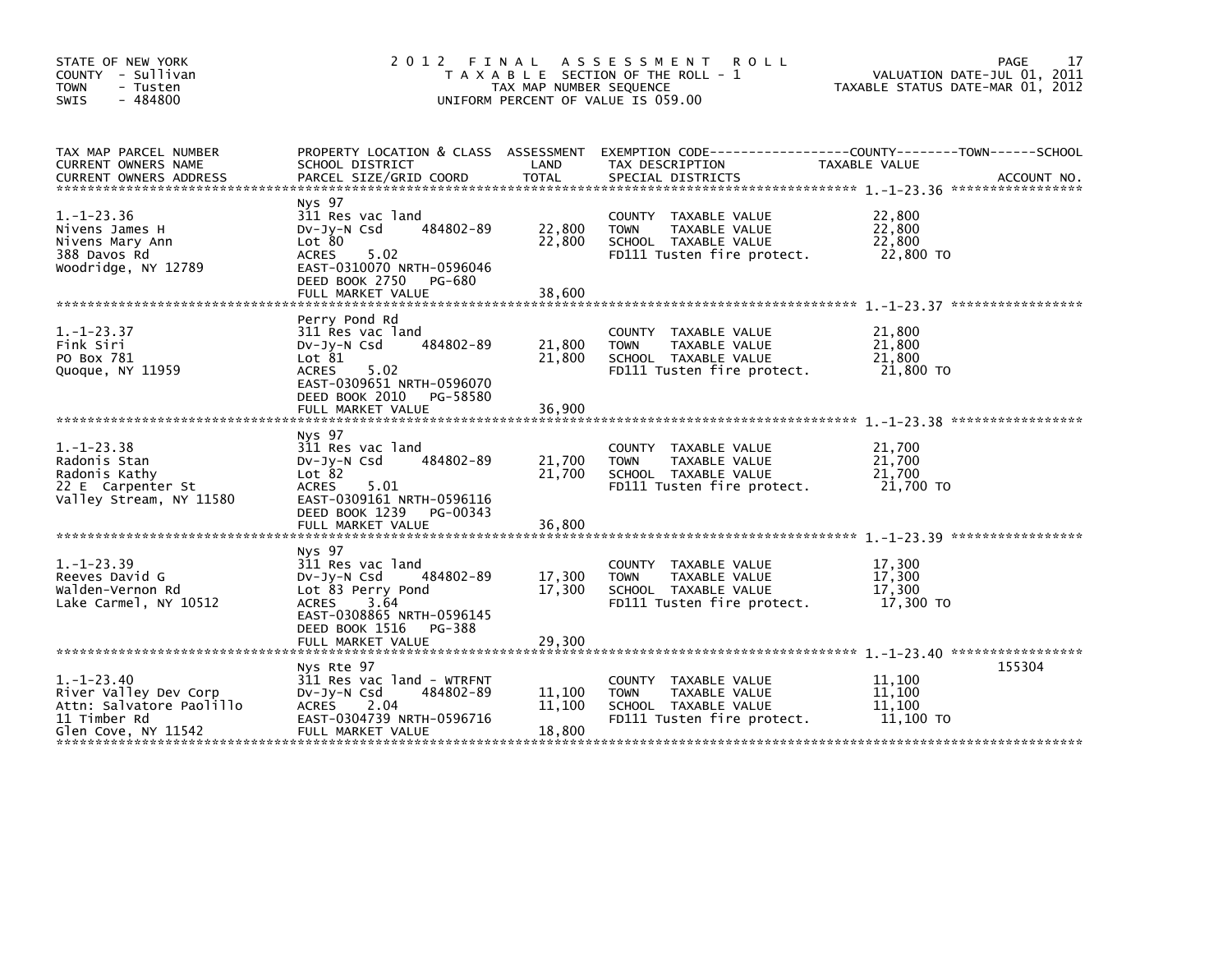| STATE OF NEW YORK<br>COUNTY - Sullivan<br><b>TOWN</b><br>- Tusten<br>$-484800$<br><b>SWIS</b>               | 2 0 1 2<br>FINAL                                                                                                                                                                | TAX MAP NUMBER SEQUENCE              | A S S E S S M E N T<br><b>ROLL</b><br>T A X A B L E SECTION OF THE ROLL - 1<br>UNIFORM PERCENT OF VALUE IS 059.00                         | TAXABLE STATUS DATE-MAR 01, 2012                               | 18<br>PAGE<br>VALUATION DATE-JUL 01, 2011                                                     |
|-------------------------------------------------------------------------------------------------------------|---------------------------------------------------------------------------------------------------------------------------------------------------------------------------------|--------------------------------------|-------------------------------------------------------------------------------------------------------------------------------------------|----------------------------------------------------------------|-----------------------------------------------------------------------------------------------|
| TAX MAP PARCEL NUMBER<br><b>CURRENT OWNERS NAME</b><br><b>CURRENT OWNERS ADDRESS</b>                        | SCHOOL DISTRICT<br>PARCEL SIZE/GRID COORD                                                                                                                                       | LAND<br><b>TOTAL</b>                 | PROPERTY LOCATION & CLASS ASSESSMENT EXEMPTION CODE-----------------COUNTY-------TOWN------SCHOOL<br>TAX DESCRIPTION<br>SPECIAL DISTRICTS | <b>TAXABLE VALUE</b>                                           | ACCOUNT NO.                                                                                   |
| $1.-1-23.41$<br>River Valley Dev Corp<br>Attn: Salvatore Paolillo<br>11 Timber Rd<br>Glen Cove, NY 11542    | Nys Rte 97<br>311 Res vac land - WTRFNT<br>484802-89<br>$Dv-Jy-N$ Csd<br><b>ACRES</b><br>2.07<br>EAST-0304702 NRTH-0596494<br>FULL MARKET VALUE                                 | 11,300<br>11,300<br>19,200           | COUNTY TAXABLE VALUE<br>TAXABLE VALUE<br><b>TOWN</b><br>SCHOOL TAXABLE VALUE<br>FD111 Tusten fire protect.                                | 11,300<br>11,300<br>11,300<br>11,300 TO                        | 155304                                                                                        |
| $1.-1-23.42$<br>River Valley Dev Corp<br>Attn: Salvatore Paolillo<br>11 Timber Rd<br>Glen Cove, NY 11542    | Nys Rte 97<br>311 Res vac land - WTRFNT<br>484802-89<br>DV-Jy-N Csd<br><b>ACRES</b><br>2.04<br>EAST-0304702 NRTH-0596268<br>FULL MARKET VALUE                                   | 10,900<br>10,900<br>18,500           | <b>COUNTY</b><br>TAXABLE VALUE<br>TAXABLE VALUE<br><b>TOWN</b><br>SCHOOL TAXABLE VALUE<br>FD111 Tusten fire protect.                      | 10,900<br>10,900<br>10.900<br>10,900 TO                        | 155304<br>1. -1-23.43 ******************                                                      |
| $1. - 1 - 23.43$<br>River Valley Dev Corp<br>Attn: Salvatore Paolillo<br>11 Tmber Rd<br>Glen Cove, NY 11542 | Nys Rte 97<br>311 Res vac land - WTRFNT<br>484802-89<br>DV-Jy-N Csd<br>2.04<br><b>ACRES</b><br>EAST-0304740 NRTH-0596110<br>FULL MARKET VALUE                                   | 11,100<br>11,100<br>18,800           | COUNTY TAXABLE VALUE<br>TAXABLE VALUE<br><b>TOWN</b><br>SCHOOL TAXABLE VALUE<br>FD111 Tusten fire protect.                                | 11,100<br>11,100<br>11,100<br>11,100 TO                        | 155304                                                                                        |
| $1.-1-24.1$<br>Wekerle Peter<br>Campanaro Diane<br>5 Perry Pond Rd<br>Narrowsburg, NY 12764                 | 5 Perry Pond Rd<br>210 1 Family Res<br>484802-89<br>DV-Jy-N Csd<br>Lot 4<br>5.24<br><b>ACRES</b><br>EAST-0307012 NRTH-0596058<br>DEED BOOK 2011<br>PG-4016<br>FULL MARKET VALUE | 29,100 STAR EN<br>124,000<br>210,200 | COMBAT VET 41131<br>41834<br>COUNTY TAXABLE VALUE<br><b>TOWN</b><br>TAXABLE VALUE<br>SCHOOL TAXABLE VALUE<br>FD111 Tusten fire protect.   | 26,100<br>$\Omega$<br>97,900<br>97,900<br>87,920<br>124,000 TO | 155305<br>26,100<br>0<br>36,080<br>0                                                          |
| $1.-1-24.2$<br>Freda Kevin<br>Freda Donna<br>PO Box 332<br>Narrowsburg, NY 12764                            | Nys Rte 97<br>210 1 Family Res<br>484802-89<br>$Dv-Jy-N$ Csd<br>ACRES<br>2.47<br>EAST-0306461 NRTH-0596006<br>DEED BOOK 1279<br>PG-00261                                        | 18,000<br>134.200                    | 41854<br>STAR B<br>TAXABLE VALUE<br>COUNTY<br>TAXABLE VALUE<br><b>TOWN</b><br>SCHOOL TAXABLE VALUE<br>FD111 Tusten fire protect.          | 0<br>134,200<br>134,200<br>116.800<br>134,200 TO               | $1. -1 - 24.2$ *******************<br>138255<br>17,400<br>$1. - 1 - 24.3$ ******************* |
| $1. - 1 - 24.3$<br>Baranowski Dorata<br>907 Lorimer St Apt 2<br>Brooklyn, NY 11222                          | NYSRT97 Gabel Rd<br>312 Vac w/imprv<br>484802-89<br>$Dv-Jy-N$ Csd<br><b>ACRES</b><br>2.40<br>EAST-0306769 NRTH-0595299<br>DEED BOOK 2884<br>PG-557<br>FULL MARKET VALUE         | 17,100<br>19,100<br>32,400           | <b>COUNTY</b><br>TAXABLE VALUE<br>TAXABLE VALUE<br><b>TOWN</b><br>SCHOOL TAXABLE VALUE<br>FD111 Tusten fire protect.                      | 19,100<br>19.100<br>19.100<br>19,100 TO                        | 146425                                                                                        |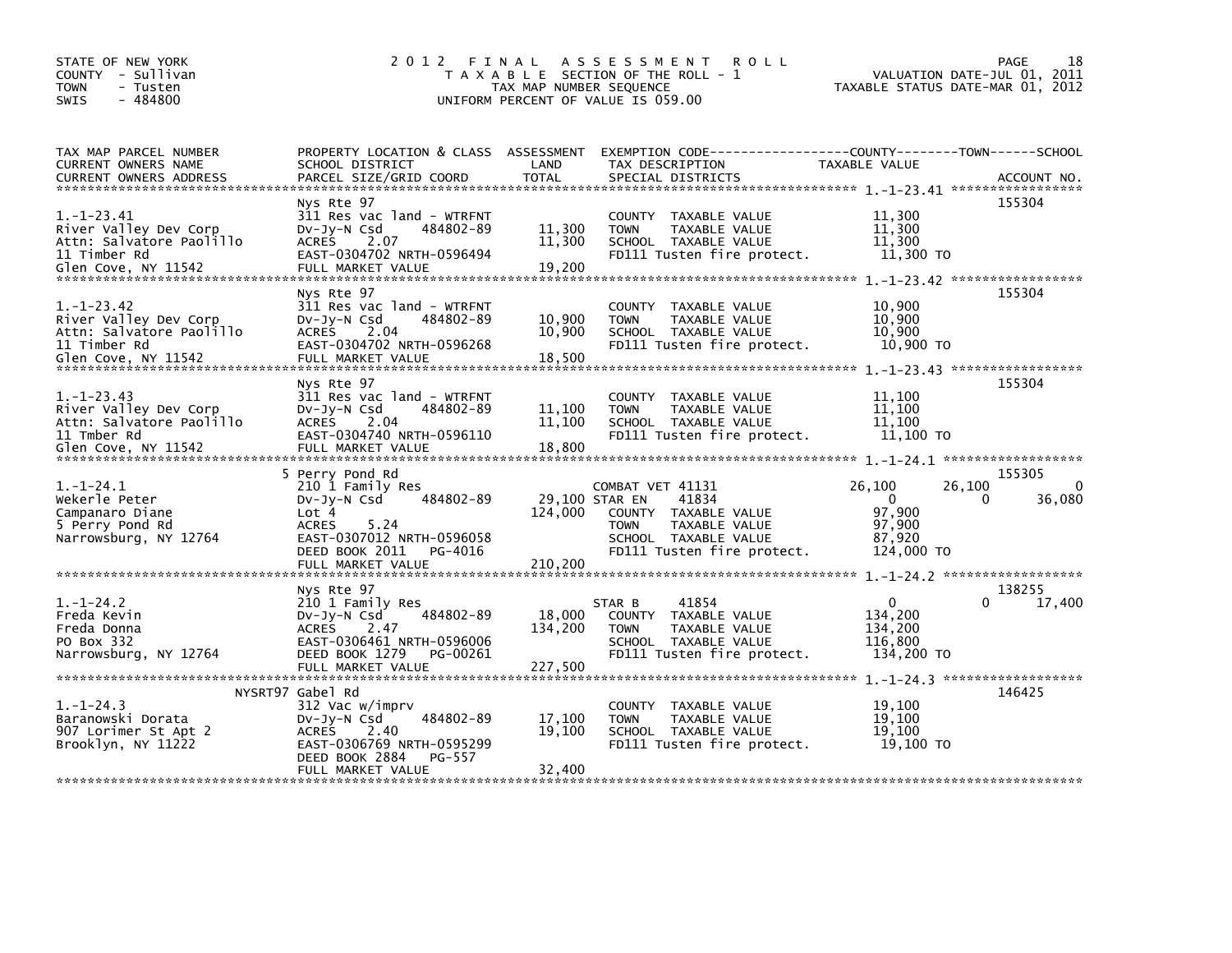| STATE OF NEW YORK<br>COUNTY - Sullivan<br><b>TOWN</b><br>- Tusten<br>$-484800$<br><b>SWIS</b>        | 2012 FINAL                                                                                                                                                                                   | TAX MAP NUMBER SEQUENCE      | <b>ROLL</b><br>A S S E S S M E N T<br>T A X A B L E SECTION OF THE ROLL - 1<br>UNIFORM PERCENT OF VALUE IS 059.00                       | VALUATION DATE-JUL 01, 2011<br>TAXABLE STATUS DATE-MAR 01, 2012 | PAGE               | 19     |
|------------------------------------------------------------------------------------------------------|----------------------------------------------------------------------------------------------------------------------------------------------------------------------------------------------|------------------------------|-----------------------------------------------------------------------------------------------------------------------------------------|-----------------------------------------------------------------|--------------------|--------|
| TAX MAP PARCEL NUMBER<br>CURRENT OWNERS NAME                                                         | SCHOOL DISTRICT                                                                                                                                                                              | LAND                         | PROPERTY LOCATION & CLASS ASSESSMENT EXEMPTION CODE---------------COUNTY-------TOWN-----SCHOOL<br>TAX DESCRIPTION                       | TAXABLE VALUE                                                   |                    |        |
| $1. - 1 - 24.4$<br>Pfeiffer Rudolph<br>Pfeiffer Francine<br>7083 Route 97<br>Narrowsburg, NY 12764   | Nys Rte 97<br>210 1 Family Res<br>484802-89<br>$Dv-Jv-N$ Csd<br>FRNT 130.00 DPTH 252.00<br><b>BANK C41678</b><br>EAST-0306748 NRTH-0595523<br>DEED BOOK 2408<br>PG-101                       | 11,700<br>75,000             | 41834<br>STAR EN<br>COUNTY TAXABLE VALUE<br><b>TOWN</b><br>TAXABLE VALUE<br>SCHOOL TAXABLE VALUE<br>FD111 Tusten fire protect.          | $\Omega$<br>75,000<br>75,000<br>38,920<br>75,000 TO             | 161000<br>$\Omega$ | 36,080 |
| $1.-1-24.5$<br>Ritter Warren<br>Ritter Diana<br>58 Perry Pond Rd<br>Narrowsburg, NY 12764            | Nys Rte 97<br>210 1 Family Res<br>484802-89<br>$Dv-Jy-N$ Csd<br>ACRES 1.63<br>EAST-0308509 NRTH-0595824<br>DEED BOOK 2767<br>PG-508<br>FULL MARKET VALUE                                     | 15,000<br>81,900<br>138,800  | 41854<br>STAR B<br>COUNTY TAXABLE VALUE<br><b>TOWN</b><br>TAXABLE VALUE<br>SCHOOL TAXABLE VALUE<br>FD111 Tusten fire protect.           | $\Omega$<br>81,900<br>81,900<br>64,500<br>81,900 TO             | 143075<br>$\Omega$ | 17,400 |
| $1.-1-24.6$<br>Scholomiti George<br>Nicolosi Gregory A<br>PO Box 114<br>Narrowsburg, NY 12764        | Nys 97<br>210 1 Family Res<br>484802-89<br>$Dv-Jy-N$ Csd<br>Lot <sub>7</sub><br><b>ACRES</b><br>5.13 BANK<br>G<br>EAST-0308088 NRTH-0595945<br>DEED BOOK 2979<br>PG-125<br>FULL MARKET VALUE | 24,900<br>121,900<br>206,600 | 41854<br>STAR B<br><b>COUNTY</b><br>TAXABLE VALUE<br>TAXABLE VALUE<br><b>TOWN</b><br>SCHOOL TAXABLE VALUE<br>FD111 Tusten fire protect. | $\mathbf{0}$<br>121,900<br>121,900<br>104.500<br>121,900 TO     | 0                  | 17,400 |
| $1. - 1 - 24.7$<br>Maopolski Paul M<br>Maopolski Deanne<br>38 Perry Pond Rd<br>Narrowsburg, NY 12764 | 38 Perry Pond Rd<br>210 1 Family Res<br>484802-89<br>$Dv-Jv-N$ Csd<br>Lot 84<br><b>ACRES</b><br>5.32<br>EAST-0308128 NRTH-0595410<br>DEED BOOK 2928<br>PG-364<br>FULL MARKET VALUE           | 28,300<br>123,000<br>208,500 | 41854<br>STAR B<br>COUNTY TAXABLE VALUE<br><b>TOWN</b><br>TAXABLE VALUE<br>SCHOOL TAXABLE VALUE<br>FD111 Tusten fire protect.           | 0<br>123,000<br>123,000<br>105,600<br>123,000 TO                | 0                  | 17,400 |
| $1.-1-24.8$<br>Leo Antonio<br>Leo Alfonso<br>3 Gifford St<br>Tuckhoe, NY 10707                       | Nys 97<br>311 Res vac land<br>484802-89<br>$Dv-Jv-N$ Csd<br>Lot 85<br><b>ACRES</b><br>8.40<br>EAST-0307682 NRTH-0595308<br>DEED BOOK 1248<br>PG-00025<br>FULL MARKET VALUE                   | 30,900<br>30,900<br>52,400   | <b>COUNTY</b><br>TAXABLE VALUE<br><b>TOWN</b><br>TAXABLE VALUE<br>SCHOOL TAXABLE VALUE<br>FD111 Tusten fire protect.                    | 30,900<br>30,900<br>30,900<br>30,900 TO                         |                    |        |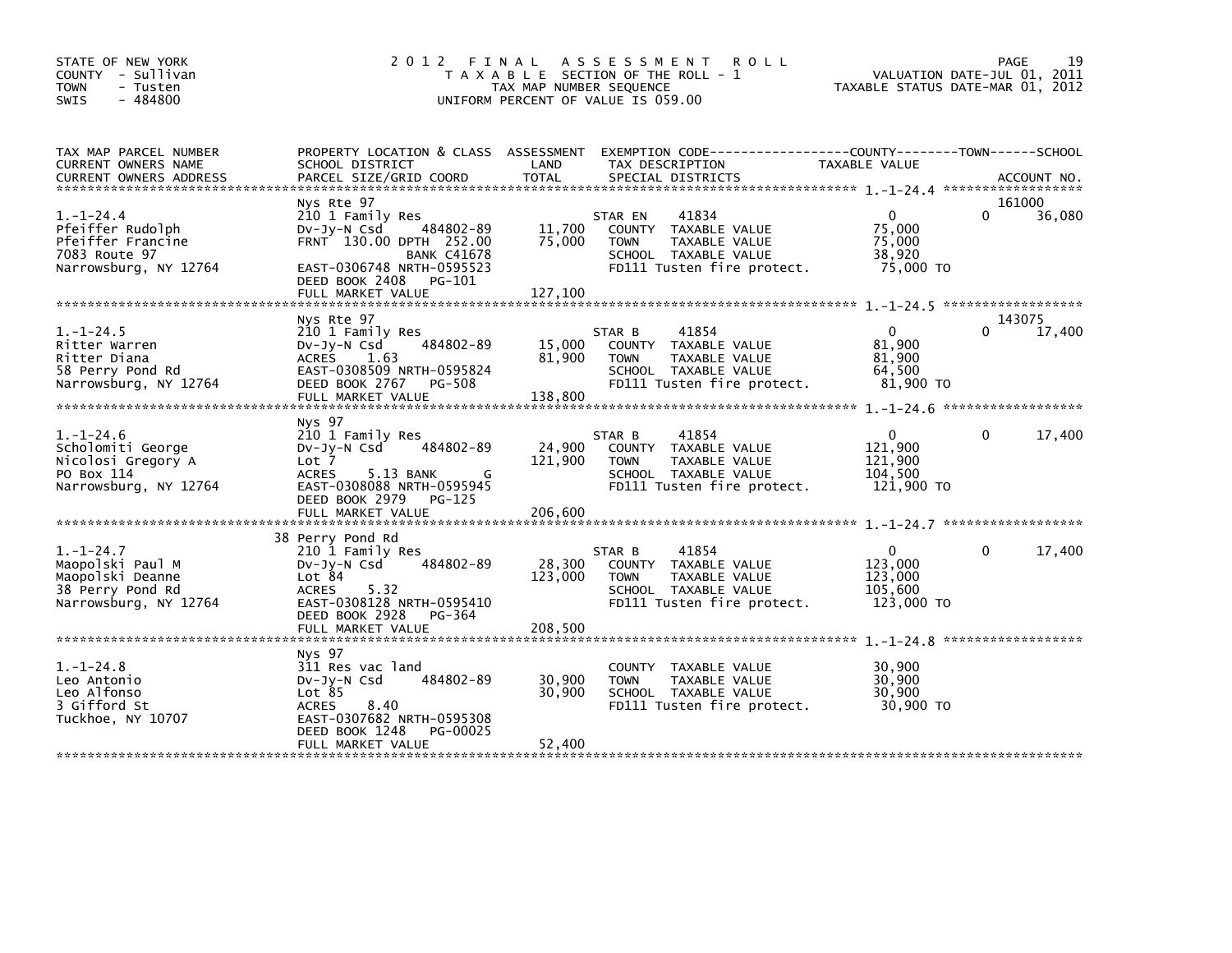| STATE OF NEW YORK<br>COUNTY - Sullivan<br><b>TOWN</b><br>- Tusten<br>$-484800$<br><b>SWIS</b> | 2 0 1 2                                                                                                                                                                              | FINAL<br>TAX MAP NUMBER SEOUENCE    | A S S E S S M E N T<br><b>ROLL</b><br>T A X A B L E SECTION OF THE ROLL - 1<br>UNIFORM PERCENT OF VALUE IS 059.00                                                                                | VALUATION DATE-JUL 01, 2011<br>TAXABLE STATUS DATE-MAR 01, 2012            | 20<br>PAGE                 |
|-----------------------------------------------------------------------------------------------|--------------------------------------------------------------------------------------------------------------------------------------------------------------------------------------|-------------------------------------|--------------------------------------------------------------------------------------------------------------------------------------------------------------------------------------------------|----------------------------------------------------------------------------|----------------------------|
| TAX MAP PARCEL NUMBER<br>CURRENT OWNERS NAME<br><b>CURRENT OWNERS ADDRESS</b>                 | SCHOOL DISTRICT<br>PARCEL SIZE/GRID COORD                                                                                                                                            | LAND<br><b>TOTAL</b>                | PROPERTY LOCATION & CLASS ASSESSMENT EXEMPTION CODE---------------COUNTY-------TOWN------SCHOOL<br>TAX DESCRIPTION<br>SPECIAL DISTRICTS                                                          | <b>TAXABLE VALUE</b>                                                       | ACCOUNT NO.                |
| $1.-1-24.9$<br>Sayaves Smarn<br>Sayaves Suda<br>1862 Stanhope St<br>Ridgewood, NY 11385       | Nys 97<br>311 Res vac land<br>484802-89<br>$Dv-Jv-N$ Csd<br>Lot 86<br><b>ACRES</b><br>5.11<br>EAST-0307269 NRTH-0595375<br>DEED BOOK 1242<br>PG-00232<br>FULL MARKET VALUE           | 23,700<br>23,700<br>40.200          | <b>COUNTY</b><br>TAXABLE VALUE<br>TAXABLE VALUE<br><b>TOWN</b><br>SCHOOL TAXABLE VALUE<br>FD111 Tusten fire protect.                                                                             | 23,700<br>23,700<br>23,700<br>23,700 TO                                    |                            |
| $1.-1-24.10$<br>Freda Kevin<br>Freda Donna<br>PO Box 332<br>Narrowsburg, NY 12764             | Nys Rte 97<br>312 Vac w/imprv<br>484802-89<br>DV-Jy-N Csd<br>2.00<br><b>ACRES</b><br>EAST-0306666 NRTH-0595716<br>DEED BOOK 1279<br>PG-00261<br>FULL MARKET VALUE                    | 10,900<br>21,000<br>35,600          | TAXABLE VALUE<br><b>COUNTY</b><br><b>TOWN</b><br>TAXABLE VALUE<br>SCHOOL TAXABLE VALUE<br>FD111 Tusten fire protect.                                                                             | 21,000<br>21,000<br>21,000<br>21,000 TO                                    | 138255                     |
| $1. - 1 - 26$<br>Finkbohner Allen E<br>191 Gable Rd<br>Narrowsburg, NY 12764                  | Twn Rd 13<br>210 1 Family Res<br>484802-89<br>DV-Jy-N Csd<br><b>ACRES</b><br>5.00<br>EAST-0310466 NRTH-0595170<br>DEED BOOK 1609<br>PG-443<br>FULL MARKET VALUE                      | 25,600 STAR EN<br>84,900<br>143,900 | 89 PCT OF VALUE USED FOR EXEMPTION PURPOSES<br>41121<br>WAR VET<br>41834<br>TAXABLE VALUE<br><b>COUNTY</b><br>TAXABLE VALUE<br><b>TOWN</b><br>SCHOOL TAXABLE VALUE<br>FD111 Tusten fire protect. | 11,334<br>11,334<br>$\mathbf 0$<br>73,566<br>73,566<br>48,820<br>84,900 TO | 116000<br>0<br>36,080<br>0 |
| $1. - 1 - 27$<br>Crandall Richard K<br>205 Gables Rd<br>Narrowsburg, NY 12764                 | N.S.GABLES Twn Rd 13<br>210 1 Family Res<br>484802-89<br>$Dv-Jy-N$ Csd<br><b>ACRES</b><br>2.00<br>EAST-0310636 NRTH-0594849<br>DEED BOOK 2357<br>PG-004                              | 15,900<br>55.270                    | 41854<br>STAR B<br>TAXABLE VALUE<br><b>COUNTY</b><br><b>TAXABLE VALUE</b><br><b>TOWN</b><br>SCHOOL TAXABLE VALUE<br>FD111 Tusten fire protect.                                                   | 0<br>55,270<br>55,270<br>37,870<br>55,270 TO                               | 132250<br>17,400           |
| $1. - 1 - 28$<br>Gabriel Kenneth<br>Genco Diane<br>318 Perry Rd<br>Swan Lake, NY 12783        | 61 Old Cochecton & NS TR 14<br>210 1 Family Res<br>484802-89<br>$Dv-Jy-N$ Csd<br>8.00<br><b>ACRES</b><br>EAST-0310801 NRTH-0595198<br>DEED BOOK 2758<br>$PG-30$<br>FULL MARKET VALUE | 34,600<br>68,200<br>115,600         | TAXABLE VALUE<br><b>COUNTY</b><br>TAXABLE VALUE<br><b>TOWN</b><br>SCHOOL TAXABLE VALUE<br>FD111 Tusten fire protect.                                                                             | 68,200<br>68,200<br>68,200<br>68,200 TO                                    | 132200                     |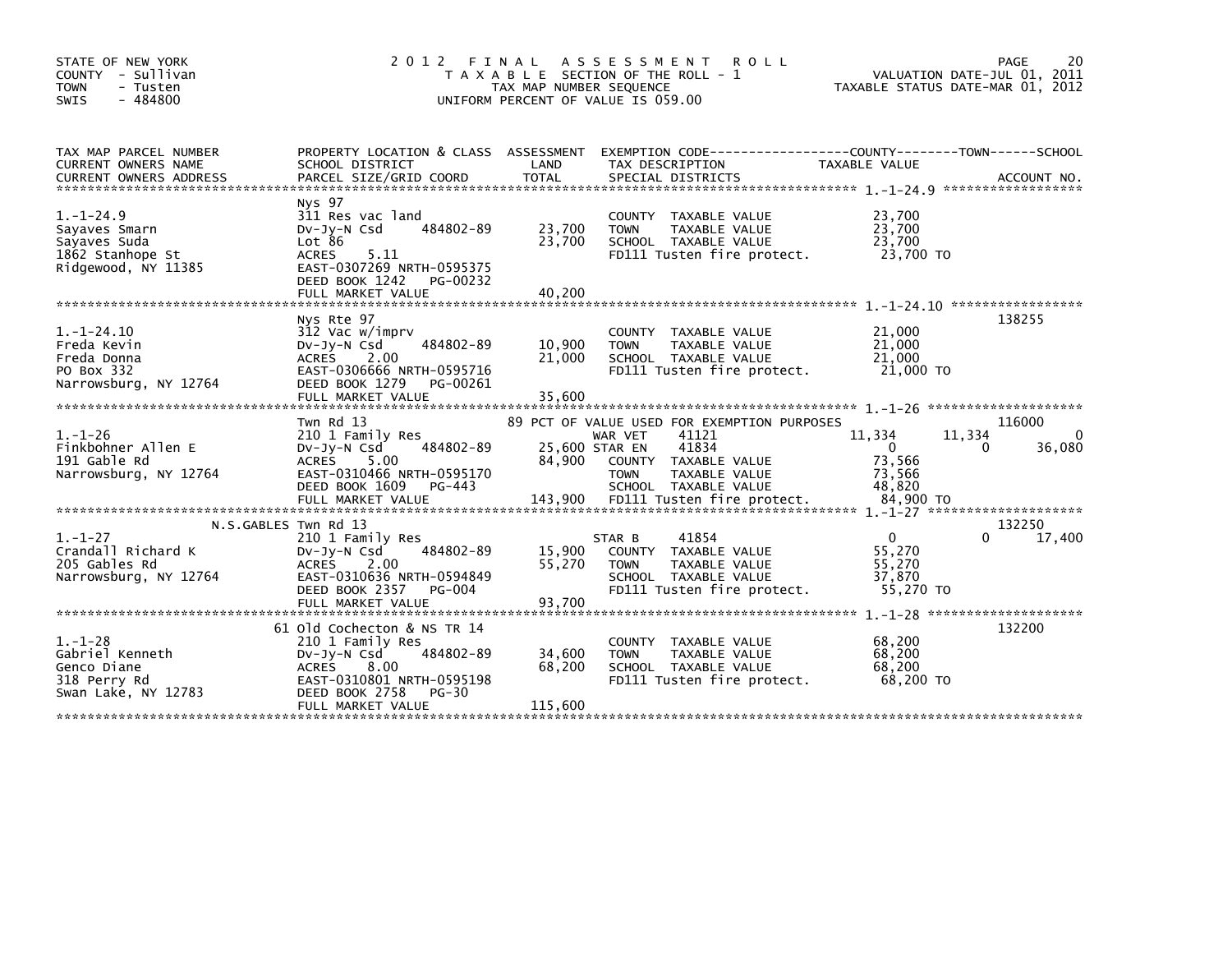| STATE OF NEW YORK<br>COUNTY - Sullivan<br><b>TOWN</b><br>- Tusten<br>$-484800$<br>SWIS         | 2012 FINAL                                                                                                                                                                        | TAX MAP NUMBER SEQUENCE    | A S S E S S M E N T<br>T A X A B L E SECTION OF THE ROLL - 1<br>UNIFORM PERCENT OF VALUE IS 059.00 | <b>ROLL</b>                                                                                                   | TAXABLE STATUS DATE-MAR 01, 2012                                              |                             | PAGE<br>21<br>VALUATION DATE-JUL 01, 2011 |
|------------------------------------------------------------------------------------------------|-----------------------------------------------------------------------------------------------------------------------------------------------------------------------------------|----------------------------|----------------------------------------------------------------------------------------------------|---------------------------------------------------------------------------------------------------------------|-------------------------------------------------------------------------------|-----------------------------|-------------------------------------------|
| TAX MAP PARCEL NUMBER<br>CURRENT OWNERS NAME                                                   | PROPERTY LOCATION & CLASS ASSESSMENT<br>SCHOOL DISTRICT                                                                                                                           | LAND                       | TAX DESCRIPTION                                                                                    | EXEMPTION CODE-----------------COUNTY-------TOWN------SCHOOL                                                  | TAXABLE VALUE                                                                 |                             |                                           |
| $1. - 1 - 29$<br>Wootan Madeleine M<br>221 Gables Rd<br>Narrowsburg, NY 12764                  | TWNRD13 Gables Rd<br>210 1 Family Res<br>484802-89<br>$Dv-Jy-N$ Csd<br>FRNT 160.00 DPTH 194.00<br>0.68<br>ACRES<br>EAST-0311009 NRTH-0594694<br>DEED BOOK 2160<br>PG-407          | 11,000<br>78,000           | STAR B<br><b>TOWN</b>                                                                              | 41854<br>COUNTY TAXABLE VALUE<br>TAXABLE VALUE<br>SCHOOL TAXABLE VALUE<br>FD111 Tusten fire protect.          | $\mathbf{0}$<br>78,000<br>78,000<br>60,600<br>78,000 TO                       | 0                           | 159050<br>17,400                          |
| $1. - 1 - 30$<br>Lang Edward<br>PO Box 485<br>Narrowsburg, NY 12764                            | Twn Rd 9<br>260 Seasonal res<br>484802-89<br>$Dv-Jy-N$ Csd<br>ACRES<br>1.90<br>EAST-0311109 NRTH-0594863<br>DEED BOOK 3000<br>PG-139<br>FULL MARKET VALUE                         | 14,200<br>24,200<br>41,000 | <b>TOWN</b>                                                                                        | COUNTY TAXABLE VALUE<br>TAXABLE VALUE<br>SCHOOL TAXABLE VALUE<br>FD111 Tusten fire protect.                   | 24,200<br>24,200<br>24,200<br>24,200 TO                                       |                             | 136400                                    |
| $1. - 1 - 31$<br>Rocchetti John<br>29 Old Cochecton Rd<br>Narrowsburg, NY 12764                | 29 Old Cochecton (Twn Rd 9)<br>210 1 Family Res<br>484802-89<br>DV-Jy-N Csd<br><b>ACRES</b><br>2.50<br>EAST-0311080 NRTH-0595248<br>DEED BOOK 2659<br>PG-369<br>FULL MARKET VALUE | 148,800                    | STAR B<br>18,600 COMBAT VET 41131<br>87,800 DISABL VET 41141<br><b>TOWN</b>                        | 41854<br>COUNTY TAXABLE VALUE<br>TAXABLE VALUE<br>SCHOOL TAXABLE VALUE                                        | $\Omega$<br>21,950<br>4,390<br>61,460<br>61,460<br>70,400                     | $\Omega$<br>21,950<br>4,390 | 136300<br>17,400                          |
|                                                                                                |                                                                                                                                                                                   |                            |                                                                                                    | FD111 Tusten fire protect.                                                                                    | 87,800 TO                                                                     |                             |                                           |
| $1. - 1 - 32$<br>Meckle Ilene<br>Diehl Cathy S<br>38 Old Cochecton Rd<br>Narrowsburg, NY 12764 | 38 OLd Cochecton Rd<br>210 1 Family Res<br>484802-89<br>DV-Jy-N Csd<br>ACRES<br>2.00<br>EAST-0311274 NRTH-0595362<br>DEED BOOK 3495<br>PG-661<br>FULL MARKET VALUE                | 95.100                     | COMBAT VET 41131<br>15,900 AGED-CTS<br>56,100 STAR EN<br><b>TOWN</b>                               | 41800<br>41834<br>COUNTY TAXABLE VALUE<br>TAXABLE VALUE<br>SCHOOL TAXABLE VALUE<br>FD111 Tusten fire protect. | 14,025<br>21,038<br>$\mathbf{0}$<br>21,037<br>21,037<br>$\Omega$<br>56.100 TO | 14,025<br>21,038<br>0       | 136100<br>$\mathbf 0$<br>28,050<br>28,050 |
|                                                                                                |                                                                                                                                                                                   |                            |                                                                                                    |                                                                                                               |                                                                               |                             |                                           |
| $1. - 1 - 33$<br>Kandrot Joseph<br>24 Old Cochecton Rd<br>Narrowsburg, NY 12764                | Twn Rd 9<br>210 1 Family Res<br>484802-89<br>$Dv-Jy-N$ Csd<br>old Cochecton Road<br><b>ACRES</b><br>8.29<br>EAST-0311604 NRTH-0595187                                             | 33,000<br>106,100          | <b>TOWN</b>                                                                                        | COUNTY TAXABLE VALUE<br>TAXABLE VALUE<br>SCHOOL TAXABLE VALUE<br>FD111 Tusten fire protect.                   | 106,100<br>106.100<br>106,100<br>106,100 TO                                   |                             |                                           |
|                                                                                                | DEED BOOK 1844<br>PG-80<br>FULL MARKET VALUE                                                                                                                                      | 179,800                    |                                                                                                    |                                                                                                               |                                                                               |                             |                                           |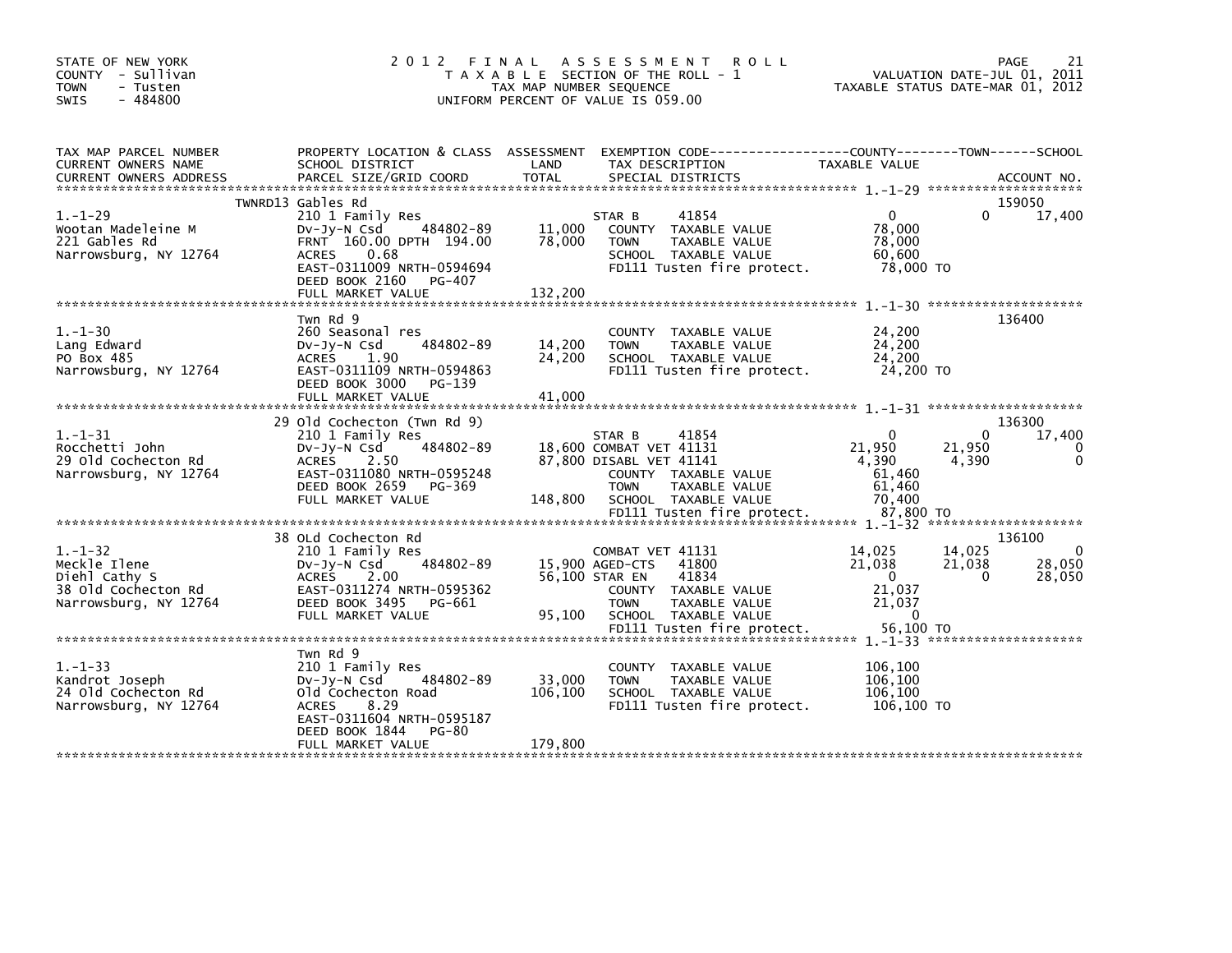| STATE OF NEW YORK<br>COUNTY - Sullivan<br><b>TOWN</b><br>- Tusten<br>$-484800$<br><b>SWIS</b>                                                                                         | 2012 FINAL                                                                                                                                                                | TAX MAP NUMBER SEQUENCE    | A S S E S S M E N T<br><b>ROLL</b><br>T A X A B L E SECTION OF THE ROLL - 1<br>UNIFORM PERCENT OF VALUE IS 059.00                                        | VALUATION DATE-JUL 01, 2011<br>TAXABLE STATUS DATE-MAR 01, 2012               | 22<br><b>PAGE</b>              |
|---------------------------------------------------------------------------------------------------------------------------------------------------------------------------------------|---------------------------------------------------------------------------------------------------------------------------------------------------------------------------|----------------------------|----------------------------------------------------------------------------------------------------------------------------------------------------------|-------------------------------------------------------------------------------|--------------------------------|
| TAX MAP PARCEL NUMBER<br>CURRENT OWNERS NAME<br><b>CURRENT OWNERS ADDRESS</b>                                                                                                         | PROPERTY LOCATION & CLASS ASSESSMENT<br>SCHOOL DISTRICT<br>PARCEL SIZE/GRID COORD                                                                                         | LAND<br><b>TOTAL</b>       | EXEMPTION CODE-----------------COUNTY--------TOWN------SCHOOL<br>TAX DESCRIPTION<br>SPECIAL DISTRICTS                                                    | TAXABLE VALUE                                                                 | ACCOUNT NO.                    |
| OLD COCHEC Twn Rd 9<br>$1. - 1 - 34$<br>De Pietro Estate of Anthony<br>De Pietro Estate of Josephine FRNT 98.71 DPTH 134.44<br>Chris Tenhoeve<br>1 Woodland Rd<br>Stockholm, NJ 07460 | 210 1 Family Res<br>DV-JY-N Csd<br>484802-89<br>EAST-0311348 NRTH-0594787<br>DEED BOOK 1150 PG-00348                                                                      | 7,900<br>62,800            | COUNTY TAXABLE VALUE<br><b>TOWN</b><br>TAXABLE VALUE<br>SCHOOL TAXABLE VALUE<br>FD111 Tusten fire protect.                                               | 62,800<br>62,800<br>62,800<br>62,800 TO                                       | 136150                         |
| $1.-1-35.1$<br>Meckle Lewis Jr<br>Meckle Beverly J<br>6 Old Cochecton Rd<br>Narrowsburg, NY 12764                                                                                     | OLDCOCHEC Twn Rd 9<br>210 1 Family Res<br>484802-89<br>DV-JY-N Csd<br>ACRES 66.84<br>EAST-0311966 NRTH-0595729<br>DEED BOOK 1150<br>PG-00143<br>FULL MARKET VALUE         | 193,500<br>328,000         | RPTL466_C 41690<br>80,100 STAR EN<br>41834<br>COUNTY TAXABLE VALUE<br>TAXABLE VALUE<br><b>TOWN</b><br>SCHOOL TAXABLE VALUE<br>FD111 Tusten fire protect. | 1,740<br>1,740<br>$\mathbf{0}$<br>191,760<br>191.760<br>155,680<br>191,760 TO | 136350<br>1,740<br>36,080<br>0 |
|                                                                                                                                                                                       |                                                                                                                                                                           |                            | 1.740 EX                                                                                                                                                 |                                                                               |                                |
| $1.-2-1$<br>Dookham Shanti<br>34-58 Olinville Ave<br>Bronx, NY 10467                                                                                                                  | Nys 97<br>311 Res vac land<br>484802-89<br>DV-Jy-N Csd<br>Lot $17$<br>6.80<br><b>ACRES</b><br>EAST-0310873 NRTH-0597493<br>DEED BOOK 2011<br>PG-3843<br>FULL MARKET VALUE | 27,700<br>27,700<br>46,900 | COUNTY TAXABLE VALUE<br><b>TOWN</b><br>TAXABLE VALUE<br>SCHOOL TAXABLE VALUE<br>FD111 Tusten fire protect.                                               | 27,700<br>27,700<br>27,700<br>27,700 TO                                       |                                |
|                                                                                                                                                                                       | Nys 97                                                                                                                                                                    |                            |                                                                                                                                                          |                                                                               |                                |
| $1. -2 - 2$<br>Ruffino John L Jr<br>Ruffino Susan M<br>54 Westfield Rd<br>Coram, NY 11727                                                                                             | 311 Res vac land<br>484802-89<br>Dv-Jy-N Csd<br>Lot $18$<br>6.99<br><b>ACRES</b><br>EAST-0310723 NRTH-0597920<br>DEED BOOK 1317<br>PG-334<br>FULL MARKET VALUE            | 27,100<br>27,100<br>45,900 | COUNTY TAXABLE VALUE<br>TAXABLE VALUE<br><b>TOWN</b><br>SCHOOL TAXABLE VALUE<br>FD111 Tusten fire protect.                                               | 27,100<br>27,100<br>27,100<br>27,100 TO                                       |                                |
|                                                                                                                                                                                       | Nys 97                                                                                                                                                                    |                            |                                                                                                                                                          |                                                                               |                                |
| $1. -2 - 3$<br>Felicissimo Living Trust<br>Felicissimo Enzo<br>285 Nanny Hagen Rd<br>Thornwood, NY 10594                                                                              | 311 Res vac land<br>484802-89<br>$Dv-Jy-N$ Csd<br>Lot 19<br><b>ACRES</b><br>5.38<br>EAST-0310522 NRTH-0598381<br>DEED BOOK 2391<br>PG-001                                 | 25,100<br>25,100           | COUNTY TAXABLE VALUE<br>TAXABLE VALUE<br><b>TOWN</b><br>SCHOOL TAXABLE VALUE<br>FD111 Tusten fire protect.                                               | 25.100<br>25,100<br>25,100<br>25,100 TO                                       |                                |
|                                                                                                                                                                                       | FULL MARKET VALUE                                                                                                                                                         | 42,500                     |                                                                                                                                                          |                                                                               |                                |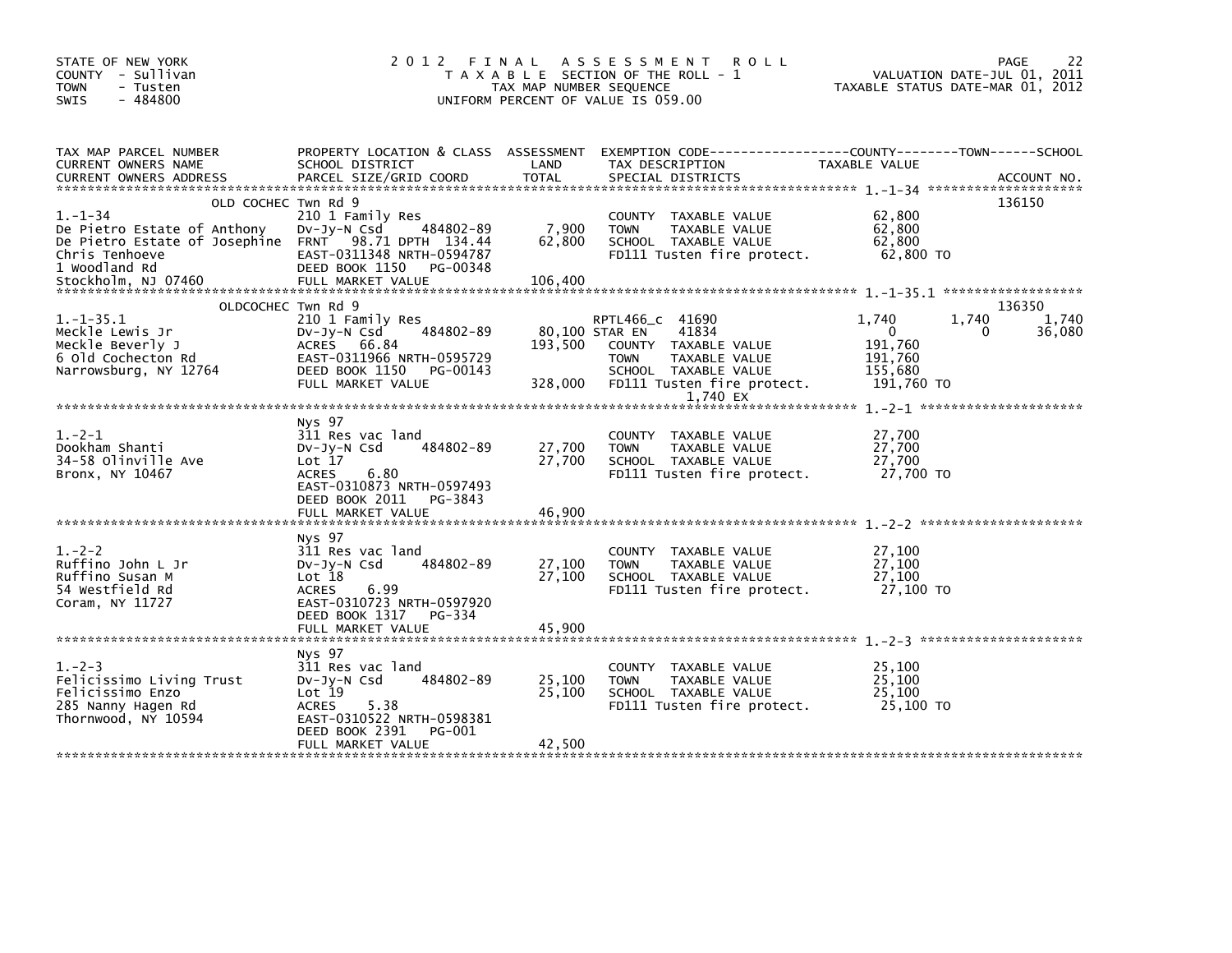| STATE OF NEW YORK<br>COUNTY - Sullivan<br><b>TOWN</b><br>- Tusten<br>$-484800$<br><b>SWIS</b>   | 2012 FINAL                                                                                                                                                         | TAX MAP NUMBER SEQUENCE    | A S S E S S M E N T<br><b>ROLL</b><br>T A X A B L E SECTION OF THE ROLL - 1<br>UNIFORM PERCENT OF VALUE IS 059.00 | VALUATION DATE-JUL 01, 2011<br>TAXABLE STATUS DATE-MAR 01, 2012 | 23<br>PAGE |
|-------------------------------------------------------------------------------------------------|--------------------------------------------------------------------------------------------------------------------------------------------------------------------|----------------------------|-------------------------------------------------------------------------------------------------------------------|-----------------------------------------------------------------|------------|
| TAX MAP PARCEL NUMBER<br>CURRENT OWNERS NAME                                                    | PROPERTY LOCATION & CLASS ASSESSMENT<br>SCHOOL DISTRICT                                                                                                            | LAND                       | EXEMPTION CODE-----------------COUNTY-------TOWN------SCHOOL<br>TAX DESCRIPTION                                   | TAXABLE VALUE                                                   |            |
| $1. -2 - 4$<br>Gerber Gary<br>Gerber Colleen<br>187 Nandina Ter<br>Winter Springs, FL 32708     | Nys 97<br>311 Res vac land<br>484802-89<br>DV-Jy-N Csd<br>Lot 20<br><b>ACRES</b><br>5.38<br>EAST-0310258 NRTH-0597942<br>DEED BOOK 1325 PG-44<br>FULL MARKET VALUE | 26,200<br>26,200<br>44.400 | COUNTY TAXABLE VALUE<br>TAXABLE VALUE<br><b>TOWN</b><br>SCHOOL TAXABLE VALUE<br>FD111 Tusten fire protect.        | 26,200<br>26,200<br>26,200<br>26,200 TO                         |            |
|                                                                                                 |                                                                                                                                                                    |                            |                                                                                                                   |                                                                 |            |
| $1. -2 - 5$<br>Leonetti Gennaro J<br>Leonetti Beverly A<br>38 DuBois Rd<br>West Islip, NY 11795 | Nys 97<br>312 Vac w/imprv<br>484802-89<br>DV-Jy-N Csd<br>Lot 21<br><b>ACRES</b><br>6.49<br>EAST-0310070 NRTH-0597809                                               | 28,600<br>29,000           | COUNTY TAXABLE VALUE<br><b>TOWN</b><br>TAXABLE VALUE<br>SCHOOL TAXABLE VALUE<br>FD111 Tusten fire protect.        | 29,000<br>29,000<br>29,000<br>29,000 TO                         |            |
|                                                                                                 | DEED BOOK 2010 PG-58519<br>FULL MARKET VALUE                                                                                                                       | 49,200                     |                                                                                                                   |                                                                 |            |
| $1. -2 - 6$<br>Leonetti Gennaro J<br>Leonetti Beverly A<br>38 Dubois Rd<br>West Islip, NY 11795 | Nys 97<br>311 Res vac land<br>484802-89<br>$Dv-Jv-N$ Csd<br>Lot 22<br>5.55<br>ACRES<br>EAST-0309877 NRTH-0597619<br>DEED BOOK 2493 PG-652                          | 26,100<br>26,100           | COUNTY TAXABLE VALUE<br>TAXABLE VALUE<br><b>TOWN</b><br>SCHOOL TAXABLE VALUE<br>FD111 Tusten fire protect.        | 26,100<br>26,100<br>26,100<br>26,100 TO                         |            |
|                                                                                                 | FULL MARKET VALUE                                                                                                                                                  | 44,200                     |                                                                                                                   |                                                                 |            |
| $1. -2 - 7$<br>Leonetti Gennaro<br>Leonetti Beverly<br>38 DuBois Rd<br>West Islip, NY 11795     | Nys 97<br>210 1 Family Res<br>484802-89<br>DV-JY-N Csd<br>Lot 23<br>8.30 BANK C89410<br>ACRES<br>EAST-0309634 NRTH-0597328<br>DEED BOOK 2228<br>PG-283             | 35,200<br>142,200          | COUNTY TAXABLE VALUE<br>TAXABLE VALUE<br><b>TOWN</b><br>SCHOOL TAXABLE VALUE<br>FD111 Tusten fire protect.        | 142.200<br>142,200<br>142,200<br>142,200 TO                     |            |
|                                                                                                 |                                                                                                                                                                    |                            |                                                                                                                   |                                                                 |            |
| $1. -2 - 8$<br>Gargiulo Anna<br>Gargiulo Anthony<br>15 Robley St<br>Yonkers, NY 10704           | Nys 97<br>311 Res vac land<br>484802-89<br>$Dv-Jy-N$ Csd<br>Lot 24<br>ACRES 11.09<br>EAST-0309221 NRTH-0597513<br>DEED BOOK 2266<br>PG-275                         | 33,800<br>33,800           | COUNTY TAXABLE VALUE<br>TAXABLE VALUE<br><b>TOWN</b><br>SCHOOL TAXABLE VALUE<br>FD111 Tusten fire protect.        | 33,800<br>33,800<br>33,800<br>33,800 TO                         |            |
|                                                                                                 | FULL MARKET VALUE                                                                                                                                                  | 57,300                     |                                                                                                                   |                                                                 |            |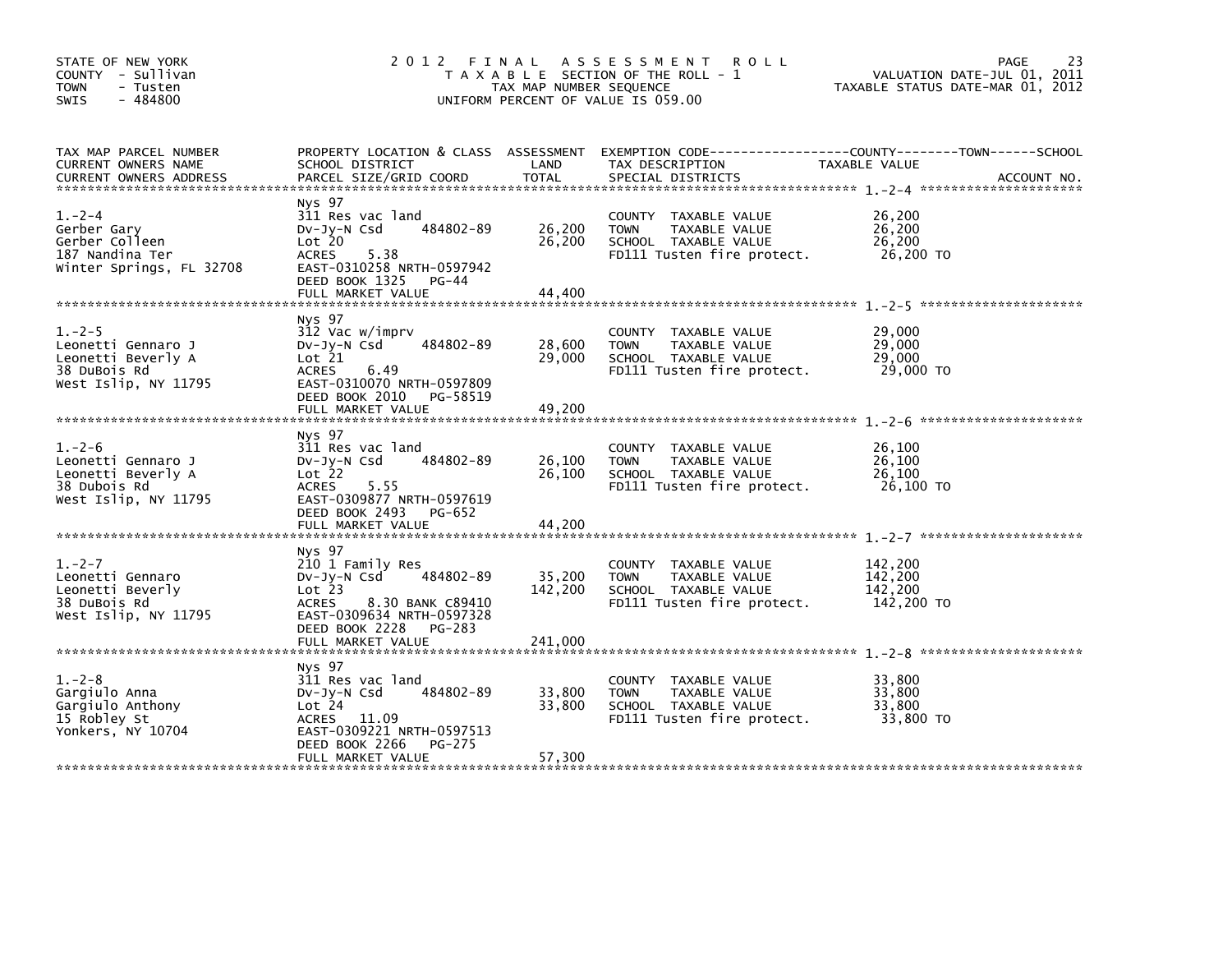| STATE OF NEW YORK<br>COUNTY - Sullivan<br><b>TOWN</b><br>- Tusten<br>$-484800$<br>SWIS            | 2012 FINAL                                                                                                                                                                            | TAX MAP NUMBER SEQUENCE    | A S S E S S M E N T<br><b>ROLL</b><br>T A X A B L E SECTION OF THE ROLL - 1<br>UNIFORM PERCENT OF VALUE IS 059.00 | <b>PAGE</b><br>VALUATION DATE-JUL 01, 2011<br>TAXABLE STATUS DATE-MAR 01, 2012 | 24          |
|---------------------------------------------------------------------------------------------------|---------------------------------------------------------------------------------------------------------------------------------------------------------------------------------------|----------------------------|-------------------------------------------------------------------------------------------------------------------|--------------------------------------------------------------------------------|-------------|
| TAX MAP PARCEL NUMBER<br>CURRENT OWNERS NAME<br><b>CURRENT OWNERS ADDRESS</b>                     | PROPERTY LOCATION & CLASS ASSESSMENT<br>SCHOOL DISTRICT<br>PARCEL SIZE/GRID COORD                                                                                                     | LAND<br>TOTAL              | TAX DESCRIPTION<br>SPECIAL DISTRICTS                                                                              | TAXABLE VALUE                                                                  | ACCOUNT NO. |
| $1. -2 - 9$<br>Haake John<br>Murphy Michelle<br>50 Douglass St<br>Brooklyn, NY 11231              | 36 Brook Dr<br>210 1 Family Res<br>484802-89<br>$Dv-Jy-N$ Csd<br>Lot <sub>25</sub><br><b>ACRES</b><br>6.82<br>EAST-0309356 NRTH-0598205<br>DEED BOOK 2684 PG-668<br>FULL MARKET VALUE | 31,700<br>41,700<br>70,700 | COUNTY TAXABLE VALUE<br>TAXABLE VALUE<br><b>TOWN</b><br>SCHOOL TAXABLE VALUE<br>FD111 Tusten fire protect.        | 41,700<br>41.700<br>41.700<br>41,700 TO                                        |             |
|                                                                                                   | Nys 97                                                                                                                                                                                |                            |                                                                                                                   |                                                                                |             |
| $1.-2-10$<br>Gargiulo Anna<br>15 Robley St<br>Yonkers, NY 10704                                   | 311 Res vac land<br>484802-89<br>$Dv-Jy-N$ Csd<br>Lot 26<br><b>ACRES</b><br>7.18<br>EAST-0309587 NRTH-0598688                                                                         | 26,900<br>26,900           | COUNTY TAXABLE VALUE<br>TAXABLE VALUE<br><b>TOWN</b><br>SCHOOL TAXABLE VALUE<br>FD111 Tusten fire protect.        | 26,900<br>26,900<br>26,900<br>26,900 TO                                        |             |
|                                                                                                   | DEED BOOK 1317 PG-290<br>FULL MARKET VALUE                                                                                                                                            | 45,600                     |                                                                                                                   |                                                                                |             |
| $1.-2-11$<br>Kollar Thomas J<br>Castagna Joseph R<br>40 Harrison St Apt 34j<br>New York, NY 10013 | Nys 97<br>311 Res vac land<br>484802-89<br>$Dv-Jy-N$ Csd<br>Lot 27<br>6.13<br><b>ACRES</b><br>EAST-0309800 NRTH-0598955<br>DEED BOOK 1317 PG-322                                      | 24,400<br>24,400           | COUNTY TAXABLE VALUE<br><b>TOWN</b><br>TAXABLE VALUE<br>SCHOOL TAXABLE VALUE<br>FD111 Tusten fire protect.        | 24,400<br>24,400<br>24,400<br>24,400 TO                                        |             |
|                                                                                                   | FULL MARKET VALUE                                                                                                                                                                     | 41,400                     |                                                                                                                   |                                                                                |             |
| $1. -2 - 12$<br>Genchi Donna<br>Genchi Steven<br>2946 Lonnie Ln<br>Merrick, NY 11566              | 10 Brook Rd<br>210 1 Family Res<br>484802-89<br>$Dv-Jy-N$ Csd<br>Lot 28<br><b>ACRES</b><br>7.34<br>EAST-0309988 NRTH-0599113<br>DEED BOOK 2434 PG-316                                 | 36,100<br>113,400          | COUNTY TAXABLE VALUE<br>TAXABLE VALUE<br><b>TOWN</b><br>SCHOOL TAXABLE VALUE<br>FD111 Tusten fire protect.        | 113.400<br>113,400<br>113,400<br>113,400 TO                                    |             |
|                                                                                                   | FULL MARKET VALUE                                                                                                                                                                     | 192,200                    |                                                                                                                   |                                                                                |             |
| $1. -2 - 13$<br>Genchi Steven<br>Genchi Donna<br>2946 Lonnie Ln<br>Merrick, NY 11566              | TWN Perry Pond<br>311 Res vac land<br>484802-89<br>$Dv-Jy-N$ Csd<br>Lot 29<br><b>ACRES</b><br>9.66<br>EAST-0310181 NRTH-0599328<br>DEED BOOK 2437<br>$PG-313$                         | 31,900<br>31,900           | TAXABLE VALUE<br>COUNTY<br>TAXABLE VALUE<br><b>TOWN</b><br>SCHOOL TAXABLE VALUE<br>FD111 Tusten fire protect.     | 31,900<br>31,900<br>31,900<br>31.900 TO                                        |             |
|                                                                                                   | FULL MARKET VALUE                                                                                                                                                                     | 54,100                     |                                                                                                                   |                                                                                |             |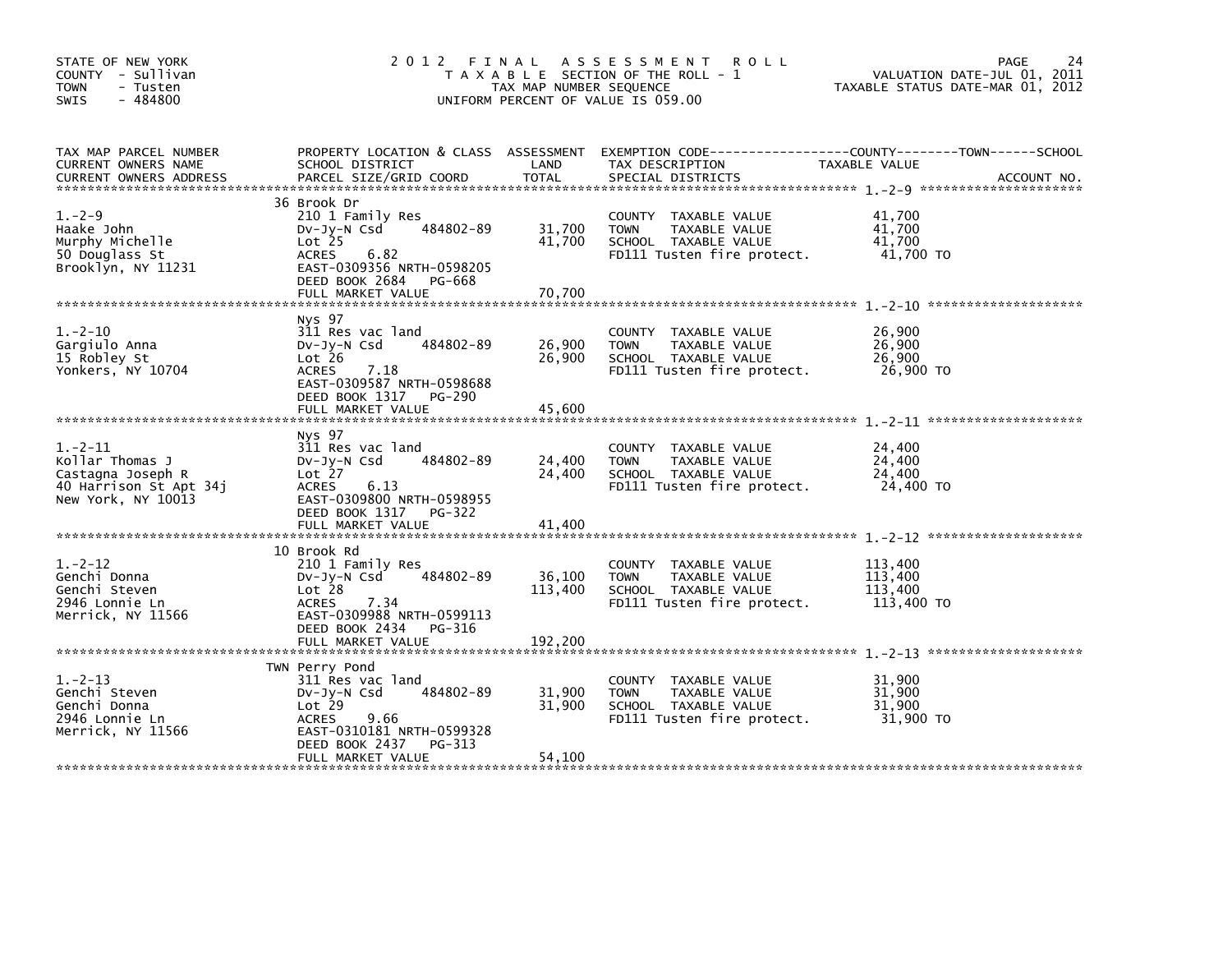| STATE OF NEW YORK<br>COUNTY - Sullivan<br><b>TOWN</b><br>- Tusten<br>$-484800$<br>SWIS                   | 2 0 1 2<br>FINAL ASSESSMENT<br><b>ROLL</b><br>T A X A B L E SECTION OF THE ROLL - 1<br>TAX MAP NUMBER SEQUENCE<br>UNIFORM PERCENT OF VALUE IS 059.00               |                              |                                                                                                                                          |                                                         | 25<br>PAGE<br>VALUATION DATE-JUL 01, 2011<br>TAXABLE STATUS DATE-MAR 01, 2012 |  |  |
|----------------------------------------------------------------------------------------------------------|--------------------------------------------------------------------------------------------------------------------------------------------------------------------|------------------------------|------------------------------------------------------------------------------------------------------------------------------------------|---------------------------------------------------------|-------------------------------------------------------------------------------|--|--|
| TAX MAP PARCEL NUMBER<br>CURRENT OWNERS NAME<br><b>CURRENT OWNERS ADDRESS</b>                            | SCHOOL DISTRICT<br>PARCEL SIZE/GRID COORD                                                                                                                          | LAND<br>TOTAL                | PROPERTY LOCATION & CLASS ASSESSMENT EXEMPTION CODE----------------COUNTY-------TOWN------SCHOOL<br>TAX DESCRIPTION<br>SPECIAL DISTRICTS | TAXABLE VALUE                                           | ACCOUNT NO.                                                                   |  |  |
| $1. -2 - 14$<br>Stucke Rolf<br>Stucke Mathilda<br>2 Sunset Ct<br>Palmyra, VA 22963                       | Nys 97<br>311 Res vac land<br>484802-89<br>$Dv-Jy-N$ Csd<br>Lot 30<br>ACRES<br>7.23<br>EAST-0310460 NRTH-0599365<br>DEED BOOK 1325<br>$PG-32$                      | 27,600<br>27,600             | COUNTY TAXABLE VALUE<br>TAXABLE VALUE<br><b>TOWN</b><br>SCHOOL TAXABLE VALUE<br>FD111 Tusten fire protect.                               | 27,600<br>27,600<br>27,600<br>27,600 TO                 |                                                                               |  |  |
|                                                                                                          | FULL MARKET VALUE                                                                                                                                                  | 46,800                       |                                                                                                                                          |                                                         |                                                                               |  |  |
| $1. -2 - 15$<br>Caanan Land Ventures, Inc.<br>Colucci<br>5 Saugatuck Rd<br>Danbury, CT 06810             | 4-132 Perry Pond N.s. Brook Dr.<br>311 Res vac land<br>484802-89<br>$Dv-Jy-N$ Csd<br>Lot 31<br>ACRES<br>5.67<br>EAST-0310717 NRTH-0599384<br>DEED BOOK 3065 PG-366 | 23,600<br>23,600             | COUNTY TAXABLE VALUE<br>TAXABLE VALUE<br><b>TOWN</b><br>SCHOOL TAXABLE VALUE<br>FD111 Tusten fire protect.                               | 23,600<br>23,600<br>23,600<br>23,600 TO                 |                                                                               |  |  |
|                                                                                                          | FULL MARKET VALUE                                                                                                                                                  | 40,000                       |                                                                                                                                          |                                                         |                                                                               |  |  |
| $1. -2 - 16$<br>Kaufman John M<br>PO Box 322<br>Narrowsburg, NY 12764                                    | Nys 97<br>210 1 Family Res<br>484802-89<br>$Dv-Jy-N$ Csd<br>Lot 32<br>ACRES 12.70<br>EAST-0311203 NRTH-0599336<br>DEED BOOK 1991 PG-0573<br>FULL MARKET VALUE      | 42,200<br>135,200<br>229,200 | 41854<br>STAR B<br>COUNTY TAXABLE VALUE<br><b>TOWN</b><br>TAXABLE VALUE<br>SCHOOL TAXABLE VALUE<br>FD111 Tusten fire protect.            | $\Omega$<br>135,200<br>135,200<br>117,800<br>135,200 TO | 17,400<br>$\Omega$                                                            |  |  |
|                                                                                                          |                                                                                                                                                                    |                              |                                                                                                                                          |                                                         |                                                                               |  |  |
| GABLES RD Nys 97<br>$1.-2-17$<br>Kaufman John M<br>Kaufman Gale D<br>PO Box 322<br>Narrowsburg, NY 12764 | 322 Rural vac>10<br>484802-89<br>$Dv-Jy-N$ Csd<br>Lot 33<br>ACRES 18.80<br>EAST-0311602 NRTH-0598905<br>DEED BOOK 1363 PG-267                                      | 44,300<br>44,300             | COUNTY TAXABLE VALUE<br>TAXABLE VALUE<br><b>TOWN</b><br>SCHOOL TAXABLE VALUE<br>FD111 Tusten fire protect.                               | 44.300<br>44,300<br>44,300<br>44,300 TO                 |                                                                               |  |  |
|                                                                                                          |                                                                                                                                                                    |                              |                                                                                                                                          |                                                         |                                                                               |  |  |
| $1. -2 - 18$<br>Daley Christopher D<br>122 Haypath Rd<br>Bethpage, NY 11714                              | Nys 97<br>322 Rural vac>10<br>484802-89<br>$Dv-Jy-N$ Csd<br>Lot 34<br>ACRES 10.29<br>EAST-0311479 NRTH-0598438<br>DEED BOOK 1317<br>PG-282<br>FULL MARKET VALUE    | 34,100<br>34,100<br>57,800   | COUNTY TAXABLE VALUE<br><b>TOWN</b><br>TAXABLE VALUE<br>SCHOOL TAXABLE VALUE<br>FD111 Tusten fire protect.                               | 34,100<br>34.100<br>34,100<br>34.100 TO                 |                                                                               |  |  |
|                                                                                                          |                                                                                                                                                                    |                              |                                                                                                                                          |                                                         |                                                                               |  |  |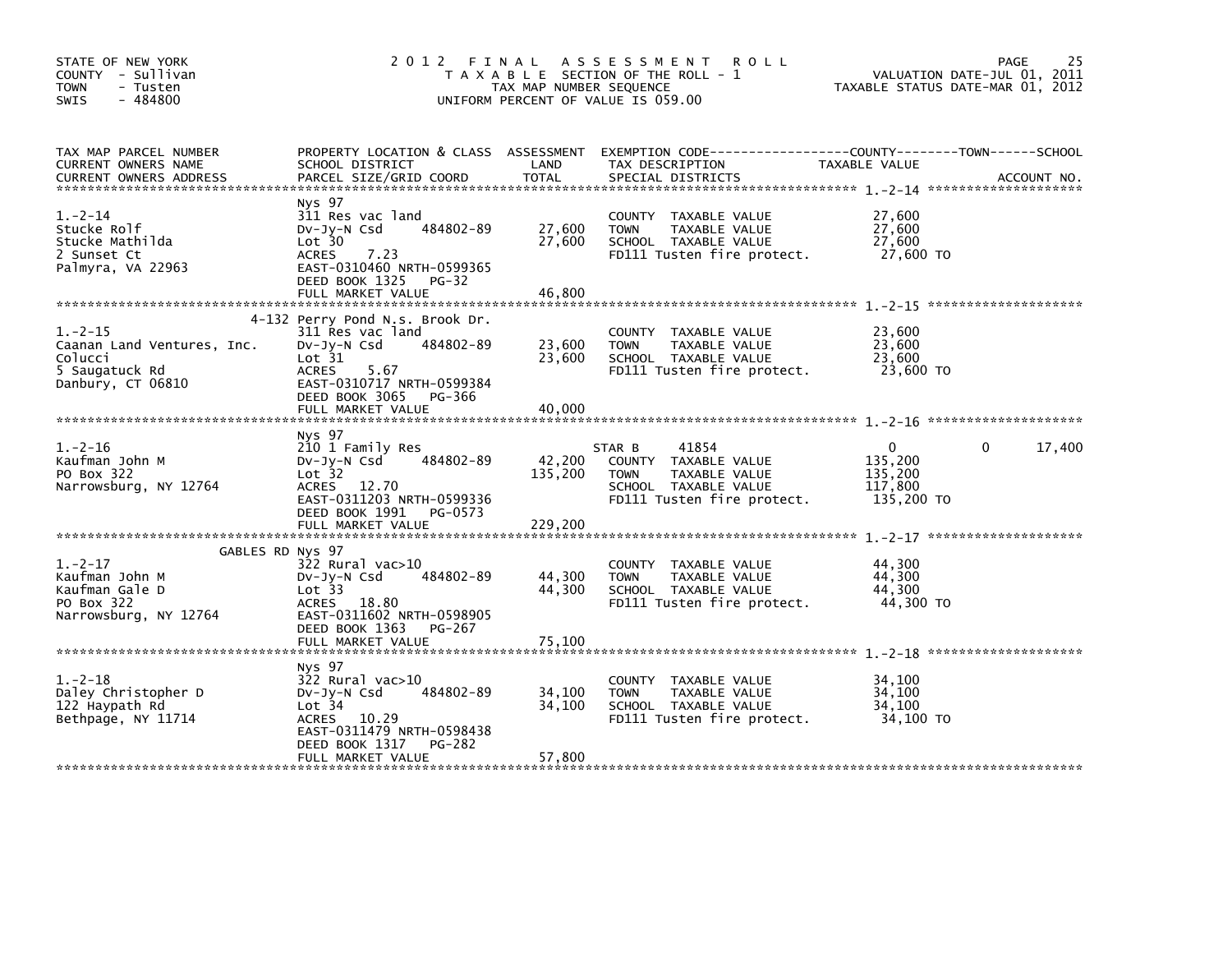| STATE OF NEW YORK<br>COUNTY - Sullivan<br><b>TOWN</b><br>- Tusten<br>$-484800$<br>SWIS         | 2 0 1 2                                                                                                                                                                        | FINAL<br>TAX MAP NUMBER SEQUENCE | <b>ROLL</b><br>A S S E S S M E N T<br>T A X A B L E SECTION OF THE ROLL - 1<br>UNIFORM PERCENT OF VALUE IS 059.00                                         | VALUATION DATE-JUL 01, 2011<br>TAXABLE STATUS DATE-MAR 01, 2012                        | 26<br>PAGE  |
|------------------------------------------------------------------------------------------------|--------------------------------------------------------------------------------------------------------------------------------------------------------------------------------|----------------------------------|-----------------------------------------------------------------------------------------------------------------------------------------------------------|----------------------------------------------------------------------------------------|-------------|
| TAX MAP PARCEL NUMBER<br>CURRENT OWNERS NAME<br><b>CURRENT OWNERS ADDRESS</b>                  | PROPERTY LOCATION & CLASS ASSESSMENT<br>SCHOOL DISTRICT<br>PARCEL SIZE/GRID COORD                                                                                              | LAND<br>TOTAL                    | EXEMPTION CODE-----------------COUNTY-------TOWN------SCHOOL<br>TAX DESCRIPTION<br>SPECIAL DISTRICTS                                                      | TAXABLE VALUE                                                                          | ACCOUNT NO. |
| $1. -2 - 19$<br>Zingone Lorne<br>87 Birdies Path<br>South Hampton, NY 11968                    | Bear Run<br>311 Res vac land<br>484802-89<br>$Dv-Jy-N$ Csd<br>Lot <sub>35</sub><br>ACRES<br>8.03<br>EAST-0311555 NRTH-0598080<br>DEED BOOK 3620<br>PG-329<br>FULL MARKET VALUE | 29,700<br>29,700<br>50,300       | COUNTY TAXABLE VALUE<br><b>TOWN</b><br>TAXABLE VALUE<br>SCHOOL TAXABLE VALUE<br>FD111 Tusten fire protect.                                                | 29,700<br>29,700<br>29,700<br>29,700 TO                                                |             |
| $1. -2 - 20$<br>Armenti Debra A<br>Armenti Anthony<br>596 2nd Ave<br>North Brunswick, NJ 08902 | T.r. 67 Lot 36<br>210 1 Family Res<br>484802-89<br>$Dv-Jy-N$ Csd<br>Lot 36<br><b>ACRES</b><br>5.10<br>EAST-0311387 NRTH-0597603<br>DEED BOOK 1781 PG-349<br>FULL MARKET VALUE  | 25,900<br>91,500<br>155,100      | COUNTY TAXABLE VALUE<br>TAXABLE VALUE<br><b>TOWN</b><br>SCHOOL TAXABLE VALUE<br>FD111 Tusten fire protect.                                                | 91,500<br>91.500<br>91,500<br>91,500 TO                                                |             |
| $1. -2 - 21$<br>Teetsel Margaret<br>205 Perry Pond Rd<br>Narrowsburg, NY 12764-5217            | 205 Perry Pond Rd<br>210 1 Family Res<br>484802-89<br>$Dv-Jy-N$ Csd<br>Lot 37<br>5.52<br>ACRES<br>EAST-0311744 NRTH-0597607<br>DEED BOOK 1364 PG-300<br>FULL MARKET VALUE      | 145,600<br>246,800               | COMBAT VET 41131<br>29,400 STAR EN<br>41834<br>COUNTY TAXABLE VALUE<br>TAXABLE VALUE<br><b>TOWN</b><br>SCHOOL TAXABLE VALUE<br>FD111 Tusten fire protect. | 26,100<br>26,100<br>$\overline{0}$<br>0<br>119,500<br>119,500<br>109,520<br>145,600 TO | 36,080      |
| $1. -2 - 22$<br>Aliberti Vincenzo<br>Aliberti Lucia<br>1527 Glover St<br>Bronx, NY 10462       | TWN Perry Pond Rd<br>311 Res vac land<br>484802-89<br>$Dv-Jy-N$ Csd<br>Lot 38<br>ACRES<br>7.64<br>EAST-0312062 NRTH-0597929<br>DEED BOOK 1997 PG-589<br>FULL MARKET VALUE      | 27,800<br>27,800<br>47,100       | COUNTY TAXABLE VALUE<br>TAXABLE VALUE<br><b>TOWN</b><br>SCHOOL TAXABLE VALUE<br>FD111 Tusten fire protect.                                                | 27,800<br>27,800<br>27,800<br>27,800 TO                                                |             |
| $1. -2 - 23$<br>Aliberti Vincenzo<br>Aliberti Lucia<br>1527 Glover St<br>Bronx, NY 10462       | TR Perry Pond Rd<br>311 Res vac land<br>484802-89<br>$Dv-Jy-N$ Csd<br>Lot 39<br>7.83<br>ACRES<br>EAST-0312252 NRTH-0597881<br>DEED BOOK 1247<br>PG-00224<br>FULL MARKET VALUE  | 28,200<br>28,200<br>47,800       | COUNTY TAXABLE VALUE<br>TAXABLE VALUE<br><b>TOWN</b><br>SCHOOL TAXABLE VALUE<br>FD111 Tusten fire protect.                                                | 28,200<br>28,200<br>28,200<br>28,200 TO                                                |             |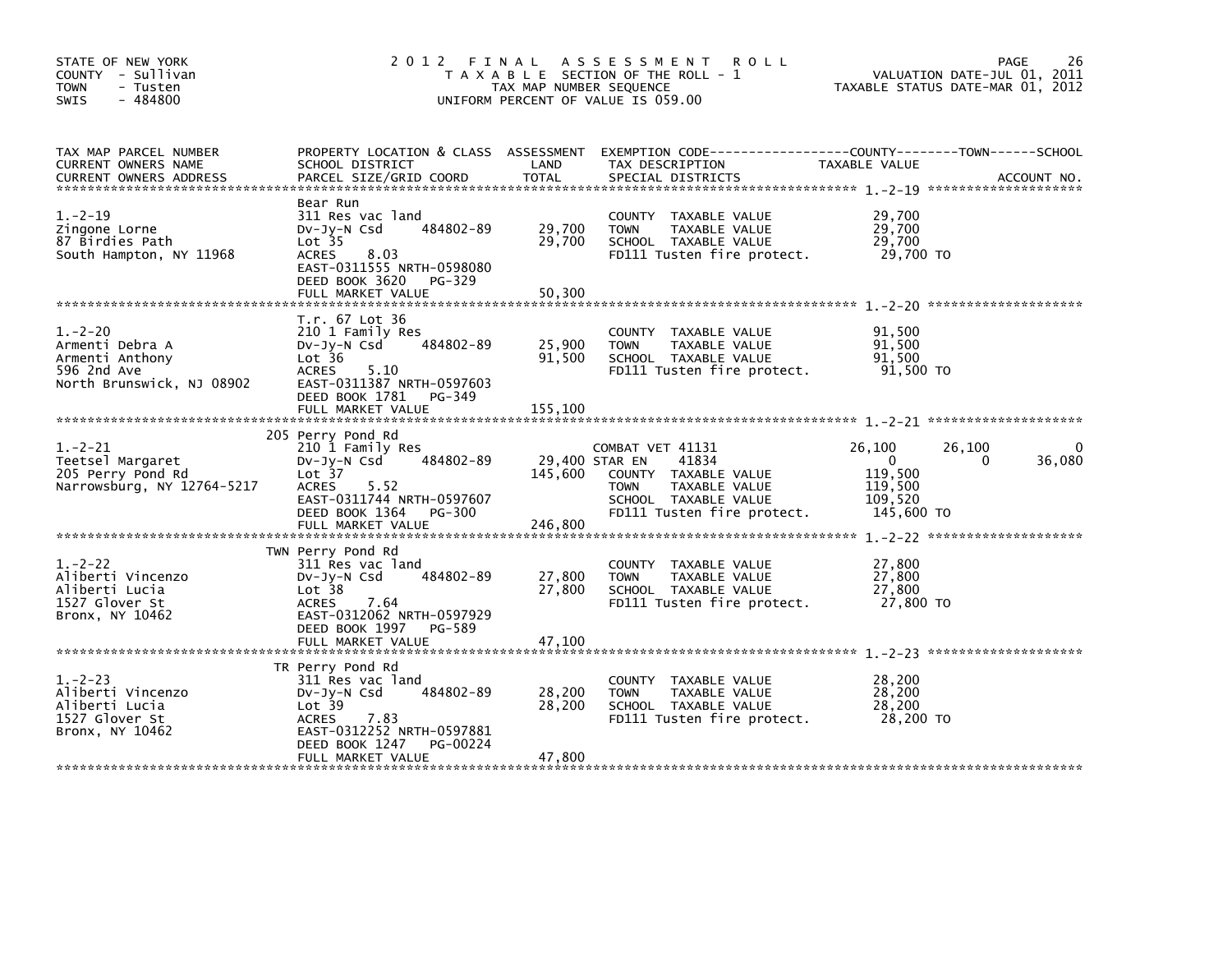| STATE OF NEW YORK<br>COUNTY - Sullivan<br><b>TOWN</b><br>- Tusten<br>$-484800$<br>SWIS               | 2 0 1 2                                                                                                                                                                           | FINAL<br>A S S E S S M E N T<br><b>ROLL</b><br>T A X A B L E SECTION OF THE ROLL - 1<br>TAX MAP NUMBER SEQUENCE<br>UNIFORM PERCENT OF VALUE IS 059.00                                                                         | 27<br><b>PAGE</b><br>VALUATION DATE-JUL 01, 2011<br>TAXABLE STATUS DATE-MAR 01, 2012           |
|------------------------------------------------------------------------------------------------------|-----------------------------------------------------------------------------------------------------------------------------------------------------------------------------------|-------------------------------------------------------------------------------------------------------------------------------------------------------------------------------------------------------------------------------|------------------------------------------------------------------------------------------------|
| TAX MAP PARCEL NUMBER<br>CURRENT OWNERS NAME                                                         | PROPERTY LOCATION & CLASS ASSESSMENT<br>SCHOOL DISTRICT                                                                                                                           | LAND<br>TAX DESCRIPTION                                                                                                                                                                                                       | TAXABLE VALUE                                                                                  |
| $1. -2 - 24$<br>Diorio Christopher<br>Stagner Lori A<br>100 Dogwood Rd<br>Mastic Beach, NY 11951     | Nys 97<br>311 Res vac land<br>484802-89<br>$Dv-Jy-N$ Csd<br>Lot 40<br><b>ACRES</b><br>7.96<br>EAST-0312453 NRTH-0597868<br>DEED BOOK 1247 PG-00228<br>FULL MARKET VALUE           | COUNTY TAXABLE VALUE<br>30,100<br>TAXABLE VALUE<br><b>TOWN</b><br>30,100<br>SCHOOL TAXABLE VALUE<br>FD111 Tusten fire protect.<br>51.000                                                                                      | 30,100<br>30,100<br>30,100<br>30,100 TO                                                        |
| $1. -2 - 25$<br>Tesoriero Richard A<br>Tesoriero Anita<br>79 Forest Pond Rd<br>Narrowsburg, NY 12764 | 79 Forest Pond Rd<br>210 1 Family Res<br>484802-89<br>$Dv-Jy-N$ Csd<br>Lot 50<br>ACRES 16.34 BANK<br>N<br>EAST-0312977 NRTH-0598831<br>DEED BOOK 1317 PG-298<br>FULL MARKET VALUE | 78 PCT OF VALUE USED FOR EXEMPTION PURPOSES<br>COMBAT VET 41131<br>43,800 STAR B<br>41854<br>171,800<br>COUNTY TAXABLE VALUE<br><b>TOWN</b><br>TAXABLE VALUE<br>SCHOOL TAXABLE VALUE<br>FD111 Tusten fire protect.<br>291,200 | 26,100<br>26,100<br>17,400<br>$\mathbf{0}$<br>0<br>145.700<br>145,700<br>154,400<br>171,800 TO |
| $1. -2 - 26$<br>Swinnes Harry P<br>Swinnes Sandra M<br>206 Perry Pond Rd<br>Narrowsburg, NY 12764    | Nys 97<br>311 Res vac land<br>484802-89<br>$Dv-Jy-N$ Csd<br>Lot <sub>74</sub><br>ACRES<br>5.16<br>EAST-0311996 NRTH-0596884<br>DEED BOOK 2351 PG-414                              | COUNTY TAXABLE VALUE<br>22,200<br>TAXABLE VALUE<br><b>TOWN</b><br>22,200<br>SCHOOL TAXABLE VALUE<br>FD111 Tusten fire protect.                                                                                                | 22,200<br>22,200<br>22,200<br>22,200 TO                                                        |
|                                                                                                      | PERRYPOND Twn Rd 67                                                                                                                                                               |                                                                                                                                                                                                                               |                                                                                                |
| $1. -2 - 27$<br>Swinnes Harry P Jr<br>Swinnes Helena M<br>206 Perry Pond Rd<br>Narrowsburg, NY 12764 | 210 1 Family Res<br>484802-89<br>$Dv-Jy-N$ Csd<br>Lot <sub>75</sub><br>5.26 BANK<br><b>ACRES</b><br>- N<br>EAST-0311454 NRTH-0597047<br>DEED BOOK 3137<br>PG-147                  | 41854<br>STAR B<br>26,400<br>COUNTY TAXABLE VALUE<br>106,200<br>TAXABLE VALUE<br><b>TOWN</b><br>SCHOOL TAXABLE VALUE<br>FD111 Tusten fire protect.                                                                            | 17,400<br>$\Omega$<br>$\Omega$<br>106,200<br>106,200<br>88,800<br>106,200 TO                   |
|                                                                                                      |                                                                                                                                                                                   |                                                                                                                                                                                                                               |                                                                                                |
| $1. -2 - 28$<br>Leon Manuel<br>Leon Melodie<br>186 Perry Pond Rd<br>Narrowsburg, NY 12764-4033       | Nys 97<br>210 1 Family Res<br>484802-89<br>$Dv-Jy-N$ Csd<br>Lot 76<br>3.88<br><b>ACRES</b><br>EAST-0311047 NRTH-0597146<br>DEED BOOK 1942<br>PG-298                               | 41854<br>STAR B<br>23,100<br>COUNTY TAXABLE VALUE<br>117,000<br>TAXABLE VALUE<br><b>TOWN</b><br>SCHOOL TAXABLE VALUE<br>FD111 Tusten fire protect.                                                                            | 17,400<br>$\Omega$<br>0<br>117,000<br>117,000<br>99.600<br>117,000 TO                          |
|                                                                                                      | FULL MARKET VALUE                                                                                                                                                                 | 198,300                                                                                                                                                                                                                       |                                                                                                |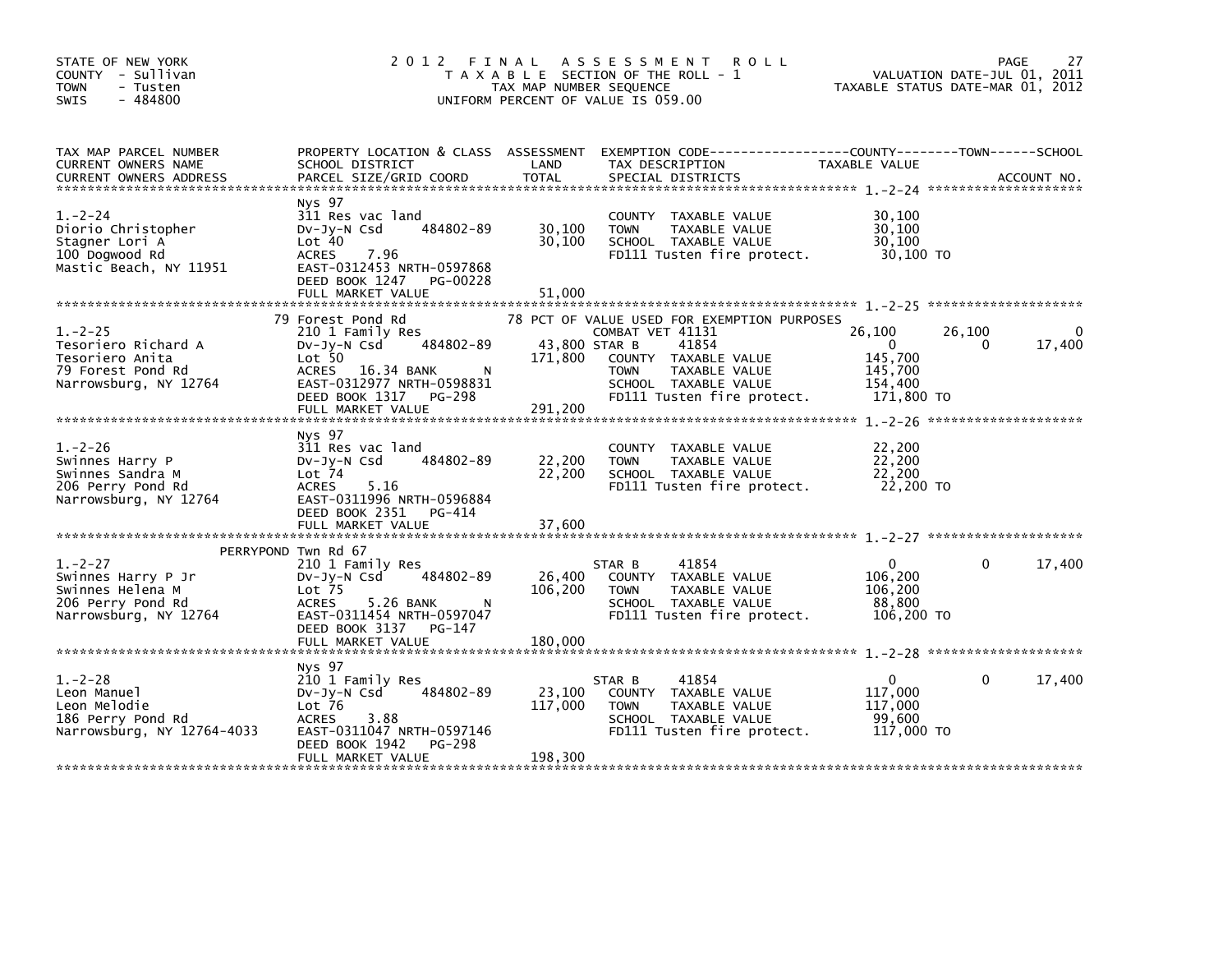| STATE OF NEW YORK | 2012 FINAL ASSESSMENT ROLL            | 28<br>PAGE                       |
|-------------------|---------------------------------------|----------------------------------|
| COUNTY - Sullivan | T A X A B L E SECTION OF THE ROLL - 1 | VALUATION DATE-JUL 01, 2011      |
| TOWN<br>- Tusten  | MAP SECTION - 001                     | TAXABLE STATUS DATE-MAR 01, 2012 |
| - 484800<br>SWIS  | SUB-SECTION-                          | RPS150/V04/L015                  |
|                   | UNIFORM PERCENT OF VALUE IS 059.00    | CURRENT DATE $6/19/2012$         |

## \*\*\* S P E C I A L D I S T R I C T S U M M A R Y \*\*\*

| CODE | DISTRICT NAME        | PARCELS | TOTAL EXTENSION<br><b>TYPF</b> | EXTENSION<br>VALUE | AD VALOREM<br>VALUE | <b>FXFMPT</b><br>AMOUNT | <b>TAXABLE</b><br>VALUE |
|------|----------------------|---------|--------------------------------|--------------------|---------------------|-------------------------|-------------------------|
|      | FD111 Tusten fire pr |         | 144 TOTAL                      |                    | 7933.120            | .480                    | 7929.640                |

## \*\*\* S C H O O L D I S T R I C T S U M M A R Y \*\*\*

| CODE   | DISTRICT NAME | <b>TOTAL</b><br><b>PARCELS</b> | ASSESSED<br>LAND | ASSESSED<br><b>TOTAL</b> | <b>EXEMPT</b><br><b>AMOUNT</b> | <b>TOTAL</b><br><b>TAXABLE</b> | <b>STAR</b><br><b>AMOUNT</b> | <b>STAR</b><br><b>TAXABLE</b> |
|--------|---------------|--------------------------------|------------------|--------------------------|--------------------------------|--------------------------------|------------------------------|-------------------------------|
| 484802 | DV-JV-N Csd   | 144                            | 3431.150         | 7933,120                 | 73.530                         | 7859.590                       | 786.490                      | 7073,100                      |
|        | SUB-TOTAL     | 144                            | 3431.150         | 7933,120                 | 73,530                         | 7859.590                       | 786,490                      | 7073,100                      |
| 484889 | Nar Library   | 144                            | 3431.150         | 7933,120                 | 73.530                         | 7859.590                       | 786.490                      | 7073,100                      |
|        | T O T A L     | 288                            | 6862,300         | 15866,240                | 147,060                        | 15719.180                      | 1572,980                     | 14146,200                     |

\*\*\* S Y S T E M C O D E S S U M M A R Y \*\*\*

NO SYSTEM EXEMPTIONS AT THIS LEVEL

## \*\*\* E X E M P T I O N S U M M A R Y \*\*\*

| DESCRIPTION | <b>PARCELS</b> | <b>COUNTY</b> | <b>TOWN</b>               | <b>SCHOOL</b>                                                      |
|-------------|----------------|---------------|---------------------------|--------------------------------------------------------------------|
| WAR VET     |                | 42,654        |                           |                                                                    |
| COMBAT VET  |                | 166,475       |                           |                                                                    |
| DISABL VET  |                |               |                           |                                                                    |
|             |                |               |                           | 3,480                                                              |
| AGED-CTS    |                |               |                           | 28,050                                                             |
| AGED-T      |                |               |                           |                                                                    |
| AGED-CS     |                | 36,519        |                           | 42,000                                                             |
| STAR EN     |                |               |                           | 316,690                                                            |
| STAR B      | 27             |               |                           | 469,800                                                            |
| L INC DIS   |                |               |                           |                                                                    |
| TOTAL       | 54             | 280,256       | 338,173                   | 860,020                                                            |
|             | RPTL466_C      | <b>TOTAL</b>  | 10,090<br>3,480<br>21,038 | 42,654<br>166,475<br>10,090<br>3,480<br>21,038<br>41,736<br>52,700 |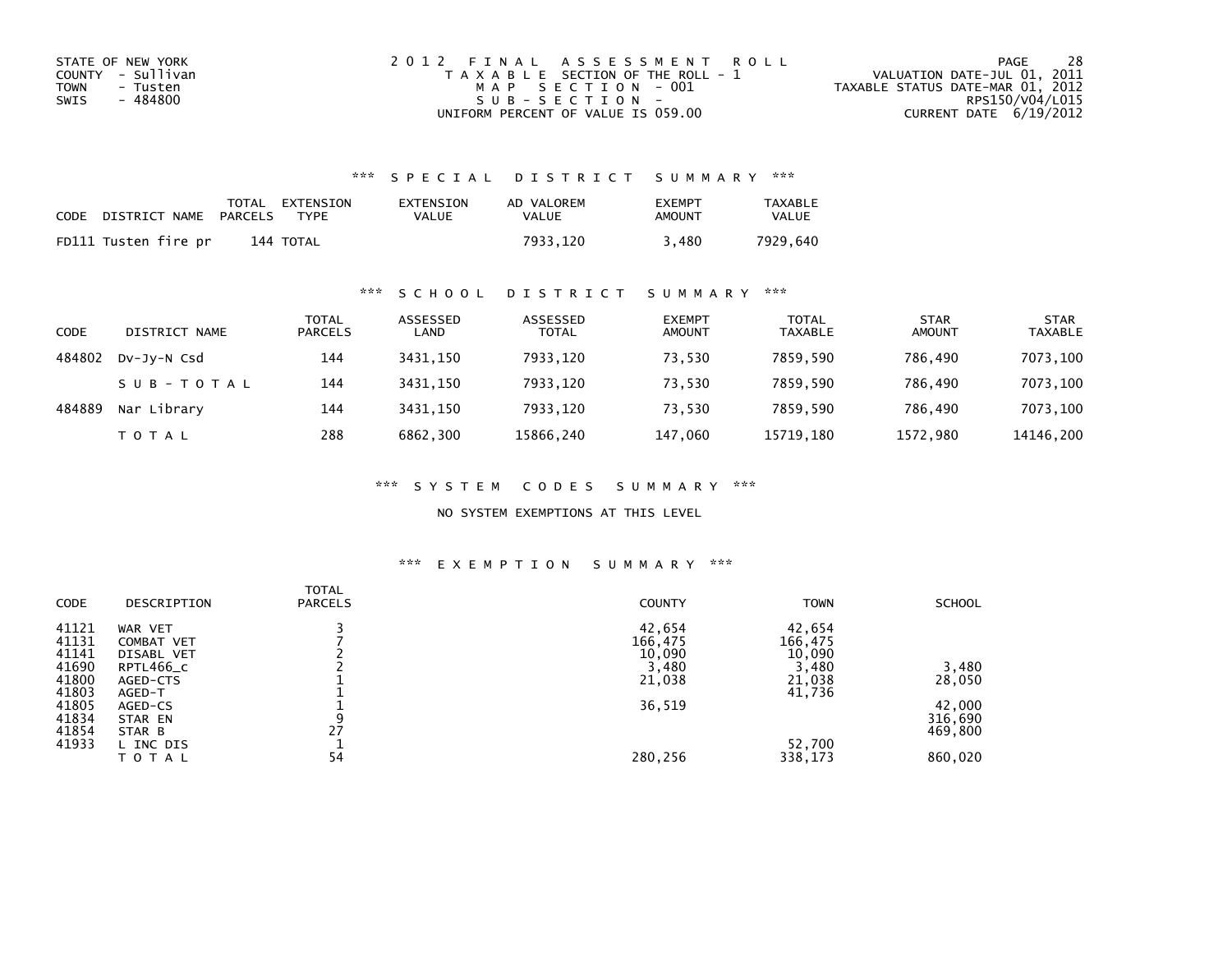| STATE OF NEW YORK       | 2012 FINAL ASSESSMENT ROLL            | -29<br>PAGE                      |
|-------------------------|---------------------------------------|----------------------------------|
| COUNTY - Sullivan       | T A X A B L E SECTION OF THE ROLL - 1 | VALUATION DATE-JUL 01, 2011      |
| <b>TOWN</b><br>- Tusten | MAP SECTION - 001                     | TAXABLE STATUS DATE-MAR 01, 2012 |
| - 484800<br>SWIS        | SUB-SECTION-                          | RPS150/V04/L015                  |
|                         | UNIFORM PERCENT OF VALUE IS 059.00    | CURRENT DATE 6/19/2012           |

## \*\*\* G R A N D T O T A L S \*\*\*

| ROLL       | DESCRIPTION    | <b>TOTAL</b>   | ASSESSED | <b>ASSESSED</b> | <b>TAXABLE</b> | <b>TAXABLE</b> | <b>TAXABLE</b> | <b>STAR</b>    |
|------------|----------------|----------------|----------|-----------------|----------------|----------------|----------------|----------------|
| <b>SEC</b> |                | <b>PARCELS</b> | LAND     | TOTAL           | <b>COUNTY</b>  | <b>TOWN</b>    | <b>SCHOOL</b>  | <b>TAXABLE</b> |
|            | <b>TAXABLE</b> | 144            | 3431,150 | 7933.120        | 7652,864       | 7594,947       | 7859.590       | 7073,100       |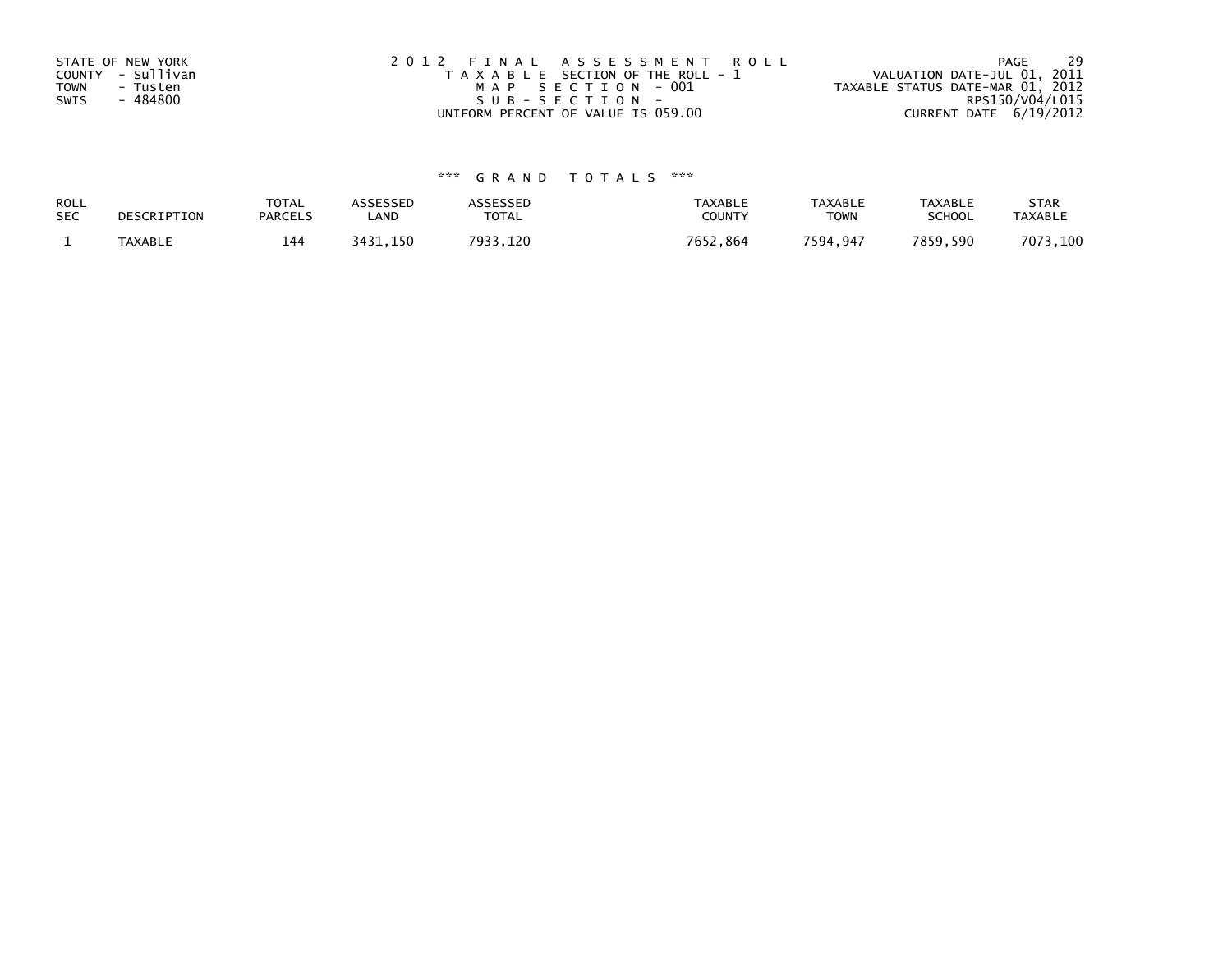| STATE OF NEW YORK<br>COUNTY - Sullivan<br><b>TOWN</b><br>- Tusten<br>$-484800$<br><b>SWIS</b>          |                                                                                                                                                                                   | TAX MAP NUMBER SEQUENCE     | 2012 FINAL ASSESSMENT ROLL<br>T A X A B L E SECTION OF THE ROLL - 1<br>UNIFORM PERCENT OF VALUE IS 059.00                               | TAXABLE STATUS DATE-MAR 01, 2012                               |              | PAGE<br>30<br>VALUATION DATE-JUL 01, 2011 |
|--------------------------------------------------------------------------------------------------------|-----------------------------------------------------------------------------------------------------------------------------------------------------------------------------------|-----------------------------|-----------------------------------------------------------------------------------------------------------------------------------------|----------------------------------------------------------------|--------------|-------------------------------------------|
| TAX MAP PARCEL NUMBER<br>CURRENT OWNERS NAME<br><b>CURRENT OWNERS ADDRESS</b>                          | SCHOOL DISTRICT<br>PARCEL SIZE/GRID COORD                                                                                                                                         | LAND<br><b>TOTAL</b>        | PROPERTY LOCATION & CLASS ASSESSMENT EXEMPTION CODE---------------COUNTY-------TOWN-----SCHOOL<br>TAX DESCRIPTION<br>SPECIAL DISTRICTS  | TAXABLE VALUE                                                  |              | ACCOUNT NO.                               |
| $2. -1 - 1.1$<br>Stills Raymond L<br>25 Perry Pond Rd<br>PO Box 134<br>Narrowsburg, NY 12764           | Perry Pond Road<br>210 1 Family Res<br>484802-89<br>DV-Jy-N Csd<br>Lot 41<br>6.56<br><b>ACRES</b><br>EAST-0312750 NRTH-0597479<br>DEED BOOK 2717 PG-330                           | 29,400 STAR EN<br>109,700   | 41121<br>WAR VET<br>41834<br>COUNTY TAXABLE VALUE<br><b>TOWN</b><br>TAXABLE VALUE<br>SCHOOL TAXABLE VALUE<br>FD111 Tusten fire protect. | 15,660<br>$\Omega$<br>94.040<br>94,040<br>73.620<br>109,700 TO | 15,660<br>0  | 155301<br>0<br>36,080                     |
| $2. -1 - 1.2$<br>Waitszies Carmen<br>PO Box 9254<br>Bardonia, NY 10954                                 | Nys 97<br>311 Res vac land<br>484802-89<br>$Dv-Jv-N$ Csd<br>Lot 42<br>ACRES 5.05<br>EAST-0313126 NRTH-0597421<br>DEED BOOK 3196 PG-163<br>FULL MARKET VALUE                       | 21,300<br>21,300<br>36,100  | COUNTY TAXABLE VALUE<br><b>TOWN</b><br>TAXABLE VALUE<br>SCHOOL TAXABLE VALUE<br>FD111 Tusten fire protect.                              | 21,300<br>21,300<br>21,300<br>21,300 TO                        |              |                                           |
| $2. -1 - 1.3$<br>Griffiths Robert P Sr<br>Griffiths Robert P Jr<br>56 Louise Ct<br>Riverhead, NY 11901 | Nys 97<br>311 Res vac land<br>484802-89<br>$Dv-Jv-N$ Csd<br>Lot <sub>43</sub><br>ACRES 5.05<br>EAST-0313428 NRTH-0597366<br>DEED BOOK 2999<br>PG-251                              | 21,900<br>21,900            | COUNTY TAXABLE VALUE<br><b>TOWN</b><br>TAXABLE VALUE<br>SCHOOL TAXABLE VALUE<br>FD111 Tusten fire protect.                              | 21,900<br>21,900<br>21,900<br>21,900 TO                        |              |                                           |
| $2. -1 - 1.4$<br>Themann Joseph<br>Themann Deborah<br>8 Ohio St<br>Medford, NY 11762                   | Nys 97<br>311 Res vac land<br>484802-89<br>DV-Jy-N Csd<br>Lot <sub>44</sub><br>5.58<br>ACRES<br>EAST-0313749 NRTH-0597255<br>DEED BOOK 2711<br>PG-450                             | 22,900<br>22,900            | COUNTY TAXABLE VALUE<br><b>TOWN</b><br>TAXABLE VALUE<br>SCHOOL TAXABLE VALUE<br>FD111 Tusten fire protect.                              | 22,900<br>22,900<br>22,900<br>22,900 TO                        |              |                                           |
| $2. -1 - 1.5$<br>Kelly Marilyn I<br>39 Forest Pond Rd<br>Narrowsburg, NY 12764                         | 39 Forest Pond Rd<br>210 1 Family Res<br>484802-89<br>DV-Jy-N Csd<br>Lot 45<br><b>ACRES</b><br>5.27<br>EAST-0313194 NRTH-0597857<br>DEED BOOK 2394<br>PG-659<br>FULL MARKET VALUE | 19,100<br>97,600<br>165,400 | 41854<br>STAR B<br>COUNTY TAXABLE VALUE<br>TAXABLE VALUE<br><b>TOWN</b><br>SCHOOL TAXABLE VALUE<br>FD111 Tusten fire protect.           | $\mathbf{0}$<br>97,600<br>97,600<br>80,200<br>97,600 TO        | $\mathbf{0}$ | 17,400                                    |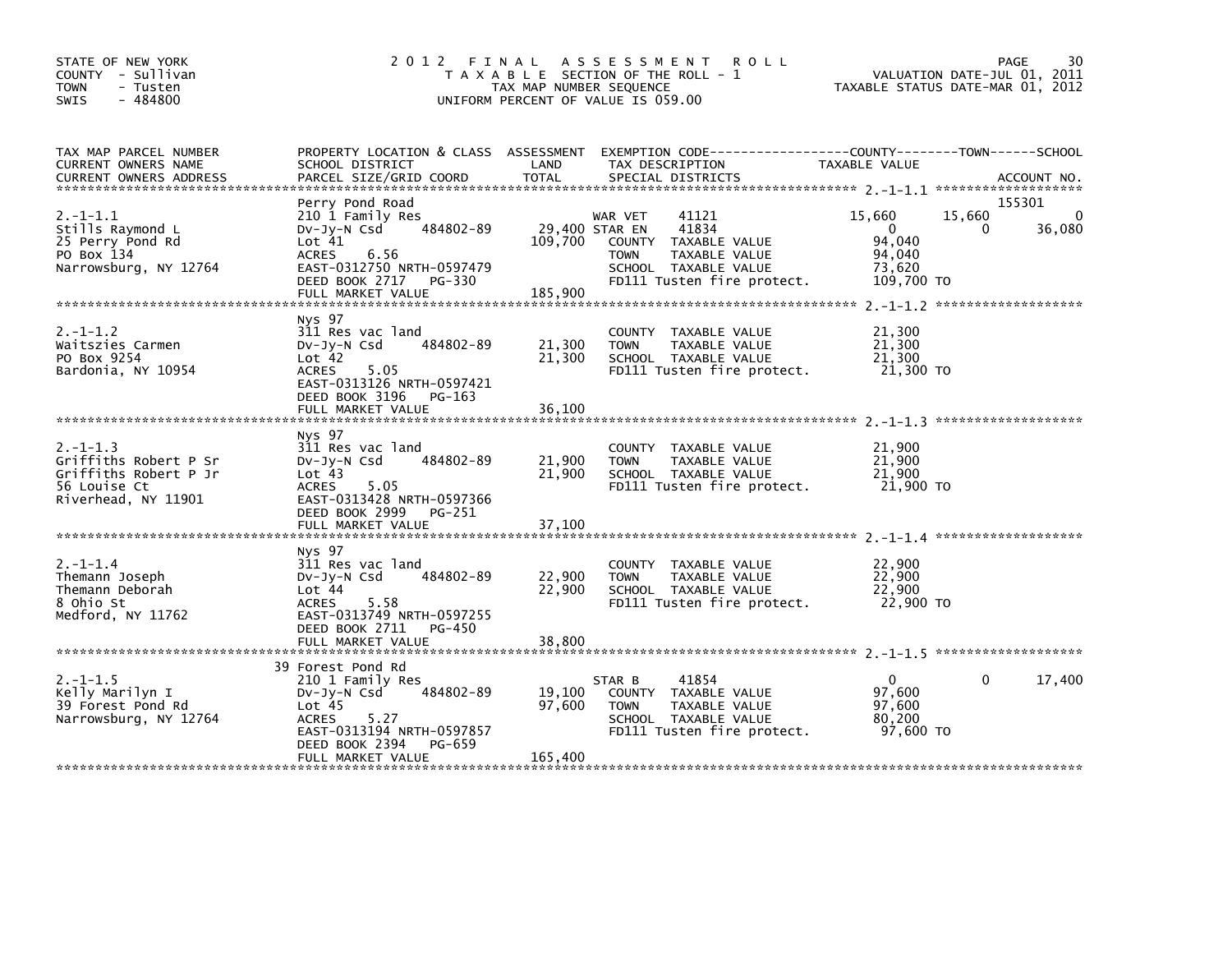| STATE OF NEW YORK<br>COUNTY - Sullivan<br><b>TOWN</b><br>- Tusten<br>$-484800$<br><b>SWIS</b>        | 2012<br>FINAL<br>T A X A B L E SECTION OF THE ROLL - 1<br>TAX MAP NUMBER SEQUENCE<br>UNIFORM PERCENT OF VALUE IS 059.00                                              | 31<br>PAGE<br>VALUATION DATE-JUL 01, 2011<br>TAXABLE STATUS DATE-MAR 01, 2012 |                                                                                                                               |                                                         |                    |
|------------------------------------------------------------------------------------------------------|----------------------------------------------------------------------------------------------------------------------------------------------------------------------|-------------------------------------------------------------------------------|-------------------------------------------------------------------------------------------------------------------------------|---------------------------------------------------------|--------------------|
| TAX MAP PARCEL NUMBER<br>CURRENT OWNERS NAME<br><b>CURRENT OWNERS ADDRESS</b>                        | PROPERTY LOCATION & CLASS ASSESSMENT<br>SCHOOL DISTRICT<br>PARCEL SIZE/GRID COORD                                                                                    | LAND<br>TOTAL                                                                 | EXEMPTION CODE-----------------COUNTY-------TOWN------SCHOOL<br>TAX DESCRIPTION<br>SPECIAL DISTRICTS                          | TAXABLE VALUE                                           | ACCOUNT NO.        |
| $2. -1 - 1.6$<br>Weber Karen<br>185 South Rd<br>Walding River, NY 11792                              | Nys 97<br>311 Res vac land<br>484802-89<br>$Dv-Jy-N$ Csd<br>Lot 46<br>5.45<br><b>ACRES</b><br>EAST-0313231 NRTH-0598060<br>DEED BOOK 3084 PG-70<br>FULL MARKET VALUE | 22,600<br>22,600<br>38,300                                                    | COUNTY TAXABLE VALUE<br><b>TOWN</b><br>TAXABLE VALUE<br>SCHOOL TAXABLE VALUE<br>FD111 Tusten fire protect.                    | 22,600<br>22,600<br>22,600<br>22,600 TO                 |                    |
|                                                                                                      |                                                                                                                                                                      |                                                                               |                                                                                                                               |                                                         |                    |
| $2. -1 - 1.7$<br>Bell George R<br>Bell Nellie S<br>93-08 215 Pl<br>N Queens Village, NY 11428        | Nys 97<br>311 Res vac land<br>484802-89<br>$Dv-Jv-N$ Csd<br>Lot 47<br><b>ACRES</b><br>5.67<br>EAST-0313259 NRTH-0598248                                              | 23,600<br>23,600                                                              | COUNTY TAXABLE VALUE<br><b>TOWN</b><br>TAXABLE VALUE<br>SCHOOL TAXABLE VALUE<br>FD111 Tusten fire protect.                    | 23,600<br>23,600<br>23,600<br>23,600 TO                 |                    |
|                                                                                                      | DEED BOOK 1317 PG-267<br>FULL MARKET VALUE                                                                                                                           | 40,000                                                                        |                                                                                                                               |                                                         |                    |
|                                                                                                      |                                                                                                                                                                      |                                                                               |                                                                                                                               |                                                         |                    |
| $2. -1 - 1.8$<br>Wasylyk Debra<br>325 CR 25<br>Narrowsburg, NY 12764                                 | 69 Forest Pond Rd<br>210 1 Family Res<br>484802-89<br>$Dv-Jy-N$ Csd<br>Lot 48<br>5.62<br><b>ACRES</b><br>EAST-0313299 NRTH-0598446<br>DEED BOOK 2875 PG-411          | 28,500<br>127,900                                                             | 41854<br>STAR B<br>COUNTY TAXABLE VALUE<br>TAXABLE VALUE<br><b>TOWN</b><br>SCHOOL TAXABLE VALUE<br>FD111 Tusten fire protect. | $\Omega$<br>127,900<br>127,900<br>110,500<br>127,900 TO | 17,400<br>$\Omega$ |
|                                                                                                      |                                                                                                                                                                      |                                                                               |                                                                                                                               |                                                         |                    |
| $2. -1 - 1.10$<br>Gluszak James<br>159 wilkins Rd<br>Pine Bush, NY 12566                             | Nys 97<br>314 Rural vac<10<br>484802-89<br>$Dv-Jy-N$ Csd<br>Lot 51<br><b>ACRES</b><br>5.71<br>EAST-0314223 NRTH-0598352                                              | 22,900<br>22,900                                                              | COUNTY TAXABLE VALUE<br>TAXABLE VALUE<br><b>TOWN</b><br>SCHOOL TAXABLE VALUE<br>FD111 Tusten fire protect.                    | 22,900<br>22,900<br>22,900<br>22,900 TO                 |                    |
|                                                                                                      | DEED BOOK 2869 PG-280                                                                                                                                                |                                                                               |                                                                                                                               |                                                         |                    |
|                                                                                                      | Nys 97                                                                                                                                                               |                                                                               |                                                                                                                               |                                                         |                    |
| $2. -1 - 1.11$<br>Skipperene Forest Preserve LL DV-Jy-N Csd<br>159 wilkins Rd<br>Pine Bush, NY 12566 | 311 Res vac land<br>484802-89<br>Lot 52<br><b>ACRES</b><br>8.50<br>EAST-0314187 NRTH-0597707                                                                         | 32,700<br>32,700                                                              | COUNTY TAXABLE VALUE<br>TAXABLE VALUE<br><b>TOWN</b><br>SCHOOL TAXABLE VALUE<br>FD111 Tusten fire protect.                    | 32,700<br>32,700<br>32,700<br>32.700 TO                 |                    |
| PRIOR OWNER ON 3/01/2012<br>Skipperene Forest Preserve LL FULL MARKET VALUE                          | DEED BOOK 2012<br>PG-3090                                                                                                                                            | 55,400                                                                        |                                                                                                                               |                                                         |                    |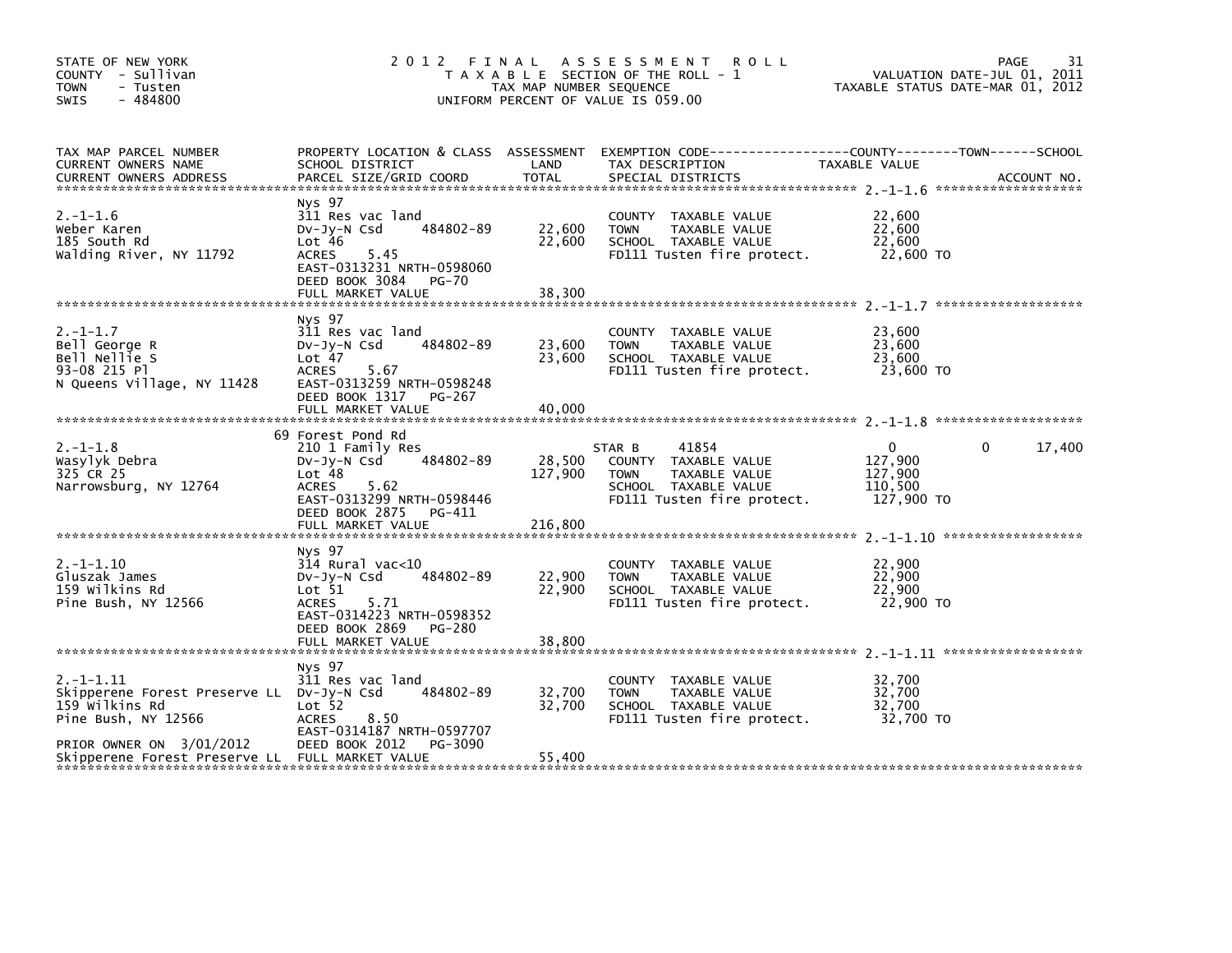| STATE OF NEW YORK<br>COUNTY - Sullivan<br><b>TOWN</b><br>- Tusten<br>$-484800$<br>SWIS                               | 2012                                                                                                                                                                        | FINAL<br>TAX MAP NUMBER SEQUENCE | A S S E S S M E N T<br><b>ROLL</b><br>T A X A B L E SECTION OF THE ROLL - 1<br>UNIFORM PERCENT OF VALUE IS 059.00 | 32<br><b>PAGE</b><br>VALUATION DATE-JUL 01, 2011<br>TAXABLE STATUS DATE-MAR 01, 2012 |
|----------------------------------------------------------------------------------------------------------------------|-----------------------------------------------------------------------------------------------------------------------------------------------------------------------------|----------------------------------|-------------------------------------------------------------------------------------------------------------------|--------------------------------------------------------------------------------------|
| TAX MAP PARCEL NUMBER<br>CURRENT OWNERS NAME<br><b>CURRENT OWNERS ADDRESS</b>                                        | PROPERTY LOCATION & CLASS ASSESSMENT<br>SCHOOL DISTRICT<br>PARCEL SIZE/GRID COORD                                                                                           | LAND<br>TOTAL                    | TAX DESCRIPTION<br>SPECIAL DISTRICTS                                                                              | TAXABLE VALUE<br>ACCOUNT NO.                                                         |
| $2. -1 - 1.12$<br>Barzal Michael<br>Barzal Kathleen<br>217 Jefferson Ave<br>Staten Island, NY 10306                  | PERRY Nys 97<br>311 Res vac land<br>484802-89<br>$Dv-Jv-N$ Csd<br>Lot 53<br><b>ACRES</b><br>8.24<br>EAST-0314312 NRTH-0597177<br>DEED BOOK 2087 PG-142<br>FULL MARKET VALUE | 32,800<br>32,800<br>55,600       | COUNTY TAXABLE VALUE<br>TAXABLE VALUE<br><b>TOWN</b><br>SCHOOL TAXABLE VALUE<br>FD111 Tusten fire protect.        | 32,800<br>32,800<br>32.800<br>32,800 TO                                              |
| $2. -1 - 1.14$<br>Haeflinger Allan<br>Haeflinger Carol<br>PO Box 107<br>New Hampton, NY 10958                        | Nys 97<br>$322$ Rural vac $>10$<br>484802-89<br>$Dv-Jv-N$ Csd<br>Lot <sub>55</sub><br>ACRES 11.50<br>EAST-0315059 NRTH-0597606                                              | 33,500<br>33,500                 | COUNTY TAXABLE VALUE<br>TAXABLE VALUE<br><b>TOWN</b><br>SCHOOL TAXABLE VALUE<br>FD111 Tusten fire protect.        | 33,500<br>33,500<br>33,500<br>33,500 TO                                              |
|                                                                                                                      | DEED BOOK 3041 PG-237<br>FULL MARKET VALUE                                                                                                                                  | 56,800                           |                                                                                                                   |                                                                                      |
| $2. -1 - 1.16$<br>Skipperene Forest Perserve LL<br>159 Wilkins Rd<br>Pine Bush, NY 12566<br>PRIOR OWNER ON 3/01/2012 | Nys 97<br>311 Res vac land<br>484802-89<br>DV-JY-N Csd<br>Lot <sub>57</sub><br>7.95<br><b>ACRES</b><br>EAST-0315446 NRTH-0597442<br>DEED BOOK 2012<br>PG-2990               | 28,400<br>28,400                 | COUNTY<br>TAXABLE VALUE<br><b>TOWN</b><br>TAXABLE VALUE<br>SCHOOL TAXABLE VALUE<br>FD111 Tusten fire protect.     | 28,400<br>28,400<br>28,400<br>28,400 TO                                              |
| Skipperene Forest Perserve LL FULL MARKET VALUE                                                                      |                                                                                                                                                                             | 48,100                           |                                                                                                                   |                                                                                      |
| $2. -1 - 1.17$<br>Rivera Francis A<br>Rivera Gale Anderson<br>45 Third Ave<br>Little Falls, NJ 07424                 | 353 Perry Pond Rd<br>210 1 Family Res<br>484802-89<br>$Dv-Jy-N$ Csd<br>Lot <sub>58</sub><br><b>ACRES</b><br>6.54<br>EAST-0315726 NRTH-0596692<br>DEED BOOK 2517 PG-630      | 29,300<br>77,300                 | COUNTY<br>TAXABLE VALUE<br>TAXABLE VALUE<br><b>TOWN</b><br>SCHOOL TAXABLE VALUE<br>FD111 Tusten fire protect.     | 77,300<br>77,300<br>77,300<br>77,300 TO                                              |
|                                                                                                                      | FULL MARKET VALUE                                                                                                                                                           | 131,000                          |                                                                                                                   |                                                                                      |
| $2. -1 - 1.18$<br>Andreatos Ourania<br>29-24 203 rd St<br>Bayside, NY 11360                                          | Nys 97<br>311 Res vac land<br>484802-89<br>$Dv-Jv-N$ Csd<br>Lot 59<br><b>ACRES</b><br>6.68<br>EAST-0315878 NRTH-0596991<br>DEED BOOK 1790<br>PG-85<br>FULL MARKET VALUE     | 25,200<br>25,200<br>42,700       | TAXABLE VALUE<br>COUNTY<br>TAXABLE VALUE<br><b>TOWN</b><br>SCHOOL TAXABLE VALUE<br>FD111 Tusten fire protect.     | 25.200<br>25,200<br>25,200<br>25,200 TO                                              |
|                                                                                                                      |                                                                                                                                                                             |                                  |                                                                                                                   |                                                                                      |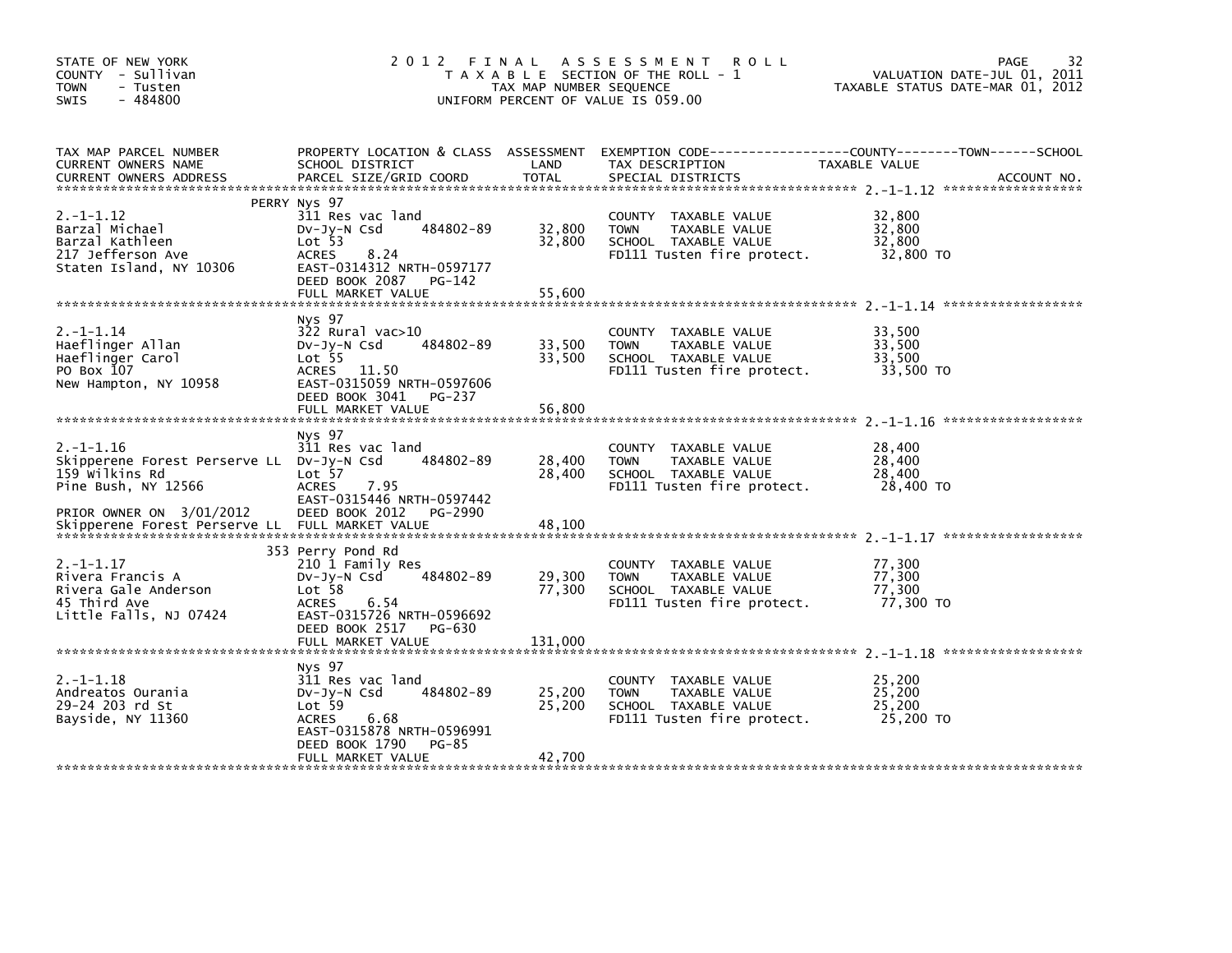| STATE OF NEW YORK<br>COUNTY - Sullivan<br><b>TOWN</b><br>- Tusten<br>$-484800$<br>SWIS                       | 2012<br>FINAL<br>A S S E S S M E N T<br><b>ROLL</b><br>T A X A B L E SECTION OF THE ROLL - 1<br>TAX MAP NUMBER SEQUENCE<br>UNIFORM PERCENT OF VALUE IS 059.00           |                                     |                                                                                                                                         | 33<br><b>PAGE</b><br>VALUATION DATE-JUL 01, 2011<br>TAXABLE STATUS DATE-MAR 01, 2012 |        |
|--------------------------------------------------------------------------------------------------------------|-------------------------------------------------------------------------------------------------------------------------------------------------------------------------|-------------------------------------|-----------------------------------------------------------------------------------------------------------------------------------------|--------------------------------------------------------------------------------------|--------|
| TAX MAP PARCEL NUMBER<br>CURRENT OWNERS NAME                                                                 | PROPERTY LOCATION & CLASS ASSESSMENT<br>SCHOOL DISTRICT                                                                                                                 | LAND                                | TAX DESCRIPTION                                                                                                                         | TAXABLE VALUE                                                                        |        |
|                                                                                                              | PERRYPOND Twn Rd 67                                                                                                                                                     |                                     |                                                                                                                                         |                                                                                      |        |
| $2. -1 - 1.19$<br>Scotti Vincent<br>Maria Maglia-Scotti<br>60 Perry Pond Rd<br>Narrowsburg, NY 12764         | 210 1 Family Res<br>484802-89<br>$Dv-Jy-N$ Csd<br>Lot 60<br><b>ACRES</b><br>8.18 BANK C59307<br>EAST-0316041 NRTH-0597256<br>DEED BOOK 1603 PG-587<br>FULL MARKET VALUE | 31,400 STAR B<br>108,600<br>184,100 | COMBAT VET 41131<br>41854<br>COUNTY TAXABLE VALUE<br><b>TOWN</b><br>TAXABLE VALUE<br>SCHOOL TAXABLE VALUE<br>FD111 Tusten fire protect. | 26,100<br>26,100<br>$\mathbf{0}$<br>0<br>82,500<br>82,500<br>91.200<br>108,600 TO    | 17,400 |
|                                                                                                              |                                                                                                                                                                         |                                     |                                                                                                                                         |                                                                                      |        |
| $2. -1 - 1.20$<br>Amalfitano James G<br>Amalfitano Teresa E<br>2551 Lafayette St<br>North Bellmore, NY 11710 | Nys 97<br>311 Res vac land<br>484802-89<br>$Dv-Jy-N$ Csd<br>Lot $61$<br>9.97<br><b>ACRES</b><br>EAST-0316124 NRTH-0597587<br>DEED BOOK 2012 PG-2755                     | 32,500<br>32,500                    | COUNTY TAXABLE VALUE<br><b>TOWN</b><br>TAXABLE VALUE<br>SCHOOL TAXABLE VALUE<br>FD111 Tusten fire protect.                              | 32,500<br>32,500<br>32,500<br>32,500 TO                                              |        |
|                                                                                                              | FULL MARKET VALUE                                                                                                                                                       | 55,100                              |                                                                                                                                         |                                                                                      |        |
| $2. -1 - 1.21$<br>Tizio Joint Living Trust<br>Tizio Gary Joeph<br>19 Arrowhead Ln<br>Narrowsburg, NY 12764   | Nys 97 Ns Perry Pond Rd<br>322 Rural vac>10<br>484802-89<br>$Dv-Jy-N$ Csd<br>Lot 62<br>ACRES 10.00<br>EAST-0316512 NRTH-0597794                                         | 30,000<br>30,000                    | COUNTY TAXABLE VALUE<br>TAXABLE VALUE<br><b>TOWN</b><br>SCHOOL TAXABLE VALUE<br>FD111 Tusten fire protect.                              | 30.000<br>30,000<br>30,000<br>30,000 TO                                              |        |
|                                                                                                              | DEED BOOK 2010 PG-57882<br>FULL MARKET VALUE                                                                                                                            | 50,800                              |                                                                                                                                         |                                                                                      |        |
|                                                                                                              |                                                                                                                                                                         |                                     |                                                                                                                                         |                                                                                      |        |
| $2. -1 - 1.22$<br>Weir Gary<br>430 Station Rd<br>Rock Tavern, NY 12575                                       | Nys 97<br>311 Res vac land<br>484802-89<br>$Dv-Jy-N$ Csd<br>Lot 63<br>9.03<br><b>ACRES</b><br>EAST-0317099 NRTH-0597544                                                 | 30,300<br>30,300                    | COUNTY TAXABLE VALUE<br>TAXABLE VALUE<br><b>TOWN</b><br>SCHOOL TAXABLE VALUE<br>FD111 Tusten fire protect.                              | 30,300<br>30,300<br>30,300<br>30,300 TO                                              |        |
|                                                                                                              | DEED BOOK 3170<br>PG-317<br>FULL MARKET VALUE                                                                                                                           | 51,400                              |                                                                                                                                         |                                                                                      |        |
|                                                                                                              |                                                                                                                                                                         |                                     |                                                                                                                                         |                                                                                      |        |
| $2. -1 - 1.23$<br>Van Swol Noel W<br>71 Viaduct Rd<br>Long Eddy, NY 12760                                    | Nys 97<br>311 Res vac land<br>484802-89<br>$Dv-Jy-N$ Csd<br>Lot 64<br>5.78<br><b>ACRES</b><br>EAST-0317023 NRTH-0597122<br>DEED BOOK 3630<br>PG-676                     | 21,500<br>21,500                    | COUNTY TAXABLE VALUE<br>TAXABLE VALUE<br><b>TOWN</b><br>SCHOOL TAXABLE VALUE<br>FD111 Tusten fire protect.                              | 21,500<br>21,500<br>21,500<br>21,500 TO                                              |        |
|                                                                                                              | FULL MARKET VALUE                                                                                                                                                       | 36,400                              |                                                                                                                                         |                                                                                      |        |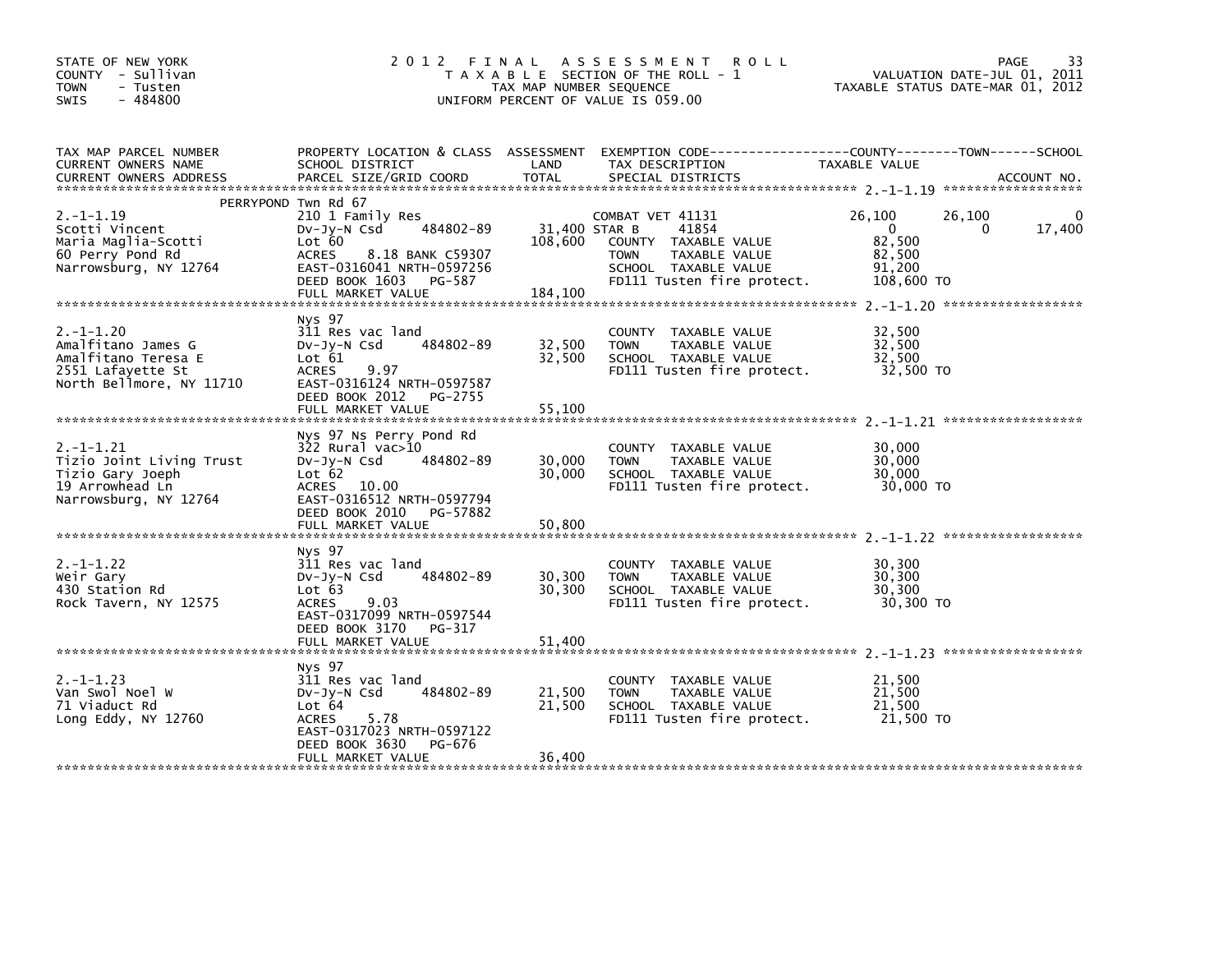| STATE OF NEW YORK<br>COUNTY - Sullivan<br><b>TOWN</b><br>- Tusten<br>$-484800$<br>SWIS                  | 2012 FINAL<br>A S S E S S M E N T<br><b>ROLL</b><br>T A X A B L E SECTION OF THE ROLL - 1<br>TAX MAP NUMBER SEQUENCE<br>UNIFORM PERCENT OF VALUE IS 059.00               |                            |                                                                                                            | 34<br>PAGE<br>VALUATION DATE-JUL 01, 2011<br>TAXABLE STATUS DATE-MAR 01, 2012 |             |
|---------------------------------------------------------------------------------------------------------|--------------------------------------------------------------------------------------------------------------------------------------------------------------------------|----------------------------|------------------------------------------------------------------------------------------------------------|-------------------------------------------------------------------------------|-------------|
| TAX MAP PARCEL NUMBER<br><b>CURRENT OWNERS NAME</b><br><b>CURRENT OWNERS ADDRESS</b>                    | PROPERTY LOCATION & CLASS ASSESSMENT<br>SCHOOL DISTRICT<br>PARCEL SIZE/GRID COORD                                                                                        | LAND<br><b>TOTAL</b>       | EXEMPTION CODE------------------COUNTY--------TOWN------SCHOOL<br>TAX DESCRIPTION<br>SPECIAL DISTRICTS     | TAXABLE VALUE                                                                 | ACCOUNT NO. |
| $2. -1 - 1.24$<br>Maloney Daniel<br>Johnson Cathy<br>5 Owen St Unit A<br>Westbury, NY 11590             | Nys 97<br>311 Res vac land<br>484802-89<br>$Dv-Jy-N$ Csd<br>Lot 65<br>ACRES<br>7.65<br>EAST-0317057 NRTH-0596803<br>DEED BOOK 3000 PG-523<br>FULL MARKET VALUE           | 24,600<br>24,600<br>41,700 | COUNTY TAXABLE VALUE<br>TAXABLE VALUE<br><b>TOWN</b><br>SCHOOL TAXABLE VALUE<br>FD111 Tusten fire protect. | 24,600<br>24,600<br>24,600<br>24,600 TO                                       | 155306      |
|                                                                                                         | Nys 97                                                                                                                                                                   |                            |                                                                                                            |                                                                               |             |
| $2. -1 - 1.25$<br>Maloney Daniel<br>Johnson Cathy<br>5 Owen St Unit A<br>Westbury, NY 11590             | 210 1 Family Res<br>484802-89<br>$Dv-Jy-N$ Csd<br>Lot 66<br><b>ACRES</b><br>5.17 BANK C61222<br>EAST-0316476 NRTH-0596353<br>DEED BOOK 3000 PG-523                       | 27,200<br>144,900          | COUNTY TAXABLE VALUE<br>TAXABLE VALUE<br><b>TOWN</b><br>SCHOOL TAXABLE VALUE<br>FD111 Tusten fire protect. | 144.900<br>144,900<br>144,900<br>144,900 TO                                   |             |
|                                                                                                         | FULL MARKET VALUE                                                                                                                                                        | 245,600                    |                                                                                                            |                                                                               |             |
| $2. -1 - 1.26$<br>Miranda Anthony<br>527 Willoughby Ave<br>Brooklyn, NY 11206                           | Nys 97<br>311 Res vac land<br>484802-89<br>$Dv-Jy-N$ Csd<br>Lot 67<br><b>ACRES</b><br>8.16<br>EAST-0316259 NRTH-0596050<br>DEED BOOK 1327<br>PG-274<br>FULL MARKET VALUE | 28,300<br>28,300<br>48,000 | COUNTY TAXABLE VALUE<br>TAXABLE VALUE<br><b>TOWN</b><br>SCHOOL TAXABLE VALUE<br>FD111 Tusten fire protect. | 28,300<br>28,300<br>28,300<br>28,300 TO                                       |             |
|                                                                                                         |                                                                                                                                                                          |                            |                                                                                                            |                                                                               |             |
| $2. -1 - 1.27$<br>Colangelo Robert O<br>Colangelo Victoria<br>140 Overlook Rd<br>New Rochelle, NY 10804 | Perry Pond Rd<br>311 Res vac land<br>484802-89<br>DV-Jy-N Csd<br>Lot 68<br>5.32<br><b>ACRES</b><br>EAST-0315658 NRTH-0596293                                             | 21,100<br>21,100           | COUNTY TAXABLE VALUE<br>TAXABLE VALUE<br><b>TOWN</b><br>SCHOOL TAXABLE VALUE<br>FD111 Tusten fire protect. | 21,100<br>21,100<br>21,100<br>21,100 TO                                       |             |
|                                                                                                         | DEED BOOK 2851<br>PG-126<br>FULL MARKET VALUE                                                                                                                            | 35,800                     |                                                                                                            |                                                                               |             |
| $2. -1 - 1.28$<br>Colangelo Robert O<br>Colangelo Victoria<br>140 Overlook Rd<br>New Rochelle, NY 10804 | Perry Pond Rd<br>311 Res vac land<br>484802-89<br>$Dv-Jv-N$ Csd<br>Lot 69<br>4.55<br>ACRES<br>EAST-0315153 NRTH-0596420<br>DEED BOOK 2851<br>PG-126                      | 21.300<br>21,300           | COUNTY TAXABLE VALUE<br><b>TOWN</b><br>TAXABLE VALUE<br>SCHOOL TAXABLE VALUE<br>FD111 Tusten fire protect. | 21,300<br>21,300<br>21,300<br>21,300 TO                                       |             |
|                                                                                                         | FULL MARKET VALUE                                                                                                                                                        | 36,100                     |                                                                                                            |                                                                               |             |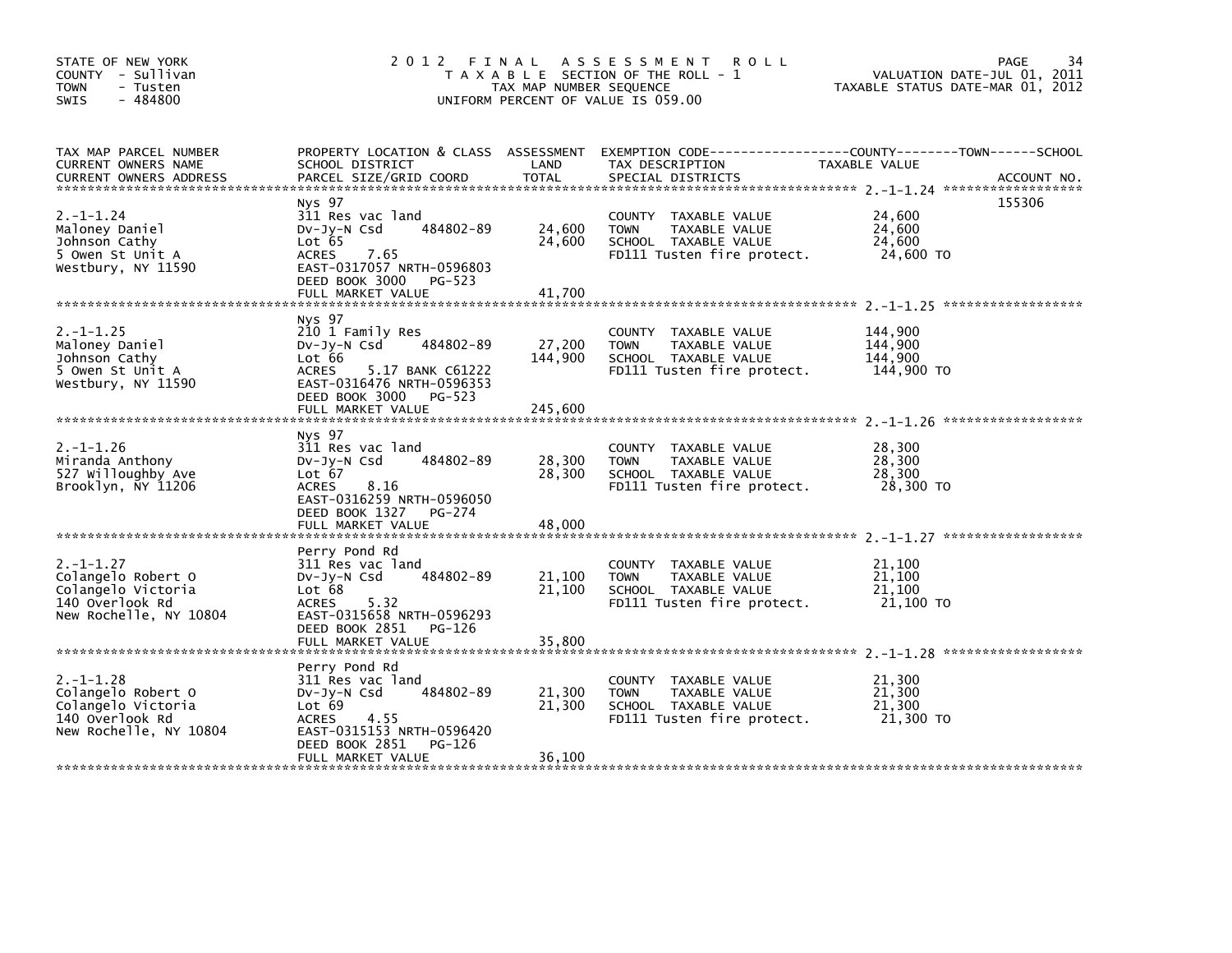|                                                                                                                                                                                      |                                                                                         | <b>ROLL</b>                                                                                                        | VALUATION DATE-JUL 01, 2011<br>TAXABLE STATUS DATE-MAR 01, 2012                                                                                                                                | 35<br>PAGE                                                                                                                                                                                                                                           |
|--------------------------------------------------------------------------------------------------------------------------------------------------------------------------------------|-----------------------------------------------------------------------------------------|--------------------------------------------------------------------------------------------------------------------|------------------------------------------------------------------------------------------------------------------------------------------------------------------------------------------------|------------------------------------------------------------------------------------------------------------------------------------------------------------------------------------------------------------------------------------------------------|
| SCHOOL DISTRICT<br>PARCEL SIZE/GRID COORD                                                                                                                                            | LAND<br><b>TOTAL</b>                                                                    | TAX DESCRIPTION<br>SPECIAL DISTRICTS                                                                               | TAXABLE VALUE                                                                                                                                                                                  | ACCOUNT NO.                                                                                                                                                                                                                                          |
| Nys 97<br>260 Seasonal res<br>484802-89<br>DV-JY-N Csd<br>$Lot$ $70$<br>5.25<br><b>ACRES</b><br>EAST-0314660 NRTH-0596584<br>DEED BOOK 3177<br>PG-137                                | 23,600<br>38,100                                                                        | COUNTY TAXABLE VALUE<br>TAXABLE VALUE<br><b>TOWN</b><br>SCHOOL TAXABLE VALUE                                       | 38,100<br>38,100<br>38,100<br>38,100 TO                                                                                                                                                        |                                                                                                                                                                                                                                                      |
|                                                                                                                                                                                      |                                                                                         |                                                                                                                    |                                                                                                                                                                                                |                                                                                                                                                                                                                                                      |
| Nys 97<br>311 Res vac land<br>484802-89<br>DV-Jy-N Csd<br>Lot 71<br>5.01<br>ACRES<br>EAST-0314085 NRTH-0596692<br>DEED BOOK 2052<br>PG-169                                           | 22,300<br>22,300                                                                        | COUNTY TAXABLE VALUE<br>TAXABLE VALUE<br><b>TOWN</b><br>SCHOOL TAXABLE VALUE                                       | 22,300<br>22,300<br>22,300<br>22,300 TO                                                                                                                                                        |                                                                                                                                                                                                                                                      |
|                                                                                                                                                                                      |                                                                                         |                                                                                                                    |                                                                                                                                                                                                |                                                                                                                                                                                                                                                      |
| 210 1 Family Res<br>484802-89<br>$Dv-Jy-N$ Csd<br>Lot <sub>72</sub><br><b>ACRES</b><br>5.09 BANK 60806<br>EAST-0313462 NRTH-0596841<br>DEED BOOK 2530<br>PG-233<br>FULL MARKET VALUE | 185,800                                                                                 | RPTL466_C 41690<br>41854<br>STAR B<br>COUNTY TAXABLE VALUE<br>TAXABLE VALUE<br><b>TOWN</b><br>SCHOOL TAXABLE VALUE | 1.740<br>1,740<br>1.740<br>1.740<br>1,740<br>1,740<br>$\mathbf{0}$<br>$\Omega$<br>104,380<br>104,380<br>86,980<br>104,380 TO                                                                   | 1.740<br>1.740<br>1,740<br>17,400                                                                                                                                                                                                                    |
|                                                                                                                                                                                      |                                                                                         |                                                                                                                    |                                                                                                                                                                                                |                                                                                                                                                                                                                                                      |
| Nys 97<br>311 Res vac land<br>484802-89<br>$Dv-Jy-N$ Csd<br>Lot <sub>73</sub><br>5.03<br><b>ACRES</b><br>EAST-0312782 NRTH-0596988                                                   | 21,800<br>21,800                                                                        | COUNTY TAXABLE VALUE<br><b>TOWN</b><br>TAXABLE VALUE<br>SCHOOL TAXABLE VALUE                                       | 21,800<br>21,800<br>21,800<br>21,800 TO                                                                                                                                                        |                                                                                                                                                                                                                                                      |
| FULL MARKET VALUE                                                                                                                                                                    | 36,900                                                                                  |                                                                                                                    |                                                                                                                                                                                                |                                                                                                                                                                                                                                                      |
| Nys 97<br>322 Rural vac>10<br>484802-89<br>$Dv-Jy-N$ Csd<br>Lot <sub>55</sub><br>ACRES 12.90<br>EAST-0315059 NRTH-0597606<br>PG-231<br>DEED BOOK 3041<br>FULL MARKET VALUE           | 35,000<br>35,000<br>59,300                                                              | COUNTY TAXABLE VALUE<br><b>TOWN</b><br>TAXABLE VALUE<br>SCHOOL TAXABLE VALUE                                       | 35,000<br>35,000<br>35,000<br>35,000 TO                                                                                                                                                        |                                                                                                                                                                                                                                                      |
|                                                                                                                                                                                      | FULL MARKET VALUE<br>FULL MARKET VALUE<br>276 Perry Pond Rd<br>DEED BOOK 3206<br>PG-356 | 2012 FINAL<br>64,600<br>37,800                                                                                     | A S S E S S M E N T<br>T A X A B L E SECTION OF THE ROLL - 1<br>TAX MAP NUMBER SEQUENCE<br>UNIFORM PERCENT OF VALUE IS 059.00<br>27,000 RPTL466_C 41690<br>109,600 RPTL466_C 41690<br>5,220 EX | PROPERTY LOCATION & CLASS ASSESSMENT EXEMPTION CODE---------------COUNTY-------TOWN-----SCHOOL<br>FD111 Tusten fire protect.<br>FD111 Tusten fire protect.<br>FD111 Tusten fire protect.<br>FD111 Tusten fire protect.<br>FD111 Tusten fire protect. |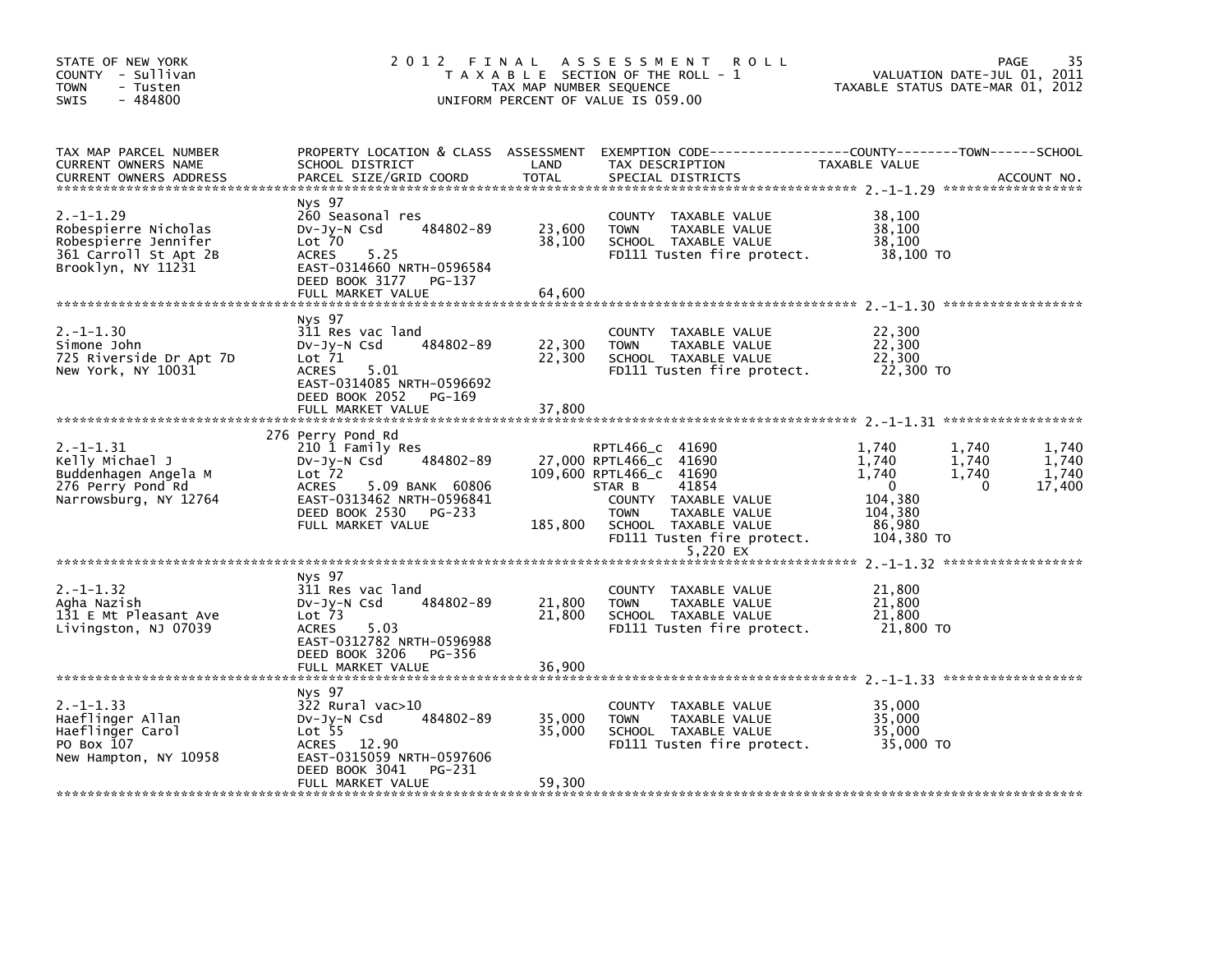| STATE OF NEW YORK<br>COUNTY - Sullivan<br><b>TOWN</b><br>- Tusten<br>$-484800$<br><b>SWIS</b>   | 2 0 1 2<br>FINAL                                                                                                                                                                   | TAX MAP NUMBER SEQUENCE           | A S S E S S M E N T<br><b>ROLL</b><br>T A X A B L E SECTION OF THE ROLL - 1<br>UNIFORM PERCENT OF VALUE IS 059.00                      | TAXABLE STATUS DATE-MAR 01, 2012                                          | 36<br>PAGE<br>VALUATION DATE-JUL 01, 2011 |
|-------------------------------------------------------------------------------------------------|------------------------------------------------------------------------------------------------------------------------------------------------------------------------------------|-----------------------------------|----------------------------------------------------------------------------------------------------------------------------------------|---------------------------------------------------------------------------|-------------------------------------------|
| TAX MAP PARCEL NUMBER<br>CURRENT OWNERS NAME                                                    | SCHOOL DISTRICT                                                                                                                                                                    | LAND                              | PROPERTY LOCATION & CLASS ASSESSMENT EXEMPTION CODE----------------COUNTY-------TOWN-----SCHOOL<br>TAX DESCRIPTION                     | TAXABLE VALUE                                                             |                                           |
| $2. -1 - 1.34$<br>Haeflinger Allan<br>Haeflinger Carol<br>PO Box 107<br>New Hampton, NY 10958   | Nys 97<br>$314$ Rural vac<10<br>484802-89<br>DV-Jy-N Csd<br>$Lot$ 55<br>7.92<br><b>ACRES</b><br>EAST-0315059 NRTH-0597606<br>DEED BOOK 3041<br><b>PG-225</b><br>FULL MARKET VALUE  | 28,000<br>28,000<br>47,500        | COUNTY TAXABLE VALUE<br>TAXABLE VALUE<br><b>TOWN</b><br>SCHOOL TAXABLE VALUE<br>FD111 Tusten fire protect.                             | 28,000<br>28,000<br>28,000<br>28.000 TO                                   |                                           |
| $2. -1 - 1.35$<br>Gluszak James<br>159 wilkins Rd<br>Pine Bush, NY 12566                        | Forest Pond Rd<br>$314$ Rural vac<10<br>484802-89<br>$Dv-Jy-N$ Csd<br>Lot 51<br>5.70<br><b>ACRES</b><br>EAST-0314223 NRTH-0598352<br>DEED BOOK 2869<br>PG-280<br>FULL MARKET VALUE | 22,900<br>22,900<br>38,800        | COUNTY TAXABLE VALUE<br><b>TOWN</b><br>TAXABLE VALUE<br>SCHOOL TAXABLE VALUE<br>FD111 Tusten fire protect.                             | 22,900<br>22,900<br>22,900<br>22.900 TO                                   |                                           |
| $2. - 1 - 2.1$<br>Falco Andrew<br>Falco Ruth<br>151-31 20th Rd<br>Whitestone, NY 11357          | Co Rd 111<br>260 Seasonal res<br>484802-89<br>$Dv-Jv-N$ Csd<br>6.60<br><b>ACRES</b><br>EAST-0318344 NRTH-0595994<br>DEED BOOK 692<br>PG-00380<br>FULL MARKET VALUE                 | 29,500<br>37,000<br>62,700        | COUNTY TAXABLE VALUE<br>TAXABLE VALUE<br><b>TOWN</b><br>SCHOOL TAXABLE VALUE<br>FD111 Tusten fire protect.                             | 37,000<br>37,000<br>37.000<br>37,000 TO                                   | 115350                                    |
| $2. - 1 - 2.2$<br>DeGori Rocco<br>DeGori Mary Ann<br>7550 State Rt 52<br>Narrowsburg, NY 12764  | Co Rd 111<br>210 1 Family Res<br>484802-89<br>$Dv-Jy-N$ Csd<br>2.40<br><b>ACRES</b><br>EAST-0317980 NRTH-0597230<br>DEED BOOK 1015<br>PG-00196<br>FULL MARKET VALUE                | 17,200<br>76,500<br>129,700       | 41834<br>STAR EN<br>COUNTY TAXABLE VALUE<br>TAXABLE VALUE<br><b>TOWN</b><br>SCHOOL TAXABLE VALUE<br>FD111 Tusten fire protect.         | $\mathbf{0}$<br>76,500<br>76,500<br>40,420<br>76.500 то                   | 111660<br>36,080<br>0                     |
| $2. - 1 - 3$<br>WhiteEagle Frank<br>WhiteEagle Catherine<br>PO Box 291<br>Narrowsburg, NY 12764 | 7552 State Route 52<br>270 Mfg housing<br>484802-89<br>$Dv-Jy-N$ Csd<br><b>ACRES</b><br>2.62<br>EAST-0317949 NRTH-0597139<br>DEED BOOK 3346<br>PG-292<br>FULL MARKET VALUE         | 15,900 STAR B<br>27,500<br>46,600 | L INC DIS 41933<br>41854<br>COUNTY TAXABLE VALUE<br><b>TOWN</b><br>TAXABLE VALUE<br>SCHOOL TAXABLE VALUE<br>FD111 Tusten fire protect. | $\Omega$<br>13,750<br>$\Omega$<br>27,500<br>13,750<br>10,100<br>27,500 TO | 151301<br>$\Omega$<br>17,400<br>0         |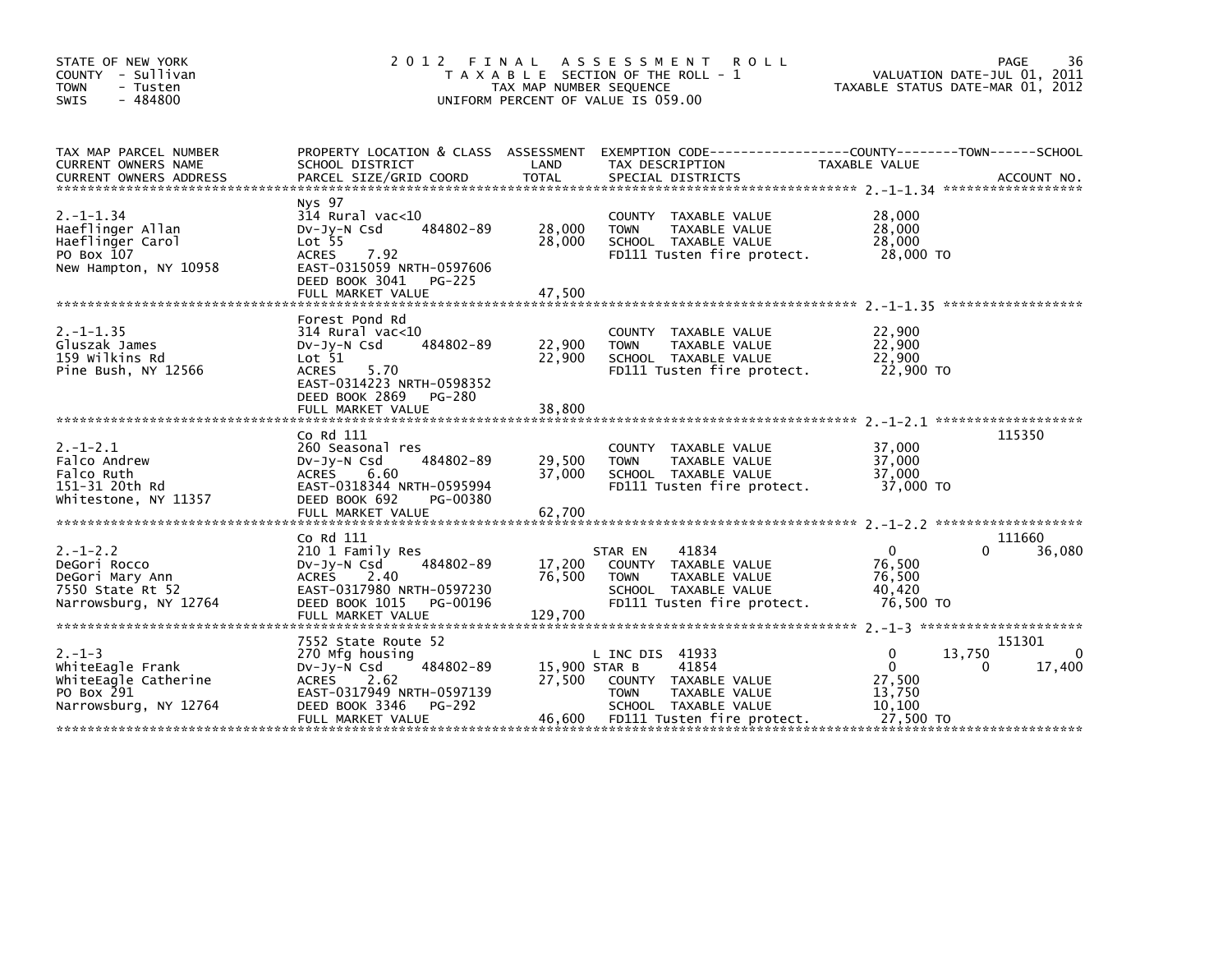| STATE OF NEW YORK<br>COUNTY - Sullivan<br><b>TOWN</b><br>- Tusten<br>$-484800$<br><b>SWIS</b> | 2 0 1 2                                                | FINAL<br>TAX MAP NUMBER SEQUENCE | A S S E S S M E N T<br><b>ROLL</b><br>T A X A B L E SECTION OF THE ROLL - 1<br>UNIFORM PERCENT OF VALUE IS 059.00 | TAXABLE STATUS DATE-MAR 01, 2012 | PAGE<br>37<br>VALUATION DATE-JUL 01, 2011 |
|-----------------------------------------------------------------------------------------------|--------------------------------------------------------|----------------------------------|-------------------------------------------------------------------------------------------------------------------|----------------------------------|-------------------------------------------|
| TAX MAP PARCEL NUMBER                                                                         |                                                        |                                  | PROPERTY LOCATION & CLASS ASSESSMENT EXEMPTION CODE----------------COUNTY-------TOWN------SCHOOL                  |                                  |                                           |
| CURRENT OWNERS NAME                                                                           | SCHOOL DISTRICT                                        | LAND                             | TAX DESCRIPTION                                                                                                   | TAXABLE VALUE                    |                                           |
|                                                                                               | Co Rd 111                                              |                                  |                                                                                                                   |                                  | 151250                                    |
| $2. -1 - 4.1$                                                                                 | 260 Seasonal res                                       |                                  | COUNTY TAXABLE VALUE                                                                                              | 52,800                           |                                           |
| Spina Joe                                                                                     | 484802-89<br>$Dv-Jy-N$ Csd                             | 27,600                           | <b>TOWN</b><br>TAXABLE VALUE                                                                                      | 52,800                           |                                           |
| 246 Mt Orange Rd<br>Middletown, NY 10940                                                      | <b>ACRES</b><br>5.77<br>EAST-0317960 NRTH-0596970      | 52,800                           | SCHOOL TAXABLE VALUE<br>FD111 Tusten fire protect.                                                                | 52.800<br>52,800 TO              |                                           |
|                                                                                               | DEED BOOK 1886<br><b>PG-208</b>                        |                                  |                                                                                                                   |                                  |                                           |
|                                                                                               | FULL MARKET VALUE                                      | 89,500                           |                                                                                                                   |                                  |                                           |
|                                                                                               | Co Rd 111                                              |                                  |                                                                                                                   |                                  | 108749                                    |
| $2. - 1 - 5$                                                                                  | 260 Seasonal res                                       |                                  | COUNTY TAXABLE VALUE                                                                                              | 43,000                           |                                           |
| Catalano Joseph V                                                                             | 484802-89<br>$Dv-Jy-N$ Csd                             | 15,900                           | <b>TOWN</b><br>TAXABLE VALUE                                                                                      | 43,000                           |                                           |
| Catalano Rosaria F                                                                            | ACRES<br>2.80                                          | 43,000                           | SCHOOL TAXABLE VALUE                                                                                              | 43.000                           |                                           |
| 146-15 24th Ave<br>Whitestone, NY 11357                                                       | EAST-0317810 NRTH-0596790<br>DEED BOOK 537<br>PG-00251 |                                  | FD111 Tusten fire protect.                                                                                        | 43,000 TO                        |                                           |
|                                                                                               | FULL MARKET VALUE                                      | 72,900                           |                                                                                                                   |                                  |                                           |
|                                                                                               |                                                        |                                  |                                                                                                                   |                                  |                                           |
| $2. -1 - 6.1$                                                                                 | Co Hwy 111<br>$314$ Rural vac< $10$                    |                                  |                                                                                                                   | 9,000                            | 108751                                    |
| Catalano Joseph V                                                                             | 484802-89<br>DV-Jy-N Csd                               | 9,000                            | COUNTY TAXABLE VALUE<br><b>TOWN</b><br>TAXABLE VALUE                                                              | 9,000                            |                                           |
| Catalano Rosaria F                                                                            | ACRES 1.87                                             | 9,000                            | SCHOOL TAXABLE VALUE                                                                                              | 9.000                            |                                           |
| 146-15 24th Ave                                                                               | EAST-0317620 NRTH-0596740                              |                                  | FD111 Tusten fire protect.                                                                                        | 9,000 TO                         |                                           |
| Whitestone, NY 11357                                                                          | DEED BOOK 702<br>PG-00679                              |                                  |                                                                                                                   |                                  |                                           |
|                                                                                               | FULL MARKET VALUE                                      | 15,300                           |                                                                                                                   |                                  |                                           |
|                                                                                               | Co Rd 111                                              |                                  |                                                                                                                   |                                  | 111051                                    |
| $2. -1 - 6.3$                                                                                 | $314$ Rural vac< $10$                                  |                                  | COUNTY TAXABLE VALUE                                                                                              | 20,600                           |                                           |
| Curran Esther                                                                                 | 484802-89<br>$Dv-Jy-N$ Csd                             | 20,600                           | TAXABLE VALUE<br><b>TOWN</b>                                                                                      | 20,600                           |                                           |
| PO Box 388<br>Circleville, NY 10919                                                           | <b>ACRES</b><br>5.00<br>EAST-0316480 NRTH-0595110      | 20,600                           | SCHOOL TAXABLE VALUE<br>FD111 Tusten fire protect.                                                                | 20,600<br>20,600 TO              |                                           |
|                                                                                               | DEED BOOK 1698<br>PG-587                               |                                  |                                                                                                                   |                                  |                                           |
|                                                                                               | FULL MARKET VALUE                                      | 34,915                           |                                                                                                                   |                                  |                                           |
|                                                                                               |                                                        |                                  |                                                                                                                   |                                  |                                           |
| $2. -1 - 6.4$                                                                                 | Co Rd 111                                              |                                  |                                                                                                                   |                                  | 146400                                    |
| Janie's Childrens Theatre, LLC Dv-Jy-N Csd                                                    | 210 1 Family Res<br>484802-89                          | 32,500                           | COUNTY TAXABLE VALUE<br>TAXABLE VALUE<br><b>TOWN</b>                                                              | 95,100<br>95,100                 |                                           |
| 86 Auerbach Ln                                                                                | <b>ACRES</b><br>8.00                                   | 95,100                           | SCHOOL TAXABLE VALUE                                                                                              | 95,100                           |                                           |
| Lawrence, NY 11559                                                                            | EAST-0316720 NRTH-0595330                              |                                  | FD111 Tusten fire protect.                                                                                        | 95.100 TO                        |                                           |
|                                                                                               | DEED BOOK 2984<br>PG-159                               |                                  |                                                                                                                   |                                  |                                           |
|                                                                                               |                                                        |                                  |                                                                                                                   |                                  |                                           |
|                                                                                               | LOT4 Nys 52                                            |                                  |                                                                                                                   |                                  | 157525                                    |
| $2. -1 - 6.5$                                                                                 | $314$ Rural vac<10                                     |                                  | COUNTY TAXABLE VALUE                                                                                              | 18,000                           |                                           |
| Feicht Gregory E                                                                              | 484802-89<br>$Dv-Jy-N$ Csd                             | 18,000                           | <b>TOWN</b><br>TAXABLE VALUE                                                                                      | 18,000                           |                                           |
| Feicht Ruth                                                                                   | 4.52<br><b>ACRES</b>                                   | 18,000                           | SCHOOL TAXABLE VALUE                                                                                              | 18,000                           |                                           |
| PO Box 1461<br>Monticello, NY 12701                                                           | EAST-0317523 NRTH-0595098<br>DEED BOOK 1536<br>PG-38   |                                  | FD111 Tusten fire protect.                                                                                        | 18,000 TO                        |                                           |
|                                                                                               | FULL MARKET VALUE                                      | 30,500                           |                                                                                                                   |                                  |                                           |
|                                                                                               |                                                        |                                  |                                                                                                                   |                                  |                                           |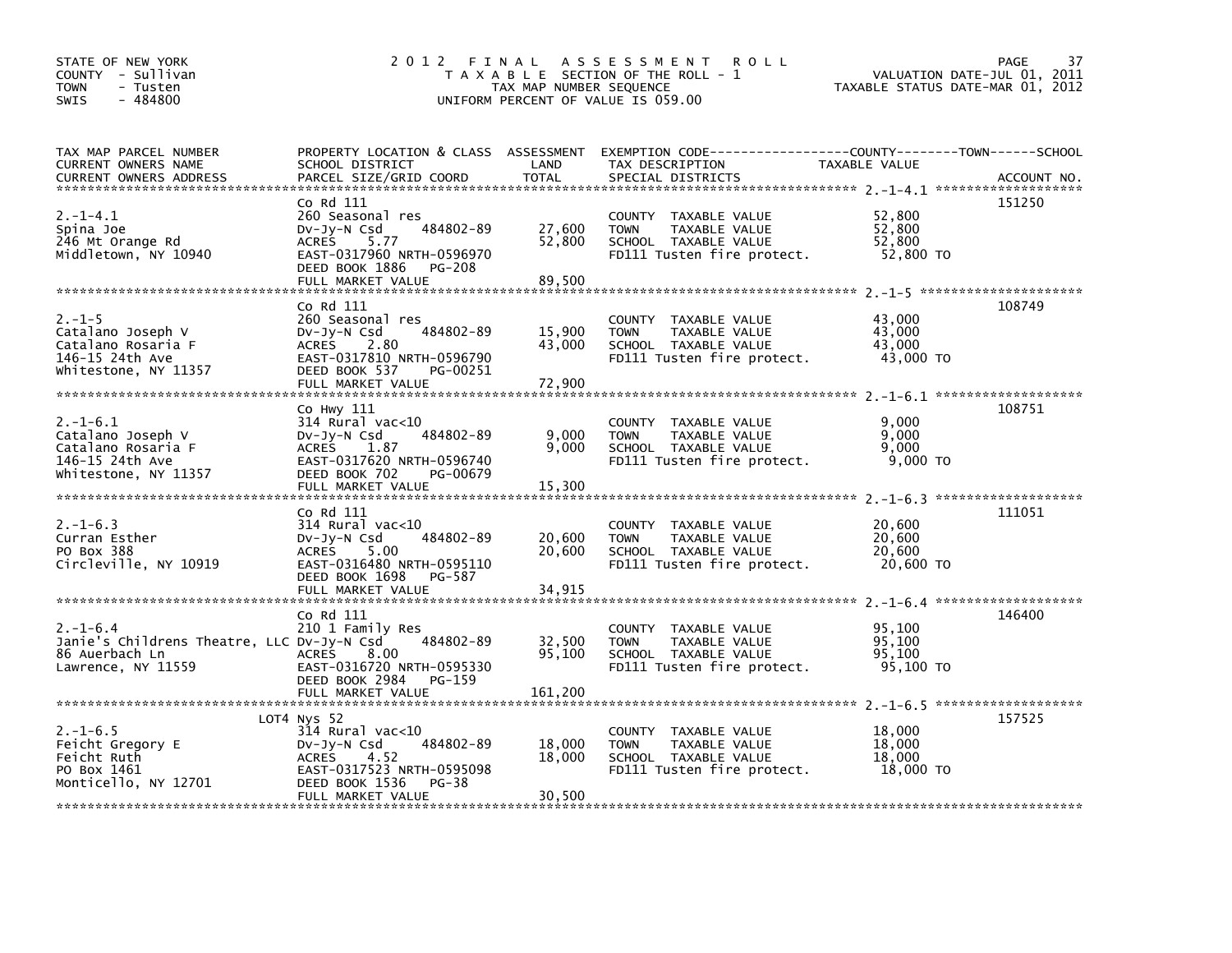| STATE OF NEW YORK<br>COUNTY - Sullivan<br><b>TOWN</b><br>- Tusten<br>SWIS<br>$-484800$                                | 2012 FINAL                                                                                                                                                             | TAX MAP NUMBER SEQUENCE    | A S S E S S M E N T<br><b>ROLL</b><br>T A X A B L E SECTION OF THE ROLL - 1<br>UNIFORM PERCENT OF VALUE IS 059.00              | TAXABLE STATUS DATE-MAR 01, 2012                        | 38<br>PAGE<br>VALUATION DATE-JUL 01, 2011 |
|-----------------------------------------------------------------------------------------------------------------------|------------------------------------------------------------------------------------------------------------------------------------------------------------------------|----------------------------|--------------------------------------------------------------------------------------------------------------------------------|---------------------------------------------------------|-------------------------------------------|
| TAX MAP PARCEL NUMBER<br>CURRENT OWNERS NAME<br><b>CURRENT OWNERS ADDRESS</b>                                         | PROPERTY LOCATION & CLASS ASSESSMENT<br>SCHOOL DISTRICT<br>PARCEL SIZE/GRID COORD                                                                                      | LAND<br><b>TOTAL</b>       | EXEMPTION CODE-----------------COUNTY-------TOWN------SCHOOL<br>TAX DESCRIPTION<br>SPECIAL DISTRICTS                           | TAXABLE VALUE                                           | ACCOUNT NO.                               |
| $2. - 1 - 6.6$<br>Balla Julius<br>Balla Jolan<br>PO Box 87<br>Narrowsburg, NY 12764                                   | LOT4 Nys 52<br>314 Rural vac<10<br>484802-89<br>DV-Jy-N Csd<br>Lot 6<br>6.03<br><b>ACRES</b><br>EAST-0317523 NRTH-0595424<br>DEED BOOK 1536<br><b>PG-50</b>            | 22,700<br>22,700           | COUNTY TAXABLE VALUE<br><b>TOWN</b><br>TAXABLE VALUE<br>SCHOOL TAXABLE VALUE<br>FD111 Tusten fire protect.                     | 22,700<br>22,700<br>22,700<br>22,700 TO                 | 157525                                    |
|                                                                                                                       | FULL MARKET VALUE                                                                                                                                                      | 38,500                     |                                                                                                                                |                                                         |                                           |
| $2. -1 - 6.7$<br>Balla Julius<br>Balla Jolan<br>PO Box 87<br>Narrowsburg, NY 12764                                    | LOT4 Nys 52<br>210 1 Family Res<br>484802-89<br>DV-Jy-N Csd<br>Lot 5<br><b>ACRES</b><br>3.00<br>EAST-0317788 NRTH-0595139<br>DEED BOOK 1849<br>PG-674                  | 17,900<br>56,900           | STAR EN<br>41834<br>COUNTY TAXABLE VALUE<br><b>TOWN</b><br>TAXABLE VALUE<br>SCHOOL TAXABLE VALUE<br>FD111 Tusten fire protect. | $\mathbf{0}$<br>56,900<br>56,900<br>20,820<br>56,900 TO | 157525<br>36,080<br>0                     |
|                                                                                                                       | FULL MARKET VALUE                                                                                                                                                      | 96,400                     |                                                                                                                                |                                                         |                                           |
| FORESTACR Nys 52<br>$2. -1 - 6.8$<br>Hollberg Rich<br>Hollberg Marie<br>28 Abraham Joseph Cir<br>Middletown, NY 10940 | 314 Rural vac<10<br>484802-89<br>$Dv-Jy-N$ Csd<br>Lot 3<br><b>ACRES</b><br>6.00<br>EAST-0317325 NRTH-0595034<br>DEED BOOK 1551<br>PG-99<br>FULL MARKET VALUE           | 21,800<br>21,800<br>36,900 | COUNTY TAXABLE VALUE<br><b>TOWN</b><br>TAXABLE VALUE<br>SCHOOL TAXABLE VALUE<br>FD111 Tusten fire protect.                     | 21,800<br>21,800<br>21,800<br>21,800 TO                 | 157525                                    |
|                                                                                                                       | LOT4 Nys 52                                                                                                                                                            |                            |                                                                                                                                |                                                         | 157525                                    |
| $2. -1 - 6.9$<br>Hollberg Rich<br>Hollberg Marie<br>28 Abraham Joseph Cir<br>Middletown, NY 10940                     | 314 Rural vac<10<br>484802-89<br>$Dv-Jy-N$ Csd<br>Lot 2<br>Forest Acres<br><b>ACRES</b><br>5.10                                                                        | 19,800<br>19,800           | COUNTY TAXABLE VALUE<br><b>TOWN</b><br>TAXABLE VALUE<br>SCHOOL TAXABLE VALUE<br>FD111 Tusten fire protect.                     | 19,800<br>19,800<br>19,800<br>19,800 TO                 |                                           |
|                                                                                                                       | EAST-0317282 NRTH-0594822<br>DEED BOOK 1551<br><b>PG-96</b><br>FULL MARKET VALUE                                                                                       | 33,600                     |                                                                                                                                |                                                         |                                           |
|                                                                                                                       | Nys 52                                                                                                                                                                 |                            |                                                                                                                                |                                                         |                                           |
| $2. -1 - 6.10$<br>Jaber Nidal<br>882 Stockton Rd<br>Valley Cottage, NY 10989                                          | $314$ Rural vac< $10$<br>484802-89<br>DV-Jy-N Csd<br>Lot <sub>1</sub><br>Forest Acres<br><b>ACRES</b><br>4.00<br>EAST-0317218 NRTH-0594615<br>DEED BOOK 2995<br>PG-305 | 16,300<br>16,300           | COUNTY TAXABLE VALUE<br>TAXABLE VALUE<br><b>TOWN</b><br>SCHOOL TAXABLE VALUE<br>FD111 Tusten fire protect.                     | 16,300<br>16,300<br>16,300<br>16,300 TO                 |                                           |
|                                                                                                                       | FULL MARKET VALUE                                                                                                                                                      | 27,600                     |                                                                                                                                |                                                         |                                           |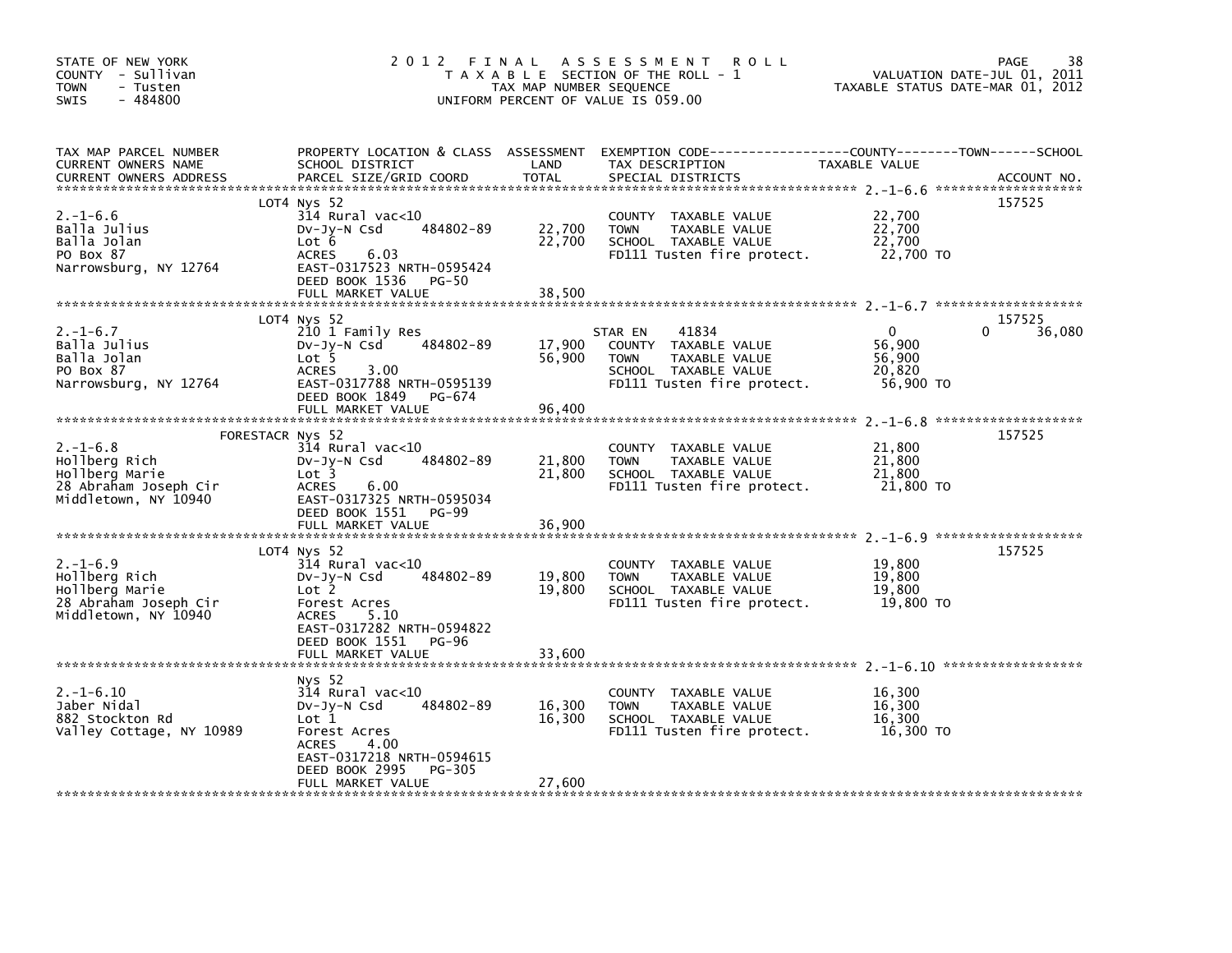| STATE OF NEW YORK<br>COUNTY - Sullivan<br><b>TOWN</b><br>- Tusten<br>$-484800$<br><b>SWIS</b>         | 2 0 1 2                                                                                                                                                                    | FINAL<br>TAX MAP NUMBER SEQUENCE | A S S E S S M E N T<br><b>ROLL</b><br>T A X A B L E SECTION OF THE ROLL - 1<br>UNIFORM PERCENT OF VALUE IS 059.00             | TAXABLE STATUS DATE-MAR 01, 2012                 | 39<br><b>PAGE</b><br>VALUATION DATE-JUL 01, 2011 |
|-------------------------------------------------------------------------------------------------------|----------------------------------------------------------------------------------------------------------------------------------------------------------------------------|----------------------------------|-------------------------------------------------------------------------------------------------------------------------------|--------------------------------------------------|--------------------------------------------------|
| TAX MAP PARCEL NUMBER<br>CURRENT OWNERS NAME<br><b>CURRENT OWNERS ADDRESS</b>                         | PROPERTY LOCATION & CLASS ASSESSMENT<br>SCHOOL DISTRICT<br>PARCEL SIZE/GRID COORD                                                                                          | LAND<br><b>TOTAL</b>             | EXEMPTION CODE-----------------COUNTY-------TOWN------SCHOOL<br>TAX DESCRIPTION<br>SPECIAL DISTRICTS                          | TAXABLE VALUE                                    | ACCOUNT NO.                                      |
| $2. - 1 - 7$<br>Curran Esther<br>PO Box 388<br>Circleville, NY 10919                                  | Co Rd 111<br>$314$ Rural vac<10<br>484802-89<br>$Dv-Jy-N$ Csd<br>3.00<br><b>ACRES</b><br>EAST-0316430 NRTH-0594690<br>DEED BOOK 1698<br>PG-507<br>FULL MARKET VALUE        | 14,100<br>14,100<br>23,898       | COUNTY TAXABLE VALUE<br><b>TOWN</b><br>TAXABLE VALUE<br>SCHOOL TAXABLE VALUE<br>FD111 Tusten fire protect.                    | 14,100<br>14.100<br>14.100<br>14,100 TO          | 111050                                           |
| $2. -1 - 8.1$<br>Hoffman George Jr<br>Richard E Hoffman<br>1 Johnese Marie Dr<br>Alamogordo, NM 88310 | Twn Rd 40<br>311 Res vac land<br>484802-89<br>$Dv-Jy-N$ Csd<br>ACRES 2.30<br>EAST-0317827 NRTH-0594994<br>FULL MARKET VALUE                                                | 13,500<br>13,500<br>22,900       | COUNTY TAXABLE VALUE<br>TAXABLE VALUE<br><b>TOWN</b><br>SCHOOL TAXABLE VALUE<br>FD111 Tusten fire protect.                    | 13,500<br>13,500<br>13,500<br>13,500 TO          | 124051                                           |
| $2. -1 - 8.3$<br>Janie's Childrens Parties, LLC Dv-Jy-N Csd<br>86 Auerbach Ln<br>Lawrence, NY 11559   | Co Rd 111<br>210 1 Family Res<br>484802-89<br>FRNT 300.00 DPTH 200.00<br>EAST-0317256 NRTH-0595089<br>DEED BOOK 2011<br>PG-4500<br>FULL MARKET VALUE                       | 20,500<br>80,000<br>135,600      | COUNTY TAXABLE VALUE<br>TAXABLE VALUE<br><b>TOWN</b><br>SCHOOL TAXABLE VALUE<br>FD111 Tusten fire protect.                    | 80,000<br>80,000<br>80,000<br>80,000 TO          | 157850                                           |
| $2. -1 - 8.5$<br>Janie's Childrens Parties, LLC Dv-Jy-N Csd<br>86 Auerbach Ln<br>Lawrence, NY 11559   | Twn Rd 40<br>311 Res vac land<br>484802-89<br>Hoffman Rd<br><b>ACRES</b><br>1.75<br>EAST-0317555 NRTH-0595102<br>DEED BOOK 2011<br>PG-4500<br>FULL MARKET VALUE            | 8,900<br>8,900<br>15,100         | COUNTY TAXABLE VALUE<br><b>TOWN</b><br>TAXABLE VALUE<br>SCHOOL TAXABLE VALUE<br>FD111 Tusten fire protect.                    | 8,900<br>8,900<br>8.900<br>8,900 TO              | 157852                                           |
|                                                                                                       |                                                                                                                                                                            |                                  |                                                                                                                               |                                                  |                                                  |
| $2. - 1 - 9$<br>Yacino Philip Jr<br>PO Box 397<br>Narrowsburg, NY 12764                               | Co Rd 111<br>270 Mfg housing<br>484802-89<br>$Dv-Jv-N$ Csd<br>FRNT 150.00 DPTH 220.00<br>EAST-0317365 NRTH-0595382<br>DEED BOOK 2161<br><b>PG-700</b><br>FULL MARKET VALUE | 11,500<br>17,500<br>29,700       | 41854<br>STAR B<br>COUNTY TAXABLE VALUE<br>TAXABLE VALUE<br><b>TOWN</b><br>SCHOOL TAXABLE VALUE<br>FD111 Tusten fire protect. | $\Omega$<br>17,500<br>17,500<br>100<br>17,500 TO | 124250<br>$\Omega$<br>17,400                     |
|                                                                                                       |                                                                                                                                                                            |                                  |                                                                                                                               |                                                  |                                                  |
| $2. -1 - 10.1$<br>Lovelass Gary<br>502 Carpenter St<br>Greenport, NY 11944                            | Co Rd 111<br>210 1 Family Res<br>484802-89<br>$Dv-Jy-N$ Csd<br>4.03<br>ACRES<br>EAST-0317727 NRTH-0595418<br>DEED BOOK 2330<br>PG-432                                      | 22,500<br>97,500                 | COUNTY TAXABLE VALUE<br><b>TOWN</b><br>TAXABLE VALUE<br>SCHOOL TAXABLE VALUE<br>FD111 Tusten fire protect.                    | 97.500<br>97,500<br>97,500<br>97,500 TO          |                                                  |
|                                                                                                       | FULL MARKET VALUE                                                                                                                                                          | 165,300                          |                                                                                                                               |                                                  |                                                  |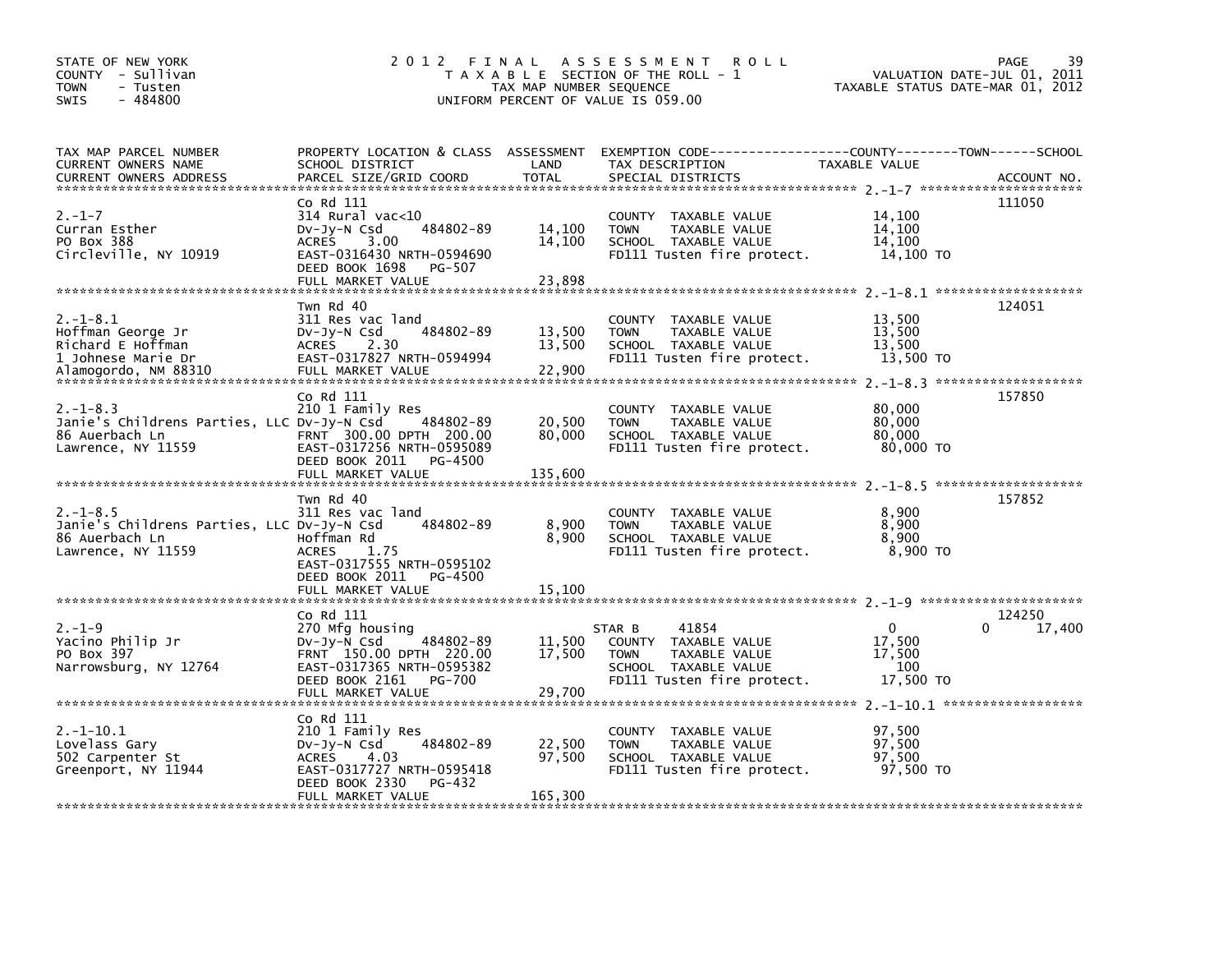| STATE OF NEW YORK<br>COUNTY - Sullivan<br><b>TOWN</b><br>- Tusten<br>$-484800$<br><b>SWIS</b> | 2012 FINAL                                                                                                                                                                    | TAX MAP NUMBER SEQUENCE      | A S S E S S M E N T<br><b>ROLL</b><br>T A X A B L E SECTION OF THE ROLL - 1<br>UNIFORM PERCENT OF VALUE IS 059.00                        | TAXABLE STATUS DATE-MAR 01, 2012                           | PAGE<br>40<br>VALUATION DATE-JUL 01, 2011 |
|-----------------------------------------------------------------------------------------------|-------------------------------------------------------------------------------------------------------------------------------------------------------------------------------|------------------------------|------------------------------------------------------------------------------------------------------------------------------------------|------------------------------------------------------------|-------------------------------------------|
| TAX MAP PARCEL NUMBER<br>CURRENT OWNERS NAME<br><b>CURRENT OWNERS ADDRESS</b>                 | SCHOOL DISTRICT<br>PARCEL SIZE/GRID COORD                                                                                                                                     | LAND<br><b>TOTAL</b>         | PROPERTY LOCATION & CLASS ASSESSMENT EXEMPTION CODE----------------COUNTY-------TOWN------SCHOOL<br>TAX DESCRIPTION<br>SPECIAL DISTRICTS | TAXABLE VALUE                                              | ACCOUNT NO.                               |
| $2. -1 - 11$<br>Meyer Rosemary A<br>7603 State Route 52<br>Narrowsburg, NY 12764              | 7603 State Route 52<br>210 1 Family Res<br>484802-89<br>$Dv-Jy-N$ Csd<br><b>ACRES</b><br>8.00<br>EAST-0317910 NRTH-0595700<br>DEED BOOK 1190<br>PG-00016<br>FULL MARKET VALUE | 32,600<br>115,900<br>196,400 | 41854<br>STAR B<br>COUNTY TAXABLE VALUE<br><b>TOWN</b><br>TAXABLE VALUE<br>SCHOOL TAXABLE VALUE<br>FD111 Tusten fire protect.            | $\mathbf{0}$<br>115,900<br>115,900<br>98,500<br>115,900 TO | 162200<br>$\Omega$<br>17,400              |
| $2. - 1 - 12$<br>O'Boyle-Balzano Erin<br>7583 State Route 52<br>Narrowsburg, NY 12764         | Co Rd 111<br>210 1 Family Res<br>484802-89<br>$Dv-Jv-N$ Csd<br>ACRES 4.30 BANK C58055<br>EAST-0318200 NRTH-0596210<br>DEED BOOK 2010<br>PG-60521<br>FULL MARKET VALUE         | 23,400<br>73,500<br>124,600  | COUNTY TAXABLE VALUE<br><b>TAXABLE VALUE</b><br><b>TOWN</b><br>SCHOOL TAXABLE VALUE<br>FD111 Tusten fire protect.                        | 73,500<br>73,500<br>73,500<br>73,500 TO                    | 142960                                    |
| $2. - 1 - 13$<br>Shannon Richard<br>Shannon Timothy<br>36-27 203rd St<br>Bayside, NY 11361    | Co Rd 111<br>210 1 Family Res<br>484802-89<br>$Dv-Jv-N$ Csd<br>ACRES 2.30<br>EAST-0318731 NRTH-0595243<br>DEED BOOK 3202<br>PG-518                                            | 11,900<br>29,000             | COUNTY TAXABLE VALUE<br><b>TAXABLE VALUE</b><br><b>TOWN</b><br>SCHOOL TAXABLE VALUE<br>FD111 Tusten fire protect.                        | 29,000<br>29,000<br>29,000<br>29,000 TO                    | 149500                                    |
|                                                                                               | FULL MARKET VALUE                                                                                                                                                             | 49,200                       |                                                                                                                                          |                                                            |                                           |
| $2. - 1 - 14$<br>Kent Gregory<br>PO Box 241<br>Lake Huntington, NY 12752                      | 7565 State Route 52<br>260 Seasonal res<br>484802-89<br>$Dv-Jy-N$ Csd<br><b>ACRES</b><br>5.50<br>EAST-0318837 NRTH-0595435<br>DEED BOOK 2011<br>PG-1393<br>FULL MARKET VALUE  | 27,200<br>35,200<br>59,700   | STAR B<br>41854<br>COUNTY TAXABLE VALUE<br>TAXABLE VALUE<br>TOWN<br>SCHOOL TAXABLE VALUE<br>FD111 Tusten fire protect.                   | $\Omega$<br>35,200<br>35,200<br>17.800<br>35,200 TO        | 128300<br>$\Omega$<br>17,400              |
|                                                                                               |                                                                                                                                                                               |                              |                                                                                                                                          |                                                            |                                           |
| $2. - 1 - 15$<br>Kent Gregory<br>PO Box 241<br>Lake Huntington, NY 12752                      | Co Rd 111<br>311 Res vac land<br>484802-89<br>$Dv-Jv-N$ Csd<br>1.00<br>ACRES<br>EAST-0318937 NRTH-0595605<br>DEED BOOK 2011<br>PG-1393<br>FULL MARKET VALUE                   | 6,200<br>6,200<br>10,500     | COUNTY TAXABLE VALUE<br><b>TOWN</b><br>TAXABLE VALUE<br>SCHOOL TAXABLE VALUE<br>FD111 Tusten fire protect.                               | 6,200<br>6.200<br>6,200<br>6,200 TO                        | 128350                                    |
|                                                                                               |                                                                                                                                                                               |                              |                                                                                                                                          |                                                            |                                           |
| $2. - 1 - 16$<br>Spina Leonard<br>134 Stevens Ave<br>Valhalla, NY 10595                       | Co Rd 111<br>311 Res vac land<br>484802-89<br>$Dv-Jy-N$ Csd<br><b>ACRES</b><br>1.40<br>EAST-0318970 NRTH-0595709<br>DEED BOOK 834<br>PG-00001                                 | 10,800<br>10,800             | COUNTY TAXABLE VALUE<br><b>TOWN</b><br>TAXABLE VALUE<br>SCHOOL TAXABLE VALUE<br>FD111 Tusten fire protect.                               | 10.800<br>10,800<br>10,800<br>10,800 TO                    | 151300                                    |
|                                                                                               | FULL MARKET VALUE                                                                                                                                                             | 18.300                       |                                                                                                                                          |                                                            |                                           |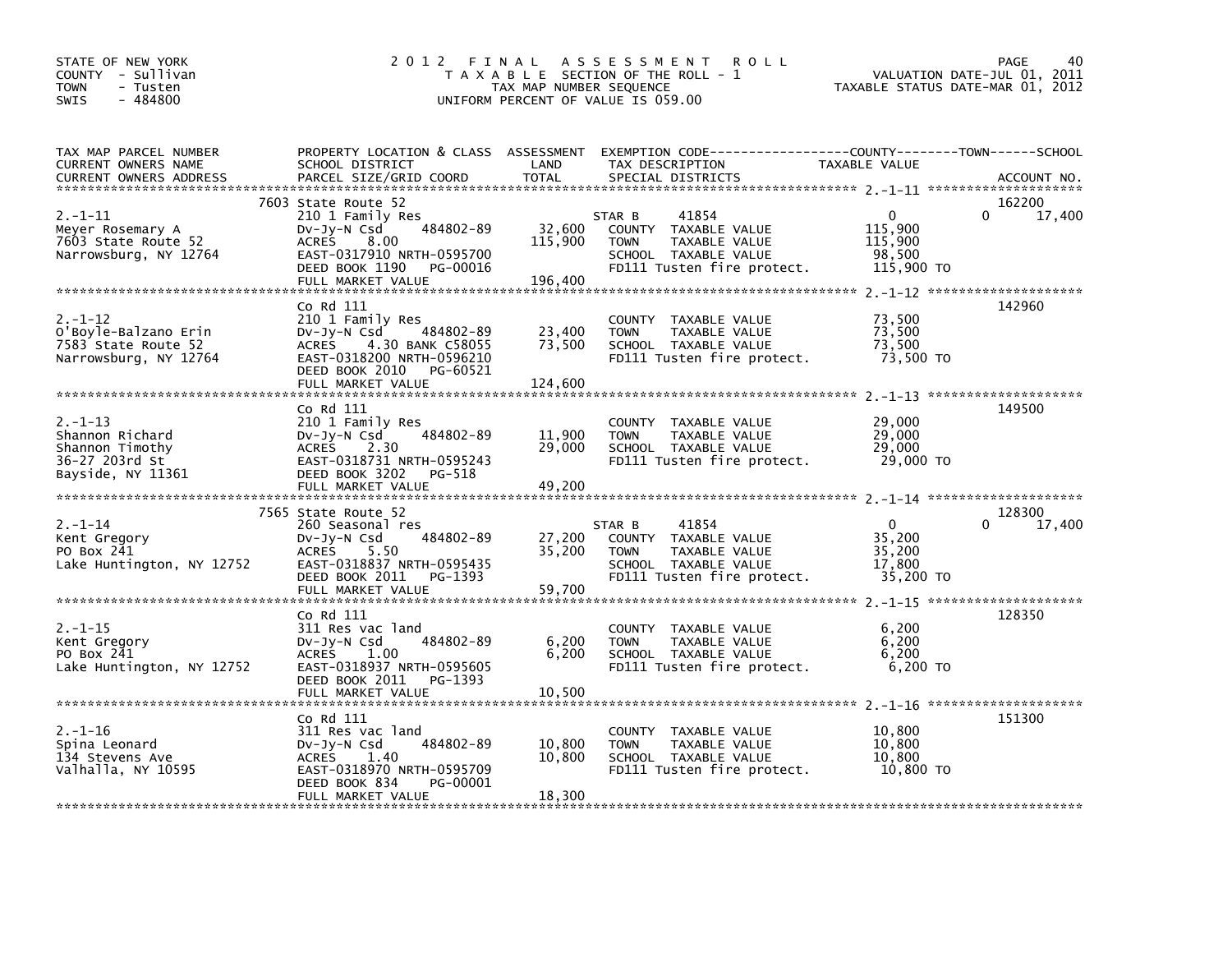| STATE OF NEW YORK<br>COUNTY - Sullivan<br><b>TOWN</b><br>- Tusten<br>$-484800$<br><b>SWIS</b>       |                                                                                                                                                                        | TAX MAP NUMBER SEQUENCE     | 2012 FINAL ASSESSMENT ROLL<br>T A X A B L E SECTION OF THE ROLL - 1<br>UNIFORM PERCENT OF VALUE IS 059.00          | VALUATION DATE-JUL 01, 2011<br>TAXABLE STATUS DATE-MAR 01, 2012 | 41<br><b>PAGE</b> |
|-----------------------------------------------------------------------------------------------------|------------------------------------------------------------------------------------------------------------------------------------------------------------------------|-----------------------------|--------------------------------------------------------------------------------------------------------------------|-----------------------------------------------------------------|-------------------|
| TAX MAP PARCEL NUMBER<br>CURRENT OWNERS NAME                                                        | SCHOOL DISTRICT                                                                                                                                                        | LAND                        | PROPERTY LOCATION & CLASS ASSESSMENT EXEMPTION CODE---------------COUNTY-------TOWN------SCHOOL<br>TAX DESCRIPTION | <b>TAXABLE VALUE</b>                                            |                   |
| $2. - 1 - 17$<br>Catalano Joseph V<br>Catalano Rosaria F<br>146-15 24th Ave<br>Whitestone, NY 11357 | Co Rd 111<br>311 Res vac land<br>484802-89<br>$Dv-Jy-N$ Csd<br>ACRES 1.00<br>EAST-0319030 NRTH-0595773<br>DEED BOOK 589<br>PG-00179                                    | 10,800<br>10.800            | COUNTY TAXABLE VALUE<br><b>TOWN</b><br>TAXABLE VALUE<br>SCHOOL TAXABLE VALUE<br>FD111 Tusten fire protect.         | 10,800<br>10,800<br>10,800<br>10,800 TO                         | 108750            |
| $2. - 1 - 18$<br>Kent Christopher G<br>2215 E Parkside Ln<br>Phoenix, AZ 85024                      | Of Co Rd 111<br>311 Res vac land<br>484802-89<br>$Dv-Jy-N$ Csd<br>1.10<br><b>ACRES</b><br>EAST-0319083 NRTH-0595838<br>DEED BOOK 3597<br>PG-206<br>FULL MARKET VALUE   | 9,000<br>9.000<br>15,300    | COUNTY TAXABLE VALUE<br>TAXABLE VALUE<br><b>TOWN</b><br>SCHOOL TAXABLE VALUE<br>FD111 Tusten fire protect.         | 9,000<br>9,000<br>9,000<br>$9.000$ TO                           | 115400            |
| $2. -1 - 19.1$<br>Daley Patrick<br>408 W 48 th St Apt 3FW<br>New York, NY 10036                     | Tr 51 Strossel Rd<br>311 Res vac land<br>484802-89<br>$Dv-Jy-N$ Csd<br>Lot $#11$<br>ACRES 11.26<br>EAST-0320044 NRTH-0595542<br>DEED BOOK 2435 PG-541                  | 32,900<br>32,900            | COUNTY TAXABLE VALUE<br><b>TOWN</b><br>TAXABLE VALUE<br>SCHOOL TAXABLE VALUE<br>FD111 Tusten fire protect.         | 32,900<br>32,900<br>32.900<br>32,900 TO                         | 115200            |
| $2. -1 - 19.3$<br>Liu Allan J<br>Liu Arthur<br>Arden Dr<br>Amawalk, NY 10501                        | Twn Rd 51<br>$322$ Rural vac $>10$<br>484802-89<br>$Dv-Jv-N$ Csd<br>ACRES 62.00<br>EAST-0321590 NRTH-0595570<br>DEED BOOK 762<br>PG-00314<br>FULL MARKET VALUE         | 80,000<br>80,000<br>135,600 | COUNTY TAXABLE VALUE<br><b>TOWN</b><br>TAXABLE VALUE<br>SCHOOL TAXABLE VALUE<br>FD111 Tusten fire protect.         | 80,000<br>80,000<br>80.000<br>80,000 TO                         | 133400            |
| $2. -1 - 19.4$<br>Tramm Joan Anne<br>13 Floral Ct<br>Nanuet, NY 10954                               | Twn Rd #51<br>322 Rural vac>10<br>484802-89<br>$Dv-Jy-N$ Csd<br>Lot $#10$<br>ACRES 11.01<br>EAST-0319948 NRTH-0596495<br>DEED BOOK 3142<br>PG-166<br>FULL MARKET VALUE | 33,700<br>33,700<br>57,100  | COUNTY TAXABLE VALUE<br>TAXABLE VALUE<br><b>TOWN</b><br>SCHOOL TAXABLE VALUE<br>FD111 Tusten fire protect.         | 33.700<br>33,700<br>33.700<br>33,700 TO                         |                   |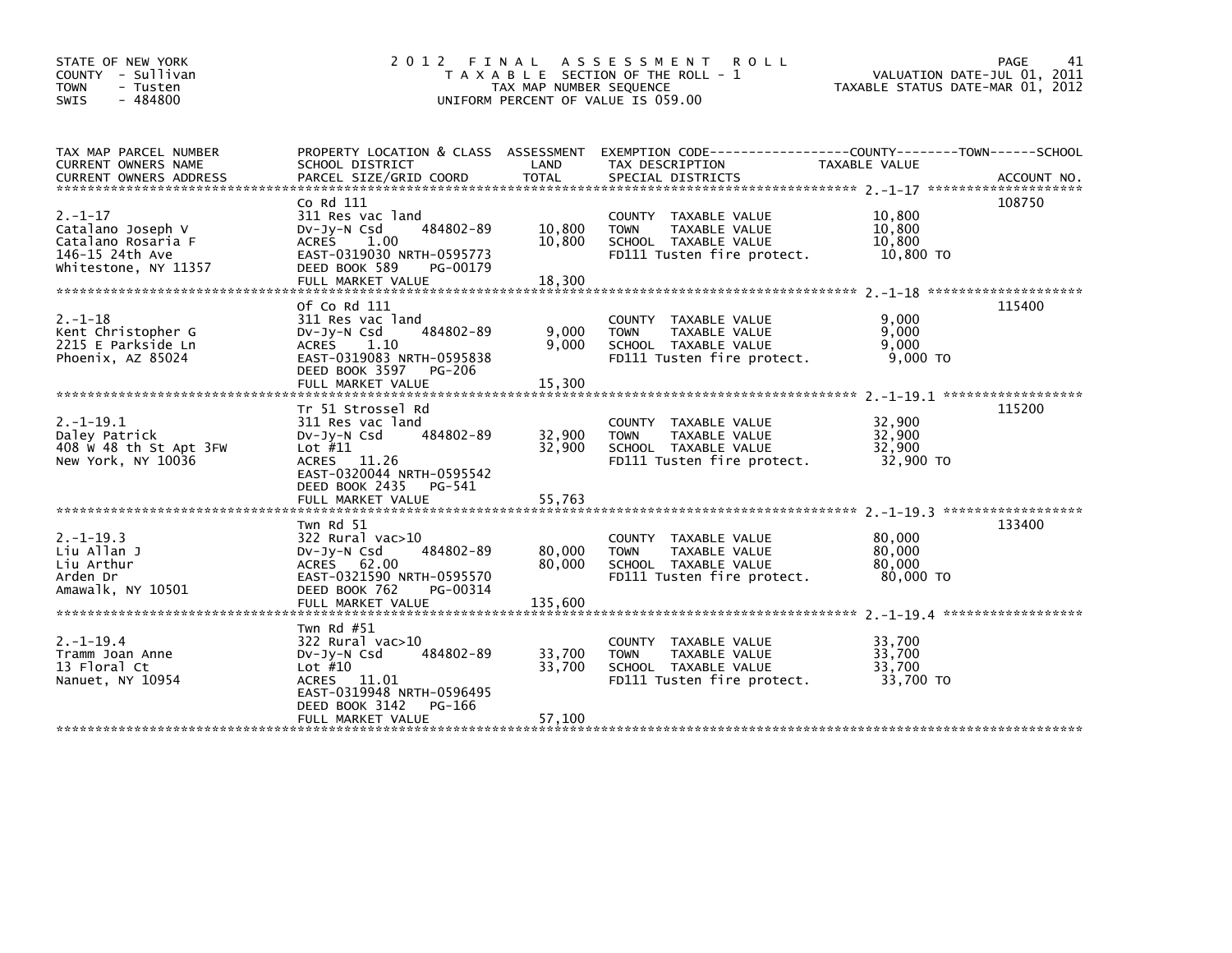| STATE OF NEW YORK<br>COUNTY - Sullivan<br><b>TOWN</b><br>- Tusten<br>$-484800$<br>SWIS          | 2012 FINAL                                                                                                                                                                | TAX MAP NUMBER SEQUENCE    | A S S E S S M E N T<br><b>ROLL</b><br>T A X A B L E SECTION OF THE ROLL - 1<br>UNIFORM PERCENT OF VALUE IS 059.00             | TAXABLE STATUS DATE-MAR 01, 2012                           | 42<br><b>PAGE</b><br>VALUATION DATE-JUL 01, 2011 |
|-------------------------------------------------------------------------------------------------|---------------------------------------------------------------------------------------------------------------------------------------------------------------------------|----------------------------|-------------------------------------------------------------------------------------------------------------------------------|------------------------------------------------------------|--------------------------------------------------|
| TAX MAP PARCEL NUMBER<br>CURRENT OWNERS NAME                                                    | PROPERTY LOCATION & CLASS ASSESSMENT<br>SCHOOL DISTRICT                                                                                                                   | LAND                       | TAX DESCRIPTION                                                                                                               | <b>TAXABLE VALUE</b>                                       |                                                  |
| $2. -1 - 19.5$<br>Rangel Felipe<br>Rangel Jacqueline<br>236-11 88 th Ave<br>Bellerose, NY 11426 | TYLER RD Twn Rd #51<br>322 Rural vac>10<br>484802-89<br>$Dv-Jy-N$ Csd<br>Lot $#9$<br>ACRES 10.05<br>EAST-0319808 NRTH-0596311<br>DEED BOOK 2992 PG-5<br>FULL MARKET VALUE | 31,000<br>31,000<br>52,500 | COUNTY TAXABLE VALUE<br>TAXABLE VALUE<br><b>TOWN</b><br>SCHOOL TAXABLE VALUE<br>FD111 Tusten fire protect.                    | 31,000<br>31,000<br>31,000<br>31,000 TO                    |                                                  |
|                                                                                                 |                                                                                                                                                                           |                            |                                                                                                                               |                                                            | ******************                               |
| $2. -1 - 19.6$<br>DeJong Stacey<br>Rundle Ralph<br>304 Daub Rd<br>Narrowsburg, NY 12764         | 304 Daub Rd<br>210 1 Family Res<br>484802-89<br>DV-Jy-N Csd<br>Lot $#8$<br>ACRES 11.09 BANK<br>N<br>EAST-0319595 NRTH-0596151<br>DEED BOOK 3463 PG-652                    | 38,800<br>104,500          | 41854<br>STAR B<br>COUNTY TAXABLE VALUE<br><b>TOWN</b><br>TAXABLE VALUE<br>SCHOOL TAXABLE VALUE<br>FD111 Tusten fire protect. | $\mathbf{0}$<br>104,500<br>104,500<br>87.100<br>104,500 TO | 17,400<br>$\Omega$                               |
|                                                                                                 | FULL MARKET VALUE                                                                                                                                                         | 177,100                    |                                                                                                                               |                                                            |                                                  |
| $2. -1 - 19.7$<br>Matarazzo Robert<br>49 Schwab Rd<br>Melville, NY 11747                        | Twn Rd $#51$<br>322 Rural vac>10<br>484802-89<br>$Dv-Jv-N$ Csd<br>Lot $#7$<br>ACRES 10.78<br>EAST-0319405 NRTH-0595960<br>DEED BOOK 1152<br>PG-00098                      | 33,300<br>33,300           | COUNTY TAXABLE VALUE<br><b>TOWN</b><br>TAXABLE VALUE<br>SCHOOL TAXABLE VALUE<br>FD111 Tusten fire protect.                    | 33,300<br>33,300<br>33,300<br>33,300 TO                    |                                                  |
|                                                                                                 | FULL MARKET VALUE                                                                                                                                                         | 56,400                     |                                                                                                                               |                                                            |                                                  |
| $2. -1 - 19.8$<br>Albu Constantine<br>59-21 N Farragut Dr<br>Hollywood, FL 33021                | Twn Rd $#51$<br>322 Rural vac>10<br>484802-89<br>$Dv-Jy-N$ Csd<br>Lot $#6$<br>ACRES 14.93<br>EAST-0319141 NRTH-0595776                                                    | 36,700<br>36,700           | COUNTY<br>TAXABLE VALUE<br>TAXABLE VALUE<br><b>TOWN</b><br>SCHOOL TAXABLE VALUE<br>FD111 Tusten fire protect.                 | 36,700<br>36,700<br>36,700<br>36,700 TO                    |                                                  |
|                                                                                                 | DEED BOOK 3555<br>PG-656<br>FULL MARKET VALUE                                                                                                                             | 62,200                     |                                                                                                                               |                                                            |                                                  |
| $2. -1 - 19.10$<br>Hoffman Estate LLC<br>500 W 56 th St Apt 701<br>New York, NY 10019           | Twn Rd $#40$<br>314 Rural vac<10<br>484802-89<br>$Dv-Jv-N$ Csd<br>Lot $#15$<br>8.05 BANK 210090<br>ACRES<br>EAST-0320387 NRTH-0594139<br>DEED BOOK 2011<br>PG-2611        | 16,000<br>16,000           | COUNTY TAXABLE VALUE<br>TAXABLE VALUE<br><b>TOWN</b><br>SCHOOL TAXABLE VALUE<br>FD111 Tusten fire protect.                    | 16,000<br>16,000<br>16,000<br>16,000 TO                    |                                                  |
|                                                                                                 | FULL MARKET VALUE                                                                                                                                                         | 27,100                     |                                                                                                                               |                                                            |                                                  |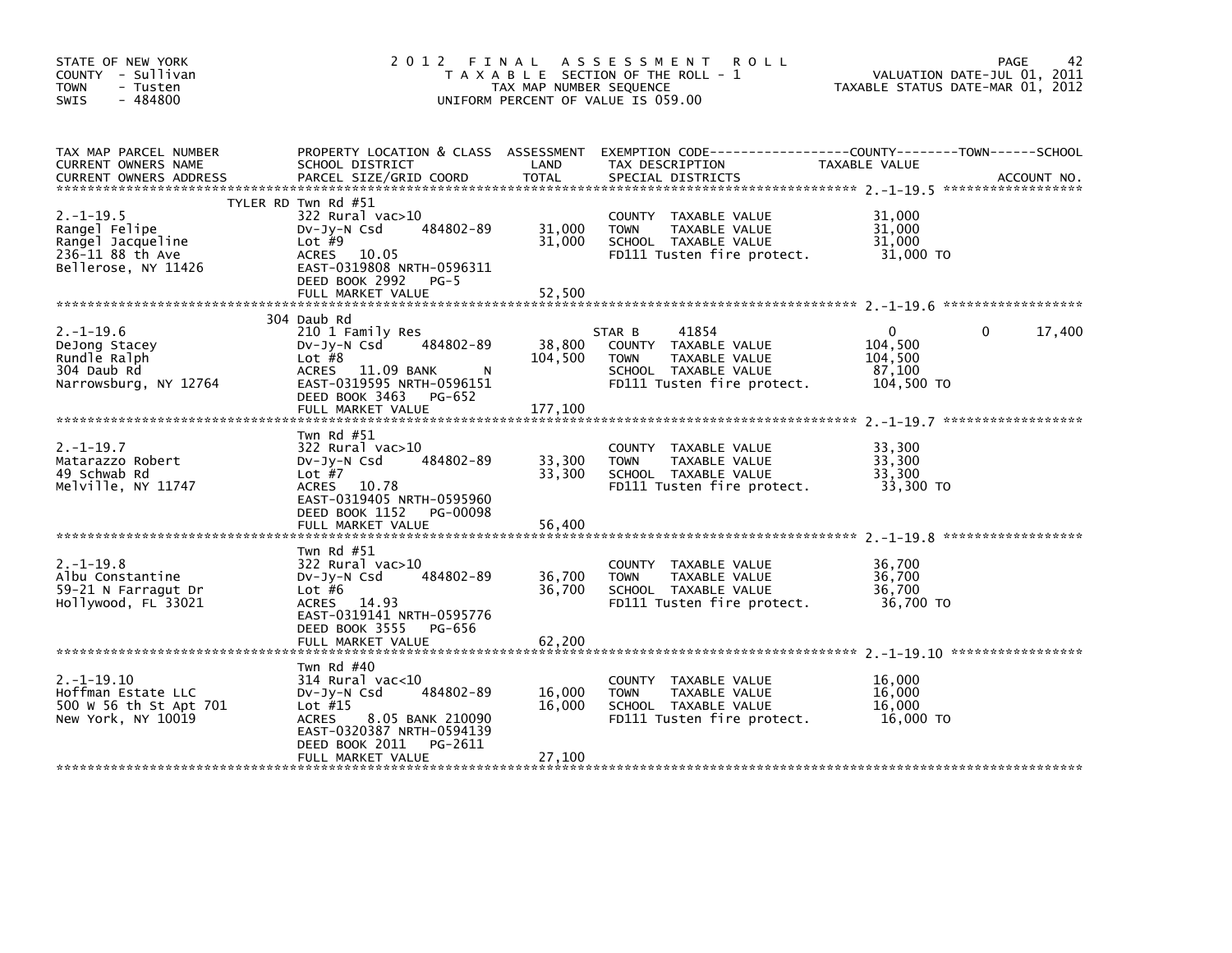| STATE OF NEW YORK<br>COUNTY - Sullivan<br>- Tusten<br>TOWN<br>$-484800$<br>SWIS                       | 2012 FINAL                                                                                                                                                                        | TAX MAP NUMBER SEQUENCE     | A S S E S S M E N T<br><b>ROLL</b><br>T A X A B L E SECTION OF THE ROLL - 1<br>UNIFORM PERCENT OF VALUE IS 059.00              | TAXABLE STATUS DATE-MAR 01, 2012                 | 43<br>PAGE<br>VALUATION DATE-JUL 01, 2011 |
|-------------------------------------------------------------------------------------------------------|-----------------------------------------------------------------------------------------------------------------------------------------------------------------------------------|-----------------------------|--------------------------------------------------------------------------------------------------------------------------------|--------------------------------------------------|-------------------------------------------|
| TAX MAP PARCEL NUMBER<br>CURRENT OWNERS NAME<br><b>CURRENT OWNERS ADDRESS</b>                         | PROPERTY LOCATION & CLASS ASSESSMENT<br>SCHOOL DISTRICT<br>PARCEL SIZE/GRID COORD                                                                                                 | LAND<br><b>TOTAL</b>        | EXEMPTION CODE-----------------COUNTY-------TOWN------SCHOOL<br>TAX DESCRIPTION<br>SPECIAL DISTRICTS                           | <b>TAXABLE VALUE</b>                             | ACCOUNT NO.                               |
| $2. -1 - 19.11$<br>Hoffman Estate LLC<br>500 W 56 th St Apt 701<br>New York, NY 10019                 | Twn Rd #40<br>210 1 Family Res<br>484802-89<br>DV-Jy-N Csd<br>Lot $#16$<br>8.67 BANK 210090<br><b>ACRES</b><br>EAST-0320590 NRTH-0594090<br>DEED BOOK 2011<br>PG-2611             | 33,600<br>137,800           | COUNTY TAXABLE VALUE<br><b>TOWN</b><br>TAXABLE VALUE<br>SCHOOL TAXABLE VALUE<br>FD111 Tusten fire protect.                     | 137,800<br>137,800<br>137,800<br>137,800 TO      |                                           |
|                                                                                                       | FULL MARKET VALUE                                                                                                                                                                 | 233,600                     |                                                                                                                                |                                                  |                                           |
| $2. -1 - 19.12$<br>Slover Jane Rose<br>86 Auerbach Ln<br>Lawrence, NY 11559                           | Twn Rd $#40$<br>314 Rural vac<10<br>484802-89<br>$Dv-Jy-N$ Csd<br>Lot $#17$<br><b>ACRES</b><br>7.70<br>EAST-0320774 NRTH-0594047<br>DEED BOOK 2116<br>PG-515<br>FULL MARKET VALUE | 31,900<br>31,900<br>54,100  | COUNTY TAXABLE VALUE<br>TAXABLE VALUE<br><b>TOWN</b><br>SCHOOL TAXABLE VALUE<br>FD111 Tusten fire protect.                     | 31,900<br>31,900<br>31,900<br>31,900 TO          |                                           |
|                                                                                                       |                                                                                                                                                                                   |                             |                                                                                                                                |                                                  |                                           |
| $2. - 1 - 20$<br>Indelicato Salvatore B<br>Indelicato Helene<br>285 Tyler Rd<br>Narrowsburg, NY 12764 | Twn Rd 40<br>120 Field crops<br>484802-89<br>$Dv-Jy-N$ Csd<br><b>ACRES</b><br>69.38<br>EAST-0323328 NRTH-0593639<br>DEED BOOK 1380<br>PG-101<br>FULL MARKET VALUE                 | 75,500<br>75,500<br>128,000 | AGRI DIST 41720<br>COUNTY TAXABLE VALUE<br>TAXABLE VALUE<br><b>TOWN</b><br>SCHOOL TAXABLE VALUE<br>FD111 Tusten fire protect.  | 9,808<br>65,692<br>65.692<br>65,692<br>75,500 TO | 134650<br>9,808<br>9,808                  |
| MAY BE SUBJECT TO PAYMENT<br>UNDER AGDIST LAW TIL 2016                                                |                                                                                                                                                                                   |                             |                                                                                                                                |                                                  |                                           |
|                                                                                                       | Twn Rd $#40$                                                                                                                                                                      |                             |                                                                                                                                |                                                  | 115300                                    |
| $2. -1 - 21.1$<br>Moran Regina<br>214 Hoffman Rd<br>Narrowsburg, NY 12764                             | 210 1 Family Res<br>484802-89<br>$Dv-Jy-N$ Csd<br>Lot $#18$<br>Combined with 2-1-21.4 an<br>ACRES 24.12<br>EAST-0321069 NRTH-0593706<br>DEED BOOK 1125<br>PG-00104                | 51,900<br>170,000           | 41834<br>STAR EN<br>COUNTY TAXABLE VALUE<br><b>TOWN</b><br>TAXABLE VALUE<br>SCHOOL TAXABLE VALUE<br>FD111 Tusten fire protect. | 0<br>170,000<br>170,000<br>133,920<br>170,000 TO | 36,080<br>0                               |
|                                                                                                       | FULL MARKET VALUE                                                                                                                                                                 | 288,100                     |                                                                                                                                |                                                  |                                           |
|                                                                                                       | Twn Rd 40                                                                                                                                                                         |                             |                                                                                                                                |                                                  | 141800                                    |
| $2. -1 - 21.2$<br>Pierce George III<br>65-24 162 nd St Apt 15A<br>Flushing, NY 11365                  | 322 Rural vac>10<br>484802-89<br>$Dv-Jy-N$ Csd<br>Lot 1<br>10.98<br><b>ACRES</b><br>EAST-0321853 NRTH-0593849<br>DEED BOOK 2860<br>PG-562                                         | 27,600<br>27,600            | <b>COUNTY</b><br>TAXABLE VALUE<br>TAXABLE VALUE<br><b>TOWN</b><br>SCHOOL TAXABLE VALUE<br>FD111 Tusten fire protect.           | 27,600<br>27,600<br>27,600<br>27,600 TO          |                                           |
|                                                                                                       | FULL MARKET VALUE                                                                                                                                                                 | 46,800                      |                                                                                                                                |                                                  |                                           |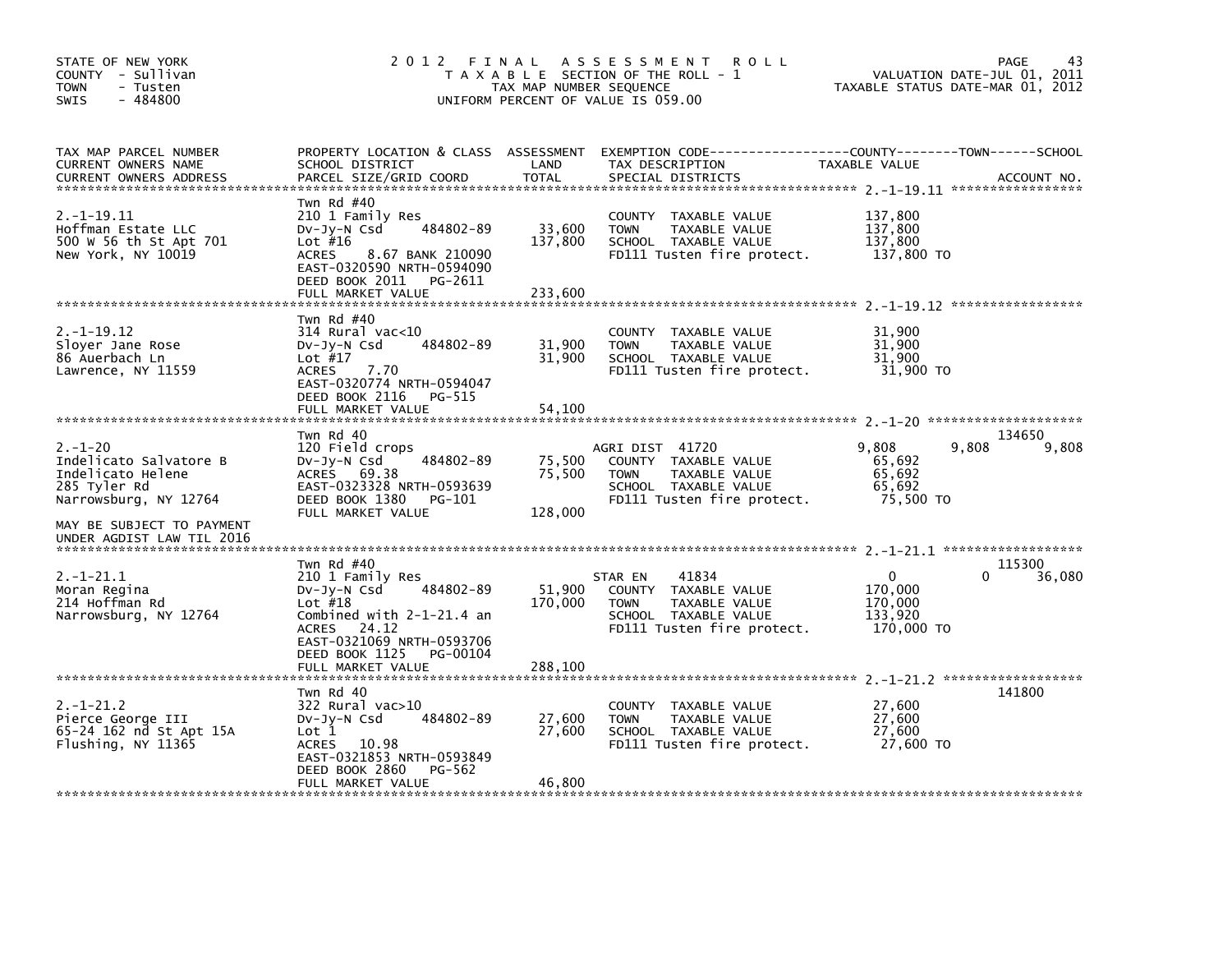| STATE OF NEW YORK<br>COUNTY - Sullivan<br><b>TOWN</b><br>- Tusten<br>$-484800$<br>SWIS |                                                                                                                                                                               | TAX MAP NUMBER SEQUENCE      | 2012 FINAL ASSESSMENT<br><b>ROLL</b><br>T A X A B L E SECTION OF THE ROLL - 1<br>UNIFORM PERCENT OF VALUE IS 059.00 | VALUATION DATE-JUL 01, 2011<br>TAXABLE STATUS DATE-MAR 01, 2012 | PAGE<br>44         |
|----------------------------------------------------------------------------------------|-------------------------------------------------------------------------------------------------------------------------------------------------------------------------------|------------------------------|---------------------------------------------------------------------------------------------------------------------|-----------------------------------------------------------------|--------------------|
| TAX MAP PARCEL NUMBER<br>CURRENT OWNERS NAME                                           | SCHOOL DISTRICT                                                                                                                                                               | LAND                         | PROPERTY LOCATION & CLASS ASSESSMENT EXEMPTION CODE----------------COUNTY-------TOWN------SCHOOL<br>TAX DESCRIPTION | TAXABLE VALUE                                                   |                    |
| $2. - 1 - 21.3$<br>Sloyer Jane Rose<br>86 Auerbach Ln<br>Lawrence, NY 11559            | Twn Rd 40<br>240 Rural res<br>484802-89<br>DV-Jy-N Csd<br>combined with $2.-1-22.8$<br>ACRES 52.96<br>EAST-0319808 NRTH-0594023<br>DEED BOOK 2029 PG-459<br>FULL MARKET VALUE | 84,000<br>184,000<br>311,900 | COUNTY TAXABLE VALUE<br><b>TOWN</b><br>TAXABLE VALUE<br>SCHOOL TAXABLE VALUE<br>FD111 Tusten fire protect.          | 184,000<br>184,000<br>184,000<br>184,000 TO                     | 132475             |
| $2. - 1 - 21.6$<br>Pierce George D<br>65-24 162 nd St Apt 15A<br>Flushing, NY 11365    | Twn Rd $#40$<br>270 Mfg housing<br>484802-89<br>$Dv-Jv-N$ Csd<br>Lot $#21$<br><b>ACRES</b><br>7.90<br>EAST-0321589 NRTH-0593998<br>DEED BOOK 1119 PG-00271                    | 28,200<br>35,400             | COUNTY TAXABLE VALUE<br><b>TOWN</b><br>TAXABLE VALUE<br>SCHOOL TAXABLE VALUE<br>FD111 Tusten fire protect.          | 35,400<br>35,400<br>35,400<br>35,400 TO                         | ****************** |
|                                                                                        | FULL MARKET VALUE                                                                                                                                                             | 60,000                       |                                                                                                                     |                                                                 |                    |
| $2. -1 - 21.7$<br>Pierce George III<br>65-24 162 nd St Apt 15A<br>Flushing, NY 11365   | Twn Rd 40<br>322 Rural vac>10<br>484802-89<br>DV-Jy-N Csd<br>Lot 2<br><b>ACRES</b><br>11.06<br>EAST-0322143 NRTH-0593748<br>DEED BOOK 2860 PG-562                             | 27,700<br>27.700             | COUNTY TAXABLE VALUE<br>TAXABLE VALUE<br><b>TOWN</b><br>SCHOOL TAXABLE VALUE<br>FD111 Tusten fire protect.          | 27.700<br>27,700<br>27,700<br>27,700 TO                         |                    |
|                                                                                        | FULL MARKET VALUE                                                                                                                                                             | 46,900                       |                                                                                                                     |                                                                 |                    |
| $2. - 1 - 21.8$<br>Zavadoff Larry<br>72 Chestnut St<br>Hicksville, NY 11801-3254       | 238 Hoffman Rd<br>270 Mfg housing<br>484802-89<br>$Dv-Jy-N$ Csd<br>Lot 3<br><b>ACRES</b><br>14.76<br>EAST-0322486 NRTH-0593785<br>DEED BOOK 2847<br>PG-597                    | 37,500<br>50,900             | TAXABLE VALUE<br>COUNTY<br>TAXABLE VALUE<br><b>TOWN</b><br>SCHOOL TAXABLE VALUE<br>FD111 Tusten fire protect.       | 50,900<br>50,900<br>50,900<br>50.900 TO                         |                    |
|                                                                                        |                                                                                                                                                                               |                              |                                                                                                                     |                                                                 |                    |
| $2. -1 - 21.9$<br>Zavadoff Larry<br>72 Chestnut St<br>Hicksville, NY 11801-3254        | Twn Rd 40<br>322 Rural vac>10<br>484802-89<br>$Dv-Jy-N$ Csd<br>Lot 4<br>13.75<br><b>ACRES</b><br>EAST-0322869 NRTH-0593697<br>DEED BOOK 2847<br>PG-597                        | 30,900<br>30,900             | COUNTY TAXABLE VALUE<br><b>TOWN</b><br>TAXABLE VALUE<br>SCHOOL TAXABLE VALUE<br>FD111 Tusten fire protect.          | 30,900<br>30,900<br>30,900<br>30.900 TO                         |                    |
|                                                                                        | FULL MARKET VALUE                                                                                                                                                             | 52,400                       |                                                                                                                     |                                                                 |                    |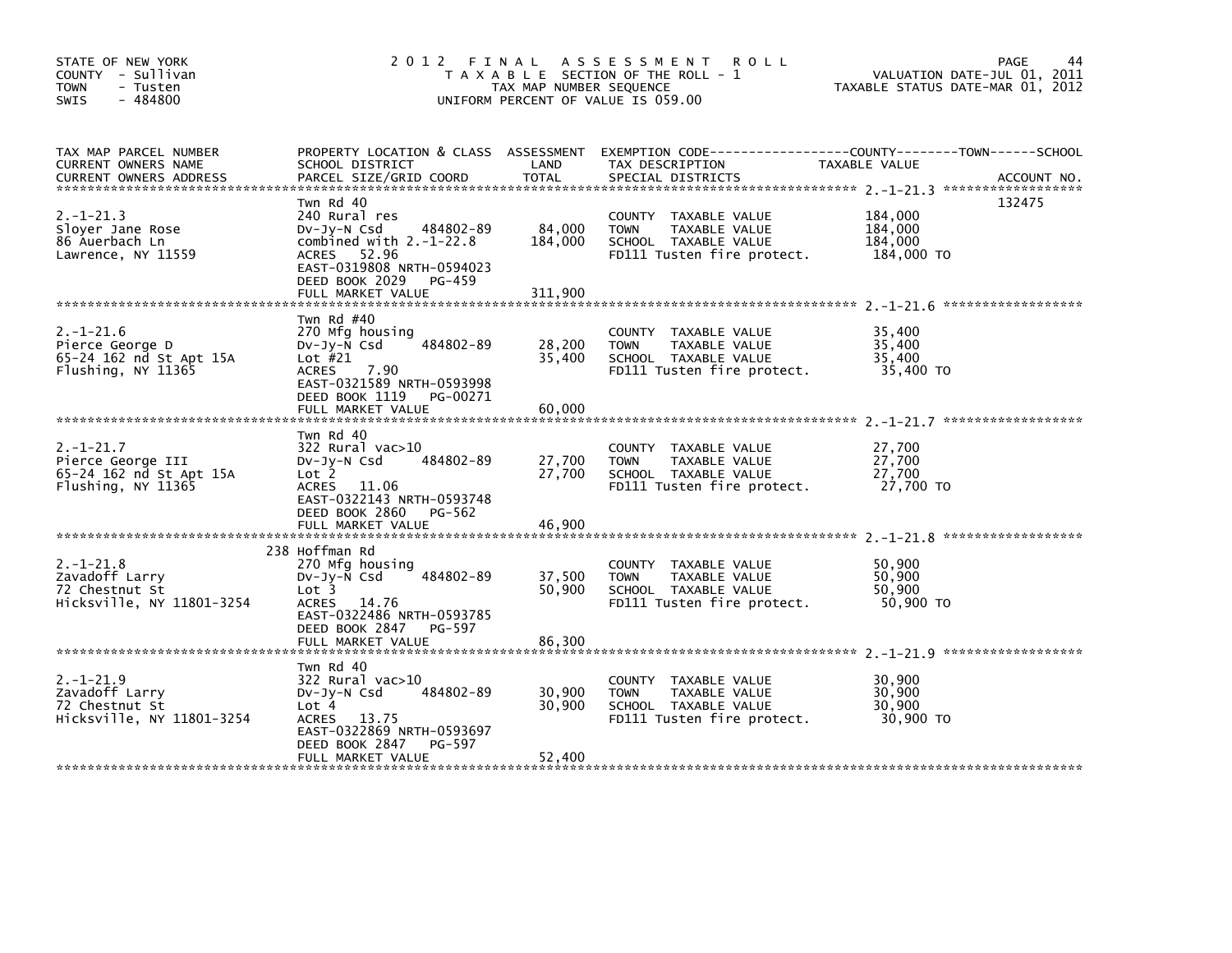| STATE OF NEW YORK<br>COUNTY - Sullivan<br><b>TOWN</b><br>- Tusten<br>$-484800$<br><b>SWIS</b>           | 2 0 1 2                                                                                                                                                                         | FINAL<br>TAX MAP NUMBER SEQUENCE | A S S E S S M E N T<br><b>ROLL</b><br>T A X A B L E SECTION OF THE ROLL - 1<br>UNIFORM PERCENT OF VALUE IS 059.00 | TAXABLE STATUS DATE-MAR 01, 2012            | PAGE<br>45<br>VALUATION DATE-JUL 01, 2011 |
|---------------------------------------------------------------------------------------------------------|---------------------------------------------------------------------------------------------------------------------------------------------------------------------------------|----------------------------------|-------------------------------------------------------------------------------------------------------------------|---------------------------------------------|-------------------------------------------|
| TAX MAP PARCEL NUMBER<br>CURRENT OWNERS NAME<br><b>CURRENT OWNERS ADDRESS</b>                           | PROPERTY LOCATION & CLASS ASSESSMENT<br>SCHOOL DISTRICT<br>PARCEL SIZE/GRID COORD                                                                                               | LAND<br><b>TOTAL</b>             | EXEMPTION CODE-----------------COUNTY-------TOWN------SCHOOL<br>TAX DESCRIPTION<br>SPECIAL DISTRICTS              | TAXABLE VALUE                               | ACCOUNT NO.                               |
| $2. -1 - 22.1$<br>Becker Paul<br>Becker Connie<br>435 Brooklyn Blvd<br>Brightwaters, NY 11718           | 40 Hoffman Rd<br>210 1 Family Res<br>484802-89<br>$Dv-Jv-N$ Csd<br>ACRES 32.57<br>EAST-0317437 NRTH-0594182<br>DEED BOOK 2741<br><b>PG-55</b><br>FULL MARKET VALUE              | 63,000<br>139,700<br>236,780     | COUNTY TAXABLE VALUE<br><b>TOWN</b><br>TAXABLE VALUE<br>SCHOOL TAXABLE VALUE<br>FD111 Tusten fire protect.        | 139,700<br>139,700<br>139,700<br>139,700 TO | 124050                                    |
| $2. - 1 - 22.2$<br>Pipkin David J<br>Pipkin Joan<br>19 Chung Yung 1ST Rd<br>Yangmingshan Taipei, Taiwan | Twn Rd $#40$<br>$322$ Rural vac $>10$<br>484802-89<br>$Dv-Jy-N$ Csd<br>Lot $#12$<br>ACRES 11.63<br>EAST-0319130 NRTH-0594355<br>DEED BOOK 1119<br>PG-00283<br>FULL MARKET VALUE | 33,300<br>33,300<br>56,400       | COUNTY TAXABLE VALUE<br>TAXABLE VALUE<br><b>TOWN</b><br>SCHOOL TAXABLE VALUE<br>FD111 Tusten fire protect.        | 33,300<br>33,300<br>33.300<br>33,300 TO     | 115250                                    |
| $2. - 1 - 22.3$<br>Gracey Janet English<br>40 E 10 th St<br>New York, NY 10003                          | Twn Rd 40<br>240 Rural res<br>484802-89<br>$Dv-Jy-N$ Csd<br>ACRES 30.00<br>EAST-0318530 NRTH-0594070<br>DEED BOOK 3402<br>PG-165<br>FULL MARKET VALUE                           | 56,900<br>79,700<br>135,100      | COUNTY TAXABLE VALUE<br><b>TOWN</b><br>TAXABLE VALUE<br>SCHOOL TAXABLE VALUE<br>FD111 Tusten fire protect.        | 79,700<br>79,700<br>79,700<br>79,700 TO     | 138400                                    |
| $2. -1 - 22.5$<br>Shurukht Bella<br>21-28 35 th St Apt 2G<br>Astoria, NY 11105                          | Twn Rd $#40$<br>312 Vac w/imprv<br>484802-89<br>$Dv-Jy-N$ Csd<br>Lot $#1$<br>ACRES<br>3.30<br>EAST-0318197 NRTH-0595207<br>DEED BOOK 2011<br>PG-7913<br>FULL MARKET VALUE       | 20,100<br>20,100<br>34,100       | COUNTY TAXABLE VALUE<br>TAXABLE VALUE<br><b>TOWN</b><br>SCHOOL TAXABLE VALUE<br>FD111 Tusten fire protect.        | 20,100<br>20,100<br>20,100<br>20,100 TO     |                                           |
| $2. - 1 - 22.6$<br>Lothian William G<br>Lothian Mary Louise<br>12 Spinnaker Dr<br>South Amboy, NJ 08879 | Twn Rd $#40$<br>270 Mfg housing<br>484802-89<br>$Dv-Jv-N$ Csd<br>Lot $#2$<br>5.82<br><b>ACRES</b><br>EAST-0318530 NRTH-0595344<br>DEED BOOK 3420<br>PG-625<br>FULL MARKET VALUE | 22,800<br>30,800<br>52,200       | COUNTY TAXABLE VALUE<br>TAXABLE VALUE<br><b>TOWN</b><br>SCHOOL TAXABLE VALUE<br>FD111 Tusten fire protect.        | 30,800<br>30,800<br>30,800<br>30,800 TO     |                                           |
|                                                                                                         |                                                                                                                                                                                 |                                  |                                                                                                                   |                                             |                                           |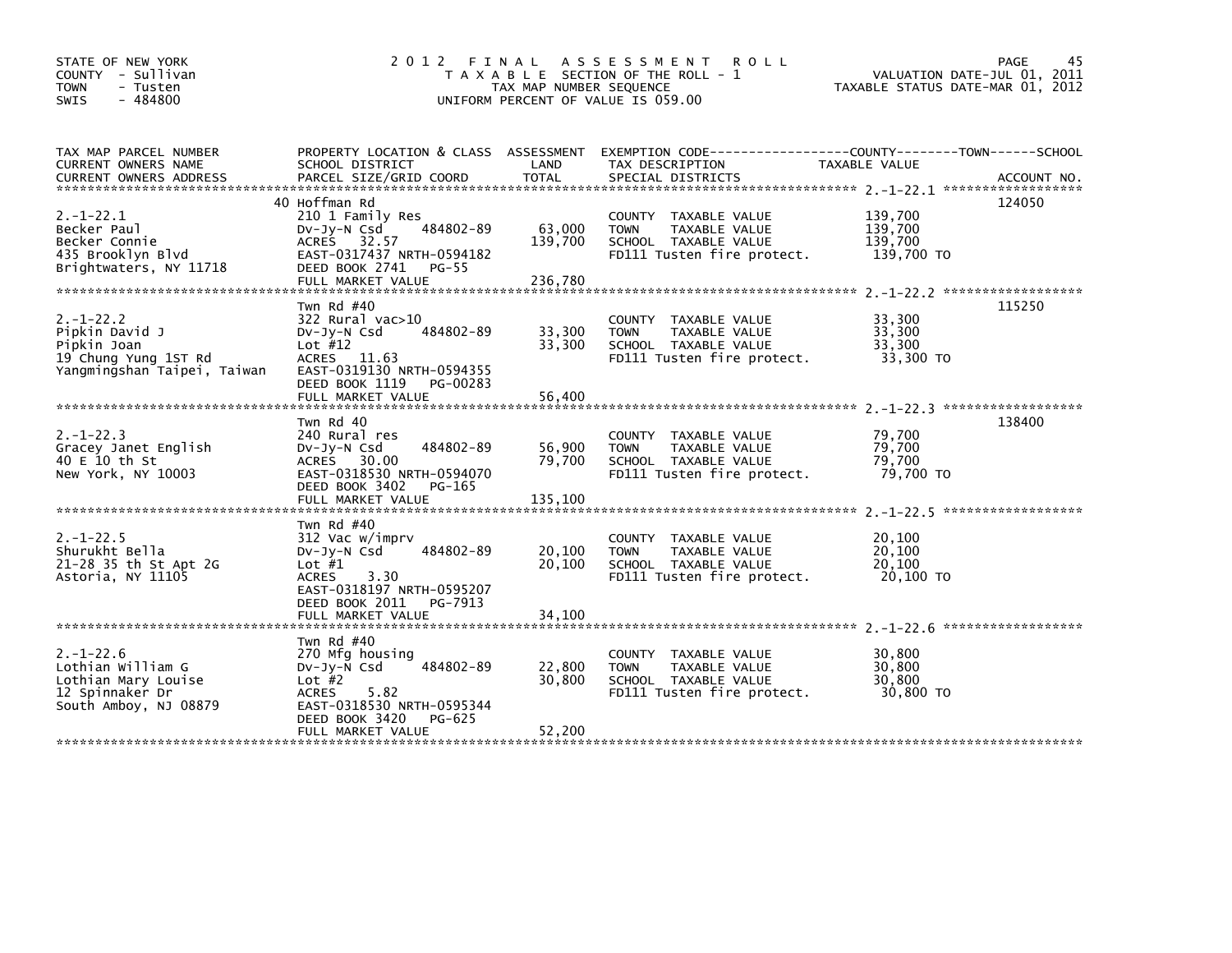| STATE OF NEW YORK<br>COUNTY - Sullivan<br><b>TOWN</b><br>- Tusten<br>$-484800$<br><b>SWIS</b>      | 2012 FINAL                                                                                                                                                                                      | TAX MAP NUMBER SEQUENCE     | A S S E S S M E N T<br><b>ROLL</b><br>T A X A B L E SECTION OF THE ROLL - 1<br>UNIFORM PERCENT OF VALUE IS 059.00                        | TAXABLE STATUS DATE-MAR 01, 2012                        | PAGE<br>46<br>VALUATION DATE-JUL 01, 2011 |
|----------------------------------------------------------------------------------------------------|-------------------------------------------------------------------------------------------------------------------------------------------------------------------------------------------------|-----------------------------|------------------------------------------------------------------------------------------------------------------------------------------|---------------------------------------------------------|-------------------------------------------|
| TAX MAP PARCEL NUMBER<br>CURRENT OWNERS NAME<br><b>CURRENT OWNERS ADDRESS</b>                      | SCHOOL DISTRICT<br>PARCEL SIZE/GRID COORD                                                                                                                                                       | LAND<br><b>TOTAL</b>        | PROPERTY LOCATION & CLASS ASSESSMENT EXEMPTION CODE----------------COUNTY-------TOWN------SCHOOL<br>TAX DESCRIPTION<br>SPECIAL DISTRICTS | TAXABLE VALUE                                           | ACCOUNT NO.                               |
| $2. - 1 - 22.7$<br>Monte Neil T<br>25 Fairmount Ave Apt D5<br>Hackensack, NJ 07601                 | Twn Rd $#40$<br>270 Mfg housing<br>$484802 - 89$<br>DV-Jy-N Csd<br>Lot $#3$<br>5.49<br><b>ACRES</b><br>EAST-0318886 NRTH-0595329<br>DEED BOOK 1121 PG-00196<br>FULL MARKET VALUE                | 27,000<br>33,500<br>56,800  | COUNTY TAXABLE VALUE<br>TAXABLE VALUE<br><b>TOWN</b><br>SCHOOL TAXABLE VALUE<br>FD111 Tusten fire protect.                               | 33,500<br>33,500<br>33,500<br>33,500 TO                 |                                           |
|                                                                                                    | HOFFMANRD Twn Rd 40                                                                                                                                                                             |                             |                                                                                                                                          |                                                         | 111801                                    |
| $2. - 1 - 23$<br>DeVagno Angelo A<br>DeVagno Eileenanne<br>38 Hoffman Rd<br>Narrowsburg, NY 12764  | 210 1 Family Res<br>484802-89<br>DV-Jy-N Csd<br>ACRES<br>1.00<br>EAST-0317679 NRTH-0594726<br>DEED BOOK 2977 PG-145<br>FULL MARKET VALUE                                                        | 12,800<br>78,200<br>132,500 | 41834<br>STAR EN<br>COUNTY TAXABLE VALUE<br><b>TOWN</b><br>TAXABLE VALUE<br>SCHOOL TAXABLE VALUE<br>FD111 Tusten fire protect.           | $\mathbf{0}$<br>78,200<br>78,200<br>42,120<br>78,200 TO | 36,080                                    |
|                                                                                                    |                                                                                                                                                                                                 |                             |                                                                                                                                          |                                                         |                                           |
| $2. - 1 - 24$<br>DeVagno Angelo A<br>DeVagno Eileenanne<br>38 Hoffman Rd<br>Narrowsburg, NY 12764  | HOFFMANRD Twn Rd 40<br>314 Rural vac<10<br>484802-89<br>Dv-Jy-N Csd<br>ACRES<br>1.65<br>EAST-0317495 NRTH-0594766<br>DEED BOOK 2977 PG-145<br>FULL MARKET VALUE                                 | 9,500<br>9,500<br>16,100    | COUNTY TAXABLE VALUE<br>TAXABLE VALUE<br><b>TOWN</b><br>SCHOOL TAXABLE VALUE<br>FD111 Tusten fire protect.                               | 9,500<br>9,500<br>9,500<br>9,500 TO                     | 113000                                    |
|                                                                                                    |                                                                                                                                                                                                 |                             |                                                                                                                                          |                                                         |                                           |
| $2. -1 - 25$<br>Willis James S<br>Willis Wendy S<br>18 Hoffman Rd<br>Narrowsburg, NY 12764         | Twn Rd 40<br>210 1 Family Res<br>484802-89<br>DV-Jy-N Csd<br>ACRES 1.49 BANK 80395<br>EAST-0317286 NRTH-0594754<br>DEED BOOK 2603<br>PG-163<br>FULL MARKET VALUE                                | 14,600<br>91,400<br>154,900 | 41854<br>STAR B<br>COUNTY TAXABLE VALUE<br><b>TOWN</b><br>TAXABLE VALUE<br>SCHOOL TAXABLE VALUE<br>FD111 Tusten fire protect.            | $\mathbf{0}$<br>91,400<br>91,400<br>74,000<br>91,400 TO | 121800<br>17,400                          |
|                                                                                                    | HOFFMANRD Twn Rd 40                                                                                                                                                                             |                             |                                                                                                                                          |                                                         | 147000                                    |
| $2. - 1 - 27$<br>Benitez Sara<br>608 Pine St<br>Brooklyn, NY 11208                                 | $314$ Rural vac<10<br>484802-89<br>DV-Jy-N Csd<br>FRNT 240.00 DPTH 212.00<br>EAST-0317061 NRTH-0594744<br>DEED BOOK 1533<br>PG-47<br>FULL MARKET VALUE                                          | 10,900<br>10,900<br>18,500  | COUNTY TAXABLE VALUE<br><b>TOWN</b><br>TAXABLE VALUE<br>SCHOOL TAXABLE VALUE<br>FD111 Tusten fire protect.                               | 10,900<br>10,900<br>10,900<br>10,900 TO                 |                                           |
|                                                                                                    |                                                                                                                                                                                                 |                             |                                                                                                                                          |                                                         |                                           |
| $2. - 1 - 28$<br>Merkel Chris R<br>Merkel Stephanie D<br>58 Warren St Apt 3W<br>New York, NY 10007 | Co Rd 111<br>$314$ Rural vac< $10$<br>484802-89<br>DV-Jy-N Csd<br>FRNT 350.00 DPTH 212.00<br><b>ACRES</b><br>1.07<br>EAST-0316689 NRTH-0594511<br>DEED BOOK 3626<br>PG-650<br>FULL MARKET VALUE | 6,400<br>6,400<br>10,800    | COUNTY TAXABLE VALUE<br><b>TOWN</b><br>TAXABLE VALUE<br>SCHOOL TAXABLE VALUE<br>FD111 Tusten fire protect.                               | 6,400<br>6,400<br>6,400<br>6,400 TO                     | 137101                                    |
|                                                                                                    |                                                                                                                                                                                                 |                             |                                                                                                                                          |                                                         |                                           |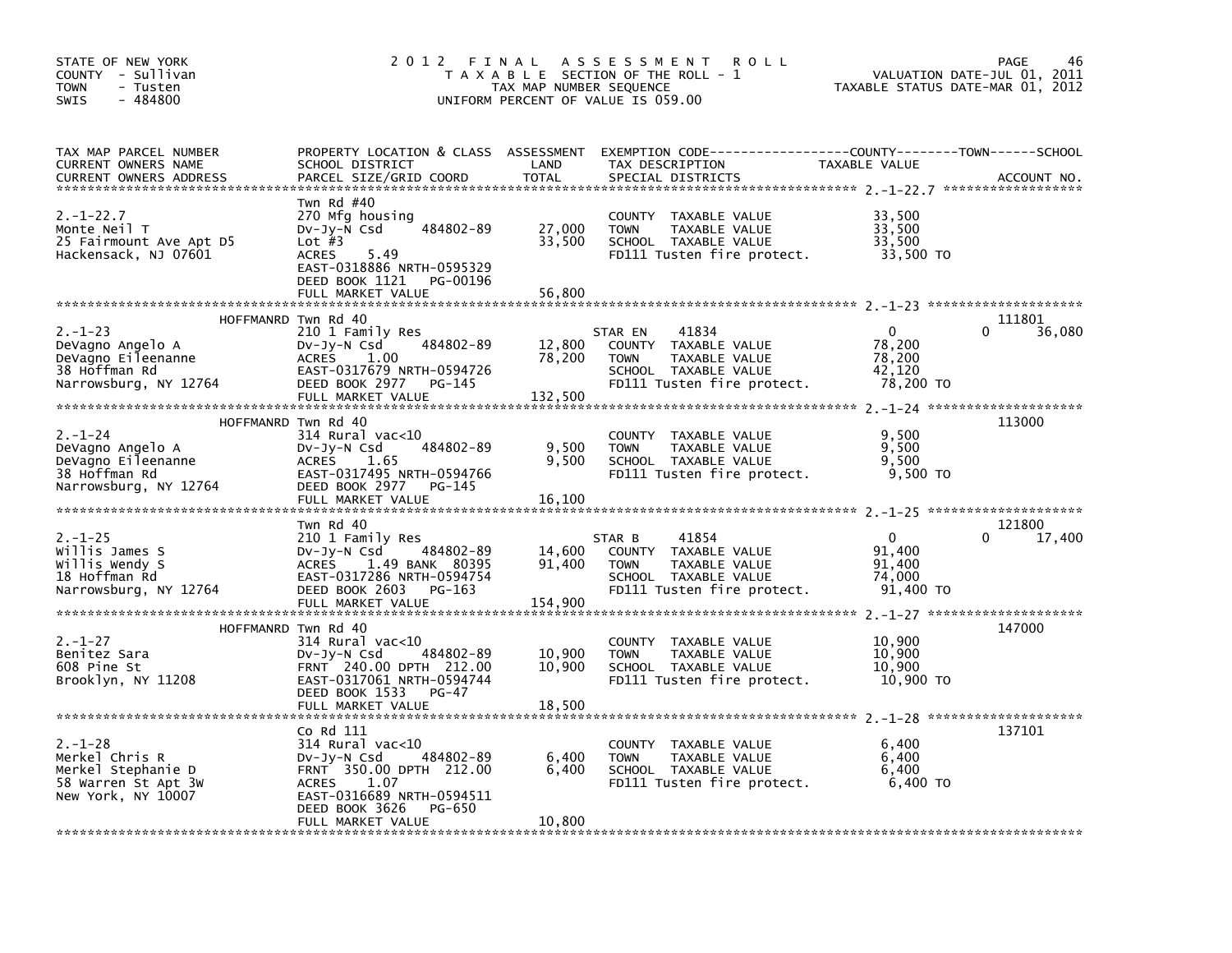| STATE OF NEW YORK<br>COUNTY - Sullivan<br><b>TOWN</b><br>- Tusten<br>$-484800$<br><b>SWIS</b>        | 2 0 1 2                                                                                                                                                                    | TAX MAP NUMBER SEQUENCE             | FINAL ASSESSMENT<br><b>ROLL</b><br>T A X A B L E SECTION OF THE ROLL - 1<br>UNIFORM PERCENT OF VALUE IS 059.00                          | TAXABLE STATUS DATE-MAR 01, 2012                           | 47<br>PAGE<br>VALUATION DATE-JUL 01, 2011                              |
|------------------------------------------------------------------------------------------------------|----------------------------------------------------------------------------------------------------------------------------------------------------------------------------|-------------------------------------|-----------------------------------------------------------------------------------------------------------------------------------------|------------------------------------------------------------|------------------------------------------------------------------------|
| TAX MAP PARCEL NUMBER<br>CURRENT OWNERS NAME<br>CURRENT OWNERS ADDRESS                               | PROPERTY LOCATION & CLASS ASSESSMENT<br>SCHOOL DISTRICT<br>PARCEL SIZE/GRID COORD                                                                                          | LAND<br><b>TOTAL</b>                | EXEMPTION CODE-----------------COUNTY-------TOWN------SCHOOL<br>TAX DESCRIPTION<br>SPECIAL DISTRICTS                                    | TAXABLE VALUE                                              | ACCOUNT NO.                                                            |
| $2. - 1 - 29$<br>Merkel Chris R<br>Merkel Stephanie D<br>58 Warren St Apt 3W<br>New York, NY 10007   | Co Rd 111<br>210 1 Family Res<br>484802-89<br>$Dv-Jy-N$ Csd<br>6.90<br><b>ACRES</b><br>EAST-0316310 NRTH-0594150<br>DEED BOOK 3626<br>PG-650<br>FULL MARKET VALUE          | 30,200<br>75,000<br>127,119         | COUNTY TAXABLE VALUE<br><b>TOWN</b><br>TAXABLE VALUE<br>SCHOOL TAXABLE VALUE<br>FD111 Tusten fire protect.                              | 75,000<br>75,000<br>75,000<br>75,000 TO                    | 137100                                                                 |
| $2. - 1 - 30$<br>Lovelace Thomas<br>Hesse Star<br>7688 State Route 52<br>Narrowsburg, NY 12764       | Co Rd 111<br>240 Rural res<br>484802-89<br>$Dv-Jv-N$ Csd<br>ACRES 96.80<br>EAST-0315280 NRTH-0595270<br>DEED BOOK 1276<br>PG-00001<br>FULL MARKET VALUE                    | 94,700<br>170,000<br>288,100        | 41854<br>STAR B<br>COUNTY TAXABLE VALUE<br>TAXABLE VALUE<br>TOWN<br>SCHOOL TAXABLE VALUE<br>FD111 Tusten fire protect.                  | $\mathbf 0$<br>170,000<br>170,000<br>152.600<br>170,000 TO | 154550<br>17,400                                                       |
| $2. - 1 - 32$<br>Adskans Inc<br>7907 State Route 52<br>Narrowsburg, NY 12764                         | Co Rd 111<br>$314$ Rural vac<10<br>484802-89<br>$Dv-Jy-N$ Csd<br>ACRES 2.00<br>EAST-0315549 NRTH-0592946<br>DEED BOOK 3549<br>PG-409<br>FULL MARKET VALUE                  | 10,000<br>10,000<br>16,900          | COUNTY TAXABLE VALUE<br><b>TOWN</b><br>TAXABLE VALUE<br>SCHOOL TAXABLE VALUE<br>FD111 Tusten fire protect.                              | 10,000<br>10,000<br>10,000<br>10,000 TO                    | 102852                                                                 |
| $2. - 1 - 33$<br>Weston Stephen J<br>Weston Stephen M<br>19 Nober Strunk Rd<br>Narrowsburg, NY 12764 | Twn Rd 24<br>210 1 Family Res<br>DV-Jy-N Csd<br>484802-89<br>ACRES 1.00 BANK 60806<br>EAST-0315721 NRTH-0592778<br>DEED BOOK 3570<br>PG-527<br>FULL MARKET VALUE           | 12,800 STAR B<br>121,500<br>205,900 | WAR VET<br>41121<br>41854<br>COUNTY TAXABLE VALUE<br><b>TOWN</b><br>TAXABLE VALUE<br>SCHOOL TAXABLE VALUE<br>FD111 Tusten fire protect. | 15,660<br>0<br>105,840<br>105,840<br>104,100<br>121,500 TO | 143405<br>15,660<br>0<br>17,400<br>$2. -1 - 34$ ********************** |
| $2. - 1 - 34$<br>Leuck Kenneth<br>Leuck Sharon<br>2 Oxford St<br>Islip, NY 11751                     | Twn Rd 24<br>210 1 Family Res<br>484802-89<br>$Dv-Jy-N$ Csd<br>5.10<br><b>ACRES</b><br>EAST-0315835 NRTH-0592570<br>DEED BOOK 1059<br>PG-00220                             | 25,900<br>131,600                   | COUNTY TAXABLE VALUE<br><b>TOWN</b><br>TAXABLE VALUE<br>SCHOOL TAXABLE VALUE<br>FD111 Tusten fire protect.                              | 131,600<br>131,600<br>131,600<br>131,600 TO                | 153001                                                                 |
| $2. - 1 - 35$<br>Radoncic Galja<br>Radoncic Saljo<br>2040 Bronxdale Ave Apt 1D<br>Bronx, NY 10462    | 63 Nober-Strunk Rd<br>240 Rural res<br>484802-89<br>$Dv-Jy-N$ Csd<br>ACRES 19.67 BANK<br>н<br>EAST-0315323 NRTH-0592068<br>DEED BOOK 2010<br>PG-56694<br>FULL MARKET VALUE | 47,500<br>122,100<br>206,900        | 41834<br>STAR EN<br>COUNTY TAXABLE VALUE<br>TAXABLE VALUE<br><b>TOWN</b><br>SCHOOL TAXABLE VALUE<br>FD111 Tusten fire protect.          | $\Omega$<br>122,100<br>122,100<br>86,020<br>122,100 TO     | 36,080<br>0                                                            |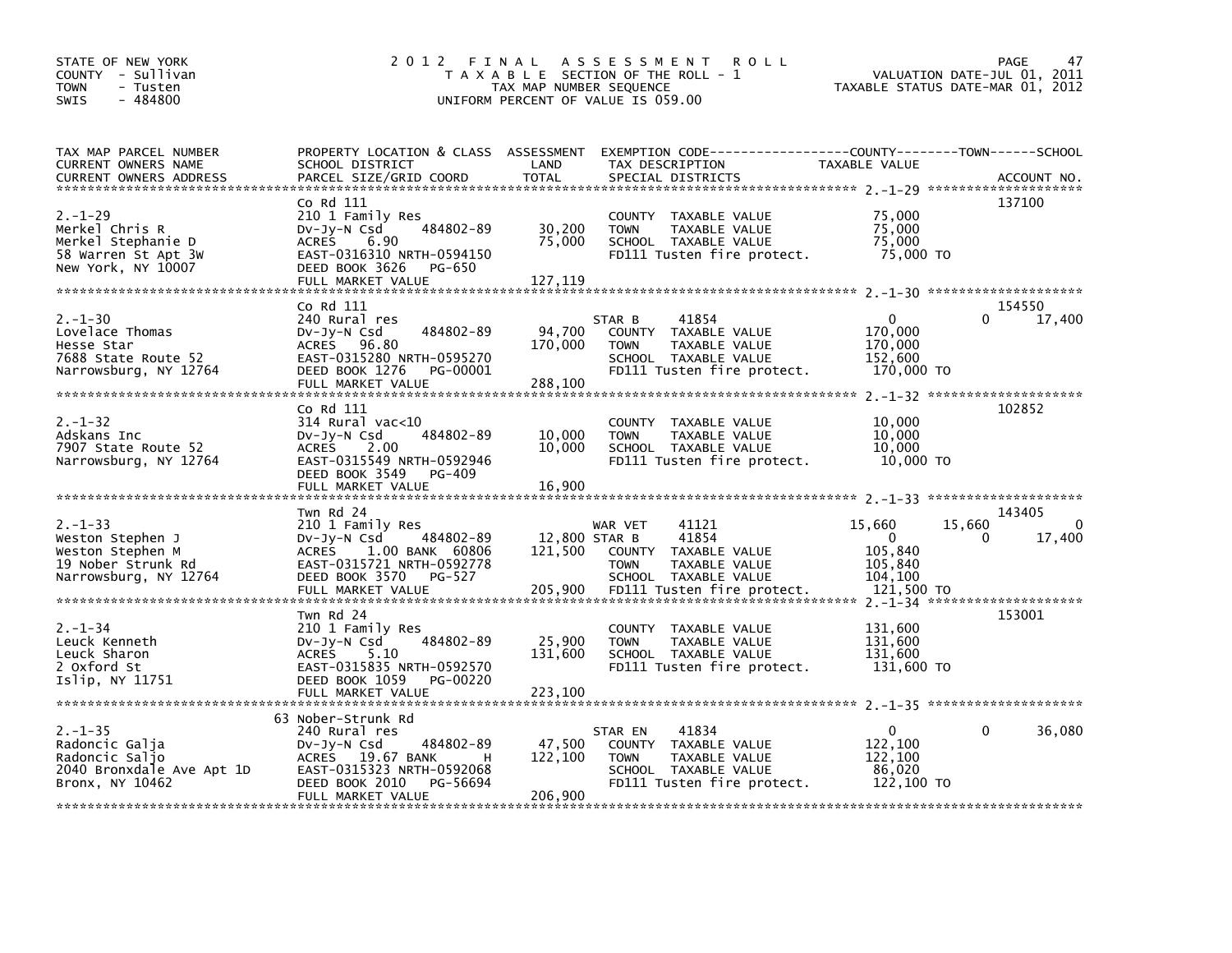| STATE OF NEW YORK<br>COUNTY - Sullivan<br>- Tusten<br><b>TOWN</b><br>$-484800$<br><b>SWIS</b>     |                                                                                                                                                                           | TAX MAP NUMBER SEQUENCE       | 2012 FINAL ASSESSMENT<br><b>ROLL</b><br>T A X A B L E SECTION OF THE ROLL - 1<br>UNIFORM PERCENT OF VALUE IS 059.00           | TAXABLE STATUS DATE-MAR 01, 2012                            | PAGE<br>48<br>VALUATION DATE-JUL 01, 2011 |
|---------------------------------------------------------------------------------------------------|---------------------------------------------------------------------------------------------------------------------------------------------------------------------------|-------------------------------|-------------------------------------------------------------------------------------------------------------------------------|-------------------------------------------------------------|-------------------------------------------|
| TAX MAP PARCEL NUMBER<br>CURRENT OWNERS NAME<br><b>CURRENT OWNERS ADDRESS</b>                     | PROPERTY LOCATION & CLASS ASSESSMENT<br>SCHOOL DISTRICT<br>PARCEL SIZE/GRID COORD                                                                                         | LAND<br><b>TOTAL</b>          | EXEMPTION CODE------------------COUNTY--------TOWN------SCHOOL<br>TAX DESCRIPTION<br>SPECIAL DISTRICTS                        | TAXABLE VALUE                                               | ACCOUNT NO.                               |
|                                                                                                   | Co Rd 111                                                                                                                                                                 |                               |                                                                                                                               |                                                             | 102851                                    |
| $2. -1 - 36.1$<br>Patane Anthony F<br>Patane Cathleen A<br>62 Hobby St<br>Pleasantville, NY 10570 | 240 Rural res<br>484802-89<br>$Dv-Jy-N$ Csd<br>62.42 BANK C43001<br>ACRES<br>EAST-0314607 NRTH-0593248<br>DEED BOOK 2783<br>PG-233<br>FULL MARKET VALUE                   | 77,700<br>179,000<br>303,400  | STAR B<br>41854<br>COUNTY TAXABLE VALUE<br>TAXABLE VALUE<br><b>TOWN</b><br>SCHOOL TAXABLE VALUE<br>FD111 Tusten fire protect. | $\mathbf{0}$<br>179.000<br>179,000<br>161,600<br>179,000 TO | 0<br>17,400                               |
|                                                                                                   |                                                                                                                                                                           |                               |                                                                                                                               |                                                             |                                           |
| $2. - 1 - 37$<br>Bates Dorothy<br>5 Boulevard Malba<br>Whitestone, NY 11357                       | Twn Rd 111<br>240 Rural res<br>484802-89<br>Dv-Jy-N Csd<br>ACRES 20.00<br>EAST-0313647 NRTH-0592636<br>DEED BOOK 1010<br>PG-00020<br>FULL MARKET VALUE                    | 47,800<br>140,600<br>238,300  | COUNTY TAXABLE VALUE<br>TAXABLE VALUE<br><b>TOWN</b><br>SCHOOL TAXABLE VALUE<br>FD111 Tusten fire protect.                    | 140,600<br>140,600<br>140,600<br>140,600 TO                 | 145600                                    |
|                                                                                                   | Co Rd 111                                                                                                                                                                 |                               |                                                                                                                               |                                                             | 123450                                    |
| $2. - 1 - 38$<br>Ockert David M<br>145 E 32 nd St Fl 6<br>New York, NY 10016                      | 210 1 Family Res<br>484802-89<br>DV-Jy-N Csd<br>ACRES 7.00<br>EAST-0312993 NRTH-0591647<br>DEED BOOK 2010<br>PG-55471<br>FULL MARKET VALUE                                | 30,500<br>105,000<br>178,000  | COUNTY TAXABLE VALUE<br><b>TOWN</b><br>TAXABLE VALUE<br>SCHOOL TAXABLE VALUE<br>FD111 Tusten fire protect.                    | 105,000<br>105,000<br>105,000<br>105,000 TO                 |                                           |
|                                                                                                   |                                                                                                                                                                           |                               |                                                                                                                               |                                                             |                                           |
| $2. - 1 - 39$<br>Lewis Michael<br>Tartaglia John<br>325 Gables Rd<br>Narrowsburg, NY 12764        | Twn Rd 13<br>210 1 Family Res<br>484802-89<br>DV-Jy-N Csd<br><b>ACRES</b><br>3.44 BANK<br>G<br>EAST-0312053 NRTH-0592926<br>DEED BOOK 3200<br>PG-528<br>FULL MARKET VALUE | 18,600<br>70,600<br>119,700   | COUNTY TAXABLE VALUE<br><b>TOWN</b><br>TAXABLE VALUE<br>SCHOOL TAXABLE VALUE<br>FD111 Tusten fire protect.                    | 70,600<br>70,600<br>70,600<br>70,600 TO                     | 136200                                    |
|                                                                                                   |                                                                                                                                                                           |                               |                                                                                                                               |                                                             |                                           |
| $2. - 1 - 40$<br>Lohman Albert<br>58 Ledgefield Dr<br>Honesdale, PA 18431                         | Twn Rd 13<br>322 Rural vac>10<br>484802-89<br>DV-Jy-N Csd<br>ACRES 28.60<br>EAST-0314655 NRTH-0592047<br>DEED BOOK 949<br>PG-00113<br>FULL MARKET VALUE                   | 46,000<br>46,000<br>78,000    | COUNTY TAXABLE VALUE<br>TAXABLE VALUE<br><b>TOWN</b><br>SCHOOL TAXABLE VALUE<br>FD111 Tusten fire protect.                    | 46,000<br>46,000<br>46,000<br>46,000 TO                     | 105125                                    |
|                                                                                                   | Twn Rd 9                                                                                                                                                                  |                               |                                                                                                                               |                                                             | 131650                                    |
| $2. -1 - 41.1$<br>Herrera Pamela<br>5 Scarborough Rd<br>Pawtucket, RI 02861                       | 240 Rural res<br>484802-89<br>DV-Jy-N Csd<br>ACRES 136.95<br>EAST-0313577 NRTH-0595025<br>DEED BOOK 3325<br>PG-667<br>FULL MARKET VALUE                                   | 114,700<br>199,200<br>337,600 | COUNTY TAXABLE VALUE<br><b>TOWN</b><br>TAXABLE VALUE<br>SCHOOL TAXABLE VALUE<br>FD111 Tusten fire protect.                    | 199,200<br>199.200<br>199,200<br>199,200 TO                 |                                           |
|                                                                                                   |                                                                                                                                                                           |                               |                                                                                                                               |                                                             |                                           |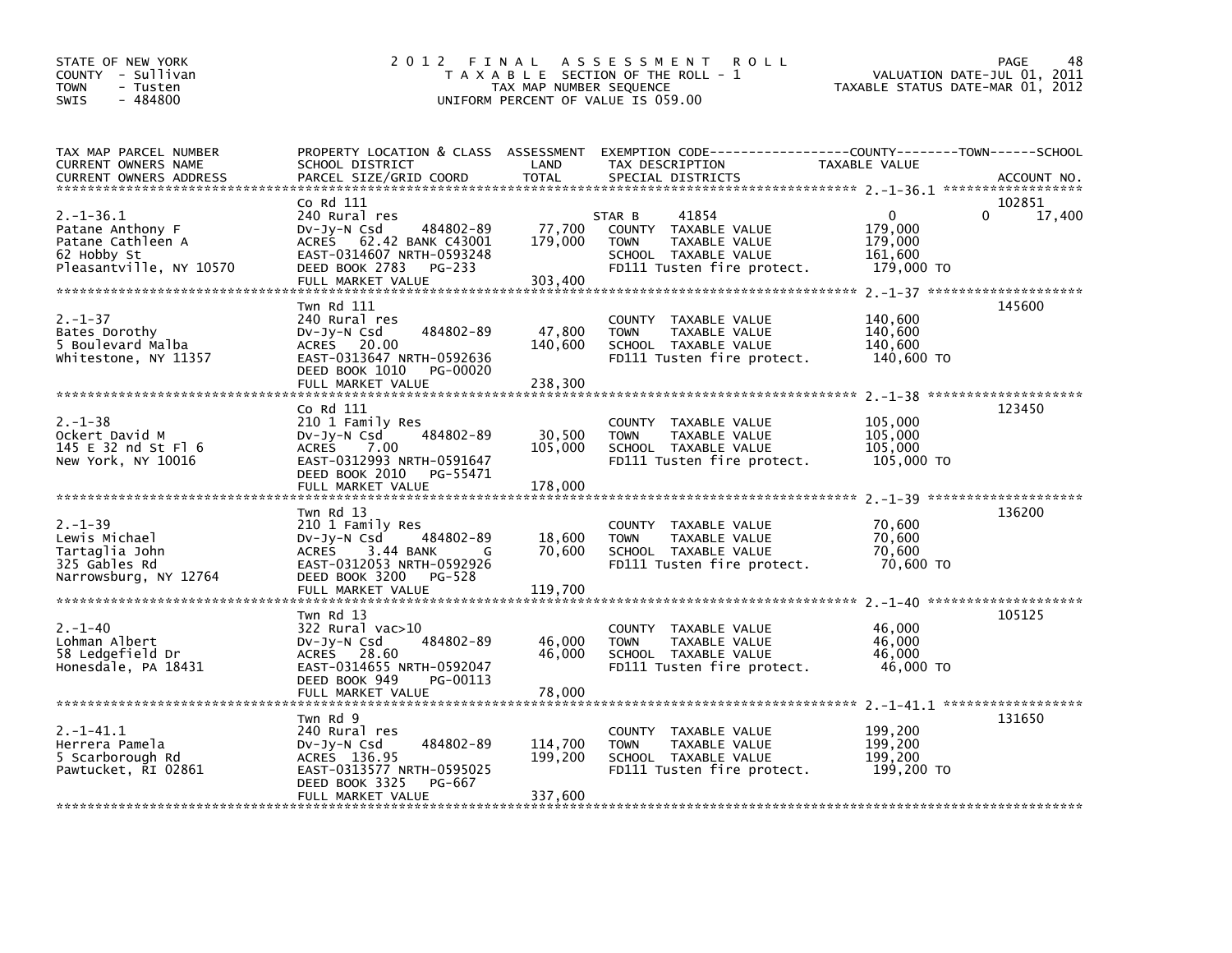| STATE OF NEW YORK       |                                      |                   | 2012 FINAL ASSESSMENT ROLL                                           |                                  | -49<br>PAGE                       |
|-------------------------|--------------------------------------|-------------------|----------------------------------------------------------------------|----------------------------------|-----------------------------------|
| - Sullivan<br>COUNTY    |                                      |                   | T A X A B L E SECTION OF THE ROLL - 1                                | VALUATION DATE-JUL 01, 2011      |                                   |
| <b>TOWN</b><br>- Tusten |                                      |                   | TAX MAP NUMBER SEQUENCE                                              | TAXABLE STATUS DATE-MAR 01, 2012 |                                   |
| - 484800<br>SWIS        |                                      |                   | UNIFORM PERCENT OF VALUE IS 059.00                                   |                                  |                                   |
|                         |                                      |                   |                                                                      |                                  |                                   |
| TAX MAP PARCEL NUMBER   | PROPERTY LOCATION & CLASS ASSESSMENT |                   | EXEMPTION        CODE-----------------COUNTY--------TOWN------SCHOOL |                                  |                                   |
| CURRENT OWNERS NAME     | SCHOOL DISTRICT                      | <b>Example 12</b> | TAX DESCRIPTION                                                      | TAXABLE VALUE                    |                                   |
|                         | PARCEL SIZE/GRID COORD TOTAL         |                   |                                                                      |                                  |                                   |
| CURRENT OWNERS ADDRESS  |                                      |                   | SPECIAL DISTRICTS                                                    |                                  | ACCOUNT NO.<br>****************** |
|                         | 7842 State Route 52                  |                   |                                                                      |                                  | 114850                            |
| $2. -1 - 41.2$          | 210 1 Family Res                     |                   | TAXABLE VALUE<br><b>COUNTY</b>                                       | 142,000                          |                                   |
| Ackland Bruce J         | DV-Jy-N Csd 484802-89                | 43,600            | TOWN TAXABLE VALUE                                                   | 142,000                          |                                   |
| Steinhart Jeffrey       | ACRES 15.60                          | 142.000           | SCHOOL TAXABLE VALUE                                                 | 142,000                          |                                   |
| 252 W 85 St Apt 3D      | EAST-0313400 NRTH-0592070            |                   | FD111 Tusten fire protect.                                           | 142,000 TO                       |                                   |
| New York, NY 10024      | DEED BOOK 1986 PG-625                |                   |                                                                      |                                  |                                   |
|                         | FULL MARKET VALUE                    | 240.700           |                                                                      |                                  |                                   |
|                         |                                      |                   |                                                                      |                                  |                                   |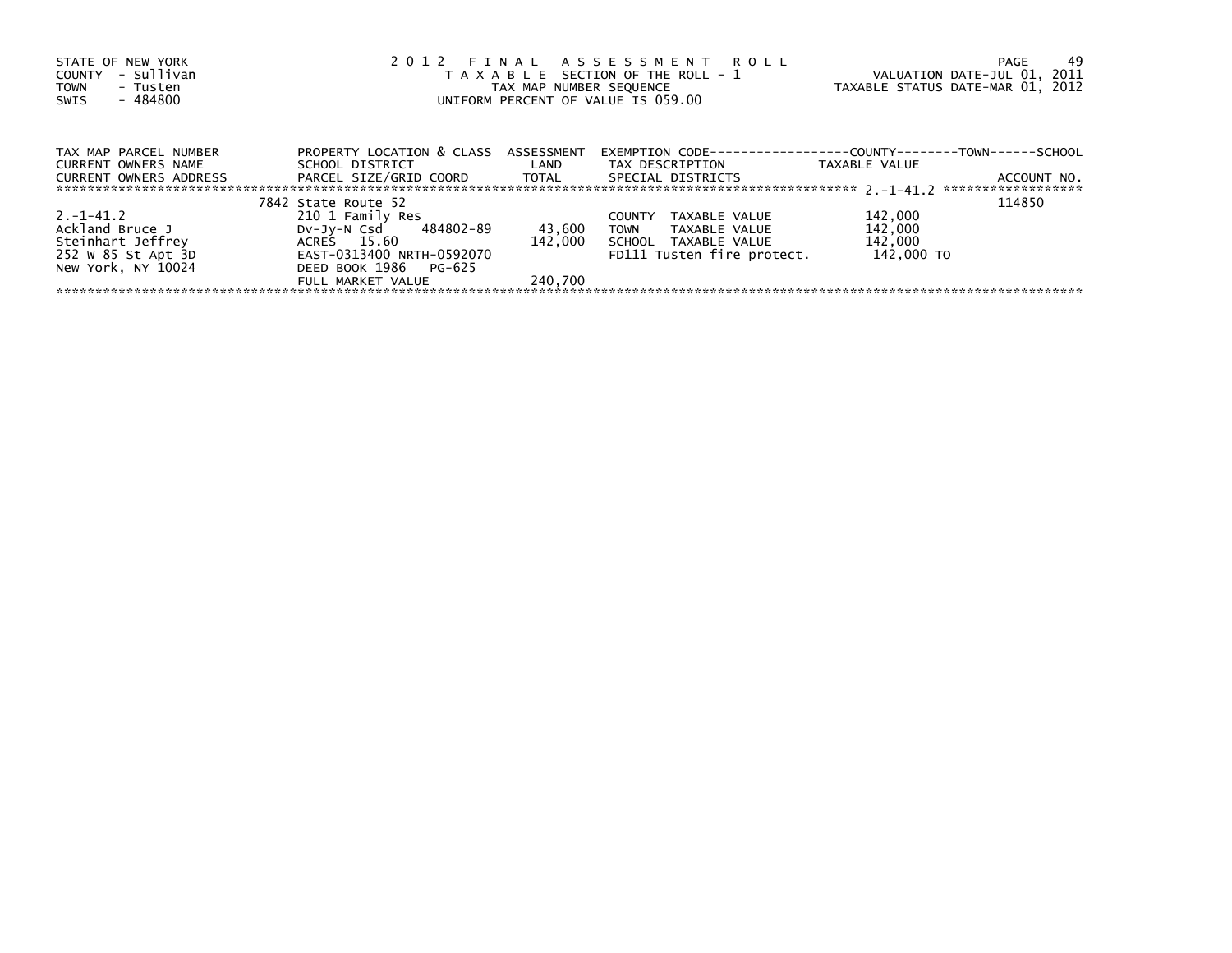| STATE OF NEW YORK | 2012 FINAL ASSESSMENT ROLL            | 50<br>PAGE                       |
|-------------------|---------------------------------------|----------------------------------|
| COUNTY - Sullivan | T A X A B L E SECTION OF THE ROLL - 1 | VALUATION DATE-JUL 01, 2011      |
| TOWN<br>- Tusten  | MAP SECTION - 002                     | TAXABLE STATUS DATE-MAR 01, 2012 |
| - 484800<br>SWIS  | $SUB - SECTION -$                     | RPS150/V04/L015                  |
|                   | UNIFORM PERCENT OF VALUE IS 059.00    | CURRENT DATE $6/19/2012$         |

## \*\*\* S P E C I A L D I S T R I C T S U M M A R Y \*\*\*

| CODE | DISTRICT NAME        | PARCELS | TOTAL EXTENSION<br><b>TYPF</b> | EXTENSION<br>VALUE | AD VALOREM<br>VALUE | <b>FXFMPT</b><br>AMOUNT | <b>TAXABLE</b><br>VALUE |
|------|----------------------|---------|--------------------------------|--------------------|---------------------|-------------------------|-------------------------|
|      | FD111 Tusten fire pr |         | 102 TOTAL                      |                    | 5665.900            | 5.220                   | 5660.680                |

## \*\*\* S C H O O L D I S T R I C T S U M M A R Y \*\*\*

| CODE   | DISTRICT NAME | <b>TOTAL</b><br><b>PARCELS</b> | ASSESSED<br>LAND | ASSESSED<br><b>TOTAL</b> | <b>EXEMPT</b><br><b>AMOUNT</b> | <b>TOTAL</b><br><b>TAXABLE</b> | <b>STAR</b><br><b>AMOUNT</b> | <b>STAR</b><br><b>TAXABLE</b> |
|--------|---------------|--------------------------------|------------------|--------------------------|--------------------------------|--------------------------------|------------------------------|-------------------------------|
| 484802 | DV-JV-N Csd   | 102                            | 2959.000         | 5665.900                 | 15,028                         | 5650,872                       | 442.680                      | 5208,192                      |
|        | SUB-TOTAL     | 102                            | 2959.000         | 5665,900                 | 15,028                         | 5650,872                       | 442.680                      | 5208,192                      |
| 484889 | Nar Library   | 102                            | 2959.000         | 5665,900                 | 15,028                         | 5650,872                       | 442.680                      | 5208,192                      |
|        | T O T A L     | 204                            | 5918,000         | 11331,800                | 30,056                         | 11301,744                      | 885,360                      | 10416,384                     |

\*\*\* S Y S T E M C O D E S S U M M A R Y \*\*\*

NO SYSTEM EXEMPTIONS AT THIS LEVEL

#### \*\*\* E X E M P T I O N S U M M A R Y \*\*\*

| <b>CODE</b>                                                 | DESCRIPTION                                                                                | <b>TOTAL</b><br><b>PARCELS</b> | <b>COUNTY</b>                                | <b>TOWN</b>                                            | <b>SCHOOL</b>                                   |
|-------------------------------------------------------------|--------------------------------------------------------------------------------------------|--------------------------------|----------------------------------------------|--------------------------------------------------------|-------------------------------------------------|
| 41121<br>41131<br>41690<br>41720<br>41834<br>41854<br>41933 | WAR VET<br>COMBAT VET<br>RPTL466_C<br>AGRI DIST<br>STAR EN<br>STAR B<br>L INC DIS<br>ΤΟΤΑΙ | 13<br>25                       | 31,320<br>26,100<br>5,220<br>9,808<br>72,448 | 31,320<br>26,100<br>5,220<br>9,808<br>13,750<br>86,198 | 5,220<br>9,808<br>216.480<br>226,200<br>457,708 |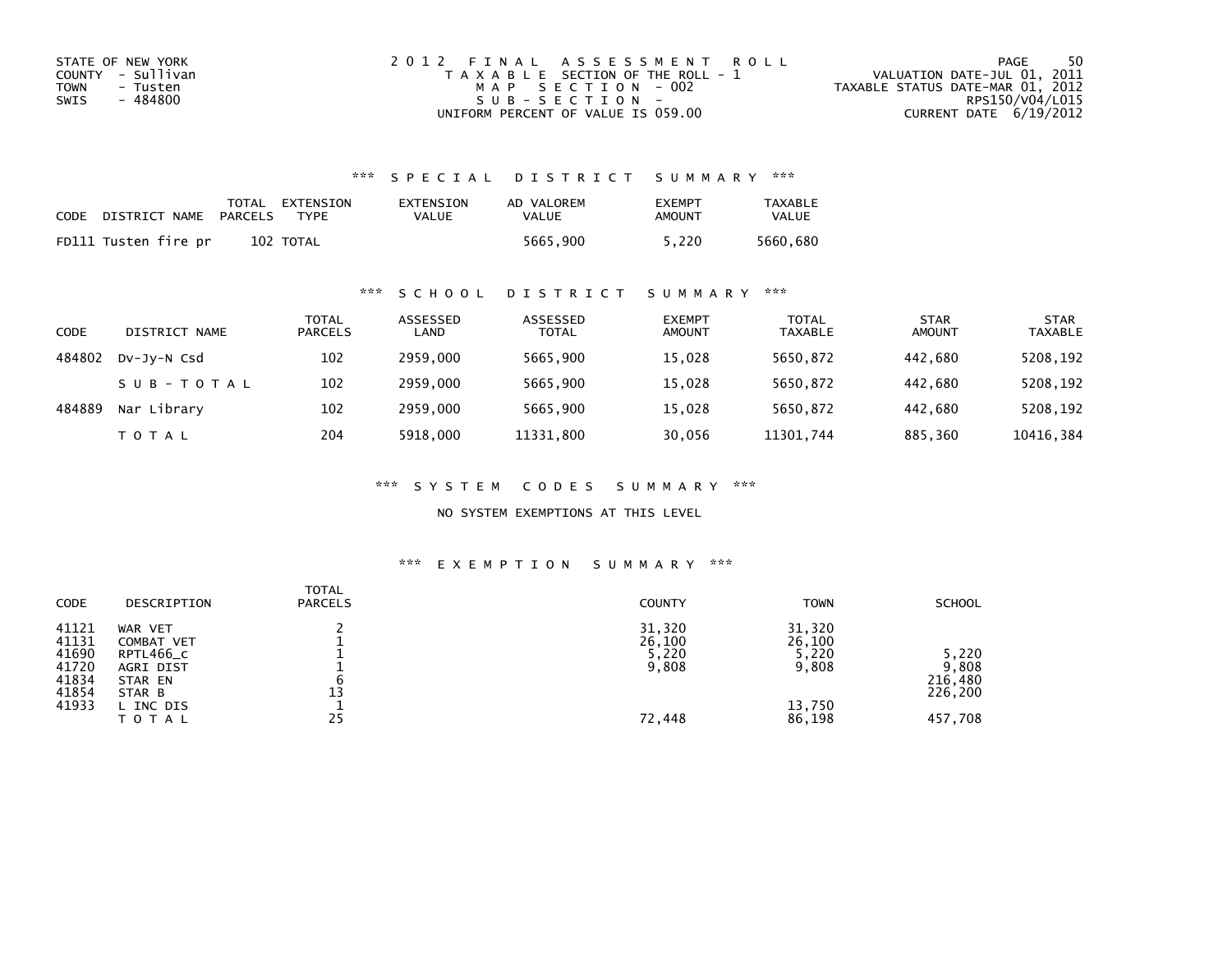| STATE OF NEW YORK       | 2012 FINAL ASSESSMENT ROLL            | - 51<br>PAGE                     |
|-------------------------|---------------------------------------|----------------------------------|
| COUNTY - Sullivan       | T A X A B L E SECTION OF THE ROLL - 1 | VALUATION DATE-JUL 01, 2011      |
| <b>TOWN</b><br>- Tusten | MAP SECTION - 002                     | TAXABLE STATUS DATE-MAR 01, 2012 |
| - 484800<br>SWIS        | SUB-SECTION-                          | RPS150/V04/L015                  |
|                         | UNIFORM PERCENT OF VALUE IS 059.00    | CURRENT DATE 6/19/2012           |

# \*\*\* G R A N D T O T A L S \*\*\*

| ROLL       | DESCRIPTION    | <b>TOTAL</b>   | ASSESSED | ASSESSED | <b>TAXABLE</b> | <b>TAXABLE</b> | <b>TAXABLE</b> | <b>STAR</b>    |
|------------|----------------|----------------|----------|----------|----------------|----------------|----------------|----------------|
| <b>SEC</b> |                | <b>PARCELS</b> | LAND     | TOTAL    | <b>COUNTY</b>  | <b>TOWN</b>    | <b>SCHOOL</b>  | <b>TAXABLE</b> |
|            | <b>TAXABLE</b> | 102            | 2959.000 | 5665,900 | 5593.452       | 5579,702       | 5650.872       | 5208,192       |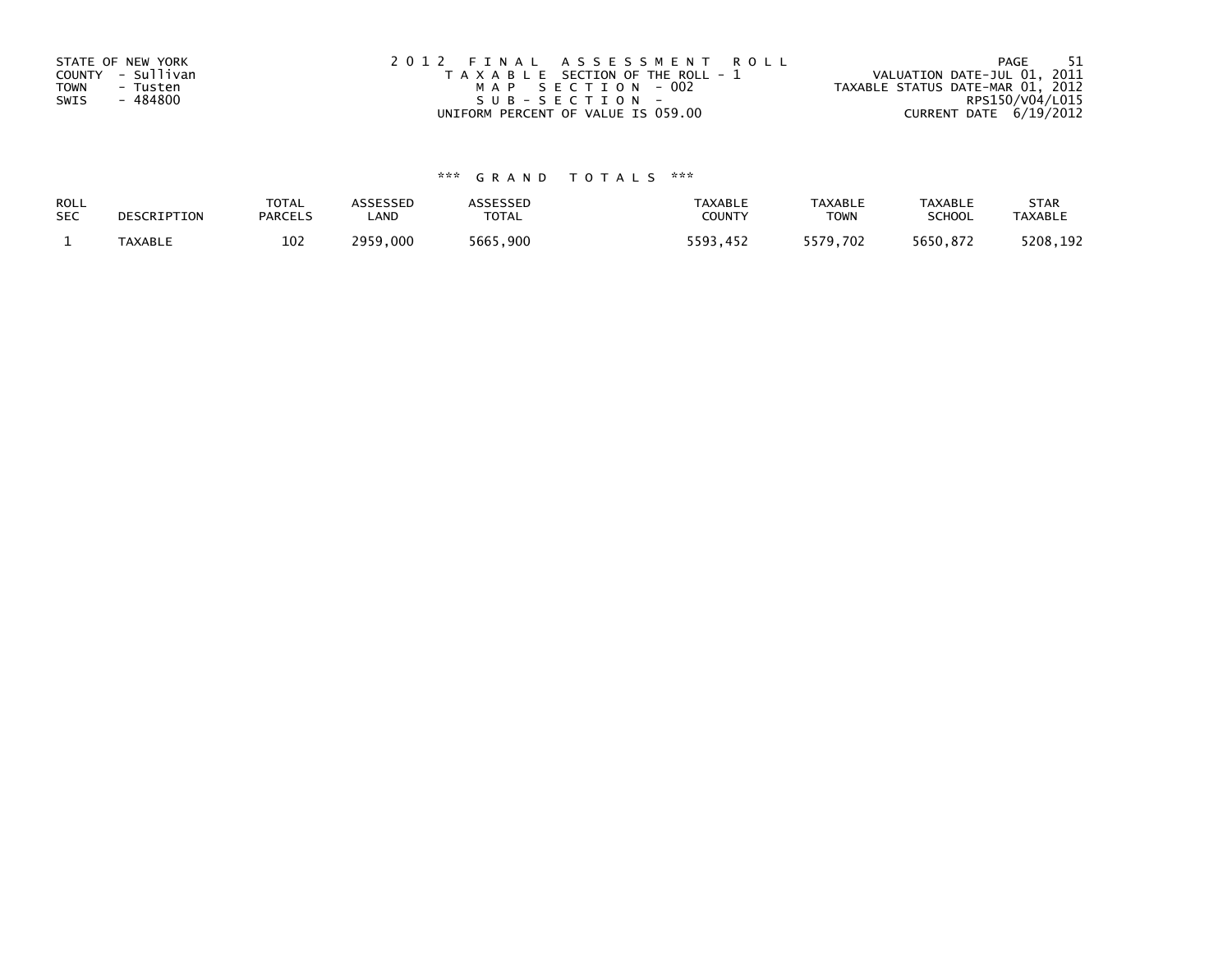| STATE OF NEW YORK<br>COUNTY - Sullivan<br><b>TOWN</b><br>- Tusten<br>$-484800$<br><b>SWIS</b>          | 2 0 1 2<br>FINAL                                                                                                                                                    | TAX MAP NUMBER SEQUENCE | A S S E S S M E N T<br><b>ROLL</b><br>T A X A B L E SECTION OF THE ROLL - 1<br>UNIFORM PERCENT OF VALUE IS 059.00                        |                                                     | 52<br>PAGE<br>VALUATION DATE-JUL 01, 2011<br>TAXABLE STATUS DATE-MAR 01, 2012 |
|--------------------------------------------------------------------------------------------------------|---------------------------------------------------------------------------------------------------------------------------------------------------------------------|-------------------------|------------------------------------------------------------------------------------------------------------------------------------------|-----------------------------------------------------|-------------------------------------------------------------------------------|
| TAX MAP PARCEL NUMBER<br>CURRENT OWNERS NAME<br><b>CURRENT OWNERS ADDRESS</b>                          | SCHOOL DISTRICT<br>PARCEL SIZE/GRID COORD                                                                                                                           | LAND<br><b>TOTAL</b>    | PROPERTY LOCATION & CLASS ASSESSMENT EXEMPTION CODE----------------COUNTY-------TOWN------SCHOOL<br>TAX DESCRIPTION<br>SPECIAL DISTRICTS | TAXABLE VALUE                                       | ACCOUNT NO.                                                                   |
|                                                                                                        | Twn Rd 34                                                                                                                                                           |                         |                                                                                                                                          |                                                     | 130050                                                                        |
| $3.-1-1.1$<br>Flanagan Kevin<br>227 Humphrey Rd<br>Narrowsburg, NY 12764                               | 240 Rural res<br>484802-89<br>$Dv-Jy-N$ Csd<br>Lot 1<br>Humphrey Rd<br>ACRES 10.00 BANK<br>EAST-0306180 NRTH-0592990                                                | 35,600<br>60,600        | 41854<br>STAR B<br>COUNTY TAXABLE VALUE<br>TAXABLE VALUE<br><b>TOWN</b><br>SCHOOL TAXABLE VALUE<br>FD111 Tusten fire protect.            | $\Omega$<br>60,600<br>60,600<br>43,200<br>60,600 TO | 17,400<br>0                                                                   |
|                                                                                                        | DEED BOOK 2360<br>PG-279<br>FULL MARKET VALUE                                                                                                                       | 102,700                 |                                                                                                                                          |                                                     |                                                                               |
| $3. - 1 - 1.2$<br>Breen Mary E                                                                         | HUMPHREYR Twn Rd 34<br>$314$ Rural vac< $10$<br>484802-89<br>$Dv-Jy-N$ Csd                                                                                          | 20,900                  | COUNTY<br>TAXABLE VALUE<br><b>TOWN</b><br>TAXABLE VALUE                                                                                  | 20,900<br>20,900                                    | 130050                                                                        |
| 99 Berry St<br>Brooklyn, NY 11211                                                                      | Lot 1<br>5.10<br><b>ACRES</b><br>EAST-0306621 NRTH-0594000<br>DEED BOOK 2842<br>PG-113<br>FULL MARKET VALUE                                                         | 20,900<br>35,400        | SCHOOL TAXABLE VALUE<br>FD111 Tusten fire protect.                                                                                       | 20,900<br>20,900 TO                                 |                                                                               |
|                                                                                                        |                                                                                                                                                                     |                         |                                                                                                                                          |                                                     |                                                                               |
| $3. -1 - 1.3$<br>Heaney John<br>Kosman Carol A<br>487 16th St<br>Brooklyn, NY 11215                    | HUMPHREYR Twn Rd 34<br>$314$ Rural vac< $10$<br>484802-89<br>Dv-Jy-N Csd<br>Lot 9<br><b>ACRES</b><br>4.48<br>EAST-0305904 NRTH-0593863<br>DEED BOOK 1711<br>$PG-55$ | 19,500<br>19,500        | <b>COUNTY</b><br>TAXABLE VALUE<br>TAXABLE VALUE<br><b>TOWN</b><br>SCHOOL TAXABLE VALUE<br>FD111 Tusten fire protect.                     | 19,500<br>19,500<br>19.500<br>19,500 TO             | 130050                                                                        |
|                                                                                                        | FULL MARKET VALUE                                                                                                                                                   | 33,100                  |                                                                                                                                          |                                                     |                                                                               |
| $3. - 1 - 1.4$<br>Bouchett Richard T<br>Lehrer Ernest V<br>357 W 55 th St Apt 1B<br>New York, NY 10019 | HUMPHREYR Twn Rd 34 Ws<br>312 Vac w/imprv<br>484802-89<br>$Dv-Jv-N$ Csd<br>Lot 8<br>4.36<br><b>ACRES</b><br>EAST-0306015 NRTH-0593594<br>DEED BOOK 2433<br>PG-300   | 19,100<br>19,100        | COUNTY TAXABLE VALUE<br><b>TOWN</b><br>TAXABLE VALUE<br>SCHOOL TAXABLE VALUE<br>FD111 Tusten fire protect.                               | 19,100<br>19,100<br>19,100<br>19,100 TO             | 130050                                                                        |
|                                                                                                        | FULL MARKET VALUE                                                                                                                                                   | 32,400                  |                                                                                                                                          |                                                     |                                                                               |
| $3.-1-1.5$<br>Kelley E A<br>47 Mill St<br>Bloomfield, NJ 07003                                         | HUMPHREYR Twn Rd 34<br>312 Vac w/imprv<br>484802-89<br>DV-Jy-N Csd<br>Lot 2<br>5.17<br><b>ACRES</b><br>EAST-0306734 NRTH-0593629                                    | 20,100<br>20,100        | <b>COUNTY</b><br>TAXABLE VALUE<br><b>TOWN</b><br>TAXABLE VALUE<br>SCHOOL TAXABLE VALUE<br>FD111 Tusten fire protect.                     | 20,100<br>20,100<br>20,100<br>20,100 TO             | 130050                                                                        |
|                                                                                                        | DEED BOOK 1751<br>PG-34<br>FULL MARKET VALUE                                                                                                                        | 34,100                  |                                                                                                                                          |                                                     |                                                                               |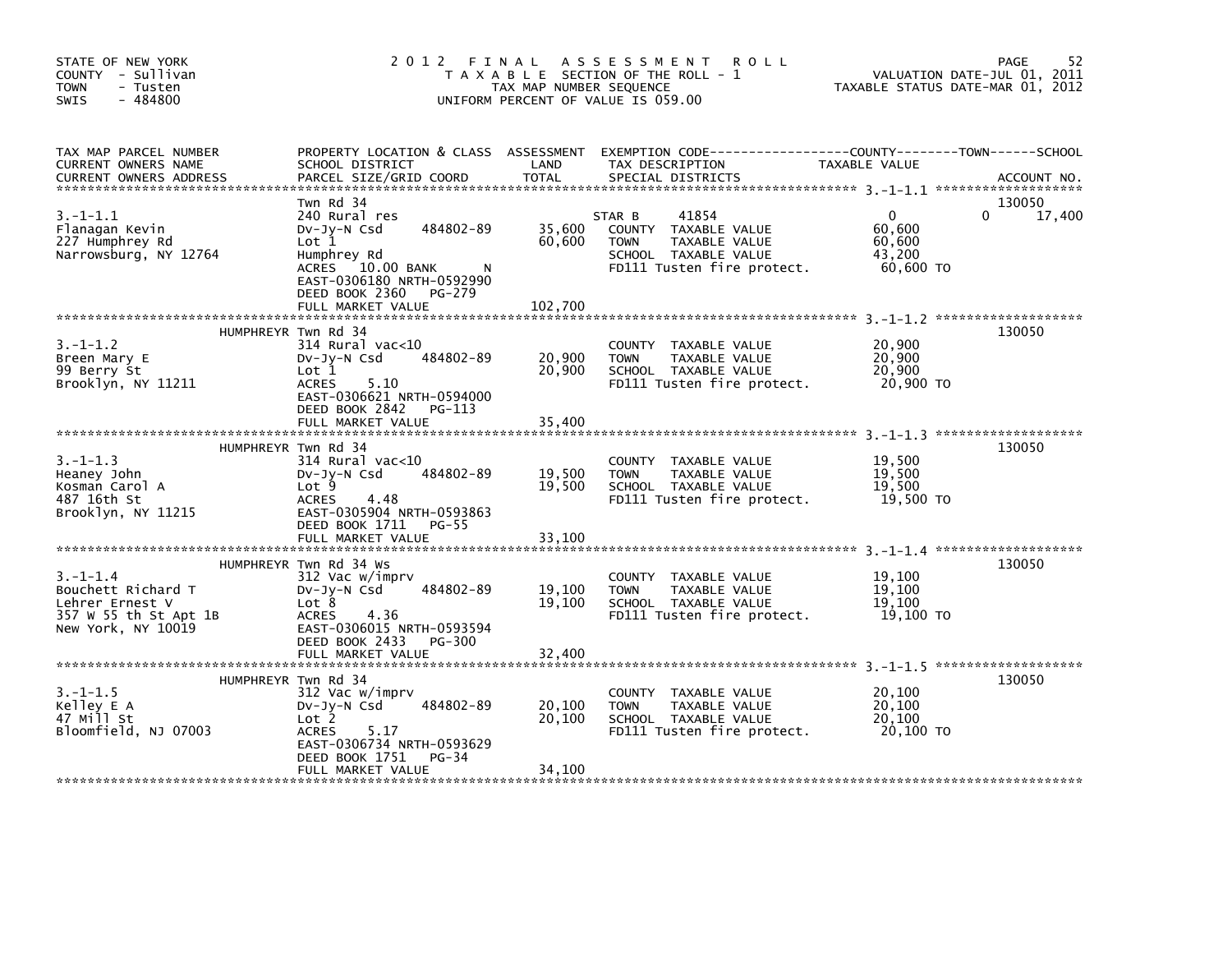| STATE OF NEW YORK<br>COUNTY - Sullivan<br>- Tusten<br><b>TOWN</b><br>- 484800<br>SWIS                 |                                                                                                                                                                                                              | TAX MAP NUMBER SEQUENCE     | 2012 FINAL ASSESSMENT<br><b>ROLL</b><br>T A X A B L E SECTION OF THE ROLL - 1<br>UNIFORM PERCENT OF VALUE IS 059.00                     | VALUATION DATE-JUL 01, 2011<br>TAXABLE STATUS DATE-MAR 01, 2012 | 53<br><b>PAGE</b> |
|-------------------------------------------------------------------------------------------------------|--------------------------------------------------------------------------------------------------------------------------------------------------------------------------------------------------------------|-----------------------------|-----------------------------------------------------------------------------------------------------------------------------------------|-----------------------------------------------------------------|-------------------|
| TAX MAP PARCEL NUMBER<br>CURRENT OWNERS NAME<br>CURRENT OWNERS ADDRESS                                | SCHOOL DISTRICT<br>PARCEL SIZE/GRID COORD                                                                                                                                                                    | LAND<br><b>TOTAL</b>        | PROPERTY LOCATION & CLASS ASSESSMENT EXEMPTION CODE---------------COUNTY-------TOWN------SCHOOL<br>TAX DESCRIPTION<br>SPECIAL DISTRICTS | TAXABLE VALUE                                                   | ACCOUNT NO.       |
| $3. - 1 - 1.6$<br>Erdely Monica<br>Erdely Robert<br>24 Marlene Dr<br>Syosset, NY 11791                | 277 Twn Rd 34 Humphrey Rd<br>210 1 Family Res<br>484802-89<br>Dv-Jy-N Csd<br>Lot 7<br>5.11 BANK<br><b>ACRES</b><br>N.<br>EAST-0306091 NRTH-0593344<br>DEED BOOK 2607 PG-573<br>FULL MARKET VALUE             | 26,500<br>78,500<br>133,100 | COUNTY TAXABLE VALUE<br><b>TOWN</b><br>TAXABLE VALUE<br>SCHOOL TAXABLE VALUE<br>FD111 Tusten fire protect.                              | 78,500<br>78,500<br>78,500<br>78,500 TO                         | 130050            |
| $3.-1-1.7$<br>Schwegman Patrice<br>253 Humphrey Rd<br>Narrowsburg, NY 12764                           | 253 Humphrey Rd<br>210 1 Family Res<br>484802-89<br>$Dv-Jy-N$ Csd<br>Lot $4, 5$ And $6$<br>FRNT 628.30 DPTH<br>ACRES 10.47<br>EAST-0306362 NRTH-0592871<br>DEED BOOK 1926 PG-202<br>FULL MARKET VALUE        | 35,000<br>97,600<br>165,400 | 41854<br>STAR B<br>COUNTY TAXABLE VALUE<br><b>TOWN</b><br>TAXABLE VALUE<br>SCHOOL TAXABLE VALUE<br>FD111 Tusten fire protect.           | $\Omega$<br>0<br>97,600<br>97,600<br>80,200<br>97,600 TO        | 130050<br>17,400  |
|                                                                                                       |                                                                                                                                                                                                              |                             |                                                                                                                                         |                                                                 |                   |
| $3. - 1 - 1.8$<br>Kerkoulas Kostas<br>PO Box 391<br>Narrowsburg, NY 12764                             | HUMPHREYR Twn Rd 34<br>314 Rural vac<10<br>484802-89<br>$Dv-Jy-N$ Csd<br>Lot 3<br>2.43<br><b>ACRES</b><br>EAST-0306651 NRTH-0593304<br>DEED BOOK 3165<br>PG-528                                              | 12,300<br>12,300            | COUNTY TAXABLE VALUE<br>TAXABLE VALUE<br><b>TOWN</b><br>SCHOOL TAXABLE VALUE<br>FD111 Tusten fire protect.                              | 12,300<br>12,300<br>12,300<br>12,300 TO                         | 130050            |
|                                                                                                       | FULL MARKET VALUE                                                                                                                                                                                            | 20,800                      |                                                                                                                                         |                                                                 |                   |
| $3. -1 - 1.11$<br>Kerkoulas Gus<br>PO Box 391<br>Narrowsburg, NY 12764                                | 254 Humphrey Rd<br>312 Vac w/imprv<br>484802-89<br>$Dv-Jv-N$ Csd<br>Lot $4, 5$ And $6$<br>FRNT 628.30 DPTH<br>2.56<br><b>ACRES</b><br>EAST-0306362 NRTH-0592871<br>DEED BOOK 3179 PG-22<br>FULL MARKET VALUE | 17,700<br>29,300<br>49.700  | COUNTY TAXABLE VALUE<br>TAXABLE VALUE<br><b>TOWN</b><br>SCHOOL TAXABLE VALUE<br>FD111 Tusten fire protect.                              | 29,300<br>29,300<br>29,300<br>29,300 TO                         | 130050            |
|                                                                                                       | Twn Rd 34                                                                                                                                                                                                    |                             |                                                                                                                                         |                                                                 | 100850            |
| $3. - 1 - 2$<br>Flanagan Peter<br>Flanagan Evelyn<br>23-35 Julia Goldback Ave<br>Ronkonkoma, NY 11779 | 210 1 Family Res<br>484802-89<br>DV-Jy-N Csd<br>ACRES 5.00<br>EAST-0306180 NRTH-0592260<br>DEED BOOK 1943<br>PG-442<br>FULL MARKET VALUE                                                                     | 25,600<br>71,000<br>120,300 | COUNTY TAXABLE VALUE<br><b>TOWN</b><br>TAXABLE VALUE<br>SCHOOL TAXABLE VALUE<br>FD111 Tusten fire protect.                              | 71,000<br>71,000<br>71.000<br>71,000 TO                         |                   |
|                                                                                                       |                                                                                                                                                                                                              |                             |                                                                                                                                         |                                                                 |                   |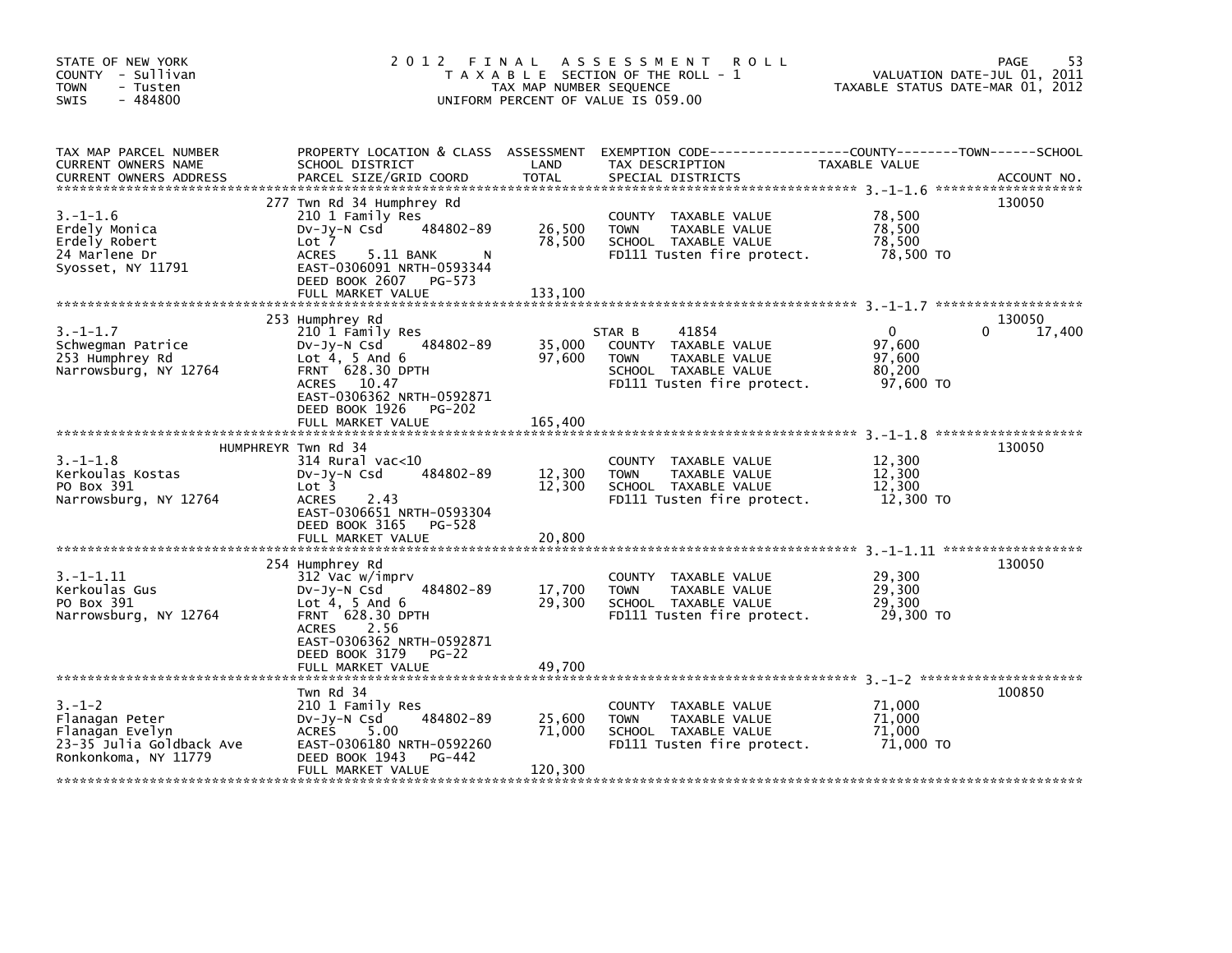| STATE OF NEW YORK<br>COUNTY - Sullivan<br><b>TOWN</b><br>- Tusten<br>$-484800$<br><b>SWIS</b>                       | 2 0 1 2<br>FINAL                                                                                                                                                                                                                 | TAX MAP NUMBER SEQUENCE      | A S S E S S M E N T<br>R O L L<br>T A X A B L E SECTION OF THE ROLL - 1<br>UNIFORM PERCENT OF VALUE IS 059.00                 |                                                 | 54<br><b>PAGE</b><br>VALUATION DATE-JUL 01, 2011<br>TAXABLE STATUS DATE-MAR 01, 2012 |
|---------------------------------------------------------------------------------------------------------------------|----------------------------------------------------------------------------------------------------------------------------------------------------------------------------------------------------------------------------------|------------------------------|-------------------------------------------------------------------------------------------------------------------------------|-------------------------------------------------|--------------------------------------------------------------------------------------|
| TAX MAP PARCEL NUMBER<br>CURRENT OWNERS NAME<br><b>CURRENT OWNERS ADDRESS</b>                                       | PROPERTY LOCATION & CLASS ASSESSMENT<br>SCHOOL DISTRICT<br>PARCEL SIZE/GRID COORD                                                                                                                                                | LAND<br><b>TOTAL</b>         | TAX DESCRIPTION<br>SPECIAL DISTRICTS                                                                                          | TAXABLE VALUE                                   | ACCOUNT NO.                                                                          |
| $3.-1-3.1$<br>Tomcyk Anthony J<br>Tomcyk Nancy A<br>327 Bunker Hill Rd<br>Wyoming, PA 18644                         | Ws Humphrey Rd – Tr 34<br>$314$ Rural vac<10<br>484802-89<br>$Dv-Jy-N$ Csd<br>Paired With Lot $3.-1-3.2$<br>Lot 6A<br>3.42<br><b>ACRES</b><br>EAST-0306133 NRTH-0591621<br>DEED BOOK 1977<br>PG-447<br>FULL MARKET VALUE         | 15,500<br>15,500<br>26,300   | COUNTY<br>TAXABLE VALUE<br><b>TOWN</b><br>TAXABLE VALUE<br>SCHOOL TAXABLE VALUE<br>FD111 Tusten fire protect.                 | 15,500<br>15,500<br>15,500<br>15,500 TO         |                                                                                      |
| $3. - 1 - 3.2$<br>Tomcyk Anthony J<br>Tomcyk Nancy A<br>327 Bunker Hill Rd<br>Wyoming, PA 18644                     | Ws Conrail; Es Delaware R<br>311 Res vac land - WTRFNT<br>DV-Jy-N Csd<br>484802-89<br>Restricted Access Conrail<br>Lot 6 B<br>ACRES<br>4.11<br>EAST-0305770 NRTH-0591589<br>DEED BOOK 1977<br>PG-447<br>FULL MARKET VALUE        | 8,000<br>8,000<br>13,600     | COUNTY TAXABLE VALUE<br>TAXABLE VALUE<br><b>TOWN</b><br>SCHOOL TAXABLE VALUE<br>FD111 Tusten fire protect.                    | 8,000<br>8,000<br>8,000<br>8,000 TO             |                                                                                      |
| $3 - 1 - 3$ . 3<br>Klug Jeanette L<br>Pini David M<br>PO Box 443<br>Narrowsburg, NY 12764                           | Ws Nys 97; Es Humpry Tr34<br>311 Res vac land<br>484802-89<br>DV-Jy-N Csd<br>Lot $#$ 3<br><b>ACRES</b><br>5.70<br>EAST-0306486 NRTH-0591685<br>DEED BOOK 3294<br>PG-601<br>FULL MARKET VALUE                                     | 20,800<br>20,800<br>35,300   | <b>COUNTY</b><br>TAXABLE VALUE<br>TAXABLE VALUE<br><b>TOWN</b><br>SCHOOL TAXABLE VALUE<br>FD111 Tusten fire protect.          | 20,800<br>20,800<br>20,800<br>20,800 TO         |                                                                                      |
| $3. - 1 - 3.4$<br>Jacobi Philip<br>145 Humphrey Rd<br>Narrowsburg, NY 12764                                         | 146 Humphrey Rd<br>210 1 Family Res<br>484802-89<br>$Dv-Jy-N$ Csd<br>Lot 4<br><b>ACRES</b><br>5.09<br>EAST-0306542 NRTH-0591109<br>DEED BOOK 2872<br><b>PG-29</b><br>FULL MARKET VALUE                                           | 25,900<br>110,400<br>187,100 | 41854<br>STAR B<br>COUNTY TAXABLE VALUE<br>TAXABLE VALUE<br><b>TOWN</b><br>SCHOOL TAXABLE VALUE<br>FD111 Tusten fire protect. | 0<br>110,400<br>110,400<br>93,000<br>110,400 TO | 17,400<br>$\Omega$                                                                   |
| $3. - 1 - 3.5$<br>Iaconetti Angelo M<br>Iaconetti Margaret D<br>1010 Dancing Ridge Rd<br>East Stroudsburg, PA 18301 | Ws Conrail; Es Delaware R<br>311 Res vac land - WTRFNT<br>DV-Jy-N Csd<br>484802-89<br>Restricted Access Conrail<br>Lot 5 B<br><b>ACRES</b><br>4.32<br>EAST-0305843 NRTH-0591049<br>DEED BOOK 1968<br>PG-306<br>FULL MARKET VALUE | 8,600<br>8,600<br>14,600     | COUNTY TAXABLE VALUE<br><b>TOWN</b><br>TAXABLE VALUE<br>SCHOOL TAXABLE VALUE<br>FD111 Tusten fire protect.                    | 8,600<br>8,600<br>8,600<br>8,600 TO             |                                                                                      |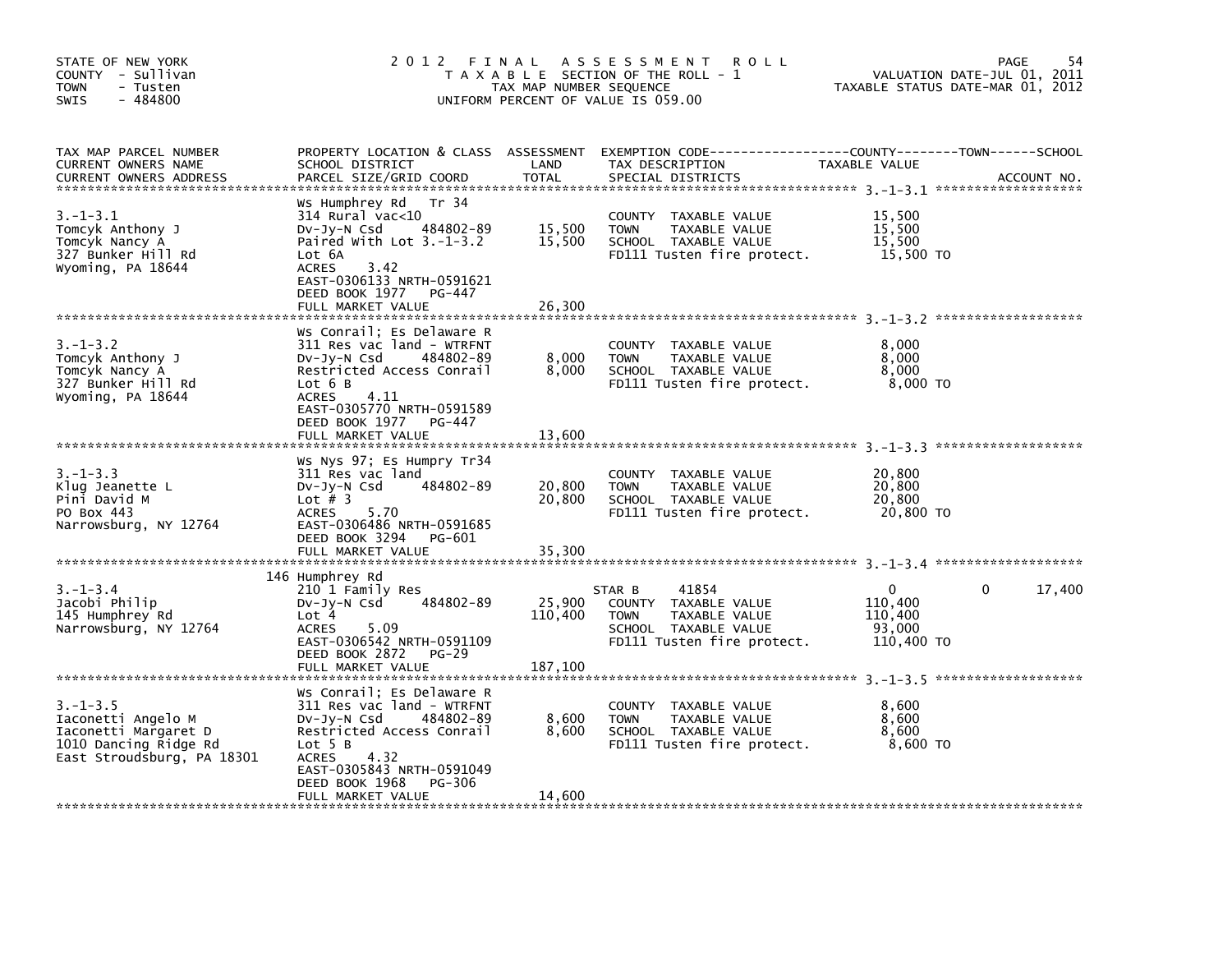| 55<br>PAGE<br>VALUATION DATE-JUL 01, 2011<br>TAXABLE STATUS DATE-MAR 01, 2012                    |
|--------------------------------------------------------------------------------------------------|
| PROPERTY LOCATION & CLASS ASSESSMENT EXEMPTION CODE----------------COUNTY-------TOWN------SCHOOL |
|                                                                                                  |
|                                                                                                  |
| $\Omega$<br>17,400                                                                               |
|                                                                                                  |
|                                                                                                  |
|                                                                                                  |
|                                                                                                  |
|                                                                                                  |
|                                                                                                  |
|                                                                                                  |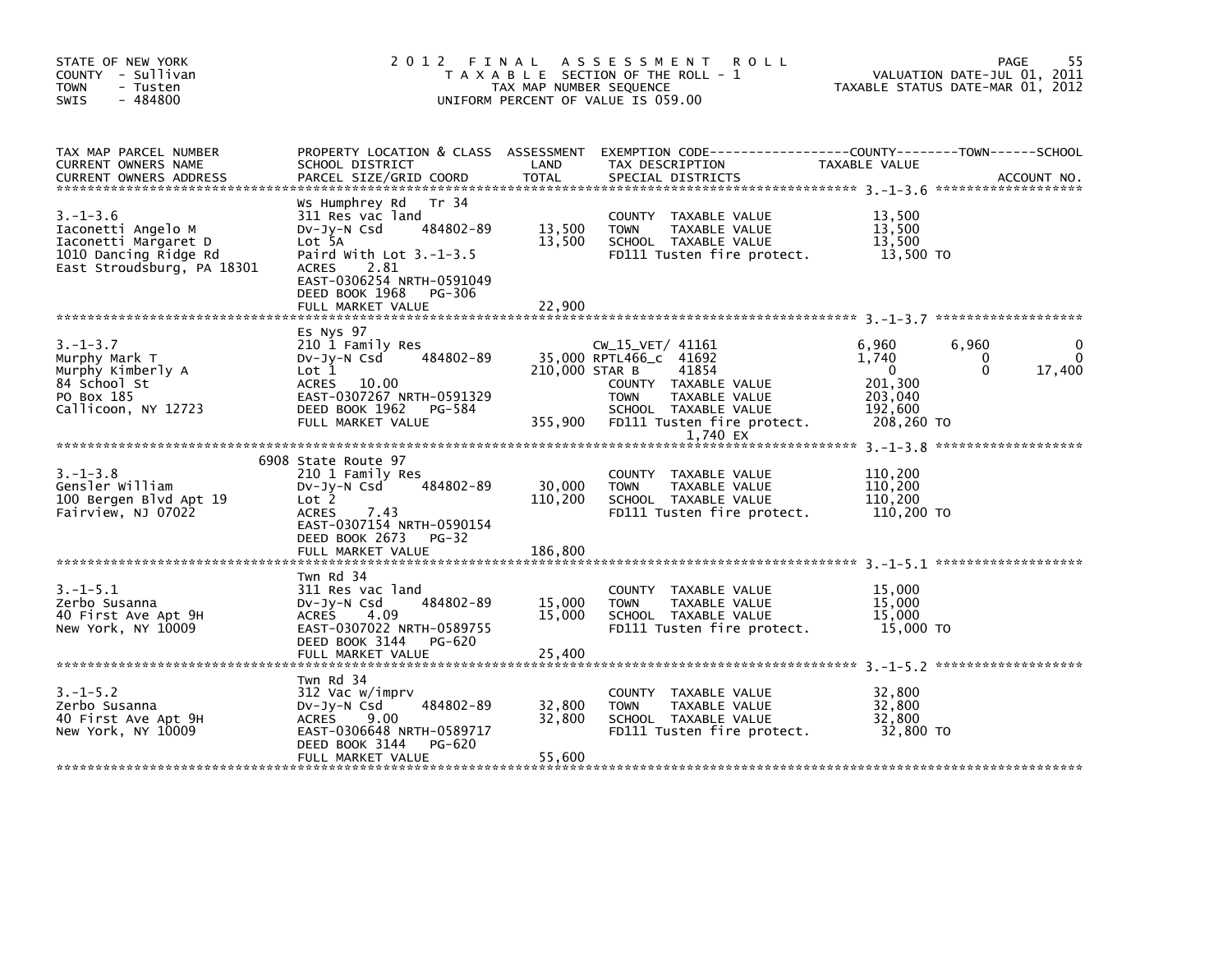| STATE OF NEW YORK<br>COUNTY - Sullivan<br><b>TOWN</b><br>- Tusten<br>$-484800$<br><b>SWIS</b> | 2 0 1 2                                                                                                                                                              | FINAL<br>TAX MAP NUMBER SEQUENCE | A S S E S S M E N T<br><b>ROLL</b><br>T A X A B L E SECTION OF THE ROLL - 1<br>UNIFORM PERCENT OF VALUE IS 059.00                     | TAXABLE STATUS DATE-MAR 01, 2012                        | <b>PAGE</b><br>56<br>VALUATION DATE-JUL 01, 2011 |
|-----------------------------------------------------------------------------------------------|----------------------------------------------------------------------------------------------------------------------------------------------------------------------|----------------------------------|---------------------------------------------------------------------------------------------------------------------------------------|---------------------------------------------------------|--------------------------------------------------|
| TAX MAP PARCEL NUMBER<br>CURRENT OWNERS NAME<br>CURRENT OWNERS ADDRESS                        | PROPERTY LOCATION & CLASS ASSESSMENT<br>SCHOOL DISTRICT<br>PARCEL SIZE/GRID COORD                                                                                    | LAND<br><b>TOTAL</b>             | EXEMPTION CODE-----------------COUNTY-------TOWN------SCHOOL<br>TAX DESCRIPTION<br>SPECIAL DISTRICTS                                  | TAXABLE VALUE                                           | ACCOUNT NO.                                      |
|                                                                                               | Nys Rt 97                                                                                                                                                            |                                  |                                                                                                                                       |                                                         | 106875                                           |
| $3. - 1 - 6$<br>Brown Elayne<br>Hoffman Renye<br>30 Inlet Harbor Dr Un#401                    | 210 1 Family Res<br>484802-89<br>$Dv-Jy-N$ Csd<br>3.46<br><b>ACRES</b><br>EAST-0307393 NRTH-0589749                                                                  | 20,600<br>74,500                 | COUNTY TAXABLE VALUE<br><b>TOWN</b><br>TAXABLE VALUE<br>SCHOOL TAXABLE VALUE<br>FD111 Tusten fire protect.                            | 74,500<br>74,500<br>74,500<br>74,500 TO                 |                                                  |
| Ponce Inlet, FL 32127                                                                         | DEED BOOK 934<br>PG-00304<br>FULL MARKET VALUE                                                                                                                       | 126,300                          |                                                                                                                                       |                                                         |                                                  |
|                                                                                               |                                                                                                                                                                      |                                  |                                                                                                                                       |                                                         |                                                  |
| $3. - 1 - 7$<br>Brown Elayne B<br>30 Inlet Harbor Dr Unit 401<br>Ponce Inlet, FL 32127        | Nys Rte 97<br>210 1 Family Res<br>484802-89<br>$Dv-Jy-N$ Csd<br><b>ACRES</b><br>3.12<br>EAST-0307632 NRTH-0589700<br>DEED BOOK 1285<br>PG-00143<br>FULL MARKET VALUE | 19,500<br>64,800<br>109,800      | COUNTY TAXABLE VALUE<br>TAXABLE VALUE<br><b>TOWN</b><br>SCHOOL TAXABLE VALUE<br>FD111 Tusten fire protect.                            | 64,800<br>64,800<br>64,800<br>64.800 TO                 | 129750                                           |
|                                                                                               | Nys Rt 97                                                                                                                                                            |                                  |                                                                                                                                       |                                                         | 110350                                           |
| $3. - 1 - 8.1$<br>Nemec James<br>6901 State Route 97<br>Narrowsburg, NY 12764                 | 210 1 Family Res<br>$Dv-Jy-N$ Csd<br>484802-89<br><b>ACRES</b><br>3.50 BANK C10300<br>EAST-0307048 NRTH-0590212<br>DEED BOOK 2689<br>PG-166                          | 20,700<br>107,800                | COUNTY TAXABLE VALUE<br><b>TOWN</b><br>TAXABLE VALUE<br>SCHOOL TAXABLE VALUE<br>FD111 Tusten fire protect.                            | 107,800<br>107,800<br>107,800<br>107,800 TO             |                                                  |
|                                                                                               |                                                                                                                                                                      |                                  |                                                                                                                                       |                                                         |                                                  |
|                                                                                               | Nys Rte 97                                                                                                                                                           |                                  |                                                                                                                                       |                                                         | 156200                                           |
| $3. - 1 - 8.2$<br>Jean Philip<br>Jean Helen<br>PO Box 258<br>Narrowsburg, NY 12764            | 260 Seasonal res<br>484802-89<br>$Dv-Jy-N$ Csd<br><b>ACRES</b><br>5.41<br>EAST-0305947 NRTH-0591017<br>DEED BOOK 1104<br>PG-00217<br>FULL MARKET VALUE               | 29,600<br>85.300                 | 41834<br>STAR EN<br>COUNTY TAXABLE VALUE<br><b>TAXABLE VALUE</b><br><b>TOWN</b><br>SCHOOL TAXABLE VALUE<br>FD111 Tusten fire protect. | $\mathbf{0}$<br>85,300<br>85.300<br>49,220<br>85,300 TO | 36,080<br>0                                      |
|                                                                                               |                                                                                                                                                                      | 144,600                          |                                                                                                                                       |                                                         | $3. -1 - 8.3$ *********************              |
| $3. - 1 - 8.3$<br>Wojno Veronica Ann<br>3102 60 th St<br>Woodside, NY 11377                   | Nys Rte 97<br>270 Mfg housing<br>484802-89<br>$Dv-Jy-N$ Csd<br><b>ACRES</b><br>2.90<br>EAST-0305947 NRTH-0591017<br>DEED BOOK 3148<br>PG-358                         | 19,500<br>26,400                 | COUNTY TAXABLE VALUE<br>TAXABLE VALUE<br><b>TOWN</b><br>SCHOOL TAXABLE VALUE<br>FD111 Tusten fire protect.                            | 26,400<br>26,400<br>26,400<br>26,400 TO                 | 156200                                           |
|                                                                                               |                                                                                                                                                                      |                                  |                                                                                                                                       |                                                         |                                                  |
| $3.-1-10.1$<br>Panchyk Robert J<br>PO Box 483<br>Narrowsburg, NY 12764                        | Nys Rte 97<br>240 Rural res<br>484802-89<br>$Dv-Jy-N$ Csd<br>ACRES 32.97<br>EAST-0307220 NRTH-0593840<br>DEED BOOK 2429<br>PG-278                                    | 59,200<br>94,200                 | COUNTY TAXABLE VALUE<br><b>TOWN</b><br>TAXABLE VALUE<br>SCHOOL TAXABLE VALUE<br>FD111 Tusten fire protect.                            | 94.200<br>94,200<br>94,200<br>94.200 TO                 | 105754                                           |
|                                                                                               | FULL MARKET VALUE                                                                                                                                                    | 159,700                          |                                                                                                                                       |                                                         |                                                  |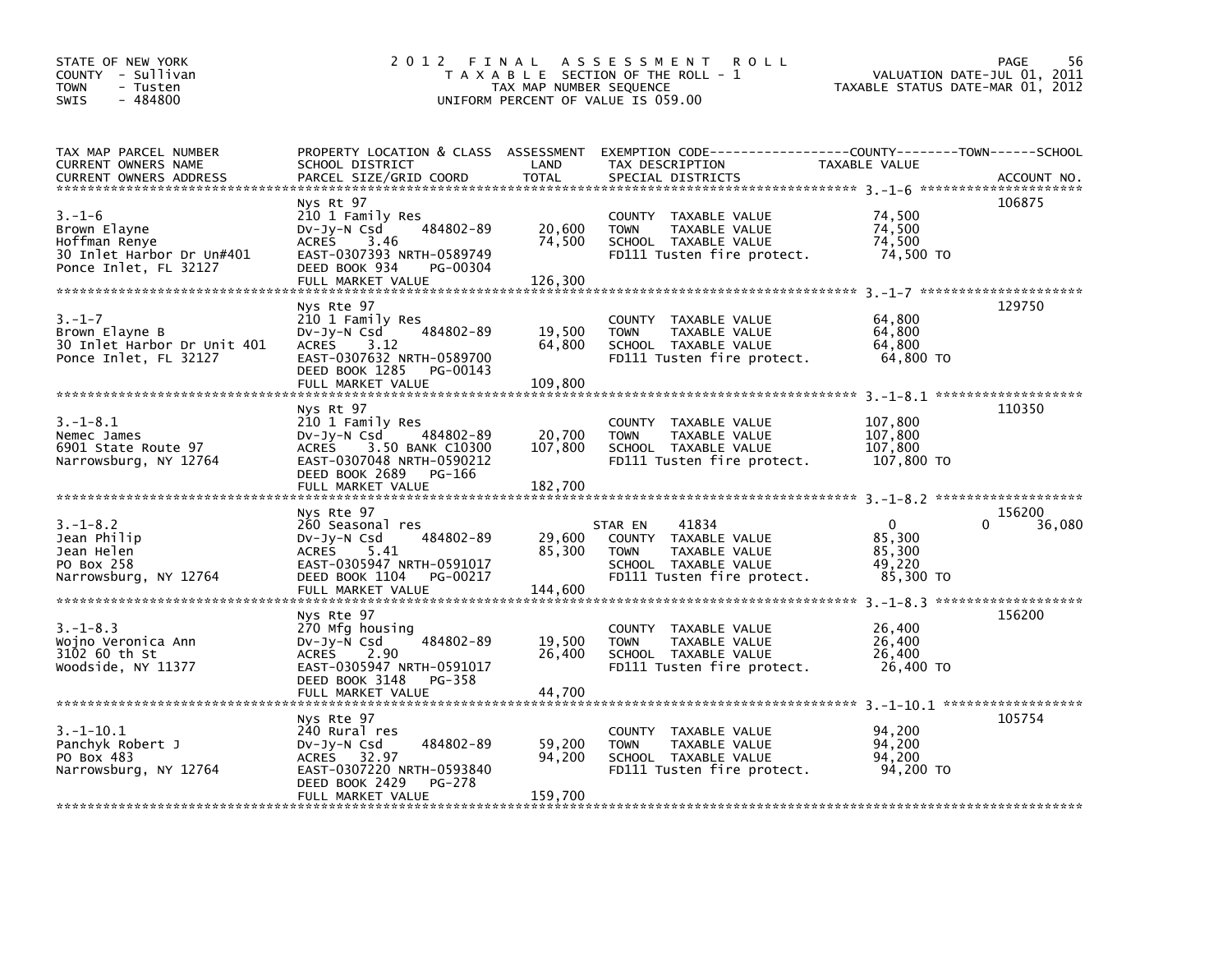| TAX MAP PARCEL NUMBER<br>PROPERTY LOCATION & CLASS ASSESSMENT<br>EXEMPTION        CODE-----------------COUNTY-------TOWN------SCHOOL<br><b>CURRENT OWNERS NAME</b><br>SCHOOL DISTRICT<br>LAND<br>TAX DESCRIPTION<br>TAXABLE VALUE<br>PARCEL SIZE/GRID COORD<br><b>TOTAL</b><br><b>CURRENT OWNERS ADDRESS</b><br>SPECIAL DISTRICTS<br>ACCOUNT NO.<br>105751<br>GABEL RD Twn Rd 13<br>$3.-1-10.2$<br>270 Mfg housing<br>23,600<br><b>COUNTY</b><br>TAXABLE VALUE<br>23,600<br>484802-89<br>Higbie Harry<br>12,800<br>DV-Jy-N Csd<br><b>TOWN</b><br>TAXABLE VALUE<br>23,600<br>SCHOOL TAXABLE VALUE<br>23,600<br>Higbie Patricia<br><b>ACRES</b><br>1.00<br>23,600 TO<br>2750 Anthony Ave<br>EAST-0307740 NRTH-0594760<br>FD111 Tusten fire protect.<br>Bellmore, NY 11710<br>DEED BOOK 1152<br>PG-00232<br>FULL MARKET VALUE<br>40,000<br>54 Gables Rd<br>280 Res Multiple<br>$\Omega$<br>17,400<br>$3.-1-10.5$<br>41854<br>0<br>STAR B<br>484802-89<br>123,800<br>Kranz William C III<br>21,600<br>DV-Jy-N Csd<br><b>COUNTY</b><br>TAXABLE VALUE<br>123,800<br>123,800<br>Kranz Patricia E<br><b>ACRES</b><br>3.00<br><b>TOWN</b><br>TAXABLE VALUE<br>EAST-0307568 NRTH-0594829<br>60 Gables Rd<br>106,400<br>SCHOOL TAXABLE VALUE<br>Narrowsburg, NY 12764<br>DEED BOOK 3108<br>FD111 Tusten fire protect.<br>123,800 TO<br>PG-193<br>209,800<br>FULL MARKET VALUE<br>Twn Rd 13<br>112950<br>$\Omega$<br>0<br>36,080<br>$3 - 1 - 11$<br>210 1 Family Res<br>41834<br>STAR EN<br>484802-89<br>Dexter William R<br>19,100<br>65,900<br>DV-Jy-N Csd<br><b>COUNTY</b><br>TAXABLE VALUE<br>65,900<br>65,900<br>Dexter Jennie<br><b>ACRES</b><br>3.00<br><b>TOWN</b><br>TAXABLE VALUE<br>76 Gabels Rd<br>EAST-0307840 NRTH-0594740<br>29,820<br>SCHOOL TAXABLE VALUE<br>Narrowsburg, NY 12764<br>DEED BOOK 610<br>FD111 Tusten fire protect.<br>65,900 TO<br>PG-00125<br>111,700<br>FULL MARKET VALUE<br>90 Gables Rd<br>101450<br>0<br>36,080<br>3.–1–12<br>241 Rural res&ag<br>$\Omega$<br>41834<br>STAR EN<br>484802-89<br>60,058<br>60,058<br>Baim Kenneth<br>DV-Jy-N Csd<br>99,600 AGRI DIST 41720<br>60,058<br>90 Gables Rd<br>1.000<br>1,000<br>ACRES 106.75<br>239,200 AGRI BLDGS 41700<br>1.000<br>EAST-0308274 NRTH-0594359<br>Narrowsburg, NY 12764<br>COUNTY TAXABLE VALUE<br>178,142<br>DEED BOOK 1113<br>178,142<br>PG-00291<br><b>TOWN</b><br>TAXABLE VALUE<br>142,062<br>FULL MARKET VALUE<br>405,400<br>MAY BE SUBJECT TO PAYMENT<br>SCHOOL TAXABLE VALUE<br>FD111 Tusten fire protect.<br>239,200 TO<br>UNDER AGDIST LAW TIL 2016<br>Twn Rd 13<br>120150<br>$\mathbf{0}$<br>41854<br>$3 - 1 - 13$<br>210 1 Family Res<br>17,400<br>STAR B<br>484802-89<br>13,900<br>60,000<br>Scheurich Clifford J<br>TAXABLE VALUE<br>$Dv-Jy-N$ Csd<br><b>COUNTY</b><br>60,000<br>Bond Margaret H<br><b>ACRES</b><br>1.25 BANK<br>60,000<br>TAXABLE VALUE<br>G<br><b>TOWN</b><br>112 Gabels Rd<br>EAST-0308960 NRTH-0593871<br>42.600<br>SCHOOL TAXABLE VALUE<br>DEED BOOK 1993<br>PG-319<br>Narrowsburg, NY 12764<br>FD111 Tusten fire protect.<br>60,000 TO<br>101,700<br>FULL MARKET VALUE<br>122400<br>Twn Rd 13<br>$3 - 1 - 14$<br>24,100<br>$314$ Rural vac< $10$<br><b>COUNTY</b><br>TAXABLE VALUE<br>484802-89<br>24.100<br>Carter Michael P<br>24,100<br>TAXABLE VALUE<br>$Dv-Jy-N$ Csd<br><b>TOWN</b><br>24,100<br>4 Maple Rd<br><b>ACRES</b><br>6.00<br>SCHOOL TAXABLE VALUE<br>24.100<br>North Amityville, NY<br>EAST-0310110 NRTH-0594278<br>24,100 TO<br>FD111 Tusten fire protect.<br>11701-1011 DEED BOOK 1920<br>PG-306<br>40.800<br>FULL MARKET VALUE | STATE OF NEW YORK<br>COUNTY - Sullivan<br><b>TOWN</b><br>- Tusten<br>$-484800$<br><b>SWIS</b> | 2 0 1 2<br>FINAL | TAX MAP NUMBER SEQUENCE | <b>ROLL</b><br>A S S E S S M E N T<br>T A X A B L E SECTION OF THE ROLL - 1<br>UNIFORM PERCENT OF VALUE IS 059.00 | 57<br>PAGE<br>VALUATION DATE-JUL 01,<br>2011<br>TAXABLE STATUS DATE-MAR 01, 2012 |
|----------------------------------------------------------------------------------------------------------------------------------------------------------------------------------------------------------------------------------------------------------------------------------------------------------------------------------------------------------------------------------------------------------------------------------------------------------------------------------------------------------------------------------------------------------------------------------------------------------------------------------------------------------------------------------------------------------------------------------------------------------------------------------------------------------------------------------------------------------------------------------------------------------------------------------------------------------------------------------------------------------------------------------------------------------------------------------------------------------------------------------------------------------------------------------------------------------------------------------------------------------------------------------------------------------------------------------------------------------------------------------------------------------------------------------------------------------------------------------------------------------------------------------------------------------------------------------------------------------------------------------------------------------------------------------------------------------------------------------------------------------------------------------------------------------------------------------------------------------------------------------------------------------------------------------------------------------------------------------------------------------------------------------------------------------------------------------------------------------------------------------------------------------------------------------------------------------------------------------------------------------------------------------------------------------------------------------------------------------------------------------------------------------------------------------------------------------------------------------------------------------------------------------------------------------------------------------------------------------------------------------------------------------------------------------------------------------------------------------------------------------------------------------------------------------------------------------------------------------------------------------------------------------------------------------------------------------------------------------------------------------------------------------------------------------------------------------------------------------------------------------------------------------------------------------------------------------------------------------------------------------------------------------------------------------------------------------------------------------------------------------------------------------------------------------------------------------------------------------------------------------------------------------------------------------------------|-----------------------------------------------------------------------------------------------|------------------|-------------------------|-------------------------------------------------------------------------------------------------------------------|----------------------------------------------------------------------------------|
|                                                                                                                                                                                                                                                                                                                                                                                                                                                                                                                                                                                                                                                                                                                                                                                                                                                                                                                                                                                                                                                                                                                                                                                                                                                                                                                                                                                                                                                                                                                                                                                                                                                                                                                                                                                                                                                                                                                                                                                                                                                                                                                                                                                                                                                                                                                                                                                                                                                                                                                                                                                                                                                                                                                                                                                                                                                                                                                                                                                                                                                                                                                                                                                                                                                                                                                                                                                                                                                                                                                                                                      |                                                                                               |                  |                         |                                                                                                                   |                                                                                  |
|                                                                                                                                                                                                                                                                                                                                                                                                                                                                                                                                                                                                                                                                                                                                                                                                                                                                                                                                                                                                                                                                                                                                                                                                                                                                                                                                                                                                                                                                                                                                                                                                                                                                                                                                                                                                                                                                                                                                                                                                                                                                                                                                                                                                                                                                                                                                                                                                                                                                                                                                                                                                                                                                                                                                                                                                                                                                                                                                                                                                                                                                                                                                                                                                                                                                                                                                                                                                                                                                                                                                                                      |                                                                                               |                  |                         |                                                                                                                   |                                                                                  |
|                                                                                                                                                                                                                                                                                                                                                                                                                                                                                                                                                                                                                                                                                                                                                                                                                                                                                                                                                                                                                                                                                                                                                                                                                                                                                                                                                                                                                                                                                                                                                                                                                                                                                                                                                                                                                                                                                                                                                                                                                                                                                                                                                                                                                                                                                                                                                                                                                                                                                                                                                                                                                                                                                                                                                                                                                                                                                                                                                                                                                                                                                                                                                                                                                                                                                                                                                                                                                                                                                                                                                                      |                                                                                               |                  |                         |                                                                                                                   |                                                                                  |
|                                                                                                                                                                                                                                                                                                                                                                                                                                                                                                                                                                                                                                                                                                                                                                                                                                                                                                                                                                                                                                                                                                                                                                                                                                                                                                                                                                                                                                                                                                                                                                                                                                                                                                                                                                                                                                                                                                                                                                                                                                                                                                                                                                                                                                                                                                                                                                                                                                                                                                                                                                                                                                                                                                                                                                                                                                                                                                                                                                                                                                                                                                                                                                                                                                                                                                                                                                                                                                                                                                                                                                      |                                                                                               |                  |                         |                                                                                                                   |                                                                                  |
|                                                                                                                                                                                                                                                                                                                                                                                                                                                                                                                                                                                                                                                                                                                                                                                                                                                                                                                                                                                                                                                                                                                                                                                                                                                                                                                                                                                                                                                                                                                                                                                                                                                                                                                                                                                                                                                                                                                                                                                                                                                                                                                                                                                                                                                                                                                                                                                                                                                                                                                                                                                                                                                                                                                                                                                                                                                                                                                                                                                                                                                                                                                                                                                                                                                                                                                                                                                                                                                                                                                                                                      |                                                                                               |                  |                         |                                                                                                                   |                                                                                  |
|                                                                                                                                                                                                                                                                                                                                                                                                                                                                                                                                                                                                                                                                                                                                                                                                                                                                                                                                                                                                                                                                                                                                                                                                                                                                                                                                                                                                                                                                                                                                                                                                                                                                                                                                                                                                                                                                                                                                                                                                                                                                                                                                                                                                                                                                                                                                                                                                                                                                                                                                                                                                                                                                                                                                                                                                                                                                                                                                                                                                                                                                                                                                                                                                                                                                                                                                                                                                                                                                                                                                                                      |                                                                                               |                  |                         |                                                                                                                   |                                                                                  |
|                                                                                                                                                                                                                                                                                                                                                                                                                                                                                                                                                                                                                                                                                                                                                                                                                                                                                                                                                                                                                                                                                                                                                                                                                                                                                                                                                                                                                                                                                                                                                                                                                                                                                                                                                                                                                                                                                                                                                                                                                                                                                                                                                                                                                                                                                                                                                                                                                                                                                                                                                                                                                                                                                                                                                                                                                                                                                                                                                                                                                                                                                                                                                                                                                                                                                                                                                                                                                                                                                                                                                                      |                                                                                               |                  |                         |                                                                                                                   |                                                                                  |
|                                                                                                                                                                                                                                                                                                                                                                                                                                                                                                                                                                                                                                                                                                                                                                                                                                                                                                                                                                                                                                                                                                                                                                                                                                                                                                                                                                                                                                                                                                                                                                                                                                                                                                                                                                                                                                                                                                                                                                                                                                                                                                                                                                                                                                                                                                                                                                                                                                                                                                                                                                                                                                                                                                                                                                                                                                                                                                                                                                                                                                                                                                                                                                                                                                                                                                                                                                                                                                                                                                                                                                      |                                                                                               |                  |                         |                                                                                                                   |                                                                                  |
|                                                                                                                                                                                                                                                                                                                                                                                                                                                                                                                                                                                                                                                                                                                                                                                                                                                                                                                                                                                                                                                                                                                                                                                                                                                                                                                                                                                                                                                                                                                                                                                                                                                                                                                                                                                                                                                                                                                                                                                                                                                                                                                                                                                                                                                                                                                                                                                                                                                                                                                                                                                                                                                                                                                                                                                                                                                                                                                                                                                                                                                                                                                                                                                                                                                                                                                                                                                                                                                                                                                                                                      |                                                                                               |                  |                         |                                                                                                                   |                                                                                  |
|                                                                                                                                                                                                                                                                                                                                                                                                                                                                                                                                                                                                                                                                                                                                                                                                                                                                                                                                                                                                                                                                                                                                                                                                                                                                                                                                                                                                                                                                                                                                                                                                                                                                                                                                                                                                                                                                                                                                                                                                                                                                                                                                                                                                                                                                                                                                                                                                                                                                                                                                                                                                                                                                                                                                                                                                                                                                                                                                                                                                                                                                                                                                                                                                                                                                                                                                                                                                                                                                                                                                                                      |                                                                                               |                  |                         |                                                                                                                   |                                                                                  |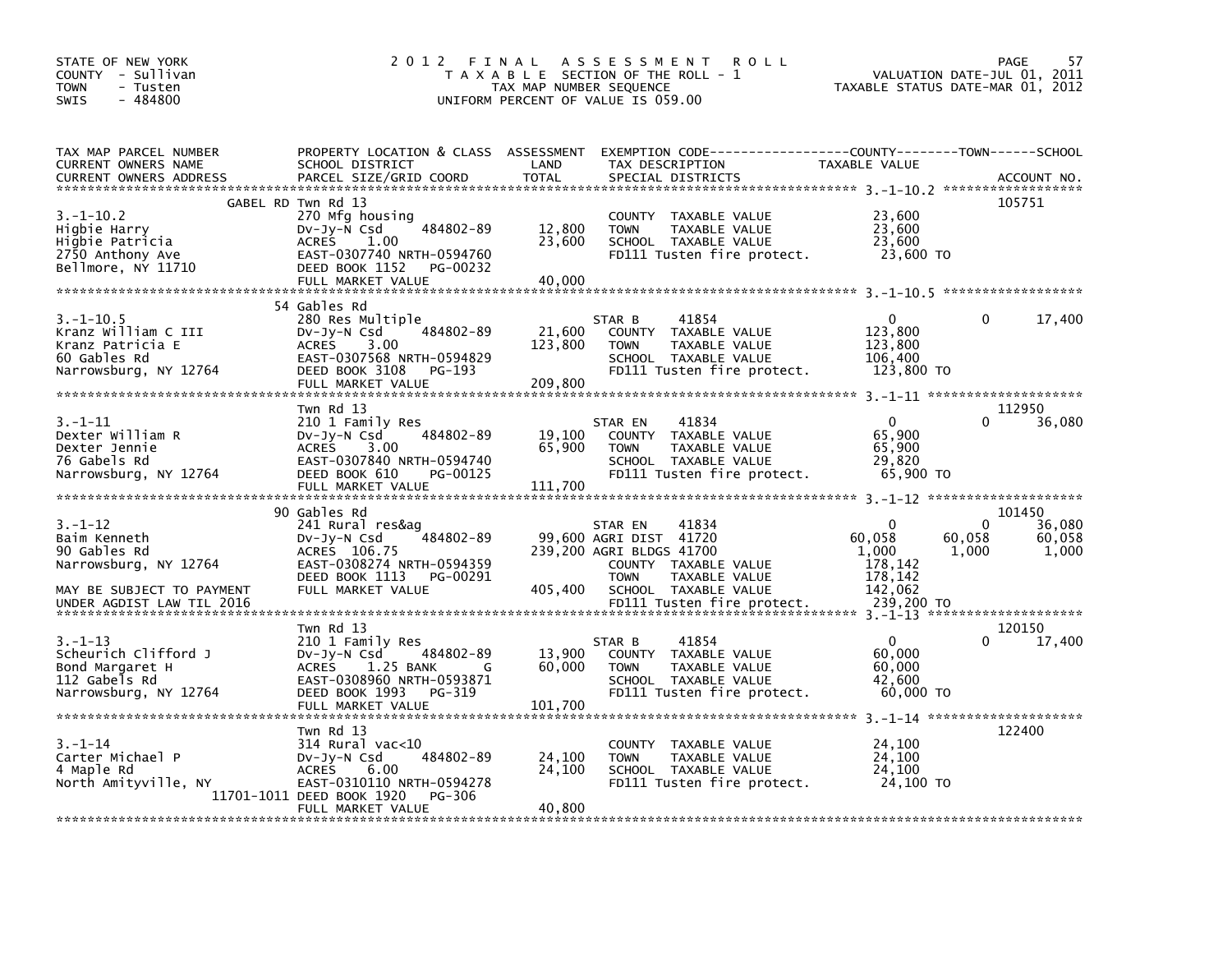| STATE OF NEW YORK<br>COUNTY - Sullivan<br>- Tusten<br><b>TOWN</b><br>$-484800$<br>SWIS                   | 2012                                                                                                                                                                        | TAX MAP NUMBER SEQUENCE             | FINAL ASSESSMENT<br><b>ROLL</b><br>T A X A B L E SECTION OF THE ROLL - 1<br>UNIFORM PERCENT OF VALUE IS 059.00                                                                                           | TAXABLE STATUS DATE-MAR 01, 2012                                      | PAGE<br>58<br>VALUATION DATE-JUL 01, 2011              |
|----------------------------------------------------------------------------------------------------------|-----------------------------------------------------------------------------------------------------------------------------------------------------------------------------|-------------------------------------|----------------------------------------------------------------------------------------------------------------------------------------------------------------------------------------------------------|-----------------------------------------------------------------------|--------------------------------------------------------|
| TAX MAP PARCEL NUMBER<br>CURRENT OWNERS NAME<br><b>CURRENT OWNERS ADDRESS</b>                            | SCHOOL DISTRICT<br>PARCEL SIZE/GRID COORD                                                                                                                                   | LAND<br><b>TOTAL</b>                | PROPERTY LOCATION & CLASS ASSESSMENT EXEMPTION CODE----------------COUNTY-------TOWN------SCHOOL<br>TAX DESCRIPTION<br>SPECIAL DISTRICTS                                                                 | <b>TAXABLE VALUE</b>                                                  | ACCOUNT NO.                                            |
| $3.-1-15.1$<br>Vannatta John O<br>Vannatta Carolyn P<br>22472 Sparrow Ct<br>Leonardtown, MD 20650        | 164 Gables Rd<br>210 1 Family Res<br>484802-89<br>$Dv-Jy-N$ Csd<br><b>ACRES</b><br>4.60<br>EAST-0309720 NRTH-0594320<br>DEED BOOK 2630<br><b>PG-62</b><br>FULL MARKET VALUE | 24,300<br>104,600<br>177,300        | COUNTY TAXABLE VALUE<br><b>TOWN</b><br>TAXABLE VALUE<br>SCHOOL TAXABLE VALUE<br>FD111 Tusten fire protect.                                                                                               | 104,600<br>104,600<br>104,600<br>104,600 TO                           | 105450                                                 |
| $3. -1 - 15.2$<br>Strumpfler George Sr<br>Strumpfler Geroge Jr<br>142 Gables Rd<br>Narrowsburg, NY 12764 | Twn Rd 13<br>210 1 Family Res<br>484802-89<br>$Dv-Jy-N$ Csd<br>ACRES 51.80<br>EAST-0309210 NRTH-0593750<br>DEED BOOK 3074<br>PG-305<br>FULL MARKET VALUE                    | 170,200<br>288,500                  | 56 PCT OF VALUE USED FOR EXEMPTION PURPOSES<br>COMBAT VET 41131<br>41834<br>73,700 STAR EN<br>COUNTY TAXABLE VALUE<br><b>TOWN</b><br>TAXABLE VALUE<br>SCHOOL TAXABLE VALUE<br>FD111 Tusten fire protect. | 23,828<br>$\Omega$<br>146,372<br>146,372<br>134.120<br>170,200 TO     | 152945<br>23,828<br>$\Omega$<br>36,080<br>0            |
| $3. -1 - 15.3$<br>Strumpfler George M Jr<br>128 Gabels Rd<br>Narrowsburg, NY 12764                       | TWN Gable Rd<br>210 1 Family Res<br>484802-89<br>$Dv$ -J $v$ -N Csd<br><b>ACRES</b><br>3.00<br>EAST-0308864 NRTH-0594488<br>DEED BOOK 1459<br>PG-670<br>FULL MARKET VALUE   | 98.500 STAR B<br>166,900            | RPTL466_C 41690<br>21,800 RPTL466_C 41690<br>41854<br>COUNTY TAXABLE VALUE<br><b>TOWN</b><br>TAXABLE VALUE<br>SCHOOL TAXABLE VALUE<br>FD111 Tusten fire protect.<br>3,480 EX                             | 1,740<br>1.740<br>$\Omega$<br>95,020<br>95,020<br>77,620<br>95,020 TO | 1,740<br>1.740<br>1,740<br>1,740<br>$\Omega$<br>17,400 |
| $3. - 1 - 16$<br>Nelms Edgar III<br>Jehan Aurelien<br>40 W 55 th St Apt 3C<br>New York, NY 10019         | Twn Rd 13<br>210 1 Family Res<br>484802-89<br>$Dv-Jy-N$ Csd<br><b>ACRES</b><br>1.00<br>EAST-0310220 NRTH-0594770<br>DEED BOOK 2012<br>PG-3144<br>FULL MARKET VALUE          | 12,800<br>84,700<br>143,600         | COUNTY TAXABLE VALUE<br><b>TOWN</b><br>TAXABLE VALUE<br>SCHOOL TAXABLE VALUE<br>FD111 Tusten fire protect.                                                                                               | 84,700<br>84,700<br>84,700<br>84,700 TO                               | 110200                                                 |
| PRIOR OWNER ON 3/01/2012<br>Nelms Edgar III                                                              | 312 Gables Rd                                                                                                                                                               |                                     |                                                                                                                                                                                                          |                                                                       | 133750                                                 |
| $3. - 1 - 17$<br>Lohmann Bernard M<br>312 Gables Rd<br>Narrowsburg, NY 12764                             | 210 1 Family Res<br>484802-89<br>$Dv-Jy-N$ Csd<br>ACRES 90.50<br>EAST-0310700 NRTH-0593620<br>DEED BOOK 3367<br>PG-433<br>FULL MARKET VALUE                                 | 91,500 STAR B<br>177,500<br>300,800 | RPTL466 c 41690<br>41854<br>COUNTY TAXABLE VALUE<br><b>TOWN</b><br>TAXABLE VALUE<br>SCHOOL TAXABLE VALUE<br>FD111 Tusten fire protect.<br>1,740 EX                                                       | 1,740<br>$\Omega$<br>175,760<br>175,760<br>158,360<br>175,760 TO      | 1,740<br>1,740<br>17,400<br>0                          |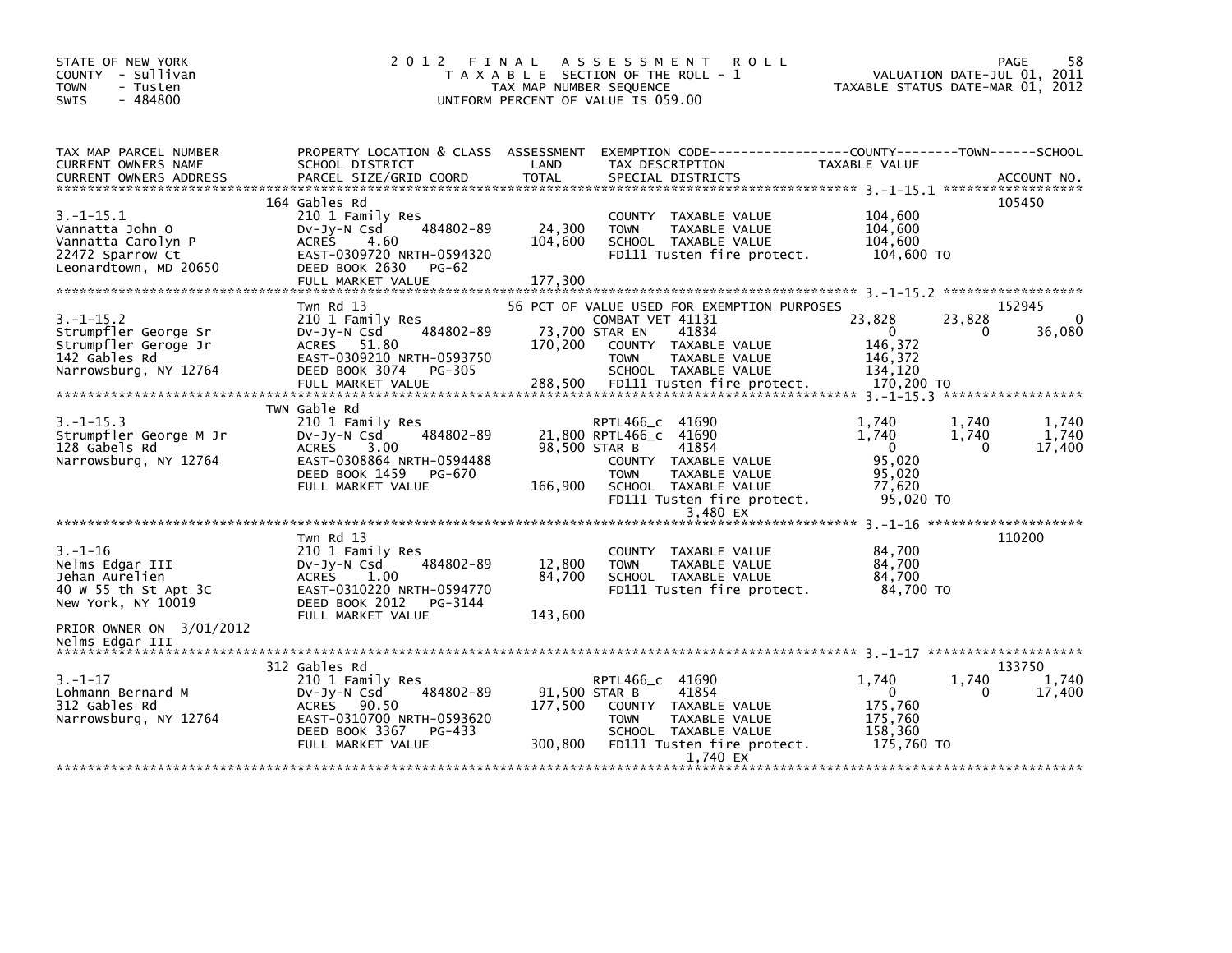| STATE OF NEW YORK<br>COUNTY - Sullivan<br><b>TOWN</b><br>- Tusten<br>$-484800$<br><b>SWIS</b>                             | 2 0 1 2                                                                                                                                                                | FINAL<br>A S S E S S M E N T<br><b>ROLL</b><br>T A X A B L E SECTION OF THE ROLL - 1<br>TAX MAP NUMBER SEQUENCE<br>UNIFORM PERCENT OF VALUE IS 059.00                                                                        | 59<br>PAGE<br>VALUATION DATE-JUL 01, 2011<br>TAXABLE STATUS DATE-MAR 01, 2012                                      |
|---------------------------------------------------------------------------------------------------------------------------|------------------------------------------------------------------------------------------------------------------------------------------------------------------------|------------------------------------------------------------------------------------------------------------------------------------------------------------------------------------------------------------------------------|--------------------------------------------------------------------------------------------------------------------|
| TAX MAP PARCEL NUMBER<br>CURRENT OWNERS NAME<br><b>CURRENT OWNERS ADDRESS</b>                                             | PROPERTY LOCATION & CLASS ASSESSMENT<br>SCHOOL DISTRICT<br>PARCEL SIZE/GRID COORD                                                                                      | LAND<br>TAX DESCRIPTION<br><b>TOTAL</b><br>SPECIAL DISTRICTS                                                                                                                                                                 | EXEMPTION CODE------------------COUNTY--------TOWN------SCHOOL<br>TAXABLE VALUE<br>ACCOUNT NO.                     |
| $3. - 1 - 18$<br>Phillips Liza L<br>Cape Francis A<br>358 Gables Rd<br>Narrowsburg, NY 12764<br>MAY BE SUBJECT TO PAYMENT | Twn Rd 13<br>241 Rural res&aq<br>484802-89<br>$Dv-Jy-N$ Csd<br>ACRES 51.98<br>EAST-0310236 NRTH-0592730<br>DEED BOOK 2062<br>PG-204<br>FULL MARKET VALUE               | AGRI DIST 41720<br>76,400 STAR B<br>41854<br>225,000<br>COUNTY TAXABLE VALUE<br><b>TOWN</b><br>TAXABLE VALUE<br>SCHOOL TAXABLE VALUE<br>381,400<br>FD111 Tusten fire protect.                                                | 100951<br>27,753<br>27,753<br>27,753<br>$\mathbf{0}$<br>17,400<br>0<br>197,247<br>197,247<br>179.847<br>225,000 TO |
| UNDER AGDIST LAW TIL 2016                                                                                                 |                                                                                                                                                                        |                                                                                                                                                                                                                              |                                                                                                                    |
| $3. - 1 - 19$<br>Sullivan Susan<br>Holden Christopher<br>501 County Rd 111<br>Narrowsburg, NY 12764                       | Co Rd 111<br>210 1 Family Res<br>484802-89<br>$Dv-Jy-N$ Csd<br>ACRES<br>4.09 BANK C61222<br>EAST-0312990 NRTH-0591190<br>DEED BOOK 1771<br>PG-412<br>FULL MARKET VALUE | 41834<br>STAR EN<br>22,400<br>COUNTY TAXABLE VALUE<br>50,000<br><b>TOWN</b><br>TAXABLE VALUE<br>SCHOOL TAXABLE VALUE<br>FD111 Tusten fire protect.<br>84,700                                                                 | 109700<br>36,080<br>$\Omega$<br>50.000<br>50.000<br>13,920<br>50,000 TO                                            |
| $3. - 1 - 20$<br>Weyandt Kennith L<br>Weyandt Darleen M<br>7890 State Route 52<br>Narrowsburg, NY 12764                   | Co Rd 111<br>210 1 Family Res<br>484802-89<br>DV-JY-N Csd<br>3.70<br>ACRES<br>EAST-0312890 NRTH-0590820<br>DEED BOOK 1233<br>PG-00122<br>FULL MARKET VALUE             | 91 PCT OF VALUE USED FOR EXEMPTION PURPOSES<br>41121<br>WAR VET<br>21,400 STAR B<br>41854<br>97,500<br>COUNTY TAXABLE VALUE<br>TAXABLE VALUE<br><b>TOWN</b><br>SCHOOL TAXABLE VALUE<br>165,300<br>FD111 Tusten fire protect. | 135100<br>13,309<br>13,309<br>17,400<br>$\Omega$<br>$\Omega$<br>84,191<br>84,191<br>80.100<br>97,500 TO            |
| $3. - 1 - 22.1$<br>Vidal Ivan<br>Vidal Ivan Jr<br>1179 Putnam Ave<br>Brooklyn, NY 11221                                   | Twn Rd 13<br>270 Mfg housing<br>484802-89<br>DV-Jy-N Csd<br><b>ACRES</b><br>2.69<br>EAST-0312326 NRTH-0590233<br>DEED BOOK 2277<br>PG-699<br>FULL MARKET VALUE         | COUNTY TAXABLE VALUE<br>20,900<br>TAXABLE VALUE<br><b>TOWN</b><br>30,300<br>SCHOOL TAXABLE VALUE<br>FD111 Tusten fire protect.<br>51,400                                                                                     | 154400<br>30,300<br>30,300<br>30,300<br>30,300 TO                                                                  |
|                                                                                                                           | Twn Rd 13                                                                                                                                                              |                                                                                                                                                                                                                              | ******************<br>122726                                                                                       |
| $3. - 1 - 22.2$<br>Hallen David S<br>Hallen Ann Mary<br>387 Gables Rd<br>Narrowsburg, NY 12764                            | 210 1 Family Res<br>484802-89<br>$Dv-Jy-N$ Csd<br><b>FRNT 239.62 DPTH</b><br>2.90 BANK C88880<br>ACRES<br>EAST-0312579 NRTH-0591401<br>DEED BOOK 2333<br><b>PG-90</b>  | COMBAT VET 41131<br>18,800 STAR B<br>41854<br>95,000<br>COUNTY TAXABLE VALUE<br>TAXABLE VALUE<br><b>TOWN</b><br>SCHOOL TAXABLE VALUE<br>FD111 Tusten fire protect.<br>161,000                                                | $\Omega$<br>23,750<br>23,750<br>$\mathbf{0}$<br>17,400<br>0<br>71,250<br>71,250<br>77,600<br>95,000 TO             |
|                                                                                                                           | FULL MARKET VALUE                                                                                                                                                      |                                                                                                                                                                                                                              |                                                                                                                    |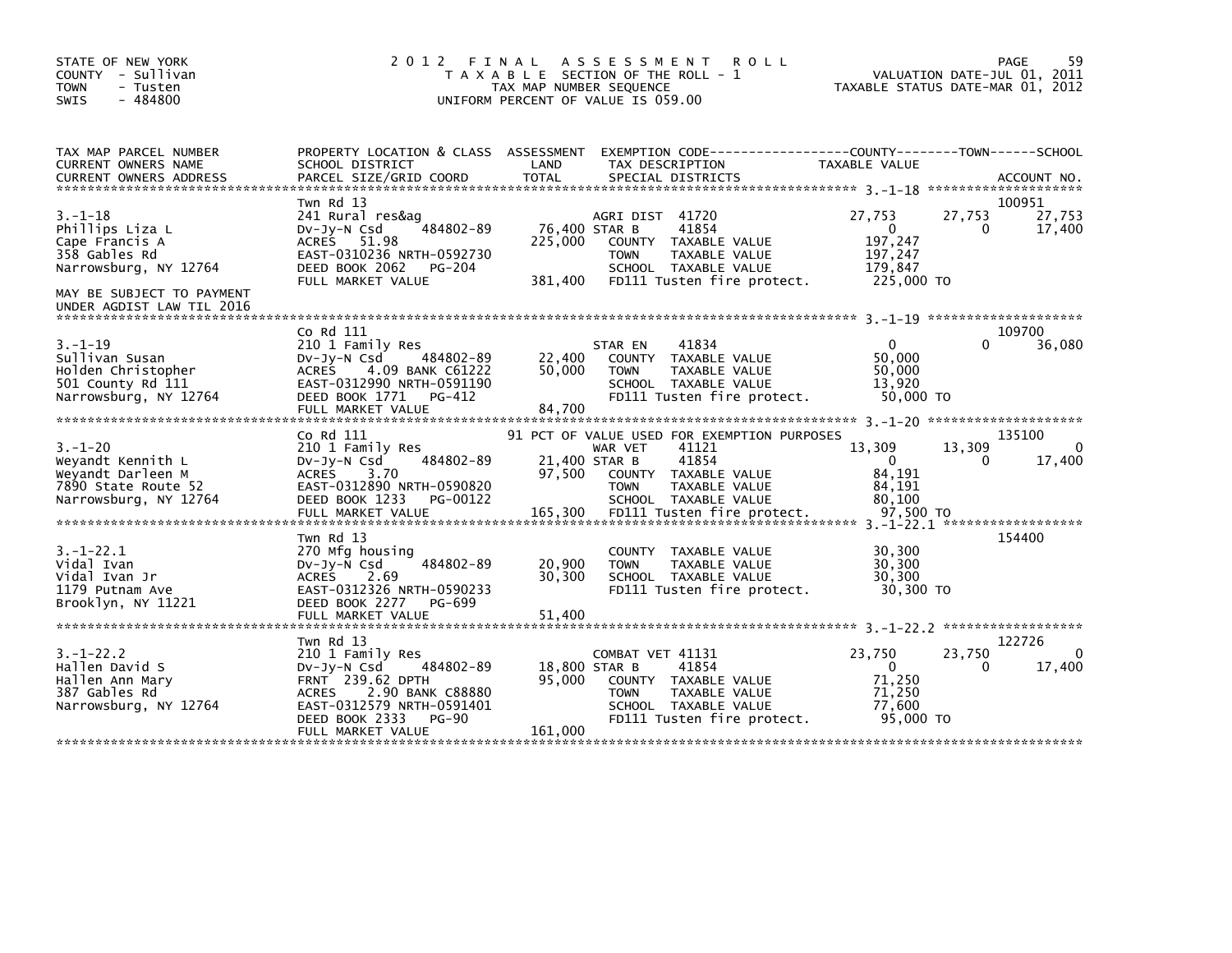| STATE OF NEW YORK<br>COUNTY - Sullivan<br><b>TOWN</b><br>- Tusten<br>$-484800$<br><b>SWIS</b>                               | 2 0 1 2                                                                                                                                                                                                                                                                                                    | FINAL<br>TAX MAP NUMBER SEQUENCE  | A S S E S S M E N T<br><b>ROLL</b><br>T A X A B L E SECTION OF THE ROLL - 1<br>UNIFORM PERCENT OF VALUE IS 059.00                        | VALUATION DATE-JUL 01,<br>TAXABLE STATUS DATE-MAR 01, 2012     | <b>PAGE</b><br>60<br>2011 |
|-----------------------------------------------------------------------------------------------------------------------------|------------------------------------------------------------------------------------------------------------------------------------------------------------------------------------------------------------------------------------------------------------------------------------------------------------|-----------------------------------|------------------------------------------------------------------------------------------------------------------------------------------|----------------------------------------------------------------|---------------------------|
| TAX MAP PARCEL NUMBER<br>CURRENT OWNERS NAME<br><b>CURRENT OWNERS ADDRESS</b>                                               | SCHOOL DISTRICT<br>PARCEL SIZE/GRID COORD                                                                                                                                                                                                                                                                  | LAND<br><b>TOTAL</b>              | PROPERTY LOCATION & CLASS ASSESSMENT EXEMPTION CODE----------------COUNTY-------TOWN------SCHOOL<br>TAX DESCRIPTION<br>SPECIAL DISTRICTS | TAXABLE VALUE                                                  | ACCOUNT NO.               |
| $3. - 1 - 22.3$<br>Buckman James A<br>379 Gables Rd<br>Narrowsburg, NY 12764                                                | Twn Rd 13<br>210 1 Family Res<br>484802-89<br>DV-Jy-N Csd<br><b>ACRES</b><br>1.90<br>EAST-0312390 NRTH-0591680<br>DEED BOOK 2305<br>PG-597<br>FULL MARKET VALUE                                                                                                                                            | 12,600<br>34,600<br>58.600        | COUNTY TAXABLE VALUE<br>TAXABLE VALUE<br><b>TOWN</b><br>SCHOOL TAXABLE VALUE<br>FD111 Tusten fire protect.                               | 34,600<br>34,600<br>34,600<br>34,600 TO                        | 114000                    |
| $3. - 1 - 22.4$<br>Cohen Harriet<br>78-11 Kew Forest Ln<br>Forest Hills, NY 11375                                           | Twn Rd 13<br>210 1 Family Res<br>484802-89<br>$Dv-Jy-N$ Csd<br><b>ACRES</b><br>1.00 BANK N61101<br>EAST-0312179 NRTH-0590745<br>DEED BOOK 1246<br>PG-00268<br>FULL MARKET VALUE                                                                                                                            | 12,900<br>62,600<br>106,100       | COUNTY TAXABLE VALUE<br>TAXABLE VALUE<br><b>TOWN</b><br>SCHOOL TAXABLE VALUE<br>FD111 Tusten fire protect.                               | 62,600<br>62,600<br>62,600<br>62,600 TO                        | 158000                    |
| $3. - 1 - 22.5$<br>Barnes Debra<br>426 Gables Rd<br>Narrowsburg, NY 12764                                                   | Twn Rd 13<br>210 1 Family Res<br>484802-89<br>$Dv-Jy-N$ Csd<br>2.97 BANK C10902<br><b>ACRES</b><br>EAST-0311972 NRTH-0590677<br>DEED BOOK 3386<br><b>PG-222</b><br>FULL MARKET VALUE                                                                                                                       | 19,000 STAR B<br>49,900<br>84,600 | WAR VET<br>41121<br>41854<br>COUNTY TAXABLE VALUE<br><b>TOWN</b><br>TAXABLE VALUE<br>SCHOOL TAXABLE VALUE<br>FD111 Tusten fire protect.  | 7,485<br>7,485<br>0<br>42,415<br>42,415<br>32,500<br>49,900 TO | 17,400<br>0               |
| $3. - 1 - 22.7$<br>Gajtani Sander<br>41-11 Parsons Blvd Apt 306<br>Flushing, NY 11355                                       | Twn Rd 13<br>270 Mfg housing<br>484802-89<br>$Dv-Jy-N$ Csd<br><b>ACRES</b><br>2.83<br>EAST-0312480 NRTH-0590450<br>DEED BOOK 2011<br>PG-2692<br>FULL MARKET VALUE                                                                                                                                          | 12,800<br>20,400<br>34,600        | COUNTY TAXABLE VALUE<br><b>TOWN</b><br>TAXABLE VALUE<br>SCHOOL TAXABLE VALUE<br>FD111 Tusten fire protect.                               | 20,400<br>20,400<br>20,400<br>20,400 TO                        | 102250                    |
| 3.–1–22.8<br>Buckman Barbara<br>380 Gables Rd<br>Narrowsburg, NY 12764                                                      | Twn Rd 13<br>322 Rural vac>10<br>484802-89<br>$Dv-Jy-N$ Csd<br>ACRES 155.20<br>EAST-0309303 NRTH-0591320<br>DEED BOOK 1228<br>PG-00237<br>FULL MARKET VALUE                                                                                                                                                | 114,500<br>114,500<br>194,100     | COUNTY TAXABLE VALUE<br>TAXABLE VALUE<br><b>TOWN</b><br>SCHOOL TAXABLE VALUE<br>FD111 Tusten fire protect.                               | 114,500<br>114.500<br>114,500<br>114,500 TO                    | 152946                    |
| $3. - 1 - 22.9$<br>Younger Benjamin<br>Attn: The Management Group<br>9100 Wilshire Blvd Ste 400W<br>Beverly Hills, CA 90212 | Twn Rd 13<br>280 Res Multiple<br>484802-89<br>DV-Jy-N Csd<br>Subdivided 2001 3.-1-22.1<br>9.15<br><b>ACRES</b><br>EAST-0312208 NRTH-0590948<br>DEED BOOK 2375<br>PG-547<br>FULL MARKET VALUE<br>وليه عرابه عرابه عرابه عرابه عرابه عرابه عرابه عرابه عرابه عرابه عرابه عرابه عرابه عرابه عرابه عرابه عرابه | 45,300<br>150,000<br>254,200      | COUNTY TAXABLE VALUE<br>TAXABLE VALUE<br><b>TOWN</b><br>SCHOOL TAXABLE VALUE<br>FD111 Tusten fire protect.                               | 150,000<br>150,000<br>150,000<br>150,000 TO                    | 132125                    |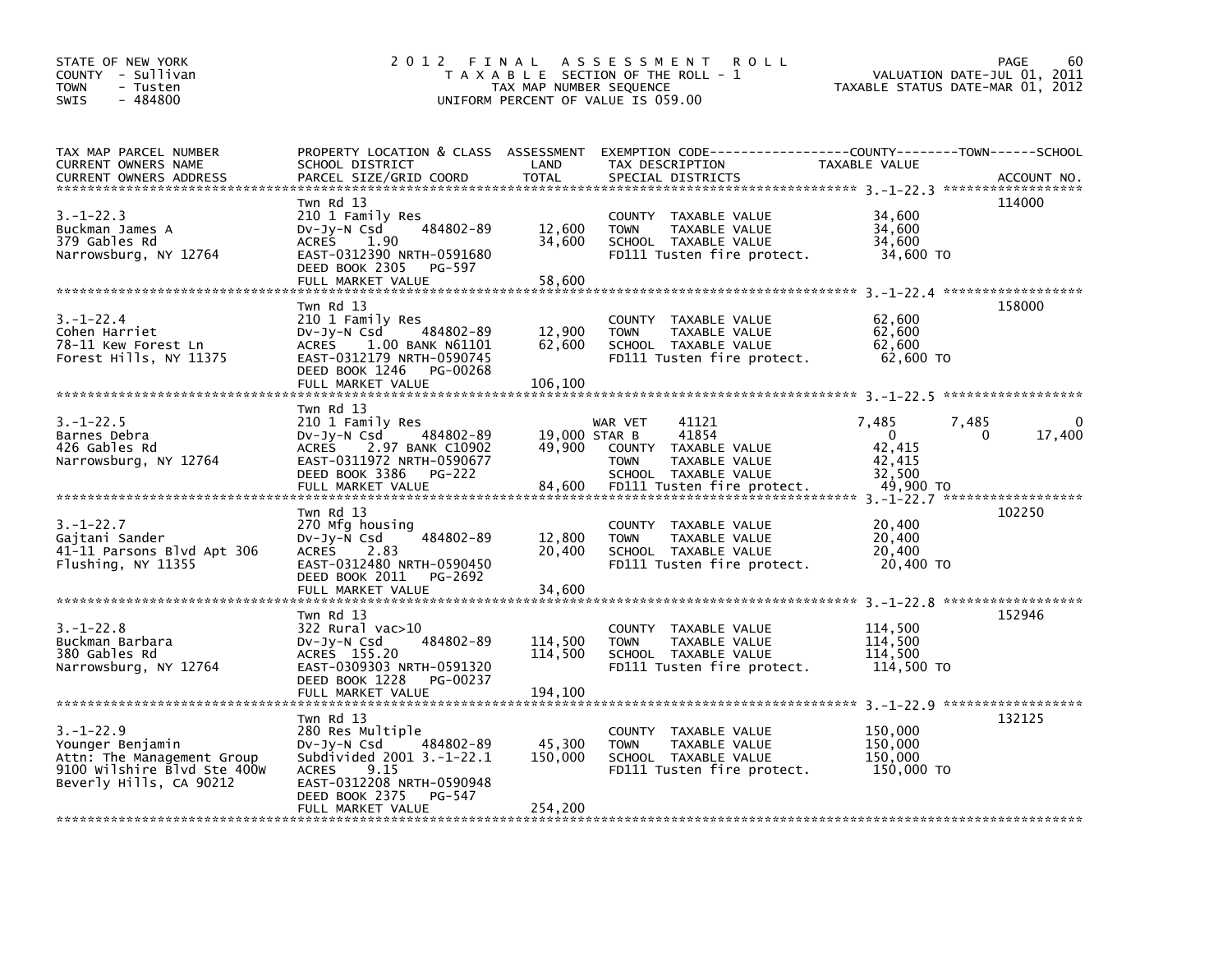| STATE OF NEW YORK<br>COUNTY - Sullivan<br><b>TOWN</b><br>- Tusten<br>$-484800$<br>SWIS                  | 2012 FINAL                                                                                                                                                                              | TAX MAP NUMBER SEQUENCE     | A S S E S S M E N T<br><b>ROLL</b><br>T A X A B L E SECTION OF THE ROLL - 1<br>UNIFORM PERCENT OF VALUE IS 059.00                                                                                                                                                                       |                                                                                                          | PAGE<br>61<br>VALUATION DATE-JUL 01, 2011<br>TAXABLE STATUS DATE-MAR 01, 2012          |
|---------------------------------------------------------------------------------------------------------|-----------------------------------------------------------------------------------------------------------------------------------------------------------------------------------------|-----------------------------|-----------------------------------------------------------------------------------------------------------------------------------------------------------------------------------------------------------------------------------------------------------------------------------------|----------------------------------------------------------------------------------------------------------|----------------------------------------------------------------------------------------|
| TAX MAP PARCEL NUMBER<br>CURRENT OWNERS NAME<br><b>CURRENT OWNERS ADDRESS</b>                           | SCHOOL DISTRICT<br>PARCEL SIZE/GRID COORD                                                                                                                                               | LAND<br>TOTAL               | PROPERTY LOCATION & CLASS ASSESSMENT EXEMPTION CODE----------------COUNTY-------TOWN------SCHOOL<br>TAX DESCRIPTION<br>SPECIAL DISTRICTS                                                                                                                                                | <b>TAXABLE VALUE</b>                                                                                     | ACCOUNT NO.                                                                            |
| $3. - 1 - 22.10$<br>Buckman Barbara<br>Buckman James<br>380 Gables Rd<br>Narrowsburg, NY 12764          | Tw Rd #13<br>210 1 Family Res<br>484802-89<br>DV-JV-N Csd<br>2.14<br>ACRES<br>EAST-0312180 NRTH-0591336<br>DEED BOOK 964<br>PG-00119<br>FULL MARKET VALUE                               | 157,500                     | RPTL466_c 41690<br>16,400 RPTL466_C 41690<br>92,900 STAR EN<br>41834<br>COUNTY TAXABLE VALUE<br><b>TOWN</b><br>TAXABLE VALUE<br>SCHOOL TAXABLE VALUE<br>FD111 Tusten fire protect.<br>3,480 EX                                                                                          | 1.740<br>1.740<br>$\mathbf{0}$<br>89.420<br>89,420<br>53,340<br>89,420 TO                                | 1,740<br>1,740<br>1,740<br>1,740<br>36,080<br>$\Omega$                                 |
| $3. - 1 - 22.12$<br>Brennan Edward E<br>Brennan Joanne<br>PO Box 123<br>Narrowsburg, NY 12764           | ES Gables Rd TR 13<br>280 Res Multiple<br>484802-89<br>$Dv-Jy-N$ Csd<br><b>ACRES</b><br>5.13<br>EAST-0312208 NRTH-0590948<br>DEED BOOK 2159<br>PG-689<br>FULL MARKET VALUE              | 28,700<br>47,900<br>81,200  | COUNTY TAXABLE VALUE<br><b>TOWN</b><br>TAXABLE VALUE<br>SCHOOL TAXABLE VALUE<br>FD111 Tusten fire protect.                                                                                                                                                                              | 47,900<br>47,900<br>47,900<br>47,900 TO                                                                  | 132125                                                                                 |
| $3. - 1 - 23$<br>Shear Martin<br>Shear Janice E<br>59 Oyster Bay Rd<br>Locust Valley, NY 11560          | GABLESRD Twn Rd 13<br>210 1 Family Res<br>484802-89<br>DV-Jy-N Csd<br><b>ACRES</b><br>2.54<br>EAST-0312123 NRTH-0590206<br>DEED BOOK 1612<br>PG-400<br>FULL MARKET VALUE                | 15,800<br>74.900<br>126,900 | COUNTY<br>TAXABLE VALUE<br>TAXABLE VALUE<br><b>TOWN</b><br>SCHOOL TAXABLE VALUE<br>FD111 Tusten fire protect.                                                                                                                                                                           | 74,900<br>74,900<br>74,900<br>74,900 TO                                                                  | 133900                                                                                 |
| $3.-1-24.1$<br>Diaz Richie<br>403 Route 52<br>Narrowsburg, NY 12764                                     | Co Rd 111<br>210 1 Family Res<br>484802-89<br>DV-JY-N Csd<br>Lot $#1$<br><b>ACRES</b><br>1.26 BANK H61222<br>EAST-0312127 NRTH-0590034<br>DEED BOOK 2149<br>PG-185<br>FULL MARKET VALUE | 61,000<br>103,400           | 41121<br>WAR VET<br>41854<br>15,500 STAR B<br>COUNTY TAXABLE VALUE<br><b>TOWN</b><br>TAXABLE VALUE<br>SCHOOL TAXABLE VALUE<br>FD111 Tusten fire protect.                                                                                                                                | 9,150<br>$\Omega$<br>51,850<br>51,850<br>43,600<br>61,000 TO                                             | 133450<br>9,150<br>$\Omega$<br>17,400<br>0                                             |
| $3. - 1 - 24.2$<br>Hoheulse Margeline<br>M Hoheulse Living Trust<br>7970 Rt 52<br>Narrowsburg, NY 12764 | Co Rd 111<br>240 Rural res<br>484802-89<br>DV-Jy-N Csd<br>ACRES 21.93<br>EAST-0311590 NRTH-0587850<br>DEED BOOK 1977<br>PG-0021<br>FULL MARKET VALUE                                    | 343,200                     | 40 PCT OF VALUE USED FOR EXEMPTION PURPOSES<br>COMBAT VET 41131<br>49,700 RPTL466_C 41690<br>202,500 AGED-CTS<br>41800<br>STAR EN<br>41834<br>41854<br>STAR B<br>COUNTY TAXABLE VALUE<br><b>TOWN</b><br>TAXABLE VALUE<br>SCHOOL TAXABLE VALUE<br>FD111 Tusten fire protect.<br>1.740 EX | 20,250<br>1,740<br>29,505<br>$\mathbf{0}$<br>$\mathbf{0}$<br>151,005<br>151.005<br>107,650<br>200,760 TO | 20,250<br>0<br>1,740<br>1,740<br>29,505<br>39,630<br>36,080<br>0<br>$\Omega$<br>17,400 |
|                                                                                                         |                                                                                                                                                                                         |                             |                                                                                                                                                                                                                                                                                         |                                                                                                          |                                                                                        |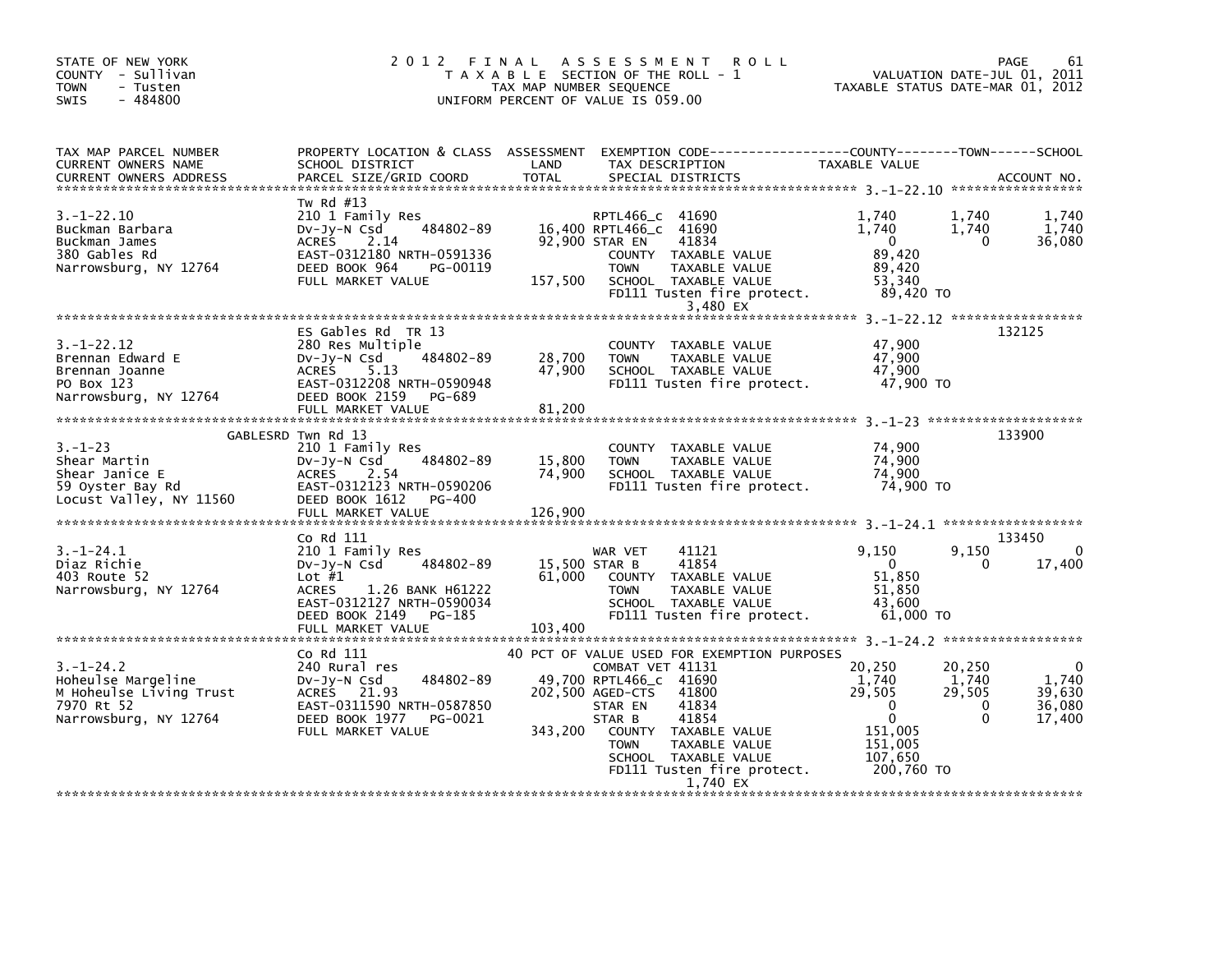| STATE OF NEW YORK<br>COUNTY - Sullivan<br><b>TOWN</b><br>- Tusten<br>$-484800$<br>SWIS         | 2 0 1 2                                                                                                                                                           | FINAL<br>T A X A B L E SECTION OF THE ROLL - 1<br>TAX MAP NUMBER SEQUENCE<br>UNIFORM PERCENT OF VALUE IS 059.00 | A S S E S S M E N T                                                      | <b>ROLL</b>                                                                                                                                 | TAXABLE STATUS DATE-MAR 01, 2012                                                    |                                       | 62<br>PAGE<br>VALUATION DATE-JUL 01, 2011 |
|------------------------------------------------------------------------------------------------|-------------------------------------------------------------------------------------------------------------------------------------------------------------------|-----------------------------------------------------------------------------------------------------------------|--------------------------------------------------------------------------|---------------------------------------------------------------------------------------------------------------------------------------------|-------------------------------------------------------------------------------------|---------------------------------------|-------------------------------------------|
| TAX MAP PARCEL NUMBER<br>CURRENT OWNERS NAME                                                   | PROPERTY LOCATION & CLASS ASSESSMENT EXEMPTION CODE----------------COUNTY-------TOWN------SCHOOL<br>SCHOOL DISTRICT                                               | LAND                                                                                                            |                                                                          | TAX DESCRIPTION                                                                                                                             | TAXABLE VALUE                                                                       |                                       |                                           |
| $3. - 1 - 25$<br>Bodens Jean<br>7972 State Route 52<br>Narrowsburg, NY 12764                   | Co Rd 111<br>210 1 Family Res<br>484802-89<br>DV-JY-N Csd<br><b>ACRES</b><br>2.50<br>EAST-0311688 NRTH-0589565<br>DEED BOOK 3524<br>PG-179<br>FULL MARKET VALUE   | 156,800                                                                                                         | WAR VET<br>17,500 RPTL466_C<br>92,500 AGED-CTS<br>STAR EN<br><b>TOWN</b> | 41121<br>41690<br>41800<br>41834<br>COUNTY TAXABLE VALUE<br>TAXABLE VALUE<br>SCHOOL TAXABLE VALUE<br>FD111 Tusten fire protect.<br>1,740 EX | 13,875<br>1,740<br>38,443<br>$\mathbf{0}$<br>38,442<br>38,442<br>9,300<br>90.760 TO | 13,875<br>1,740<br>38,443<br>$\Omega$ | 105250<br>0<br>1,740<br>45.380<br>36,080  |
|                                                                                                |                                                                                                                                                                   |                                                                                                                 |                                                                          |                                                                                                                                             |                                                                                     |                                       |                                           |
| $3. - 1 - 26$<br>Hage Dennis<br>Molle Robt<br>PO Box 146<br>Narrowsburg, NY 12764              | Co Rd #111<br>210 1 Family Res<br>484802-89<br>$Dv-Jy-N$ Csd<br>ACRES 10.00<br>EAST-0311318 NRTH-0589547<br>DEED BOOK 1605<br>PG-631<br>FULL MARKET VALUE         | 35,900<br>125,900<br>213,400                                                                                    | STAR B<br><b>TOWN</b>                                                    | 41854<br>COUNTY TAXABLE VALUE<br>TAXABLE VALUE<br>SCHOOL TAXABLE VALUE<br>FD111 Tusten fire protect.                                        | $\Omega$<br>125,900<br>125,900<br>108.500<br>125,900 TO                             | 0                                     | 101650<br>17,400                          |
| $3.-1-28.1$<br>Ognibene Joseph<br>Ognibene Marisa<br>160-15 80 th St<br>Howard Beach, NY 11414 | Twn Rd 6<br>240 Rural res<br>484802-89<br>$Dv-Jy-N$ Csd<br>ACRES 86.51 BANK 60806<br>EAST-0308523 NRTH-0589790<br>DEED BOOK 2387<br>PG-211<br>FULL MARKET VALUE   | 81,800<br>160,000<br>271,200                                                                                    | <b>TOWN</b>                                                              | COUNTY TAXABLE VALUE<br>TAXABLE VALUE<br>SCHOOL TAXABLE VALUE<br>FD111 Tusten fire protect.                                                 | 160,000<br>160,000<br>160,000<br>160,000 TO                                         |                                       | 131150                                    |
| $3. - 1 - 28.2$<br>Mullin Edward<br>Mullin Catherine<br>484 President St<br>Brooklyn, NY 11215 | Twn Rd 6<br>210 1 Family Res<br>484802-89<br>$Dv-Jy-N$ Csd<br><b>ACRES</b><br>5.97<br>EAST-0308834 NRTH-0589166<br>DEED BOOK 906<br>PG-00168<br>FULL MARKET VALUE | 27,900<br>98,600<br>167,100                                                                                     | <b>COUNTY</b><br><b>TOWN</b>                                             | TAXABLE VALUE<br>TAXABLE VALUE<br>SCHOOL TAXABLE VALUE<br>FD111 Tusten fire protect.                                                        | 98,600<br>98,600<br>98,600<br>98,600 TO                                             |                                       | ******************<br>138275              |
| $3. - 1 - 29$<br>Wolsky Theodore B<br>PO Box 14<br>Narrowsburg, NY 12764                       | 55 William James Rd<br>210 1 Family Res<br>484802-89<br>DV-Jy-N Csd<br>ACRES 25.00<br>EAST-0309980 NRTH-0589710<br>DEED BOOK 2444<br>PG-296<br>FULL MARKET VALUE  | 59,700<br>210,900<br>357,458                                                                                    | <b>TOWN</b>                                                              | COUNTY TAXABLE VALUE<br>TAXABLE VALUE<br>SCHOOL TAXABLE VALUE<br>FD111 Tusten fire protect.                                                 | 210,900<br>210,900<br>210,900<br>210,900 TO                                         |                                       | 105300                                    |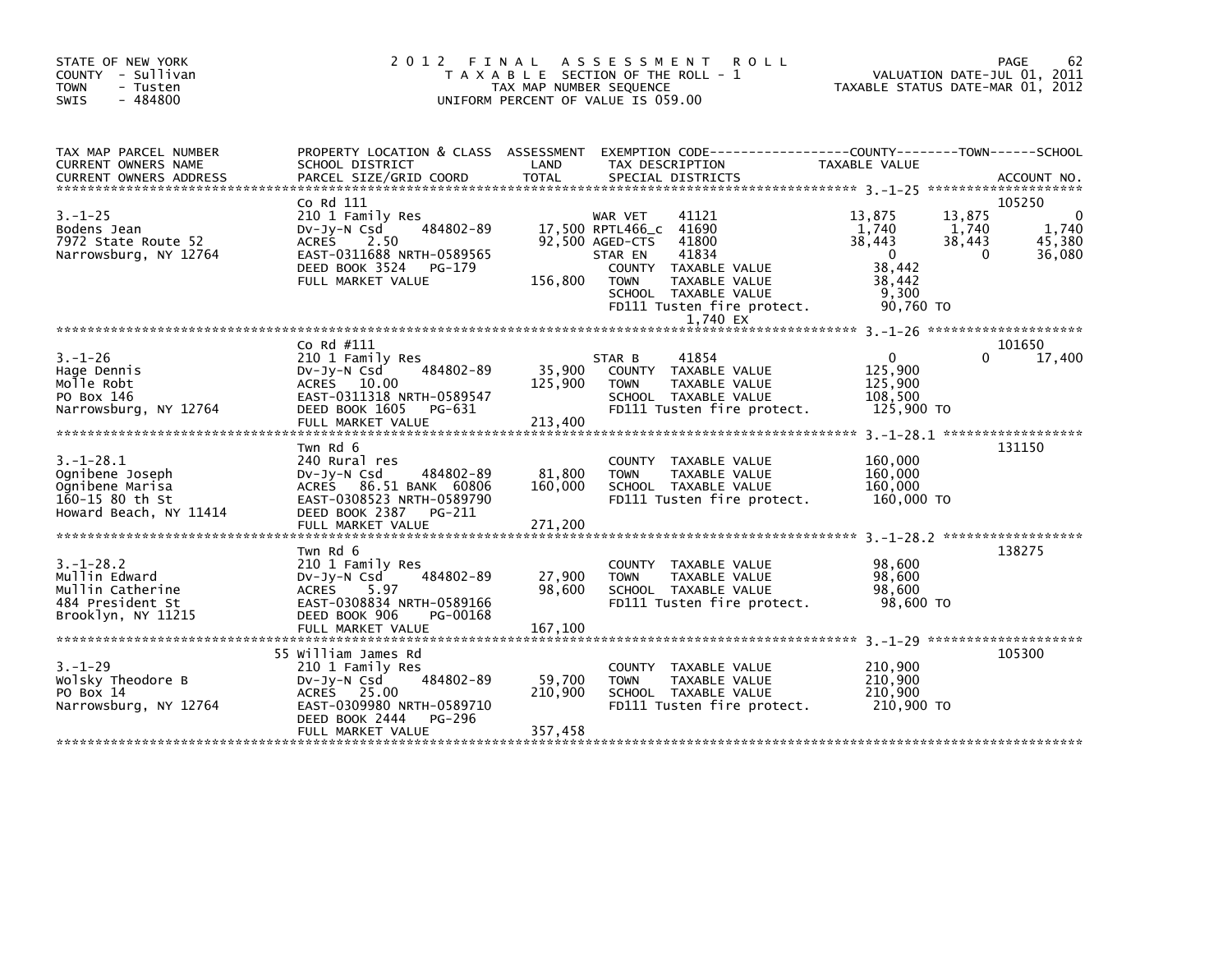| STATE OF NEW YORK<br>COUNTY - Sullivan<br>TOWN<br>- Tusten<br>$-484800$<br><b>SWIS</b>           | 2 0 1 2<br>FINAL                                                                                                                                                              | TAX MAP NUMBER SEQUENCE              | A S S E S S M E N T<br><b>ROLL</b><br>T A X A B L E SECTION OF THE ROLL - 1<br>UNIFORM PERCENT OF VALUE IS 059.00                                                                                                                                              |                                                                                   | 63<br><b>PAGE</b><br>VALUATION DATE-JUL 01, 2011<br>TAXABLE STATUS DATE-MAR 01, 2012                 |
|--------------------------------------------------------------------------------------------------|-------------------------------------------------------------------------------------------------------------------------------------------------------------------------------|--------------------------------------|----------------------------------------------------------------------------------------------------------------------------------------------------------------------------------------------------------------------------------------------------------------|-----------------------------------------------------------------------------------|------------------------------------------------------------------------------------------------------|
| TAX MAP PARCEL NUMBER<br><b>CURRENT OWNERS NAME</b>                                              | PROPERTY LOCATION & CLASS ASSESSMENT<br>SCHOOL DISTRICT                                                                                                                       | LAND                                 | EXEMPTION CODE-----------------COUNTY-------TOWN------SCHOOL<br>TAX DESCRIPTION                                                                                                                                                                                | TAXABLE VALUE                                                                     |                                                                                                      |
| $3. - 1 - 30$<br>Wolsky Theodore<br>Wolsky Nina M<br>PO Box 14<br>Narrowsburg, NY 12764          | 25 William James Rd<br>210 1 Family Res<br>484802-89<br>DV-Jy-N Csd<br><b>ACRES</b><br>3.76<br>EAST-0309520 NRTH-0588720<br>DEED BOOK 3256<br>PG-410<br>FULL MARKET VALUE     | 21,600<br>66,000<br>111,900          | COUNTY TAXABLE VALUE<br><b>TOWN</b><br><b>TAXABLE VALUE</b><br>SCHOOL TAXABLE VALUE<br>FD111 Tusten fire protect.                                                                                                                                              | 66,000<br>66,000<br>66,000<br>66,000 TO                                           | 146502                                                                                               |
| $3. -1 - 31.1$<br>Roberts Kirk R<br>PO Box 89<br>Narrowsburg, NY 12764                           | 7984 State Route 52<br>210 1 Family Res<br>484802-89<br>$Dv-Jy-N$ Csd<br><b>ACRES</b><br>16.72<br>EAST-0311016 NRTH-0589274<br>DEED BOOK 2366<br>PG-044<br>FULL MARKET VALUE  | 40,000<br>48,800<br>82,700           | COUNTY TAXABLE VALUE<br><b>TOWN</b><br>TAXABLE VALUE<br>SCHOOL TAXABLE VALUE<br>FD111 Tusten fire protect.                                                                                                                                                     | 48,800<br>48,800<br>48.800<br>48,800 TO                                           | 141150                                                                                               |
| $3. - 1 - 31.2$<br>Lingle James<br>Lingle Patricia<br>327 Rt 111<br>Narrowsburg, NY 12764        | Cty Rd 52<br>210 1 Family Res<br>484802-89<br>$Dv-Jy-N$ Csd<br><b>ACRES</b><br>2.00<br>EAST-0311120 NRTH-0588790<br>DEED BOOK 1291<br>PG-00246<br>FULL MARKET VALUE           | 15,900 STAR EN<br>130,500<br>221,200 | WAR VET<br>41121<br>41834<br>TAXABLE VALUE<br><b>COUNTY</b><br><b>TOWN</b><br>TAXABLE VALUE<br>SCHOOL TAXABLE VALUE<br>FD111 Tusten fire protect.                                                                                                              | 15,660<br>$\Omega$<br>114,840<br>114,840<br>94.420<br>130,500 TO                  | 135555<br>15,660<br>0<br>36,080<br>0                                                                 |
| $3. - 1 - 32$<br>Yacino Lillian E<br>Andrewski Priscilla J<br>PO Box 61<br>Narrowsburg, NY 12764 | Co Rd 111<br>210 1 Family Res<br>484802-89<br>$Dv-Jy-N$ Csd<br>56.30 DPTH 152.60<br><b>FRNT</b><br>EAST-0311170 NRTH-0588510<br>DEED BOOK 2920<br>PG-571<br>FULL MARKET VALUE | 57,800<br>98,000                     | 41800<br>AGED-CTS<br>7,500 STAR EN<br>41834<br><b>COUNTY</b><br>TAXABLE VALUE<br><b>TOWN</b><br>TAXABLE VALUE<br>SCHOOL TAXABLE VALUE<br>FD111 Tusten fire protect.                                                                                            | 28,900<br>$\Omega$<br>28,900<br>28,900<br>$\Omega$<br>57,800 TO                   | 161900<br>28,900<br>28,900<br>0<br>28,900                                                            |
| $3. - 1 - 33$<br>Luchsinger Jane L<br>7805 State Route 52<br>Narrowsburg, NY 12764               | Co Rd 111<br>240 Rural res<br>484802-89<br>$Dv-Jy-N$ Csd<br>ACRES 35.00<br>EAST-0314710 NRTH-0591180<br>DEED BOOK 2010<br>PG-59486<br>FULL MARKET VALUE                       | 178,800                              | 52 PCT OF VALUE USED FOR EXEMPTION PURPOSES<br>41121<br><b>WAR VET</b><br>66,700 COMBAT VET 41131<br>105,500 DISABL VET 41141<br>STAR B<br>41854<br>COUNTY TAXABLE VALUE<br><b>TOWN</b><br>TAXABLE VALUE<br>SCHOOL TAXABLE VALUE<br>FD111 Tusten fire protect. | 8,229<br>13,715<br>27,430<br>$\Omega$<br>56,126<br>56,126<br>88.100<br>105,500 TO | 114150<br>8.229<br>$\mathbf 0$<br>$\Omega$<br>13,715<br>27,430<br>$\mathbf{0}$<br>$\Omega$<br>17,400 |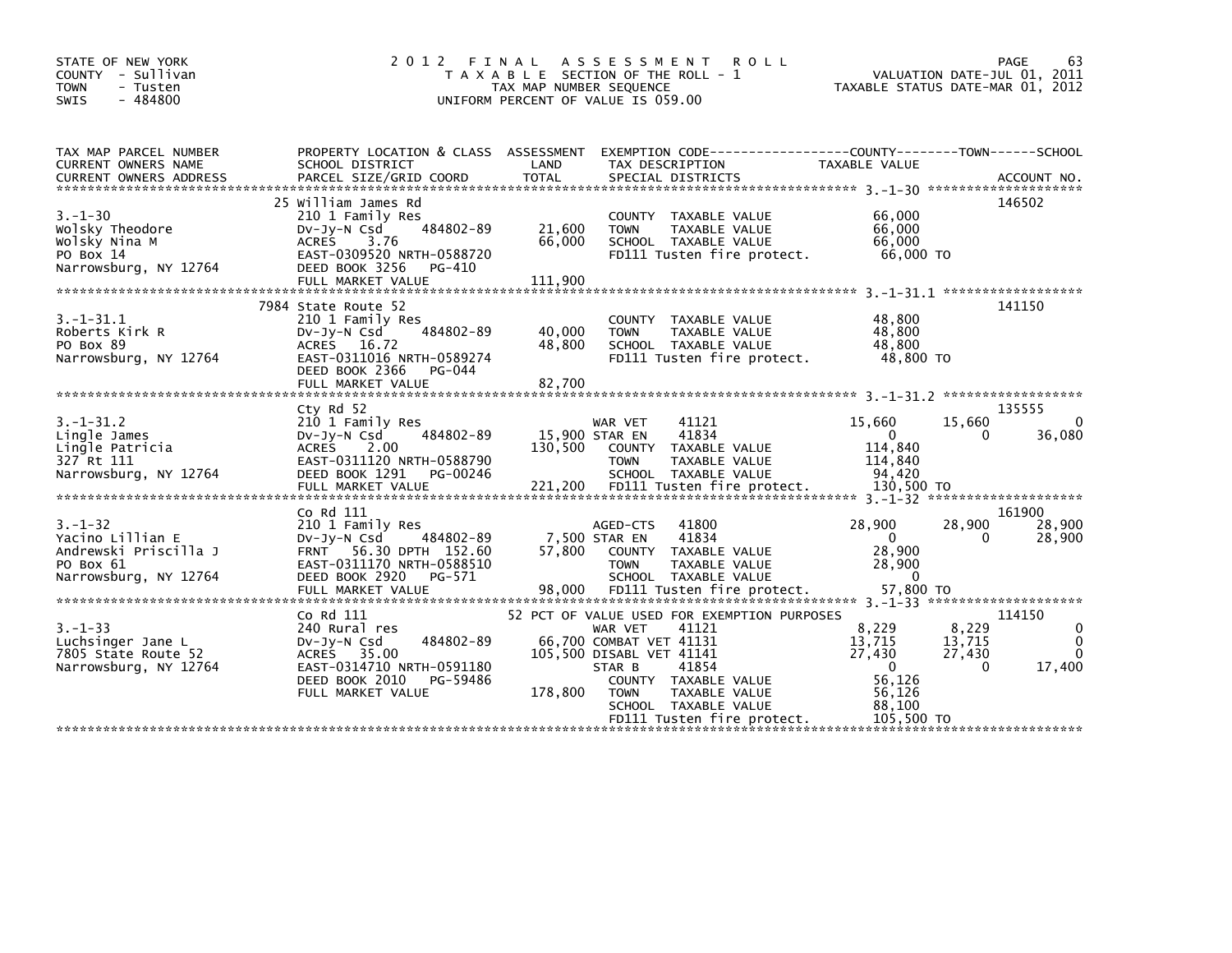| STATE OF NEW YORK<br>COUNTY - Sullivan<br><b>TOWN</b><br>- Tusten<br>$-484800$<br>SWIS                                                                                                                                                                         |                                                                                                                                                                                                         | 2 FINAL ASSESSMENT ROLL<br>TAXABLE SECTION OF THE ROLL - 1 VALUATION DATE-JUL 01, 2011<br>TAX MAP NUMBER SEQUENCE TAXABLE STATUS DATE-MAR 01, 2012<br>2012 FINAL ASSESSMENT<br>UNIFORM PERCENT OF VALUE IS 059.00                                                                                                            |                                                                                                                                       |                                       |
|----------------------------------------------------------------------------------------------------------------------------------------------------------------------------------------------------------------------------------------------------------------|---------------------------------------------------------------------------------------------------------------------------------------------------------------------------------------------------------|------------------------------------------------------------------------------------------------------------------------------------------------------------------------------------------------------------------------------------------------------------------------------------------------------------------------------|---------------------------------------------------------------------------------------------------------------------------------------|---------------------------------------|
| TAX MAP PARCEL NUMBER<br>CURRENT OWNERS NAME<br>CURRENT OWNERS ADDRESS                                                                                                                                                                                         |                                                                                                                                                                                                         | PROPERTY LOCATION & CLASS ASSESSMENT EXEMPTION CODE----------------COUNTY-------TOWN------SCHOOL<br>TAX DESCRIPTION<br>SPECIAL DISTRICTS<br><b>TOTAL</b>                                                                                                                                                                     | TAXABLE VALUE                                                                                                                         | ACCOUNT NO.                           |
| $3. - 1 - 34$<br>3.-1-34<br>Russo Joseph<br>7835 State Rt 52<br>Narrowsburg, NY 12764-9456                                                                                                                                                                     | Co Rd 111<br>PG-00158<br>DEED BOOK 754<br>FULL MARKET VALUE                                                                                                                                             | COUNTY TAXABLE VALUE<br><b>TOWN</b><br>TAXABLE VALUE<br>163,600 SCHOOL TAXABLE VALUE 163,680<br>FD111 Tusten fire protect. 94,760 TO<br>1,740 EX                                                                                                                                                                             | 24,125<br>24,125<br>$1,740$ $1,740$<br>$\begin{array}{c} 0 \\ 70,635 \end{array}$<br>$\Omega$<br>70,635                               | 146450<br>$\Omega$<br>1,740<br>36,080 |
|                                                                                                                                                                                                                                                                | Co Rd 111                                                                                                                                                                                               |                                                                                                                                                                                                                                                                                                                              |                                                                                                                                       | 161401                                |
| $3. - 1 - 35$<br>ככ-ב-ב-ס<br>Giguere Elaine M<br>Narrowsburg, NY 12764                                                                                                                                                                                         | 210 1 Family Res<br>$484802 - 89$ 9,700<br>DV-JV-N Csd<br>FRNT 80.00 DPTH 272.25<br>EAST-0313599 NRTH-0591116<br>DEED BOOK 1142 PG-00050<br>FULL MARKET VALUE<br>FILL MARKET VALUE<br>FILL MARKET VALUE | 41834<br>STAR EN<br>COUNTY TAXABLE VALUE<br>52,400<br><b>TOWN</b><br>TAXABLE VALUE<br>SCHOOL TAXABLE VALUE<br>FD111 Tusten fire protect. 52,400 TO                                                                                                                                                                           | $\overline{0}$<br>$\Omega$<br>52.400<br>52,400<br>16.320                                                                              | 36,080                                |
|                                                                                                                                                                                                                                                                |                                                                                                                                                                                                         | 88,800                                                                                                                                                                                                                                                                                                                       |                                                                                                                                       |                                       |
| CO RU 111<br>3.-1-36<br>Melendez Cynthia<br>7861 State Route 52<br>Narrowsburg, NY 12764<br>REAST-0313462 NRTH-0590934<br>DEED BOOK 2761 PG-590<br>FILL MARKET VALUE<br>PG-590<br>PG-590<br>PG-590<br>PG-590<br>PG-590<br>PG-590<br>PG-590<br>PG-590<br>PG-590 |                                                                                                                                                                                                         | 41854<br>STAR B<br>COUNTY TAXABLE VALUE<br>TAXABLE VALUE<br><b>TOWN</b><br>SCHOOL TAXABLE VALUE 49,400<br>FD111 Tusten fire protect. 66,800 TO                                                                                                                                                                               | $\overline{\mathbf{0}}$<br>$\Omega$<br>66,800<br>66,800                                                                               | 101100<br>17,400                      |
|                                                                                                                                                                                                                                                                |                                                                                                                                                                                                         | 91 PCT OF VALUE USED FOR EXEMPTION PURPOSES                                                                                                                                                                                                                                                                                  |                                                                                                                                       | 147950                                |
| Narrowsburg, NY 12764                                                                                                                                                                                                                                          | Co Rd 111<br>210 1 Family Res<br>484802-89<br>DEED BOOK 867<br>PG-00327<br>FULL MARKET VALUE                                                                                                            | WAR VET<br>41121<br>14,100 RPTL466_c 41690<br>92,800 STAR EN 41834<br>COUNTY TAXABLE VALUE<br>TAXABLE VALUE<br><b>TOWN</b><br>SCHOOL TAXABLE VALUE 6, 393<br>FD111 Tusten fire protect. 91,060<br>1 740 FV<br>157,300<br>1,740 EX                                                                                            | $\begin{bmatrix} 12,667 & 12,667 \\ 1,740 & 1,740 \\ 0 & 0 \end{bmatrix}$<br>78,393<br>78,393<br>91.060 TO                            | $\overline{0}$<br>1,740<br>36,080     |
|                                                                                                                                                                                                                                                                |                                                                                                                                                                                                         |                                                                                                                                                                                                                                                                                                                              |                                                                                                                                       |                                       |
|                                                                                                                                                                                                                                                                | Co Rd 111<br>FULL MARKET VALUE                                                                                                                                                                          | 3.-1-38<br>Gettel Bruce 210 1 Family Res<br>Gettel Edwin 210 1 Family Res<br>DV-Jy-N Csd 484802-89 27,700 RPTL466_c 41692<br>Gettel Edwin ACRES 5.66 67,000 STAR B 41854<br>7873 State Route 52 EAST-0313604 NRTH-0590703 COUNTY TAXABLE<br>113,600 SCHOOL TAXABLE VALUE<br>FD111 Tusten fire protect. 63,520 TO<br>3,480 EX | 1,740<br>1,740<br>$\overline{0}$<br>1.740<br>$\begin{bmatrix} 1 & 0 \\ 0 & 0 \end{bmatrix}$<br>$\Omega$<br>63,520<br>65.260<br>47,860 | 122750<br>1,740<br>$\Omega$<br>17,400 |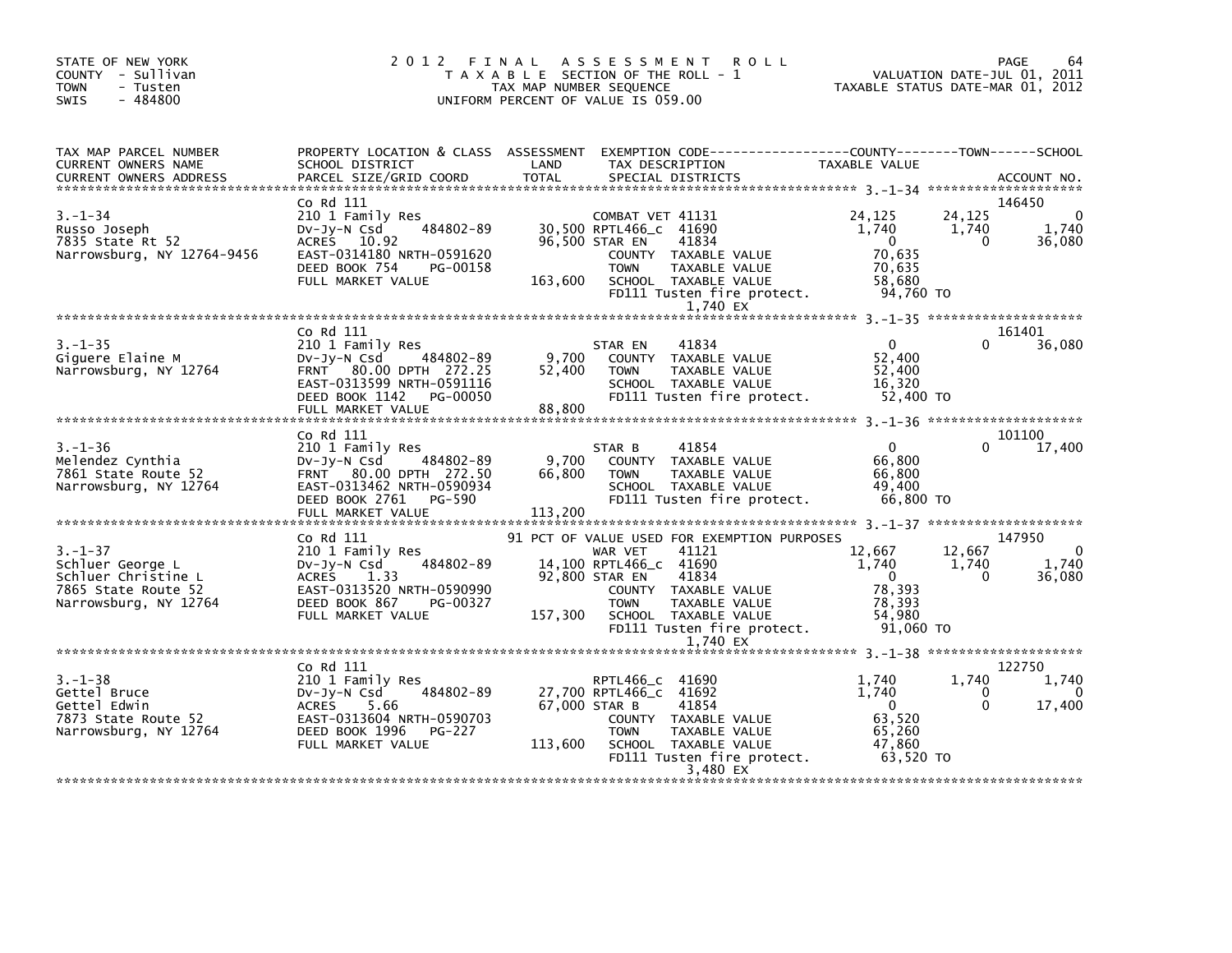| STATE OF NEW YORK<br>COUNTY - Sullivan<br><b>TOWN</b><br>- Tusten<br>$-484800$<br><b>SWIS</b>                                                                  | 2 0 1 2                                                                                                                                                               | TAX MAP NUMBER SEQUENCE     | FINAL ASSESSMENT<br><b>ROLL</b><br>T A X A B L E SECTION OF THE ROLL - 1<br>UNIFORM PERCENT OF VALUE IS 059.00                                                                                                                                            | TAXABLE STATUS DATE-MAR 01, 2012                                                                                              |                                                                 | 65<br>PAGE<br>VALUATION DATE-JUL 01, 2011                                  |
|----------------------------------------------------------------------------------------------------------------------------------------------------------------|-----------------------------------------------------------------------------------------------------------------------------------------------------------------------|-----------------------------|-----------------------------------------------------------------------------------------------------------------------------------------------------------------------------------------------------------------------------------------------------------|-------------------------------------------------------------------------------------------------------------------------------|-----------------------------------------------------------------|----------------------------------------------------------------------------|
| TAX MAP PARCEL NUMBER<br>CURRENT OWNERS NAME<br><b>CURRENT OWNERS ADDRESS</b>                                                                                  | PROPERTY LOCATION & CLASS ASSESSMENT<br>SCHOOL DISTRICT<br>PARCEL SIZE/GRID COORD                                                                                     | LAND<br><b>TOTAL</b>        | EXEMPTION CODE-----------------COUNTY-------TOWN------SCHOOL<br>TAX DESCRIPTION<br>SPECIAL DISTRICTS                                                                                                                                                      | TAXABLE VALUE                                                                                                                 |                                                                 | ACCOUNT NO.                                                                |
|                                                                                                                                                                |                                                                                                                                                                       |                             |                                                                                                                                                                                                                                                           |                                                                                                                               |                                                                 |                                                                            |
| $3. - 1 - 40.1$<br>Daley Stephen J<br>Daley Angela A<br>7907 State Route 52<br>Narrowsburg, NY 12764<br>MAY BE SUBJECT TO PAYMENT<br>UNDER AGDIST LAW TIL 2021 | Co Rd 111<br>416 Mfg hsing pk<br>$484802 - 89$<br>Dv-Jy-N Csd<br>ACRES 93.03 BANK 60806<br>EAST-0313724 NRTH-0589677<br>DEED BOOK 3471<br>PG-438<br>FULL MARKET VALUE | 763,400 STAR B              | BUS IMP AP 47610<br>172,400 BUS IMP AP 47610<br>450,400 FOREST LND 47460<br>AGRI DIST 41720<br>STAR EN<br>41834<br>41854<br>41854<br>STAR B<br>COUNTY TAXABLE VALUE<br><b>TOWN</b><br>TAXABLE VALUE<br>SCHOOL TAXABLE VALUE<br>FD111 Tusten fire protect. | 2,332<br>1,950<br>50,648<br>13,186<br>$\mathbf{0}$<br>$\Omega$<br>$\mathbf{0}$<br>382,284<br>382,284<br>289,404<br>450,400 TO | 2,332<br>1,950<br>50,648<br>13,186<br>0<br>$\Omega$<br>$\Omega$ | 130798<br>2,332<br>1,950<br>50,648<br>13,186<br>52,500<br>20,190<br>20,190 |
|                                                                                                                                                                |                                                                                                                                                                       |                             |                                                                                                                                                                                                                                                           |                                                                                                                               |                                                                 |                                                                            |
| $3. - 1 - 40.3$<br>Lohmann Bernard<br>Lohmann Marie<br>7851 State Route 52<br>Narrowsburg, NY 12764                                                            | Side Co Rd 111<br>210 1 Family Res<br>484802-89<br>DV-Jy-N Csd<br>ACRES<br>3.40<br>EAST-0313830 NRTH-0591040<br>DEED BOOK 1351 PG-687                                 | 23,700<br>90,500            | 41854<br>STAR B<br>COUNTY TAXABLE VALUE<br><b>TOWN</b><br>TAXABLE VALUE<br>SCHOOL TAXABLE VALUE<br>FD111 Tusten fire protect.                                                                                                                             | $\mathbf 0$<br>90,500<br>90,500<br>73,100<br>90,500 TO                                                                        | 0                                                               | 124301<br>17,400                                                           |
|                                                                                                                                                                | FULL MARKET VALUE                                                                                                                                                     | 153,400                     |                                                                                                                                                                                                                                                           |                                                                                                                               |                                                                 |                                                                            |
| $3. - 1 - 42$<br>Hubert Michael F<br>PO Box 272<br>Narrowsburg, NY 12764                                                                                       | Co Rd 111<br>312 Vac w/imprv<br>484802-89<br>$Dv-Jy-N$ Csd<br>1.00<br><b>ACRES</b><br>EAST-0312426 NRTH-0589525<br>DEED BOOK 2046<br>PG-188                           | 12,800<br>22,800            | <b>COUNTY</b><br>TAXABLE VALUE<br><b>TOWN</b><br>TAXABLE VALUE<br>SCHOOL TAXABLE VALUE<br>FD111 Tusten fire protect.                                                                                                                                      | 22,800<br>22,800<br>22,800<br>22,800 TO                                                                                       |                                                                 | 136475                                                                     |
|                                                                                                                                                                | FULL MARKET VALUE                                                                                                                                                     | 38,600                      |                                                                                                                                                                                                                                                           |                                                                                                                               |                                                                 |                                                                            |
|                                                                                                                                                                | Co Rd 111                                                                                                                                                             |                             |                                                                                                                                                                                                                                                           |                                                                                                                               |                                                                 | 124300                                                                     |
| $3. - 1 - 43$<br>Sheppard Roselyn C<br>Hubert Michael F<br>PO Box 272<br>Narrowsburg, NY 12764                                                                 | 210 1 Family Res<br>484802-89<br>$Dv-Jv-N$ Csd<br><b>ACRES</b><br>1.00<br>EAST-0312362 NRTH-0589466<br>DEED BOOK 2132<br>PG-497<br>FULL MARKET VALUE                  | 12,800<br>92,900<br>157,500 | 41854<br>STAR B<br>COUNTY TAXABLE VALUE<br><b>TOWN</b><br>TAXABLE VALUE<br>SCHOOL TAXABLE VALUE<br>FD111 Tusten fire protect.                                                                                                                             | $\mathbf 0$<br>92,900<br>92,900<br>75,500<br>92,900 TO                                                                        | 0                                                               | 17,400                                                                     |
|                                                                                                                                                                | Rd 111                                                                                                                                                                |                             |                                                                                                                                                                                                                                                           |                                                                                                                               |                                                                 | C <sub>150024</sub>                                                        |
| $3. - 1 - 44$<br>Hubert Michael<br>Sheppard Roselin C<br>PO Box 272<br>Narrowsburg, NY 12764                                                                   | 210 1 Family Res<br>484802-89<br>$Dv-Jy-N$ Csd<br>1.00 BANK 210010<br><b>ACRES</b><br>EAST-0312314 NRTH-0589397<br>DEED BOOK 2127<br>PG-69                            | 12,800<br>49,500            | COUNTY TAXABLE VALUE<br><b>TOWN</b><br>TAXABLE VALUE<br>SCHOOL TAXABLE VALUE<br>FD111 Tusten fire protect.                                                                                                                                                | 49,500<br>49.500<br>49,500<br>49.500 TO                                                                                       |                                                                 |                                                                            |
|                                                                                                                                                                | FULL MARKET VALUE                                                                                                                                                     | 83,900                      |                                                                                                                                                                                                                                                           |                                                                                                                               |                                                                 |                                                                            |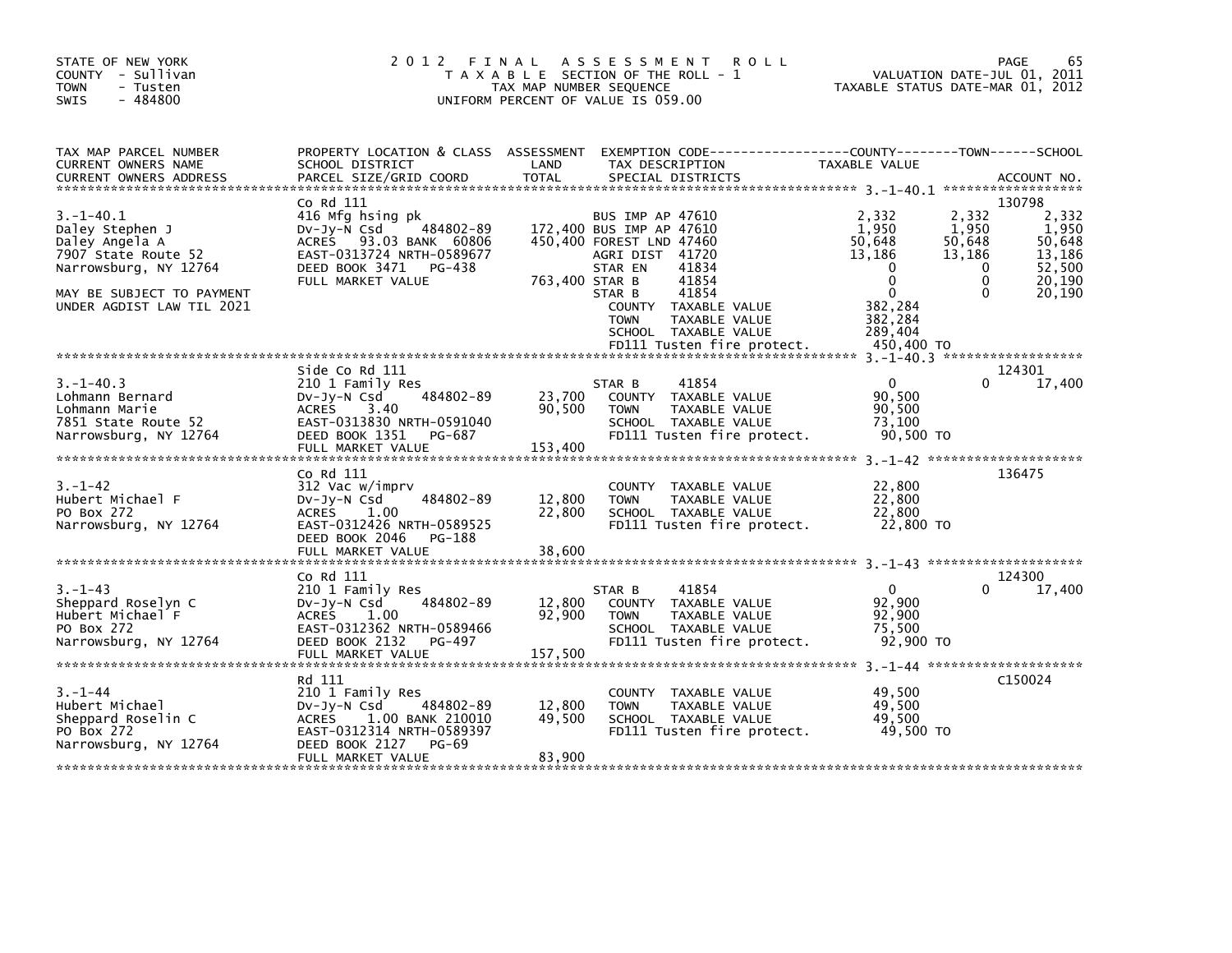| STATE OF NEW YORK<br>COUNTY - Sullivan<br><b>TOWN</b><br>- Tusten<br>$-484800$<br><b>SWIS</b>     |                                                                                                                                                                                             | TAX MAP NUMBER SEQUENCE             | 2012 FINAL ASSESSMENT<br><b>ROLL</b><br>T A X A B L E SECTION OF THE ROLL - 1<br>UNIFORM PERCENT OF VALUE IS 059.00                     | TAXABLE STATUS DATE-MAR 01, 2012                                            | PAGE<br>66<br>VALUATION DATE-JUL 01, 2011 |
|---------------------------------------------------------------------------------------------------|---------------------------------------------------------------------------------------------------------------------------------------------------------------------------------------------|-------------------------------------|-----------------------------------------------------------------------------------------------------------------------------------------|-----------------------------------------------------------------------------|-------------------------------------------|
| TAX MAP PARCEL NUMBER<br>CURRENT OWNERS NAME                                                      | SCHOOL DISTRICT                                                                                                                                                                             | LAND                                | PROPERTY LOCATION & CLASS ASSESSMENT EXEMPTION CODE---------------COUNTY-------TOWN------SCHOOL<br>TAX DESCRIPTION                      | <b>TAXABLE VALUE</b>                                                        |                                           |
| $3. - 1 - 45$<br>Grillo Phyllis T<br>Green Miriam<br>7973 State Route 52<br>Narrowsburg, NY 12764 | Co Rd 111<br>260 Seasonal res<br>484802-89<br>$Dv-Jv-N$ Csd<br>ACRES 1.00<br>EAST-0312277 NRTH-0589338<br>DEED BOOK 2313<br>PG-587<br>FULL MARKET VALUE                                     | 12,800<br>31,000<br>52,500          | 41854<br>STAR B<br>COUNTY TAXABLE VALUE<br>TAXABLE VALUE<br><b>TOWN</b><br>SCHOOL TAXABLE VALUE<br>FD111 Tusten fire protect.           | $\mathbf{0}$<br>31.000<br>31,000<br>13,600<br>31,000 TO                     | 162100<br>$\Omega$<br>17,400              |
| $3. - 1 - 46$<br>K & D Freda Enterprises LLC<br>PO Box 332<br>Narrowsburg, NY 12764               | 7987 State Route 52<br>210 1 Family Res<br>484802-89<br>DV-Jy-N Csd<br>FRNT 100.00 DPTH 217.80<br>EAST-0311476 NRTH-0588649<br>DEED BOOK 2012<br>$PG-9$<br>FULL MARKET VALUE                | 9,700<br>65,000<br>110,200          | COUNTY TAXABLE VALUE<br><b>TOWN</b><br>TAXABLE VALUE<br>SCHOOL TAXABLE VALUE<br>FD111 Tusten fire protect.                              | 65,000<br>65,000<br>65,000<br>65,000 TO                                     | 156350                                    |
| $3. -1 - 48.1$<br>Meyers James F<br>Meyers Patricia M<br>320 CR 25<br>Narrowsburg, NY 12764       | 310-320 Eckes (CR 25) Rd<br>280 Res Multiple<br>484802-89<br>$Dv-Jy-N$ Csd<br>Lot 1<br>ACRES 35.32<br>EAST-0312442 NRTH-0588723<br>DEED BOOK 2211<br>PG-614<br>FULL MARKET VALUE            | 67,300 STAR B<br>285,000<br>483,100 | 41121<br>WAR VET<br>41854<br>COUNTY TAXABLE VALUE<br><b>TOWN</b><br>TAXABLE VALUE<br>SCHOOL TAXABLE VALUE<br>FD111 Tusten fire protect. | 15,660<br>15,660<br>$\Omega$<br>269,340<br>269,340<br>267,600<br>285,000 TO | 0<br>17,400<br>$\Omega$                   |
| $3. - 1 - 48.3$<br>Doone Eileen<br>Doone George<br>PO Box 153<br>Narrowsburg, NY 12764            | MEYERSSUB 7975 State Rt 52<br>210 1 Family Res<br>484802-89<br>$Dv-Jv-N$ Csd<br>Lot 3<br>2.25<br><b>ACRES</b><br>EAST-0312160 NRTH-0589244<br>DEED BOOK 1901<br>PG-625<br>FULL MARKET VALUE | 27,900<br>81,600<br>138,300         | 41834<br>STAR EN<br>COUNTY TAXABLE VALUE<br><b>TOWN</b><br>TAXABLE VALUE<br>SCHOOL TAXABLE VALUE<br>FD111 Tusten fire protect.          | $\Omega$<br>81,600<br>81,600<br>45.520<br>81,600 TO                         | 36,080<br>0                               |
| $3. - 1 - 48.4$<br>Wasylyk Debra<br>325 County Route 25<br>Narrowsburg, NY 12764-6215             | COHWY25 Eckes Rd<br>210 1 Family Res<br>484802-89<br>DV-JV-N Csd<br>Lot 4<br>2.00 BANK C30614<br><b>ACRES</b><br>EAST-0311637 NRTH-0588673<br>DEED BOOK 2684<br>PG-576<br>FULL MARKET VALUE | 15,900<br>97,400<br>165,100         | COUNTY TAXABLE VALUE<br>TAXABLE VALUE<br><b>TOWN</b><br>SCHOOL TAXABLE VALUE<br>FD111 Tusten fire protect.                              | 97,400<br>97,400<br>97.400<br>97,400 TO                                     |                                           |
|                                                                                                   |                                                                                                                                                                                             |                                     |                                                                                                                                         |                                                                             |                                           |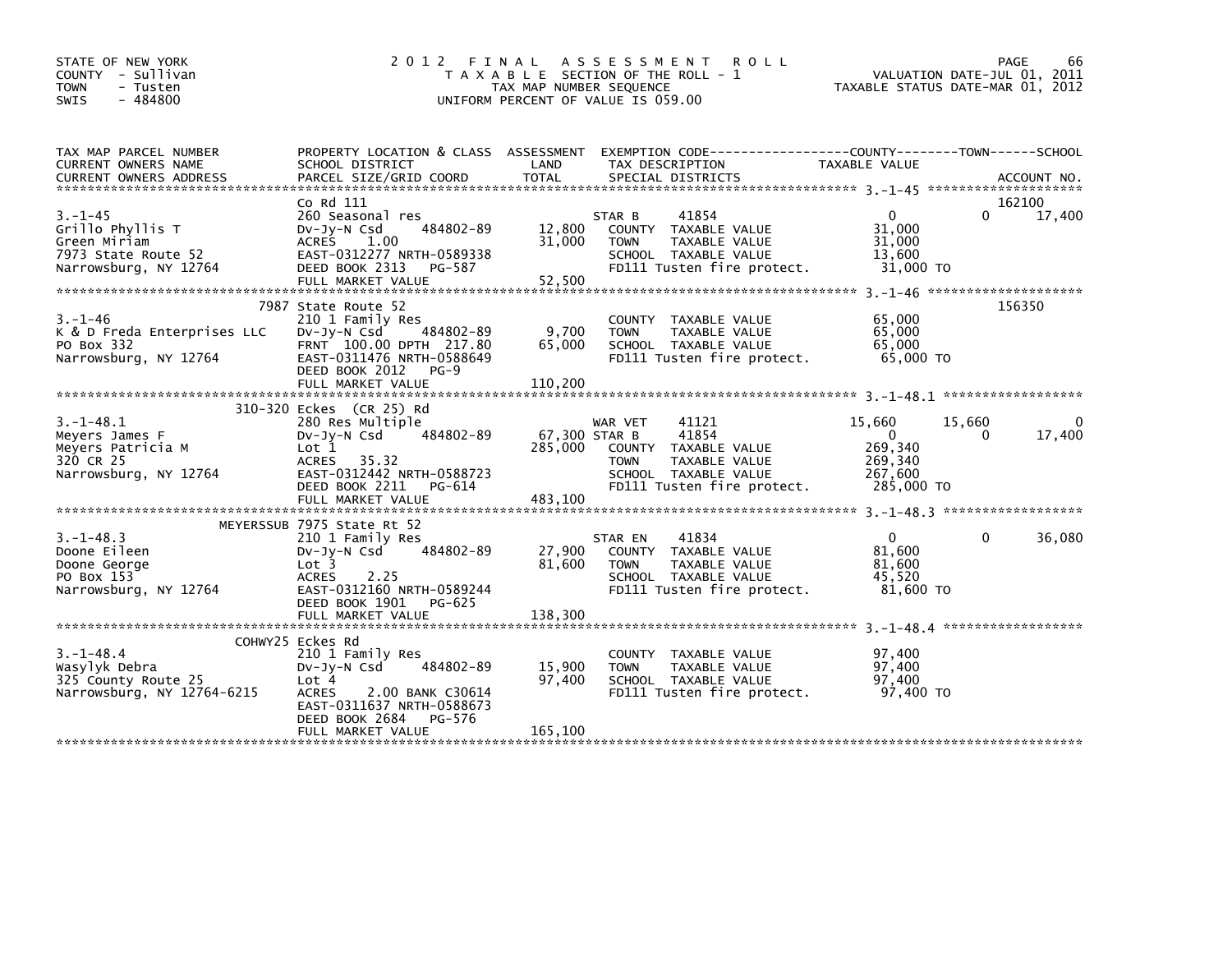| STATE OF NEW YORK<br>- Sullivan<br><b>COUNTY</b><br><b>TOWN</b><br>- Tusten<br>$-484800$<br>SWIS | 2012 FINAL ASSESSMENT ROLL<br>T A X A B L E SECTION OF THE ROLL - 1<br>TAX MAP NUMBER SEQUENCE<br>UNIFORM PERCENT OF VALUE IS 059.00 | TAXABLE STATUS DATE-MAR 01, 2012 | -67<br>PAGE<br>VALUATION DATE-JUL 01, 2011 |                                                                |                                   |
|--------------------------------------------------------------------------------------------------|--------------------------------------------------------------------------------------------------------------------------------------|----------------------------------|--------------------------------------------|----------------------------------------------------------------|-----------------------------------|
| TAX MAP PARCEL NUMBER<br><b>CURRENT OWNERS NAME</b>                                              | PROPERTY LOCATION & CLASS ASSESSMENT<br>SCHOOL DISTRICT                                                                              | <b>Example 12</b>                | EXEMPTION CODE---<br>TAX DESCRIPTION       | ---------------COUNTY--------TOWN------SCHOOL<br>TAXABLE VALUE |                                   |
| <b>CURRENT OWNERS ADDRESS</b>                                                                    | PARCEL SIZE/GRID COORD TOTAL                                                                                                         |                                  | SPECIAL DISTRICTS                          |                                                                | ACCOUNT NO.<br>****************** |
|                                                                                                  | COHWY25 Eckes Rd                                                                                                                     |                                  |                                            |                                                                |                                   |
| 3. – 1–48.6                                                                                      | 210 1 Family Res                                                                                                                     |                                  | 41854<br>STAR B                            |                                                                | 17,400<br>$\mathbf{0}$            |
| Kinch Marlene                                                                                    | 484802-89<br>Dv-Jy-N Csd                                                                                                             | 22,000                           | COUNTY<br>TAXABLE VALUE                    | 95,500                                                         |                                   |
| Kinch George                                                                                     | Lot 4                                                                                                                                | 95.500                           | TAXABLE VALUE<br><b>TOWN</b>               | 95,500                                                         |                                   |
| 303 Cr 25                                                                                        | 3.93<br>ACRES                                                                                                                        |                                  | TAXABLE VALUE<br>SCHOOL                    | 78,100                                                         |                                   |
| Narrowsburg, NY 12764                                                                            | EAST-0311682 NRTH-0588318                                                                                                            |                                  | FD111 Tusten fire protect.                 | 95.500 TO                                                      |                                   |
|                                                                                                  | DEED BOOK 1917 PG-139                                                                                                                |                                  |                                            |                                                                |                                   |
|                                                                                                  | FULL MARKET VALUE                                                                                                                    | 161.900                          |                                            |                                                                |                                   |
|                                                                                                  |                                                                                                                                      |                                  |                                            |                                                                |                                   |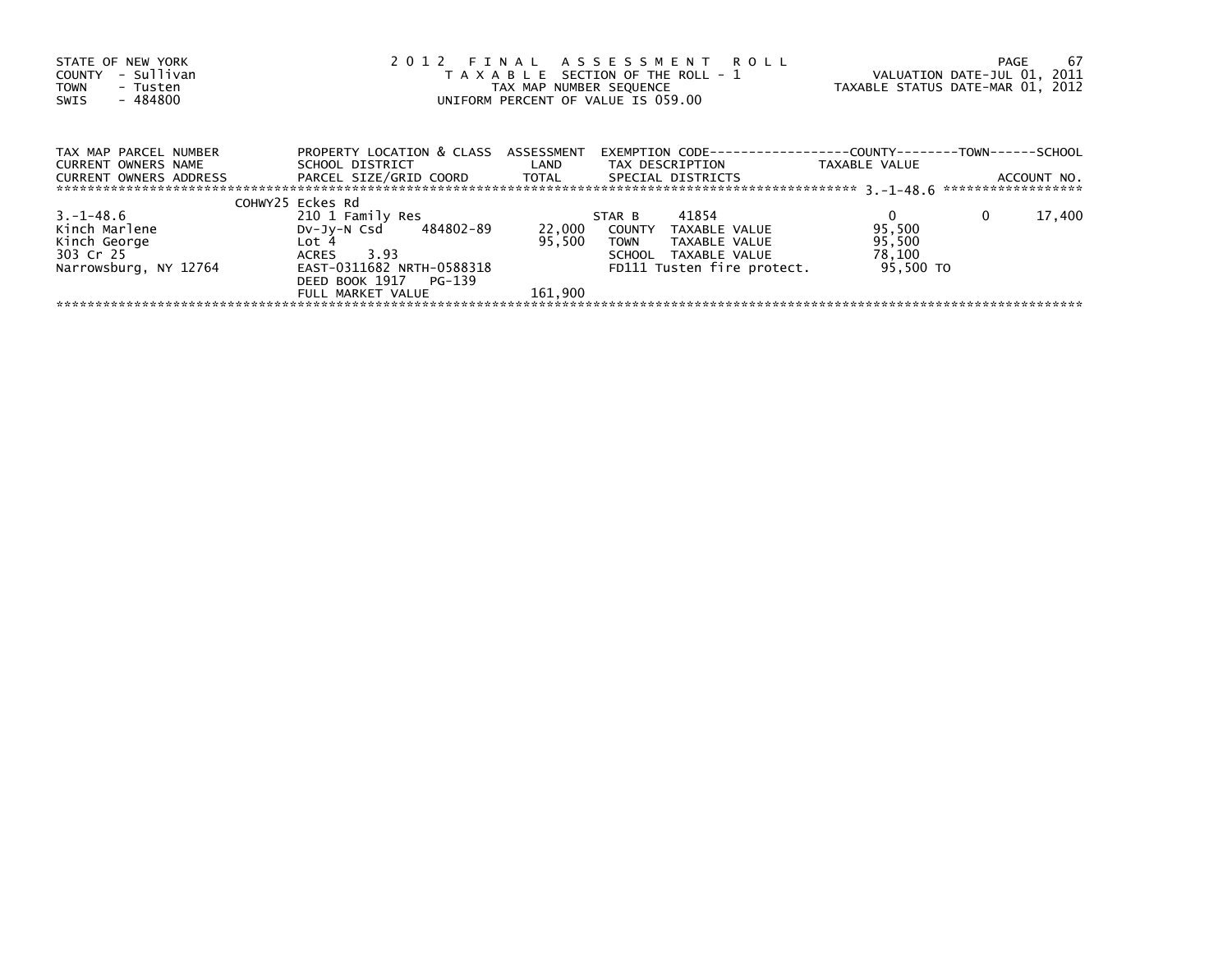| STATE OF NEW YORK | 2012 FINAL ASSESSMENT ROLL            | 68<br>PAGE                       |
|-------------------|---------------------------------------|----------------------------------|
| COUNTY - Sullivan | T A X A B L E SECTION OF THE ROLL - 1 | VALUATION DATE-JUL 01, 2011      |
| TOWN<br>- Tusten  | MAP SECTION - 003                     | TAXABLE STATUS DATE-MAR 01, 2012 |
| - 484800<br>SWIS  | SUB-SECTION-                          | RPS150/V04/L015                  |
|                   | UNIFORM PERCENT OF VALUE IS 059.00    | CURRENT DATE $6/19/2012$         |

## \*\*\* S P E C I A L D I S T R I C T S U M M A R Y \*\*\*

| CODE | DISTRICT NAME        | PARCELS | TOTAL EXTENSION<br><b>TYPF</b> | EXTENSION<br>VALUE | AD VALOREM<br>VALUE | <b>FXFMPT</b><br>AMOUNT | <b>TAXABLE</b><br><b>VALUE</b> |
|------|----------------------|---------|--------------------------------|--------------------|---------------------|-------------------------|--------------------------------|
|      | FD111 Tusten fire pr |         | 79 TOTAL                       |                    | 6841.400            | 20.880                  | 6820.520                       |

#### \*\*\* S C H O O L D I S T R I C T S U M M A R Y \*\*\*

| CODE   | DISTRICT NAME | TOTAL<br><b>PARCELS</b> | ASSESSED<br>LAND | ASSESSED<br><b>TOTAL</b> | <b>EXEMPT</b><br><b>AMOUNT</b> | <b>TOTAL</b><br><b>TAXABLE</b> | <b>STAR</b><br><b>AMOUNT</b> | <b>STAR</b><br><b>TAXABLE</b> |
|--------|---------------|-------------------------|------------------|--------------------------|--------------------------------|--------------------------------|------------------------------|-------------------------------|
| 484802 | DV-JV-N Csd   | 79                      | 2381.100         | 6841.400                 | 288.237                        | 6553.163                       | 991.020                      | 5562,143                      |
|        | SUB-TOTAL     | 79                      | 2381.100         | 6841.400                 | 288.237                        | 6553.163                       | 991.020                      | 5562,143                      |
| 484889 | Nar Library   | 79                      | 2381.100         | 6841.400                 | 288,237                        | 6553.163                       | 991,020                      | 5562,143                      |
|        | T O T A L     | 158                     | 4762.200         | 13682,800                | 576,474                        | 13106,326                      | 1982,040                     | 11124,286                     |

\*\*\* S Y S T E M C O D E S S U M M A R Y \*\*\*

NO SYSTEM EXEMPTIONS AT THIS LEVEL

# \*\*\* E X E M P T I O N S U M M A R Y \*\*\*

| DESCRIPTION       | <b>PARCELS</b> | <b>COUNTY</b> | <b>TOWN</b>                                            | <b>SCHOOL</b>              |
|-------------------|----------------|---------------|--------------------------------------------------------|----------------------------|
| WAR VET           | 8              | 96,035        | 96,035                                                 |                            |
| COMBAT VET        |                |               |                                                        |                            |
| DISABL VET        |                |               |                                                        |                            |
|                   |                |               |                                                        |                            |
| RPTL466_C         |                | 17,400        | 17,400                                                 | 17,400                     |
| RPTL466_C         |                |               |                                                        |                            |
| AGRI BLDGS        |                |               | 1,000                                                  | 1,000                      |
| AGRI DIST         |                | 100,997       | 100,997                                                | 100,997                    |
| AGED-CTS          |                | 96,848        | 96,848                                                 | 113,910                    |
| STAR EN           | 15             |               |                                                        | 550,440                    |
| STAR B            | 24             |               |                                                        | 440,580                    |
| <b>FOREST LND</b> |                |               | 50,648                                                 | 50,648                     |
| BUS IMP AP        |                | 4,282         | 4,282                                                  | 4,282                      |
|                   | $CW_15_VET/$   | <b>TOTAL</b>  | 105,668<br>27,430<br>6,960<br>3,480<br>1,000<br>50,648 | 105,668<br>27,430<br>6,960 |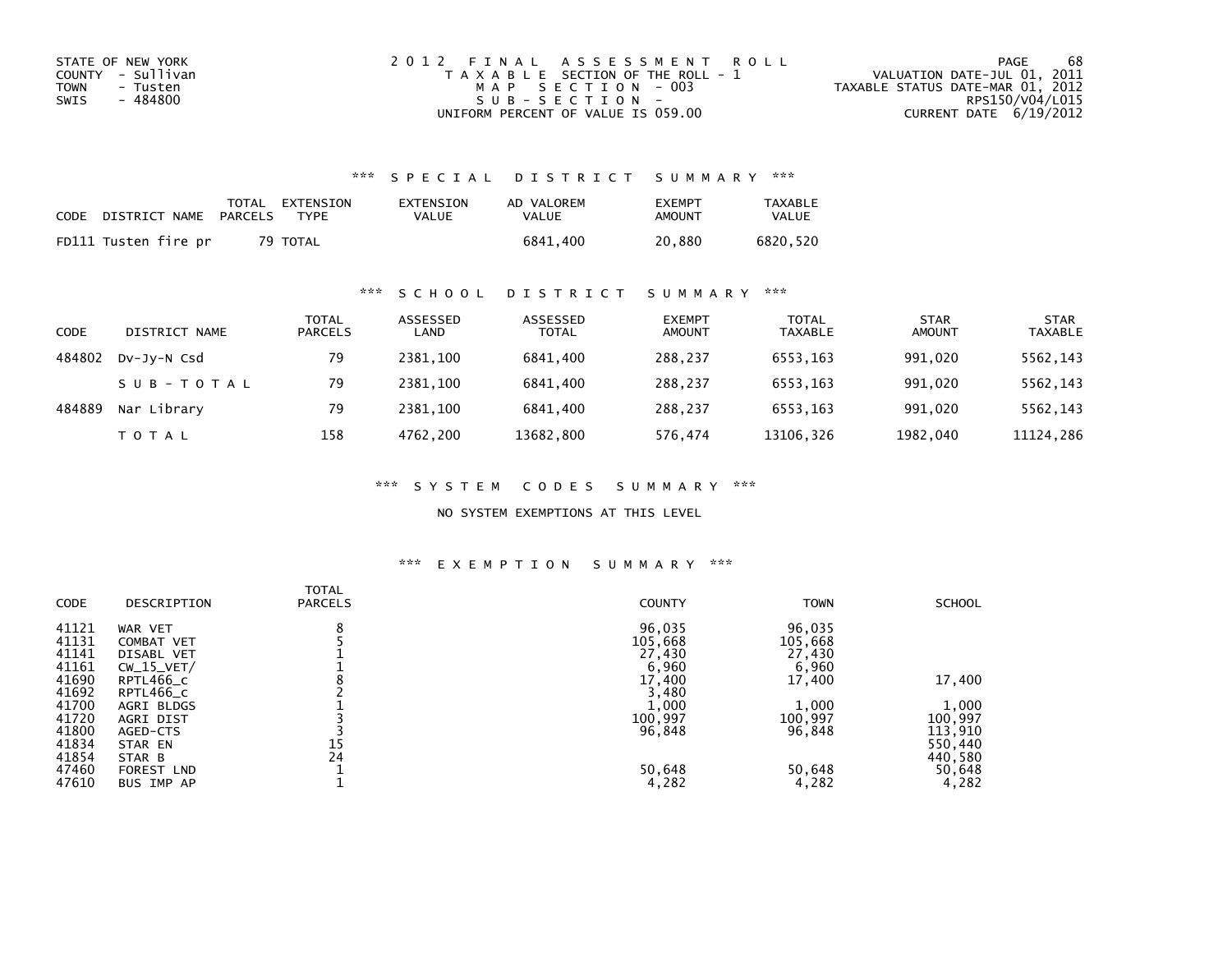| STATE OF NEW YORK       | 2012 FINAL ASSESSMENT ROLL            | 69<br>PAGE                       |
|-------------------------|---------------------------------------|----------------------------------|
| COUNTY - Sullivan       | T A X A B L E SECTION OF THE ROLL - 1 | VALUATION DATE-JUL 01, 2011      |
| <b>TOWN</b><br>- Tusten | MAP SECTION - 003                     | TAXABLE STATUS DATE-MAR 01, 2012 |
| - 484800<br>SWIS        | SUB-SECTION-                          | RPS150/V04/L015                  |
|                         | UNIFORM PERCENT OF VALUE IS 059.00    | CURRENT DATE $6/19/2012$         |

# \*\*\* E X E M P T I O N S U M M A R Y \*\*\*

| <b>SCHOOL</b>                     | <b>TOWN</b> | COUNTY  | <b>TOTAL</b><br><b>PARCELS</b> | DESCRIPTION | CODE |
|-----------------------------------|-------------|---------|--------------------------------|-------------|------|
| ີ 279.<br>つちご<br><b>ILIJ, LJI</b> | .268<br>507 | 510,748 | $\rightarrow$                  | T O T A L   |      |

## \*\*\* G R A N D T O T A L S \*\*\*

| <b>ROLL</b> | DESCRIPTION | TOTAL          | ASSESSED | ASSESSED     | TAXABLE       | TAXABLE  | TAXABLE       | STAR           |
|-------------|-------------|----------------|----------|--------------|---------------|----------|---------------|----------------|
| <b>SEC</b>  |             | <b>PARCELS</b> | LAND     | <b>TOTAL</b> | <b>COUNTY</b> | TOWN     | <b>SCHOOL</b> | <b>TAXABLE</b> |
|             | TAXABLE     | 70             | 2381.100 | 6841.400     | 6330,652      | 6334,132 | 6553,163      | 5562.143       |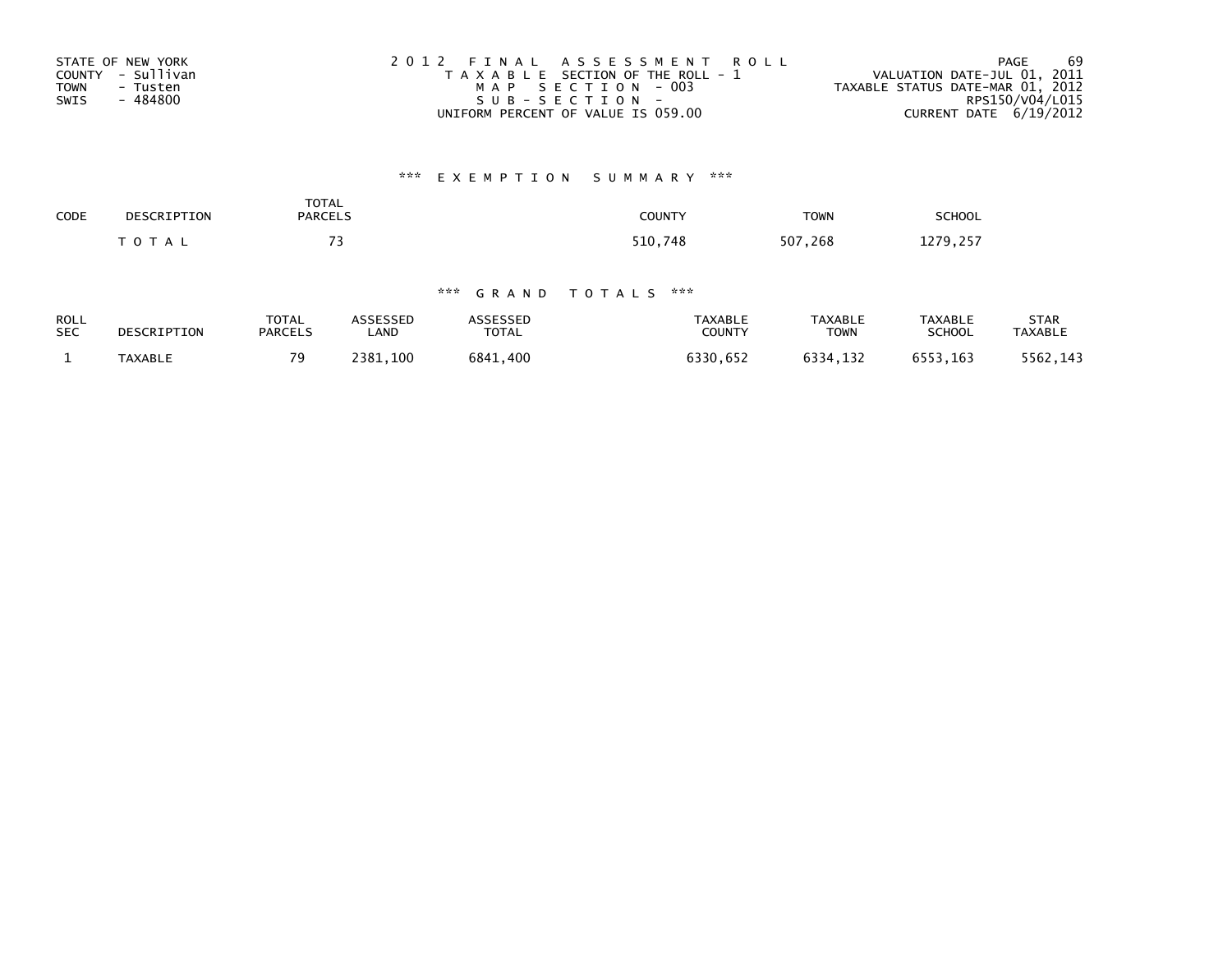| STATE OF NEW YORK<br>COUNTY - Sullivan<br><b>TOWN</b><br>- Tusten<br>$-484800$<br>SWIS         | 2012 FINAL                                                                                                                                                       | TAX MAP NUMBER SEQUENCE      | A S S E S S M E N T<br><b>ROLL</b><br>T A X A B L E SECTION OF THE ROLL - 1<br>UNIFORM PERCENT OF VALUE IS 059.00                                                                                                                           | TAXABLE STATUS DATE-MAR 01, 2012                                                                       | PAGE<br>70<br>VALUATION DATE-JUL 01, 2011 |
|------------------------------------------------------------------------------------------------|------------------------------------------------------------------------------------------------------------------------------------------------------------------|------------------------------|---------------------------------------------------------------------------------------------------------------------------------------------------------------------------------------------------------------------------------------------|--------------------------------------------------------------------------------------------------------|-------------------------------------------|
| TAX MAP PARCEL NUMBER<br>CURRENT OWNERS NAME                                                   | SCHOOL DISTRICT                                                                                                                                                  | LAND                         | PROPERTY LOCATION & CLASS ASSESSMENT EXEMPTION CODE-----------------COUNTY-------TOWN------SCHOOL<br>TAX DESCRIPTION                                                                                                                        | TAXABLE VALUE                                                                                          |                                           |
| $4. -1 - 1.1$<br>Narrowsburg Fire Dept<br>207 Bridge St<br>PO Box 184<br>Narrowsburg, NY 12764 | Delaware Riv<br>582 Camping park<br>484802-89<br>Dv-Jy-N Csd<br>ACRES 43.10<br>EAST-0301460 NRTH-0589470<br>DEED BOOK 506<br>PG-00321<br>FULL MARKET VALUE       | 67,400<br>190,400<br>322,700 | VOL FIREMN 46450<br>COUNTY TAXABLE VALUE<br>TAXABLE VALUE<br><b>TOWN</b><br>SCHOOL TAXABLE VALUE<br>FD110 Narrowsburg fire<br>3,700 EX<br>LT100 Narrowsburg light<br>703 EX<br>SD090 Narrowsburg sewer<br>WD050 Narrowsburg water<br>703 EX | 3,700<br>3,700<br>186,700<br>186,700<br>186,700<br>186,700 TO<br>35.492 TO<br>9.00 UN M<br>35,492 TO M | 138650<br>3,700                           |
| $4. - 1 - 2$<br>First National Bank of Jeff<br>PO Box 398<br>Jeffersonville, NY 12748          | 155 Kirk Rd<br>462 Branch bank<br>DV-Jy-N Csd 484802-89<br><b>ACRES</b><br>1.26<br>EAST-0302100 NRTH-0588750<br>DEED BOOK 3367 PG-664                            | 13,800<br>135,000            | COUNTY TAXABLE VALUE<br><b>TOWN</b><br>TAXABLE VALUE<br>SCHOOL TAXABLE VALUE<br>FD111 Tusten fire protect.<br>SD090 Narrowsburg sewer                                                                                                       | 135,000<br>135,000<br>135,000<br>135,000 TO<br>1.50 UN M                                               | 112800                                    |
| $4. - 1 - 4$<br>Schweiger Werner J<br>Schweiger John<br>6037 Gates Ave<br>Ridgewood, NY 11885  | Rte 97<br>430 Mtor veh srv<br>484802-89<br>Dv-Jy-N Csd<br>ACRES 5.00<br>EAST-0302093 NRTH-0589395<br>DEED BOOK 2366<br>PG-612<br>FULL MARKET VALUE               | 24,200<br>113,700<br>192,700 | COUNTY TAXABLE VALUE<br>TAXABLE VALUE<br><b>TOWN</b><br>SCHOOL TAXABLE VALUE<br>FD111 Tusten fire protect.<br>SD090 Narrowsburg sewer                                                                                                       | 113,700<br>113,700<br>113,700<br>113,700 TO<br>2.50 UN M                                               |                                           |
| $4. -1 - 6.1$<br>Lander Marie Joan<br>RD 2 Route 97<br>Narrowsburg, NY 12764                   | Nys 97<br>$314$ Rural vac<10<br>Dv-Jy-N Csd<br>484802-89<br>FRNT 303.00 DPTH 274.90<br>EAST-0302313 NRTH-0589813<br>DEED BOOK 1183 PG-00336<br>FULL MARKET VALUE | 1,600<br>1,600<br>2,700      | COUNTY TAXABLE VALUE<br>TAXABLE VALUE<br><b>TOWN</b><br>SCHOOL TAXABLE VALUE<br>FD110 Narrowsburg fire                                                                                                                                      | 1,600<br>1.600<br>1,600<br>1.600 TO                                                                    | 118050                                    |
| $4. -1 - 6.2$<br>Lander Marie Joan<br>RD #2 Route 97<br>Narrowsburg, NY 12764                  | Nys 97<br>$314$ Rural vac<10<br>484802-89<br>Dv-Jy-N Csd<br><b>ACRES</b><br>3.17<br>EAST-0303275 NRTH-0589844<br>DEED BOOK 1183<br>PG-00336<br>FULL MARKET VALUE | 6,000<br>6,000<br>10,200     | COUNTY TAXABLE VALUE<br>TAXABLE VALUE<br><b>TOWN</b><br>SCHOOL TAXABLE VALUE<br>FD110 Narrowsburg fire                                                                                                                                      | 6,000<br>6,000<br>6,000<br>6,000 TO                                                                    |                                           |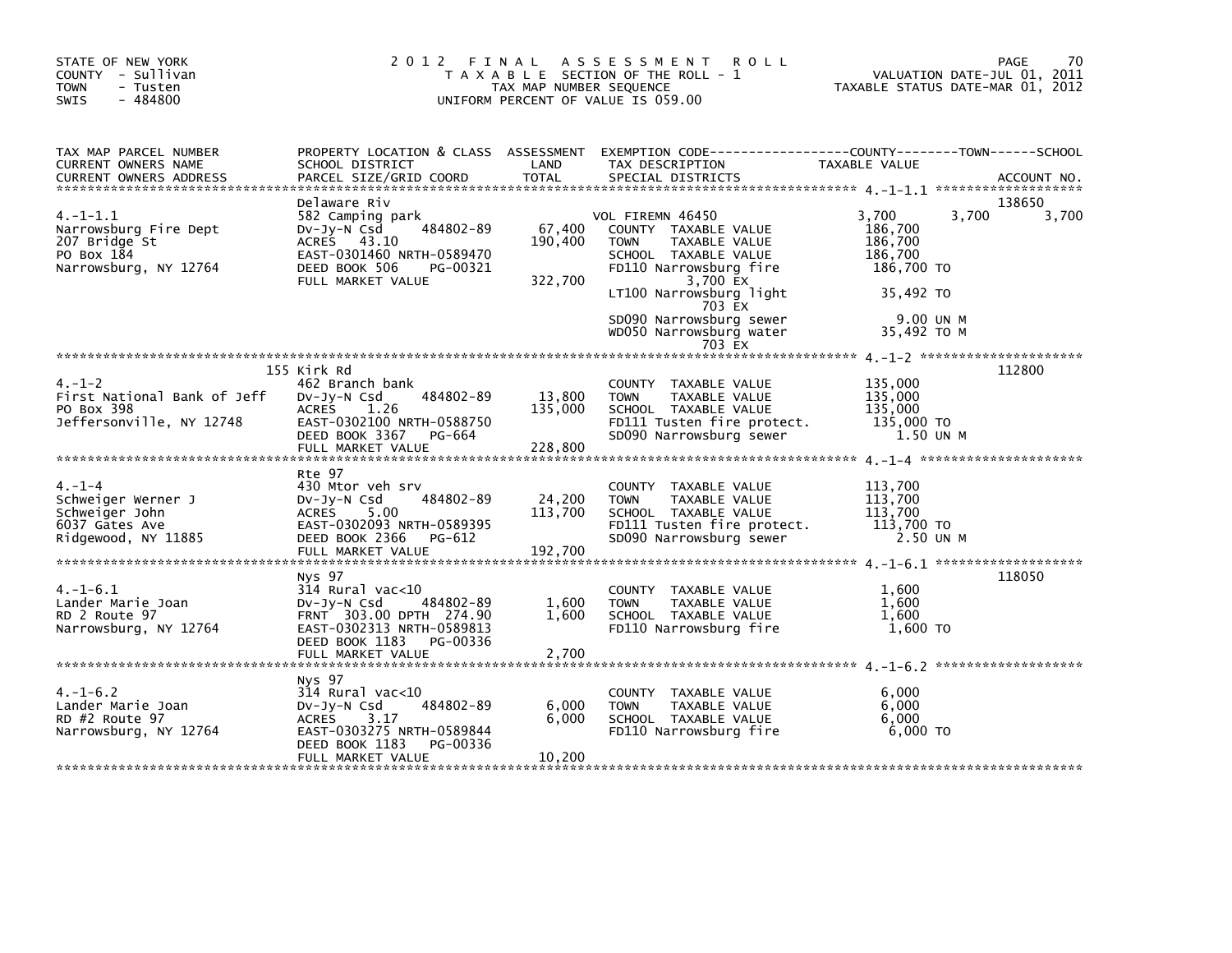| STATE OF NEW YORK<br>COUNTY - Sullivan<br><b>TOWN</b><br>- Tusten<br>$-484800$<br><b>SWIS</b>                  | 2012 FINAL                                                                                                                                                                      | TAX MAP NUMBER SEQUENCE     | A S S E S S M E N T<br><b>ROLL</b><br>T A X A B L E SECTION OF THE ROLL - 1<br>UNIFORM PERCENT OF VALUE IS 059.00                      | VALUATION DATE-JUL 01, 2011<br>TAXABLE STATUS DATE-MAR 01, 2012 | PAGE<br>71  |
|----------------------------------------------------------------------------------------------------------------|---------------------------------------------------------------------------------------------------------------------------------------------------------------------------------|-----------------------------|----------------------------------------------------------------------------------------------------------------------------------------|-----------------------------------------------------------------|-------------|
| TAX MAP PARCEL NUMBER<br>CURRENT OWNERS NAME<br><b>CURRENT OWNERS ADDRESS</b>                                  | SCHOOL DISTRICT<br>PARCEL SIZE/GRID COORD                                                                                                                                       | LAND<br><b>TOTAL</b>        | PROPERTY LOCATION & CLASS ASSESSMENT EXEMPTION CODE---------------COUNTY-------TOWN-----SCHOOL<br>TAX DESCRIPTION<br>SPECIAL DISTRICTS | TAXABLE VALUE                                                   | ACCOUNT NO. |
| $4. -1 - 6.3$<br>Lander Marie Joan<br>RD #2 Route 97<br>Narrowsburg, NY 12764                                  | Nys 97<br>311 Res vac land - WTRFNT<br>484802-89<br>DV-Jy-N Csd<br>FRNT 520.00 DPTH 135.00<br>EAST-0302932 NRTH-0590241<br>DEED BOOK 1183 PG-00336<br>FULL MARKET VALUE         | 2,100<br>2,100<br>3,600     | COUNTY TAXABLE VALUE<br><b>TOWN</b><br>TAXABLE VALUE<br>SCHOOL TAXABLE VALUE<br>FD110 Narrowsburg fire                                 | 2,100<br>2,100<br>2,100<br>2,100 TO                             |             |
| $4. - 1 - 7$<br>Feagles Lake Realty Corp<br>Attn: Steven Adler<br>215 W 75 th St Apt 14C<br>New York, NY 10023 | Nys Rt 97<br>322 Rural vac>10<br>484802-89<br>DV-Jy-N Csd<br>ACRES 50.30<br>EAST-0303240 NRTH-0589014<br>DEED BOOK 1301 PG-00347<br>FULL MARKET VALUE                           | 67,200<br>67,200<br>113,900 | COUNTY TAXABLE VALUE<br><b>TOWN</b><br>TAXABLE VALUE<br>SCHOOL TAXABLE VALUE<br>FD110 Narrowsburg fire<br>SD090 Narrowsburg sewer      | 67,200<br>67,200<br>67,200<br>67,200 TO<br>.00 UN M             | 110960      |
| $4. -1 - 8.1$<br>Ralph J David<br>7033 State Route 97<br>PO Box 342<br>Narrowsburg, NY 12764                   | TWNRD34 Humphreys Rd Lot 1<br>311 Res vac land - WTRFNT<br>484802-89<br>DV-JY-N Csd<br>ACRES<br>3.96<br>EAST-0305666 NRTH-0589568<br>DEED BOOK 2465 PG-103<br>FULL MARKET VALUE | 6,100<br>6,100<br>10,300    | COUNTY TAXABLE VALUE<br><b>TOWN</b><br>TAXABLE VALUE<br>SCHOOL TAXABLE VALUE<br>FD111 Tusten fire protect.                             | 6,100<br>6,100<br>6,100<br>6,100 то                             |             |
| $4. -1 - 8.2$<br>Blamire John<br>Blamire Anthea<br>9534 Lantern Bay Cir<br>West Palm Beach, FL 33411           | HUMPHREYS Twn Rd 34<br>311 Res vac land - WTRFNT<br>$Dv-Jy-N$ Csd<br>484802-89<br>ACRES<br>3.51<br>EAST-0305451 NRTH-0589294<br>DEED BOOK 1567 PG-155                           | 5,500<br>5,500              | COUNTY TAXABLE VALUE<br>TAXABLE VALUE<br><b>TOWN</b><br>SCHOOL TAXABLE VALUE<br>FD111 Tusten fire protect.                             | 5,500<br>5,500<br>5,500<br>5,500 TO                             |             |
| $4. -1 - 8.3$<br>Weiss Charles<br>Weiss Patricia<br>315 Dogwood Ave<br>West Hempstead, NY 11552                | TWNRD34 Humphreys Rd<br>311 Res vac land - WTRFNT<br>$Dv-Jy-N$ Csd<br>484802-89<br>5.10<br>ACRES<br>EAST-0304895 NRTH-0589060<br>DEED BOOK 1509 PG-534<br>FULL MARKET VALUE     | 10,500<br>10,500<br>17,800  | COUNTY TAXABLE VALUE<br>TAXABLE VALUE<br><b>TOWN</b><br>SCHOOL TAXABLE VALUE<br>FD111 Tusten fire protect.                             | 10,500<br>10,500<br>10,500<br>10,500 TO                         |             |
| $4. - 1 - 8.4$<br>Ralph J David<br>PO Box 342<br>Narrowsburg, NY 12764                                         | TWN Humphreys Rd<br>311 Res vac land<br>484802-89<br>$Dv-Jy-N$ Csd<br>2.00<br>ACRES<br>EAST-0305974 NRTH-0589242<br>DEED BOOK 2465<br>PG-103<br>FULL MARKET VALUE               | 10,900<br>10,900<br>18,500  | COUNTY TAXABLE VALUE<br>TAXABLE VALUE<br><b>TOWN</b><br>SCHOOL TAXABLE VALUE<br>FD111 Tusten fire protect.                             | 10,900<br>10,900<br>10,900<br>10,900 TO                         |             |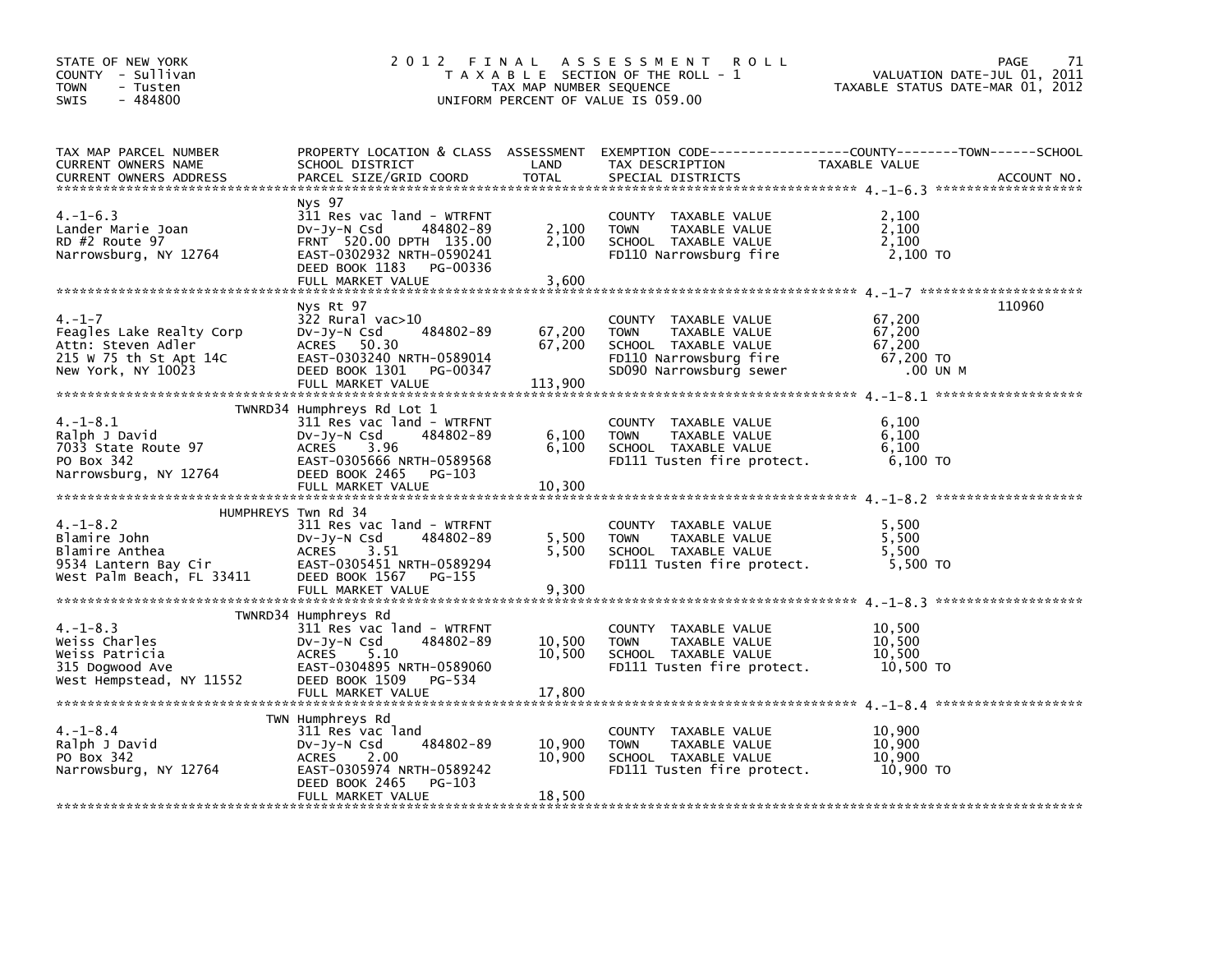| STATE OF NEW YORK<br>COUNTY - Sullivan<br><b>TOWN</b><br>- Tusten<br>$-484800$<br><b>SWIS</b>                  | 2 0 1 2                                                                                                                                                                                               | FINAL<br>TAX MAP NUMBER SEQUENCE | <b>ROLL</b><br>A S S E S S M E N T<br>T A X A B L E SECTION OF THE ROLL - 1<br>UNIFORM PERCENT OF VALUE IS 059.00 |                                         | 72<br>PAGE<br>VALUATION DATE-JUL 01, 2011<br>TAXABLE STATUS DATE-MAR 01, 2012 |
|----------------------------------------------------------------------------------------------------------------|-------------------------------------------------------------------------------------------------------------------------------------------------------------------------------------------------------|----------------------------------|-------------------------------------------------------------------------------------------------------------------|-----------------------------------------|-------------------------------------------------------------------------------|
| TAX MAP PARCEL NUMBER<br>CURRENT OWNERS NAME                                                                   | PROPERTY LOCATION & CLASS ASSESSMENT<br>SCHOOL DISTRICT                                                                                                                                               | LAND                             | EXEMPTION CODE-----------------COUNTY-------TOWN------SCHOOL<br>TAX DESCRIPTION                                   | TAXABLE VALUE                           |                                                                               |
| $4. -1 - 8.5$<br>Iron Mountain LLC<br>Feagles Lake Realty Corp<br>215 W 75 th St Ste 14C<br>New York, NY 10023 | TWN RD 34 Humphreys Rd<br>311 Res vac land<br>484802-89<br>$Dv-Jy-N$ Csd<br>ACRES<br>2.02<br>EAST-0306205 NRTH-0589465<br>DEED BOOK 2504<br>PG-165<br>FULL MARKET VALUE                               | 5,000<br>5,000<br>8,500          | COUNTY TAXABLE VALUE<br>TAXABLE VALUE<br><b>TOWN</b><br>SCHOOL TAXABLE VALUE<br>FD111 Tusten fire protect.        | 5,000<br>5,000<br>5.000<br>$5,000$ TO   |                                                                               |
| $4. -1 - 8.6$<br>Blamire John<br>Blamire Anthea<br>9534 Lantern Bay Cir<br>West Palm Beach, FL 33411           | HUMPHREYS Twn Rd 34<br>311 Res vac land<br>484802-89<br>$Dv-Jv-N$ Csd<br>$L0t$ 2<br><b>ACRES</b><br>1.78<br>EAST-0305741 NRTH-0589049<br>DEED BOOK 1567<br>PG-155<br>FULL MARKET VALUE                | 10,300<br>10,300<br>17,500       | COUNTY TAXABLE VALUE<br>TAXABLE VALUE<br><b>TOWN</b><br>SCHOOL TAXABLE VALUE<br>FD111 Tusten fire protect.        | 10,300<br>10,300<br>10,300<br>10,300 TO | *******************                                                           |
| $4. -1 - 8.7$<br>Blamire John<br>Blamire Anthea<br>9534 Lantern Bay Cir<br>West Palm Beach, FL 33411           | TWN Humphreys Rd<br>311 Res vac land<br>484802-89<br>$Dv-Jy-N$ Csd<br>ACRES<br>2.40<br>EAST-0305824 NRTH-0588874<br>DEED BOOK 1941<br>PG-336<br>FULL MARKET VALUE                                     | 12,200<br>12,200<br>20,700       | COUNTY TAXABLE VALUE<br><b>TOWN</b><br>TAXABLE VALUE<br>SCHOOL TAXABLE VALUE<br>FD111 Tusten fire protect.        | 12,200<br>12,200<br>12,200<br>12,200 TO | *******************                                                           |
| $4. -1 - 8.8$<br>Weiss Charles<br>Weiss Patricia<br>315 Dogwood Ave<br>West Hempstead, NY 11552                | TWNRD34 Tr 34 Humphrey Rd<br>311 Res vac land<br>484802-89<br>$Dv-Jv-N$ Csd<br>Lot <sub>3</sub><br>3.28<br><b>ACRES</b><br>EAST-0305240 NRTH-0588746<br>DEED BOOK 1509<br>PG-534<br>FULL MARKET VALUE | 15,000<br>15,000<br>25,400       | TAXABLE VALUE<br>COUNTY<br>TAXABLE VALUE<br><b>TOWN</b><br>SCHOOL TAXABLE VALUE<br>FD111 Tusten fire protect.     | 15,000<br>15,000<br>15,000<br>15,000 TO |                                                                               |
| $4. -1 - 8.9$<br>Iron Mountain LLC<br>Feagles Lake Realty Corp<br>215 W 75 th St Ste 14C<br>New York, NY 10023 | Nys 97<br>311 Res vac land<br>484802-89<br>DV-Jy-N Csd<br>ACRES 29.00<br>EAST-0304754 NRTH-0588401<br>DEED BOOK 2504<br>PG-165<br>FULL MARKET VALUE                                                   | 40,000<br>40,000<br>67,800       | TAXABLE VALUE<br>COUNTY<br>TAXABLE VALUE<br><b>TOWN</b><br>SCHOOL TAXABLE VALUE<br>FD111 Tusten fire protect.     | 40,000<br>40,000<br>40.000<br>40,000 TO |                                                                               |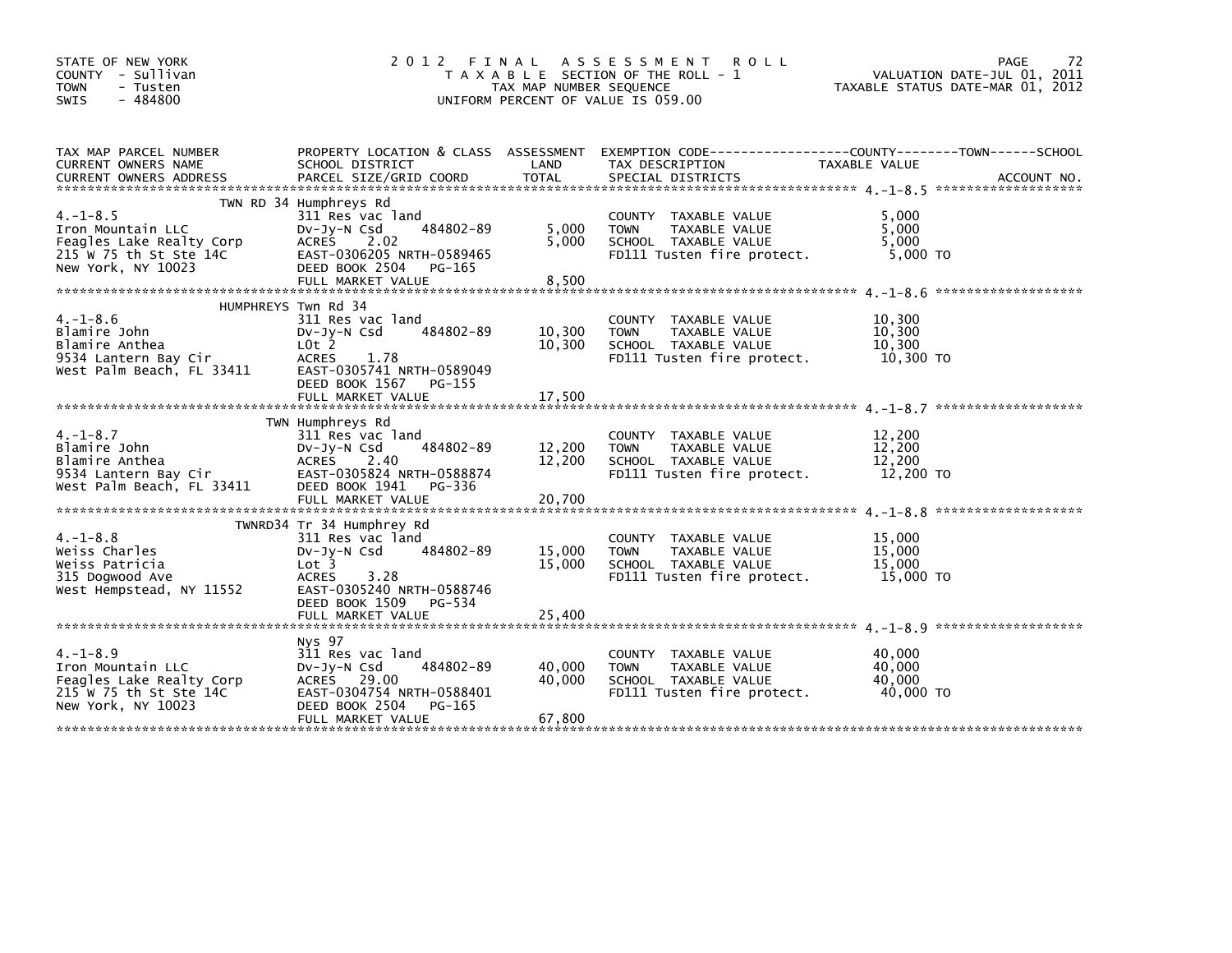| STATE OF NEW YORK<br>COUNTY - Sullivan<br><b>TOWN</b><br>- Tusten<br>- 484800<br><b>SWIS</b>                   | 2012<br>FINAL                                                                                                                                                           | TAX MAP NUMBER SEQUENCE       | ASSESSMENT ROLL<br>T A X A B L E SECTION OF THE ROLL - 1<br>UNIFORM PERCENT OF VALUE IS 059.00                                                                  | VALUATION DATE-JUL 01, 2011<br>TAXABLE STATUS DATE-MAR 01, 2012      | 73<br><b>PAGE</b>     |
|----------------------------------------------------------------------------------------------------------------|-------------------------------------------------------------------------------------------------------------------------------------------------------------------------|-------------------------------|-----------------------------------------------------------------------------------------------------------------------------------------------------------------|----------------------------------------------------------------------|-----------------------|
| TAX MAP PARCEL NUMBER<br>CURRENT OWNERS NAME                                                                   | PROPERTY LOCATION & CLASS ASSESSMENT<br>SCHOOL DISTRICT                                                                                                                 | LAND                          | EXEMPTION CODE-----------------COUNTY-------TOWN------SCHOOL<br>TAX DESCRIPTION                                                                                 | <b>TAXABLE VALUE</b>                                                 |                       |
| $4. - 1 - 9$<br>Clemente Jeffrey P<br>Clemente Frances S<br>PO Box 12<br>Narrowsburg, NY 12764                 | Nys Rte 97<br>483 Converted Re<br>484802-89<br>$Dv-Jy-N$ Csd<br>FRNT 215.60 DPTH 190.80<br>EAST-0302369 NRTH-0588714<br>DEED BOOK 1206<br>PG-00346<br>FULL MARKET VALUE | 11,900<br>144,300<br>244,600  | COUNTY TAXABLE VALUE<br><b>TOWN</b><br>TAXABLE VALUE<br>SCHOOL TAXABLE VALUE<br>FD110 Narrowsburg fire<br>SD090 Narrowsburg sewer                               | 144,300<br>144,300<br>144,300<br>144,300 TO<br>8.00 UN M             |                       |
| $4. -1 - 10$<br>Clinton 174 Realty Assoc LLC<br>50 Remson St<br>Brooklyn, NY 11201                             | Nys Rte 97<br>$322$ Rural vac $>10$<br>484802-89<br>$Dv-Jy-N$ Csd<br>Combined with $8-3-1$<br>ACRES 59.70<br>EAST-0303895 NRTH-0587960<br>DEED BOOK 3033<br>PG-194      | 75,000<br>75,000              | COUNTY TAXABLE VALUE<br><b>TOWN</b><br>TAXABLE VALUE<br>SCHOOL TAXABLE VALUE<br>FD110 Narrowsburg fire<br>LT100 Narrowsburg light<br>SD090 Narrowsburg sewer    | 75,000<br>75,000<br>75,000<br>75,000 TO<br>1,500 TO<br>.00 UN M      | 109800                |
| $4. -1 - 11$<br>Feagles Lake Realty Corp<br>Attn: Steven Adler<br>215 W 75 th St Apt 14C<br>New York, NY 10023 | Nys Rt 97<br>$322$ Rural vac $>10$<br>484802-89<br>DV-JY-N Csd<br>ACRES 198.39<br>EAST-0305777 NRTH-0587396<br>DEED BOOK 1301<br>PG-00347<br>FULL MARKET VALUE          | 135,200<br>135,200<br>229,200 | COUNTY TAXABLE VALUE<br>TAXABLE VALUE<br><b>TOWN</b><br>SCHOOL TAXABLE VALUE<br>FD110 Narrowsburg fire<br>FD111 Tusten fire protect.<br>LT100 Narrowsburg light | 135,200<br>135,200<br>135,200<br>56,180 TO<br>53,515 TO<br>25,080 TO | 110961                |
| $4. - 1 - 12$<br>Morse Timothy<br>Morse Heidi<br>6468 State Route 97<br>Narrowsburg, NY 12764                  | Nys Rt 97<br>210 1 Family Res<br>484802-89<br>DV-Jy-N Csd<br>FRNT 326.40 DPTH 292.60<br>EAST-0303541 NRTH-0585427<br>DEED BOOK 1242<br>PG-00104                         | 9,500<br>81,900               | 41854<br>STAR B<br>COUNTY TAXABLE VALUE<br><b>TOWN</b><br>TAXABLE VALUE<br>SCHOOL TAXABLE VALUE<br>FD110 Narrowsburg fire                                       | $\Omega$<br>81,900<br>81,900<br>64,500<br>81,900 TO                  | 118500<br>17,400<br>0 |
| 4.-1-13.1<br>Feagles Lake Realty Corp<br>Attn: Adler Steve<br>215 W 75 th St Apt 14C                           | FULL MARKET VALUE<br>Nys 97<br>210 1 Family Res<br>484802-89<br>DV-Jy-N Csd<br>ACRES 33.97<br>EAST-0304420 NRTH-0585341                                                 | 138,800<br>45,900<br>101,000  | SD090 Narrowsburg sewer<br>TAXABLE VALUE<br><b>COUNTY</b><br>TAXABLE VALUE<br><b>TOWN</b><br>SCHOOL TAXABLE VALUE<br>FD110 Narrowsburg fire                     | 1.00 UN M<br>101,000<br>101,000<br>101,000<br>101,000 TO             |                       |
| New York, NY 10023                                                                                             | DEED BOOK 1301<br>PG-347<br>FULL MARKET VALUE                                                                                                                           | 171,200                       |                                                                                                                                                                 |                                                                      |                       |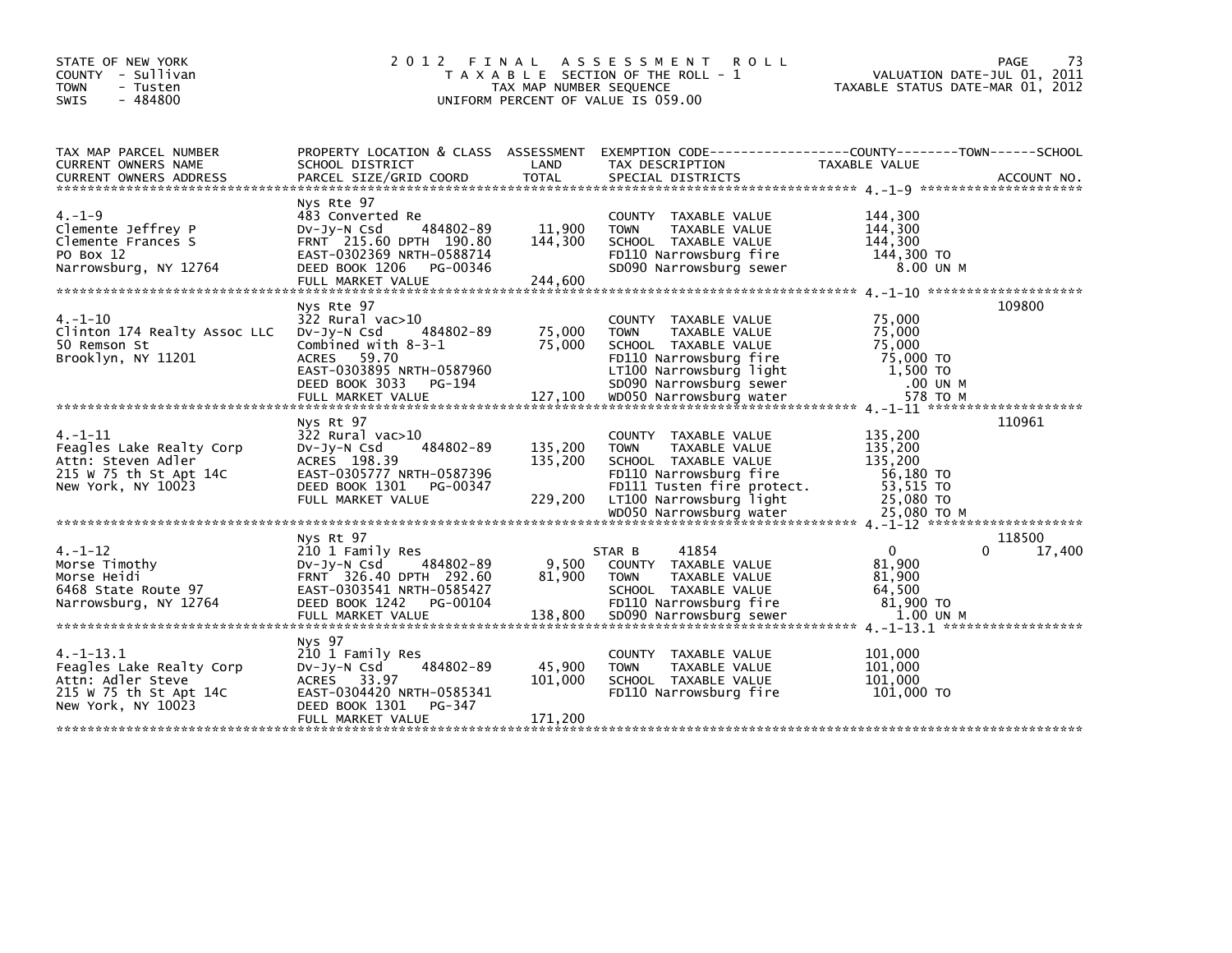| STATE OF NEW YORK<br>COUNTY - Sullivan<br><b>TOWN</b><br>- Tusten<br>SWIS<br>$-484800$                                                   | 2 0 1 2                                                                                                                                                       | TAX MAP NUMBER SEQUENCE | FINAL ASSESSMENT ROLL<br>T A X A B L E SECTION OF THE ROLL - 1<br>UNIFORM PERCENT OF VALUE IS 059.00                                                         | VALUATION DATE-JUL 01, 2011<br>TAXABLE STATUS DATE-MAR 01, 2012           | PAGE<br>74  |
|------------------------------------------------------------------------------------------------------------------------------------------|---------------------------------------------------------------------------------------------------------------------------------------------------------------|-------------------------|--------------------------------------------------------------------------------------------------------------------------------------------------------------|---------------------------------------------------------------------------|-------------|
| TAX MAP PARCEL NUMBER<br>CURRENT OWNERS NAME<br><b>CURRENT OWNERS ADDRESS</b>                                                            | SCHOOL DISTRICT<br>PARCEL SIZE/GRID COORD                                                                                                                     | LAND<br>TOTAL           | PROPERTY LOCATION & CLASS ASSESSMENT EXEMPTION CODE-----------------COUNTY-------TOWN------SCHOOL<br>TAX DESCRIPTION<br>SPECIAL DISTRICTS                    | TAXABLE VALUE                                                             | ACCOUNT NO. |
|                                                                                                                                          |                                                                                                                                                               |                         |                                                                                                                                                              |                                                                           |             |
| $4. -1 - 13.2$<br>Feagles Lake Realty Corp<br>Attn: Adler Steve<br>215 W 75 th St Apt 14C<br>New York, NY 10023                          | Nys 97<br>311 Res vac land<br>484802-89<br>$Dv-Jv-N$ Csd<br>Lot 10<br>FRNT 349.00 DPTH 119.80<br>EAST-0303259 NRTH-0585954<br>DEED BOOK 1301 PG-347           | 4,500<br>4,500          | COUNTY TAXABLE VALUE<br><b>TOWN</b><br>TAXABLE VALUE<br>SCHOOL TAXABLE VALUE<br>FD110 Narrowsburg fire<br>SD090 Narrowsburg sewer<br>WD050 Narrowsburg water | 4,500<br>4,500<br>4.500<br>4,500 TO<br>30.00 UN M<br>4,500 TO M           |             |
|                                                                                                                                          | Nys 97                                                                                                                                                        |                         |                                                                                                                                                              |                                                                           |             |
| $4. -1 - 13.3$<br>Anderson Carl E<br>Anderson Donna E<br>PO Box 1332<br>Islamorada, FL 33036                                             | 311 Res vac land - WTRFNT<br>$Dv-Jv-N$ Csd<br>484802-89<br>Lot 8<br>FRNT 260.37 DPTH 89.00<br>EAST-0303436 NRTH-0585672<br>DEED BOOK 2011 PG-5433             | 11,300<br>11,300        | COUNTY TAXABLE VALUE<br>TAXABLE VALUE<br><b>TOWN</b><br>SCHOOL TAXABLE VALUE<br>FD110 Narrowsburg fire<br>SD090 Narrowsburg sewer<br>WD050 Narrowsburg water | 11,300<br>11,300<br>11,300<br>11,300 TO<br>1.00 UN M<br>11,300 то м       |             |
|                                                                                                                                          |                                                                                                                                                               |                         |                                                                                                                                                              |                                                                           |             |
|                                                                                                                                          |                                                                                                                                                               |                         |                                                                                                                                                              |                                                                           |             |
| $4. -1 - 13.4$<br>Bowers Gary<br>Bowers Mary<br>PO Box 31<br>Narrowsburg, NY 12764                                                       | 6476 State Route 97<br>210 1 Family Res<br>484802-89<br>DV-Jy-N Csd<br>Lot 7<br>FRNT 210.00 DPTH 139.08<br>EAST-0303640 NRTH-0585510<br>DEED BOOK 1833 PG-215 | 14,600<br>79,000        | 41854<br>STAR B<br>COUNTY TAXABLE VALUE<br>TAXABLE VALUE<br><b>TOWN</b><br>SCHOOL TAXABLE VALUE<br>FD110 Narrowsburg fire<br>SD090 Narrowsburg sewer         | 0<br>$\mathbf{0}$<br>79,000<br>79,000<br>61,600<br>79,000 TO<br>1.00 UN M | 17,400      |
|                                                                                                                                          |                                                                                                                                                               |                         |                                                                                                                                                              |                                                                           |             |
| $4. -1 - 13.5$<br>Heinemeir Rolf<br>Heinemeir Edith<br>6462 Route 97<br>Narrowsburg, NY 12764                                            | Nys 97<br>220 2 Family Res<br>484802-89<br>$Dv-Jy-N$ Csd<br>Lot 6<br><b>ACRES</b><br>1.75<br>EAST-0303769 NRTH-0585311<br>DEED BOOK 1911 PG-113               | 22,900<br>132,900       | 41834<br>STAR EN<br>COUNTY TAXABLE VALUE<br><b>TOWN</b><br>TAXABLE VALUE<br>SCHOOL TAXABLE VALUE<br>FD110 Narrowsburg fire<br>SD090 Narrowsburg sewer        | $\Omega$<br>0<br>132,900<br>132,900<br>96,820<br>132,900 TO<br>4.00 UN M  | 36,080      |
|                                                                                                                                          |                                                                                                                                                               |                         |                                                                                                                                                              |                                                                           |             |
| $4. -1 - 13.6$<br>O'Connell Louise<br>McBeth Nancy<br>270-10 Gr Cntrl Pkwy Apt 18K FRNT 100.00 DPTH 370.00<br>Floral Park, NY 11005-1118 | Nys Rt 97<br>260 Seasonal res<br>484802-89<br>$Dv-Jy-N$ Csd<br>Lot 5<br>EAST-0303874 NRTH-0585200<br>DEED BOOK 1962<br>PG-359                                 | 19,100<br>48,000        | COUNTY TAXABLE VALUE<br><b>TOWN</b><br>TAXABLE VALUE<br>SCHOOL TAXABLE VALUE<br>FD110 Narrowsburg fire<br>SD090 Narrowsburg sewer<br>WD050 Narrowsburg water | 48,000<br>48,000<br>48,000<br>48,000 TO<br>1.00 UN M<br>48,000 то м       |             |
|                                                                                                                                          | FULL MARKET VALUE                                                                                                                                             | 81,400                  |                                                                                                                                                              |                                                                           |             |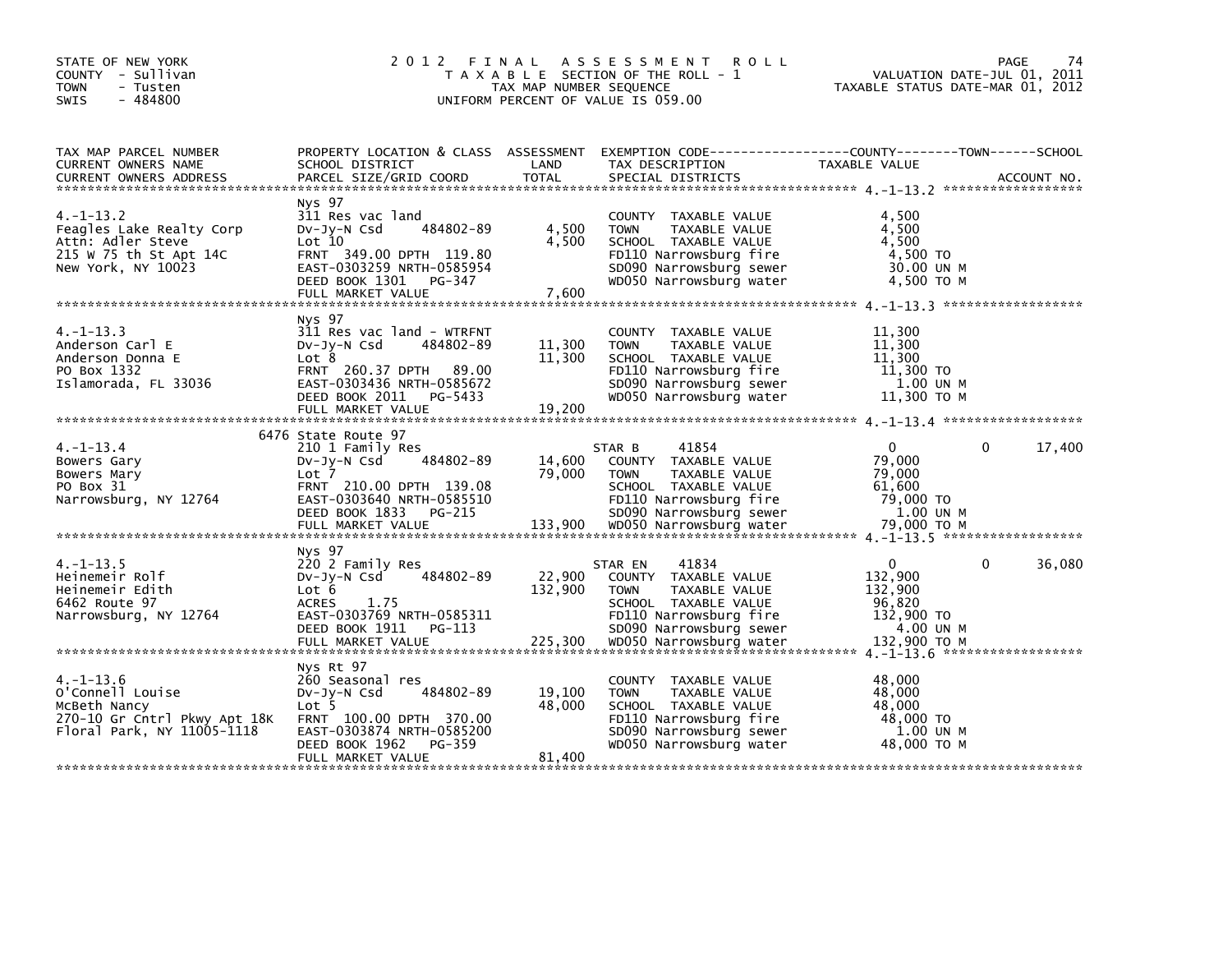| STATE OF NEW YORK<br>COUNTY - Sullivan<br><b>TOWN</b><br>- Tusten<br>- 484800<br><b>SWIS</b>                     |                                                                                                                                                                   | TAX MAP NUMBER SEQUENCE    | 2012 FINAL ASSESSMENT ROLL<br>T A X A B L E SECTION OF THE ROLL - 1<br>UNIFORM PERCENT OF VALUE IS 059.00                                                    | 75<br>PAGE<br>VALUATION DATE-JUL 01, 2011<br>TAXABLE STATUS DATE-MAR 01, 2012 |  |
|------------------------------------------------------------------------------------------------------------------|-------------------------------------------------------------------------------------------------------------------------------------------------------------------|----------------------------|--------------------------------------------------------------------------------------------------------------------------------------------------------------|-------------------------------------------------------------------------------|--|
| TAX MAP PARCEL NUMBER<br>CURRENT OWNERS NAME<br><b>CURRENT OWNERS ADDRESS</b>                                    |                                                                                                                                                                   |                            | SPECIAL DISTRICTS                                                                                                                                            | ACCOUNT NO.                                                                   |  |
| $4. -1 - 13.7$<br>Gretano Michael<br>Glassman Deborah<br>942 East 12 St<br>Brooklyn, NY 11230                    | Nys 97<br>210 1 Family Res<br>484802-89<br>DV-Jy-N Csd<br>Lot 4<br>FRNT 112.90 DPTH 362.00<br>EAST-0303952 NRTH-0585136<br>DEED BOOK 1703 PG-428                  | 18,800<br>77,800           | COUNTY TAXABLE VALUE<br><b>TOWN</b><br>TAXABLE VALUE<br>SCHOOL TAXABLE VALUE<br>FD110 Narrowsburg fire<br>SD090 Narrowsburg sewer<br>WD050 Narrowsburg water | 77,800<br>77,800<br>$77,800$<br>$77,800$ TO<br>1.00 UN M<br>77,800 TO M       |  |
| $4. -1 - 13.8$<br>Berlin Peter<br>Edwards Lucy<br>6450 Rt 97<br>PO Box 388<br>Narrowsburg, NY 12764              | Nys 97<br>311 Res vac land - WTRFNT<br>484802-89<br>Dv-Jy-N Csd<br>Lot A<br>ACRES 1.84<br>EAST-0303497 NRTH-0585658<br>DEED BOOK 2003 PG-697<br>FULL MARKET VALUE | 15,700<br>15,700<br>26,600 | COUNTY TAXABLE VALUE<br><b>TOWN</b><br>TAXABLE VALUE<br>SCHOOL TAXABLE VALUE<br>FD110 Narrowsburg fire<br>SD090 Narrowsburg sewer<br>WD050 Narrowsburg water | 15,700<br>15,700<br>15,700<br>15,700 TO<br>1.00 UN M<br>15,700 TO M           |  |
| $4. -1 - 13.9$<br>Colondona Loretta<br>Colondona Louis<br>340 Brendan Ave<br>Massapequa, NY 11758                | Nys 97<br>260 Seasonal res<br>484802-89<br>Dv-Jy-N Csd<br>ACRES 1.85<br>EAST-0304296 NRTH-0584818<br>DEED BOOK 1721 PG-288                                        | 23,300<br>65,000           | COUNTY TAXABLE VALUE<br><b>TOWN</b><br>TAXABLE VALUE<br>SCHOOL TAXABLE VALUE<br>FD110 Narrowsburg fire<br>SD090 Narrowsburg sewer<br>WD050 Narrowsburg water | 65,000<br>65,000<br>65,000<br>65,000 TO<br>1.00 UN M<br>65,000 ТО М           |  |
| $4. -1 - 13.10$<br>Harrington Mary Jane<br>Harrington Michael<br>6420 State Route 97<br>Narrowsburg, NY 12764    | Nys Rt 97<br>260 Seasonal res<br>484802-89<br>DV-Jy-N Csd<br>Lot 1<br>ACRES 1.76 BANK C10210<br>EAST-0304413 NRTH-0584707<br>DEED BOOK 3529 PG-496                | 22,900<br>85,000           | COUNTY TAXABLE VALUE<br><b>TOWN</b><br>TAXABLE VALUE<br>SCHOOL TAXABLE VALUE<br>FD110 Narrowsburg fire<br>SD090 Narrowsburg sewer<br>WD050 Narrowsburg water | 85,000<br>85,000<br>85,000<br>85,000 TO<br>1.00 UN M<br>85,000 TO M           |  |
| $4. -1 - 13.11$<br>Feagles Lake Realty Corp<br>Attn: Adler Steve<br>215 W 75 th St Apt 14C<br>New York, NY 10023 | Nys 97<br>311 Res vac land - WTRFNT<br>484802-89<br>DV-Jy-N Csd<br>Lot 9<br>ACRES 4.19<br>EAST-0304646 NRTH-0584494<br>DEED BOOK 1301 PG-347<br>FULL MARKET VALUE | 10,000<br>10,000<br>16,900 | COUNTY TAXABLE VALUE<br><b>TOWN</b><br>TAXABLE VALUE<br>SCHOOL TAXABLE VALUE<br>FD110 Narrowsburg fire                                                       | 10,000<br>10,000<br>10,000<br>10,000 TO                                       |  |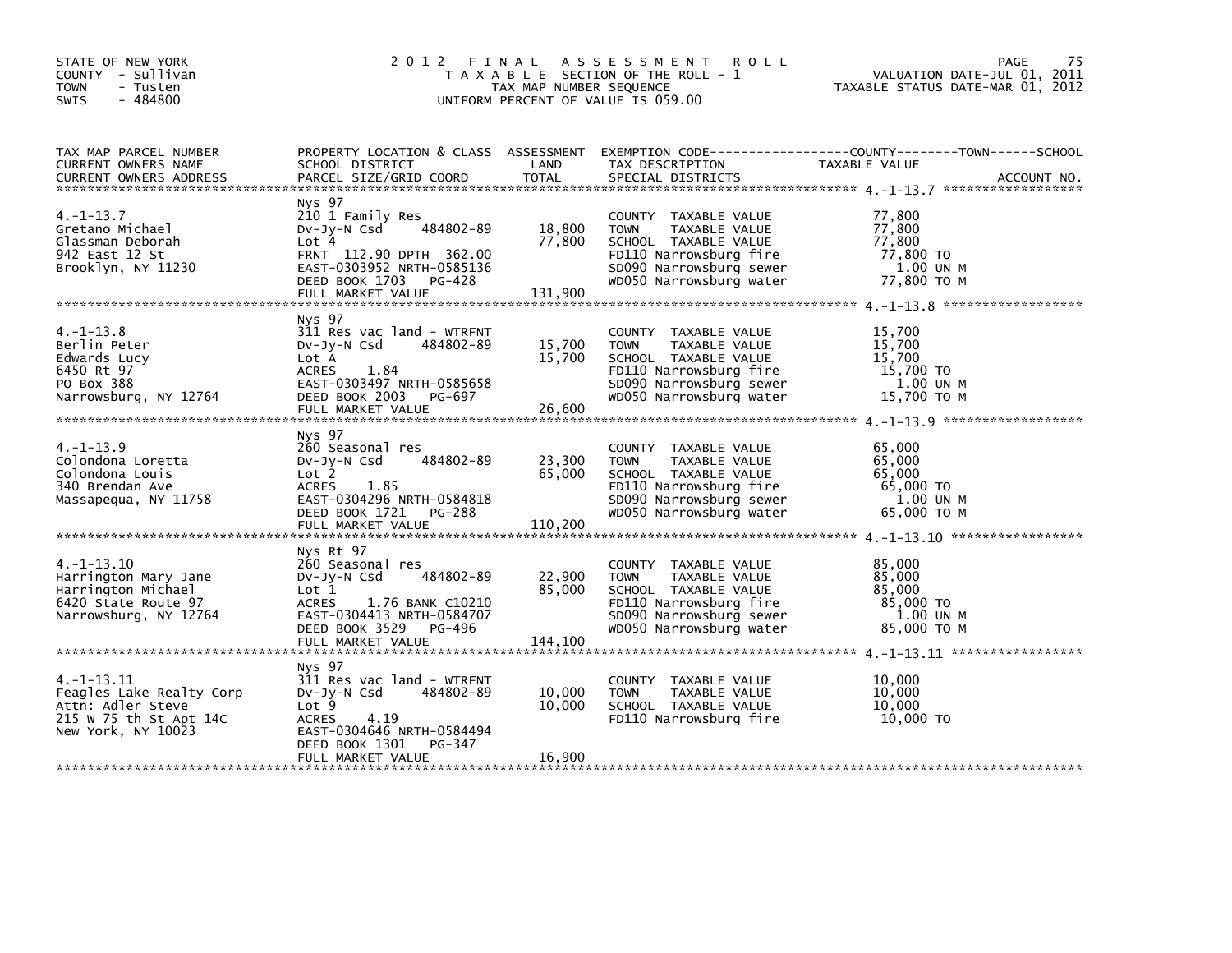| STATE OF NEW YORK<br>COUNTY - Sullivan<br><b>TOWN</b><br>- Tusten<br>$-484800$<br><b>SWIS</b> | 2 0 1 2<br>FINAL                                                                                                                                                                                           | TAX MAP NUMBER SEQUENCE | A S S E S S M E N T<br><b>ROLL</b><br>T A X A B L E SECTION OF THE ROLL - 1<br>UNIFORM PERCENT OF VALUE IS 059.00 | TAXABLE STATUS DATE-MAR 01, 2012 | 76<br>PAGE<br>VALUATION DATE-JUL 01, 2011 |
|-----------------------------------------------------------------------------------------------|------------------------------------------------------------------------------------------------------------------------------------------------------------------------------------------------------------|-------------------------|-------------------------------------------------------------------------------------------------------------------|----------------------------------|-------------------------------------------|
| TAX MAP PARCEL NUMBER<br>CURRENT OWNERS NAME                                                  | PROPERTY LOCATION & CLASS ASSESSMENT<br>SCHOOL DISTRICT                                                                                                                                                    | LAND                    | EXEMPTION CODE-----------------COUNTY-------TOWN------SCHOOL<br>TAX DESCRIPTION                                   | TAXABLE VALUE                    |                                           |
|                                                                                               | CURRENT OWNERS ADDRESS TORCEL SIZE/GRID COORD TOTAL SPECIAL DISTRICTS (2008) ACCOUNT NO.<br>TERRENT OWNERS ADDRESS PARCEL SIZE/GRID COORD TOTAL SPECIAL DISTRICTS (2008) 4.1-13.12 *********************** |                         |                                                                                                                   |                                  |                                           |
|                                                                                               | Nys 97                                                                                                                                                                                                     |                         |                                                                                                                   |                                  |                                           |
| $4. -1 - 13.12$                                                                               | 210 1 Family Res                                                                                                                                                                                           |                         | COUNTY TAXABLE VALUE                                                                                              | 94,000                           |                                           |
| Berlin Peter                                                                                  | 484802-89<br>$Dv-Jv-N$ Csd                                                                                                                                                                                 | 23,200                  | TAXABLE VALUE<br><b>TOWN</b>                                                                                      | 94,000                           |                                           |
| Edwards Lucy                                                                                  | Lot B                                                                                                                                                                                                      | 94,000                  | SCHOOL TAXABLE VALUE                                                                                              | 94.000                           |                                           |
| 6450 Rt 97                                                                                    | 1.84 BANK<br><b>ACRES</b>                                                                                                                                                                                  |                         | FD110 Narrowsburg fire                                                                                            | 94,000 TO                        |                                           |
| PO Box 388<br>Narrowsburg, NY 12764                                                           | EAST-0303679 NRTH-0585560<br>DEED BOOK 1828<br>PG-422                                                                                                                                                      |                         | SD090 Narrowsburg sewer<br>WD050 Narrowsburg water                                                                | 1.00 UN M<br>94,000 TO M         |                                           |
|                                                                                               | FULL MARKET VALUE                                                                                                                                                                                          | 159,300                 |                                                                                                                   |                                  |                                           |
|                                                                                               |                                                                                                                                                                                                            |                         |                                                                                                                   |                                  |                                           |
|                                                                                               | BUDENHAGEN Twn Rd 6                                                                                                                                                                                        |                         |                                                                                                                   |                                  | 117601                                    |
| $4. -1 - 15.1$                                                                                | 210 1 Family Res                                                                                                                                                                                           |                         | COUNTY TAXABLE VALUE                                                                                              | 122,800                          |                                           |
| Snow Dolores                                                                                  | 484802-89<br>DV-Jy-N Csd                                                                                                                                                                                   | 41,000                  | TAXABLE VALUE<br><b>TOWN</b>                                                                                      | 122,800                          |                                           |
| 112 Buddenhagen Rd                                                                            | ACRES 13.84                                                                                                                                                                                                | 122,800                 | SCHOOL TAXABLE VALUE                                                                                              | 122,800                          |                                           |
| Narrowsburg, NY 12764                                                                         | EAST-0308060 NRTH-0588671<br>DEED BOOK 1287<br>PG-134                                                                                                                                                      |                         | FD111 Tusten fire protect.                                                                                        | 122,800 TO                       |                                           |
|                                                                                               | FULL MARKET VALUE                                                                                                                                                                                          | 208,100                 |                                                                                                                   |                                  |                                           |
|                                                                                               |                                                                                                                                                                                                            |                         |                                                                                                                   |                                  |                                           |
|                                                                                               | Co Rd 111                                                                                                                                                                                                  |                         |                                                                                                                   |                                  | 157950                                    |
| $4. -1 - 15.2$                                                                                | 210 1 Family Res                                                                                                                                                                                           |                         | COUNTY TAXABLE VALUE                                                                                              | 78,000                           |                                           |
| Balletto John M                                                                               | 484802-89<br>$Dv-Jy-N$ Csd                                                                                                                                                                                 | 18,000                  | TAXABLE VALUE<br><b>TOWN</b>                                                                                      | 78,000                           |                                           |
| 439 Home Ave                                                                                  | FRNT 100.00 DPTH 140.00                                                                                                                                                                                    | 78,000                  | SCHOOL TAXABLE VALUE                                                                                              | 78,000                           |                                           |
| Staten Island, NY 10305                                                                       | <b>BANK C92242</b>                                                                                                                                                                                         |                         | FD111 Tusten fire protect.                                                                                        | 78,000 TO                        |                                           |
|                                                                                               | EAST-0308805 NRTH-0588217                                                                                                                                                                                  |                         |                                                                                                                   |                                  |                                           |
|                                                                                               | DEED BOOK 3172<br>PG-385<br>FULL MARKET VALUE                                                                                                                                                              | 132,200                 |                                                                                                                   |                                  |                                           |
|                                                                                               |                                                                                                                                                                                                            |                         |                                                                                                                   |                                  |                                           |
|                                                                                               | LOT3 Co Rd 111                                                                                                                                                                                             |                         |                                                                                                                   |                                  |                                           |
| $4. -1 - 15.4$                                                                                | 210 1 Family Res                                                                                                                                                                                           |                         | 41121<br>WAR VET                                                                                                  | 8,235                            | 8,235<br>$\Omega$                         |
| Kelly John J                                                                                  | 484802-89<br>$Dv-Jy-N$ Csd                                                                                                                                                                                 | 19,400 STAR EN          | 41834                                                                                                             | $\Omega$                         | 36,080<br>0                               |
| Kelly Josephine                                                                               | 3.07<br><b>ACRES</b>                                                                                                                                                                                       | 54,900                  | COUNTY<br>TAXABLE VALUE                                                                                           | 46,665                           |                                           |
| 5 Buddenhagen Rd                                                                              | EAST-0306675 NRTH-0588003                                                                                                                                                                                  |                         | <b>TOWN</b><br>TAXABLE VALUE                                                                                      | 46,665                           |                                           |
| Narrowsburg, NY 12764                                                                         | DEED BOOK 2173<br>PG-187                                                                                                                                                                                   |                         | SCHOOL TAXABLE VALUE                                                                                              | 18,820                           |                                           |
|                                                                                               | FULL MARKET VALUE                                                                                                                                                                                          | 93,100                  | FD111 Tusten fire protect.                                                                                        | 54,900 TO                        |                                           |
|                                                                                               | Tr 6                                                                                                                                                                                                       |                         |                                                                                                                   |                                  |                                           |
| $4. -1 - 15.5$                                                                                | 210 1 Family Res                                                                                                                                                                                           |                         | 41854<br>STAR B                                                                                                   | $\Omega$                         | 0<br>17,400                               |
| Talavera Anthony                                                                              | 484802-89<br>DV-Jy-N Csd                                                                                                                                                                                   | 16,400                  | COUNTY TAXABLE VALUE                                                                                              | 89,800                           |                                           |
| Talavera Rosemarie                                                                            | 2.17<br>ACRES                                                                                                                                                                                              | 89,800                  | <b>TOWN</b><br>TAXABLE VALUE                                                                                      | 89,800                           |                                           |
| 76 Buddenhagen Rd                                                                             | EAST-0308502 NRTH-0588671                                                                                                                                                                                  |                         | SCHOOL TAXABLE VALUE                                                                                              | 72.400                           |                                           |
| Narrowsburg, NY 12764                                                                         | DEED BOOK 3291<br>PG-326                                                                                                                                                                                   |                         | FD111 Tusten fire protect.                                                                                        | 89,800 TO                        |                                           |
|                                                                                               | FULL MARKET VALUE                                                                                                                                                                                          | 152,200                 |                                                                                                                   |                                  |                                           |
|                                                                                               |                                                                                                                                                                                                            |                         |                                                                                                                   |                                  |                                           |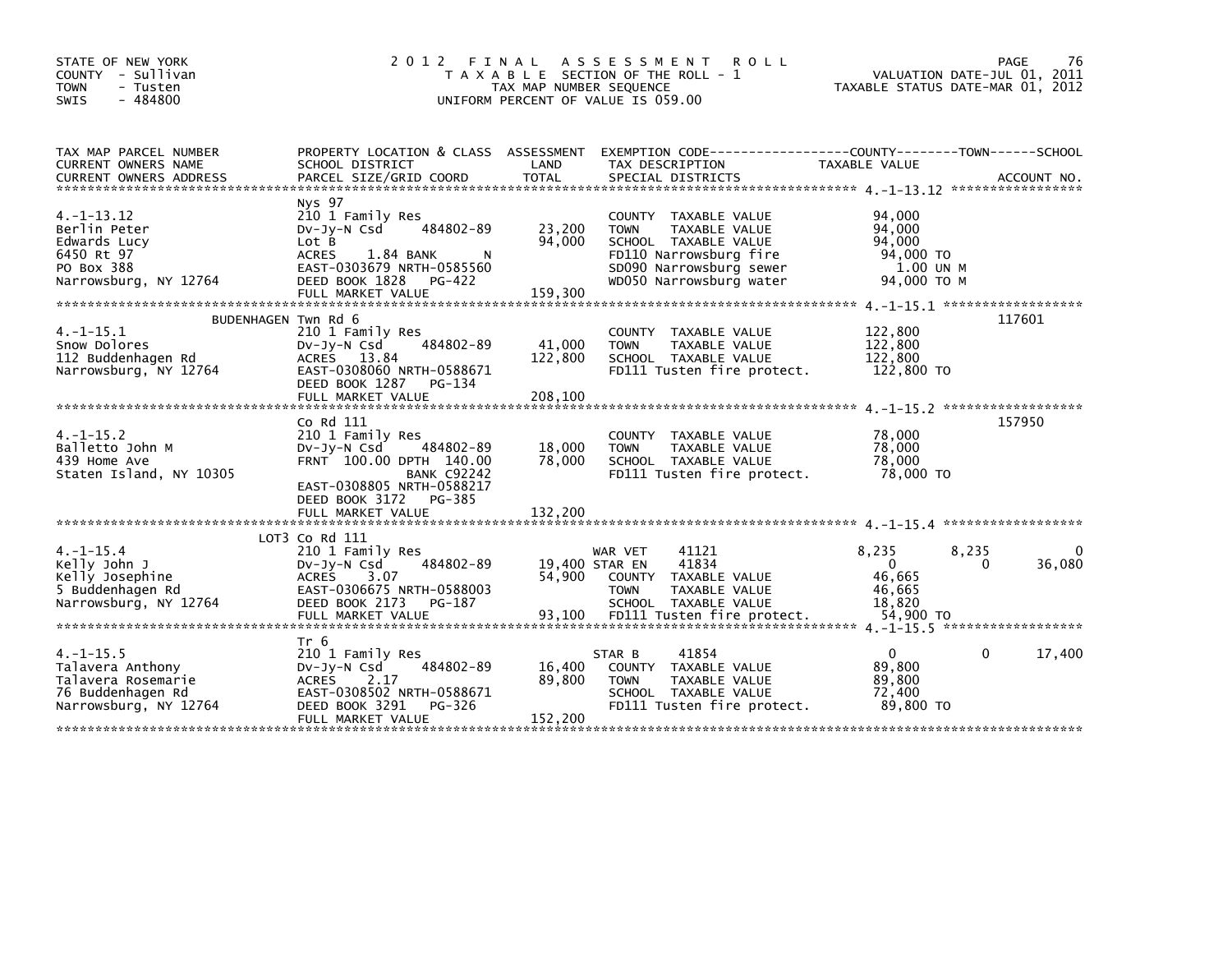| STATE OF NEW YORK<br>COUNTY - Sullivan<br><b>TOWN</b><br>- Tusten<br>$-484800$<br><b>SWIS</b>                      | 2012 FINAL                                                                                                                                                                  | TAX MAP NUMBER SEQUENCE      | A S S E S S M E N T<br><b>ROLL</b><br>T A X A B L E SECTION OF THE ROLL - 1<br>UNIFORM PERCENT OF VALUE IS 059.00                                                                                        | VALUATION DATE-JUL 01,<br>TAXABLE STATUS DATE-MAR 01, 2012         | PAGE<br>77<br>2011                          |
|--------------------------------------------------------------------------------------------------------------------|-----------------------------------------------------------------------------------------------------------------------------------------------------------------------------|------------------------------|----------------------------------------------------------------------------------------------------------------------------------------------------------------------------------------------------------|--------------------------------------------------------------------|---------------------------------------------|
| TAX MAP PARCEL NUMBER<br><b>CURRENT OWNERS NAME</b><br><b>CURRENT OWNERS ADDRESS</b>                               | PROPERTY LOCATION & CLASS ASSESSMENT<br>SCHOOL DISTRICT<br>PARCEL SIZE/GRID COORD                                                                                           | LAND<br><b>TOTAL</b>         | EXEMPTION CODE-----------------COUNTY-------TOWN------SCHOOL<br>TAX DESCRIPTION<br>SPECIAL DISTRICTS                                                                                                     | TAXABLE VALUE                                                      | ACCOUNT NO.                                 |
| BUDDENHAGE Twn Rd 6<br>$4. -1 - 15.6$<br>Snow Joanne M<br>PO Box 49<br>Narrowsburg, NY 12764                       | 210 1 Family Res<br>484802-89<br>DV-Jy-N Csd<br><b>ACRES</b><br>2.70<br>EAST-0308345 NRTH-0588290<br>DEED BOOK 2410<br>PG-345<br>FULL MARKET VALUE                          | 18,200<br>107,600<br>182,400 | 41854<br>STAR B<br><b>COUNTY</b><br>TAXABLE VALUE<br>TAXABLE VALUE<br><b>TOWN</b><br>SCHOOL TAXABLE VALUE<br>FD111 Tusten fire protect.                                                                  | $\mathbf{0}$<br>107,600<br>107,600<br>90,200<br>107,600 TO         | 117601<br>$\Omega$<br>17,400                |
| $4. -1 - 16.1$<br>Wells Eleanor A<br>8170 State Route 52<br>Narrowsburg, NY 12764                                  | Co Rte 52<br>240 Rural res<br>484802-89<br>DV-Jy-N Csd<br><b>ACRES</b><br>46.16<br>EAST-0307348 NRTH-0587258<br>DEED BOOK 1366<br>PG-69<br>FULL MARKET VALUE                | 114,000<br>193,200           | 52 PCT OF VALUE USED FOR EXEMPTION PURPOSES<br>COMBAT VET 41131<br>41834<br>73,300 STAR EN<br>COUNTY TAXABLE VALUE<br>TAXABLE VALUE<br><b>TOWN</b><br>SCHOOL TAXABLE VALUE<br>FD111 Tusten fire protect. | 14,820<br>$\mathbf{0}$<br>99,180<br>99,180<br>77,920<br>114,000 TO | 127650<br>14,820<br>$\Omega$<br>36,080<br>0 |
| 4.–1–16.2<br>Deighton Donald<br>PO Box 471<br>Narrowsburg, NY 12764<br>PRIOR OWNER ON 3/01/2012<br>Deighton Donald | Co Rd 111<br>210 1 Family Res<br>484802-89<br>Dv-Jy-N Csd<br><b>ACRES</b><br>1.52<br>EAST-0307393 NRTH-0586331<br>DEED BOOK 2012<br>PG-2988<br>FULL MARKET VALUE            | 105,000<br>178,000           | WAR VET<br>41121<br>41834<br>13,300 STAR EN<br>TAXABLE VALUE<br><b>COUNTY</b><br>TAXABLE VALUE<br><b>TOWN</b><br>SCHOOL TAXABLE VALUE<br>FD111 Tusten fire protect.                                      | 15,660<br>$\mathbf{0}$<br>89,340<br>89,340<br>68,920<br>105,000 TO | 112050<br>15,660<br>$\Omega$<br>36,080<br>0 |
| $4. -1 - 16.3$<br>Schalck Maureen<br>7480 State Route 52<br>Narrowsburg, NY 12764                                  | Co Rd 111<br>210 1 Family Res<br>484802-89<br>DV-Jy-N Csd<br><b>ACRES</b><br>1.08<br>EAST-0308094 NRTH-0587158<br>DEED BOOK 3615<br>PG-581<br>FULL MARKET VALUE             | 13,200<br>86,000<br>145,800  | COUNTY TAXABLE VALUE<br>TAXABLE VALUE<br><b>TOWN</b><br>SCHOOL TAXABLE VALUE<br>FD111 Tusten fire protect.                                                                                               | 86,000<br>86,000<br>86,000<br>86,000 TO                            | 107450<br>******************                |
| $4. -1 - 16.6$<br>Vannatta Willard<br>Vannatta Katherine<br>227 Christian Hill Rd<br>Milford, PA 18337             | Co Rd 111<br>$314$ Rural vac<10<br>484802-89<br>DV-Jy-N Csd<br><b>ACRES</b><br>2.00<br>EAST-0308029 NRTH-0587609<br>DEED BOOK 802<br>PG-00169<br>FULL MARKET VALUE          | 10,900<br>10,900<br>18,500   | COUNTY TAXABLE VALUE<br>TAXABLE VALUE<br><b>TOWN</b><br>SCHOOL TAXABLE VALUE<br>FD111 Tusten fire protect.                                                                                               | 10,900<br>10,900<br>10,900<br>10,900 TO                            | 156910                                      |
| $4. -1 - 16.7$<br>Morea Marcel Dan<br>142-01 41 st Ave Apt 114<br>Flushing, NY 11355                               | Co Rd 111<br>270 Mfg housing<br>$Dv-Jv-N$ Csd<br>484802-89<br>1.00 BANK 60806<br><b>ACRES</b><br>EAST-0308592 NRTH-0587674<br>DEED BOOK 3566<br>PG-439<br>FULL MARKET VALUE | 12,800<br>21,800<br>36,900   | COUNTY TAXABLE VALUE<br>TAXABLE VALUE<br><b>TOWN</b><br>SCHOOL TAXABLE VALUE<br>FD111 Tusten fire protect.                                                                                               | 21,800<br>21,800<br>21,800<br>21,800 TO                            | 113845                                      |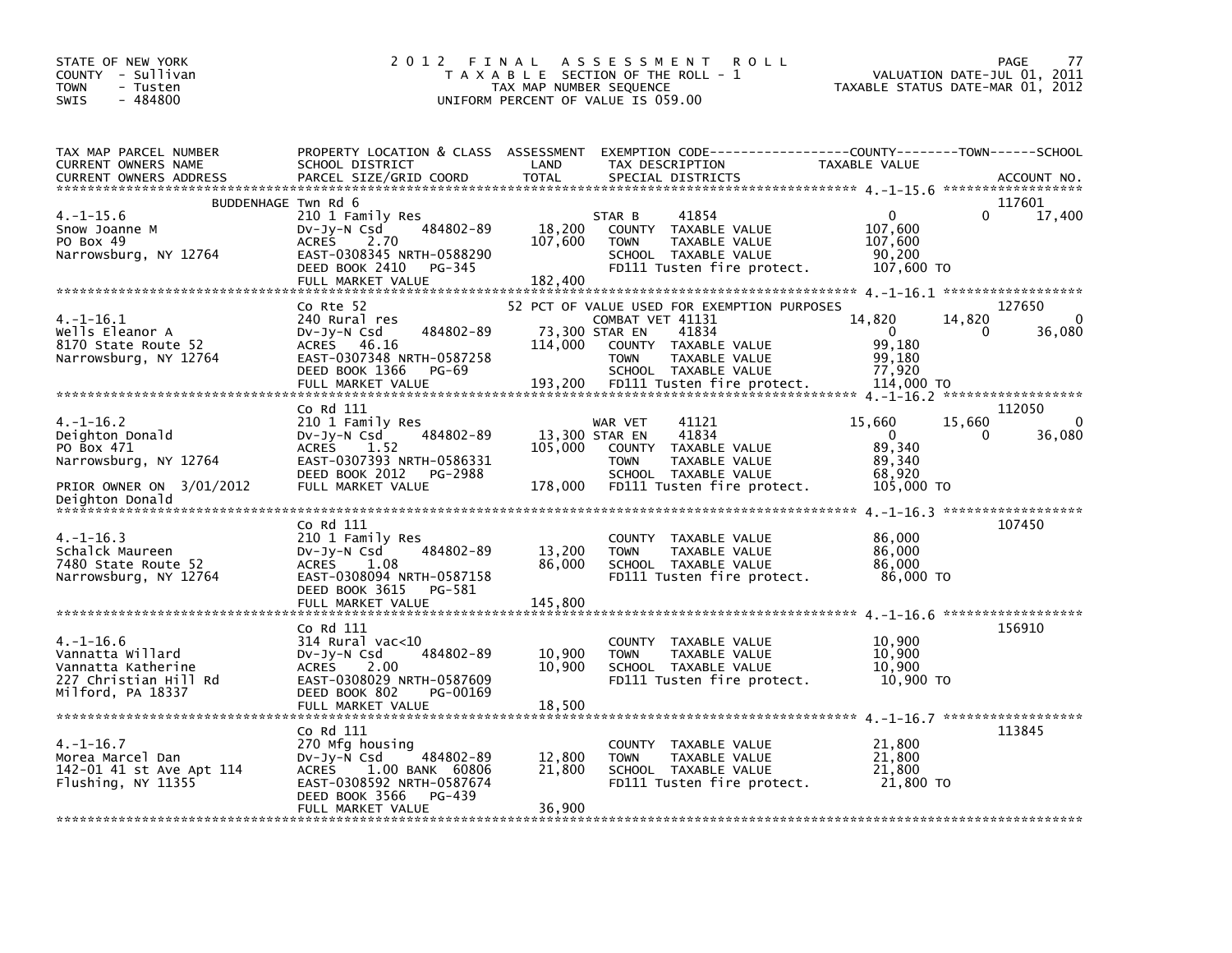| STATE OF NEW YORK<br>COUNTY - Sullivan<br>- Tusten<br><b>TOWN</b><br>$-484800$<br>SWIS                      |                                                                                                                                                                                         | TAX MAP NUMBER SEQUENCE | 2012 FINAL ASSESSMENT<br><b>ROLL</b><br>T A X A B L E SECTION OF THE ROLL - 1<br>UNIFORM PERCENT OF VALUE IS 059.00                                                                 | TAXABLE STATUS DATE-MAR 01, 2012                          | 78<br>PAGE<br>VALUATION DATE-JUL 01, 2011                |
|-------------------------------------------------------------------------------------------------------------|-----------------------------------------------------------------------------------------------------------------------------------------------------------------------------------------|-------------------------|-------------------------------------------------------------------------------------------------------------------------------------------------------------------------------------|-----------------------------------------------------------|----------------------------------------------------------|
| TAX MAP PARCEL NUMBER<br>CURRENT OWNERS NAME<br><b>CURRENT OWNERS ADDRESS</b>                               | PROPERTY LOCATION & CLASS ASSESSMENT<br>SCHOOL DISTRICT                                                                                                                                 | LAND                    | EXEMPTION CODE-----------------COUNTY-------TOWN------SCHOOL<br>TAX DESCRIPTION                                                                                                     | TAXABLE VALUE                                             |                                                          |
| $4. -1 - 16.10$<br>Buddenhagen Keith<br>Buddenhagen Ann M<br>8118 State Rt 52<br>Narrowsburg, NY 12764      | Co Hwy #111<br>210 1 Family Res<br>484802-89<br>$Dv-Jy-N$ Csd<br><b>ACRES</b><br>4.07<br>EAST-0308734 NRTH-0588000<br>DEED BOOK 1155<br>PG-00277<br>FULL MARKET VALUE                   | 169,300                 | STAR B<br>41854<br>22,600 CW_15_VET/ 41161<br>99,900 CW_DISBLD_ 41171<br>COUNTY TAXABLE VALUE<br><b>TOWN</b><br>TAXABLE VALUE<br>SCHOOL TAXABLE VALUE<br>FD111 Tusten fire protect. | 6,960<br>4,995<br>87,945<br>87,945<br>82,500<br>99.900 TO | 17,400<br>$\Omega$<br>6,960<br>0<br>$\mathbf 0$<br>4,995 |
|                                                                                                             |                                                                                                                                                                                         |                         |                                                                                                                                                                                     |                                                           |                                                          |
| $4. -1 - 16.12$<br>Wells Thomas J<br>8170 State Route 52<br>Narrowsburg, NY 12764                           | Co Rte 52<br>$314$ Rural vac< $10$<br>484802-89<br>$Dv-Jy-N$ Csd<br>3.13<br>ACRES<br>EAST-0307174 NRTH-0588210<br>DEED BOOK 1351<br>PG-609                                              | 11,800<br>11,800        | COUNTY TAXABLE VALUE<br><b>TOWN</b><br>TAXABLE VALUE<br>SCHOOL TAXABLE VALUE<br>FD111 Tusten fire protect.                                                                          | 11,800<br>11,800<br>11,800<br>11,800 TO                   |                                                          |
|                                                                                                             | FULL MARKET VALUE                                                                                                                                                                       | 20,000                  |                                                                                                                                                                                     |                                                           |                                                          |
| $4. -1 - 16.13$<br>Buddenhagen Keith<br>Buddenhagen Ann M<br>8118 State Rt 52<br>Narrowsburg, NY 12764      | Co Hwy 111<br>314 Rural vac<10<br>484802-89<br>$Dv-Jv-N$ Csd<br>Added parcel $4.-1-17.2$<br>purchased from Kraus<br>ACRES<br>6.59<br>EAST-0308046 NRTH-0587684<br>DEED BOOK 1351 PG-567 | 18,300<br>18,300        | COUNTY TAXABLE VALUE<br><b>TOWN</b><br>TAXABLE VALUE<br>SCHOOL TAXABLE VALUE<br>FD111 Tusten fire protect.                                                                          | 18.300<br>18,300<br>18,300<br>18,300 TO                   |                                                          |
|                                                                                                             | FULL MARKET VALUE                                                                                                                                                                       | 31,000                  |                                                                                                                                                                                     |                                                           |                                                          |
| $4. -1 - 16.14$<br>Vannatta Willard H<br>Vannatta Katherine A<br>227 Christian Hill Rd<br>Milford, PA 18337 | Co Rte 52<br>311 Res vac land<br>484802-89<br>$Dv-Jy-N$ Csd<br>ACRES<br>0.20<br>EAST-0307348 NRTH-0587258<br>DEED BOOK 3216<br>PG-460                                                   | 1,000<br>1,000          | COUNTY TAXABLE VALUE<br><b>TOWN</b><br>TAXABLE VALUE<br>SCHOOL TAXABLE VALUE<br>FD111 Tusten fire protect.                                                                          | 1,000<br>1,000<br>1.000<br>1,000 TO                       | 127650                                                   |
|                                                                                                             | FULL MARKET VALUE                                                                                                                                                                       | 1,700                   |                                                                                                                                                                                     |                                                           |                                                          |
|                                                                                                             |                                                                                                                                                                                         |                         |                                                                                                                                                                                     |                                                           | 129900                                                   |
| $4. -1 - 17.1$<br>Luchsinger Claudine<br>8144 State Route 52<br>Narrowsburg, NY 12764                       | Co Rd 111<br>210 1 Family Res<br>484802-89<br>$Dv-Jy-N$ Csd<br><b>ACRES</b><br>1.30 BANK C47458<br>EAST-0308054 NRTH-0587031<br>DEED BOOK 3285<br>PG-211                                | 11,300<br>69,300        | STAR B<br>41854<br>COUNTY<br>TAXABLE VALUE<br>TAXABLE VALUE<br><b>TOWN</b><br>SCHOOL TAXABLE VALUE<br>FD111 Tusten fire protect.                                                    | 0<br>69,300<br>69,300<br>51.900<br>69,300 TO              | 17,400<br>0                                              |
|                                                                                                             | FULL MARKET VALUE                                                                                                                                                                       | 117,500                 |                                                                                                                                                                                     |                                                           |                                                          |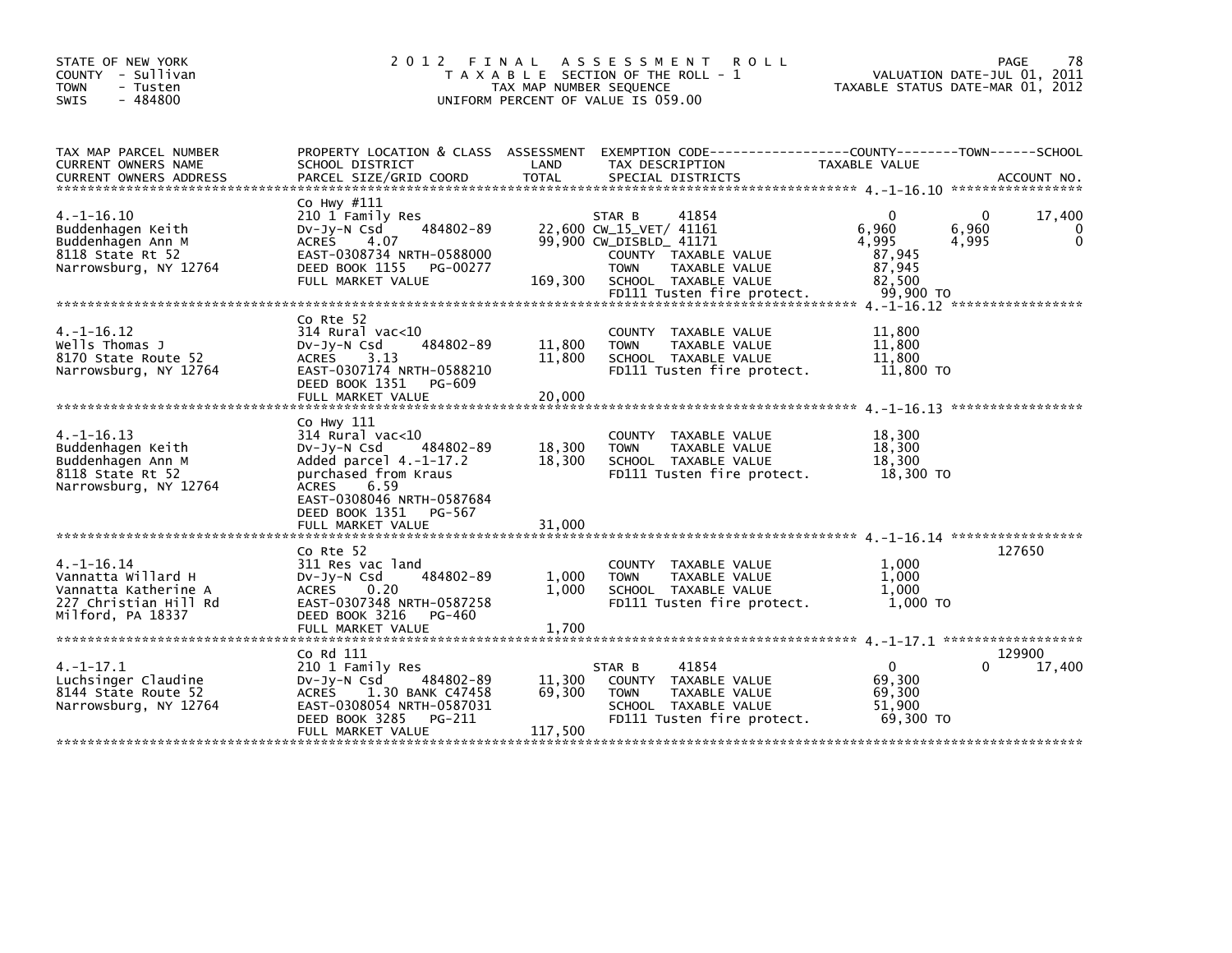| STATE OF NEW YORK<br>COUNTY - Sullivan<br><b>TOWN</b><br>- Tusten<br>$-484800$<br><b>SWIS</b>              | 2 0 1 2<br>FINAL                                                                                                                                                                            | TAX MAP NUMBER SEQUENCE     | ASSESSMENT ROLL<br>T A X A B L E SECTION OF THE ROLL - 1<br>UNIFORM PERCENT OF VALUE IS 059.00                                                            | TAXABLE STATUS DATE-MAR 01, 2012                                       | PAGE<br>79<br>VALUATION DATE-JUL 01, 2011    |
|------------------------------------------------------------------------------------------------------------|---------------------------------------------------------------------------------------------------------------------------------------------------------------------------------------------|-----------------------------|-----------------------------------------------------------------------------------------------------------------------------------------------------------|------------------------------------------------------------------------|----------------------------------------------|
| TAX MAP PARCEL NUMBER<br>CURRENT OWNERS NAME                                                               | PROPERTY LOCATION & CLASS ASSESSMENT<br>SCHOOL DISTRICT                                                                                                                                     | LAND                        | TAX DESCRIPTION                                                                                                                                           | TAXABLE VALUE                                                          |                                              |
| $4. -1 - 17.3$<br>Vannatta Katherine A<br>Vannatta Willard H<br>227 Christian Hill Rd<br>Milford, PA 18337 | Co Rd 111<br>$314$ Rural vac<10<br>484802-89<br>$Dv-Jy-N$ Csd<br><b>ACRES</b><br>2.09<br>EAST-0308054 NRTH-0587031<br>DEED BOOK 2887<br>PG-487                                              | 11,200<br>11,200            | COUNTY TAXABLE VALUE<br>TAXABLE VALUE<br><b>TOWN</b><br>SCHOOL TAXABLE VALUE<br>FD111 Tusten fire protect.                                                | 11,200<br>11,200<br>11,200<br>11,200 TO                                | 129900                                       |
|                                                                                                            |                                                                                                                                                                                             |                             |                                                                                                                                                           |                                                                        |                                              |
| $4. - 1 - 18$<br>Becker Barry G<br>8184 State Route 52<br>Narrowsburg, NY 12764                            | Co Rd 111<br>210 1 Family Res<br>484802-89<br>$Dv-Jy-N$ Csd<br><b>ACRES</b><br>7.00<br>EAST-0306980 NRTH-0586390<br>DEED BOOK 2340<br>PG-045                                                | 30,500<br>106,100           | STAR B<br>41854<br>COUNTY TAXABLE VALUE<br><b>TOWN</b><br>TAXABLE VALUE<br>SCHOOL TAXABLE VALUE<br>FD111 Tusten fire protect.                             | $\Omega$<br>106,100<br>106,100<br>88,700<br>106,100 TO                 | 147500<br>0<br>17,400                        |
|                                                                                                            |                                                                                                                                                                                             |                             |                                                                                                                                                           |                                                                        |                                              |
| $4. - 1 - 19$<br>Moore Living Trust<br>Moore Gladys E<br>6 Agatha Dr<br>Plainview, NY 11803                | Nys Rte 97<br>$322$ Rural vac $>10$<br>484802-89<br>$Dv-Jy-N$ Csd<br>combined with other parce<br>ACRES 82.70<br>EAST-0305716 NRTH-0585287<br>DEED BOOK 2192<br>PG-657<br>FULL MARKET VALUE | 82,000<br>82,000<br>139,000 | COUNTY TAXABLE VALUE<br><b>TOWN</b><br>TAXABLE VALUE<br>SCHOOL TAXABLE VALUE<br>FD111 Tusten fire protect.                                                | 82,000<br>82,000<br>82,000<br>82,000 TO                                | $4 - 1 - 19$ *********************<br>141100 |
| $4. - 1 - 22$<br>Bachman Herbert G<br>6310 State Route 97<br>Narrowsburg, NY 12764                         | Nys Rte 97<br>210 1 Family Res<br>484802-89<br>Dv-Jy-N Csd<br><b>ACRES</b><br>1.33 BANK<br>N<br>EAST-0306530 NRTH-0584540<br>DEED BOOK 3574 PG-184                                          | 14,700<br>82,500            | 41854<br>STAR B<br>COUNTY TAXABLE VALUE<br><b>TAXABLE VALUE</b><br><b>TOWN</b><br>SCHOOL TAXABLE VALUE<br>FD111 Tusten fire protect.                      | $\mathbf{0}$<br>82,500<br>82,500<br>65,100<br>82,500 TO                | 17,400<br>0                                  |
|                                                                                                            |                                                                                                                                                                                             |                             |                                                                                                                                                           |                                                                        |                                              |
| $4. - 1 - 23$<br>Reith a/k/a Barr Helen M<br>PO Box 200<br>Narrowsburg, NY 12764                           | Nys Rte 97<br>210 1 Family Res<br>484802-89<br>$Dv-Jy-N$ Csd<br><b>ACRES</b><br>2.20<br>EAST-0306697 NRTH-0584534<br>DEED BOOK 1523<br>PG-257<br>FULL MARKET VALUE                          | 16,500<br>97,800<br>165,800 | 41834<br>STAR EN<br>COUNTY TAXABLE VALUE<br><b>TOWN</b><br>TAXABLE VALUE<br>SCHOOL TAXABLE VALUE<br>FD111 Tusten fire protect.<br>WD050 Narrowsburg water | $\mathbf{0}$<br>97,800<br>97,800<br>61,720<br>97,800 TO<br>97.800 TO M | 144800<br>36,080                             |
|                                                                                                            |                                                                                                                                                                                             |                             |                                                                                                                                                           |                                                                        |                                              |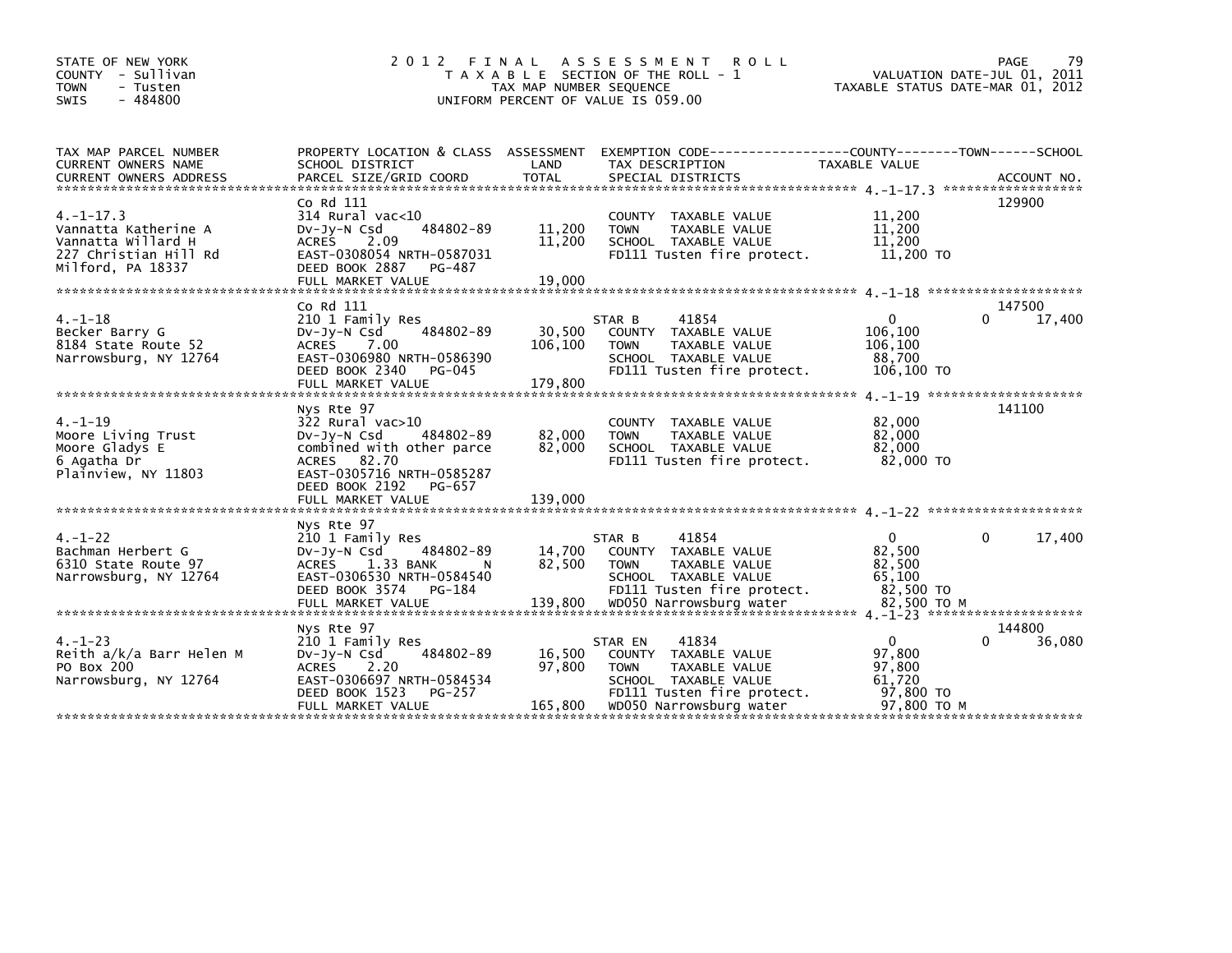| STATE OF NEW YORK<br>COUNTY - Sullivan<br><b>TOWN</b><br>- Tusten<br>$-484800$<br><b>SWIS</b>           | 2012 FINAL                                                                                                                                                                                | TAX MAP NUMBER SEQUENCE      | A S S E S S M E N T<br><b>ROLL</b><br>T A X A B L E SECTION OF THE ROLL - 1<br>UNIFORM PERCENT OF VALUE IS 059.00                            | VALUATION DATE-JUL 01, 2011<br>TAXABLE STATUS DATE-MAR 01, 2012 | 80<br>PAGE                        |
|---------------------------------------------------------------------------------------------------------|-------------------------------------------------------------------------------------------------------------------------------------------------------------------------------------------|------------------------------|----------------------------------------------------------------------------------------------------------------------------------------------|-----------------------------------------------------------------|-----------------------------------|
| TAX MAP PARCEL NUMBER<br>CURRENT OWNERS NAME                                                            | PROPERTY LOCATION & CLASS ASSESSMENT<br>SCHOOL DISTRICT                                                                                                                                   | LAND                         | EXEMPTION CODE------------------COUNTY--------TOWN------SCHOOL<br>TAX DESCRIPTION                                                            | TAXABLE VALUE                                                   |                                   |
| $4. - 1 - 24$<br>Fontaine Lesly Sr<br>Fontaine Marguerite B<br>PO Box 137<br>Narrowsburg, NY 12764-0137 | Nys Rte 97<br>210 1 Family Res<br>DV-JV-N Csd<br>484802-89<br><b>ACRES</b><br>9.13 BANKN140687<br>EAST-0307015 NRTH-0584738<br>DEED BOOK 2239<br>PG-649<br>FULL MARKET VALUE              | 34,800<br>105,500<br>178,800 | COUNTY TAXABLE VALUE<br><b>TOWN</b><br><b>TAXABLE VALUE</b><br>SCHOOL TAXABLE VALUE<br>FD111 Tusten fire protect.<br>WD050 Narrowsburg water | 105,500<br>105,500<br>105,500<br>105,500 TO<br>105,500 TO M     | 131850                            |
| $4. -1 - 25.1$<br>Hiller Irma<br>PO Box 133<br>Narrowsburg, NY 12764                                    | $Co$ Rd $111$<br>210 1 Family Res<br>484802-89<br>DV-Jy-N Csd<br>ACRES 1.25<br>EAST-0306826 NRTH-0585085<br>DEED BOOK 495<br>PG-00437                                                     | 75,100                       | WAR VET<br>41121<br>41834<br>16,500 STAR EN<br>COUNTY TAXABLE VALUE<br><b>TOWN</b><br>TAXABLE VALUE<br>SCHOOL TAXABLE VALUE                  | 11,265<br>11,265<br>$\Omega$<br>63,835<br>63,835<br>39,020      | 123100<br>$\Omega$<br>36,080<br>0 |
| $4. -1 - 25.2$<br>Miller Alice M<br>8212 State Route 52<br>Narrowsburg, NY 12764                        | Co Rd 111<br>270 Mfg housing<br>$Dv-Jy-N$ Csd<br>484802-89<br>1.38 BANK 80395<br><b>ACRES</b><br>EAST-0306978 NRTH-0585353<br>DEED BOOK 2950<br><b>PG-52</b><br>FULL MARKET VALUE         | 14,300<br>79,000<br>133,900  | 41854<br>STAR B<br>COUNTY TAXABLE VALUE<br>TAXABLE VALUE<br><b>TOWN</b><br>SCHOOL TAXABLE VALUE<br>FD111 Tusten fire protect.                | $\mathbf{0}$<br>79.000<br>79,000<br>61.600<br>79,000 TO         | 123150<br>17,400<br>$\Omega$      |
| $4. - 1 - 26$<br>Kranz William Jr<br>8241 State Route 52<br>Narrowsburg, NY 12764                       | Co Rd 111<br>210 1 Family Res<br>484802-89<br>DV-Jy-N Csd<br>FRNT 760.00 DPTH<br>90.00<br><b>BANK C19086</b><br>EAST-0307380 NRTH-0584870<br>DEED BOOK 3453<br>PG-38<br>FULL MARKET VALUE | 17,500<br>69,500<br>117,800  | COUNTY TAXABLE VALUE<br><b>TOWN</b><br>TAXABLE VALUE<br>SCHOOL TAXABLE VALUE<br>FD111 Tusten fire protect.<br>WD050 Narrowsburg water        | 69,500<br>69,500<br>69.500<br>69,500 TO<br>69,500 ТО М          | 149450                            |
| $4. - 1 - 27$<br>Cole David W<br>Cole Susan S<br>10 Deep Hollow Hill Rd<br>Narrowsburg, NY 12764        | 10 Deep Hollow Hill Rd<br>210 1 Family Res<br>DV-JV-N Csd<br>484802-89<br><b>ACRES</b><br>1.16<br>EAST-0307650 NRTH-0584620<br>DEED BOOK 1465<br>PG-685<br>FULL MARKET VALUE              | 13,600<br>84,900<br>143,900  | COUNTY TAXABLE VALUE<br>TAXABLE VALUE<br><b>TOWN</b><br>SCHOOL TAXABLE VALUE<br>FD111 Tusten fire protect.<br>WD050 Narrowsburg water        | 84,900<br>84,900<br>84,900<br>84,900 TO<br>84,900 ТО М          | 132090                            |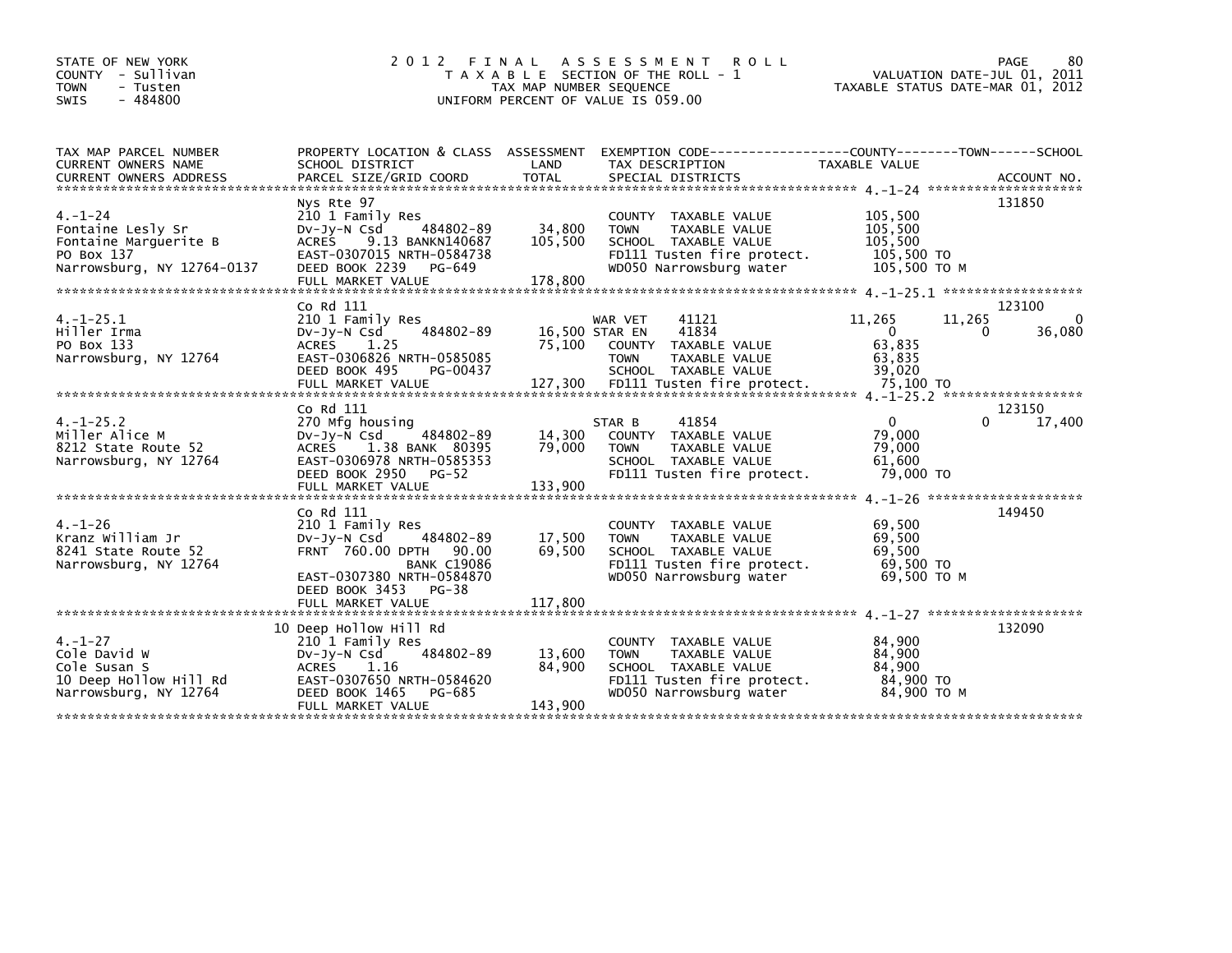| STATE OF NEW YORK<br>COUNTY - Sullivan<br><b>TOWN</b><br>- Tusten<br>$-484800$<br><b>SWIS</b>                | 2 0 1 2                                                                                                                                                             | TAX MAP NUMBER SEQUENCE     | FINAL ASSESSMENT<br><b>ROLL</b><br>T A X A B L E SECTION OF THE ROLL - 1<br>UNIFORM PERCENT OF VALUE IS 059.00                 | TAXABLE STATUS DATE-MAR 01, 2012                        | PAGE<br>81<br>VALUATION DATE-JUL 01, 2011 |
|--------------------------------------------------------------------------------------------------------------|---------------------------------------------------------------------------------------------------------------------------------------------------------------------|-----------------------------|--------------------------------------------------------------------------------------------------------------------------------|---------------------------------------------------------|-------------------------------------------|
| TAX MAP PARCEL NUMBER<br>CURRENT OWNERS NAME<br>CURRENT OWNERS ADDRESS                                       | PROPERTY LOCATION & CLASS ASSESSMENT EXEMPTION CODE---------------COUNTY-------TOWN------SCHOOL<br>SCHOOL DISTRICT<br>PARCEL SIZE/GRID COORD                        | LAND<br><b>TOTAL</b>        | TAX DESCRIPTION<br>SPECIAL DISTRICTS                                                                                           | TAXABLE VALUE                                           | ACCOUNT NO.                               |
| $4. - 1 - 28$<br>Mantenieks Karl<br>Halloran Joyce<br>16 Deep Hollow Hill<br>Narrowsburg, NY 12764           | 16 Deep Hollow Hill<br>210 1 Family Res<br>484802-89<br>$Dv-Jy-N$ Csd<br>ACRES 10.06<br>EAST-0308050 NRTH-0584990<br>DEED BOOK 1891<br>$PG-43$<br>FULL MARKET VALUE | 35,900<br>72,000<br>122,000 | 41834<br>STAR EN<br>COUNTY TAXABLE VALUE<br>TAXABLE VALUE<br><b>TOWN</b><br>SCHOOL TAXABLE VALUE<br>FD111 Tusten fire protect. | $\Omega$<br>72,000<br>72,000<br>35,920<br>72,000 TO     | 134600<br>$\Omega$<br>36,080              |
| $4. - 1 - 29$<br>Kranz William<br>211-19 Jamaica Ave<br>Queens Village, NY 11428                             | Twn Rd 48<br>210 1 Family Res<br>484802-89<br>DV-JY-N Csd<br>ACRES 7.80<br>EAST-0307520 NRTH-0585240<br>DEED BOOK 2108<br>PG-283<br>FULL MARKET VALUE               | 32,100<br>59,100<br>100,200 | 41834<br>STAR EN<br>COUNTY TAXABLE VALUE<br>TAXABLE VALUE<br><b>TOWN</b><br>SCHOOL TAXABLE VALUE<br>FD111 Tusten fire protect. | $\mathbf{0}$<br>59,100<br>59,100<br>23.020<br>59,100 TO | 129700<br>36,080                          |
|                                                                                                              |                                                                                                                                                                     |                             |                                                                                                                                |                                                         |                                           |
| $4. - 1 - 30$<br>Buddenhagen Horace D<br>Buddenhagen Emily J<br>8193 State Route 52<br>Narrowsburg, NY 12764 | 8193 State Route 52<br>210 1 Family Res<br>484802-89<br>DV-JY-N Csd<br>ACRES<br>1.00<br>EAST-0307560 NRTH-0585780<br>DEED BOOK 1991<br>PG-580<br>FULL MARKET VALUE  | 13,800<br>80,000<br>135,600 | 41834<br>STAR EN<br>COUNTY TAXABLE VALUE<br>TAXABLE VALUE<br><b>TOWN</b><br>SCHOOL TAXABLE VALUE<br>FD111 Tusten fire protect. | $\mathbf{0}$<br>80,000<br>80,000<br>43,920<br>80,000 TO | 107500<br>$\Omega$<br>36,080              |
| $4. - 1 - 31$<br>Israel Dorothy Gillespie<br>Gary Isreal<br>101 Gedney St Apt 2B<br>Nyack, NY 10960          | Co Rd 111<br>210 1 Family Res<br>484802-89<br>DV-Jy-N Csd<br>4.00<br>ACRES<br>EAST-0307820 NRTH-0586130<br>DEED BOOK 1912<br>PG-426<br>FULL MARKET VALUE            | 25,900<br>54,500<br>92,400  | COUNTY TAXABLE VALUE<br><b>TOWN</b><br>TAXABLE VALUE<br>SCHOOL TAXABLE VALUE<br>FD111 Tusten fire protect.                     | 54,500<br>54,500<br>54,500<br>54,500 TO                 | 143115                                    |
| $4. - 1 - 32$<br>Quittner Anita<br>Dunn John<br>222 Riverside Dr Apt 8A<br>New York, NY 10025                | 39 Deep Hollow Hill (Twn Rd<br>240 Rural res<br>484802-89<br>DV-Jy-N Csd<br>ACRES 18.88<br>EAST-0308340 NRTH-0585600<br>DEED BOOK 3264<br>PG-294                    | 46,600<br>211,700           | COUNTY TAXABLE VALUE<br><b>TOWN</b><br>TAXABLE VALUE<br>SCHOOL TAXABLE VALUE<br>FD111 Tusten fire protect.                     | 211,700<br>211,700<br>211,700<br>211,700 TO             | 147800                                    |
| $4. - 1 - 34$<br>Ferguson Paul<br>Ferguson Carol<br>8155 State Route 52<br>Narrowsburg, NY 12764             | Co Rd 111<br>210 1 Family Res<br>484802-89<br>$Dv-Jy-N$ Csd<br><b>ACRES</b><br>2.03<br>EAST-0308140 NRTH-0586390<br>DEED BOOK 1961<br>PG-345<br>FULL MARKET VALUE   | 16,400<br>88,900<br>150,700 | 41854<br>STAR B<br>COUNTY TAXABLE VALUE<br><b>TOWN</b><br>TAXABLE VALUE<br>SCHOOL TAXABLE VALUE<br>FD111 Tusten fire protect.  | $\mathbf{0}$<br>88,900<br>88,900<br>71,500<br>88,900 TO | $\Omega$<br>17,400                        |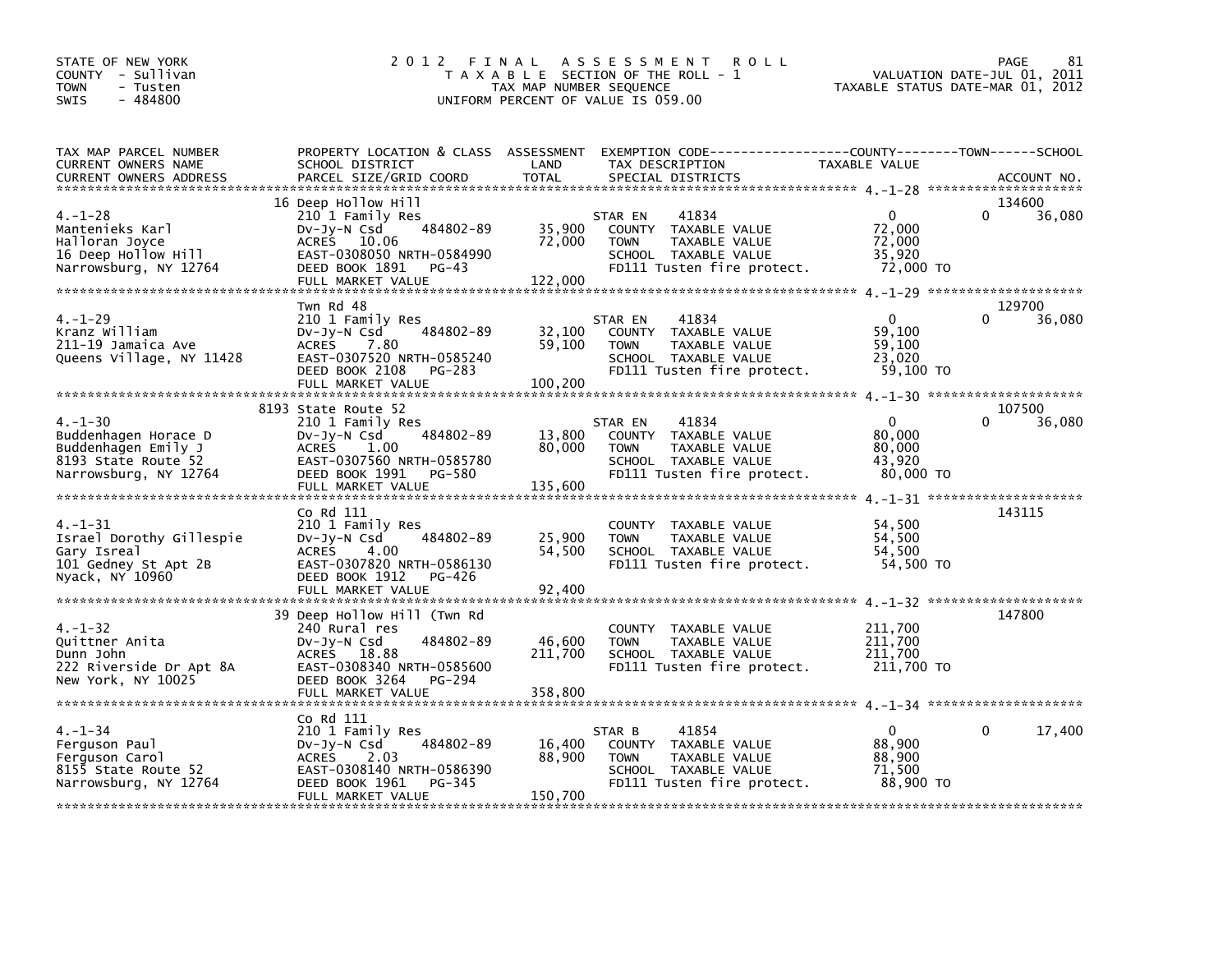| STATE OF NEW YORK<br>2 0 1 2<br>FINAL<br>A S S E S S M E N T<br><b>ROLL</b><br>COUNTY - Sullivan<br>T A X A B L E SECTION OF THE ROLL - 1<br>TAX MAP NUMBER SEQUENCE<br><b>TOWN</b><br>- Tusten<br>$-484800$<br>SWIS<br>UNIFORM PERCENT OF VALUE IS 059.00 |                                                                                                                                                                      |                             |                                                                                                                               | TAXABLE STATUS DATE-MAR 01, 2012                    | 82<br>PAGE<br>VALUATION DATE-JUL 01, 2011 |
|------------------------------------------------------------------------------------------------------------------------------------------------------------------------------------------------------------------------------------------------------------|----------------------------------------------------------------------------------------------------------------------------------------------------------------------|-----------------------------|-------------------------------------------------------------------------------------------------------------------------------|-----------------------------------------------------|-------------------------------------------|
| TAX MAP PARCEL NUMBER<br>CURRENT OWNERS NAME<br><b>CURRENT OWNERS ADDRESS</b>                                                                                                                                                                              | PROPERTY LOCATION & CLASS ASSESSMENT<br>SCHOOL DISTRICT<br>PARCEL SIZE/GRID COORD                                                                                    | LAND<br>TOTAL               | EXEMPTION CODE-----------------COUNTY-------TOWN------SCHOOL<br>TAX DESCRIPTION<br>SPECIAL DISTRICTS                          | <b>TAXABLE VALUE</b>                                | ACCOUNT NO.                               |
| $4. - 1 - 35$<br>Ferguson Paul<br>Ferguson Carol<br>8155 State Route 52<br>Narrowsburg, NY 12764                                                                                                                                                           | Co Rd 111<br>270 Mfg housing<br>484802-89<br>$Dv-Jy-\bar{N}$ Csd<br>ACRES<br>1.50<br>EAST-0308190 NRTH-0586650<br>DEED BOOK 2012<br>PG-308<br>FULL MARKET VALUE      | 14,600<br>21,400<br>36,300  | COUNTY TAXABLE VALUE<br>TAXABLE VALUE<br><b>TOWN</b><br>SCHOOL TAXABLE VALUE<br>FD111 Tusten fire protect.                    | 21,400<br>21,400<br>21,400<br>21,400 TO             |                                           |
| PRIOR OWNER ON 3/01/2012<br>Ferguson Paul                                                                                                                                                                                                                  |                                                                                                                                                                      |                             |                                                                                                                               |                                                     |                                           |
| $4. - 1 - 36$<br>Racano Dominick<br>Racano Rose<br>3517 Bruckner Blvd<br>Bronx, NY 10461                                                                                                                                                                   | 8143 State Route 52<br>260 Seasonal res<br>484802-89<br>DV-Jy-N Csd<br>ACRES<br>8.70<br>EAST-0308531 NRTH-0586369<br>DEED BOOK 789<br>PG-01051<br>FULL MARKET VALUE  | 33,700<br>74,100<br>125,600 | COUNTY TAXABLE VALUE<br>TAXABLE VALUE<br><b>TOWN</b><br>SCHOOL TAXABLE VALUE<br>FD111 Tusten fire protect.                    | 74,100<br>74,100<br>74,100<br>74.100 TO             | 143650                                    |
| $4. - 1 - 37$<br>Daly Diane<br>Daly Michael D<br>8137 State Rt 52<br>Narrowsburg, NY 12764                                                                                                                                                                 | Co Rd 111<br>210 1 Family Res<br>484802-89<br>DV-Jy-N Csd<br><b>ACRES</b><br>2.80<br>EAST-0308749 NRTH-0587751<br>DEED BOOK 2797<br>PG-259<br>FULL MARKET VALUE      | 18,200<br>83,000<br>140,700 | 41854<br>STAR B<br>COUNTY TAXABLE VALUE<br>TAXABLE VALUE<br><b>TOWN</b><br>SCHOOL TAXABLE VALUE<br>FD111 Tusten fire protect. | $\Omega$<br>83,000<br>83,000<br>65.600<br>83,000 TO | 117475<br>17,400<br>0                     |
| $4. -1 - 38.1$<br>Spoerri Johanna<br>Turner Robert Frazier<br>22 Main St<br>Narrowsburg, NY 12764                                                                                                                                                          | 8113 State Route 52<br>210 1 Family Res<br>484802-89<br>DV-Jy-N Csd<br>ACRES<br>7.36<br>EAST-0308873 NRTH-0587130<br>DEED BOOK 2010<br>PG-59315<br>FULL MARKET VALUE | 31,300<br>41,300<br>70,000  | COUNTY TAXABLE VALUE<br><b>TOWN</b><br>TAXABLE VALUE<br>SCHOOL TAXABLE VALUE<br>FD111 Tusten fire protect.                    | 41,300<br>41,300<br>41,300<br>41,300 TO             | 148900                                    |
| $4. -1 - 38.2$<br>Tenbus Terry<br>Tenbus Margaret A<br>99 Parker Rd<br>Narrowsburg, NY 12764                                                                                                                                                               | Co Rd 111<br>$314$ Rural vac< $10$<br>484802-89<br>$Dv-Jy-N$ Csd<br>ACRES<br>9.29<br>EAST-0308873 NRTH-0587130<br>DEED BOOK 2851<br>$PG-5$<br>FULL MARKET VALUE      | 29,700<br>29,700<br>50,300  | COUNTY<br>TAXABLE VALUE<br>TAXABLE VALUE<br><b>TOWN</b><br>SCHOOL TAXABLE VALUE<br>FD111 Tusten fire protect.                 | 29,700<br>29,700<br>29,700<br>29.700 TO             | 148900                                    |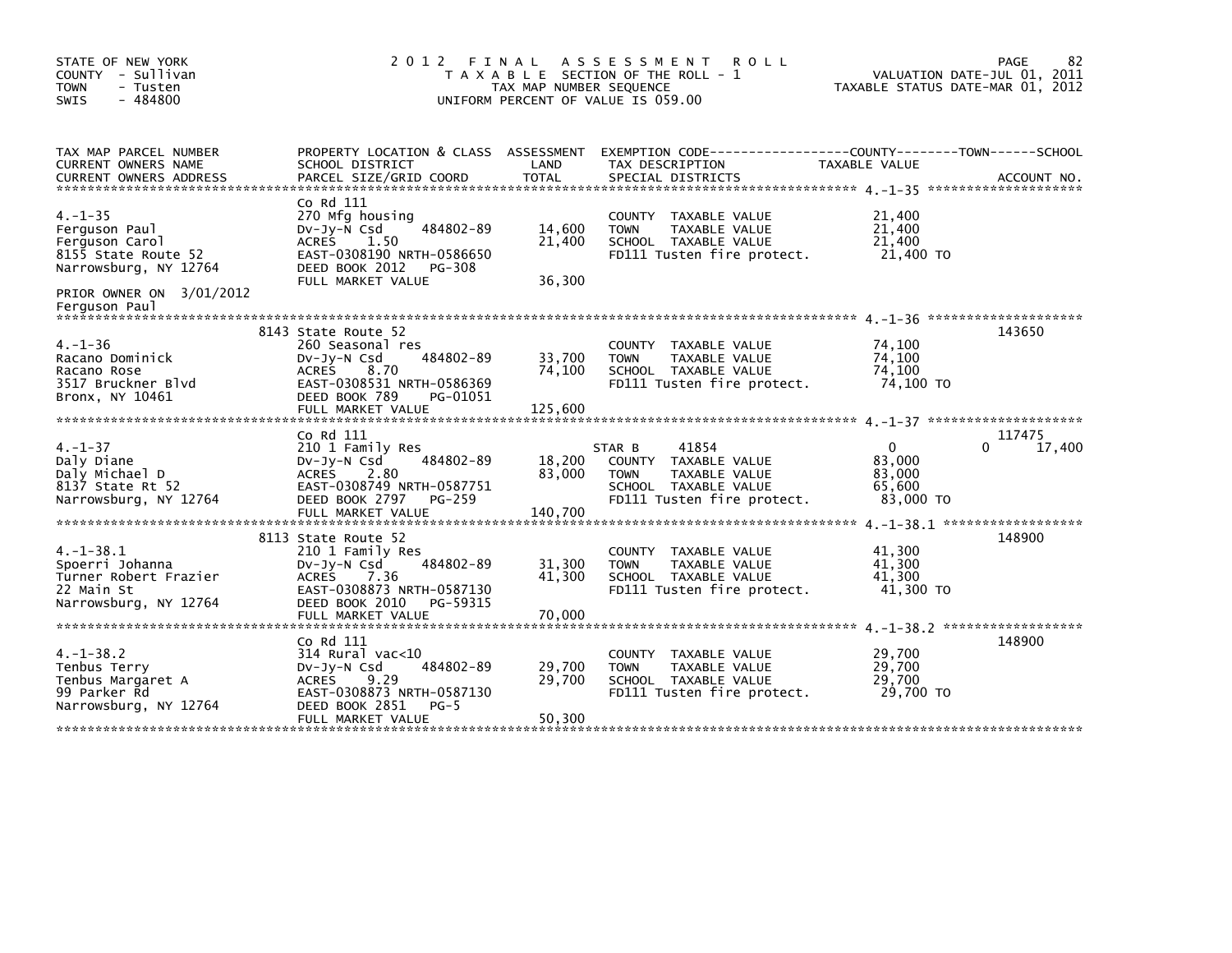| STATE OF NEW YORK<br>COUNTY - Sullivan<br><b>TOWN</b><br>- Tusten<br>$-484800$<br><b>SWIS</b> | 2 0 1 2<br>TAXABLE                                     | FINAL<br>TAX MAP NUMBER SEQUENCE | A S S E S S M E N T<br><b>ROLL</b><br>SECTION OF THE ROLL -<br>UNIFORM PERCENT OF VALUE IS 059.00 | TAXABLE STATUS DATE-MAR 01, 2012 | PAGE<br>VALUATION DATE-JUL 01, | 83<br>2011  |
|-----------------------------------------------------------------------------------------------|--------------------------------------------------------|----------------------------------|---------------------------------------------------------------------------------------------------|----------------------------------|--------------------------------|-------------|
| TAX MAP PARCEL NUMBER                                                                         | PROPERTY LOCATION & CLASS ASSESSMENT                   |                                  |                                                                                                   |                                  |                                |             |
| CURRENT OWNERS NAME<br><b>CURRENT OWNERS ADDRESS</b><br>******************************        | SCHOOL DISTRICT<br>PARCEL SIZE/GRID COORD              | LAND<br><b>TOTAL</b>             | TAX DESCRIPTION<br>SPECIAL DISTRICTS                                                              | TAXABLE VALUE                    |                                | ACCOUNT NO. |
|                                                                                               | Co Rd 111                                              |                                  |                                                                                                   |                                  |                                | 161901      |
| $4. - 1 - 40$                                                                                 | 210 1 Family Res                                       |                                  | 41854<br>STAR B                                                                                   | 0                                | $\Omega$                       | 17,400      |
| Yacino Philip J III                                                                           | 484802-89<br>DV-Jy-N Csd                               | 13,800                           | <b>COUNTY</b><br>TAXABLE VALUE                                                                    | 75,000                           |                                |             |
| Yacino Laura M                                                                                | <b>ACRES</b><br>1.23 BANKC180378                       | 75,000                           | <b>TOWN</b><br>TAXABLE VALUE                                                                      | 75,000                           |                                |             |
| 117 Parker Rd                                                                                 | EAST-0309944 NRTH-0588645                              |                                  | SCHOOL TAXABLE VALUE                                                                              | 57,600                           |                                |             |
| Narrowsburg, NY 12764                                                                         | DEED BOOK 1310<br>PG-336<br>FULL MARKET VALUE          | 127,100                          | FD111 Tusten fire protect.                                                                        | 75,000 TO                        |                                |             |
|                                                                                               |                                                        |                                  |                                                                                                   |                                  |                                |             |
|                                                                                               | Co Rd 111                                              |                                  |                                                                                                   |                                  |                                | 154300      |
| 4. –1–41                                                                                      | 210 1 Family Res                                       |                                  | 41800<br>AGED-CTS                                                                                 | 44,950                           | 44,950                         | 44,950      |
| Tenbus John                                                                                   | 484802-89<br>$Dv-Jy-N$ Csd                             |                                  | 12,800 STAR EN<br>41834                                                                           | $\Omega$                         | 0                              | 36,080      |
| Tenbus Luella                                                                                 | <b>ACRES</b><br>1.00                                   | 89.900                           | <b>COUNTY</b><br>TAXABLE VALUE                                                                    | 44.950                           |                                |             |
| Judy Eisenhauer<br>27 Wild Ares Rd                                                            | EAST-0309270 NRTH-0587730<br>DEED BOOK 561<br>PG-00132 |                                  | <b>TAXABLE VALUE</b><br><b>TOWN</b><br>SCHOOL TAXABLE VALUE                                       | 44,950<br>8,870                  |                                |             |
| Lake Ariel, PA 18436                                                                          | FULL MARKET VALUE                                      | 152,400                          | FD111 Tusten fire protect.                                                                        | 89,900 TO                        |                                |             |
|                                                                                               |                                                        |                                  |                                                                                                   |                                  |                                |             |
|                                                                                               | $cty$ Rd $111$                                         |                                  |                                                                                                   |                                  |                                | 100600      |
| $4. -1 - 42.1$                                                                                | 210 1 Family Res                                       |                                  | <b>COUNTY</b><br>TAXABLE VALUE                                                                    | 39,900                           |                                |             |
| Dobriner Edward                                                                               | 484802-89<br>DV-Jy-N Csd                               | 16,000                           | TAXABLE VALUE<br><b>TOWN</b>                                                                      | 39,900                           |                                |             |
| Dobriner Rosina                                                                               | <b>ACRES</b><br>2.03                                   | 39,900                           | SCHOOL TAXABLE VALUE                                                                              | 39.900                           |                                |             |
| 527 6th Ave<br>Lyndhurst, NJ 07071                                                            | EAST-0310787 NRTH-0588256<br>DEED BOOK 1777<br>PG-437  |                                  | FD111 Tusten fire protect.                                                                        | 39,900 TO                        |                                |             |
|                                                                                               | FULL MARKET VALUE                                      | 67,600                           |                                                                                                   |                                  |                                |             |
|                                                                                               |                                                        |                                  |                                                                                                   |                                  |                                |             |
|                                                                                               | Tr 52                                                  |                                  |                                                                                                   |                                  |                                |             |
| 4.-1-42.2                                                                                     | 210 1 Family Res                                       |                                  | STAR B<br>41854                                                                                   | $\Omega$                         | 0                              | 17,400      |
| Tenbus Terry M                                                                                | 484802-89<br>DV-Jy-N Csd                               | 56,900                           | TAXABLE VALUE<br><b>COUNTY</b>                                                                    | 227,500                          |                                |             |
| Tenbus Margaret<br>99 Parker Rd                                                               | <b>ACRES</b><br>30.00<br>EAST-0310091 NRTH-0587415     | 227,500                          | <b>TOWN</b><br>TAXABLE VALUE<br>SCHOOL TAXABLE VALUE                                              | 227,500<br>210,100               |                                |             |
| Narrowsburg, NY 12764                                                                         | DEED BOOK 1304<br>PG-16                                |                                  | FD111 Tusten fire protect.                                                                        | 227,500 TO                       |                                |             |
|                                                                                               | FULL MARKET VALUE                                      | 385,600                          |                                                                                                   |                                  |                                |             |
|                                                                                               |                                                        |                                  |                                                                                                   |                                  |                                |             |
|                                                                                               | Twn Rd 62                                              |                                  |                                                                                                   |                                  |                                | 100550      |
| 4.–1–43<br>Reeves Clarence W                                                                  | 210 1 Family Res<br>484802-89<br>$Dv-Jy-N$ Csd         | 12,800                           | STAR B<br>41854<br>TAXABLE VALUE<br><b>COUNTY</b>                                                 | 0<br>86,000                      | ∩                              | 17,400      |
| Reeves Vanessa Lynn                                                                           | <b>ACRES</b><br>1.00                                   | 86,000                           | <b>TOWN</b><br>TAXABLE VALUE                                                                      | 86,000                           |                                |             |
| 81 Parker Rd                                                                                  | EAST-0310090 NRTH-0587280                              |                                  | SCHOOL TAXABLE VALUE                                                                              | 68,600                           |                                |             |
| Narrowsburg, NY 12764                                                                         | DEED BOOK 3118<br>PG-134                               |                                  | FD111 Tusten fire protect.                                                                        | 86.000 TO                        |                                |             |
|                                                                                               | FULL MARKET VALUE                                      | 145,800                          |                                                                                                   |                                  |                                |             |
|                                                                                               |                                                        |                                  |                                                                                                   |                                  |                                |             |
|                                                                                               | Co Rd 111                                              |                                  |                                                                                                   |                                  |                                | 136700      |
| 4. –1–44.1<br>Kaut Grace                                                                      | 260 Seasonal res<br>484802-89<br>DV-JY-N Csd           | 75,900                           | AGRI DIST 41720<br>COUNTY TAXABLE VALUE                                                           | 15,616<br>121,884                | 15,616                         | 15,616      |
| 27 Parker Rd                                                                                  | <b>ACRES</b><br>60.00                                  | 137,500                          | <b>TOWN</b><br>TAXABLE VALUE                                                                      | 121,884                          |                                |             |
| Narrowsburg, NY 12764                                                                         | EAST-0310450 NRTH-0588200                              |                                  | SCHOOL TAXABLE VALUE                                                                              | 121,884                          |                                |             |
|                                                                                               | DEED BOOK 2381<br>PG-219                               |                                  | FD111 Tusten fire protect.                                                                        | 137,500 TO                       |                                |             |
| MAY BE SUBJECT TO PAYMENT                                                                     | FULL MARKET VALUE                                      | 233,100                          |                                                                                                   |                                  |                                |             |
| UNDER AGDIST LAW TIL 2016                                                                     |                                                        |                                  |                                                                                                   |                                  |                                |             |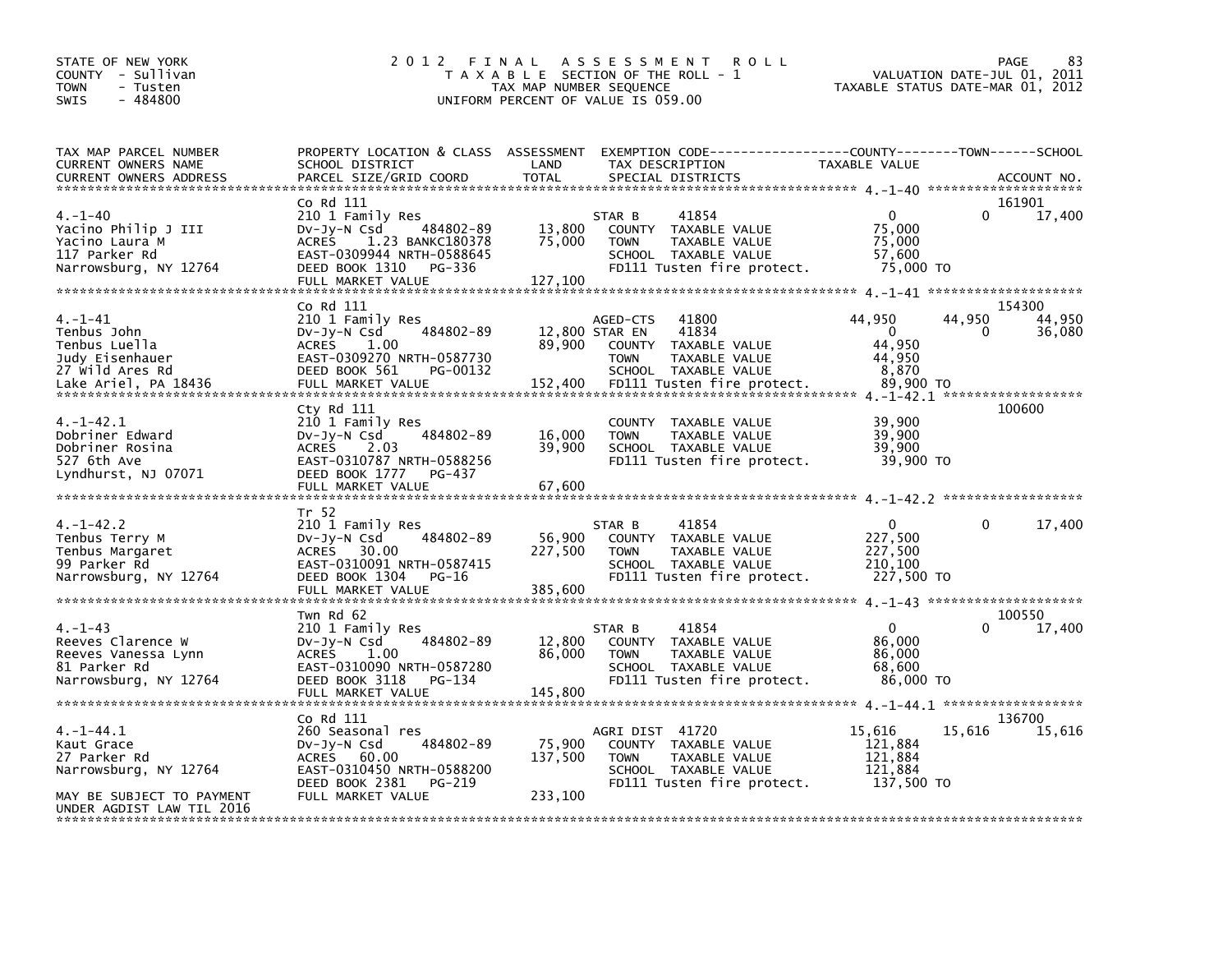| STATE OF NEW YORK<br>COUNTY - Sullivan<br>- Tusten<br><b>TOWN</b><br>$-484800$<br><b>SWIS</b>                                                                                                                                  | 2 0 1 2<br>FINAL                                                                                                                                                                | TAX MAP NUMBER SEQUENCE     | A S S E S S M E N T<br><b>ROLL</b><br>T A X A B L E SECTION OF THE ROLL - 1<br>UNIFORM PERCENT OF VALUE IS 059.00                    | TAXABLE STATUS DATE-MAR 01, 2012                        | 84<br>PAGE<br>VALUATION DATE-JUL 01, 2011 |
|--------------------------------------------------------------------------------------------------------------------------------------------------------------------------------------------------------------------------------|---------------------------------------------------------------------------------------------------------------------------------------------------------------------------------|-----------------------------|--------------------------------------------------------------------------------------------------------------------------------------|---------------------------------------------------------|-------------------------------------------|
| TAX MAP PARCEL NUMBER<br>CURRENT OWNERS NAME                                                                                                                                                                                   | PROPERTY LOCATION & CLASS ASSESSMENT<br>SCHOOL DISTRICT                                                                                                                         | LAND                        | EXEMPTION        CODE-----------------COUNTY-------TOWN------SCHOOL<br>TAX DESCRIPTION                                               | TAXABLE VALUE                                           |                                           |
| .CURRENT OWNERS ADDRESS PARCEL SIZE/GRID COORD TOTAL SPECIAL DISTRICTS (ACCOUNT NO ACCOUNT NO ACCOUNT NO AND FREE ALL SERIES AND RESEARCH TOTAL SERIES AND RESEARCH AND A SERIES AND RESEARCH TO A SERIES AND RESEARCH THE SER |                                                                                                                                                                                 |                             |                                                                                                                                      |                                                         |                                           |
| $4. -1 - 44.2$<br>Buddenhagen Melanie<br>8118 State Route 52<br>Narrowsburg, NY 12764<br>MAY BE SUBJECT TO PAYMENT<br>UNDER AGDIST LAW TIL 2014                                                                                | Co Rd 111<br>270 Mfg housing<br>484802-89<br>$Dv-Jy-N$ Csd<br>6.71<br><b>ACRES</b><br>EAST-0310450 NRTH-0588200<br>DEED BOOK 3622<br>PG-350<br>FULL MARKET VALUE                | 30.000<br>43,900<br>74,400  | STAR B<br>41854<br>COUNTY TAXABLE VALUE<br>TAXABLE VALUE<br><b>TOWN</b><br>SCHOOL TAXABLE VALUE<br>FD111 Tusten fire protect.        | $\mathbf 0$<br>43.900<br>43,900<br>26,500<br>43,900 TO  | 136700<br>17,400<br>$\Omega$              |
|                                                                                                                                                                                                                                |                                                                                                                                                                                 |                             |                                                                                                                                      |                                                         |                                           |
| $4. - 1 - 45$<br>Daly Michael<br>PO Box 2<br>Narrowsburg, NY 12764                                                                                                                                                             | Twn Rd 62<br>210 1 Family Res<br>484802-89<br>$Dv-Jy-N$ Csd<br><b>ACRES</b><br>3.17<br>EAST-0310370 NRTH-0587560<br>DEED BOOK 3621<br>PG-301<br>FULL MARKET VALUE               | 19,700<br>81.900<br>138,800 | 41854<br>STAR B<br>COUNTY TAXABLE VALUE<br><b>TAXABLE VALUE</b><br><b>TOWN</b><br>SCHOOL TAXABLE VALUE<br>FD111 Tusten fire protect. | $\mathbf{0}$<br>81,900<br>81.900<br>64,500<br>81.900 TO | 101201<br>$\Omega$<br>17,400              |
|                                                                                                                                                                                                                                |                                                                                                                                                                                 |                             |                                                                                                                                      |                                                         |                                           |
| $4. -1 - 46.1$<br>Miller David<br>Miller Lisa<br>83 Carman Ave<br>Woodmere, NY 11598                                                                                                                                           | $Co$ Rd $25$<br>$314$ Rural vac<10<br>484802-89<br>$Dv-Jv-N$ Csd<br>Lot B<br><b>ACRES</b><br>5.00<br>EAST-0310763 NRTH-0587222<br>DEED BOOK 1369<br>PG-391<br>FULL MARKET VALUE | 17,000<br>17,000<br>28,800  | COUNTY TAXABLE VALUE<br>TAXABLE VALUE<br><b>TOWN</b><br>SCHOOL TAXABLE VALUE<br>FD111 Tusten fire protect.                           | 17,000<br>17,000<br>17,000<br>17,000 TO                 | 129581                                    |
|                                                                                                                                                                                                                                |                                                                                                                                                                                 |                             |                                                                                                                                      |                                                         | 4. -1-46.2 ********************           |
| $4. -1 - 46.2$<br>Atwell Randall J<br>Atwell Patricia<br>243 Long Neck Blvd<br>Flanders, NY 11901                                                                                                                              | $Co$ Rd $25$<br>$314$ Rural vac<10<br>484802-89<br>$Dv-Jy-N$ Csd<br>2.52<br><b>ACRES</b><br>EAST-0312023 NRTH-0587570<br>DEED BOOK 1214<br>PG-00294                             | 16,400<br>16,400            | COUNTY TAXABLE VALUE<br><b>TOWN</b><br>TAXABLE VALUE<br>SCHOOL TAXABLE VALUE<br>FD111 Tusten fire protect.                           | 16,400<br>16,400<br>16,400<br>16,400 TO                 | 101075                                    |
|                                                                                                                                                                                                                                | FULL MARKET VALUE                                                                                                                                                               | 27,800                      |                                                                                                                                      |                                                         |                                           |
| $4. -1 - 46.3$<br>Ravalli Livia<br>133 Grand Blvd<br>Massapequa Park, NY 11762                                                                                                                                                 | $Co$ Rd $25$<br>210 1 Family Res<br>484802-89<br>$Dv-Jy-N$ Csd<br><b>ACRES</b><br>4.75<br>EAST-0312140 NRTH-0587280<br>DEED BOOK 1848<br>PG-0332<br>FULL MARKET VALUE           | 24,800<br>67,200<br>113,900 | COUNTY TAXABLE VALUE<br><b>TOWN</b><br>TAXABLE VALUE<br>SCHOOL TAXABLE VALUE<br>FD111 Tusten fire protect.                           | 67,200<br>67,200<br>67,200<br>67.200 TO                 |                                           |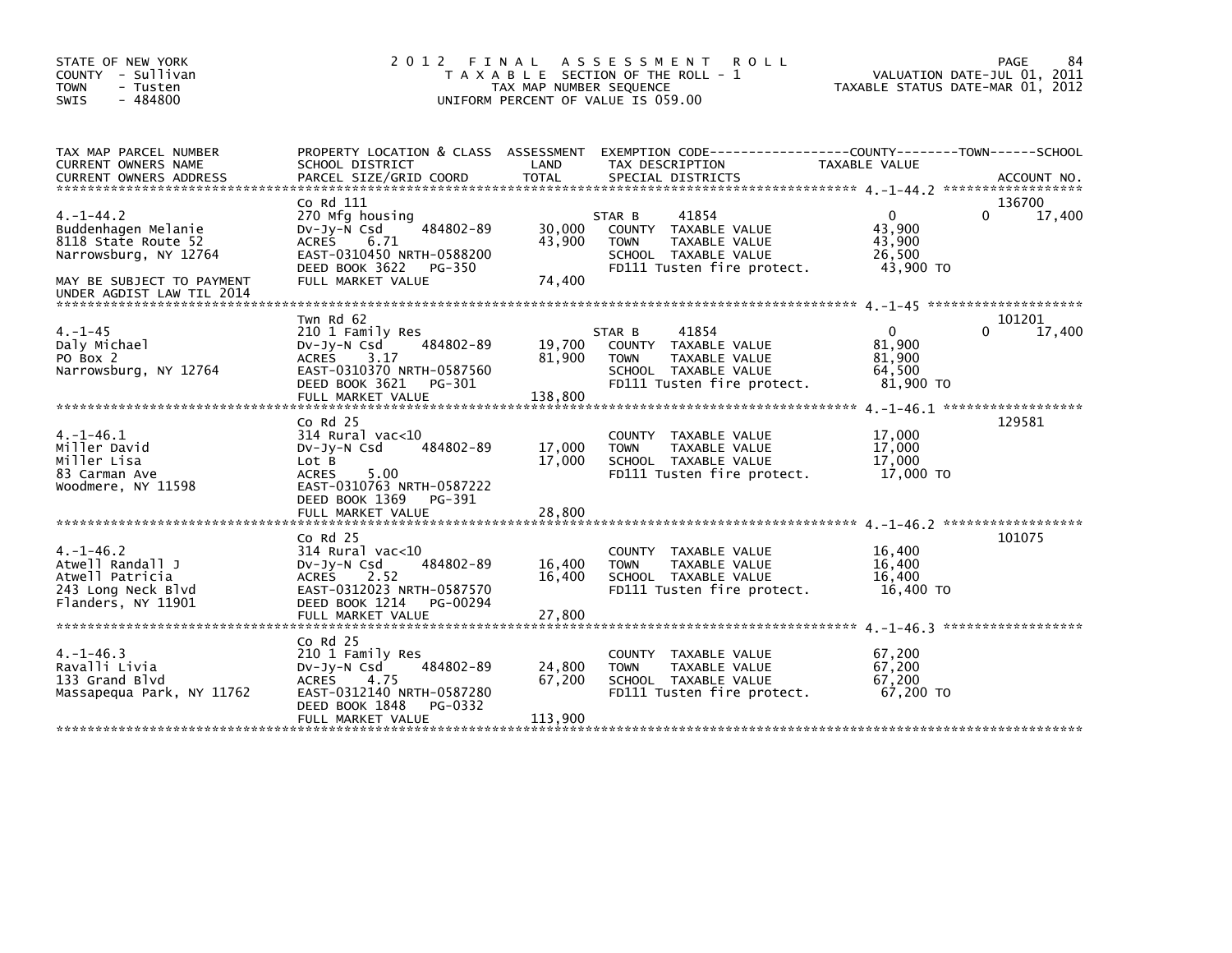| STATE OF NEW YORK<br>COUNTY - Sullivan<br><b>TOWN</b><br>- Tusten<br>$-484800$<br><b>SWIS</b> | 2012 FINAL                                         | TAX MAP NUMBER SEQUENCE | A S S E S S M E N T<br><b>ROLL</b><br>T A X A B L E SECTION OF THE ROLL - 1<br>UNIFORM PERCENT OF VALUE IS 059.00 | VALUATION DATE-JUL 01,<br>TAXABLE STATUS DATE-MAR 01, 2012 | 85<br>PAGE<br>2011 |
|-----------------------------------------------------------------------------------------------|----------------------------------------------------|-------------------------|-------------------------------------------------------------------------------------------------------------------|------------------------------------------------------------|--------------------|
| TAX MAP PARCEL NUMBER                                                                         |                                                    |                         | PROPERTY LOCATION & CLASS ASSESSMENT EXEMPTION CODE---------------COUNTY-------TOWN------SCHOOL                   |                                                            |                    |
| CURRENT OWNERS NAME                                                                           | SCHOOL DISTRICT                                    | LAND                    | TAX DESCRIPTION                                                                                                   | TAXABLE VALUE                                              |                    |
|                                                                                               |                                                    |                         |                                                                                                                   |                                                            |                    |
|                                                                                               | $Co$ Rd $25$                                       |                         |                                                                                                                   |                                                            | 141175             |
| $4. -1 - 46.4$                                                                                | 210 1 Family Res                                   |                         | COUNTY TAXABLE VALUE                                                                                              | 118,200                                                    |                    |
| Oreggia Raymond                                                                               | 484802-89<br>$Dv-Jv-N$ Csd<br><b>ACRES</b>         | 32,300<br>118,200       | TAXABLE VALUE<br><b>TOWN</b>                                                                                      | 118,200<br>118,200                                         |                    |
| 36 Renee Rd<br>Syosset, NY 11791                                                              | 7.92<br>EAST-0311740 NRTH-0586770                  |                         | SCHOOL TAXABLE VALUE<br>FD111 Tusten fire protect.                                                                | 118,200 TO                                                 |                    |
|                                                                                               | DEED BOOK 3446<br>PG-83                            |                         |                                                                                                                   |                                                            |                    |
|                                                                                               | FULL MARKET VALUE                                  | 200,300                 |                                                                                                                   |                                                            |                    |
|                                                                                               |                                                    |                         |                                                                                                                   |                                                            |                    |
| $4. -1 - 46.5$                                                                                | Twn Rd 25<br>314 Rural vac<10                      |                         |                                                                                                                   | 23,700                                                     | 104825             |
| Morgillo Aniello                                                                              | 484802-89<br>$Dv-Jv-N$ Csd                         | 23,700                  | COUNTY TAXABLE VALUE<br><b>TOWN</b><br>TAXABLE VALUE                                                              | 23,700                                                     |                    |
| Morgillo Vincenza                                                                             | <b>ACRES</b><br>4.78                               | 23,700                  | SCHOOL TAXABLE VALUE                                                                                              | 23,700                                                     |                    |
| 30 Fifth Ave                                                                                  | EAST-0312330 NRTH-0587060                          |                         | FD111 Tusten fire protect.                                                                                        | 23,700 TO                                                  |                    |
| Westbury, NY 11590                                                                            | DEED BOOK 1353<br>PG-180                           |                         |                                                                                                                   |                                                            |                    |
|                                                                                               | FULL MARKET VALUE                                  | 40,200                  |                                                                                                                   |                                                            |                    |
|                                                                                               | $Co$ Rd $25$                                       |                         |                                                                                                                   |                                                            | 133375             |
| $4. -1 - 46.6$                                                                                | 170 Nursery                                        |                         | COUNTY TAXABLE VALUE                                                                                              | 32,500                                                     |                    |
| Listner Chem Joseph                                                                           | 484802-89<br>$Dv-Jy-N$ Csd                         | 16,000                  | <b>TOWN</b><br>TAXABLE VALUE                                                                                      | 32,500                                                     |                    |
| Listner Laura                                                                                 | <b>ACRES</b><br>2.73                               | 32,500                  | SCHOOL TAXABLE VALUE                                                                                              | 32,500                                                     |                    |
| 8 Old Wood Ln S<br>Randolph, NJ 07869                                                         | EAST-0312090 NRTH-0586590<br>DEED BOOK 2106 PG-557 |                         | FD111 Tusten fire protect.                                                                                        | 32,500 TO                                                  |                    |
|                                                                                               |                                                    |                         |                                                                                                                   |                                                            |                    |
|                                                                                               |                                                    |                         |                                                                                                                   |                                                            |                    |
|                                                                                               | $Co$ Rd $25$                                       |                         |                                                                                                                   |                                                            | 129580             |
| $4. -1 - 46.7$                                                                                | 210 1 Family Res                                   |                         | COUNTY TAXABLE VALUE                                                                                              | 88,400                                                     |                    |
| Becker Daniel<br>Becker Wendy                                                                 | 484802-89<br>$Dv-Jy-N$ Csd<br><b>ACRES</b><br>5.37 | 26,800<br>88,400        | TAXABLE VALUE<br><b>TOWN</b><br>SCHOOL TAXABLE VALUE                                                              | 88,400<br>88,400                                           |                    |
| 530 F Grand St Apt 11-H                                                                       | EAST-0311624 NRTH-0587222                          |                         | FD111 Tusten fire protect.                                                                                        | 88,400 TO                                                  |                    |
| New York, NY 10002                                                                            | DEED BOOK 1988<br>PG-0548                          |                         |                                                                                                                   |                                                            |                    |
|                                                                                               | FULL MARKET VALUE                                  | 149,800                 |                                                                                                                   |                                                            |                    |
|                                                                                               |                                                    |                         |                                                                                                                   |                                                            |                    |
| $4. -1 - 46.8$                                                                                | Co Hwy 25<br>314 Rural vac<10                      |                         | COUNTY TAXABLE VALUE                                                                                              | 21,800                                                     |                    |
| Danielsen Norman                                                                              | 484802-89<br>$Dv-Jv-N$ Csd                         | 21,800                  | TAXABLE VALUE<br><b>TOWN</b>                                                                                      | 21,800                                                     |                    |
| Danielsen Mary                                                                                | Lot B                                              | 21,800                  | SCHOOL TAXABLE VALUE                                                                                              | 21,800                                                     |                    |
| 262 River Rd                                                                                  | <b>ACRES</b><br>5.00                               |                         | FD111 Tusten fire protect.                                                                                        | 21,800 TO                                                  |                    |
| Piscataway, NJ 08854                                                                          | EAST-0310777 NRTH-0587000                          |                         |                                                                                                                   |                                                            |                    |
|                                                                                               | DEED BOOK 1369<br>PG-399<br>FULL MARKET VALUE      | 36,900                  |                                                                                                                   |                                                            |                    |
|                                                                                               |                                                    |                         |                                                                                                                   |                                                            |                    |
|                                                                                               | Co Hwy 25                                          |                         |                                                                                                                   |                                                            |                    |
| $4. -1 - 46.9$                                                                                | $314$ Rural vac< $10$                              |                         | <b>COUNTY</b><br>TAXABLE VALUE                                                                                    | 21,700                                                     |                    |
| Danielsen Norman                                                                              | 484802-89<br>$Dv-Jy-N$ Csd                         | 21,700                  | TAXABLE VALUE<br><b>TOWN</b>                                                                                      | 21,700                                                     |                    |
| Danielsen Mary Anne<br>262 River Rd                                                           | Lot C<br>5.00<br><b>ACRES</b>                      | 21,700                  | SCHOOL TAXABLE VALUE<br>FD111 Tusten fire protect.                                                                | 21,700<br>21,700 TO                                        |                    |
| Piscatoway, NJ 08854                                                                          | EAST-0311084 NRTH-0586755                          |                         |                                                                                                                   |                                                            |                    |
|                                                                                               | DEED BOOK 1738<br>PG-516                           |                         |                                                                                                                   |                                                            |                    |
|                                                                                               | FULL MARKET VALUE                                  | 36,800                  |                                                                                                                   |                                                            |                    |
|                                                                                               |                                                    |                         |                                                                                                                   |                                                            |                    |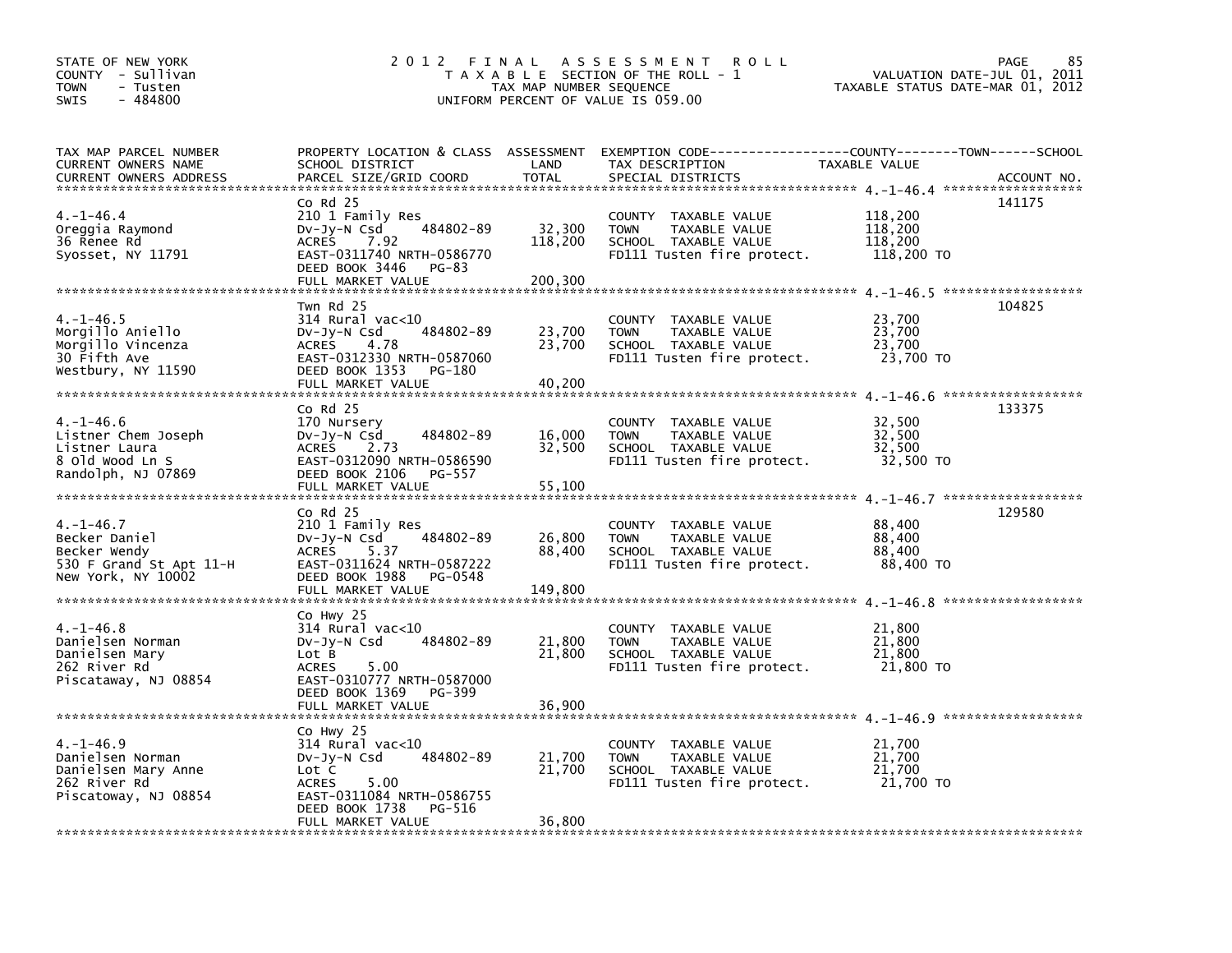| STATE OF NEW YORK<br>COUNTY - Sullivan<br><b>TOWN</b><br>- Tusten<br>- 484800<br><b>SWIS</b> | 2 0 1 2                                                                                                                                                                | FINAL<br>TAX MAP NUMBER SEQUENCE | A S S E S S M E N T<br><b>ROLL</b><br>T A X A B L E SECTION OF THE ROLL - 1<br>UNIFORM PERCENT OF VALUE IS 059.00                    | VALUATION DATE-JUL 01, 2011<br>TAXABLE STATUS DATE-MAR 01, 2012 | PAGE<br>86            |
|----------------------------------------------------------------------------------------------|------------------------------------------------------------------------------------------------------------------------------------------------------------------------|----------------------------------|--------------------------------------------------------------------------------------------------------------------------------------|-----------------------------------------------------------------|-----------------------|
| TAX MAP PARCEL NUMBER<br>CURRENT OWNERS NAME                                                 | PROPERTY LOCATION & CLASS ASSESSMENT<br>SCHOOL DISTRICT                                                                                                                | LAND                             | EXEMPTION CODE-----------------COUNTY-------TOWN------SCHOOL<br>TAX DESCRIPTION                                                      | TAXABLE VALUE                                                   |                       |
| $4. - 1 - 47$<br>Thompson Denise Nix<br>788 Columbus Ave Apt 6-0<br>New York, NY 10025       | 223 Co Rd 25<br>210 1 Family Res<br>484802-89<br>DV-Jy-N Csd<br><b>ACRES</b><br>4.31 BANK C30455<br>EAST-0311680 NRTH-0586400<br>DEED BOOK 2576<br>PG-611              | 23,400<br>200,000                | COUNTY TAXABLE VALUE<br><b>TOWN</b><br><b>TAXABLE VALUE</b><br>SCHOOL TAXABLE VALUE<br>FD111 Tusten fire protect.                    | 200,000<br>200,000<br>200,000<br>200,000 TO                     | 123900                |
| $4. -1 - 48$<br>South James C Jr<br>59 Grant St<br>Sloatsburg, NY 10974                      | Co $Rd$ 25<br>210 1 Family Res<br>484802-89<br>DV-Jy-N Csd<br><b>ACRES</b><br>9.47<br>EAST-0311640 NRTH-0586060<br>DEED BOOK 2010<br>PG-59335                          | 35,200<br>105,200                | COUNTY TAXABLE VALUE<br>TAXABLE VALUE<br><b>TOWN</b><br>SCHOOL TAXABLE VALUE<br>FD111 Tusten fire protect.                           | 105,200<br>105,200<br>105,200<br>105,200 TO                     | 151050                |
|                                                                                              | $Co$ Rd $25$                                                                                                                                                           |                                  |                                                                                                                                      |                                                                 | 130350                |
| $4. - 1 - 49$<br>Schoen Amy H<br>199 County Route 25<br>Narrowsburg, NY 12764                | 210 1 Family Res<br>484802-89<br>DV-Jy-N Csd<br>ACRES 10.51<br>EAST-0311630 NRTH-0585640<br>DEED BOOK 3365<br>PG-129                                                   | 36,900<br>118,000                | 41854<br>STAR B<br>COUNTY TAXABLE VALUE<br><b>TOWN</b><br>TAXABLE VALUE<br>SCHOOL TAXABLE VALUE<br>FD111 Tusten fire protect.        | $\mathbf{0}$<br>118,000<br>118,000<br>100,600<br>118,000 TO     | 17,400<br>0           |
| $4. -1 - 50$<br>Bachmeier Hazel D<br>PO Box 152<br>Narrowsburg, NY 12764                     | Old Deep Hollow Hill Rd<br>322 Rural vac>10<br>484802-89<br>$Dv-Jv-N$ Csd<br>ACRES 125.00<br>EAST-0310370 NRTH-0585470<br>DEED BOOK 2211<br>PG-47                      | 83,100<br>83,100                 | COUNTY TAXABLE VALUE<br><b>TOWN</b><br><b>TAXABLE VALUE</b><br>SCHOOL TAXABLE VALUE<br>FD111 Tusten fire protect.                    | 83,100<br>83,100<br>83,100<br>83,100 TO                         | 152250                |
| $4. -1 - 51$<br>Valenti Michael A<br>Valenti Karen<br>6184 Rt 97<br>Narrowsburg, NY 12764    | Nys Rte 97<br>210 1 Family Res<br>484802-89<br>$Dv-Jy-N$ Csd<br>FRNT 125.00 DPTH 173.00<br>EAST-0309713 NRTH-0584378<br>DEED BOOK 791<br>PG-00124<br>FULL MARKET VALUE | 9,400<br>60,000<br>101.700       | 41854<br>STAR B<br>COUNTY TAXABLE VALUE<br><b>TAXABLE VALUE</b><br><b>TOWN</b><br>SCHOOL TAXABLE VALUE<br>FD111 Tusten fire protect. | $\mathbf{0}$<br>60,000<br>60,000<br>42,600<br>60,000 TO         | 156300<br>17,400<br>0 |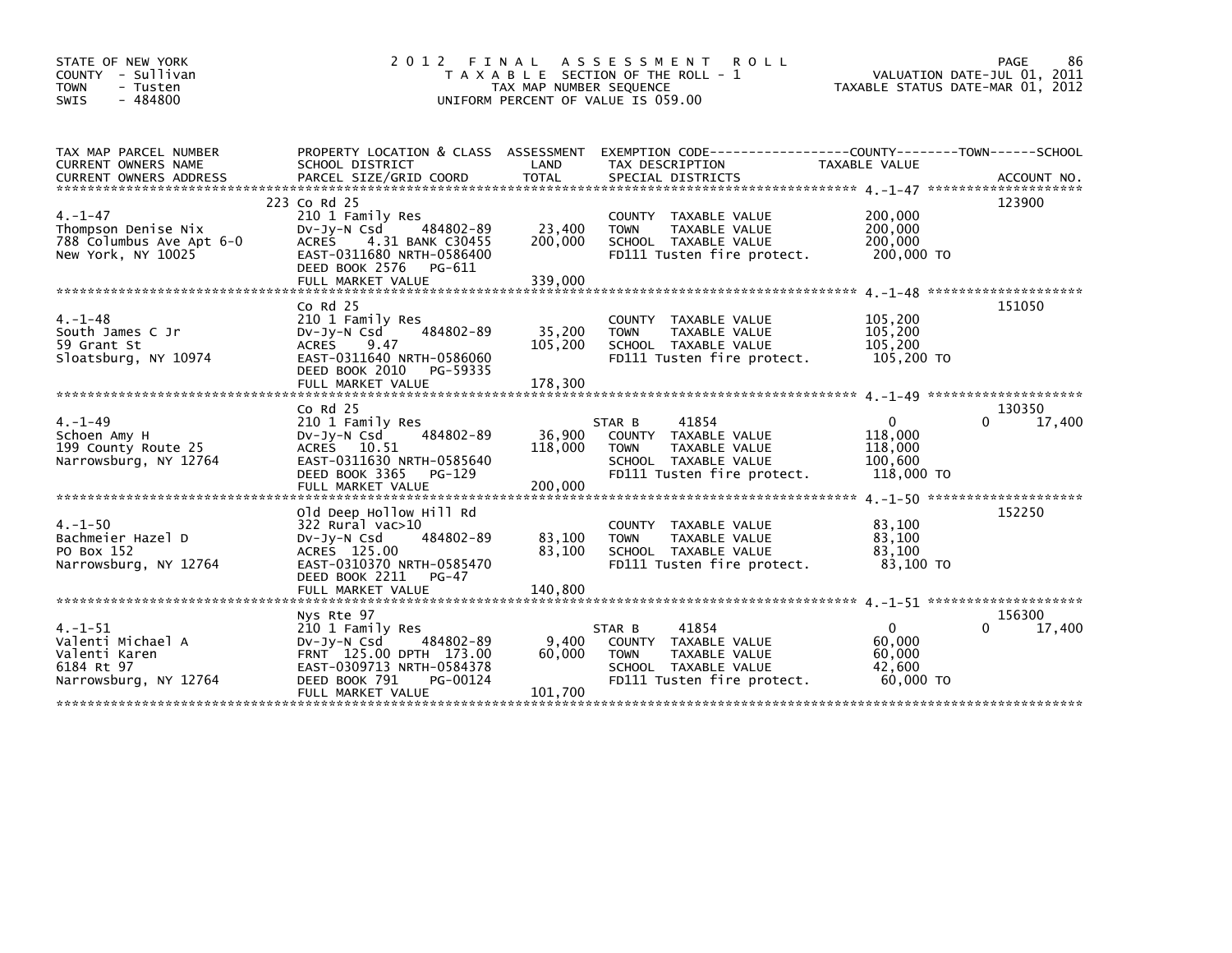| STATE OF NEW YORK<br>COUNTY - Sullivan<br><b>TOWN</b><br>- Tusten<br>$-484800$<br>SWIS   | 2 0 1 2                                                                                                                                                              | FINAL<br>TAX MAP NUMBER SEQUENCE | A S S E S S M E N T<br>T A X A B L E SECTION OF THE ROLL - 1<br>UNIFORM PERCENT OF VALUE IS 059.00 | <b>ROLL</b>                                                                                                               | TAXABLE STATUS DATE-MAR 01, 2012                                                    |                                       | PAGE<br>87<br>VALUATION DATE-JUL 01, 2011 |
|------------------------------------------------------------------------------------------|----------------------------------------------------------------------------------------------------------------------------------------------------------------------|----------------------------------|----------------------------------------------------------------------------------------------------|---------------------------------------------------------------------------------------------------------------------------|-------------------------------------------------------------------------------------|---------------------------------------|-------------------------------------------|
| TAX MAP PARCEL NUMBER<br>CURRENT OWNERS NAME                                             | PROPERTY LOCATION & CLASS ASSESSMENT EXEMPTION CODE----------------COUNTY-------TOWN------SCHOOL<br>SCHOOL DISTRICT                                                  | LAND                             | TAX DESCRIPTION                                                                                    |                                                                                                                           | TAXABLE VALUE                                                                       |                                       |                                           |
| $4. - 1 - 52$<br>Nober Evelyn L<br>6192 Rt 97<br>Narrowsburg, NY 12764                   | Nys Rte 97<br>210 1 Family Res<br>484802-89<br>DV-Jy-N Csd<br>FRNT 125.00 DPTH 300.00<br>EAST-0309522 NRTH-0584198<br>DEED BOOK 977<br>PG-00006<br>FULL MARKET VALUE | 136,600                          | COMBAT VET 41131<br>12,200 RPTL466_C 41690<br>80,600 AGED-CTS<br>STAR EN<br><b>TOWN</b>            | 41800<br>41834<br>COUNTY TAXABLE VALUE<br>TAXABLE VALUE<br>SCHOOL TAXABLE VALUE<br>FD111 Tusten fire protect.<br>1.740 EX | 20,150<br>1,740<br>29.355<br>$\mathbf{0}$<br>29,355<br>29,355<br>3,350<br>78,860 TO | 20,150<br>1,740<br>29,355<br>$\Omega$ | 1,740<br>39.430<br>36,080                 |
| $4. - 1 - 53$<br>Valenti Michael<br>Valenti Karen<br>6184 Rt 97<br>Narrowsburg, NY 12764 | Nys Rte 97<br>210 1 Family Res<br>484802-89<br>DV-JY-N Csd<br>ACRES<br>3.50<br>EAST-0309740 NRTH-0584077<br>DEED BOOK 1628<br>PG-458<br>FULL MARKET VALUE            | 19,100<br>83,900<br>142,200      | <b>TOWN</b>                                                                                        | COUNTY TAXABLE VALUE<br>TAXABLE VALUE<br>SCHOOL TAXABLE VALUE<br>FD111 Tusten fire protect.                               | 83,900<br>83.900<br>83,900<br>83,900 TO                                             |                                       | 151600                                    |
| $4. -1 - 55$<br>Baim Kenneth<br>90 Gables Rd<br>Narrowsburg, NY 12764                    | 6162 State Route 97<br>210 1 Family Res<br>484802-89<br>DV-Jy-N Csd<br>ACRES 27.50<br>EAST-0310493 NRTH-0583805<br>DEED BOOK 3220<br>PG-322                          | 55,000<br>115,000                | <b>TOWN</b>                                                                                        | COUNTY TAXABLE VALUE<br>TAXABLE VALUE<br>SCHOOL TAXABLE VALUE<br>FD111 Tusten fire protect.                               | 115,000<br>115,000<br>115,000<br>115,000 TO                                         |                                       | 101453                                    |
| $4. -1 - 58$<br>Neiger Theresa<br>11 Flicker Dr<br>Latham, NY 12110                      | $Co$ Rd $25$<br>210 1 Family Res<br>484802-89<br>$Dv-Jy-N$ Csd<br>ACRES 10.00<br>EAST-0311780 NRTH-0584640<br>DEED BOOK 2558<br>PG-682<br>FULL MARKET VALUE          | 35,900<br>100,700<br>170.700     | <b>TOWN</b>                                                                                        | COUNTY TAXABLE VALUE<br>TAXABLE VALUE<br>SCHOOL TAXABLE VALUE<br>FD111 Tusten fire protect.                               | 100,700<br>100,700<br>100,700<br>100,700 TO                                         |                                       | 147600                                    |
| $4. -1 - 59$<br>Pickett Howard<br>67 Fairmont Blyd<br>Garden City, NY 11530              | Nys Rte 97<br>323 Vacant rural<br>484802-89<br>DV-JY-N Csd<br>ACRES 46.67<br>EAST-0311495 NRTH-0583568<br>DEED BOOK 1569<br>PG-563<br>FULL MARKET VALUE              | 69,300<br>69,300<br>117,500      | <b>TOWN</b>                                                                                        | COUNTY TAXABLE VALUE<br>TAXABLE VALUE<br>SCHOOL TAXABLE VALUE<br>FD111 Tusten fire protect.                               | 69,300<br>69,300<br>69.300<br>69.300 TO                                             |                                       | 139350                                    |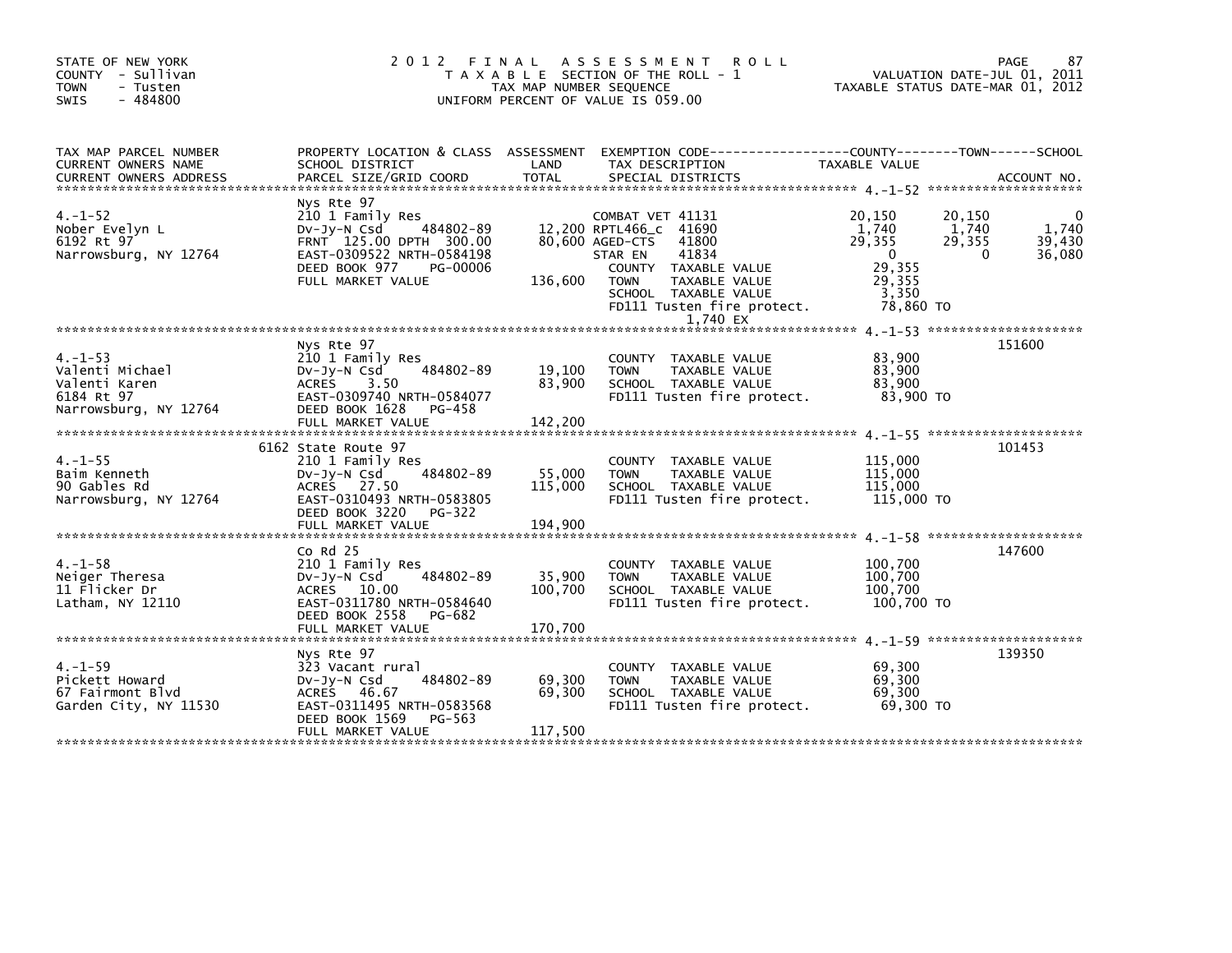| STATE OF NEW YORK<br>- Sullivan<br><b>COUNTY</b><br><b>TOWN</b><br>- Tusten<br>- 484800<br>SWIS |                                                     |        | 2012 FINAL ASSESSMENT ROLL<br>T A X A B L E SECTION OF THE ROLL - 1<br>TAX MAP NUMBER SEQUENCE<br>UNIFORM PERCENT OF VALUE IS 059.00 | VALUATION DATE-JUL 01, 2011<br>TAXABLE STATUS DATE-MAR 01, 2012 | 88<br>PAGE         |
|-------------------------------------------------------------------------------------------------|-----------------------------------------------------|--------|--------------------------------------------------------------------------------------------------------------------------------------|-----------------------------------------------------------------|--------------------|
| TAX MAP PARCEL NUMBER<br>CURRENT OWNERS NAME                                                    | PROPERTY LOCATION & CLASS ASSESSMENT                |        | EXEMPTION        CODE-----------------COUNTY-------TOWN------SCHOOL                                                                  |                                                                 |                    |
|                                                                                                 |                                                     |        |                                                                                                                                      |                                                                 |                    |
|                                                                                                 | Nys Hwy 97                                          |        |                                                                                                                                      |                                                                 | 120651             |
| 4.-1-60                                                                                         | 270 Mfg housing                                     |        | STAR B 41854                                                                                                                         | $\overline{0}$                                                  | $\Omega$<br>17,400 |
| Hamilton Christopher                                                                            |                                                     |        |                                                                                                                                      | 20,300                                                          |                    |
| 85 Columbia St Apt 14d                                                                          | FRNT 407.08 DPTH 215.20                             |        | 20,300 TOWN TAXABLE VALUE                                                                                                            | 20,300                                                          |                    |
| New York, NY 10002                                                                              | EAST-0308540 NRTH-0584650<br>DEED BOOK 810 PG-00466 |        | SCHOOL TAXABLE VALUE<br>FD111 Tusten fire protect. 20,300 TO                                                                         | 2,900                                                           |                    |
|                                                                                                 | FULL MARKET VALUE                                   | 34,400 |                                                                                                                                      |                                                                 |                    |
|                                                                                                 |                                                     |        |                                                                                                                                      |                                                                 |                    |
|                                                                                                 | Cty Hwy 111                                         |        |                                                                                                                                      |                                                                 |                    |
| $4. -1 - 61$                                                                                    | 210 1 Family Res                                    |        | COUNTY TAXABLE VALUE                                                                                                                 | 44,000                                                          |                    |
| Tenbus John J                                                                                   | Dv-Jy-N Csd 484802-89                               | 17,400 | TOWN TAXABLE VALUE                                                                                                                   | 44,000                                                          |                    |
| 111 Parker Rd                                                                                   | ACRES 2.11                                          | 44,000 | SCHOOL TAXABLE VALUE                                                                                                                 | 44,000                                                          |                    |
| Narrowsburg, NY 12764                                                                           | EAST-0308978 NRTH-0587579<br>DEED BOOK 3504 PG-331  |        | FD111 Tusten fire protect.                                                                                                           | 44,000 TO                                                       |                    |
|                                                                                                 | FULL MARKET VALUE                                   | 74,600 |                                                                                                                                      |                                                                 |                    |
|                                                                                                 |                                                     |        |                                                                                                                                      |                                                                 |                    |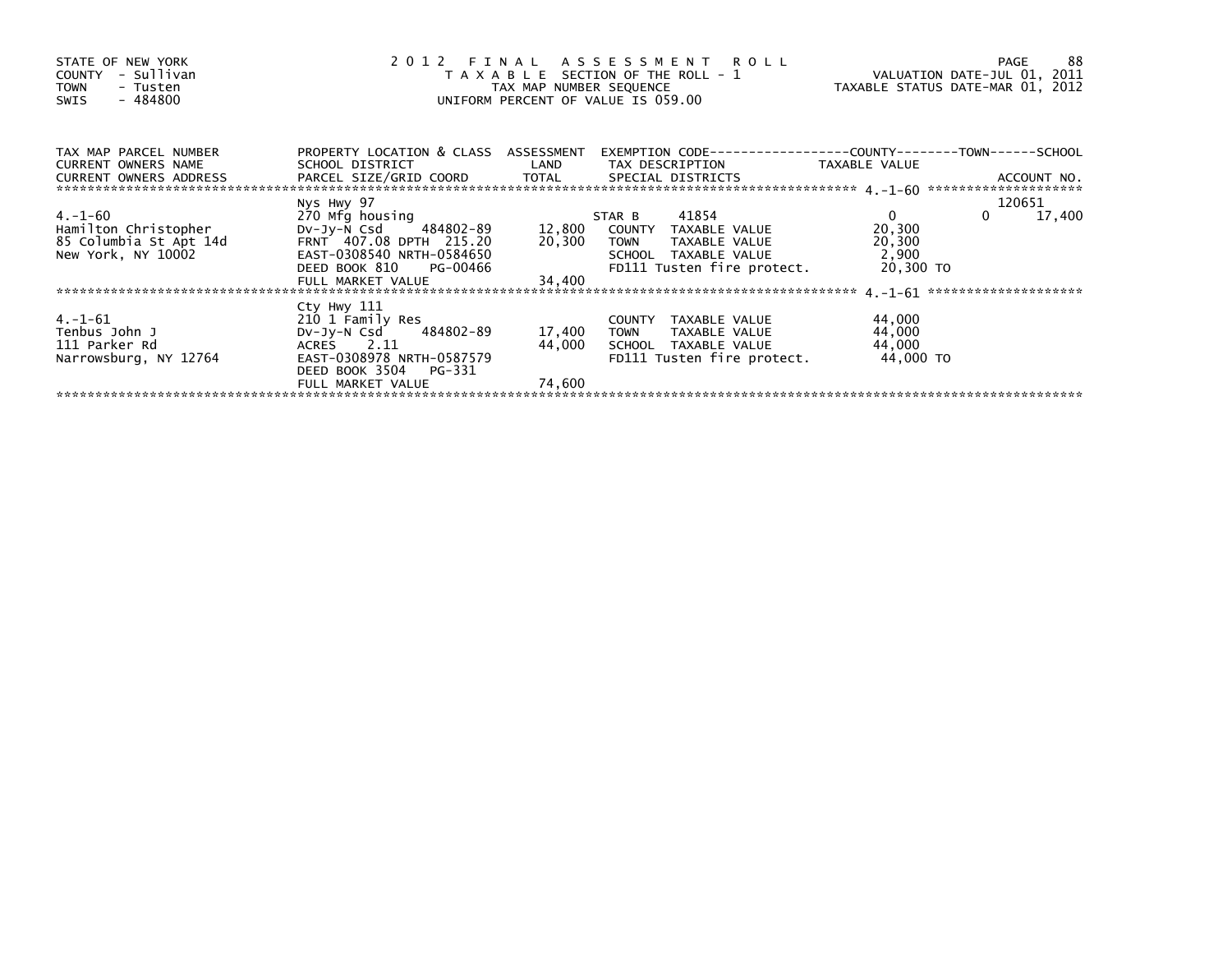| STATE OF NEW YORK | 2012 FINAL ASSESSMENT ROLL            | -89<br>PAGE                      |
|-------------------|---------------------------------------|----------------------------------|
| COUNTY - Sullivan | T A X A B L E SECTION OF THE ROLL - 1 | VALUATION DATE-JUL 01, 2011      |
| TOWN<br>- Tusten  | MAP SECTION - 004                     | TAXABLE STATUS DATE-MAR 01, 2012 |
| - 484800<br>SWIS  | SUB-SECTION-                          | RPS150/V04/L015                  |
|                   | UNIFORM PERCENT OF VALUE IS 059.00    | CURRENT DATE 6/19/2012           |

### \*\*\* S P E C I A L D I S T R I C T S U M M A R Y \*\*\*

| CODE | DISTRICT NAME PARCELS | TOTAL | EXTENSION<br><b>TYPE</b> | EXTENSION<br><b>VALUE</b> | AD VALOREM<br>VALUE | <b>EXEMPT</b><br><b>AMOUNT</b> | <b>TAXABLE</b><br><b>VALUE</b> |
|------|-----------------------|-------|--------------------------|---------------------------|---------------------|--------------------------------|--------------------------------|
|      | FD110 Narrowsburg fi  |       | 21 TOTAL                 |                           | 1348,880            | 3.700                          | 1345,180                       |
|      | FD111 Tusten fire pr  |       | 77 TOTAL                 |                           | 5286,715            | 1,740                          | 5284.975                       |
|      | LT100 Narrowsburg li  |       | 3 TOTAL                  |                           | 62.775              | 703                            | 62,072                         |
|      | SD090 Narrowsburg se  |       | 17 UNITS M               | 64.00                     |                     |                                | 64.00                          |
|      | WD050 Narrowsburg wa  |       | 18 TOTAL M               |                           | 1115.253            | 703                            | 1114.550                       |

## \*\*\* S C H O O L D I S T R I C T S U M M A R Y \*\*\*

| CODE   | DISTRICT NAME | TOTAL<br><b>PARCELS</b> | ASSESSED<br>LAND | ASSESSED<br><b>TOTAL</b> | <b>EXEMPT</b><br>AMOUNT | <b>TOTAL</b><br><b>TAXABLE</b> | <b>STAR</b><br>AMOUNT | <b>STAR</b><br><b>TAXABLE</b> |
|--------|---------------|-------------------------|------------------|--------------------------|-------------------------|--------------------------------|-----------------------|-------------------------------|
| 484802 | DV-JV-N Csd   | 97                      | 2461.000         | 6661.100                 | 105.436                 | 6555.664                       | 727.480               | 5828,184                      |
|        | SUB-TOTAL     | 97                      | 2461.000         | 6661.100                 | 105.436                 | 6555.664                       | 727.480               | 5828,184                      |
| 484889 | Nar Library   | 97                      | 2461.000         | 6661.100                 | 105.436                 | 6555.664                       | 727.480               | 5828,184                      |
|        | TOTAL         | 194                     | 4922,000         | 13322,200                | 210,872                 | 13111,328                      | 1454,960              | 11656,368                     |

#### \*\*\* S Y S T E M C O D E S S U M M A R Y \*\*\*

#### NO SYSTEM EXEMPTIONS AT THIS LEVEL

### \*\*\* E X E M P T I O N S U M M A R Y \*\*\*

| CODE                                                                          | DESCRIPTION                                                                                                    | TOTAL<br><b>PARCELS</b> | <b>COUNTY</b>                                                   | <b>TOWN</b>                                                     | <b>SCHOOL</b>                                   |
|-------------------------------------------------------------------------------|----------------------------------------------------------------------------------------------------------------|-------------------------|-----------------------------------------------------------------|-----------------------------------------------------------------|-------------------------------------------------|
| 41121<br>41131<br>41161<br>41171<br>41690<br>41720<br>41800<br>41834<br>41854 | WAR VET<br>COMBAT VET<br>$CW_15_VET/$<br>CW_DISBLD_<br>RPTL466_C<br>AGRI DIST<br>AGED-CTS<br>STAR EN<br>STAR B | 11<br>19                | 35,160<br>34,970<br>6,960<br>4,995<br>1,740<br>15,616<br>74,305 | 35,160<br>34,970<br>6,960<br>4,995<br>1,740<br>15,616<br>74,305 | 1,740<br>15,616<br>84,380<br>396,880<br>330,600 |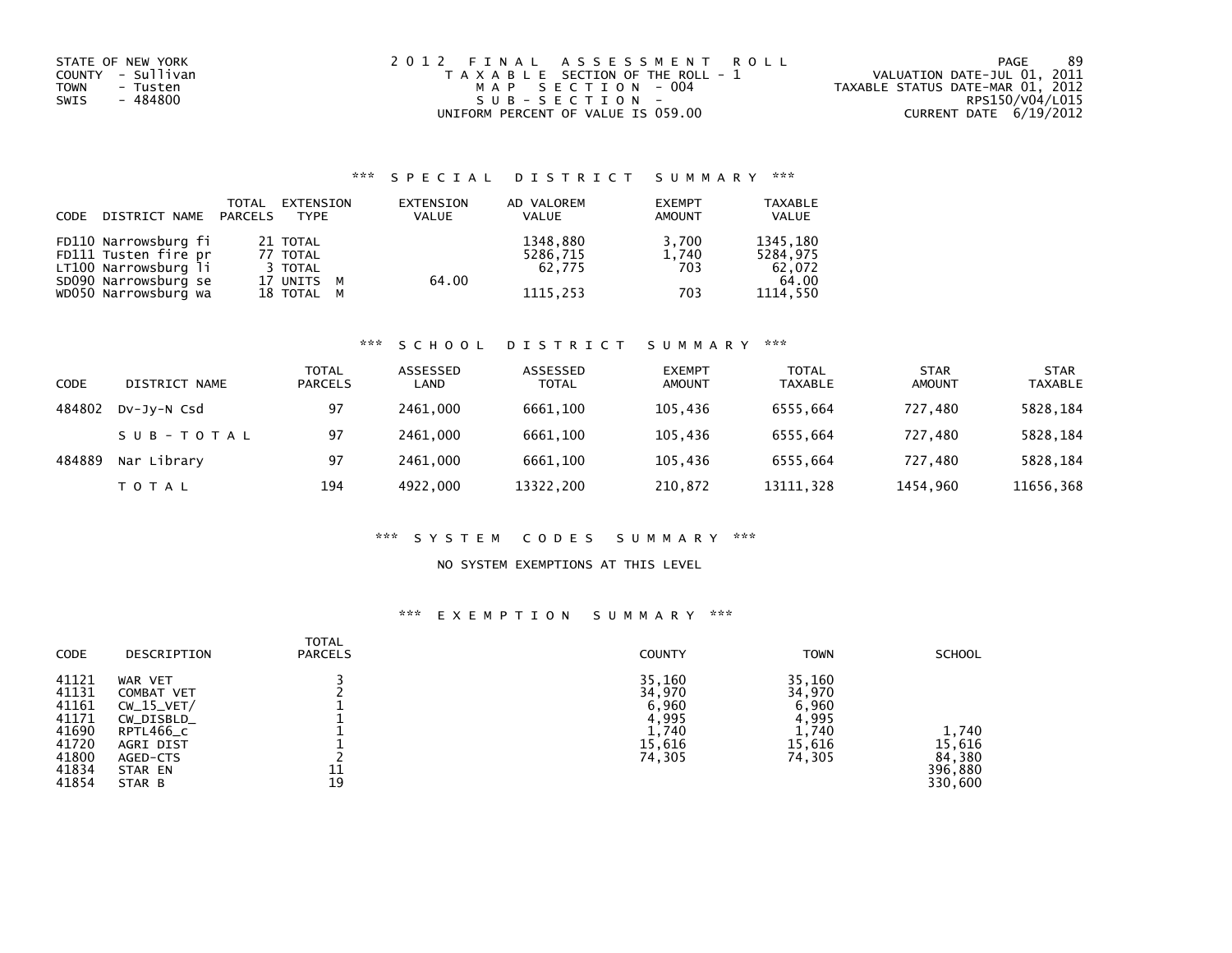| STATE OF NEW YORK       | 2012 FINAL ASSESSMENT ROLL            | 90<br><b>PAGE</b>                |
|-------------------------|---------------------------------------|----------------------------------|
| COUNTY - Sullivan       | T A X A B L E SECTION OF THE ROLL - 1 | VALUATION DATE-JUL 01, 2011      |
| <b>TOWN</b><br>- Tusten | MAP SECTION - 004                     | TAXABLE STATUS DATE-MAR 01, 2012 |
| - 484800<br>SWIS        | SUB-SECTION-                          | RPS150/V04/L015                  |
|                         | UNIFORM PERCENT OF VALUE IS 059.00    | CURRENT DATE 6/19/2012           |

## \*\*\* E X E M P T I O N S U M M A R Y \*\*\*

| CODE  | DESCRIPTION                        | TOTAL<br><b>PARCELS</b> | COUNTY              | <b>TOWN</b>                        | <b>SCHOOL</b>        |
|-------|------------------------------------|-------------------------|---------------------|------------------------------------|----------------------|
| 46450 | VOL<br><b>FIREMN</b><br>тот<br>A L | 42                      | 3,700<br>177<br>446 | 3,700<br>177<br>.446<br><b>. .</b> | .700<br>. 916<br>832 |

### \*\*\* G R A N D T O T A L S \*\*\*

| <b>ROLL</b> | DESCRIPTION | <b>TOTAL</b>   | ASSESSED | <b>ASSESSED</b> | <b>TAXABLE</b> | TAXABLE     | <b>TAXABLE</b> | STAR           |
|-------------|-------------|----------------|----------|-----------------|----------------|-------------|----------------|----------------|
| <b>SEC</b>  |             | <b>PARCELS</b> | _AND     | <b>TOTAL</b>    | <b>COUNTY</b>  | <b>TOWN</b> | SCHOOL         | <b>TAXABLE</b> |
|             | TAXABLE     | 97             | 2461.000 | 6661.100        | 6483,654       | 6483.654    | 6555,664       | 5828,184       |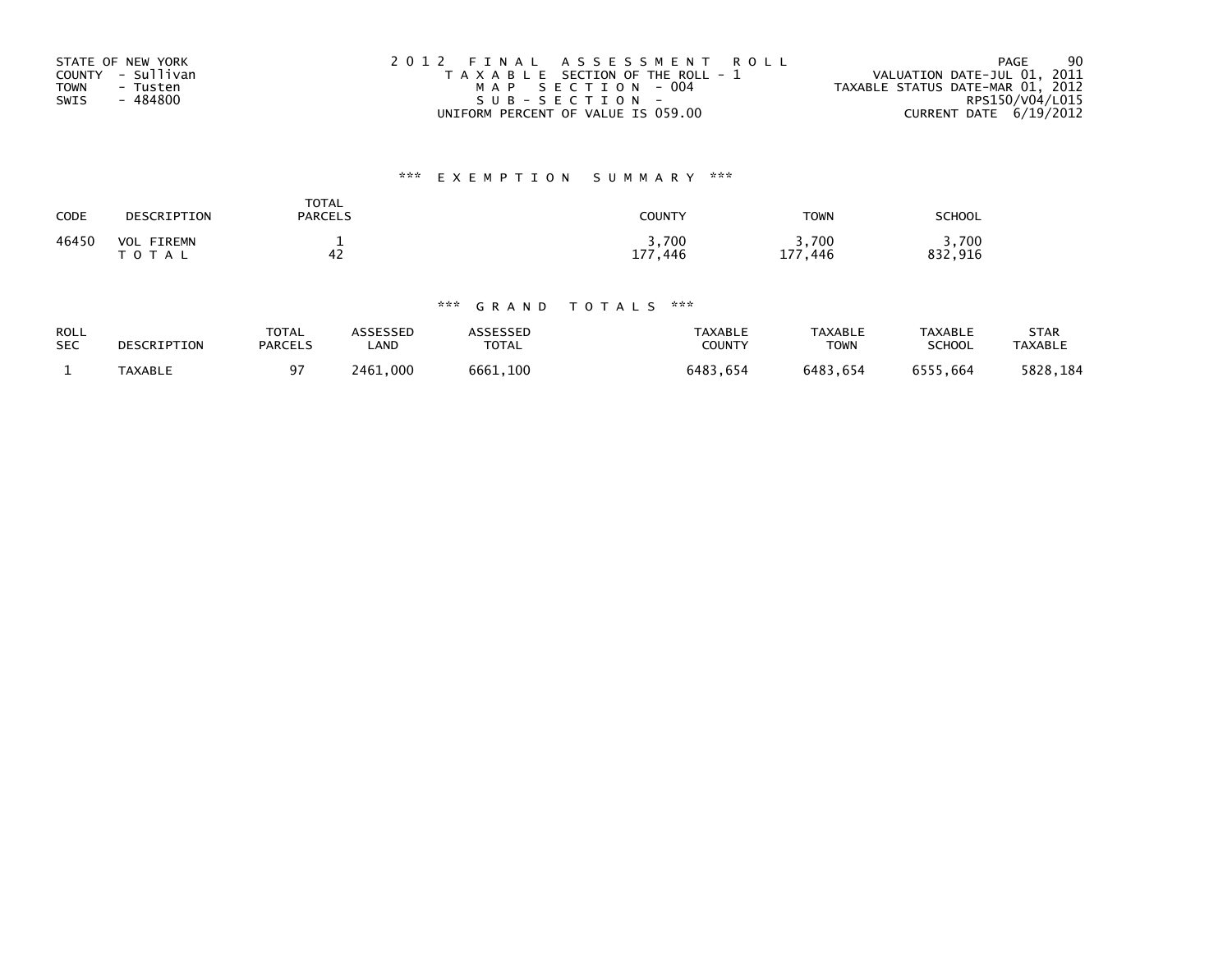| STATE OF NEW YORK<br>COUNTY - Sullivan<br><b>TOWN</b><br>- Tusten<br>$-484800$<br>SWIS                                                | 2 0 1 2<br>FINAL<br>T A X A B L E SECTION OF THE ROLL - 1<br>TAX MAP NUMBER SEQUENCE<br>UNIFORM PERCENT OF VALUE IS 059.00                                                | 91<br>PAGE<br>VALUATION DATE-JUL 01, 2011<br>TAXABLE STATUS DATE-MAR 01, 2012 |                                                                                                                                          |                                                     |                              |
|---------------------------------------------------------------------------------------------------------------------------------------|---------------------------------------------------------------------------------------------------------------------------------------------------------------------------|-------------------------------------------------------------------------------|------------------------------------------------------------------------------------------------------------------------------------------|-----------------------------------------------------|------------------------------|
| TAX MAP PARCEL NUMBER<br>CURRENT OWNERS NAME<br><b>CURRENT OWNERS ADDRESS</b>                                                         | SCHOOL DISTRICT<br>PARCEL SIZE/GRID COORD                                                                                                                                 | LAND<br><b>TOTAL</b>                                                          | PROPERTY LOCATION & CLASS ASSESSMENT EXEMPTION CODE----------------COUNTY-------TOWN------SCHOOL<br>TAX DESCRIPTION<br>SPECIAL DISTRICTS | TAXABLE VALUE                                       | ACCOUNT NO.                  |
| $5. - 1 - 1.1$<br>Orion Rod & Hunt Club Inc<br>Vincent Scileppi<br>19 Gulf Quarry Rd<br>Haddam, CT 06438<br>MAY BE SUBJECT TO PAYMENT | $Co$ Rd $25$<br>911 Forest s480<br>484802-89<br>$Dv-Jy-N$ Csd<br>ACRES 236.30<br>EAST-0314602 NRTH-0587744<br>DEED BOOK 737<br>PG-00491<br>FULL MARKET VALUE              | 158,500<br>158,500<br>268,600                                                 | FOREST LND 47460<br>COUNTY TAXABLE VALUE<br>TAXABLE VALUE<br><b>TOWN</b><br>SCHOOL TAXABLE VALUE<br>FD111 Tusten fire protect.           | 114,830<br>43,670<br>43,670<br>43,670<br>158,500 TO | 141250<br>114,830<br>114,830 |
| UNDER RPTL480A UNTIL 2021                                                                                                             |                                                                                                                                                                           |                                                                               |                                                                                                                                          |                                                     |                              |
| $5. - 1 - 1.2$<br>Brown Ernest M<br>Brown Marquerite<br>131-11 226th St<br>Laurelton, NY 11413                                        | $Co$ Rd $25$<br>$314$ Rural vac<10<br>484802-89<br>$Dv-Jy-N$ Csd<br>FRNT 50.00 DPTH 200.00<br>EAST-0314842 NRTH-0586777<br>DEED BOOK 719<br>PG-01147<br>FULL MARKET VALUE | 1,800<br>1,800<br>3,100                                                       | COUNTY TAXABLE VALUE<br>TAXABLE VALUE<br><b>TOWN</b><br>SCHOOL TAXABLE VALUE<br>FD111 Tusten fire protect.                               | 1,800<br>1,800<br>1.800<br>1.800 TO                 | 106900                       |
|                                                                                                                                       | $Co$ Rd $25$                                                                                                                                                              |                                                                               |                                                                                                                                          |                                                     | 136801                       |
| $5. - 1 - 1.3$<br>Orion Rod & Hunt Club Inc<br>Vincent Scileppi<br>19 Gulf Quarry Rd<br>Haddam. CT 06438                              | $314$ Rural vac<10<br>$Dv$ -J $v$ -N Csd<br>484802-89<br>FRNT 100.00 DPTH 272.00<br>EAST-0316045 NRTH-0587542<br>DEED BOOK 2711<br>PG-540<br>FULL MARKET VALUE            | 3.700<br>3.700<br>6,300                                                       | COUNTY TAXABLE VALUE<br><b>TOWN</b><br>TAXABLE VALUE<br>SCHOOL TAXABLE VALUE<br>FD111 Tusten fire protect.                               | 3,700<br>3,700<br>3.700<br>3,700 TO                 |                              |
|                                                                                                                                       | $Co$ Rd $25$                                                                                                                                                              |                                                                               |                                                                                                                                          |                                                     | 109250                       |
| $5. - 1 - 1.4$<br>Orion Rod & Hunt Club, Inc.<br>Vincent Scileppi<br>19 Gulf Quarry Rd<br>Haddam, CT 06438                            | $314$ Rural vac<10<br>$Dv-Jy-N$ Csd<br>484802-89<br>FRNT 100.00 DPTH 245.00<br>EAST-0315935 NRTH-0587164<br>DEED BOOK 3000 PG-141                                         | 3,900<br>3.900                                                                | COUNTY TAXABLE VALUE<br>TAXABLE VALUE<br><b>TOWN</b><br>SCHOOL TAXABLE VALUE<br>FD111 Tusten fire protect.                               | 3,900<br>3.900<br>3.900<br>3,900 TO                 |                              |
|                                                                                                                                       | FULL MARKET VALUE                                                                                                                                                         | 6,600                                                                         |                                                                                                                                          |                                                     |                              |
| $5. -1 - 1.5$<br>Orion Rod & Hunt Club, Inc.<br>Vincent Scileppi<br>19 Gulf Quarry Rd<br>Haddam, CT 06438                             | Nys Rte 97<br>314 Rural vac<10<br>484802-89<br>$Dv-Jy-N$ Csd<br>FRNT 50.00 DPTH 150.00<br>EAST-0314876 NRTH-0586394<br>DEED BOOK 3000<br>PG-143<br>FULL MARKET VALUE      | 1,400<br>1,400<br>2,400                                                       | TAXABLE VALUE<br><b>COUNTY</b><br>TAXABLE VALUE<br><b>TOWN</b><br>SCHOOL TAXABLE VALUE<br>FD111 Tusten fire protect.                     | 1.400<br>1,400<br>1,400<br>1,400 TO                 | 126800                       |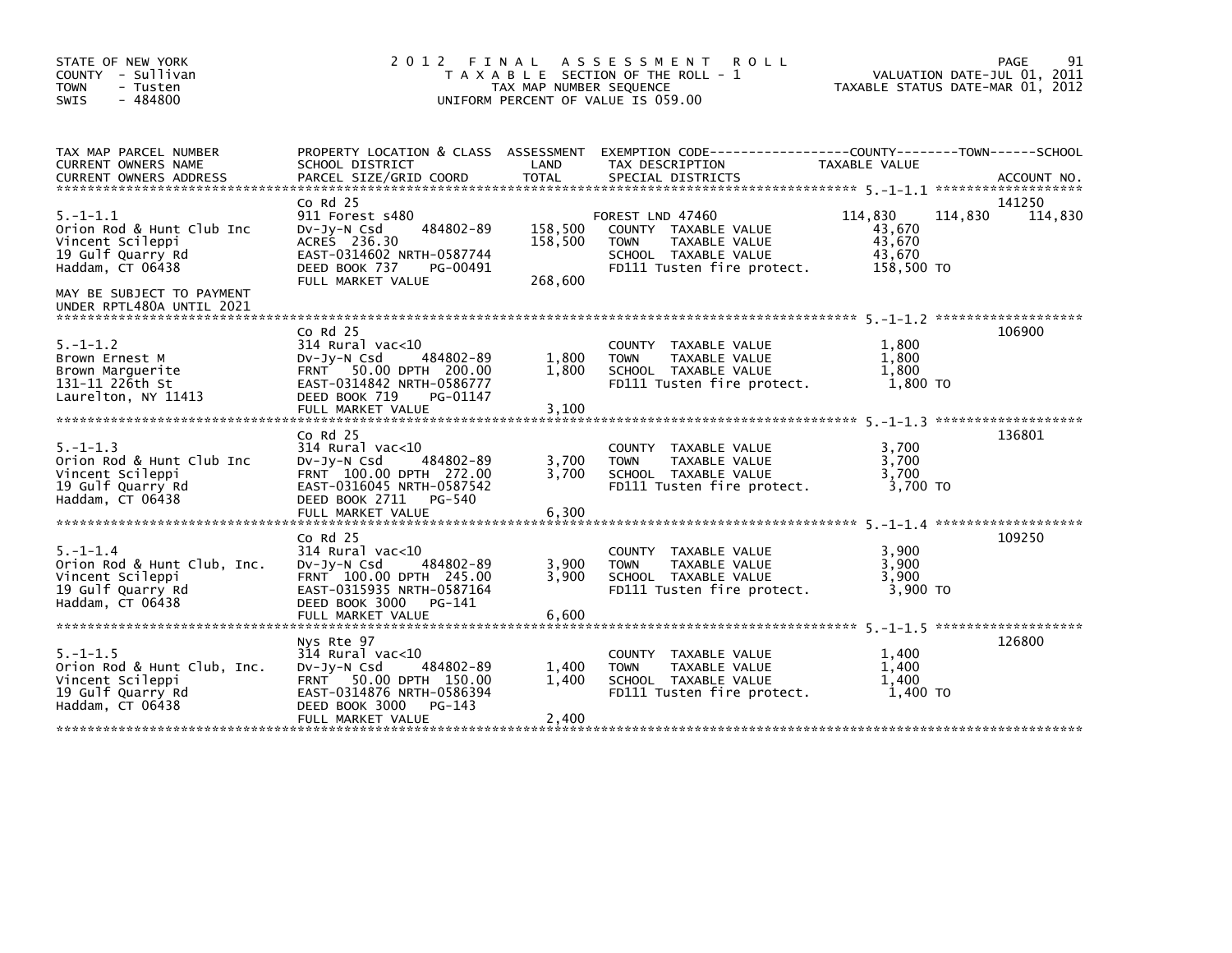| STATE OF NEW YORK<br>COUNTY - Sullivan<br><b>TOWN</b><br>- Tusten<br>$-484800$<br><b>SWIS</b>              | 2 0 1 2                                                                                                                                                                    | TAX MAP NUMBER SEQUENCE  | FINAL ASSESSMENT<br><b>ROLL</b><br>T A X A B L E SECTION OF THE ROLL - 1<br>UNIFORM PERCENT OF VALUE IS 059.00                            | TAXABLE STATUS DATE-MAR 01, 2012    | 92<br>PAGE<br>VALUATION DATE-JUL 01, 2011 |
|------------------------------------------------------------------------------------------------------------|----------------------------------------------------------------------------------------------------------------------------------------------------------------------------|--------------------------|-------------------------------------------------------------------------------------------------------------------------------------------|-------------------------------------|-------------------------------------------|
| TAX MAP PARCEL NUMBER<br>CURRENT OWNERS NAME<br>CURRENT OWNERS ADDRESS                                     | SCHOOL DISTRICT<br>PARCEL SIZE/GRID COORD                                                                                                                                  | LAND<br><b>TOTAL</b>     | PROPERTY LOCATION & CLASS ASSESSMENT EXEMPTION CODE-----------------COUNTY-------TOWN------SCHOOL<br>TAX DESCRIPTION<br>SPECIAL DISTRICTS | TAXABLE VALUE                       | ACCOUNT NO.                               |
| $5. - 1 - 1.6$<br>Orion Rod & Hunt Club. Inc<br>Vincent Scileppi<br>19 Gulf Quarry Rd<br>Haddam, CT 06438  | $Co$ Rd $25$<br>920 Priv Hunt/Fi<br>484802-89<br>$Dv-Jy-N$ Csd<br><b>ACRES</b><br>1.74<br>EAST-0315361 NRTH-0586963<br>DEED BOOK 737<br>PG-00491<br>FULL MARKET VALUE      | 7,100<br>7,100<br>12,000 | COUNTY TAXABLE VALUE<br>TAXABLE VALUE<br><b>TOWN</b><br>SCHOOL TAXABLE VALUE<br>FD111 Tusten fire protect.                                | 7,100<br>7.100<br>7,100<br>7,100 TO | 141251                                    |
| $5. - 1 - 1.7$<br>Orion Rod & Hunt Club, Inc<br>Vincent Scileppi<br>19 Gulf Quarry Rd<br>Haddam, CT 06438  | Nys Rte 97<br>$314$ Rural vac< $10$<br>484802-89<br>$Dv-Jy-N$ Csd<br>FRNT 50.00 DPTH 200.00<br>EAST-0314815 NRTH-0586814<br>DEED BOOK 2694<br>PG-506<br>FULL MARKET VALUE  | 1,000<br>1,000<br>1,700  | COUNTY TAXABLE VALUE<br><b>TOWN</b><br>TAXABLE VALUE<br>SCHOOL TAXABLE VALUE<br>FD111 Tusten fire protect.                                | 1.000<br>1,000<br>1,000<br>1.000 TO | 157550                                    |
| $5. - 1 - 1.8$<br>Stover J<br>PO Box 83<br>Ferndale, NY 12734                                              | $CO$ Rd $25$<br>$314$ Rural vac< $10$<br>484802-89<br>$Dv-Jy-N$ Csd<br>FRNT 50.00 DPTH 208.00<br>EAST-0315957 NRTH-0587239<br>DEED BOOK 3569<br>PG-93<br>FULL MARKET VALUE | 3,000<br>3,000<br>5,100  | COUNTY TAXABLE VALUE<br><b>TOWN</b><br>TAXABLE VALUE<br>SCHOOL TAXABLE VALUE<br>FD111 Tusten fire protect.                                | 3.000<br>3,000<br>3,000<br>3.000 TO | 141950                                    |
| $5. - 1 - 1.9$<br>Orion Rod and Hunt Club Inc<br>Vincent Scileppi<br>19 Gulf Quarry Rd<br>Haddam, CT 06438 | $Co$ Rd $25$<br>311 Res vac land<br>$Dv-Jy-N$ Csd<br>484802-89<br>FRNT 100.00 DPTH 200.00<br>EAST-0314868 NRTH-0586713<br>DEED BOOK 3473<br>PG-22<br>FULL MARKET VALUE     | 3,300<br>3,300<br>5,600  | COUNTY TAXABLE VALUE<br><b>TOWN</b><br>TAXABLE VALUE<br>SCHOOL TAXABLE VALUE<br>FD111 Tusten fire protect.                                | 3.300<br>3,300<br>3,300<br>3,300 TO | 143850                                    |
| $5. - 1 - 3$<br>Harris Joshua<br>115-35 117 th St<br>Ozone Park, NY 11420                                  | $Co$ Rd $25$<br>$314$ Rural vac< $10$<br>484802-89<br>DV-Jy-N Csd<br>FRNT 75.00 DPTH 185.00<br>EAST-0314720 NRTH-0586190<br>DEED BOOK 2209<br>PG-629                       | 2,500<br>2,500           | COUNTY TAXABLE VALUE<br><b>TOWN</b><br>TAXABLE VALUE<br>SCHOOL TAXABLE VALUE<br>FD111 Tusten fire protect.                                | 2,500<br>2,500<br>2,500<br>2,500 TO | 142250                                    |
| $5. - 1 - 4$<br>Harris Joshua<br>115-35 117 th St<br>Ozone Park, NY 11420                                  | Luxton Lk<br>$314$ Rural vac< $10$<br>484802-89<br>DV-Jy-N Csd<br>FRNT 50.00 DPTH 200.00<br>EAST-0314710 NRTH-0586120<br>DEED BOOK 972<br>PG-00015<br>FULL MARKET VALUE    | 1,800<br>1,800<br>3,100  | COUNTY TAXABLE VALUE<br>TAXABLE VALUE<br><b>TOWN</b><br>SCHOOL TAXABLE VALUE<br>FD111 Tusten fire protect.                                | 1.800<br>1,800<br>1,800<br>1,800 TO |                                           |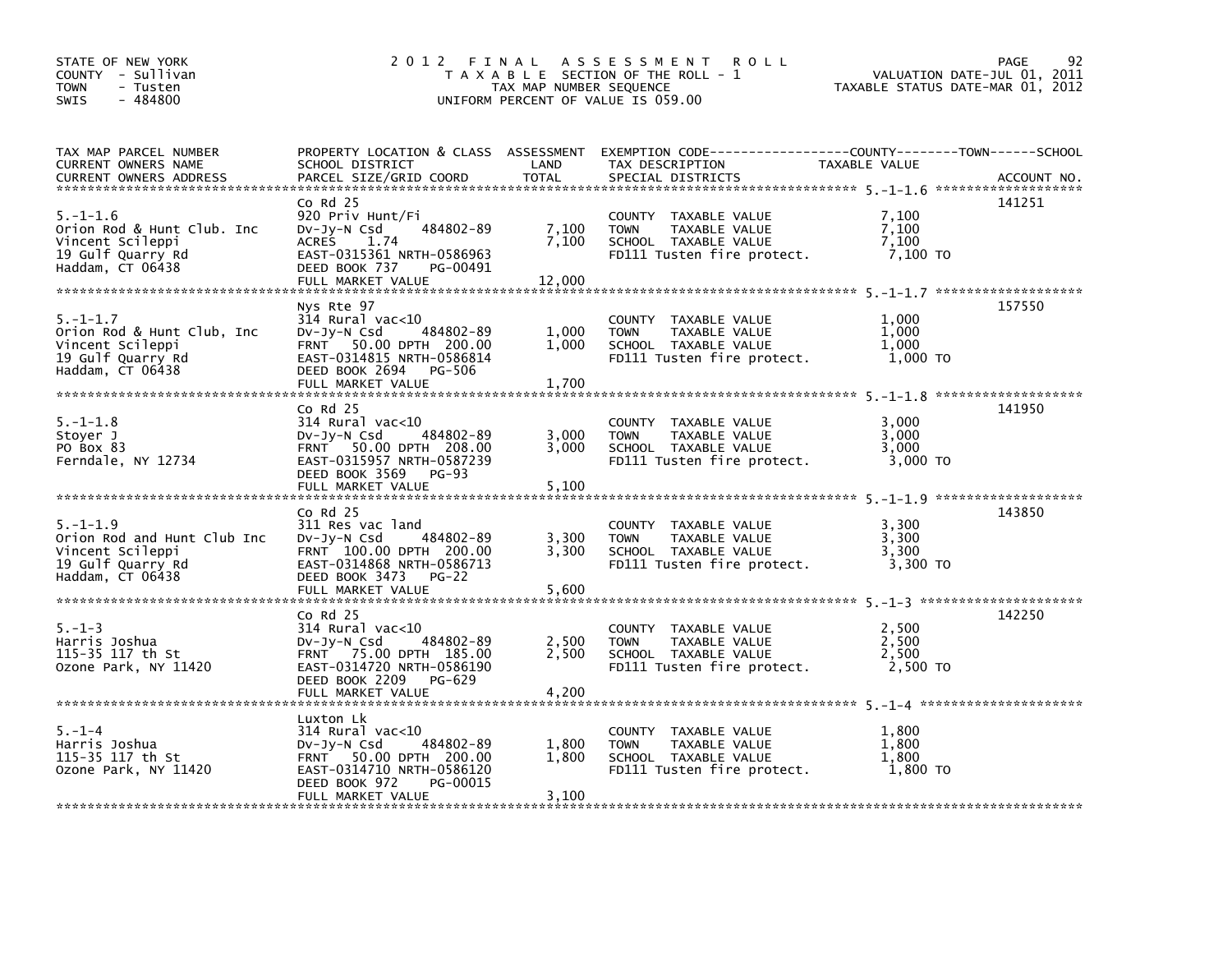| STATE OF NEW YORK<br>COUNTY - Sullivan<br><b>TOWN</b><br>- Tusten<br>$-484800$<br><b>SWIS</b>                | 2 0 1 2                                                                                                                                            | TAX MAP NUMBER SEQUENCE  | FINAL ASSESSMENT<br><b>ROLL</b><br>T A X A B L E SECTION OF THE ROLL - 1<br>UNIFORM PERCENT OF VALUE IS 059.00                           | TAXABLE STATUS DATE-MAR 01, 2012        | 93<br><b>PAGE</b><br>VALUATION DATE-JUL 01, 2011 |
|--------------------------------------------------------------------------------------------------------------|----------------------------------------------------------------------------------------------------------------------------------------------------|--------------------------|------------------------------------------------------------------------------------------------------------------------------------------|-----------------------------------------|--------------------------------------------------|
| TAX MAP PARCEL NUMBER<br>CURRENT OWNERS NAME<br><b>CURRENT OWNERS ADDRESS</b>                                | SCHOOL DISTRICT<br>PARCEL SIZE/GRID COORD                                                                                                          | LAND<br><b>TOTAL</b>     | PROPERTY LOCATION & CLASS ASSESSMENT EXEMPTION CODE----------------COUNTY--------TOWN-----SCHOOL<br>TAX DESCRIPTION<br>SPECIAL DISTRICTS | TAXABLE VALUE                           | ACCOUNT NO.                                      |
|                                                                                                              | Nys Rt 97                                                                                                                                          |                          |                                                                                                                                          |                                         | 112375                                           |
| $5. - 1 - 5$<br>Deos Francis<br>Deos Geraldine<br>15 East Bartlett Rd<br>Middle Island, NY 11953-1807        | $314$ Rural vac< $10$<br>484802-89<br>$Dv-Jy-N$ Csd<br>1.20<br><b>ACRES</b><br>EAST-0314365 NRTH-0585762<br>DEED BOOK 885<br>PG-00108              | 6,500<br>6,500           | COUNTY TAXABLE VALUE<br><b>TOWN</b><br>TAXABLE VALUE<br>SCHOOL TAXABLE VALUE<br>FD111 Tusten fire protect.                               | 6,500<br>6,500<br>6,500<br>6,500 TO     |                                                  |
|                                                                                                              | FULL MARKET VALUE                                                                                                                                  | 11,000                   |                                                                                                                                          |                                         |                                                  |
|                                                                                                              | Rd 25                                                                                                                                              |                          |                                                                                                                                          |                                         | 150157                                           |
| $5. - 1 - 6$<br>Orion Rod & Hunt Club, Inc.<br>Vincent Scileppi<br>19 Gulf Quarry Rd<br>Haddam, CT 06438     | $314$ Rural vac< $10$<br>484802-89<br>$Dv-Jy-N$ Csd<br>ACRES<br>1.20<br>EAST-0314600 NRTH-0585925<br>DEED BOOK 3000<br>PG-145<br>FULL MARKET VALUE | 6,500<br>6,500<br>11,000 | COUNTY TAXABLE VALUE<br>TAXABLE VALUE<br><b>TOWN</b><br>SCHOOL TAXABLE VALUE<br>FD111 Tusten fire protect.                               | 6,500<br>6,500<br>6,500<br>6.500 TO     |                                                  |
|                                                                                                              |                                                                                                                                                    |                          |                                                                                                                                          |                                         |                                                  |
| $5. - 1 - 7$<br>Deda Elez<br>34 Cebr Ave<br>Staten Island, NY 10304                                          | Nys Rt 97<br>311 Res vac land<br>484802-89<br>$Dv-Jv-N$ Csd<br>0.85<br><b>ACRES</b><br>EAST-0314570 NRTH-0585715<br>DEED BOOK 2803<br>PG-678       | 8,700<br>8,700           | COUNTY TAXABLE VALUE<br><b>TOWN</b><br>TAXABLE VALUE<br>SCHOOL TAXABLE VALUE<br>FD111 Tusten fire protect.                               | 8,700<br>8,700<br>8,700<br>8.700 TO     | 113400                                           |
|                                                                                                              | FULL MARKET VALUE                                                                                                                                  | 14.700                   |                                                                                                                                          |                                         |                                                  |
| $5. - 1 - 8.1$<br>Bachmeier Hazel D<br>PO Box 152<br>Narrowsburg, NY 12764                                   | $CO$ Rd $25$<br>312 Vac w/imprv<br>484802-89<br>$Dv-Jy-N$ Csd<br>ACRES 85.24<br>EAST-0313030 NRTH-0585559<br>DEED BOOK 2211<br>PG-53               | 60,200<br>64,200         | COUNTY TAXABLE VALUE<br><b>TOWN</b><br>TAXABLE VALUE<br>SCHOOL TAXABLE VALUE<br>FD111 Tusten fire protect.                               | 64,200<br>64,200<br>64.200<br>64,200 TO | 152300                                           |
|                                                                                                              |                                                                                                                                                    |                          |                                                                                                                                          |                                         |                                                  |
|                                                                                                              | 100 Co Rt 25                                                                                                                                       |                          |                                                                                                                                          |                                         | 152300                                           |
| $5. - 1 - 8.2$<br>Gangel Geoffrey N<br>Gangel Wanda J<br>76 Co Rd 25<br>Narrowsburg, NY 12764                | 210 1 Family Res<br>484802-89<br>$Dv-Jy-N$ Csd<br><b>ACRES</b><br>2.29<br>EAST-0312351 NRTH-0583803<br>DEED BOOK 2867<br>PG-427                    | 19,600<br>68,800         | COUNTY TAXABLE VALUE<br>TAXABLE VALUE<br><b>TOWN</b><br>SCHOOL TAXABLE VALUE<br>FD111 Tusten fire protect.                               | 68,800<br>68.800<br>68,800<br>68,800 TO |                                                  |
|                                                                                                              | Arrowhead Apts Rd                                                                                                                                  |                          |                                                                                                                                          |                                         | 141350                                           |
| $5. - 1 - 9.1$<br>Kellys Resorts Inc<br>Attn: Elizabeth Kelly, Pres.<br>83 Edward Rd<br>Beach Lake, PA 18405 | $314$ Rural vac< $10$<br>484802-89<br>DV-Jy-N Csd<br>ACRES<br>9.33<br>EAST-0309325 NRTH-0586141<br>DEED BOOK 1080<br>PG-00227                      | 22,000<br>22,000         | COUNTY TAXABLE VALUE<br>TAXABLE VALUE<br><b>TOWN</b><br>SCHOOL TAXABLE VALUE<br>FD111 Tusten fire protect.                               | 22,000<br>22,000<br>22,000<br>22,000 TO |                                                  |
|                                                                                                              | FULL MARKET VALUE                                                                                                                                  | 37,300                   |                                                                                                                                          |                                         |                                                  |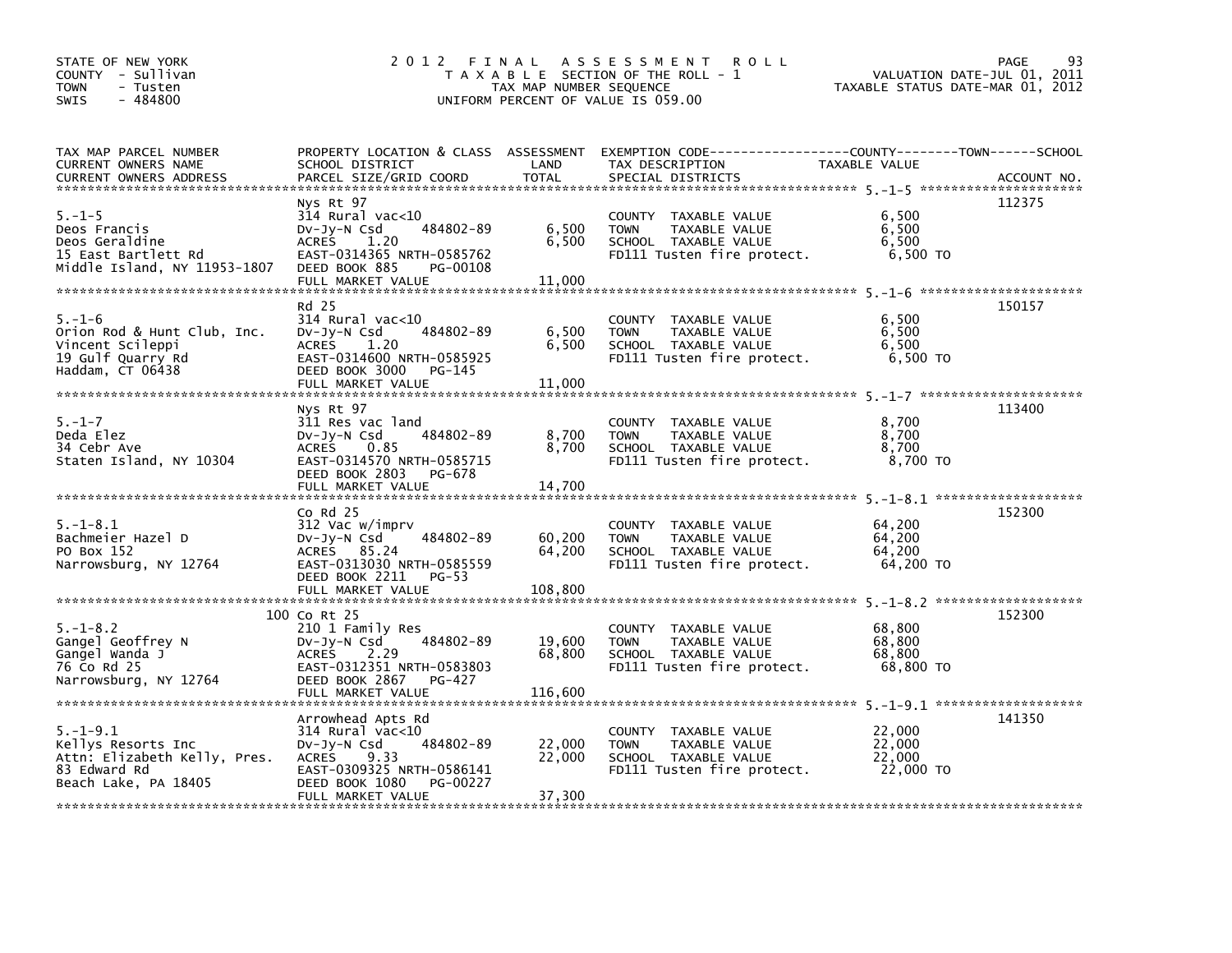| STATE OF NEW YORK<br>COUNTY - Sullivan<br><b>TOWN</b><br>- Tusten<br>$-484800$<br><b>SWIS</b>                          | 2012 FINAL                                                                                                                                                                                   | TAX MAP NUMBER SEQUENCE     | A S S E S S M E N T<br><b>ROLL</b><br>T A X A B L E SECTION OF THE ROLL - 1<br>UNIFORM PERCENT OF VALUE IS 059.00                                                                                                   | TAXABLE STATUS DATE-MAR 01, 2012                                               |                               | 94<br>PAGE<br>VALUATION DATE-JUL 01, 2011    |
|------------------------------------------------------------------------------------------------------------------------|----------------------------------------------------------------------------------------------------------------------------------------------------------------------------------------------|-----------------------------|---------------------------------------------------------------------------------------------------------------------------------------------------------------------------------------------------------------------|--------------------------------------------------------------------------------|-------------------------------|----------------------------------------------|
| TAX MAP PARCEL NUMBER<br>CURRENT OWNERS NAME                                                                           | PROPERTY LOCATION & CLASS ASSESSMENT<br>SCHOOL DISTRICT                                                                                                                                      | LAND                        | TAX DESCRIPTION                                                                                                                                                                                                     | TAXABLE VALUE                                                                  |                               |                                              |
| $5. - 1 - 9.2$<br>Cretu Roxana<br>179 Bennett Ave Apt 6J<br>New York, NY 10040                                         | $Co$ Rd $25$<br>270 Mfg housing<br>484802-89<br>$Dv-Jy-N$ Csd<br>FRNT 100.00 DPTH 435.60<br>EAST-0308996 NRTH-0585168<br>DEED BOOK 2011 PG-5706<br>FULL MARKET VALUE                         | 12,800<br>14,800<br>25,100  | COUNTY TAXABLE VALUE<br>TAXABLE VALUE<br><b>TOWN</b><br>SCHOOL TAXABLE VALUE<br>FD111 Tusten fire protect.                                                                                                          | 14,800<br>14,800<br>14,800<br>14,800 TO                                        |                               | 111000                                       |
| $5. - 1 - 9.3$<br>Wheeler Richard L<br>Wheeler Leola<br>Attn: Gina Spaulding<br>147-17 109 th Ave<br>Jamaica, NY 11435 | $CO$ Rd $25$<br>$314$ Rural vac<10<br>484802-89<br>$Dv-Jy-N$ Csd<br><b>ACRES</b><br>1.00<br>EAST-0308621 NRTH-0585865<br>DEED BOOK 708<br>PG-00868<br>FULL MARKET VALUE                      | 9,400<br>9,400<br>15,900    | COUNTY TAXABLE VALUE<br>TAXABLE VALUE<br><b>TOWN</b><br>SCHOOL TAXABLE VALUE<br>FD111 Tusten fire protect.                                                                                                          | 9,400<br>9,400<br>9,400<br>9,400 TO                                            |                               | 159200                                       |
| $5. - 1 - 9.4$<br>Krause George T Jr<br>72 County Route 25<br>Narrowsburg, NY 12764                                    | $Co$ Rd $25$<br>210 1 Family Res<br>484802-89<br>DV-Jy-N Csd<br>combined with $5-1-9.9$<br><b>ACRES</b><br>2.00<br>EAST-0312388 NRTH-0583237<br>DEED BOOK 2256<br>PG-49<br>FULL MARKET VALUE | 135,600                     | 41800<br>AGED-CTS<br>41834<br>21,000 STAR EN<br>80,000 RPTL466_C 41690<br>RPTL466_C 41690<br>COUNTY TAXABLE VALUE<br>TAXABLE VALUE<br><b>TOWN</b><br>SCHOOL TAXABLE VALUE<br>FD111 Tusten fire protect.<br>3.480 EX | 38,260<br>$\Omega$<br>1,740<br>1,740<br>38,260<br>38,260<br>2,180<br>76,520 TO | 38,260<br>0<br>1,740<br>1,740 | 161700<br>38,260<br>36,080<br>1,740<br>1,740 |
| $5. - 1 - 9.5$<br>Gangel Geoffrey<br>Gangel Wanda<br>76 Cr 25<br>Narrowsburg, NY 12764                                 | $CO$ Rd $25$<br>210 1 Family Res<br>484802-89<br>DV-Jy-N Csd<br>1.00<br><b>ACRES</b><br>EAST-0308389 NRTH-0586422<br>DEED BOOK 1919<br>PG-516<br>FULL MARKET VALUE                           | 12,800<br>86,000<br>145,800 | 41854<br>STAR B<br>COUNTY TAXABLE VALUE<br><b>TOWN</b><br>TAXABLE VALUE<br>SCHOOL TAXABLE VALUE<br>FD111 Tusten fire protect.                                                                                       | $\overline{0}$<br>86,000<br>86,000<br>68,600<br>86,000 TO                      |                               | C30614<br>17,400                             |
| $5. - 1 - 9.6$<br>Iaffaldano Vito<br>Iaffaldano Marina<br>6088 State Route 97<br>Narrowsburg, NY 12764                 | Nys Rt 97<br>210 1 Family Res<br>$Dv-Jv-N$ Csd<br>484802-89<br>FRNT 100.00 DPTH 218.00<br><b>BANK 80395</b><br>EAST-0308443 NRTH-0583610                                                     | 9,800<br>80,600             | 41834<br>STAR EN<br>COUNTY TAXABLE VALUE<br><b>TOWN</b><br>TAXABLE VALUE<br>SCHOOL TAXABLE VALUE<br>FD111 Tusten fire protect.                                                                                      | $\mathbf{0}$<br>80,600<br>80,600<br>44,520<br>80.600 TO                        |                               | 114300<br>36,080                             |
|                                                                                                                        | DEED BOOK 2836<br>PG-647<br>FULL MARKET VALUE                                                                                                                                                | 136,600                     |                                                                                                                                                                                                                     |                                                                                |                               |                                              |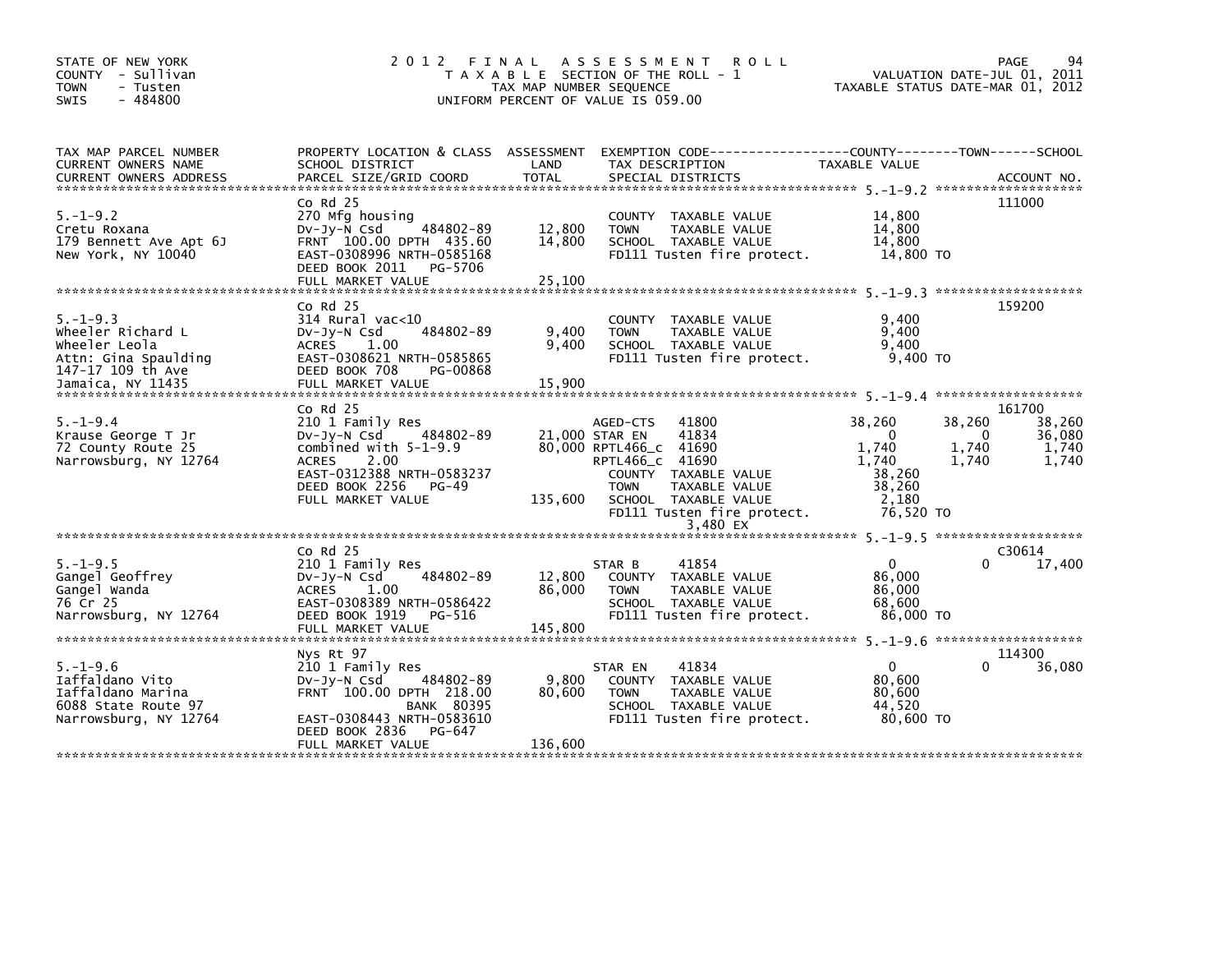| STATE OF NEW YORK<br>COUNTY - Sullivan<br><b>TOWN</b><br>- Tusten<br>$-484800$<br><b>SWIS</b>              | 2 0 1 2                                                                                                                                                                         | FINAL<br>TAX MAP NUMBER SEQUENCE    | A S S E S S M E N T<br><b>ROLL</b><br>T A X A B L E SECTION OF THE ROLL - 1<br>UNIFORM PERCENT OF VALUE IS 059.00                                                           |                                                                            | PAGE<br>95<br>VALUATION DATE-JUL 01, 2011<br>TAXABLE STATUS DATE-MAR 01, 2012                    |
|------------------------------------------------------------------------------------------------------------|---------------------------------------------------------------------------------------------------------------------------------------------------------------------------------|-------------------------------------|-----------------------------------------------------------------------------------------------------------------------------------------------------------------------------|----------------------------------------------------------------------------|--------------------------------------------------------------------------------------------------|
| TAX MAP PARCEL NUMBER<br>CURRENT OWNERS NAME                                                               | PROPERTY LOCATION & CLASS ASSESSMENT<br>SCHOOL DISTRICT                                                                                                                         | LAND                                | TAX DESCRIPTION                                                                                                                                                             | TAXABLE VALUE                                                              |                                                                                                  |
| $5. - 1 - 9.7$<br>Somerville Sylvia<br>Davis Alva<br>297 Branch Ave<br>Freeport, NY 11520                  | $Co$ Rd $25$<br>210 1 Family Res<br>484802-89<br>$Dv-Jv-N$ Csd<br><b>ACRES</b><br>1.00<br>EAST-0308872 NRTH-0585312<br>DEED BOOK 3639<br>$PG-8$<br>FULL MARKET VALUE            | 12,800<br>69,000<br>116,900         | <b>COUNTY</b><br>TAXABLE VALUE<br><b>TOWN</b><br><b>TAXABLE VALUE</b><br>SCHOOL TAXABLE VALUE<br>FD111 Tusten fire protect.                                                 | 69,000<br>69,000<br>69,000<br>69,000 TO                                    | 151000                                                                                           |
| $5. - 1 - 9.8$<br>Tilts Brian L<br>52 Cranberry Dr<br>Mastic Beach, NY 11951                               | $Co$ Rd $25$<br>210 1 Family Res<br>484802-89<br>$Dv-Jy-N$ Csd<br>Lot <sub>4</sub><br><b>ACRES</b><br>1.00 BANKC050186<br>EAST-0308786 NRTH-0585506<br>DEED BOOK 1940<br>PG-455 | 12,800<br>70,000                    | COUNTY TAXABLE VALUE<br><b>TOWN</b><br>TAXABLE VALUE<br>SCHOOL TAXABLE VALUE<br>FD111 Tusten fire protect.                                                                  | 70,000<br>70,000<br>70.000<br>70,000 TO                                    | 119100                                                                                           |
|                                                                                                            | FULL MARKET VALUE                                                                                                                                                               | 118,600                             |                                                                                                                                                                             |                                                                            |                                                                                                  |
| $5. - 1 - 9.10$<br>Floyd John M Jr<br>Floyd Charleen<br>333 Lafayette Ave Apt 7N<br>Brooklyn, NY 11238     | $Co$ Rd $25$<br>210 1 Family Res<br>484802-89<br>$Dv-Jy-N$ Csd<br>1.00<br><b>ACRES</b><br>EAST-0308711 NRTH-0585687<br>DEED BOOK 736<br>PG-01113<br>FULL MARKET VALUE           | 12,800 STAR EN<br>90,700<br>153,700 | 41121<br>WAR VET<br>41834<br><b>COUNTY</b><br>TAXABLE VALUE<br>TAXABLE VALUE<br><b>TOWN</b><br>SCHOOL TAXABLE VALUE<br>FD111 Tusten fire protect.                           | 13,605<br>$\mathbf{0}$<br>77,095<br>77,095<br>54,620<br>90.700 TO          | 116300<br>13,605<br>$\mathbf{0}$<br>36,080<br>0                                                  |
| $5. - 1 - 9.11$<br>Hill Bertha<br>Hill Joseph<br>Marian Mason<br>305 Martingale Ave<br>Baltimore, MD 21229 | Nys Rte 97<br>210 1 Family Res<br>484802-89<br>DV-Jy-N Csd<br>1.00<br>ACRES<br>EAST-0308234 NRTH-0583820<br>DEED BOOK 736<br>PG-01117<br>FULL MARKET VALUE                      | 82,400                              | COMBAT VET 41131<br>11,800 DISABL VET 41141<br>48,600 AGED-CTS<br>41800<br>STAR EN<br>41834<br>COUNTY TAXABLE VALUE<br>TAXABLE VALUE<br><b>TOWN</b><br>SCHOOL TAXABLE VALUE | 12,150<br>12,150<br>12,150<br>$\Omega$<br>12,150<br>12,150<br>$\mathbf{0}$ | 123050<br>12,150<br>$\mathbf{0}$<br>12,150<br>$\Omega$<br>12,150<br>24,300<br>$\Omega$<br>24,300 |
|                                                                                                            |                                                                                                                                                                                 |                                     | FD111 Tusten fire protect.                                                                                                                                                  | 48,600 TO                                                                  |                                                                                                  |
| $5. - 1 - 9.12$<br>Stanzoni Robert<br>518 William Floyd Pkwy<br>Shirley, NY 11967                          | $Co$ Rd $25$<br>415 Motel<br>484802-89<br>$Dv-Jy-N$ Csd<br>2.00<br><b>ACRES</b><br>EAST-0308289 NRTH-0586823<br>DEED BOOK 2011<br>PG-2646                                       | 22,400<br>30,000                    | <b>COUNTY</b><br>TAXABLE VALUE<br><b>TAXABLE VALUE</b><br><b>TOWN</b><br>SCHOOL TAXABLE VALUE<br>FD111 Tusten fire protect.                                                 | 30,000<br>30,000<br>30,000<br>30,000 TO                                    | 109350                                                                                           |
|                                                                                                            | FULL MARKET VALUE                                                                                                                                                               | 50,800                              |                                                                                                                                                                             |                                                                            |                                                                                                  |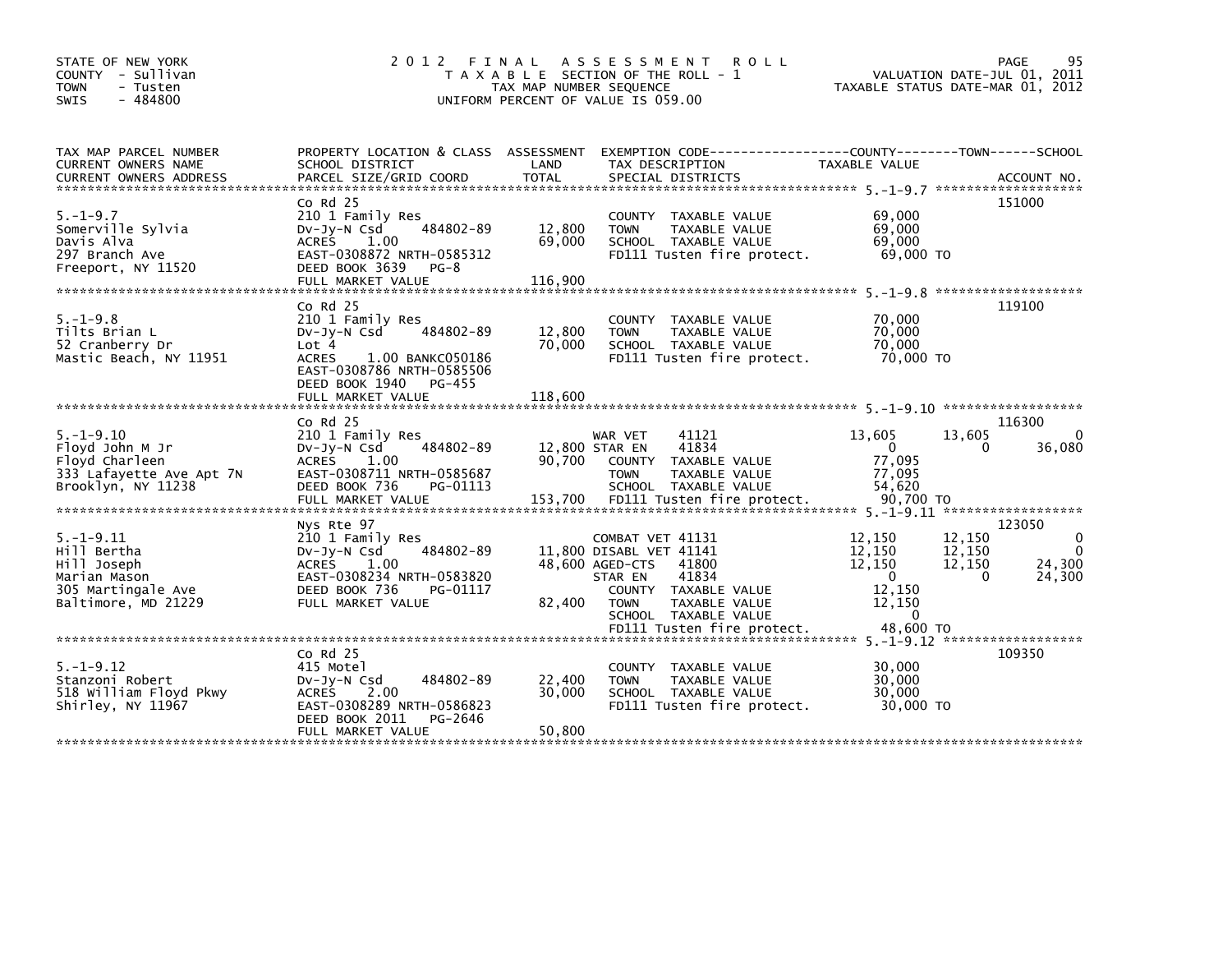| STATE OF NEW YORK<br>COUNTY - Sullivan<br><b>TOWN</b><br>- Tusten<br>$-484800$<br><b>SWIS</b>                                             | 2 0 1 2                                                                                                                                                                                    | TAX MAP NUMBER SEQUENCE             | FINAL ASSESSMENT<br><b>ROLL</b><br>T A X A B L E SECTION OF THE ROLL - 1<br>UNIFORM PERCENT OF VALUE IS 059.00 | VALUATION DATE-JUL 01, 2011<br>TAXABLE STATUS DATE-MAR 01, 2012 | 96<br>PAGE  |
|-------------------------------------------------------------------------------------------------------------------------------------------|--------------------------------------------------------------------------------------------------------------------------------------------------------------------------------------------|-------------------------------------|----------------------------------------------------------------------------------------------------------------|-----------------------------------------------------------------|-------------|
| TAX MAP PARCEL NUMBER<br>CURRENT OWNERS NAME<br>CURRENT OWNERS ADDRESS                                                                    | PROPERTY LOCATION & CLASS ASSESSMENT<br>SCHOOL DISTRICT<br>PARCEL SIZE/GRID COORD                                                                                                          | LAND<br><b>TOTAL</b>                | EXEMPTION        CODE-----------------COUNTY-------TOWN------SCHOOL<br>TAX DESCRIPTION<br>SPECIAL DISTRICTS    | TAXABLE VALUE                                                   | ACCOUNT NO. |
| $5. - 1 - 9.13$<br>Dingle Leroy<br>Dingle Ethel B<br>160-11 131st Ave<br>Jamaica, NY 11434                                                | Nys Rte 97<br>210 1 Family Res<br>484802-89<br>$Dv-Jy-N$ Csd<br><b>ACRES</b><br>1.00<br>EAST-0308043 NRTH-0583806<br>DEED BOOK 1023<br>PG-00272<br>FULL MARKET VALUE                       | 12,800<br>72,000<br>122,000         | COUNTY TAXABLE VALUE<br><b>TOWN</b><br>TAXABLE VALUE<br>SCHOOL TAXABLE VALUE<br>FD111 Tusten fire protect.     | 72,000<br>72,000<br>72.000<br>72,000 TO                         | 135451      |
| $5. - 1 - 9.14$<br>Berger Raphael<br>1990 S Barona Rd<br>Palm Springs, CA 92264-4858                                                      | $Co$ Rd $25$<br>$314$ Rural vac<10<br>484802-89<br>DV-Jy-N Csd<br>ACRES 1.00<br>EAST-0308266 NRTH-0587449<br>DEED BOOK 1920<br>PG-307<br>FULL MARKET VALUE                                 | 7,800<br>7.800<br>13,200            | COUNTY TAXABLE VALUE<br><b>TOWN</b><br>TAXABLE VALUE<br>SCHOOL TAXABLE VALUE<br>FD111 Tusten fire protect.     | 7,800<br>7,800<br>7,800<br>7,800 TO                             | 100150      |
| $5. - 1 - 9.15$<br>Parham-Broussard Trust Margare Dv-Jy-N Csd<br>Parham-Broussard Margaret<br>4249 Minnard Ct<br>Virginia Beach, VA 23462 | Cty Rd 25<br>$314$ Rural vac<10<br>484802-89<br>FRNT 100.00 DPTH 218.00<br>EAST-0308642 NRTH-0583600<br>DEED BOOK 3555<br>PG-242                                                           | 5,300<br>5.300                      | COUNTY TAXABLE VALUE<br><b>TOWN</b><br>TAXABLE VALUE<br>SCHOOL TAXABLE VALUE<br>FD111 Tusten fire protect.     | 5,300<br>5,300<br>5.300<br>5,300 TO                             | 106550      |
| $5. - 1 - 9.16$<br>Waithe Marc L<br>Waithe Marla L<br>350 Richmond Ter Apt 4F<br>Staten Island, NY 10301                                  | FULL MARKET VALUE<br>$Co$ Rd $25$<br>311 Res vac land<br>484802-89<br>$Dv-Jy-N$ Csd<br><b>ACRES</b><br>1.00<br>EAST-0309025 NRTH-0584933<br>DEED BOOK 2011<br>PG-3028<br>FULL MARKET VALUE | 9,000<br>10,500<br>10,500<br>17,800 | COUNTY TAXABLE VALUE<br>TAXABLE VALUE<br><b>TOWN</b><br>SCHOOL TAXABLE VALUE<br>FD111 Tusten fire protect.     | 10,500<br>10,500<br>10,500<br>10,500 TO                         | 157523      |
| $5. - 1 - 9.17$<br>Devore Alline Cato<br>Burks Vernita M<br>1101 Peggy Macmillan Dr<br>Lithonia, GA 30058-6229                            | $CO$ Rd $25$<br>$314$ Rural vac<10<br>484802-89<br>$Dv-Jv-N$ Csd<br><b>ACRES</b><br>1.10<br>EAST-0309801 NRTH-0584931<br>DEED BOOK 1088<br>PG-00014<br>FULL MARKET VALUE                   | 11,300<br>11,300<br>19,200          | COUNTY TAXABLE VALUE<br><b>TOWN</b><br>TAXABLE VALUE<br>SCHOOL TAXABLE VALUE<br>FD111 Tusten fire protect.     | 11,300<br>11,300<br>11,300<br>11,300 TO                         | 141351      |
| $5. -1 - 9.18$<br>Tubo Agreda D<br>20 Mt Helion<br>Long Eddy, NY $12760$                                                                  | $Co$ Rd $25$<br>$314$ Rural vac< $10$<br>484802-89<br>$Dv-Jy-N$ Csd<br><b>ACRES</b><br>1.07<br>EAST-0308703 NRTH-0587128<br>DEED BOOK 833<br>PG-00253<br>FULL MARKET VALUE                 | 8,200<br>8,200<br>13,900            | COUNTY TAXABLE VALUE<br><b>TOWN</b><br>TAXABLE VALUE<br>SCHOOL TAXABLE VALUE<br>FD111 Tusten fire protect.     | 8.200<br>8,200<br>8,200<br>8,200 TO                             | 155030      |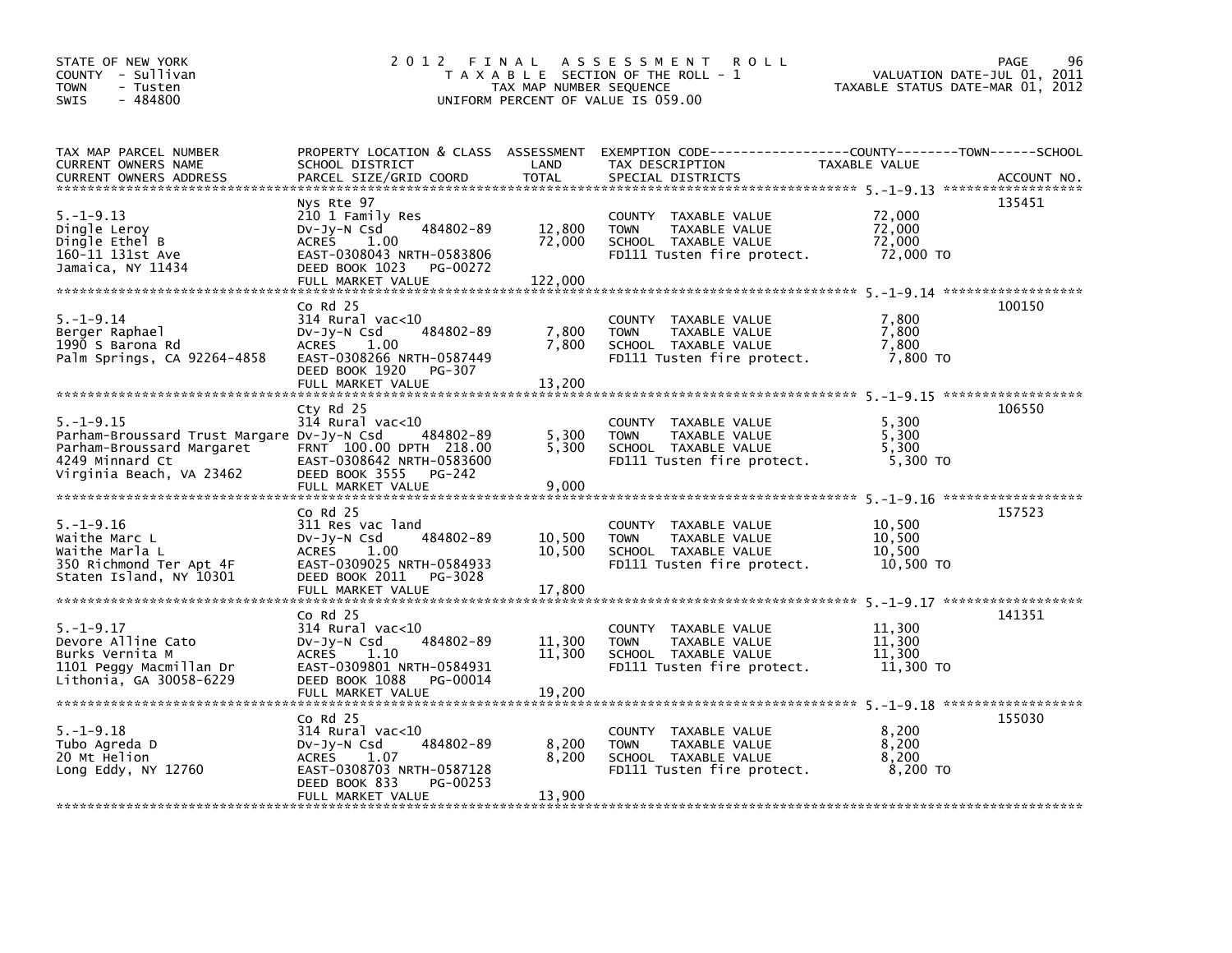| STATE OF NEW YORK<br>COUNTY - Sullivan<br><b>TOWN</b><br>- Tusten<br>$-484800$<br><b>SWIS</b> | 2 0 1 2<br>FINAL<br>T A X A B L E SECTION OF THE ROLL - 1<br>TAX MAP NUMBER SEQUENCE<br>UNIFORM PERCENT OF VALUE IS 059.00 | 97<br><b>PAGE</b><br>VALUATION DATE-JUL 01, 2011<br>TAXABLE STATUS DATE-MAR 01, 2012 |                                                                                                                      |                       |        |
|-----------------------------------------------------------------------------------------------|----------------------------------------------------------------------------------------------------------------------------|--------------------------------------------------------------------------------------|----------------------------------------------------------------------------------------------------------------------|-----------------------|--------|
| TAX MAP PARCEL NUMBER<br>CURRENT OWNERS NAME                                                  | SCHOOL DISTRICT                                                                                                            | LAND                                                                                 | PROPERTY LOCATION & CLASS ASSESSMENT EXEMPTION CODE-----------------COUNTY-------TOWN------SCHOOL<br>TAX DESCRIPTION | TAXABLE VALUE         |        |
|                                                                                               |                                                                                                                            |                                                                                      |                                                                                                                      |                       |        |
|                                                                                               | $Co$ Rd $25$                                                                                                               |                                                                                      |                                                                                                                      |                       | 135315 |
| $5. -1 - 9.19$                                                                                | 210 1 Family Res                                                                                                           |                                                                                      | COUNTY TAXABLE VALUE                                                                                                 | 52,600                |        |
| Sinkler Joseph                                                                                | 484802-89<br>DV-Jy-N Csd                                                                                                   | 13,400                                                                               | <b>TOWN</b><br>TAXABLE VALUE                                                                                         | 52,600                |        |
| 10023 Alcott Pl                                                                               | 1.10 BANK<br><b>ACRES</b><br>G                                                                                             | 52,600                                                                               | SCHOOL TAXABLE VALUE                                                                                                 | 52.600                |        |
| Bronx, NY 10475                                                                               | EAST-0309816 NRTH-0585345                                                                                                  |                                                                                      | FD111 Tusten fire protect.                                                                                           | 52,600 TO             |        |
|                                                                                               | DEED BOOK 3164<br>PG-354                                                                                                   |                                                                                      |                                                                                                                      |                       |        |
|                                                                                               | FULL MARKET VALUE                                                                                                          | 89,200                                                                               |                                                                                                                      |                       |        |
|                                                                                               | $Co$ Rd $25$                                                                                                               |                                                                                      |                                                                                                                      |                       | 117075 |
| $5. - 1 - 9.21$                                                                               | 331 Com vac w/im                                                                                                           |                                                                                      | COUNTY TAXABLE VALUE                                                                                                 | 30,800                |        |
| Cortese Brothers Construction DV-Jy-N Csd                                                     | 484802-89                                                                                                                  | 30,800                                                                               | TAXABLE VALUE<br><b>TOWN</b>                                                                                         | 30,800                |        |
| PO Box 154                                                                                    | <b>ACRES</b><br>7.85                                                                                                       | 30,800                                                                               | SCHOOL TAXABLE VALUE                                                                                                 | 30,800                |        |
| Narrowsburg, NY 12764                                                                         | EAST-0311777 NRTH-0582684                                                                                                  |                                                                                      | FD111 Tusten fire protect.                                                                                           | 30,800 TO             |        |
|                                                                                               | DEED BOOK 1459<br>PG-152<br>FULL MARKET VALUE                                                                              | 52,200                                                                               |                                                                                                                      |                       |        |
|                                                                                               |                                                                                                                            |                                                                                      |                                                                                                                      |                       |        |
|                                                                                               | $Co$ Rd $25$                                                                                                               |                                                                                      |                                                                                                                      |                       |        |
| $5. - 1 - 9.24$                                                                               | $314$ Rural vac<10                                                                                                         |                                                                                      | COUNTY TAXABLE VALUE                                                                                                 | 7,900                 |        |
| Carter Michael                                                                                | 484802-89<br>DV-Jy-N Csd                                                                                                   | 7,900                                                                                | TAXABLE VALUE<br><b>TOWN</b>                                                                                         | 7,900                 |        |
| Mcauley Pamela                                                                                | ACRES 1.01                                                                                                                 | 7,900                                                                                | SCHOOL TAXABLE VALUE                                                                                                 | 7,900                 |        |
| 4 Maple Rd                                                                                    | EAST-0308964 NRTH-0586893                                                                                                  |                                                                                      | FD111 Tusten fire protect.                                                                                           | 7,900 TO              |        |
| Amityville, NY 11701                                                                          | DEED BOOK 2015<br>PG-303<br>FULL MARKET VALUE                                                                              | 13,400                                                                               |                                                                                                                      |                       |        |
|                                                                                               |                                                                                                                            |                                                                                      |                                                                                                                      |                       |        |
|                                                                                               | $Co$ Rd $25$                                                                                                               |                                                                                      |                                                                                                                      |                       |        |
| $5. - 1 - 9.26$                                                                               | 220 2 Family Res                                                                                                           |                                                                                      | COUNTY TAXABLE VALUE                                                                                                 | 56,000                |        |
| Gavtech Apts Inc.                                                                             | 484802-89<br>$Dv-Jy-N$ Csd                                                                                                 | 16,000                                                                               | TAXABLE VALUE<br><b>TOWN</b>                                                                                         | 56,000                |        |
| Kelly Clark                                                                                   | <b>ACRES</b><br>2.04                                                                                                       | 56,000                                                                               | SCHOOL TAXABLE VALUE                                                                                                 | 56.000                |        |
| PO Box 264<br>Narrowsburg, NY 12764                                                           | EAST-0311911 NRTH-0582375<br>DEED BOOK 2886<br>PG-140                                                                      |                                                                                      | FD111 Tusten fire protect.                                                                                           | 56,000 TO             |        |
|                                                                                               | FULL MARKET VALUE                                                                                                          | 94.900                                                                               |                                                                                                                      |                       |        |
|                                                                                               |                                                                                                                            |                                                                                      |                                                                                                                      |                       |        |
|                                                                                               | $CO$ Rd $25$                                                                                                               |                                                                                      |                                                                                                                      |                       |        |
| $5. - 1 - 9.27$                                                                               | 411 Apartment                                                                                                              |                                                                                      | COUNTY TAXABLE VALUE                                                                                                 | 325,200               |        |
| Gavtech Apts., Inc.                                                                           | 484802-89<br>$Dv-Jy-N$ Csd                                                                                                 | 23,500                                                                               | <b>TOWN</b><br>TAXABLE VALUE                                                                                         | 325.200               |        |
| Kelly Clark<br>PO Box 264                                                                     | <b>ACRES</b><br>4.36<br>EAST-0312234 NRTH-0582346                                                                          | 325,200                                                                              | SCHOOL TAXABLE VALUE<br>FD111 Tusten fire protect.                                                                   | 325,200<br>325,200 TO |        |
| Narrowsburg, NY 12764                                                                         | DEED BOOK 2772<br>PG-334                                                                                                   |                                                                                      |                                                                                                                      |                       |        |
|                                                                                               | FULL MARKET VALUE                                                                                                          | 551,200                                                                              |                                                                                                                      |                       |        |
|                                                                                               |                                                                                                                            |                                                                                      |                                                                                                                      |                       |        |
|                                                                                               | $Co$ Rd $25$                                                                                                               |                                                                                      |                                                                                                                      |                       |        |
| $5. - 1 - 9.28$                                                                               | $314$ Rural vac< $10$                                                                                                      |                                                                                      | COUNTY TAXABLE VALUE                                                                                                 | 16,500                |        |
| Kellys Resorts Inc                                                                            | 484802-89<br>$Dv-Jy-N$ Csd                                                                                                 | 16,500                                                                               | <b>TOWN</b><br>TAXABLE VALUE                                                                                         | 16,500                |        |
| Attn: Eugene Kelly<br>83 Edward Rd                                                            | 2.55<br>ACRES<br>EAST-0312009 NRTH-0581953                                                                                 | 16,500                                                                               | SCHOOL TAXABLE VALUE<br>FD111 Tusten fire protect.                                                                   | 16,500<br>16,500 TO   |        |
| Beach Lake, PA 18405                                                                          | DEED BOOK 1080<br>PG-227                                                                                                   |                                                                                      |                                                                                                                      |                       |        |
|                                                                                               | FULL MARKET VALUE                                                                                                          | 28,000                                                                               |                                                                                                                      |                       |        |
|                                                                                               |                                                                                                                            |                                                                                      |                                                                                                                      |                       |        |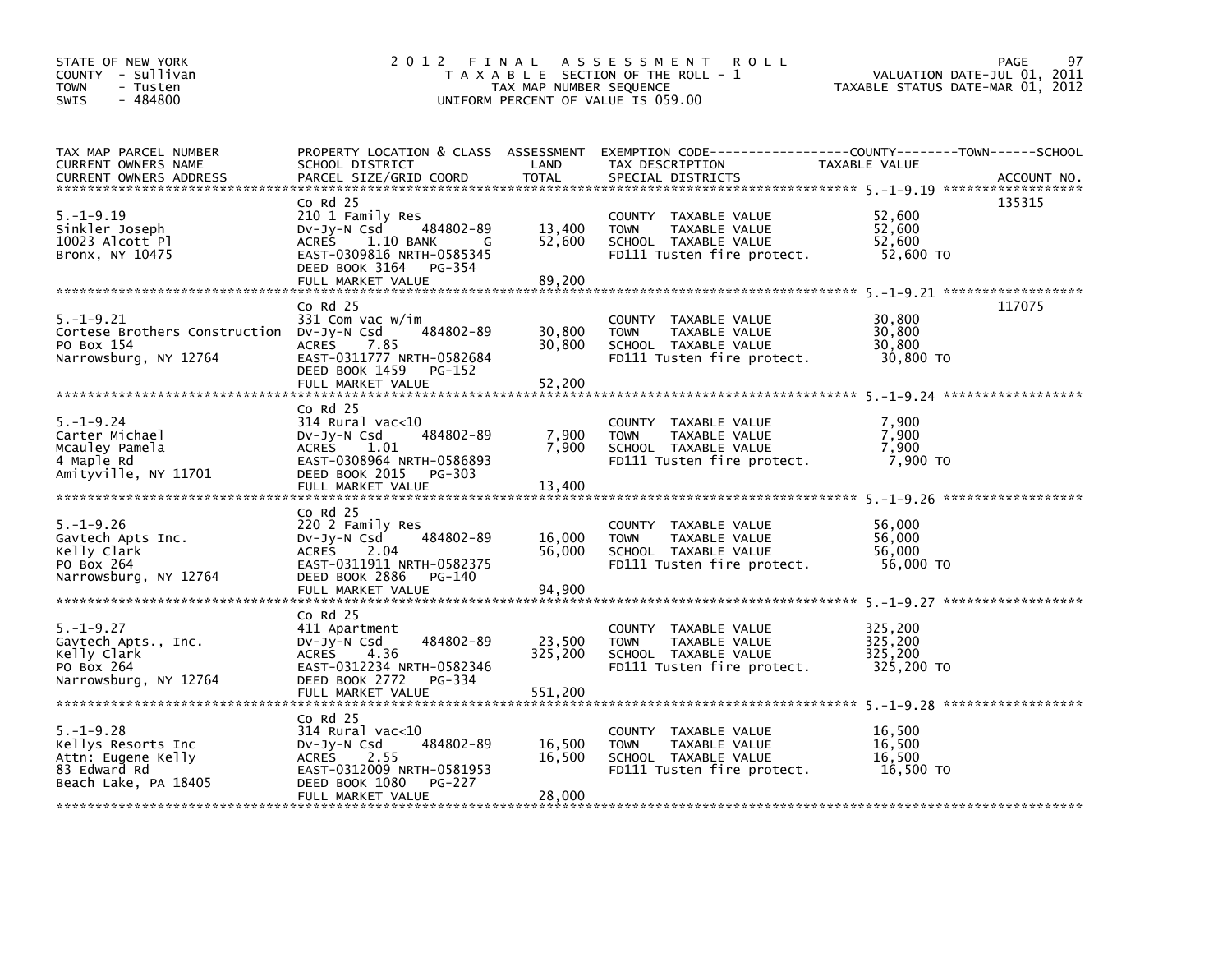| STATE OF NEW YORK<br>COUNTY - Sullivan<br><b>TOWN</b><br>- Tusten<br>$-484800$<br><b>SWIS</b> | 2 0 1 2<br>FINAL ASSESSMENT<br>T A X A B L E SECTION OF THE ROLL - 1<br>TAX MAP NUMBER SEQUENCE<br>UNIFORM PERCENT OF VALUE IS 059.00                                            | TAXABLE STATUS DATE-MAR 01, 2012 | 98<br>PAGE<br>VALUATION DATE-JUL 01, 2011                                                                                        |                                                        |                       |
|-----------------------------------------------------------------------------------------------|----------------------------------------------------------------------------------------------------------------------------------------------------------------------------------|----------------------------------|----------------------------------------------------------------------------------------------------------------------------------|--------------------------------------------------------|-----------------------|
| TAX MAP PARCEL NUMBER<br>CURRENT OWNERS NAME<br><b>CURRENT OWNERS ADDRESS</b>                 | PROPERTY LOCATION & CLASS ASSESSMENT<br>SCHOOL DISTRICT<br>PARCEL SIZE/GRID COORD                                                                                                | LAND<br><b>TOTAL</b>             | EXEMPTION CODE-----------------COUNTY-------TOWN------SCHOOL<br>TAX DESCRIPTION<br>SPECIAL DISTRICTS                             | <b>TAXABLE VALUE</b>                                   | ACCOUNT NO.           |
| $5. - 1 - 9.29$<br>Gavtech Apts., Inc.<br>Kelly Clark<br>PO Box 264<br>Narrowsburg, NY 12764  | Arrowhead Apts Rd<br>311 Res vac land<br>484802-89<br>$Dv-Jy-N$ Csd<br>1.00<br>ACRES<br>EAST-0312779 NRTH-0582684<br>DEED BOOK 2772<br>PG-334<br>FULL MARKET VALUE               | 5,450<br>5,450<br>9,200          | COUNTY TAXABLE VALUE<br><b>TOWN</b><br>TAXABLE VALUE<br>SCHOOL TAXABLE VALUE<br>FD111 Tusten fire protect.                       | 5,450<br>5,450<br>5,450<br>5,450 TO                    | 141350                |
| $5. - 1 - 11$<br>Johnson Bernard R<br>5 Grassy Swamp Rd<br>Narrowsburg, NY 12764              | Nys Rte 97<br>330 Vacant comm<br>484802-89<br>DV-Jy-N Csd<br>FRNT 175.00 DPTH 100.00<br>EAST-0311496 NRTH-0582014<br>DEED BOOK 2603<br>PG-537<br>FULL MARKET VALUE               | 18,300<br>18,300<br>31,000       | COUNTY TAXABLE VALUE<br><b>TOWN</b><br>TAXABLE VALUE<br>SCHOOL TAXABLE VALUE<br>FD111 Tusten fire protect.                       | 18,300<br>18,300<br>18,300<br>18,300 TO                | 136825                |
| $5. - 1 - 12.1$<br>Kent Sandra<br>1803 Rt 97<br>Narrowsburg, NY 12764                         | Nys Rte 97<br>210 1 Family Res<br>$Dv-Jy-N$ Csd<br>484802-89<br>ACRES<br>7.60<br>EAST-0311107 NRTH-0581927<br>DEED BOOK 1190<br>PG-00216<br>FULL MARKET VALUE                    | 38,300<br>101,900<br>172,712     | 41854<br>STAR B<br>TAXABLE VALUE<br>COUNTY<br>TAXABLE VALUE<br><b>TOWN</b><br>SCHOOL TAXABLE VALUE<br>FD111 Tusten fire protect. | $\Omega$<br>101,900<br>101,900<br>84,500<br>101,900 TO | 129800<br>0<br>17,400 |
| $5. - 1 - 12.2$<br>Emeigh Gary J<br>Emeigh Deborah A<br>14 Dump Rd<br>Narrowsburg, NY 12764   | Nys Rte 97<br>270 Mfg housing<br>484802-89<br>$Dv-Jy-N$ Csd<br>FRNT 100.00 DPTH 100.00<br>EAST-0311440 NRTH-0581889<br>DEED BOOK 1286<br>PG-00039<br>FULL MARKET VALUE           | 8,600<br>20,400<br>34,600        | 41854<br>STAR B<br>COUNTY TAXABLE VALUE<br>TAXABLE VALUE<br><b>TOWN</b><br>SCHOOL TAXABLE VALUE<br>FD111 Tusten fire protect.    | $\Omega$<br>20,400<br>20,400<br>3,000<br>20,400 TO     | 109951<br>0<br>17,400 |
| $5. - 1 - 12.3$<br>Mohan Shawn<br>977 Hollow Rd<br>Pond Eddy, NY 12770                        | Rte 97<br>330 Vacant comm<br>484802-89<br>DV-JY-N Csd<br>1.50 BANK C80345<br>ACRES<br>EAST-0310847 NRTH-0581438<br>DEED BOOK 1853<br>$PG-17$                                     | 9,600<br>9,600                   | COUNTY TAXABLE VALUE<br>TAXABLE VALUE<br><b>TOWN</b><br>SCHOOL TAXABLE VALUE<br>FD111 Tusten fire protect.                       | 9,600<br>9,600<br>9.600<br>9,600 TO                    | 109950                |
| $5. - 1 - 13.1$<br>Sgritto James B<br>Marsanico Anthony<br>25-76 45th St<br>Astoria, NY 11103 | West Trail 2<br>$322$ Rural vac $>10$<br>484802-89<br>DV-Jy-N Csd<br>Lot 2<br>Combined with $5.-1-9.25$<br>ACRES 35.60<br>EAST-0313144 NRTH-0584173<br>DEED BOOK 1073<br>$PG-29$ | 57,200<br>57,200                 | COUNTY TAXABLE VALUE<br>TAXABLE VALUE<br><b>TOWN</b><br>SCHOOL TAXABLE VALUE<br>FD111 Tusten fire protect.                       | 57,200<br>57.200<br>57,200<br>57,200 TO                |                       |
|                                                                                               | FULL MARKET VALUE                                                                                                                                                                | 96,900                           |                                                                                                                                  |                                                        |                       |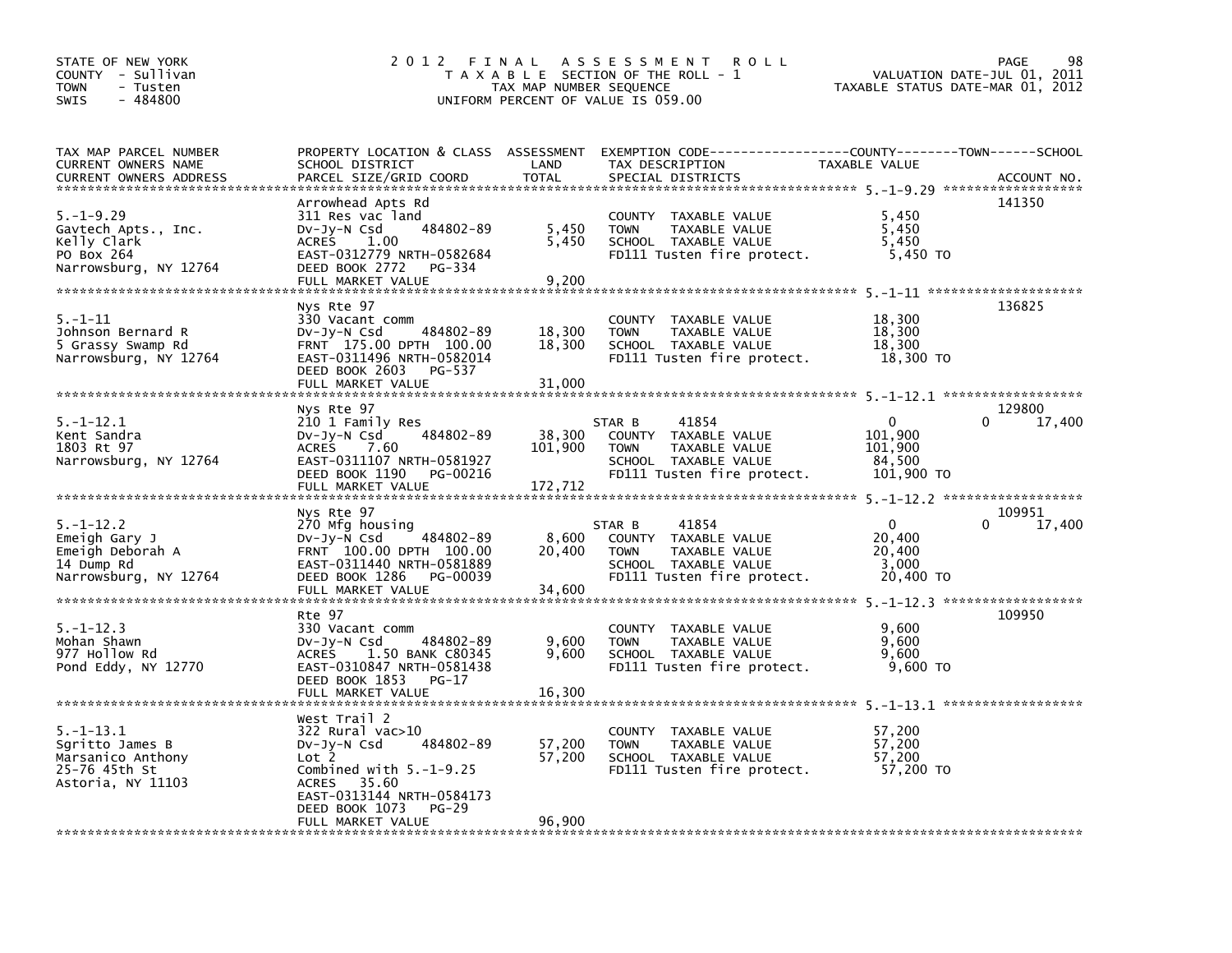| STATE OF NEW YORK<br>- Sullivan<br>COUNTY<br><b>TOWN</b><br>- Tusten<br>- 484800<br>SWIS | 2012 FINAL ASSESSMENT ROLL<br>T A X A B L E SECTION OF THE ROLL - 1<br>TAX MAP NUMBER SEQUENCE<br>UNIFORM PERCENT OF VALUE IS 059.00 |                   |                                                      | 99<br>PAGE<br>VALUATION DATE-JUL 01, 2011<br>TAXABLE STATUS DATE-MAR 01, 2012         |
|------------------------------------------------------------------------------------------|--------------------------------------------------------------------------------------------------------------------------------------|-------------------|------------------------------------------------------|---------------------------------------------------------------------------------------|
| TAX MAP PARCEL NUMBER<br>CURRENT OWNERS NAME                                             | PROPERTY LOCATION & CLASS ASSESSMENT<br>SCHOOL DISTRICT                                                                              | <b>Example 12</b> | TAX DESCRIPTION                                      | EXEMPTION        CODE-----------------COUNTY--------TOWN------SCHOOL<br>TAXABLE VALUE |
| <b>CURRENT OWNERS ADDRESS</b>                                                            | PARCEL SIZE/GRID COORD TOTAL                                                                                                         |                   | SPECIAL DISTRICTS                                    | ACCOUNT NO.                                                                           |
|                                                                                          | West Trail 2                                                                                                                         |                   |                                                      |                                                                                       |
| $5. -1 - 13.2$                                                                           | 210 1 Family Res                                                                                                                     |                   | TAXABLE VALUE<br><b>COUNTY</b>                       | 117,800                                                                               |
| Marsanico Anthony<br>Marsanico Barbara                                                   | DV-Jy-N Csd 484802-89<br>Lot 1                                                                                                       | 12,500<br>117,800 | <b>TOWN</b><br>TAXABLE VALUE<br>SCHOOL TAXABLE VALUE | 117,800<br>117,800                                                                    |
| 145-35 Bayside Ave                                                                       | 2.01<br>ACRES                                                                                                                        |                   | FD111 Tusten fire protect.                           | 117.800 TO                                                                            |
| Flushing, NY 11354                                                                       | EAST-0314638 NRTH-0585222                                                                                                            |                   |                                                      |                                                                                       |
|                                                                                          | DEED BOOK 2523 PG-624                                                                                                                |                   |                                                      |                                                                                       |
|                                                                                          | FULL MARKET VALUE                                                                                                                    | 199,700           |                                                      |                                                                                       |
|                                                                                          |                                                                                                                                      |                   |                                                      |                                                                                       |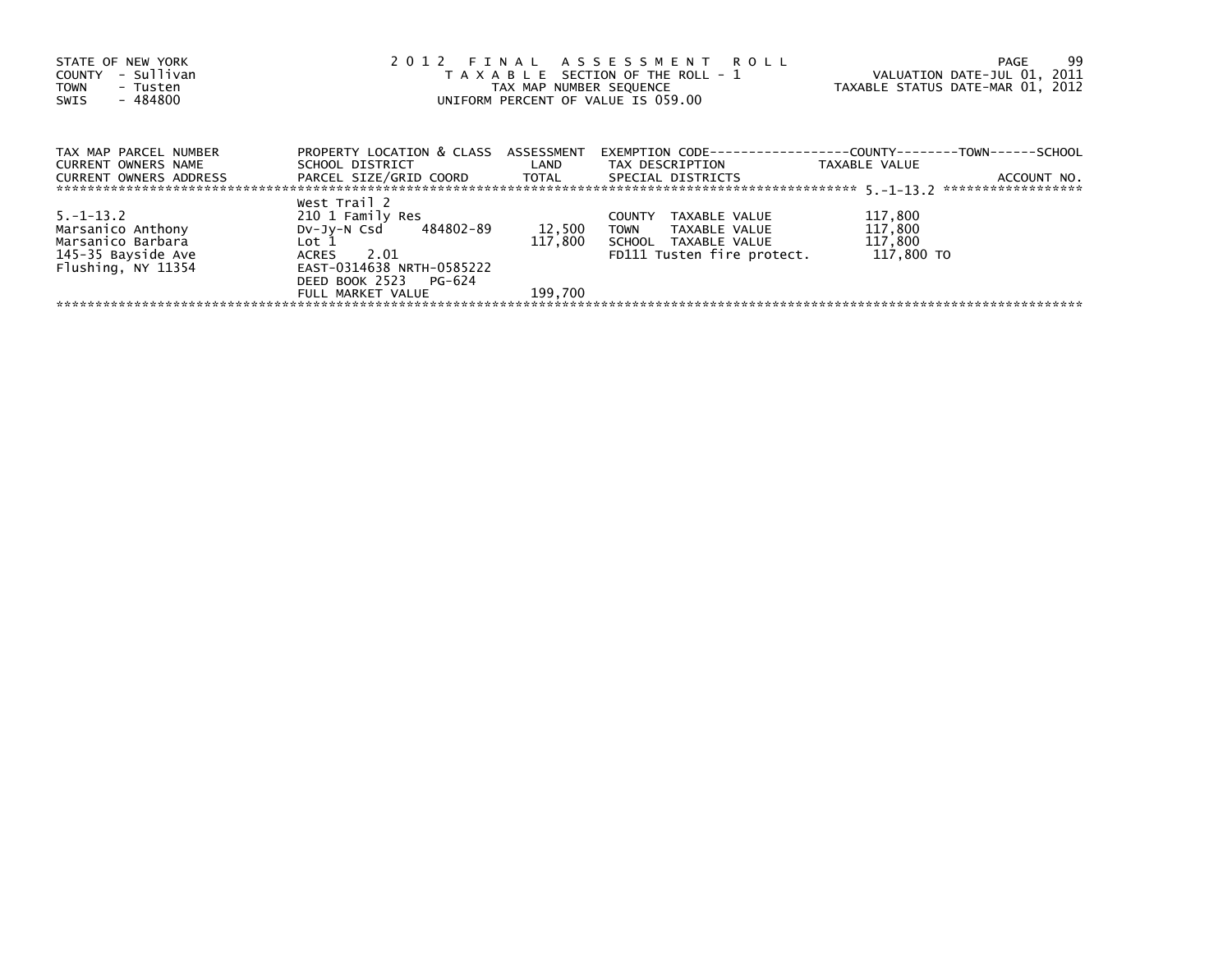| STATE OF NEW YORK | 2012 FINAL ASSESSMENT ROLL            | 100<br>PAGE                      |
|-------------------|---------------------------------------|----------------------------------|
| COUNTY - Sullivan | T A X A B L E SECTION OF THE ROLL - 1 | VALUATION DATE-JUL 01, 2011      |
| TOWN<br>- Tusten  | MAP SECTION - 005                     | TAXABLE STATUS DATE-MAR 01, 2012 |
| - 484800<br>SWIS  | $SUB - SECTION -$                     | RPS150/V04/L015                  |
|                   | UNIFORM PERCENT OF VALUE IS 059.00    | CURRENT DATE $6/19/2012$         |

### \*\*\* S P E C I A L D I S T R I C T S U M M A R Y \*\*\*

| CODE | DISTRICT NAME        | TOTAL<br>PARCELS | EXTENSION<br><b>TYPF</b> | <b>EXTENSION</b><br>VALUE | AD VALOREM<br>VALUE | <b>EXEMPT</b><br>AMOUNT | TAXABLE<br><b>VALUE</b> |
|------|----------------------|------------------|--------------------------|---------------------------|---------------------|-------------------------|-------------------------|
|      | FD111 Tusten fire pr |                  | 46 TOTAL                 |                           | 1878.550            | 3.480                   | 1875.070                |

#### \*\*\* S C H O O L D I S T R I C T S U M M A R Y \*\*\*

| CODE   | DISTRICT NAME | TOTAL<br><b>PARCELS</b> | ASSESSED<br>LAND | ASSESSED<br><b>TOTAL</b> | <b>EXEMPT</b><br><b>AMOUNT</b> | <b>TOTAL</b><br>TAXABLE | <b>STAR</b><br>AMOUNT | <b>STAR</b><br>TAXABLE |
|--------|---------------|-------------------------|------------------|--------------------------|--------------------------------|-------------------------|-----------------------|------------------------|
| 484802 | DV-JY-N Csd   | 46                      | 763.850          | 1878.550                 | 180.870                        | 1697.680                | 184.740               | 1512,940               |
|        | SUB-TOTAL     | 46                      | 763,850          | 1878,550                 | 180,870                        | 1697,680                | 184.740               | 1512,940               |
| 484889 | Nar Library   | 46                      | 763.850          | 1878.550                 | 180.870                        | 1697.680                | 184.740               | 1512,940               |
|        | T O T A L     | 92                      | 1527.700         | 3757,100                 | 361,740                        | 3395,360                | 369,480               | 3025,880               |

\*\*\* S Y S T E M C O D E S S U M M A R Y \*\*\*

NO SYSTEM EXEMPTIONS AT THIS LEVEL

## \*\*\* E X E M P T I O N S U M M A R Y \*\*\*

| <b>CODE</b> | DESCRIPTION       | <b>TOTAL</b><br><b>PARCELS</b> | <b>COUNTY</b> | <b>TOWN</b> | <b>SCHOOL</b> |
|-------------|-------------------|--------------------------------|---------------|-------------|---------------|
| 41121       | WAR VET           |                                | 13,605        | 13,605      |               |
| 41131       | COMBAT VET        |                                | 12,150        | 12,150      |               |
| 41141       | DISABL VET        |                                | 12,150        | 12,150      |               |
| 41690       | RPTL466_C         |                                | 3,480         | 3,480       | 3,480         |
| 41800       | AGED-CTS          |                                | 50,410        | 50,410      | 62,560        |
| 41834       | STAR EN           |                                |               |             | 132,540       |
| 41854       | STAR B            |                                |               |             | 52,200        |
| 47460       | <b>FOREST LND</b> |                                | 114,830       | 114,830     | 114,830       |
|             | TOTAL             | 14                             | 206,625       | 206,625     | 365,610       |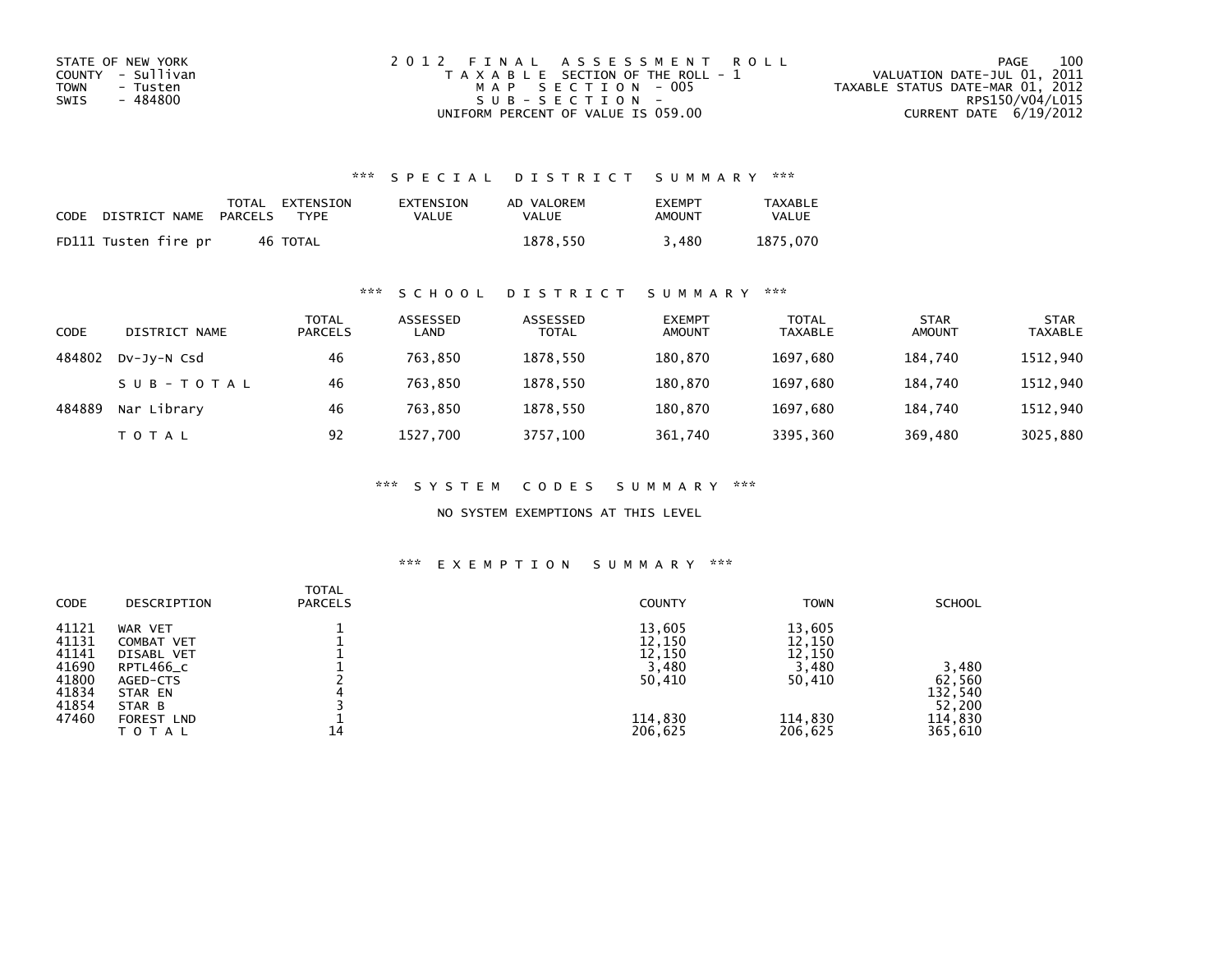| STATE OF NEW YORK<br>COUNTY - Sullivan<br><b>TOWN</b><br>- Tusten<br>- 484800<br>SWIS | 2012 FINAL ASSESSMENT ROLL<br>T A X A B L E SECTION OF THE ROLL - 1<br>MAP SECTION - 005<br>SUB-SECTION- | 101<br>PAGE<br>VALUATION DATE-JUL 01, 2011<br>TAXABLE STATUS DATE-MAR 01, 2012<br>RPS150/V04/L015 |
|---------------------------------------------------------------------------------------|----------------------------------------------------------------------------------------------------------|---------------------------------------------------------------------------------------------------|
|                                                                                       | UNIFORM PERCENT OF VALUE IS 059.00                                                                       | CURRENT DATE 6/19/2012                                                                            |

# \*\*\* G R A N D T O T A L S \*\*\*

| ROLL<br><b>SEC</b> | DESCRIPTION    | <b>TOTAL</b><br><b>PARCELS</b> | ASSESSEP<br>LAND | <b>\SSESSED</b><br>TOTAL | <b>TAXABLE</b><br><b>COUNT</b> | <b>TAXABLE</b><br><b>TOWN</b> | TAXABLE<br><b>SCHOOL</b> | <b>STAR</b><br><b>TAXABLE</b> |
|--------------------|----------------|--------------------------------|------------------|--------------------------|--------------------------------|-------------------------------|--------------------------|-------------------------------|
|                    | <b>TAXABLE</b> | 46                             | .850<br>762      | 878<br>550               | 167<br>ດາເ                     | .671<br>o di r                | 1697<br>,680             | . 940                         |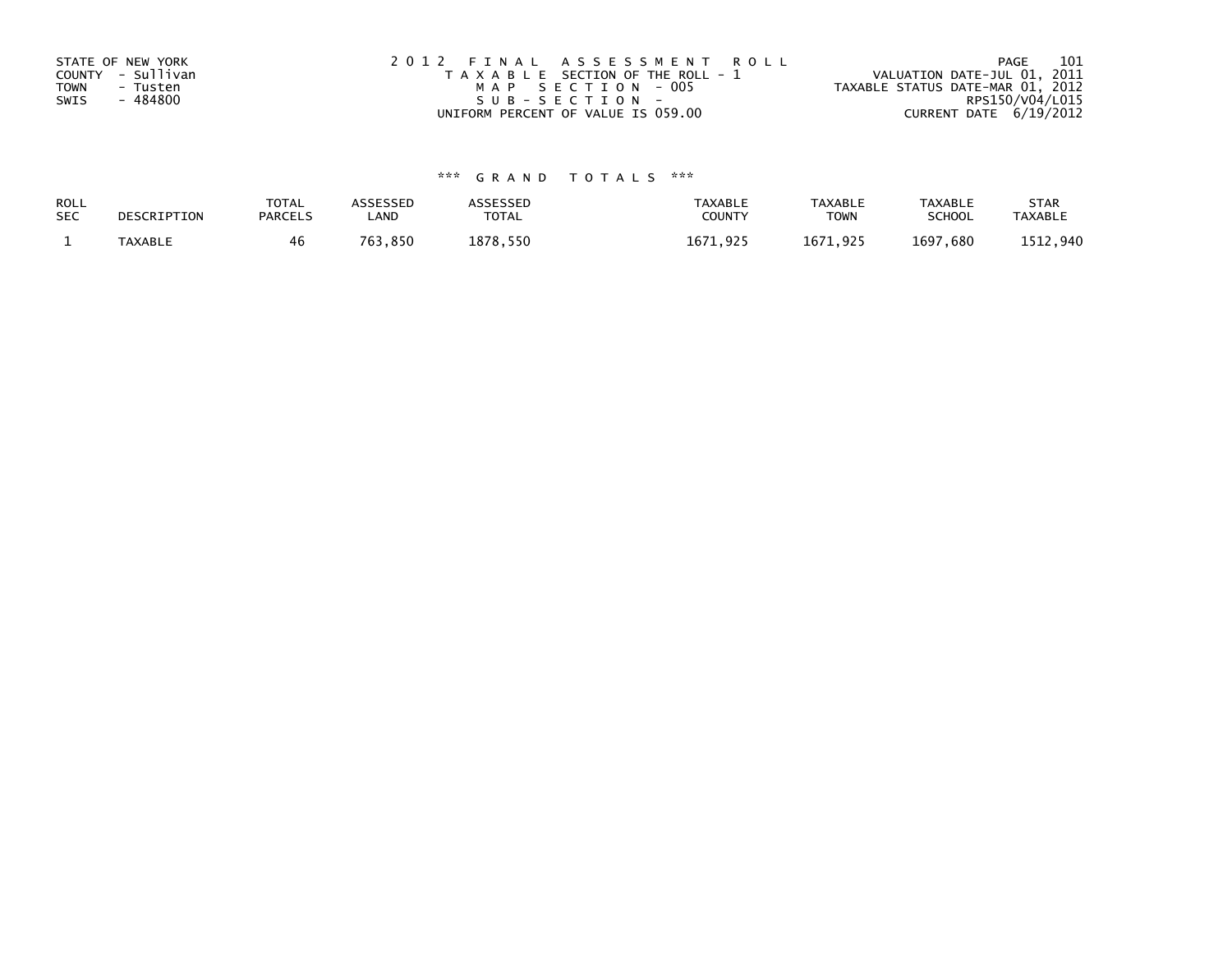| STATE OF NEW YORK<br>COUNTY - Sullivan<br><b>TOWN</b><br>- Tusten<br>$-484800$<br><b>SWIS</b> |                                                                                                                                                                               | TAX MAP NUMBER SEQUENCE     | 2012 FINAL ASSESSMENT<br><b>ROLL</b><br>T A X A B L E SECTION OF THE ROLL - 1<br>UNIFORM PERCENT OF VALUE IS 059.00                     | VALUATION DATE-JUL 01, 2011<br>TAXABLE STATUS DATE-MAR 01, 2012 | 102<br>PAGE |
|-----------------------------------------------------------------------------------------------|-------------------------------------------------------------------------------------------------------------------------------------------------------------------------------|-----------------------------|-----------------------------------------------------------------------------------------------------------------------------------------|-----------------------------------------------------------------|-------------|
| TAX MAP PARCEL NUMBER<br>CURRENT OWNERS NAME<br><b>CURRENT OWNERS ADDRESS</b>                 | SCHOOL DISTRICT<br>PARCEL SIZE/GRID COORD                                                                                                                                     | LAND<br><b>TOTAL</b>        | PROPERTY LOCATION & CLASS ASSESSMENT EXEMPTION CODE---------------COUNTY-------TOWN------SCHOOL<br>TAX DESCRIPTION<br>SPECIAL DISTRICTS | TAXABLE VALUE                                                   | ACCOUNT NO. |
| $6. - 1 - 3.1$<br>Lopez David<br>86-10 34 th Ave Apt 212<br>Jackson Heights, NY 11372         | SE side Lake Ridge Rd TR<br>314 Rural vac<10<br>$Dv-Jy-N$ Csd<br>484802-89<br>ACRES 9.99<br>EAST-0315225 NRTH-0580310<br>DEED BOOK 2243<br>PG-41<br>FULL MARKET VALUE         | 30,600<br>30,600<br>51.900  | COUNTY TAXABLE VALUE<br>TAXABLE VALUE<br><b>TOWN</b><br>SCHOOL TAXABLE VALUE<br>FD111 Tusten fire protect.                              | 30,600<br>30,600<br>30,600<br>30,600 TO                         | 158200      |
| $6. - 1 - 3.3$<br>Herz Oliver<br>65 N Main St<br>Allentown, NJ 08501                          | SE side Lake Ridge Rd TR<br>$314$ Rural vac<10<br>DV-JV-N Csd<br>484802-89<br>ACRES 5.01<br>EAST-0315454 NRTH-0580698<br>DEED BOOK 3621 PG-661<br>FULL MARKET VALUE           | 20,600<br>20,600<br>34,900  | COUNTY TAXABLE VALUE<br><b>TOWN</b><br>TAXABLE VALUE<br>SCHOOL TAXABLE VALUE<br>FD111 Tusten fire protect.                              | 20,600<br>20,600<br>20,600<br>20,600 TO                         | 158200      |
| $6. - 1 - 3.4$<br>Corrado Ralph A<br>621 Witthill Rd<br>Ridgewood, NJ 07450                   | SE Side Lake Ridge Rd TR<br>311 Res vac land<br>484802-89<br>$Dv-Jy-N$ Csd<br>ACRES 10.00<br>EAST-0315704 NRTH-0581704<br>DEED BOOK 2227 PG-08                                | 30,600<br>30,600            | COUNTY TAXABLE VALUE<br><b>TOWN</b><br>TAXABLE VALUE<br>SCHOOL TAXABLE VALUE<br>FD111 Tusten fire protect.                              | 30,600<br>30,600<br>30,600<br>30,600 TO                         | 158200      |
| $6. - 1 - 3.5$<br>Schulman Therese A<br>68 Swan Ln<br>Levittown, NY 11756                     | 470 Mathias Weiden Dr<br>210 1 Family Res<br>484802-89<br>$Dv-Jy-N$ Csd<br><b>ACRES</b><br>8.00<br>EAST-0316027 NRTH-0581086<br>DEED BOOK 3474<br>PG-182<br>FULL MARKET VALUE | 32,200<br>91.100<br>154,400 | COUNTY TAXABLE VALUE<br><b>TOWN</b><br>TAXABLE VALUE<br>SCHOOL TAXABLE VALUE<br>FD111 Tusten fire protect.                              | 91,100<br>91,100<br>91.100<br>91,100 TO                         | 158200      |
| $6. - 1 - 3.6$<br>Mulligan Thomas P<br>406 Philo St<br>New Windsor, NY 12553                  | NW Side Mathias Weiden Dr<br>311 Res vac land<br>484802-89<br>$Dv-Jv-N$ Csd<br>ACRES 10.00<br>EAST-0316471 NRTH-0581325<br>DEED BOOK 2225<br>PG-629<br>FULL MARKET VALUE      | 30,600<br>30,600<br>51,900  | COUNTY TAXABLE VALUE<br><b>TOWN</b><br>TAXABLE VALUE<br>SCHOOL TAXABLE VALUE<br>FD111 Tusten fire protect.                              | 30,600<br>30,600<br>30.600<br>30,600 TO                         | 158200      |
| $6. - 1 - 3.7$<br>Marsella Frank<br>6 Burton Rd<br>Larchmont, NY 10538                        | NW Side Mathias Weiden Dr<br>322 Rural vac>10<br>484802-89<br>DV-Jy-N Csd<br>ACRES 15.00<br>EAST-0316613 NRTH-0581796<br>DEED BOOK 3524<br>PG-275<br>FULL MARKET VALUE        | 37,100<br>37,100<br>62,900  | COUNTY TAXABLE VALUE<br>TAXABLE VALUE<br><b>TOWN</b><br>SCHOOL TAXABLE VALUE<br>FD111 Tusten fire protect.                              | 37,100<br>37,100<br>37,100<br>37,100 TO                         | 158200      |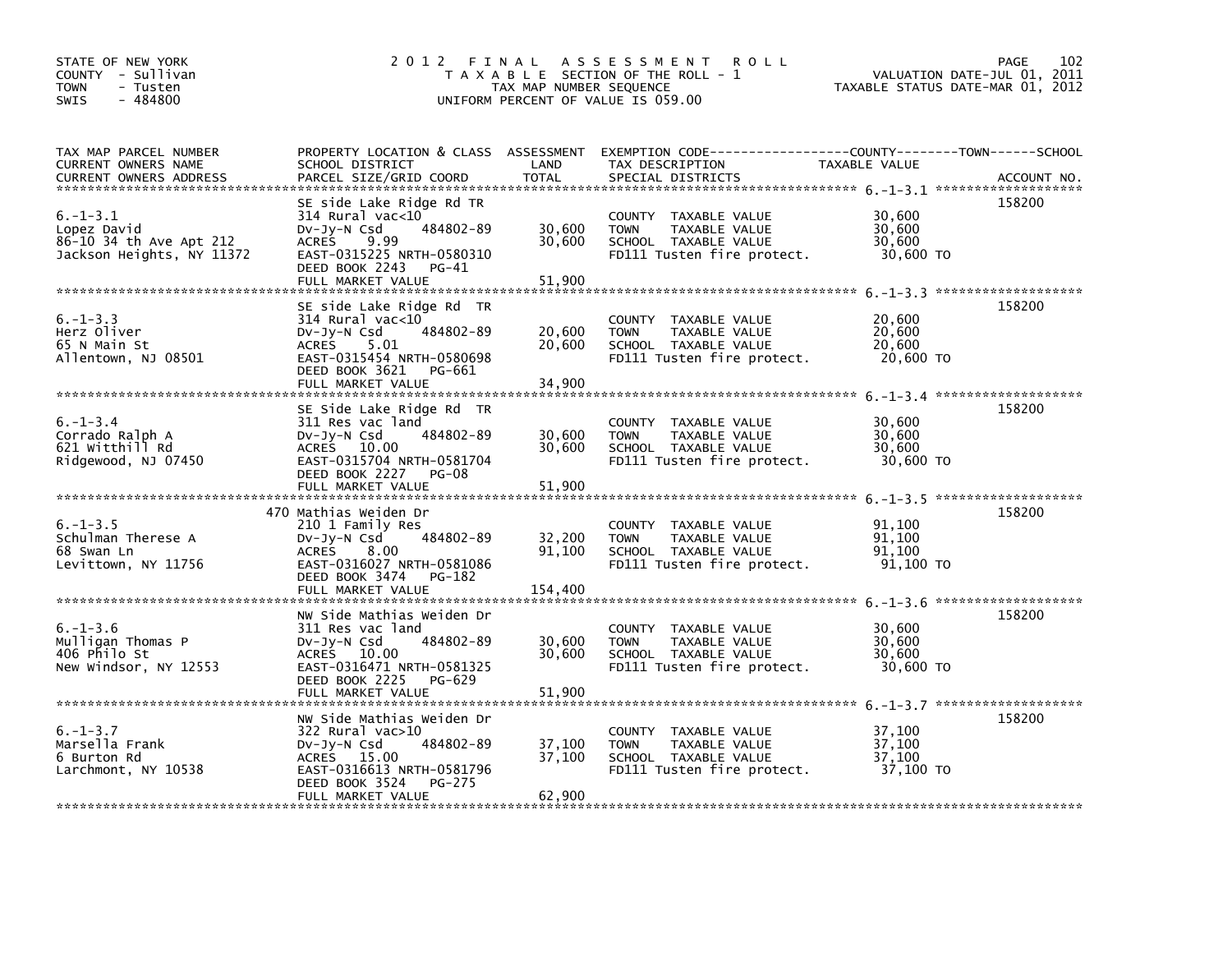| STATE OF NEW YORK<br>COUNTY - Sullivan<br><b>TOWN</b><br>- Tusten<br>$-484800$<br><b>SWIS</b>                 |                                                                                                                                                                          | TAX MAP NUMBER SEQUENCE      | 2012 FINAL ASSESSMENT<br><b>ROLL</b><br>T A X A B L E SECTION OF THE ROLL - 1<br>UNIFORM PERCENT OF VALUE IS 059.00                      | VALUATION DATE-JUL 01,<br>TAXABLE STATUS DATE-MAR 01, 2012 | 103<br>PAGE<br>2011 |
|---------------------------------------------------------------------------------------------------------------|--------------------------------------------------------------------------------------------------------------------------------------------------------------------------|------------------------------|------------------------------------------------------------------------------------------------------------------------------------------|------------------------------------------------------------|---------------------|
| TAX MAP PARCEL NUMBER<br>CURRENT OWNERS NAME<br><b>CURRENT OWNERS ADDRESS</b>                                 | SCHOOL DISTRICT<br>PARCEL SIZE/GRID COORD                                                                                                                                | LAND<br><b>TOTAL</b>         | PROPERTY LOCATION & CLASS ASSESSMENT EXEMPTION CODE----------------COUNTY-------TOWN------SCHOOL<br>TAX DESCRIPTION<br>SPECIAL DISTRICTS | TAXABLE VALUE                                              | ACCOUNT NO.         |
| $6. - 1 - 3.8$<br>Papile Laura<br>4 Juneau Blvd<br>Woodbury, NY 11797                                         | NW Side Mathais Weiden Dr<br>322 Rural vac>10<br>484802-89<br>$Dv-Jy-N$ Csd<br>ACRES 12.00<br>EAST-0316834 NRTH-0582139<br>DEED BOOK 2412<br>PG-041<br>FULL MARKET VALUE | 33,000<br>33,000<br>55,900   | COUNTY TAXABLE VALUE<br><b>TOWN</b><br>TAXABLE VALUE<br>SCHOOL TAXABLE VALUE<br>FD111 Tusten fire protect.                               | 33,000<br>33,000<br>33.000<br>33,000 TO                    | 158200              |
| $6. -1 - 3.9$<br>Santana Nikolay<br>Papile Laura<br>4 Juneau Blvd<br>Woodbury, NY 11797                       | NW Side Mathais Weiden Dr<br>210 1 Family Res<br>484802-89<br>$Dv-Jy-N$ Csd<br>ACRES 15.00<br>EAST-0317043 NRTH-0582526<br>DEED BOOK 2224 PG-407<br>FULL MARKET VALUE    | 42,100<br>191,100<br>323,900 | COUNTY TAXABLE VALUE<br><b>TOWN</b><br>TAXABLE VALUE<br>SCHOOL TAXABLE VALUE<br>FD111 Tusten fire protect.                               | 191,100<br>191,100<br>191,100<br>191,100 TO                | 158200              |
| $6. -1 - 3.10$<br>Santana Laura<br>417 W 54 th St<br>New York, NY 10019                                       | NW Side Mathais Weiden Dr<br>322 Rural vac>10<br>484802-89<br>$Dv-Jy-N$ Csd<br>ACRES 11.13<br>EAST-0317232 NRTH-0582938<br>DEED BOOK 2827 PG-629<br>FULL MARKET VALUE    | 32,600<br>32,600<br>55,300   | COUNTY TAXABLE VALUE<br><b>TOWN</b><br>TAXABLE VALUE<br>SCHOOL TAXABLE VALUE<br>FD111 Tusten fire protect.                               | 32,600<br>32,600<br>32,600<br>32,600 TO                    | 158200              |
| $6. -1 - 3.11$<br>Morreale Matthew<br>Martinez Sarah<br>32 Cayuga St<br>Rye, NY 10580                         | 352 Mathais Weiden Dr<br>210 1 Family Res<br>484802-89<br>DV-Jy-N Csd<br>ACRES 15.00<br>EAST-0317463 NRTH-0583370<br>DEED BOOK 2011 PG-6768<br>FULL MARKET VALUE         | 42,100<br>126,100<br>213,729 | COUNTY TAXABLE VALUE<br><b>TOWN</b><br>TAXABLE VALUE<br>SCHOOL TAXABLE VALUE<br>FD111 Tusten fire protect.                               | 126,100<br>126,100<br>126,100<br>126,100 TO                | 158200              |
| $6. - 1 - 3.12$<br>Dean Christopher<br>Dean Regina<br>234 Juniper Dr<br>Yorktown Heights, NY 10598            | NW Side Mathais Weiden Dr<br>322 Rural vac>10<br>$Dv-Jv-N$ Csd<br>484802-89<br>ACRES 20.00<br>EAST-0317835 NRTH-0583849<br>DEED BOOK 2492<br>PG-69<br>FULL MARKET VALUE  | 42,000<br>42,000<br>71,200   | COUNTY TAXABLE VALUE<br><b>TOWN</b><br>TAXABLE VALUE<br>SCHOOL TAXABLE VALUE<br>FD111 Tusten fire protect.                               | 42.000<br>42.000<br>42,000<br>42,000 TO                    | 158200              |
| $6. -1 - 3.13$<br>Joe Jamie J<br>171 Winchester Ct<br>Washington Township, NJ 07675 EAST-0318312 NRTH-0584265 | NW Side Mathias Weiden Dr<br>322 Rural vac>10<br>484802-89<br>$Dv-Jy-N$ Csd<br>ACRES 25.00<br>DEED BOOK 2226<br>PG-688<br>FULL MARKET VALUE                              | 39,000<br>39,000<br>66,100   | COUNTY TAXABLE VALUE<br><b>TOWN</b><br>TAXABLE VALUE<br>SCHOOL TAXABLE VALUE<br>FD111 Tusten fire protect.                               | 39,000<br>39,000<br>39,000<br>39,000 TO                    | 158200              |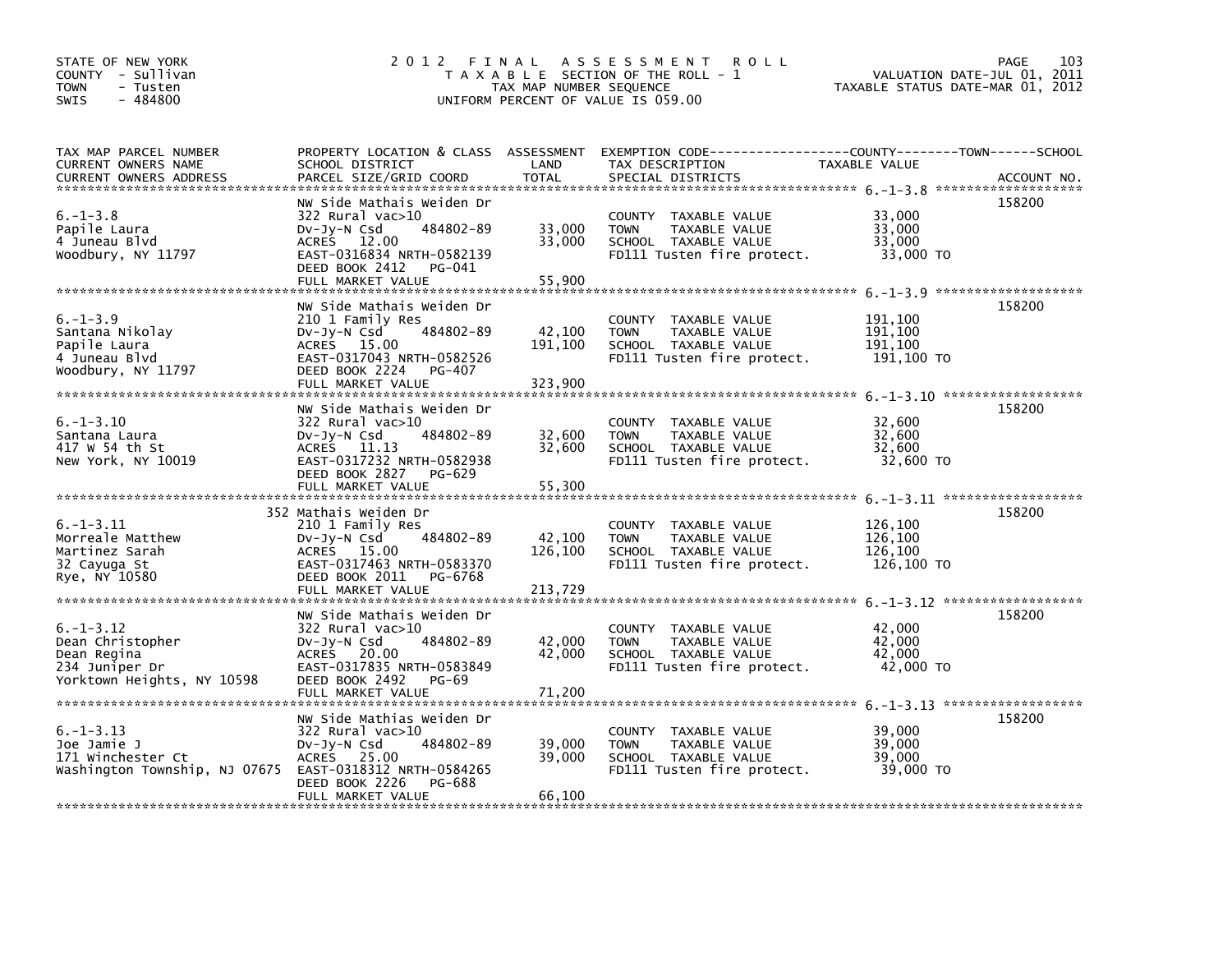| STATE OF NEW YORK<br>COUNTY - Sullivan<br><b>TOWN</b><br>- Tusten<br>- 484800<br><b>SWIS</b>          | 2012 FINAL                                                                                                                                                                           | TAX MAP NUMBER SEQUENCE      | A S S E S S M E N T<br><b>ROLL</b><br>T A X A B L E SECTION OF THE ROLL - 1<br>UNIFORM PERCENT OF VALUE IS 059.00             | TAXABLE STATUS DATE-MAR 01, 2012                           | 104<br>PAGE<br>VALUATION DATE-JUL 01, 2011 |
|-------------------------------------------------------------------------------------------------------|--------------------------------------------------------------------------------------------------------------------------------------------------------------------------------------|------------------------------|-------------------------------------------------------------------------------------------------------------------------------|------------------------------------------------------------|--------------------------------------------|
| TAX MAP PARCEL NUMBER<br>CURRENT OWNERS NAME<br><b>CURRENT OWNERS ADDRESS</b>                         | PROPERTY LOCATION & CLASS ASSESSMENT<br>SCHOOL DISTRICT<br>PARCEL SIZE/GRID COORD                                                                                                    | LAND<br><b>TOTAL</b>         | EXEMPTION CODE-----------------COUNTY-------TOWN------SCHOOL<br>TAX DESCRIPTION<br>SPECIAL DISTRICTS                          | TAXABLE VALUE                                              | ACCOUNT NO.                                |
| $6. - 1 - 3.14$<br>McCallin David<br>Dire Dora<br>203 Cow Neck Rd<br>Port Washington NorthNY 11050    | NW Side Mathias Weiden Dr<br>322 Rural vac>10<br>DV-Jy-N Csd<br>484802-89<br>ACRES 30.00<br>EAST-0318722 NRTH-0584814<br>DEED BOOK 2229<br>PG-54<br>FULL MARKET VALUE                | 51,400<br>51,400<br>87,100   | COUNTY TAXABLE VALUE<br>TAXABLE VALUE<br><b>TOWN</b><br>SCHOOL TAXABLE VALUE<br>FD111 Tusten fire protect.                    | 51,400<br>51,400<br>51,400<br>51,400 TO                    | 158200                                     |
| $6. - 1 - 3.15$<br>Speese Paul J<br>Speese Barbara M<br>339 Windy Run Dr<br>Doylestown, PA 18901      | N Side Mathias Weiden Dr<br>$322$ Rural vac $>10$<br>$Dv-Jv-N$ Csd<br>484802-89<br>ACRES 73.43<br>EAST-0319444 NRTH-0585506<br>DEED BOOK 2229<br>PG-321<br>FULL MARKET VALUE         | 78,000<br>78,000<br>132,200  | COUNTY TAXABLE VALUE<br><b>TOWN</b><br>TAXABLE VALUE<br>SCHOOL TAXABLE VALUE<br>FD111 Tusten fire protect.                    | 78,000<br>78,000<br>78,000<br>78,000 TO                    | 158200<br>6. -1-3.16 ********************  |
| $6. - 1 - 3.16$<br>Vogt Pamela J<br>Andretta Angela<br>161 old winkle Pt<br>Northport, NY 11768-1162  | NE Side Mathias Weiden Dr<br>322 Rural vac>10<br>DV-Jy-N Csd<br>484802-89<br>ACRES 50.00<br>EAST-0320524 NRTH-0585436<br>DEED BOOK 2256<br>PG-352<br>FULL MARKET VALUE               | 65,700<br>65,700<br>111,400  | COUNTY TAXABLE VALUE<br><b>TOWN</b><br>TAXABLE VALUE<br>SCHOOL TAXABLE VALUE<br>FD111 Tusten fire protect.                    | 65,700<br>65,700<br>65,700<br>65,700 TO                    | 158200                                     |
| $6. - 1 - 3.17$<br>Hicks Brian W<br>PO Box 68<br>Narrowsburg, NY 12764                                | 236 Mathias Weiden Dr<br>210 1 Family Res<br>484802-89<br>DV-JY-N Csd<br>ACRES 10.00 BANK C41417<br>EAST-0320568 NRTH-0583909<br>DEED BOOK 3244<br>PG-178<br>FULL MARKET VALUE       | 35,600<br>123,400<br>209,200 | 41854<br>STAR B<br>COUNTY TAXABLE VALUE<br>TAXABLE VALUE<br><b>TOWN</b><br>SCHOOL TAXABLE VALUE<br>FD111 Tusten fire protect. | $\Omega$<br>123,400<br>123,400<br>106,000<br>123,400 TO    | 158200<br>$\Omega$<br>17,400               |
| $6. - 1 - 3.18$<br>Merolla Brandi<br>Spoerri Stefan<br>214 Mathias Weiden Dr<br>Narrowsburg, NY 12764 | 214 Mathias Weiden Dr<br>210 1 Family Res<br>484802-89<br>DV-Jy-N Csd<br>5.01<br><b>ACRES</b><br>EAST-0320827 NRTH-0583482<br>DEED BOOK 3245<br>PG-190<br>FULL MARKET VALUE          | 25,600<br>116,100<br>196,800 | 41854<br>STAR B<br>COUNTY TAXABLE VALUE<br>TAXABLE VALUE<br><b>TOWN</b><br>SCHOOL TAXABLE VALUE<br>FD111 Tusten fire protect. | $\mathbf{0}$<br>116,100<br>116,100<br>98,700<br>116,100 TO | 158200<br>0<br>17,400                      |
| $6. -1 - 3.19$<br>Thayne Ronald J<br>Thayne Caludia K<br>11 Goldeneye Ct<br>Berlin, MD 21811          | NW Side Mathias Weiden Dr<br>$314$ Rural vac< $10$<br>Dv-Jy-N Csd<br>484802-89<br><b>ACRES</b><br>5.99<br>EAST-0321155 NRTH-0583781<br>DEED BOOK 3312<br>PG-613<br>FULL MARKET VALUE | 22,900<br>22,900<br>38,800   | COUNTY TAXABLE VALUE<br>TAXABLE VALUE<br><b>TOWN</b><br>SCHOOL TAXABLE VALUE<br>FD111 Tusten fire protect.                    | 22,900<br>22,900<br>22,900<br>22,900 TO                    | 158200                                     |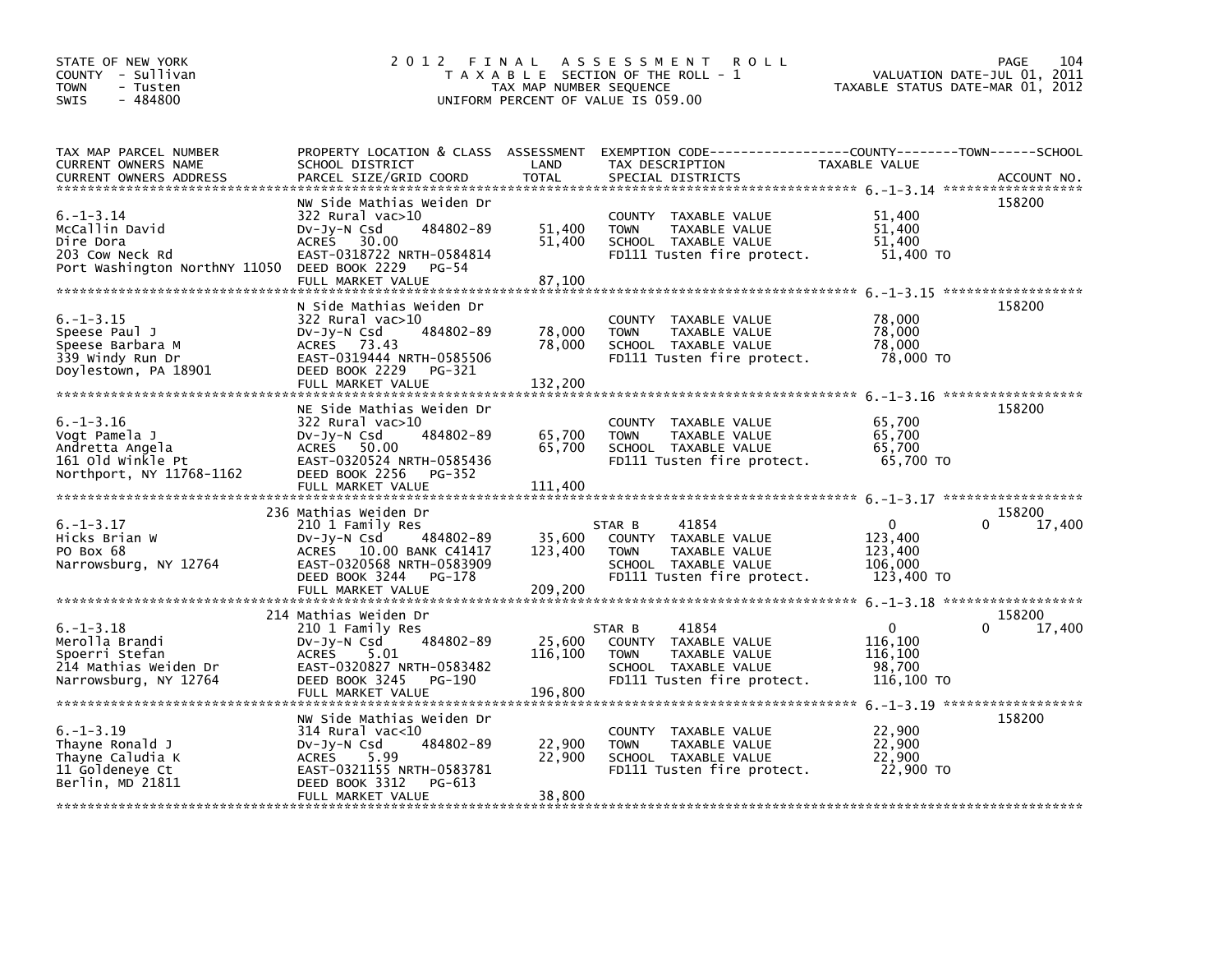| STATE OF NEW YORK<br>COUNTY - Sullivan<br>TOWN<br>- Tusten<br>$-484800$<br><b>SWIS</b>                                         |                                                                                                                                                                                      | TAX MAP NUMBER SEQUENCE      | 2012 FINAL ASSESSMENT<br>ROLL<br>T A X A B L E SECTION OF THE ROLL - 1<br>UNIFORM PERCENT OF VALUE IS 059.00                            | VALUATION DATE-JUL 01, 2011<br>TAXABLE STATUS DATE-MAR 01, 2012 | 105<br>PAGE |
|--------------------------------------------------------------------------------------------------------------------------------|--------------------------------------------------------------------------------------------------------------------------------------------------------------------------------------|------------------------------|-----------------------------------------------------------------------------------------------------------------------------------------|-----------------------------------------------------------------|-------------|
| TAX MAP PARCEL NUMBER<br>CURRENT OWNERS NAME<br><b>CURRENT OWNERS ADDRESS</b>                                                  | SCHOOL DISTRICT<br>PARCEL SIZE/GRID COORD                                                                                                                                            | LAND<br><b>TOTAL</b>         | PROPERTY LOCATION & CLASS ASSESSMENT EXEMPTION CODE---------------COUNTY-------TOWN------SCHOOL<br>TAX DESCRIPTION<br>SPECIAL DISTRICTS | TAXABLE VALUE                                                   | ACCOUNT NO. |
| $6. - 1 - 3.20$<br>Catskill Farms, Inc<br>42 Proctor Rd<br>Eldred, NY 12732<br>PRIOR OWNER ON 3/01/2012<br>Catskill Farms, Inc | 162 Mathias Weiden Dr<br>$322$ Rural vac $>10$<br>484802-89<br>$Dv-Jy-N$ Csd<br><b>ACRES</b><br>10.00<br>EAST-0321199 NRTH-0584311<br>DEED BOOK 2012<br>PG-2449<br>FULL MARKET VALUE | 30,100<br>30,100<br>51,000   | COUNTY TAXABLE VALUE<br>TAXABLE VALUE<br><b>TOWN</b><br>SCHOOL TAXABLE VALUE<br>FD111 Tusten fire protect.                              | 30,100<br>30,100<br>30,100<br>30,100 TO                         | 158200      |
| $6. - 1 - 3.21$<br>Bulfin Eamonn<br>Bulfin Yuzuka Mimi<br>50 Bridge St Apt 410<br>Brooklyn, NY 11201                           | 150 Mathias Weiden Dr<br>210 1 Family Res<br>484802-89<br>$Dv-Jy-N$ Csd<br>ACRES 12.00<br>EAST-0321467 NRTH-0584739<br>DEED BOOK 2011<br>PG-7264<br>FULL MARKET VALUE                | 38,000<br>136,100<br>230,678 | COUNTY TAXABLE VALUE<br>TAXABLE VALUE<br>TOWN<br>SCHOOL TAXABLE VALUE<br>FD111 Tusten fire protect.                                     | 136,100<br>136,100<br>136,100<br>136,100 TO                     | 158200      |
| $6. - 1 - 3.22$<br>Santana Nikolay<br>Papile Laura<br>4 Juneau Blvd<br>Woodbury, NY 11797                                      | NW Side Mathias Weiden Dr<br>210 1 Family Res<br>484802-89<br>$Dv-Jy-N$ Csd<br>ACRES 10.00<br>EAST-0321739 NRTH-0585151<br>FULL MARKET VALUE                                         | 30,600<br>45.600<br>77,300   | COUNTY TAXABLE VALUE<br><b>TOWN</b><br>TAXABLE VALUE<br>SCHOOL TAXABLE VALUE<br>FD111 Tusten fire protect.                              | 45,600<br>45,600<br>45,600<br>45,600 TO                         | 158200      |
| $6. - 1 - 3.23$<br>Brotherton Charles III<br>Brotherton Urszula<br>32 Heather Hills Dr<br>Oak Ridge, NJ 07438                  | NW Side Mathias Weiden Dr<br>210 1 Family Res<br>$Dv-Jy-N$ Csd<br>484802-89<br>ACRES 40.00<br>EAST-0321473 NRTH-0586187<br>DEED BOOK 2227<br>PG-610<br>FULL MARKET VALUE             | 63,500<br>173,500<br>294,100 | COUNTY TAXABLE VALUE<br><b>TOWN</b><br>TAXABLE VALUE<br>SCHOOL TAXABLE VALUE<br>FD111 Tusten fire protect.                              | 173,500<br>173,500<br>173,500<br>173,500 TO                     | 158200      |
| $6. - 1 - 3.24$<br>Russo John J<br>Russo Lorraine V<br>6 Wine Sap Run<br>Bethel, CT 06801                                      | NW Side Mathias Weiden Dr<br>210 1 Family Res<br>484802-89<br>$Dv-Jy-N$ Csd<br>ACRES 41.70<br>EAST-0321961 NRTH-0586946<br>DEED BOOK 2245<br>PG-67<br>FULL MARKET VALUE              | 60,300<br>189,300<br>320,800 | COUNTY TAXABLE VALUE<br><b>TOWN</b><br>TAXABLE VALUE<br>SCHOOL TAXABLE VALUE<br>FD111 Tusten fire protect.                              | 189,300<br>189,300<br>189,300<br>189,300 TO                     | 158200      |
| $6. - 1 - 3.25$<br>Adamski Richard J<br>21 Devonshire Dr<br>Yorktown Heights, NY 10598                                         | NW Side Swamp Rd<br>322 Rural vac>10<br>484802-89<br>$Dv-Jy-N$ Csd<br><b>ACRES</b><br>50.00<br>EAST-0323023 NRTH-0588382<br>DEED BOOK 2433<br>PG-230<br>FULL MARKET VALUE            | 65,700<br>65,700<br>111,400  | COUNTY TAXABLE VALUE<br><b>TOWN</b><br>TAXABLE VALUE<br>SCHOOL TAXABLE VALUE<br>FD111 Tusten fire protect.                              | 65,700<br>65,700<br>65,700<br>65,700 TO                         | 158200      |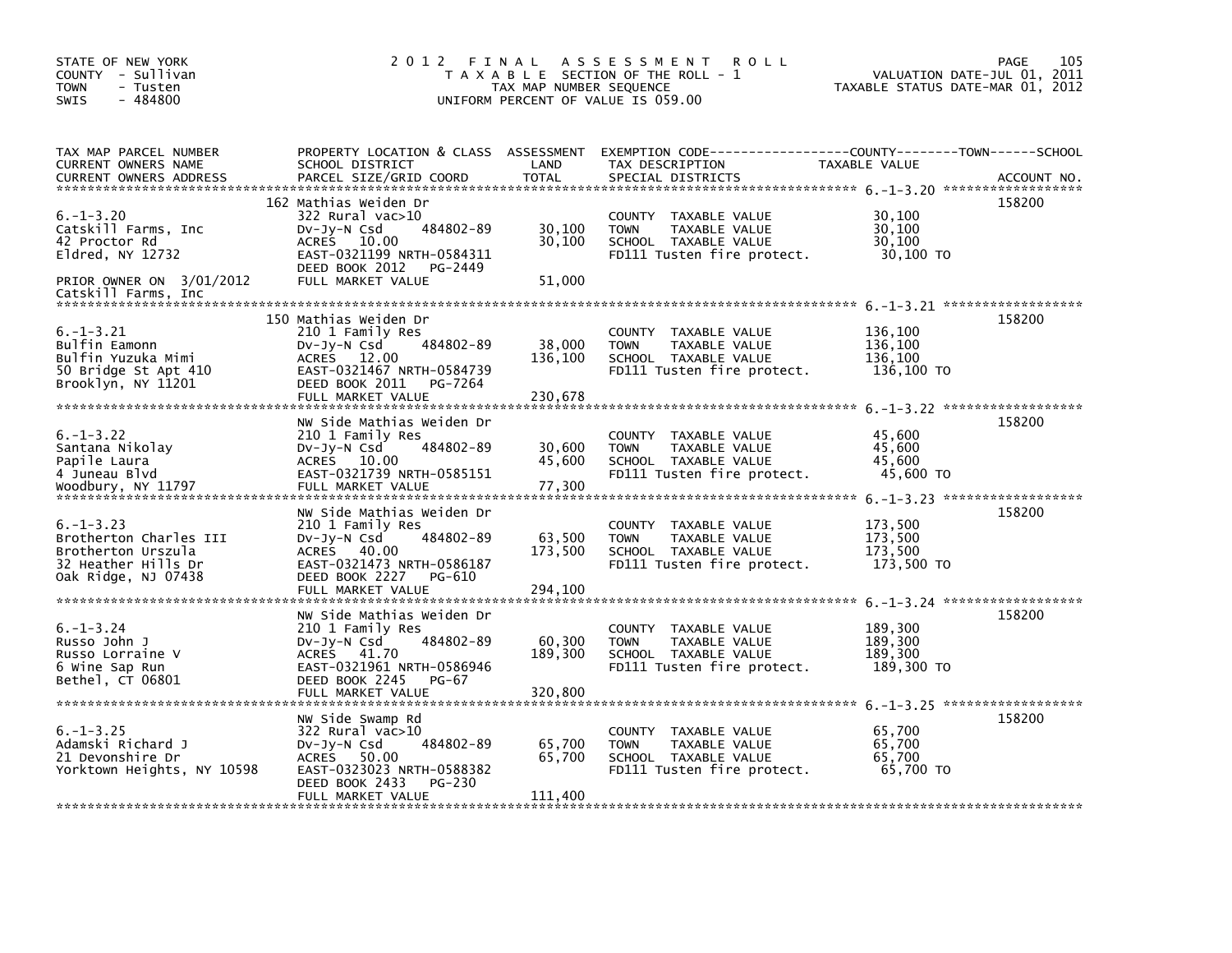| STATE OF NEW YORK<br>COUNTY - Sullivan<br><b>TOWN</b><br>- Tusten<br><b>SWIS</b><br>$-484800$                         | 2012 FINAL                                                                                                                                                                         | TAX MAP NUMBER SEQUENCE      | A S S E S S M E N T<br><b>ROLL</b><br>T A X A B L E SECTION OF THE ROLL - 1<br>UNIFORM PERCENT OF VALUE IS 059.00                        | VALUATION DATE-JUL 01, 2011<br>TAXABLE STATUS DATE-MAR 01, 2012 | 106<br>PAGE |
|-----------------------------------------------------------------------------------------------------------------------|------------------------------------------------------------------------------------------------------------------------------------------------------------------------------------|------------------------------|------------------------------------------------------------------------------------------------------------------------------------------|-----------------------------------------------------------------|-------------|
| TAX MAP PARCEL NUMBER<br><b>CURRENT OWNERS NAME</b><br><b>CURRENT OWNERS ADDRESS</b>                                  | SCHOOL DISTRICT<br>PARCEL SIZE/GRID COORD                                                                                                                                          | LAND<br><b>TOTAL</b>         | PROPERTY LOCATION & CLASS ASSESSMENT EXEMPTION CODE----------------COUNTY-------TOWN------SCHOOL<br>TAX DESCRIPTION<br>SPECIAL DISTRICTS | TAXABLE VALUE                                                   | ACCOUNT NO. |
| $6. - 1 - 3.26$<br>Carrella Thomas<br>Carrella Linda<br>3 W Harbor Dr<br>Bayville, NY 11709                           | NW Side Swamp Pond Rd TR<br>210 1 Family Res<br>484802-89<br>$Dv-Jy-N$ Csd<br>ACRES 53.34 BANK<br>N.<br>EAST-0323192 NRTH-0589161<br>DEED BOOK 3141<br>PG-604<br>FULL MARKET VALUE | 68,700<br>146.300<br>248,000 | COUNTY TAXABLE VALUE<br>TAXABLE VALUE<br><b>TOWN</b><br>SCHOOL TAXABLE VALUE<br>FD111 Tusten fire protect.                               | 146,300<br>146,300<br>146,300<br>146,300 TO                     | 158200      |
| $6. - 1 - 3.27$<br>Lambertucci Silvio<br>3687 Martha Blvd<br>Bethpage, NY 11714                                       | N Side Mathias Weiden Dr<br>$322$ Rural vac $>10$<br>484802-89<br>DV-Jy-N Csd<br>ACRES 15.00<br>EAST-0322713 NRTH-0587093<br>DEED BOOK 3430<br>PG-574<br>FULL MARKET VALUE         | 28,100<br>28,100<br>47,600   | COUNTY TAXABLE VALUE<br>TAXABLE VALUE<br><b>TOWN</b><br>SCHOOL TAXABLE VALUE<br>FD111 Tusten fire protect.                               | 28,100<br>28,100<br>28,100<br>28,100 TO                         | 158200      |
| $6. - 1 - 3.28$<br>Jentis Stuart M<br>Jentis, Custodian UGMA Stuart ACRES 24.99<br>5 Parkview Dr<br>Milburn, NJ 07041 | NW Side Swamp Pond Rd TR<br>322 Rural vac>10<br>Dv-Jy-N Csd<br>484802-89<br>EAST-0323331 NRTH-0587596<br>DEED BOOK 3382<br>PG-638<br>FULL MARKET VALUE                             | 48,300<br>48,300<br>81,900   | COUNTY TAXABLE VALUE<br><b>TOWN</b><br>TAXABLE VALUE<br>SCHOOL TAXABLE VALUE<br>FD111 Tusten fire protect.                               | 48,300<br>48,300<br>48,300<br>48,300 TO                         | 158200      |
| $6. -1 - 3.29$<br>Decca Guilherme<br>Tutundjian Veronica<br>34 Mathias Weiden Dr<br>Narrowsburg, NY 12764             | 34 Mathias Weiden Dr<br>210 1 Family Res<br>484802-89<br>$Dv-Jy-N$ Csd<br>5.01<br>ACRES<br>EAST-0323365 NRTH-0586926<br>DEED BOOK 2012<br>PG-3338<br>FULL MARKET VALUE             | 25,600<br>111,300<br>188,600 | COUNTY TAXABLE VALUE<br><b>TOWN</b><br>TAXABLE VALUE<br>SCHOOL TAXABLE VALUE<br>FD111 Tusten fire protect.                               | 111,300<br>111,300<br>111,300<br>111,300 TO                     | 158200      |
| PRIOR OWNER ON 3/01/2012<br>Decca Guilherme                                                                           |                                                                                                                                                                                    |                              |                                                                                                                                          |                                                                 |             |
| $6. - 1 - 3.30$<br>Cimaglia Christine<br>Cimaglia Thomas V<br>PO Box 194<br>Yorktown Heights, NY 10598                | S Side Mathais Weiden Dr<br>322 Rural vac>10<br>484802-89<br>DV-Jy-N Csd<br>ACRES 15.00<br>EAST-0316092 NRTH-0580375<br>DEED BOOK 2232<br>PG-544<br>FULL MARKET VALUE              | 37,100<br>37,100<br>62,900   | COUNTY TAXABLE VALUE<br><b>TOWN</b><br>TAXABLE VALUE<br>SCHOOL TAXABLE VALUE<br>FD111 Tusten fire protect.                               | 37,100<br>37,100<br>37.100<br>37,100 TO                         | 158200      |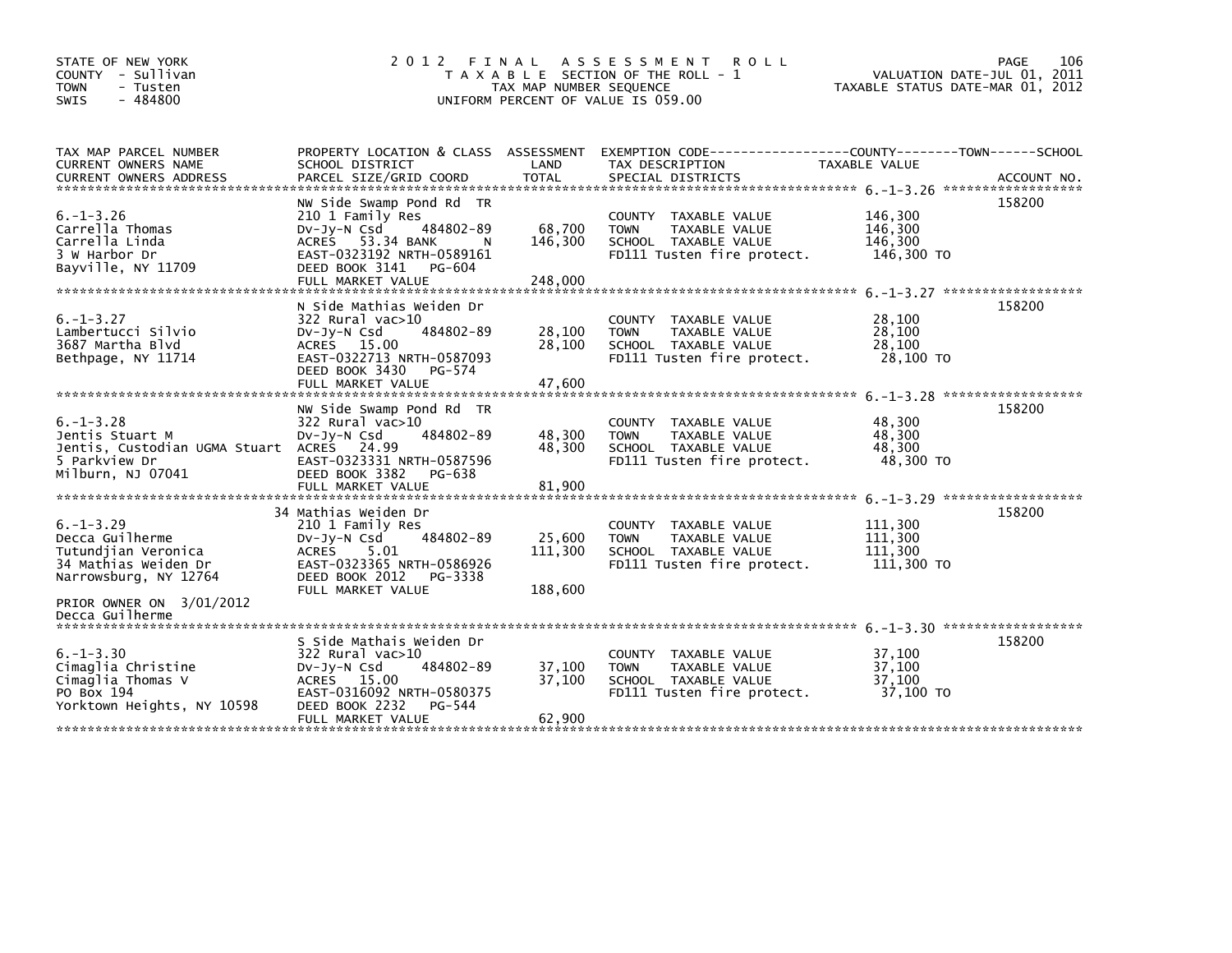| STATE OF NEW YORK<br>COUNTY - Sullivan<br>- Tusten<br><b>TOWN</b><br>$-484800$<br><b>SWIS</b>                                                                                                                                                                                        | 2 0 1 2<br>FINAL                                                                                                                                                             | TAX MAP NUMBER SEQUENCE    | A S S E S S M E N T<br><b>ROLL</b><br>T A X A B L E SECTION OF THE ROLL - 1<br>UNIFORM PERCENT OF VALUE IS 059.00 | TAXABLE STATUS DATE-MAR 01, 2012                    | PAGE<br>107<br>VALUATION DATE-JUL 01, 2011 |
|--------------------------------------------------------------------------------------------------------------------------------------------------------------------------------------------------------------------------------------------------------------------------------------|------------------------------------------------------------------------------------------------------------------------------------------------------------------------------|----------------------------|-------------------------------------------------------------------------------------------------------------------|-----------------------------------------------------|--------------------------------------------|
| TAX MAP PARCEL NUMBER<br>CURRENT OWNERS NAME<br>CURRENT OWNERS ADDRESS FARCEL SIZE/GRID COORD TOTAL SPECIAL DISTRICTS (2001) ACCOUNT NO.<br>- And Health State of the State State of the State State of the State of the State of the State of the State o<br>- And Andrea State Sta | PROPERTY LOCATION & CLASS ASSESSMENT<br>SCHOOL DISTRICT                                                                                                                      | LAND                       | EXEMPTION CODE-----------------COUNTY-------TOWN------SCHOOL<br>TAX DESCRIPTION                                   | TAXABLE VALUE                                       |                                            |
| $6. -1 - 3.31$<br>Paolicelli John Jr<br>Paolicelli Janice M<br>43 Crescent Bow<br>Ridge, NY 11961                                                                                                                                                                                    | S Side Mathais Weiden Dr<br>$322$ Rural vac $>10$<br>484802-89<br>$Dv-Jy-N$ Csd<br>ACRES 20.00<br>EAST-0316677 NRTH-0580090<br>DEED BOOK 2224<br>PG-382<br>FULL MARKET VALUE | 42,000<br>42.000<br>71,200 | COUNTY TAXABLE VALUE<br>TAXABLE VALUE<br><b>TOWN</b><br>SCHOOL TAXABLE VALUE<br>FD111 Tusten fire protect.        | 42,000<br>42,000<br>42,000<br>42,000 TO             | 158200                                     |
| $6. -1 - 3.32$<br>Mkhitarian Armond<br>24-04 201 St St<br>Bayside, NY 11360                                                                                                                                                                                                          | 433 Mathais Weiden Dr<br>210 1 Family Res<br>484802-89<br>$Dv-Jy-N$ Csd<br>ACRES 20.00<br>EAST-0317205 NRTH-0580275<br>DEED BOOK 3098<br>PG-473                              | 47,000<br>192,200          | COUNTY TAXABLE VALUE<br>TAXABLE VALUE<br><b>TOWN</b><br>SCHOOL TAXABLE VALUE<br>FD111 Tusten fire protect.        | 192,200<br>192,200<br>192,200<br>192,200 TO         | 158200                                     |
| $6. -1 - 3.33$<br>Meszaros Christian<br>Meszaros Johnette<br>49 Whittier St<br>Lynbrook, NY 11563                                                                                                                                                                                    | 417 Mathias Weiden Dr<br>210 1 Family Res<br>484802-89<br>DV-Jy-N Csd<br>ACRES 10.28<br>EAST-0317524 NRTH-0580636<br>DEED BOOK 3588<br>PG-397                                | 36,300<br>135,200          | COUNTY TAXABLE VALUE<br>TAXABLE VALUE<br><b>TOWN</b><br>SCHOOL TAXABLE VALUE<br>FD111 Tusten fire protect.        | 135,200<br>135,200<br>135,200<br>135,200 TO         | 158200                                     |
| $6. - 1 - 3.34$<br>Wehr Mary M<br>409 Mathias Weiden Dr<br>Narrowsburg, NY 12764                                                                                                                                                                                                     | SE Side Mathias Weiden Dr<br>210 1 Family Res<br>484802-89<br>$Dv-Jy-N$ Csd<br>ACRES 10.00<br>EAST-0317834 NRTH-0580959<br>DEED BOOK 2224<br>PG-273                          | 35,600 STAR B<br>145,600   | COMBAT VET 41131<br>41854<br>COUNTY TAXABLE VALUE<br>TAXABLE VALUE<br><b>TOWN</b><br>SCHOOL TAXABLE VALUE         | 26,100<br>$\Omega$<br>119,500<br>119,500<br>128,200 | 158200<br>26,100<br>0<br>17,400<br>0       |
| $6. -1 - 3.35$<br>Kitchen Steven D<br>Kitchen Barbara K<br>55 Trinity Ln<br>Woodbridge, NJ 07095                                                                                                                                                                                     | SE Side of Mathias Weiden<br>322 Rural vac>10<br>$Dv-Jv-N$ Csd<br>484802-89<br>ACRES 10.54<br>EAST-0318108 NRTH-0581314<br>DEED BOOK 3032<br>PG-385<br>FULL MARKET VALUE     | 32,000<br>32,000<br>54.200 | COUNTY TAXABLE VALUE<br><b>TOWN</b><br>TAXABLE VALUE<br>SCHOOL TAXABLE VALUE<br>FD111 Tusten fire protect.        | 32,000<br>32,000<br>32,000<br>32,000 TO             | 158200                                     |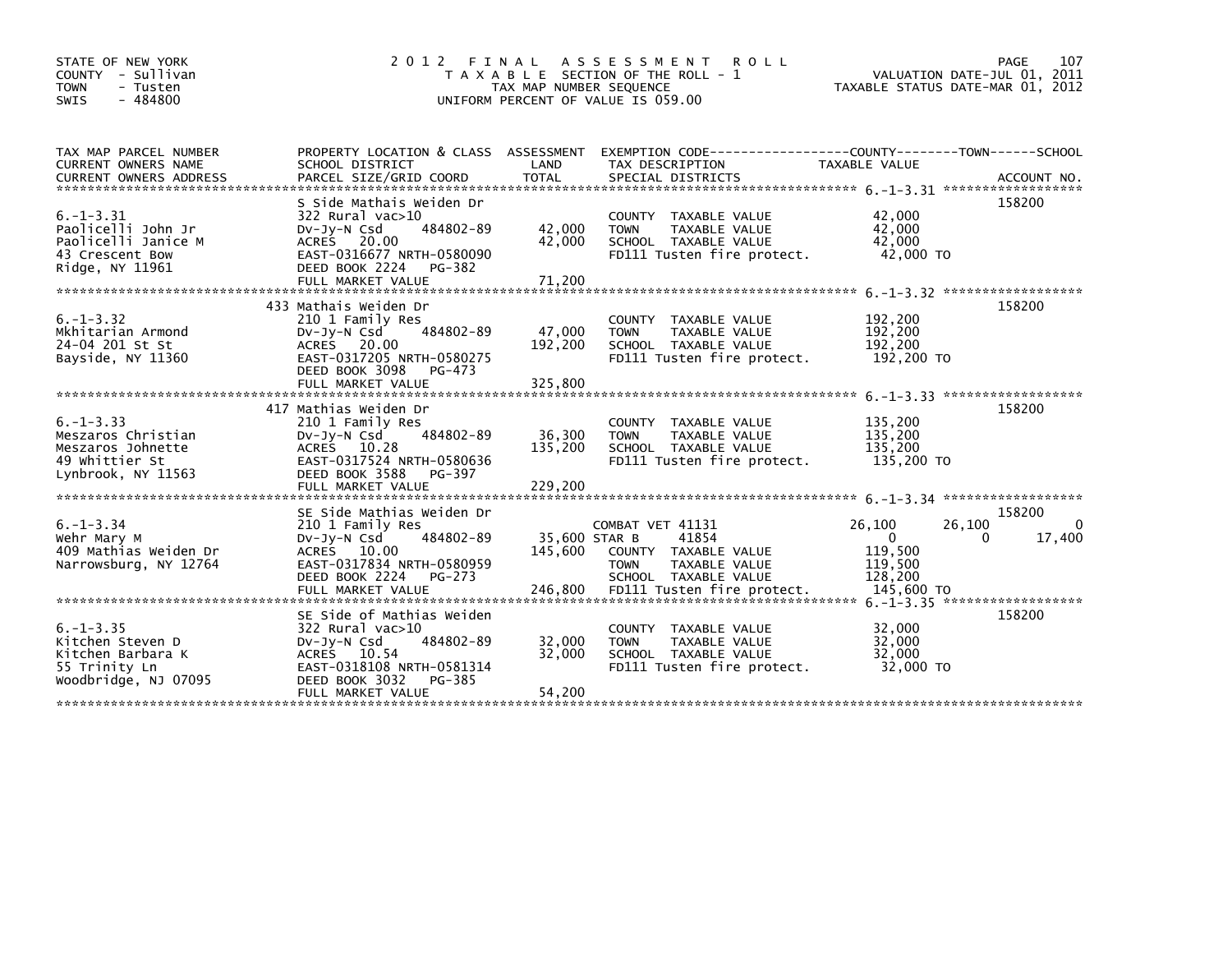| STATE OF NEW YORK<br>COUNTY - Sullivan<br><b>TOWN</b><br>- Tusten<br>$-484800$<br><b>SWIS</b>              | 2012                                                                                                                                                                                   | TAX MAP NUMBER SEQUENCE             | FINAL ASSESSMENT<br><b>ROLL</b><br>T A X A B L E SECTION OF THE ROLL - 1<br>UNIFORM PERCENT OF VALUE IS 059.00                          | VALUATION DATE-JUL 01,<br>TAXABLE STATUS DATE-MAR 01, 2012                  | 108<br>PAGE<br>2011                       |
|------------------------------------------------------------------------------------------------------------|----------------------------------------------------------------------------------------------------------------------------------------------------------------------------------------|-------------------------------------|-----------------------------------------------------------------------------------------------------------------------------------------|-----------------------------------------------------------------------------|-------------------------------------------|
| TAX MAP PARCEL NUMBER<br>CURRENT OWNERS NAME<br>CURRENT OWNERS ADDRESS                                     | PROPERTY LOCATION & CLASS ASSESSMENT<br>SCHOOL DISTRICT<br>PARCEL SIZE/GRID COORD                                                                                                      | LAND<br><b>TOTAL</b>                | EXEMPTION CODE------------------COUNTY--------TOWN------SCHOOL<br>TAX DESCRIPTION<br>SPECIAL DISTRICTS                                  | <b>TAXABLE VALUE</b>                                                        | ACCOUNT NO.                               |
| $6. - 1 - 3.36$<br>Callahan John L<br>Callahan Jane<br>373 Mathias Weiden Dr<br>Narrowsburg, NY 12764      | 373 Mathias Weiden Dr<br>210 1 Family Res<br>484802-89<br>DV-Jy-N Csd<br>ACRES 15.00<br>EAST-0318486 NRTH-0581580<br>DEED BOOK 2576<br><b>PG-32</b><br>FULL MARKET VALUE               | 42,100 STAR B<br>133,800<br>226,800 | 41121<br>WAR VET<br>41854<br>COUNTY TAXABLE VALUE<br>TAXABLE VALUE<br><b>TOWN</b><br>SCHOOL TAXABLE VALUE<br>FD111 Tusten fire protect. | 15,660<br>15,660<br>$\Omega$<br>118,140<br>118,140<br>116,400<br>133,800 TO | 158200<br>$\Omega$<br>17,400<br>0         |
| $6. - 1 - 3.37$<br>Di Vito Richard<br>116 Middle Neck Rd<br>Port Washington, NY 11050                      | SE Side Mathias Weiden Dr<br>312 Vac w/imprv<br>$Dv-Jy-N$ Csd<br>484802-89<br>ACRES 10.58<br>EAST-0318564 NRTH-0582015<br>DEED BOOK 3394<br>PG-646<br>FULL MARKET VALUE                | 32,100<br>32,600<br>55,300          | COUNTY TAXABLE VALUE<br>TAXABLE VALUE<br><b>TOWN</b><br>SCHOOL TAXABLE VALUE<br>FD111 Tusten fire protect.                              | 32,600<br>32,600<br>32,600<br>32,600 TO                                     | 158200                                    |
| $6. - 1 - 3.38$<br>Meytin Iosif<br>Meytina Anna<br>470 Ocean Pkwy Apt F4<br>Brooklyn, NY 11218             | SE Side Mathias Weiden Dr<br>$322$ Rural vac $>10$<br>DV-Jy-N Csd<br>484802-89<br>ACRES 15.00 BANK 60806<br>EAST-0318864 NRTH-0582305<br>DEED BOOK 3289<br>PG-662<br>FULL MARKET VALUE | 37,100<br>37,100<br>62,900          | COUNTY TAXABLE VALUE<br>TAXABLE VALUE<br><b>TOWN</b><br>SCHOOL TAXABLE VALUE<br>FD111 Tusten fire protect.                              | 37,100<br>37,100<br>37,100<br>37,100 TO                                     | 158200                                    |
| $6. -1 - 3.39$<br>Del Masto Frank D<br>Del Masto Christine P<br>391 Dare Rd<br>Selden, NY 11784            | SE Side Mathias Weiden Dr<br>322 Rural vac>10<br>484802-89<br>$Dv-Jy-N$ Csd<br>ACRES 11.00<br>EAST-0319221 NRTH-0582546<br>DEED BOOK 2229<br>PG-174<br>FULL MARKET VALUE               | 32,300<br>32,300<br>54,700          | COUNTY TAXABLE VALUE<br>TAXABLE VALUE<br><b>TOWN</b><br>SCHOOL TAXABLE VALUE<br>FD111 Tusten fire protect.                              | 32,300<br>32,300<br>32,300<br>32,300 TO                                     | 6. -1-3.39 ********************<br>158200 |
| $6. - 1 - 3.40$<br>Chander Aarathi<br>109 Bruington Ct<br>Morrisville, NC 27560                            | SE Side Mathias Weiden Dr<br>322 Rural vac>10<br>484802-89<br>$Dv-Jy-N$ Csd<br>ACRES 12.00<br>EAST-0319570 NRTH-0582702<br>DEED BOOK 2229<br>PG-448                                    | 33,100<br>33,100                    | COUNTY TAXABLE VALUE<br><b>TOWN</b><br>TAXABLE VALUE<br>SCHOOL TAXABLE VALUE<br>FD111 Tusten fire protect.                              | 33,100<br>33.100<br>33,100<br>33,100 TO                                     | 158200                                    |
| $6. - 1 - 3.41$<br>Raysor Glenn A<br>Raysor Anne R Clarke<br>100-18 Benchley Pl Apt 18E<br>Bronx, NY 10475 | S Side Mathias Weiden Dr<br>322 Rural vac>10<br>484802-89<br>$Dv-Jy-N$ Csd<br>ACRES 10.00<br>EAST-0319911 NRTH-0583091<br>DEED BOOK 2725<br>PG-613<br>FULL MARKET VALUE                | 30,600<br>30,600<br>51,900          | COUNTY TAXABLE VALUE<br>TAXABLE VALUE<br><b>TOWN</b><br>SCHOOL TAXABLE VALUE<br>FD111 Tusten fire protect.                              | 30,600<br>30,600<br>30,600<br>30,600 TO                                     | 158200                                    |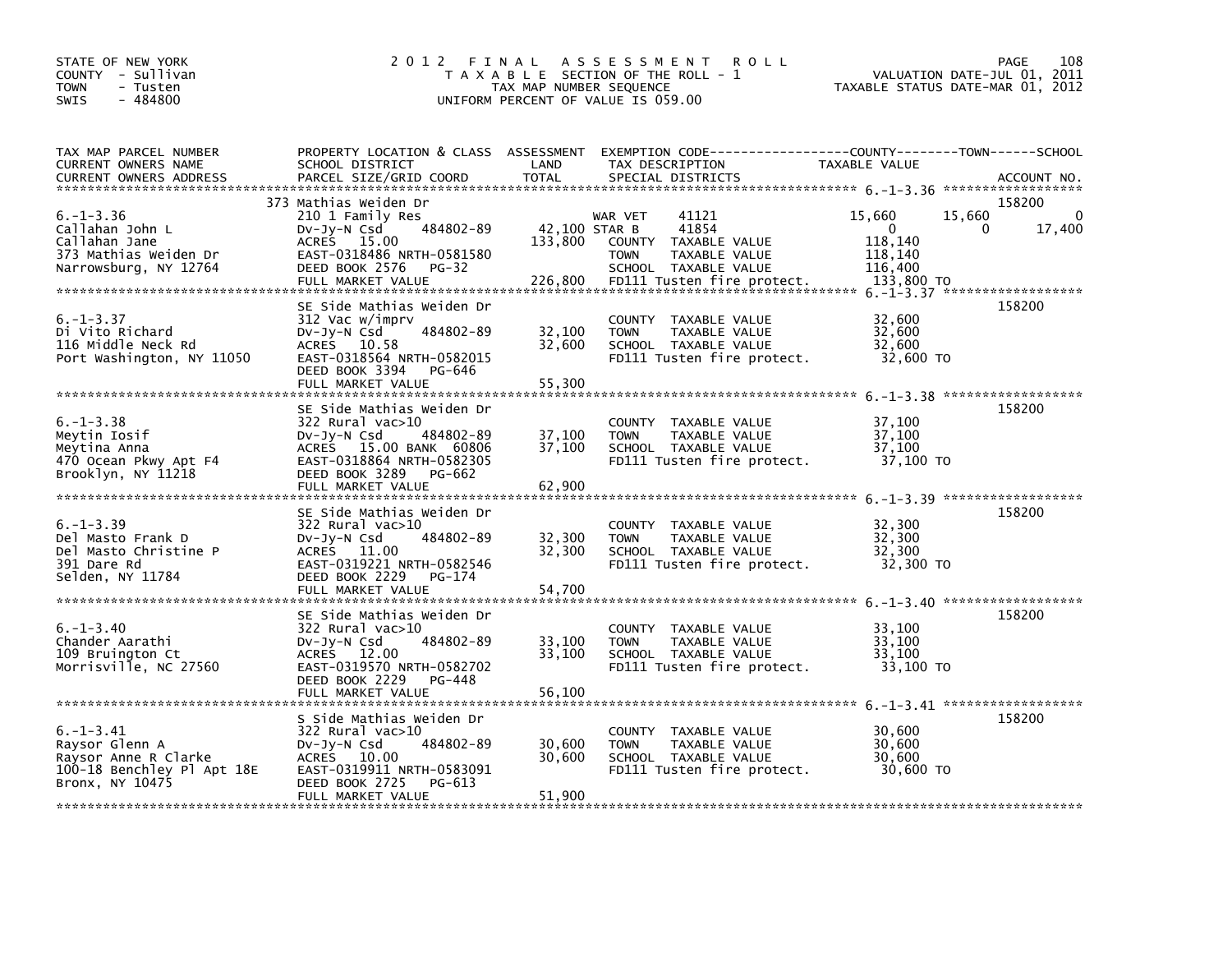| STATE OF NEW YORK<br>COUNTY - Sullivan<br><b>TOWN</b><br>- Tusten<br>$-484800$<br><b>SWIS</b>             | 2012 FINAL                                                                                                                                                                           | TAX MAP NUMBER SEQUENCE      | A S S E S S M E N T<br><b>ROLL</b><br>T A X A B L E SECTION OF THE ROLL - 1<br>UNIFORM PERCENT OF VALUE IS 059.00                        | VALUATION DATE-JUL 01, 2011<br>TAXABLE STATUS DATE-MAR 01, 2012 | 109<br>PAGE |
|-----------------------------------------------------------------------------------------------------------|--------------------------------------------------------------------------------------------------------------------------------------------------------------------------------------|------------------------------|------------------------------------------------------------------------------------------------------------------------------------------|-----------------------------------------------------------------|-------------|
| TAX MAP PARCEL NUMBER<br>CURRENT OWNERS NAME<br>CURRENT OWNERS ADDRESS                                    | SCHOOL DISTRICT<br>PARCEL SIZE/GRID COORD                                                                                                                                            | LAND<br><b>TOTAL</b>         | PROPERTY LOCATION & CLASS ASSESSMENT EXEMPTION CODE----------------COUNTY-------TOWN------SCHOOL<br>TAX DESCRIPTION<br>SPECIAL DISTRICTS | TAXABLE VALUE                                                   | ACCOUNT NO. |
| $6. -1 - 3.42$<br>Markus Michael J<br>Markus Andrea K<br>47 St. Nicholas Ave Apt 4B<br>New York, NY 10026 | S Side Mathias Weiden Dr<br>210 1 Family Res<br>DV-Jy-N Csd<br>484802-89<br>ACRES 10.00 BANK C58055<br>EAST-0320227 NRTH-0582701<br>DEED BOOK 2231<br>PG-590<br>FULL MARKET VALUE    | 35,600<br>90.800<br>153,900  | COUNTY TAXABLE VALUE<br><b>TOWN</b><br>TAXABLE VALUE<br>SCHOOL TAXABLE VALUE<br>FD111 Tusten fire protect.                               | 90,800<br>90,800<br>90,800<br>90.800 TO                         | 158200      |
| $6. - 1 - 3.43$<br>Richards Thomas E<br>11 Stuart Ave<br>Amityville, NY 11701                             | S Side Mathias Weiden Dr<br>311 Res vac land - WTRFNT<br>$Dv-Jy-N$ Csd<br>484802-89<br>ACRES 16.32<br>EAST-0320293 NRTH-0581941<br>DEED BOOK 2239<br>PG-296<br>FULL MARKET VALUE     | 49,600<br>49.600<br>84,100   | COUNTY TAXABLE VALUE<br><b>TOWN</b><br>TAXABLE VALUE<br>SCHOOL TAXABLE VALUE<br>FD111 Tusten fire protect.                               | 49,600<br>49,600<br>49,600<br>49,600 TO                         | 158200      |
| $6. - 1 - 3.44$<br>Gress Kathleen M<br>270 Southside Ave<br>Freeport, NY 11520                            | 213 Mathias Weiden Dr<br>210 1 Family Res<br>484802-89<br>DV-Jy-N Csd<br>ACRES 16.40<br>EAST-0320704 NRTH-0581745<br>DEED BOOK 2227<br>$PG-54$<br>FULL MARKET VALUE                  | 49,700<br>209,000<br>354,237 | COUNTY TAXABLE VALUE<br>TAXABLE VALUE<br><b>TOWN</b><br>SCHOOL TAXABLE VALUE<br>FD111 Tusten fire protect.                               | 209,000<br>209,000<br>209,000<br>209,000 TO                     | 158200      |
| $6. - 1 - 3.45$<br>Raazi Cactus<br>Raazi Jean K<br>50 Murray St Apt 1810<br>New York, NY 10007            | S Side Mathias Weiden Dr<br>210 1 Family Res - WTRFNT<br>$Dv-Jy-N$ Csd<br>484802-89<br>ACRES 15.68<br>EAST-0321125 NRTH-0581916<br>DEED BOOK 2011<br>PG-4014<br>FULL MARKET VALUE    | 54,400<br>160,500<br>272,034 | COUNTY TAXABLE VALUE<br><b>TOWN</b><br>TAXABLE VALUE<br>SCHOOL TAXABLE VALUE<br>FD111 Tusten fire protect.                               | 160,500<br>160,500<br>160,500<br>160,500 TO                     | 158200      |
| $6. - 1 - 3.46$<br>Fischer John C<br>Fischer Johanna<br>25 Hedges Rd<br>Warwick, NY 10990                 | S Side Mathias Weiden Dr<br>311 Res vac land - WTRFNT<br>DV-Jy-N Csd<br>484802-89<br>ACRES 12.00<br>EAST-0321499 NRTH-0582093<br>DEED BOOK 2010<br>PG-59165<br>FULL MARKET VALUE     | 44,000<br>44,000<br>74,600   | COUNTY TAXABLE VALUE<br><b>TOWN</b><br>TAXABLE VALUE<br>SCHOOL TAXABLE VALUE<br>FD111 Tusten fire protect.                               | 44.000<br>44.000<br>44,000<br>44,000 TO                         | 158200      |
| $6. - 1 - 3.47$<br>Fischer John C<br>Fischer Johanna<br>25 Hedges Rd<br>Warwick, NY 10990                 | SE Side Mathias Weiden Dr<br>210 1 Family Res<br>484802-89<br>$Dv-Jy-N$ Csd<br>ACRES 10.25 BANK C10066<br>EAST-0321811 NRTH-0582313<br>DEED BOOK 2236<br>PG-578<br>FULL MARKET VALUE | 47,200<br>164,300<br>278,500 | COUNTY TAXABLE VALUE<br>TAXABLE VALUE<br><b>TOWN</b><br>SCHOOL TAXABLE VALUE<br>FD111 Tusten fire protect.                               | 164,300<br>164.300<br>164,300<br>164,300 TO                     | 158200      |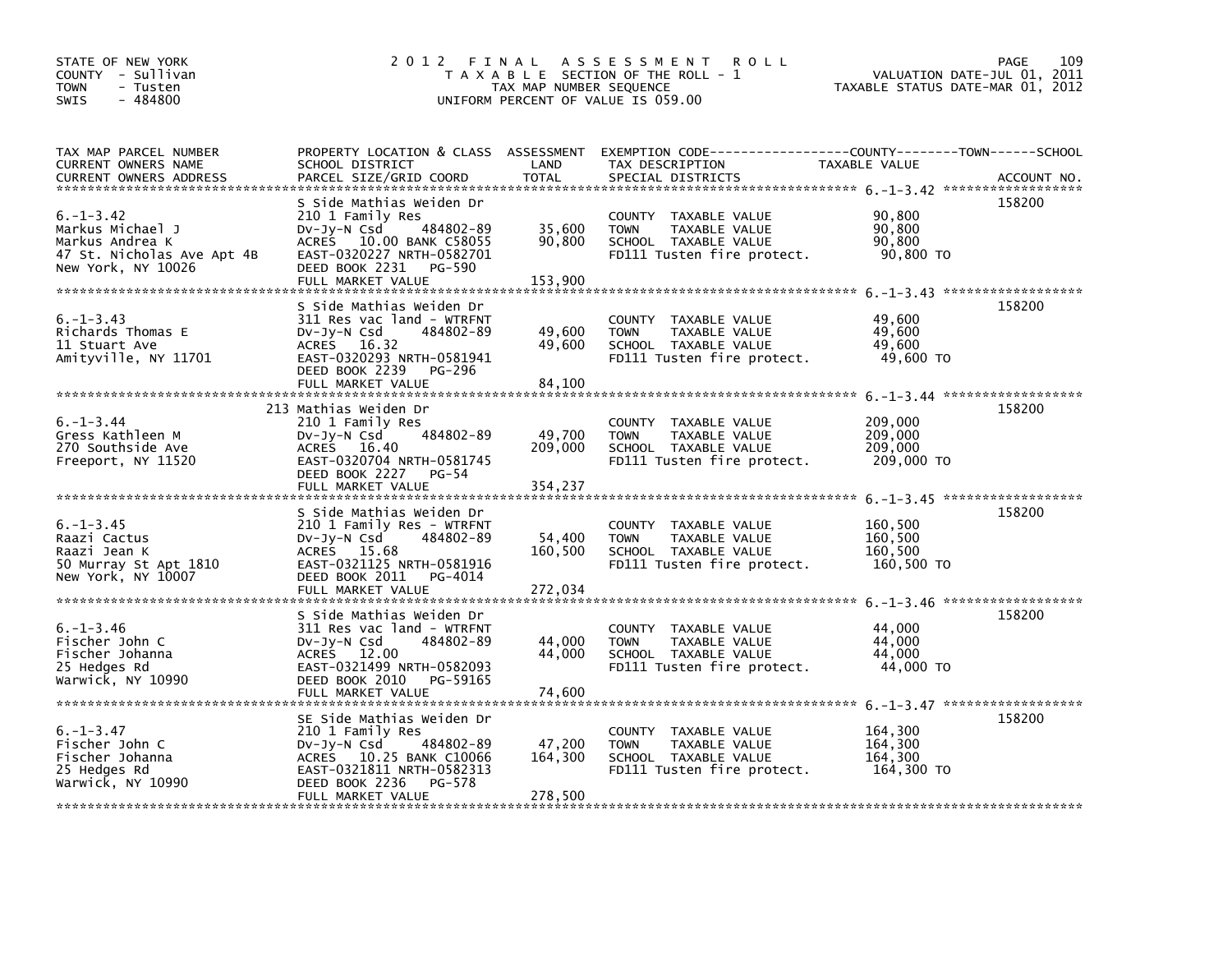| STATE OF NEW YORK<br>COUNTY - Sullivan<br><b>TOWN</b><br>- Tusten<br>$-484800$<br><b>SWIS</b>                                       | 2 0 1 2<br>FINAL                                                                                                                                                                                                 | TAX MAP NUMBER SEQUENCE              | A S S E S S M E N T<br><b>ROLL</b><br>T A X A B L E SECTION OF THE ROLL - 1<br>UNIFORM PERCENT OF VALUE IS 059.00                       | VALUATION DATE-JUL 01,<br>TAXABLE STATUS DATE-MAR 01, 2012 | 110<br>PAGE<br>2011   |
|-------------------------------------------------------------------------------------------------------------------------------------|------------------------------------------------------------------------------------------------------------------------------------------------------------------------------------------------------------------|--------------------------------------|-----------------------------------------------------------------------------------------------------------------------------------------|------------------------------------------------------------|-----------------------|
| TAX MAP PARCEL NUMBER<br>CURRENT OWNERS NAME<br><b>CURRENT OWNERS ADDRESS</b>                                                       | PROPERTY LOCATION & CLASS ASSESSMENT<br>SCHOOL DISTRICT<br>PARCEL SIZE/GRID COORD                                                                                                                                | LAND<br><b>TOTAL</b>                 | EXEMPTION CODE-----------------COUNTY-------TOWN------SCHOOL<br>TAX DESCRIPTION<br>SPECIAL DISTRICTS                                    | TAXABLE VALUE                                              | ACCOUNT NO.           |
| $6. - 1 - 3.48$<br>Goulas Evangelos D<br>Goulas Eleni E<br>3307 Campbell Dr<br>Bronx, NY 10465                                      | Se Side Mathias Weiden Dr<br>311 Res vac land - WTRFNT<br>Dv-Jy-N Csd<br>484802-89<br><b>ACRES</b><br>8.00<br>EAST-0321995 NRTH-0582663<br>DEED BOOK 2225<br>$PG-22$<br>FULL MARKET VALUE                        | 38,000<br>38,000<br>64,400           | COUNTY TAXABLE VALUE<br><b>TOWN</b><br>TAXABLE VALUE<br>SCHOOL TAXABLE VALUE<br>FD111 Tusten fire protect.                              | 38,000<br>38,000<br>38,000<br>38,000 TO                    | 158200                |
| $6. - 1 - 3.49$<br>Rurak Mark<br>Pabon Lisa<br>131 Oak St<br>Brooklyn, NY 11222                                                     | SE Side Mathias Weiden Dr<br>311 Res vac land - WTRFNT<br>$Dv-Jv-N$ Csd<br>484802-89<br><b>ACRES</b><br>6.25<br>EAST-0322197 NRTH-0583002<br>DEED BOOK 23232 PG-552<br>FULL MARKET VALUE                         | 34,600<br>34,600<br>58,600           | COUNTY TAXABLE VALUE<br><b>TOWN</b><br>TAXABLE VALUE<br>SCHOOL TAXABLE VALUE<br>FD111 Tusten fire protect.                              | 34,600<br>34,600<br>34.600<br>34,600 TO                    | 158200                |
| $6. - 1 - 3.50$<br>Recktenwall-Calvet Living Trus Dv-Jy-N Csd<br>Calvet Michael A<br>149 Mathias Weiden Dr<br>Narrowsburg, NY 12764 | SE Side Mathias Weiden Dr<br>210 1 Family Res<br>484802-89<br>8.00<br><b>ACRES</b><br>EAST-0322451 NRTH-0583155<br>DEED BOOK 2229<br>PG-71<br>FULL MARKET VALUE                                                  | 43,100<br>328,800<br>557,300         | 41854<br>STAR B<br><b>COUNTY</b><br>TAXABLE VALUE<br><b>TOWN</b><br>TAXABLE VALUE<br>SCHOOL TAXABLE VALUE<br>FD111 Tusten fire protect. | $\Omega$<br>328,800<br>328,800<br>311,400<br>328,800 TO    | 158200<br>0<br>17,400 |
| $6. -1 - 3.51$<br>Fox Glenn M<br>12 Colony Dr<br>Marlboro, NJ 07746                                                                 | 1274 Mathias Weiden Dr<br>210 1 Family Res<br>484802-89<br>DV-Jy-N Csd<br><b>ACRES</b><br>7.61 BANK<br>N<br>EAST-0322669 NRTH-0583331<br>DEED BOOK 2799<br>PG-224                                                | 43,000<br>303,000                    | TAXABLE VALUE<br><b>COUNTY</b><br><b>TOWN</b><br>TAXABLE VALUE<br>SCHOOL TAXABLE VALUE<br>FD111 Tusten fire protect.                    | 303,000<br>303,000<br>303,000<br>303,000 TO                | 158200                |
| $6. -1 - 3.52$<br>Fox Glenn M<br>Fox Lori S<br>12 Colony Dr<br>Marlboro, NJ 07746                                                   | FULL MARKET VALUE<br>SE Side Mathias Weiden Dr<br>311 Res vac land - WTRFNT<br>Dv-Jy-N Csd<br>484802-89<br><b>ACRES</b><br>5.99<br>EAST-0322783 NRTH-0583618<br>DEED BOOK 2238<br>PG-423                         | 513,600<br>34,700<br>34,700          | COUNTY TAXABLE VALUE<br>TAXABLE VALUE<br><b>TOWN</b><br>SCHOOL TAXABLE VALUE<br>FD111 Tusten fire protect.                              | 34,700<br>34,700<br>34,700<br>34,700 TO                    | 158200                |
| $6. -1 - 3.53$<br>Richards Thomas E<br>11 Stuart Ave<br>Amityville, NY 11701<br>PRIOR OWNER ON 3/01/2012                            | FULL MARKET VALUE<br>SE Side Mathias Weiden Dr<br>311 Res vac land - WTRFNT<br>$Dv-Jy-N$ Csd<br>484802-89<br>5.01<br><b>ACRES</b><br>EAST-0322842 NRTH-0583917<br>DEED BOOK 2012<br>PG-2609<br>FULL MARKET VALUE | 58,800<br>31,500<br>31,500<br>53,400 | COUNTY TAXABLE VALUE<br>TAXABLE VALUE<br><b>TOWN</b><br>SCHOOL TAXABLE VALUE<br>FD111 Tusten fire protect.                              | 31,500<br>31,500<br>31,500<br>31,500 TO                    | 158200                |
| Richards Thomas E                                                                                                                   |                                                                                                                                                                                                                  |                                      |                                                                                                                                         |                                                            |                       |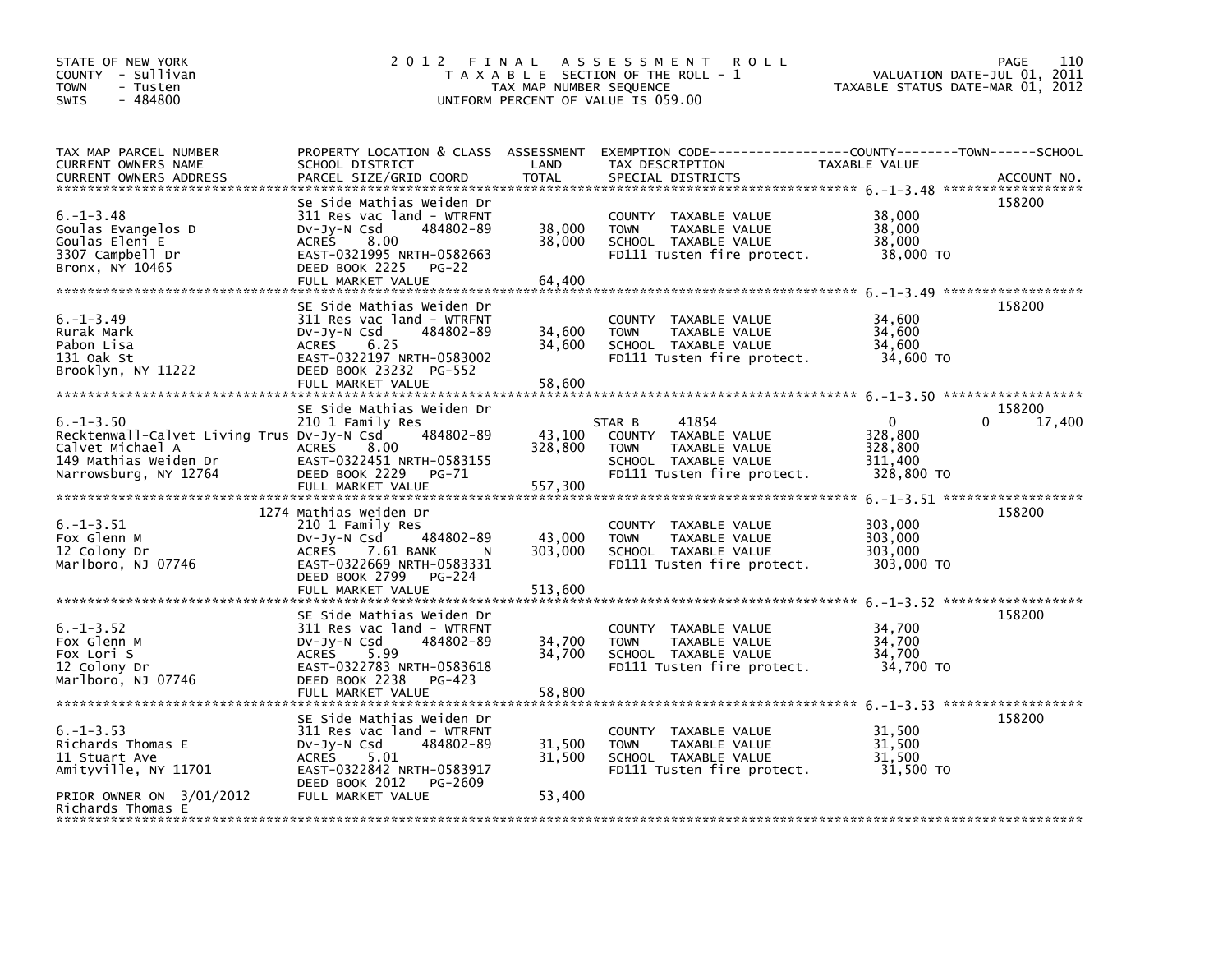| STATE OF NEW YORK<br>COUNTY - Sullivan<br><b>TOWN</b><br>- Tusten<br>$-484800$<br><b>SWIS</b>                           | 2012 FINAL                                                                                                                                                                                 | TAX MAP NUMBER SEQUENCE      | A S S E S S M E N T<br><b>ROLL</b><br>T A X A B L E SECTION OF THE ROLL - 1<br>UNIFORM PERCENT OF VALUE IS 059.00 | TAXABLE STATUS DATE-MAR 01, 2012            | 111<br>PAGE<br>VALUATION DATE-JUL 01, 2011 |
|-------------------------------------------------------------------------------------------------------------------------|--------------------------------------------------------------------------------------------------------------------------------------------------------------------------------------------|------------------------------|-------------------------------------------------------------------------------------------------------------------|---------------------------------------------|--------------------------------------------|
| TAX MAP PARCEL NUMBER<br><b>CURRENT OWNERS NAME</b><br><b>CURRENT OWNERS ADDRESS</b>                                    | PROPERTY LOCATION & CLASS ASSESSMENT<br>SCHOOL DISTRICT<br>PARCEL SIZE/GRID COORD                                                                                                          | LAND<br><b>TOTAL</b>         | EXEMPTION CODE-----------------COUNTY-------TOWN------SCHOOL<br>TAX DESCRIPTION<br>SPECIAL DISTRICTS              | <b>TAXABLE VALUE</b>                        | ACCOUNT NO.                                |
| $6. - 1 - 3.54$<br>Richards Thomas E<br>11 Stuart Ave<br>Amityville, NY 11701                                           | SE Side Mathias Weiden Dr<br>311 Res vac land - WTRFNT<br>484802-89<br>$Dv-Jy-N$ Csd<br>5.89<br><b>ACRES</b><br>EAST-0322844 NRTH-0584365<br>DEED BOOK 2347<br>PG-623<br>FULL MARKET VALUE | 34,400<br>34,400<br>58,300   | COUNTY TAXABLE VALUE<br>TAXABLE VALUE<br><b>TOWN</b><br>SCHOOL TAXABLE VALUE<br>FD111 Tusten fire protect.        | 34,400<br>34,400<br>34,400<br>34,400 TO     | 158200                                     |
| $6. -1 - 3.55$<br>Smith & Constantine LLC<br>1099 Farm Rd<br>Secaucus, NJ 07094                                         | SE Side Mathias Weiden Dr<br>311 Res vac land - WTRFNT<br>$Dv-Jv-N$ Csd<br>484802-89<br>ACRES 14.22<br>EAST-0323273 NRTH-0584698<br>DEED BOOK 2011<br>PG-3938<br>FULL MARKET VALUE         | 47,300<br>47,300<br>80,200   | COUNTY TAXABLE VALUE<br>TAXABLE VALUE<br><b>TOWN</b><br>SCHOOL TAXABLE VALUE<br>FD111 Tusten fire protect.        | 47,300<br>47.300<br>47.300<br>47,300 TO     | 158200                                     |
| $6. - 1 - 3.56$<br>Goin James<br>Goin Kerry<br>30 Montgomery Pl Apt 1<br>Brooklyn, NY 11215<br>PRIOR OWNER ON 3/01/2012 | 19 Mathias Weiden Dr<br>210 1 Family Res<br>484802-89<br>$Dv-Jy-N$ Csd<br><b>ACRES</b><br>7.83<br>EAST-0323723 NRTH-0585378<br>DEED BOOK 2012<br>PG-2470<br>FULL MARKET VALUE              | 32,700<br>110,000<br>186,400 | COUNTY TAXABLE VALUE<br><b>TOWN</b><br><b>TAXABLE VALUE</b><br>SCHOOL TAXABLE VALUE<br>FD111 Tusten fire protect. | 110,000<br>110,000<br>110.000<br>110,000 TO | 158200                                     |
| Goin James<br>$6. -1 - 3.57$<br>Coll Joan H<br>1035 Mayfair Way<br>Plainfield, NJ 07060                                 | NW Side Swamp Pond Rd TR<br>311 Res vac land - WTRFNT<br>$Dv-Jy-N$ Csd<br>484802-89<br>9.45<br><b>ACRES</b><br>EAST-0323633 NRTH-0584475<br>DEED BOOK 2229<br>PG-442<br>FULL MARKET VALUE  | 41,100<br>41,100<br>69,700   | COUNTY TAXABLE VALUE<br><b>TOWN</b><br>TAXABLE VALUE<br>SCHOOL TAXABLE VALUE<br>FD111 Tusten fire protect.        | 41.100<br>41,100<br>41,100<br>41.100 TO     | 158200                                     |
| $6. -1 - 3.58$<br>Morris Joseph Doyle Brenda<br>5407 68 th St<br>Maspeth, NY 11378                                      | 5 Mathias Weiden Dr<br>210 1 Family Res<br>$Dv-Jy-N$ Csd<br>484802-89<br>8.35 BANK 210090<br><b>ACRES</b><br>EAST-0323981 NRTH-0584749<br>DEED BOOK 2011<br>PG-8033<br>FULL MARKET VALUE   | 33,100<br>101,100<br>171,400 | COUNTY TAXABLE VALUE<br>TAXABLE VALUE<br><b>TOWN</b><br>SCHOOL TAXABLE VALUE<br>FD111 Tusten fire protect.        | 101,100<br>101.100<br>101,100<br>101,100 TO | 158200                                     |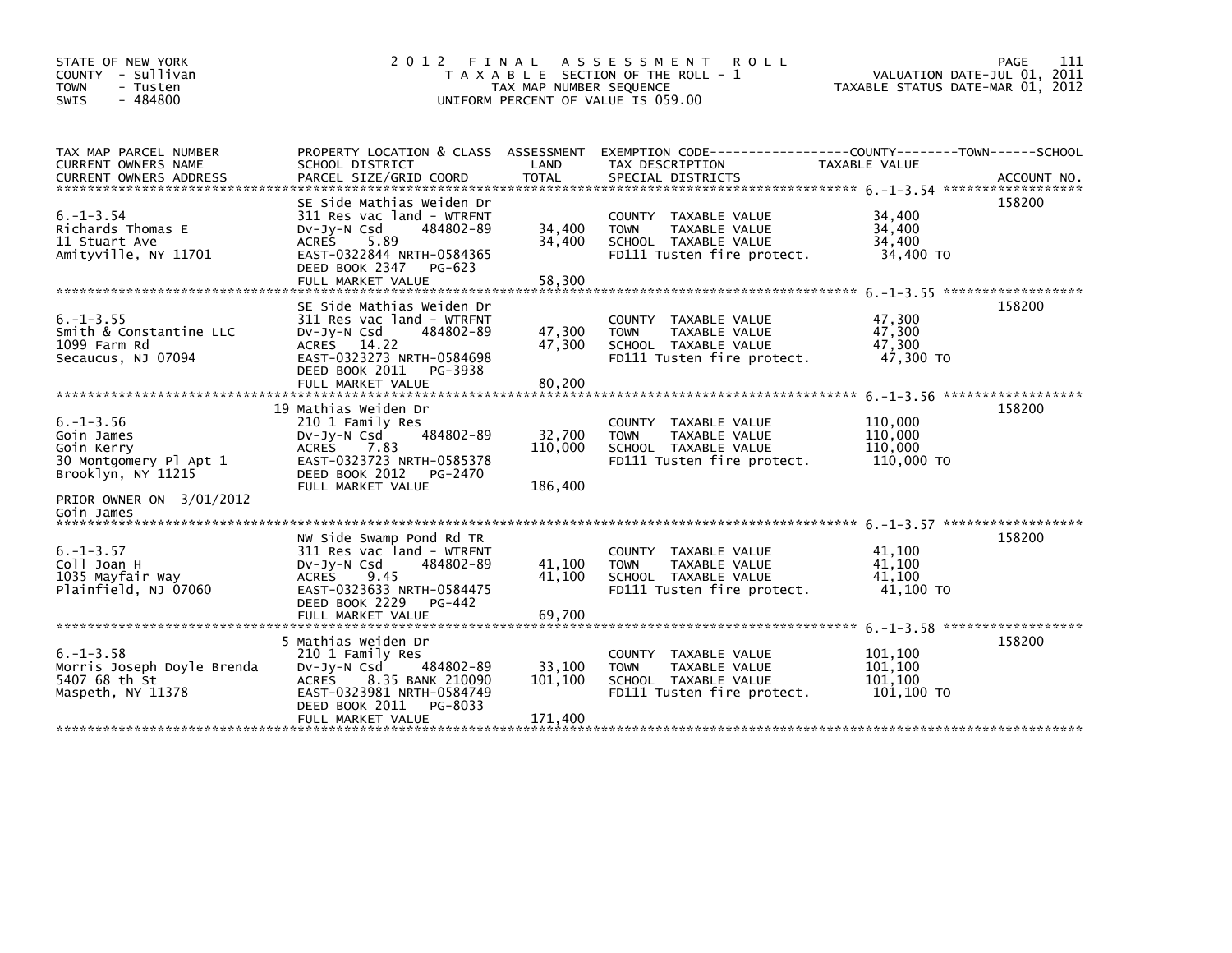| STATE OF NEW YORK<br>- Sullivan<br>COUNTY<br><b>TOWN</b><br>- Tusten | 2012 FINAL ASSESSMENT ROLL<br>T A X A B L E SECTION OF THE ROLL - 1 | VALUATION DATE-JUL 01, 2011<br>TAXABLE STATUS DATE-MAR 01, 2012 | 112<br>PAGE                                                          |                     |                                   |
|----------------------------------------------------------------------|---------------------------------------------------------------------|-----------------------------------------------------------------|----------------------------------------------------------------------|---------------------|-----------------------------------|
| - 484800<br>SWIS                                                     |                                                                     |                                                                 | TAX MAP NUMBER SEQUENCE<br>UNIFORM PERCENT OF VALUE IS 059.00        |                     |                                   |
| TAX MAP PARCEL NUMBER                                                | PROPERTY LOCATION & CLASS ASSESSMENT                                |                                                                 | EXEMPTION        CODE-----------------COUNTY--------TOWN------SCHOOL |                     |                                   |
| CURRENT OWNERS NAME<br>CURRENT OWNERS ADDRESS                        | SCHOOL DISTRICT<br>PARCEL SIZE/GRID COORD TOTAL                     | LAND                                                            | TAX DESCRIPTION<br>SPECIAL DISTRICTS                                 | TAXABLE VALUE       | ACCOUNT NO.<br>****************** |
| $6. -1 - 3.59$                                                       | W Side Swamp Pond Rd TR<br>$312$ Vac w/imprv - WTRFNT               |                                                                 | <b>COUNTY</b><br>TAXABLE VALUE                                       | 58,800              | 158200                            |
| Weiden Lake Prop Owners Assn                                         | DV-JV-N Csd 484802-89                                               | 52,300                                                          | TOWN<br>TAXABLE VALUE                                                | 58,800              |                                   |
| PO Box 191<br>Narrowsburg, NY 12764                                  | ACRES 69.66<br>EAST-0322414 NRTH-0581710<br>DEED BOOK 2247 PG-90    | 58.800                                                          | SCHOOL TAXABLE VALUE<br>FD111 Tusten fire protect.                   | 58,800<br>58,800 TO |                                   |
|                                                                      | FULL MARKET VALUE                                                   | 99.700                                                          |                                                                      |                     |                                   |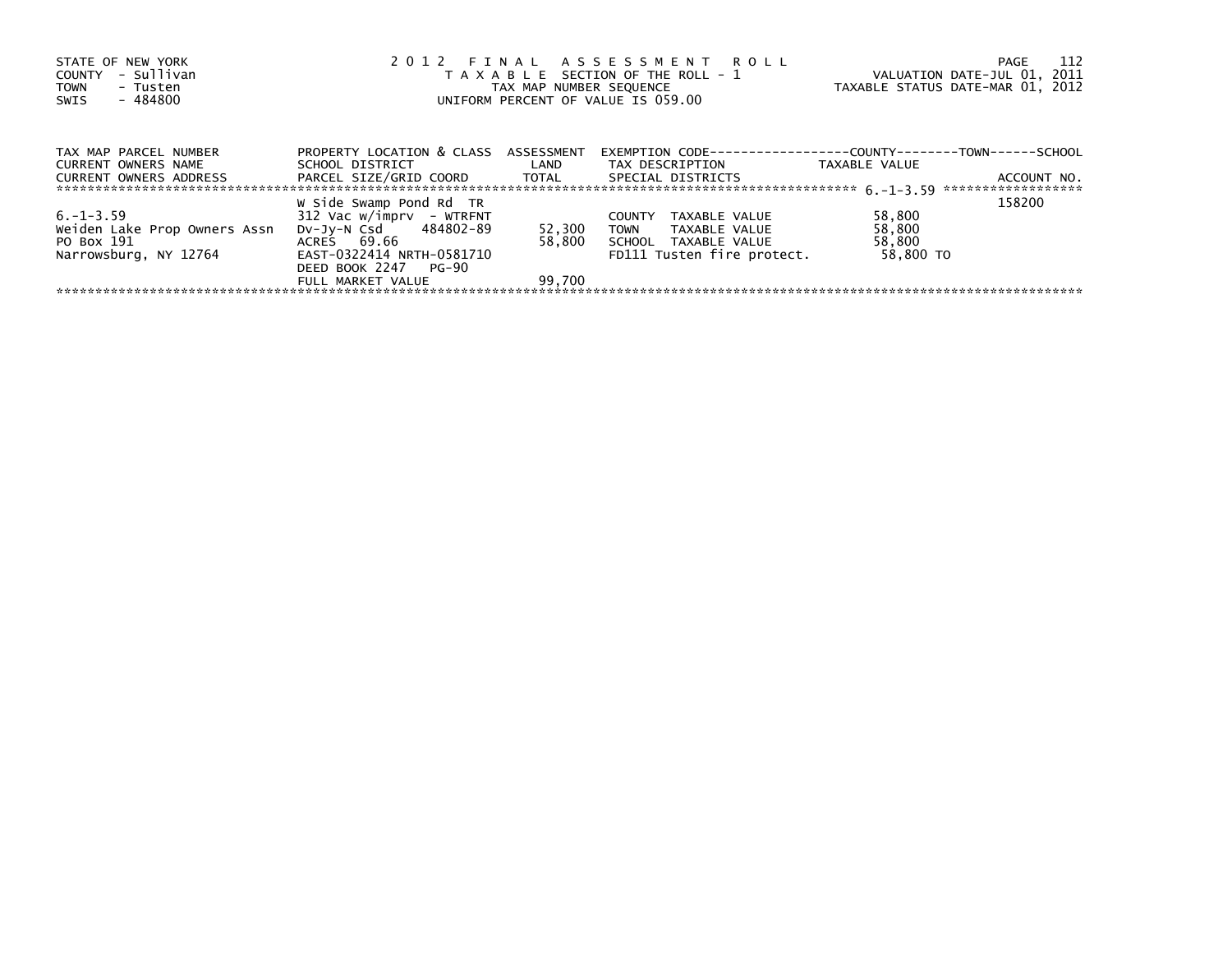| STATE OF NEW YORK | 2012 FINAL ASSESSMENT ROLL            | - 113<br>PAGE                    |
|-------------------|---------------------------------------|----------------------------------|
| COUNTY - Sullivan | T A X A B L E SECTION OF THE ROLL - 1 | VALUATION DATE-JUL 01, 2011      |
| TOWN<br>- Tusten  | MAP SECTION - 006                     | TAXABLE STATUS DATE-MAR 01, 2012 |
| - 484800<br>SWIS  | SUB-SECTION-                          | RPS150/V04/L015                  |
|                   | UNIFORM PERCENT OF VALUE IS 059.00    | CURRENT DATE $6/19/2012$         |

| CODE | DISTRICT NAME        | PARCELS | TOTAL EXTENSION<br><b>TYPF</b> | EXTENSION<br>VALUE | AD VALOREM<br>VALUE | <b>FXFMPT</b><br>AMOUNT | <b>TAXABLE</b><br>VALUE |
|------|----------------------|---------|--------------------------------|--------------------|---------------------|-------------------------|-------------------------|
|      | FD111 Tusten fire pr |         | 58 TOTAL                       |                    | 4901.300            |                         | 4901.300                |

## \*\*\* S C H O O L D I S T R I C T S U M M A R Y \*\*\*

| <b>CODE</b> | DISTRICT NAME | TOTAL<br><b>PARCELS</b> | ASSESSED<br>LAND | ASSESSED<br><b>TOTAL</b> | <b>EXEMPT</b><br><b>AMOUNT</b> | <b>TOTAL</b><br><b>TAXABLE</b> | <b>STAR</b><br><b>AMOUNT</b> | <b>STAR</b><br><b>TAXABLE</b> |
|-------------|---------------|-------------------------|------------------|--------------------------|--------------------------------|--------------------------------|------------------------------|-------------------------------|
| 484802      | DV-JY-N Csd   | 58                      | 2334.200         | 4901,300                 |                                | 4901,300                       | 87.000                       | 4814,300                      |
|             | SUB-TOTAL     | 58                      | 2334.200         | 4901,300                 |                                | 4901,300                       | 87.000                       | 4814,300                      |
| 484889      | Nar Library   | 58                      | 2334.200         | 4901,300                 |                                | 4901.300                       | 87.000                       | 4814,300                      |
|             | TOTAL         | 116                     | 4668,400         | 9802,600                 |                                | 9802,600                       | 174,000                      | 9628,600                      |

\*\*\* S Y S T E M C O D E S S U M M A R Y \*\*\*

NO SYSTEM EXEMPTIONS AT THIS LEVEL

| CODE           | DESCRIPTION                  | TOTAL<br><b>PARCELS</b> | <b>COUNTY</b>    | <b>TOWN</b>      | <b>SCHOOL</b>    |
|----------------|------------------------------|-------------------------|------------------|------------------|------------------|
| 41121<br>41131 | WAR VET<br><b>COMBAT VET</b> |                         | 15,660<br>26,100 | 15,660<br>26,100 |                  |
| 41854          | STAR B<br>T O T A L          |                         | 41.760           | 41,760           | 87,000<br>87,000 |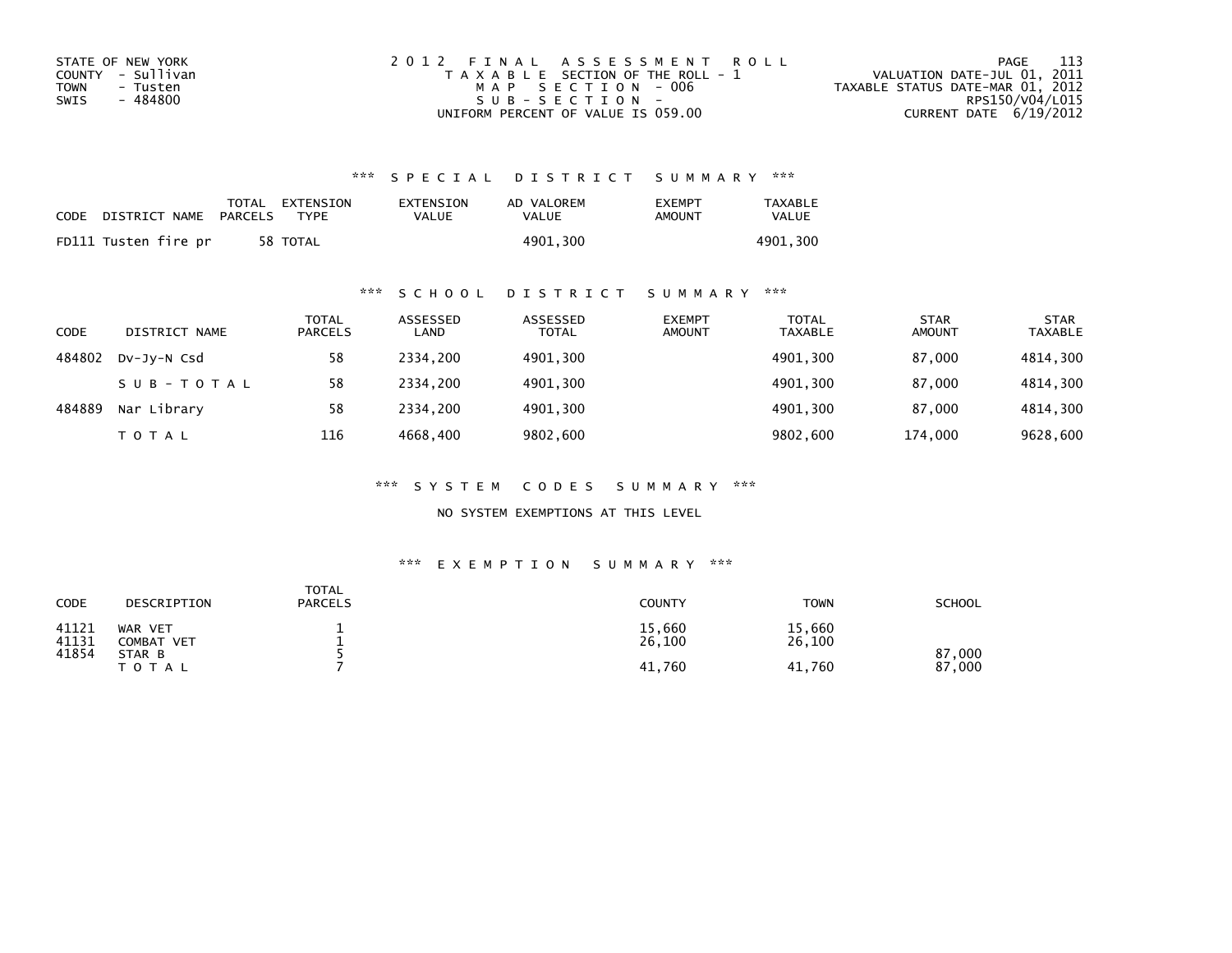| STATE OF NEW YORK<br>COUNTY - Sullivan<br>TOWN<br>- Tusten<br>- 484800<br>SWIS | 2012 FINAL ASSESSMENT ROLL<br>T A X A B L E SECTION OF THE ROLL - 1<br>MAP SECTION - 006<br>$SUB - SECTION -$ | 114<br>PAGE<br>VALUATION DATE-JUL 01, 2011<br>TAXABLE STATUS DATE-MAR 01, 2012<br>RPS150/V04/L015 |
|--------------------------------------------------------------------------------|---------------------------------------------------------------------------------------------------------------|---------------------------------------------------------------------------------------------------|
|                                                                                | UNIFORM PERCENT OF VALUE IS 059.00                                                                            | CURRENT DATE 6/19/2012                                                                            |

| ROLL       | DESCRIPTION | <b>TOTAL</b>   | <b>ASSESSED</b> | ASSESSED    | <b>TAXABLE</b> | <b>TAXABLE</b> | <b>TAXABLE</b> | <b>STAR</b>    |
|------------|-------------|----------------|-----------------|-------------|----------------|----------------|----------------|----------------|
| <b>SEC</b> |             | <b>PARCELS</b> | .AND            | TOTAL       | <b>COUNTY</b>  | <b>TOWN</b>    | <b>SCHOOL</b>  | <b>TAXABLE</b> |
|            | TAXABLE     | 58             | 2334,200        | 300<br>4901 | 4859.540       | 4859,540       | 4901,300       | .300<br>4814   |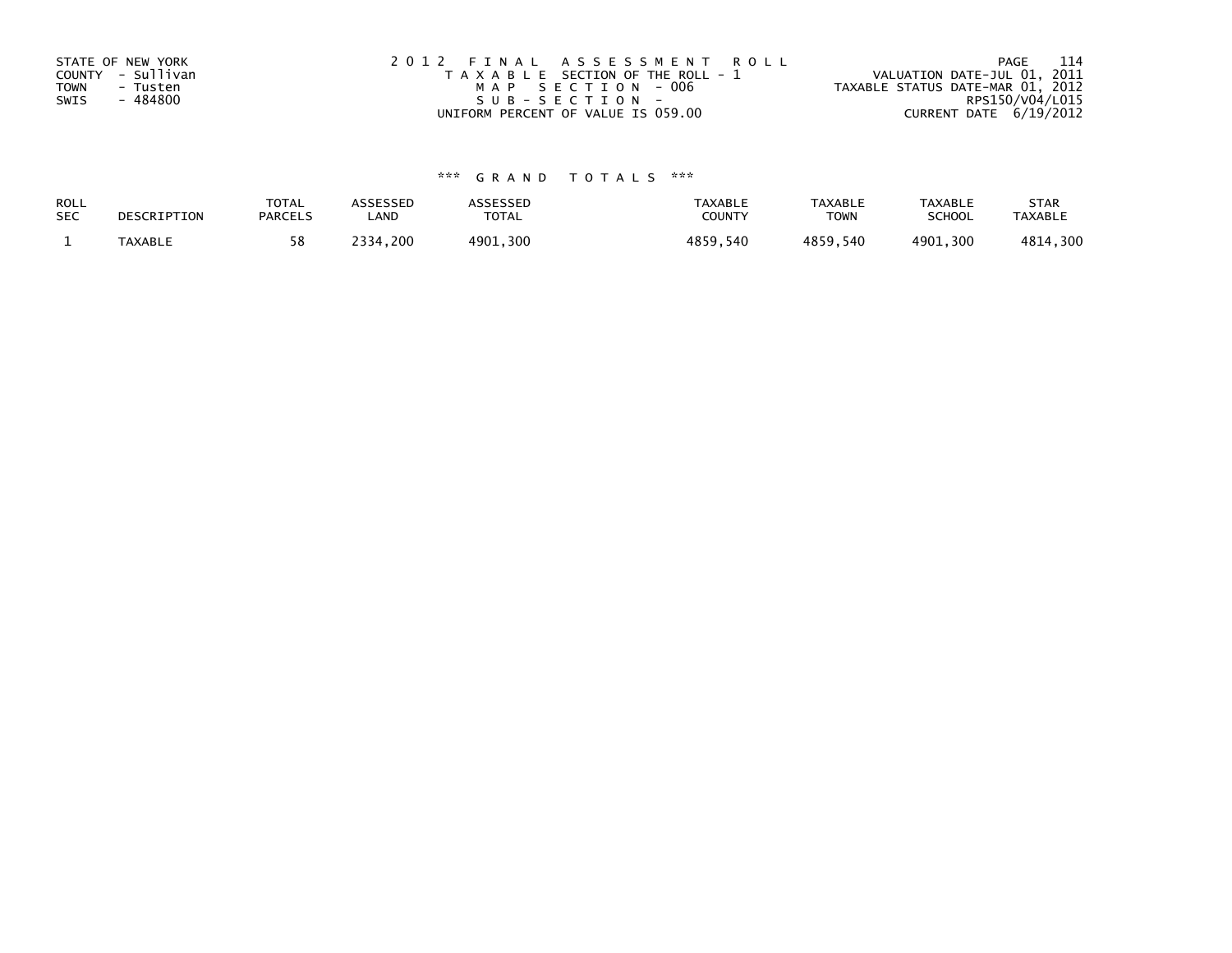| STATE OF NEW YORK<br>COUNTY - Sullivan<br><b>TOWN</b><br>- Tusten<br>$-484800$<br><b>SWIS</b>         | 2 0 1 2                                                                                                                                                                                                              | FINAL<br>TAX MAP NUMBER SEQUENCE | A S S E S S M E N T<br><b>ROLL</b><br>T A X A B L E SECTION OF THE ROLL - 1<br>UNIFORM PERCENT OF VALUE IS 059.00                             |                                                | <b>PAGE</b><br>VALUATION DATE-JUL 01, 2011<br>TAXABLE STATUS DATE-MAR 01, 2012 | 115    |
|-------------------------------------------------------------------------------------------------------|----------------------------------------------------------------------------------------------------------------------------------------------------------------------------------------------------------------------|----------------------------------|-----------------------------------------------------------------------------------------------------------------------------------------------|------------------------------------------------|--------------------------------------------------------------------------------|--------|
| TAX MAP PARCEL NUMBER<br>CURRENT OWNERS NAME<br><b>CURRENT OWNERS ADDRESS</b>                         | PROPERTY LOCATION & CLASS ASSESSMENT<br>SCHOOL DISTRICT<br>PARCEL SIZE/GRID COORD                                                                                                                                    | LAND<br><b>TOTAL</b>             | EXEMPTION CODE-----------------COUNTY-------TOWN------SCHOOL<br>TAX DESCRIPTION<br>SPECIAL DISTRICTS                                          | TAXABLE VALUE                                  | ACCOUNT NO.                                                                    |        |
| $6.A-1-1$<br>Hamilton Martin<br>1377 Lexington Ave Apt 5B<br>New York, NY 10128                       | Cr 25<br>$314$ Rural vac<10<br>484802-89<br>DV-Jy-N Csd<br>Lake Ridge Estates<br>Lot $#1$<br><b>ACRES</b><br>7.84<br>EAST-0313468 NRTH-0580650<br>DEED BOOK 2010<br>PG-60341<br>FULL MARKET VALUE                    | 21,600<br>21,600<br>36,600       | COUNTY TAXABLE VALUE<br><b>TOWN</b><br>TAXABLE VALUE<br>SCHOOL TAXABLE VALUE<br>FD111 Tusten fire protect.                                    | 21,600<br>21,600<br>21,600<br>21,600 TO        |                                                                                |        |
| $6.A-1-2$<br>Jackman Melva<br>119-39 Nashville Blvd<br>St. Albans, NY 11412                           | LOT2 N.s. Lake Ridge $T.r.71$<br>314 Rural vac<10<br>484802-89<br>DV-Jy-N Csd<br>Lakeridge Estates<br>Lot $#2$<br>5.58<br><b>ACRES</b><br>EAST-0313798 NRTH-0581081<br>DEED BOOK 1740<br>$PG-8$<br>FULL MARKET VALUE | 22,500<br>22,500<br>38,100       | COUNTY<br>TAXABLE VALUE<br><b>TOWN</b><br>TAXABLE VALUE<br>SCHOOL TAXABLE VALUE<br>FD111 Tusten fire protect.                                 | 22,500<br>22,500<br>22,500<br>22,500 TO        |                                                                                |        |
| $6.A-1-3$<br>Jackman Melva L<br>119-39 Nashville Blvd<br>St. Albans, NY 11412                         | LOT3 Tr 71<br>210 1 Family Res - WTRFNT<br>DV-Jy-N Csd<br>484802-89<br>Lake Ridge Estates<br>Lot 3<br>6.48 BANKC230185<br><b>ACRES</b><br>EAST-0313992 NRTH-0581335<br>DEED BOOK 1740 PG-5<br>FULL MARKET VALUE      | 29,200<br>113,000<br>191,500     | COUNTY TAXABLE VALUE<br><b>TOWN</b><br>TAXABLE VALUE<br>SCHOOL TAXABLE VALUE<br>FD111 Tusten fire protect.                                    | 113,000<br>113,000<br>113,000<br>113,000 TO    |                                                                                |        |
| $6.A-1-4$<br>Negro Aviators International<br>Jackman Melva<br>119-39 Nashville Blvd<br>St. Albans, NY | Tr 71<br>314 Rural vac<10<br>484802-89<br>$Dv-Jy-N$ Csd<br>Lot $#4$<br>Lakeridge Est<br>6.67<br><b>ACRES</b><br>EAST-0314183 NRTH-0581595<br>DEED BOOK 3097 PG-180<br>FULL MARKET VALUE                              | 29,800<br>29,800<br>50,500       | $N/P$ IMPROV 25230<br>COUNTY TAXABLE VALUE<br><b>TOWN</b><br>TAXABLE VALUE<br>SCHOOL TAXABLE VALUE<br>FD111 Tusten fire protect.<br>29,800 EX | 29,800<br>0<br>0<br>$\Omega$<br>0 <sub>T</sub> | 29,800                                                                         | 29,800 |
| $6.A-1-5$<br>Persaud Enterprises<br>PO Box 311<br>Bloomingburg, NY 12721                              | Tr 71<br>314 Rural vac<10<br>484802-89<br>DV-Jy-N Csd<br>Lake Ridge Est<br>Lot $#5$<br><b>ACRES</b><br>6.03<br>EAST-0314227 NRTH-0581868<br>DEED BOOK 2643<br>PG-336<br>FULL MARKET VALUE                            | 28,500<br>28,500<br>48,300       | COUNTY TAXABLE VALUE<br><b>TOWN</b><br>TAXABLE VALUE<br>SCHOOL TAXABLE VALUE<br>FD111 Tusten fire protect.                                    | 28,500<br>28,500<br>28,500<br>28,500 TO        |                                                                                |        |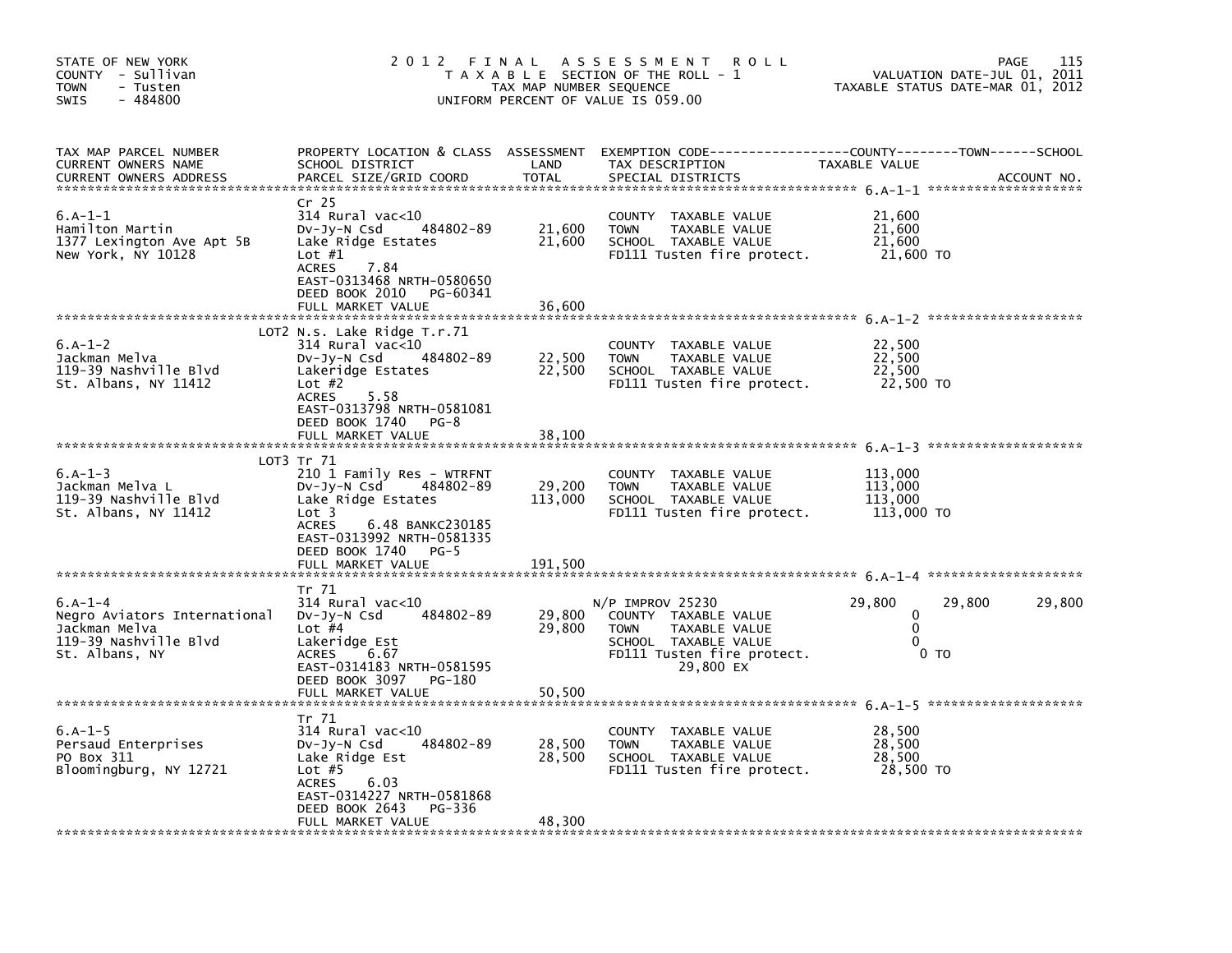| STATE OF NEW YORK<br>COUNTY - Sullivan<br>- Tusten<br>TOWN<br>$-484800$<br>SWIS             | 2 0 1 2                                                                                                                                                                                                            | FINAL<br>TAX MAP NUMBER SEQUENCE | A S S E S S M E N T<br><b>ROLL</b><br>T A X A B L E SECTION OF THE ROLL - 1<br>UNIFORM PERCENT OF VALUE IS 059.00             | 116<br><b>PAGE</b><br>VALUATION DATE-JUL 01, 2011<br>TAXABLE STATUS DATE-MAR 01, 2012 |                        |  |
|---------------------------------------------------------------------------------------------|--------------------------------------------------------------------------------------------------------------------------------------------------------------------------------------------------------------------|----------------------------------|-------------------------------------------------------------------------------------------------------------------------------|---------------------------------------------------------------------------------------|------------------------|--|
| TAX MAP PARCEL NUMBER<br>CURRENT OWNERS NAME<br><b>CURRENT OWNERS ADDRESS</b>               | PROPERTY LOCATION & CLASS ASSESSMENT<br>SCHOOL DISTRICT<br>PARCEL SIZE/GRID COORD                                                                                                                                  | LAND<br><b>TOTAL</b>             | EXEMPTION CODE-----------------COUNTY-------TOWN------SCHOOL<br>TAX DESCRIPTION<br>SPECIAL DISTRICTS                          | TAXABLE VALUE                                                                         | ACCOUNT NO.            |  |
| $6.A-1-6$<br>Tribbe Gregory<br>Lam Katherine<br>29 King St Apt 4H<br>New York, NY 10014     | 101 Lake Ridge Rd<br>210 1 Family Res<br>484802-89<br>DV-Jy-N Csd<br>Lakeridge Est<br>Lot $#6$<br>5.20<br><b>ACRES</b><br>EAST-0314364 NRTH-0582079<br>DEED BOOK 2010<br>PG-58088<br>FULL MARKET VALUE             | 31,700<br>104,600<br>177,300     | COUNTY TAXABLE VALUE<br><b>TOWN</b><br>TAXABLE VALUE<br>SCHOOL TAXABLE VALUE<br>FD111 Tusten fire protect.                    | 104,600<br>104,600<br>104,600<br>104,600 TO                                           |                        |  |
| $6.A-1-7$<br>Cicio Anthony<br>Cicio Laurie I<br>119 Central Ave<br>Glen Rock, NJ 07452      | 109 Lake Ridge Rd<br>210 1 Family Res<br>484802-89<br>DV-Jy-N Csd<br>Lakeridge Est<br>Lot 7<br><b>ACRES</b><br>5.35<br>EAST-0314498 NRTH-0582287<br>DEED BOOK 2010<br>PG-53652<br>FULL MARKET VALUE                | 32,200<br>102,300<br>173.400     | TAXABLE VALUE<br>COUNTY<br><b>TOWN</b><br>TAXABLE VALUE<br>SCHOOL TAXABLE VALUE<br>FD111 Tusten fire protect.                 | 102,300<br>102,300<br>102,300<br>102,300 TO                                           |                        |  |
| $6.A-1-8$<br>Montanaro Susan<br>8309 Talbot St Apt 5B<br>Kew Gardens, NY 11415              | 119 Lake Ridge Rd<br>210 1 Family Res<br>484802-89<br>DV-Jy-N Csd<br>Lakeridge Est<br>Lot $#8$<br><b>ACRES</b><br>6.83 BANK C59307<br>EAST-0314647 NRTH-0582502<br>DEED BOOK 2010<br>PG-53487<br>FULL MARKET VALUE | 35,500<br>95,500<br>161.900      | 41854<br>STAR B<br>COUNTY TAXABLE VALUE<br>TAXABLE VALUE<br><b>TOWN</b><br>SCHOOL TAXABLE VALUE<br>FD111 Tusten fire protect. | $\mathbf 0$<br>95,500<br>95,500<br>78,100<br>95,500 TO                                | $\mathbf{0}$<br>17,400 |  |
| $6.A-1-9$<br>Crane Mark<br>D'Sidocky James<br>320 E 54 th St Apt 12C<br>New York, NY 10022  | 131 Lake Ridge Rd<br>210 1 Family Res<br>484802-89<br>DV-Jy-N Csd<br>Lakeridge Est<br>Lot $#9$<br><b>ACRES</b><br>7.64<br>EAST-0314809 NRTH-0582734<br>DEED BOOK 2010<br>PG-53482<br>FULL MARKET VALUE             | 37,200<br>106,400<br>180,300     | COUNTY TAXABLE VALUE<br><b>TOWN</b><br>TAXABLE VALUE<br>SCHOOL TAXABLE VALUE<br>FD111 Tusten fire protect.                    | 106,400<br>106,400<br>106,400<br>106,400 TO                                           |                        |  |
| 6.A-1-10<br>Blake James<br>Blake Bessie W<br>PO Box 130365<br>Springfield Gardens, NY 11413 | T R 23<br>$314$ Rural vac<10<br>484802-89<br>$Dv-Jy-N$ Csd<br>Lakeridge Est<br>Lot $#10$<br>8.11<br>ACRES<br>EAST-0314955 NRTH-0582950<br>DEED BOOK 1111<br>PG-00166<br>FULL MARKET VALUE                          | 33,100<br>33,100<br>56,100       | COUNTY TAXABLE VALUE<br>TAXABLE VALUE<br><b>TOWN</b><br>SCHOOL TAXABLE VALUE<br>FD111 Tusten fire protect.                    | 33,100<br>33,100<br>33,100<br>33,100 TO                                               |                        |  |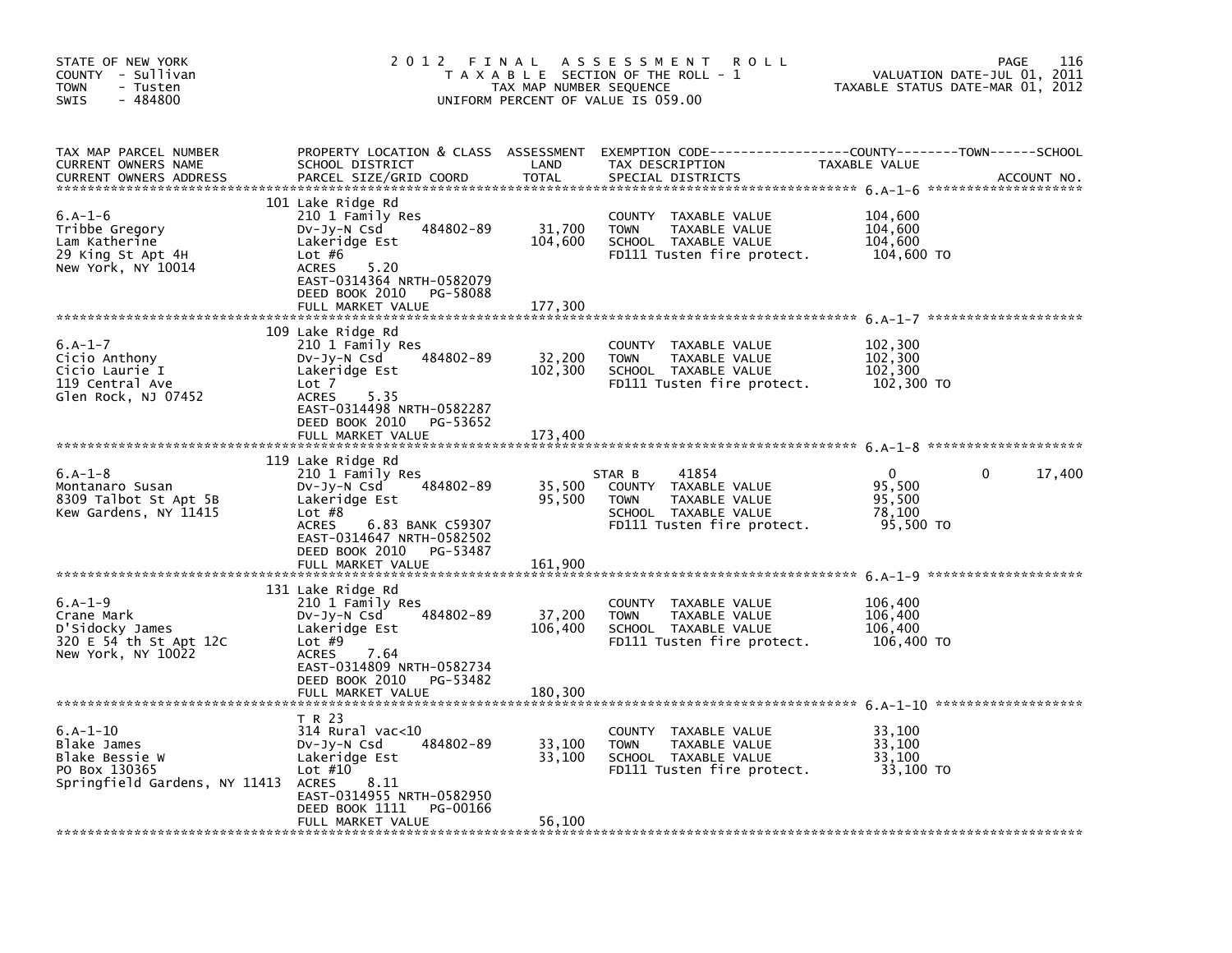| STATE OF NEW YORK<br>COUNTY - Sullivan<br><b>TOWN</b><br>- Tusten<br>$-484800$<br><b>SWIS</b>        | 2 0 1 2                                                                                                                                                                                                  | FINAL<br>TAX MAP NUMBER SEQUENCE | A S S E S S M E N T<br><b>ROLL</b><br>T A X A B L E SECTION OF THE ROLL - 1<br>UNIFORM PERCENT OF VALUE IS 059.00    |                                             | 117<br><b>PAGE</b><br>VALUATION DATE-JUL 01, 2011<br>TAXABLE STATUS DATE-MAR 01, 2012 |
|------------------------------------------------------------------------------------------------------|----------------------------------------------------------------------------------------------------------------------------------------------------------------------------------------------------------|----------------------------------|----------------------------------------------------------------------------------------------------------------------|---------------------------------------------|---------------------------------------------------------------------------------------|
| TAX MAP PARCEL NUMBER<br>CURRENT OWNERS NAME<br><b>CURRENT OWNERS ADDRESS</b>                        | PROPERTY LOCATION & CLASS ASSESSMENT<br>SCHOOL DISTRICT<br>PARCEL SIZE/GRID COORD                                                                                                                        | LAND<br><b>TOTAL</b>             | EXEMPTION CODE----<br>TAX DESCRIPTION<br>SPECIAL DISTRICTS                                                           | TAXABLE VALUE                               | --------COUNTY--------TOWN------SCHOOL<br>ACCOUNT NO.                                 |
| $6.A-1-11$<br>Vahle Van C<br>Wilson Eric Dnnis<br>57 1/2 Wyckoff St<br>Brooklyn, NY 11201            | 153 Lake Ridge Rd<br>210 1 Family Res<br>484802-89<br>$Dv-Jy-N$ Csd<br>Lake Ridge Est<br>Lot $#11$<br><b>ACRES</b><br>7.00<br>EAST-0315122 NRTH-0583146<br>DEED BOOK 2011<br>PG-694<br>FULL MARKET VALUE | 30,900<br>112,900<br>191,400     | <b>COUNTY</b><br>TAXABLE VALUE<br>TAXABLE VALUE<br><b>TOWN</b><br>SCHOOL TAXABLE VALUE<br>FD111 Tusten fire protect. | 112,900<br>112,900<br>112,900<br>112,900 TO |                                                                                       |
|                                                                                                      |                                                                                                                                                                                                          |                                  |                                                                                                                      |                                             |                                                                                       |
| $6.A-1-12$<br>Carter Michael<br>Mcauley Pamela<br>4 Maple Rd<br>Amityville, NY 11701                 | Tr 71<br>$314$ Rural vac<10<br>484802-89<br>DV-Jy-N Csd<br>Lake Ridge Est<br>Lot $#12$<br><b>ACRES</b><br>6.50<br>EAST-0315194 NRTH-0583359                                                              | 29,700<br>29,700                 | <b>COUNTY</b><br>TAXABLE VALUE<br><b>TOWN</b><br>TAXABLE VALUE<br>SCHOOL TAXABLE VALUE<br>FD111 Tusten fire protect. | 29,700<br>29,700<br>29,700<br>29,700 TO     |                                                                                       |
|                                                                                                      | DEED BOOK 2015<br>$PG-303$<br>FULL MARKET VALUE                                                                                                                                                          | 50,300                           |                                                                                                                      |                                             |                                                                                       |
|                                                                                                      |                                                                                                                                                                                                          |                                  |                                                                                                                      |                                             |                                                                                       |
| $6.A-1-13$<br>Zawadzki Slawomir<br>637 41 st St Apt 3E<br>Brooklyn, NY 11232                         | 165 Lake Ridge Rd<br>210 1 Family Res<br>484802-89<br>DV-Jy-N Csd<br>Lakeridge Est<br>Lot $#13$<br><b>ACRES</b><br>6.40<br>EAST-0315264 NRTH-0583586<br>DEED BOOK 3195<br>PG-365<br>FULL MARKET VALUE    | 29,400<br>69,400<br>117.600      | COUNTY TAXABLE VALUE<br><b>TOWN</b><br>TAXABLE VALUE<br>SCHOOL TAXABLE VALUE<br>FD111 Tusten fire protect.           | 69,400<br>69,400<br>69,400<br>69,400 TO     |                                                                                       |
|                                                                                                      |                                                                                                                                                                                                          |                                  |                                                                                                                      |                                             |                                                                                       |
| $6. A - 1 - 14$<br>Serrano Joseph Jr<br>128 15 th St<br>West babylon, NY 11704                       | T R 23<br>$314$ Rural vac< $10$<br>484802-89<br>DV-Jy-N Csd<br>Lakeridge Est<br>Lot 14<br>5.85<br><b>ACRES</b><br>EAST-0315329 NRTH-0583811<br>DEED BOOK 2011<br>PG-1822<br>FULL MARKET VALUE            | 28,200<br>28,200<br>47,800       | COUNTY TAXABLE VALUE<br><b>TOWN</b><br>TAXABLE VALUE<br>SCHOOL TAXABLE VALUE<br>FD111 Tusten fire protect.           | 28,200<br>28,200<br>28,200<br>28,200 TO     |                                                                                       |
|                                                                                                      |                                                                                                                                                                                                          |                                  |                                                                                                                      |                                             |                                                                                       |
| $6. A - 1 - 15$<br>Flouras Elias<br>Parikas-Flouras Kiriaki K<br>66-25 53 rd Rd<br>Maspeth, NY 11378 | T R 23<br>$314$ Rural vac< $10$<br>484802-89<br>DV-Jy-N Csd<br>Lakeridge Est<br>Lot $#15$<br><b>ACRES</b><br>5.13<br>EAST-0315408 NRTH-0584038<br>DEED BOOK 2011<br>PG-5689                              | 26,500<br>26,500                 | COUNTY TAXABLE VALUE<br>TAXABLE VALUE<br><b>TOWN</b><br>SCHOOL TAXABLE VALUE<br>FD111 Tusten fire protect.           | 26,500<br>26,500<br>26,500<br>26,500 TO     |                                                                                       |
|                                                                                                      | FULL MARKET VALUE                                                                                                                                                                                        | 44,900                           |                                                                                                                      |                                             |                                                                                       |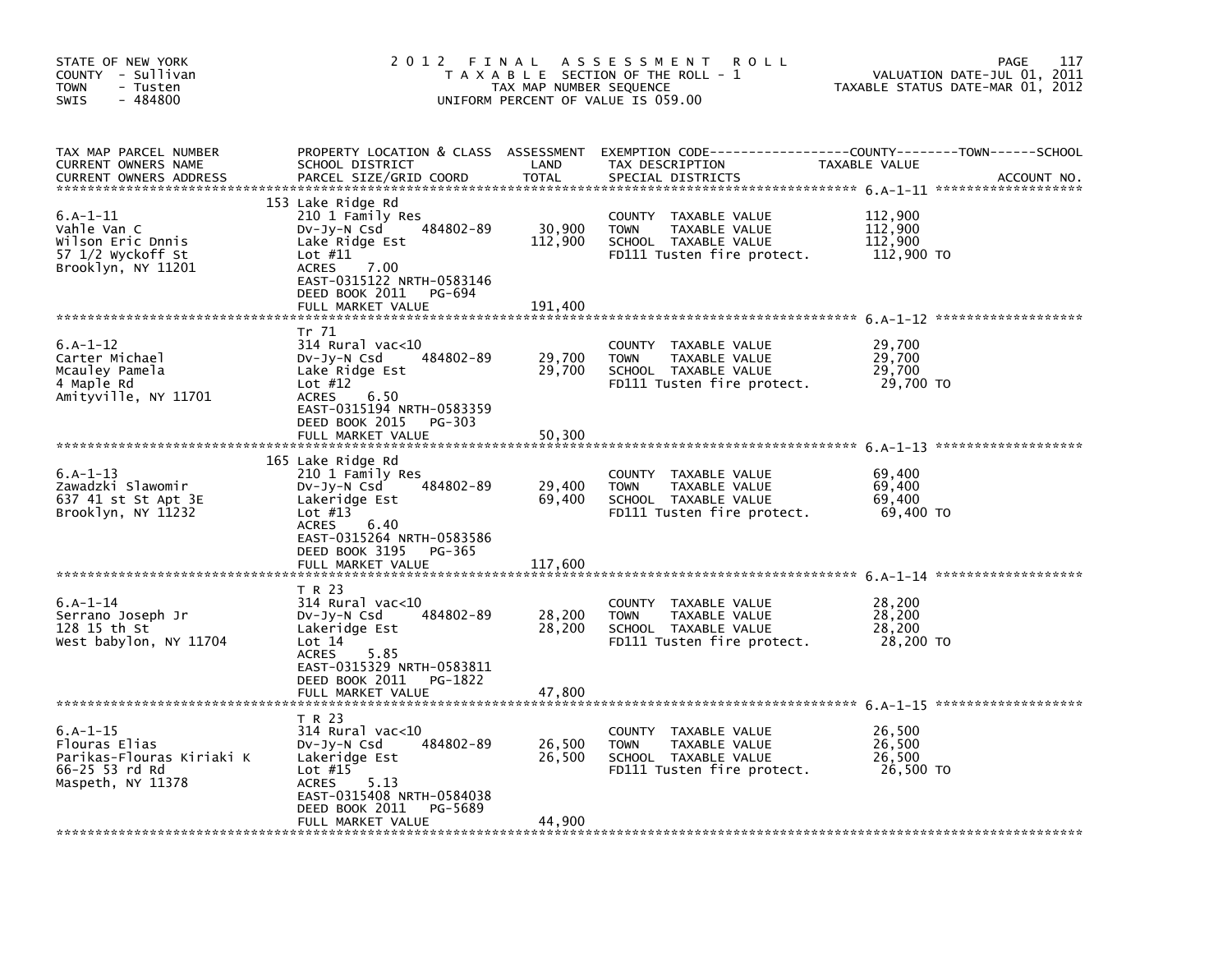| STATE OF NEW YORK<br>COUNTY - Sullivan<br>TOWN<br>- Tusten<br>$-484800$<br>SWIS                       | 2 0 1 2<br>FINAL<br>T A X A B L E SECTION OF THE ROLL - 1<br>TAX MAP NUMBER SEQUENCE<br>UNIFORM PERCENT OF VALUE IS 059.00                                                                                          | 118<br><b>PAGE</b><br>VALUATION DATE-JUL 01, 2011<br>TAXABLE STATUS DATE-MAR 01, 2012 |                                                                                                               |                                             |             |
|-------------------------------------------------------------------------------------------------------|---------------------------------------------------------------------------------------------------------------------------------------------------------------------------------------------------------------------|---------------------------------------------------------------------------------------|---------------------------------------------------------------------------------------------------------------|---------------------------------------------|-------------|
| TAX MAP PARCEL NUMBER<br>CURRENT OWNERS NAME<br><b>CURRENT OWNERS ADDRESS</b>                         | PROPERTY LOCATION & CLASS ASSESSMENT<br>SCHOOL DISTRICT<br>PARCEL SIZE/GRID COORD                                                                                                                                   | LAND<br><b>TOTAL</b>                                                                  | EXEMPTION CODE-----------------COUNTY-------TOWN------SCHOOL<br>TAX DESCRIPTION<br>SPECIAL DISTRICTS          | TAXABLE VALUE                               | ACCOUNT NO. |
| $6.A-1-16$<br>Triarsi Antonio<br>Triarsi Callie M<br>PO Box 408<br>Yonkers, NY 10703                  | LUXTONLK T R 23 Lake Ridge Rd<br>314 Rural vac<10<br>484802-89<br>$Dv-Jy-N$ Csd<br>Lakeridge Est<br>Lot $#16$<br>5.09<br><b>ACRES</b><br>EAST-0315477 NRTH-0584255<br>DEED BOOK 2863<br>PG-535<br>FULL MARKET VALUE | 26,300<br>26,300<br>44,600                                                            | COUNTY TAXABLE VALUE<br><b>TOWN</b><br>TAXABLE VALUE<br>SCHOOL TAXABLE VALUE<br>FD111 Tusten fire protect.    | 26,300<br>26,300<br>26,300<br>26,300 TO     |             |
| $6.A-1-17$<br>Triarsi Antonio Jr<br>Triarsi Callie M<br>PO Box 408<br>Yonkers, NY 10703               | RIDGERD Twn Rd 71<br>314 Rural vac<10<br>484802-89<br>DV-Jy-N Csd<br>Lakeridge Est<br>Lot $#17$<br>5.76<br><b>ACRES</b><br>EAST-0315547 NRTH-0584471<br>DEED BOOK 2217<br>PG-100<br>FULL MARKET VALUE               | 23,100<br>23,100<br>39,200                                                            | COUNTY<br>TAXABLE VALUE<br>TAXABLE VALUE<br><b>TOWN</b><br>SCHOOL TAXABLE VALUE<br>FD111 Tusten fire protect. | 23,100<br>23,100<br>23,100<br>23,100 TO     |             |
| $6.A-1-18$<br>Fuchs David<br>1067 E 14 th St<br>Brooklyn, NY 11230                                    | Lake Ridge Rd<br>314 Rural vac<10<br>484802-89<br>DV-Jy-N Csd<br>Lake Ridge Est<br>Lot 18<br><b>ACRES</b><br>6.72<br>EAST-0315612 NRTH-0584681<br>DEED BOOK 2420<br>PG-608<br>FULL MARKET VALUE                     | 30,200<br>30,200<br>51,200                                                            | COUNTY TAXABLE VALUE<br><b>TOWN</b><br>TAXABLE VALUE<br>SCHOOL TAXABLE VALUE<br>FD111 Tusten fire protect.    | 30,200<br>30,200<br>30,200<br>30,200 TO     |             |
| $6.A-1-19$<br>DeFreese Chris<br>2113 Bent Twig Rd<br>Edmand, OK 73013                                 | Twn Rd 71<br>314 Rural vac<10<br>484802-89<br>DV-Jy-N Csd<br>Lakeridge Est<br>Lot 19<br>6.95<br><b>ACRES</b><br>EAST-0315687 NRTH-0584911<br>DEED BOOK 2261<br>PG-51<br>FULL MARKET VALUE                           | 30,800<br>30,800<br>52,200                                                            | COUNTY TAXABLE VALUE<br><b>TOWN</b><br>TAXABLE VALUE<br>SCHOOL TAXABLE VALUE<br>FD111 Tusten fire protect.    | 30,800<br>30,800<br>30,800<br>30,800 TO     |             |
| $6.A-1-20$<br>Gallagher Denzil S<br>Gallagher Carolyn A<br>970 Kent Ave Apt P02<br>Brooklyn, NY 11205 | Tr 23<br>210 1 Family Res<br>484802-89<br>$Dv-Jy-N$ Csd<br>Lakeridge Estates<br>Lot 20<br><b>ACRES</b><br>6.43<br>EAST-0315754 NRTH-0585133<br>DEED BOOK 2010<br>PG-57574<br>FULL MARKET VALUE                      | 34,500<br>100,100<br>169,700                                                          | COUNTY TAXABLE VALUE<br><b>TOWN</b><br>TAXABLE VALUE<br>SCHOOL TAXABLE VALUE<br>FD111 Tusten fire protect.    | 100,100<br>100,100<br>100,100<br>100,100 TO |             |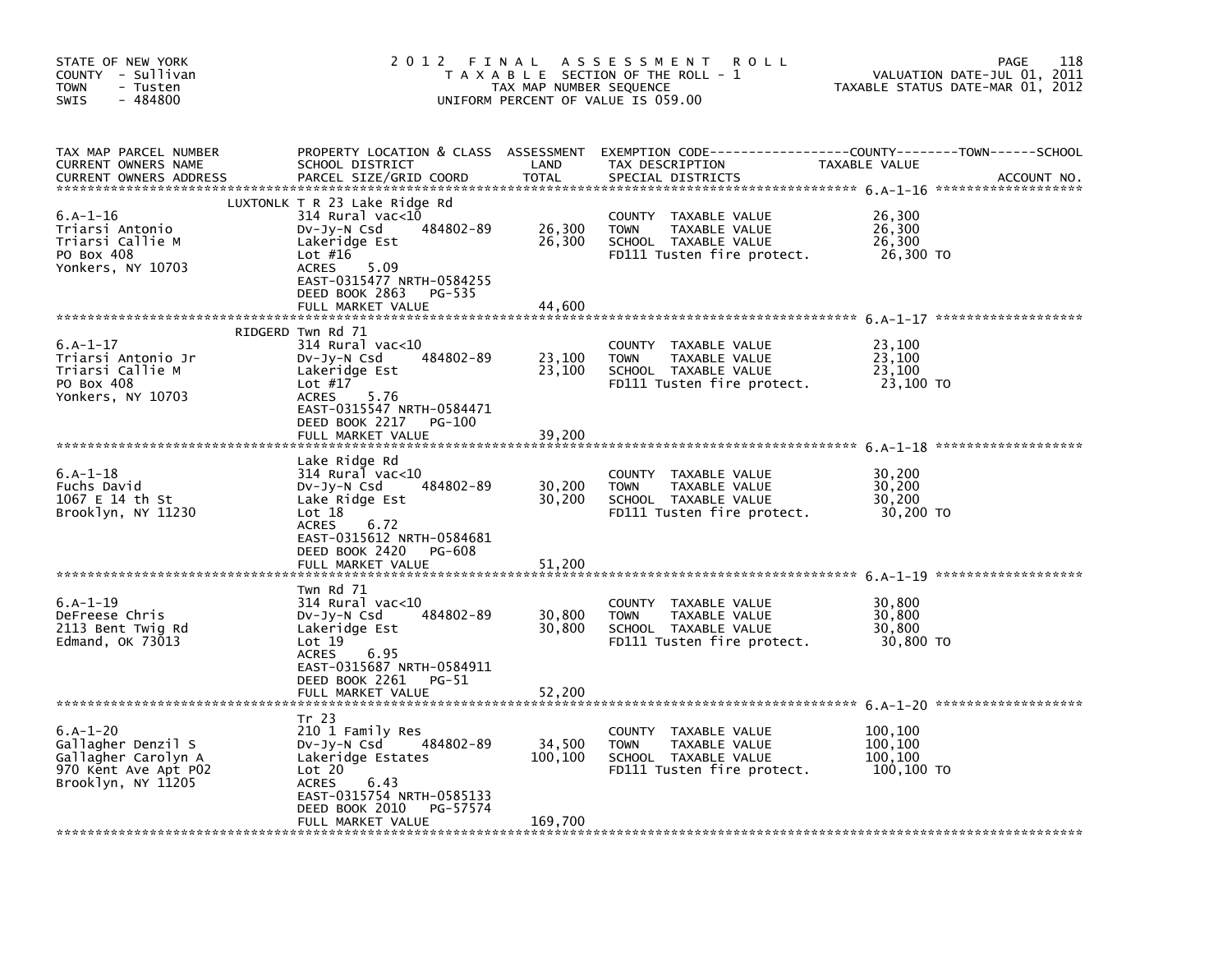| STATE OF NEW YORK<br>COUNTY - Sullivan<br><b>TOWN</b><br>- Tusten<br>$-484800$<br><b>SWIS</b>   | 2 0 1 2                                                                                                                                                                                              | FINAL<br>TAX MAP NUMBER SEQUENCE | A S S E S S M E N T<br><b>ROLL</b><br>T A X A B L E SECTION OF THE ROLL - 1<br>UNIFORM PERCENT OF VALUE IS 059.00    |                                         | 119<br>PAGE<br>VALUATION DATE-JUL 01, 2011<br>TAXABLE STATUS DATE-MAR 01, 2012 |
|-------------------------------------------------------------------------------------------------|------------------------------------------------------------------------------------------------------------------------------------------------------------------------------------------------------|----------------------------------|----------------------------------------------------------------------------------------------------------------------|-----------------------------------------|--------------------------------------------------------------------------------|
| TAX MAP PARCEL NUMBER<br>CURRENT OWNERS NAME<br><b>CURRENT OWNERS ADDRESS</b>                   | PROPERTY LOCATION & CLASS ASSESSMENT<br>SCHOOL DISTRICT<br>PARCEL SIZE/GRID COORD                                                                                                                    | LAND<br><b>TOTAL</b>             | EXEMPTION CODE----<br>TAX DESCRIPTION<br>SPECIAL DISTRICTS                                                           | TAXABLE VALUE                           | --------COUNTY--------TOWN------SCHOOL<br>ACCOUNT NO.                          |
| $6. A - 1 - 21$<br>Catskill Farms Inc<br>42 Proctor Rd<br>$E1dred$ , NY 12732                   | 233 Lake Ridge Rd<br>210 1 Family Res<br>484802-89<br>DV-Jy-N Csd<br>Lakeridge Est<br>Lot 21<br><b>ACRES</b><br>5.73<br>EAST-0315831 NRTH-0585353<br>DEED BOOK 2010<br>PG-57655<br>FULL MARKET VALUE | 33,000<br>64,800<br>109,800      | COUNTY<br>TAXABLE VALUE<br><b>TOWN</b><br>TAXABLE VALUE<br>SCHOOL TAXABLE VALUE<br>FD111 Tusten fire protect.        | 64,800<br>64,800<br>64,800<br>64,800 TO |                                                                                |
|                                                                                                 |                                                                                                                                                                                                      |                                  |                                                                                                                      |                                         |                                                                                |
| $6.A-1-22$<br>Brechbiel James A<br>Brechbiel Mary Corinne<br>20 Field Rd<br>Otisville, NY 10963 | T R 23<br>$314$ Rural vac< $10$<br>484802-89<br>DV-Jy-N Csd<br>Lake Ridge Est<br>Lot 22<br>5.52<br><b>ACRES</b><br>EAST-0315897 NRTH-0585578                                                         | 27,700<br>27,700                 | <b>COUNTY</b><br>TAXABLE VALUE<br>TAXABLE VALUE<br><b>TOWN</b><br>SCHOOL TAXABLE VALUE<br>FD111 Tusten fire protect. | 27,700<br>27,700<br>27,700<br>27,700 TO |                                                                                |
|                                                                                                 | DEED BOOK 1367<br><b>PG-208</b><br>FULL MARKET VALUE                                                                                                                                                 | 46,900                           |                                                                                                                      |                                         |                                                                                |
|                                                                                                 |                                                                                                                                                                                                      |                                  |                                                                                                                      |                                         |                                                                                |
| $6.A-1-23$<br>Burns Margaret Anna<br>Mt Hope Rd<br>PO Box 728<br>Otisville, NY 10963            | Twn Rd 71<br>$314$ Rural vac< $10$<br>484802-89<br>DV-Jy-N Csd<br>Lakeridge Estates<br>Lot $#23$<br>6.09<br><b>ACRES</b><br>EAST-0315968 NRTH-0585795<br>DEED BOOK 1386<br>PG-570                    | 28,600<br>28,600                 | COUNTY TAXABLE VALUE<br><b>TOWN</b><br>TAXABLE VALUE<br>SCHOOL TAXABLE VALUE<br>FD111 Tusten fire protect.           | 28,600<br>28,600<br>28,600<br>28,600 TO |                                                                                |
|                                                                                                 | FULL MARKET VALUE                                                                                                                                                                                    | 48.500                           |                                                                                                                      |                                         |                                                                                |
| $6.A-1-24$<br>Hall Harold R III<br>44 Quall Run<br>Randolph, NJ 07869                           | T R 23<br>$314$ Rural vac<10<br>484802-89<br>DV-Jy-N Csd<br>Lakeridge Est<br>Lot $#24$<br>6.64<br><b>ACRES</b><br>EAST-0316037 NRTH-0586016<br>DEED BOOK 1367<br><b>PG-203</b><br>FULL MARKET VALUE  | 30.000<br>30,000<br>50,800       | COUNTY TAXABLE VALUE<br><b>TOWN</b><br>TAXABLE VALUE<br>SCHOOL TAXABLE VALUE<br>FD111 Tusten fire protect.           | 30,000<br>30,000<br>30,000<br>30,000 TO |                                                                                |
|                                                                                                 |                                                                                                                                                                                                      |                                  |                                                                                                                      |                                         |                                                                                |
| $6.A - 1 - 25$<br>Catskill Farms Inc.<br>42 Proctor Rd<br>Eldred, NY 12732                      | T R 23<br>210 1 Family Res<br>484802-89<br>DV-Jy-N Csd<br>Lakeridge Est<br>Lot <sub>25</sub><br><b>ACRES</b><br>6.95<br>EAST-0316107 NRTH-0586231<br>DEED BOOK 2011<br>PG-8267                       | 35,800<br>89,400                 | COUNTY TAXABLE VALUE<br><b>TOWN</b><br>TAXABLE VALUE<br>SCHOOL TAXABLE VALUE<br>FD111 Tusten fire protect.           | 89,400<br>89,400<br>89,400<br>89,400 TO |                                                                                |
|                                                                                                 | FULL MARKET VALUE                                                                                                                                                                                    | 151,500                          |                                                                                                                      |                                         |                                                                                |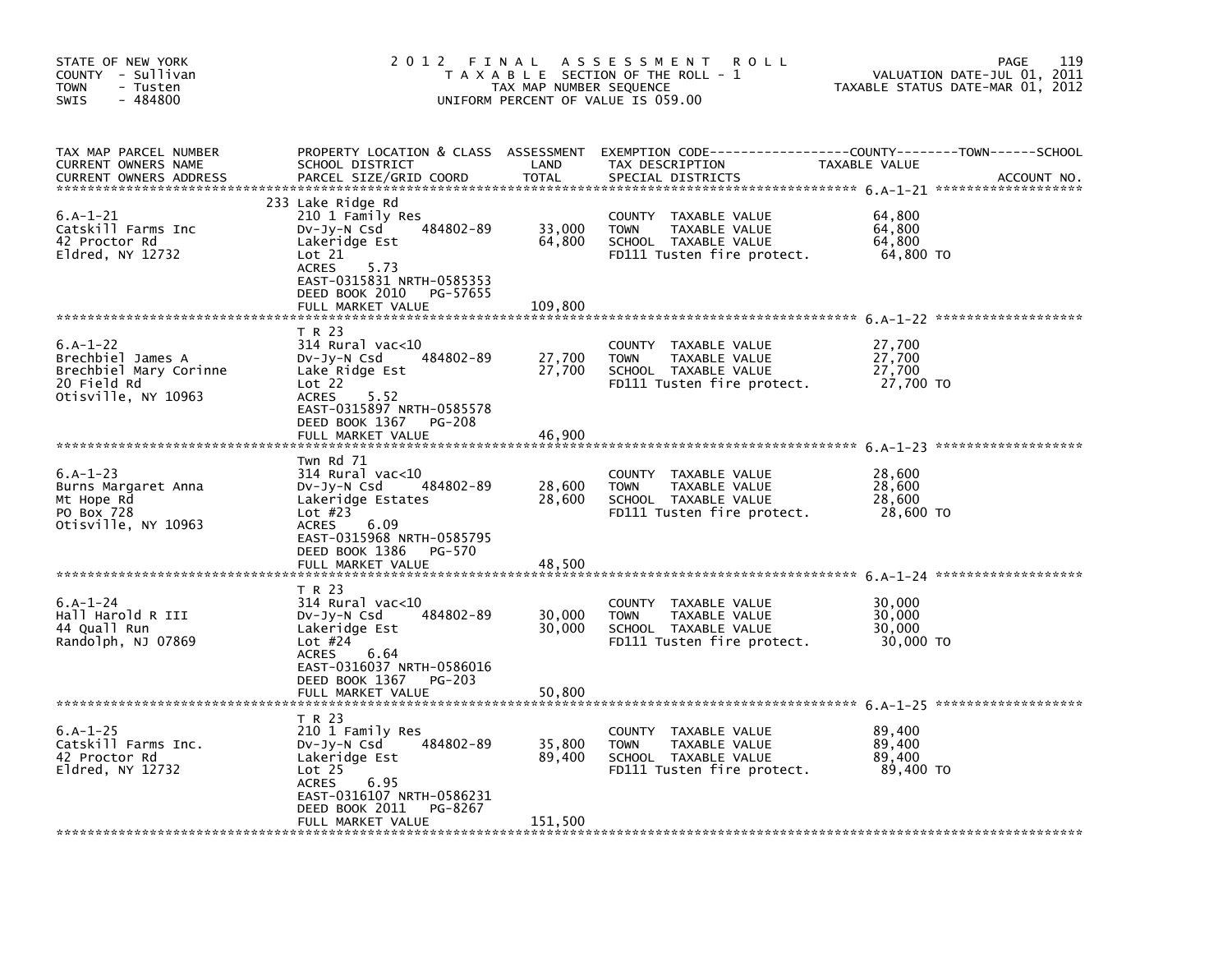| STATE OF NEW YORK<br>COUNTY - Sullivan<br><b>TOWN</b><br>- Tusten<br>SWIS<br>$-484800$  | FINAL<br>2012<br>T A X A B L E SECTION OF THE ROLL - 1<br>TAX MAP NUMBER SEQUENCE<br>UNIFORM PERCENT OF VALUE IS 059.00                                                             | 120<br><b>PAGE</b><br>VALUATION DATE-JUL 01, 2011<br>TAXABLE STATUS DATE-MAR 01, 2012 |                                                                                                            |                                         |             |
|-----------------------------------------------------------------------------------------|-------------------------------------------------------------------------------------------------------------------------------------------------------------------------------------|---------------------------------------------------------------------------------------|------------------------------------------------------------------------------------------------------------|-----------------------------------------|-------------|
| TAX MAP PARCEL NUMBER<br>CURRENT OWNERS NAME                                            | PROPERTY LOCATION & CLASS ASSESSMENT<br>SCHOOL DISTRICT                                                                                                                             | LAND                                                                                  | EXEMPTION CODE------------------COUNTY--------TOWN------SCHOOL<br>TAX DESCRIPTION                          | TAXABLE VALUE                           | ACCOUNT NO. |
| $6.A-1-26$<br>Chilelli Gianni<br>Caiazzo Rodolfo<br>366 Lucille Ave<br>Elmont, NY 11003 | T R 23<br>$322$ Rural vac $>10$<br>DV-Jy-N Csd<br>484802-89<br>Lakeridge Est<br>Lot $#26$<br>ACRES 10.18<br>EAST-0316202 NRTH-0586534<br>DEED BOOK 3287 PG-483<br>FULL MARKET VALUE | 36,600<br>36,600<br>62.000                                                            | COUNTY TAXABLE VALUE<br><b>TOWN</b><br>TAXABLE VALUE<br>SCHOOL TAXABLE VALUE<br>FD111 Tusten fire protect. | 36,600<br>36,600<br>36,600<br>36,600 TO |             |
| $6.A-1-27$<br>Jackman Melva L<br>119-39 Nashville Blvd<br>St. Albans, NY 11412          | LUXTONLAK T R 23<br>323 Vacant rural<br>484802-89<br>DV-JV-N Csd<br>Lake<br>Recreation Area<br>ACRES 79.58<br>EAST-0313516 NRTH-0582844<br>DEED BOOK 1718<br>PG-1718                | 25,000<br>25,000                                                                      | COUNTY TAXABLE VALUE<br>TAXABLE VALUE<br><b>TOWN</b><br>SCHOOL TAXABLE VALUE<br>FD111 Tusten fire protect. | 25,000<br>25,000<br>25,000<br>25,000 TO |             |
| $6.A-1-28$<br>Luxton Lake Property Owners<br>108-13 53 rd Ave<br>Corona, NY 11368       | Twn Rd 23<br>590 Park<br>Dv-Jy-N Csd 484802-89<br>ACRES 3.93<br>EAST-0312787 NRTH-0580298<br>DEED BOOK 3155 PG-398<br>FULL MARKET VALUE                                             | 17,200<br>17,200<br>29,200                                                            | COUNTY TAXABLE VALUE<br>TAXABLE VALUE<br><b>TOWN</b><br>SCHOOL TAXABLE VALUE<br>FD111 Tusten fire protect. | 17,200<br>17,200<br>17,200<br>17,200 TO |             |
| $6.A-1-29.1$<br>Mannino Vito<br>31 Douglass St<br>Brooklyn, NY 11231                    | Es 23<br>311 Res vac land<br>484802-89<br>$Dv-Jv-N$ Csd<br>Luxton Lake<br>FRNT 340.00 DPTH 70.00<br>EAST-0312877 NRTH-0579817<br>DEED BOOK 2558<br>PG-307<br>FULL MARKET VALUE      | 2,700<br>2.700<br>4,600                                                               | COUNTY TAXABLE VALUE<br>TAXABLE VALUE<br><b>TOWN</b><br>SCHOOL TAXABLE VALUE<br>FD111 Tusten fire protect. | 2,700<br>2,700<br>2.700<br>2.700 TO     |             |
|                                                                                         |                                                                                                                                                                                     |                                                                                       |                                                                                                            |                                         |             |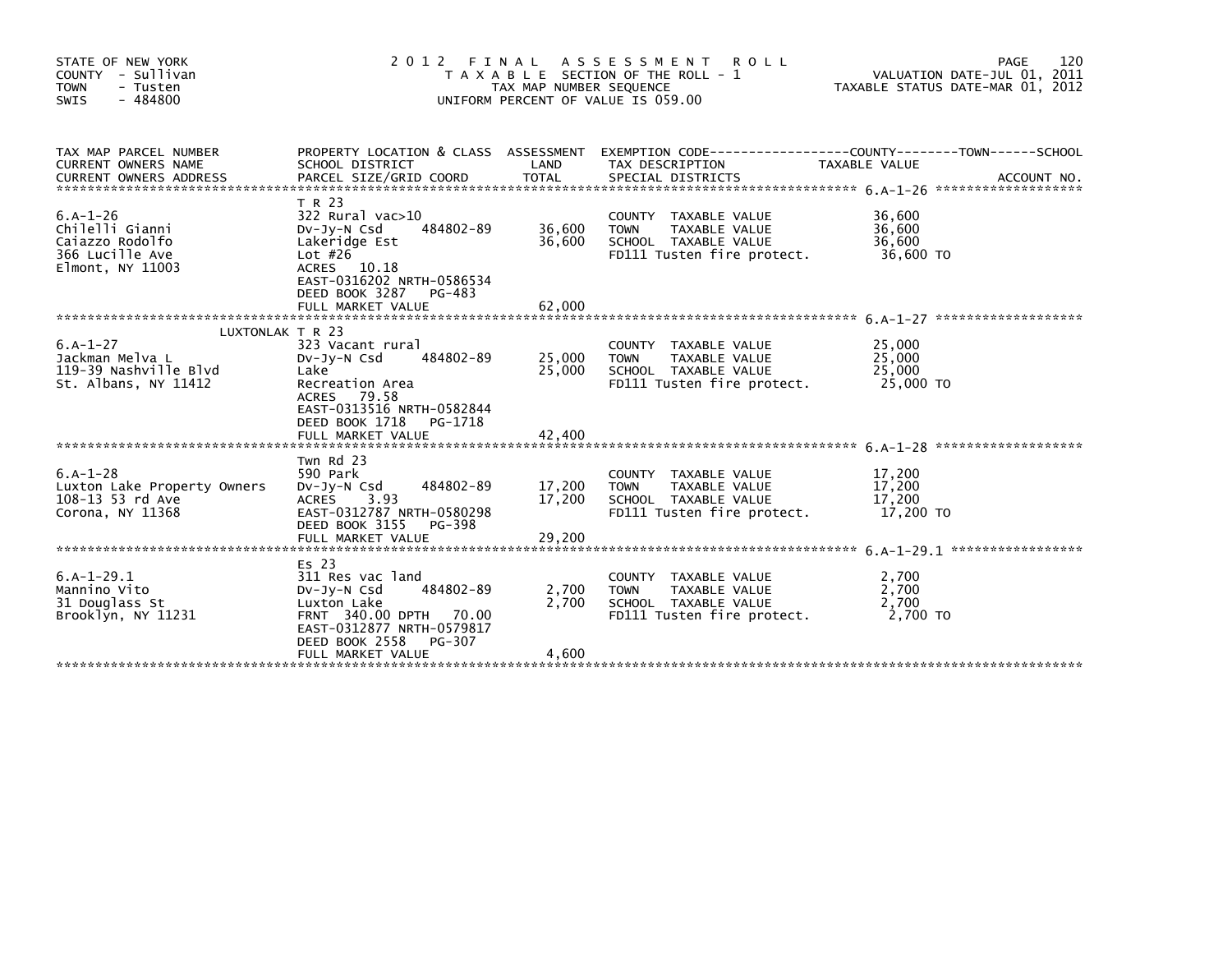| STATE OF NEW YORK | 2012 FINAL ASSESSMENT ROLL            | 121<br>PAGE                      |
|-------------------|---------------------------------------|----------------------------------|
| COUNTY - Sullivan | T A X A B L E SECTION OF THE ROLL - 1 | VALUATION DATE-JUL 01, 2011      |
| TOWN<br>- Tusten  | MAP SECTION - 006                     | TAXABLE STATUS DATE-MAR 01, 2012 |
| - 484800<br>SWIS  | $SUB - SECTION - A$                   | RPS150/V04/L015                  |
|                   | UNIFORM PERCENT OF VALUE IS 059.00    | CURRENT DATE $6/19/2012$         |

| CODE DISTRICT NAME PARCELS | TOTAL EXTENSION<br>TYPF | EXTENSION<br><b>VALUE</b> | AD VALOREM<br>VALUE | <b>FXFMPT</b><br>AMOUNT | TAXABLE<br><b>VALUE</b> |
|----------------------------|-------------------------|---------------------------|---------------------|-------------------------|-------------------------|
| FD111 Tusten fire pr       | 29 TOTAL                |                           | 1456.500            | 29,800                  | 1426.700                |

#### \*\*\* S C H O O L D I S T R I C T S U M M A R Y \*\*\*

| CODE   | DISTRICT NAME | <b>TOTAL</b><br><b>PARCELS</b> | ASSESSED<br>LAND | ASSESSED<br><b>TOTAL</b> | <b>EXEMPT</b><br><b>AMOUNT</b> | TOTAL<br><b>TAXABLE</b> | <b>STAR</b><br><b>AMOUNT</b> | <b>STAR</b><br><b>TAXABLE</b> |
|--------|---------------|--------------------------------|------------------|--------------------------|--------------------------------|-------------------------|------------------------------|-------------------------------|
| 484802 | DV-JV-N Csd   | 29                             | 827.500          | 1456.500                 | 29,800                         | 1426.700                | 17,400                       | 1409,300                      |
|        | SUB-TOTAL     | 29                             | 827.500          | 1456.500                 | 29,800                         | 1426.700                | 17.400                       | 1409,300                      |
| 484889 | Nar Library   | 29                             | 827,500          | 1456,500                 | 29,800                         | 1426.700                | 17,400                       | 1409,300                      |
|        | T O T A L     | 58                             | 1655,000         | 2913,000                 | 59,600                         | 2853,400                | 34,800                       | 2818,600                      |

\*\*\* S Y S T E M C O D E S S U M M A R Y \*\*\*

NO SYSTEM EXEMPTIONS AT THIS LEVEL

| CODE           | DESCRIPTION          | <b>TOTAL</b><br><b>PARCELS</b> | <b>COUNTY</b> | <b>TOWN</b> | SCHOOL         |
|----------------|----------------------|--------------------------------|---------------|-------------|----------------|
| 25230<br>41854 | N/P IMPROV<br>STAR B |                                | 29,800        | 29,800      | 29,800<br>.400 |
|                | T O T A L            |                                | 29,800        | 29,800      | 47,200         |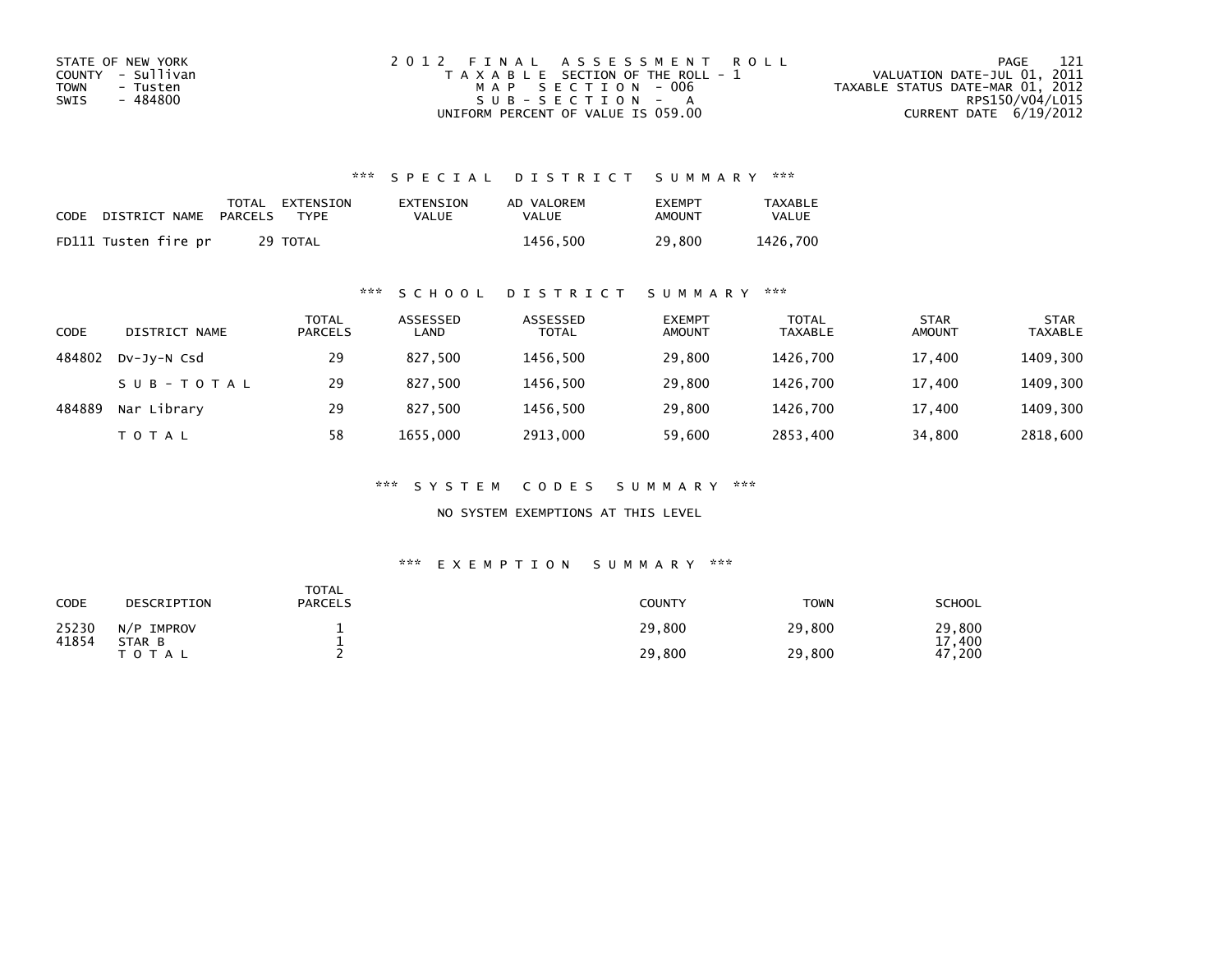| STATE OF NEW YORK       | 2012 FINAL ASSESSMENT ROLL            | 122<br>PAGE                      |
|-------------------------|---------------------------------------|----------------------------------|
| COUNTY - Sullivan       | T A X A B L E SECTION OF THE ROLL - 1 | VALUATION DATE-JUL 01, 2011      |
| <b>TOWN</b><br>- Tusten | MAP SECTION - 006                     | TAXABLE STATUS DATE-MAR 01, 2012 |
| - 484800<br>SWIS        | $SUB - SECTION - A$                   | RPS150/V04/L015                  |
|                         | UNIFORM PERCENT OF VALUE IS 059.00    | CURRENT DATE 6/19/2012           |

| ROLL       | DESCRIPTION    | <b>TOTAL</b>   | <b>ASSESSED</b> | ASSESSED | <b>TAXABLE</b> | <b>TAXABLE</b> | <b>TAXABLE</b> | <b>STAR</b>    |
|------------|----------------|----------------|-----------------|----------|----------------|----------------|----------------|----------------|
| <b>SEC</b> |                | <b>PARCELS</b> | _AND            | TOTAL    | <b>COUNTY</b>  | <b>TOWN</b>    | <b>SCHOOL</b>  | <b>TAXABLE</b> |
|            | <b>TAXABLE</b> | 29             | 7,500<br>827    | 1456,500 | 1426.700       | 1426.700       | 1426.700       | 1409,300       |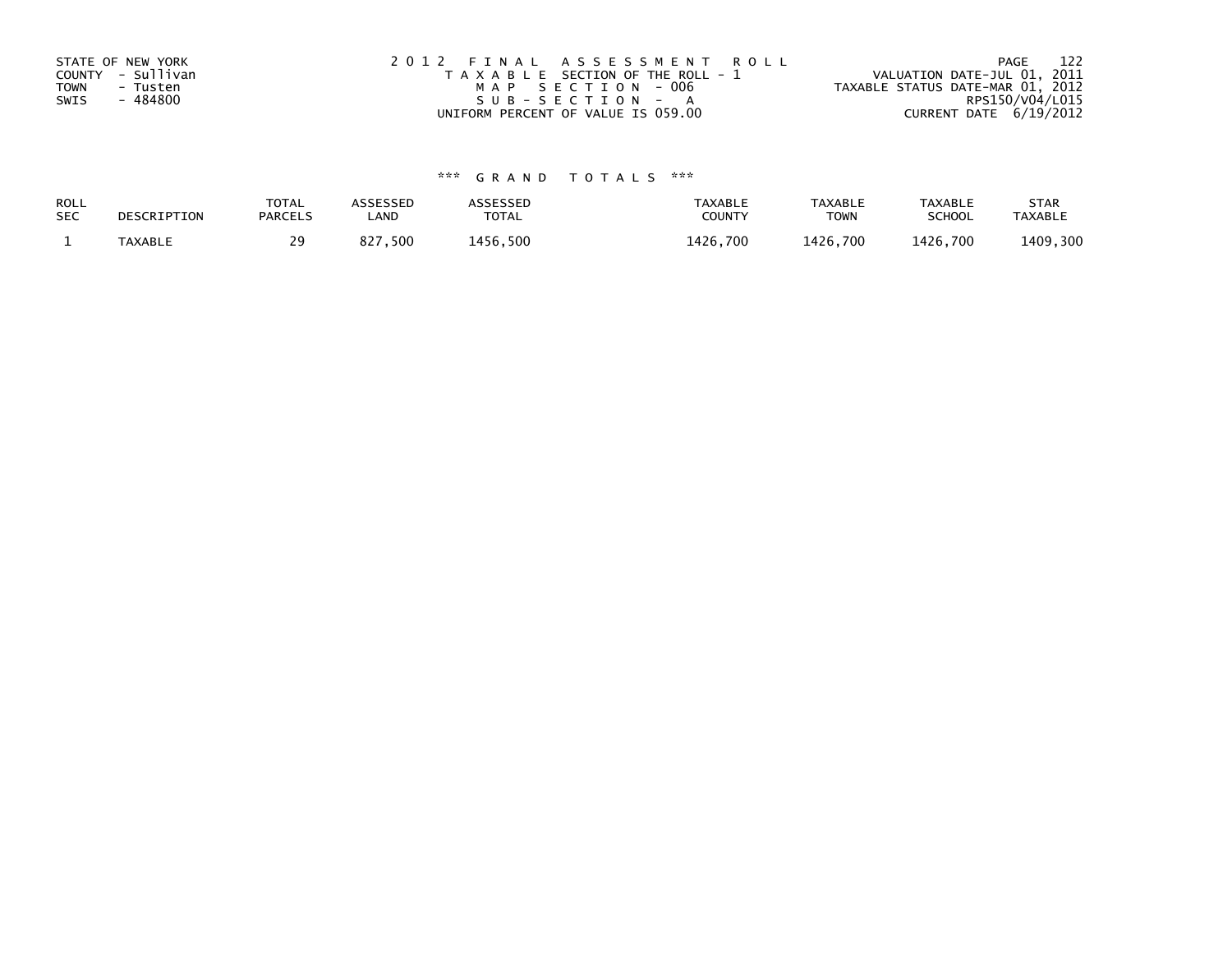| STATE OF NEW YORK<br>COUNTY - Sullivan<br><b>TOWN</b><br>- Tusten<br>$-484800$<br><b>SWIS</b>         | 2012 FINAL                                                                                                                                                                                            | TAX MAP NUMBER SEQUENCE      | A S S E S S M E N T<br><b>ROLL</b><br>T A X A B L E SECTION OF THE ROLL - 1<br>UNIFORM PERCENT OF VALUE IS 059.00    | VALUATION DATE-JUL 01,<br>TAXABLE STATUS DATE-MAR 01, 2012 | 123<br>PAGE<br>2011 |
|-------------------------------------------------------------------------------------------------------|-------------------------------------------------------------------------------------------------------------------------------------------------------------------------------------------------------|------------------------------|----------------------------------------------------------------------------------------------------------------------|------------------------------------------------------------|---------------------|
| TAX MAP PARCEL NUMBER<br>CURRENT OWNERS NAME<br><b>CURRENT OWNERS ADDRESS</b>                         | PROPERTY LOCATION & CLASS ASSESSMENT<br>SCHOOL DISTRICT<br>PARCEL SIZE/GRID COORD                                                                                                                     | LAND<br><b>TOTAL</b>         | EXEMPTION CODE-----------------COUNTY-------TOWN------SCHOOL<br>TAX DESCRIPTION<br>SPECIAL DISTRICTS                 | TAXABLE VALUE                                              | ACCOUNT NO.         |
| $6.B-1-1$<br>Mickahail Albert<br>Mickahail Sanaa<br>423 Vail Rd<br>Parsippany, NJ 07054               | T R 23<br>$314$ Rural vac<10<br>484802-89<br>DV-Jy-N Csd<br>Lakeridge Est<br>Lot $#27$<br><b>ACRES</b><br>7.14<br>EAST-0314676 NRTH-0581418<br>DEED BOOK 1020<br>PG-00064<br>FULL MARKET VALUE        | 28,500<br>28,500<br>48,300   | COUNTY TAXABLE VALUE<br><b>TOWN</b><br>TAXABLE VALUE<br>SCHOOL TAXABLE VALUE<br>FD111 Tusten fire protect.           | 28,500<br>28,500<br>28,500<br>28,500 TO                    |                     |
|                                                                                                       |                                                                                                                                                                                                       |                              |                                                                                                                      |                                                            |                     |
| $6.B-1-2$<br>McGarry Loretta<br>70 Governeur St Apt 5F<br>New York, NY 10002                          | LOT28 T R 71<br>$314$ Rural vac< $10$<br>484802-89<br>DV-Jy-N Csd<br>Lakeridge Est<br>Lot $#28$<br><b>ACRES</b><br>5.81<br>EAST-0315480 NRTH-0582302                                                  | 25,400<br>25,400             | <b>COUNTY</b><br>TAXABLE VALUE<br><b>TOWN</b><br>TAXABLE VALUE<br>SCHOOL TAXABLE VALUE<br>FD111 Tusten fire protect. | 25,400<br>25,400<br>25,400<br>25,400 TO                    |                     |
|                                                                                                       | DEED BOOK 3001<br>PG-316<br>FULL MARKET VALUE                                                                                                                                                         | 43,100                       |                                                                                                                      |                                                            |                     |
|                                                                                                       |                                                                                                                                                                                                       |                              |                                                                                                                      |                                                            |                     |
| $6.B-1-3$<br>Leone Steven R<br>9 Cedar St<br>Tuckahoe, NY 10707                                       | 160 Lake Ridge Rd<br>210 1 Family Res<br>484802-89<br>DV-Jy-N Csd<br>Lakeridge Est<br>Lot $#29$<br>5.57<br><b>ACRES</b><br>EAST-0315818 NRTH-0582859<br>DEED BOOK 2467<br>PG-483<br>FULL MARKET VALUE | 30,000<br>120,200<br>203.700 | COUNTY TAXABLE VALUE<br><b>TOWN</b><br>TAXABLE VALUE<br>SCHOOL TAXABLE VALUE<br>FD111 Tusten fire protect.           | 120,200<br>120,200<br>120,200<br>120,200 TO                |                     |
|                                                                                                       | Lake Ridge (TR 71) Rd                                                                                                                                                                                 |                              |                                                                                                                      |                                                            |                     |
| $6.B-1-4$<br>Lewis Mitchell S<br>Lewis Linda F<br>80 E End Ave Apt 6B<br>New York, NY 10028           | $314$ Rural vac<10<br>484802-89<br>Dv-Jy-N Csd<br>Lakeridge Est<br>Lot $#30$<br>5.58<br><b>ACRES</b><br>EAST-0316041 NRTH-0583230<br>DEED BOOK 2722<br>PG-593                                         | 25,100<br>25,100             | COUNTY TAXABLE VALUE<br><b>TOWN</b><br>TAXABLE VALUE<br>SCHOOL TAXABLE VALUE<br>FD111 Tusten fire protect.           | 25,100<br>25,100<br>25,100<br>25,100 TO                    |                     |
|                                                                                                       | FULL MARKET VALUE                                                                                                                                                                                     | 42,500                       |                                                                                                                      |                                                            |                     |
| $6.B-1-5$<br>Gawronski Stefan<br>Bartlomiej Gawronski<br>2820 W 8 th St Apt 12G<br>Brooklyn, NY 11224 | 186 Lake Ridge Rd<br>210 1 Family Res<br>484802-89<br>DV-JY-N Csd<br>Lakeridge Estates<br>Lot $#31$<br>6.63<br><b>ACRES</b><br>EAST-0316239 NRTH-0583559<br>DEED BOOK 3031<br><b>PG-70</b>            | 29,800<br>77,500             | COUNTY TAXABLE VALUE<br>TAXABLE VALUE<br><b>TOWN</b><br>SCHOOL TAXABLE VALUE<br>FD111 Tusten fire protect.           | 77,500<br>77,500<br>77,500<br>77,500 TO                    |                     |
|                                                                                                       | FULL MARKET VALUE                                                                                                                                                                                     | 131,400                      |                                                                                                                      |                                                            |                     |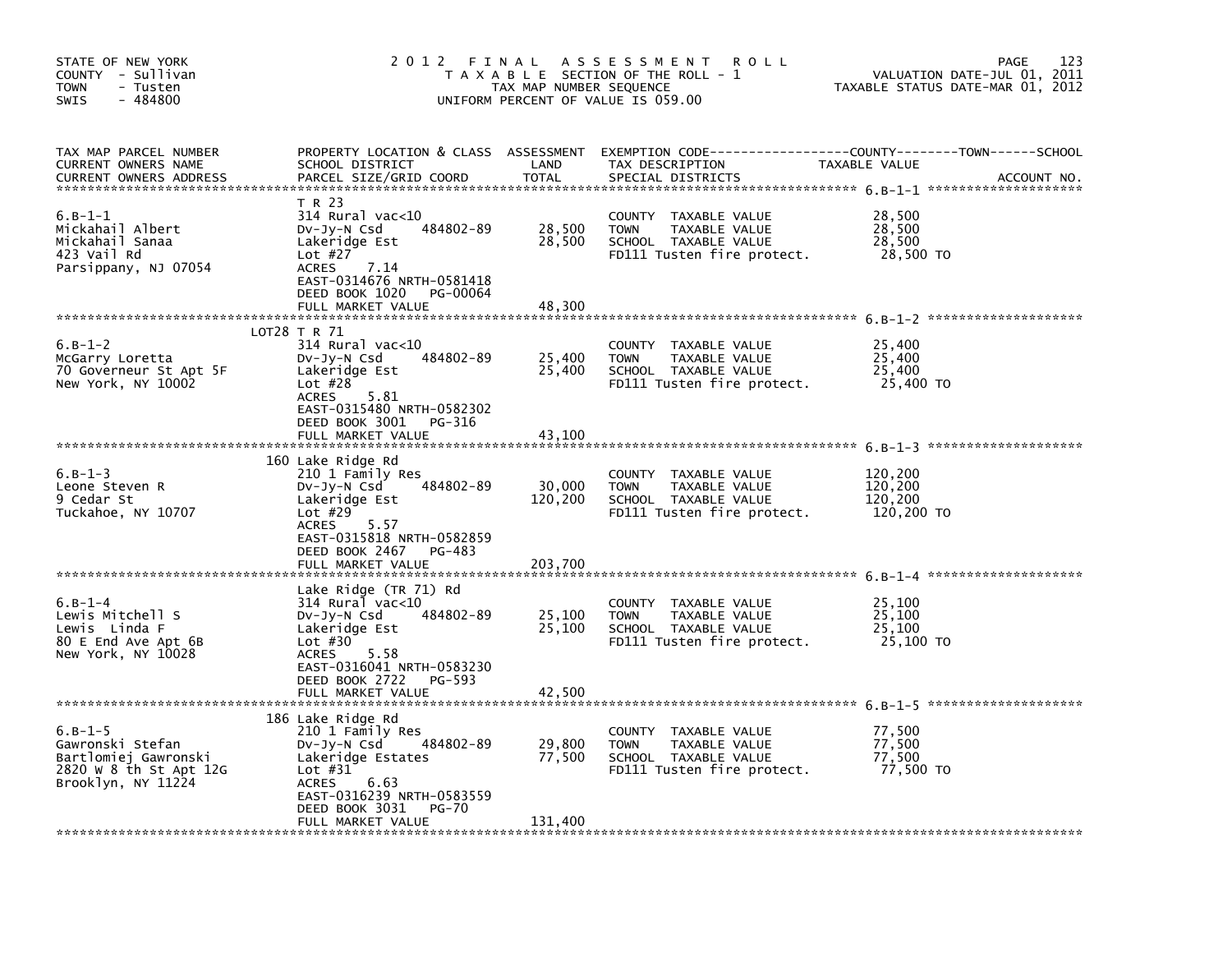| STATE OF NEW YORK<br>COUNTY - Sullivan<br><b>TOWN</b><br>- Tusten<br>$-484800$<br><b>SWIS</b>           | 2 0 1 2<br>FINAL<br>T A X A B L E SECTION OF THE ROLL - 1<br>TAX MAP NUMBER SEQUENCE<br>UNIFORM PERCENT OF VALUE IS 059.00                                                               | 124<br><b>PAGE</b><br>VALUATION DATE-JUL 01, 2011<br>TAXABLE STATUS DATE-MAR 01, 2012 |                                                                                                                      |                                             |             |
|---------------------------------------------------------------------------------------------------------|------------------------------------------------------------------------------------------------------------------------------------------------------------------------------------------|---------------------------------------------------------------------------------------|----------------------------------------------------------------------------------------------------------------------|---------------------------------------------|-------------|
| TAX MAP PARCEL NUMBER<br>CURRENT OWNERS NAME<br><b>CURRENT OWNERS ADDRESS</b>                           | PROPERTY LOCATION & CLASS ASSESSMENT<br>SCHOOL DISTRICT<br>PARCEL SIZE/GRID COORD                                                                                                        | LAND<br><b>TOTAL</b>                                                                  | EXEMPTION CODE------------------COUNTY--------TOWN------SCHOOL<br>TAX DESCRIPTION<br>SPECIAL DISTRICTS               | TAXABLE VALUE                               | ACCOUNT NO. |
| $6. B - 1 - 6$<br>Duckett William<br>339 Miller Place Rd<br>Miller Place, NY 11764                      | T R 23<br>312 Vac w/imprv<br>484802-89<br>DV-Jy-N Csd<br>Lakeridge Est<br>Lot $#32$<br><b>ACRES</b><br>5.48<br>EAST-0316404 NRTH-0583829<br>DEED BOOK 2965<br>PG-38<br>FULL MARKET VALUE | 24,900<br>25,100<br>42,500                                                            | COUNTY TAXABLE VALUE<br><b>TOWN</b><br>TAXABLE VALUE<br>SCHOOL TAXABLE VALUE<br>FD111 Tusten fire protect.           | 25,100<br>25.100<br>25,100<br>25,100 TO     |             |
|                                                                                                         |                                                                                                                                                                                          |                                                                                       |                                                                                                                      |                                             |             |
| $6.B-1-7$<br>McDonald Sean David<br>Dougherty Emily Ryan<br>265 W 20 th St Apt 4W<br>New York, NY 10011 | LOT 33 T R 23<br>210 1 Family Res<br>484802-89<br>$Dv-Jy-N$ Csd<br>Lakeridge Est<br>5.76<br><b>ACRES</b><br>EAST-0316456 NRTH-0584089<br>DEED BOOK 2011<br>PG-6369                       | 28,300<br>104,100                                                                     | COUNTY TAXABLE VALUE<br><b>TOWN</b><br>TAXABLE VALUE<br>SCHOOL TAXABLE VALUE<br>FD111 Tusten fire protect.           | 104,100<br>104,100<br>104,100<br>104,100 TO |             |
|                                                                                                         | FULL MARKET VALUE                                                                                                                                                                        | 176,400                                                                               |                                                                                                                      |                                             |             |
| $6. B - 1 - 8$<br>Hall Harold R III<br>44 Quall Run<br>Randolph, NJ 07869                               | T R 23<br>$314$ Rural vac< $10$<br>484802-89<br>$Dv-Jy-N$ Csd<br>Lakeridge Est<br>Lot $#34$<br><b>ACRES</b><br>5.76<br>EAST-0316513 NRTH-0584342<br>DEED BOOK 1367 PG-211                | 25,300<br>25,300                                                                      | <b>COUNTY</b><br>TAXABLE VALUE<br>TAXABLE VALUE<br><b>TOWN</b><br>SCHOOL TAXABLE VALUE<br>FD111 Tusten fire protect. | 25,300<br>25,300<br>25,300<br>25,300 TO     |             |
|                                                                                                         | FULL MARKET VALUE                                                                                                                                                                        | 42,900                                                                                |                                                                                                                      |                                             |             |
|                                                                                                         |                                                                                                                                                                                          |                                                                                       |                                                                                                                      |                                             |             |
| $6. B - 1 - 9$<br>Yodice Harold<br>452 Old Loomis Rd<br>Liberty, NY 12754                               | LOT35 Twn Rd 71<br>314 Rural vac<10<br>484802-89<br>DV-Jy-N Csd<br>Lakeridge Est<br><b>ACRES</b><br>5.76<br>EAST-0316574 NRTH-0584605<br>DEED BOOK 2995<br>PG-307<br>FULL MARKET VALUE   | 25,300<br>25,300<br>42.900                                                            | COUNTY TAXABLE VALUE<br><b>TOWN</b><br>TAXABLE VALUE<br>SCHOOL TAXABLE VALUE<br>FD111 Tusten fire protect.           | 25,300<br>25.300<br>25,300<br>25,300 TO     |             |
|                                                                                                         |                                                                                                                                                                                          |                                                                                       |                                                                                                                      |                                             |             |
| $6.B-1-10$<br>Wright Kevin<br>Wright Denise<br>2145 Louis Kossuth Ave<br>Ronkonkoma, NY 11779           | 230 Lake Ridge Rd<br>210 1 Family Res<br>484802-89<br>DV-Jy-N Csd<br>Lakeridge Est<br>Lot $#36$<br><b>ACRES</b><br>5.76<br>EAST-0316628 NRTH-0584867<br>DEED BOOK 3570<br>PG-657         | 30,300<br>79,200                                                                      | COUNTY TAXABLE VALUE<br><b>TOWN</b><br>TAXABLE VALUE<br>SCHOOL TAXABLE VALUE<br>FD111 Tusten fire protect.           | 79,200<br>79,200<br>79,200<br>79,200 TO     |             |
|                                                                                                         | FULL MARKET VALUE                                                                                                                                                                        | 134,200                                                                               |                                                                                                                      |                                             |             |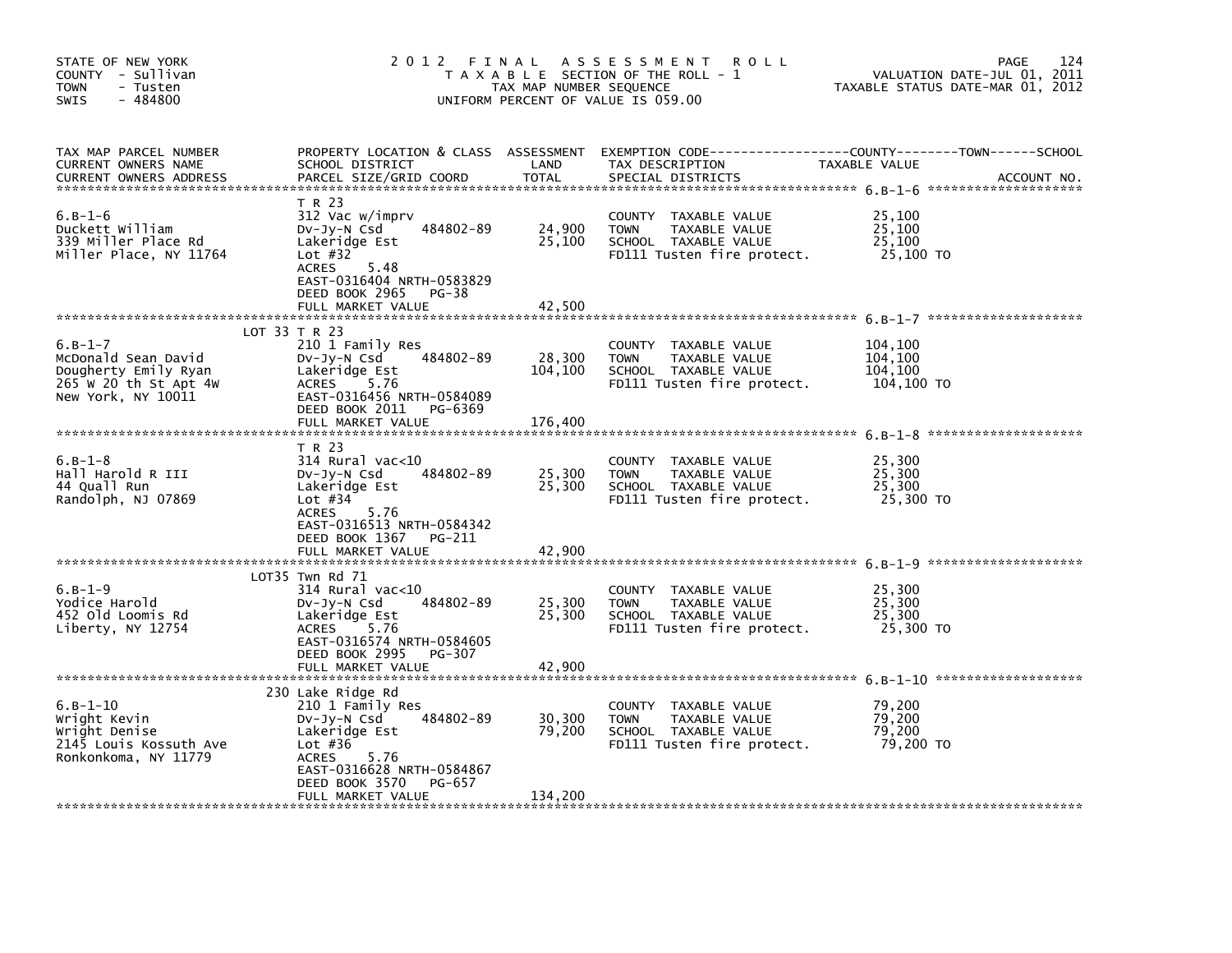| STATE OF NEW YORK<br>COUNTY - Sullivan<br><b>TOWN</b><br>- Tusten<br>$-484800$<br><b>SWIS</b>                                         | 2012 FINAL                                                                                                                                                                                        | TAX MAP NUMBER SEQUENCE    | <b>ROLL</b><br>A S S E S S M E N T<br>T A X A B L E SECTION OF THE ROLL - 1<br>UNIFORM PERCENT OF VALUE IS 059.00 |                                         | 125<br>PAGE<br>VALUATION DATE-JUL 01, 2011<br>TAXABLE STATUS DATE-MAR 01, 2012 |
|---------------------------------------------------------------------------------------------------------------------------------------|---------------------------------------------------------------------------------------------------------------------------------------------------------------------------------------------------|----------------------------|-------------------------------------------------------------------------------------------------------------------|-----------------------------------------|--------------------------------------------------------------------------------|
| TAX MAP PARCEL NUMBER<br>CURRENT OWNERS NAME<br><b>CURRENT OWNERS ADDRESS</b>                                                         | PROPERTY LOCATION & CLASS ASSESSMENT<br>SCHOOL DISTRICT<br>PARCEL SIZE/GRID COORD                                                                                                                 | LAND<br><b>TOTAL</b>       | TAX DESCRIPTION<br>SPECIAL DISTRICTS                                                                              | TAXABLE VALUE                           | ACCOUNT NO.                                                                    |
| $6. B - 1 - 11$<br>Hall Brooks<br>1045 Washington Green<br>New Windsor, NY 12553-6911                                                 | T R 23<br>$314$ Rural vac<10<br>484802-89<br>DV-Jy-N Csd<br>Lakeridge Est<br>Lot $#37$<br><b>ACRES</b><br>5.76<br>EAST-0316676 NRTH-0585115<br>DEED BOOK 1843<br>PG-337<br>FULL MARKET VALUE      | 25,300<br>25,300<br>42.900 | COUNTY TAXABLE VALUE<br><b>TOWN</b><br>TAXABLE VALUE<br>SCHOOL TAXABLE VALUE<br>FD111 Tusten fire protect.        | 25,300<br>25,300<br>25,300<br>25,300 TO |                                                                                |
|                                                                                                                                       |                                                                                                                                                                                                   |                            |                                                                                                                   |                                         |                                                                                |
| $6.B-1-12$<br>Watson Saleem<br>1972 Andrews Ct<br>Oceanside, CA 92054                                                                 | Cr <sub>25</sub><br>314 Rural vac<10<br>484802-89<br>$Dv-Jy-N$ Csd<br>Lakeridge Estates<br>Lot $#38$<br><b>ACRES</b><br>5.76<br>EAST-0316735 NRTH-0585371                                         | 25,300<br>25,300           | COUNTY<br>TAXABLE VALUE<br><b>TOWN</b><br>TAXABLE VALUE<br>SCHOOL TAXABLE VALUE<br>FD111 Tusten fire protect.     | 25,300<br>25,300<br>25,300<br>25,300 TO |                                                                                |
|                                                                                                                                       | DEED BOOK 1117<br>PG-00282<br>FULL MARKET VALUE                                                                                                                                                   | 42,900                     |                                                                                                                   |                                         |                                                                                |
| $6.B-1-13$<br>Escolbord Miguel A Soto<br>Santiago Maria M<br>111-29 121 st St<br>Ozone Park, NY 11420-1340                            | T R 23<br>$314$ Rural vac< $10$<br>484802-89<br>Dv-Jy-N Csd<br>Lakeridge Est<br>Lot $#39$<br>5.76<br><b>ACRES</b><br>EAST-0316792 NRTH-0585632<br>DEED BOOK 3072<br>PG-487                        | 25,300<br>25,300           | COUNTY TAXABLE VALUE<br>TAXABLE VALUE<br><b>TOWN</b><br>SCHOOL TAXABLE VALUE<br>FD111 Tusten fire protect.        | 25,300<br>25,300<br>25,300<br>25,300 TO |                                                                                |
|                                                                                                                                       | FULL MARKET VALUE                                                                                                                                                                                 | 42.900                     |                                                                                                                   |                                         |                                                                                |
| $6. B - 1 - 14$<br>Huttenbach Henry R<br>Huttenbach Kathryn<br>321 Sackett St<br>Brooklyn, NY 11231<br>****************************** | T R 23<br>$314$ Rural vac< $10$<br>484802-89<br>DV-Jy-N Csd<br>Lakeridge Est<br>Lot $#40$<br><b>ACRES</b><br>5.76<br>EAST-0316849 NRTH-0585882<br>DEED BOOK 1034<br>PG-00314<br>FULL MARKET VALUE | 25,300<br>25,300<br>42.900 | COUNTY TAXABLE VALUE<br><b>TOWN</b><br>TAXABLE VALUE<br>SCHOOL TAXABLE VALUE<br>FD111 Tusten fire protect.        | 25,300<br>25,300<br>25,300<br>25,300 TO |                                                                                |
| $6. B - 1 - 15$<br>Schuck Elwood J<br>Schuck Martha<br>463 Bull Mill Rd<br>Chester, NY 10918                                          | ES TR 71<br>692 Road/str/hwy<br>484802-89<br>DV-Jy-N Csd<br>Lakeridge Est<br>Roadway<br>1.80<br><b>ACRES</b><br>EAST-0316879 NRTH-0586045<br>DEED BOOK 2157<br>PG-547<br>FULL MARKET VALUE        | 500<br>500<br>800          | COUNTY TAXABLE VALUE<br><b>TOWN</b><br>TAXABLE VALUE<br>SCHOOL TAXABLE VALUE<br>FD111 Tusten fire protect.        | 500<br>500<br>500<br>500 TO             |                                                                                |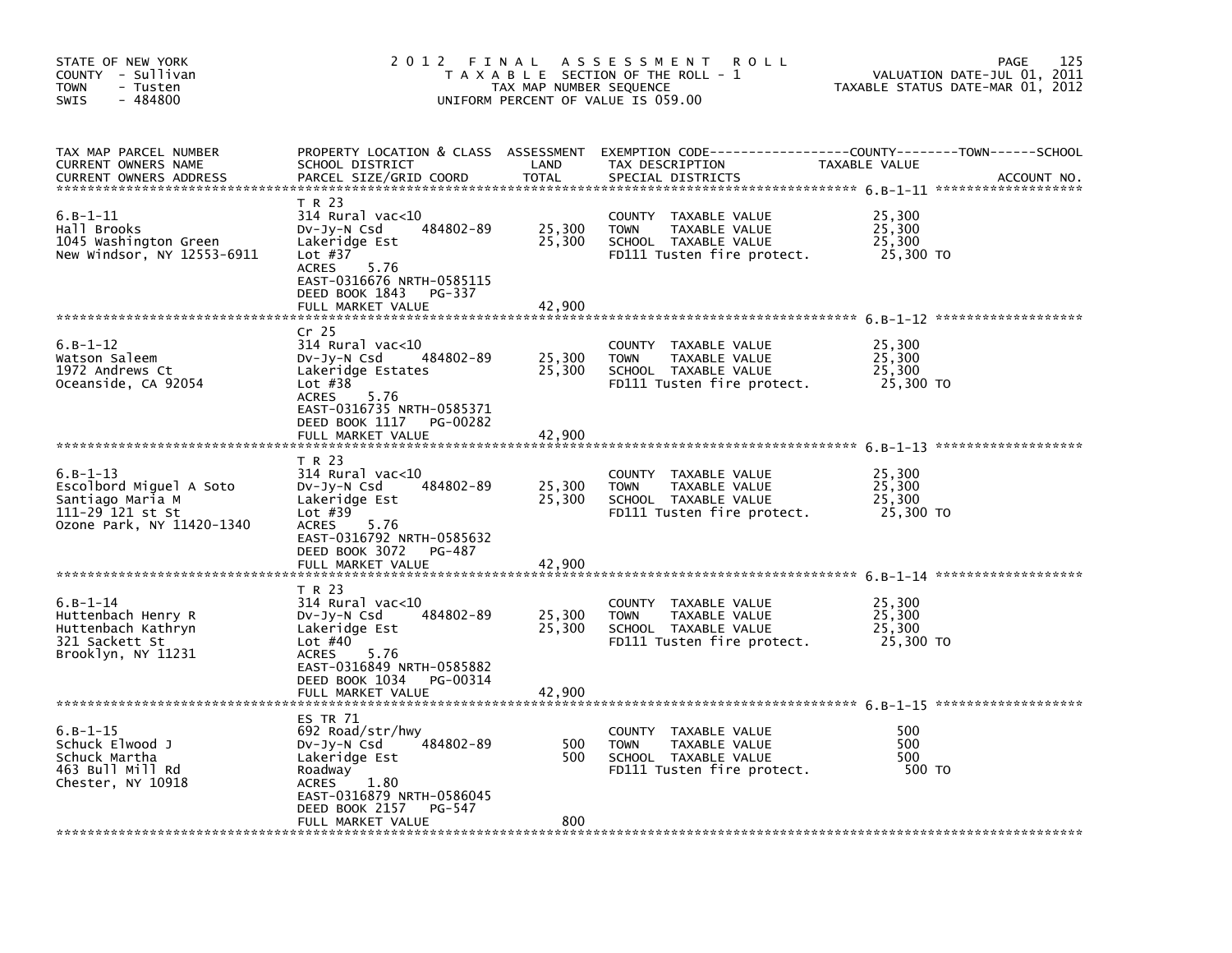| STATE OF NEW YORK<br>COUNTY - Sullivan<br><b>TOWN</b><br>- Tusten<br>$-484800$<br><b>SWIS</b> | 2 0 1 2                                                                                                                                                                                               | TAX MAP NUMBER SEQUENCE           | FINAL ASSESSMENT ROLL<br>T A X A B L E SECTION OF THE ROLL - 1<br>UNIFORM PERCENT OF VALUE IS 059.00                        | VALUATION DATE-JUL 01, 2011<br>TAXABLE STATUS DATE-MAR 01, 2012 | 126<br>PAGE |
|-----------------------------------------------------------------------------------------------|-------------------------------------------------------------------------------------------------------------------------------------------------------------------------------------------------------|-----------------------------------|-----------------------------------------------------------------------------------------------------------------------------|-----------------------------------------------------------------|-------------|
| TAX MAP PARCEL NUMBER<br><b>CURRENT OWNERS NAME</b>                                           | PROPERTY LOCATION & CLASS ASSESSMENT EXEMPTION CODE----------------COUNTY-------TOWN------SCHOOL<br>SCHOOL DISTRICT                                                                                   | LAND                              | TAX DESCRIPTION                                                                                                             | TAXABLE VALUE                                                   |             |
| $6. B - 1 - 16$<br>Caiazzo Rodolfo<br>Caiazzo Lori<br>14 Buttonwood Dr<br>Dix Hills, NY 11746 | 274 Lake Ridge Rd<br>210 1 Family Res<br>DV-Jy-N Csd 484802-89<br>Lot <sub>41</sub><br>Lakeridge Estates<br>ACRES 17.92<br>EAST-0316972 NRTH-0586479<br>DEED BOOK 2698<br>PG-208<br>FULL MARKET VALUE | 48,400 TOWN<br>131,700<br>223,200 | COUNTY TAXABLE VALUE<br>TOWN     TAXABLE VALUE<br>SCHOOL   TAXABLE VALUE<br>FD111 Tusten fire protect. $131,700$ TO         | 131,700<br>131,700<br>131,700<br>131,700                        |             |
| $6.B-1-17$<br>Schuck Elwood<br>Schuck Martha<br>463 Bull Mill Rd<br>Chester, NY 10918         | Twn Rd 71<br>260 Seasonal res<br>DV-JY-N Csd<br>Lakeridge Est<br>Lot 42<br>ACRES 26.88<br>EAST-0318671 NRTH-0585221<br>DEED BOOK 1459<br>PG-245                                                       | 484802-89 39,300 TOWN             | COUNTY TAXABLE VALUE<br>TAXABLE VALUE<br>46,800 SCHOOL TAXABLE VALUE<br>FD111 - TAXABLE VALUE<br>FD111 Tusten fire protect. | 46,800<br>46,800<br>46,800<br>46,800 TO                         |             |
| $6. B - 1 - 18$<br>Ginocchio David<br>63 Stemmer Dr<br>Clark, NJ 07066                        | T R 23<br>322 Rural vac>10<br>484802-89<br>DV-JV-N Csd<br>Lakeridge Est<br>Lot $#43$<br>ACRES 21.98<br>EAST-0318029 NRTH-0585221<br>DEED BOOK 3224<br>PG-46<br>FULL MARKET VALUE                      | 35,600<br>60,300                  | COUNTY TAXABLE VALUE<br>35,600 TOWN TAXABLE VALUE<br>SCHOOL TAXABLE VALUE<br>FD111 Tusten fire protect.                     | 35,600<br>35,600<br>35,600<br>35,600 TO                         |             |
|                                                                                               |                                                                                                                                                                                                       |                                   |                                                                                                                             |                                                                 |             |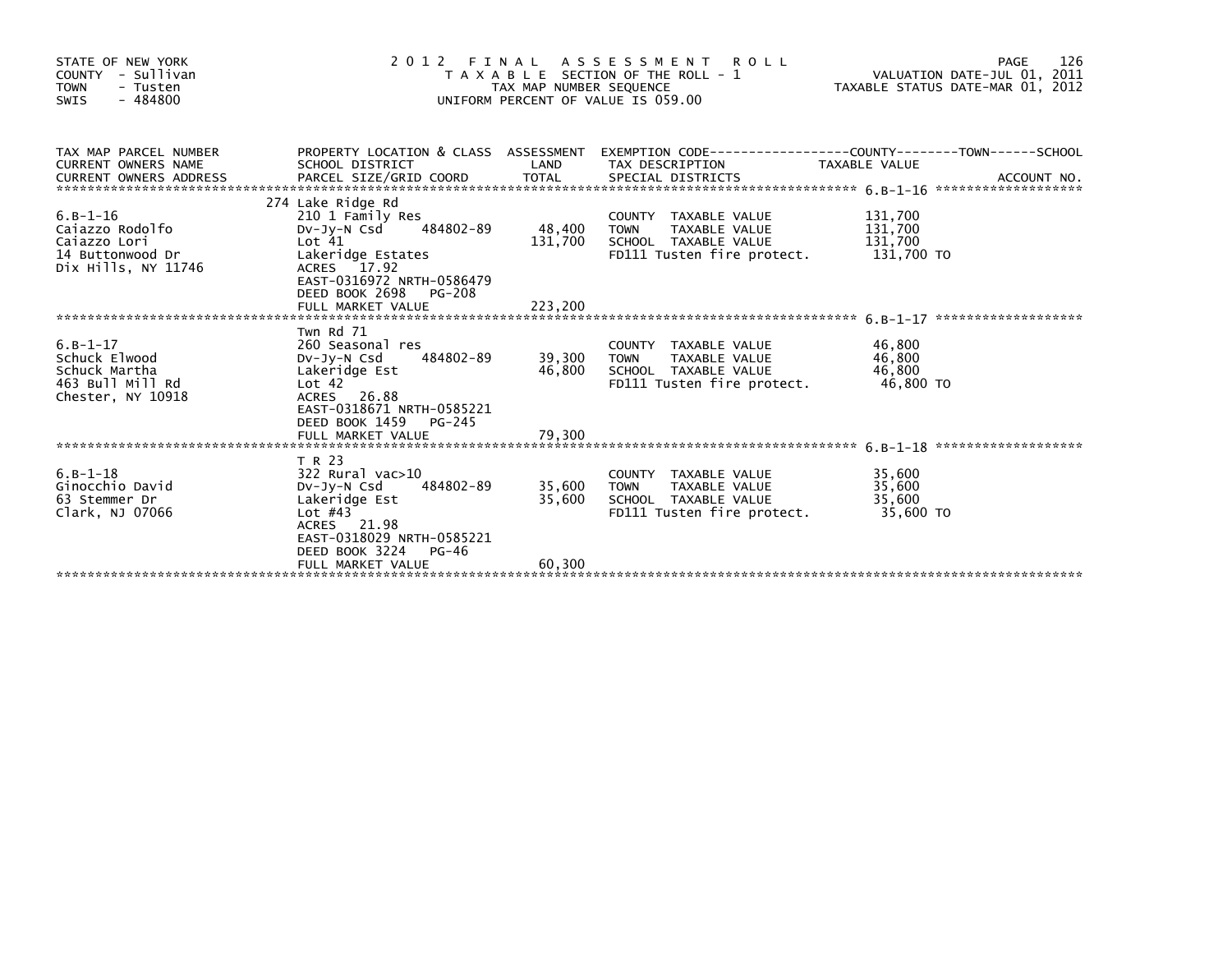| STATE OF NEW YORK | 2012 FINAL ASSESSMENT ROLL            | 127<br>PAGE                      |
|-------------------|---------------------------------------|----------------------------------|
| COUNTY - Sullivan | T A X A B L E SECTION OF THE ROLL - 1 | VALUATION DATE-JUL 01, 2011      |
| TOWN<br>- Tusten  | MAP SECTION - 006                     | TAXABLE STATUS DATE-MAR 01, 2012 |
| - 484800<br>SWIS  | $SUB - SECTION - B$                   | RPS150/V04/L015                  |
|                   | UNIFORM PERCENT OF VALUE IS 059.00    | CURRENT DATE $6/19/2012$         |

| CODE | DISTRICT NAME        | PARCELS | TOTAL EXTENSION<br>TYPF | EXTENSION<br><b>VALUE</b> | AD VALOREM<br>VALUE | <b>EXEMPT</b><br><b>AMOUNT</b> | <b>TAXABLE</b><br><b>VALUE</b> |
|------|----------------------|---------|-------------------------|---------------------------|---------------------|--------------------------------|--------------------------------|
|      | FD111 Tusten fire pr |         | 18 TOTAL                |                           | 851.500             |                                | 851.500                        |

#### \*\*\* S C H O O L D I S T R I C T S U M M A R Y \*\*\*

| <b>CODE</b> | DISTRICT NAME | <b>TOTAL</b><br><b>PARCELS</b> | ASSESSED<br>LAND | ASSESSED<br><b>TOTAL</b> | <b>EXEMPT</b><br><b>AMOUNT</b> | <b>TOTAL</b><br><b>TAXABLE</b> | <b>STAR</b><br><b>AMOUNT</b> | <b>STAR</b><br><b>TAXABLE</b> |
|-------------|---------------|--------------------------------|------------------|--------------------------|--------------------------------|--------------------------------|------------------------------|-------------------------------|
| 484802      | DV-Jy-N Csd   | 18                             | 497.900          | 851,500                  |                                | 851,500                        |                              | 851,500                       |
|             | SUB-TOTAL     | 18                             | 497.900          | 851,500                  |                                | 851,500                        |                              | 851,500                       |
| 484889      | Nar Library   | 18                             | 497.900          | 851.500                  |                                | 851,500                        |                              | 851,500                       |
|             | <b>TOTAL</b>  | 36                             | 995,800          | 1703,000                 |                                | 1703,000                       |                              | 1703,000                      |

\*\*\* S Y S T E M C O D E S S U M M A R Y \*\*\*

NO SYSTEM EXEMPTIONS AT THIS LEVEL

\*\*\* E X E M P T I O N S U M M A R Y \*\*\*

NO EXEMPTIONS AT THIS LEVEL

| <b>ROLL</b><br><b>SEC</b> | DESCRIPTION    | TOTAL<br><b>PARCELS</b> | <b>\SSESSED</b><br><b>_AND</b> | <b>ARRESSED</b><br><b>TOTAL</b> | <b>TAXABLE</b><br><b>COUNTY</b> | <b>TAXABLE</b><br><b>TOWN</b> | <b>TAXABLE</b><br>SCHOOL | STAR<br><b>TAXABLE</b> |
|---------------------------|----------------|-------------------------|--------------------------------|---------------------------------|---------------------------------|-------------------------------|--------------------------|------------------------|
|                           | <b>TAXABLE</b> | ᅭᇰ                      | . 900<br>497                   | 851,500                         | ,500<br><b>OC1</b>              | 851,500                       | 851,500                  | .500<br>R5             |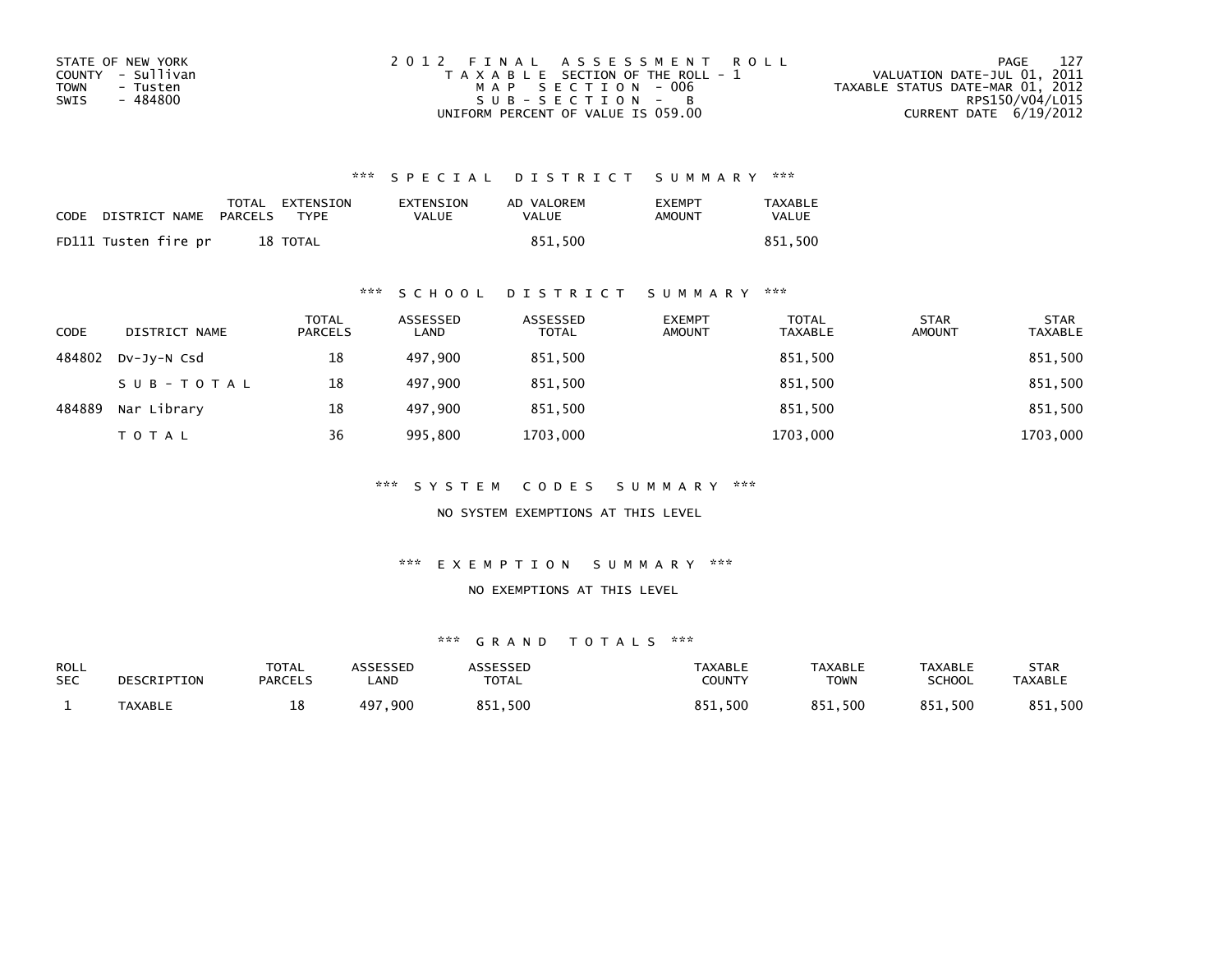| STATE OF NEW YORK<br>COUNTY - Sullivan<br><b>TOWN</b><br>- Tusten<br>- 484800<br>SWIS                   | 2012 FINAL ASSESSMENT ROLL<br>TAX MAP NUMBER SEQUENCE<br>UNIFORM PERCENT OF VALUE IS 059.00                                                                                           | T A X A B L E SECTION OF THE ROLL - 1 VALUATION DATE-JUL 01, 2011<br>TAXABLE STATUS DATE-MAR 01, 2012 |                                                                                                      | 128<br>PAGE                              |         |             |  |
|---------------------------------------------------------------------------------------------------------|---------------------------------------------------------------------------------------------------------------------------------------------------------------------------------------|-------------------------------------------------------------------------------------------------------|------------------------------------------------------------------------------------------------------|------------------------------------------|---------|-------------|--|
| TAX MAP PARCEL NUMBER                                                                                   | PROPERTY LOCATION & CLASS ASSESSMENT                                                                                                                                                  |                                                                                                       |                                                                                                      |                                          |         |             |  |
| CURRENT OWNERS NAME<br>CURRENT OWNERS ADDRESS FARCEL SIZE/GRID COORD TOTAL SPECIAL DISTRICTS            |                                                                                                                                                                                       |                                                                                                       | SCHOOL DISTRICT                         LAND         TAX DESCRIPTION                   TAXABLE VALUE |                                          |         | ACCOUNT NO. |  |
|                                                                                                         | Co Rd 111                                                                                                                                                                             |                                                                                                       |                                                                                                      |                                          |         | 107400      |  |
| 6.C-1-1<br>Buck Ridge Hunting Club Inc.<br>TMR Recreation LLC Combined with 6.-1-3.2 in<br>86 Miller Rd | 911 Forest s480 and the state of the state of the state of the state of the state of the state of the state of<br>DV-Jy-N Csd 484802-89 633,700 COUNTY TAXABLE VALUE<br>ACRES 1325.66 | 662,700                                                                                               | FOREST LND 47460<br>TOWN TAXABLE VALUE<br>SCHOOL TAXABLE VALUE                                       | 486,010<br>176,690<br>176,690<br>176,690 | 486,010 | 486,010     |  |
| Callicoon, NY 12723                                                                                     | EAST-0318749 NRTH-0589787<br>DEED BOOK 2010 PG-60017                                                                                                                                  |                                                                                                       | FD111 Tusten fire protect.                                                                           | 662.700 TO                               |         |             |  |
| MAY BE SUBJECT TO PAYMENT<br>UNDER RPTL480A UNTIL 2021                                                  | FULL MARKET VALUE                                                                                                                                                                     | 1123.200                                                                                              |                                                                                                      |                                          |         |             |  |
|                                                                                                         |                                                                                                                                                                                       |                                                                                                       |                                                                                                      |                                          |         |             |  |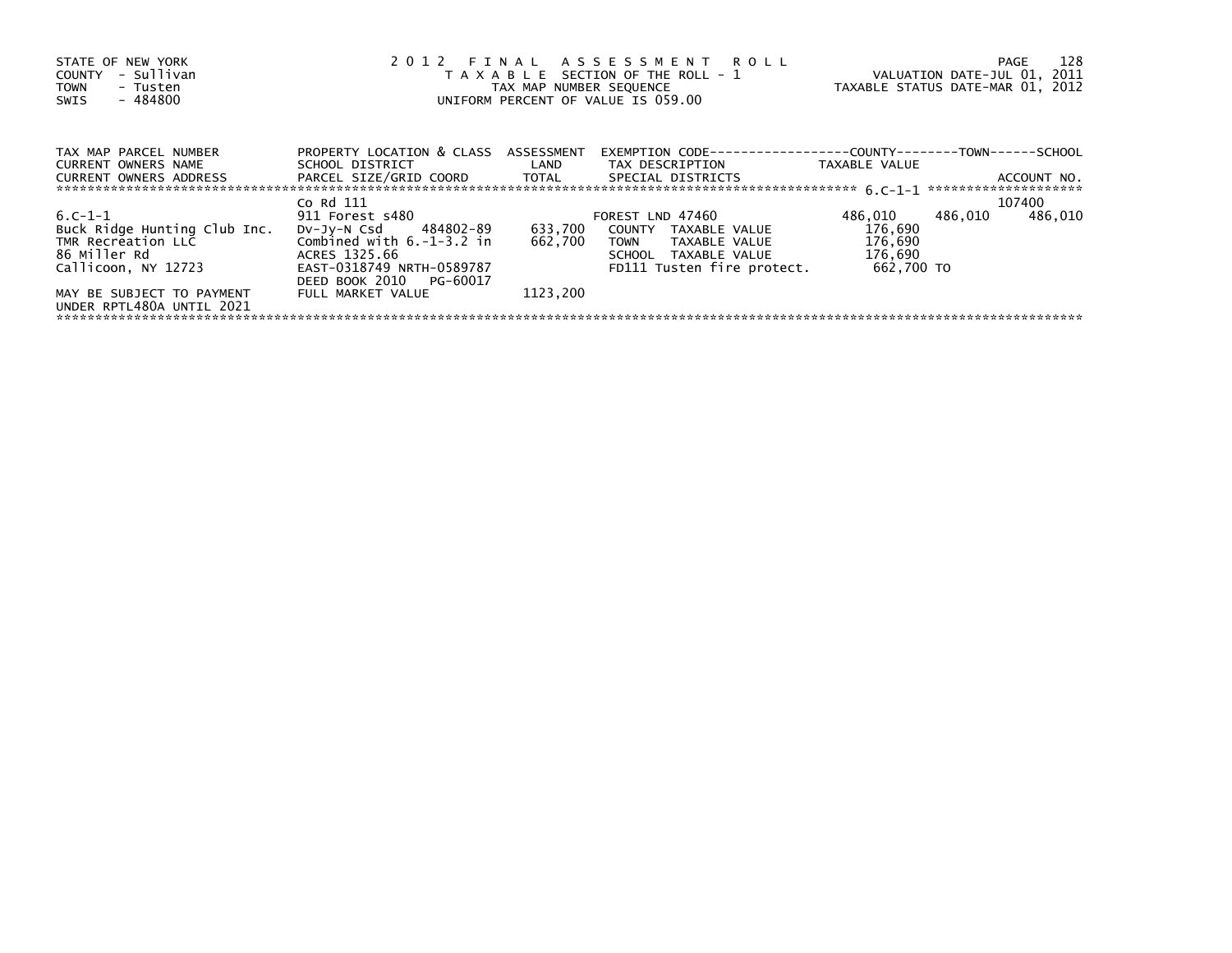| STATE OF NEW YORK | 2012 FINAL ASSESSMENT ROLL            | 129<br>PAGE                      |
|-------------------|---------------------------------------|----------------------------------|
| COUNTY - Sullivan | T A X A B L E SECTION OF THE ROLL - 1 | VALUATION DATE-JUL 01, 2011      |
| TOWN<br>- Tusten  | MAP SECTION - 006                     | TAXABLE STATUS DATE-MAR 01, 2012 |
| - 484800<br>SWIS  | $SUB - SECTION - C$                   | RPS150/V04/L015                  |
|                   | UNIFORM PERCENT OF VALUE IS 059.00    | CURRENT DATE $6/19/2012$         |

| CODE | DISTRICT NAME        | PARCELS | TOTAL EXTENSION<br><b>TYPF</b> | EXTENSION<br>VALUE | AD VALOREM<br>VALUE | <b>EXEMPT</b><br>AMOUNT | <b>TAXABLE</b><br>VALUE |
|------|----------------------|---------|--------------------------------|--------------------|---------------------|-------------------------|-------------------------|
|      | FD111 Tusten fire pr |         | <b>TOTAL</b>                   |                    | 662.700             |                         | 662.700                 |

#### \*\*\* S C H O O L D I S T R I C T S U M M A R Y \*\*\*

| <b>CODE</b> | DISTRICT NAME | TOTAL<br><b>PARCELS</b> | ASSESSED<br>LAND | ASSESSED<br><b>TOTAL</b> | <b>EXEMPT</b><br><b>AMOUNT</b> | <b>TOTAL</b><br><b>TAXABLE</b> | <b>STAR</b><br><b>AMOUNT</b> | <b>STAR</b><br><b>TAXABLE</b> |
|-------------|---------------|-------------------------|------------------|--------------------------|--------------------------------|--------------------------------|------------------------------|-------------------------------|
| 484802      | DV-JY-N Csd   |                         | 633,700          | 662.700                  | 486.010                        | 176,690                        |                              | 176,690                       |
|             | SUB-TOTAL     |                         | 633.700          | 662.700                  | 486.010                        | 176,690                        |                              | 176,690                       |
| 484889      | Nar Library   |                         | 633.700          | 662.700                  | 486.010                        | 176,690                        |                              | 176,690                       |
|             | <b>TOTAL</b>  |                         | 1267.400         | 1325,400                 | 972,020                        | 353,380                        |                              | 353,380                       |

\*\*\* S Y S T E M C O D E S S U M M A R Y \*\*\*

NO SYSTEM EXEMPTIONS AT THIS LEVEL

#### \*\*\* E X E M P T I O N S U M M A R Y \*\*\*

| CODE  | DESCRIPTION                                         | <b>TOTAL</b><br><b>PARCELS</b> | COUNTY                 | <b>TOWN</b>        | SCHOOL             |
|-------|-----------------------------------------------------|--------------------------------|------------------------|--------------------|--------------------|
| 47460 | <b>FOREST</b><br><b>LND</b><br><sup>-</sup> O T A L |                                | 486,010<br>486<br>.010 | 486,010<br>486,010 | 486,010<br>486.010 |

| <b>ROLL</b> | DESCRIPTION    | <b>TOTAL</b>   | ASSESSED | <b>\SSESSED</b> | <b>TAXABLE</b> | <b>TAXABLE</b> | <b>TAXABLE</b> | <b>STAR</b>    |
|-------------|----------------|----------------|----------|-----------------|----------------|----------------|----------------|----------------|
| <b>SEC</b>  |                | <b>PARCELS</b> | .AND     | <b>TOTAL</b>    | COUNTY         | <b>TOWN</b>    | <b>SCHOOL</b>  | <b>TAXABLE</b> |
|             | <b>TAXABLE</b> |                | 700      | 662,700         | 176<br>.690    | 176.690        | 176,690        | 176,690        |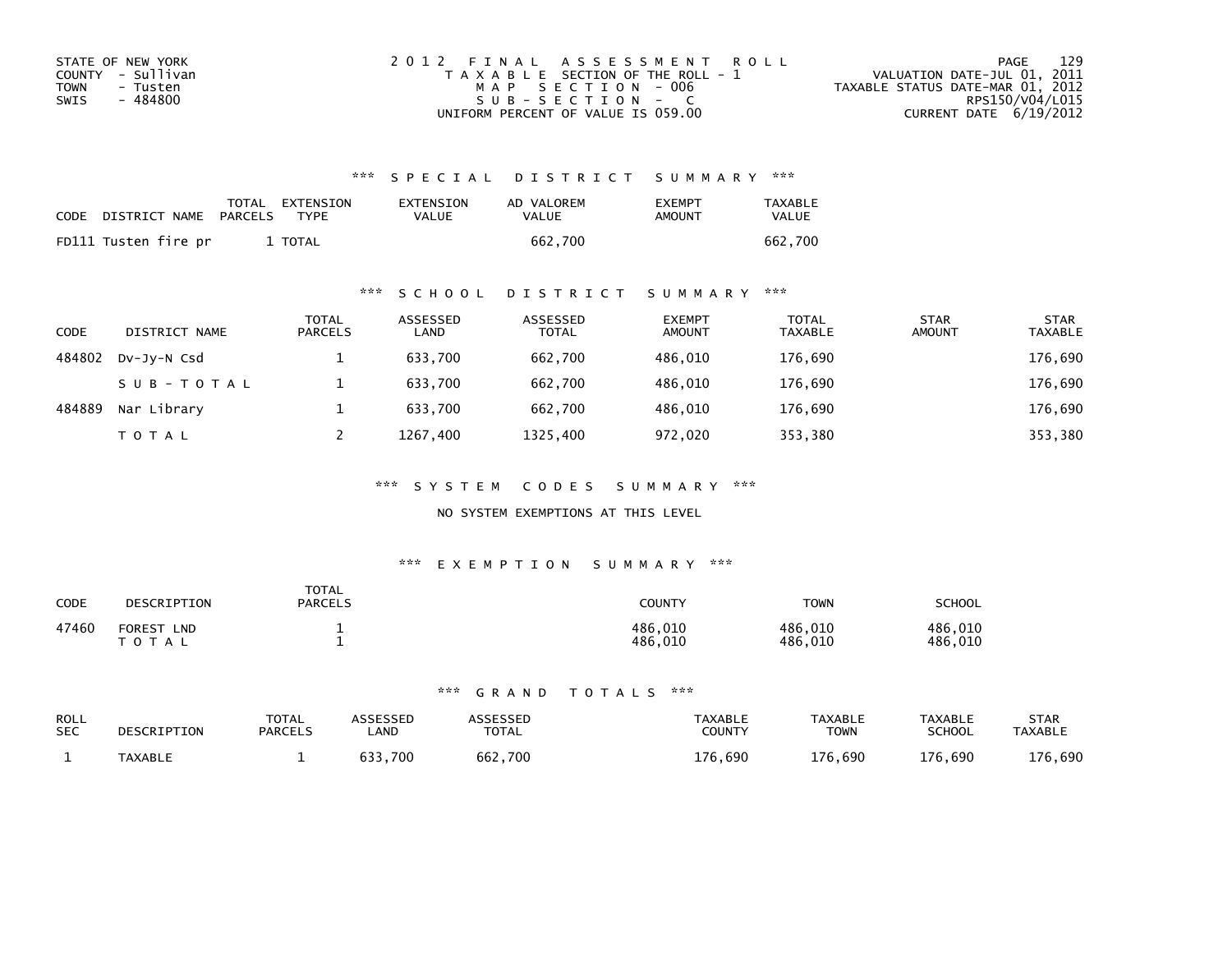| STATE OF NEW YORK<br>COUNTY - Sullivan<br>- Tusten<br><b>TOWN</b><br>$-484800$<br>SWIS           | 2012<br>FINAL                                                                                                                                                               | TAX MAP NUMBER SEQUENCE      | <b>ROLL</b><br>A S S E S S M E N T<br>T A X A B L E SECTION OF THE ROLL - 1<br>UNIFORM PERCENT OF VALUE IS 059.00 | TAXABLE STATUS DATE-MAR 01, 2012                 | 130<br>PAGE<br>VALUATION DATE-JUL 01, 2011  |
|--------------------------------------------------------------------------------------------------|-----------------------------------------------------------------------------------------------------------------------------------------------------------------------------|------------------------------|-------------------------------------------------------------------------------------------------------------------|--------------------------------------------------|---------------------------------------------|
| TAX MAP PARCEL NUMBER<br>CURRENT OWNERS NAME<br><b>CURRENT OWNERS ADDRESS</b>                    | PROPERTY LOCATION & CLASS ASSESSMENT<br>SCHOOL DISTRICT<br>PARCEL SIZE/GRID COORD                                                                                           | LAND<br><b>TOTAL</b>         | TAX DESCRIPTION<br>SPECIAL DISTRICTS                                                                              | TAXABLE VALUE                                    | ACCOUNT NO.                                 |
| $6.D-1-1$<br>Strebel Robert G<br>1125 NW 30 th Ct Apt 114<br>Ft Lauderdale, FL 33311             | 47 Swamp Pond Rd<br>240 Rural res<br>484802-89<br>DV-Jy-N Csd<br>ACRES 55.00<br>EAST-0320241 NRTH-0580587<br>DEED BOOK 2011<br>PG-7468<br>FULL MARKET VALUE                 | 59,500<br>114,800<br>194,600 | COUNTY TAXABLE VALUE<br>TAXABLE VALUE<br><b>TOWN</b><br>SCHOOL TAXABLE VALUE<br>FD111 Tusten fire protect.        | 114,800<br>114,800<br>114,800<br>114,800 TO      | 152800                                      |
| $6.D-1-2$<br>Macri Glenn<br>Drake Lea<br>621 Kirwan Ct<br>Freehold, NJ 07728                     | 40 Neweiden<br>Twn Rd 37 Rd<br>240 Rural res<br>484802-89<br>DV-Jy-N Csd<br>ACRES 45.51<br>EAST-0319329 NRTH-0580210<br>DEED BOOK 2011<br>PG-8183<br>FULL MARKET VALUE      | 68,300<br>224,000<br>379,700 | COUNTY TAXABLE VALUE<br>TAXABLE VALUE<br><b>TOWN</b><br>SCHOOL TAXABLE VALUE<br>FD111 Tusten fire protect.        | 224,000<br>224,000<br>224,000<br>224,000 TO      | 142750                                      |
| $6.D - 1 - 3.1$<br>Tebo Theresa<br>Tebo william<br>100 Swamp Pond Rd<br>Narrowsburg NY, NY 12764 | 100 Swamp Pond Rd<br>$322$ Rural vac $>10$<br>484802-89<br>DV-Jy-N Csd<br>ACRES 16.23<br>EAST-0322487 NRTH-0579540<br>DEED BOOK 2010<br>PG-55543<br>FULL MARKET VALUE       | 49.400<br>49,400<br>83,700   | COUNTY TAXABLE VALUE<br><b>TOWN</b><br>TAXABLE VALUE<br>SCHOOL TAXABLE VALUE<br>FD111 Tusten fire protect.        | 49,400<br>49,400<br>49,400<br>49,400 TO          | 122450                                      |
| $6.D - 1 - 3.2$<br>Kemble Joan M<br>Kemble Sean M<br>21 Faith Dr<br>Port Jervis, NY 12771        | 127 Swamp Pond Rd<br>210 1 Family Res<br>484802-89<br>$Dv-Jy-N$ Csd<br><b>ACRES</b><br>8.13<br>EAST-0322487 NRTH-0579540<br>DEED BOOK 2010<br>PG-55542<br>FULL MARKET VALUE | 43,400<br>60,800<br>103,100  | COUNTY TAXABLE VALUE<br><b>TOWN</b><br>TAXABLE VALUE<br>SCHOOL TAXABLE VALUE<br>FD111 Tusten fire protect.        | 60,800<br>60.800<br>60,800<br>60,800 TO          | 122450                                      |
| $6.D - 1 - 3.3$<br>JAI Enterprises, LLC<br>4407 County Route 1<br>Canandaigua, NY 14424          | 127 Swamp Pond Rd<br>210 1 Family Res<br>484802-89<br>DV-Jy-N Csd<br><b>ACRES</b><br>3.15<br>EAST-0322487 NRTH-0579540<br>DEED BOOK 2010<br>PG-55541                        | 30,500 STAR B<br>89,700      | COMBAT VET 41131<br>41854<br>COUNTY TAXABLE VALUE<br>TAXABLE VALUE<br><b>TOWN</b><br>SCHOOL TAXABLE VALUE         | 22,425<br>$\Omega$<br>67,275<br>67,275<br>72,300 | 122450<br>22,425<br>0<br>17,400<br>$\Omega$ |
| $6.D - 1 - 3.4$<br>JAI Enterprises, LLC<br>4407 County Route 1<br>Canandaiqua, NY 14424          | Swamp Pond Rd<br>312 Vac w/imprv<br>484802-89<br>$Dv$ -Jy-N Csd<br>ACRES 41.06<br>EAST-0322487 NRTH-0579540<br>DEED BOOK 2010<br>PG-55541<br>FULL MARKET VALUE              | 70,400<br>72,400<br>122,700  | COUNTY TAXABLE VALUE<br><b>TOWN</b><br>TAXABLE VALUE<br>SCHOOL TAXABLE VALUE<br>FD111 Tusten fire protect.        | 72,400<br>72,400<br>72,400<br>72,400 TO          | 122450                                      |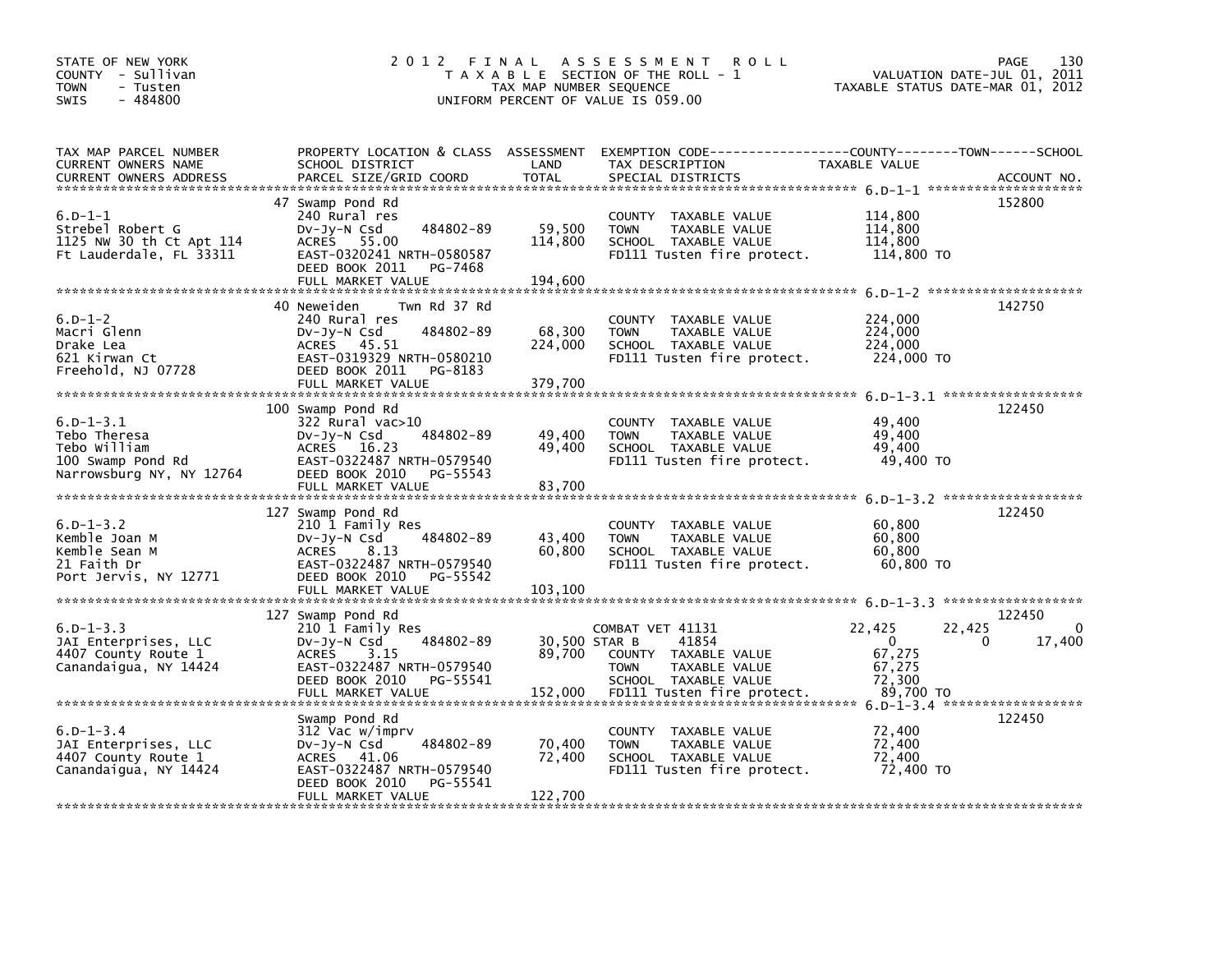| STATE OF NEW YORK<br>COUNTY - Sullivan<br>- Tusten<br><b>TOWN</b><br>$-484800$<br>SWIS                      | 2 0 1 2                                                                                                                                                                                              | FINAL<br>TAX MAP NUMBER SEQUENCE | A S S E S S M E N T<br><b>ROLL</b><br>T A X A B L E SECTION OF THE ROLL - 1<br>UNIFORM PERCENT OF VALUE IS 059.00                                         | VALUATION DATE-JUL 01, 2011<br>TAXABLE STATUS DATE-MAR 01, 2012  | PAGE                  | 131         |
|-------------------------------------------------------------------------------------------------------------|------------------------------------------------------------------------------------------------------------------------------------------------------------------------------------------------------|----------------------------------|-----------------------------------------------------------------------------------------------------------------------------------------------------------|------------------------------------------------------------------|-----------------------|-------------|
| TAX MAP PARCEL NUMBER<br>CURRENT OWNERS NAME                                                                | PROPERTY LOCATION & CLASS ASSESSMENT<br>SCHOOL DISTRICT                                                                                                                                              | LAND                             | EXEMPTION        CODE-----------------COUNTY-------TOWN------SCHOOL<br>TAX DESCRIPTION                                                                    | TAXABLE VALUE                                                    |                       |             |
| $6. D - 1 - 3.5$<br>Hensz John M<br>Hensz Linda J<br>127 Swamp Pond Rd<br>Narrowsburg NY, NY 12764          | Swamp Pond Rd<br>322 Rural vac>10<br>484802-89<br>DV-Jy-N Csd<br>ACRES 18.77<br>EAST-0322487 NRTH-0579540<br>DEED BOOK 2010<br>PG-55544<br>FULL MARKET VALUE                                         | 52,400<br>52,400<br>88,800       | COUNTY TAXABLE VALUE<br><b>TOWN</b><br>TAXABLE VALUE<br>SCHOOL TAXABLE VALUE<br>FD111 Tusten fire protect.                                                | 52,400<br>52,400<br>52,400<br>52,400 TO                          | 122450                |             |
| $6. D - 1 - 3.6$<br>Hensz Estate of Louis A<br>35 Woodcrest Dr Apt 10<br>Burlinton, CT 06013                | Swamp Pond Rd<br>322 Rural vac>10<br>484802-89<br>$Dv-Jy-N$ Csd<br>ACRES 19.10<br>EAST-0322487 NRTH-0579540<br>DEED BOOK 2010<br>PG-55545<br>FULL MARKET VALUE                                       | 52,100<br>52.100<br>88,300       | COUNTY TAXABLE VALUE<br><b>TOWN</b><br>TAXABLE VALUE<br>SCHOOL TAXABLE VALUE<br>FD111 Tusten fire protect.                                                | 52,100<br>52,100<br>52.100<br>52,100 TO                          | 122450                |             |
|                                                                                                             | County Route 23                                                                                                                                                                                      |                                  |                                                                                                                                                           |                                                                  | 122450                |             |
| $6. D - 1 - 3.7$<br>Greater NY Councils BSA<br>Robert Madsen<br>350 5 th Ave Ste 7830<br>New York, NY 10118 | $314$ Rural vac<10<br>484802-89<br>DV-Jy-N Csd<br>FRNT 209.16 DPTH 109.32<br>0.25<br><b>ACRES</b><br>EAST-0322487 NRTH-0579540<br>DEED BOOK 2010<br>PG-56020<br>FULL MARKET VALUE                    | 1,400<br>1,400<br>2.400          | N/P CHARTY 25130<br>COUNTY TAXABLE VALUE<br><b>TOWN</b><br>TAXABLE VALUE<br>SCHOOL TAXABLE VALUE<br>FD111 Tusten fire protect.<br>1,400 EX                | 1.400<br>0<br>$\mathbf{0}$<br>$\Omega$<br>0 TO                   | 1.400                 | 1,400       |
|                                                                                                             |                                                                                                                                                                                                      |                                  |                                                                                                                                                           |                                                                  |                       |             |
| $6.D-1-7$<br>McThenia William T<br>Berk Brett<br>83 Swamp Pond Rd<br>Narrowsburg, NY 12764                  | SWAMPPOND Town Rd 37<br>210 1 Family Res<br>484802-89<br>$Dv-Jy-N$ Csd<br>FRNT 142.90 DPTH 74.60<br><b>BANK C30217</b><br>EAST-0321208 NRTH-0579374<br>DEED BOOK 2578<br>PG-620<br>FULL MARKET VALUE | 15,200<br>70.500<br>119.500      | 41854<br>STAR B<br>COUNTY TAXABLE VALUE<br><b>TAXABLE VALUE</b><br><b>TOWN</b><br>SCHOOL TAXABLE VALUE<br>FD111 Tusten fire protect.                      | 0<br>70,500<br>70,500<br>53,100<br>70,500 TO                     | 0                     | 17,400      |
|                                                                                                             |                                                                                                                                                                                                      |                                  |                                                                                                                                                           |                                                                  |                       |             |
| $6.D-1-8$<br>Tebo William J<br>Tebo Theresa M<br>100 Swamp Pond Rd<br>Narrowsburg, NY 12764                 | 100 Swamp Pond Rd<br>210 1 Family Res<br>484802-89<br>DV-Jy-N Csd<br>FRNT 150.00 DPTH 200.00<br><b>ACRES</b><br>1.70<br>EAST-0321501 NRTH-0579285<br>DEED BOOK 1386<br>PG-366<br>FULL MARKET VALUE   | 93.400<br>158,300                | COMBAT VET 41131<br>41834<br>15,100 STAR EN<br>COUNTY TAXABLE VALUE<br><b>TOWN</b><br>TAXABLE VALUE<br>SCHOOL TAXABLE VALUE<br>FD111 Tusten fire protect. | 23,350<br>$\mathbf 0$<br>70,050<br>70,050<br>57.320<br>93,400 TO | 102600<br>23,350<br>0 | 0<br>36,080 |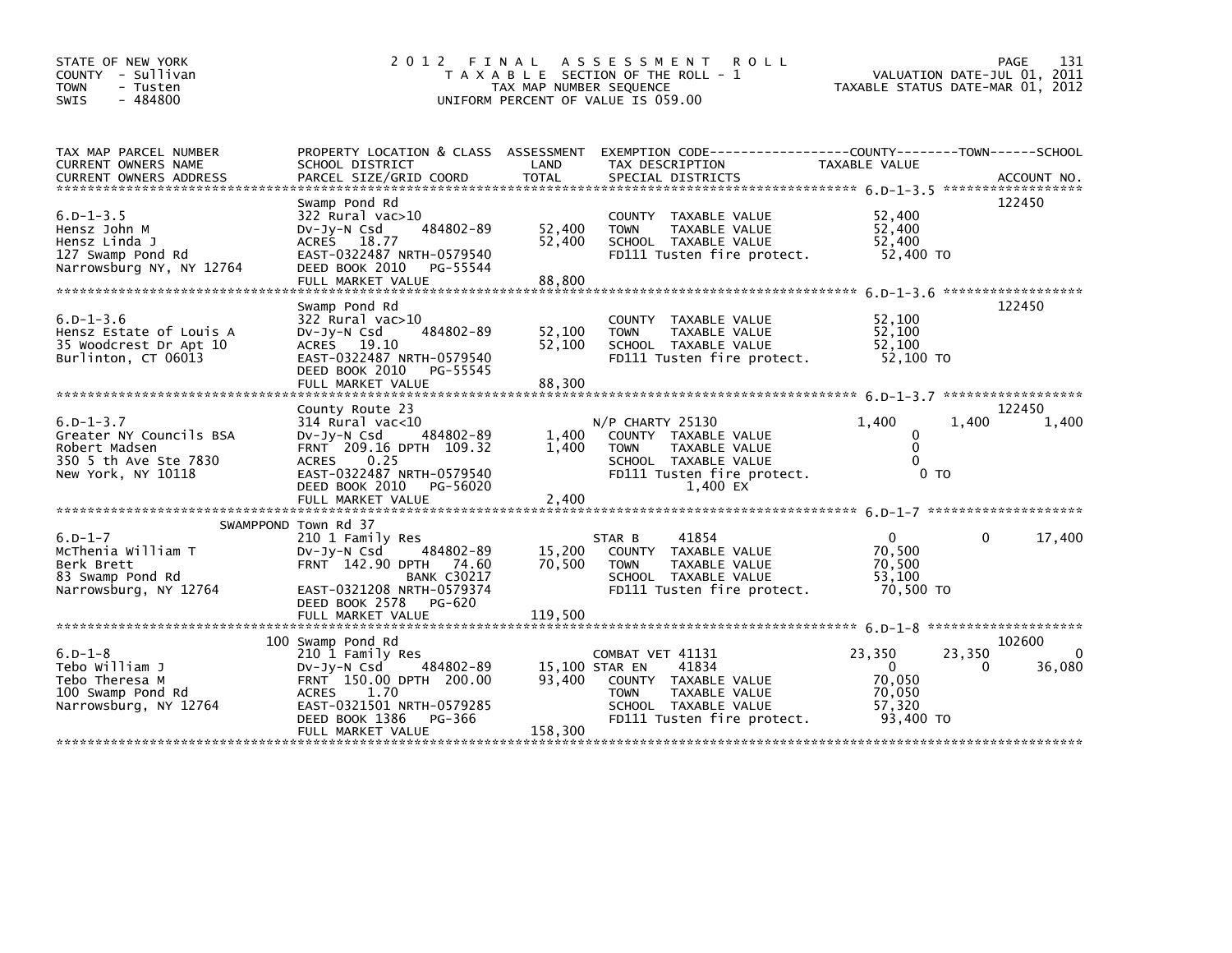| STATE OF NEW YORK<br>COUNTY - Sullivan<br><b>TOWN</b><br>- Tusten<br>$-484800$<br><b>SWIS</b>                                                                      | 2 0 1 2                                                                                                                                                          | TAX MAP NUMBER SEQUENCE      | FINAL ASSESSMENT<br><b>ROLL</b><br>T A X A B L E SECTION OF THE ROLL - 1<br>UNIFORM PERCENT OF VALUE IS 059.00                                           | VALUATION DATE-JUL 01, 2011<br>TAXABLE STATUS DATE-MAR 01, 2012       |             | 132<br>PAGE                |
|--------------------------------------------------------------------------------------------------------------------------------------------------------------------|------------------------------------------------------------------------------------------------------------------------------------------------------------------|------------------------------|----------------------------------------------------------------------------------------------------------------------------------------------------------|-----------------------------------------------------------------------|-------------|----------------------------|
| TAX MAP PARCEL NUMBER<br>CURRENT OWNERS NAME                                                                                                                       | SCHOOL DISTRICT                                                                                                                                                  | LAND                         | PROPERTY LOCATION & CLASS ASSESSMENT EXEMPTION CODE---------------COUNTY-------TOWN------SCHOOL<br>TAX DESCRIPTION                                       | TAXABLE VALUE                                                         |             |                            |
| .CURRENT OWNERS ADDRESS PARCEL SIZE/GRID COORD TOTAL SPECIAL DISTRICTS (DIATENT OWNERS ADDRESS PARCEL SIZE/GRID COORD TOTAL SPECIAL DISTRICTS (DIATENT) ACCOUNT NO |                                                                                                                                                                  |                              |                                                                                                                                                          |                                                                       |             |                            |
| $6.D-1-9$<br>McThenia William T<br>Berk Brett<br>83 Swamp Pond Rd<br>Narrowsburg, NY 12764                                                                         | Town Rd 37<br>312 Vac w/imprv<br>484802-89<br>$Dv-Jv-N$ Csd<br>FRNT 167.00 DPTH 181.00<br>0.82<br>ACRES<br>EAST-0321311 NRTH-0579189<br>DEED BOOK 2166<br>PG-312 | 7,500<br>7.500               | COUNTY TAXABLE VALUE<br>TAXABLE VALUE<br><b>TOWN</b><br>SCHOOL TAXABLE VALUE<br>FD111 Tusten fire protect.                                               | 7,500<br>7,500<br>7.500<br>7,500 TO                                   |             | 118300                     |
|                                                                                                                                                                    |                                                                                                                                                                  |                              |                                                                                                                                                          |                                                                       |             |                            |
| $6.D - 1 - 10.1$<br>Weiden Brendan<br>Weiden Kathleen<br>30 Essex Pl<br>Bronxville, NY 10708                                                                       | Twn Rd 37<br>260 Seasonal res<br>484802-89<br>$Dv-Jy-N$ Csd<br>ACRES 29.21 BANK C30631<br>EAST-0320334 NRTH-0580638<br>DEED BOOK 2416<br>PG-285                  | 61,000<br>151,500            | COUNTY TAXABLE VALUE<br>TAXABLE VALUE<br><b>TOWN</b><br>SCHOOL TAXABLE VALUE<br>FD111 Tusten fire protect.                                               | 151,500<br>151,500<br>151,500<br>151,500 TO                           |             | 158550                     |
|                                                                                                                                                                    |                                                                                                                                                                  |                              |                                                                                                                                                          |                                                                       |             |                            |
|                                                                                                                                                                    | 47 Neweiden<br>Twn Rd 37 Rd                                                                                                                                      |                              |                                                                                                                                                          |                                                                       |             | 158550                     |
| $6.D - 1 - 10.2$<br>Weiden Mary<br>47 Neweiden Rd<br>Narrowsburg, NY 12764                                                                                         | 210 1 Family Res<br>484802-89<br>DV-Jy-N Csd<br><b>ACRES</b><br>6.55<br>EAST-0319231 NRTH-0581591<br>DEED BOOK 2416<br>PG-281<br>FULL MARKET VALUE               | 32,300<br>125,500<br>212,700 | 41834<br>STAR EN<br>COUNTY TAXABLE VALUE<br><b>TOWN</b><br>TAXABLE VALUE<br>SCHOOL TAXABLE VALUE<br>FD111 Tusten fire protect.                           | $\mathbf 0$<br>125,500<br>125,500<br>89,420<br>125,500 TO             | 0           | 36,080                     |
|                                                                                                                                                                    |                                                                                                                                                                  |                              |                                                                                                                                                          |                                                                       |             |                            |
| $6.D - 1 - 13$<br>Vertrees Kevin<br>Reynosa Andrea<br>1724 CR 23<br>Narrowsburg, NY 12764                                                                          | $Co$ Rd $23$<br>240 Rural res<br>484802-89<br>$Dv-Jy-N$ Csd<br>ACRES 91.39<br>EAST-0317053 NRTH-0577800<br>DEED BOOK 2494<br>PG-466<br>FULL MARKET VALUE         | 205,600<br>348,500           | 41854<br>STAR B<br>80,900 FOREST LND 47460<br>COUNTY TAXABLE VALUE<br>TAXABLE VALUE<br><b>TOWN</b><br>SCHOOL TAXABLE VALUE<br>FD111 Tusten fire protect. | $\mathbf{0}$<br>48,450<br>157,150<br>157,150<br>139,750<br>205,600 TO | 0<br>48,450 | 156250<br>17,400<br>48,450 |
| MAY BE SUBJECT TO PAYMENT<br>UNDER RPTL480A UNTIL 2021                                                                                                             |                                                                                                                                                                  |                              |                                                                                                                                                          | 6.0-1-15 *********************                                        |             |                            |
|                                                                                                                                                                    | BROOKRD Twn Rd 32                                                                                                                                                |                              |                                                                                                                                                          |                                                                       |             | 108900                     |
| $6.D - 1 - 15$<br>Cellini Ronald<br>Cellini Maria A<br>26 Torlen Ct<br>Hauppauge, NY 11788                                                                         | 210 1 Family Res<br>484802-89<br>$Dv-Jy-N$ Csd<br><b>ACRES</b><br>2.11<br>EAST-0316738 NRTH-0579370<br>DEED BOOK 1533<br>PG-302                                  | 15,900<br>43,900             | COUNTY TAXABLE VALUE<br>TAXABLE VALUE<br><b>TOWN</b><br>SCHOOL TAXABLE VALUE<br>FD111 Tusten fire protect.                                               | 43,900<br>43,900<br>43.900<br>43,900 TO                               |             |                            |
|                                                                                                                                                                    | FULL MARKET VALUE                                                                                                                                                | 74,400                       |                                                                                                                                                          |                                                                       |             |                            |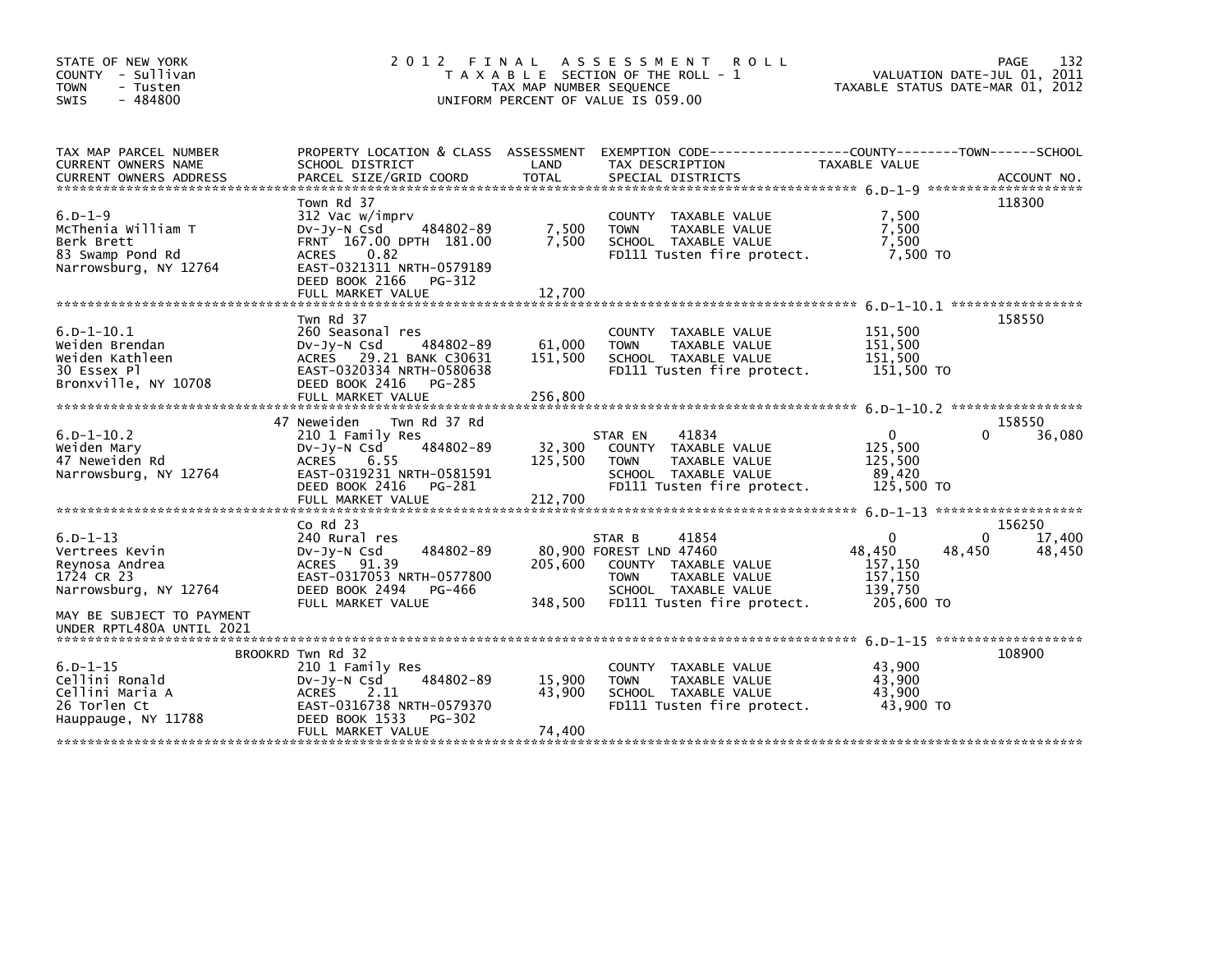| STATE OF NEW YORK<br>COUNTY - Sullivan<br><b>TOWN</b><br>- Tusten<br>$-484800$<br><b>SWIS</b>           | 2 0 1 2                                                                                                                                                                                                 | FINAL<br>TAX MAP NUMBER SEQUENCE | A S S E S S M E N T<br><b>ROLL</b><br>T A X A B L E SECTION OF THE ROLL - 1<br>UNIFORM PERCENT OF VALUE IS 059.00                       | TAXABLE STATUS DATE-MAR 01, 2012                            | 133<br><b>PAGE</b><br>VALUATION DATE-JUL 01, 2011 |
|---------------------------------------------------------------------------------------------------------|---------------------------------------------------------------------------------------------------------------------------------------------------------------------------------------------------------|----------------------------------|-----------------------------------------------------------------------------------------------------------------------------------------|-------------------------------------------------------------|---------------------------------------------------|
| TAX MAP PARCEL NUMBER<br>CURRENT OWNERS NAME<br>CURRENT OWNERS ADDRESS                                  | SCHOOL DISTRICT<br>PARCEL SIZE/GRID COORD                                                                                                                                                               | LAND<br><b>TOTAL</b>             | PROPERTY LOCATION & CLASS ASSESSMENT EXEMPTION CODE---------------COUNTY-------TOWN------SCHOOL<br>TAX DESCRIPTION<br>SPECIAL DISTRICTS | TAXABLE VALUE                                               | ACCOUNT NO.                                       |
| $6.D-1-16$<br>Genovese Family Trust<br>Genovese Anselmo S<br>17 St Marys Ave<br>Staten Island, NY 10305 | E S Swamp Pond Rd TR 37<br>270 Mfg housing<br>DV-Jy-N Csd<br>484802-89<br>FRNT 179.32 DPTH 107.00<br>0.50<br><b>ACRES</b><br>EAST-0323127 NRTH-0581414<br>DEED BOOK 3411<br>PG-676<br>FULL MARKET VALUE | 9,700<br>14,600<br>24,700        | COUNTY TAXABLE VALUE<br>TAXABLE VALUE<br><b>TOWN</b><br>SCHOOL TAXABLE VALUE<br>FD111 Tusten fire protect.                              | 14,600<br>14,600<br>14,600<br>14,600 TO                     | 149540                                            |
|                                                                                                         |                                                                                                                                                                                                         |                                  |                                                                                                                                         |                                                             |                                                   |
| $6.D - 1 - 17$<br>Barile Ronald J<br>Maksimuk-Barile Edie<br>101 Oak St<br>Weehawken, NJ 07086          | E Side Lake Ridge Rd<br><b>TR</b><br>210 1 Family Res<br>484802-89<br>$Dv-Jy-N$ Csd<br>ACRES 12.00<br>EAST-0314687 NRTH-0579760<br>DEED BOOK 2157<br>PG-639<br>FULL MARKET VALUE                        | 43,500<br>175,500<br>297,500     | 41854<br>STAR B<br>COUNTY TAXABLE VALUE<br><b>TOWN</b><br>TAXABLE VALUE<br>SCHOOL TAXABLE VALUE<br>FD111 Tusten fire protect.           | $\mathbf{0}$<br>175,500<br>175,500<br>158,100<br>175,500 TO | 158200<br>0<br>17,400                             |
|                                                                                                         |                                                                                                                                                                                                         |                                  |                                                                                                                                         | $6. D - 1 - 18$                                             | ********************                              |
| $6.D - 1 - 18$<br>Gallina Peter<br>Gallina Antoinette<br>82 Columbia Ave<br>Cliffside Park, NJ 07010    | E Side Lake Ridge Rd TR<br>322 Rural vac>10<br>484802-89<br>DV-Jy-N Csd<br>ACRES<br>50.00<br>EAST-0315587 NRTH-0579442<br>DEED BOOK 2809<br>PG-495<br>FULL MARKET VALUE                                 | 71,200<br>71,200<br>120,700      | <b>COUNTY</b><br>TAXABLE VALUE<br><b>TOWN</b><br>TAXABLE VALUE<br>SCHOOL TAXABLE VALUE<br>FD111 Tusten fire protect.                    | 71,200<br>71,200<br>71,200<br>71,200 TO                     | 158200                                            |
| $6.D - 1 - 19$<br>Osborn Christopher J<br>Osborn Anne<br>11 Unity Ct<br>Middletown, NJ 07748            | N Side County Route 23<br>322 Rural vac>10<br>484802-89<br>$Dv-Jy-N$ Csd<br>ACRES 43.02<br>EAST-0315878 NRTH-0578348<br>DEED BOOK 2152<br>PG-121<br>FULL MARKET VALUE                                   | 66,400<br>66,400<br>112,500      | <b>COUNTY</b><br>TAXABLE VALUE<br><b>TOWN</b><br>TAXABLE VALUE<br>SCHOOL TAXABLE VALUE<br>FD111 Tusten fire protect.                    | 66,400<br>66,400<br>66,400<br>66,400 TO                     | 158200                                            |
| $6.D - 1 - 20$<br>Pilla David J<br>Pilla Suzanne M<br>6 Fieldstone Ct<br>Mahwah, NJ 07430               | N Side County Route 23<br>322 Rural vac>10<br>484802-89<br>$Dv-Jy-N$ Csd<br>ACRES 20.00<br>EAST-0315421 NRTH-0577695<br>DEED BOOK 3301<br>PG-634<br>FULL MARKET VALUE                                   | 47,400<br>47,400<br>80,300       | <b>COUNTY</b><br>TAXABLE VALUE<br>TAXABLE VALUE<br><b>TOWN</b><br>SCHOOL TAXABLE VALUE<br>FD111 Tusten fire protect.                    | 47,400<br>47,400<br>47,400<br>47,400 TO                     | 158200                                            |
| $6.D - 1 - 21$<br>Iaffaldano Leonardo<br>Iaffaldano Theresa<br>47-27 192 nd St<br>Flushing, NY 11358    | 25 Neweiden Rd<br>210 1 Family Res<br>484802-89<br>DV-Jy-N Csd<br>ACRES 35.00<br>EAST-0318117 NRTH-0578935<br>DEED BOOK 2635<br>PG-124<br>FULL MARKET VALUE                                             | 62,700<br>132,700<br>224,900     | COUNTY TAXABLE VALUE<br><b>TOWN</b><br>TAXABLE VALUE<br>SCHOOL TAXABLE VALUE<br>FD111 Tusten fire protect.                              | 132,700<br>132,700<br>132,700<br>132,700 TO                 | 158400                                            |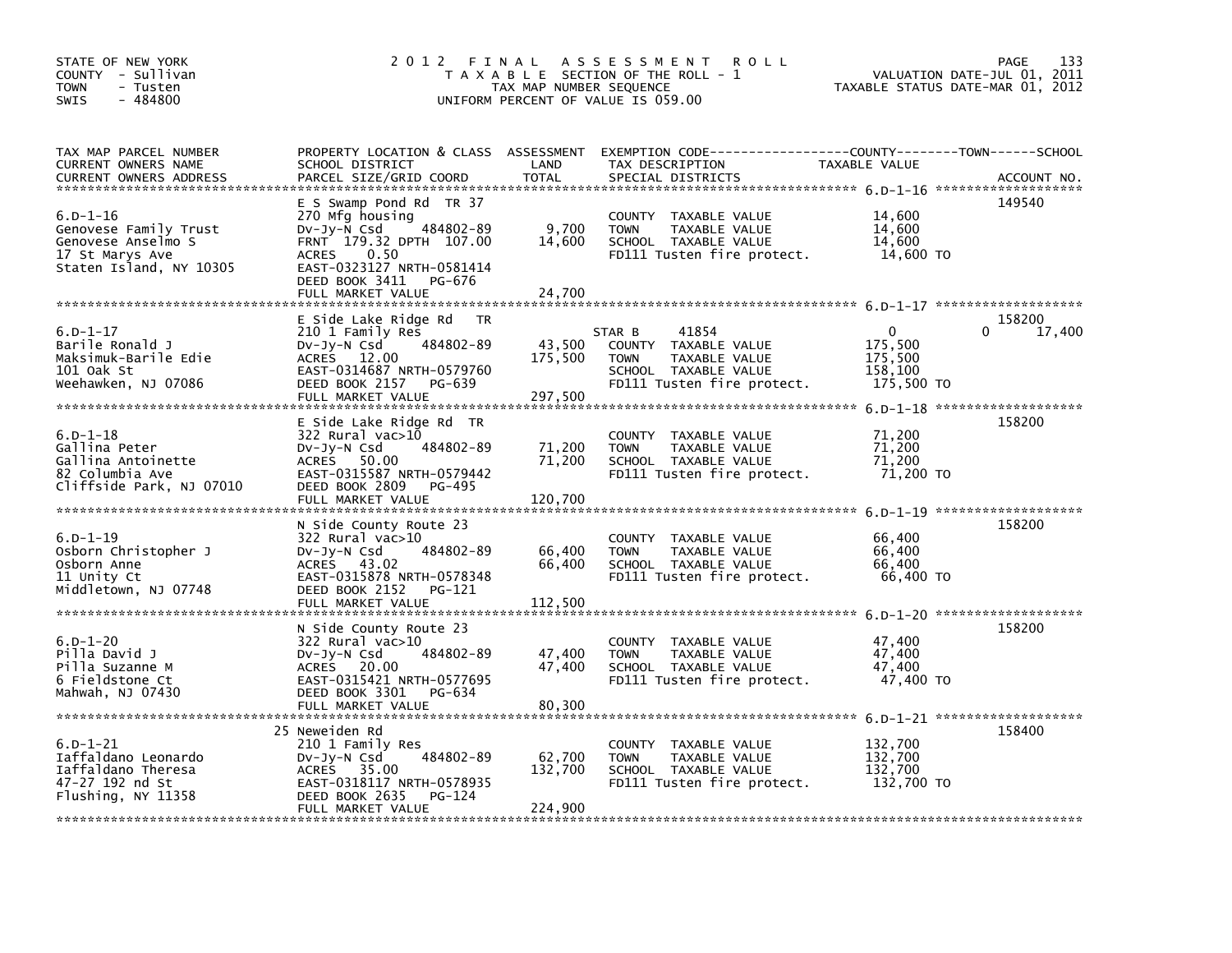| STATE OF NEW YORK<br>COUNTY - Sullivan<br><b>TOWN</b><br>- Tusten<br>$-484800$<br><b>SWIS</b> | 2 0 1 2                                        | FINAL<br>TAX MAP NUMBER SEQUENCE | A S S E S S M E N T<br><b>ROLL</b><br>T A X A B L E SECTION OF THE ROLL - 1<br>UNIFORM PERCENT OF VALUE IS 059.00 | TAXABLE STATUS DATE-MAR 01, 2012 | PAGE<br>134<br>VALUATION DATE-JUL 01, 2011 |
|-----------------------------------------------------------------------------------------------|------------------------------------------------|----------------------------------|-------------------------------------------------------------------------------------------------------------------|----------------------------------|--------------------------------------------|
|                                                                                               |                                                |                                  |                                                                                                                   |                                  |                                            |
| TAX MAP PARCEL NUMBER                                                                         | PROPERTY LOCATION & CLASS ASSESSMENT           |                                  | EXEMPTION CODE-----------------COUNTY-------TOWN------SCHOOL                                                      |                                  |                                            |
| CURRENT OWNERS NAME                                                                           | SCHOOL DISTRICT                                | LAND                             | TAX DESCRIPTION                                                                                                   | TAXABLE VALUE                    |                                            |
| <b>CURRENT OWNERS ADDRESS</b><br>******************************                               | PARCEL SIZE/GRID COORD                         | <b>TOTAL</b>                     | SPECIAL DISTRICTS                                                                                                 |                                  | ACCOUNT NO.                                |
|                                                                                               | NW Side McHugh Rd TR 26                        |                                  |                                                                                                                   |                                  | 158400                                     |
| $6.D - 1 - 22$                                                                                | 312 Vac w/imprv                                |                                  | <b>COUNTY</b><br>TAXABLE VALUE                                                                                    | 57,100                           |                                            |
| Strebel Donald E                                                                              | 484802-89<br>$Dv-Jy-N$ Csd                     | 56,100                           | TAXABLE VALUE<br><b>TOWN</b>                                                                                      | 57,100                           |                                            |
| 6141 Encounter Row                                                                            | 31.77<br><b>ACRES</b>                          | 57,100                           | SCHOOL TAXABLE VALUE                                                                                              | 57.100                           |                                            |
| Columbia, MD 21045                                                                            | EAST-0318252 NRTH-0579680                      |                                  | FD111 Tusten fire protect.                                                                                        | 57,100 TO                        |                                            |
|                                                                                               | DEED BOOK 3268<br>PG-132                       |                                  |                                                                                                                   |                                  |                                            |
|                                                                                               | FULL MARKET VALUE                              | 96,800                           |                                                                                                                   |                                  |                                            |
|                                                                                               |                                                |                                  |                                                                                                                   |                                  | 6.0-1-23 ********************              |
| $6.D - 1 - 23$                                                                                | NW Side McHugh Rd TR 26                        |                                  |                                                                                                                   |                                  | 158400                                     |
| Macri Glenn V                                                                                 | 314 Rural vac<10<br>484802-89                  | 29,900                           | COUNTY TAXABLE VALUE<br>TAXABLE VALUE<br><b>TOWN</b>                                                              | 29,900<br>29,900                 |                                            |
| Macri-Ziegler Lea                                                                             | $Dv-Jy-N$ Csd<br><b>ACRES</b><br>8.00          | 29,900                           | SCHOOL TAXABLE VALUE                                                                                              | 29,900                           |                                            |
| 621 Kirwan Ct                                                                                 | EAST-0318856 NRTH-0579624                      |                                  | FD111 Tusten fire protect.                                                                                        | 29,900 TO                        |                                            |
| Freehold, NJ 07728                                                                            | FULL MARKET VALUE                              | 50,700                           |                                                                                                                   |                                  |                                            |
|                                                                                               |                                                |                                  |                                                                                                                   |                                  |                                            |
|                                                                                               | N E Side County Route 23                       |                                  |                                                                                                                   |                                  | 158200                                     |
| $6. D - 1 - 24$                                                                               | 314 Rural vac<10                               |                                  | COUNTY TAXABLE VALUE                                                                                              | 29,100                           |                                            |
| Strebel Donald E                                                                              | 484802-89<br>$Dv-Jy-N$ Csd                     | 29,100                           | <b>TOWN</b><br>TAXABLE VALUE                                                                                      | 29,100                           |                                            |
| 6141 Encounter Row                                                                            | <b>ACRES</b><br>8.72                           | 29,100                           | SCHOOL TAXABLE VALUE                                                                                              | 29,100                           |                                            |
| Columbia, MD 21045                                                                            | EAST-0322565 NRTH-0578236                      |                                  | FD111 Tusten fire protect.                                                                                        | 29,100 TO                        |                                            |
|                                                                                               | DEED BOOK 2011<br>PG-8624<br>FULL MARKET VALUE | 49,300                           |                                                                                                                   |                                  |                                            |
|                                                                                               |                                                |                                  |                                                                                                                   |                                  |                                            |
|                                                                                               | E Side County Route 23                         |                                  |                                                                                                                   |                                  | 158200                                     |
| $6.D - 1 - 25$                                                                                | 210 1 Family Res                               |                                  | <b>COUNTY</b><br>TAXABLE VALUE                                                                                    | 114,000                          |                                            |
| Goulas Jimmy                                                                                  | 484802-89<br>DV-Jy-N Csd                       | 47,000                           | <b>TAXABLE VALUE</b><br><b>TOWN</b>                                                                               | 114,000                          |                                            |
| 1 old Lyme Rd                                                                                 | 20.00<br><b>ACRES</b>                          | 114,000                          | SCHOOL TAXABLE VALUE                                                                                              | 114,000                          |                                            |
| Purchase, NY 10577                                                                            | EAST-0323185 NRTH-0578358                      |                                  | FD111 Tusten fire protect.                                                                                        | 114,000 TO                       |                                            |
|                                                                                               | DEED BOOK 234<br>PG-695                        |                                  |                                                                                                                   |                                  |                                            |
|                                                                                               | FULL MARKET VALUE                              | 193,200                          |                                                                                                                   |                                  | 6.D-1-26 *********************             |
|                                                                                               | 170 Swamp Pond Rd                              |                                  |                                                                                                                   |                                  | 158200                                     |
| $6.D - 1 - 26$                                                                                | 210 1 Family Res                               |                                  | COUNTY TAXABLE VALUE                                                                                              | 184,100                          |                                            |
| Genovese Anselmo                                                                              | 484802-89<br>DV-Jy-N Csd                       | 68,300                           | <b>TOWN</b><br>TAXABLE VALUE                                                                                      | 184,100                          |                                            |
| Genovese Margarite                                                                            | <b>ACRES</b><br>31.03                          | 184,100                          | SCHOOL TAXABLE VALUE                                                                                              | 184,100                          |                                            |
| 17 St.Mary's Ave                                                                              | EAST-0323668 NRTH-0580375                      |                                  | FD111 Tusten fire protect.                                                                                        | 184,100 TO                       |                                            |
| Staten Island, NY 10305                                                                       | DEED BOOK 3234<br>PG-283                       |                                  |                                                                                                                   |                                  |                                            |
|                                                                                               | FULL MARKET VALUE                              | 312,000                          |                                                                                                                   |                                  |                                            |
|                                                                                               |                                                |                                  |                                                                                                                   |                                  | 6.0-1-27 ********************              |
| $6.D - 1 - 27$                                                                                | 228 Swamp Pond Rd                              |                                  |                                                                                                                   |                                  | 158200                                     |
| Armetta James                                                                                 | 240 Rural res<br>484802-89<br>DV-Jy-N Csd      | 52,600                           | COUNTY TAXABLE VALUE<br><b>TOWN</b><br>TAXABLE VALUE                                                              | 162,000<br>162,000               |                                            |
| 48 Primrose Ln                                                                                | ACRES 25.00                                    | 162,000                          | SCHOOL TAXABLE VALUE                                                                                              | 162,000                          |                                            |
| Kings Park, NY 11754                                                                          | EAST-0323883 NRTH-0580972                      |                                  | FD111 Tusten fire protect.                                                                                        | 162,000 TO                       |                                            |
|                                                                                               | DEED BOOK 3306<br>PG-282                       |                                  |                                                                                                                   |                                  |                                            |
|                                                                                               | FULL MARKET VALUE                              | 274,600                          |                                                                                                                   |                                  |                                            |
|                                                                                               |                                                |                                  |                                                                                                                   |                                  |                                            |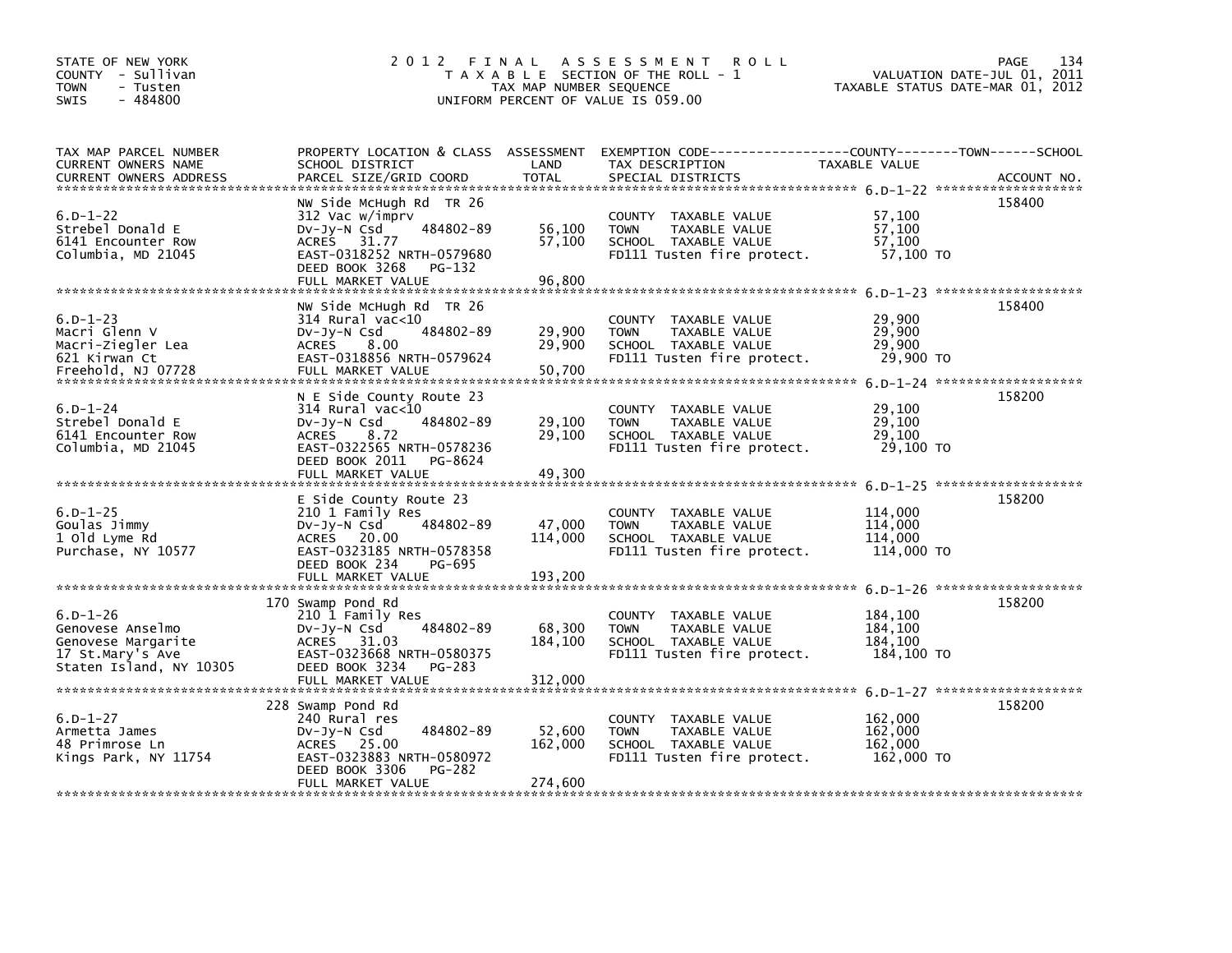| STATE OF NEW YORK<br>COUNTY - Sullivan<br><b>TOWN</b><br>- Tusten<br>$-484800$<br><b>SWIS</b>                     |                                                                                                                                                                                         | TAX MAP NUMBER SEQUENCE      | 2012 FINAL ASSESSMENT ROLL<br>T A X A B L E SECTION OF THE ROLL - 1<br>UNIFORM PERCENT OF VALUE IS 059.00  |                                             | 135<br>PAGE<br>VALUATION DATE-JUL 01, 2011<br>TAXABLE STATUS DATE-MAR 01, 2012 |
|-------------------------------------------------------------------------------------------------------------------|-----------------------------------------------------------------------------------------------------------------------------------------------------------------------------------------|------------------------------|------------------------------------------------------------------------------------------------------------|---------------------------------------------|--------------------------------------------------------------------------------|
| TAX MAP PARCEL NUMBER<br>CURRENT OWNERS NAME<br><b>CURRENT OWNERS ADDRESS</b>                                     | PROPERTY LOCATION & CLASS ASSESSMENT<br>SCHOOL DISTRICT<br>PARCEL SIZE/GRID COORD                                                                                                       | LAND<br><b>TOTAL</b>         | EXEMPTION CODE-----------------COUNTY-------TOWN------SCHOOL<br>TAX DESCRIPTION<br>SPECIAL DISTRICTS       | TAXABLE VALUE                               | ACCOUNT NO.                                                                    |
| $6.D - 1 - 28$<br>Lee Jason<br>60 Beach St Apt 1D<br>New York, NY 10013                                           | W Side Swamp Pond Rd TR3<br>210 1 Family Res<br>DV-Jy-N Csd<br>484802-89<br>ACRES 5.44 BANK C61199<br>EAST-0322814 NRTH-0581833<br>DEED BOOK 3177<br>PG-106<br>FULL MARKET VALUE        | 37,900<br>124,400<br>210,800 | COUNTY TAXABLE VALUE<br><b>TOWN</b><br>TAXABLE VALUE<br>SCHOOL TAXABLE VALUE<br>FD111 Tusten fire protect. | 124,400<br>124,400<br>124,400<br>124,400 TO | 158200                                                                         |
| $6.D - 1 - 29$<br>Marandola Kenneth<br>2966 Carlyle Rd<br>Wantagh, NY 11793                                       | W Side Swamp Pond Rd TR3<br>210 1 Family Res<br>484802-89<br>DV-Jy-N Csd<br><b>ACRES</b><br>2.17 BANK<br>EAST-0322914 NRTH-0582197<br>DEED BOOK 2167<br>PG-246<br>FULL MARKET VALUE     | 27,400<br>72,400<br>122,700  | COUNTY TAXABLE VALUE<br>TAXABLE VALUE<br><b>TOWN</b><br>SCHOOL TAXABLE VALUE<br>FD111 Tusten fire protect. | 72,400<br>72,400<br>72,400<br>72,400 TO     | 158200                                                                         |
| $6.D - 1 - 30$<br>McGrath Mark<br>Wintersteller-McGrath Lynne<br>2575 Palisade Ave Apt 11A<br>Riverdale, NY 10163 | W Side Swamp Pond Rd TR3<br>311 Res vac land - WTRFNT<br>DV-Jy-N Csd<br>484802-89<br><b>ACRES</b><br>2.00<br>EAST-0322999 NRTH-0582396<br>DEED BOOK 3092<br>PG-668<br>FULL MARKET VALUE | 21,800<br>21,800<br>36,900   | COUNTY TAXABLE VALUE<br><b>TOWN</b><br>TAXABLE VALUE<br>SCHOOL TAXABLE VALUE<br>FD111 Tusten fire protect. | 21,800<br>21,800<br>21,800<br>21,800 TO     | 158200                                                                         |
| $6.D - 1 - 31$<br>Seidel Matthew<br>Misri Dan<br>1035 Washington Ave Apt 1S<br>Brooklyn, NY 11225                 | SE Side Swamp Pond Rd TR<br>311 Res vac land - WTRFNT<br>$Dv-Jy-N$ Csd<br>484802-89<br>ACRES 10.00<br>EAST-0323582 NRTH-0581836<br>DEED BOOK 3090<br>PG-129                             | 39,500<br>39,500             | COUNTY TAXABLE VALUE<br>TAXABLE VALUE<br><b>TOWN</b><br>SCHOOL TAXABLE VALUE<br>FD111 Tusten fire protect. | 39,500<br>39,500<br>39,500<br>39,500 TO     | 158200                                                                         |
| $6.D - 1 - 32$<br>Marcel Richard<br>Marcel Bernadette<br>22 Colby Farm Rd<br>Chester, NJ 07930                    | SE Side Swamp Pond Rd TR<br>210 1 Family Res<br>484802-89<br>$Dv-Jy-N$ Csd<br>ACRES 10.00<br>EAST-0323765 NRTH-0582122<br>DEED BOOK 3363<br>PG-70                                       | 44,500<br>198,500            | COUNTY TAXABLE VALUE<br><b>TOWN</b><br>TAXABLE VALUE<br>SCHOOL TAXABLE VALUE<br>FD111 Tusten fire protect. | 198,500<br>198,500<br>198,500<br>198,500 TO | 158200                                                                         |
| $6. D - 1 - 33$<br>Melman Arnold<br>Melman Lois<br>23 Agnes Cir<br>Ardsley, NY 10502                              | 276 Swamp Pond Rd<br>210 1 Family Res - WTRFNT<br>$Dv-Jy-N$ Csd<br>484802-89<br>ACRES 47.85<br>EAST-0324584 NRTH-0581561<br>DEED BOOK 3139<br>PG-92<br>FULL MARKET VALUE                | 80,800<br>384,800<br>652,200 | COUNTY TAXABLE VALUE<br><b>TOWN</b><br>TAXABLE VALUE<br>SCHOOL TAXABLE VALUE<br>FD111 Tusten fire protect. | 384,800<br>384,800<br>384,800<br>384,800 TO | 158200                                                                         |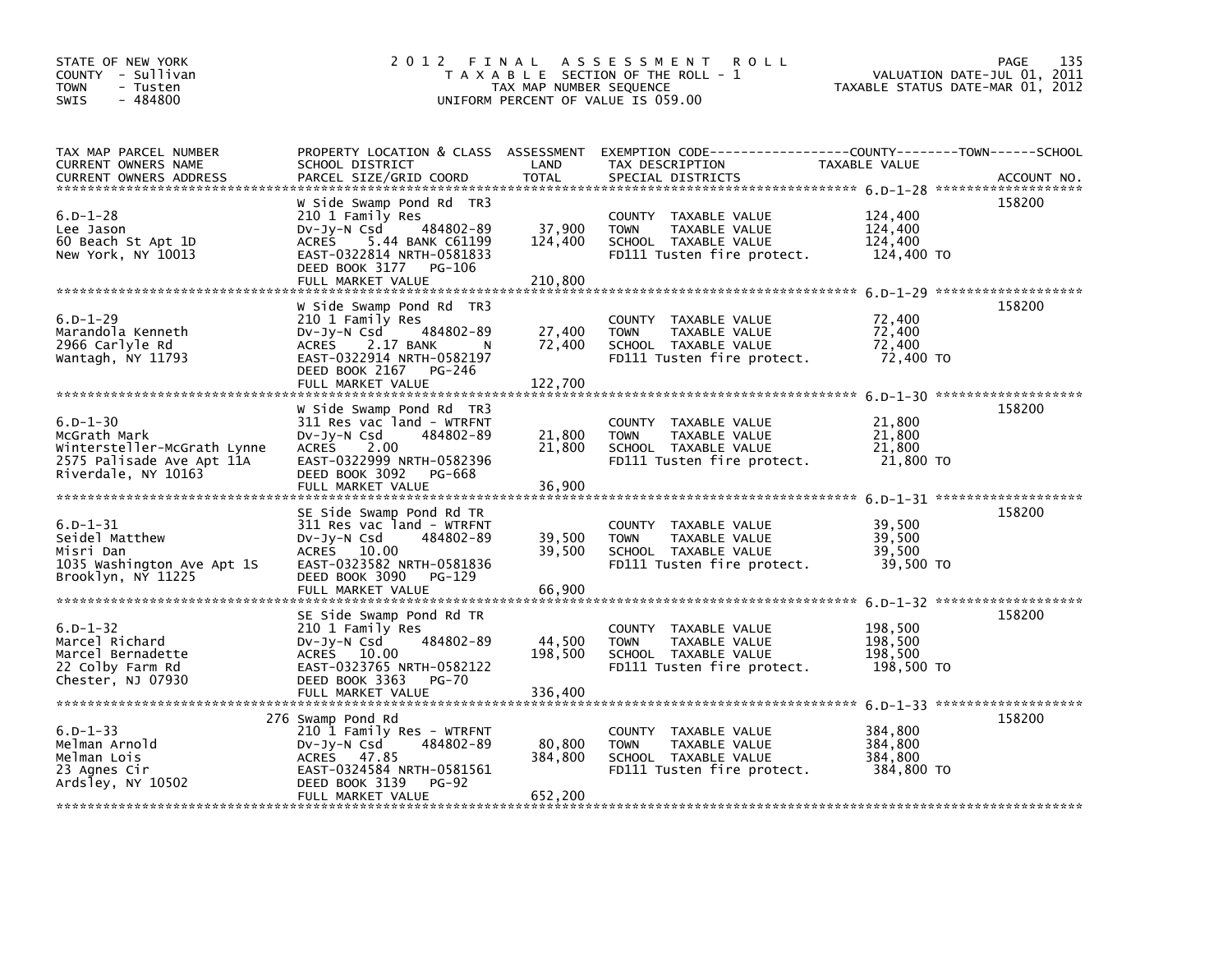| STATE OF NEW YORK<br>- Sullivan<br>COUNTY<br><b>TOWN</b><br>- Tusten<br>$-484800$<br>SWIS         | 2 0 1 2                                                                                                                                                                       | TAX MAP NUMBER SEQUENCE    | FINAL ASSESSMENT ROLL<br>T A X A B L E SECTION OF THE ROLL - 1<br>UNIFORM PERCENT OF VALUE IS 059.00                | VALUATION DATE-JUL 01, 2011<br>TAXABLE STATUS DATE-MAR 01, 2012 | PAGE<br>136 |
|---------------------------------------------------------------------------------------------------|-------------------------------------------------------------------------------------------------------------------------------------------------------------------------------|----------------------------|---------------------------------------------------------------------------------------------------------------------|-----------------------------------------------------------------|-------------|
| TAX MAP PARCEL NUMBER<br><b>CURRENT OWNERS NAME</b>                                               | SCHOOL DISTRICT                                                                                                                                                               | LAND                       | PROPERTY LOCATION & CLASS ASSESSMENT EXEMPTION CODE----------------COUNTY-------TOWN------SCHOOL<br>TAX DESCRIPTION | TAXABLE VALUE                                                   |             |
| $6. D - 1 - 34$<br>J J DiPalma Trust<br>DiPalma James J<br>212 N Beech St<br>Massapequa, NY 11758 | 288 Swamp Pond Rd<br>210 1 Family Res<br>484802-89<br>DV-JY-N Csd<br>ACRES 35.00<br>EAST-0324835 NRTH-0582550<br>DEED BOOK 2011 PG-8260                                       | 51,200<br>138,700          | COUNTY TAXABLE VALUE<br>TAXABLE VALUE<br><b>TOWN</b><br>SCHOOL TAXABLE VALUE<br>FD111 Tusten fire protect.          | 138,700<br>138,700<br>138,700<br>138,700 TO                     | 158200      |
| $6. D - 1 - 35$<br>Adamski Richard<br>21 Devonshire Dr<br>Yorktown Heights, NY 10598              | SE Side Swamp Pond Rd TR<br>311 Res vac land - WTRFNT<br>484802-89<br>DV-JY-N Csd<br>ACRES 5.76<br>EAST-0324049 NRTH-0583231<br>DEED BOOK 2460 PG-138                         | 39,000 TOWN<br>64,000      | COUNTY TAXABLE VALUE<br>TAXABLE VALUE<br>SCHOOL TAXABLE VALUE<br>FD111 Tusten fire protect.                         | 64,000<br>64,000<br>64.000<br>64.000 TO                         | 158200      |
| $6.D - 1 - 36$<br>Lohr Susan A<br>Lohr Terrance G<br>319 W Mermaid Ln<br>Philadelphia, PA 19118   | NW Side Swamp Pond Rd TR<br>210 1 Family Res<br>484802-89<br>DV-JY-N Csd<br>ACRES 2.00<br>EAST-0323567 NRTH-0583110<br>DEED BOOK 3255 PG-74                                   | 26.800 TOWN<br>114,600     | COUNTY TAXABLE VALUE<br>TAXABLE VALUE<br>SCHOOL TAXABLE VALUE<br>FD111 Tusten fire protect.                         | 114,600<br>114,600<br>114,600<br>114,600 TO                     | 158200      |
| $6.D - 1 - 37$<br>Caico Kevin<br>Caico Geraldine<br>539 Harmony Way<br>Centreville, MD 21617-2489 | NW Side Swamp Pond Rd TR<br>311 Res vac land - WTRFNT<br>484802-89<br>DV-JV-N Csd<br>ACRES 2.00<br>EAST-0323712 NRTH-0583364<br>DEED BOOK 2155<br>PG-648<br>FULL MARKET VALUE | 21.800<br>21,800<br>36,900 | COUNTY TAXABLE VALUE<br><b>TOWN</b><br>TAXABLE VALUE<br>SCHOOL TAXABLE VALUE<br>FD111 Tusten fire protect.          | 21,800<br>21.800<br>21,800<br>21,800 TO                         | 158200      |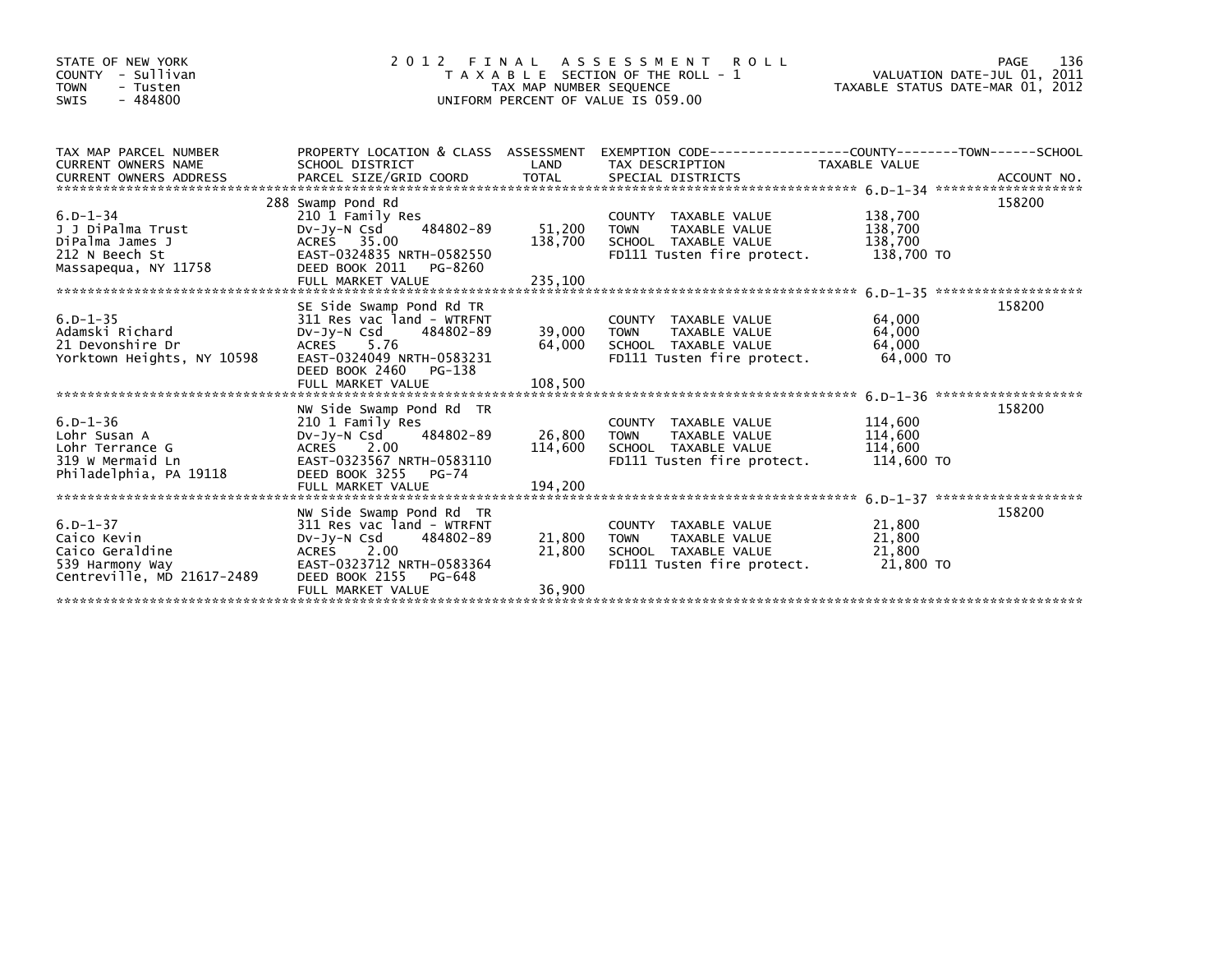| STATE OF NEW YORK       | 2012 FINAL ASSESSMENT ROLL            | 137<br>PAGE                      |
|-------------------------|---------------------------------------|----------------------------------|
| COUNTY - Sullivan       | T A X A B L E SECTION OF THE ROLL - 1 | VALUATION DATE-JUL 01, 2011      |
| <b>TOWN</b><br>- Tusten | MAP SECTION - 006                     | TAXABLE STATUS DATE-MAR 01, 2012 |
| - 484800<br>SWIS        | $SUB - SECTION - D$                   | RPS150/V04/L015                  |
|                         | UNIFORM PERCENT OF VALUE IS 059.00    | CURRENT DATE $6/19/2012$         |

| CODE | DISTRICT NAME        | PARCELS | TOTAL EXTENSION<br>TYPF | EXTENSION<br>VALUE | AD VALOREM<br>VALUE | <b>EXEMPT</b><br>AMOUNT | <b>TAXABLE</b><br><b>VALUE</b> |
|------|----------------------|---------|-------------------------|--------------------|---------------------|-------------------------|--------------------------------|
|      | FD111 Tusten fire pr |         | 38 TOTAL                |                    | 3679.400            | 1.400                   | 3678,000                       |

#### \*\*\* S C H O O L D I S T R I C T S U M M A R Y \*\*\*

| CODE   | DISTRICT NAME | TOTAL<br><b>PARCELS</b> | ASSESSED<br>LAND | ASSESSED<br><b>TOTAL</b> | <b>EXEMPT</b><br><b>AMOUNT</b> | <b>TOTAL</b><br><b>TAXABLE</b> | <b>STAR</b><br><b>AMOUNT</b> | <b>STAR</b><br><b>TAXABLE</b> |
|--------|---------------|-------------------------|------------------|--------------------------|--------------------------------|--------------------------------|------------------------------|-------------------------------|
| 484802 | DV-JY-N Csd   | 38                      | 1629.900         | 3679,400                 | 49.850                         | 3629.550                       | 141.760                      | 3487,790                      |
|        | SUB-TOTAL     | 38                      | 1629.900         | 3679,400                 | 49,850                         | 3629,550                       | 141.760                      | 3487,790                      |
| 484889 | Nar Library   | 38                      | 1629.900         | 3679,400                 | 49.850                         | 3629.550                       | 141.760                      | 3487,790                      |
|        | T O T A L     | 76                      | 3259,800         | 7358,800                 | 99,700                         | 7259.100                       | 283,520                      | 6975,580                      |

\*\*\* S Y S T E M C O D E S S U M M A R Y \*\*\*

NO SYSTEM EXEMPTIONS AT THIS LEVEL

| CODE           | DESCRIPTION                | <b>TOTAL</b><br><b>PARCELS</b> | <b>COUNTY</b>    | <b>TOWN</b>      | <b>SCHOOL</b>     |
|----------------|----------------------------|--------------------------------|------------------|------------------|-------------------|
| 25130<br>41131 | N/P CHARTY<br>COMBAT VET   |                                | 1,400<br>45,775  | 1,400<br>45,775  | 1,400             |
| 41834<br>41854 | STAR EN<br>STAR B          |                                |                  |                  | 72,160<br>69,600  |
| 47460          | FOREST LND<br><b>TOTAL</b> | 10                             | 48,450<br>95,625 | 48,450<br>95,625 | 48,450<br>191,610 |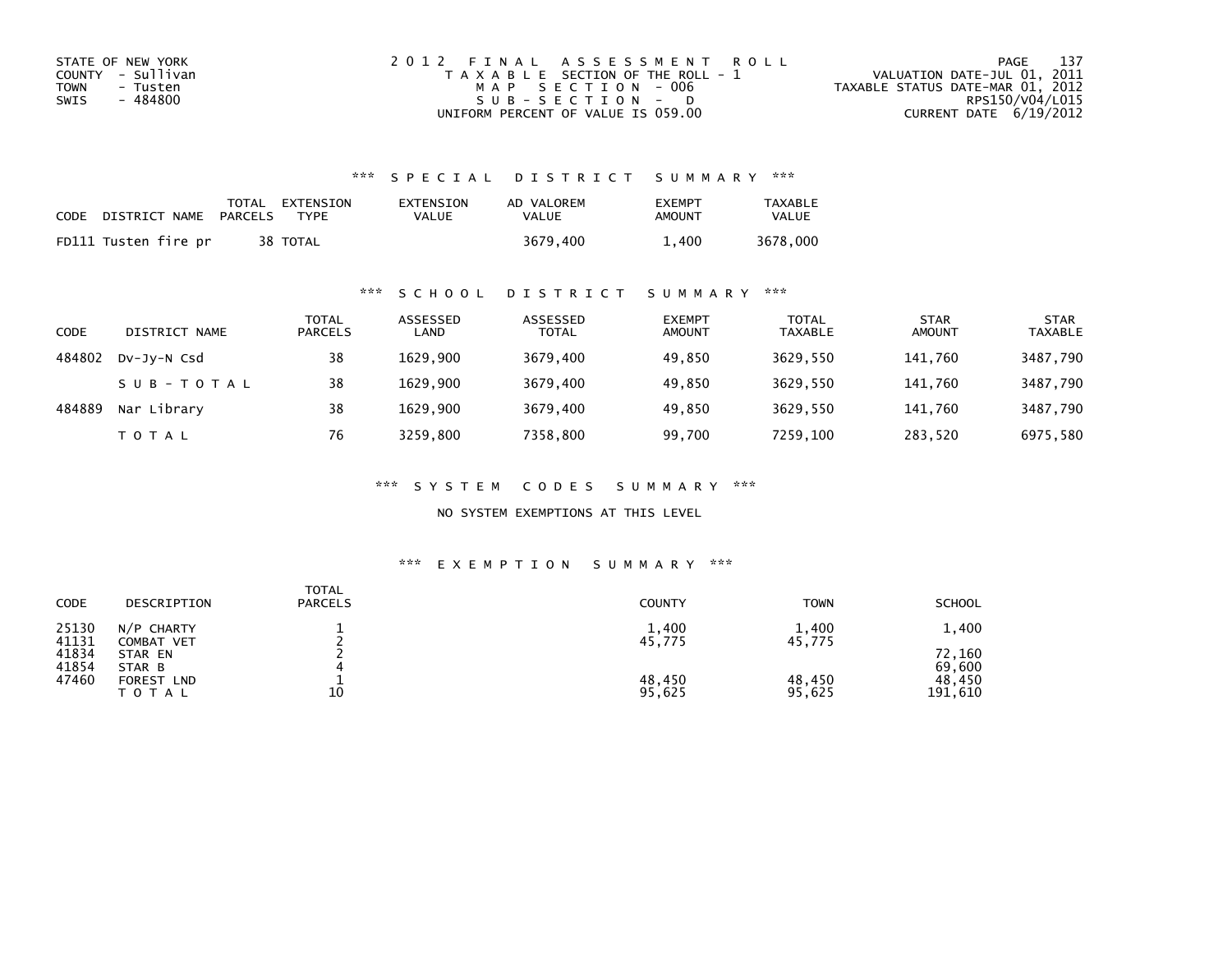| STATE OF NEW YORK<br>COUNTY - Sullivan<br>TOWN<br>- Tusten<br>SWIS<br>- 484800 | 2012 FINAL ASSESSMENT ROLL<br>T A X A B L E SECTION OF THE ROLL - 1<br>MAP SECTION - 006<br>SUB-SECTION - D | - 138<br>PAGE<br>VALUATION DATE-JUL 01, 2011<br>TAXABLE STATUS DATE-MAR 01, 2012<br>RPS150/V04/L015 |
|--------------------------------------------------------------------------------|-------------------------------------------------------------------------------------------------------------|-----------------------------------------------------------------------------------------------------|
|                                                                                | UNIFORM PERCENT OF VALUE IS 059.00                                                                          | CURRENT DATE 6/19/2012                                                                              |

| ROLL       | DESCRIPTION | <b>TOTAL</b>   | ASSESSED | ASSESSED     | <b>TAXABLE</b> | <b>TAXABLE</b> | TAXABLE       | <b>STAR</b>    |
|------------|-------------|----------------|----------|--------------|----------------|----------------|---------------|----------------|
| <b>SEC</b> |             | <b>PARCELS</b> | ∟AND     | <b>TOTAL</b> | <b>COUNTY</b>  | TOWN           | <b>SCHOOL</b> | <b>TAXABLE</b> |
|            | TAXABLE     | 38             | 1629.900 | 3679,400     | 3583.775       | 3583,775       | 3629,550      | 3487,790       |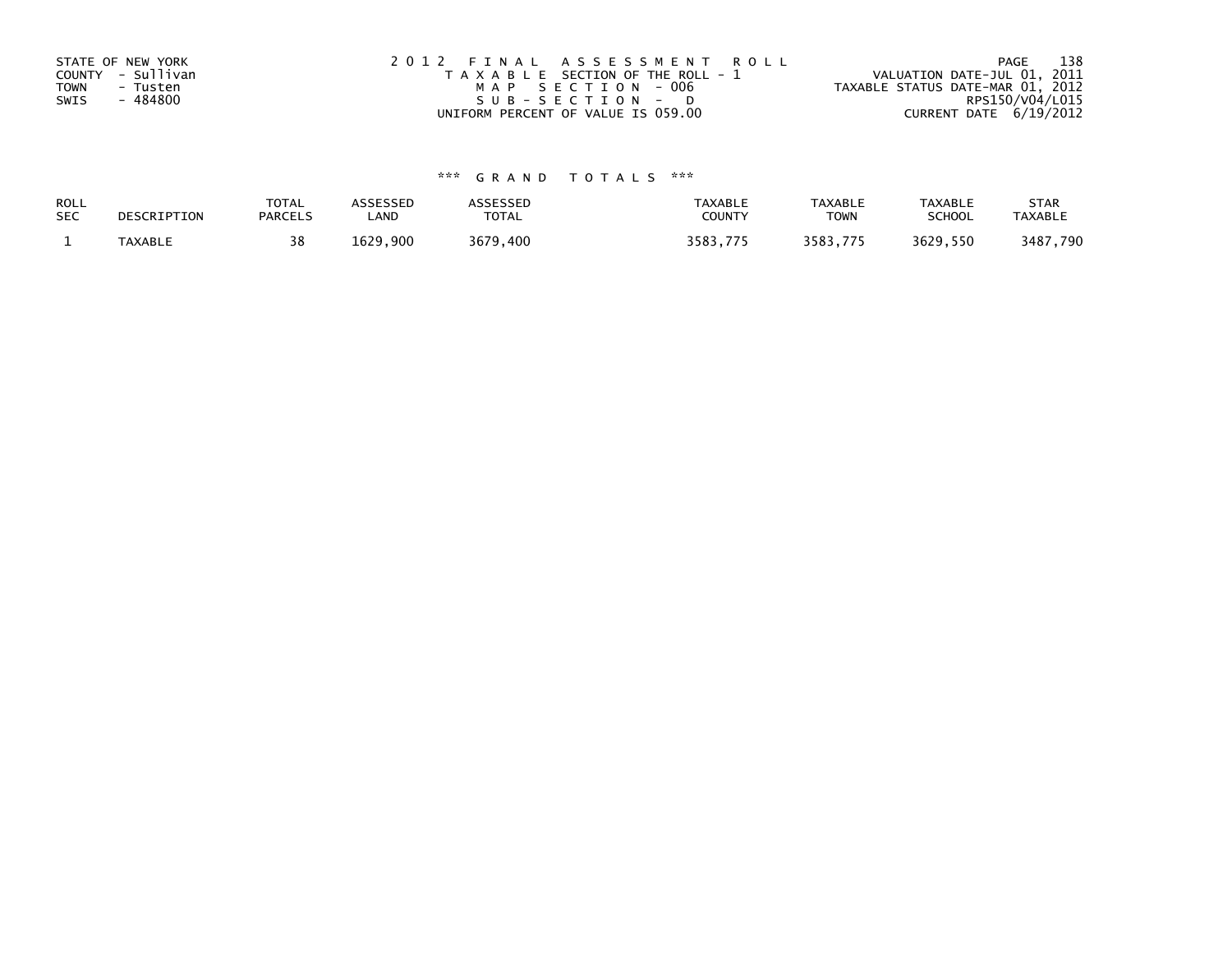| STATE OF NEW YORK<br>COUNTY - Sullivan<br><b>TOWN</b><br>- Tusten<br>$-484800$<br><b>SWIS</b>  | 2 0 1 2                                                                                                                                                                  | TAX MAP NUMBER SEQUENCE      | FINAL ASSESSMENT<br><b>ROLL</b><br>T A X A B L E SECTION OF THE ROLL - 1<br>UNIFORM PERCENT OF VALUE IS 059.00                           |                                                             | 139<br>PAGE<br>VALUATION DATE-JUL 01, 2011<br>TAXABLE STATUS DATE-MAR 01, 2012 |
|------------------------------------------------------------------------------------------------|--------------------------------------------------------------------------------------------------------------------------------------------------------------------------|------------------------------|------------------------------------------------------------------------------------------------------------------------------------------|-------------------------------------------------------------|--------------------------------------------------------------------------------|
| TAX MAP PARCEL NUMBER<br>CURRENT OWNERS NAME<br><b>CURRENT OWNERS ADDRESS</b>                  | SCHOOL DISTRICT<br>PARCEL SIZE/GRID COORD                                                                                                                                | LAND<br><b>TOTAL</b>         | PROPERTY LOCATION & CLASS ASSESSMENT EXEMPTION CODE-----------------COUNTY-------TOWN-----SCHOOL<br>TAX DESCRIPTION<br>SPECIAL DISTRICTS | TAXABLE VALUE                                               | ACCOUNT NO.                                                                    |
| $6.E-1-1$<br>Flouras Elias<br>Parikas-Flouras Kiriaki K<br>66-25 53 rd Rd<br>Maspeth, NY 11378 | W Side Tyler Rd TR 17<br>$322$ Rural vac $>10$<br>Dv-Jy-N Csd<br>484802-89<br>ACRES 50.00<br>EAST-0323994 NRTH-0590799<br>DEED BOOK 2011<br>PG-5690<br>FULL MARKET VALUE | 68,400<br>68,400<br>115,900  | COUNTY TAXABLE VALUE<br><b>TOWN</b><br>TAXABLE VALUE<br>SCHOOL TAXABLE VALUE<br>FD111 Tusten fire protect.                               | 68,400<br>68,400<br>68,400<br>68,400 TO                     | 158200                                                                         |
| $6.E-1-2$<br>Wood Timothy<br>Wood Marian<br>10 Rolling Ridge Rd<br>New City, NY 10956          | W side Tyler Rd TR 17<br>210 1 Family Res<br>484802-89<br>DV-Jy-N Csd<br>ACRES 50.32<br>EAST-0324449 NRTH-0589811<br>DEED BOOK 2149 PG-356                               | 68,800<br>187,400            | COUNTY TAXABLE VALUE<br>TAXABLE VALUE<br><b>TOWN</b><br>SCHOOL TAXABLE VALUE<br>FD111 Tusten fire protect.                               | 187,400<br>187,400<br>187,400<br>187,400 TO                 | 158200                                                                         |
| $6.E-1-3$<br>Amerbach Gary W<br>412 Schalck Rd<br>PO Box 182<br>Narrowsburg, NY 12764          | 412 Schalck Rd<br>210 1 Family Res<br>484802-89<br>$Dv-Jy-N$ Csd<br>ACRES 30.00<br>EAST-0324967 NRTH-0588974<br>DEED BOOK 2010 PG-56501                                  | 59,100<br>142,200            | 41854<br>STAR B<br>COUNTY TAXABLE VALUE<br>TAXABLE VALUE<br><b>TOWN</b><br>SCHOOL TAXABLE VALUE<br>FD111 Tusten fire protect.            | $\mathbf{0}$<br>142.200<br>142,200<br>124,800<br>142,200 TO | 158200<br>0<br>17,400                                                          |
| $6.E-1-4$<br>Casey David M<br>McAuley Vicky<br>511 Swamp Pond Rd<br>Narrowsburg, NY 12764      | 511 Swamp Pond Rd<br>210 1 Family Res<br>484802-89<br>DV-Jy-N Csd<br>ACRES 15.00<br>EAST-0324889 NRTH-0587634<br>DEED BOOK 3304<br>PG-598                                | 44,800<br>109,900            | 41854<br>STAR B<br>COUNTY TAXABLE VALUE<br>TAXABLE VALUE<br><b>TOWN</b><br>SCHOOL TAXABLE VALUE<br>FD111 Tusten fire protect.            | $\mathbf{0}$<br>109,900<br>109,900<br>92,500<br>109,900 TO  | 158200<br>0<br>17,400                                                          |
| $6.E-1-5$<br>Lord Alan<br>Lord Maryann<br>415 State Highway 41<br>Smithville Flats, NY 13841   | N&S Sides Swamp Pond Rd<br>322 Rural vac>10<br>484802-89<br>$Dv-Jy-N$ Csd<br>ACRES 22.44<br>EAST-0325224 NRTH-0588035<br>DEED BOOK 2667<br>PG-108<br>FULL MARKET VALUE   | 50,900<br>50,900<br>86,300   | COUNTY TAXABLE VALUE<br><b>TOWN</b><br>TAXABLE VALUE<br>SCHOOL TAXABLE VALUE<br>FD111 Tusten fire protect.                               | 50,900<br>50.900<br>50,900<br>50,900 TO                     | 158200                                                                         |
| $6.E-1-6$<br>Taormina Audrey D<br>2526 Hawthorne Ave<br>Union, NJ 07083                        | N Side Swamp Pond Rd TR<br>210 1 Family Res<br>484802-89<br>$Dv-Jy-N$ Csd<br>ACRES 13.41<br>EAST-0325984 NRTH-0588258<br>DEED BOOK 2152<br>PG-86<br>FULL MARKET VALUE    | 39,600<br>133,100<br>225,600 | COUNTY TAXABLE VALUE<br><b>TOWN</b><br>TAXABLE VALUE<br>SCHOOL TAXABLE VALUE<br>FD111 Tusten fire protect.                               | 133,100<br>133,100<br>133,100<br>133,100 TO                 | 158200                                                                         |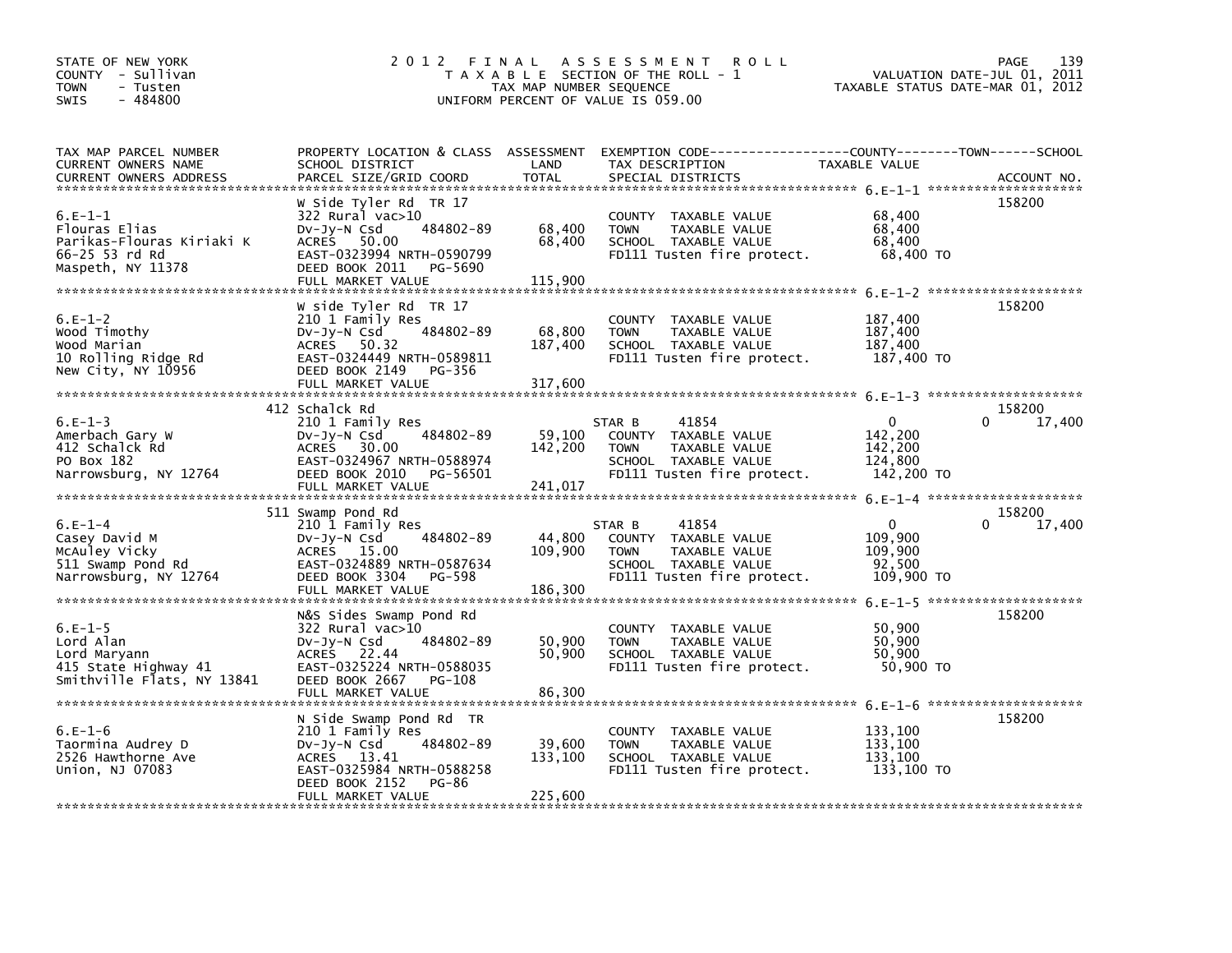| STATE OF NEW YORK<br>COUNTY - Sullivan<br><b>TOWN</b><br>- Tusten<br>$-484800$<br><b>SWIS</b> | 2 0 1 2<br>FINAL                                                                                                                                                          | TAX MAP NUMBER SEQUENCE    | A S S E S S M E N T<br><b>ROLL</b><br>T A X A B L E SECTION OF THE ROLL - 1<br>UNIFORM PERCENT OF VALUE IS 059.00    | 140<br><b>PAGE</b><br>VALUATION DATE-JUL 01, 2011<br>TAXABLE STATUS DATE-MAR 01, 2012 |        |  |
|-----------------------------------------------------------------------------------------------|---------------------------------------------------------------------------------------------------------------------------------------------------------------------------|----------------------------|----------------------------------------------------------------------------------------------------------------------|---------------------------------------------------------------------------------------|--------|--|
| TAX MAP PARCEL NUMBER<br><b>CURRENT OWNERS NAME</b>                                           | PROPERTY LOCATION & CLASS ASSESSMENT<br>SCHOOL DISTRICT                                                                                                                   | LAND                       | EXEMPTION CODE-----------------COUNTY-------TOWN------SCHOOL<br>TAX DESCRIPTION                                      | TAXABLE VALUE                                                                         |        |  |
| $6.E-1-7$<br>Gore Matthew T<br>6 Skinners Ln<br>Port Jervis, NY 12771                         | N Side Swamp Pond Rd TR<br>322 Rural vac>10<br>484802-89<br>$Dv-Jv-N$ Csd<br>ACRES 12.00<br>EAST-0326625 NRTH-0588375<br>DEED BOOK 2535<br>$PG-9$<br>FULL MARKET VALUE    | 33,000<br>33.000<br>55,900 | COUNTY TAXABLE VALUE<br><b>TOWN</b><br>TAXABLE VALUE<br>SCHOOL TAXABLE VALUE<br>FD111 Tusten fire protect.           | 33,000<br>33,000<br>33.000<br>33,000 TO                                               | 158200 |  |
| $6.E-1-8$<br>Meneses Arturo A<br>186 Anderson St<br>Hackensack, NJ 07601                      | E Side Tyler Rd TR 17<br>$322$ Rural vac $>10$<br>$Dv-Jv-N$ Csd<br>484802-89<br>ACRES 10.00<br>EAST-0326042 NRTH-0589006<br>DEED BOOK 2152<br>PG-106<br>FULL MARKET VALUE | 30.600<br>30,600<br>51,900 | COUNTY TAXABLE VALUE<br><b>TOWN</b><br>TAXABLE VALUE<br>SCHOOL TAXABLE VALUE<br>FD111 Tusten fire protect.           | 30,600<br>30.600<br>30.600<br>30,600 TO                                               | 158200 |  |
| $6.E-1-9$<br>Flouras Elias<br>Parikas-Flouras Kiriaki K<br>6625 53 rd Rd<br>Maspeth, NY 11378 | E Side Tyler Rd TR 17<br>$322$ Rural vac $>10$<br>484802-89<br>$Dv-Jy-N$ Csd<br>ACRES 25.02<br>EAST-0326347 NRTH-0589673<br>DEED BOOK 2601<br>PG-596<br>FULL MARKET VALUE | 47,700<br>47,700<br>80.800 | <b>COUNTY</b><br>TAXABLE VALUE<br>TAXABLE VALUE<br><b>TOWN</b><br>SCHOOL TAXABLE VALUE<br>FD111 Tusten fire protect. | 47.700<br>47,700<br>47.700<br>47.700 TO                                               | 158200 |  |
| $6.E-1-10$<br>Smith Kevin J<br>Smith Gail<br>266 26 th St<br>Copiague, NY 11726               | E Side Tyler Rd TR 17<br>210 1 Family Res<br>484802-89<br>$Dv-Jy-N$ Csd<br>ACRES 30.00<br>EAST-0326451 NRTH-0590337<br>DEED BOOK 2149<br>PG-525                           | 54,100<br>125.300          | <b>COUNTY</b><br>TAXABLE VALUE<br><b>TOWN</b><br>TAXABLE VALUE<br>SCHOOL TAXABLE VALUE<br>FD111 Tusten fire protect. | 125,300<br>125,300<br>125,300<br>125,300 TO                                           | 158200 |  |
| $6.E-1-11$<br>Illini Dream LLC<br>Jav Talaber<br>2024 Larchmont Dr<br>Deland, FL 32724        | 335 Schalck Rd<br>322 Rural vac>10<br>484802-89<br>$Dv-Jv-N$ Csd<br>ACRES 30.00<br>EAST-0326362 NRTH-0590917<br>DEED BOOK 3341<br>PG-212<br>FULL MARKET VALUE             | 39,000<br>39,000<br>66,100 | <b>COUNTY</b><br>TAXABLE VALUE<br>TAXABLE VALUE<br><b>TOWN</b><br>SCHOOL TAXABLE VALUE<br>FD111 Tusten fire protect. | 39,000<br>39,000<br>39,000<br>39,000 TO                                               | 158200 |  |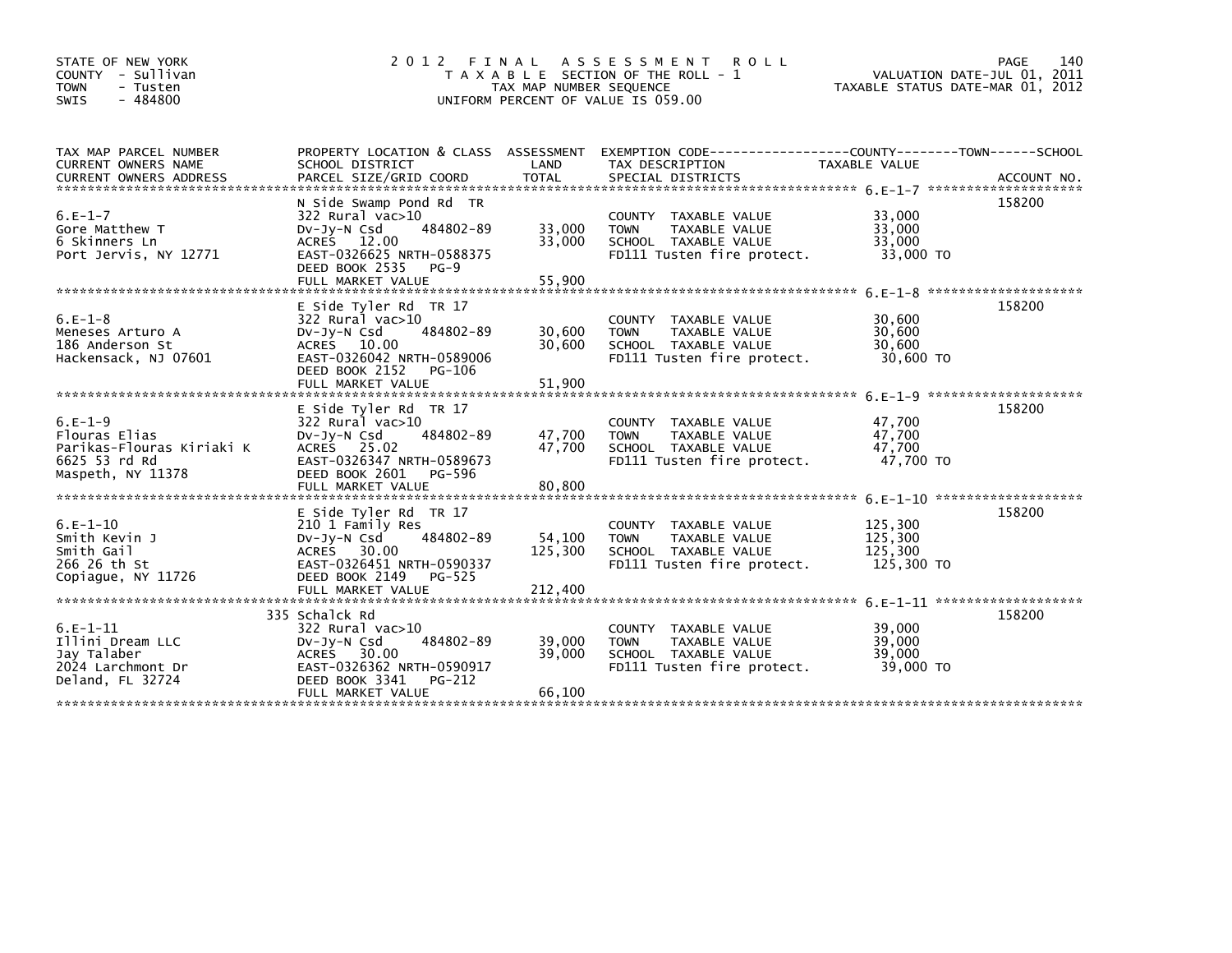| STATE OF NEW YORK<br>COUNTY - Sullivan<br><b>TOWN</b><br>- Tusten<br>$-484800$<br><b>SWIS</b> | 2 0 1 2<br>FINAL                                                                                                                                                                    | TAX MAP NUMBER SEQUENCE  | A S S E S S M E N T<br><b>ROLL</b><br>T A X A B L E SECTION OF THE ROLL - 1<br>UNIFORM PERCENT OF VALUE IS 059.00   |                                                    | 141<br>PAGE<br>VALUATION DATE-JUL 01, 2011<br>TAXABLE STATUS DATE-MAR 01, 2012 |
|-----------------------------------------------------------------------------------------------|-------------------------------------------------------------------------------------------------------------------------------------------------------------------------------------|--------------------------|---------------------------------------------------------------------------------------------------------------------|----------------------------------------------------|--------------------------------------------------------------------------------|
| TAX MAP PARCEL NUMBER<br><b>CURRENT OWNERS NAME</b>                                           | PROPERTY LOCATION & CLASS ASSESSMENT<br>SCHOOL DISTRICT                                                                                                                             | LAND                     | EXEMPTION CODE-----------------COUNTY-------TOWN------SCHOOL<br>TAX DESCRIPTION                                     | TAXABLE VALUE                                      |                                                                                |
|                                                                                               |                                                                                                                                                                                     |                          |                                                                                                                     |                                                    |                                                                                |
| $6.E-1-12.1$                                                                                  | Swamp Pond Rd TR 37<br>240 Rural res                                                                                                                                                |                          | 41800<br>AGED-CTS                                                                                                   | 37,700                                             | 147550<br>37,700<br>37,700                                                     |
| Schalck Bruce E<br>579 Swamp Pond Rd<br>Narrowsburg, NY 12764                                 | 484802-89<br>$Dv-Jy-N$ Csd<br>Subdivision 6E-1-12 Lot 1<br>ACRES 26.51<br>EAST-0327420 NRTH-0588879<br>DEED BOOK 2369 PG-677                                                        | 54,100 STAR EN<br>75,400 | 41834<br>COUNTY TAXABLE VALUE<br><b>TOWN</b><br>TAXABLE VALUE<br>SCHOOL TAXABLE VALUE<br>FD111 Tusten fire protect. | $\Omega$<br>37,700<br>37,700<br>1.620<br>75,400 TO | 36,080<br>0                                                                    |
|                                                                                               | FULL MARKET VALUE                                                                                                                                                                   | 127,800                  |                                                                                                                     |                                                    |                                                                                |
|                                                                                               | Swamp Pond Rd TR 37                                                                                                                                                                 |                          |                                                                                                                     |                                                    | 147550                                                                         |
| $6.E-1-12.2$<br>Schalck Ronald<br>399 Delaware Dr<br>Narrowsburg, NY 12764                    | 322 Rural vac>10<br>DV-Jy-N Csd<br>484802-89<br>ACRES 23.29<br>EAST-0327420 NRTH-0588879<br>DEED BOOK 2369<br>PG-682<br>FULL MARKET VALUE                                           | 45,800<br>45,800         | COUNTY TAXABLE VALUE<br><b>TOWN</b><br>TAXABLE VALUE<br>SCHOOL TAXABLE VALUE<br>FD111 Tusten fire protect.          | 45,800<br>45,800<br>45,800<br>45,800 TO            |                                                                                |
|                                                                                               |                                                                                                                                                                                     | 77,600                   |                                                                                                                     |                                                    |                                                                                |
| $6.E-1-12.3$<br>Schalck Ronald W Sr<br>399 Delaware Dr<br>Narrowsburg, NY 12764               | WS Swamp Pond Rd TR 37<br>311 Res vac land<br>484802-89<br>DV-Jy-N Csd<br>Subdivision 6E-1-12 Lot 3<br>3.21<br><b>ACRES</b><br>EAST-0327420 NRTH-0588879<br>DEED BOOK 3432<br>PG-97 | 14,800<br>14,800         | COUNTY TAXABLE VALUE<br>TAXABLE VALUE<br><b>TOWN</b><br>SCHOOL TAXABLE VALUE<br>FD111 Tusten fire protect.          | 14,800<br>14,800<br>14,800<br>14,800 TO            | 147550                                                                         |
|                                                                                               | FULL MARKET VALUE                                                                                                                                                                   | 25,100                   |                                                                                                                     |                                                    |                                                                                |
| $6.E-1-13$<br>Christoforou Chris A<br>Christoforou Ana P<br>3724 Martha Blvd                  | NW Side Swamp Pond Rd<br>210 1 Family Res<br>484802-89<br>$Dv-Jy-N$ Csd<br>ACRES 10.00<br>EAST-0327880 NRTH-0589666<br>DEED BOOK 3547                                               | 35,600<br>133,400        | COUNTY TAXABLE VALUE<br><b>TOWN</b><br>TAXABLE VALUE<br>SCHOOL TAXABLE VALUE<br>FD111 Tusten fire protect.          | 133,400<br>133,400<br>133.400<br>133,400 TO        | 158200                                                                         |
| Bethpage, NY 11714                                                                            | PG-322<br>FULL MARKET VALUE                                                                                                                                                         | 226,100                  |                                                                                                                     |                                                    |                                                                                |
|                                                                                               |                                                                                                                                                                                     |                          |                                                                                                                     |                                                    |                                                                                |
| $6.E-1-14$<br>Oechsler George P<br>33 Malone Ave<br>E Atlantic Beach, NY                      | 653 Swamp Pond Rd<br>240 Rural res<br>484802-89<br>$Dv-Jy-N$ Csd<br>ACRES<br>30.00<br>EAST-0328207 NRTH-0590122<br>11561-1008 DEED BOOK 2907<br>PG-351                              | 59,100<br>90,000         | COUNTY TAXABLE VALUE<br><b>TOWN</b><br>TAXABLE VALUE<br>SCHOOL TAXABLE VALUE<br>FD111 Tusten fire protect.          | 90,000<br>90.000<br>90.000<br>90,000 TO            | 158200                                                                         |
|                                                                                               | FULL MARKET VALUE                                                                                                                                                                   | 152,500                  |                                                                                                                     |                                                    |                                                                                |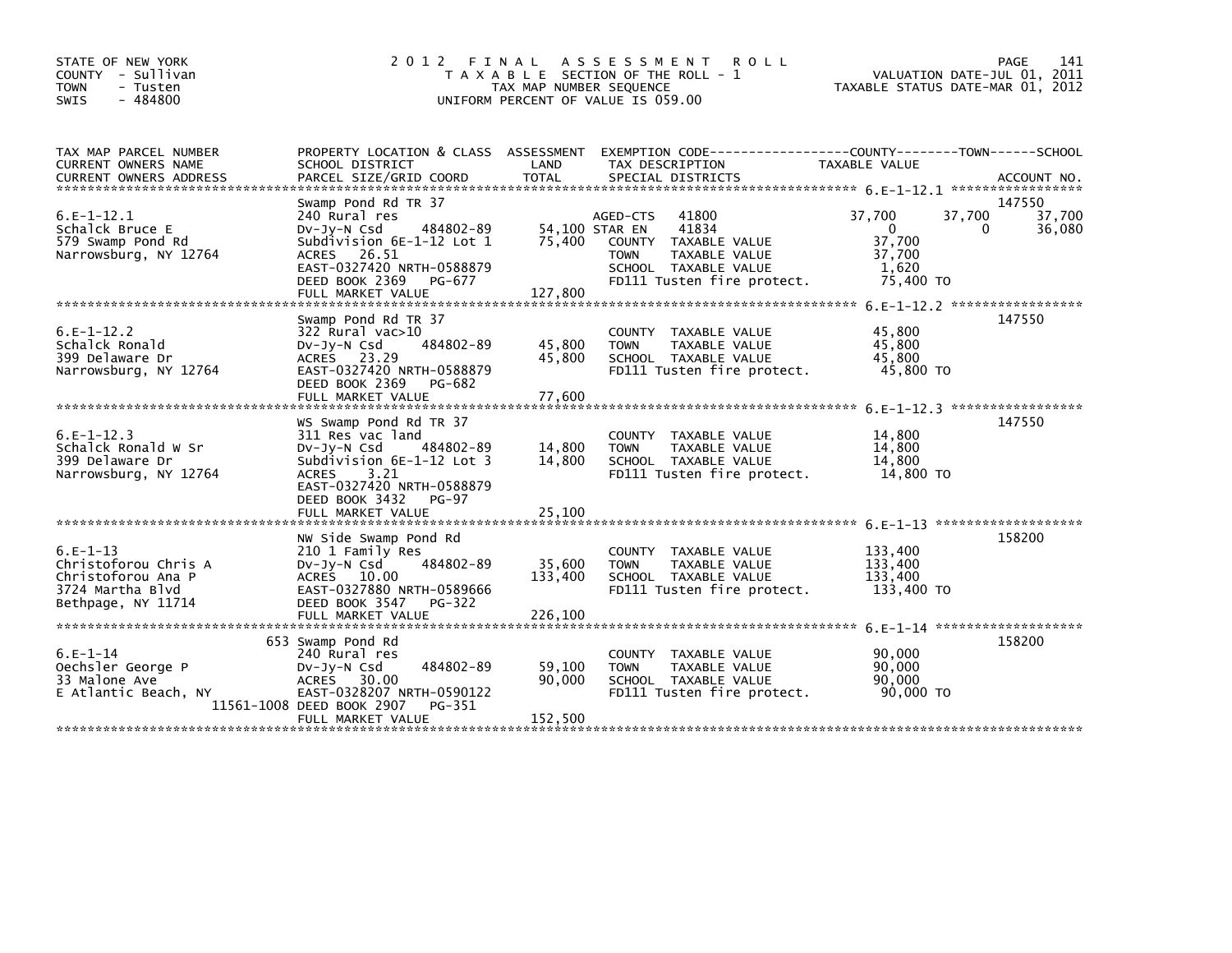| STATE OF NEW YORK<br>COUNTY - Sullivan<br><b>TOWN</b><br>- Tusten<br>$-484800$<br>SWIS        | 2 0 1 2<br>FINAL<br>T A X A B L E SECTION OF THE ROLL - 1<br>TAX MAP NUMBER SEQUENCE<br>UNIFORM PERCENT OF VALUE IS 059.00                                                         | 142<br>PAGE<br>VALUATION DATE-JUL 01, 2011<br>TAXABLE STATUS DATE-MAR 01, 2012 |                                                                                                                                |                                                   |                                           |
|-----------------------------------------------------------------------------------------------|------------------------------------------------------------------------------------------------------------------------------------------------------------------------------------|--------------------------------------------------------------------------------|--------------------------------------------------------------------------------------------------------------------------------|---------------------------------------------------|-------------------------------------------|
| TAX MAP PARCEL NUMBER<br>CURRENT OWNERS NAME                                                  | PROPERTY LOCATION & CLASS ASSESSMENT<br>SCHOOL DISTRICT                                                                                                                            | LAND                                                                           | TAX DESCRIPTION                                                                                                                | TAXABLE VALUE                                     |                                           |
| $6.E-1-15$<br>Marcoux Christopher<br>Parisi Grace<br>610 Carlton Ave<br>Brooklyn, NY 11238    | NW Side Swamp Pond Rd Tr<br>$322$ Rural vac $>10$<br>484802-89<br>$Dv-Jy-N$ Csd<br>ACRES 25.00<br>EAST-0328865 NRTH-0590396<br>DEED BOOK 3511<br>PG-305<br>FULL MARKET VALUE       | 50,300<br>50,300<br>85,300                                                     | COUNTY TAXABLE VALUE<br>TAXABLE VALUE<br><b>TOWN</b><br>SCHOOL TAXABLE VALUE<br>FD111 Tusten fire protect.                     | 50,300<br>50,300<br>50.300<br>50,300 TO           | 158200                                    |
| $6.E-1-16$<br>Nedwetzky Andreas<br>Nedwetzky Roberta<br>PO Box 442<br>Narrowsburg, NY 12764   | 705 Swamp Pond Rd<br>210 1 Family Res<br>484802-89<br>$Dv-Jy-N$ Csd<br>ACRES 15.00 BANK C88880<br>EAST-0329501 NRTH-0590567<br>DEED BOOK 2152<br>PG-126<br>FULL MARKET VALUE       | 44,800<br>215,000<br>364,400                                                   | TAXABLE VALUE<br><b>COUNTY</b><br><b>TOWN</b><br>TAXABLE VALUE<br>SCHOOL TAXABLE VALUE<br>FD111 Tusten fire protect.           | 215,000<br>215,000<br>215,000<br>215,000 TO       | 158200<br>6. E-1-17 ********************* |
| $6.E-1-17$<br>Almeida et al Antonio<br>Almeida Jose<br>20 Westbury Ave<br>Mineola, NY 11501   | E side Swamp Pond Rd TR 3<br>311 Res vac land - WTRFNT<br>$Dv-Jy-N$ Csd<br>484802-89<br>ACRES 65.49<br>EAST-0325402 NRTH-0583620<br>DEED BOOK 2419<br>PG-598<br>FULL MARKET VALUE  | 84,900<br>84,900<br>143,900                                                    | COUNTY TAXABLE VALUE<br><b>TOWN</b><br>TAXABLE VALUE<br>SCHOOL TAXABLE VALUE<br>FD111 Tusten fire protect.                     | 84,900<br>84,900<br>84,900<br>84,900 TO           | 158200                                    |
| $6.E-1-18$<br>Padovani Grace M<br>8 Deamer Ct<br>Huntington Stn, NY 11746-3427                | E & W Side Swamp Pond Rd<br>280 Res Multiple<br>484802-89<br>$Dv-Jy-N$ Csd<br>ACRES 14.12<br>EAST-0324323 NRTH-0585648<br>DEED BOOK 2162<br>PG-478                                 | 43,900<br>70,000                                                               | <b>COUNTY</b><br>TAXABLE VALUE<br>TAXABLE VALUE<br><b>TOWN</b><br>SCHOOL TAXABLE VALUE<br>FD111 Tusten fire protect.           | 70,000<br>70,000<br>70,000<br>70,000 TO           | 158200                                    |
| $6.E-1-19$<br>Amerbach Mitchell B<br>Amerbach Theresa A<br>69 John Ln<br>Manorville, NY 11949 | E Side Swamp Pond Rd TR 3<br>311 Res vac land - WTRFNT<br>484802-89<br>$Dv-Jy-N$ Csd<br>ACRES 100.00<br>EAST-0325417 NRTH-0585187<br>DEED BOOK 2843<br>PG-592<br>FULL MARKET VALUE | 84,900<br>84,900<br>143,900                                                    | FOREST LND 47460<br>COUNTY TAXABLE VALUE<br><b>TOWN</b><br>TAXABLE VALUE<br>SCHOOL TAXABLE VALUE<br>FD111 Tusten fire protect. | 59,090<br>25,810<br>25,810<br>25,810<br>84.900 TO | 158200<br>59,090<br>59,090                |
| MAY BE SUBJECT TO PAYMENT<br>UNDER RPTL480A UNTIL 2021                                        |                                                                                                                                                                                    |                                                                                |                                                                                                                                |                                                   |                                           |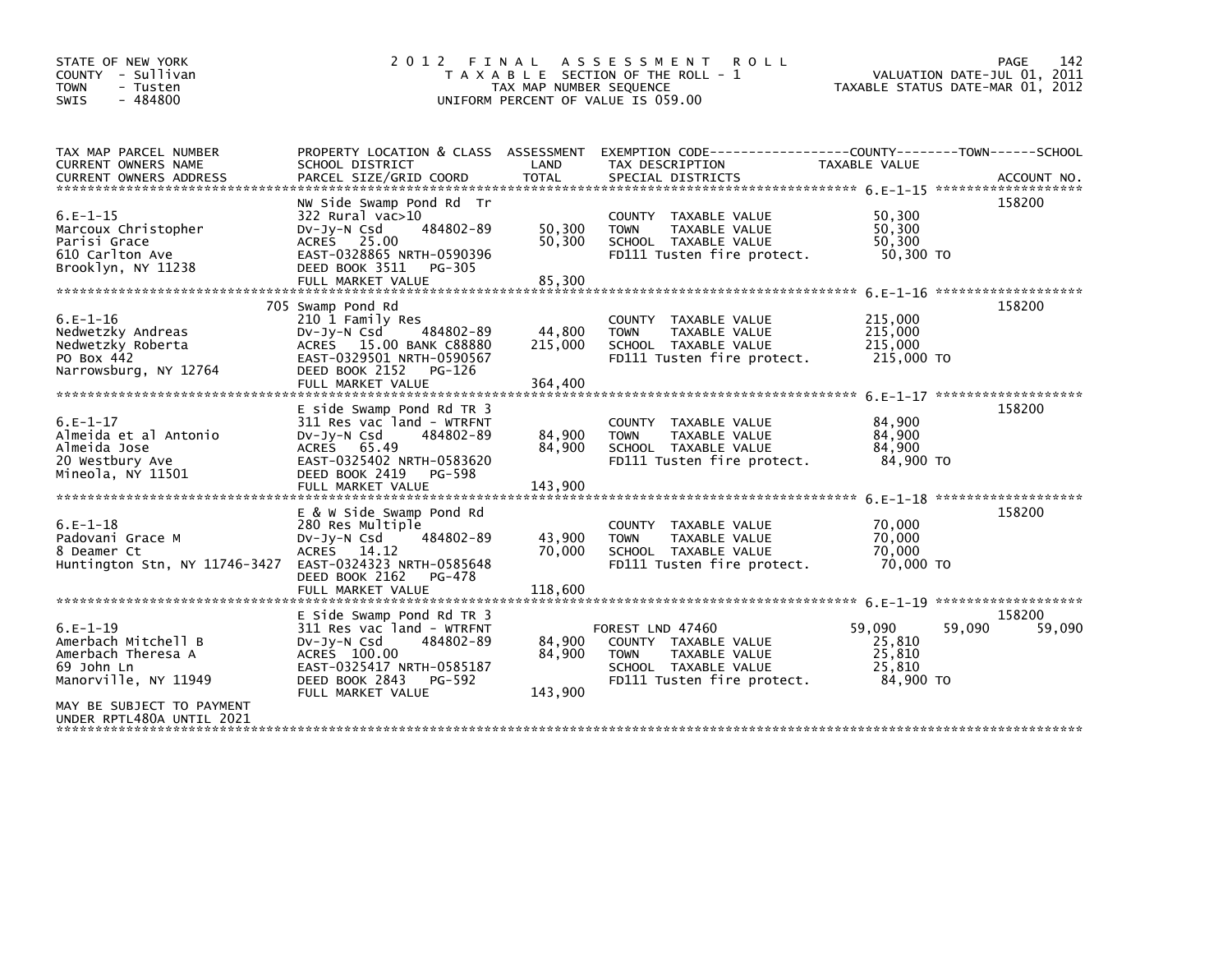| STATE OF NEW YORK<br>COUNTY - Sullivan<br><b>TOWN</b><br>- Tusten<br>$-484800$<br>SWIS | 2 0 1 2                                                 | TAX MAP NUMBER SEQUENCE | FINAL ASSESSMENT<br><b>ROLL</b><br>T A X A B L E SECTION OF THE ROLL - 1<br>UNIFORM PERCENT OF VALUE IS 059.00 | TAXABLE STATUS DATE-MAR 01, 2012 |        | 143<br>PAGE<br>VALUATION DATE-JUL 01, 2011 |
|----------------------------------------------------------------------------------------|---------------------------------------------------------|-------------------------|----------------------------------------------------------------------------------------------------------------|----------------------------------|--------|--------------------------------------------|
| TAX MAP PARCEL NUMBER<br>CURRENT OWNERS NAME                                           | PROPERTY LOCATION & CLASS ASSESSMENT<br>SCHOOL DISTRICT | LAND                    | EXEMPTION CODE-----------------COUNTY-------TOWN------SCHOOL<br>TAX DESCRIPTION                                | TAXABLE VALUE                    |        |                                            |
|                                                                                        |                                                         |                         |                                                                                                                |                                  |        |                                            |
|                                                                                        | SE Side Swamp Pond Rd TR                                |                         |                                                                                                                |                                  |        | 158200                                     |
| $6.E-1-20$                                                                             | 322 Rural vac>10                                        |                         | COUNTY TAXABLE VALUE                                                                                           | 93,200                           |        |                                            |
| CEG Realty LLC                                                                         | 484802-89<br>$Dv-Jy-N$ Csd                              | 93,200                  | <b>TOWN</b><br><b>TAXABLE VALUE</b>                                                                            | 93,200                           |        |                                            |
| 5041 Broadway                                                                          | ACRES 100.00                                            | 93,200                  | SCHOOL TAXABLE VALUE                                                                                           | 93.200                           |        |                                            |
| New York, NY 10034                                                                     | EAST-0326539 NRTH-0586353<br>DEED BOOK 3312<br>PG-545   |                         | FD111 Tusten fire protect.                                                                                     | 93,200 TO                        |        |                                            |
|                                                                                        |                                                         |                         |                                                                                                                |                                  |        |                                            |
|                                                                                        | SE Side Swamp Pond Rd TR                                |                         |                                                                                                                |                                  |        | 158200                                     |
| $6.E-1-21$                                                                             | 322 Rural vac>10                                        |                         | COUNTY TAXABLE VALUE                                                                                           | 82,400                           |        |                                            |
| Lohr Terrance                                                                          | 484802-89<br>$Dv-Jv-N$ Csd                              | 82,400                  | TAXABLE VALUE<br><b>TOWN</b>                                                                                   | 82,400                           |        |                                            |
| Lohr Susan                                                                             | ACRES 78.10                                             | 82,400                  | SCHOOL TAXABLE VALUE                                                                                           | 82,400                           |        |                                            |
| 319 W Mermaid Ln                                                                       | EAST-0327728 NRTH-0587090                               |                         | FD111 Tusten fire protect.                                                                                     | 82,400 TO                        |        |                                            |
| Philadelphia, PA 19118                                                                 | DEED BOOK 2010 PG-59888                                 |                         |                                                                                                                |                                  |        |                                            |
|                                                                                        | FULL MARKET VALUE                                       | 139,700                 |                                                                                                                |                                  |        |                                            |
|                                                                                        |                                                         |                         |                                                                                                                |                                  |        |                                            |
|                                                                                        | SE Side Swamp Pond Rd TR                                |                         |                                                                                                                |                                  |        | 158200                                     |
| $6.E-1-22$                                                                             | 911 Forest s480                                         |                         | FOREST LND 47460                                                                                               | 67,104                           | 67,104 | 67,104                                     |
| Anthony James L                                                                        | 484802-89<br>$Dv-Jv-N$ Csd                              | 93.200                  | COUNTY TAXABLE VALUE                                                                                           | 26,096                           |        |                                            |
| Fischer John C                                                                         | ACRES 100.00                                            | 93,200                  | <b>TOWN</b><br>TAXABLE VALUE                                                                                   | 26,096                           |        |                                            |
| 21 Spring St                                                                           | EAST-0329228 NRTH-0588387                               |                         | SCHOOL TAXABLE VALUE                                                                                           | 26,096                           |        |                                            |
| Warwick, NY 10990                                                                      | DEED BOOK 2162 PG-79<br>FULL MARKET VALUE               | 158,000                 | FD111 Tusten fire protect.                                                                                     | 93,200 TO                        |        |                                            |
| MAY BE SUBJECT TO PAYMENT<br>UNDER RPTL480A UNTIL 2021                                 |                                                         |                         |                                                                                                                |                                  |        |                                            |
|                                                                                        |                                                         |                         |                                                                                                                |                                  |        |                                            |
|                                                                                        | SE Side Swamp Pond Rd TR                                |                         |                                                                                                                |                                  |        | 158200                                     |
| $6.E-1-23$                                                                             | 210 1 Family Res                                        |                         | COUNTY TAXABLE VALUE                                                                                           | 131,200                          |        |                                            |
| Klansky Jeff A                                                                         | 484802-89<br>DV-Jy-N Csd                                | 73,700                  | TAXABLE VALUE<br><b>TOWN</b>                                                                                   | 131,200                          |        |                                            |
| 60 Lewis Ave                                                                           | ACRES 66.17 BANK C88880                                 | 131,200                 | SCHOOL TAXABLE VALUE                                                                                           | 131,200                          |        |                                            |
| Atlantic Beach, NY 11509                                                               | EAST-0330672 NRTH-0589949<br>DEED BOOK 3330<br>PG-154   |                         | FD111 Tusten fire protect.                                                                                     | 131,200 TO                       |        |                                            |
|                                                                                        | FULL MARKET VALUE                                       | 222,400                 |                                                                                                                |                                  |        |                                            |
|                                                                                        |                                                         |                         |                                                                                                                |                                  |        |                                            |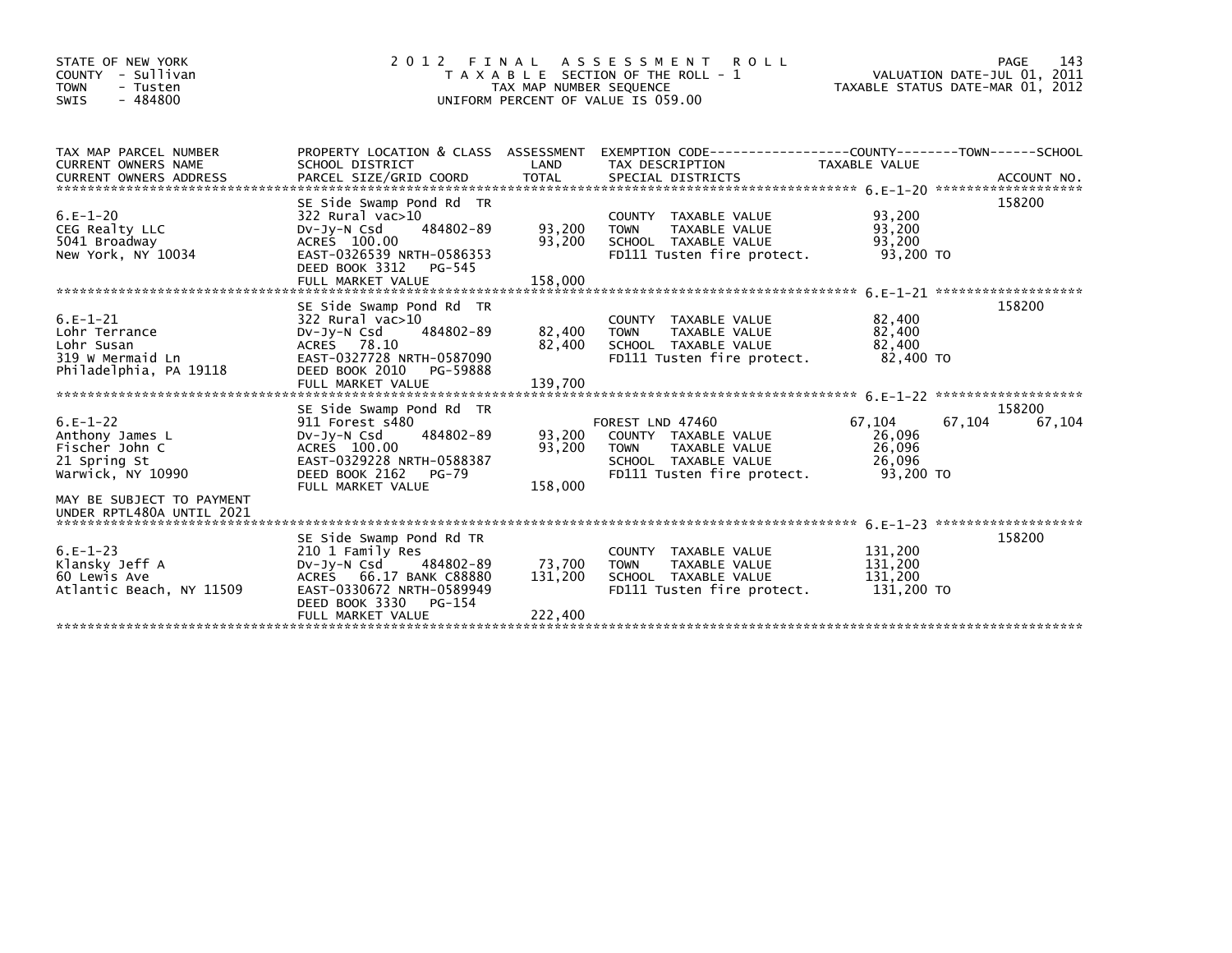| STATE OF NEW YORK | 2012 FINAL ASSESSMENT ROLL            | 144<br>PAGE                      |
|-------------------|---------------------------------------|----------------------------------|
| COUNTY - Sullivan | T A X A B L E SECTION OF THE ROLL - 1 | VALUATION DATE-JUL 01, 2011      |
| TOWN<br>- Tusten  | MAP SECTION - 006                     | TAXABLE STATUS DATE-MAR 01, 2012 |
| - 484800<br>SWIS  | $SUB - SECTION - E$                   | RPS150/V04/L015                  |
|                   | UNIFORM PERCENT OF VALUE IS 059.00    | CURRENT DATE $6/19/2012$         |

| CODE | DISTRICT NAME        | PARCELS | TOTAL EXTENSION<br><b>TYPF</b> | EXTENSION<br>VALUE | AD VALOREM<br>VALUE | <b>EXEMPT</b><br>AMOUNT | <b>TAXABLE</b><br>VALUE |
|------|----------------------|---------|--------------------------------|--------------------|---------------------|-------------------------|-------------------------|
|      | FD111 Tusten fire pr |         | 25 TOTAL                       |                    | 2232.000            |                         | 2232.000                |

## \*\*\* S C H O O L D I S T R I C T S U M M A R Y \*\*\*

| CODE   | DISTRICT NAME | TOTAL<br><b>PARCELS</b> | ASSESSED<br>LAND | ASSESSED<br><b>TOTAL</b> | <b>EXEMPT</b><br><b>AMOUNT</b> | <b>TOTAL</b><br><b>TAXABLE</b> | <b>STAR</b><br><b>AMOUNT</b> | <b>STAR</b><br><b>TAXABLE</b> |
|--------|---------------|-------------------------|------------------|--------------------------|--------------------------------|--------------------------------|------------------------------|-------------------------------|
| 484802 | DV-JV-N Csd   | 25                      | 1396.700         | 2232.000                 | 163.894                        | 2068.106                       | 70.880                       | 1997,226                      |
|        | SUB-TOTAL     | 25                      | 1396.700         | 2232.000                 | 163.894                        | 2068.106                       | 70.880                       | 1997,226                      |
| 484889 | Nar Library   | 25                      | 1396.700         | 2232,000                 | 163,894                        | 2068,106                       | 70,880                       | 1997,226                      |
|        | T O T A L     | 50                      | 2793.400         | 4464.000                 | 327,788                        | 4136,212                       | 141,760                      | 3994,452                      |

\*\*\* S Y S T E M C O D E S S U M M A R Y \*\*\*

NO SYSTEM EXEMPTIONS AT THIS LEVEL

| CODE                    | DESCRIPTION                   | <b>TOTAL</b><br><b>PARCELS</b> | <b>COUNTY</b>      | <b>TOWN</b>        | <b>SCHOOL</b>              |
|-------------------------|-------------------------------|--------------------------------|--------------------|--------------------|----------------------------|
| 41800<br>41834<br>41854 | AGED-CTS<br>STAR EN<br>STAR B |                                | 37,700             | 37,700             | 37,700<br>36,080<br>34,800 |
| 47460                   | FOREST<br><b>LND</b><br>ΤΟΤΑΙ |                                | 126,194<br>163,894 | 126,194<br>163,894 | 126.194<br>234,774         |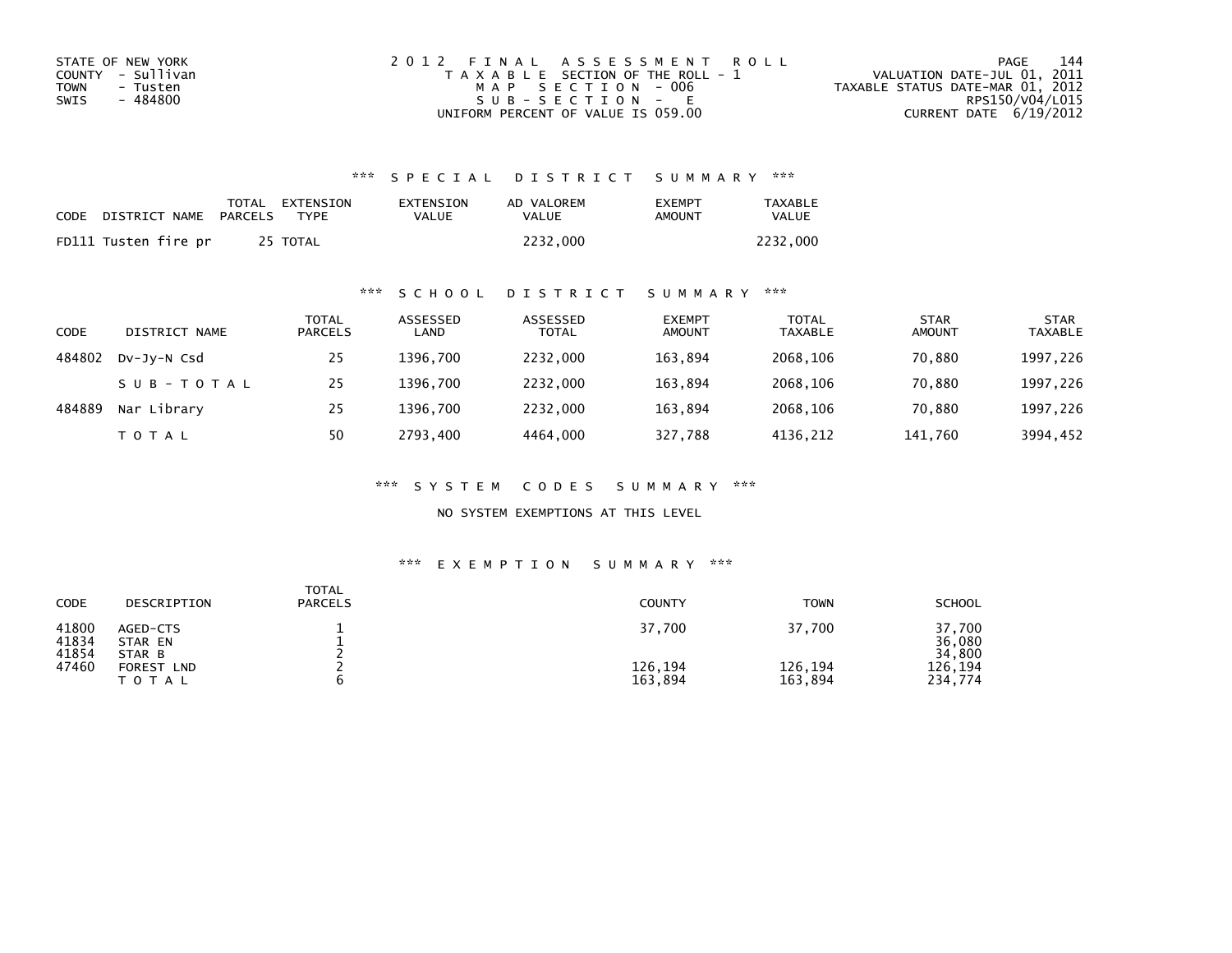| STATE OF NEW YORK       | 2012 FINAL ASSESSMENT ROLL            | - 145<br>PAGE                    |
|-------------------------|---------------------------------------|----------------------------------|
| COUNTY - Sullivan       | T A X A B L E SECTION OF THE ROLL - 1 | VALUATION DATE-JUL 01, 2011      |
| <b>TOWN</b><br>- Tusten | MAP SECTION - 006                     | TAXABLE STATUS DATE-MAR 01, 2012 |
| - 484800<br>SWIS        | $SUB - SECTION - E$                   | RPS150/V04/L015                  |
|                         | UNIFORM PERCENT OF VALUE IS 059.00    | CURRENT DATE 6/19/2012           |

| ROLL       | DESCRIPTION    | TOTAL          | ASSESSED | <b>ASSESSED</b> | <b>TAXABLE</b> | <b>TAXABLE</b> | TAXABLE       | <b>STAR</b>    |
|------------|----------------|----------------|----------|-----------------|----------------|----------------|---------------|----------------|
| <b>SEC</b> |                | <b>PARCELS</b> | LAND     | TOTAL           | COUNT          | TOWN           | <b>SCHOOL</b> | <b>TAXABLE</b> |
|            | <b>TAXABLE</b> | <u>. .</u>     | 1396.700 | 2232,000        | 2068,106       | 2068,106       | 2068,106      | 1997, 226      |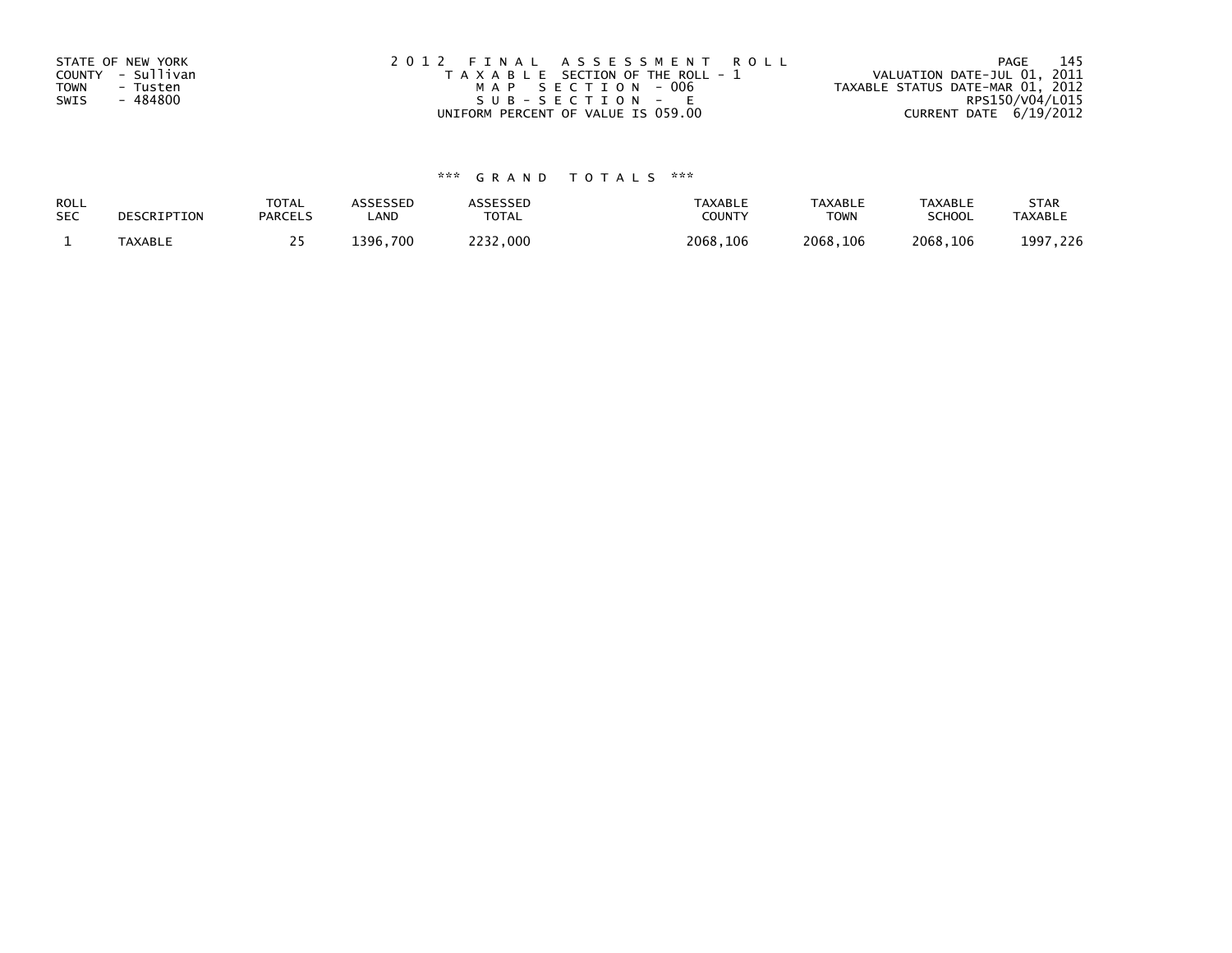| STATE OF NEW YORK<br>- Sullivan<br>COUNTY<br><b>TOWN</b><br>- Tusten<br>$-484800$<br><b>SWIS</b>                 | 2 0 1 2                                                                                                                                 |                            | FINAL ASSESSMENT ROLL<br>T A X A B L E SECTION OF THE ROLL - 1 WALUATION DATE-JUL 01, 2011<br>TAX MAP NUMBER SEQUENCE TAX TAXABLE STATUS DATE-MAR 01, 2012<br>UNIFORM PERCENT OF VALUE IS 059.00 |                                          |         | 146<br>PAGE |
|------------------------------------------------------------------------------------------------------------------|-----------------------------------------------------------------------------------------------------------------------------------------|----------------------------|--------------------------------------------------------------------------------------------------------------------------------------------------------------------------------------------------|------------------------------------------|---------|-------------|
| TAX MAP PARCEL NUMBER<br><b>CURRENT OWNERS NAME</b><br>CURRENT OWNERS ADDRESS                                    | PROPERTY LOCATION & CLASS ASSESSMENT<br>SCHOOL DISTRICT                                                                                 | <b>Example 18 The LAND</b> | TAX DESCRIPTION TAXABLE VALUE                                                                                                                                                                    |                                          |         |             |
|                                                                                                                  | Co Rd 28                                                                                                                                |                            |                                                                                                                                                                                                  |                                          |         | 103300      |
| $7. - 1 - 24$<br>Beaver Brook Hunting Club<br>Attn: Michael J Orgera<br>33 Mapledale Ave<br>Succasunna, NJ 07876 | 911 Forest s480<br>DV-Jy-N Csd 484802-89<br>ACRES 541.00<br>EAST-0345350 NRTH-0582155<br>DEED BOOK 261<br>PG-00453                      | 311,800<br>311,800         | FOREST LND 47460<br>COUNTY TAXABLE VALUE<br><b>TOWN</b><br>TAXABLE VALUE<br>SCHOOL TAXABLE VALUE<br>FD111 Tusten fire protect. 311,800 TO                                                        | 204,427<br>107,373<br>107,373<br>107,373 | 204,427 | 204,427     |
| MAY BE SUBJECT TO PAYMENT<br>UNDER RPTL480A UNTIL 2021                                                           | FULL MARKET VALUE                                                                                                                       | 528,500                    |                                                                                                                                                                                                  |                                          |         |             |
|                                                                                                                  | Twn Rd 29                                                                                                                               |                            |                                                                                                                                                                                                  |                                          |         | 159252      |
| $7. - 1 - 25$<br>whipporwill Club<br>Attn: David Paffeuroth<br>PO Box 500<br>Pine Island, NY 10969               | 911 Forest s480<br>DV-Jy-N Csd 484802-89<br>ACRES 582.37<br>EAST-0345899 NRTH-0578295<br>DEED BOOK 223<br>PG-00351<br>FULL MARKET VALUE | 368,500<br>624,600         | FOREST LND 47460<br>318,500 COUNTY TAXABLE VALUE<br>TAXABLE VALUE<br><b>TOWN</b><br>SCHOOL TAXABLE VALUE<br>FD111 Tusten fire protect. 368,500 TO                                                | 214,287<br>154,213<br>154,213<br>154,213 | 214,287 | 214,287     |
| MAY BE SUBJECT TO PAYMENT<br>UNDER RPTL480A UNTIL 2021                                                           |                                                                                                                                         |                            |                                                                                                                                                                                                  |                                          |         |             |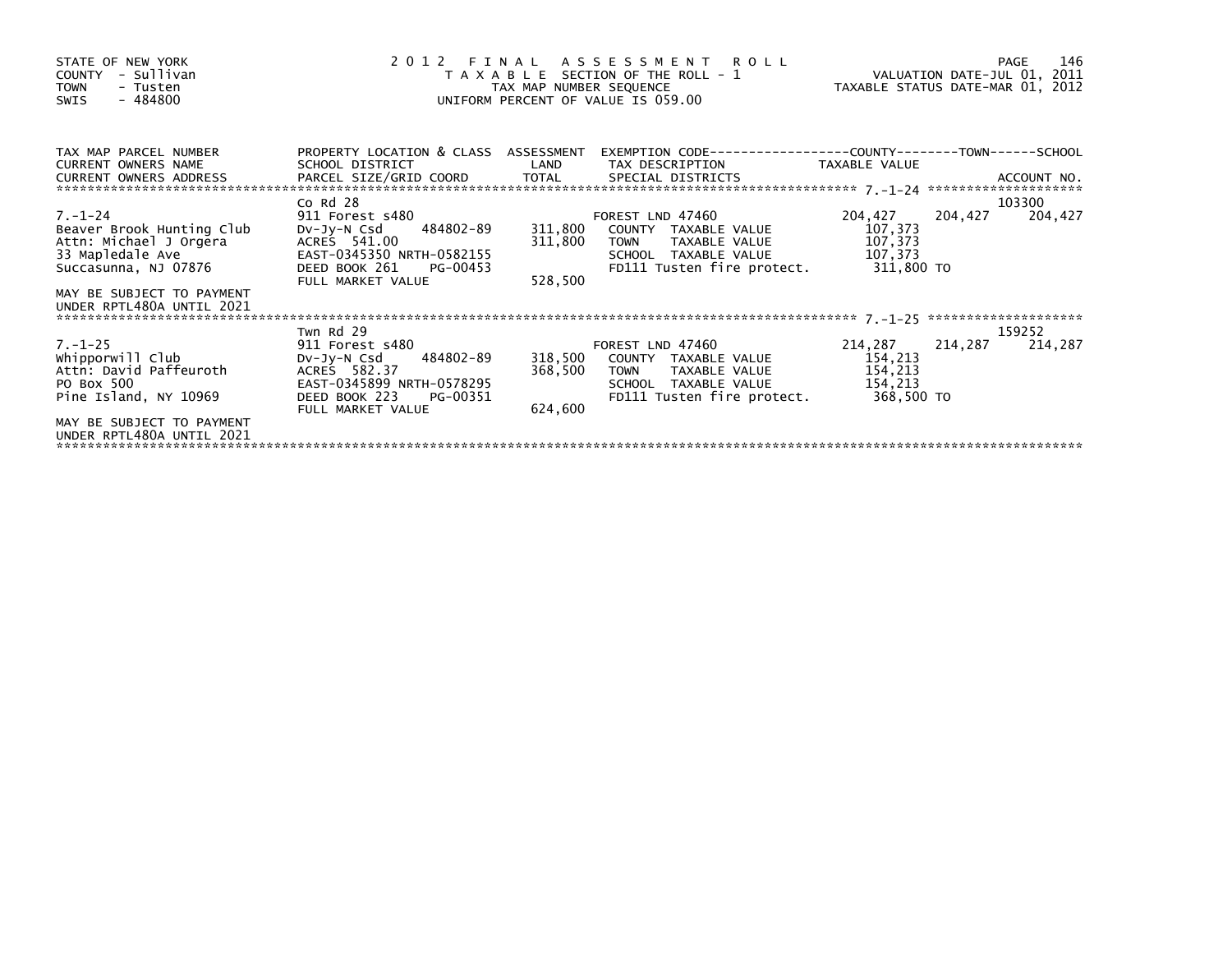| STATE OF NEW YORK | 2012 FINAL ASSESSMENT ROLL            | 147<br>PAGE                      |
|-------------------|---------------------------------------|----------------------------------|
| COUNTY - Sullivan | T A X A B L E SECTION OF THE ROLL - 1 | VALUATION DATE-JUL 01, 2011      |
| TOWN<br>- Tusten  | MAP SECTION - 007                     | TAXABLE STATUS DATE-MAR 01, 2012 |
| - 484800<br>SWIS  | SUB-SECTION-                          | RPS150/V04/L015                  |
|                   | UNIFORM PERCENT OF VALUE IS 059.00    | CURRENT DATE $6/19/2012$         |

| <b>CODE</b> | DISTRICT NAME        | TOTAL<br>PARCELS | EXTENSION<br><b>TYPF</b> | EXTENSION<br>VALUE | AD VALOREM<br>VALUE | <b>EXEMPT</b><br>AMOUNT | <b>TAXABLE</b><br>VALUE |
|-------------|----------------------|------------------|--------------------------|--------------------|---------------------|-------------------------|-------------------------|
|             | FD111 Tusten fire pr |                  | TOTAL                    |                    | 680.300             |                         | 680.300                 |

### \*\*\* S C H O O L D I S T R I C T S U M M A R Y \*\*\*

| <b>CODE</b> | DISTRICT NAME | TOTAL<br><b>PARCELS</b> | ASSESSED<br>LAND | ASSESSED<br><b>TOTAL</b> | <b>EXEMPT</b><br><b>AMOUNT</b> | <b>TOTAL</b><br><b>TAXABLE</b> | <b>STAR</b><br><b>AMOUNT</b> | <b>STAR</b><br><b>TAXABLE</b> |
|-------------|---------------|-------------------------|------------------|--------------------------|--------------------------------|--------------------------------|------------------------------|-------------------------------|
| 484802      | DV-JY-N Csd   |                         | 630,300          | 680,300                  | 418.714                        | 261,586                        |                              | 261,586                       |
|             | SUB-TOTAL     |                         | 630.300          | 680.300                  | 418.714                        | 261,586                        |                              | 261,586                       |
| 484889      | Nar Library   |                         | 630.300          | 680.300                  | 418.714                        | 261,586                        |                              | 261,586                       |
|             | TOTAL         | 4                       | 1260,600         | 1360,600                 | 837,428                        | 523,172                        |                              | 523,172                       |

\*\*\* S Y S T E M C O D E S S U M M A R Y \*\*\*

NO SYSTEM EXEMPTIONS AT THIS LEVEL

#### \*\*\* E X E M P T I O N S U M M A R Y \*\*\*

| CODE  | DESCRIPTION                                 | <b>TOTAL</b><br><b>PARCELS</b> | COUNTY             | <b>TOWN</b>        | <b>SCHOOL</b>      |
|-------|---------------------------------------------|--------------------------------|--------------------|--------------------|--------------------|
| 47460 | <b>FOREST</b><br><b>LND</b><br><b>TOTAL</b> |                                | 418,714<br>418.714 | 418,714<br>418.714 | 418,714<br>418.714 |

| <b>ROLL</b> | DESCRIPTION    | <b>TOTAL</b>   | <b>\SSESSED</b> | <b>\SSESSED</b> | <b>TAXABLE</b> | <b>TAXABLE</b> | <b>TAXABLE</b> | <b>STAR</b>    |
|-------------|----------------|----------------|-----------------|-----------------|----------------|----------------|----------------|----------------|
| <b>SEC</b>  |                | <b>PARCELS</b> | <b>AND</b>      | <b>TOTAL</b>    | COUNTY         | <b>TOWN</b>    | <b>SCHOOL</b>  | <b>TAXABLE</b> |
|             | <b>TAXABLE</b> |                | 630.300         | 680,300         | 261.586        | 261.586        | 261.586        | 261.586        |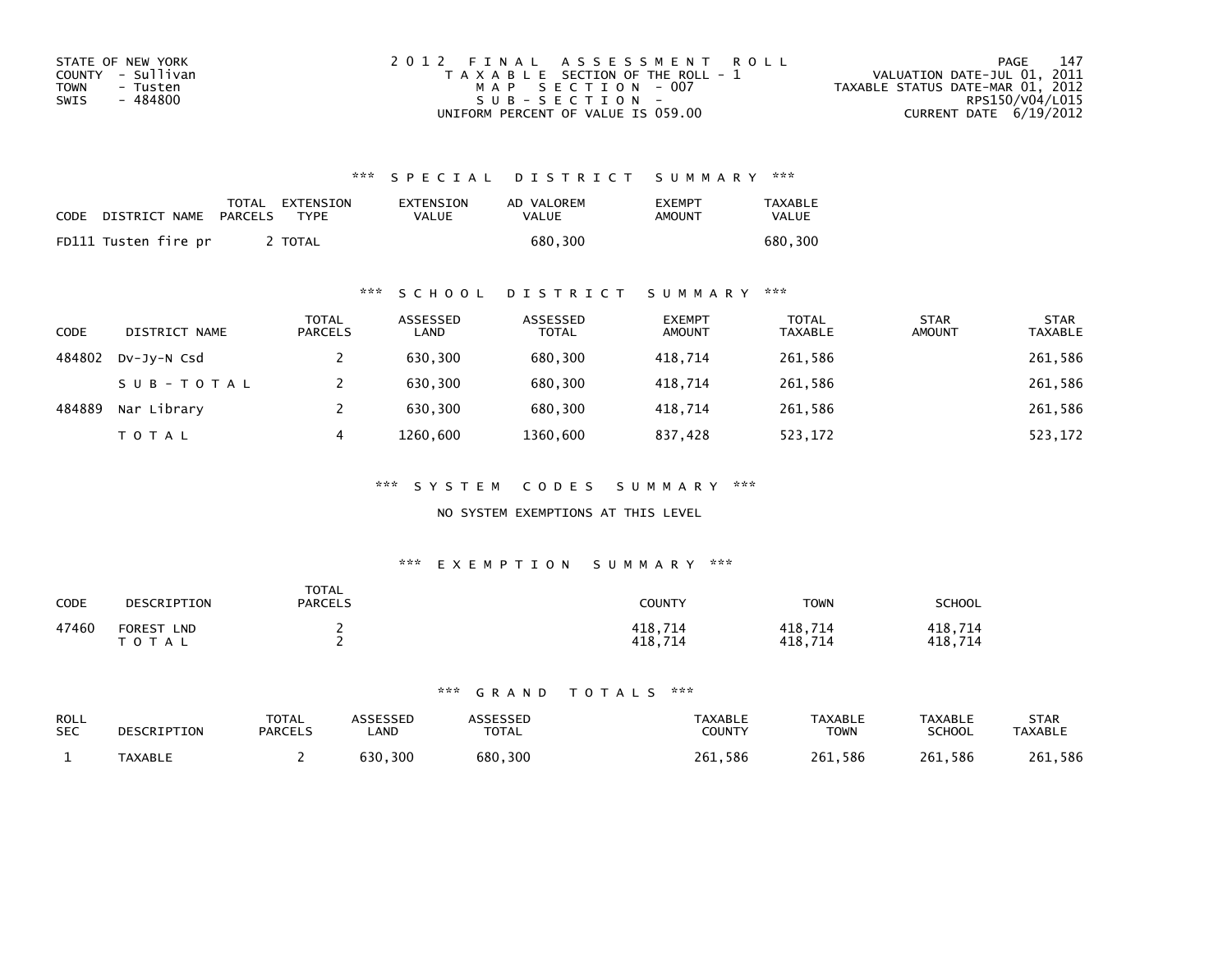| STATE OF NEW YORK<br>COUNTY - Sullivan<br>- Tusten<br><b>TOWN</b><br>$-484800$<br><b>SWIS</b>                                                                                                                                                                                 | 2012 FINAL                                                                                                                                       | TAX MAP NUMBER SEQUENCE      | A S S E S S M E N T<br><b>ROLL</b><br>T A X A B L E SECTION OF THE ROLL - 1<br>UNIFORM PERCENT OF VALUE IS 059.00                     |                                                            | 148<br>PAGE<br>VALUATION DATE-JUL 01, 2011<br>TAXABLE STATUS DATE-MAR 01, 2012                   |
|-------------------------------------------------------------------------------------------------------------------------------------------------------------------------------------------------------------------------------------------------------------------------------|--------------------------------------------------------------------------------------------------------------------------------------------------|------------------------------|---------------------------------------------------------------------------------------------------------------------------------------|------------------------------------------------------------|--------------------------------------------------------------------------------------------------|
| TAX MAP PARCEL NUMBER<br>CURRENT OWNERS NAME<br>.CURRENT OWNERS ADDRESS PARCEL SIZE/GRID COORD TOTAL SPECIAL DISTRICTS (ACCOUNT NO ACCOUNT NO ACCOUNT NO AND FARCEL SIZE/GRID COORD TOTAL SPECIAL DISTRICTS (ACTELL AND ACCOUNT NO AND A STATISTIC RESEARCE AND THE STATISTIC | PROPERTY LOCATION & CLASS ASSESSMENT<br>SCHOOL DISTRICT                                                                                          | LAND                         | TAX DESCRIPTION                                                                                                                       | TAXABLE VALUE                                              |                                                                                                  |
|                                                                                                                                                                                                                                                                               | $Co$ Rd $26$                                                                                                                                     |                              |                                                                                                                                       |                                                            | 104455                                                                                           |
| $7.A-1-2$<br>Johannesson Veronica<br>295 Central Park W Apt 3G<br>New York, NY 10024                                                                                                                                                                                          | 210 1 Family Res<br>484802-89<br>DV-JY-N Csd<br>ACRES 25.13<br>EAST-0336308 NRTH-0584004<br>DEED BOOK 1661<br>PG-687<br>FULL MARKET VALUE        | 34,400<br>104,400<br>176,900 | 41834<br>STAR EN<br>COUNTY TAXABLE VALUE<br><b>TOWN</b><br>TAXABLE VALUE<br>SCHOOL TAXABLE VALUE<br>FD111 Tusten fire protect.        | $\Omega$<br>104,400<br>104,400<br>68,320<br>104,400 TO     | $\Omega$<br>36,080                                                                               |
|                                                                                                                                                                                                                                                                               |                                                                                                                                                  |                              |                                                                                                                                       |                                                            |                                                                                                  |
| $7.A-1-4$<br>Wickswat Marie<br>Biagi Jayne<br>1 Oswego Ave<br>Rockaway, NJ 07855-1401                                                                                                                                                                                         | $Co$ Rd $26$<br>210 1 Family Res<br>484802-89<br>DV-Jy-N Csd<br><b>ACRES</b><br>3.02<br>EAST-0336764 NRTH-0583533<br>DEED BOOK 2777<br>PG-649    | 17,400<br>44,500             | COUNTY TAXABLE VALUE<br><b>TOWN</b><br>TAXABLE VALUE<br>SCHOOL TAXABLE VALUE<br>FD111 Tusten fire protect.                            | 44,500<br>44,500<br>44.500<br>44,500 TO                    | 112426                                                                                           |
|                                                                                                                                                                                                                                                                               |                                                                                                                                                  |                              |                                                                                                                                       |                                                            |                                                                                                  |
|                                                                                                                                                                                                                                                                               | $Co$ Rd $26$                                                                                                                                     |                              |                                                                                                                                       |                                                            | 162050                                                                                           |
| $7.A-1-5$<br>Dunleavy Thomas P<br>Dunleavy Denise M<br>1008 Crystal Lake Rd<br>Narrowsburg, NY 12764                                                                                                                                                                          | 240 Rural res<br>484802-89<br>DV-Jy-N Csd<br>ACRES 26.05 BANK<br>G<br>EAST-0336515 NRTH-0582138<br>DEED BOOK 1346<br>PG-683<br>FULL MARKET VALUE | 446,900                      | STAR B<br>41854<br>59,700 AGRI DIST 41720<br>263,700 AGRI BLDGS 41700<br>AGRI BLDGS 41700<br>AGRI BLDGS 41700<br>COUNTY TAXABLE VALUE | $\Omega$<br>38,191<br>26,600<br>1,500<br>50,400<br>147,009 | 17,400<br>$\Omega$<br>38,191<br>38,191<br>26,600<br>26,600<br>1,500<br>1,500<br>50,400<br>50,400 |
| MAY BE SUBJECT TO PAYMENT<br>UNDER AGDIST LAW TIL 2016                                                                                                                                                                                                                        |                                                                                                                                                  |                              | <b>TOWN</b><br>TAXABLE VALUE<br>SCHOOL TAXABLE VALUE                                                                                  | 147,009<br>129,609                                         |                                                                                                  |
|                                                                                                                                                                                                                                                                               |                                                                                                                                                  |                              |                                                                                                                                       |                                                            |                                                                                                  |
| $7.A-1-7$<br>Kopp Frank Arthur Jr<br>Kopp Alma A<br>22 Clifford Dr<br>Wayne, NJ 07470                                                                                                                                                                                         | $Co$ Rd $26$<br>210 1 Family Res<br>484802-89<br>$Dv-Jy-N$ Csd<br>ACRES<br>5.00<br>EAST-0334374 NRTH-0581757<br>DEED BOOK 2514<br>PG-497         | 25,600<br>80,900             | COUNTY TAXABLE VALUE<br><b>TOWN</b><br>TAXABLE VALUE<br>SCHOOL TAXABLE VALUE<br>FD111 Tusten fire protect.                            | 80,900<br>80,900<br>80,900<br>80.900 TO                    | 129550                                                                                           |
|                                                                                                                                                                                                                                                                               | FULL MARKET VALUE                                                                                                                                | 137,100                      |                                                                                                                                       |                                                            |                                                                                                  |
|                                                                                                                                                                                                                                                                               | $Co$ Rd $26$                                                                                                                                     |                              |                                                                                                                                       |                                                            |                                                                                                  |
| $7.A-1-9$<br>Marchetti John J<br>Borgognoni Leona<br>16 Fifth Ave<br>Ortley Beach, NJ 08751                                                                                                                                                                                   | 260 Seasonal res<br>484802-89<br>DV-JY-N Csd<br>ACRES<br>4.13<br>EAST-0334749 NRTH-0581333<br>DEED BOOK 983<br>PG-00130<br>FULL MARKET VALUE     | 29,200<br>32,800<br>55,600   | COUNTY TAXABLE VALUE<br>TAXABLE VALUE<br><b>TOWN</b><br>SCHOOL TAXABLE VALUE<br>FD111 Tusten fire protect.                            | 32,800<br>32,800<br>32,800<br>32.800 TO                    |                                                                                                  |
|                                                                                                                                                                                                                                                                               |                                                                                                                                                  |                              |                                                                                                                                       |                                                            |                                                                                                  |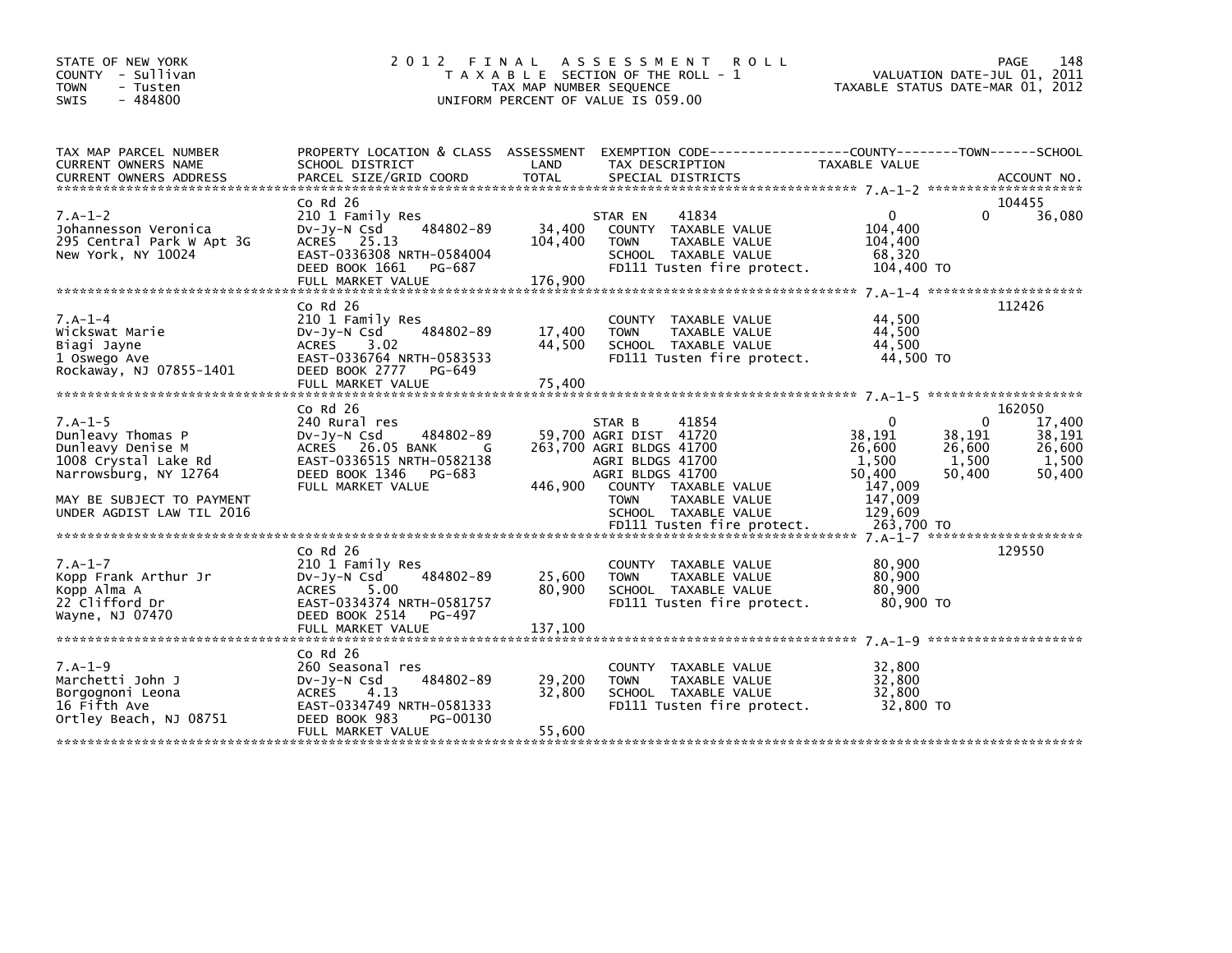| STATE OF NEW YORK<br>COUNTY - Sullivan<br><b>TOWN</b><br>- Tusten<br>$-484800$<br>SWIS | 2 0 1 2                                           | TAX MAP NUMBER SEQUENCE | FINAL ASSESSMENT<br><b>ROLL</b><br>T A X A B L E SECTION OF THE ROLL - 1<br>UNIFORM PERCENT OF VALUE IS 059.00 | TAXABLE STATUS DATE-MAR 01, 2012 | <b>PAGE</b><br>149<br>VALUATION DATE-JUL 01, 2011 |
|----------------------------------------------------------------------------------------|---------------------------------------------------|-------------------------|----------------------------------------------------------------------------------------------------------------|----------------------------------|---------------------------------------------------|
| TAX MAP PARCEL NUMBER                                                                  |                                                   |                         | PROPERTY LOCATION & CLASS ASSESSMENT EXEMPTION CODE----------------COUNTY-------TOWN------SCHOOL               |                                  |                                                   |
| CURRENT OWNERS NAME<br><b>CURRENT OWNERS ADDRESS</b>                                   | SCHOOL DISTRICT<br>PARCEL SIZE/GRID COORD         | LAND<br><b>TOTAL</b>    | TAX DESCRIPTION<br>SPECIAL DISTRICTS                                                                           | TAXABLE VALUE                    | ACCOUNT NO.                                       |
|                                                                                        |                                                   |                         |                                                                                                                |                                  |                                                   |
|                                                                                        | $Co$ Rd $26$                                      |                         |                                                                                                                |                                  | 157250                                            |
| 7.A-1-10                                                                               | 280 Res Multiple                                  |                         | COUNTY TAXABLE VALUE                                                                                           | 109,300                          |                                                   |
| Visconti Jean L                                                                        | 484802-89<br>$Dv-Jy-N$ Csd                        | 50,500                  | <b>TOWN</b><br>TAXABLE VALUE                                                                                   | 109,300                          |                                                   |
| Peck Elizabeth A                                                                       | ACRES 23.22<br>EAST-0335510 NRTH-0580958          | 109,300                 | SCHOOL TAXABLE VALUE                                                                                           | 109,300<br>109,300 TO            |                                                   |
| 307 Warrenton Dr<br>Silver Spring, MD 20904                                            | DEED BOOK 3020<br>PG-621                          |                         | FD111 Tusten fire protect.                                                                                     |                                  |                                                   |
|                                                                                        | FULL MARKET VALUE                                 | 185,300                 |                                                                                                                |                                  |                                                   |
|                                                                                        |                                                   |                         |                                                                                                                |                                  |                                                   |
|                                                                                        | $Co$ Rd $26$                                      |                         |                                                                                                                |                                  | 108300                                            |
| $7.A-1-11$                                                                             | 270 Mfg housing                                   |                         | 41834<br>STAR EN                                                                                               | $\mathbf{0}$                     | $\Omega$<br>36,080                                |
| Cardinali Carol J                                                                      | DV-Jy-N Csd<br>484802-89                          | 30,500                  | COUNTY TAXABLE VALUE                                                                                           | 54,200                           |                                                   |
| 24-30 28th St<br>Astoria LI, NY 11102                                                  | <b>ACRES</b><br>7.00<br>EAST-0335736 NRTH-0581505 | 54,200                  | <b>TOWN</b><br>TAXABLE VALUE<br>SCHOOL TAXABLE VALUE                                                           | 54,200<br>18.120                 |                                                   |
|                                                                                        | DEED BOOK 755<br>PG-01110                         |                         | FD111 Tusten fire protect.                                                                                     | 54,200 TO                        |                                                   |
|                                                                                        | FULL MARKET VALUE                                 | 91,900                  |                                                                                                                |                                  |                                                   |
|                                                                                        |                                                   |                         |                                                                                                                |                                  |                                                   |
|                                                                                        | 1051 Crystal Lake (CR 26) Rd                      |                         |                                                                                                                |                                  | 114350                                            |
| $7.A-1-12$                                                                             | 312 Vac w/imprv                                   |                         | COUNTY TAXABLE VALUE                                                                                           | 30,500                           |                                                   |
| Zaccari Peter<br>25 Hollis St                                                          | 484802-89<br>$Dv-Jy-N$ Csd                        | 25,900<br>30,500        | <b>TOWN</b><br>TAXABLE VALUE                                                                                   | 30,500<br>30,500                 |                                                   |
| Highland Mills, NY 10930                                                               | <b>ACRES</b><br>6.07<br>EAST-0336259 NRTH-0581317 |                         | SCHOOL TAXABLE VALUE<br>FD111 Tusten fire protect.                                                             | 30,500 TO                        |                                                   |
|                                                                                        | DEED BOOK 3554<br>PG-564                          |                         |                                                                                                                |                                  |                                                   |
|                                                                                        | FULL MARKET VALUE                                 | 51.700                  |                                                                                                                |                                  |                                                   |
|                                                                                        |                                                   |                         |                                                                                                                |                                  |                                                   |
|                                                                                        | $Co$ Rd $26$                                      |                         |                                                                                                                |                                  | 135400                                            |
| $7.A-1-13$<br>Zaccari Peter A                                                          | $314$ Rural vac< $10$<br>484802-89                |                         | COUNTY TAXABLE VALUE                                                                                           | 23,500<br>23,500                 |                                                   |
| 25 Hollis St                                                                           | DV-Jy-N Csd<br>ACRES<br>6.50                      | 23,500<br>23,500        | <b>TOWN</b><br>TAXABLE VALUE<br>SCHOOL TAXABLE VALUE                                                           | 23,500                           |                                                   |
| Highland Mills, NY 10930                                                               | EAST-0336361 NRTH-0581428                         |                         | FD111 Tusten fire protect.                                                                                     | 23,500 TO                        |                                                   |
|                                                                                        | DEED BOOK 2823<br>PG-454                          |                         |                                                                                                                |                                  |                                                   |
|                                                                                        | FULL MARKET VALUE                                 | 39,800                  |                                                                                                                |                                  |                                                   |
|                                                                                        |                                                   |                         |                                                                                                                |                                  |                                                   |
| $7.A-1-14$                                                                             | $Co$ Rd $23$                                      |                         |                                                                                                                | 33,000                           | 127350                                            |
| Dunleavy Denise                                                                        | 260 Seasonal res<br>484802-89<br>$Dv-Jy-N$ Csd    | 29,200                  | COUNTY TAXABLE VALUE<br>TAXABLE VALUE<br><b>TOWN</b>                                                           | 33.000                           |                                                   |
| 1008 Crystal Lake Rd                                                                   | 7.00<br><b>ACRES</b>                              | 33,000                  | SCHOOL TAXABLE VALUE                                                                                           | 33,000                           |                                                   |
| Narrowsburg, NY 12764                                                                  | EAST-0336459 NRTH-0581522                         |                         | FD111 Tusten fire protect.                                                                                     | 33,000 TO                        |                                                   |
|                                                                                        | DEED BOOK 3639<br>PG-544                          |                         |                                                                                                                |                                  |                                                   |
|                                                                                        |                                                   |                         |                                                                                                                |                                  |                                                   |
|                                                                                        | 1073 Crystal Lake Rd                              |                         |                                                                                                                |                                  | 129500                                            |
| $7.A-1-15$                                                                             | 270 Mfg housing                                   |                         | 41854<br>STAR B                                                                                                | $\Omega$                         | $\Omega$<br>17,400                                |
| Novick Glenn                                                                           | $Dv-Jv-N$ Csd<br>484802-89                        | 42,700                  | COUNTY TAXABLE VALUE                                                                                           | 63,000                           |                                                   |
| 16 Fisk Ave                                                                            | ACRES 15.31                                       | 63,000                  | <b>TOWN</b><br>TAXABLE VALUE                                                                                   | 63,000                           |                                                   |
| Monticello, NY 12701                                                                   | EAST-0336202 NRTH-0580811                         |                         | SCHOOL TAXABLE VALUE                                                                                           | 45.600                           |                                                   |
|                                                                                        | DEED BOOK 2130<br>PG-353                          |                         | FD111 Tusten fire protect.                                                                                     | 63,000 TO                        |                                                   |
|                                                                                        | FULL MARKET VALUE                                 | 106,800                 |                                                                                                                |                                  |                                                   |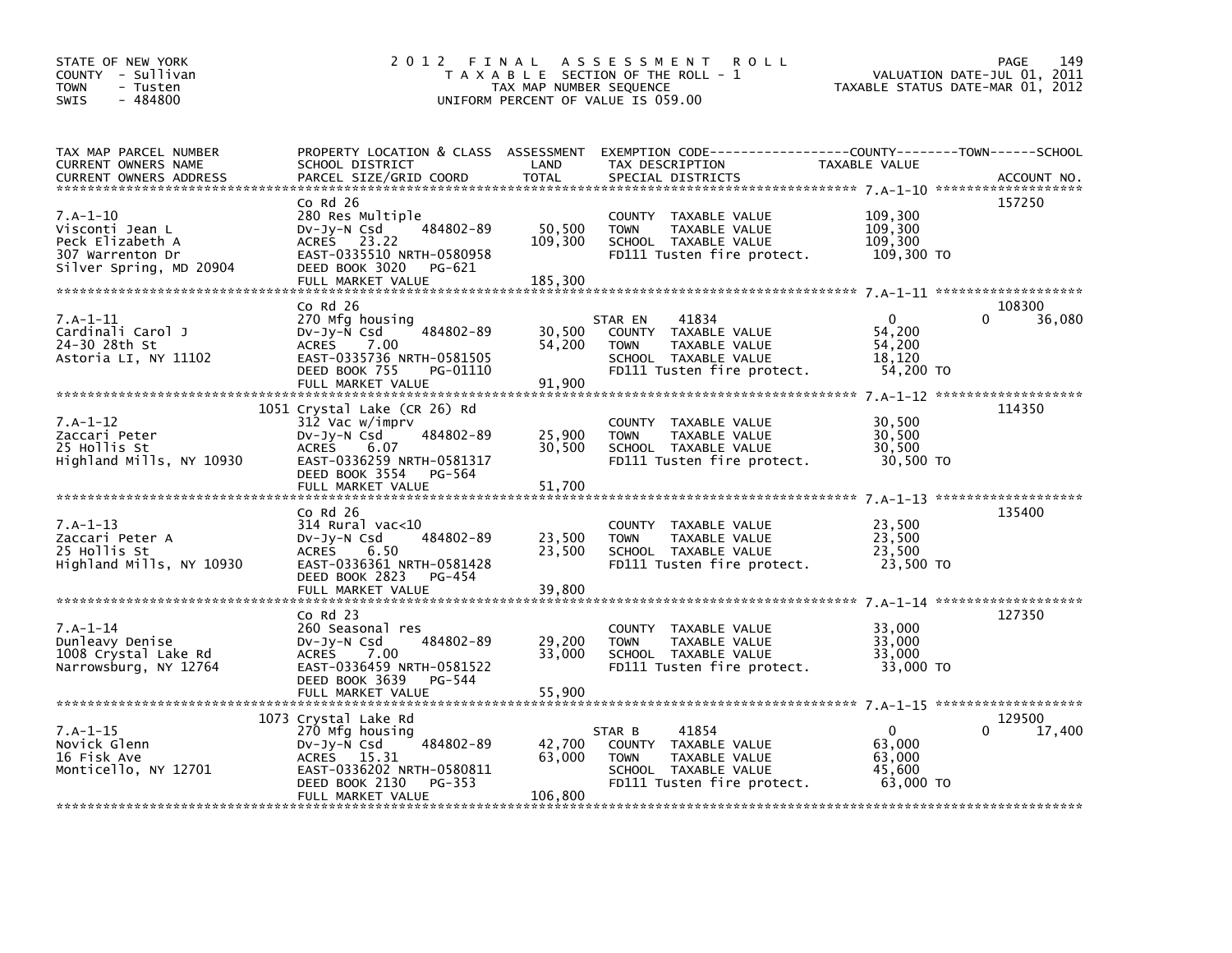| STATE OF NEW YORK<br>COUNTY - Sullivan<br><b>TOWN</b><br>- Tusten<br>$-484800$<br><b>SWIS</b>                                                 | 2012 FINAL                                                                                                                                                                     | TAX MAP NUMBER SEQUENCE | A S S E S S M E N T<br><b>ROLL</b><br>T A X A B L E SECTION OF THE ROLL - 1<br>UNIFORM PERCENT OF VALUE IS 059.00 |                                             | 150<br>PAGE<br>VALUATION DATE-JUL 01, 2011<br>TAXABLE STATUS DATE-MAR 01, 2012 |
|-----------------------------------------------------------------------------------------------------------------------------------------------|--------------------------------------------------------------------------------------------------------------------------------------------------------------------------------|-------------------------|-------------------------------------------------------------------------------------------------------------------|---------------------------------------------|--------------------------------------------------------------------------------|
| TAX MAP PARCEL NUMBER<br>CURRENT OWNERS NAME                                                                                                  | PROPERTY LOCATION & CLASS ASSESSMENT<br>SCHOOL DISTRICT                                                                                                                        | LAND                    | TAX DESCRIPTION                                                                                                   | TAXABLE VALUE                               |                                                                                |
| $7.A-1-17$<br>Alcabes Philip<br>Alcabes Karla<br>221 W 82 nd St Apt 5A<br>New York, NY 10024                                                  | 15 Tusten Farm Ln<br>210 1 Family Res<br>484802-89<br>DV-Jy-N Csd<br>Fox Hill Estates Lot 9<br>ACRES<br>3.75 BANK C88880<br>EAST-0334096 NRTH-0581530<br>DEED BOOK 2783 PG-260 | 24,300<br>146,100       | COUNTY TAXABLE VALUE<br><b>TOWN</b><br>TAXABLE VALUE<br>SCHOOL TAXABLE VALUE<br>FD111 Tusten fire protect.        | 146,100<br>146,100<br>146,100<br>146,100 то |                                                                                |
| $7.A-1-18$<br>VF & LJ Krauth Rev Trust                                                                                                        | Cr <sub>26</sub><br>210 1 Family Res<br>484802-89<br>Dv-Jy-N Csd                                                                                                               | 31,700                  | COUNTY TAXABLE VALUE<br>TAXABLE VALUE<br><b>TOWN</b>                                                              | 156,000<br>156,000                          |                                                                                |
| Krauth Vincent F Jr<br>314 Grand Oak Dr<br>Hillsborough, NC 27278                                                                             | Fox Hill Estates Lot 8<br>5.20<br><b>ACRES</b><br>EAST-0333883 NRTH-0581336<br>DEED BOOK 2435 PG-379                                                                           | 156,000                 | SCHOOL TAXABLE VALUE<br>FD111 Tusten fire protect.                                                                | 156,000<br>156,000 TO                       |                                                                                |
|                                                                                                                                               | FULL MARKET VALUE                                                                                                                                                              | 264,400                 |                                                                                                                   |                                             |                                                                                |
| $7.A-1-19$<br>VF & LJ Krauth Revocable Trust Dv-Jy-N Csd $484802-89$<br>Pat & Leo Realty Co LLC<br>314 Grand Oak Dr<br>Hillsborough, NC 27278 | Cr <sub>26</sub><br>311 Res vac land<br>Fox Hill Estates Lot 7<br><b>ACRES</b><br>5.27<br>EAST-0333818 NRTH-0581080<br>DEED BOOK 2755 PG-170                                   | 25,300<br>25,300        | COUNTY TAXABLE VALUE<br><b>TOWN</b><br>TAXABLE VALUE<br>SCHOOL TAXABLE VALUE<br>FD111 Tusten fire protect.        | 25,300<br>25,300<br>25,300<br>25,300 TO     |                                                                                |
|                                                                                                                                               |                                                                                                                                                                                |                         |                                                                                                                   |                                             |                                                                                |
| $7.A-1-20$<br>Karpinski Leo<br>Karpinski Patricia<br>275 Iris Ct<br>Paramus, NJ 07652                                                         | Cr <sub>26</sub><br>210 1 Family Res<br>484802-89<br>DV-Jy-N Csd<br>Fox Hill Estates Lot 6<br><b>ACRES</b><br>5.24<br>EAST-0333724 NRTH-0580840<br>DEED BOOK 1354<br>PG-274    | 30,200<br>128,200       | COUNTY TAXABLE VALUE<br><b>TOWN</b><br>TAXABLE VALUE<br>SCHOOL TAXABLE VALUE<br>FD111 Tusten fire protect.        | 128,200<br>128,200<br>128,200<br>128,200 TO |                                                                                |
|                                                                                                                                               |                                                                                                                                                                                |                         |                                                                                                                   |                                             |                                                                                |
| $7.A-1-21$<br>Greene Mary<br>1258 Crystal Lake Rd<br>Narrowsburg, NY 12764                                                                    | Fox Hill Est<br>210 1 Family Res<br>484802-89<br>DV-Jy-N Csd<br>Fox Hill Estates Lot 5<br><b>ACRES</b><br>5.11<br>EAST-0333572 NRTH-0580661<br>DEED BOOK 2868<br>PG-561        | 31,000<br>77,600        | COUNTY TAXABLE VALUE<br>TAXABLE VALUE<br><b>TOWN</b><br>SCHOOL TAXABLE VALUE<br>FD111 Tusten fire protect.        | 77,600<br>77,600<br>77,600<br>77,600 TO     |                                                                                |
|                                                                                                                                               | FULL MARKET VALUE                                                                                                                                                              | 131,500                 |                                                                                                                   |                                             |                                                                                |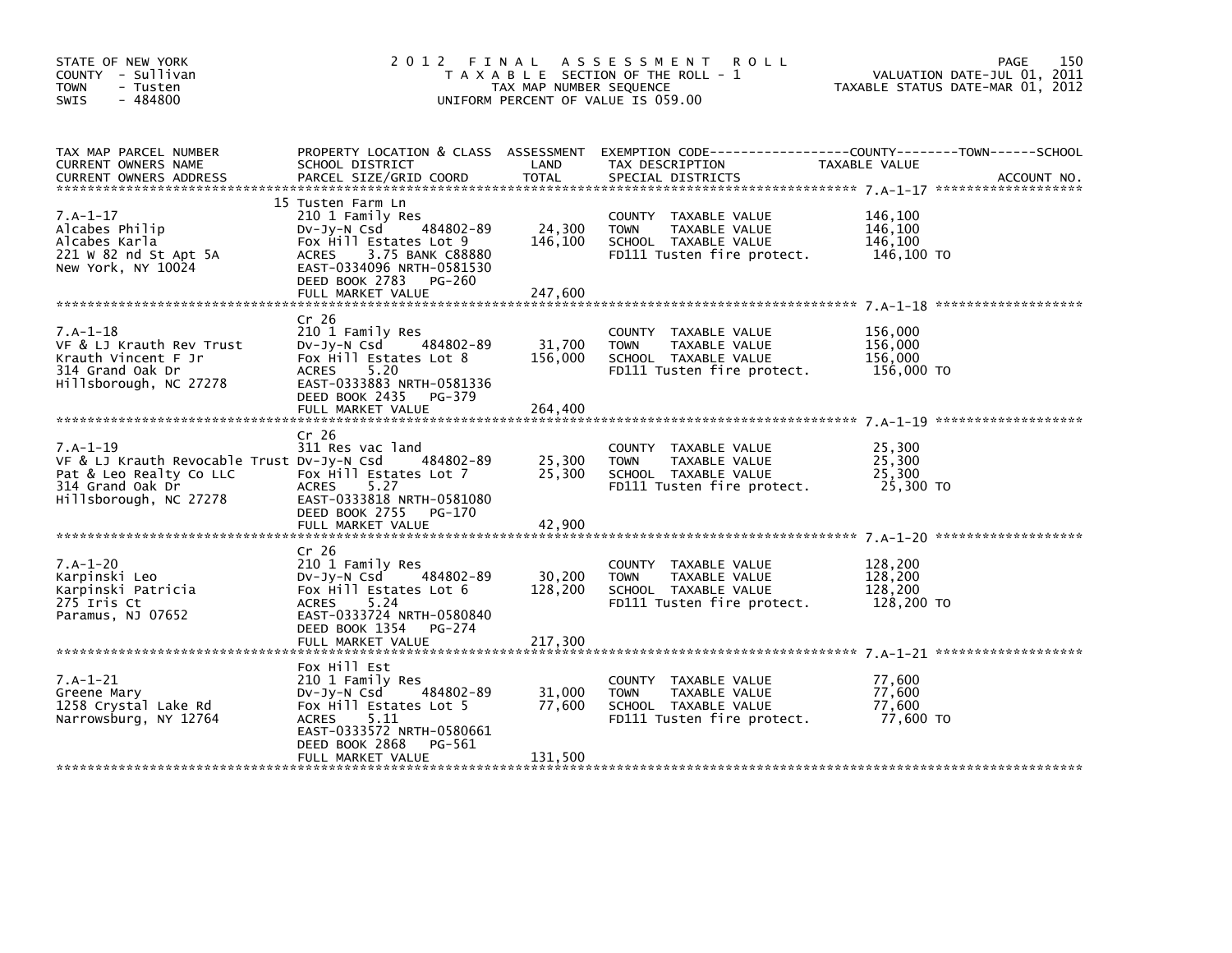| STATE OF NEW YORK<br>COUNTY - Sullivan<br><b>TOWN</b><br>- Tusten<br>$-484800$<br>SWIS        | 2012 FINAL                                                                                                                                                                                                            | TAX MAP NUMBER SEQUENCE      | ASSESSMENT ROLL<br>T A X A B L E SECTION OF THE ROLL - 1<br>UNIFORM PERCENT OF VALUE IS 059.00                                           |                                                               | 151<br>PAGE<br>VALUATION DATE-JUL 01, 2011<br>TAXABLE STATUS DATE-MAR 01, 2012 |
|-----------------------------------------------------------------------------------------------|-----------------------------------------------------------------------------------------------------------------------------------------------------------------------------------------------------------------------|------------------------------|------------------------------------------------------------------------------------------------------------------------------------------|---------------------------------------------------------------|--------------------------------------------------------------------------------|
| TAX MAP PARCEL NUMBER<br>CURRENT OWNERS NAME<br><b>CURRENT OWNERS ADDRESS</b>                 | SCHOOL DISTRICT<br>PARCEL SIZE/GRID COORD                                                                                                                                                                             | LAND<br><b>TOTAL</b>         | PROPERTY LOCATION & CLASS ASSESSMENT EXEMPTION CODE----------------COUNTY-------TOWN------SCHOOL<br>TAX DESCRIPTION<br>SPECIAL DISTRICTS | TAXABLE VALUE                                                 | ACCOUNT NO.                                                                    |
|                                                                                               | CRYSTALL Co Rd 26                                                                                                                                                                                                     |                              |                                                                                                                                          |                                                               |                                                                                |
| $7.A-1-22$<br>Greene Mary<br>1258 CR 26<br>Narrowsburg, NY 12764                              | 210 1 Family Res<br>DV-Jy-N Csd 484802-89<br>Fox Hill Estates Lot 4<br><b>ACRES</b><br>5.04<br>DEED BOOK 1558 PG-282                                                                                                  | 30,700<br>122,000            | 41854<br>STAR B<br>COUNTY TAXABLE VALUE<br>TAXABLE VALUE<br><b>TOWN</b><br>SCHOOL TAXABLE VALUE<br>FD111 Tusten fire protect.            | $\overline{0}$<br>122,000<br>122,000<br>104,600<br>122,000 TO | 17,400<br>$\mathbf{0}$                                                         |
|                                                                                               | FULL MARKET VALUE                                                                                                                                                                                                     | 206.800                      |                                                                                                                                          |                                                               |                                                                                |
| $7.A-1-23$<br>Kung Hans<br>Kung Cornelia<br>491 Broadway 9Th Fl<br>New York, NY 10012         | Cr 26<br>311 Res vac land<br>SIL Res vac Tand<br>DV-Jy-N_Csd       484802-89<br>Fox Hill Estates Lot 3<br>5.06<br>ACRES<br>EAST-0333220 NRTH-0580271<br>DEED BOOK 1675<br>$PG-2$                                      | 24,100<br>24,100             | COUNTY TAXABLE VALUE<br>TOWN<br>TAXABLE VALUE<br>SCHOOL TAXABLE VALUE<br>SCHOOL TAXABLE VALUE<br>FD111 Tusten fire protect. 24,100 TO    | 24,100<br>24,100                                              |                                                                                |
|                                                                                               | FULL MARKET VALUE                                                                                                                                                                                                     | 40,800                       |                                                                                                                                          |                                                               |                                                                                |
| $7.A-1-24$<br>Kung Hans<br>Kung Cornelia<br>491 Broadway<br>New York, NY 10012                | $Co$ Rd $26$<br>240 Rural res<br>Dv-Jy-N Csd 484802-89<br>Fox Hills Estates Lot 1<br>ACRES 31.94<br>EAST-0332671 NRTH-0579790<br>DEED BOOK 1293<br>PG-210<br>FULL MARKET VALUE                                        | 58,200<br>238,700<br>404,600 | COUNTY TAXABLE VALUE<br><b>TOWN</b><br>TAXABLE VALUE<br>SCHOOL TAXABLE VALUE<br>FD111 Tusten fire protect. 238,700 TO                    | 238,700<br>238,700<br>238,700                                 | 139900                                                                         |
|                                                                                               |                                                                                                                                                                                                                       |                              |                                                                                                                                          |                                                               |                                                                                |
| $7.A-1-25$<br>Bidwell Bruce<br>Bidwell April<br>1303 Crystal Lake Rd<br>Narrowsburg, NY 12764 | CORD26 Crystal Lake Rd<br>311 Res vac land<br>DV-JY-N Csd<br>484802-89<br>Fox Hill Estates Lot 2A<br><b>FRNT</b><br>20.54 DPTH 78.54<br><b>ACRES</b><br>0.08<br>EAST-0333408 NRTH-0579731<br>DEED BOOK 1467<br>PG-185 | 1,100<br>1,100               | COUNTY TAXABLE VALUE<br>TAXABLE VALUE<br><b>TOWN</b><br>SCHOOL TAXABLE VALUE<br>FD111 Tusten fire protect. 1,100 TO                      | 1,100<br>1,100<br>1,100                                       |                                                                                |
|                                                                                               |                                                                                                                                                                                                                       |                              |                                                                                                                                          |                                                               |                                                                                |
|                                                                                               | CORD26 Crystal Lake Rd                                                                                                                                                                                                |                              |                                                                                                                                          |                                                               |                                                                                |
| 7.A-1-26<br>Bidwell Bruce<br>Bidwell April<br>1303 Crystal Lake Rd<br>Narrowsburg, NY 12764   | 210 1 Family Res<br>484802-89<br>DV-Jy-N Csd<br>Fox Hill Estates Lot 2<br>ACRES<br>8.23<br>EAST-0333282 NRTH-0579153<br>DEED BOOK 1467<br>PG-185                                                                      | 37,200<br>125,900            | 41854<br>STAR B<br>COUNTY TAXABLE VALUE<br>TOWN<br>TAXABLE VALUE<br>SCHOOL TAXABLE VALUE<br>FD111 Tusten fire protect.                   | $\mathbf{0}$<br>125,900<br>125,900<br>108,500<br>125,900 TO   | 17,400<br>$\Omega$                                                             |
|                                                                                               | FULL MARKET VALUE                                                                                                                                                                                                     | 213,400                      |                                                                                                                                          |                                                               |                                                                                |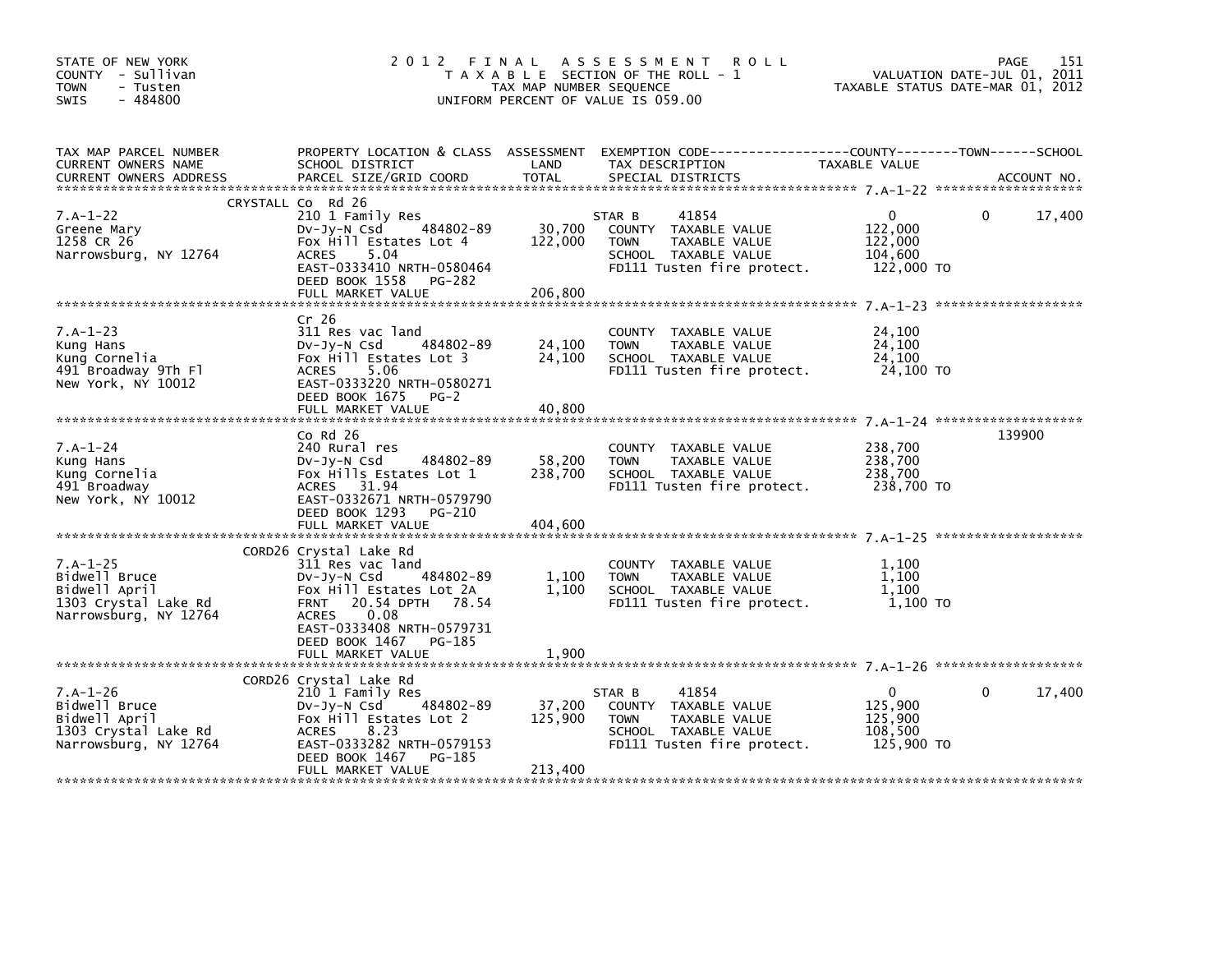| STATE OF NEW YORK | 2012 FINAL ASSESSMENT ROLL            | - 152<br>PAGE                    |
|-------------------|---------------------------------------|----------------------------------|
| COUNTY - Sullivan | T A X A B L E SECTION OF THE ROLL - 1 | VALUATION DATE-JUL 01, 2011      |
| TOWN<br>- Tusten  | MAP SECTION - 007                     | TAXABLE STATUS DATE-MAR 01, 2012 |
| - 484800<br>SWIS  | $SUB - SECTION - A$                   | RPS150/V04/L015                  |
|                   | UNIFORM PERCENT OF VALUE IS 059.00    | CURRENT DATE $6/19/2012$         |

| <b>CODE</b> | DISTRICT NAME        | PARCELS | TOTAL EXTENSION<br><b>TYPF</b> | EXTENSION<br>VALUE | AD VALOREM<br>VALUE | <b>FXFMPT</b><br>AMOUNT | <b>TAXABLE</b><br><b>VALUE</b> |
|-------------|----------------------|---------|--------------------------------|--------------------|---------------------|-------------------------|--------------------------------|
|             | FD111 Tusten fire pr |         | 21 TOTAL                       |                    | 1884,800            |                         | 1884.800                       |

## \*\*\* S C H O O L D I S T R I C T S U M M A R Y \*\*\*

| CODE   | DISTRICT NAME | TOTAL<br><b>PARCELS</b> | ASSESSED<br>LAND | ASSESSED<br><b>TOTAL</b> | <b>EXEMPT</b><br><b>AMOUNT</b> | <b>TOTAL</b><br><b>TAXABLE</b> | <b>STAR</b><br><b>AMOUNT</b> | <b>STAR</b><br><b>TAXABLE</b> |
|--------|---------------|-------------------------|------------------|--------------------------|--------------------------------|--------------------------------|------------------------------|-------------------------------|
| 484802 | DV-JY-N Csd   | 21                      | 662,400          | 1884.800                 | 116.691                        | 1768.109                       | 141.760                      | 1626,349                      |
|        | SUB-TOTAL     | 21                      | 662,400          | 1884.800                 | 116,691                        | 1768.109                       | 141.760                      | 1626,349                      |
| 484889 | Nar Library   | 21                      | 662,400          | 1884.800                 | 116,691                        | 1768.109                       | 141.760                      | 1626,349                      |
|        | T O T A L     | 42                      | 1324.800         | 3769,600                 | 233,382                        | 3536,218                       | 283,520                      | 3252,698                      |

\*\*\* S Y S T E M C O D E S S U M M A R Y \*\*\*

NO SYSTEM EXEMPTIONS AT THIS LEVEL

| CODE                             | DESCRIPTION                                                  | <b>TOTAL</b><br><b>PARCELS</b> | <b>COUNTY</b>               | <b>TOWN</b>                 | <b>SCHOOL</b>                                   |
|----------------------------------|--------------------------------------------------------------|--------------------------------|-----------------------------|-----------------------------|-------------------------------------------------|
| 41700<br>41720<br>41834<br>41854 | AGRI BLDGS<br>AGRI DIST<br>STAR EN<br>STAR B<br><b>TOTAL</b> |                                | 78,500<br>38,191<br>116,691 | 78,500<br>38,191<br>116,691 | 78,500<br>38,191<br>72,160<br>69,600<br>258,451 |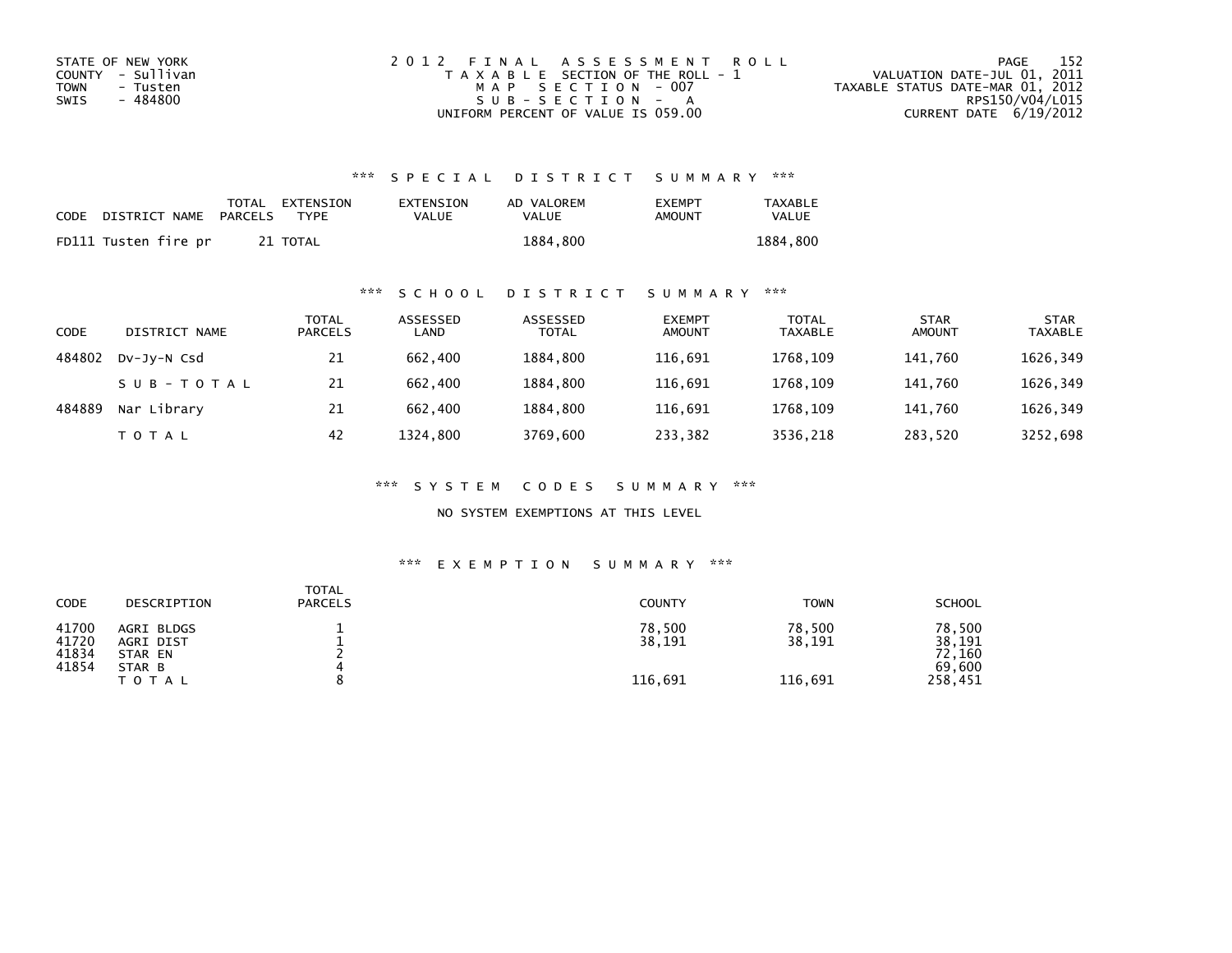| STATE OF NEW YORK | 2012 FINAL ASSESSMENT ROLL            | - 153<br>PAGE                    |
|-------------------|---------------------------------------|----------------------------------|
| COUNTY - Sullivan | T A X A B L E SECTION OF THE ROLL - 1 | VALUATION DATE-JUL 01, 2011      |
| TOWN<br>- Tusten  | MAP SECTION - 007                     | TAXABLE STATUS DATE-MAR 01, 2012 |
| SWIS<br>- 484800  | SUB-SECTION - A                       | RPS150/V04/L015                  |
|                   | UNIFORM PERCENT OF VALUE IS 059.00    | CURRENT DATE 6/19/2012           |

| ROLL       | DESCRIPTION    | <b>TOTAL</b>   | ASSESSED | <b>ASSESSED</b> | <b>TAXABLE</b> | <b>TAXABLE</b> | TAXABLE       | <b>STAR</b>    |
|------------|----------------|----------------|----------|-----------------|----------------|----------------|---------------|----------------|
| <b>SEC</b> |                | <b>PARCELS</b> | LAND     | TOTAL           | COUNT          | TOWN           | <b>SCHOOL</b> | <b>TAXABLE</b> |
|            | <b>TAXABLE</b> | <u>. .</u>     | 662,400  | 1884,800        | 1768.109       | 1768, 109      | 1768,109      | 1626,349       |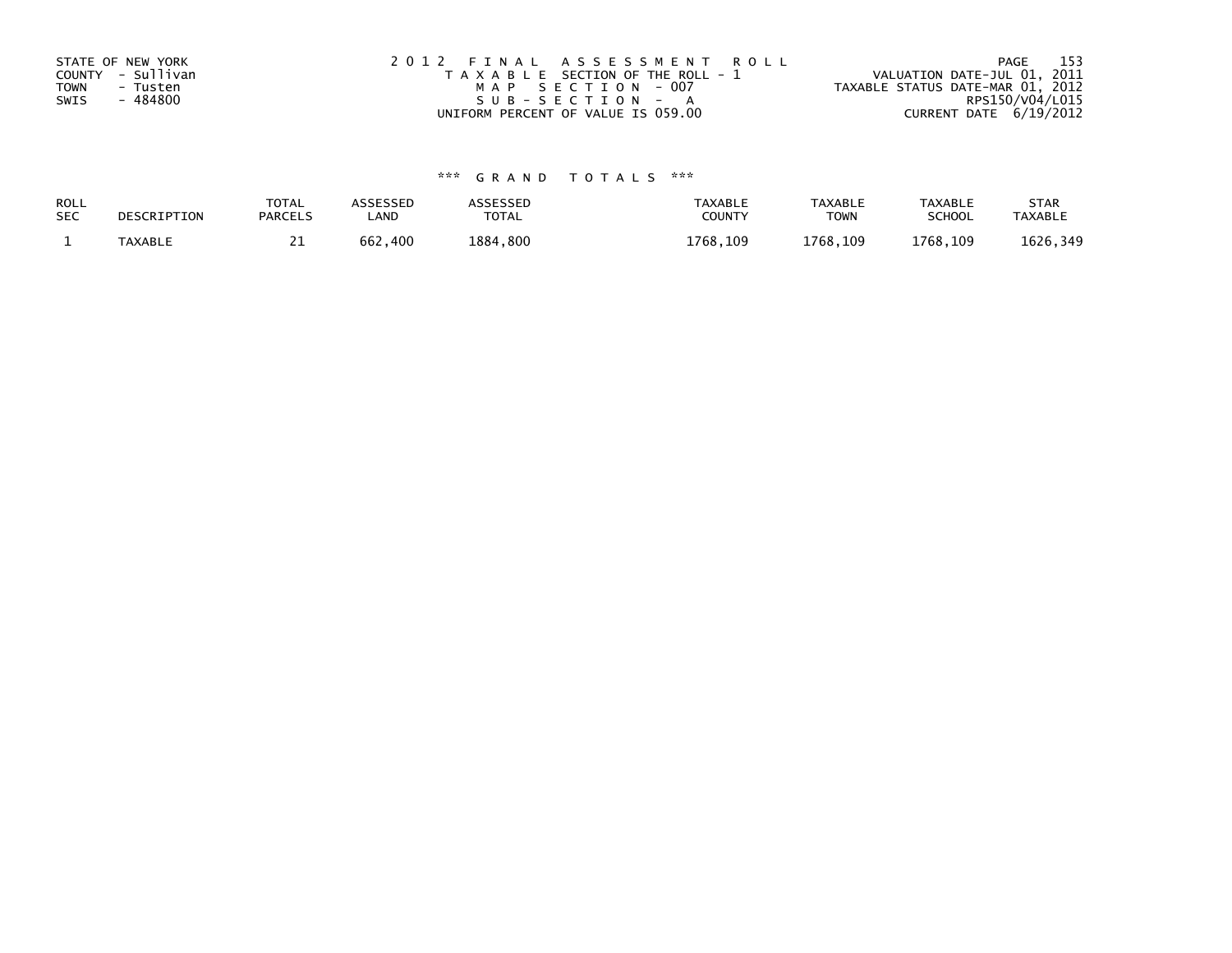| STATE OF NEW YORK<br>COUNTY - Sullivan<br>- Tusten<br><b>TOWN</b><br>$-484800$<br>SWIS                           |                                                                                                                                                                                                   | TAX MAP NUMBER SEQUENCE      | 2012 FINAL ASSESSMENT<br><b>ROLL</b><br>T A X A B L E SECTION OF THE ROLL - 1<br>UNIFORM PERCENT OF VALUE IS 059.00           | TAXABLE STATUS DATE-MAR 01, 2012                            | 154<br>PAGE<br>VALUATION DATE-JUL 01, 2011 |
|------------------------------------------------------------------------------------------------------------------|---------------------------------------------------------------------------------------------------------------------------------------------------------------------------------------------------|------------------------------|-------------------------------------------------------------------------------------------------------------------------------|-------------------------------------------------------------|--------------------------------------------|
| TAX MAP PARCEL NUMBER<br>CURRENT OWNERS NAME                                                                     | SCHOOL DISTRICT                                                                                                                                                                                   | LAND                         | PROPERTY LOCATION & CLASS ASSESSMENT EXEMPTION CODE----------------COUNTY-------TOWN-----SCHOOL<br>TAX DESCRIPTION            | TAXABLE VALUE                                               |                                            |
| $7. B - 1 - 1$<br>Orgera John J<br>Orgera Christine<br>161-07 90 th St<br>Howard Beach, NY 11414                 | HALFMOON Co Rd 26<br>210 1 Family Res<br>484802-89<br>$Dv-Jy-N$ Csd<br>Lot 1<br>4.70 BANK C41678<br><b>ACRES</b><br>EAST-0337807 NRTH-0583952<br>DEED BOOK 3242 PG-533<br>FULL MARKET VALUE       | 25,700<br>121,500<br>205,900 | COUNTY TAXABLE VALUE<br>TAXABLE VALUE<br><b>TOWN</b><br>SCHOOL TAXABLE VALUE<br>FD111 Tusten fire protect.                    | 121,500<br>121,500<br>121,500<br>121,500 TO                 |                                            |
| $7. B - 1 - 2$<br>Draudt William<br>Draudt Carol<br>45 Half Moon Lake Rd<br>Narrowsburg, NY 12764                | Twn Rd 22<br>210 1 Family Res<br>484802-89<br>DV-Jy-N Csd<br>Half Moon Rd<br>Lot 2<br>3.57 BANK C30614<br><b>ACRES</b><br>EAST-0338196 NRTH-0583809<br>DEED BOOK 2407 PG-583<br>FULL MARKET VALUE | 22,100<br>97,900<br>165,900  | STAR B<br>41854<br>COUNTY TAXABLE VALUE<br><b>TOWN</b><br>TAXABLE VALUE<br>SCHOOL TAXABLE VALUE<br>FD111 Tusten fire protect. | $\mathbf{0}$<br>97,900<br>97,900<br>80,500<br>97,900 TO     | $\Omega$<br>17,400                         |
| $7.B-1-3$<br>Magnus Trevor Jr<br>Magnus Elina<br>Monica Magnus-Lewis<br>629 Kappock St Apt 7C<br>Bronx, NY 10463 | Cty Rd 26<br>311 Res vac land<br>484802-89<br>DV-Jy-N Csd<br>Lot 3<br>ACRES<br>5.68<br>EAST-0338199 NRTH-0584210<br>DEED BOOK 1300 PG-319<br>FULL MARKET VALUE                                    | 23,600<br>23,600<br>40.000   | COUNTY TAXABLE VALUE<br>TAXABLE VALUE<br><b>TOWN</b><br>SCHOOL TAXABLE VALUE<br>FD111 Tusten fire protect.                    | 23,600<br>23,600<br>23,600<br>23,600 TO                     |                                            |
| $7. B - 1 - 4$<br>Packer Edward<br>Packer Lili<br>863 C R 26<br>Narrowsburg, NY 12764                            | Ryer Rd<br>210 1 Family Res<br>484802-89<br>DV-Jy-N Csd<br>Lots $4 & 5$<br>ACRES 10.99<br>EAST-0338491 NRTH-0584490<br>DEED BOOK 2232 PG-488                                                      | 38,100<br>157,800            | 41854<br>STAR B<br>COUNTY TAXABLE VALUE<br>TAXABLE VALUE<br><b>TOWN</b><br>SCHOOL TAXABLE VALUE<br>FD111 Tusten fire protect. | $\mathbf{0}$<br>157.800<br>157,800<br>140,400<br>157,800 TO | 17,400<br>$\Omega$                         |
| $7. B - 1 - 7$<br>Fennessey Patrick J<br>Fennessey Susan A<br>400 E 89 th St Apt 5L<br>New York, NY 10128        | 22 Trout Pond Rd<br>210 1 Family Res<br>484802-89<br>DV-Jy-N Csd<br>ACRES 104.08<br>EAST-0339751 NRTH-0585276<br>DEED BOOK 2373 PG-178<br>FULL MARKET VALUE                                       | 63,900<br>167,000<br>283,100 | COUNTY TAXABLE VALUE<br>TAXABLE VALUE<br><b>TOWN</b><br>SCHOOL TAXABLE VALUE<br>FD111 Tusten fire protect.                    | 167,000<br>167,000<br>167,000<br>167,000 TO                 |                                            |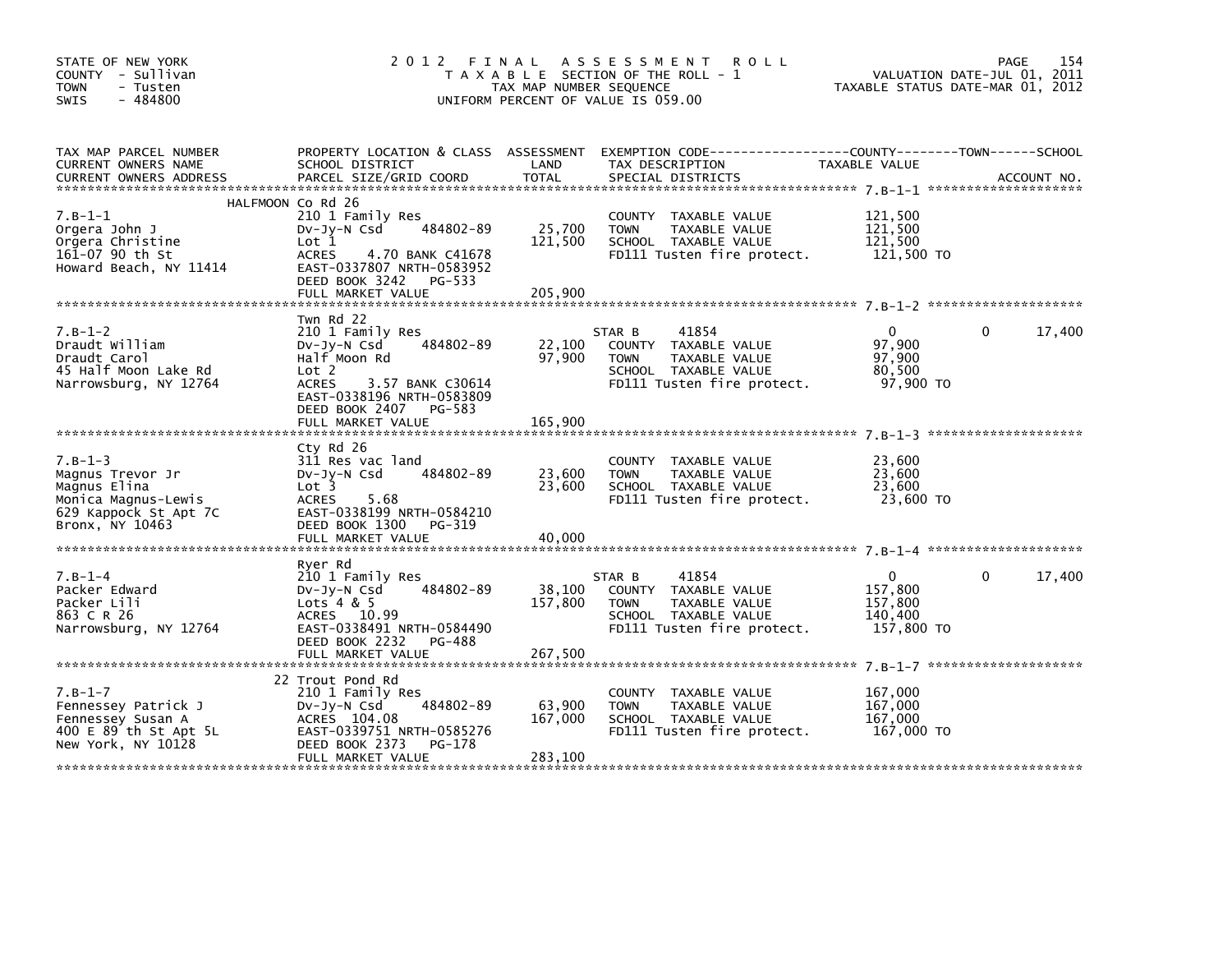| STATE OF NEW YORK<br>COUNTY - Sullivan<br><b>TOWN</b><br>- Tusten<br>$-484800$<br>SWIS                            | 2 0 1 2                                                                                                                                                                      | FINAL<br>TAX MAP NUMBER SEQUENCE | A S S E S S M E N T<br><b>ROLL</b><br>T A X A B L E SECTION OF THE ROLL - 1<br>UNIFORM PERCENT OF VALUE IS 059.00              | VALUATION DATE-JUL 01, 2011<br>TAXABLE STATUS DATE-MAR 01, 2012 | 155<br><b>PAGE</b> |
|-------------------------------------------------------------------------------------------------------------------|------------------------------------------------------------------------------------------------------------------------------------------------------------------------------|----------------------------------|--------------------------------------------------------------------------------------------------------------------------------|-----------------------------------------------------------------|--------------------|
| TAX MAP PARCEL NUMBER<br>CURRENT OWNERS NAME                                                                      | PROPERTY LOCATION & CLASS ASSESSMENT<br>SCHOOL DISTRICT                                                                                                                      | LAND                             | TAX DESCRIPTION                                                                                                                | TAXABLE VALUE                                                   |                    |
| $7. B - 1 - 8$<br>Beaver Brook Hunting Club<br>Attn: Michael J Orgera<br>33 Mapledale Ave<br>Succasunna, NJ 07876 | Twn Rd 31<br>911 Forest s480<br>484802-89<br>DV-Jy-N Csd<br>ACRES 161.50<br>EAST-0338998 NRTH-0582977<br>FULL MARKET VALUE                                                   | 124,000<br>124,000<br>210,200    | FOREST LND 47460<br>COUNTY TAXABLE VALUE<br>TAXABLE VALUE<br><b>TOWN</b><br>SCHOOL TAXABLE VALUE<br>FD111 Tusten fire protect. | 99,200<br>99,200<br>24,800<br>24,800<br>24,800<br>124,000 TO    | 103250<br>99,200   |
| MAY BE SUBJECT TO PAYMENT<br>UNDER RPTL480A UNTIL 2021                                                            |                                                                                                                                                                              |                                  |                                                                                                                                |                                                                 |                    |
| $7.B-1-9.1$<br>Jenaban Homayoun Jim<br>Abraham Robert<br>391 Washington Ave<br>Cliffside Park, NJ 07010           | E Side Trout Pond Rd TR<br>$314$ Rural vac<10<br>484802-89<br>$Dv-Jy-N$ Csd<br>5.30<br>ACRES<br>EAST-0340990 NRTH-0585343<br>DEED BOOK 2351<br>PG-239<br>FULL MARKET VALUE   | 21,600<br>21,600<br>36,600       | COUNTY TAXABLE VALUE<br><b>TOWN</b><br>TAXABLE VALUE<br>SCHOOL TAXABLE VALUE<br>FD111 Tusten fire protect.                     | 21,600<br>21,600<br>21,600<br>21,600 TO                         |                    |
| $7.B-1-9.2$<br>Leo Andre<br>29 Ashford Dr<br>Bohemia, NY 11716                                                    | 9 Trout Pond Rd TR 288<br>314 Rural vac<10<br>484802-89<br>DV-Jy-N Csd<br><b>ACRES</b><br>3.00<br>EAST-0340668 NRTH-0585575<br>DEED BOOK 3503<br>PG-466<br>FULL MARKET VALUE | 14,100<br>14,100<br>23,900       | COUNTY TAXABLE VALUE<br><b>TOWN</b><br>TAXABLE VALUE<br>SCHOOL TAXABLE VALUE<br>FD111 Tusten fire protect.                     | 14,100<br>14,100<br>14.100<br>14,100 TO                         |                    |
| $7.B-1-9.3$<br>DeGroat Nicholas<br>DeGroat Michelle<br>35 Trout Pond Rd<br>Narrowsburg, NY 12764                  | 35 Trout Pond Rd<br>210 1 Family Res<br>DV-Jy-N Csd<br>484802-89<br>3.00 BANK C88880<br>ACRES<br>EAST-0340510 NRTH-0585902<br>DEED BOOK 2787 PG-642<br>FULL MARKET VALUE     | 19,100<br>101,000<br>171.200     | COUNTY TAXABLE VALUE<br>TAXABLE VALUE<br><b>TOWN</b><br>SCHOOL TAXABLE VALUE<br>FD111 Tusten fire protect.                     | 101,000<br>101,000<br>101,000<br>101,000 TO                     |                    |
| $7. B - 1 - 9.4$<br>Dumay Serge<br>211 Howland Ave<br>Paramus, NJ 07652                                           | E Side Trout Pond Rd TR<br>$314$ Rural vac< $10$<br>484802-89<br>DV-Jy-N Csd<br>ACRES<br>3.01<br>EAST-0340490 NRTH-0586266<br>DEED BOOK 2335<br>PG-413<br>FULL MARKET VALUE  | 14,200<br>14,200<br>24,100       | COUNTY TAXABLE VALUE<br>TAXABLE VALUE<br><b>TOWN</b><br>SCHOOL TAXABLE VALUE<br>FD111 Tusten fire protect.                     | 14,200<br>14,200<br>14,200<br>14.200 TO                         |                    |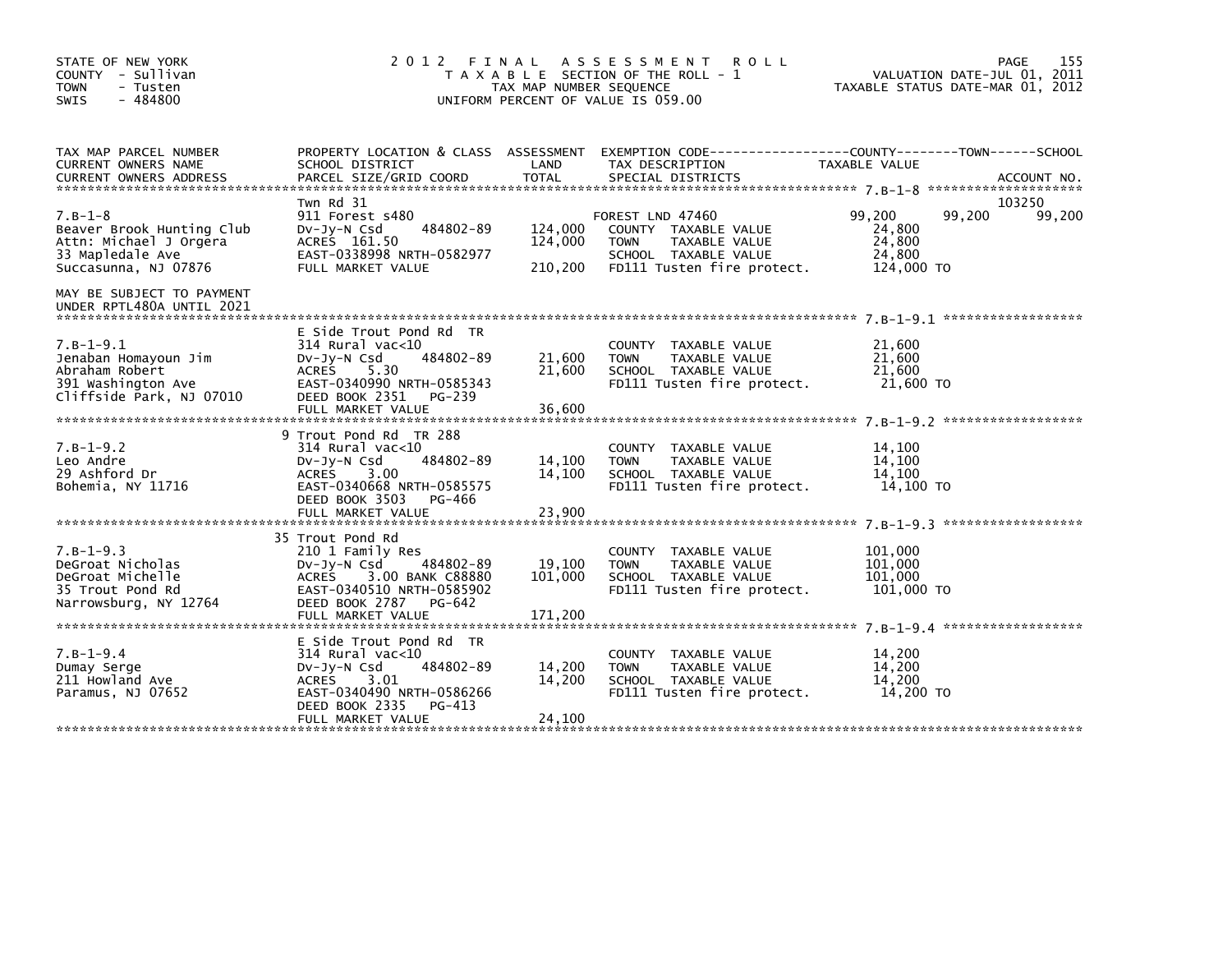| STATE OF NEW YORK<br>COUNTY - Sullivan<br><b>TOWN</b><br>- Tusten<br>$-484800$<br><b>SWIS</b>            | 2 0 1 2<br>FINAL<br>T A X A B L E SECTION OF THE ROLL - 1<br>TAX MAP NUMBER SEQUENCE<br>UNIFORM PERCENT OF VALUE IS 059.00                                                 | 156<br>PAGE<br>VALUATION DATE-JUL 01, 2011<br>TAXABLE STATUS DATE-MAR 01, 2012 |                                                                                                            |                                                              |             |
|----------------------------------------------------------------------------------------------------------|----------------------------------------------------------------------------------------------------------------------------------------------------------------------------|--------------------------------------------------------------------------------|------------------------------------------------------------------------------------------------------------|--------------------------------------------------------------|-------------|
| TAX MAP PARCEL NUMBER<br>CURRENT OWNERS NAME<br><b>CURRENT OWNERS ADDRESS</b>                            | PROPERTY LOCATION & CLASS ASSESSMENT<br>SCHOOL DISTRICT<br>PARCEL SIZE/GRID COORD                                                                                          | LAND<br><b>TOTAL</b>                                                           | EXEMPTION CODE-----------------COUNTY-------TOWN------SCHOOL<br>TAX DESCRIPTION<br>SPECIAL DISTRICTS       | TAXABLE VALUE                                                | ACCOUNT NO. |
| $7.B-1-9.5$<br>Steinman Donald L<br>Steinman Fran<br>4311 Ridgecrest Dr<br>Wappingers Falls, NY 12590    | N E Side CR 26<br>$314$ Rural vac< $10$<br>484802-89<br>DV-Jy-N Csd<br>7.00<br><b>ACRES</b><br>EAST-0340857 NRTH-0585952<br>DEED BOOK 2334<br>$PG-28$<br>FULL MARKET VALUE | 25,300<br>25,300<br>42,900                                                     | COUNTY TAXABLE VALUE<br><b>TOWN</b><br>TAXABLE VALUE<br>SCHOOL TAXABLE VALUE<br>FD111 Tusten fire protect. | 25,300<br>25,300<br>25,300<br>25,300 TO                      |             |
| $7.B-1-9.6$<br>Hadden Philip R Sr<br>Hadden Rebecca L<br>58 Pantelope Rd<br>Bloomingburg, NY 12721       | 635 Crystal Lake Rd<br>314 Rural vac<10<br>DV-Jy-N Csd<br>484802-89<br><b>ACRES</b><br>8.00<br>EAST-0341258 NRTH-0585970<br>DEED BOOK 2343<br>PG-385<br>FULL MARKET VALUE  | 27,200<br>27,200<br>46.100                                                     | COUNTY TAXABLE VALUE<br>TAXABLE VALUE<br><b>TOWN</b><br>SCHOOL TAXABLE VALUE<br>FD111 Tusten fire protect. | 27,200<br>27,200<br>27,200<br>27,200 TO                      |             |
| $7.B-1-9.7$<br>Cole Eric L<br>117 Roland Ave<br>South Orange, NJ 07079                                   | NE Side CR 26<br>314 Rural vac<10<br>DV-Jy-N Csd<br>484802-89<br><b>ACRES</b><br>5.19<br>EAST-0341539 NRTH-0586185<br>DEED BOOK 2347<br>PG-646<br>FULL MARKET VALUE        | 21,200<br>21,200<br>35,900                                                     | COUNTY TAXABLE VALUE<br>TAXABLE VALUE<br><b>TOWN</b><br>SCHOOL TAXABLE VALUE<br>FD111 Tusten fire protect. | 21,200<br>21,200<br>21,200<br>21,200 TO                      |             |
| $7. B - 1 - 9.8$<br>Cole Eric L<br>117 Roland Ave<br>South Orange, NJ 07079                              | NE Side CR 26<br>314 Rural vac<10<br>484802-89<br>DV-Jy-N Csd<br>ACRES<br>5.16<br>EAST-0341808 NRTH-0586416<br>DEED BOOK 2347 PG-646<br>FULL MARKET VALUE                  | 21,100<br>21,100<br>35,800                                                     | COUNTY TAXABLE VALUE<br>TAXABLE VALUE<br><b>TOWN</b><br>SCHOOL TAXABLE VALUE<br>FD111 Tusten fire protect. | *****************<br>21,100<br>21,100<br>21,100<br>21,100 TO |             |
| $7.B-1-9.9$<br>Varricchio Julius<br>Varricchio Jennifer<br>46 Stewart Ave<br>Bethpage, NY 11714          | NE Side CR 26<br>$314$ Rural vac< $10$<br>484802-89<br>$Dv-Jy-N$ Csd<br><b>ACRES</b><br>4.08<br>EAST-0342039 NRTH-0586653<br>DEED BOOK 2650<br>PG-650<br>FULL MARKET VALUE | 17,600<br>17,600<br>29,800                                                     | COUNTY TAXABLE VALUE<br><b>TOWN</b><br>TAXABLE VALUE<br>SCHOOL TAXABLE VALUE<br>FD111 Tusten fire protect. | 17,600<br>17,600<br>17,600<br>17,600 TO                      |             |
| $7.B-1-9.10$<br>Ebrahimzadeh Mohammad<br>Ebrahimzadeh Goulara<br>240 W Whiteman St<br>Fort Lee, NJ 07024 | NE Side CR 26<br>$314$ Rural vac< $10$<br>484802-89<br>$Dv-Jy-N$ Csd<br><b>ACRES</b><br>5.18<br>EAST-0342255 NRTH-0586921<br>DEED BOOK 2351<br>PG-348<br>FULL MARKET VALUE | 21,200<br>21,200<br>35,900                                                     | COUNTY TAXABLE VALUE<br>TAXABLE VALUE<br><b>TOWN</b><br>SCHOOL TAXABLE VALUE<br>FD111 Tusten fire protect. | 21,200<br>21,200<br>21,200<br>21,200 TO                      |             |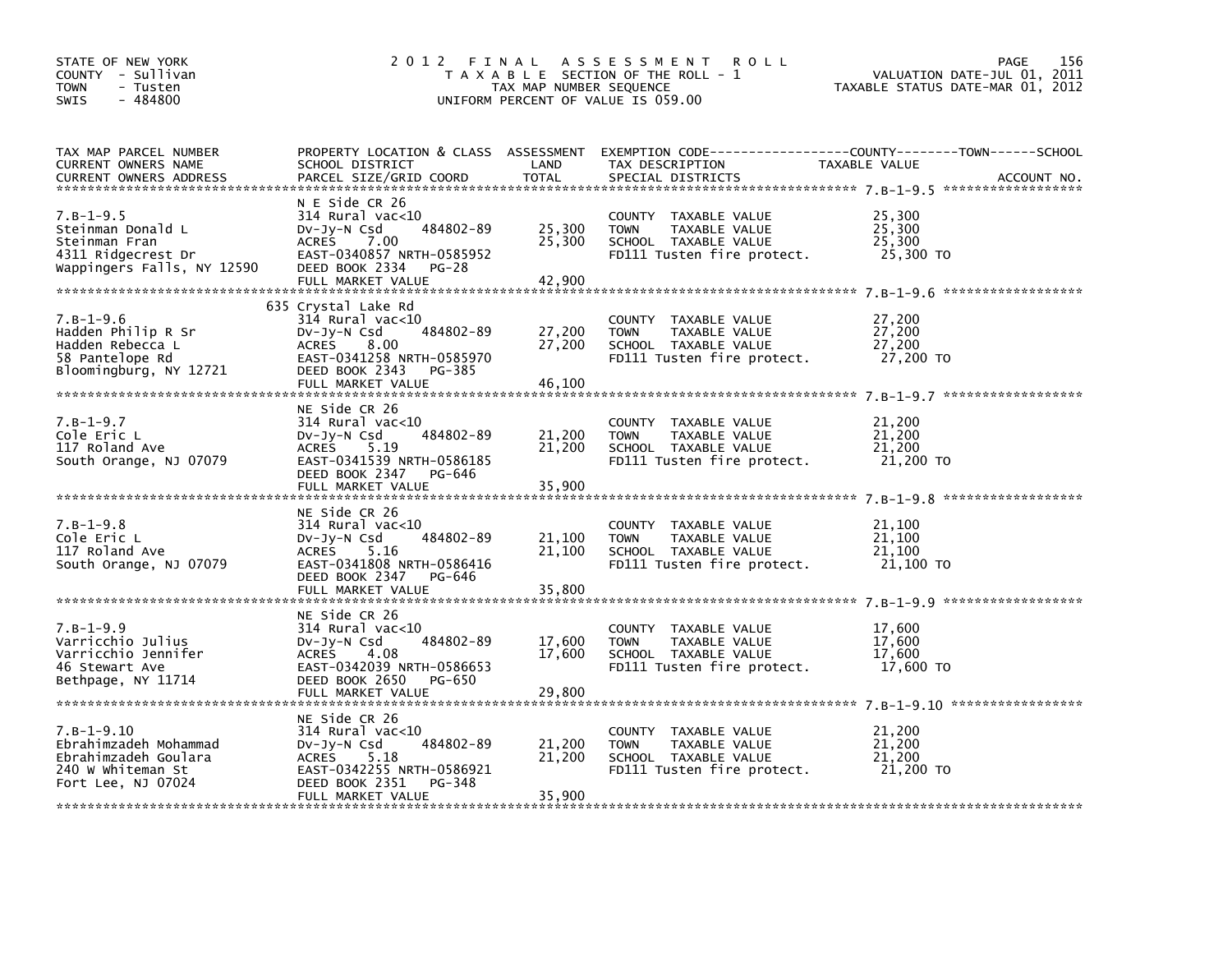| STATE OF NEW YORK<br>COUNTY - Sullivan<br>- Tusten<br><b>TOWN</b><br>$-484800$<br>SWIS                  | 2012 FINAL                                                                                                                                                                       | TAX MAP NUMBER SEQUENCE    | A S S E S S M E N T<br><b>ROLL</b><br>T A X A B L E SECTION OF THE ROLL - 1<br>UNIFORM PERCENT OF VALUE IS 059.00    | VALUATION DATE-JUL 01, 2011<br>TAXABLE STATUS DATE-MAR 01, 2012 | PAGE<br>157 |
|---------------------------------------------------------------------------------------------------------|----------------------------------------------------------------------------------------------------------------------------------------------------------------------------------|----------------------------|----------------------------------------------------------------------------------------------------------------------|-----------------------------------------------------------------|-------------|
| TAX MAP PARCEL NUMBER<br>CURRENT OWNERS NAME<br>CURRENT OWNERS ADDRESS                                  | PROPERTY LOCATION & CLASS ASSESSMENT<br>SCHOOL DISTRICT<br>PARCEL SIZE/GRID COORD                                                                                                | LAND<br><b>TOTAL</b>       | EXEMPTION CODE-----------------COUNTY-------TOWN------SCHOOL<br>TAX DESCRIPTION<br>SPECIAL DISTRICTS                 | TAXABLE VALUE                                                   | ACCOUNT NO. |
| 7.B-1-9.11<br>Coughlan Michael A<br>Mishaan Brenda<br>3616 Main St<br>Stone Ridge, NY 12484             | NE Side CR 26<br>$314$ Rural vac< $10$<br>484802-89<br>$Dv-Jy-N$ Csd<br><b>ACRES</b><br>6.07<br>EAST-0342479 NRTH-0587186<br>DEED BOOK 2340<br>PG-238<br>FULL MARKET VALUE       | 23,100<br>23,100<br>39,200 | COUNTY TAXABLE VALUE<br>TAXABLE VALUE<br><b>TOWN</b><br>SCHOOL TAXABLE VALUE<br>FD111 Tusten fire protect.           | 23,100<br>23,100<br>23,100<br>23,100 TO                         |             |
| $7.B-1-9.12$<br>Coughlan Michael A<br>Mishaan Brenda<br>3616 Main St<br>Stone Ridge, NY 12484           | NE Side CR 26<br>$314$ Rural vac<10<br>484802-89<br>$Dv-Jy-N$ Csd<br><b>ACRES</b><br>5.18<br>EAST-0342654 NRTH-0587474<br>DEED BOOK 2340<br>PG-238<br>FULL MARKET VALUE          | 21,200<br>21,200<br>35,900 | COUNTY TAXABLE VALUE<br><b>TOWN</b><br>TAXABLE VALUE<br>SCHOOL TAXABLE VALUE<br>FD111 Tusten fire protect.           | 21,200<br>21,200<br>21,200<br>21,200 TO                         |             |
| $7. B - 1 - 9.13$<br>Adams David Michael<br>Adams Lori L<br>540 Elton-Adelphia Rd<br>Freehold, NJ 07728 | NE Side CR 26<br>$314$ Rural vac< $10$<br>484802-89<br>$Dv-Jy-N$ Csd<br><b>ACRES</b><br>5.17<br>EAST-0342842 NRTH-0587692<br>DEED BOOK 2337<br>PG-565<br>FULL MARKET VALUE       | 21,100<br>21,100<br>35,800 | COUNTY TAXABLE VALUE<br><b>TOWN</b><br>TAXABLE VALUE<br>SCHOOL TAXABLE VALUE<br>FD111 Tusten fire protect.           | 21,100<br>21,100<br>21,100<br>21,100 TO                         |             |
| $7. B - 1 - 10.1$<br>Zaccari Peter<br>25 Hollis St<br>Highland Mills, NY 10930                          | Twn Rd 31<br>$314$ Rural vac<10<br>$Dv-Jv-N$ Csd<br>484802-89<br>10.57 BANK C10066<br><b>ACRES</b><br>EAST-0337507 NRTH-0579354<br>DEED BOOK 3573<br>PG-580<br>FULL MARKET VALUE | 32,000<br>32,000<br>54,200 | <b>COUNTY</b><br>TAXABLE VALUE<br>TAXABLE VALUE<br><b>TOWN</b><br>SCHOOL TAXABLE VALUE<br>FD111 Tusten fire protect. | 32,000<br>32,000<br>32,000<br>32,000 TO                         | 120460      |
|                                                                                                         |                                                                                                                                                                                  |                            |                                                                                                                      |                                                                 |             |
| $7.B-1-10.3$<br>Zaccari Peter<br>25 Hollis St<br>Highland Mills, NY 10930                               | Twn Rd 31<br>314 Rural vac<10<br>484802-89<br>$Dv-Jy-N$ Csd<br><b>ACRES</b><br>5.02<br>EAST-0337542 NRTH-0579700<br>DEED BOOK 2012<br>PG-2837                                    | 21,000<br>21,000           | <b>COUNTY</b><br>TAXABLE VALUE<br>TAXABLE VALUE<br><b>TOWN</b><br>SCHOOL TAXABLE VALUE<br>FD111 Tusten fire protect. | 21,000<br>21,000<br>21,000<br>21,000 TO                         | 120460      |
| PRIOR OWNER ON 3/01/2012<br>Zaccari Peter                                                               | FULL MARKET VALUE                                                                                                                                                                | 35,600                     |                                                                                                                      |                                                                 |             |
| $7.B-1-10.4$<br>Zaccari Peter<br>25 Hollis St<br>Highland Mills, NY 10930                               | Twn Rd 31<br>$314$ Rural vac< $10$<br>484802-89<br>$Dv-Jy-N$ Csd<br><b>ACRES</b><br>5.01<br>EAST-0337574 NRTH-0579953                                                            | 21,000<br>21,000           | COUNTY TAXABLE VALUE<br><b>TOWN</b><br>TAXABLE VALUE<br>SCHOOL TAXABLE VALUE<br>FD111 Tusten fire protect.           | 21,000<br>21,000<br>21,000<br>21,000 TO                         | 120460      |
|                                                                                                         | DEED BOOK 3573<br>PG-580<br>FULL MARKET VALUE                                                                                                                                    | 35,600                     |                                                                                                                      |                                                                 |             |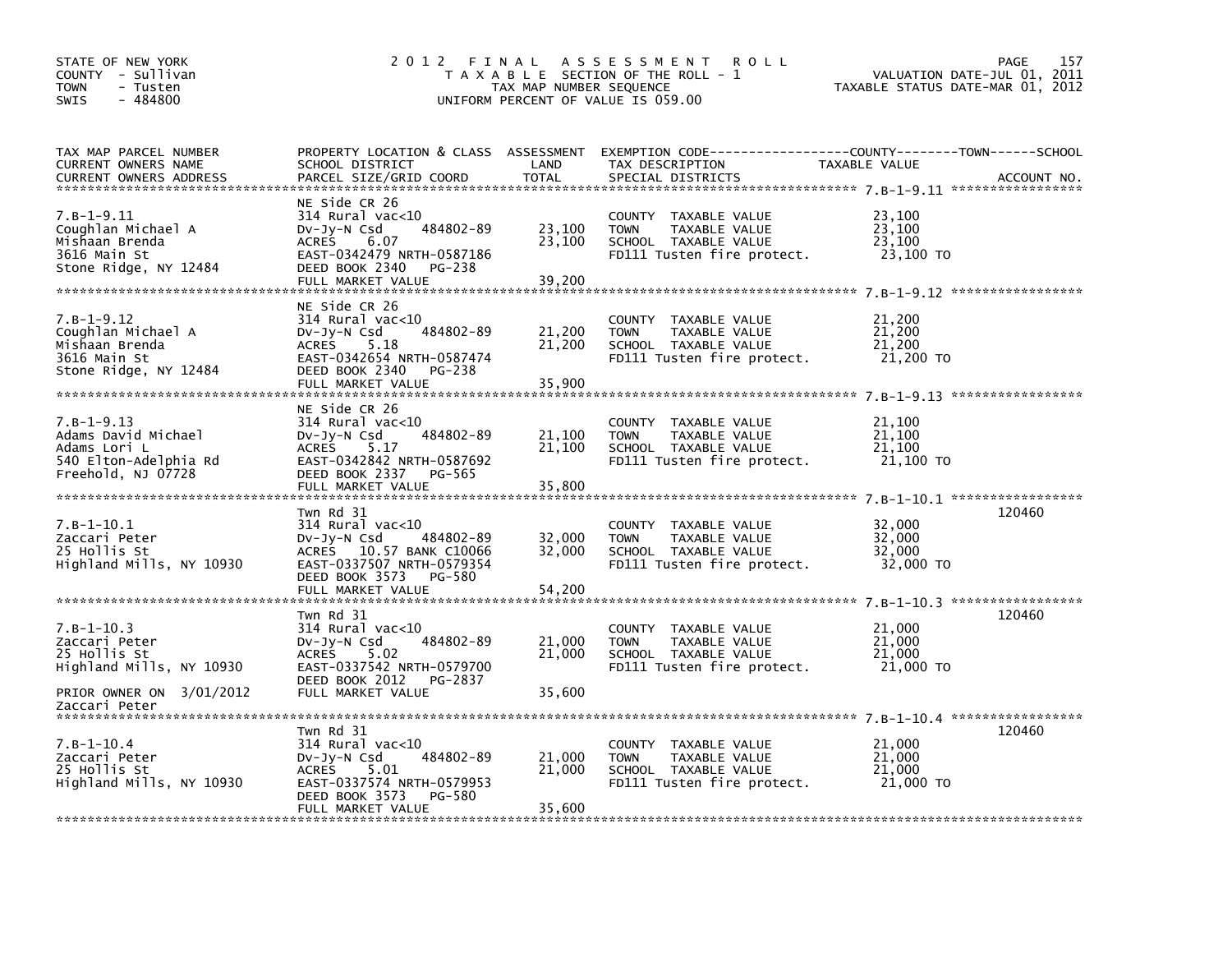| STATE OF NEW YORK<br>COUNTY - Sullivan<br><b>TOWN</b><br>- Tusten<br>$-484800$<br><b>SWIS</b> | 2 0 1 2                                                                                                                                                           | FINAL<br>TAX MAP NUMBER SEQUENCE | A S S E S S M E N T<br><b>ROLL</b><br>T A X A B L E SECTION OF THE ROLL - 1<br>UNIFORM PERCENT OF VALUE IS 059.00              | VALUATION DATE-JUL 01,<br>TAXABLE STATUS DATE-MAR 01, 2012 | 158<br><b>PAGE</b><br>2011 |
|-----------------------------------------------------------------------------------------------|-------------------------------------------------------------------------------------------------------------------------------------------------------------------|----------------------------------|--------------------------------------------------------------------------------------------------------------------------------|------------------------------------------------------------|----------------------------|
| TAX MAP PARCEL NUMBER<br>CURRENT OWNERS NAME<br><b>CURRENT OWNERS ADDRESS</b>                 | PROPERTY LOCATION & CLASS ASSESSMENT<br>SCHOOL DISTRICT<br>PARCEL SIZE/GRID COORD                                                                                 | LAND<br><b>TOTAL</b>             | EXEMPTION CODE-----------------COUNTY-------TOWN------SCHOOL<br>TAX DESCRIPTION<br>SPECIAL DISTRICTS                           | TAXABLE VALUE                                              | ACCOUNT NO.                |
| $7.B-1-10.5$<br>Zaccari Peter<br>25 Hollis St<br>Highland Mills, NY 10930                     | Twn Rd 31<br>$314$ Rural vac<10<br>DV-Jy-N Csd<br>484802-89<br><b>ACRES</b><br>6.24 BANK C10066<br>EAST-0337598 NRTH-0580250<br>DEED BOOK 3573<br>PG-576          | 23,000<br>23,000                 | COUNTY TAXABLE VALUE<br>TAXABLE VALUE<br><b>TOWN</b><br>SCHOOL TAXABLE VALUE<br>FD111 Tusten fire protect.                     | 23,000<br>23,000<br>23.000<br>23,000 TO                    | 120460                     |
|                                                                                               | FULL MARKET VALUE                                                                                                                                                 | 39,000                           |                                                                                                                                |                                                            |                            |
| 7.B-1-10.6<br>DeSantis Frank<br>1316 67 th St<br>Brooklyn, NY 11219                           | Twn Rd 31<br>314 Rural vac<10<br>484802-89<br>$Dv-Jy-N$ Csd<br>4.69<br><b>ACRES</b><br>EAST-0338439 NRTH-0580139<br>DEED BOOK 2580<br>PG-177<br>FULL MARKET VALUE | 20,000<br>20,000<br>33,900       | COUNTY TAXABLE VALUE<br><b>TOWN</b><br>TAXABLE VALUE<br>SCHOOL TAXABLE VALUE<br>FD111 Tusten fire protect.                     | 20,000<br>20,000<br>20,000<br>20,000 TO                    | 120460                     |
|                                                                                               |                                                                                                                                                                   |                                  |                                                                                                                                |                                                            |                            |
| $7.B-1-10.7$<br>DeSantis Frank<br>1316 67 th St<br>Brooklyn, NY 11219                         | Twn Rd 31<br>$314$ Rural vac< $10$<br>484802-89<br>DV-Jy-N Csd<br><b>ACRES</b><br>4.10<br>EAST-0338410 NRTH-0579900<br>DEED BOOK 2580<br>PG-177                   | 18,000<br>18,000                 | COUNTY TAXABLE VALUE<br>TAXABLE VALUE<br><b>TOWN</b><br>SCHOOL TAXABLE VALUE<br>FD111 Tusten fire protect.                     | 18,000<br>18,000<br>18,000<br>18,000 TO                    | 120460                     |
|                                                                                               | FULL MARKET VALUE                                                                                                                                                 | 30,500                           |                                                                                                                                |                                                            |                            |
| $7.B-1-10.8$<br>DeSantis Frank<br>1316 67 th St<br>Brooklyn, NY 11219                         | Twn Rd 31<br>$314$ Rural vac< $10$<br>Dv-Jy-N Csd<br>484802-89<br><b>ACRES</b><br>3.98<br>EAST-0338377 NRTH-0570676<br>DEED BOOK 2580<br>PG-177                   | 17,000<br>17.000                 | COUNTY TAXABLE VALUE<br>TAXABLE VALUE<br><b>TOWN</b><br>SCHOOL TAXABLE VALUE<br>FD111 Tusten fire protect.                     | 17,000<br>17,000<br>17,000<br>17.000 TO                    | 120460                     |
|                                                                                               | FULL MARKET VALUE                                                                                                                                                 | 28,800                           |                                                                                                                                |                                                            |                            |
| $7. B - 1 - 10.10$<br>Muskan Kornel<br>300 Ryer Rd<br>Narrowsburg, NY 12764                   | Twn Rd 31<br>210 1 Family Res<br>484802-89<br>Dv-Jy-N Csd<br>ACRES 10.40<br>EAST-0338314 NRTH-0579284<br>DEED BOOK 3516<br>PG-315<br>FULL MARKET VALUE            | 36,600<br>61,600<br>104,400      | COUNTY TAXABLE VALUE<br><b>TOWN</b><br>TAXABLE VALUE<br>SCHOOL TAXABLE VALUE<br>FD111 Tusten fire protect.                     | 61,600<br>61,600<br>61,600<br>61,600 TO                    | 120460                     |
|                                                                                               |                                                                                                                                                                   |                                  |                                                                                                                                |                                                            |                            |
| $7. B - 1 - 11.1$<br>Perkovic Frank<br>Perkovic Rada<br>364 Reyer Rd<br>Narrowsburg, NY 12764 | Twn Rd 31<br>241 Rural res&ag<br>484802-89<br>Dv-Jy-N Csd<br>ACRES 81.83<br>EAST-0338471 NRTH-0580934<br>DEED BOOK 2284<br>PG-233                                 | 87,000<br>237,000                | 41834<br>STAR EN<br>COUNTY TAXABLE VALUE<br>TAXABLE VALUE<br><b>TOWN</b><br>SCHOOL TAXABLE VALUE<br>FD111 Tusten fire protect. | 0<br>237,000<br>237,000<br>200,920<br>237,000 TO           | 148250<br>36,080<br>0      |
|                                                                                               | FULL MARKET VALUE                                                                                                                                                 | 401,700                          |                                                                                                                                |                                                            |                            |
|                                                                                               |                                                                                                                                                                   |                                  |                                                                                                                                |                                                            |                            |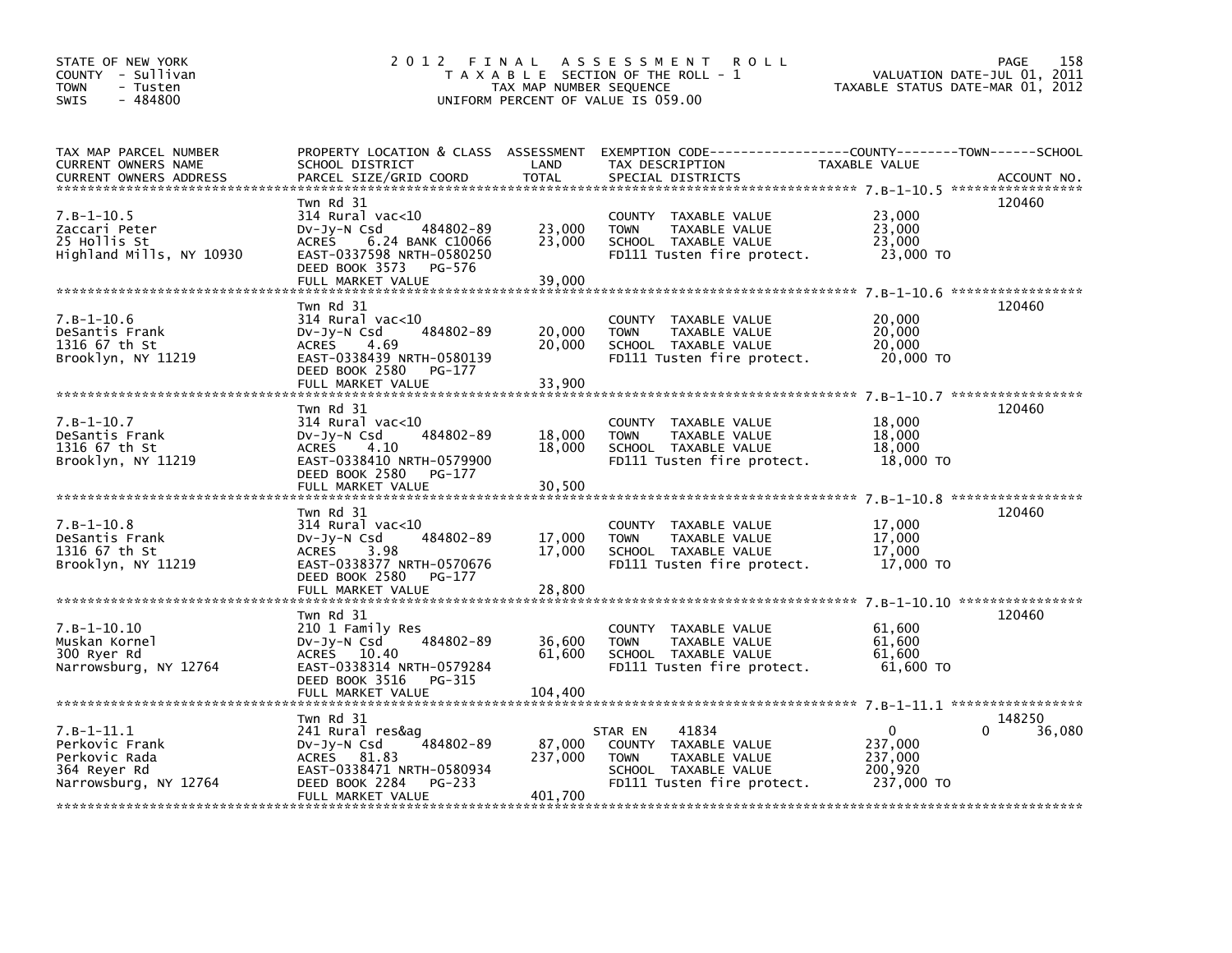| STATE OF NEW YORK<br>COUNTY - Sullivan<br><b>TOWN</b><br>- Tusten<br>- 484800<br>SWIS                                                      | 2 0 1 2<br>FINAL                                                                                                                                                       | TAX MAP NUMBER SEQUENCE       | A S S E S S M E N T<br><b>ROLL</b><br>T A X A B L E SECTION OF THE ROLL - 1<br>UNIFORM PERCENT OF VALUE IS 059.00              | VALUATION DATE-JUL 01, 2011<br>TAXABLE STATUS DATE-MAR 01, 2012 | 159<br>PAGE       |
|--------------------------------------------------------------------------------------------------------------------------------------------|------------------------------------------------------------------------------------------------------------------------------------------------------------------------|-------------------------------|--------------------------------------------------------------------------------------------------------------------------------|-----------------------------------------------------------------|-------------------|
| TAX MAP PARCEL NUMBER<br>CURRENT OWNERS NAME<br>CURRENT OWNERS ADDRESS                                                                     | PROPERTY LOCATION & CLASS ASSESSMENT<br>SCHOOL DISTRICT<br>PARCEL SIZE/GRID COORD                                                                                      | LAND<br><b>TOTAL</b>          | EXEMPTION CODE-----------------COUNTY-------TOWN------SCHOOL<br>TAX DESCRIPTION<br>SPECIAL DISTRICTS                           | TAXABLE VALUE                                                   | ACCOUNT NO.       |
| $7.B-1-11.3$<br>Solleder Robert D<br>Solleder Laura J<br>231 Otterhole Rd<br>West Milford, NJ 07480                                        | Twn Rd 31<br>210 1 Family Res<br>484802-89<br>$Dv-Jy-N$ Csd<br>Lot 1 B<br>ACRES 21.78<br>EAST-0337058 NRTH-0582458<br>DEED BOOK 2051<br>PG-250<br>FULL MARKET VALUE    | 49,300<br>120,600<br>204,400  | COUNTY TAXABLE VALUE<br>TAXABLE VALUE<br><b>TOWN</b><br>SCHOOL TAXABLE VALUE<br>FD111 Tusten fire protect.                     | 120,600<br>120,600<br>120,600<br>120,600 TO                     | 148250            |
|                                                                                                                                            | Twn Rd 31                                                                                                                                                              |                               |                                                                                                                                |                                                                 | 103201            |
| $7. B - 1 - 12$<br>Beaver Brook Hunting Club<br>Attn: Michael J Orgera<br>33 Mapledale Ave<br>Succasunna, NJ 07876                         | 911 Forest s480<br>484802-89<br>DV-Jy-N Csd<br>ACRES 10.00<br>EAST-0338764 NRTH-0581776<br>DEED BOOK 577<br>PG-00070                                                   | 30,600<br>42,600              | FOREST LND 47460<br>COUNTY TAXABLE VALUE<br><b>TOWN</b><br>TAXABLE VALUE<br>SCHOOL TAXABLE VALUE<br>FD111 Tusten fire protect. | 22,032<br>22,032<br>20,568<br>20,568<br>20,568<br>42,600 TO     | 22,032            |
| MAY BE SUBJECT TO PAYMENT<br>UNDER RPTL480A UNTIL 2021                                                                                     | FULL MARKET VALUE                                                                                                                                                      | 72,200                        |                                                                                                                                |                                                                 |                   |
| $7. B - 1 - 13$<br>Beaver Brook Hunting Club<br>Attn: Michael J Orgera<br>33 Mapledale Ave<br>Succasunna, NJ 07876                         | $Co$ Rd $26$<br>911 Forest s480<br>484802-89<br>$Dv-Jy-N$ Csd<br>ACRES 353.69<br>EAST-0341637 NRTH-0584182<br>DEED BOOK 525<br>PG-00179<br>FULL MARKET VALUE           | 219,200<br>219,200<br>371,500 | FOREST LND 47460<br>COUNTY TAXABLE VALUE<br><b>TOWN</b><br>TAXABLE VALUE<br>SCHOOL TAXABLE VALUE<br>FD111 Tusten fire protect. | 170,801<br>170,801<br>48,399<br>48,399<br>48,399<br>219,200 TO  | 103350<br>170,801 |
| MAY BE SUBJECT TO PAYMENT<br>UNDER RPTL480A UNTIL 2021                                                                                     |                                                                                                                                                                        |                               |                                                                                                                                |                                                                 |                   |
| $7. B - 1 - 14$<br>Beaver Brook Hunting Club<br>Attn: Michael J Orgera<br>33 Mapledale Ave<br>Succasunna, NJ 07876                         | $Co$ Rd $28$<br>911 Forest s480<br>484802-89<br>DV-Jy-N Csd<br>ACRES 100.00<br>EAST-0342918 NRTH-0583395<br>DEED BOOK 261<br>PG-00453<br>FULL MARKET VALUE             | 97,900<br>127,000<br>215,300  | FOREST LND 47460<br>COUNTY TAXABLE VALUE<br>TAXABLE VALUE<br><b>TOWN</b><br>SCHOOL TAXABLE VALUE<br>FD111 Tusten fire protect. | 67.006<br>67,006<br>59,994<br>59,994<br>59.994<br>127,000 TO    | 103200<br>67,006  |
| MAY BE SUBJECT TO PAYMENT<br>UNDER RPTL480A UNTIL 2021                                                                                     |                                                                                                                                                                        |                               |                                                                                                                                |                                                                 |                   |
| $7. B - 1 - 15$<br>$L$ ang $J$ P<br>346 Beaver Brook Rd<br>Narrowsburg, NY 12764<br>MAY BE SUBJECT TO PAYMENT<br>UNDER AGDIST LAW TIL 2016 | Twin Rd 31<br>120 Field crops<br>484802-89<br>DV-Jy-N Csd<br>S.s.co.rd26<br>ACRES 131.37<br>EAST-0337758 NRTH-0577696<br>DEED BOOK 1863<br>PG-446<br>FULL MARKET VALUE | 99,000<br>99,000<br>167,800   | AGRI DIST 41720<br>COUNTY TAXABLE VALUE<br>TAXABLE VALUE<br><b>TOWN</b><br>SCHOOL TAXABLE VALUE<br>FD111 Tusten fire protect.  | 71,360<br>71,360<br>27,640<br>27,640<br>27,640<br>99,000 TO     | 71,360            |
|                                                                                                                                            |                                                                                                                                                                        |                               |                                                                                                                                |                                                                 |                   |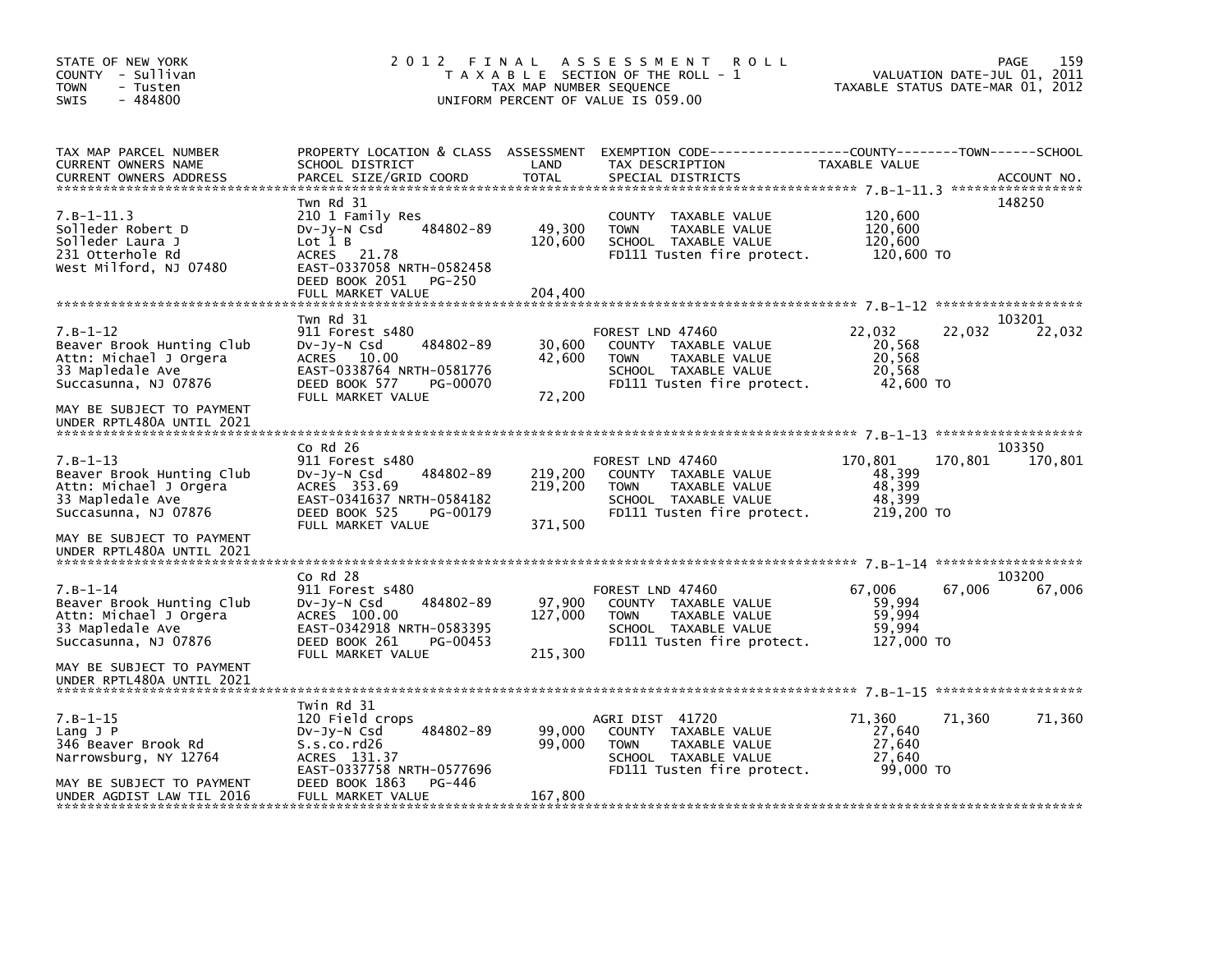| STATE OF NEW YORK | 2012 FINAL ASSESSMENT ROLL            | 160<br>PAGE                      |
|-------------------|---------------------------------------|----------------------------------|
| COUNTY - Sullivan | T A X A B L E SECTION OF THE ROLL - 1 | VALUATION DATE-JUL 01, 2011      |
| TOWN<br>- Tusten  | MAP SECTION - 007                     | TAXABLE STATUS DATE-MAR 01, 2012 |
| - 484800<br>SWIS  | $SUB - SECTION - B$                   | RPS150/V04/L015                  |
|                   | UNIFORM PERCENT OF VALUE IS 059.00    | CURRENT DATE $6/19/2012$         |

| CODE | DISTRICT NAME        | PARCELS | TOTAL EXTENSION<br><b>TYPF</b> | EXTENSION<br>VALUE | AD VALOREM<br>VALUE | <b>FXFMPT</b><br>AMOUNT | <b>TAXABLE</b><br>VALUE |
|------|----------------------|---------|--------------------------------|--------------------|---------------------|-------------------------|-------------------------|
|      | FD111 Tusten fire pr |         | 33 TOTAL                       |                    | 2100.700            |                         | 2100.700                |

## \*\*\* S C H O O L D I S T R I C T S U M M A R Y \*\*\*

| CODE   | DISTRICT NAME | TOTAL<br><b>PARCELS</b> | ASSESSED<br>LAND | ASSESSED<br><b>TOTAL</b> | <b>EXEMPT</b><br><b>AMOUNT</b> | <b>TOTAL</b><br><b>TAXABLE</b> | <b>STAR</b><br><b>AMOUNT</b> | <b>STAR</b><br><b>TAXABLE</b> |
|--------|---------------|-------------------------|------------------|--------------------------|--------------------------------|--------------------------------|------------------------------|-------------------------------|
| 484802 | DV-Jy-N Csd   | 33                      | 1337.000         | 2100,700                 | 430.399                        | 1670,301                       | 70,880                       | 1599,421                      |
|        | SUB-TOTAL     | 33                      | 1337.000         | 2100,700                 | 430.399                        | 1670,301                       | 70.880                       | 1599,421                      |
| 484889 | Nar Library   | 33                      | 1337.000         | 2100,700                 | 430.399                        | 1670,301                       | 70.880                       | 1599,421                      |
|        | T O T A L     | 66                      | 2674,000         | 4201,400                 | 860,798                        | 3340,602                       | 141,760                      | 3198,842                      |

\*\*\* S Y S T E M C O D E S S U M M A R Y \*\*\*

NO SYSTEM EXEMPTIONS AT THIS LEVEL

| CODE                             | DESCRIPTION                                                      | <b>TOTAL</b><br><b>PARCELS</b> | <b>COUNTY</b>                | <b>TOWN</b>                  | <b>SCHOOL</b>                                    |
|----------------------------------|------------------------------------------------------------------|--------------------------------|------------------------------|------------------------------|--------------------------------------------------|
| 41720<br>41834<br>41854<br>47460 | AGRI DIST<br>STAR EN<br>STAR B<br><b>FOREST LND</b><br>T O T A L |                                | 71,360<br>359,039<br>430,399 | 71,360<br>359,039<br>430,399 | 71,360<br>36,080<br>34,800<br>359.039<br>501,279 |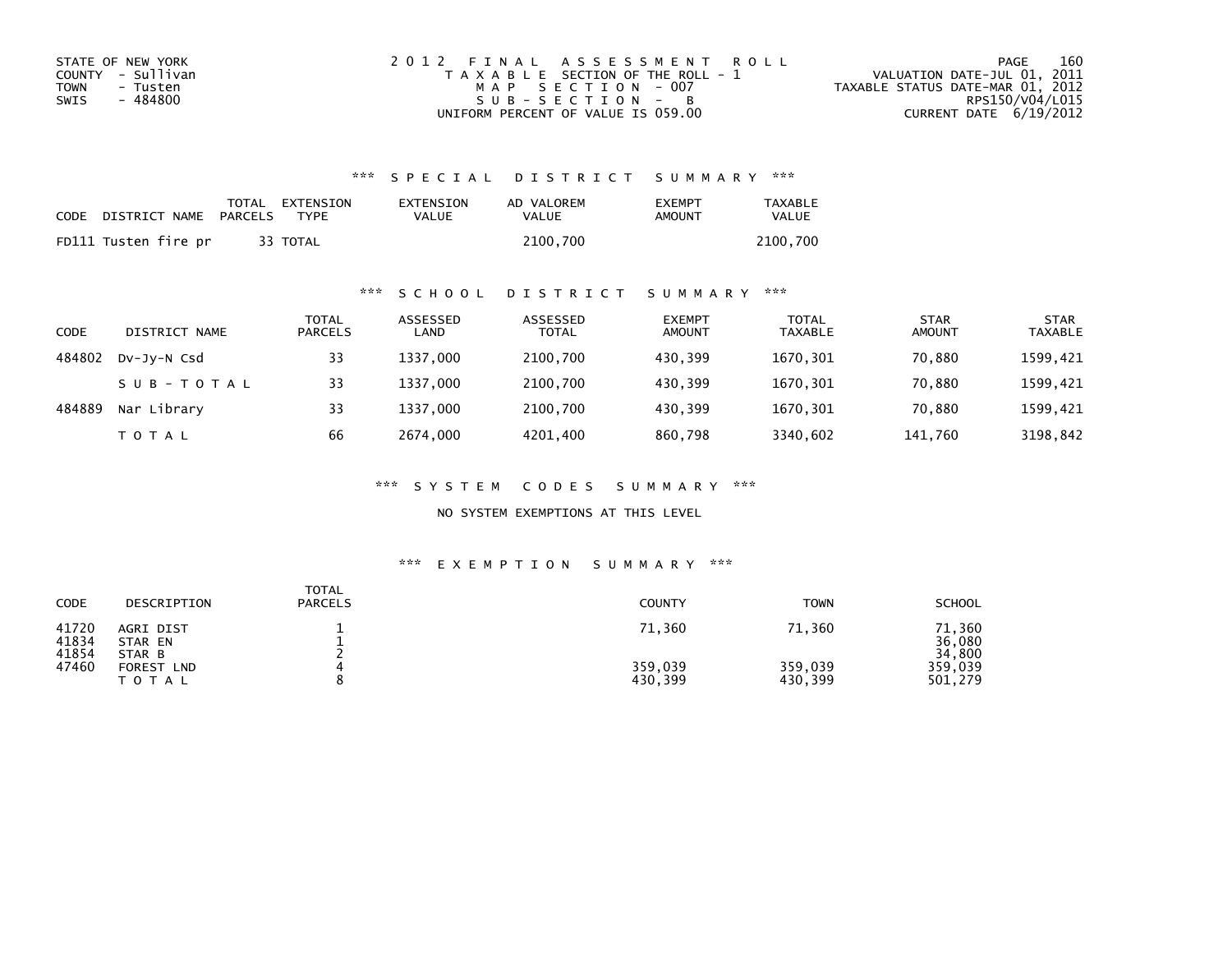| STATE OF NEW YORK | 2012 FINAL ASSESSMENT ROLL            | 161<br>PAGE                      |
|-------------------|---------------------------------------|----------------------------------|
| COUNTY - Sullivan | T A X A B L E SECTION OF THE ROLL - 1 | VALUATION DATE-JUL 01, 2011      |
| TOWN<br>- Tusten  | MAP SECTION - 007                     | TAXABLE STATUS DATE-MAR 01, 2012 |
| SWIS<br>- 484800  | SUB-SECTION - B                       | RPS150/V04/L015                  |
|                   | UNIFORM PERCENT OF VALUE IS 059.00    | CURRENT DATE 6/19/2012           |

| ROLL       | DESCRIPTION    | <b>TOTAL</b>   | ASSESSED       | <b>ASSESSED</b> | <b>TAXABLE</b> | <b>TAXABLE</b> | <b>TAXABLE</b> | <b>STAR</b>    |
|------------|----------------|----------------|----------------|-----------------|----------------|----------------|----------------|----------------|
| <b>SEC</b> |                | <b>PARCELS</b> | ∟AND           | TOTAL           | <b>COUNT</b>   | <b>TOWN</b>    | <b>SCHOOL</b>  | <b>TAXABLE</b> |
|            | <b>TAXABLE</b> |                | ,000<br>- רככו | 2100,700        | 1670<br>. 301  | 1670,301       | 1670.301       | 1599.421       |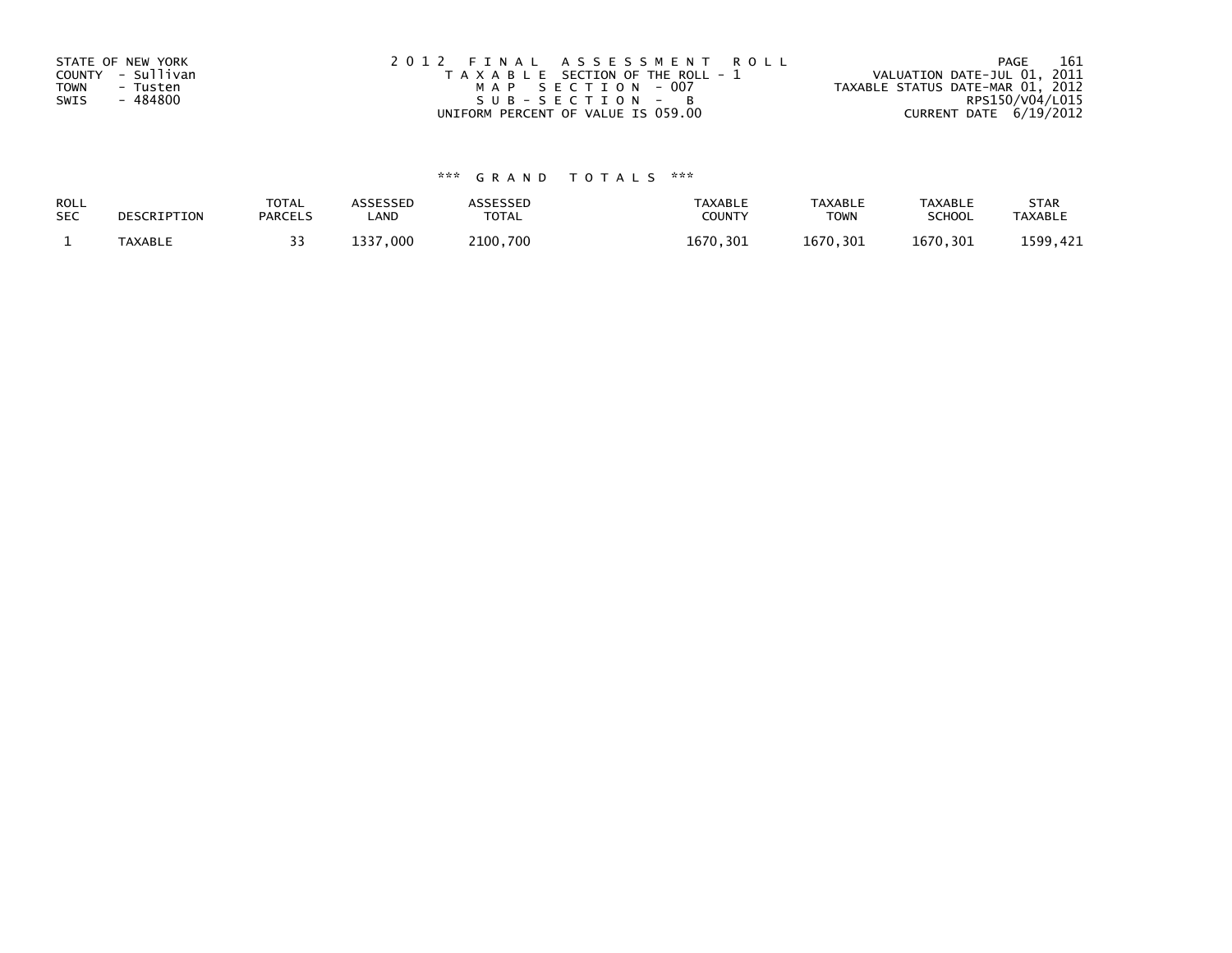| STATE OF NEW YORK<br>COUNTY - Sullivan<br><b>TOWN</b><br>- Tusten<br>- 484800<br>SWIS        |                                                                                                                                   | TAX MAP NUMBER SEQUENCE       | 2012 FINAL ASSESSMENT ROLL<br>T A X A B L E SECTION OF THE ROLL - 1<br>UNIFORM PERCENT OF VALUE IS 059.00 | TAXABLE STATUS DATE-MAR 01, 2012      |         | 162<br>PAGE<br>VALUATION DATE-JUL 01, 2011 |
|----------------------------------------------------------------------------------------------|-----------------------------------------------------------------------------------------------------------------------------------|-------------------------------|-----------------------------------------------------------------------------------------------------------|---------------------------------------|---------|--------------------------------------------|
| TAX MAP PARCEL NUMBER<br><b>CURRENT OWNERS NAME</b><br><b>CURRENT OWNERS ADDRESS</b>         | PROPERTY LOCATION & CLASS ASSESSMENT<br>SCHOOL DISTRICT<br>PARCEL SIZE/GRID COORD TOTAL SPECIAL DISTRICTS                         | <b>Example 18 The LAND</b>    | TAX DESCRIPTION                                                                                           | TAXABLE VALUE                         |         | ACCOUNT NO.                                |
|                                                                                              |                                                                                                                                   |                               |                                                                                                           |                                       |         |                                            |
| 7.C-1-3<br>whipporwill Club<br>Attn: David Paffeuroth<br>PO Box 500<br>Pine Island, NY 10969 | TWN Whipporwill Clb<br>911 Forest s480<br>DV-Jy-N Csd 484802-89<br>ACRES 257.00<br>EAST-0340853 NRTH-0575284<br>FULL MARKET VALUE | 169,800<br>169,800<br>287,800 | FOREST LND 47460<br>COUNTY TAXABLE VALUE<br>TAXABLE VALUE<br>TOWN<br>SCHOOL TAXABLE VALUE                 | 135,840<br>33,960<br>33,960<br>33,960 | 135,840 | 135,840                                    |
| MAY BE SUBJECT TO PAYMENT<br>UNDER RPTL480A UNTIL 2021                                       |                                                                                                                                   |                               |                                                                                                           |                                       |         |                                            |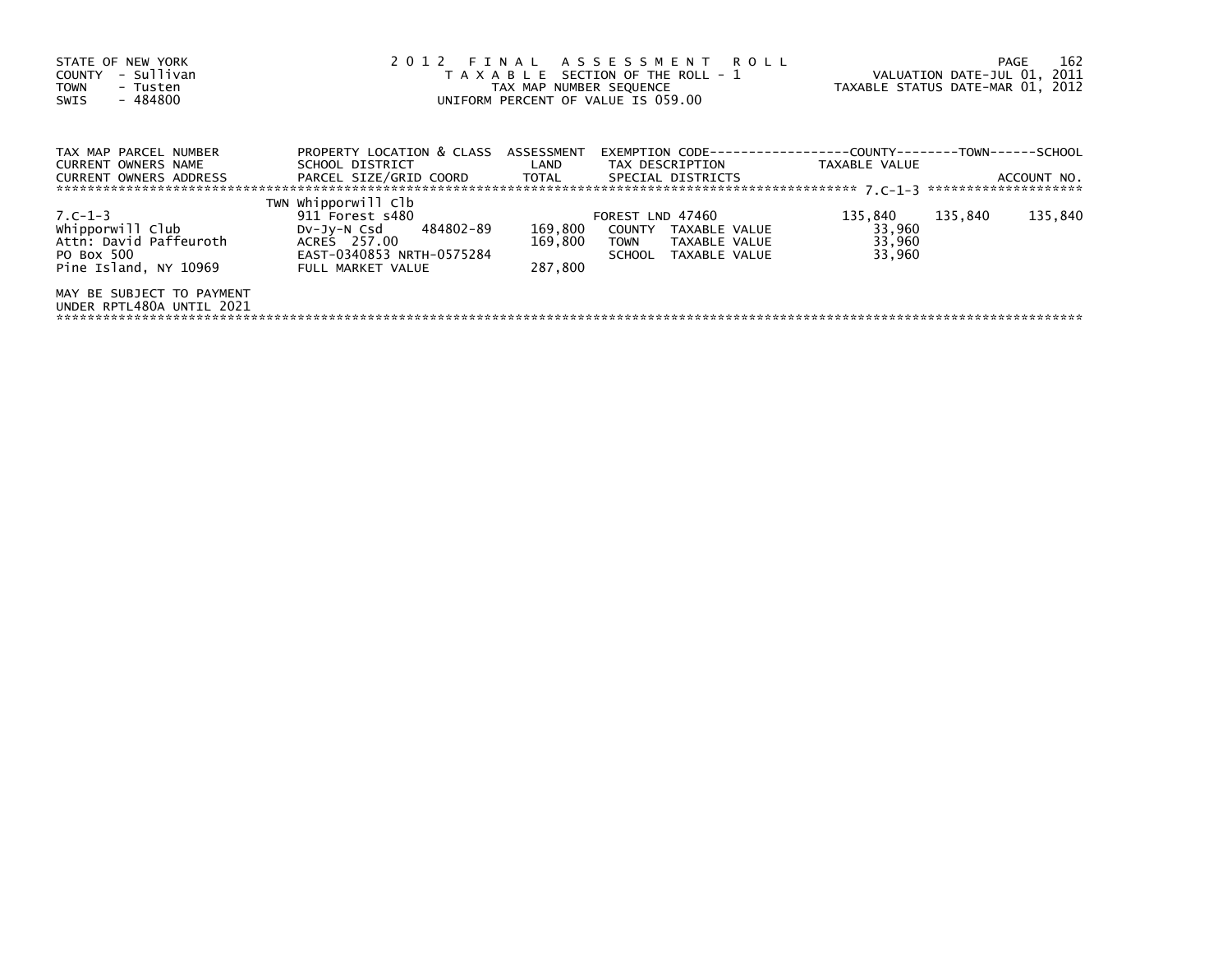| STATE OF NEW YORK       | 2012 FINAL ASSESSMENT ROLL            | 163<br>PAGE                      |
|-------------------------|---------------------------------------|----------------------------------|
| COUNTY - Sullivan       | T A X A B L E SECTION OF THE ROLL - 1 | VALUATION DATE-JUL 01, 2011      |
| <b>TOWN</b><br>- Tusten | MAP SECTION - 007                     | TAXABLE STATUS DATE-MAR 01, 2012 |
| - 484800<br>SWIS        | $SUB - SECTION - C$                   | RPS150/V04/L015                  |
|                         | UNIFORM PERCENT OF VALUE IS 059.00    | CURRENT DATE $6/19/2012$         |

|     |      | . IN<br>_____ | ∩R' |       |        |
|-----|------|---------------|-----|-------|--------|
| ___ | NΔN. |               |     | $  -$ | $\sim$ |

### NO SPECIAL DISTRICTS AT THIS LEVEL

#### \*\*\* S C H O O L D I S T R I C T S U M M A R Y \*\*\*

| CODE   | DISTRICT NAME | <b>TOTAL</b><br><b>PARCELS</b> | ASSESSED<br>LAND | ASSESSED<br><b>TOTAL</b> | <b>EXEMPT</b><br><b>AMOUNT</b> | <b>TOTAL</b><br><b>TAXABLE</b> | <b>STAR</b><br><b>AMOUNT</b> | <b>STAR</b><br><b>TAXABLE</b> |
|--------|---------------|--------------------------------|------------------|--------------------------|--------------------------------|--------------------------------|------------------------------|-------------------------------|
| 484802 | DV-JV-N Csd   |                                | 169,800          | 169,800                  | 135.840                        | 33,960                         |                              | 33,960                        |
|        | SUB-TOTAL     |                                | 169.800          | 169.800                  | 135.840                        | 33,960                         |                              | 33,960                        |
| 484889 | Nar Library   |                                | 169.800          | 169,800                  | 135.840                        | 33,960                         |                              | 33,960                        |
|        | T O T A L     |                                | 339,600          | 339,600                  | 271,680                        | 67,920                         |                              | 67,920                        |

#### \*\*\* S Y S T E M C O D E S S U M M A R Y \*\*\*

#### NO SYSTEM EXEMPTIONS AT THIS LEVEL

| CODE  | DESCRIPTION                                           | TOTAL<br><b>PARCELS</b> | COUNTY             | <b>TOWN</b>        | SCHOOL             |
|-------|-------------------------------------------------------|-------------------------|--------------------|--------------------|--------------------|
| 47460 | <b>FOREST</b><br><b>LND</b><br><b>T O T</b> .<br>`A L |                         | 135,840<br>135,840 | 135,840<br>135,840 | 135,840<br>135,840 |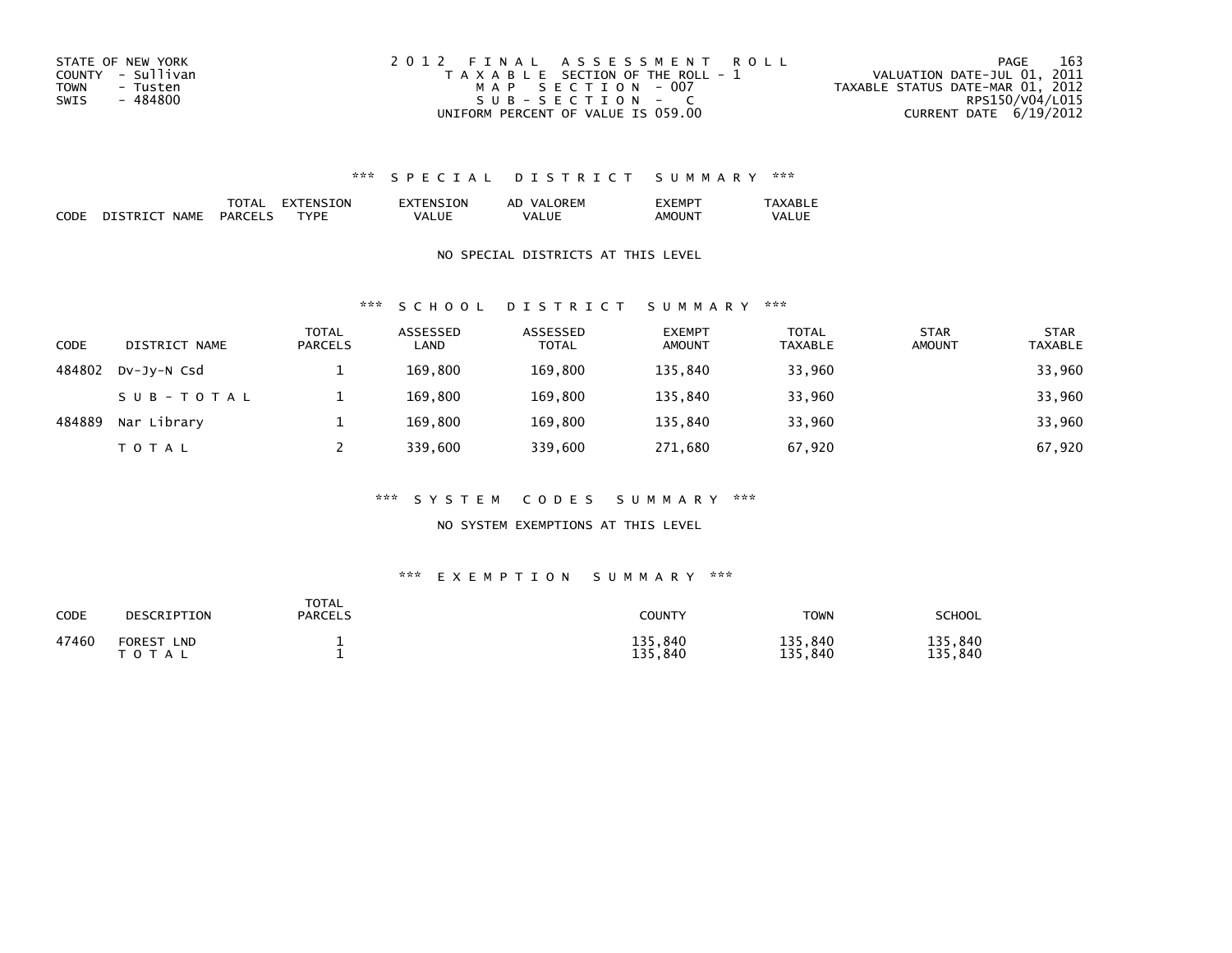| STATE OF NEW YORK       | 2012 FINAL ASSESSMENT ROLL            | 164<br>PAGE                      |
|-------------------------|---------------------------------------|----------------------------------|
| COUNTY - Sullivan       | T A X A B L E SECTION OF THE ROLL - 1 | VALUATION DATE-JUL 01, 2011      |
| <b>TOWN</b><br>- Tusten | MAP SECTION - 007                     | TAXABLE STATUS DATE-MAR 01, 2012 |
| SWIS<br>- 484800        | $SUB - SECTION - C$                   | RPS150/V04/L015                  |
|                         | UNIFORM PERCENT OF VALUE IS 059.00    | CURRENT DATE 6/19/2012           |

| <b>ROLL</b> | DESCRIPTION | <b>TOTAL</b>   | ASSESSED | <b>ASSESSED</b> | <b>TAXABLE</b> | <b>TAXABLE</b> | <b>TAXABLE</b> | <b>STAR</b>    |
|-------------|-------------|----------------|----------|-----------------|----------------|----------------|----------------|----------------|
| <b>SEC</b>  |             | <b>PARCELS</b> | ∟AND     | TOTAL           | <b>COUNTY</b>  | <b>TOWN</b>    | <b>SCHOOL</b>  | <b>TAXABLE</b> |
|             | TAXABLE     |                | 169,800  | 169,800         | 33,960         | 33,960         | 33,960         | 33,960         |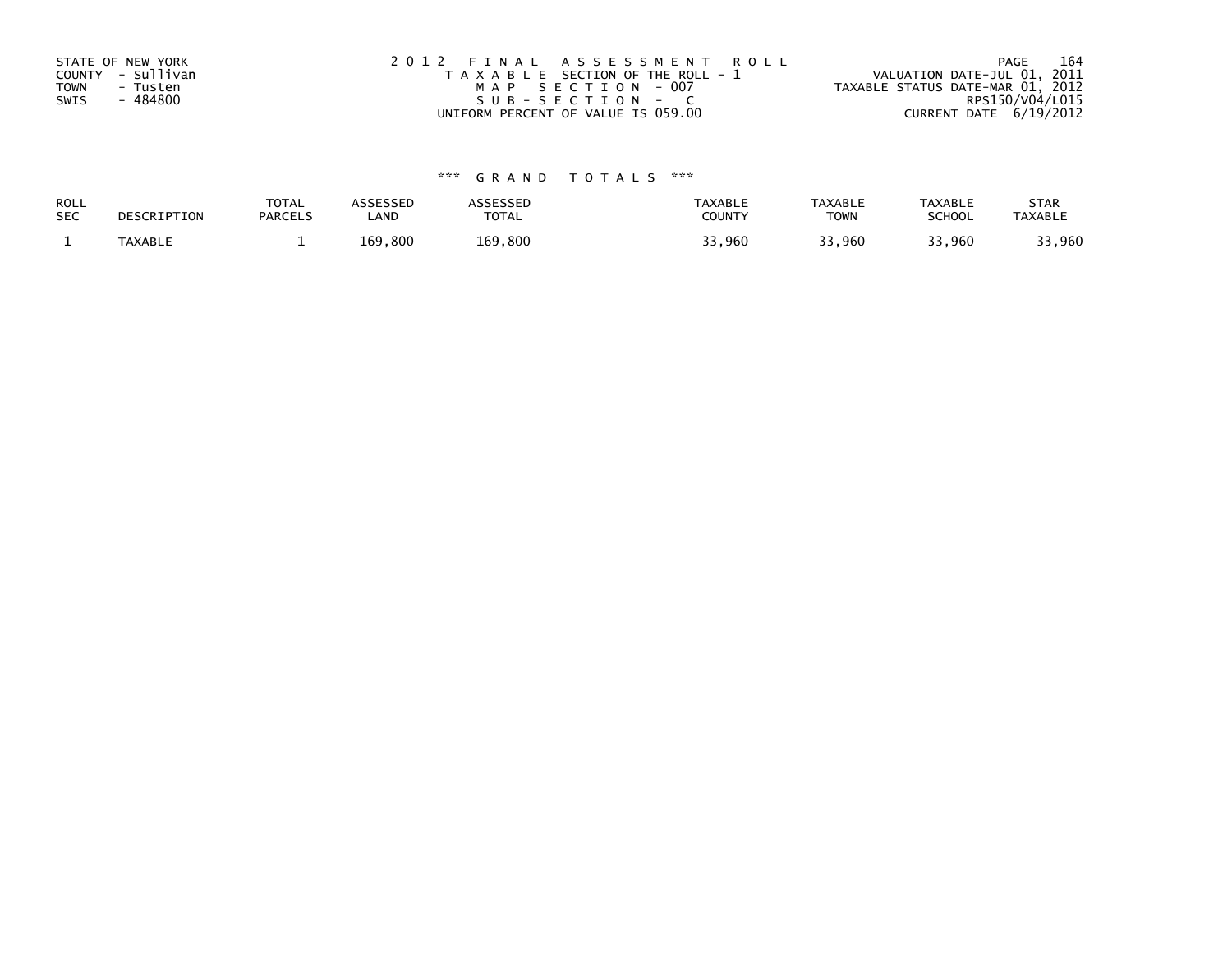| STATE OF NEW YORK<br>- Sullivan<br><b>COUNTY</b><br><b>TOWN</b><br>- Tusten<br>$-484800$<br><b>SWIS</b> | 2 0 1 2                                                                                                                                                                                                           | FINAL<br>TAX MAP NUMBER SEQUENCE | ASSESSMENT ROLL<br>T A X A B L E SECTION OF THE ROLL - 1<br>UNIFORM PERCENT OF VALUE IS 059.00                        | VALUATION DATE-JUL 01, 2011<br>TAXABLE STATUS DATE-MAR 01, 2012 | 165<br>PAGE |
|---------------------------------------------------------------------------------------------------------|-------------------------------------------------------------------------------------------------------------------------------------------------------------------------------------------------------------------|----------------------------------|-----------------------------------------------------------------------------------------------------------------------|-----------------------------------------------------------------|-------------|
| TAX MAP PARCEL NUMBER<br><b>CURRENT OWNERS NAME</b><br>CURRENT OWNERS ADDRESS                           | PROPERTY LOCATION & CLASS ASSESSMENT<br>SCHOOL DISTRICT                                                                                                                                                           | LAND                             | TAX DESCRIPTION                                                                                                       | TAXABLE VALUE                                                   |             |
| 7.a-1-16.1<br>Buchesky Leslie<br>64 Tusten Farms Ln<br>Narrowsburg, NY 12764                            | 64 Tusten Farm Ln<br>210 1 Family Res<br>DV-JV-N Csd 484802-89<br>Fox Hill Estates Lot $10$ 155,200<br>Lot A<br>ACRES 7.12 BANK C30631<br>EAST-0332888 NRTH-0580837<br>DEED BOOK 2900 PG-1                        | 30,700                           | COUNTY TAXABLE VALUE<br><b>TOWN</b><br>TAXABLE VALUE<br>SCHOOL TAXABLE VALUE<br>FD111 Tusten fire protect. 155,200 TO | 155,200<br>155,200<br>155,200                                   |             |
|                                                                                                         | FULL MARKET VALUE                                                                                                                                                                                                 | 263,100                          |                                                                                                                       |                                                                 |             |
| 7.a-1-16.2<br>Dalton Angela<br>54 Tusten Farms Ln<br>Narrowsburg, NY 12764                              | 54 Tusten Farm Ln<br>210 1 Family Res<br>DV-Jy-N Csd 484802-89<br>Fox Hill Estates Lot 10<br>Lot B<br>6.50 BANK C88880<br><b>ACRES</b><br>EAST-0333265 NRTH-0581453<br>DEED BOOK 2784 PG-524<br>FULL MARKET VALUE | 149,700<br>253,700               | COUNTY TAXABLE VALUE<br>29,400 TOWN TAXABLE VALUE<br>SCHOOL TAXABLE VALUE<br>FD111 Tusten fire protect.               | 149,700<br>149,700<br>149,700<br>149,700 TO                     |             |
|                                                                                                         |                                                                                                                                                                                                                   |                                  |                                                                                                                       |                                                                 |             |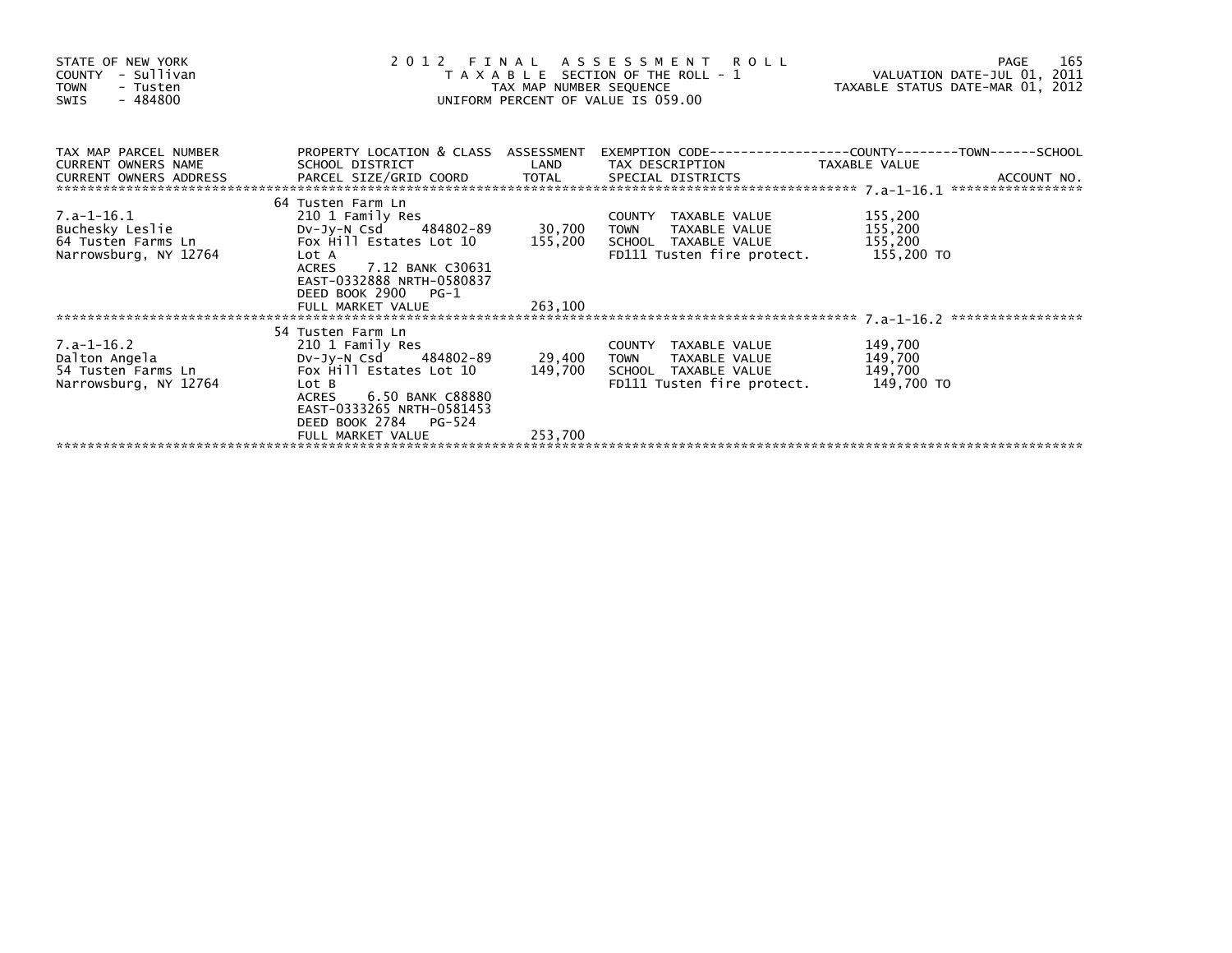| STATE OF NEW YORK | 2012 FINAL ASSESSMENT ROLL            | 166<br>PAGE                      |
|-------------------|---------------------------------------|----------------------------------|
| COUNTY - Sullivan | T A X A B L E SECTION OF THE ROLL - 1 | VALUATION DATE-JUL 01, 2011      |
| TOWN<br>- Tusten  | MAP SECTION - 007                     | TAXABLE STATUS DATE-MAR 01, 2012 |
| - 484800<br>SWIS  | $SUB - SECTION - a$                   | RPS150/V04/L015                  |
|                   | UNIFORM PERCENT OF VALUE IS 059.00    | CURRENT DATE 6/19/2012           |

| CODE | DISTRICT NAME        | PARCELS | TOTAL EXTENSION<br><b>TYPF</b> | EXTENSION<br>VALUE | AD VALOREM<br>VALUE | <b>FXFMPT</b><br>AMOUNT | <b>TAXABLE</b><br>VALUE |
|------|----------------------|---------|--------------------------------|--------------------|---------------------|-------------------------|-------------------------|
|      | FD111 Tusten fire pr |         | TOTAL                          |                    | 304.900             |                         | 304,900                 |

### \*\*\* S C H O O L D I S T R I C T S U M M A R Y \*\*\*

| <b>CODE</b> | DISTRICT NAME | <b>TOTAL</b><br><b>PARCELS</b> | ASSESSED<br>LAND | ASSESSED<br><b>TOTAL</b> | <b>EXEMPT</b><br><b>AMOUNT</b> | <b>TOTAL</b><br><b>TAXABLE</b> | <b>STAR</b><br><b>AMOUNT</b> | <b>STAR</b><br><b>TAXABLE</b> |
|-------------|---------------|--------------------------------|------------------|--------------------------|--------------------------------|--------------------------------|------------------------------|-------------------------------|
| 484802      | DV-JY-N Csd   |                                | 60,100           | 304,900                  |                                | 304,900                        |                              | 304,900                       |
|             | SUB-TOTAL     |                                | 60,100           | 304,900                  |                                | 304,900                        |                              | 304,900                       |
| 484889      | Nar Library   |                                | 60.100           | 304,900                  |                                | 304,900                        |                              | 304,900                       |
|             | <b>TOTAL</b>  | 4                              | 120,200          | 609,800                  |                                | 609,800                        |                              | 609,800                       |

\*\*\* S Y S T E M C O D E S S U M M A R Y \*\*\*

NO SYSTEM EXEMPTIONS AT THIS LEVEL

\*\*\* E X E M P T I O N S U M M A R Y \*\*\*

#### NO EXEMPTIONS AT THIS LEVEL

| ROLL<br><b>SEC</b> | DESCRIPTION | <b>TOTAL</b><br><b>PARCELS</b> | ASSESSED<br>.AND | <b>ASSESSED</b><br><b>TOTAL</b> | <b>TAXABLE</b><br>COUNTY | <b>TAXABLE</b><br>TOWN | TAXABLE<br><b>SCHOOL</b> | STAR<br><b>TAXABLE</b> |
|--------------------|-------------|--------------------------------|------------------|---------------------------------|--------------------------|------------------------|--------------------------|------------------------|
|                    | TAXABLE     |                                | 60,100           | 304,900                         | 304,900                  | 304,900                | 304,900                  | 304,900                |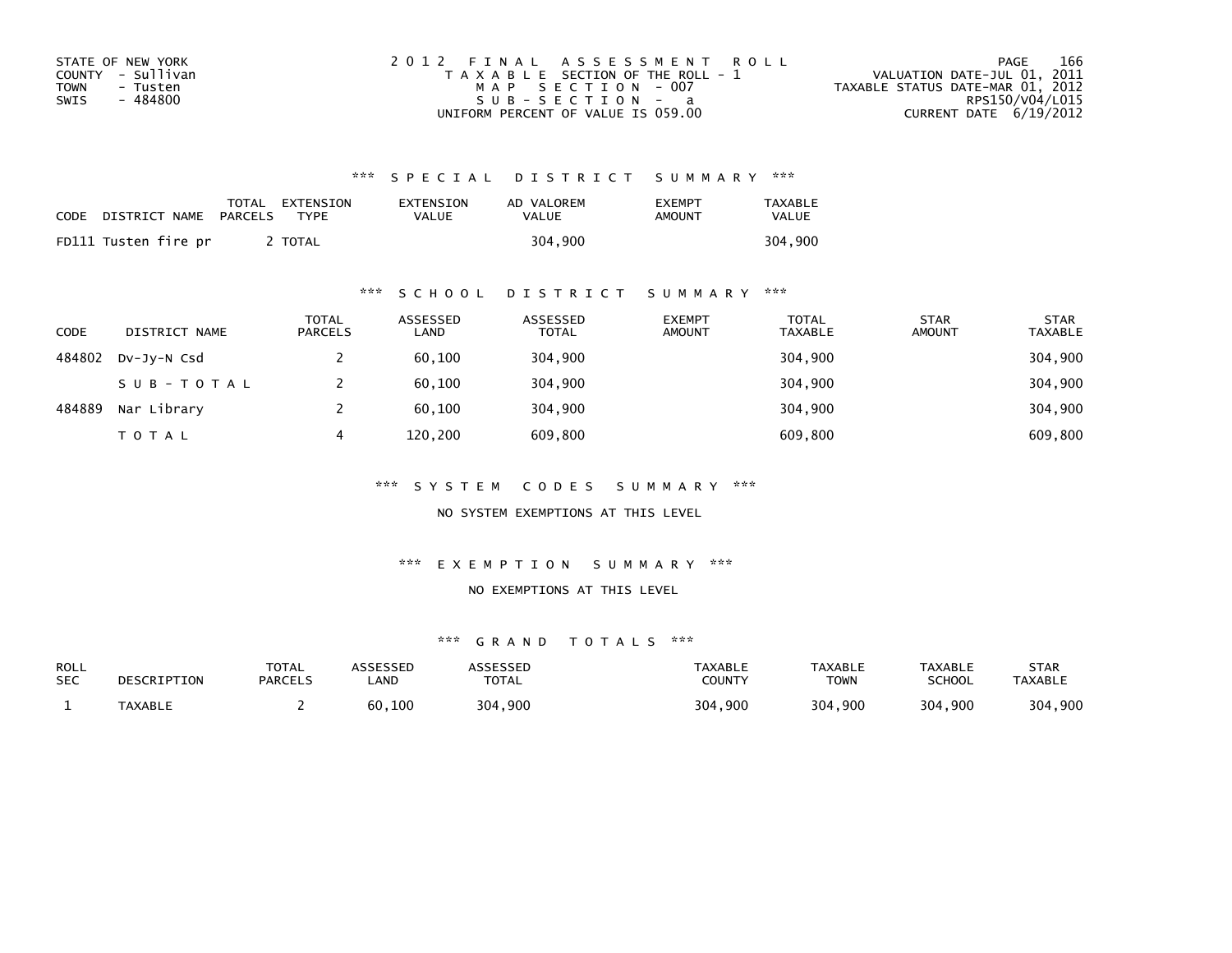| STATE OF NEW YORK<br>COUNTY - Sullivan<br><b>TOWN</b><br>- Tusten<br>$-484800$<br>SWIS        | 2012 FINAL                                                                                                                                                                     | TAX MAP NUMBER SEQUENCE      | A S S E S S M E N T<br><b>ROLL</b><br>T A X A B L E SECTION OF THE ROLL - 1<br>UNIFORM PERCENT OF VALUE IS 059.00                                                                                                                                          |                                                                                                                    | 167<br>PAGE<br>VALUATION DATE-JUL 01, 2011<br>TAXABLE STATUS DATE-MAR 01, 2012 |
|-----------------------------------------------------------------------------------------------|--------------------------------------------------------------------------------------------------------------------------------------------------------------------------------|------------------------------|------------------------------------------------------------------------------------------------------------------------------------------------------------------------------------------------------------------------------------------------------------|--------------------------------------------------------------------------------------------------------------------|--------------------------------------------------------------------------------|
| TAX MAP PARCEL NUMBER<br>CURRENT OWNERS NAME                                                  | PROPERTY LOCATION & CLASS ASSESSMENT<br>SCHOOL DISTRICT                                                                                                                        | LAND                         | EXEMPTION CODE------------------COUNTY--------TOWN------SCHOOL<br>TAX DESCRIPTION                                                                                                                                                                          | TAXABLE VALUE                                                                                                      |                                                                                |
| $8. - 1 - 1$<br>Halper Nora<br>54 Riverside Dr<br>New York, NY 10024                          | $Co$ Rd $24$<br>210 1 Family Res - WTRFNT<br>484802-89<br>DV-Jy-N Csd<br>ACRES<br>1.37 BANK C30217<br>EAST-0301074 NRTH-0587179<br>DEED BOOK 2011 PG-4398<br>FULL MARKET VALUE | 30,000<br>195,000<br>330,500 | COUNTY TAXABLE VALUE<br>TAXABLE VALUE<br><b>TOWN</b><br>SCHOOL TAXABLE VALUE<br>FD110 Narrowsburg fire<br>LT100 Narrowsburg light<br>SD090 Narrowsburg sewer                                                                                               | 195,000<br>195,000<br>195,000<br>195,000 TO<br>195,000 TO<br>1.00 UN M                                             |                                                                                |
|                                                                                               |                                                                                                                                                                                |                              |                                                                                                                                                                                                                                                            |                                                                                                                    |                                                                                |
| $8. - 1 - 2$<br>Campfield Floyd J<br>Campfield Anna<br>250 Bridge St<br>Narrowsburg, NY 12764 | $Co$ Rd $24$<br>210 1 Family Res - WTRFNT<br>DV-Jy-N Csd<br>484802-89<br>FRNT 51.60 DPTH 376.00<br>EAST-0301558 NRTH-0587184<br>DEED BOOK 1461<br>PG-487<br>FULL MARKET VALUE  | 102,900<br>174,400           | RPTL466 c 41690<br>14,100 STAR B<br>41854<br>COUNTY TAXABLE VALUE<br><b>TOWN</b><br>TAXABLE VALUE<br>SCHOOL TAXABLE VALUE<br>FD110 Narrowsburg fire<br>1,740 EX                                                                                            | 1.740<br>$\mathbf 0$<br>101,160<br>101,160<br>83,760<br>101,160 TO                                                 | 101350<br>1,740<br>1,740<br>17,400<br>0                                        |
|                                                                                               |                                                                                                                                                                                |                              | LT100 Narrowsburg light<br>1,740 EX<br>SD090 Narrowsburg sewer<br>WD050 Narrowsburg water<br>1,740 EX                                                                                                                                                      | 101.160 TO<br>1.00 UN M<br>101,160 ТО М                                                                            |                                                                                |
|                                                                                               | $Co$ Rd $24$                                                                                                                                                                   |                              |                                                                                                                                                                                                                                                            |                                                                                                                    | 117500                                                                         |
| $8. - 1 - 3$<br>Laffin Anne E<br>Laffin Maryanne<br>246 Bridge St<br>Narrowsburg, NY 12764    | 210 1 Family Res - WTRFNT<br>DV-Jy-N Csd<br>484802-89<br>FRNT 60.80 DPTH 358.00<br>EAST-0301210 NRTH-0587100<br>DEED BOOK 3091<br>PG-232<br>FULL MARKET VALUE                  | 202,900                      | COMBAT VET 41131<br>41803<br>14,700 AGED-T<br>41805<br>119,700 AGED-CS<br>41834<br>STAR EN<br>COUNTY TAXABLE VALUE<br><b>TOWN</b><br>TAXABLE VALUE<br>SCHOOL TAXABLE VALUE<br>FD110 Narrowsburg fire<br>LT100 Narrowsburg light<br>SD090 Narrowsburg sewer | 26,100<br>$\Omega$<br>32,760<br>$\mathbf 0$<br>60,840<br>46,800<br>41,725<br>119,700 TO<br>119,700 TO<br>1.00 UN M | 0<br>26,100<br>46,800<br>41,895<br>0<br>0<br>36,080                            |
|                                                                                               |                                                                                                                                                                                |                              | WD050 Narrowsburg water                                                                                                                                                                                                                                    | 119.700 TO M                                                                                                       |                                                                                |
|                                                                                               | $Co$ Rd $24$                                                                                                                                                                   |                              |                                                                                                                                                                                                                                                            |                                                                                                                    | 107800                                                                         |
| $8. - 1 - 4$<br>Avant Holdings, LLC<br>841 River Rd<br>Milanville, PA 18443                   | 411 Apartment<br>484802-89<br>$Dv-Jy-N$ Csd<br><b>ACRES</b><br>1.00<br>EAST-0301260 NRTH-0587080<br>DEED BOOK 3556<br>PG-264                                                   | 12,800<br>103,400            | COUNTY TAXABLE VALUE<br><b>TOWN</b><br>TAXABLE VALUE<br>SCHOOL TAXABLE VALUE<br>FD110 Narrowsburg fire<br>LT100 Narrowsburg light                                                                                                                          | 103,400<br>103,400<br>103,400<br>103,400 TO<br>103,400 TO                                                          |                                                                                |
|                                                                                               | FULL MARKET VALUE                                                                                                                                                              | 175,300                      | SD090 Narrowsburg sewer<br>WD050 Narrowsburg water                                                                                                                                                                                                         | 3.00 UN M<br>103,400 TO M                                                                                          |                                                                                |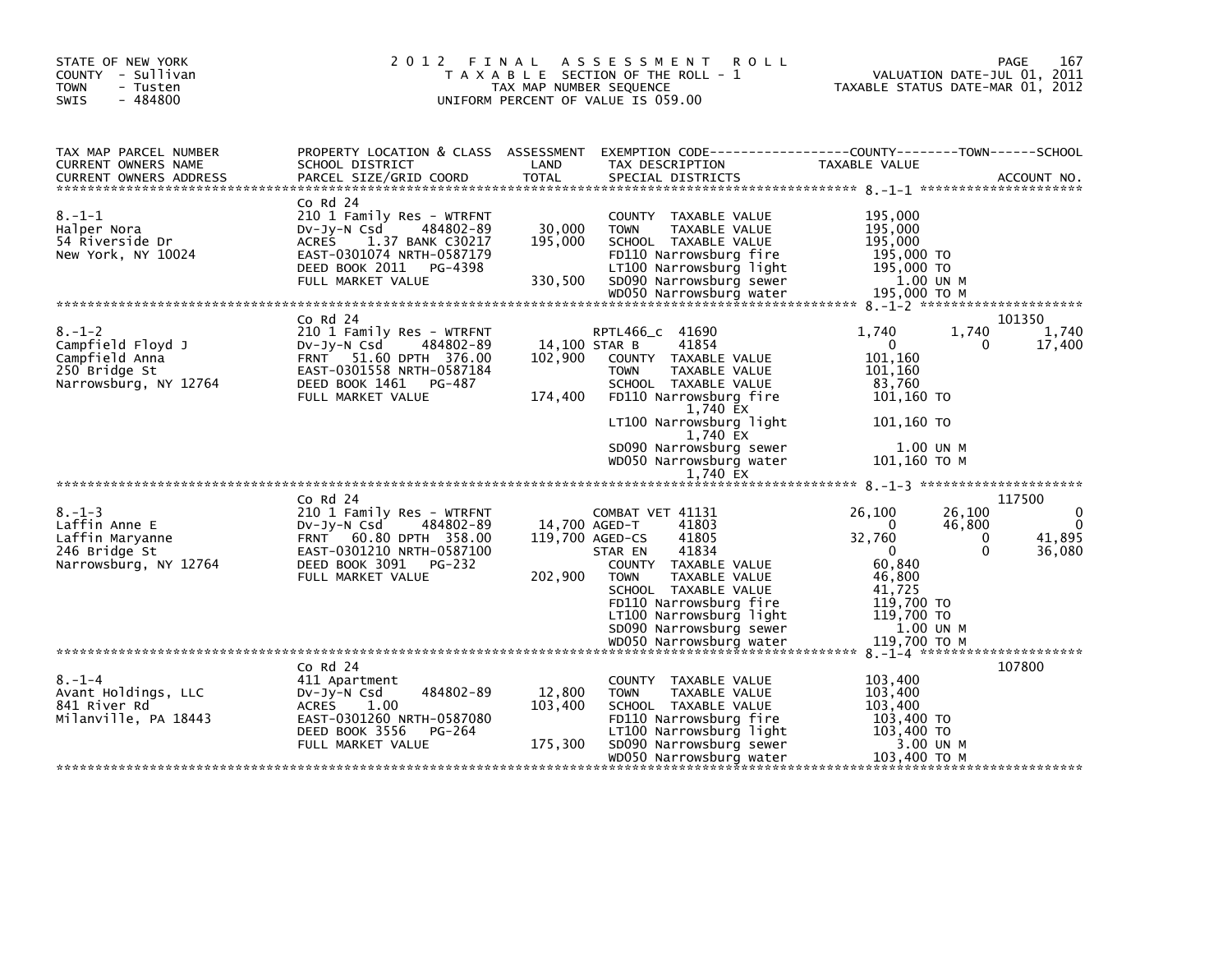| STATE OF NEW YORK<br>COUNTY - Sullivan<br><b>TOWN</b><br>- Tusten<br>$-484800$<br>SWIS                                    | 2 0 1 2<br>FINAL                                                                                                                                                       | TAX MAP NUMBER SEQUENCE      | A S S E S S M E N T<br><b>ROLL</b><br>T A X A B L E SECTION OF THE ROLL - 1<br>UNIFORM PERCENT OF VALUE IS 059.00                                                   | 168<br><b>PAGE</b><br>VALUATION DATE-JUL 01, 2011<br>TAXABLE STATUS DATE-MAR 01, 2012                             |
|---------------------------------------------------------------------------------------------------------------------------|------------------------------------------------------------------------------------------------------------------------------------------------------------------------|------------------------------|---------------------------------------------------------------------------------------------------------------------------------------------------------------------|-------------------------------------------------------------------------------------------------------------------|
| TAX MAP PARCEL NUMBER<br>CURRENT OWNERS NAME                                                                              | SCHOOL DISTRICT                                                                                                                                                        | LAND                         | TAX DESCRIPTION                                                                                                                                                     | PROPERTY LOCATION & CLASS ASSESSMENT EXEMPTION CODE----------------COUNTY-------TOWN------SCHOOL<br>TAXABLE VALUE |
|                                                                                                                           |                                                                                                                                                                        |                              |                                                                                                                                                                     |                                                                                                                   |
| $8. - 1 - 6$<br>Avant Holdings LLC<br>841 River Rd<br>Milanville, PA 18443                                                | $Co$ Rd $24$<br>612 School<br>484802-89<br>$Dv-Jv-N$ Csd<br>FRNT 42.00 DPTH 193.00<br>EAST-0301260 NRTH-0587000<br>DEED BOOK 3626<br>PG-267<br>FULL MARKET VALUE       | 6,900<br>48,400<br>82,000    | COUNTY TAXABLE VALUE<br><b>TOWN</b><br>TAXABLE VALUE<br>SCHOOL TAXABLE VALUE<br>FD110 Narrowsburg fire<br>LT100 Narrowsburg light<br>SD090 Narrowsburg sewer        | 600080<br>48,400<br>48,400<br>48,400<br>48,400 TO<br>48,400 TO<br>.00 UN M                                        |
|                                                                                                                           |                                                                                                                                                                        |                              |                                                                                                                                                                     |                                                                                                                   |
| $8. - 1 - 7$<br>Chapman Burton D<br>Chapman Annette S<br>314 Grandview Ave<br>Honesdale, PA 18431                         | $CO$ Rd $24$<br>484 1 use sm bld<br>484802-89<br>$Dv-Jv-N$ Csd<br>FRNT 60.00 DPTH 193.00<br>EAST-0301290 NRTH-0586960<br>DEED BOOK 3626<br>PG-215<br>FULL MARKET VALUE | 9,700<br>70,500<br>119,500   | COUNTY TAXABLE VALUE<br><b>TAXABLE VALUE</b><br><b>TOWN</b><br>SCHOOL TAXABLE VALUE<br>FD110 Narrowsburg fire<br>LT100 Narrowsburg light<br>SD090 Narrowsburg sewer | 130630<br>70,500<br>70,500<br>70,500<br>70,500 TO<br>70,500 TO<br>1.00 UN M                                       |
|                                                                                                                           |                                                                                                                                                                        |                              |                                                                                                                                                                     |                                                                                                                   |
| $8. - 1 - 8$<br>Janie's Children's Properties DV-Jy-N Csd<br>86 Auerbach Ln<br>Lawrence, NY 11559                         | 214 Bridge St<br>311 Res vac land<br>484802-89<br>FRNT 62.00 DPTH 156.00<br>EAST-0301340 NRTH-0586930<br>DEED BOOK 2229<br>PG-140<br>FULL MARKET VALUE                 | 7,400<br>7,400<br>12,500     | COUNTY TAXABLE VALUE<br><b>TOWN</b><br>TAXABLE VALUE<br>SCHOOL TAXABLE VALUE<br>FD110 Narrowsburg fire<br>LT100 Narrowsburg light<br>SD090 Narrowsburg sewer        | 144750<br>7.400<br>7.400<br>7,400<br>7,400 TO<br>7.400 TO<br>1.00 UN M                                            |
|                                                                                                                           |                                                                                                                                                                        |                              |                                                                                                                                                                     |                                                                                                                   |
| $8. - 1 - 12$<br>Narrowsburg Landing LLC<br>Joel Hofflich, CEO<br>31 Starhaven Ave<br>PO Box 2165<br>Middletown, NY 10940 | N Of Co Rd 24<br>210 1 Family Res<br>484802-89<br>DV-JY-N Csd<br><b>ACRES</b><br>2.75<br>EAST-0301680 NRTH-0587110<br>DEED BOOK 2814<br>PG-216<br>FULL MARKET VALUE    | 40,600<br>112,000<br>189,800 | COUNTY TAXABLE VALUE<br><b>TOWN</b><br>TAXABLE VALUE<br>SCHOOL TAXABLE VALUE<br>FD110 Narrowsburg fire<br>LT100 Narrowsburg light<br>SD090 Narrowsburg sewer        | 111701<br>112,000<br>112,000<br>112,000<br>112,000 TO<br>112,000 TO<br>1.00 UN M                                  |
|                                                                                                                           |                                                                                                                                                                        |                              |                                                                                                                                                                     |                                                                                                                   |
| $8. - 1 - 14$<br>Narrowsburg Food Mart Inc<br>Ultra Power Corp                                                            | 119 Kirk Rd Twn Rd 33<br>486 Mini-mart<br>484802-89<br>DV-JY-N Csd<br>0.87<br>ACRES                                                                                    | 19,300<br>200,000            | COUNTY TAXABLE VALUE<br><b>TOWN</b><br>TAXABLE VALUE<br>SCHOOL TAXABLE VALUE                                                                                        | 117501<br>200,000<br>200,000<br>200,000                                                                           |
| Michael Hochman, Pres EAST-0301887 NRTH-0587899<br>85 Kaufman Rd<br>PO Box 946<br>Monticello, NY 12701                    | DEED BOOK 2010<br>PG-59050<br>FULL MARKET VALUE                                                                                                                        | 339,000                      | FD110 Narrowsburg fire<br>LT100 Narrowsburg light<br>SD090 Narrowsburg sewer<br>WD050 Narrowsburg water                                                             | 200,000 TO<br>4,000 TO<br>1.50 UN M<br>200,000 ТО М                                                               |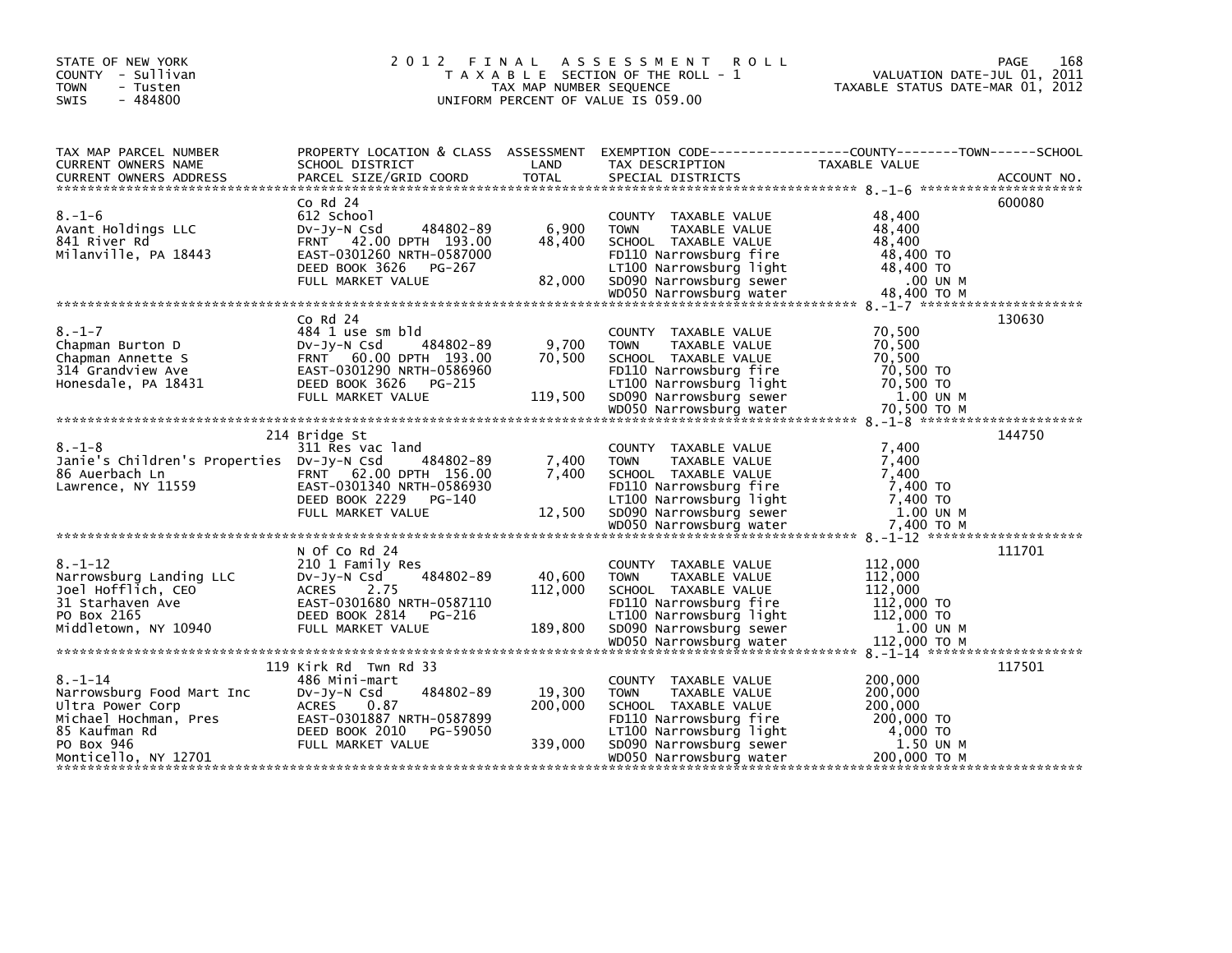| STATE OF NEW YORK<br>COUNTY - Sullivan<br>- Tusten<br><b>TOWN</b><br>$-484800$<br><b>SWIS</b>                  | 2 0 1 2<br>FINAL                                                                                                                                                        | TAX MAP NUMBER SEQUENCE<br>UNIFORM PERCENT OF VALUE IS 059.00 | A S S E S S M E N T<br><b>ROLL</b><br>T A X A B L E SECTION OF THE ROLL - 1                                                                                                             | 169<br>PAGE<br>VALUATION DATE-JUL 01, 2011<br>TAXABLE STATUS DATE-MAR 01, 2012                                                 |
|----------------------------------------------------------------------------------------------------------------|-------------------------------------------------------------------------------------------------------------------------------------------------------------------------|---------------------------------------------------------------|-----------------------------------------------------------------------------------------------------------------------------------------------------------------------------------------|--------------------------------------------------------------------------------------------------------------------------------|
| TAX MAP PARCEL NUMBER<br><b>CURRENT OWNERS NAME</b><br><b>CURRENT OWNERS ADDRESS</b>                           | SCHOOL DISTRICT<br>PARCEL SIZE/GRID COORD                                                                                                                               | LAND<br><b>TOTAL</b>                                          | TAX DESCRIPTION<br>SPECIAL DISTRICTS                                                                                                                                                    | PROPERTY LOCATION & CLASS ASSESSMENT EXEMPTION CODE---------------COUNTY-------TOWN-----SCHOOL<br>TAXABLE VALUE<br>ACCOUNT NO. |
| $8. - 1 - 15.2$<br>Ropke Scott D<br>Ropke Pamela<br>149 Kirk Rd<br>Narrowsburg, NY 12764                       | Twn Rd 33<br>210 1 Family Res<br>484802-89<br>DV-Jy-N Csd<br>FRNT 25.00 DPTH 255.00<br>EAST-0302080 NRTH-0588540<br>DEED BOOK 807<br>PG-00510<br>FULL MARKET VALUE      | 15,700<br>98,900<br>167,600                                   | 41854<br>STAR B<br>COUNTY TAXABLE VALUE<br><b>TOWN</b><br>TAXABLE VALUE<br>SCHOOL TAXABLE VALUE<br>FD110 Narrowsburg fire<br>SD090 Narrowsburg sewer                                    | 146256<br>$\Omega$<br>$\Omega$<br>17,400<br>98,900<br>98,900<br>81,500<br>98,900 TO<br>1.00 UN M                               |
| $8. -1 - 15.3$<br>Peters Colin A<br>Peters Linda A<br>60 Second Ave<br>Narrowsburg, NY 12764                   | KIRKRD Twn Rd 33<br>$485 > 1$ use sm bld<br>484802-89<br>$Dv-Jy-N$ Csd<br>FRNT 140.00 DPTH 150.00<br>EAST-0302094 NRTH-0588391<br>DEED BOOK 2332<br>PG-578              | 15,600<br>53,600                                              | COUNTY TAXABLE VALUE<br><b>TOWN</b><br>TAXABLE VALUE<br>SCHOOL TAXABLE VALUE<br>FD110 Narrowsburg fire<br>SD090 Narrowsburg sewer                                                       | 108275<br>53,600<br>53,600<br>53,600<br>53,600 TO<br>3.00 UN M                                                                 |
| $8. - 1 - 15.4$<br>Lothian William G<br>Lothian Mary Louise<br>12 Spinnaker Dr<br>South Amboy, NJ 08879-3438   | Nys 97<br>484 1 use sm bld<br>$Dv-Jy-N$ Csd<br>484802-89<br>FRNT 212.00 DPTH 118.70<br>EAST-0302267 NRTH-0588453<br>DEED BOOK 2771 PG-345                               | 10,600<br>65,900                                              | COUNTY TAXABLE VALUE<br>TAXABLE VALUE<br><b>TOWN</b><br>SCHOOL TAXABLE VALUE<br>FD110 Narrowsburg fire<br>SD090 Narrowsburg sewer                                                       | 65,900<br>65,900<br>65,900<br>65,900 TO<br>1.00 UN M                                                                           |
| $8. - 2 - 2$<br>Peck's Market, Inc.<br>102 Kirk Rd<br>Narrowsburg, NY 12764                                    | Nys Rte 97<br>452 Nbh shop ctr<br>484802-89<br>$Dv-Jy-N$ Csd<br><b>ACRES</b><br>2.18<br>EAST-0302301 NRTH-0588155<br>DEED BOOK 3144<br>PG-272                           | 57,600<br>700,000                                             | COUNTY TAXABLE VALUE<br><b>TOWN</b><br>TAXABLE VALUE<br>SCHOOL TAXABLE VALUE<br>FD110 Narrowsburg fire<br>SD090 Narrowsburg sewer                                                       | 142003<br>700,000<br>700,000<br>700,000<br>700,000 TO<br>10.50 UN M                                                            |
| $8 - 2 - 3$ . 2<br>Euker Gerald<br>Euker Emily<br>Eagle Valley Realty<br>134 Seminary Rd<br>Callioon, NY 12723 | Nys Rte 97<br>210 1 Family Res<br>484802-89<br>$Dv-Jy-N$ Csd<br>FRNT 134.70 DPTH 175.00<br>EAST-0302422 NRTH-0587904<br>DEED BOOK 2185<br>$PG-132$<br>FULL MARKET VALUE | 14,000<br>65,000<br>110,200                                   | COUNTY TAXABLE VALUE<br><b>TOWN</b><br>TAXABLE VALUE<br>SCHOOL TAXABLE VALUE<br>FD110 Narrowsburg fire<br>LT100 Narrowsburg light<br>SD090 Narrowsburg sewer<br>WD050 Narrowsburg water | 134205<br>65,000<br>65,000<br>65,000<br>65,000 TO<br>65,000 TO<br>1.00 UN M<br>65,000 ТО М                                     |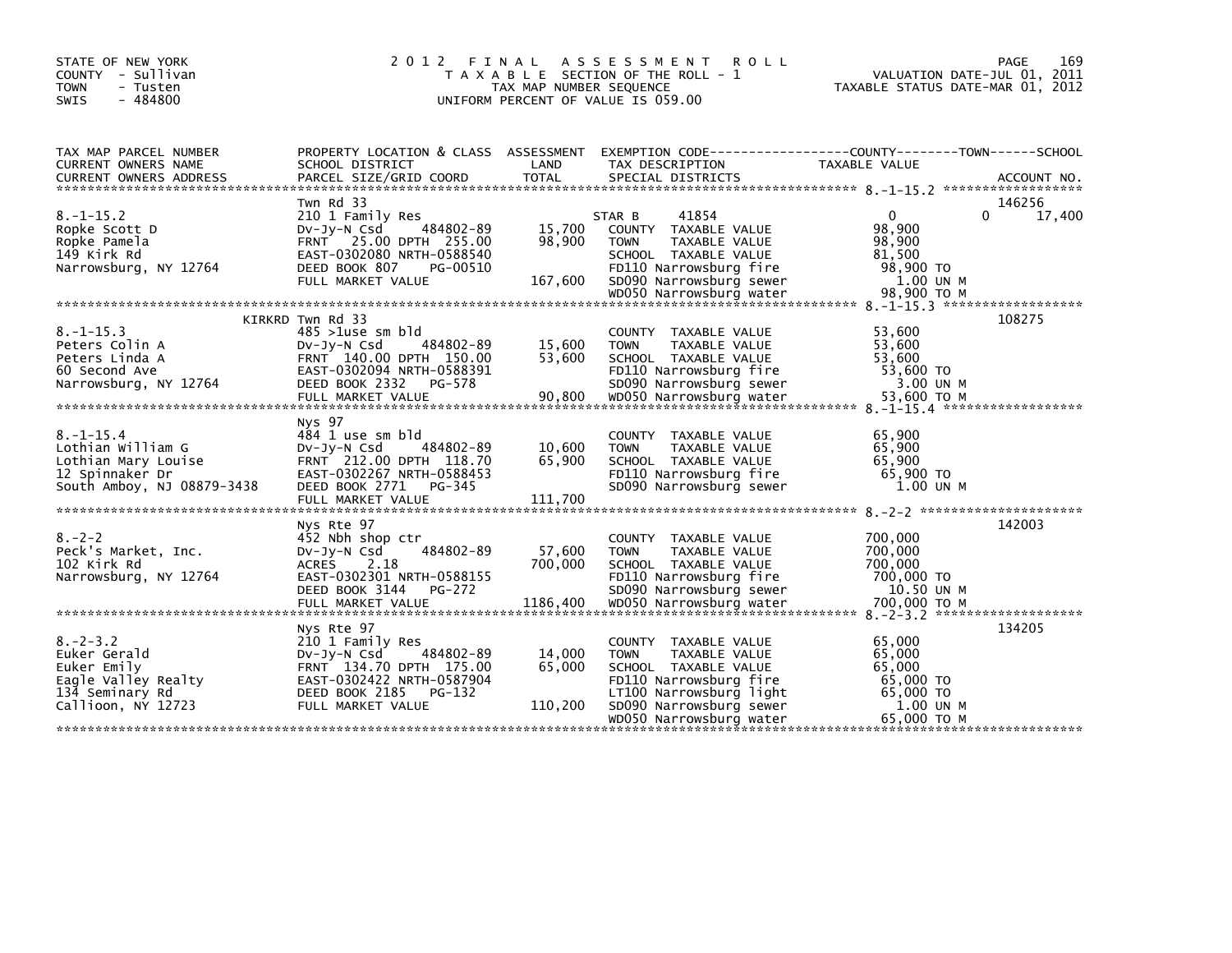| STATE OF NEW YORK<br>COUNTY - Sullivan<br><b>TOWN</b><br>- Tusten<br>$-484800$<br>SWIS                                                                                                                                                                                                                                                                                                                                                                                                                                              |                                                                                                                                                                                         | TAX MAP NUMBER SEQUENCE | 2012 FINAL ASSESSMENT ROLL<br>T A X A B L E SECTION OF THE ROLL - 1<br>TAX MAP NUMBER SEQUENCE<br>UNIFORM PERCENT OF VALUE IS 059.00                       | VALUATION DATE-JUL 01, 2011<br>TAXABLE STATUS DATE-MAR 01, 2012 | 170<br>PAGE      |
|-------------------------------------------------------------------------------------------------------------------------------------------------------------------------------------------------------------------------------------------------------------------------------------------------------------------------------------------------------------------------------------------------------------------------------------------------------------------------------------------------------------------------------------|-----------------------------------------------------------------------------------------------------------------------------------------------------------------------------------------|-------------------------|------------------------------------------------------------------------------------------------------------------------------------------------------------|-----------------------------------------------------------------|------------------|
| TAX MAP PARCEL NUMBER<br>CURRENT OWNERS NAME                                                                                                                                                                                                                                                                                                                                                                                                                                                                                        | SCHOOL DISTRICT<br>PARCEL SIZE/GRID COORD                                                                                                                                               | LAND                    | PROPERTY LOCATION & CLASS ASSESSMENT EXEMPTION CODE----------------COUNTY-------TOWN------SCHOOL<br>TAX DESCRIPTION<br>SPECIAL DISTRICTS                   | TAXABLE VALUE                                                   |                  |
| $8. - 2 - 5.1$<br>Peck's Market, Inc.<br>102 Kirk Rd<br>Narrowsburg, NY 12764                                                                                                                                                                                                                                                                                                                                                                                                                                                       | W side NYS Rt 97<br>330 Vacant comm<br>484802-89<br>DV-Jy-N Csd<br>FRNT 27.14 DPTH 175.80<br>ACRES 0.43                                                                                 | 15,000<br>15,000        | COUNTY TAXABLE VALUE<br><b>TOWN</b><br>TAXABLE VALUE<br>SCHOOL TAXABLE VALUE<br>FD110 Narrowsburg fire                                                     | 15,000<br>15,000<br>15,000<br>15,000 TO                         | 600230           |
| $8. - 2 - 5.2$<br>EJB Management LLC<br>PO Box 123<br>Narrowsburg, NY 12764 CAST-0301941 NRTH-0588156 FOLLIO Narrowsburg Fire 75,000 TO<br>DEED BOOK 2218 PG-588 LT100 Narrowsburg Tight 75,000 TO<br>FULL MARKET VALUE 127,100 SD090 Narrowsburg sewer 75,000 TO M<br>FULL MARKET VALUE 12                                                                                                                                                                                                                                         | TWNRD33 E side Kirk Rd TR 33 Rd<br>435 Man car wash<br>484802-89<br>DV-Jy-N Csd<br>ACRES 0.48                                                                                           | 30,000<br>75,000        | COUNTY TAXABLE VALUE<br>TAXABLE VALUE<br><b>TOWN</b><br>SCHOOL TAXABLE VALUE                                                                               | 75,000<br>75,000<br>75,000                                      | 600230           |
| $8. - 2 - 5.3$<br>Peters Colin A<br>Peters Linda A<br>Peters Linda A<br>60 Second Ave<br>Narrowsburg, NY 12764<br>$\begin{array}{lllllllllllllllllll} \text{60} & \text{Second Ave} & \text{EAST-0302193 NRFH-0588080} & \text{FD110 Narrow, 100} & \text{L} & \text{L} & \text{L} & \text{L} & \text{L} & \text{L} & \text{L} & \text{L} & \text{L} & \text{L} & \text{L} & \text{L} & \text{L} & \text{L} & \text{L} & \text{L} & \text{L} & \text{L} & \text{L} & \text{L} & \text{L} & \text{L} & \text{L} & \text{L} & \text{$ | W side NYS Rt 97<br>330 Vacant comm<br>484802-89<br>DV-JV-N Csd<br>ACRES 1.08<br><b>EAST-0302193 NATHL</b><br>DEED BOOK 3120 PG-218<br>ALL UE MARRET VALUE<br>EAST-0302193 NRTH-0588080 | 16,300<br>16,300        | COUNTY TAXABLE VALUE<br><b>TOWN</b><br>TAXABLE VALUE<br>SCHOOL TAXABLE VALUE<br>FD110 Narrowsburg fire                                                     | 16,300<br>16,300<br>16,300<br>16,300 TO                         | 600230           |
| $8. - 2 - 6$<br>Peters Colin<br>Peters Linda<br>FOLLO NATIONAL TRIVIAL CONSIDER THE CONSIDER TO SAMPLE OF THE CONSIDER THE CONSIDER TO A DEED BOOK 2234 PG-602<br>Marrowsburg, NY 12764 DEED BOOK 2234 PG-602 ET1100 Narrowsburg Tight 57,600 TO<br>FULL MARKET VALUE 97,600 SD090                                                                                                                                                                                                                                                  | 84 Kirk Rd<br>210 1 Family Res<br>484802-89<br>DV-Jy-N Csd<br>FRNT 104.26 DPTH 202.87                                                                                                   | 14,700<br>57,600        | COUNTY TAXABLE VALUE<br>TAXABLE VALUE<br><b>TOWN</b><br>SCHOOL TAXABLE VALUE                                                                               | 57,600<br>57,600<br>57,600                                      | 146050           |
| $8. - 2 - 10$<br>Padua Jill E<br>78 Kirk Rd                                                                                                                                                                                                                                                                                                                                                                                                                                                                                         | KIRKRD Twn Rd 33<br>210 1 Family Res<br>484802-89<br>DV-JY-N Csd<br>Lot 1                                                                                                               | 14,200<br>114,300       | 41854<br>STAR B<br>COUNTY TAXABLE VALUE<br><b>TOWN</b><br>TAXABLE VALUE                                                                                    | $\mathbf{0}$<br>114,300<br>114,300                              | 132700<br>17,400 |
| Narrowsburg, NY 12764                                                                                                                                                                                                                                                                                                                                                                                                                                                                                                               | FRNT 104.40 DPTH 244.40<br><b>BANK C88880</b><br>EAST-0302081 NRTH-0587905<br>DEED BOOK 2167<br>PG-174<br>FULL MARKET VALUE                                                             | 193,700                 | SCHOOL TAXABLE VALUE<br>FD110 Narrowsburg fire<br>LT100 Narrowsburg light<br>SD090 Narrowsburg sewer<br>SD090 Narrowsburg sewer<br>WD050 Narrowsburg water | 96,900<br>114,300 TO<br>114,300 TO<br>1.00 UN M<br>114,300 то м |                  |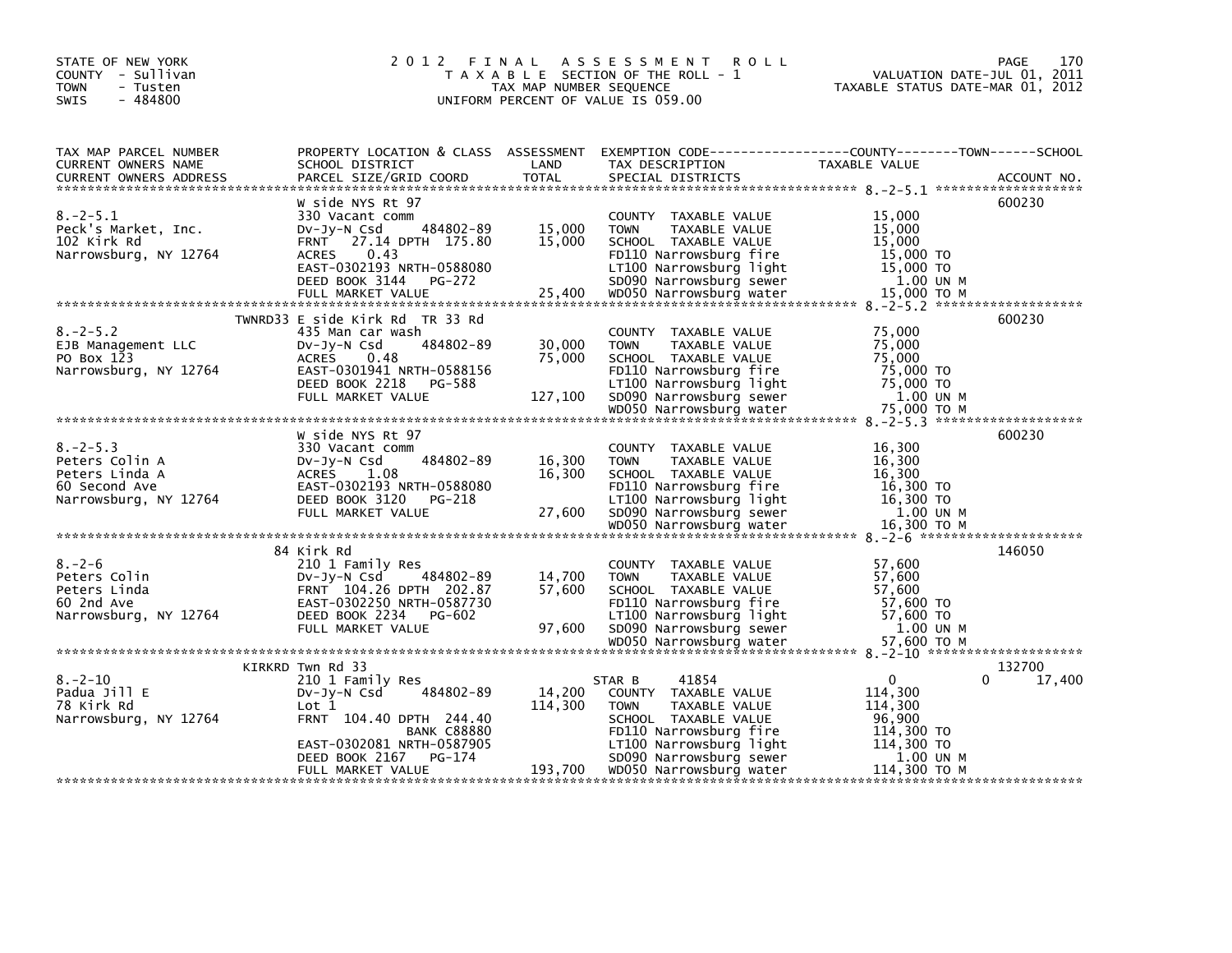| STATE OF NEW YORK<br>COUNTY - Sullivan<br><b>TOWN</b><br>- Tusten<br>$-484800$<br>SWIS                                                                                                                                                    |                                                                             | TAX MAP NUMBER SEQUENCE     | 2012 FINAL ASSESSMENT ROLL<br>T A X A B L E SECTION OF THE ROLL - 1<br>UNIFORM PERCENT OF VALUE IS 059.00 | 171<br>PAGE<br>VALUATION DATE-JUL 01, 2011<br>TAXABLE STATUS DATE-MAR 01, 2012                                                                                                                                                                                                           |  |
|-------------------------------------------------------------------------------------------------------------------------------------------------------------------------------------------------------------------------------------------|-----------------------------------------------------------------------------|-----------------------------|-----------------------------------------------------------------------------------------------------------|------------------------------------------------------------------------------------------------------------------------------------------------------------------------------------------------------------------------------------------------------------------------------------------|--|
| TAX MAP PARCEL NUMBER                                                                                                                                                                                                                     |                                                                             |                             |                                                                                                           | PROPERTY LOCATION & CLASS ASSESSMENT EXEMPTION CODE----------------COUNTY-------TOWN------SCHOOL                                                                                                                                                                                         |  |
| $8. - 2 - 11.1$<br>Gourfain Janet Noble<br>Gourfain Noon Pague                                                                                                                                                                            | Twn Rd 33<br>210 1 Family Res<br>$484802 - 89$<br>DV-Jy-N Csd<br>ACRES 1.88 | 22,100<br>72,500            | COUNTY TAXABLE VALUE<br><b>TOWN</b><br>TAXABLE VALUE<br>SCHOOL TAXABLE VALUE                              | 154375<br>72,500<br>72,500<br>72,500<br>GOUTTAIN NOON Pague<br>90 Bedford St Apt 3D<br>New York, NY 10022 DEED BOOK 2545 PG-583<br>FULL MARKET VALUE<br>FULL MARKET VALUE 122,900 SD090 Narrowsburg Tight 72,500 TO<br>WDO50 Narrowsburg water 72,500 TO M<br>WDO50 Narrowsburg wa       |  |
| $8. -2 - 11.3$                                                                                                                                                                                                                            | KIRKSRD Twn Rd 33<br>220 2 Family Res                                       |                             | COUNTY TAXABLE VALUE<br><b>TOWN</b><br>TAXABLE VALUE<br>SCHOOL TAXABLE VALUE                              | 161560<br>75,000<br>75,000<br>75,000<br>New York, NY 10028<br>New York, NY 10028<br>Mexical Contract CONSINSICATE CONTROLLING MANAGEMENT VALUE<br>TOLL MARKET VALUE<br>TOLL MARKET VALUE<br>TOLL MARKET VALUE<br>TOLL MARKET VALUE<br>TOLL MARKET VALUE<br>TOLL MARKET VALUE<br>TOLD SDO |  |
| 8.-2-13<br>Obrien Richard<br>Obrien Jennifer K<br>SISSE State Route 97<br>FRNT 322.00 DPTH 195.00<br>FRNT 322.00 DPTH 195.00<br>SAST-0302630 NRTH-0587380<br>Narrowsburg, NY 12764<br>PEED POOK 323 NRTH-0587380<br>Narrowsburg, NY 12764 | Co Rt 24<br>DEED BOOK 972<br>PG-00165<br>FULL MARKET VALUE                  | 15,500<br>78,300<br>132,700 | 41854<br>STAR B<br>COUNTY TAXABLE VALUE<br><b>TOWN</b><br>TAXABLE VALUE<br>SCHOOL TAXABLE VALUE           | $\mathbf{0}$<br>$\mathbf{0}$<br>17,400<br>78,300<br>78,300<br>60,900<br>1.00 UN M                                                                                                                                                                                                        |  |
| $8 - 2 - 14$<br>Outlaw Karen<br>156-20 Riverside Dr W Apt 10C ACRES 1.16 BANKC060681                                                                                                                                                      | Nys Rte 97<br>210 1 Family Res<br>DV-Jy-N Csd<br>484802-89                  | 18,600<br>82,600            | COUNTY TAXABLE VALUE<br><b>TOWN</b><br>TAXABLE VALUE<br>SCHOOL TAXABLE VALUE                              | 153225<br>82,600<br>82,600<br>82,600<br>New York, NY 10032<br>New York, NY 10032<br>Mexical Contract Contract Contract Contract Contract Contract Contract Contract Contract Contract Contract Contract Contract Contract Contract Contract Contract Contract Contract Con               |  |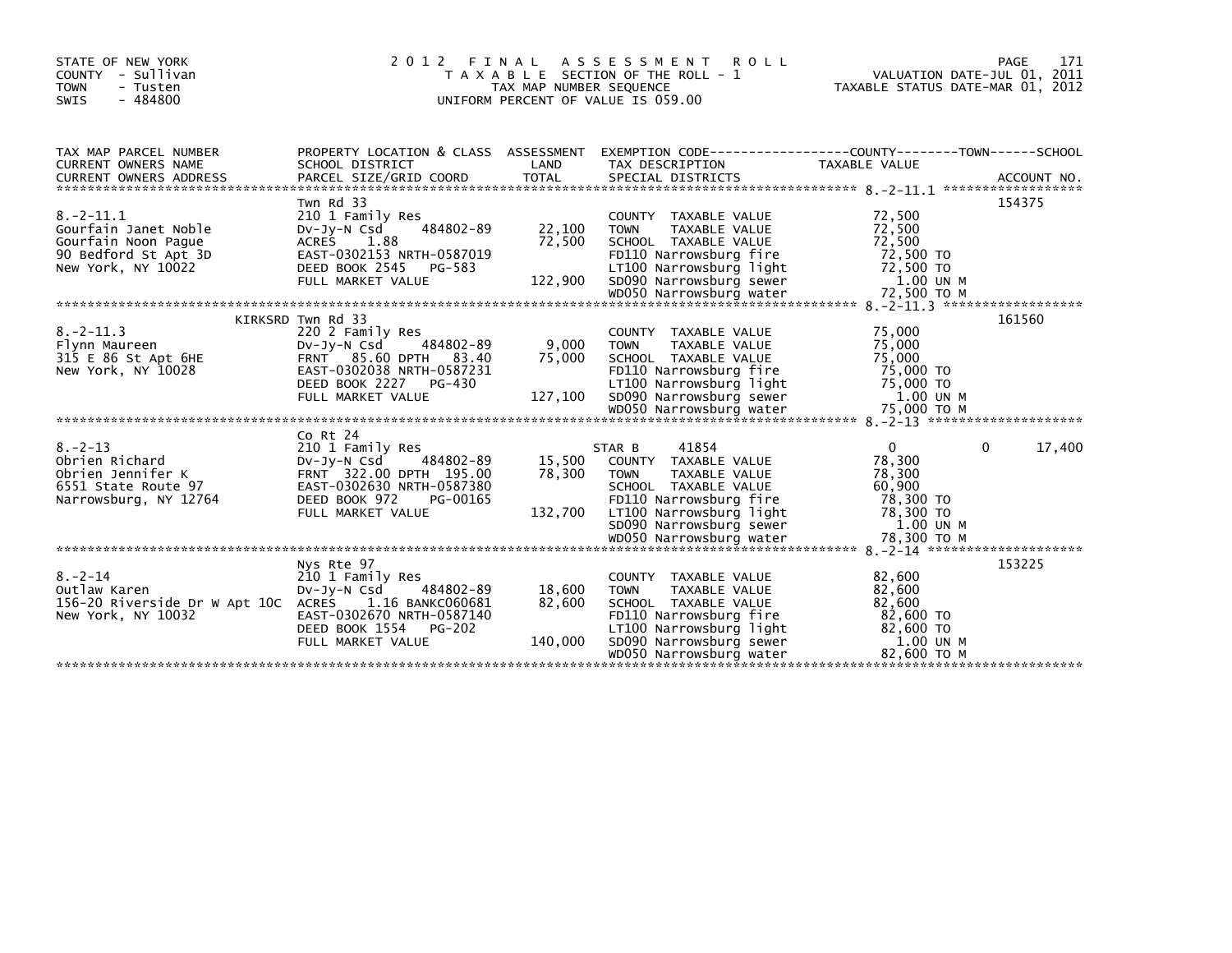| STATE OF NEW YORK<br>COUNTY - Sullivan<br><b>TOWN</b><br>- Tusten<br>$-484800$<br><b>SWIS</b>                                                                                                                           | 2 0 1 2<br>FINAL                                                                                                                                                                             | TAX MAP NUMBER SEQUENCE            | A S S E S S M E N T<br>T A X A B L E SECTION OF THE ROLL - 1<br>UNIFORM PERCENT OF VALUE IS 059.00                                                                                                          | <b>ROLL</b>                                                                  | VALUATION DATE-JUL 01, 2011<br>TAXABLE STATUS DATE-MAR 01, 2012 | 172<br>PAGE            |
|-------------------------------------------------------------------------------------------------------------------------------------------------------------------------------------------------------------------------|----------------------------------------------------------------------------------------------------------------------------------------------------------------------------------------------|------------------------------------|-------------------------------------------------------------------------------------------------------------------------------------------------------------------------------------------------------------|------------------------------------------------------------------------------|-----------------------------------------------------------------|------------------------|
| TAX MAP PARCEL NUMBER<br>CURRENT OWNERS NAME                                                                                                                                                                            | PROPERTY LOCATION & CLASS ASSESSMENT EXEMPTION CODE----------------COUNTY-------TOWN------SCHOOL<br>SCHOOL DISTRICT                                                                          | LAND                               | TAX DESCRIPTION                                                                                                                                                                                             | <b>TAXABLE VALUE</b>                                                         |                                                                 |                        |
|                                                                                                                                                                                                                         | Nys Rte 97                                                                                                                                                                                   |                                    |                                                                                                                                                                                                             |                                                                              |                                                                 | 136600                 |
| $8. - 2 - 15$<br>Dietsch Herbert F<br>Marsh Linda<br>6529 State Route 97<br>Narrowburg, NY 12764                                                                                                                        | 210 1 Family Res<br>484802-89<br>DV-Jy-N Csd<br>ACRES<br>1.50<br>EAST-0302770 NRTH-0586840<br>DEED BOOK 3342<br>PG-244<br>FULL MARKET VALUE                                                  | 100,200<br>169,800                 | 41121<br>WAR VET<br>41834<br>18,400 STAR EN<br>COUNTY TAXABLE VALUE<br><b>TOWN</b><br>TAXABLE VALUE<br>SCHOOL TAXABLE VALUE<br>FD110 Narrowsburg fire<br>LT100 Narrowsburg light<br>SD090 Narrowsburg sewer | 15,030<br>$\Omega$<br>85,170<br>85,170<br>64,120<br>100,200 TO<br>100,200 TO | 15,030<br>0<br>1.00 UN M                                        | $\mathbf{0}$<br>36,080 |
|                                                                                                                                                                                                                         | Nys Rt 97                                                                                                                                                                                    |                                    |                                                                                                                                                                                                             |                                                                              |                                                                 | 118150                 |
| $8. - 4 - 1$<br>Dos Santos Anthony<br>Dos Santos Nancy<br>PO Box 7<br>Narrowsburg, NY 12764                                                                                                                             | 210 1 Family Res<br>$Dv-Jv-N$ Csd<br>484802-89<br><b>ACRES</b><br>2.00 BANK C10300<br>EAST-0302760 NRTH-0587830<br>DEED BOOK 2437 PG-87<br>FULL MARKET VALUE                                 | 15,900 STAR B<br>88,700<br>150,300 | COMBAT VET 41131<br>41854<br>COUNTY TAXABLE VALUE<br><b>TOWN</b><br>TAXABLE VALUE<br>SCHOOL TAXABLE VALUE<br>FD110 Narrowsburg fire<br>LT100 Narrowsburg light<br>SD090 Narrowsburg sewer                   | 22,175<br>$\Omega$<br>66,525<br>66,525<br>71,300<br>88,700 TO                | 22,175<br>$\Omega$<br>85,684 TO<br>1.00 UN M                    | 0<br>17,400            |
|                                                                                                                                                                                                                         | Nys Rt 97                                                                                                                                                                                    |                                    |                                                                                                                                                                                                             |                                                                              |                                                                 | 109755                 |
| $8. - 4 - 2$<br>Coney Richard<br>6562 State Route 97<br>Narrowsburg, NY 12764<br>00, 50, 500 TO Mک050 WDOSO Narrowsburg water 50,600 TO Mکore 1994 where 1994 whater 50,600 TO Mکore 2016 where 1994 whater 50,000 TO M | 210 1 Family Res<br>484802-89<br>$Dv-Jy-N$ Csd<br>FRNT 275.00 DPTH 362.00<br>EAST-0302850 NRTH-0587590<br>DEED BOOK 1238<br>PG-00041<br>FULL MARKET VALUE                                    | 50,600<br>85,800                   | COMBAT VET 41131<br>41834<br>14,600 STAR EN<br>COUNTY TAXABLE VALUE<br>TAXABLE VALUE<br><b>TOWN</b><br>SCHOOL TAXABLE VALUE<br>FD110 Narrowsburg fire<br>LT100 Narrowsburg light<br>SD090 Narrowsburg sewer | 12,650<br>$\Omega$<br>37,950<br>37,950<br>14,520                             | 12,650<br>$\Omega$<br>50.600 TO<br>49,198 TO<br>1.00 UN M       | $\Omega$<br>36,080     |
|                                                                                                                                                                                                                         |                                                                                                                                                                                              |                                    |                                                                                                                                                                                                             |                                                                              |                                                                 |                        |
| $8 - 4 - 3$<br>Dexter Walter<br>28 Swan Lake Rd<br>Liberty, NY 12754                                                                                                                                                    | E-Nys Rte 97<br>210 1 Family Res<br>$Dv-Jv-N$ Csd<br>484802-89<br>FRNT 155.00 DPTH 225.00<br><b>BANK 60806</b><br>EAST-0302890 NRTH-0587400<br>DEED BOOK 2046<br>PG-388<br>FULL MARKET VALUE | 12,700<br>99,800<br>169,200        | COUNTY TAXABLE VALUE<br>TAXABLE VALUE<br><b>TOWN</b><br>SCHOOL TAXABLE VALUE<br>FD110 Narrowsburg fire<br>LT100 Narrowsburg light<br>SD090 Narrowsburg sewer<br>WD050 Narrowsburg water                     | 99,800<br>99.800<br>99,800                                                   | 99,800 TO<br>99.032 TO<br>1.00 UN M<br>99,800 ТО М              | 112850                 |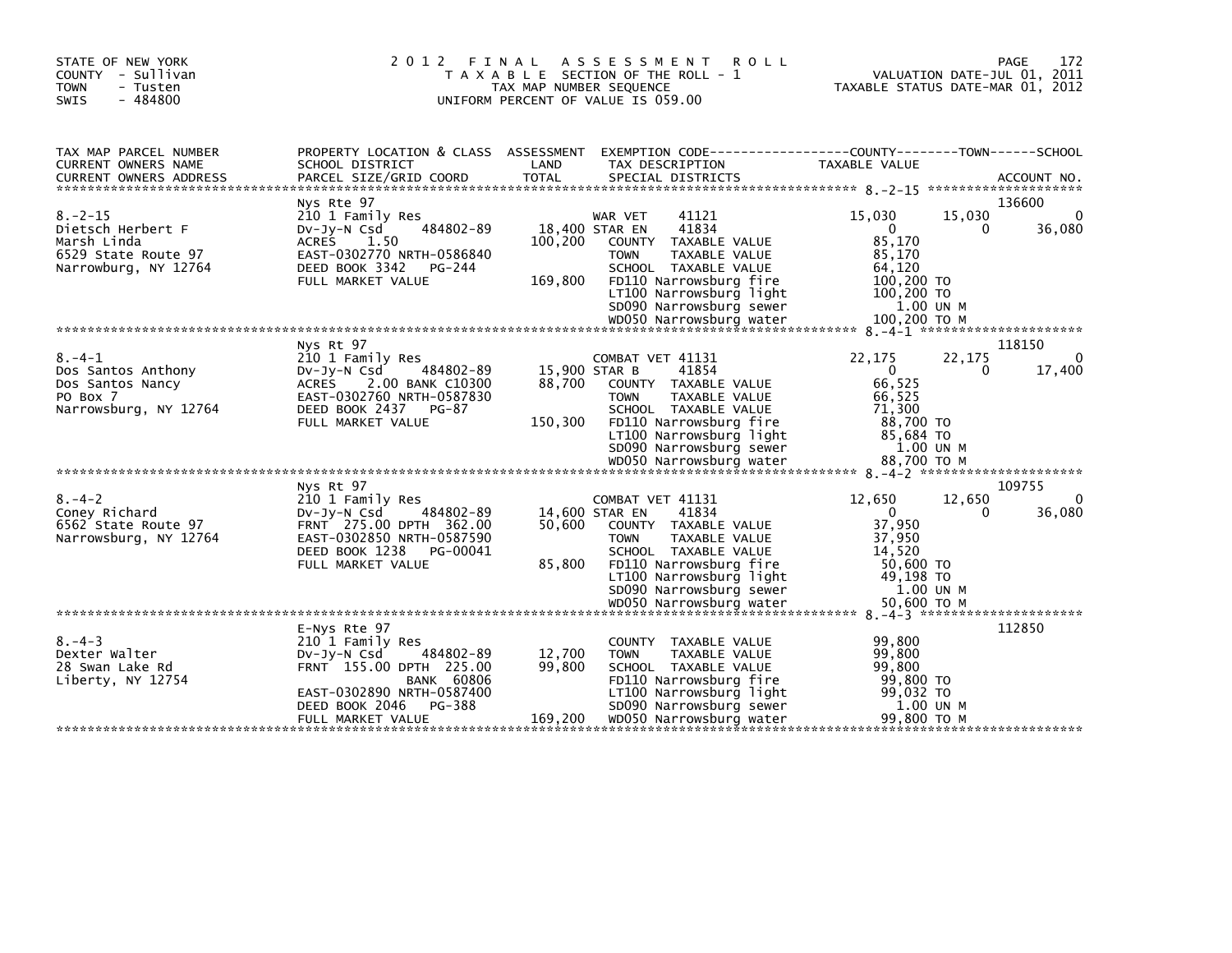| STATE OF NEW YORK<br>COUNTY - Sullivan<br><b>TOWN</b><br>- Tusten<br>$-484800$<br>SWIS | 2 0 1 2                                                                                                                                                                     | TAX MAP NUMBER SEQUENCE | FINAL ASSESSMENT ROLL<br>T A X A B L E SECTION OF THE ROLL - 1<br>UNIFORM PERCENT OF VALUE IS 059.00                                                                                                                                    | TAXABLE STATUS DATE-MAR 01, 2012                                                                    |                       | 173<br>PAGE<br>VALUATION DATE-JUL 01, 2011 |
|----------------------------------------------------------------------------------------|-----------------------------------------------------------------------------------------------------------------------------------------------------------------------------|-------------------------|-----------------------------------------------------------------------------------------------------------------------------------------------------------------------------------------------------------------------------------------|-----------------------------------------------------------------------------------------------------|-----------------------|--------------------------------------------|
| TAX MAP PARCEL NUMBER<br>CURRENT OWNERS NAME                                           | PROPERTY LOCATION & CLASS ASSESSMENT<br>SCHOOL DISTRICT                                                                                                                     | LAND                    | TAX DESCRIPTION                                                                                                                                                                                                                         | <b>TAXABLE VALUE</b>                                                                                |                       |                                            |
| $8. - 4 - 4.2$<br>De Mato Anthony<br>6536 State Route 97<br>Narrowsburg, NY 12764      | Nys Rte 97<br>210 1 Family Res<br>484802-89<br>$Dv$ -J $v$ -N Csd<br>FRNT 405.00 DPTH 255.00<br>EAST-0302933 NRTH-0587183<br>DEED BOOK 908<br>PG-00309<br>FULL MARKET VALUE | 132,000                 | COMBAT VET 41131<br>41800<br>13,500 AGED-CTS<br>77,900 STAR EN<br>41834<br>COUNTY TAXABLE VALUE<br><b>TOWN</b><br>TAXABLE VALUE<br>SCHOOL TAXABLE VALUE<br>FD110 Narrowsburg fire<br>LT100 Narrowsburg light<br>SD090 Narrowsburg sewer | 19,475<br>29,213<br>$\mathbf 0$<br>29,212<br>29,212<br>2,870<br>77.900 TO<br>77,643 TO<br>1.00 UN M | 19,475<br>29,213<br>0 | 111685<br>0<br>38,950<br>36,080            |
|                                                                                        |                                                                                                                                                                             |                         |                                                                                                                                                                                                                                         |                                                                                                     |                       |                                            |
| $8. - 4 - 5$<br>Feagles Patricia<br>PO Box 128<br>Narrowsburg, NY 12764                | Nys Rt 97<br>210 1 Family Res<br>484802-89<br>$Dv-Jy-N$ Csd<br>ACRES 3.40<br>EAST-0303120 NRTH-0587010<br>DEED BOOK 2867<br>PG-604<br>FULL MARKET VALUE                     | 121,500<br>205,900      | RPTL466_c 41690<br>41834<br>30,400 STAR EN<br>COUNTY TAXABLE VALUE<br><b>TOWN</b><br>TAXABLE VALUE<br>SCHOOL TAXABLE VALUE<br>FD110 Narrowsburg fire<br>1,740 EX                                                                        | 1,740<br>$\mathbf{0}$<br>119,760<br>119,760<br>83,680<br>119,760 TO                                 | 1,740<br>0            | 115650<br>1,740<br>36,080                  |
|                                                                                        |                                                                                                                                                                             |                         | LT100 Narrowsburg light<br>282 EX<br>SD090 Narrowsburg sewer<br>WD050 Narrowsburg water<br>1,740 EX                                                                                                                                     | 19,401 TO<br>2.00 UN M<br>119,760 TO M                                                              |                       |                                            |
|                                                                                        | Nys Rte 97                                                                                                                                                                  |                         |                                                                                                                                                                                                                                         |                                                                                                     |                       | 157000                                     |
| $8. - 4 - 6$<br>Williamson Melinda<br>6514 State Route 97<br>Narrowsburg, NY 12764     | 210 1 Family Res<br>484802-89<br>$Dv-Jy-N$ Csd<br>FRNT 100.00 DPTH 320.00<br><b>BANK C88880</b><br>EAST-0303190 NRTH-0586700<br>DEED BOOK 3439<br>PG-163                    | 16,400<br>86,900        | COUNTY TAXABLE VALUE<br><b>TOWN</b><br>TAXABLE VALUE<br>SCHOOL TAXABLE VALUE<br>FD110 Narrowsburg fire<br>SD090 Narrowsburg sewer                                                                                                       | 86,900<br>86,900<br>86,900<br>86,900 TO<br>1.00 UN M                                                |                       |                                            |
|                                                                                        | FULL MARKET VALUE                                                                                                                                                           | 147,300                 |                                                                                                                                                                                                                                         |                                                                                                     |                       |                                            |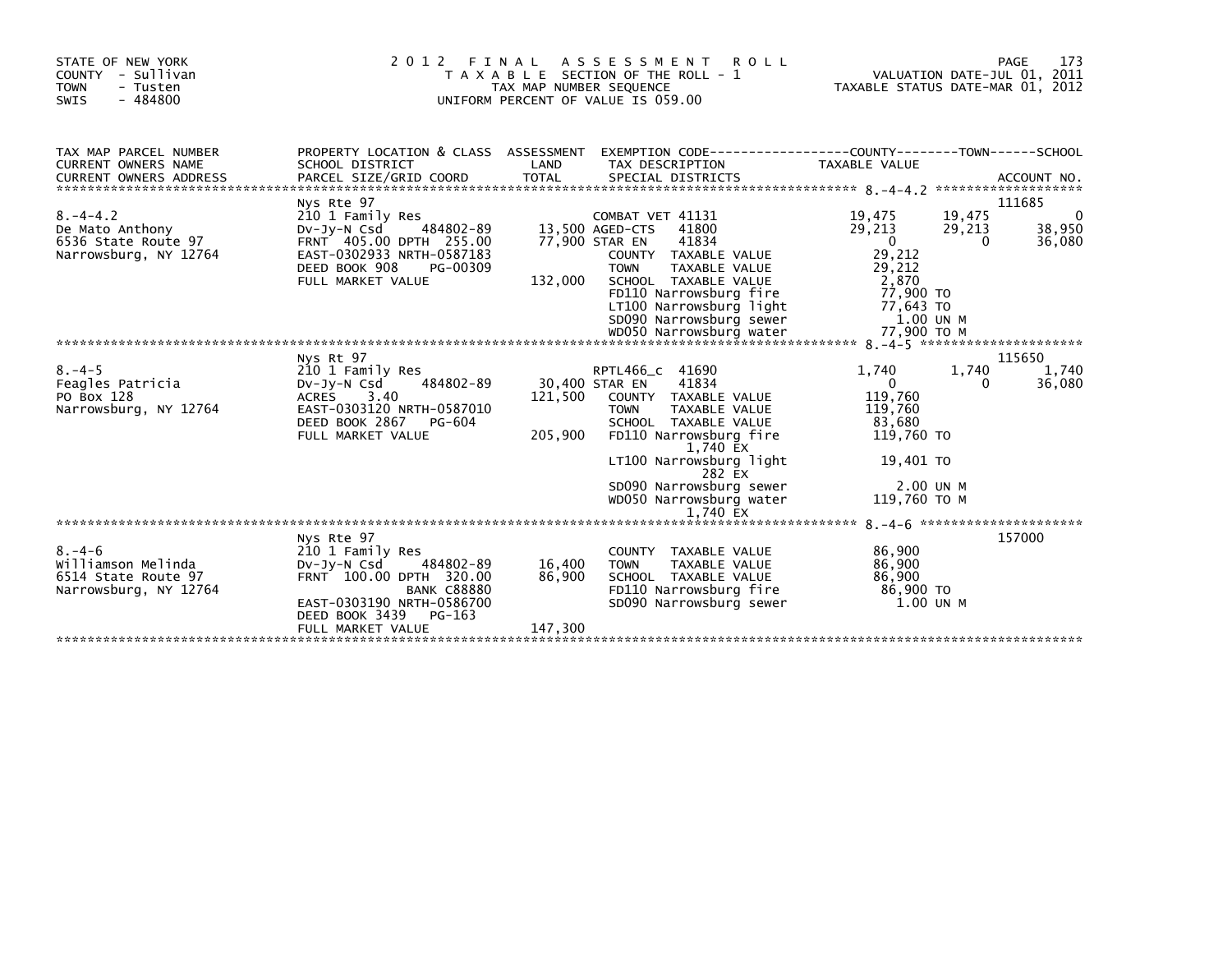| STATE OF NEW YORK<br>COUNTY - Sullivan<br>TOWN<br>- Tusten<br>- 484800<br>SWIS | 2012 FINAL ASSESSMENT ROLL<br>T A X A B L E SECTION OF THE ROLL - 1<br>MAP SECTION - 008<br>$S \cup B - S \in C \cup D$ | 174<br>PAGE<br>VALUATION DATE-JUL 01, 2011<br>TAXABLE STATUS DATE-MAR 01, 2012<br>RPS150/V04/L015 |
|--------------------------------------------------------------------------------|-------------------------------------------------------------------------------------------------------------------------|---------------------------------------------------------------------------------------------------|
|                                                                                | UNIFORM PERCENT OF VALUE IS 059.00                                                                                      | CURRENT DATE 6/19/2012                                                                            |

| CODE | DISTRICT NAME PARCELS                        | TOTAL | EXTENSION<br><b>TYPF</b> | EXTENSION<br><b>VALUE</b> | AD VALOREM<br><b>VALUE</b> | <b>EXEMPT</b><br><b>AMOUNT</b> | TAXABLE<br><b>VALUE</b> |
|------|----------------------------------------------|-------|--------------------------|---------------------------|----------------------------|--------------------------------|-------------------------|
|      | FD110 Narrowsburg fi<br>LT100 Narrowsburg li |       | 30 TOTAL<br>25 TOTAL     |                           | 3154,900<br>1846.340       | 3,480<br>2.022                 | 3151.420<br>1844.318    |
|      | SD090 Narrowsburg se<br>WD050 Narrowsburg wa |       | 30 UNITS M<br>28 TOTAL M | 44.00                     | 3002,100                   | 3,480                          | 44.00<br>2998.620       |

#### \*\*\* S C H O O L D I S T R I C T S U M M A R Y \*\*\*

| CODE   | DISTRICT NAME | <b>TOTAL</b><br><b>PARCELS</b> | ASSESSED<br>LAND | ASSESSED<br><b>TOTAL</b> | <b>EXEMPT</b><br><b>AMOUNT</b> | <b>TOTAL</b><br><b>TAXABLE</b> | <b>STAR</b><br><b>AMOUNT</b> | <b>STAR</b><br><b>TAXABLE</b> |
|--------|---------------|--------------------------------|------------------|--------------------------|--------------------------------|--------------------------------|------------------------------|-------------------------------|
| 484802 | DV-JY-N Csd   | 30                             | 546.300          | 3154,900                 | 84.325                         | 3070,575                       | 267,400                      | 2803,175                      |
|        | SUB-TOTAL     | 30                             | 546.300          | 3154,900                 | 84,325                         | 3070,575                       | 267,400                      | 2803,175                      |
| 484889 | Nar Library   | 30                             | 546.300          | 3154,900                 | 84.325                         | 3070,575                       | 267,400                      | 2803,175                      |
|        | <b>TOTAL</b>  | 60                             | 1092,600         | 6309,800                 | 168,650                        | 6141,150                       | 534,800                      | 5606,350                      |

#### \*\*\* S Y S T E M C O D E S S U M M A R Y \*\*\*

### NO SYSTEM EXEMPTIONS AT THIS LEVEL

| <b>CODE</b> | DESCRIPTION       | <b>TOTAL</b><br><b>PARCELS</b> | <b>COUNTY</b> | <b>TOWN</b> | <b>SCHOOL</b> |
|-------------|-------------------|--------------------------------|---------------|-------------|---------------|
| 41121       | WAR VET           |                                | 15,030        | 15,030      |               |
| 41131       | <b>COMBAT VET</b> | 4                              | 80,400        | 80,400      |               |
| 41690       | RPTL466_C         |                                | 3,480         | 3,480       | 3,480         |
| 41800       | AGED-CTS          |                                | 29,213        | 29,213      | 38,950        |
| 41803       | AGED-T            |                                |               | 46,800      |               |
| 41805       | AGED-CS           |                                | 32,760        |             | 41,895        |
| 41834       | STAR EN           |                                |               |             | 180,400       |
| 41854       | STAR B            |                                |               |             | 87,000        |
|             | TOTAL             | 20                             | 160,883       | 174,923     | 351,725       |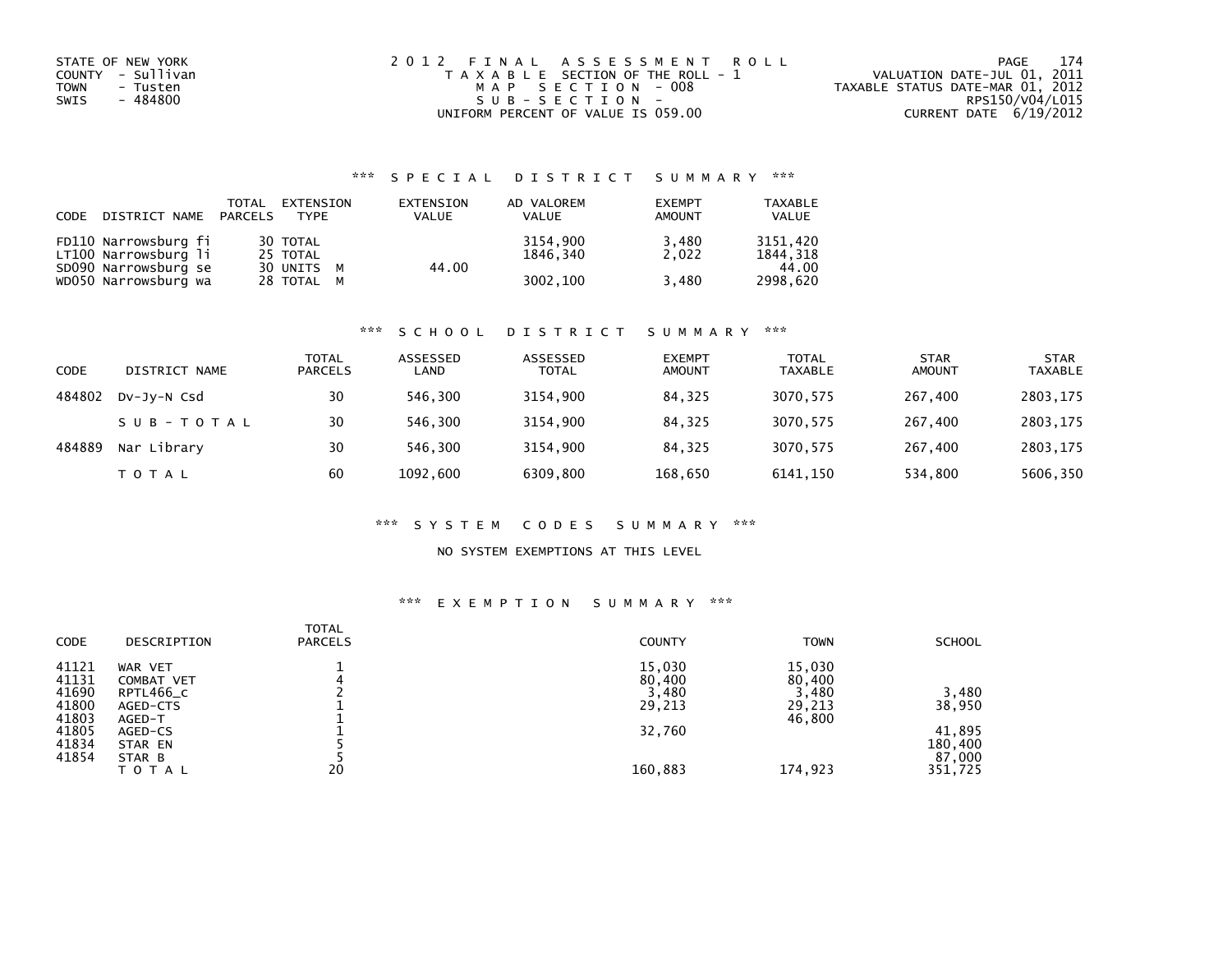| STATE OF NEW YORK<br>COUNTY - Sullivan<br>TOWN<br>- Tusten<br>- 484800<br>SWIS | 2012 FINAL ASSESSMENT ROLL<br>T A X A B L E SECTION OF THE ROLL - 1<br>MAP SECTION - 008<br>$SUB - SECTION -$ | 175<br>PAGE<br>VALUATION DATE-JUL 01, 2011<br>TAXABLE STATUS DATE-MAR 01, 2012<br>RPS150/V04/L015 |
|--------------------------------------------------------------------------------|---------------------------------------------------------------------------------------------------------------|---------------------------------------------------------------------------------------------------|
|                                                                                | UNIFORM PERCENT OF VALUE IS 059.00                                                                            | CURRENT DATE 6/19/2012                                                                            |

| ROLL       | DESCRIPTION | <b>TOTAL</b>   | ASSESSED | <b>ASSESSED</b> | <b>TAXABLE</b> | <b>TAXABLE</b> | <b>TAXABLE</b> | <b>STAR</b>    |
|------------|-------------|----------------|----------|-----------------|----------------|----------------|----------------|----------------|
| <b>SEC</b> |             | <b>PARCELS</b> | LAND     | TOTAL           | <b>COUNT</b>   | <b>TOWN</b>    | <b>SCHOOL</b>  | <b>TAXABLE</b> |
|            | TAXABLE     | 30             | 546.300  | .900<br>3154    | 2994,017       | 2979,977       | 3070.575       | 2803,175       |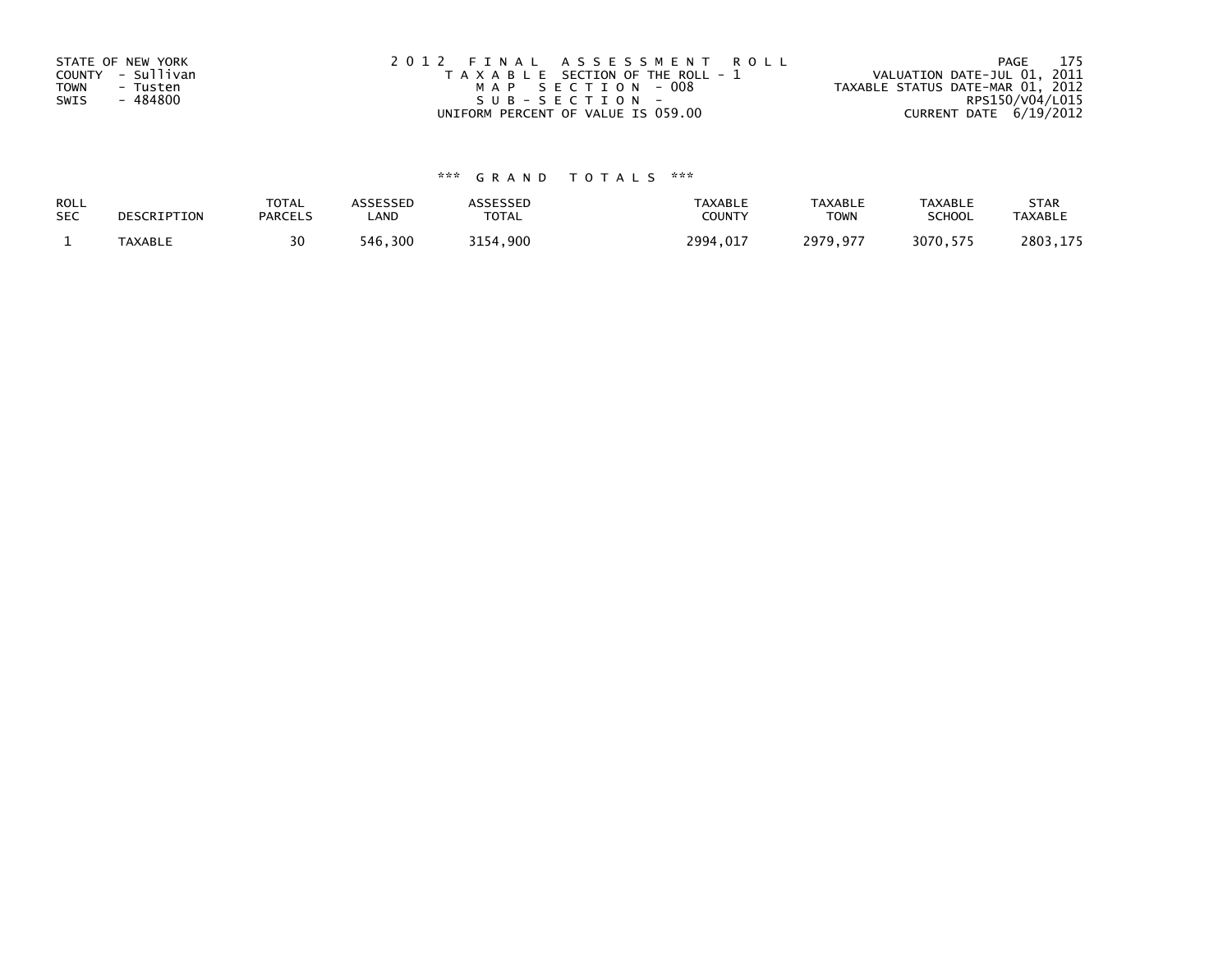| STATE OF NEW YORK<br>COUNTY - Sullivan<br><b>TOWN</b><br>- Tusten<br>SWIS<br>$-484800$                                                                                                                             | 2012 FINAL ASSESSMENT<br>T A X A B L E SECTION OF THE ROLL - 1<br>TAX MAP NUMBER SEQUENCE<br>UNIFORM PERCENT OF VALUE IS 059.00                                                                        |                                      | 176<br>PAGE<br>VALUATION DATE-JUL 01, 2011<br>TAXABLE STATUS DATE-MAR 01, 2012                                                                                                                             |                                                                                                 |                       |
|--------------------------------------------------------------------------------------------------------------------------------------------------------------------------------------------------------------------|--------------------------------------------------------------------------------------------------------------------------------------------------------------------------------------------------------|--------------------------------------|------------------------------------------------------------------------------------------------------------------------------------------------------------------------------------------------------------|-------------------------------------------------------------------------------------------------|-----------------------|
| TAX MAP PARCEL NUMBER<br><b>CURRENT OWNERS NAME</b>                                                                                                                                                                | SCHOOL DISTRICT                                                                                                                                                                                        | LAND                                 | PROPERTY LOCATION & CLASS ASSESSMENT EXEMPTION CODE----------------COUNTY-------TOWN------SCHOOL<br>TAX DESCRIPTION                                                                                        | TAXABLE VALUE                                                                                   |                       |
| $9. -1 - 1.1$<br>Prendergast Thomas J<br>Prendergast Rose M<br>PO Box 51<br>Narrowsburg, NY 12764<br>woodo Narrowsburg water 135,000 TO M د wooshurg water 135,000 TO M د https://www.water.com/water 135,000 TO M | TWNRD1 First St<br>210 1 Family Res<br>484802-89<br>DV-Jy-N Csd<br>FRNT 365.00 DPTH 220.00<br>1.00<br><b>ACRES</b><br>EAST-0297930 NRTH-0587914<br>DEED BOOK 1486<br><b>PG-50</b><br>FULL MARKET VALUE | 25,000 STAR EN<br>135,000<br>228,800 | COMBAT VET 41131<br>41834<br>COUNTY TAXABLE VALUE<br><b>TAXABLE VALUE</b><br><b>TOWN</b><br>SCHOOL TAXABLE VALUE<br>FD110 Narrowsburg fire<br>LT100 Narrowsburg light<br>SD090 Narrowsburg sewer           | 26,100<br>$\mathbf{0}$<br>108,900<br>108,900<br>98,920<br>135,000 TO<br>135,000 TO<br>1.00 UN M | 26,100<br>36,080<br>0 |
| $9. -1 - 1.2$<br>Cohen Isaac<br>Cohen Ita Chaia<br>8 Arista Ct<br>Dix Hills, NY 11746                                                                                                                              | 122 Second Ave<br>210 1 Family Res<br>484802-89<br>$Dv-Jv-N$ Csd<br>FRNT 160.00 DPTH 85.00<br>EAST-0298560 NRTH-0587050<br>DEED BOOK 1378<br>PG-640<br>FULL MARKET VALUE                               | 15,000<br>40,000<br>67,800           | COUNTY TAXABLE VALUE<br><b>TAXABLE VALUE</b><br><b>TOWN</b><br>SCHOOL TAXABLE VALUE<br>FD110 Narrowsburg fire<br>LT100 Narrowsburg light<br>SD090 Narrowsburg sewer                                        | 40,000<br>40,000<br>40,000<br>40,000 TO<br>40,000 TO<br>1.00 UN M                               | 140650                |
| $9. -2 - 1$<br>Brucher William<br>Brucher Lowisa<br>PO Box 207<br>Narrowsburg, NY 12764                                                                                                                            | Fourth St<br>416 Mfg hsing pk<br>484802-89<br>DV-Jy-N Csd<br>FRNT 200.00 DPTH 250.00<br>EAST-0298580 NRTH-0586780<br>FULL MARKET VALUE                                                                 | 36,700<br>116,700<br>197,800         | COUNTY TAXABLE VALUE<br><b>TOWN</b><br>TAXABLE VALUE<br>SCHOOL TAXABLE VALUE<br>FD110 Narrowsburg fire<br>LT100 Narrowsburg light<br>SD090 Narrowsburg sewer                                               | 116,700<br>116,700<br>116,700<br>116,700 TO<br>116,700 TO<br>5.00 UN M                          | 107152                |
| $9 - 2 - 2$<br>Snedeker Roger<br>Snedeker Jennifer<br>92 4th Ave<br>Narrowsburg, NY 12764                                                                                                                          | 92 Fourth Ave<br>210 1 Family Res<br>484802-89<br>$Dv-Jv-N$ Csd<br>FRNT 50.00 DPTH 100.00<br>EAST-0298640 NRTH-0586650<br>DEED BOOK 1083<br>PG-00115<br>FULL MARKET VALUE                              | 10,200<br>67,900<br>115,100          | 41854<br>STAR B<br>COUNTY TAXABLE VALUE<br><b>TOWN</b><br>TAXABLE VALUE<br>SCHOOL TAXABLE VALUE<br>FD110 Narrowsburg fire<br>LT100 Narrowsburg light<br>SD090 Narrowsburg sewer<br>WD050 Narrowsburg water | $\Omega$<br>67,900<br>67,900<br>50,500<br>67,900 TO<br>67,900 TO<br>1.00 UN M<br>67.900 ТО М    | 156750<br>17,400<br>0 |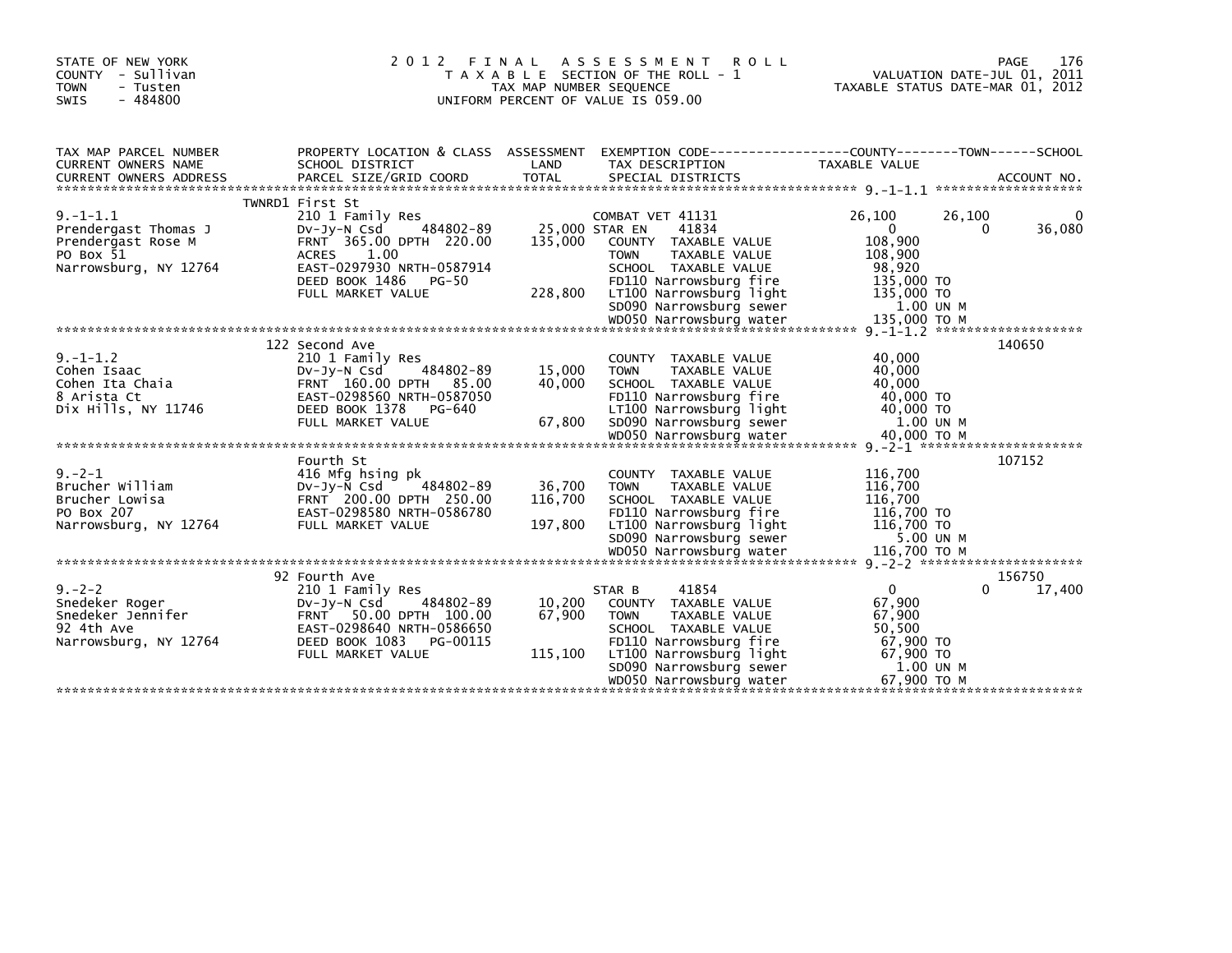| STATE OF NEW YORK<br>COUNTY - Sullivan<br>TOWN<br>- Tusten<br>$-484800$<br>SWIS |                                                                                                                                                                  |                                    | 2012 FINAL ASSESSMENT ROLL<br>T A X A B L E SECTION OF THE ROLL - 1<br>UNIFORM PERCENT OF VALUE IS 059.00                                                                               | PAGE<br>177<br>VALUATION DATE-JUL 01, 2011<br>TAXABLE STATUS DATE-MAR 01, 2012                                                                                                                                                                                                                                                               |
|---------------------------------------------------------------------------------|------------------------------------------------------------------------------------------------------------------------------------------------------------------|------------------------------------|-----------------------------------------------------------------------------------------------------------------------------------------------------------------------------------------|----------------------------------------------------------------------------------------------------------------------------------------------------------------------------------------------------------------------------------------------------------------------------------------------------------------------------------------------|
| TAX MAP PARCEL NUMBER<br>CURRENT OWNERS NAME                                    | SCHOOL DISTRICT                                                                                                                                                  | LAND                               | TAX DESCRIPTION                                                                                                                                                                         | PROPERTY LOCATION & CLASS ASSESSMENT EXEMPTION CODE----------------COUNTY-------TOWN------SCHOOL<br>TAXABLE VALUE                                                                                                                                                                                                                            |
| $9. -2 - 3$<br>Tusten Development Co<br>Attn: Carl Daub Jr<br>PO Box 274        | 3rd Ave<br>311 Res vac land<br>484802-89<br>DV-JY-N Csd<br>FRNT 50.00 DPTH 100.00<br>EAST-0298710 NRTH-0586720                                                   | 1,600<br>1,600                     | COUNTY TAXABLE VALUE<br><b>TOWN</b><br>TAXABLE VALUE<br>SCHOOL TAXABLE VALUE<br>FD110 Narrowsburg fire                                                                                  | 155200<br>1,600<br>1,600<br>1,600<br>1,600 TO                                                                                                                                                                                                                                                                                                |
| $9 - 2 - 4$<br>Harris Joshua<br>115-35 117 th St<br>Ozone Park, NY 11420        | Third Ave<br>692 Road/str/hwy<br>DV-Jy-N Csd 484802-89<br>ACRES<br>0.34<br>EAST-0298680 NRTH-0586854<br>DEED BOOK 2228 PG-401<br>FULL MARKET VALUE               | 500<br>500<br>800                  | COUNTY TAXABLE VALUE<br>TAXABLE VALUE<br><b>TOWN</b><br>SCHOOL TAXABLE VALUE<br>FD110 Narrowsburg fire<br>LT100 Narrowsburg light<br>SD090 Narrowsburg sewer<br>WD050 Narrowsburg water | 500<br>500<br>500<br>500 TO<br>500 TO<br>.00 UN M<br>500 то м                                                                                                                                                                                                                                                                                |
|                                                                                 |                                                                                                                                                                  |                                    |                                                                                                                                                                                         |                                                                                                                                                                                                                                                                                                                                              |
| $9. -4 - 1.1$<br>Narrowsburg, NY 12764                                          | 43 Third Ave<br>210 1 Family Res<br>DEED BOOK 2011 PG-6602<br>FULL MARKET VALUE                                                                                  | 16,900 STAR EN<br>58,300<br>98,800 | WAR VET<br>41121<br>41834<br>COUNTY TAXABLE VALUE<br><b>TOWN</b><br>TAXABLE VALUE<br>SCHOOL TAXABLE VALUE<br>FD110 Narrowsburg fire                                                     | 115755<br>8,745<br>8,745<br>$\Omega$<br>$\mathbf{0}$<br>36,080<br>0<br>49,555<br>49,555<br>22,220<br>58,300 TO<br>FULL MARKET VALUE 98,800 FD110 Narrowsburg tire 58,300 TO<br>LT100 Narrowsburg light 58,300 TO<br>%DD50 Narrowsburg sewer 58,300 TO M<br>%DD50 Narrowsburg water 58,300 TO M MDD50 Narrowsburg water 58,300 TO M 9.0-4-1.3 |
|                                                                                 |                                                                                                                                                                  |                                    |                                                                                                                                                                                         |                                                                                                                                                                                                                                                                                                                                              |
| $9. -4 - 1.3$<br>Bauer Lisa<br>PO Box 2804<br>Key West, FL 33045                | Fourth St<br>314 Rural vac<10<br>484802-89<br>$Dv-Jv-N$ Csd<br>FRNT 20.00 DPTH 100.50<br>EAST-0299030 NRTH-0586180<br>DEED BOOK 2715 PG-551<br>FULL MARKET VALUE | 400<br>400<br>700                  | COUNTY TAXABLE VALUE<br>TAXABLE VALUE<br><b>TOWN</b><br>SCHOOL TAXABLE VALUE<br>FD110 Narrowsburg fire                                                                                  | 127401<br>400<br>400<br>400<br>400 TO<br>400 TO<br>.00 UN M<br>400 то м                                                                                                                                                                                                                                                                      |
|                                                                                 |                                                                                                                                                                  |                                    |                                                                                                                                                                                         |                                                                                                                                                                                                                                                                                                                                              |
| $9. - 4 - 2$<br>Bauer Lisa<br>PO Box 2804<br>Key West, FL 33045                 | Fourth St<br>210 1 Family Res<br>484802-89<br>$Dv-Jy-N$ Csd<br>FRNT 100.00 DPTH 50.00<br>EAST-0299100 NRTH-0586130<br>DEED BOOK 2715<br>PG-551                   | 13,400<br>71,100                   | COUNTY TAXABLE VALUE<br>TAXABLE VALUE<br><b>TOWN</b><br>SCHOOL TAXABLE VALUE<br>FD110 Narrowsburg fire<br>LT100 Narrowsburg light                                                       | 127400<br>71,100<br>71,100<br>71.100<br>71,100 TO<br>71,100 TO                                                                                                                                                                                                                                                                               |
|                                                                                 | FULL MARKET VALUE                                                                                                                                                | 120,500                            | SD090 Narrowsburg sewer<br>WD050 Narrowsburg water                                                                                                                                      | 1.00 UN M<br>71,100 то м                                                                                                                                                                                                                                                                                                                     |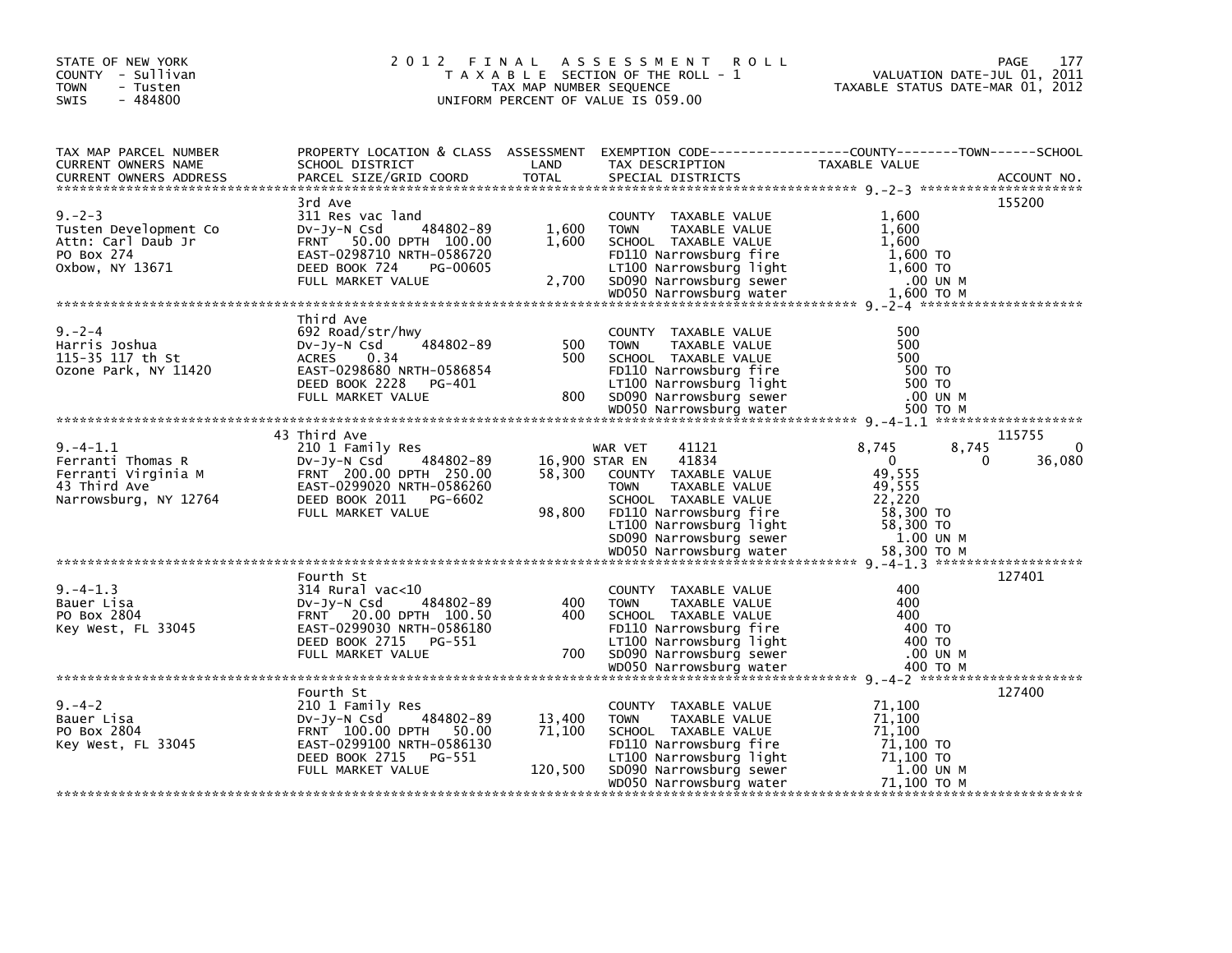| STATE OF NEW YORK<br>COUNTY - Sullivan<br><b>TOWN</b><br>- Tusten<br>$-484800$<br><b>SWIS</b> | 2 0 1 2<br>FINAL                                                                                                                                                           | TAX MAP NUMBER SEQUENCE     | <b>ASSESSMENT</b><br><b>ROLL</b><br>T A X A B L E SECTION OF THE ROLL - 1<br>UNIFORM PERCENT OF VALUE IS 059.00                                                                                                                                  | VALUATION DATE-JUL 01, 2011<br>TAXABLE STATUS DATE-MAR 01, 2012                                                                                 | PAGE<br>178                            |
|-----------------------------------------------------------------------------------------------|----------------------------------------------------------------------------------------------------------------------------------------------------------------------------|-----------------------------|--------------------------------------------------------------------------------------------------------------------------------------------------------------------------------------------------------------------------------------------------|-------------------------------------------------------------------------------------------------------------------------------------------------|----------------------------------------|
| TAX MAP PARCEL NUMBER<br>CURRENT OWNERS NAME                                                  | SCHOOL DISTRICT                                                                                                                                                            | LAND                        | PROPERTY LOCATION & CLASS ASSESSMENT EXEMPTION CODE----------------COUNTY-------TOWN------SCHOOL<br>TAX DESCRIPTION                                                                                                                              | TAXABLE VALUE                                                                                                                                   |                                        |
| $9. - 5 - 1.1$<br>Peck Robert<br>Peck Joann<br>33 Fourth St<br>Narrowsburg, NY 12764          | Third Ave<br>210 1 Family Res<br>484802-89<br>$Dv-Jy-N$ Csd<br>FRNT 120.00 DPTH 200.00<br>EAST-0299260 NRTH-0586060<br>DEED BOOK 1346 PG-242<br>FULL MARKET VALUE          | 9,100<br>64,100<br>108,600  | 41854<br>STAR B<br>COUNTY TAXABLE VALUE<br>TAXABLE VALUE<br><b>TOWN</b><br>SCHOOL TAXABLE VALUE<br>FD110 Narrowsburg fire<br>LT100 Narrowsburg light<br>SD090 Narrowsburg sewer                                                                  | 0<br>$\Omega$<br>64.100<br>64,100<br>46,700<br>64,100 TO<br>64,100 TO<br>1.00 UN M                                                              | 127953<br>17,400                       |
| $9. - 5 - 1.2$<br>O'leary Edward C<br>123 East 37 St Apt 14a<br>New York, NY 10016            | 4th Ave<br>210 1 Family Res<br>484802-89<br>$Dv-Jy-N$ Csd<br>FRNT 200.00 DPTH 138.00<br>EAST-0299230 NRTH-0585960<br>DEED BOOK 1487<br>PG-277<br>FULL MARKET VALUE         | 15,200<br>89,500<br>151,700 | COUNTY TAXABLE VALUE<br><b>TOWN</b><br>TAXABLE VALUE<br>SCHOOL TAXABLE VALUE<br>FD110 Narrowsburg fire<br>LT100 Narrowsburg light<br>SD090 Narrowsburg sewer                                                                                     | 89.500<br>89,500<br>89,500<br>89,500 TO<br>89.500 TO<br>1.00 UN M                                                                               | 125005                                 |
| FOURTHAVE Twn Rd 3                                                                            |                                                                                                                                                                            |                             |                                                                                                                                                                                                                                                  |                                                                                                                                                 | 145475                                 |
| $9. - 5 - 2$<br>Kaufman Dale<br>Kaufman Wendy<br>101 West 80 St<br>New York, NY 10023         | 210 1 Family Res<br>484802-89<br>$Dv-Jy-N$ Csd<br>FRNT 146.00 DPTH 100.00<br>BANK<br>-N<br>EAST-0299320 NRTH-0585890<br>DEED BOOK 1618 PG-613                              | 13,300<br>68,900            | COUNTY TAXABLE VALUE<br><b>TOWN</b><br>TAXABLE VALUE<br>SCHOOL TAXABLE VALUE<br>FD110 Narrowsburg fire<br>LT100 Narrowsburg light<br>SD090 Narrowsburg sewer                                                                                     | 68,900<br>68,900<br>68,900<br>68,900 TO<br>68,900 TO<br>1.00 UN M                                                                               |                                        |
| $9. - 5 - 3$<br>Vannatta Orvis J<br>Vannatta John<br>5 Third Ave<br>Narrowsburg, NY 12764     | 5th St<br>210 1 Family Res<br>484802-89<br>$Dv-Jv-N$ Csd<br>54.00 DPTH 100.00<br><b>FRNT</b><br>EAST-0299400 NRTH-0585940<br>DEED BOOK 3078<br>PG-342<br>FULL MARKET VALUE | 74,500 STAR EN<br>126,300   | COMBAT VET 41131<br>41800<br>11,300 AGED-CTS<br>41834<br>COUNTY TAXABLE VALUE<br><b>TOWN</b><br>TAXABLE VALUE<br>SCHOOL TAXABLE VALUE<br>FD110 Narrowsburg fire<br>LT100 Narrowsburg light<br>SD090 Narrowsburg sewer<br>WD050 Narrowsburg water | 18,625<br>18,625<br>27,938<br>27,938<br>$\Omega$<br>$\Omega$<br>27,937<br>27,937<br>1,170<br>74,500 TO<br>74,500 TO<br>1.00 UN M<br>74,500 TO M | 156900<br>$\Omega$<br>37,250<br>36,080 |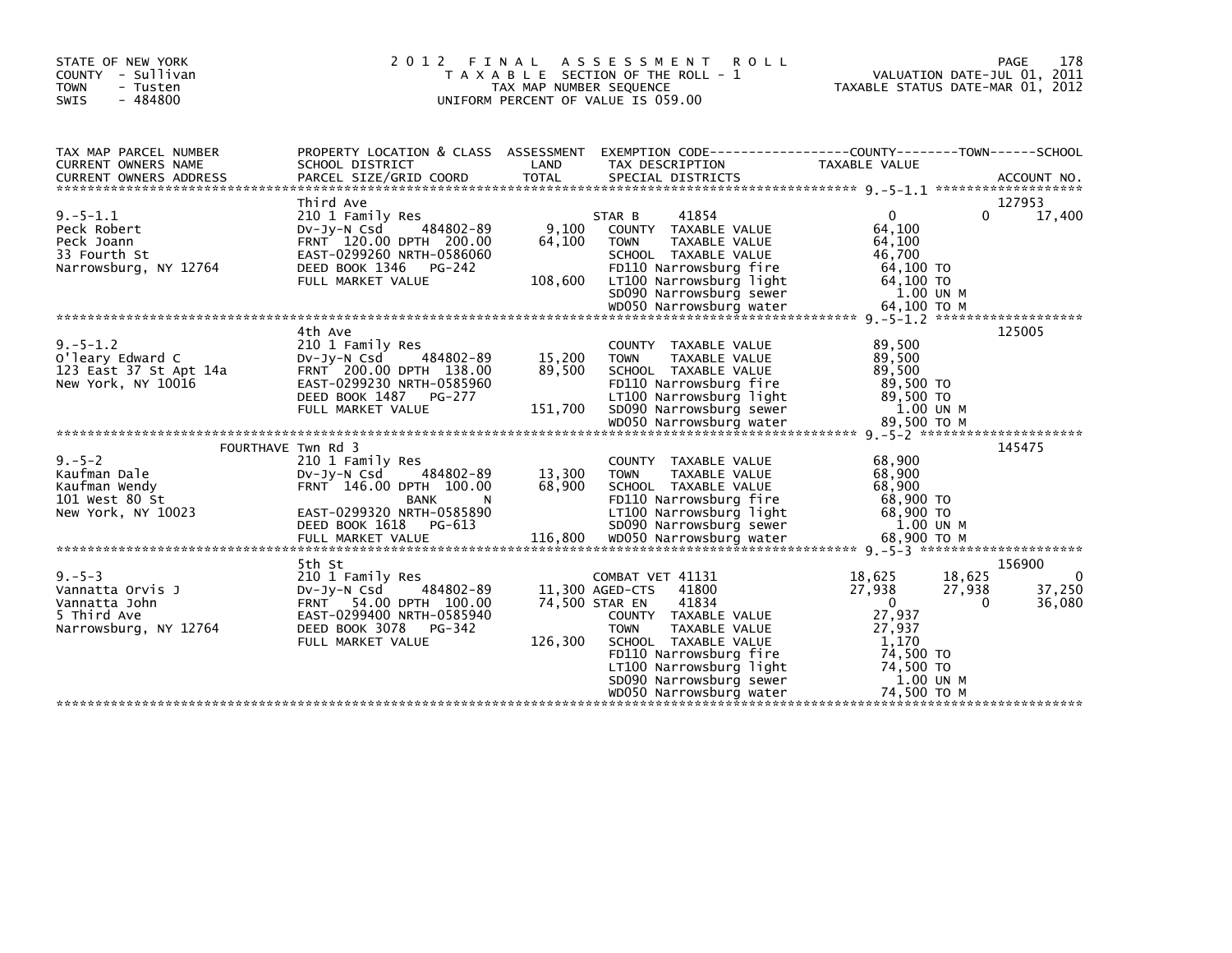| STATE OF NEW YORK<br>COUNTY - Sullivan<br><b>TOWN</b><br>- Tusten<br>$-484800$<br><b>SWIS</b> | 2 0 1 2                                                                                                                                                             | FINAL<br>TAX MAP NUMBER SEQUENCE    | ASSESSMENT<br><b>ROLL</b><br>T A X A B L E SECTION OF THE ROLL - 1<br>UNIFORM PERCENT OF VALUE IS 059.00                                                                                                                    | VALUATION DATE-JUL 01, 2011<br>TAXABLE STATUS DATE-MAR 01, 2012                                                      | PAGE<br>179             |
|-----------------------------------------------------------------------------------------------|---------------------------------------------------------------------------------------------------------------------------------------------------------------------|-------------------------------------|-----------------------------------------------------------------------------------------------------------------------------------------------------------------------------------------------------------------------------|----------------------------------------------------------------------------------------------------------------------|-------------------------|
| TAX MAP PARCEL NUMBER<br>CURRENT OWNERS NAME                                                  | PROPERTY LOCATION & CLASS ASSESSMENT<br>SCHOOL DISTRICT                                                                                                             | LAND                                | EXEMPTION CODE------------------COUNTY--------TOWN------SCHOOL<br>TAX DESCRIPTION                                                                                                                                           | TAXABLE VALUE                                                                                                        |                         |
| $9. -6 - 1$<br>Peck Arthur<br>Peck Beth<br>95 Second Ave<br>Narrowsburg, NY 12764             | 95 Second Ave<br>210 1 Family Res<br>484802-89<br>$Dv-Jv-N$ Csd<br>1.38<br>ACRES<br>EAST-0298775 NRTH-0586923<br>DEED BOOK 720<br>PG-00218<br>FULL MARKET VALUE     | 31,700<br>129,200<br>219,000        | 41854<br>STAR B<br>COUNTY TAXABLE VALUE<br><b>TOWN</b><br>TAXABLE VALUE<br>SCHOOL TAXABLE VALUE<br>FD110 Narrowsburg fire<br>LT100 Narrowsburg light<br>SD090 Narrowsburg sewer                                             | $\mathbf{0}$<br>129,200<br>129,200<br>111,800<br>129,200 TO<br>129,200 TO<br>1.00 UN M                               | 142000<br>17,400<br>0   |
| $9. - 7 - 1$                                                                                  | Second Ave<br>210 1 Family Res                                                                                                                                      |                                     | COUNTY TAXABLE VALUE                                                                                                                                                                                                        | 87,000                                                                                                               | 141155                  |
| Tessler Craig<br>Turchiano Peter J<br>345 W 21st St Apt 2D<br>New York, NY 10011              | 484802-89<br>$Dv-Jv-N$ Csd<br>FRNT 100.00 DPTH 100.00<br>EAST-0298970 NRTH-0586780<br>DEED BOOK 3345 PG-82                                                          | 13,400<br>87,000                    | <b>TAXABLE VALUE</b><br><b>TOWN</b><br>SCHOOL TAXABLE VALUE<br>FD110 Narrowsburg fire<br>LT100 Narrowsburg light                                                                                                            | 87,000<br>87,000<br>87,000 TO<br>87,000 TO                                                                           |                         |
|                                                                                               | FULL MARKET VALUE                                                                                                                                                   | 147,500                             | SD090 Narrowsburg sewer                                                                                                                                                                                                     | 1.00 UN M                                                                                                            |                         |
| $9. - 7 - 2.1$<br>TS Homes Inc.<br>205 Main St<br>Chatham, NJ 07928                           | Third Ave<br>210 1 Family Res<br>$Dv-Jv-N$ Csd<br>484802-89<br>FRNT 100.00 DPTH 200.00<br><b>ACRES</b><br>0.46<br>EAST-0299006 NRTH-0586668<br>DEED BOOK 3313 PG-47 | 14,400<br>76,400                    | COUNTY TAXABLE VALUE<br><b>TOWN</b><br>TAXABLE VALUE<br>SCHOOL TAXABLE VALUE<br>FD110 Narrowsburg fire<br>LT100 Narrowsburg light<br>SD090 Narrowsburg sewer                                                                | 76,400<br>76,400<br>76,400<br>76,400 TO<br>76,400 TO<br>1.00 UN M                                                    | 151200                  |
|                                                                                               | Second Ave                                                                                                                                                          |                                     |                                                                                                                                                                                                                             |                                                                                                                      | 129850                  |
| $9. - 7 - 2.2$<br>Kraus Edward<br>Kraus Doreen<br>59 2nd Ave<br>Narrowsburg, NY 12764         | 210 1 Family Res<br>$Dv-Jv-N$ Csd<br>484802-89<br>FRNT 100.00 DPTH 200.00<br>EAST-0299070 NRTH-0586590<br>DEED BOOK 712<br>PG-00735<br>FULL MARKET VALUE            | 14,400 STAR EN<br>88,200<br>149,500 | 41121<br>WAR VET<br>41834<br>COUNTY TAXABLE VALUE<br><b>TAXABLE VALUE</b><br><b>TOWN</b><br>SCHOOL TAXABLE VALUE<br>FD110 Narrowsburg fire<br>LT100 Narrowsburg light<br>SD090 Narrowsburg sewer<br>WD050 Narrowsburg water | 13,230<br>13,230<br>$\mathbf{0}$<br>74,970<br>74,970<br>52,120<br>88,200 TO<br>88,200 TO<br>1.00 UN M<br>88,200 TO M | 0<br>36,080<br>$\Omega$ |
|                                                                                               |                                                                                                                                                                     |                                     |                                                                                                                                                                                                                             |                                                                                                                      |                         |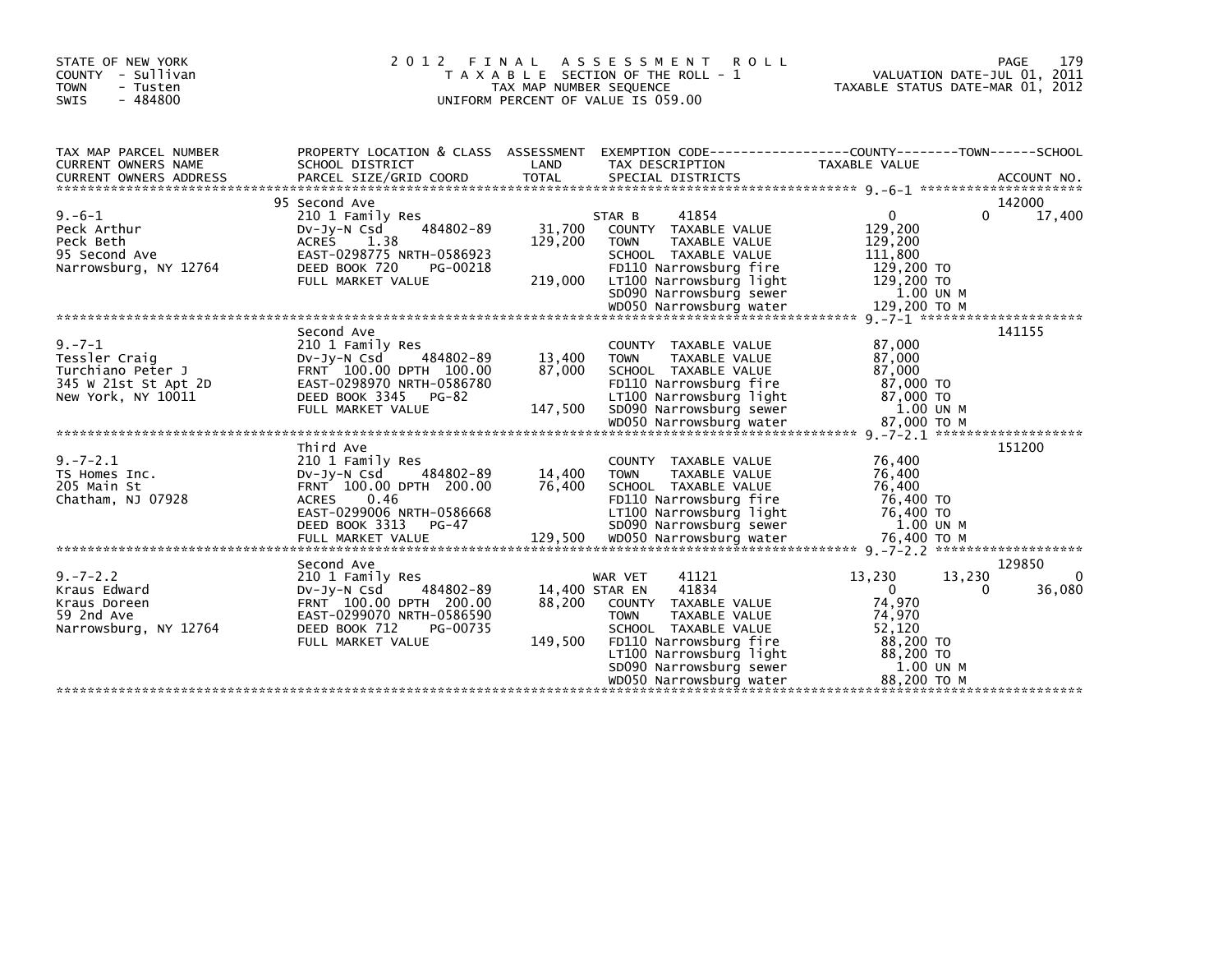| STATE OF NEW YORK<br>COUNTY - Sullivan<br><b>TOWN</b><br>- Tusten<br>SWIS<br>$-484800$     | 2012 FINAL ASSESSMENT<br>T A X A B L E SECTION OF THE ROLL - 1<br>TAX MAP NUMBER SEQUENCE<br>UNIFORM PERCENT OF VALUE IS 059.00                                       |                                    | 180<br>PAGE<br>VALUATION DATE-JUL 01, 2011<br>TAXABLE STATUS DATE-MAR 01, 2012                                                                                                            |                                                                                            |                           |
|--------------------------------------------------------------------------------------------|-----------------------------------------------------------------------------------------------------------------------------------------------------------------------|------------------------------------|-------------------------------------------------------------------------------------------------------------------------------------------------------------------------------------------|--------------------------------------------------------------------------------------------|---------------------------|
| TAX MAP PARCEL NUMBER<br>CURRENT OWNERS NAME                                               | PROPERTY LOCATION & CLASS ASSESSMENT EXEMPTION CODE----------------COUNTY-------TOWN------SCHOOL<br>SCHOOL DISTRICT                                                   | LAND                               | TAX DESCRIPTION                                                                                                                                                                           | TAXABLE VALUE                                                                              |                           |
| $9. -7 - 2.3$<br>Pini David M<br>Klug Jeannette L<br>PO Box 443<br>Narrowsburg, NY 12764   | T.r.2<br>210 1 Family Res<br>484802-89<br>DV-JY-N Csd<br>0.23<br>ACRES<br>EAST-0298898 NRTH-0586713<br>DEED BOOK 2303<br>PG-87<br>FULL MARKET VALUE                   | 7,500<br>52,700<br>89,300          | 41854<br>STAR B<br>COUNTY TAXABLE VALUE<br><b>TOWN</b><br>TAXABLE VALUE<br>SCHOOL TAXABLE VALUE<br>FD110 Narrowsburg fire<br>LT100 Narrowsburg light<br>SD090 Narrowsburg sewer           | $\overline{0}$<br>52,700<br>52,700<br>35,300<br>52,700 TO<br>52,700 TO<br>1.00 UN M        | 17,400<br>$\Omega$        |
| $9. - 8 - 1$<br>Matthew Ian B                                                              | 40 Third Ave<br>210 1 Family Res<br>$Dv-Jv-N$ Csd<br>484802-89                                                                                                        | 13,400                             | 41854<br>STAR B<br>COUNTY TAXABLE VALUE                                                                                                                                                   | $\Omega$<br>81,000                                                                         | 137850<br>17,400<br>0     |
| Clayton Rusty M<br>40 3 rd Ave<br>Narrowsburg, NY 12764                                    | FRNT 150.00 DPTH 100.00<br><b>BANK C84457</b><br>EAST-0299150 NRTH-0586430<br>DEED BOOK 2010<br>PG-58525<br>FULL MARKET VALUE                                         | 81,000<br>137,300                  | TAXABLE VALUE<br><b>TOWN</b><br>SCHOOL TAXABLE VALUE<br>FD110 Narrowsburg fire<br>LT100 Narrowsburg light<br>SD090 Narrowsburg sewer                                                      | 81,000<br>63,600<br>81,000 TO<br>81,000 TO<br>1.00 UN M                                    |                           |
|                                                                                            |                                                                                                                                                                       |                                    |                                                                                                                                                                                           |                                                                                            | 130250                    |
| $9. - 8 - 2$<br>Kraus Edward M<br>Kraus Doreen A<br>59 Second Ave<br>Narrowsburg, NY 12764 | Second Ave<br>311 Res vac land<br>484802-89<br>DV-JY-N Csd<br>FRNT 150.00 DPTH 100.00<br>EAST-0299230 NRTH-0586490<br>DEED BOOK 3150<br>PG-532<br>FULL MARKET VALUE   | 8,400<br>8.400<br>14,200           | COUNTY TAXABLE VALUE<br><b>TOWN</b><br>TAXABLE VALUE<br>SCHOOL TAXABLE VALUE<br>FD110 Narrowsburg fire<br>LT100 Narrowsburg light<br>SD090 Narrowsburg sewer                              | 8,400<br>8,400<br>8.400<br>8,400 TO<br>8,400 TO<br>1.00 UN M                               |                           |
|                                                                                            |                                                                                                                                                                       |                                    |                                                                                                                                                                                           |                                                                                            |                           |
|                                                                                            | 35 Second Ave                                                                                                                                                         |                                    |                                                                                                                                                                                           |                                                                                            | 120600                    |
| $9. - 8 - 4$<br>Hallock Scott J<br>35 Second Ave<br>Narrowsburg, NY 12764                  | 220 2 Family Res<br>484802-89<br>$Dv-Jv-N$ Csd<br>FRNT 150.00 DPTH 200.00<br>ACRES 0.69<br>EAST-0299284 NRTH-0586343<br>DEED BOOK 3052<br>PG-516<br>FULL MARKET VALUE | 15,000 STAR B<br>75,000<br>127,100 | CW_15_VET/ 41161<br>41854<br>COUNTY TAXABLE VALUE<br><b>TOWN</b><br>TAXABLE VALUE<br>SCHOOL TAXABLE VALUE<br>FD110 Narrowsburg fire<br>LT100 Narrowsburg light<br>SD090 Narrowsburg sewer | 6,960<br>$\mathbf{0}$<br>68,040<br>68,040<br>57,600<br>75,000 TO<br>75,000 TO<br>1.00 UN M | 6,960<br>0<br>17,400<br>0 |
|                                                                                            |                                                                                                                                                                       |                                    | WD050 Narrowsburg water                                                                                                                                                                   | 75,000 TO M                                                                                |                           |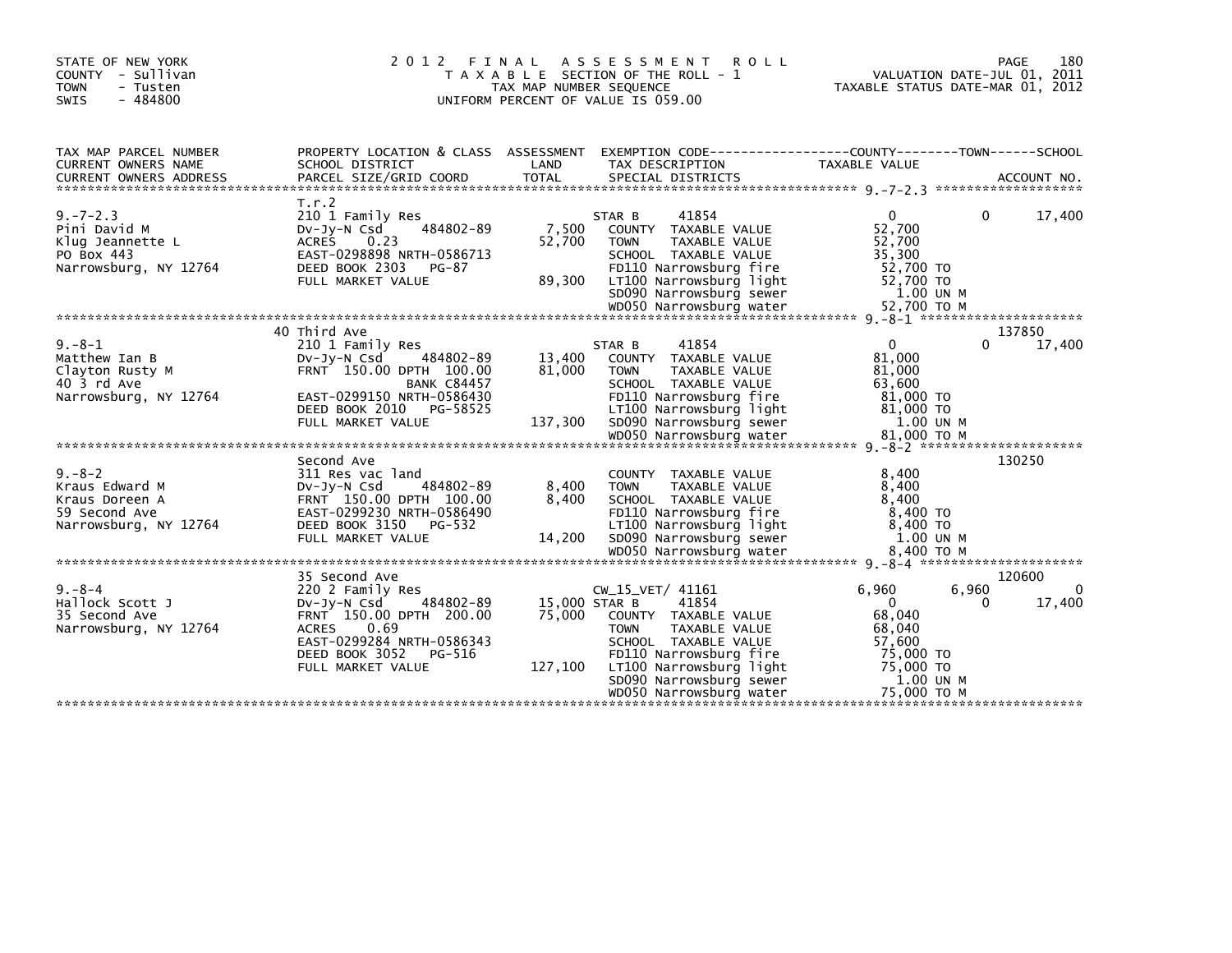| STATE OF NEW YORK<br>COUNTY - Sullivan<br><b>TOWN</b><br>- Tusten<br>$-484800$<br><b>SWIS</b>                   | 2 0 1 2<br>FINAL                                                                                                                                                                                                                 | TAX MAP NUMBER SEQUENCE             | A S S E S S M E N T<br><b>ROLL</b><br>T A X A B L E SECTION OF THE ROLL - 1<br>UNIFORM PERCENT OF VALUE IS 059.00                                                                                                           | VALUATION DATE-JUL 01, 2011<br>TAXABLE STATUS DATE-MAR 01, 2012                                                                                            | 181<br>PAGE                  |
|-----------------------------------------------------------------------------------------------------------------|----------------------------------------------------------------------------------------------------------------------------------------------------------------------------------------------------------------------------------|-------------------------------------|-----------------------------------------------------------------------------------------------------------------------------------------------------------------------------------------------------------------------------|------------------------------------------------------------------------------------------------------------------------------------------------------------|------------------------------|
| TAX MAP PARCEL NUMBER<br>CURRENT OWNERS NAME                                                                    | PROPERTY LOCATION & CLASS ASSESSMENT<br>SCHOOL DISTRICT                                                                                                                                                                          | LAND                                | TAX DESCRIPTION                                                                                                                                                                                                             | TAXABLE VALUE                                                                                                                                              |                              |
| $9. - 9 - 2$<br>Grossman Robert<br>20 Third Ave<br>Narrowsburg, NY 12764                                        | 3rd Ave<br>210 1 Family Res<br>484802-89<br>DV-Jy-N Csd<br>FRNT 100.00 DPTH 200.00<br>EAST-0299430 NRTH-0586180<br>DEED BOOK 2626<br>PG-482<br>FULL MARKET VALUE                                                                 | 14,400<br>90,100<br>152,700         | 41854<br>STAR B<br>COUNTY TAXABLE VALUE<br><b>TAXABLE VALUE</b><br><b>TOWN</b><br>SCHOOL TAXABLE VALUE<br>FD110 Narrowsburg fire<br>LT100 Narrowsburg light<br>SD090 Narrowsburg sewer                                      | $\mathbf{0}$<br>90,100<br>90.100<br>72,700<br>90,100 TO<br>90.100 TO<br>1.00 UN M                                                                          | 157200<br>17,400<br>$\Omega$ |
|                                                                                                                 |                                                                                                                                                                                                                                  |                                     |                                                                                                                                                                                                                             |                                                                                                                                                            |                              |
| $9. - 9 - 3$<br>Oakes Theodis D<br>Oakes Betty J<br>6 Third Ave E<br>Narrowsburg, NY 12764                      | Fifth St<br>210 1 Family Res<br>DV-Jy-N Csd<br>484802-89<br>FRNT 50.00 DPTH 150.00<br><b>BANK C88880</b><br>EAST-0299460 NRTH-0586020<br>DEED BOOK 2458<br>PG-70<br>FULL MARKET VALUE                                            | 11,800<br>68,000<br>115,300         | 41834<br>STAR EN<br>COUNTY TAXABLE VALUE<br><b>TOWN</b><br>TAXABLE VALUE<br>SCHOOL TAXABLE VALUE<br>FD110 Narrowsburg fire<br>LT100 Narrowsburg light<br>SD090 Narrowsburg sewer<br>WD050 Narrowsburg water                 | $\mathbf{0}$<br>68,000<br>68,000<br>31.920<br>68,000 TO<br>68,000 TO<br>1.00 UN M<br>68,000 ТО М                                                           | 132150<br>36,080             |
| $9. -9 - 4.1$<br>Gillow Karl C<br>Gillow Dawn N<br>82 5th St<br>Narrowsburg, NY 12764                           | 5th St<br>210 1 Family Res<br>484802-89<br>$Dv-Jy-N$ Csd<br>106 & 108<br>Combine with $9.-9-4.2$<br>FRNT 150.00 DPTH 150.00<br>0.52<br><b>ACRES</b><br>EAST-0299531 NRTH-0586093<br>DEED BOOK 3265<br>PG-51<br>FULL MARKET VALUE | 15,200 STAR B<br>103,000<br>174,600 | 41121<br>WAR VET<br>41854<br>COUNTY TAXABLE VALUE<br><b>TAXABLE VALUE</b><br><b>TOWN</b><br>SCHOOL TAXABLE VALUE<br>FD110 Narrowsburg fire<br>LT100 Narrowsburg light<br>SD090 Narrowsburg sewer<br>WD050 Narrowsburg water | 15,450<br>15,450<br>$\mathbf{0}$<br>87,550<br>87,550<br>85,600<br>103,000 TO<br>103,000 TO<br>1.00 UN M<br>103,000 ТО М<br>9. -10-1 ********************** | 0<br>17,400<br>$\Omega$      |
|                                                                                                                 | 88 Second Ave                                                                                                                                                                                                                    |                                     |                                                                                                                                                                                                                             |                                                                                                                                                            | 144200                       |
| $9. - 10 - 1$<br>Rasmussen Ronald M<br>Rasmussen Jane D<br>88 Second Ave<br>PO Box 141<br>Narrowsburg, NY 12764 | 210 1 Family Res - WTRFNT<br>484802-89<br>DV-Jy-N Csd<br><b>ACRES</b><br>1.09<br>EAST-0299050 NRTH-0586960<br>DEED BOOK 1190<br>PG-00329<br>FULL MARKET VALUE                                                                    | 25,000 STAR B<br>159,700<br>270,700 | RPTL466_c 41690<br>41854<br>COUNTY TAXABLE VALUE<br><b>TOWN</b><br>TAXABLE VALUE<br>SCHOOL TAXABLE VALUE<br>FD110 Narrowsburg fire<br>1,740 EX<br>LT100 Narrowsburg light<br>1,740 EX                                       | 1.740<br>1,740<br>$\mathbf{0}$<br>157,960<br>157,960<br>140,560<br>157,960 TO<br>157,960 TO                                                                | 1,740<br>17,400<br>0         |
|                                                                                                                 |                                                                                                                                                                                                                                  |                                     | SD090 Narrowsburg sewer<br>WD050 Narrowsburg water<br>1,740 EX                                                                                                                                                              | 1.00 UN M<br>157,960 ТО М                                                                                                                                  |                              |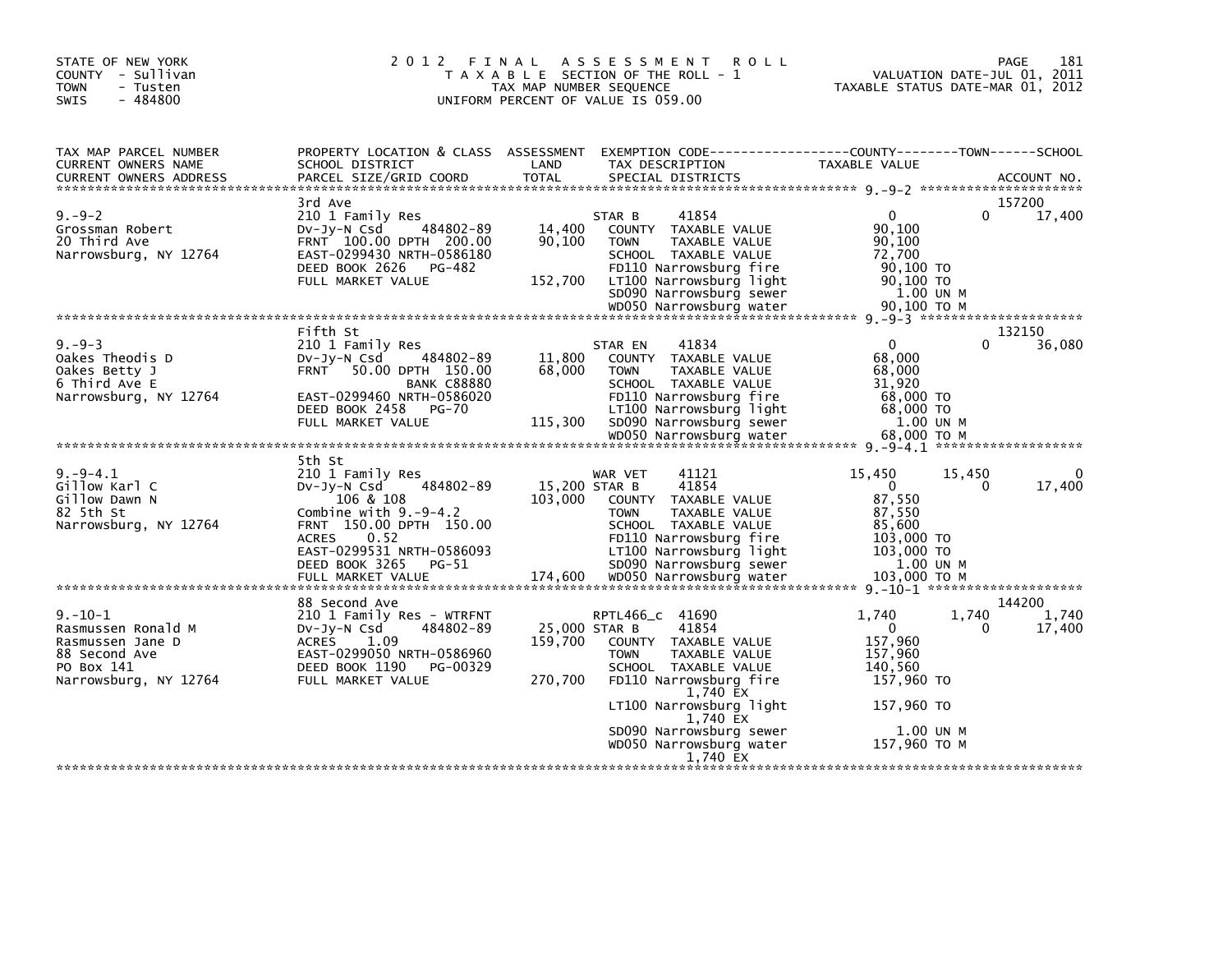| STATE OF NEW YORK<br>COUNTY - Sullivan<br><b>TOWN</b><br>- Tusten<br>$-484800$<br><b>SWIS</b>              | 2012 FINAL                                                                                                                                                                            | TAX MAP NUMBER SEQUENCE      | A S S E S S M E N T<br><b>ROLL</b><br>T A X A B L E SECTION OF THE ROLL - 1<br>UNIFORM PERCENT OF VALUE IS 059.00                                                                                           | TAXABLE STATUS DATE-MAR 01, 2012                                                            | 182<br>PAGE<br>VALUATION DATE-JUL 01, 2011 |
|------------------------------------------------------------------------------------------------------------|---------------------------------------------------------------------------------------------------------------------------------------------------------------------------------------|------------------------------|-------------------------------------------------------------------------------------------------------------------------------------------------------------------------------------------------------------|---------------------------------------------------------------------------------------------|--------------------------------------------|
| TAX MAP PARCEL NUMBER<br>CURRENT OWNERS NAME                                                               | PROPERTY LOCATION & CLASS ASSESSMENT<br>SCHOOL DISTRICT                                                                                                                               | LAND                         | EXEMPTION CODE-----------------COUNTY-------TOWN------SCHOOL<br>TAX DESCRIPTION                                                                                                                             | TAXABLE VALUE                                                                               |                                            |
| $9. - 10 - 2$<br>Johnson Raymond<br>Johnson Virginia<br>72 Second Ave<br>Narrowsburg, NY 12764             | 72 Second Ave<br>210 1 Family Res - WTRFNT<br>DV-JV-N Csd<br>484802-89<br>FRNT 110.00 DPTH 253.00<br>EAST-0299170 NRTH-0586870<br>DEED BOOK 3517<br>$PG-1$<br>FULL MARKET VALUE       | 25,000<br>150,000<br>254,200 | 41834<br>STAR EN<br>COUNTY TAXABLE VALUE<br><b>TOWN</b><br>TAXABLE VALUE<br>SCHOOL TAXABLE VALUE<br>FD110 Narrowsburg fire<br>LT100 Narrowsburg light<br>SD090 Narrowsburg sewer<br>WD050 Narrowsburg water | 0<br>150,000<br>150,000<br>113,920<br>150,000 TO<br>150,000 TO<br>1.00 UN M<br>150,000 TO M | 115700<br>36,080<br>0                      |
|                                                                                                            |                                                                                                                                                                                       |                              |                                                                                                                                                                                                             |                                                                                             |                                            |
| $9. - 10 - 3$<br>Peters Colin A<br>Peters Linda A<br>60 2nd Ave<br>Narrowsburg, NY 12764                   | Second Ave<br>210 1 Family Res - WTRFNT<br>484802-89<br>DV-Jy-N Csd<br><b>ACRES</b><br>1.07 BANK C59307<br>EAST-0299290 NRTH-0586790<br>DEED BOOK 1308<br>PG-284<br>FULL MARKET VALUE | 20,000<br>125,800<br>213,200 | 41854<br>STAR B<br>COUNTY TAXABLE VALUE<br>TAXABLE VALUE<br><b>TOWN</b><br>SCHOOL TAXABLE VALUE<br>FD110 Narrowsburg fire<br>LT100 Narrowsburg light<br>SD090 Narrowsburg sewer                             | 0<br>125,800<br>125,800<br>108,400<br>125,800 TO<br>125,800 TO<br>1.00 UN M                 | $\Omega$<br>17,400                         |
|                                                                                                            |                                                                                                                                                                                       |                              |                                                                                                                                                                                                             |                                                                                             |                                            |
| $9. - 10 - 4$<br>Stratton James A<br>Collins-Stratton Catherine V<br>150 Franklyn St<br>New York, NY 10013 | Second Ave<br>210 1 Family Res - WTRFNT<br>484802-89<br>DV-Jy-N Csd<br><b>ACRES</b><br>1.04<br>EAST-0299390 NRTH-0586690<br>DEED BOOK 2171<br>PG-24<br>FULL MARKET VALUE              | 35,000<br>165,000<br>279,700 | COUNTY TAXABLE VALUE<br><b>TOWN</b><br>TAXABLE VALUE<br>SCHOOL TAXABLE VALUE<br>FD110 Narrowsburg fire<br>LT100 Narrowsburg light<br>SD090 Narrowsburg sewer                                                | 165,000<br>165,000<br>165,000<br>165,000 TO<br>165,000 TO<br>1.00 UN M                      | 133950                                     |
|                                                                                                            |                                                                                                                                                                                       |                              |                                                                                                                                                                                                             |                                                                                             |                                            |
| $9. - 10 - 5.1$<br>Bents Kevin<br>Gentleman-Schenker Diana<br>PO Box 43<br>Narrowsburg, NY 12764           | TWNRD1 Second Ave<br>210 1 Family Res<br>484802-89<br>DV-Jy-N Csd<br>Lot 1<br><b>ACRES</b><br>1.05<br>EAST-0299306 NRTH-0586851<br>DEED BOOK 2226<br>PG-394<br>FULL MARKET VALUE      | 32,800<br>109,000<br>184,700 | COUNTY TAXABLE VALUE<br>TAXABLE VALUE<br><b>TOWN</b><br>SCHOOL TAXABLE VALUE<br>FD110 Narrowsburg fire<br>LT100 Narrowsburg light<br>SD090 Narrowsburg sewer<br>WD050 Narrowsburg water                     | 109,000<br>109,000<br>109,000<br>109,000 TO<br>109,000 TO<br>1.00 UN M<br>109.000 ТО М      |                                            |
|                                                                                                            |                                                                                                                                                                                       |                              |                                                                                                                                                                                                             |                                                                                             |                                            |
| $9. - 10 - 5.2$<br>Stratton James A<br>Collins Catherine V<br>150 Franklyn St<br>New York, NY 10013        | TWNRD1 Second Ave<br>311 Res vac land - WTRFNT<br>484802-89<br>$Dv-Jy-N$ Csd<br>Lot 2<br><b>ACRES</b><br>1.03<br>EAST-0299521 NRTH-0586571<br>DEED BOOK 2142<br>PG-56                 | 30,000<br>30,000             | COUNTY TAXABLE VALUE<br><b>TOWN</b><br>TAXABLE VALUE<br>SCHOOL TAXABLE VALUE<br>FD110 Narrowsburg fire<br>LT100 Narrowsburg light<br>SD090 Narrowsburg sewer                                                | 30,000<br>30,000<br>30,000<br>30,000 TO<br>30,000 TO<br>.00 UN M                            |                                            |
|                                                                                                            | FULL MARKET VALUE                                                                                                                                                                     | 50,800                       | WD050 Narrowsburg water                                                                                                                                                                                     | 30,000 TO M                                                                                 |                                            |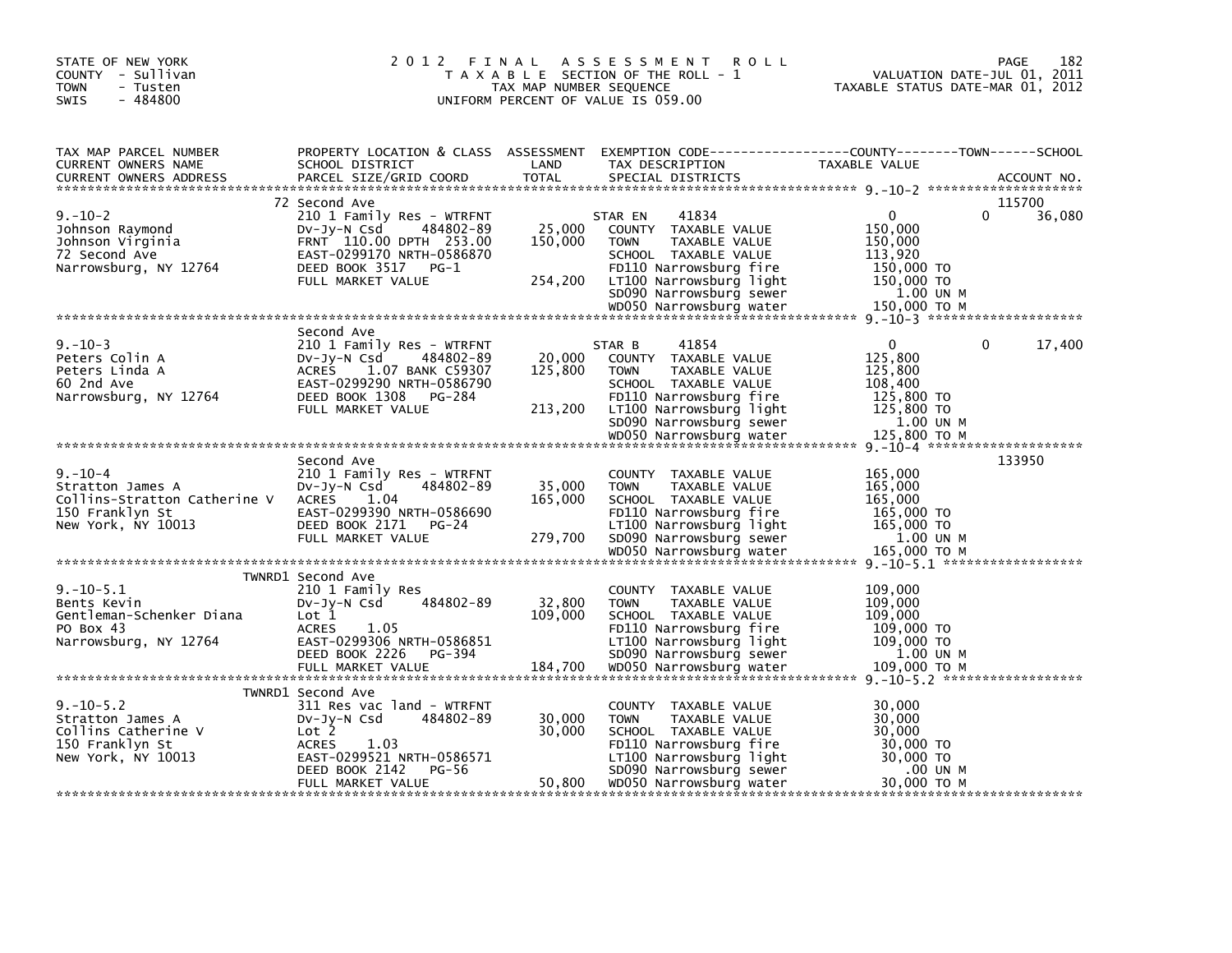| STATE OF NEW YORK<br>COUNTY - Sullivan<br><b>TOWN</b><br>- Tusten<br>$-484800$<br><b>SWIS</b>       |                                                                                                                                                                                   | TAX MAP NUMBER SEQUENCE      | 2012 FINAL ASSESSMENT ROLL<br>T A X A B L E SECTION OF THE ROLL - 1<br>UNIFORM PERCENT OF VALUE IS 059.00                                                                               | 183<br>PAGE<br>VALUATION DATE-JUL 01, 2011<br>TAXABLE STATUS DATE-MAR 01, 2012                                   |
|-----------------------------------------------------------------------------------------------------|-----------------------------------------------------------------------------------------------------------------------------------------------------------------------------------|------------------------------|-----------------------------------------------------------------------------------------------------------------------------------------------------------------------------------------|------------------------------------------------------------------------------------------------------------------|
| TAX MAP PARCEL NUMBER<br><b>CURRENT OWNERS NAME</b>                                                 | SCHOOL DISTRICT                                                                                                                                                                   | LAND                         | TAX DESCRIPTION                                                                                                                                                                         | PROPERTY LOCATION & CLASS ASSESSMENT EXEMPTION CODE----------------COUNTY-------TOWN-----SCHOOL<br>TAXABLE VALUE |
| $9. - 10 - 5.3$<br>Stratton James A<br>Collins Catherine V<br>150 Franklyn St<br>New York, NY 10013 | TWN RD 1 Second Ave<br>311 Res vac land - WTRFNT<br>$Dv-Jy-N$ Csd<br>484802-89<br>Lot <sub>3</sub><br>FRNT 45.23 DPTH 345.43<br>EAST-0299456 NRTH-0586618<br>DEED BOOK 2142 PG-56 | 3,600<br>3,600               | COUNTY TAXABLE VALUE<br><b>TOWN</b><br>TAXABLE VALUE<br>SCHOOL TAXABLE VALUE<br>FD110 Narrowsburg fire<br>LT100 Narrowsburg light<br>SD090 Narrowsburg sewer                            | 3,600<br>3.600<br>3,600<br>3,600 TO<br>3.600 TO<br>.00 UN M                                                      |
| $9. - 10 - 6$<br>Wayne Memorial Hospital<br>601 Park St<br>Honesdale, PA 18438                      | Second Ave<br>642 Health bldg<br>484802-89<br>$Dv-Jy-N$ Csd<br>ACRES<br>1.65<br>EAST-0299585 NRTH-0586566<br>DEED BOOK 2292<br>PG-93<br>FULL MARKET VALUE                         | 35,000<br>214,000<br>362,700 | COUNTY TAXABLE VALUE<br><b>TOWN</b><br>TAXABLE VALUE<br>SCHOOL TAXABLE VALUE<br>FD110 Narrowsburg fire<br>LT100 Narrowsburg light<br>SD090 Narrowsburg sewer                            | 152201<br>214,000<br>214,000<br>214,000<br>214,000 TO<br>214,000 TO<br>2.50 UN M                                 |
| $9. - 10 - 7.1$<br>Byrne Sharon<br>5 Eliot Ct<br>Teaneck, NJ 07666                                  | 58 Fifth St Twn Rd 45<br>280 Res Multiple - WTRFNT<br>$484802 - 89$<br>DV-Jy-N Csd<br>Water Front<br><b>ACRES</b><br>2.02<br>EAST-0299846 NRTH-0586452<br>DEED BOOK 3631 PG-580   | 50,000<br>225,000            | COUNTY TAXABLE VALUE<br>TAXABLE VALUE<br><b>TOWN</b><br>SCHOOL TAXABLE VALUE<br>FD110 Narrowsburg fire<br>LT100 Narrowsburg light<br>SD090 Narrowsburg sewer                            | 225,000<br>225,000<br>225,000<br>225,000 TO<br>225,000 TO<br>4.00 UN M                                           |
| $9. - 10 - 8$<br>T T N N Y Corp<br>Larry Fine<br>58 Fort Salonga Rd<br>Fort Salonga, NY 11768       | FOURTHST Twn Rd 45<br>230 3 Family Res - WTRFNT<br>484802-89<br>DV-Jy-N Csd<br>FRNT 150.00 DPTH 135.00<br>EAST-0300143 NRTH-0586370<br>DEED BOOK 2976 PG-540<br>FULL MARKET VALUE | 35,000<br>180,000<br>305,100 | COUNTY TAXABLE VALUE<br><b>TOWN</b><br>TAXABLE VALUE<br>SCHOOL TAXABLE VALUE<br>FD110 Narrowsburg fire<br>LT100 Narrowsburg light<br>SD090 Narrowsburg sewer                            | 160300<br>180,000<br>180,000<br>180,000<br>180,000 TO<br>180,000 TO<br>3.50 UN M                                 |
| $9. - 10 - 9$<br>Digiorgio John A<br>Bauer Yoke<br>630 West Main St<br>Rockaway, NJ 07866           | Twn Rd 45<br>210 1 Family Res<br>Dv-Jy-N Csd<br>484802-89<br>FRNT 120.00 DPTH 135.00<br>EAST-0300299 NRTH-0586370<br>DEED BOOK 2055<br>PG-251<br>FULL MARKET VALUE                | 13,300<br>85,000<br>144,100  | COUNTY TAXABLE VALUE<br><b>TOWN</b><br>TAXABLE VALUE<br>SCHOOL TAXABLE VALUE<br>FD110 Narrowsburg fire<br>LT100 Narrowsburg light<br>SD090 Narrowsburg sewer<br>WD050 Narrowsburg water | 158900<br>85,000<br>85,000<br>85.000<br>85,000 TO<br>85,000 TO<br>1.00 UN M<br>85,000 TO M                       |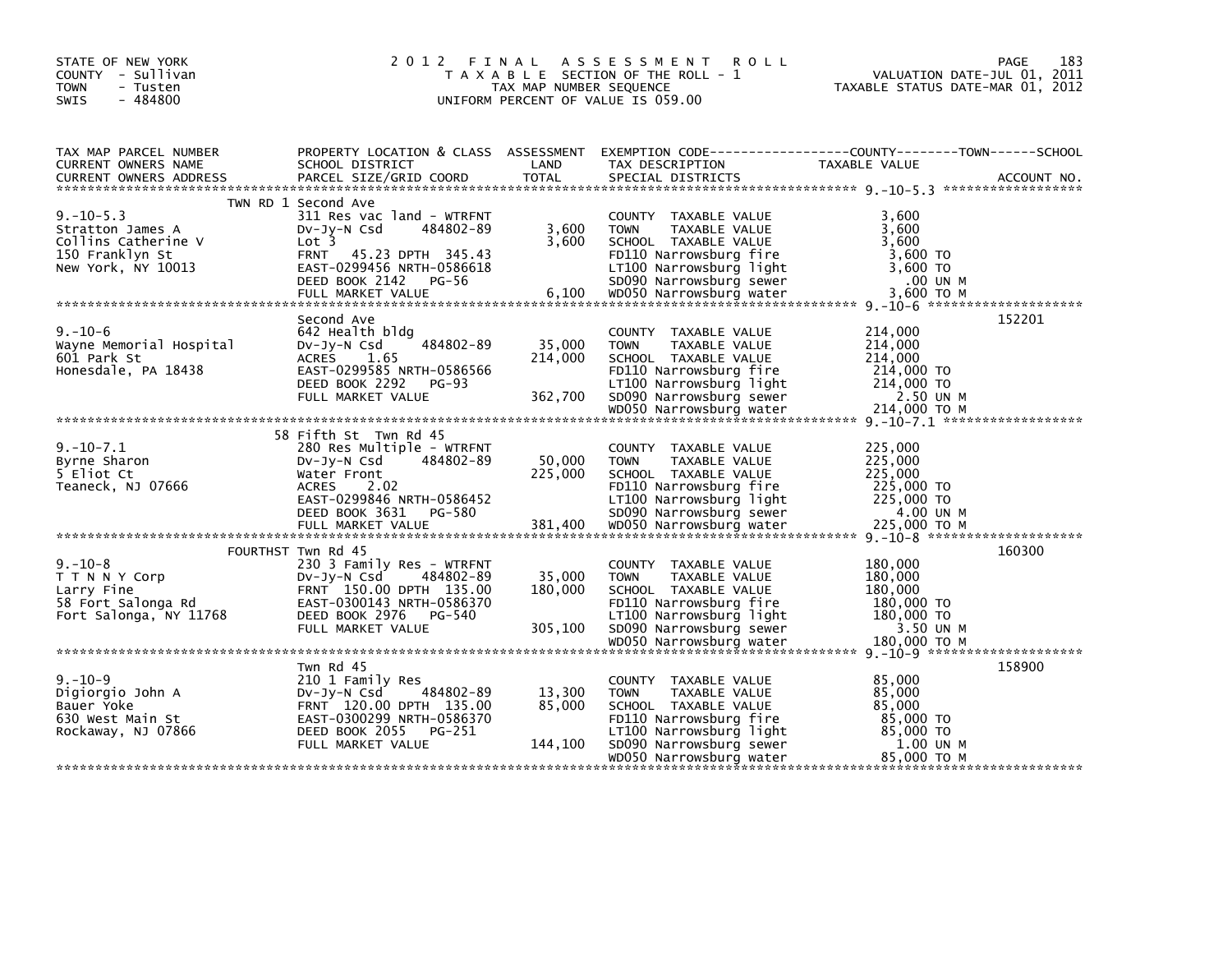| STATE OF NEW YORK<br>COUNTY - Sullivan<br><b>TOWN</b><br>- Tusten<br>$-484800$<br><b>SWIS</b>                                                                                                                                                                                                                     |                                                                                                                                                                                                    | TAX MAP NUMBER SEQUENCE | 2012 FINAL ASSESSMENT<br><b>ROLL</b><br>T A X A B L E SECTION OF THE ROLL - 1<br>UNIFORM PERCENT OF VALUE IS 059.00                                                                     | VALUATION DATE-JUL 01, 2011<br>TAXABLE STATUS DATE-MAR 01, 2012                        | PAGE<br>184 |
|-------------------------------------------------------------------------------------------------------------------------------------------------------------------------------------------------------------------------------------------------------------------------------------------------------------------|----------------------------------------------------------------------------------------------------------------------------------------------------------------------------------------------------|-------------------------|-----------------------------------------------------------------------------------------------------------------------------------------------------------------------------------------|----------------------------------------------------------------------------------------|-------------|
| TAX MAP PARCEL NUMBER<br>CURRENT OWNERS NAME<br><b>CURRENT OWNERS ADDRESS</b>                                                                                                                                                                                                                                     | PROPERTY LOCATION & CLASS ASSESSMENT EXEMPTION CODE---------------COUNTY-------TOWN------SCHOOL<br>SCHOOL DISTRICT<br>PARCEL SIZE/GRID COORD                                                       | LAND<br><b>TOTAL</b>    | TAX DESCRIPTION<br>SPECIAL DISTRICTS                                                                                                                                                    | TAXABLE VALUE                                                                          | ACCOUNT NO. |
| $9.-10-10.1$<br>Russell Helen<br>Caroline Sklenar<br>159 Sunset Lake Rd<br>1333818666718<br>Liberty, NY 12754 (EAST-0300406 NRTH-0586718<br>DEED BOOK 3611 PG-396 50090 Narrowsburg sewer 5.50 UN M<br>FULL MARKET VALUE 91,200 WD050 Narrowsburg water 53,800 TO M<br>FULL MARKET VALUE 91,200 WD050 Narrowsburg | FOURTHST Twn Rd 45<br>$485 > 1$ use sm b $Id - WTRFNT$<br>DV-Jy-N Csd<br>484802-89<br>FRNT 300.00 DPTH 130.00<br><b>ACRES</b><br>0.52                                                              | 17,800<br>53,800        | COUNTY TAXABLE VALUE<br><b>TOWN</b><br>TAXABLE VALUE<br>SCHOOL TAXABLE VALUE<br>FD110 Narrowsburg fire                                                                                  | 53,800<br>53,800<br>53,800<br>53,800 TO                                                | 144150      |
| $9.-10-11.1$<br>Janowski Kenneth J<br>134 Oak St                                                                                                                                                                                                                                                                  | Of Main St<br>449 Other Storag<br>DV-Jy-N Csd 484802-89<br>FRNT 132.00 DPTH 110.00                                                                                                                 | 12,000<br>32,000        | COUNTY TAXABLE VALUE<br>TAXABLE VALUE<br><b>TOWN</b><br>SCHOOL TAXABLE VALUE                                                                                                            | 32,000<br>32,000<br>32,000                                                             | 152550      |
| Narrowsburg, NY 12764                                                                                                                                                                                                                                                                                             | EAST-0300702 NRTH-0586496<br>DEED BOOK 2543 PG-133<br>FULL MARKET VALUE                                                                                                                            | 54,200                  | FD110 Narrowsburg fire<br>LT100 Narrowsburg light<br>SD090 Narrowsburg iight<br>WD050 Narrowsburg sewer                                                                                 | 32,000 TO<br>32,000 TO<br>.00 UN M                                                     |             |
| $9.-10-11.2$<br>P J Harrison Holdings LLC<br>90 Main St<br>Narrowsburg, NY 12764                                                                                                                                                                                                                                  | w Of Main St<br>438 Parking lot<br>484802-89<br>DV-Jy-N Csd<br>FRNT 30.00 DPTH 50.00<br>EAST-0300739 NRTH-0586537<br>DEED BOOK 2741 PG-43<br>FULL MARKET VALUE                                     | 4,500<br>4.500<br>7,600 | COUNTY TAXABLE VALUE<br><b>TOWN</b><br>TAXABLE VALUE<br>SCHOOL TAXABLE VALUE<br>FD110 Narrowsburg fire<br>LT100 Narrowsburg light<br>SD090 Narrowsburg sewer                            | 4,500<br>4,500<br>4,500<br>4,500 TO<br>4,500 TO<br>.00 UN M                            | 144250      |
| $9. - 10 - 12$<br>P J Harrison Holdings LLC<br>90 Main St<br>Narrowsburg, NY 12764                                                                                                                                                                                                                                | Main St<br>471 Funeral home - WTRFNT<br>DV-Jy-N Csd 484802-89<br>Combined with $9-10-10.2$<br>FRNT 185.00 DPTH 130.00<br>0.72<br><b>ACRES</b><br>EAST-0300693 NRTH-0586608<br>DEED BOOK 2741 PG-43 | 22,200<br>200,000       | COUNTY TAXABLE VALUE<br><b>TOWN</b><br>TAXABLE VALUE<br>SCHOOL TAXABLE VALUE<br>FD110 Narrowsburg fire<br>LT100 Narrowsburg light<br>SD090 Narrowsburg sewer<br>WD050 Narrowsburg water | 200,000<br>200,000<br>200,000<br>200,000 TO<br>200,000 TO<br>4.50 UN M<br>200,000 ТО М | 144300      |
| $9. - 10 - 14$<br>Wasner Karl                                                                                                                                                                                                                                                                                     | 57-61 Main St<br>481 Att row bldg - WTRFNT<br>484802-89<br>DV-JV-N Csd                                                                                                                             | 11,800                  | COUNTY TAXABLE VALUE<br><b>TOWN</b><br>TAXABLE VALUE                                                                                                                                    | 136,500<br>136,500                                                                     | 127800      |
| Mayer Pamela<br>290 High Bridge Rd<br>Milanville, PA 18443-3062                                                                                                                                                                                                                                                   | FRNT 77.00 DPTH 118.70<br>EAST-0300776 NRTH-0586824<br>DEED BOOK 2905 PG-6<br>FULL MARKET VALUE                                                                                                    | 136,500<br>231,400      | SCHOOL TAXABLE VALUE<br>FD110 Narrowsburg fire<br>LT100 Narrowsburg light<br>SD090 Narrowsburg sewer                                                                                    | 136,500<br>136,500 TO<br>136,500 то<br>8.50 UN M                                       |             |
|                                                                                                                                                                                                                                                                                                                   |                                                                                                                                                                                                    |                         | WD050 Narrowsburg water                                                                                                                                                                 | 136,500 ТО М                                                                           |             |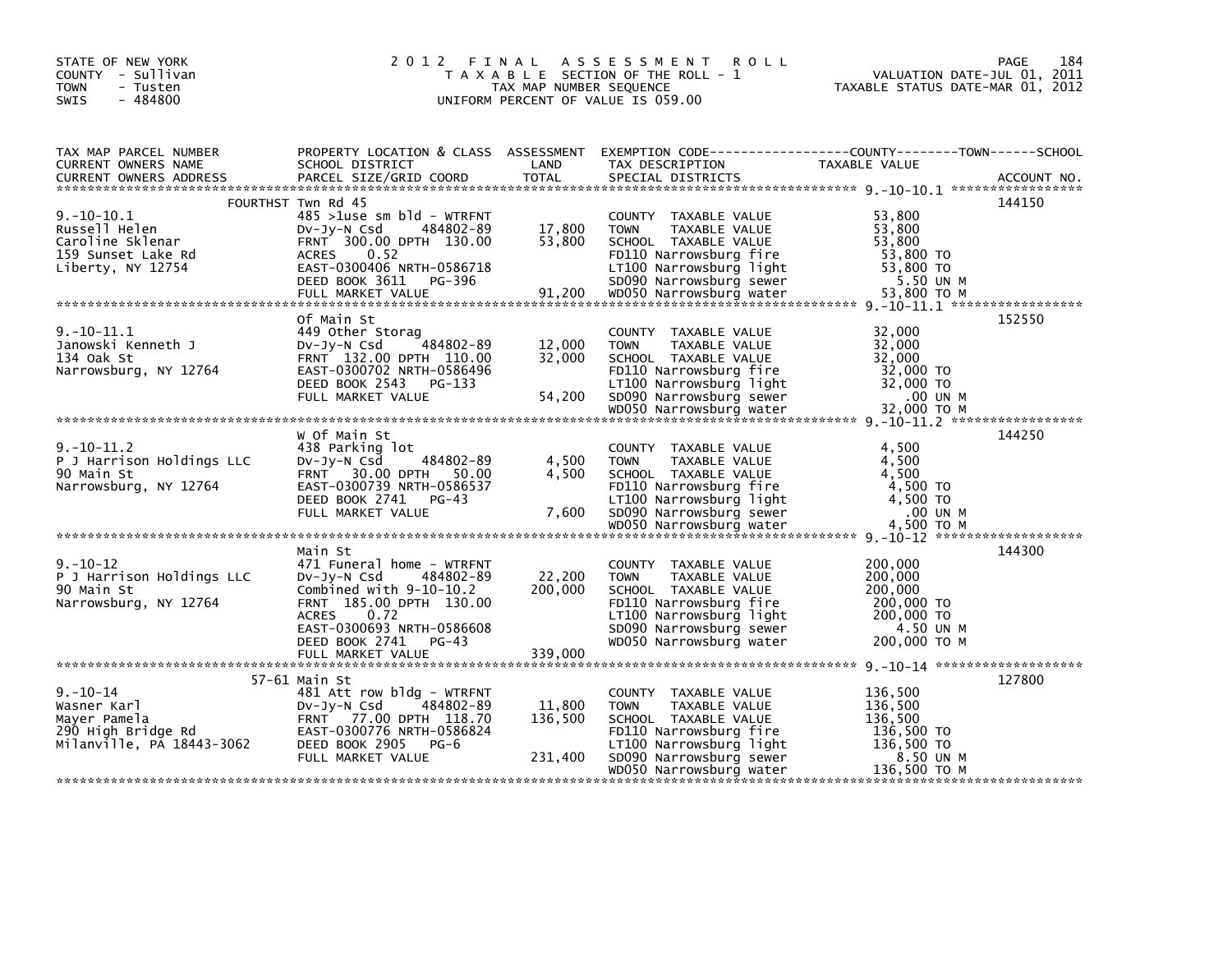| STATE OF NEW YORK<br>COUNTY - Sullivan<br><b>TOWN</b><br>- Tusten<br>$-484800$<br><b>SWIS</b> | 2 0 1 2<br>FINAL                                                                                                                                                          | TAX MAP NUMBER SEQUENCE      | A S S E S S M E N T<br><b>ROLL</b><br>T A X A B L E SECTION OF THE ROLL - 1<br>UNIFORM PERCENT OF VALUE IS 059.00                                            |                                                                        | 185<br><b>PAGE</b><br>VALUATION DATE-JUL 01, 2011<br>TAXABLE STATUS DATE-MAR 01, 2012 |
|-----------------------------------------------------------------------------------------------|---------------------------------------------------------------------------------------------------------------------------------------------------------------------------|------------------------------|--------------------------------------------------------------------------------------------------------------------------------------------------------------|------------------------------------------------------------------------|---------------------------------------------------------------------------------------|
| TAX MAP PARCEL NUMBER<br>CURRENT OWNERS NAME                                                  | PROPERTY LOCATION & CLASS ASSESSMENT<br>SCHOOL DISTRICT                                                                                                                   | LAND                         | EXEMPTION        CODE-----------------COUNTY-------TOWN------SCHOOL<br>TAX DESCRIPTION                                                                       | TAXABLE VALUE                                                          |                                                                                       |
| <b>CURRENT OWNERS ADDRESS</b>                                                                 | PARCEL SIZE/GRID COORD                                                                                                                                                    | <b>TOTAL</b>                 | SPECIAL DISTRICTS                                                                                                                                            |                                                                        | ACCOUNT NO.                                                                           |
|                                                                                               | Main St                                                                                                                                                                   |                              |                                                                                                                                                              |                                                                        | 109151                                                                                |
| $9. - 10 - 15$<br>Harper Stanley<br>Eurey Michael<br>DBA Ferncliff Caterers                   | 481 Att row bldg - WTRFNT<br>484802-89<br>$Dv-Jy-N$ Csd<br><b>FRNT</b><br>67.00 DPTH 106.60<br><b>BANK 60806</b>                                                          | 11,900<br>165,300            | 41854<br>STAR B<br>COUNTY TAXABLE VALUE<br><b>TOWN</b><br><b>TAXABLE VALUE</b><br>SCHOOL TAXABLE VALUE                                                       | $\Omega$<br>165,300<br>165,300<br>147,900                              | 17,400<br>0                                                                           |
| PO Box 433<br>Narrowsburg, NY 12764                                                           | EAST-0300779 NRTH-0586888<br>DEED BOOK 2068<br>PG-535<br>FULL MARKET VALUE                                                                                                | 280,200                      | FD110 Narrowsburg fire<br>LT100 Narrowsburg light<br>SD090 Narrowsburg sewer                                                                                 | 165,300 TO<br>165,300 TO<br>7.00 UN M                                  |                                                                                       |
|                                                                                               | Main Street T.r.44                                                                                                                                                        |                              |                                                                                                                                                              |                                                                        | 112550                                                                                |
| $9. - 10 - 16$<br>Blaney John<br>43 Main St Box 1629<br>West Hampton Beach, NY 11978          | 481 Att row bldg - WTRFNT<br>$Dv-Jv-N$ Csd<br>484802-89<br>43.37 DPTH 137.59<br><b>FRNT</b><br>EAST-0300770 NRTH-0586943<br>DEED BOOK 1995<br>PG-443<br>FULL MARKET VALUE | 11,600<br>105,000<br>178,000 | COUNTY TAXABLE VALUE<br>TAXABLE VALUE<br><b>TOWN</b><br>SCHOOL TAXABLE VALUE<br>FD110 Narrowsburg fire<br>LT100 Narrowsburg light<br>SD090 Narrowsburg sewer | 105,000<br>105,000<br>105,000<br>105,000 TO<br>105,000 TO<br>6.00 UN M |                                                                                       |
|                                                                                               |                                                                                                                                                                           |                              |                                                                                                                                                              | 105,000 TO M                                                           |                                                                                       |
|                                                                                               | Main St                                                                                                                                                                   |                              |                                                                                                                                                              |                                                                        | $9. -10 - 17$ *********************<br>139950                                         |
| $9. - 10 - 17$<br>Blaney John<br>64 Main St<br>West Hampton Beach, NY 11978                   | 481 Att row bldg - WTRFNT<br>484802-89<br>$Dv-Jv-N$ Csd<br>61.09 DPTH 148.98<br><b>FRNT</b><br>EAST-0300781 NRTH-0586996<br>DEED BOOK 1362<br>PG-351<br>FULL MARKET VALUE | 11,200<br>90,000<br>152,500  | COUNTY TAXABLE VALUE<br><b>TOWN</b><br>TAXABLE VALUE<br>SCHOOL TAXABLE VALUE<br>FD110 Narrowsburg fire<br>LT100 Narrowsburg light<br>SD090 Narrowsburg sewer | 90,000<br>90,000<br>90,000<br>90,000 TO<br>90,000 TO<br>6.00 UN M      |                                                                                       |
|                                                                                               |                                                                                                                                                                           |                              |                                                                                                                                                              |                                                                        |                                                                                       |
|                                                                                               | Fifth St                                                                                                                                                                  |                              |                                                                                                                                                              |                                                                        | 153250                                                                                |
| $9. - 10 - 18$<br>Neiger Donald J Jr<br>105 Fifth St<br>Narrowsburg, NY 12764                 | 210 1 Family Res<br>$Dv-Jy-N$ Csd<br>484802-89<br>FRNT 254.00 DPTH 54.00<br>EAST-0299400 NRTH-0585790<br>DEED BOOK 2154<br>PG-186                                         | 11,800 STAR B<br>71,200      | RPTL466 c 41690<br>41854<br>COUNTY TAXABLE VALUE<br><b>TOWN</b><br><b>TAXABLE VALUE</b><br>SCHOOL TAXABLE VALUE                                              | 1.740<br>$\mathbf{0}$<br>69,460<br>69,460<br>52,060                    | 1.740<br>1.740<br>17,400<br>0                                                         |
|                                                                                               | FULL MARKET VALUE                                                                                                                                                         | 120,700                      | FD110 Narrowsburg fire<br>1,740 EX                                                                                                                           | 69,460 TO                                                              |                                                                                       |
|                                                                                               |                                                                                                                                                                           |                              | LT100 Narrowsburg light<br>1,740 EX                                                                                                                          | 69,460 TO                                                              |                                                                                       |
|                                                                                               |                                                                                                                                                                           |                              | SD090 Narrowsburg sewer<br>WD050 Narrowsburg water<br>1.740 EX                                                                                               | 1.00 UN M<br>69,460 ТО М                                               |                                                                                       |
|                                                                                               |                                                                                                                                                                           |                              |                                                                                                                                                              |                                                                        |                                                                                       |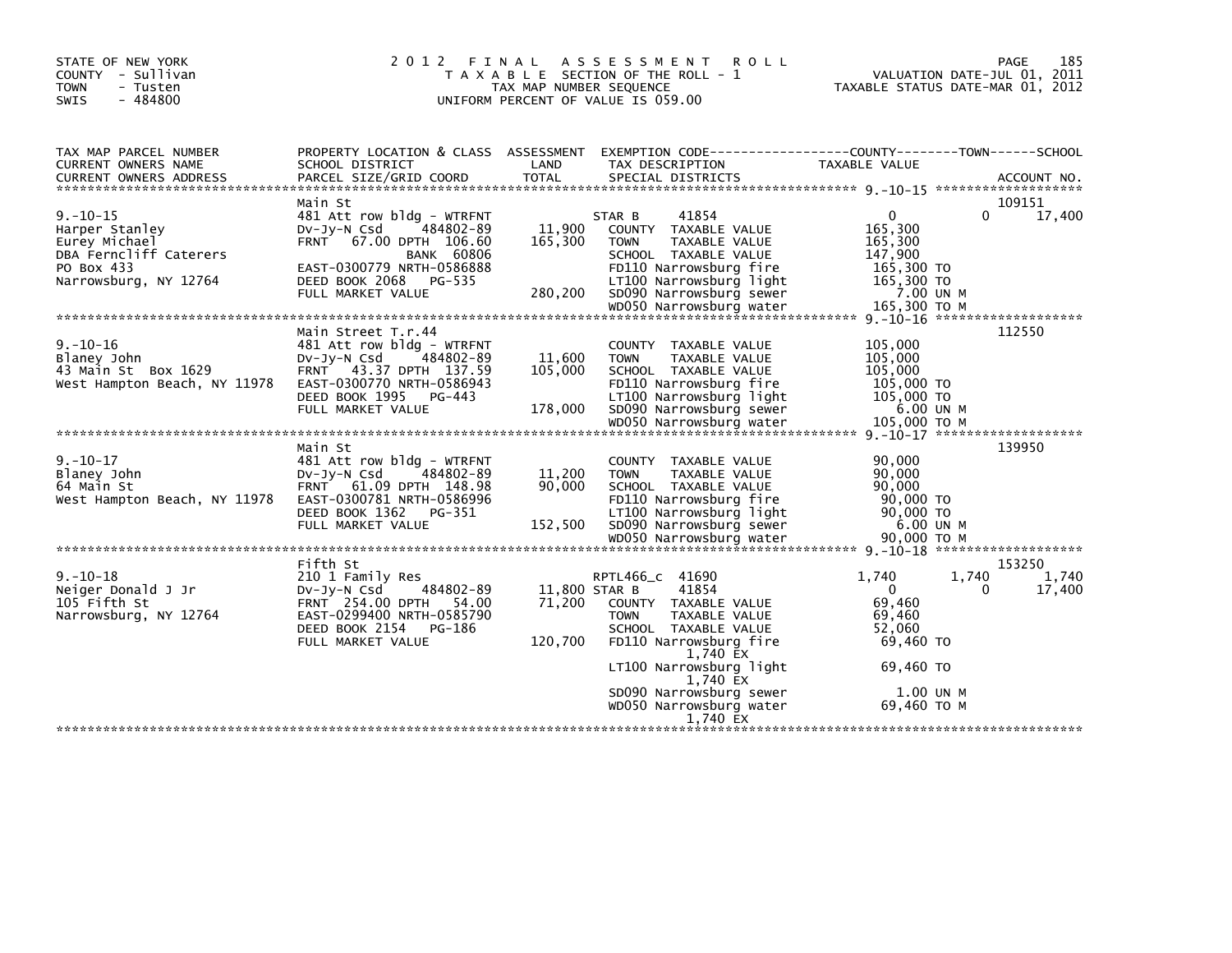| STATE OF NEW YORK<br>COUNTY - Sullivan<br><b>TOWN</b><br>- Tusten<br>$-484800$<br><b>SWIS</b>                                                                    | 2 0 1 2                                                                                                                                                                              | TAX MAP NUMBER SEQUENCE        | FINAL ASSESSMENT<br><b>ROLL</b><br>T A X A B L E SECTION OF THE ROLL - 1<br>UNIFORM PERCENT OF VALUE IS 059.00                                               | VALUATION DATE-JUL 01, 2011<br>TAXABLE STATUS DATE-MAR 01, 2012           | 186<br>PAGE |
|------------------------------------------------------------------------------------------------------------------------------------------------------------------|--------------------------------------------------------------------------------------------------------------------------------------------------------------------------------------|--------------------------------|--------------------------------------------------------------------------------------------------------------------------------------------------------------|---------------------------------------------------------------------------|-------------|
| TAX MAP PARCEL NUMBER<br>CURRENT OWNERS NAME                                                                                                                     | PROPERTY LOCATION & CLASS ASSESSMENT<br>SCHOOL DISTRICT                                                                                                                              | LAND                           | EXEMPTION CODE-----------------COUNTY-------TOWN------SCHOOL<br>TAX DESCRIPTION                                                                              | TAXABLE VALUE                                                             |             |
| $9. -10 - 19.1$<br>Narrowsburg Feed & Grain<br>Narrowsburg, NY 12764                                                                                             | Main St<br>443 Feed sales<br>484802-89<br>$Dv-Jy-N$ Csd<br>FRNT 170.00 DPTH 194.00<br>EAST-0300592 NRTH-0586597<br>DEED BOOK 751<br>PG-00397<br>FULL MARKET VALUE                    | 10,200<br>303,400<br>514,200   | COUNTY TAXABLE VALUE<br><b>TOWN</b><br>TAXABLE VALUE<br>SCHOOL TAXABLE VALUE<br>FD110 Narrowsburg fire<br>LT100 Narrowsburg light<br>SD090 Narrowsburg sewer | 303,400<br>303,400<br>303,400<br>303,400 TO<br>303,400 TO<br>3.00 UN M    | 138550      |
|                                                                                                                                                                  |                                                                                                                                                                                      |                                | WD050 Narrowsburg water                                                                                                                                      | 303.400 TO M                                                              |             |
| $9. - 10 - 20$<br>PA Lines LLC; Norfolk Southern<br>Narrowsburg Lumber Co., Inc.<br>Property Taxation Department<br>110 Franklin Rd SE                           | T R 19<br>444 Lumber yd/ml<br>DV-JY-N Csd<br>484802-89<br>Bldg On Rr Property<br>FRNT 292.00 DPTH<br>30.00<br>EAST-0299750 NRTH-0586224                                              | $\Omega$<br>62,900             | COUNTY TAXABLE VALUE<br><b>TAXABLE VALUE</b><br><b>TOWN</b><br>SCHOOL TAXABLE VALUE<br>FD110 Narrowsburg fire<br>LT100 Narrowsburg light                     | 62,900<br>62,900<br>62,900<br>62,900 TO<br>62,900 TO                      |             |
| $9. - 10 - 21$<br>PA Lines LLC; Norfolk Southern<br>Narrowsburg Lumber Co., Inc.<br>Property Taxation Department<br>110 Franklin Rd SE<br>Roanoke, VA 24042-0028 | Twn Rd $#19$<br>444 Lumber yd/ml<br>484802-89<br>DV-Jy-N Csd<br>Leased Land<br>Irish Hill Road<br>FRNT 224.00 DPTH 37.00<br>EAST-0300238 NRTH-0586339<br>FULL MARKET VALUE           | $\Omega$<br>120,000<br>203,390 | COUNTY TAXABLE VALUE<br>TAXABLE VALUE<br><b>TOWN</b><br>SCHOOL TAXABLE VALUE<br>FD110 Narrowsburg fire<br>LT100 Narrowsburg light<br>WD050 Narrowsburg water | 120,000<br>120,000<br>120,000<br>120,000 TO<br>120,000 TO<br>120,000 TO M | 200101      |
| $9. - 11 - 1$<br>Stratton James A<br>Collins Catherine V<br>150 Franklyn St<br>New York, NY 10013                                                                | Second Ave<br>311 Res vac land - WTRFNT<br>484802-89<br>DV-Jy-N Csd<br>Island<br>3.35<br><b>ACRES</b><br>EAST-0299381 NRTH-0587022<br>DEED BOOK 2142<br>PG-56<br>FULL MARKET VALUE   | 7,900<br>7,900<br>13,400       | COUNTY TAXABLE VALUE<br>TOWN<br>TAXABLE VALUE<br>SCHOOL TAXABLE VALUE<br>FD110 Narrowsburg fire                                                              | 7,900<br>7,900<br>7,900<br>7,900 TO                                       |             |
| $9. - 12 - 1$<br>Stratton James A<br>Collins Catherine V<br>150 Franklyn St<br>New York, NY 10013                                                                | Second Ave<br>311 Res vac land - WTRFNT<br>484802-89<br>$Dv-Jy-N$ Csd<br>Island<br>0.45<br><b>ACRES</b><br>EAST-0299503 NRTH-0587109<br>DEED BOOK 2142<br>PG-56<br>FULL MARKET VALUE | 1,200<br>1,200<br>2,000        | <b>COUNTY</b><br>TAXABLE VALUE<br>TAXABLE VALUE<br><b>TOWN</b><br>SCHOOL TAXABLE VALUE<br>FD110 Narrowsburg fire                                             | 1,200<br>1,200<br>1,200<br>1,200 TO                                       |             |
|                                                                                                                                                                  |                                                                                                                                                                                      |                                |                                                                                                                                                              |                                                                           |             |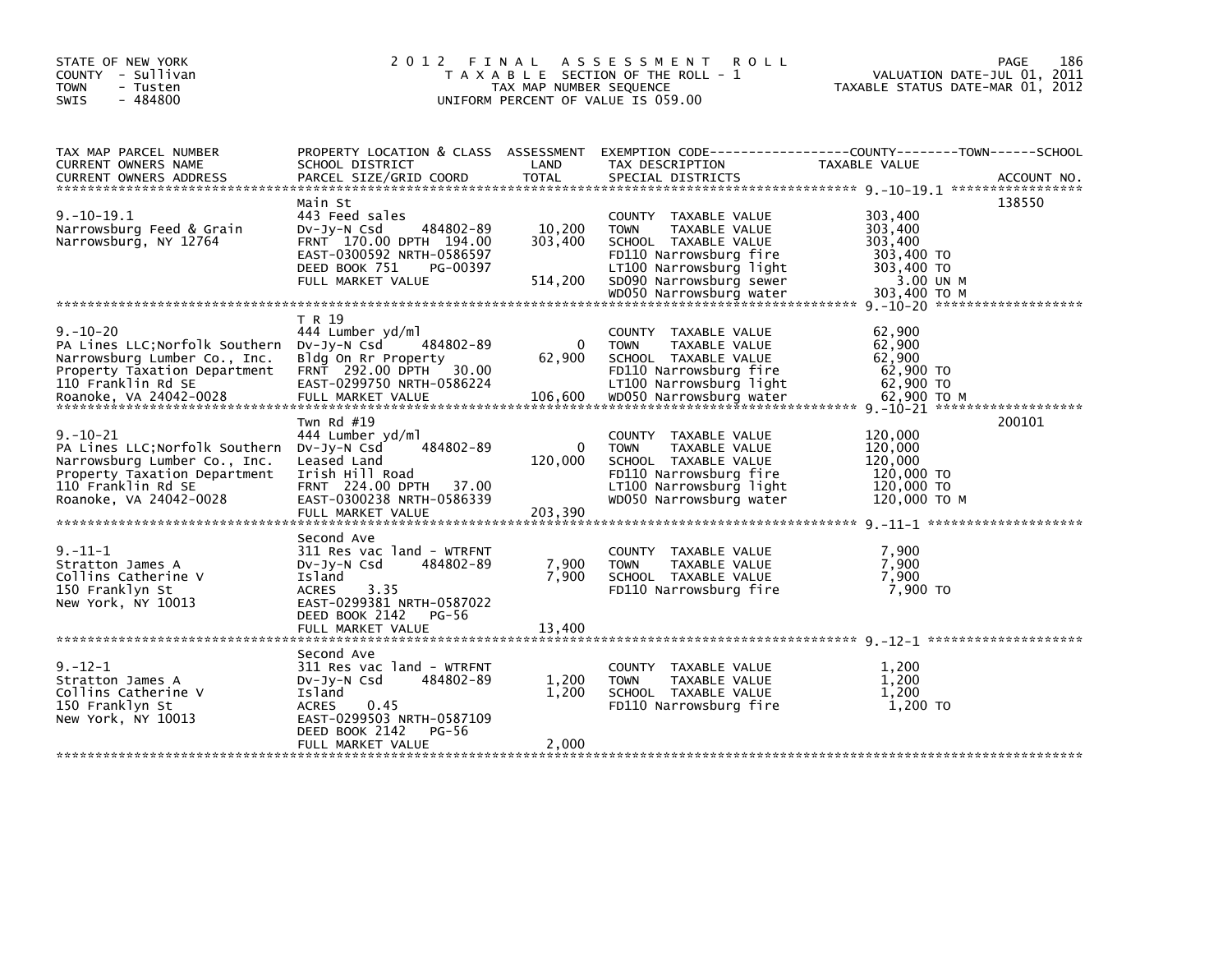| STATE OF NEW YORK<br>- Sullivan<br>COUNTY<br><b>TOWN</b><br>- Tusten<br>- 484800<br>SWIS | 2012 FINAL ASSESSMENT ROLL<br>T A X A B L E SECTION OF THE ROLL - 1<br>TAX MAP NUMBER SEQUENCE<br>UNIFORM PERCENT OF VALUE IS 059.00 | 187<br>PAGE<br>VALUATION DATE-JUL 01, 2011<br>TAXABLE STATUS DATE-MAR 01, 2012 |                                |                                                                                      |
|------------------------------------------------------------------------------------------|--------------------------------------------------------------------------------------------------------------------------------------|--------------------------------------------------------------------------------|--------------------------------|--------------------------------------------------------------------------------------|
| TAX MAP PARCEL NUMBER<br>CURRENT OWNERS NAME                                             | PROPERTY LOCATION & CLASS ASSESSMENT<br>SCHOOL DISTRICT LAND                                                                         |                                                                                | TAX DESCRIPTION                | EXEMPTION        CODE-----------------COUNTY-------TOWN------SCHOOL<br>TAXABLE VALUE |
| <b>CURRENT OWNERS ADDRESS</b>                                                            | PARCEL SIZE/GRID COORD TOTAL SPECIAL DISTRICTS                                                                                       |                                                                                |                                | ACCOUNT NO.                                                                          |
|                                                                                          | Second Ave                                                                                                                           |                                                                                |                                |                                                                                      |
| $9. - 13 - 1$                                                                            | 311 Res vac land - WTRFNT                                                                                                            |                                                                                | <b>COUNTY</b><br>TAXABLE VALUE | 700                                                                                  |
| Stratton James A                                                                         | DV-Jy-N Csd 484802-89                                                                                                                | 700                                                                            | TAXABLE VALUE<br><b>TOWN</b>   | 700                                                                                  |
| Collins Catherine V                                                                      | Island                                                                                                                               | 700                                                                            | SCHOOL TAXABLE VALUE           | 700                                                                                  |
| 150 Franklyn St                                                                          | ACRES 0.26                                                                                                                           |                                                                                | FD110 Narrowsburg fire         | 700 TO                                                                               |
| New York, NY 10013                                                                       | EAST-0299811 NRTH-0586884                                                                                                            |                                                                                |                                |                                                                                      |
|                                                                                          | DEED BOOK 2142 PG-56                                                                                                                 |                                                                                |                                |                                                                                      |
|                                                                                          | FULL MARKET VALUE                                                                                                                    | 1.200                                                                          |                                |                                                                                      |
|                                                                                          |                                                                                                                                      |                                                                                |                                |                                                                                      |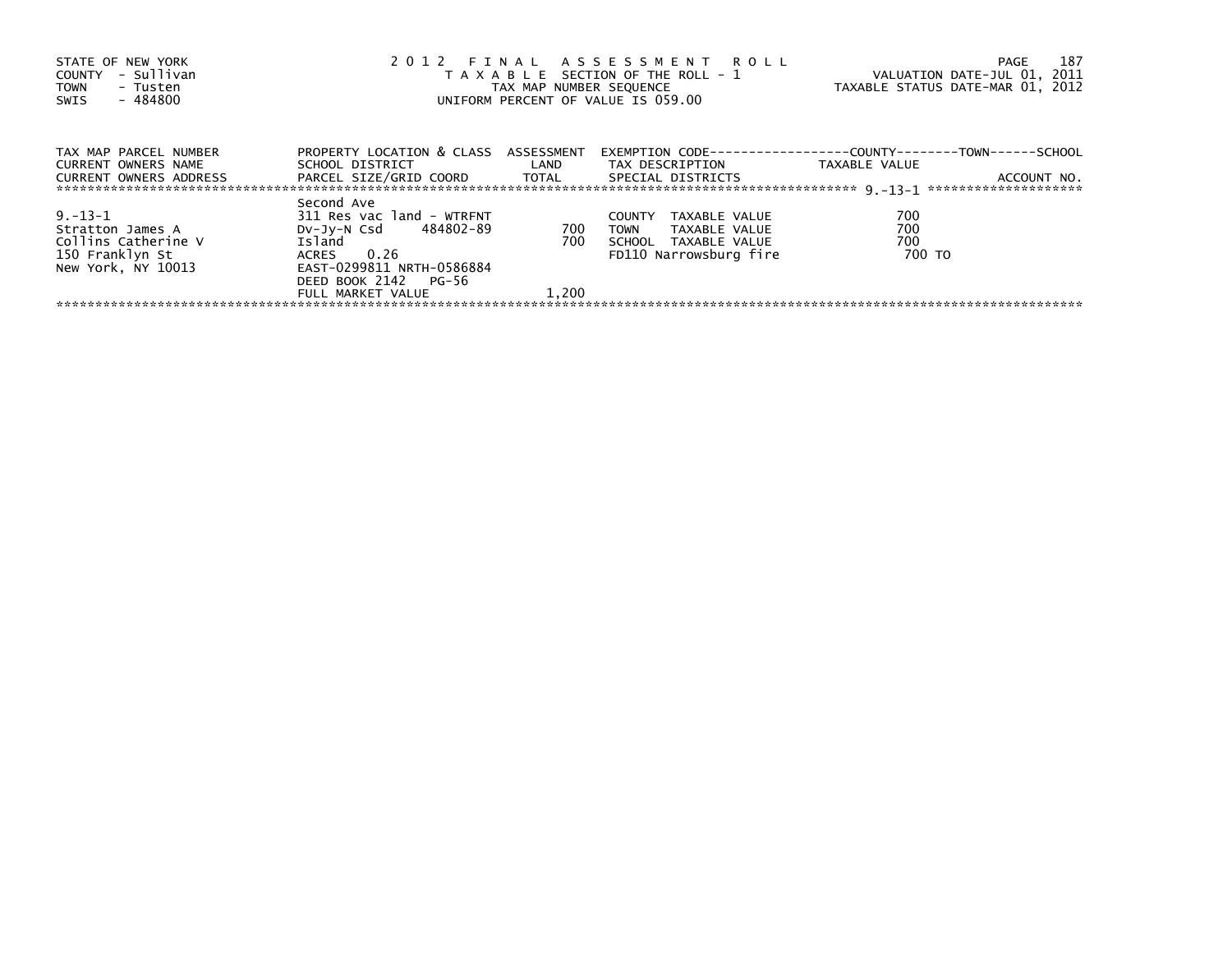| STATE OF NEW YORK<br>COUNTY - Sullivan<br>TOWN<br>- Tusten<br>- 484800<br>SWIS | 2012 FINAL ASSESSMENT ROLL<br>T A X A B L E SECTION OF THE ROLL - 1<br>MAP SECTION - 009<br>$SUB - SECTION -$ | 188<br>PAGE<br>VALUATION DATE-JUL 01, 2011<br>TAXABLE STATUS DATE-MAR 01, 2012<br>RPS150/V04/L015 |
|--------------------------------------------------------------------------------|---------------------------------------------------------------------------------------------------------------|---------------------------------------------------------------------------------------------------|
|                                                                                | UNIFORM PERCENT OF VALUE IS 059.00                                                                            | CURRENT DATE 6/19/2012                                                                            |

# \*\*\* S P E C I A L D I S T R I C T S U M M A R Y \*\*\*

| CODE | DISTRICT NAME                                | TOTAL<br>PARCELS | EXTENSION<br><b>TYPE</b> | EXTENSION<br><b>VALUE</b> | AD VALOREM<br>VALUE  | <b>EXEMPT</b><br>AMOUNT | <b>TAXABLE</b><br><b>VALUE</b> |
|------|----------------------------------------------|------------------|--------------------------|---------------------------|----------------------|-------------------------|--------------------------------|
|      | FD110 Narrowsburg fi<br>LT100 Narrowsburg li |                  | 50 TOTAL<br>47 TOTAL     |                           | 4449.000<br>4439.200 | 3,480<br>3.480          | 4445.520<br>4435.720           |
|      | SD090 Narrowsburg se<br>WD050 Narrowsburg wa |                  | 45 UNITS M<br>47 TOTAL M | 82.50                     | 4439.200             | 3,480                   | 82.50<br>4435.720              |

### \*\*\* S C H O O L D I S T R I C T S U M M A R Y \*\*\*

| CODE   | DISTRICT NAME | <b>TOTAL</b><br><b>PARCELS</b> | ASSESSED<br>LAND | ASSESSED<br><b>TOTAL</b> | <b>EXEMPT</b><br><b>AMOUNT</b> | <b>TOTAL</b><br><b>TAXABLE</b> | <b>STAR</b><br><b>AMOUNT</b> | <b>STAR</b><br><b>TAXABLE</b> |
|--------|---------------|--------------------------------|------------------|--------------------------|--------------------------------|--------------------------------|------------------------------|-------------------------------|
| 484802 | DV-JY-N Csd   | 50                             | 767.700          | 4449.000                 | 40.730                         | 4408.270                       | 425.280                      | 3982,990                      |
|        | SUB-TOTAL     | 50                             | 767.700          | 4449.000                 | 40.730                         | 4408.270                       | 425.280                      | 3982,990                      |
| 484889 | Nar Library   | 50                             | 767.700          | 4449.000                 | 40.730                         | 4408.270                       | 425.280                      | 3982,990                      |
|        | T O T A L     | 100                            | 1535,400         | 8898,000                 | 81,460                         | 8816,540                       | 850,560                      | 7965,980                      |

### \*\*\* S Y S T E M C O D E S S U M M A R Y \*\*\*

### NO SYSTEM EXEMPTIONS AT THIS LEVEL

### \*\*\* E X E M P T I O N S U M M A R Y \*\*\*

| <b>CODE</b> | DESCRIPTION  | <b>TOTAL</b><br><b>PARCELS</b> | <b>COUNTY</b> | <b>TOWN</b> | <b>SCHOOL</b> |
|-------------|--------------|--------------------------------|---------------|-------------|---------------|
| 41121       | WAR VET      |                                | 37,425        | 37,425      |               |
| 41131       | COMBAT VET   |                                | 44,725        | 44,725      |               |
| 41161       | $CW_15_VET/$ |                                | 6,960         | 6,960       |               |
| 41690       | RPTL466_C    |                                | 3,480         | 3,480       | 3,480         |
| 41800       | AGED-CTS     |                                | 27,938        | 27,938      | 37,250        |
| 41834       | STAR EN      | b                              |               |             | 216,480       |
| 41854       | STAR B       | 12                             |               |             | 208,800       |
|             | ΤΟΤΑL        | 27                             | 120,528       | 120,528     | 466,010       |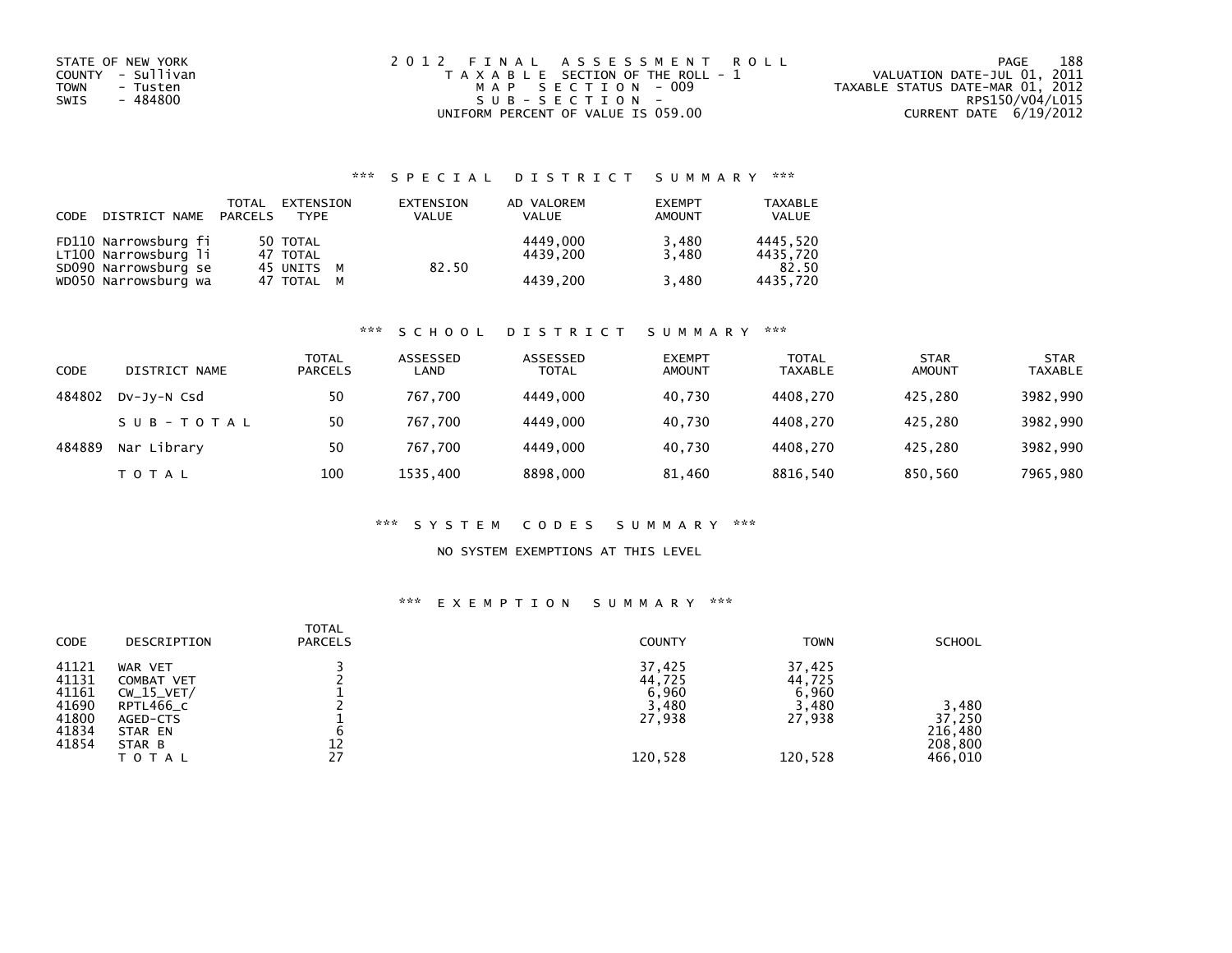| STATE OF NEW YORK       | 2012 FINAL ASSESSMENT ROLL            | 189<br>PAGE                      |
|-------------------------|---------------------------------------|----------------------------------|
| COUNTY - Sullivan       | T A X A B L E SECTION OF THE ROLL - 1 | VALUATION DATE-JUL 01, 2011      |
| <b>TOWN</b><br>- Tusten | MAP SECTION - 009                     | TAXABLE STATUS DATE-MAR 01, 2012 |
| - 484800<br>SWIS        | SUB-SECTION-                          | RPS150/V04/L015                  |
|                         | UNIFORM PERCENT OF VALUE IS 059.00    | CURRENT DATE $6/19/2012$         |

# \*\*\* G R A N D T O T A L S \*\*\*

| ROLL<br><b>SEC</b> | DESCRIPTION    | <b>TOTAL</b><br><b>PARCELS</b> | ASSESSEP<br>LAND | `SSESSED<br>TOTAL | <b>TAXABLE</b><br><b>COUNT</b> | <b>TAXABLE</b><br><b>TOWN</b> | <b>TAXABLE</b><br><b>SCHOOL</b> | <b>STAR</b><br><b>TAXABLE</b> |
|--------------------|----------------|--------------------------------|------------------|-------------------|--------------------------------|-------------------------------|---------------------------------|-------------------------------|
|                    | <b>TAXABLE</b> | 50                             | 700. َ<br>767    | 1440<br>,000      | ີລາວ                           | ס רכי                         | 4408.270                        | ,990<br>3982                  |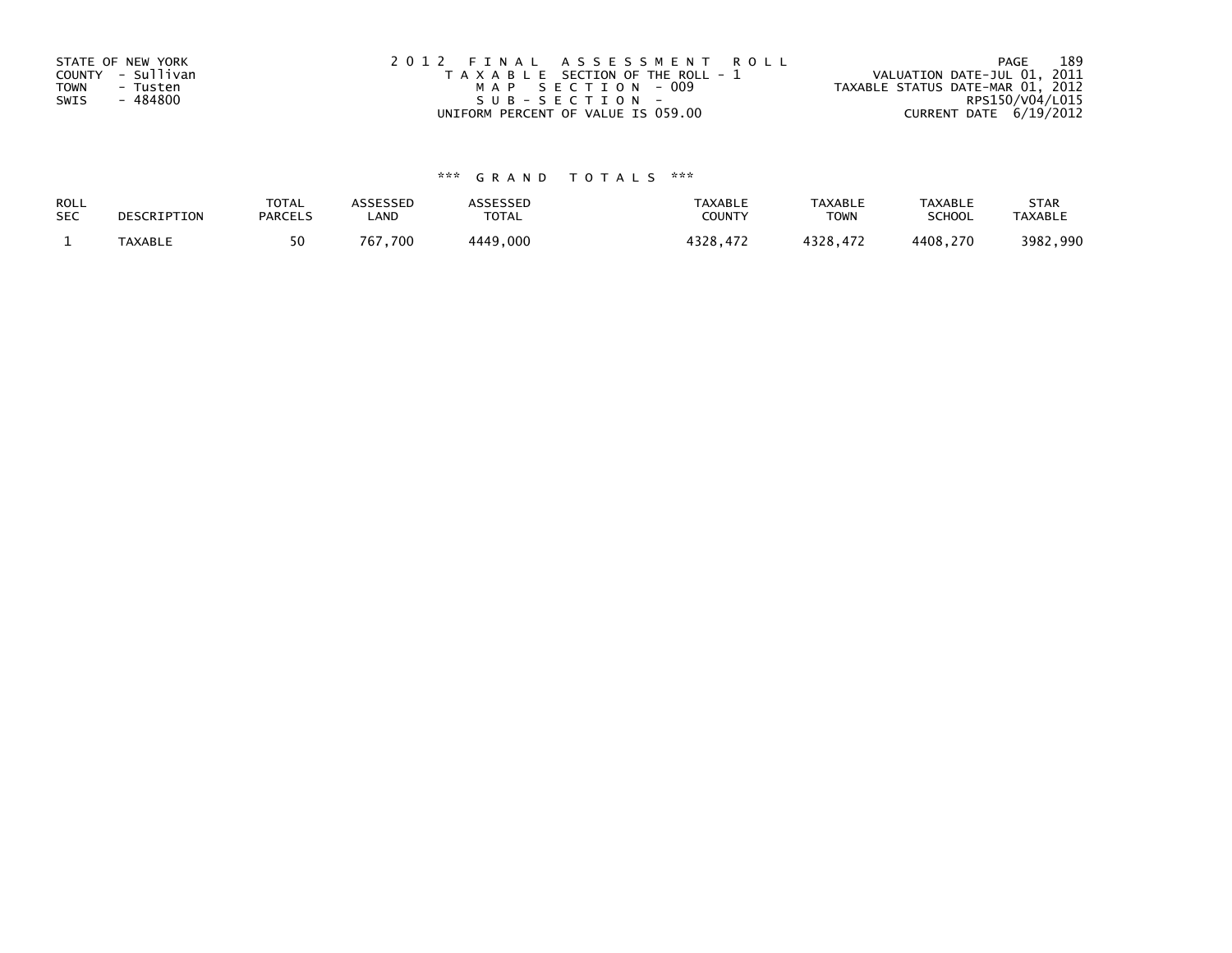| STATE OF NEW YORK<br>COUNTY - Sullivan<br>- Tusten<br><b>TOWN</b><br>$-484800$<br>SWIS                                                       | 2012<br>FINAL                                                                                                                                                          | TAX MAP NUMBER SEQUENCE      | A S S E S S M E N T<br><b>ROLL</b><br>T A X A B L E SECTION OF THE ROLL - 1<br>UNIFORM PERCENT OF VALUE IS 059.00                                                                                                                                     | VALUATION DATE-JUL 01, 2011<br>TAXABLE STATUS DATE-MAR 01, 2012                                        | 190<br><b>PAGE</b> |
|----------------------------------------------------------------------------------------------------------------------------------------------|------------------------------------------------------------------------------------------------------------------------------------------------------------------------|------------------------------|-------------------------------------------------------------------------------------------------------------------------------------------------------------------------------------------------------------------------------------------------------|--------------------------------------------------------------------------------------------------------|--------------------|
| TAX MAP PARCEL NUMBER<br>CURRENT OWNERS NAME                                                                                                 | PROPERTY LOCATION & CLASS ASSESSMENT<br>SCHOOL DISTRICT                                                                                                                | LAND                         | EXEMPTION CODE-----------------COUNTY--------TOWN------SCHOOL<br>TAX DESCRIPTION                                                                                                                                                                      | TAXABLE VALUE                                                                                          |                    |
| $10. -1 - 1.1$<br>Santana Nikolay<br>Santana Laura<br>4 Juneau Blvd<br>Woodbury, NY 11797                                                    | Main St<br>480 Mult-use bld<br>484802-89<br>$Dv$ -J $v$ -N Csd<br>Lot A<br>FRNT 140.50 DPTH 99.70<br>EAST-0300936 NRTH-0586961<br>DEED BOOK 2489 PG-385                | 11,800<br>175,000            | COUNTY TAXABLE VALUE<br><b>TOWN</b><br>TAXABLE VALUE<br>SCHOOL TAXABLE VALUE<br>FD110 Narrowsburg fire<br>SD090 Narrowsburg light<br>SD090 Narrowsburg sewer<br>WD050 Narrowsburg                                                                     | 175,000<br>175,000<br>175.000<br>175,000 TO<br>175,000 TO<br>6.00 UN M                                 | 127951             |
| $10. -1 - 1.2$<br>Delaware Valley Arts Alliance, Dv-Jy-N Csd<br>Main St<br>PO Box 170<br>Narrowsburg, NY 12764                               | Main St<br>681 Culture bldg<br>484802-89<br>FRNT 91.90 DPTH 130.00<br><b>BANK 60806</b><br>EAST-0300923 NRTH-0586834<br>DEED BOOK 995<br>PG-00153<br>FULL MARKET VALUE | 12,300<br>175,000<br>296,600 | N/P IMPROV 25230<br>COUNTY TAXABLE VALUE<br><b>TOWN</b><br>TAXABLE VALUE<br>SCHOOL TAXABLE VALUE<br>FD110 Narrowsburg fire<br>152,500 EX<br>LT100 Narrowsburg light<br>152,500 EX<br>SD090 Narrowsburg sewer<br>WD050 Narrowsburg water<br>152,500 EX | 152,500<br>152,500<br>22,500<br>22,500<br>22,500<br>22,500 TO<br>22,500 TO<br>2.00 UN M<br>22,500 TO M | 152,500            |
| $10. -1 - 1.3$<br>Santana Nikolay<br>Santana Laura<br>4 Juneau Blvd<br>Woodbury, NY 11797                                                    | Main St<br>480 Mult-use bld<br>484802-89<br>$Dv-Jy-N$ Csd<br>FRNT 55.90 DPTH 100.00<br>EAST-0300931 NRTH-0586905<br>DEED BOOK 2489 PG-385<br>FULL MARKET VALUE         | 11,400<br>88,200<br>149,500  | COUNTY TAXABLE VALUE<br><b>TOWN</b><br>TAXABLE VALUE<br>SCHOOL TAXABLE VALUE<br>FD110 Narrowsburg fire<br>LT100 Narrowsburg light<br>SD090 Narrowsburg sewer                                                                                          | 88,200<br>88,200<br>88,200<br>88,200 TO<br>88,200 TO<br>1.00 UN M                                      |                    |
|                                                                                                                                              | $CO$ Rd $24$                                                                                                                                                           |                              | WD050 Narrowsburg water                                                                                                                                                                                                                               | 88.200 TO M                                                                                            | 113800             |
| $10. -1 - 2$<br>Nagpal Dental Associates PC<br>Port Jervis Professional Plaza FRNT 78.60 DPTH 200.00<br>16 Front St<br>Port Jervis, NY 12771 | 483 Converted Re<br>484802-89<br>DV-Jy-N Csd<br>EAST-0301008 NRTH-0586889<br>DEED BOOK 1211 PG-00026                                                                   | 15,000<br>75,500             | COUNTY TAXABLE VALUE<br>TAXABLE VALUE<br><b>TOWN</b><br>SCHOOL TAXABLE VALUE<br>FD110 Narrowsburg fire<br>LT100 Narrowsburg light                                                                                                                     | 75,500<br>75,500<br>75,500<br>75,500 TO<br>75,500 TO                                                   |                    |
|                                                                                                                                              | FULL MARKET VALUE                                                                                                                                                      | 128,000                      | SD090 Narrowsburg sewer<br>WD050 Narrowsburg water                                                                                                                                                                                                    | 2.50 UN M<br>75.500 TO M                                                                               |                    |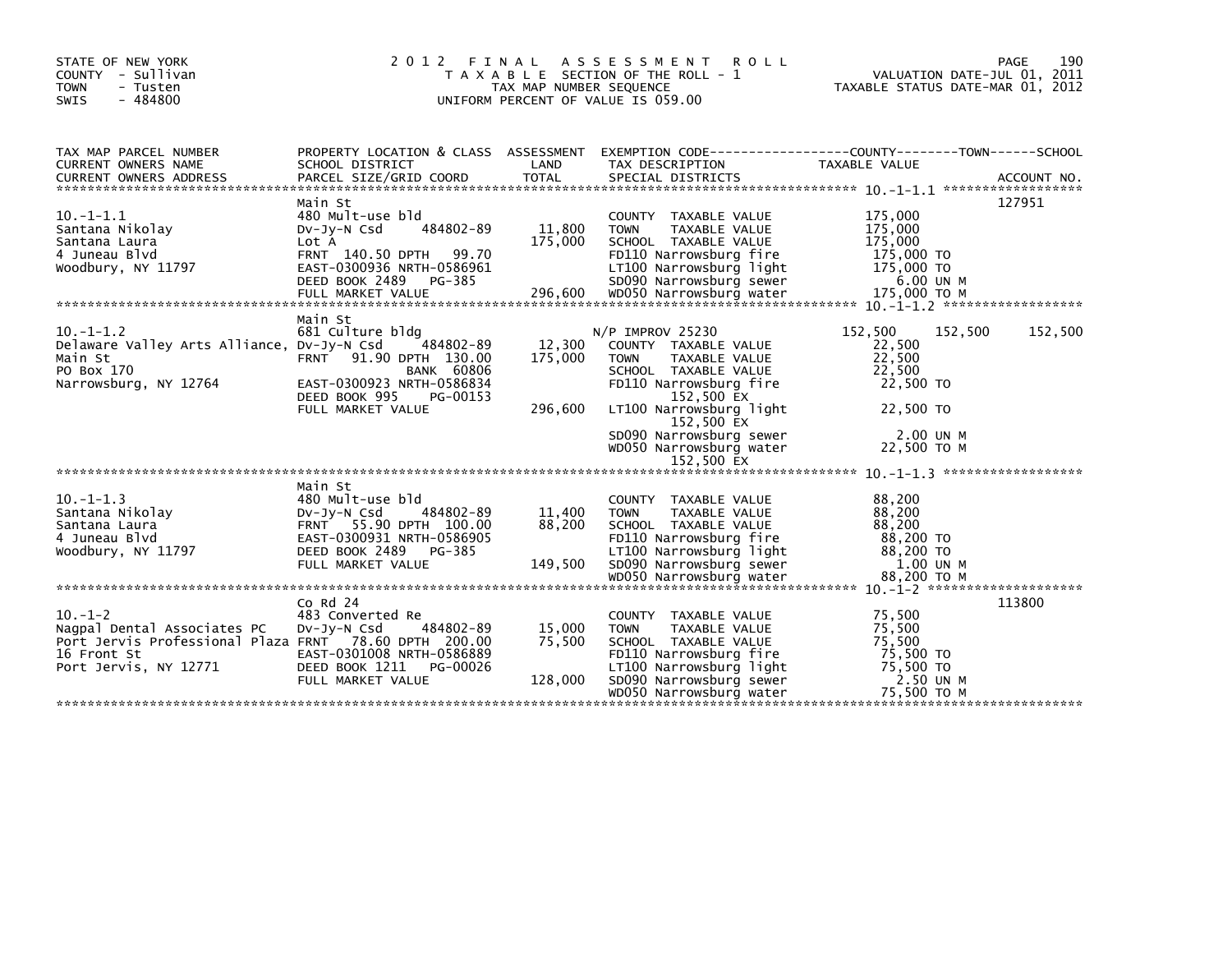| STATE OF NEW YORK<br>COUNTY - Sullivan<br><b>TOWN</b><br>- Tusten<br>$-484800$<br><b>SWIS</b>        | 2012 FINAL                                                                                                                                                            | TAX MAP NUMBER SEQUENCE      | A S S E S S M E N T<br><b>ROLL</b><br>T A X A B L E SECTION OF THE ROLL - 1<br>UNIFORM PERCENT OF VALUE IS 059.00                                                                                            | TAXABLE STATUS DATE-MAR 01, 2012                                                           | 191<br>PAGE<br>VALUATION DATE-JUL 01, 2011 |
|------------------------------------------------------------------------------------------------------|-----------------------------------------------------------------------------------------------------------------------------------------------------------------------|------------------------------|--------------------------------------------------------------------------------------------------------------------------------------------------------------------------------------------------------------|--------------------------------------------------------------------------------------------|--------------------------------------------|
| TAX MAP PARCEL NUMBER<br>CURRENT OWNERS NAME<br><b>CURRENT OWNERS ADDRESS</b>                        | SCHOOL DISTRICT<br>PARCEL SIZE/GRID COORD                                                                                                                             | LAND<br><b>TOTAL</b>         | PROPERTY LOCATION & CLASS ASSESSMENT EXEMPTION CODE----------------COUNTY-------TOWN------SCHOOL<br>TAX DESCRIPTION<br>SPECIAL DISTRICTS                                                                     | TAXABLE VALUE                                                                              | ACCOUNT NO.                                |
|                                                                                                      | $Co$ Rd $24$                                                                                                                                                          |                              |                                                                                                                                                                                                              |                                                                                            | 108855                                     |
| $10. -1 - 3$<br>Janie's Children's Parties LLC Dv-Jy-N Csd<br>Sloyer Jane<br>86 Auerbach Ln          | 210 1 Family Res<br>484802-89<br>FRNT 93.00 DPTH 205.00<br>EAST-0301068 NRTH-0586857                                                                                  | 18,600<br>100,300            | COUNTY TAXABLE VALUE<br><b>TOWN</b><br>TAXABLE VALUE<br>SCHOOL TAXABLE VALUE<br>FD110 Narrowsburg fire                                                                                                       | 100,300<br>100, 300<br>100,300<br>100,300 TO                                               |                                            |
| Lawrence, NY 11559                                                                                   | DEED BOOK 3211<br>PG-103<br>FULL MARKET VALUE                                                                                                                         | 170,000                      | LT100 Narrowsburg light<br>SD090 Narrowsburg sewer                                                                                                                                                           | 100,300 TO<br>1.00 UN M                                                                    |                                            |
|                                                                                                      | MAINST Co Rd 24                                                                                                                                                       |                              |                                                                                                                                                                                                              |                                                                                            | 143750                                     |
| $10.-1-4.1$<br>Janie's Children's Properties DV-Jy-N Csd<br>86 Auerbach Ln<br>Lawrence, NY 11559     | 449 Other Storag<br>484802-89<br>FRNT 114.80 DPTH 123.00<br>EAST-0301053 NRTH-0586686<br>DEED BOOK 2197 PG-464                                                        | 7,700<br>23,400              | COUNTY TAXABLE VALUE<br>TAXABLE VALUE<br><b>TOWN</b><br>SCHOOL TAXABLE VALUE<br>FD110 Narrowsburg fire<br>LT100 Narrowsburg light                                                                            | 23,400<br>23,400<br>23,400<br>23,400 TO<br>23,400 TO                                       |                                            |
|                                                                                                      | FULL MARKET VALUE                                                                                                                                                     | 39,700                       | SD090 Narrowsburg sewer<br>WD050 Narrowsburg water                                                                                                                                                           | .00 UN M<br>23,400 TO M                                                                    |                                            |
|                                                                                                      |                                                                                                                                                                       |                              |                                                                                                                                                                                                              |                                                                                            |                                            |
| $10. -1 - 4.2$<br>Bodens Lorraine E<br>PO Box 259<br>Narrowsburg, NY 12764                           | Cty Hwy #24<br>210 1 Family Res<br>484802-89<br>$Dv-Jy-N$ Csd<br>FRNT 74.11 DPTH 210.00<br>EAST-0301135 NRTH-0586813<br>DEED BOOK 1309<br>PG-121<br>FULL MARKET VALUE | 78,200<br>132,500            | 41800<br>AGED-CTS<br>41834<br>13,500 STAR EN<br>COUNTY TAXABLE VALUE<br><b>TOWN</b><br>TAXABLE VALUE<br>SCHOOL TAXABLE VALUE<br>FD110 Narrowsburg fire<br>LT100 Narrowsburg light<br>SD090 Narrowsburg sewer | 39,100<br>$\mathbf{0}$<br>39,100<br>39,100<br>3,020<br>78,200 TO<br>78,200 TO<br>1.00 UN M | 39,100<br>39,100<br>36,080<br>0            |
|                                                                                                      |                                                                                                                                                                       |                              |                                                                                                                                                                                                              |                                                                                            |                                            |
| $10. -1 - 5$<br>Janie's Children's Theatre LLC Dv-Jy-N Csd<br>86 Auerbach Ln<br>Lawrence, NY 11559   | Co Rd 24<br>482 Det row bldg<br>484802-89<br><b>ACRES</b><br>0.60<br>EAST-0301150 NRTH-0586700<br>DEED BOOK 2721<br>PG-254<br>FULL MARKET VALUE                       | 20,900<br>100,000<br>169,500 | COUNTY TAXABLE VALUE<br>TAXABLE VALUE<br><b>TOWN</b><br>SCHOOL TAXABLE VALUE<br>FD110 Narrowsburg fire<br>LT100 Narrowsburg light<br>SD090 Narrowsburg sewer<br>WD050 Narrowsburg water                      | 100,000<br>100,000<br>100,000<br>100,000 TO<br>100,000 TO<br>4.00 UN M<br>100,000 TO M     | 128000                                     |
|                                                                                                      |                                                                                                                                                                       |                              |                                                                                                                                                                                                              |                                                                                            |                                            |
| $10. -1 - 6.1$<br>Janie's Children's Theatre LLC DV-Jy-N Csd<br>86 Auerbach Ln<br>Lawrence, NY 11559 | Co Rd 24<br>314 Rural vac<10<br>484802-89<br>8.00 DPTH 260.00<br><b>FRNT</b><br>0.02<br>ACRES<br>EAST-0306387 NRTH-0583240<br>DEED BOOK 2721<br>PG-254                | 1,000<br>1.000               | COUNTY TAXABLE VALUE<br>TAXABLE VALUE<br><b>TOWN</b><br>SCHOOL TAXABLE VALUE<br>FD110 Narrowsburg fire<br>LT100 Narrowsburg light<br>SD090 Narrowsburg sewer                                                 | 1,000<br>1,000<br>1.000<br>1,000 TO<br>1,000 TO<br>.00 UN M                                | 113200                                     |
|                                                                                                      | FULL MARKET VALUE                                                                                                                                                     | 1,700                        | WD050 Narrowsburg water                                                                                                                                                                                      | 1,000 ТО М                                                                                 |                                            |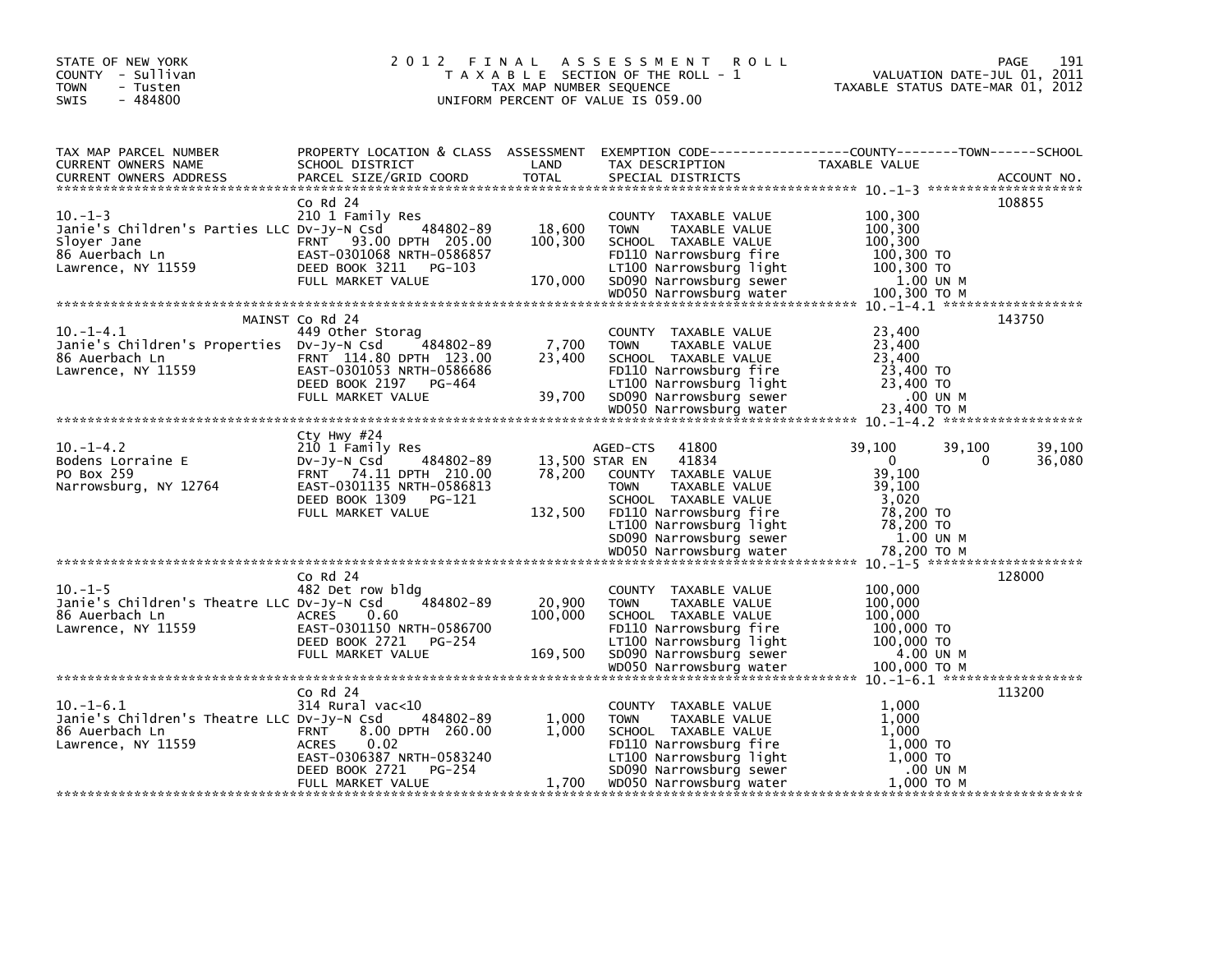| STATE OF NEW YORK<br>COUNTY - Sullivan<br><b>TOWN</b><br>- Tusten<br>$-484800$<br><b>SWIS</b>                                                                                                                                                                                                          | 2 0 1 2<br>FINAL                                                                                                                                                      | TAX MAP NUMBER SEQUENCE     | ASSESSMENT<br><b>ROLL</b><br>T A X A B L E SECTION OF THE ROLL - 1<br>UNIFORM PERCENT OF VALUE IS 059.00                                                                                                              | TAXABLE STATUS DATE-MAR 01, 2012                                                      | PAGE<br>192<br>VALUATION DATE-JUL 01, 2011 |
|--------------------------------------------------------------------------------------------------------------------------------------------------------------------------------------------------------------------------------------------------------------------------------------------------------|-----------------------------------------------------------------------------------------------------------------------------------------------------------------------|-----------------------------|-----------------------------------------------------------------------------------------------------------------------------------------------------------------------------------------------------------------------|---------------------------------------------------------------------------------------|--------------------------------------------|
| TAX MAP PARCEL NUMBER<br>CURRENT OWNERS NAME                                                                                                                                                                                                                                                           | SCHOOL DISTRICT                                                                                                                                                       | LAND                        | PROPERTY LOCATION & CLASS ASSESSMENT EXEMPTION CODE----------------COUNTY-------TOWN------SCHOOL<br>TAX DESCRIPTION                                                                                                   | TAXABLE VALUE                                                                         |                                            |
| $10. -1 - 9$<br>Chen Fenming<br>6205 Fifth Ave<br>Brooklyn, NY 11220<br>wood warrowsburg water 54,000 TO M باسم معلم wood Marrowsburg water 54,000 TO M باسم معلمة معلمة معلمة معلمة معلمة معلمة معلمة معلمة معلمة معلمة معلمة معلمة معلمة معلمة معلمة معلمة معلمة معلمة معلمة معلمة معلمة معلمة معلمة | $Co$ Rd $24$<br>210 1 Family Res<br>484802-89<br>DV-JV-N Csd<br>FRNT 108.00 DPTH 160.00<br>EAST-0306155 NRTH-0583441<br>DEED BOOK 2012<br>PG-409<br>FULL MARKET VALUE | 12.100<br>54,000<br>91,500  | 41854<br>STAR B<br>COUNTY TAXABLE VALUE<br><b>TOWN</b><br>TAXABLE VALUE<br>SCHOOL TAXABLE VALUE<br>FD110 Narrowsburg fire<br>LT100 Narrowsburg light<br>SD090 Narrowsburg sewer                                       | $\Omega$<br>54,000<br>54,000<br>36,600<br>54,000 TO<br>54,000 TO<br>1.00 UN M         | 110900<br>$\Omega$<br>17,400               |
| $10. -1 - 10.1$<br>Narrowsburg Feed & Grain<br>Narrowsburg, NY 12764                                                                                                                                                                                                                                   | Main St<br>449 Other Storag<br>DV-JY-N Csd<br>484802-89<br>FRNT 150.00 DPTH 163.00<br>EAST-0300956 NRTH-0586200<br>DEED BOOK 751<br>PG-00397<br>FULL MARKET VALUE     | 10,000<br>71,000<br>120,300 | COUNTY TAXABLE VALUE<br><b>TOWN</b><br>TAXABLE VALUE<br>SCHOOL TAXABLE VALUE<br>FD110 Narrowsburg fire<br>LT100 Narrowsburg light<br>SD090 Narrowsburg sewer                                                          | 71,000<br>71,000<br>71,000<br>71,000 TO<br>71,000 TO<br>.00 UN M                      | 138600                                     |
| $10. -1 - 10.3$<br>PA Lines LLC; Norfolk Southern DV-Jy-N Csd<br>Kelly John & Josephine<br>Property Taxation Departmnet FRNT 20.00 DPTH<br>110 Franklin Rd SE<br>Roanoke, VA 24042-0028                                                                                                                | Church St<br>210 1 Family Res<br>484802-89<br>Land Owned By Con Rail<br>20.00<br>EAST-0301360 NRTH-0586440<br>DEED BOOK 773<br>PG-00822                               | $\Omega$<br>62,200          | COUNTY TAXABLE VALUE<br>TAXABLE VALUE<br><b>TOWN</b><br>SCHOOL TAXABLE VALUE<br>FD110 Narrowsburg fire<br>LT100 Narrowsburg light<br>SD090 Narrowsburg sewer                                                          | 62,200<br>62,200<br>62,200<br>62,200 TO<br>62,200 TO<br>1.00 UN M                     | 128001                                     |
| $10. -1 - 11$<br>Scheuren Ronald E<br>Scheuren Joan C<br>PO Box 124<br>Narrowsburg, NY 12764                                                                                                                                                                                                           | Twn Rd 33<br>210 1 Family Res<br>484802-89<br>DV-Jy-N Csd<br>FRNT 190.00 DPTH 81.00<br>EAST-0301270 NRTH-0586350<br>DEED BOOK 613<br>PG-00358<br>FULL MARKET VALUE    | 11,700<br>87,100<br>147,600 | 41834<br>STAR EN<br>TAXABLE VALUE<br><b>COUNTY</b><br>TAXABLE VALUE<br><b>TOWN</b><br>SCHOOL TAXABLE VALUE<br>FD110 Narrowsburg fire<br>LT100 Narrowsburg light<br>SD090 Narrowsburg sewer<br>WD050 Narrowsburg water | 0<br>87.100<br>87,100<br>51,020<br>87,100 TO<br>87,100 TO<br>1.00 UN M<br>87.100 ТО М | 147750<br>36,080<br>U                      |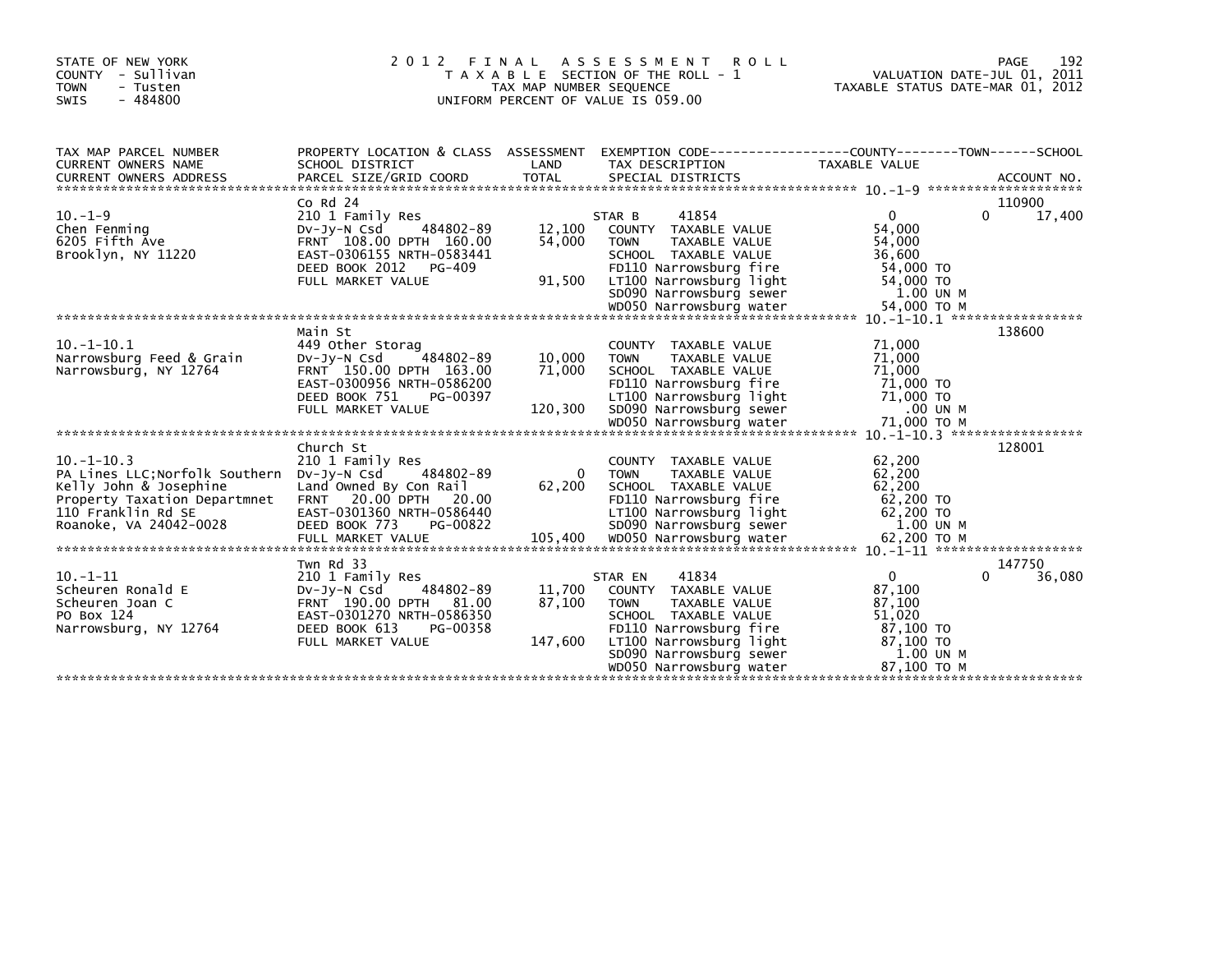| STATE OF NEW YORK<br>COUNTY - Sullivan<br><b>TOWN</b><br>- Tusten<br>$-484800$<br>SWIS                                   |                                                                                                                                                                         | TAX MAP NUMBER SEQUENCE      | 2012 FINAL ASSESSMENT<br><b>ROLL</b><br>T A X A B L E SECTION OF THE ROLL - 1<br>UNIFORM PERCENT OF VALUE IS 059.00                                                                                         | 193<br><b>PAGE</b><br>VALUATION DATE-JUL 01, 2011<br>TAXABLE STATUS DATE-MAR 01, 2012                                                   |
|--------------------------------------------------------------------------------------------------------------------------|-------------------------------------------------------------------------------------------------------------------------------------------------------------------------|------------------------------|-------------------------------------------------------------------------------------------------------------------------------------------------------------------------------------------------------------|-----------------------------------------------------------------------------------------------------------------------------------------|
| TAX MAP PARCEL NUMBER<br>CURRENT OWNERS NAME<br><b>CURRENT OWNERS ADDRESS</b>                                            | SCHOOL DISTRICT<br>PARCEL SIZE/GRID COORD                                                                                                                               | LAND<br><b>TOTAL</b>         | TAX DESCRIPTION<br>SPECIAL DISTRICTS                                                                                                                                                                        | PROPERTY LOCATION & CLASS ASSESSMENT EXEMPTION CODE----------------COUNTY-------TOWN------SCHOOL<br><b>TAXABLE VALUE</b><br>ACCOUNT NO. |
| $10. -1 - 12$<br>Richter Steven A<br>Schneider Heidi<br>38 Erie Ave<br>Narrowsburg, NY 12764                             | Twn Rd 33<br>210 1 Family Res<br>484802-89<br>$Dv$ -J $v$ -N Csd<br>FRNT 90.00 DPTH 81.00<br>EAST-0301190 NRTH-0586270<br>DEED BOOK 2295<br>PG-358<br>FULL MARKET VALUE | 12,000<br>65,000<br>110,200  | 41834<br>STAR EN<br>COUNTY TAXABLE VALUE<br>TAXABLE VALUE<br><b>TOWN</b><br>SCHOOL TAXABLE VALUE<br>FD110 Narrowsburg fire<br>LT100 Narrowsburg light<br>SD090 Narrowsburg sewer<br>WD050 Narrowsburg water | 146550<br>$\Omega$<br>0<br>36,080<br>65,000<br>65,000<br>28,920<br>65,000 TO<br>65,000 TO<br>1.00 UN M<br>65,000 TO M                   |
|                                                                                                                          |                                                                                                                                                                         |                              |                                                                                                                                                                                                             |                                                                                                                                         |
| $10. -1 - 14$<br>Stranahan Milton<br>Marge Janowski<br>6 Lake St<br>Narrowsburg, NY 12764                                | Twn Rd 33<br>210 1 Family Res<br>484802-89<br>$Dv-Jv-N$ Csd<br>FRNT 207.00 DPTH 150.00<br>EAST-0300956 NRTH-0586200<br>FULL MARKET VALUE                                | 17,500<br>98,000<br>166,100  | COUNTY TAXABLE VALUE<br><b>TOWN</b><br>TAXABLE VALUE<br>SCHOOL TAXABLE VALUE<br>FD110 Narrowsburg fire<br>LT100 Narrowsburg light<br>SD090 Narrowsburg sewer                                                | 152650<br>98,000<br>98,000<br>98,000<br>98,000 TO<br>98,000 TO<br>1.00 UN M                                                             |
|                                                                                                                          |                                                                                                                                                                         |                              |                                                                                                                                                                                                             |                                                                                                                                         |
|                                                                                                                          | Twn Rd 33                                                                                                                                                               |                              |                                                                                                                                                                                                             | 106175                                                                                                                                  |
| $10. - 1 - 16$<br>Janie's Children's Properties Dv-Jy-N Csd<br>Attn: Jane Sloyer<br>86 Auerbach Ln<br>Lawrence, NY 11559 | 484 1 use sm bld<br>484802-89<br>FRNT 175.00 DPTH 100.00<br>EAST-0299767 NRTH-0586854<br>DEED BOOK 2188<br>PG-679<br>FULL MARKET VALUE                                  | 13,700<br>60,000<br>101,700  | COUNTY TAXABLE VALUE<br><b>TOWN</b><br>TAXABLE VALUE<br>SCHOOL TAXABLE VALUE<br>FD110 Narrowsburg fire<br>LT100 Narrowsburg light<br>SD090 Narrowsburg sewer<br>WD050 Narrowsburg water                     | 60,000<br>60,000<br>60,000<br>60,000 TO<br>60,000 TO<br>1.50 UN M<br>60,000 ТО М                                                        |
|                                                                                                                          |                                                                                                                                                                         |                              |                                                                                                                                                                                                             |                                                                                                                                         |
| $10. - 1 - 17$<br>Janie's Children's Properties Dv-Jy-N Csd<br>86 Auerbach Ln<br>Lawrence, NY 11559                      | Main St<br>482 Det row bldg<br>484802-89<br>FRNT 76.50 DPTH 103.30<br>EAST-0300866 NRTH-0586528<br>DEED BOOK 2367<br>PG-200<br>FULL MARKET VALUE                        | 11,600<br>110,000<br>186,400 | COUNTY TAXABLE VALUE<br><b>TOWN</b><br>TAXABLE VALUE<br>SCHOOL TAXABLE VALUE<br>FD110 Narrowsburg fire<br>LT100 Narrowsburg light<br>SD090 Narrowsburg sewer<br>WD050 Narrowsburg water                     | 152600<br>110.000<br>110.000<br>110,000<br>110,000 TO<br>110,000 TO<br>1.00 UN M<br>110,000 TO M                                        |
|                                                                                                                          |                                                                                                                                                                         |                              |                                                                                                                                                                                                             |                                                                                                                                         |
| $10.-1-18.1$<br>Boregaard Pedro<br>St<br>PO Box 64<br>Narrowsburg, NY 12764                                              | 101 Main St<br>482 Det row bldg<br>484802-89<br>$Dv-Jv-N$ Csd<br>FRNT 36.30 DPTH 96.50<br>EAST-0300881 NRTH-0586577<br>DEED BOOK 3527<br>$PG-442$<br>FULL MARKET VALUE  | 9,300<br>110,700<br>187,600  | COUNTY TAXABLE VALUE<br>TAXABLE VALUE<br><b>TOWN</b><br>SCHOOL TAXABLE VALUE<br>FD110 Narrowsburg fire<br>LT100 Narrowsburg light<br>SD090 Narrowsburg sewer<br>WD050 Narrowsburg water                     | 143050<br>110,700<br>110,700<br>110,700<br>110,700 TO<br>110,700 TO<br>3.00 UN M<br>110,700 ТО М                                        |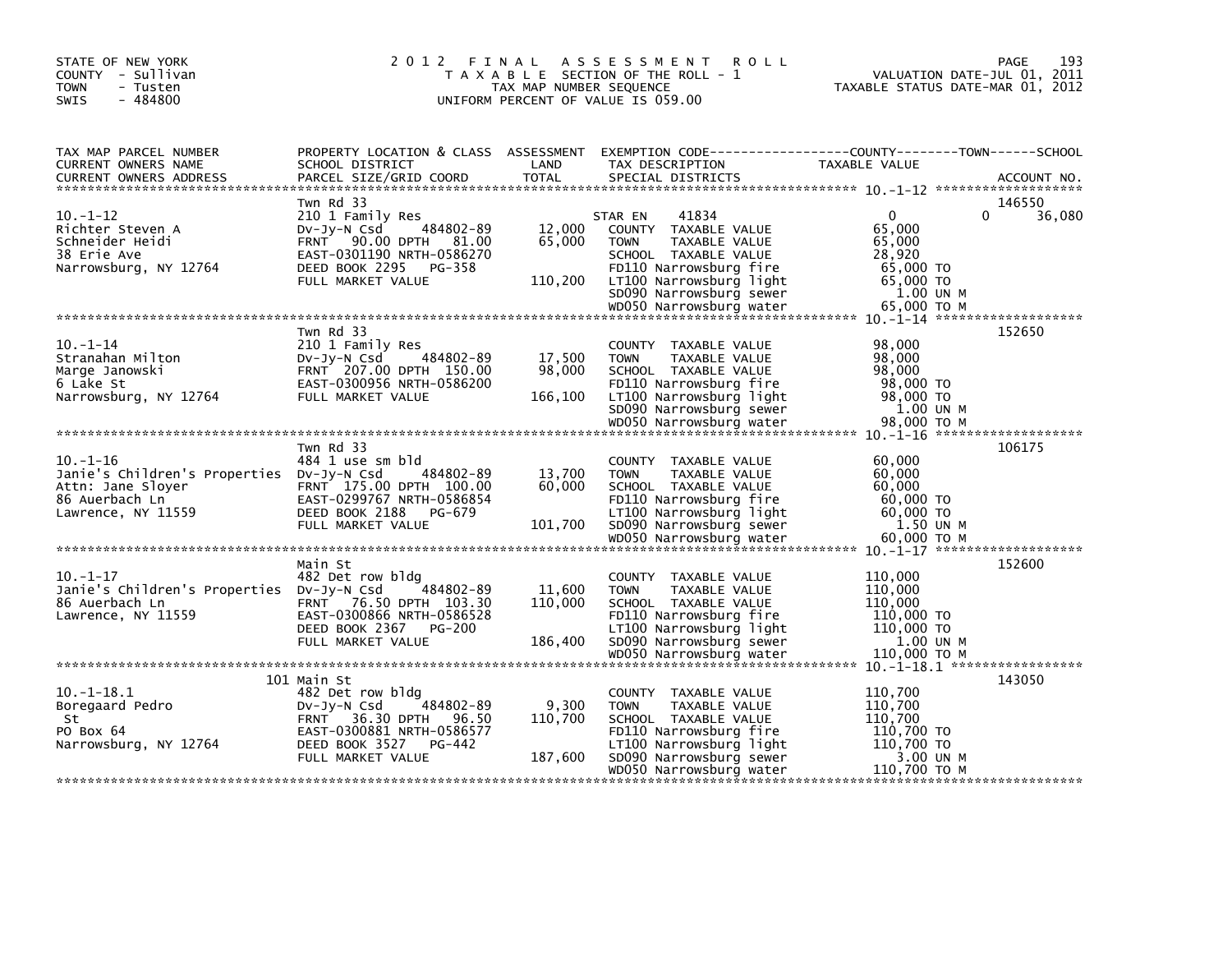| STATE OF NEW YORK<br>COUNTY - Sullivan<br><b>TOWN</b><br>- Tusten<br>$-484800$<br><b>SWIS</b>                                                         |                                                                                                                                                                   | TAX MAP NUMBER SEQUENCE      | 2012 FINAL ASSESSMENT<br><b>ROLL</b><br>T A X A B L E SECTION OF THE ROLL - 1<br>UNIFORM PERCENT OF VALUE IS 059.00                                                             | <b>PAGE</b><br>VALUATION DATE-JUL 01, 2011<br>TAXABLE STATUS DATE-MAR 01, 2012                                    | 194    |
|-------------------------------------------------------------------------------------------------------------------------------------------------------|-------------------------------------------------------------------------------------------------------------------------------------------------------------------|------------------------------|---------------------------------------------------------------------------------------------------------------------------------------------------------------------------------|-------------------------------------------------------------------------------------------------------------------|--------|
| TAX MAP PARCEL NUMBER<br>CURRENT OWNERS NAME                                                                                                          | SCHOOL DISTRICT                                                                                                                                                   | LAND                         | TAX DESCRIPTION                                                                                                                                                                 | PROPERTY LOCATION & CLASS ASSESSMENT EXEMPTION CODE----------------COUNTY-------TOWN------SCHOOL<br>TAXABLE VALUE |        |
| $10. - 1 - 19$<br>Bank of America<br>Corporate Real Estate Assessmt FRNT 116.00 DPTH 245.00<br>NC1-001-03-81<br>101 N Tryon St<br>Charlotte, NC 28255 | Main St<br>461 Bank<br>DV-Jy-N Csd<br>484802-89<br>EAST-0300990 NRTH-0586591<br>DEED BOOK 482<br>PG-00068<br>FULL MARKET VALUE                                    | 25,000<br>211,300<br>358,100 | COUNTY TAXABLE VALUE<br><b>TAXABLE VALUE</b><br><b>TOWN</b><br>SCHOOL TAXABLE VALUE<br>FD110 Narrowsburg fire<br>LT100 Narrowsburg light<br>SD090 Narrowsburg sewer             | 156100<br>211,300<br>211,300<br>211,300<br>211,300 TO<br>211,300 TO<br>2.00 UN M                                  |        |
| $10. - 1 - 21$<br>Nassau Homes Partnership<br>Papa Salvatore F<br>48 Sunset Blyd<br>Albany, NY 12205                                                  | Main St<br>652 Govt bldgs<br>484802-89<br>DV-Jy-N Csd<br>FRNT 80.00 DPTH 145.00<br>EAST-0300938 NRTH-0586738<br>DEED BOOK 2314 PG-89<br>FULL MARKET VALUE         | 15,000<br>151,100<br>256,100 | COUNTY TAXABLE VALUE<br><b>TOWN</b><br>TAXABLE VALUE<br>SCHOOL TAXABLE VALUE<br>FD110 Narrowsburg fire<br>LT100 Narrowsburg light<br>SD090 Narrowsburg sewer                    | 139500<br>151.100<br>151.100<br>151,100<br>151,100 TO<br>151.100 TO<br>1.50 UN M                                  |        |
|                                                                                                                                                       |                                                                                                                                                                   |                              |                                                                                                                                                                                 |                                                                                                                   |        |
| $10. -2 - 1$<br>Deighton Debbie<br>26 Kirk Rd<br>Narrowsburg, NY 12764                                                                                | Twn Rd 33<br>210 1 Family Res<br>484802-89<br>DV-Jy-N Csd<br>FRNT 160.00 DPTH 111.50<br>EAST-0301946 NRTH-0586884<br>DEED BOOK 2350 PG-200<br>FULL MARKET VALUE   | 14,100<br>32,000<br>54,200   | 41854<br>STAR B<br>COUNTY TAXABLE VALUE<br><b>TOWN</b><br>TAXABLE VALUE<br>SCHOOL TAXABLE VALUE<br>FD110 Narrowsburg fire<br>LT100 Narrowsburg light<br>SD090 Narrowsburg sewer | 161350<br>$\Omega$<br>0<br>32,000<br>32,000<br>14,600<br>32,000 TO<br>32,000 TO<br>1.00 UN M                      | 17,400 |
|                                                                                                                                                       | Nys Rte 97                                                                                                                                                        |                              |                                                                                                                                                                                 | 112900                                                                                                            |        |
| $10. -2 - 2$<br>Nedwetzky Roberta<br>PO Box 442<br>Narrowsburg, NY 12764                                                                              | $314$ Rural vac<10<br>484802-89<br>$Dv-Jv-N$ Csd<br><b>ACRES</b><br>1.40<br>EAST-0302752 NRTH-0586648<br>DEED BOOK 2415 PG-122<br>FULL MARKET VALUE               | 3,500<br>3,500<br>5,900      | COUNTY TAXABLE VALUE<br><b>TOWN</b><br>TAXABLE VALUE<br>SCHOOL TAXABLE VALUE<br>FD110 Narrowsburg fire<br>LT100 Narrowsburg light<br>SD090 Narrowsburg sewer                    | 3,500<br>3,500<br>3,500<br>3,500 TO<br>3,220 TO<br>.00 UN M                                                       |        |
|                                                                                                                                                       |                                                                                                                                                                   |                              |                                                                                                                                                                                 |                                                                                                                   |        |
| $10 - 2 - 3$<br>No Worries, LLC<br>PO Box 485<br>Narrowsburg, NY 12764                                                                                | Twn Rd 33<br>421 Restaurant<br>484802-89<br>$Dv-Jy-N$ Csd<br>FRNT 169.20 DPTH 122.20<br><b>BANK 60806</b><br>EAST-0301766 NRTH-0586666<br>DEED BOOK 2010 PG-55481 | 16,100<br>177,000            | COUNTY TAXABLE VALUE<br><b>TOWN</b><br>TAXABLE VALUE<br>SCHOOL TAXABLE VALUE<br>FD110 Narrowsburg fire<br>LT100 Narrowsburg light<br>SD090 Narrowsburg sewer                    | 142675<br>177,000<br>177,000<br>177,000<br>177,000 TO<br>177,000 TO<br>4.00 UN M                                  |        |
|                                                                                                                                                       | FULL MARKET VALUE                                                                                                                                                 | 300,000                      | WD050 Narrowsburg water                                                                                                                                                         | 177,000 ТО М                                                                                                      |        |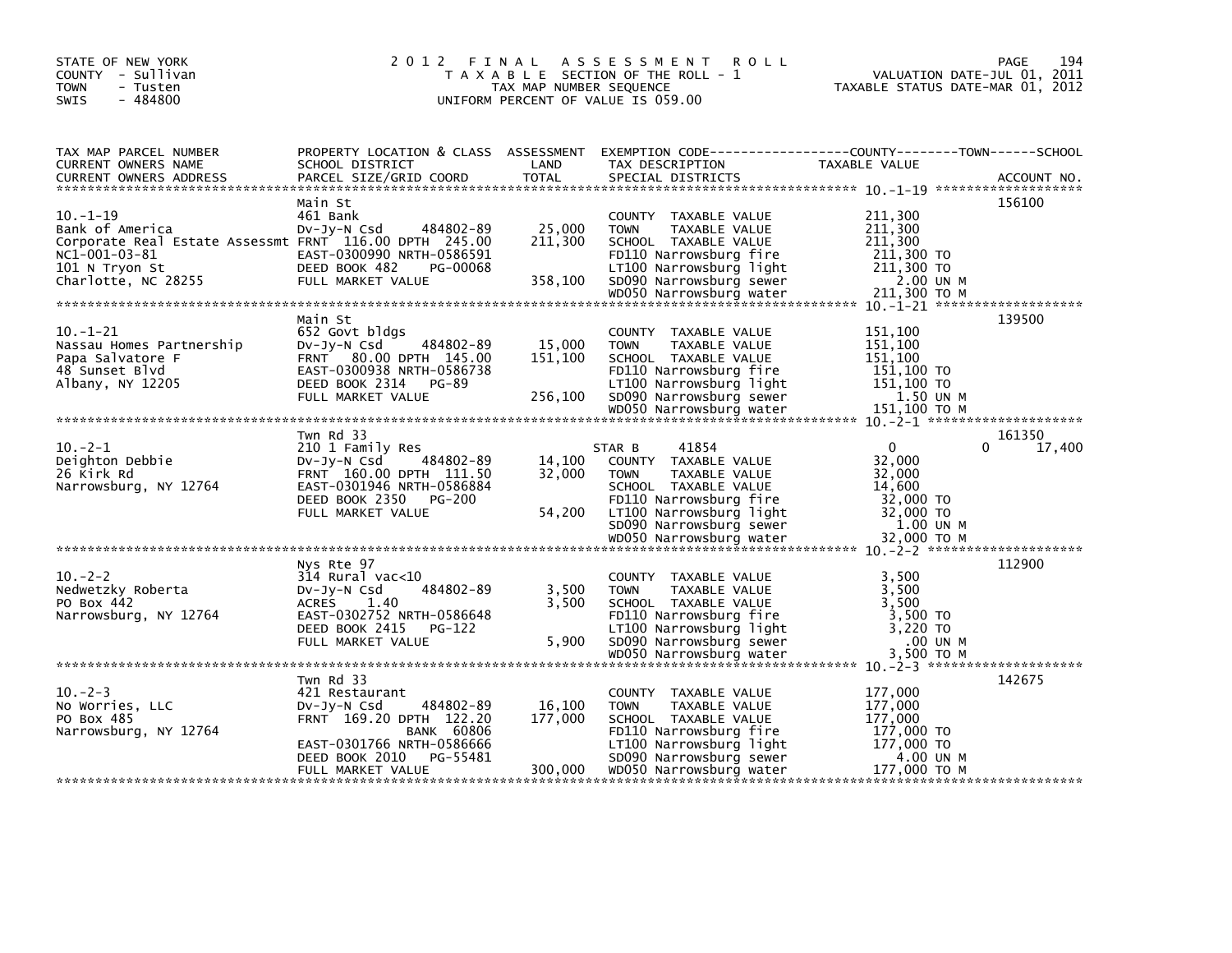| STATE OF NEW YORK<br>COUNTY - Sullivan<br><b>TOWN</b><br>- Tusten<br>$-484800$<br><b>SWIS</b>   | 2012 FINAL                                                                                                                                                                                         | TAX MAP NUMBER SEQUENCE     | A S S E S S M E N T<br><b>ROLL</b><br>T A X A B L E SECTION OF THE ROLL - 1<br>UNIFORM PERCENT OF VALUE IS 059.00                                                                                          | TAXABLE STATUS DATE-MAR 01, 2012                                                                 | 195<br>PAGE<br>VALUATION DATE-JUL 01, 2011 |
|-------------------------------------------------------------------------------------------------|----------------------------------------------------------------------------------------------------------------------------------------------------------------------------------------------------|-----------------------------|------------------------------------------------------------------------------------------------------------------------------------------------------------------------------------------------------------|--------------------------------------------------------------------------------------------------|--------------------------------------------|
| TAX MAP PARCEL NUMBER<br>CURRENT OWNERS NAME<br><b>CURRENT OWNERS ADDRESS</b>                   | PROPERTY LOCATION & CLASS ASSESSMENT<br>SCHOOL DISTRICT<br>PARCEL SIZE/GRID COORD                                                                                                                  | LAND<br><b>TOTAL</b>        | EXEMPTION CODE-----------------COUNTY-------TOWN------SCHOOL<br>TAX DESCRIPTION<br>SPECIAL DISTRICTS                                                                                                       | <b>TAXABLE VALUE</b>                                                                             | ACCOUNT NO.                                |
| $10. -2 - 4$<br>Narrowsburg Motor Sales<br>Inc<br>Narrowsburg, NY 12764                         | Co Rt 24<br>431 Auto dealer<br>484802-89<br>DV-Jy-N Csd<br>FRNT 150.00 DPTH 50.00<br>EAST-0301847 NRTH-0586523<br>FULL MARKET VALUE                                                                | 8,400<br>151,000<br>255,900 | COUNTY TAXABLE VALUE<br>TAXABLE VALUE<br><b>TOWN</b><br>SCHOOL TAXABLE VALUE<br>FD110 Narrowsburg fire<br>LT100 Narrowsburg light<br>SD090 Narrowsburg sewer                                               | 151,000<br>151,000<br>151,000<br>151,000 TO<br>151,000 TO<br>1.50 UN M                           | 139250                                     |
| $10. -2 - 7$<br>Allport Thomas J<br>Allport Bettina L<br>122 Bridge St<br>Narrowsburg, NY 12764 | 122 Bridge St<br>210 1 Family Res<br>484802-89<br>DV-Jy-N Csd<br>FRNT 150.00 DPTH 158.99<br>0.54 BANK C41678<br>ACRES<br>EAST-0302346 NRTH-0586218<br>DEED BOOK 3433<br>PG-16<br>FULL MARKET VALUE | 12,000<br>98.500<br>166,900 | 41854<br>STAR B<br>COUNTY TAXABLE VALUE<br><b>TOWN</b><br>TAXABLE VALUE<br>SCHOOL TAXABLE VALUE<br>FD110 Narrowsburg fire<br>LT100 Narrowsburg light<br>SD090 Narrowsburg sewer<br>WD050 Narrowsburg water | $\mathbf{0}$<br>98,500<br>98,500<br>81,100<br>98,500 TO<br>98,500 TO<br>2.00 UN M<br>98,500 TO M | 111350<br>17,400<br>$\Omega$               |
| $10. -2 - 8$<br>MacLetchie Donna<br>349 W 16 th St Apt 2<br>Brooklyn, NY 11215                  | $Co$ Rd $24$<br>210 1 Family Res<br>484802-89<br>DV-JY-N Csd<br>FRNT 150.00 DPTH 154.70<br>0.53<br><b>ACRES</b><br>EAST-0302337 NRTH-0586300<br>DEED BOOK 3435<br>PG-136                           | 11,900<br>74,300            | COUNTY TAXABLE VALUE<br>TAXABLE VALUE<br><b>TOWN</b><br>SCHOOL TAXABLE VALUE<br>FD110 Narrowsburg fire<br>LT100 Narrowsburg light<br>SD090 Narrowsburg sewer                                               | 74,300<br>74,300<br>74,300<br>74,300 TO<br>74,300 TO<br>1.00 UN M                                | 124500                                     |
| $10 - 2 - 10$<br>Gerrity Josephine<br>2102 Four Seasons Blvd<br>Macungie, PA 18062              | Co Rt 24<br>311 Res vac land<br>484802-89<br>$Dv-Jy-N$ Csd<br>ACRES<br>1.04<br>EAST-0302668 NRTH-0585973<br>DEED BOOK 766<br>PG-00625<br>FULL MARKET VALUE                                         | 7,500<br>7.500<br>12,700    | COUNTY TAXABLE VALUE<br>TAXABLE VALUE<br><b>TOWN</b><br>SCHOOL TAXABLE VALUE<br>FD110 Narrowsburg fire<br>LT100 Narrowsburg light<br>SD090 Narrowsburg sewer                                               | 7,500<br>7,500<br>7.500<br>7,500 TO<br>7,500 TO<br>.00 UN M                                      | 118501                                     |
| $10.-2-11$<br>County of Sullivan<br>100 North St<br>Monticello, NY 12701                        | N Of Co Rd 24<br>311 Res vac land<br>$Dv-Jv-N$ Csd<br>484802-89<br>FRNT 150.00 DPTH 200.00<br>EAST-0303000 NRTH-0585880<br>DEED BOOK 2012 PG-1350                                                  | 2,500<br>2,500              | COUNTY TAXABLE VALUE<br>TAXABLE VALUE<br><b>TOWN</b><br>SCHOOL TAXABLE VALUE<br>FD110 Narrowsburg fire<br>LT100 Narrowsburg light                                                                          | 2,500<br>2,500<br>2,500<br>2,500 TO<br>134 TO                                                    | 158100                                     |
| PRIOR OWNER ON 3/01/2012<br>County of Sullivan                                                  | FULL MARKET VALUE                                                                                                                                                                                  | 4,200                       | SD090 Narrowsburg sewer<br>WD050 Narrowsburg water                                                                                                                                                         | .00 UN M<br>2,500 TO M                                                                           |                                            |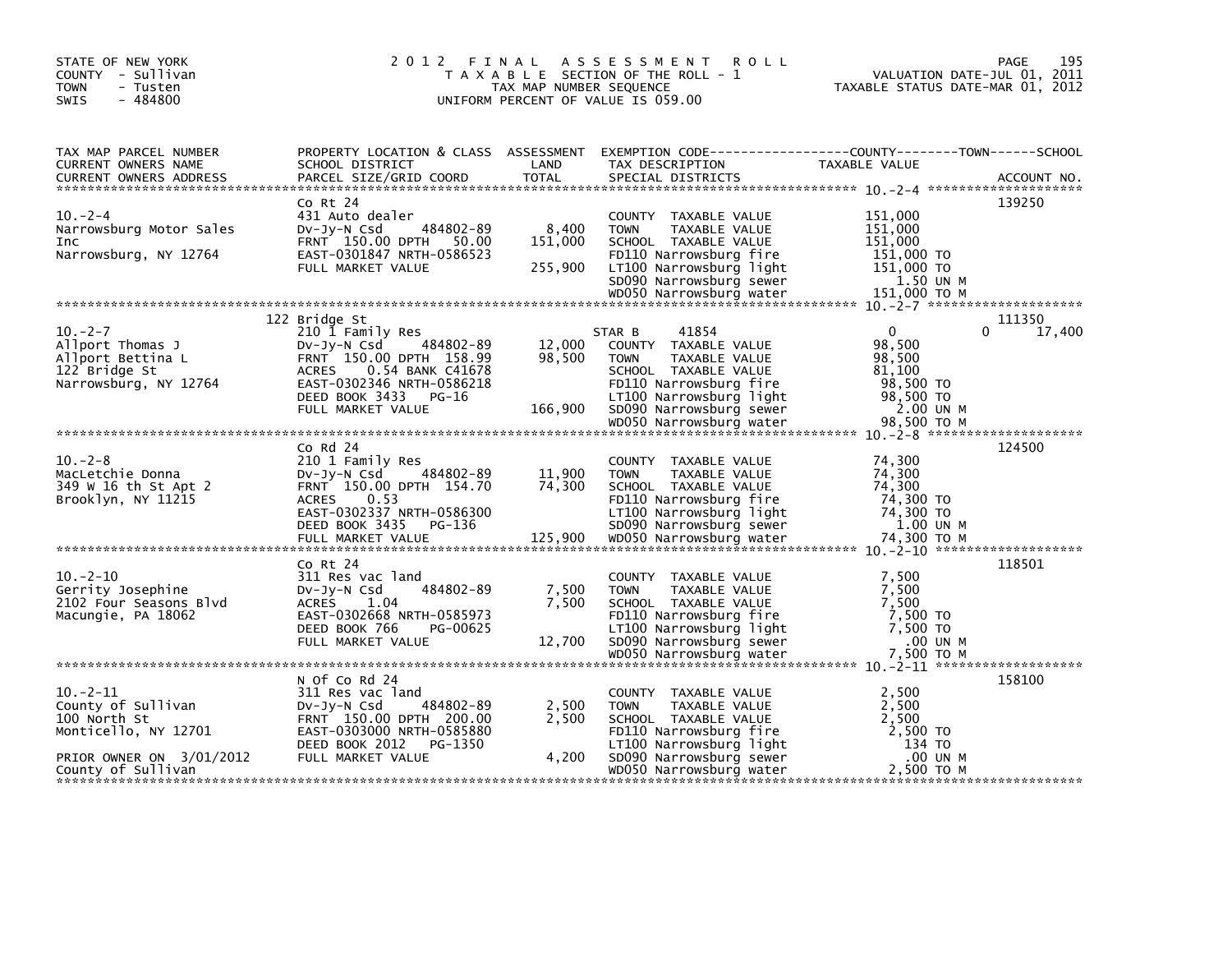| STATE OF NEW YORK<br>COUNTY - Sullivan<br><b>TOWN</b><br>- Tusten<br>$-484800$<br><b>SWIS</b>            | 2012<br>FINAL                                                                                                                                                                                                       | TAX MAP NUMBER SEQUENCE          | A S S E S S M E N T<br><b>ROLL</b><br>T A X A B L E SECTION OF THE ROLL - 1<br>UNIFORM PERCENT OF VALUE IS 059.00                                                               | VALUATION DATE-JUL 01, 2011<br>TAXABLE STATUS DATE-MAR 01, 2012                          | 196<br>PAGE                          |
|----------------------------------------------------------------------------------------------------------|---------------------------------------------------------------------------------------------------------------------------------------------------------------------------------------------------------------------|----------------------------------|---------------------------------------------------------------------------------------------------------------------------------------------------------------------------------|------------------------------------------------------------------------------------------|--------------------------------------|
| TAX MAP PARCEL NUMBER<br>CURRENT OWNERS NAME<br>CURRENT OWNERS ADDRESS                                   | PROPERTY LOCATION & CLASS ASSESSMENT<br>SCHOOL DISTRICT<br>$Co$ Rd $24$                                                                                                                                             | LAND                             | EXEMPTION CODE-----------------COUNTY-------TOWN------SCHOOL<br>TAX DESCRIPTION                                                                                                 | TAXABLE VALUE                                                                            | 135000                               |
| $10 - 2 - 12$<br>Becker Cheryl L<br>76 Bridge St<br>PO Box 84<br>Narrowsburg, NY 12764                   | 210 1 Family Res<br>$Dv-Jy-N$ Csd<br>484802-89<br>FRNT 200.00 DPTH 150.00<br>EAST-0302910 NRTH-0585760<br>DEED BOOK 3306<br>PG-458<br>FULL MARKET VALUE                                                             | 11,200<br>81,600<br>138,300      | 41854<br>STAR B<br>COUNTY TAXABLE VALUE<br><b>TOWN</b><br>TAXABLE VALUE<br>SCHOOL TAXABLE VALUE<br>FD110 Narrowsburg fire<br>LT100 Narrowsburg light<br>SD090 Narrowsburg sewer | $\Omega$<br>0<br>81,600<br>81,600<br>64,200<br>81,600 TO<br>78,132 TO<br>1.00 UN M       | 17,400                               |
|                                                                                                          |                                                                                                                                                                                                                     |                                  |                                                                                                                                                                                 |                                                                                          |                                      |
| $10 - 2 - 13$<br>Dizdarevic Fikret<br>31 Wyanet St<br>Selden, NY 11784<br>$10 - 2 - 14.1$<br>Nober Allan | $CO$ Rt $24$<br>$314$ Rural vac<10<br>484802-89<br>$Dv-Jy-N$ Csd<br><b>ACRES</b><br>0.83<br>EAST-0303090 NRTH-0585660<br>DEED BOOK 2162<br>PG-128<br>$Co$ Rd $24$<br>210 1 Family Res<br>484802-89<br>$Dv-Jy-N$ Csd | 7,300<br>7,300<br>24,100 STAR EN | COUNTY TAXABLE VALUE<br><b>TOWN</b><br>TAXABLE VALUE<br>SCHOOL TAXABLE VALUE<br>FD110 Narrowsburg fire<br>SD090 Narrowsburg sewer<br>41800<br>AGED-CTS<br>41834                 | 7,300<br>7,300<br>7,300<br>7,300 TO<br>.00 UN M<br>30,000<br>30,000<br>$\mathbf{0}$<br>0 | 121300<br>140125<br>30,000<br>36,080 |
| Nober Eleanor<br>50 Bridge St<br>Narrowsburg, NY 12764                                                   | ACRES 1.57<br>EAST-0303299 NRTH-0585451<br>FULL MARKET VALUE                                                                                                                                                        | 100,000<br>169,500               | COUNTY TAXABLE VALUE<br><b>TOWN</b><br>TAXABLE VALUE<br>SCHOOL TAXABLE VALUE<br>FD110 Narrowsburg fire<br>SD090 Narrowsburg sewer                                               | 70,000<br>70,000<br>33,920<br>100,000 TO<br>2.00 UN M                                    |                                      |
|                                                                                                          |                                                                                                                                                                                                                     |                                  |                                                                                                                                                                                 |                                                                                          |                                      |
| $10. -2 - 14.2$<br>Nober Allan<br>Nober Eleanor<br>50 Bridge St<br>Narrowsburg, NY 12764                 | $CO$ Rd $24$<br>311 Res vac land<br>$Dv-Jy-N$ Csd<br>484802-89<br><b>ACRES</b><br>0.36<br>EAST-0303206 NRTH-0585553<br>FULL MARKET VALUE                                                                            | 7,000<br>7,000<br>11,900         | <b>COUNTY</b><br>TAXABLE VALUE<br><b>TOWN</b><br>TAXABLE VALUE<br>SCHOOL TAXABLE VALUE<br>FD110 Narrowsburg fire<br>SD090 Narrowsburg sewer                                     | 7.000<br>7,000<br>7,000<br>7,000 TO<br>.00 UN M                                          | 140125                               |
|                                                                                                          |                                                                                                                                                                                                                     |                                  |                                                                                                                                                                                 |                                                                                          |                                      |
| $10 - 2 - 14.3$<br>Nober Allan<br>Nober Eleanor<br>50 Bridge St<br>Narrowsburg, NY 12764                 | $Co$ Rd $24$<br>311 Res vac land<br>484802-89<br>$Dv-Jy-N$ Csd<br>ACRES<br>0.43<br>EAST-0303298 NRTH-0585647<br>FULL MARKET VALUE                                                                                   | 7,500<br>7,500<br>12,700         | COUNTY TAXABLE VALUE<br><b>TOWN</b><br>TAXABLE VALUE<br>SCHOOL TAXABLE VALUE<br>FD110 Narrowsburg fire<br>SD090 Narrowsburg sewer<br>WD050 Narrowsburg water                    | 7,500<br>7,500<br>7,500<br>7,500 TO<br>.00 UN M<br>7,500 TO M                            | 140125                               |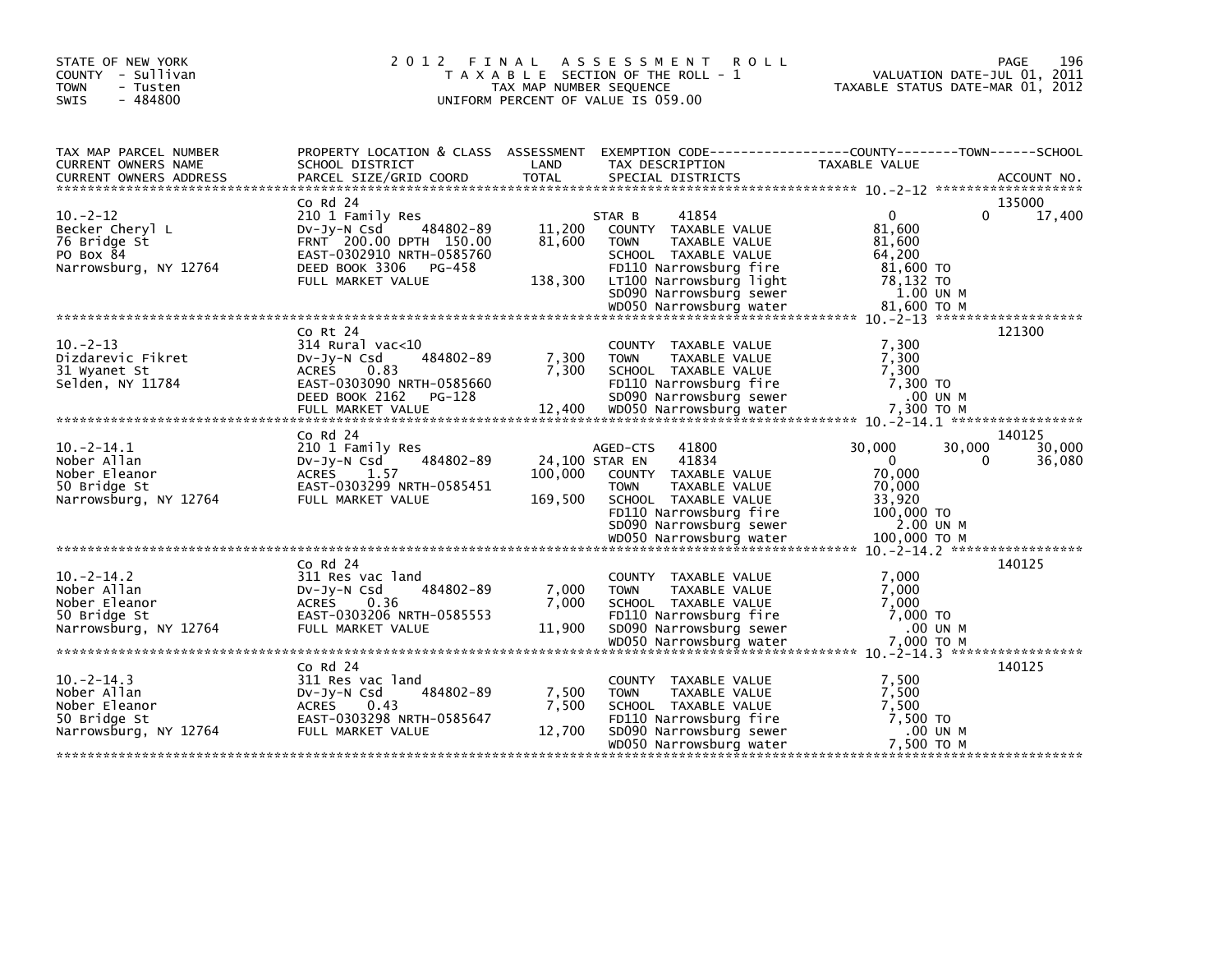| STATE OF NEW YORK<br>COUNTY - Sullivan<br><b>TOWN</b><br>- Tusten<br>- 484800<br>SWIS               | 2012 FINAL                                                                                                                                                                | TAX MAP NUMBER SEQUENCE             | A S S E S S M E N T<br><b>ROLL</b><br>T A X A B L E SECTION OF THE ROLL - 1<br>UNIFORM PERCENT OF VALUE IS 059.00                                                                         | PAGE<br>VALUATION DATE-JUL 01, 2011<br>TAXABLE STATUS DATE-MAR 01, 2012                                | 197                |
|-----------------------------------------------------------------------------------------------------|---------------------------------------------------------------------------------------------------------------------------------------------------------------------------|-------------------------------------|-------------------------------------------------------------------------------------------------------------------------------------------------------------------------------------------|--------------------------------------------------------------------------------------------------------|--------------------|
| TAX MAP PARCEL NUMBER<br>CURRENT OWNERS NAME<br>CURRENT OWNERS ADDRESS                              | PROPERTY LOCATION & CLASS ASSESSMENT<br>SCHOOL DISTRICT<br>PARCEL SIZE/GRID COORD<br>Co Rt 52                                                                             | LAND<br><b>TOTAL</b>                | TAX DESCRIPTION<br>SPECIAL DISTRICTS                                                                                                                                                      | TAXABLE VALUE<br>104830                                                                                | ACCOUNT NO.        |
| $10 - 2 - 15$<br>Schmitt George<br>PO Box 130<br>Narrowsburg, NY 12764                              | 210 1 Family Res<br>484802-89<br>DV-JV-N Csd<br>FRNT 170.00 DPTH 106.00<br>EAST-0303433 NRTH-0585380<br>DEED BOOK 2257<br>PG-3<br>FULL MARKET VALUE                       | 13,700 STAR EN<br>62,900<br>106,600 | 41121<br>WAR VET<br>41834<br>COUNTY TAXABLE VALUE<br><b>TOWN</b><br>TAXABLE VALUE<br>SCHOOL TAXABLE VALUE<br>FD110 Narrowsburg fire<br>SD090 Narrowsburg sewer<br>WD050 Narrowsburg water | 9,435<br>9,435<br>$\Omega$<br>0<br>53,465<br>53,465<br>26,820<br>62,900 TO<br>1.00 UN M<br>62.900 ТО М | 0<br>36,080        |
|                                                                                                     |                                                                                                                                                                           |                                     |                                                                                                                                                                                           |                                                                                                        |                    |
| $10 - 2 - 17$<br>Gerrity Josephine<br>2102 Four Seasons Blvd<br>Macungie, PA 18062                  | W Of Nys Rte 97<br>210 1 Family Res<br>DV-Jy-N Csd<br>484802-89<br>FRNT 200.00 DPTH 124.75<br>EAST-0303180 NRTH-0585780<br>DEED BOOK 766<br>PG-00624<br>FULL MARKET VALUE | 13,100<br>73,800<br>125,100         | COUNTY TAXABLE VALUE<br><b>TOWN</b><br>TAXABLE VALUE<br>SCHOOL TAXABLE VALUE<br>FD110 Narrowsburg fire<br>SD090 Narrowsburg sewer<br>WD050 Narrowsburg water                              | 118502<br>73,800<br>73,800<br>73,800<br>73,800 TO<br>1.00 UN M<br>73,800 TO M                          |                    |
|                                                                                                     | Cr24                                                                                                                                                                      |                                     |                                                                                                                                                                                           |                                                                                                        |                    |
| $10 - 2 - 18$<br>Gerrity Josephine<br>2102 Four Seasons Blvd<br>Macungie, PA 18062                  | 692 Road/str/hwy<br>DV-JY-N Csd<br>484802-89<br>West Street & P/o Clark A<br>50.00 DPTH 350.00<br><b>FRNT</b><br>EAST-0302965 NRTH-0586026<br>DEED BOOK 768<br>PG-00119   | 1,000<br>1,000                      | COUNTY TAXABLE VALUE<br>TAXABLE VALUE<br><b>TOWN</b><br>SCHOOL TAXABLE VALUE<br>FD110 Narrowsburg fire<br>LT100 Narrowsburg light<br>SD090 Narrowsburg sewer                              | 1,000<br>1,000<br>1,000<br>1,000 TO<br>350 TO<br>.00 UN M                                              |                    |
|                                                                                                     |                                                                                                                                                                           |                                     |                                                                                                                                                                                           |                                                                                                        |                    |
| $10. -3 - 3.1$<br>McElfresh Lindell L<br>Goeschel Nancy<br>127 Bridge St<br>Narrowsburg, NY 12764   | $CO$ Rd $24$<br>210 1 Family Res<br>484802-89<br>$Dv-Jy-N$ Csd<br><b>ACRES</b><br>1.86<br>EAST-0301868 NRTH-0586137<br>DEED BOOK 2010 PG-58581<br>FULL MARKET VALUE       | 24,200<br>105,000<br>178,000        | COUNTY TAXABLE VALUE<br><b>TAXABLE VALUE</b><br><b>TOWN</b><br>SCHOOL TAXABLE VALUE<br>FD110 Narrowsburg fire<br>LT100 Narrowsburg light<br>SD090 Narrowsburg sewer                       | 156550<br>105,000<br>105,000<br>105,000<br>105,000 TO<br>105,000 TO<br>1.00 UN M                       |                    |
|                                                                                                     | $Co$ Rd $24$                                                                                                                                                              |                                     |                                                                                                                                                                                           | 150200                                                                                                 |                    |
| $10. -3 - 3.4$<br>McElfresh Lindell Lee<br>Goeschel Nancy<br>127 Bridge St<br>Narrowsburg, NY 12764 | 210 1 Family Res<br>484802-89<br>$Dv-Jy-N$ Csd<br>FRNT 139.70 DPTH 160.00<br>EAST-0302188 NRTH-0586071<br>DEED BOOK 3469<br>PG-185<br>FULL MARKET VALUE                   | 13,500 STAR EN<br>72,000<br>122,000 | COMBAT VET 41131<br>41834<br>COUNTY TAXABLE VALUE<br><b>TOWN</b><br>TAXABLE VALUE<br>SCHOOL TAXABLE VALUE<br>FD110 Narrowsburg fire<br>LT100 Narrowsburg light                            | 18,000<br>18,000<br>$\Omega$<br>0<br>54,000<br>54,000<br>35,920<br>72,000 TO<br>72,000 TO              | $\Omega$<br>36,080 |
|                                                                                                     |                                                                                                                                                                           |                                     | SD090 Narrowsburg sewer<br>WD050 Narrowsburg water                                                                                                                                        | 1.00 UN M<br>72,000 TO M                                                                               |                    |
|                                                                                                     |                                                                                                                                                                           |                                     |                                                                                                                                                                                           |                                                                                                        |                    |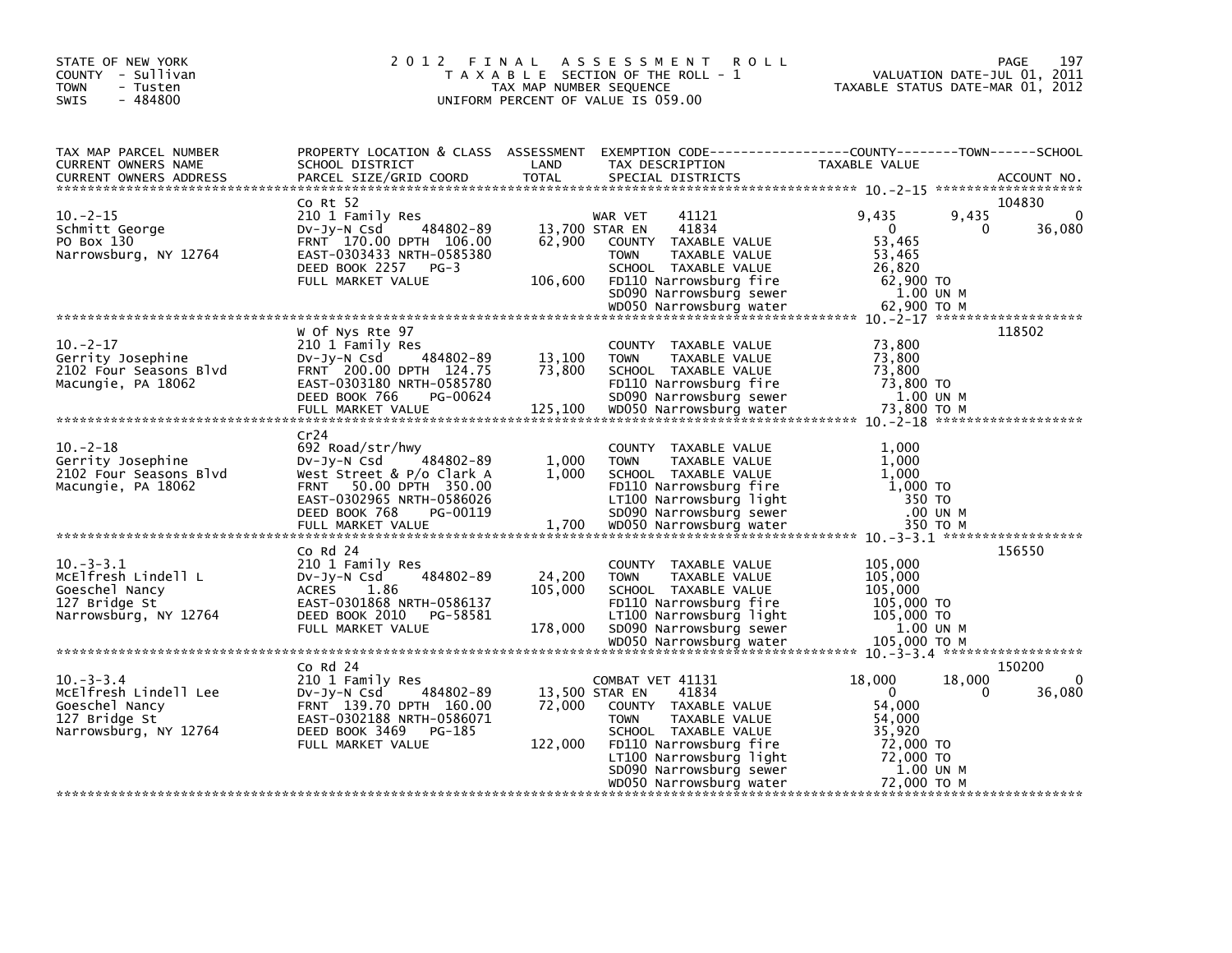| STATE OF NEW YORK<br>COUNTY - Sullivan<br><b>TOWN</b><br>- Tusten<br>$-484800$<br>SWIS | 2 0 1 2<br>FINAL                                                                                                                                                                            | TAX MAP NUMBER SEQUENCE                    | A S S E S S M E N T<br><b>ROLL</b><br>T A X A B L E SECTION OF THE ROLL - 1<br>UNIFORM PERCENT OF VALUE IS 059.00                                                                                                    |                                                                                                        | PAGE<br>VALUATION DATE-JUL 01, 2011<br>TAXABLE STATUS DATE-MAR 01, 2012 | 198                     |
|----------------------------------------------------------------------------------------|---------------------------------------------------------------------------------------------------------------------------------------------------------------------------------------------|--------------------------------------------|----------------------------------------------------------------------------------------------------------------------------------------------------------------------------------------------------------------------|--------------------------------------------------------------------------------------------------------|-------------------------------------------------------------------------|-------------------------|
| TAX MAP PARCEL NUMBER<br>CURRENT OWNERS NAME<br>CURRENT OWNERS ADDRESS                 | PROPERTY LOCATION & CLASS ASSESSMENT<br>SCHOOL DISTRICT                                                                                                                                     | LAND                                       | EXEMPTION CODE-----------------COUNTY-------TOWN------SCHOOL<br>TAX DESCRIPTION                                                                                                                                      | TAXABLE VALUE                                                                                          |                                                                         |                         |
| $10. -3 - 6$<br>Parker Noella C<br>PO Box 275<br>Narrowsburg, NY 12764                 | Co Rt 24<br>210 1 Family Res<br>484802-89<br>Dv-Jy-N Csd<br>FRNT 100.00 DPTH 200.00<br><b>ACRES</b><br>0.65<br>EAST-0302185 NRTH-0586037<br>DEED BOOK 1264<br>PG-00344<br>FULL MARKET VALUE | 18,000 WAR VET<br>95,000 STAR B<br>161,000 | WAR VET<br>41121<br>41121<br>41854<br>COUNTY TAXABLE VALUE<br><b>TOWN</b><br>TAXABLE VALUE<br>SCHOOL TAXABLE VALUE<br>FD110 Narrowsburg fire<br>LT100 Narrowsburg light<br>SD090 Narrowsburg sewer                   | 14,250<br>14,250<br>$\Omega$<br>66,500<br>66,500<br>77,600<br>95,000 TO<br>95,000 TO<br>1.00 UN M      | 121400<br>14,250<br>14,250<br>$\Omega$                                  | 0<br>$\Omega$<br>17,400 |
| $10. -3 - 8$<br>Hector Kathleen M<br>PO Box 1<br>Narrowsburg, NY 12764                 | 125 School St<br>210 1 Family Res<br>484802-89<br>$Dv-Jy-N$ Csd<br><b>ACRES</b><br>1.08<br>EAST-0302590 NRTH-0585650<br>DEED BOOK 2010<br>PG-58994<br>FULL MARKET VALUE                     | 20,000 STAR EN<br>100,200<br>169,800       | 41800<br>AGED-CTS<br>41834<br>COUNTY TAXABLE VALUE<br><b>TOWN</b><br>TAXABLE VALUE<br>SCHOOL TAXABLE VALUE<br>FD110 Narrowsburg fire<br>LT100 Narrowsburg light<br>SD090 Narrowsburg sewer                           | 50,100<br>$\mathbf{0}$<br>50.100<br>50,100<br>14,020<br>100,200 TO<br>$100,200$ TO<br>1.00 UN M        | 126550<br>50,100<br>$\Omega$                                            | 50,100<br>36,080        |
| $10.-3-10$<br>Meunier Monica<br>101 School St<br>Narrowsburg, NY 12764                 | School St<br>210 1 Family Res<br>$Dv-Jv-N$ Csd<br>484802-89<br>FRNT 150.00 DPTH 200.00<br><b>BANKC230183</b><br>EAST-0302410 NRTH-0585350<br>DEED BOOK 2186<br>PG-436<br>FULL MARKET VALUE  | 14,200<br>68,200<br>115,600                | 41854<br>STAR B<br>COUNTY TAXABLE VALUE<br>TAXABLE VALUE<br><b>TOWN</b><br>SCHOOL TAXABLE VALUE<br>FD110 Narrowsburg fire<br>LT100 Narrowsburg light<br>SD090 Narrowsburg sewer                                      | $\Omega$<br>68,200<br>68,200<br>50,800<br>68,200 TO<br>68,200 TO<br>1.00 UN M                          | $\Omega$                                                                | 17,400                  |
| $10. -3 - 11$<br>Carpenter Liane T<br>85 School St<br>Narrowsburg, NY 12764            | School St Ext<br>210 1 Family Res<br>DV-Jy-N Csd<br>484802-89<br>FRNT 200.00 DPTH 150.00<br>EAST-0302240 NRTH-0585470<br>DEED BOOK 1232<br>PG-00039<br>FULL MARKET VALUE                    | 14,200 STAR EN<br>82,000<br>139,000        | COMBAT VET 41131<br>41834<br>COUNTY TAXABLE VALUE<br><b>TOWN</b><br>TAXABLE VALUE<br>SCHOOL TAXABLE VALUE<br>FD110 Narrowsburg fire<br>LT100 Narrowsburg light<br>SD090 Narrowsburg sewer<br>WD050 Narrowsburg water | 20,500<br>$\Omega$<br>61,500<br>61,500<br>45,920<br>82,000 TO<br>82,000 TO<br>1.00 UN M<br>82,000 ТО М | 107650<br>20,500<br>0                                                   | 0<br>36,080             |
|                                                                                        |                                                                                                                                                                                             |                                            |                                                                                                                                                                                                                      |                                                                                                        |                                                                         |                         |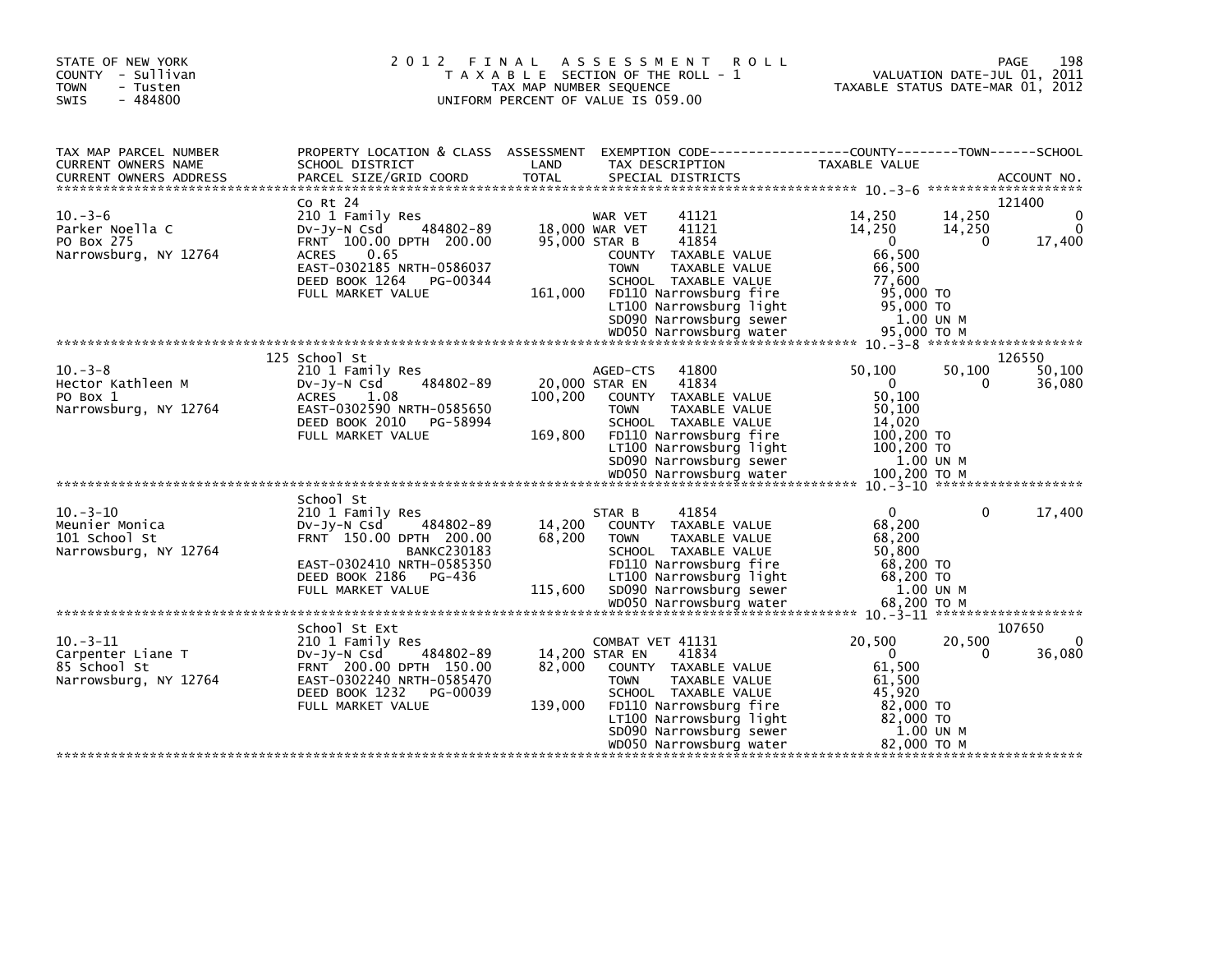| STATE OF NEW YORK<br>COUNTY - Sullivan<br><b>TOWN</b><br>- Tusten<br>$-484800$<br><b>SWIS</b>        | 2 0 1 2                                                                                                                                                               | FINAL<br>TAX MAP NUMBER SEQUENCE   | A S S E S S M E N T<br><b>ROLL</b><br>T A X A B L E SECTION OF THE ROLL - 1<br>UNIFORM PERCENT OF VALUE IS 059.00                                                      | VALUATION DATE-JUL 01, 2011<br>TAXABLE STATUS DATE-MAR 01, 2012           | 199<br>PAGE          |
|------------------------------------------------------------------------------------------------------|-----------------------------------------------------------------------------------------------------------------------------------------------------------------------|------------------------------------|------------------------------------------------------------------------------------------------------------------------------------------------------------------------|---------------------------------------------------------------------------|----------------------|
| TAX MAP PARCEL NUMBER<br>CURRENT OWNERS NAME<br><b>CURRENT OWNERS ADDRESS</b>                        | PROPERTY LOCATION & CLASS ASSESSMENT<br>SCHOOL DISTRICT<br>PARCEL SIZE/GRID COORD                                                                                     | LAND<br><b>TOTAL</b>               | EXEMPTION CODE-----------------COUNTY-------TOWN------SCHOOL<br>TAX DESCRIPTION<br>SPECIAL DISTRICTS                                                                   | TAXABLE VALUE                                                             | ACCOUNT NO.          |
| $10 - 3 - 12$<br>Schwarz Jeanne<br>140 W Waterview St<br>Northport, NY 11768                         | School St<br>210 1 Family Res<br>484802-89<br>$Dv-Jy-N$ Csd<br>FRNT 150.00 DPTH 200.00<br>EAST-0302080 NRTH-0585590<br>DEED BOOK 1384<br>PG-193<br>FULL MARKET VALUE  | 14,200<br>79,200<br>134,200        | <b>COUNTY</b><br>TAXABLE VALUE<br>TAXABLE VALUE<br><b>TOWN</b><br>SCHOOL TAXABLE VALUE<br>FD110 Narrowsburg fire<br>LT100 Narrowsburg light<br>SD090 Narrowsburg sewer | 79,200<br>79,200<br>79,200<br>79,200 TO<br>79,200 TO<br>1.00 UN M         | 154500               |
|                                                                                                      |                                                                                                                                                                       |                                    |                                                                                                                                                                        |                                                                           |                      |
| $10 - 3 - 13$<br>Fioramonti Frank R<br>Merolla Sheila<br>127 W 82 nd St Apt 9B<br>New York, NY 10024 | School St Ext<br>210 1 Family Res<br>$Dv-Jy-N$ Csd<br>484802-89<br>FRNT 285.09 DPTH 106.05<br>EAST-0301900 NRTH-0585740<br>DEED BOOK 3170 PG-268<br>FULL MARKET VALUE | 15,200<br>96,000<br>162,700        | TAXABLE VALUE<br><b>COUNTY</b><br><b>TOWN</b><br>TAXABLE VALUE<br>SCHOOL TAXABLE VALUE<br>FD110 Narrowsburg fire<br>LT100 Narrowsburg light<br>SD090 Narrowsburg sewer | 96.000<br>96,000<br>96,000<br>96,000 TO<br>96,000 TO<br>1.00 UN M         | 157400               |
|                                                                                                      | SCHOOLST Twn Rd 41                                                                                                                                                    |                                    |                                                                                                                                                                        |                                                                           | 128400               |
| $10 - 3 - 14$<br>Inman Janice<br>Davidson Ken<br>782 Underhill Ave<br>Yorktown Heights, NY 10598     | 220 2 Family Res<br>484802-89<br>$Dv-Jy-N$ Csd<br>FRNT 150.00 DPTH 219.00<br>EAST-0301760 NRTH-0585920<br>DEED BOOK 3330<br>PG-97<br>FULL MARKET VALUE                | 15,000<br>69,000<br>116,900        | TAXABLE VALUE<br><b>COUNTY</b><br>TAXABLE VALUE<br><b>TOWN</b><br>SCHOOL TAXABLE VALUE<br>FD110 Narrowsburg fire<br>LT100 Narrowsburg light<br>SD090 Narrowsburg sewer | 69,000<br>69,000<br>69,000<br>69,000 TO<br>69.000 TO<br>2.00 UN M         |                      |
|                                                                                                      | School St                                                                                                                                                             |                                    |                                                                                                                                                                        |                                                                           | 121452               |
| $10. -3 - 15$<br>Hawker Arthur J<br>Hawker Patricia<br>35 School St<br>Narrowsburg, NY 12764         | 210 1 Family Res<br>484802-89<br>$Dv-Jy-N$ Csd<br>FRNT 100.00 DPTH 209.00<br>EAST-0301650 NRTH-0586000<br>DEED BOOK 805<br>PG-00222<br>FULL MARKET VALUE              | 12,900 STAR B<br>92.000<br>155,900 | RPTL466 c 41690<br>41854<br>TAXABLE VALUE<br><b>COUNTY</b><br><b>TAXABLE VALUE</b><br><b>TOWN</b><br>SCHOOL TAXABLE VALUE<br>FD110 Narrowsburg fire<br>1,740 EX        | 1.740<br>1,740<br>$\mathbf{0}$<br>90,260<br>90.260<br>72.860<br>90,260 TO | 1,740<br>17,400<br>0 |
|                                                                                                      |                                                                                                                                                                       |                                    | LT100 Narrowsburg light<br>1.740 EX<br>SD090 Narrowsburg sewer<br>WD050 Narrowsburg water<br>1.740 EX                                                                  | 90.260 TO<br>1.00 UN M<br>90,260 ТО М                                     |                      |
|                                                                                                      |                                                                                                                                                                       |                                    |                                                                                                                                                                        |                                                                           |                      |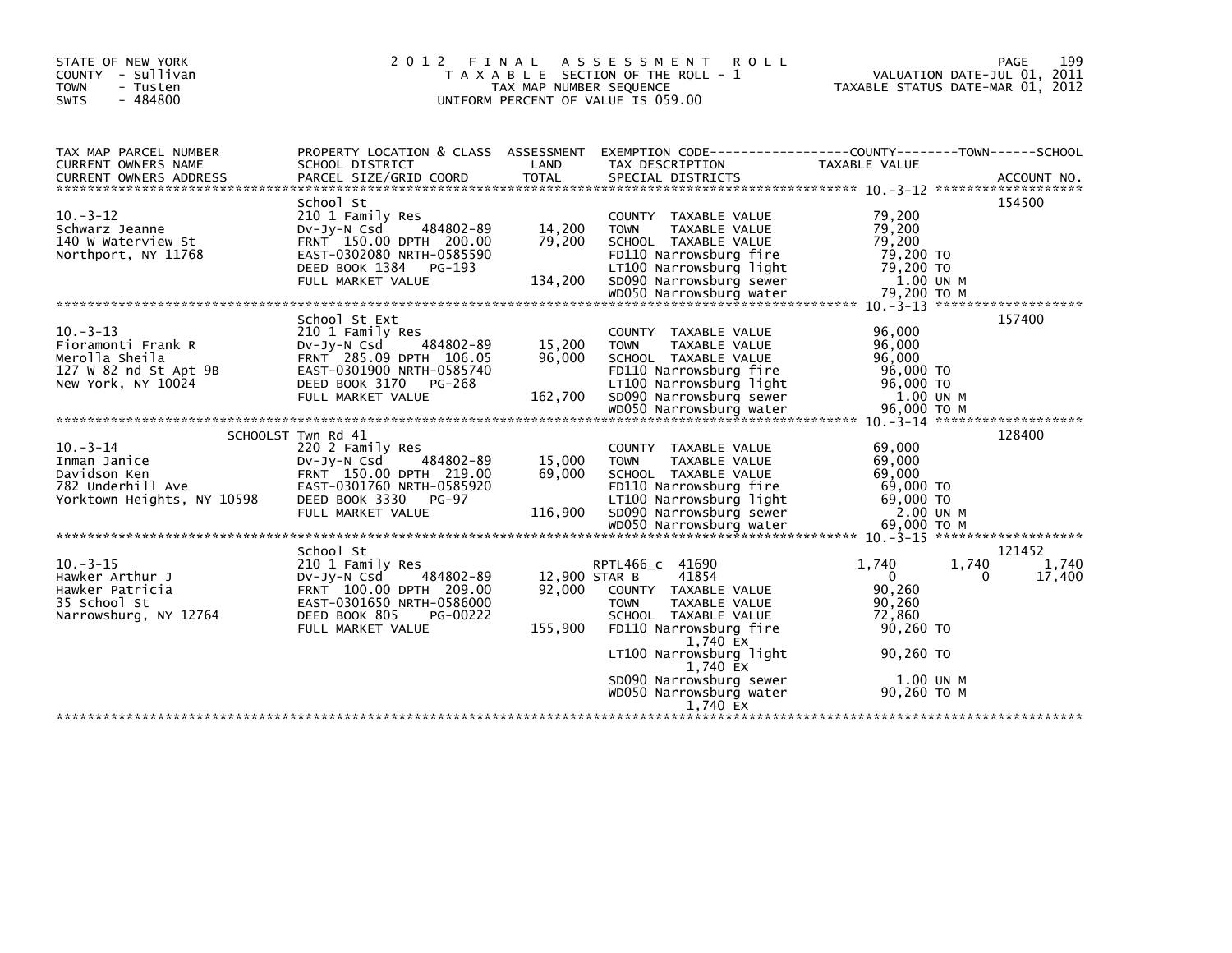| STATE OF NEW YORK<br>COUNTY - Sullivan<br><b>TOWN</b><br>- Tusten<br>$-484800$<br><b>SWIS</b> | 2 0 1 2                                                                                                                                                                                    | FINAL<br>TAX MAP NUMBER SEQUENCE | A S S E S S M E N T<br><b>ROLL</b><br>T A X A B L E SECTION OF THE ROLL - 1<br>UNIFORM PERCENT OF VALUE IS 059.00                                                                       |                                                                                       | 200<br>PAGE<br>VALUATION DATE-JUL 01, 2011<br>TAXABLE STATUS DATE-MAR 01, 2012 |
|-----------------------------------------------------------------------------------------------|--------------------------------------------------------------------------------------------------------------------------------------------------------------------------------------------|----------------------------------|-----------------------------------------------------------------------------------------------------------------------------------------------------------------------------------------|---------------------------------------------------------------------------------------|--------------------------------------------------------------------------------|
| TAX MAP PARCEL NUMBER<br><b>CURRENT OWNERS NAME</b>                                           | PROPERTY LOCATION & CLASS ASSESSMENT EXEMPTION CODE----------------COUNTY-------TOWN-----SCHOOL<br>SCHOOL DISTRICT                                                                         | LAND                             | TAX DESCRIPTION                                                                                                                                                                         | <b>TAXABLE VALUE</b>                                                                  | ACCOUNT NO.                                                                    |
| $10. -3 - 16$<br>Knecht Francis H<br>Knecht Linda M<br>29 School St<br>Narrowsburg, NY 12764  | School St<br>210 1 Family Res<br>484802-89<br>$Dv-Jv-N$ Csd<br>FRNT 118.00 DPTH 203.00<br><b>BANK</b><br>N.<br>EAST-0301560 NRTH-0586060<br>DEED BOOK 963<br>PG-00210<br>FULL MARKET VALUE | 12,600<br>76,300<br>129,300      | 41834<br>STAR EN<br>COUNTY TAXABLE VALUE<br><b>TOWN</b><br>TAXABLE VALUE<br>SCHOOL TAXABLE VALUE<br>FD110 Narrowsburg fire<br>LT100 Narrowsburg light<br>SD090 Narrowsburg sewer        | $\Omega$<br>76,300<br>76,300<br>40,220<br>76,300 TO<br>76,300 TO<br>1.00 UN M         | 36,080<br>$\Omega$                                                             |
|                                                                                               |                                                                                                                                                                                            |                                  |                                                                                                                                                                                         |                                                                                       |                                                                                |
| $10. -3 - 17$<br>Foster Douglas<br>Foster Dorothy<br>7 School St<br>Narrowsburg, NY 12764     | Church St<br>220 2 Family Res<br>484802-89<br>DV-JV-N Csd<br>FRNT 50.00 DPTH 100.00<br>EAST-0301300 NRTH-0586200<br>DEED BOOK 734<br>PG-00010<br>FULL MARKET VALUE                         | 9,200<br>100,500<br>170,300      | 41834<br>STAR EN<br>COUNTY TAXABLE VALUE<br><b>TOWN</b><br>TAXABLE VALUE<br>SCHOOL TAXABLE VALUE<br>FD110 Narrowsburg fire<br>LT100 Narrowsburg light<br>SD090 Narrowsburg sewer        | 0<br>100,500<br>100,500<br>64,420<br>100,500 TO<br>100,500 TO<br>2.00 UN M            | 116450<br>36,080                                                               |
| $10. -3 - 19$<br>Guo Yuexiu<br>6205 Fifth Ave<br>Brooklyn, NY 11220                           | Twn Rd 33<br>220 2 Family Res<br>$Dv-Jv-N$ Csd<br>484802-89<br>FRNT 150.00 DPTH 170.00<br><b>BANK C19086</b><br>EAST-0301480 NRTH-0586340<br>DEED BOOK 2012 PG-408<br>FULL MARKET VALUE    | 15,300<br>104,900<br>177,800     | 41854<br>STAR B<br>COUNTY TAXABLE VALUE<br>TAXABLE VALUE<br><b>TOWN</b><br>SCHOOL TAXABLE VALUE<br>FD110 Narrowsburg fire<br>LT100 Narrowsburg light<br>SD090 Narrowsburg sewer         | $\mathbf{0}$<br>104,900<br>104,900<br>87,500<br>104,900 TO<br>104,900 TO<br>3.00 UN M | 102650<br>17,400<br>$\Omega$                                                   |
| $10. -4 - 1$<br>Hawker Elizabeth<br>77 Bridge St<br>Narrowsburg, NY 12764                     | Co Rd 52<br>210 1 Family Res<br>484802-89<br>DV-JY-N Csd<br>FRNT 149.00 DPTH 118.00<br>EAST-0302820 NRTH-0585620<br>DEED BOOK 969<br>PG-00309<br>FULL MARKET VALUE                         | 13,700<br>74,300<br>125,900      | COUNTY TAXABLE VALUE<br>TAXABLE VALUE<br><b>TOWN</b><br>SCHOOL TAXABLE VALUE<br>FD110 Narrowsburg fire<br>LT100 Narrowsburg light<br>SD090 Narrowsburg sewer<br>WD050 Narrowsburg water | 74,300<br>74,300<br>74,300<br>74,300 TO<br>74,300 TO<br>1.00 UN M<br>74,300 ТО М      |                                                                                |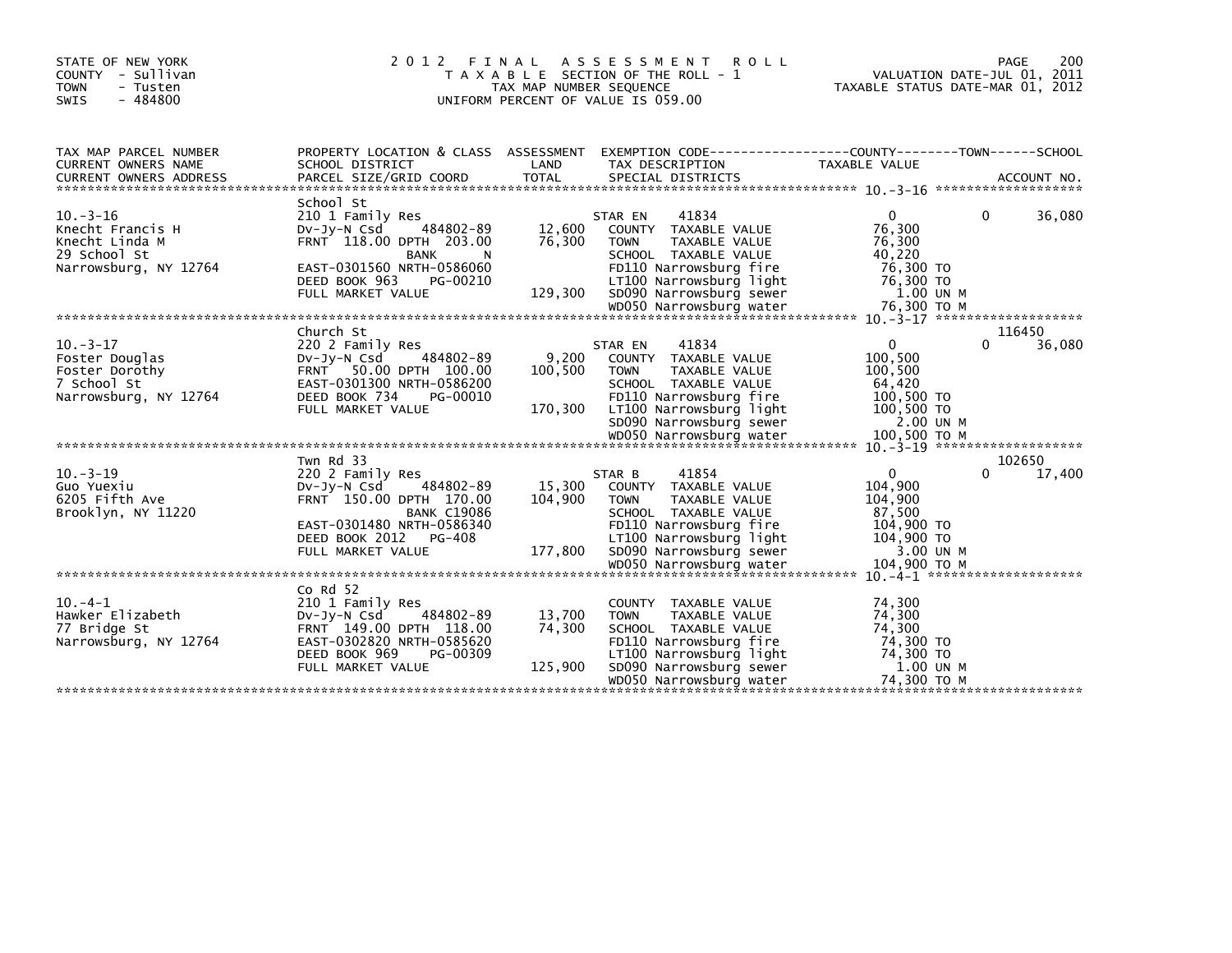| 2 0 1 2                                                                                                                                                            |                               |                                                                                                                                                                                                                                                      |                                                                                                                                                                                                |                                         | 201<br>PAGE                                                                                                                                                                                                                                                                 |
|--------------------------------------------------------------------------------------------------------------------------------------------------------------------|-------------------------------|------------------------------------------------------------------------------------------------------------------------------------------------------------------------------------------------------------------------------------------------------|------------------------------------------------------------------------------------------------------------------------------------------------------------------------------------------------|-----------------------------------------|-----------------------------------------------------------------------------------------------------------------------------------------------------------------------------------------------------------------------------------------------------------------------------|
| SCHOOL DISTRICT                                                                                                                                                    | LAND                          | TAX DESCRIPTION                                                                                                                                                                                                                                      | TAXABLE VALUE                                                                                                                                                                                  |                                         |                                                                                                                                                                                                                                                                             |
| $Co$ Rd $24$                                                                                                                                                       |                               |                                                                                                                                                                                                                                                      |                                                                                                                                                                                                |                                         | 160750                                                                                                                                                                                                                                                                      |
| 484802-89<br>DV-Jy-N Csd<br>FRNT 153.50 DPTH 118.40<br><b>BANK</b><br>N<br>EAST-0302920 NRTH-0585540<br>DEED BOOK 3614 PG-220<br>FULL MARKET VALUE                 | 13,700<br>65,700              | COUNTY TAXABLE VALUE<br>TAXABLE VALUE<br><b>TOWN</b><br>SCHOOL TAXABLE VALUE<br>FD110 Narrowsburg fire<br>LT100 Narrowsburg light<br>SD090 Narrowsburg sewer                                                                                         | 65,700<br>65,700<br>48,300                                                                                                                                                                     | $\Omega$                                | 17,400                                                                                                                                                                                                                                                                      |
|                                                                                                                                                                    |                               |                                                                                                                                                                                                                                                      |                                                                                                                                                                                                |                                         |                                                                                                                                                                                                                                                                             |
| $Co$ Rd $24$<br>210 1 Family Res<br>484802-89<br>DV-Jy-N Csd<br>FRNT 140.60 DPTH 150.00<br>EAST-0303020 NRTH-0585440<br>DEED BOOK 3325 PG-255<br>FULL MARKET VALUE | 68,800                        | RPTL466_C 41690<br>41854<br>COUNTY TAXABLE VALUE<br><b>TOWN</b><br>TAXABLE VALUE<br>SCHOOL TAXABLE VALUE<br>FD110 Narrowsburg fire<br>1,740 EX<br>LT100 Narrowsburg light<br>31 EX<br>SD090 Narrowsburg sewer<br>WD050 Narrowsburg water<br>1,740 EX | 1,740<br>$\mathbf{0}$<br>67,060<br>67,060<br>49,660<br>67,060 TO<br>1,207 TO                                                                                                                   |                                         | 105100<br>1,740<br>17,400                                                                                                                                                                                                                                                   |
|                                                                                                                                                                    |                               |                                                                                                                                                                                                                                                      |                                                                                                                                                                                                |                                         |                                                                                                                                                                                                                                                                             |
| 210 1 Family Res<br>484802-89<br>DV-Jy-N Csd<br>ACRES 1.67<br>EAST-0303030 NRTH-0585260<br>DEED BOOK 2291<br>PG-195<br>FULL MARKET VALUE                           | 25,800<br>87,800              | 41854<br>STAR B<br>COUNTY TAXABLE VALUE<br><b>TOWN</b><br>TAXABLE VALUE<br>SCHOOL TAXABLE VALUE<br>FD110 Narrowsburg fire<br>LT100 Narrowsburg light<br>SD090 Narrowsburg sewer<br>WD050 Narrowsburg water                                           | $\overline{0}$<br>87,800<br>87,800<br>70,400                                                                                                                                                   | 0                                       | 17,400                                                                                                                                                                                                                                                                      |
|                                                                                                                                                                    | 210 1 Family Res<br>Twn Rd 63 | FINAL                                                                                                                                                                                                                                                | ASSESSMENT ROLL<br>T A X A B L E SECTION OF THE ROLL - 1<br>TAX MAP NUMBER SEQUENCE<br>UNIFORM PERCENT OF VALUE IS 059.00<br>41854<br>STAR B<br>111,400<br>15,000 STAR B<br>116,600<br>148,800 | $\overline{0}$<br>87,800 TO<br>4,337 TO | VALUATION DATE-JUL 01, 2011<br>TAXABLE STATUS DATE-MAR 01, 2012<br>PROPERTY LOCATION & CLASS ASSESSMENT EXEMPTION CODE----------------COUNTY-------TOWN------SCHOOL<br>65,700 TO<br>63,276 TO<br>1.00 UN M<br>1,740<br>1.00 UN M<br>67.060 ТО М<br>1.00 UN M<br>87,800 ТО М |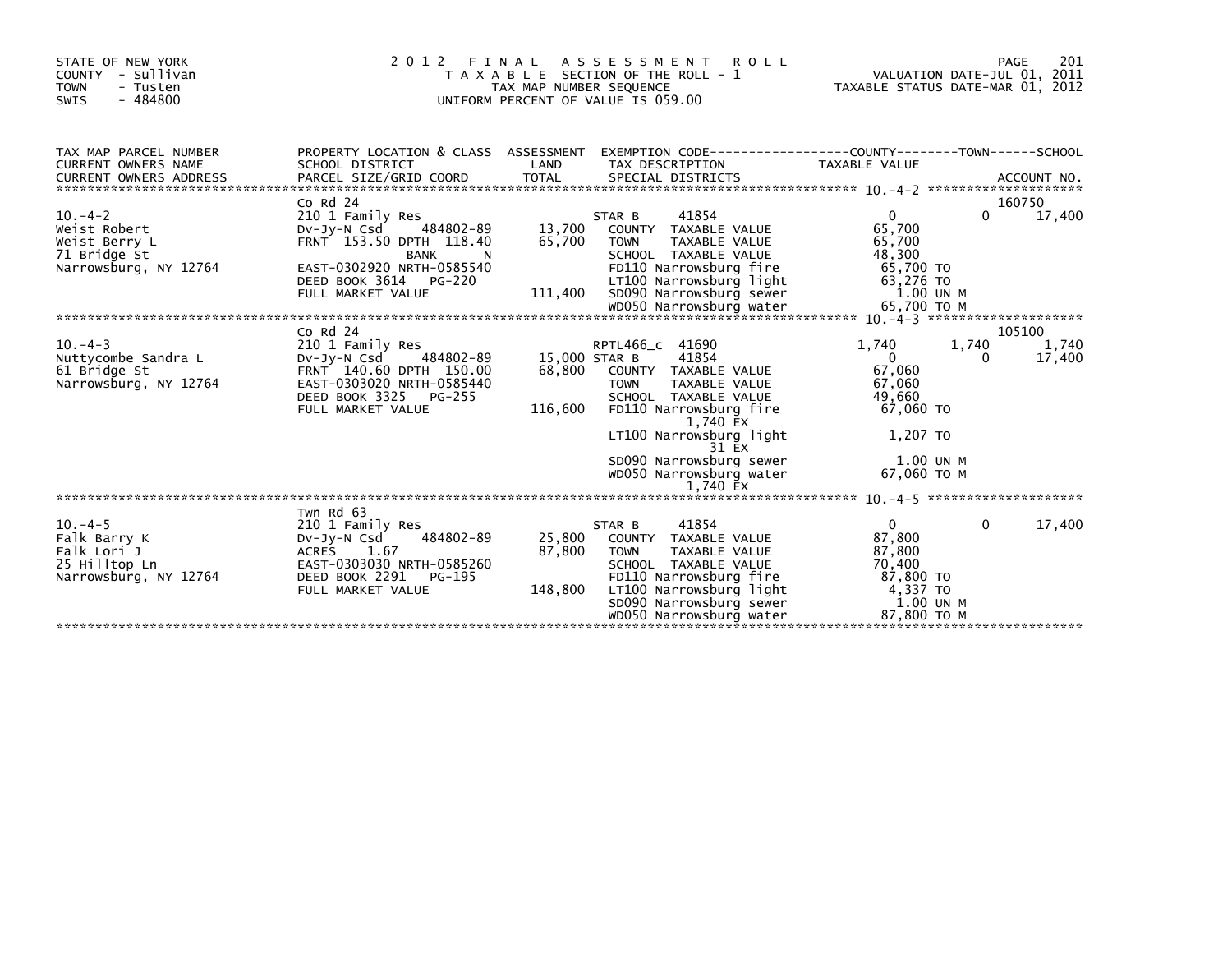| STATE OF NEW YORK       | 2012 FINAL ASSESSMENT ROLL            | 202<br>PAGE                      |
|-------------------------|---------------------------------------|----------------------------------|
| COUNTY - Sullivan       | T A X A B L E SECTION OF THE ROLL - 1 | VALUATION DATE-JUL 01, 2011      |
| <b>TOWN</b><br>- Tusten | MAP SECTION - 010                     | TAXABLE STATUS DATE-MAR 01, 2012 |
| - 484800<br>SWIS        | SUB-SECTION-                          | RPS150/V04/L015                  |
|                         | UNIFORM PERCENT OF VALUE IS 059.00    | CURRENT DATE 6/19/2012           |

# \*\*\* S P E C I A L D I S T R I C T S U M M A R Y \*\*\*

| CODE | DISTRICT NAME PARCELS                        | TOTAL | EXTENSION<br><b>TYPE</b> | EXTENSION<br><b>VALUE</b> | AD VALOREM<br><b>VALUE</b> | <b>EXEMPT</b><br><b>AMOUNT</b> | <b>TAXABLE</b><br>VALUE |
|------|----------------------------------------------|-------|--------------------------|---------------------------|----------------------------|--------------------------------|-------------------------|
|      | FD110 Narrowsburg fi<br>LT100 Narrowsburg li |       | 53 TOTAL<br>47 TOTAL     |                           | 4221.300<br>3802.587       | 155.980<br>154.271             | 4065.320<br>3648.316    |
|      | SD090 Narrowsburg se<br>WD050 Narrowsburg wa |       | 53 UNITS M<br>53 TOTAL M | 67.00                     | 4220.650                   | 155,980                        | 67.00<br>4064,670       |

### \*\*\* S C H O O L D I S T R I C T S U M M A R Y \*\*\*

| CODE   | DISTRICT NAME | <b>TOTAL</b><br><b>PARCELS</b> | ASSESSED<br>LAND | ASSESSED<br><b>TOTAL</b> | <b>EXEMPT</b><br><b>AMOUNT</b> | <b>TOTAL</b><br><b>TAXABLE</b> | <b>STAR</b><br><b>AMOUNT</b> | <b>STAR</b><br><b>TAXABLE</b> |
|--------|---------------|--------------------------------|------------------|--------------------------|--------------------------------|--------------------------------|------------------------------|-------------------------------|
| 484802 | DV-JY-N Csd   | 53                             | 677.700          | 4221.300                 | 275.180                        | 3946.120                       | 552.200                      | 3393,920                      |
|        | SUB-TOTAL     | 53                             | 677.700          | 4221.300                 | 275.180                        | 3946.120                       | 552.200                      | 3393,920                      |
| 484889 | Nar Library   | 53                             | 677.700          | 4221,300                 | 275.180                        | 3946.120                       | 552.200                      | 3393,920                      |
|        | T O T A L     | 106                            | 1355,400         | 8442,600                 | 550,360                        | 7892,240                       | 1104,400                     | 6787,840                      |

### \*\*\* S Y S T E M C O D E S S U M M A R Y \*\*\*

### NO SYSTEM EXEMPTIONS AT THIS LEVEL

# \*\*\* E X E M P T I O N S U M M A R Y \*\*\*

| <b>CODE</b>             | DESCRIPTION                           | <b>TOTAL</b><br><b>PARCELS</b> | <b>COUNTY</b>               | <b>TOWN</b>                 | <b>SCHOOL</b>                 |
|-------------------------|---------------------------------------|--------------------------------|-----------------------------|-----------------------------|-------------------------------|
| 25230<br>41121<br>41131 | $N/P$ IMPROV<br>WAR VET<br>COMBAT VET |                                | 152,500<br>37,935<br>38,500 | 152,500<br>37,935<br>38,500 | 152,500                       |
| 41690                   | RPTL466_C                             |                                | 3,480                       | 3,480                       | 3,480                         |
| 41800<br>41834<br>41854 | AGED-CTS<br>STAR EN<br>STAR B         | 10<br>11                       | 119,200                     | 119,200                     | 119,200<br>360,800<br>191,400 |
|                         | <b>TOTAL</b>                          | 31                             | 351,615                     | 351,615                     | 827,380                       |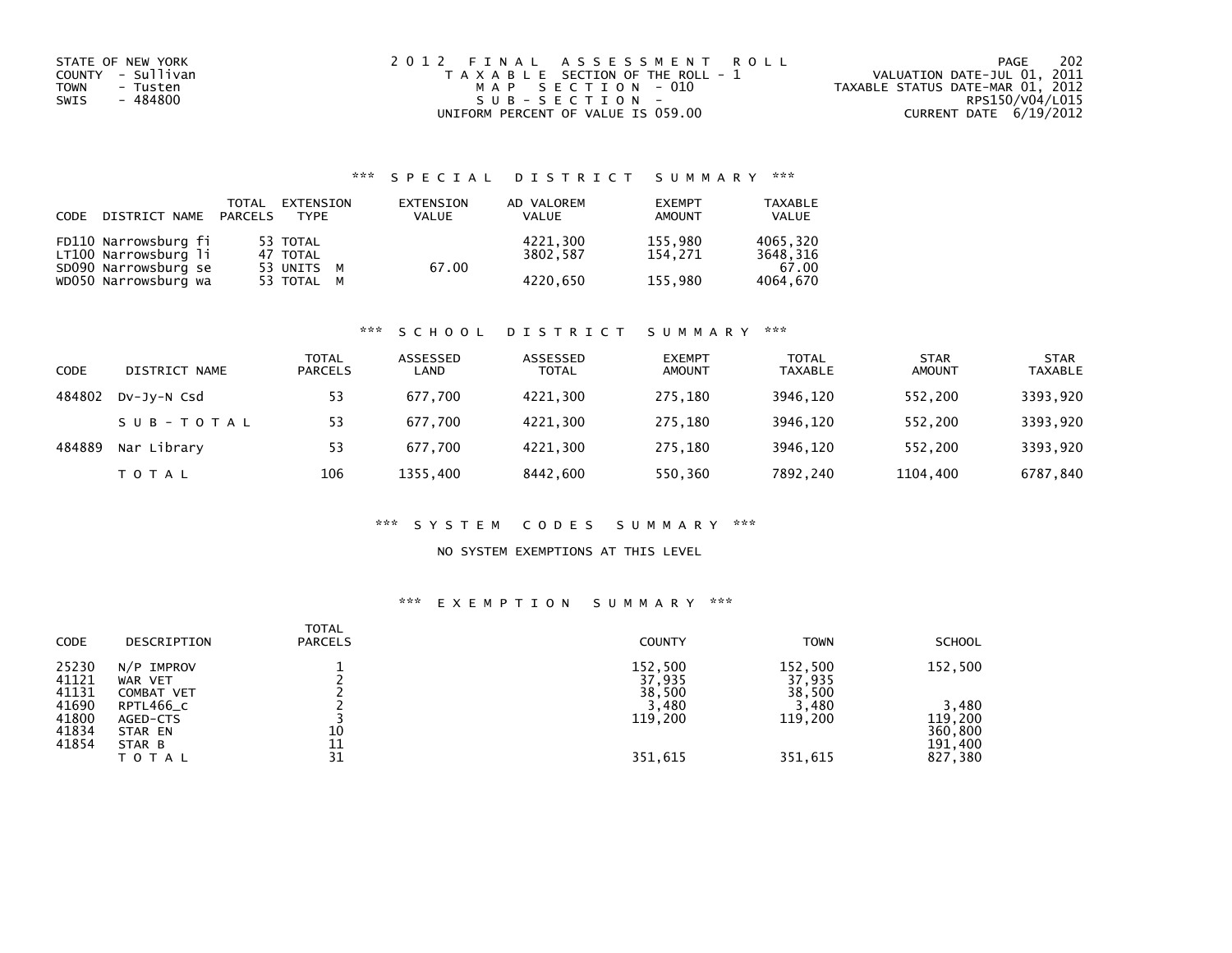| STATE OF NEW YORK<br>COUNTY - Sullivan<br><b>TOWN</b><br>- Tusten<br>- 484800<br>SWIS | 2012 FINAL ASSESSMENT ROLL<br>T A X A B L E SECTION OF THE ROLL - 1<br>MAP SECTION - 010<br>$SUB - SECTION -$ | 203<br>PAGE<br>VALUATION DATE-JUL 01, 2011<br>TAXABLE STATUS DATE-MAR 01, 2012<br>RPS150/V04/L015 |
|---------------------------------------------------------------------------------------|---------------------------------------------------------------------------------------------------------------|---------------------------------------------------------------------------------------------------|
|                                                                                       | UNIFORM PERCENT OF VALUE IS 059.00                                                                            | CURRENT DATE $6/19/2012$                                                                          |

# \*\*\* G R A N D T O T A L S \*\*\*

| ROLL       | DESCRIPTION    | <b>TOTAL</b>   | <b>ASSESSED</b> | <b>\SSESSED</b> | <b>TAXABLE</b> | <b>TAXABLE</b> | <b>TAXABLE</b> | <b>STAR</b>    |
|------------|----------------|----------------|-----------------|-----------------|----------------|----------------|----------------|----------------|
| <b>SEC</b> |                | <b>PARCELS</b> | LAND            | <b>TOTAL</b>    | COUNTY         | <b>TOWN</b>    | <b>SCHOOL</b>  | <b>TAXABLE</b> |
|            | <b>TAXABLE</b> |                | 677,700         | 4221.300        | 3869,685       | 3869,685       | 3946.120       | 3393,920       |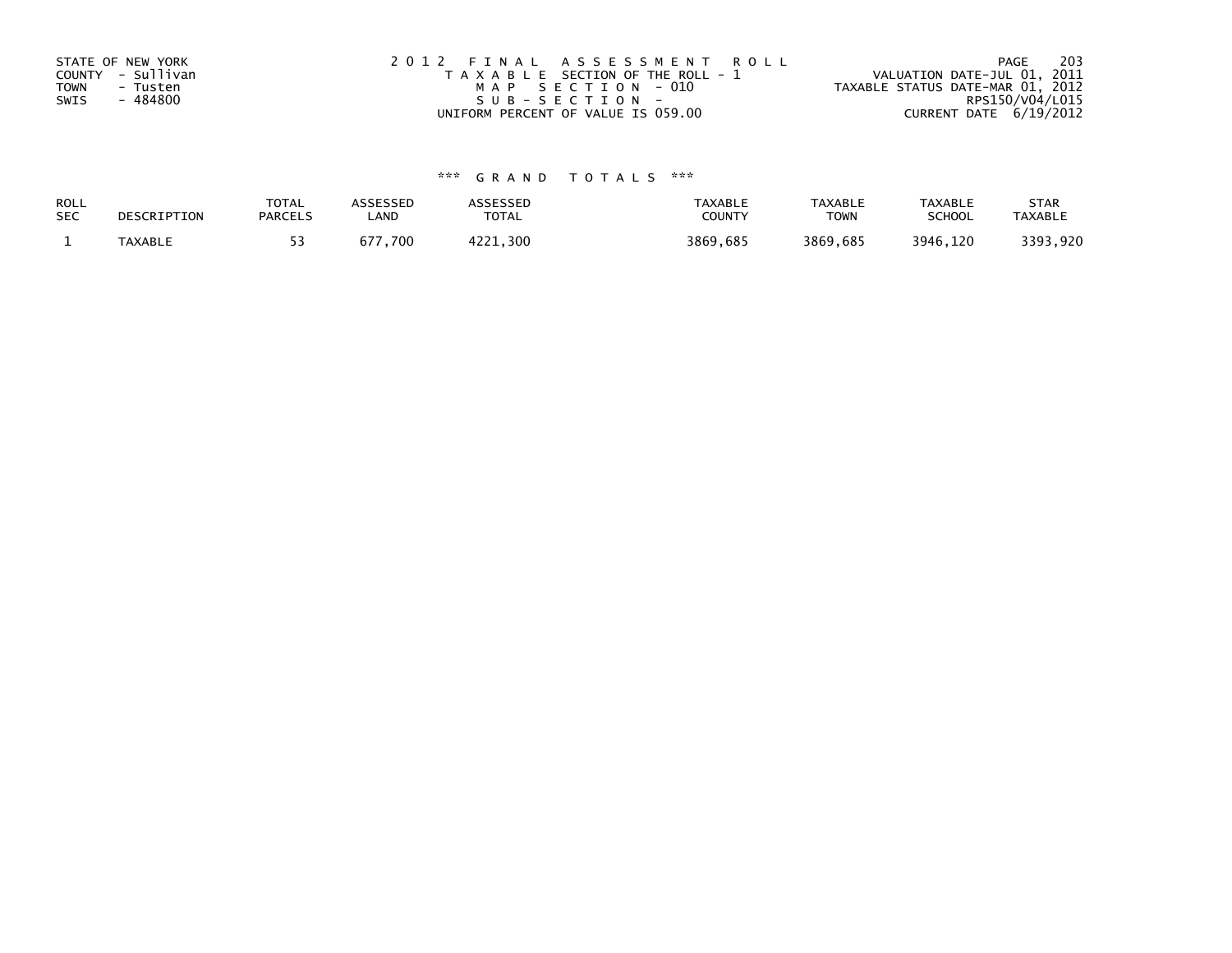| STATE OF NEW YORK<br>COUNTY - Sullivan<br><b>TOWN</b><br>- Tusten<br>$-484800$<br><b>SWIS</b>        | 2012 FINAL                                                                                                                                                                                         | TAX MAP NUMBER SEQUENCE      | A S S E S S M E N T<br><b>ROLL</b><br>T A X A B L E SECTION OF THE ROLL - 1<br>UNIFORM PERCENT OF VALUE IS 059.00                                                                                           | VALUATION DATE-JUL 01, 2011<br>TAXABLE STATUS DATE-MAR 01, 2012                                                   | 204<br>PAGE      |
|------------------------------------------------------------------------------------------------------|----------------------------------------------------------------------------------------------------------------------------------------------------------------------------------------------------|------------------------------|-------------------------------------------------------------------------------------------------------------------------------------------------------------------------------------------------------------|-------------------------------------------------------------------------------------------------------------------|------------------|
| TAX MAP PARCEL NUMBER<br>CURRENT OWNERS NAME<br><b>CURRENT OWNERS ADDRESS</b>                        | SCHOOL DISTRICT<br>PARCEL SIZE/GRID COORD                                                                                                                                                          | LAND<br><b>TOTAL</b>         | TAX DESCRIPTION<br>SPECIAL DISTRICTS                                                                                                                                                                        | PROPERTY LOCATION & CLASS ASSESSMENT EXEMPTION CODE----------------COUNTY-------TOWN------SCHOOL<br>TAXABLE VALUE | ACCOUNT NO.      |
| $11. - 1 - 1$<br>Davidson Kenneth<br>Inman Janice<br>782 Underhill Ave<br>Yorktown Heights, NY 10598 | Delaware St<br>210 1 Family Res - WTRFNT<br>484802-89<br>DV-JY-N Csd<br>FRNT 180.00 DPTH 140.00<br>EAST-0298226 NRTH-0586950<br>DEED BOOK 3444 PG-517<br>FULL MARKET VALUE                         | 27,500<br>40,000<br>67,800   | COUNTY TAXABLE VALUE<br><b>TOWN</b><br>TAXABLE VALUE<br>SCHOOL TAXABLE VALUE<br>FD110 Narrowsburg fire<br>LT100 Narrowsburg light<br>SD090 Narrowsburg sewer                                                | 40,000<br>40,000<br>40,000<br>40,000 TO<br>40,000 TO<br>1.00 UN M                                                 | 140050           |
| $11.-1-2$<br>Notarnicola Alessandra<br>359 Orchid Dr<br>Mastic Beach, NY 11951                       | Delaware St<br>311 Res vac land - WTRFNT<br>484802-89<br>DV-Jy-N Csd<br>FRNT 50.00 DPTH 140.50<br>EAST-0298115 NRTH-0586916<br>DEED BOOK 1356 PG-101<br>FULL MARKET VALUE                          | 10,000<br>10,000<br>16,900   | COUNTY TAXABLE VALUE<br><b>TOWN</b><br>TAXABLE VALUE<br>SCHOOL TAXABLE VALUE<br>FD110 Narrowsburg fire<br>LT100 Narrowsburg light<br>SD090 Narrowsburg sewer                                                | 10,000<br>10,000<br>10,000<br>10,000 TO<br>10,000 TO<br>.00 UN M                                                  |                  |
|                                                                                                      |                                                                                                                                                                                                    |                              |                                                                                                                                                                                                             |                                                                                                                   |                  |
| $11. - 1 - 4$<br>Bachmeier Hazel D<br>PO Box 152<br>Narrowsburg, NY 12764                            | 162 Delaware Dr<br>210 1 Family Res - WTRFNT<br>DV-Jy-N Csd 484802-89<br>FRNT 225.00 DPTH 140.00<br><b>ACRES</b><br>0.67<br>EAST-0297996 NRTH-0586855<br>DEED BOOK 2211 PG-50<br>FULL MARKET VALUE | 32,000<br>174,000<br>294,900 | 41834<br>STAR EN<br>COUNTY TAXABLE VALUE<br>TAXABLE VALUE<br><b>TOWN</b><br>SCHOOL TAXABLE VALUE<br>FD110 Narrowsburg fire<br>LT100 Narrowsburg light<br>SD090 Narrowsburg sewer<br>WD050 Narrowsburg water | $\Omega$<br>0<br>174,000<br>174,000<br>137,920<br>174,000 TO<br>174,000 TO<br>1.00 UN M<br>174.000 TO M           | 152350<br>36,080 |
|                                                                                                      |                                                                                                                                                                                                    |                              |                                                                                                                                                                                                             |                                                                                                                   |                  |
| $11.-1-5$<br>Bachmeier Mrs Carl A<br>Attn: Carl Bachmeier Jr<br>PO Box 400<br>Kearny, NJ 07032       | Delaware Dr<br>210 1 Family Res - WTRFNT<br>$Dv-Jv-N$ Csd<br>484802-89<br><b>ACRES</b><br>1.00<br>EAST-0297783 NRTH-0586761<br>DEED BOOK 450<br>PG-00133<br>FULL MARKET VALUE                      | 35,000<br>115,000<br>194,900 | COUNTY TAXABLE VALUE<br>TAXABLE VALUE<br><b>TOWN</b><br>SCHOOL TAXABLE VALUE<br>FD110 Narrowsburg fire<br>LT100 Narrowsburg light<br>SD090 Narrowsburg sewer                                                | 115,000<br>115,000<br>115,000<br>115,000 TO<br>115,000 TO<br>1.00 UN M                                            | 101200           |
|                                                                                                      |                                                                                                                                                                                                    |                              |                                                                                                                                                                                                             |                                                                                                                   |                  |
| $11. -2 - 1$<br>Brucher William<br>Brucher Lowisa<br>PO Box 207<br>Narrowsburg, NY 12764             | Fourth St<br>416 Mfg hsing pk<br>484802-89<br>DV-JY-N Csd<br>FRNT 200.00 DPTH 300.00<br>EAST-0298442 NRTH-0586624<br>FULL MARKET VALUE                                                             | 36,500<br>68,500<br>116,100  | COUNTY TAXABLE VALUE<br><b>TOWN</b><br>TAXABLE VALUE<br>SCHOOL TAXABLE VALUE<br>FD110 Narrowsburg fire<br>LT100 Narrowsburg light                                                                           | 68,500<br>68,500<br>68,500<br>68,500 TO<br>68,500 TO                                                              | 107151           |
|                                                                                                      |                                                                                                                                                                                                    |                              | SD090 Narrowsburg sewer<br>WD050 Narrowsburg water                                                                                                                                                          | 7.00 UN M<br>68,500 ТО М                                                                                          |                  |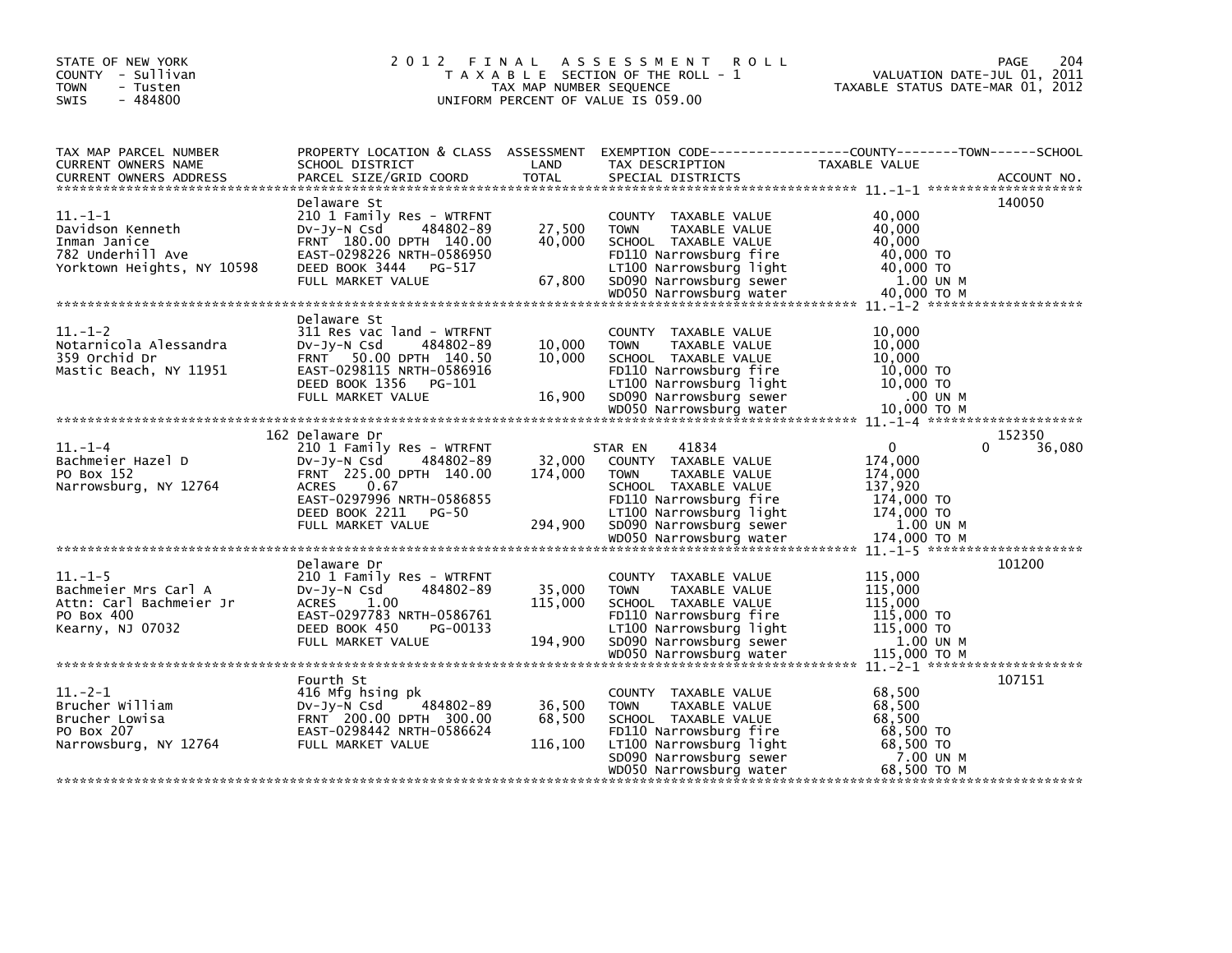| STATE OF NEW YORK<br>COUNTY - Sullivan<br><b>TOWN</b><br>- Tusten<br>$-484800$<br>SWIS                                                                                                                                                                                                                                                                                                                                                                                                                                                                             | 2012 FINAL                                                                                                                                 | A S S E S S M E N T R O L L<br>T A X A B L E SECTION OF THE ROLL - 1<br>TAX MAP NUMBER SEQUENCE<br>UNIFORM PERCENT OF VALUE IS 059.00 | VALUATION DATE-JUL 01, 2011<br>TAXABLE STATUS DATE-MAR 01, 2012                                                                                                                                                                                                                                | 205<br>PAGE                                                            |                       |
|--------------------------------------------------------------------------------------------------------------------------------------------------------------------------------------------------------------------------------------------------------------------------------------------------------------------------------------------------------------------------------------------------------------------------------------------------------------------------------------------------------------------------------------------------------------------|--------------------------------------------------------------------------------------------------------------------------------------------|---------------------------------------------------------------------------------------------------------------------------------------|------------------------------------------------------------------------------------------------------------------------------------------------------------------------------------------------------------------------------------------------------------------------------------------------|------------------------------------------------------------------------|-----------------------|
| TAX MAP PARCEL NUMBER<br>CURRENT OWNERS NAME<br>CURRENT OWNERS ADDRESS FORCEL SIZE/GRID COORD TOTAL SPECIAL DISTRICTS TO ACCOUNT NO.<br>TOTAL SPECIAL DISTRICTS ACCOUNT NO. ACCOUNT NO. ACCOUNT AND ARCEL SIZE/GRID COORD TOTAL SPECIAL DISTRICTS (200                                                                                                                                                                                                                                                                                                             | PROPERTY LOCATION & CLASS ASSESSMENT<br>SCHOOL DISTRICT                                                                                    | LAND                                                                                                                                  | EXEMPTION CODE-----------------COUNTY-------TOWN------SCHOOL<br>TAX DESCRIPTION                                                                                                                                                                                                                | TAXABLE VALUE                                                          |                       |
| $11. -3 - 1$<br>Peck Arthur W<br>Peck Beth<br>95 Second Ave EAST-0298565 NRTH-0586414<br>95 Second Ave EAST-0298565 NRTH-0586414<br>Narrowsburg, NY 12764 DEED BOOK 1333 PG-331 67,600 SD090 Narrowsburg Tight 39,900 TO<br>FULL MARKET VALUE 67,600 SD090 Narrowsburg sewer 39,90                                                                                                                                                                                                                                                                                 | 13 Second St<br>433 Auto body<br>484802-89<br>DV-Jy-N Csd<br>FRNT 200.00 DPTH 100.00                                                       | 12,400<br>39,900                                                                                                                      | COUNTY TAXABLE VALUE<br>TAXABLE VALUE<br><b>TOWN</b><br>SCHOOL TAXABLE VALUE                                                                                                                                                                                                                   | 39,900<br>39,900<br>39,900<br>$39,900$ TO<br>$39,900$ TO               | 107150                |
| $11. -3 - 2$<br>$\begin{array}{r} 1. \text{ } 314 \text{ } \text{Rural} \text{ } v_i$<br>$314 \text{ } \text{Rural} \text{ } v_i$<br>$\begin{array}{r} 314 \text{ } \text{Rural} \text{ } 150.00 \\ \text{FRNT} \text{ } 150.00 \\ \text{FART} \text{ } 252.00 \end{array}$<br>Dirlam Roger<br>20 Oak St<br>20 Oak St<br>20 Oak St<br>20 Oak St<br>20 Oak St<br>20 Oak St<br>20 Oak St<br>20 Oak St<br>20 Oak St<br>20 Oak St<br>20 Oak St<br>20 Oak St<br>20 Oak St<br>20 Oak St<br>20 OB PTH 200.00<br>20 OB TH 200.00<br>20 OB TH 200.00<br>20 OB TH 200.00<br> | Fourth Ave<br>314 Rural vac<10<br>484802-89                                                                                                | 3,800                                                                                                                                 | COUNTY TAXABLE VALUE<br>TAXABLE VALUE<br><b>TOWN</b>                                                                                                                                                                                                                                           | 3,800<br>3,800                                                         | 138950                |
| $11. -3 -3$<br>914 Kurat va<br>DV-Jy-N Csd<br>FRNT 200.00<br>Dirlam Roger<br>20 Oak St                                                                                                                                                                                                                                                                                                                                                                                                                                                                             | Fourth Ave<br>314 Rural vac<10<br>484802-89<br>FRNT 200.00 DPTH 200.00                                                                     | 6,500<br>6,500                                                                                                                        | COUNTY TAXABLE VALUE<br><b>TOWN</b><br>TAXABLE VALUE<br>SCHOOL TAXABLE VALUE                                                                                                                                                                                                                   | 6,500<br>6,500<br>6,500                                                | 139200                |
| 11.-4-1<br>Maguire Anne<br>$5.3 - 5.4 + 1.5 = 0.00$<br>Maguire Anne<br>Stapt 150.00 DPTH                                                                                                                                                                                                                                                                                                                                                                                                                                                                           | 15 Third St<br>DV-Jy-N Csd 484802-89<br>FRNT 150.00 DPTH 200.00<br>EAST-0298812 NRTH-0586126<br>DEED BOOK 3570 PG-340<br>FULL MARKET VALUE | 14,800 STAR B                                                                                                                         | COMBAT VET 41131<br>41854<br>73,400 COUNTY TAXABLE VALUE<br>TAXABLE VALUE<br><b>TOWN</b><br>SCHOOL TAXABLE VALUE<br>FD110 Narrowsburg fire<br>124,400 LT100 Narrowsburg light<br>5D090 Narrowsburg Sewer 1.00 UN MOD50 Narrowsburg water<br>23,400 TO M MOD50 Narrowsburg water<br>73,400 TO M | 18,350<br>18,350<br>$\Omega$<br>$\Omega$<br>55,050<br>55,050<br>56,000 | 118850<br>0<br>17,400 |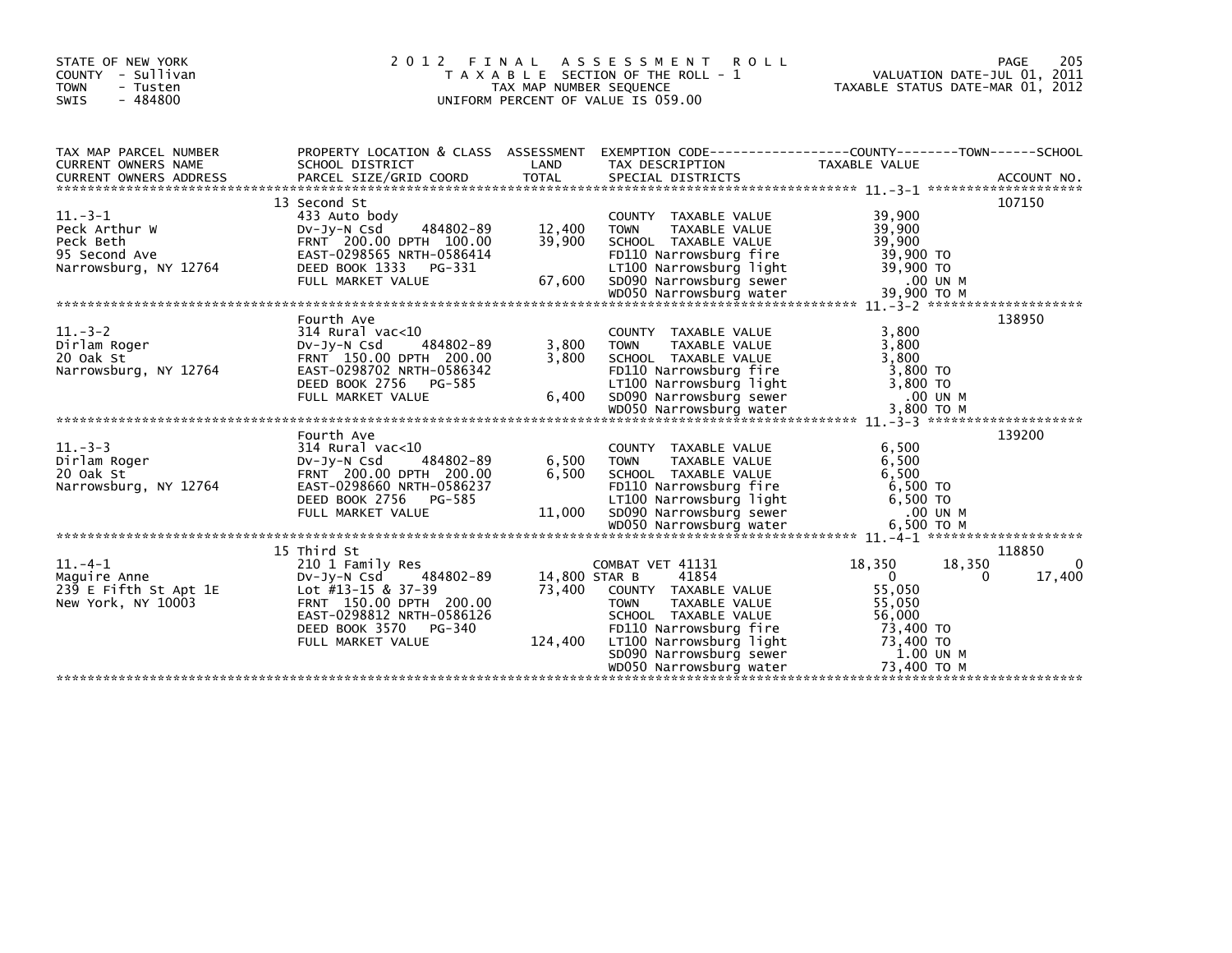| STATE OF NEW YORK<br>COUNTY - Sullivan<br><b>TOWN</b><br>- Tusten<br>$-484800$<br><b>SWIS</b>            |                                                                                                                                                                                        | TAX MAP NUMBER SEQUENCE     | 2012 FINAL ASSESSMENT<br><b>ROLL</b><br>T A X A B L E SECTION OF THE ROLL - 1<br>UNIFORM PERCENT OF VALUE IS 059.00                                                             | VALUATION DATE-JUL 01, 2011<br>TAXABLE STATUS DATE-MAR 01, 2012                        | 206<br><b>PAGE</b> |
|----------------------------------------------------------------------------------------------------------|----------------------------------------------------------------------------------------------------------------------------------------------------------------------------------------|-----------------------------|---------------------------------------------------------------------------------------------------------------------------------------------------------------------------------|----------------------------------------------------------------------------------------|--------------------|
| TAX MAP PARCEL NUMBER<br>CURRENT OWNERS NAME<br><b>CURRENT OWNERS ADDRESS</b>                            | SCHOOL DISTRICT<br>PARCEL SIZE/GRID COORD                                                                                                                                              | LAND<br><b>TOTAL</b>        | PROPERTY LOCATION & CLASS ASSESSMENT EXEMPTION CODE-----------------COUNTY-------TOWN-----SCHOOL<br>TAX DESCRIPTION<br>SPECIAL DISTRICTS                                        | <b>TAXABLE VALUE</b>                                                                   | ACCOUNT NO.        |
| $11.-4-2$<br>Padu Klu K<br>Padu Sirozi A<br>43 Fourth Ave<br>Narrowsburg, NY 12764                       | Fourth Ave<br>210 1 Family Res<br>484802-89<br>$Dv-Jy-N$ Csd<br>FRNT 150.00 DPTH 200.00<br><b>BANK</b><br>N<br>EAST-0298910 NRTH-0586006<br>DEED BOOK 2256 PG-458<br>FULL MARKET VALUE | 14,800<br>79,900<br>135,400 | 41854<br>STAR B<br>COUNTY TAXABLE VALUE<br><b>TOWN</b><br>TAXABLE VALUE<br>SCHOOL TAXABLE VALUE<br>FD110 Narrowsburg fire<br>LT100 Narrowsburg light<br>SD090 Narrowsburg sewer | $\mathbf{0}$<br>0<br>79,900<br>79,900<br>62.500<br>79,900 TO<br>79,900 TO<br>1.00 UN M | 144100<br>17,400   |
|                                                                                                          |                                                                                                                                                                                        |                             |                                                                                                                                                                                 |                                                                                        |                    |
| $11.-5-1$<br>Bank of New York Mellon<br>1705 Corporate Dr<br>Plano, TX 75024<br>PRIOR OWNER ON 3/01/2012 | 33 Fourth St<br>210 1 Family Res<br>484802-89<br>DV-Jy-N Csd<br>FRNT 75.00 DPTH 200.00<br>EAST-0299010 NRTH-0585885<br>DEED BOOK 2012 PG-2595<br>FULL MARKET VALUE                     | 9,900<br>77,000<br>130,500  | COUNTY TAXABLE VALUE<br><b>TOWN</b><br>TAXABLE VALUE<br>SCHOOL TAXABLE VALUE<br>FD110 Narrowsburg fire<br>LT100 Narrowsburg light<br>SD090 Narrowsburg sewer                    | 77,000<br>77,000<br>77,000<br>77,000 TO<br>77,000 TO<br>1.00 UN M                      | 120800             |
|                                                                                                          |                                                                                                                                                                                        |                             |                                                                                                                                                                                 |                                                                                        |                    |
| $11.-5-2$<br>Boyer Edward<br>Dunrea Olivier<br>23 4th Ave<br>Narrowsburg, NY 12764-1054                  | Fourth Ave<br>210 1 Family Res<br>484802-89<br>$Dv-Jv-N$ Csd<br>Lot 21, 22, 45-46<br>FRNT 175.00 DPTH 200.00<br>EAST-0299112 NRTH-0585809<br>DEED BOOK 1902<br>PG-0210                 | 15,800<br>102,300           | COUNTY TAXABLE VALUE<br><b>TOWN</b><br>TAXABLE VALUE<br>SCHOOL TAXABLE VALUE<br>FD110 Narrowsburg fire<br>LT100 Narrowsburg light<br>SD090 Narrowsburg sewer                    | 102,300<br>102,300<br>102,300<br>102,300 TO<br>$102,300$ TO<br>1.00 UN M               | 135050             |
|                                                                                                          | 11 Fourth Ave                                                                                                                                                                          |                             |                                                                                                                                                                                 |                                                                                        | 108400             |
| $11. - 5 - 3$<br>Knight Douglas W<br>Knight Judy<br>11 Fourth Ave<br>Narrowsburg, NY 12764               | 210 1 Family Res<br>484802-89<br>$Dv-Jy-N$ Csd<br>FRNT 50.00 DPTH 200.00<br>EAST-0299164 NRTH-0585705<br>DEED BOOK 3523<br>PG-438<br>FULL MARKET VALUE                                 | 8,200<br>77,500<br>131.400  | 41854<br>STAR B<br>COUNTY TAXABLE VALUE<br><b>TOWN</b><br>TAXABLE VALUE<br>SCHOOL TAXABLE VALUE<br>FD110 Narrowsburg fire<br>LT100 Narrowsburg light                            | $\mathbf{0}$<br>0<br>77,500<br>77,500<br>60,100<br>77,500 TO<br>77,500 TO              | 17,400             |
|                                                                                                          |                                                                                                                                                                                        |                             | SD090 Narrowsburg sewer<br>WD050 Narrowsburg water                                                                                                                              | 1.00 UN M<br>77,500 ТО М                                                               |                    |
|                                                                                                          |                                                                                                                                                                                        |                             |                                                                                                                                                                                 |                                                                                        |                    |
| $11.-6-1$<br>Boregaard Pedro<br>PO Box 62<br>Narrowsburg, NY 12764                                       | Fifth St<br>210 1 Family Res<br>DV-Jy-N Csd<br>484802-89<br>FRNT 90.00 DPTH 147.00<br><b>BANKC130012</b><br>EAST-0299208 NRTH-0585572<br>DEED BOOK 2215<br>PG-486                      | 7,800<br>63,500             | COUNTY TAXABLE VALUE<br>TAXABLE VALUE<br><b>TOWN</b><br>SCHOOL TAXABLE VALUE<br>FD110 Narrowsburg fire<br>LT100 Narrowsburg light<br>SD090 Narrowsburg sewer                    | 63,500<br>63,500<br>63,500<br>63,500 TO<br>63,500 TO<br>1.00 UN M                      |                    |
|                                                                                                          | FULL MARKET VALUE                                                                                                                                                                      | 107,600                     | WD050 Narrowsburg water                                                                                                                                                         | 63,500 TO M                                                                            |                    |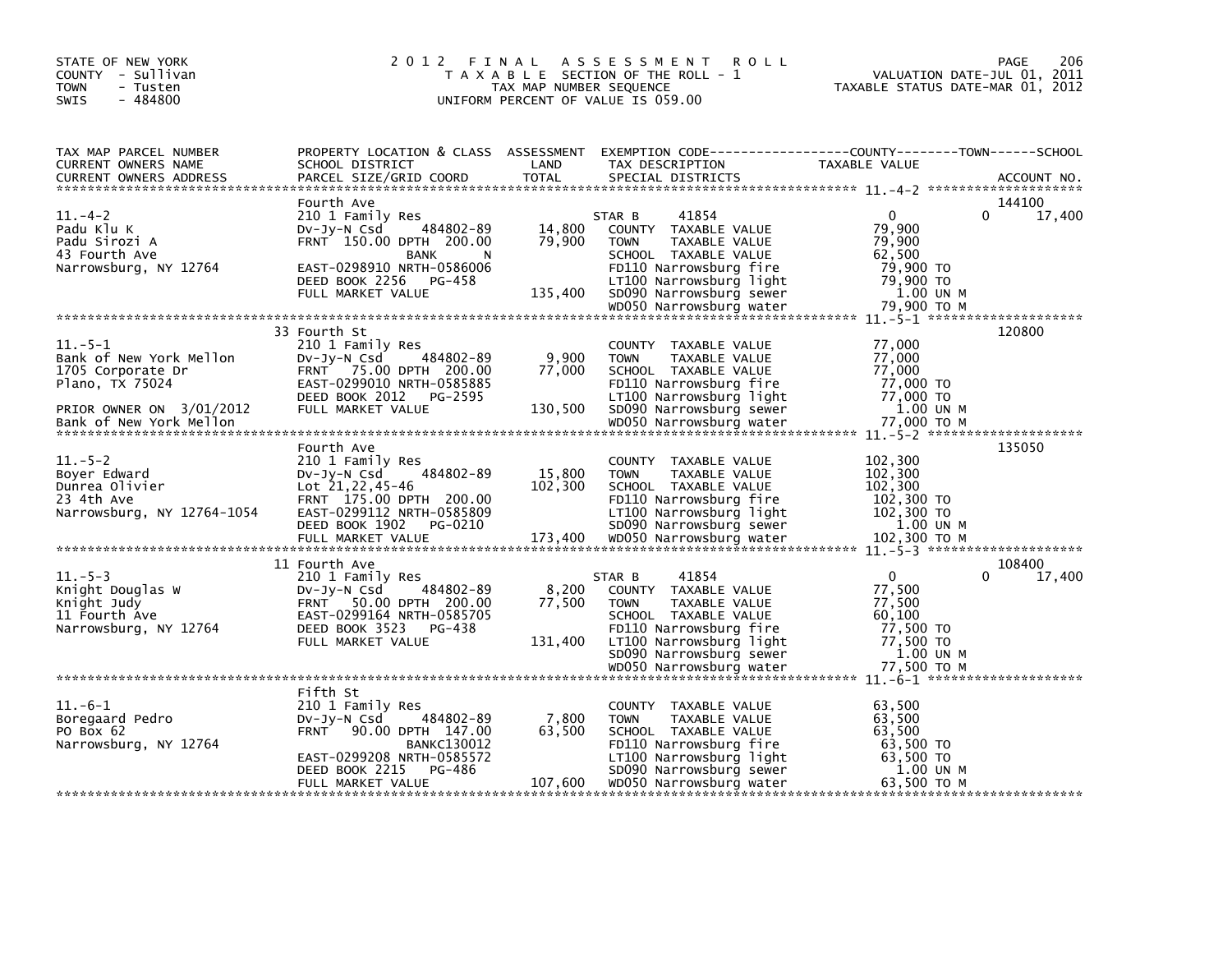| STATE OF NEW YORK<br>COUNTY - Sullivan<br><b>TOWN</b><br>- Tusten<br>$-484800$<br><b>SWIS</b>   | 2012 FINAL                                                                                                                                                          | TAX MAP NUMBER SEQUENCE     | A S S E S S M E N T<br><b>ROLL</b><br>T A X A B L E SECTION OF THE ROLL - 1<br>UNIFORM PERCENT OF VALUE IS 059.00                                                                                                     | VALUATION DATE-JUL 01, 2011<br>TAXABLE STATUS DATE-MAR 01, 2012                                                    | 207<br>PAGE                           |
|-------------------------------------------------------------------------------------------------|---------------------------------------------------------------------------------------------------------------------------------------------------------------------|-----------------------------|-----------------------------------------------------------------------------------------------------------------------------------------------------------------------------------------------------------------------|--------------------------------------------------------------------------------------------------------------------|---------------------------------------|
| TAX MAP PARCEL NUMBER<br>CURRENT OWNERS NAME                                                    | SCHOOL DISTRICT                                                                                                                                                     | LAND                        | PROPERTY LOCATION & CLASS ASSESSMENT EXEMPTION CODE----------------COUNTY-------TOWN------SCHOOL<br>TAX DESCRIPTION                                                                                                   | <b>TAXABLE VALUE</b>                                                                                               |                                       |
| $11.-6-2$<br>Knapp Charles Sr<br>Knapp Charles Jr<br>111 Fifth St<br>Narrowsburg, NY 12764      | Fifth St<br>210 1 Family Res<br>484802-89<br>DV-Jy-N Csd<br>FRNT 80.00 DPTH 90.00<br>EAST-0299275 NRTH-0585630<br>DEED BOOK 3462<br>PG-113<br>FULL MARKET VALUE     | 132,000                     | COMBAT VET 41131<br>7,000 RPTL466_C 41690<br>77,900 STAR EN<br>41834<br>COUNTY TAXABLE VALUE<br>TAXABLE VALUE<br><b>TOWN</b><br>SCHOOL TAXABLE VALUE<br>FD110 Narrowsburg fire<br>1,740 EX<br>LT100 Narrowsburg light | 19,475<br>19,475<br>1,740<br>1,740<br>$\Omega$<br>$\Omega$<br>56.685<br>56,685<br>40,080<br>76,160 TO<br>76,160 TO | 129200<br>$\Omega$<br>1,740<br>36,080 |
|                                                                                                 |                                                                                                                                                                     |                             | 1,740 EX<br>SD090 Narrowsburg sewer<br>WD050 Narrowsburg water<br>1,740 EX                                                                                                                                            | 1.00 UN M<br>76,160 ТО М                                                                                           |                                       |
|                                                                                                 | 159 Delaware Dr                                                                                                                                                     |                             |                                                                                                                                                                                                                       |                                                                                                                    | 124400                                |
| $11. - 7 - 2$<br>Holbert Donald K<br>Holbert Joan C<br>159 Delaware Dr<br>Narrowsburg, NY 12764 | 210 1 Family Res<br>$Dv-Jv-N$ Csd<br>484802-89<br>FRNT 102.00 DPTH 260.96<br>EAST-0298102 NRTH-0586639<br>DEED BOOK 2722<br>PG-593<br>FULL MARKET VALUE             | 87,600<br>148,500           | WAR VET<br>41121<br>41834<br>13,600 STAR EN<br>COUNTY TAXABLE VALUE<br>TAXABLE VALUE<br>TOWN<br>SCHOOL TAXABLE VALUE<br>FD110 Narrowsburg fire<br>LT100 Narrowsburg light<br>SD090 Narrowsburg sewer                  | 13,140<br>13,140<br>$\mathbf{0}$<br>0<br>74,460<br>74,460<br>51,520<br>87,600 TO<br>87,600 TO<br>1.00 UN M         | $\Omega$<br>36,080                    |
|                                                                                                 | 151 Delaware Dr                                                                                                                                                     |                             |                                                                                                                                                                                                                       |                                                                                                                    | 108325                                |
| $11. - 7 - 4$<br>Labato Neil<br>Labato Patricia<br>151 Delaware Dr<br>Narrowsburg, NY 12764     | 210 1 Family Res<br>484802-89<br>$Dv-Jy-N$ Csd<br>FRNT 230.00 DPTH 60.00<br><b>BANK</b><br>EAST-0298241 NRTH-0586781<br>DEED BOOK 3190 PG-448<br>FULL MARKET VALUE  | 13,800<br>80,000<br>135,600 | 41854<br>STAR B<br>COUNTY TAXABLE VALUE<br><b>TOWN</b><br>TAXABLE VALUE<br>SCHOOL TAXABLE VALUE<br>FD110 Narrowsburg fire<br>LT100 Narrowsburg light<br>SD090 Narrowsburg sewer                                       | $\mathbf{0}$<br>0<br>80,000<br>80,000<br>62.600<br>80,000 TO<br>80,000 TO<br>1.00 UN M                             | 17,400                                |
|                                                                                                 |                                                                                                                                                                     |                             |                                                                                                                                                                                                                       |                                                                                                                    |                                       |
| $11.-7-6.1$<br>Dirlam Roger<br>20 Oak St<br>Narrowsburg, NY 12764                               | 46 Third St<br>449 Other Storag<br>484802-89<br>$Dv-Jy-N$ Csd<br><b>ACRES</b><br>2.71<br>EAST-0298391 NRTH-0586033<br>DEED BOOK 2756<br>PG-585<br>FULL MARKET VALUE | 45,000<br>89,100<br>151,000 | COUNTY TAXABLE VALUE<br><b>TOWN</b><br>TAXABLE VALUE<br>SCHOOL TAXABLE VALUE<br>FD110 Narrowsburg fire<br>LT100 Narrowsburg light<br>SD090 Narrowsburg sewer<br>WD050 Narrowsburg water                               | 89,100<br>89,100<br>89,100<br>89,100 TO<br>89,100 TO<br>1.00 UN M<br>89,100 ТО М                                   | 139050                                |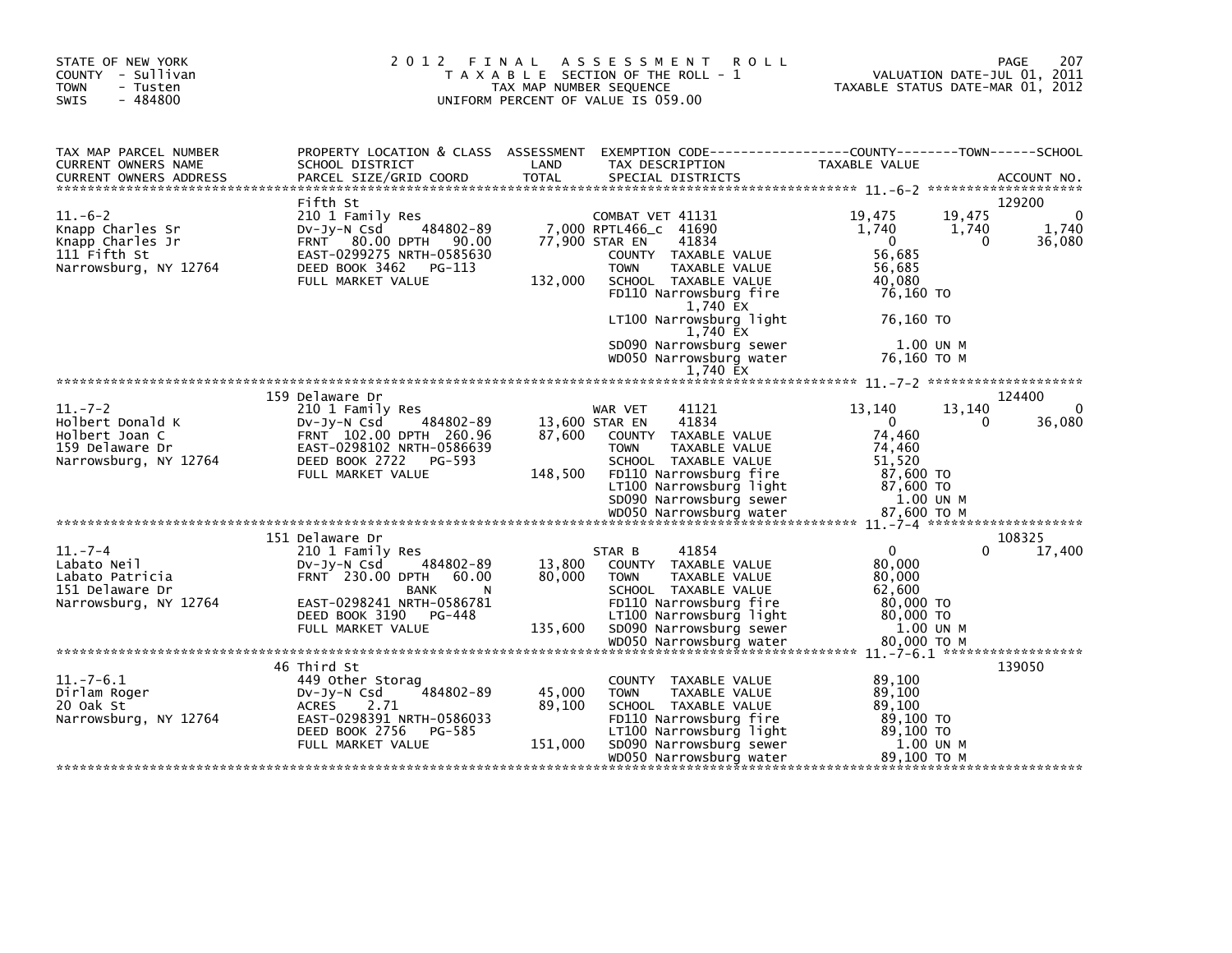| STATE OF NEW YORK<br>COUNTY - Sullivan<br><b>TOWN</b><br>- Tusten<br>- 484800<br>SWIS                                                                                                                                                                                                                              |                                                                                                                                                                   | TAX MAP NUMBER SEQUENCE      | 2012 FINAL ASSESSMENT ROLL<br>T A X A B L E SECTION OF THE ROLL - 1<br>UNIFORM PERCENT OF VALUE IS 059.00                                                                                                   | PAGE<br>VALUATION DATE-JUL 01, 2011<br>VALUATION DATE-JUL 01, 2011<br>TAXABLE STATUS DATE-MAR 01, 2012              | 208    |
|--------------------------------------------------------------------------------------------------------------------------------------------------------------------------------------------------------------------------------------------------------------------------------------------------------------------|-------------------------------------------------------------------------------------------------------------------------------------------------------------------|------------------------------|-------------------------------------------------------------------------------------------------------------------------------------------------------------------------------------------------------------|---------------------------------------------------------------------------------------------------------------------|--------|
| TAX MAP PARCEL NUMBER<br>CURRENT OWNERS NAME                                                                                                                                                                                                                                                                       |                                                                                                                                                                   |                              |                                                                                                                                                                                                             |                                                                                                                     |        |
| $11.-7-6.2$<br>Dirlam Roger<br>20 Oak St<br>Narrowsburg, NY 12764                                                                                                                                                                                                                                                  | 44 Third (Front-Delaware Dr<br>444 Lumber yd/ml<br>484802-89<br>Dv-Jy-N Csd<br><b>ACRES</b><br>1.30<br>EAST-0298135 NRTH-0585938                                  | 22,500<br>147,800            | COUNTY TAXABLE VALUE<br><b>TOWN</b><br>TAXABLE VALUE<br>SCHOOL TAXABLE VALUE<br>FD110 Narrowsburg fire                                                                                                      | 147,800<br>147,800<br>147,800<br>$14\frac{7}{2}$ , 800 TO                                                           |        |
| $11.-7-7.1$<br>Hector John<br>Hector Irene<br>115 Main St<br>$\xi$<br>$\xi$ 3000 12401 EXEL BOOK 2640 PG-025<br>FULL MARKET VALUE<br>FULL MARKET VALUE 49,200 SD090 Narrowsburg sever 29,000 TO M<br>WOD50 Narrowsburg water 29,000 TO M<br>WOD50 Narrowsburg water 29,000 TO M<br>WOD50 Narrowsburg wat           | Delaware Dr<br>331 Com vac w/im<br>484802-89<br>DV-Jy-N Csd<br>ACRES 1.70<br>EAST-0297974 NRTH-0586083                                                            | 25,000<br>29,000             | COUNTY TAXABLE VALUE<br><b>TOWN</b><br>TAXABLE VALUE<br>SCHOOL TAXABLE VALUE<br>FD110 Narrowsburg fire                                                                                                      | 101800<br>29,000<br>29,000<br>29,000<br>29,000 TO                                                                   |        |
| $11. - 7 - 7.2$<br>Gawenus Richard C<br>Winglovitz Wanda E<br>PO Box 31<br>2007 1100 National Condection, NY 12726 2012<br>Cochecton, NY 12726 2000 DEED BOOK 1343 PG-657 7,600 20090 National Example 2011<br>FULL MARKET VALUE 7,600 50090 National Maximus and the condection, NY 12726 2012<br>*************** | Delaware St<br>$314$ Rural vac<10<br>484802-89<br>DV-JY-N Csd<br>FRNT 100.00 DPTH 100.00<br>EAST-0297778 NRTH-0586174                                             | 4,500<br>4,500               | COUNTY TAXABLE VALUE<br><b>TOWN</b><br>TAXABLE VALUE<br>SCHOOL TAXABLE VALUE<br>FD110 Narrowsburg fire                                                                                                      | 141900<br>4,500<br>4,500<br>4,500<br>4,500 TO                                                                       |        |
| $11. - 7 - 7.4$<br>Hector Eric J<br>341 Delaware Dr<br>Narrowsburg, NY 12764                                                                                                                                                                                                                                       | Delaware Dr<br>311 Res vac land<br>484802-89<br>$Dv-Jv-N$ Csd<br>FRNT 26.30 DPTH 120.00<br><b>BANK 60806</b>                                                      | 10,000<br>10,000             | COUNTY TAXABLE VALUE<br><b>TOWN</b><br>TAXABLE VALUE<br>SCHOOL TAXABLE VALUE<br>FD110 Narrowsburg fire                                                                                                      | 10,000<br>10,000<br>10,000<br>10,000 TO                                                                             |        |
| $11. - 7 - 7.5$<br>Yoder Nancy<br>Yoder Barry<br>PO Box 296<br>Narrowsburg, NY 12764                                                                                                                                                                                                                               | Delaware Dr<br>210 1 Family Res<br>484802-89<br>DV-Jy-N Csd<br>FRNT 150.00 DPTH 260.96<br>EAST-0297977 NRTH-0586566<br>DEED BOOK 1374 PG-315<br>FULL MARKET VALUE | 15,000<br>101,900<br>172,700 | 41834<br>STAR EN<br>COUNTY TAXABLE VALUE<br><b>TOWN</b><br>TAXABLE VALUE<br>SCHOOL TAXABLE VALUE<br>FD110 Narrowsburg fire<br>LT100 Narrowsburg light<br>SD090 Narrowsburg sewer<br>WD050 Narrowsburg water | $\mathbf{0}$<br>$\Omega$<br>101,900<br>101,900<br>65,820<br>101,900 TO<br>$101,900$ TO<br>1.00 UN M<br>101,900 то м | 36,080 |
|                                                                                                                                                                                                                                                                                                                    |                                                                                                                                                                   |                              |                                                                                                                                                                                                             |                                                                                                                     |        |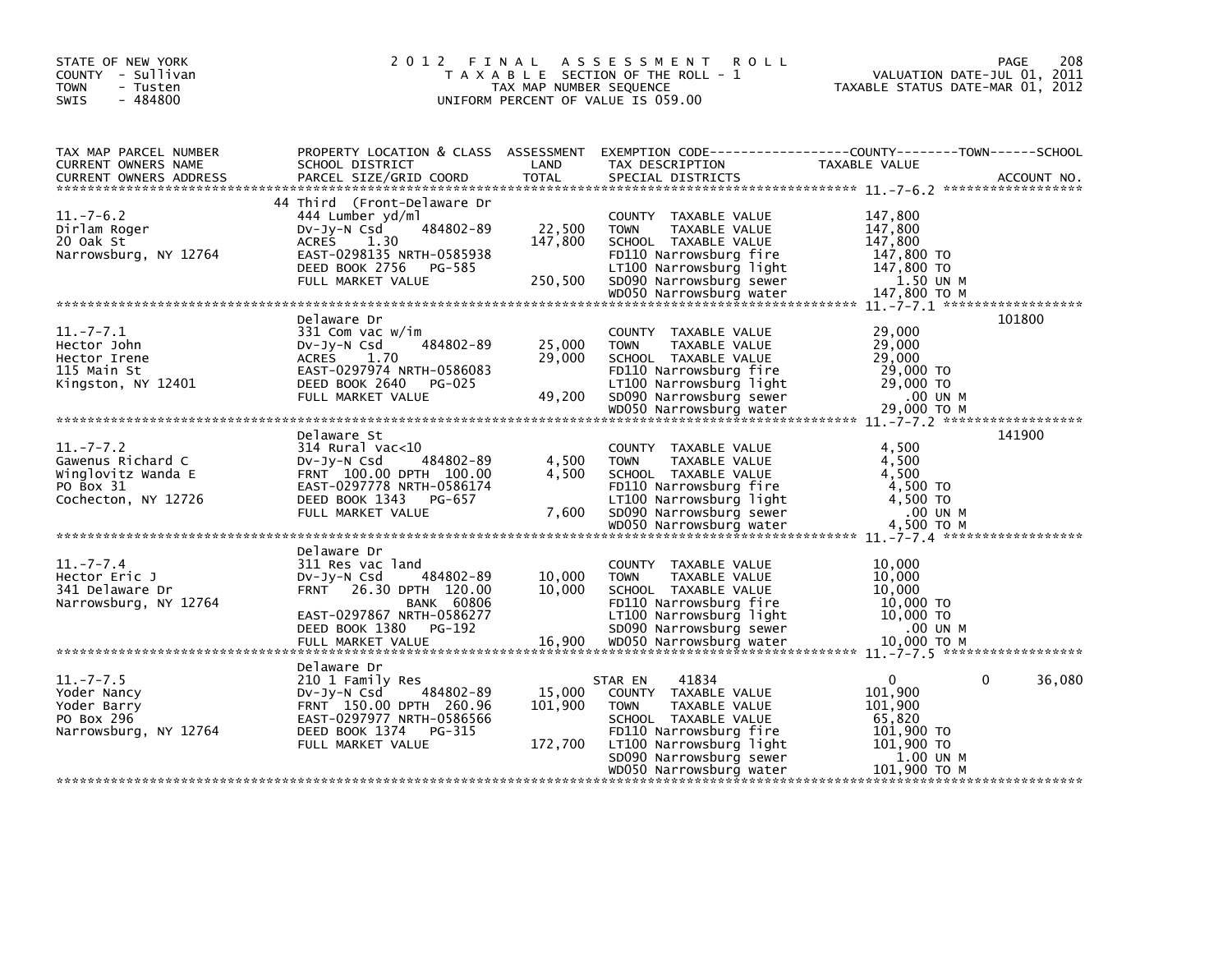| STATE OF NEW YORK<br>COUNTY - Sullivan<br><b>TOWN</b><br>- Tusten<br>$-484800$<br><b>SWIS</b> |                                                                                                                                                                                   | TAX MAP NUMBER SEQUENCE      | 2012 FINAL ASSESSMENT<br><b>ROLL</b><br>T A X A B L E SECTION OF THE ROLL - 1<br>UNIFORM PERCENT OF VALUE IS 059.00                                                                                               | VALUATION DATE-JUL 01, 2011<br>TAXABLE STATUS DATE-MAR 01, 2012                                                  | 209<br><b>PAGE</b> |
|-----------------------------------------------------------------------------------------------|-----------------------------------------------------------------------------------------------------------------------------------------------------------------------------------|------------------------------|-------------------------------------------------------------------------------------------------------------------------------------------------------------------------------------------------------------------|------------------------------------------------------------------------------------------------------------------|--------------------|
| TAX MAP PARCEL NUMBER<br>CURRENT OWNERS NAME<br><b>CURRENT OWNERS ADDRESS</b>                 | SCHOOL DISTRICT<br>PARCEL SIZE/GRID COORD                                                                                                                                         | LAND<br><b>TOTAL</b>         | PROPERTY LOCATION & CLASS ASSESSMENT EXEMPTION CODE---------------COUNTY-------TOWN------SCHOOL<br>TAX DESCRIPTION<br>SPECIAL DISTRICTS                                                                           | TAXABLE VALUE                                                                                                    | ACCOUNT NO.        |
| $11. - 7 - 7.6$<br>Hector Eric J<br>173 Delaware Dr<br>Narrowsburg, NY 12764                  | Delaware Dr<br>210 1 Family Res<br>484802-89<br>$Dv-Jy-N$ Csd<br>FRNT 125.00 DPTH 284.79<br>BANK 60806<br>EAST-0297856 NRTH-0586504<br>DEED BOOK 1380 PG-192<br>FULL MARKET VALUE | 14,200<br>114,200<br>193,600 | 41854<br>STAR B<br>COUNTY TAXABLE VALUE<br><b>TOWN</b><br><b>TAXABLE VALUE</b><br>SCHOOL TAXABLE VALUE<br>FD110 Narrowsburg fire<br>LT100 Narrowsburg light<br>SD090 Narrowsburg sewer<br>WD050 Narrowsburg water | $\Omega$<br>$\mathbf{0}$<br>114,200<br>114,200<br>96,800<br>114,200 TO<br>114,200 TO<br>.00 UN M<br>114,200 TO M | 17,400             |
| $11.-7-8$                                                                                     | Delaware St<br>210 1 Family Res                                                                                                                                                   |                              | COUNTY TAXABLE VALUE                                                                                                                                                                                              | 81,400                                                                                                           | 118000             |
| Yeargans Kara<br>215 Delaware Dr<br>Narrowsburg, NY 12764                                     | 484802-89<br>$Dv-Jy-N$ Csd<br>FRNT 165.00 DPTH 100.00<br><b>BANK C88880</b><br>EAST-0297700 NRTH-0586231                                                                          | 11,500<br>81,400             | <b>TOWN</b><br>TAXABLE VALUE<br>SCHOOL TAXABLE VALUE<br>FD110 Narrowsburg fire<br>LT100 Narrowsburg light                                                                                                         | 81,400<br>81,400<br>81,400 TO<br>81,400 TO                                                                       |                    |
|                                                                                               | DEED BOOK 2011 PG-2962                                                                                                                                                            |                              | SD090 Narrowsburg sewer                                                                                                                                                                                           | 1.00 UN M                                                                                                        |                    |
|                                                                                               | Delaware St                                                                                                                                                                       |                              |                                                                                                                                                                                                                   |                                                                                                                  | 128250             |
| $11. - 7 - 9$<br>Albert Bethann A<br>201 S Second Ave Unit 26<br>Highland Park, NJ 08904      | 210 1 Family Res<br>484802-89<br>$Dv-Jy-N$ Csd<br>FRNT 225.00 DPTH 100.00<br><b>BANK C88880</b><br>EAST-0297720 NRTH-0586401                                                      | 13,900<br>56,600             | COUNTY TAXABLE VALUE<br><b>TOWN</b><br>TAXABLE VALUE<br>SCHOOL TAXABLE VALUE<br>FD110 Narrowsburg fire<br>LT100 Narrowsburg light                                                                                 | 56,600<br>56,600<br>56,600<br>56,600 TO<br>56,600 TO                                                             |                    |
|                                                                                               | DEED BOOK 2162 PG-350                                                                                                                                                             |                              | SD090 Narrowsburg sewer                                                                                                                                                                                           | 1.00 UN M                                                                                                        |                    |
|                                                                                               | Third St                                                                                                                                                                          |                              |                                                                                                                                                                                                                   |                                                                                                                  | 106450             |
| $11.-8-1$<br>Conklin Jeanine<br>Conklin Wade<br>51 Third St<br>Narrowsburg, NY 12764          | $314$ Rural vac<10<br>DV-Jy-N Csd<br>484802-89<br>FRNT 75.00 DPTH 100.00<br>EAST-0298224 NRTH-0585664<br>DEED BOOK 3081<br>PG-384                                                 | 2,400<br>2.400               | COUNTY TAXABLE VALUE<br><b>TOWN</b><br>TAXABLE VALUE<br>SCHOOL TAXABLE VALUE<br>FD110 Narrowsburg fire<br>LT100 Narrowsburg light                                                                                 | 2,400<br>2,400<br>2,400<br>2,400 TO<br>$2,400$ TO                                                                |                    |
|                                                                                               | FULL MARKET VALUE                                                                                                                                                                 | 4,100                        | SD090 Narrowsburg sewer                                                                                                                                                                                           | .00 UN M                                                                                                         |                    |
|                                                                                               |                                                                                                                                                                                   |                              |                                                                                                                                                                                                                   |                                                                                                                  |                    |
| $11.-8-2$<br>Conklin Wade<br>Conklin Jeanine<br>51 Third St                                   | Third St<br>210 1 Family Res<br>484802-89<br>$Dv-Jy-N$ Csd<br>FRNT 150.00 DPTH 175.00<br>BANK 60806                                                                               | 13,900<br>97,200             | 41854<br>STAR B<br>COUNTY TAXABLE VALUE<br><b>TOWN</b><br>TAXABLE VALUE<br>SCHOOL TAXABLE VALUE                                                                                                                   | $\Omega$<br>0<br>97,200<br>97,200<br>79,800                                                                      | 106400<br>17,400   |
| Narrowsburg, NY 12764                                                                         | EAST-0298340 NRTH-0585729<br>DEED BOOK 2645<br>PG-296<br>FULL MARKET VALUE                                                                                                        | 164,700                      | FD110 Narrowsburg fire<br>LT100 Narrowsburg light<br>SD090 Narrowsburg sewer<br>WD050 Narrowsburg water                                                                                                           | 97,200 TO<br>97,200 TO<br>1.00 UN M<br>97.200 TO M                                                               |                    |
|                                                                                               |                                                                                                                                                                                   |                              |                                                                                                                                                                                                                   |                                                                                                                  |                    |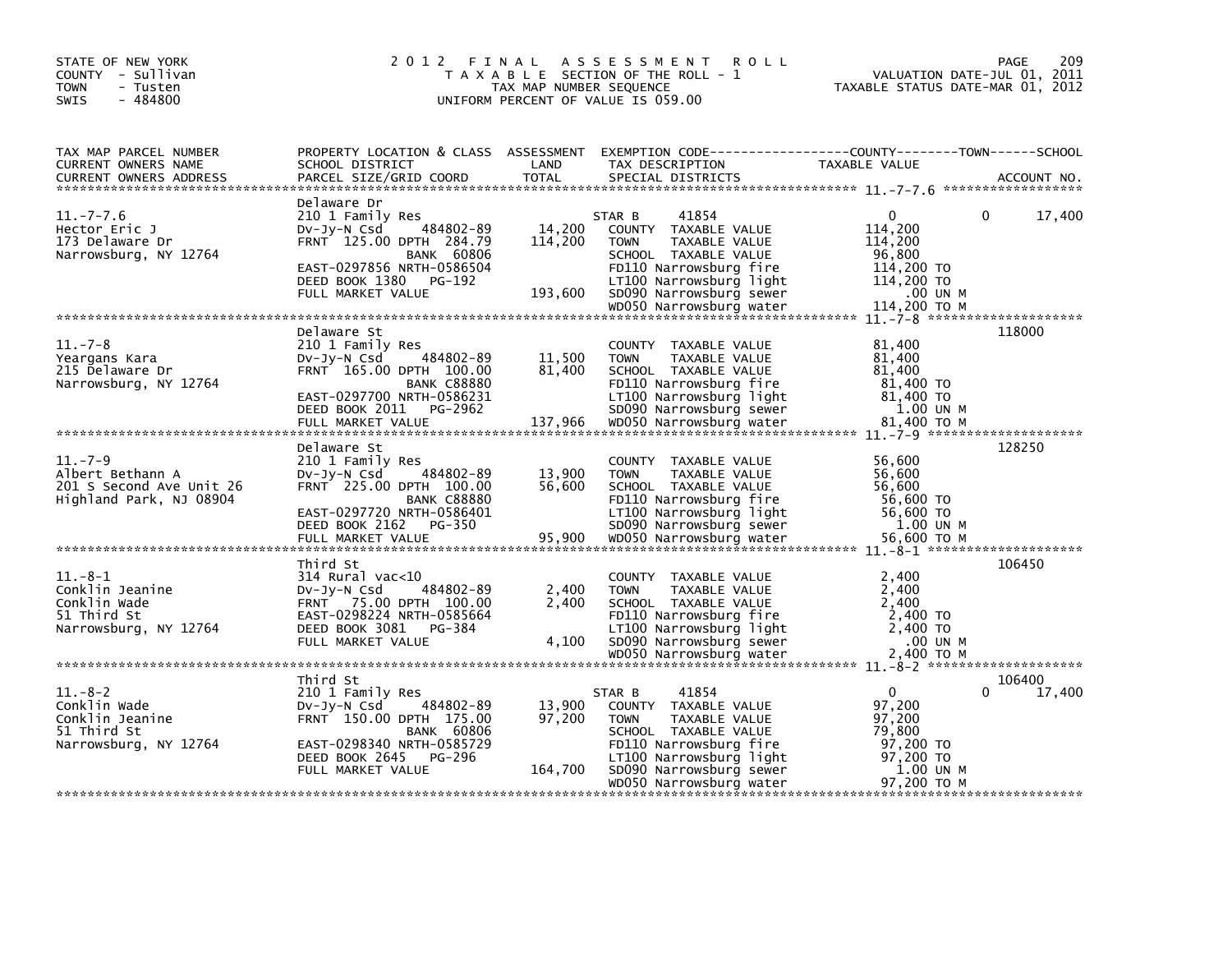| STATE OF NEW YORK<br>COUNTY - Sullivan<br><b>TOWN</b><br>- Tusten<br>$-484800$<br><b>SWIS</b> | 2 0 1 2<br>FINAL<br>T A X A B L E SECTION OF THE ROLL - 1<br>TAX MAP NUMBER SEQUENCE<br>UNIFORM PERCENT OF VALUE IS 059.00       | 210<br><b>ROLL</b><br>PAGE<br>VALUATION DATE-JUL 01, 2011<br>TAXABLE STATUS DATE-MAR 01, 2012 |                                                                                                                            |                                                            |                       |
|-----------------------------------------------------------------------------------------------|----------------------------------------------------------------------------------------------------------------------------------|-----------------------------------------------------------------------------------------------|----------------------------------------------------------------------------------------------------------------------------|------------------------------------------------------------|-----------------------|
| TAX MAP PARCEL NUMBER<br><b>CURRENT OWNERS NAME</b>                                           | PROPERTY LOCATION & CLASS ASSESSMENT<br>SCHOOL DISTRICT                                                                          | LAND                                                                                          | TAX DESCRIPTION                                                                                                            | TAXABLE VALUE                                              |                       |
|                                                                                               |                                                                                                                                  |                                                                                               |                                                                                                                            |                                                            |                       |
| $11.-8-3$<br>Barnes Howard L                                                                  | Third St<br>210 1 Family Res<br>484802-89<br>DV-Jy-N Csd                                                                         | 16,800                                                                                        | COUNTY TAXABLE VALUE<br><b>TOWN</b><br>TAXABLE VALUE                                                                       | 106,400<br>106,400                                         | 101900                |
| Barnes Cindy Sue L<br>39 3rd St<br>Narrowsburg, NY 12764                                      | FRNT 200.00 DPTH 149.89<br>ACRES<br>0.68<br>EAST-0298485 NRTH-0585863                                                            | 106,400                                                                                       | SCHOOL TAXABLE VALUE<br>FD110 Narrowsburg fire<br>LT100 Narrowsburg light                                                  | 106,400<br>106,400 TO<br>106,400 TO                        |                       |
|                                                                                               | DEED BOOK 749<br>PG-01045                                                                                                        |                                                                                               | SD090 Narrowsburg sewer                                                                                                    | 1.00 UN M                                                  |                       |
| $11. - 8 - 4$<br>LaPersonerie Michelle<br>31 Third St<br>Narrowsburg, NY 12764                | Third St<br>210 1 Family Res<br>484802-89<br>$Dv$ -J $v$ -N Csd<br>FRNT 80.00 DPTH 150.00<br>EAST-0298594 NRTH-0585954           | 93,200                                                                                        | 41854<br>STAR B<br>8,800 L INC DIS 41933<br>COUNTY TAXABLE VALUE<br><b>TOWN</b><br>TAXABLE VALUE                           | 0<br>0<br>46,600<br>$\Omega$<br>93,200<br>46,600           | 139700<br>17,400<br>0 |
|                                                                                               | DEED BOOK 3419<br>PG-502<br>FULL MARKET VALUE                                                                                    | 158,000                                                                                       | SCHOOL TAXABLE VALUE<br>FD110 Narrowsburg fire<br>LT100 Narrowsburg light<br>SD090 Narrowsburg sewer                       | 75,800<br>93,200 TO<br>93,200 TO<br>1.00 UN M              |                       |
|                                                                                               |                                                                                                                                  |                                                                                               |                                                                                                                            |                                                            |                       |
| $11.-8-5.1$<br>DeLeon Enrique<br>71-50 71 st St Fl 2<br>Ridgewood, NY 11385                   | 3rd St<br>210 1 Family Res<br>DV-JV-N Csd<br>484802-89<br>FRNT 75.00 DPTH 150.00<br>EAST-0298665 NRTH-0586014                    | 8,500<br>49,000                                                                               | COUNTY TAXABLE VALUE<br>TAXABLE VALUE<br><b>TOWN</b><br>SCHOOL TAXABLE VALUE<br>FD110 Narrowsburg fire                     | 49,000<br>49,000<br>49,000<br>49,000 TO                    | 105350                |
|                                                                                               | DEED BOOK 3252<br>PG-569<br>FULL MARKET VALUE                                                                                    | 83,100                                                                                        | LT100 Narrowsburg light<br>SD090 Narrowsburg sewer                                                                         | 49,000 TO<br>1.00 UN M                                     |                       |
|                                                                                               | Fourth St                                                                                                                        |                                                                                               |                                                                                                                            |                                                            | 100450                |
| $11.-8-6.1$<br>Luben Robert E<br>Luben Harriet L<br>248 Fourth St<br>Narrowsburg, NY 12764    | 210 1 Family Res<br>DV-JY-N Csd<br>484802-89<br>FRNT 204.71 DPTH 150.00<br>EAST-0298726 NRTH-0585862<br>DEED BOOK 2298<br>PG-166 | 16,600<br>69,400                                                                              | 41834<br>STAR EN<br>COUNTY TAXABLE VALUE<br>TAXABLE VALUE<br><b>TOWN</b><br>SCHOOL TAXABLE VALUE<br>FD110 Narrowsburg fire | $^{\circ}$<br>0<br>69,400<br>69,400<br>33,320<br>69,400 TO | 36,080                |
|                                                                                               | FULL MARKET VALUE                                                                                                                | 117,600                                                                                       | LT100 Narrowsburg light<br>SD090 Narrowsburg sewer<br>WD050 Narrowsburg water                                              | 69,400 TO<br>1.00 UN M<br>69,400 ТО М                      |                       |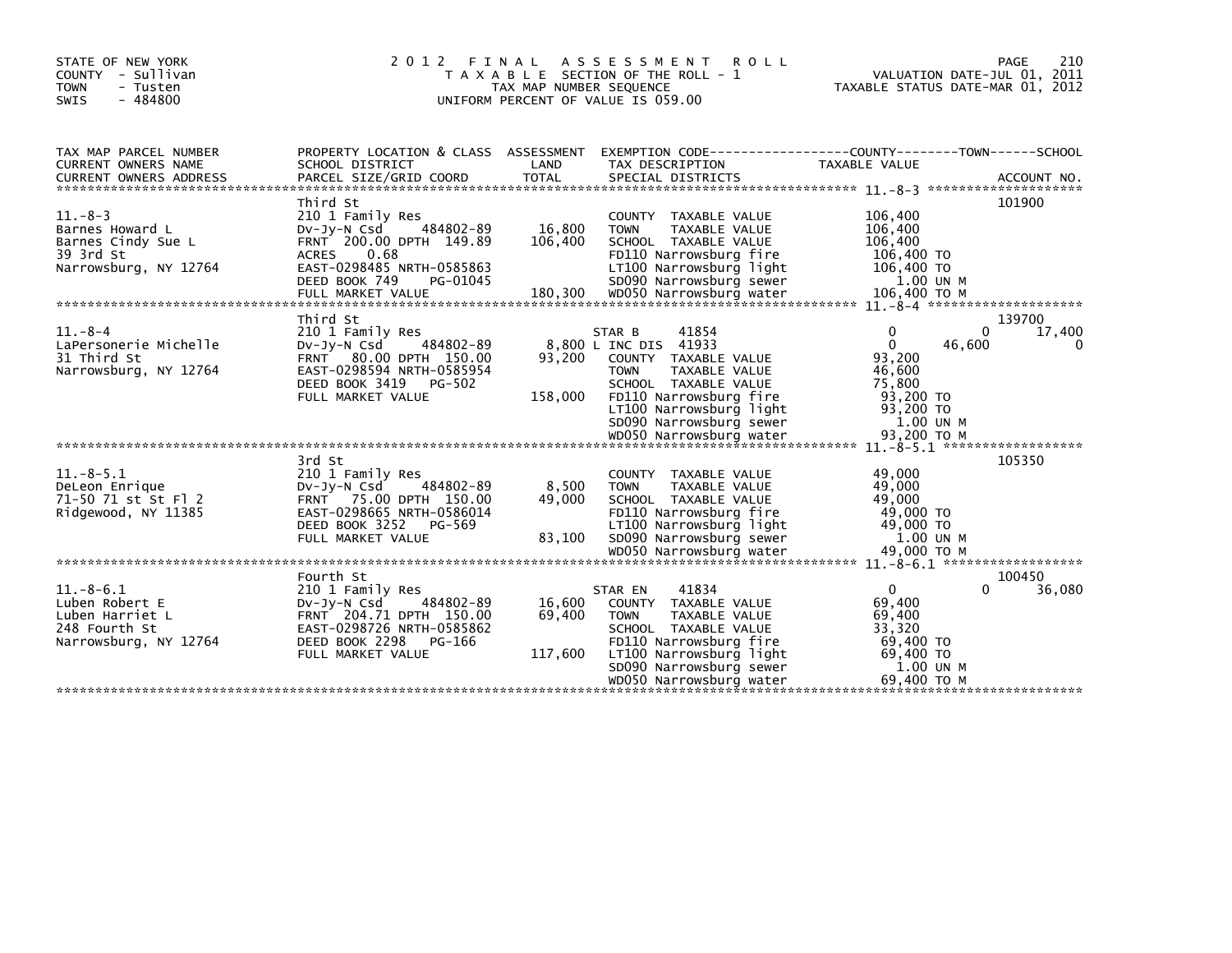| STATE OF NEW YORK<br>COUNTY - Sullivan<br><b>TOWN</b><br>- Tusten<br>$-484800$<br><b>SWIS</b>                                                                                                                                                                                                                                            | 2 0 1 2<br>FINAL<br>T A X A B L E SECTION OF THE ROLL - 1<br>TAX MAP NUMBER SEQUENCE<br>UNIFORM PERCENT OF VALUE IS 059.00                                                               | TAXABLE STATUS DATE-MAR 01, 2012    |                                                                                                                                                                                           | 211<br>PAGE<br>VALUATION DATE-JUL 01, 2011                                                 |            |                  |
|------------------------------------------------------------------------------------------------------------------------------------------------------------------------------------------------------------------------------------------------------------------------------------------------------------------------------------------|------------------------------------------------------------------------------------------------------------------------------------------------------------------------------------------|-------------------------------------|-------------------------------------------------------------------------------------------------------------------------------------------------------------------------------------------|--------------------------------------------------------------------------------------------|------------|------------------|
| TAX MAP PARCEL NUMBER<br><b>CURRENT OWNERS NAME</b>                                                                                                                                                                                                                                                                                      | PROPERTY LOCATION & CLASS ASSESSMENT EXEMPTION CODE----------------COUNTY-------TOWN------SCHOOL<br>SCHOOL DISTRICT                                                                      | LAND                                | TAX DESCRIPTION                                                                                                                                                                           | TAXABLE VALUE                                                                              |            |                  |
| $11.-8-7$<br>Cookingham Michael W<br>Cookingham Florence Maureen<br>256 4th St<br>Narrowsburg, NY 12764<br>000 75,000 TO M 75,000 M 75,000 N 2014 WAS ARROWS WATER WATER THE PRESS WAS ARROWS WATER THE PRESS OF THE PRESS AND MANAGER AND A SERVER AND A SERVER AND THE PRESS OF THE PRESS AND THE PRESS OF THE PRESS AND THE PRESS AND | Fourth St<br>210 1 Family Res<br>484802-89<br>$Dv-Jy-N$ Csd<br>FRNT 95.31 DPTH 150.00<br><b>BANK 60806</b><br>EAST-0298604 NRTH-0585756<br>DEED BOOK 1352<br>PG-548<br>FULL MARKET VALUE | 9,800<br>75,000<br>127,100          | 41854<br>STAR B<br>COUNTY TAXABLE VALUE<br><b>TOWN</b><br>TAXABLE VALUE<br>SCHOOL TAXABLE VALUE<br>FD110 Narrowsburg fire<br>LT100 Narrowsburg light<br>SD090 Narrowsburg sewer           | $\mathbf{0}$<br>75,000<br>75,000<br>57,600<br>75.000 TO<br>75,000 TO<br>1.00 UN M          | 0          | 123800<br>17,400 |
|                                                                                                                                                                                                                                                                                                                                          | 266 Fourth St                                                                                                                                                                            |                                     |                                                                                                                                                                                           |                                                                                            |            |                  |
| $11.-8-.8.1$<br>Gaebel Danielle<br>St<br>PO Box 203<br>Narrowsburg, NY 12764                                                                                                                                                                                                                                                             | 210 1 Family Res<br>484802-89<br>$Dv-Jv-N$ Csd<br>FRNT 122.50 DPTH 150.00<br>EAST-0298527 NRTH-0585694<br>DEED BOOK 3520<br>PG-41<br>FULL MARKET VALUE                                   | 10,500<br>74,500                    | 41854<br>STAR B<br>COUNTY TAXABLE VALUE<br><b>TOWN</b><br>TAXABLE VALUE<br>SCHOOL TAXABLE VALUE<br>FD110 Narrowsburg fire<br>126,300 LT100 Narrowsburg light<br>SD090 Narrowsburg sewer   | $\mathbf{0}$<br>74,500<br>74,500<br>57,100<br>74.500 TO<br>74,500 TO<br>1.00 UN M          | 0          | 17,400           |
|                                                                                                                                                                                                                                                                                                                                          | Fourth St                                                                                                                                                                                |                                     |                                                                                                                                                                                           |                                                                                            |            | 111750           |
| $11. - 8 - 9$<br>Scheibling Charles H<br>Scheibling Gladys J<br>274 Fourth St<br>Narrowsburg, NY 12764                                                                                                                                                                                                                                   | 210 1 Family Res<br>484802-89<br>$Dv-Jy-N$ Csd<br>ACRES 0.45<br>EAST-0298144 NRTH-0585777<br>DEED BOOK 2438<br>PG-401<br>FULL MARKET VALUE                                               | 10,400 STAR EN<br>85,100<br>144,200 | CW_15_VET/ 41161<br>41834<br>COUNTY TAXABLE VALUE<br><b>TOWN</b><br>TAXABLE VALUE<br>SCHOOL TAXABLE VALUE<br>FD110 Narrowsburg fire<br>LT100 Narrowsburg light<br>SD090 Narrowsburg sewer | 6,960<br>$\mathbf{0}$<br>78,140<br>78,140<br>49.020<br>85,100 TO<br>85.100 TO<br>1.00 UN M | 6,960<br>0 | 0<br>36,080      |
|                                                                                                                                                                                                                                                                                                                                          |                                                                                                                                                                                          |                                     |                                                                                                                                                                                           |                                                                                            |            |                  |
| $11.-8-10$<br>Goodwin Philip<br>225 W 25 th St<br>New York, NY 10001                                                                                                                                                                                                                                                                     | Delaware Dr<br>210 1 Family Res<br>$Dv-Jy-N$ Csd<br>484802-89<br>FRNT 100.00 DPTH 255.00<br>EAST-0298323 NRTH-0585563<br>DEED BOOK 2874<br>PG-373                                        | 14,900<br>110,000                   | COUNTY TAXABLE VALUE<br><b>TOWN</b><br>TAXABLE VALUE<br>SCHOOL TAXABLE VALUE<br>FD110 Narrowsburg fire<br>LT100 Narrowsburg light                                                         | 110,000<br>110,000<br>110,000<br>110,000 TO<br>110,000 TO                                  |            | 122350           |
|                                                                                                                                                                                                                                                                                                                                          | FULL MARKET VALUE                                                                                                                                                                        | 186,400                             | SD090 Narrowsburg sewer<br>WD050 Narrowsburg water                                                                                                                                        | 1.00 UN M<br>110,000 ТО М                                                                  |            |                  |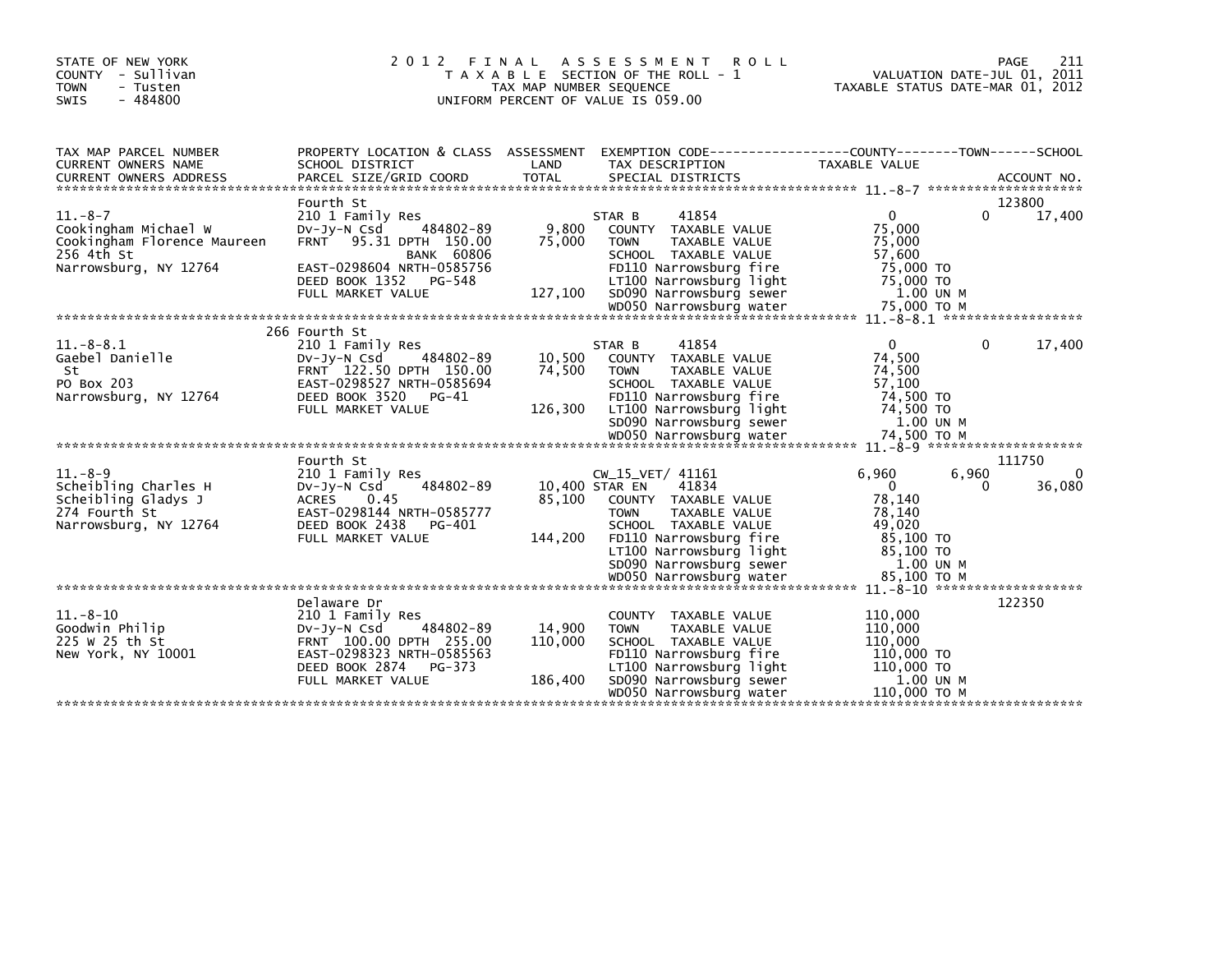| STATE OF NEW YORK<br>COUNTY - Sullivan<br><b>TOWN</b><br>- Tusten<br>$-484800$<br><b>SWIS</b>     | 2 0 1 2                                                                                                                                                                                                    | FINAL<br>TAX MAP NUMBER SEQUENCE | A S S E S S M E N T R O L L<br>T A X A B L E SECTION OF THE ROLL - 1<br>UNIFORM PERCENT OF VALUE IS 059.00                                                                                                         | VALUATION DATE-JUL 01, 2011<br>TAXABLE STATUS DATE-MAR 01, 2012                                        | 212<br>PAGE           |
|---------------------------------------------------------------------------------------------------|------------------------------------------------------------------------------------------------------------------------------------------------------------------------------------------------------------|----------------------------------|--------------------------------------------------------------------------------------------------------------------------------------------------------------------------------------------------------------------|--------------------------------------------------------------------------------------------------------|-----------------------|
| TAX MAP PARCEL NUMBER<br>CURRENT OWNERS NAME                                                      | PROPERTY LOCATION & CLASS ASSESSMENT<br>SCHOOL DISTRICT                                                                                                                                                    | LAND                             | TAX DESCRIPTION                                                                                                                                                                                                    | TAXABLE VALUE                                                                                          |                       |
| DELAWARED Twn Rd 11<br>$11.-9-2$<br>Dickerson Jarred<br>174 Eighth St Apt 3<br>Brooklyn, NY 11215 | 210 1 Family Res<br>DV-Jy-N Csd 484802-89<br>combine with 11-9-1<br>FRNT 150.00 DPTH 100.00<br>0.34 BANK C88880<br><b>ACRES</b><br>EAST-0298505 NRTH-0585379<br>DEED BOOK 3250 PG-479<br>FULL MARKET VALUE | 9,600<br>52,000<br>88,100        | COUNTY TAXABLE VALUE<br><b>TOWN</b><br>TAXABLE VALUE<br>SCHOOL TAXABLE VALUE<br>FD110 Narrowsburg fire<br>LT100 Narrowsburg light<br>SD090 Narrowsburg sewer<br>SD090 Narrowsburg sewer<br>WD050 Narrowsburg water | 52,000<br>52,000<br>52,000<br>52,000 TO<br>52,000 TO<br>1.00 UN M<br>52,000 TO M                       | 141700                |
| $11.-9-5$<br>Lake Donald A Jr<br>273 Fourth St<br>Narrowsburg, NY 12764                           | Fourth St<br>210 1 Family Res<br>484802-89<br>DV-Jy-N Csd<br>FRNT 132.27 DPTH 200.40<br>ACRES<br>0.57<br>EAST-0298467 NRTH-0585427<br>DEED BOOK 2600<br>PG-389<br>FULL MARKET VALUE                        | 9,500<br>87,500<br>148,300       | 41854<br>STAR B<br>COUNTY TAXABLE VALUE<br>TAXABLE VALUE<br><b>TOWN</b><br>SCHOOL TAXABLE VALUE<br>FD110 Narrowsburg fire<br>LT100 Narrowsburg light<br>SD090 Narrowsburg sewer                                    | $\mathbf{0}$<br>87,500<br>87,500<br>70,100<br>87,500 TO<br>87,500 TO<br>1.00 UN M                      | 144400<br>17,400<br>0 |
|                                                                                                   |                                                                                                                                                                                                            |                                  |                                                                                                                                                                                                                    |                                                                                                        |                       |
| $11.-9-6.2$<br>Elco Robert<br>Elco Barbara<br>259 4th St<br>Narrowsburg, NY 12764                 | Fourth St<br>210 1 Family Res<br>484802-89<br>DV-JY-N Csd<br>FRNT 118.60 DPTH 200.00<br>0.54<br>ACRES<br>EAST-0298664 NRTH-0585529<br>DEED BOOK 1370<br>PG-475<br>FULL MARKET VALUE                        | 10,500<br>93,400<br>158,300      | 41834<br>STAR EN<br>COUNTY TAXABLE VALUE<br>TAXABLE VALUE<br><b>TOWN</b><br>SCHOOL TAXABLE VALUE<br>FD110 Narrowsburg fire<br>LT100 Narrowsburg light<br>SD090 Narrowsburg sewer                                   | $\mathbf{0}$<br>93,400<br>93,400<br>57,320<br>93,400 TO<br>93,400 TO<br>1.00 UN M                      | 114450<br>36,080<br>0 |
|                                                                                                   | Fourth St                                                                                                                                                                                                  |                                  |                                                                                                                                                                                                                    |                                                                                                        | 120850                |
| $11.-9-7$<br>Hankins Peter C<br>PO Box 125<br>Narrowsburg, NY 12764                               | 210 1 Family Res<br>484802-89<br>$Dv-Jv-N$ Csd<br>FRNT 150.00 DPTH 200.00<br>EAST-0298784 NRTH-0585613<br>DEED BOOK 1389<br>PG-472<br>FULL MARKET VALUE                                                    | 16,600<br>119,500<br>202,500     | 41854<br>STAR B<br>COUNTY TAXABLE VALUE<br>TAXABLE VALUE<br><b>TOWN</b><br>SCHOOL TAXABLE VALUE<br>FD110 Narrowsburg fire<br>LT100 Narrowsburg light<br>SD090 Narrowsburg sewer<br>WD050 Narrowsburg water         | $\mathbf{0}$<br>119,500<br>119,500<br>102.100<br>119,500 TO<br>119,500 TO<br>1.00 UN M<br>119,500 TO M | 17,400<br>0           |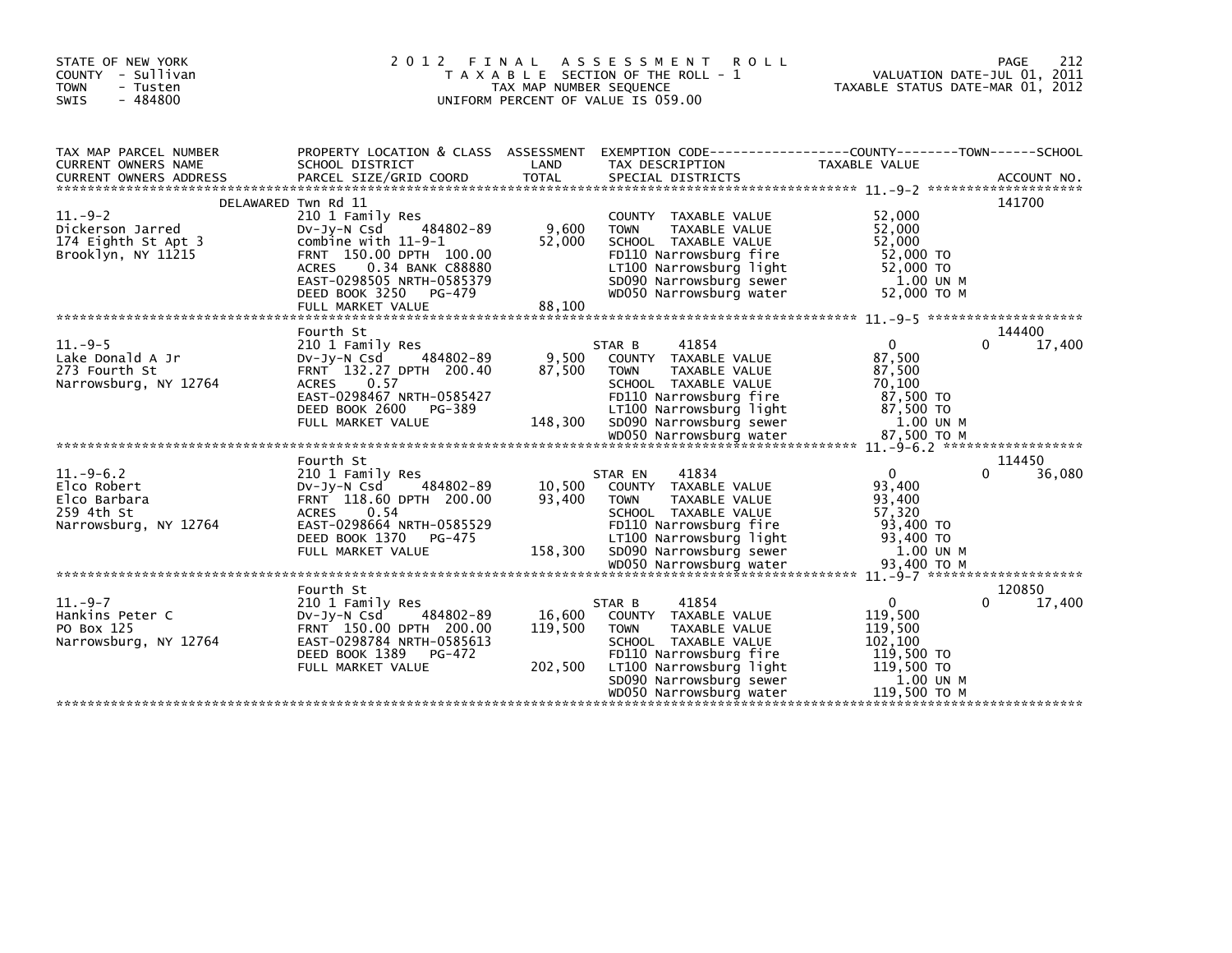| STATE OF NEW YORK<br>COUNTY - Sullivan<br><b>TOWN</b><br>- Tusten<br>$-484800$<br>SWIS        | 2012 FINAL                                                                                                                                                                                                                                                                                                                          | TAX MAP NUMBER SEQUENCE         | A S S E S S M E N T R O L L<br>T A X A B L E SECTION OF THE ROLL - 1<br>UNIFORM PERCENT OF VALUE IS 059.00                                                                                                                                                            | PAGE 213<br>VALUATION DATE-JUL 01, 2011<br>TAXABLE STATUS DATE 11:0 22<br>TAXABLE STATUS DATE-MAR 01, 2012 |                         |
|-----------------------------------------------------------------------------------------------|-------------------------------------------------------------------------------------------------------------------------------------------------------------------------------------------------------------------------------------------------------------------------------------------------------------------------------------|---------------------------------|-----------------------------------------------------------------------------------------------------------------------------------------------------------------------------------------------------------------------------------------------------------------------|------------------------------------------------------------------------------------------------------------|-------------------------|
| TAX MAP PARCEL NUMBER<br>CURRENT OWNERS NAME                                                  | PROPERTY LOCATION & CLASS ASSESSMENT EXEMPTION CODE----------------COUNTY-------TOWN-----SCHOOL<br>SCHOOL DISTRICT                                                                                                                                                                                                                  | LAND                            | TAX DESCRIPTION                                                                                                                                                                                                                                                       | TAXABLE VALUE                                                                                              |                         |
|                                                                                               | CONNERS ADDRESS FORCEL SIZE/GRID COORD TOTAL SPECIAL DISTRICTS TO THE SERVER ACCOUNT NO.<br>- ACCOUNT NO ARCEL SIZE/GRID COORD TOTAL SPECIAL DISTRICTS (2007) ACCOUNT NO ACCOUNT NO ACCOUNT NO AND A SERVER AND RESERVE TO THE SP                                                                                                   |                                 |                                                                                                                                                                                                                                                                       |                                                                                                            |                         |
|                                                                                               | Fourth St                                                                                                                                                                                                                                                                                                                           |                                 |                                                                                                                                                                                                                                                                       |                                                                                                            | 139300                  |
| $11.-9-8$<br>Narrowsburg Motor Sales<br>Inc                                                   | 433 Auto body<br>484802-89 16,600<br>DV-JY-N Csd<br>FRNT 150.00 DPTH 200.00<br>Narrowsburg, NY 12764 EAST-0298899 NRTH-0585710 FOI110 Narrowsburg Fire 501,900 TO<br>DEED BOOK 516 PG-00429 LT100 Narrowsburg Tight 51,900 TO<br>FULL MARKET VALUE 155,800 SD090 Narrowsburg sewer 1.50 UN M<br>WOO50 Narrowsburg w                 | 91,900                          | COUNTY TAXABLE VALUE<br><b>TOWN</b><br>TAXABLE VALUE<br>SCHOOL TAXABLE VALUE                                                                                                                                                                                          | 91,900<br>91,900<br>91,900                                                                                 |                         |
|                                                                                               |                                                                                                                                                                                                                                                                                                                                     |                                 |                                                                                                                                                                                                                                                                       |                                                                                                            |                         |
|                                                                                               |                                                                                                                                                                                                                                                                                                                                     |                                 |                                                                                                                                                                                                                                                                       |                                                                                                            |                         |
| $11.-10-1$<br>Hector Kathleen M<br>PO Box 1                                                   | N Of Delaware Dr<br>311 Res vac land<br>$484802 - 89$ 21,000<br>DV-JV-N Csd<br>ACRES 4.74<br>Narrowsburg, NY 12764 EAST-0299032 NRTH-0585263<br>Narrowsburg Tipe 21,000 TO<br>DEED BOOK 2011 PG-8525 LT100 Narrowsburg Tight 21,000 TO<br>FULL MARKET VALUE 35,600 SD090 Narrowsburg sewer 21,000 TO M<br>WDO50 Narrowsburg water 2 | 21,000                          | COUNTY TAXABLE VALUE<br>TAXABLE VALUE<br><b>TOWN</b><br>SCHOOL TAXABLE VALUE                                                                                                                                                                                          | 21,000<br>21,000<br>21,000<br>$21,000$ TO                                                                  | 160050                  |
|                                                                                               |                                                                                                                                                                                                                                                                                                                                     |                                 |                                                                                                                                                                                                                                                                       |                                                                                                            |                         |
| $11.-10-2$<br>Williams Vera B                                                                 | N Of Delaware Dr<br>311 Res vac land<br>DV-Jy-N Csd<br>484802-89<br>88 Jane St Apt 2w<br>New York, NY 10014<br>Mew York, NY 10014<br>Mew York, NY 10014<br>EAST-0298706 NRTH-0585293<br>DEED BOOK 2290 PG-366<br>FULL MARKET VALUE<br>FULL MARKET VALUE<br>FULL MARKET VALUE<br>FULL MARKET VALUE<br>FULL MARKET VALUE              | 3,200                           | COUNTY TAXABLE VALUE<br>TAXABLE VALUE 3,200<br><b>TOWN</b>                                                                                                                                                                                                            | 3,200                                                                                                      | 161450                  |
|                                                                                               |                                                                                                                                                                                                                                                                                                                                     |                                 |                                                                                                                                                                                                                                                                       |                                                                                                            |                         |
| $11.-10-3$<br>Delmauro Glenn<br>Delmauro Patricia<br>369 Delaware Dr<br>Narrowsburg, NY 12764 | N Of Delaware Dr<br>210 1 Family Res<br>484802-89<br>DV-JY-N Csd<br>Lots 9 & 11<br>FRNT 100.00 DPTH 300.00<br><b>BANK C10300</b><br>EAST-0298846 NRTH-0585283<br>DEED BOOK 1925 PG-362<br>FULL MARKET VALUE                                                                                                                         | 16,600 STAR B<br>$-362$ 153,100 | 41121<br>WAR VET<br>41854<br>90,300 COUNTY TAXABLE VALUE<br>TAXABLE VALUE<br><b>TOWN</b><br>SCHOOL TAXABLE VALUE<br>FD110 Narrowsburg fire<br>LT100 Narrowsburg light<br>SD090 Narrowsburg sever<br>WD050 Narrowsburg water<br>MD050 Narrowsburg water<br>90,300 TO M | 13,545<br>13,545<br>$\overline{0}$<br>76,755<br>76,755<br>72,900                                           | 0<br>17,400<br>$\Omega$ |
|                                                                                               |                                                                                                                                                                                                                                                                                                                                     |                                 |                                                                                                                                                                                                                                                                       |                                                                                                            |                         |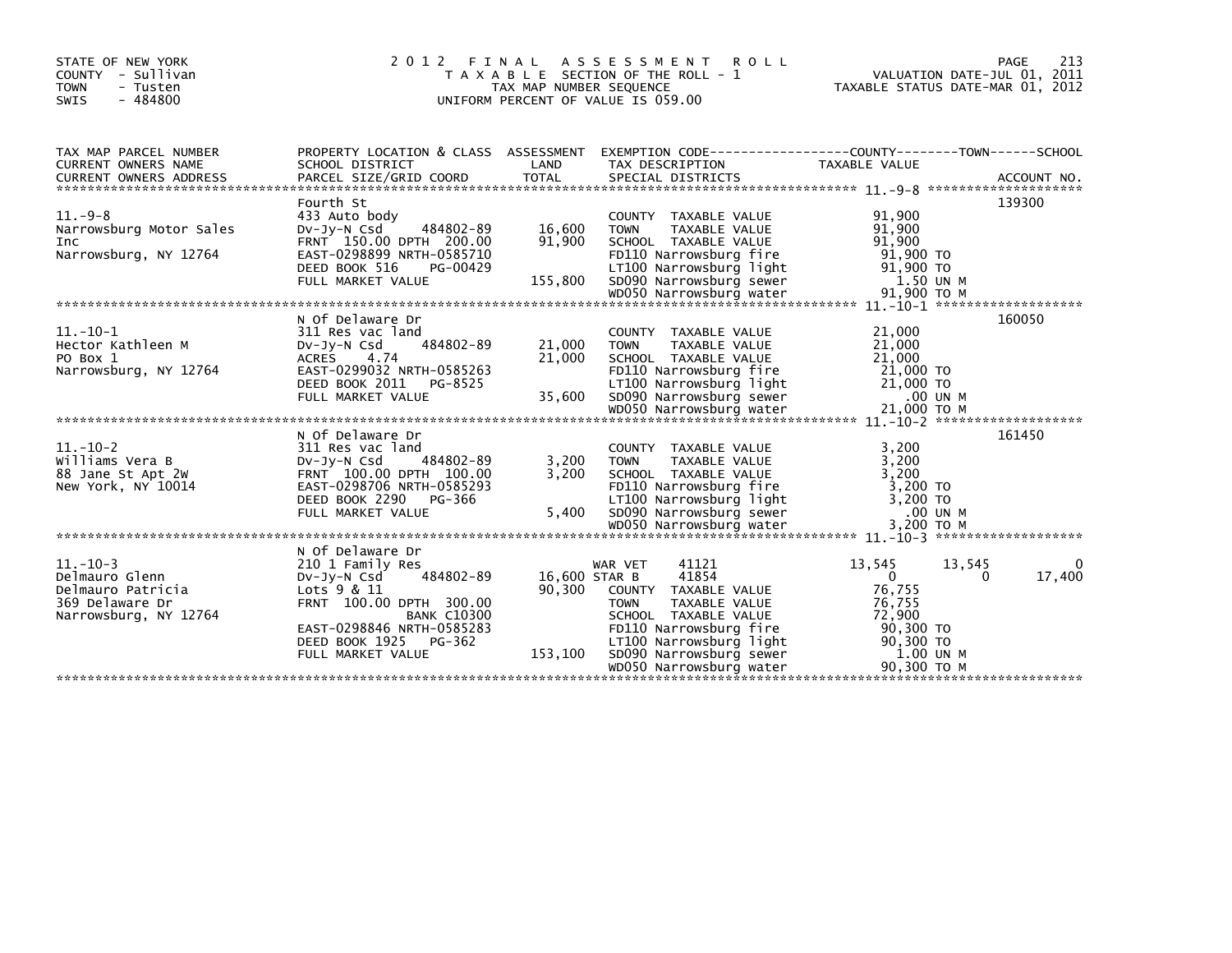| STATE OF NEW YORK<br>COUNTY - Sullivan<br><b>TOWN</b><br>- Tusten<br>$-484800$<br><b>SWIS</b>        | 2 0 1 2                                                                                                                                                                                                                                    | FINAL<br>ASSESSMENT<br>T A X A B L E SECTION OF THE ROLL - 1<br>TAX MAP NUMBER SEQUENCE<br>UNIFORM PERCENT OF VALUE IS 059.00 | 214<br>PAGE<br>VALUATION DATE-JUL 01, 2011<br>TAXABLE STATUS DATE-MAR 01, 2012                                                                                                                                                           |                                                                                         |                                                    |
|------------------------------------------------------------------------------------------------------|--------------------------------------------------------------------------------------------------------------------------------------------------------------------------------------------------------------------------------------------|-------------------------------------------------------------------------------------------------------------------------------|------------------------------------------------------------------------------------------------------------------------------------------------------------------------------------------------------------------------------------------|-----------------------------------------------------------------------------------------|----------------------------------------------------|
| TAX MAP PARCEL NUMBER<br>CURRENT OWNERS NAME<br>CURRENT OWNERS ADDRESS                               | PROPERTY LOCATION & CLASS ASSESSMENT<br>SCHOOL DISTRICT<br>PARCEL SIZE/GRID COORD                                                                                                                                                          | LAND<br><b>TOTAL</b>                                                                                                          | EXEMPTION CODE-----------------COUNTY-------TOWN------SCHOOL<br>TAX DESCRIPTION<br>SPECIAL DISTRICTS                                                                                                                                     | TAXABLE VALUE                                                                           | ACCOUNT NO.                                        |
| $11.-10-4$<br>Schalck Ronald<br>Schalck Carol<br>399 Delaware Dr<br>Narrowsburg, NY 12764            | Delaware Dr<br>210 1 Family Res<br>484802-89<br>$Dv-Jv-N$ Csd<br>FRNT 154.00 DPTH 100.00<br>EAST-0298867 NRTH-0585080<br>DEED BOOK 731<br>PG-00590<br>FULL MARKET VALUE                                                                    | 13,800 STAR EN<br>90,500<br>153,400                                                                                           | 80 PCT OF VALUE USED FOR EXEMPTION PURPOSES<br>COMBAT VET 41131<br>41834<br>COUNTY TAXABLE VALUE<br><b>TOWN</b><br>TAXABLE VALUE<br>SCHOOL TAXABLE VALUE<br>FD110 Narrowsburg fire<br>LT100 Narrowsburg light<br>SD090 Narrowsburg sewer | 18,100<br>$\Omega$<br>72,400<br>72,400<br>54,420<br>90,500 TO<br>89,984 TO<br>2.50 UN M | 147650<br>$\Omega$<br>18,100<br>36,080<br>$\Omega$ |
| $11.-11-1$<br>Gilkeson Paul J Jr<br>Gilkeson Alana A<br>452 Delafield Ave<br>Staten Island, NY 10310 | Delaware St<br>210 1 Family Res - WTRFNT<br>$Dv-Jy-N$ Csd<br>484802-89<br>Combined with 11.-7-1<br>70.00 DPTH 170.00<br><b>FRNT</b><br><b>ACRES</b><br>0.81<br>EAST-0297302 NRTH-0586623<br>DEED BOOK 1978<br>PG-0213<br>FULL MARKET VALUE | 22,500<br>100,000<br>169,500                                                                                                  | COUNTY TAXABLE VALUE<br><b>TOWN</b><br>TAXABLE VALUE<br>SCHOOL TAXABLE VALUE<br>FD110 Narrowsburg fire<br>LT100 Narrowsburg light<br>SD090 Narrowsburg sewer<br>WD050 Narrowsburg water                                                  | 100,000<br>100,000<br>100,000<br>100,000 TO<br>100,000 TO<br>1.00 UN M<br>100,000 TO M  | 136950                                             |
|                                                                                                      |                                                                                                                                                                                                                                            |                                                                                                                               |                                                                                                                                                                                                                                          |                                                                                         | $11 - 11 - 2$ ********************                 |
| $11.-11-2$<br>Ginos Stephanie<br>Goley Maureen L<br>PO Box 472<br>Sugan Loaf, NY 10981               | DELAWARED Twn Rd 11<br>260 Seasonal res - WTRFNT<br>$Dv-Jy-N$ Csd<br>484802-89<br>FRNT 140.00 DPTH 200.00<br>EAST-0297492 NRTH-0586499<br>DEED BOOK 3384<br>PG-404<br>FULL MARKET VALUE                                                    | 30,000<br>111,800<br>189,500                                                                                                  | COUNTY TAXABLE VALUE<br><b>TOWN</b><br>TAXABLE VALUE<br>SCHOOL TAXABLE VALUE<br>FD110 Narrowsburg fire<br>LT100 Narrowsburg light<br>SD090 Narrowsburg sewer                                                                             | 111,800<br>111,800<br>111,800<br>111,800 TO<br>111,800 TO<br>1.00 UN M                  | 116100                                             |
| $11. - 11 - 3$<br>Powell Susan<br>Powell James<br>226 Beacon Hill Rd<br>Califon, NJ 07830-3519       | Delaware St<br>210 1 Family Res - WTRFNT<br>$Dv-Jy-N$ Csd<br>484802-89<br>FRNT 50.00 DPTH 250.00<br>EAST-0297521 NRTH-0586404<br>DEED BOOK 1901<br>PG-200<br>FULL MARKET VALUE                                                             | 15,000<br>112,000<br>189,800                                                                                                  | COUNTY TAXABLE VALUE<br><b>TAXABLE VALUE</b><br><b>TOWN</b><br>SCHOOL TAXABLE VALUE<br>FD110 Narrowsburg fire<br>LT100 Narrowsburg light<br>SD090 Narrowsburg sewer<br>WD050 Narrowsburg water                                           | 112,000<br>112,000<br>112,000<br>112,000 TO<br>112,000 TO<br>1.00 UN M<br>112,000 TO M  | 124950                                             |
|                                                                                                      |                                                                                                                                                                                                                                            |                                                                                                                               |                                                                                                                                                                                                                                          |                                                                                         |                                                    |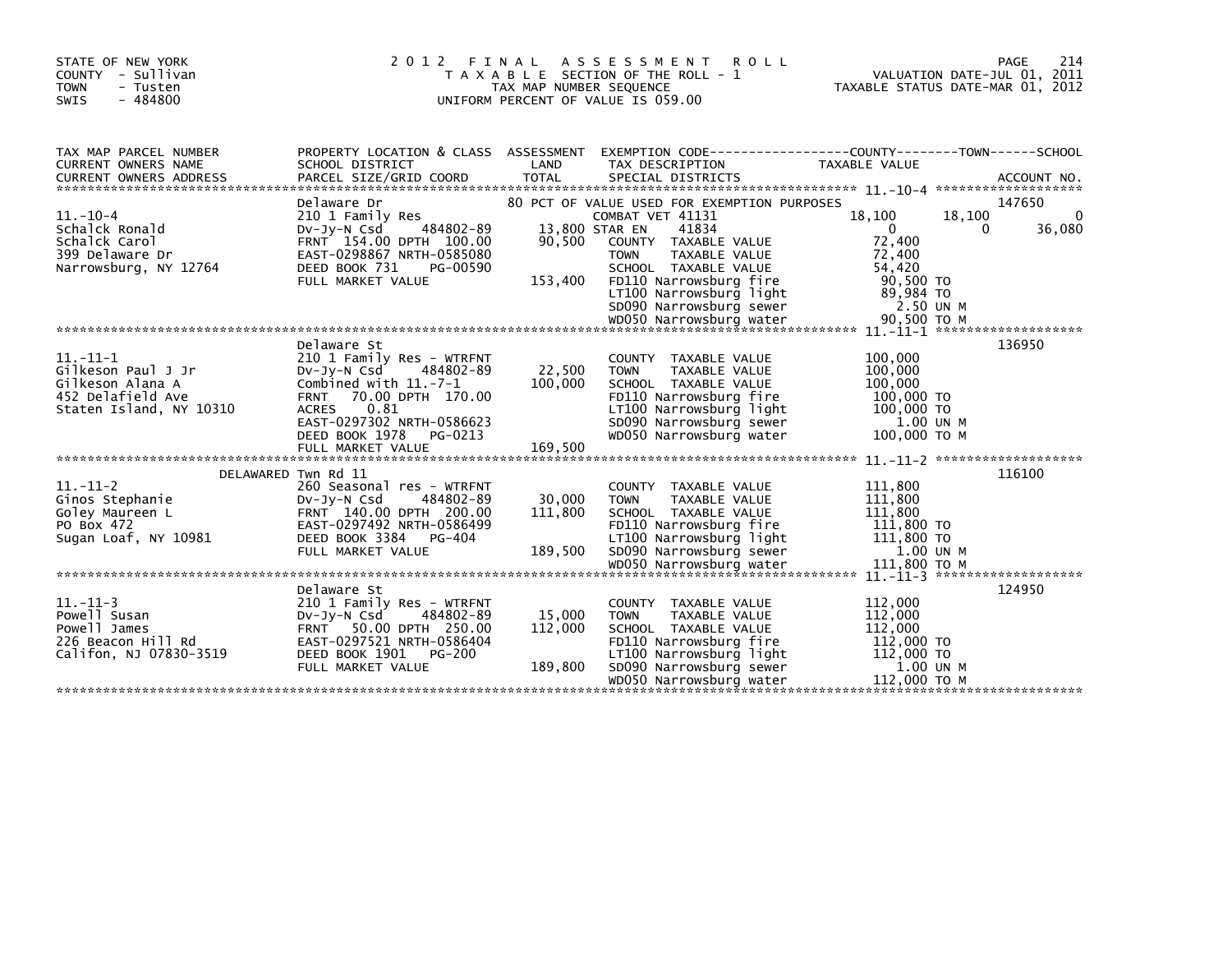| STATE OF NEW YORK<br>COUNTY - Sullivan<br><b>TOWN</b><br>- Tusten<br>$-484800$<br><b>SWIS</b>       | 2 0 1 2<br>FINAL                                                                                                                                                                      | TAX MAP NUMBER SEQUENCE      | A S S E S S M E N T<br><b>ROLL</b><br>T A X A B L E SECTION OF THE ROLL - 1<br>UNIFORM PERCENT OF VALUE IS 059.00                                                                                                     | PAGE<br>VALUATION DATE-JUL 01, 2011<br>TAXABLE STATUS DATE-MAR 01, 2012                                             | 215 |
|-----------------------------------------------------------------------------------------------------|---------------------------------------------------------------------------------------------------------------------------------------------------------------------------------------|------------------------------|-----------------------------------------------------------------------------------------------------------------------------------------------------------------------------------------------------------------------|---------------------------------------------------------------------------------------------------------------------|-----|
| TAX MAP PARCEL NUMBER<br>CURRENT OWNERS NAME<br>CURRENT OWNERS ADDRESS                              | PROPERTY LOCATION & CLASS ASSESSMENT<br>SCHOOL DISTRICT<br>PARCEL SIZE/GRID COORD                                                                                                     | LAND<br><b>TOTAL</b>         | TAX DESCRIPTION<br>SPECIAL DISTRICTS                                                                                                                                                                                  | EXEMPTION CODE-----------------COUNTY-------TOWN------SCHOOL<br>TAXABLE VALUE<br>ACCOUNT NO.                        |     |
| $11. - 11 - 4$<br>Creamer Bernard<br>Creamer Carol<br>PO Box 4<br>Narrowsburg, NY 12764             | Delaware Dr<br>210 1 Family Res - WTRFNT<br>DV-Jy-N Csd<br>484802-89<br>FRNT 150.00 DPTH 205.00<br>EAST-0297516 NRTH-0586313<br>DEED BOOK 2115 PG-656<br>FULL MARKET VALUE            | 31,000<br>116,000<br>196,600 | 41834<br>STAR EN<br><b>COUNTY</b><br>TAXABLE VALUE<br>TAXABLE VALUE<br><b>TOWN</b><br>SCHOOL TAXABLE VALUE<br>FD110 Narrowsburg fire<br>LT100 Narrowsburg light<br>SD090 Narrowsburg sewer<br>WD050 Narrowsburg water | 135900<br>0<br>0<br>36,080<br>116,000<br>116,000<br>79,920<br>116,000 TO<br>116,000 TO<br>1.00 UN M<br>116.000 TO M |     |
| $11.-11-5$<br>Smith Ruben<br>420 Bh 64 th St<br>Arverne, NY 11692                                   | Delaware Dr<br>312 Vac w/imprv - WTRFNT<br>484802-89<br>$Dv-Jy-N$ Csd<br><b>ACRES</b><br>0.33<br>EAST-0297456 NRTH-0586210<br>DEED BOOK 2340<br>PG-410<br>FULL MARKET VALUE           | 7,000<br>7,500<br>12,712     | <b>COUNTY</b><br>TAXABLE VALUE<br>TAXABLE VALUE<br><b>TOWN</b><br>SCHOOL TAXABLE VALUE<br>FD110 Narrowsburg fire<br>LT100 Narrowsburg light<br>SD090 Narrowsburg sewer<br>WD050 Narrowsburg water                     | 149301<br>7,500<br>7,500<br>7,500<br>7,500 TO<br>7,500 TO<br>.00 UN M<br>7,500 ТО М                                 |     |
| $11. - 11 - 6$<br>Seibert Richard<br>Seibert Theresa<br>Butterfield Rd<br>Newtown Conn, 06470       | Delaware Dr<br>311 Res vac land - WTRFNT<br>484802-89<br>$Dv-Jy-N$ Csd<br><b>ACRES</b><br>0.91<br>EAST-0297470 NRTH-0586105<br>DEED BOOK 704<br>PG-00074<br>FULL MARKET VALUE         | 25,000<br>25,000<br>42,400   | TAXABLE VALUE<br><b>COUNTY</b><br><b>TOWN</b><br>TAXABLE VALUE<br>SCHOOL TAXABLE VALUE<br>FD110 Narrowsburg fire<br>LT100 Narrowsburg light<br>SD090 Narrowsburg sewer<br>WD050 Narrowsburg water                     | 149302<br>25,000<br>25,000<br>25,000<br>25,000 TO<br>25,000 TO<br>.00 UN M<br>25,000 TO M                           |     |
| $11.-11-7$<br>Seibert Richard<br>Seibert Theresa<br>Butterfield Rd<br>Newtown Conn, 06470           | Delaware Dr<br>311 Res vac land - WTRFNT<br>484802-89<br>$Dv-Jv-N$ Csd<br><b>ACRES</b><br>0.94<br>EAST-0297570 NRTH-0585988<br>DEED BOOK 503<br>PG-00031<br>FULL MARKET VALUE         | 25,000<br>25,000<br>42,400   | COUNTY TAXABLE VALUE<br><b>TOWN</b><br>TAXABLE VALUE<br>SCHOOL TAXABLE VALUE<br>FD110 Narrowsburg fire<br>LT100 Narrowsburg light<br>SD090 Narrowsburg sewer<br>WD050 Narrowsburg water                               | 149300<br>25,000<br>25,000<br>25,000<br>25,000 TO<br>25,000 TO<br>.00 UN M<br>25,000 TO M                           |     |
| $11. - 11 - 8$<br>Correra Maria<br>Correra Nicholas<br>1036 Sinclair Ave<br>Staten Island, NY 10309 | DELAWARED Twn Rd 11<br>210 1 Family Res - WTRFNT<br>484802-89<br>DV-Jy-N Csd<br>FRNT 100.00 DPTH 250.00<br>EAST-0297675 NRTH-0585906<br>DEED BOOK 3502<br>PG-432<br>FULL MARKET VALUE | 25,500<br>82,300<br>139,500  | <b>COUNTY</b><br>TAXABLE VALUE<br>TAXABLE VALUE<br><b>TOWN</b><br>SCHOOL TAXABLE VALUE<br>FD110 Narrowsburg fire<br>LT100 Narrowsburg light<br>SD090 Narrowsburg sewer<br>WD050 Narrowsburg water                     | 105625<br>82,300<br>82,300<br>82,300<br>82,300 TO<br>82,300 TO<br>1.00 UN M<br>82,300 TO M                          |     |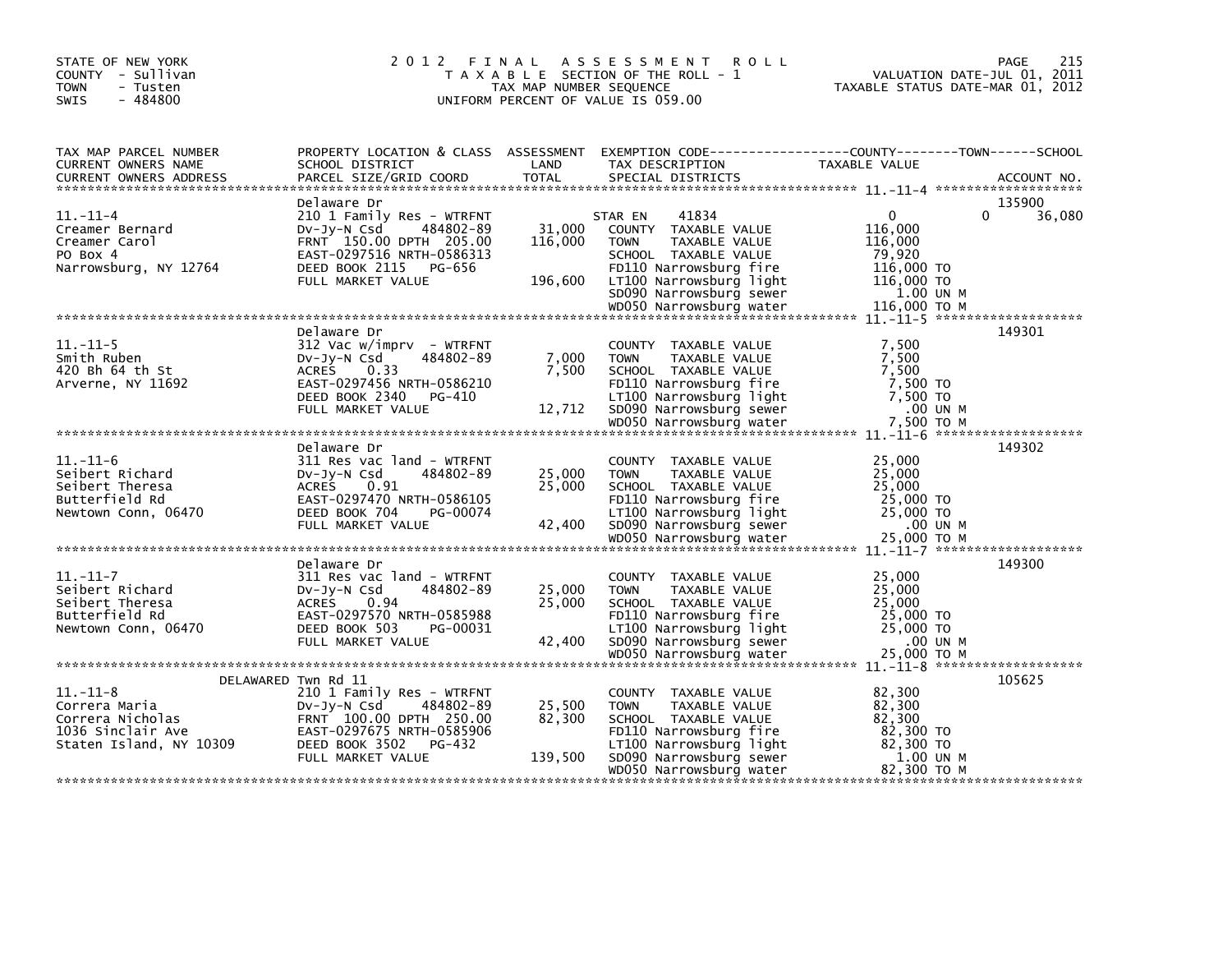| STATE OF NEW YORK<br>COUNTY - Sullivan<br><b>TOWN</b><br>- Tusten<br>$-484800$<br><b>SWIS</b> | 2 0 1 2                                               | TAX MAP NUMBER SEQUENCE | FINAL ASSESSMENT ROLL<br>T A X A B L E SECTION OF THE ROLL - 1<br>UNIFORM PERCENT OF VALUE IS 059.00 | 216<br>PAGE<br>VALUATION DATE-JUL 01, 2011<br>TAXABLE STATUS DATE-MAR 01, 2012                                                      |
|-----------------------------------------------------------------------------------------------|-------------------------------------------------------|-------------------------|------------------------------------------------------------------------------------------------------|-------------------------------------------------------------------------------------------------------------------------------------|
| TAX MAP PARCEL NUMBER<br><b>CURRENT OWNERS NAME</b>                                           | SCHOOL DISTRICT                                       | LAND                    | TAX DESCRIPTION                                                                                      | PROPERTY LOCATION & CLASS ASSESSMENT EXEMPTION CODE----------------COUNTY-------TOWN-----SCHOOL<br><b>TAXABLE VALUE</b>             |
|                                                                                               |                                                       |                         |                                                                                                      |                                                                                                                                     |
|                                                                                               | 248 Delaware Dr                                       |                         |                                                                                                      | 101550                                                                                                                              |
| $11. - 11 - 9$                                                                                | 210 1 Family Res - WTRFNT                             |                         | COUNTY TAXABLE VALUE                                                                                 | 65,000                                                                                                                              |
| Holbert Joan C                                                                                | DV-Jy-N Csd<br>484802-89                              | 21,500                  | <b>TOWN</b><br>TAXABLE VALUE                                                                         | 65,000                                                                                                                              |
| Holbert Donald K                                                                              | FRNT 150.00 DPTH 250.00                               | 65,000                  | SCHOOL TAXABLE VALUE                                                                                 | 65,000                                                                                                                              |
| 159 Delaware Dr                                                                               | EAST-0297776 NRTH-0585831                             |                         | FD110 Narrowsburg fire                                                                               | 65,000 TO                                                                                                                           |
| Narrowsburg, NY 12764                                                                         | DEED BOOK 2722 PG-576                                 |                         | LT100 Narrowsburg light                                                                              | 65,000 TO                                                                                                                           |
|                                                                                               | FULL MARKET VALUE                                     | 110,200                 | SD090 Narrowsburg sewer                                                                              | 1.00 UN M                                                                                                                           |
|                                                                                               |                                                       |                         |                                                                                                      |                                                                                                                                     |
|                                                                                               | 264 Delaware Dr                                       |                         |                                                                                                      | 101853                                                                                                                              |
| $11.-11-10.2$                                                                                 | 210 1 Family Res                                      |                         | COUNTY TAXABLE VALUE                                                                                 | 60.800                                                                                                                              |
| Holoch Naomi                                                                                  | 484802-89<br>$Dv-Jv-N$ Csd                            | 31,800                  | <b>TOWN</b><br>TAXABLE VALUE                                                                         | 60,800                                                                                                                              |
| Lewis Catherine                                                                               | ACRES 1.09 BANK 210090                                | 60.800                  | SCHOOL TAXABLE VALUE                                                                                 | 60.800                                                                                                                              |
| 392 Central Park West Apt 3B EAST-0297854 NRTH-0585694<br>New York, NY 10025                  | DEED BOOK 2011<br>PG-1757                             |                         | FD110 Narrowsburg fire<br>LT100 Narrowsburg light                                                    | 60.800 TO<br>60,800 TO                                                                                                              |
|                                                                                               | FULL MARKET VALUE                                     | 103,100                 | SD090 Narrowsburg sewer                                                                              | 1.00 UN M                                                                                                                           |
|                                                                                               |                                                       |                         |                                                                                                      |                                                                                                                                     |
|                                                                                               |                                                       |                         |                                                                                                      |                                                                                                                                     |
|                                                                                               | LOT11 Delaware Dr                                     |                         |                                                                                                      | 101851                                                                                                                              |
| $11. - 11 - 11$                                                                               | 311 Res vac land - WTRFNT                             |                         | COUNTY TAXABLE VALUE                                                                                 | 12,000                                                                                                                              |
| Carlson Scott<br>280 Delaware Dr                                                              | $Dv-Jv-N$ Csd<br>484802-89<br>FRNT 50.00 DPTH 320.00  | 12,000<br>12,000        | <b>TOWN</b><br>TAXABLE VALUE<br>SCHOOL TAXABLE VALUE                                                 | 12,000<br>12,000                                                                                                                    |
| Narrowsburg, NY 12764                                                                         | EAST-0297599 NRTH-0585891                             |                         | FD110 Narrowsburg fire                                                                               | 12,000 TO                                                                                                                           |
|                                                                                               | DEED BOOK 2052<br>PG-204                              |                         | LT100 Narrowsburg light                                                                              | 12,000 TO                                                                                                                           |
|                                                                                               | FULL MARKET VALUE                                     | 20,300                  | SD090 Narrowsburg sewer                                                                              | $.00$ UN M                                                                                                                          |
|                                                                                               |                                                       |                         |                                                                                                      |                                                                                                                                     |
|                                                                                               |                                                       |                         |                                                                                                      | 101750                                                                                                                              |
| $11.-11-12$                                                                                   | Delaware Dr<br>210 1 Family Res - WTRFNT              |                         | COUNTY TAXABLE VALUE                                                                                 | 147,500                                                                                                                             |
| Carlson Scott V                                                                               | Dv-Jy-N Csd<br>484802-89                              | 25,500                  | TAXABLE VALUE<br><b>TOWN</b>                                                                         | 147,500                                                                                                                             |
| 280 Delaware Dr                                                                               | FRNT 100.00 DPTH 250.00                               | 147,500                 | SCHOOL TAXABLE VALUE                                                                                 | 147,500                                                                                                                             |
| Narrowsburg, NY 12764                                                                         | EAST-0297659 NRTH-0585816                             |                         | FD110 Narrowsburg fire                                                                               | 147,500 TO                                                                                                                          |
|                                                                                               | DEED BOOK 2052 PG-204                                 |                         | LT100 Narrowsburg light                                                                              | 147,500 TO                                                                                                                          |
|                                                                                               | FULL MARKET VALUE                                     | 250,000                 | SD090 Narrowsburg sewer                                                                              | 1.00 UN M                                                                                                                           |
|                                                                                               |                                                       |                         |                                                                                                      | 007 147,500 ND050 Narrowsburg water 147,500 Narrowsburg water 147,500 Narrowsburg 147,500 Narrowsburg 147,500 Narrowsburg 11.-11-13 |
|                                                                                               | Delaware St                                           |                         |                                                                                                      | C <sub>1906</sub> 35                                                                                                                |
| $11. - 11 - 13$                                                                               | 210 1 Family Res - WTRFNT                             |                         | COUNTY TAXABLE VALUE                                                                                 | 90,000                                                                                                                              |
| Narrowsburg Flats, LLC                                                                        | DV-Jy-N Csd<br>484802-89                              | 25,000                  | <b>TOWN</b><br>TAXABLE VALUE                                                                         | 90,000                                                                                                                              |
| 400 old Sackett Rd                                                                            | FRNT 100.00 DPTH 235.00                               | 90,000                  | SCHOOL TAXABLE VALUE                                                                                 | 90.000                                                                                                                              |
| Rock Hill, NY 12775                                                                           | <b>BANK C41678</b>                                    |                         | FD110 Narrowsburg fire                                                                               | 90,000 TO                                                                                                                           |
|                                                                                               | EAST-0298067 NRTH-0585521<br>PG-228<br>DEED BOOK 3309 |                         | LT100 Narrowsburg light<br>SD090 Narrowsburg sewer                                                   | 90,000 TO<br>1.00 UN M                                                                                                              |
|                                                                                               | FULL MARKET VALUE                                     | 152,500                 | WD050 Narrowsburg water                                                                              | 90,000 ТО М                                                                                                                         |
|                                                                                               |                                                       |                         |                                                                                                      |                                                                                                                                     |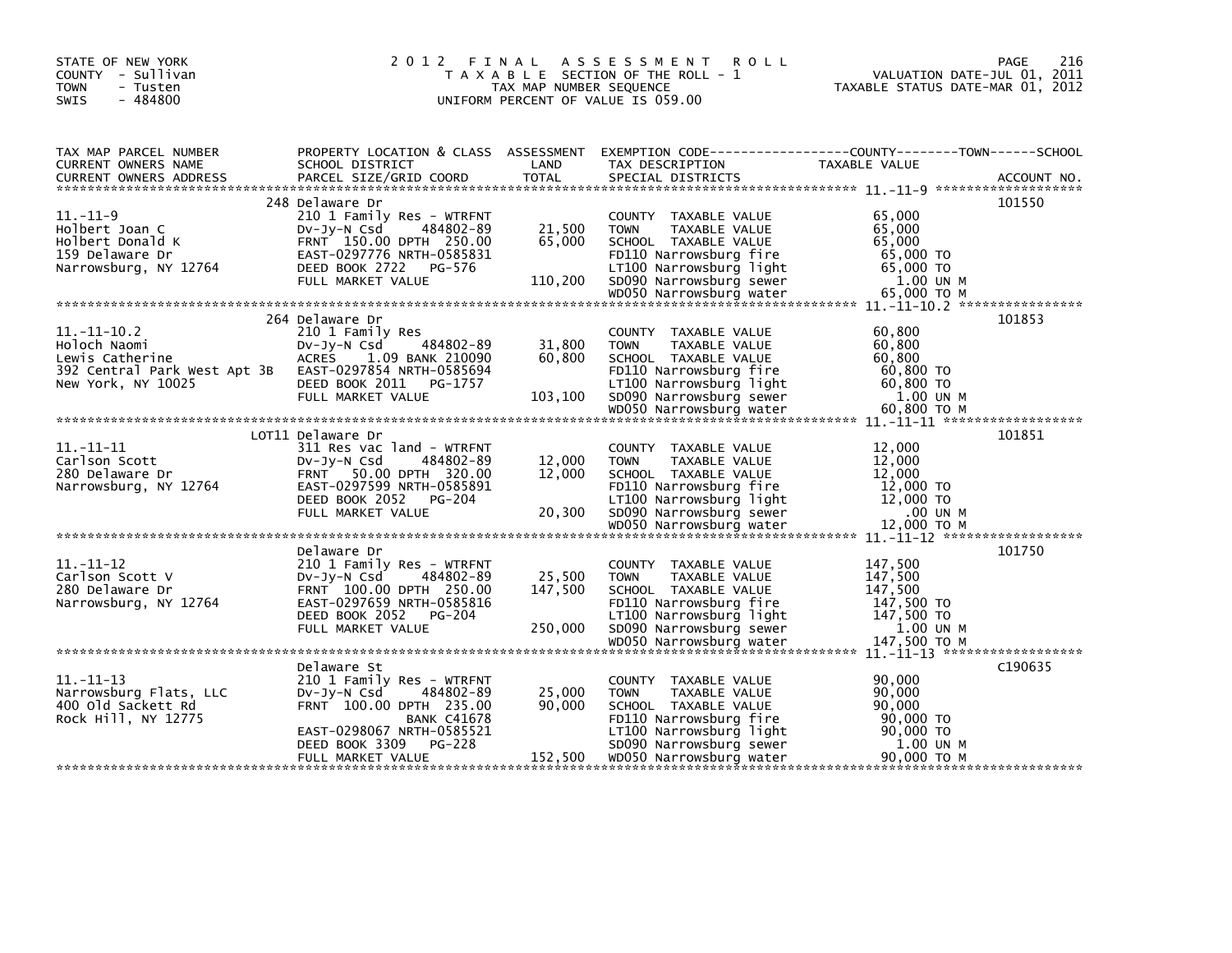| STATE OF NEW YORK<br><b>COUNTY</b><br>- Sullivan<br><b>TOWN</b><br>- Tusten<br>$-484800$<br><b>SWIS</b> | 2012 FINAL                                                                                                                                                             | TAX MAP NUMBER SEQUENCE      | A S S E S S M E N T<br><b>ROLL</b><br>T A X A B L E SECTION OF THE ROLL - 1<br>UNIFORM PERCENT OF VALUE IS 059.00                                            | TAXABLE STATUS DATE-MAR 01, 2012                                       | 217<br>PAGE<br>VALUATION DATE-JUL 01, 2011 |
|---------------------------------------------------------------------------------------------------------|------------------------------------------------------------------------------------------------------------------------------------------------------------------------|------------------------------|--------------------------------------------------------------------------------------------------------------------------------------------------------------|------------------------------------------------------------------------|--------------------------------------------|
| TAX MAP PARCEL NUMBER<br><b>CURRENT OWNERS NAME</b>                                                     | PROPERTY LOCATION & CLASS ASSESSMENT<br>SCHOOL DISTRICT                                                                                                                | LAND                         | EXEMPTION CODE-----------------COUNTY-------TOWN------SCHOOL<br>TAX DESCRIPTION                                                                              | TAXABLE VALUE                                                          |                                            |
|                                                                                                         | Delaware St                                                                                                                                                            |                              |                                                                                                                                                              |                                                                        | 156950                                     |
| $11. - 11 - 14$<br>Smith James W<br>304 Delaware Dr<br>Narrowsburg, NY 12764                            | 210 1 Family Res - WTRFNT<br>484802-89<br>DV-JY-N Csd<br><b>ACRES</b><br>1.00<br>EAST-0298164 NRTH-0585427<br>DEED BOOK 2287<br>PG-400                                 | 45,000<br>101,500            | 41854<br>STAR B<br>COUNTY TAXABLE VALUE<br><b>TOWN</b><br>TAXABLE VALUE<br>SCHOOL TAXABLE VALUE<br>FD110 Narrowsburg fire                                    | $\Omega$<br>101,500<br>101,500<br>84,100<br>101,500 TO                 | 17,400<br>$\Omega$                         |
|                                                                                                         | FULL MARKET VALUE                                                                                                                                                      | 172,000                      | LT100 Narrowsburg light<br>SD090 Narrowsburg sewer                                                                                                           | 101,500 TO<br>1.00 UN M<br>101,500 TO M                                |                                            |
|                                                                                                         |                                                                                                                                                                        |                              |                                                                                                                                                              |                                                                        | $11. - 11 - 15$ *******************        |
|                                                                                                         | Delaware Dr                                                                                                                                                            |                              |                                                                                                                                                              |                                                                        | 125350                                     |
| $11. - 11 - 15$<br>Helfeld Iris A<br>Bermudez Mary T<br>578 S 14 th St<br>Lindenhurst, NY 11757         | 210 1 Family Res - WTRFNT<br>484802-89<br>DV-JY-N Csd<br>ACRES<br>0.57<br>EAST-0298275 NRTH-0585312<br>DEED BOOK 3506<br>PG-691                                        | 27,500<br>120,500            | 41854<br>STAR B<br>COUNTY TAXABLE VALUE<br><b>TOWN</b><br>TAXABLE VALUE<br>SCHOOL TAXABLE VALUE<br>FD110 Narrowsburg fire                                    | 0<br>120,500<br>120,500<br>103,100<br>120,500 TO                       | 17,400<br>0                                |
|                                                                                                         | FULL MARKET VALUE                                                                                                                                                      | 204,200                      | LT100 Narrowsburg light<br>SD090 Narrowsburg sewer<br>WD050 Narrowsburg water                                                                                | 120,500 TO<br>1.00 UN M<br>120,500 ТО М                                |                                            |
|                                                                                                         |                                                                                                                                                                        |                              |                                                                                                                                                              |                                                                        | $11. - 11 - 16$ *******************        |
| $11. - 11 - 16$<br>Abderhalden Henry Edward<br>15 Alize Dr<br>Kinnelon, NJ 07405-3215                   | Delaware St<br>210 1 Family Res<br>$Dv-Jv-N$ Csd<br>484802-89<br>FRNT 115.00 DPTH 245.00<br>EAST-0298368 NRTH-0585217<br>DEED BOOK 2200<br>PG-612<br>FULL MARKET VALUE | 26,200<br>105,000<br>178,000 | COUNTY TAXABLE VALUE<br>TAXABLE VALUE<br><b>TOWN</b><br>SCHOOL TAXABLE VALUE<br>FD110 Narrowsburg fire<br>LT100 Narrowsburg light<br>SD090 Narrowsburg sewer | 105,000<br>105,000<br>105,000<br>105,000 TO<br>105,000 TO<br>1.00 UN M | 100750                                     |
|                                                                                                         |                                                                                                                                                                        |                              | WD050 Narrowsburg water                                                                                                                                      | 105,000 TO M                                                           |                                            |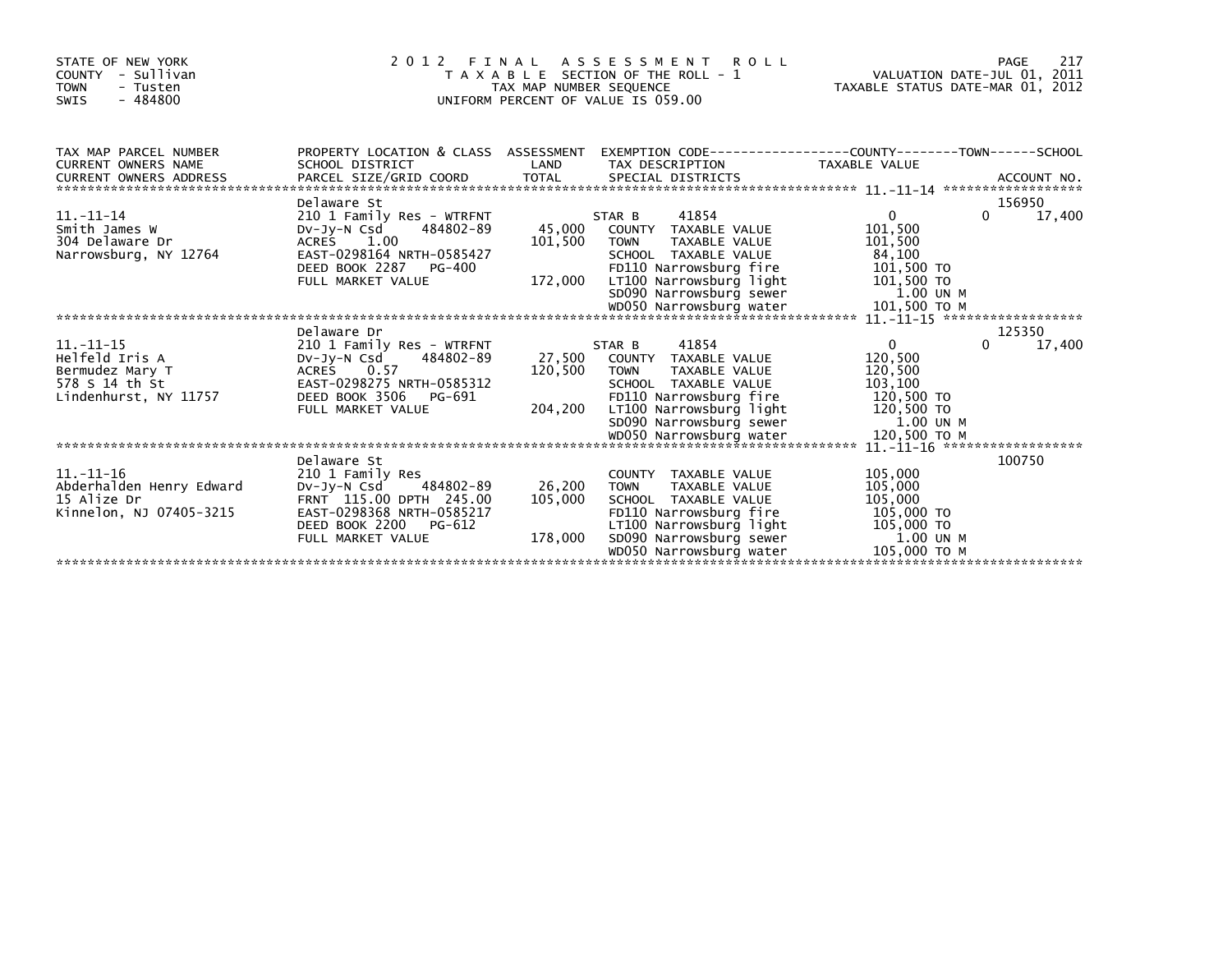| STATE OF NEW YORK<br>COUNTY - Sullivan | 2012 FINAL ASSESSMENT ROLL                                 | 218<br>PAGE<br>VALUATION DATE-JUL 01, 2011 |
|----------------------------------------|------------------------------------------------------------|--------------------------------------------|
| TOWN<br>- Tusten                       | T A X A B L E SECTION OF THE ROLL - 1<br>MAP SECTION - 011 | TAXABLE STATUS DATE-MAR 01, 2012           |
| - 484800<br>SWIS                       | $SUB - SECTION -$                                          | RPS150/V04/L015                            |
|                                        | UNIFORM PERCENT OF VALUE IS 059.00                         | CURRENT DATE 6/19/2012                     |

## \*\*\* S P E C I A L D I S T R I C T S U M M A R Y \*\*\*

| CODE | DISTRICT NAME PARCELS                        | <b>TOTAL</b> | EXTENSION<br><b>TYPF</b> | EXTENSION<br><b>VALUE</b> | AD VALOREM<br><b>VALUE</b> | <b>EXEMPT</b><br>AMOUNT | <b>TAXABLE</b><br><b>VALUE</b> |
|------|----------------------------------------------|--------------|--------------------------|---------------------------|----------------------------|-------------------------|--------------------------------|
|      | FD110 Narrowsburg fi<br>LT100 Narrowsburg li |              | 61 TOTAL<br>61 TOTAL     |                           | 4504.700<br>4504.184       | 1,740<br>1.740          | 4502.960<br>4502,444           |
|      | SD090 Narrowsburg se<br>WD050 Narrowsburg wa |              | 61 UNITS M<br>61 TOTAL M | 54.50                     | 4504.700                   | 1,740                   | 54.50<br>4502,960              |

### \*\*\* S C H O O L D I S T R I C T S U M M A R Y \*\*\*

| CODE   | DISTRICT NAME | TOTAL<br><b>PARCELS</b> | ASSESSED<br>LAND | ASSESSED<br><b>TOTAL</b> | <b>EXEMPT</b><br><b>AMOUNT</b> | <b>TOTAL</b><br><b>TAXABLE</b> | <b>STAR</b><br><b>AMOUNT</b> | <b>STAR</b><br><b>TAXABLE</b> |
|--------|---------------|-------------------------|------------------|--------------------------|--------------------------------|--------------------------------|------------------------------|-------------------------------|
| 484802 | DV-JV-N Csd   | 61                      | 1056.500         | 4504.700                 | 1,740                          | 4502.960                       | 568,320                      | 3934,640                      |
|        | SUB-TOTAL     | 61                      | 1056.500         | 4504.700                 | 1,740                          | 4502.960                       | 568,320                      | 3934,640                      |
| 484889 | Nar Library   | 61                      | 1056.500         | 4504.700                 | 1,740                          | 4502.960                       | 568,320                      | 3934,640                      |
|        | T O T A L     | 122                     | 2113,000         | 9009,400                 | 3,480                          | 9005,920                       | 1136,640                     | 7869,280                      |

### \*\*\* S Y S T E M C O D E S S U M M A R Y \*\*\*

## NO SYSTEM EXEMPTIONS AT THIS LEVEL

## \*\*\* E X E M P T I O N S U M M A R Y \*\*\*

| <b>CODE</b>             | DESCRIPTION                           | <b>TOTAL</b><br><b>PARCELS</b> | <b>COUNTY</b>             | <b>TOWN</b>               | <b>SCHOOL</b>               |
|-------------------------|---------------------------------------|--------------------------------|---------------------------|---------------------------|-----------------------------|
| 41121<br>41131<br>41161 | WAR VET<br>COMBAT VET<br>$CW_15_VET/$ |                                | 26,685<br>55,925<br>6,960 | 26,685<br>55,925<br>6,960 |                             |
| 41690<br>41834<br>41854 | RPTL466_C<br>STAR EN<br>STAR B        | 9<br>14                        | 1,740                     | 1,740                     | 1,740<br>324,720<br>243,600 |
| 41933                   | L INC DIS<br>TOTAL                    | 31                             | 91,310                    | 46,600<br>137,910         | 570,060                     |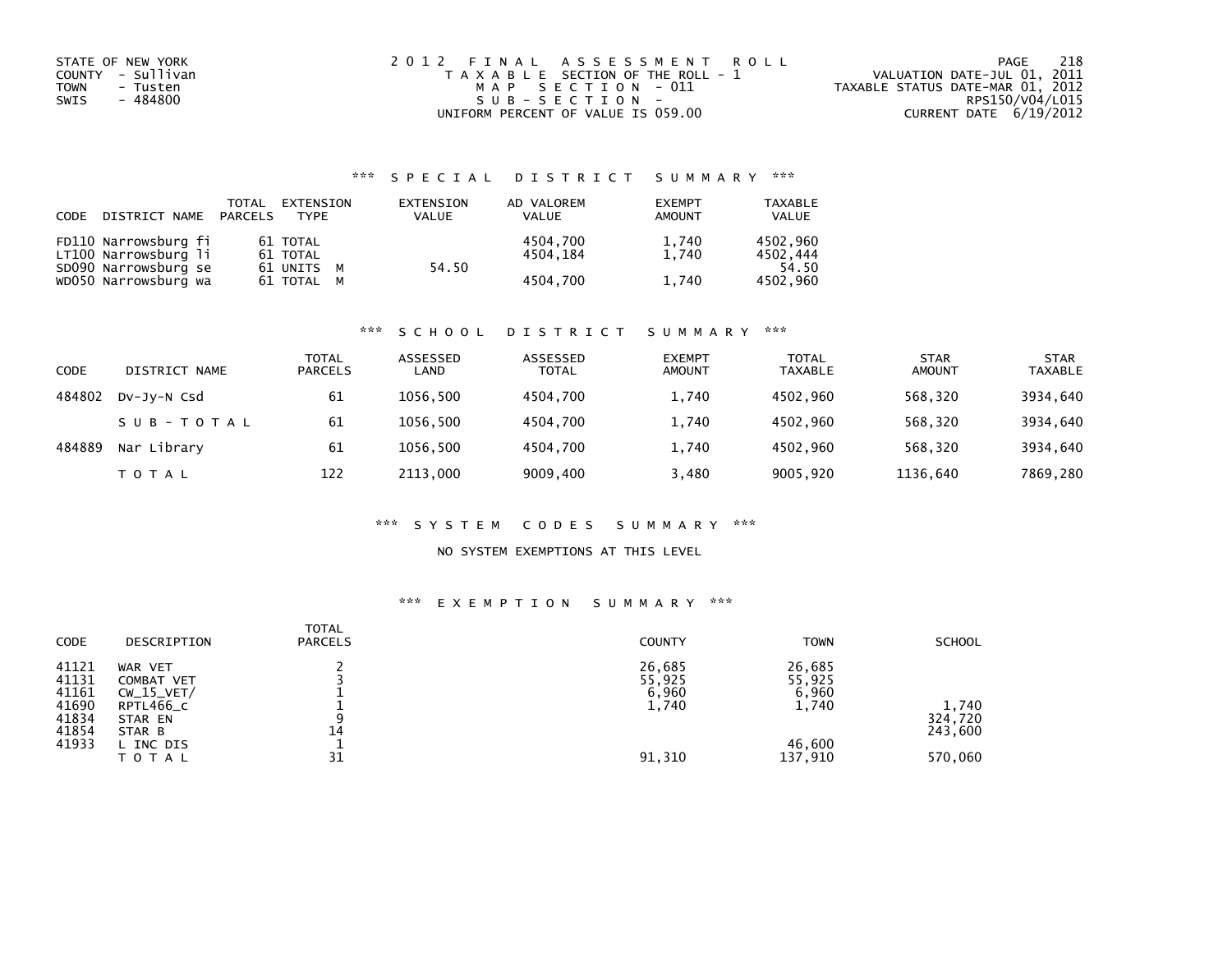| STATE OF NEW YORK<br>COUNTY - Sullivan<br><b>TOWN</b><br>- Tusten | 2012 FINAL ASSESSMENT ROLL<br>T A X A B L E SECTION OF THE ROLL - 1<br>MAP SECTION - 011 | 219<br>PAGE<br>VALUATION DATE-JUL 01, 2011<br>TAXABLE STATUS DATE-MAR 01, 2012 |
|-------------------------------------------------------------------|------------------------------------------------------------------------------------------|--------------------------------------------------------------------------------|
| - 484800                                                          | SUB-SECTION-                                                                             | RPS150/V04/L015                                                                |
| SWIS                                                              | UNIFORM PERCENT OF VALUE IS 059.00                                                       | CURRENT DATE 6/19/2012                                                         |

# \*\*\* G R A N D T O T A L S \*\*\*

| ROLL       | DESCRIPTION    | <b>TOTAL</b>   | <b>ASSESSED</b> | <b>ASSESSED</b> | <b>TAXABLE</b> | <b>TAXABLE</b> | <b>TAXABLE</b> | <b>STAR</b>    |
|------------|----------------|----------------|-----------------|-----------------|----------------|----------------|----------------|----------------|
| <b>SEC</b> |                | <b>PARCELS</b> | LAND            | TOTAL           | COUNTY         | <b>TOWN</b>    | <b>SCHOOL</b>  | <b>TAXABLE</b> |
|            | <b>TAXABLE</b> | ЮT             | 1056.500        | 4504,700        | 4413,390       | 4366,790       | 4502,960       | 3934,640       |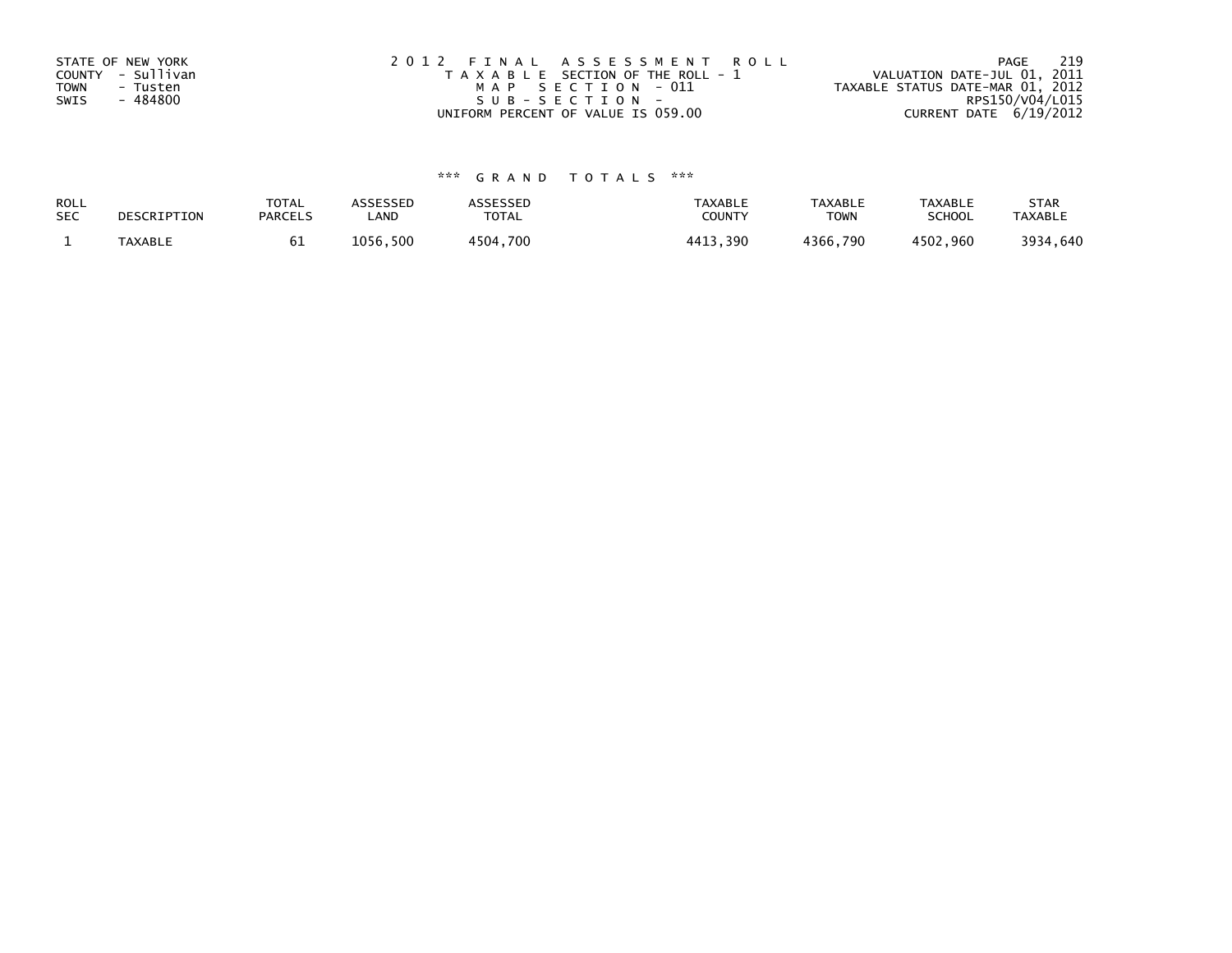| STATE OF NEW YORK<br>COUNTY - Sullivan<br><b>TOWN</b><br>- Tusten<br>$-484800$<br>SWIS |                                                     | TAX MAP NUMBER SEQUENCE | 2012 FINAL ASSESSMENT ROLL<br>T A X A B L E SECTION OF THE ROLL - 1<br>UNIFORM PERCENT OF VALUE IS 059.00 | 220<br>PAGE<br>VALUATION DATE-JUL 01, 2011<br>TAXABLE STATUS DATE-MAR 01, 2012                                    |
|----------------------------------------------------------------------------------------|-----------------------------------------------------|-------------------------|-----------------------------------------------------------------------------------------------------------|-------------------------------------------------------------------------------------------------------------------|
| TAX MAP PARCEL NUMBER<br>CURRENT OWNERS NAME                                           |                                                     | LAND                    | TAX DESCRIPTION                                                                                           | PROPERTY LOCATION & CLASS ASSESSMENT EXEMPTION CODE----------------COUNTY-------TOWN------SCHOOL<br>TAXABLE VALUE |
|                                                                                        | SCHOOL DISTRICT                                     |                         |                                                                                                           |                                                                                                                   |
|                                                                                        | Main St                                             |                         |                                                                                                           | 127250                                                                                                            |
| $12 - 1 - 1$                                                                           | 220 2 Family Res                                    |                         | COUNTY TAXABLE VALUE                                                                                      | 73,500                                                                                                            |
| Yard Sale Shop Inc                                                                     | 484802-89<br>$Dv-Jv-N$ Csd                          | 8,600                   | <b>TOWN</b><br>TAXABLE VALUE                                                                              | 73,500                                                                                                            |
| Slover Jane Pres.                                                                      | FRNT 85.00 DPTH 110.00                              | 73,500                  | SCHOOL TAXABLE VALUE                                                                                      | 73,500                                                                                                            |
| 86 Auerbach Ln                                                                         | EAST-0300656 NRTH-0586154                           |                         | FD110 Narrowsburg fire                                                                                    | 73,500 TO                                                                                                         |
| Lawrence, NY 11559                                                                     | DEED BOOK 3624 PG-81<br>FULL MARKET VALUE           | 124,600                 | LT100 Narrowsburg light<br>SD090 Narrowsburg sewer                                                        | 73,500 TO<br>3.00 UN M                                                                                            |
|                                                                                        |                                                     |                         |                                                                                                           |                                                                                                                   |
|                                                                                        |                                                     |                         |                                                                                                           |                                                                                                                   |
|                                                                                        | Main St                                             |                         |                                                                                                           | 160299                                                                                                            |
| $12 - 1 - 2$                                                                           | 311 Res vac land                                    |                         | COUNTY TAXABLE VALUE                                                                                      | 5.400                                                                                                             |
| Yard Sale Shop Inc                                                                     | 484802-89<br>$Dv-Jy-N$ Csd                          | 5,400                   | <b>TOWN</b><br>TAXABLE VALUE                                                                              | 5,400                                                                                                             |
| Slover Jane Pres.                                                                      | Major House Fire in 2000                            | 5.400                   | SCHOOL TAXABLE VALUE                                                                                      | 5.400                                                                                                             |
| 86 Auerbach Ln                                                                         | FRNT 90.00 DPTH 200.00<br>EAST-0300621 NRTH-0586123 |                         | FD110 Narrowsburg fire<br>LT100 Narrowsburg light                                                         | 5,400 TO<br>5,400 TO                                                                                              |
| Lawrence, NY 11559                                                                     | DEED BOOK 3624 PG-81                                |                         | SD090 Narrowsburg sewer                                                                                   | 1.00 UN M                                                                                                         |
|                                                                                        |                                                     |                         |                                                                                                           |                                                                                                                   |
|                                                                                        |                                                     |                         |                                                                                                           |                                                                                                                   |
|                                                                                        | Main St                                             |                         |                                                                                                           | 139100                                                                                                            |
| $12. - 1 - 3$                                                                          | 444 Lumber yd/ml                                    |                         | COUNTY TAXABLE VALUE                                                                                      | 133,100                                                                                                           |
| Dirlam Roger                                                                           | 484802-89<br>DV-JV-N Csd                            | 12,100                  | <b>TOWN</b><br>TAXABLE VALUE                                                                              | 133,100                                                                                                           |
| 20 Oak St<br>Narrowsburg, NY 12764                                                     | FRNT 80.50 DPTH 200.00<br><b>ACRES</b><br>0.80      | 133,100                 | SCHOOL TAXABLE VALUE<br>FD110 Narrowsburg fire                                                            | 133,100<br>133,100 TO                                                                                             |
|                                                                                        | EAST-0300562 NRTH-0586067                           |                         | LT100 Narrowsburg light                                                                                   | 133,100 TO                                                                                                        |
|                                                                                        | DEED BOOK 2756 PG-585                               |                         | SD090 Narrowsburg sewer                                                                                   | 1.50 UN M                                                                                                         |
|                                                                                        |                                                     |                         |                                                                                                           |                                                                                                                   |
|                                                                                        |                                                     |                         |                                                                                                           |                                                                                                                   |
|                                                                                        | E Of Twn Rd 33                                      |                         |                                                                                                           | 119700                                                                                                            |
| $12 - 2 - 1$                                                                           | 210 1 Family Res                                    |                         | COUNTY TAXABLE VALUE                                                                                      | 70,000                                                                                                            |
| Graham James                                                                           | DV-Jy-N Csd<br>484802-89                            | 11,600<br>70,000        | TAXABLE VALUE<br><b>TOWN</b>                                                                              | 70,000<br>70,000                                                                                                  |
| 71 Park Ave<br>Port Washington, NY 11050                                               | FRNT 57.00 DPTH 112.41<br>EAST-0301284 NRTH-0586769 |                         | SCHOOL TAXABLE VALUE<br>FD110 Narrowsburg fire                                                            | 70,000 TO                                                                                                         |
|                                                                                        | DEED BOOK 2588 PG-268                               |                         | LT100 Narrowsburg light                                                                                   | 70,000 TO                                                                                                         |
|                                                                                        | FULL MARKET VALUE                                   | 118,600                 | SD090 Narrowsburg sewer                                                                                   | 1.00 UN M                                                                                                         |
|                                                                                        |                                                     |                         |                                                                                                           |                                                                                                                   |
|                                                                                        |                                                     |                         |                                                                                                           |                                                                                                                   |
|                                                                                        | Twn Rd 33                                           |                         |                                                                                                           | 139750                                                                                                            |
| $12 - 2 - 2$                                                                           | 210 1 Family Res                                    |                         | COUNTY TAXABLE VALUE                                                                                      | 54,700                                                                                                            |
| Galik Dennis R<br>Pratt-Galik Pamela J                                                 | DV-JV-N Csd<br>484802-89<br>FRNT 52.18 DPTH 104.80  | 11,400<br>54,700        | <b>TOWN</b><br>TAXABLE VALUE                                                                              | 54,700<br>54.700                                                                                                  |
| 1 Main St Apt 3L                                                                       | <b>ACRES</b><br>$0.15$ BANK<br>N                    |                         | SCHOOL TAXABLE VALUE<br>FD110 Narrowsburg fire                                                            | 54,700 TO                                                                                                         |
| Brooklyn, NY 11201                                                                     | EAST-0301206 NRTH-0586744                           |                         | LT100 Narrowsburg light                                                                                   | 54,700 TO                                                                                                         |
|                                                                                        | DEED BOOK 2011<br>PG-8562                           |                         | SD090 Narrowsburg sewer                                                                                   | 1.00 UN M                                                                                                         |
|                                                                                        | FULL MARKET VALUE                                   | 92,700                  | WD050 Narrowsburg water                                                                                   | 54,700 TO M                                                                                                       |
|                                                                                        |                                                     |                         |                                                                                                           |                                                                                                                   |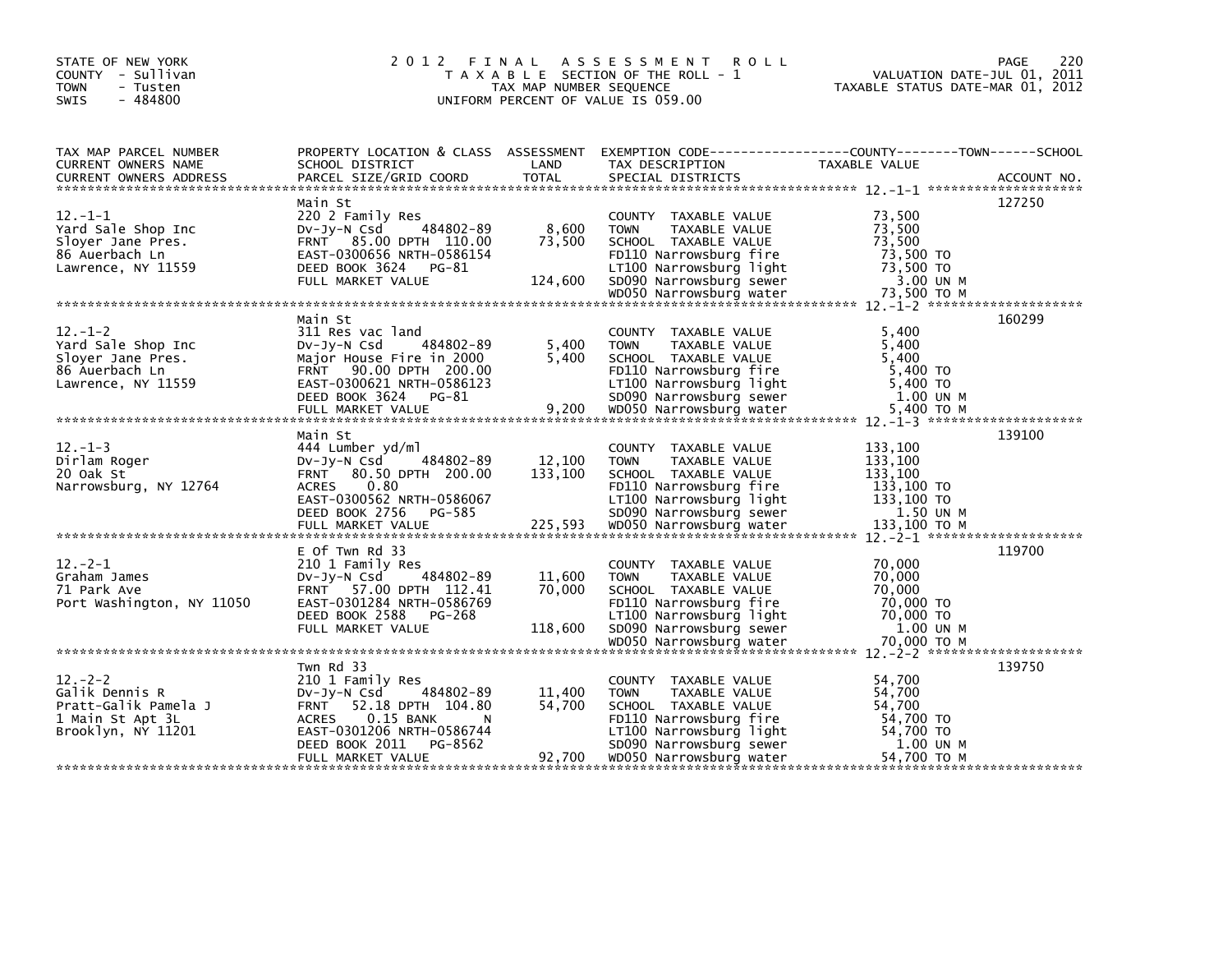| STATE OF NEW YORK<br>COUNTY - Sullivan<br><b>TOWN</b><br>- Tusten<br>$-484800$<br><b>SWIS</b>            |                                                                                                                  | TAX MAP NUMBER SEQUENCE         | 2012 FINAL ASSESSMENT ROLL<br>T A X A B L E SECTION OF THE ROLL - 1<br>UNIFORM PERCENT OF VALUE IS 059.00                                                    | 221<br>PAGE<br>VALUATION DATE-JUL 01, 2011<br>TAXABLE STATUS DATE-MAR 01, 2012                                                                                                                                                                                                 |
|----------------------------------------------------------------------------------------------------------|------------------------------------------------------------------------------------------------------------------|---------------------------------|--------------------------------------------------------------------------------------------------------------------------------------------------------------|--------------------------------------------------------------------------------------------------------------------------------------------------------------------------------------------------------------------------------------------------------------------------------|
| TAX MAP PARCEL NUMBER<br>CURRENT OWNERS NAME                                                             |                                                                                                                  |                                 |                                                                                                                                                              |                                                                                                                                                                                                                                                                                |
|                                                                                                          |                                                                                                                  |                                 |                                                                                                                                                              |                                                                                                                                                                                                                                                                                |
| $12 - 2 - 3$<br>Wechsler Howard S<br>Wechsler Merle A<br>67 William St                                   | Twn Rd 33<br>210 1 Family Res<br>484802-89<br>DV-Jy-N Csd<br>FRNT 79.69 DPTH 102.33<br>ACRES 0.33 BANKC040200    | 12,100<br>72,000                | COUNTY TAXABLE VALUE<br><b>TOWN</b><br>TAXABLE VALUE<br>SCHOOL TAXABLE VALUE<br>FD110 Narrowsburg fire                                                       | 113050<br>72,000<br>72,000<br>72,000<br>72,000 TO                                                                                                                                                                                                                              |
|                                                                                                          |                                                                                                                  |                                 |                                                                                                                                                              | 8/2000 12/30 2011/12 2012/08/2012 2012/08/2012 2012/08/2012 2012/09/2012 2012/09/2012 2012/09/2012 2012/09/201<br>Rockville Center, NY 11570 2012 2012 20118 NRT-0586694 50090 Narrowsburg sewer 2.000 TO<br>FULL MARKET VALUE 122,0                                           |
|                                                                                                          | GROVEST Twn Rd 42                                                                                                |                                 |                                                                                                                                                              | 128100                                                                                                                                                                                                                                                                         |
| $12 - 2 - 4$<br>Fitzgerald John J<br>Fitzgerald Eileen M<br>64 Northumberland Gate<br>Lynbrook, NY 11563 | 210 1 Family Res<br>484802-89<br>DV-JY-N Csd<br>FRNT 100.00 DPTH 100.00<br>EAST-0301188 NRTH-0586586             | 13,400<br>75,400                | COUNTY TAXABLE VALUE<br><b>TOWN</b><br>TAXABLE VALUE<br>SCHOOL TAXABLE VALUE<br>FD110 Narrowsburg fire                                                       | 75,400<br>75,400<br>75,400<br>75,400 TO<br>04 Northumber and value of the contract of the contract of the contract of the contract of the contract of the contract of the contract of the contract of the contract of the contract value of the contract value of the con      |
|                                                                                                          |                                                                                                                  |                                 |                                                                                                                                                              |                                                                                                                                                                                                                                                                                |
|                                                                                                          |                                                                                                                  |                                 |                                                                                                                                                              |                                                                                                                                                                                                                                                                                |
| $12 - 2 - 5$<br>استين James<br>14 School St<br>Narrowsburg, NY 12764                                     | School St<br>220 2 Family Res<br>484802-89<br>Dv-Jy-N Csd<br>FRNT 106.00 DPTH 144.00                             | $\frac{13}{75}$ , 300<br>75,000 | COUNTY TAXABLE VALUE<br>TAXABLE VALUE<br><b>TOWN</b><br>SCHOOL TAXABLE VALUE                                                                                 | 108350<br>75,000<br>75,000<br>75,000<br>Narrowsburg, NY 12764<br>Narrowsburg, NY 12764 EAST-0301335 NRTH-0586643<br>DEED BOOK 2078 PG-623 LT100 Narrowsburg Tight 75,000 TO<br>FULL MARKET VALUE 127,100 SD090 Narrowsburg sewer 1.00 UN M<br>WD050 Narrowsburg water 75,000 T |
|                                                                                                          |                                                                                                                  |                                 |                                                                                                                                                              |                                                                                                                                                                                                                                                                                |
| $12.-2-6.1$<br>Leonetti Frank<br>Leonetti Andrea<br>3351 Fourth St                                       | School St<br>210 1 Family Res<br>484802-89<br>DV-Jy-N Csd<br>FRNT 46.20 DPTH 152.50<br>EAST-0301385 NRTH-0586557 | 11,700<br>58,500                | COUNTY TAXABLE VALUE<br><b>TOWN</b><br>TAXABLE VALUE<br>SCHOOL TAXABLE VALUE<br>FD110 Narrowsburg fire                                                       | 136815<br>58,500<br>58,500<br>58,500<br>58,500 TO                                                                                                                                                                                                                              |
|                                                                                                          |                                                                                                                  |                                 |                                                                                                                                                              |                                                                                                                                                                                                                                                                                |
| $12 - 2 - 6.2$<br>Lynbrook, NY 11563                                                                     | GROVEST Twn Rd 42<br>DEED BOOK 1656 PG-184<br>FULL MARKET VALUE                                                  | 2,500<br>2,500<br>4,200         | COUNTY TAXABLE VALUE<br><b>TOWN</b><br>TAXABLE VALUE<br>SCHOOL TAXABLE VALUE<br>FD110 Narrowsburg fire<br>LT100 Narrowsburg light<br>SD090 Narrowsburg sewer | 128150<br>2,500<br>2,500<br>2,500<br>2,500 TO<br>2,500 TO<br>00 UN M .<br>2,500 TO M                                                                                                                                                                                           |
|                                                                                                          |                                                                                                                  |                                 | WD050 Narrowsburg water                                                                                                                                      | 2,500 TO M                                                                                                                                                                                                                                                                     |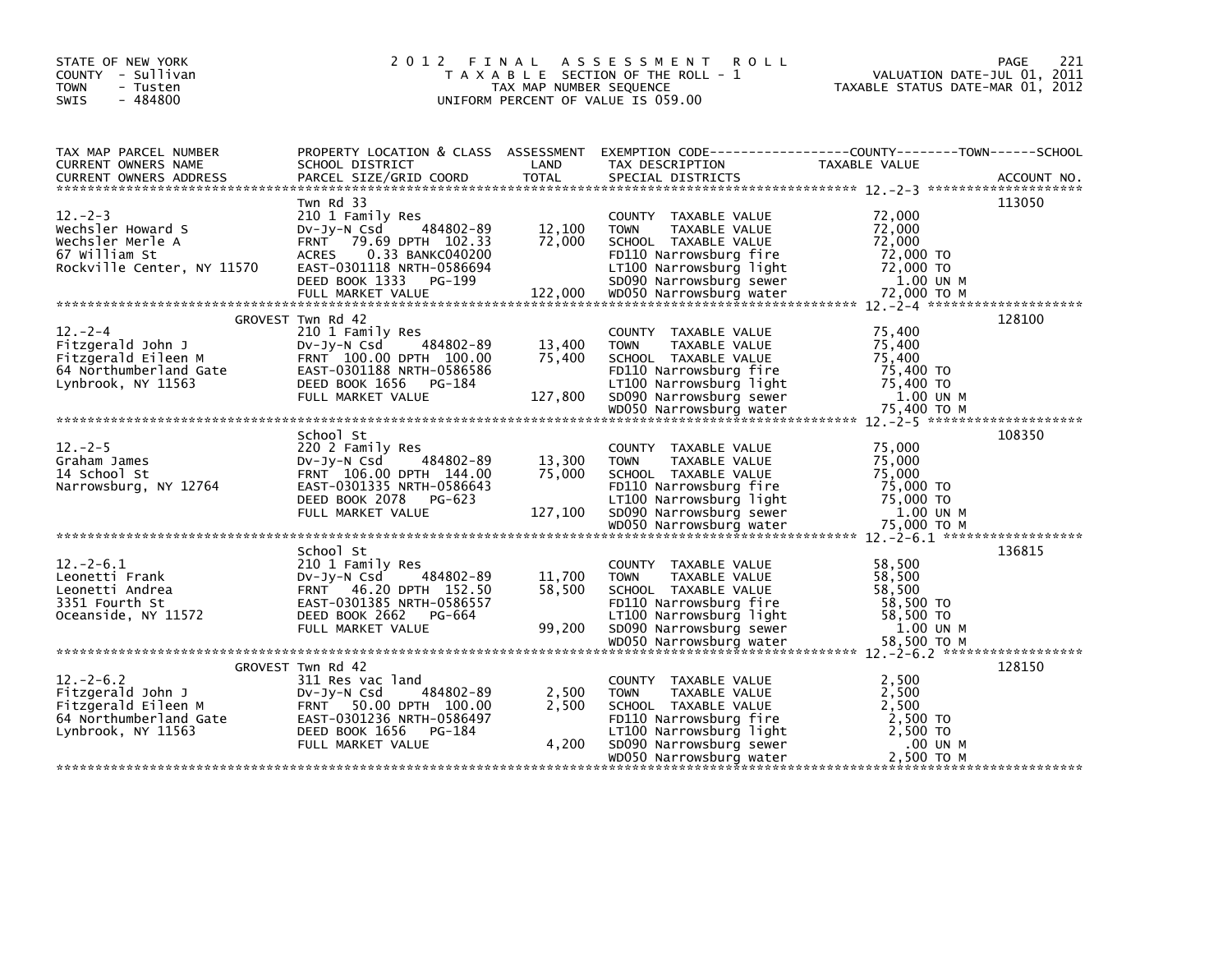| 2 0 1 2                                                                                                                                                                       |                             | A S S E S S M E N T<br><b>ROLL</b>                                                                                                                                                                                                          | VALUATION DATE-JUL 01, 2011<br>TAXABLE STATUS DATE-MAR 01, 2012                                                                     | 222<br><b>PAGE</b>                                                                               |
|-------------------------------------------------------------------------------------------------------------------------------------------------------------------------------|-----------------------------|---------------------------------------------------------------------------------------------------------------------------------------------------------------------------------------------------------------------------------------------|-------------------------------------------------------------------------------------------------------------------------------------|--------------------------------------------------------------------------------------------------|
| SCHOOL DISTRICT                                                                                                                                                               | LAND                        | TAX DESCRIPTION                                                                                                                                                                                                                             | <b>TAXABLE VALUE</b>                                                                                                                |                                                                                                  |
| 22 School St<br>210 1 Family Res<br>484802-89<br>$Dv-Jy-N$ Csd<br>FRNT 75.00 DPTH 257.00<br>EAST-0301388 NRTH-0586459<br>DEED BOOK 3313<br>PG-418<br>FULL MARKET VALUE        | 14,200<br>52,200<br>88,500  | COUNTY TAXABLE VALUE<br>TAXABLE VALUE<br><b>TOWN</b><br>SCHOOL TAXABLE VALUE<br>FD110 Narrowsburg fire<br>LT100 Narrowsburg light<br>SD090 Narrowsburg sewer                                                                                | 52,200<br>52,200<br>52,200<br>52,200 TO<br>52,200 TO<br>1.00 UN M                                                                   | 121700                                                                                           |
| School St<br>210 1 Family Res<br>484802-89<br>$Dv-Jy-N$ Csd<br>Tr 41<br>FRNT 59.21 DPTH 247.01<br>EAST-0301468 NRTH-0586347<br>DEED BOOK 3312<br>PG-219                       | 15,500<br>25,000            | COUNTY TAXABLE VALUE<br>TAXABLE VALUE<br><b>TOWN</b><br>SCHOOL TAXABLE VALUE<br>FD110 Narrowsburg fire<br>LT100 Narrowsburg light<br>SD090 Narrowsburg sewer                                                                                | 25,000<br>25,000<br>25,000<br>25,000 TO<br>25,000 TO<br>1.00 UN M                                                                   | 145050                                                                                           |
| 36 School<br>TR 14 St<br>210 1 Family Res<br>484802-89<br>$Dv-Jy-N$ Csd<br><b>ACRES</b><br>0.59<br>EAST-0301567 NRTH-0586244<br>DEED BOOK 2280<br>PG-419<br>FULL MARKET VALUE | 18,300<br>62,600<br>106,100 | 41854<br>STAR B<br>COUNTY TAXABLE VALUE<br><b>TOWN</b><br>TAXABLE VALUE<br>SCHOOL TAXABLE VALUE<br>FD110 Narrowsburg fire<br>LT100 Narrowsburg light<br>SD090 Narrowsburg sewer                                                             | $\mathbf{0}$<br>$\Omega$<br>62,600<br>62.600<br>45,200<br>$62,600$ TO<br>62,600 TO<br>$1.00$ UN M                                   | 113650<br>17,400                                                                                 |
| School St<br>210 1 Family Res<br>484802-89<br>$Dv-Jv-N$ Csd<br>FRNT 150.00 DPTH 255.60<br>EAST-0301687 NRTH-0586121<br>DEED BOOK 3312<br>PG-219<br>FULL MARKET VALUE          | 85,000<br>144,100           | RPTL466 c 41690<br>41854<br>COUNTY TAXABLE VALUE<br><b>TOWN</b><br>TAXABLE VALUE<br>SCHOOL TAXABLE VALUE<br>FD110 Narrowsburg fire<br>1,740 EX<br>LT100 Narrowsburg light<br>1,740 EX<br>SD090 Narrowsburg sewer<br>WD050 Narrowsburg water | 1.740<br>1.740<br>$\Omega$<br>$\Omega$<br>83,260<br>83,260<br>65,860<br>83,260 TO<br>83,260 TO<br>1.00 UN M<br>83,260 TO M          | 1.740<br>17,400                                                                                  |
|                                                                                                                                                                               |                             | FINAL                                                                                                                                                                                                                                       | T A X A B L E SECTION OF THE ROLL - 1<br>TAX MAP NUMBER SEQUENCE<br>UNIFORM PERCENT OF VALUE IS 059.00<br>17,700 STAR B<br>1,740 EX | PROPERTY LOCATION & CLASS ASSESSMENT EXEMPTION CODE----------------COUNTY-------TOWN------SCHOOL |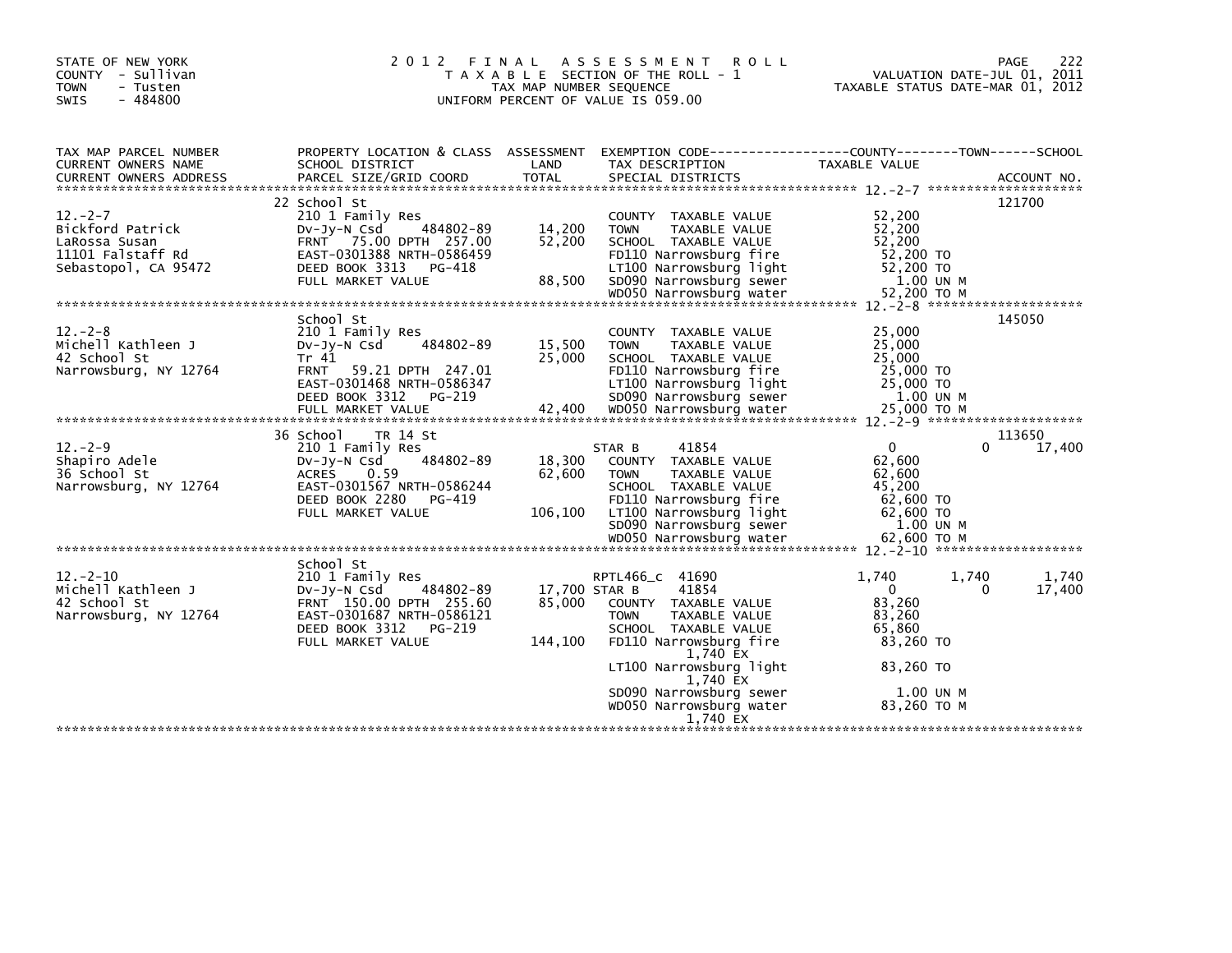| STATE OF NEW YORK<br>COUNTY - Sullivan<br><b>TOWN</b><br>- Tusten<br>$-484800$<br><b>SWIS</b>    |                                                                                                                                                                                       | TAX MAP NUMBER SEQUENCE      | 2012 FINAL ASSESSMENT<br><b>ROLL</b><br>T A X A B L E SECTION OF THE ROLL - 1<br>UNIFORM PERCENT OF VALUE IS 059.00                                                                     | VALUATION DATE-JUL 01, 2011<br>TAXABLE STATUS DATE-MAR 01, 2012                  | 223<br>PAGE           |
|--------------------------------------------------------------------------------------------------|---------------------------------------------------------------------------------------------------------------------------------------------------------------------------------------|------------------------------|-----------------------------------------------------------------------------------------------------------------------------------------------------------------------------------------|----------------------------------------------------------------------------------|-----------------------|
| TAX MAP PARCEL NUMBER<br><b>CURRENT OWNERS NAME</b><br><b>CURRENT OWNERS ADDRESS</b>             | PROPERTY LOCATION & CLASS ASSESSMENT EXEMPTION CODE----------------COUNTY-------TOWN------SCHOOL<br>SCHOOL DISTRICT<br>PARCEL SIZE/GRID COORD                                         | LAND<br><b>TOTAL</b>         | TAX DESCRIPTION<br>SPECIAL DISTRICTS                                                                                                                                                    | <b>TAXABLE VALUE</b>                                                             | ACCOUNT NO.           |
| $12 - 3 - 1$<br>Stuart Stephen<br>Stuart Laura M<br>138 Grassy Swamp Rd<br>Narrowsburg, NY 12764 | Erie Ave<br>482 Det row bldg - WTRFNT<br>484802-89<br>$Dv-Jy-N$ Csd<br>FRNT 220.00 DPTH 79.00<br>EAST-0300704 NRTH-0586259<br>DEED BOOK 2255<br>PG-107<br>FULL MARKET VALUE           | 12,600<br>105,000<br>178,000 | COUNTY TAXABLE VALUE<br><b>TOWN</b><br>TAXABLE VALUE<br>SCHOOL TAXABLE VALUE<br>FD110 Narrowsburg fire<br>LT100 Narrowsburg light<br>SD090 Narrowsburg sewer                            | 105,000<br>105,000<br>105,000<br>105,000 TO<br>105,000 TO<br>2.00 UN M           | 121900                |
| $12 - 3 - 2$<br>Lang Edward J<br>60 Lake St<br>Narrowsburg, NY 12764                             | Erie Ave<br>230 3 Family Res - WTRFNT<br>484802-89<br>$Dv-Jy-N$ Csd<br>FRNT 71.90 DPTH 79.00<br>EAST-0300823 NRTH-0586215<br>DEED BOOK 1264<br>PG-00137<br>FULL MARKET VALUE          | 15,000<br>98,500<br>166,900  | COUNTY TAXABLE VALUE<br>TAXABLE VALUE<br><b>TOWN</b><br>SCHOOL TAXABLE VALUE<br>FD110 Narrowsburg fire<br>LT100 Narrowsburg light<br>SD090 Narrowsburg sewer<br>WD050 Narrowsburg water | 98,500<br>98,500<br>98,500<br>98,500 TO<br>98,500 TO<br>3.00 UN M<br>98.500 TO M | 131703                |
|                                                                                                  | Grove St                                                                                                                                                                              |                              |                                                                                                                                                                                         |                                                                                  | 132626                |
| $12 - 3 - 3$<br>Melore Vincent A Jr<br>4 Grove St<br>Narrowsburg, NY 12764                       | 210 1 Family Res - WTRFNT<br>$Dv-Jy-N$ Csd<br>484802-89<br>FRNT 120.70 DPTH 118.50<br><b>BANK C30614</b><br>EAST-0300891 NRTH-0586163<br>DEED BOOK 2558<br>PG-307                     | 20,500<br>95,200             | 41854<br>STAR B<br>COUNTY TAXABLE VALUE<br>TAXABLE VALUE<br><b>TOWN</b><br>SCHOOL TAXABLE VALUE<br>FD110 Narrowsburg fire<br>LT100 Narrowsburg light                                    | $\Omega$<br>95,200<br>95,200<br>77,800<br>95,200 TO<br>95,200 TO                 | 17,400<br>$\Omega$    |
|                                                                                                  | FULL MARKET VALUE                                                                                                                                                                     | 161,400                      | SD090 Narrowsburg sewer<br>WD050 Narrowsburg water                                                                                                                                      | 1.00 UN M<br>95,200 TO M                                                         |                       |
| $12 - 3 - 4$<br>Fitzgerald John J<br>64 Northumberland Gate<br>Lynbrook, NY 11563                | T RD 42 Grove St<br>210 1 Family Res - WTRFNT<br>484802-89<br>$Dv-Jy-N$ Csd<br>FRNT 109.89 DPTH 115.28<br><b>BANK C19086</b><br>EAST-0300924 NRTH-0586242<br>DEED BOOK 3187<br>PG-509 | 24,000<br>93,000             | COUNTY TAXABLE VALUE<br>TAXABLE VALUE<br><b>TOWN</b><br>SCHOOL TAXABLE VALUE<br>FD110 Narrowsburg fire<br>LT100 Narrowsburg light<br>SD090 Narrowsburg sewer                            | 93,000<br>93,000<br>93.000<br>93,000 TO<br>93,000 TO<br>1.00 UN M                | 151850                |
|                                                                                                  |                                                                                                                                                                                       |                              |                                                                                                                                                                                         |                                                                                  |                       |
| $12 - 3 - 5$<br>McDonough Kevin<br>McDonough Kay<br>16 Grove St<br>Narrowsburg, NY 12764         | T RD 42 Grove St<br>210 1 Family Res - WTRFNT<br>484802-89<br>DV-Jy-N Csd<br>FRNT 131.50 DPTH 130.00<br>EAST-0301012 NRTH-0586123<br>DEED BOOK 1388<br>$PG-5$<br>FULL MARKET VALUE    | 20,000<br>90,000<br>152,500  | STAR B<br>41854<br>COUNTY TAXABLE VALUE<br>TAXABLE VALUE<br><b>TOWN</b><br>SCHOOL TAXABLE VALUE<br>FD110 Narrowsburg fire<br>LT100 Narrowsburg light                                    | $\Omega$<br>90,000<br>90,000<br>72,600<br>90,000 TO<br>90,000 TO                 | 108425<br>17,400<br>0 |
|                                                                                                  |                                                                                                                                                                                       |                              | SD090 Narrowsburg sewer<br>WD050 Narrowsburg water                                                                                                                                      | 1.00 UN M<br>90,000 ТО М                                                         |                       |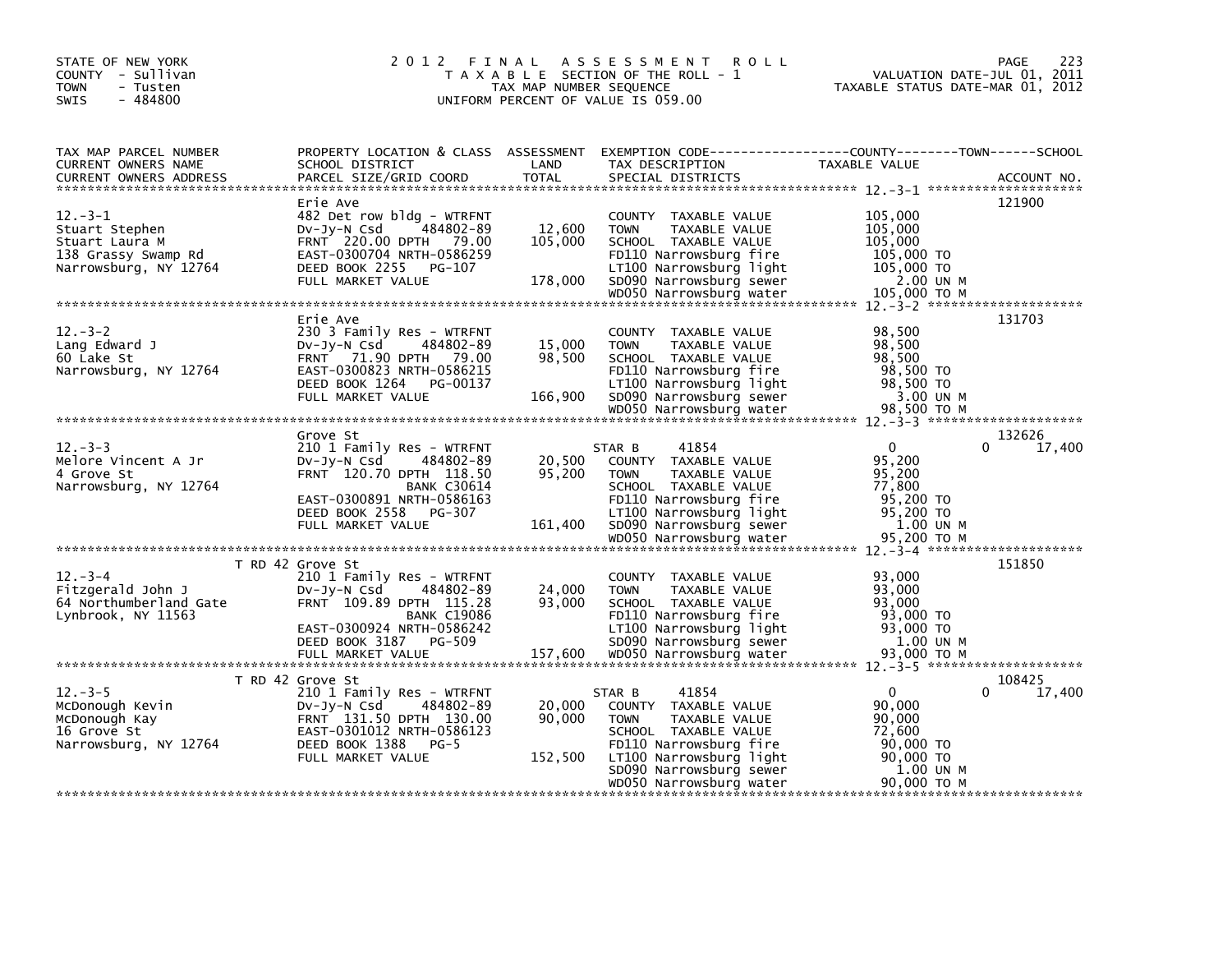| STATE OF NEW YORK<br>COUNTY - Sullivan<br>- Tusten<br>TOWN<br>- 484800<br>SWIS                          | 2 0 1 2                                                                                                                                                                              | FINAL<br>TAX MAP NUMBER SEQUENCE | A S S E S S M E N T<br><b>ROLL</b><br>T A X A B L E SECTION OF THE ROLL - 1<br>UNIFORM PERCENT OF VALUE IS 059.00                                                                                                                     | PAGE<br>VALUATION DATE-JUL 01, 2011<br>TAXABLE STATUS DATE-MAR 01, 2012                                                          | 224                          |
|---------------------------------------------------------------------------------------------------------|--------------------------------------------------------------------------------------------------------------------------------------------------------------------------------------|----------------------------------|---------------------------------------------------------------------------------------------------------------------------------------------------------------------------------------------------------------------------------------|----------------------------------------------------------------------------------------------------------------------------------|------------------------------|
| TAX MAP PARCEL NUMBER<br>CURRENT OWNERS NAME                                                            | SCHOOL DISTRICT                                                                                                                                                                      | LAND                             | TAX DESCRIPTION                                                                                                                                                                                                                       | PROPERTY LOCATION & CLASS ASSESSMENT EXEMPTION CODE----------------COUNTY-------TOWN------SCHOOL<br>TAXABLE VALUE                |                              |
| $12 - 3 - 7$<br>Holmes Frank B<br>Mackie Jill L<br>24 Grove St<br>Narrowsburg, NY 12764                 | old Flws Hall St<br>210 1 Family Res - WTRFNT<br>484802-89<br>DV-Jy-N Csd<br>FRNT 228.00 DPTH 145.50<br>EAST-0301157 NRTH-0585903<br>DEED BOOK 1167<br>PG-00289<br>FULL MARKET VALUE | 40,000<br>79,500<br>134,700      | 41834<br>STAR EN<br>COUNTY TAXABLE VALUE<br>TAXABLE VALUE<br><b>TOWN</b><br>SCHOOL TAXABLE VALUE<br>FD110 Narrowsburg fire<br>LT100 Narrowsburg light<br>SD090 Narrowsburg sewer                                                      | 107725<br>$\mathbf{0}$<br>0<br>79,500<br>79,500<br>43,420<br>79,500 TO<br>79.500 TO<br>1.00 UN M                                 | 36,080                       |
| $12 - 3 - 8$<br>Ackerman Robert<br>9 Fillmore Pl<br>Brooklyn, NY 11211                                  | Old Flws Hall St<br>210 1 Family Res - WTRFNT<br>$Dv-Jy-N$ Csd<br>484802-89<br>FRNT 85.00 DPTH 190.00<br>EAST-0301264 NRTH-0585792<br>DEED BOOK 2599 PG-532                          | 21,000<br>27,000                 | COUNTY TAXABLE VALUE<br><b>TOWN</b><br>TAXABLE VALUE<br>SCHOOL TAXABLE VALUE<br>FD110 Narrowsburg fire<br>LT100 Narrowsburg light                                                                                                     | 105800<br>27,000<br>27,000<br>27,000<br>27,000 TO<br>27,000 TO                                                                   |                              |
|                                                                                                         | FULL MARKET VALUE                                                                                                                                                                    | 45,800                           | SD090 Narrowsburg sewer                                                                                                                                                                                                               | 1.00 UN M                                                                                                                        |                              |
| $12 - 3 - 9$<br>Spencer Mary C<br>40 Grove St<br>Narrowsburg, NY 12764                                  | oddflws Hall St<br>210 1 Family Res - WTRFNT<br>484802-89<br>DV-JY-N Csd<br>FRNT 61.50 DPTH 203.30<br>EAST-0301360 NRTH-0585731<br>DEED BOOK 1131<br>PG-00279<br>FULL MARKET VALUE   | 86,400                           | 41803<br>AGED-T<br>41805<br>21,000 AGED-CS<br>41834<br>51,000 STAR EN<br>COUNTY TAXABLE VALUE<br><b>TOWN</b><br>TAXABLE VALUE<br>SCHOOL TAXABLE VALUE<br>FD110 Narrowsburg fire<br>LT100 Narrowsburg light<br>SD090 Narrowsburg sewer | 143100<br>17,850<br>0<br>15,300<br>0<br>$\mathbf{0}$<br>0<br>35,700<br>33,150<br>$\Omega$<br>51,000 TO<br>51,000 TO<br>1.00 UN M | $\Omega$<br>15,300<br>35,700 |
|                                                                                                         | Odd Flws Hall St                                                                                                                                                                     |                                  |                                                                                                                                                                                                                                       | 124450                                                                                                                           |                              |
| $12 - 3 - 10$<br>Holdsworth George Jr<br>Holdsworth Marie<br>47 S Montgomery Ave<br>Bay Shore, NY 11706 | 311 Res vac land<br>484802-89<br>DV-Jy-N Csd<br>FRNT 89.00 DPTH 150.00<br>EAST-0301451 NRTH-0585658<br>DEED BOOK 739<br>PG-00305<br>FULL MARKET VALUE                                | 17,500<br>17,500<br>29,700       | COUNTY TAXABLE VALUE<br>TAXABLE VALUE<br><b>TOWN</b><br>SCHOOL TAXABLE VALUE<br>FD110 Narrowsburg fire<br>LT100 Narrowsburg light<br>SD090 Narrowsburg sewer<br>WD050 Narrowsburg water                                               | 17,500<br>17,500<br>17,500<br>17,500 TO<br>17,500 TO<br>.00 UN M<br>17,500 ТО М                                                  |                              |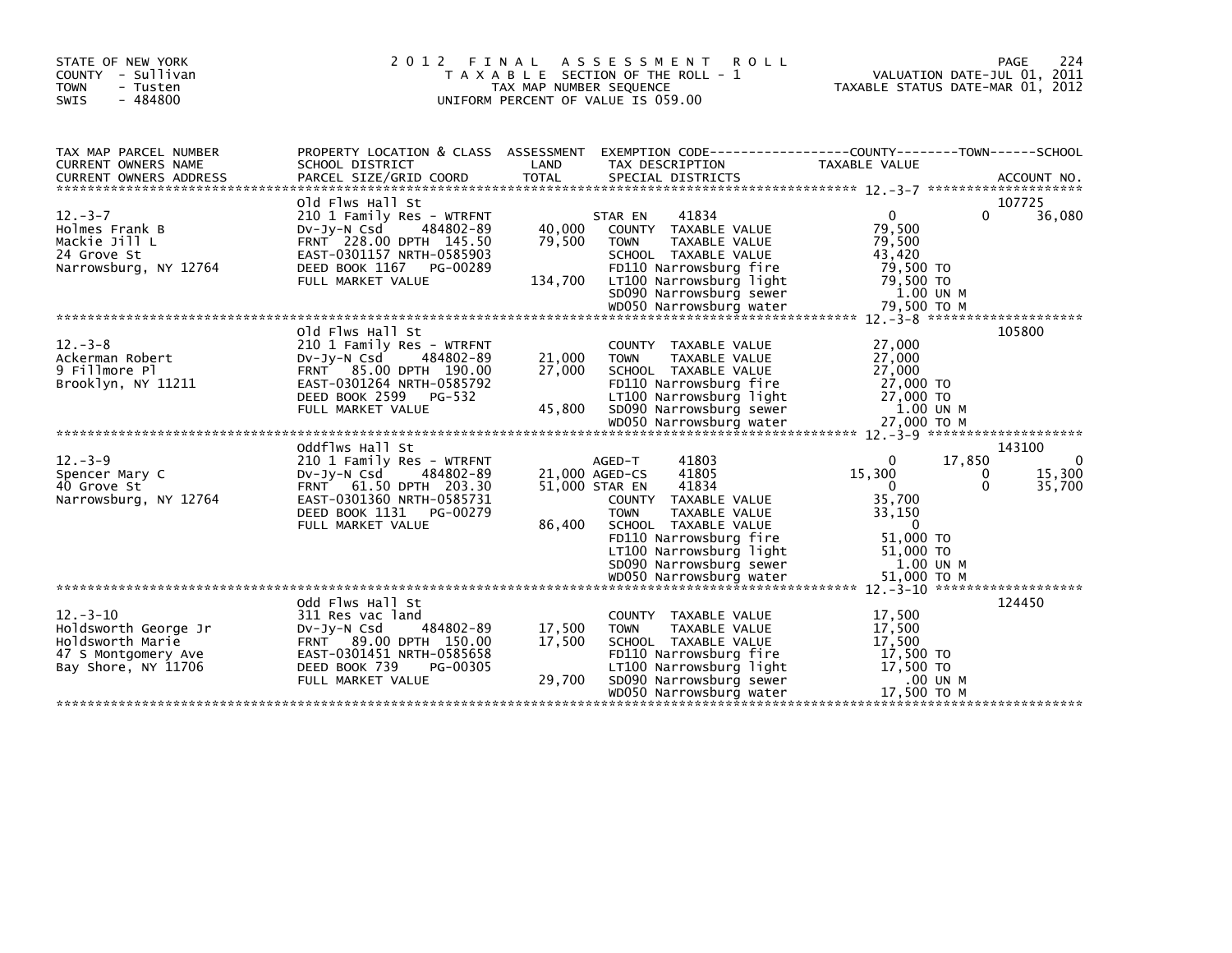| STATE OF NEW YORK<br>COUNTY - Sullivan<br><b>TOWN</b><br>- Tusten<br>$-484800$<br><b>SWIS</b> |                                                                                                                                                                                                          | TAX MAP NUMBER SEQUENCE      | 2012 FINAL ASSESSMENT<br><b>ROLL</b><br>T A X A B L E SECTION OF THE ROLL - 1<br>UNIFORM PERCENT OF VALUE IS 059.00                                                                                        | VALUATION DATE-JUL 01, 2011<br>TAXABLE STATUS DATE-MAR 01, 2012                                          | 225<br>PAGE           |
|-----------------------------------------------------------------------------------------------|----------------------------------------------------------------------------------------------------------------------------------------------------------------------------------------------------------|------------------------------|------------------------------------------------------------------------------------------------------------------------------------------------------------------------------------------------------------|----------------------------------------------------------------------------------------------------------|-----------------------|
| TAX MAP PARCEL NUMBER<br>CURRENT OWNERS NAME                                                  | SCHOOL DISTRICT                                                                                                                                                                                          | LAND                         | PROPERTY LOCATION & CLASS ASSESSMENT EXEMPTION CODE----------------COUNTY-------TOWN------SCHOOL<br>TAX DESCRIPTION                                                                                        | TAXABLE VALUE                                                                                            |                       |
| $12 - 3 - 12$<br>Littke Ronald C<br>Hack Benita<br>401 8th Ave # 32                           | Lake St<br>210 1 Family Res - WTRFNT<br>DV-JY-N Csd<br>484802-89<br>FRNT 120.00 DPTH 52.60<br>EAST-0300485 NRTH-0586329                                                                                  | 10,000<br>45,000             | COUNTY TAXABLE VALUE<br>TAXABLE VALUE<br><b>TOWN</b><br>SCHOOL TAXABLE VALUE<br>FD110 Narrowsburg fire                                                                                                     | 45,000<br>45,000<br>45,000<br>45,000 TO                                                                  | 133350                |
| $12 - 4 - 1$<br>Lang Edward J<br>Lang Sari Nan<br>60 Lake St<br>Narrowsburg, NY 12764         | Lake Street & Cullen Rd T<br>220 2 Family Res<br>484802-89<br>DV-Jy-N Csd<br>FRNT 280.00 DPTH 75.00<br>0.59<br><b>ACRES</b><br>EAST-0300950 NRTH-0585310<br>DEED BOOK 2105<br>PG-21                      | 20,000<br>70,000             | COUNTY TAXABLE VALUE<br>TAXABLE VALUE<br><b>TOWN</b><br>SCHOOL TAXABLE VALUE<br>FD110 Narrowsburg fire<br>LT100 Narrowsburg light<br>SD090 Narrowsburg sewer<br>WD050 Narrowsburg sewer                    | 70,000<br>70,000<br>70,000<br>70,000 TO<br>70,000 TO<br>2.00 UN M                                        | 147850                |
| $12 - 4 - 2.2$<br>Lang Edward J<br>Lang Sari Nan<br>60 Lake St<br>Narrowsburg, NY 12764       | End of Lake St TR 43 St<br>210 1 Family Res<br>484802-89<br>DV-Jy-N Csd<br><b>ACRES</b><br>1.96<br>EAST-0301111 NRTH-0585219<br>DEED BOOK 2105<br>PG-29<br>FULL MARKET VALUE                             | 27,400<br>205,000<br>347,500 | 41854<br>STAR B<br>COUNTY TAXABLE VALUE<br><b>TOWN</b><br>TAXABLE VALUE<br>SCHOOL TAXABLE VALUE<br>FD110 Narrowsburg fire<br>LT100 Narrowsburg light<br>SD090 Narrowsburg sewer<br>WD050 Narrowsburg water | $\overline{0}$<br>205,000<br>205,000<br>187,600<br>205,000 TO<br>205,000 TO<br>1.00 UN M<br>205,000 ТО М | 131702<br>17,400<br>0 |
| $12. -4 - 2.3$<br>Dowling Timothy E<br>Dowling Lisa<br>20 Hickory Ln<br>Narrowsburg, NY 12764 | SS Lake St TR 43 St<br>311 Res vac land<br>484802-89<br>$Dv-Jy-N$ Csd<br>FRNT 100.00 DPTH 225.00<br>ACRES 0.52 BANK C30982<br>EAST-0301270 NRTH-0585110<br>DEED BOOK 2468<br>PG-070<br>FULL MARKET VALUE | 3,900<br>3,900<br>6,600      | COUNTY TAXABLE VALUE<br><b>TAXABLE VALUE</b><br><b>TOWN</b><br>SCHOOL TAXABLE VALUE<br>FD110 Narrowsburg fire<br>LT100 Narrowsburg light<br>SD090 Narrowsburg sewer<br>WD050 Narrowsburg water             | 3,900<br>3.900<br>3,900<br>3,900 TO<br>3,744 TO<br>.00 UN M<br>3,744 TO M                                | 121351                |
| $12 - 4 - 3$<br>Dowling Timothy E<br>Dowling Lisa<br>20 Hickory Ln<br>Narrowsburg, NY 12764   | Tr 58 Hickory Ln<br>311 Res vac land<br>484802-89<br>$Dv-Jy-N$ Csd<br>FRNT 100.00 DPTH 100.00<br><b>BANK C30982</b><br>EAST-0301180 NRTH-0585020<br>DEED BOOK 2468<br>PG-070<br>FULL MARKET VALUE        | 3,100<br>3.100<br>5,300      | COUNTY TAXABLE VALUE<br><b>TOWN</b><br>TAXABLE VALUE<br>SCHOOL TAXABLE VALUE<br>FD110 Narrowsburg fire<br>LT100 Narrowsburg light<br>SD090 Narrowsburg sewer<br>WD050 Narrowsburg water                    | 3,100<br>3,100<br>3.100<br>3,100 TO<br>3,100 TO<br>.00 UN M<br>3,100 TO M                                | 121352                |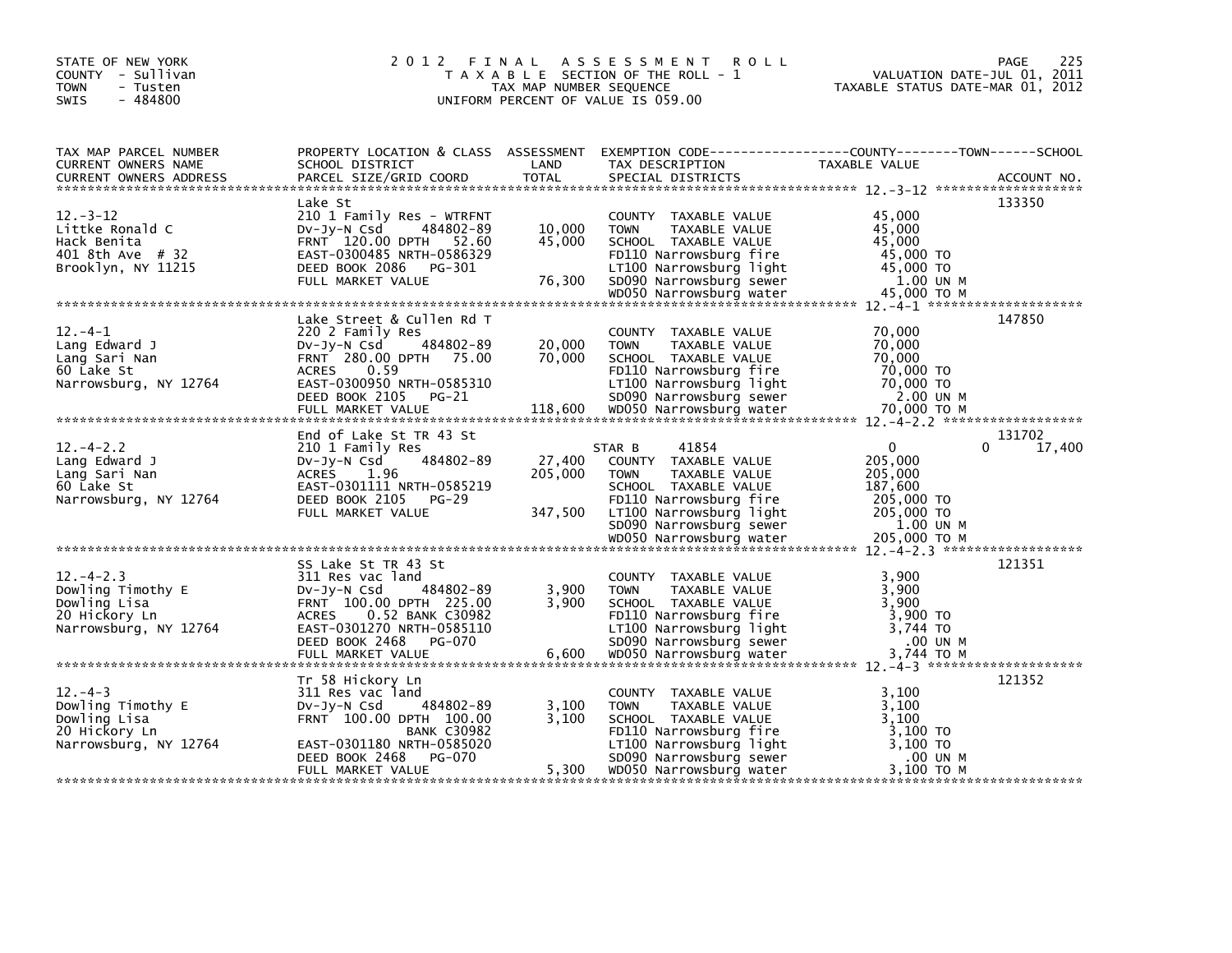| STATE OF NEW YORK<br>COUNTY - Sullivan<br>- Tusten<br><b>TOWN</b><br>- 484800<br>SWIS       |                                                                                                                                                                                                                 | TAX MAP NUMBER SEQUENCE      | 2012 FINAL ASSESSMENT<br><b>ROLL</b><br>T A X A B L E SECTION OF THE ROLL - 1<br>UNIFORM PERCENT OF VALUE IS 059.00                                                                                        | <b>PAGE</b><br>VALUATION DATE-JUL 01, 2011<br>TAXABLE STATUS DATE-MAR 01, 2012                                                         | 226    |
|---------------------------------------------------------------------------------------------|-----------------------------------------------------------------------------------------------------------------------------------------------------------------------------------------------------------------|------------------------------|------------------------------------------------------------------------------------------------------------------------------------------------------------------------------------------------------------|----------------------------------------------------------------------------------------------------------------------------------------|--------|
| TAX MAP PARCEL NUMBER<br>CURRENT OWNERS NAME<br><b>CURRENT OWNERS ADDRESS</b>               | SCHOOL DISTRICT<br>PARCEL SIZE/GRID COORD                                                                                                                                                                       | LAND<br><b>TOTAL</b>         | TAX DESCRIPTION<br>SPECIAL DISTRICTS                                                                                                                                                                       | PROPERTY LOCATION & CLASS ASSESSMENT EXEMPTION CODE----------------COUNTY-------TOWN-----SCHOOL<br><b>TAXABLE VALUE</b><br>ACCOUNT NO. |        |
| $12 - 4 - 4$<br>Dowling Timothy E<br>Dowling Lisa<br>29 Hickory Ln<br>Narrowsburg, NY 12764 | 29 Hickory Ln<br>210 1 Family Res<br>484802-89<br>$Dv-Jy-N$ Csd<br>FRNT 100.00 DPTH 275.00<br><b>BANK C30982</b><br>EAST-0301300 NRTH-0585010<br>DEED BOOK 2468 PG-070<br>FULL MARKET VALUE                     | 15,700<br>55,000<br>93,200   | 41854<br>STAR B<br>COUNTY TAXABLE VALUE<br><b>TOWN</b><br>TAXABLE VALUE<br>SCHOOL TAXABLE VALUE<br>FD110 Narrowsburg fire<br>LT100 Narrowsburg light<br>SD090 Narrowsburg sewer<br>WD050 Narrowsburg water | 121353<br>$\mathbf{0}$<br>$\Omega$<br>55,000<br>55,000<br>37,600<br>55,000 TO<br>52,927 TO<br>1.00 UN M<br>55,000 TO M                 | 17,400 |
| $12. -4-5$<br>Gable Coleman M<br>Gable C Eleanor<br>32 Hillcrest Rd<br>Honesdale, PA 18431  | Lake St<br>210 1 Family Res<br>484802-89<br>$Dv-Jv-N$ Csd<br>FRNT 115.00 DPTH 275.00<br>EAST-0301390 NRTH-0584930<br>DEED BOOK 938<br>PG-00262<br>FULL MARKET VALUE                                             | 16,500<br>86.800<br>147,100  | COUNTY TAXABLE VALUE<br>TAXABLE VALUE<br><b>TOWN</b><br>SCHOOL TAXABLE VALUE<br>FD110 Narrowsburg fire<br>LT100 Narrowsburg light<br>SD090 Narrowsburg sewer<br>WD050 Narrowsburg water                    | 117610<br>86,800<br>86,800<br>86.800<br>86,800 TO<br>80,290 TO<br>1.00 UN M<br>86,800 ТО М                                             |        |
| $12. -4-6$<br>Case Robert R<br>41 Hickory Ln<br>Narrowsburg, NY 12764                       | Hickory St<br>210 1 Family Res<br>$Dv-Jv-N$ Csd<br>484802-89<br>FRNT 100.00 DPTH 275.00<br>EAST-0301460 NRTH-0584860<br>DEED BOOK 2295 PG-22<br>FULL MARKET VALUE                                               | 15,700<br>89,900<br>152,400  | COUNTY TAXABLE VALUE<br>TAXABLE VALUE<br><b>TOWN</b><br>SCHOOL TAXABLE VALUE<br>FD110 Narrowsburg fire<br>LT100 Narrowsburg light<br>SD090 Narrowsburg sewer<br>WD050 Narrowsburg water                    | 112350<br>89,900<br>89,900<br>89,900<br>89,900 TO<br>86,870 TO<br>1.00 UN M<br>89,900 ТО М                                             |        |
| $12 - 4 - 7$<br>Ramundo Claire<br>42 Chestnut St<br>Ridgefield Park, NJ 07660               | Hickory Ln<br>210 1 Family Res<br>484802-89<br>$Dv-Jy-N$ Csd<br><b>ACRES</b><br>1.04<br>EAST-0301550 NRTH-0584770<br>DEED BOOK 1976<br>PG-0651<br>FULL MARKET VALUE                                             | 25,000<br>107,000<br>181,400 | COUNTY TAXABLE VALUE<br><b>TOWN</b><br>TAXABLE VALUE<br>SCHOOL TAXABLE VALUE<br>FD110 Narrowsburg fire<br>LT100 Narrowsburg light<br>SD090 Narrowsburg sewer<br>WD050 Narrowsburg water                    | 102100<br>107,000<br>107,000<br>107,000<br>107,000 TO<br>99,232 TO<br>1.00 UN M<br>107,000 ТО М                                        |        |
| $12 - 4 - 8$<br>Purcell Marianne<br>Browne Sarah<br>27 University St<br>Selkirk, NY 12158   | Lake Street Extension<br>692 Road/str/hwy<br>484802-89<br>$Dv-Jy-N$ Csd<br><b>FRNT</b><br>50.00 DPTH 485.00<br>0.56<br><b>ACRES</b><br>EAST-0301399 NRTH-0585259<br>DEED BOOK 32<br>PG-177<br>FULL MARKET VALUE | 1,000<br>1,000<br>1,700      | <b>COUNTY</b><br>TAXABLE VALUE<br>TAXABLE VALUE<br><b>TOWN</b><br>SCHOOL TAXABLE VALUE<br>FD110 Narrowsburg fire                                                                                           | 1,000<br>1,000<br>1,000<br>1,000 TO                                                                                                    |        |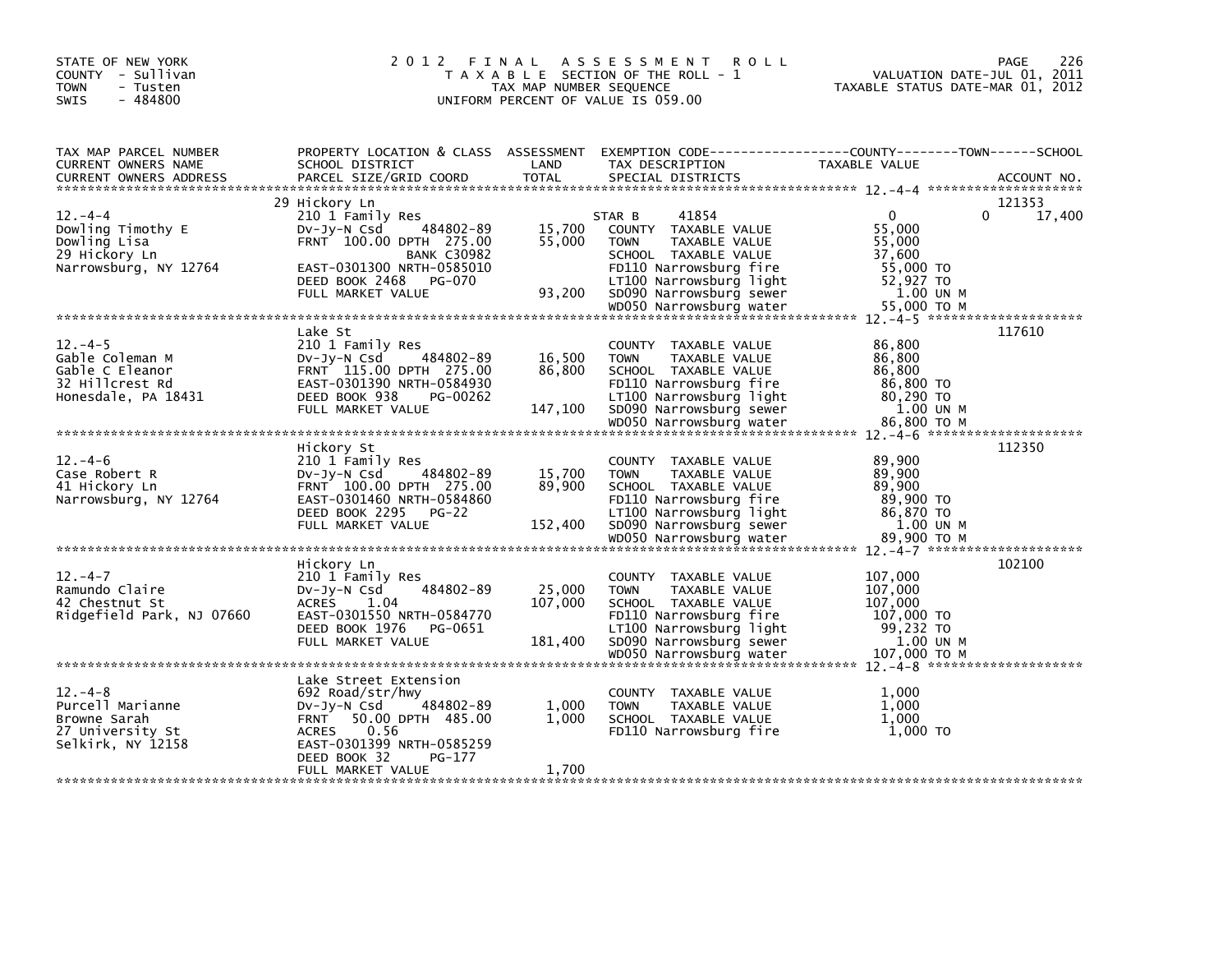| STATE OF NEW YORK<br>COUNTY - Sullivan<br><b>TOWN</b><br>- Tusten<br>$-484800$<br><b>SWIS</b>                |                                                                                                                                                                           | TAX MAP NUMBER SEQUENCE | 2012 FINAL ASSESSMENT ROLL<br>T A X A B L E SECTION OF THE ROLL - 1<br>UNIFORM PERCENT OF VALUE IS 059.00                                                                                        | VALUATION DATE-JUL 01, 2011<br>TAXABLE STATUS DATE-MAR 01, 2012        | 227<br>PAGE           |
|--------------------------------------------------------------------------------------------------------------|---------------------------------------------------------------------------------------------------------------------------------------------------------------------------|-------------------------|--------------------------------------------------------------------------------------------------------------------------------------------------------------------------------------------------|------------------------------------------------------------------------|-----------------------|
| TAX MAP PARCEL NUMBER<br>CURRENT OWNERS NAME                                                                 | PROPERTY LOCATION & CLASS ASSESSMENT<br>SCHOOL DISTRICT                                                                                                                   | LAND                    | EXEMPTION CODE-----------------COUNTY-------TOWN------SCHOOL<br>TAX DESCRIPTION                                                                                                                  | TAXABLE VALUE                                                          |                       |
|                                                                                                              |                                                                                                                                                                           |                         |                                                                                                                                                                                                  |                                                                        |                       |
| $12. - 5 - 1$<br>Pankewytch Andreas<br>7534 N Fitzhugh<br>Sodus Point, NY 14555                              | 2 Hickory Ln Twn Rd 19<br>210 1 Family Res<br>484802-89<br>$Dv-Jv-N$ Csd<br>FRNT 161.00 DPTH 200.20<br><b>BANK 210090</b>                                                 | 18,000<br>75,000        | COUNTY TAXABLE VALUE<br>TAXABLE VALUE<br><b>TOWN</b><br>SCHOOL TAXABLE VALUE<br>FD110 Narrowsburg fire                                                                                           | 75,000<br>75,000<br>75,000<br>75,000 TO                                | 123500                |
|                                                                                                              | TWN Hickory Ln                                                                                                                                                            |                         |                                                                                                                                                                                                  |                                                                        | 130629                |
| $12 - 5 - 2$<br>Calangelo Peter D<br>PO Box 229<br>Narrowsburg, NY 12764                                     | 210 1 Family Res<br>484802-89<br>$Dv-Jv-N$ Csd<br>FRNT 199.77 DPTH 128.72<br><b>BANK</b><br>G<br>EAST-0300930 NRTH-0584980                                                | 16,200<br>60,000        | 41854<br>STAR B<br>COUNTY TAXABLE VALUE<br>TAXABLE VALUE<br><b>TOWN</b><br>SCHOOL TAXABLE VALUE<br>FD110 Narrowsburg fire                                                                        | $\mathbf{0}$<br>60,000<br>60,000<br>42,600<br>60,000 TO                | $\Omega$<br>17,400    |
|                                                                                                              |                                                                                                                                                                           |                         |                                                                                                                                                                                                  |                                                                        | 115550                |
| $12 - 5 - 3$<br>Jacobsen Daniel M<br>Jacobsen Barrie R<br>84 Rocky Point Landing Rd<br>Rocky Point, NY 11778 | 28 Hickory Ln<br>210 1 Family Res<br>484802-89<br>DV-Jy-N Csd<br>FRNT 200.00 DPTH 200.20<br>ACRES 0.92 BANK C88880<br>EAST-0300014 NRTH-0584698<br>DEED BOOK 2012 PG-2184 | 18,000<br>50,700        | COUNTY TAXABLE VALUE<br><b>TOWN</b><br>TAXABLE VALUE<br>SCHOOL TAXABLE VALUE<br>FD110 Narrowsburg fire<br>LT100 Narrowsburg light<br>SD090 Narrowsburg sewer<br>WD050 Narrowsburg water          | 50,700<br>50,700<br>50,700<br>50,700 TO<br>31,941 TO<br>1.00 UN M      |                       |
| PRIOR OWNER ON 3/01/2012<br>Jacobsen Daniel M                                                                | FULL MARKET VALUE                                                                                                                                                         | 85,900                  |                                                                                                                                                                                                  | 50,700 TO M                                                            |                       |
|                                                                                                              |                                                                                                                                                                           |                         |                                                                                                                                                                                                  |                                                                        |                       |
| $12.-6-1$<br>Nordenhold Sue<br>Nordenhold Dave<br>36 Hickory Ln<br>Narrowsburg, NY 12764                     | Hickory Ln<br>210 1 Family Res<br>484802-89<br>DV-Jy-N Csd<br>FRNT 200.00 DPTH 200.00<br>BANK<br>G<br>EAST-0301231 NRTH-0584697<br>DEED BOOK 1864 PG-674                  | 18,000<br>87,500        | 41854<br>STAR B<br>COUNTY TAXABLE VALUE<br>TOWN<br>TAXABLE VALUE<br>SCHOOL TAXABLE VALUE<br>SCHOOL TAXABLE VALUL<br>FD110 Narrowsburg fire<br>LT100 Narrowsburg light<br>SD090 Narrowsburg sewer | $\overline{0}$<br>87,500<br>87,500<br>70.100<br>87,500 TO<br>82,110 TO | 144050<br>0<br>17,400 |
|                                                                                                              | FULL MARKET VALUE                                                                                                                                                         | 148,300                 |                                                                                                                                                                                                  | 1.00 UN M<br>87,500 TO M                                               |                       |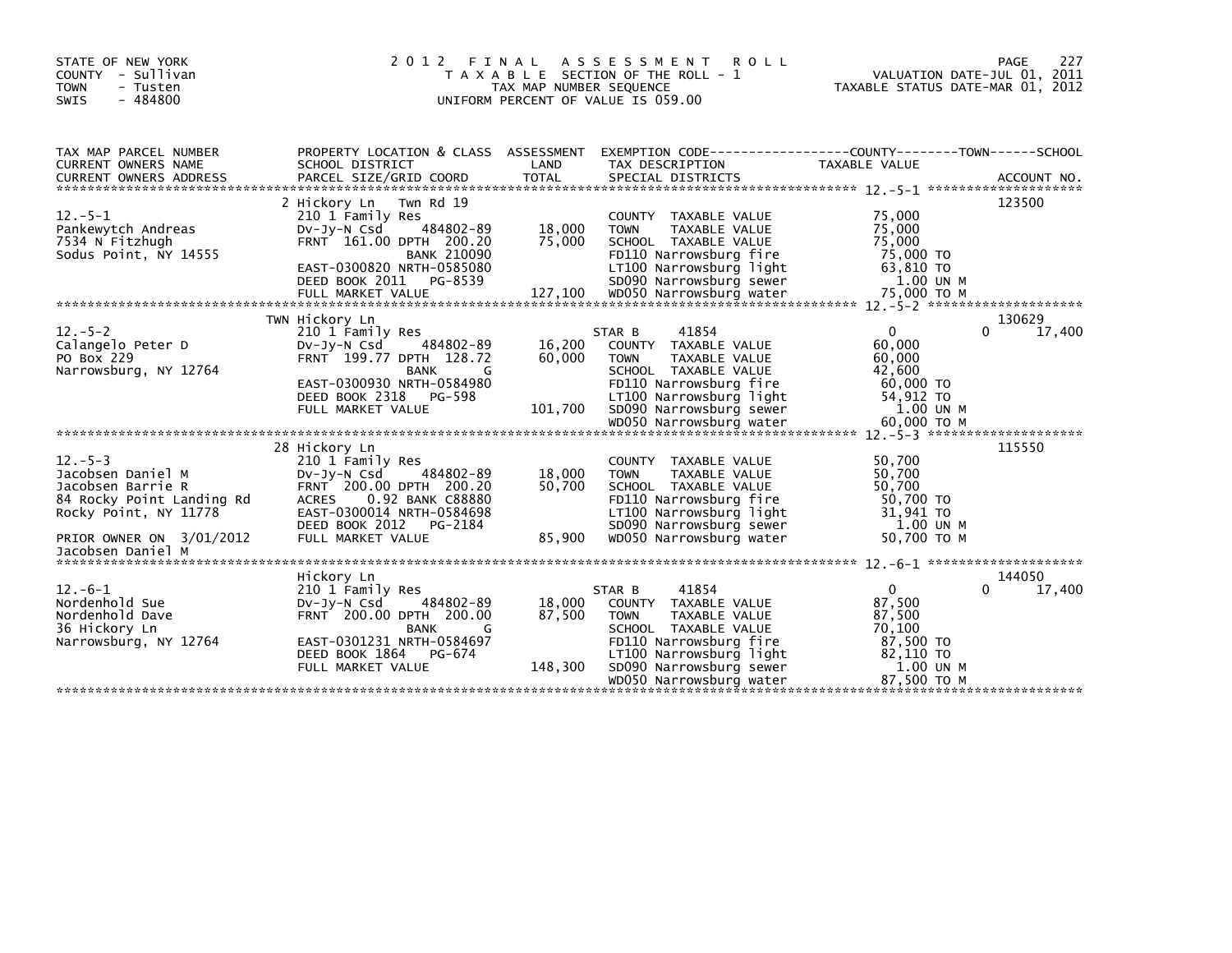| STATE OF NEW YORK<br>COUNTY - Sullivan<br><b>TOWN</b><br>- Tusten<br><b>SWIS</b><br>$-484800$ | 2012 FINAL                                                                                                                         | TAX MAP NUMBER SEQUENCE | ASSESSMENT ROLL<br>T A X A B L E SECTION OF THE ROLL - 1<br>UNIFORM PERCENT OF VALUE IS 059.00                     | VALUATION DATE-JUL 01, 2011<br>TAXABLE STATUS DATE-MAR 01, 2012            | 228<br>PAGE              |
|-----------------------------------------------------------------------------------------------|------------------------------------------------------------------------------------------------------------------------------------|-------------------------|--------------------------------------------------------------------------------------------------------------------|----------------------------------------------------------------------------|--------------------------|
| TAX MAP PARCEL NUMBER<br><b>CURRENT OWNERS NAME</b>                                           | SCHOOL DISTRICT                                                                                                                    | LAND                    | PROPERTY LOCATION & CLASS ASSESSMENT EXEMPTION CODE----------------COUNTY-------TOWN-----SCHOOL<br>TAX DESCRIPTION | <b>TAXABLE VALUE</b>                                                       |                          |
|                                                                                               | TWNRD58 Hickory Ln                                                                                                                 |                         |                                                                                                                    |                                                                            | 107850                   |
| $12. -6 - 3$<br>Burkle Craig P<br>Burkle Cynthia M<br>- Oak St<br>PO Box 157                  | 210 1 Family Res<br>484802-89<br>$Dv-Jy-N$ Csd<br>FRNT 175.00 DPTH 200.00<br>EAST-0301370 NRTH-0584580<br>DEED BOOK 1463<br>PG-400 | 104.400 STAR B          | RPTL466_C 41690<br>17,100 RPTL466_C 41690<br>41854<br>COUNTY TAXABLE VALUE<br>TAXABLE VALUE<br><b>TOWN</b>         | 1,740<br>1,740<br>1,740<br>1,740<br>$\mathbf 0$<br>0<br>100,920<br>100,920 | 1,740<br>1,740<br>17,400 |
| Narrowsburg, NY 12764                                                                         | FULL MARKET VALUE                                                                                                                  | 176,900                 | SCHOOL TAXABLE VALUE<br>FD110 Narrowsburg fire<br>3,480 EX                                                         | 83,520<br>100,920 TO                                                       |                          |
|                                                                                               |                                                                                                                                    |                         | LT100 Narrowsburg light<br>219 EX                                                                                  | 6,358 TO                                                                   |                          |
|                                                                                               |                                                                                                                                    |                         | SD090 Narrowsburg sewer<br>WD050 Narrowsburg water                                                                 | 1.00 UN M<br>100,920 ТО М                                                  |                          |
|                                                                                               |                                                                                                                                    |                         |                                                                                                                    |                                                                            |                          |
|                                                                                               | OAKST Twn Rd 19                                                                                                                    |                         |                                                                                                                    |                                                                            |                          |
| $12. -6 - 4$                                                                                  | 311 Res vac land                                                                                                                   |                         | COUNTY TAXABLE VALUE                                                                                               | 500                                                                        |                          |
| Kelly Elizabeth                                                                               | 484802-89<br>$Dv-Jy-N$ Csd                                                                                                         | 500                     | <b>TOWN</b><br>TAXABLE VALUE                                                                                       | 500                                                                        |                          |
| 319 Virginia Ave                                                                              | FRNT 25.00 DPTH 200.00                                                                                                             | 500                     | SCHOOL TAXABLE VALUE                                                                                               | 500                                                                        |                          |
| Saint Cloud, FL 34769-2437                                                                    | 0.14<br>ACRES                                                                                                                      |                         | FD110 Narrowsburg fire                                                                                             | 500 TO                                                                     |                          |
|                                                                                               | EAST-0300903 NRTH-0584935                                                                                                          |                         | LT100 Narrowsburg light                                                                                            | 315 TO                                                                     |                          |
|                                                                                               | DEED BOOK 2227<br>PG-196                                                                                                           |                         | SD090 Narrowsburg sewer                                                                                            | .00 UN M                                                                   |                          |
|                                                                                               |                                                                                                                                    |                         |                                                                                                                    |                                                                            |                          |
|                                                                                               | Oak St                                                                                                                             |                         |                                                                                                                    |                                                                            | 143250                   |
| $12. -7 - 1$                                                                                  | 311 Res vac land                                                                                                                   |                         | COUNTY TAXABLE VALUE                                                                                               | 14,000                                                                     |                          |
| Purcell Marianne                                                                              | 484802-89<br>$Dv-Jy-N$ Csd                                                                                                         | 14,000                  | <b>TOWN</b><br>TAXABLE VALUE                                                                                       | 14,000                                                                     |                          |
| Browne Sarah                                                                                  | 1.50<br><b>ACRES</b>                                                                                                               | 14,000                  | SCHOOL TAXABLE VALUE                                                                                               | 14,000                                                                     |                          |
| 27 University St                                                                              | EAST-0300680 NRTH-0584850                                                                                                          |                         | FD110 Narrowsburg fire                                                                                             | 14,000 TO                                                                  |                          |
| Selkirk, NY 12158                                                                             | DEED BOOK 1214<br>PG-00271                                                                                                         |                         | SD090 Narrowsburg sewer                                                                                            | .00 UN M                                                                   |                          |
|                                                                                               |                                                                                                                                    |                         |                                                                                                                    |                                                                            |                          |
|                                                                                               | Oak St                                                                                                                             |                         |                                                                                                                    |                                                                            | 153850                   |
| $12. -7 - 2$                                                                                  | 210 1 Family Res                                                                                                                   |                         | 41854<br>STAR B                                                                                                    | 0<br>0                                                                     | 17,400                   |
| Freer Arthur James                                                                            | 484802-89<br>$Dv-Jy-N$ Csd                                                                                                         | 14,400                  | COUNTY TAXABLE VALUE                                                                                               | 87,500                                                                     |                          |
| Freer Kellianne                                                                               | FRNT 100.00 DPTH 200.00                                                                                                            | 87,500                  | <b>TAXABLE VALUE</b><br><b>TOWN</b>                                                                                | 87,500                                                                     |                          |
| 164 Oak St                                                                                    | <b>BANK C88880</b>                                                                                                                 |                         | SCHOOL TAXABLE VALUE                                                                                               | 70,100                                                                     |                          |
| Narrowsburg, NY 12764                                                                         | EAST-0300810 NRTH-0584800                                                                                                          |                         | FD110 Narrowsburg fire                                                                                             | 87,500 TO                                                                  |                          |
|                                                                                               | DEED BOOK 2407<br>PG-231                                                                                                           |                         | LT100 Narrowsburg light                                                                                            | 87,500 TO                                                                  |                          |
|                                                                                               | FULL MARKET VALUE                                                                                                                  | 148,300                 | SD090 Narrowsburg sewer                                                                                            | 1.00 UN M                                                                  |                          |
|                                                                                               |                                                                                                                                    |                         | WD050 Narrowsburg water                                                                                            | 87,500 TO M                                                                |                          |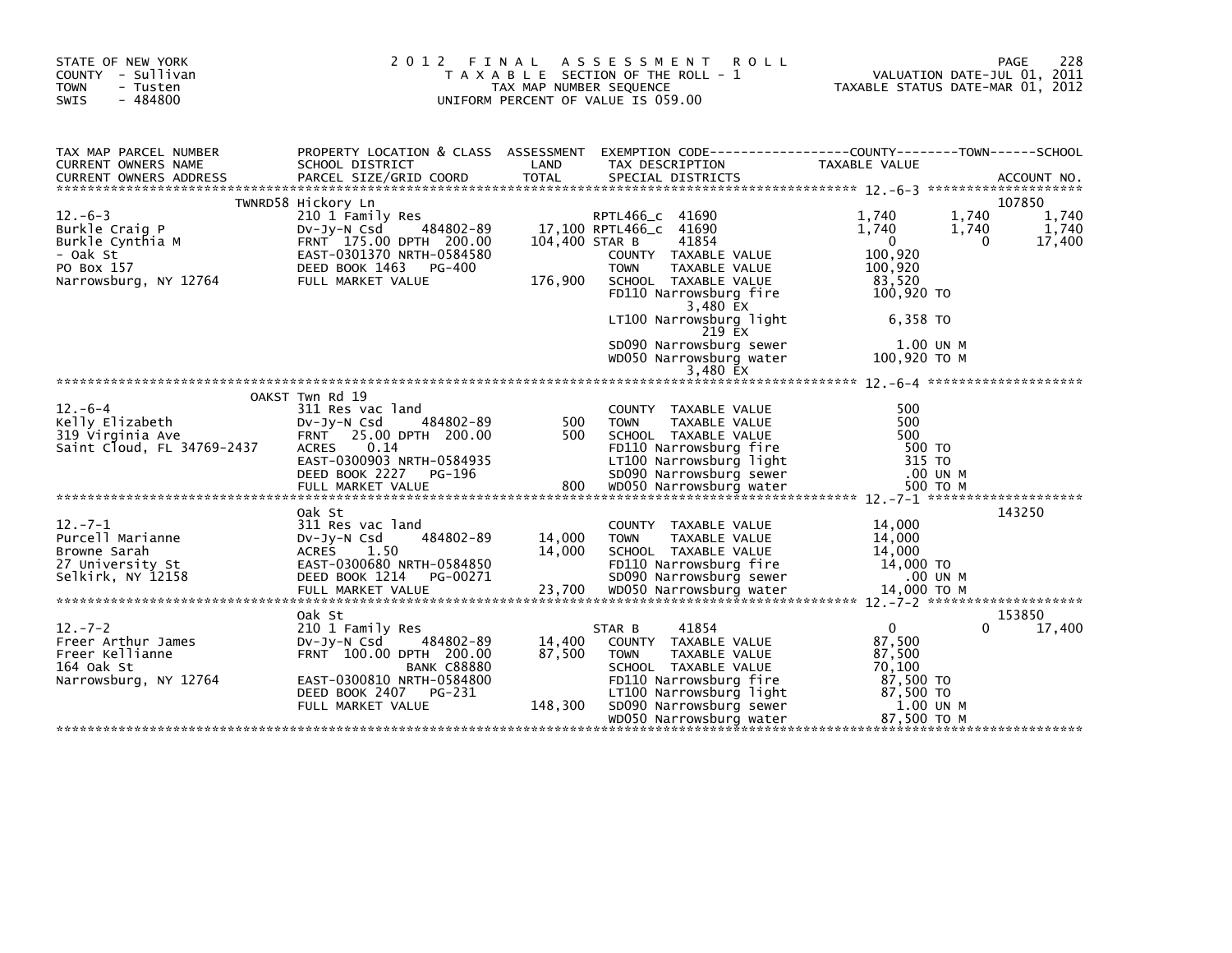| STATE OF NEW YORK<br>COUNTY - Sullivan<br><b>TOWN</b><br>- Tusten<br>$-484800$<br><b>SWIS</b>                     | 2 0 1 2<br>FINAL                                                                                                                                                                        | TAX MAP NUMBER SEQUENCE     | ASSESSMENT ROLL<br>T A X A B L E SECTION OF THE ROLL - 1<br>UNIFORM PERCENT OF VALUE IS 059.00                                                                                                             | VALUATION DATE-JUL 01, 2011<br>TAXABLE STATUS DATE-MAR 01, 2012                                       | 229<br>PAGE      |
|-------------------------------------------------------------------------------------------------------------------|-----------------------------------------------------------------------------------------------------------------------------------------------------------------------------------------|-----------------------------|------------------------------------------------------------------------------------------------------------------------------------------------------------------------------------------------------------|-------------------------------------------------------------------------------------------------------|------------------|
| TAX MAP PARCEL NUMBER<br>CURRENT OWNERS NAME<br>CURRENT OWNERS ADDRESS                                            | PROPERTY LOCATION & CLASS ASSESSMENT<br>SCHOOL DISTRICT<br>PARCEL SIZE/GRID COORD                                                                                                       | LAND<br><b>TOTAL</b>        | EXEMPTION CODE-----------------COUNTY-------TOWN------SCHOOL<br>TAX DESCRIPTION<br>SPECIAL DISTRICTS                                                                                                       | TAXABLE VALUE                                                                                         | ACCOUNT NO.      |
| $12 - 7 - 3$<br>Arvela Ana P<br>1281 Ivy Rd<br>Mohegan Lake, NY 10545<br>PRIOR OWNER ON 3/01/2012                 | 176 Oak St<br>210 1 Family Res<br>484802-89<br>DV-Jy-N Csd<br>FRNT 200.00 DPTH 200.00<br>1.00<br><b>ACRES</b><br>EAST-0300900 NRTH-0584670<br>DEED BOOK 2012<br>PG-1821                 | 18,000<br>120,000           | COUNTY TAXABLE VALUE<br>TAXABLE VALUE<br><b>TOWN</b><br>SCHOOL TAXABLE VALUE<br>FD110 Narrowsburg fire<br>LT100 Narrowsburg light<br>SD090 Narrowsburg sewer                                               | 120,000<br>120,000<br>120,000<br>120,000 TO<br>120,000 TO<br>1.00 UN M                                |                  |
| $12. -7 - 4$<br>Arvela Ana P<br>1281 Ivy Rd<br>Mohegan Lake, NY 10545<br>PRIOR OWNER ON 3/01/2012<br>Arvela Ana P | 176 Oak St<br>311 Res vac land<br>484802-89<br>$Dv-Jy-N$ Csd<br><b>ACRES</b><br>1.80<br>EAST-0301110 NRTH-0584470<br>DEED BOOK 2012<br>PG-1821<br>FULL MARKET VALUE                     | 15,000<br>15,000<br>25,400  | COUNTY TAXABLE VALUE<br>TAXABLE VALUE<br><b>TOWN</b><br>SCHOOL TAXABLE VALUE<br>FD110 Narrowsburg fire<br>LT100 Narrowsburg light<br>SD090 Narrowsburg sewer<br>WD050 Narrowsburg water                    | 15,000<br>15,000<br>15,000<br>15,000 TO<br>15,000 TO<br>.00 UN M<br>15,000 TO M                       |                  |
| $12.-8-1$<br>Reith Barbara H<br>PO Box 22<br>Narrowsburg, NY 12764                                                | Second Ave<br>311 Res vac land<br>484802-89<br>$Dv-Jv-N$ Csd<br>65.00 DPTH 200.00<br><b>FRNT</b><br>EAST-0300260 NRTH-0585200<br>DEED BOOK 821<br>PG-00172<br>FULL MARKET VALUE         | 6,000<br>6.000<br>10,200    | COUNTY TAXABLE VALUE<br>TAXABLE VALUE<br><b>TOWN</b><br>SCHOOL TAXABLE VALUE<br>FD110 Narrowsburg fire<br>LT100 Narrowsburg light<br>SD090 Narrowsburg sewer                                               | 6,000<br>6,000<br>6.000<br>$6,000$ TO<br>$6,000$ TO<br>.00 UN M<br>6.000 TO M                         | 151550           |
|                                                                                                                   |                                                                                                                                                                                         |                             | WD050 Narrowsburg water                                                                                                                                                                                    |                                                                                                       |                  |
| $12 - 8 - 2$<br>Janowski Kenneth<br>134 Oak St<br>Narrowsburg, NY 12764                                           | Second Ave<br>210 1 Family Res<br>$Dv-Jv-N$ Csd<br>484802-89<br>FRNT 75.00 DPTH 155.00<br>EAST-0300347 NRTH-0585140<br>DEED BOOK 2221<br>PG-310<br>FULL MARKET VALUE                    | 12,800<br>68,500<br>116,100 | 41854<br>STAR B<br>COUNTY TAXABLE VALUE<br><b>TOWN</b><br>TAXABLE VALUE<br>SCHOOL TAXABLE VALUE<br>FD110 Narrowsburg fire<br>LT100 Narrowsburg light<br>SD090 Narrowsburg sewer                            | $\Omega$<br>0<br>68,500<br>68,500<br>51.100<br>68,500 TO<br>68,500 TO<br>1.00 UN M                    | 144850<br>17,400 |
|                                                                                                                   |                                                                                                                                                                                         |                             |                                                                                                                                                                                                            |                                                                                                       |                  |
| $12.-8-3.1$<br>Kritt David W<br>Chicurel-Kritt Judy A<br>40 Shore Blvd Apt 4D<br>Brooklyn, NY 11235               | Oak St<br>210 1 Family Res<br>484802-89<br>DV-Jy-N Csd<br>FRNT 103.00 DPTH 152.64<br><b>ACRES</b><br>0.35<br>EAST-0300434 NRTH-0585050<br>DEED BOOK 2859<br>PG-477<br>FULL MARKET VALUE | 15,000<br>75,000<br>127,100 | 41854<br>STAR B<br>COUNTY TAXABLE VALUE<br>TAXABLE VALUE<br><b>TOWN</b><br>SCHOOL TAXABLE VALUE<br>FD110 Narrowsburg fire<br>LT100 Narrowsburg light<br>SD090 Narrowsburg sewer<br>WD050 Narrowsburg water | $\mathbf{0}$<br>0<br>75,000<br>75,000<br>57,600<br>75,000 TO<br>75,000 TO<br>1.00 UN M<br>75,000 TO M | 146650<br>17,400 |
|                                                                                                                   |                                                                                                                                                                                         |                             |                                                                                                                                                                                                            |                                                                                                       |                  |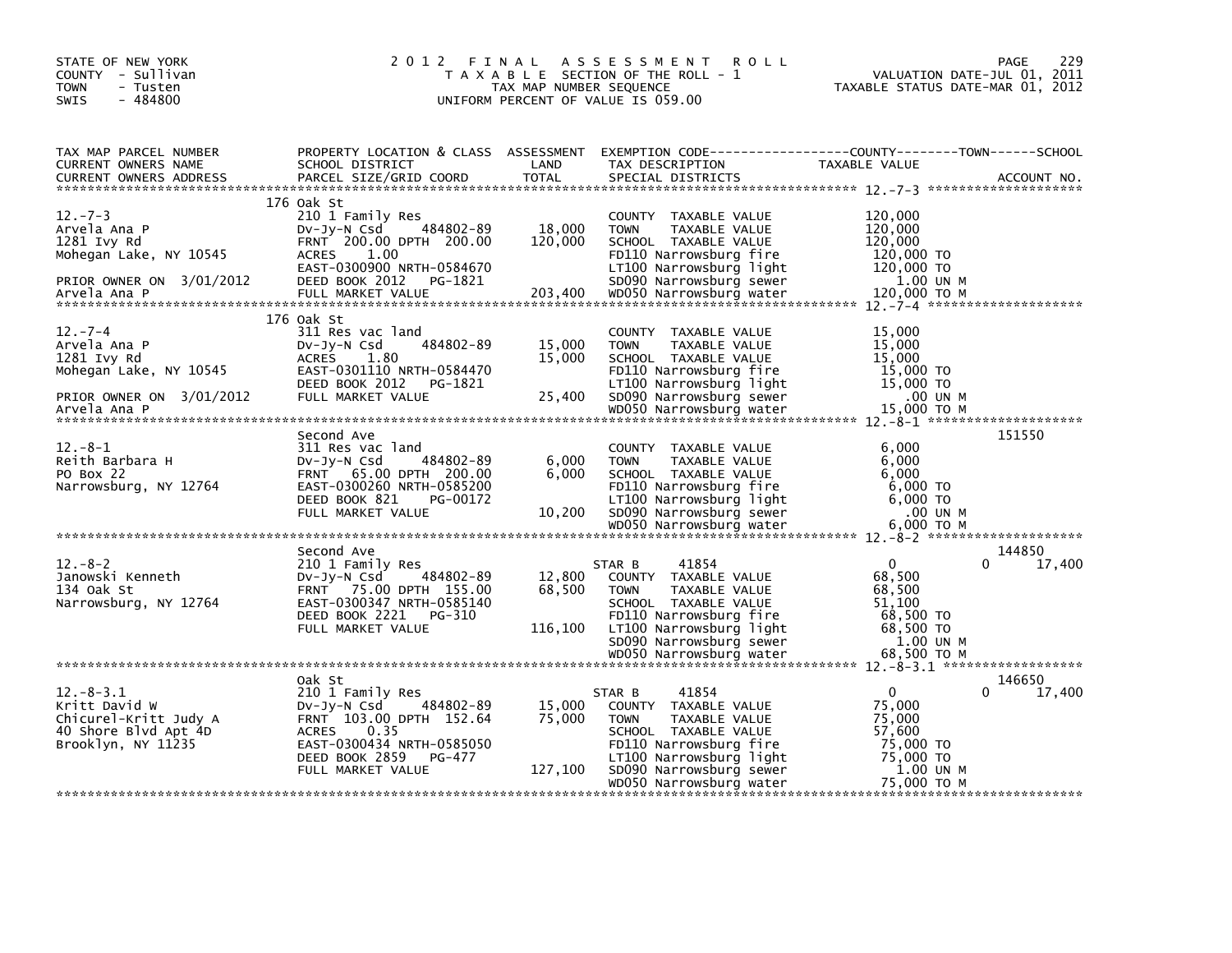| STATE OF NEW YORK<br>COUNTY - Sullivan<br><b>TOWN</b><br>- Tusten<br>$-484800$<br><b>SWIS</b>     | 2 0 1 2                                                                                                                                                                                            | FINAL<br>TAX MAP NUMBER SEQUENCE | A S S E S S M E N T<br><b>ROLL</b><br>T A X A B L E SECTION OF THE ROLL - 1<br>UNIFORM PERCENT OF VALUE IS 059.00                                                                                          | VALUATION DATE-JUL 01, 2011<br>TAXABLE STATUS DATE-MAR 01, 2012                                              | 230<br>PAGE      |
|---------------------------------------------------------------------------------------------------|----------------------------------------------------------------------------------------------------------------------------------------------------------------------------------------------------|----------------------------------|------------------------------------------------------------------------------------------------------------------------------------------------------------------------------------------------------------|--------------------------------------------------------------------------------------------------------------|------------------|
| TAX MAP PARCEL NUMBER<br>CURRENT OWNERS NAME                                                      | PROPERTY LOCATION & CLASS ASSESSMENT<br>SCHOOL DISTRICT                                                                                                                                            | LAND                             | EXEMPTION CODE-----------------COUNTY-------TOWN------SCHOOL<br>TAX DESCRIPTION                                                                                                                            | TAXABLE VALUE                                                                                                |                  |
| $12 - 8 - 3.2$<br>Rutz John<br>Attn: M Reda<br>34 Park<br>Pompton Plains, NJ 07444                | Oak St<br>311 Res vac land<br>484802-89<br>$Dv-Jv-N$ Csd<br>FRNT 103.00 DPTH 143.56<br><b>ACRES</b><br>0.35<br>EAST-0300507 NRTH-0584975<br>DEED BOOK 299<br>PG-00018                              | 10,000<br>10,000                 | COUNTY TAXABLE VALUE<br><b>TOWN</b><br>TAXABLE VALUE<br>SCHOOL TAXABLE VALUE<br>FD110 Narrowsburg fire<br>LT100 Narrowsburg light<br>SD090 Narrowsburg sewer                                               | 10,000<br>10,000<br>10,000<br>10,000 TO<br>10,000 TO<br>1.00 UN M                                            | 146650           |
| $12.-9-1.1$<br>Ritter Anthony B<br>Slocum Linda<br>Lake St<br>PO Box 230<br>Narrowsburg, NY 12764 | LAKEST Twn Rd 43<br>210 1 Family Res<br>484802-89<br>$Dv-Jv-N$ Csd<br>Lot #194 & 200<br><b>FRNT</b><br>94.40 DPTH 340.00<br><b>ACRES</b><br>0.47<br>EAST-0300752 NRTH-0585682<br>FULL MARKET VALUE | 15,000<br>83,100<br>140.800      | 41854<br>STAR B<br>COUNTY TAXABLE VALUE<br>TAXABLE VALUE<br><b>TOWN</b><br>SCHOOL TAXABLE VALUE<br>FD110 Narrowsburg fire<br>LT100 Narrowsburg light<br>SD090 Narrowsburg sewer                            | $\mathbf{0}$<br>$\Omega$<br>83,100<br>83,100<br>65,700<br>83,100 TO<br>83,100 TO<br>1.00 UN M                | 17,400           |
| $12. - 9 - 2$<br>Germer Carol<br>PO Box 245<br>Cochecton, NY 12726                                | 28 Lake St<br>210 1 Family Res<br>484802-89<br>$Dv-Jy-N$ Csd<br><b>ACRES</b><br>1.11<br>EAST-0300781 NRTH-0585523<br>DEED BOOK 2320<br>PG-312<br>FULL MARKET VALUE                                 | 19,200<br>78,000<br>132,200      | STAR B<br>41854<br>COUNTY TAXABLE VALUE<br>TAXABLE VALUE<br><b>TOWN</b><br>SCHOOL TAXABLE VALUE<br>FD110 Narrowsburg fire<br>LT100 Narrowsburg light<br>SD090 Narrowsburg sewer                            | $\mathbf{0}$<br>0<br>78,000<br>78,000<br>60,600<br>78,000 TO<br>78,000 TO<br>1.00 UN M                       | 142200<br>17,400 |
| $12. -9 - 3$<br>Taylor Kevin<br>Taylor Chyrise<br>36 Lake St<br>Narrowsburg, NY 12764             | Lake Erie St<br>210 1 Family Res<br>$Dv-Jv-N$ Csd<br>484802-89<br>FRNT 75.00 DPTH 147.00<br>EAST-0300922 NRTH-0585492<br>DEED BOOK 2950<br>PG-205<br>FULL MARKET VALUE                             | 13,000<br>81,500<br>138,100      | 41854<br>STAR B<br>COUNTY TAXABLE VALUE<br><b>TOWN</b><br>TAXABLE VALUE<br>SCHOOL TAXABLE VALUE<br>FD110 Narrowsburg fire<br>LT100 Narrowsburg light<br>SD090 Narrowsburg sewer<br>WD050 Narrowsburg water | $\mathbf{0}$<br>$\Omega$<br>81,500<br>81,500<br>64,100<br>81,500 TO<br>81,500 TO<br>1.00 UN M<br>81,500 ТО М | 135300<br>17,400 |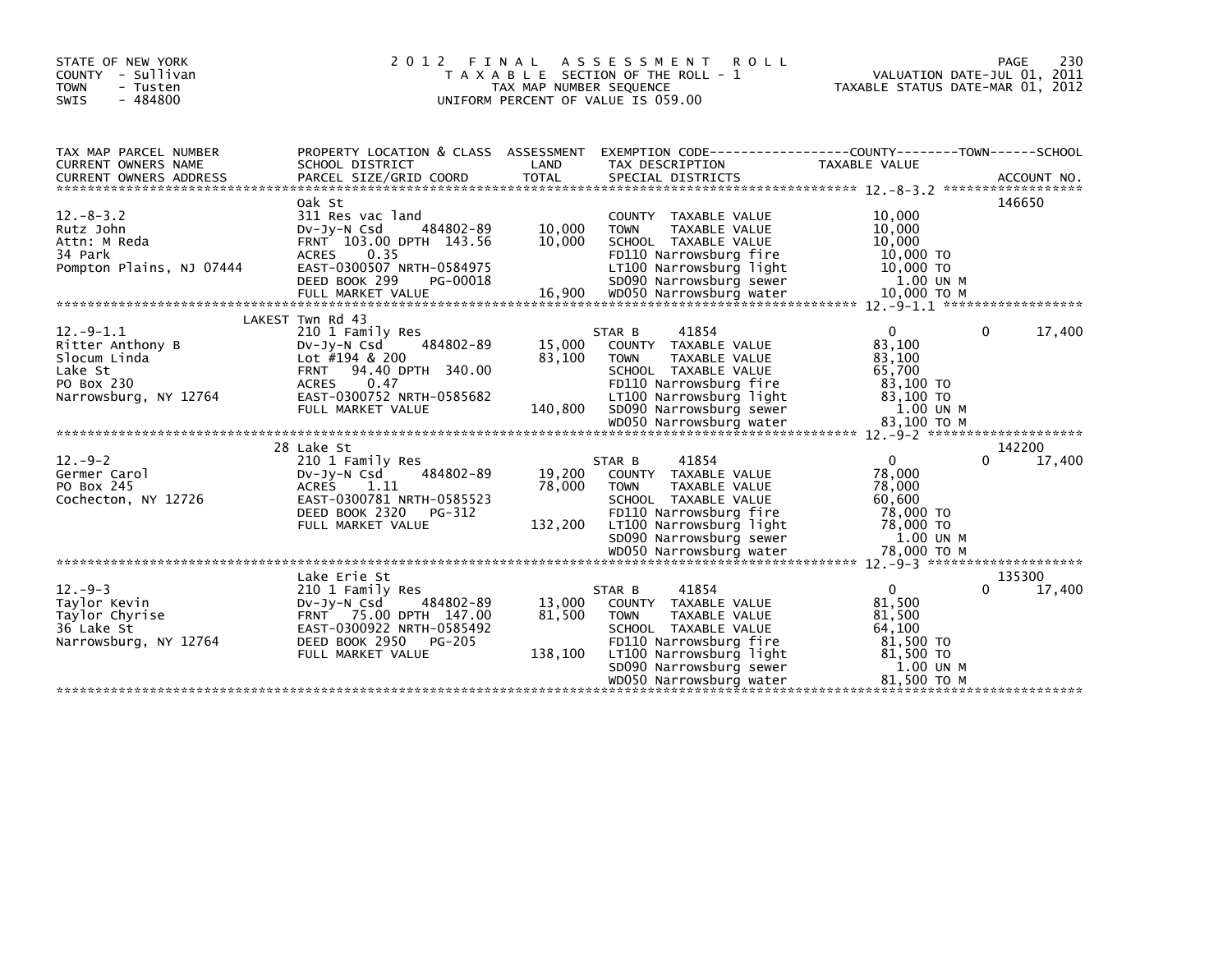| STATE OF NEW YORK<br>COUNTY - Sullivan<br><b>TOWN</b><br>- Tusten<br>$-484800$<br>SWIS           | 2 0 1 2                                                                                                                                                                      | TAX MAP NUMBER SEQUENCE | FINAL ASSESSMENT<br><b>ROLL</b><br>T A X A B L E SECTION OF THE ROLL - 1<br>UNIFORM PERCENT OF VALUE IS 059.00                                               | PAGE<br>VALUATION DATE-JUL 01, 2011<br>TAXABLE STATUS DATE-MAR 01, 2012                                        | 231      |
|--------------------------------------------------------------------------------------------------|------------------------------------------------------------------------------------------------------------------------------------------------------------------------------|-------------------------|--------------------------------------------------------------------------------------------------------------------------------------------------------------|----------------------------------------------------------------------------------------------------------------|----------|
| TAX MAP PARCEL NUMBER<br>CURRENT OWNERS NAME                                                     | PROPERTY LOCATION & CLASS ASSESSMENT<br>SCHOOL DISTRICT                                                                                                                      | LAND                    | TAX DESCRIPTION                                                                                                                                              | EXEMPTION CODE-----------------COUNTY-------TOWN------SCHOOL<br>TAXABLE VALUE                                  |          |
| $12. -9 - 4$<br>Ropke Christian<br>Ropke Stella<br>PO Box 45<br>Narrowsburg, NY 12764            | Cullen Dr<br>210 1 Family Res<br>Dv-Jy-N Csd<br>484802-89<br>FRNT 160.00 DPTH 100.00<br>ACRES<br>0.37<br>EAST-0300813 NRTH-0585383<br>DEED BOOK 871<br>PG-00300              |                         | COMBAT VET 41131<br>13,700 RPTL466_C 41690<br>41834<br>88,000 STAR EN<br>COUNTY TAXABLE VALUE<br><b>TOWN</b><br>TAXABLE VALUE<br>SCHOOL TAXABLE VALUE        | 146150<br>22,000<br>22.000<br>1,740<br>1,740<br>1,740<br>36,080<br>$\Omega$<br>0<br>64,260<br>64,260<br>50.180 | $\Omega$ |
|                                                                                                  | FULL MARKET VALUE                                                                                                                                                            | 149,200                 | FD110 Narrowsburg fire<br>1,740 EX<br>LT100 Narrowsburg light<br>1,740 EX<br>SD090 Narrowsburg sewer<br>WD050 Narrowsburg water<br>1,740 EX                  | 86,260 TO<br>86,260 TO<br>1.00 UN M<br>86,260 ТО М                                                             |          |
|                                                                                                  |                                                                                                                                                                              |                         |                                                                                                                                                              |                                                                                                                |          |
| $12. -9 - 5.1$<br>Hock Jeffrey<br>Hock Amy G<br>PO Box 44<br>Narrowsburg, NY 12764               | Oak St<br>210 1 Family Res<br>484802-89<br>$Dv-Jy-N$ Csd<br><b>ACRES</b><br>1.95<br>EAST-0299994 NRTH-0585867<br>DEED BOOK 3612<br>PG-667                                    | 27,600<br>81,800        | 41854<br>STAR B<br>COUNTY TAXABLE VALUE<br><b>TOWN</b><br>TAXABLE VALUE<br>SCHOOL TAXABLE VALUE<br>FD110 Narrowsburg fire                                    | 161100<br>0<br>$\Omega$<br>17,400<br>81,800<br>81,800<br>64,400<br>81,800 TO                                   |          |
|                                                                                                  | FULL MARKET VALUE                                                                                                                                                            | 138,600                 | LT100 Narrowsburg light<br>SD090 Narrowsburg sewer<br>WD050 Narrowsburg water                                                                                | 81,800 TO<br>1.00 UN M<br>81,800 TO M                                                                          |          |
|                                                                                                  | Oak St                                                                                                                                                                       |                         |                                                                                                                                                              |                                                                                                                |          |
| $12. -9 - 5.2$<br>Hector Michael<br>916 CR 115<br>Cochecton, NY 12726                            | 210 1 Family Res<br>DV-Jy-N Csd<br>484802-89<br>FRNT 121.00 DPTH 125.00<br>EAST-0299736 NRTH-0585975<br>DEED BOOK 2995<br>PG-170                                             | 15,600<br>85,000        | COUNTY TAXABLE VALUE<br><b>TOWN</b><br>TAXABLE VALUE<br>SCHOOL TAXABLE VALUE<br>FD110 Narrowsburg fire<br>LT100 Narrowsburg light                            | 85,000<br>85,000<br>85,000<br>85,000 TO<br>85,000 TO                                                           |          |
|                                                                                                  | FULL MARKET VALUE                                                                                                                                                            | 144,100                 | SD090 Narrowsburg sewer<br>WD050 Narrowsburg water                                                                                                           | 1.00 UN M<br>85,000 TO M                                                                                       |          |
|                                                                                                  |                                                                                                                                                                              |                         |                                                                                                                                                              |                                                                                                                |          |
| $12. - 10 - 1.2$<br>Traub Michael D<br>Traub Amy J<br>240 E 15 th St Apt 1<br>New York, NY 10003 | First St<br>210 1 Family Res<br>484802-89<br>DV-Jy-N Csd<br>Lot #180 181 186 187<br>FRNT 200.00 DPTH 200.00<br>2.05 BANK C88880<br><b>ACRES</b><br>EAST-0300322 NRTH-0585510 | 21,100<br>84,600        | COUNTY TAXABLE VALUE<br>TAXABLE VALUE<br><b>TOWN</b><br>SCHOOL TAXABLE VALUE<br>FD110 Narrowsburg fire<br>LT100 Narrowsburg light<br>SD090 Narrowsburg sewer | 84,600<br>84,600<br>84,600<br>84,600 TO<br>84,600 TO<br>1.00 UN M                                              |          |
| PRIOR OWNER ON 3/01/2012<br>Traub Michael D                                                      | DEED BOOK 2012<br>PG-1190<br>FULL MARKET VALUE                                                                                                                               | 143,400                 | WD050 Narrowsburg water                                                                                                                                      | 84,600 TO M                                                                                                    |          |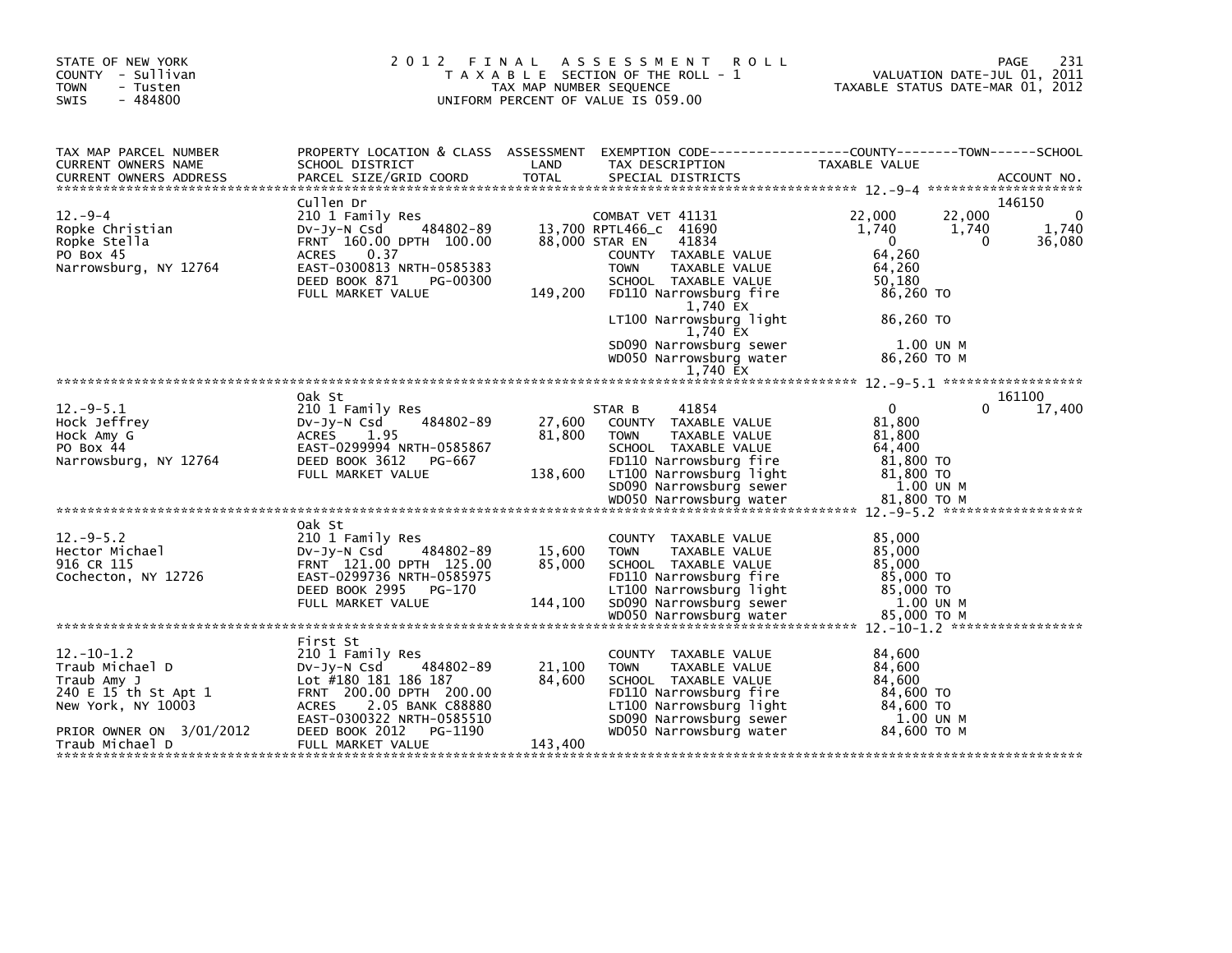| STATE OF NEW YORK<br>COUNTY - Sullivan<br><b>TOWN</b><br>- Tusten<br><b>SWIS</b><br>- 484800 | 2012<br>FINAL                                                                                                                                                                               | TAX MAP NUMBER SEQUENCE            | A S S E S S M E N T<br>ROLL<br>T A X A B L E SECTION OF THE ROLL - 1<br>UNIFORM PERCENT OF VALUE IS 059.00                                                                                                                                                                 | 232<br><b>PAGE</b><br>VALUATION DATE-JUL 01, 2011<br>TAXABLE STATUS DATE-MAR 01, 2012                                                                            |
|----------------------------------------------------------------------------------------------|---------------------------------------------------------------------------------------------------------------------------------------------------------------------------------------------|------------------------------------|----------------------------------------------------------------------------------------------------------------------------------------------------------------------------------------------------------------------------------------------------------------------------|------------------------------------------------------------------------------------------------------------------------------------------------------------------|
| TAX MAP PARCEL NUMBER<br><b>CURRENT OWNERS NAME</b>                                          | SCHOOL DISTRICT                                                                                                                                                                             | LAND                               | TAX DESCRIPTION                                                                                                                                                                                                                                                            | PROPERTY LOCATION & CLASS ASSESSMENT EXEMPTION CODE----------------COUNTY-------TOWN-----SCHOOL<br>TAXABLE VALUE                                                 |
| $12.-11-1$<br>Hanley John<br>136 Watts St<br>New York, NY 10013                              | 114 Oak St<br>210 1 Family Res<br>484802-89<br>$Dv$ -J $v$ -N Csd<br>FRNT 100.00 DPTH 200.00<br>EAST-0300100 NRTH-0585380                                                                   | 14,400<br>75,500                   | COUNTY TAXABLE VALUE<br><b>TOWN</b><br>TAXABLE VALUE<br>SCHOOL TAXABLE VALUE<br>FD110 Narrowsburg fire                                                                                                                                                                     | 101700<br>75,500<br>75,500<br>75,500<br>75,500 TO                                                                                                                |
| $12 - 11 - 2$<br>Reith Barbara H<br>PO Box 22<br>Narrowsburg, NY 12764                       | Second Ave<br>210 1 Family Res<br>484802-89<br>$Dv-Jv-N$ Csd<br>FRNT 100.00 DPTH 200.00<br>EAST-0300160 NRTH-0585300                                                                        | 14,400<br>84,500                   | COUNTY TAXABLE VALUE<br>TAXABLE VALUE<br><b>TOWN</b><br>SCHOOL TAXABLE VALUE<br>FD110 Narrowsburg fire                                                                                                                                                                     | 151551<br>84,500<br>84,500<br>84.500<br>84,500 TO                                                                                                                |
| $12 - 12 - 1$<br>Steinberg Carolyn<br>PO Box 179<br>Narrowsburg, NY 12764                    | WELCHST Twn Rd 54<br>210 1 Family Res<br>484802-89<br>DV-JV-N Csd<br>Lots 151-152-163-164<br>Home Assoc<br>FRNT 100.00 DPTH 200.00<br>EAST-0299940 NRTH-0585560<br>DEED BOOK 2980<br>PG-674 | 14,400<br>79,400                   | 41854<br>STAR B<br>COUNTY TAXABLE VALUE<br><b>TOWN</b><br>TAXABLE VALUE<br>SCHOOL TAXABLE VALUE<br>FD110 Narrowsburg fire                                                                                                                                                  | 117100<br>$\mathbf 0$<br>17,400<br>$\Omega$<br>79,400<br>79,400<br>62,000<br>79,400 TO<br>79,400 TO<br>1.00 UN M                                                 |
| $12 - 12 - 2$<br>Tucker John T Jr<br>PO Box 237<br>Narrowsburg, NY 12764                     | Second Ave<br>210 1 Family Res<br>DV-JV-N Csd<br>484802-89<br>FRNT 100.00 DPTH 200.00<br>EAST-0300000 NRTH-0585490<br>DEED BOOK 1071<br>PG-00095<br>FULL MARKET VALUE                       | 14,400 STAR B<br>77,000<br>130,500 | COMBAT VET 41131<br>41854<br>COUNTY TAXABLE VALUE<br><b>TOWN</b><br>TAXABLE VALUE<br>SCHOOL TAXABLE VALUE<br>FD110 Narrowsburg fire<br>LT100 Narrowsburg light<br>LT100 Narrowsburg light<br>SD090 Narrowsburg sewer<br>WD050 Narrowsburg water<br>WD050 Narrowsburg water | 140325<br>19,250<br>19,250<br>$\Omega$<br>$\mathbf{0}$<br>17,400<br>$\Omega$<br>57,750<br>57,750<br>59,600<br>77,000 TO<br>77,000 TO<br>1.00 UN M<br>77,000 ТО М |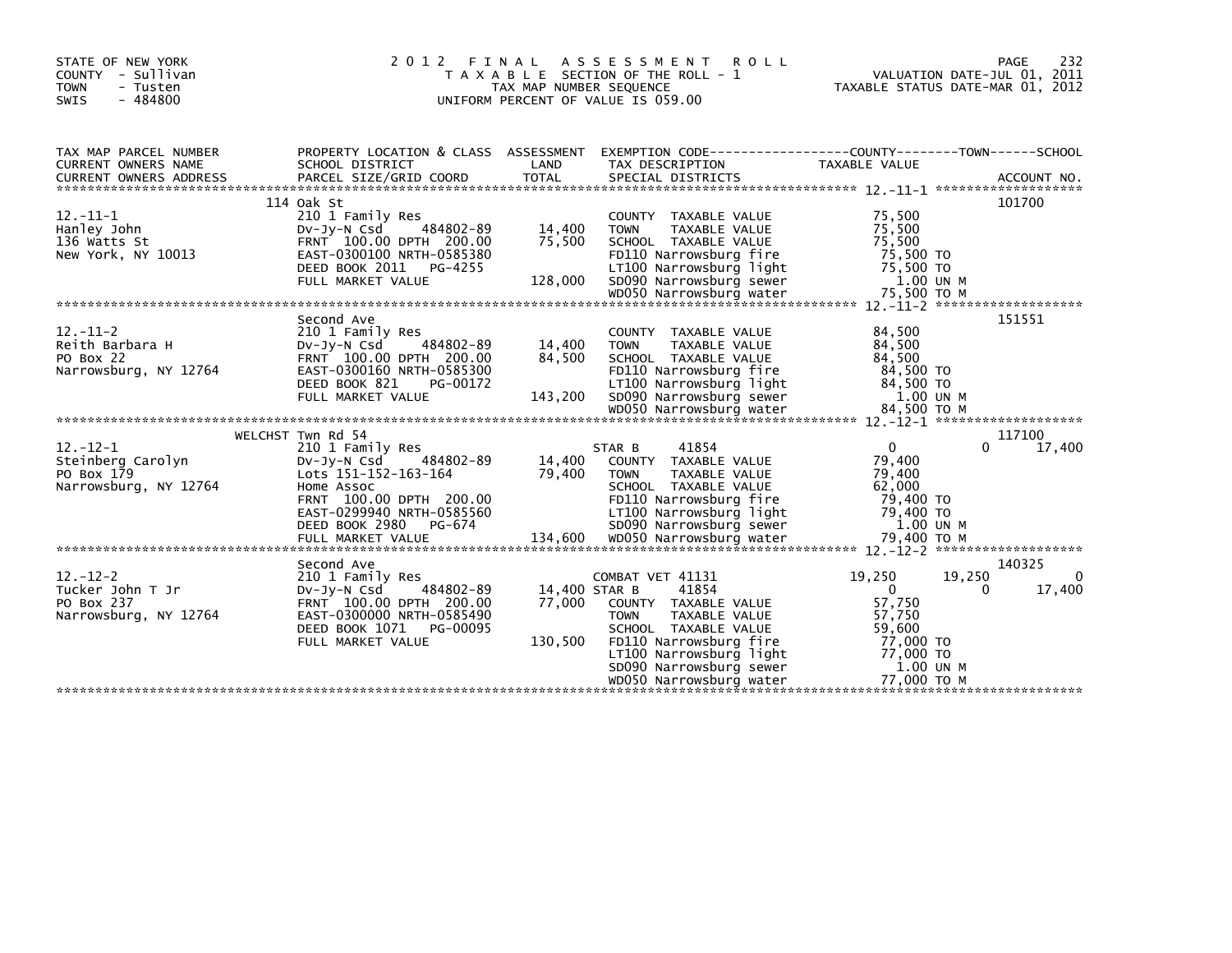| STATE OF NEW YORK<br>COUNTY - Sullivan<br><b>TOWN</b><br>- Tusten<br>$-484800$<br><b>SWIS</b>                                                                                                                                                                                                                           |                                                                                                                     | TAX MAP NUMBER SEQUENCE | <b>ROLL</b><br>2012 FINAL ASSESSMENT<br>T A X A B L E SECTION OF THE ROLL - 1<br>UNIFORM PERCENT OF VALUE IS 059.00 |                                                    | 233<br>PAGE<br>VALUATION DATE-JUL 01, 2011<br>TAXABLE STATUS DATE-MAR 01, 2012 |
|-------------------------------------------------------------------------------------------------------------------------------------------------------------------------------------------------------------------------------------------------------------------------------------------------------------------------|---------------------------------------------------------------------------------------------------------------------|-------------------------|---------------------------------------------------------------------------------------------------------------------|----------------------------------------------------|--------------------------------------------------------------------------------|
| TAX MAP PARCEL NUMBER<br>CURRENT OWNERS NAME<br>CURRENT OWNERS NAME SERIOUL DISTRICT DOORD LAND THA DESCRIPTION THAT DESCRIPT OWNERS ADDRESS THE SELL SIZE SUR<br>CURRENT OWNERS ADDRESS PARCEL SIZE/GRID COORD TOTAL SPECIAL DISTRICTS 12.-13-1 *******************************<br>                                    | PROPERTY LOCATION & CLASS ASSESSMENT EXEMPTION CODE----------------COUNTY-------TOWN------SCHOOL<br>SCHOOL DISTRICT | LAND                    | TAX DESCRIPTION TAXABLE VALUE                                                                                       |                                                    |                                                                                |
| $12 - 13 - 1$<br>Goldring Robert<br>12.-15-1<br>12.-15-1<br>Goldring Robert<br>1,100<br>1,100<br>1,100<br>1,100<br>1,100<br>1,100<br>1,100<br>1,100<br>1,100<br>1,100<br>Hewlet, NY 11557<br>2,100<br>2,100<br>2,100<br>2,100<br>2,100<br>2,100<br>2,100<br>2,100<br>2,100<br>2,100<br>2,100<br>2,100<br>2,100<br>2,100 | Third Ave<br>311 Res vac land                                                                                       |                         | COUNTY TAXABLE VALUE                                                                                                | 1,100                                              | 122050                                                                         |
| $12 - 13 - 2$<br>12.-13-2<br>Melia Vincent 200.00 DV-99-N Csd (484802-89 16,200 TOWN TAXABLE VALUE<br>Melia Helen FRNT 200.00 DPTH 200.00 33,500 SCHOOL TAXABLE VALUE 33,500<br>S16 Fourth St EAST-0299800 NRTH-0585340 FD110 Narrowsburg fire 33,500                                                                   | TWN RD 54 Eighth St<br>260 Seasonal res                                                                             |                         | COUNTY TAXABLE VALUE                                                                                                | 33,500                                             | 114600                                                                         |
| $12. - 14 - 1$<br>Goldring Robert<br>1480 Kew Ave<br>Hewlett, NY 11557<br>1480 Kew Ave FRNT 200.00 DPTH 240.00<br>Hewlett, NY 11557 EAST-0299620 NRTH-0585550 FG-253 FEED BOOK 2130 PG-253<br>DEED BOOK 210,900 TO DEED BOOK 210,900 FOC-253 FULL MARKET VALUE 18,500 SD090 Narrowsburg 1ight 10,900 TO<br>TE           | Third Ave<br>311 Res vac land<br>DV-Jy-N Csd 484802-89<br>FRNT 200.00 DPTH 240.00                                   | 10,900<br>10,900        | COUNTY TAXABLE VALUE<br><b>TOWN</b><br>TAXABLE VALUE<br>SCHOOL TAXABLE VALUE                                        | 10,900<br>10,900<br>10,900                         | 122051                                                                         |
| $12. - 15 - 1$<br>Dirlam Roger<br>20 Oak St<br>20 Oak St ERNT 60.00 DPTH 106.00 DPTH 2010 CHANGE VALUE<br>Narrowsburg, NY 12764 EAST-0299774 NRTH-0585829 FD110 Narrowsburg fire 59,500 TO<br>DEED BOOK 2756 PG-585 LT100 Narrowsburg 1ight 59,500 TO<br>FULL MARKET VAL                                                | Second Ave<br>444 Lumber yd/ml<br>484802-89<br>DV-JY-N Csd                                                          | 6,400                   | COUNTY TAXABLE VALUE<br><b>TOWN</b><br>TAXABLE VALUE                                                                | 59,500<br>59,500                                   | 139000                                                                         |
| $12 - 15 - 2$<br>Grady Brian<br>Grady Kathleen<br>461 Melrose Pl                                                                                                                                                                                                                                                        | WELCHST Twn Rd 54<br>210 1 Family Res<br>484802-89<br>DV-JY-N Csd<br>Lot #160 161 162<br>FRNT 100.00 DPTH 150.00    | 13,400<br>95,000        | 41854<br>STAR B<br>COUNTY TAXABLE VALUE<br><b>TOWN</b><br>TAXABLE VALUE<br>SCHOOL TAXABLE VALUE                     | $\Omega$<br>95,000<br>95,000<br>77,600             | 140800<br>17,400<br>0                                                          |
| South Orange, NJ 07079                                                                                                                                                                                                                                                                                                  | <b>BANK N61101</b><br>EAST-0299860 NRTH-0585730<br>DEED BOOK 1686<br>PG-588<br>FULL MARKET VALUE                    |                         | FD110 Narrowsburg fire<br>LT100 Narrowsburg light<br>5D090 Narrowsburg sewer<br>161,000 WD050 Narrowsburg water     | 95,000 TO<br>95,000 TO<br>1.00 UN M<br>95,000 ТО М |                                                                                |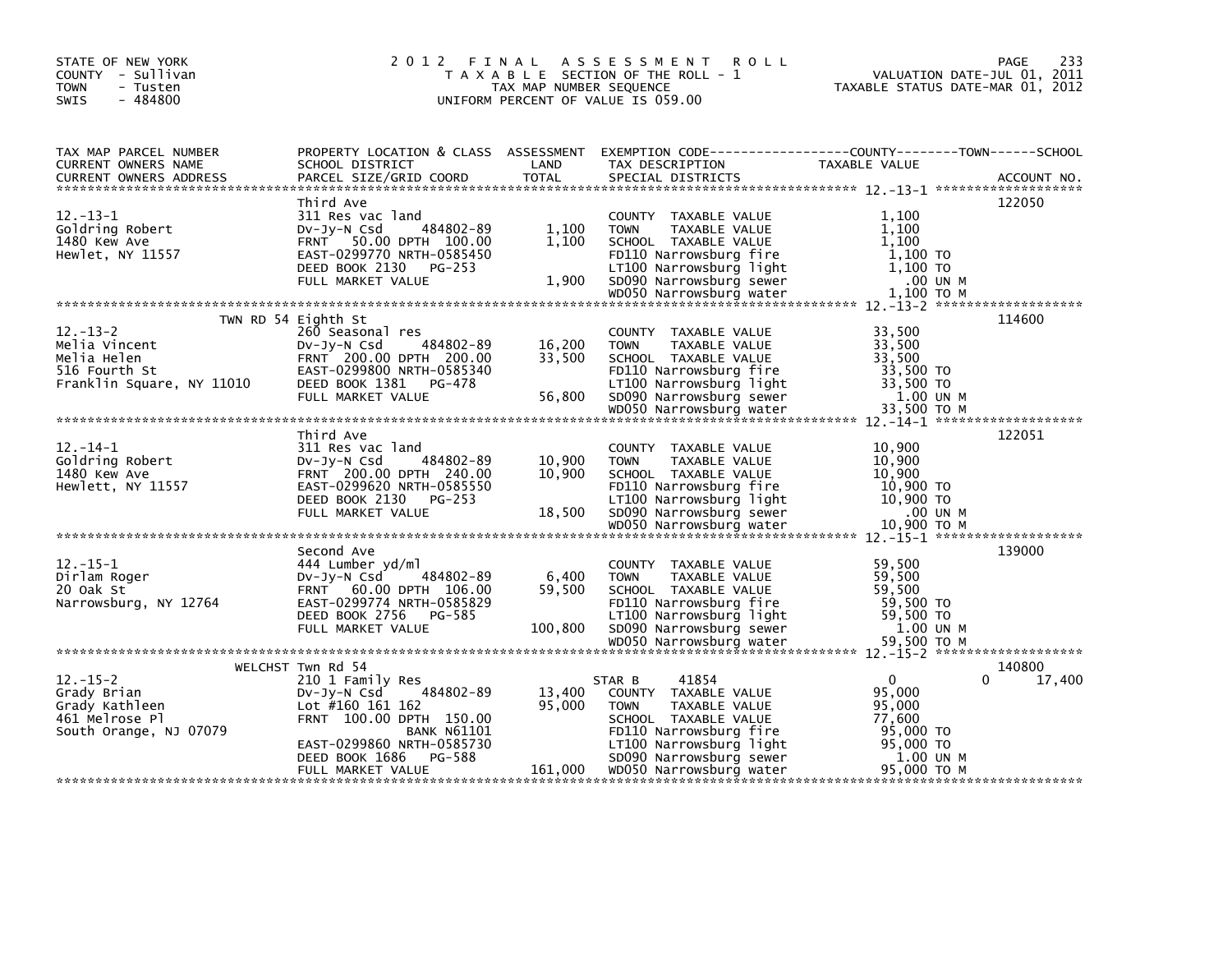| STATE OF NEW YORK<br>COUNTY - Sullivan<br><b>TOWN</b><br>- Tusten<br>$-484800$<br>SWIS           | 2 0 1 2                                                                                                                                                                  | TAX MAP NUMBER SEQUENCE      | FINAL ASSESSMENT ROLL<br>T A X A B L E SECTION OF THE ROLL - 1<br>UNIFORM PERCENT OF VALUE IS 059.00                                                                | 234<br><b>PAGE</b><br>VALUATION DATE-JUL 01, 2011<br>TAXABLE STATUS DATE-MAR 01, 2012                                                                                                              |
|--------------------------------------------------------------------------------------------------|--------------------------------------------------------------------------------------------------------------------------------------------------------------------------|------------------------------|---------------------------------------------------------------------------------------------------------------------------------------------------------------------|----------------------------------------------------------------------------------------------------------------------------------------------------------------------------------------------------|
| TAX MAP PARCEL NUMBER<br>CURRENT OWNERS NAME<br><b>CURRENT OWNERS ADDRESS</b>                    | SCHOOL DISTRICT<br>PARCEL SIZE/GRID COORD                                                                                                                                | LAND<br><b>TOTAL</b>         | TAX DESCRIPTION<br>SPECIAL DISTRICTS                                                                                                                                | PROPERTY LOCATION & CLASS ASSESSMENT EXEMPTION CODE---------------COUNTY-------TOWN------SCHOOL<br>TAXABLE VALUE<br>ACCOUNT NO.                                                                    |
|                                                                                                  |                                                                                                                                                                          |                              |                                                                                                                                                                     |                                                                                                                                                                                                    |
| $12. - 15 - 3$<br>Goldring Robert<br>1480 Kew Ave<br>Hewlett, NY 11557                           | Third Ave<br>210 1 Family Res<br>484802-89<br>$Dv-Jv-N$ Csd<br>FRNT 100.00 DPTH 250.00<br>EAST-0299760 NRTH-0585680<br>DEED BOOK 2130<br>PG-253<br>FULL MARKET VALUE     | 15,700<br>71,400<br>121,000  | COUNTY TAXABLE VALUE<br><b>TOWN</b><br>TAXABLE VALUE<br>SCHOOL TAXABLE VALUE<br>FD110 Narrowsburg fire<br>LT100 Narrowsburg light<br>SD090 Narrowsburg sewer        | 122052<br>71.400<br>71,400<br>71.400<br>71,400 TO<br>71.400 TO<br>1.00 UN M                                                                                                                        |
|                                                                                                  |                                                                                                                                                                          |                              |                                                                                                                                                                     |                                                                                                                                                                                                    |
| $12 - 16 - 2$<br>Williams Merce<br>Taylor-Williams Laurie<br>PO Box 196<br>Narrowsburg, NY 12764 | Irish Hill Rd<br>210 1 Family Res<br>484802-89<br>$Dv-Jv-N$ Csd<br>FRNT 100.00 DPTH 100.00<br>EAST-0300090 NRTH-0585700<br>DEED BOOK 2783<br>PG-679<br>FULL MARKET VALUE | 10,400<br>47,500<br>80,500   | COUNTY TAXABLE VALUE<br>TAXABLE VALUE<br><b>TOWN</b><br>SCHOOL TAXABLE VALUE<br>FD110 Narrowsburg fire<br>LT100 Narrowsburg light<br>SD090 Narrowsburg sewer        | 118900<br>47,500<br>47,500<br>47,500<br>47,500 TO<br>47,500 TO<br>1.00 UN M                                                                                                                        |
|                                                                                                  |                                                                                                                                                                          |                              |                                                                                                                                                                     |                                                                                                                                                                                                    |
| $12. - 16 - 3$<br>Stuart David Michael<br>529 Wayne St<br>Bethany, PA 18431                      | 115 Oak St<br>210 1 Family Res<br>484802-89<br>$Dv-Jy-N$ Csd<br>Lots 176-177<br>FRNT 100.00 DPTH 100.00<br>EAST-0300160 NRTH-0585630<br>DEED BOOK 2010 PG-54210          | 10,900<br>54,000             | COUNTY TAXABLE VALUE<br><b>TOWN</b><br>TAXABLE VALUE<br>SCHOOL TAXABLE VALUE<br>FD110 Narrowsburg fire<br>LT100 Narrowsburg light<br>SD090 Narrowsburg sewer        | 153100<br>54,000<br>54,000<br>54,000<br>54,000 TO<br>54,000 TO<br>1.00 UN M<br>01,500 WDO50 Narrowsburg water 54,000 TO M د سال 11,500 WDO50 Narrowsburg water 54,000 TO M د سال EULL MARKET VALUE |
|                                                                                                  | Second Ave                                                                                                                                                               |                              |                                                                                                                                                                     | 138850                                                                                                                                                                                             |
| $12 - 16 - 5.1$<br>Dirlam Roger<br>20 Oak St<br>Narrowsburg, NY 12764                            | 444 Lumber yd/ml<br>484802-89<br>$Dv-Jv-N$ Csd<br>ACRES 1.71<br>EAST-0299896 NRTH-0586409<br>DEED BOOK 2756<br>PG-585<br>FULL MARKET VALUE                               | 19,100<br>134,600<br>228,100 | COUNTY TAXABLE VALUE<br><b>TAXABLE VALUE</b><br><b>TOWN</b><br>SCHOOL TAXABLE VALUE<br>FD110 Narrowsburg fire<br>LT100 Narrowsburg light<br>SD090 Narrowsburg sewer | 134,600<br>134,600<br>134,600<br>134,600 TO<br>134,600 TO<br>.00 UN M                                                                                                                              |
|                                                                                                  |                                                                                                                                                                          |                              |                                                                                                                                                                     |                                                                                                                                                                                                    |
| $12 - 16 - 5.2$<br>Dirlam Roger<br>20 Oak St<br>Narrowsburg, NY 12764                            | Second Ave<br>444 Lumber yd/ml<br>$Dv-Jv-N$ Csd<br>484802-89<br>FRNT 72.00 DPTH 190.00<br>EAST-0299990 NRTH-0585900<br>DEED BOOK 2756<br>PG-585                          | 7,500<br>30,100              | COUNTY TAXABLE VALUE<br><b>TOWN</b><br>TAXABLE VALUE<br>SCHOOL TAXABLE VALUE<br>FD110 Narrowsburg fire<br>LT100 Narrowsburg light                                   | 138750<br>30,100<br>30,100<br>30.100<br>30,100 TO<br>30,100 TO                                                                                                                                     |
|                                                                                                  | FULL MARKET VALUE                                                                                                                                                        | 51,000                       | SD090 Narrowsburg sewer<br>WD050 Narrowsburg water                                                                                                                  | .00 UN M<br>30,100 TO M                                                                                                                                                                            |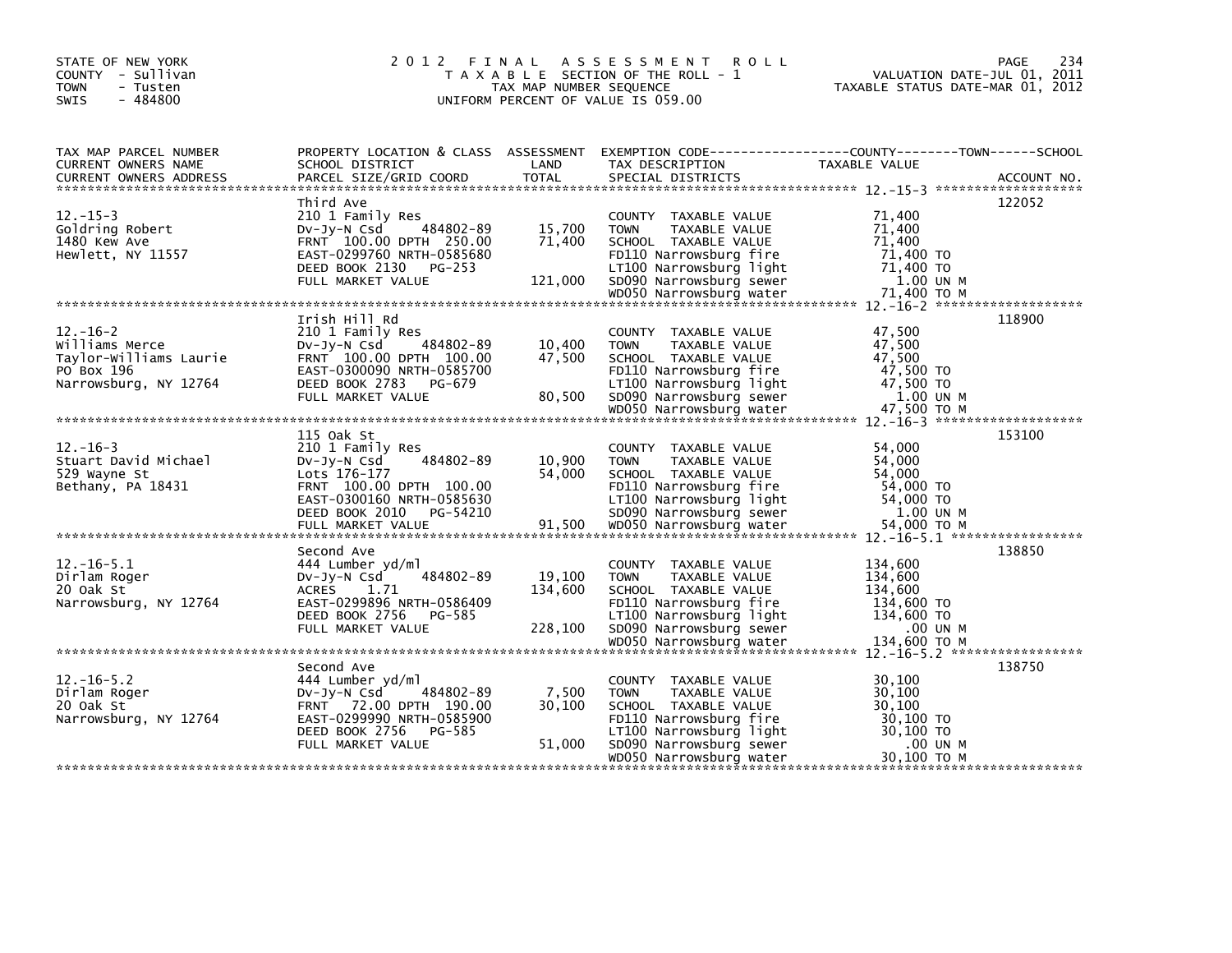| STATE OF NEW YORK<br>COUNTY - Sullivan<br><b>TOWN</b><br>- Tusten<br>$-484800$<br><b>SWIS</b>            | 2 0 1 2<br>FINAL                                                                                                                                                   | TAX MAP NUMBER SEQUENCE     | A S S E S S M E N T<br><b>ROLL</b><br>T A X A B L E SECTION OF THE ROLL - 1<br>UNIFORM PERCENT OF VALUE IS 059.00                                                                                           | VALUATION DATE-JUL 01, 2011<br>TAXABLE STATUS DATE-MAR 01, 2012                                       | PAGE<br>235      |
|----------------------------------------------------------------------------------------------------------|--------------------------------------------------------------------------------------------------------------------------------------------------------------------|-----------------------------|-------------------------------------------------------------------------------------------------------------------------------------------------------------------------------------------------------------|-------------------------------------------------------------------------------------------------------|------------------|
| TAX MAP PARCEL NUMBER<br>CURRENT OWNERS NAME<br><b>CURRENT OWNERS ADDRESS</b>                            | SCHOOL DISTRICT<br>PARCEL SIZE/GRID COORD                                                                                                                          | LAND<br><b>TOTAL</b>        | PROPERTY LOCATION & CLASS ASSESSMENT EXEMPTION CODE----------------COUNTY-------TOWN------SCHOOL<br>TAX DESCRIPTION<br>SPECIAL DISTRICTS                                                                    | TAXABLE VALUE                                                                                         | ACCOUNT NO.      |
| $12. - 16 - 5.3$<br>Williams Merce<br>Taylor-Williams Laurie<br>81 Oak St<br>Narrowsburg, NY 12764       | Second Ave<br>311 Res vac land<br>484802-89<br>DV-Jy-N Csd<br>FRNT 50.00 DPTH 100.00<br>EAST-0300060 NRTH-0585770<br>DEED BOOK 3132<br>PG-379<br>FULL MARKET VALUE | 1,400<br>1,400<br>2,400     | COUNTY TAXABLE VALUE<br><b>TOWN</b><br>TAXABLE VALUE<br>SCHOOL TAXABLE VALUE<br>FD110 Narrowsburg fire<br>LT100 Narrowsburg light<br>SD090 Narrowsburg sewer                                                | 1,400<br>1,400<br>1,400<br>1,400 TO<br>1,400 TO<br>.00 UN M                                           | 138900           |
| $12 - 16 - 5.4$<br>Kilker Joseph<br>Kilker Dorothy<br>PO Box 93<br>Narrowsburg, NY 12764                 | Of Second Ave<br>210 1 Family Res<br>484802-89<br>$Dv-Jy-N$ Csd<br>ACRES 0.82<br>EAST-0299648 NRTH-0586408<br>DEED BOOK 728<br>PG-00045<br>FULL MARKET VALUE       | 18,700<br>81,200<br>137,600 | 41834<br>STAR EN<br>COUNTY TAXABLE VALUE<br>TAXABLE VALUE<br><b>TOWN</b><br>SCHOOL TAXABLE VALUE<br>FD110 Narrowsburg fire<br>LT100 Narrowsburg light<br>SD090 Narrowsburg sewer<br>WD050 Narrowsburg water | $\mathbf{0}$<br>0<br>81,200<br>81,200<br>45.120<br>81,200 TO<br>81,200 TO<br>1.00 UN M<br>81,200 ТО М | 128950<br>36,080 |
|                                                                                                          | Lake St                                                                                                                                                            |                             |                                                                                                                                                                                                             |                                                                                                       | 154800           |
| $12. - 16 - 6$<br>Loeffel James<br>639 CR 22<br>Narrowsburg, NY 12764                                    | 210 1 Family Res<br>DV-JV-N Csd<br>484802-89<br>FRNT 170.00 DPTH 116.00<br>0.22<br><b>ACRES</b><br>EAST-0300382 NRTH-0585955<br>DEED BOOK 2221 PG-53               | 7,300<br>45,000             | COUNTY TAXABLE VALUE<br><b>TOWN</b><br>TAXABLE VALUE<br>SCHOOL TAXABLE VALUE<br>FD110 Narrowsburg fire<br>LT100 Narrowsburg light<br>SD090 Narrowsburg sewer                                                | 45,000<br>45,000<br>45.000<br>45,000 TO<br>45,000 TO<br>1.00 UN M                                     |                  |
|                                                                                                          | Lake St                                                                                                                                                            |                             |                                                                                                                                                                                                             |                                                                                                       | 136810           |
| $12. - 16 - 7$<br>County of Sullivan<br>100 North St<br>Monticello, NY 12701<br>PRIOR OWNER ON 3/01/2012 | 425 Bar<br>$Dv-Jv-N$ Csd<br>484802-89<br>FRNT 75.00 DPTH 116.00<br>0.24<br><b>ACRES</b><br>EAST-0300458 NRTH-0585898<br>DEED BOOK 2012 PG-1350                     | 9,500<br>75,400             | COUNTY TAXABLE VALUE<br><b>TOWN</b><br><b>TAXABLE VALUE</b><br>SCHOOL TAXABLE VALUE<br>FD110 Narrowsburg fire<br>LT100 Narrowsburg light<br>SD090 Narrowsburg sewer                                         | 75,400<br>75,400<br>75,400<br>75,400 TO<br>75,400 TO<br>3.00 UN M                                     |                  |
|                                                                                                          |                                                                                                                                                                    |                             |                                                                                                                                                                                                             |                                                                                                       |                  |
| $12. - 16 - 8$<br>Dirlam Roger<br>20 Oak St<br>Narrowsburg, NY 12764                                     | Lake St<br>438 Parking lot<br>484802-89<br>$Dv-Jy-N$ Csd<br>FRNT 107.00 DPTH 350.00<br>EAST-0300238 NRTH-0586407<br>DEED BOOK 2756<br>PG-585<br>FULL MARKET VALUE  | 14,500<br>14,500<br>24,600  | COUNTY TAXABLE VALUE<br>TAXABLE VALUE<br><b>TOWN</b><br>SCHOOL TAXABLE VALUE<br>FD110 Narrowsburg fire<br>LT100 Narrowsburg light<br>SD090 Narrowsburg sewer<br>WD050 Narrowsburg water                     | 14,500<br>14,500<br>14,500<br>14,500 TO<br>14,500 TO<br>.00 UN M<br>14,500 TO M                       | 143251           |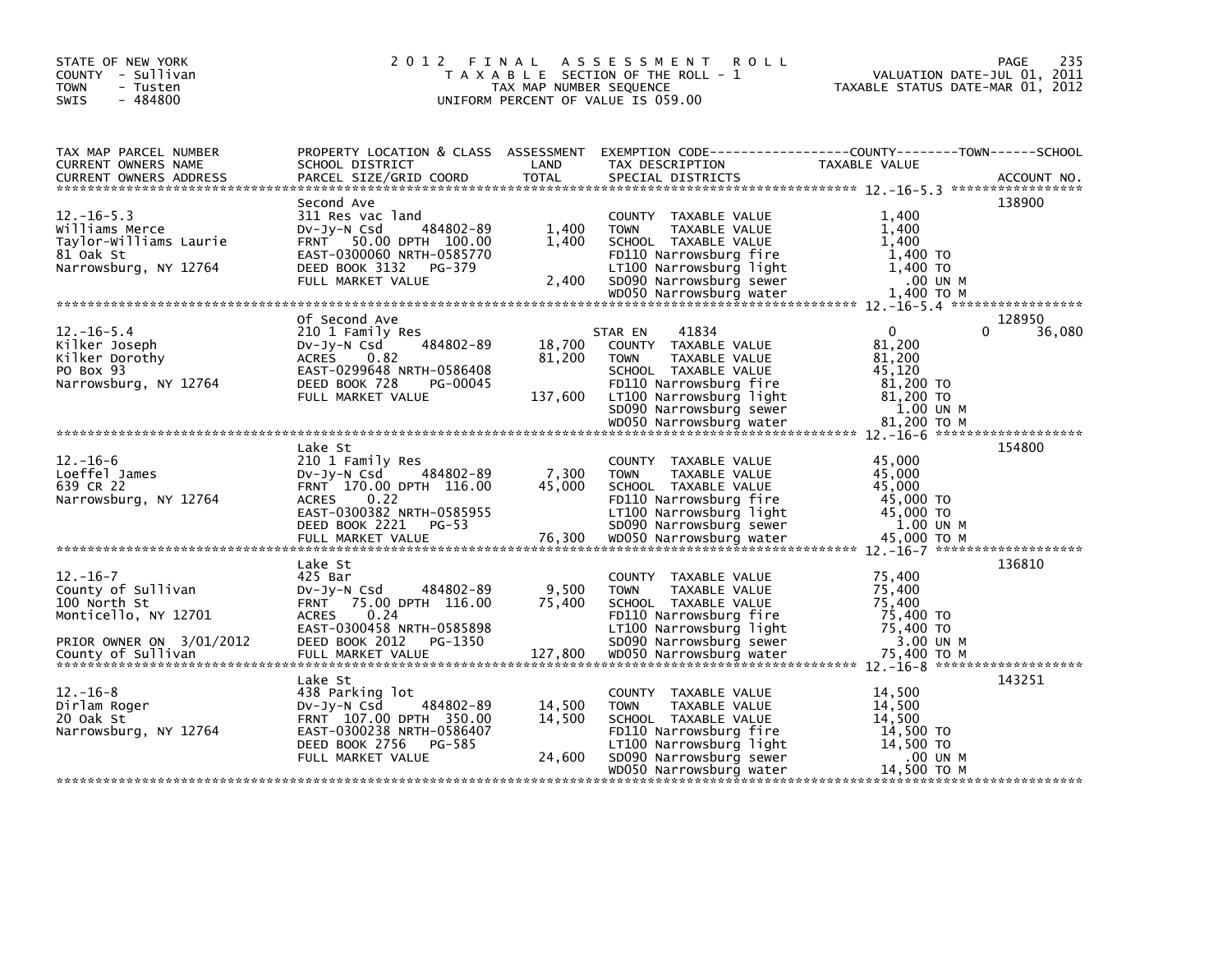| STATE OF NEW YORK<br>- Sullivan<br><b>COUNTY</b><br><b>TOWN</b><br>- Tusten<br>$-484800$<br><b>SWIS</b> | 2 0 1 2                                                                                 | FINAL ASSESSMENT ROLL<br>T A X A B L E SECTION OF THE ROLL - 1 VALUATION DATE-JUL 01, 2011<br>TAX MAP NUMBER SEOUENCE TAX TAXABLE STATUS DATE-MAR 01. 2012<br>TAX MAP NUMBER SEQUENCE<br>UNIFORM PERCENT OF VALUE IS 059.00 | PAGE<br>TAXABLE STATUS DATE-MAR 01, 2012                                             | 236            |
|---------------------------------------------------------------------------------------------------------|-----------------------------------------------------------------------------------------|-----------------------------------------------------------------------------------------------------------------------------------------------------------------------------------------------------------------------------|--------------------------------------------------------------------------------------|----------------|
| TAX MAP PARCEL NUMBER<br>CURRENT OWNERS NAME<br>CURRENT OWNERS ADDRESS                                  | PROPERTY LOCATION & CLASS ASSESSMENT<br>SCHOOL DISTRICT<br>PARCEL SIZE/GRID COORD TOTAL | LAND<br>TAX DESCRIPTION<br>SPECIAL DISTRICTS                                                                                                                                                                                | EXEMPTION        CODE-----------------COUNTY-------TOWN------SCHOOL<br>TAXABLE VALUE | ACCOUNT NO.    |
|                                                                                                         | LAKEST Twn Rd 43                                                                        |                                                                                                                                                                                                                             | 152750                                                                               |                |
| $12 - 16 - 9$                                                                                           | 210 1 Family Res                                                                        | COMBAT VET 41131                                                                                                                                                                                                            | 19,000<br>19,000                                                                     | $\overline{a}$ |
| Janowski James                                                                                          | DV-Jy-N Csd 484802-89 17,600 STAR B                                                     | 41854                                                                                                                                                                                                                       | $\overline{0}$<br>$\Omega$                                                           | 17,400         |
| Janowski Marjorie A<br>6 Lake St                                                                        | FRNT 75.00 DPTH 315.00<br>ACRES 0.42                                                    | 76,000<br>COUNTY TAXABLE VALUE<br><b>TOWN</b><br>TAXABLE VALUE                                                                                                                                                              | 57,000<br>57,000                                                                     |                |
| Narrowsburg, NY 12764                                                                                   | EAST-0300205 NRTH-0586281                                                               | SCHOOL TAXABLE VALUE                                                                                                                                                                                                        | 58,600                                                                               |                |
|                                                                                                         | DEED BOOK 1553<br>PG-402                                                                | FD110 Narrowsburg fire                                                                                                                                                                                                      | 76,000 TO                                                                            |                |
|                                                                                                         | FULL MARKET VALUE                                                                       | 128,800                                                                                                                                                                                                                     |                                                                                      |                |
|                                                                                                         |                                                                                         |                                                                                                                                                                                                                             | 1.00 UN M                                                                            |                |
|                                                                                                         |                                                                                         |                                                                                                                                                                                                                             |                                                                                      |                |
|                                                                                                         |                                                                                         |                                                                                                                                                                                                                             |                                                                                      |                |
|                                                                                                         | LAKEST Twn Rd 43                                                                        |                                                                                                                                                                                                                             | 145450                                                                               |                |
| 12.-16-10<br>Ziser Walter I                                                                             | 210 1 Family Res<br>DV-Jy-N Csd 484802-89                                               | 41121<br>WAR VET<br>8,100 STAR B<br>41854                                                                                                                                                                                   | 11,625<br>11,625<br>$\sim$ 0                                                         | 0<br>17,400    |
| Ziser Linda L                                                                                           | FRNT 75.00 DPTH 100.00                                                                  | 77,500 COUNTY TAXABLE VALUE                                                                                                                                                                                                 | 65,875                                                                               |                |
| 10 Lake St                                                                                              | EAST-0300370 NRTH-0586266                                                               | TAXABLE VALUE<br><b>TOWN</b>                                                                                                                                                                                                | 65,875                                                                               |                |
| Narrowsburg, NY 12764                                                                                   | DEED BOOK 2724 PG-332                                                                   | SCHOOL TAXABLE VALUE                                                                                                                                                                                                        | 60,100                                                                               |                |
|                                                                                                         | FULL MARKET VALUE                                                                       | 131,400<br>FD110 Narrowsburg fire                                                                                                                                                                                           | 77,500 TO                                                                            |                |
|                                                                                                         |                                                                                         | LT100 Narrowsburg light 77,500 TO                                                                                                                                                                                           |                                                                                      |                |
|                                                                                                         |                                                                                         | SD090 Narrowsburg sewer 1.00 UN M                                                                                                                                                                                           |                                                                                      |                |
|                                                                                                         |                                                                                         | WD050 Narrowsburg water                                                                                                                                                                                                     | 77,500 то м                                                                          |                |
|                                                                                                         |                                                                                         |                                                                                                                                                                                                                             |                                                                                      |                |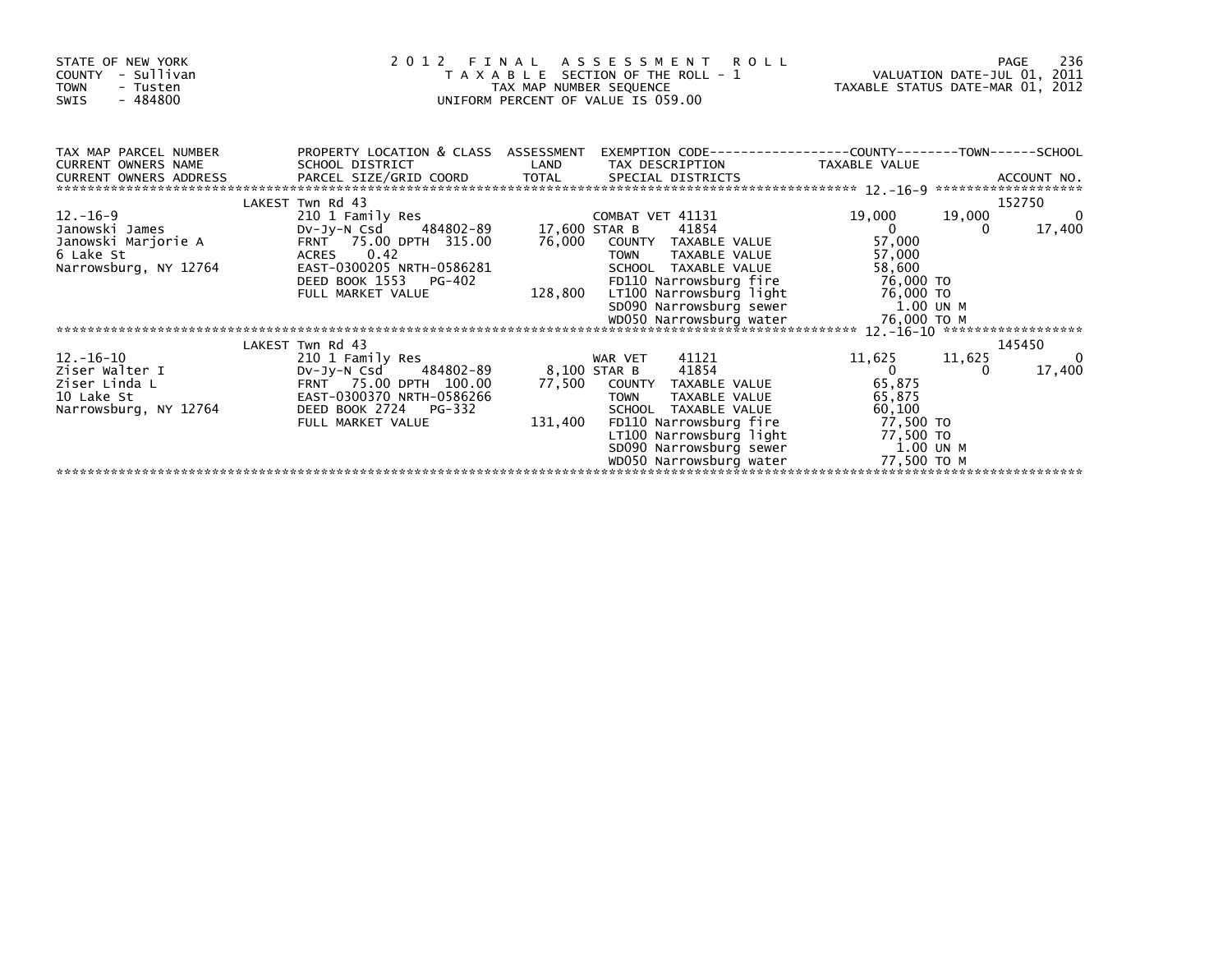| STATE OF NEW YORK       | 2012 FINAL ASSESSMENT ROLL            | 237<br>PAGE                      |
|-------------------------|---------------------------------------|----------------------------------|
| COUNTY - Sullivan       | T A X A B L E SECTION OF THE ROLL - 1 | VALUATION DATE-JUL 01, 2011      |
| <b>TOWN</b><br>- Tusten | MAP SECTION - 012                     | TAXABLE STATUS DATE-MAR 01, 2012 |
| - 484800<br>SWIS        | SUB-SECTION-                          | RPS150/V04/L015                  |
|                         | UNIFORM PERCENT OF VALUE IS 059.00    | CURRENT DATE 6/19/2012           |

## \*\*\* S P E C I A L D I S T R I C T S U M M A R Y \*\*\*

| CODE | DISTRICT NAME                                | TOTAL<br>PARCELS | EXTENSION<br><b>TYPF</b> | EXTENSION<br><b>VALUE</b> | AD VALOREM<br>VALUE  | <b>EXEMPT</b><br><b>AMOUNT</b> | TAXABLE<br><b>VALUE</b> |
|------|----------------------------------------------|------------------|--------------------------|---------------------------|----------------------|--------------------------------|-------------------------|
|      | FD110 Narrowsburg fi<br>LT100 Narrowsburg li |                  | 75 TOTAL<br>73 TOTAL     |                           | 4749.400<br>4576.428 | 6.960<br>3.699                 | 4742.440<br>4572.729    |
|      | SD090 Narrowsburg se<br>WD050 Narrowsburg wa |                  | 74 UNITS M<br>74 TOTAL M | 68.50                     | 4748.244             | 6.960                          | 68.50<br>4741.284       |

### \*\*\* S C H O O L D I S T R I C T S U M M A R Y \*\*\*

| CODE   | DISTRICT NAME | <b>TOTAL</b><br><b>PARCELS</b> | ASSESSED<br>LAND | ASSESSED<br><b>TOTAL</b> | <b>EXEMPT</b><br><b>AMOUNT</b> | <b>TOTAL</b><br><b>TAXABLE</b> | <b>STAR</b><br><b>AMOUNT</b> | <b>STAR</b><br><b>TAXABLE</b> |
|--------|---------------|--------------------------------|------------------|--------------------------|--------------------------------|--------------------------------|------------------------------|-------------------------------|
| 484802 | DV-JV-N Csd   | 75                             | 1062.200         | 4749.400                 | 22,260                         | 4727.140                       | 509,340                      | 4217,800                      |
|        | SUB-TOTAL     | 75                             | 1062.200         | 4749.400                 | 22,260                         | 4727.140                       | 509.340                      | 4217,800                      |
| 484889 | Nar Library   | 75                             | 1062.200         | 4749.400                 | 22,260                         | 4727,140                       | 509.340                      | 4217,800                      |
|        | T O T A L     | 150                            | 2124,400         | 9498,800                 | 44,520                         | 9454,280                       | 1018,680                     | 8435,600                      |

### \*\*\* S Y S T E M C O D E S S U M M A R Y \*\*\*

## NO SYSTEM EXEMPTIONS AT THIS LEVEL

### \*\*\* E X E M P T I O N S U M M A R Y \*\*\*

| <b>CODE</b>    | DESCRIPTION            | <b>TOTAL</b><br><b>PARCELS</b> | <b>COUNTY</b>    | <b>TOWN</b>      | <b>SCHOOL</b>      |
|----------------|------------------------|--------------------------------|------------------|------------------|--------------------|
| 41121<br>41131 | WAR VET<br>COMBAT VET  |                                | 11,625<br>60,250 | 11,625<br>60,250 |                    |
| 41690<br>41803 | RPTL466_C<br>AGED-T    |                                | 6,960            | 6,960<br>17,850  | 6,960              |
| 41805<br>41834 | AGED-CS<br>STAR EN     | 4                              | 15,300           |                  | 15,300<br>143,940  |
| 41854          | STAR B<br><b>TOTAL</b> | 21<br>34                       | 94,135           | 96,685           | 365,400<br>531,600 |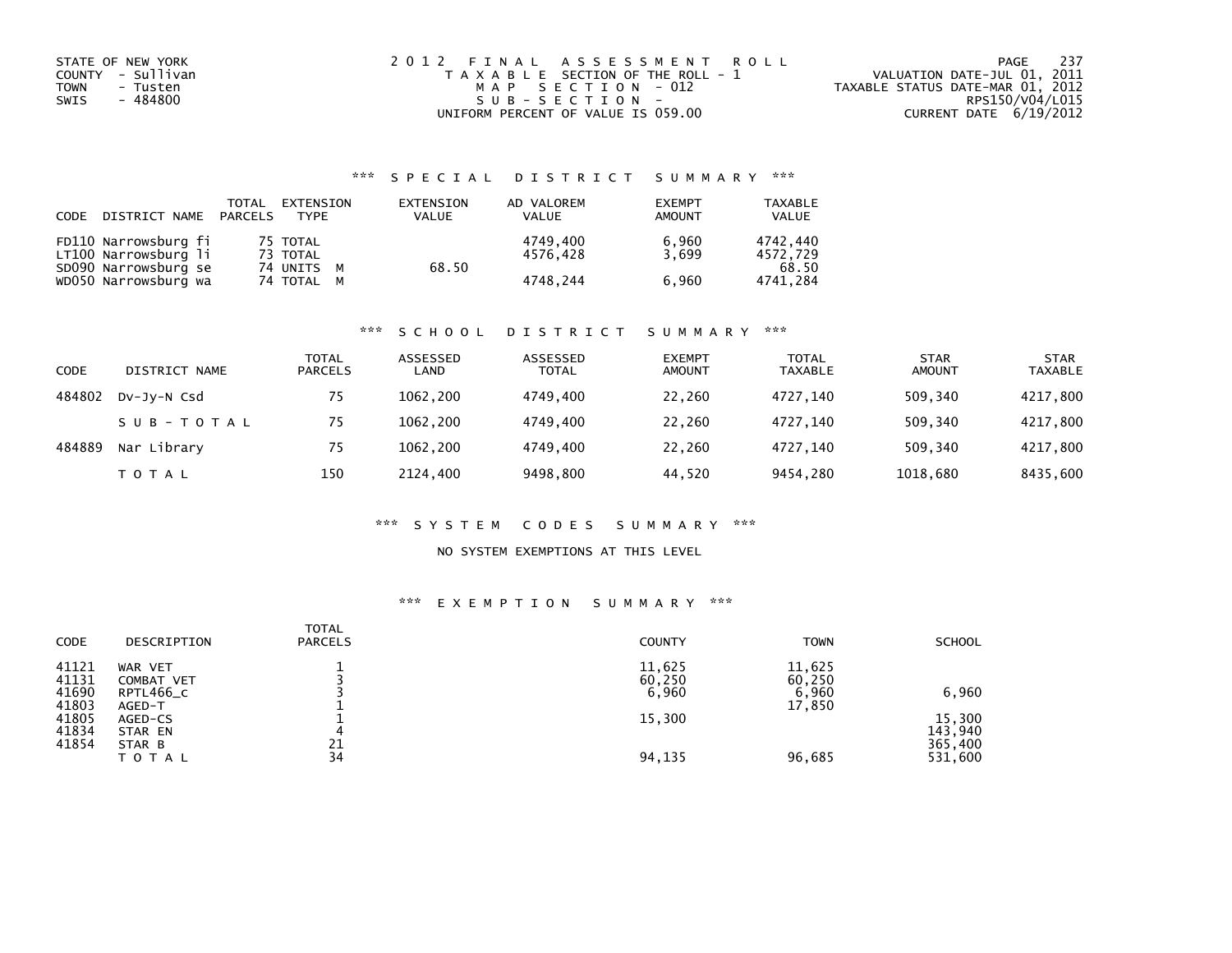| STATE OF NEW YORK<br>COUNTY - Sullivan<br>TOWN<br>- Tusten | 2012 FINAL ASSESSMENT ROLL<br>T A X A B L E SECTION OF THE ROLL - 1<br>MAP SECTION - 012 | - 238<br>PAGE<br>VALUATION DATE-JUL 01, 2011<br>TAXABLE STATUS DATE-MAR 01, 2012 |
|------------------------------------------------------------|------------------------------------------------------------------------------------------|----------------------------------------------------------------------------------|
| - 484800<br>SWIS                                           | $SUB - SECTION -$<br>UNIFORM PERCENT OF VALUE IS 059.00                                  | RPS150/V04/L015<br>CURRENT DATE 6/19/2012                                        |
|                                                            |                                                                                          |                                                                                  |

# \*\*\* G R A N D T O T A L S \*\*\*

| ROLL       | DESCRIPTION | <b>TOTAL</b>   | ASSESSED | ASSESSED | <b>TAXABLE</b> | <b>TAXABLE</b> | <b>TAXABLE</b> | <b>STAR</b>    |
|------------|-------------|----------------|----------|----------|----------------|----------------|----------------|----------------|
| <b>SEC</b> |             | <b>PARCELS</b> | ∟AND     | TOTAL    | <b>COUNTY</b>  | TOWN           | <b>SCHOOL</b>  | <b>TAXABLE</b> |
|            | TAXABLE     |                | 1062.200 | 4749,400 | 4655.265       | 4652.715       | 4727.140       | 4217,800       |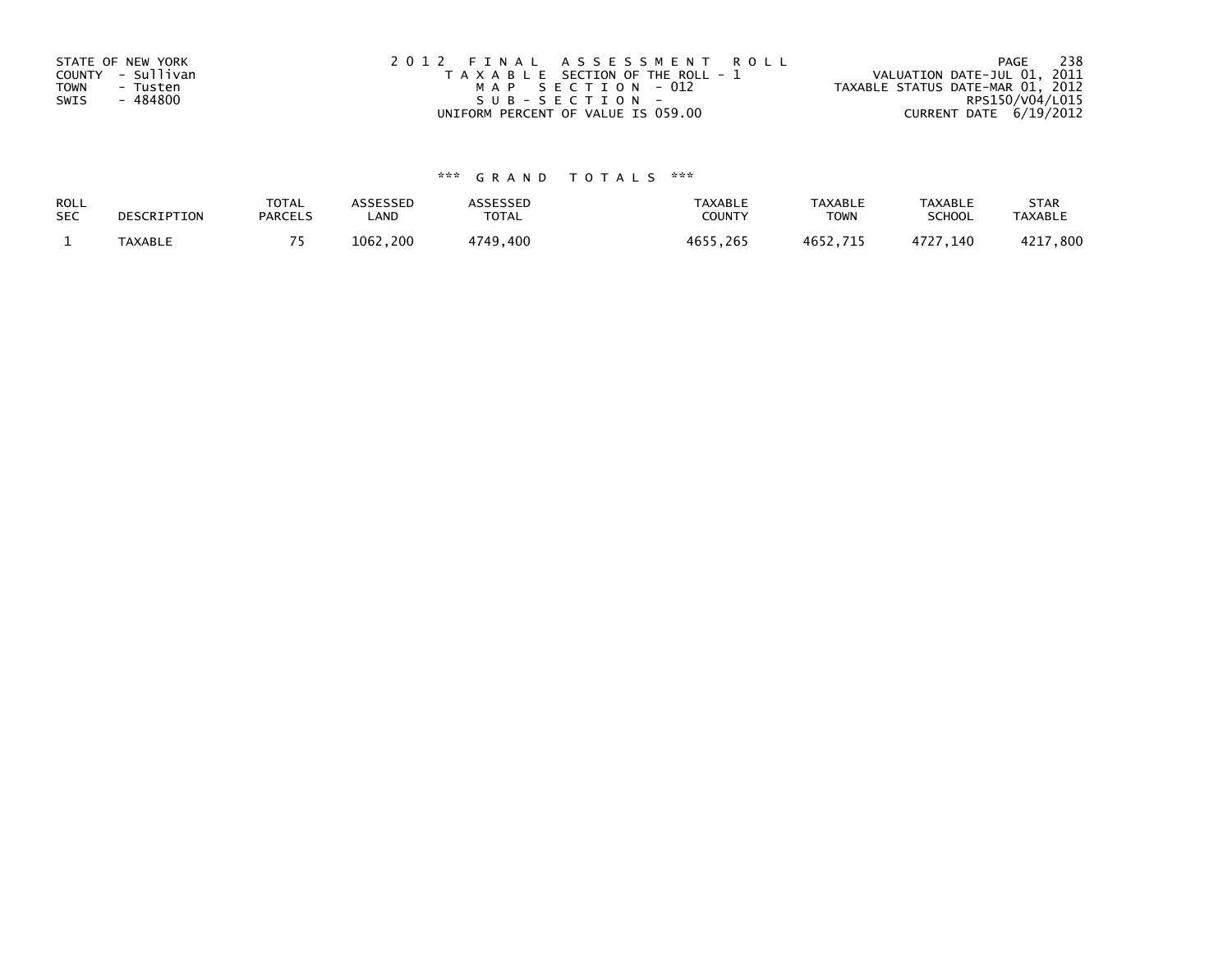| STATE OF NEW YORK<br>COUNTY - Sullivan<br>- Tusten<br><b>TOWN</b><br><b>SWIS</b><br>$-484800$ | 2 0 1 2                                                                                                                                                                                                 | FINAL<br>TAX MAP NUMBER SEQUENCE   | A S S E S S M E N T<br><b>ROLL</b><br>T A X A B L E SECTION OF THE ROLL - 1<br>UNIFORM PERCENT OF VALUE IS 059.00                                                                                 | VALUATION DATE-JUL 01, 2011<br>TAXABLE STATUS DATE-MAR 01, 2012                                        | 239<br>PAGE               |
|-----------------------------------------------------------------------------------------------|---------------------------------------------------------------------------------------------------------------------------------------------------------------------------------------------------------|------------------------------------|---------------------------------------------------------------------------------------------------------------------------------------------------------------------------------------------------|--------------------------------------------------------------------------------------------------------|---------------------------|
| TAX MAP PARCEL NUMBER<br>CURRENT OWNERS NAME                                                  | PROPERTY LOCATION & CLASS ASSESSMENT<br>SCHOOL DISTRICT                                                                                                                                                 | LAND                               | EXEMPTION CODE-----------------COUNTY-------TOWN------SCHOOL<br>TAX DESCRIPTION                                                                                                                   | TAXABLE VALUE                                                                                          |                           |
| $13 - 1 - 1$<br>Yacino Priscilla<br>55 Hickory Ln<br>Narrowsburg, NY 12764                    | Hickory Ln<br>210 1 Family Res<br>484802-89<br>$Dv-Jy-N$ Csd<br>FRNT 243.00 DPTH 150.00<br>EAST-0301701 NRTH-0584651<br>DEED BOOK 1328<br>$PG-3$<br>FULL MARKET VALUE                                   | 15,100<br>95,800<br>162,400        | 41854<br>STAR B<br>COUNTY TAXABLE VALUE<br><b>TOWN</b><br>TAXABLE VALUE<br>SCHOOL TAXABLE VALUE<br>FD110 Narrowsburg fire<br>LT100 Narrowsburg light<br>SD090 Narrowsburg sewer                   | $\mathbf{0}$<br>0<br>95,800<br>95,800<br>78,400<br>95,800 TO<br>95,800 TO<br>1.00 UN M                 | 155850<br>17,400          |
| $13. - 1 - 3.1$<br>Cemelli Pamela A<br>79 Hickory Ln<br>Narrowsburg, NY 12764                 | Hickory Ln<br>270 Mfg housing<br>$Dv-Jv-N$ Csd<br>484802-89<br>FRNT 150.00 DPTH 150.00<br>EAST-0301990 NRTH-0584440<br>DEED BOOK 3508<br>PG-135<br>FULL MARKET VALUE                                    | 12,800<br>21,000<br>35,600         | 41854<br>STAR B<br>COUNTY TAXABLE VALUE<br><b>TOWN</b><br>TAXABLE VALUE<br>SCHOOL TAXABLE VALUE<br>FD110 Narrowsburg fire<br>LT100 Narrowsburg light<br>SD090 Narrowsburg sewer                   | $\mathbf{0}$<br>0<br>21,000<br>21,000<br>3.600<br>21,000 TO<br>21,000 TO<br>1.00 UN M                  | 17,400                    |
| $13. - 1 - 3.2$<br>Kuen Howard<br>Postell Amanda<br>71 Hickory Ln<br>Narrowsburg, NY 12764    | 71 Hickory Ln<br>270 Mfg housing<br>484802-89<br>$Dv-Jv-N$ Csd<br>FRNT 150.00 DPTH 150.00<br>EAST-0301860 NRTH-0584540<br>DEED BOOK 2430<br>PG-631<br>FULL MARKET VALUE                                 | 12,800 STAR EN<br>20,900<br>35,400 | 41800<br>AGED-CTS<br>41834<br>COUNTY TAXABLE VALUE<br><b>TAXABLE VALUE</b><br><b>TOWN</b><br>SCHOOL TAXABLE VALUE<br>FD110 Narrowsburg fire<br>LT100 Narrowsburg light<br>SD090 Narrowsburg sewer | 8,360<br>8,360<br>$\Omega$<br>0<br>12,540<br>12,540<br>$\Omega$<br>20,900 TO<br>20,900 TO<br>1.00 UN M | 130300<br>8,360<br>12,540 |
| $13. - 1 - 4$<br>Purcell Marianne<br>Browne Sarah<br>27 University St<br>Selkirk, NY 12158    | Hickory St<br>311 Res vac land<br>484802-89<br>$Dv-Jy-N$ Csd<br>50.00 DPTH 450.00<br><b>FRNT</b><br>0.51<br><b>ACRES</b><br>EAST-0301933 NRTH-0584227<br>DEED BOOK 682<br>PG-00350<br>FULL MARKET VALUE | 10,000<br>10,000<br>16,900         | COUNTY TAXABLE VALUE<br>TAXABLE VALUE<br><b>TOWN</b><br>SCHOOL TAXABLE VALUE<br>FD110 Narrowsburg fire<br>LT100 Narrowsburg light<br>SD090 Narrowsburg sewer<br>WD050 Narrowsburg water           | 10.000<br>10,000<br>10,000<br>10,000 TO<br>10,000 TO<br>.00 UN M<br>10.000 TO M                        | 143352                    |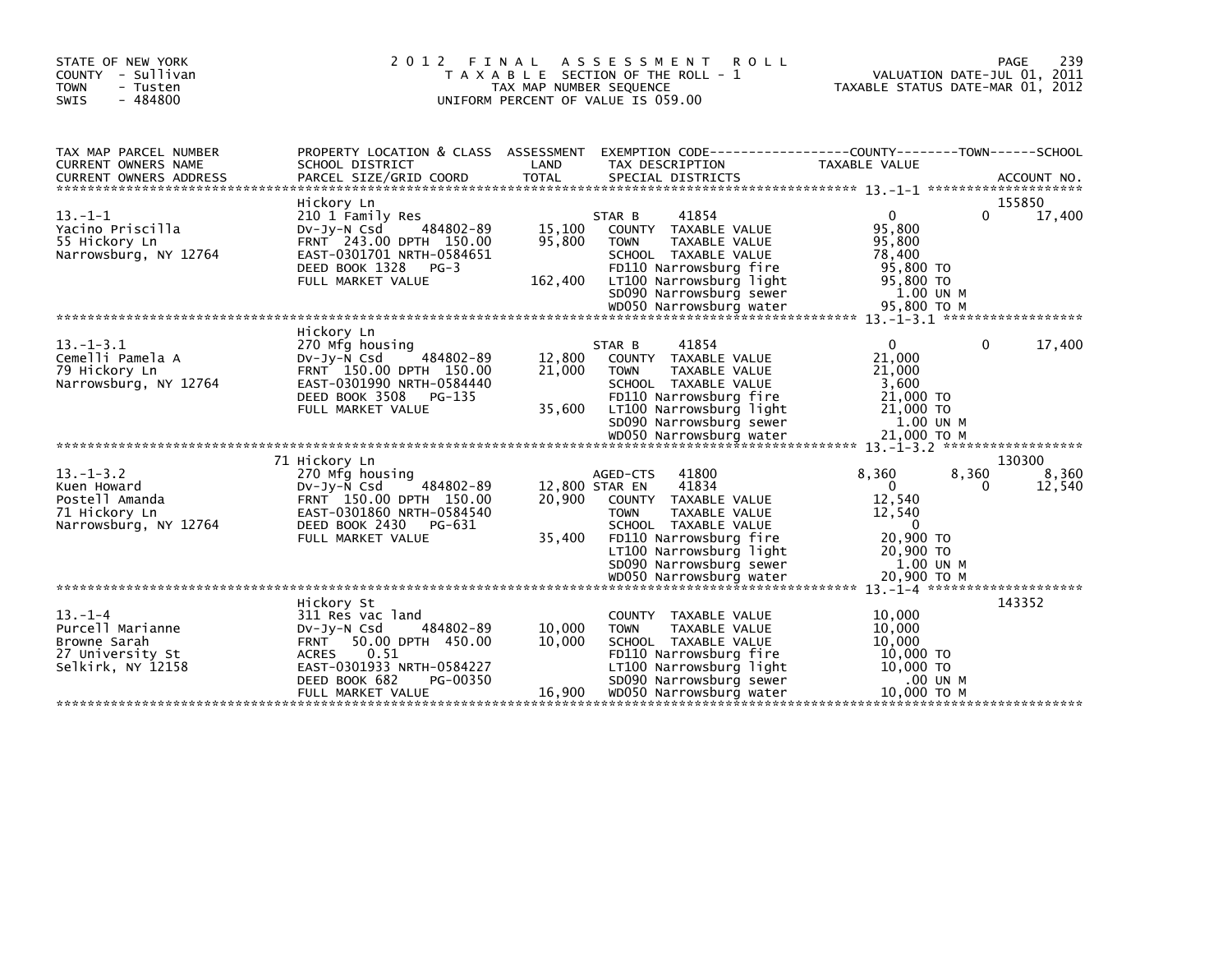| STATE OF NEW YORK<br>COUNTY - Sullivan<br>- Tusten<br>TOWN<br>$-484800$<br><b>SWIS</b> | 2 0 1 2                                                                                                                                                                   | FINAL<br>TAX MAP NUMBER SEQUENCE | A S S E S S M E N T<br><b>ROLL</b><br>T A X A B L E SECTION OF THE ROLL - 1<br>UNIFORM PERCENT OF VALUE IS 059.00                                                                       | VALUATION DATE-JUL 01, 2011<br>TAXABLE STATUS DATE-MAR 01, 2012                    | 240<br><b>PAGE</b> |
|----------------------------------------------------------------------------------------|---------------------------------------------------------------------------------------------------------------------------------------------------------------------------|----------------------------------|-----------------------------------------------------------------------------------------------------------------------------------------------------------------------------------------|------------------------------------------------------------------------------------|--------------------|
| TAX MAP PARCEL NUMBER<br>CURRENT OWNERS NAME<br><b>CURRENT OWNERS ADDRESS</b>          | SCHOOL DISTRICT<br>PARCEL SIZE/GRID COORD                                                                                                                                 | LAND<br><b>TOTAL</b>             | PROPERTY LOCATION & CLASS ASSESSMENT EXEMPTION CODE----------------COUNTY-------TOWN-----SCHOOL<br>TAX DESCRIPTION<br>SPECIAL DISTRICTS                                                 | TAXABLE VALUE                                                                      | ACCOUNT NO.        |
| $13. - 1 - 5$<br>Fraze Kenneth<br>Fraze April<br>19 Bernath St<br>Carteret, NJ 07008   | Hickory Ln<br>311 Res vac land<br>484802-89<br>$Dv-Jy-N$ Csd<br>FRNT 50.00 DPTH 150.00<br>EAST-0302100 NRTH-0584360<br>DEED BOOK 3108<br>PG-170<br>FULL MARKET VALUE      | 2,500<br>2,500<br>4,200          | COUNTY TAXABLE VALUE<br>TAXABLE VALUE<br><b>TOWN</b><br>SCHOOL TAXABLE VALUE<br>FD110 Narrowsburg fire<br>LT100 Narrowsburg light<br>SD090 Narrowsburg sewer                            | 2.500<br>2,500<br>2,500<br>2,500 TO<br>2,500 TO<br>.00 UN M                        | 145000             |
|                                                                                        |                                                                                                                                                                           |                                  |                                                                                                                                                                                         |                                                                                    |                    |
| $13. - 1 - 6$<br>Fraze Kenneth B<br>Fraze April<br>19 Bernath St<br>Carteret, NJ 07008 | Hickory Ln<br>210 1 Family Res<br>484802-89<br>$Dv-Jy-N$ Csd<br>FRNT 100.00 DPTH 150.00<br>EAST-0302160 NRTH-0584320<br>DEED BOOK 2442 PG-316<br>FULL MARKET VALUE        | 10,000<br>12,900<br>21,900       | COUNTY TAXABLE VALUE<br>TAXABLE VALUE<br><b>TOWN</b><br>SCHOOL TAXABLE VALUE<br>FD110 Narrowsburg fire<br>LT100 Narrowsburg light<br>sp090 Narrowsburg sewer<br>WD050 Narrowsburg water | 12,900<br>12,900<br>12,900<br>12,900 TO<br>12,900 TO<br>1.00 UN M<br>12,900 TO M   | 101050             |
|                                                                                        |                                                                                                                                                                           |                                  |                                                                                                                                                                                         |                                                                                    |                    |
| $13. - 1 - 7$<br>Fraze Kenneth B<br>Fraze April<br>19 Bernath St<br>Carteret, NJ 07008 | Hickory Ln<br>311 Res vac land<br>484802-89<br>$Dv-Jy-N$ Csd<br>FRNT 100.00 DPTH 150.00<br>EAST-0302230 NRTH-0584260<br>DEED BOOK 2673 PG-055<br>FULL MARKET VALUE        | 5,000<br>5.000<br>8,500          | COUNTY TAXABLE VALUE<br><b>TOWN</b><br>TAXABLE VALUE<br>SCHOOL TAXABLE VALUE<br>FD110 Narrowsburg fire<br>LT100 Narrowsburg light<br>SD090 Narrowsburg sewer                            | 5,000<br>5,000<br>5.000<br>5,000 TO<br>5,000 TO<br>.00 UN M                        | 144900             |
|                                                                                        |                                                                                                                                                                           |                                  |                                                                                                                                                                                         |                                                                                    |                    |
| $13. - 1 - 8.2$<br>Heyn Dale<br>Heyn Lisa<br>95 Hickory Ln<br>Narrowsburg, NY 12764    | Hickory Ln<br>210 1 Family Res<br>484802-89<br>$Dv-Jy-N$ Csd<br>Combined with $13.-1-8.1$<br>FRNT 200.00 DPTH 150.00<br><b>ACRES</b><br>0.69<br>EAST-0302356 NRTH-0584163 | 17,500<br>52,500                 | 41854<br>STAR B<br>COUNTY TAXABLE VALUE<br><b>TOWN</b><br>TAXABLE VALUE<br>SCHOOL TAXABLE VALUE<br>FD110 Narrowsburg fire<br>LT100 Narrowsburg light                                    | $\Omega$<br>0<br>52,500<br>52,500<br>35,100<br>52,500 TO<br>52,500 TO              | 101053<br>17,400   |
|                                                                                        |                                                                                                                                                                           |                                  |                                                                                                                                                                                         |                                                                                    |                    |
|                                                                                        | Hickory Ln                                                                                                                                                                |                                  |                                                                                                                                                                                         |                                                                                    | 117450             |
| $13.-2-1$<br>Fuchs Michael<br>54 Hickory Ln<br>Narrowsburg, NY 12764                   | 210 1 Family Res<br>484802-89<br>DV-Jy-N Csd<br>FRNT 100.00 DPTH 999.00<br>EAST-0301500 NRTH-0584460<br>DEED BOOK 2421<br>PG-507<br>FULL MARKET VALUE                     | 17,200<br>86,500<br>146,600      | 41854<br>STAR B<br>COUNTY TAXABLE VALUE<br><b>TOWN</b><br>TAXABLE VALUE<br>SCHOOL TAXABLE VALUE<br>FD110 Narrowsburg fire<br>LT100 Narrowsburg light<br>SD090 Narrowsburg sewer         | $\Omega$<br>0<br>86,500<br>86,500<br>69,100<br>86,500 TO<br>77.694 TO<br>1.00 UN M | 17,400             |
|                                                                                        |                                                                                                                                                                           |                                  | WD050 Narrowsburg water                                                                                                                                                                 | 86.500 ТО М                                                                        |                    |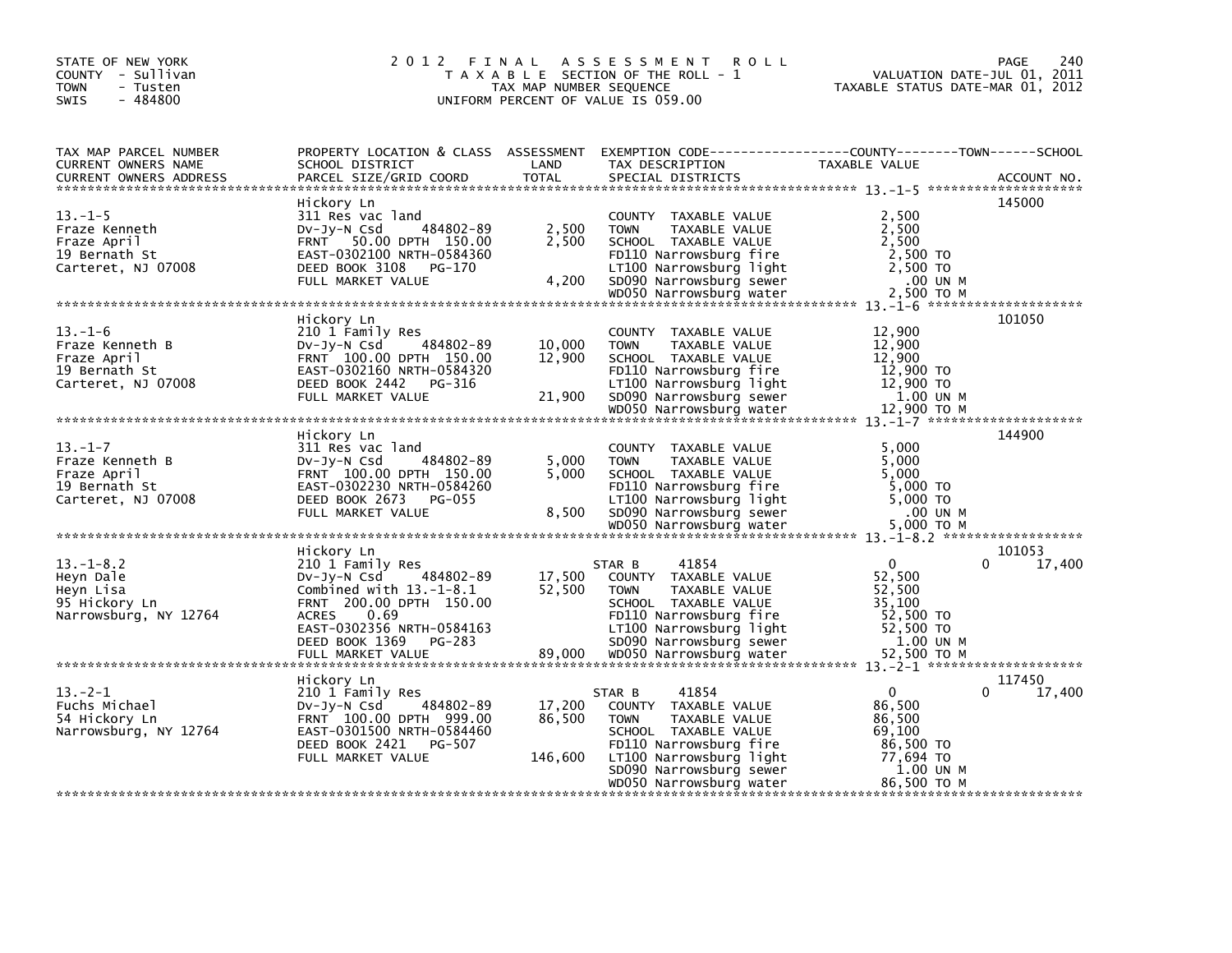| STATE OF NEW YORK<br>COUNTY - Sullivan<br>- Tusten<br><b>TOWN</b><br>$-484800$<br>SWIS                  | 2 0 1 2<br>FINAL                                                                                                                                                                                              | TAX MAP NUMBER SEQUENCE            | A S S E S S M E N T<br><b>ROLL</b><br>T A X A B L E SECTION OF THE ROLL - 1<br>UNIFORM PERCENT OF VALUE IS 059.00                                                                         |                                                                                         | PAGE<br>241<br>VALUATION DATE-JUL 01, 2011<br>TAXABLE STATUS DATE-MAR 01, 2012 |
|---------------------------------------------------------------------------------------------------------|---------------------------------------------------------------------------------------------------------------------------------------------------------------------------------------------------------------|------------------------------------|-------------------------------------------------------------------------------------------------------------------------------------------------------------------------------------------|-----------------------------------------------------------------------------------------|--------------------------------------------------------------------------------|
| TAX MAP PARCEL NUMBER<br>CURRENT OWNERS NAME                                                            | PROPERTY LOCATION & CLASS ASSESSMENT<br>SCHOOL DISTRICT                                                                                                                                                       | LAND                               | EXEMPTION        CODE-----------------COUNTY-------TOWN------SCHOOL<br>TAX DESCRIPTION                                                                                                    | <b>TAXABLE VALUE</b>                                                                    |                                                                                |
|                                                                                                         |                                                                                                                                                                                                               |                                    |                                                                                                                                                                                           |                                                                                         |                                                                                |
| $13 - 2 - 2$<br>Longobardo Julia<br>Baxter Jesse<br>45 Eggar St<br>Liberty, NY 12754                    | Hickory Ln<br>210 1 Family Res<br>484802-89<br>$Dv-Jv-N$ Csd<br>combined with $13-2-2$<br>FRNT 200.00 DPTH 300.00<br>1.40 BANK<br><b>ACRES</b><br>N.<br>EAST-0301429 NRTH-0584540<br>DEED BOOK 3487<br>PG-219 | 20,900<br>64,300                   | 41854<br>STAR B<br>COUNTY TAXABLE VALUE<br><b>TOWN</b><br>TAXABLE VALUE<br>SCHOOL TAXABLE VALUE<br>FD110 Narrowsburg fire<br>LT100 Narrowsburg light<br>SD090 Narrowsburg sewer           | $\Omega$<br>64,300<br>64,300<br>46,900<br>64,300 TO<br>60,339 TO<br>1.00 UN M           | 154301<br>17,400<br>0                                                          |
|                                                                                                         | Hickory Ln                                                                                                                                                                                                    |                                    |                                                                                                                                                                                           |                                                                                         | 150550                                                                         |
| $13. - 2 - 4$<br>Smith Gladys Elizabeth<br>76 Hickory Ln<br>Narrowsburg, NY 12764                       | 210 1 Family Res<br>484802-89<br>$Dv-Jv-N$ Csd<br><b>ACRES</b><br>1.50<br>EAST-0301790 NRTH-0584240<br>DEED BOOK 3373<br>PG-1<br>FULL MARKET VALUE                                                            | 20,900<br>85,000<br>144,100        | COUNTY TAXABLE VALUE<br>TAXABLE VALUE<br><b>TOWN</b><br>SCHOOL TAXABLE VALUE<br>FD110 Narrowsburg fire<br>LT100 Narrowsburg light<br>SD090 Narrowsburg sewer                              | 85,000<br>85,000<br>85,000<br>85,000 TO<br>76,500 TO<br>1.00 UN M                       |                                                                                |
|                                                                                                         | Hickory Ln                                                                                                                                                                                                    |                                    |                                                                                                                                                                                           |                                                                                         | 126150                                                                         |
| $13. -3 - 1$<br>Ollivier Charles P<br>Ollivier Sandra K<br>216 Stoke Hammond Ct<br>Rolesville, NC 27571 | 210 1 Family Res<br>484802-89<br>$Dv-Jy-N$ Csd<br>FRNT 125.00 DPTH 300.00<br>EAST-0301960 NRTH-0584110<br>DEED BOOK 2692<br>PG-566<br>FULL MARKET VALUE                                                       | 17,600 STAR B<br>84,500<br>143,200 | COMBAT VET 41131<br>41854<br>COUNTY TAXABLE VALUE<br><b>TOWN</b><br>TAXABLE VALUE<br>SCHOOL TAXABLE VALUE<br>FD110 Narrowsburg fire<br>LT100 Narrowsburg light<br>SD090 Narrowsburg sewer | 21,125<br>$\Omega$<br>63,375<br>63,375<br>67,100<br>84,500 TO<br>78,822 TO<br>1.00 UN M | 21,125<br>$\Omega$<br>17,400<br>$\Omega$                                       |
|                                                                                                         |                                                                                                                                                                                                               |                                    |                                                                                                                                                                                           |                                                                                         |                                                                                |
| $13 - 3 - 2$<br>Ollivier Charles P<br>Ollivier Sandra K<br>216 Stoke Hammond Ct<br>Rolesville, NC 27571 | Hickory Ln<br>311 Res vac land<br>484802-89<br>DV-Jy-N Csd<br>FRNT 125.00 DPTH 300.00<br>EAST-0302060 NRTH-0584040<br>DEED BOOK 2692<br>PG-566<br>FULL MARKET VALUE                                           | 10,000<br>10,000<br>16,900         | COUNTY TAXABLE VALUE<br><b>TOWN</b><br>TAXABLE VALUE<br>SCHOOL TAXABLE VALUE<br>FD110 Narrowsburg fire<br>LT100 Narrowsburg light<br>SD090 Narrowsburg sewer<br>WD050 Narrowsburg water   | 10,000<br>10,000<br>10,000<br>10,000 TO<br>5,000 TO<br>.00 UN M<br>10,000 то м          | 147700                                                                         |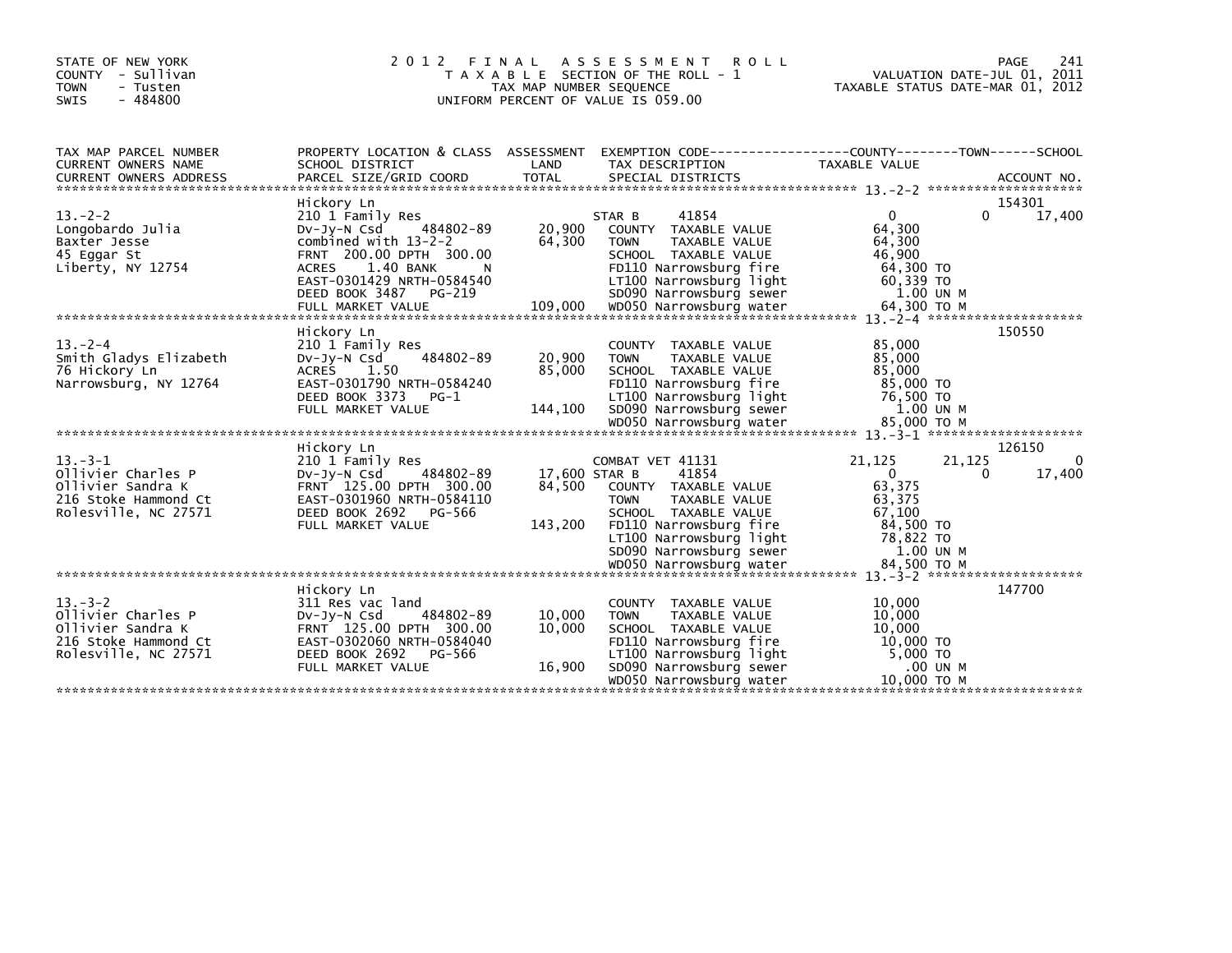| STATE OF NEW YORK<br>COUNTY - Sullivan<br><b>TOWN</b><br>- Tusten<br>$-484800$<br>SWIS                            | 2012 FINAL                                                                                                                                              | TAX MAP NUMBER SEQUENCE   | A S S E S S M E N T<br><b>ROLL</b><br>T A X A B L E SECTION OF THE ROLL - 1<br>UNIFORM PERCENT OF VALUE IS 059.00                        | TAXABLE STATUS DATE-MAR 01, 2012                                                     | 242<br>PAGE<br>VALUATION DATE-JUL 01, 2011 |
|-------------------------------------------------------------------------------------------------------------------|---------------------------------------------------------------------------------------------------------------------------------------------------------|---------------------------|------------------------------------------------------------------------------------------------------------------------------------------|--------------------------------------------------------------------------------------|--------------------------------------------|
| TAX MAP PARCEL NUMBER<br>CURRENT OWNERS NAME<br><b>CURRENT OWNERS ADDRESS</b>                                     | SCHOOL DISTRICT<br>PARCEL SIZE/GRID COORD                                                                                                               | LAND<br><b>TOTAL</b>      | PROPERTY LOCATION & CLASS ASSESSMENT EXEMPTION CODE----------------COUNTY-------TOWN-----SCHOOL<br>TAX DESCRIPTION<br>SPECIAL DISTRICTS  | TAXABLE VALUE                                                                        | ACCOUNT NO.                                |
|                                                                                                                   | Hickory Ln                                                                                                                                              |                           |                                                                                                                                          |                                                                                      | 132100                                     |
| $13 - 3 - 3$<br>Becker Charles J<br>Becker Joanne<br>96 Hickory Ln<br>Narrowsburg, NY 12764                       | 210 1 Family Res<br>484802-89<br>DV-Jy-N Csd<br>FRNT 200.00 DPTH 300.00<br>EAST-0302190 NRTH-0583940<br>DEED BOOK 2301<br>PG-197<br>FULL MARKET VALUE   | 89,500 STAR B<br>151,700  | COMBAT VET 41131<br>22,700 DISABL VET 41141<br>41854<br>COUNTY TAXABLE VALUE<br><b>TOWN</b><br>TAXABLE VALUE<br>SCHOOL TAXABLE VALUE     | 22,375<br>22,375<br>44,750<br>44,750<br>$\overline{0}$<br>22,375<br>22,375<br>72,100 | 0<br>17,400<br>$\Omega$                    |
|                                                                                                                   |                                                                                                                                                         |                           | FD110 Narrowsburg fire<br>LT100 Narrowsburg light<br>SD090 Narrowsburg sewer                                                             | 89,500 TO<br>81,114 TO<br>1.00 UN M                                                  |                                            |
|                                                                                                                   |                                                                                                                                                         |                           |                                                                                                                                          |                                                                                      | 114701                                     |
| $13 - 4 - 1.1$<br>Maldonado Santo                                                                                 | 226 Oak St<br>210 1 Family Res<br>484802-89<br>$Dv-Jv-N$ Csd                                                                                            | 14,400                    | 41854<br>STAR B<br>COUNTY TAXABLE VALUE                                                                                                  | $\mathbf{0}$<br>88,000                                                               | 17,400<br>0                                |
| Fermisco Charlotte<br>226 Oak St<br>Narrowsburg, NY 12764                                                         | Lot <sub>9</sub><br>FRNT 150.00 DPTH 150.00<br><b>ACRES</b><br>0.52 BANK C80370<br>EAST-0301127 NRTH-0584458<br>DEED BOOK 2911 PG-139                   | 88,000                    | <b>TOWN</b><br>TAXABLE VALUE<br>SCHOOL TAXABLE VALUE<br>FD110 Narrowsburg fire<br>SD090 Narrowsburg sewer<br>WD050 Narrowsburg water     | 88,000<br>70,600<br>88,000 TO<br>1.00 UN M<br>88,000 TO M                            |                                            |
|                                                                                                                   | FULL MARKET VALUE                                                                                                                                       | 149,200                   |                                                                                                                                          |                                                                                      |                                            |
|                                                                                                                   | Oak St                                                                                                                                                  |                           |                                                                                                                                          |                                                                                      | 145500                                     |
| $13 - 4 - 1.2$<br>Panzarino David<br>Panzarino Joyce ET AL<br>144 E Lincoln Ave<br>Roselle Park, NJ 07204         | 260 Seasonal res<br>484802-89<br>$Dv-Jv-N$ Csd<br>FRNT 203.00 DPTH 150.00<br>EAST-0301310 NRTH-0584270<br>DEED BOOK 1808<br>PG-331                      | 16,300<br>63,000          | COUNTY TAXABLE VALUE<br>TAXABLE VALUE<br><b>TOWN</b><br>SCHOOL TAXABLE VALUE<br>FD110 Narrowsburg fire<br>SD090 Narrowsburg sewer        | 63,000<br>63,000<br>63,000<br>63,000 TO<br>1.00 UN M                                 |                                            |
|                                                                                                                   |                                                                                                                                                         |                           |                                                                                                                                          |                                                                                      |                                            |
| TWN RD 19 Oak St<br>$13. -4 - 2.2$<br>Erdman Kevin J<br>Erdman Mary Ellen<br>510 Custer Ave<br>Southold, NY 11971 | 311 Res vac land<br>484802-89<br>$Dv-Jy-N$ Csd<br>Lot B<br>FRNT 150.00 DPTH 150.00<br>EAST-0301058 NRTH-0584641<br>DEED BOOK 1470 PG-619                | 4,800<br>4,800            | COUNTY TAXABLE VALUE<br><b>TOWN</b><br>TAXABLE VALUE<br>SCHOOL TAXABLE VALUE<br>FD110 Narrowsburg fire<br>SD090 Narrowsburg sewer        | 4,800<br>4,800<br>4,800<br>4,800 TO<br>.00 UN M                                      |                                            |
|                                                                                                                   |                                                                                                                                                         |                           |                                                                                                                                          |                                                                                      |                                            |
|                                                                                                                   | TWNRD19 Oak St                                                                                                                                          |                           |                                                                                                                                          |                                                                                      | 114800                                     |
| $13. -4 - 3$<br>Erdman Kevin J<br>Erdman Mary Ellen<br>510 Custer Ave<br>Southold, NY 11971                       | 260 Seasonal res<br>484802-89<br>$Dv-Jv-N$ Csd<br>FRNT 100.00 DPTH 150.00<br>EAST-0301660 NRTH-0584000<br>DEED BOOK 1470<br>PG-619<br>FULL MARKET VALUE | 3,400<br>11,200<br>19,000 | COUNTY TAXABLE VALUE<br><b>TAXABLE VALUE</b><br><b>TOWN</b><br>SCHOOL TAXABLE VALUE<br>FD110 Narrowsburg fire<br>SD090 Narrowsburg sewer | 11,200<br>11,200<br>11,200<br>$11,200$ TO<br>.00 UN M                                |                                            |
|                                                                                                                   |                                                                                                                                                         |                           |                                                                                                                                          |                                                                                      |                                            |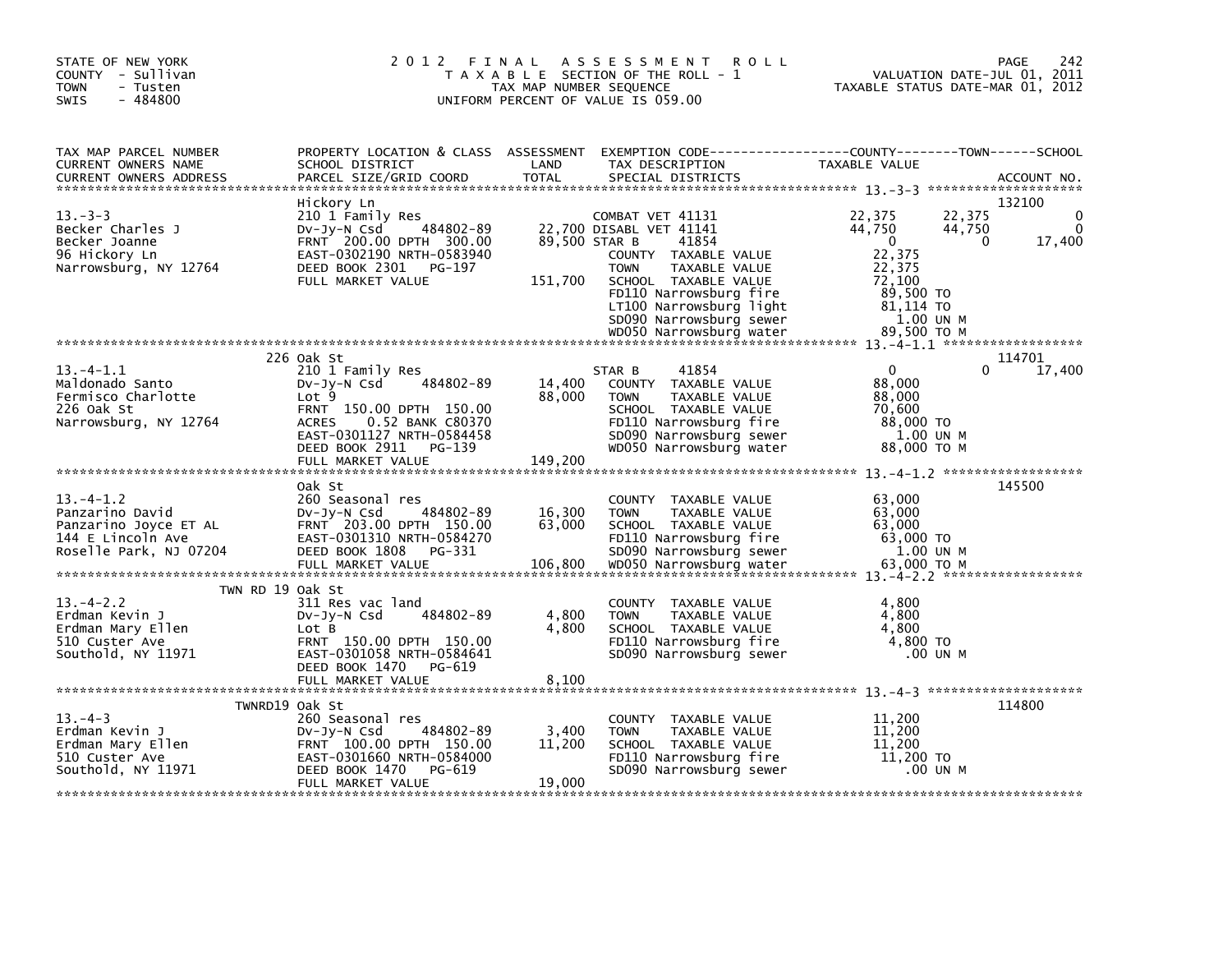| STATE OF NEW YORK<br>- Sullivan<br>COUNTY<br>TOWN<br>- Tusten | 2012 FINAL ASSESSMENT ROLL<br>T A X A B L E SECTION OF THE ROLL - 1              | -243<br>PAGE<br>VALUATION DATE-JUL 01, 2011<br>TAXABLE STATUS DATE-MAR 01, 2012 |                                |                                                                      |
|---------------------------------------------------------------|----------------------------------------------------------------------------------|---------------------------------------------------------------------------------|--------------------------------|----------------------------------------------------------------------|
| - 484800<br>SWIS                                              |                                                                                  | TAX MAP NUMBER SEQUENCE<br>UNIFORM PERCENT OF VALUE IS 059.00                   |                                |                                                                      |
| TAX MAP PARCEL NUMBER                                         | PROPERTY LOCATION & CLASS ASSESSMENT                                             |                                                                                 |                                | EXEMPTION        CODE-----------------COUNTY--------TOWN------SCHOOL |
| <b>CURRENT OWNERS NAME</b><br>CURRENT OWNERS ADDRESS          | SCHOOL DISTRICT<br>PARCEL SIZE/GRID COORD         TOTAL        SPECIAL DISTRICTS | <b>LAND</b>                                                                     | TAX DESCRIPTION                | TAXABLE VALUE<br>ACCOUNT NO.                                         |
|                                                               |                                                                                  |                                                                                 |                                |                                                                      |
|                                                               | Oak St                                                                           |                                                                                 |                                | 143350                                                               |
| $13 - 4 - 4$                                                  | 311 Res vac land                                                                 |                                                                                 | TAXABLE VALUE<br><b>COUNTY</b> | 9,500                                                                |
| Purcell Marianne                                              | DV-Jy-N Csd 484802-89                                                            | 9,500                                                                           | TOWN<br>TAXABLE VALUE          | 9,500                                                                |
| Browne Sarah                                                  | ACRES 1.50                                                                       | 9.500                                                                           | SCHOOL TAXABLE VALUE           | 9,500                                                                |
| 27 University St                                              | EAST-0301890 NRTH-0583820                                                        |                                                                                 | FD110 Narrowsburg fire         | 9,500 TO                                                             |
| Selkirk, NY 12158                                             | DEED BOOK 1214 PG-00271                                                          |                                                                                 | SD090 Narrowsburg sewer        | .00 UN M                                                             |
|                                                               | FULL MARKET VALUE                                                                | 16.100                                                                          |                                |                                                                      |
|                                                               |                                                                                  |                                                                                 |                                |                                                                      |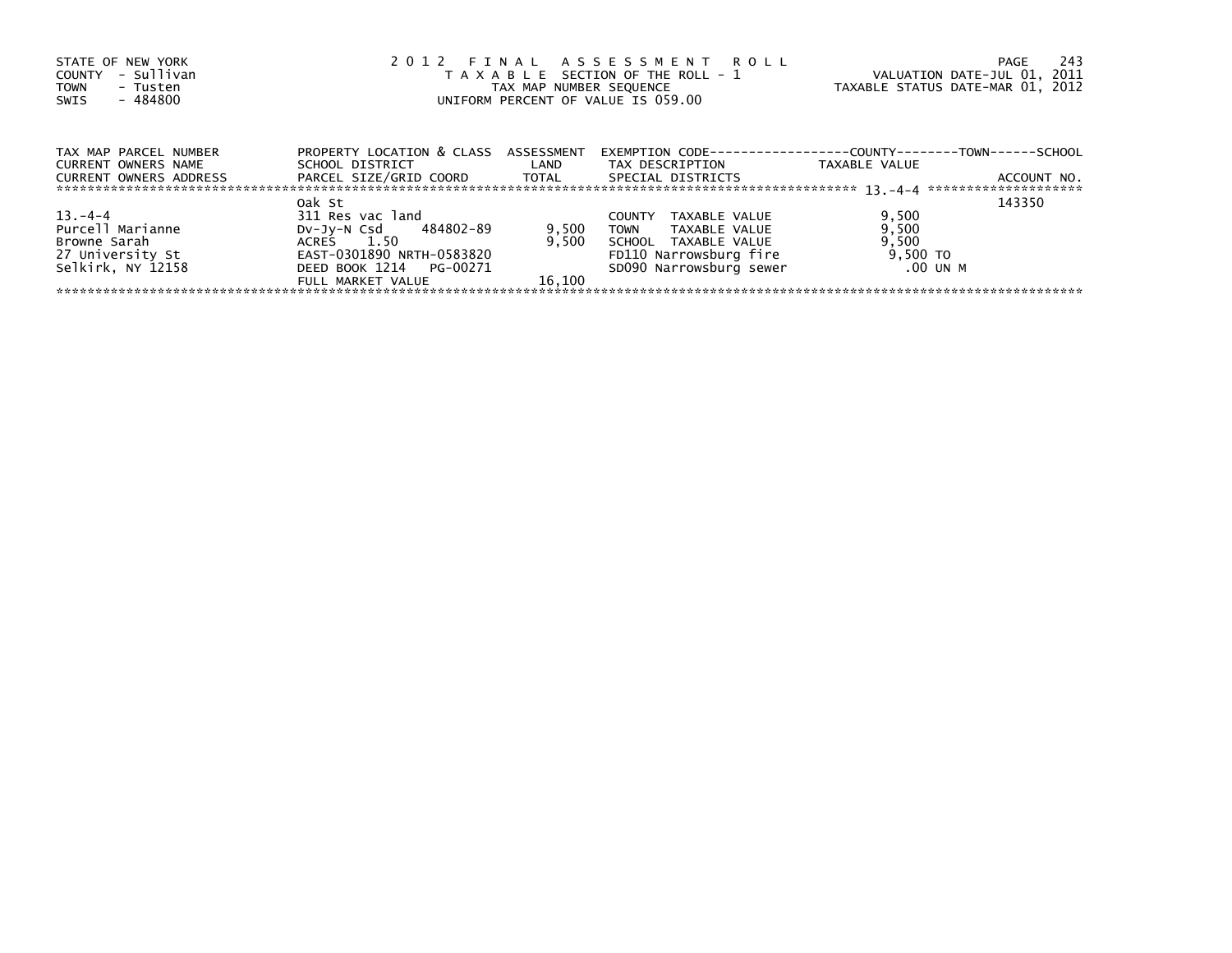| STATE OF NEW YORK | 2012 FINAL ASSESSMENT ROLL            | -244<br>PAGE                     |
|-------------------|---------------------------------------|----------------------------------|
| COUNTY - Sullivan | T A X A B L E SECTION OF THE ROLL - 1 | VALUATION DATE-JUL 01, 2011      |
| TOWN<br>- Tusten  | MAP SECTION - 013                     | TAXABLE STATUS DATE-MAR 01, 2012 |
| - 484800<br>SWIS  | $SUB - SECTION -$                     | RPS150/V04/L015                  |
|                   | UNIFORM PERCENT OF VALUE IS 059.00    | CURRENT DATE 6/19/2012           |

## \*\*\* S P E C I A L D I S T R I C T S U M M A R Y \*\*\*

| CODE | DISTRICT NAME PARCELS                        | TOTAL | EXTENSION<br>TYPE      | EXTENSION<br><b>VALUE</b> | AD VALOREM<br><b>VALUE</b> | <b>EXEMPT</b><br><b>AMOUNT</b> | <b>TAXABLE</b><br><b>VALUE</b> |
|------|----------------------------------------------|-------|------------------------|---------------------------|----------------------------|--------------------------------|--------------------------------|
|      | FD110 Narrowsburg fi                         |       | 19 TOTAL               |                           | 816.900                    |                                | 816.900                        |
|      | LT100 Narrowsburg li<br>SD090 Narrowsburg se |       | 14 TOTAL<br>19 UNITS M | 12.00                     | 600.069                    |                                | 600,069<br>12.00               |
|      | WD050 Narrowsburg wa                         |       | 16 TOTAL M             |                           | 791.400                    |                                | 791.400                        |

### \*\*\* S C H O O L D I S T R I C T S U M M A R Y \*\*\*

| CODE   | DISTRICT NAME | <b>TOTAL</b><br><b>PARCELS</b> | ASSESSED<br>LAND | ASSESSED<br><b>TOTAL</b> | <b>EXEMPT</b><br><b>AMOUNT</b> | <b>TOTAL</b><br><b>TAXABLE</b> | <b>STAR</b><br><b>AMOUNT</b> | <b>STAR</b><br><b>TAXABLE</b> |
|--------|---------------|--------------------------------|------------------|--------------------------|--------------------------------|--------------------------------|------------------------------|-------------------------------|
| 484802 | DV-Jy-N Csd   | 19                             | 243.400          | 816.900                  | 8,360                          | 808,540                        | 151,740                      | 656,800                       |
|        | SUB-TOTAL     | 19                             | 243.400          | 816.900                  | 8.360                          | 808.540                        | 151.740                      | 656,800                       |
| 484889 | Nar Library   | 19                             | 243.400          | 816.900                  | 8.360                          | 808.540                        | 151.740                      | 656,800                       |
|        | T O T A L     | 38                             | 486.800          | 1633,800                 | 16,720                         | 1617,080                       | 303,480                      | 1313,600                      |

### \*\*\* S Y S T E M C O D E S S U M M A R Y \*\*\*

## NO SYSTEM EXEMPTIONS AT THIS LEVEL

## \*\*\* E X E M P T I O N S U M M A R Y \*\*\*

| CODE<br>DESCRIPTION                                                                                                    | <b>TOTAL</b><br><b>PARCELS</b><br>COUNTY             | <b>TOWN</b><br><b>SCHOOL</b>                                                 |  |
|------------------------------------------------------------------------------------------------------------------------|------------------------------------------------------|------------------------------------------------------------------------------|--|
| 41131<br>COMBAT VET<br>41141<br>DISABL VET<br>41800<br>AGED-CTS<br>41834<br>STAR EN<br>41854<br>STAR B<br><b>TOTAL</b> | 43,500<br>44,750<br>8,360<br>$\circ$<br>13<br>96,610 | 43.500<br>44,750<br>8,360<br>8,360<br>12,540<br>139,200<br>96,610<br>160,100 |  |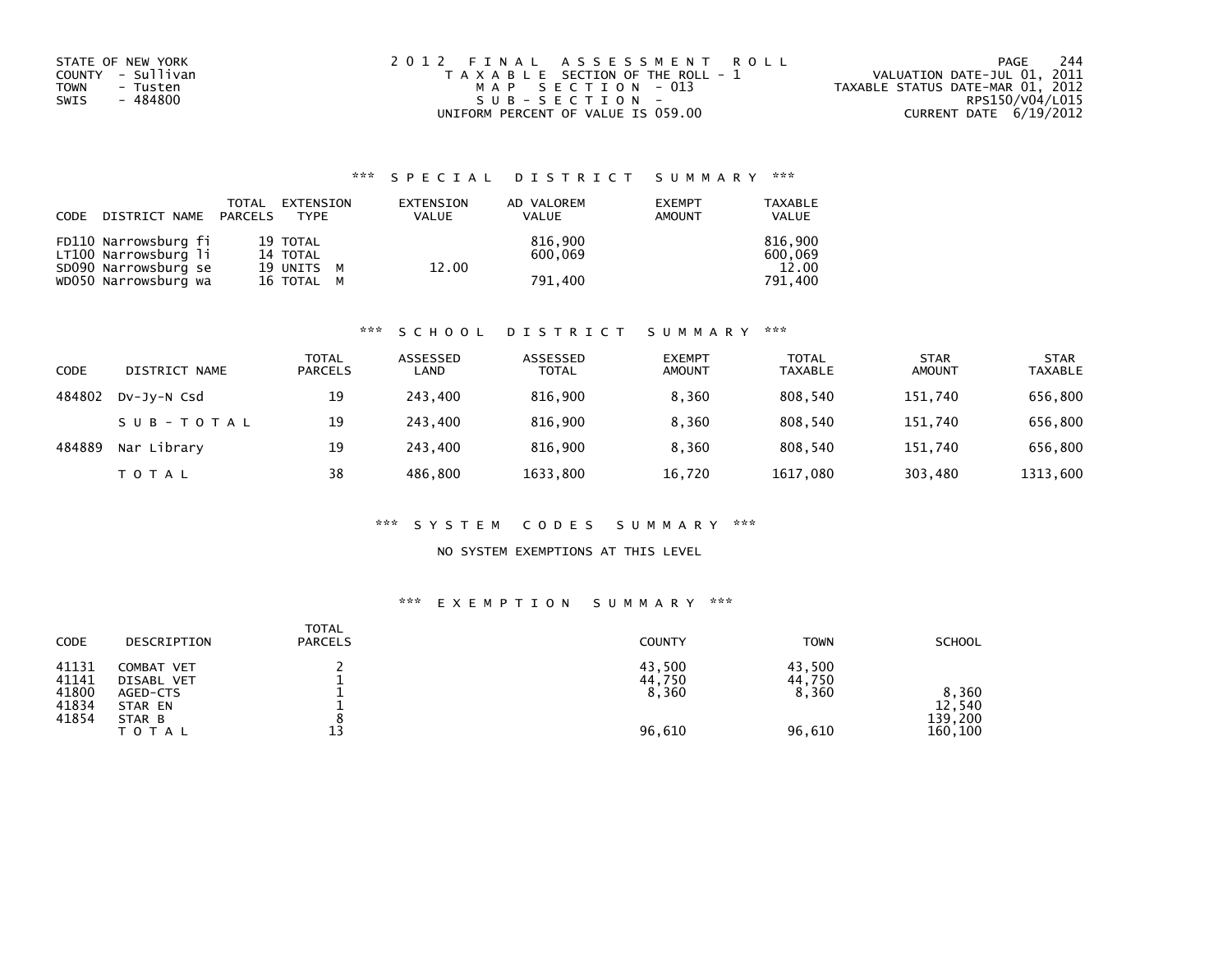| STATE OF NEW YORK | 2012 FINAL ASSESSMENT ROLL            | - 245<br>PAGE                    |
|-------------------|---------------------------------------|----------------------------------|
| COUNTY - Sullivan | T A X A B L E SECTION OF THE ROLL - 1 | VALUATION DATE-JUL 01, 2011      |
| TOWN<br>- Tusten  | MAP SECTION - 013                     | TAXABLE STATUS DATE-MAR 01, 2012 |
| - 484800<br>SWIS  | $SUB - SECTION -$                     | RPS150/V04/L015                  |
|                   | UNIFORM PERCENT OF VALUE IS 059.00    | CURRENT DATE 6/19/2012           |

# \*\*\* G R A N D T O T A L S \*\*\*

| ROLL       | DESCRIPTION    | <b>TOTAL</b>   | ASSESSED     | <b>ASSESSED</b> | <b>TAXABLE</b> | <b>TAXABLE</b> | TAXABLE       | <b>STAR</b>    |
|------------|----------------|----------------|--------------|-----------------|----------------|----------------|---------------|----------------|
| <b>SEC</b> |                | <b>PARCELS</b> | LAND         | TOTAL           | COUNT          | TOWN           | <b>SCHOOL</b> | <b>TAXABLE</b> |
|            | <b>TAXABLE</b> |                | 243<br>. 400 | 816,900         | 720,290        | 720,290        | 808,540       | 656,800        |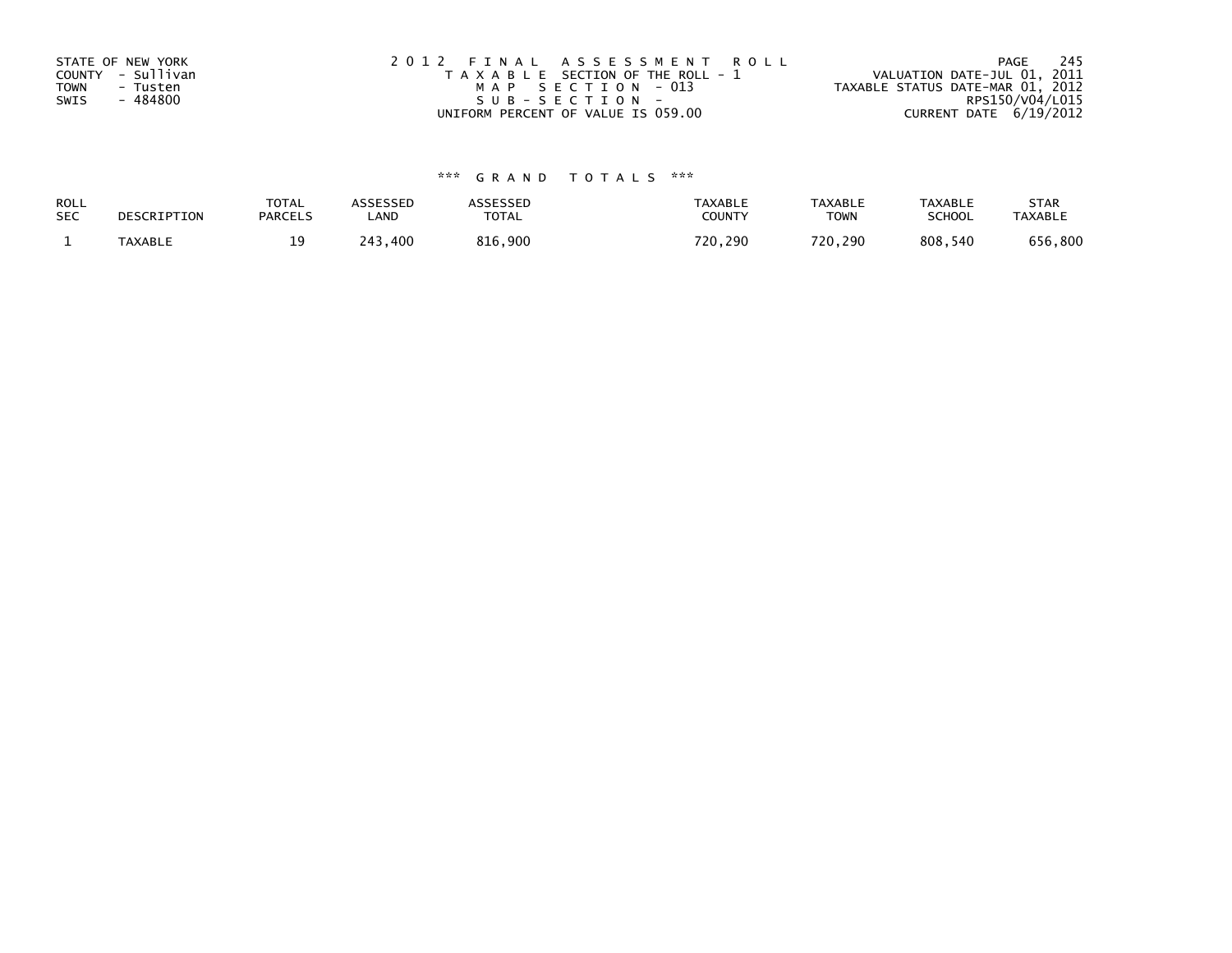| STATE OF NEW YORK<br>COUNTY - Sullivan<br><b>TOWN</b><br>- Tusten<br>$-484800$<br><b>SWIS</b>  | 2 0 1 2                                                                                                                                                                        | FINAL<br>T A X A B L E SECTION OF THE ROLL - 1<br>TAX MAP NUMBER SEQUENCE<br>UNIFORM PERCENT OF VALUE IS 059.00 | A S S E S S M E N T                        | <b>ROLL</b>                                                                                                                                               | TAXABLE STATUS DATE-MAR 01, 2012                                                |                         | 246<br><b>PAGE</b><br>VALUATION DATE-JUL 01, 2011 |
|------------------------------------------------------------------------------------------------|--------------------------------------------------------------------------------------------------------------------------------------------------------------------------------|-----------------------------------------------------------------------------------------------------------------|--------------------------------------------|-----------------------------------------------------------------------------------------------------------------------------------------------------------|---------------------------------------------------------------------------------|-------------------------|---------------------------------------------------|
| TAX MAP PARCEL NUMBER<br>CURRENT OWNERS NAME                                                   | PROPERTY LOCATION & CLASS ASSESSMENT<br>SCHOOL DISTRICT                                                                                                                        | LAND                                                                                                            |                                            | EXEMPTION CODE-----------------COUNTY-------TOWN------SCHOOL<br>TAX DESCRIPTION                                                                           | TAXABLE VALUE                                                                   |                         |                                                   |
|                                                                                                |                                                                                                                                                                                |                                                                                                                 |                                            |                                                                                                                                                           |                                                                                 |                         |                                                   |
| $14. - 1 - 2$<br>Schalck Harry Jr<br>Schalck Elizabeth<br>203 Deer Ct<br>Middletown, NY 10940  | Nys Rte 97<br>210 1 Family Res<br>484802-89<br>$Dv-Jv-N$ Csd<br>FRNT 100.00 DPTH 300.00<br>EAST-0304530 NRTH-0584280<br>DEED BOOK 573<br>PG-00225<br>FULL MARKET VALUE         | 11,200 STAR B<br>100.300<br>170,000                                                                             | WAR VET<br><b>TOWN</b>                     | 41121<br>41854<br>COUNTY TAXABLE VALUE<br>TAXABLE VALUE<br>SCHOOL TAXABLE VALUE<br>FD110 Narrowsburg fire                                                 | 15,045<br>$\mathbf{0}$<br>85,255<br>85,255<br>82,900<br>100,300 TO              | 15,045<br>$\mathbf{0}$  | 147450<br>$\Omega$<br>17,400                      |
|                                                                                                |                                                                                                                                                                                |                                                                                                                 |                                            |                                                                                                                                                           |                                                                                 |                         |                                                   |
|                                                                                                |                                                                                                                                                                                |                                                                                                                 |                                            |                                                                                                                                                           |                                                                                 |                         |                                                   |
| $14. - 1 - 3.1$<br>Moore Living Trust<br>Moore Gladys E<br>6 Agatha Dr<br>Plainview, NY 11803  | Nys Rte 97<br>210 1 Family Res<br>484802-89<br>$Dv-Jy-N$ Csd<br><b>ACRES</b><br>4.06<br>EAST-0305271 NRTH-0583691<br>DEED BOOK 2178<br>PG-80<br>FULL MARKET VALUE              | 16,000<br>90,000<br>152,500                                                                                     | <b>TOWN</b>                                | COUNTY TAXABLE VALUE<br>TAXABLE VALUE<br>SCHOOL TAXABLE VALUE<br>FD110 Narrowsburg fire<br>WD050 Narrowsburg water                                        | 90,000<br>90,000<br>90,000<br>90,000 TO<br>90,000 ТО М                          |                         | 141000                                            |
|                                                                                                | 34 Cackletown Rd                                                                                                                                                               |                                                                                                                 |                                            |                                                                                                                                                           |                                                                                 |                         | 118400                                            |
| $14. - 1 - 4$<br>Chopping Sharon<br>Morse Stephen<br>34 Cackletown Rd<br>Narrowsburg, NY 12764 | 210 1 Family Res<br>484802-89<br>$Dv-Jy-N$ Csd<br>FRNT 77.00 DPTH 267.30<br>0.51<br><b>ACRES</b><br>EAST-0305021 NRTH-0582370<br>DEED BOOK 3406<br>PG-436<br>FULL MARKET VALUE | 10,000<br>61.500<br>104,200                                                                                     | STAR EN<br><b>TOWN</b>                     | 41834<br>COUNTY TAXABLE VALUE<br>TAXABLE VALUE<br>SCHOOL TAXABLE VALUE<br>FD110 Narrowsburg fire<br>FD111 Tusten fire protect.<br>WD050 Narrowsburg water | $\Omega$<br>61,500<br>61,500<br>25,420<br>30,750 TO<br>30,750 TO<br>61.500 ТО М |                         | 36,080                                            |
|                                                                                                | Twn Rd 8                                                                                                                                                                       |                                                                                                                 |                                            |                                                                                                                                                           |                                                                                 |                         | 156050                                            |
| $14. - 1 - 6$<br>Tum Suden Edward R<br>50-36 Utopia Pkwy<br>Flushing, NY 11365                 | 210 1 Family Res<br>484802-89<br>DV-Jy-N Csd<br><b>ACRES</b><br>1.09<br>EAST-0305090 NRTH-0582270<br>DEED BOOK 3226<br>PG-336<br>FULL MARKET VALUE                             | 14,100 STAR B<br>63,000<br>106,800                                                                              | WAR VET<br><b>TOWN</b>                     | 41121<br>41854<br>COUNTY TAXABLE VALUE<br>TAXABLE VALUE<br>SCHOOL TAXABLE VALUE<br>FD110 Narrowsburg fire                                                 | 9,450<br>$\Omega$<br>53,550<br>53,550<br>45,600<br>63,000 TO                    | 9,450<br>$\Omega$       | $\mathbf{0}$<br>17,400                            |
|                                                                                                |                                                                                                                                                                                |                                                                                                                 |                                            |                                                                                                                                                           |                                                                                 |                         |                                                   |
| $14. - 1 - 7$<br>Libowicz John<br>Libowicz Diane                                               | Twn Rd 8<br>210 1 Family Res<br>484802-89<br>$Dv-Jy-N$ Csd<br>combined with $14.-1-10$                                                                                         |                                                                                                                 | AGED-T<br>20.500 AGED-CS<br>70,000 STAR EN | 41803<br>41805<br>41834                                                                                                                                   | $\mathbf{0}$<br>28,000<br>$\mathbf{0}$                                          | 31,500<br>0<br>$\Omega$ | 133100<br>$\mathbf{0}$<br>28,000<br>36,080        |
| 52 Cackletown Rd<br>Narrowsburg, NY 12764                                                      | ACRES 17.10<br>EAST-0304987 NRTH-0582081<br>DEED BOOK 642<br>PG-00167<br>FULL MARKET VALUE                                                                                     | 118,600                                                                                                         | <b>TOWN</b>                                | COUNTY TAXABLE VALUE<br>TAXABLE VALUE<br>SCHOOL TAXABLE VALUE<br>FD111 Tusten fire protect.<br>WD050 Narrowsburg water                                    | 42,000<br>38,500<br>5,920<br>70,000 TO<br>70.000 TO M                           |                         |                                                   |
|                                                                                                |                                                                                                                                                                                |                                                                                                                 |                                            |                                                                                                                                                           |                                                                                 |                         |                                                   |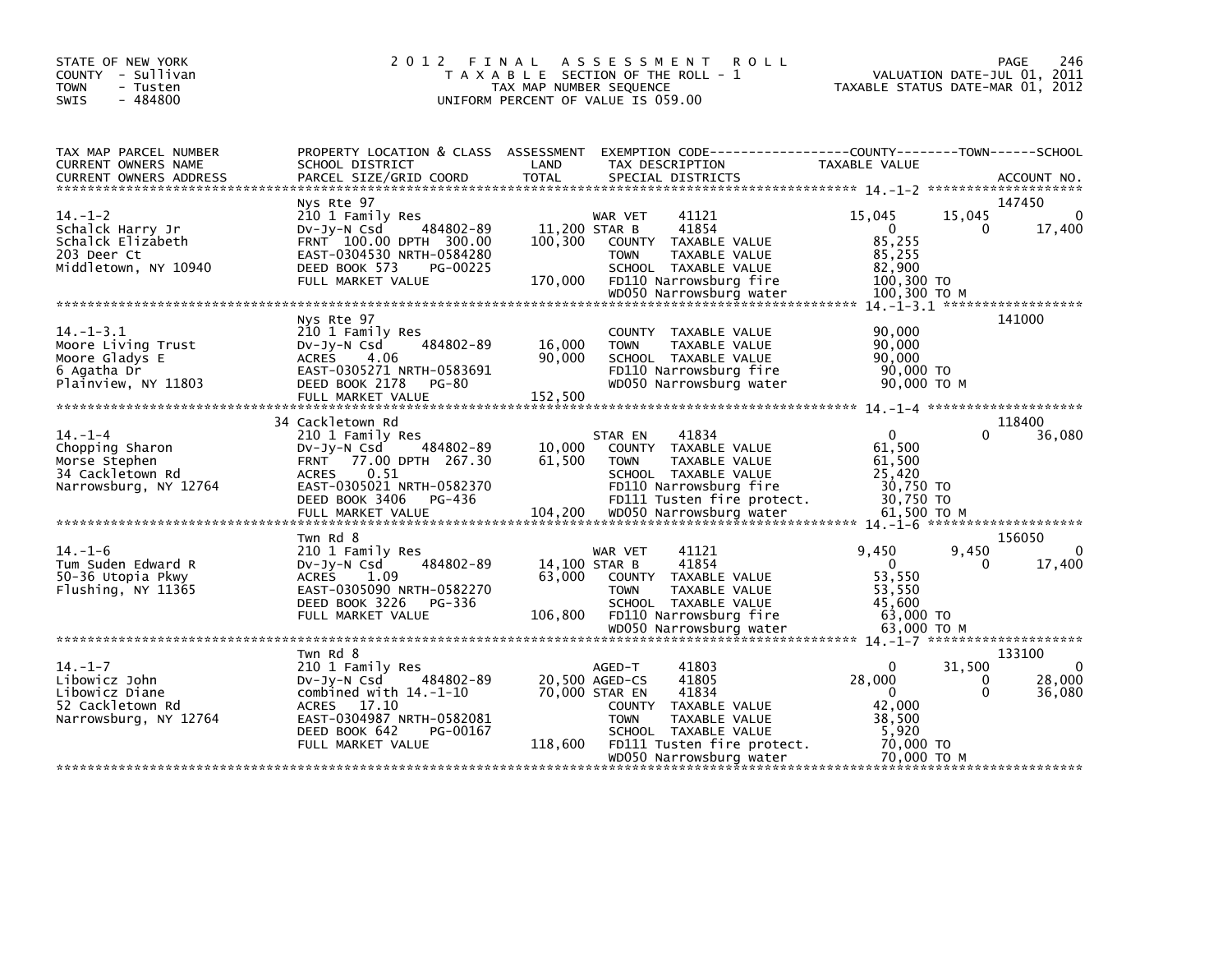| STATE OF NEW YORK<br>COUNTY - Sullivan<br>- Tusten<br>TOWN<br>$-484800$<br>SWIS                                | 2012 FINAL                                                                                                                                                                                | TAX MAP NUMBER SEQUENCE      | A S S E S S M E N T<br><b>ROLL</b><br>T A X A B L E SECTION OF THE ROLL - 1<br>UNIFORM PERCENT OF VALUE IS 059.00                                    | VALUATION DATE-JUL 01, 2011<br>TAXABLE STATUS DATE-MAR 01, 2012                    | PAGE<br>247      |
|----------------------------------------------------------------------------------------------------------------|-------------------------------------------------------------------------------------------------------------------------------------------------------------------------------------------|------------------------------|------------------------------------------------------------------------------------------------------------------------------------------------------|------------------------------------------------------------------------------------|------------------|
| TAX MAP PARCEL NUMBER<br>CURRENT OWNERS NAME<br><b>CURRENT OWNERS ADDRESS</b>                                  | PROPERTY LOCATION & CLASS ASSESSMENT<br>SCHOOL DISTRICT<br>PARCEL SIZE/GRID COORD                                                                                                         | LAND<br><b>TOTAL</b>         | EXEMPTION CODE-----------------COUNTY-------TOWN------SCHOOL<br>TAX DESCRIPTION<br>SPECIAL DISTRICTS                                                 | TAXABLE VALUE                                                                      | ACCOUNT NO.      |
| $14. - 1 - 8$<br>Norton Susan Forzano<br>28 Cackletown Rd<br>Narrowsburg, NY 12764                             | 28 Cackletown Rd<br>210 1 Family Res<br>484802-89<br>DV-Jy-N Csd<br><b>ACRES</b><br>7.65<br>EAST-0304799 NRTH-0583139<br>DEED BOOK 3589<br>PG-162<br>FULL MARKET VALUE                    | 31,700<br>101,000<br>171,200 | 41854<br>STAR B<br>COUNTY TAXABLE VALUE<br>TAXABLE VALUE<br><b>TOWN</b><br>SCHOOL TAXABLE VALUE<br>FD110 Narrowsburg fire<br>WD050 Narrowsburg water | $\Omega$<br>$\Omega$<br>101,000<br>101,000<br>83,600<br>101,000 TO<br>101,000 ТО М | 119650<br>17,400 |
| $14. - 1 - 9$<br>Jones Betty J<br>Gordon Gail P<br>39 Park Drive West<br>Cortlandt Manor, NY 10567             | Twn Rd 8<br>415 Motel<br>484802-89<br>DV-Jy-N Csd<br><b>ACRES</b><br>2.35<br>EAST-0305210 NRTH-0582726<br>DEED BOOK 184<br>PG-684<br>FULL MARKET VALUE                                    | 17,000<br>198,300<br>336,100 | COUNTY TAXABLE VALUE<br><b>TOWN</b><br>TAXABLE VALUE<br>SCHOOL TAXABLE VALUE<br>FD111 Tusten fire protect.                                           | 198,300<br>198,300<br>198,300<br>198,300 TO                                        | 122850           |
| $14. - 1 - 11$<br>Mangione Giovanni<br>Mangione Maria<br>27 Ivanhoe Pl<br>Yonkers, NY 10710                    | Twn Rd 8<br>$314$ Rural vac<10<br>484802-89<br>Dv-Jy-N Csd<br>FRNT 112.00 DPTH 157.00<br>EAST-0305304 NRTH-0582140<br>DEED BOOK 1115<br>PG-00095<br>FULL MARKET VALUE                     | 1,500<br>1,500<br>2,500      | COUNTY TAXABLE VALUE<br><b>TOWN</b><br>TAXABLE VALUE<br>SCHOOL TAXABLE VALUE<br>FD111 Tusten fire protect.                                           | 1,500<br>1,500<br>1,500<br>1,500 TO                                                | 143600           |
| $14. - 1 - 12$<br>Sinkler Elizabeth<br>Sinkler Levie<br>Gloria Wright<br>4463 Stonewall Rd<br>Roanok, VA 24017 | Twn Rd 8<br>312 Vac w/imprv<br>DV-Jy-N Csd<br>484802-89<br>FRNT 175.00 DPTH 200.00<br>0.40<br><b>ACRES</b><br>EAST-0305333 NRTH-0582253<br>DEED BOOK 738<br>PG-00440<br>FULL MARKET VALUE | 10,000<br>11,000<br>18,600   | COUNTY TAXABLE VALUE<br><b>TOWN</b><br>TAXABLE VALUE<br>SCHOOL TAXABLE VALUE<br>FD111 Tusten fire protect.                                           | 11,000<br>11,000<br>11,000<br>11,000 TO                                            | 150150           |
| $14. - 1 - 15$<br>Diestel Klaus A<br>250 Gorge Rd Apt 25K<br>Cliffside Park, NJ 07010                          | Twn Rd 8<br>210 1 Family Res<br>$Dv-Jv-N$ Csd<br>484802-89<br>ACRES 13.83 BANK C70154<br>EAST-0306047 NRTH-0582431<br>DEED BOOK 2646<br>PG-001<br>FULL MARKET VALUE                       | 28,500<br>75,200<br>127,500  | COUNTY TAXABLE VALUE<br><b>TOWN</b><br>TAXABLE VALUE<br>SCHOOL TAXABLE VALUE<br>FD111 Tusten fire protect.                                           | 75,200<br>75,200<br>75,200<br>75,200 TO                                            | 143500           |
| 14. –1–16<br>Jones Betty<br>Gordon Gail P<br>39 Park Drive West<br>Cortlandt Manor, NY 10567                   | E Of Twn Rd 8<br>312 Vac w/imprv<br>484802-89<br>Dv-Jy-N Csd<br><b>ACRES</b><br>8.92<br>EAST-0306810 NRTH-0582509<br>DEED BOOK 184<br>PG-684<br>FULL MARKET VALUE                         | 34,000<br>34,000<br>57,600   | COUNTY TAXABLE VALUE<br><b>TOWN</b><br>TAXABLE VALUE<br>SCHOOL TAXABLE VALUE<br>FD111 Tusten fire protect.                                           | 34,000<br>34,000<br>34,000<br>34,000 TO                                            | 122900           |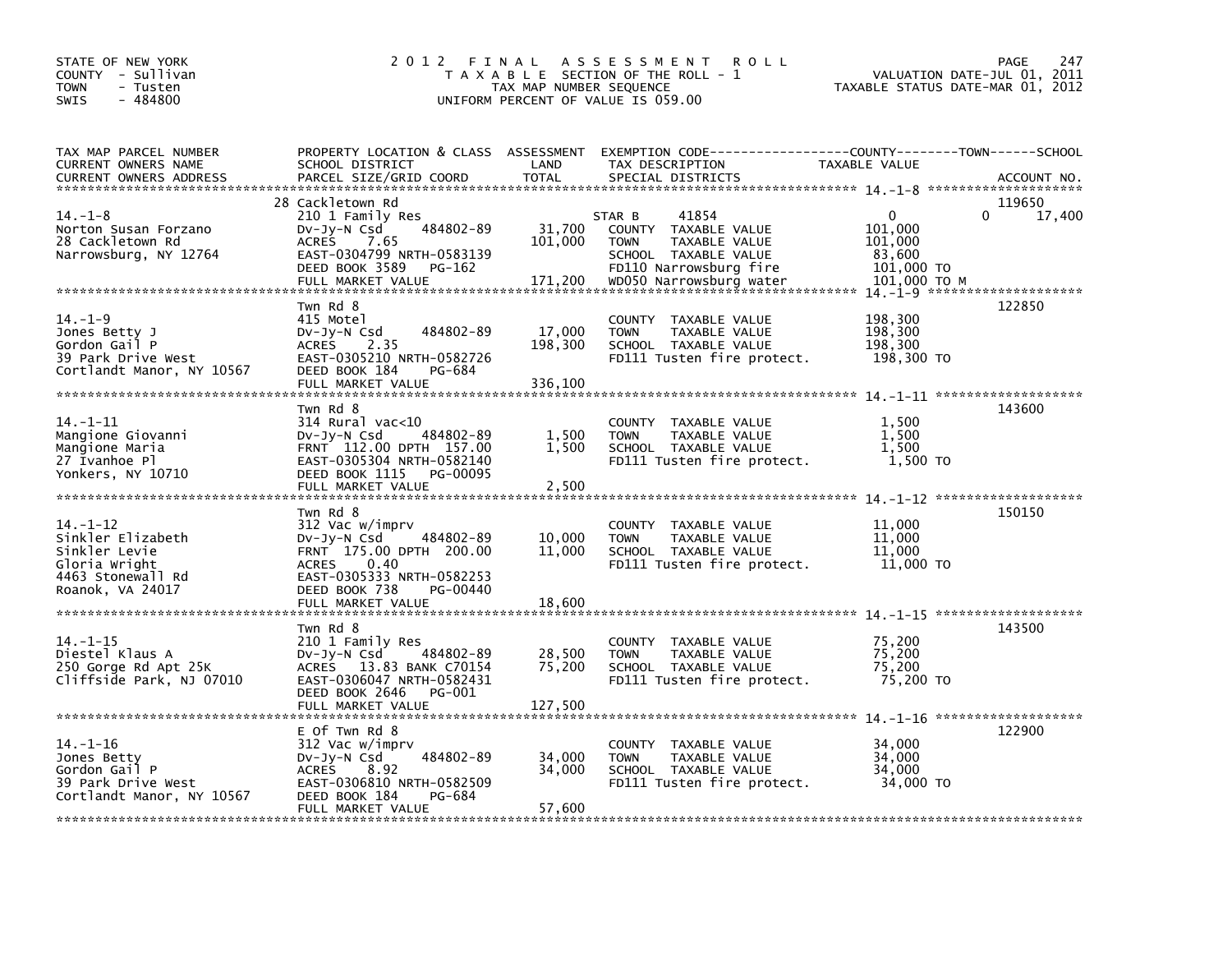| STATE OF NEW YORK<br>COUNTY - Sullivan |                                     |                         | 2012 FINAL ASSESSMENT ROLL<br>T A X A B L E SECTION OF THE ROLL - 1                               |                                  | PAGE<br>248<br>VALUATION DATE-JUL 01, 2011 |
|----------------------------------------|-------------------------------------|-------------------------|---------------------------------------------------------------------------------------------------|----------------------------------|--------------------------------------------|
| <b>TOWN</b><br>- Tusten                |                                     | TAX MAP NUMBER SEQUENCE |                                                                                                   | TAXABLE STATUS DATE-MAR 01, 2012 |                                            |
| $-484800$<br><b>SWIS</b>               |                                     |                         | UNIFORM PERCENT OF VALUE IS 059.00                                                                |                                  |                                            |
|                                        |                                     |                         |                                                                                                   |                                  |                                            |
| TAX MAP PARCEL NUMBER                  |                                     |                         | PROPERTY LOCATION & CLASS ASSESSMENT EXEMPTION CODE----------------COUNTY--------TOWN------SCHOOL |                                  |                                            |
| CURRENT OWNERS NAME                    | SCHOOL DISTRICT                     | LAND                    | TAX DESCRIPTION                                                                                   | <b>TAXABLE VALUE</b>             |                                            |
| CURRENT OWNERS ADDRESS                 |                                     |                         |                                                                                                   |                                  |                                            |
|                                        |                                     |                         |                                                                                                   |                                  |                                            |
| $14. - 1 - 17$                         | E Of Twn Rd 8<br>$314$ Rural vac<10 |                         | COUNTY TAXABLE VALUE                                                                              | 20,100                           | 122901                                     |
| Jones Betty J                          | 484802-89<br>$Dv-Jy-N$ Csd          | 20,100                  | TAXABLE VALUE<br><b>TOWN</b>                                                                      | 20,100                           |                                            |
| Gordon Gail P                          | Cackletown Road                     | 20,100                  | SCHOOL TAXABLE VALUE                                                                              | 20,100                           |                                            |
| 39 Park Drive West                     | <b>ACRES</b><br>7.04                |                         | FD111 Tusten fire protect.                                                                        | 20,100 TO                        |                                            |
| Cortlandt Manor, NY 10567              | EAST-0306749 NRTH-0583012           |                         |                                                                                                   |                                  |                                            |
|                                        | DEED BOOK 184<br>PG-684             |                         |                                                                                                   |                                  |                                            |
|                                        | FULL MARKET VALUE                   | 34,100                  |                                                                                                   |                                  |                                            |
|                                        |                                     |                         |                                                                                                   |                                  |                                            |
|                                        | Twn Rd 8                            |                         |                                                                                                   |                                  | 151552                                     |
| $14. - 1 - 18$                         | 210 1 Family Res                    |                         | COUNTY TAXABLE VALUE                                                                              | 93,600                           |                                            |
| Reith Barbara H                        | 484802-89<br>DV-Jy-N Csd            | 50,900                  | TAXABLE VALUE<br><b>TOWN</b>                                                                      | 93,600                           |                                            |
| PO Box 22                              | ACRES 16.00                         | 93,600                  | SCHOOL TAXABLE VALUE                                                                              | 93,600                           |                                            |
| Narrowsburg, NY 12764                  | EAST-0305829 NRTH-0583160           |                         | FD111 Tusten fire protect.                                                                        | $93,600$ TO                      |                                            |
|                                        | DEED BOOK 863<br>PG-00058           |                         | WD050 Narrowsburg water                                                                           | 93,600 TO M                      |                                            |
|                                        |                                     |                         |                                                                                                   |                                  |                                            |
|                                        | Twn Rd 8                            |                         |                                                                                                   |                                  | 152450                                     |
| $14. - 1 - 19$                         | 210 1 Family Res                    |                         | STAR B<br>41854                                                                                   | $\mathbf{0}$                     | $\Omega$<br>17,400                         |
| Jackowski Kim                          | 484802-89<br>DV-Jy-N Csd            | 15,000                  | COUNTY TAXABLE VALUE                                                                              | 70.000                           |                                            |
| 57 Cackletown Rd                       | <b>FRNT</b> 200.00 DPTH             | 70,000                  | TAXABLE VALUE<br><b>TOWN</b>                                                                      | 70,000                           |                                            |
| Narrowsburg, NY 12764                  | ACRES<br>1.24                       |                         | SCHOOL TAXABLE VALUE                                                                              | 52.600                           |                                            |
|                                        | EAST-0305410 NRTH-0582276           |                         | FD110 Narrowsburg fire                                                                            | 70,000 TO                        |                                            |
|                                        | DEED BOOK 2670 PG-408               |                         |                                                                                                   |                                  |                                            |
|                                        |                                     |                         |                                                                                                   |                                  |                                            |
|                                        |                                     |                         |                                                                                                   |                                  |                                            |
|                                        | 47 Cackletown Rd                    |                         |                                                                                                   |                                  |                                            |
| $14. - 1 - 21$                         | 210 1 Family Res                    |                         | 41854<br>STAR B                                                                                   | $\Omega$                         | 17,400<br>0                                |
| Agar James Francis Jr                  | 484802-89<br>$Dv-Jy-N$ Csd          | 10,300                  | COUNTY TAXABLE VALUE                                                                              | 61,500                           |                                            |
| 47 Cackletown Rd                       | FRNT 80.00 DPTH 350.00              | 61,500                  | TAXABLE VALUE<br><b>TOWN</b>                                                                      | 61,500                           |                                            |
| Narrowsburg, NY 12764                  | EAST-0305350 NRTH-0582380           |                         | SCHOOL TAXABLE VALUE                                                                              | 44,100                           |                                            |
|                                        | DEED BOOK 3433<br>PG-517            |                         | FD111 Tusten fire protect.                                                                        | 61.500 TO                        |                                            |
|                                        | FULL MARKET VALUE                   | 104,200                 |                                                                                                   |                                  |                                            |
|                                        | Twn Rd 8                            |                         |                                                                                                   |                                  | 111150                                     |
| $14. - 1 - 22$                         | $314$ Rural vac<10                  |                         | COUNTY TAXABLE VALUE                                                                              | 6,300                            |                                            |
| Boshak Anna                            | DV-Jy-N Csd<br>484802-89            | 6,300                   | TAXABLE VALUE<br><b>TOWN</b>                                                                      | 6,300                            |                                            |
| Boshak Myron                           | FRNT 80.00 DPTH 240.00              | 6,300                   | SCHOOL TAXABLE VALUE                                                                              | 6.300                            |                                            |
| 74 Cornell Ave                         | 0.48<br>ACRES                       |                         | FD111 Tusten fire protect.                                                                        | 6,300 ТО                         |                                            |
| Yonkers, NY 10704                      | EAST-0305310 NRTH-0582440           |                         |                                                                                                   |                                  |                                            |
|                                        | DEED BOOK 3137<br>PG-595            |                         |                                                                                                   |                                  |                                            |
|                                        | FULL MARKET VALUE                   | 10,700                  |                                                                                                   |                                  |                                            |
|                                        |                                     |                         |                                                                                                   |                                  |                                            |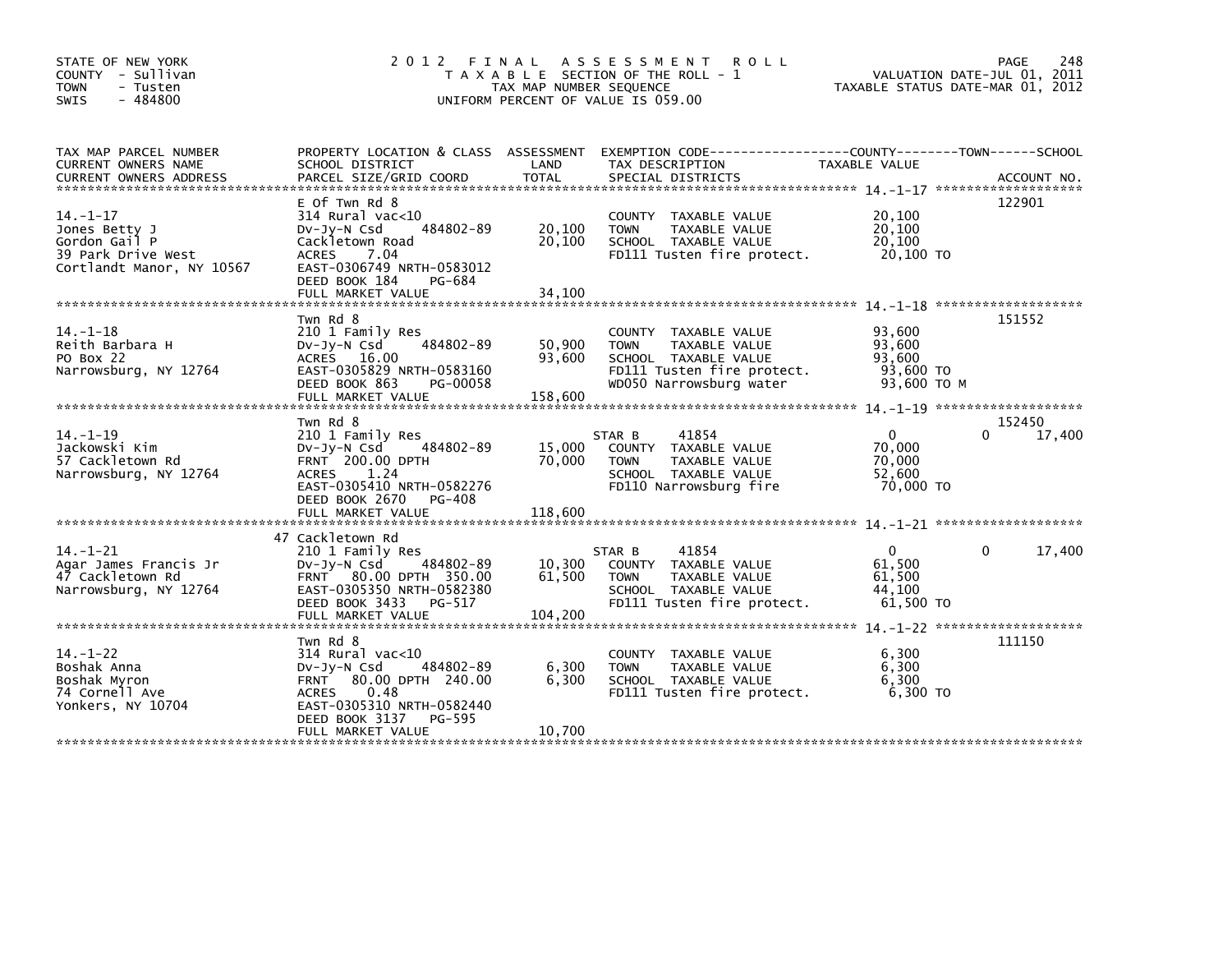| STATE OF NEW YORK<br>COUNTY - Sullivan<br>- Tusten<br>TOWN<br>$-484800$<br><b>SWIS</b>          | 2 0 1 2<br>FINAL                                                                                                                                                                                        | TAX MAP NUMBER SEQUENCE      | A S S E S S M E N T<br><b>ROLL</b><br>T A X A B L E SECTION OF THE ROLL - 1<br>UNIFORM PERCENT OF VALUE IS 059.00                                        | VALUATION DATE-JUL 01, 2011<br>TAXABLE STATUS DATE-MAR 01, 2012                  | 249<br>PAGE      |
|-------------------------------------------------------------------------------------------------|---------------------------------------------------------------------------------------------------------------------------------------------------------------------------------------------------------|------------------------------|----------------------------------------------------------------------------------------------------------------------------------------------------------|----------------------------------------------------------------------------------|------------------|
| TAX MAP PARCEL NUMBER<br>CURRENT OWNERS NAME                                                    | SCHOOL DISTRICT                                                                                                                                                                                         | LAND                         | PROPERTY LOCATION & CLASS ASSESSMENT EXEMPTION CODE----------------COUNTY-------TOWN------SCHOOL<br>TAX DESCRIPTION                                      | <b>TAXABLE VALUE</b>                                                             |                  |
| $14. - 1 - 23$<br>Clarke Michael J<br>Clarke Theresa E<br>190 Sharp Hill Rd<br>Wilton, CT 06897 | Twn Rd 8<br>210 1 Family Res<br>484802-89<br>$Dv-Jy-N$ Csd<br>FRNT 60.00 DPTH 240.00<br><b>BANKN140687</b><br>EAST-0305270 NRTH-0582490<br>DEED BOOK 2152<br>PG-303<br>FULL MARKET VALUE                | 6,700<br>27,000<br>45,800    | COUNTY TAXABLE VALUE<br>TAXABLE VALUE<br><b>TOWN</b><br>SCHOOL TAXABLE VALUE<br>FD111 Tusten fire protect.                                               | 27,000<br>27,000<br>27,000<br>27,000 TO                                          | 161950           |
| $14. - 1 - 24$<br>Boshak Anna<br>Boshak Myron<br>74 Cornell Ave<br>Yonkers, NY 10704            | Twn Rd 8<br>210 1 Family Res<br>$Dv-Jy-N$ Csd<br>484802-89<br>FRNT 100.00 DPTH 250.00<br>EAST-0305260 NRTH-0582530<br>DEED BOOK 3137<br>PG-595<br>FULL MARKET VALUE                                     | 7,800<br>43,000<br>72,900    | COUNTY TAXABLE VALUE<br><b>TOWN</b><br>TAXABLE VALUE<br>SCHOOL TAXABLE VALUE<br>FD111 Tusten fire protect.<br>WD050 Narrowsburg water                    | 43,000<br>43.000<br>43,000<br>43,000 TO<br>43,000 TO M                           | 146750           |
| $14. - 1 - 25$<br>Statewide Real Property LLC<br>PO Box 121<br>Mountaindale, NY 12763           | Nys Rte 97<br>210 1 Family Res<br>484802-89<br>DV-Jy-N Csd<br>FRNT 412.00 DPTH 135.00<br>0.93 BANK C11257<br><b>ACRES</b><br>EAST-0305518 NRTH-0583822<br>DEED BOOK 3114<br>PG-454<br>FULL MARKET VALUE | 12,400<br>58,600<br>99,300   | COUNTY TAXABLE VALUE<br>TAXABLE VALUE<br><b>TOWN</b><br>SCHOOL TAXABLE VALUE<br>FD111 Tusten fire protect.<br>WD050 Narrowsburg water                    | 58,600<br>58,600<br>58,600<br>58,600 TO<br>58,600 TO M                           | 151650           |
|                                                                                                 |                                                                                                                                                                                                         |                              |                                                                                                                                                          |                                                                                  |                  |
| $14. - 1 - 26$<br>Gannon Michelle A<br>6325 State Route 97<br>Narrowsburg, NY 12764             | Nys Rte 97<br>210 1 Family Res<br>484802-89<br>$Dv-Jy-N$ Csd<br>6.44<br>ACRES<br>EAST-0306332 NRTH-0583693<br>DEED BOOK 2246<br>PG-241<br>FULL MARKET VALUE                                             | 30,500<br>162,700<br>275,800 | 41854<br>STAR B<br>COUNTY TAXABLE VALUE<br>TAXABLE VALUE<br><b>TOWN</b><br>SCHOOL TAXABLE VALUE<br>FD111 Tusten fire protect.<br>WD050 Narrowsburg water | $\mathbf{0}$<br>0<br>162,700<br>162,700<br>145,300<br>162,700 TO<br>162.700 ТО М | 127700<br>17,400 |
|                                                                                                 |                                                                                                                                                                                                         |                              |                                                                                                                                                          | $14 - 1 - 27$ ********************                                               |                  |
| $14. - 1 - 27$<br>Narrowsburg Home Inc<br>10 Baker Ln<br>Suffern, NY 10901                      | Nys Rte 97<br>483 Converted Re<br>484802-89<br>DV-Jy-N Csd<br>ACRES 11.38<br>EAST-0306815 NRTH-0583579<br>DEED BOOK 2133<br>PG-383<br>FULL MARKET VALUE                                                 | 37,600<br>83,400<br>141,400  | COUNTY TAXABLE VALUE<br><b>TOWN</b><br>TAXABLE VALUE<br>SCHOOL TAXABLE VALUE<br>FD111 Tusten fire protect.<br>WD050 Narrowsburg water                    | 83,400<br>83,400<br>83.400<br>83,400 TO<br>83,400 TO M                           | 127950           |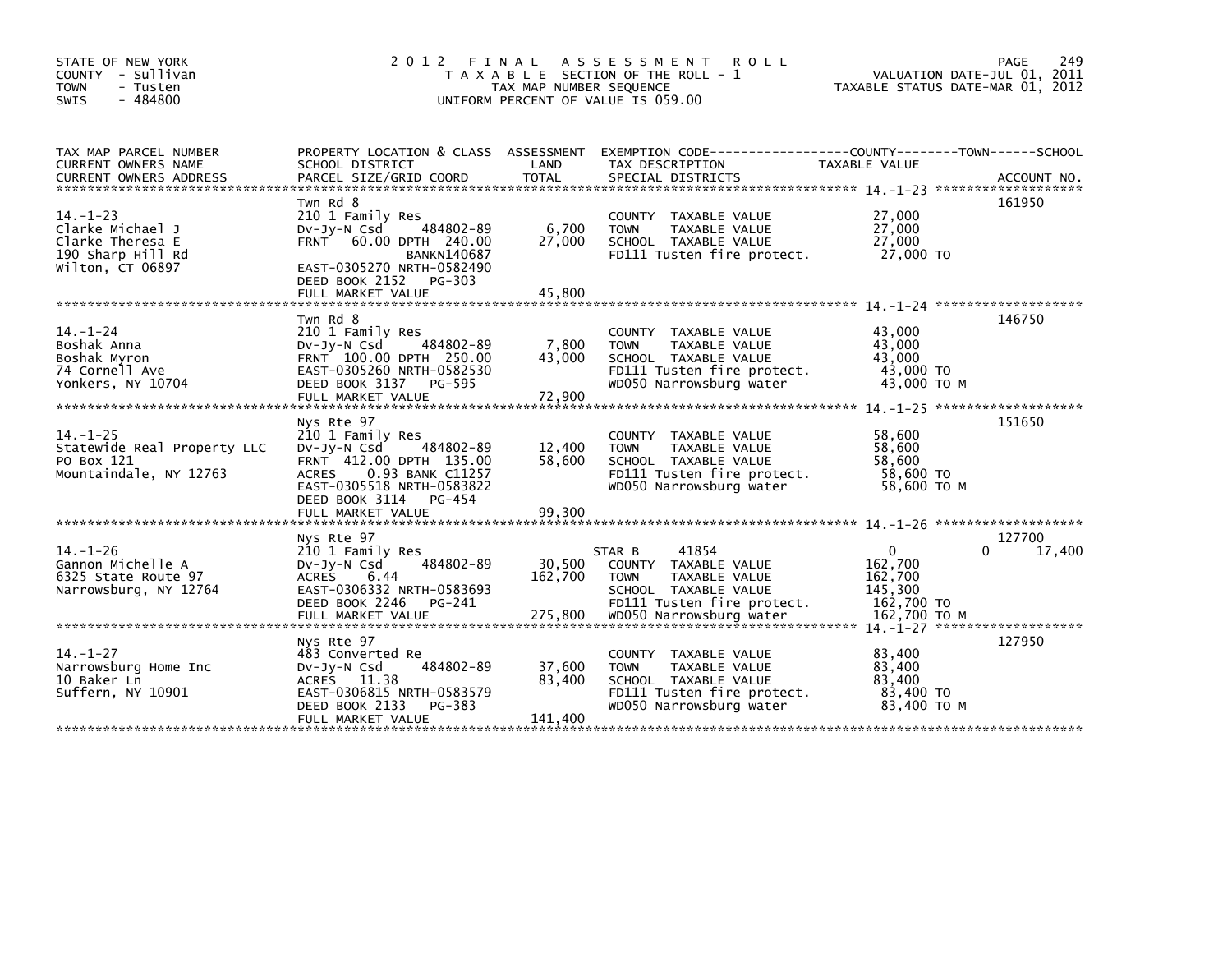| STATE OF NEW YORK<br>COUNTY - Sullivan<br><b>TOWN</b><br>- Tusten<br>$-484800$<br><b>SWIS</b>         | 2 0 1 2                                                                                                                                                     | TAX MAP NUMBER SEQUENCE      | FINAL ASSESSMENT<br><b>ROLL</b><br>T A X A B L E SECTION OF THE ROLL - 1<br>UNIFORM PERCENT OF VALUE IS 059.00                            |                                                                    | 250<br><b>PAGE</b><br>VALUATION DATE-JUL 01,<br>2011<br>TAXABLE STATUS DATE-MAR 01, 2012 |
|-------------------------------------------------------------------------------------------------------|-------------------------------------------------------------------------------------------------------------------------------------------------------------|------------------------------|-------------------------------------------------------------------------------------------------------------------------------------------|--------------------------------------------------------------------|------------------------------------------------------------------------------------------|
| TAX MAP PARCEL NUMBER<br>CURRENT OWNERS NAME<br><b>CURRENT OWNERS ADDRESS</b>                         | SCHOOL DISTRICT<br>PARCEL SIZE/GRID COORD                                                                                                                   | LAND<br><b>TOTAL</b>         | PROPERTY LOCATION & CLASS ASSESSMENT EXEMPTION CODE-----------------COUNTY-------TOWN------SCHOOL<br>TAX DESCRIPTION<br>SPECIAL DISTRICTS | TAXABLE VALUE                                                      | ACCOUNT NO.                                                                              |
| 14. –1–28<br>Narrowsburg Home Inc<br>10 Baker Ln<br>Suffern, NY 10901                                 | Nys Rte 97<br>633 Aged - home<br>484802-89<br>$Dv-Jy-N$ Csd<br>1.05<br>ACRES<br>EAST-0306732 NRTH-0584039<br>DEED BOOK 2133<br>PG-383<br>FULL MARKET VALUE  | 13,100<br>528,500<br>895,800 | COUNTY TAXABLE VALUE<br><b>TOWN</b><br>TAXABLE VALUE<br>SCHOOL TAXABLE VALUE<br>FD111 Tusten fire protect.<br>WD050 Narrowsburg water     | 528,500<br>528,500<br>528,500<br>528,500 TO<br>528,500 TO M        | 127850                                                                                   |
| $14. - 1 - 30$<br>Bielfeld Ernest W<br>Branda Barbara<br>6301 State Route 97<br>Narrowsburg, NY 12764 | Nys Rte 97<br>210 1 Family Res<br>484802-89<br>$Dv-Jy-N$ Csd<br>ACRES 2.56<br>EAST-0307018 NRTH-0584022<br>DEED BOOK 3534<br>PG-516                         | 17,500<br>91,400             | 41834<br>STAR EN<br>COUNTY TAXABLE VALUE<br>TAXABLE VALUE<br><b>TOWN</b><br>SCHOOL TAXABLE VALUE<br>FD111 Tusten fire protect.            | $\Omega$<br>91,400<br>91,400<br>55.320<br>91,400 TO<br>91,400 TO M | 146200<br>36,080<br>$14 - 1 - 31$ ********************                                   |
| $14. - 1 - 31$<br>Imbesi Giuseppe<br>2015 Rt 97<br>Narrowsburg, NY 12764                              | Nys Rte 97<br>210 1 Family Res<br>484802-89<br>$Dv-Jy-N$ Csd<br>ACRES 2.50<br>EAST-0307159 NRTH-0584126<br>DEED BOOK 1376<br>PG-531                         | 17,500<br>82,500             | 41854<br>STAR B<br>COUNTY TAXABLE VALUE<br>TAXABLE VALUE<br><b>TOWN</b><br>SCHOOL TAXABLE VALUE<br>FD111 Tusten fire protect.             | $\Omega$<br>82,500<br>82,500<br>65.100<br>82,500 TO<br>82,500 TO M | 103850<br>17,400<br>$14 - 1 - 32$ ********************                                   |
| $14. - 1 - 32$<br>Spinelli Piva<br>56 Aberfoyle Rd<br>New Rochelle, NY 10804                          | Nys Rt 97<br>260 Seasonal res<br>484802-89<br>$Dv-Jy-N$ Csd<br>ACRES 52.10<br>EAST-0307874 NRTH-0583518<br>DEED BOOK 1394<br>PG-667<br>FULL MARKET VALUE    | 73,300<br>76,100<br>129,000  | COUNTY TAXABLE VALUE<br><b>TOWN</b><br>TAXABLE VALUE<br>SCHOOL TAXABLE VALUE<br>FD111 Tusten fire protect.                                | 76,100<br>76,100<br>76,100<br>76,100 TO                            |                                                                                          |
| $14. - 1 - 33$<br>Lothian William<br>Lothian Mary Louise<br>12 Spinnaker Dr<br>South Amboy, NJ 08879  | Nys Rt 97<br>480 Mult-use bld<br>484802-89<br>DV-Jy-N Csd<br><b>ACRES</b><br>3.95<br>EAST-0309332 NRTH-0583660<br>DEED BOOK 3476<br>PG-256                  | 22,200<br>139,300            | COUNTY TAXABLE VALUE<br><b>TOWN</b><br>TAXABLE VALUE<br>SCHOOL TAXABLE VALUE<br>FD111 Tusten fire protect.                                | 139,300<br>139,300<br>139,300<br>139,300 TO                        | 111100                                                                                   |
| $14. - 1 - 34.1$<br>Pickett Howard<br>Pickett Kathleen<br>67 Fairmount Blvd<br>Garden City, NY 11530  | Nys Rt 97<br>210 1 Family Res<br>$Dv-Jy-N$ Csd<br>484802-89<br>ACRES<br>6.06<br>EAST-0309759 NRTH-0583309<br>DEED BOOK 1312<br>$PG-72$<br>FULL MARKET VALUE | 37,500<br>300,000<br>508,500 | 41854<br>STAR B<br>COUNTY TAXABLE VALUE<br>TAXABLE VALUE<br><b>TOWN</b><br>SCHOOL TAXABLE VALUE<br>FD111 Tusten fire protect.             | $\Omega$<br>300,000<br>300,000<br>282,600<br>300,000 TO            | 118651<br>17,400                                                                         |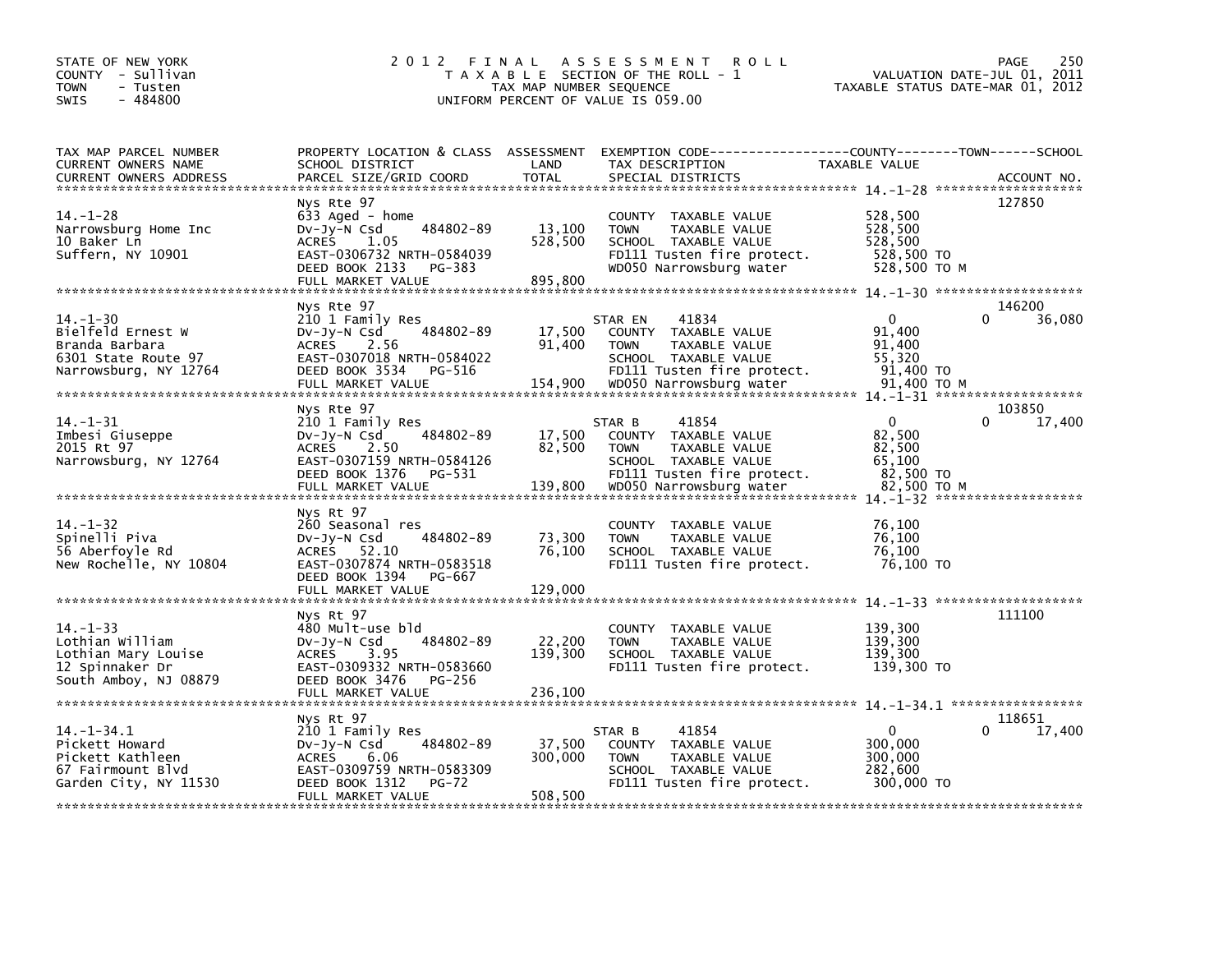| STATE OF NEW YORK<br>COUNTY - Sullivan<br><b>TOWN</b><br>- Tusten<br>$-484800$<br>SWIS                                        | 2 0 1 2<br>FINAL                                                                                                                                                                                 | TAX MAP NUMBER SEQUENCE                    | A S S E S S M E N T<br><b>ROLL</b><br>T A X A B L E SECTION OF THE ROLL - 1<br>UNIFORM PERCENT OF VALUE IS 059.00                                   | VALUATION DATE-JUL 01,<br>TAXABLE STATUS DATE-MAR 01, 2012                              | 251<br>PAGE<br>2011                                  |
|-------------------------------------------------------------------------------------------------------------------------------|--------------------------------------------------------------------------------------------------------------------------------------------------------------------------------------------------|--------------------------------------------|-----------------------------------------------------------------------------------------------------------------------------------------------------|-----------------------------------------------------------------------------------------|------------------------------------------------------|
| TAX MAP PARCEL NUMBER<br>CURRENT OWNERS NAME<br><b>CURRENT OWNERS ADDRESS</b>                                                 | SCHOOL DISTRICT<br>PARCEL SIZE/GRID COORD                                                                                                                                                        | LAND<br><b>TOTAL</b>                       | PROPERTY LOCATION & CLASS ASSESSMENT EXEMPTION CODE---------------COUNTY-------TOWN------SCHOOL<br>TAX DESCRIPTION<br>SPECIAL DISTRICTS             | TAXABLE VALUE                                                                           | ACCOUNT NO.                                          |
| $14. -1 - 34.2$<br>Morris Wentworth R Jr<br>PO Box 1431<br>Monticello, NY 12701                                               | Nys Rte 97<br>270 Mfg housing<br>484802-89<br>$Dv-Jy-N$ Csd<br>ACRES 20.40<br>EAST-0308810 NRTH-0583722<br>DEED BOOK 1262<br>PG-00009<br>FULL MARKET VALUE                                       | 48,200<br>57,000<br>96,600                 | COUNTY TAXABLE VALUE<br>TAXABLE VALUE<br><b>TOWN</b><br>SCHOOL TAXABLE VALUE<br>FD111 Tusten fire protect.                                          | 57.000<br>57,000<br>57,000<br>57,000 TO<br>$14. -1 - 34.3$ ******************           | 131050                                               |
| $14. - 1 - 34.3$<br>Pickett Howard<br>Pickett Kathleen M<br>67 Fairmount Blvd<br>Garden City, NY 11530                        | Nys Rt 97<br>$322$ Rural vac $>10$<br>484802-89<br>$Dv-Jv-N$ Csd<br>ACRES 11.60<br>EAST-0308959 NRTH-0583169<br>DEED BOOK 1339<br>PG-193                                                         | 34,400<br>34,400                           | COUNTY TAXABLE VALUE<br><b>TOWN</b><br>TAXABLE VALUE<br>SCHOOL TAXABLE VALUE<br>FD111 Tusten fire protect.                                          | 34,400<br>34,400<br>34,400<br>34,400 TO                                                 | 125675                                               |
| $14. - 1 - 34.4$<br>Pickett Howard<br>Pickett Kathleen<br>67 Fairmount Blvd<br>Garden City, NY 11530                          | St Hwy 97<br>322 Rural vac>10<br>484802-89<br>$Dv-Jy-N$ Csd<br>ACRES 14.68<br>EAST-0309418 NRTH-0582855<br>DEED BOOK 1312<br><b>PG-72</b>                                                        | 40,800<br>40,800                           | <b>COUNTY</b><br>TAXABLE VALUE<br>TAXABLE VALUE<br><b>TOWN</b><br>SCHOOL TAXABLE VALUE<br>FD111 Tusten fire protect.                                | 40.800<br>40.800<br>40,800<br>40,800 TO                                                 | 118652                                               |
| *******************************<br>$14. - 1 - 36$<br>Benitez Joseph<br>Benitez Carmen<br>39 Arena Ct<br>Narrowsburg, NY 12764 | Arena Court<br>210 1 Family Res<br>484802-89<br>$Dv-Jy-N$ Csd<br>Combined with $14-1-40.2$<br>1.33<br><b>ACRES</b><br>EAST-0310552 NRTH-0582216<br>DEED BOOK 1899<br>PG-544<br>FULL MARKET VALUE | 12,100 STAR B<br>127,000<br>215,300        | COMBAT VET 41131<br>41854<br>COUNTY TAXABLE VALUE<br><b>TOWN</b><br>TAXABLE VALUE<br>SCHOOL TAXABLE VALUE<br>FD111 Tusten fire protect.             | 26,100<br>26,100<br>$\mathbf{0}$<br>100.900<br>100,900<br>109.600<br>127,000 TO         | 104350<br>0<br>0<br>17,400                           |
| $14. - 1 - 39$<br>Ware-Slade Claudette B<br>6109 State Rt 97<br>Narrowsburg, NY 12764                                         | Nys Rte 97<br>210 1 Family Res<br>484802-89<br>$Dv-Jy-N$ Csd<br><b>ACRES</b><br>2.22<br>EAST-0310940 NRTH-0582247<br>DEED BOOK 2105<br>$PG-1$<br>FULL MARKET VALUE                               | 17,500 AGED-CS<br>87,500 AGED-T<br>148,300 | STAR EN<br>41834<br>41805<br>41803<br>TAXABLE VALUE<br>COUNTY<br><b>TOWN</b><br>TAXABLE VALUE<br>SCHOOL TAXABLE VALUE<br>FD111 Tusten fire protect. | $\mathbf{0}$<br>17,500<br>$\Omega$<br>21,875<br>70,000<br>65,625<br>33,920<br>87.500 TO | 100080<br>0<br>36,080<br>0<br>17,500<br>$\mathbf{0}$ |
|                                                                                                                               |                                                                                                                                                                                                  |                                            |                                                                                                                                                     |                                                                                         |                                                      |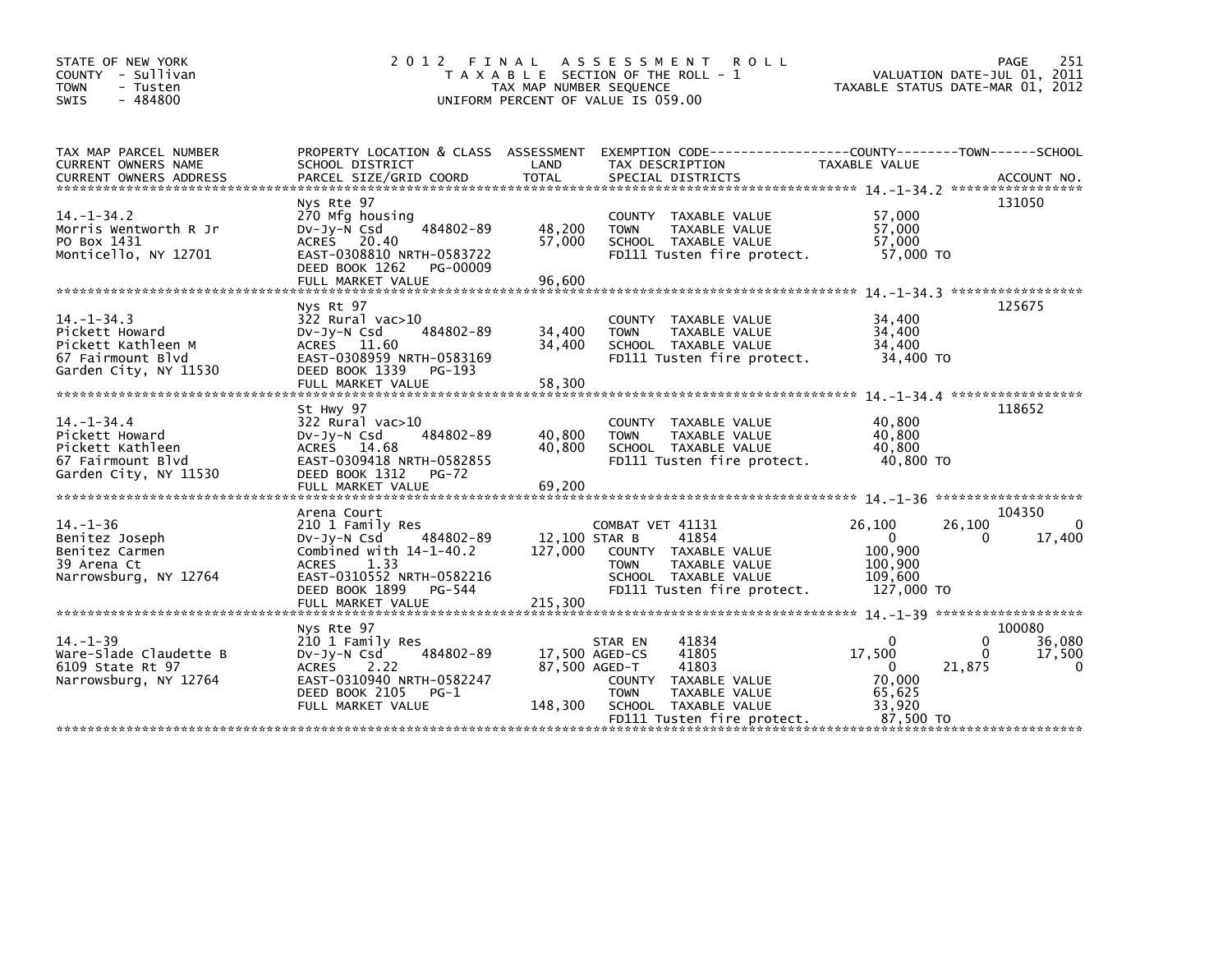| STATE OF NEW YORK<br>COUNTY - Sullivan<br><b>TOWN</b><br>- Tusten<br>$-484800$<br><b>SWIS</b>   | 2 0 1 2<br>FINAL                                                                                                                                                                                                          | TAX MAP NUMBER SEQUENCE    | A S S E S S M E N T<br><b>ROLL</b><br>T A X A B L E SECTION OF THE ROLL - 1<br>UNIFORM PERCENT OF VALUE IS 059.00             | TAXABLE STATUS DATE-MAR 01, 2012                        | PAGE<br>252<br>VALUATION DATE-JUL 01, 2011 |
|-------------------------------------------------------------------------------------------------|---------------------------------------------------------------------------------------------------------------------------------------------------------------------------------------------------------------------------|----------------------------|-------------------------------------------------------------------------------------------------------------------------------|---------------------------------------------------------|--------------------------------------------|
| TAX MAP PARCEL NUMBER<br>CURRENT OWNERS NAME                                                    | PROPERTY LOCATION & CLASS ASSESSMENT<br>SCHOOL DISTRICT                                                                                                                                                                   | LAND                       | TAX DESCRIPTION                                                                                                               | <b>TAXABLE VALUE</b>                                    |                                            |
| $14 - 1 - 40.1$<br>Ocean Development Group LLC<br>PO Box 121<br>Mountaindale, NY 12763          | Nys Rt 97<br>210 1 Family Res<br>DV-Jy-N Csd<br>484802-89<br><b>ACRES</b><br>3.36<br>EAST-0310709 NRTH-0582508<br>DEED BOOK 2011<br>PG-1175<br>FULL MARKET VALUE                                                          | 20,300<br>50.000<br>84,700 | COUNTY TAXABLE VALUE<br>TAXABLE VALUE<br><b>TOWN</b><br>SCHOOL TAXABLE VALUE<br>FD111 Tusten fire protect.                    | 50,000<br>50,000<br>50,000<br>50,000 TO                 | 100401                                     |
| $14. -1 - 40.3$<br>Lang Edward J<br>60 Lake St<br>Narrowsburg, NY 12764                         | Nys Rte 97<br>311 Res vac land<br>484802-89<br>DV-Jy-N Csd<br>combined with $14.-1-40.6$<br>FRNT 100.00 DPTH 195.00<br>1.14<br><b>ACRES</b><br>EAST-0310525 NRTH-0581957<br>DEED BOOK 2440<br>PG-447<br>FULL MARKET VALUE | 9,000<br>9.000<br>15.300   | COUNTY TAXABLE VALUE<br>TAXABLE VALUE<br><b>TOWN</b><br>SCHOOL TAXABLE VALUE<br>FD111 Tusten fire protect.                    | 9,000<br>9,000<br>9.000<br>$9,000$ TO                   | 160600                                     |
| $14 - 1 - 40.4$<br>Homeland Farms LLC<br>60 Lake St<br>Narrowsburg, NY 12764                    | Nys Rte 97<br>311 Res vac land<br>484802-89<br>DV-JV-N Csd<br><b>ACRES</b><br>1.40<br>EAST-0310848 NRTH-0581868<br>DEED BOOK 2472<br>PG-687<br>FULL MARKET VALUE                                                          | 6,500<br>6.500<br>11,000   | COUNTY TAXABLE VALUE<br>TAXABLE VALUE<br><b>TOWN</b><br>SCHOOL TAXABLE VALUE<br>FD111 Tusten fire protect.                    | 6,500<br>6,500<br>6.500<br>6.500 TO                     | 160500                                     |
| $14. -1 - 40.9$<br>Stevenson Gregory<br>Guthrie Vicki L<br>17 Arena Ct<br>Narrowsburg, NY 12764 | 17 Arena Ct<br>210 1 Family Res<br>484802-89<br>$Dv-Jy-N$ Csd<br>1.00<br><b>ACRES</b><br>EAST-0310888 NRTH-0582037<br>DEED BOOK 2409<br>PG-314                                                                            | 12,800<br>74,500           | 41854<br>STAR B<br>COUNTY TAXABLE VALUE<br>TAXABLE VALUE<br><b>TOWN</b><br>SCHOOL TAXABLE VALUE<br>FD111 Tusten fire protect. | $\mathbf{0}$<br>74,500<br>74,500<br>57,100<br>74,500 TO | 155100<br>17,400                           |
| $14. - 1 - 40.10$<br>Homelands Farm LLC<br>60 Lake St<br>Narrowsburg, NY 12764                  | Nys Rte 97<br>270 Mfg housing<br>484802-89<br>$Dv-Jy-N$ Csd<br><b>ACRES</b><br>1.00<br>EAST-0310566 NRTH-0581763<br>DEED BOOK 2493<br>PG-491<br>FULL MARKET VALUE                                                         | 12,800<br>14,000<br>23.700 | <b>COUNTY</b><br>TAXABLE VALUE<br><b>TOWN</b><br><b>TAXABLE VALUE</b><br>SCHOOL TAXABLE VALUE<br>FD111 Tusten fire protect.   | 14,000<br>14,000<br>14.000<br>14,000 TO                 | 109075                                     |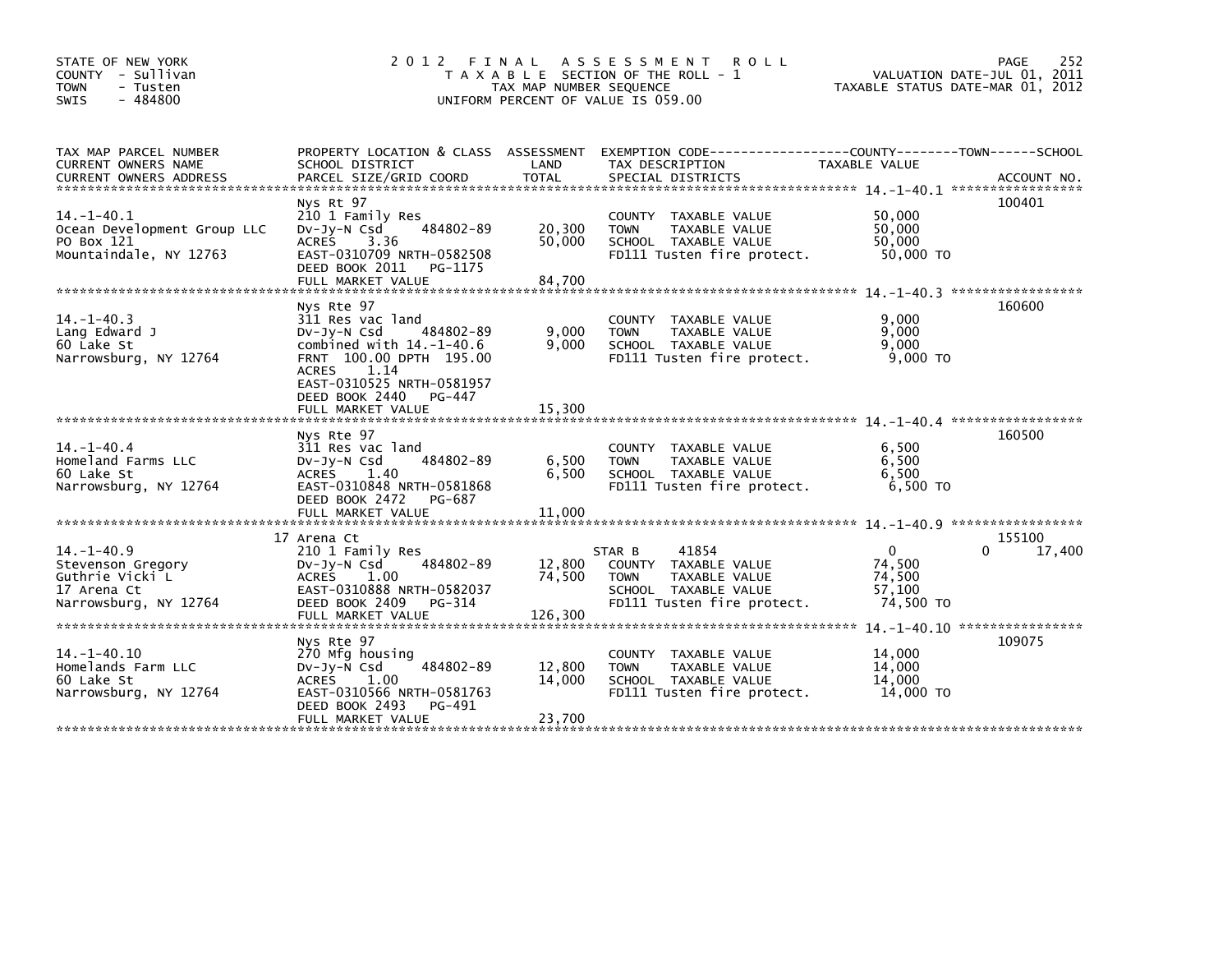| STATE OF NEW YORK<br>COUNTY - Sullivan<br><b>TOWN</b><br>- Tusten<br>$-484800$<br>SWIS             | 2 0 1 2                                                                                                                                                                      | FINAL<br>TAX MAP NUMBER SEQUENCE | A S S E S S M E N T<br><b>ROLL</b><br>T A X A B L E SECTION OF THE ROLL - 1<br>UNIFORM PERCENT OF VALUE IS 059.00                                         | VALUATION DATE-JUL 01, 2011<br>TAXABLE STATUS DATE-MAR 01, 2012                   | 253<br>PAGE       |
|----------------------------------------------------------------------------------------------------|------------------------------------------------------------------------------------------------------------------------------------------------------------------------------|----------------------------------|-----------------------------------------------------------------------------------------------------------------------------------------------------------|-----------------------------------------------------------------------------------|-------------------|
| TAX MAP PARCEL NUMBER<br>CURRENT OWNERS NAME                                                       | PROPERTY LOCATION & CLASS ASSESSMENT<br>SCHOOL DISTRICT                                                                                                                      | LAND                             | TAX DESCRIPTION                                                                                                                                           | TAXABLE VALUE                                                                     |                   |
| $14 - 1 - 41.1$<br>Lang Edward J<br>Lang Sari Nan<br>60 Lake St<br>Narrowsburg, NY 12764           | Nys Hwy 97<br>$314$ Rural vac< $10$<br>484802-89<br>$Dv-Jv-N$ Csd<br>Lot 1<br><b>ACRES</b><br>5.41<br>EAST-0310198 NRTH-0582045<br>DEED BOOK 2068 PG-66<br>FULL MARKET VALUE | 23,700<br>23,700<br>40.200       | COUNTY TAXABLE VALUE<br>TAXABLE VALUE<br><b>TOWN</b><br>SCHOOL TAXABLE VALUE<br>FD111 Tusten fire protect.                                                | 23,700<br>23,700<br>23,700<br>23,700 TO                                           |                   |
|                                                                                                    |                                                                                                                                                                              |                                  |                                                                                                                                                           |                                                                                   |                   |
| $14. -1 - 41.2$<br>Homelands Farm LLC<br>60 Lake St<br>Narrowsburg, NY 12764                       | WOODOAKD Twn Rd 73<br>$314$ Rural vac< $10$<br>484802-89<br>DV-Jy-N Csd<br>Lot 2<br><b>ACRES</b><br>3.24<br>EAST-0310120 NRTH-0581644                                        | 17,600<br>17,600                 | COUNTY TAXABLE VALUE<br>TAXABLE VALUE<br><b>TOWN</b><br>SCHOOL TAXABLE VALUE<br>FD111 Tusten fire protect.                                                | 17.600<br>17,600<br>17.600<br>17,600 TO                                           |                   |
|                                                                                                    | DEED BOOK 2245 PG-541<br>FULL MARKET VALUE                                                                                                                                   | 29,800                           |                                                                                                                                                           |                                                                                   |                   |
|                                                                                                    | WOODOAKD Twn Rd 73                                                                                                                                                           |                                  |                                                                                                                                                           |                                                                                   |                   |
| $14. -1 - 41.3$<br>Homelands Farm LLC<br>60 Lake St<br>Narrowsburg, NY 12764                       | 449 Other Storag<br>484802-89<br>$Dv-Jv-N$ Csd<br>Lot <sub>3</sub><br>25.92<br>ACRES<br>EAST-0310340 NRTH-0581134<br>DEED BOOK 1521 PG-345                                   | 53,700<br>364,000                | COUNTY TAXABLE VALUE<br>TAXABLE VALUE<br><b>TOWN</b><br>SCHOOL TAXABLE VALUE<br>FD111 Tusten fire protect.                                                | 364.000<br>364,000<br>364,000<br>364,000 TO                                       |                   |
|                                                                                                    |                                                                                                                                                                              |                                  |                                                                                                                                                           |                                                                                   |                   |
| $14 - 1 - 41.4$<br>Lander Richard<br>Lander Lisa<br>65 Evergreen Ln<br>Narrowsburg, NY 12764       | Hwy 97<br>$322$ Rural vac $>10$<br>484802-89<br>$Dv-Jy-N$ Csd<br>Lot 4<br>13.34<br><b>ACRES</b><br>EAST-0309316 NRTH-0580532<br>DEED BOOK 2258<br>PG-400                     | 32,600<br>32,600                 | TAXABLE VALUE<br>COUNTY<br>TAXABLE VALUE<br><b>TOWN</b><br>SCHOOL TAXABLE VALUE<br>FD111 Tusten fire protect.                                             | 32,600<br>32,600<br>32,600<br>32,600 TO                                           | ***************** |
|                                                                                                    | FULL MARKET VALUE                                                                                                                                                            | 55,300                           |                                                                                                                                                           |                                                                                   |                   |
|                                                                                                    | 30 Aspen Way                                                                                                                                                                 |                                  |                                                                                                                                                           |                                                                                   |                   |
| $14. -1 - 41.5$<br>Crandall Richard B<br>Crandall Betty J<br>30 Aspen Way<br>Narrowsburg, NY 12764 | 210 1 Family Res<br>484802-89<br>$Dv-Jy-N$ Csd<br>Lot 5<br>7.93<br><b>ACRES</b><br>EAST-0309072 NRTH-0580218<br>DEED BOOK 3323<br>PG-578                                     | 126,600                          | CW_15_VET/ 41161<br>30,100 STAR EN<br>41834<br>COUNTY TAXABLE VALUE<br>TAXABLE VALUE<br><b>TOWN</b><br>SCHOOL TAXABLE VALUE<br>FD111 Tusten fire protect. | 6,960<br>6,960<br>$\mathbf{0}$<br>0<br>119,640<br>119,640<br>90,520<br>126,600 TO | 36,080            |
|                                                                                                    | FULL MARKET VALUE                                                                                                                                                            | 214,600                          |                                                                                                                                                           |                                                                                   |                   |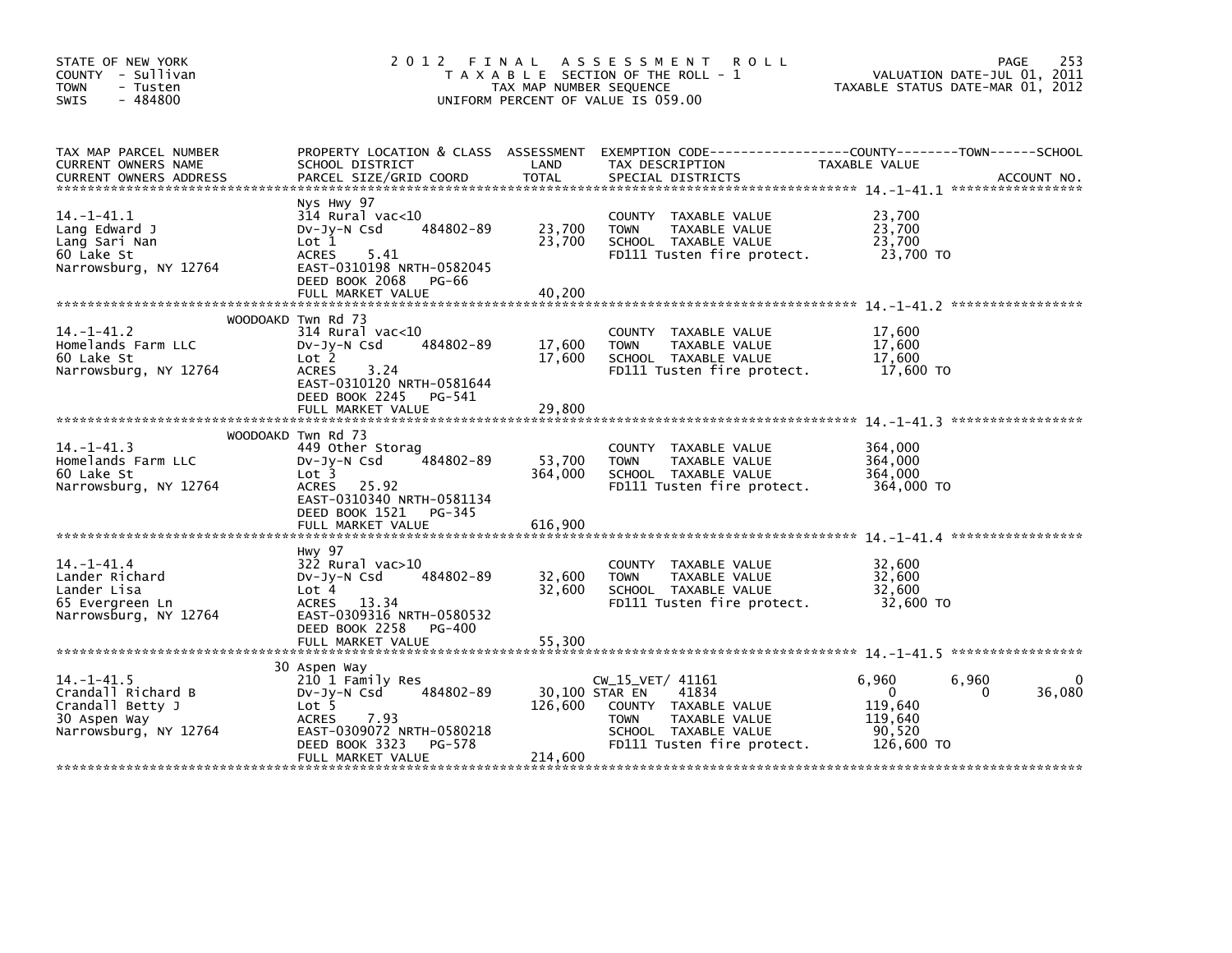| STATE OF NEW YORK<br>COUNTY - Sullivan<br><b>TOWN</b><br>- Tusten<br>$-484800$<br>SWIS                      | 2 0 1 2                                                                                                                                                                         | FINAL<br>TAX MAP NUMBER SEQUENCE | A S S E S S M E N T<br><b>ROLL</b><br>T A X A B L E SECTION OF THE ROLL - 1<br>UNIFORM PERCENT OF VALUE IS 059.00             |                                                         | 254<br>PAGE<br>VALUATION DATE-JUL 01, 2011<br>TAXABLE STATUS DATE-MAR 01, 2012 |
|-------------------------------------------------------------------------------------------------------------|---------------------------------------------------------------------------------------------------------------------------------------------------------------------------------|----------------------------------|-------------------------------------------------------------------------------------------------------------------------------|---------------------------------------------------------|--------------------------------------------------------------------------------|
| TAX MAP PARCEL NUMBER<br>CURRENT OWNERS NAME<br><b>CURRENT OWNERS ADDRESS</b>                               | PROPERTY LOCATION & CLASS ASSESSMENT<br>SCHOOL DISTRICT<br>PARCEL SIZE/GRID COORD                                                                                               | LAND<br><b>TOTAL</b>             | EXEMPTION CODE-----------------COUNTY-------TOWN------SCHOOL<br>TAX DESCRIPTION<br>SPECIAL DISTRICTS                          | TAXABLE VALUE                                           | ACCOUNT NO.                                                                    |
|                                                                                                             | 15 Aspen Way                                                                                                                                                                    |                                  |                                                                                                                               |                                                         |                                                                                |
| $14 - 1 - 41.6$<br>Crandall Christina Marie<br>Crandall Betty Jane<br>30 Aspen Way<br>Narrowsburg, NY 12764 | 210 1 Family Res<br>484802-89<br>$Dv-Jy-N$ Csd<br>Lot 6<br><b>ACRES</b><br>7.04<br>EAST-0308903 NRTH-0579960<br>DEED BOOK 2010 PG-55623                                         | 29,500<br>55,200                 | 41854<br>STAR B<br>COUNTY TAXABLE VALUE<br><b>TOWN</b><br>TAXABLE VALUE<br>SCHOOL TAXABLE VALUE<br>FD111 Tusten fire protect. | $\mathbf{0}$<br>55,200<br>55,200<br>37,800<br>55,200 TO | 17,400<br>$\Omega$                                                             |
|                                                                                                             | FULL MARKET VALUE                                                                                                                                                               | 93,600                           |                                                                                                                               |                                                         |                                                                                |
| $14. -1 - 41.7$<br>Richardson Christine F<br>16 Whitman St<br>Hastings-on-Hudson, NY 10706                  | 4 Aspen Way<br>210 1 Family Res<br>484802-89<br>$Dv-Jy-N$ Csd<br>Lot 7<br><b>ACRES</b><br>7.40<br>EAST-0308713 NRTH-0579731<br>DEED BOOK 2011 PG-2112                           | 30,000<br>152,200                | COUNTY TAXABLE VALUE<br><b>TOWN</b><br>TAXABLE VALUE<br>SCHOOL TAXABLE VALUE<br>FD111 Tusten fire protect.                    | 152,200<br>152,200<br>152,200<br>152,200 TO             |                                                                                |
|                                                                                                             | FULL MARKET VALUE                                                                                                                                                               | 258,000                          |                                                                                                                               |                                                         |                                                                                |
| $14. -1 - 41.8$<br>Chappell Ralph<br>Chappell Karen<br>31 Winding Trl<br>Mahwah, NJ 07430                   | Hemlock<br>314 Rural vac<10<br>484802-89<br>$Dv-Jv-N$ Csd<br>Lot 8<br>5.19<br><b>ACRES</b><br>EAST-0308595 NRTH-0579385<br>DEED BOOK 2829 PG-545                                | 22,300<br>22,300                 | COUNTY TAXABLE VALUE<br>TAXABLE VALUE<br><b>TOWN</b><br>SCHOOL TAXABLE VALUE<br>FD111 Tusten fire protect.                    | 22,300<br>22,300<br>22,300<br>22,300 TO                 | *****************                                                              |
|                                                                                                             | FULL MARKET VALUE                                                                                                                                                               | 37,800                           |                                                                                                                               |                                                         |                                                                                |
| $14. -1 - 41.9$<br>Catskill Farms Inc<br>42 Proctor Rd<br>Eldred, NY 12732                                  | Hwy 97<br>210 1 Family Res<br>484802-89<br>$Dv-Jy-N$ Csd<br>Lot 9<br><b>ACRES</b><br>5.29<br>EAST-0308266 NRTH-0579657<br>DEED BOOK 3611 PG-633                                 | 27,100<br>75,900                 | COUNTY TAXABLE VALUE<br>TAXABLE VALUE<br><b>TOWN</b><br>SCHOOL TAXABLE VALUE<br>FD111 Tusten fire protect.                    | 75,900<br>75,900<br>75,900<br>75,900 TO                 | *****************                                                              |
|                                                                                                             |                                                                                                                                                                                 |                                  |                                                                                                                               |                                                         |                                                                                |
| $14. - 1 - 41.10$<br>Lotito Fabiana<br>68-15 Selfridge St Apt 5H<br>Forest Hills, NY 11375                  | 43 Hemlock Ln<br>210 1 Family Res<br>484802-89<br>$Dv-Jy-N$ Csd<br>Lot 10<br>6.02<br><b>ACRES</b><br>EAST-0308317 NRTH-0578970<br>DEED BOOK 3349<br>PG-552<br>FULL MARKET VALUE | 27,200<br>113,500<br>192,400     | COUNTY TAXABLE VALUE<br>TAXABLE VALUE<br><b>TOWN</b><br>SCHOOL TAXABLE VALUE<br>FD111 Tusten fire protect.                    | 113,500<br>113,500<br>113,500<br>113,500 TO             |                                                                                |
|                                                                                                             |                                                                                                                                                                                 |                                  |                                                                                                                               |                                                         |                                                                                |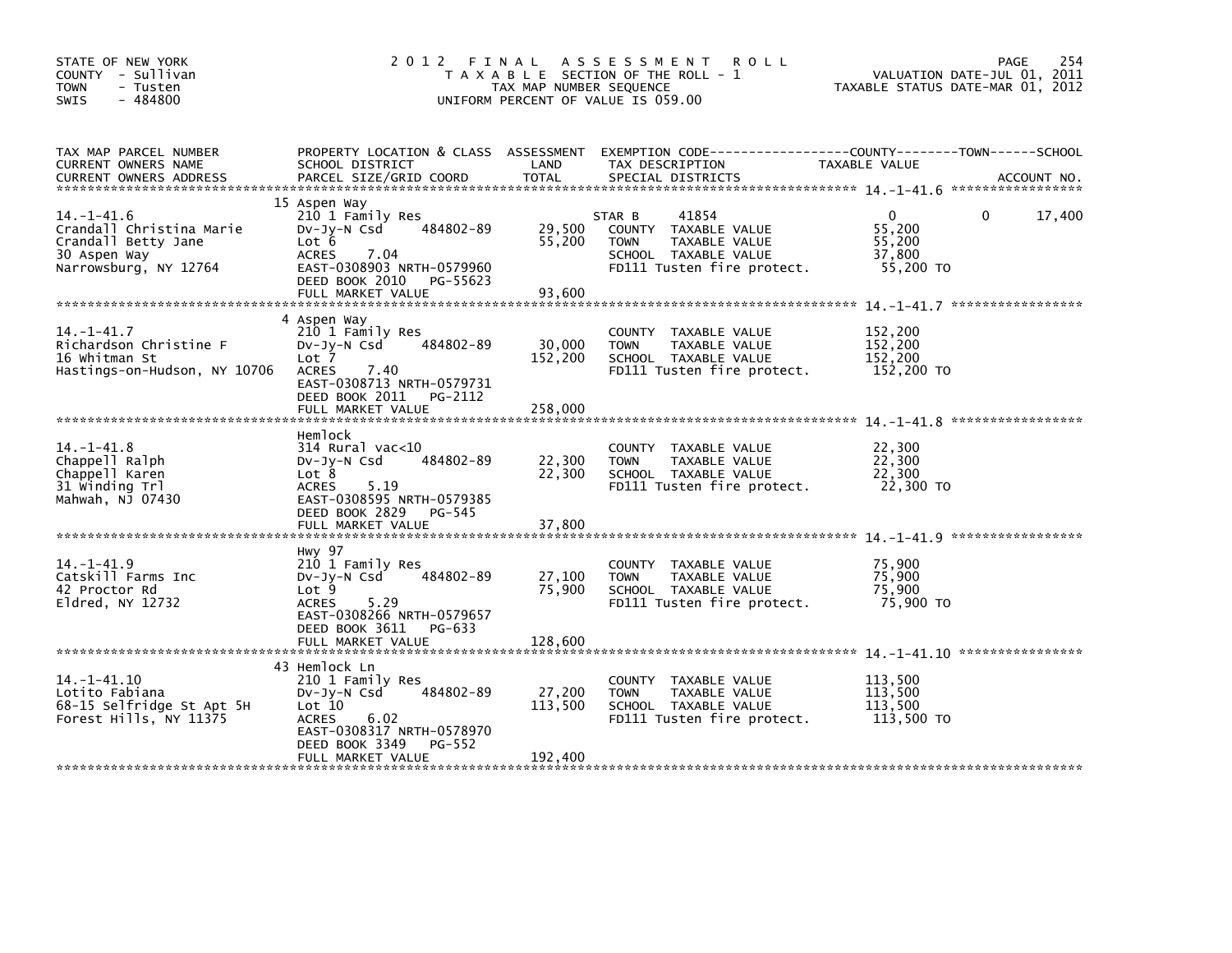| STATE OF NEW YORK<br>COUNTY - Sullivan<br><b>TOWN</b><br>- Tusten<br>$-484800$<br>SWIS              | 2012 FINAL                                                                                                                                                                         | TAX MAP NUMBER SEQUENCE      | A S S E S S M E N T<br><b>ROLL</b><br>T A X A B L E SECTION OF THE ROLL - 1<br>UNIFORM PERCENT OF VALUE IS 059.00             |                                                         | 255<br>PAGE<br>VALUATION DATE-JUL 01, 2011<br>TAXABLE STATUS DATE-MAR 01, 2012 |
|-----------------------------------------------------------------------------------------------------|------------------------------------------------------------------------------------------------------------------------------------------------------------------------------------|------------------------------|-------------------------------------------------------------------------------------------------------------------------------|---------------------------------------------------------|--------------------------------------------------------------------------------|
| TAX MAP PARCEL NUMBER<br>CURRENT OWNERS NAME<br><b>CURRENT OWNERS ADDRESS</b>                       | PROPERTY LOCATION & CLASS ASSESSMENT<br>SCHOOL DISTRICT<br>PARCEL SIZE/GRID COORD                                                                                                  | LAND<br><b>TOTAL</b>         | EXEMPTION CODE-----------------COUNTY-------TOWN------SCHOOL<br>TAX DESCRIPTION<br>SPECIAL DISTRICTS                          | TAXABLE VALUE                                           | ACCOUNT NO.                                                                    |
| $14. -1 - 41.11$<br>Gabriel Gloria<br>338 Beach 146 th St<br>Neponsit, NY 11694                     | Hwy 97<br>210 1 Family Res<br>484802-89<br>Dv-Jy-N Csd<br>Lot 11<br><b>ACRES</b><br>5.81 BANK C73535<br>EAST-0308103 NRTH-0579211<br>DEED BOOK 2850<br>PG-129<br>FULL MARKET VALUE | 25,900<br>125,900<br>213,400 | COUNTY TAXABLE VALUE<br><b>TOWN</b><br>TAXABLE VALUE<br>SCHOOL TAXABLE VALUE<br>FD111 Tusten fire protect.                    | 125,900<br>125,900<br>125,900<br>125,900 TO             |                                                                                |
|                                                                                                     |                                                                                                                                                                                    |                              |                                                                                                                               |                                                         |                                                                                |
| 14. –1–41.12<br>Heckman Paxton J<br>Heckman Mary G<br>69 Hemlock Ln<br>Narrowsburg, NY 12764        | Hwy 97<br>210 1 Family Res<br>484802-89<br>$Dv-Jy-N$ Csd<br>Lot 12<br>ACRES<br>5.79 BANK C10379<br>EAST-0307848 NRTH-0579483<br>DEED BOOK 2901<br>PG-498<br>FULL MARKET VALUE      | 29,300<br>115,600<br>195,900 | 41854<br>STAR B<br>COUNTY TAXABLE VALUE<br><b>TOWN</b><br>TAXABLE VALUE<br>SCHOOL TAXABLE VALUE<br>FD111 Tusten fire protect. | 0<br>115,600<br>115,600<br>98,200<br>115,600 TO         | $\mathbf{0}$<br>17,400                                                         |
|                                                                                                     |                                                                                                                                                                                    |                              |                                                                                                                               |                                                         |                                                                                |
| 14. -1-41. 13<br>Brienzo Vincent J<br>Brienzo Patricia<br>7 Renwick Rd<br>Lake Ronkonkoma, NY 11779 | 258 Wood Oak Dr<br>210 1 Family Res<br>484802-89<br>$Dv-Jy-N$ Csd<br>Lot 13<br>ACRES<br>14.93<br>EAST-0307502 NRTH-0579731<br>DEED BOOK 2585<br>PG-210<br>FULL MARKET VALUE        | 42,900<br>123,100<br>208,600 | COUNTY<br>TAXABLE VALUE<br>TAXABLE VALUE<br><b>TOWN</b><br>SCHOOL TAXABLE VALUE<br>FD111 Tusten fire protect.                 | 123,100<br>123,100<br>123,100<br>123,100 TO             |                                                                                |
|                                                                                                     | WOODOAKD Twn Rd 73                                                                                                                                                                 |                              |                                                                                                                               |                                                         |                                                                                |
| $14. - 1 - 41.16$<br>Mercardo Lance<br>Mercado Joan Mae<br>160 wood Oak Dr<br>Narrowsburg, NY 12764 | 210 1 Family Res<br>484802-89<br>Dv-Jy-N Csd<br>Lots 15, 16 & 31<br>Lenape Hills Estates<br>Combined with $14-1-41.15$ &<br>ACRES 17.66<br>EAST-0308059 NRTH-0580115               | 46,200<br>151,100            | 41854<br>STAR B<br>COUNTY TAXABLE VALUE<br>TAXABLE VALUE<br><b>TOWN</b><br>SCHOOL TAXABLE VALUE<br>FD111 Tusten fire protect. | $\Omega$<br>151,100<br>151,100<br>133.700<br>151,100 TO | 17,400<br>0                                                                    |
|                                                                                                     | DEED BOOK 2104<br>PG-050<br>FULL MARKET VALUE                                                                                                                                      | 256,100                      |                                                                                                                               |                                                         |                                                                                |
|                                                                                                     |                                                                                                                                                                                    |                              |                                                                                                                               |                                                         |                                                                                |
| $14. - 1 - 41.17$<br>Miron Shay<br>Miron Juliana<br>2598 SW Dalpina Rd<br>Port St. Lucie, FL 34953  | Hwy 97<br>322 Rural vac>10<br>484802-89<br>$Dv-Jy-N$ Csd<br>Lot 17<br>ACRES 17.88<br>EAST-0307463 NRTH-0580647<br>DEED BOOK 1849<br><b>PG-605</b><br>FULL MARKET VALUE             | 39,900<br>39,900<br>67,600   | <b>COUNTY</b><br>TAXABLE VALUE<br>TAXABLE VALUE<br><b>TOWN</b><br>SCHOOL TAXABLE VALUE<br>FD111 Tusten fire protect.          | 39,900<br>39,900<br>39,900<br>39,900 TO                 |                                                                                |
|                                                                                                     |                                                                                                                                                                                    |                              |                                                                                                                               |                                                         |                                                                                |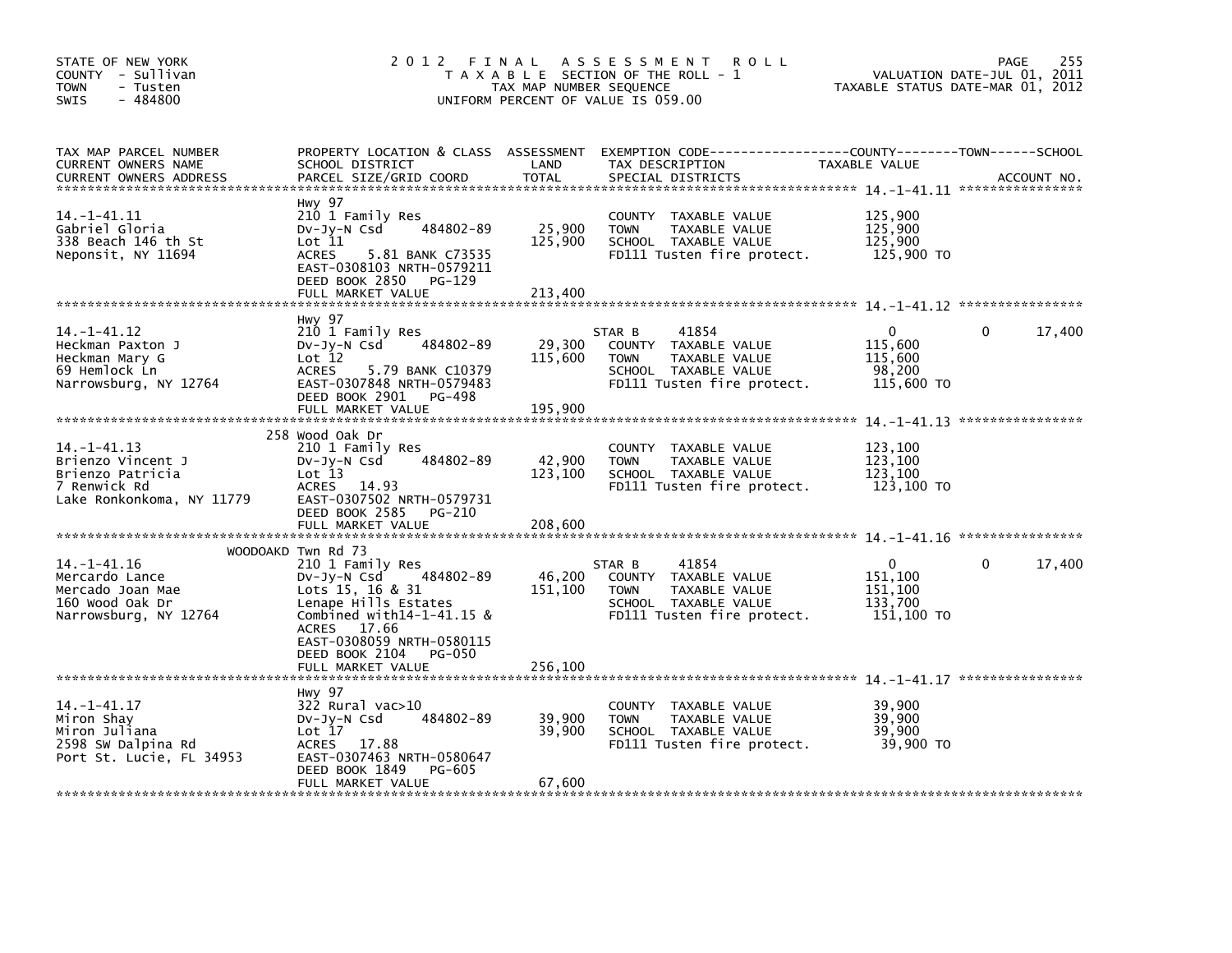| STATE OF NEW YORK<br>COUNTY - Sullivan<br><b>TOWN</b><br>- Tusten<br>$-484800$<br><b>SWIS</b>                                   | 2012                                                                                                                                                                  | FINAL<br>TAX MAP NUMBER SEQUENCE | A S S E S S M E N T<br><b>ROLL</b><br>T A X A B L E SECTION OF THE ROLL - 1<br>UNIFORM PERCENT OF VALUE IS 059.00                        | TAXABLE STATUS DATE-MAR 01, 2012                               | PAGE<br>VALUATION DATE-JUL 01, 2011 | 256              |
|---------------------------------------------------------------------------------------------------------------------------------|-----------------------------------------------------------------------------------------------------------------------------------------------------------------------|----------------------------------|------------------------------------------------------------------------------------------------------------------------------------------|----------------------------------------------------------------|-------------------------------------|------------------|
| TAX MAP PARCEL NUMBER<br>CURRENT OWNERS NAME<br><b>CURRENT OWNERS ADDRESS</b>                                                   | PROPERTY LOCATION & CLASS ASSESSMENT<br>SCHOOL DISTRICT<br>PARCEL SIZE/GRID COORD                                                                                     | LAND<br><b>TOTAL</b>             | EXEMPTION        CODE------------------COUNTY--------TOWN------SCHOOL<br>TAX DESCRIPTION<br>SPECIAL DISTRICTS                            | <b>TAXABLE VALUE</b>                                           |                                     | ACCOUNT NO.      |
| $14. - 1 - 41.18$<br>Markham Kevin<br>Markham Susan<br>40 Albert Pl<br>Huntington, NY 11743                                     | 152 Wood Oak Dr<br>210 1 Family Res<br>484802-89<br>$Dv-Jy-N$ Csd<br>Lot 18<br>ACRES 19.45<br>EAST-0307591 NRTH-0581195<br>DEED BOOK 3392 PG-182<br>FULL MARKET VALUE | 49,900<br>159,100<br>269,700     | COUNTY TAXABLE VALUE<br><b>TOWN</b><br>TAXABLE VALUE<br>SCHOOL TAXABLE VALUE<br>FD111 Tusten fire protect.                               | 159,100<br>159,100<br>159,100<br>159,100 TO                    |                                     |                  |
|                                                                                                                                 |                                                                                                                                                                       |                                  |                                                                                                                                          |                                                                |                                     |                  |
| $14. -1 - 41.19$<br>Heath Judith L<br>Heath Stanton<br>Palmas Del Mar<br>57 Shell Castle Club Dr<br>Humacao, PR 00791           | Hwy 97<br>210 1 Family Res<br>484802-89<br>$Dv-Jy-N$ Csd<br>Lot 19<br>5.50<br><b>ACRES</b><br>EAST-0307936 NRTH-0581570<br>DEED BOOK 2151 PG-332                      | 31,200<br>150,000                | 41854<br>STAR B<br>COUNTY TAXABLE VALUE<br><b>TOWN</b><br>TAXABLE VALUE<br>SCHOOL TAXABLE VALUE<br>FD111 Tusten fire protect.            | $\Omega$<br>150,000<br>150,000<br>132,600<br>150,000 TO        | $\Omega$                            | 17,400           |
|                                                                                                                                 | FULL MARKET VALUE                                                                                                                                                     | 254,200                          |                                                                                                                                          |                                                                |                                     |                  |
| $14. - 1 - 41.20$<br>Kelly, Trustee Elizabeth<br>Elizabeth Kelly Living Trust<br>319 Virginia Ave<br>Saint Cloud, FL 34769-2437 | 128 Wood Oak Dr<br>210 1 Family Res<br>484802-89<br>$Dv-Jy-N$ Csd<br>Lot 20<br><b>ACRES</b><br>6.40<br>EAST-0308141 NRTH-0581734<br>DEED BOOK 2569<br>PG-087          | 31,900<br>223,400                | COUNTY TAXABLE VALUE<br>TAXABLE VALUE<br><b>TOWN</b><br>SCHOOL TAXABLE VALUE<br>FD111 Tusten fire protect.                               | 223,400<br>223,400<br>223,400<br>223,400 TO                    |                                     |                  |
|                                                                                                                                 | FULL MARKET VALUE                                                                                                                                                     | 378,600                          |                                                                                                                                          |                                                                |                                     |                  |
| $14. - 1 - 41.21$<br>Ilasz Livius<br>Ilasz Yinan<br>45-1902 Riverside S<br>Jersey City, NJ 07310                                | Wood Oak Dr<br>210 1 Family Res<br>484802-89<br>DV-Jy-N Csd<br>Lot 21<br>ACRES 13.43<br>EAST-0308423 NRTH-0581953<br>DEED BOOK 2572<br>PG-553                         | 45,900<br>223,400                | COUNTY TAXABLE VALUE<br><b>TOWN</b><br>TAXABLE VALUE<br>SCHOOL TAXABLE VALUE<br>FD111 Tusten fire protect.                               | 223,400<br>223,400<br>223,400<br>223,400 TO                    |                                     |                  |
|                                                                                                                                 | FULL MARKET VALUE                                                                                                                                                     | 378,600                          |                                                                                                                                          |                                                                |                                     |                  |
| 14. – 1–41. 22<br>Lander Marie Joan<br>Lenape Hills Estates<br>106 Wood Oak Dr<br>Narrowsburg, NY 12764                         | <b>Hwy 97</b><br>210 1 Family Res<br>484802-89<br>$Dv-Jy-N$ Csd<br>Lot 22<br><b>ACRES</b><br>7.24<br>EAST-0308913 NRTH-0581756<br>DEED BOOK 1202<br>PG-288            | 36,200 STAR EN<br>181,200        | AGED-CTS<br>41800<br>41834<br>COUNTY TAXABLE VALUE<br>TAXABLE VALUE<br><b>TOWN</b><br>SCHOOL TAXABLE VALUE<br>FD111 Tusten fire protect. | 90,600<br>$\Omega$<br>90.600<br>90,600<br>54,520<br>181,200 TO | 90,600<br>0                         | 90,600<br>36,080 |
|                                                                                                                                 | FULL MARKET VALUE                                                                                                                                                     | 307,100                          |                                                                                                                                          |                                                                |                                     |                  |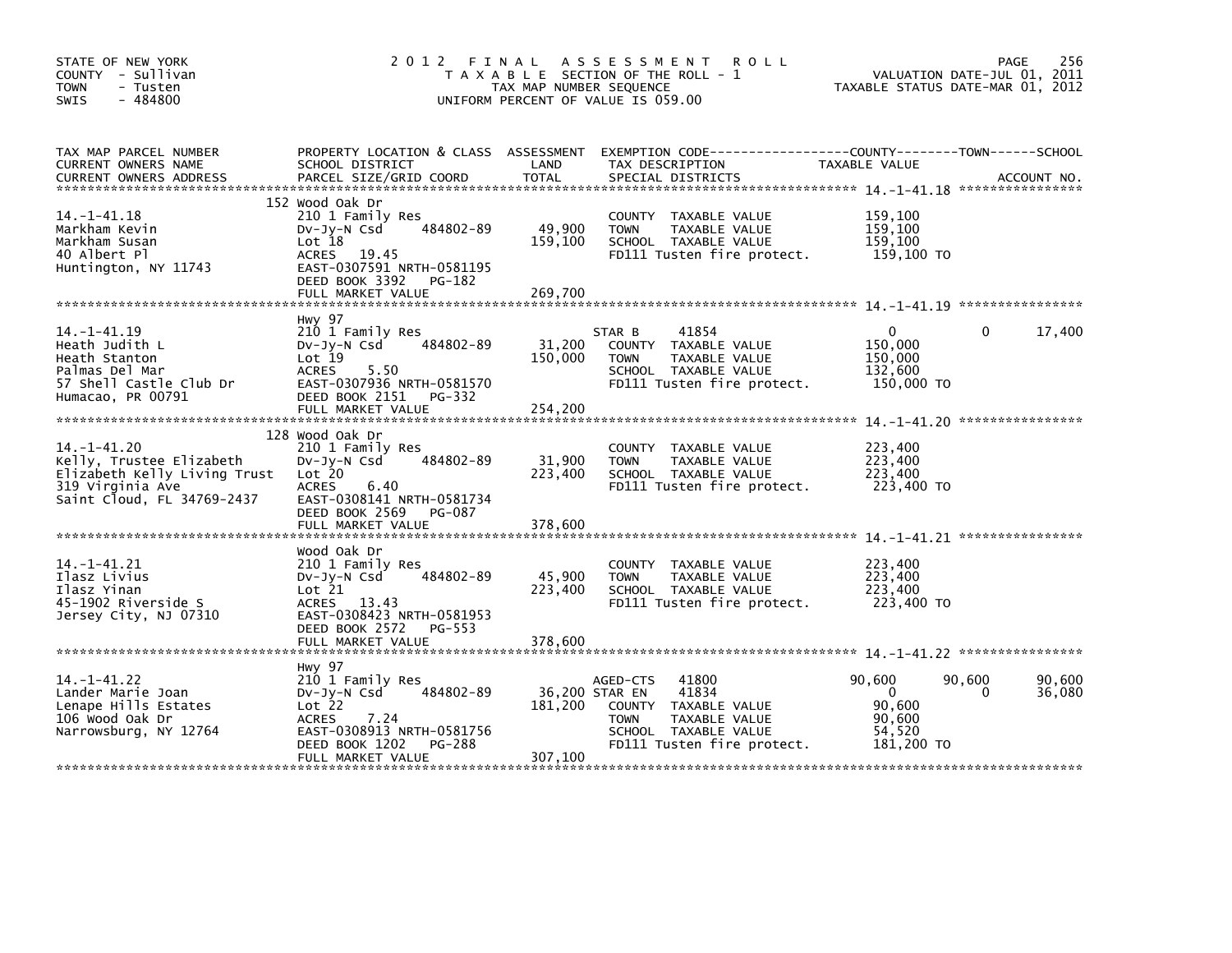| STATE OF NEW YORK<br>COUNTY - Sullivan<br><b>TOWN</b><br>- Tusten<br>$-484800$<br>SWIS                    | 2012                                                                                                                                                                                         | FINAL<br>TAX MAP NUMBER SEQUENCE | A S S E S S M E N T<br><b>ROLL</b><br>T A X A B L E SECTION OF THE ROLL - 1<br>UNIFORM PERCENT OF VALUE IS 059.00             |                                                         | 257<br>PAGE<br>VALUATION DATE-JUL 01, 2011<br>TAXABLE STATUS DATE-MAR 01, 2012 |
|-----------------------------------------------------------------------------------------------------------|----------------------------------------------------------------------------------------------------------------------------------------------------------------------------------------------|----------------------------------|-------------------------------------------------------------------------------------------------------------------------------|---------------------------------------------------------|--------------------------------------------------------------------------------|
| TAX MAP PARCEL NUMBER<br>CURRENT OWNERS NAME<br><b>CURRENT OWNERS ADDRESS</b>                             | PROPERTY LOCATION & CLASS ASSESSMENT<br>SCHOOL DISTRICT<br>PARCEL SIZE/GRID COORD                                                                                                            | LAND<br>TOTAL                    | TAX DESCRIPTION<br>SPECIAL DISTRICTS                                                                                          | TAXABLE VALUE                                           | ACCOUNT NO.                                                                    |
| $14. -1 - 41.23$<br>Lenape Hills Estates<br>Lander Marie Joan<br>RD 2 Box 376<br>Narrowsburg, NY 12764    | <b>Hwy 97</b><br>$314$ Rural vac<10<br>484802-89<br>$Dv-Jv-N$ Csd<br>Lot <sub>23</sub><br><b>ACRES</b><br>6.04<br>EAST-0309210 NRTH-0581512<br>DEED BOOK 1202<br>PG-288<br>FULL MARKET VALUE | 25.800<br>25,800<br>43.700       | COUNTY TAXABLE VALUE<br><b>TOWN</b><br>TAXABLE VALUE<br>SCHOOL TAXABLE VALUE<br>FD111 Tusten fire protect.                    | 25,800<br>25.800<br>25,800<br>25,800 TO                 |                                                                                |
|                                                                                                           |                                                                                                                                                                                              |                                  |                                                                                                                               |                                                         |                                                                                |
| $14. - 1 - 41.24$<br>Pickett Howard<br>Pickett Kathleen M<br>67 Fairmount Blvd<br>Garden City, NY 11530   | Hwy 97<br>$314$ Rural vac<10<br>484802-89<br>$Dv-Jv-N$ Csd<br>Lot 24<br><b>ACRES</b><br>5.03<br>EAST-0309267 NRTH-0581968                                                                    | 22,300<br>22,300                 | TAXABLE VALUE<br><b>COUNTY</b><br>TAXABLE VALUE<br><b>TOWN</b><br>SCHOOL TAXABLE VALUE<br>FD111 Tusten fire protect.          | 22,300<br>22,300<br>22,300<br>22,300 TO                 |                                                                                |
|                                                                                                           | DEED BOOK 1350<br>PG-399<br>FULL MARKET VALUE                                                                                                                                                | 37,800                           |                                                                                                                               |                                                         |                                                                                |
| $14. - 1 - 41.25$<br>Pickett Howard<br>Pickett Kathleen M<br>67 Fairmount Blvd<br>Garden City, NY 11530   | <b>Hwy 97</b><br>$314$ Rural vac<10<br>484802-89<br>$Dv-Jv-N$ Csd<br>Lot <sub>25</sub><br>4.29<br><b>ACRES</b><br>EAST-0309453 NRTH-0582123<br>DEED BOOK 1350<br>PG-399                      | 19,400<br>19,400                 | TAXABLE VALUE<br><b>COUNTY</b><br><b>TOWN</b><br>TAXABLE VALUE<br>SCHOOL TAXABLE VALUE<br>FD111 Tusten fire protect.          | 19,400<br>19,400<br>19,400<br>19,400 TO                 |                                                                                |
|                                                                                                           | FULL MARKET VALUE                                                                                                                                                                            | 32,900                           |                                                                                                                               |                                                         |                                                                                |
| $14. - 1 - 41.26$<br>Pickett Howard<br>Pickett Kathleen M<br>67 Fairmount Blyd<br>Garden City, NY 11530   | <b>Hwy 97</b><br>$314$ Rural vac<10<br>484802-89<br>$Dv-Jy-N$ Csd<br>Lot 26<br>4.08<br><b>ACRES</b><br>EAST-0309635 NRTH-0582288<br>DEED BOOK 1350<br>PG-399                                 | 18,700<br>18,700                 | TAXABLE VALUE<br><b>COUNTY</b><br><b>TOWN</b><br>TAXABLE VALUE<br>SCHOOL TAXABLE VALUE<br>FD111 Tusten fire protect.          | 18,700<br>18,700<br>18,700<br>18,700 TO                 |                                                                                |
|                                                                                                           | FULL MARKET VALUE                                                                                                                                                                            | 31,700                           |                                                                                                                               |                                                         |                                                                                |
| $14. - 1 - 41.27$<br>Macrini Gabriel Jr<br>Macrini Christina<br>6143 State Rt 97<br>Narrowsburg, NY 12764 | Hwy 97<br>210 1 Family Res<br>484802-89<br>$Dv-Jy-N$ Csd<br>$Lot$ $27$<br>3.21<br><b>ACRES</b><br>EAST-0309829 NRTH-0582453<br>DEED BOOK 1481<br>PG-655                                      | 19,800<br>59,700                 | 41854<br>STAR B<br>COUNTY TAXABLE VALUE<br>TAXABLE VALUE<br><b>TOWN</b><br>SCHOOL TAXABLE VALUE<br>FD111 Tusten fire protect. | $\mathbf{0}$<br>59,700<br>59,700<br>42.300<br>59,700 TO | 17,400<br>0                                                                    |
|                                                                                                           | FULL MARKET VALUE                                                                                                                                                                            | 101,200                          |                                                                                                                               |                                                         |                                                                                |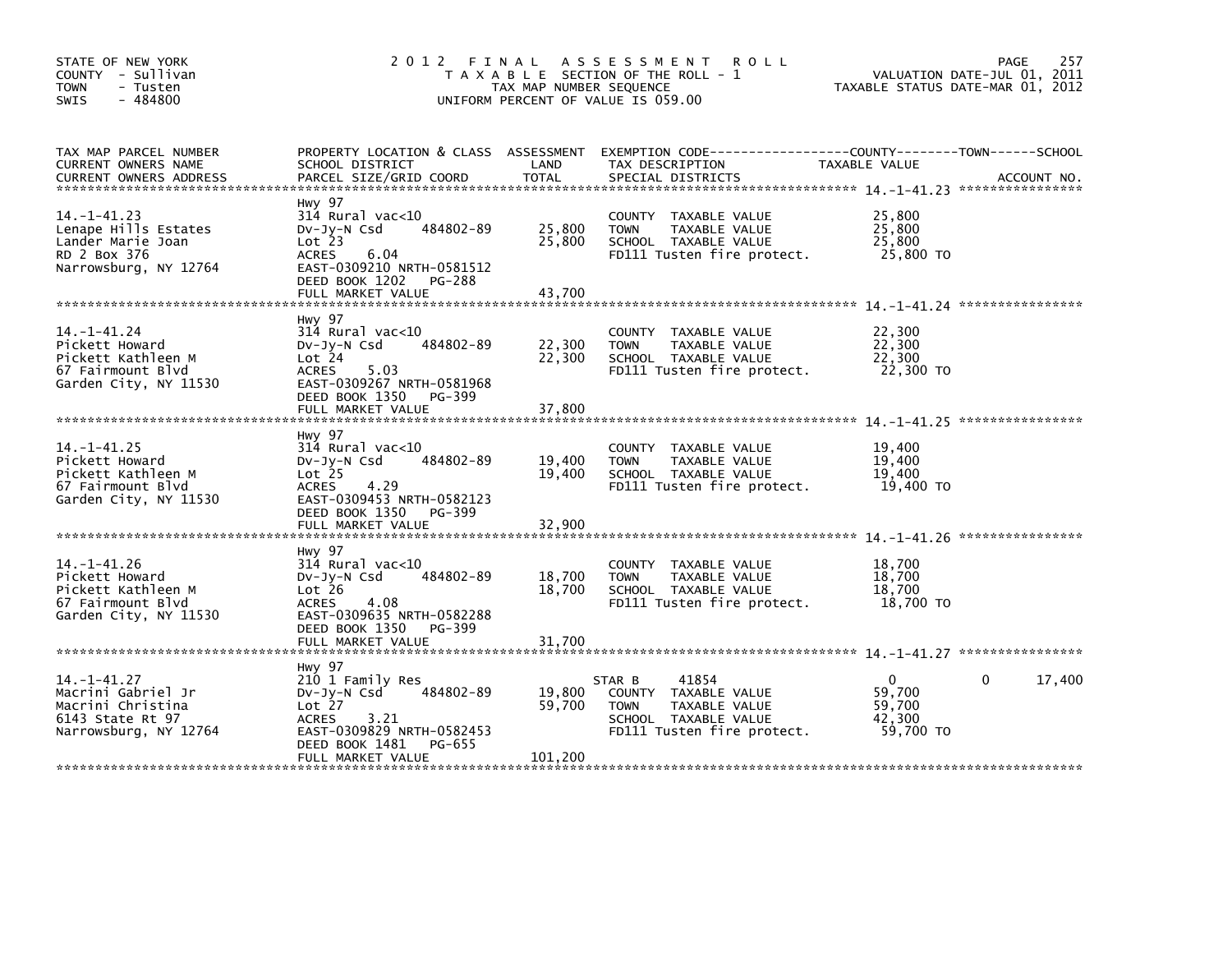| STATE OF NEW YORK<br>COUNTY - Sullivan<br><b>TOWN</b><br>- Tusten<br>$-484800$<br>SWIS                   | 2 0 1 2                                                                                                                                                                                                              | FINAL<br>TAX MAP NUMBER SEQUENCE | A S S E S S M E N T<br><b>ROLL</b><br>T A X A B L E SECTION OF THE ROLL - 1<br>UNIFORM PERCENT OF VALUE IS 059.00 | TAXABLE STATUS DATE-MAR 01, 2012            | 258<br>PAGE<br>VALUATION DATE-JUL 01, 2011 |
|----------------------------------------------------------------------------------------------------------|----------------------------------------------------------------------------------------------------------------------------------------------------------------------------------------------------------------------|----------------------------------|-------------------------------------------------------------------------------------------------------------------|---------------------------------------------|--------------------------------------------|
| TAX MAP PARCEL NUMBER<br>CURRENT OWNERS NAME<br><b>CURRENT OWNERS ADDRESS</b>                            | PROPERTY LOCATION & CLASS ASSESSMENT<br>SCHOOL DISTRICT<br>PARCEL SIZE/GRID COORD                                                                                                                                    | LAND<br><b>TOTAL</b>             | TAX DESCRIPTION<br>SPECIAL DISTRICTS                                                                              | TAXABLE VALUE                               | ACCOUNT NO.                                |
| 14. -1-41. 28<br>Kim Soochung<br>Kyung Joo<br>39 Jacobus Ave<br>Wayne, NJ 07470                          | Hwy 97<br>$314$ Rural vac< $10$<br>484802-89<br>DV-Jy-N Csd<br>Lot <sub>28</sub><br><b>ACRES</b><br>5.36<br>EAST-0309007 NRTH-0581093<br>DEED BOOK 1373<br>PG-564<br>FULL MARKET VALUE                               | 26,700<br>26,700<br>45,300       | COUNTY TAXABLE VALUE<br><b>TOWN</b><br>TAXABLE VALUE<br>SCHOOL TAXABLE VALUE<br>FD111 Tusten fire protect.        | 26,700<br>26,700<br>26,700<br>26,700 TO     |                                            |
| $14. - 1 - 41.29$<br>Ledford William B<br>Zises Heather<br>276 Riverside Dr Apt 4H<br>New York, NY 10025 | 21 Aspen Way<br>210 1 Family Res<br>484802-89<br>DV-Jy-N Csd<br>Lot 29<br>Combined with $14-1-41.30$<br><b>ACRES</b><br>6.75 BANK C92242<br>EAST-0308025 NRTH-0579487<br>DEED BOOK 2011 PG-2756<br>FULL MARKET VALUE | 30,000<br>99,600<br>168,800      | COUNTY TAXABLE VALUE<br>TAXABLE VALUE<br><b>TOWN</b><br>SCHOOL TAXABLE VALUE<br>FD111 Tusten fire protect.        | 99,600<br>99,600<br>99,600<br>99.600 TO     |                                            |
| $14. -1 - 41.32$<br>Halinar Janice<br>1 Woodcrest Rd<br>Hicksville, NY 11801                             | Hwy 97<br>210 1 Family Res<br>484802-89<br>Dv-Jy-N Csd<br>Lot 32<br><b>ACRES</b><br>5.12<br>EAST-0308356 NRTH-0581157<br>DEED BOOK 2011<br>PG-8179<br>FULL MARKET VALUE                                              | 25,900<br>129,200<br>219,000     | COUNTY TAXABLE VALUE<br>TAXABLE VALUE<br><b>TOWN</b><br>SCHOOL TAXABLE VALUE<br>FD111 Tusten fire protect.        | 129,200<br>129,200<br>129,200<br>129,200 TO |                                            |
| 14. -1-41.33<br>Collier Cesar<br>Valdes Lydia<br>44 Walter St<br>Brentwood, NY 11717                     | Hwy 97<br>210 1 Family Res<br>484802-89<br>$Dv-Jy-N$ Csd<br>Lot 33<br><b>ACRES</b><br>5.11<br>EAST-0308647 NRTH-0581315<br>DEED BOOK 1297<br>PG-190<br>FULL MARKET VALUE                                             | 21,300<br>71,300<br>120.800      | COUNTY TAXABLE VALUE<br><b>TOWN</b><br>TAXABLE VALUE<br>SCHOOL TAXABLE VALUE<br>FD111 Tusten fire protect.        | 71,300<br>71,300<br>71,300<br>71,300 TO     |                                            |
| $14. - 1 - 41.35$<br>Staffieri Anthony<br>PO Box 486<br>Narrowsburg, NY 12764                            | W side Aspen Way TR 76<br>322 Rural vac>10<br>484802-89<br>DV-Jy-N Csd<br>$Lot$ 29<br>Combined with $14-1-41.30$<br>10.63<br>ACRES<br>EAST-0308299 NRTH-0579853<br>DEED BOOK 2655<br>PG-180<br>FULL MARKET VALUE     | 32,200<br>32,200<br>54,600       | COUNTY TAXABLE VALUE<br><b>TOWN</b><br>TAXABLE VALUE<br>SCHOOL TAXABLE VALUE<br>FD111 Tusten fire protect.        | 32,200<br>32,200<br>32,200<br>32,200 TO     |                                            |
|                                                                                                          |                                                                                                                                                                                                                      |                                  |                                                                                                                   |                                             |                                            |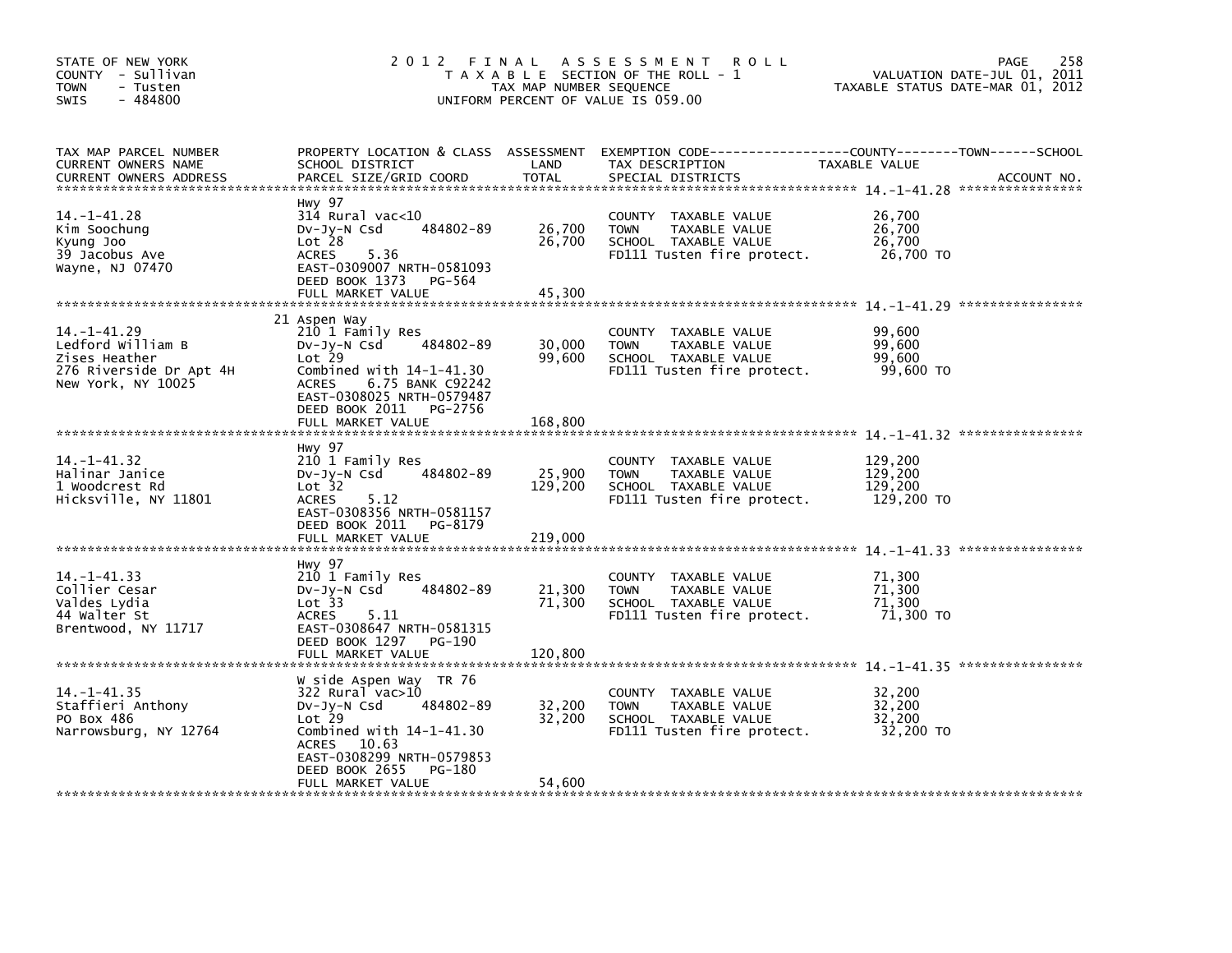| STATE OF NEW YORK<br>COUNTY - Sullivan<br><b>TOWN</b><br>- Tusten<br>$-484800$<br><b>SWIS</b>                                    |                                                                                                                                                                                       | TAX MAP NUMBER SEQUENCE       | 2012 FINAL ASSESSMENT ROLL<br>T A X A B L E SECTION OF THE ROLL - 1<br>UNIFORM PERCENT OF VALUE IS 059.00                                                                               | VALUATION DATE-JUL 01, 2011<br>TAXABLE STATUS DATE-MAR 01, 2012                        | 259<br>PAGE       |
|----------------------------------------------------------------------------------------------------------------------------------|---------------------------------------------------------------------------------------------------------------------------------------------------------------------------------------|-------------------------------|-----------------------------------------------------------------------------------------------------------------------------------------------------------------------------------------|----------------------------------------------------------------------------------------|-------------------|
| TAX MAP PARCEL NUMBER<br>CURRENT OWNERS NAME                                                                                     | SCHOOL DISTRICT                                                                                                                                                                       | LAND                          | PROPERTY LOCATION & CLASS ASSESSMENT EXEMPTION CODE----------------COUNTY-------TOWN-----SCHOOL<br>TAX DESCRIPTION                                                                      | <b>TAXABLE VALUE</b>                                                                   |                   |
| $14. -1 - 43.1$<br>Sklar Steven<br>PO Box 6<br>Putnam Valley, NY 10579<br>MAY BE SUBJECT TO PAYMENT                              | 328 Cackletown Rd<br>911 Forest s480<br>484802-89<br>$Dv-Jy-N$ Csd<br>ACRES 223.00<br>EAST-0304288 NRTH-0580318<br>DEED BOOK 3272<br><b>PG-58</b><br>FULL MARKET VALUE                | 152,800<br>152,800<br>259.000 | FOREST LND 47460<br>COUNTY TAXABLE VALUE<br><b>TOWN</b><br>TAXABLE VALUE<br>SCHOOL TAXABLE VALUE<br>FD111 Tusten fire protect.                                                          | 112,143<br>112,143<br>40,657<br>40,657<br>40,657<br>152,800 TO                         | 138001<br>112,143 |
| $14. -1 - 43.2$<br>Sklar Steven<br>PO Box 6<br>Putnam Valley, NY 10579<br>MAY BE SUBJECT TO PAYMENT<br>UNDER RPTL480A UNTIL 2018 | 328 Cackletown Rd<br>210 1 Family Res<br>484802-89<br>DV-Jy-N Csd<br>ACRES 14.30<br>EAST-0304288 NRTH-0580318<br>DEED BOOK 3272<br>$PG-58$<br>FULL MARKET VALUE                       | 44,300<br>293,700<br>497.800  | TAXABLE VALUE<br><b>COUNTY</b><br>TAXABLE VALUE<br><b>TOWN</b><br>SCHOOL TAXABLE VALUE<br>FD111 Tusten fire protect.                                                                    | 293,700<br>293,700<br>293,700<br>293,700 TO                                            | 138001            |
| $14 - 1 - 49.1$<br>Thompson Paul<br>235 E 46th St Apt 3H<br>New York, NY 10017                                                   | 1382 Delaware Dr<br>210 1 Family Res - WTRFNT<br>484802-89<br>$Dv-Jy-N$ Csd<br>ACRES 0.78<br>EAST-0298725 NRTH-0584666<br>DEED BOOK 3577<br>$PG-49$<br>FULL MARKET VALUE              | 32,700<br>119,000<br>201,700  | COUNTY TAXABLE VALUE<br>TAXABLE VALUE<br><b>TOWN</b><br>SCHOOL TAXABLE VALUE<br>FD110 Narrowsburg fire<br>LT100 Narrowsburg light<br>SD090 Narrowsburg sewer                            | 119,000<br>119,000<br>119,000<br>119,000 TO<br>119,000 TO<br>1.00 UN M                 | 117700            |
| $14. - 1 - 49.2$<br>Miller Daniel<br>Peloso Cara<br>384 Delaware Dr<br>Narrowsburg, NY 12764                                     | Delaware Dr<br>210 1 Family Res - WTRFNT<br>Dv-Jy-N Csd<br>484802-89<br>FRNT 111.00 DPTH 320.00<br><b>BANK C58055</b><br>EAST-0298808 NRTH-0584591<br>DEED BOOK 2704<br><b>PG-222</b> | 26,400<br>99,700              | COUNTY TAXABLE VALUE<br>TAXABLE VALUE<br><b>TOWN</b><br>SCHOOL TAXABLE VALUE<br>FD110 Narrowsburg fire<br>SD090 Narrowsburg sewer<br>WD050 Narrowsburg water                            | 99.700<br>99,700<br>99,700<br>99,700 TO<br>.00 UN M<br>99,700 ТО М                     |                   |
| $14. -1 - 50.1$<br>Joyce Eileen H<br>80 Cove Dr<br>Manhasset, NY 11030                                                           | DELAWARED Twn Rd 11<br>210 1 Family Res - WTRFNT<br>484802-89<br>$Dv-Jy-N$ Csd<br><b>ACRES</b><br>1.26<br>EAST-0298645 NRTH-0584753<br>DEED BOOK 2633<br>PG-694<br>FULL MARKET VALUE  | 43,800<br>185,000<br>313,600  | COUNTY TAXABLE VALUE<br><b>TOWN</b><br>TAXABLE VALUE<br>SCHOOL TAXABLE VALUE<br>FD110 Narrowsburg fire<br>LT100 Narrowsburg light<br>SD090 Narrowsburg sewer<br>WD050 Narrowsburg water | 185,000<br>185,000<br>185,000<br>185,000 TO<br>167,037 TO<br>1.00 UN M<br>185,000 TO M | 136800            |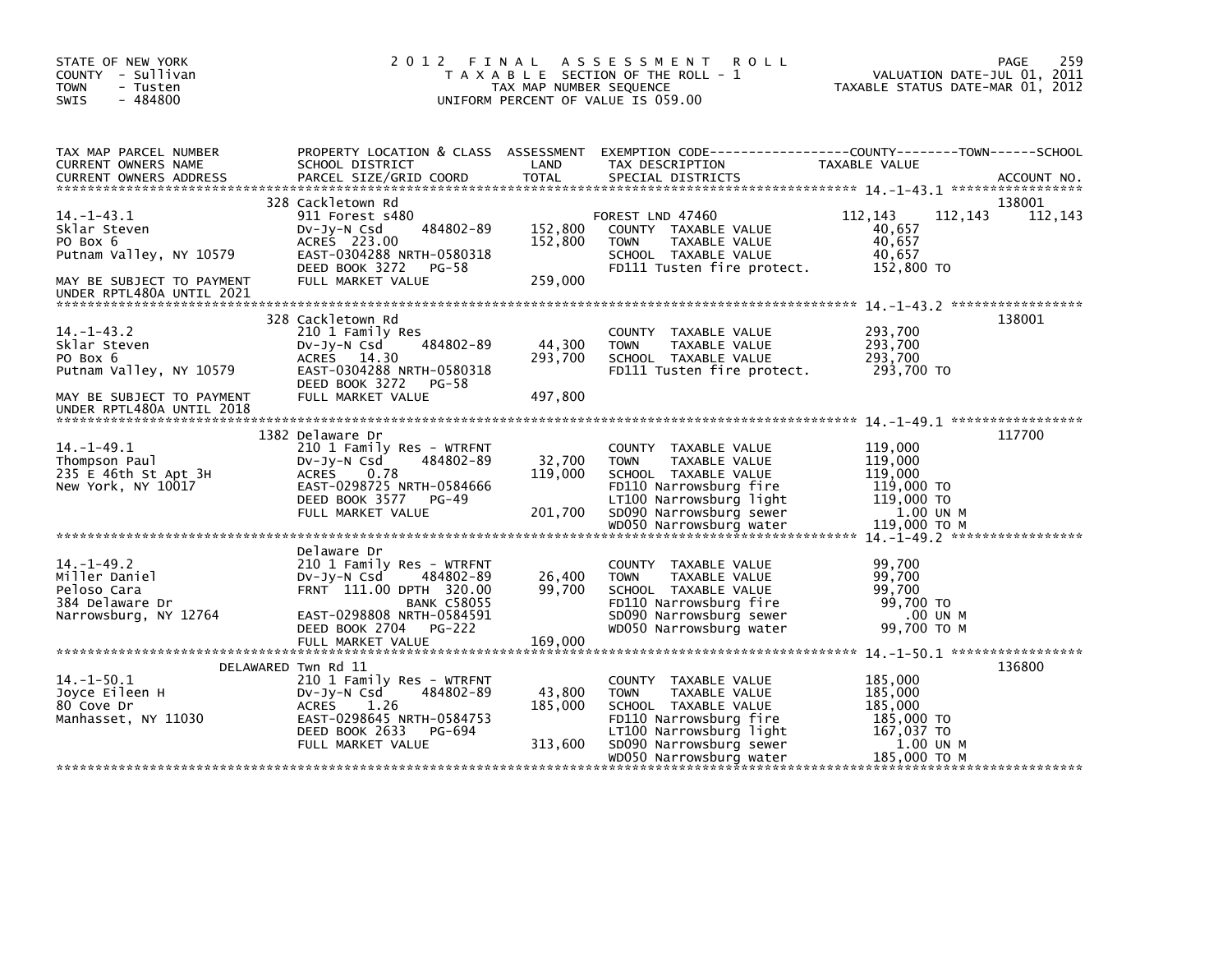| STATE OF NEW YORK<br>COUNTY - Sullivan<br><b>TOWN</b><br>- Tusten<br>$-484800$<br><b>SWIS</b> | 2 0 1 2                                                                                                                                                                                 | TAX MAP NUMBER SEQUENCE | FINAL ASSESSMENT<br><b>ROLL</b><br>T A X A B L E SECTION OF THE ROLL - 1<br>UNIFORM PERCENT OF VALUE IS 059.00                                               | TAXABLE STATUS DATE-MAR 01, 2012                                     | 260<br><b>PAGE</b><br>VALUATION DATE-JUL 01, 2011 |
|-----------------------------------------------------------------------------------------------|-----------------------------------------------------------------------------------------------------------------------------------------------------------------------------------------|-------------------------|--------------------------------------------------------------------------------------------------------------------------------------------------------------|----------------------------------------------------------------------|---------------------------------------------------|
| TAX MAP PARCEL NUMBER<br>CURRENT OWNERS NAME                                                  | PROPERTY LOCATION & CLASS ASSESSMENT<br>SCHOOL DISTRICT                                                                                                                                 | LAND                    | EXEMPTION CODE-----------------COUNTY-------TOWN------SCHOOL<br>TAX DESCRIPTION                                                                              | TAXABLE VALUE                                                        |                                                   |
|                                                                                               |                                                                                                                                                                                         |                         |                                                                                                                                                              |                                                                      |                                                   |
| $14. -1 - 51$<br>Tabor Michael<br>Tabor Elizabeth<br>43-29 Murray St<br>Flushing, NY 11355    | Delaware Dr<br>210 1 Family Res - WTRFNT<br>$Dv-Jy-N$ Csd<br>484802-89<br>FRNT 75.00 DPTH 330.00<br>EAST-0301304 NRTH-0582634<br>DEED BOOK 1295<br>PG-139                               | 29,000<br>83,000        | COUNTY TAXABLE VALUE<br><b>TAXABLE VALUE</b><br><b>TOWN</b><br>SCHOOL TAXABLE VALUE<br>FD110 Narrowsburg fire<br>LT100 Narrowsburg light                     | 83,000<br>83,000<br>83,000<br>83,000 TO<br>63,122 TO                 | 150900                                            |
|                                                                                               | FULL MARKET VALUE                                                                                                                                                                       | 140,700                 | SD090 Narrowsburg sewer                                                                                                                                      | 1.00 UN M                                                            |                                                   |
|                                                                                               |                                                                                                                                                                                         |                         |                                                                                                                                                              |                                                                      |                                                   |
| $14. - 1 - 52$<br>Williams Vera B<br>88 Jane St Apt 2W<br>New York, NY 10014                  | Delaware Riv<br>210 1 Family Res - WTRFNT<br>$Dv-Jy-N$ Csd<br>484802-89<br>FRNT 120.00 DPTH 345.00<br>EAST-0298495 NRTH-0584926<br>DEED BOOK 2290<br>PG-366                             | 36,000<br>130,000       | COUNTY TAXABLE VALUE<br>TAXABLE VALUE<br><b>TOWN</b><br>SCHOOL TAXABLE VALUE<br>FD110 Narrowsburg fire<br>LT100 Narrowsburg light                            | 130,000<br>130,000<br>130,000<br>130,000 TO<br>128,921 TO            | 161400                                            |
|                                                                                               | FULL MARKET VALUE                                                                                                                                                                       | 220,300                 | SD090 Narrowsburg sewer                                                                                                                                      | 1.00 UN M                                                            |                                                   |
|                                                                                               |                                                                                                                                                                                         |                         | WD050 Narrowsburg water                                                                                                                                      | 130.000 TO M                                                         |                                                   |
| $14. - 1 - 54.1$<br>Decinque Henry Jr<br>6 Harbor Rd<br>Marmora, NJ 08223                     | Ns Delaware Dr<br>Tr # 11<br>311 Res vac land<br>484802-89<br>$Dv-Jy-N$ Csd<br>FRNT 140.00 DPTH 230.00<br>0.37<br><b>ACRES</b><br>EAST-0299180 NRTH-0584799<br>DEED BOOK 2807<br>PG-380 | 7,400<br>7,400          | COUNTY TAXABLE VALUE<br>TAXABLE VALUE<br><b>TOWN</b><br>SCHOOL TAXABLE VALUE<br>FD110 Narrowsburg fire<br>SD090 Narrowsburg sewer<br>WD050 Narrowsburg water | 7,400<br>7,400<br>7,400<br>7,400 TO<br>.00 UN M<br>7.400 TO M        |                                                   |
|                                                                                               |                                                                                                                                                                                         |                         |                                                                                                                                                              |                                                                      |                                                   |
|                                                                                               | 444 Delaware Dr                                                                                                                                                                         |                         |                                                                                                                                                              |                                                                      | 111300                                            |
| $14. - 1 - 54.2$<br>Lombardo Anthony M<br>18 Beethoven St<br>Staten Island, NY 10305          | 210 1 Family Res<br>484802-89<br>DV-Jy-N Csd<br>ACRES 1.20 BANK C58055<br>EAST-0299170 NRTH-0584390<br>DEED BOOK 2011<br>PG-5463                                                        | 29,100<br>114,500       | COUNTY TAXABLE VALUE<br><b>TOWN</b><br>TAXABLE VALUE<br>SCHOOL TAXABLE VALUE<br>FD110 Narrowsburg fire<br>SD090 Narrowsburg sewer                            | 114,500<br>114,500<br>114,500<br>114,500 TO<br>1.00 UN M             |                                                   |
|                                                                                               |                                                                                                                                                                                         |                         |                                                                                                                                                              |                                                                      |                                                   |
| $14. - 1 - 54.3$<br>Gelernter Leah<br>Attn: Weiss A<br>1415 52nd St<br>Brooklyn, NY 11219     | DELAWARED Twn Rd 11<br>311 Res vac land - WTRFNT<br>DV-JV-N Csd<br>484802-89<br>Lot 2<br>FRNT 100.00 DPTH 240.00<br>EAST-0299240 NRTH-0584270<br>DEED BOOK 1656<br>PG-217               | 15,000<br>15,000        | COUNTY TAXABLE VALUE<br><b>TOWN</b><br>TAXABLE VALUE<br>SCHOOL TAXABLE VALUE<br>FD110 Narrowsburg fire<br>SD090 Narrowsburg sewer<br>WD050 Narrowsburg water | 15,000<br>15,000<br>15,000<br>15,000 TO<br>$.00$ UN M<br>15.000 ТО М | 114455                                            |
|                                                                                               | FULL MARKET VALUE                                                                                                                                                                       | 25,400                  |                                                                                                                                                              |                                                                      |                                                   |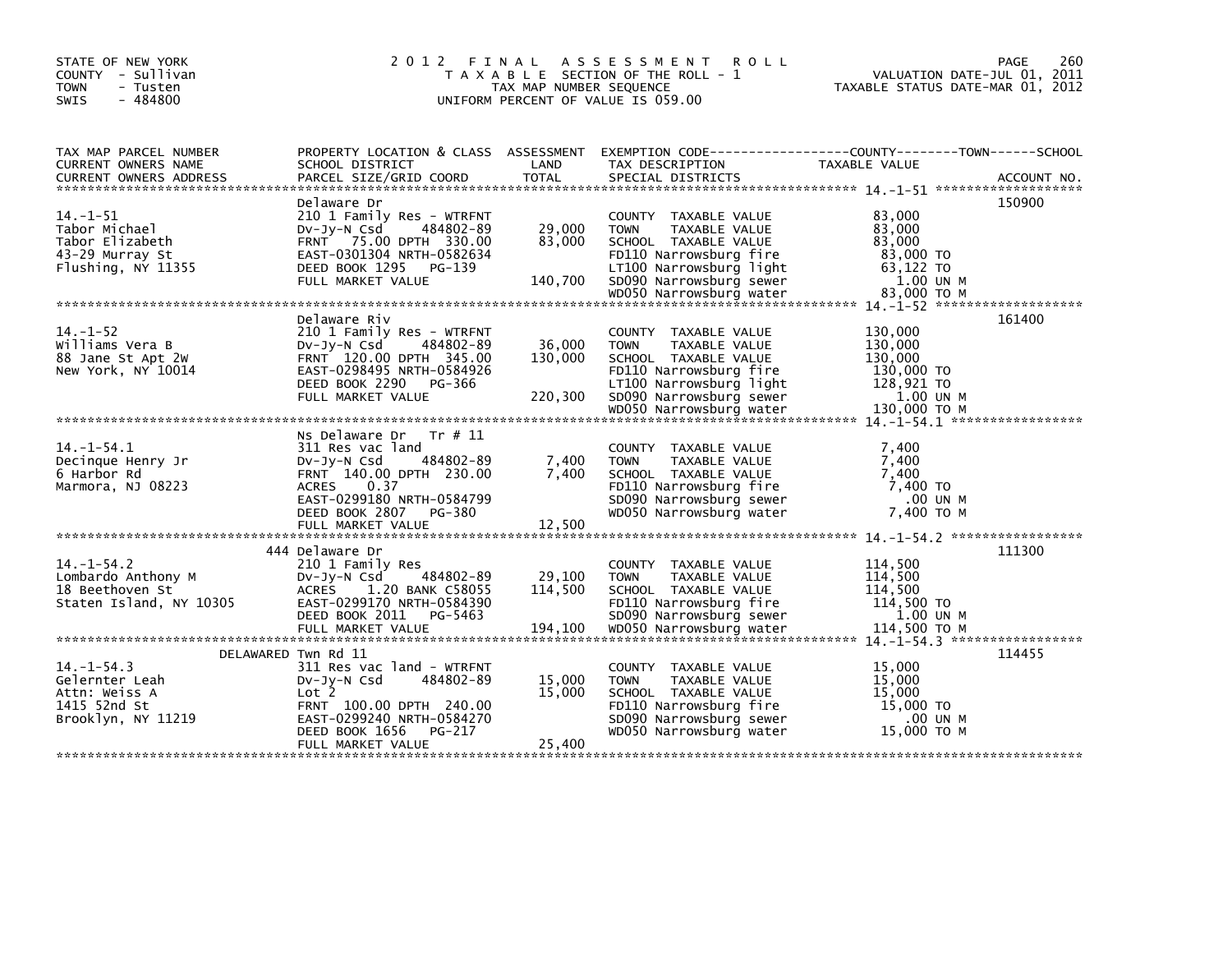| STATE OF NEW YORK<br>COUNTY - Sullivan<br><b>TOWN</b><br>- Tusten<br><b>SWIS</b><br>$-484800$                    | 2012 FINAL                                                                                                                                                                                                            | TAX MAP NUMBER SEQUENCE      | A S S E S S M E N T<br><b>ROLL</b><br>T A X A B L E SECTION OF THE ROLL - 1<br>UNIFORM PERCENT OF VALUE IS 059.00                                            | PAGE<br>VALUATION DATE-JUL 01, 2011<br>TAXABLE STATUS DATE-MAR 01, 2012              | 261 |
|------------------------------------------------------------------------------------------------------------------|-----------------------------------------------------------------------------------------------------------------------------------------------------------------------------------------------------------------------|------------------------------|--------------------------------------------------------------------------------------------------------------------------------------------------------------|--------------------------------------------------------------------------------------|-----|
| TAX MAP PARCEL NUMBER<br>CURRENT OWNERS NAME                                                                     | PROPERTY LOCATION & CLASS ASSESSMENT<br>SCHOOL DISTRICT                                                                                                                                                               | LAND                         | TAX DESCRIPTION                                                                                                                                              | EXEMPTION        CODE-----------------COUNTY-------TOWN------SCHOOL<br>TAXABLE VALUE |     |
| $14. - 1 - 54.4$<br>Richard David Grant<br>Richard Cynthia S<br>11 Consul Rd<br>Livingston, NJ 07039             | Twn Rd 11<br>311 Res vac land - WTRFNT<br>$Dv-Jy-N$ Csd<br>484802-89<br>FRNT 200.00 DPTH 240.00<br>EAST-0299320 NRTH-0584150<br>DEED BOOK 2011<br>PG-7492                                                             | 22,500<br>22,500             | COUNTY TAXABLE VALUE<br><b>TOWN</b><br>TAXABLE VALUE<br>SCHOOL TAXABLE VALUE<br>FD110 Narrowsburg fire<br>SD090 Narrowsburg sewer                            | 127500<br>22,500<br>22,500<br>22,500<br>22,500 TO<br>.00 UN M                        |     |
| $14. -1 - 54.5$<br>Richard David Grant<br>Richard Cynthia S<br>11 Consul Rd<br>Livingston, NJ 07039              | Delaware Riv<br>210 1 Family Res - WTRFNT<br>484802-89<br>DV-Jy-N Csd<br>ACRES 1.96<br>EAST-0299495 NRTH-0584195<br>DEED BOOK 2011<br>PG-7492                                                                         | 25,000<br>110,000            | COUNTY TAXABLE VALUE<br>TAXABLE VALUE<br><b>TOWN</b><br>SCHOOL TAXABLE VALUE<br>FD110 Narrowsburg fire<br>SD090 Narrowsburg sewer                            | 129155<br>110,000<br>110,000<br>110,000<br>110,000 TO<br>$1.00$ UN M                 |     |
| $14. -1 - 54.6$<br>Bilogoubka Mukhail<br>Bilogoubka Mariya<br>PO Box 383<br>Narrowsburg, NY 12764                | E Of Delaware Riv<br>210 1 Family Res<br>484802-89<br>$Dv-Jy-N$ Csd<br>FRNT 115.00 DPTH 178.00<br>EAST-0299470 NRTH-0583930<br>DEED BOOK 3540 PG-683                                                                  | 22,500<br>100,000            | COUNTY TAXABLE VALUE<br><b>TOWN</b><br>TAXABLE VALUE<br>SCHOOL TAXABLE VALUE<br>FD110 Narrowsburg fire<br>SD090 Narrowsburg sewer                            | 107900<br>100,000<br>100,000<br>100,000<br>100,000 TO<br>1.50 UN M                   |     |
| $14. - 1 - 54.7$<br>Milani-D'Alessandro Roseann<br>Milani-O'Neill Lorraine<br>227 81 st St<br>Brooklyn, NY 11209 | DELAWARED Twn Rd 11<br>210 1 Family Res - WTRFNT<br>484802-89<br>$Dv-Jy-N$ Csd<br>Combined with $14-1-54.8$<br>FRNT 200.00 DPTH 170.00<br>EAST-0299877 NRTH-0584070<br>DEED BOOK 2011<br>PG-7944<br>FULL MARKET VALUE | 27,500<br>104,000<br>176,300 | COUNTY TAXABLE VALUE<br><b>TOWN</b><br>TAXABLE VALUE<br>SCHOOL TAXABLE VALUE<br>FD110 Narrowsburg fire<br>SD090 Narrowsburg sewer<br>WD050 Narrowsburg water | 136850<br>104,000<br>104,000<br>104,000<br>104,000 TO<br>1.00 UN M<br>104,000 ТО М   |     |
| $14. - 1 - 54.9$<br>Jensen Theresa<br>351 Leadville Ave<br>PO Box 3419<br>Ketchum, ID 83340                      | Twn Rd 11<br>311 Res vac land - WTRFNT<br>DV-Jy-N Csd<br>484802-89<br>FRNT 207.00 DPTH 217.00<br>EAST-0299640 NRTH-0583630<br>DEED BOOK 3428<br>PG-208<br>FULL MARKET VALUE                                           | 17,500<br>17,500<br>29,700   | COUNTY TAXABLE VALUE<br>TAXABLE VALUE<br><b>TOWN</b><br>SCHOOL TAXABLE VALUE<br>FD110 Narrowsburg fire<br>SD090 Narrowsburg sewer<br>WD050 Narrowsburg water | 159951<br>17,500<br>17,500<br>17,500<br>17,500 TO<br>.00 UN M<br>17,500 TO M         |     |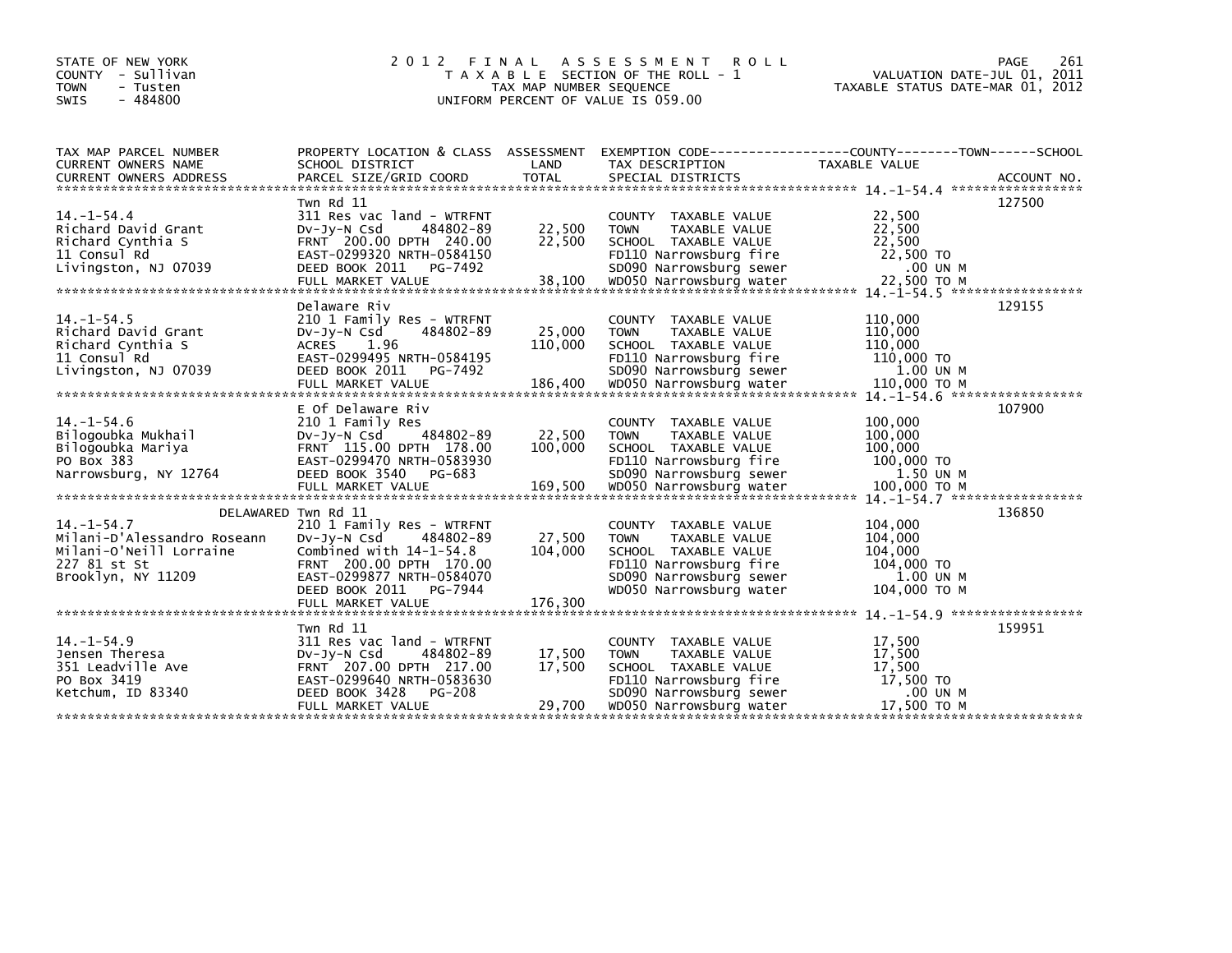| STATE OF NEW YORK<br>COUNTY - Sullivan<br><b>TOWN</b><br>- Tusten<br>$-484800$<br><b>SWIS</b>      | 2 0 1 2                                                                                                                                                                                                   | TAX MAP NUMBER SEQUENCE     | FINAL ASSESSMENT<br><b>ROLL</b><br>T A X A B L E SECTION OF THE ROLL - 1<br>UNIFORM PERCENT OF VALUE IS 059.00                                                                                               | <b>PAGE</b><br>VALUATION DATE-JUL 01, 2011<br>TAXABLE STATUS DATE-MAR 01, 2012                                             | 262 |
|----------------------------------------------------------------------------------------------------|-----------------------------------------------------------------------------------------------------------------------------------------------------------------------------------------------------------|-----------------------------|--------------------------------------------------------------------------------------------------------------------------------------------------------------------------------------------------------------|----------------------------------------------------------------------------------------------------------------------------|-----|
| TAX MAP PARCEL NUMBER<br>CURRENT OWNERS NAME<br><b>CURRENT OWNERS ADDRESS</b>                      | PROPERTY LOCATION & CLASS ASSESSMENT<br>SCHOOL DISTRICT<br>PARCEL SIZE/GRID COORD                                                                                                                         | LAND<br><b>TOTAL</b>        | TAX DESCRIPTION<br>SPECIAL DISTRICTS                                                                                                                                                                         | EXEMPTION CODE------------------COUNTY--------TOWN------SCHOOL<br>TAXABLE VALUE<br>ACCOUNT NO.                             |     |
| $14. -1 - 54.10$<br>Wolff Joe<br>512 Delaware Dr<br>Narrowsburg, NY 12764                          | Twn Rd 11<br>210 1 Family Res - WTRFNT<br>484802-89<br>$Dv-Jy-N$ Csd<br>97.00 DPTH 196.00<br><b>FRNT</b><br>EAST-0299740 NRTH-0583520<br>DEED BOOK 764<br>PG-00954<br>FULL MARKET VALUE                   | 45,000<br>76,300            | 41800<br>AGED-CTS<br>41834<br>22,000 STAR EN<br>COUNTY TAXABLE VALUE<br>TAXABLE VALUE<br><b>TOWN</b><br>SCHOOL TAXABLE VALUE<br>FD110 Narrowsburg fire<br>SD090 Narrowsburg sewer<br>WD050 Narrowsburg water | 161300<br>22,500<br>22,500<br>22,500<br>0<br>0<br>22,500<br>22,500<br>22,500<br>0<br>45,000 TO<br>1.00 UN M<br>45,000 TO M |     |
| $14. - 1 - 54.11$<br>Wolff Joseph F<br>Wolff Cheri L<br>10308 Cardigan Cir<br>Glen Allen, VA 23060 | Delaware Dr<br>311 Res vac land - WTRFNT<br>484802-89<br>DV-Jy-N Csd<br>FRNT 112.00 DPTH 187.00<br>EAST-0299790 NRTH-0583430<br>DEED BOOK 1455<br>PG-17<br>FULL MARKET VALUE                              | 10,000<br>10,000<br>16,900  | COUNTY TAXABLE VALUE<br><b>TOWN</b><br>TAXABLE VALUE<br>SCHOOL TAXABLE VALUE<br>FD110 Narrowsburg fire<br>WD050 Narrowsburg water                                                                            | 100900<br>10.000<br>10,000<br>10,000<br>10,000 TO<br>$10,000$ TO M                                                         |     |
| $14. - 1 - 54.12$<br>Nickson Harold<br>Nickson Linda E<br>522 Delaware Dr<br>Narrowsburg, NY 12764 | Twn Rd 11<br>210 1 Family Res - WTRFNT<br>$Dv-Jy-N$ Csd<br>484802-89<br>FRNT 107.00 DPTH 168.00<br>EAST-0299830 NRTH-0583340<br>DEED BOOK 1187<br>PG-00183<br>FULL MARKET VALUE                           | 21,500<br>84,500<br>143,200 | 41834<br>STAR EN<br>COUNTY TAXABLE VALUE<br>TAXABLE VALUE<br><b>TOWN</b><br>SCHOOL TAXABLE VALUE<br>FD110 Narrowsburg fire<br>WD050 Narrowsburg water                                                        | 159952<br>$\mathbf{0}$<br>0<br>36,080<br>84,500<br>84,500<br>48.420<br>84,500 TO<br>84.500 TO M                            |     |
| $14. - 1 - 54.13$<br>Brown Donald<br>Brown Cynthia D<br>507 Patchett Way<br>Montgomery, NY 12549   | Twn Rd 11<br>210 1 Family Res<br>484802-89<br>$Dv-Jy-N$ Csd<br>Lot $#13$<br>FRNT 105.00 DPTH 168.00<br><b>BANK 060670</b><br>EAST-0299870 NRTH-0583260<br>DEED BOOK 1153<br>PG-00283<br>FULL MARKET VALUE | 21,500<br>60,000<br>101,700 | COUNTY TAXABLE VALUE<br>TAXABLE VALUE<br><b>TOWN</b><br>SCHOOL TAXABLE VALUE<br>FD110 Narrowsburg fire<br>WD050 Narrowsburg water                                                                            | 159953<br>60,000<br>60,000<br>60,000<br>60,000 TO<br>60,000 ТО М                                                           |     |
| $14. - 1 - 54.14$<br>Brown Donald<br>Brown Cynthia D<br>507 Patchett Way<br>Montgomery, NY 12549   | Twn Rd 11<br>311 Res vac land<br>484802-89<br>$Dv-Jy-N$ Csd<br>FRNT 105.00 DPTH 181.00<br><b>BANK 060670</b><br>EAST-0299920 NRTH-0583150<br>DEED BOOK 1153<br>PG-00283<br>FULL MARKET VALUE              | 1,500<br>1,500<br>2,500     | COUNTY<br>TAXABLE VALUE<br>TAXABLE VALUE<br><b>TOWN</b><br>SCHOOL TAXABLE VALUE<br>FD110 Narrowsburg fire<br>WD050 Narrowsburg water                                                                         | 159954<br>1.500<br>1,500<br>1,500<br>1,500 TO<br>1,500 TO M                                                                |     |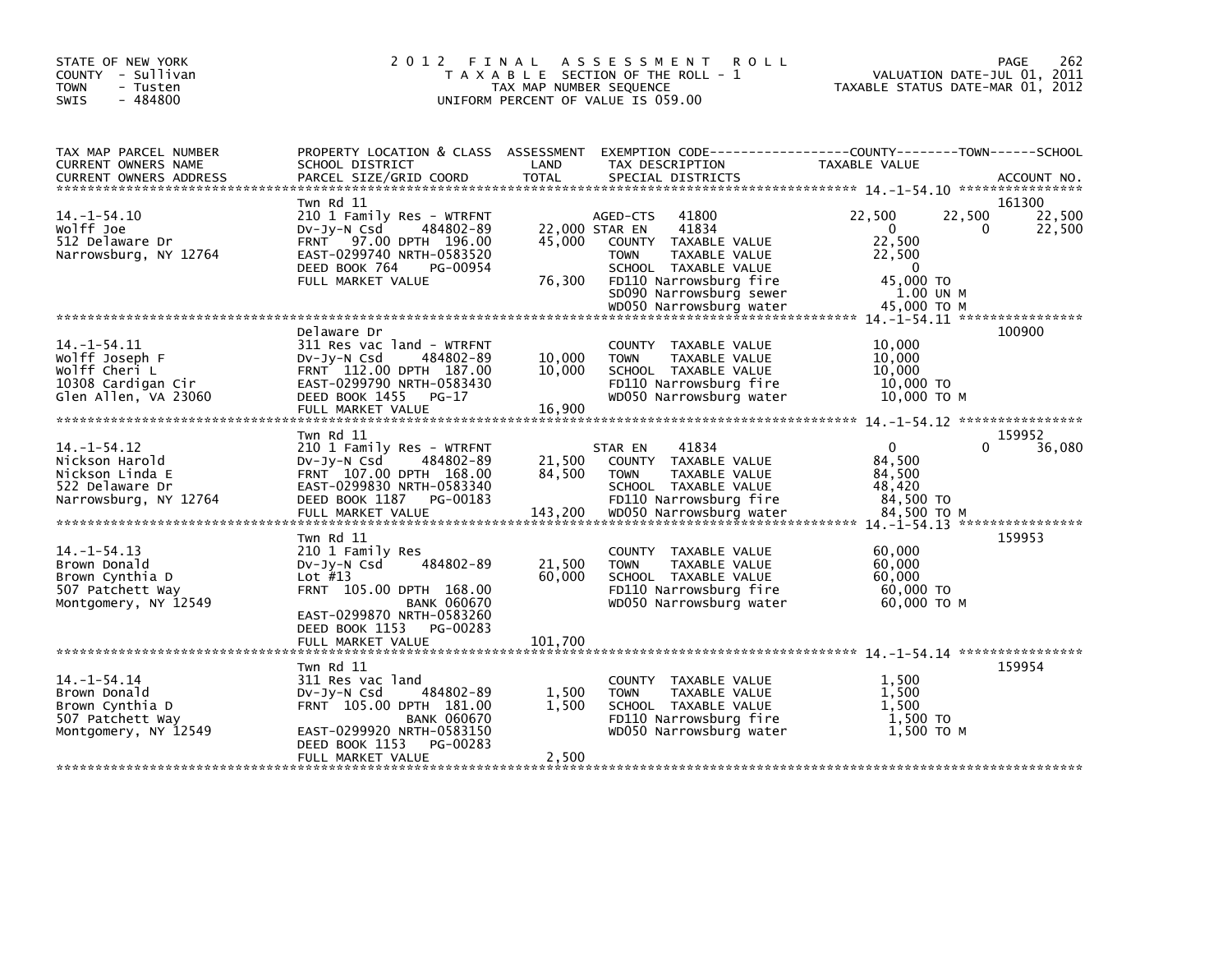| STATE OF NEW YORK<br>COUNTY - Sullivan<br><b>TOWN</b><br>- Tusten<br>$-484800$<br>SWIS               | 2 0 1 2                                                                                                                                                 | FINAL<br>TAX MAP NUMBER SEQUENCE | A S S E S S M E N T<br><b>ROLL</b><br>T A X A B L E SECTION OF THE ROLL - 1<br>UNIFORM PERCENT OF VALUE IS 059.00                        |                                                        | 263<br><b>PAGE</b><br>VALUATION DATE-JUL 01, 2011<br>TAXABLE STATUS DATE-MAR 01, 2012 |
|------------------------------------------------------------------------------------------------------|---------------------------------------------------------------------------------------------------------------------------------------------------------|----------------------------------|------------------------------------------------------------------------------------------------------------------------------------------|--------------------------------------------------------|---------------------------------------------------------------------------------------|
| TAX MAP PARCEL NUMBER<br>CURRENT OWNERS NAME                                                         | PROPERTY LOCATION & CLASS ASSESSMENT<br>SCHOOL DISTRICT                                                                                                 | LAND                             | EXEMPTION CODE------------------COUNTY--------TOWN------SCHOOL<br>TAX DESCRIPTION                                                        | TAXABLE VALUE                                          |                                                                                       |
|                                                                                                      | $LOT#14$ Twn Rd $11$                                                                                                                                    |                                  |                                                                                                                                          |                                                        | 159955                                                                                |
| $14. -1 - 54.15$<br>Diehl Timothy G<br>Diehl Deborah L<br>1039 Torrey Rd<br>Honesdale, PA 18431      | 323 Vacant rural<br>484802-89<br>$Dv-Jy-N$ Csd<br>FRNT 105.00 DPTH 172.00<br>EAST-0299960 NRTH-0583070<br>DEED BOOK 3581<br>PG-293<br>FULL MARKET VALUE | 400<br>400<br>700                | COUNTY TAXABLE VALUE<br>TAXABLE VALUE<br><b>TOWN</b><br>SCHOOL TAXABLE VALUE<br>FD110 Narrowsburg fire                                   | 400<br>400<br>400<br>400 TO                            |                                                                                       |
|                                                                                                      | Twn Rd 11                                                                                                                                               |                                  |                                                                                                                                          |                                                        | 159956                                                                                |
| $14. - 1 - 54.16$<br>Barr Jason<br>307 Chivers Rd<br>Lake Ariel, PA 18436                            | 323 Vacant rural<br>484802-89<br>DV-Jy-N Csd<br>FRNT 105.00 DPTH 180.00<br>EAST-0299960 NRTH-0582950<br>DEED BOOK 3512<br>$PG-95$<br>FULL MARKET VALUE  | 400<br>400<br>700                | COUNTY TAXABLE VALUE<br>TAXABLE VALUE<br><b>TOWN</b><br>SCHOOL TAXABLE VALUE<br>FD110 Narrowsburg fire                                   | 400<br>400<br>400<br>400 TO                            |                                                                                       |
|                                                                                                      |                                                                                                                                                         |                                  |                                                                                                                                          |                                                        |                                                                                       |
| $14. -1 - 55.1$<br>Lang Edward Joseph<br>60 Lake St<br>Narrowsburg, NY 12764                         | Twn Rd 11<br>240 Rural res<br>484802-89<br>DV-Jy-N Csd<br>ACRES 222.00<br>EAST-0301936 NRTH-0581682<br>DEED BOOK 1374<br>PG-38                          | 171,700<br>356,200               | FOREST LND 47460<br>COUNTY TAXABLE VALUE<br><b>TOWN</b><br>TAXABLE VALUE<br>SCHOOL TAXABLE VALUE<br>FD111 Tusten fire protect.           | 118,703<br>237,497<br>237,497<br>237,497<br>356,200 TO | 138200<br>118,703<br>118,703                                                          |
| MAY BE SUBJECT TO PAYMENT                                                                            | FULL MARKET VALUE                                                                                                                                       | 603,700                          | LT100 Narrowsburg light                                                                                                                  | 1,425 TO                                               |                                                                                       |
|                                                                                                      | FOURTHST Twn Rd 11                                                                                                                                      |                                  |                                                                                                                                          |                                                        | 138050                                                                                |
| $14. -1 - 55.4$<br>Tri-State Sewer&Drain Serv Inc Dv-Jy-N Csd<br>60 Lake St<br>Narrowsburg, NY 12764 | 311 Res vac land<br>484802-89<br><b>ACRES</b><br>3.16<br>EAST-0299561 NRTH-0585074<br>DEED BOOK 1365<br>PG-410                                          | 9,300<br>9.300                   | COUNTY TAXABLE VALUE<br><b>TAXABLE VALUE</b><br><b>TOWN</b><br>SCHOOL TAXABLE VALUE<br>FD110 Narrowsburg fire<br>LT100 Narrowsburg light | 9,300<br>9,300<br>9.300<br>9,300 TO<br>9,300 TO        |                                                                                       |
|                                                                                                      | FULL MARKET VALUE                                                                                                                                       | 15,800                           | SD090 Narrowsburg sewer                                                                                                                  | .00 UN M                                               |                                                                                       |
|                                                                                                      |                                                                                                                                                         |                                  | WD050 Narrowsburg water                                                                                                                  | 9.300 TO M                                             |                                                                                       |
| $14. - 1 - 56$<br>Purcell Marianne<br>Browne Sarah<br>27 University St<br>Selkirk, NY 12158          | Twn Rd 8<br>911 Forest s480<br>484802-89<br>$Dv-Jy-N$ Csd<br>79.50<br><b>ACRES</b><br>EAST-0303231 NRTH-0583063<br>DEED BOOK 1214<br>PG-00271           | 56,700<br>56,700                 | FOREST LND 47460<br>COUNTY TAXABLE VALUE<br>TAXABLE VALUE<br><b>TOWN</b><br>SCHOOL TAXABLE VALUE<br>FD110 Narrowsburg fire               | 45,360<br>11,340<br>11,340<br>11,340<br>56.700 TO      | 143351<br>45,360<br>45,360                                                            |
| MAY BE SUBJECT TO PAYMENT                                                                            | FULL MARKET VALUE                                                                                                                                       | 96,100                           | SD090 Narrowsburg sewer                                                                                                                  | .00 UN M                                               |                                                                                       |
| UNDER RPTL480A UNTIL 2021                                                                            |                                                                                                                                                         |                                  |                                                                                                                                          |                                                        |                                                                                       |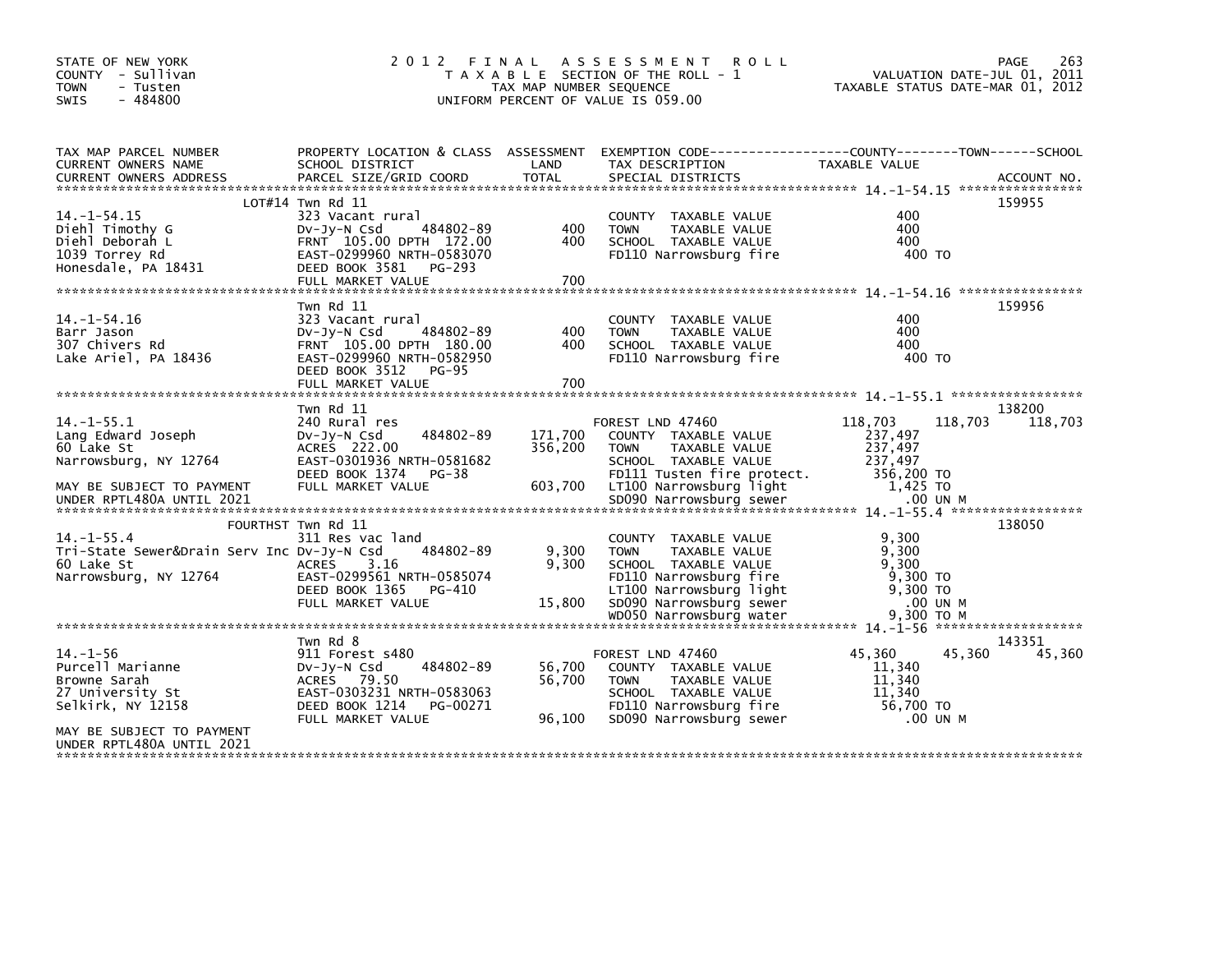| STATE OF NEW YORK       | 2012 FINAL ASSESSMENT ROLL            | 264<br>PAGE                      |
|-------------------------|---------------------------------------|----------------------------------|
| COUNTY - Sullivan       | T A X A B L E SECTION OF THE ROLL - 1 | VALUATION DATE-JUL 01, 2011      |
| <b>TOWN</b><br>- Tusten | MAP SECTION - 014                     | TAXABLE STATUS DATE-MAR 01, 2012 |
| - 484800<br>SWIS        | SUB-SECTION-                          | RPS150/V04/L015                  |
|                         | UNIFORM PERCENT OF VALUE IS 059.00    | CURRENT DATE 6/19/2012           |

## \*\*\* S P E C I A L D I S T R I C T S U M M A R Y \*\*\*

| DISTRICT NAME PARCELS<br>CODE                                                                                        | TOTAL                                                       | EXTENSION<br>TYPE | EXTENSION<br><b>VALUE</b><br>VALUE | AD VALOREM<br><b>EXEMPT</b><br><b>AMOUNT</b> | <b>TAXABLE</b><br>VALUE                             |
|----------------------------------------------------------------------------------------------------------------------|-------------------------------------------------------------|-------------------|------------------------------------|----------------------------------------------|-----------------------------------------------------|
| FD110 Narrowsburg fi<br>FD111 Tusten fire pr<br>LT100 Narrowsburg li<br>SD090 Narrowsburg se<br>WD050 Narrowsburg wa | 28 TOTAL<br>65 TOTAL<br>6 TOTAL<br>17 UNITS M<br>33 TOTAL M |                   | 9.50                               | 1830,450<br>6479.350<br>488.805<br>2947.400  | 1830,450<br>6479,350<br>488,805<br>9.50<br>2947,400 |

# \*\*\* S C H O O L D I S T R I C T S U M M A R Y \*\*\*

| CODE   | DISTRICT NAME | TOTAL<br><b>PARCELS</b> | ASSESSED<br>LAND | ASSESSED<br><b>TOTAL</b> | <b>EXEMPT</b><br>AMOUNT | <b>TOTAL</b><br><b>TAXABLE</b> | <b>STAR</b><br>AMOUNT | <b>STAR</b><br><b>TAXABLE</b> |
|--------|---------------|-------------------------|------------------|--------------------------|-------------------------|--------------------------------|-----------------------|-------------------------------|
| 484802 | DV-Jy-N Csd   | 92                      | 2549.300         | 8309.800                 | 434.806                 | 7874.994                       | 536.060               | 7338,934                      |
|        | SUB-TOTAL     | 92                      | 2549.300         | 8309.800                 | 434.806                 | 7874.994                       | 536.060               | 7338,934                      |
| 484889 | Nar Library   | 92                      | 2549.300         | 8309.800                 | 434.806                 | 7874.994                       | 536.060               | 7338,934                      |
|        | T O T A L     | 184                     | 5098,600         | 16619,600                | 869,612                 | 15749,988                      | 1072,120              | 14677,868                     |

#### \*\*\* S Y S T E M C O D E S S U M M A R Y \*\*\*

#### NO SYSTEM EXEMPTIONS AT THIS LEVEL

## \*\*\* E X E M P T I O N S U M M A R Y \*\*\*

| CODE                    | DESCRIPTION                           | TOTAL<br><b>PARCELS</b> | <b>COUNTY</b>             | <b>TOWN</b>               | <b>SCHOOL</b>                |
|-------------------------|---------------------------------------|-------------------------|---------------------------|---------------------------|------------------------------|
| 41121<br>41131<br>41161 | WAR VET<br>COMBAT VET<br>$CW_15_VET/$ |                         | 24,495<br>26,100<br>6,960 | 24,495<br>26,100<br>6,960 |                              |
| 41800<br>41803          | AGED-CTS<br>AGED-T                    |                         | 113,100                   | 113,100<br>53,375         | 113,100                      |
| 41805<br>41834<br>41854 | AGED-CS<br>STAR EN<br>STAR B          | 15                      | 45,500                    |                           | 45,500<br>275,060<br>261,000 |
| 47460                   | FOREST LND                            |                         | 276,206                   | 276.206                   | 276,206                      |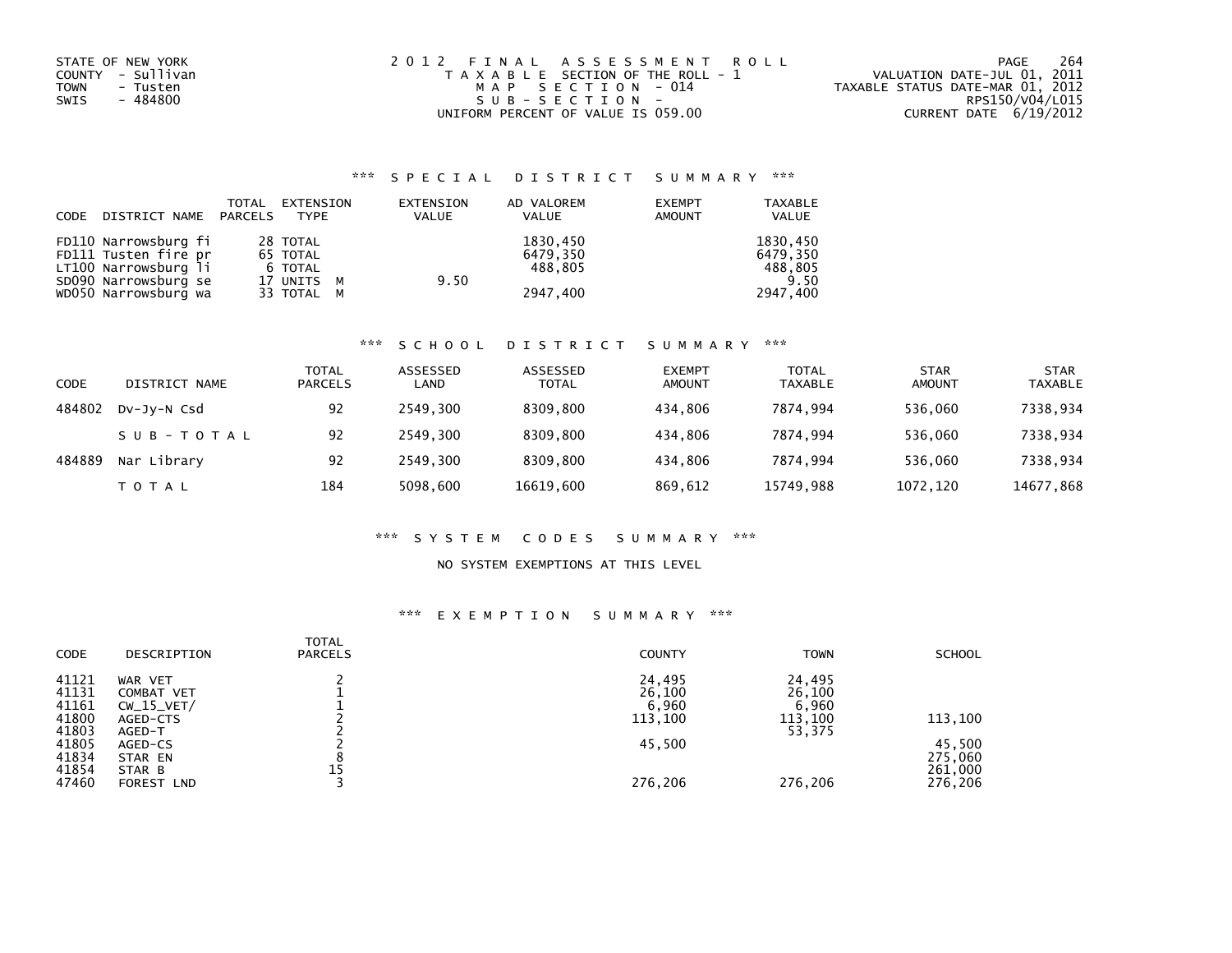| STATE OF NEW YORK       | 2012 FINAL ASSESSMENT ROLL            | 265<br>PAGE                      |
|-------------------------|---------------------------------------|----------------------------------|
| COUNTY - Sullivan       | T A X A B L E SECTION OF THE ROLL - 1 | VALUATION DATE-JUL 01, 2011      |
| <b>TOWN</b><br>- Tusten | MAP SECTION - 014                     | TAXABLE STATUS DATE-MAR 01, 2012 |
| - 484800<br>SWIS        | $SUB - SECTION -$                     | RPS150/V04/L015                  |
|                         | UNIFORM PERCENT OF VALUE IS 059.00    | CURRENT DATE 6/19/2012           |

# \*\*\* E X E M P T I O N S U M M A R Y \*\*\*

| CODE<br>$ -$ | DESCRIPTION | TOTAL<br><b>PARCELS</b> | <b>COUNTY</b><br>. | <b>TOWN</b> | <b>SCHOOL</b> |
|--------------|-------------|-------------------------|--------------------|-------------|---------------|
|              | TOTA        | 36                      | 492<br>361         | 500<br>,236 | 970,866       |

## \*\*\* G R A N D T O T A L S \*\*\*

| <b>ROLL</b> | DESCRIPTION | <b>TOTAL</b>   | <b>ASSESSED</b> | <b>ASSESSED</b> | <b>TAXABLE</b> | <b>TAXABLE</b> | <b>TAXABLE</b> | STAR           |
|-------------|-------------|----------------|-----------------|-----------------|----------------|----------------|----------------|----------------|
| <b>SEC</b>  |             | <b>PARCELS</b> | LAND            | <b>TOTAL</b>    | COUNTY         | <b>TOWN</b>    | <b>SCHOOL</b>  | <b>TAXABLE</b> |
|             | TAXABLE     | ۹Ž<br>JL       | 2549.300        | 8309,800        | 7817.<br>.439  | 7809,564       | 7874.994       | 7338,934       |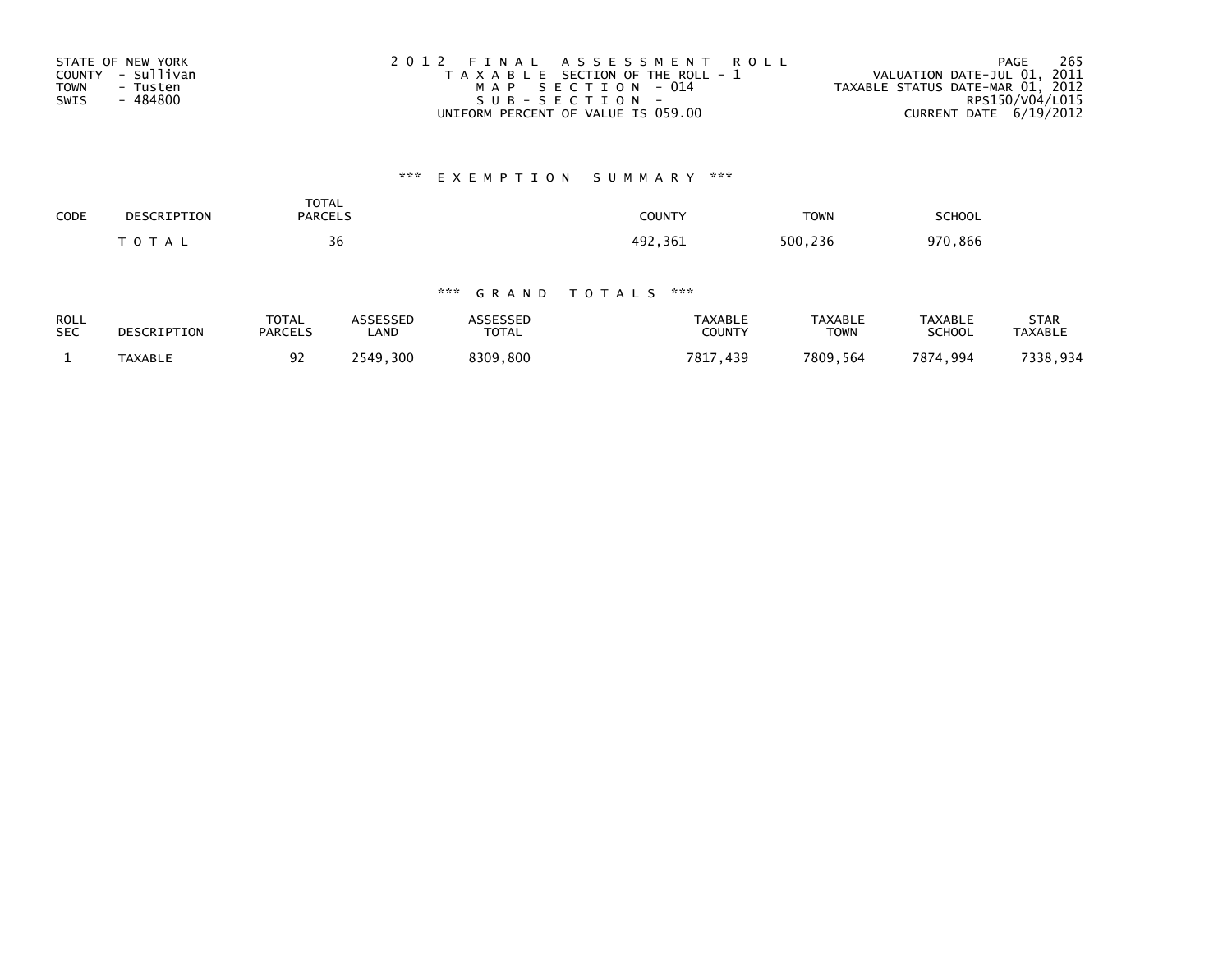| STATE OF NEW YORK<br>COUNTY - Sullivan<br><b>TOWN</b><br>- Tusten<br>$-484800$<br><b>SWIS</b> |                                                                                                                                                                                                            | TAX MAP NUMBER SEQUENCE     | 2012 FINAL ASSESSMENT<br><b>ROLL</b><br>T A X A B L E SECTION OF THE ROLL - 1<br>UNIFORM PERCENT OF VALUE IS 059.00                                                                     |                                                                                    | 266<br>PAGE<br>VALUATION DATE-JUL 01, 2011<br>TAXABLE STATUS DATE-MAR 01, 2012 |
|-----------------------------------------------------------------------------------------------|------------------------------------------------------------------------------------------------------------------------------------------------------------------------------------------------------------|-----------------------------|-----------------------------------------------------------------------------------------------------------------------------------------------------------------------------------------|------------------------------------------------------------------------------------|--------------------------------------------------------------------------------|
| TAX MAP PARCEL NUMBER<br>CURRENT OWNERS NAME<br><b>CURRENT OWNERS ADDRESS</b>                 | PROPERTY LOCATION & CLASS ASSESSMENT EXEMPTION CODE----------------COUNTY-------TOWN------SCHOOL<br>SCHOOL DISTRICT<br>PARCEL SIZE/GRID COORD                                                              | LAND<br><b>TOTAL</b>        | TAX DESCRIPTION<br>SPECIAL DISTRICTS                                                                                                                                                    | <b>TAXABLE VALUE</b>                                                               | ACCOUNT NO.                                                                    |
| $14.A-1-1$<br>Holbert Kyle<br>68 Grove St<br>Narrowsburg, NY 12764                            | Propsd Twn Rd 41<br>210 1 Family Res<br>484802-89<br>Dv-Jy-N Csd<br>School Street<br>Combined with $14.A-1-4.3$<br>7.14 BANK<br><b>ACRES</b><br>N<br>EAST-0302217 NRTH-0584883<br>DEED BOOK 1756<br>PG-417 | 23,300<br>93,700            | 41854<br>STAR B<br>COUNTY TAXABLE VALUE<br><b>TOWN</b><br>TAXABLE VALUE<br>SCHOOL TAXABLE VALUE<br>FD110 Narrowsburg fire<br>LT100 Narrowsburg light<br>SD090 Narrowsburg sewer         | $\Omega$<br>93,700<br>93,700<br>76,300<br>93.700 TO<br>6,559 TO<br>1.00 UN M       | 133250<br>$\Omega$<br>17,400                                                   |
|                                                                                               |                                                                                                                                                                                                            |                             |                                                                                                                                                                                         |                                                                                    |                                                                                |
| $14.A-1-2.1$<br>Smith Alfred A<br>Smith Linda<br>6401 Rt 97<br>Narrowsburg, NY 12764          | R O W For Rd 42<br>311 Res vac land<br>484802-89<br>$Dv-Jy-N$ Csd<br>FRNT 50.00 DPTH 373.80<br>EAST-0301809 NRTH-0585303<br>DEED BOOK 1341<br>PG-307<br>FULL MARKET VALUE                                  | 1,000<br>1,000<br>1.700     | COUNTY TAXABLE VALUE<br><b>TOWN</b><br><b>TAXABLE VALUE</b><br>SCHOOL TAXABLE VALUE<br>FD110 Narrowsburg fire<br>LT100 Narrowsburg light<br>SD090 Narrowsburg sewer                     | 1.000<br>1,000<br>1,000<br>1,000 TO<br>960 TO<br>.00 UN M                          | 160150                                                                         |
|                                                                                               |                                                                                                                                                                                                            |                             |                                                                                                                                                                                         |                                                                                    |                                                                                |
| $14.A-1-2.2$<br>Emeigh Kenny<br>Crumbley Roseann J<br>52 Grove St<br>Narrowsburg, NY 12764    | Twn Rd 42<br>220 2 Family Res<br>484802-89<br>$Dv-Jy-N$ Csd<br><b>ACRES</b><br>1.10<br>EAST-0301737 NRTH-0585233<br>DEED BOOK 3538<br>PG-236<br>FULL MARKET VALUE                                          | 15,500<br>90,000<br>152,500 | 41854<br>STAR B<br>COUNTY TAXABLE VALUE<br><b>TOWN</b><br>TAXABLE VALUE<br>SCHOOL TAXABLE VALUE<br>FD110 Narrowsburg fire<br>LT100 Narrowsburg light<br>SD090 Narrowsburg sewer         | $\Omega$<br>90,000<br>90,000<br>72,600<br>90,000 TO<br>88,200 TO<br>1.00 UN M      | 131701<br>17,400<br>0                                                          |
|                                                                                               |                                                                                                                                                                                                            |                             |                                                                                                                                                                                         |                                                                                    |                                                                                |
| $14.A-1-3$<br>Smith Patricia<br>109 Bucknell Rd<br>West Sayville, NY 11796-0033               | SCHOOLST Twn Rd 41<br>210 1 Family Res<br>484802-89<br>$Dv-Jy-N$ Csd<br>FRNT 125.00 DPTH 256.60<br>EAST-0301771 NRTH-0585526<br>DEED BOOK 1675<br>PG-121<br>FULL MARKET VALUE                              | 13,000<br>51,500<br>87,300  | COUNTY TAXABLE VALUE<br>TAXABLE VALUE<br><b>TOWN</b><br>SCHOOL TAXABLE VALUE<br>FD110 Narrowsburg fire<br>LT100 Narrowsburg light<br>SD090 Narrowsburg sewer<br>WD050 Narrowsburg water | 51,500<br>51,500<br>51,500<br>$51,500$ TO<br>51,500 TO<br>1.00 UN M<br>51,500 TO M | 114400                                                                         |
| $14.A-1-4.1$<br>Lazarova Nellie<br>1203 Brooklyn Ave<br>Ann Arbor, MI 48107                   | School St<br>210 1 Family Res<br>484802-89<br>$Dv-Jy-N$ Csd<br><b>ACRES</b><br>1.76<br>EAST-0301928 NRTH-0585397<br>DEED BOOK 2011<br><b>PG-808</b><br>FULL MARKET VALUE                                   | 19,900<br>58,000<br>98,300  | COUNTY TAXABLE VALUE<br>TAXABLE VALUE<br><b>TOWN</b><br>SCHOOL TAXABLE VALUE<br>FD110 Narrowsburg fire<br>LT100 Narrowsburg light<br>SD090 Narrowsburg sewer<br>WD050 Narrowsburg water | 58,000<br>58,000<br>58,000<br>58,000 TO<br>57,919 TO<br>1.00 UN M<br>58,000 TO M   | 114903                                                                         |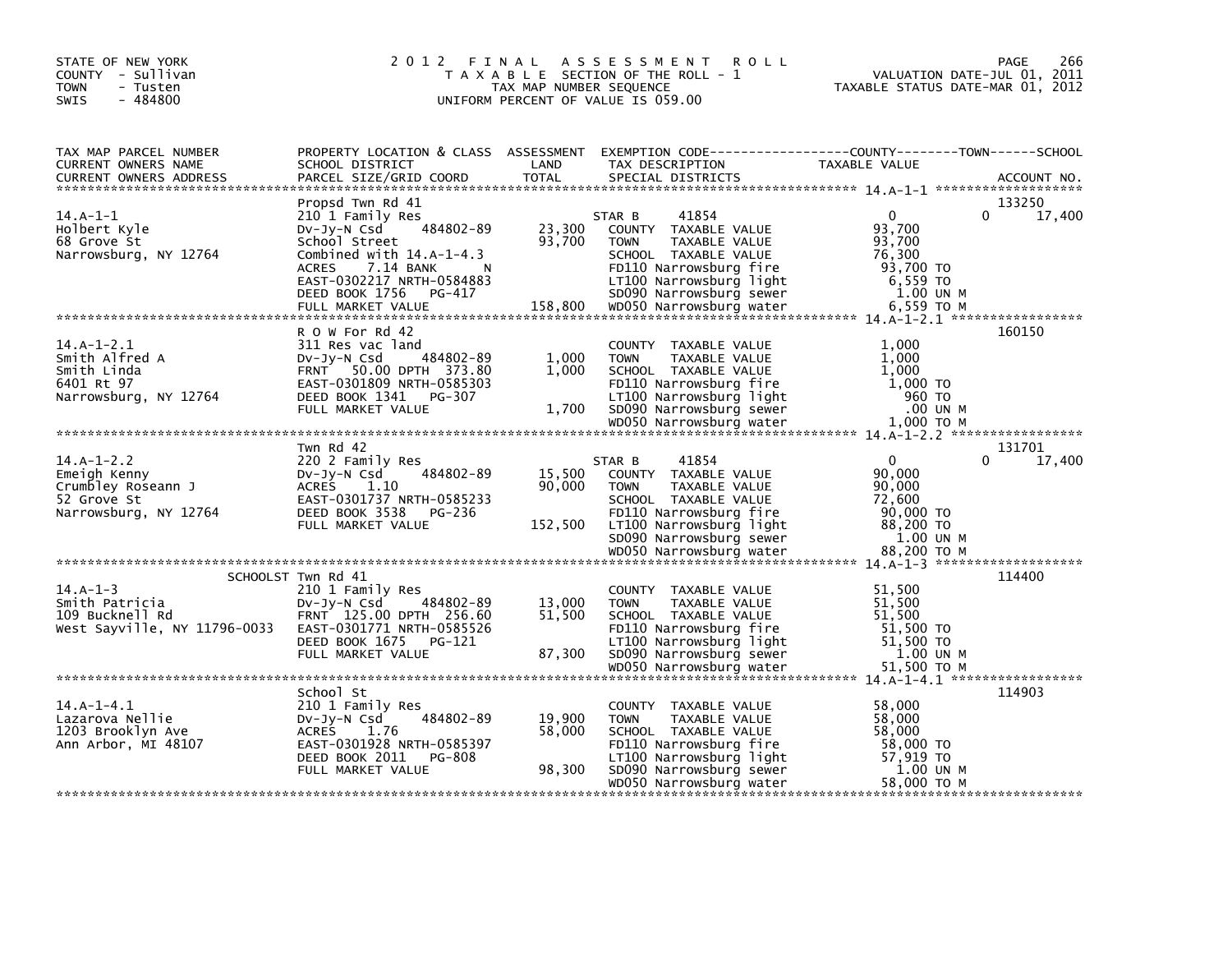| STATE OF NEW YORK<br>COUNTY - Sullivan<br><b>TOWN</b><br>- Tusten<br>$-484800$<br><b>SWIS</b> |                                                                                                                                                                       | TAX MAP NUMBER SEQUENCE     | 2012 FINAL ASSESSMENT<br><b>ROLL</b><br>T A X A B L E SECTION OF THE ROLL - 1<br>UNIFORM PERCENT OF VALUE IS 059.00                                                                                                                                                                    | VALUATION DATE-JUL 01, 2011<br>TAXABLE STATUS DATE-MAR 01, 2012                                                                                     | 267<br><b>PAGE</b>                                      |
|-----------------------------------------------------------------------------------------------|-----------------------------------------------------------------------------------------------------------------------------------------------------------------------|-----------------------------|----------------------------------------------------------------------------------------------------------------------------------------------------------------------------------------------------------------------------------------------------------------------------------------|-----------------------------------------------------------------------------------------------------------------------------------------------------|---------------------------------------------------------|
| TAX MAP PARCEL NUMBER<br>CURRENT OWNERS NAME<br><b>CURRENT OWNERS ADDRESS</b>                 | PROPERTY LOCATION & CLASS ASSESSMENT<br>SCHOOL DISTRICT<br>PARCEL SIZE/GRID COORD                                                                                     | LAND<br><b>TOTAL</b>        | EXEMPTION CODE-----------------COUNTY-------TOWN------SCHOOL<br>TAX DESCRIPTION<br>SPECIAL DISTRICTS                                                                                                                                                                                   | TAXABLE VALUE                                                                                                                                       | ACCOUNT NO.                                             |
| $14.A-1-4.2$<br>Smith Alfred A<br>Smith Linda<br>6401 Rt 97                                   | TWNRD41 School St<br>311 Res vac land<br>484802-89<br>DV-Jy-N Csd<br>FRNT 202.18 DPTH 103.21<br>EAST-0302353 NRTH-0585009                                             | 2,000<br>2,000              | COUNTY TAXABLE VALUE<br>TAXABLE VALUE<br><b>TOWN</b><br>SCHOOL TAXABLE VALUE<br>FD110 Narrowsburg fire                                                                                                                                                                                 | 2,000<br>2,000<br>2,000<br>2,000 TO                                                                                                                 | 156151                                                  |
|                                                                                               | School St                                                                                                                                                             |                             |                                                                                                                                                                                                                                                                                        |                                                                                                                                                     | 143450                                                  |
| $14.A-1-5$<br>Kelly Kathleen<br>Scheck MaryJo<br>330 Sanford Ave<br>Lyndhurst, NJ 07071       | 210 1 Family Res<br>484802-89<br>Dv-Jy-N Csd<br>FRNT 189.75 DPTH 120.00<br>EAST-0302418 NRTH-0585103<br>DEED BOOK 2010 PG-54910<br>FULL MARKET VALUE                  | 10,200<br>63.800<br>108,100 | COUNTY TAXABLE VALUE<br>TAXABLE VALUE<br><b>TOWN</b><br>SCHOOL TAXABLE VALUE<br>FD110 Narrowsburg fire<br>LT100 Narrowsburg light<br>SD090 Narrowsburg sewer<br>WD050 Narrowsburg sewer                                                                                                | 63,800<br>63,800<br>63,800<br>63,800 TO<br>58,696 TO<br>1.00 UN M                                                                                   |                                                         |
|                                                                                               |                                                                                                                                                                       |                             |                                                                                                                                                                                                                                                                                        |                                                                                                                                                     |                                                         |
| $14.A-1-6$<br>Hector John F<br>106 School St<br>Narrowsburg, NY 12764                         | School St Ext<br>210 1 Family Res<br>484802-89<br>DV-Jy-N Csd<br>FRNT 200.00 DPTH 200.00<br>EAST-0302702 NRTH-0585161<br>DEED BOOK 2010 PG-58995<br>FULL MARKET VALUE | 90,100 STAR EN<br>152,700   | COMBAT VET 41131<br>18,000 AGED-CTS<br>41800<br>41834<br>COUNTY TAXABLE VALUE<br><b>TOWN</b><br>TAXABLE VALUE<br>SCHOOL TAXABLE VALUE<br>FD110 Narrowsburg fire<br>LT100 Narrowsburg light<br>SD090 Narrowsburg sewer                                                                  | 22,525<br>22,525<br>33,788<br>33,788<br>$\overline{0}$<br>33,787<br>33,787<br>8,970<br>90,100 TO<br>90,100 TO<br>1.00 UN M                          | 121950<br>$\Omega$<br>45,050<br>0<br>36,080             |
|                                                                                               |                                                                                                                                                                       |                             |                                                                                                                                                                                                                                                                                        |                                                                                                                                                     |                                                         |
| $14.A-1-7$<br>Lambert Frederick B<br>Lambert Tara B<br>16 Hilltop Ln<br>Narrowsburg, NY 12764 | Twn Rd 63<br>270 Mfg housing<br>$Dv-Jy-N$ Csd<br>484802-89<br>FRNT 200.00 DPTH 200.00<br>EAST-0302872 NRTH-0585047<br>DEED BOOK 3636 PG-151<br>FULL MARKET VALUE      | 75,400                      | CW_15_VET/ 41161<br>18,000 CW_DISBLD_ 41171<br>44,500 AGED-CTS<br>41800<br>41834<br>STAR EN<br>COUNTY TAXABLE VALUE<br><b>TOWN</b><br>TAXABLE VALUE<br>SCHOOL TAXABLE VALUE<br>FD110 Narrowsburg fire<br>LT100 Narrowsburg light<br>SD090 Narrowsburg sewer<br>WD050 Narrowsburg water | 6,675<br>6,675<br>8,900<br>8,900<br>14,463<br>14,463<br>$\mathbf{0}$<br>14,462<br>14,462<br>0<br>44,500 TO<br>34,488 TO<br>1.00 UN M<br>44,500 TO M | 139600<br>0<br>$\Omega$<br>22,250<br>22,250<br>$\Omega$ |
|                                                                                               |                                                                                                                                                                       |                             |                                                                                                                                                                                                                                                                                        |                                                                                                                                                     |                                                         |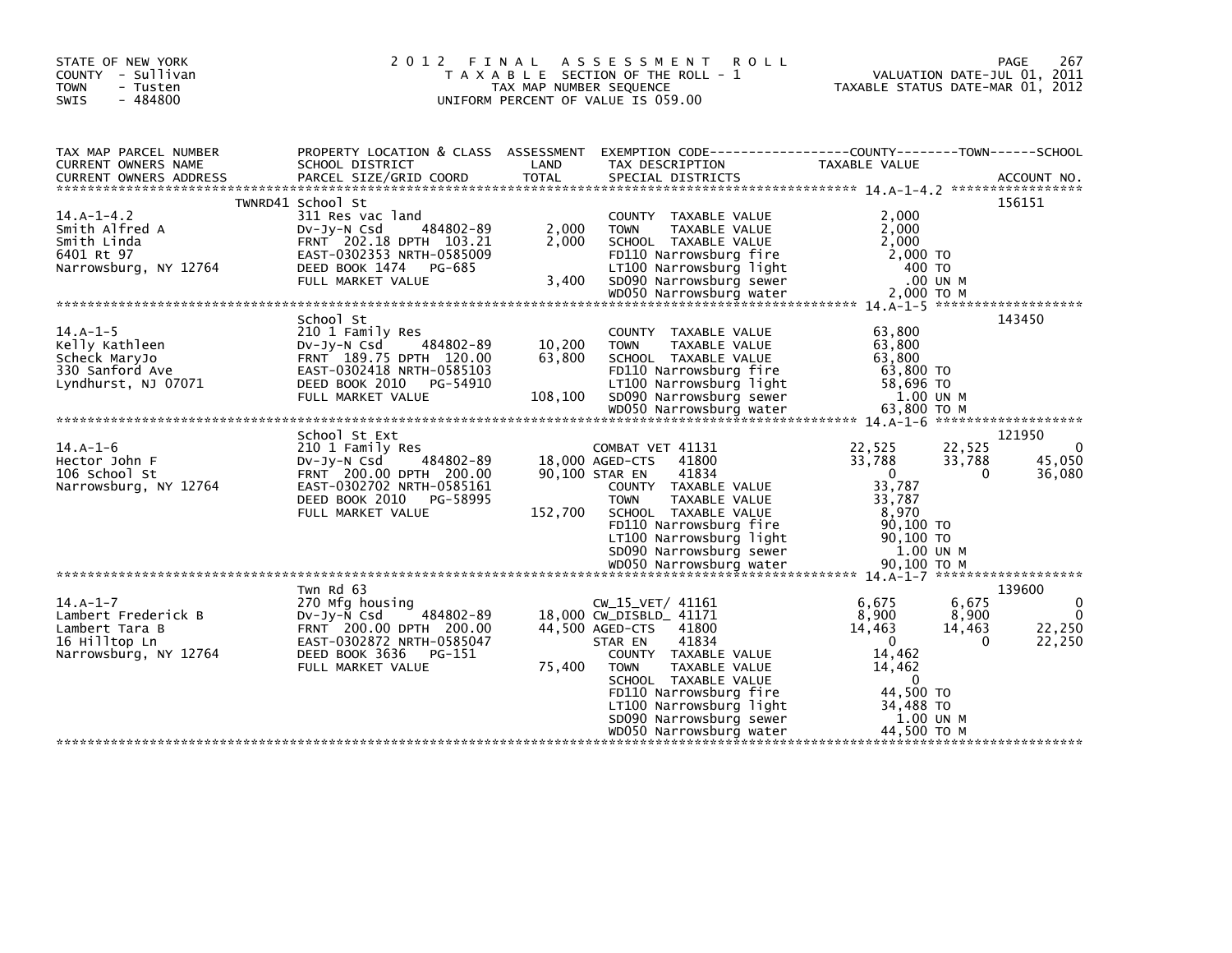| STATE OF NEW YORK<br>COUNTY - Sullivan<br>TOWN<br>- Tusten<br>$-484800$<br><b>SWIS</b>       | 2 0 1 2<br>FINAL                                                                                                                                                                                    | TAX MAP NUMBER SEQUENCE      | A S S E S S M E N T<br><b>ROLL</b><br>T A X A B L E SECTION OF THE ROLL - 1<br>UNIFORM PERCENT OF VALUE IS 059.00                                                                       | TAXABLE STATUS DATE-MAR 01, 2012                                             | 268<br>PAGE<br>VALUATION DATE-JUL 01, 2011 |
|----------------------------------------------------------------------------------------------|-----------------------------------------------------------------------------------------------------------------------------------------------------------------------------------------------------|------------------------------|-----------------------------------------------------------------------------------------------------------------------------------------------------------------------------------------|------------------------------------------------------------------------------|--------------------------------------------|
| TAX MAP PARCEL NUMBER<br>CURRENT OWNERS NAME<br><b>CURRENT OWNERS ADDRESS</b>                | PROPERTY LOCATION & CLASS ASSESSMENT<br>SCHOOL DISTRICT<br>PARCEL SIZE/GRID COORD                                                                                                                   | LAND<br>TOTAL                | TAX DESCRIPTION<br>SPECIAL DISTRICTS                                                                                                                                                    | TAXABLE VALUE                                                                | ACCOUNT NO.                                |
| $14.A-1-8$<br>Falk Lori<br>Falk Barry<br>25 Hilltop Ln<br>Narrowsburg, NY 12764              | S Of Nys Rt 97<br>$314$ Rural vac<10<br>484802-89<br>$Dv-Jy-N$ Csd<br>FRNT 200.00 DPTH 200.00<br>0.92<br><b>ACRES</b><br>EAST-0303040 NRTH-0584944<br>DEED BOOK 3633<br>PG-635<br>FULL MARKET VALUE | 12,000<br>12,000<br>20,300   | COUNTY TAXABLE VALUE<br><b>TOWN</b><br>TAXABLE VALUE<br>SCHOOL TAXABLE VALUE<br>FD110 Narrowsburg fire<br>LT100 Narrowsburg light<br>SD090 Narrowsburg sewer<br>WD050 Narrowsburg water | 12,000<br>12,000<br>12,000<br>12,000 TO<br>384 TO<br>.00 UN M<br>12,000 TO M | 112400                                     |
| $14.A-1-10.1$<br>Smith Alfred A<br>Smith Linda<br>6401 Rt 97<br>Narrowsburg, NY 12764        | Nys 97<br>$322$ Rural vac $>10$<br>484802-89<br>$Dv-Jv-N$ Csd<br>ACRES 61.68<br>EAST-0303580 NRTH-0584183<br>DEED BOOK 1341<br>PG-307                                                               | 52,000<br>52,000             | <b>COUNTY</b><br>TAXABLE VALUE<br><b>TOWN</b><br>TAXABLE VALUE<br>SCHOOL TAXABLE VALUE<br>FD110 Narrowsburg fire<br>SD090 Narrowsburg sewer                                             | 52,000<br>52,000<br>52,000<br>52,000 TO<br>.00 UN M                          | 160100                                     |
| $14.A-1-10.2$<br>Smith Alfred A<br>Smith Linda<br>6401 Rt 97<br>Narrowsburg, NY 12764        | Nys 97<br>311 Res vac land<br>484802-89<br>$Dv-Jy-N$ Csd<br>ACRES<br>- 1.11<br>EAST-0303369 NRTH-0585514<br>DEED BOOK 1341<br>PG-307                                                                | 5,500<br>5.500               | COUNTY TAXABLE VALUE<br><b>TOWN</b><br>TAXABLE VALUE<br>SCHOOL TAXABLE VALUE<br>FD110 Narrowsburg fire<br>SD090 Narrowsburg sewer                                                       | 5,500<br>5,500<br>5,500<br>5,500 TO<br>.00 UN M                              | 160200                                     |
| $14.A-1-10.3$<br>Meyers David J<br>Meyers Joann A<br>114 Toronto Ave<br>Massapequa, NY 11758 | S Of Nys Rt 97<br>210 1 Family Res<br>484802-89<br>DV-Jy-N Csd<br>3.40<br>ACRES<br>EAST-0303621 NRTH-0585117<br>DEED BOOK 1348<br>PG-252                                                            | 22,000<br>90,000             | COUNTY TAXABLE VALUE<br><b>TOWN</b><br>TAXABLE VALUE<br>SCHOOL TAXABLE VALUE<br>FD110 Narrowsburg fire<br>SD090 Narrowsburg sewer                                                       | 90,000<br>90,000<br>90,000<br>90,000 TO<br>1.00 UN M                         | 105555                                     |
| $14.A-1-10.4$<br>Smith Alfred<br>Smith Linda<br>6401 Rt 97<br>Narrowsburg, NY 12764          | Nys Rte 97<br>210 1 Family Res<br>484802-89<br>DV-Jy-N Csd<br>ACRES 2.00<br>EAST-0304348 NRTH-0584311<br>DEED BOOK 779<br>PG-00566<br>FULL MARKET VALUE                                             | 17,700<br>101,500<br>172,000 | 41854<br>STAR B<br>COUNTY TAXABLE VALUE<br><b>TOWN</b><br>TAXABLE VALUE<br>SCHOOL TAXABLE VALUE<br>FD110 Narrowsburg fire<br>WD050 Narrowsburg water                                    | 0<br>101,500<br>101,500<br>84,100<br>101,500 TO<br>101,500 ТО М              | 150400<br>17,400<br>0                      |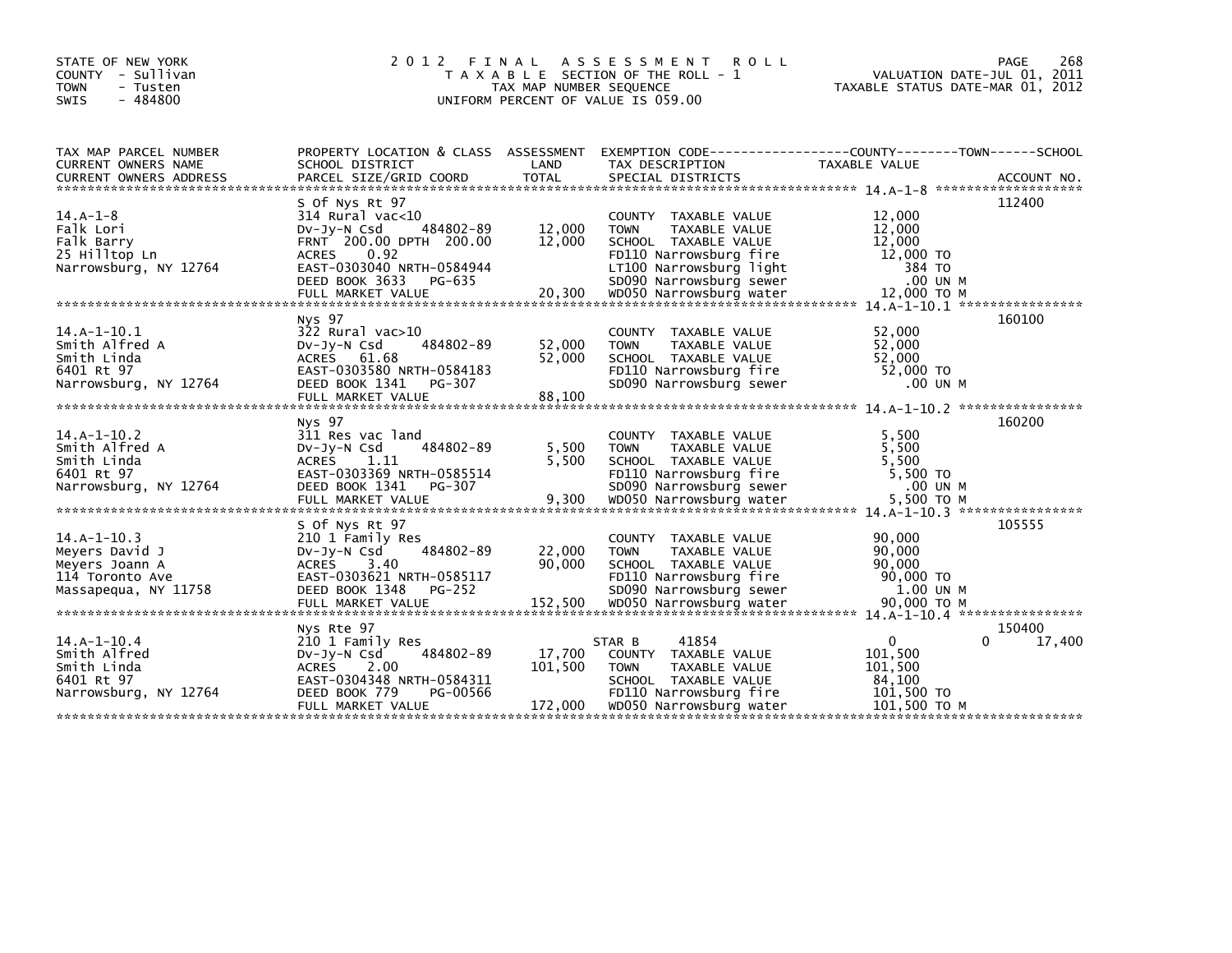| STATE OF NEW YORK<br>COUNTY - Sullivan<br>- Tusten<br>TOWN<br>- 484800<br>SWIS | 2012 FINAL ASSESSMENT ROLL<br>T A X A B L E SECTION OF THE ROLL - 1<br>TAX MAP NUMBER SEQUENCE<br>UNIFORM PERCENT OF VALUE IS 059.00 | VALUATION DATE-JUL 01, 2011<br>TAXABLE STATUS DATE-MAR 01, 2012 | 269<br>PAGE                       |                  |                                    |
|--------------------------------------------------------------------------------|--------------------------------------------------------------------------------------------------------------------------------------|-----------------------------------------------------------------|-----------------------------------|------------------|------------------------------------|
| TAX MAP PARCEL NUMBER<br><b>CURRENT OWNERS NAME</b>                            | PROPERTY LOCATION & CLASS ASSESSMENT<br>SCHOOL DISTRICT                                                                              | <b>Example 18 The LAND</b>                                      | TAX DESCRIPTION                   | TAXABLE VALUE    |                                    |
| CURRENT OWNERS ADDRESS                                                         | PARCEL SIZE/GRID COORD TOTAL SPECIAL DISTRICTS                                                                                       |                                                                 |                                   |                  | ACCOUNT NO.<br>******************* |
|                                                                                | Twn Rd 63                                                                                                                            |                                                                 |                                   |                  | 115450                             |
| 14.A-1-11                                                                      | 210 1 Family Res                                                                                                                     |                                                                 | 41121<br>WAR VET                  | 13,980<br>13,980 | 0<br>36,080                        |
| Falk Dennis                                                                    | DV-Jy-N Csd 484802-89                                                                                                                |                                                                 | 15,300 STAR EN 41834              |                  |                                    |
| Falk Eileen                                                                    | ACRES 1.50                                                                                                                           | 93,200                                                          | COUNTY TAXABLE VALUE              | 79,220           |                                    |
| 33 Hilltop Ln                                                                  | EAST-0302657 NRTH-0585718                                                                                                            |                                                                 | <b>TOWN</b><br>TAXABLE VALUE      | 79,220           |                                    |
| Narrowsburg, NY 12764                                                          | DEED BOOK 745 PG-00674                                                                                                               |                                                                 | SCHOOL TAXABLE VALUE              | 57,120           |                                    |
|                                                                                | FULL MARKET VALUE                                                                                                                    | 158,000                                                         | FD110 Narrowsburg fire            | 93,200 TO        |                                    |
|                                                                                |                                                                                                                                      |                                                                 | LT100 Narrowsburg light           | 93,200 TO        |                                    |
|                                                                                |                                                                                                                                      |                                                                 | SD090 Narrowsburg sewer 1.00 UN M |                  |                                    |
|                                                                                |                                                                                                                                      |                                                                 | WD050 Narrowsburg water           | 93,200 TO M      |                                    |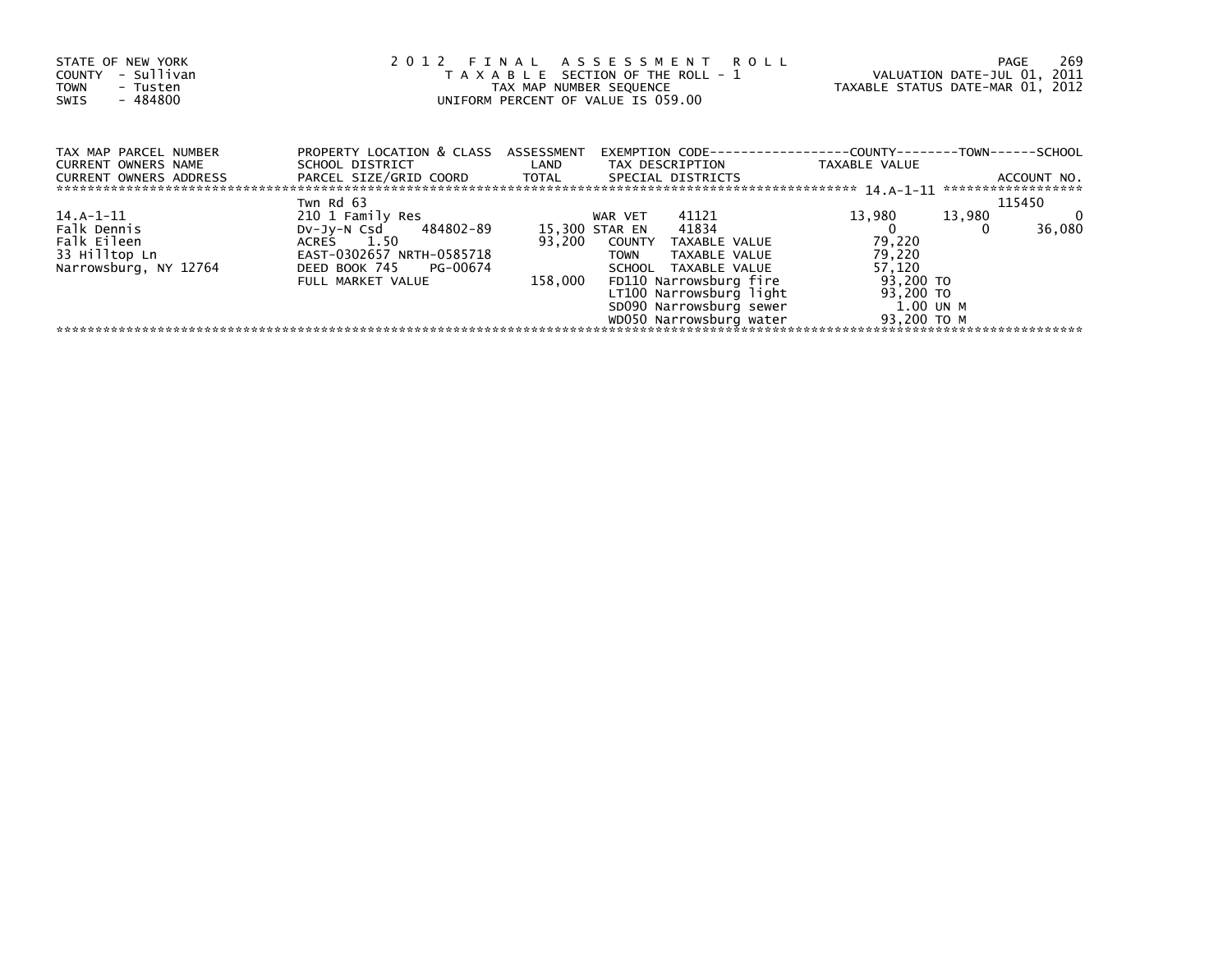| STATE OF NEW YORK       | 2012 FINAL ASSESSMENT ROLL            | - 270<br>PAGE                    |
|-------------------------|---------------------------------------|----------------------------------|
| COUNTY - Sullivan       | T A X A B L E SECTION OF THE ROLL - 1 | VALUATION DATE-JUL 01, 2011      |
| <b>TOWN</b><br>- Tusten | MAP SECTION - 014                     | TAXABLE STATUS DATE-MAR 01, 2012 |
| - 484800<br>SWIS        | SUB-SECTION - A                       | RPS150/V04/L015                  |
|                         | UNIFORM PERCENT OF VALUE IS 059.00    | CURRENT DATE 6/19/2012           |

## \*\*\* S P E C I A L D I S T R I C T S U M M A R Y \*\*\*

| CODE | DISTRICT NAME PARCELS | TOTAL | EXTENSION<br>TYPE | EXTENSION<br><b>VALUE</b> | AD VALOREM<br><b>VALUE</b> | <b>EXEMPT</b><br><b>AMOUNT</b> | <b>TAXABLE</b><br><b>VALUE</b> |
|------|-----------------------|-------|-------------------|---------------------------|----------------------------|--------------------------------|--------------------------------|
|      | FD110 Narrowsburg fi  |       | 15 TOTAL          |                           | 848,800                    |                                | 848,800                        |
|      | LT100 Narrowsburg li  |       | 11 TOTAL          |                           | 482.406                    |                                | 482,406                        |
|      | SD090 Narrowsburg se  |       | 14 UNITS M        | 9.00                      |                            |                                | 9.00                           |
|      | WD050 Narrowsburg wa  |       | 14 TOTAL M        |                           | 707,859                    |                                | 707.859                        |

#### \*\*\* S C H O O L D I S T R I C T S U M M A R Y \*\*\*

| CODE   | DISTRICT NAME | <b>TOTAL</b><br><b>PARCELS</b> | ASSESSED<br>LAND | ASSESSED<br><b>TOTAL</b> | <b>EXEMPT</b><br><b>AMOUNT</b> | <b>TOTAL</b><br><b>TAXABLE</b> | <b>STAR</b><br><b>AMOUNT</b> | <b>STAR</b><br><b>TAXABLE</b> |
|--------|---------------|--------------------------------|------------------|--------------------------|--------------------------------|--------------------------------|------------------------------|-------------------------------|
| 484802 | DV-Jy-N Csd   | 15                             | 245,400          | 848,800                  | 67,300                         | 781.500                        | 146,610                      | 634,890                       |
|        | SUB-TOTAL     | 15                             | 245.400          | 848,800                  | 67,300                         | 781.500                        | 146.610                      | 634,890                       |
| 484889 | Nar Library   | 15                             | 245,400          | 848,800                  | 67,300                         | 781.500                        | 146.610                      | 634,890                       |
|        | T O T A L     | 30                             | 490.800          | 1697,600                 | 134,600                        | 1563,000                       | 293,220                      | 1269,780                      |

#### \*\*\* S Y S T E M C O D E S S U M M A R Y \*\*\*

#### NO SYSTEM EXEMPTIONS AT THIS LEVEL

#### \*\*\* E X E M P T I O N S U M M A R Y \*\*\*

| <b>CODE</b>                                                 | DESCRIPTION                                                                                   | <b>TOTAL</b><br><b>PARCELS</b> | <b>COUNTY</b>                                           | <b>TOWN</b>                                             | <b>SCHOOL</b>                         |
|-------------------------------------------------------------|-----------------------------------------------------------------------------------------------|--------------------------------|---------------------------------------------------------|---------------------------------------------------------|---------------------------------------|
| 41121<br>41131<br>41161<br>41171<br>41800<br>41834<br>41854 | WAR VET<br>COMBAT VET<br>$CW_15_VET/$<br>CW_DISBLD_<br>AGED-CTS<br>STAR EN<br>STAR B<br>TOTAL |                                | 13,980<br>22,525<br>6,675<br>8,900<br>48,251<br>100,331 | 13,980<br>22,525<br>6,675<br>8,900<br>48,251<br>100,331 | 67,300<br>94,410<br>52,200<br>213,910 |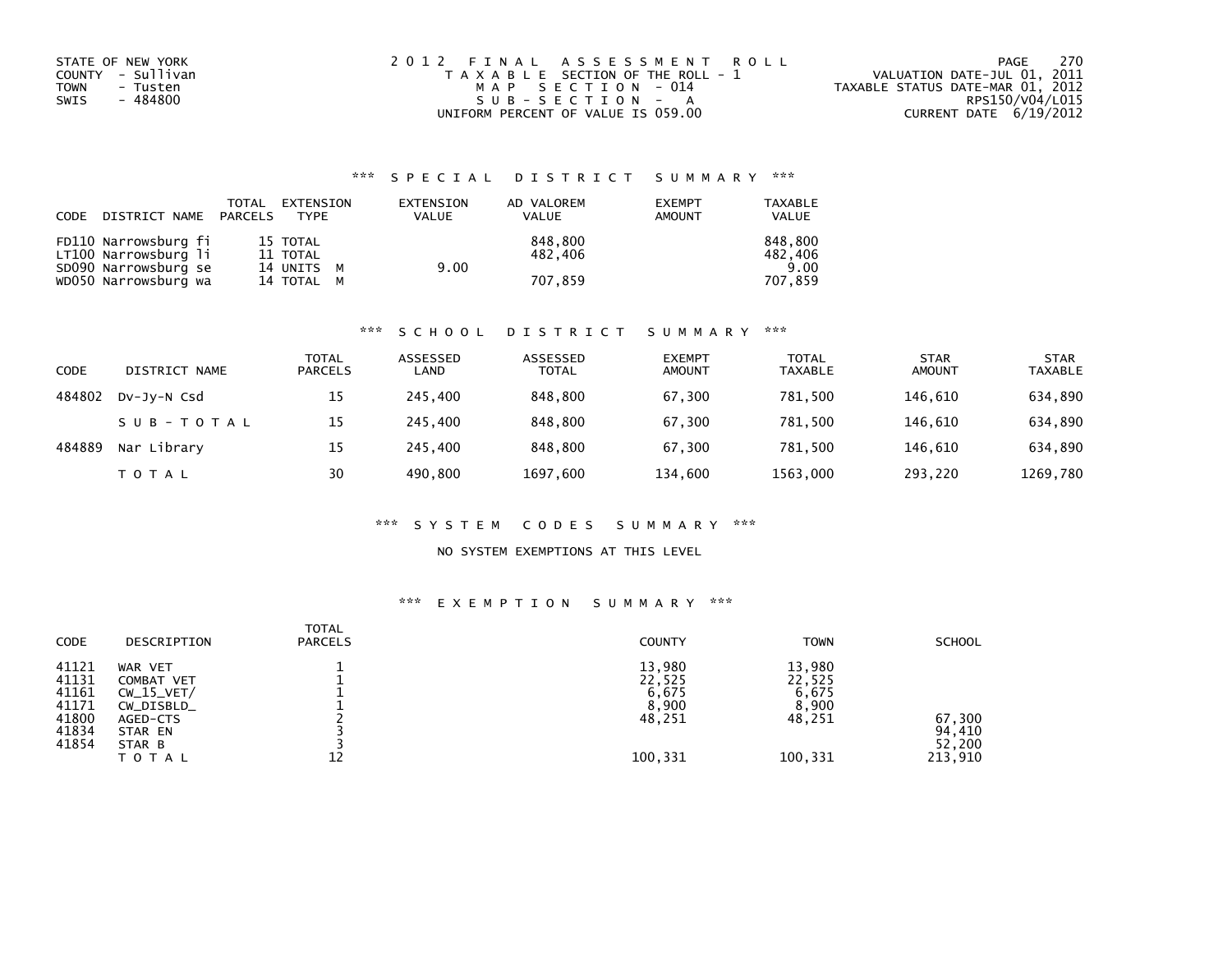| STATE OF NEW YORK       | 2012 FINAL ASSESSMENT ROLL            | 271<br>PAGE                      |
|-------------------------|---------------------------------------|----------------------------------|
| COUNTY - Sullivan       | T A X A B L E SECTION OF THE ROLL - 1 | VALUATION DATE-JUL 01, 2011      |
| <b>TOWN</b><br>- Tusten | MAP SECTION - 014                     | TAXABLE STATUS DATE-MAR 01, 2012 |
| - 484800<br>SWIS        | SUB-SECTION - A                       | RPS150/V04/L015                  |
|                         | UNIFORM PERCENT OF VALUE IS 059.00    | CURRENT DATE 6/19/2012           |

# \*\*\* G R A N D T O T A L S \*\*\*

| ROLL       | DESCRIPTION | <b>TOTAL</b>   | ASSESSED | <b>ASSESSED</b> | <b>TAXABLE</b> | <b>TAXABLE</b> | <b>TAXABLE</b> | <b>STAR</b>    |
|------------|-------------|----------------|----------|-----------------|----------------|----------------|----------------|----------------|
| <b>SEC</b> |             | <b>PARCELS</b> | ∟AND     | TOTAL           | <b>COUNTY</b>  | TOWN           | <b>SCHOOL</b>  | <b>TAXABLE</b> |
|            | TAXABLE     | <b>. .</b>     | 245,400  | 848,800         | 748.469        | 748,469        | 781,500        | 634,890        |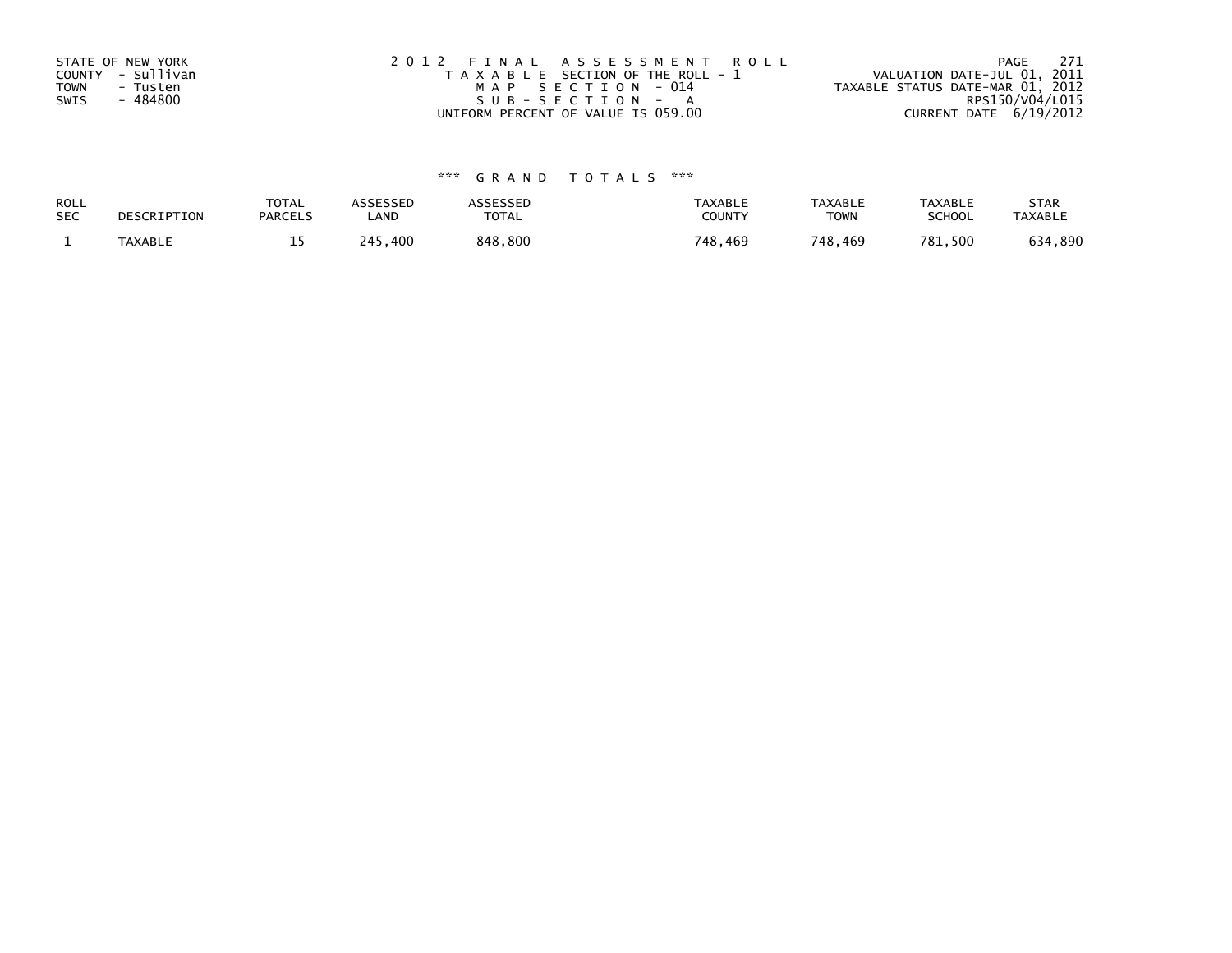| STATE OF NEW YORK<br>COUNTY - Sullivan<br><b>TOWN</b><br>- Tusten<br>$-484800$<br><b>SWIS</b>                                   | 2012                                                                                                                                                                                                                              | FINAL<br>TAX MAP NUMBER SEQUENCE | A S S E S S M E N T<br><b>ROLL</b><br>T A X A B L E SECTION OF THE ROLL - 1<br>UNIFORM PERCENT OF VALUE IS 059.00    | VALUATION DATE-JUL 01, 2011<br>TAXABLE STATUS DATE-MAR 01, 2012 | 272<br>PAGE |
|---------------------------------------------------------------------------------------------------------------------------------|-----------------------------------------------------------------------------------------------------------------------------------------------------------------------------------------------------------------------------------|----------------------------------|----------------------------------------------------------------------------------------------------------------------|-----------------------------------------------------------------|-------------|
| TAX MAP PARCEL NUMBER<br>CURRENT OWNERS NAME<br><b>CURRENT OWNERS ADDRESS</b>                                                   | PROPERTY LOCATION & CLASS ASSESSMENT<br>SCHOOL DISTRICT<br>PARCEL SIZE/GRID COORD                                                                                                                                                 | LAND<br><b>TOTAL</b>             | TAX DESCRIPTION<br>SPECIAL DISTRICTS                                                                                 | TAXABLE VALUE                                                   | ACCOUNT NO. |
| $15. - 1 - 1$<br>Saritto James<br>Marsanico Barbara<br>25-76 45th St<br>Astoria, NY 11103                                       | W Trail 2<br>314 Rural vac<10<br>484802-89<br>DV-Jy-N Csd<br>Between W.trails 1 & 2<br>Combined lots $15.-1-7;6;4$<br>and $4.1$<br>ACRES 12.16<br>EAST-0313749 NRTH-0583229<br>DEED BOOK 1073<br>PG-00029<br>FULL MARKET VALUE    | 25,000<br>25,000<br>42.400       | COUNTY TAXABLE VALUE<br>TAXABLE VALUE<br><b>TOWN</b><br>SCHOOL TAXABLE VALUE<br>FD111 Tusten fire protect.           | 25,000<br>25,000<br>25,000<br>25,000 TO                         |             |
| $15. - 1 - 2.1$<br>Boone Jesse<br>Boone Monson<br>Melvin Boone<br>2958 N 110 th Dr<br>Avondale, AZ 85392                        | W Trail 1<br>311 Res vac land<br>484802-89<br>$Dv-Jy-N$ Csd<br>Next To Lot4 La.shore Rd<br>50.00 DPTH 130.00<br>FRNT<br>EAST-0314022 NRTH-0584070<br>DEED BOOK 575<br>PG-7<br>FULL MARKET VALUE                                   | 850<br>850<br>1,400              | COUNTY<br>TAXABLE VALUE<br>TAXABLE VALUE<br><b>TOWN</b><br>SCHOOL TAXABLE VALUE<br>FD111 Tusten fire protect.        | 850<br>850<br>850<br>850 TO                                     | 105500      |
| $15. - 1 - 2.2$<br>Boone Jesse<br>Boone Monson<br>Melvin Boone<br>2958 N 110 th Dr<br>Avondale, AZ 85392                        | W Trail 1<br>311 Res vac land<br>$Dv-Jv-N$ Csd<br>484802-89<br>Next To Lot 4 Lake Shore<br>50.00 DPTH 185.00<br><b>FRNT</b><br>EAST-0314133 NRTH-0583995<br>DEED BOOK 575<br>$PG-7$<br>FULL MARKET VALUE                          | 1,150<br>1,150<br>1,900          | TAXABLE VALUE<br>COUNTY<br><b>TOWN</b><br>TAXABLE VALUE<br>SCHOOL TAXABLE VALUE<br>FD111 Tusten fire protect.        | 1,150<br>1,150<br>1,150<br>1,150 TO                             | 105500      |
| $15. - 1 - 3.1$<br>Sscileppi Vincent L<br>19 Gulf Quarry Rd<br>Haddam, CT 06438                                                 | Lot 4 West Trail 1<br>311 Res vac land<br>484802-89<br>$Dv-Jv-N$ Csd<br>Lot #4 West $Train  #1$<br>FRNT 100.00 DPTH<br>80.00<br>EAST-0314064 NRTH-0584126<br>DEED BOOK 3630<br>PG-678<br>FULL MARKET VALUE                        | 1,150<br>1,150<br>1,900          | TAXABLE VALUE<br><b>COUNTY</b><br>TAXABLE VALUE<br><b>TOWN</b><br>SCHOOL TAXABLE VALUE<br>FD111 Tusten fire protect. | 1,150<br>1,150<br>1,150<br>1,150 TO                             | 134900      |
| $15. - 1 - 3.2$<br>County of Sullivan<br>100 North St<br>Monticello, NY 12701<br>PRIOR OWNER ON 3/01/2012<br>County of Sullivan | Lot 4 West Trail 1<br>311 Res vac land<br>$Dv-Jy-N$ Csd<br>484802-89<br>Lot #4 West $Train1$ #1<br>FRNT 100.00 DPTH 220.00<br><b>ACRES</b><br>0.40<br>EAST-0314170 NRTH-0584048<br>DEED BOOK 2012<br>PG-1350<br>FULL MARKET VALUE | 2,200<br>2,200<br>3,700          | COUNTY TAXABLE VALUE<br>TAXABLE VALUE<br><b>TOWN</b><br>SCHOOL TAXABLE VALUE<br>FD111 Tusten fire protect.           | 2,200<br>2,200<br>2.200<br>2,200 TO                             | 134900      |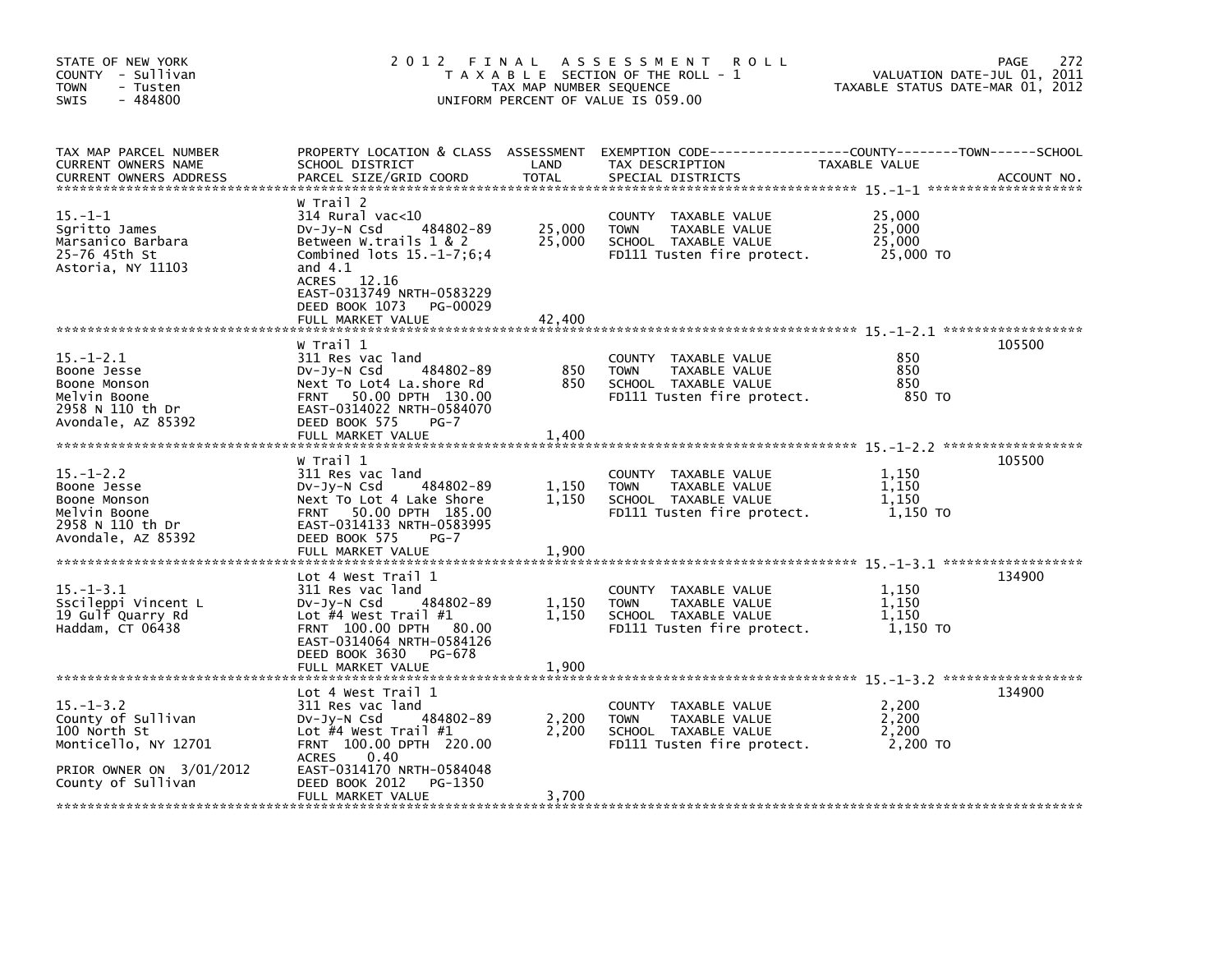| STATE OF NEW YORK<br>COUNTY - Sullivan<br><b>TOWN</b><br>- Tusten<br>$-484800$<br><b>SWIS</b>        | 2012 FINAL ASSESSMENT ROLL                                                                                                                                              | T A X A B L E SECTION OF THE ROLL - 1<br>TAX MAP NUMBER SEQUENCE<br>UNIFORM PERCENT OF VALUE IS 059.00 | 273<br>PAGE<br>VALUATION DATE-JUL 01, 2011<br>TAXABLE STATUS DATE-MAR 01, 2012                                                         |                                         |             |
|------------------------------------------------------------------------------------------------------|-------------------------------------------------------------------------------------------------------------------------------------------------------------------------|--------------------------------------------------------------------------------------------------------|----------------------------------------------------------------------------------------------------------------------------------------|-----------------------------------------|-------------|
| TAX MAP PARCEL NUMBER<br>CURRENT OWNERS NAME<br><b>CURRENT OWNERS ADDRESS</b>                        | SCHOOL DISTRICT<br>PARCEL SIZE/GRID COORD                                                                                                                               | LAND<br><b>TOTAL</b>                                                                                   | PROPERTY LOCATION & CLASS ASSESSMENT EXEMPTION CODE---------------COUNTY-------TOWN-----SCHOOL<br>TAX DESCRIPTION<br>SPECIAL DISTRICTS | TAXABLE VALUE                           | ACCOUNT NO. |
|                                                                                                      |                                                                                                                                                                         |                                                                                                        |                                                                                                                                        |                                         |             |
| $15. - 1 - 4.3$<br>DiMarino Andy Jr<br>126 Wentworth Ave<br>Albertson, NY 11507                      | Lake Shore Rd<br>311 Res vac land<br>484802-89<br>$Dv-Jy-N$ Csd<br>FRNT 50.00 DPTH 200.00<br>EAST-0314520 NRTH-0584590<br>DEED BOOK 2774 PG-154                         | 2,400<br>2,400                                                                                         | COUNTY TAXABLE VALUE<br><b>TOWN</b><br>TAXABLE VALUE<br>SCHOOL TAXABLE VALUE<br>FD111 Tusten fire protect.                             | 2,400<br>2,400<br>2,400<br>2,400 TO     | 159400      |
|                                                                                                      | W Trail 1                                                                                                                                                               |                                                                                                        |                                                                                                                                        |                                         | 136501      |
| $15. - 1 - 4.4$<br>Powell Tyrone<br>Powell Thea<br>514 Hilltop Dr<br>Lutherville, MD 21093           | 270 Mfg housing<br>$484802 - 89$<br>$Dv-Jy-\bar{N}$ Csd<br>Lake Shore Rd Lot $#5$<br>84.00 DPTH 350.00<br><b>FRNT</b><br>1.19<br><b>ACRES</b>                           | 11,500<br>16,500                                                                                       | COUNTY TAXABLE VALUE<br><b>TOWN</b><br>TAXABLE VALUE<br>SCHOOL TAXABLE VALUE<br>FD111 Tusten fire protect.                             | 16,500<br>16,500<br>16,500<br>16,500 TO |             |
|                                                                                                      | EAST-0314260 NRTH-0584170<br>DEED BOOK 3608<br>PG-536                                                                                                                   |                                                                                                        |                                                                                                                                        |                                         |             |
| $15. - 1 - 4.5$<br>Mallette Arnold<br>321 Autumn Ln<br>Stroudsburg, PA 18360                         | Lake Shore Rd<br>311 Res vac land<br>484802-89<br>DV-Jy-N Csd<br>Lake Shore Bet Lots 6&7<br>FRNT 50.00 DPTH 200.00<br>EAST-0314444 NRTH-0584391<br>DEED BOOK 1826 PG-10 | 2,400<br>2,400                                                                                         | COUNTY TAXABLE VALUE<br><b>TOWN</b><br>TAXABLE VALUE<br>SCHOOL TAXABLE VALUE<br>FD111 Tusten fire protect.                             | 2,400<br>2,400<br>2,400<br>2,400 TO     | 134580      |
|                                                                                                      |                                                                                                                                                                         |                                                                                                        |                                                                                                                                        |                                         |             |
| $15. - 1 - 5$                                                                                        | Lake Shore Rd                                                                                                                                                           |                                                                                                        |                                                                                                                                        | 2,400                                   | 121600      |
| Clark Levi T<br>Gordon Gail P<br>218 S 10th Ave<br>Mount Vernon, NY 10550                            | 311 Res vac land<br>484802-89<br>DV-Jy-N Csd<br>Lake Shore Rd<br>FRNT 50.00 DPTH 200.00<br>EAST-0314480 NRTH-0584540<br>DEED BOOK 1651 PG-648                           | 2,400<br>2,400                                                                                         | COUNTY TAXABLE VALUE<br><b>TOWN</b><br>TAXABLE VALUE<br>SCHOOL TAXABLE VALUE<br>FD111 Tusten fire protect.                             | 2,400<br>2,400<br>2,400 TO              |             |
|                                                                                                      | FULL MARKET VALUE                                                                                                                                                       | 4,100                                                                                                  |                                                                                                                                        |                                         |             |
| $15. - 1 - 8$<br>Dollinger Gonski<br>Dollinger Grossman<br>1 old Country Pl<br>Carle Place, NY 11514 | Lake Shore Rd<br>311 Res vac land<br>484802-89<br>$Dv-Jy-N$ Csd<br>Lake Shore Rd<br>FRNT 50.00 DPTH 190.00<br>EAST-0314060 NRTH-0583980                                 | 1,800<br>1,800                                                                                         | COUNTY TAXABLE VALUE<br><b>TOWN</b><br>TAXABLE VALUE<br>SCHOOL TAXABLE VALUE<br>FD111 Tusten fire protect.                             | 1,800<br>1,800<br>1,800<br>1.800 TO     | 156220      |
|                                                                                                      | DEED BOOK 953<br>PG-00149<br>FULL MARKET VALUE                                                                                                                          | 3,100                                                                                                  |                                                                                                                                        |                                         |             |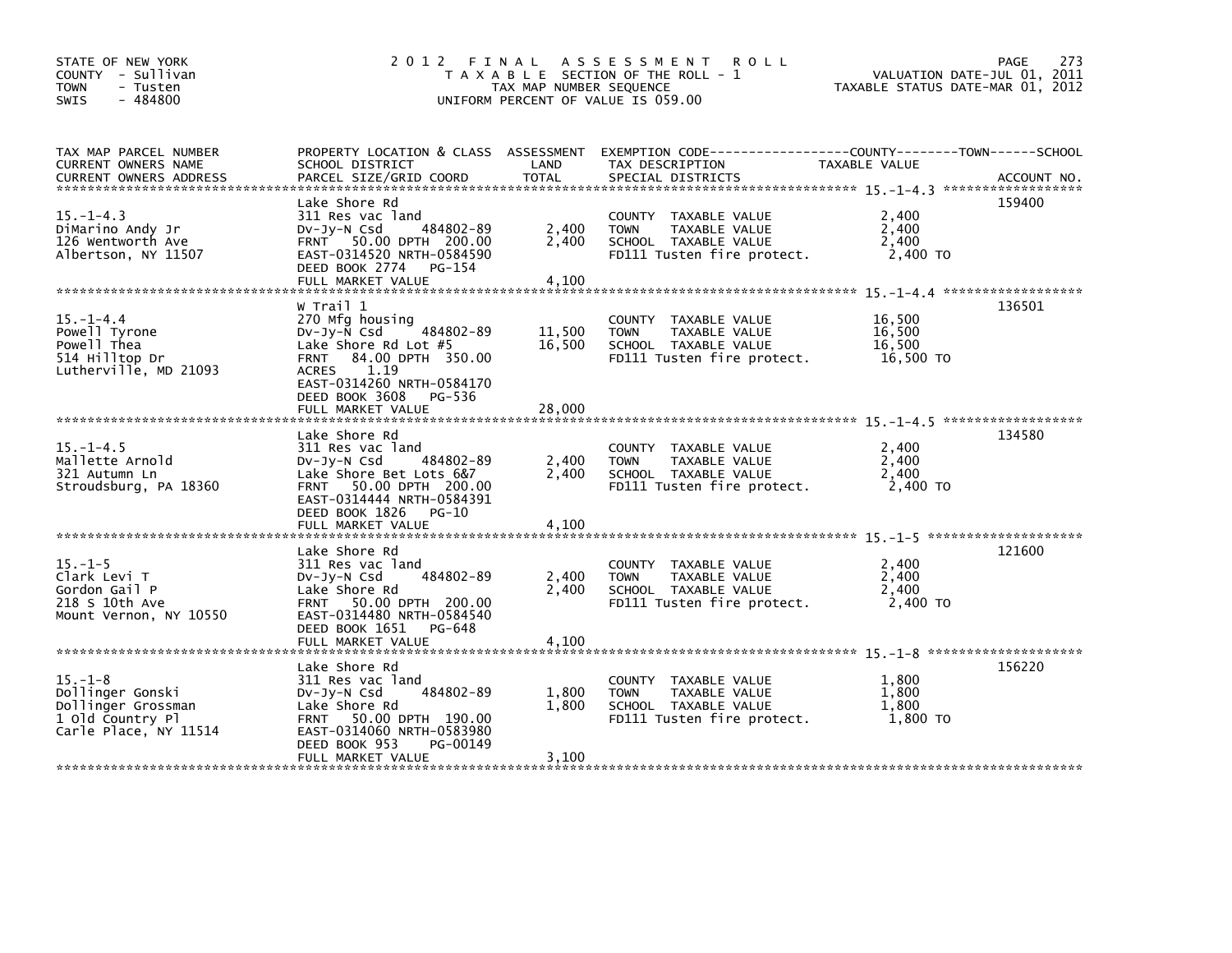| STATE OF NEW YORK<br>COUNTY - Sullivan<br><b>TOWN</b><br>- Tusten<br>$-484800$<br><b>SWIS</b> |                                                                                                                                                                                                      | TAX MAP NUMBER SEQUENCE    | 2012 FINAL ASSESSMENT<br><b>ROLL</b><br>T A X A B L E SECTION OF THE ROLL - 1<br>UNIFORM PERCENT OF VALUE IS 059.00  | VALUATION DATE-JUL 01, 2011<br>TAXABLE STATUS DATE-MAR 01, 2012 | 274<br>PAGE |
|-----------------------------------------------------------------------------------------------|------------------------------------------------------------------------------------------------------------------------------------------------------------------------------------------------------|----------------------------|----------------------------------------------------------------------------------------------------------------------|-----------------------------------------------------------------|-------------|
| TAX MAP PARCEL NUMBER<br>CURRENT OWNERS NAME                                                  | SCHOOL DISTRICT                                                                                                                                                                                      | LAND                       | PROPERTY LOCATION & CLASS ASSESSMENT EXEMPTION CODE---------------COUNTY-------TOWN------SCHOOL<br>TAX DESCRIPTION   | TAXABLE VALUE                                                   |             |
| $15. - 1 - 9$<br>Scileppi Vincent<br>19 Gulf Quarry Rd<br>Haddam, CT 06438                    | Lake Shore Rd<br>311 Res vac land<br>484802-89<br>$Dv-Jy-N$ Csd<br>FRNT 50.00 DPTH 190.00<br>EAST-0314030 NRTH-0583940<br>DEED BOOK 3054 PG-103<br>FULL MARKET VALUE                                 | 2,000<br>2,000<br>3,400    | COUNTY TAXABLE VALUE<br>TAXABLE VALUE<br><b>TOWN</b><br>SCHOOL TAXABLE VALUE<br>FD111 Tusten fire protect.           | 2,000<br>2.000<br>2,000<br>2,000 TO                             | 111850      |
| $15. - 1 - 10$<br>Sgritto James B<br>Marsanico Anthony B<br>2576 45th St<br>Astoria, NY 11103 | Lake Shore Rd<br>311 Res vac land<br>484802-89<br>DV-Jy-N Csd<br>FRNT 50.00 DPTH 210.00<br>EAST-0314040 NRTH-0583870<br>DEED BOOK 1974<br><b>PG-70</b><br>FULL MARKET VALUE                          | 2,200<br>2,200<br>3,700    | COUNTY TAXABLE VALUE<br>TAXABLE VALUE<br><b>TOWN</b><br>SCHOOL TAXABLE VALUE<br>FD111 Tusten fire protect.           | 2,200<br>2,200<br>2,200<br>2,200 TO                             | 142500      |
| $15. - 1 - 11$<br>Scileppi Vincent<br>19 Gulf Quarry Rd<br>Haddam, CT 05438                   | 627 Third (Luxton Lake) Ave<br>210 1 Family Res<br>484802-89<br>Dv-Jy-N Csd<br>Lake Shore Rd<br>FRNT 100.00 DPTH 230.00<br>EAST-0313990 NRTH-0583810<br>DEED BOOK 3054 PG-103<br>FULL MARKET VALUE   | 9,500<br>76,500<br>129,700 | <b>COUNTY</b><br>TAXABLE VALUE<br><b>TOWN</b><br>TAXABLE VALUE<br>SCHOOL TAXABLE VALUE<br>FD111 Tusten fire protect. | 76,500<br>76,500<br>76,500<br>76,500 TO                         | 113950      |
| $15. - 1 - 12$<br>Scileppi Vincent<br>19 Gulf Quarry Rd<br>Haddam, CT 06438                   | Lake Shore Rd<br>311 Res vac land<br>484802-89<br>DV-Jy-N Csd<br>FRNT 50.00 DPTH 260.00<br>EAST-0313950 NRTH-0583750<br>DEED BOOK 3357<br>PG-61<br>FULL MARKET VALUE                                 | 2,700<br>2,700<br>4.600    | COUNTY TAXABLE VALUE<br>TAXABLE VALUE<br><b>TOWN</b><br>SCHOOL TAXABLE VALUE<br>FD111 Tusten fire protect.           | 2,700<br>2,700<br>2.700<br>2,700 TO                             | 142350      |
| $15. - 1 - 13$<br>Taylor Robert E<br>617 Third Ave<br>Narrowsburg, NY 12764                   | W Trail 1<br>311 Res vac land<br>484802-89<br>DV-Jy-N Csd<br>Lake Shore Rd Lot $#2$<br>50.00 DPTH 275.00<br><b>FRNT</b><br>EAST-0313930 NRTH-0583700<br>DEED BOOK 3357<br>PG-64<br>FULL MARKET VALUE | 3,000<br>3.000<br>5,100    | COUNTY TAXABLE VALUE<br><b>TOWN</b><br>TAXABLE VALUE<br>SCHOOL TAXABLE VALUE<br>FD111 Tusten fire protect.           | 3.000<br>3,000<br>3.000<br>3,000 TO                             | 113951      |
|                                                                                               |                                                                                                                                                                                                      |                            |                                                                                                                      |                                                                 |             |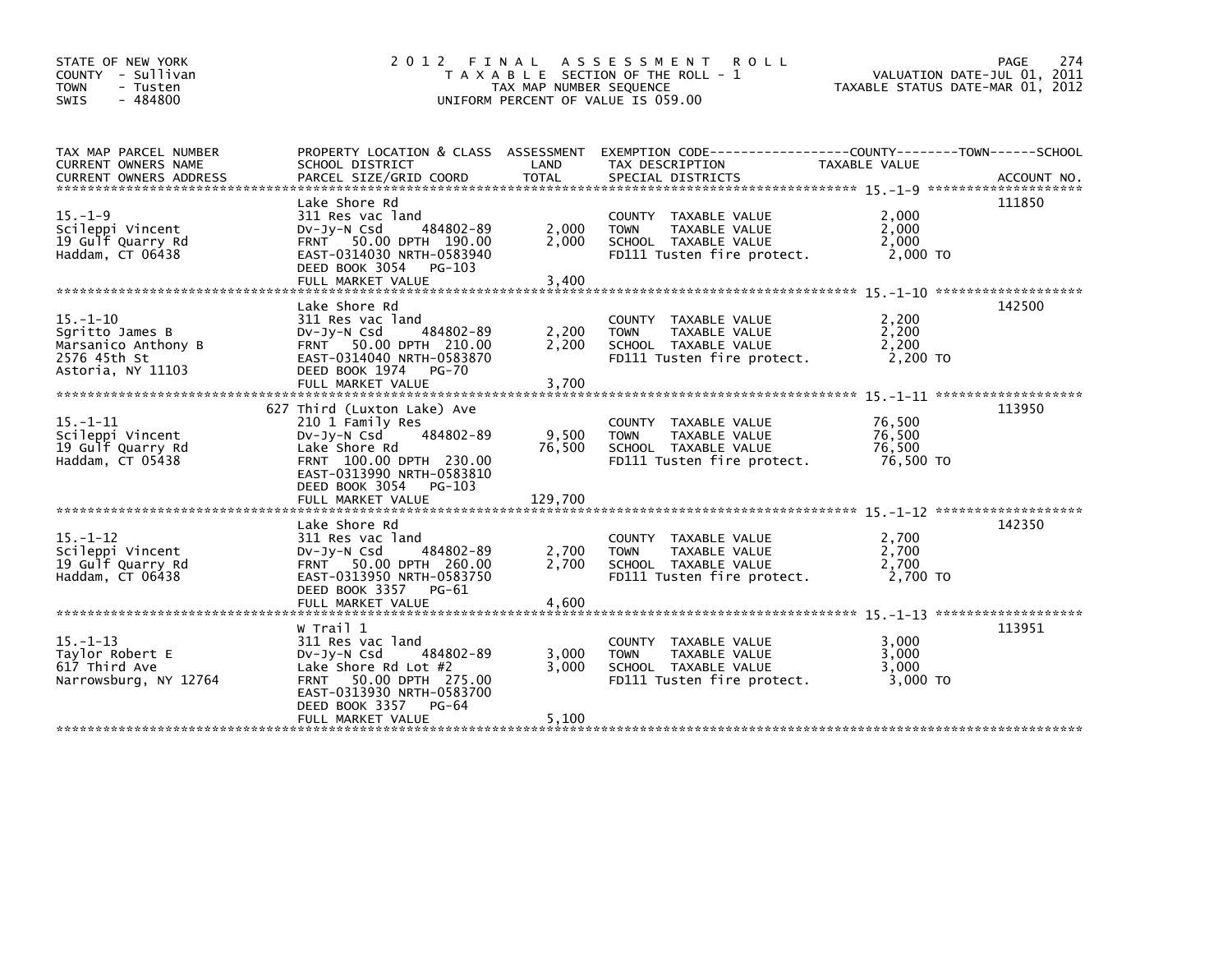| STATE OF NEW YORK<br>COUNTY - Sullivan<br><b>TOWN</b><br>- Tusten<br>$-484800$<br>SWIS                | 2 0 1 2                                                                                                                                                                                                                              | FINAL<br>TAX MAP NUMBER SEQUENCE | A S S E S S M E N T<br><b>ROLL</b><br>T A X A B L E SECTION OF THE ROLL - 1<br>UNIFORM PERCENT OF VALUE IS 059.00                                      | TAXABLE STATUS DATE-MAR 01, 2012                                | 275<br>PAGE<br>VALUATION DATE-JUL 01, 2011  |
|-------------------------------------------------------------------------------------------------------|--------------------------------------------------------------------------------------------------------------------------------------------------------------------------------------------------------------------------------------|----------------------------------|--------------------------------------------------------------------------------------------------------------------------------------------------------|-----------------------------------------------------------------|---------------------------------------------|
| TAX MAP PARCEL NUMBER<br>CURRENT OWNERS NAME<br><b>CURRENT OWNERS ADDRESS</b>                         | PROPERTY LOCATION & CLASS ASSESSMENT<br>SCHOOL DISTRICT<br>PARCEL SIZE/GRID COORD                                                                                                                                                    | LAND<br><b>TOTAL</b>             | EXEMPTION CODE-----------------COUNTY-------TOWN------SCHOOL<br>TAX DESCRIPTION<br>SPECIAL DISTRICTS                                                   | TAXABLE VALUE                                                   | ACCOUNT NO.                                 |
| $15. - 1 - 14$<br>Taylor Robert E<br>Monteiro Joanne<br>617 Third Ave<br>Narrowsburg, NY 12764        | W Trail 1<br>210 1 Family Res<br>484802-89<br>DV-Jy-N Csd<br>Lake Shore Rd<br>combined with $15.-1-15$<br>FRNT 100.00 DPTH 320.00<br>0.72<br><b>ACRES</b><br>EAST-0313900 NRTH-0583660<br>DEED BOOK 2577 PG-331<br>FULL MARKET VALUE | 44,100<br>74,700                 | 41854<br>STAR B<br>9,400 L INC DIS 41933<br>COUNTY TAXABLE VALUE<br>TAXABLE VALUE<br><b>TOWN</b><br>SCHOOL TAXABLE VALUE<br>FD111 Tusten fire protect. | $\Omega$<br>$\Omega$<br>44,100<br>22,050<br>26.700<br>44,100 TO | 100250<br>17,400<br>$\Omega$<br>22,050<br>0 |
| $15. - 1 - 18.1$<br>Sgritto James<br>Marsanico Anthony<br>25-76 45 th St<br>Astoria, NY 11103         | LUXTONLAK Twn Rd 25<br>311 Res vac land - WTRFNT<br>$Dv-Jy-N$ Csd<br>484802-89<br>ACRES<br>0.70<br>EAST-0314500 NRTH-0581000<br>DEED BOOK 2489<br>PG-533<br>FULL MARKET VALUE                                                        | 100<br>100<br>200                | COUNTY TAXABLE VALUE<br>TAXABLE VALUE<br><b>TOWN</b><br>SCHOOL TAXABLE VALUE<br>FD111 Tusten fire protect.                                             | 100<br>100<br>100<br>100 TO                                     | 154133                                      |
| $15. - 1 - 18.2$<br>Porter Lena<br>600 Three Island Blvd Unit 301 ACRES<br>Hallandale Beach, FL 33009 | LUXTONLAK Twn Rd 25<br>311 Res vac land - WTRFNT<br>DV-Jy-N Csd<br>484802-89<br>4.76<br>EAST-0313411 NRTH-0581746<br>DEED BOOK 3597 PG-377<br>FULL MARKET VALUE                                                                      | 100<br>100<br>200                | COUNTY TAXABLE VALUE<br><b>TOWN</b><br>TAXABLE VALUE<br>SCHOOL TAXABLE VALUE<br>FD111 Tusten fire protect.                                             | 100<br>100<br>100<br>100 TO                                     | 154133                                      |
| $15. -1 - 18.3$<br>Hunter Morris<br>129 W 147 th St Apt 25E<br>New York, NY 10039                     | SHORELINE Twn Rd 25<br>311 Res vac land - WTRFNT<br>484802-89<br>$Dv-Jy-N$ Csd<br>ACRES 23.23<br>EAST-0313740 NRTH-0581873<br>DEED BOOK 3555<br>PG-54<br>FULL MARKET VALUE                                                           | 30,000<br>30,000<br>50,800       | COUNTY TAXABLE VALUE<br>TAXABLE VALUE<br><b>TOWN</b><br>SCHOOL TAXABLE VALUE<br>FD111 Tusten fire protect.                                             | 30,000<br>30,000<br>30,000<br>30,000 TO                         | 154133                                      |
| $15. - 1 - 18.5$<br>Sgritto James<br>Marsanico Anthony<br>25-76 45 th St<br>Astoria, NY 11103         | Luxton Lk<br>692 Road/str/hwy<br>484802-89<br>DV-Jy-N Csd<br>$P/O$ West Trail #4<br>30.00 DPTH 200.00<br><b>FRNT</b><br>0.14<br><b>ACRES</b><br>EAST-0314895 NRTH-0581590<br>DEED BOOK 2489<br>PG-533<br>FULL MARKET VALUE           | 100<br>100<br>200                | TAXABLE VALUE<br>COUNTY<br><b>TOWN</b><br>TAXABLE VALUE<br>SCHOOL TAXABLE VALUE                                                                        | 100<br>100<br>100                                               |                                             |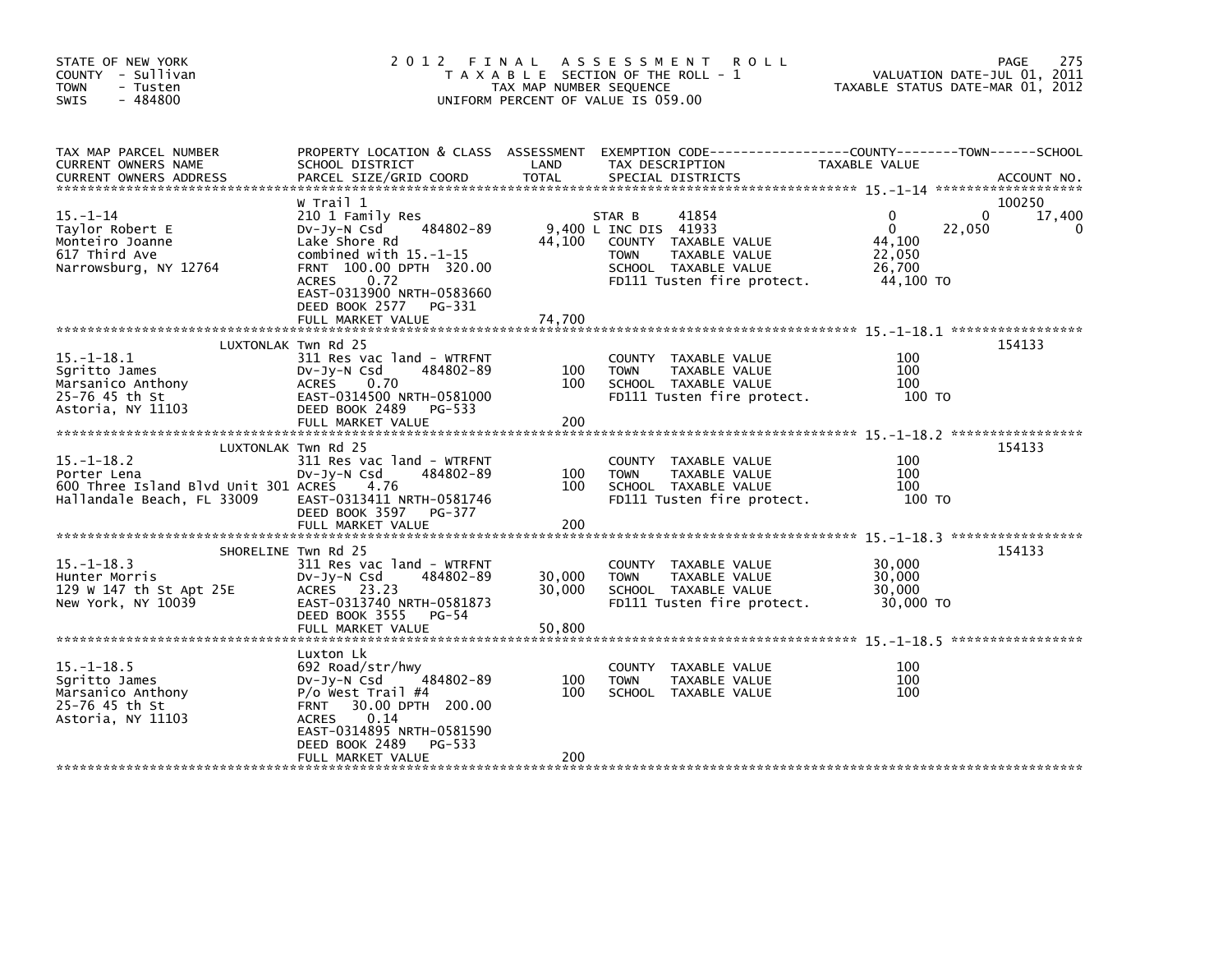| STATE OF NEW YORK<br>COUNTY - Sullivan<br>- Tusten<br><b>TOWN</b><br>$-484800$<br><b>SWIS</b> |                                                                                                                                                                                                           | TAX MAP NUMBER SEQUENCE     | 2012 FINAL ASSESSMENT ROLL<br>T A X A B L E SECTION OF THE ROLL - 1<br>UNIFORM PERCENT OF VALUE IS 059.00          | VALUATION DATE-JUL 01, 2011<br>TAXABLE STATUS DATE-MAR 01, 2012 | <b>PAGE</b><br>276 |
|-----------------------------------------------------------------------------------------------|-----------------------------------------------------------------------------------------------------------------------------------------------------------------------------------------------------------|-----------------------------|--------------------------------------------------------------------------------------------------------------------|-----------------------------------------------------------------|--------------------|
| TAX MAP PARCEL NUMBER<br>CURRENT OWNERS NAME                                                  | SCHOOL DISTRICT                                                                                                                                                                                           | LAND                        | PROPERTY LOCATION & CLASS ASSESSMENT EXEMPTION CODE---------------COUNTY-------TOWN------SCHOOL<br>TAX DESCRIPTION | TAXABLE VALUE                                                   |                    |
| $15. -2 - 1$<br>Kelly Elizabeth<br>319 Virginia Ave<br>Saint Cloud, FL 34769-2437             | West Trail 15<br>311 Res vac land<br>484802-89<br>DV-Jy-N Csd<br>FRNT 50.00 DPTH 176.00<br>EAST-0313720 NRTH-0583590<br>DEED BOOK 2601 PG-476<br>FULL MARKET VALUE                                        | 2,100<br>2,100<br>3,600     | COUNTY TAXABLE VALUE<br>TAXABLE VALUE<br><b>TOWN</b><br>SCHOOL TAXABLE VALUE<br>FD111 Tusten fire protect.         | 2,100<br>2,100<br>2,100<br>2,100 TO                             | 113300             |
| $15. -2 - 2$<br>Kelly Elizabeth<br>319 Virginia Ave<br>Saint Cloud, FL 34769-2437             | North St<br>311 Res vac land<br>484802-89<br>DV-Jy-N Csd<br>West Trail #15<br>50.00 DPTH 176.00<br><b>FRNT</b><br>EAST-0313750 NRTH-0583570<br>DEED BOOK 2227<br>PG-194<br>FULL MARKET VALUE              | 2,100<br>2,100<br>3,600     | COUNTY TAXABLE VALUE<br>TAXABLE VALUE<br><b>TOWN</b><br>SCHOOL TAXABLE VALUE<br>FD111 Tusten fire protect.         | 2,100<br>2.100<br>2,100<br>2,100 TO                             | 113350             |
| $15 - 2 - 3$<br>Phillips Wesley<br>Phillips Mary<br>1068 Alicia Ave<br>Teaneck, NJ 07666      | Nys Rt 97<br>210 1 Family Res<br>DV-Jy-N Csd<br>484802-89<br>West $Train  #15$<br>Lot 1 Tusten Park<br>FRNT 270.00 DPTH 170.00<br>EAST-0313870 NRTH-0583480<br>DEED BOOK 1993 PG-330<br>FULL MARKET VALUE | 11,200<br>59,900<br>101,500 | COUNTY TAXABLE VALUE<br>TAXABLE VALUE<br><b>TOWN</b><br>SCHOOL TAXABLE VALUE<br>FD111 Tusten fire protect.         | 59,900<br>59,900<br>59,900<br>59,900 TO                         | 132450             |
| $15. - 2 - 4$<br>Hood Richard B<br>156-20 Riverside Dr<br>New York, NY 10032                  | West Trl<br>311 Res vac land<br>484802-89<br>DV-Jy-N Csd<br>W.trail 15 Lot 26C & 6D<br>FRNT 100.00 DPTH 200.00<br>EAST-0313627 NRTH-0583631<br>DEED BOOK 1323<br>PG-109<br>FULL MARKET VALUE              | 4,400<br>4,400<br>7,500     | COUNTY TAXABLE VALUE<br>TAXABLE VALUE<br><b>TOWN</b><br>SCHOOL TAXABLE VALUE<br>FD111 Tusten fire protect.         | 4,400<br>4,400<br>4.400<br>4,400 TO                             |                    |
| $15. - 2 - 5$<br>Sqritto James B<br>Marsanico Anthony<br>25-76 45th St<br>Astoria, NY 11103   | Luxton Lk<br>692 Road/str/hwy<br>484802-89<br>$Dv-Jy-N$ Csd<br><b>ACRES</b><br>0.37<br>EAST-0313835 NRTH-0583419<br>DEED BOOK 2757<br>PG-81<br>FULL MARKET VALUE                                          | 100<br>100<br>200           | <b>COUNTY</b><br>TAXABLE VALUE<br><b>TOWN</b><br>TAXABLE VALUE<br>SCHOOL TAXABLE VALUE                             | 100<br>100<br>100                                               |                    |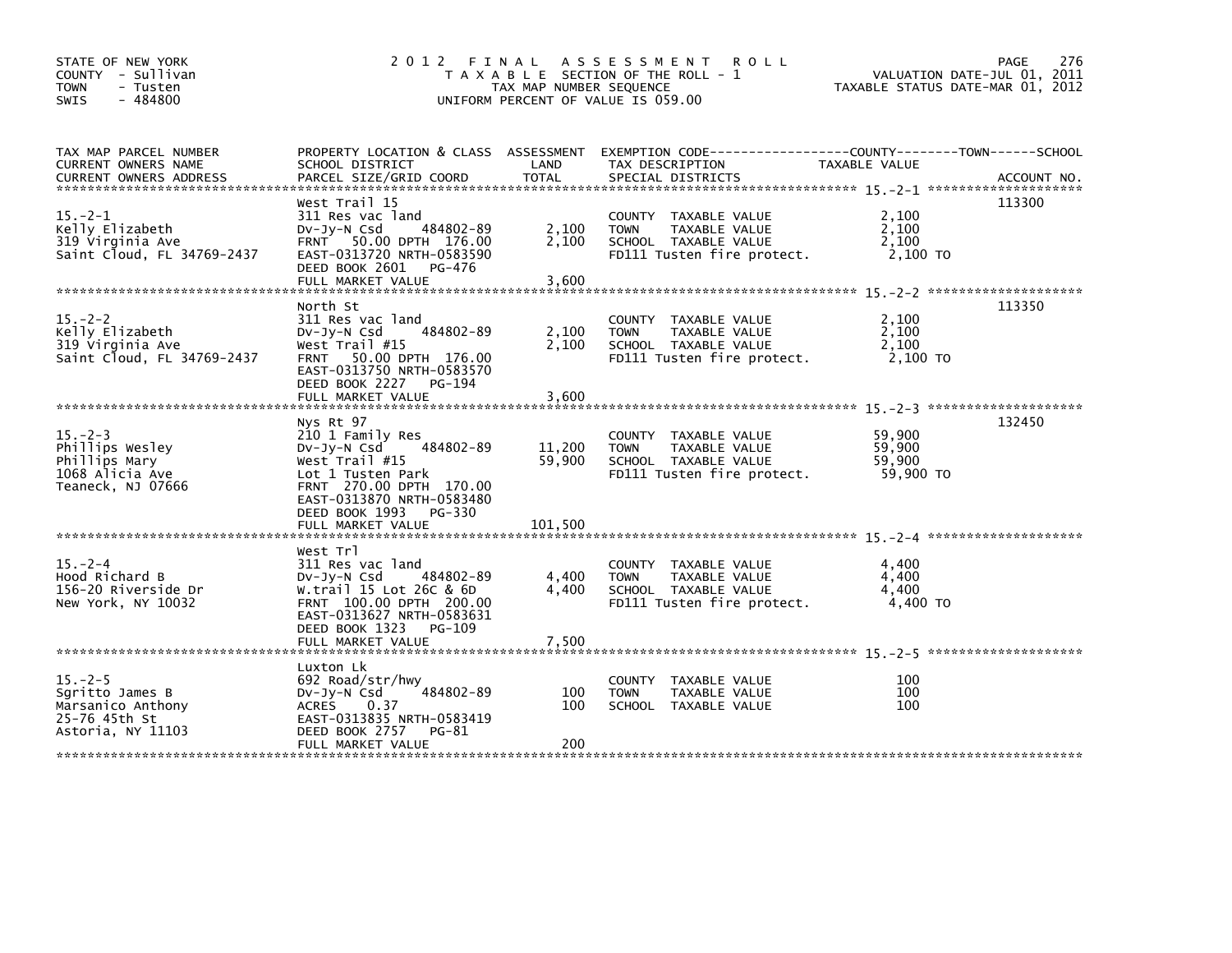| STATE OF NEW YORK<br>COUNTY - Sullivan<br><b>TOWN</b><br>- Tusten<br>$-484800$<br>SWIS                             | 2 0 1 2                                                                                                                                                                                                                                               | TAX MAP NUMBER SEQUENCE    | FINAL ASSESSMENT<br><b>ROLL</b><br>T A X A B L E SECTION OF THE ROLL - 1<br>UNIFORM PERCENT OF VALUE IS 059.00                           | VALUATION DATE-JUL 01, 2011<br>TAXABLE STATUS DATE-MAR 01, 2012 | 277<br><b>PAGE</b>           |
|--------------------------------------------------------------------------------------------------------------------|-------------------------------------------------------------------------------------------------------------------------------------------------------------------------------------------------------------------------------------------------------|----------------------------|------------------------------------------------------------------------------------------------------------------------------------------|-----------------------------------------------------------------|------------------------------|
| TAX MAP PARCEL NUMBER<br>CURRENT OWNERS NAME<br>CURRENT OWNERS ADDRESS<br>******************************           | PROPERTY LOCATION & CLASS ASSESSMENT<br>SCHOOL DISTRICT<br>PARCEL SIZE/GRID COORD                                                                                                                                                                     | LAND<br><b>TOTAL</b>       | EXEMPTION CODE-----------------COUNTY-------TOWN------SCHOOL<br>TAX DESCRIPTION<br>SPECIAL DISTRICTS                                     | TAXABLE VALUE                                                   | ACCOUNT NO.                  |
| $15. - 3 - 1$<br>Baronio Joyce<br>PO Box 353<br>Narrowsburg, NY 12764<br>PRIOR OWNER ON 3/01/2012<br>Baronio Joyce | Third Ave<br>210 1 Family Res<br>484802-89<br>DV-Jy-N Csd<br>Third Ave Lot #312<br>65.00 DPTH 110.00<br><b>FRNT</b><br>EAST-0313660 NRTH-0583410<br>DEED BOOK 2012 PG-3398<br>FULL MARKET VALUE                                                       | 7,200<br>66,700<br>113,100 | 41834<br>STAR EN<br>COUNTY TAXABLE VALUE<br>TAXABLE VALUE<br><b>TOWN</b><br>SCHOOL TAXABLE VALUE<br>FD111 Tusten fire protect.           | $\mathbf{0}$<br>66,700<br>66,700<br>30,620<br>66,700 TO         | 124700<br>$\Omega$<br>36,080 |
| $15. - 3 - 2$<br>Perry William W<br>8938 Kestral Ridge Dr<br>Charlotte, NC 28269                                   | Third Ave<br>311 Res vac land<br>484802-89<br>$Dv-Jy-N$ Csd<br>Third Ave Lot #311<br>75.00 DPTH 140.00<br><b>FRNT</b><br>EAST-0313630 NRTH-0583330<br>DEED BOOK 644<br>PG-00261<br>FULL MARKET VALUE                                                  | 2,500<br>2,500<br>4,200    | COUNTY TAXABLE VALUE<br>TAXABLE VALUE<br><b>TOWN</b><br>SCHOOL TAXABLE VALUE<br>FD111 Tusten fire protect.                               | 2,500<br>2,500<br>2,500<br>2.500 TO                             | 142400                       |
|                                                                                                                    |                                                                                                                                                                                                                                                       |                            |                                                                                                                                          |                                                                 |                              |
| $15. - 3 - 3$<br>Artis Kevin Olu<br>430 E 120Th St<br>New York, NY 10035                                           | Third Ave<br>210 1 Family Res<br>484802-89<br>DV-Jy-N Csd<br>Third Ave Lot #310<br>75.00 DPTH 140.00<br><b>FRNT</b><br>EAST-0313600 NRTH-0583260<br>DEED BOOK 1988<br>PG-0408                                                                         | 7,700<br>42,000            | <b>COUNTY</b><br>TAXABLE VALUE<br><b>TOWN</b><br>TAXABLE VALUE<br>SCHOOL TAXABLE VALUE<br>FD111 Tusten fire protect.                     | 42,000<br>42,000<br>42,000<br>42,000 TO                         | 135200                       |
|                                                                                                                    | FULL MARKET VALUE                                                                                                                                                                                                                                     | 71,200                     |                                                                                                                                          |                                                                 |                              |
| $15. - 3 - 5.1$<br>DePietto Michael<br>141-04 Hoover Ave<br>Jamaica, NY 11435                                      | 581 Lake Shore Ln<br>210 1 Family Res<br>484802-89<br>DV-Jy-N Csd<br>Third Ave Lot #307<br>FRNT 110.20 DPTH 204.33<br><b>ACRES</b><br>0.55<br>EAST-0313516 NRTH-0582251<br>DEED BOOK 2011 PG-7218                                                     | 7,900<br>55,300            | COUNTY TAXABLE VALUE<br>TAXABLE VALUE<br><b>TOWN</b><br>SCHOOL TAXABLE VALUE<br>FD111 Tusten fire protect.                               | 55,300<br>55,300<br>55,300<br>55,300 TO                         | 126900                       |
|                                                                                                                    | FULL MARKET VALUE                                                                                                                                                                                                                                     | 93,700                     |                                                                                                                                          |                                                                 |                              |
| $15. - 3 - 5.2$<br>Sackett James A<br>Sackett Jean M<br>587 Lake Shore Ln<br>Narrowsburg, NY 12764                 | 587 Lake Shore Ln<br>210 1 Family Res<br>484802-89<br>$Dv-Jy-N$ Csd<br>Third Ave Lot #308<br>combined with $15.-3-4$<br>FRNT 149.06 DPTH 166.62<br><b>ACRES</b><br>0.63<br>EAST-0313540 NRTH-0583180<br>DEED BOOK 3404<br>PG-436<br>FULL MARKET VALUE | 8,400<br>66,600<br>112,900 | 41834<br>STAR EN<br>TAXABLE VALUE<br><b>COUNTY</b><br>TAXABLE VALUE<br><b>TOWN</b><br>SCHOOL TAXABLE VALUE<br>FD111 Tusten fire protect. | $\mathbf{0}$<br>66.600<br>66,600<br>30.520<br>66,600 TO         | 126301<br>36,080<br>0        |
|                                                                                                                    |                                                                                                                                                                                                                                                       |                            |                                                                                                                                          |                                                                 |                              |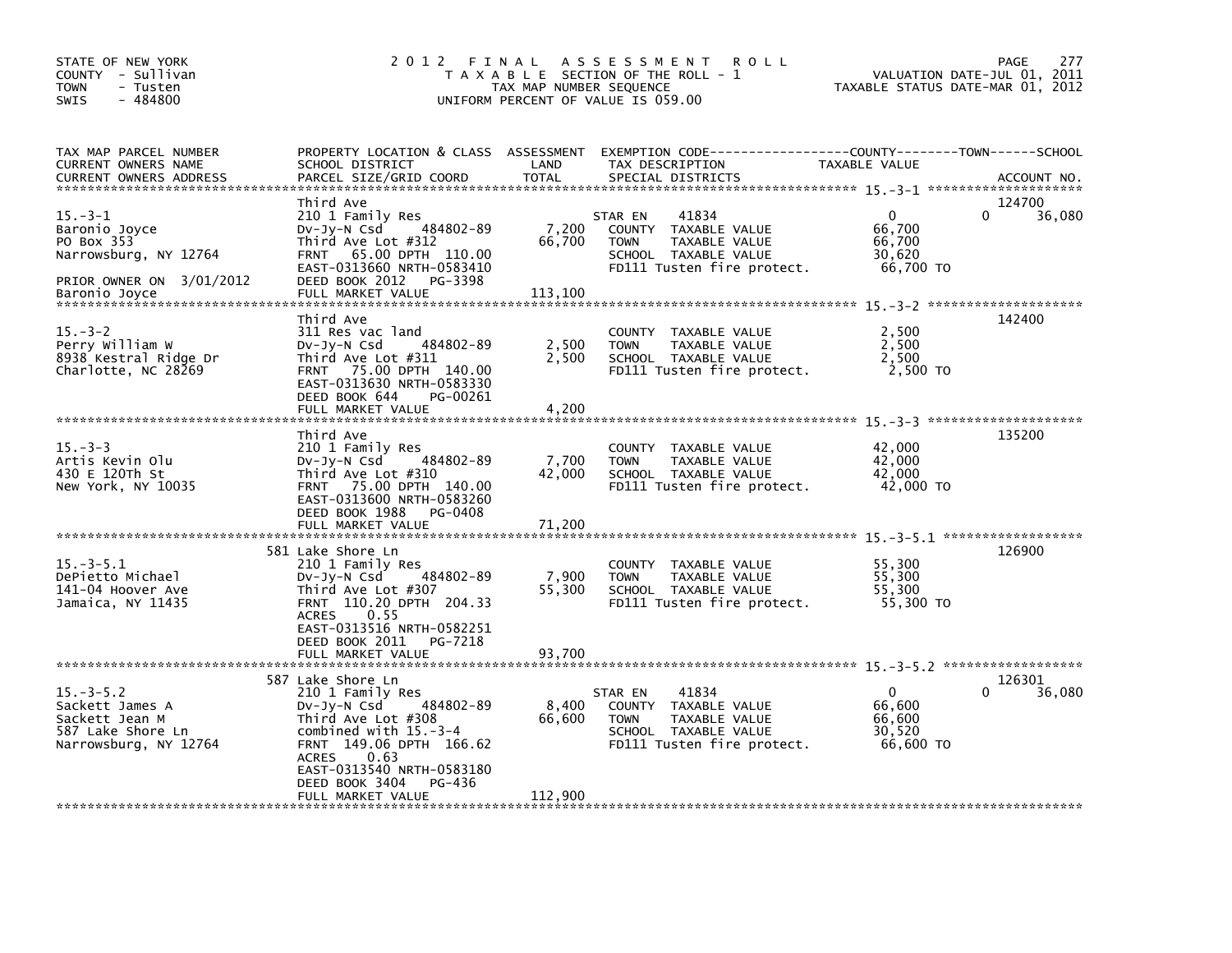| STATE OF NEW YORK<br>COUNTY - Sullivan<br>- Tusten<br><b>TOWN</b><br>SWIS<br>$-484800$               | 2 0 1 2                                                                                                                                                                    | FINAL<br>TAX MAP NUMBER SEQUENCE | A S S E S S M E N T<br><b>ROLL</b><br>T A X A B L E SECTION OF THE ROLL - 1<br>UNIFORM PERCENT OF VALUE IS 059.00 | VALUATION DATE-JUL 01, 2011<br>TAXABLE STATUS DATE-MAR 01, 2012 | 278<br>PAGE |
|------------------------------------------------------------------------------------------------------|----------------------------------------------------------------------------------------------------------------------------------------------------------------------------|----------------------------------|-------------------------------------------------------------------------------------------------------------------|-----------------------------------------------------------------|-------------|
| TAX MAP PARCEL NUMBER<br>CURRENT OWNERS NAME                                                         | PROPERTY LOCATION & CLASS ASSESSMENT<br>SCHOOL DISTRICT                                                                                                                    | LAND                             | EXEMPTION CODE-----------------COUNTY-------TOWN------SCHOOL<br>TAX DESCRIPTION                                   | TAXABLE VALUE                                                   |             |
| $15. - 3 - 7$<br>Johnson Jerill M<br>Johnson Gloria<br>1831 Madison Ave Apt 9J<br>New York, NY 10035 | Third Ave<br>210 1 Family Res<br>484802-89<br>DV-JV-N Csd<br>Third Ave Lot #303 & 304<br>FRNT 100.00 DPTH 260.00<br>EAST-0313388 NRTH-0582980<br>DEED BOOK 793<br>PG-00491 | 7,900<br>68,000                  | COUNTY TAXABLE VALUE<br>TAXABLE VALUE<br><b>TOWN</b><br>SCHOOL TAXABLE VALUE<br>FD111 Tusten fire protect.        | 68,000<br>68,000<br>68,000<br>68,000 TO                         | 126751      |
|                                                                                                      |                                                                                                                                                                            |                                  |                                                                                                                   |                                                                 |             |
| $15. -3 - 9$<br>Johnson Jerill M<br>Johnson Gloria<br>1831 Madison Ave Apt 9J<br>New York, NY 10035  | 50 Fifth St<br>311 Res vac land<br>484802-89<br>$Dv-Jy-N$ Csd<br>Third Ave Lot #302<br>FRNT 50.00 DPTH 260.00<br>EAST-0313380 NRTH-0582910<br>DEED BOOK 927<br>PG-00192    | 3,100<br>3,100                   | COUNTY TAXABLE VALUE<br>TAXABLE VALUE<br><b>TOWN</b><br>SCHOOL TAXABLE VALUE<br>FD111 Tusten fire protect.        | 3,100<br>3,100<br>3,100<br>3,100 TO                             | 126752      |
|                                                                                                      | FULL MARKET VALUE                                                                                                                                                          | 5,300                            |                                                                                                                   |                                                                 |             |
| $15. -4 - 1.1$<br>Clark Levi T<br>218 S 10 th Ave<br>Mt Vernon, NY 10550                             | Fifth St<br>311 Res vac land<br>484802-89<br>$Dv-Jy-N$ Csd<br>Lot 300<br>FRNT 50.00 DPTH 135.00<br>EAST-0313203 NRTH-0582871<br>DEED BOOK 1370 PG-279<br>FULL MARKET VALUE | 1,600<br>1,600<br>2.700          | COUNTY TAXABLE VALUE<br>TAXABLE VALUE<br><b>TOWN</b><br>SCHOOL TAXABLE VALUE<br>FD111 Tusten fire protect.        | 1,600<br>1.600<br>1,600<br>1,600 TO                             |             |
|                                                                                                      |                                                                                                                                                                            |                                  |                                                                                                                   |                                                                 |             |
| $15. -4 - 1.2$<br>Gordon Gail P<br>218 S 10 th Ave<br>Mt. Vernon, NY 10550                           | Fifth St<br>311 Res vac land<br>484802-89<br>DV-Jy-N Csd<br>Lot 301<br>FRNT 50.00 DPTH 135.00<br>EAST-0313227 NRTH-0582904<br>DEED BOOK 2172<br>PG-520                     | 1,600<br>1.600                   | COUNTY TAXABLE VALUE<br><b>TOWN</b><br>TAXABLE VALUE<br>SCHOOL TAXABLE VALUE<br>FD111 Tusten fire protect.        | 1,600<br>1,600<br>1.600<br>1,600 TO                             |             |
|                                                                                                      | FULL MARKET VALUE                                                                                                                                                          | 2,700                            |                                                                                                                   |                                                                 |             |
|                                                                                                      | Third Ave Lot #313                                                                                                                                                         |                                  |                                                                                                                   |                                                                 | 150500      |
| $15. - 4 - 2$<br>Arvela Ana<br>1281 Ivy Rd<br>Mohegan Lake, NY 10547                                 | 311 Res vac land<br>DV-Jy-N Csd<br>484802-89<br>FRNT 50.00 DPTH 140.00<br>EAST-0313370 NRTH-0582820<br>DEED BOOK 2896<br>$PG-85$                                           | 1,800<br>1,800                   | COUNTY TAXABLE VALUE<br>TAXABLE VALUE<br><b>TOWN</b><br>SCHOOL TAXABLE VALUE<br>FD111 Tusten fire protect.        | 1,800<br>1,800<br>1.800<br>1,800 TO                             |             |
|                                                                                                      | FULL MARKET VALUE                                                                                                                                                          | 3,100                            |                                                                                                                   |                                                                 |             |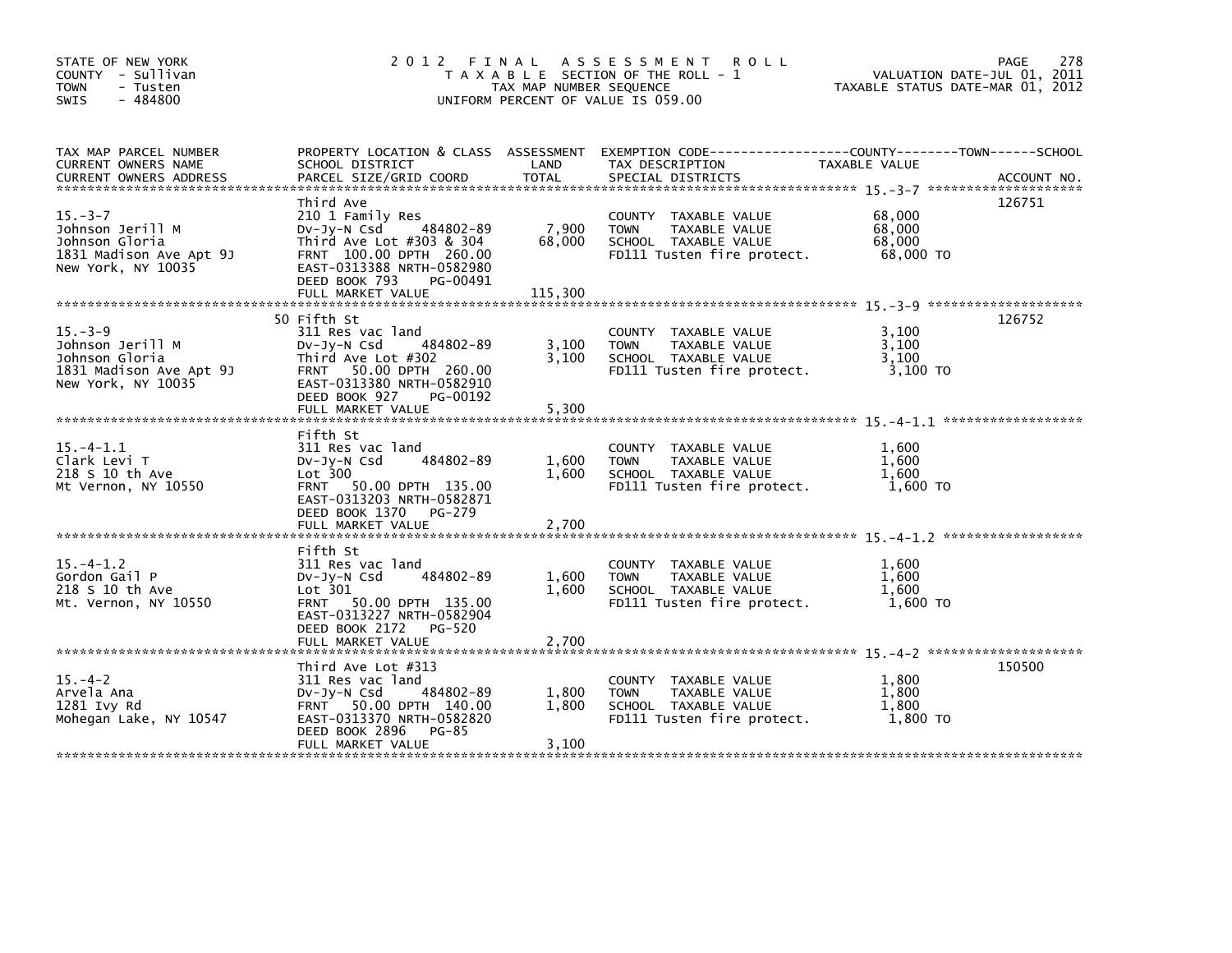| STATE OF NEW YORK<br>COUNTY - Sullivan<br><b>TOWN</b><br>- Tusten<br>$-484800$<br><b>SWIS</b>                                                                                                                                                              |                                                                                                                                                                                        | TAX MAP NUMBER SEQUENCE | 2012 FINAL ASSESSMENT ROLL<br>T A X A B L E SECTION OF THE ROLL - 1<br>UNIFORM PERCENT OF VALUE IS 059.00           | VALUATION DATE-JUL 01, 2011<br>TAXABLE STATUS DATE-MAR 01, 2012 | 279<br>PAGE |
|------------------------------------------------------------------------------------------------------------------------------------------------------------------------------------------------------------------------------------------------------------|----------------------------------------------------------------------------------------------------------------------------------------------------------------------------------------|-------------------------|---------------------------------------------------------------------------------------------------------------------|-----------------------------------------------------------------|-------------|
| TAX MAP PARCEL NUMBER<br>CURRENT OWNERS NAME<br>CURRENT OWNERS ADDRESS FORCEL SIZE/GRID COORD TOTAL SPECIAL DISTRICTS (2008) ACCOUNT NO.<br>EURRENT OWNERS ADDRESS FARCEL SIZE/GRID COORD TOTAL SPECIAL DISTRICTS (2008) 2014-01-01-02-03-02-03-02-03-02-0 | SCHOOL DISTRICT                                                                                                                                                                        | LAND                    | PROPERTY LOCATION & CLASS ASSESSMENT EXEMPTION CODE-----------------COUNTY-------TOWN-----SCHOOL<br>TAX DESCRIPTION | TAXABLE VALUE                                                   |             |
| $15. -4-3$<br>Arvela Ana P<br>1281 Ivy Rd<br>Mohegan Lake, NY 10547                                                                                                                                                                                        | Third Ave<br>311 Res vac land<br>484802-89<br>DV-Jy-N Csd<br>Third Ave Lot #314<br>FRNT 50.00 DPTH 155.00<br>EAST-0313350 NRTH-0582760<br>DEED BOOK 2444 PG-583                        | 2,000<br>2,000          | COUNTY TAXABLE VALUE<br><b>TOWN</b><br>TAXABLE VALUE<br>SCHOOL TAXABLE VALUE<br>FD111 Tusten fire protect.          | 2,000<br>2,000<br>2,000<br>2,000 TO                             | 102750      |
| $15. -4 -4$<br>Arvela Ana P<br>1281 Ivy Rd<br>Mohegan Lake, NY 10547                                                                                                                                                                                       | Third Ave<br>210 1 Family Res<br>484802-89<br>Dv-Jy-N Csd<br>Third Ave Lot $#315$ & 316<br>FRNT 100.00 DPTH 185.00<br>EAST-0313280 NRTH-0582730<br>DEED BOOK 2444 PG-583               | 6,600<br>26,000         | COUNTY TAXABLE VALUE<br><b>TOWN</b><br>TAXABLE VALUE<br>SCHOOL TAXABLE VALUE<br>FD111 Tusten fire protect.          | 26,000<br>26,000<br>26,000<br>26,000 TO                         | 102700      |
|                                                                                                                                                                                                                                                            | FULL MARKET VALUE                                                                                                                                                                      | 44,100                  |                                                                                                                     |                                                                 |             |
| $15. -4-5$<br>Martin Jessie Lee<br>609 MacDonough St<br>Brooklyn, NY 11233                                                                                                                                                                                 | Third Ave<br>311 Res vac land<br>484802-89<br>$Dv-Jy-N$ Csd<br>Third Ave Lot #317<br>FRNT 50.00 DPTH 200.00<br>EAST-0313250 NRTH-0582660<br>DEED BOOK 862<br>PG-00031                  | 2,400<br>2,400          | COUNTY TAXABLE VALUE<br><b>TOWN</b><br>TAXABLE VALUE<br>SCHOOL TAXABLE VALUE<br>FD111 Tusten fire protect.          | 2,400<br>2,400<br>2.400<br>2.400 TO                             | 135004      |
| $15. -4-6$<br>Pino Carlos<br>75-26 Bell Blvd<br>Bayside, NY 11364                                                                                                                                                                                          | Third Ave<br>311 Res vac land<br>484802-89<br>DV-Jy-N Csd<br>Third Ave Lot #318<br>FRNT 50.00 DPTH 200.00<br>EAST-0313230 NRTH-0582610<br>DEED BOOK 2652 PG-364                        | 2,400<br>2,400          | COUNTY TAXABLE VALUE<br><b>TOWN</b><br>TAXABLE VALUE<br>SCHOOL TAXABLE VALUE<br>FD111 Tusten fire protect.          | 2,400<br>2,400<br>2,400<br>2.400 TO                             | 142700      |
| $15. -4 - 7.1$<br>Clark Levi T<br>Gordon Gail P<br>218 S 10 th Ave<br>Mount Vernon, NY 10550                                                                                                                                                               | Third Ave<br>311 Res vac land<br>484802-89<br>$Dv-Jv-N$ Csd<br>Third Ave Lot #321<br>FRNT 50.00 DPTH 200.00<br>EAST-0313210 NRTH-0582470<br>DEED BOOK 1651 PG-650<br>FULL MARKET VALUE | 2,400<br>2,400<br>4,100 | COUNTY TAXABLE VALUE<br><b>TOWN</b><br>TAXABLE VALUE<br>SCHOOL TAXABLE VALUE<br>FD111 Tusten fire protect.          | 2,400<br>2,400<br>2,400<br>2,400 TO                             |             |
|                                                                                                                                                                                                                                                            |                                                                                                                                                                                        |                         |                                                                                                                     |                                                                 |             |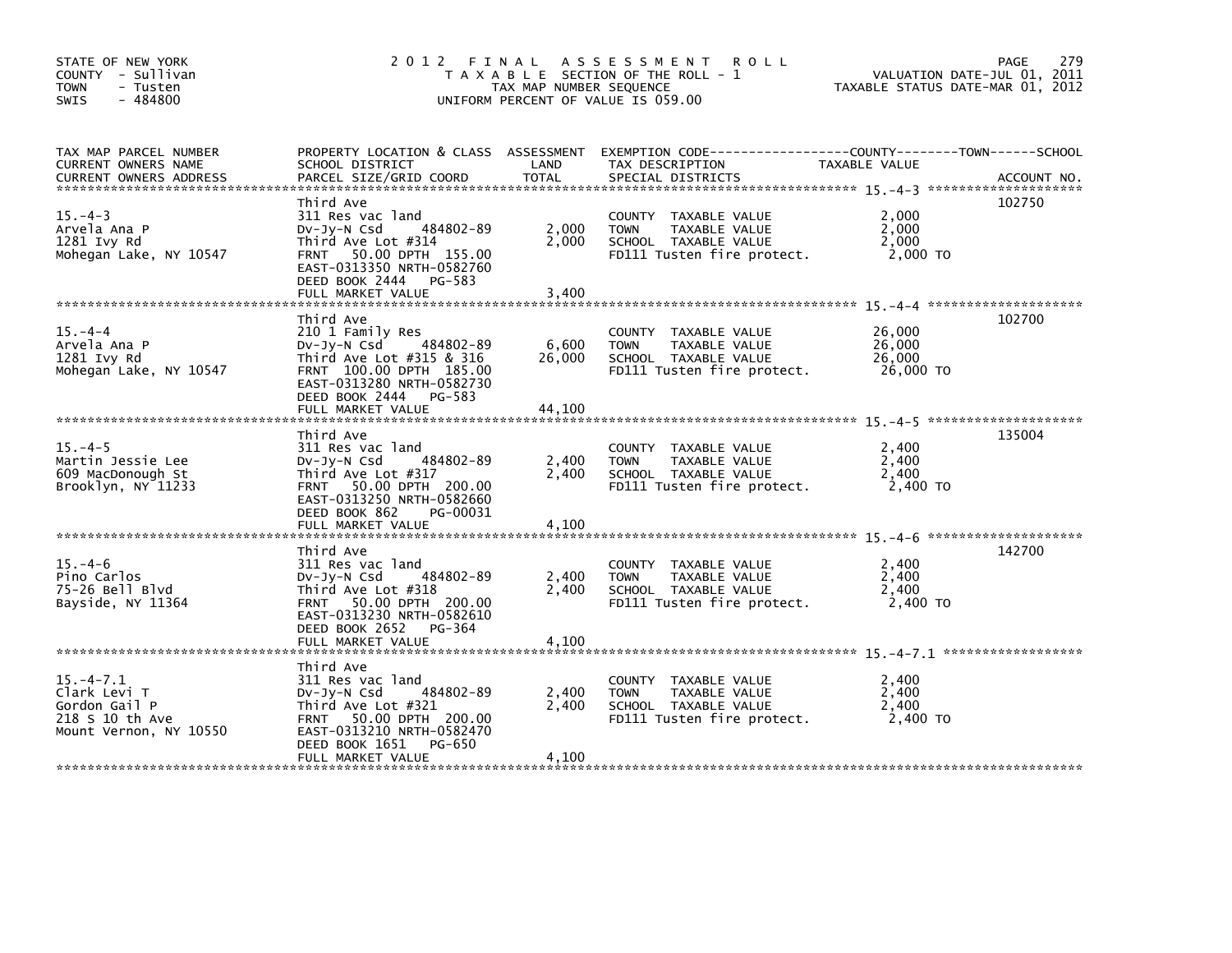| STATE OF NEW YORK<br>COUNTY - Sullivan<br><b>TOWN</b><br>- Tusten<br>$-484800$<br>SWIS | 2012 FINAL                                                                                                                                                                              | TAX MAP NUMBER SEQUENCE | A S S E S S M E N T<br><b>ROLL</b><br>T A X A B L E SECTION OF THE ROLL - 1<br>UNIFORM PERCENT OF VALUE IS 059.00    | TAXABLE STATUS DATE-MAR 01, 2012        | 280<br>PAGE<br>VALUATION DATE-JUL 01, 2011 |
|----------------------------------------------------------------------------------------|-----------------------------------------------------------------------------------------------------------------------------------------------------------------------------------------|-------------------------|----------------------------------------------------------------------------------------------------------------------|-----------------------------------------|--------------------------------------------|
| TAX MAP PARCEL NUMBER<br>CURRENT OWNERS NAME<br><b>CURRENT OWNERS ADDRESS</b>          | PROPERTY LOCATION & CLASS ASSESSMENT<br>SCHOOL DISTRICT<br>PARCEL SIZE/GRID COORD                                                                                                       | LAND<br><b>TOTAL</b>    | EXEMPTION CODE------------------COUNTY--------TOWN------SCHOOL<br>TAX DESCRIPTION<br>SPECIAL DISTRICTS               | TAXABLE VALUE                           | ACCOUNT NO.                                |
| $15. - 4 - 7.2$<br>Arvela Ana<br>1281 Ivy Rd<br>Mohegan Lake, NY 10547                 | Third Ave<br>311 Res vac land<br>484802-89<br>DV-Jy-N Csd<br>Third Ave Lot #319 & 320<br>FRNT 100.00 DPTH 200.00<br>EAST-0313210 NRTH-0582540<br>DEED BOOK 3005 PG-267                  | 4,400<br>4,400          | COUNTY TAXABLE VALUE<br><b>TOWN</b><br>TAXABLE VALUE<br>SCHOOL TAXABLE VALUE<br>FD111 Tusten fire protect.           | 4,400<br>4,400<br>4,400<br>4,400 TO     | 129400                                     |
|                                                                                        | FULL MARKET VALUE                                                                                                                                                                       | 7,500                   |                                                                                                                      |                                         |                                            |
| $15. -4 - 7.3$<br>Hunter Morris<br>129 W 147 th St Apt 25E<br>New York, NY 10039       | Third Ave<br>311 Res vac land<br>484802-89<br>DV-Jy-N Csd<br>Third Ave Lot #322<br>FRNT 50.00 DPTH 200.00<br>EAST-0313140 NRTH-0582430<br>DEED BOOK 3555 PG-54<br>FULL MARKET VALUE     | 2,400<br>2,400<br>4,100 | COUNTY TAXABLE VALUE<br>TAXABLE VALUE<br><b>TOWN</b><br>SCHOOL TAXABLE VALUE<br>FD111 Tusten fire protect.           | 2,400<br>2,400<br>2,400<br>2,400 TO     | 106755                                     |
|                                                                                        | Third Ave                                                                                                                                                                               |                         |                                                                                                                      |                                         | 106756                                     |
| $15. -4 - 7.4$<br>Hunter Morris<br>129 W 147 th St Apt 25E<br>New York, NY 10039       | 311 Res vac land<br>484802-89<br>DV-Jy-N Csd<br>Third Ave Lot #323<br>FRNT 50.00 DPTH 200.00<br>EAST-0313110 NRTH-0582380<br>DEED BOOK 3555 PG-54<br>FULL MARKET VALUE                  | 2,400<br>2,400<br>4,100 | COUNTY TAXABLE VALUE<br>TAXABLE VALUE<br><b>TOWN</b><br>SCHOOL TAXABLE VALUE<br>FD111 Tusten fire protect.           | 2,400<br>2,400<br>2,400<br>2,400 TO     |                                            |
|                                                                                        |                                                                                                                                                                                         |                         |                                                                                                                      |                                         |                                            |
| $15. -4 - 8$<br>Smiley Sarah<br>157-10 Riverside Dr W Apt 5T<br>New York, NY 10032     | Third Ave<br>311 Res vac land<br>484802-89<br>$Dv-Jy-N$ Csd<br>Third Ave Lot #324<br>combined with 15.-4-9 lot<br>FRNT 160.00 DPTH 200.00<br>0.49<br>ACRES<br>EAST-0313140 NRTH-0582330 | 4,300<br>4,300          | COUNTY TAXABLE VALUE<br><b>TOWN</b><br>TAXABLE VALUE<br>SCHOOL TAXABLE VALUE<br>FD111 Tusten fire protect.           | 4,300<br>4,300<br>4,300<br>4.300 TO     | 153951                                     |
|                                                                                        | DEED BOOK 1380<br>PG-93<br>FULL MARKET VALUE                                                                                                                                            | 7,300                   |                                                                                                                      |                                         |                                            |
|                                                                                        | 6 Lucky Ln                                                                                                                                                                              |                         |                                                                                                                      |                                         | 159450                                     |
| $15. - 4 - 10$<br>Winfree Barbara A<br>195 Adams St Apt 3E<br>Brooklyn, NY 11201       | 210 1 Family Res<br>484802-89<br>$Dv-Jy-N$ Csd<br>FRNT 130.00 DPTH 160.00<br><b>BANKC230123</b><br>EAST-0313120 NRTH-0581900<br>DEED BOOK 2462<br>PG-671                                | 6,300<br>40.000         | <b>COUNTY</b><br>TAXABLE VALUE<br><b>TOWN</b><br>TAXABLE VALUE<br>SCHOOL TAXABLE VALUE<br>FD111 Tusten fire protect. | 40,000<br>40,000<br>40.000<br>40,000 TO |                                            |
|                                                                                        | FULL MARKET VALUE                                                                                                                                                                       | 67,800                  |                                                                                                                      |                                         |                                            |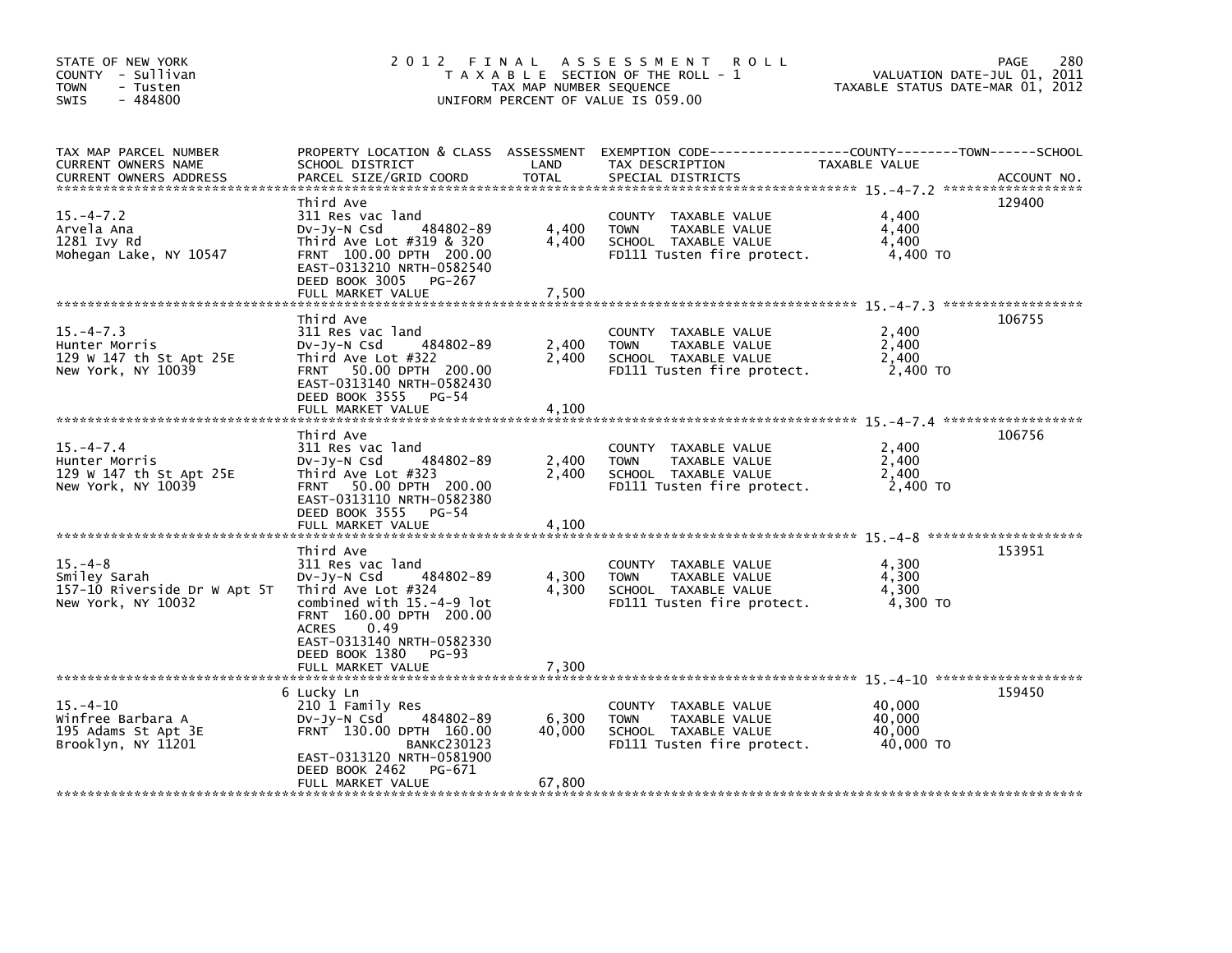| STATE OF NEW YORK<br>COUNTY - Sullivan<br><b>TOWN</b><br>- Tusten<br>$-484800$<br><b>SWIS</b> | 2012 FINAL                                                                                                                                                                                                                                  | TAX MAP NUMBER SEQUENCE     | A S S E S S M E N T<br><b>ROLL</b><br>T A X A B L E SECTION OF THE ROLL - 1<br>UNIFORM PERCENT OF VALUE IS 059.00                       | TAXABLE STATUS DATE-MAR 01, 2012                        | 281<br>PAGE<br>VALUATION DATE-JUL 01, 2011 |
|-----------------------------------------------------------------------------------------------|---------------------------------------------------------------------------------------------------------------------------------------------------------------------------------------------------------------------------------------------|-----------------------------|-----------------------------------------------------------------------------------------------------------------------------------------|---------------------------------------------------------|--------------------------------------------|
| TAX MAP PARCEL NUMBER<br>CURRENT OWNERS NAME<br>CURRENT OWNERS ADDRESS                        | SCHOOL DISTRICT<br>PARCEL SIZE/GRID COORD                                                                                                                                                                                                   | LAND<br><b>TOTAL</b>        | PROPERTY LOCATION & CLASS ASSESSMENT EXEMPTION CODE----------------COUNTY-------TOWN-----SCHOOL<br>TAX DESCRIPTION<br>SPECIAL DISTRICTS | TAXABLE VALUE                                           | ACCOUNT NO.                                |
| 15. –4–11<br>Winfree Barbara A<br>159 Carlton Ave Apt 1C<br>Brooklyn, NY 11205                | Second Ave<br>311 Res vac land<br>484802-89<br>DV-JY-N Csd<br>Lot 280<br>FRNT 120.00 DPTH 165.00<br>EAST-0313100 NRTH-0582010<br>DEED BOOK 2462<br>PG-671<br>FULL MARKET VALUE                                                              | 2,800<br>2,800<br>4,700     | COUNTY TAXABLE VALUE<br><b>TOWN</b><br>TAXABLE VALUE<br>SCHOOL TAXABLE VALUE<br>FD111 Tusten fire protect.                              | 2,800<br>2,800<br>2,800<br>2,800 TO                     | 159500                                     |
|                                                                                               | Third Ave                                                                                                                                                                                                                                   |                             |                                                                                                                                         |                                                         | 120100                                     |
| $15. - 4 - 12$<br>Smiley Sarah<br>157-10 Riverside Dr W Apt 5T<br>New York, NY 10032          | 210 1 Family Res<br>484802-89<br>Dv-Jy-N Csd<br>Second Ave Lot #281<br>FRNT 50.00 DPTH 200.00<br>EAST-0313060 NRTH-0582070<br>DEED BOOK 1683<br>PG-260<br>FULL MARKET VALUE                                                                 | 7,400<br>41,500<br>70,300   | 41854<br>STAR B<br>COUNTY TAXABLE VALUE<br><b>TOWN</b><br>TAXABLE VALUE<br>SCHOOL TAXABLE VALUE<br>FD111 Tusten fire protect.           | $\mathbf{0}$<br>41,500<br>41,500<br>24,100<br>41,500 TO | 17,400<br>0                                |
|                                                                                               |                                                                                                                                                                                                                                             |                             |                                                                                                                                         |                                                         |                                            |
| $15. - 4 - 13$<br>Casiano Cruz M<br>PO Box 396<br>Narrowsburg, NY 12764                       | 584 Second Ave<br>210 1 Family Res<br>DV-JV-N Csd<br>484802-89<br>$Lot$ $282$<br>combined with $15.-4-14$<br>FRNT 100.00 DPTH 200.00<br>0.46<br><b>ACRES</b><br>EAST-0313020 NRTH-0582110<br>DEED BOOK 1972<br>PG-0147<br>FULL MARKET VALUE | 9,400<br>32,300<br>54,700   | 41854<br>STAR B<br>COUNTY TAXABLE VALUE<br><b>TOWN</b><br>TAXABLE VALUE<br>SCHOOL TAXABLE VALUE<br>FD111 Tusten fire protect.           | $\mathbf{0}$<br>32,300<br>32,300<br>14,900<br>32,300 TO | 161550<br>17,400<br>0                      |
|                                                                                               |                                                                                                                                                                                                                                             |                             |                                                                                                                                         |                                                         |                                            |
| $15. - 4 - 15$<br>Artis William<br>Artis Edris<br>430 E 120Th St<br>New York, NY 10035        | Second Ave<br>210 1 Family Res<br>484802-89<br>DV-JY-N Csd<br>97 & Second Av.lot 284<br>FRNT 100.00 DPTH 200.00<br>0.46<br><b>ACRES</b><br>EAST-0307038 NRTH-0583126<br>DEED BOOK 1046<br>PG-00298<br>FULL MARKET VALUE                     | 9,400<br>32,000<br>54,200   | COUNTY TAXABLE VALUE<br><b>TOWN</b><br>TAXABLE VALUE<br>SCHOOL TAXABLE VALUE<br>FD111 Tusten fire protect.                              | 32,000<br>32,000<br>32,000<br>32,000 TO                 |                                            |
|                                                                                               |                                                                                                                                                                                                                                             |                             |                                                                                                                                         |                                                         |                                            |
| $15. - 4 - 17$<br>Maloney Richard B<br>Luxton Lake<br>22 Lucky Ln<br>Narrowsburg, NY 12764    | 22 Lucky Ln<br>210 1 Family Res<br>484802-89<br>DV-Jy-N Csd<br>Second Ave Lot #286<br>Combined 15-4-20&15-4-21<br>1.70<br><b>ACRES</b><br>EAST-0311209 NRTH-0582225<br>DEED BOOK 1920<br>PG-308<br>FULL MARKET VALUE                        | 14,300<br>64,000<br>108,500 | 41854<br>STAR B<br>COUNTY TAXABLE VALUE<br><b>TOWN</b><br>TAXABLE VALUE<br>SCHOOL TAXABLE VALUE<br>FD111 Tusten fire protect.           | $\mathbf{0}$<br>64,000<br>64,000<br>46.600<br>64.000 TO | 137600<br>17,400<br>0                      |
|                                                                                               |                                                                                                                                                                                                                                             |                             |                                                                                                                                         |                                                         |                                            |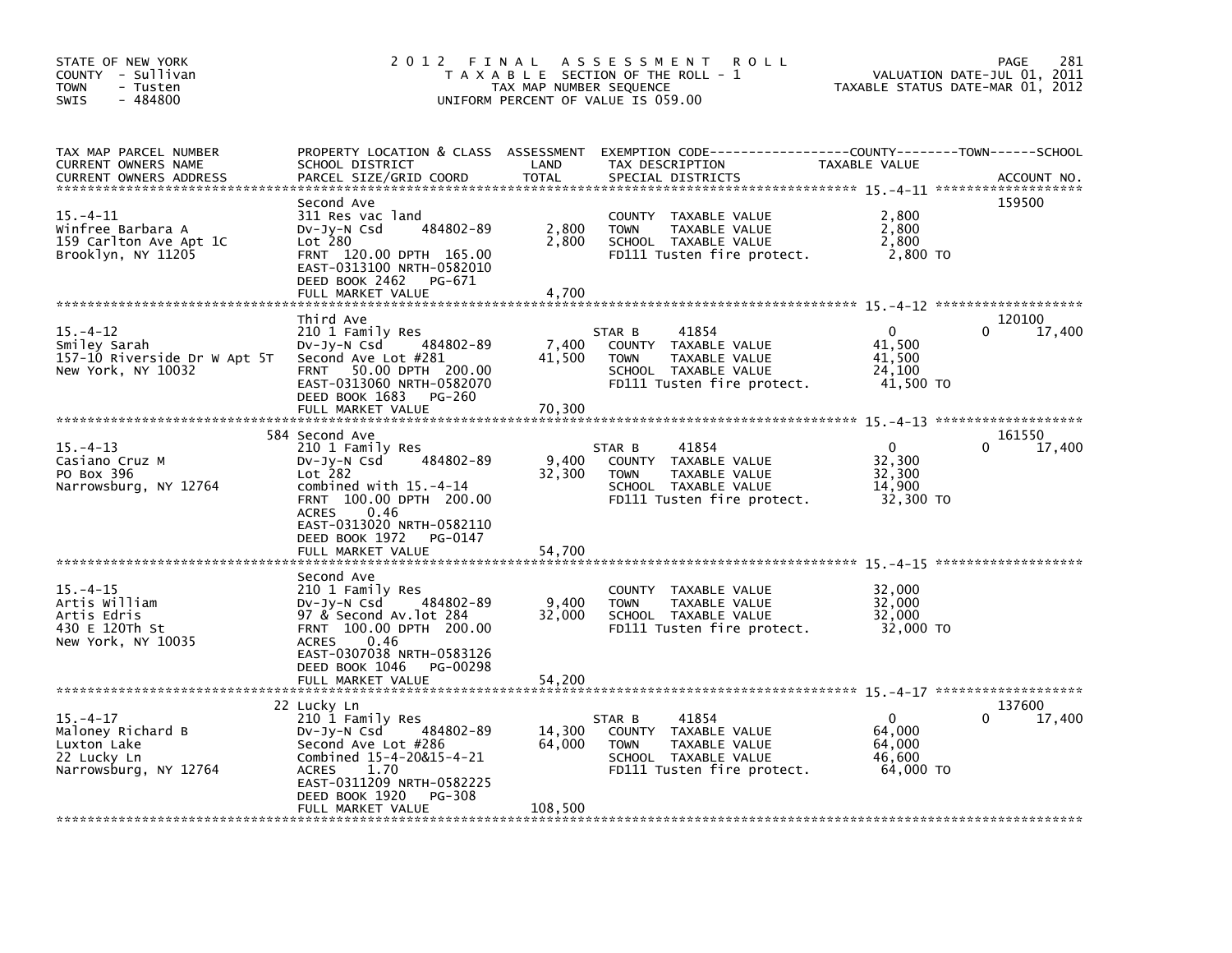| STATE OF NEW YORK<br>COUNTY - Sullivan<br><b>TOWN</b><br>- Tusten<br>$-484800$<br>SWIS         | 2012                                                                                                                                                                                        | FINAL<br>TAX MAP NUMBER SEQUENCE | A S S E S S M E N T<br><b>ROLL</b><br>T A X A B L E SECTION OF THE ROLL - 1<br>UNIFORM PERCENT OF VALUE IS 059.00 |                                         | 282<br>PAGE<br>VALUATION DATE-JUL 01, 2011<br>TAXABLE STATUS DATE-MAR 01, 2012 |
|------------------------------------------------------------------------------------------------|---------------------------------------------------------------------------------------------------------------------------------------------------------------------------------------------|----------------------------------|-------------------------------------------------------------------------------------------------------------------|-----------------------------------------|--------------------------------------------------------------------------------|
| TAX MAP PARCEL NUMBER<br>CURRENT OWNERS NAME<br><b>CURRENT OWNERS ADDRESS</b>                  | PROPERTY LOCATION & CLASS ASSESSMENT<br>SCHOOL DISTRICT<br>PARCEL SIZE/GRID COORD                                                                                                           | LAND<br>TOTAL                    | EXEMPTION CODE-----------------COUNTY-------TOWN------SCHOOL<br>TAX DESCRIPTION<br>SPECIAL DISTRICTS              | TAXABLE VALUE                           | ACCOUNT NO.                                                                    |
| $15. - 4 - 23$<br>Clark Levi T<br>Gordon Gail P<br>218 S 10 th Ave<br>Mount Vernon, NY 10550   | Third Ave<br>311 Res vac land<br>$Dv-Jy-N$ Csd<br>484802-89<br>Back Road Lot #293&294<br>FRNT 100.00 DPTH 195.00<br>EAST-0313040 NRTH-0582610<br>DEED BOOK 1651 PG-654<br>FULL MARKET VALUE | 4,100<br>4,100<br>6,900          | COUNTY TAXABLE VALUE<br><b>TOWN</b><br>TAXABLE VALUE<br>SCHOOL TAXABLE VALUE<br>FD111 Tusten fire protect.        | 4,100<br>4,100<br>4,100<br>4,100 TO     |                                                                                |
|                                                                                                |                                                                                                                                                                                             |                                  |                                                                                                                   |                                         |                                                                                |
| $15 - 4 - 24$<br>Bacthelor Cleamon<br>Bacthelor Sharon<br>250 Sherman St<br>Passaic N J, 07055 | Back Rd<br>311 Res vac land<br>484802-89<br>$Dv-Jy-N$ Csd<br>Back Road Lot #295<br>FRNT 50.00 DPTH 160.00<br>EAST-0313080 NRTH-0582660                                                      | 2,000<br>2.000                   | COUNTY TAXABLE VALUE<br><b>TOWN</b><br>TAXABLE VALUE<br>SCHOOL TAXABLE VALUE<br>FD111 Tusten fire protect.        | 2,000<br>2,000<br>2,000<br>2,000 TO     | 160800                                                                         |
|                                                                                                | DEED BOOK 1777 PG-166<br>FULL MARKET VALUE                                                                                                                                                  | 3,400                            |                                                                                                                   |                                         |                                                                                |
|                                                                                                |                                                                                                                                                                                             |                                  |                                                                                                                   |                                         |                                                                                |
| $15. -4 - 25.1$<br>wheeler Gloria<br>Wheeler Leon<br>20586 Kings Hwy<br>Randolp, VA 23962      | THIRDAVE Luxton Lk<br>311 Res vac land<br>484802-89<br>$Dv-Jy-N$ Csd<br>Back Road Lot #296<br>FRNT 50.00 DPTH 160.00<br>EAST-0313110 NRTH-0582700<br>DEED BOOK 704<br>PG-770                | 1,900<br>1.900                   | COUNTY TAXABLE VALUE<br>TAXABLE VALUE<br><b>TOWN</b><br>SCHOOL TAXABLE VALUE<br>FD111 Tusten fire protect.        | 1.900<br>1,900<br>1,900<br>1,900 TO     | 159150                                                                         |
|                                                                                                | FULL MARKET VALUE                                                                                                                                                                           | 3,200                            |                                                                                                                   |                                         |                                                                                |
| $15. -4 - 25.2$<br>Clark Levi T<br>Gordon Gail P<br>218 S 10 th Ave<br>Mount Vernon, NY 10550  | Third Ave<br>311 Res vac land<br>$Dv-Jy-N$ Csd<br>484802-89<br>Back Road Lot #297&298<br>FRNT 100.00 DPTH 150.00<br>EAST-0313150 NRTH-0582740                                               | 3,300<br>3,300                   | COUNTY TAXABLE VALUE<br>TAXABLE VALUE<br><b>TOWN</b><br>SCHOOL TAXABLE VALUE<br>FD111 Tusten fire protect.        | 3.300<br>3,300<br>3,300<br>3,300 TO     |                                                                                |
|                                                                                                | DEED BOOK 1651 PG-652                                                                                                                                                                       |                                  |                                                                                                                   |                                         |                                                                                |
|                                                                                                | Luxton Lk                                                                                                                                                                                   |                                  |                                                                                                                   |                                         | 124750                                                                         |
| $15. - 4 - 26$<br>County of Sullivan<br>100 North St<br>Monticello, NY 12701                   | 210 1 Family Res<br>484802-89<br>DV-Jy-N Csd<br>Back Road Lot #299<br>50.00 DPTH 135.00<br><b>FRNT</b><br>EAST-0313210 NRTH-0582800                                                         | 6,600<br>34,900                  | COUNTY TAXABLE VALUE<br>TAXABLE VALUE<br><b>TOWN</b><br>SCHOOL TAXABLE VALUE<br>FD111 Tusten fire protect.        | 34,900<br>34,900<br>34,900<br>34,900 TO |                                                                                |
| PRIOR OWNER ON 3/01/2012<br>County of Sullivan                                                 | DEED BOOK 2012<br>PG-1350<br>FULL MARKET VALUE                                                                                                                                              | 59,200                           |                                                                                                                   |                                         |                                                                                |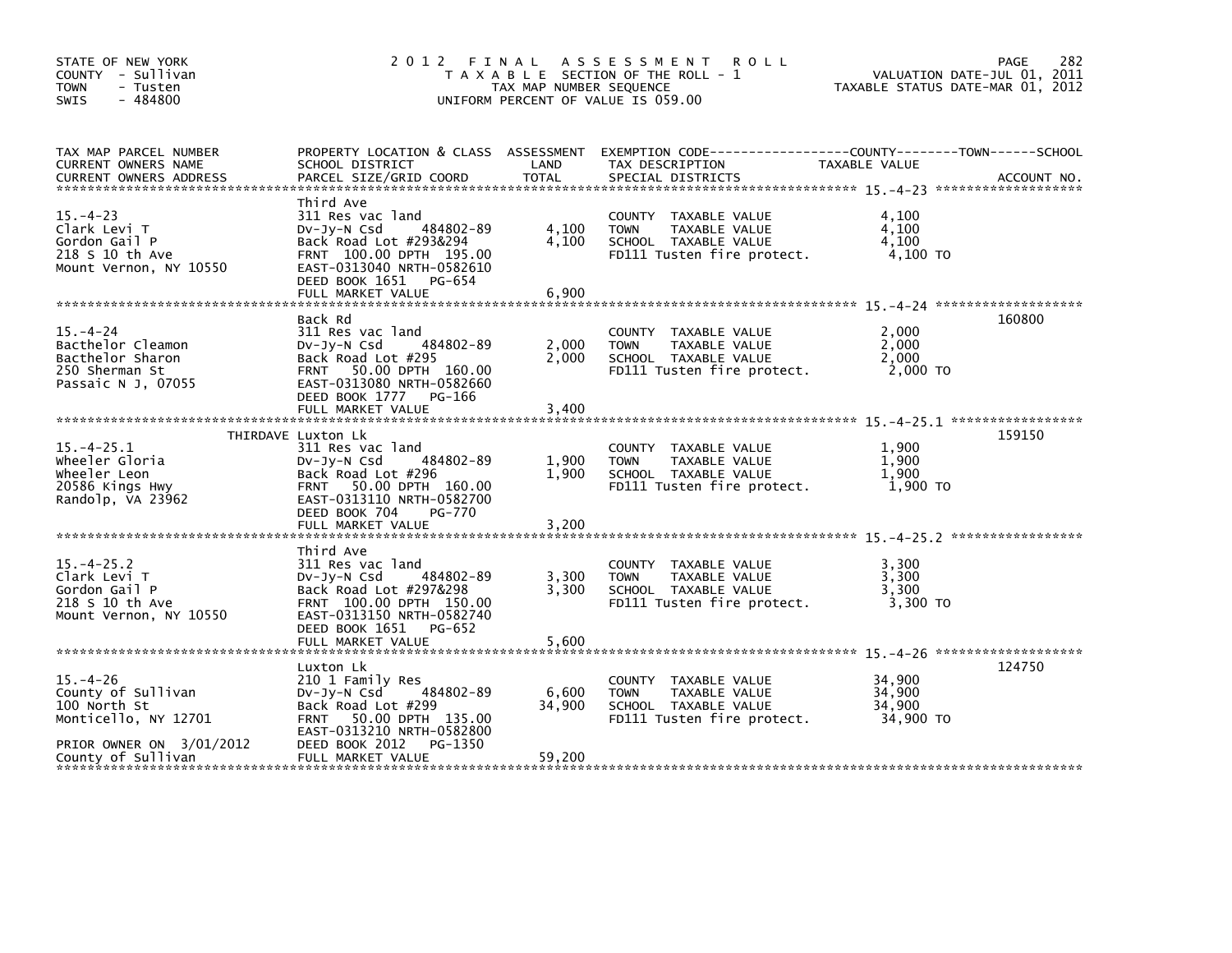| STATE OF NEW YORK<br>COUNTY - Sullivan<br><b>TOWN</b><br>- Tusten<br>$-484800$<br>SWIS                           | 2012 FINAL                                                                                                                                                                           | TAX MAP NUMBER SEQUENCE | A S S E S S M E N T<br><b>ROLL</b><br>T A X A B L E SECTION OF THE ROLL - 1<br>UNIFORM PERCENT OF VALUE IS 059.00 | TAXABLE STATUS DATE-MAR 01, 2012    | 283<br><b>PAGE</b><br>VALUATION DATE-JUL 01, 2011 |
|------------------------------------------------------------------------------------------------------------------|--------------------------------------------------------------------------------------------------------------------------------------------------------------------------------------|-------------------------|-------------------------------------------------------------------------------------------------------------------|-------------------------------------|---------------------------------------------------|
| TAX MAP PARCEL NUMBER<br>CURRENT OWNERS NAME<br><b>CURRENT OWNERS ADDRESS</b>                                    | PROPERTY LOCATION & CLASS ASSESSMENT<br>SCHOOL DISTRICT<br>PARCEL SIZE/GRID COORD                                                                                                    | LAND<br>TOTAL           | TAX DESCRIPTION<br>SPECIAL DISTRICTS                                                                              | TAXABLE VALUE                       | ACCOUNT NO.                                       |
| $15. - 5 - 1$<br>Hunter Morris<br>129 W 147 th St Apt 25E<br>New York, NY 10039                                  | Luxton Lk<br>311 Res vac land<br>484802-89<br>Dv-Jy-N Csd<br>Second Ave Lot #216<br>FRNT 50.00 DPTH 200.00<br>EAST-0312690 NRTH-0582300<br>DEED BOOK 3555 PG-54<br>FULL MARKET VALUE | 1,600<br>1.600<br>2,700 | COUNTY TAXABLE VALUE<br>TAXABLE VALUE<br><b>TOWN</b><br>SCHOOL TAXABLE VALUE<br>FD111 Tusten fire protect.        | 1,600<br>1,600<br>1.600<br>1,600 TO | 144450                                            |
|                                                                                                                  |                                                                                                                                                                                      |                         |                                                                                                                   |                                     |                                                   |
| $15. - 5 - 2$<br>Hunter Morris<br>129 W 147 th St Apt 25E<br>New York, NY 10039                                  | Luxton Lk<br>311 Res vac land<br>484802-89<br>DV-Jy-N Csd<br>Second Ave Lot #214&215<br>FRNT 100.00 DPTH 200.00<br>EAST-0312720 NRTH-0582230                                         | 4,400<br>4.400          | COUNTY TAXABLE VALUE<br>TAXABLE VALUE<br><b>TOWN</b><br>SCHOOL TAXABLE VALUE<br>FD111 Tusten fire protect.        | 4.400<br>4,400<br>4,400<br>4,400 TO | 125451                                            |
|                                                                                                                  | DEED BOOK 3555 PG-54<br>FULL MARKET VALUE                                                                                                                                            | 7,500                   |                                                                                                                   |                                     |                                                   |
|                                                                                                                  | Luxton Lk                                                                                                                                                                            |                         |                                                                                                                   |                                     | 120900                                            |
| $15. - 5 - 3.1$<br>Hargraves Joseph<br>Hargraves June<br>40 W 135 St<br>New York, NY 10037                       | 311 Res vac land<br>$Dv-Jy-N$ Csd<br>484802-89<br>97 & Second Av. lot 213<br>FRNT 50.00 DPTH 200.00<br>EAST-0312730 NRTH-0582150<br>DEED BOOK 738<br>PG-00404                        | 2,400<br>2.400          | COUNTY TAXABLE VALUE<br>TAXABLE VALUE<br><b>TOWN</b><br>SCHOOL TAXABLE VALUE<br>FD111 Tusten fire protect.        | 2.400<br>2,400<br>2,400<br>2,400 TO |                                                   |
|                                                                                                                  | FULL MARKET VALUE                                                                                                                                                                    | 4,100                   |                                                                                                                   |                                     |                                                   |
|                                                                                                                  | Luxton Lk                                                                                                                                                                            |                         |                                                                                                                   |                                     | 129050                                            |
| $15. - 5 - 3.2$<br>Hayward Jonathan<br>52 Great Hill Rd<br>Sandwich, MA 02563                                    | 311 Res vac land<br>484802-89<br>$Dv-Jy-N$ Csd<br>Second Ave Lot #212<br>FRNT 50.00 DPTH 200.00<br>EAST-0312760 NRTH-0582100<br>PG-200                                               | 2,400<br>2,400          | COUNTY TAXABLE VALUE<br><b>TOWN</b><br>TAXABLE VALUE<br>SCHOOL TAXABLE VALUE<br>FD111 Tusten fire protect.        | 2,400<br>2,400<br>2,400<br>2.400 TO |                                                   |
|                                                                                                                  | DEED BOOK 3503                                                                                                                                                                       |                         |                                                                                                                   |                                     |                                                   |
|                                                                                                                  | Luxton Lk                                                                                                                                                                            |                         |                                                                                                                   |                                     | 119900                                            |
| $15. - 5 - 4$<br>Green Lillian<br>Attn: Carroll J Banks<br>1818 Langhorne Sq Apt 301<br>Lynchburg, VA 24501-1012 | 311 Res vac land<br>484802-89<br>DV-JY-N Csd<br>Second Ave Lot #211<br>FRNT 50.00 DPTH 200.00<br>EAST-0312780 NRTH-0582060<br>DEED BOOK 622<br>PG-00157                              | 2,400<br>2,400          | COUNTY TAXABLE VALUE<br>TAXABLE VALUE<br><b>TOWN</b><br>SCHOOL TAXABLE VALUE<br>FD111 Tusten fire protect.        | 2,400<br>2,400<br>2,400<br>2.400 TO |                                                   |
|                                                                                                                  | FULL MARKET VALUE                                                                                                                                                                    | 4,100                   |                                                                                                                   |                                     |                                                   |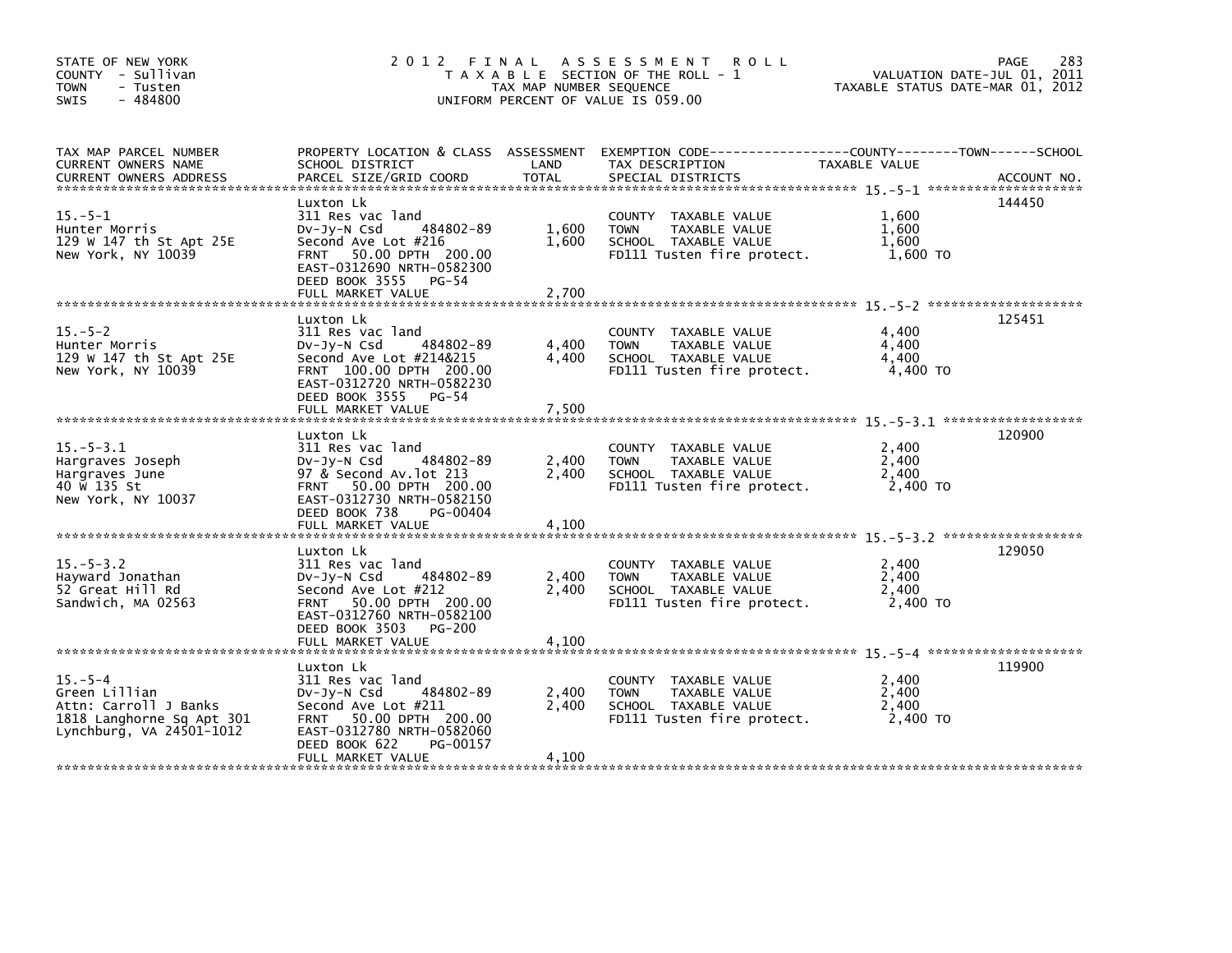| STATE OF NEW YORK<br>COUNTY - Sullivan<br><b>TOWN</b><br>- Tusten<br>$-484800$<br>SWIS                                        |                                                                                                                                                                                            | TAX MAP NUMBER SEQUENCE   | 2012 FINAL ASSESSMENT<br><b>ROLL</b><br>T A X A B L E SECTION OF THE ROLL - 1<br>UNIFORM PERCENT OF VALUE IS 059.00                                                | VALUATION DATE-JUL 01, 2011<br>TAXABLE STATUS DATE-MAR 01, 2012                                        | PAGE<br>284                     |
|-------------------------------------------------------------------------------------------------------------------------------|--------------------------------------------------------------------------------------------------------------------------------------------------------------------------------------------|---------------------------|--------------------------------------------------------------------------------------------------------------------------------------------------------------------|--------------------------------------------------------------------------------------------------------|---------------------------------|
| TAX MAP PARCEL NUMBER<br>CURRENT OWNERS NAME<br><b>CURRENT OWNERS ADDRESS</b>                                                 | SCHOOL DISTRICT<br>PARCEL SIZE/GRID COORD                                                                                                                                                  | LAND<br><b>TOTAL</b>      | PROPERTY LOCATION & CLASS ASSESSMENT EXEMPTION CODE---------------COUNTY-------TOWN-----SCHOOL<br>TAX DESCRIPTION<br>SPECIAL DISTRICTS                             | <b>TAXABLE VALUE</b>                                                                                   | ACCOUNT NO.                     |
| $15. - 5 - 5$<br>County of Sullivan<br>100 North St<br>Monticello, NY 12701<br>PRIOR OWNER ON 3/01/2012<br>County of Sullivan | Luxton Lk<br>311 Res vac land<br>484802-89<br>DV-Jy-N Csd<br>Second Ave Lot #210<br>FRNT 50.00 DPTH 200.00<br>EAST-0312820 NRTH-0582020<br>DEED BOOK 2012 PG-1350<br>FULL MARKET VALUE     | 2,400<br>2,400<br>4,100   | COUNTY TAXABLE VALUE<br><b>TOWN</b><br>TAXABLE VALUE<br>SCHOOL TAXABLE VALUE<br>FD111 Tusten fire protect.                                                         | 2,400<br>2,400<br>2,400<br>2,400 TO                                                                    | 143950                          |
| $15. - 5 - 6$<br>Clark Levi T<br>218 S 10Th Ave<br>Mt Vernon, NY 10550                                                        | Second Ave<br>210 1 Family Res<br>484802-89<br>DV-Jy-N Csd<br>Second Ave Lot #209<br>FRNT 50.00 DPTH 200.00<br>EAST-0312840 NRTH-0581980<br>DEED BOOK 1363<br>PG-373<br>FULL MARKET VALUE  | 7,400<br>53,600<br>90.800 | COUNTY TAXABLE VALUE<br><b>TOWN</b><br>TAXABLE VALUE<br>SCHOOL TAXABLE VALUE<br>FD111 Tusten fire protect.                                                         | 53,600<br>53,600<br>53,600<br>53,600 TO                                                                | 150975                          |
| $15. - 5 - 7$<br>Jenkins Juanita Talley<br>115 8 225Th St<br>Cambria Heights, NY 11411                                        | Second Ave<br>311 Res vac land<br>484802-89<br>$Dv-Jy-N$ Csd<br>Second Ave Lot #208<br>FRNT 50.00 DPTH 200.00<br>EAST-0312870 NRTH-0581940<br>DEED BOOK 1176<br>PG-00060                   | 2,400<br>2.400            | COUNTY TAXABLE VALUE<br>TAXABLE VALUE<br><b>TOWN</b><br>SCHOOL TAXABLE VALUE<br>FD111 Tusten fire protect.                                                         | 2.400<br>2,400<br>2,400<br>2,400 TO                                                                    |                                 |
| $15.-5-8.1$<br>Crick Jacqueline<br>11 Lucky Ln<br>Narrowsburg, NY 12764                                                       | 11 Lucky Ln<br>270 Mfg housing<br>484802-89<br>DV-Jy-N Csd<br>Second Ave Lot #206<br>FRNT 100.00 DPTH 200.00<br><b>ACRES</b><br>0.46<br>EAST-0312947 NRTH-0581891<br>DEED BOOK 1378 PG-268 | 8,500<br>51,000           | 41834<br>STAR EN<br>COUNTY TAXABLE VALUE<br><b>TAXABLE VALUE</b><br><b>TOWN</b><br>SCHOOL TAXABLE VALUE<br>FD111 Tusten fire protect.                              | $\Omega$<br>51,000<br>51,000<br>14,920<br>51.000 TO                                                    | 135800<br>36,080                |
| $15. - 5 - 9$<br>Smith James E<br>509 W 155 th St Apt 3D<br>New York, NY 10032-7807                                           | Luxton Lk<br>210 1 Family Res<br>484802-89<br>DV-Jy-N Csd<br>Second Ave Lot #205<br>FRNT 50.00 DPTH 200.00<br>EAST-0312990 NRTH-0581850<br>DEED BOOK 724<br>PG-00020<br>FULL MARKET VALUE  | 59,000 STAR EN<br>100,000 | 41121<br>WAR VET<br>41800<br>7,400 AGED-CTS<br>41834<br>COUNTY TAXABLE VALUE<br><b>TOWN</b><br>TAXABLE VALUE<br>SCHOOL TAXABLE VALUE<br>FD111 Tusten fire protect. | 8,850<br>8,850<br>25,075<br>25,075<br>$\overline{0}$<br>0<br>25,075<br>25,075<br>$\Omega$<br>59,000 TO | 150650<br>0<br>29,500<br>29,500 |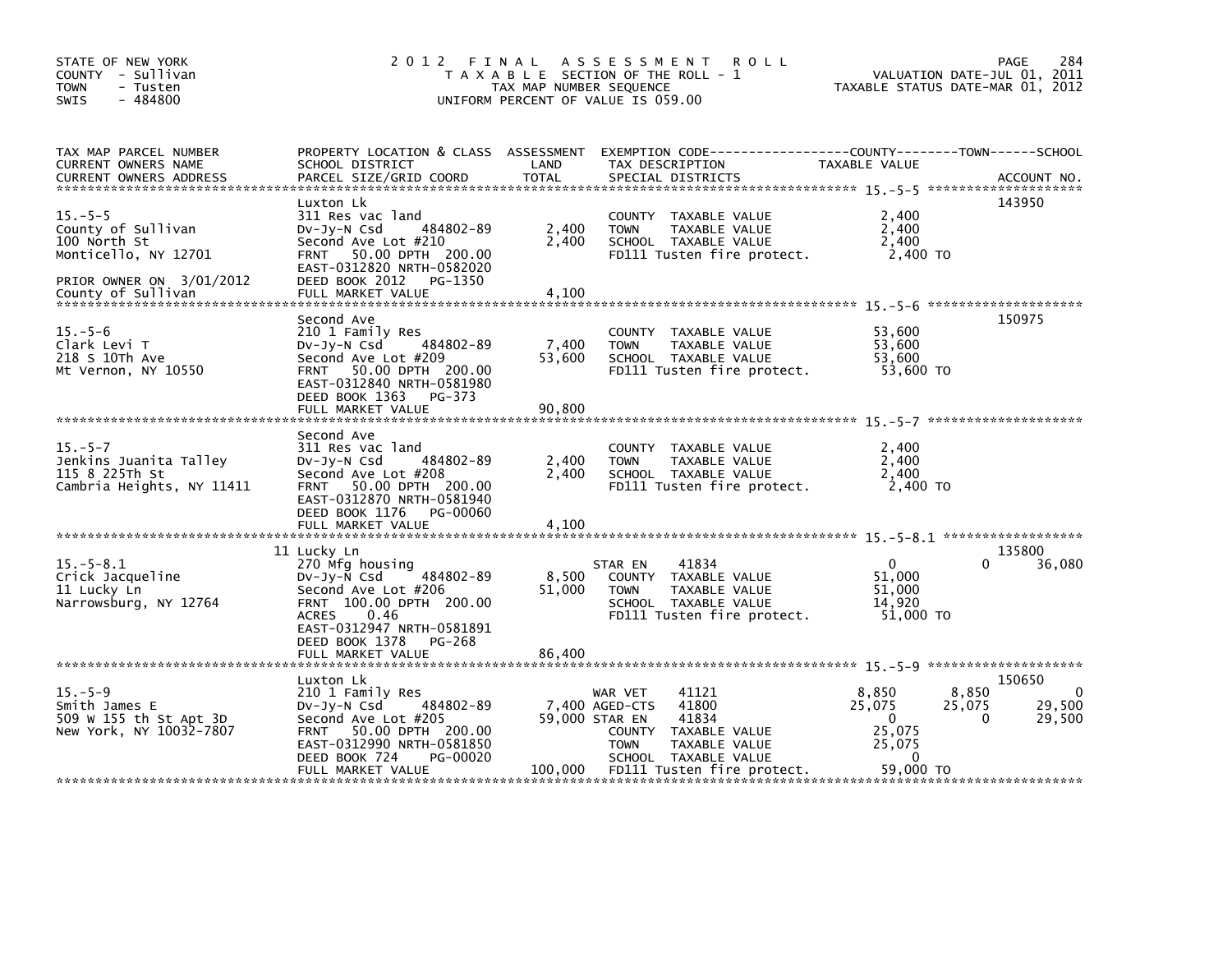| STATE OF NEW YORK<br>COUNTY - Sullivan<br><b>TOWN</b><br>- Tusten<br>$-484800$<br>SWIS            | 2012 FINAL                                                                                                                                                                                | TAX MAP NUMBER SEQUENCE   | A S S E S S M E N T<br><b>ROLL</b><br>T A X A B L E SECTION OF THE ROLL - 1<br>UNIFORM PERCENT OF VALUE IS 059.00             | TAXABLE STATUS DATE-MAR 01, 2012                        | 285<br>PAGE<br>VALUATION DATE-JUL 01, 2011 |
|---------------------------------------------------------------------------------------------------|-------------------------------------------------------------------------------------------------------------------------------------------------------------------------------------------|---------------------------|-------------------------------------------------------------------------------------------------------------------------------|---------------------------------------------------------|--------------------------------------------|
| TAX MAP PARCEL NUMBER<br>CURRENT OWNERS NAME                                                      | PROPERTY LOCATION & CLASS ASSESSMENT<br>SCHOOL DISTRICT                                                                                                                                   | LAND                      | EXEMPTION CODE------------------COUNTY--------TOWN------SCHOOL<br>TAX DESCRIPTION                                             | TAXABLE VALUE                                           |                                            |
| $15. - 5 - 10$<br>Aaron Lawrence<br>1 Park Lane Apt 4F<br>Mt Vernon, NY 10552                     | Luxton Lk<br>210 1 Family Res<br>484802-89<br>DV-Jy-N Csd<br>Second Ave Lot #204<br>FRNT 50.00 DPTH 200.00<br>EAST-0313020 NRTH-0581810<br>DEED BOOK 1778<br>PG-160<br>FULL MARKET VALUE  | 7,400<br>48,000<br>81,400 | COUNTY TAXABLE VALUE<br><b>TOWN</b><br>TAXABLE VALUE<br>SCHOOL TAXABLE VALUE<br>FD111 Tusten fire protect.                    | 48,000<br>48,000<br>48,000<br>48,000 TO                 | 132400                                     |
| $15.-6-1$<br>Janie's Children's Theater LLC DV-Jy-N Csd<br>86 Auerbach Ln<br>Lawrence, NY 11559   | Luxton Lk<br>311 Res vac land<br>484802-89<br>First Ave Lot #199&200<br>FRNT 50.00 DPTH 200.00<br>EAST-0312540 NRTH-0582090<br>DEED BOOK 2629<br><b>PG-202</b><br>FULL MARKET VALUE       | 3,400<br>3.400<br>5,800   | COUNTY TAXABLE VALUE<br><b>TOWN</b><br>TAXABLE VALUE<br>SCHOOL TAXABLE VALUE<br>FD111 Tusten fire protect.                    | 3,400<br>3,400<br>3.400<br>3.400 TO                     | 125800                                     |
| $15. -6 - 2$<br>Lewis D E<br>807 E Flag Ln<br>Kissimmee, FL 34759                                 | Luxton Lk<br>270 Mfg housing<br>484802-89<br>$Dv-Jy-N$ Csd<br>First Ave Lot #198<br>FRNT 50.00 DPTH 200.00<br>EAST-0312570 NRTH-0582040<br>DEED BOOK 3596<br>PG-605<br>FULL MARKET VALUE  | 7,400<br>29,700<br>50,300 | 41854<br>STAR B<br>COUNTY TAXABLE VALUE<br>TAXABLE VALUE<br><b>TOWN</b><br>SCHOOL TAXABLE VALUE<br>FD111 Tusten fire protect. | $\mathbf{0}$<br>29,700<br>29,700<br>12,300<br>29,700 TO | 133050<br>17,400                           |
| $15. -6 - 3$<br>Venus Social Club<br>Vilma Jenkins<br>2301 5 th Ave Apt BB2<br>New York, NY 10037 | Luxton Lk<br>311 Res vac land<br>484802-89<br>$Dv-Jy-N$ Csd<br>First Ave Lot #197<br>FRNT 50.00 DPTH<br>2.00<br>EAST-0312610 NRTH-0582000<br>FULL MARKET VALUE                            | 2,400<br>2.400<br>4,100   | COUNTY TAXABLE VALUE<br>TAXABLE VALUE<br><b>TOWN</b><br>SCHOOL TAXABLE VALUE<br>FD111 Tusten fire protect.                    | 2,400<br>2,400<br>2,400<br>2,400 TO                     | 157100                                     |
| $15. -6 - 4$<br>Rodriquez Calixto Jr<br>328 59 th St Apt 1<br>West New York, NJ 07093             | Luxton Lk<br>260 Seasonal res<br>484802-89<br>$Dv-Jy-N$ Csd<br>First Ave Lot #196<br>FRNT 50.00 DPTH 200.00<br>EAST-0312630 NRTH-0581960<br>DEED BOOK 2969<br>PG-472<br>FULL MARKET VALUE | 7,400<br>26,400<br>44,700 | COUNTY TAXABLE VALUE<br>TAXABLE VALUE<br><b>TOWN</b><br>SCHOOL TAXABLE VALUE<br>FD111 Tusten fire protect.                    | 26,400<br>26,400<br>26,400<br>26,400 TO                 |                                            |
|                                                                                                   |                                                                                                                                                                                           |                           |                                                                                                                               |                                                         |                                            |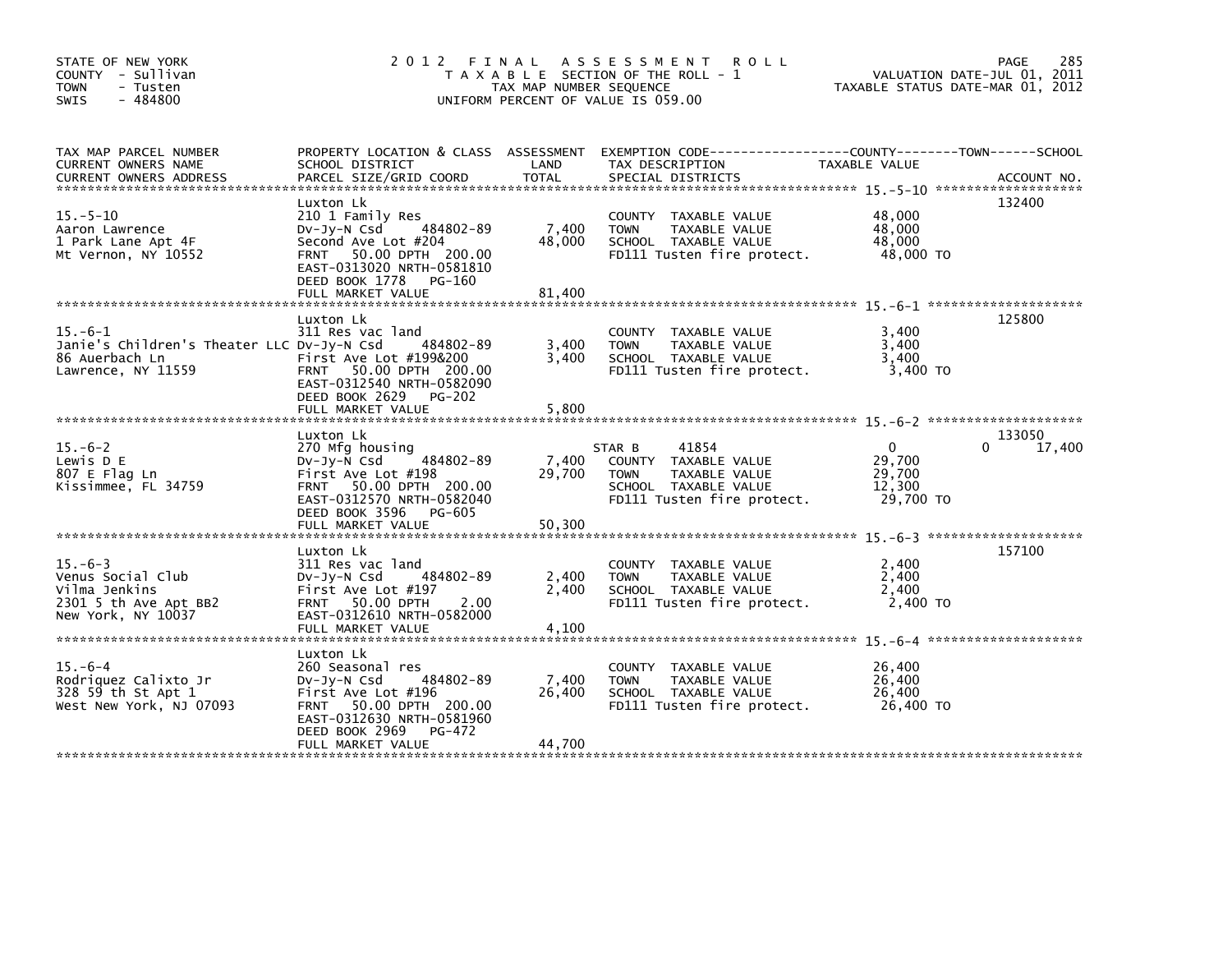| TAX MAP NUMBER SEQUENCE<br>TAXABLE STATUS DATE-MAR 01, 2012<br><b>TOWN</b><br>- Tusten<br>$-484800$<br>SWIS<br>UNIFORM PERCENT OF VALUE IS 059.00                                                                                                                                                                                                                                                                                                                          | VALUATION DATE-JUL 01, 2011 |
|----------------------------------------------------------------------------------------------------------------------------------------------------------------------------------------------------------------------------------------------------------------------------------------------------------------------------------------------------------------------------------------------------------------------------------------------------------------------------|-----------------------------|
| PROPERTY LOCATION & CLASS ASSESSMENT EXEMPTION CODE---------------COUNTY-------TOWN-----SCHOOL<br>TAX MAP PARCEL NUMBER<br>LAND<br>CURRENT OWNERS NAME<br>SCHOOL DISTRICT<br>TAX DESCRIPTION<br>TAXABLE VALUE                                                                                                                                                                                                                                                              |                             |
| 126950<br>Luxton Lk<br>$15. -6 - 5$<br>311 Res vac land<br>COUNTY TAXABLE VALUE<br>4,400<br>Dungee William A<br>484802-89<br>4,400<br>4,400<br>TAXABLE VALUE<br>$Dv-Jy-N$ Csd<br><b>TOWN</b><br>Ellen Dungee<br>First Ave Lot #194&195<br>4,400<br>SCHOOL TAXABLE VALUE<br>4,400<br>110 Cedar Rd Apt 52<br>FRNT 100.00 DPTH 200.00<br>FD111 Tusten fire protect.<br>4,400 TO<br>Amityville, NY 11701<br>EAST-0312690 NRTH-0581910<br>DEED BOOK 1069 PG-00008               |                             |
|                                                                                                                                                                                                                                                                                                                                                                                                                                                                            |                             |
| 144650<br>First Ave Lot #193<br>$15. -6 - 6$<br>2,400<br>311 Res vac land<br>COUNTY TAXABLE VALUE<br>484802-89<br>2,400<br>2,400<br>Gordon Gail P<br>TAXABLE VALUE<br>$Dv-Jv-N$ Csd<br><b>TOWN</b><br>FRNT 50.00 DPTH 200.00<br>2,400<br>2,400<br>Clark Levi T<br>SCHOOL TAXABLE VALUE<br>218 S 10Th Ave<br>EAST-0312680 NRTH-0581810<br>2,400 TO<br>FD111 Tusten fire protect.<br>DEED BOOK 1392 PG-594<br>Mt Vernon, NY 10550                                            |                             |
|                                                                                                                                                                                                                                                                                                                                                                                                                                                                            |                             |
| 109650<br>Luxton Lk<br>$15. -6 - 7$<br>311 Res vac land<br>2,400<br>COUNTY TAXABLE VALUE<br>484802-89<br>2,400<br>TAXABLE VALUE<br>2.400<br>Benitez Joseph<br>Dv-Jy-N Csd<br><b>TOWN</b><br>2,400<br>SCHOOL TAXABLE VALUE<br>Benitez Carmen<br>First Ave Lot #192<br>2,400<br>39 Arena Ct<br>FRNT 50.00 DPTH 200.00<br>FD111 Tusten fire protect.<br>2,400 TO<br>Narrowsburg, NY 12764<br>EAST-0312710 NRTH-0581770<br>DEED BOOK 2622 PG-221<br>FULL MARKET VALUE<br>4,100 |                             |
| 119000<br>Luxton Lk                                                                                                                                                                                                                                                                                                                                                                                                                                                        |                             |
| $15. -6 - 8$<br>311 Res vac land<br>2,400<br>COUNTY TAXABLE VALUE<br>Janie's Children's Theater LLC Dv-Jy-N Csd<br>484802-89<br>2,400<br>2,400<br><b>TOWN</b><br>TAXABLE VALUE<br>2.400<br>86 Auerbach Ln<br>SCHOOL TAXABLE VALUE<br>2.400<br>First Ave Lot #191<br>FRNT 50.00 DPTH 200.00<br>2.400 TO<br>Lawrence, NY 11559<br>FD111 Tusten fire protect.<br>EAST-0312740 NRTH-0581720<br>DEED BOOK 2629 PG-202<br>4,100<br>FULL MARKET VALUE                             |                             |
| First Ave                                                                                                                                                                                                                                                                                                                                                                                                                                                                  |                             |
| $15. -6 - 9$<br>311 Res vac land<br>2,400<br>COUNTY TAXABLE VALUE<br>484802-89<br>2,400<br>2,400<br>Smith James E<br>DV-Jy-N Csd<br><b>TOWN</b><br>TAXABLE VALUE<br>2,400<br>509 W 155 th St Apt 3D<br>First Ave Lot #190<br>SCHOOL TAXABLE VALUE<br>2,400<br>New York, NY 10032-7807<br>FRNT 50.00 DPTH 200.00<br>FD111 Tusten fire protect.<br>2.400 TO<br>EAST-0312760 NRTH-0581680<br>DEED BOOK 1363<br>PG-375                                                         |                             |
| 4,100<br>FULL MARKET VALUE                                                                                                                                                                                                                                                                                                                                                                                                                                                 |                             |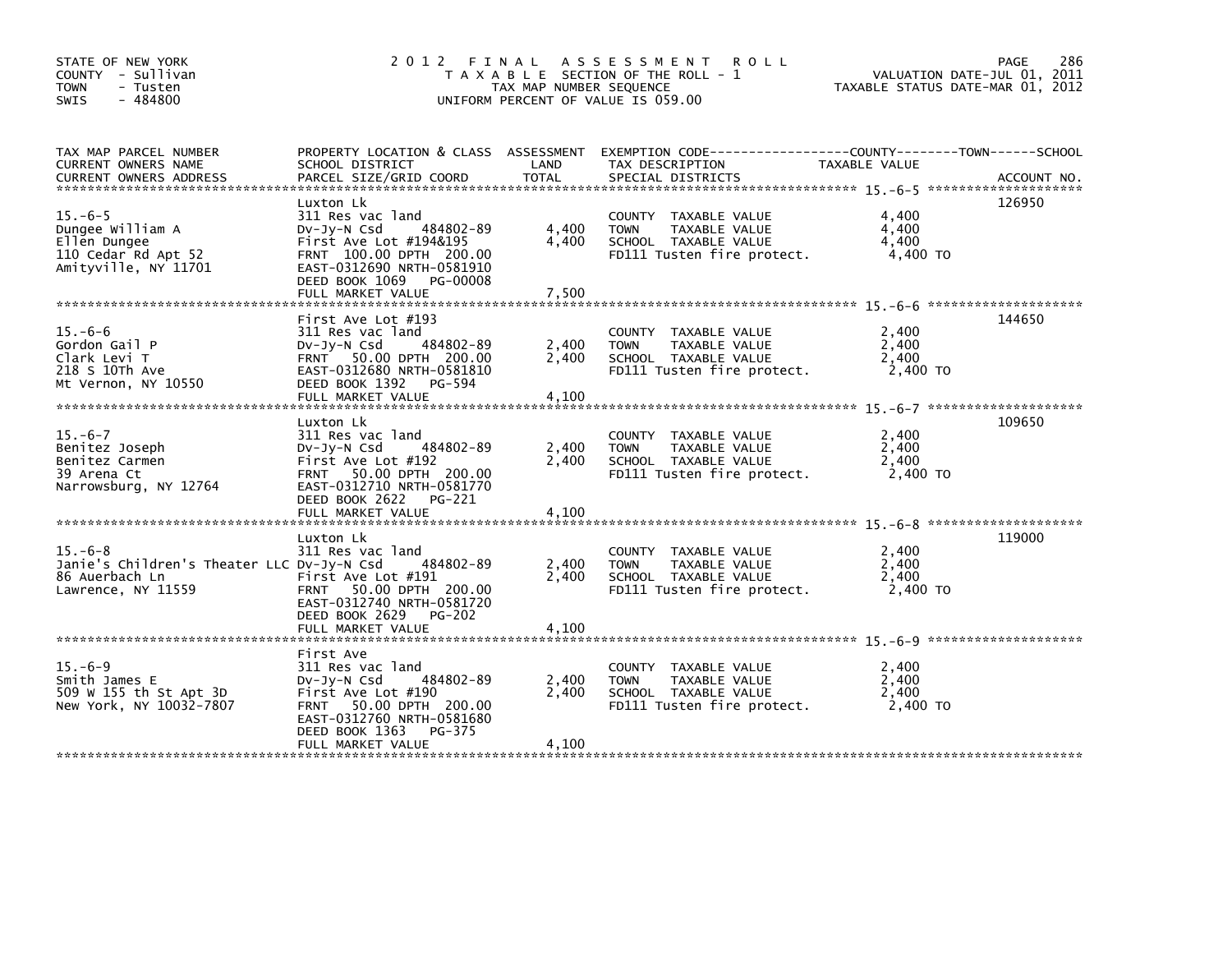| STATE OF NEW YORK<br>COUNTY - Sullivan<br>- Tusten<br><b>TOWN</b><br>$-484800$<br><b>SWIS</b> |                                                                                                                                                                                          | TAX MAP NUMBER SEQUENCE           | 2012 FINAL ASSESSMENT<br><b>ROLL</b><br>T A X A B L E SECTION OF THE ROLL - 1<br>UNIFORM PERCENT OF VALUE IS 059.00                              | VALUATION DATE-JUL 01, 2011<br>TAXABLE STATUS DATE-MAR 01, 2012          | 287<br>PAGE               |
|-----------------------------------------------------------------------------------------------|------------------------------------------------------------------------------------------------------------------------------------------------------------------------------------------|-----------------------------------|--------------------------------------------------------------------------------------------------------------------------------------------------|--------------------------------------------------------------------------|---------------------------|
| TAX MAP PARCEL NUMBER<br>CURRENT OWNERS NAME                                                  | PROPERTY LOCATION & CLASS ASSESSMENT<br>SCHOOL DISTRICT                                                                                                                                  | LAND                              | EXEMPTION CODE-----------------COUNTY-------TOWN------SCHOOL<br>TAX DESCRIPTION                                                                  | TAXABLE VALUE                                                            |                           |
| $15. -6 - 10$<br>Rhodes John<br>PO Box 166<br>Narrowsburg, NY 12764                           | Luxton Lk<br>210 1 Family Res<br>484802-89<br>DV-Jy-N Csd<br>First Ave Lot 189<br>FRNT 50.00 DPTH 200.00<br>EAST-0312790 NRTH-0581640<br>DEED BOOK 2545 PG-262<br>FULL MARKET VALUE      | 7,400 STAR EN<br>25,000<br>42,400 | 41804<br>AGED-S<br>41834<br><b>COUNTY</b><br>TAXABLE VALUE<br>TAXABLE VALUE<br><b>TOWN</b><br>SCHOOL TAXABLE VALUE<br>FD111 Tusten fire protect. | 0<br>0<br>$\mathbf{0}$<br>0<br>25,000<br>25,000<br>$\Omega$<br>25,000 TO | 146900<br>2,500<br>22,500 |
| $15. -7 - 1$<br>Hunter Morris<br>129 W 147 th St Apt 25E<br>New York, NY 10039                | Luxton Lk<br>311 Res vac land<br>484802-89<br>Dv-Jy-N Csd<br>Third Ave Lot #202&203<br>FRNT 100.00 DPTH 200.00<br>EAST-0313090 NRTH-0581740<br>DEED BOOK 3555 PG-54<br>FULL MARKET VALUE | 4,100<br>4.100<br>6,900           | TAXABLE VALUE<br><b>COUNTY</b><br>TAXABLE VALUE<br><b>TOWN</b><br>SCHOOL TAXABLE VALUE<br>FD111 Tusten fire protect.                             | 4,100<br>4,100<br>4.100<br>4.100 TO                                      |                           |
| $15. - 7 - 2$<br>Miner James L<br>Miner Pearl<br>300 Washington Ave<br>Glassboro, NJ 08028    | Luxton Lk<br>311 Res vac land<br>484802-89<br>Dv-Jy-N Csd<br>Third Ave Lot #201<br>FRNT 122.00 DPTH 95.00<br>EAST-0313100 NRTH-0581610                                                   | 2,800<br>2.800                    | <b>COUNTY</b><br>TAXABLE VALUE<br>TAXABLE VALUE<br><b>TOWN</b><br>SCHOOL TAXABLE VALUE<br>FD111 Tusten fire protect.                             | 2,800<br>2,800<br>2.800<br>2,800 TO                                      | 137000                    |
|                                                                                               | DEED BOOK 584<br>PG-00053                                                                                                                                                                |                                   |                                                                                                                                                  |                                                                          |                           |
| $15. - 7 - 3$<br>Hunter Morris<br>129 W 147 th St Apt 25E<br>New York, NY 10039               | Luxton Lk<br>311 Res vac land<br>484802-89<br>Dv-Jy-N Csd<br>Third Ave<br>FRNT 115.00 DPTH 100.00<br>EAST-0313110 NRTH-0581480<br>DEED BOOK 3555 PG-54                                   | 1,200<br>1,200                    | <b>COUNTY</b><br>TAXABLE VALUE<br>TAXABLE VALUE<br><b>TOWN</b><br>SCHOOL TAXABLE VALUE<br>FD111 Tusten fire protect.                             | 1,200<br>1,200<br>1,200<br>1.200 TO                                      |                           |
| $15. - 8 - 1$<br>Johnson Diane<br>Johnson David<br>Hub Station                                | Luxton Lk<br>270 Mfg housing<br>484802-89<br>$Dv-Jy-N$ Csd<br>First Ave Lot #188<br>FRNT 50.00 DPTH 200.00                                                                               | 7,400<br>27,600                   | <b>COUNTY</b><br>TAXABLE VALUE<br>TAXABLE VALUE<br><b>TOWN</b><br>SCHOOL TAXABLE VALUE<br>FD111 Tusten fire protect.                             | 27,600<br>27,600<br>27,600<br>27,600 TO                                  | 100200                    |
| PO Box 922<br>Bronx, NY 10455-0922                                                            | EAST-0312870 NRTH-0581600<br>DEED BOOK 1717<br><b>PG-74</b><br>FULL MARKET VALUE                                                                                                         | 46,800                            |                                                                                                                                                  |                                                                          |                           |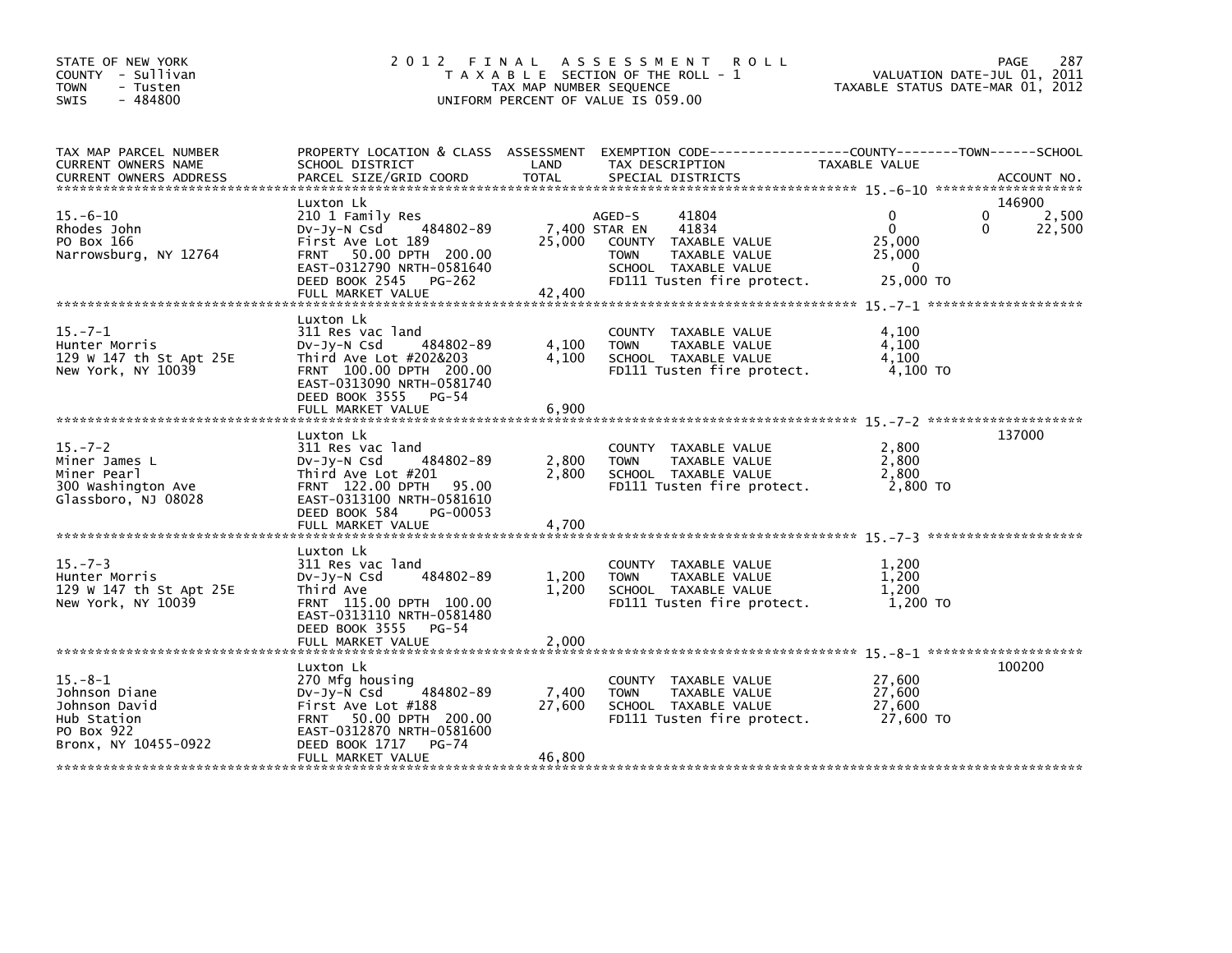| STATE OF NEW YORK<br>COUNTY - Sullivan<br><b>TOWN</b><br>- Tusten<br>$-484800$<br>SWIS                                                 | 2012 FINAL                                                                                                                                                                                 | TAX MAP NUMBER SEQUENCE   | A S S E S S M E N T<br><b>ROLL</b><br>T A X A B L E SECTION OF THE ROLL - 1<br>UNIFORM PERCENT OF VALUE IS 059.00             | TAXABLE STATUS DATE-MAR 01, 2012                      | 288<br><b>PAGE</b><br>VALUATION DATE-JUL 01, 2011 |
|----------------------------------------------------------------------------------------------------------------------------------------|--------------------------------------------------------------------------------------------------------------------------------------------------------------------------------------------|---------------------------|-------------------------------------------------------------------------------------------------------------------------------|-------------------------------------------------------|---------------------------------------------------|
| TAX MAP PARCEL NUMBER<br>CURRENT OWNERS NAME<br><b>CURRENT OWNERS ADDRESS</b>                                                          | PROPERTY LOCATION & CLASS ASSESSMENT<br>SCHOOL DISTRICT<br>PARCEL SIZE/GRID COORD                                                                                                          | LAND<br>TOTAL             | TAX DESCRIPTION<br>SPECIAL DISTRICTS                                                                                          | <b>TAXABLE VALUE</b>                                  | ACCOUNT NO.                                       |
| $15.-8-2$<br>Reid John<br>PO Box 233<br>Narrowsburg, NY 12764                                                                          | Luxton Lk<br>270 Mfg housing<br>484802-89<br>$Dv-Jv-N$ Csd<br>First Ave Lot #187<br>FRNT 50.00 DPTH 200.00<br>EAST-0312870 NRTH-0581540<br>DEED BOOK 1067<br>PG-00085<br>FULL MARKET VALUE | 7,400<br>13,600<br>23,100 | 41854<br>STAR B<br>COUNTY TAXABLE VALUE<br><b>TOWN</b><br>TAXABLE VALUE<br>SCHOOL TAXABLE VALUE<br>FD111 Tusten fire protect. | $\Omega$<br>13,600<br>13,600<br>$\Omega$<br>13,600 TO | 109550<br>13,600<br>0                             |
| $15. - 8 - 3$<br>Roach-Conner Catherine E<br>Roach aka Phoebe, Afi Theresa First Ave Lot #186<br>130-29 145 th St<br>Jamaica, NY 11436 | 172 First (Luxton Lake) Ave<br>311 Res vac land<br>484802-89<br>$Dv-Jy-N$ Csd<br>FRNT 50.00 DPTH 200.00<br>EAST-0312910 NRTH-0581490<br>DEED BOOK 974<br>PG-00015<br>FULL MARKET VALUE     | 2,400<br>2,400<br>4,100   | COUNTY TAXABLE VALUE<br>TAXABLE VALUE<br><b>TOWN</b><br>SCHOOL TAXABLE VALUE<br>FD111 Tusten fire protect.                    | 2,400<br>2,400<br>2,400<br>2,400 TO                   |                                                   |
| $15. - 8 - 4$<br>Roach-Conner Catherine E<br>Roach aka Phoebe, Afi Theresa First Ave Lot #185<br>130-29 145 th St<br>Jamaica, NY 11436 | 172 First (Luxton Lake) Ave<br>210 1 Family Res<br>484802-89<br>DV-JY-N Csd<br>FRNT 50.00 DPTH 200.00<br>EAST-0312970 NRTH-0581480<br>DEED BOOK 633<br>PG-00071<br>FULL MARKET VALUE       | 7,400<br>29,300<br>49,700 | COUNTY TAXABLE VALUE<br><b>TOWN</b><br>TAXABLE VALUE<br>SCHOOL TAXABLE VALUE<br>FD111 Tusten fire protect.                    | 29,300<br>29,300<br>29,300<br>29,300 TO               | 145550                                            |
| $15 - 8 - 5$<br>Stansell Catherine<br>Attn: Jean Johnson<br>2092 Amsterdam Ave Apt 2S<br>New York, NY 10032                            | Luxton Lk<br>210 1 Family Res<br>484802-89<br>DV-Jy-N Csd<br>First Ave Lot #184<br>FRNT 50.00 DPTH 200.00<br>EAST-0312990 NRTH-0581440<br>DEED BOOK 592<br>PG-00192                        | 7,400<br>15,500           | COUNTY TAXABLE VALUE<br>TAXABLE VALUE<br><b>TOWN</b><br>SCHOOL TAXABLE VALUE<br>FD111 Tusten fire protect.                    | 15,500<br>15,500<br>15,500<br>15,500 TO               | 151500                                            |
| $15 - 8 - 6$<br>Nelson Ruth<br>1790 Bruckner Blvd Apt 3f<br>Bronx, NY 10473                                                            | Luxton Lk<br>311 Res vac land<br>484802-89<br>$Dv-Jy-N$ Csd<br>First Ave Lot #183<br>FRNT 50.00 DPTH 200.00<br>EAST-0312990 NRTH-0581370<br>DEED BOOK 861<br>PG-00051                      | 2,400<br>2,400            | COUNTY TAXABLE VALUE<br>TAXABLE VALUE<br><b>TOWN</b><br>SCHOOL TAXABLE VALUE<br>FD111 Tusten fire protect.                    | 2,400<br>2,400<br>2,400<br>2.400 TO                   | 139801                                            |
|                                                                                                                                        | FULL MARKET VALUE                                                                                                                                                                          | 4,100                     |                                                                                                                               |                                                       |                                                   |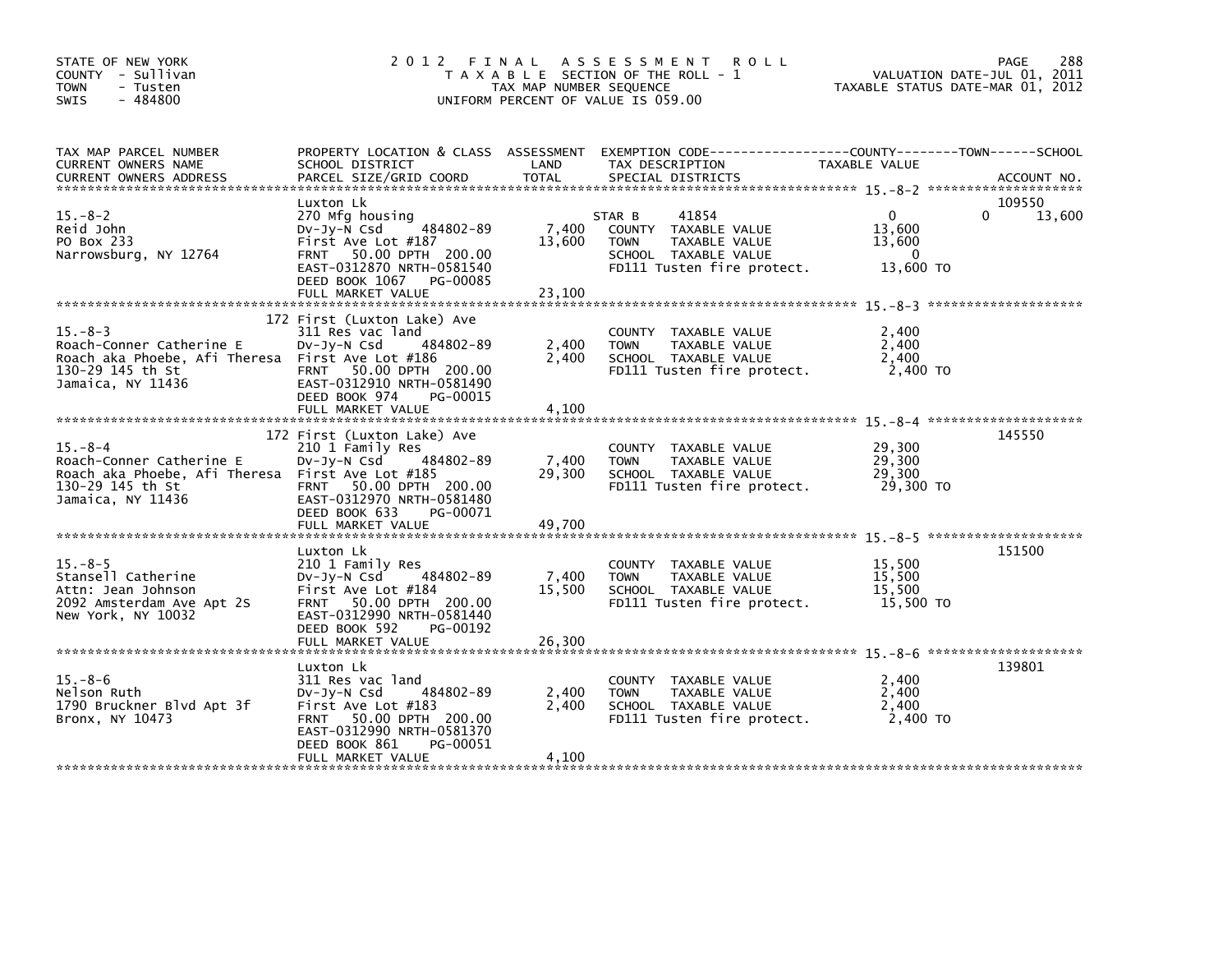| STATE OF NEW YORK<br>COUNTY - Sullivan<br><b>TOWN</b><br>- Tusten<br>$-484800$<br>SWIS          | 2012 FINAL                                                                                                                                                                               | TAX MAP NUMBER SEQUENCE   | A S S E S S M E N T<br><b>ROLL</b><br>T A X A B L E SECTION OF THE ROLL - 1<br>UNIFORM PERCENT OF VALUE IS 059.00 | VALUATION DATE-JUL 01, 2011<br>TAXABLE STATUS DATE-MAR 01, 2012 | 289<br>PAGE |
|-------------------------------------------------------------------------------------------------|------------------------------------------------------------------------------------------------------------------------------------------------------------------------------------------|---------------------------|-------------------------------------------------------------------------------------------------------------------|-----------------------------------------------------------------|-------------|
| TAX MAP PARCEL NUMBER<br>CURRENT OWNERS NAME<br><b>CURRENT OWNERS ADDRESS</b>                   | PROPERTY LOCATION & CLASS ASSESSMENT<br>SCHOOL DISTRICT<br>PARCEL SIZE/GRID COORD                                                                                                        | LAND<br>TOTAL             | TAX DESCRIPTION<br>SPECIAL DISTRICTS                                                                              | TAXABLE VALUE                                                   | ACCOUNT NO. |
| $15. - 8 - 7$<br>Nelson Ruth<br>1790 Bruckner Blvd Apt 3F<br>Bronx, NY 10473                    | Luxton Lk<br>210 1 Family Res<br>484802-89<br>DV-Jy-N Csd<br>First Ave Lot #182<br>FRNT 50.00 DPTH 200.00<br>EAST-0313010 NRTH-0581330<br>DEED BOOK 640<br>PG-00357<br>FULL MARKET VALUE | 7,400<br>34,700<br>58,800 | COUNTY TAXABLE VALUE<br>TAXABLE VALUE<br><b>TOWN</b><br>SCHOOL TAXABLE VALUE<br>FD111 Tusten fire protect.        | 34,700<br>34,700<br>34.700<br>34,700 TO                         | 139800      |
|                                                                                                 |                                                                                                                                                                                          |                           |                                                                                                                   |                                                                 | 107100      |
| $15. -8 - 8$<br>Nelson Ruth<br>1790 Bruckner Blvd Apt 3F<br>Bronx, NY 10473                     | First Ave<br>311 Res vac land<br>484802-89<br>$Dv-Jy-N$ Csd<br>Tusten Park Lot #181<br>FRNT 50.00 DPTH 170.00<br>EAST-0313040 NRTH-0581290                                               | 2,200<br>2,200            | COUNTY TAXABLE VALUE<br>TAXABLE VALUE<br><b>TOWN</b><br>SCHOOL TAXABLE VALUE<br>FD111 Tusten fire protect.        | 2,200<br>2,200<br>2,200<br>2.200 TO                             |             |
|                                                                                                 | DEED BOOK 1510 PG-417<br>FULL MARKET VALUE                                                                                                                                               | 3,700                     |                                                                                                                   |                                                                 |             |
| $15. - 8 - 9$<br>Joyner Jesse<br>99-20 195th St                                                 | Luxton Lk<br>311 Res vac land<br>484802-89<br>$Dv-Jy-N$ Csd<br>Third Ave Lot #180                                                                                                        | 1.900<br>1.900            | COUNTY TAXABLE VALUE<br><b>TOWN</b><br>TAXABLE VALUE<br>SCHOOL TAXABLE VALUE                                      | 1,900<br>1,900<br>1,900                                         | 120475      |
| Jamaica, NY 11423                                                                               | FRNT 50.00 DPTH 170.00<br>EAST-0313090 NRTH-0581270<br>DEED BOOK 1015 PG-00282<br>FULL MARKET VALUE                                                                                      | 3,200                     | FD111 Tusten fire protect.                                                                                        | 1,900 TO                                                        |             |
|                                                                                                 | First Ave                                                                                                                                                                                |                           |                                                                                                                   |                                                                 |             |
| $15 - 8 - 10$<br>Kelly Elizabeth<br>319 Virginia Ave<br>Saint Cloud, FL 34769-2437              | 311 Res vac land<br>484802-89<br>$Dv-Jy-N$ Csd<br>Third Ave Lot #179<br>FRNT 50.00 DPTH 100.00<br>EAST-0313070 NRTH-0581180<br>DEED BOOK 2227 PG-193                                     | 1,500<br>1,500            | COUNTY TAXABLE VALUE<br><b>TOWN</b><br>TAXABLE VALUE<br>SCHOOL TAXABLE VALUE<br>FD111 Tusten fire protect.        | 1,500<br>1,500<br>1,500<br>1,500 TO                             |             |
|                                                                                                 |                                                                                                                                                                                          |                           |                                                                                                                   |                                                                 |             |
|                                                                                                 | Luxton Lk                                                                                                                                                                                |                           |                                                                                                                   |                                                                 |             |
| $15 - 8 - 11$<br>Betts Valerie<br>Attn: William Betts<br>70 Westbury Ln<br>Palm Coast, FL 32164 | 311 Res vac land<br>484802-89<br>$Dv-Jy-N$ Csd<br>1st.& 3Rd Ave Lot 17 8<br>FRNT 120.00 DPTH 40.00<br>EAST-0313100 NRTH-0581140<br>DEED BOOK 1260<br>PG-00251                            | 1,700<br>1,700            | COUNTY TAXABLE VALUE<br>TAXABLE VALUE<br><b>TOWN</b><br>SCHOOL TAXABLE VALUE<br>FD111 Tusten fire protect.        | 1.700<br>1,700<br>1,700<br>1.700 TO                             |             |
|                                                                                                 | FULL MARKET VALUE                                                                                                                                                                        | 2,900                     |                                                                                                                   |                                                                 |             |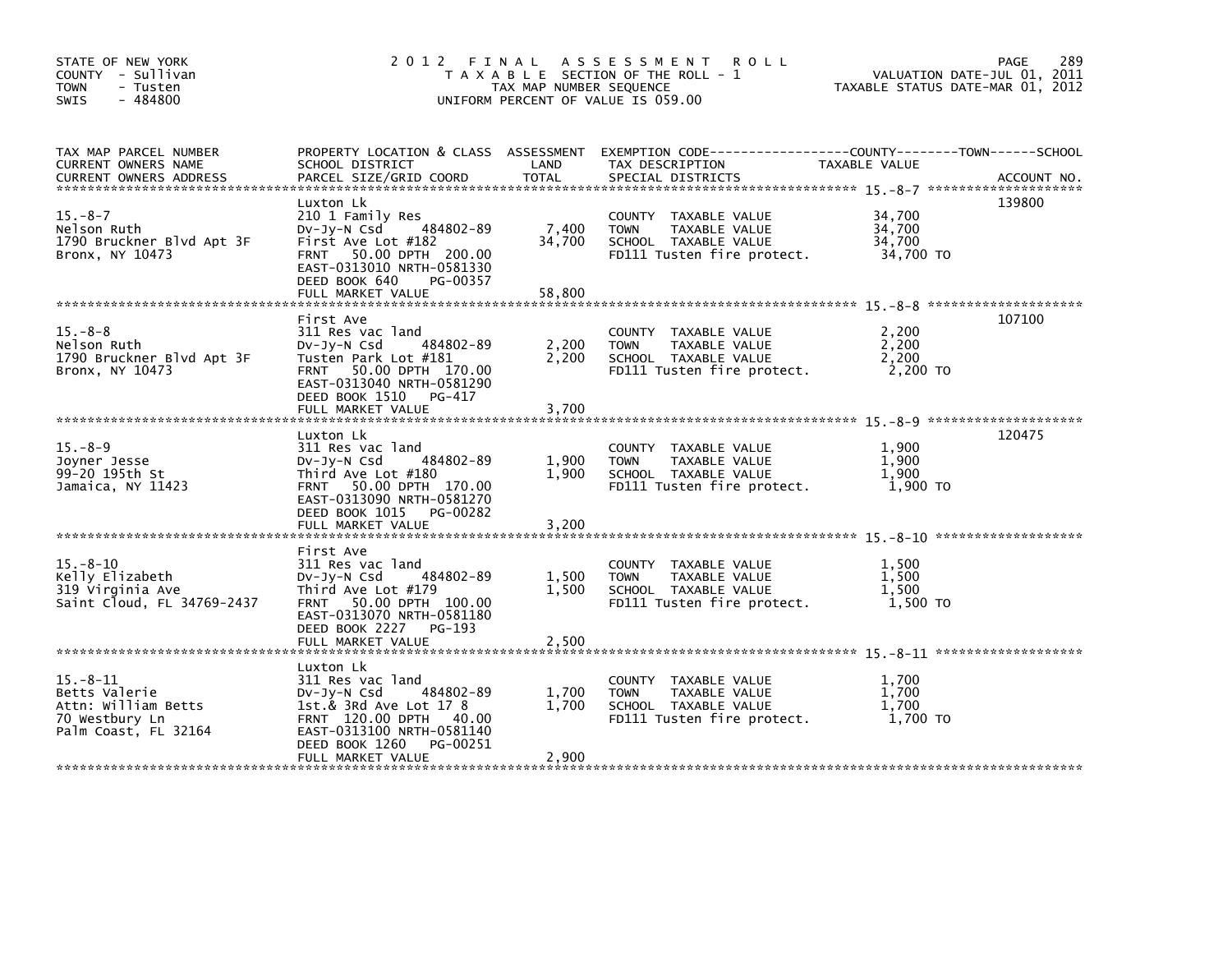| STATE OF NEW YORK<br>COUNTY - Sullivan<br>- Tusten<br><b>TOWN</b><br>$-484800$<br>SWIS     |                                                                                                                                                                                                                                                           | TAX MAP NUMBER SEQUENCE   | 2012 FINAL ASSESSMENT<br><b>ROLL</b><br>T A X A B L E SECTION OF THE ROLL - 1<br>UNIFORM PERCENT OF VALUE IS 059.00                  | VALUATION DATE-JUL 01, 2011<br>TAXABLE STATUS DATE-MAR 01, 2012 | 290<br><b>PAGE</b> |
|--------------------------------------------------------------------------------------------|-----------------------------------------------------------------------------------------------------------------------------------------------------------------------------------------------------------------------------------------------------------|---------------------------|--------------------------------------------------------------------------------------------------------------------------------------|-----------------------------------------------------------------|--------------------|
| TAX MAP PARCEL NUMBER<br>CURRENT OWNERS NAME<br><b>CURRENT OWNERS ADDRESS</b>              | PROPERTY LOCATION & CLASS ASSESSMENT<br>SCHOOL DISTRICT<br>PARCEL SIZE/GRID COORD                                                                                                                                                                         | LAND<br><b>TOTAL</b>      | TAX DESCRIPTION<br>SPECIAL DISTRICTS                                                                                                 | TAXABLE VALUE                                                   | ACCOUNT NO.        |
| $15. -9 - 1$<br>Phillips Wesley<br>Phillips Mary D<br>1068 Alicia Ave<br>Teaneck, NJ 07666 | Luxton Lk<br>260 Seasonal res<br>484802-89<br>DV-Jy-N Csd<br>North & Lake Shore Rd<br>Lot #279<br>FRNT 201.00 DPTH 131.00<br>EAST-0313810 NRTH-0583320<br>DEED BOOK 875<br>PG-00102<br>FULL MARKET VALUE                                                  | 8,400<br>41,800<br>70,800 | COUNTY TAXABLE VALUE<br>TAXABLE VALUE<br><b>TOWN</b><br>SCHOOL TAXABLE VALUE<br>FD111 Tusten fire protect.                           | 41,800<br>41.800<br>41,800<br>41,800 TO                         | 142622             |
| $15. -9-2$<br>Phillips Wesley<br>Phillips Mary D<br>1068 Alicia Ave<br>Teaneck, NJ 07666   | Luxton Lk<br>311 Res vac land<br>484802-89<br>DV-Jy-N Csd<br>Third Ave Lot #278<br>50.00 DPTH 200.00<br>FRNT<br>EAST-0313790 NRTH-0583260<br>DEED BOOK 917<br>PG-00038                                                                                    | 2,400<br>2.400            | COUNTY TAXABLE VALUE<br>TAXABLE VALUE<br><b>TOWN</b><br>SCHOOL TAXABLE VALUE<br>FD111 Tusten fire protect.                           | 2.400<br>2,400<br>2,400<br>2,400 TO                             | 142623             |
|                                                                                            | FULL MARKET VALUE                                                                                                                                                                                                                                         | 4,100                     |                                                                                                                                      |                                                                 |                    |
| $15. -9 - 3$<br>Akers Richard<br>Akers Laura<br>133 Cambridge Pl<br>Brooklyn, NY 11238     | Luxton Lk<br>311 Res vac land<br>484802-89<br>$Dv-Jv-N$ Csd<br>Third Ave Lot #277<br><b>FRNT</b><br>50.00 DPTH 200.00<br>EAST-0313770 NRTH-0583210<br>DEED BOOK 940<br>PG-00296<br>FULL MARKET VALUE                                                      | 2,400<br>2,400<br>4,100   | COUNTY<br>TAXABLE VALUE<br>TAXABLE VALUE<br><b>TOWN</b><br>SCHOOL TAXABLE VALUE<br>FD111 Tusten fire protect.                        | 2,400<br>2,400<br>2,400<br>2,400 TO                             | 100126             |
|                                                                                            |                                                                                                                                                                                                                                                           |                           |                                                                                                                                      |                                                                 |                    |
| $15. -9-5$<br>Evans Kathryn P<br>495 Odell Ave Apt 5A<br>Yonkers, NY 10703                 | Luxton Lk<br>210 1 Family Res<br>DV-Jy-N Csd<br>484802-89<br>Third Ave Lot #275<br>FRNT 100.00 DPTH 200.00<br>EAST-0313740 NRTH-0583120<br>PG-00491                                                                                                       | 7,400<br>41,000           | STAR B<br>41854<br>COUNTY TAXABLE VALUE<br><b>TAXABLE VALUE</b><br><b>TOWN</b><br>SCHOOL TAXABLE VALUE<br>FD111 Tusten fire protect. | $\mathbf{0}$<br>41,000<br>41,000<br>23,600<br>41,000 TO         | 157750<br>17,400   |
|                                                                                            | DEED BOOK 605<br>FULL MARKET VALUE                                                                                                                                                                                                                        | 69,500                    |                                                                                                                                      |                                                                 |                    |
| $15. -9-6$<br>Jones Betty<br>Booker Alfred<br>39 Park Dr W<br>Cortlandt Manor, NY 10567    | Luxton Lk<br>260 Seasonal res<br>484802-89<br>$Dv-Jv-N$ Csd<br>Third Ave Lot #274<br>Combined with $15.-1-18.6$<br>50.00 DPTH 250.00<br><b>FRNT</b><br>0.29<br><b>ACRES</b><br>EAST-0313750 NRTH-0583050<br>DEED BOOK 2275<br>PG-430<br>FULL MARKET VALUE | 8,000<br>35,000<br>59,300 | COUNTY TAXABLE VALUE<br><b>TOWN</b><br>TAXABLE VALUE<br>SCHOOL TAXABLE VALUE<br>FD111 Tusten fire protect.                           | 35,000<br>35.000<br>35,000<br>35,000 TO                         | 125850             |
|                                                                                            |                                                                                                                                                                                                                                                           |                           |                                                                                                                                      |                                                                 |                    |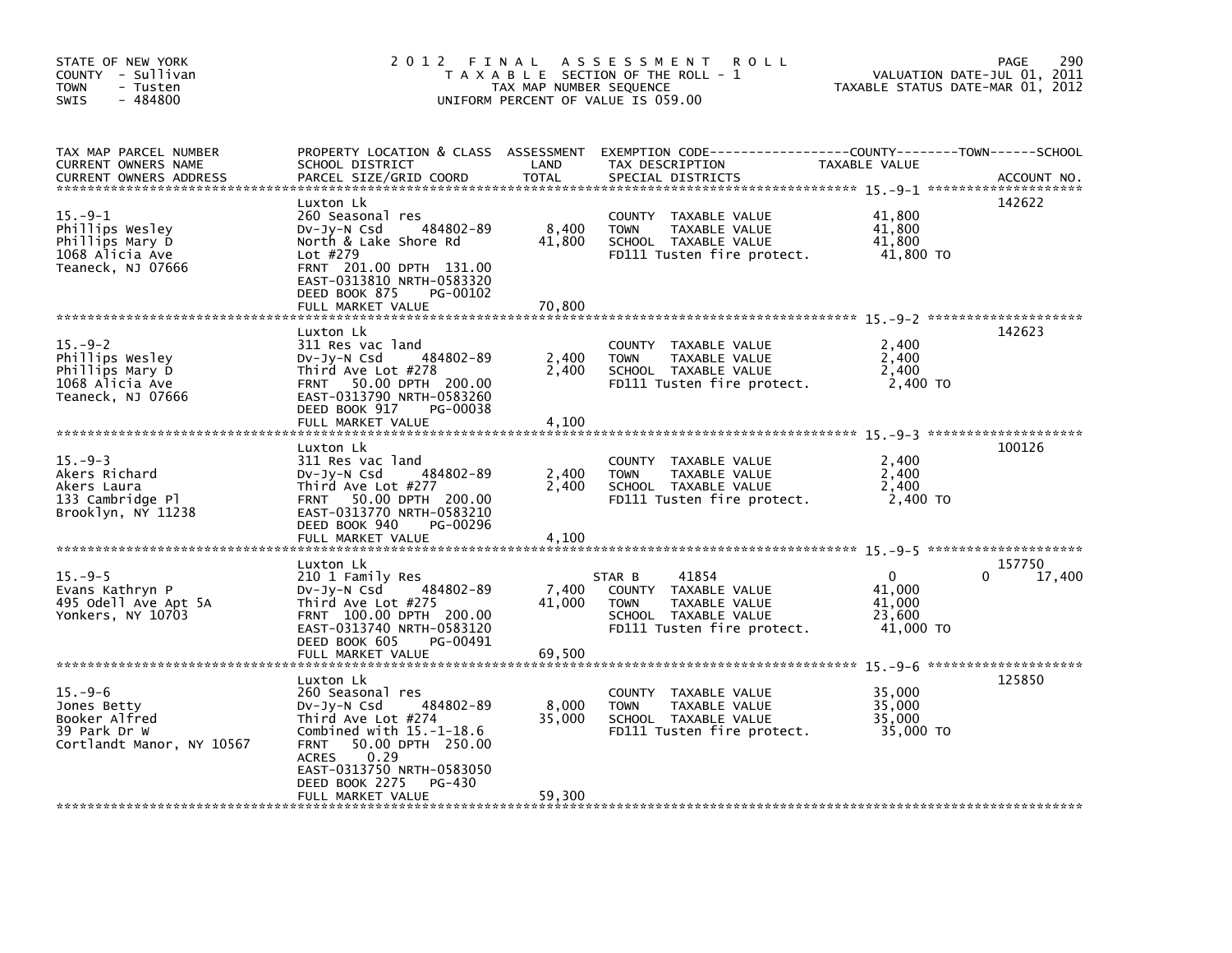| STATE OF NEW YORK<br>COUNTY - Sullivan<br><b>TOWN</b><br>- Tusten<br>$-484800$<br>SWIS                            |                                                                                                                                                                                            | TAX MAP NUMBER SEQUENCE | 2012 FINAL ASSESSMENT<br><b>ROLL</b><br>T A X A B L E SECTION OF THE ROLL - 1<br>UNIFORM PERCENT OF VALUE IS 059.00                     | VALUATION DATE-JUL 01, 2011<br>TAXABLE STATUS DATE-MAR 01, 2012 | 291<br>PAGE |
|-------------------------------------------------------------------------------------------------------------------|--------------------------------------------------------------------------------------------------------------------------------------------------------------------------------------------|-------------------------|-----------------------------------------------------------------------------------------------------------------------------------------|-----------------------------------------------------------------|-------------|
| TAX MAP PARCEL NUMBER<br>CURRENT OWNERS NAME<br><b>CURRENT OWNERS ADDRESS</b>                                     | SCHOOL DISTRICT<br>PARCEL SIZE/GRID COORD                                                                                                                                                  | LAND<br><b>TOTAL</b>    | PROPERTY LOCATION & CLASS ASSESSMENT EXEMPTION CODE----------------COUNTY-------TOWN-----SCHOOL<br>TAX DESCRIPTION<br>SPECIAL DISTRICTS | TAXABLE VALUE                                                   | ACCOUNT NO. |
| $15. -9 - 7$<br>Jackson Merrill P<br>Attn: Bernard Jackson<br>100 Untd Nts Plz Apt 10E<br>New York, NY 10017-1728 | Luxton Lk<br>311 Res vac land<br>484802-89<br>DV-Jy-N Csd<br>Third Ave Lot #273<br>FRNT 50.00 DPTH 200.00<br>EAST-0313630 NRTH-0583050<br>DEED BOOK 940<br>PG-00300<br>FULL MARKET VALUE   | 2,400<br>2,400<br>4,100 | COUNTY TAXABLE VALUE<br>TAXABLE VALUE<br><b>TOWN</b><br>SCHOOL TAXABLE VALUE<br>FD111 Tusten fire protect.                              | 2,400<br>2,400<br>2,400<br>2,400 TO                             | 125851      |
| $15. -9 - 8$<br>Sackett James A<br>Sackett Jean M                                                                 | Third Ave Luxton Lk<br>311 Res vac land<br>484802-89<br>DV-Jy-N Csd<br>Third Ave Lot #272                                                                                                  | 2,400<br>2,400          | COUNTY TAXABLE VALUE<br><b>TOWN</b><br>TAXABLE VALUE<br>SCHOOL TAXABLE VALUE                                                            | 2,400<br>2,400<br>2,400                                         | 125050      |
| Luxton Lake<br>587 Lake Shore Ln<br>Narrowsburg, NY 12764                                                         | FRNT 50.00 DPTH 200.00<br>EAST-0313630 NRTH-0583000<br>DEED BOOK 3192 PG-289<br>FULL MARKET VALUE                                                                                          | 4,100                   | FD111 Tusten fire protect.                                                                                                              | 2,400 TO                                                        |             |
| $15. - 9 - 10$<br>Abraham Eileen<br>111-02A Farmers Blvd<br>Jamacia, NY 11412-2358                                | Luxton Lk<br>311 Res vac land<br>484802-89<br>$Dv-Jy-N$ Csd<br>Third Ave Lot #270<br>FRNT 50.00 DPTH 200.00<br>EAST-0313590 NRTH-0582920<br>DEED BOOK 2011 PG-8057<br>FULL MARKET VALUE    | 2,400<br>2,400<br>4,100 | COUNTY TAXABLE VALUE<br>TAXABLE VALUE<br><b>TOWN</b><br>SCHOOL TAXABLE VALUE<br>FD111 Tusten fire protect.                              | 2,400<br>2,400<br>2,400<br>2,400 TO                             | 124650      |
| $15. -9 - 11$<br>Abraham Eileen<br>111-02A Farmers Blvd<br>Jamacia, NY 11412-2358                                 | Luxton Lk<br>210 1 Family Res<br>484802-89<br>$Dv-Jy-N$ Csd<br>Third Ave Lot #269<br>FRNT 200.00 DPTH 200.00<br>ACRES<br>0.92<br>EAST-0313560 NRTH-0582880<br>DEED BOOK 2011 PG-8057       | 10,000<br>55,500        | COUNTY TAXABLE VALUE<br><b>TOWN</b><br>TAXABLE VALUE<br>SCHOOL TAXABLE VALUE<br>FD111 Tusten fire protect.                              | 55,500<br>55,500<br>55,500<br>55,500 TO                         | 100025      |
|                                                                                                                   |                                                                                                                                                                                            |                         |                                                                                                                                         |                                                                 |             |
| $15. - 10 - 1.1$<br>Bostic Gertie<br>Attn: Antonia Osorio<br>240 Nagle Ave Apt 11D<br>New York, NY 10034          | Luxton Lk<br>311 Res vac land<br>484802-89<br>$Dv-Jy-N$ Csd<br>Third Ave Lot #267<br>FRNT 50.00 DPTH 200.00<br>EAST-0313540 NRTH-0582740<br>DEED BOOK 993<br>PG-00001<br>FULL MARKET VALUE | 2,400<br>2,400<br>4,100 | COUNTY TAXABLE VALUE<br>TAXABLE VALUE<br><b>TOWN</b><br>SCHOOL TAXABLE VALUE<br>FD111 Tusten fire protect.                              | 2,400<br>2,400<br>2,400<br>2,400 TO                             | 100500      |
|                                                                                                                   |                                                                                                                                                                                            |                         |                                                                                                                                         |                                                                 |             |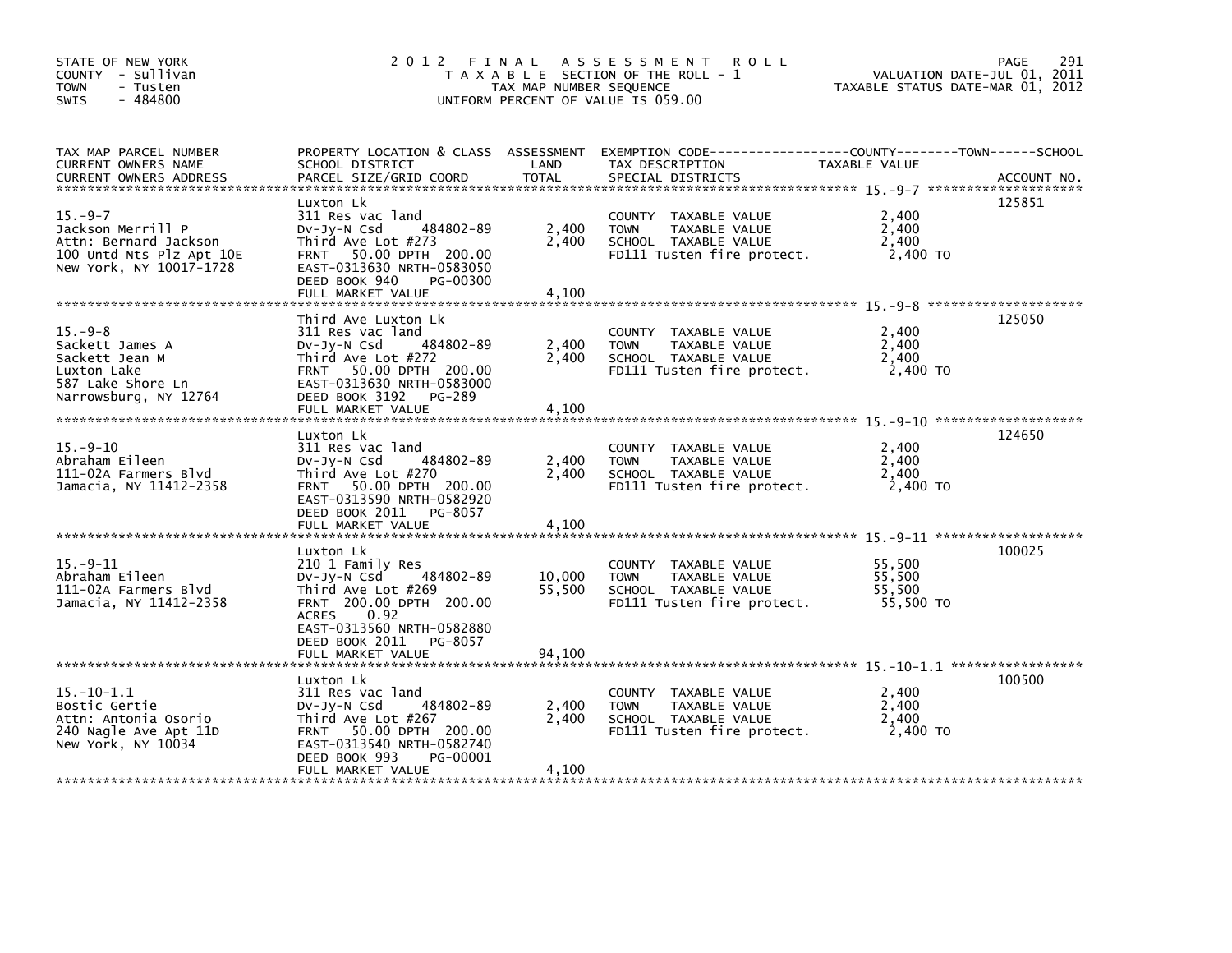| STATE OF NEW YORK<br>COUNTY - Sullivan<br><b>TOWN</b><br>- Tusten<br>$-484800$<br>SWIS                                          | 2012 FINAL ASSESSMENT ROLL                                                                                                                                                           | T A X A B L E SECTION OF THE ROLL - 1<br>TAX MAP NUMBER SEQUENCE<br>UNIFORM PERCENT OF VALUE IS 059.00 | PAGE<br>292<br>VALUATION DATE-JUL 01, 2011<br>TAXABLE STATUS DATE-MAR 01, 2012                             |                                                                                                                 |             |
|---------------------------------------------------------------------------------------------------------------------------------|--------------------------------------------------------------------------------------------------------------------------------------------------------------------------------------|--------------------------------------------------------------------------------------------------------|------------------------------------------------------------------------------------------------------------|-----------------------------------------------------------------------------------------------------------------|-------------|
| TAX MAP PARCEL NUMBER<br>CURRENT OWNERS NAME<br><b>CURRENT OWNERS ADDRESS</b>                                                   | SCHOOL DISTRICT<br>PARCEL SIZE/GRID COORD                                                                                                                                            | LAND<br><b>TOTAL</b>                                                                                   | TAX DESCRIPTION<br>SPECIAL DISTRICTS                                                                       | PROPERTY LOCATION & CLASS ASSESSMENT EXEMPTION CODE---------------COUNTY-------TOWN-----SCHOOL<br>TAXABLE VALUE | ACCOUNT NO. |
| $15.-10-1.2$<br>Osorio Antonia<br>Jackson Claudette<br>240 Nagle Ave<br>Bronx, NY 10034                                         | Third Ave<br>271 Mfg housings<br>484802-89<br>$Dv-Jv-N$ Csd<br>Tusten Park #266<br>FRNT 50.00 DPTH 200.00<br>EAST-0313530 NRTH-0582690<br>DEED BOOK 1509 PG-216<br>FULL MARKET VALUE | 7,400<br>18,800<br>31,900                                                                              | COUNTY TAXABLE VALUE<br><b>TOWN</b><br>TAXABLE VALUE<br>SCHOOL TAXABLE VALUE<br>FD111 Tusten fire protect. | 105600<br>18,800<br>18,800<br>18,800<br>18.800 TO                                                               |             |
| $15.-10-1.3$<br>Phillips Arthur<br>Neil Seidel & Tyrone Phillips Third Ave Lot #265                                             | Luxton Lk<br>270 Mfg housing<br>Dv-Jy-N Csd<br>484802-89                                                                                                                             | 7,400<br>11,900                                                                                        | COUNTY TAXABLE VALUE<br><b>TOWN</b><br>TAXABLE VALUE<br>SCHOOL TAXABLE VALUE                               | 11,900<br>11,900<br>11.900                                                                                      |             |
| 270 Mary Lynn Ln<br>Bainbridge, NY 13733                                                                                        | FRNT 50.00 DPTH 200.00<br>EAST-0313500 NRTH-0582650<br>DEED BOOK 1047 PG-00066<br>FULL MARKET VALUE                                                                                  | 20,200                                                                                                 | FD111 Tusten fire protect.                                                                                 | 11,900 TO                                                                                                       |             |
| $15.-10-2$<br>Phillips Arthur A<br>Neil Seidel & Tyrone Phillips Third Ave Lot #264<br>270 Mary Lynn Ln<br>Bainbridge, NY 13733 | Luxton Lk<br>311 Res vac land<br>484802-89<br>Dv-Jy-N Csd<br>FRNT 50.00 DPTH 200.00<br>EAST-0313460 NRTH-0582610<br>DEED BOOK 644<br>PG-00257                                        | 2,400<br>2,400                                                                                         | COUNTY TAXABLE VALUE<br><b>TOWN</b><br>TAXABLE VALUE<br>SCHOOL TAXABLE VALUE<br>FD111 Tusten fire protect. | 142600<br>2,400<br>2.400<br>2,400<br>2,400 TO                                                                   |             |
|                                                                                                                                 |                                                                                                                                                                                      |                                                                                                        |                                                                                                            |                                                                                                                 |             |
| $15 - 10 - 3.1$<br>Hunter Morris<br>129 W 147 th St Apt 25E<br>New York, NY 10039                                               | Luxton Lk<br>311 Res vac land<br>484802-89<br>$Dv-Jy-N$ Csd<br>Third Ave Lot #262<br>FRNT 50.00 DPTH 200.00<br>EAST-0313450 NRTH-0582510<br>DEED BOOK 3555 PG-54                     | 2,400<br>2,400                                                                                         | COUNTY TAXABLE VALUE<br><b>TOWN</b><br>TAXABLE VALUE<br>SCHOOL TAXABLE VALUE<br>FD111 Tusten fire protect. | 2,400<br>2.400<br>2,400<br>2,400 TO                                                                             |             |
|                                                                                                                                 |                                                                                                                                                                                      |                                                                                                        |                                                                                                            |                                                                                                                 |             |
| $15. - 10 - 3.2$<br>Demond Martin T<br>Demond Zenobia C<br>PO Box 271633<br>West Hartford, CT 06127-1633                        | Luxton Lk<br>210 1 Family Res<br>484802-89<br>DV-Jy-N Csd<br>Third Ave Lot #263<br>FRNT 50.00 DPTH 200.00<br>EAST-0313470 NRTH-0582550<br>DEED BOOK 781<br>PG-00544                  | 7,400<br>16,000                                                                                        | COUNTY TAXABLE VALUE<br><b>TOWN</b><br>TAXABLE VALUE<br>SCHOOL TAXABLE VALUE<br>FD111 Tusten fire protect. | 112200<br>16.000<br>16,000<br>16,000<br>16,000 TO                                                               |             |
|                                                                                                                                 | FULL MARKET VALUE                                                                                                                                                                    | 27,100                                                                                                 |                                                                                                            |                                                                                                                 |             |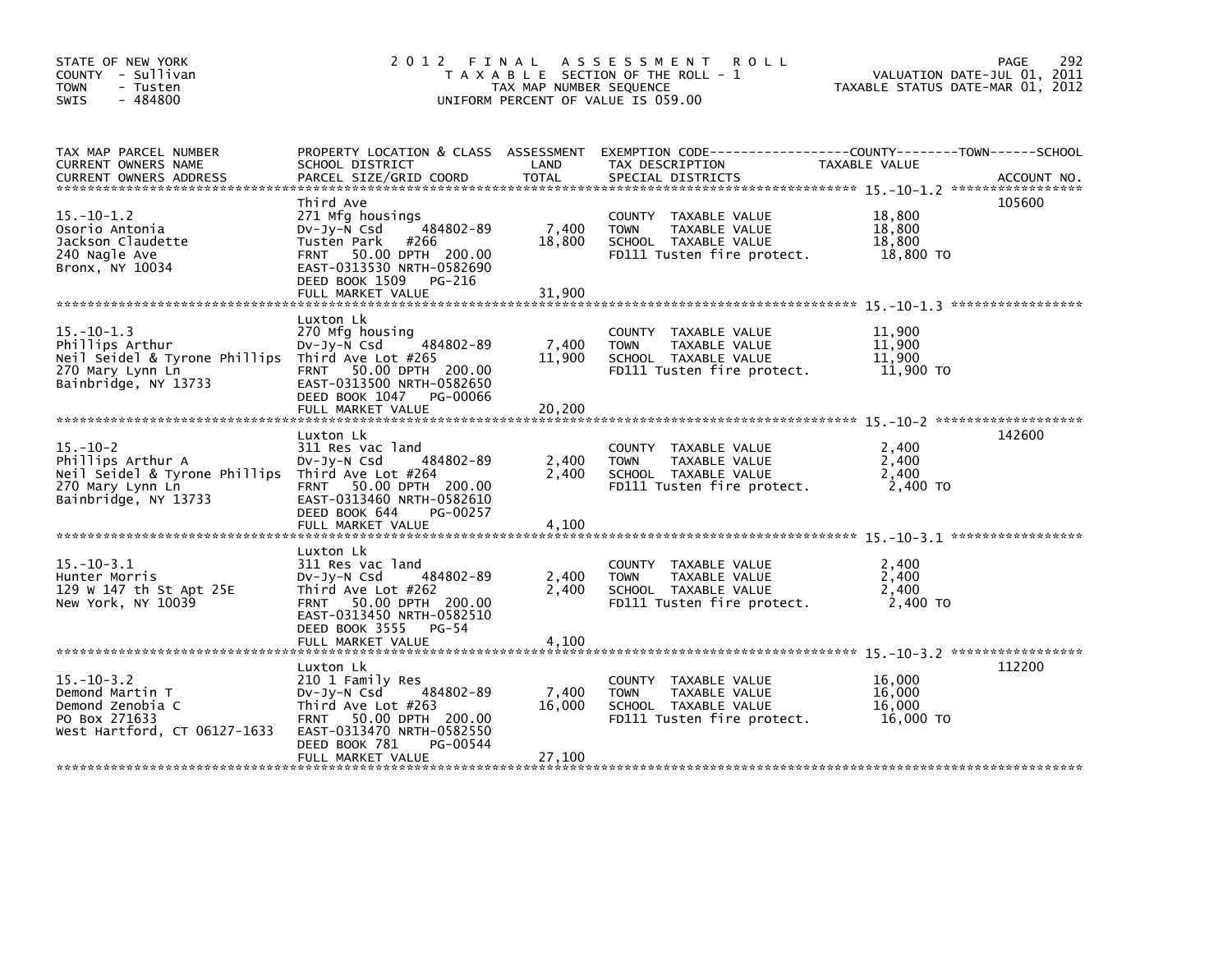| STATE OF NEW YORK<br>COUNTY - Sullivan<br><b>TOWN</b><br>- Tusten<br>$-484800$<br>SWIS        |                                                                                                                                                                                  | TAX MAP NUMBER SEQUENCE | 2012 FINAL ASSESSMENT<br><b>ROLL</b><br>T A X A B L E SECTION OF THE ROLL - 1<br>UNIFORM PERCENT OF VALUE IS 059.00         | VALUATION DATE-JUL 01, 2011<br>TAXABLE STATUS DATE-MAR 01, 2012 | 293<br>PAGE |
|-----------------------------------------------------------------------------------------------|----------------------------------------------------------------------------------------------------------------------------------------------------------------------------------|-------------------------|-----------------------------------------------------------------------------------------------------------------------------|-----------------------------------------------------------------|-------------|
| TAX MAP PARCEL NUMBER<br>CURRENT OWNERS NAME                                                  | SCHOOL DISTRICT                                                                                                                                                                  | LAND                    | PROPERTY LOCATION & CLASS ASSESSMENT EXEMPTION CODE-----------------COUNTY-------TOWN------SCHOOL<br>TAX DESCRIPTION        | TAXABLE VALUE                                                   |             |
| $15. - 10 - 4$<br>Grace Gertrude R<br>Weathers<br>PO Box 215<br>Moncks Corner, SC 29461-0215  | Tusten Lake Est<br>270 Mfg housing<br>$Dv-Jv-N$ Csd<br>484802-89<br>Third Ave Lot #261<br>50.00 DPTH 200.00<br><b>FRNT</b><br>EAST-0313390 NRTH-0582490<br>DEED BOOK 1291 PG-341 | 7,400<br>14,300         | COUNTY TAXABLE VALUE<br>TAXABLE VALUE<br><b>TOWN</b><br>SCHOOL TAXABLE VALUE<br>FD111 Tusten fire protect.                  | 14,300<br>14,300<br>14,300<br>14,300 TO                         | 126650      |
|                                                                                               |                                                                                                                                                                                  |                         |                                                                                                                             |                                                                 |             |
| $15. - 10 - 5$<br>Phillips Mary<br>12 Daisy Dr<br>Port Jervis, NY 12771                       | 566 Lake Shore Ln<br>210 1 Family Res<br>484802-89<br>$Dv-Jy-N$ Csd<br>Third Ave Lot #260<br>FRNT 90.00 DPTH 210.00<br>EAST-0313370 NRTH-0582430                                 | 8,300<br>36,300         | COUNTY TAXABLE VALUE<br><b>TOWN</b><br>TAXABLE VALUE<br>SCHOOL TAXABLE VALUE<br>FD111 Tusten fire protect.                  | 36,300<br>36,300<br>36,300<br>36,300 TO                         | 149901      |
|                                                                                               | DEED BOOK 2010<br>PG-53306<br>FULL MARKET VALUE                                                                                                                                  | 61,500                  |                                                                                                                             |                                                                 |             |
|                                                                                               |                                                                                                                                                                                  |                         |                                                                                                                             |                                                                 |             |
| $15. - 10 - 6.1$<br>Hunter Morris<br>129 W 147 th St Apt 25E<br>New York, NY 10039            | Luxton Lk<br>311 Res vac land<br>484802-89<br>DV-Jy-N Csd<br>Third Ave Lot #258<br>FRNT 60.00 DPTH 280.00<br>EAST-0313390 NRTH-0582300<br>DEED BOOK 3555 PG-54                   | 3,100<br>3,100          | COUNTY TAXABLE VALUE<br>TAXABLE VALUE<br><b>TOWN</b><br>SCHOOL TAXABLE VALUE<br>FD111 Tusten fire protect.                  | 3.100<br>3,100<br>3.100<br>$3,100$ TO                           |             |
|                                                                                               | FULL MARKET VALUE                                                                                                                                                                | 5,300                   |                                                                                                                             |                                                                 |             |
| $15. - 10 - 6.2$<br>Sgritto James B<br>Sqritto Janet M<br>25-76 45 th St<br>Astoria, NY 11103 | Luxton Lk<br>311 Res vac land<br>484802-89<br>$Dv-Jv-N$ Csd<br>Third Ave Lot #257<br>FRNT 50.00 DPTH 290.00<br>EAST-0313370 NRTH-0582250                                         | 3,300<br>3,300          | COUNTY TAXABLE VALUE<br><b>TOWN</b><br>TAXABLE VALUE<br>SCHOOL TAXABLE VALUE<br>FD111 Tusten fire protect.                  | 3,300<br>3,300<br>3,300<br>3.300 TO                             | 153650      |
|                                                                                               | DEED BOOK 2693<br>PG-410<br>FULL MARKET VALUE                                                                                                                                    | 5,600                   |                                                                                                                             |                                                                 |             |
|                                                                                               |                                                                                                                                                                                  |                         |                                                                                                                             |                                                                 |             |
| $15 - 10 - 6.3$<br>Murray Rudolph Jr<br>95 Lenox Ave Apt 10a<br>New York, NY 10026            | Nys Rte 97<br>270 Mfg housing<br>484802-89<br>$Dv-Jy-N$ Csd<br>FRNT 90.00 DPTH 250.00<br>EAST-0313380 NRTH-0582350<br>DEED BOOK 1505<br>PG-322                                   | 8,700<br>32,500         | <b>COUNTY</b><br>TAXABLE VALUE<br><b>TAXABLE VALUE</b><br><b>TOWN</b><br>SCHOOL TAXABLE VALUE<br>FD111 Tusten fire protect. | 32,500<br>32,500<br>32,500<br>32,500 TO                         | 134950      |
|                                                                                               | FULL MARKET VALUE                                                                                                                                                                | 55,100                  |                                                                                                                             |                                                                 |             |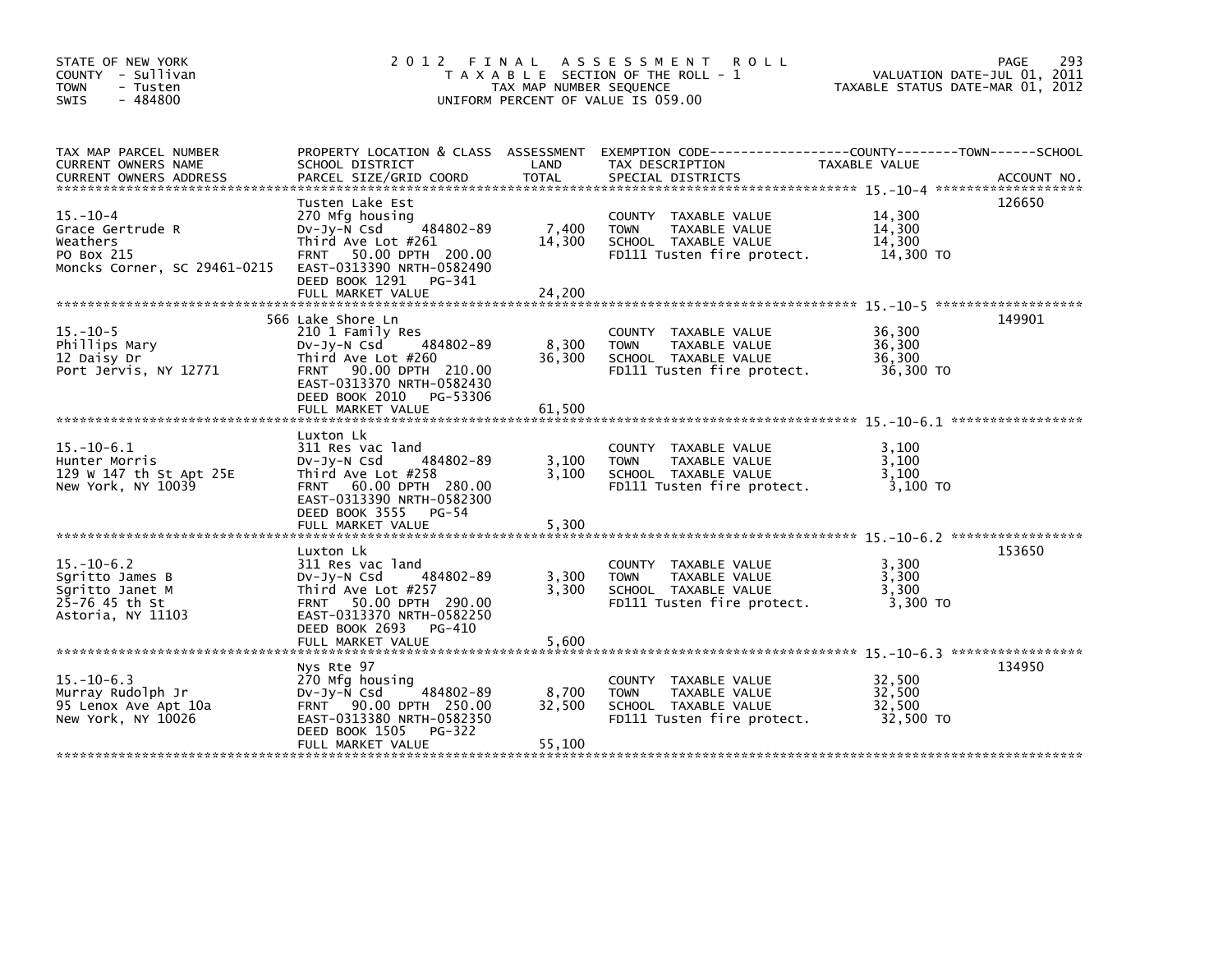| STATE OF NEW YORK<br>COUNTY - Sullivan<br><b>TOWN</b><br>- Tusten<br>$-484800$<br>SWIS                |                                                                                                                                                                                        | TAX MAP NUMBER SEQUENCE    | 2012 FINAL ASSESSMENT<br><b>ROLL</b><br>T A X A B L E SECTION OF THE ROLL - 1<br>UNIFORM PERCENT OF VALUE IS 059.00  | VALUATION DATE-JUL 01, 2011<br>TAXABLE STATUS DATE-MAR 01, 2012 | 294<br>PAGE |
|-------------------------------------------------------------------------------------------------------|----------------------------------------------------------------------------------------------------------------------------------------------------------------------------------------|----------------------------|----------------------------------------------------------------------------------------------------------------------|-----------------------------------------------------------------|-------------|
| TAX MAP PARCEL NUMBER<br>CURRENT OWNERS NAME                                                          | SCHOOL DISTRICT                                                                                                                                                                        | LAND                       | PROPERTY LOCATION & CLASS ASSESSMENT EXEMPTION CODE----------------COUNTY-------TOWN-----SCHOOL<br>TAX DESCRIPTION   | TAXABLE VALUE                                                   |             |
| $15. - 10 - 7$<br>Johnson Jerill M<br>Johnson Gloria<br>1831 Madison Ave Apt 9J<br>New York, NY 10035 | Luxton Lk<br>311 Res vac land<br>484802-89<br>DV-Jy-N Csd<br>Third Ave Lot #255<br>50.00 DPTH 255.00<br><b>FRNT</b><br>EAST-0313360 NRTH-0582200<br>DEED BOOK 792<br>PG-00487          | 3,400<br>3,400             | COUNTY TAXABLE VALUE<br>TAXABLE VALUE<br><b>TOWN</b><br>SCHOOL TAXABLE VALUE<br>FD111 Tusten fire protect.           | 3,400<br>3,400<br>3,400<br>3,400 TO                             | 126750      |
|                                                                                                       |                                                                                                                                                                                        |                            |                                                                                                                      |                                                                 |             |
| $15. - 10 - 8.1$<br>Stillwater Recovery LLC<br>339 Park Ln<br>Massapequa Park, NY 11762               | Luxton Lk<br>311 Res vac land<br>484802-89<br>$Dv-Jy-N$ Csd<br>Third Ave Lot $#252$ & 253<br>FRNT 100.00 DPTH 320.00<br>EAST-0313328 NRTH-0582072                                      | 8,800<br>8,800             | COUNTY TAXABLE VALUE<br><b>TOWN</b><br>TAXABLE VALUE<br>SCHOOL TAXABLE VALUE<br>FD111 Tusten fire protect.           | 8,800<br>8,800<br>8,800<br>8,800 TO                             | 126525      |
| PRIOR OWNER ON 3/01/2012                                                                              | DEED BOOK 2012<br>PG-2566                                                                                                                                                              |                            |                                                                                                                      |                                                                 |             |
| $15 - 10 - 8.4$<br>Sgritto James B<br>Sgritto Janet M<br>25-76 45 th St<br>Astoria, NY 11103          | Luxton Lk<br>311 Res vac land<br>484802-89<br>$Dv-Jy-N$ Csd<br>Third Ave Lot #254<br>FRNT 50.00 DPTH 320.00<br>EAST-0313340 NRTH-0582150<br>DEED BOOK 2693 PG-413<br>FULL MARKET VALUE | 3,700<br>3.700<br>6,300    | COUNTY TAXABLE VALUE<br>TAXABLE VALUE<br><b>TOWN</b><br>SCHOOL TAXABLE VALUE<br>FD111 Tusten fire protect.           | 3,700<br>3,700<br>3.700<br>3,700 TO                             | 152150      |
| $15. - 10 - 9$<br>Betts William<br>70 Westbury Ln<br>Palm Coast, FL 32164                             | Luxton Lk<br>270 Mfg housing<br>484802-89<br>DV-Jy-N Csd<br>Third Ave Lot #250 & 251<br>FRNT 100.00 DPTH 320.00<br>EAST-0313324 NRTH-0581965                                           | 8,800<br>9.800             | COUNTY TAXABLE VALUE<br><b>TOWN</b><br>TAXABLE VALUE<br>SCHOOL TAXABLE VALUE<br>FD111 Tusten fire protect.           | 9,800<br>9,800<br>9,800<br>9.800 TO                             | 104656      |
|                                                                                                       | DEED BOOK 894<br>PG-00303<br>FULL MARKET VALUE                                                                                                                                         | 16,600                     |                                                                                                                      |                                                                 |             |
| $15. - 10 - 10$<br>Hunter Morris<br>129 W 147 th St Apt 25E<br>New York, NY 10039                     | Nys Rte 97<br>210 1 Family Res<br>484802-89<br>DV-Jy-N Csd<br>FRNT 100.00 DPTH 320.00<br>EAST-0313350 NRTH-0581870<br>DEED BOOK 3555<br>$PG-54$<br>FULL MARKET VALUE                   | 11,300<br>55.200<br>93,600 | <b>COUNTY</b><br>TAXABLE VALUE<br>TAXABLE VALUE<br><b>TOWN</b><br>SCHOOL TAXABLE VALUE<br>FD111 Tusten fire protect. | 55,200<br>55,200<br>55,200<br>55,200 TO                         | 125450      |
|                                                                                                       |                                                                                                                                                                                        |                            |                                                                                                                      |                                                                 |             |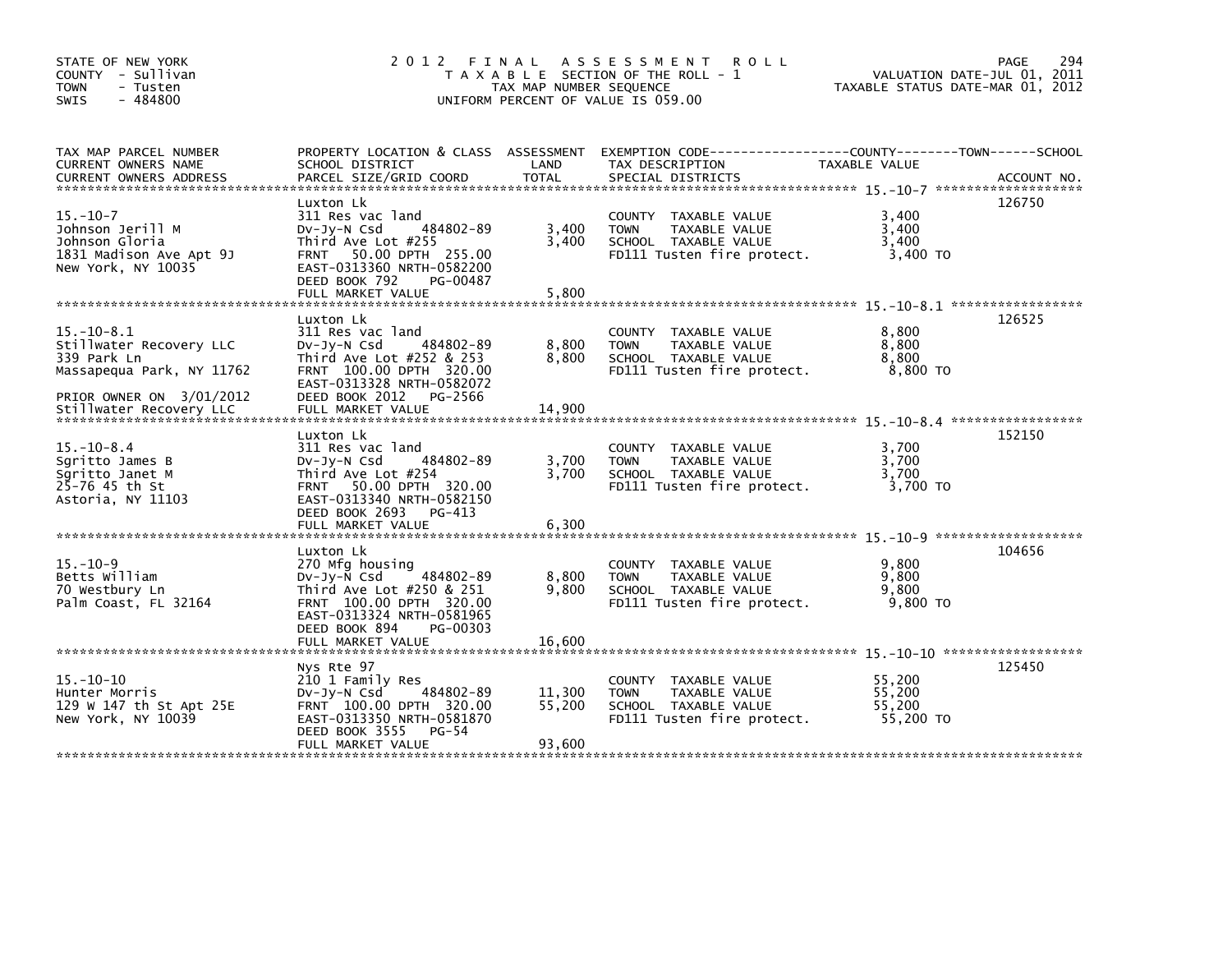| STATE OF NEW YORK<br>COUNTY - Sullivan<br>- Tusten<br><b>TOWN</b><br>$-484800$<br><b>SWIS</b>              | 2012 FINAL                                                                                                                                                                                                      | TAX MAP NUMBER SEQUENCE   | A S S E S S M E N T<br><b>ROLL</b><br>T A X A B L E SECTION OF THE ROLL - 1<br>UNIFORM PERCENT OF VALUE IS 059.00 | TAXABLE STATUS DATE-MAR 01, 2012        | 295<br>PAGE<br>VALUATION DATE-JUL 01, 2011 |
|------------------------------------------------------------------------------------------------------------|-----------------------------------------------------------------------------------------------------------------------------------------------------------------------------------------------------------------|---------------------------|-------------------------------------------------------------------------------------------------------------------|-----------------------------------------|--------------------------------------------|
| TAX MAP PARCEL NUMBER<br>CURRENT OWNERS NAME<br><b>CURRENT OWNERS ADDRESS</b>                              | PROPERTY LOCATION & CLASS ASSESSMENT<br>SCHOOL DISTRICT<br>PARCEL SIZE/GRID COORD                                                                                                                               | LAND<br><b>TOTAL</b>      | EXEMPTION CODE-----------------COUNTY-------TOWN------SCHOOL<br>TAX DESCRIPTION<br>SPECIAL DISTRICTS              | TAXABLE VALUE                           | ACCOUNT NO.                                |
| $15. - 11 - 1$<br>Hunter Morris<br>129 W 147 th St Apt 25E<br>New York, NY 10039                           | Luxton Lk<br>311 Res vac land<br>484802-89<br>DV-Jy-N Csd<br>Third Ave Lot #232<br>FRNT 50.00 DPTH 320.00<br>EAST-0313340 NRTH-0581770<br>DEED BOOK 3555 PG-54<br>FULL MARKET VALUE                             | 3,700<br>3,700<br>6,300   | COUNTY TAXABLE VALUE<br>TAXABLE VALUE<br><b>TOWN</b><br>SCHOOL TAXABLE VALUE<br>FD111 Tusten fire protect.        | 3,700<br>3,700<br>3,700<br>3,700 TO     | 125453                                     |
| $15. - 11 - 2$<br>Sgritto James B<br>Sqritto Janet M<br>$25 - 76$ 45 St<br>Astoria, NY 11103               | Third St<br>210 1 Family Res<br>484802-89<br>DV-JY-N Csd<br>Third Ave Lot #231<br>FRNT 100.00 DPTH 320.00<br>0.74<br><b>ACRES</b><br>EAST-0311857 NRTH-0580764<br>DEED BOOK 1549<br>PG-147<br>FULL MARKET VALUE | 9,000<br>48,000<br>81,400 | COUNTY TAXABLE VALUE<br><b>TOWN</b><br>TAXABLE VALUE<br>SCHOOL TAXABLE VALUE<br>FD111 Tusten fire protect.        | 48,000<br>48,000<br>48,000<br>48,000 TO | 108110                                     |
| $15. - 11 - 4$<br>King Cheryl<br>Wade Carolyn E<br>85-30 Dumont Ave<br>PO Box 12 C<br>Ozone Park, NY 11417 | Luxton Lk<br>210 1 Family Res<br>484802-89<br>$Dv-Jy-N$ Csd<br>Third Ave Lot #229<br>FRNT 50.00 DPTH 320.00<br>EAST-0313350 NRTH-0581620<br>DEED BOOK 2519 PG-568<br>FULL MARKET VALUE                          | 8,700<br>13,700<br>23,200 | COUNTY TAXABLE VALUE<br>TAXABLE VALUE<br><b>TOWN</b><br>SCHOOL TAXABLE VALUE<br>FD111 Tusten fire protect.        | 13,700<br>13,700<br>13,700<br>13,700 TO | 157500                                     |
| $15.-11-5.1$<br>Jones Jocelyn E<br>125 Captains Dr<br>Roxboro, NC 27574                                    | Luxton Lk<br>311 Res vac land<br>484802-89<br>$Dv-Jy-N$ Csd<br>Third Ave Lot #225<br>FRNT 50.00 DPTH 320.00<br>EAST-0313350 NRTH-0581410<br>DEED BOOK 899<br>PG-00068<br>FULL MARKET VALUE                      | 3,700<br>3.700<br>6,300   | COUNTY TAXABLE VALUE<br><b>TOWN</b><br>TAXABLE VALUE<br>SCHOOL TAXABLE VALUE<br>FD111 Tusten fire protect.        | 3,700<br>3,700<br>3.700<br>3,700 TO     | 127125                                     |
| $15. -11 - 5.2$<br>Hunter Morris<br>129 W 147 th St Apt 25E<br>New York, NY 10039                          | Luxton Lk<br>311 Res vac land<br>484802-89<br>DV-Jy-N Csd<br>Third Ave Lot #228<br>50.00 DPTH 320.00<br><b>FRNT</b><br>EAST-0313370 NRTH-0581560<br>PG-54<br>DEED BOOK 3555<br>FULL MARKET VALUE                | 3,700<br>3.700<br>6,300   | COUNTY<br>TAXABLE VALUE<br>TAXABLE VALUE<br><b>TOWN</b><br>SCHOOL TAXABLE VALUE<br>FD111 Tusten fire protect.     | 3,700<br>3,700<br>3.700<br>3,700 TO     |                                            |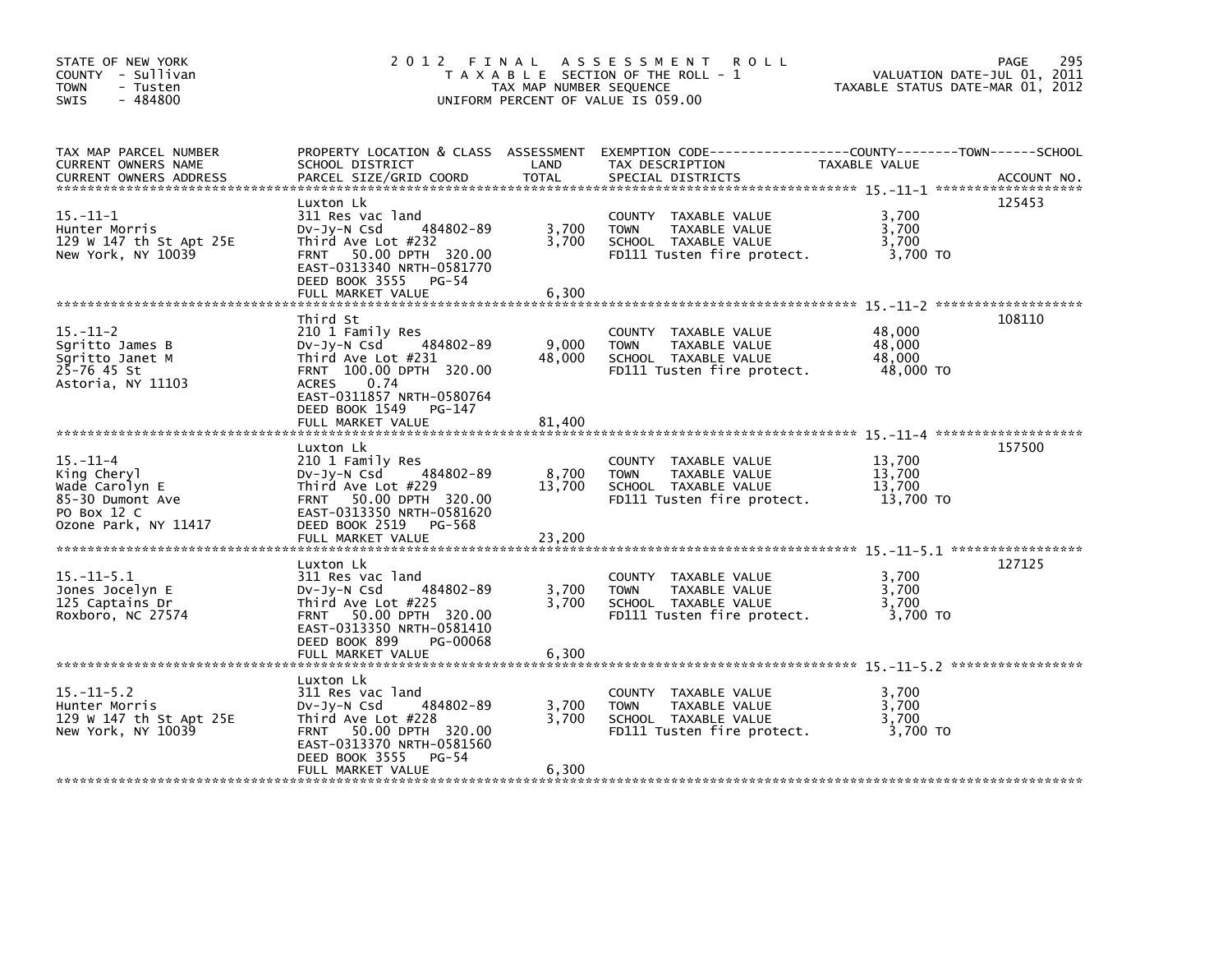| STATE OF NEW YORK<br>COUNTY - Sullivan<br><b>TOWN</b><br>- Tusten<br>$-484800$<br>SWIS                                                         | 2012<br>FINAL                                                                                                                                                                                                                                                        | TAX MAP NUMBER SEQUENCE    | A S S E S S M E N T<br><b>ROLL</b><br>T A X A B L E SECTION OF THE ROLL - 1<br>UNIFORM PERCENT OF VALUE IS 059.00                        | TAXABLE STATUS DATE-MAR 01, 2012        | 296<br>PAGE<br>VALUATION DATE-JUL 01, 2011 |
|------------------------------------------------------------------------------------------------------------------------------------------------|----------------------------------------------------------------------------------------------------------------------------------------------------------------------------------------------------------------------------------------------------------------------|----------------------------|------------------------------------------------------------------------------------------------------------------------------------------|-----------------------------------------|--------------------------------------------|
| TAX MAP PARCEL NUMBER<br><b>CURRENT OWNERS NAME</b><br><b>CURRENT OWNERS ADDRESS</b>                                                           | SCHOOL DISTRICT<br>PARCEL SIZE/GRID COORD                                                                                                                                                                                                                            | LAND<br><b>TOTAL</b>       | PROPERTY LOCATION & CLASS ASSESSMENT EXEMPTION CODE----------------COUNTY-------TOWN------SCHOOL<br>TAX DESCRIPTION<br>SPECIAL DISTRICTS | TAXABLE VALUE                           | ACCOUNT NO.                                |
| $15. -11 - 5.3$<br>Richardson Beatrice<br>37 Barony Place Cir<br>Columbia, SC 29229                                                            | Luxton Lk<br>311 Res vac land<br>484802-89<br>DV-Jy-N Csd<br>Third Ave Lot #226<br>50.00 DPTH 320.00<br><b>FRNT</b><br>EAST-0313370 NRTH-0581470<br>DEED BOOK 751<br>PG-01153<br>FULL MARKET VALUE                                                                   | 3,700<br>3,700<br>6,300    | COUNTY TAXABLE VALUE<br><b>TOWN</b><br>TAXABLE VALUE<br>SCHOOL TAXABLE VALUE<br>FD111 Tusten fire protect.                               | 3,700<br>3,700<br>3,700<br>3,700 TO     | 145300                                     |
| $15 - 11 - 5.4$<br>Hunter Morris<br>129 W 147 th St Apt 25E<br>New York, NY 10039                                                              | Luxton Lk<br>311 Res vac land<br>484802-89<br>DV-JY-N Csd<br>97 & Third Av.<br>$Lot$ 227<br><b>FRNT</b><br>50.00 DPTH 320.00<br>EAST-0313370 NRTH-0581510<br>DEED BOOK 3555<br>PG-54<br>FULL MARKET VALUE                                                            | 3,700<br>3,700<br>6,300    | COUNTY TAXABLE VALUE<br><b>TOWN</b><br>TAXABLE VALUE<br>SCHOOL TAXABLE VALUE<br>FD111 Tusten fire protect.                               | 3.700<br>3,700<br>3,700<br>3,700 TO     | 145250                                     |
| $15. - 11 - 6$<br>Whitfield Laurice<br>22 Schudy Pl<br>New Rochelle, NY 10801                                                                  | Luxton Lk<br>311 Res vac land<br>484802-89<br>DV-Jy-N Csd<br>Third Ave Lot #224<br>50.00 DPTH 320.00<br><b>FRNT</b><br>EAST-0313360 NRTH-0581360<br>DEED BOOK 3564 PG-518<br>FULL MARKET VALUE                                                                       | 3,700<br>3,700<br>6,300    | <b>COUNTY</b><br>TAXABLE VALUE<br><b>TOWN</b><br>TAXABLE VALUE<br>SCHOOL TAXABLE VALUE<br>FD111 Tusten fire protect.                     | 3,700<br>3,700<br>3,700<br>3,700 TO     | 160250                                     |
| *******************************<br>$15. - 11 - 8$<br>K. S. Lakeshore Lane Fam LP<br>Kurt Steele<br>599 Second Ave Apt 21<br>New York, NY 10016 | Luxton Lk<br>210 1 Family Res<br>484802-89<br>DV-Jy-N Csd<br>Third Ave Lot #222<br>Combined with $15.-11-7$ , 1<br>9, and 15.-11-10<br>FRNT 200.00 DPTH 320.00<br>1.50<br><b>ACRES</b><br>EAST-0313360 NRTH-0581270<br>DEED BOOK 3539<br>PG-197<br>FULL MARKET VALUE | 13,200<br>43,500<br>73,700 | COUNTY TAXABLE VALUE<br><b>TOWN</b><br>TAXABLE VALUE<br>SCHOOL TAXABLE VALUE<br>FD111 Tusten fire protect.                               | 43,500<br>43,500<br>43,500<br>43,500 TO | 120750                                     |
| 15. -11-11<br>K. S. Lakeshore Lane Fam LP<br>Kurt Steele<br>599 Second Ave Apt 21<br>New York, NY 10016                                        | Luxton Lk<br>311 Res vac land<br>484802-89<br>DV-Jy-N Csd<br>Third Ave Lot #219<br>FRNT 50.00 DPTH 320.00<br>EAST-0313370 NRTH-0581110<br>DEED BOOK 3539<br>PG-197<br>FULL MARKET VALUE                                                                              | 3,700<br>3,700<br>6,300    | COUNTY TAXABLE VALUE<br>TAXABLE VALUE<br><b>TOWN</b><br>SCHOOL TAXABLE VALUE<br>FD111 Tusten fire protect.                               | 3,700<br>3,700<br>3,700<br>3,700 TO     | 115600                                     |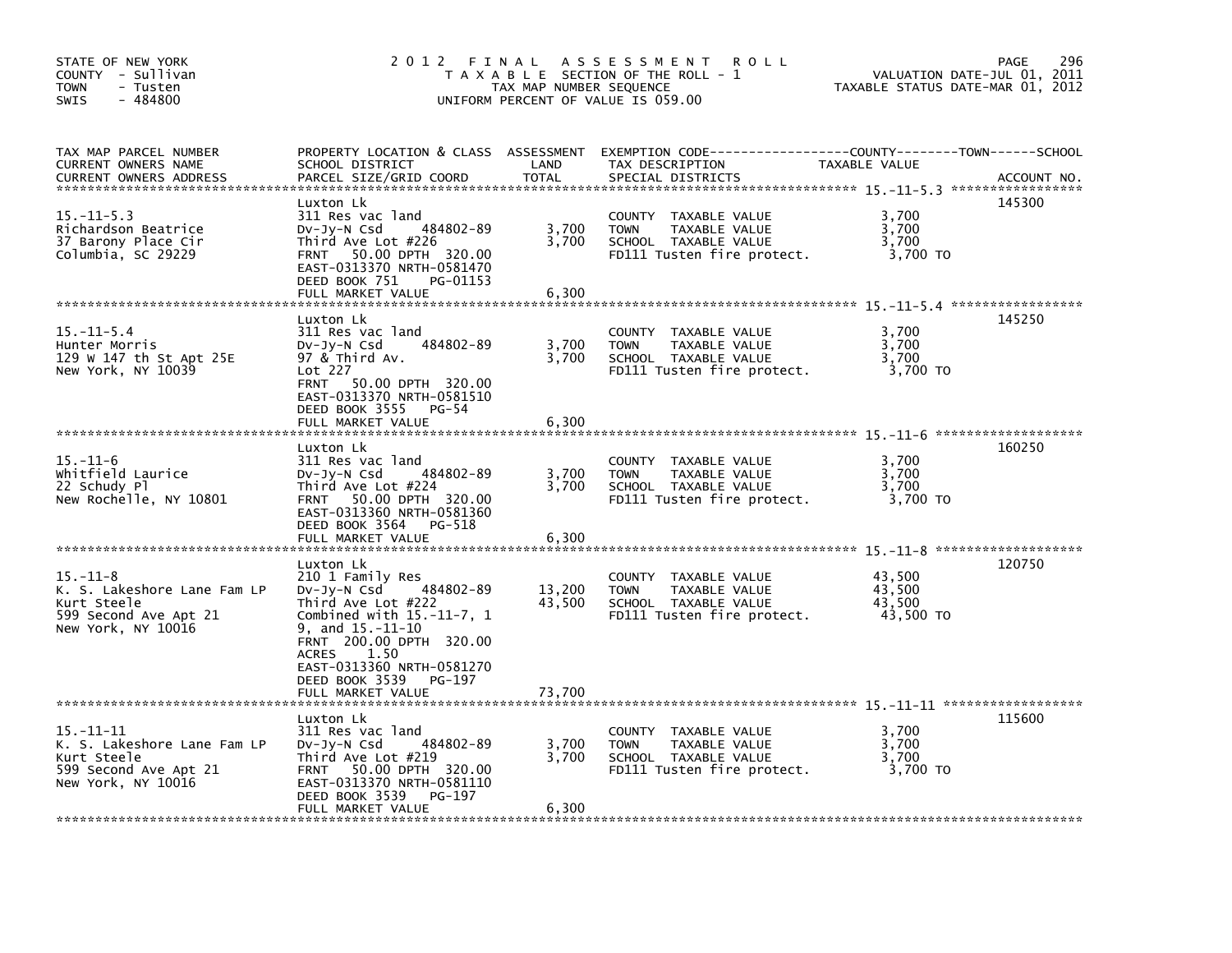| STATE OF NEW YORK<br>COUNTY - Sullivan<br><b>TOWN</b><br>- Tusten<br>$-484800$<br>SWIS     | 2 0 1 2<br>A S S E S S M E N T<br>FINAL<br><b>ROLL</b><br>T A X A B L E SECTION OF THE ROLL - 1<br>TAX MAP NUMBER SEQUENCE<br>UNIFORM PERCENT OF VALUE IS 059.00                                              |                         |                                                                                                                      |                                         |             |
|--------------------------------------------------------------------------------------------|---------------------------------------------------------------------------------------------------------------------------------------------------------------------------------------------------------------|-------------------------|----------------------------------------------------------------------------------------------------------------------|-----------------------------------------|-------------|
| TAX MAP PARCEL NUMBER<br>CURRENT OWNERS NAME<br><b>CURRENT OWNERS ADDRESS</b>              | PROPERTY LOCATION & CLASS ASSESSMENT<br>SCHOOL DISTRICT<br>PARCEL SIZE/GRID COORD                                                                                                                             | LAND<br><b>TOTAL</b>    | TAX DESCRIPTION<br>SPECIAL DISTRICTS                                                                                 | TAXABLE VALUE                           | ACCOUNT NO. |
| $15. - 11 - 12$<br>Williams Martin<br>PO Box 452<br>Pearblossom, CA 93553                  | Luxton Lk<br>311 Res vac land<br>484802-89<br>DV-Jy-N Csd<br>Third Ave Lot #218<br>FRNT 50.00 DPTH 320.00<br>EAST-0313370 NRTH-0581060<br>DEED BOOK 1060<br>PG-00015                                          | 3,700<br>3,700          | COUNTY TAXABLE VALUE<br>TAXABLE VALUE<br><b>TOWN</b><br>SCHOOL TAXABLE VALUE<br>FD111 Tusten fire protect.           | 3,700<br>3,700<br>3,700<br>3,700 TO     | 141301      |
|                                                                                            | FULL MARKET VALUE                                                                                                                                                                                             | 6,300                   |                                                                                                                      |                                         |             |
| $15. - 11 - 13$<br>Williams Martin<br>PO Box 452<br>Pearblossom, CA 93553                  | Luxton Lk<br>311 Res vac land<br>484802-89<br>DV-Jy-N Csd<br>Third Ave Lot #217<br>FRNT 50.00 DPTH 320.00<br>EAST-0313370 NRTH-0581010<br>DEED BOOK 1060<br>PG-00015<br>FULL MARKET VALUE                     | 3,700<br>3,700<br>6,300 | COUNTY TAXABLE VALUE<br>TAXABLE VALUE<br><b>TOWN</b><br>SCHOOL TAXABLE VALUE<br>FD111 Tusten fire protect.           | 3,700<br>3,700<br>3,700<br>3,700 TO     | 110995      |
|                                                                                            |                                                                                                                                                                                                               |                         |                                                                                                                      |                                         |             |
| $15. - 12 - 1$<br>Sgritto James<br>Marsanico Barbara<br>25-76 45th St<br>Astoria, NY 11103 | Luxton Lk<br>322 Rural vac>10<br>484802-89<br>$Dv-Jy-N$ Csd<br>Combined with 15-12-8<br>Lot #9 11 15 16 17 18 19<br>Parts Of 8 & 10<br>ACRES 11.91<br>EAST-0315350 NRTH-0585150<br>DEED BOOK 1073<br>PG-00029 | 21,100<br>21,100        | COUNTY TAXABLE VALUE<br><b>TAXABLE VALUE</b><br><b>TOWN</b><br>SCHOOL TAXABLE VALUE<br>FD111 Tusten fire protect.    | 21,100<br>21,100<br>21,100<br>21,100 TO |             |
|                                                                                            | FULL MARKET VALUE                                                                                                                                                                                             | 35,800                  |                                                                                                                      |                                         |             |
| $15. - 12 - 2$<br>Delgado Samuel<br>4440 Murdock Ave<br>Bronx, NY 10466                    | Nys Rt 97<br>311 Res vac land<br>484802-89<br>$Dv-Jy-N$ Csd<br>97 & Lakeshore Rd Lot 8<br>FRNT 50.00 DPTH 200.00<br>EAST-0315520 NRTH-0584820<br>DEED BOOK 1706<br>PG-562<br>FULL MARKET VALUE                | 2,400<br>2,400          | COUNTY TAXABLE VALUE<br><b>TOWN</b><br>TAXABLE VALUE<br>SCHOOL TAXABLE VALUE<br>FD111 Tusten fire protect.           | 2,400<br>2,400<br>2.400<br>2,400 TO     | 111548      |
|                                                                                            |                                                                                                                                                                                                               | 4,100                   |                                                                                                                      |                                         |             |
| $15. - 12 - 3$<br>Washington Melvin W<br>51 N Pembrooke Way<br>Smithville, NJ 08201        | Luxton Lk<br>311 Res vac land<br>DV-Jy-N Csd<br>484802-89<br>Lake Shore Rd Lot #10A<br>50.00 DPTH 200.00<br><b>FRNT</b><br>EAST-0315540 NRTH-0585070<br>DEED BOOK 743<br>PG-00183<br>FULL MARKET VALUE        | 2,400<br>2.400<br>4,100 | TAXABLE VALUE<br><b>COUNTY</b><br>TAXABLE VALUE<br><b>TOWN</b><br>SCHOOL TAXABLE VALUE<br>FD111 Tusten fire protect. | 2,400<br>2,400<br>2,400<br>2,400 TO     | 157700      |
|                                                                                            |                                                                                                                                                                                                               |                         |                                                                                                                      |                                         |             |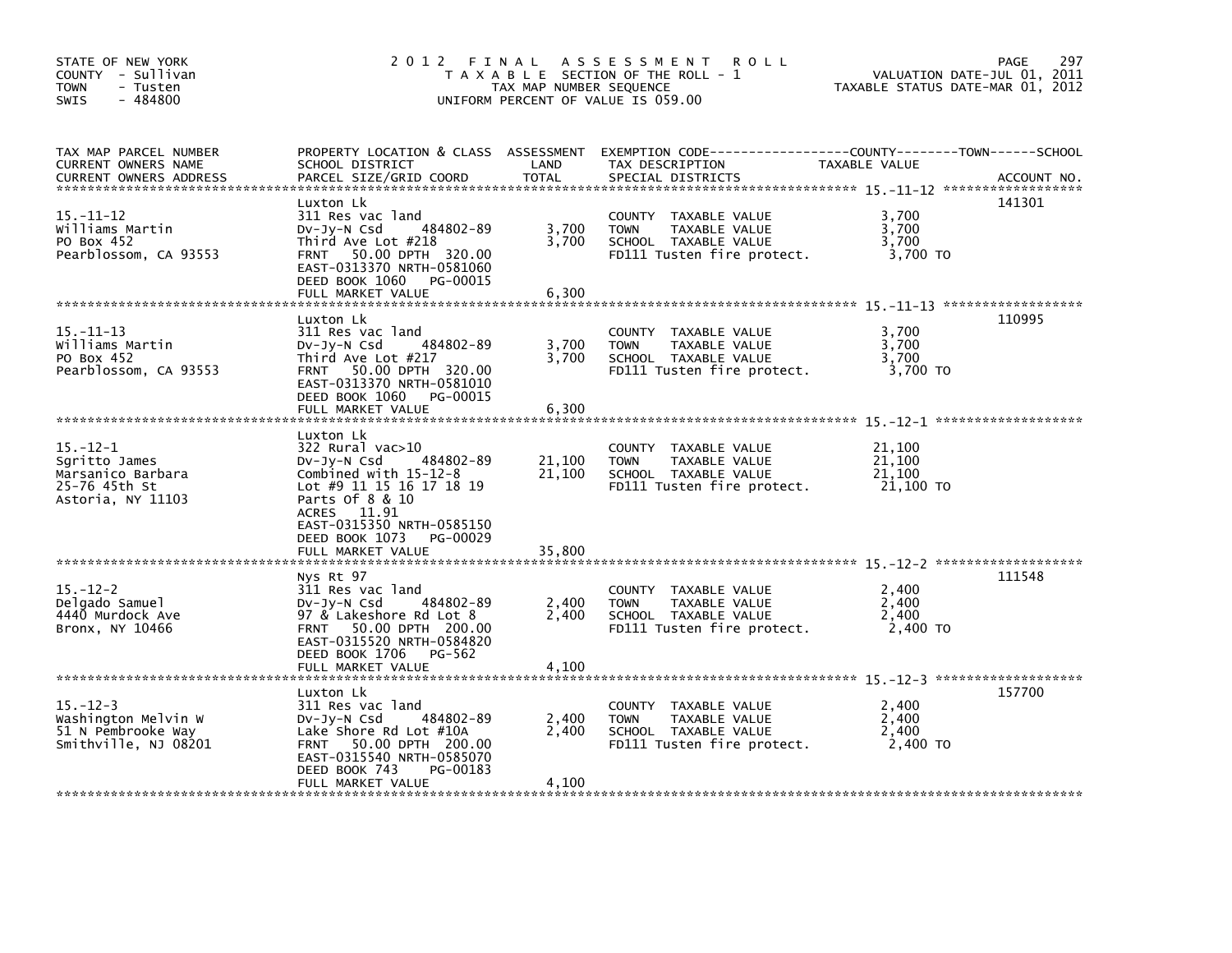| STATE OF NEW YORK<br>- Sullivan<br><b>COUNTY</b><br><b>TOWN</b><br>- Tusten<br>$-484800$<br><b>SWIS</b>            | 2 0 1 2 F I N A L A S S E S S M E N T R O L L<br>T A X A B L E SECTION OF THE ROLL - 1<br>TAXABLE STATUS DATE-MAR 01, 2012<br>UNIFORM PERCENT OF VALUE IS 059.00      |                |                                                                                                                                 |                         |        |
|--------------------------------------------------------------------------------------------------------------------|-----------------------------------------------------------------------------------------------------------------------------------------------------------------------|----------------|---------------------------------------------------------------------------------------------------------------------------------|-------------------------|--------|
| TAX MAP PARCEL NUMBER<br><b>CURRENT OWNERS NAME</b>                                                                | SCHOOL DISTRICT                                                                                                                                                       | LAND           | PROPERTY LOCATION & CLASS ASSESSMENT EXEMPTION CODE----------------COUNTY-------TOWN------SCHOOL<br>TAX DESCRIPTION             | TAXABLE VALUE           |        |
| $15. - 12 - 4$<br>Gibson James M<br>Gibson Dorothy<br>Attn: Leslie Gibson<br>177-51 Leslie Rd<br>Jamaica, NY 11434 | Luxton Lk<br>311 Res vac land<br>DV-JV-N Csd 484802-89<br>Lake Shore Rd Lot $#12$<br>FRNT 50.00 DPTH 200.00<br>EAST-0315590 NRTH-0585470<br>DEED BOOK 831<br>PG-00103 | 2,400 TOWN     | COUNTY TAXABLE VALUE<br>TAXABLE VALUE<br>2,400 SCHOOL TAXABLE VALUE<br>FD111 Tusten fire protect. 2,400 TO                      | 2,400<br>2,400<br>2,400 | 118625 |
|                                                                                                                    |                                                                                                                                                                       |                |                                                                                                                                 |                         |        |
| 15.-12-5<br>Browder Annie M<br>Attn: House<br>118-45 218 St<br>Cambrie C<br>Cambria Heights, NY 11411              | Luxton Lk<br>311 Res vac land<br>DV-Jy-N Csd 484802-89<br>Lake Shore Rd Lot #10B<br>FRNT 50.00 DPTH 200.00<br>EAST-0315520 NRTH-0585120<br>DEED BOOK 778<br>PG-00335  | 2,400 TOWN     | COUNTY TAXABLE VALUE<br>TAXABLE VALUE<br>2,400 SCHOOL TAXABLE VALUE<br>FD111 Tusten fire protect. 2,400 TO                      | 2,400<br>2,400<br>2,400 | 106601 |
|                                                                                                                    | Lake Shore Rd                                                                                                                                                         |                |                                                                                                                                 |                         |        |
| 15. –12–7<br>staats EMIC<br>5926 State Route 97<br>Verweste<br>Narrowsburg, NY 12764                               | 311 Res vac land<br>DV-Jy-N Csd 484802-89<br>Lake Shore Rd<br>FRNT 100.00 DPTH 200.00<br>EAST-0315600 NRTH-0585550<br>DEED BOOK 3002 PG-608                           | 4,400<br>4,400 | COUNTY TAXABLE VALUE<br>TOWN TAXABLE VALUE<br>TOWN TAXABLE VALUE<br>SCHOOL TAXABLE VALUE<br>FD111 Tusten fire protect. 4,400 TO | 4,400<br>4,400<br>4,400 |        |
|                                                                                                                    | FULL MARKET VALUE                                                                                                                                                     | 7,500          |                                                                                                                                 |                         |        |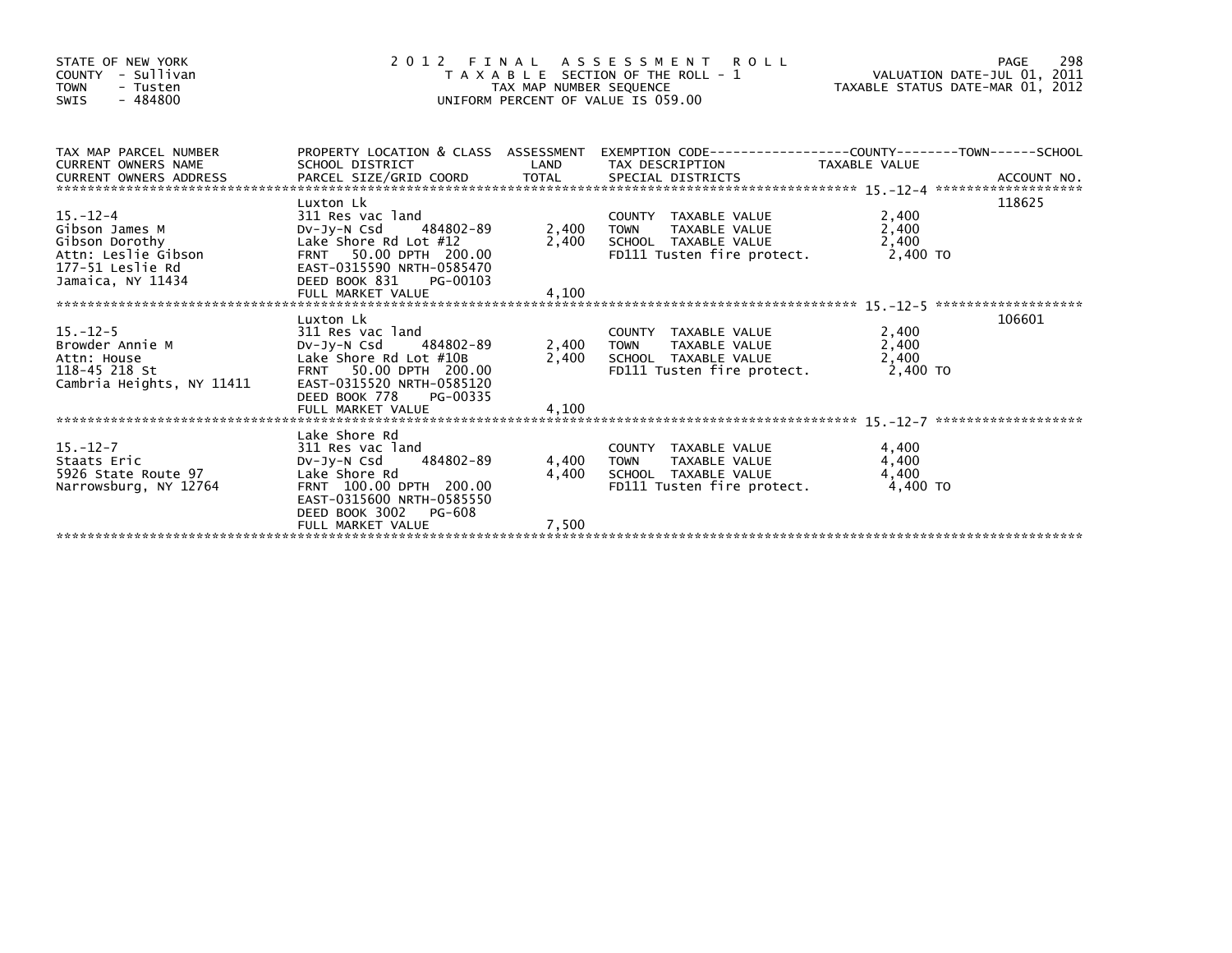| STATE OF NEW YORK | 2012 FINAL ASSESSMENT ROLL            | 299<br>PAGE                      |
|-------------------|---------------------------------------|----------------------------------|
| COUNTY - Sullivan | T A X A B L E SECTION OF THE ROLL - 1 | VALUATION DATE-JUL 01, 2011      |
| TOWN<br>- Tusten  | MAP SECTION - 015                     | TAXABLE STATUS DATE-MAR 01, 2012 |
| - 484800<br>SWIS  | $SUB - SECTION -$                     | RPS150/V04/L015                  |
|                   | UNIFORM PERCENT OF VALUE IS 059.00    | CURRENT DATE $6/19/2012$         |

## \*\*\* S P E C I A L D I S T R I C T S U M M A R Y \*\*\*

| CODE | DISTRICT NAME        | PARCELS | TOTAL EXTENSION<br>TYPF | EXTENSION<br>VALUE | AD VALOREM<br>VALUE | <b>EXEMPT</b><br>AMOUNT | <b>TAXABLE</b><br><b>VALUE</b> |
|------|----------------------|---------|-------------------------|--------------------|---------------------|-------------------------|--------------------------------|
|      | FD111 Tusten fire pr |         | 131 TOTAL               |                    | 1956.350            |                         | 1956.350                       |

## \*\*\* S C H O O L D I S T R I C T S U M M A R Y \*\*\*

| CODE   | DISTRICT NAME | <b>TOTAL</b><br><b>PARCELS</b> | ASSESSED<br>LAND | ASSESSED<br><b>TOTAL</b> | <b>EXEMPT</b><br><b>AMOUNT</b> | TOTAL<br><b>TAXABLE</b> | <b>STAR</b><br><b>AMOUNT</b> | <b>STAR</b><br><b>TAXABLE</b> |
|--------|---------------|--------------------------------|------------------|--------------------------|--------------------------------|-------------------------|------------------------------|-------------------------------|
| 484802 | DV-JV-N Csd   | 133                            | 665.550          | 1956,550                 | 32,000                         | 1924.550                | 278.240                      | 1646,310                      |
|        | SUB-TOTAL     | 133                            | 665.550          | 1956,550                 | 32,000                         | 1924.550                | 278.240                      | 1646,310                      |
| 484889 | Nar Library   | 133                            | 665.550          | 1956,550                 | 32,000                         | 1924.550                | 278.240                      | 1646,310                      |
|        | T O T A L     | 266                            | 1331.100         | 3913,100                 | 64.000                         | 3849,100                | 556,480                      | 3292,620                      |

\*\*\* S Y S T E M C O D E S S U M M A R Y \*\*\*

NO SYSTEM EXEMPTIONS AT THIS LEVEL

## \*\*\* E X E M P T I O N S U M M A R Y \*\*\*

| CODE                                      | DESCRIPTION                                        | <b>TOTAL</b><br><b>PARCELS</b> | <b>COUNTY</b>   | <b>TOWN</b>      | <b>SCHOOL</b>                         |
|-------------------------------------------|----------------------------------------------------|--------------------------------|-----------------|------------------|---------------------------------------|
| 41121<br>41800<br>41804<br>41834<br>41854 | WAR VET<br>AGED-CTS<br>AGED-S<br>STAR EN<br>STAR B |                                | 8,850<br>25,075 | 8,850<br>25,075  | 29,500<br>2,500<br>160,240<br>118,000 |
| 41933                                     | . INC DIS<br><b>TOTAL</b>                          | 16                             | 33,925          | 22,050<br>55,975 | 310,240                               |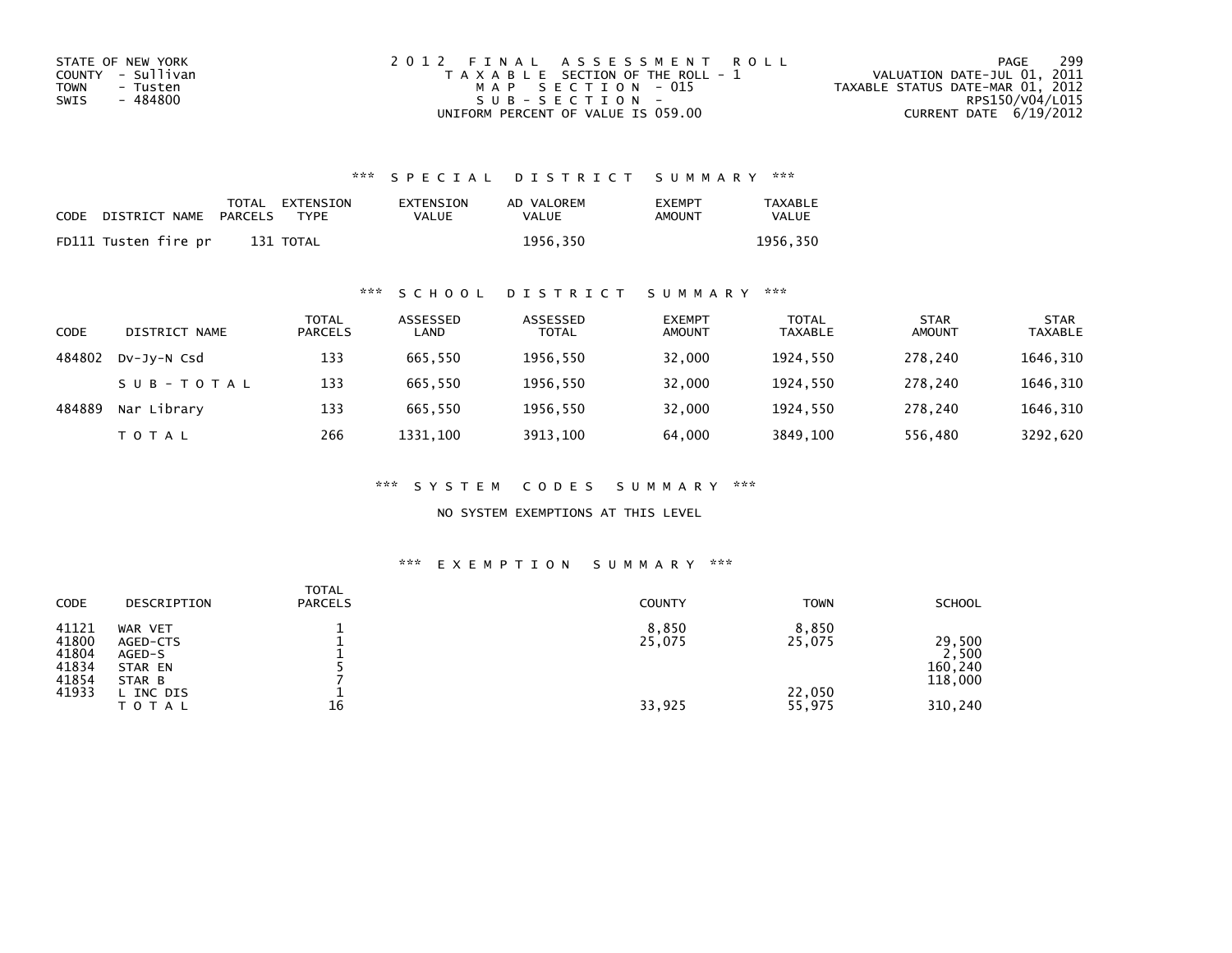| STATE OF NEW YORK       | 2012 FINAL ASSESSMENT ROLL            | 300<br>PAGE                      |
|-------------------------|---------------------------------------|----------------------------------|
| COUNTY - Sullivan       | T A X A B L E SECTION OF THE ROLL - 1 | VALUATION DATE-JUL 01, 2011      |
| <b>TOWN</b><br>- Tusten | MAP SECTION - 015                     | TAXABLE STATUS DATE-MAR 01, 2012 |
| SWIS<br>- 484800        | $SUB - SECTION -$                     | RPS150/V04/L015                  |
|                         | UNIFORM PERCENT OF VALUE IS 059.00    | CURRENT DATE 6/19/2012           |

## \*\*\* G R A N D T O T A L S \*\*\*

| ROLL<br><b>SEC</b> | DESCRIPTION | <b>TOTAL</b><br><b>PARCELS</b> | ASSESSED<br>_AND | <b>\SSESSED</b><br>TOTAL | <b>TAXABLE</b><br><b>COUNT</b> | <b>TAXABLE</b><br><b>TOWN</b> | TAXABLE<br><b>SCHOOL</b> | <b>STAR</b><br><b>TAXABLE</b> |
|--------------------|-------------|--------------------------------|------------------|--------------------------|--------------------------------|-------------------------------|--------------------------|-------------------------------|
|                    | TAXABLE     | 122<br>∸~                      | 665,550          | 1956,550                 | 1922<br>1922.625               | 1900.575<br>- 575             | 1924<br>4,550            | 1646, 310                     |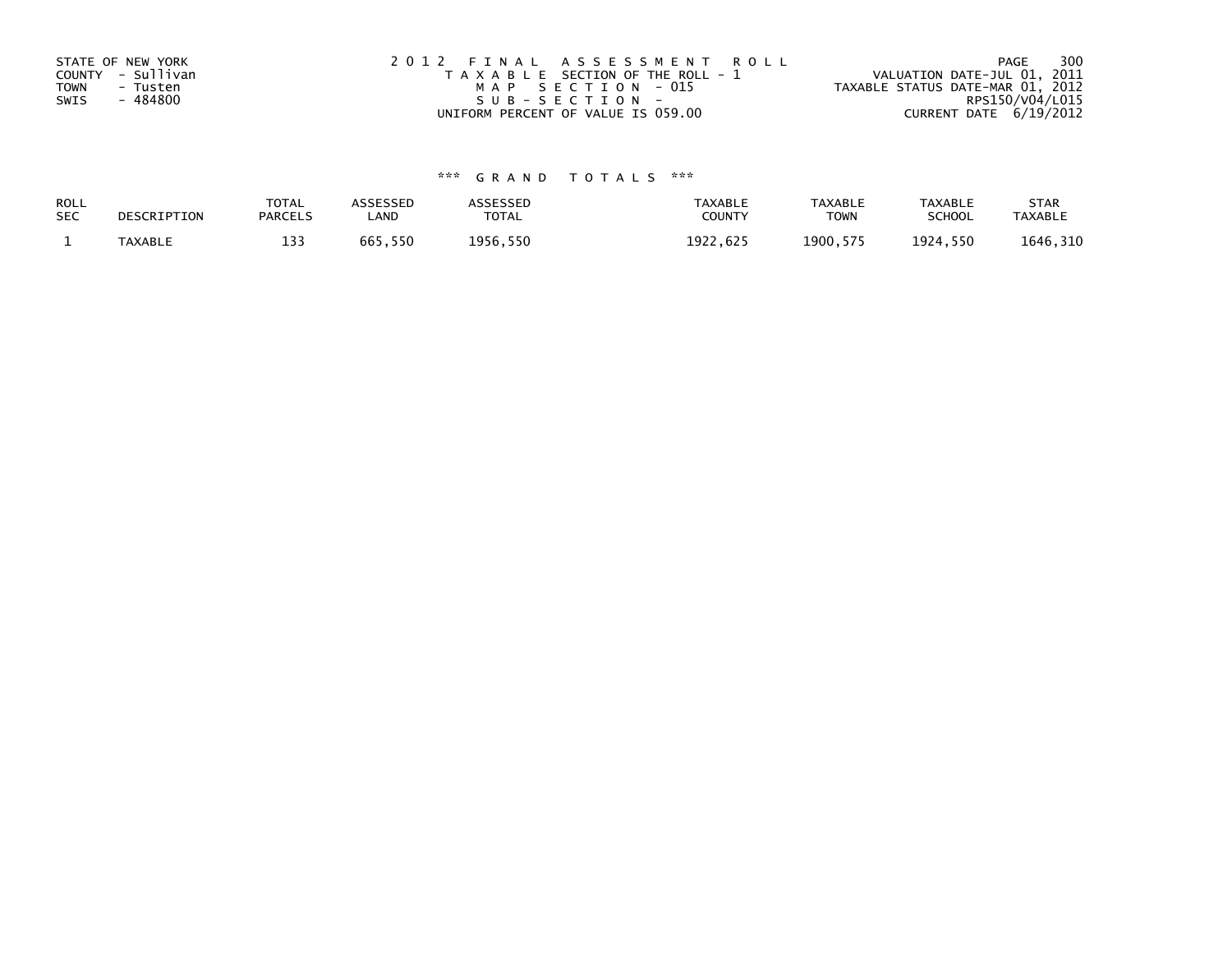| STATE OF NEW YORK<br>COUNTY - Sullivan<br><b>TOWN</b><br>- Tusten<br>$-484800$<br><b>SWIS</b> | 2012 FINAL                                                                                                                                                                                                    | TAX MAP NUMBER SEQUENCE    | A S S E S S M E N T<br><b>ROLL</b><br>T A X A B L E SECTION OF THE ROLL - 1<br>UNIFORM PERCENT OF VALUE IS 059.00 | TAXABLE STATUS DATE-MAR 01, 2012        | 301<br>PAGE<br>VALUATION DATE-JUL 01, 2011 |
|-----------------------------------------------------------------------------------------------|---------------------------------------------------------------------------------------------------------------------------------------------------------------------------------------------------------------|----------------------------|-------------------------------------------------------------------------------------------------------------------|-----------------------------------------|--------------------------------------------|
| TAX MAP PARCEL NUMBER<br>CURRENT OWNERS NAME<br><b>CURRENT OWNERS ADDRESS</b>                 | PROPERTY LOCATION & CLASS ASSESSMENT<br>SCHOOL DISTRICT<br>PARCEL SIZE/GRID COORD                                                                                                                             | LAND<br><b>TOTAL</b>       | TAX DESCRIPTION<br>SPECIAL DISTRICTS                                                                              | TAXABLE VALUE                           | ACCOUNT NO.                                |
| $16. - 1 - 1$<br>Chernow Lynn<br>64 Elm Dr<br>South Fallsburg, NY 12779                       | S Trail #L End Lots<br>$314$ Rural vac< $10$<br>DV-Jy-N Csd<br>484802-89<br>Lots $49-52$ All A-D<br>Excepting 49C<br>ACRES<br>4.64<br>EAST-0310354 NRTH-0579745<br>DEED BOOK 2601 PG-495<br>FULL MARKET VALUE | 16,700<br>16,700<br>28,300 | COUNTY TAXABLE VALUE<br>TAXABLE VALUE<br><b>TOWN</b><br>SCHOOL TAXABLE VALUE<br>FD111 Tusten fire protect.        | 16,700<br>16,700<br>16,700<br>16,700 TO |                                            |
|                                                                                               |                                                                                                                                                                                                               |                            |                                                                                                                   |                                         |                                            |
| $16. - 1 - 2$<br>Williams Robert<br>4321 Edson Ave<br>Bronx, NY 10466                         | S Trail 1<br>311 Res vac land<br>484802-89<br>$Dv-Jy-N$ Csd<br>South $Train  #1$ Lot $#49C$<br>FRNT 60.00 DPTH 120.00<br>EAST-0310570 NRTH-0580146<br>DEED BOOK 780<br>PG-00148                               | 1,400<br>1,400             | COUNTY TAXABLE VALUE<br>TAXABLE VALUE<br><b>TOWN</b><br>SCHOOL TAXABLE VALUE<br>FD111 Tusten fire protect.        | 1,400<br>1,400<br>1,400<br>1,400 TO     | 160550                                     |
|                                                                                               | FULL MARKET VALUE                                                                                                                                                                                             | 2.400                      |                                                                                                                   |                                         |                                            |
| $16. -2 - 1.1$<br>Hamilton Susan<br>80 Leewood Dr<br>Eastchester, NY 10709                    | South Trail 1<br>$314$ Rural vac<10<br>484802-89<br>DV-Jy-N Csd<br>South Trail #1 End Lots<br>54a-B 55A&d<br><b>ACRES</b><br>1.77<br>EAST-0310577 NRTH-0579589                                                | 7,700<br>7,700             | COUNTY TAXABLE VALUE<br>TAXABLE VALUE<br><b>TOWN</b><br>SCHOOL TAXABLE VALUE<br>FD111 Tusten fire protect.        | 7,700<br>7,700<br>7,700<br>7,700 TO     |                                            |
|                                                                                               | DEED BOOK 2010<br>PG-56170<br>FULL MARKET VALUE                                                                                                                                                               | 13,100                     |                                                                                                                   |                                         |                                            |
| $16. -2 - 1.2$<br>Lang Edward J<br>67 Arena Ct<br>PO Box 485<br>Narrowsburg, NY 12764         | S Trail 6<br>311 Res vac land<br>484802-89<br>$Dv-Jv-N$ Csd<br>South $Train$ #6 - Not In<br>Lot #54C&d<br>FRNT 100.00 DPTH 200.00<br>EAST-0310694 NRTH-0579741                                                | 3,300<br>3,300             | COUNTY<br>TAXABLE VALUE<br><b>TOWN</b><br>TAXABLE VALUE<br>SCHOOL TAXABLE VALUE<br>FD111 Tusten fire protect.     | 3,300<br>3,300<br>3,300<br>3,300 TO     | 153750                                     |
|                                                                                               | DEED BOOK 2807<br>PG-382<br>FULL MARKET VALUE                                                                                                                                                                 | 5.600                      |                                                                                                                   |                                         |                                            |
| $16. - 2 - 1.4$<br>McLean Cynthia<br>498 W 55 th St Apt 5W<br>New York, NY 10019              | Nys Hwy 97<br>314 Rural vac<10<br>484802-89<br>$Dv-Jy-N$ Csd<br>Lot 14<br><b>ACRES</b><br>2.50<br>EAST-0310668 NRTH-0579308<br>DEED BOOK 3154<br>$PG-9$<br>FULL MARKET VALUE                                  | 11,400<br>11,400<br>19,300 | COUNTY<br>TAXABLE VALUE<br>TAXABLE VALUE<br><b>TOWN</b><br>SCHOOL TAXABLE VALUE<br>FD111 Tusten fire protect.     | 11,400<br>11,400<br>11,400<br>11,400 TO |                                            |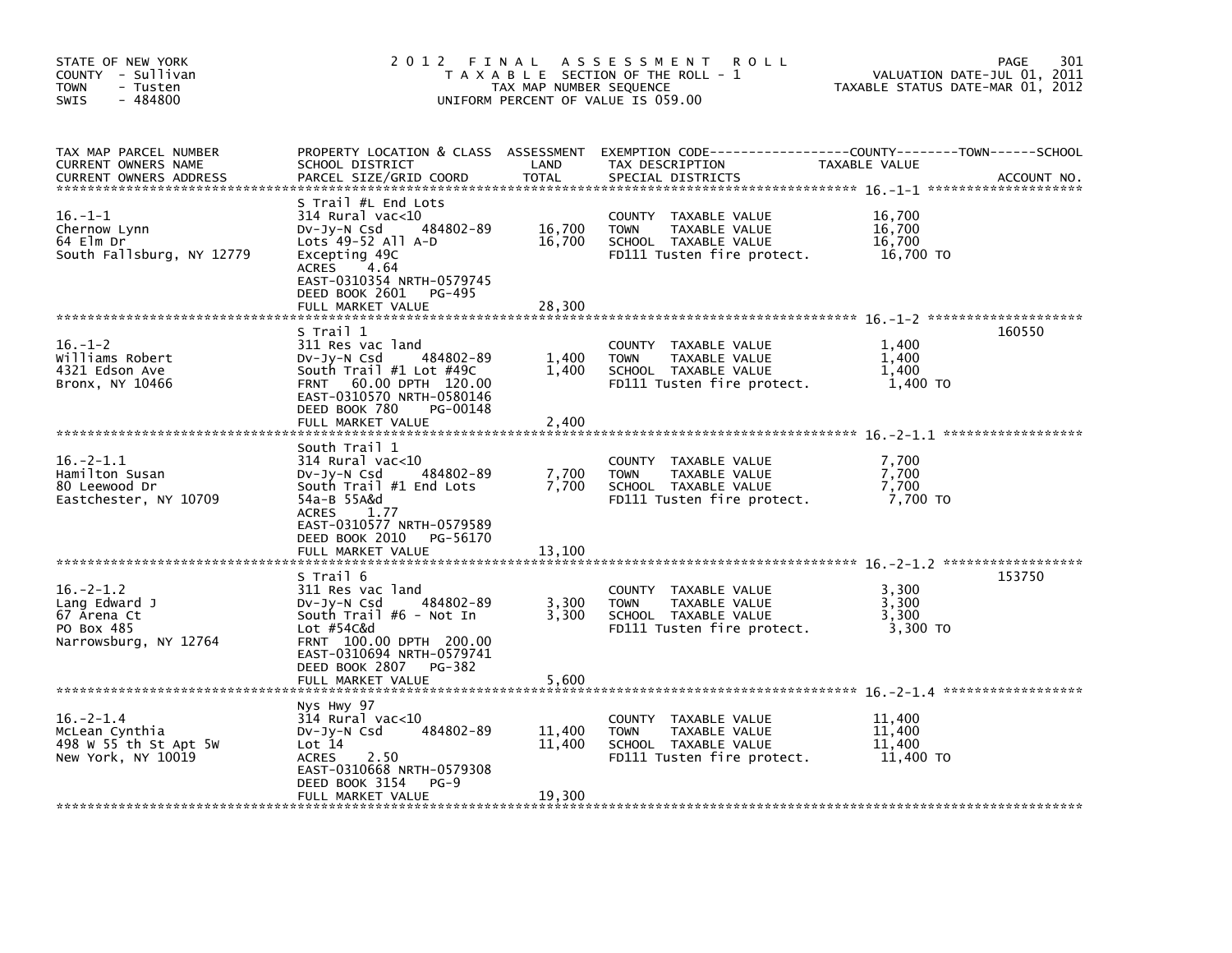| STATE OF NEW YORK<br>COUNTY - Sullivan<br><b>TOWN</b><br>- Tusten<br>$-484800$<br><b>SWIS</b>         |                                                                                                                                                                                               | TAX MAP NUMBER SEQUENCE    | 2012 FINAL ASSESSMENT ROLL<br>T A X A B L E SECTION OF THE ROLL - 1<br>UNIFORM PERCENT OF VALUE IS 059.00  | 302<br>PAGE<br>VALUATION DATE-JUL 01, 2011<br>TAXABLE STATUS DATE-MAR 01, 2012                                                 |  |
|-------------------------------------------------------------------------------------------------------|-----------------------------------------------------------------------------------------------------------------------------------------------------------------------------------------------|----------------------------|------------------------------------------------------------------------------------------------------------|--------------------------------------------------------------------------------------------------------------------------------|--|
| TAX MAP PARCEL NUMBER<br>CURRENT OWNERS NAME<br><b>CURRENT OWNERS ADDRESS</b>                         | SCHOOL DISTRICT<br>PARCEL SIZE/GRID COORD                                                                                                                                                     | LAND<br><b>TOTAL</b>       | TAX DESCRIPTION<br>SPECIAL DISTRICTS                                                                       | PROPERTY LOCATION & CLASS ASSESSMENT EXEMPTION CODE---------------COUNTY-------TOWN-----SCHOOL<br>TAXABLE VALUE<br>ACCOUNT NO. |  |
| $16. -2 - 2$<br>Arvela Ana P<br>1281 Ivy Rd<br>Mohegan Lake, NY 10547                                 | Nys Rte 97<br>311 Res vac land<br>484802-89<br>$Dv-Jy-N$ Csd<br>South Trail #2 Lot #56D<br>2.12<br><b>ACRES</b><br>EAST-0311044 NRTH-0579378<br>DEED BOOK 2444 PG-581                         | 10,200<br>10,200           | COUNTY TAXABLE VALUE<br><b>TOWN</b><br>TAXABLE VALUE<br>SCHOOL TAXABLE VALUE<br>FD111 Tusten fire protect. | 135120<br>10,200<br>10,200<br>10,200<br>10,200 TO                                                                              |  |
| $16. -3 - 1.1$<br>Panteleone Louis<br>225 N Henry St<br>Brooklyn, NY 11222                            | Str #1 Lot #40-43<br>314 Rural vac<10<br>484802-89<br>$Dv-Jy-N$ Csd<br>Lot #46 48A-D 47A&b<br>7.10<br><b>ACRES</b><br>EAST-0311024 NRTH-0579983<br>DEED BOOK 3064 PG-187<br>FULL MARKET VALUE | 24,600<br>24,600<br>41,700 | COUNTY TAXABLE VALUE<br><b>TOWN</b><br>TAXABLE VALUE<br>SCHOOL TAXABLE VALUE<br>FD111 Tusten fire protect. | 24,600<br>24,600<br>24,600<br>24,600 TO                                                                                        |  |
| $16. -3 - 1.2$<br>Kelly Carl J<br>Kelly Christine<br>127 Highland Lake Rd<br>Highland Lake, NY 12743  | S Trail 2<br>311 Res vac land<br>484802-89<br>$Dv-Jy-N$ Csd<br>South Trail #2 Lot #44A<br>FRNT 50.00 DPTH 200.00<br>EAST-0311280 NRTH-0579539<br>DEED BOOK 2011 PG-4762                       | 2,200<br>2,200             | COUNTY TAXABLE VALUE<br><b>TOWN</b><br>TAXABLE VALUE<br>SCHOOL TAXABLE VALUE<br>FD111 Tusten fire protect. | 122650<br>2,200<br>2,200<br>2,200<br>2.200 TO                                                                                  |  |
| $16. -3 - 1.3$<br>Kelly Christine<br>127 Highland Lake Rd<br>Highland Lake, NY 12743                  | S Trail 2<br>311 Res vac land<br>$Dv-Jv-N$ Csd<br>484802-89<br>Lot $#45A-D$<br>FRNT 200.00 DPTH 200.00<br>EAST-0311174 NRTH-0579467<br>DEED BOOK 2058 PG-294                                  | 6,700<br>6,700             | COUNTY TAXABLE VALUE<br><b>TOWN</b><br>TAXABLE VALUE<br>SCHOOL TAXABLE VALUE<br>FD111 Tusten fire protect. | 119750<br>6,700<br>6,700<br>6,700<br>6,700 TO                                                                                  |  |
| $16 - 3 - 1.4$<br>Dollinger Gonski<br>Dollinger Grossman<br>1 old Country Rd<br>Carle Place, NY 11514 | S Trail 6<br>311 Res vac land<br>484802-89<br>$Dv-Jy-N$ Csd<br>Lot #47 C & D<br>FRNT 100.00 DPTH 200.00<br>EAST-0310884 NRTH-0579868<br>DEED BOOK 953<br>PG-00147<br>FULL MARKET VALUE        | 3,300<br>3,300<br>5,600    | COUNTY TAXABLE VALUE<br><b>TOWN</b><br>TAXABLE VALUE<br>SCHOOL TAXABLE VALUE<br>FD111 Tusten fire protect. | 156221<br>3,300<br>3,300<br>3,300<br>3,300 TO                                                                                  |  |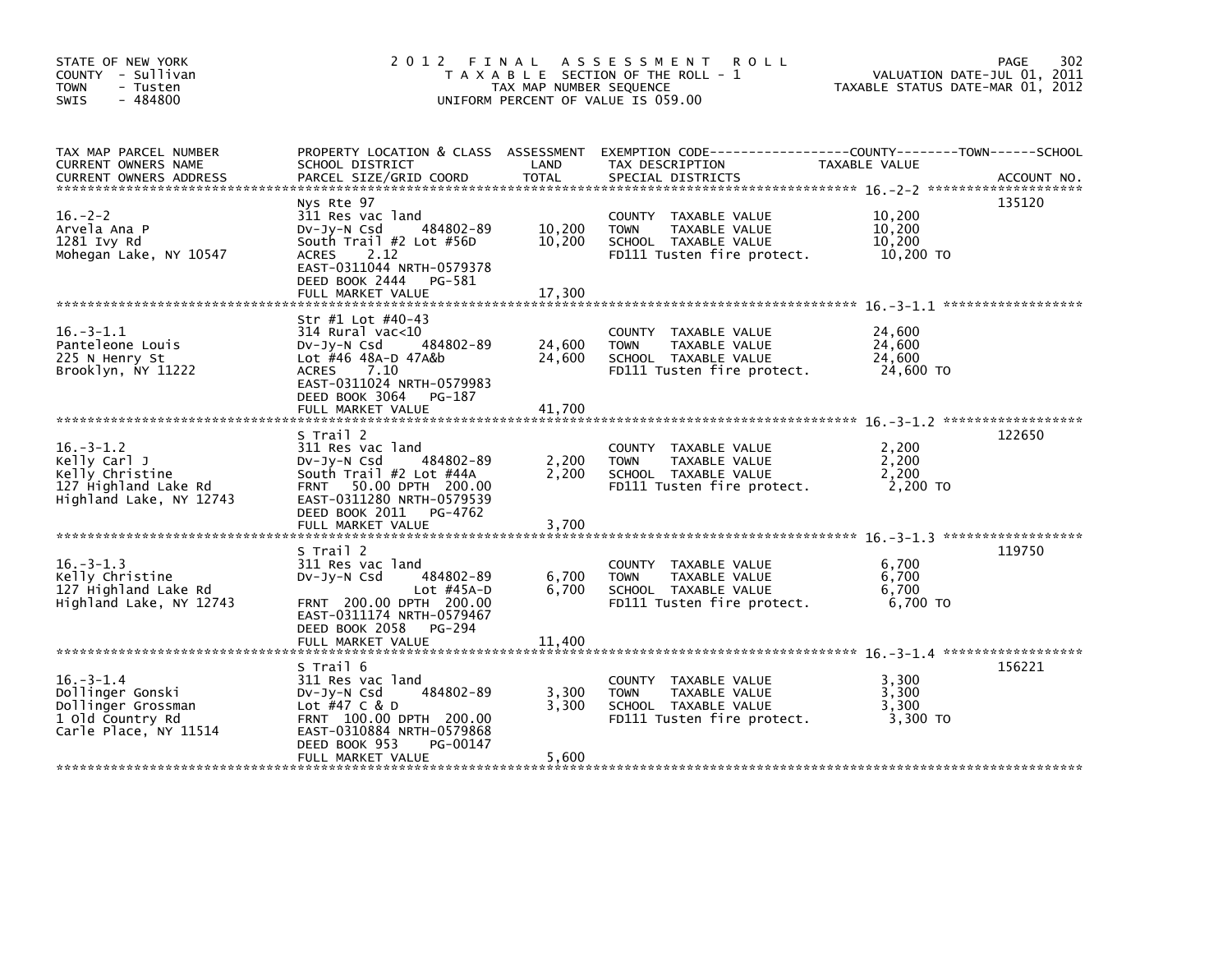| STATE OF NEW YORK<br>COUNTY - Sullivan<br><b>TOWN</b><br>- Tusten<br>$-484800$<br>SWIS                                        |                                                                                                                                                                                                                                  | TAX MAP NUMBER SEQUENCE | 2012 FINAL ASSESSMENT ROLL<br>T A X A B L E SECTION OF THE ROLL - 1<br>UNIFORM PERCENT OF VALUE IS 059.00                                | PAGE<br>VALUATION DATE-JUL 01, 2011<br>TAXABLE STATUS DATE-MAR 01, 2012 | 303         |
|-------------------------------------------------------------------------------------------------------------------------------|----------------------------------------------------------------------------------------------------------------------------------------------------------------------------------------------------------------------------------|-------------------------|------------------------------------------------------------------------------------------------------------------------------------------|-------------------------------------------------------------------------|-------------|
| TAX MAP PARCEL NUMBER<br>CURRENT OWNERS NAME<br><b>CURRENT OWNERS ADDRESS</b>                                                 | SCHOOL DISTRICT<br>PARCEL SIZE/GRID COORD                                                                                                                                                                                        | LAND<br><b>TOTAL</b>    | PROPERTY LOCATION & CLASS ASSESSMENT EXEMPTION CODE----------------COUNTY-------TOWN------SCHOOL<br>TAX DESCRIPTION<br>SPECIAL DISTRICTS | TAXABLE VALUE                                                           | ACCOUNT NO. |
| $16. - 3 - 2$<br>County of Sullivan<br>100 North St<br>Monticello, NY 12701<br>PRIOR OWNER ON 3/01/2012<br>County of Sullivan | S Trail 2<br>311 Res vac land<br>484802-89<br>$Dv-Jy-N$ Csd<br>Lot $#44C$<br>FRNT 50.00 DPTH 200.00<br>EAST-0311460 NRTH-0579596<br>DEED BOOK 2012<br>PG-1350<br>FULL MARKET VALUE                                               | 2,400<br>2,400<br>4.100 | COUNTY TAXABLE VALUE<br>TAXABLE VALUE<br><b>TOWN</b><br>SCHOOL TAXABLE VALUE<br>FD111 Tusten fire protect.                               | 121250<br>2,400<br>2,400<br>2,400<br>2,400 TO                           |             |
| $16. -3 - 3$<br>Knox James W<br>Knox Robert L<br>64 Woodside Ave<br>Newton, NJ 07860                                          | South Trail 2<br>311 Res vac land<br>484802-89<br>$Dv-Jy-N$ Csd<br>Lot 44D<br>FRNT 50.00 DPTH 200.00<br>EAST-0311385 NRTH-0579649<br>DEED BOOK 1315 PG-94<br>FULL MARKET VALUE                                                   | 2,200<br>2,200<br>3.700 | COUNTY TAXABLE VALUE<br>TAXABLE VALUE<br><b>TOWN</b><br>SCHOOL TAXABLE VALUE<br>FD111 Tusten fire protect.                               | 2,200<br>2,200<br>2,200<br>2,200 TO                                     |             |
| $16. - 3 - 4$<br>Homeland Farms, LLC<br>60 Lake St<br>Narrowsburg, NY 12764                                                   | S Trail 1<br>311 Res vac land<br>484802-89<br>$Dv-Jy-N$ Csd<br>Lot 49D<br>FRNT 200.00 DPTH 95.00<br>EAST-0310577 NRTH-0580235<br>DEED BOOK 2673 PG-077<br>FULL MARKET VALUE                                                      | 3,800<br>3,800<br>6,400 | COUNTY TAXABLE VALUE<br><b>TOWN</b><br>TAXABLE VALUE<br>SCHOOL TAXABLE VALUE<br>FD111 Tusten fire protect.                               | 3,800<br>3,800<br>3,800<br>3,800 TO                                     |             |
| $16. - 3 - 5$<br>Kelly Elizabeth<br>319 Virginia Ave<br>Saint Cloud, FL 34769-2437                                            | S Trail 1<br>692 Road/str/hwy<br>484802-89<br>$Dv-Jy-N$ Csd<br>1.36<br>ACRES<br>EAST-0310571 NRTH-0579978<br>DEED BOOK 2227 PG-192<br>FULL MARKET VALUE                                                                          | 500<br>500<br>800       | COUNTY TAXABLE VALUE<br><b>TOWN</b><br>TAXABLE VALUE<br>SCHOOL TAXABLE VALUE<br>FD111 Tusten fire protect.                               | 500<br>500<br>500<br>500 TO                                             |             |
| $16. -4 - 1$<br>Adom Victor W<br>527 Orchard Grove Way<br>Camden, DE 19934-4928                                               | South Trail 1<br>311 Res vac land<br>484802-89<br>$Dv-Jy-N$ Csd<br>#39a<br>Combined with $16-4-5.6$<br>FRNT 100.00 DPTH 200.00<br>0.46<br><b>ACRES</b><br>EAST-0310824 NRTH-0580386<br>DEED BOOK 2192 PG-07<br>FULL MARKET VALUE | 3,900<br>3.900<br>6.600 | COUNTY TAXABLE VALUE<br><b>TOWN</b><br>TAXABLE VALUE<br>SCHOOL TAXABLE VALUE<br>FD111 Tusten fire protect.                               | 132750<br>3,900<br>3,900<br>3,900<br>3,900 TO                           |             |
|                                                                                                                               |                                                                                                                                                                                                                                  |                         |                                                                                                                                          |                                                                         |             |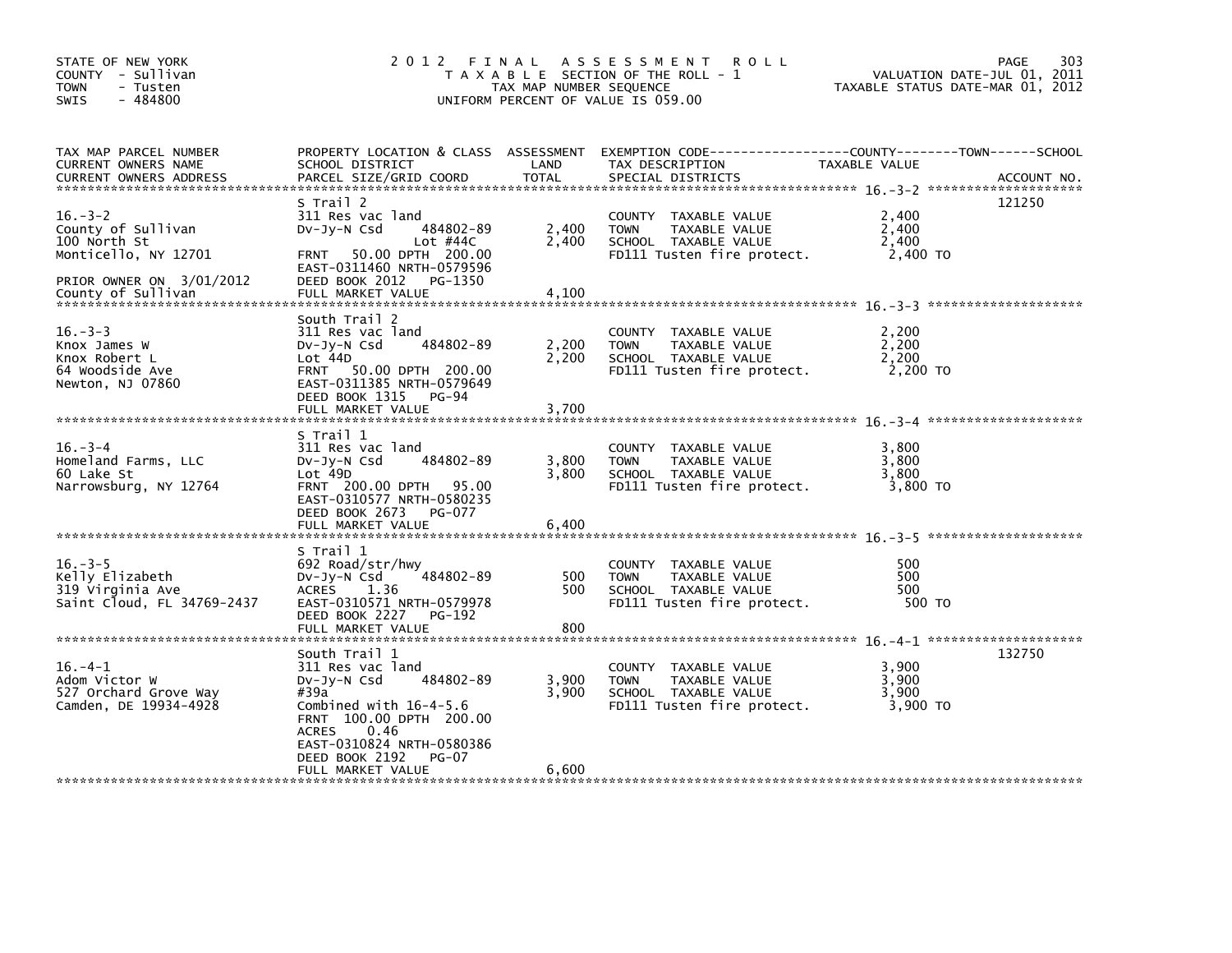| STATE OF NEW YORK<br>COUNTY - Sullivan<br>- Tusten<br>TOWN<br>$-484800$<br><b>SWIS</b>       | 2012 FINAL                                                                                                                                                                                                                                                    | TAX MAP NUMBER SEQUENCE    | A S S E S S M E N T<br><b>ROLL</b><br>T A X A B L E SECTION OF THE ROLL - 1<br>UNIFORM PERCENT OF VALUE IS 059.00 | TAXABLE STATUS DATE-MAR 01, 2012        | 304<br><b>PAGE</b><br>VALUATION DATE-JUL 01, 2011 |
|----------------------------------------------------------------------------------------------|---------------------------------------------------------------------------------------------------------------------------------------------------------------------------------------------------------------------------------------------------------------|----------------------------|-------------------------------------------------------------------------------------------------------------------|-----------------------------------------|---------------------------------------------------|
| TAX MAP PARCEL NUMBER<br>CURRENT OWNERS NAME<br><b>CURRENT OWNERS ADDRESS</b>                | PROPERTY LOCATION & CLASS ASSESSMENT<br>SCHOOL DISTRICT<br>PARCEL SIZE/GRID COORD                                                                                                                                                                             | LAND<br><b>TOTAL</b>       | EXEMPTION CODE-----------------COUNTY-------TOWN------SCHOOL<br>TAX DESCRIPTION<br>SPECIAL DISTRICTS              | TAXABLE VALUE                           | ACCOUNT NO.                                       |
| $16. - 4 - 2$<br>Lang Industries Inc<br>60 Lake St<br>Narrowsburg, NY 12764                  | South Trail 1<br>311 Res vac land<br>484802-89<br>DV-Jy-N Csd<br>South $Train  #1$ Lot $#39D$<br>Combined with $16.-4-5.7$ L<br>FRNT 100.00 DPTH 200.00<br><b>ACRES</b><br>0.50<br>EAST-0310913 NRTH-0580505<br>DEED BOOK 2211<br>PG-325<br>FULL MARKET VALUE | 2,700<br>2,700<br>4,600    | COUNTY TAXABLE VALUE<br>TAXABLE VALUE<br><b>TOWN</b><br>SCHOOL TAXABLE VALUE<br>FD111 Tusten fire protect.        | 2,700<br>2,700<br>2,700<br>2,700 TO     | 132751                                            |
| $16. -4 - 3$<br>Browder Annie M<br>Attn: House<br>118-45 218 St<br>Cambria Heights, NY 11411 | S Trail 4<br>311 Res vac land<br>484802-89<br>DV-Jy-N Csd<br>$Lot$ #30A&b<br>FRNT 100.00 DPTH 200.00<br>EAST-0311212 NRTH-0580489<br>DEED BOOK 673<br>PG-00148<br>FULL MARKET VALUE                                                                           | 3,900<br>3,900<br>6,600    | COUNTY TAXABLE VALUE<br>TAXABLE VALUE<br><b>TOWN</b><br>SCHOOL TAXABLE VALUE<br>FD111 Tusten fire protect.        | 3,900<br>3,900<br>3,900<br>3,900 TO     | 106602                                            |
| $16. -4 -4$<br>Robinson Thomas<br>Robinson Evelyn<br>1006 Elder Ave<br>Bronx, NY 10472       | S Trail 4<br>311 Res vac land<br>484802-89<br>DV-JY-N Csd<br>Lot $#31B$<br>50.00 DPTH 200.00<br><b>FRNT</b><br>EAST-0311349 NRTH-0580336<br>PG-00117<br>DEED BOOK 665<br>FULL MARKET VALUE                                                                    | 2,200<br>2,200<br>3,700    | COUNTY TAXABLE VALUE<br><b>TOWN</b><br>TAXABLE VALUE<br>SCHOOL TAXABLE VALUE<br>FD111 Tusten fire protect.        | 2,200<br>2,200<br>2,200<br>2,200 TO     | 145900                                            |
| $16. -4 - 5.1$<br>County of Sullivan<br>100 North St<br>Monticello, NY 12701                 | S Trail 1<br>311 Res vac land<br>DV-Jy-N Csd<br>484802-89<br>Lot $#39C$<br>FRNT 50.00 DPTH 200.00<br>EAST-0310888 NRTH-0580468<br>DEED BOOK 2011<br>PG-2274<br>FULL MARKET VALUE                                                                              | 2,200<br>2.200<br>3,700    | COUNTY TAXABLE VALUE<br>TAXABLE VALUE<br><b>TOWN</b><br>SCHOOL TAXABLE VALUE<br>FD111 Tusten fire protect.        | 2,200<br>2,200<br>2.200<br>2,200 TO     | 133650                                            |
| $16. -4 - 5.2$<br>Lang Edward J<br>60 Lake St<br>Narrowsburg, NY 12764                       | South Trail #4<br>314 Rural vac<10<br>DV-Jy-N Csd<br>484802-89<br>Lot 36C 36D 37A 37B 37C<br>37d 38A 38B 38C 38D<br>3.75<br><b>ACRES</b><br>EAST-0311216 NRTH-0580118<br>DEED BOOK 2440<br>PG-456<br>FULL MARKET VALUE                                        | 13,800<br>13,800<br>23,400 | COUNTY TAXABLE VALUE<br><b>TOWN</b><br>TAXABLE VALUE<br>SCHOOL TAXABLE VALUE<br>FD111 Tusten fire protect.        | 13,800<br>13,800<br>13,800<br>13,800 TO |                                                   |
|                                                                                              |                                                                                                                                                                                                                                                               |                            |                                                                                                                   |                                         |                                                   |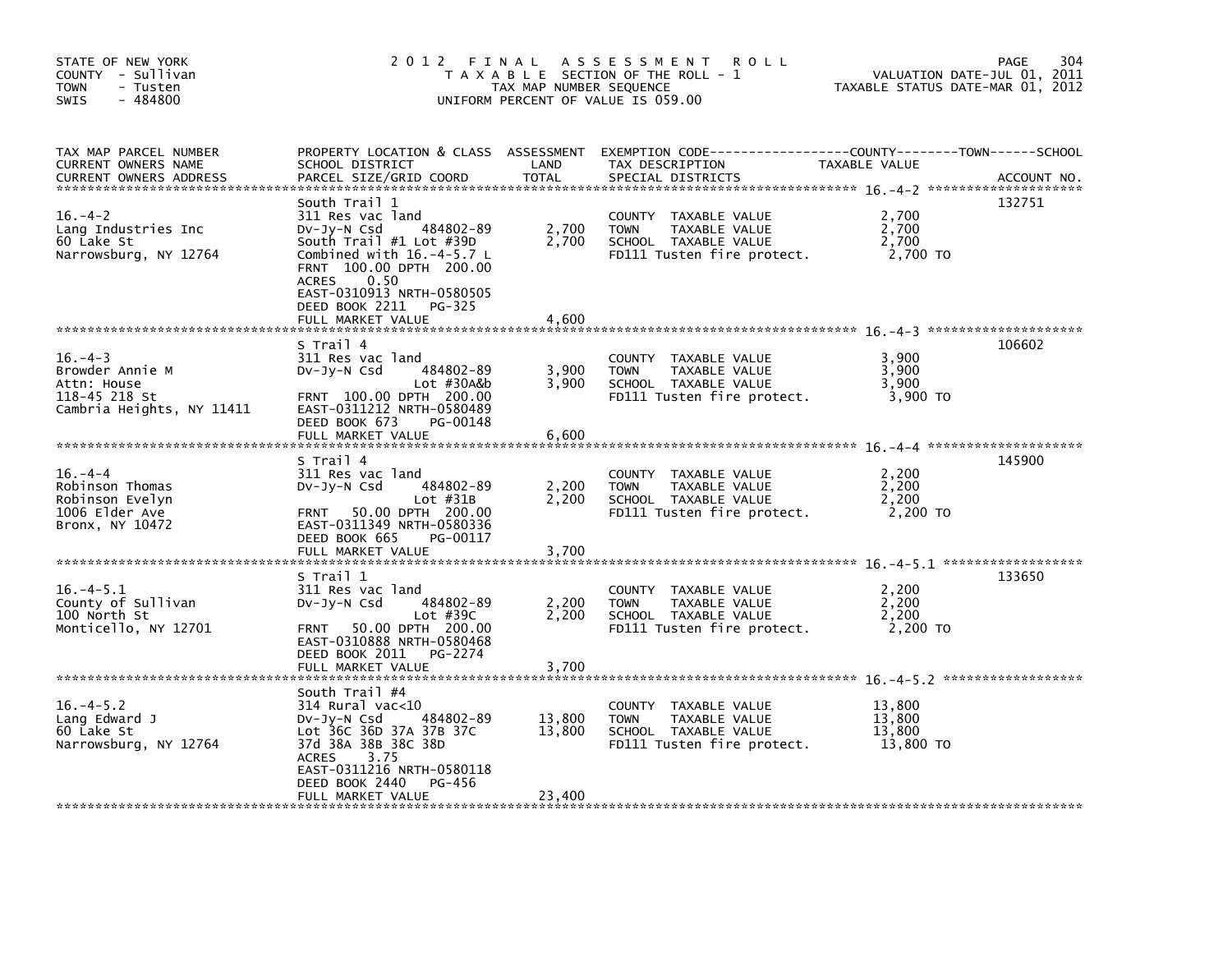| STATE OF NEW YORK<br>COUNTY - Sullivan<br><b>TOWN</b><br>- Tusten<br>$-484800$<br><b>SWIS</b>           | 2 0 1 2                                                                                                                                                                                   | FINAL<br>TAX MAP NUMBER SEQUENCE | A S S E S S M E N T<br><b>ROLL</b><br>T A X A B L E SECTION OF THE ROLL - 1<br>UNIFORM PERCENT OF VALUE IS 059.00 | TAXABLE STATUS DATE-MAR 01, 2012    | 305<br><b>PAGE</b><br>VALUATION DATE-JUL 01, 2011 |
|---------------------------------------------------------------------------------------------------------|-------------------------------------------------------------------------------------------------------------------------------------------------------------------------------------------|----------------------------------|-------------------------------------------------------------------------------------------------------------------|-------------------------------------|---------------------------------------------------|
| TAX MAP PARCEL NUMBER<br>CURRENT OWNERS NAME<br><b>CURRENT OWNERS ADDRESS</b>                           | PROPERTY LOCATION & CLASS ASSESSMENT<br>SCHOOL DISTRICT<br>PARCEL SIZE/GRID COORD                                                                                                         | LAND<br>TOTAL                    | EXEMPTION        CODE-----------------COUNTY-------TOWN------SCHOOL<br>TAX DESCRIPTION<br>SPECIAL DISTRICTS       | TAXABLE VALUE                       | ACCOUNT NO.                                       |
| $16. -4 - 5.4$<br>Lang Edward J<br>PO Box 485<br>Narrowsburg, NY 12764                                  | S Trail 4<br>311 Res vac land<br>484802-89<br>$Dv-Jv-N$ Csd<br>Lot $#32A$<br>50.00 DPTH 200.00<br><b>FRNT</b><br>EAST-0311479 NRTH-0580114<br>DEED BOOK 3180 PG-111                       | 2,200<br>2,200                   | COUNTY TAXABLE VALUE<br>TAXABLE VALUE<br><b>TOWN</b><br>SCHOOL TAXABLE VALUE<br>FD111 Tusten fire protect.        | 2,200<br>2,200<br>2,200<br>2,200 TO | 135650                                            |
|                                                                                                         | FULL MARKET VALUE                                                                                                                                                                         | 3,700                            |                                                                                                                   |                                     |                                                   |
| $16. -4 - 5.5$<br>Delgado Samuel<br>4440 Murdock Ave<br>Bronx, NY 10466                                 | Nys Rt 97<br>311 Res vac land<br>484802-89<br>$Dv-Jv-N$ Csd<br>Lot #30C&d<br>FRNT 100.00 DPTH 200.00<br>EAST-0311117 NRTH-0580516                                                         | 3,900<br>3.900                   | COUNTY TAXABLE VALUE<br>TAXABLE VALUE<br><b>TOWN</b><br>SCHOOL TAXABLE VALUE<br>FD111 Tusten fire protect.        | 3.900<br>3,900<br>3,900<br>3,900 TO | 111549                                            |
|                                                                                                         | DEED BOOK 1706 PG-562<br>FULL MARKET VALUE                                                                                                                                                | 6,600                            |                                                                                                                   |                                     |                                                   |
| $16. -4 - 5.9$<br>Lang Edward<br>67 Arena Ct<br>PO Box 485<br>Narrowsburg, NY 12764                     | S Trail 2<br>311 Res vac land<br>DV-JV-N Csd<br>484802-89<br>Lot $#34C$<br>50.00 DPTH 200.00<br><b>FRNT</b><br>EAST-0311722 NRTH-0579851<br>DEED BOOK 2807<br>PG-386<br>FULL MARKET VALUE | 2,200<br>2,200<br>3,700          | COUNTY<br>TAXABLE VALUE<br>TAXABLE VALUE<br><b>TOWN</b><br>SCHOOL TAXABLE VALUE<br>FD111 Tusten fire protect.     | 2.200<br>2,200<br>2,200<br>2.200 TO |                                                   |
|                                                                                                         |                                                                                                                                                                                           |                                  |                                                                                                                   |                                     |                                                   |
| $16. -4 - 5.10$<br>Leon Jose G<br>Criollo Rose Leticia<br>135-24 Chemey Ave<br>Jamaica Queens, NY 11434 | S Trail 2<br>311 Res vac land<br>484802-89<br>$Dv-Jv-N$ Csd<br>$Lot$ #34A&b<br>FRNT 100.00 DPTH 200.00<br>EAST-0311648 NRTH-0579807<br>PG-334                                             | 3.900<br>3,900                   | COUNTY<br>TAXABLE VALUE<br><b>TOWN</b><br>TAXABLE VALUE<br>SCHOOL TAXABLE VALUE<br>FD111 Tusten fire protect.     | 3,900<br>3,900<br>3,900<br>3,900 TO | 153800                                            |
|                                                                                                         | DEED BOOK 3331<br>FULL MARKET VALUE                                                                                                                                                       | 6,600                            |                                                                                                                   |                                     |                                                   |
| $16. -4 - 5.11$<br>Delgado Samuel<br>6002 State Route 97<br>Narrowsburg, NY 12764                       | S Trail 5<br>311 Res vac land<br>484802-89<br>$Dv-Jv-N$ Csd<br>Lot $#38E$<br>FRNT 50.00 DPTH 200.00<br>EAST-0311007 NRTH-0580350<br>DEED BOOK 2011<br>PG-4763                             | 2,200<br>2,200                   | COUNTY<br>TAXABLE VALUE<br>TAXABLE VALUE<br><b>TOWN</b><br>SCHOOL TAXABLE VALUE<br>FD111 Tusten fire protect.     | 2,200<br>2,200<br>2,200<br>2,200 TO | 133700                                            |
|                                                                                                         | FULL MARKET VALUE                                                                                                                                                                         | 3,700                            |                                                                                                                   |                                     |                                                   |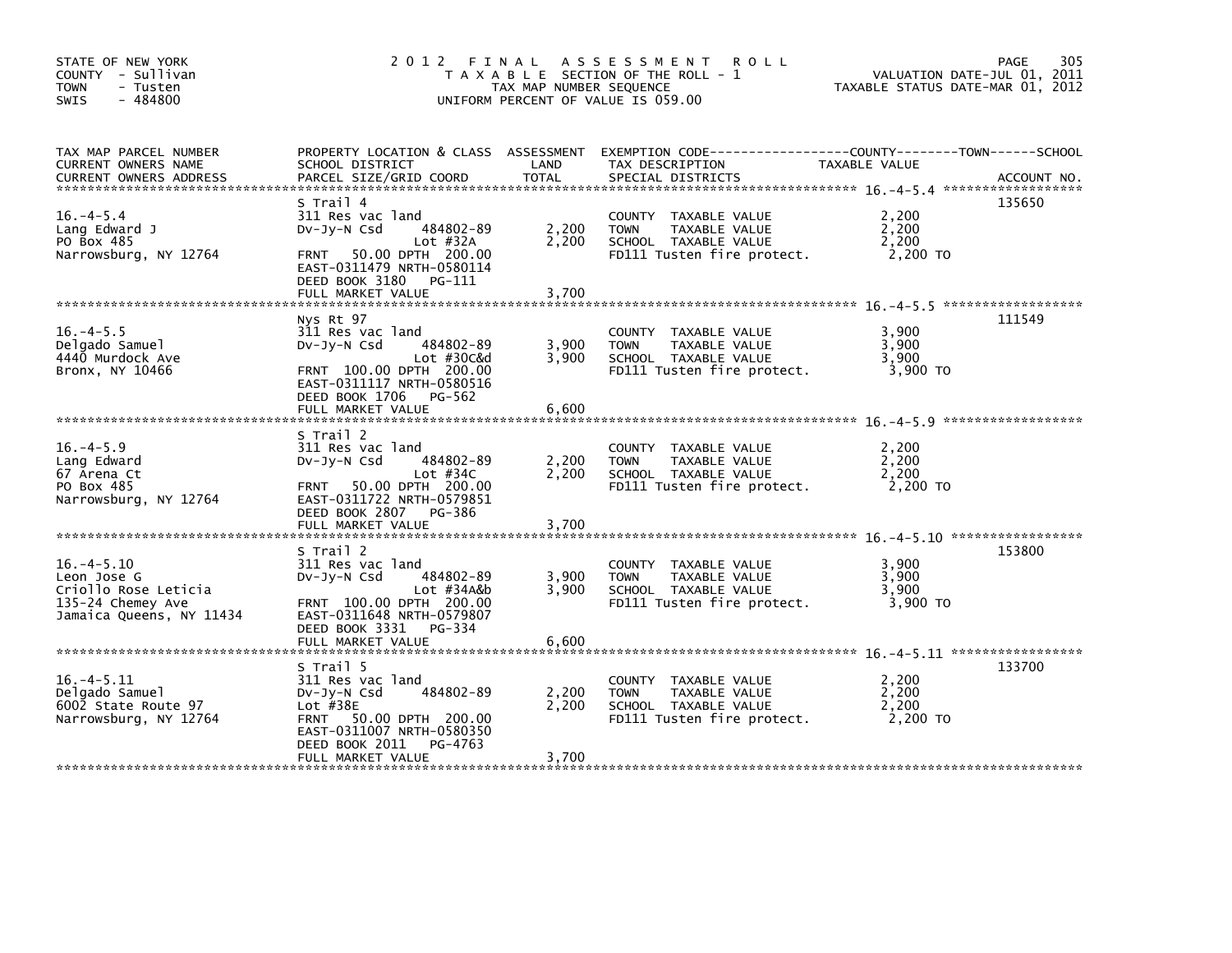| STATE OF NEW YORK<br>COUNTY - Sullivan<br><b>TOWN</b><br>- Tusten<br>$-484800$<br><b>SWIS</b> | 2012 FINAL                                                                                                                                                                                    | TAX MAP NUMBER SEQUENCE  | A S S E S S M E N T<br><b>ROLL</b><br>T A X A B L E SECTION OF THE ROLL - 1<br>UNIFORM PERCENT OF VALUE IS 059.00 | VALUATION DATE-JUL 01, 2011<br>TAXABLE STATUS DATE-MAR 01, 2012 | 306<br>PAGE |
|-----------------------------------------------------------------------------------------------|-----------------------------------------------------------------------------------------------------------------------------------------------------------------------------------------------|--------------------------|-------------------------------------------------------------------------------------------------------------------|-----------------------------------------------------------------|-------------|
| TAX MAP PARCEL NUMBER<br>CURRENT OWNERS NAME<br><b>CURRENT OWNERS ADDRESS</b>                 | PROPERTY LOCATION & CLASS ASSESSMENT<br>SCHOOL DISTRICT<br>PARCEL SIZE/GRID COORD                                                                                                             | LAND<br>TOTAL            | EXEMPTION CODE-----------------COUNTY-------TOWN-----SCHOOL<br>TAX DESCRIPTION<br>SPECIAL DISTRICTS               | TAXABLE VALUE                                                   | ACCOUNT NO. |
| $16. -4 - 5.12$<br>Rastogi Seema<br>242 Main St<br>Woodbridge, NJ 07095                       | S Trail 1<br>311 Res vac land<br>484802-89<br>$Dv-Jy-N$ Csd<br>Lot $#29B-D$<br>FRNT 150.00 DPTH 200.00<br>EAST-0311006 NRTH-0580597<br>DEED BOOK 3456<br>PG-494<br>FULL MARKET VALUE          | 5,400<br>5,400<br>9,200  | COUNTY TAXABLE VALUE<br><b>TOWN</b><br>TAXABLE VALUE<br>SCHOOL TAXABLE VALUE<br>FD111 Tusten fire protect.        | 5,400<br>5,400<br>5.400<br>5,400 TO                             | 135751      |
|                                                                                               | South Trail 4                                                                                                                                                                                 |                          |                                                                                                                   |                                                                 | 132752      |
| $16. -4 - 5.13$<br>Lang Edward J<br>67 Arena Ct<br>PO Box 485<br>Narrowsburg, NY 12764        | 311 Res vac land<br>484802-89<br>$Dv-Jv-N$ Csd<br>Lot $#38F$<br>FRNT 50.00 DPTH 200.00<br>EAST-0310979 NRTH-0580378<br>DEED BOOK 2807 PG-384                                                  | 2,200<br>2.200           | COUNTY TAXABLE VALUE<br><b>TOWN</b><br>TAXABLE VALUE<br>SCHOOL TAXABLE VALUE<br>FD111 Tusten fire protect.        | 2,200<br>2,200<br>2,200<br>2,200 TO                             |             |
|                                                                                               | FULL MARKET VALUE                                                                                                                                                                             | 3,700                    |                                                                                                                   |                                                                 |             |
| $16. -4 - 5.15$<br>Thomas Barbara<br>2141 Crotona Ave<br>Bronx, NY 10457                      | S Trail 4<br>311 Res vac land<br>484802-89<br>$Dv-Jy-N$ Csd<br>Lot #31A 32C&d<br>FRNT 150.00 DPTH 200.00<br>EAST-0311406 NRTH-0580244<br>DEED BOOK 1081 PG-00011                              | 5,400<br>5.400           | COUNTY TAXABLE VALUE<br>TAXABLE VALUE<br><b>TOWN</b><br>SCHOOL TAXABLE VALUE<br>FD111 Tusten fire protect.        | 5.400<br>5,400<br>5.400<br>5,400 TO                             |             |
|                                                                                               | FULL MARKET VALUE                                                                                                                                                                             | 9,200                    |                                                                                                                   |                                                                 |             |
| $16. -4 - 5.19$<br>Mccormick Gregory<br>3411 Wayne Ave<br>Bronx, NY 10467                     | South Trail 5<br>$314$ Rural vac< $10$<br>484802-89<br>$Dv-Jy-N$ Csd<br>Lot 36A & 36B<br>FRNT 100.00 DPTH 200.00<br>EAST-0311410 NRTH-0579855<br>DEED BOOK 1349<br>$PG-25$                    | 3,900<br>3,900           | COUNTY TAXABLE VALUE<br>TAXABLE VALUE<br><b>TOWN</b><br>SCHOOL TAXABLE VALUE<br>FD111 Tusten fire protect.        | 3.900<br>3,900<br>3,900<br>3,900 TO                             |             |
|                                                                                               | FULL MARKET VALUE                                                                                                                                                                             | 6,600                    |                                                                                                                   |                                                                 |             |
| $16. -4 - 5.20$<br>Mccormick Gregory<br>3411 Wayne Ave<br>Bronx, NY 10467                     | South Trail 4<br>$314$ Rural vac<10<br>484802-89<br>$Dv-Jy-N$ Csd<br>Lots 31C & 31D<br>FRNT 150.00 DPTH 200.00<br>EAST-0311276 NRTH-0580384<br>DEED BOOK 1349<br>$PG-27$<br>FULL MARKET VALUE | 6,300<br>6,300<br>10,700 | COUNTY TAXABLE VALUE<br>TAXABLE VALUE<br><b>TOWN</b><br>SCHOOL TAXABLE VALUE<br>FD111 Tusten fire protect.        | 6,300<br>6,300<br>6,300<br>6.300 TO                             |             |
|                                                                                               |                                                                                                                                                                                               |                          |                                                                                                                   |                                                                 |             |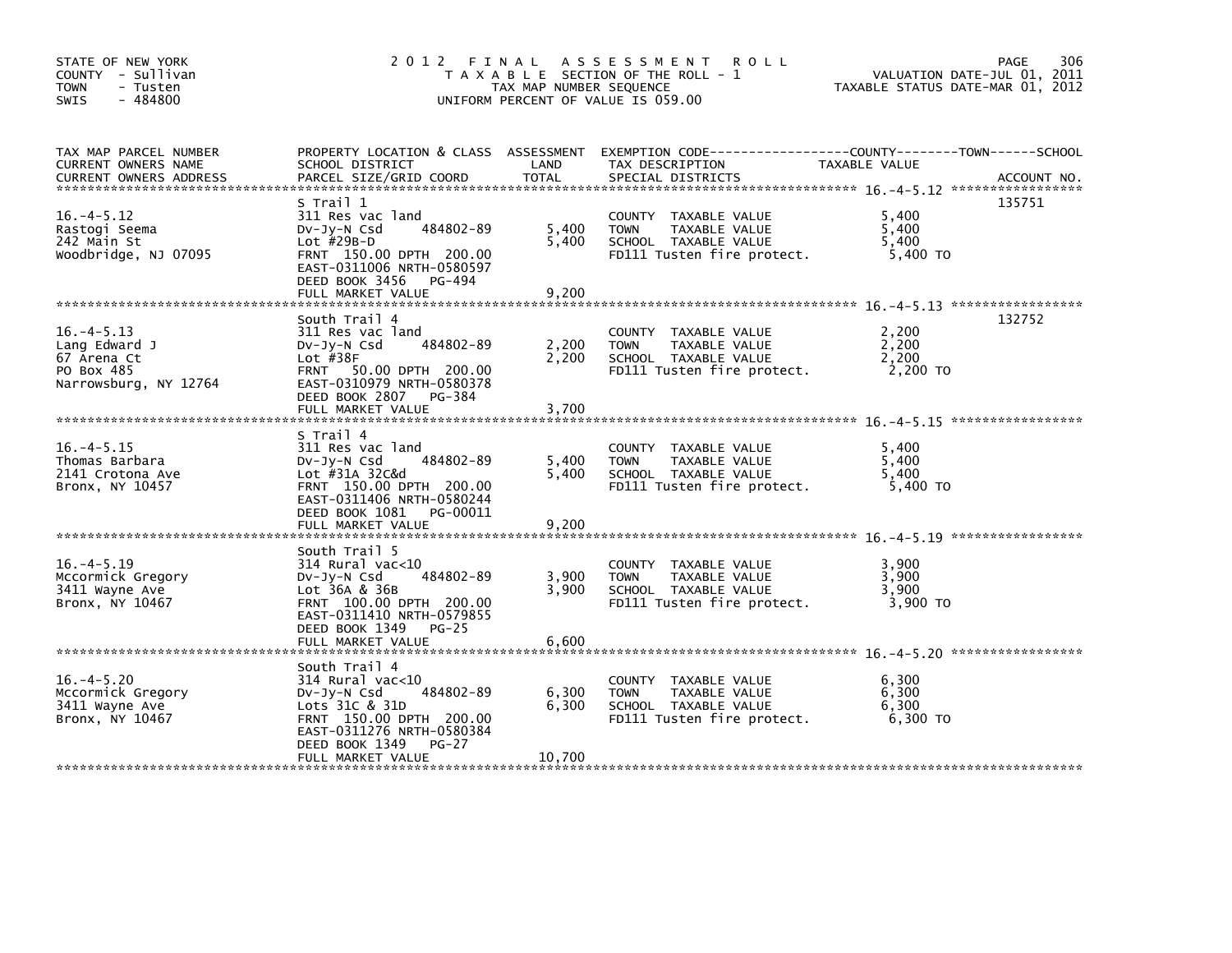| STATE OF NEW YORK<br>COUNTY - Sullivan<br><b>TOWN</b><br>- Tusten<br>$-484800$<br><b>SWIS</b>                        | 2012 FINAL                                                                                                                                                                                                | TAX MAP NUMBER SEQUENCE | A S S E S S M E N T<br><b>ROLL</b><br>T A X A B L E SECTION OF THE ROLL - 1<br>UNIFORM PERCENT OF VALUE IS 059.00 | PAGE<br>307<br>VALUATION DATE-JUL 01, 2011<br>TAXABLE STATUS DATE-MAR 01, 2012                                                                                                                                                                                                                                  |
|----------------------------------------------------------------------------------------------------------------------|-----------------------------------------------------------------------------------------------------------------------------------------------------------------------------------------------------------|-------------------------|-------------------------------------------------------------------------------------------------------------------|-----------------------------------------------------------------------------------------------------------------------------------------------------------------------------------------------------------------------------------------------------------------------------------------------------------------|
| TAX MAP PARCEL NUMBER<br>CURRENT OWNERS NAME                                                                         | PROPERTY LOCATION & CLASS ASSESSMENT<br>SCHOOL DISTRICT                                                                                                                                                   | LAND                    | TAX DESCRIPTION                                                                                                   | EXEMPTION CODE-----------------COUNTY-------TOWN------SCHOOL<br>TAXABLE VALUE<br>.CURRENT OWNERS ADDRESS PARCEL SIZE/GRID COORD TOTAL SPECIAL DISTRICTS (ACCOUNT NO ACCOUNT NO ACCOUNT NO AND FREE ALL SERVER AND RESEARCH TO A SERVER AND RESEARCH TO A SERVER AND HER A SERVER AND THE SERVER OF THE SERVER A |
| $16. -4-6$<br>Tinkler Ivy N<br>Attn: Clarence Nathan<br>25-11 96 th St<br>East Elmhurst, NY 11369-1514               | Luxton Lk<br>311 Res vac land<br>$Dv-Jy-N$ Csd<br>484802-89<br>South Trail #2 Lot #35A&b<br>FRNT 100.00 DPTH 200.00<br>EAST-0311465 NRTH-0579728<br>DEED BOOK 553<br>PG-00167<br>FULL MARKET VALUE        | 3,900<br>3.900<br>6,600 | COUNTY TAXABLE VALUE<br><b>TAXABLE VALUE</b><br><b>TOWN</b><br>SCHOOL TAXABLE VALUE<br>FD111 Tusten fire protect. | 154850<br>3,900<br>3,900<br>3,900<br>3,900 TO                                                                                                                                                                                                                                                                   |
| ******************************<br>$16. - 4 - 7$<br>Mc Neil Theresa<br>260 S Second Ave Apt 4D<br>Mt Vernon, NY 10550 | Luxton Lk<br>311 Res vac land<br>484802-89<br>$Dv-Jv-N$ Csd<br>South Trail #6 Lot #34D<br>50.00 DPTH 200.00<br><b>FRNT</b><br>EAST-0311733 NRTH-0579906<br>DEED BOOK 855<br>PG-00153<br>FULL MARKET VALUE | 2,200<br>2,200<br>3,700 | COUNTY TAXABLE VALUE<br><b>TAXABLE VALUE</b><br><b>TOWN</b><br>SCHOOL TAXABLE VALUE<br>FD111 Tusten fire protect. | 135453<br>2,200<br>2.200<br>2,200<br>2,200 TO                                                                                                                                                                                                                                                                   |
| $16. - 5 - 1.1$<br>Escalera Alfred<br>4009 Flatlands Ave<br>Brooklyn, NY 11234                                       | Str #1 Lot #28C & D<br>311 Res vac land<br>$Dv-Jy-N$ Csd<br>484802-89<br>FRNT 50.00 DPTH 200.00<br>EAST-0311225 NRTH-0580709<br>DEED BOOK 1961<br>PG-247<br>FULL MARKET VALUE                             | 2,200<br>2,200<br>3,700 | COUNTY TAXABLE VALUE<br><b>TOWN</b><br>TAXABLE VALUE<br>SCHOOL TAXABLE VALUE<br>FD111 Tusten fire protect.        | 2,200<br>2,200<br>2.200<br>2,200 TO                                                                                                                                                                                                                                                                             |
| $16. - 5 - 1.2$<br>Coviello Pasquale V<br>Coviello John F<br>135 Pine Hill Rd<br>Highland Mills, NY 10930            | Str #1 & 3 Lot #17D<br>311 Res vac land<br>$Dv-Jv-N$ Csd<br>484802-89<br>FRNT 50.00 DPTH 200.00<br>EAST-0311306 NRTH-0581006<br>DEED BOOK 1350<br>PG-115<br>FULL MARKET VALUE                             | 2,400<br>2,400<br>4,100 | COUNTY TAXABLE VALUE<br><b>TOWN</b><br>TAXABLE VALUE<br>SCHOOL TAXABLE VALUE<br>FD111 Tusten fire protect.        | 2,400<br>2,400<br>2,400<br>2,400 TO                                                                                                                                                                                                                                                                             |
| $16. - 5 - 1.3$<br>Escalera Alfred<br>4009 Flatlands Ave<br>Brooklyn, NY 11234                                       | So Trail<br>311 Res vac land<br>Dv-Jy-N Csd<br>484802-89<br>Lot 17A<br>50.00 DPTH 200.00<br><b>FRNT</b><br>EAST-0311213 NRTH-0580895<br>DEED BOOK 1961<br>PG-251<br>FULL MARKET VALUE                     | 2,200<br>2,200<br>3,700 | COUNTY TAXABLE VALUE<br>TAXABLE VALUE<br><b>TOWN</b><br>SCHOOL TAXABLE VALUE<br>FD111 Tusten fire protect.        | 140350<br>2,200<br>2,200<br>2.200<br>2,200 TO                                                                                                                                                                                                                                                                   |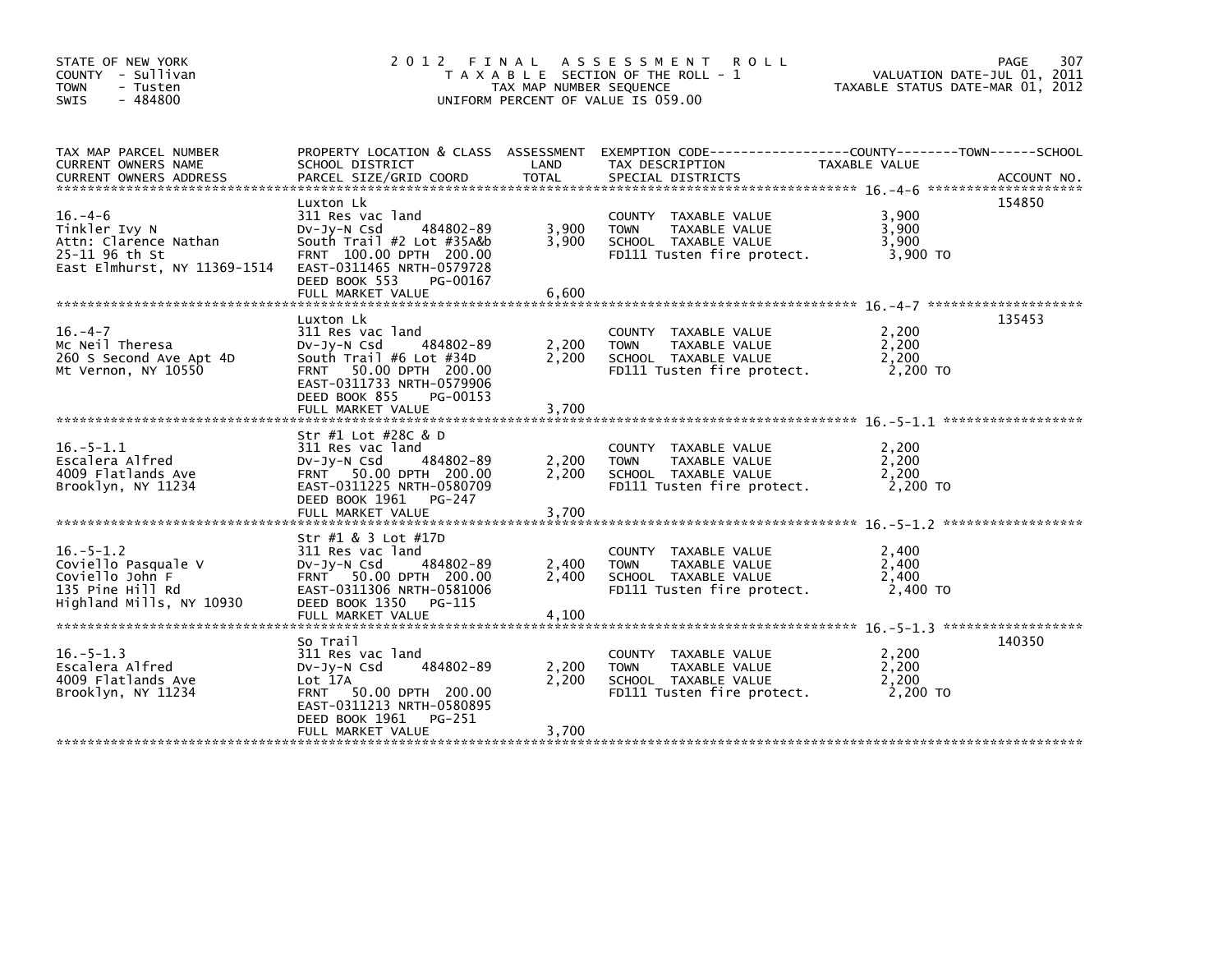| STATE OF NEW YORK<br>COUNTY - Sullivan<br><b>TOWN</b><br>- Tusten<br>$-484800$<br><b>SWIS</b>             | 2 0 1 2                                                                                                                                                                                                                | TAX MAP NUMBER SEQUENCE | FINAL ASSESSMENT<br><b>ROLL</b><br>T A X A B L E SECTION OF THE ROLL - 1<br>UNIFORM PERCENT OF VALUE IS 059.00 | <b>PAGE</b><br>VALUATION DATE-JUL 01, 2011<br>TAXABLE STATUS DATE-MAR 01, 2012               | 308 |
|-----------------------------------------------------------------------------------------------------------|------------------------------------------------------------------------------------------------------------------------------------------------------------------------------------------------------------------------|-------------------------|----------------------------------------------------------------------------------------------------------------|----------------------------------------------------------------------------------------------|-----|
| TAX MAP PARCEL NUMBER<br>CURRENT OWNERS NAME<br><b>CURRENT OWNERS ADDRESS</b>                             | PROPERTY LOCATION & CLASS ASSESSMENT<br>SCHOOL DISTRICT<br>PARCEL SIZE/GRID COORD                                                                                                                                      | LAND<br><b>TOTAL</b>    | TAX DESCRIPTION<br>SPECIAL DISTRICTS                                                                           | EXEMPTION CODE-----------------COUNTY-------TOWN------SCHOOL<br>TAXABLE VALUE<br>ACCOUNT NO. |     |
| $16. - 5 - 1.4$<br>Coviello Pasquale V<br>Coviello John F<br>135 Pine Hill Rd<br>Highland Mills, NY 10930 | Str #1 Lot #17B & C<br>311 Res vac land<br>484802-89<br>$Dv-Jy-N$ Csd<br>FRNT 100.00 DPTH 200.00<br>EAST-0311273 NRTH-0580936<br>DEED BOOK 1350 PG-117<br>FULL MARKET VALUE                                            | 3,900<br>3,900<br>6,600 | COUNTY TAXABLE VALUE<br><b>TOWN</b><br>TAXABLE VALUE<br>SCHOOL TAXABLE VALUE<br>FD111 Tusten fire protect.     | 3,900<br>3.900<br>3,900<br>3,900 TO                                                          |     |
| $16. - 5 - 1.5$<br>Conklin Stephen<br>PO Box 109<br>Hurleyville, NY 12747                                 | Luxton Lk<br>311 Res vac land<br>484802-89<br>$Dv-Jy-N$ Csd<br>South Trail #1&4 Lot #28A<br>50.00 DPTH 200.00<br><b>FRNT</b><br>EAST-0311082 NRTH-0580727<br>DEED BOOK 2083 PG-497<br>FULL MARKET VALUE                | 2,200<br>2,200<br>3,700 | COUNTY TAXABLE VALUE<br>TAXABLE VALUE<br><b>TOWN</b><br>SCHOOL TAXABLE VALUE<br>FD111 Tusten fire protect.     | 126700<br>2,200<br>2,200<br>2,200<br>2,200 TO                                                |     |
| $16. - 5 - 1.6$<br>Poulin Andrew<br>3 Polo St<br>Dicks Hills, NY 11746                                    | Nys Hwy 97<br>311 Res vac land<br>484802-89<br>DV-JV-N Csd<br>South Trail #1 Lot #28B<br>Luxton Lake<br>50.00 DPTH 200.00<br><b>FRNT</b><br>EAST-0311121 NRTH-0580773<br>DEED BOOK 2921<br>PG-226<br>FULL MARKET VALUE | 2,200<br>2,200<br>3.700 | COUNTY TAXABLE VALUE<br><b>TOWN</b><br>TAXABLE VALUE<br>SCHOOL TAXABLE VALUE<br>FD111 Tusten fire protect.     | 2,200<br>2.200<br>2.200<br>2,200 TO                                                          |     |
| $16. - 5 - 1.7$<br>Maddox Geraldine<br>29 Secor St<br>Cold Spring, NY 10516                               | Str #4<br>311 Res vac land<br>484802-89<br>DV-Jy-N Csd<br>FRNT 50.00 DPTH 200.00<br>EAST-0311353 NRTH-0580633<br>DEED BOOK 1294<br>$PG-17$                                                                             | 2,200<br>2.200          | COUNTY TAXABLE VALUE<br><b>TOWN</b><br>TAXABLE VALUE<br>SCHOOL TAXABLE VALUE<br>FD111 Tusten fire protect.     | 2,200<br>2,200<br>2.200<br>2,200 TO                                                          |     |
| $16. - 5 - 1.8$<br>Alston Eleanor<br>Attn: Tasher B Alston<br>PO Box 5551<br>Englewood, NJ 07631          | Luxton Lk<br>311 Res vac land<br>484802-89<br>$Dv-Jy-N$ Csd<br>South $Train$ #4 Lot $#27B&c$<br>FRNT 100.00 DPTH 200.00<br>EAST-0311289 NRTH-0580668<br>DEED BOOK 813<br>PG-00819<br>FULL MARKET VALUE                 | 3,900<br>3,900<br>6,600 | COUNTY TAXABLE VALUE<br>TAXABLE VALUE<br><b>TOWN</b><br>SCHOOL TAXABLE VALUE<br>FD111 Tusten fire protect.     | 100526<br>3,900<br>3,900<br>3,900<br>3,900 TO                                                |     |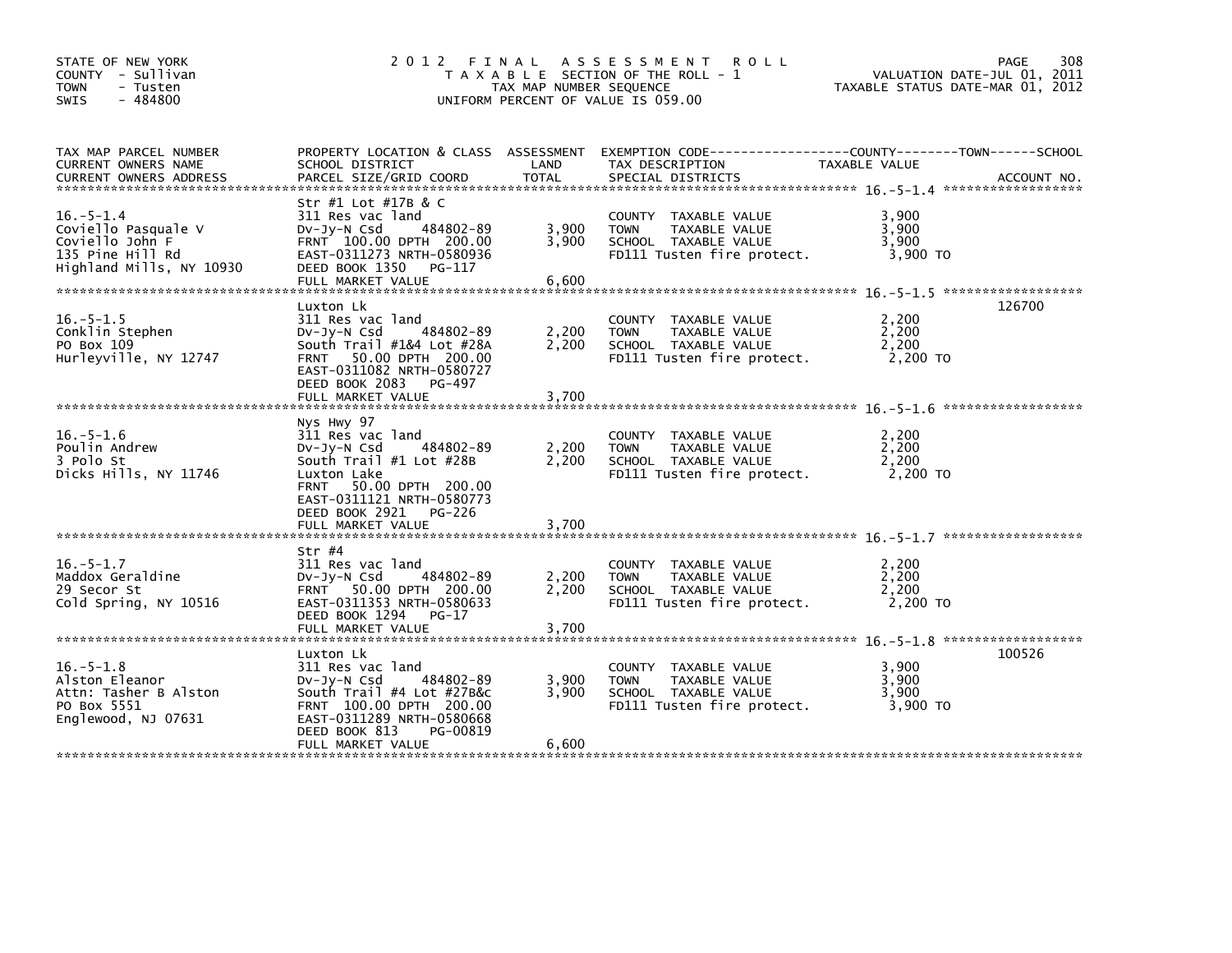| STATE OF NEW YORK<br>COUNTY - Sullivan<br><b>TOWN</b><br>- Tusten<br>- 484800<br>SWIS                                         |                                                                                                                                                                                                            | TAX MAP NUMBER SEQUENCE   | 2012 FINAL ASSESSMENT ROLL<br>T A X A B L E SECTION OF THE ROLL - 1<br>UNIFORM PERCENT OF VALUE IS 059.00                     | VALUATION DATE-JUL 01, 2011<br>TAXABLE STATUS DATE-MAR 01, 2012 | PAGE<br>309 |
|-------------------------------------------------------------------------------------------------------------------------------|------------------------------------------------------------------------------------------------------------------------------------------------------------------------------------------------------------|---------------------------|-------------------------------------------------------------------------------------------------------------------------------|-----------------------------------------------------------------|-------------|
| TAX MAP PARCEL NUMBER<br>CURRENT OWNERS NAME                                                                                  | SCHOOL DISTRICT                                                                                                                                                                                            | LAND                      | PROPERTY LOCATION & CLASS ASSESSMENT EXEMPTION CODE---------------COUNTY-------TOWN-----SCHOOL<br>TAX DESCRIPTION             | TAXABLE VALUE                                                   |             |
| $16. - 5 - 1.9$<br>Escalera Alfred<br>4009 Flatlands Ave<br>Brooklyn, NY 11234                                                | S Trail 1<br>311 Res vac land<br>484802-89<br>$Dv-Jy-N$ Csd<br>FRNT 100.00 DPTH 200.00<br>EAST-0311565 NRTH-0580835<br>DEED BOOK 1961 PG-349<br>FULL MARKET VALUE                                          | 3,400<br>3.400<br>5,800   | COUNTY TAXABLE VALUE<br>TAXABLE VALUE<br><b>TOWN</b><br>SCHOOL TAXABLE VALUE<br>FD111 Tusten fire protect.                    | 3,400<br>3,400<br>3,400<br>3,400 TO                             |             |
| $16. - 5 - 2$<br>Crumbley Raymond<br>15 Dump Rd<br>Narrowsburg, NY 12764                                                      | South Trl<br>311 Res vac land<br>484802-89<br>$Dv-Jv-N$ Csd<br>South $Train #3$ Lot $#18C$<br>FRNT 50.00 DPTH 200.00<br>EAST-0311392 NRTH-0580850<br>DEED BOOK 2995 PG-311<br>FULL MARKET VALUE            | 3,900<br>3.900<br>6,600   | COUNTY TAXABLE VALUE<br>TAXABLE VALUE<br><b>TOWN</b><br>SCHOOL TAXABLE VALUE<br>FD111 Tusten fire protect.                    | 3,900<br>3.900<br>3,900<br>3,900 TO                             |             |
| $16. - 5 - 3$<br>Crumbley Raymond<br>Crumbley Marilyn<br>South Trail 3 Rte 97<br>Narrowsburg, NY 12764                        | SOTRAIL Nys Hwy 97<br>260 Seasonal res<br>484802-89<br>$Dv-Jv-N$ Csd<br>Lot #18A&b<br>Luxton Lake<br>FRNT 100.00 DPTH 200.00<br>EAST-0311451 NRTH-0580803<br>DEED BOOK 2128<br>PG-687<br>FULL MARKET VALUE | 9,400<br>20,400<br>34,600 | STAR B<br>41854<br>COUNTY TAXABLE VALUE<br>TAXABLE VALUE<br><b>TOWN</b><br>SCHOOL TAXABLE VALUE<br>FD111 Tusten fire protect. | $\Omega$<br>20,400<br>20,400<br>3.000<br>20,400 TO              | 17,400<br>0 |
| $16. - 5 - 6$<br>Johnston James C<br>Johnston Joan<br>142-33 131st Ave<br>So Ozone Park, NY 11420                             | So Trail 3<br>311 Res vac land<br>484802-89<br>$Dv-Jy-N$ Csd<br>Lot $#20D$<br>FRNT 50.00 DPTH 200.00<br>EAST-0311772 NRTH-0580496<br>DEED BOOK 652<br>PG-00022<br>FULL MARKET VALUE                        | 2,200<br>2.200<br>3,700   | COUNTY TAXABLE VALUE<br><b>TOWN</b><br>TAXABLE VALUE<br>SCHOOL TAXABLE VALUE<br>FD111 Tusten fire protect.                    | 2,200<br>2,200<br>2,200<br>2.200 TO                             | 127000      |
| $16. - 5 - 7$<br>County of Sullivan<br>100 North St<br>Monticello, NY 12701<br>PRIOR OWNER ON 3/01/2012<br>County of Sullivan | So Trail 3<br>311 Res vac land<br>484802-89<br>$Dv-Jv-N$ Csd<br>Lot #20C<br>FRNT 50.00 DPTH 200.00<br>EAST-0311802 NRTH-0580462<br>DEED BOOK 2012<br>PG-1350<br>FULL MARKET VALUE                          | 2,200<br>2,200<br>3,700   | COUNTY TAXABLE VALUE<br><b>TOWN</b><br>TAXABLE VALUE<br>SCHOOL TAXABLE VALUE<br>FD111 Tusten fire protect.                    | 2,200<br>2,200<br>2,200<br>2,200 TO                             | 101600      |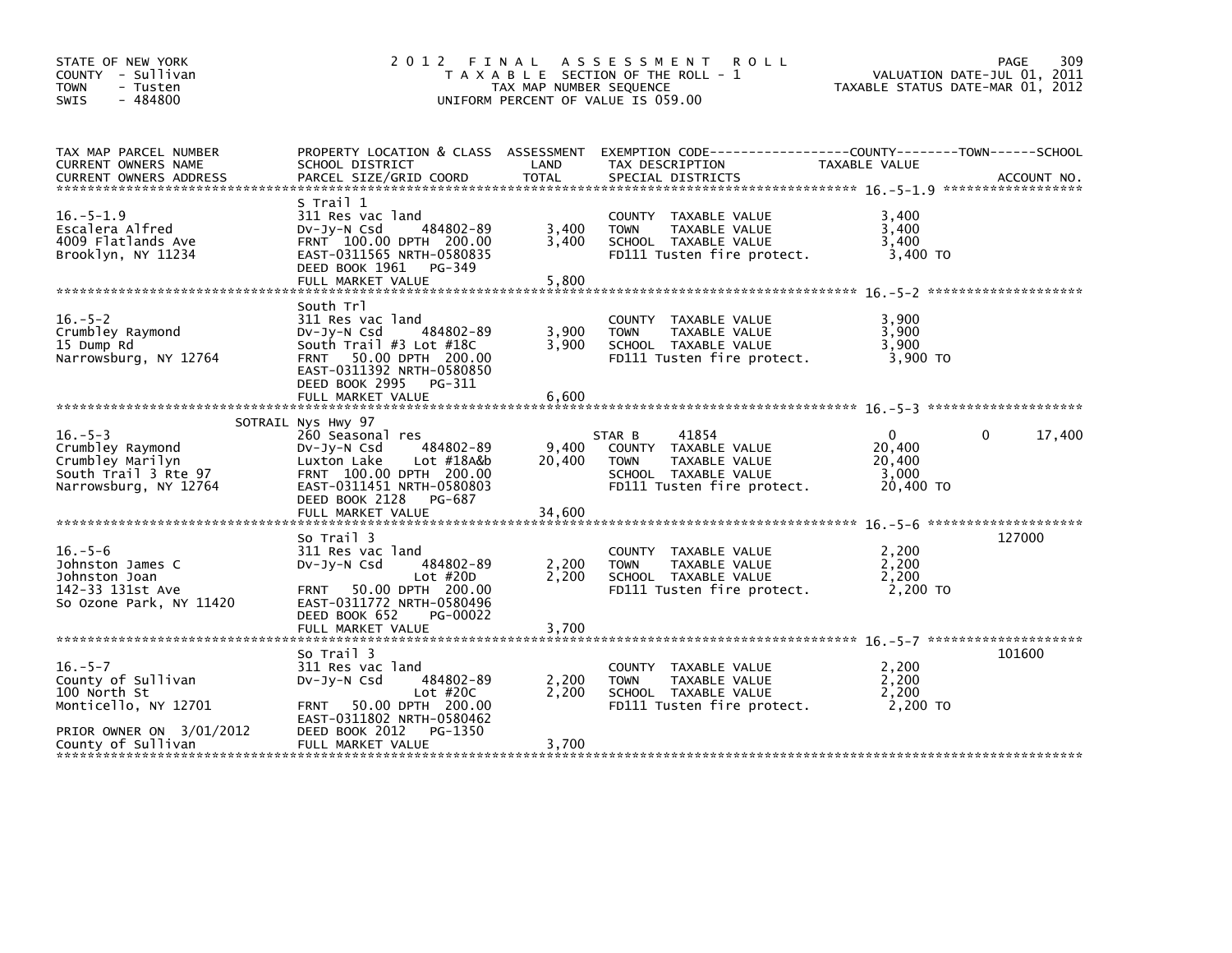| STATE OF NEW YORK<br>COUNTY - Sullivan<br>- Tusten<br>TOWN<br>$-484800$<br><b>SWIS</b>                  | 2012 FINAL                                                                                                                                                  | TAX MAP NUMBER SEQUENCE | A S S E S S M E N T<br><b>ROLL</b><br>T A X A B L E SECTION OF THE ROLL - 1<br>UNIFORM PERCENT OF VALUE IS 059.00                      | VALUATION DATE-JUL 01, 2011<br>TAXABLE STATUS DATE-MAR 01, 2012 | 310<br>PAGE |
|---------------------------------------------------------------------------------------------------------|-------------------------------------------------------------------------------------------------------------------------------------------------------------|-------------------------|----------------------------------------------------------------------------------------------------------------------------------------|-----------------------------------------------------------------|-------------|
| TAX MAP PARCEL NUMBER<br>CURRENT OWNERS NAME<br><b>CURRENT OWNERS ADDRESS</b>                           | SCHOOL DISTRICT<br>PARCEL SIZE/GRID COORD                                                                                                                   | LAND<br>TOTAL           | PROPERTY LOCATION & CLASS ASSESSMENT EXEMPTION CODE---------------COUNTY-------TOWN-----SCHOOL<br>TAX DESCRIPTION<br>SPECIAL DISTRICTS | TAXABLE VALUE                                                   | ACCOUNT NO. |
| $16. - 5 - 8$<br>Decinque Henry Jr<br>6 Harbor Rd<br>Marmora, NJ 08223                                  | So Trail 3<br>311 Res vac land<br>484802-89<br>$Dv-Jv-N$ Csd<br>Lot #21A&b<br>FRNT 100.00 DPTH 200.00<br>EAST-0311959 NRTH-0580227<br>DEED BOOK 2807 PG-392 | 3,900<br>3,900          | COUNTY TAXABLE VALUE<br>TAXABLE VALUE<br><b>TOWN</b><br>SCHOOL TAXABLE VALUE<br>FD111 Tusten fire protect.                             | 3,900<br>3,900<br>3,900<br>$3,900$ TO                           | 122300      |
|                                                                                                         | So Trail 2 3                                                                                                                                                |                         |                                                                                                                                        |                                                                 | 140426      |
| $16. - 5 - 9$<br>Perez Orlando Jr<br>17 Leighton Dr<br>Yonkers, NY 10705                                | 311 Res vac land<br>484802-89<br>Dv-Jy-N Csd<br>Lot $#22D$<br>FRNT 250.00 DPTH 50.00<br>EAST-0312124 NRTH-0580105                                           | 2,500<br>2,500          | COUNTY TAXABLE VALUE<br>TAXABLE VALUE<br><b>TOWN</b><br>SCHOOL TAXABLE VALUE<br>FD111 Tusten fire protect.                             | 2,500<br>2,500<br>2,500<br>2,500 TO                             |             |
|                                                                                                         | DEED BOOK 2011 PG-4764<br>FULL MARKET VALUE                                                                                                                 | 4,200                   |                                                                                                                                        |                                                                 |             |
| $16. - 5 - 10$<br>Perez Orlando Jr<br>17 Leighton Ave<br>Yonkers, NY 10705                              | So Trail 2<br>311 Res vac land<br>484802-89<br>$Dv-Jy-N$ Csd<br>Lot #22C<br>FRNT 50.00 DPTH 225.00<br>EAST-0312079 NRTH-0580073<br>DEED BOOK 2011 PG-4765   | 2,400<br>2,400          | COUNTY TAXABLE VALUE<br><b>TOWN</b><br>TAXABLE VALUE<br>SCHOOL TAXABLE VALUE<br>FD111 Tusten fire protect.                             | 2,400<br>2,400<br>2,400<br>2,400 TO                             | 140425      |
|                                                                                                         | So Trail 2                                                                                                                                                  |                         |                                                                                                                                        |                                                                 | 104850      |
| $16. - 5 - 11.5$<br>Billinghurst Carlton<br>Billinghurst Janice<br>11 Alberta Dr<br>Marlboro N J, 07746 | 311 Res vac land<br>484802-89<br>$Dv-Jv-N$ Csd<br>$Lot$ #22A&b<br>FRNT 100.00 DPTH 200.00<br>EAST-0311993 NRTH-0580068<br>PG-00568<br>DEED BOOK 770         | 3,900<br>3,900          | COUNTY TAXABLE VALUE<br><b>TOWN</b><br>TAXABLE VALUE<br>SCHOOL TAXABLE VALUE<br>FD111 Tusten fire protect.                             | 3,900<br>3,900<br>3,900<br>3.900 TO                             |             |
|                                                                                                         | South Trail 3                                                                                                                                               |                         |                                                                                                                                        |                                                                 |             |
| $16. - 5 - 13$<br>Crumbley Raymond<br>South Trail 3 Route 97<br>Narrowsburg, NY 12764                   | 311 Res vac land<br>484802-89<br>$Dv-Jv-N$ Csd<br>Lot $#18D$<br>FRNT 50.00 DPTH 200.00<br>EAST-0311373 NRTH-0580905                                         | 2,200<br>2,200          | COUNTY TAXABLE VALUE<br><b>TOWN</b><br>TAXABLE VALUE<br>SCHOOL TAXABLE VALUE<br>FD111 Tusten fire protect.                             | 2,200<br>2,200<br>2,200<br>2,200 TO                             |             |
|                                                                                                         | PG-687<br>DEED BOOK 2128<br>FULL MARKET VALUE                                                                                                               | 3,700                   |                                                                                                                                        |                                                                 |             |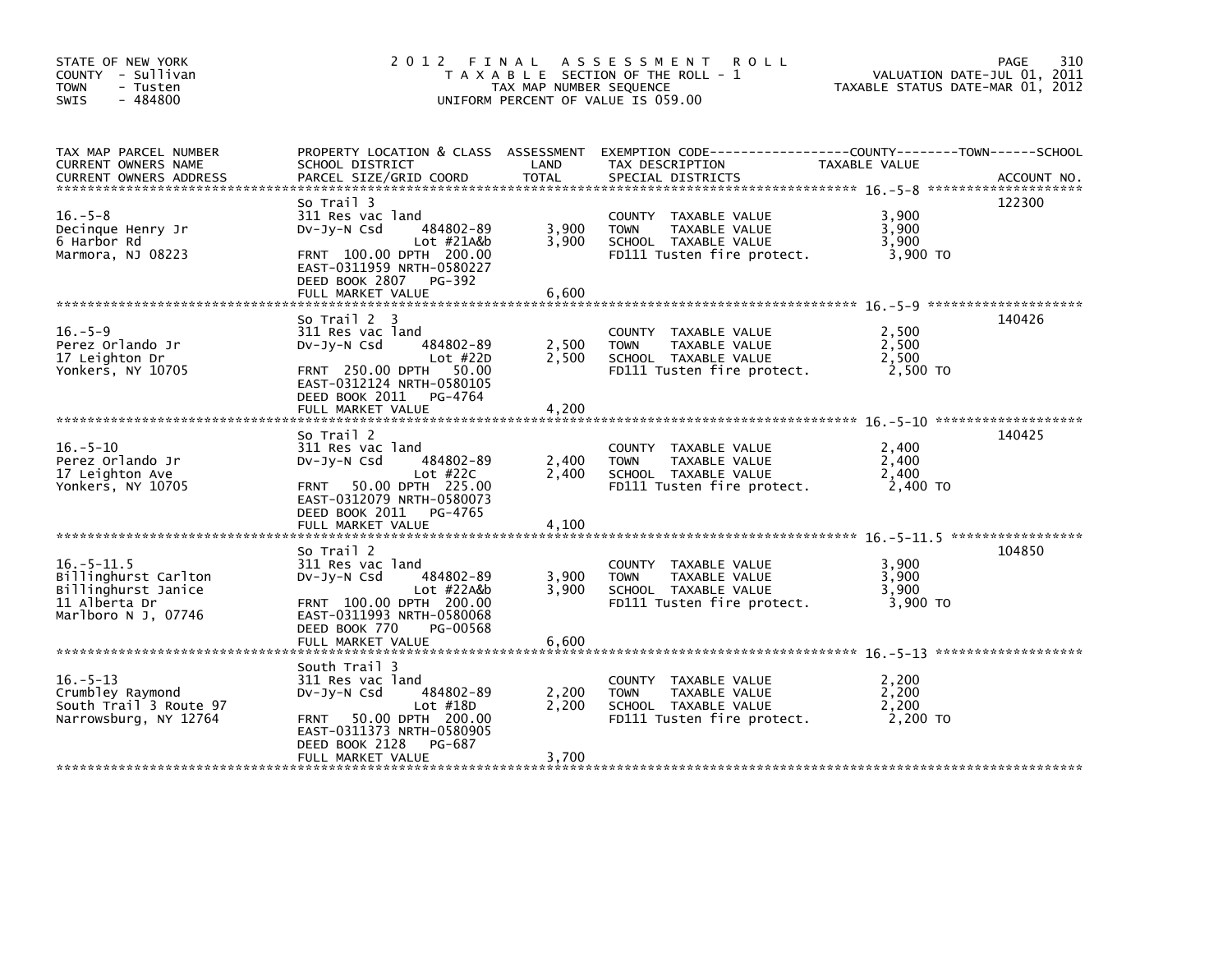| STATE OF NEW YORK<br>COUNTY - Sullivan<br><b>TOWN</b><br>- Tusten<br>$-484800$<br>SWIS                                          | 2012 FINAL                                                                                                                                                                                                                    | TAX MAP NUMBER SEQUENCE    | A S S E S S M E N T<br><b>ROLL</b><br>T A X A B L E SECTION OF THE ROLL - 1<br>UNIFORM PERCENT OF VALUE IS 059.00                       | VALUATION DATE-JUL 01, 2011<br>TAXABLE STATUS DATE-MAR 01, 2012 | 311<br>PAGE |
|---------------------------------------------------------------------------------------------------------------------------------|-------------------------------------------------------------------------------------------------------------------------------------------------------------------------------------------------------------------------------|----------------------------|-----------------------------------------------------------------------------------------------------------------------------------------|-----------------------------------------------------------------|-------------|
| TAX MAP PARCEL NUMBER<br>CURRENT OWNERS NAME<br><b>CURRENT OWNERS ADDRESS</b>                                                   | SCHOOL DISTRICT<br>PARCEL SIZE/GRID COORD                                                                                                                                                                                     | LAND<br><b>TOTAL</b>       | PROPERTY LOCATION & CLASS ASSESSMENT EXEMPTION CODE----------------COUNTY-------TOWN-----SCHOOL<br>TAX DESCRIPTION<br>SPECIAL DISTRICTS | TAXABLE VALUE                                                   | ACCOUNT NO. |
| $16. -6-2$<br>County of Sullivan<br>100 North St<br>Monticello, NY 12701                                                        | Nys Rt 97<br>311 Res vac land<br>484802-89<br>$Dv-Jv-N$ Csd<br>Lot $#120$<br>FRNT 50.00 DPTH 200.00<br>EAST-0311875 NRTH-0581054<br>DEED BOOK 2011 PG-2274<br>FULL MARKET VALUE                                               | 2,600<br>2,600<br>4,400    | COUNTY TAXABLE VALUE<br>TAXABLE VALUE<br><b>TOWN</b><br>SCHOOL TAXABLE VALUE<br>FD111 Tusten fire protect.                              | 2,600<br>2,600<br>2.600<br>2,600 TO                             | 115850      |
| $16.-6-3.1$<br>Sqritto James<br>Marsanico Anthony<br>25-76 45th St<br>Astoria, NY 11103                                         | Nys Rt 97<br>$314$ Rural vac< $10$<br>484802-89<br>Dv-Jy-N Csd<br>South Trail #3<br>Lot #11B-D 12 A-D 13A 108<br>109 111-114<br>ACRES<br>3.22<br>EAST-0312046 NRTH-0580700<br>DEED BOOK 1073<br>PG-00029<br>FULL MARKET VALUE | 14,300<br>14,300<br>24,200 | COUNTY TAXABLE VALUE<br><b>TOWN</b><br>TAXABLE VALUE<br>SCHOOL TAXABLE VALUE<br>FD111 Tusten fire protect.                              | 14,300<br>14,300<br>14,300<br>14,300 TO                         |             |
| $16. - 6 - 3.3$<br>Gordon Gail P<br>Clark Levi<br>218 S 10 th Ave<br>Mt Vernon, NY 10550                                        | Nys 97<br>270 Mfg housing<br>484802-89<br>DV-JY-N Csd<br>Lot 106 & 107<br>FRNT 100.00 DPTH 200.00<br>EAST-0312274 NRTH-0580495<br>DEED BOOK 1392 PG-598<br>FULL MARKET VALUE                                                  | 9,400<br>15,900<br>26,900  | COUNTY TAXABLE VALUE<br><b>TOWN</b><br>TAXABLE VALUE<br>SCHOOL TAXABLE VALUE<br>FD111 Tusten fire protect.                              | 15,900<br>15,900<br>15,900<br>15,900 TO                         | 120000      |
| $16. - 6 - 3.5$<br>Simmons Georgia L<br>Simmons Sharon<br>40-28 B W Mosholu Pkwy<br>Bronx, NY 10468                             | Nys Rt 97<br>311 Res vac land<br>484802-89<br>$Dv-Jy-N$ Csd<br>Lot #105<br>FRNT 50.00 DPTH 200.00<br>EAST-0312304 NRTH-0580424<br>DEED BOOK 953<br>PG-00145<br>FULL MARKET VALUE                                              | 2,600<br>2,600<br>4,400    | COUNTY TAXABLE VALUE<br>TAXABLE VALUE<br><b>TOWN</b><br>SCHOOL TAXABLE VALUE<br>FD111 Tusten fire protect.                              | 2,600<br>2,600<br>2,600<br>2,600 TO                             | 150100      |
| $16. - 6 - 3.6$<br>County of Sullivan<br>100 North St<br>Monticello, NY 12701<br>PRIOR OWNER ON 3/01/2012<br>County of Sullivan | Nys Rt 97<br>311 Res vac land<br>484802-89<br>$Dv-Jy-N$ Csd<br>South Trail #3 Lot #13B<br>FRNT 50.00 DPTH 200.00<br>EAST-0311892 NRTH-0580701<br>DEED BOOK 2012<br>PG-1350<br>FULL MARKET VALUE                               | 2,200<br>2,200<br>3,700    | COUNTY TAXABLE VALUE<br><b>TOWN</b><br>TAXABLE VALUE<br>SCHOOL TAXABLE VALUE<br>FD111 Tusten fire protect.                              | 2,200<br>2,200<br>2,200<br>2,200 TO                             | 123400      |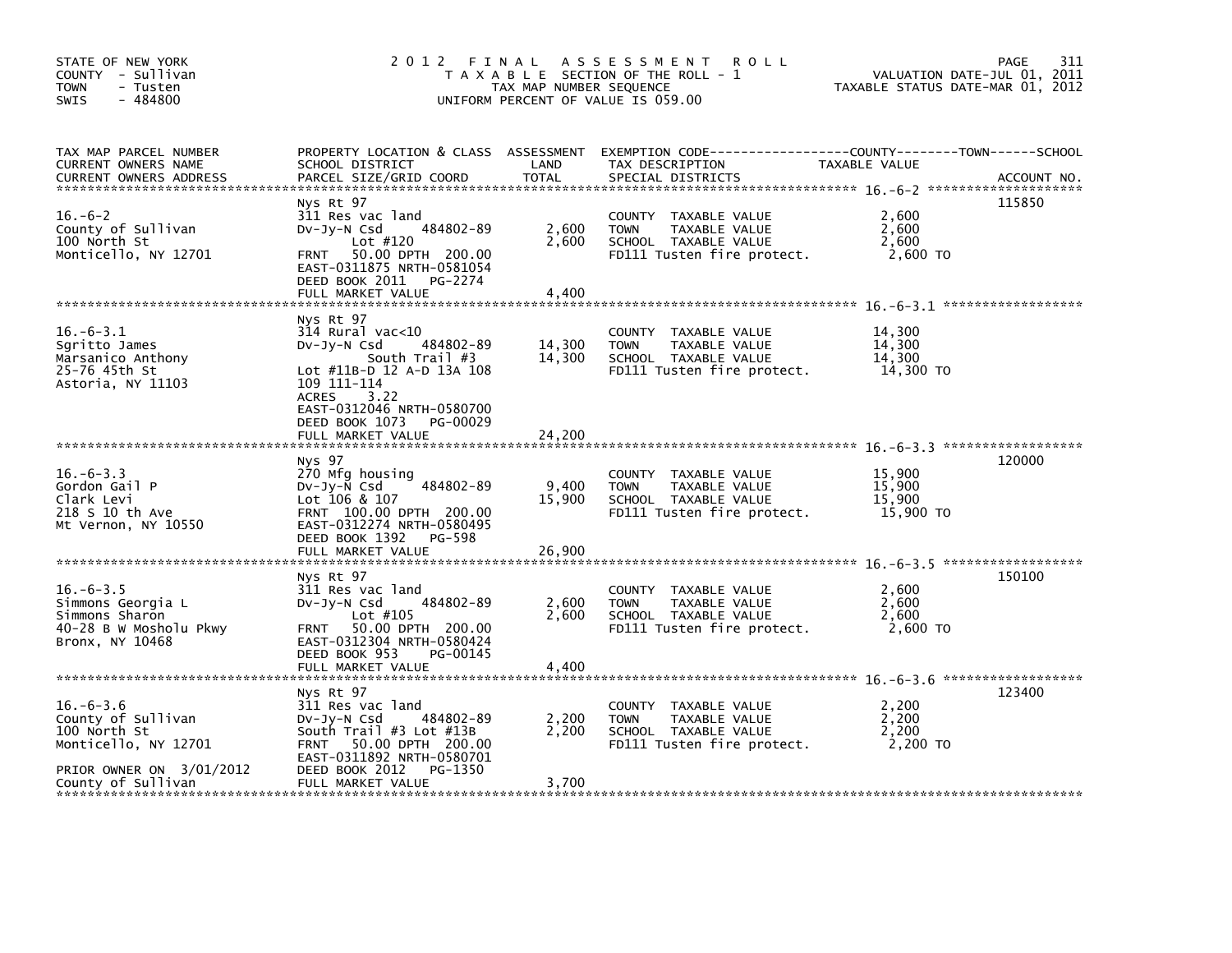| STATE OF NEW YORK<br>COUNTY - Sullivan<br><b>TOWN</b><br>- Tusten<br>$-484800$<br><b>SWIS</b>          | 2012 FINAL ASSESSMENT                                                                                                                                                          | T A X A B L E SECTION OF THE ROLL - 1<br>TAX MAP NUMBER SEQUENCE<br>UNIFORM PERCENT OF VALUE IS 059.00 | 312<br><b>PAGE</b><br>VALUATION DATE-JUL 01, 2011<br>TAXABLE STATUS DATE-MAR 01, 2012                                                   |                                         |             |
|--------------------------------------------------------------------------------------------------------|--------------------------------------------------------------------------------------------------------------------------------------------------------------------------------|--------------------------------------------------------------------------------------------------------|-----------------------------------------------------------------------------------------------------------------------------------------|-----------------------------------------|-------------|
| TAX MAP PARCEL NUMBER<br>CURRENT OWNERS NAME<br><b>CURRENT OWNERS ADDRESS</b>                          | SCHOOL DISTRICT<br>PARCEL SIZE/GRID COORD                                                                                                                                      | LAND<br><b>TOTAL</b>                                                                                   | PROPERTY LOCATION & CLASS ASSESSMENT EXEMPTION CODE----------------COUNTY-------TOWN-----SCHOOL<br>TAX DESCRIPTION<br>SPECIAL DISTRICTS | TAXABLE VALUE                           | ACCOUNT NO. |
| $16. - 6 - 3.7$<br>Browder Annie M<br>Attn: House<br>118-45 218 St<br>Cambria Heights, NY 11411        | Nys Rt 97<br>311 Res vac land<br>484802-89<br>$Dv-Jv-N$ Csd<br>Lot $#110$<br>FRNT 50.00 DPTH 200.00<br>EAST-0312176 NRTH-0580644<br>DEED BOOK 778<br>PG-00335                  | 2,600<br>2,600                                                                                         | COUNTY TAXABLE VALUE<br>TAXABLE VALUE<br><b>TOWN</b><br>SCHOOL TAXABLE VALUE<br>FD111 Tusten fire protect.                              | 2,600<br>2,600<br>2,600<br>2,600 TO     | 106600      |
|                                                                                                        |                                                                                                                                                                                |                                                                                                        |                                                                                                                                         |                                         |             |
| $16. - 6 - 3.8$<br>Smiley Sarah<br>157-10 Riverside Dr W Apt 5T<br>New York, NY 10032                  | Nys 97<br>311 Res vac land<br>484802-89<br>$Dv-Jy-N$ Csd<br>Lot $#117$<br>FRNT 50.00 DPTH 200.00<br>EAST-0311955 NRTH-0580919                                                  | 2,400<br>2,400                                                                                         | COUNTY TAXABLE VALUE<br><b>TOWN</b><br>TAXABLE VALUE<br>SCHOOL TAXABLE VALUE<br>FD111 Tusten fire protect.                              | 2.400<br>2,400<br>2,400<br>2,400 TO     | 153952      |
|                                                                                                        | DEED BOOK 1380 PG-95<br>FULL MARKET VALUE                                                                                                                                      | 4,100                                                                                                  |                                                                                                                                         |                                         |             |
| $16. - 6 - 3.9$<br>Ford Elma<br>Ford Shirley<br>191-06 116th Ave<br>St Albans, NY 11412                | Nys Rt 97<br>210 1 Family Res<br>484802-89<br>$Dv-Jy-N$ Csd<br>Lot $#121 - 123$<br>FRNT 150.00 DPTH 200.00<br>EAST-0311813 NRTH-0581085<br>DEED BOOK 1069 PG-00280             | 11,000<br>61,600                                                                                       | COUNTY TAXABLE VALUE<br><b>TOWN</b><br>TAXABLE VALUE<br>SCHOOL TAXABLE VALUE<br>FD111 Tusten fire protect.                              | 61.600<br>61,600<br>61,600<br>61,600 TO | 111327      |
|                                                                                                        |                                                                                                                                                                                |                                                                                                        |                                                                                                                                         |                                         |             |
| $16. -6 - 4$<br>Hamilton Christopher<br>Hamilton Mary<br>85 Columbia St Apt 14D<br>New York, NY 10002  | So Trail 3<br>311 Res vac land<br>$Dv-Jv-N$ Csd<br>484802-89<br>Lot $#11A$<br>FRNT 50.00 DPTH 200.00<br>EAST-0312152 NRTH-0580332                                              | 2,200<br>2,200                                                                                         | COUNTY TAXABLE VALUE<br><b>TOWN</b><br>TAXABLE VALUE<br>SCHOOL TAXABLE VALUE<br>FD111 Tusten fire protect.                              | 2,200<br>2,200<br>2,200<br>2,200 TO     | 120650      |
|                                                                                                        | DEED BOOK 697<br>PG-00184                                                                                                                                                      |                                                                                                        |                                                                                                                                         |                                         |             |
| $16. -6 - 5$<br>Coviello Pasquale V<br>Coviello Caterina<br>318 Grange St<br>Franklin Square, NY 11010 | Nys Rt 97<br>311 Res vac land<br>484802-89<br>$Dv-Jy-N$ Csd<br>Lot $#104$<br>FRNT 50.00 DPTH 200.00<br>EAST-0312351 NRTH-0580402<br>DEED BOOK 3386 PG-103<br>FULL MARKET VALUE | 2,600<br>2.600<br>4,400                                                                                | COUNTY TAXABLE VALUE<br><b>TOWN</b><br>TAXABLE VALUE<br>SCHOOL TAXABLE VALUE<br>FD111 Tusten fire protect.                              | 2,600<br>2,600<br>2,600<br>2,600 TO     | 108000      |
|                                                                                                        |                                                                                                                                                                                |                                                                                                        |                                                                                                                                         |                                         |             |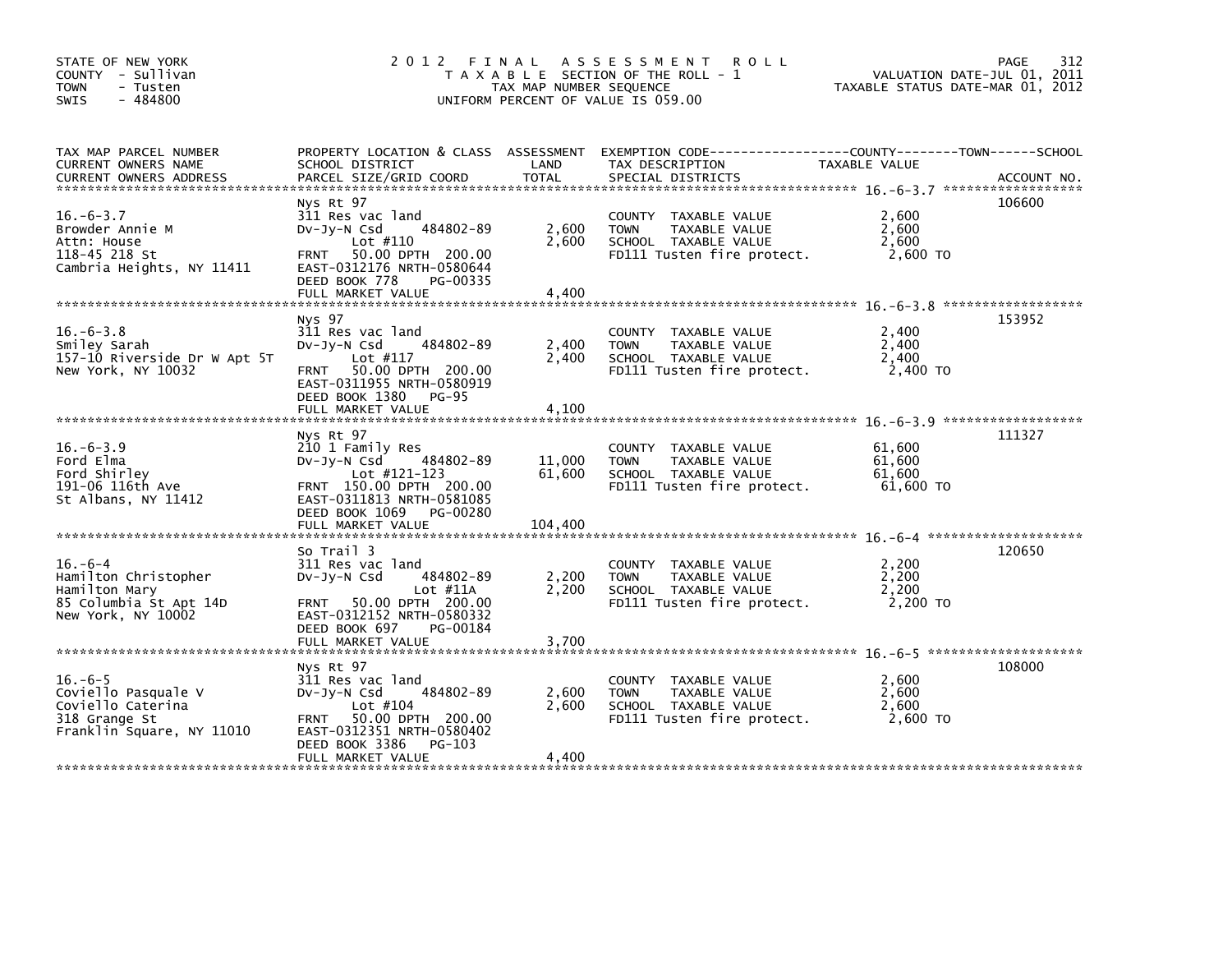| STATE OF NEW YORK<br>COUNTY - Sullivan<br><b>TOWN</b><br>- Tusten<br>$-484800$<br>SWIS              | 2012 FINAL                                                                                                                                                                                       | TAX MAP NUMBER SEQUENCE    | ASSESSMENT ROLL<br>T A X A B L E SECTION OF THE ROLL - 1<br>UNIFORM PERCENT OF VALUE IS 059.00                                         | VALUATION DATE-JUL 01, 2011<br>TAXABLE STATUS DATE-MAR 01, 2012 | 313<br>PAGE |
|-----------------------------------------------------------------------------------------------------|--------------------------------------------------------------------------------------------------------------------------------------------------------------------------------------------------|----------------------------|----------------------------------------------------------------------------------------------------------------------------------------|-----------------------------------------------------------------|-------------|
| TAX MAP PARCEL NUMBER<br>CURRENT OWNERS NAME<br><b>CURRENT OWNERS ADDRESS</b>                       | SCHOOL DISTRICT<br>PARCEL SIZE/GRID COORD                                                                                                                                                        | LAND<br><b>TOTAL</b>       | PROPERTY LOCATION & CLASS ASSESSMENT EXEMPTION CODE---------------COUNTY-------TOWN-----SCHOOL<br>TAX DESCRIPTION<br>SPECIAL DISTRICTS | TAXABLE VALUE                                                   | ACCOUNT NO. |
| $16.-6-6$<br>Coviello Pasquale V<br>Coviello Caterina<br>318 Grange St<br>Franklin Square, NY 11010 | Rt97<br>311 Res vac land<br>484802-89<br>DV-Jy-N Csd<br>Lots 10D 10C 102 103<br>FRNT 100.00 DPTH 200.00<br>EAST-0312404 NRTH-0580343<br>DEED BOOK 2762 PG-432<br>FULL MARKET VALUE               | 8,100<br>8,100<br>13,700   | COUNTY TAXABLE VALUE<br><b>TOWN</b><br>TAXABLE VALUE<br>SCHOOL TAXABLE VALUE<br>FD111 Tusten fire protect.                             | 8,100<br>8,100<br>8,100<br>8,100 TO                             |             |
| $16. -6 - 7$<br>Ferguson Oletha<br>700 Columbux Ave<br>New York, NY 10025                           | So Trail 3<br>311 Res vac land<br>484802-89<br>DV-Jy-N Csd<br>Lot $#10B$<br>FRNT 50.00 DPTH 100.00<br>EAST-0312214 NRTH-0580186<br>DEED BOOK 612<br>PG-00407<br>FULL MARKET VALUE                | 2,200<br>2,200<br>3,700    | COUNTY TAXABLE VALUE<br><b>TOWN</b><br>TAXABLE VALUE<br>SCHOOL TAXABLE VALUE<br>FD111 Tusten fire protect.                             | 2,200<br>2,200<br>2,200<br>2,200 TO                             | 115750      |
| $16.-6-8$<br>Joyner Jesse<br>99-20 195th St<br>Jamaica, NY 11423                                    | Nys Rt 97<br>311 Res vac land<br>484802-89<br>DV-Jy-N Csd<br>Lot #101<br>FRNT 50.00 DPTH 200.00<br>EAST-0312465 NRTH-0580300<br>DEED BOOK 1015<br>PG-00282<br>FULL MARKET VALUE                  | 2,600<br>2,600<br>4,400    | COUNTY TAXABLE VALUE<br><b>TOWN</b><br>TAXABLE VALUE<br>SCHOOL TAXABLE VALUE<br>FD111 Tusten fire protect.                             | 2,600<br>2,600<br>2,600<br>2,600 TO                             | 137700      |
| $16.-6-9$<br>Shepherd Cheryl L<br>105-28 192 nd St<br>Hollis, NY 11412                              | Nys 97<br>$314$ Rural vac<10<br>484802-89<br>DV-Jy-N Csd<br>South Trail #2&3<br>Lot $#7$<br>1.47<br><b>ACRES</b><br>EAST-0312420 NRTH-0580165<br>DEED BOOK 2010<br>PG-56460<br>FULL MARKET VALUE | 9,500<br>9,500<br>16,100   | COUNTY TAXABLE VALUE<br><b>TOWN</b><br>TAXABLE VALUE<br>SCHOOL TAXABLE VALUE<br>FD111 Tusten fire protect.                             | 9,500<br>9,500<br>9,500<br>9,500 TO                             |             |
| $16. - 7 - 1.1$<br>Shepherd Cheryl L<br>105-28 192 nd St<br>Hollis, NY 11412                        | Str #2<br>314 Rural vac<10<br>484802-89<br>DV-Jy-N Csd<br>South Trail #2<br>5.00<br><b>ACRES</b><br>EAST-0312380 NRTH-0579738<br>DEED BOOK 2010<br>PG-56460<br>FULL MARKET VALUE                 | 15,500<br>15,500<br>26,300 | COUNTY TAXABLE VALUE<br><b>TOWN</b><br>TAXABLE VALUE<br>SCHOOL TAXABLE VALUE<br>FD111 Tusten fire protect.                             | 15,500<br>15,500<br>15,500<br>15,500 TO                         |             |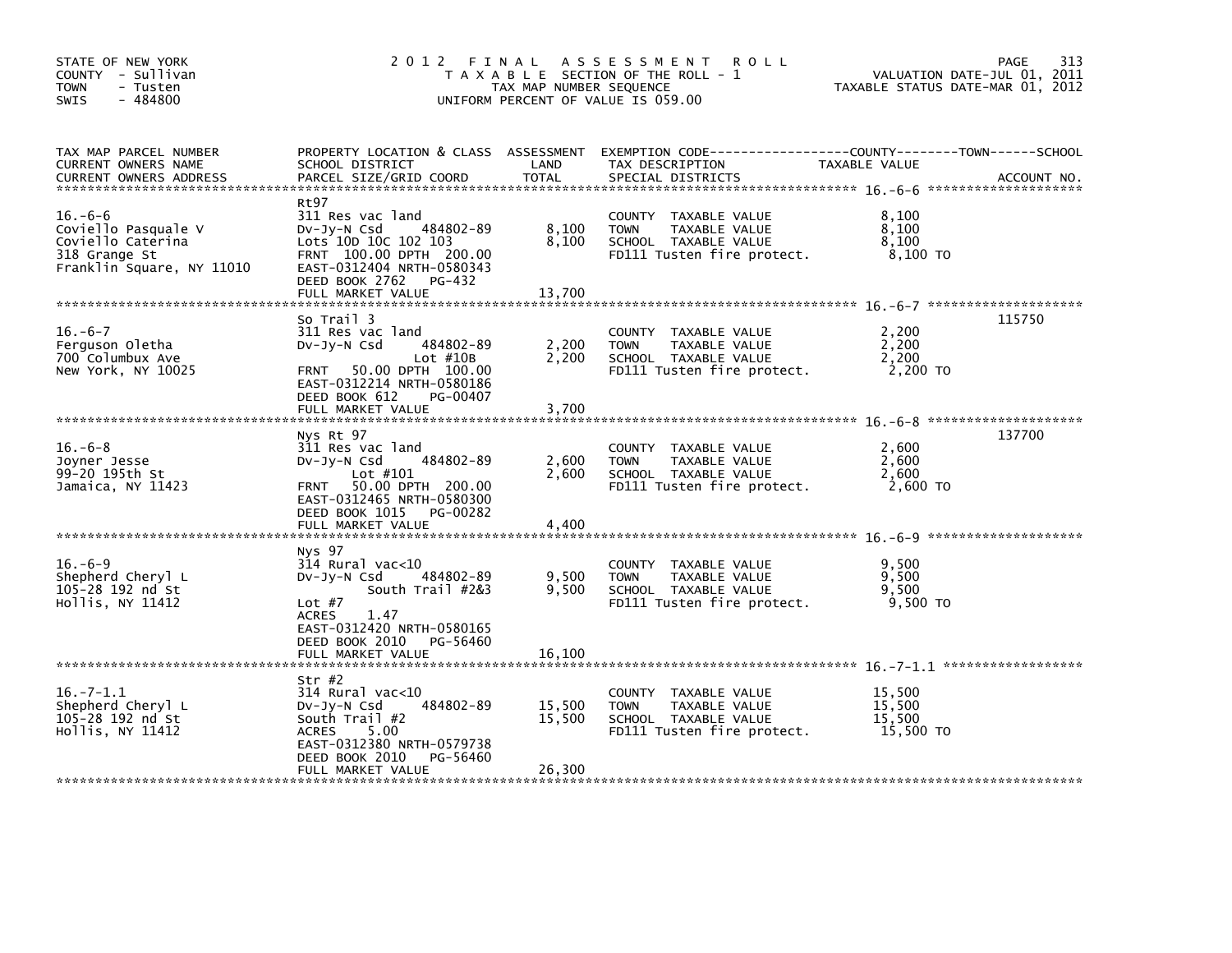| STATE OF NEW YORK<br>COUNTY - Sullivan<br><b>TOWN</b><br>- Tusten<br>$-484800$<br><b>SWIS</b>          | 2012 FINAL                                                                                                                                                                                        | TAX MAP NUMBER SEQUENCE    | ASSESSMENT ROLL<br>T A X A B L E SECTION OF THE ROLL - 1<br>UNIFORM PERCENT OF VALUE IS 059.00                       | VALUATION DATE-JUL 01, 2011<br>TAXABLE STATUS DATE-MAR 01, 2012 | 314<br>PAGE |
|--------------------------------------------------------------------------------------------------------|---------------------------------------------------------------------------------------------------------------------------------------------------------------------------------------------------|----------------------------|----------------------------------------------------------------------------------------------------------------------|-----------------------------------------------------------------|-------------|
| TAX MAP PARCEL NUMBER<br>CURRENT OWNERS NAME                                                           | SCHOOL DISTRICT                                                                                                                                                                                   | LAND                       | PROPERTY LOCATION & CLASS ASSESSMENT EXEMPTION CODE-----------------COUNTY-------TOWN------SCHOOL<br>TAX DESCRIPTION | TAXABLE VALUE                                                   |             |
| $16. - 7 - 1.2$<br>Sgritto James B<br>Sgritto Janet M<br>25-76 45th St<br>Astoria, NY 11103            | South Trail 2<br>311 Res vac land<br>484802-89<br>$Dv-Jy-N$ Csd<br>Lots 3A & 3B Luxton Lake<br>FRNT 100.00 DPTH 200.00<br>EAST-0311263 NRTH-0579289<br>DEED BOOK 2694 PG-504<br>FULL MARKET VALUE | 3,900<br>3,900<br>6,600    | COUNTY TAXABLE VALUE<br>TAXABLE VALUE<br><b>TOWN</b><br>SCHOOL TAXABLE VALUE<br>FD111 Tusten fire protect.           | 3,900<br>3,900<br>3,900<br>3,900 TO                             | 120050      |
|                                                                                                        |                                                                                                                                                                                                   |                            |                                                                                                                      |                                                                 |             |
| $16. - 7 - 1.3$<br>Pope Saundra<br>PO Box 32237<br>Jamaica, NY 11431                                   | So Trail 2<br>311 Res vac land<br>484802-89<br>$Dv-Jy-N$ Csd<br>FRNT 50.00 DPTH 200.00<br>EAST-0311200 NRTH-0579242<br>DEED BOOK 776<br>PG-00737                                                  | 2,200<br>2,200             | COUNTY TAXABLE VALUE<br>TAXABLE VALUE<br><b>TOWN</b><br>SCHOOL TAXABLE VALUE<br>FD111 Tusten fire protect.           | 2,200<br>2,200<br>2.200<br>2,200 TO                             | 142850      |
|                                                                                                        |                                                                                                                                                                                                   |                            |                                                                                                                      |                                                                 |             |
| $16. -7 - 1.4$<br>Monroe Leroy<br>456 Schenectaly Ave Apt 6L<br>Brooklyn, NY 11203                     | So Trail 2<br>311 Res vac land<br>484802-89<br>$Dv-Jy-N$ Csd<br>50.00 DPTH 200.00<br><b>FRNT</b><br>EAST-0311157 NRTH-0579216<br>DEED BOOK 725<br>PG-00473<br>FULL MARKET VALUE                   | 2,200<br>2,200<br>3,700    | COUNTY TAXABLE VALUE<br>TAXABLE VALUE<br><b>TOWN</b><br>SCHOOL TAXABLE VALUE<br>FD111 Tusten fire protect.           | 2,200<br>2,200<br>2,200<br>$2,200$ TO                           | 137450      |
|                                                                                                        |                                                                                                                                                                                                   |                            |                                                                                                                      |                                                                 |             |
| $16. -7 - 1.5$<br>Coviello Pasquale V<br>Coviello John F<br>318 Grange St<br>Franklin Square, NY 11010 | Str #2 Not In<br>311 Res vac land<br>484802-89<br>$Dv-Jy-N$ Csd<br>Lot 1C<br>FRNT 50.00 DPTH 200.00<br>EAST-0310935 NRTH-0579080                                                                  | 2,200<br>2,200             | COUNTY TAXABLE VALUE<br>TAXABLE VALUE<br><b>TOWN</b><br>SCHOOL TAXABLE VALUE<br>FD111 Tusten fire protect.           | 2,200<br>2,200<br>2,200<br>2.200 TO                             | 115050      |
|                                                                                                        | DEED BOOK 1350<br>PG-119<br>FULL MARKET VALUE                                                                                                                                                     | 3,700                      |                                                                                                                      |                                                                 |             |
| $16. -7 - 1.6$<br>Kramer Paul A<br>Kramer Christine A<br>320 E 3Rd St<br>Brooklyn, NY 11218            | South Trail 2<br>$314$ Rural vac<10<br>484802-89<br>$Dv-Jv-N$ Csd<br><b>ACRES</b><br>5.01<br>EAST-0312063 NRTH-0579496<br>DEED BOOK 1326<br>PG-209<br>FULL MARKET VALUE                           | 19,500<br>19,500<br>33,100 | COUNTY TAXABLE VALUE<br>TAXABLE VALUE<br><b>TOWN</b><br>SCHOOL TAXABLE VALUE<br>FD111 Tusten fire protect.           | 19,500<br>19.500<br>19,500<br>19,500 TO                         |             |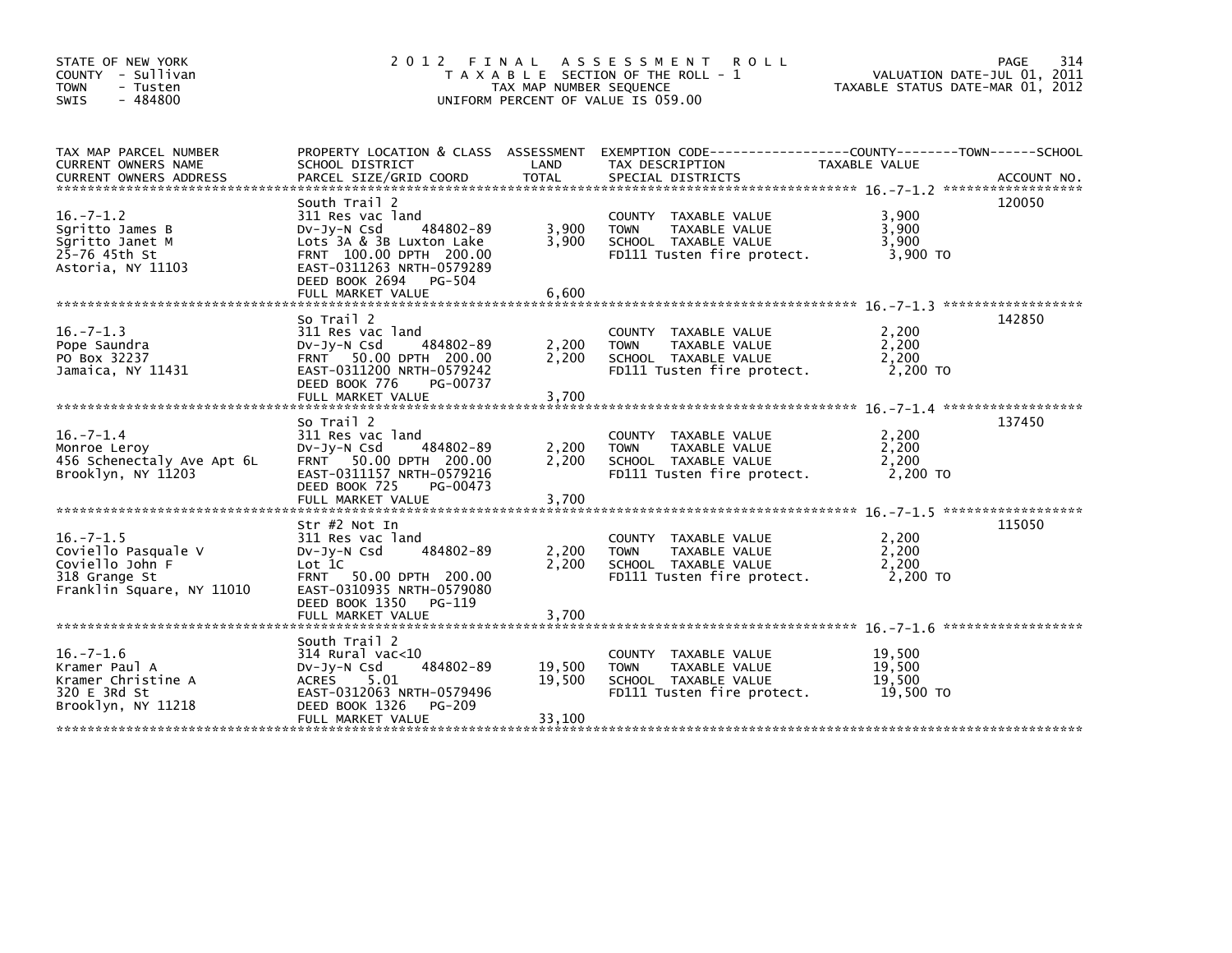| STATE OF NEW YORK<br>COUNTY - Sullivan<br><b>TOWN</b><br>- Tusten<br>- 484800<br><b>SWIS</b>   | 2 0 1 2                                                                                                                                                                      | FINAL<br>TAX MAP NUMBER SEQUENCE | A S S E S S M E N T<br>R O L L<br>T A X A B L E SECTION OF THE ROLL - 1<br>UNIFORM PERCENT OF VALUE IS 059.00                                                                        | VALUATION DATE-JUL 01,<br>TAXABLE STATUS DATE-MAR 01, 2012                                  | 315<br>PAGE<br>2011         |
|------------------------------------------------------------------------------------------------|------------------------------------------------------------------------------------------------------------------------------------------------------------------------------|----------------------------------|--------------------------------------------------------------------------------------------------------------------------------------------------------------------------------------|---------------------------------------------------------------------------------------------|-----------------------------|
| TAX MAP PARCEL NUMBER<br><b>CURRENT OWNERS NAME</b><br><b>CURRENT OWNERS ADDRESS</b>           | PROPERTY LOCATION & CLASS ASSESSMENT<br>SCHOOL DISTRICT<br>PARCEL SIZE/GRID COORD                                                                                            | LAND<br><b>TOTAL</b>             | TAX DESCRIPTION<br>SPECIAL DISTRICTS                                                                                                                                                 | TAXABLE VALUE                                                                               | ACCOUNT NO.                 |
| $16. -7 - 1.7$<br>Foster Douglas R<br>Foster Dorothy J<br>7 School St<br>Narrowsburg, NY 12764 | South Trail 2<br>314 Rural vac<10<br>484802-89<br>DV-Jy-N Csd<br>5.00<br><b>ACRES</b><br>EAST-0311849 NRTH-0579332<br>DEED BOOK 1358<br>PG-613<br>FULL MARKET VALUE          | 19,500<br>19.500<br>33,100       | COUNTY TAXABLE VALUE<br><b>TOWN</b><br>TAXABLE VALUE<br>SCHOOL TAXABLE VALUE<br>FD111 Tusten fire protect.                                                                           | 19,500<br>19,500<br>19,500<br>19,500 TO                                                     |                             |
| $16. - 7 - 1.8$<br>Prendergast Thomas J<br>128 Delaware Dr<br>Narrowsburg, NY 12764            | So Trail 2<br>314 Rural vac<10<br>484802-89<br>$Dv-Jv-N$ Csd<br>5.01<br><b>ACRES</b><br>EAST-0311652 NRTH-0579183<br>DEED BOOK 3176<br>$PG-37$<br>FULL MARKET VALUE          | 19,500<br>19,500<br>33,100       | COUNTY TAXABLE VALUE<br>TAXABLE VALUE<br><b>TOWN</b><br>SCHOOL TAXABLE VALUE<br>FD111 Tusten fire protect.                                                                           | 19,500<br>19,500<br>19,500<br>19,500 TO                                                     |                             |
| $16. -7 - 1.9$<br>VanderPyle Kenneth<br>155 Foster Trl<br>PO Box 267<br>Narrowsburg, NY 12764  | 155 Foster Trl<br>270 Mfg housing<br>484802-89<br>$Dv-Jy-N$ Csd<br><b>ACRES</b><br>5.03<br>EAST-0311440 NRTH-0579030<br>DEED BOOK 3409 PG-639<br>FULL MARKET VALUE           | 67,300                           | COMBAT VET 41131<br>25,700 DISABL VET 41141<br>39,700 STAR EN<br>41834<br>COUNTY TAXABLE VALUE<br>TAXABLE VALUE<br><b>TOWN</b><br>SCHOOL TAXABLE VALUE<br>FD111 Tusten fire protect. | 9,925<br>9,925<br>19,850<br>19,850<br>0<br>$\Omega$<br>9,925<br>9,925<br>3,620<br>39,700 TO | 0<br>$\mathbf{0}$<br>36,080 |
| $16. -7 - 1.10$<br>Foster Douglas<br>Foster Dorothy<br>7 School St<br>Narrowsburg, NY 12764    | South Trail 2<br>$314$ Rural vac< $10$<br>484802-89<br>DV-JY-N Csd<br><b>ACRES</b><br>5.08<br>EAST-0311231 NRTH-0578868<br>DEED BOOK 1358<br>PG-619<br>FULL MARKET VALUE     | 19,800<br>19,800<br>33,600       | COUNTY TAXABLE VALUE<br>TAXABLE VALUE<br><b>TOWN</b><br>SCHOOL TAXABLE VALUE<br>FD111 Tusten fire protect.                                                                           | 19,800<br>19,800<br>19,800<br>19,800 TO                                                     |                             |
| $16. -7 - 1.11$<br>Lang Edward J<br>60 Lake St<br>Narrowsburg, NY 12764                        | So Trail No 2<br>314 Rural vac<10<br>484802-89<br>DV-Jy-N Csd<br>FRNT 20.00 DPTH 150.00<br>EAST-0312177 NRTH-0579787<br>DEED BOOK 2440<br><b>PG-500</b><br>FULL MARKET VALUE | 400<br>400<br>700                | <b>COUNTY</b><br>TAXABLE VALUE<br>TAXABLE VALUE<br><b>TOWN</b><br>SCHOOL TAXABLE VALUE<br>FD111 Tusten fire protect.                                                                 | 400<br>400<br>400<br>400 TO                                                                 |                             |
| $16. -7 - 1.12$<br>Lang Edward J<br>60 Lake St<br>Narrowsburg, NY 12764                        | So Trail No 2<br>$314$ Rural vac<10<br>484802-89<br>DV-Jy-N Csd<br>FRNT 20.00 DPTH 200.00<br>EAST-0311277 NRTH-0579180<br>DEED BOOK 2440<br>PG-502<br>FULL MARKET VALUE      | 500<br>500<br>800                | COUNTY TAXABLE VALUE<br><b>TOWN</b><br>TAXABLE VALUE<br>SCHOOL TAXABLE VALUE<br>FD111 Tusten fire protect.                                                                           | 500<br>500<br>500<br>500 TO                                                                 |                             |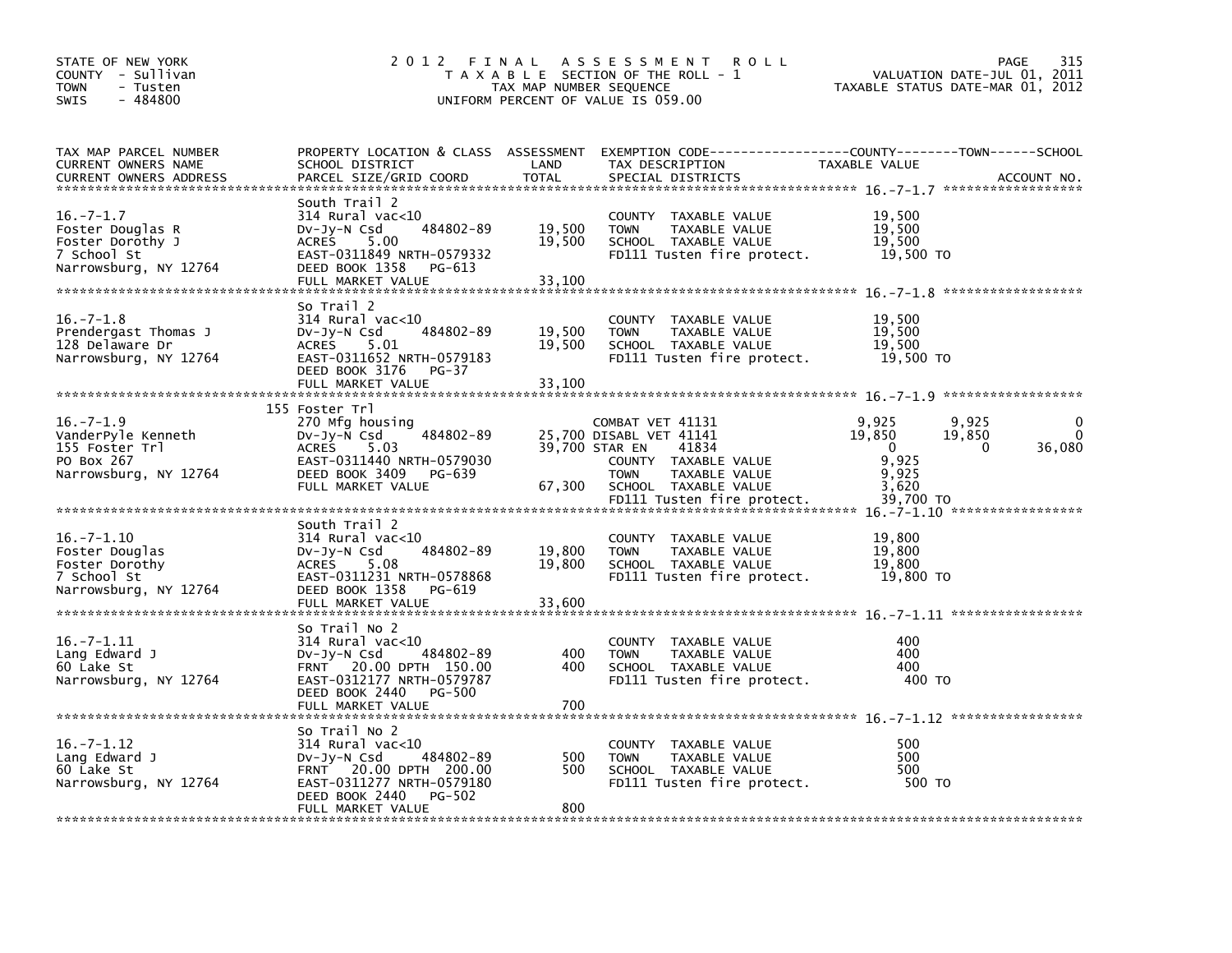|                                                                                                                                                                                   |                         |                                                                                                            | PAGE<br>VALUATION DATE-JUL 01, 2011<br>TAXABLE STATUS DATE-MAR 01, 2012                                                               | 316                                                                                                              |
|-----------------------------------------------------------------------------------------------------------------------------------------------------------------------------------|-------------------------|------------------------------------------------------------------------------------------------------------|---------------------------------------------------------------------------------------------------------------------------------------|------------------------------------------------------------------------------------------------------------------|
| SCHOOL DISTRICT<br>PARCEL SIZE/GRID COORD                                                                                                                                         | LAND<br><b>TOTAL</b>    | TAX DESCRIPTION<br>SPECIAL DISTRICTS                                                                       | ACCOUNT NO.                                                                                                                           |                                                                                                                  |
| So Trail No 2<br>$314$ Rural vac<10<br>484802-89<br>$Dv-Jy-N$ Csd<br>FRNT 20.00 DPTH 150.00<br>EAST-0311014 NRTH-0579001<br>DEED BOOK 2440<br>PG-504<br>FULL MARKET VALUE         | 400<br>400<br>700       | COUNTY TAXABLE VALUE<br><b>TOWN</b><br>TAXABLE VALUE<br>SCHOOL TAXABLE VALUE<br>FD111 Tusten fire protect. | 400<br>400<br>400<br>400 TO                                                                                                           |                                                                                                                  |
| So Trail 2<br>311 Res vac land<br>484802-89<br>$Dv-Jy-N$ Csd<br>Lot <sub>2</sub><br>FRNT 50.00 DPTH 200.00<br>EAST-0310980 NRTH-0579114<br>DEED BOOK 1318<br>PG-280               | 2,200<br>2,200          | COUNTY TAXABLE VALUE<br><b>TOWN</b><br>TAXABLE VALUE<br>SCHOOL TAXABLE VALUE<br>FD111 Tusten fire protect. | 2,200<br>2.200<br>2.200<br>2,200 TO                                                                                                   |                                                                                                                  |
| South Trail 2<br>311 Res vac land<br>484802-89<br>$Dv-Jy-N$ Csd<br>Lot 1B<br>FRNT 50.00 DPTH 200.00<br>EAST-0310906 NRTH-0579064<br>DEED BOOK 1323<br>PG-343<br>FULL MARKET VALUE | 2,200<br>2,200<br>3,700 | COUNTY TAXABLE VALUE<br>TAXABLE VALUE<br><b>TOWN</b><br>SCHOOL TAXABLE VALUE<br>FD111 Tusten fire protect. | 2.200<br>2,200<br>2,200<br>2,200 TO                                                                                                   |                                                                                                                  |
| So Trail 2<br>311 Res vac land<br>484802-89<br>$Dv-Jy-N$ Csd<br>Lot $#7D$<br>FRNT 50.00 DPTH 200.00<br>EAST-0312061 NRTH-0579857<br>DEED BOOK 2011 PG-58<br>FULL MARKET VALUE     | 2,200<br>2.200<br>3,700 | COUNTY TAXABLE VALUE<br><b>TOWN</b><br>TAXABLE VALUE<br>SCHOOL TAXABLE VALUE<br>FD111 Tusten fire protect. | 115000<br>2,200<br>2,200<br>2,200<br>2,200 TO                                                                                         |                                                                                                                  |
| So Trail 2<br>311 Res vac land<br>484802-89<br>$Dv-Jv-N$ Csd<br>Lot #8A&b<br>0.50<br><b>ACRES</b><br>EAST-0312121 NRTH-0579897<br>DEED BOOK 3195<br>PG-367<br>FULL MARKET VALUE   | 3,900<br>3,900<br>6,600 | COUNTY TAXABLE VALUE<br><b>TOWN</b><br>TAXABLE VALUE<br>SCHOOL TAXABLE VALUE<br>FD111 Tusten fire protect. | 106750<br>3,900<br>3.900<br>3.900<br>3,900 TO                                                                                         |                                                                                                                  |
|                                                                                                                                                                                   |                         | 2012 FINAL                                                                                                 | A S S E S S M E N T R O L L<br>T A X A B L E SECTION OF THE ROLL - 1<br>TAX MAP NUMBER SEQUENCE<br>UNIFORM PERCENT OF VALUE IS 059.00 | PROPERTY LOCATION & CLASS ASSESSMENT EXEMPTION CODE---------------COUNTY-------TOWN------SCHOOL<br>TAXABLE VALUE |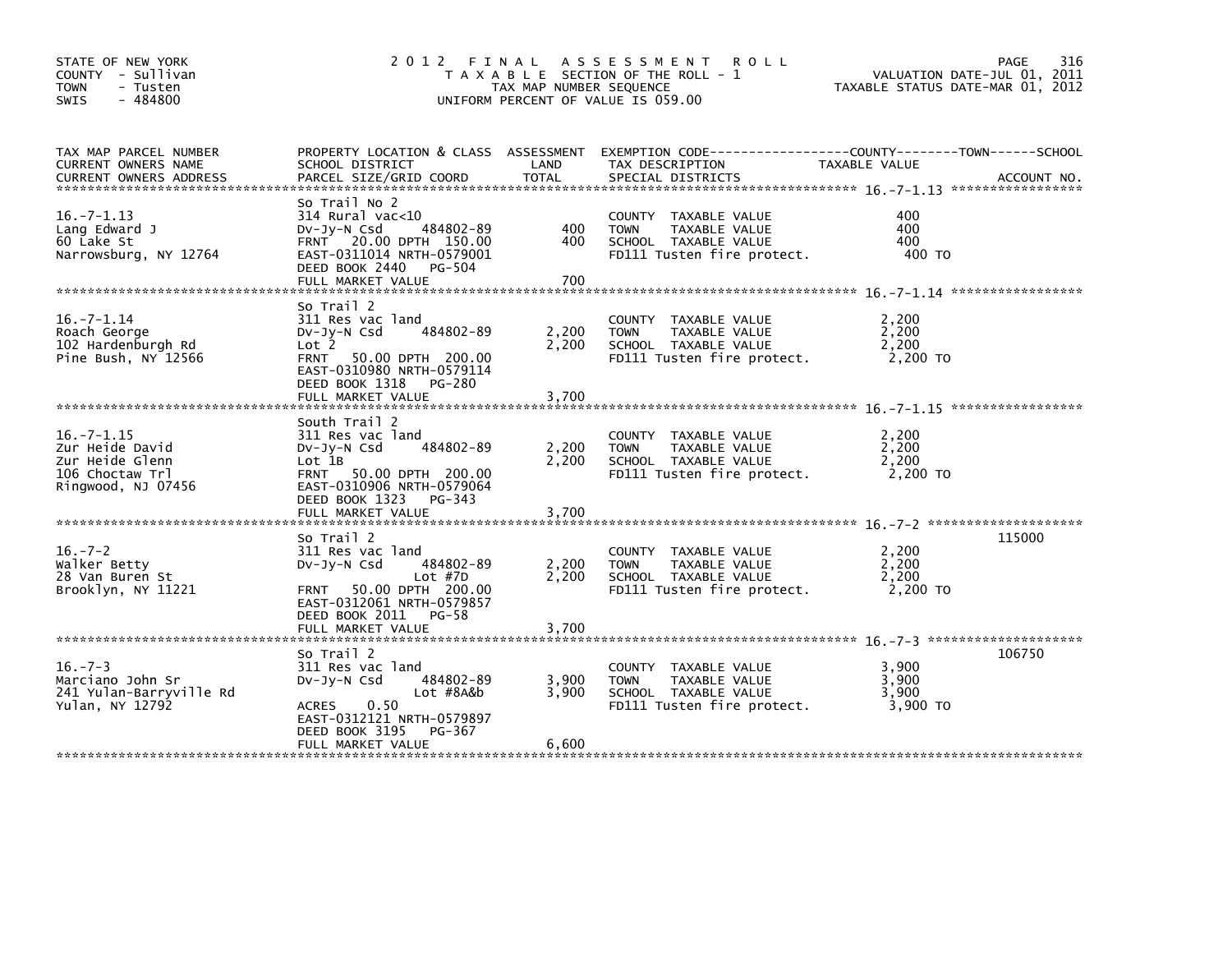| STATE OF NEW YORK<br>COUNTY - Sullivan<br>- Tusten<br><b>TOWN</b><br>$-484800$<br>SWIS | 2012 FINAL                                                                                                                                                             | TAX MAP NUMBER SEQUENCE | A S S E S S M E N T<br>R O L L<br>T A X A B L E SECTION OF THE ROLL - 1<br>UNIFORM PERCENT OF VALUE IS 059.00                          | VALUATION DATE-JUL 01, 2011<br>TAXABLE STATUS DATE-MAR 01, 2012 | PAGE<br>317 |
|----------------------------------------------------------------------------------------|------------------------------------------------------------------------------------------------------------------------------------------------------------------------|-------------------------|----------------------------------------------------------------------------------------------------------------------------------------|-----------------------------------------------------------------|-------------|
| TAX MAP PARCEL NUMBER<br>CURRENT OWNERS NAME<br>CURRENT OWNERS ADDRESS                 | SCHOOL DISTRICT<br>PARCEL SIZE/GRID COORD                                                                                                                              | LAND<br><b>TOTAL</b>    | PROPERTY LOCATION & CLASS ASSESSMENT EXEMPTION CODE---------------COUNTY-------TOWN-----SCHOOL<br>TAX DESCRIPTION<br>SPECIAL DISTRICTS | TAXABLE VALUE                                                   | ACCOUNT NO. |
| $16. - 7 - 4$<br>Kornish Doris<br>113 E Second St<br>New York, NY 10009                | So Trail 2<br>311 Res vac land<br>484802-89<br>$Dv-Jy-N$ Csd<br>FRNT 62.50 DPTH 200.00<br>EAST-0312367 NRTH-0579915<br>DEED BOOK 2607<br>PG-232<br>FULL MARKET VALUE   | 2,500<br>2,500<br>4,200 | COUNTY TAXABLE VALUE<br>TAXABLE VALUE<br><b>TOWN</b><br>SCHOOL TAXABLE VALUE<br>FD111 Tusten fire protect.                             | 2,500<br>2,500<br>2,500<br>2,500 TO                             |             |
|                                                                                        | South Trail 2                                                                                                                                                          |                         |                                                                                                                                        |                                                                 | 129300      |
| $16. - 7 - 5$<br>Shepherd Cheryl L<br>105-28 192 nd St<br>Hollis, NY 11412             | 311 Res vac land<br>484802-89<br>$Dv-Jy-N$ Csd<br>FRNT 62.50 DPTH 272.00<br>EAST-0312426 NRTH-0579923<br>DEED BOOK 2010<br>PG-56460<br>FULL MARKET VALUE               | 2,900<br>2,900<br>4,900 | COUNTY TAXABLE VALUE<br>TAXABLE VALUE<br><b>TOWN</b><br>SCHOOL TAXABLE VALUE<br>FD111 Tusten fire protect.                             | 2,900<br>2,900<br>2,900<br>2,900 TO                             |             |
|                                                                                        |                                                                                                                                                                        |                         |                                                                                                                                        |                                                                 |             |
| $16. - 7 - 6$<br>Lockett Theresa E Jr<br>105-28 192 nd St<br>Hollis, NY 11412          | So Trail 2<br>270 Mfg housing<br>484802-89<br>$Dv-Jy-N$ Csd<br>FRNT 117.00 DPTH 243.00<br>EAST-0312478 NRTH-0579966<br>DEED BOOK 2010<br>PG-56459<br>FULL MARKET VALUE | 4,700<br>4,700<br>8,000 | COUNTY TAXABLE VALUE<br>TAXABLE VALUE<br><b>TOWN</b><br>SCHOOL TAXABLE VALUE<br>FD111 Tusten fire protect.                             | 4,700<br>4,700<br>4,700<br>4,700 TO                             | 133550      |
|                                                                                        |                                                                                                                                                                        |                         |                                                                                                                                        |                                                                 |             |
| $16. - 7 - 7$<br>Shepherd Cheryl L<br>105-28 192 nd St<br>Hollis, NY 11412             | South Trail 2<br>417 Cottages<br>484802-89<br>$Dv-Jy-N$ Csd<br>FRNT 100.00 DPTH 200.00<br>EAST-0312598 NRTH-0579974<br>DEED BOOK 2010<br>PG-56460                      | 9,400<br>70.100         | COUNTY TAXABLE VALUE<br>TAXABLE VALUE<br><b>TOWN</b><br>SCHOOL TAXABLE VALUE<br>FD111 Tusten fire protect.                             | 70,100<br>70,100<br>70,100<br>70,100 TO                         | 149750      |
|                                                                                        | FULL MARKET VALUE                                                                                                                                                      | 118,800                 |                                                                                                                                        |                                                                 |             |
| $16. - 7 - 8$<br>Shepherd Cheryl L<br>105-28 192 nd St<br>Hollis, NY 11412             | Nys 97<br>311 Res vac land<br>484802-89<br>DV-Jy-N Csd<br>Rt #97 & South Trail #2<br>FRNT 100.00 DPTH 100.00<br>EAST-0312647 NRTH-0580083<br>DEED BOOK 2010 PG-56460   | 3,300<br>3.300          | COUNTY TAXABLE VALUE<br>TAXABLE VALUE<br><b>TOWN</b><br>SCHOOL TAXABLE VALUE<br>FD111 Tusten fire protect.                             | 3,300<br>3,300<br>3,300<br>3,300 TO                             | 113475      |
|                                                                                        | FULL MARKET VALUE                                                                                                                                                      | 5,600                   |                                                                                                                                        |                                                                 |             |
|                                                                                        | Nys Rte 97                                                                                                                                                             |                         |                                                                                                                                        |                                                                 | 149650      |
| $16. - 7 - 9$<br>Shepherd Chery] L<br>105-28 192 nd St<br>Hollis, NY 11412             | $314$ Rural vac< $10$<br>484802-89<br>$Dv-Jy-N$ Csd<br>FRNT 100.00 DPTH 150.00<br>EAST-0312730 NRTH-0579981<br>DEED BOOK 2010<br>PG-56460<br>FULL MARKET VALUE         | 3,300<br>3,300<br>5,600 | COUNTY TAXABLE VALUE<br><b>TOWN</b><br>TAXABLE VALUE<br>SCHOOL TAXABLE VALUE<br>FD111 Tusten fire protect.                             | 3,300<br>3,300<br>3,300<br>3,300 TO                             |             |
|                                                                                        |                                                                                                                                                                        |                         |                                                                                                                                        |                                                                 |             |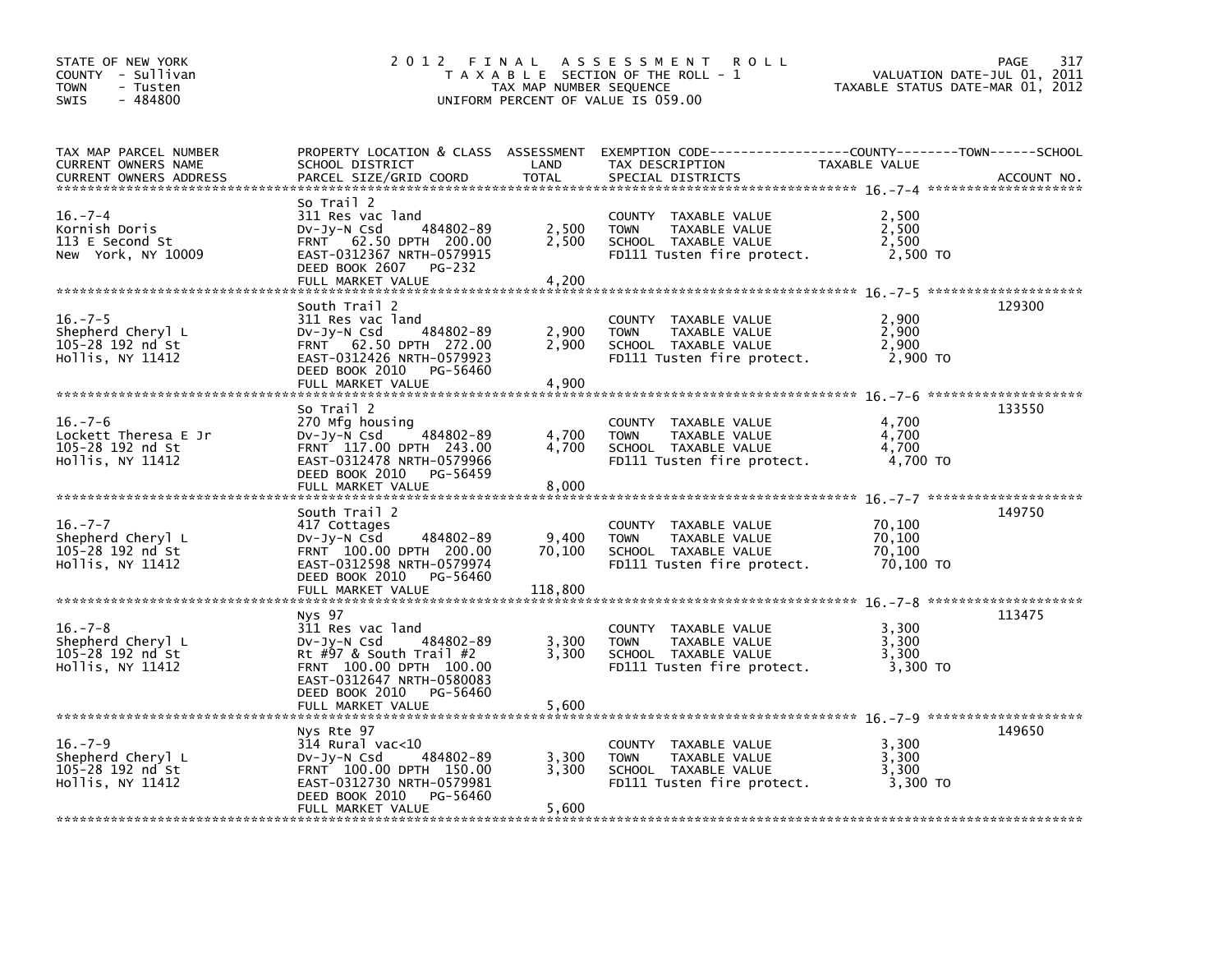| STATE OF NEW YORK<br>COUNTY - Sullivan<br><b>TOWN</b><br>- Tusten<br>$-484800$<br>SWIS          | 2 0 1 2<br>FINAL                                                                                                                                                           | TAX MAP NUMBER SEQUENCE     | A S S E S S M E N T<br><b>ROLL</b><br>T A X A B L E SECTION OF THE ROLL - 1<br>UNIFORM PERCENT OF VALUE IS 059.00                                                         | VALUATION DATE-JUL 01, 2011<br>TAXABLE STATUS DATE-MAR 01, 2012                                             | 318<br>PAGE                                     |
|-------------------------------------------------------------------------------------------------|----------------------------------------------------------------------------------------------------------------------------------------------------------------------------|-----------------------------|---------------------------------------------------------------------------------------------------------------------------------------------------------------------------|-------------------------------------------------------------------------------------------------------------|-------------------------------------------------|
| TAX MAP PARCEL NUMBER<br><b>CURRENT OWNERS NAME</b>                                             | SCHOOL DISTRICT                                                                                                                                                            | LAND                        | PROPERTY LOCATION & CLASS ASSESSMENT EXEMPTION CODE---------------COUNTY-------TOWN------SCHOOL<br>TAX DESCRIPTION                                                        | <b>TAXABLE VALUE</b>                                                                                        |                                                 |
| $16. - 7 - 10$<br>Roberts Joan<br>5987 Rt 97<br>Narrowsburg, NY 12764                           | Nys Rte 97<br>210 1 Family Res<br>484802-89<br>$Dv-Jy-N$ Csd<br>FRNT 50.00 DPTH 200.00<br>EAST-0312743 NRTH-0579857<br>DEED BOOK 913<br>PG-00133<br>FULL MARKET VALUE      | 2,600<br>20,800<br>35,300   | COUNTY TAXABLE VALUE<br><b>TOWN</b><br>TAXABLE VALUE<br>SCHOOL TAXABLE VALUE<br>FD111 Tusten fire protect.                                                                | 20,800<br>20,800<br>20,800<br>20,800 TO                                                                     | 145750                                          |
| $16. -7 - 12.1$<br>Roberts Joan Ann<br>5987 Rt 97<br>Narrowsburg, NY 12764                      | Nys Rte 97<br>210 1 Family Res<br>484802-89<br>DV-Jy-N Csd<br><b>ACRES</b><br>1.21<br>EAST-0312720 NRTH-0579713<br>DEED BOOK 1200<br>PG-00207<br>FULL MARKET VALUE         | 13,200 AGED-T<br>133,100    | 41121<br>WAR VET<br>41803<br>41805<br>78,500 AGED-CS<br>41834<br>STAR EN<br><b>TAXABLE VALUE</b><br><b>COUNTY</b><br>TAXABLE VALUE<br><b>TOWN</b><br>SCHOOL TAXABLE VALUE | 11,775<br>11,775<br>26,690<br>$\Omega$<br>23,354<br>0<br>$\Omega$<br>$\Omega$<br>43.371<br>40,035<br>14.945 | 146800<br>0<br>$\mathbf{0}$<br>27,475<br>36,080 |
| $16. -7 - 12.2$<br>Conklin Reuben<br>Conklin Joan<br>5979 Rt 97<br>Narrowsburg, NY 12764        | Nys Rt 97<br>210 1 Family Res<br>484802-89<br>$Dv-Jv-N$ Csd<br>Lot 2<br><b>ACRES</b><br>1.67<br>EAST-0312834 NRTH-0579577<br>DEED BOOK 1632<br>PG-460<br>FULL MARKET VALUE | 16,300<br>70.000<br>118,600 | 41834<br>STAR EN<br><b>COUNTY</b><br><b>TAXABLE VALUE</b><br><b>TOWN</b><br>TAXABLE VALUE<br>SCHOOL TAXABLE VALUE<br>FD111 Tusten fire protect.                           | $\Omega$<br>0<br>70.000<br>70,000<br>33,920<br>70,000 TO                                                    | 36,080                                          |
| $16. -7 - 13$<br>Stevenson Gregory M<br>Guthrie Vicki L<br>17 Arena Ct<br>Narrowsburg, NY 12764 | Nys Rt 97<br>260 Seasonal res<br>484802-89<br>$Dv-Jy-N$ Csd<br>1.00<br><b>ACRES</b><br>EAST-0312960 NRTH-0579507<br>DEED BOOK 3645<br>PG-521<br>FULL MARKET VALUE          | 12,800<br>61,500<br>104,200 | COUNTY<br>TAXABLE VALUE<br><b>TOWN</b><br>TAXABLE VALUE<br>SCHOOL TAXABLE VALUE<br>FD111 Tusten fire protect.                                                             | 61,500<br>61,500<br>61,500<br>$61,500$ TO                                                                   | 119725                                          |
| $16 - 7 - 15.1$<br>Lander Richard<br>Lander Lisa J<br>65 Evergreen Ln<br>Narrowsburg, NY 12764  | Nys Rte 97<br>449 Other Storag<br>484802-89<br>DV-Jy-N Csd<br><b>ACRES</b><br>7.45<br>EAST-0313164 NRTH-0579106<br>DEED BOOK 1771<br>PG-126<br>FULL MARKET VALUE           | 31,600<br>84,200<br>142,700 | BUS IMP AP 47610<br>COUNTY TAXABLE VALUE<br><b>TOWN</b><br>TAXABLE VALUE<br>SCHOOL TAXABLE VALUE<br>FD111 Tusten fire protect.                                            | 8.000<br>8,000<br>76,200<br>76,200<br>76,200<br>84,200 TO                                                   | 132725<br>8,000                                 |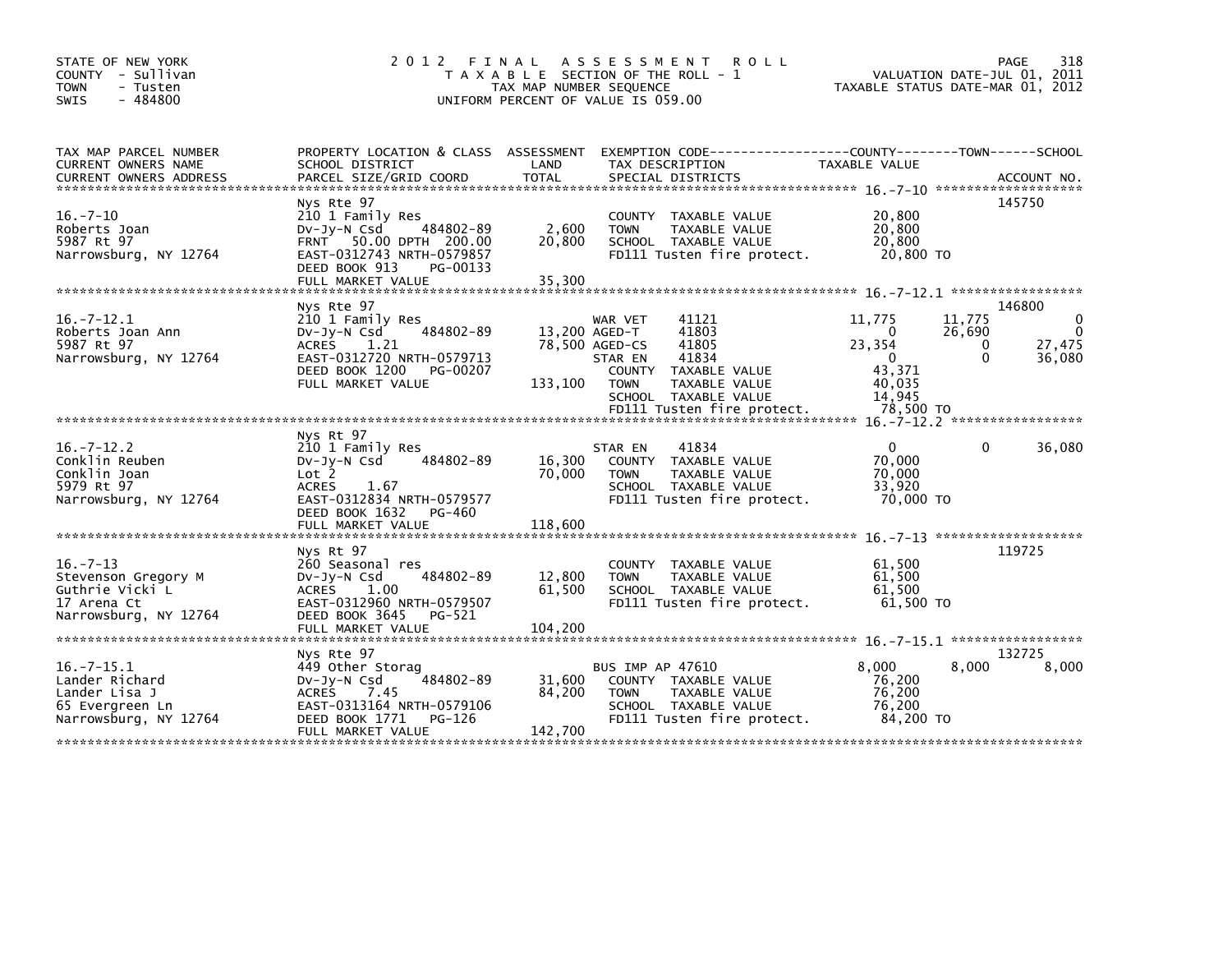| STATE OF NEW YORK<br>COUNTY - Sullivan<br><b>TOWN</b><br>- Tusten<br>$-484800$<br>SWIS                         |                                                                                                                                                                                                                                                 | TAX MAP NUMBER SEQUENCE      | 2012 FINAL ASSESSMENT ROLL<br>T A X A B L E SECTION OF THE ROLL - 1<br>UNIFORM PERCENT OF VALUE IS 059.00                                | VALUATION DATE-JUL 01, 2011<br>TAXABLE STATUS DATE-MAR 01, 2012 | 319<br>PAGE |
|----------------------------------------------------------------------------------------------------------------|-------------------------------------------------------------------------------------------------------------------------------------------------------------------------------------------------------------------------------------------------|------------------------------|------------------------------------------------------------------------------------------------------------------------------------------|-----------------------------------------------------------------|-------------|
| TAX MAP PARCEL NUMBER<br>CURRENT OWNERS NAME<br><b>CURRENT OWNERS ADDRESS</b>                                  | SCHOOL DISTRICT<br>PARCEL SIZE/GRID COORD                                                                                                                                                                                                       | LAND<br><b>TOTAL</b>         | PROPERTY LOCATION & CLASS ASSESSMENT EXEMPTION CODE----------------COUNTY-------TOWN------SCHOOL<br>TAX DESCRIPTION<br>SPECIAL DISTRICTS | TAXABLE VALUE                                                   | ACCOUNT NO. |
| $16. - 7 - 16$<br>Steakley Teressa<br>5923 State Route 97<br>Narrowsburg, NY 12764                             | Nys Rt 97<br>483 Converted Re<br>484802-89<br>DV-Jy-N Csd<br>7.70 BANK C44838<br><b>ACRES</b><br>EAST-0313390 NRTH-0578739<br>DEED BOOK 3021<br>PG-632<br>FULL MARKET VALUE                                                                     | 31,900<br>101,900<br>172,700 | COUNTY TAXABLE VALUE<br><b>TOWN</b><br>TAXABLE VALUE<br>SCHOOL TAXABLE VALUE<br>FD111 Tusten fire protect.                               | 101,900<br>101.900<br>101,900<br>101,900 TO                     | 108650      |
| $16. -7 - 17$<br>Porter Lena<br>600 Three Island Blvd Unit 301 So Trail 2 Thru 5<br>Hallandale Beach, FL 33009 | Nys 97<br>692 Road/str/hwy<br>484802-89<br>DV-Jy-N Csd<br>Tusten Park<br><b>ACRES</b><br>6.03<br>EAST-0311712 NRTH-0579731<br>DEED BOOK 3597 PG-377<br>FULL MARKET VALUE                                                                        | 500<br>500<br>800            | COUNTY TAXABLE VALUE<br>TAXABLE VALUE<br><b>TOWN</b><br>SCHOOL TAXABLE VALUE<br>FD111 Tusten fire protect.                               | 500<br>500<br>500<br>500 TO                                     |             |
|                                                                                                                |                                                                                                                                                                                                                                                 |                              |                                                                                                                                          |                                                                 |             |
| $16. - 8 - 2$<br>Baim Kenneth<br>90 Gabels Rd<br>Narrowsburg, NY 12764                                         | Nys 97<br>280 Res Multiple<br>484802-89<br>$Dv-Jy-N$ Csd<br>Lot 148-153 & P/o 171-177<br>Combined with $16-8-1.2$<br>FRNT 375.00 DPTH 200.00<br>2.75<br><b>ACRES</b><br>EAST-0312214 NRTH-0581108<br>DEED BOOK 1676 PG-655<br>FULL MARKET VALUE | 18,600<br>115,000<br>194,900 | COUNTY TAXABLE VALUE<br><b>TOWN</b><br>TAXABLE VALUE<br>SCHOOL TAXABLE VALUE<br>FD111 Tusten fire protect.                               | 115,000<br>115,000<br>115,000<br>115,000 TO                     | 151750      |
|                                                                                                                |                                                                                                                                                                                                                                                 |                              |                                                                                                                                          |                                                                 |             |
| E.S.NYS Nys 97<br>$16. - 8 - 3$<br>Lang Edward J<br>60 Lake St<br>Narrowsburg, NY 12764                        | 311 Res vac land<br>484802-89<br>$Dv-Jv-N$ Csd<br>Lot #145 146 P/o 147<br>FRNT 100.00 DPTH 200.00<br>EAST-0312338 NRTH-0580910<br>DEED BOOK 2440<br>PG-454                                                                                      | 5,900<br>5,900               | COUNTY TAXABLE VALUE<br>TAXABLE VALUE<br><b>TOWN</b><br>SCHOOL TAXABLE VALUE<br>FD111 Tusten fire protect.                               | 5,900<br>5,900<br>5,900<br>5,900 TO                             |             |
|                                                                                                                | FULL MARKET VALUE                                                                                                                                                                                                                               | 10,000                       |                                                                                                                                          |                                                                 |             |
| $16.-8-4.1$<br>Baim Kenneth<br>90 Gables Rd<br>Narrowsburg, NY 12764                                           | E.S.N.Y.S. First Ave Luxton Lake<br>311 Res vac land<br>$Dv-Jy-N$ Csd<br>484802-89<br>First Ave Lot $#168-170$<br>$P/O$ 171<br>FRNT 200.00 DPTH 200.00<br>EAST-0312485 NRTH-0581020<br>DEED BOOK 2509<br>PG-218<br>FULL MARKET VALUE            | 6,600<br>6,600<br>11,200     | COUNTY TAXABLE VALUE<br><b>TOWN</b><br>TAXABLE VALUE<br>SCHOOL TAXABLE VALUE<br>FD111 Tusten fire protect.                               | 6.600<br>6,600<br>6,600<br>6,600 TO                             |             |
|                                                                                                                |                                                                                                                                                                                                                                                 |                              |                                                                                                                                          |                                                                 |             |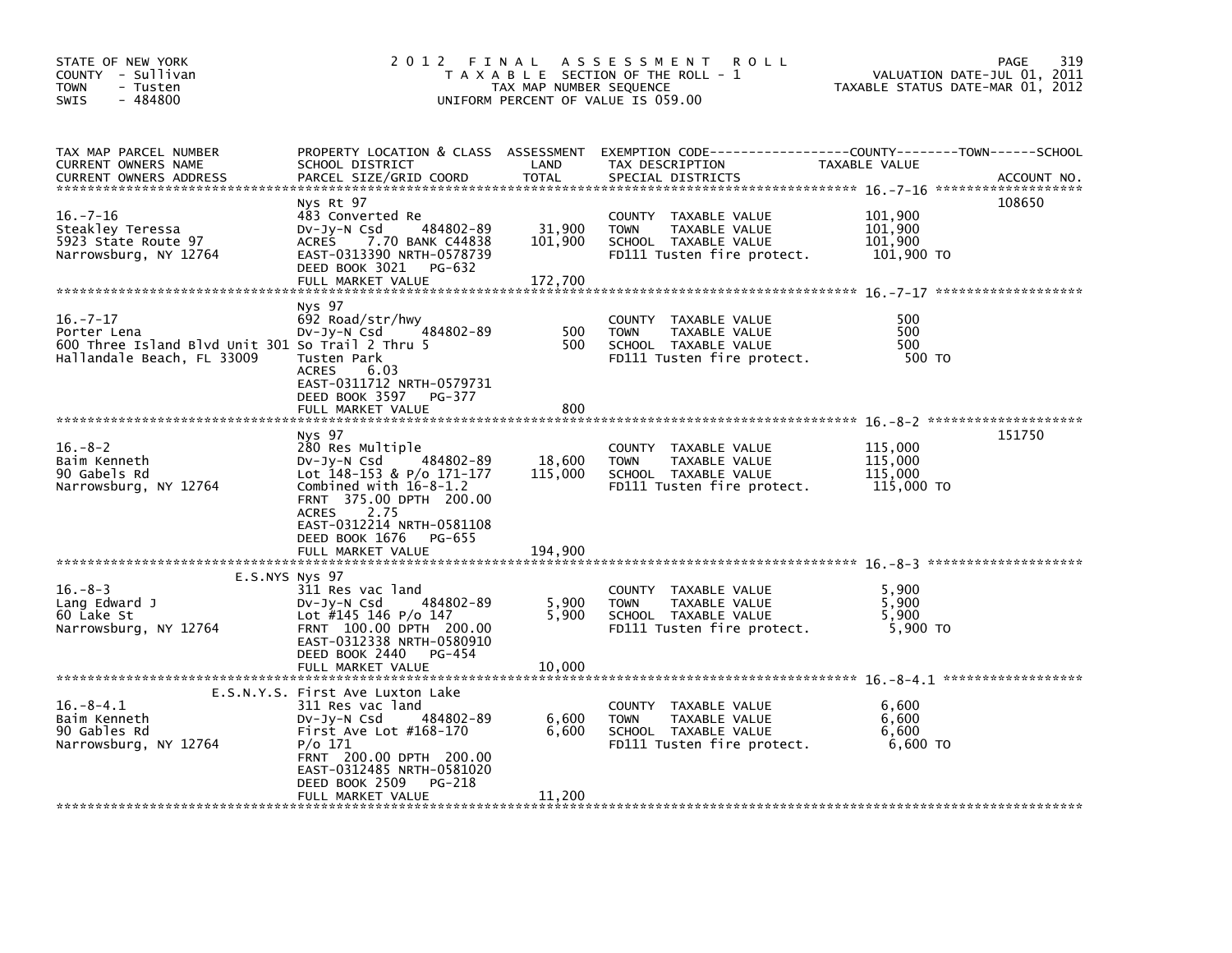| STATE OF NEW YORK<br>COUNTY - Sullivan<br><b>TOWN</b><br>- Tusten<br>$-484800$<br><b>SWIS</b>                                                                                                                                                   |                                                                                                                                                                                   | TAX MAP NUMBER SEQUENCE | 2012 FINAL ASSESSMENT ROLL<br>T A X A B L E SECTION OF THE ROLL - 1<br>UNIFORM PERCENT OF VALUE IS 059.00                                                 | VALUATION DATE-JUL 01, 2011<br>TAXABLE STATUS DATE-MAR 01, 2012                                   | 320<br>PAGE                |
|-------------------------------------------------------------------------------------------------------------------------------------------------------------------------------------------------------------------------------------------------|-----------------------------------------------------------------------------------------------------------------------------------------------------------------------------------|-------------------------|-----------------------------------------------------------------------------------------------------------------------------------------------------------|---------------------------------------------------------------------------------------------------|----------------------------|
| TAX MAP PARCEL NUMBER<br>CURRENT OWNERS NAME<br>CUNNENT OWNERS ADDRESS FORCEL SIZE/GRID COORD TOTAL SPECIAL DISTRICTS (2008) ACCOUNT NO.<br>CURRENT OWNERS ADDRESS FARCEL SIZE/GRID COORD TOTAL SPECIAL DISTRICTS (2008) ASSAULT NO ACCOUNT NO. | SCHOOL DISTRICT                                                                                                                                                                   | <b>Example 12</b>       | TAX DESCRIPTION                                                                                                                                           | TAXABLE VALUE                                                                                     |                            |
| $16. - 8 - 4.2$<br>Knight Alexander<br>PO Box 155<br>Lake Huntington, NY 12752                                                                                                                                                                  | First Ave<br>311 Res vac land<br>484802-89<br>DV-Jy-N Csd<br>P/o Lot #172&173<br>FRNT 100.00 DPTH 100.00<br>EAST-0312411 NRTH-0581218<br>DEED BOOK 3242 PG-188                    | 2,200<br>2,200          | COUNTY TAXABLE VALUE<br>TAXABLE VALUE<br><b>TOWN</b><br>SCHOOL TAXABLE VALUE<br>FD111 Tusten fire protect.                                                | 2,200<br>2,200<br>2,200<br>2,200 TO                                                               | 116500                     |
| $16. - 8 - 4.3$<br>Knight Alexander<br>PO Box 155<br>Lake Huntington, NY 12752                                                                                                                                                                  | First Ave & Back Rd<br>312 Vac w/imprv<br>484802-89<br>$Dv-Jy-N$ Csd<br>P/o Lot #174-177<br>FRNT 100.00 DPTH 200.00<br>EAST-0312328 NRTH-0581335<br>DEED BOOK 3242 PG-188         | 6,800<br>6,900          | COUNTY TAXABLE VALUE<br><b>TOWN</b><br>TAXABLE VALUE<br>SCHOOL TAXABLE VALUE<br>FD111 Tusten fire protect.                                                | 6,900<br>6,900<br>6,900<br>6,900 TO                                                               |                            |
| $16.-9-1$<br>Amerbach Frances<br>12 Pondview Dr Apt 7<br>Patchoque, NY 11772                                                                                                                                                                    | Nys Rt 97<br>210 1 Family Res<br>484802-89<br>$Dv-Jv-N$ Csd<br>Lot #143&144<br>FRNT 100.00 DPTH 200.00<br>EAST-0312396 NRTH-0580776<br>DEED BOOK 2010 PG-55497                    | 9,400<br>59,000         | COUNTY TAXABLE VALUE<br>TAXABLE VALUE<br><b>TOWN</b><br>SCHOOL TAXABLE VALUE<br>FD111 Tusten fire protect.                                                | 59,000<br>59,000<br>59,000<br>59,000 TO                                                           | C30614                     |
| $16. -9 - 2$<br>Young Wanda C<br>113-19 198th St<br>Hollis, NY 11412                                                                                                                                                                            | Nys Rt 97<br>311 Res vac land<br>484802-89<br>$Dv-Jy-N$ Csd<br>Lot $#142$<br>FRNT 50.00 DPTH 200.00<br>EAST-0312416 NRTH-0580693<br>DEED BOOK 789<br>PG-00897                     | 2,600<br>2,600          | COUNTY TAXABLE VALUE<br>TAXABLE VALUE<br><b>TOWN</b><br>SCHOOL TAXABLE VALUE<br>FD111 Tusten fire protect.                                                | 2,600<br>2,600<br>2,600<br>2,600 TO                                                               | 162000                     |
| $16. -9 - 3.1$<br>Padu Defilla<br>6028 Rt 97<br>Narrowsburg, NY 12764                                                                                                                                                                           | Nys Rt 97<br>210 1 Family Res<br>$Dv-Jv-N$ Csd<br>484802-89<br>Lot #140&141<br>FRNT 100.00 DPTH 200.00<br>EAST-0312485 NRTH-0580651<br>DEED BOOK 1821 PG-462<br>FULL MARKET VALUE | 96,100                  | 41800<br>AGED-CTS<br>9.400 STAR EN<br>41834<br>56,700 COUNTY TAXABLE VALUE<br>TAXABLE VALUE<br>TOWN<br>SCHOOL TAXABLE VALUE<br>FD111 Tusten fire protect. | 28,350<br>28,350<br>$\mathbf{0}$<br>$\mathbf{0}$<br>28,350<br>28,350<br>$\mathbf{0}$<br>56,700 TO | 141400<br>28,350<br>28,350 |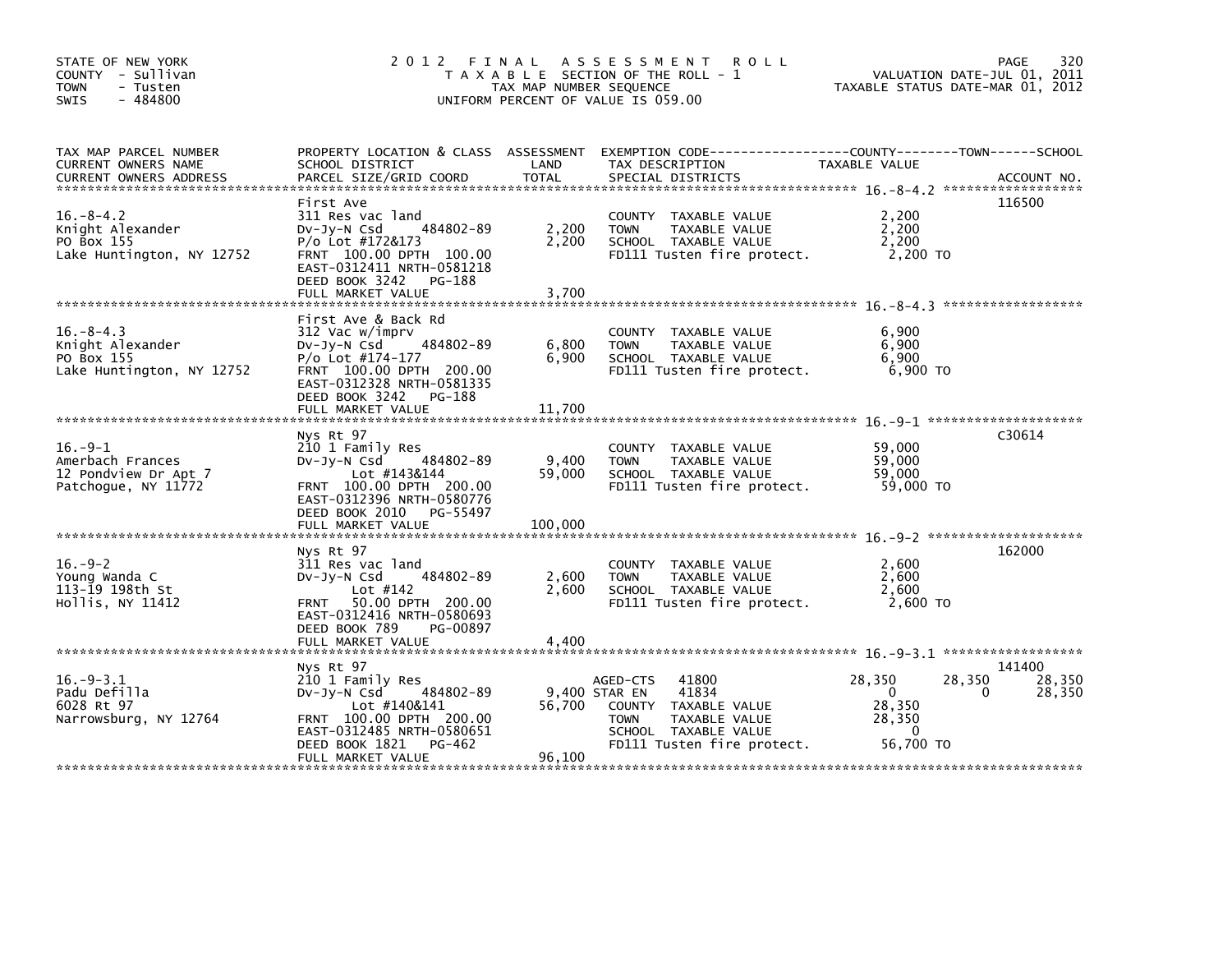| STATE OF NEW YORK<br>COUNTY - Sullivan<br><b>TOWN</b><br>- Tusten<br>$-484800$<br><b>SWIS</b>                  |                                                                                                                                                                                  | TAX MAP NUMBER SEQUENCE  | 2012 FINAL ASSESSMENT<br><b>ROLL</b><br>T A X A B L E SECTION OF THE ROLL - 1<br>UNIFORM PERCENT OF VALUE IS 059.00                                      | VALUATION DATE-JUL 01, 2011<br>TAXABLE STATUS DATE-MAR 01, 2012                | 321<br><b>PAGE</b>               |
|----------------------------------------------------------------------------------------------------------------|----------------------------------------------------------------------------------------------------------------------------------------------------------------------------------|--------------------------|----------------------------------------------------------------------------------------------------------------------------------------------------------|--------------------------------------------------------------------------------|----------------------------------|
| TAX MAP PARCEL NUMBER<br>CURRENT OWNERS NAME                                                                   | SCHOOL DISTRICT                                                                                                                                                                  | LAND                     | PROPERTY LOCATION & CLASS ASSESSMENT EXEMPTION CODE---------------COUNTY-------TOWN------SCHOOL<br>TAX DESCRIPTION                                       | TAXABLE VALUE                                                                  |                                  |
| $16. - 9 - 3.2$<br>Maurizzio Joseph Jr<br>Maurizzio Jennifer L<br>6016 State Route 97<br>Narrowsburg, NY 12764 | Rt 97<br>210 1 Family Res<br>484802-89<br>$Dv-Jy-N$ Csd<br>Lot #135&136<br>FRNT 100.00 DPTH 200.00<br>EAST-0312626 NRTH-0580449<br>DEED BOOK 3458 PG-667                         | 59,300                   | 41121<br>WAR VET<br>41834<br>9,400 STAR EN<br>COUNTY TAXABLE VALUE<br><b>TOWN</b><br>TAXABLE VALUE<br>SCHOOL TAXABLE VALUE<br>FD111 Tusten fire protect. | 8,895<br>8,895<br>$\mathbf{0}$<br>0<br>50.405<br>50,405<br>23,220<br>59,300 TO | 133500<br>$\mathbf{0}$<br>36,080 |
| $16. -9 - 3.4$<br>Shepperson Morton A<br>Shepperson Eunice J<br>160-16 78th Rd<br>Flushing, NY 11366           | Nys Rt 97<br>311 Res vac land<br>484802-89<br>DV-Jy-N Csd<br>Lot $#137$<br>FRNT 50.00 DPTH 200.00<br>EAST-0312586 NRTH-0580511<br>DEED BOOK 777<br>PG-00904                      | 2,600<br>2.600           | COUNTY TAXABLE VALUE<br><b>TOWN</b><br>TAXABLE VALUE<br>SCHOOL TAXABLE VALUE<br>FD111 Tusten fire protect.                                               | 2,600<br>2,600<br>2.600<br>2,600 TO                                            | 149900                           |
|                                                                                                                |                                                                                                                                                                                  |                          |                                                                                                                                                          |                                                                                |                                  |
| $16. -9 - 3.5$<br>Shepperson Morton A<br>Shepperson Eunice J<br>160-16 78th Rd<br>Flushing, NY 11366           | Nys Rt 97<br>311 Res vac land<br>484802-89<br>DV-Jy-N Csd<br>Lot $#138$<br>FRNT 50.00 DPTH 100.00<br>EAST-0312554 NRTH-0580548<br>DEED BOOK 778<br>PG-00254<br>FULL MARKET VALUE | 6,200<br>6.200<br>10,500 | COUNTY TAXABLE VALUE<br><b>TOWN</b><br>TAXABLE VALUE<br>SCHOOL TAXABLE VALUE<br>FD111 Tusten fire protect.                                               | 6,200<br>6,200<br>6.200<br>$6,200$ TO                                          | 149950                           |
|                                                                                                                | Rt #97 Lot #139                                                                                                                                                                  |                          |                                                                                                                                                          |                                                                                | 104500                           |
| $16. -9 - 3.6$<br>Mascara Edward<br>1 Niven Dr<br>Monticello, NY 12701                                         | 311 Res vac land<br>484802-89<br>$Dv-Jy-N$ Csd<br>FRNT 50.00 DPTH 200.00<br>EAST-0312530 NRTH-0580588<br>DEED BOOK 2088<br>PG-251<br>FULL MARKET VALUE                           | 2,600<br>2.600<br>4.400  | COUNTY TAXABLE VALUE<br><b>TOWN</b><br>TAXABLE VALUE<br>SCHOOL TAXABLE VALUE<br>FD111 Tusten fire protect.                                               | 2,600<br>2,600<br>2.600<br>2,600 TO                                            |                                  |
|                                                                                                                |                                                                                                                                                                                  |                          |                                                                                                                                                          |                                                                                | 149700                           |
| $16. -9 - 4$<br>Maurizzio Joseph Jr<br>Maurizzio Jennifer L<br>6016 State Route 97<br>Narrowsburg, NY 12764    | Nys 97<br>311 Res vac land<br>484802-89<br>$Dv-Jv-N$ Csd<br>Lot $#134$<br>FRNT 50.00 DPTH 200.00<br>EAST-0312656 NRTH-0580370<br>DEED BOOK 3458<br>PG-667                        | 2,600<br>2,600           | COUNTY TAXABLE VALUE<br><b>TOWN</b><br><b>TAXABLE VALUE</b><br>SCHOOL TAXABLE VALUE<br>FD111 Tusten fire protect.                                        | 2,600<br>2.600<br>2,600<br>2,600 TO                                            |                                  |
|                                                                                                                | FULL MARKET VALUE                                                                                                                                                                | 4,400                    |                                                                                                                                                          |                                                                                |                                  |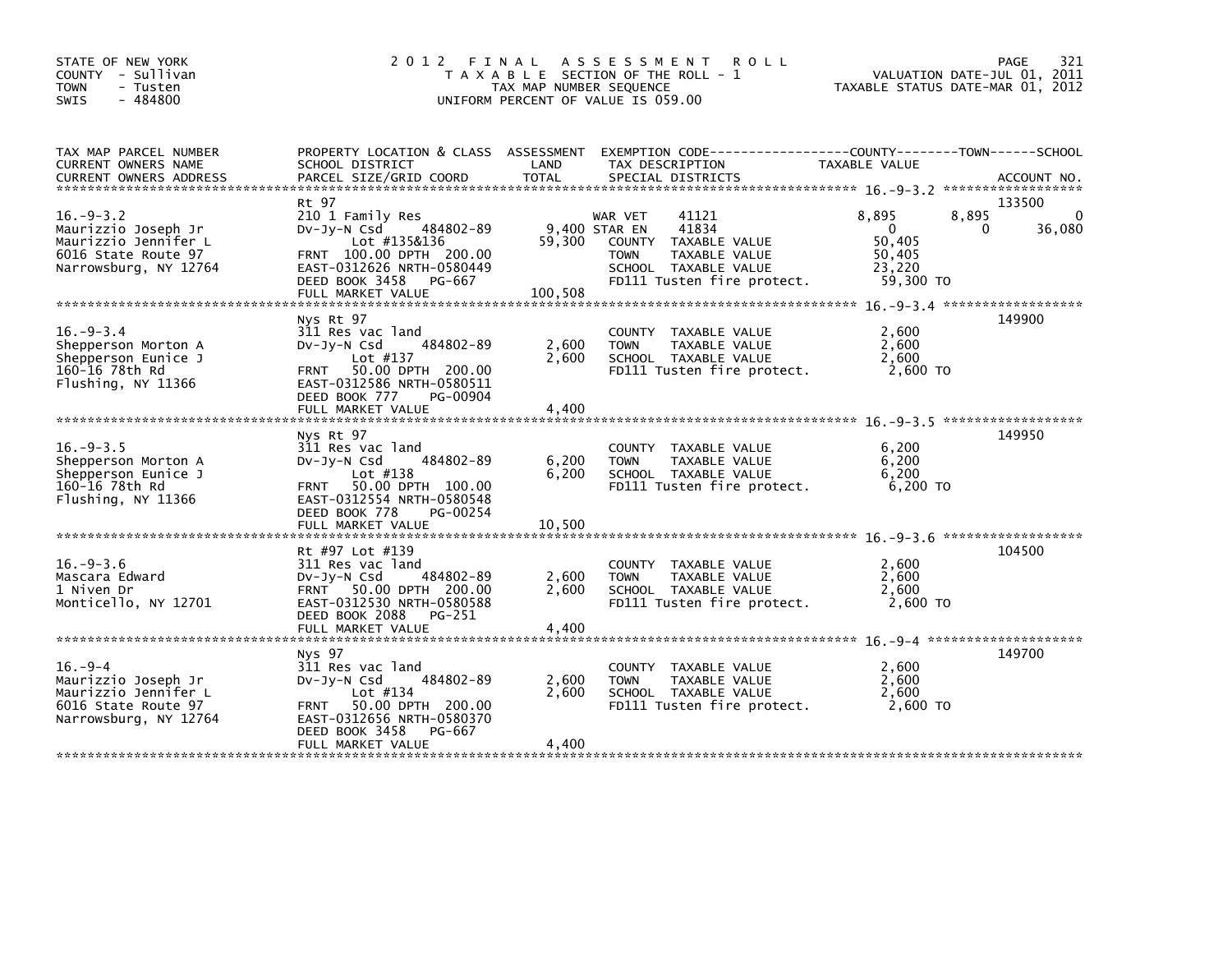| STATE OF NEW YORK<br>COUNTY - Sullivan<br><b>TOWN</b><br>- Tusten<br>$-484800$<br>SWIS     |                                                                                                                                                                                               | TAX MAP NUMBER SEQUENCE | 2012 FINAL ASSESSMENT<br><b>ROLL</b><br>T A X A B L E SECTION OF THE ROLL - 1<br>UNIFORM PERCENT OF VALUE IS 059.00                             | VALUATION DATE-JUL 01, 2011<br>TAXABLE STATUS DATE-MAR 01, 2012           | 322<br>PAGE                     |
|--------------------------------------------------------------------------------------------|-----------------------------------------------------------------------------------------------------------------------------------------------------------------------------------------------|-------------------------|-------------------------------------------------------------------------------------------------------------------------------------------------|---------------------------------------------------------------------------|---------------------------------|
| TAX MAP PARCEL NUMBER<br>CURRENT OWNERS NAME                                               | SCHOOL DISTRICT                                                                                                                                                                               | LAND                    | PROPERTY LOCATION & CLASS ASSESSMENT EXEMPTION CODE----------------COUNTY-------TOWN-----SCHOOL<br>TAX DESCRIPTION                              | TAXABLE VALUE                                                             |                                 |
| $16. -9-5$<br>Terwilliger Roger<br>6010 Rt 97<br>Narrowsburg, NY 12764                     | Nys Rt 97<br>210 1 Family Res<br>484802-89<br>$Dv-Jy-N$ Csd<br>Rt #97 Lot #133<br>FRNT 65.00 DPTH 200.00<br>EAST-0312688 NRTH-0580334<br>DEED BOOK 1536 PG-308                                | 7,400 STAR EN           | 41800<br>AGED-CTS<br>41834<br>72,300 COUNTY TAXABLE VALUE<br>TAXABLE VALUE<br><b>TOWN</b><br>SCHOOL TAXABLE VALUE<br>FD111 Tusten fire protect. | 36,150<br>36,150<br>$\overline{0}$<br>36,150<br>36,150<br>70<br>72,300 TO | 154350<br>36,150<br>36,080<br>0 |
| $16. -9-6.1$<br>Betts William G<br>70 Westbury Ln<br>Palm Coast, FL 32164                  | LUXTONLAK Et #97 Lot #132<br>311 Res vac land<br>484802-89<br>DV-JV-N Csd<br>FRNT 35.00 DPTH 200.00<br>EAST-0312732 NRTH-0580304<br>DEED BOOK 1718<br>PG-1718<br>FULL MARKET VALUE            | 1,900<br>1,900<br>3,200 | COUNTY TAXABLE VALUE<br><b>TOWN</b><br>TAXABLE VALUE<br>SCHOOL TAXABLE VALUE<br>FD111 Tusten fire protect.                                      | 1,900<br>1,900<br>1,900<br>1,900 TO                                       |                                 |
| $16. -9 - 7$<br>Betts William G<br>70 Westbury Ln<br>Palm Coast, FL 32164                  | LOT131 Nys Rt 97<br>312 Vac w/imprv<br>484802-89<br>DV-Jy-N Csd<br>Third St Lot #131<br>FRNT 50.00 DPTH 200.00<br>EAST-0312754 NRTH-0580265<br>DEED BOOK 1718<br>PG-1718<br>FULL MARKET VALUE | 4,900<br>4,900<br>8,300 | COUNTY TAXABLE VALUE<br>TAXABLE VALUE<br><b>TOWN</b><br>SCHOOL TAXABLE VALUE<br>FD111 Tusten fire protect.                                      | 4,900<br>4,900<br>4,900<br>4.900 TO                                       | 159650                          |
| $16. - 10 - 1$<br>Tighe Harold Jr<br>471 Horseshoe Lake Rd<br>Swan Lake, NY 12783          | First Ave<br>311 Res vac land<br>484802-89<br>$Dv-Jy-N$ Csd<br>Lot #167<br>FRNT 50.00 DPTH 200.00<br>EAST-0312576 NRTH-0580932<br>DEED BOOK 3370 PG-45<br>FULL MARKET VALUE                   | 2,400<br>2.400<br>4,100 | COUNTY TAXABLE VALUE<br><b>TOWN</b><br>TAXABLE VALUE<br>SCHOOL TAXABLE VALUE<br>FD111 Tusten fire protect.                                      | 2,400<br>2,400<br>2,400<br>2.400 TO                                       | 154700                          |
| $16. - 10 - 2$<br>Benitez Joseph<br>Benitez Carmen<br>39 Arena Ct<br>Narrowsburg, NY 12764 | First Ave<br>311 Res vac land<br>484802-89<br>$Dv-Jv-N$ Csd<br>Lot #166<br>FRNT 50.00 DPTH 200.00<br>EAST-0312614 NRTH-0580894<br>DEED BOOK 2622<br>PG-221<br>FULL MARKET VALUE               | 2,400<br>2,400<br>4,100 | COUNTY TAXABLE VALUE<br><b>TOWN</b><br>TAXABLE VALUE<br>SCHOOL TAXABLE VALUE<br>FD111 Tusten fire protect.                                      | 2,400<br>2.400<br>2,400<br>2,400 TO                                       | 119850                          |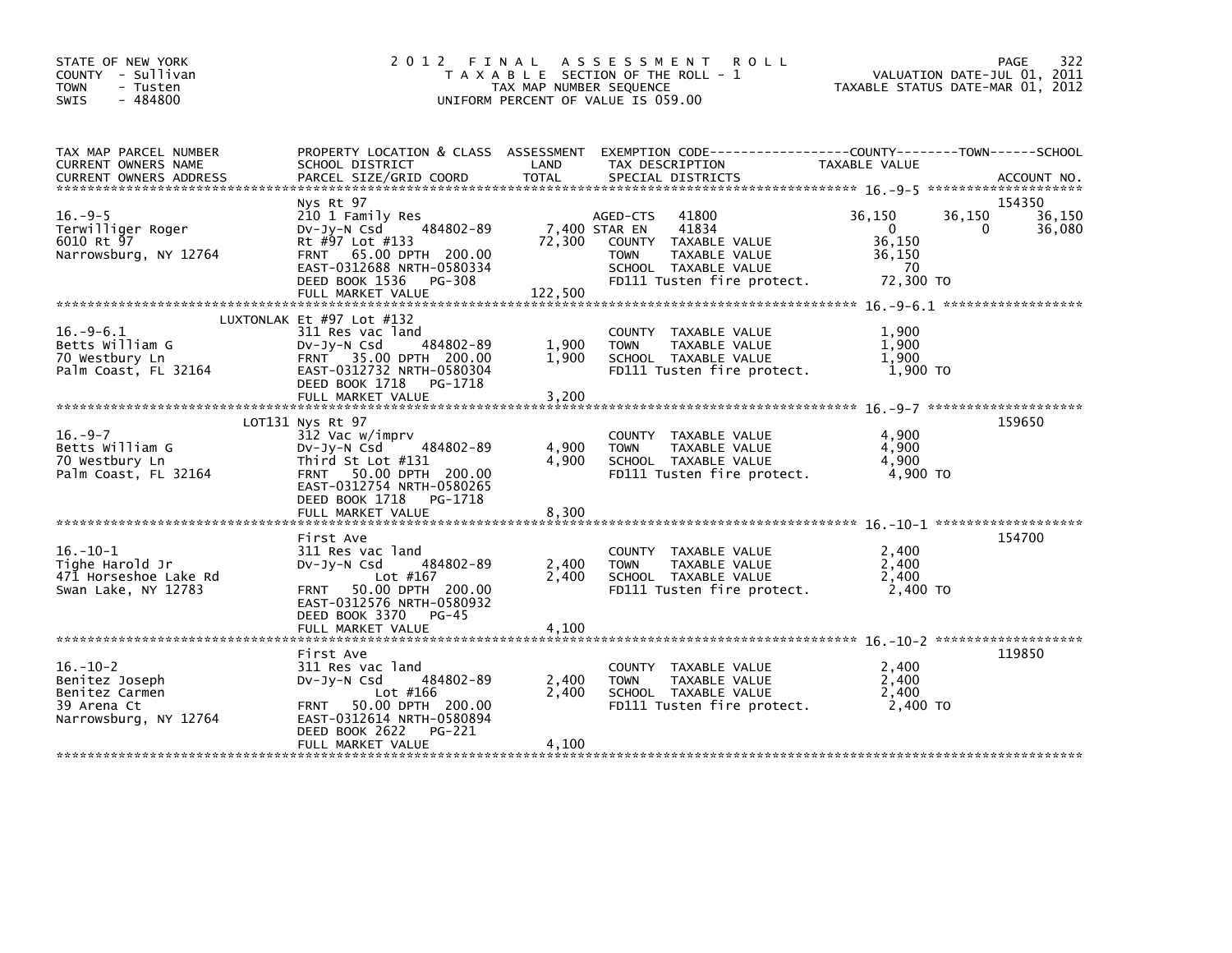| STATE OF NEW YORK<br>COUNTY - Sullivan<br><b>TOWN</b><br>- Tusten<br>$-484800$<br><b>SWIS</b>            | 2012 FINAL                                                                                                                                                                               | TAX MAP NUMBER SEQUENCE | A S S E S S M E N T<br><b>ROLL</b><br>T A X A B L E SECTION OF THE ROLL - 1<br>UNIFORM PERCENT OF VALUE IS 059.00    |                                         | 323<br>PAGE<br>VALUATION DATE-JUL 01, 2011<br>TAXABLE STATUS DATE-MAR 01, 2012 |
|----------------------------------------------------------------------------------------------------------|------------------------------------------------------------------------------------------------------------------------------------------------------------------------------------------|-------------------------|----------------------------------------------------------------------------------------------------------------------|-----------------------------------------|--------------------------------------------------------------------------------|
| TAX MAP PARCEL NUMBER<br><b>CURRENT OWNERS NAME</b><br><b>CURRENT OWNERS ADDRESS</b>                     | PROPERTY LOCATION & CLASS ASSESSMENT<br>SCHOOL DISTRICT<br>PARCEL SIZE/GRID COORD                                                                                                        | LAND<br><b>TOTAL</b>    | TAX DESCRIPTION<br>SPECIAL DISTRICTS                                                                                 | TAXABLE VALUE                           | ACCOUNT NO.                                                                    |
| $16. - 10 - 3$<br>Nesmith Nathaniel<br>545 W 148 th St<br>New York, NY 10031                             | First Ave<br>311 Res vac land<br>484802-89<br>$Dv-Jy-N$ Csd<br>Lot $#165$<br><b>FRNT</b><br>50.00 DPTH 200.00<br>EAST-0312650 NRTH-0580864<br>DEED BOOK 3180 PG-113<br>FULL MARKET VALUE | 2,400<br>2,400<br>4,100 | COUNTY TAXABLE VALUE<br>TAXABLE VALUE<br><b>TOWN</b><br>SCHOOL TAXABLE VALUE<br>FD111 Tusten fire protect.           | 2,400<br>2,400<br>2,400<br>2,400 TO     | 160700                                                                         |
| $16. - 10 - 4$<br>Johnson Jean<br>Johnson Catherine<br>2092 Amsterdam Ave Apt 2S                         | First Ave<br>311 Res vac land<br>484802-89<br>DV-Jy-N Csd<br>Lot $#164$<br>50.00 DPTH 200.00<br><b>FRNT</b>                                                                              | 2,400<br>2,400          | COUNTY TAXABLE VALUE<br><b>TOWN</b><br>TAXABLE VALUE<br>SCHOOL TAXABLE VALUE<br>FD111 Tusten fire protect.           | 2,400<br>2,400<br>2,400<br>2,400 TO     | 135600                                                                         |
| New York, NY 10032                                                                                       | EAST-0312680 NRTH-0580823<br>DEED BOOK 2799 PG-380<br>FULL MARKET VALUE<br>FIRSTAVE Nys Hwy 97                                                                                           | 4,100                   |                                                                                                                      |                                         | 157450                                                                         |
| $16. - 10 - 5$<br>Johnson Jean C<br>Johnson Catherine<br>2092 Amsterdam Ave Apt 2S<br>New York, NY 10032 | 311 Res vac land<br>484802-89<br>$Dv-Jy-N$ Csd<br>Lot $#163$<br>Luxton Lake<br>FRNT 50.00 DPTH 200.00<br>EAST-0312712 NRTH-0580783<br>DEED BOOK 2230 PG-251                              | 2,400<br>2,400          | COUNTY TAXABLE VALUE<br><b>TOWN</b><br>TAXABLE VALUE<br>SCHOOL TAXABLE VALUE<br>FD111 Tusten fire protect.           | 2,400<br>2,400<br>2,400<br>2,400 TO     |                                                                                |
|                                                                                                          | FULL MARKET VALUE                                                                                                                                                                        | 4,100                   |                                                                                                                      |                                         |                                                                                |
| $16. - 10 - 6$<br>Cobb Mary L<br>344 S Second Ave<br>Mt Vernon, NY 10551                                 | First Ave<br>311 Res vac land<br>484802-89<br>DV-JY-N Csd<br>Lot #162<br>50.00 DPTH 200.00<br><b>FRNT</b><br>EAST-0312737 NRTH-0580744                                                   | 2,400<br>2.400          | COUNTY TAXABLE VALUE<br>TAXABLE VALUE<br><b>TOWN</b><br>SCHOOL TAXABLE VALUE<br>FD111 Tusten fire protect.           | 2,400<br>2,400<br>2,400<br>2,400 TO     | 109400                                                                         |
|                                                                                                          | DEED BOOK 630<br>PG-00289<br>FULL MARKET VALUE                                                                                                                                           | 4,100                   |                                                                                                                      |                                         |                                                                                |
| $16. - 10 - 7$<br>Todd Whitfield<br>20-5 W Mosholu Pkwy S<br>Bronx, NY 10468                             | First Ave<br>270 Mfg housing<br>$-484802 - 89$<br>DV-JY-N Csd<br>Lot $#161$<br>50.00 DPTH 200.00<br><b>FRNT</b><br>EAST-0312765 NRTH-0580707<br>PG-00821<br>DEED BOOK 715                | 7,400<br>15,100         | <b>COUNTY</b><br>TAXABLE VALUE<br>TAXABLE VALUE<br><b>TOWN</b><br>SCHOOL TAXABLE VALUE<br>FD111 Tusten fire protect. | 15,100<br>15,100<br>15,100<br>15,100 TO | 154900                                                                         |
|                                                                                                          | FULL MARKET VALUE                                                                                                                                                                        | 25,600                  |                                                                                                                      |                                         |                                                                                |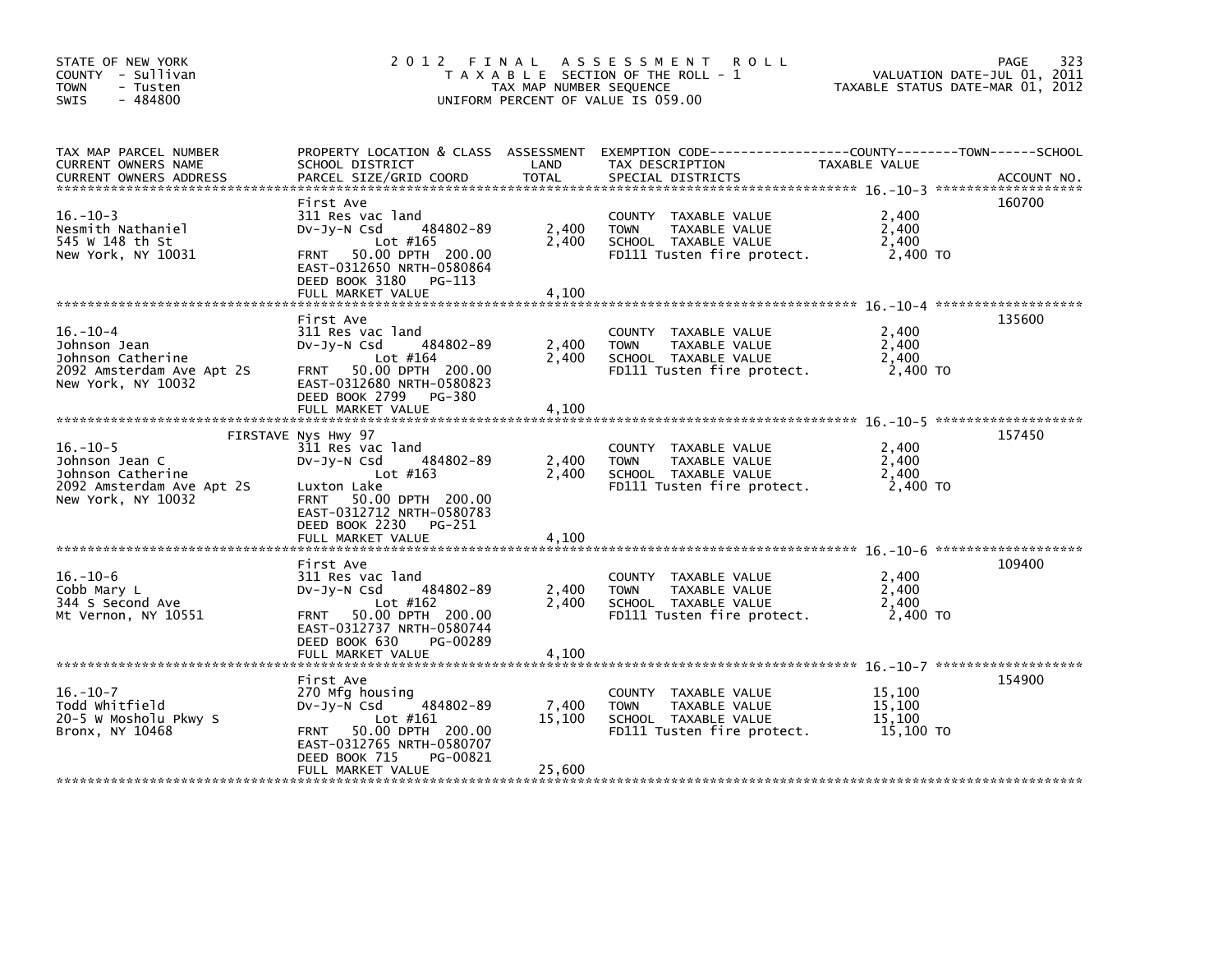| STATE OF NEW YORK<br>COUNTY - Sullivan<br><b>TOWN</b><br>- Tusten<br>$-484800$<br>SWIS      | 2012 FINAL<br>T A X A B L E SECTION OF THE ROLL - 1<br>TAX MAP NUMBER SEQUENCE<br>UNIFORM PERCENT OF VALUE IS 059.00                                                                     | 324<br><b>PAGE</b><br>VALUATION DATE-JUL 01, 2011<br>TAXABLE STATUS DATE-MAR 01, 2012 |                                                                                                            |                                     |             |
|---------------------------------------------------------------------------------------------|------------------------------------------------------------------------------------------------------------------------------------------------------------------------------------------|---------------------------------------------------------------------------------------|------------------------------------------------------------------------------------------------------------|-------------------------------------|-------------|
| TAX MAP PARCEL NUMBER<br>CURRENT OWNERS NAME<br><b>CURRENT OWNERS ADDRESS</b>               | PROPERTY LOCATION & CLASS ASSESSMENT<br>SCHOOL DISTRICT<br>PARCEL SIZE/GRID COORD                                                                                                        | LAND<br><b>TOTAL</b>                                                                  | TAX DESCRIPTION<br>SPECIAL DISTRICTS                                                                       | TAXABLE VALUE                       | ACCOUNT NO. |
| $16. - 10 - 8$<br>Coley Kim<br>Coley Maurice<br>463 S Second Ave<br>Mt. Vernon, NY 10550    | NYS97 Luxton Lk<br>311 Res vac land<br>484802-89<br>$Dv-Jy-N$ Csd<br>First Ave Lot #160<br>FRNT 50.00 DPTH 200.00<br>EAST-0312793 NRTH-0580667<br>DEED BOOK 2758 PG-529                  | 2,400<br>2,400                                                                        | COUNTY TAXABLE VALUE<br>TAXABLE VALUE<br><b>TOWN</b><br>SCHOOL TAXABLE VALUE<br>FD111 Tusten fire protect. | 2,400<br>2,400<br>2.400<br>2,400 TO | 159000      |
|                                                                                             | FULL MARKET VALUE                                                                                                                                                                        | 4,100                                                                                 |                                                                                                            |                                     |             |
| $16. - 10 - 9$<br>Benitez Carmen<br>Benitez Joseph<br>39 Arena Ct<br>Narrowsburg, NY 12764  | First Ave<br>311 Res vac land<br>484802-89<br>$Dv-Jy-N$ Csd<br>Lot #159<br>50.00 DPTH 200.00<br><b>FRNT</b><br>EAST-0312804 NRTH-0580609<br>DEED BOOK 2934 PG-358                        | 2,400<br>2,400                                                                        | COUNTY TAXABLE VALUE<br>TAXABLE VALUE<br><b>TOWN</b><br>SCHOOL TAXABLE VALUE<br>FD111 Tusten fire protect. | 2,400<br>2,400<br>2,400<br>2,400 TO | 135150      |
|                                                                                             | FULL MARKET VALUE                                                                                                                                                                        | 4,100                                                                                 |                                                                                                            |                                     |             |
| $16. - 10 - 10$<br>Staats Eric<br>5926 State Route 97<br>Narrowsburg, NY 12764              | First Ave<br>311 Res vac land<br>484802-89<br>DV-Jy-N Csd<br>Lot $#158$<br>50.00 DPTH 200.00<br><b>FRNT</b><br>EAST-0312836 NRTH-0580574<br>DEED BOOK 3505 PG-269                        | 2,400<br>2.400                                                                        | COUNTY TAXABLE VALUE<br><b>TOWN</b><br>TAXABLE VALUE<br>SCHOOL TAXABLE VALUE<br>FD111 Tusten fire protect. | 2,400<br>2,400<br>2,400<br>2,400 TO | 161600      |
|                                                                                             | FULL MARKET VALUE                                                                                                                                                                        | 4,100                                                                                 |                                                                                                            |                                     |             |
| $16. - 10 - 11$<br>Benitez Carmen<br>Benitez Joseph<br>39 Arena Ct<br>Narrowsburg, NY 12764 | First Ave<br>311 Res vac land<br>484802-89<br>$Dv-Jy-N$ Csd<br>Lot #157<br>50.00 DPTH 200.00<br><b>FRNT</b><br>EAST-0312880 NRTH-0580543                                                 | 2,400<br>2,400                                                                        | COUNTY TAXABLE VALUE<br>TAXABLE VALUE<br><b>TOWN</b><br>SCHOOL TAXABLE VALUE<br>FD111 Tusten fire protect. | 2,400<br>2,400<br>2,400<br>2,400 TO | 154750      |
|                                                                                             | DEED BOOK 2426<br>PG-590<br>FULL MARKET VALUE                                                                                                                                            | 4,100                                                                                 |                                                                                                            |                                     |             |
| $16. - 10 - 12$<br>Hopkins Morris<br>1790 Bruckner Blvd Apt 4A<br>Bronx, NY 10473           | First Ave<br>311 Res vac land<br>484802-89<br>DV-JY-N Csd<br>Lot #156<br>50.00 DPTH 200.00<br><b>FRNT</b><br>EAST-0312908 NRTH-0580502<br>DEED BOOK 786<br>PG-00191<br>FULL MARKET VALUE | 2,400<br>2,400<br>4,100                                                               | COUNTY TAXABLE VALUE<br>TAXABLE VALUE<br><b>TOWN</b><br>SCHOOL TAXABLE VALUE<br>FD111 Tusten fire protect. | 2,400<br>2,400<br>2,400<br>2.400 TO | 124801      |
|                                                                                             |                                                                                                                                                                                          |                                                                                       |                                                                                                            |                                     |             |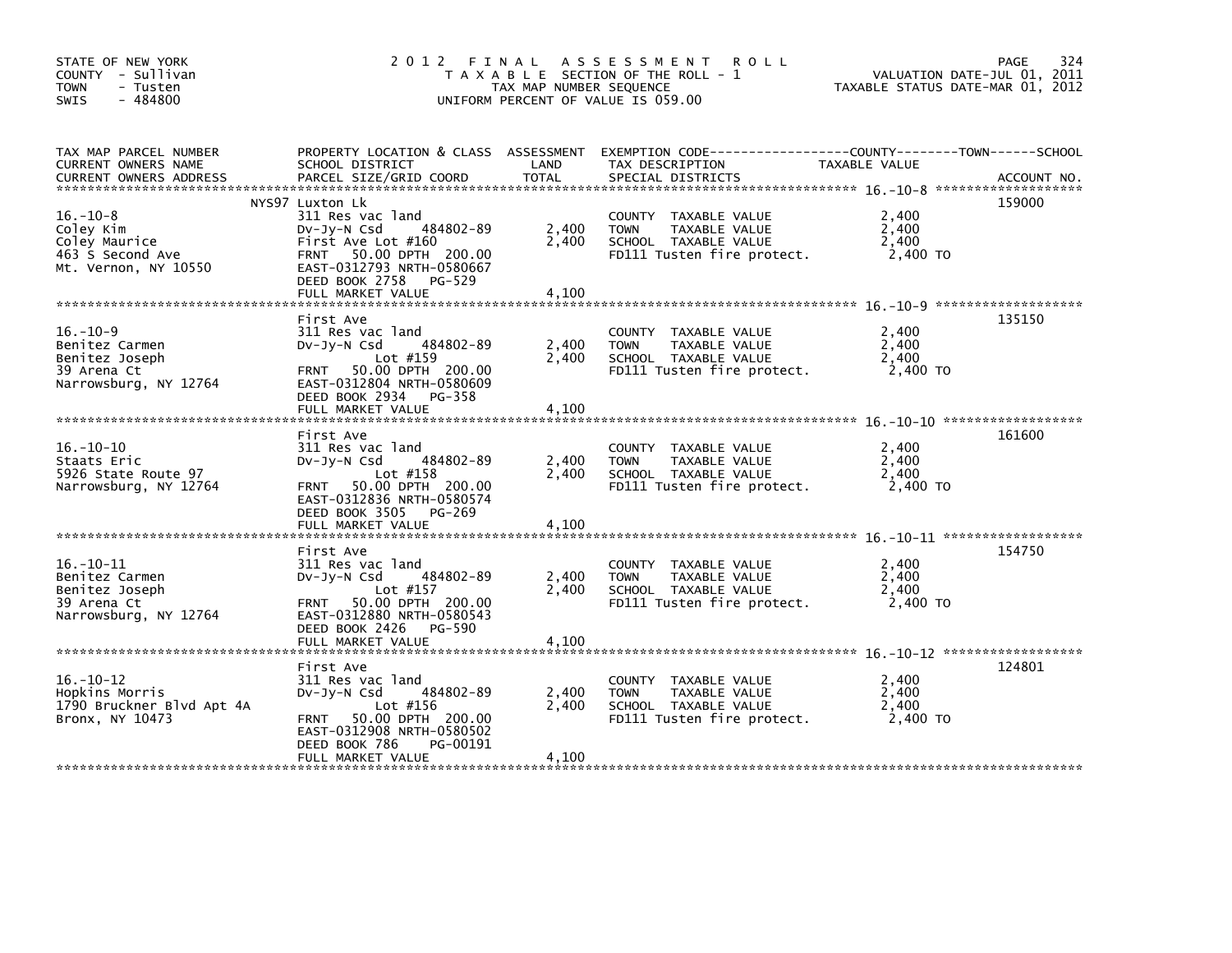| STATE OF NEW YORK<br>COUNTY - Sullivan<br><b>TOWN</b><br>- Tusten<br>$-484800$<br><b>SWIS</b>                         | 2 0 1 2                                                                                                                                                                                                                           | FINAL<br>TAX MAP NUMBER SEQUENCE | A S S E S S M E N T<br><b>ROLL</b><br>T A X A B L E SECTION OF THE ROLL - 1<br>UNIFORM PERCENT OF VALUE IS 059.00                                      | VALUATION DATE-JUL 01, 2011<br>TAXABLE STATUS DATE-MAR 01, 2012       | 325<br>PAGE           |
|-----------------------------------------------------------------------------------------------------------------------|-----------------------------------------------------------------------------------------------------------------------------------------------------------------------------------------------------------------------------------|----------------------------------|--------------------------------------------------------------------------------------------------------------------------------------------------------|-----------------------------------------------------------------------|-----------------------|
| TAX MAP PARCEL NUMBER<br>CURRENT OWNERS NAME<br><b>CURRENT OWNERS ADDRESS</b>                                         | PROPERTY LOCATION & CLASS ASSESSMENT<br>SCHOOL DISTRICT<br>PARCEL SIZE/GRID COORD                                                                                                                                                 | LAND<br><b>TOTAL</b>             | EXEMPTION CODE-----------------COUNTY-------TOWN------SCHOOL<br>TAX DESCRIPTION<br>SPECIAL DISTRICTS                                                   | TAXABLE VALUE                                                         | ACCOUNT NO.           |
| $16. - 10 - 13$<br>Ohman Victor<br>Ohman Sofia<br>21 Luxton Lake Rd<br>Narrowsburg, NY 12764                          | First Ave<br>210 1 Family Res<br>484802-89<br>$Dv-Jy-N$ Csd<br>Third St<br>Lot $\#154$ & 155<br>FRNT 200.00 DPTH 100.00<br><b>BANK C66537</b><br>EAST-0312957 NRTH-0580448<br>DEED BOOK 3091<br><b>PG-95</b><br>FULL MARKET VALUE | 9,400<br>81,500<br>138,100       | 41854<br>STAR B<br>COUNTY TAXABLE VALUE<br><b>TOWN</b><br>TAXABLE VALUE<br>SCHOOL TAXABLE VALUE<br>FD111 Tusten fire protect.                          | $\mathbf{0}$<br>81,500<br>81,500<br>64,100<br>81,500 TO               | 0<br>17,400           |
| $16. - 11 - 1$<br>Delgado Samuel<br>4440 Murdock Ave<br>Bronx, NY 10466                                               | LUXTONLAK Nys Rt 97<br>210 1 Family Res<br>484802-89<br>DV-Jy-N Csd<br>Third St Lot #30&31<br>FRNT 100.00 DPTH 175.26<br>EAST-0312834 NRTH-0580193<br>DEED BOOK 1840<br>PG-640<br>FULL MARKET VALUE                               | 9,400<br>54,400<br>92,200        | TAXABLE VALUE<br><b>COUNTY</b><br>TAXABLE VALUE<br><b>TOWN</b><br>SCHOOL TAXABLE VALUE<br>FD111 Tusten fire protect.                                   | 54,400<br>54,400<br>54,400<br>54,400 TO                               | 111550                |
| $16. - 11 - 2$<br>Zeltman Elizabeth<br>5998 State Route 97<br>Narrowsburg, NY 12764<br>****************************** | Nys Rt 97<br>210 1 Family Res<br>484802-89<br>DV-Jy-N Csd<br>Lot #28&29<br>FRNT 100.00 DPTH 200.00<br>EAST-0312894 NRTH-0580112<br>DEED BOOK 3374<br>PG-525<br>FULL MARKET VALUE                                                  | 38.200<br>64,700                 | 41854<br>STAR B<br>9,400 L INC DIS 41933<br>COUNTY TAXABLE VALUE<br><b>TOWN</b><br>TAXABLE VALUE<br>SCHOOL TAXABLE VALUE<br>FD111 Tusten fire protect. | 0<br>$\mathbf 0$<br>19,100<br>38,200<br>19.100<br>20,800<br>38,200 TO | 107950<br>17,400<br>0 |
| $16. - 11 - 3$<br>Nieves Christine<br>8766 117 th St<br>Richmond Hill, NY 11418                                       | Nys Rt 97<br>210 1 Family Res<br>484802-89<br>$Dv-Jy-N$ Csd<br>Lot $#27$<br>50.00 DPTH 170.80<br><b>FRNT</b><br><b>BANK C84457</b><br>EAST-0312945 NRTH-0580056<br>DEED BOOK 2010<br>PG-59530                                     | 7,400<br>70,000                  | TAXABLE VALUE<br><b>COUNTY</b><br>TAXABLE VALUE<br><b>TOWN</b><br>SCHOOL TAXABLE VALUE<br>FD111 Tusten fire protect.                                   | 70,000<br>70,000<br>70,000<br>70,000 TO                               | 146100                |
| $16. -11 - 4.1$<br>Arvela Ana P<br>1281 Ivy Rd<br>Mohegan Lake, NY 10547                                              | FULL MARKET VALUE<br>Nys 97<br>311 Res vac land<br>484802-89<br>DV-Jy-N Csd<br>Lot $#19$<br>FRNT 150.00 DPTH 200.00                                                                                                               | 118,600<br>6,000<br>6.000        | <b>COUNTY</b><br>TAXABLE VALUE<br>TAXABLE VALUE<br><b>TOWN</b><br>SCHOOL TAXABLE VALUE<br>FD111 Tusten fire protect.                                   | 6,000<br>6,000<br>6.000<br>6,000 TO                                   |                       |
|                                                                                                                       | EAST-0313231 NRTH-0579704<br>DEED BOOK 2444<br>PG-575<br>FULL MARKET VALUE                                                                                                                                                        | 10,200                           |                                                                                                                                                        |                                                                       |                       |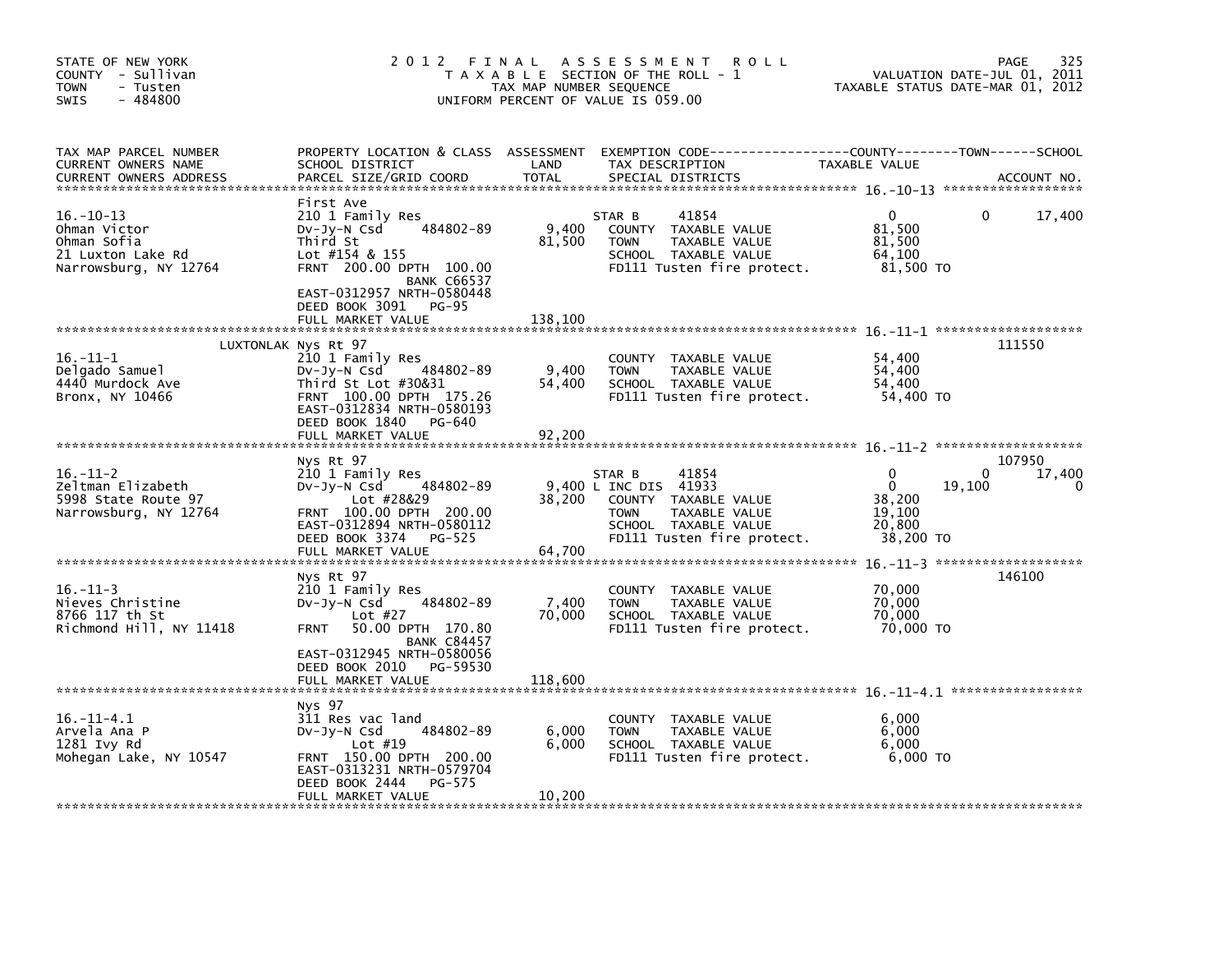| STATE OF NEW YORK<br>COUNTY - Sullivan<br><b>TOWN</b><br>- Tusten<br>$-484800$<br>SWIS  | 2012 FINAL ASSESSMENT<br><b>ROLL</b><br>T A X A B L E SECTION OF THE ROLL - 1<br>TAX MAP NUMBER SEQUENCE<br>UNIFORM PERCENT OF VALUE IS 059.00                                      |                           |                                                                                                               |                                         | 326<br>PAGE<br>VALUATION DATE-JUL 01, 2011<br>TAXABLE STATUS DATE-MAR 01, 2012 |
|-----------------------------------------------------------------------------------------|-------------------------------------------------------------------------------------------------------------------------------------------------------------------------------------|---------------------------|---------------------------------------------------------------------------------------------------------------|-----------------------------------------|--------------------------------------------------------------------------------|
| TAX MAP PARCEL NUMBER<br>CURRENT OWNERS NAME<br><b>CURRENT OWNERS ADDRESS</b>           | PROPERTY LOCATION & CLASS ASSESSMENT<br>SCHOOL DISTRICT<br>PARCEL SIZE/GRID COORD                                                                                                   | LAND<br>TOTAL             | EXEMPTION CODE------------------COUNTY--------TOWN------SCHOOL<br>TAX DESCRIPTION<br>SPECIAL DISTRICTS        | TAXABLE VALUE                           | ACCOUNT NO.                                                                    |
| $16. -11 - 4.2$<br>Silvestri James Michael<br>PO Box 940612<br>Rockaway Park, NY 11694  | Nys 97<br>311 Res vac land<br>484802-89<br>Dv-Jy-N Csd<br>Lot $#21$<br>FRNT 50.00 DPTH 200.00<br>EAST-0313109 NRTH-0579806<br>DEED BOOK 2851<br>PG-33<br>FULL MARKET VALUE          | 2,400<br>2,400<br>4,100   | COUNTY TAXABLE VALUE<br>TAXABLE VALUE<br><b>TOWN</b><br>SCHOOL TAXABLE VALUE<br>FD111 Tusten fire protect.    | 2,400<br>2,400<br>2,400<br>2,400 TO     | 137051                                                                         |
|                                                                                         |                                                                                                                                                                                     |                           |                                                                                                               |                                         |                                                                                |
| $16. - 11 - 4.4$<br>Silvestri James Michael<br>PO Box 940612<br>Rockaway Park, NY 11694 | Nys 97<br>311 Res vac land<br>484802-89<br>$Dv-Jy-N$ Csd<br>Lot $#20$<br>FRNT 50.00 DPTH 200.00<br>EAST-0313149 NRTH-0579770<br>DEED BOOK 2851 PG-33                                | 2,400<br>2,400            | COUNTY TAXABLE VALUE<br>TAXABLE VALUE<br><b>TOWN</b><br>SCHOOL TAXABLE VALUE<br>FD111 Tusten fire protect.    | 2,400<br>2,400<br>2,400<br>2,400 TO     | 137050                                                                         |
|                                                                                         | FULL MARKET VALUE                                                                                                                                                                   | 4,100                     |                                                                                                               |                                         |                                                                                |
| $16. -11 - 4.31$<br>Silvestri James Michael<br>P Box 940612<br>Rockaway Park, NY 11694  | Nys 97<br>311 Res vac land<br>484802-89<br>$Dv-Jy-N$ Csd<br>Lot #22<br>50.00 DPTH 200.00<br><b>FRNT</b><br>EAST-0313087 NRTH-0579847<br>DEED BOOK 2851 PG-33<br>FULL MARKET VALUE   | 2,400<br>2.400<br>4.100   | COUNTY TAXABLE VALUE<br><b>TOWN</b><br>TAXABLE VALUE<br>SCHOOL TAXABLE VALUE<br>FD111 Tusten fire protect.    | 2,400<br>2,400<br>2,400<br>2,400 TO     | 137052                                                                         |
|                                                                                         |                                                                                                                                                                                     |                           |                                                                                                               |                                         |                                                                                |
| $16. -11 - 4.32$<br>Silvestri James Michael<br>PO Box 940612<br>Rockaway Park, NY 11694 | Nys Rt 97<br>311 Res vac land<br>484802-89<br>DV-Jy-N Csd<br>Lot #25&26<br>FRNT 100.00 DPTH 100.00<br>EAST-0312989 NRTH-0579990<br>DEED BOOK 2851 PG-33                             | 4,400<br>4.400            | COUNTY TAXABLE VALUE<br><b>TOWN</b><br>TAXABLE VALUE<br>SCHOOL TAXABLE VALUE<br>FD111 Tusten fire protect.    | 4,400<br>4,400<br>4.400<br>4,400 TO     | 132900                                                                         |
|                                                                                         | FULL MARKET VALUE                                                                                                                                                                   | 7,500                     |                                                                                                               |                                         |                                                                                |
| $16. -11 - 4.33$<br>Silvestri James Michael<br>PO Box 940612<br>Rockaway Park, NY 11694 | Nys Rt 97<br>260 Seasonal res<br>$Dv-Jy-N$ Csd<br>484802-89<br>Lot #23&24<br>FRNT 100.00 DPTH 200.00<br>EAST-0313033 NRTH-0579910<br>DEED BOOK 2851<br>$PG-33$<br>FULL MARKET VALUE | 4,400<br>30,300<br>51,400 | COUNTY<br>TAXABLE VALUE<br>TAXABLE VALUE<br><b>TOWN</b><br>SCHOOL TAXABLE VALUE<br>FD111 Tusten fire protect. | 30,300<br>30,300<br>30,300<br>30.300 TO | 132950                                                                         |
|                                                                                         |                                                                                                                                                                                     |                           |                                                                                                               |                                         |                                                                                |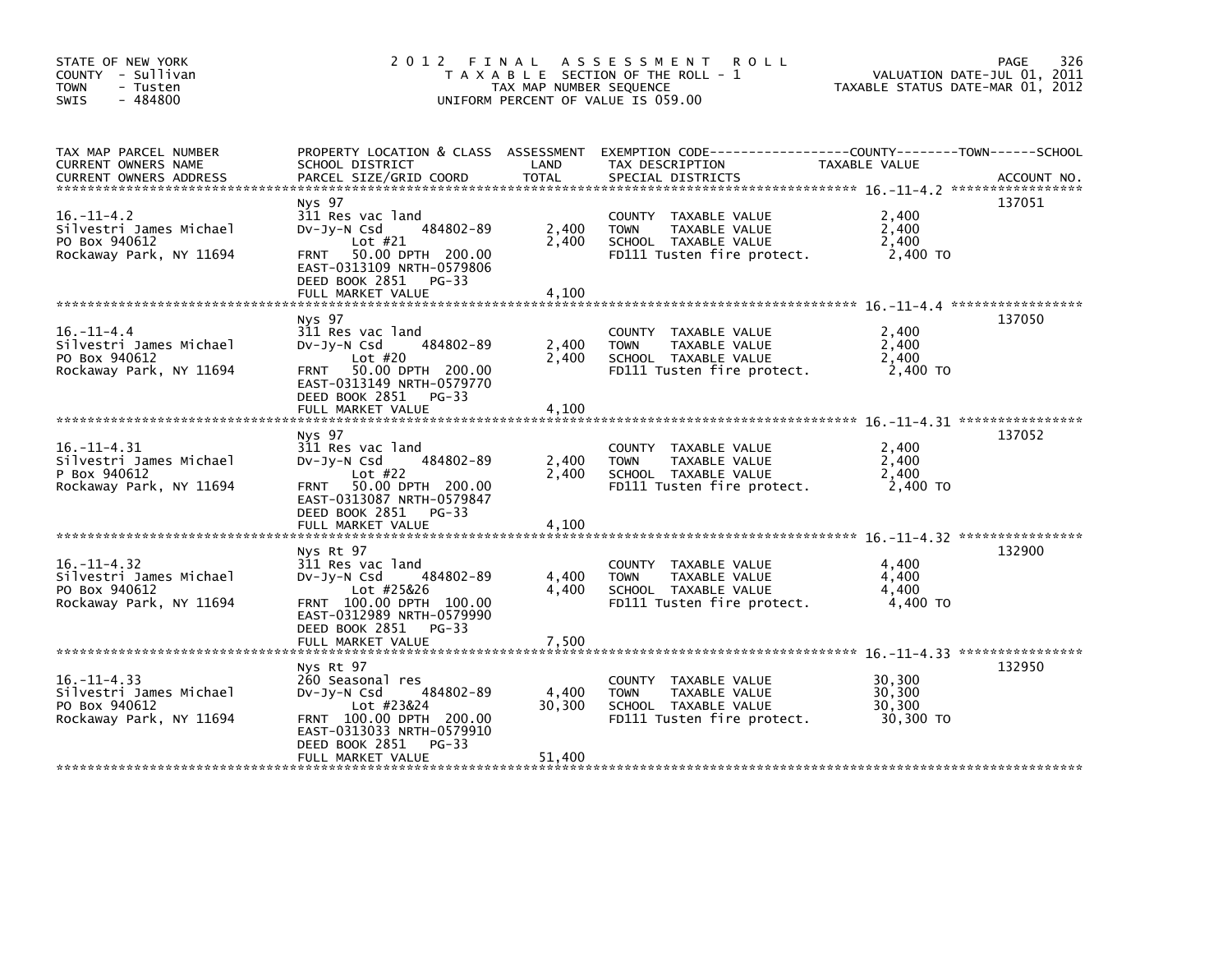| STATE OF NEW YORK<br>COUNTY - Sullivan<br><b>TOWN</b><br>- Tusten<br>$-484800$<br><b>SWIS</b>        |                                                                                                                                                                                                                     | TAX MAP NUMBER SEQUENCE   | 2012 FINAL ASSESSMENT<br>R O L L<br>T A X A B L E SECTION OF THE ROLL - 1<br>UNIFORM PERCENT OF VALUE IS 059.00                                         | VALUATION DATE-JUL 01, 2011<br>TAXABLE STATUS DATE-MAR 01, 2012                    | 327<br>PAGE           |
|------------------------------------------------------------------------------------------------------|---------------------------------------------------------------------------------------------------------------------------------------------------------------------------------------------------------------------|---------------------------|---------------------------------------------------------------------------------------------------------------------------------------------------------|------------------------------------------------------------------------------------|-----------------------|
| TAX MAP PARCEL NUMBER<br>CURRENT OWNERS NAME<br><b>CURRENT OWNERS ADDRESS</b>                        | SCHOOL DISTRICT<br>PARCEL SIZE/GRID COORD                                                                                                                                                                           | LAND<br><b>TOTAL</b>      | PROPERTY LOCATION & CLASS ASSESSMENT EXEMPTION CODE---------------COUNTY-------TOWN-----SCHOOL<br>TAX DESCRIPTION<br>SPECIAL DISTRICTS                  | TAXABLE VALUE                                                                      | ACCOUNT NO.           |
| $16. - 12 - 1$<br>Harris Joshua<br>115-35 117 th St<br>Ozone Park, NY 11420                          | Third St<br>311 Res vac land<br>484802-89<br>DV-Jy-N Csd<br>First Ave Lot #60<br>FRNT 50.00 DPTH 125.00<br>EAST-0312979 NRTH-0580327<br>DEED BOOK 2228<br>PG-402<br>FULL MARKET VALUE                               | 1,500<br>1,500<br>2,500   | COUNTY TAXABLE VALUE<br>TAXABLE VALUE<br><b>TOWN</b><br>SCHOOL TAXABLE VALUE<br>FD111 Tusten fire protect.                                              | 1,500<br>1,500<br>1,500<br>1,500 TO                                                | 149530                |
| $16. - 12 - 2.2$<br>Hopkins Morris<br>1790 Bruckner Blvd Apt 4A<br>Bronx, NY 10473                   | First Ave<br>260 Seasonal res<br>484802-89<br>$Dv-Jy-N$ Csd<br>Lot #57&58<br>FRNT 150.00 DPTH 129.00<br>EAST-0313055 NRTH-0580229<br>DEED BOOK 738<br><b>PG-00005</b><br>FULL MARKET VALUE                          | 8,900<br>35,600<br>60,300 | COUNTY TAXABLE VALUE<br>TAXABLE VALUE<br><b>TOWN</b><br>SCHOOL TAXABLE VALUE<br>FD111 Tusten fire protect.                                              | 35,600<br>35,600<br>35,600<br>35,600 TO                                            | 124800                |
| $16. - 12 - 4$<br>Janie's Children's Parties LLC Dv-Jy-N Csd<br>86 Auerbach Ln<br>Lawrence, NY 11559 | <b>First Ave</b><br>210 1 Family Res<br>484802-89<br>Lot # 54, 55, 56<br>Combined with $16-12-3$<br>FRNT 150.00 DPTH 183.00<br>0.58<br><b>ACRES</b>                                                                 | 10,000<br>100,000         | COUNTY TAXABLE VALUE<br><b>TOWN</b><br>TAXABLE VALUE<br>SCHOOL TAXABLE VALUE<br>FD111 Tusten fire protect.                                              | 100,000<br>100,000<br>100,000<br>100,000 TO                                        | 125000                |
|                                                                                                      | EAST-0313155 NRTH-0580111<br>DEED BOOK 2011 PG-2884<br>FULL MARKET VALUE                                                                                                                                            | 169,500                   |                                                                                                                                                         |                                                                                    |                       |
| $16. - 12 - 6$<br>Janie's Children's Parties LLC Dv-Jy-N Csd<br>86 Auerbach Ln<br>Lawrence, NY 11559 | First Ave<br>260 Seasonal res<br>484802-89<br>Lot $#53$<br>50.00 DPTH 200.00<br><b>FRNT</b><br>EAST-0313227 NRTH-0580077<br>DEED BOOK 2010<br>PG-59100                                                              | 7,300<br>8,500            | COUNTY TAXABLE VALUE<br>TAXABLE VALUE<br><b>TOWN</b><br>SCHOOL TAXABLE VALUE<br>FD111 Tusten fire protect.                                              | 8,500<br>8.500<br>8,500<br>8,500 TO                                                | 113250                |
|                                                                                                      | FULL MARKET VALUE                                                                                                                                                                                                   | 14,400                    |                                                                                                                                                         |                                                                                    |                       |
| $16. - 12 - 7$<br>Barnes Laurie<br>52 Luxton Lake Rd<br>Narrowsburg, NY 12764                        | <b>First Ave</b><br>210 1 Family Res<br>484802-89<br>$Dv-Jy-N$ Csd<br>Lot $#50-52$<br>FRNT 200.00 DPTH 200.00<br>0.92<br><b>ACRES</b><br>EAST-0313268 NRTH-0579981<br>DEED BOOK 3521<br>PG-544<br>FULL MARKET VALUE | 79,800<br>135,300         | 41854<br>STAR B<br>10,000 L INC DIS 41933<br>COUNTY TAXABLE VALUE<br><b>TOWN</b><br>TAXABLE VALUE<br>SCHOOL TAXABLE VALUE<br>FD111 Tusten fire protect. | $\Omega$<br>0<br>$\mathbf{0}$<br>39,900<br>79,800<br>39,900<br>62,400<br>79,800 TO | 120925<br>17,400<br>0 |
|                                                                                                      |                                                                                                                                                                                                                     |                           |                                                                                                                                                         |                                                                                    |                       |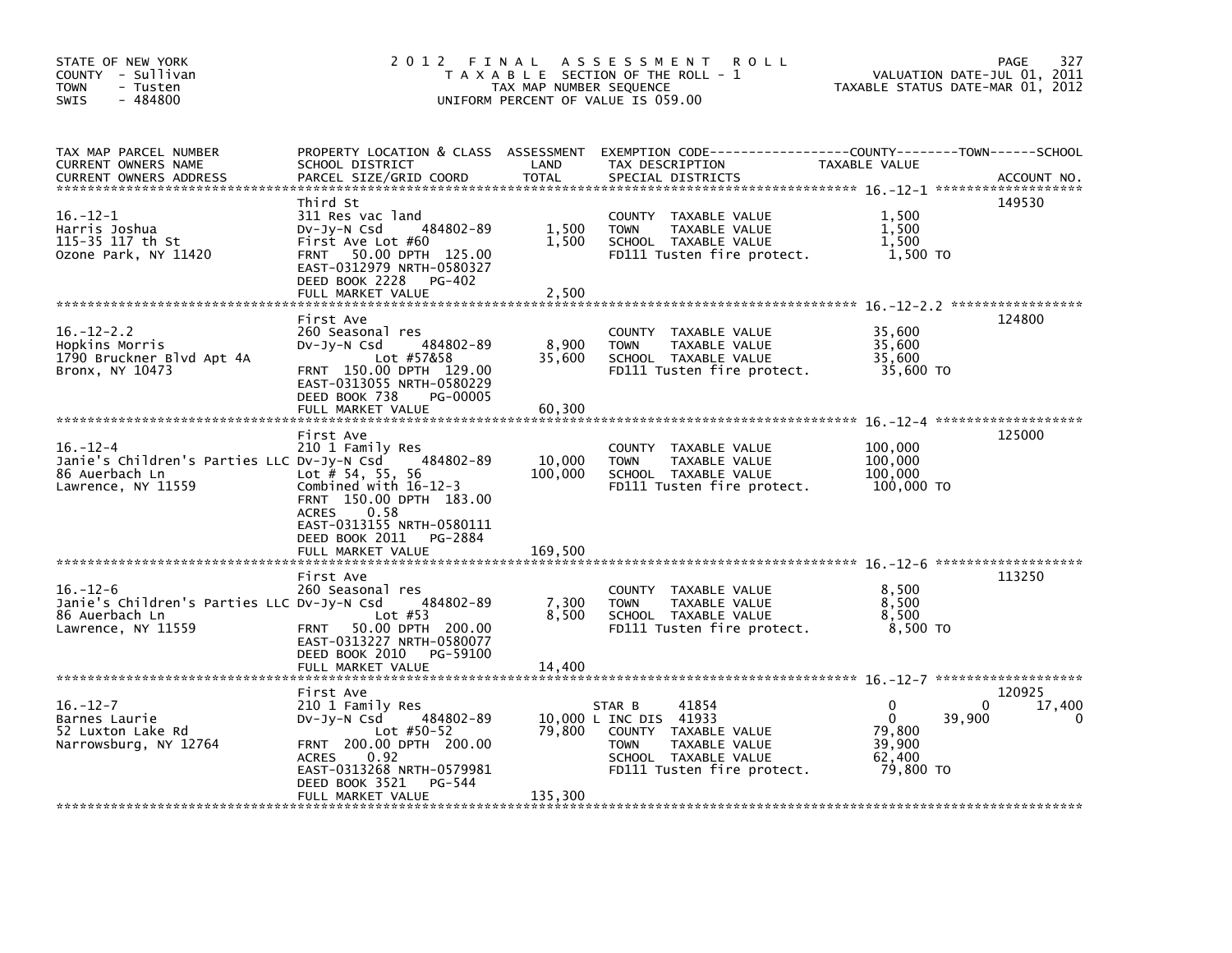| STATE OF NEW YORK<br>COUNTY - Sullivan<br><b>TOWN</b><br>- Tusten<br>$-484800$<br>SWIS | 2012 FINAL                                                                                                                                                                                                           | TAX MAP NUMBER SEQUENCE | A S S E S S M E N T<br><b>ROLL</b><br>T A X A B L E SECTION OF THE ROLL - 1<br>UNIFORM PERCENT OF VALUE IS 059.00                                               |                                                                    | 328<br>PAGE<br>VALUATION DATE-JUL 01, 2011<br>TAXABLE STATUS DATE-MAR 01, 2012 |
|----------------------------------------------------------------------------------------|----------------------------------------------------------------------------------------------------------------------------------------------------------------------------------------------------------------------|-------------------------|-----------------------------------------------------------------------------------------------------------------------------------------------------------------|--------------------------------------------------------------------|--------------------------------------------------------------------------------|
| TAX MAP PARCEL NUMBER<br>CURRENT OWNERS NAME<br><b>CURRENT OWNERS ADDRESS</b>          | PROPERTY LOCATION & CLASS ASSESSMENT<br>SCHOOL DISTRICT<br>PARCEL SIZE/GRID COORD                                                                                                                                    | LAND<br><b>TOTAL</b>    | TAX DESCRIPTION<br>SPECIAL DISTRICTS                                                                                                                            | TAXABLE VALUE                                                      | ACCOUNT NO.                                                                    |
| $16. - 12 - 10$<br>Staats Eric<br>5926 State Route 97<br>Narrowsburg, NY 12764         | First Ave<br>311 Res vac land<br>484802-89<br>$Dv-Jy-N$ Csd<br>Lot $#48$<br>50.00 DPTH 200.00<br><b>FRNT</b><br>EAST-0313382 NRTH-0579879<br>DEED BOOK 3505 PG-271<br>FULL MARKET VALUE                              | 2,400<br>2,400<br>4.100 | COUNTY TAXABLE VALUE<br><b>TOWN</b><br>TAXABLE VALUE<br>SCHOOL TAXABLE VALUE<br>FD111 Tusten fire protect.                                                      | 2,400<br>2,400<br>2,400<br>2,400 TO                                | 161955                                                                         |
| $16. - 12 - 11$<br>Shepherd Cheryl L<br>105-28 192 nd St<br>Hollis, NY 11412           | SECONDST Luxton Lake Rd<br>311 Res vac land<br>484802-89<br>$Dv-Jy-N$ Csd<br>Lot $#47$<br>FRNT 100.00 DPTH 200.00<br>EAST-0313411 NRTH-0579822<br>DEED BOOK 2010<br>PG-56460<br>FULL MARKET VALUE                    | 4,400<br>4,400<br>7,500 | COUNTY TAXABLE VALUE<br>TAXABLE VALUE<br><b>TOWN</b><br>SCHOOL TAXABLE VALUE<br>FD111 Tusten fire protect.                                                      | 4,400<br>4,400<br>4,400<br>4,400 TO                                |                                                                                |
| $16. - 13 - 2$<br>Guthrie Edward<br>31 Luxton Lake Rd<br>Narrowsburg, NY 12764         | 31 Luxton Lake Rd<br>210 1 Family Res<br>484802-89<br>DV-Jy-N Csd<br>Lot $#16C$<br>Combined with $16.-13-1$<br>FRNT 156.00 DPTH 160.00<br>EAST-0313196 NRTH-0580373<br>DEED BOOK 2662<br>PG-362<br>FULL MARKET VALUE | 36,000<br>61,000        | 41121<br>WAR VET<br>41834<br>8,800 STAR EN<br>COUNTY TAXABLE VALUE<br><b>TAXABLE VALUE</b><br><b>TOWN</b><br>SCHOOL TAXABLE VALUE<br>FD111 Tusten fire protect. | 5.400<br>$\mathbf{0}$<br>30,600<br>30,600<br>$\Omega$<br>36,000 TO | 123700<br>5,400<br>36,000<br>0                                                 |
| $16. - 13 - 3$<br>Hunter Morris<br>129 W 147 th St Apt 25E<br>New York, NY 10039       | First Ave<br>311 Res vac land<br>484802-89<br>DV-JV-N Csd<br>Lot $#81$<br>50.00 DPTH 150.00<br><b>FRNT</b><br>EAST-0313246 NRTH-0580329<br>DEED BOOK 3555<br>PG-54<br>FULL MARKET VALUE                              | 1,900<br>1.900<br>3,200 | COUNTY TAXABLE VALUE<br><b>TAXABLE VALUE</b><br><b>TOWN</b><br>SCHOOL TAXABLE VALUE<br>FD111 Tusten fire protect.                                               | 1,900<br>1,900<br>1.900<br>1,900 TO                                | 125454                                                                         |
| $16. - 13 - 4$<br>Calderon Mirian<br>97-11 120 th St<br>Richmond Hill, NY 11419        | $LOTS95 T.r.-23$<br>311 Res vac land<br>484802-89<br>$Dv-Jy-N$ Csd<br>Lot #95&96<br>60.00 DPTH 120.00<br><b>FRNT</b><br>EAST-0313326 NRTH-0580412<br>DEED BOOK 2995<br>PG-315<br>FULL MARKET VALUE                   | 3,300<br>3,300<br>5,600 | COUNTY TAXABLE VALUE<br>TAXABLE VALUE<br><b>TOWN</b><br>SCHOOL TAXABLE VALUE<br>FD111 Tusten fire protect.                                                      | 3,300<br>3,300<br>3,300<br>3,300 TO                                | 142650                                                                         |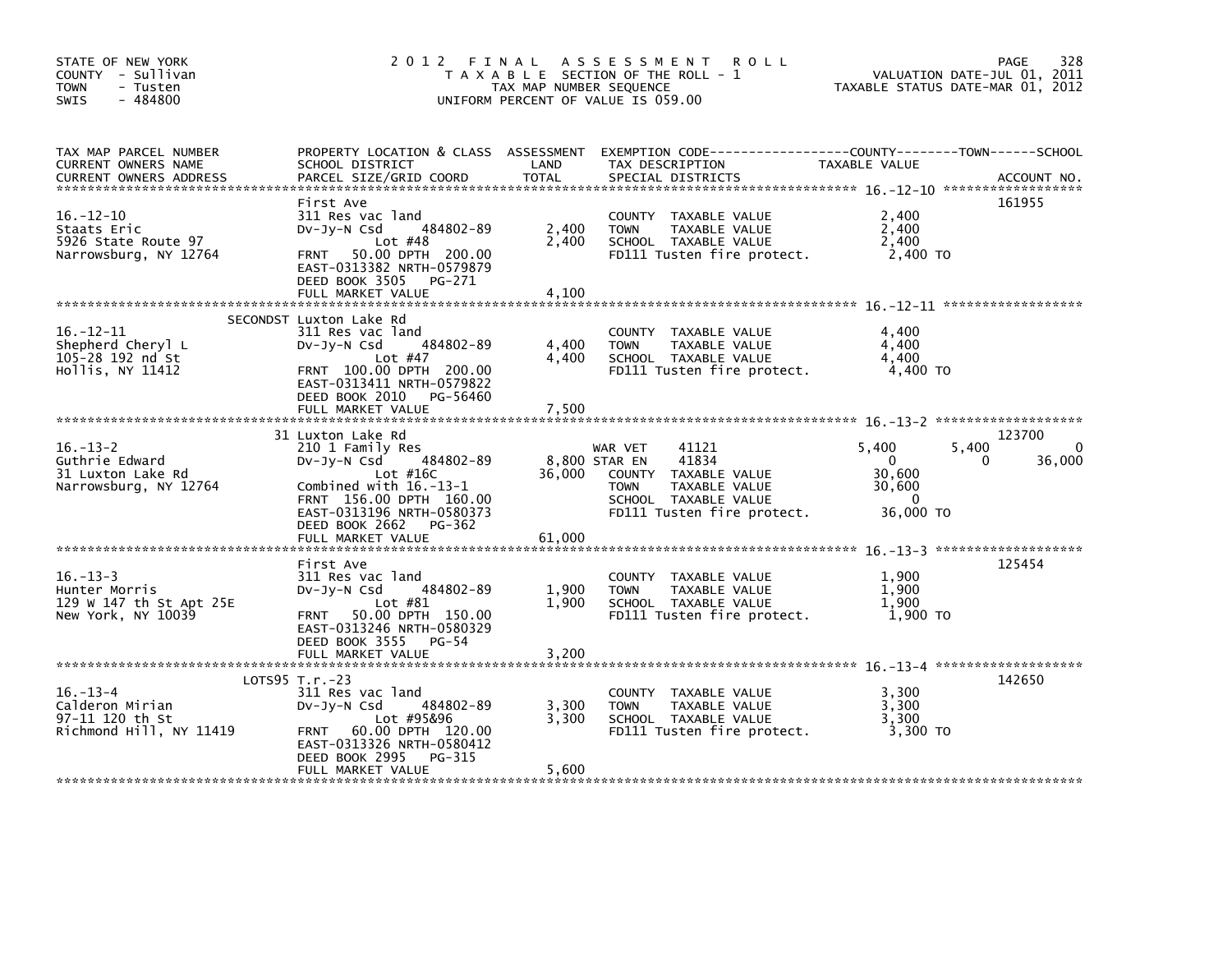| STATE OF NEW YORK<br>COUNTY - Sullivan<br><b>TOWN</b><br>- Tusten<br>$-484800$<br><b>SWIS</b>            |                                                                                                                                                                          | TAX MAP NUMBER SEQUENCE | 2012 FINAL ASSESSMENT ROLL<br>T A X A B L E SECTION OF THE ROLL - 1<br>UNIFORM PERCENT OF VALUE IS 059.00           | VALUATION DATE-JUL 01, 2011<br>TAXABLE STATUS DATE-MAR 01, 2012 | 329<br>PAGE |
|----------------------------------------------------------------------------------------------------------|--------------------------------------------------------------------------------------------------------------------------------------------------------------------------|-------------------------|---------------------------------------------------------------------------------------------------------------------|-----------------------------------------------------------------|-------------|
| TAX MAP PARCEL NUMBER<br>CURRENT OWNERS NAME                                                             | SCHOOL DISTRICT                                                                                                                                                          | <b>Example 12</b>       | PROPERTY LOCATION & CLASS ASSESSMENT EXEMPTION CODE----------------COUNTY-------TOWN------SCHOOL<br>TAX DESCRIPTION | TAXABLE VALUE                                                   |             |
| $16. - 13 - 5$<br>Calderon Mirian<br>97-11 120 th St<br>Richmond Hill, NY 11419                          | First Ave<br>311 Res vac land<br>484802-89<br>$Dv-Jy-N$ Csd<br>Lot #79 80 93 94<br>FRNT 100.00 DPTH 274.00<br>EAST-0313348 NRTH-0580306<br>DEED BOOK 2995 PG-317         | 5,500<br>5,500          | COUNTY TAXABLE VALUE<br>TAXABLE VALUE<br>TOWN<br>SCHOOL TAXABLE VALUE<br>FD111 Tusten fire protect.                 | 5,500<br>5,500<br>5.500<br>5,500 TO                             | 109750      |
|                                                                                                          |                                                                                                                                                                          |                         |                                                                                                                     |                                                                 |             |
| $16. - 13 - 6$<br>Hunter Morris<br>129 W 147 th St Apt 25E<br>New York, NY 10039                         | First Ave<br>311 Res vac land<br>484802-89<br>$Dv-Jv-N$ Csd<br>Lot #78-92<br>FRNT 50.00 DPTH 248.00<br>EAST-0313389 NRTH-0580246                                         | 3,100<br>3,100          | COUNTY TAXABLE VALUE<br><b>TOWN</b><br>TAXABLE VALUE<br>SCHOOL TAXABLE VALUE<br>FD111 Tusten fire protect.          | 3,100<br>3.100<br>3,100<br>3,100 TO                             | 125452      |
|                                                                                                          | DEED BOOK 3555 PG-54                                                                                                                                                     |                         |                                                                                                                     |                                                                 |             |
|                                                                                                          |                                                                                                                                                                          |                         |                                                                                                                     |                                                                 |             |
| $16. - 13 - 7.1$<br>Williams Daniel<br>61 Poning St<br>PO Box 733<br>Portchester, NY 10573               | LUXTONLAK Twn Rd 23<br>311 Res vac land<br>484802-89<br>$Dv-Jv-N$ Csd<br>Sec C Lot 91<br>FRNT 50.00 DPTH 120.00<br>EAST-0313462 NRTH-0580230<br>DEED BOOK 2803<br>PG-689 | 1.100<br>1,100          | COUNTY TAXABLE VALUE<br><b>TOWN</b><br>TAXABLE VALUE<br>SCHOOL TAXABLE VALUE<br>FD111 Tusten fire protect.          | 1,100<br>1.100<br>1.100<br>1,100 TO                             | 116800      |
|                                                                                                          |                                                                                                                                                                          |                         |                                                                                                                     |                                                                 |             |
| $16. - 13 - 7.2$<br>Bain-Green Linda<br>Bain-Ross Cecelia<br>23 W 104 th St Apt 3A<br>New York, NY 10025 | First Ave<br>311 Res vac land<br>484802-89<br>$Dv-Jy-N$ Csd<br>Lot #77<br>FRNT 50.00 DPTH 120.00<br>EAST-0313371 NRTH-0580163<br>DEED BOOK 3082<br>PG-382                | 1,500<br>1,500          | COUNTY TAXABLE VALUE<br>TAXABLE VALUE<br><b>TOWN</b><br>SCHOOL TAXABLE VALUE<br>FD111 Tusten fire protect.          | 1,500<br>1,500<br>1,500<br>1.500 TO                             | 101501      |
|                                                                                                          |                                                                                                                                                                          |                         |                                                                                                                     |                                                                 |             |
| $16. - 13 - 8$<br>Bain-Green Linda<br>Bain-Ross Cecelia<br>23 W 104 th St Apt 3A<br>New York, NY 10025   | First Ave<br>210 1 Family Res<br>484802-89<br>$Dv-Jy-N$ Csd<br>Lot #76&90<br>FRNT 50.00 DPTH 240.00<br>EAST-0313453 NRTH-0580162                                         | 7,800<br>25,500         | COUNTY TAXABLE VALUE<br><b>TOWN</b><br>TAXABLE VALUE<br>SCHOOL TAXABLE VALUE<br>FD111 Tusten fire protect.          | 25,500<br>25.500<br>25,500<br>25,500 TO                         | 101500      |
|                                                                                                          | PG-382<br>DEED BOOK 3082                                                                                                                                                 |                         |                                                                                                                     |                                                                 |             |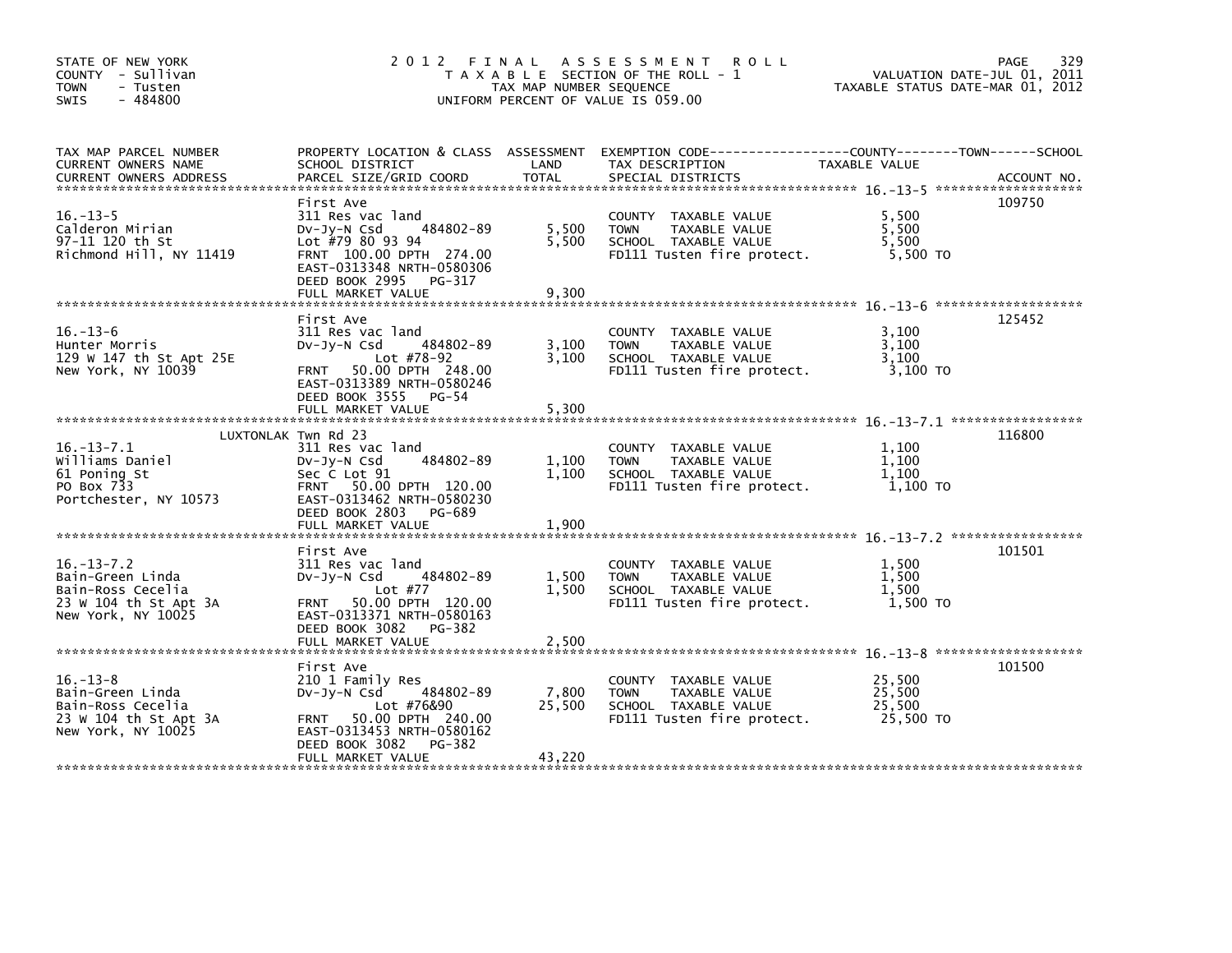| STATE OF NEW YORK<br>COUNTY - Sullivan<br>- Tusten<br>TOWN<br>$-484800$<br><b>SWIS</b>                  | 2 0 1 2<br>FINAL                                                                                                                                                                                       | TAX MAP NUMBER SEQUENCE   | A S S E S S M E N T<br><b>ROLL</b><br>T A X A B L E SECTION OF THE ROLL - 1<br>UNIFORM PERCENT OF VALUE IS 059.00    | VALUATION DATE-JUL 01, 2011<br>TAXABLE STATUS DATE-MAR 01, 2012 | 330<br>PAGE |
|---------------------------------------------------------------------------------------------------------|--------------------------------------------------------------------------------------------------------------------------------------------------------------------------------------------------------|---------------------------|----------------------------------------------------------------------------------------------------------------------|-----------------------------------------------------------------|-------------|
| TAX MAP PARCEL NUMBER<br>CURRENT OWNERS NAME<br><b>CURRENT OWNERS ADDRESS</b>                           | PROPERTY LOCATION & CLASS ASSESSMENT<br>SCHOOL DISTRICT<br>PARCEL SIZE/GRID COORD                                                                                                                      | LAND<br><b>TOTAL</b>      | EXEMPTION CODE-----------------COUNTY-------TOWN------SCHOOL<br>TAX DESCRIPTION<br>SPECIAL DISTRICTS                 | TAXABLE VALUE                                                   | ACCOUNT NO. |
| $16. - 13 - 9.1$<br>Gambino Domenic<br>Gambino Vincent R<br>218 Sheldon Ave<br>Staten Island, NY 10312  | First Ave Lot $#75$ & 89<br>260 Seasonal res<br>484802-89<br>$Dv-Jy-N$ Csd<br>FRNT 50.00 DPTH 240.00<br>EAST-0313472 NRTH-0580116<br>DEED BOOK 3634<br>PG-374<br>FULL MARKET VALUE                     | 6,500<br>27,400<br>46.400 | COUNTY TAXABLE VALUE<br><b>TOWN</b><br>TAXABLE VALUE<br>SCHOOL TAXABLE VALUE<br>FD111 Tusten fire protect.           | 27,400<br>27,400<br>27,400<br>27,400 TO                         | 106850      |
| $16. - 13 - 10$<br>Gambino Domenic<br>Gambino Vincent R<br>218 Sheldon Ave<br>Staten Island, NY 10312   | First Ave<br>311 Res vac land<br>484802-89<br>$Dv-Jy-N$ Csd<br>Lot $#73$<br>50.00 DPTH 120.00<br><b>FRNT</b><br>EAST-0313488 NRTH-0580003<br>DEED BOOK 3634<br>PG-374<br>FULL MARKET VALUE             | 1,500<br>1,500<br>2.500   | <b>COUNTY</b><br>TAXABLE VALUE<br><b>TOWN</b><br>TAXABLE VALUE<br>SCHOOL TAXABLE VALUE<br>FD111 Tusten fire protect. | 1,500<br>1.500<br>1.500<br>1,500 TO                             | 104000      |
| $16. - 13 - 11.1$<br>Gambino Domenic<br>Gambino Vincent R<br>218 Sheldon Ave<br>Staten Island, NY 10312 | Luxton Lk<br>311 Res vac land<br>484802-89<br>$Dv-Jy-N$ Csd<br>Land Locked Lot #87&88<br>FRNT 50.00 DPTH 120.00<br>EAST-0313553 NRTH-0580112<br>DEED BOOK 3634<br>PG-374<br>FULL MARKET VALUE          | 1,100<br>1.100<br>1.900   | <b>COUNTY</b><br>TAXABLE VALUE<br><b>TOWN</b><br>TAXABLE VALUE<br>SCHOOL TAXABLE VALUE<br>FD111 Tusten fire protect. | 1.100<br>1.100<br>1,100<br>1,100 TO                             |             |
| $16. - 13 - 11.2$<br>Fairey Agnes<br>170 W 73 rd St<br>New York, NY 10023                               | Luxton Lake Rd<br>260 Seasonal res<br>484802-89<br>$Dv-Jy-N$ Csd<br>Lot #70&71 84&85<br>80.00 DPTH 105.00<br><b>FRNT</b><br>EAST-0313577 NRTH-0579921<br>DEED BOOK 3253<br>PG-536<br>FULL MARKET VALUE | 4,400<br>35.400<br>60.000 | COUNTY TAXABLE VALUE<br>TAXABLE VALUE<br><b>TOWN</b><br>SCHOOL TAXABLE VALUE<br>FD111 Tusten fire protect.           | 35,400<br>35,400<br>35,400<br>35,400 TO                         | 104050      |
| $16. -13 - 11.3$<br>Gambino Domenic<br>Gambino Vincent R<br>218 Sheldon Ave<br>Staten Island, NY 10312  | First Ave<br>311 Res vac land<br>484802-89<br>$Dv-Jv-N$ Csd<br>Lot $#74$<br>50.00 DPTH 120.00<br><b>FRNT</b><br>EAST-0313469 NRTH-0580052<br>DEED BOOK 3634<br>PG-374<br>FULL MARKET VALUE             | 1,500<br>1,500<br>2,500   | TAXABLE VALUE<br><b>COUNTY</b><br><b>TOWN</b><br>TAXABLE VALUE<br>SCHOOL TAXABLE VALUE<br>FD111 Tusten fire protect. | 1,500<br>1.500<br>1,500<br>1,500 TO                             | 113925      |
|                                                                                                         |                                                                                                                                                                                                        |                           |                                                                                                                      |                                                                 |             |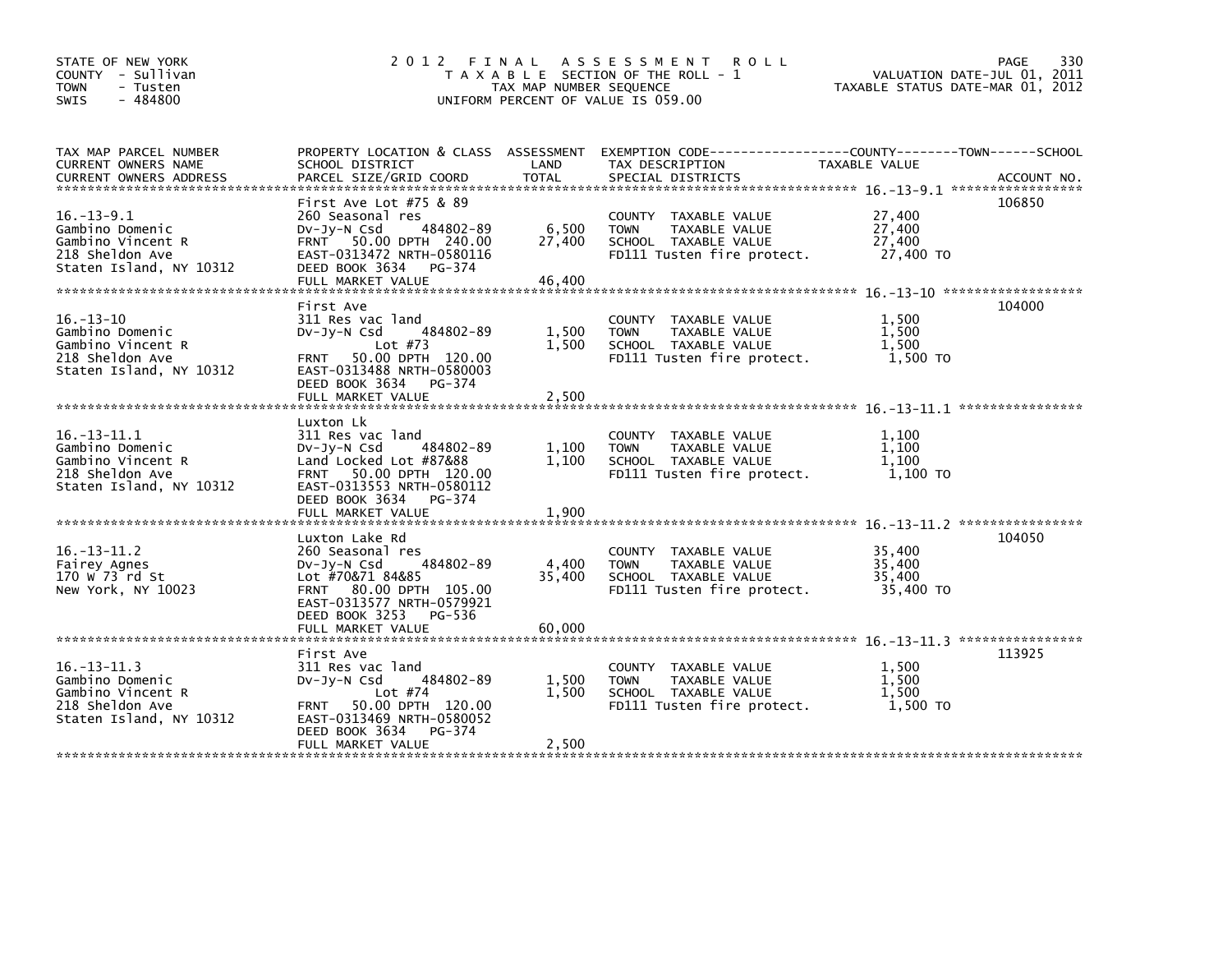| STATE OF NEW YORK<br>COUNTY - Sullivan<br>TOWN<br>- Tusten<br>$-484800$<br><b>SWIS</b> | 2012 FINAL<br>T A X A B L E SECTION OF THE ROLL - 1<br>TAX MAP NUMBER SEQUENCE<br>UNIFORM PERCENT OF VALUE IS 059.00                                                                                         | 331<br>PAGE<br>VALUATION DATE-JUL 01, 2011<br>TAXABLE STATUS DATE-MAR 01, 2012 |                                                                                                                                          |                                         |             |
|----------------------------------------------------------------------------------------|--------------------------------------------------------------------------------------------------------------------------------------------------------------------------------------------------------------|--------------------------------------------------------------------------------|------------------------------------------------------------------------------------------------------------------------------------------|-----------------------------------------|-------------|
| TAX MAP PARCEL NUMBER<br>CURRENT OWNERS NAME<br><b>CURRENT OWNERS ADDRESS</b>          | SCHOOL DISTRICT<br>PARCEL SIZE/GRID COORD                                                                                                                                                                    | LAND<br><b>TOTAL</b>                                                           | PROPERTY LOCATION & CLASS ASSESSMENT EXEMPTION CODE----------------COUNTY-------TOWN------SCHOOL<br>TAX DESCRIPTION<br>SPECIAL DISTRICTS | TAXABLE VALUE                           | ACCOUNT NO. |
| $16. - 13 - 11.4$<br>Jones Linda J<br>3 Ricki Ln<br>Chester, NY 10918                  | Nys Rte 97<br>311 Res vac land<br>484802-89<br>$Dv-Jy-N$ Csd<br>Lots 72 & 84-87<br>FRNT 185.00 DPTH 110.00<br>EAST-0313622 NRTH-0580020<br>DEED BOOK 2995<br>PG-319                                          | 3,500<br>3,500                                                                 | COUNTY TAXABLE VALUE<br><b>TOWN</b><br>TAXABLE VALUE<br>SCHOOL TAXABLE VALUE<br>FD111 Tusten fire protect.                               | 3,500<br>3,500<br>3,500<br>3,500 TO     |             |
| $16. - 14 - 1$<br>Campbell Arthur<br>19840 Sally McNair Rd<br>Laurinburg, NC 28352     | FULL MARKET VALUE<br>Nys Rt 97<br>270 Mfg housing<br>$484802 - 89$<br>DV-JV-N Csd<br>$Lot$ #16-18<br>FRNT 150.00 DPTH 200.00<br>EAST-0313297 NRTH-0579521<br>DEED BOOK 1067<br>PG-00083<br>FULL MARKET VALUE | 5,900<br>11,000<br>21,000<br>35,600                                            | COUNTY TAXABLE VALUE<br>TAXABLE VALUE<br><b>TOWN</b><br>SCHOOL TAXABLE VALUE<br>FD111 Tusten fire protect.                               | 21,000<br>21,000<br>21,000<br>21,000 TO | 146350      |
| $16. - 14 - 2$<br>Hert Joan<br>PO Box 571<br>Jeffersonville, NY 12748                  | Nys Rt 97<br>270 Mfg housing<br>484802-89<br>$Dv-Jy-N$ Csd<br>Lot 15<br>Luxton Lake<br>50.00 DPTH 200.00<br><b>FRNT</b><br>EAST-0313376 NRTH-0579461<br>DEED BOOK 2021 PG-168<br>FULL MARKET VALUE           | 7,400<br>12,400<br>21,000                                                      | COUNTY TAXABLE VALUE<br>TAXABLE VALUE<br><b>TOWN</b><br>SCHOOL TAXABLE VALUE<br>FD111 Tusten fire protect.                               | 12,400<br>12,400<br>12,400<br>12,400 TO | 127100      |
| $16. - 14 - 3$<br>Hert Joan<br>PO Box 571<br>Jeffersonville, NY 12748                  | Nys Rt 97<br>311 Res vac land<br>484802-89<br>$Dv-Jy-N$ Csd<br>Lot 14 Luxton Lake<br>FRNT 50.00 DPTH 200.00<br>EAST-0313408 NRTH-0579426<br>DEED BOOK 2021<br>PG-168<br>FULL MARKET VALUE                    | 2,400<br>2.400<br>4,100                                                        | COUNTY TAXABLE VALUE<br><b>TOWN</b><br>TAXABLE VALUE<br>SCHOOL TAXABLE VALUE<br>FD111 Tusten fire protect.                               | 2,400<br>2,400<br>2,400<br>2,400 TO     |             |
| $16. - 14 - 4$<br>Pander Keith Jr<br>5962 State Route 97<br>Narrowsburg, NY 12764      | Nys Rt 97<br>210 1 Family Res<br>484802-89<br>DV-Jy-N Csd<br>Lot #12&13<br>FRNT 100.00 DPTH 200.00<br><b>BANK C10138</b><br>EAST-0313453 NRTH-0579368<br>DEED BOOK 3227<br>PG-83<br>FULL MARKET VALUE        | 9,400<br>46,100<br>78,100                                                      | COUNTY TAXABLE VALUE<br>TAXABLE VALUE<br><b>TOWN</b><br>SCHOOL TAXABLE VALUE<br>FD111 Tusten fire protect.                               | 46,100<br>46,100<br>46,100<br>46,100 TO | 109100      |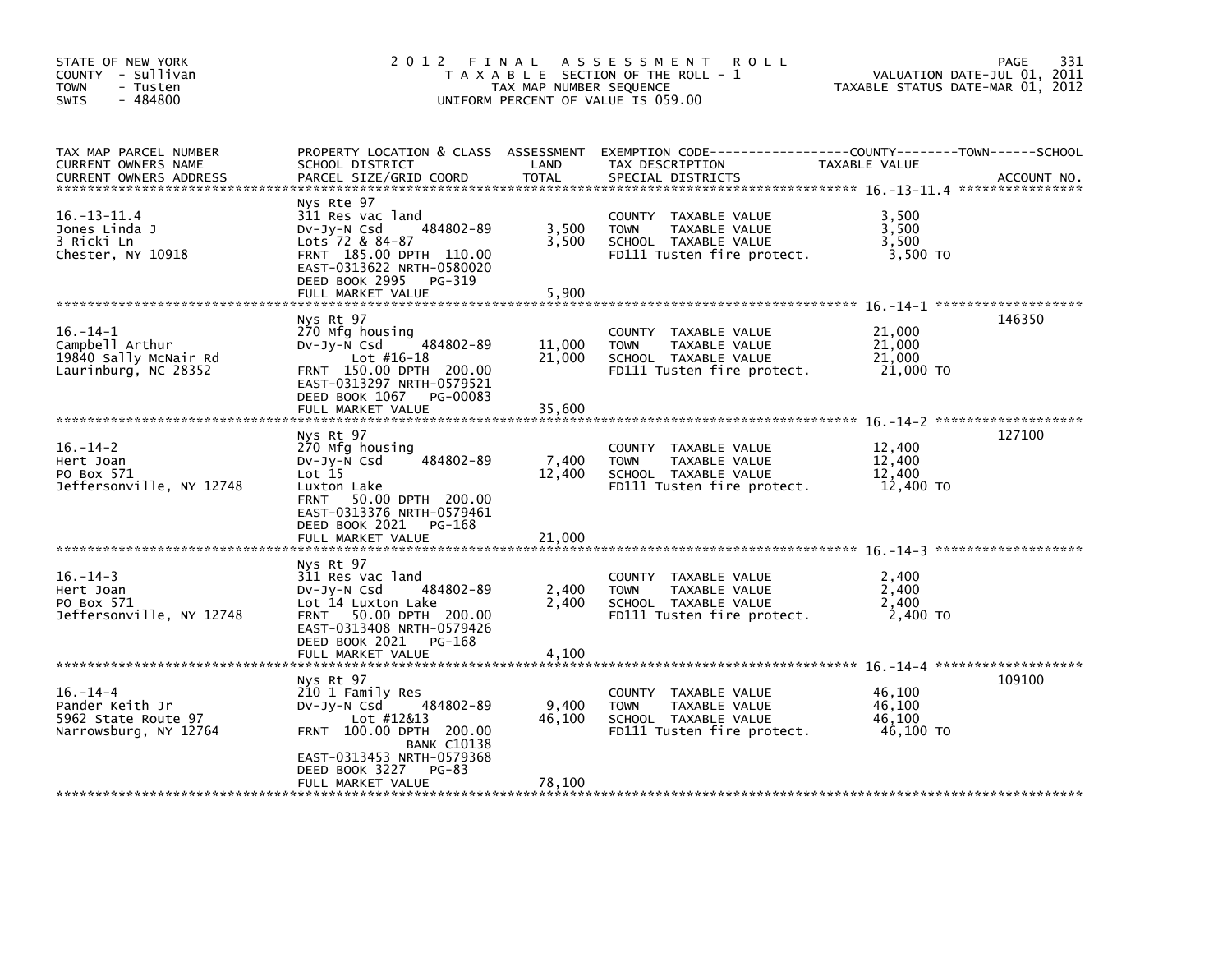| STATE OF NEW YORK<br>COUNTY - Sullivan<br><b>TOWN</b><br>- Tusten<br>$-484800$<br><b>SWIS</b>                             | 2012 FINAL                                                                                                                                                                                          | TAX MAP NUMBER SEQUENCE          | A S S E S S M E N T<br><b>ROLL</b><br>T A X A B L E SECTION OF THE ROLL - 1<br>UNIFORM PERCENT OF VALUE IS 059.00                          | VALUATION DATE-JUL 01, 2011<br>TAXABLE STATUS DATE-MAR 01, 2012                | PAGE<br>332        |
|---------------------------------------------------------------------------------------------------------------------------|-----------------------------------------------------------------------------------------------------------------------------------------------------------------------------------------------------|----------------------------------|--------------------------------------------------------------------------------------------------------------------------------------------|--------------------------------------------------------------------------------|--------------------|
| TAX MAP PARCEL NUMBER<br>CURRENT OWNERS NAME                                                                              | SCHOOL DISTRICT                                                                                                                                                                                     | LAND                             | PROPERTY LOCATION & CLASS ASSESSMENT EXEMPTION CODE---------------COUNTY-------TOWN-----SCHOOL<br>TAX DESCRIPTION                          | TAXABLE VALUE                                                                  |                    |
|                                                                                                                           |                                                                                                                                                                                                     |                                  |                                                                                                                                            |                                                                                |                    |
| $16. -15 - 1.1$<br>Vincent Avignone Living Trust Dv-Jy-N Csd<br>Avignone Vincent<br>59 Sixth Ave<br>Long Branch, NJ 07740 | 72 Luxton Lake Rd<br>210 1 Family Res<br>484802-89<br>Lot $#47$<br>50.00 DPTH 200.00<br><b>FRNT</b><br>EAST-0313480 NRTH-0579665<br>DEED BOOK 3043<br>PG-625                                        | 7,400<br>57,900                  | COUNTY TAXABLE VALUE<br><b>TAXABLE VALUE</b><br><b>TOWN</b><br>SCHOOL TAXABLE VALUE<br>FD111 Tusten fire protect.                          | 57,900<br>57,900<br>57,900<br>57,900 TO                                        | 109600             |
|                                                                                                                           | FULL MARKET VALUE                                                                                                                                                                                   | 98,100                           |                                                                                                                                            |                                                                                |                    |
| $16. -15 - 1.2$<br>Hinds Cynthia Sissle<br>Sissle Noble L Jr<br>PO Box 1217<br>Tampa, FL 33601                            | First Ave<br>260 Seasonal res<br>484802-89<br>$Dv-Jv-N$ Csd<br>Lot #46<br>50.00 DPTH 200.00<br><b>FRNT</b><br>EAST-0313516 NRTH-0579629<br>DEED BOOK 2608<br>PG-433                                 | 7,400<br>33,900                  | COUNTY TAXABLE VALUE<br>TAXABLE VALUE<br><b>TOWN</b><br>SCHOOL TAXABLE VALUE<br>FD111 Tusten fire protect.                                 | 33,900<br>33.900<br>33,900<br>33,900 TO                                        | 123600             |
|                                                                                                                           | FULL MARKET VALUE                                                                                                                                                                                   | 57,500                           |                                                                                                                                            |                                                                                |                    |
| $16. - 15 - 2$<br>Ford Betty<br>Christopher Ford<br>1405 Brooklyn Ave Apt 4B<br>Brooklyn, NY 11210                        | First Ave<br>260 Seasonal res<br>484802-89<br>$Dv-Jy-N$ Csd<br>FRNT 50.00 DPTH 200.00<br>EAST-0313462 NRTH-0579710<br>DEED BOOK 2011<br>PG-3044                                                     | 7,400<br>27,500                  | COUNTY TAXABLE VALUE<br>TAXABLE VALUE<br><b>TOWN</b><br>SCHOOL TAXABLE VALUE<br>FD111 Tusten fire protect.                                 | 27,500<br>27,500<br>27,500<br>27,500 TO                                        | 116350             |
|                                                                                                                           | First Ave Lot #42-44                                                                                                                                                                                |                                  |                                                                                                                                            |                                                                                | 100075             |
| $16. - 15 - 3$<br>Shepherd Cheryl L<br>105-28 192 nd St<br>Hollis, NY 11412                                               | 311 Res vac land<br>$Dv-Jv-N$ Csd<br>484802-89<br>FRNT 150.00 DPTH 200.00<br>EAST-0313622 NRTH-0579524<br>DEED BOOK 2010<br>PG-56460                                                                | 6,000<br>6.000                   | <b>COUNTY</b><br>TAXABLE VALUE<br>TAXABLE VALUE<br><b>TOWN</b><br>SCHOOL TAXABLE VALUE<br>FD111 Tusten fire protect.                       | 6,000<br>6,000<br>6.000<br>$6,000$ TO                                          |                    |
|                                                                                                                           | FULL MARKET VALUE                                                                                                                                                                                   | 10,200                           |                                                                                                                                            |                                                                                |                    |
| $16. - 15 - 4$<br>Hert Joan E<br>PO Box 571<br>Jeffersonville, NY 12748                                                   | Twn Rd 23<br>210 1 Family Res<br>484802-89<br>$Dv-Jv-N$ Csd<br>Lot 45 Luxton Lake<br>50.00 DPTH 200.00<br><b>FRNT</b><br>EAST-0313565 NRTH-0579611<br>DEED BOOK 1679<br>PG-667<br>FULL MARKET VALUE | 7,400 STAR B<br>43,000<br>72,900 | 41121<br>WAR VET<br>41854<br>COUNTY<br>TAXABLE VALUE<br><b>TOWN</b><br>TAXABLE VALUE<br>SCHOOL TAXABLE VALUE<br>FD111 Tusten fire protect. | 6,450<br>6,450<br>$\mathbf{0}$<br>0<br>36,550<br>36,550<br>25,600<br>43,000 TO | $\Omega$<br>17,400 |
|                                                                                                                           |                                                                                                                                                                                                     |                                  |                                                                                                                                            |                                                                                |                    |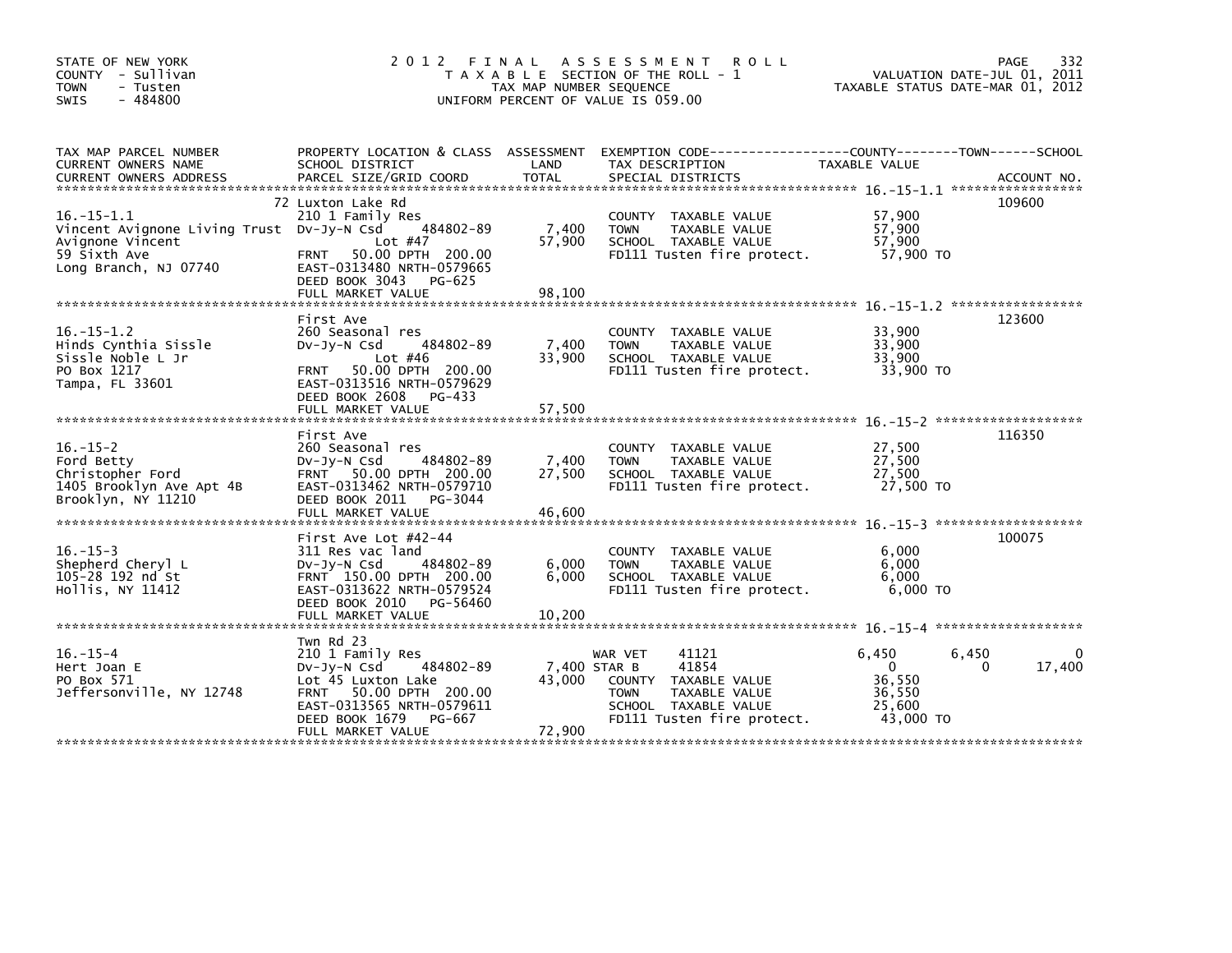| STATE OF NEW YORK<br>COUNTY - Sullivan<br><b>TOWN</b><br>- Tusten<br>- 484800<br><b>SWIS</b> |                                                                                                                                                                                           | TAX MAP NUMBER SEQUENCE  | 2012 FINAL ASSESSMENT ROLL<br>T A X A B L E SECTION OF THE ROLL - 1<br>UNIFORM PERCENT OF VALUE IS 059.00            | PAGE<br>VALUATION DATE-JUL 01, 2011<br>TAXABLE STATUS DATE-MAR 01, 2012       | 333 |
|----------------------------------------------------------------------------------------------|-------------------------------------------------------------------------------------------------------------------------------------------------------------------------------------------|--------------------------|----------------------------------------------------------------------------------------------------------------------|-------------------------------------------------------------------------------|-----|
| TAX MAP PARCEL NUMBER<br>CURRENT OWNERS NAME<br>CURRENT OWNERS ADDRESS                       | PROPERTY LOCATION & CLASS ASSESSMENT<br>SCHOOL DISTRICT                                                                                                                                   | LAND                     | TAX DESCRIPTION                                                                                                      | EXEMPTION CODE-----------------COUNTY-------TOWN------SCHOOL<br>TAXABLE VALUE |     |
| $16. - 16 - 1$<br>Beaman James<br>Beaman Iantha<br>Attn: William Betts<br>70 Westbury Ln     | First Ave<br>311 Res vac land<br>484802-89<br>$Dv-Jv-N$ Csd<br>FRNT 100.00 DPTH 100.00<br>EAST-0313639 NRTH-0579802<br>DEED BOOK 987<br>PG-00057                                          | 2,600<br>2,600           | COUNTY TAXABLE VALUE<br><b>TOWN</b><br>TAXABLE VALUE<br>SCHOOL TAXABLE VALUE<br>FD111 Tusten fire protect.           | 2.600<br>2,600<br>2.600<br>2,600 TO                                           |     |
| $16. - 16 - 2$<br>Couch Telena<br>Attn: Vesta Couch<br>191-30 113 Ave<br>St Albans, NY 11412 | First Ave<br>311 Res vac land<br>484802-89<br>$Dv-Jy-N$ Csd<br>FRNT 90.00 DPTH 100.00<br>EAST-0313695 NRTH-0579726<br>DEED BOOK 748<br>PG-00833<br>FULL MARKET VALUE                      | 2,200<br>2,200<br>3,700  | COUNTY TAXABLE VALUE<br><b>TOWN</b><br>TAXABLE VALUE<br>SCHOOL TAXABLE VALUE<br>FD111 Tusten fire protect.           | 110450<br>2,200<br>2,200<br>2,200<br>2,200 TO                                 |     |
| $16. -17 - 1.1$<br>Staats Eric<br>5926 State Route 97<br>Narrowsburg, NY 12764               | Nys 97 & First St<br>311 Res vac land<br>484802-89<br>DV-Jy-N Csd<br>$Lot$ #9-11<br>FRNT 150.00 DPTH 200.00<br>EAST-0313531 NRTH-0579230<br>DEED BOOK 2444<br>PG-573<br>FULL MARKET VALUE | 6,000<br>6.000<br>10,200 | <b>COUNTY</b><br>TAXABLE VALUE<br>TAXABLE VALUE<br><b>TOWN</b><br>SCHOOL TAXABLE VALUE<br>FD111 Tusten fire protect. | 6,000<br>6,000<br>6.000<br>6,000 TO                                           |     |
| $16. - 17 - 1.2$<br>Edwards Maria C<br>195 Willoughby Ave Apt 312<br>Brooklyn, NY 11205      | Nys 97<br>311 Res vac land<br>484802-89<br>DV-Jy-N Csd<br>Lot $#8$<br>FRNT 50.00 DPTH 200.00<br>EAST-0313606 NRTH-0579164<br>DEED BOOK 2434<br>PG-481<br>FULL MARKET VALUE                | 2,400<br>2,400<br>4,100  | TAXABLE VALUE<br><b>COUNTY</b><br>TAXABLE VALUE<br><b>TOWN</b><br>SCHOOL TAXABLE VALUE<br>FD111 Tusten fire protect. | 2,400<br>2,400<br>2,400<br>2,400 TO                                           |     |
| $16 - 17 - 1.3$<br>Edwards Maria C<br>195 Willoughby Ave Apt 312<br>Brooklyn, NY 11205       | Nys 97<br>311 Res vac land<br>484802-89<br>DV-Jy-N Csd<br>Lot $#5-7$<br>FRNT 150.00 DPTH 200.00<br>EAST-0313665 NRTH-0579075<br>DEED BOOK 2434<br>PG-483<br>FULL MARKET VALUE             | 6,000<br>6.000<br>10,200 | COUNTY TAXABLE VALUE<br>TAXABLE VALUE<br><b>TOWN</b><br>SCHOOL TAXABLE VALUE<br>FD111 Tusten fire protect.           | 6,000<br>6,000<br>6.000<br>$6,000$ TO                                         |     |
|                                                                                              |                                                                                                                                                                                           |                          |                                                                                                                      |                                                                               |     |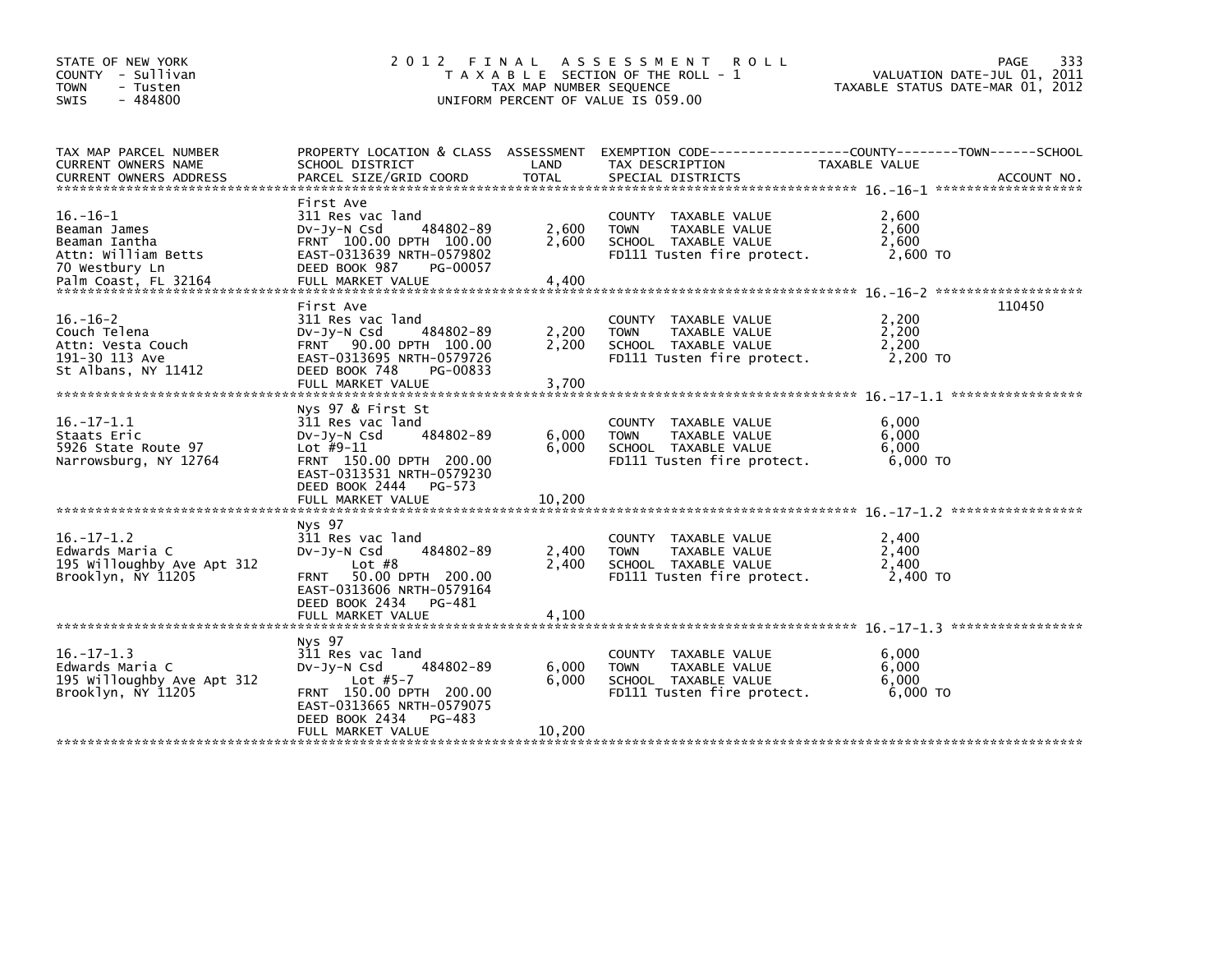| STATE OF NEW YORK<br>COUNTY - Sullivan<br><b>TOWN</b><br>- Tusten<br>$-484800$<br><b>SWIS</b>         |                                                                                                                                                                                             | TAX MAP NUMBER SEQUENCE | 2012 FINAL ASSESSMENT<br><b>ROLL</b><br>T A X A B L E SECTION OF THE ROLL - 1<br>UNIFORM PERCENT OF VALUE IS 059.00                      |                                         | 334<br>PAGE<br>VALUATION DATE-JUL 01, 2011<br>TAXABLE STATUS DATE-MAR 01, 2012 |
|-------------------------------------------------------------------------------------------------------|---------------------------------------------------------------------------------------------------------------------------------------------------------------------------------------------|-------------------------|------------------------------------------------------------------------------------------------------------------------------------------|-----------------------------------------|--------------------------------------------------------------------------------|
| TAX MAP PARCEL NUMBER<br>CURRENT OWNERS NAME<br><b>CURRENT OWNERS ADDRESS</b>                         | SCHOOL DISTRICT<br>PARCEL SIZE/GRID COORD                                                                                                                                                   | LAND<br><b>TOTAL</b>    | PROPERTY LOCATION & CLASS ASSESSMENT EXEMPTION CODE----------------COUNTY-------TOWN------SCHOOL<br>TAX DESCRIPTION<br>SPECIAL DISTRICTS | TAXABLE VALUE                           | ACCOUNT NO.                                                                    |
| $16. - 17 - 1.4$<br>Edwards Maria C<br>195 Willoughby Ave Apt 312<br>Brooklyn, NY 11205               | Nys Rt 97<br>311 Res vac land<br>484802-89<br>DV-Jy-N Csd<br>Lot $#4$<br>50.00 DPTH 200.00<br><b>FRNT</b><br>EAST-0313721 NRTH-0578999<br>DEED BOOK 2434<br>PG-485<br>FULL MARKET VALUE     | 2,400<br>2,400<br>4,100 | COUNTY TAXABLE VALUE<br>TAXABLE VALUE<br><b>TOWN</b><br>SCHOOL TAXABLE VALUE<br>FD111 Tusten fire protect.                               | 2,400<br>2,400<br>2,400<br>2,400 TO     |                                                                                |
| $16. - 17 - 2$<br>Staats Eric<br>5926 State Route 97<br>Narrowsburg, NY 12764                         | Nys Rt 97<br>210 1 Family Res<br>484802-89<br>DV-Jy-N Csd<br>Lot $#3$<br>FRNT 50.00 DPTH 200.00<br>EAST-0313757 NRTH-0578967<br>DEED BOOK 2444<br>PG-571                                    | 7,400<br>43,600         | COUNTY TAXABLE VALUE<br><b>TOWN</b><br>TAXABLE VALUE<br>SCHOOL TAXABLE VALUE<br>FD111 Tusten fire protect.                               | 43,600<br>43,600<br>43,600<br>43,600 TO | 129100                                                                         |
|                                                                                                       | FULL MARKET VALUE                                                                                                                                                                           | 73,900                  |                                                                                                                                          |                                         |                                                                                |
| $16. - 17 - 3$<br>Staats Eric<br>5926 State Route 97<br>Narrowsburg, NY 12764                         | Nys Rt 97<br>311 Res vac land<br>484802-89<br>DV-Jy-N Csd<br>Lot #1&2<br>FRNT 140.00 DPTH 200.00<br><b>ACRES</b><br>0.54<br>EAST-0313774 NRTH-0578878<br>DEED BOOK 3002<br>PG-614           | 3.000<br>3,000          | COUNTY TAXABLE VALUE<br>TAXABLE VALUE<br><b>TOWN</b><br>SCHOOL TAXABLE VALUE<br>FD111 Tusten fire protect.                               | 3,000<br>3,000<br>3,000<br>3,000 TO     |                                                                                |
|                                                                                                       | FULL MARKET VALUE                                                                                                                                                                           | 5,100                   |                                                                                                                                          |                                         |                                                                                |
| $16. - 18 - 1$<br>Shepherd Cheryl L<br>105-28 192 nd St<br>Hollis, NY 11412                           | First Ave & First St<br>311 Res vac land<br>484802-89<br>$Dv-Jv-N$ Csd<br>Lot #40&41<br>FRNT 100.00 DPTH 200.00<br>EAST-0313718 NRTH-0579402<br>DEED BOOK 2010 PG-56460                     | 4,400<br>4.400          | COUNTY TAXABLE VALUE<br><b>TOWN</b><br>TAXABLE VALUE<br>SCHOOL TAXABLE VALUE<br>FD111 Tusten fire protect.                               | 4,400<br>4,400<br>4,400<br>4,400 TO     | 149600                                                                         |
|                                                                                                       | FULL MARKET VALUE                                                                                                                                                                           | 7,500                   |                                                                                                                                          |                                         |                                                                                |
| $16. - 18 - 2$<br>Dollinger Gonski<br>Dollinger Grossman<br>1 Old Country Rd<br>Carle Place, NY 11514 | First Ave<br>311 Res vac land<br>484802-89<br>$Dv-Jy-N$ Csd<br>Lot $#39$<br>50.00 DPTH 200.00<br><b>FRNT</b><br>EAST-0313770 NRTH-0579343<br>DEED BOOK 953<br>PG-00143<br>FULL MARKET VALUE | 2,400<br>2,400<br>4,100 | COUNTY TAXABLE VALUE<br><b>TOWN</b><br>TAXABLE VALUE<br>SCHOOL TAXABLE VALUE<br>FD111 Tusten fire protect.                               | 2,400<br>2,400<br>2,400<br>2,400 TO     | 600043                                                                         |
|                                                                                                       |                                                                                                                                                                                             |                         |                                                                                                                                          |                                         |                                                                                |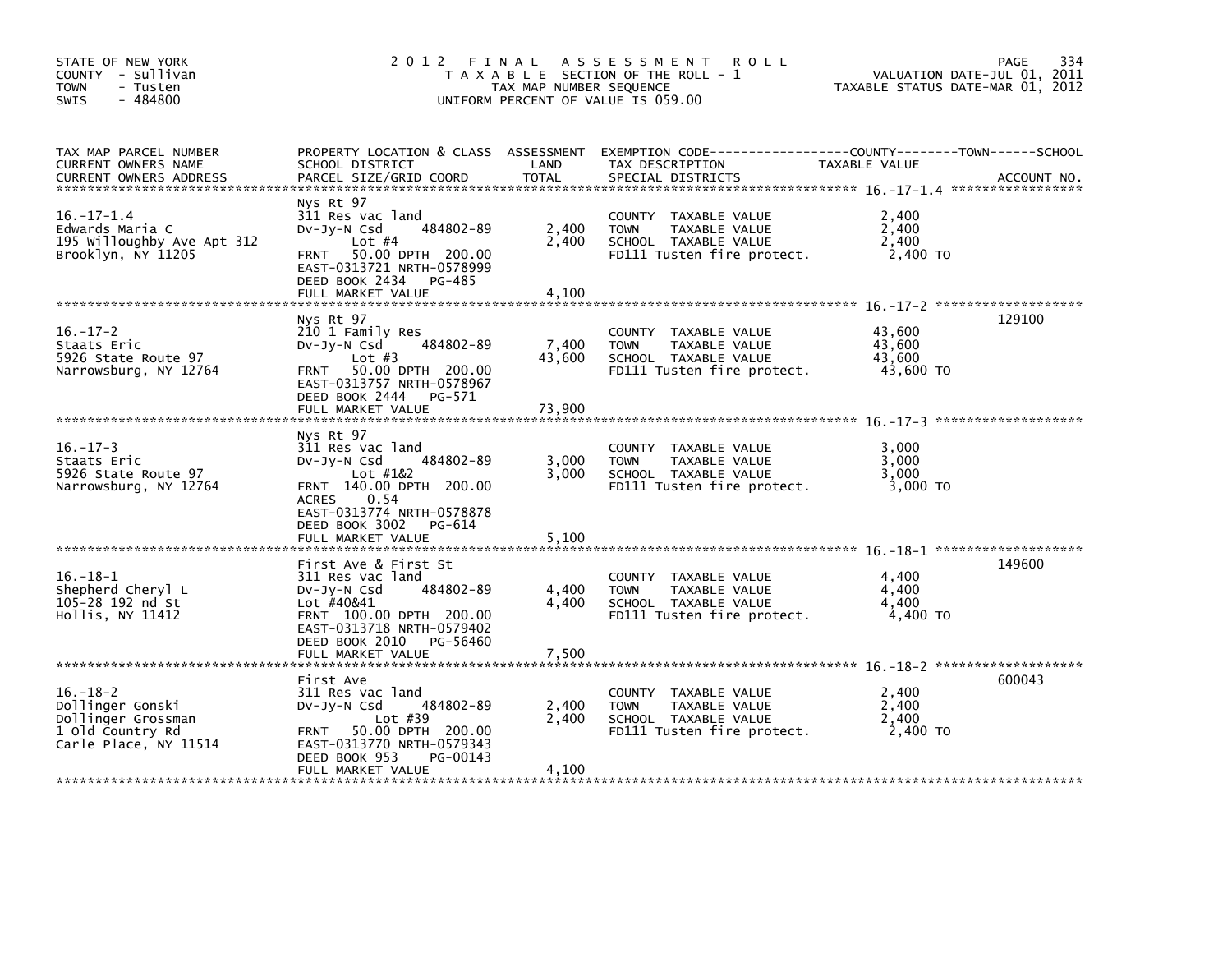| STATE OF NEW YORK<br>COUNTY - Sullivan<br><b>TOWN</b><br>- Tusten<br>$-484800$<br><b>SWIS</b> |                                                                                                                                                                                                                      | TAX MAP NUMBER SEQUENCE   | 2012 FINAL ASSESSMENT ROLL<br>T A X A B L E SECTION OF THE ROLL - 1<br>UNIFORM PERCENT OF VALUE IS 059.00                      | VALUATION DATE-JUL 01, 2011<br>TAXABLE STATUS DATE-MAR 01, 2012 | <b>PAGE</b><br>335    |
|-----------------------------------------------------------------------------------------------|----------------------------------------------------------------------------------------------------------------------------------------------------------------------------------------------------------------------|---------------------------|--------------------------------------------------------------------------------------------------------------------------------|-----------------------------------------------------------------|-----------------------|
| TAX MAP PARCEL NUMBER<br>CURRENT OWNERS NAME<br><b>CURRENT OWNERS ADDRESS</b>                 | PROPERTY LOCATION & CLASS ASSESSMENT EXEMPTION CODE-----------<br>SCHOOL DISTRICT<br>PARCEL SIZE/GRID COORD                                                                                                          | LAND<br><b>TOTAL</b>      | TAX DESCRIPTION<br>SPECIAL DISTRICTS                                                                                           | -------COUNTY--------TOWN------SCHOOL<br>TAXABLE VALUE          | ACCOUNT NO.           |
| $16. - 18 - 3$<br>Delgado Joseph<br>Delgado Jeanette<br>901 East 232 St<br>Bronx, NY 10466    | 1st Ave Lot #38<br>270 Mfg housing<br>484802-89<br>$Dv-Jv-N$ Csd<br>FRNT 50.00 DPTH 200.00<br>EAST-0313803 NRTH-0579311<br>DEED BOOK 1132<br>PG-00107                                                                | 7,400<br>12,200           | COUNTY TAXABLE VALUE<br><b>TAXABLE VALUE</b><br><b>TOWN</b><br>SCHOOL TAXABLE VALUE<br>FD111 Tusten fire protect.              | 12,200<br>12,200<br>12,200<br>12,200 TO                         | 114950                |
| $16. - 18 - 4$<br>Rivera Frank<br>Rivera Damaris<br>903 East 232 St<br>Bronx, NY 10466        | 18 Short Rd<br>260 Seasonal res<br>484802-89<br>DV-Jy-N Csd<br>Lot $#37$<br>50.00 DPTH 200.00<br><b>FRNT</b><br>EAST-0313836 NRTH-0579272<br>DEED BOOK 1049<br>PG-00237                                              | 7,400<br>31,000           | COUNTY TAXABLE VALUE<br><b>TOWN</b><br>TAXABLE VALUE<br>SCHOOL TAXABLE VALUE<br>FD111 Tusten fire protect.                     | 31,000<br>31,000<br>31.000<br>31,000 TO                         | 115100                |
| $16. - 18 - 5$<br>Rivera Damaris<br>903 E 232 nd St<br>Bronx, NY 10466                        | Nys 97<br>311 Res vac land<br>484802-89<br>DV-Jy-N Csd<br>First Ave Lot $#35$ & 36<br>FRNT 100.00 DPTH 200.00<br>EAST-0315855 NRTH-0580296<br>DEED BOOK 2010 PG-56808                                                | 4,400<br>4.400            | COUNTY TAXABLE VALUE<br><b>TAXABLE VALUE</b><br><b>TOWN</b><br>SCHOOL TAXABLE VALUE<br>FD111 Tusten fire protect.              | 4,400<br>4,400<br>4,400<br>4,400 TO                             |                       |
| $16. - 18 - 7.2$<br>Staats Eric<br>5926 State Route 97<br>Narrowsburg, NY 12764               | First Ave<br>311 Res vac land<br>484802-89<br>DV-Jy-N Csd<br>Lot $#34$<br>50.00 DPTH 200.00<br><b>FRNT</b><br>EAST-0313905 NRTH-0579135<br>DEED BOOK 3505<br>PG-273<br>FULL MARKET VALUE                             | 2,400<br>2.400<br>4,100   | COUNTY TAXABLE VALUE<br>TAXABLE VALUE<br><b>TOWN</b><br>SCHOOL TAXABLE VALUE<br>FD111 Tusten fire protect.                     | 2,400<br>2,400<br>2,400<br>2,400 TO                             | 150750                |
| $16. - 18 - 8$<br>McFarlane Loretta<br>419 McClellan Ave<br>Mt Vernon, NY 10553               | Short Rd<br>210 1 Family Res<br>484802-89<br>DV-Jy-N Csd<br>Lots $31$ and $32$<br>Combined with $16-18-7.1$<br>FRNT 122.94 DPTH 206.93<br>EAST-0313973 NRTH-0579065<br>DEED BOOK 2725<br>PG-573<br>FULL MARKET VALUE | 9,000<br>38,000<br>64,400 | 41834<br>STAR EN<br>COUNTY TAXABLE VALUE<br><b>TOWN</b><br>TAXABLE VALUE<br>SCHOOL TAXABLE VALUE<br>FD111 Tusten fire protect. | $\Omega$<br>38,000<br>38,000<br>1,920<br>38,000 TO              | 137750<br>36,080<br>0 |
|                                                                                               |                                                                                                                                                                                                                      |                           |                                                                                                                                |                                                                 |                       |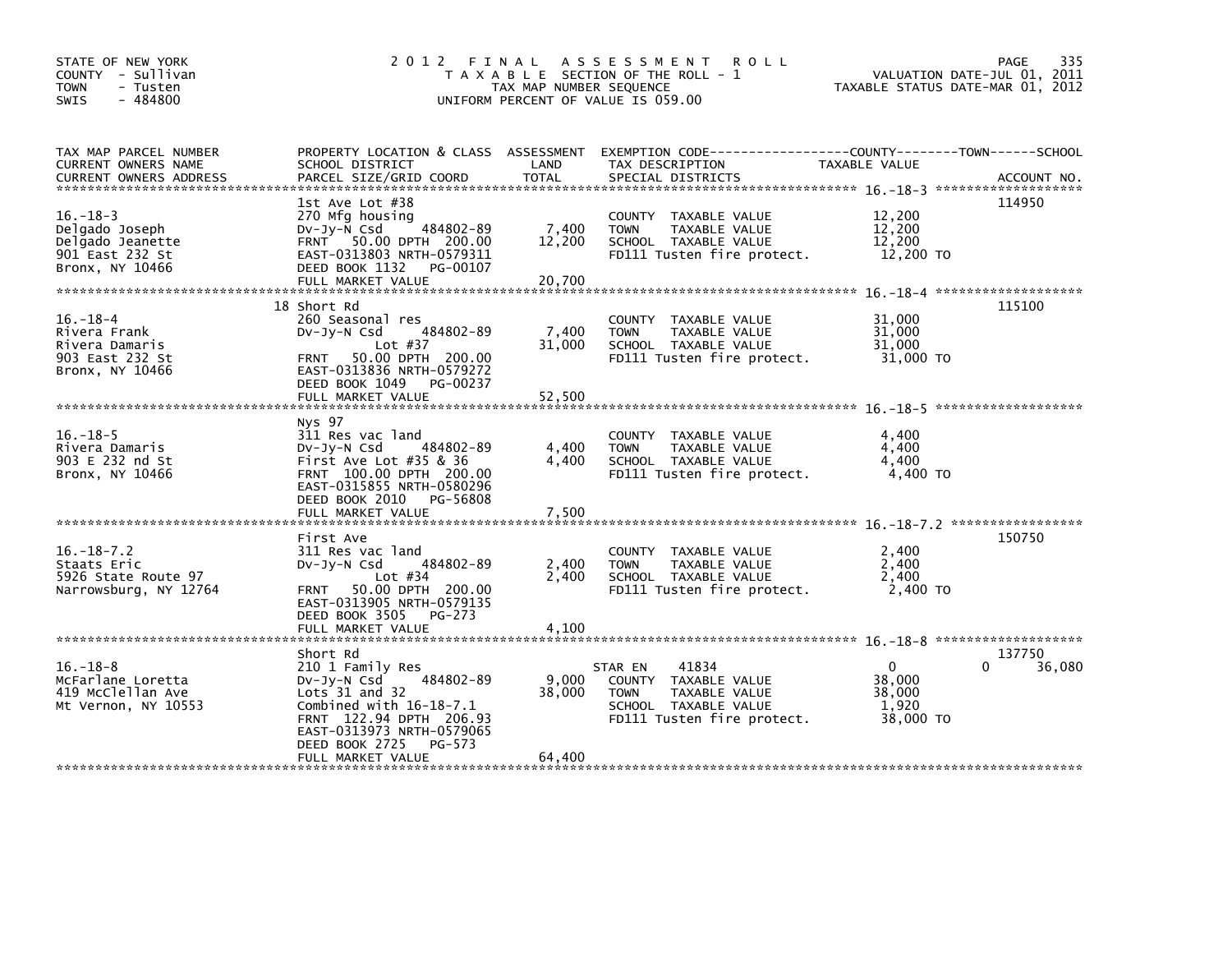| STATE OF NEW YORK<br>COUNTY - Sullivan<br>- Tusten<br><b>TOWN</b><br>$-484800$<br><b>SWIS</b> | 2012                                                                                                                                                                                                  | FINAL<br>TAX MAP NUMBER SEQUENCE | A S S E S S M E N T<br><b>ROLL</b><br>T A X A B L E SECTION OF THE ROLL - 1<br>UNIFORM PERCENT OF VALUE IS 059.00             | TAXABLE STATUS DATE-MAR 01, 2012                    | 336<br>PAGE<br>VALUATION DATE-JUL 01, 2011 |
|-----------------------------------------------------------------------------------------------|-------------------------------------------------------------------------------------------------------------------------------------------------------------------------------------------------------|----------------------------------|-------------------------------------------------------------------------------------------------------------------------------|-----------------------------------------------------|--------------------------------------------|
| TAX MAP PARCEL NUMBER<br>CURRENT OWNERS NAME                                                  | PROPERTY LOCATION & CLASS ASSESSMENT<br>SCHOOL DISTRICT                                                                                                                                               | LAND                             | EXEMPTION        CODE------------------COUNTY--------TOWN------SCHOOL<br>TAX DESCRIPTION                                      | TAXABLE VALUE                                       |                                            |
| $16. - 19 - 1$<br>Spangler Tina<br>7 Macks Ln<br>Narrowsburg, NY 12764                        | 7 Macks Ln<br>260 Seasonal res<br>484802-89<br>$Dv-Jy-N$ Csd<br>First St<br>Lot $#168$ & 169<br>FRNT 100.00 DPTH 200.00<br>EAST-0313900 NRTH-0579536<br>DEED BOOK 2011<br>PG-744<br>FULL MARKET VALUE | 9,400<br>19,000<br>32,200        | COUNTY TAXABLE VALUE<br><b>TOWN</b><br>TAXABLE VALUE<br>SCHOOL TAXABLE VALUE<br>FD111 Tusten fire protect.                    | 19,000<br>19,000<br>19,000<br>19,000 TO             |                                            |
|                                                                                               | 7 Macks Ln                                                                                                                                                                                            |                                  |                                                                                                                               |                                                     | 141500                                     |
| $16. - 19 - 2$<br>Spangler Tina<br>7 Macks Ln<br>Narrowsburg, NY 12764                        | 210 1 Family Res<br>484802-89<br>$Dv-Jv-N$ Csd<br>Lot #67<br>First Ave<br>50.00 DPTH 200.00<br><b>FRNT</b><br>EAST-0313949 NRTH-0579479<br>DEED BOOK 2010 PG-59041                                    | 7,400<br>33,500                  | 41854<br>STAR B<br>COUNTY TAXABLE VALUE<br>TAXABLE VALUE<br><b>TOWN</b><br>SCHOOL TAXABLE VALUE<br>FD111 Tusten fire protect. | $\Omega$<br>33,500<br>33,500<br>16,100<br>33,500 TO | 17,400<br>0                                |
|                                                                                               | FULL MARKET VALUE                                                                                                                                                                                     | 56,800                           |                                                                                                                               |                                                     |                                            |
| $16. - 19 - 3$<br>Sissle Noble L Jr<br>PO Box 1217<br>Tampa, FL 33601                         | Twn Rd 23<br>311 Res vac land<br>484802-89<br>DV-Jy-N Csd<br>Lot $#66$<br>50.00 DPTH 200.00<br><b>FRNT</b><br>EAST-0313956 NRTH-0579429<br>DEED BOOK 2607<br>PG-234<br>FULL MARKET VALUE              | 2,400<br>2,400<br>4,100          | COUNTY TAXABLE VALUE<br>TAXABLE VALUE<br><b>TOWN</b><br>SCHOOL TAXABLE VALUE<br>FD111 Tusten fire protect.                    | 2,400<br>2,400<br>2,400<br>2,400 TO                 | 149550                                     |
|                                                                                               |                                                                                                                                                                                                       |                                  |                                                                                                                               |                                                     |                                            |
| $16. - 19 - 4$<br>Sissle Noble L Jr<br>PO Box 1217<br>Tampa, FL 33601                         | Twn Rd 23 Lot #65<br>312 Vac w/imprv<br>$Dv-Jy-N$ Csd<br>484802-89<br>FRNT 50.00 DPTH 200.00<br>EAST-0313980 NRTH-0579380<br>DEED BOOK 2607<br>PG-236<br>FULL MARKET VALUE                            | 7,400<br>7,400<br>12,500         | COUNTY TAXABLE VALUE<br>TAXABLE VALUE<br><b>TOWN</b><br>SCHOOL TAXABLE VALUE<br>FD111 Tusten fire protect.                    | 7,400<br>7,400<br>7,400<br>7,400 TO                 |                                            |
|                                                                                               | Twn Rd #23 Lot #64                                                                                                                                                                                    |                                  |                                                                                                                               |                                                     | 150155                                     |
| $16. - 19 - 5$<br>Sgritto James B<br>Sqritto Janet M<br>25-76 45 th St<br>Astoria, NY 11103   | 260 Seasonal res<br>DV-Jy-N Csd<br>484802-89<br>FRNT 50.00 DPTH 200.00<br>EAST-0314011 NRTH-0579338<br>DEED BOOK 2707<br>PG-352                                                                       | 2,400<br>2,900                   | COUNTY TAXABLE VALUE<br><b>TOWN</b><br>TAXABLE VALUE<br>SCHOOL TAXABLE VALUE<br>FD111 Tusten fire protect.                    | 2,900<br>2,900<br>2.900<br>2.900 TO                 |                                            |
|                                                                                               | FULL MARKET VALUE                                                                                                                                                                                     | 4,900                            |                                                                                                                               |                                                     |                                            |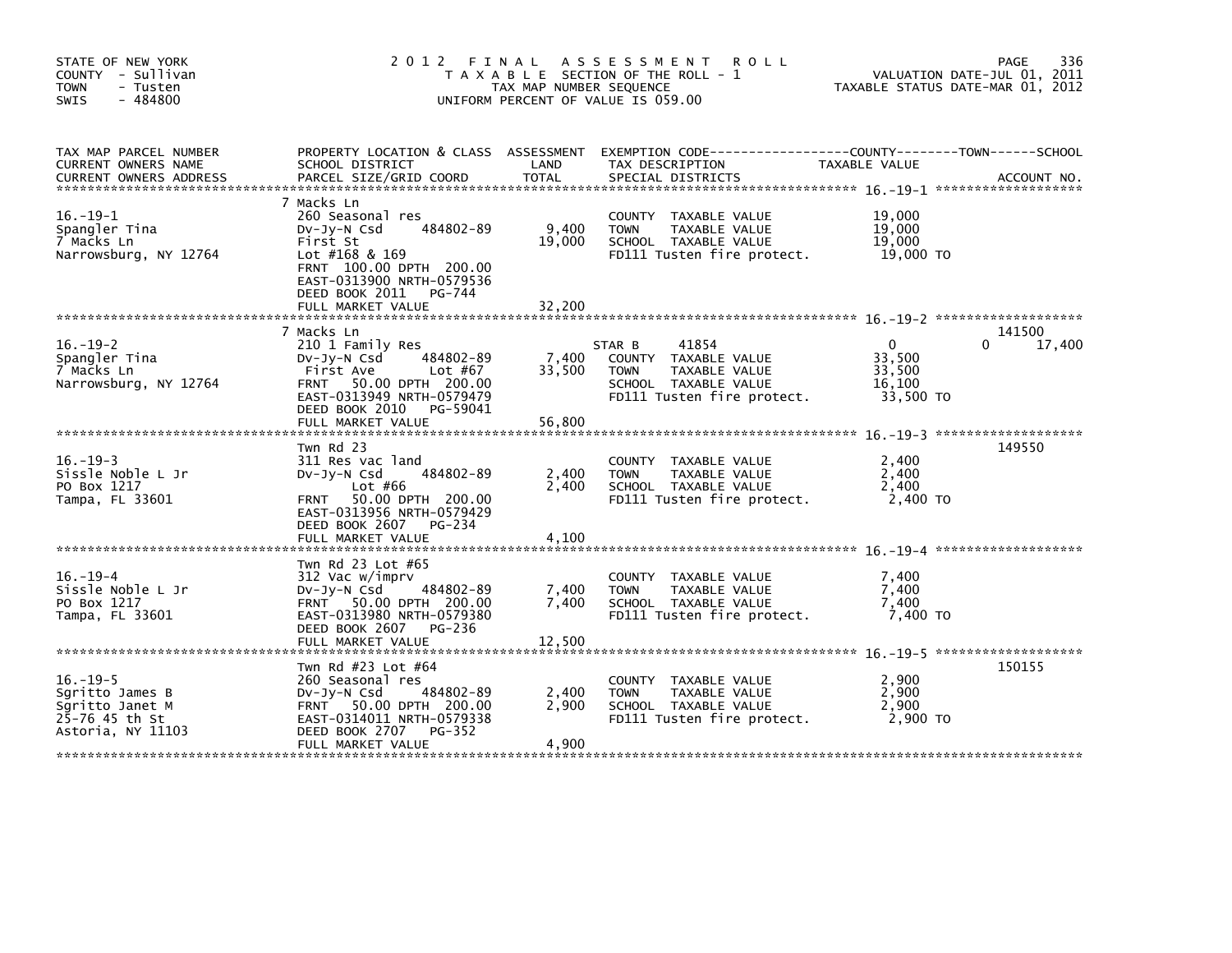| STATE OF NEW YORK<br>COUNTY - Sullivan<br><b>TOWN</b><br>- Tusten<br>$-484800$<br>SWIS            | 2012 FINAL                                                                                                                                                                    | TAX MAP NUMBER SEQUENCE     | A S S E S S M E N T<br><b>ROLL</b><br>T A X A B L E SECTION OF THE ROLL - 1<br>UNIFORM PERCENT OF VALUE IS 059.00 | TAXABLE STATUS DATE-MAR 01, 2012        | 337<br><b>PAGE</b><br>VALUATION DATE-JUL 01, 2011 |
|---------------------------------------------------------------------------------------------------|-------------------------------------------------------------------------------------------------------------------------------------------------------------------------------|-----------------------------|-------------------------------------------------------------------------------------------------------------------|-----------------------------------------|---------------------------------------------------|
| TAX MAP PARCEL NUMBER<br>CURRENT OWNERS NAME<br><b>CURRENT OWNERS ADDRESS</b>                     | PROPERTY LOCATION & CLASS ASSESSMENT<br>SCHOOL DISTRICT<br>PARCEL SIZE/GRID COORD                                                                                             | LAND<br><b>TOTAL</b>        | EXEMPTION        CODE-----------------COUNTY-------TOWN------SCHOOL<br>TAX DESCRIPTION<br>SPECIAL DISTRICTS       | TAXABLE VALUE                           | ACCOUNT NO.                                       |
| $16. -19-6.1$<br>Caroll Gerhard<br>Caroll Frances<br>342 Park Pl<br>Brooklyn, NY 11238            | Tr 23<br>311 Res vac land<br>484802-89<br>Dv-Jy-N Csd<br>Lot $#61$<br>FRNT 10.00 DPTH 200.00<br>EAST-0314101 NRTH-0579232<br>DEED BOOK 1058<br>PG-00268<br>FULL MARKET VALUE  | 1,900<br>1,900<br>3,200     | COUNTY TAXABLE VALUE<br>TAXABLE VALUE<br><b>TOWN</b><br>SCHOOL TAXABLE VALUE<br>FD111 Tusten fire protect.        | 1,900<br>1,900<br>1,900<br>1,900 TO     |                                                   |
| $16. - 19 - 6.2$<br>Samuels Joesph<br>Samuels Daniel A<br>PO Box 678436<br>Orlando, FL 32867-8436 | Tr 23<br>311 Res vac land<br>DV-Jy-N Csd<br>484802-89<br>Lot #62&63<br>FRNT 100.00 DPTH 200.00<br>EAST-0314063 NRTH-0579294<br>DEED BOOK 753<br>PG-00147<br>FULL MARKET VALUE | 4,400<br>4.400<br>7,500     | COUNTY TAXABLE VALUE<br><b>TOWN</b><br>TAXABLE VALUE<br>SCHOOL TAXABLE VALUE<br>FD111 Tusten fire protect.        | 4,400<br>4,400<br>4.400<br>4.400 TO     | 147150                                            |
| $16.-20-1.1$<br>Payne Robert A<br>Payne Ellen G<br>112-21 197 St<br>Hollis, NY 11412              | Cty Rd #23<br>210 1 Family Res<br>484802-89<br>DV-Jy-N Csd<br>ACRES<br>1.19<br>EAST-0313957 NRTH-0578835<br>DEED BOOK 1132<br>PG-00111<br>FULL MARKET VALUE                   | 13,700<br>67,000<br>113,600 | COUNTY TAXABLE VALUE<br><b>TAXABLE VALUE</b><br><b>TOWN</b><br>SCHOOL TAXABLE VALUE<br>FD111 Tusten fire protect. | 67,000<br>67,000<br>67,000<br>67,000 TO | 141850                                            |
| $16. -20 - 1.2$<br>Payne Robert<br>Payne Gloria<br>112-21 197th St<br>Hollis, NY 11412            | Nys Rte 97<br>314 Rural vac<10<br>484802-89<br>$Dv-Jy-N$ Csd<br><b>ACRES</b><br>1.19<br>EAST-0314039 NRTH-0578727<br>DEED BOOK 904<br>PG-00157<br>FULL MARKET VALUE           | 8,700<br>8,700<br>14,700    | COUNTY TAXABLE VALUE<br>TAXABLE VALUE<br><b>TOWN</b><br>SCHOOL TAXABLE VALUE<br>FD111 Tusten fire protect.        | 8,700<br>8,700<br>8.700<br>8.700 TO     | 141852                                            |
| $16. -20 - 1.3$<br>Payne Robert<br>Payne Gloria<br>112-21 197 St<br>Hollis, NY 11412              | Nys Rte 97<br>$314$ Rural vac<10<br>484802-89<br>$Dv-Jy-N$ Csd<br>1.19<br><b>ACRES</b><br>EAST-0314113 NRTH-0578618<br>DEED BOOK 791<br>PG-00773<br>FULL MARKET VALUE         | 8,700<br>8,700<br>14,700    | COUNTY TAXABLE VALUE<br><b>TOWN</b><br>TAXABLE VALUE<br>SCHOOL TAXABLE VALUE<br>FD111 Tusten fire protect.        | 8,700<br>8,700<br>8,700<br>8.700 TO     | 141851                                            |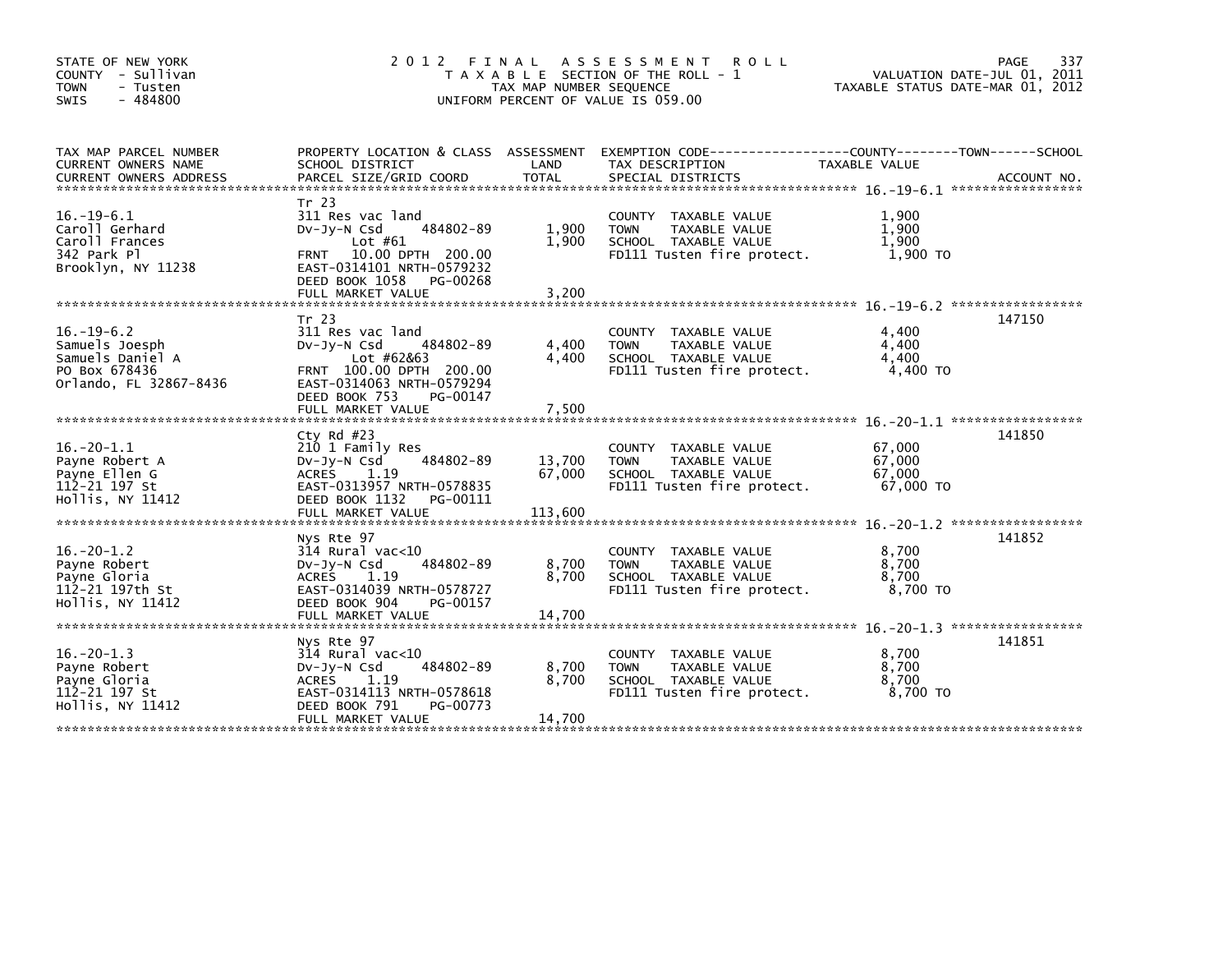| STATE OF NEW YORK<br>COUNTY - Sullivan<br>TOWN<br>- Tusten<br>$-484800$<br>SWIS                                                     | 2 0 1 2<br>FINAL                                                                                                                                                                                                                                                             | TAX MAP NUMBER SEQUENCE     | A S S E S S M E N T<br><b>ROLL</b><br>T A X A B L E SECTION OF THE ROLL - 1<br>UNIFORM PERCENT OF VALUE IS 059.00             |                                              | 338<br>PAGE<br>VALUATION DATE-JUL 01, 2011<br>TAXABLE STATUS DATE-MAR 01, 2012                                                          |
|-------------------------------------------------------------------------------------------------------------------------------------|------------------------------------------------------------------------------------------------------------------------------------------------------------------------------------------------------------------------------------------------------------------------------|-----------------------------|-------------------------------------------------------------------------------------------------------------------------------|----------------------------------------------|-----------------------------------------------------------------------------------------------------------------------------------------|
| TAX MAP PARCEL NUMBER<br>CURRENT OWNERS NAME<br><b>CURRENT OWNERS ADDRESS</b>                                                       | PROPERTY LOCATION & CLASS ASSESSMENT<br>SCHOOL DISTRICT<br>PARCEL SIZE/GRID COORD                                                                                                                                                                                            | LAND<br><b>TOTAL</b>        | EXEMPTION CODE-----------------COUNTY-------TOWN------SCHOOL<br>TAX DESCRIPTION<br>SPECIAL DISTRICTS                          | TAXABLE VALUE                                | ACCOUNT NO.                                                                                                                             |
| $16. - 20 - 2$<br>Caroll Gerhard<br>Caroll Frances<br>342 Park P1<br>Brooklyn, NY 11238                                             | Twn Rd 23<br>260 Seasonal res<br>484802-89<br>DV-Jy-N Csd<br><b>ACRES</b><br>1.50<br>EAST-0314236 NRTH-0579139<br>DEED BOOK 800<br>PG-00931<br>FULL MARKET VALUE                                                                                                             | 14,600<br>63,700<br>108,000 | COUNTY TAXABLE VALUE<br><b>TOWN</b><br>TAXABLE VALUE<br>SCHOOL TAXABLE VALUE<br>FD111 Tusten fire protect.                    | 63,700<br>63,700<br>63,700<br>63,700 TO      | 108375                                                                                                                                  |
| $16. - 20 - 4$<br>Stanley Anie M<br>170 Luxton Lake Rd<br>Narrowsburg, NY 12764                                                     | Luxton Lake Rd<br>210 1 Family Res<br>484802-89<br>$Dv-Jy-N$ Csd<br>3.75 BANK C15114<br>ACRES<br>EAST-0314344 NRTH-0578909<br>DEED BOOK 2010<br>PG-55563<br>FULL MARKET VALUE                                                                                                | 20,100<br>80,200<br>135,900 | STAR B<br>41854<br>COUNTY TAXABLE VALUE<br>TAXABLE VALUE<br><b>TOWN</b><br>SCHOOL TAXABLE VALUE<br>FD111 Tusten fire protect. | 0<br>80,200<br>80,200<br>62,800<br>80,200 TO | 108452<br>0<br>17,400                                                                                                                   |
| ******************************<br>$16. -20 - 5$<br>Sporbert Raymond<br>Sporbert Curt<br>209 Nearing Rd<br>Lake Huntington, NY 12752 | Nys Rte 97<br>210 1 Family Res<br>484802-89<br>DV-Jy-N Csd<br><b>ACRES</b><br>1.10<br>EAST-0314000 NRTH-0578489<br>DEED BOOK 2494<br>PG-213<br>FULL MARKET VALUE                                                                                                             | 13,400<br>57,600<br>97,600  | COUNTY TAXABLE VALUE<br>TAXABLE VALUE<br><b>TOWN</b><br>SCHOOL TAXABLE VALUE<br>FD111 Tusten fire protect.                    | 57,600<br>57,600<br>57,600<br>57,600 TO      | 151400                                                                                                                                  |
| $16. - 20 - 6$<br>Jordan Judy C<br>226 E 36 th St Apt 2B<br>New York, NY 10016<br>******************************                    | C R 23<br>260 Seasonal res<br>484802-89<br>DV-Jy-N Csd<br><b>ACRES</b><br>5.14<br>EAST-0314417 NRTH-0578412<br>DEED BOOK 874<br>PG-00142<br>FULL MARKET VALUE                                                                                                                | 26,100<br>64,900<br>110,000 | COUNTY TAXABLE VALUE<br><b>TOWN</b><br>TAXABLE VALUE<br>SCHOOL TAXABLE VALUE<br>FD111 Tusten fire protect.                    | 64,900<br>64,900<br>64,900<br>64,900 TO      | 127175                                                                                                                                  |
| $16. - 20 - 8$<br>Lang Edward J<br>67 Arena Ct<br>Narrowsburg, NY 12764                                                             | Nys 97<br>692 Road/str/hwy<br>484802-89<br>DV-Jy-N Csd<br>Tusten Park Section 1<br>5.48<br><b>ACRES</b><br>EAST-0313254 NRTH-0579798<br>DEED BOOK 3482<br>PG-461<br>FULL MARKET VALUE                                                                                        | 100<br>100<br>200           | COUNTY TAXABLE VALUE<br>TAXABLE VALUE<br><b>TOWN</b><br>SCHOOL TAXABLE VALUE<br>FD111 Tusten fire protect.                    | 100<br>100<br>100<br>100 TO                  |                                                                                                                                         |
| $16. - 20 - 9$<br>Carroll Frances<br>Carroll Gerhard<br>342 Park Pl<br>Brooklyn, NY 11238                                           | Luxton Lake Rd TR 23<br>311 Res vac land - WTRFNT<br>DV-Jy-N Csd<br>484802<br>Formerly $lot$ 16.-20-3<br>FRNT 180.00 DPTH 300.00<br>0.90<br><b>ACRES</b><br>EAST-0314129 NRTH-0579364<br>DEED BOOK 2490<br>PG-432<br>FULL MARKET VALUE<br>ماله عاله عاله عاله عاله عاله عاله | 5,000<br>5,000<br>8,500     | <b>COUNTY</b><br>TAXABLE VALUE<br><b>TOWN</b><br>TAXABLE VALUE<br>SCHOOL TAXABLE VALUE                                        | 5.000<br>5,000<br>5,000                      | والمستراب مرابد مزابد مزابد مرابد مرابد مرابد مرابد مرابد مرابد مرابد مرابد مرابد مرابد مرابد مرابد مرابد مرابد مرابد مرابد مرابد مرابد |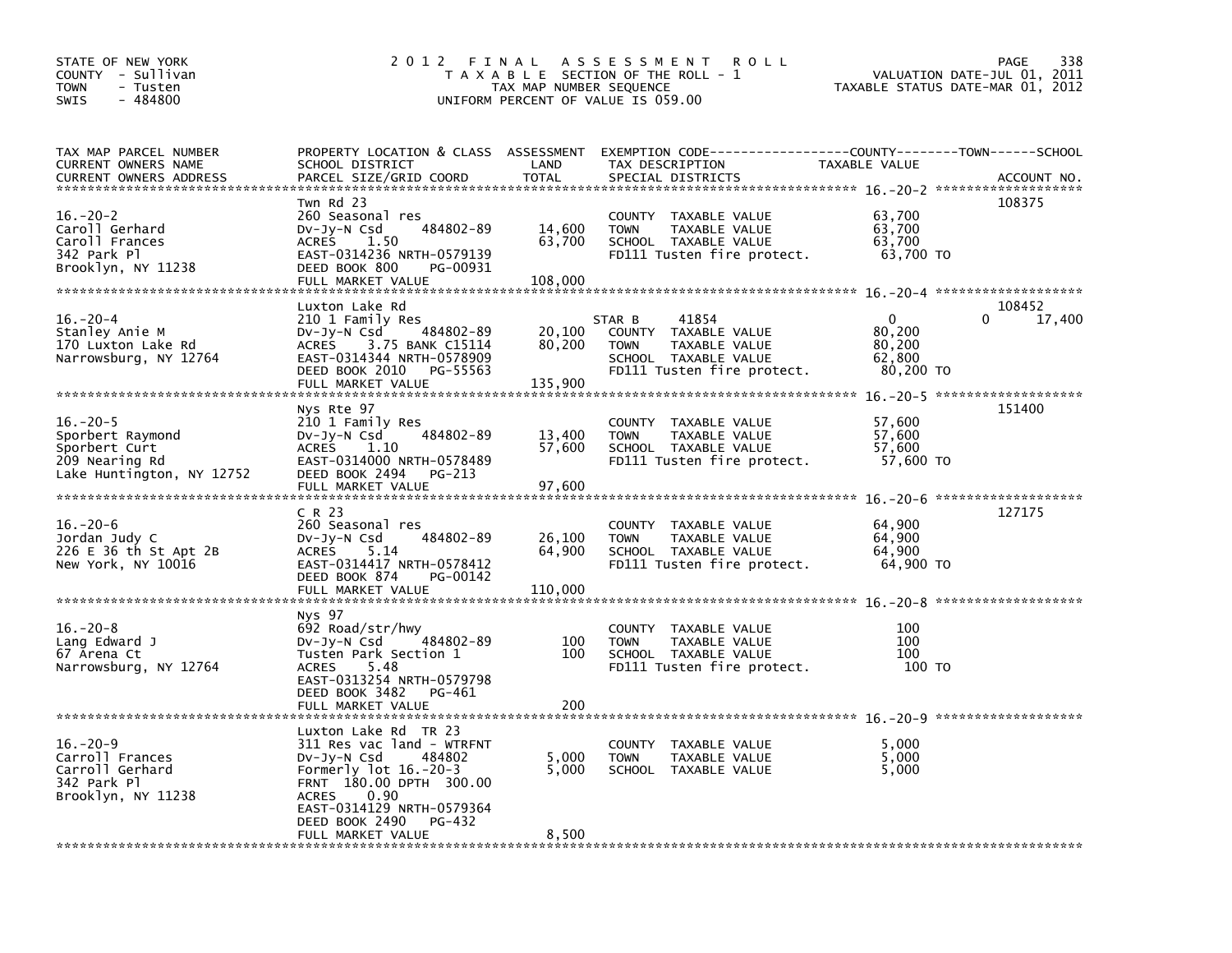| STATE OF NEW YORK | 2012 FINAL ASSESSMENT ROLL            | 339<br>PAGE                      |
|-------------------|---------------------------------------|----------------------------------|
| COUNTY - Sullivan | T A X A B L E SECTION OF THE ROLL - 1 | VALUATION DATE-JUL 01, 2011      |
| TOWN<br>- Tusten  | MAP SECTION - 016                     | TAXABLE STATUS DATE-MAR 01, 2012 |
| - 484800<br>SWIS  | $SUB - SECTION -$                     | RPS150/V04/L015                  |
|                   | UNIFORM PERCENT OF VALUE IS 059.00    | CURRENT DATE $6/19/2012$         |

### \*\*\* S P E C I A L D I S T R I C T S U M M A R Y \*\*\*

| CODE | DISTRICT NAME        | PARCELS | TOTAL EXTENSION<br><b>TYPF</b> | EXTENSION<br>VALUE | AD VALOREM<br>VALUE | <b>EXEMPT</b><br>AMOUNT | <b>TAXABLE</b><br>VALUE |
|------|----------------------|---------|--------------------------------|--------------------|---------------------|-------------------------|-------------------------|
|      | FD111 Tusten fire pr |         | 192 TOTAL                      |                    | 2985.300            |                         | 2985.300                |

### \*\*\* S C H O O L D I S T R I C T S U M M A R Y \*\*\*

| CODE   | DISTRICT NAME | <b>TOTAL</b><br><b>PARCELS</b> | ASSESSED<br>LAND | ASSESSED<br><b>TOTAL</b> | <b>EXEMPT</b><br><b>AMOUNT</b> | <b>TOTAL</b><br><b>TAXABLE</b> | <b>STAR</b><br><b>AMOUNT</b> | <b>STAR</b><br><b>TAXABLE</b> |
|--------|---------------|--------------------------------|------------------|--------------------------|--------------------------------|--------------------------------|------------------------------|-------------------------------|
| 484802 | DV-JY-N Csd   | 193                            | 1144.500         | 2990,300                 | 99,975                         | 2890.325                       | 402.630                      | 2487,695                      |
|        | SUB-TOTAL     | 193                            | 1144.500         | 2990,300                 | 99,975                         | 2890,325                       | 402,630                      | 2487,695                      |
| 484889 | Nar Library   | 192                            | 1139.500         | 2985,300                 | 99.975                         | 2885.325                       | 402.630                      | 2482,695                      |
|        | <b>TOTAL</b>  | 385                            | 2284.000         | 5975,600                 | 199,950                        | 5775,650                       | 805,260                      | 4970,390                      |

\*\*\* S Y S T E M C O D E S S U M M A R Y \*\*\*

NO SYSTEM EXEMPTIONS AT THIS LEVEL

### \*\*\* E X E M P T I O N S U M M A R Y \*\*\*

| DESCRIPTION       | <b>PARCELS</b>                                                    | <b>COUNTY</b> | <b>TOWN</b>                                  | <b>SCHOOL</b>                                          |
|-------------------|-------------------------------------------------------------------|---------------|----------------------------------------------|--------------------------------------------------------|
| WAR VET           | 4                                                                 | 32,520        | 32,520                                       |                                                        |
| <b>COMBAT VET</b> |                                                                   |               |                                              |                                                        |
| <b>DISABL VET</b> |                                                                   |               |                                              |                                                        |
| AGED-CTS          |                                                                   |               |                                              | 64,500                                                 |
|                   |                                                                   |               |                                              |                                                        |
|                   |                                                                   |               |                                              | 27,475                                                 |
|                   |                                                                   |               |                                              | 280,830                                                |
|                   |                                                                   |               |                                              | 121,800                                                |
|                   |                                                                   |               |                                              |                                                        |
|                   |                                                                   |               |                                              | 8,000                                                  |
| <b>TOTAL</b>      | 28                                                                | 158,149       | 220,485                                      | 502,605                                                |
|                   | AGED-T<br>AGED-CS<br>STAR EN<br>STAR B<br>L INC DIS<br>BUS IMP AP | TOTAL         | 9,925<br>19,850<br>64,500<br>23,354<br>8,000 | 9,925<br>19,850<br>64,500<br>26,690<br>59,000<br>8,000 |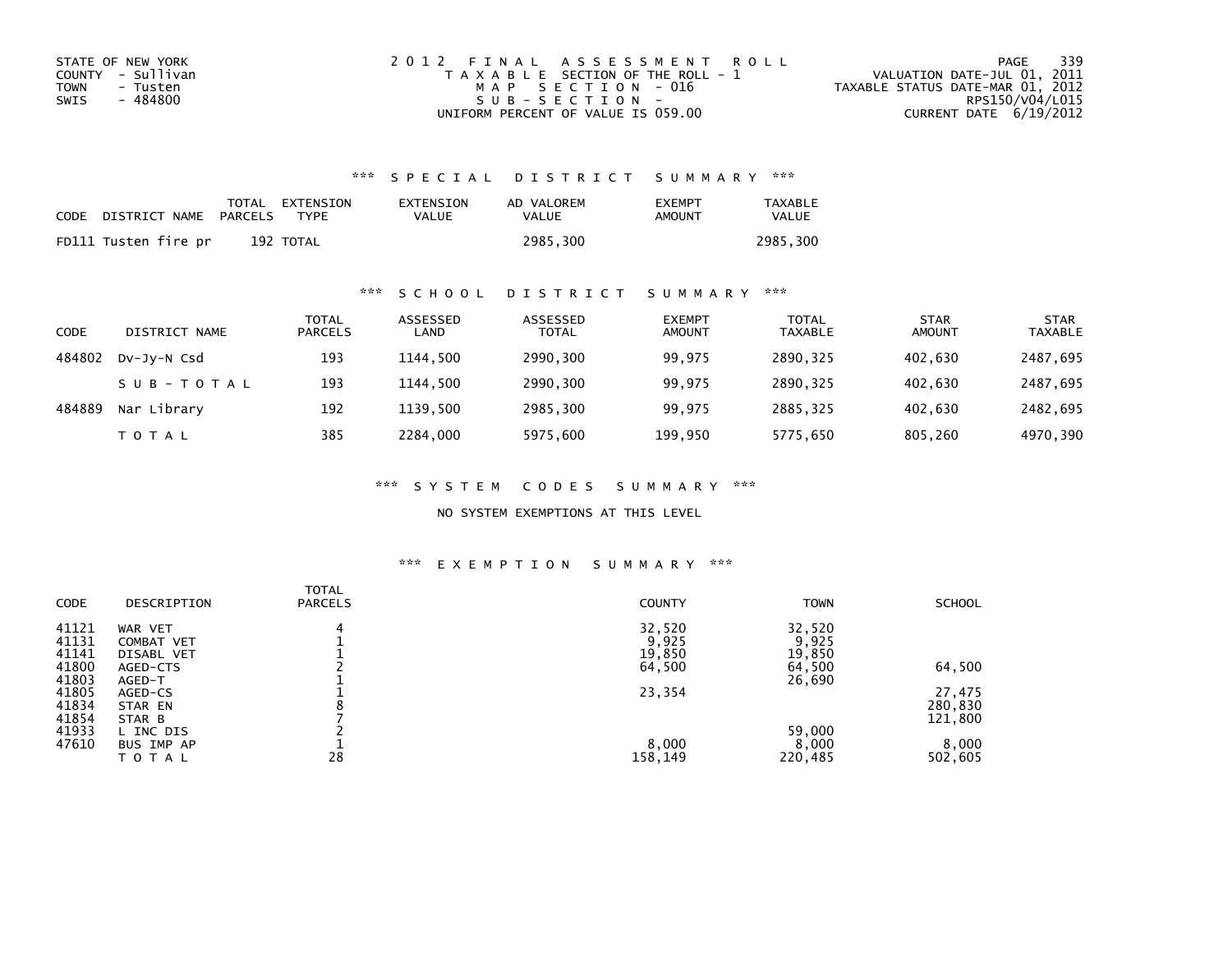| STATE OF NEW YORK       | 2012 FINAL ASSESSMENT ROLL            | 340<br>PAGE                      |
|-------------------------|---------------------------------------|----------------------------------|
| COUNTY - Sullivan       | T A X A B L E SECTION OF THE ROLL - 1 | VALUATION DATE-JUL 01, 2011      |
| <b>TOWN</b><br>- Tusten | MAP SECTION - 016                     | TAXABLE STATUS DATE-MAR 01, 2012 |
| - 484800<br>SWIS        | SUB-SECTION-                          | RPS150/V04/L015                  |
|                         | UNIFORM PERCENT OF VALUE IS 059.00    | CURRENT DATE 6/19/2012           |

# \*\*\* G R A N D T O T A L S \*\*\*

| ROLL       | DESCRIPTION    | <b>TOTAL</b>   | ASSESSED      | <b>ASSESSED</b> | <b>TAXABLE</b> | <b>TAXABLE</b> | <b>TAXABLE</b> | <b>STAR</b>    |
|------------|----------------|----------------|---------------|-----------------|----------------|----------------|----------------|----------------|
| <b>SEC</b> |                | <b>PARCELS</b> | ∟AND          | TOTAL           | <b>COUNT</b>   | <b>TOWN</b>    | <b>SCHOOL</b>  | <b>TAXABLE</b> |
|            | <b>TAXABLE</b> | 193            | ,500<br>1144. | 2990,300        | 2832           | 2769,815       | 2890.325       | 2487.695       |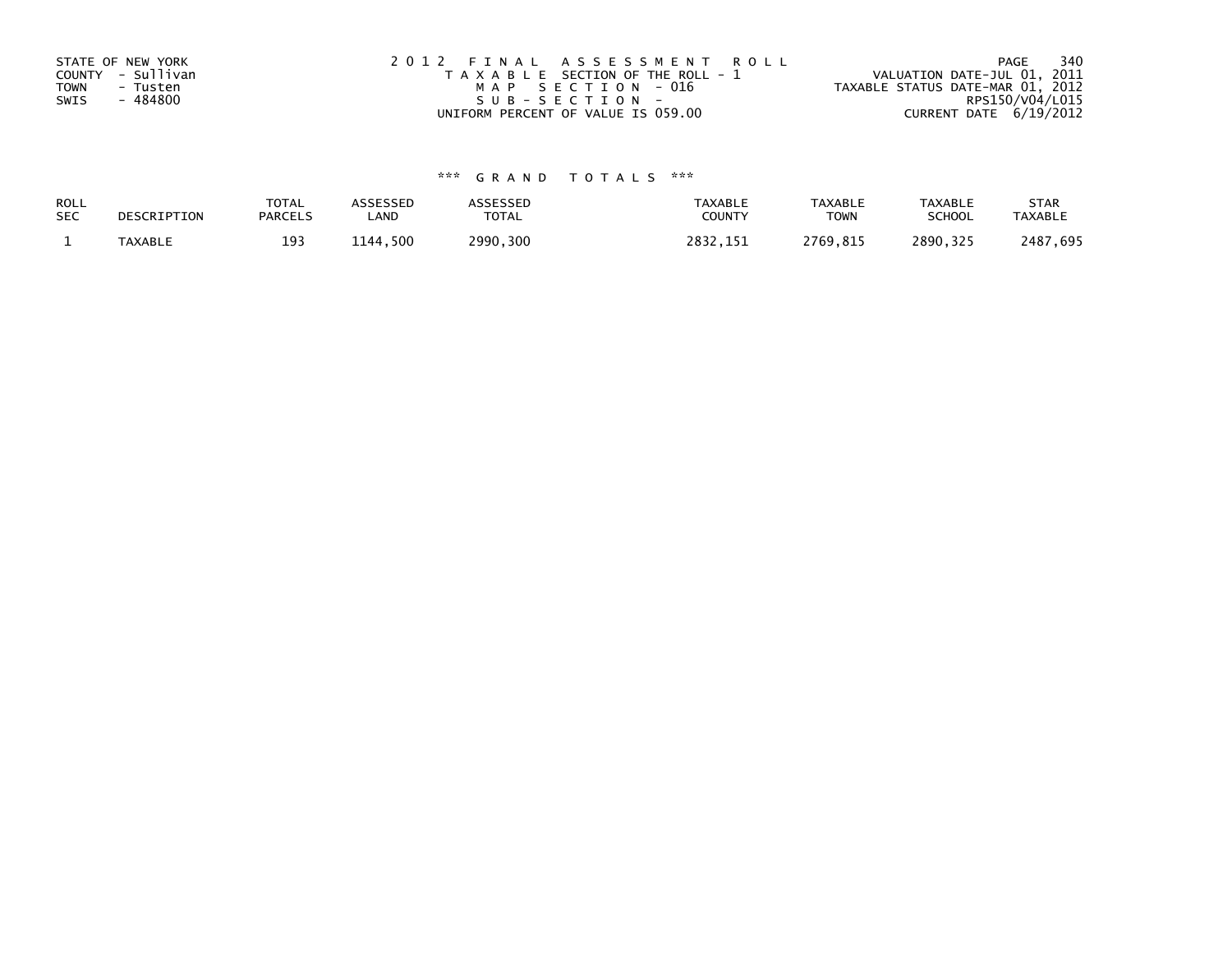| STATE OF NEW YORK<br>COUNTY - Sullivan<br>- Tusten<br><b>TOWN</b><br>$-484800$<br><b>SWIS</b>                      | 2012                                                                                                                                                                                                     | TAX MAP NUMBER SEQUENCE     | FINAL ASSESSMENT<br><b>ROLL</b><br>T A X A B L E SECTION OF THE ROLL - 1<br>UNIFORM PERCENT OF VALUE IS 059.00                                                                                          | VALUATION DATE-JUL 01, 2011<br>TAXABLE STATUS DATE-MAR 01, 2012                 | <b>PAGE</b><br>341         |
|--------------------------------------------------------------------------------------------------------------------|----------------------------------------------------------------------------------------------------------------------------------------------------------------------------------------------------------|-----------------------------|---------------------------------------------------------------------------------------------------------------------------------------------------------------------------------------------------------|---------------------------------------------------------------------------------|----------------------------|
| TAX MAP PARCEL NUMBER<br>CURRENT OWNERS NAME                                                                       | PROPERTY LOCATION & CLASS ASSESSMENT<br>SCHOOL DISTRICT                                                                                                                                                  | LAND                        | TAX DESCRIPTION                                                                                                                                                                                         | EXEMPTION CODE------------------COUNTY--------TOWN------SCHOOL<br>TAXABLE VALUE |                            |
| $17. - 1 - 3.2$<br>Lang John<br>225 Evergreen Ln<br>Narrowsburg, NY 12764<br>MAY BE SUBJECT TO PAYMENT             | E Del Riv<br>210 1 Family Res<br>484802-89<br>$Dv-Jy-N$ Csd<br>Royale Oaks Estates Lot 2<br>ACRES 62.06<br>EAST-0308093 NRTH-0574734<br>DEED BOOK 1303<br>PG-26                                          |                             | 78 PCT OF VALUE USED FOR EXEMPTION PURPOSES<br>41800<br>AGED-CTS<br>77,400 STAR EN<br>41834<br>275,000 FOREST LND 47460<br>COUNTY TAXABLE VALUE<br>TAXABLE VALUE<br><b>TOWN</b><br>SCHOOL TAXABLE VALUE | 96,525<br>96,525<br>0<br>0<br>51,387<br>51,387<br>127,088<br>127,088<br>91,008  | 96,525<br>36,080<br>51,387 |
| $17. - 1 - 3.3$<br>Gentile Vincent<br>Gentile Lisa<br>265 College Ave<br>Staten Island, NY 10314                   | E Del Riv<br>311 Res vac land<br>484802-89<br>DV-Jy-N Csd<br>Royale Oaks Estates Lot 3<br>ACRES<br>5.77<br>EAST-0307481 NRTH-0575460<br>DEED BOOK 2524 PG-202<br>FULL MARKET VALUE                       | 24,300<br>24,300<br>41,200  | COUNTY TAXABLE VALUE<br>TAXABLE VALUE<br><b>TOWN</b><br>SCHOOL TAXABLE VALUE<br>FD111 Tusten fire protect.                                                                                              | 24,300<br>24,300<br>24,300<br>24,300 TO                                         |                            |
| $17. - 1 - 3.4$<br>Biscardi Richard<br>1026 Jackson Ave<br>Franklin Square, NY 11010                               | E Del Riv<br>210 1 Family Res<br>484802-89<br>DV-Jy-N Csd<br>Royale Oaks Estates Lot 4<br><b>ACRES</b><br>5.76<br>EAST-0307377 NRTH-0575722<br>DEED BOOK 1288 PG-138<br>FULL MARKET VALUE                | 29,800<br>91,000<br>154,200 | COUNTY TAXABLE VALUE<br>TAXABLE VALUE<br><b>TOWN</b><br>SCHOOL TAXABLE VALUE<br>FD111 Tusten fire protect.                                                                                              | 91.000<br>91,000<br>91,000<br>91,000 TO                                         |                            |
| $17. - 1 - 3.5$<br>London Jan<br>23 Orchard St<br>Teaneck, NJ 07666                                                | EVERGREEN Twn Rd 64<br>311 Res vac land<br>484802-89<br>$Dv-Jy-N$ Csd<br>Royale Oaks Estates Lot 5<br><b>ACRES</b><br>5.75<br>EAST-0307258 NRTH-0575975<br>DEED BOOK 3498<br>PG-258<br>FULL MARKET VALUE | 24,800<br>24,800<br>42,000  | COUNTY TAXABLE VALUE<br>TAXABLE VALUE<br><b>TOWN</b><br>SCHOOL TAXABLE VALUE<br>FD111 Tusten fire protect.                                                                                              | 24,800<br>24,800<br>24,800<br>24,800 TO                                         |                            |
| $17. - 1 - 3.6$<br>Equity Trust Co Custodian IRA DV-Jy-N Csd<br>London Jan<br>PO Box 870<br>Teaneck, NJ 07666-0870 | TWNRD64 Evergreen Ln<br>311 Res vac land<br>484802-89<br>Royale Oaks Estates Lot 6<br><b>ACRES</b><br>5.74<br>EAST-0307147 NRTH-0576247<br>DEED BOOK 3218<br>PG-379<br>FULL MARKET VALUE                 | 25,300<br>25,300<br>42,900  | COUNTY TAXABLE VALUE<br><b>TOWN</b><br>TAXABLE VALUE<br>SCHOOL TAXABLE VALUE<br>FD111 Tusten fire protect.                                                                                              | 25,300<br>25,300<br>25,300<br>25,300 TO                                         |                            |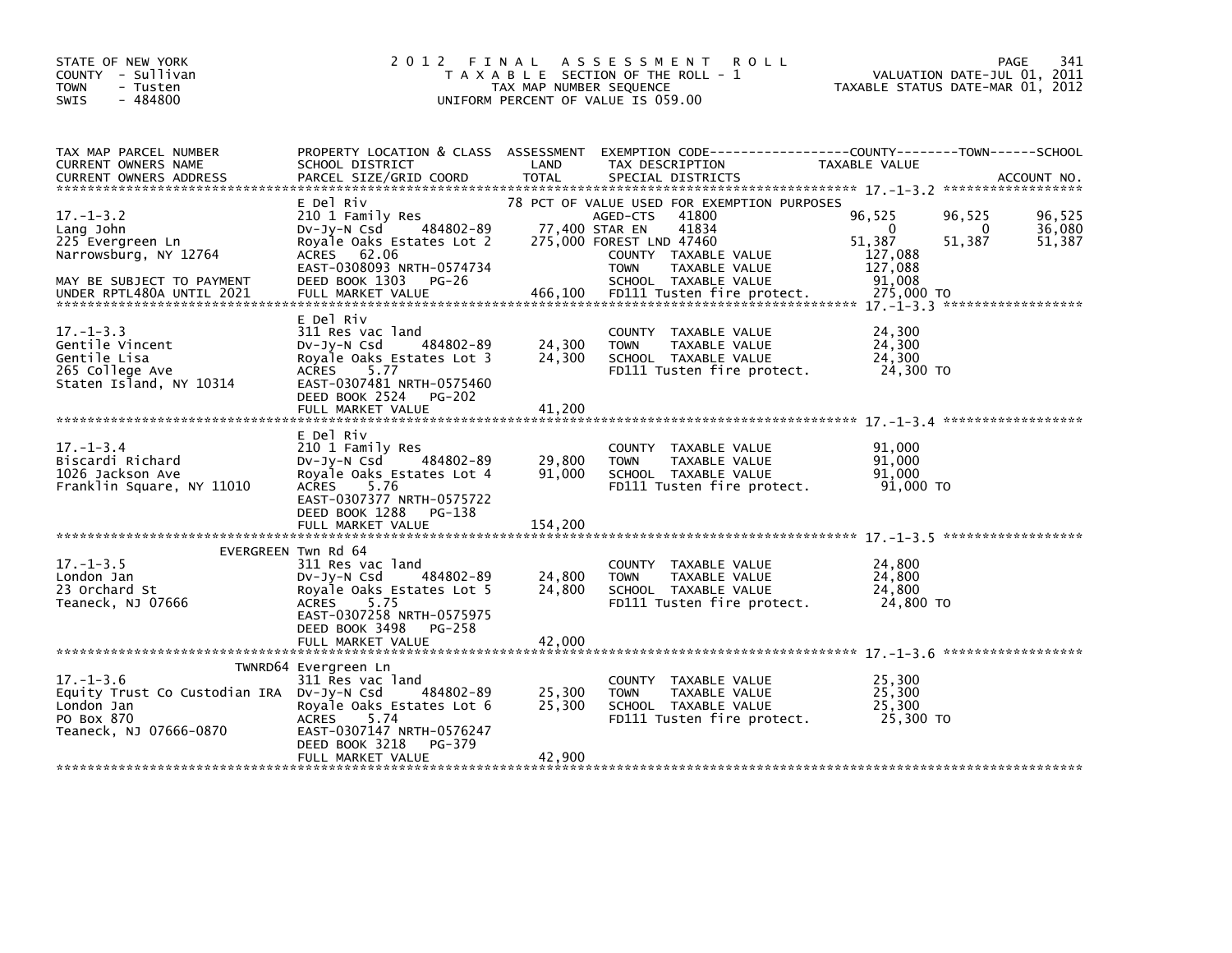| STATE OF NEW YORK<br>COUNTY - Sullivan<br><b>TOWN</b><br>- Tusten<br>$-484800$<br><b>SWIS</b> | 2 0 1 2                                                                                                                                                                                       | FINAL<br>TAX MAP NUMBER SEQUENCE | A S S E S S M E N T<br><b>ROLL</b><br>T A X A B L E SECTION OF THE ROLL - 1<br>UNIFORM PERCENT OF VALUE IS 059.00 | 342<br>PAGE<br>VALUATION DATE-JUL 01, 2011<br>TAXABLE STATUS DATE-MAR 01, 2012 |
|-----------------------------------------------------------------------------------------------|-----------------------------------------------------------------------------------------------------------------------------------------------------------------------------------------------|----------------------------------|-------------------------------------------------------------------------------------------------------------------|--------------------------------------------------------------------------------|
| TAX MAP PARCEL NUMBER<br>CURRENT OWNERS NAME                                                  | PROPERTY LOCATION & CLASS ASSESSMENT<br>SCHOOL DISTRICT                                                                                                                                       | LAND                             | TAX DESCRIPTION                                                                                                   | TAXABLE VALUE                                                                  |
| $17. - 1 - 3.7$<br>Fiduccia Robert A Jr<br>360 Howard Ave<br>Franklin Square, NY 11010        | E Del Riv<br>311 Res vac land<br>$Dv-Jy-N$ Csd<br>484802-89<br>Royale Oaks Estates Lot 7<br><b>ACRES</b><br>5.72<br>EAST-0307048 NRTH-0576497<br>DEED BOOK 2010 PG-56429<br>FULL MARKET VALUE | 24,700<br>24,700<br>41,900       | COUNTY TAXABLE VALUE<br>TAXABLE VALUE<br><b>TOWN</b><br>SCHOOL TAXABLE VALUE<br>FD111 Tusten fire protect.        | 24,700<br>24,700<br>24,700<br>24,700 TO                                        |
|                                                                                               | E Del Riv                                                                                                                                                                                     |                                  |                                                                                                                   |                                                                                |
| $17. - 1 - 3.8$<br>Todaro Louis J<br>Todaro Enza<br>12 Ladwik Ln<br>Clifton, NJ 07013         | 311 Res vac land<br>$Dv-Jy-N$ Csd<br>484802-89<br>Royale Oaks Estates Lot 8<br><b>ACRES</b><br>5.71<br>EAST-0306940 NRTH-0576764                                                              | 24,200<br>24,200                 | COUNTY TAXABLE VALUE<br>TAXABLE VALUE<br><b>TOWN</b><br>SCHOOL TAXABLE VALUE<br>FD111 Tusten fire protect.        | 24,200<br>24,200<br>24,200<br>24,200 TO                                        |
|                                                                                               | DEED BOOK 1276 PG-297<br>FULL MARKET VALUE                                                                                                                                                    | 41.000                           |                                                                                                                   |                                                                                |
| $17. - 1 - 3.9$<br>Todaro Angelo A<br>7 Clifton Ter<br>Weehawken, NJ 07086                    | E Del Riv<br>311 Res vac land<br>484802-89<br>$Dv-Jv-N$ Csd<br>Royale Oaks Estates Lot 9<br><b>ACRES</b><br>5.70<br>EAST-0306831 NRTH-0577024<br>DEED BOOK 3193 PG-582                        | 23,600<br>23,600                 | COUNTY TAXABLE VALUE<br><b>TOWN</b><br>TAXABLE VALUE<br>SCHOOL TAXABLE VALUE<br>FD111 Tusten fire protect.        | 23,600<br>23.600<br>23,600<br>23,600 TO                                        |
|                                                                                               | FULL MARKET VALUE                                                                                                                                                                             | 40,000                           |                                                                                                                   |                                                                                |
| $17. - 1 - 3.10$<br>Mizzi Michael<br>10 Sherri Dr<br>Manalapan, NJ 07726                      | EVERGREEN Twn Rd 64<br>311 Res vac land<br>484802-89<br>$Dv-Jy-N$ Csd<br>Royale Oaks Est Lot 10<br>ACRES<br>6.70<br>EAST-0306714 NRTH-0577292                                                 | 25,300<br>25,300                 | COUNTY TAXABLE VALUE<br>TAXABLE VALUE<br><b>TOWN</b><br>SCHOOL TAXABLE VALUE<br>FD111 Tusten fire protect.        | 25,300<br>25,300<br>25,300<br>25,300 TO                                        |
|                                                                                               | DEED BOOK 1821<br>PG-260                                                                                                                                                                      |                                  |                                                                                                                   |                                                                                |
| $17. - 1 - 3.11$<br>Chen Gloria C<br>Chen James<br>5 Reniassance Dr<br>Clifton, NJ 07013      | E Del Riv<br>311 Res vac land<br>484802-89<br>$Dv-Jy-N$ Csd<br>Royale Oaks Estlot 11<br><b>ACRES</b><br>5.67<br>EAST-0306588 NRTH-0577578<br>DEED BOOK 1256<br>PG-00192                       | 23,000<br>23,000                 | COUNTY TAXABLE VALUE<br>TAXABLE VALUE<br><b>TOWN</b><br>SCHOOL TAXABLE VALUE<br>FD111 Tusten fire protect.        | 23,000<br>23,000<br>23,000<br>23,000 TO                                        |
|                                                                                               | FULL MARKET VALUE                                                                                                                                                                             | 39,000                           |                                                                                                                   |                                                                                |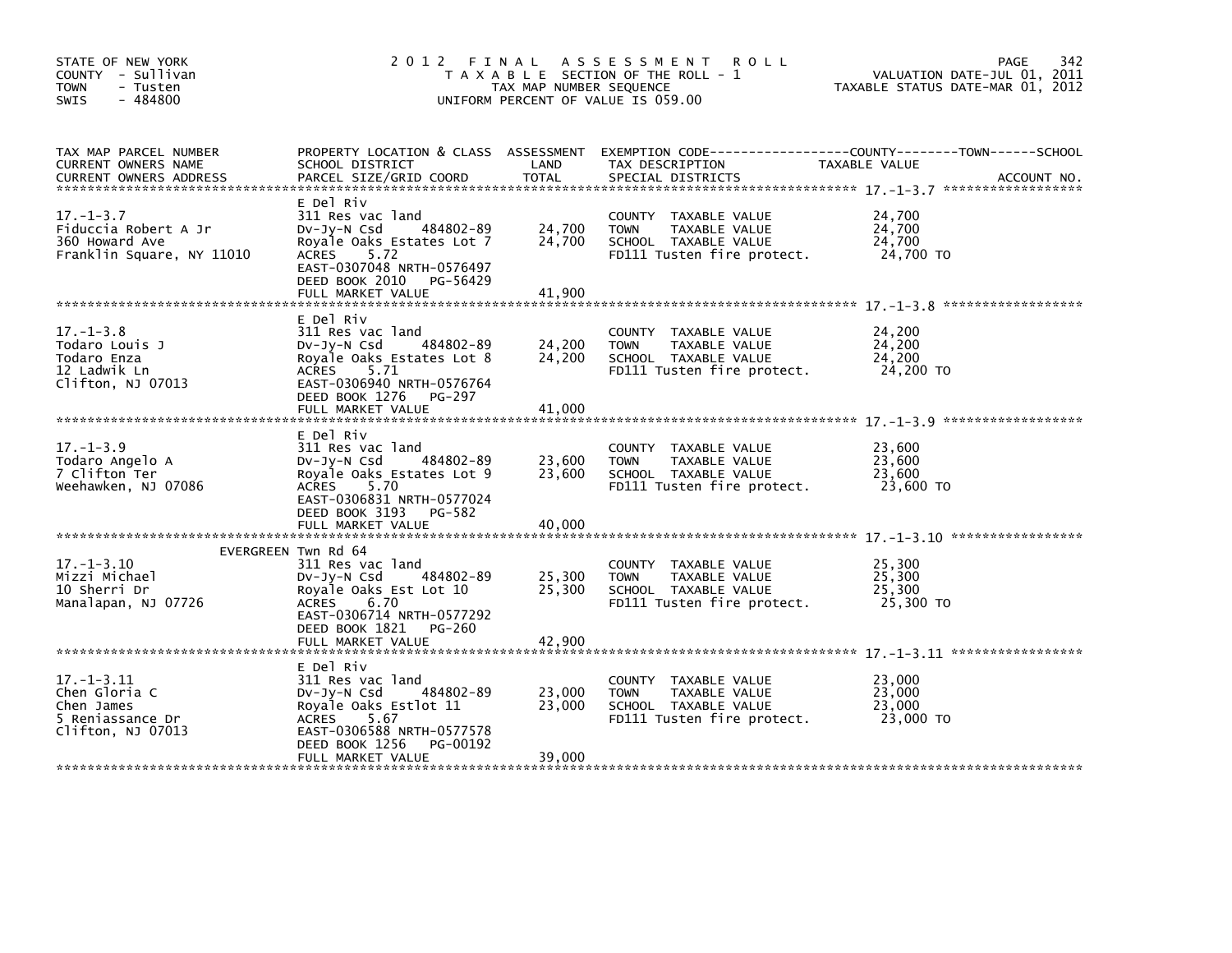| STATE OF NEW YORK<br>COUNTY - Sullivan<br><b>TOWN</b><br>- Tusten<br>$-484800$<br>SWIS                     | 2 0 1 2                                                                                                                                                                                      | FINAL<br>TAX MAP NUMBER SEQUENCE | A S S E S S M E N T<br><b>ROLL</b><br>T A X A B L E SECTION OF THE ROLL - 1<br>UNIFORM PERCENT OF VALUE IS 059.00                                                                    | VALUATION DATE-JUL 01, 2011<br>TAXABLE STATUS DATE-MAR 01, 2012                            | 343<br>PAGE      |
|------------------------------------------------------------------------------------------------------------|----------------------------------------------------------------------------------------------------------------------------------------------------------------------------------------------|----------------------------------|--------------------------------------------------------------------------------------------------------------------------------------------------------------------------------------|--------------------------------------------------------------------------------------------|------------------|
| TAX MAP PARCEL NUMBER<br>CURRENT OWNERS NAME                                                               | PROPERTY LOCATION & CLASS ASSESSMENT<br>SCHOOL DISTRICT                                                                                                                                      | LAND                             | TAX DESCRIPTION                                                                                                                                                                      | TAXABLE VALUE                                                                              |                  |
| $17. - 1 - 3.12$<br>Hioe Chang Fie C<br>Hioe Tjing Kie<br>21 Madison Ave<br>Flemington, NJ 08822           | E Del Riv<br>311 Res vac land<br>484802-89<br>$Dv-Jv-N$ Csd<br>Royale Oaks Estlot 12<br>ACRES<br>5.66<br>EAST-0306474 NRTH-0577834<br>DEED BOOK 1256 PG-00194<br>FULL MARKET VALUE           | 23,500<br>23,500<br>39,800       | COUNTY TAXABLE VALUE<br>TAXABLE VALUE<br><b>TOWN</b><br>SCHOOL TAXABLE VALUE<br>FD111 Tusten fire protect.                                                                           | 23,500<br>23,500<br>23,500<br>23,500 TO                                                    |                  |
| $17. - 1 - 3.13$<br>Ciappa Peter<br>Ciappa Johanna<br>11 Adams Ave<br>Centereach, NY 11720                 | 377 Evergreen Ln<br>210 1 Family Res<br>484802-89<br>DV-JY-N Csd<br>Royale Oaks Est Lot 13<br>ACRES<br>5.68<br>EAST-0306362 NRTH-0578098<br>DEED BOOK 2011 PG-3845<br>FULL MARKET VALUE      | 29,100<br>99,600<br>168,800      | COUNTY TAXABLE VALUE<br>TAXABLE VALUE<br><b>TOWN</b><br>SCHOOL TAXABLE VALUE<br>FD111 Tusten fire protect.                                                                           | 99,600<br>99,600<br>99,600<br>99.600 TO                                                    |                  |
| $17. - 1 - 3.14$<br>Ciappa Peter<br>Ciappa Johanna<br>11 Adams Ave<br>Centereach, NY 11720                 | E Del Riv<br>311 Res vac land<br>484802-89<br>DV-Jy-N Csd<br>Royale Oaks Est Lot 14<br><b>ACRES</b><br>5.71<br>EAST-0306264 NRTH-0578352<br>DEED BOOK 2168 PG-524<br>FULL MARKET VALUE       | 24,200<br>24,200<br>41,000       | COUNTY TAXABLE VALUE<br><b>TOWN</b><br>TAXABLE VALUE<br>SCHOOL TAXABLE VALUE<br>FD111 Tusten fire protect.                                                                           | 24,200<br>24,200<br>24,200<br>24,200 TO                                                    |                  |
| $17. - 1 - 3.15$<br>Bunis Helen<br>Bunis Melvin<br>383 Evergreen Ln<br>Narrowsburg, NY 12764               | E Del Riv<br>210 1 Family Res<br>484802-89<br>DV-Jy-N Csd<br>Royale Oaks Est Lot 15<br><b>ACRES</b><br>5.75<br>EAST-0306150 NRTH-0578604<br>DEED BOOK 1282<br>PG-166                         | 152,600 STAR EN                  | 93 PCT OF VALUE USED FOR EXEMPTION PURPOSES<br>41121<br>WAR VET<br>27,600 AGED-CTS<br>41800<br>41834<br>COUNTY TAXABLE VALUE<br><b>TOWN</b><br>TAXABLE VALUE<br>SCHOOL TAXABLE VALUE | 15,660<br>15,660<br>37,877<br>37,877<br>$\Omega$<br>$\Omega$<br>99.063<br>99,063<br>73,945 | 42,575<br>36,080 |
| $17. - 1 - 3.16$<br>Devendorf Scott D<br>Sliclen Elizabeth<br>400 E 17 th St Apt 508<br>Brooklyn, NY 11226 | E Del Riv<br>311 Res vac land<br>484802-89<br>$Dv-Jy-N$ Csd<br>Royale Oaks Est Lot 16<br>5.78<br><b>ACRES</b><br>EAST-0306052 NRTH-0578862<br>DEED BOOK 2011<br>PG-5022<br>FULL MARKET VALUE | 24,800<br>24,800<br>42,000       | COUNTY TAXABLE VALUE<br>TAXABLE VALUE<br><b>TOWN</b><br>SCHOOL TAXABLE VALUE<br>FD111 Tusten fire protect.                                                                           | 24,800<br>24,800<br>24,800<br>24,800 TO                                                    |                  |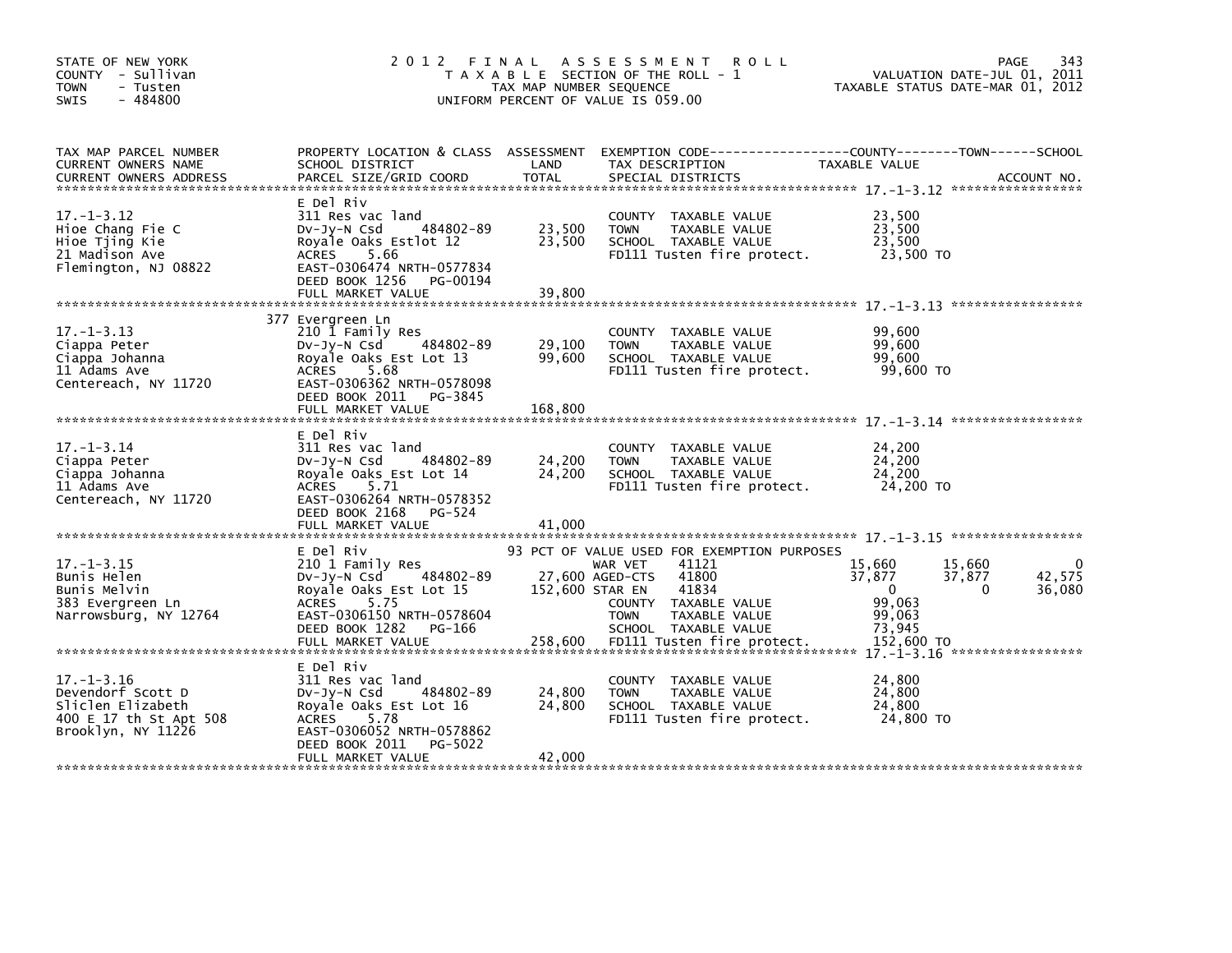| STATE OF NEW YORK<br>COUNTY - Sullivan<br>- Tusten<br><b>TOWN</b><br>- 484800<br><b>SWIS</b>                                 |                                                                                                                                                                              | TAX MAP NUMBER SEQUENCE              | 2012 FINAL ASSESSMENT<br><b>ROLL</b><br>T A X A B L E SECTION OF THE ROLL - 1<br>UNIFORM PERCENT OF VALUE IS 059.00                      |                                                                     | PAGE<br>344<br>VALUATION DATE-JUL 01, 2011<br>TAXABLE STATUS DATE-MAR 01, 2012 |
|------------------------------------------------------------------------------------------------------------------------------|------------------------------------------------------------------------------------------------------------------------------------------------------------------------------|--------------------------------------|------------------------------------------------------------------------------------------------------------------------------------------|---------------------------------------------------------------------|--------------------------------------------------------------------------------|
| TAX MAP PARCEL NUMBER<br>CURRENT OWNERS NAME<br><b>CURRENT OWNERS ADDRESS</b>                                                | SCHOOL DISTRICT<br>PARCEL SIZE/GRID COORD                                                                                                                                    | LAND<br><b>TOTAL</b>                 | PROPERTY LOCATION & CLASS ASSESSMENT EXEMPTION CODE---------------COUNTY-------TOWN-----SCHOOL<br>TAX DESCRIPTION<br>SPECIAL DISTRICTS   | TAXABLE VALUE                                                       | ACCOUNT NO.                                                                    |
| $17. - 1 - 3.17$<br>Billard Florence P<br>Billard Daniel F<br>387 Evergreen Ln<br>Narrowsburg, NY 12764                      | E Del Riv<br>210 1 Family Res<br>484802-89<br>Dv-Jy-N Csd<br>Royale Oaks Est Lot 17<br>ACRES 5.81<br>EAST-0305927 NRTH-0579128<br>DEED BOOK 1994 PG-573<br>FULL MARKET VALUE | 27,700 STAR EN<br>106,000<br>179,700 | $CW_15_VET/41161$<br>41834<br>COUNTY TAXABLE VALUE<br><b>TOWN</b><br>TAXABLE VALUE<br>SCHOOL TAXABLE VALUE<br>FD111 Tusten fire protect. | 6,960<br>$\overline{0}$<br>99,040<br>99,040<br>69,920<br>106,000 TO | 6,960<br>0<br>36,080<br>$\Omega$                                               |
| $17. - 1 - 3.18$<br>Ilasz Livius Mario<br>Ilasz Yinan<br>45-1902 River Dr S<br>Jersey City, NJ 07310                         | E Del Riv<br>210 1 Family Res<br>484802-89<br>DV-JY-N Csd<br>Royale Oaks Est Lot 18<br>ACRES 6.17<br>EAST-0306810 NRTH-0579471<br>DEED BOOK 2433 PG-253<br>FULL MARKET VALUE | 31,100<br>184,400<br>312,500         | COUNTY TAXABLE VALUE<br><b>TOWN</b><br>TAXABLE VALUE<br>SCHOOL TAXABLE VALUE<br>FD111 Tusten fire protect.                               | 184,400<br>184,400<br>184,400<br>184,400 TO                         |                                                                                |
| $17. - 1 - 3.19$<br>Dill Kenneth N<br>Dill Lois E<br>290 Wood Oak Dr<br>Narrowsburg, NY 12764                                | E Del Riv<br>210 1 Family Res<br>484802-89<br>DV-JY-N Csd<br>Royale Oaks Est Lot 19<br>ACRES 6.43 BANKC230040<br>EAST-0306959 NRTH-0579206<br>DEED BOOK 1289 PG-76           | 29,000 STAR B<br>189,000             | 41121<br>WAR VET<br>41854<br>COUNTY TAXABLE VALUE<br>TAXABLE VALUE<br><b>TOWN</b><br>SCHOOL TAXABLE VALUE<br>FD111 Tusten fire protect.  | 15,660<br>$\Omega$<br>173,340<br>173,340<br>171,600<br>189,000 TO   | $\Omega$<br>15,660<br>17,400<br>0                                              |
| $17. - 1 - 3.20$<br>London Jan<br>23 Orchard St<br>Teaneck, NJ 07666                                                         | E Del Riv<br>311 Res vac land<br>484802-89<br>$Dv-Jy-N$ Csd<br>Royale Oaks Est Lot 20<br>7.12<br>ACRES<br>EAST-0307147 NRTH-0578900<br>DEED BOOK 2369 PG-186                 | 27,900<br>27,900                     | COUNTY TAXABLE VALUE<br><b>TOWN</b><br>TAXABLE VALUE<br>SCHOOL TAXABLE VALUE<br>FD111 Tusten fire protect.                               | 27,900<br>27,900<br>27,900<br>27,900 TO                             |                                                                                |
| $17. - 1 - 3.21$<br>Equity Trust Company Custodian Dv-Jy-N Csd<br>FBO ACCT # 60872 IRA<br>225 Burns Rd<br>$Elyria,$ OH 44035 | E Del Riv<br>311 Res vac land<br>484802-89<br>Royale Oaks Est Lot 21<br>ACRES 7.72<br>EAST-0307286 NRTH-0578621<br>DEED BOOK 3397<br>PG-378<br>FULL MARKET VALUE             | 27,500<br>27,500<br>46,600           | COUNTY TAXABLE VALUE<br><b>TOWN</b><br>TAXABLE VALUE<br>SCHOOL TAXABLE VALUE<br>FD111 Tusten fire protect.                               | 27,500<br>27.500<br>27,500<br>27,500 TO                             |                                                                                |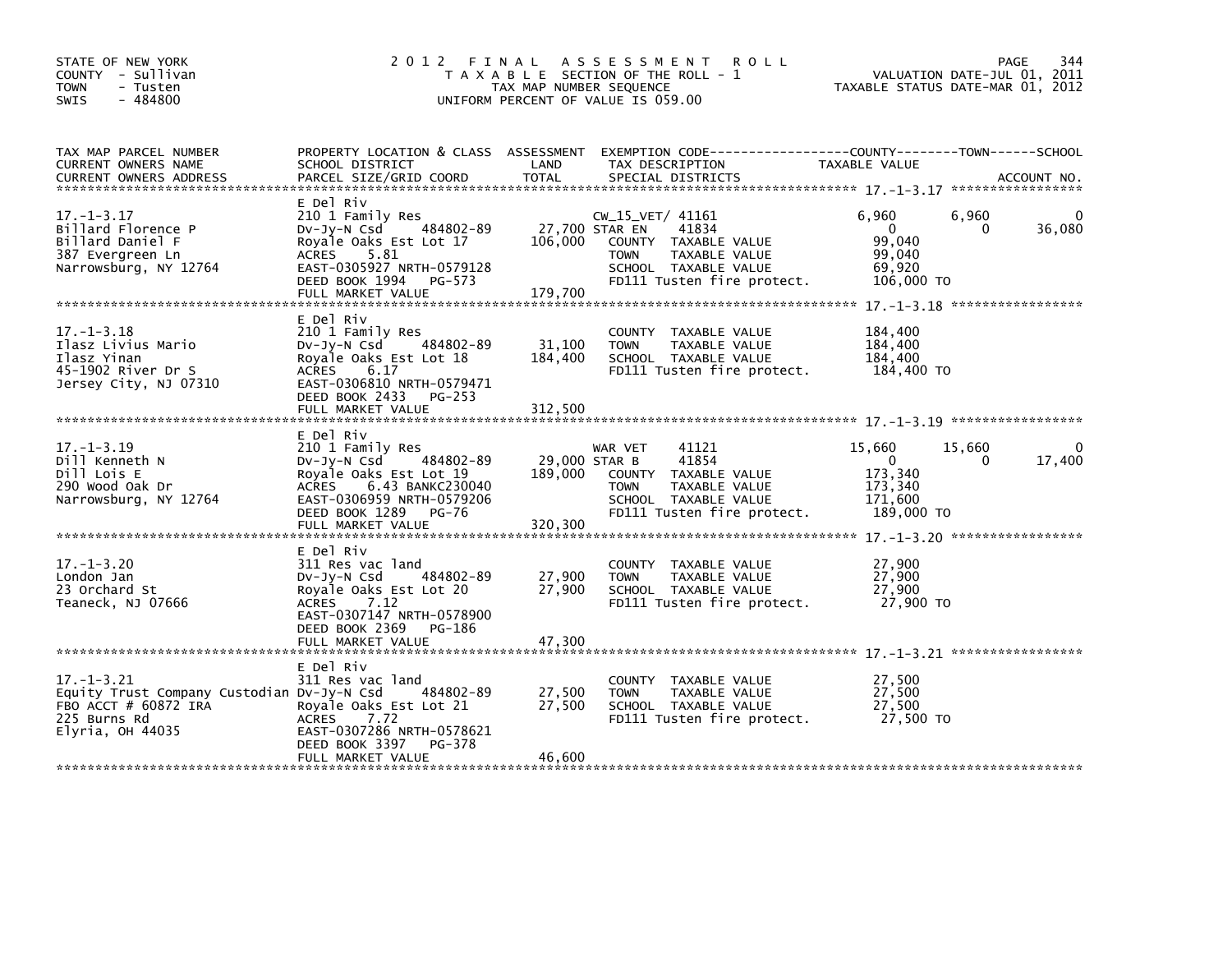| STATE OF NEW YORK<br>COUNTY - Sullivan<br><b>TOWN</b><br>- Tusten<br>$-484800$<br>SWIS                            | 2 0 1 2                                                                                                                                                                          | FINAL<br>TAX MAP NUMBER SEQUENCE | A S S E S S M E N T<br><b>ROLL</b><br>T A X A B L E SECTION OF THE ROLL - 1<br>UNIFORM PERCENT OF VALUE IS 059.00 | 345<br><b>PAGE</b><br>VALUATION DATE-JUL 01, 2011<br>TAXABLE STATUS DATE-MAR 01, 2012 |
|-------------------------------------------------------------------------------------------------------------------|----------------------------------------------------------------------------------------------------------------------------------------------------------------------------------|----------------------------------|-------------------------------------------------------------------------------------------------------------------|---------------------------------------------------------------------------------------|
| TAX MAP PARCEL NUMBER<br>CURRENT OWNERS NAME<br><b>CURRENT OWNERS ADDRESS</b>                                     | PROPERTY LOCATION & CLASS ASSESSMENT<br>SCHOOL DISTRICT<br>PARCEL SIZE/GRID COORD                                                                                                | LAND<br>TOTAL                    | TAX DESCRIPTION<br>SPECIAL DISTRICTS                                                                              | TAXABLE VALUE<br>ACCOUNT NO.                                                          |
| $17. - 1 - 3.22$<br>London Jan<br>23 Orchard St<br>Teaneck, NY 07666                                              | Evergreen Ln<br>210 1 Family Res<br>484802-89<br>DV-Jy-N Csd<br>Royale Oaks Estates<br>Lot 22<br>8.32<br><b>ACRES</b><br>EAST-0307424 NRTH-0578366<br>DEED BOOK 2109<br>PG-337   | 33,000<br>90,000                 | COUNTY TAXABLE VALUE<br><b>TOWN</b><br>TAXABLE VALUE<br>SCHOOL TAXABLE VALUE<br>FD111 Tusten fire protect.        | 90,000<br>90.000<br>90,000<br>90,000 TO                                               |
|                                                                                                                   | FULL MARKET VALUE                                                                                                                                                                | 152,500                          |                                                                                                                   |                                                                                       |
| EVERGREEN Tr 64                                                                                                   |                                                                                                                                                                                  |                                  |                                                                                                                   |                                                                                       |
| $17. - 1 - 3.23$<br>London Jan<br>23 Orchard St<br>Teaneck, NJ 07666                                              | 311 Res vac land<br>484802-89<br>$Dv-Jy-N$ Csd<br>Royale Oaks Est Lot 23<br><b>ACRES</b><br>8.88<br>EAST-0307587 NRTH-0578116<br>DEED BOOK 3021<br>PG-299                        | 31,100<br>31,100                 | COUNTY TAXABLE VALUE<br><b>TOWN</b><br>TAXABLE VALUE<br>SCHOOL TAXABLE VALUE<br>FD111 Tusten fire protect.        | 31,100<br>31,100<br>31,100<br>31,100 TO                                               |
|                                                                                                                   | FULL MARKET VALUE                                                                                                                                                                | 52.700                           |                                                                                                                   |                                                                                       |
| EVERGREEN Tr 64                                                                                                   |                                                                                                                                                                                  |                                  |                                                                                                                   |                                                                                       |
| $17. - 1 - 3.24$<br>Zvanovec Francis A<br>Zvanovec Margaret M<br>128 South Ocean Ave<br>Center Moriches, NY 11934 | 311 Res vac land<br>484802-89<br>DV-JY-N Csd<br>Royale Oaks Estates<br><b>ACRES</b><br>9.35<br>EAST-0307715 NRTH-0577846                                                         | 29,800<br>29,800                 | COUNTY TAXABLE VALUE<br><b>TOWN</b><br>TAXABLE VALUE<br>SCHOOL TAXABLE VALUE<br>FD111 Tusten fire protect.        | 29,800<br>29,800<br>29,800<br>29,800 TO                                               |
|                                                                                                                   | FULL MARKET VALUE                                                                                                                                                                | 50,500                           |                                                                                                                   |                                                                                       |
|                                                                                                                   | E Del Riv                                                                                                                                                                        |                                  |                                                                                                                   |                                                                                       |
| $17. - 1 - 3.25$<br>Zvanovec Francis A<br>Zvanovec Margaret M<br>128 South Ocean Ave<br>Center Moriches, NY 11934 | 311 Res vac land<br>484802-89<br>DV-Jy-N Csd<br>Royale Oaks Est Lot 25<br><b>ACRES</b><br>8.87<br>EAST-0307811 NRTH-0577576<br>DEED BOOK 1295<br>PG-36                           | 27,900<br>27,900                 | COUNTY TAXABLE VALUE<br>TAXABLE VALUE<br><b>TOWN</b><br>SCHOOL TAXABLE VALUE<br>FD111 Tusten fire protect.        | 27,900<br>27,900<br>27,900<br>27,900 то                                               |
|                                                                                                                   | FULL MARKET VALUE                                                                                                                                                                | 47,300                           |                                                                                                                   |                                                                                       |
| $17. - 1 - 3.26$<br>Clark John<br>Clark Vicki L<br>PO Box 180<br>Barryville, NY 12719                             | EVERGREEN Twn Rd 64<br>311 Res vac land<br>$Dv-Jy-N$ Csd<br>484802-89<br>Royale Oaks Est Lot 26<br><b>ACRES</b><br>5.22<br>EAST-0307660 NRTH-0577124<br>DEED BOOK 2618<br>PG-614 | 21,300<br>21,300                 | COUNTY TAXABLE VALUE<br>TAXABLE VALUE<br><b>TOWN</b><br>SCHOOL TAXABLE VALUE<br>FD111 Tusten fire protect.        | 21,300<br>21,300<br>21,300<br>21,300 TO                                               |
|                                                                                                                   | FULL MARKET VALUE                                                                                                                                                                | 36,100                           |                                                                                                                   |                                                                                       |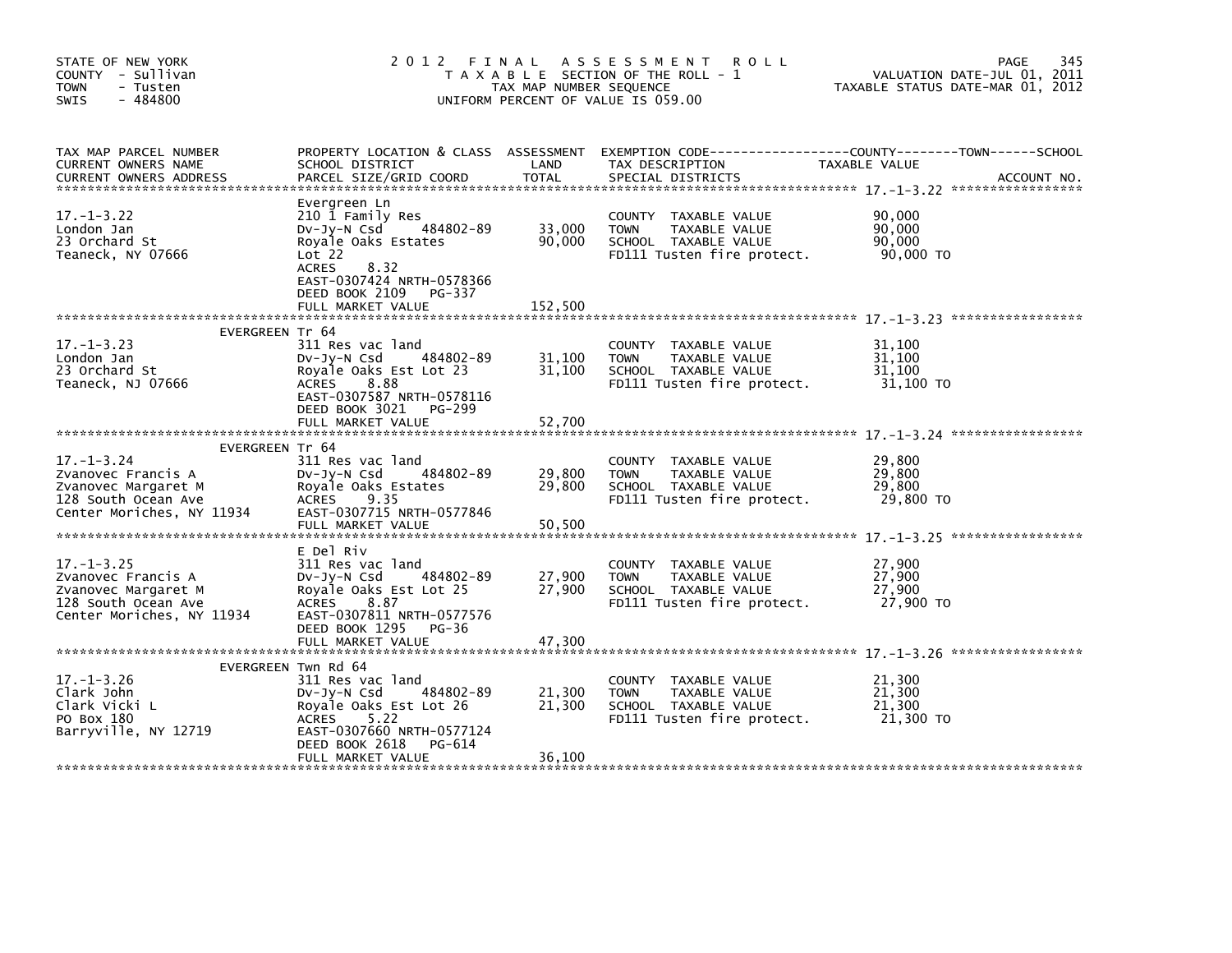| STATE OF NEW YORK<br>COUNTY - Sullivan<br><b>TOWN</b><br>- Tusten<br>$-484800$<br>SWIS                      |                                                                                                                                                                                              | TAX MAP NUMBER SEQUENCE     | 2012 FINAL ASSESSMENT ROLL<br>T A X A B L E SECTION OF THE ROLL - 1<br>UNIFORM PERCENT OF VALUE IS 059.00  | PAGE<br>VALUATION DATE-JUL 01, 2011<br>TAXABLE STATUS DATE-MAR 01, 2012         | 346         |
|-------------------------------------------------------------------------------------------------------------|----------------------------------------------------------------------------------------------------------------------------------------------------------------------------------------------|-----------------------------|------------------------------------------------------------------------------------------------------------|---------------------------------------------------------------------------------|-------------|
| TAX MAP PARCEL NUMBER<br>CURRENT OWNERS NAME<br><b>CURRENT OWNERS ADDRESS</b>                               | PROPERTY LOCATION & CLASS ASSESSMENT<br>SCHOOL DISTRICT<br>PARCEL SIZE/GRID COORD                                                                                                            | LAND<br><b>TOTAL</b>        | TAX DESCRIPTION<br>SPECIAL DISTRICTS                                                                       | EXEMPTION CODE------------------COUNTY--------TOWN------SCHOOL<br>TAXABLE VALUE | ACCOUNT NO. |
|                                                                                                             | TWNRD65 Maple Ln                                                                                                                                                                             |                             |                                                                                                            |                                                                                 |             |
| $17. - 1 - 3.27$<br>Forino Charles<br>76 Rivervale Rd<br>Park Ridge, NJ 07656                               | 311 Res vac land<br>484802-89<br>DV-Jy-N Csd<br>Royale Oaks Estlot 27<br><b>ACRES</b><br>5.22<br>EAST-0307799 NRTH-0576813<br>DEED BOOK 3589 PG-166                                          | 21,300<br>21,300            | COUNTY TAXABLE VALUE<br>TAXABLE VALUE<br><b>TOWN</b><br>SCHOOL TAXABLE VALUE<br>FD111 Tusten fire protect. | 21,300<br>21,300<br>21,300<br>21,300 TO                                         |             |
|                                                                                                             | FULL MARKET VALUE                                                                                                                                                                            | 36,100                      |                                                                                                            |                                                                                 |             |
| $17. - 1 - 3.28$<br>Mathews Brian M<br>Botten Stephen<br>224-18 Edmore Ave<br>Queens Village, NY 11428      | E Del Riv<br>311 Res vac land<br>$Dv$ -J $v$ -N Csd<br>484802-89<br>Royale Oaks Est Lot 28<br>ACRES<br>7.20<br>EAST-0308224 NRTH-0577234<br>DEED BOOK 1351 PG-251                            | 27,500<br>27,500            | COUNTY TAXABLE VALUE<br><b>TOWN</b><br>TAXABLE VALUE<br>SCHOOL TAXABLE VALUE<br>FD111 Tusten fire protect. | 27,500<br>27,500<br>27,500<br>27,500 TO                                         |             |
|                                                                                                             | FULL MARKET VALUE                                                                                                                                                                            | 46,600                      |                                                                                                            |                                                                                 |             |
| $17. - 1 - 3.29$<br>Stanzoni Robert<br>518 William Floyd Pkwy<br>Shirley, NY 11967                          | E Of Del Riv<br>311 Res vac land<br>484802-89<br>$Dv-Jy-N$ Csd<br>Royale Oaks Est Lot 29<br><b>ACRES</b><br>5.40<br>EAST-0307928 NRTH-0576414<br>DEED BOOK 2608 PG-598<br>FULL MARKET VALUE  | 21,900<br>21,900<br>37,100  | COUNTY TAXABLE VALUE<br>TAXABLE VALUE<br><b>TOWN</b><br>SCHOOL TAXABLE VALUE<br>FD111 Tusten fire protect. | 21,900<br>21,900<br>21,900<br>21,900 TO                                         |             |
|                                                                                                             |                                                                                                                                                                                              |                             |                                                                                                            |                                                                                 |             |
| $17. - 1 - 3.30$<br>Stanzoni Robert<br>518 William Floyd Pkwy<br>Shirley, NY 11967                          | E Of Del Riv<br>311 Res vac land<br>$Dv-Jy-N$ Csd<br>484802-89<br>Royale Oaks Est Lot 30<br><b>ACRES</b><br>5.80<br>EAST-0308112 NRTH-0576076<br>DEED BOOK 2608 PG-592                       | 22,700<br>22,700            | COUNTY TAXABLE VALUE<br>TAXABLE VALUE<br><b>TOWN</b><br>SCHOOL TAXABLE VALUE<br>FD111 Tusten fire protect. | 22,700<br>22,700<br>22,700<br>22,700 TO                                         |             |
|                                                                                                             |                                                                                                                                                                                              |                             |                                                                                                            |                                                                                 |             |
| $17. - 1 - 3.31$<br>Maleszewski Pawel<br>Malesewski Malgorzata<br>264 Evergreen Ln<br>Narrowsburg, NY 12764 | E Of Del Riv<br>210 1 Family Res<br>484802-89<br>DV-Jy-N Csd<br>Royale Oaks Est Lot 31<br><b>ACRES</b><br>5.50<br>EAST-0308281 NRTH-0575777<br>DEED BOOK 3581<br>PG-623<br>FULL MARKET VALUE | 27,200<br>72,700<br>123,200 | COUNTY TAXABLE VALUE<br><b>TOWN</b><br>TAXABLE VALUE<br>SCHOOL TAXABLE VALUE<br>FD111 Tusten fire protect. | 72,700<br>72,700<br>72,700<br>72,700 TO                                         |             |
|                                                                                                             |                                                                                                                                                                                              |                             |                                                                                                            |                                                                                 |             |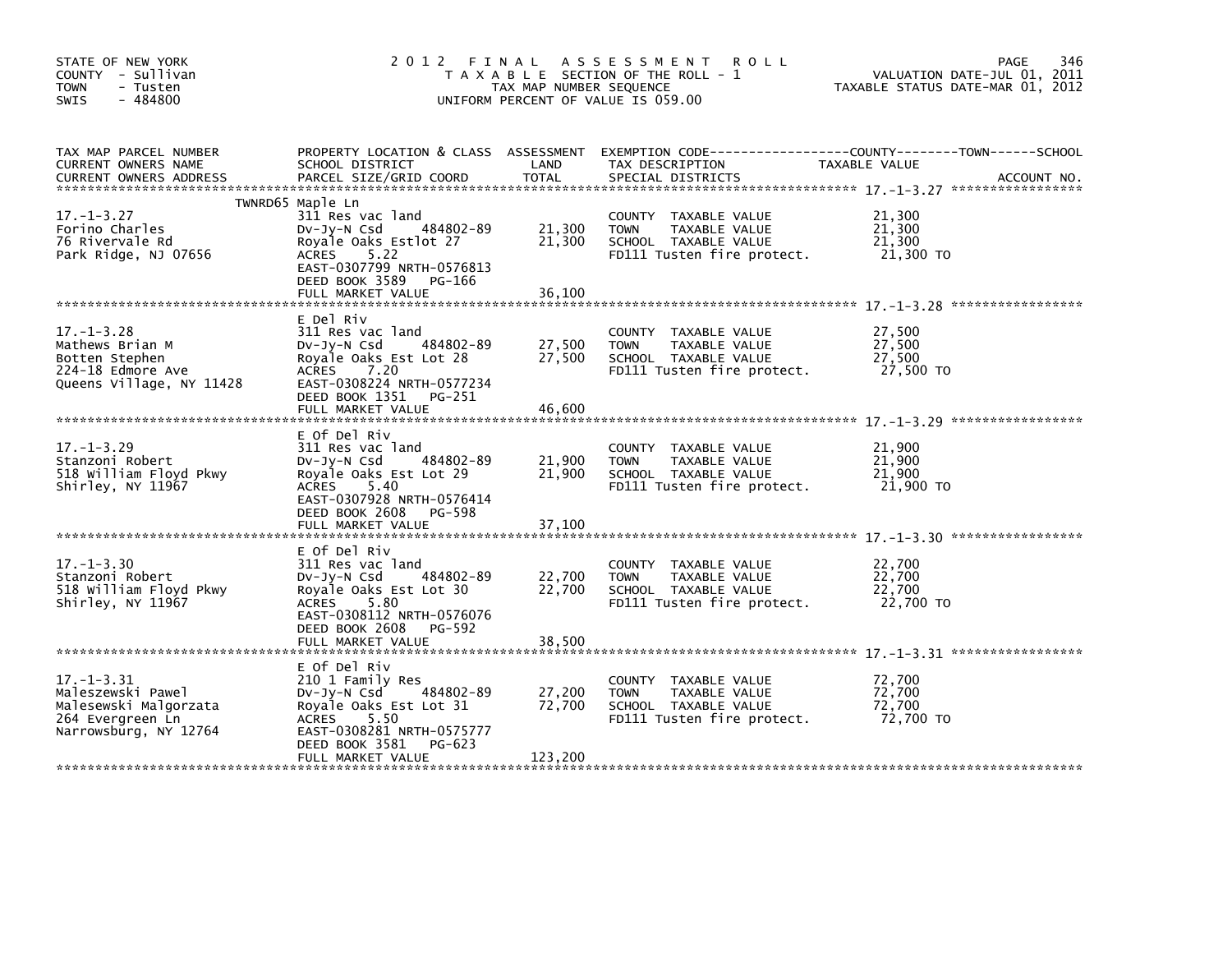| STATE OF NEW YORK<br>COUNTY - Sullivan<br><b>TOWN</b><br>- Tusten<br>$-484800$<br><b>SWIS</b>                | 2012 FINAL                                                                                                                                                                     | TAX MAP NUMBER SEQUENCE    | A S S E S S M E N T<br><b>ROLL</b><br>T A X A B L E SECTION OF THE ROLL - 1<br>UNIFORM PERCENT OF VALUE IS 059.00                       | TAXABLE STATUS DATE-MAR 01, 2012        | 347<br>PAGE<br>VALUATION DATE-JUL 01, 2011 |
|--------------------------------------------------------------------------------------------------------------|--------------------------------------------------------------------------------------------------------------------------------------------------------------------------------|----------------------------|-----------------------------------------------------------------------------------------------------------------------------------------|-----------------------------------------|--------------------------------------------|
| TAX MAP PARCEL NUMBER<br>CURRENT OWNERS NAME<br><b>CURRENT OWNERS ADDRESS</b>                                | SCHOOL DISTRICT<br>PARCEL SIZE/GRID COORD                                                                                                                                      | LAND<br><b>TOTAL</b>       | PROPERTY LOCATION & CLASS ASSESSMENT EXEMPTION CODE---------------COUNTY-------TOWN------SCHOOL<br>TAX DESCRIPTION<br>SPECIAL DISTRICTS | <b>TAXABLE VALUE</b>                    | ACCOUNT NO.                                |
| $17. - 1 - 4.1$<br>Chang Fie Hioe<br>Hioe Tjing Kie<br>21 Madison Ave<br>Flemington, NJ 08822                | Nys Rte 97<br>311 Res vac land<br>484802-89<br>DV-JV-N Csd<br>Lot $#1$<br><b>ACRES</b><br>5.14<br>EAST-0310250 NRTH-0578630<br>DEED BOOK 1196<br>PG-00324<br>FULL MARKET VALUE | 20,000<br>20,000<br>33,900 | COUNTY TAXABLE VALUE<br>TAXABLE VALUE<br><b>TOWN</b><br>SCHOOL TAXABLE VALUE<br>FD111 Tusten fire protect.                              | 20,000<br>20,000<br>20,000<br>20,000 TO | 138252                                     |
|                                                                                                              |                                                                                                                                                                                |                            |                                                                                                                                         |                                         |                                            |
| $17. - 1 - 4.2$<br>Salemo John J<br>Salemo Karen<br>25 Gerek Ave<br>West Islip, NY 11795                     | Nys 97<br>311 Res vac land<br>484802-89<br>$Dv-Jy-N$ Csd<br>Lot $#2$<br>ACRES 10.45<br>EAST-0310063 NRTH-0578107                                                               | 28,900<br>28,900           | COUNTY TAXABLE VALUE<br><b>TAXABLE VALUE</b><br><b>TOWN</b><br>SCHOOL TAXABLE VALUE<br>FD111 Tusten fire protect.                       | 28,900<br>28,900<br>28,900<br>28,900 TO |                                            |
|                                                                                                              | DEED BOOK 2754 PG-323<br>FULL MARKET VALUE                                                                                                                                     | 49,000                     |                                                                                                                                         |                                         |                                            |
|                                                                                                              |                                                                                                                                                                                |                            |                                                                                                                                         |                                         |                                            |
| $17. - 1 - 4.3$<br>Mercado Joan Mae<br>160 Wood Oak Dr<br>Narrowsburg, NY 12764                              | Nys 97<br>311 Res vac land<br>484802-89<br>$Dv-Jv-N$ Csd<br>Lot $#3$<br>ACRES 10.49<br>EAST-0309739 NRTH-0577728<br>DEED BOOK 1202 PG-00104                                    | 29,500<br>29,500           | COUNTY TAXABLE VALUE<br>TAXABLE VALUE<br><b>TOWN</b><br>SCHOOL TAXABLE VALUE<br>FD111 Tusten fire protect.                              | 29.500<br>29,500<br>29,500<br>29,500 TO |                                            |
|                                                                                                              | FULL MARKET VALUE                                                                                                                                                              | 50,000                     |                                                                                                                                         |                                         |                                            |
|                                                                                                              |                                                                                                                                                                                |                            |                                                                                                                                         |                                         |                                            |
| $17. - 1 - 4.4$<br>Dorothy Bohenek Family Trust<br>Bohenek John J<br>48A McKinley Pl<br>Massapequa, NY 11758 | Nys 97<br>311 Res vac land<br>484802-89<br>$Dv-Jy-N$ Csd<br>Lot $#4$<br><b>ACRES</b><br>7.87<br>EAST-0309484 NRTH-0577357<br>DEED BOOK 3623 PG-154<br>FULL MARKET VALUE        | 25,000<br>25,000<br>42,400 | COUNTY TAXABLE VALUE<br>TAXABLE VALUE<br><b>TOWN</b><br>SCHOOL TAXABLE VALUE<br>FD111 Tusten fire protect.                              | 25,000<br>25,000<br>25,000<br>25,000 TO |                                            |
|                                                                                                              |                                                                                                                                                                                |                            |                                                                                                                                         |                                         |                                            |
| $17. - 1 - 4.5$<br>Doddio Anthony A<br>PO Box 19790<br>Johnston, RI 02919                                    | Nys 97<br>311 Res vac land<br>484802-89<br>$Dv-Jy-N$ Csd<br>Lot $#5$<br><b>ACRES</b><br>7.87<br>EAST-0309260 NRTH-0577067<br>DEED BOOK 2011<br>PG-6082                         | 27,200<br>27,200           | COUNTY TAXABLE VALUE<br>TAXABLE VALUE<br><b>TOWN</b><br>SCHOOL TAXABLE VALUE<br>FD111 Tusten fire protect.                              | 27,200<br>27,200<br>27,200<br>27,200 TO |                                            |
|                                                                                                              | FULL MARKET VALUE                                                                                                                                                              | 46,100                     |                                                                                                                                         |                                         |                                            |
|                                                                                                              |                                                                                                                                                                                |                            |                                                                                                                                         |                                         |                                            |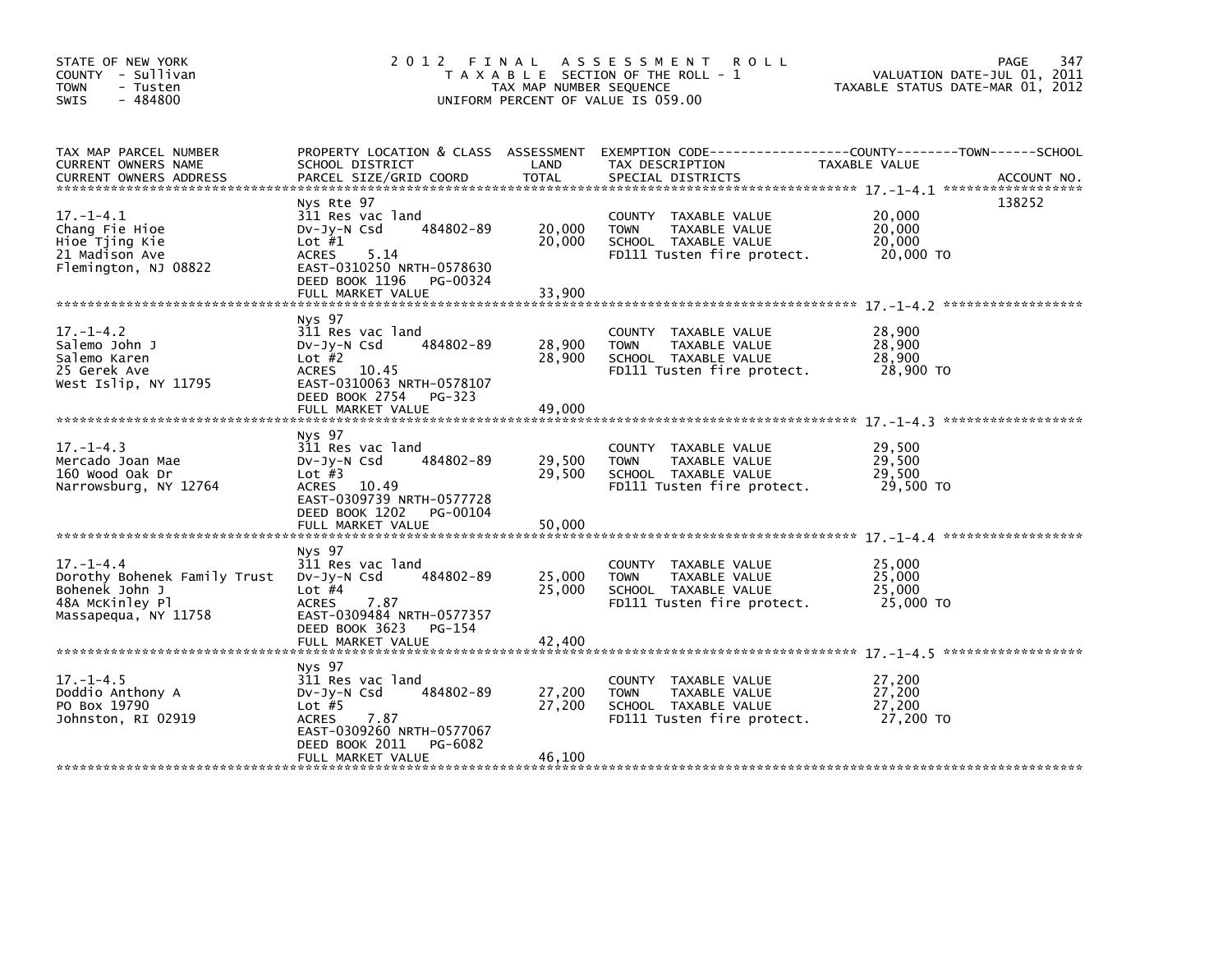| STATE OF NEW YORK<br>COUNTY - Sullivan<br><b>TOWN</b><br>- Tusten<br>$-484800$<br><b>SWIS</b>              | 2 0 1 2                                                                                                                                                  | FINAL<br>TAX MAP NUMBER SEQUENCE | A S S E S S M E N T<br>ROLL<br>T A X A B L E SECTION OF THE ROLL - 1<br>UNIFORM PERCENT OF VALUE IS 059.00           | 348<br>PAGE<br>VALUATION DATE-JUL 01, 2011<br>TAXABLE STATUS DATE-MAR 01, 2012               |
|------------------------------------------------------------------------------------------------------------|----------------------------------------------------------------------------------------------------------------------------------------------------------|----------------------------------|----------------------------------------------------------------------------------------------------------------------|----------------------------------------------------------------------------------------------|
| TAX MAP PARCEL NUMBER<br>CURRENT OWNERS NAME<br><b>CURRENT OWNERS ADDRESS</b>                              | PROPERTY LOCATION & CLASS ASSESSMENT<br>SCHOOL DISTRICT<br>PARCEL SIZE/GRID COORD                                                                        | LAND<br><b>TOTAL</b>             | TAX DESCRIPTION<br>SPECIAL DISTRICTS                                                                                 | EXEMPTION CODE-----------------COUNTY-------TOWN------SCHOOL<br>TAXABLE VALUE<br>ACCOUNT NO. |
|                                                                                                            | MAPLELANE Twn Rd 65                                                                                                                                      |                                  |                                                                                                                      |                                                                                              |
| $17. - 1 - 4.6$<br>Stern Frederick Colev<br>1598 E 28th St<br>Brooklyn, NY 11229                           | 311 Res vac land<br>484802-89<br>$Dv-Jy-N$ Csd<br>Royale Oaks Estates<br>Lot B6<br>7.87<br><b>ACRES</b>                                                  | 22,500<br>22,500                 | COUNTY TAXABLE VALUE<br><b>TOWN</b><br>TAXABLE VALUE<br>SCHOOL TAXABLE VALUE<br>FD111 Tusten fire protect.           | 22,500<br>22,500<br>22,500<br>22,500 TO                                                      |
|                                                                                                            | EAST-0309004 NRTH-0576789<br>DEED BOOK 3069<br><b>PG-70</b><br>FULL MARKET VALUE                                                                         | 38,100                           |                                                                                                                      |                                                                                              |
| $17. - 1 - 4.8$<br>Haynes James III<br>47 W Broadway<br>Port Jefferson Stationy 11776                      | Nys 97<br>311 Res vac land<br>484802-89<br>DV-Jy-N Csd<br>Lot $#8$<br><b>ACRES</b><br>7.18<br>EAST-0308616 NRTH-0577568<br>DEED BOOK 1203<br>PG-00325    | 26,900<br>26,900                 | <b>COUNTY</b><br>TAXABLE VALUE<br><b>TOWN</b><br>TAXABLE VALUE<br>SCHOOL TAXABLE VALUE<br>FD111 Tusten fire protect. | 26,900<br>26,900<br>26,900<br>26,900 TO                                                      |
|                                                                                                            | FULL MARKET VALUE                                                                                                                                        | 45,600                           |                                                                                                                      |                                                                                              |
| $17. - 1 - 4.9$<br>Haynes James C III<br>47 W Broadway<br>Port Jefferson Stationy 11776                    | Nys 97<br>311 Res vac land<br>484802-89<br>$Dv-Jv-N$ Csd<br>Lot $#9$<br><b>ACRES</b><br>6.74<br>EAST-0308827 NRTH-0577949<br>DEED BOOK 1237<br>PG-00222  | 25,900<br>25,900                 | <b>COUNTY</b><br>TAXABLE VALUE<br>TAXABLE VALUE<br><b>TOWN</b><br>SCHOOL TAXABLE VALUE<br>FD111 Tusten fire protect. | 25,900<br>25,900<br>25,900<br>25,900 TO                                                      |
|                                                                                                            | FULL MARKET VALUE                                                                                                                                        | 43,900                           |                                                                                                                      |                                                                                              |
| $17. - 1 - 4.10$<br>Haynes James C III<br>47 W Broadway<br>Port Jefferson StatioNY 11776                   | Nys 97<br>311 Res vac land<br>484802-89<br>$Dv-Jv-N$ Csd<br>Lot $#10$<br>6.78<br><b>ACRES</b><br>EAST-0309060 NRTH-0578238                               | 26,000<br>26,000                 | COUNTY<br>TAXABLE VALUE<br>TAXABLE VALUE<br><b>TOWN</b><br>SCHOOL TAXABLE VALUE<br>FD111 Tusten fire protect.        | 26,000<br>26,000<br>26,000<br>26,000 TO                                                      |
|                                                                                                            | DEED BOOK 1243<br>PG-00034<br>FULL MARKET VALUE                                                                                                          | 44,100                           |                                                                                                                      |                                                                                              |
| 17. -1-4.11<br>D'Andrea Leonardo<br>Mendola-D'Andera Lisabeth<br>90-03 69 th Ave<br>Forest Hills, NY 11375 | Nys 97<br>311 Res vac land<br>484802-89<br>$Dv-Jv-N$ Csd<br>Lot $#11$<br>6.82<br><b>ACRES</b><br>EAST-0309314 NRTH-0578572<br>DEED BOOK 2010<br>PG-56711 | 23,900<br>23,900                 | TAXABLE VALUE<br><b>COUNTY</b><br><b>TOWN</b><br>TAXABLE VALUE<br>SCHOOL TAXABLE VALUE<br>FD111 Tusten fire protect. | 23,900<br>23,900<br>23,900<br>23,900 TO                                                      |
|                                                                                                            | FULL MARKET VALUE                                                                                                                                        | 40,500                           |                                                                                                                      |                                                                                              |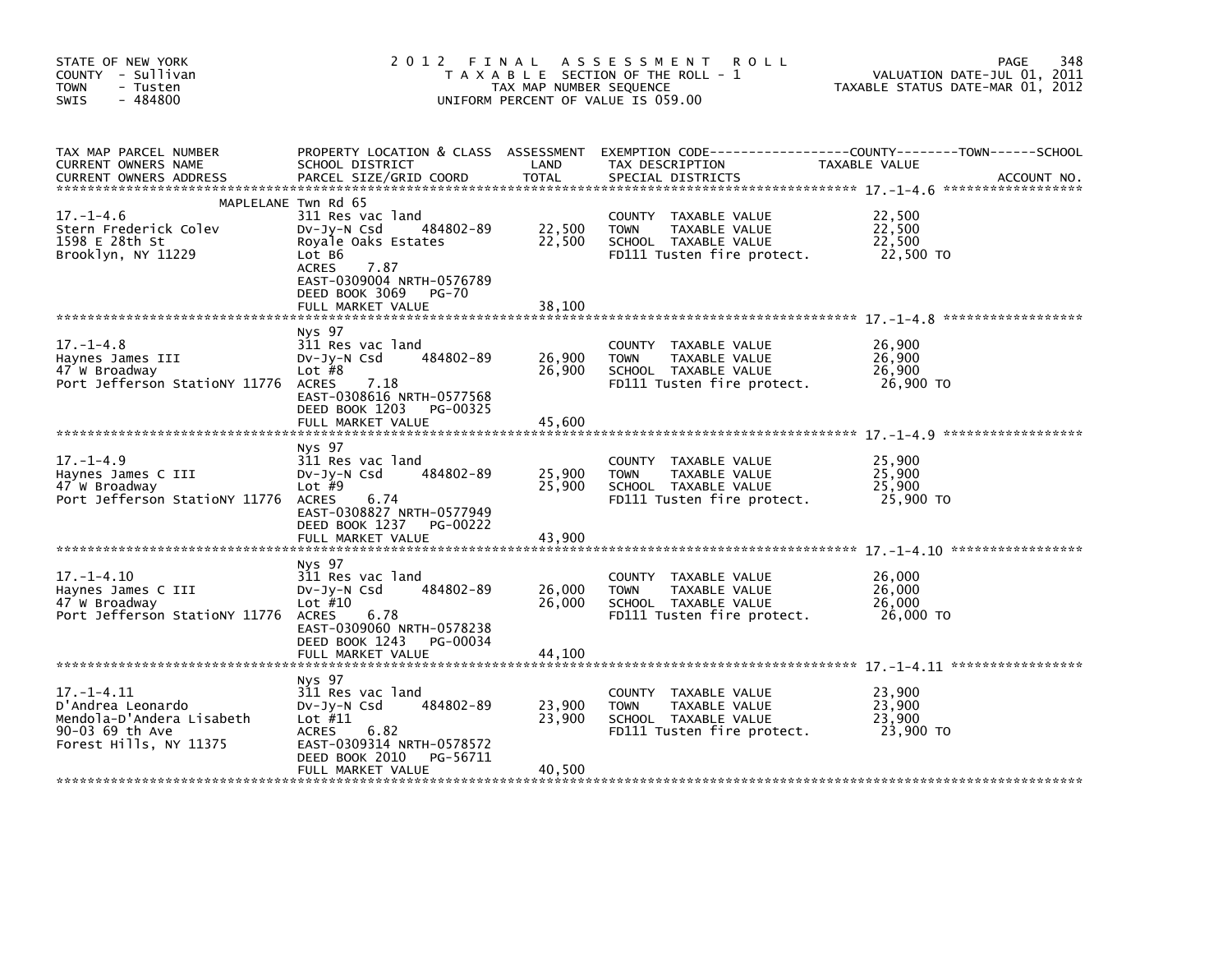| STATE OF NEW YORK<br>COUNTY - Sullivan<br><b>TOWN</b><br>- Tusten<br>$-484800$<br><b>SWIS</b>          | 2 0 1 2                                                                                                                                                                                                        | FINAL<br>TAX MAP NUMBER SEQUENCE | A S S E S S M E N T<br><b>ROLL</b><br>T A X A B L E SECTION OF THE ROLL - 1<br>UNIFORM PERCENT OF VALUE IS 059.00                                        | VALUATION DATE-JUL 01, 2011<br>TAXABLE STATUS DATE-MAR 01, 2012        | 349<br>PAGE |
|--------------------------------------------------------------------------------------------------------|----------------------------------------------------------------------------------------------------------------------------------------------------------------------------------------------------------------|----------------------------------|----------------------------------------------------------------------------------------------------------------------------------------------------------|------------------------------------------------------------------------|-------------|
| TAX MAP PARCEL NUMBER<br>CURRENT OWNERS NAME<br><b>CURRENT OWNERS ADDRESS</b>                          | PROPERTY LOCATION & CLASS ASSESSMENT<br>SCHOOL DISTRICT<br>PARCEL SIZE/GRID COORD                                                                                                                              | LAND<br><b>TOTAL</b>             | EXEMPTION CODE-----------------COUNTY-------TOWN------SCHOOL<br>TAX DESCRIPTION<br>SPECIAL DISTRICTS                                                     | TAXABLE VALUE                                                          | ACCOUNT NO. |
| $17. - 1 - 4.12$<br>Caycho Brian<br>Mullally Maura<br>105 Maple Ln<br>Narrowsburg, NY 12764            | 105 Maple Ln<br>210 1 Family Res<br>484802-89<br>DV-Jy-N Csd<br>Lot $#12$<br><b>ACRES</b><br>5.48 BANK<br>в<br>EAST-0309528 NRTH-0578840<br>DEED BOOK 3552<br>PG-368<br>FULL MARKET VALUE                      | 106,900<br>181,200               | 41121<br>WAR VET<br>24.400 STAR B<br>41854<br>COUNTY TAXABLE VALUE<br><b>TOWN</b><br>TAXABLE VALUE<br>SCHOOL TAXABLE VALUE<br>FD111 Tusten fire protect. | 15,660<br>15,660<br>0<br>0<br>91,240<br>91,240<br>89.500<br>106,900 TO | 17,400      |
| $17. - 1 - 4.13$<br>Zoufaly Edward<br>63 Sleepy Valley Rd<br>Warwick, NY 10990                         | T R 65<br>210 1 Family Res<br>484802-89<br>$Dv-Jy-N$ Csd<br>Lot B13<br>Royale Oaks Estates<br>Maple Lane<br><b>ACRES</b><br>5.60<br>EAST-0309709 NRTH-0579075<br>DEED BOOK 3387<br>PG-328<br>FULL MARKET VALUE | 27,400<br>100,300<br>170,000     | <b>COUNTY</b><br>TAXABLE VALUE<br><b>TOWN</b><br>TAXABLE VALUE<br>SCHOOL TAXABLE VALUE<br>FD111 Tusten fire protect.                                     | 100,300<br>100,300<br>100,300<br>100,300 TO                            |             |
| $17. - 1 - 4.14$<br>DeMartino Michelle<br>64 Maple Ln<br>Narrowsburg, NY 12764                         | 64 Maple Ln<br>210 1 Family Res<br>484802-89<br>DV-JY-N Csd<br>Lot $#14$<br>Royale Oaks Estates<br><b>ACRES</b><br>13.88<br>EAST-0310037 NRTH-0579481<br>DEED BOOK 2011<br>PG-8352<br>FULL MARKET VALUE        | 41,000<br>90.300<br>153,100      | <b>COUNTY</b><br>TAXABLE VALUE<br>TAXABLE VALUE<br><b>TOWN</b><br>SCHOOL TAXABLE VALUE<br>FD111 Tusten fire protect.                                     | 90,300<br>90,300<br>90,300<br>90,300 TO                                |             |
| $17. - 1 - 4.15$<br>Fiduccia Carol<br>451 Bell St<br>West Hempstead, NY 11552                          | Nys 97<br>210 1 Family Res<br>484802-89<br>$Dv-Jy-N$ Csd<br>Lot $#15$<br>9.96<br><b>ACRES</b><br>EAST-0310576 NRTH-0579344<br>DEED BOOK 1591<br>PG-398<br>FULL MARKET VALUE                                    | 33,600<br>110,000<br>186,400     | COUNTY TAXABLE VALUE<br><b>TOWN</b><br>TAXABLE VALUE<br>SCHOOL TAXABLE VALUE<br>FD111 Tusten fire protect.                                               | 110,000<br>110,000<br>110,000<br>110,000 TO                            |             |
| $17. - 1 - 5$<br>Groudas Frederick<br>Groudas Mary Eileen<br>115 Forest Grn<br>Staten Island, NY 10312 | Nys 97<br>311 Res vac land<br>484802-89<br>$Dv-Jy-N$ Csd<br>Lot $#25$<br>5.17<br><b>ACRES</b><br>EAST-0310576 NRTH-0578320<br>DEED BOOK 1176<br>PG-00116<br>FULL MARKET VALUE                                  | 21,100<br>21,100<br>35,800       | TAXABLE VALUE<br><b>COUNTY</b><br><b>TOWN</b><br>TAXABLE VALUE<br>SCHOOL TAXABLE VALUE<br>FD111 Tusten fire protect.                                     | 21,100<br>21,100<br>21,100<br>21,100 TO                                |             |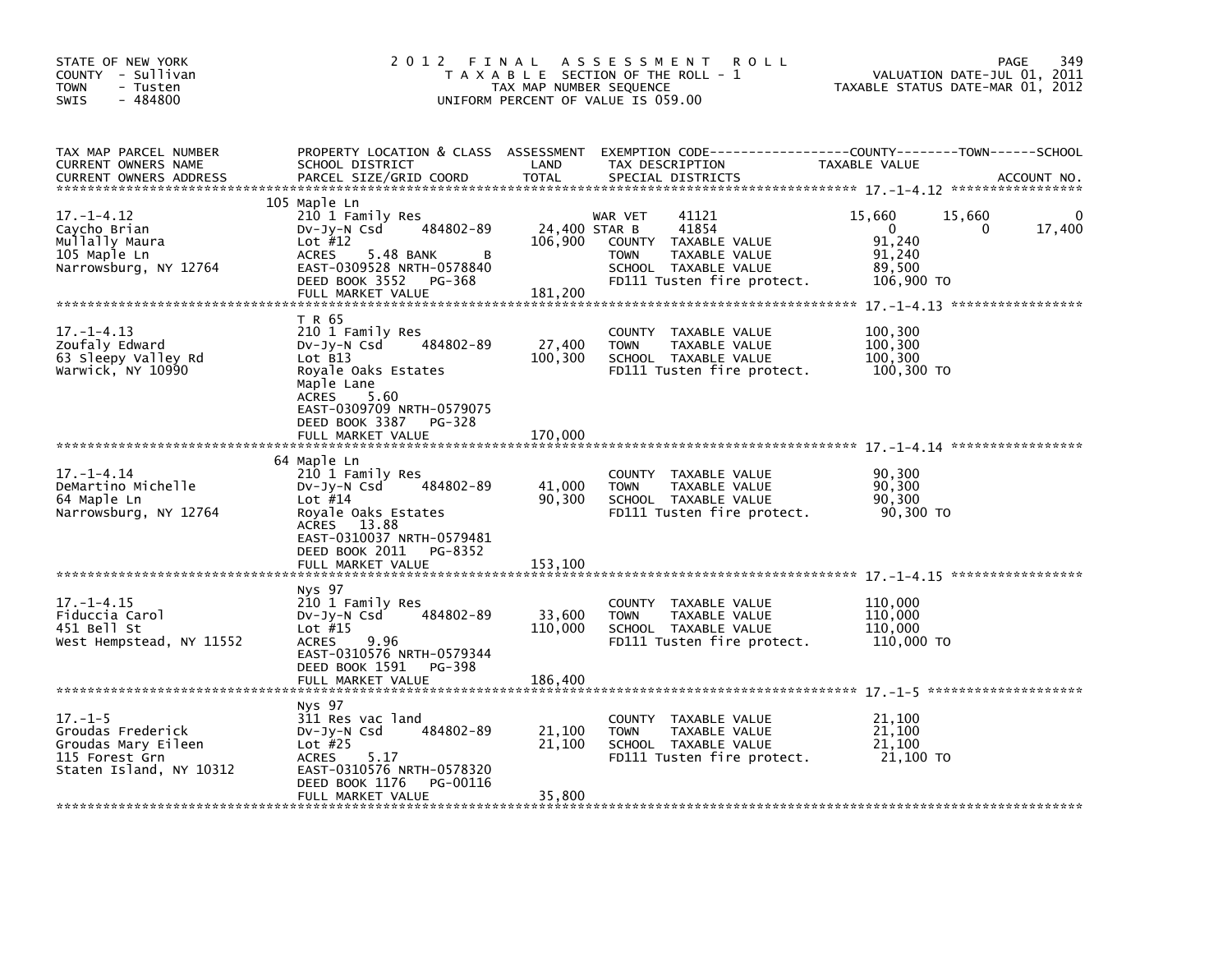| STATE OF NEW YORK<br>COUNTY - Sullivan<br>- Tusten<br><b>TOWN</b><br>$-484800$<br><b>SWIS</b>                        | 2 0 1 2                                                                                                                                                                                                     | FINAL<br>TAX MAP NUMBER SEQUENCE | A S S E S S M E N T<br><b>ROLL</b><br>T A X A B L E SECTION OF THE ROLL - 1<br>UNIFORM PERCENT OF VALUE IS 059.00                                       | TAXABLE STATUS DATE-MAR 01, 2012                               | PAGE<br>VALUATION DATE-JUL 01, 2011 | 350         |
|----------------------------------------------------------------------------------------------------------------------|-------------------------------------------------------------------------------------------------------------------------------------------------------------------------------------------------------------|----------------------------------|---------------------------------------------------------------------------------------------------------------------------------------------------------|----------------------------------------------------------------|-------------------------------------|-------------|
| TAX MAP PARCEL NUMBER<br>CURRENT OWNERS NAME<br><b>CURRENT OWNERS ADDRESS</b>                                        | SCHOOL DISTRICT<br>PARCEL SIZE/GRID COORD                                                                                                                                                                   | LAND<br><b>TOTAL</b>             | PROPERTY LOCATION & CLASS ASSESSMENT EXEMPTION CODE---------------COUNTY-------TOWN------SCHOOL<br>TAX DESCRIPTION<br>SPECIAL DISTRICTS                 | TAXABLE VALUE                                                  |                                     | ACCOUNT NO. |
| $17. - 1 - 6$<br>Salemo Frank<br>803 Towne House Village<br>Islandia, NY 11749                                       | Nys 97<br>210 1 Family Res<br>DV-Jy-N Csd 484802-89<br>Lot $#26$<br>7.34<br><b>ACRES</b><br>EAST-0310926 NRTH-0579009<br>DEED BOOK 1272 PG-00309<br>FULL MARKET VALUE                                       | 31,200<br>75,000<br>127,100      | 41121<br>WAR VET<br>COUNTY TAXABLE VALUE<br>TAXABLE VALUE<br><b>TOWN</b><br>SCHOOL TAXABLE VALUE<br>FD111 Tusten fire protect.                          | 11,250<br>63,750<br>63,750<br>75,000<br>75,000 TO              | 11,250                              |             |
| $17. - 1 - 7$<br>Kim Soochung<br>Kim Kyungjoo<br>39 Jacobus Ave<br>Wayne, NJ 07470                                   | Nys 97<br>311 Res vac land<br>DV-Jy-N Csd 484802-89<br>Lot #16<br>7.21<br>ACRES<br>EAST-0309117 NRTH-0575554<br>DEED BOOK 1373 PG-566<br>FULL MARKET VALUE                                                  | 27,000<br>27,000<br>45,800       | COUNTY TAXABLE VALUE<br>TAXABLE VALUE<br><b>TOWN</b><br>SCHOOL TAXABLE VALUE                                                                            | 27,000<br>27,000<br>27,000                                     |                                     |             |
| $17. - 1 - 8$<br>Bohenek Michael P<br>Bohenek Kathy M<br>312 3rd Ave<br>Saint James, NY 11780                        | Nys 97<br>311 Res vac land<br>484802-89<br>DV-Jy-N Csd<br>Lot $#17$<br><b>ACRES</b><br>8.26<br>EAST-0309423 NRTH-0575857<br>DEED BOOK 1225 PG-00319<br>FULL MARKET VALUE                                    | 27,900<br>27,900<br>47,300       | COUNTY TAXABLE VALUE<br><b>TOWN</b><br>TAXABLE VALUE<br>SCHOOL TAXABLE VALUE<br>FD111 Tusten fire protect. 27,900 TO                                    | 27,900<br>27,900<br>27,900                                     |                                     |             |
| $17. - 1 - 9$<br>Hoye Barbara<br>Hoye Daniel<br>,ս.e oak<br>186 Evergreen Ln<br>Narrowshurs<br>Narrowsburg, NY 12764 | Ws Evergreen Tr64<br>210 1 Family Res<br>484802-89<br>DV-Jy-N Csd<br>Lot $#18$<br>ACRES 8.26<br>EAST-0309672 NRTH-0576185<br>DEED BOOK 1769 PG-205<br>FULL MARKET VALUE                                     | 103,000<br>174,600               | STAR B<br>41854<br>32,900 L INC DIS 41933<br>COUNTY TAXABLE VALUE<br><b>TOWN</b><br>TAXABLE VALUE<br>SCHOOL TAXABLE VALUE<br>FD111 Tusten fire protect. | 0<br>$\mathbf{0}$<br>103,000<br>51,500<br>85,600<br>103,000 TO | 0<br>51,500                         | 17,400<br>0 |
| $17. - 1 - 10$<br>Iapicco Mark<br>Iapicco Faith<br>1787 Woodside Rd<br>Forked River, NJ 08731                        | EVERGREEN Twn Rd 64<br>311 Res vac land<br>484802-89<br>DV-Jy-N Csd<br>Lot #19<br>Royale Oaks Estates<br><b>ACRES</b><br>8.26<br>EAST-0309920 NRTH-0576496<br>DEED BOOK 2807<br>PG-367<br>FULL MARKET VALUE | 25,700<br>25,700<br>43,600       | COUNTY TAXABLE VALUE<br><b>TOWN</b><br>TAXABLE VALUE<br>SCHOOL TAXABLE VALUE<br>FD111 Tusten fire protect.                                              | 25,700<br>25,700<br>25,700<br>25,700 TO                        |                                     |             |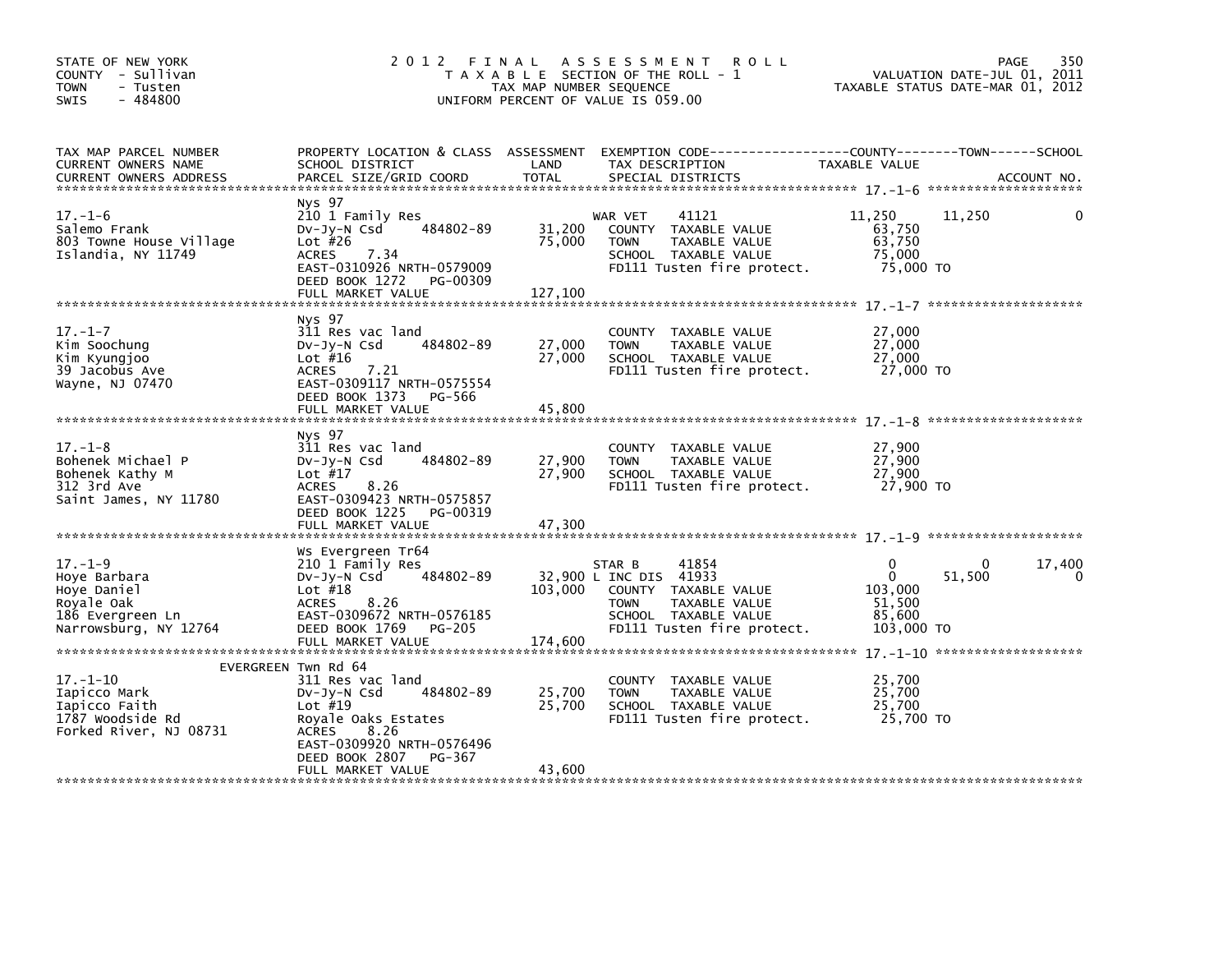| STATE OF NEW YORK<br>COUNTY - Sullivan<br><b>TOWN</b><br>- Tusten<br>$-484800$<br><b>SWIS</b>   | 2012 FINAL                                                                                                                                                                    | TAX MAP NUMBER SEQUENCE    | A S S E S S M E N T<br><b>ROLL</b><br>T A X A B L E SECTION OF THE ROLL - 1<br>UNIFORM PERCENT OF VALUE IS 059.00             |                                                     | 351<br>PAGE<br>VALUATION DATE-JUL 01, 2011<br>TAXABLE STATUS DATE-MAR 01, 2012 |
|-------------------------------------------------------------------------------------------------|-------------------------------------------------------------------------------------------------------------------------------------------------------------------------------|----------------------------|-------------------------------------------------------------------------------------------------------------------------------|-----------------------------------------------------|--------------------------------------------------------------------------------|
| TAX MAP PARCEL NUMBER<br><b>CURRENT OWNERS NAME</b><br><b>CURRENT OWNERS ADDRESS</b>            | PROPERTY LOCATION & CLASS ASSESSMENT<br>SCHOOL DISTRICT<br>PARCEL SIZE/GRID COORD                                                                                             | LAND<br>TOTAL              | TAX DESCRIPTION<br>SPECIAL DISTRICTS                                                                                          | TAXABLE VALUE                                       | ACCOUNT NO.                                                                    |
| $17. - 1 - 11$<br>Higbie Glenn M<br>Higbie Marie T<br>3412 Long Leaf Dr<br>Melbourne, FL 32940  | Nys 97<br>311 Res vac land<br>484802-89<br>$Dv-Jv-N$ Csd<br>Lot $#20$<br>8.26<br><b>ACRES</b><br>EAST-0310166 NRTH-0576799<br>DEED BOOK 1234<br>PG-00177<br>FULL MARKET VALUE | 28,900<br>28,900<br>49,000 | COUNTY TAXABLE VALUE<br><b>TOWN</b><br>TAXABLE VALUE<br>SCHOOL TAXABLE VALUE<br>FD111 Tusten fire protect.                    | 28,900<br>28,900<br>28,900<br>28,900 TO             |                                                                                |
|                                                                                                 |                                                                                                                                                                               |                            |                                                                                                                               |                                                     |                                                                                |
| $17. - 1 - 12$<br>DeGraff Ronald A<br>DeGraff Jessica<br>179 Paradise Rd<br>Oak Ridge, NJ 07438 | Nys 97<br>311 Res vac land<br>484802-89<br>$Dv-Jy-N$ Csd<br>Lot #21<br>ACRES 10.33<br>EAST-0310444 NRTH-0577127                                                               | 28,900<br>28,900           | COUNTY TAXABLE VALUE<br>TAXABLE VALUE<br><b>TOWN</b><br>SCHOOL TAXABLE VALUE<br>FD111 Tusten fire protect.                    | 28,900<br>28,900<br>28,900<br>28,900 TO             |                                                                                |
|                                                                                                 | DEED BOOK 2985<br>PG-553<br>FULL MARKET VALUE                                                                                                                                 | 49,000                     |                                                                                                                               |                                                     |                                                                                |
| $17. - 1 - 13$<br>Haber David<br>15208 Parron Ave<br>Gardena, CA 90249                          | Nys 97<br>311 Res vac land<br>484802-89<br>DV-Jy-N Csd<br>Lot $#22$<br>ACRES 10.33<br>EAST-0310763 NRTH-0577530<br>DEED BOOK 1262<br>PG-210                                   | 32,500<br>32,500           | COUNTY TAXABLE VALUE<br><b>TOWN</b><br>TAXABLE VALUE<br>SCHOOL TAXABLE VALUE<br>FD111 Tusten fire protect.                    | 32,500<br>32,500<br>32,500<br>32,500 TO             |                                                                                |
|                                                                                                 | FULL MARKET VALUE                                                                                                                                                             | 55,100                     |                                                                                                                               |                                                     |                                                                                |
| $17. - 1 - 14$<br>Birney Karen A<br>Birney Robert S<br>25 Maple Ln<br>Narrowsburg, NY 12764     | TWNRD65 Maple Ln<br>210 1 Family Res<br>484802-89<br>DV-Jy-N Csd<br>Lot $#24$<br>Royale Oaks Estates<br><b>ACRES</b><br>5.17<br>EAST-0310941 NRTH-0578040                     | 26,100<br>90,000           | 41854<br>STAR B<br>COUNTY TAXABLE VALUE<br><b>TOWN</b><br>TAXABLE VALUE<br>SCHOOL TAXABLE VALUE<br>FD111 Tusten fire protect. | $\Omega$<br>90,000<br>90,000<br>72,600<br>90,000 TO | 17,400<br>$\mathbf{0}$                                                         |
|                                                                                                 | DEED BOOK 2123<br>PG-605<br>FULL MARKET VALUE                                                                                                                                 | 152,500                    |                                                                                                                               |                                                     |                                                                                |
| $17. - 1 - 15$<br>Fiduccia Robert A Jr<br>451 Bell St<br>West Hempstead, NY 11552               | Nys 97<br>311 Res vac land<br>484802-89<br>$Dv-Jy-N$ Csd<br>Lot $#27$<br><b>ACRES</b><br>7.79<br>EAST-0311250 NRTH-0578755<br>DEED BOOK 2727<br>PG-262<br>FULL MARKET VALUE   | 26,000<br>26,000<br>44,100 | COUNTY TAXABLE VALUE<br>TAXABLE VALUE<br><b>TOWN</b><br>SCHOOL TAXABLE VALUE<br>FD111 Tusten fire protect.                    | 26,000<br>26,000<br>26,000<br>26,000 TO             |                                                                                |
|                                                                                                 |                                                                                                                                                                               |                            |                                                                                                                               |                                                     |                                                                                |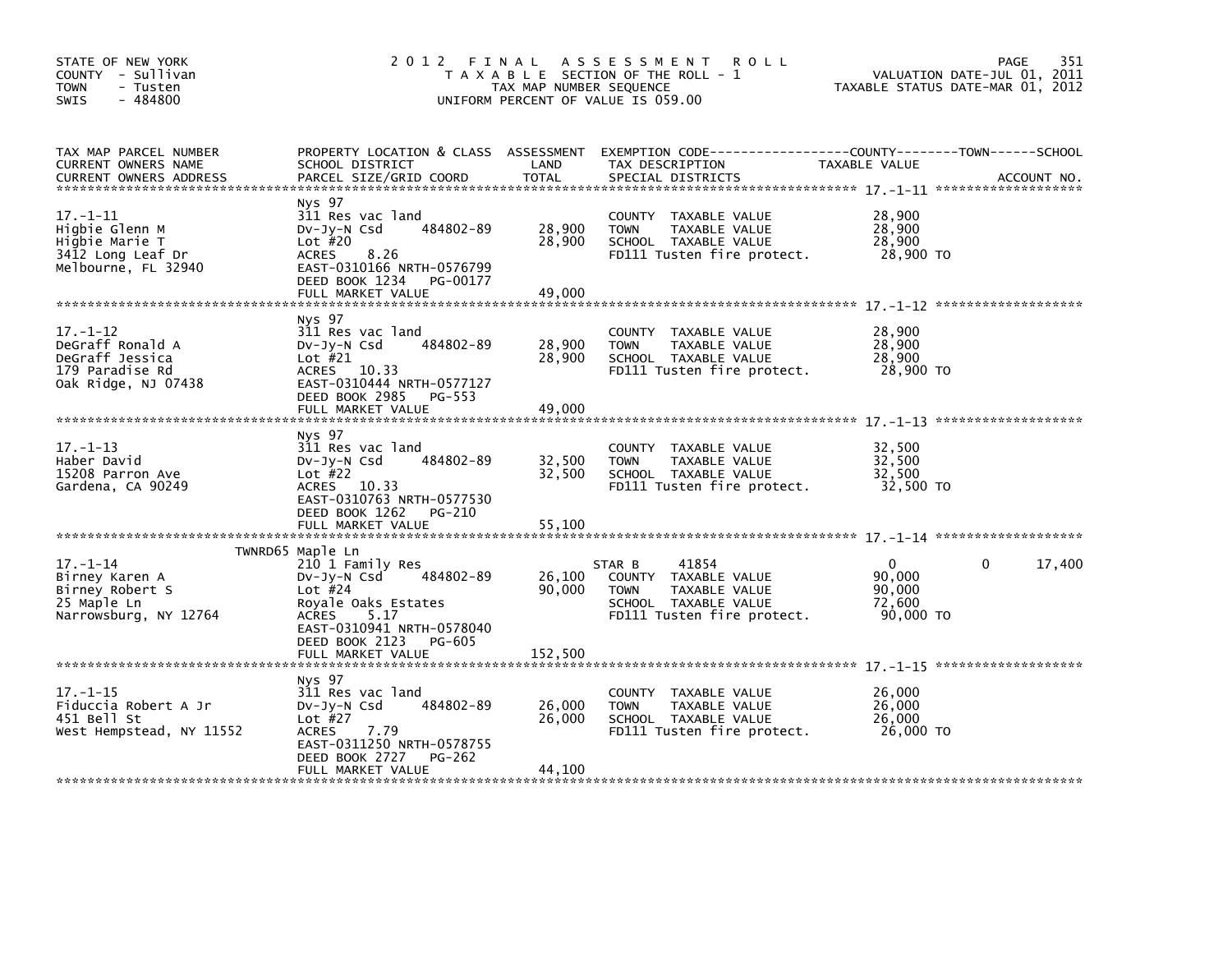| STATE OF NEW YORK<br>COUNTY - Sullivan<br><b>TOWN</b><br>- Tusten<br>$-484800$<br><b>SWIS</b>    | 2 0 1 2                                                                                                                                                                           | FINAL<br>TAX MAP NUMBER SEQUENCE | A S S E S S M E N T<br><b>ROLL</b><br>T A X A B L E SECTION OF THE ROLL - 1<br>UNIFORM PERCENT OF VALUE IS 059.00 |                                         | 352<br>PAGE<br>VALUATION DATE-JUL 01, 2011<br>TAXABLE STATUS DATE-MAR 01, 2012 |
|--------------------------------------------------------------------------------------------------|-----------------------------------------------------------------------------------------------------------------------------------------------------------------------------------|----------------------------------|-------------------------------------------------------------------------------------------------------------------|-----------------------------------------|--------------------------------------------------------------------------------|
| TAX MAP PARCEL NUMBER<br>CURRENT OWNERS NAME<br><b>CURRENT OWNERS ADDRESS</b>                    | PROPERTY LOCATION & CLASS ASSESSMENT<br>SCHOOL DISTRICT<br>PARCEL SIZE/GRID COORD                                                                                                 | LAND<br>TOTAL                    | TAX DESCRIPTION<br>SPECIAL DISTRICTS                                                                              | TAXABLE VALUE                           | ACCOUNT NO.                                                                    |
| $17. - 1 - 16$<br>Lang Edward Joseph<br>60 Lake St<br>Narrowsburg, NY 12764                      | Nys 97<br>311 Res vac land<br>484802-89<br>$Dv-Jy-N$ Csd<br>Lot $#23$<br><b>ACRES</b><br>5.17<br>EAST-0311269 NRTH-0577752<br>DEED BOOK 1176<br>PG-00118                          | 22,800<br>22,800<br>38.600       | COUNTY TAXABLE VALUE<br>TAXABLE VALUE<br><b>TOWN</b><br>SCHOOL TAXABLE VALUE<br>FD111 Tusten fire protect.        | 22,800<br>22,800<br>22,800<br>22,800 TO |                                                                                |
|                                                                                                  | FULL MARKET VALUE                                                                                                                                                                 |                                  |                                                                                                                   |                                         |                                                                                |
| $17. - 1 - 17$<br>Chang Fie C Hioe<br>Chang Zung F<br>21 Madison Ave<br>Flemington, NJ 08822     | Nys 97<br>311 Res vac land<br>484802-89<br>DV-Jy-N Csd<br>Lot $#28$<br><b>ACRES</b><br>7.24<br>EAST-0311528 NRTH-0578461                                                          | 25,900<br>25,900                 | COUNTY TAXABLE VALUE<br>TAXABLE VALUE<br><b>TOWN</b><br>SCHOOL TAXABLE VALUE<br>FD111 Tusten fire protect.        | 25,900<br>25,900<br>25,900<br>25,900 TO |                                                                                |
|                                                                                                  | DEED BOOK 1179<br>PG-00111<br>FULL MARKET VALUE                                                                                                                                   | 43,900                           |                                                                                                                   |                                         |                                                                                |
| $17. - 1 - 18$<br>Paolini Theodore<br>200 W 26 th St Apt 406<br>New York, NY 10001               | Evergreen Ln<br>311 Res vac land<br>484802-89<br>$Dv-Jy-N$ Csd<br>Lot $#29$<br>6.37<br><b>ACRES</b><br>EAST-0311824 NRTH-0578174<br>DEED BOOK 2495<br>PG-613<br>FULL MARKET VALUE | 23,900<br>23,900<br>40,500       | COUNTY<br>TAXABLE VALUE<br>TAXABLE VALUE<br><b>TOWN</b><br>SCHOOL TAXABLE VALUE<br>FD111 Tusten fire protect.     | 23.900<br>23,900<br>23,900<br>23,900 TO |                                                                                |
|                                                                                                  |                                                                                                                                                                                   |                                  |                                                                                                                   |                                         |                                                                                |
| $17. - 1 - 19$<br>Falk Dennis O<br>Falk Eileen F<br>33 Hilltop Ln<br>Narrowsburg, NY 12764       | Nys 97<br>311 Res vac land<br>484802-89<br>$Dv-Jy-N$ Csd<br>Lot $#30$<br>6.78<br><b>ACRES</b><br>EAST-0312044 NRTH-0578626<br>DEED BOOK 1176<br>PG-00120                          | 24,900<br>24,900                 | COUNTY<br>TAXABLE VALUE<br><b>TOWN</b><br>TAXABLE VALUE<br>SCHOOL TAXABLE VALUE<br>FD111 Tusten fire protect.     | 24,900<br>24,900<br>24,900<br>24,900 TO |                                                                                |
|                                                                                                  |                                                                                                                                                                                   |                                  |                                                                                                                   |                                         |                                                                                |
| $17. - 1 - 20$<br>Casale James<br>Casale Ann-Marie<br>71-16 172 nd St<br>Fresh Meadows, NY 11365 | TWN RD 64 Evergreen Ln<br>311 Res vac land<br>484802-89<br>$Dv-Jy-N$ Csd<br>Lot $#31$<br><b>ACRES</b><br>5.90<br>EAST-0312237 NRTH-0578888<br>DEED BOOK 2732<br>PG-121            | 22,800<br>22,800                 | COUNTY<br>TAXABLE VALUE<br>TAXABLE VALUE<br><b>TOWN</b><br>SCHOOL TAXABLE VALUE<br>FD111 Tusten fire protect.     | 22,800<br>22,800<br>22,800<br>22,800 TO |                                                                                |
|                                                                                                  | FULL MARKET VALUE                                                                                                                                                                 | 38,600                           |                                                                                                                   |                                         |                                                                                |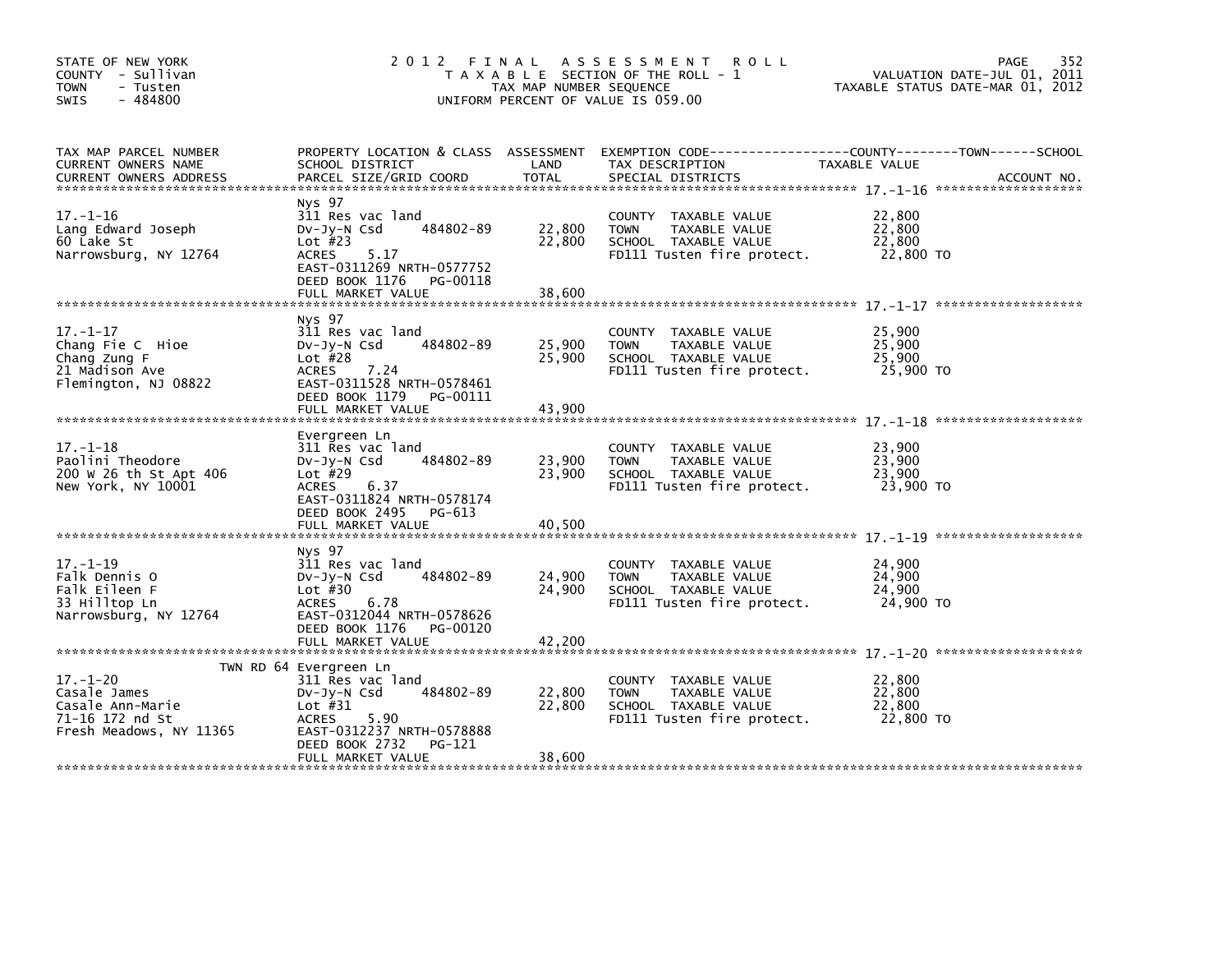| STATE OF NEW YORK<br>COUNTY - Sullivan<br><b>TOWN</b><br>- Tusten<br>$-484800$<br>SWIS        | 2 0 1 2                                                                                                                                                                                           | FINAL<br>TAX MAP NUMBER SEQUENCE | A S S E S S M E N T<br><b>ROLL</b><br>T A X A B L E SECTION OF THE ROLL - 1<br>UNIFORM PERCENT OF VALUE IS 059.00                                        |                                                                   | 353<br>PAGE<br>VALUATION DATE-JUL 01, 2011<br>TAXABLE STATUS DATE-MAR 01, 2012 |
|-----------------------------------------------------------------------------------------------|---------------------------------------------------------------------------------------------------------------------------------------------------------------------------------------------------|----------------------------------|----------------------------------------------------------------------------------------------------------------------------------------------------------|-------------------------------------------------------------------|--------------------------------------------------------------------------------|
| TAX MAP PARCEL NUMBER<br>CURRENT OWNERS NAME<br><b>CURRENT OWNERS ADDRESS</b>                 | PROPERTY LOCATION & CLASS ASSESSMENT<br>SCHOOL DISTRICT<br>PARCEL SIZE/GRID COORD                                                                                                                 | LAND<br><b>TOTAL</b>             | EXEMPTION CODE-----------------COUNTY-------TOWN------SCHOOL<br>TAX DESCRIPTION<br>SPECIAL DISTRICTS                                                     | TAXABLE VALUE                                                     | ACCOUNT NO.                                                                    |
| $17. - 1 - 21$<br>Saccone Joseph<br>8 Abate St<br>Glen Cove, NY 11542                         | Nys 97<br>210 1 Family Res<br>484802-89<br>DV-Jy-N Csd<br>Lot $#32$<br>5.10<br><b>ACRES</b><br>EAST-0312400 NRTH-0579130<br>DEED BOOK 1228<br>PG-00322<br>FULL MARKET VALUE                       | 166,300<br>281,900               | COMBAT VET 41131<br>25,900 STAR B<br>41854<br>COUNTY TAXABLE VALUE<br>TAXABLE VALUE<br><b>TOWN</b><br>SCHOOL TAXABLE VALUE<br>FD111 Tusten fire protect. | 26,100<br>$\Omega$<br>140,200<br>140,200<br>148,900<br>166,300 TO | 26,100<br>17,400<br>0                                                          |
| $17. - 1 - 22$<br>Leydon Patrick<br>28-31 202 nd St<br>Bayside, NY 11360                      | Nys 97<br>210 1 Family Res<br>484802-89<br>$Dv-Jy-N$ Csd<br>Lot $#33$<br><b>ACRES</b><br>6.94<br>EAST-0312415 NRTH-0579494<br>DEED BOOK 2732<br>PG-306<br>FULL MARKET VALUE                       | 28,900<br>78,900<br>133,700      | 41854<br>STAR B<br>TAXABLE VALUE<br>COUNTY<br><b>TOWN</b><br>TAXABLE VALUE<br>SCHOOL TAXABLE VALUE<br>FD111 Tusten fire protect.                         | 0<br>78,900<br>78,900<br>61,500<br>78,900 TO                      | 17,400<br>0                                                                    |
| $17. - 1 - 23$<br>Mullane George J Jr<br>Mullane Rosalie<br>20 McKinley St<br>Islip, NY 11751 | Twn Rd 64<br>210 1 Family Res<br>484802-89<br>$Dv-Jy-N$ Csd<br>Lot $#15$<br>Evergreen Lane<br>8.69<br><b>ACRES</b><br>EAST-0309792 NRTH-0575012<br>DEED BOOK 2319<br>PG-653<br>FULL MARKET VALUE  | 29,100<br>108,100<br>183,200     | COUNTY<br>TAXABLE VALUE<br>TAXABLE VALUE<br><b>TOWN</b><br>SCHOOL TAXABLE VALUE<br>FD111 Tusten fire protect.                                            | 108,100<br>108,100<br>108,100<br>108,100 TO                       |                                                                                |
| $17. - 1 - 24$<br>Mullane Rosalie<br>20 Mckinley St<br>Islip, NY 11751                        | Twn Rd 64<br>311 Res vac land<br>484802-89<br>$Dv-Jy-N$ Csd<br>Lot $#14$<br>Evergreen Lane<br><b>ACRES</b><br>7.11<br>EAST-0310084 NRTH-0575326<br>DEED BOOK 1978<br>PG-0325<br>FULL MARKET VALUE | 21,600<br>21,600<br>36,600       | COUNTY TAXABLE VALUE<br>TAXABLE VALUE<br><b>TOWN</b><br>SCHOOL TAXABLE VALUE<br>FD111 Tusten fire protect.                                               | 21,600<br>21,600<br>21,600<br>21,600 TO                           |                                                                                |
| $17. - 1 - 25$<br>Mullane George J Jr<br>20 Mckinley St<br>Islip, NY 11751                    | Twn Rd 64<br>311 Res vac land<br>484802-89<br>$Dv-Jy-N$ Csd<br>Lot $#13$<br>Evergreen Lane<br><b>ACRES</b><br>7.12<br>EAST-0310342 NRTH-0575632<br>DEED BOOK 1978<br>PG-0323<br>FULL MARKET VALUE | 21,400<br>21,400<br>36,300       | COUNTY TAXABLE VALUE<br><b>TOWN</b><br>TAXABLE VALUE<br>SCHOOL TAXABLE VALUE<br>FD111 Tusten fire protect.                                               | 21,400<br>21,400<br>21,400<br>21,400 TO                           |                                                                                |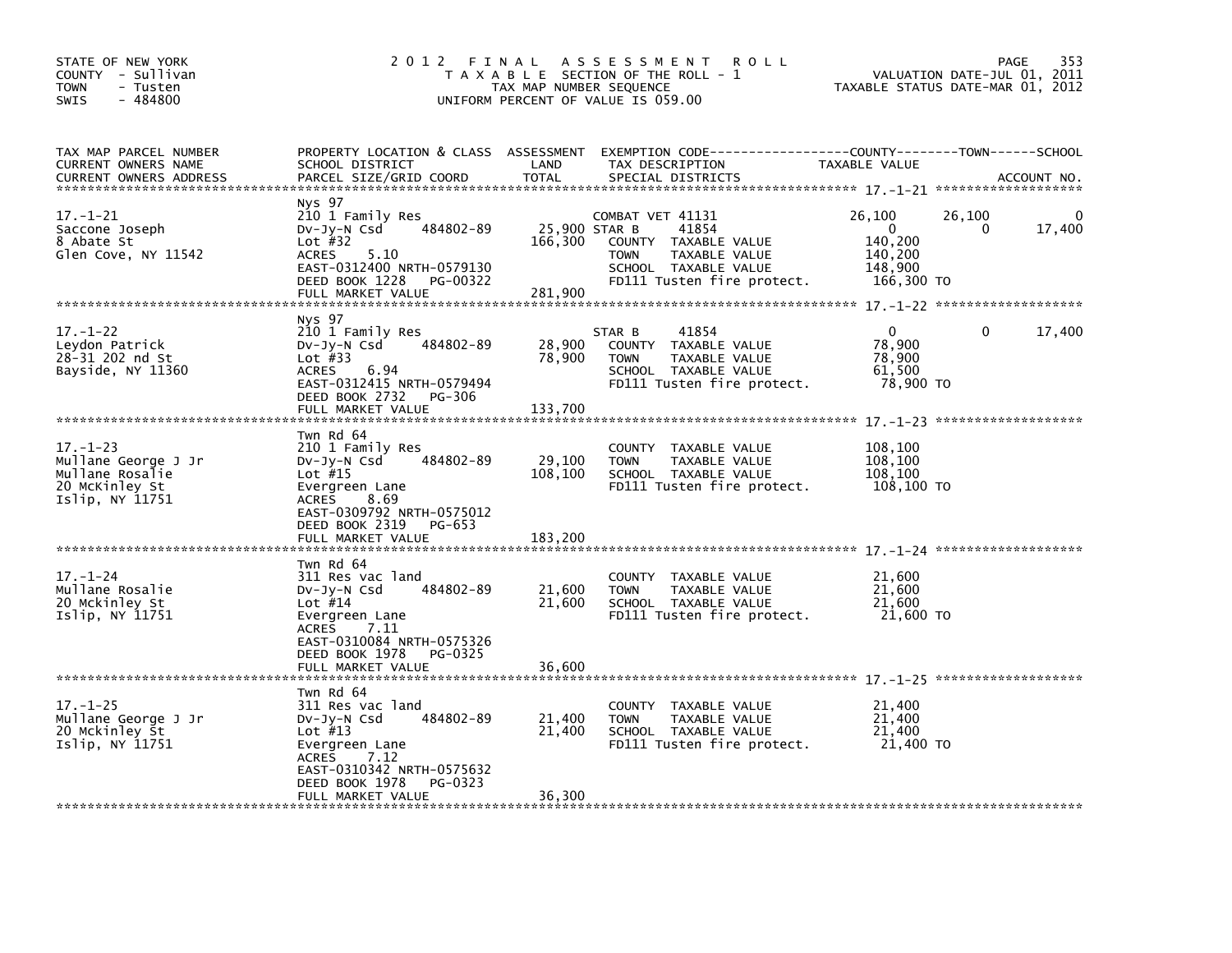| STATE OF NEW YORK<br>COUNTY - Sullivan<br>TOWN<br>- Tusten<br>- 484800<br>SWIS                     | 2 0 1 2                                                                                                                                                                                                  | FINAL<br>TAX MAP NUMBER SEQUENCE | A S S E S S M E N T<br><b>ROLL</b><br>T A X A B L E SECTION OF THE ROLL - 1<br>UNIFORM PERCENT OF VALUE IS 059.00 |                                             | 354<br><b>PAGE</b><br>VALUATION DATE-JUL 01, 2011<br>TAXABLE STATUS DATE-MAR 01, 2012 |
|----------------------------------------------------------------------------------------------------|----------------------------------------------------------------------------------------------------------------------------------------------------------------------------------------------------------|----------------------------------|-------------------------------------------------------------------------------------------------------------------|---------------------------------------------|---------------------------------------------------------------------------------------|
| TAX MAP PARCEL NUMBER<br>CURRENT OWNERS NAME<br><b>CURRENT OWNERS ADDRESS</b>                      | PROPERTY LOCATION & CLASS ASSESSMENT<br>SCHOOL DISTRICT<br>PARCEL SIZE/GRID COORD                                                                                                                        | LAND<br><b>TOTAL</b>             | TAX DESCRIPTION<br>SPECIAL DISTRICTS                                                                              | TAXABLE VALUE                               | ACCOUNT NO.                                                                           |
| $17. - 1 - 26$<br>Morton Joshua<br>Weinthaler Susan<br>130 Barrow St Apt 415<br>New York, NY 10014 | 167 Evergreen Ln<br>312 Vac w/imprv<br>484802-89<br>DV-Jy-N Csd<br>Lot $#12$<br>Royal Oaks Estates<br><b>ACRES</b><br>7.12<br>EAST-0310587 NRTH-0575924<br>DEED BOOK 2512<br>PG-516<br>FULL MARKET VALUE | 23,000<br>39,000<br>66,100       | COUNTY TAXABLE VALUE<br>TAXABLE VALUE<br><b>TOWN</b><br>SCHOOL TAXABLE VALUE<br>FD111 Tusten fire protect.        | 39,000<br>39,000<br>39,000<br>39,000 TO     |                                                                                       |
|                                                                                                    | Nys 97                                                                                                                                                                                                   |                                  |                                                                                                                   |                                             |                                                                                       |
| $17. - 1 - 27$<br>Casella Andrew<br>10 Butler St<br>Newport, RI 02840                              | 210 1 Family Res<br>484802-89<br>$Dv-Jy-N$ Csd<br>Lot $#11$<br><b>ACRES</b><br>7.13<br>EAST-0310840 NRTH-0576246                                                                                         | 30,700<br>70,700                 | COUNTY TAXABLE VALUE<br>TAXABLE VALUE<br><b>TOWN</b><br>SCHOOL TAXABLE VALUE<br>FD111 Tusten fire protect.        | 70,700<br>70,700<br>70,700<br>70,700 TO     |                                                                                       |
|                                                                                                    | DEED BOOK 3528 PG-597<br>FULL MARKET VALUE                                                                                                                                                               | 119,800                          |                                                                                                                   |                                             |                                                                                       |
| $17. - 1 - 28$<br>Hankins C Peter<br>PO Box 125<br>Narrowsburg, NY 12764                           | Nys 97<br>311 Res vac land<br>484802-89<br>$Dv-Jv-N$ Csd<br>Lot $#10$<br><b>ACRES</b><br>6.25<br>EAST-0311116 NRTH-0576562<br>DEED BOOK 1176<br>PG-00136<br>FULL MARKET VALUE                            | 23,600<br>23,600<br>40,000       | COUNTY TAXABLE VALUE<br>TAXABLE VALUE<br><b>TOWN</b><br>SCHOOL TAXABLE VALUE<br>FD111 Tusten fire protect.        | 23,600<br>23.600<br>23,600<br>23,600 TO     |                                                                                       |
|                                                                                                    | Nys 97                                                                                                                                                                                                   |                                  |                                                                                                                   |                                             |                                                                                       |
| $17. - 1 - 29$<br>Leo Sandra<br>112 wheatsworth Rd<br>Hamburg, NJ 07419                            | 311 Res vac land<br>484802-89<br>$Dv-Jy-N$ Csd<br>Lot $#9$<br><b>ACRES</b><br>6.25<br>EAST-0311356 NRTH-0576842<br>DEED BOOK 1341<br>$PG-1$                                                              | 24,700<br>24,700                 | COUNTY TAXABLE VALUE<br>TAXABLE VALUE<br><b>TOWN</b><br>SCHOOL TAXABLE VALUE<br>FD111 Tusten fire protect.        | 24,700<br>24,700<br>24.700<br>24,700 TO     |                                                                                       |
|                                                                                                    | FULL MARKET VALUE                                                                                                                                                                                        | 41,900                           |                                                                                                                   |                                             |                                                                                       |
| $17. - 1 - 30$<br>Builes Juan F<br>115 Evergreen Ln<br>Narrowsburg, NY 12764                       | 115 Evergreen Ln<br>210 1 Family Res<br>484802-89<br>DV-Jy-N Csd<br>Lot $#8$<br>Royale Oaks Estates<br>6.26<br><b>ACRES</b><br>EAST-0311588 NRTH-0577099<br>DEED BOOK 2891<br>PG-307                     | 29,200<br>118,000                | COUNTY TAXABLE VALUE<br>TAXABLE VALUE<br><b>TOWN</b><br>SCHOOL TAXABLE VALUE<br>FD111 Tusten fire protect.        | 118,000<br>118,000<br>118,000<br>118,000 TO |                                                                                       |
|                                                                                                    | FULL MARKET VALUE                                                                                                                                                                                        | 200,000                          |                                                                                                                   |                                             |                                                                                       |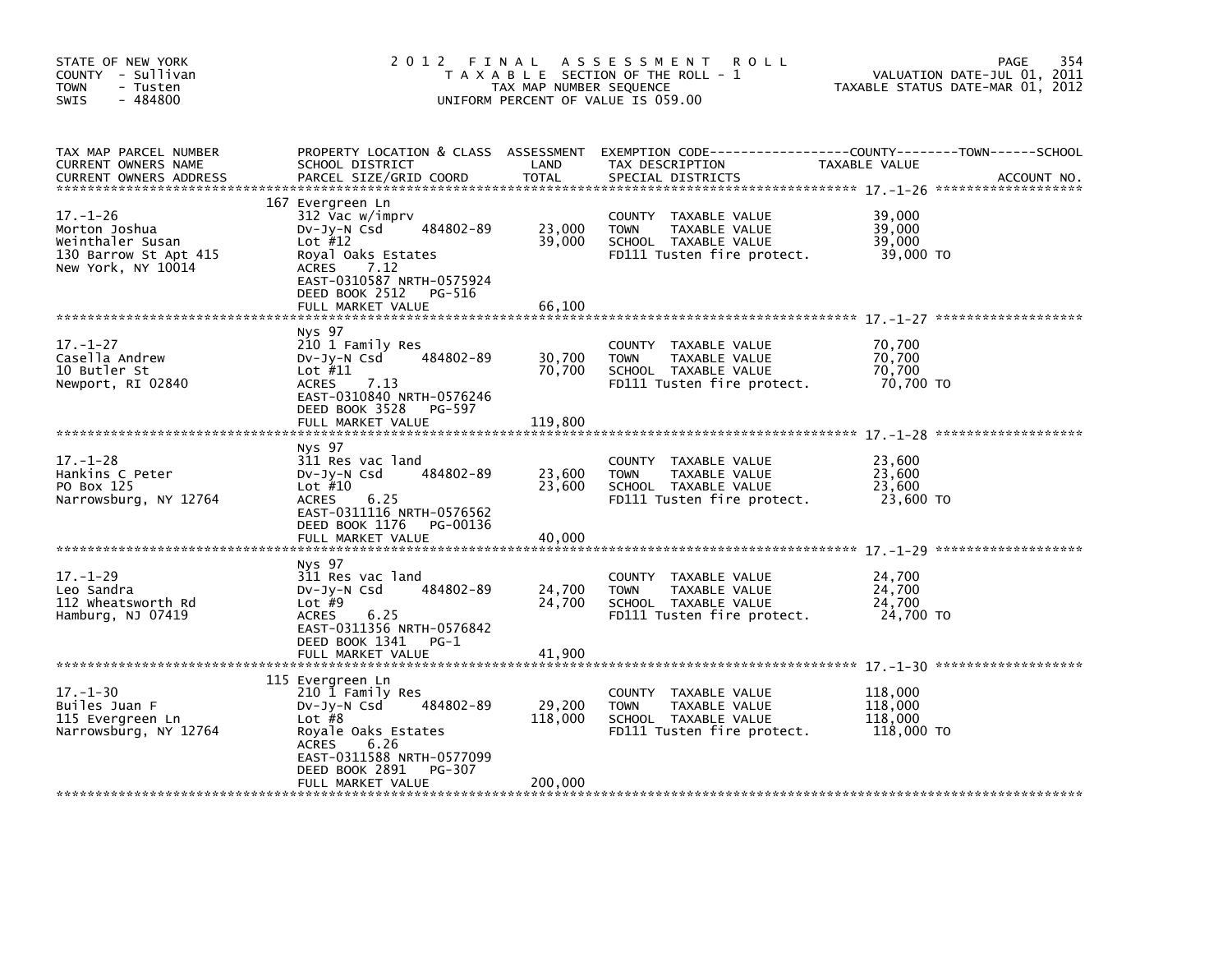| STATE OF NEW YORK<br>COUNTY - Sullivan<br><b>TOWN</b><br>- Tusten<br>$-484800$<br><b>SWIS</b>   | 2012 FINAL                                                                                                                                                          | TAX MAP NUMBER SEQUENCE             | A S S E S S M E N T<br><b>ROLL</b><br>T A X A B L E SECTION OF THE ROLL - 1<br>UNIFORM PERCENT OF VALUE IS 059.00                                  |                                                                  | 355<br>PAGE<br>VALUATION DATE-JUL 01, 2011<br>TAXABLE STATUS DATE-MAR 01, 2012 |
|-------------------------------------------------------------------------------------------------|---------------------------------------------------------------------------------------------------------------------------------------------------------------------|-------------------------------------|----------------------------------------------------------------------------------------------------------------------------------------------------|------------------------------------------------------------------|--------------------------------------------------------------------------------|
| TAX MAP PARCEL NUMBER<br>CURRENT OWNERS NAME<br><b>CURRENT OWNERS ADDRESS</b>                   | PROPERTY LOCATION & CLASS ASSESSMENT<br>SCHOOL DISTRICT<br>PARCEL SIZE/GRID COORD                                                                                   | LAND<br><b>TOTAL</b>                | EXEMPTION CODE-----------------COUNTY-------TOWN------SCHOOL<br>TAX DESCRIPTION<br>SPECIAL DISTRICTS                                               | TAXABLE VALUE                                                    | ACCOUNT NO.                                                                    |
|                                                                                                 | EVERGREEN Twn Rd 64                                                                                                                                                 |                                     |                                                                                                                                                    |                                                                  |                                                                                |
| $17. - 1 - 31$<br>Salemo Frank<br>Salemo Dina A<br>136 Shinnecock Ln<br>East Islip, NY 11730    | 210 1 Family Res<br>484802-89<br>$Dv-Jy-N$ Csd<br>Lot #A7<br>5.63<br>ACRES<br>EAST-0311737 NRTH-0577395<br>DEED BOOK 1534<br>PG-313                                 | 28,500<br>116,400                   | COUNTY TAXABLE VALUE<br><b>TOWN</b><br>TAXABLE VALUE<br>SCHOOL TAXABLE VALUE<br>FD111 Tusten fire protect.                                         | 116,400<br>116,400<br>116,400<br>116,400 TO                      |                                                                                |
|                                                                                                 | FULL MARKET VALUE                                                                                                                                                   | 197,300                             |                                                                                                                                                    |                                                                  |                                                                                |
| $17. - 1 - 32$<br>Pierce Richard A<br>Pierce Martha B<br>PO Box 416<br>Narrowsburg, NY 12764    | 75 Evergreen Ln<br>311 Res vac land<br>484802-89<br>$Dv-Jv-N$ Csd<br>Lot $#6$<br>ACRES 15.05<br>EAST-0312340 NRTH-0577282                                           | 38,000<br>38,000                    | COUNTY TAXABLE VALUE<br><b>TOWN</b><br>TAXABLE VALUE<br>SCHOOL TAXABLE VALUE<br>FD111 Tusten fire protect.                                         | 38,000<br>38,000<br>38,000<br>38,000 TO                          |                                                                                |
|                                                                                                 | DEED BOOK 1984<br>PG-096<br>FULL MARKET VALUE                                                                                                                       | 64,400                              |                                                                                                                                                    |                                                                  |                                                                                |
| $17. - 1 - 33$<br>Pierce Martha<br>Pierce Richard<br>PO Box 416<br>Narrowsburg, NY 12764        | 75 Evergreen Ln<br>210 1 Family Res<br>484802-89<br>DV-Jy-N Csd<br>Lot $#5$<br>ACRES 14.51 BANKC130170<br>EAST-0312687 NRTH-0577456<br>DEED BOOK 1816 PG-178        | 44,500<br>147,000                   | COUNTY TAXABLE VALUE<br><b>TOWN</b><br>TAXABLE VALUE<br>SCHOOL TAXABLE VALUE<br>FD111 Tusten fire protect.                                         | 147,000<br>147,000<br>147,000<br>147,000 TO                      |                                                                                |
|                                                                                                 |                                                                                                                                                                     |                                     |                                                                                                                                                    |                                                                  |                                                                                |
| $17. - 1 - 34$<br>Lander Richard O<br>Lander Lisa J<br>65 Evergreen Ln<br>Narrowsburg, NY 12764 | Nys 97<br>210 1 Family Res<br>484802-89<br>$Dv-Jy-N$ Csd<br>Lot $#4$<br>ACRES 21.86<br>EAST-0312763 NRTH-0579846<br>DEED BOOK 1178<br>PG-00338<br>FULL MARKET VALUE | 49,600 STAR B<br>205,000<br>347,500 | RPTL466_C 41690<br>41854<br>COUNTY TAXABLE VALUE<br>TAXABLE VALUE<br><b>TOWN</b><br>SCHOOL TAXABLE VALUE<br>FD111 Tusten fire protect.<br>1,740 EX | 1,740<br>$\Omega$<br>203,260<br>203.260<br>185,860<br>203,260 TO | 1,740<br>1,740<br>17,400<br>0                                                  |
|                                                                                                 |                                                                                                                                                                     |                                     |                                                                                                                                                    |                                                                  |                                                                                |
| $17. - 1 - 36$<br>Liu Lily<br>Vin Helen<br>1202 Shagrock Ct<br>Orlando, FL 32828                | Nys 97<br>311 Res vac land<br>484802-89<br>$Dv-Jy-N$ Csd<br>Lot $#2$<br>7.23<br><b>ACRES</b><br>EAST-0312955 NRTH-0578531<br>DEED BOOK 1179<br>PG-00003             | 25,900<br>25,900                    | COUNTY TAXABLE VALUE<br>TAXABLE VALUE<br><b>TOWN</b><br>SCHOOL TAXABLE VALUE<br>FD111 Tusten fire protect.                                         | 25,900<br>25,900<br>25,900<br>25,900 TO                          |                                                                                |
|                                                                                                 | FULL MARKET VALUE                                                                                                                                                   | 43,900                              |                                                                                                                                                    |                                                                  |                                                                                |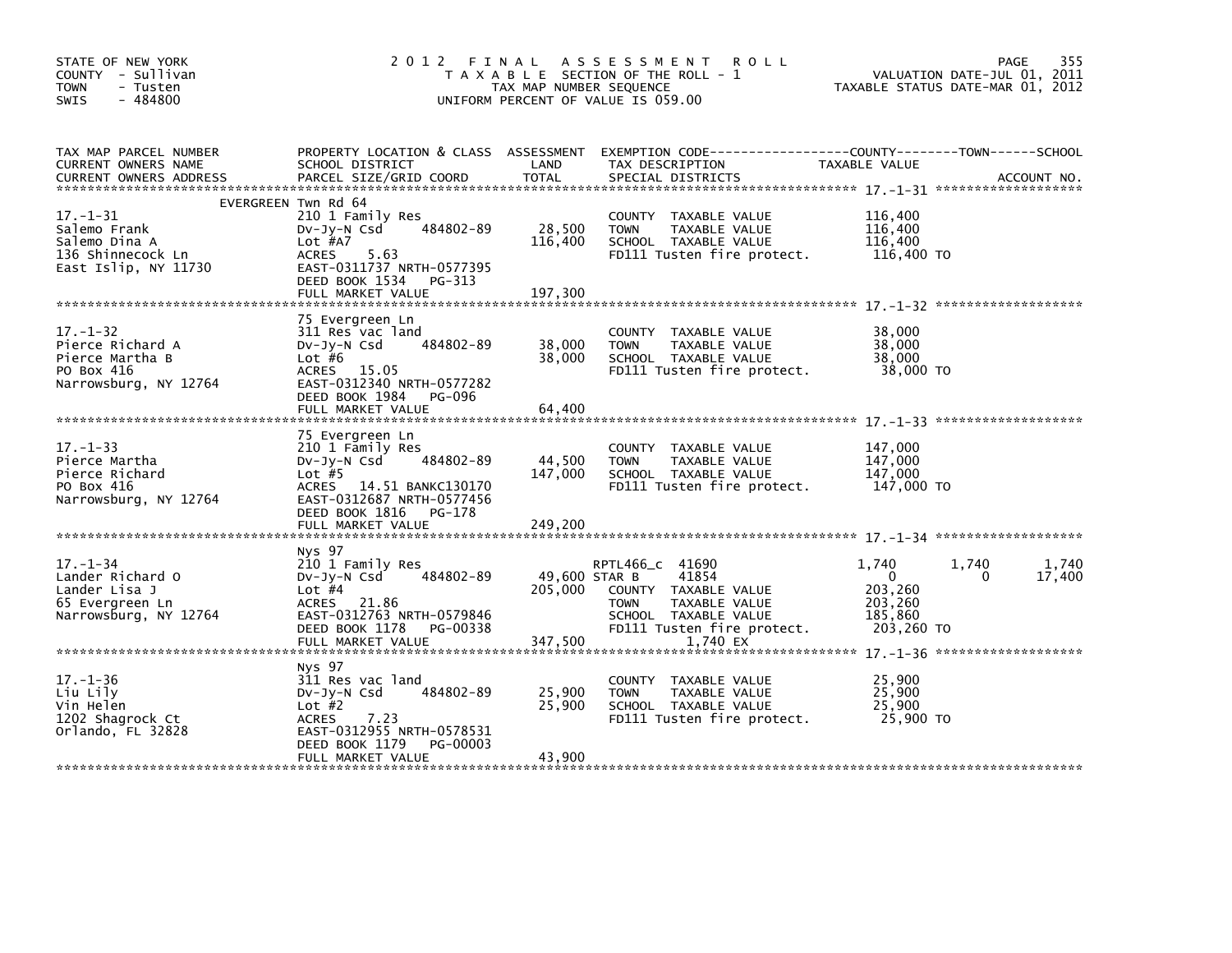| STATE OF NEW YORK<br>COUNTY - Sullivan<br><b>TOWN</b><br>- Tusten<br>$-484800$<br>SWIS |                                                       | UNIFORM PERCENT OF VALUE IS 059.00 |               | 2012 FINAL ASSESSMENI KULL<br>VALUATION DATE-JUL 01, 2011<br>VALUATION DATE-JUL 01, 2012 | TAXABLE STATUS DATE-MAR 01, 2012 |          |                         |
|----------------------------------------------------------------------------------------|-------------------------------------------------------|------------------------------------|---------------|------------------------------------------------------------------------------------------|----------------------------------|----------|-------------------------|
| TAX MAP PARCEL NUMBER<br>CURRENT OWNERS NAME                                           | PROPERTY LOCATION & CLASS ASSESSMENT                  |                                    |               | EXEMPTION        CODE-----------------COUNTY-------TOWN------SCHOOL                      |                                  |          |                         |
|                                                                                        |                                                       |                                    |               |                                                                                          |                                  |          |                         |
|                                                                                        | 88 PCT OF VALUE USED FOR EXEMPTION PURPOSES<br>Nys 97 |                                    |               |                                                                                          |                                  |          |                         |
| $17. - 1 - 37$                                                                         | 210 1 Family Res                                      |                                    | WAR VET 41121 |                                                                                          | 15,660 15,660                    |          | $\overline{\mathbf{0}}$ |
| Kraus Edward W                                                                         | DV-Jy-N Csd 484802-89                                 |                                    |               | 28,000 AGED-CTS 41800                                                                    | 57,290                           | 57,290   | 65,120                  |
| Kraus Dorothy                                                                          | Lot #1                                                | 148,000 STAR EN                    |               | 41834                                                                                    | $\overline{0}$                   | $\Omega$ | 36,080                  |
| 31 Evergreen Ln                                                                        | 6.03<br>ACRES                                         |                                    |               | COUNTY TAXABLE VALUE                                                                     | 75,050                           |          |                         |
| Narrowsburg, NY 12764                                                                  | EAST-0313116 NRTH-0578829                             |                                    | TOWN          | TAXABLE VALUE 75,050                                                                     |                                  |          |                         |
|                                                                                        | DEED BOOK 1176 PG-00134 SCHOOL TAXABLE VALUE          |                                    |               |                                                                                          | 46,800                           |          |                         |
|                                                                                        |                                                       |                                    |               |                                                                                          |                                  |          |                         |
|                                                                                        |                                                       |                                    |               |                                                                                          |                                  |          |                         |
| 17. –1–39                                                                              | MAPLELANE Twn Rd 65<br>311 Res vac land               |                                    |               | COUNTY TAXABLE VALUE                                                                     | 35,900                           |          |                         |
| Ferri Paul                                                                             | DV-Jy-N Csd 484802-89                                 |                                    | 35,900 TOWN   | TAXABLE VALUE                                                                            | 35,900                           |          |                         |
| Ferri Gay                                                                              | Royale Oaks Est.lot C7                                | 35,900                             |               | SCHOOL TAXABLE VALUE                                                                     | 35,900                           |          |                         |
| 78-27 79 th Pl                                                                         | Combined with $17-1-4.7$                              |                                    |               | FD111 Tusten fire protect. 35,900 TO                                                     |                                  |          |                         |
| Glendale, NY 11385                                                                     | ACRES 13.77                                           |                                    |               |                                                                                          |                                  |          |                         |
|                                                                                        | EAST-0308359 NRTH-0576585                             |                                    |               |                                                                                          |                                  |          |                         |
|                                                                                        | DEED BOOK 1935 PG-688                                 |                                    |               |                                                                                          |                                  |          |                         |
|                                                                                        | FULL MARKET VALUE                                     | 60,800                             |               |                                                                                          |                                  |          |                         |
|                                                                                        |                                                       |                                    |               |                                                                                          |                                  |          |                         |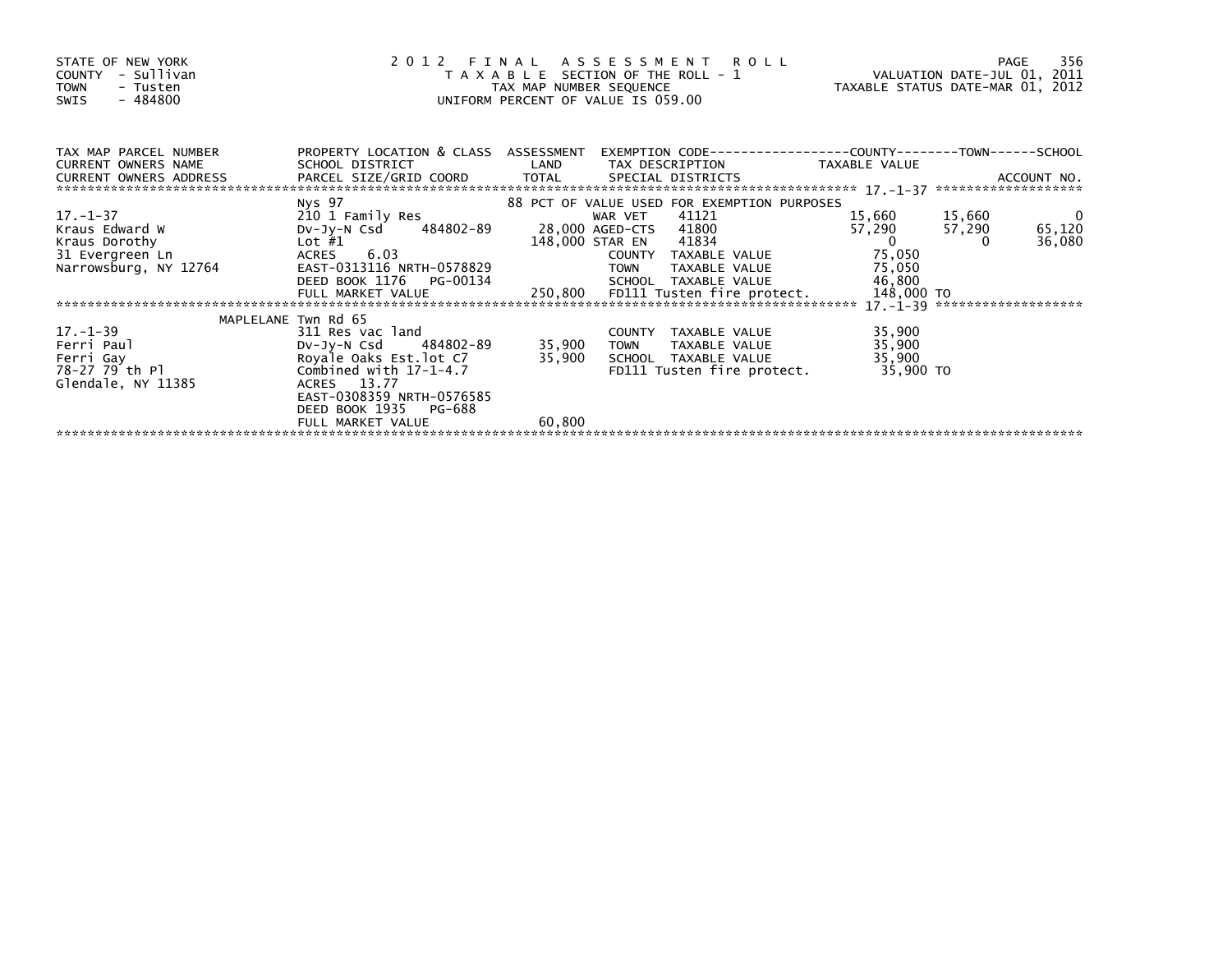| STATE OF NEW YORK       | 2012 FINAL ASSESSMENT ROLL            | - 357<br>PAGE                    |
|-------------------------|---------------------------------------|----------------------------------|
| COUNTY - Sullivan       | T A X A B L E SECTION OF THE ROLL - 1 | VALUATION DATE-JUL 01, 2011      |
| <b>TOWN</b><br>- Tusten | MAP SECTION - 017                     | TAXABLE STATUS DATE-MAR 01, 2012 |
| - 484800<br>SWIS        | SUB-SECTION-                          | RPS150/V04/L015                  |
|                         | UNIFORM PERCENT OF VALUE IS 059.00    | CURRENT DATE $6/19/2012$         |

### \*\*\* S P E C I A L D I S T R I C T S U M M A R Y \*\*\*

| CODE | DISTRICT NAME        | PARCELS | TOTAL EXTENSION<br><b>TYPF</b> | EXTENSION<br>VALUE | AD VALOREM<br>VALUE | <b>FXFMPT</b><br>AMOUNT | <b>TAXABLE</b><br>VALUE |
|------|----------------------|---------|--------------------------------|--------------------|---------------------|-------------------------|-------------------------|
|      | FD111 Tusten fire pr |         | 77 TOTAL                       |                    | 4445.000            | 740                     | 4443.260                |

### \*\*\* S C H O O L D I S T R I C T S U M M A R Y \*\*\*

| <b>CODE</b> | DISTRICT NAME | TOTAL<br><b>PARCELS</b> | ASSESSED<br>LAND | ASSESSED<br><b>TOTAL</b> | <b>EXEMPT</b><br><b>AMOUNT</b> | <b>TOTAL</b><br>TAXABLE | <b>STAR</b><br><b>AMOUNT</b> | <b>STAR</b><br>TAXABLE |
|-------------|---------------|-------------------------|------------------|--------------------------|--------------------------------|-------------------------|------------------------------|------------------------|
| 484802      | DV-JV-N Csd   | 77                      | 2157.700         | 4445,000                 | 257.347                        | 4187.653                | 266.120                      | 3921,533               |
|             | SUB-TOTAL     | 77                      | 2157.700         | 4445,000                 | 257.347                        | 4187.653                | 266.120                      | 3921,533               |
| 484889      | Nar Library   | 77                      | 2157.700         | 4445,000                 | 257,347                        | 4187.653                | 266.120                      | 3921,533               |
|             | <b>TOTAL</b>  | 154                     | 4315.400         | 8890,000                 | 514.694                        | 8375,306                | 532,240                      | 7843.066               |

\*\*\* S Y S T E M C O D E S S U M M A R Y \*\*\*

NO SYSTEM EXEMPTIONS AT THIS LEVEL

#### \*\*\* E X E M P T I O N S U M M A R Y \*\*\*

| <b>CODE</b> | DESCRIPTION  | TOTAL<br><b>PARCELS</b> | <b>COUNTY</b> | <b>TOWN</b> | <b>SCHOOL</b> |
|-------------|--------------|-------------------------|---------------|-------------|---------------|
| 41121       | WAR VET      |                         | 73,890        | 73,890      |               |
| 41131       | COMBAT VET   |                         | 26,100        | 26,100      |               |
| 41161       | $CW_15_VET/$ |                         | 6,960         | 6,960       |               |
| 41690       | RPTL466_C    |                         | 1,740         | 1,740       | 1,740         |
| 41800       | AGED-CTS     |                         | 191,692       | 191,692     | 204,220       |
| 41834       | STAR EN      |                         |               |             | 144,320       |
| 41854       | STAR B       |                         |               |             | 121,800       |
| 41933       | L INC DIS    |                         |               | 51,500      |               |
| 47460       | FOREST LND   |                         | 51,387        | 51,387      | 51,387        |
|             | <b>TOTAL</b> | 24                      | 351,769       | 403,269     | 523,467       |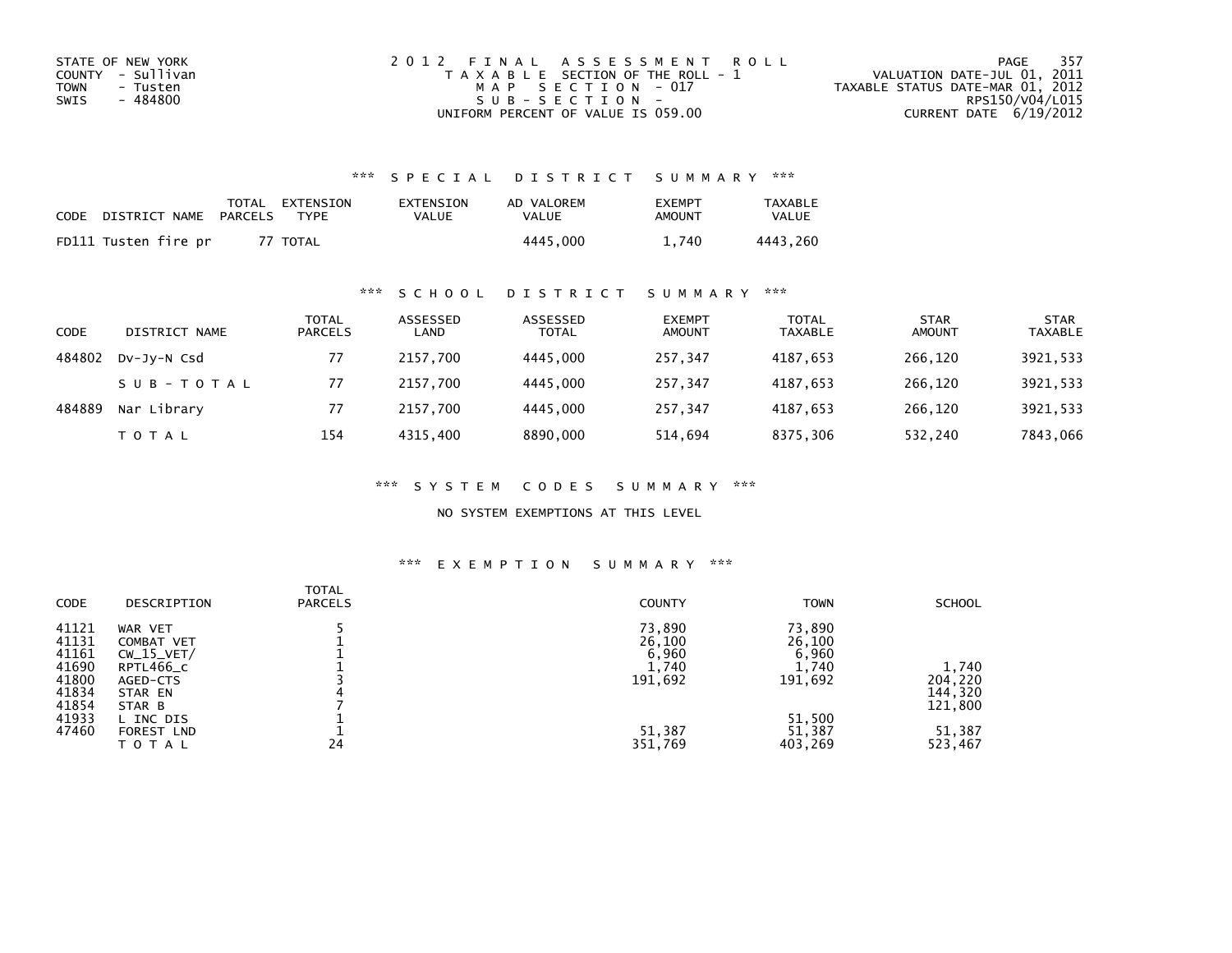| STATE OF NEW YORK<br>COUNTY - Sullivan<br>TOWN<br>- Tusten<br>- 484800 | 2012 FINAL ASSESSMENT ROLL<br>T A X A B L E SECTION OF THE ROLL - 1<br>MAP SECTION - 017 | 358<br>PAGE<br>VALUATION DATE-JUL 01, 2011<br>TAXABLE STATUS DATE-MAR 01, 2012 |
|------------------------------------------------------------------------|------------------------------------------------------------------------------------------|--------------------------------------------------------------------------------|
| SWIS                                                                   | $SUB - SECTION -$<br>UNIFORM PERCENT OF VALUE IS 059.00                                  | RPS150/V04/L015<br>CURRENT DATE 6/19/2012                                      |
|                                                                        |                                                                                          |                                                                                |

# \*\*\* G R A N D T O T A L S \*\*\*

| ROLL       | DESCRIPTION | <b>TOTAL</b>   | ASSESSED | <b>ASSESSED</b> | <b>TAXABLE</b> | <b>TAXABLE</b> | <b>TAXABLE</b> | <b>STAR</b>    |
|------------|-------------|----------------|----------|-----------------|----------------|----------------|----------------|----------------|
| <b>SEC</b> |             | <b>PARCELS</b> | LAND     | TOTAL           | <b>COUNTY</b>  | <b>TOWN</b>    | <b>SCHOOL</b>  | <b>TAXABLE</b> |
|            | TAXABLE     |                | 2157.700 | 4445,000        | 4093,231       | 4041,731       | 4187,653       | 3921,533       |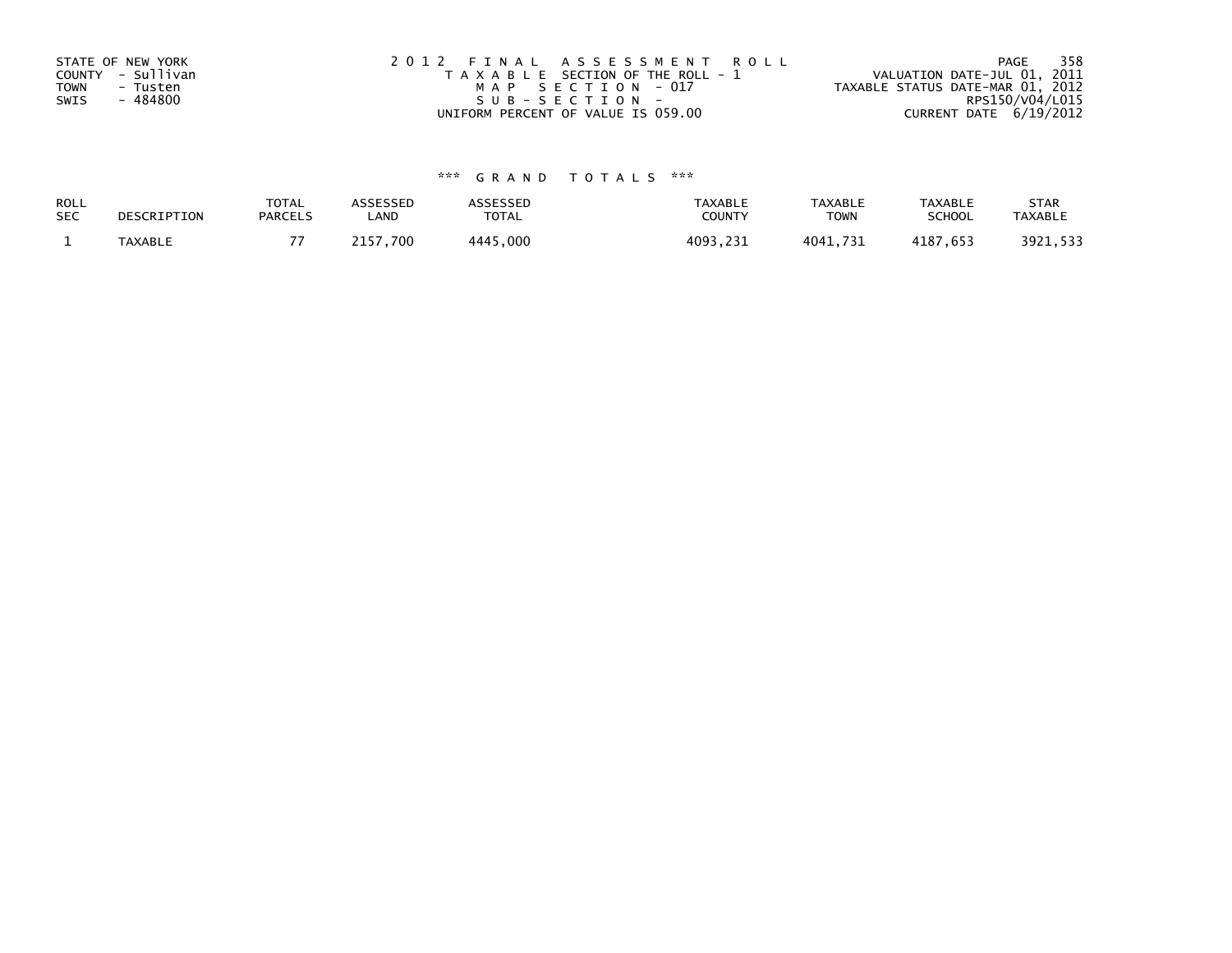| STATE OF NEW YORK<br>COUNTY - Sullivan<br><b>TOWN</b><br>- Tusten<br>$-484800$<br><b>SWIS</b> | 2 0 1 2                                                                                                                                     | TAX MAP NUMBER SEQUENCE | FINAL ASSESSMENT ROLL<br>T A X A B L E SECTION OF THE ROLL - 1<br>UNIFORM PERCENT OF VALUE IS 059.00              | TAXABLE STATUS DATE-MAR 01, 2012            | 359<br>PAGE<br>VALUATION DATE-JUL 01, 2011 |
|-----------------------------------------------------------------------------------------------|---------------------------------------------------------------------------------------------------------------------------------------------|-------------------------|-------------------------------------------------------------------------------------------------------------------|---------------------------------------------|--------------------------------------------|
| TAX MAP PARCEL NUMBER<br>CURRENT OWNERS NAME                                                  | SCHOOL DISTRICT                                                                                                                             | LAND                    | PROPERTY LOCATION & CLASS ASSESSMENT EXEMPTION CODE---------------COUNTY-------TOWN-----SCHOOL<br>TAX DESCRIPTION | TAXABLE VALUE                               |                                            |
|                                                                                               |                                                                                                                                             |                         |                                                                                                                   |                                             |                                            |
|                                                                                               | Nys Rte 97                                                                                                                                  |                         |                                                                                                                   |                                             | 101525                                     |
| $18. -1 - 5.1$<br>Tretyak Bella<br>Soyfer Simon<br>PO Box 231<br>Yulan, NY 12792              | 312 Vac w/imprv<br>484802-89<br>DV-Jy-N Csd<br>$\text{Lot} 1$<br>3.04<br><b>ACRES</b><br>EAST-0313782 NRTH-0578398                          | 19,300<br>19,300        | COUNTY TAXABLE VALUE<br><b>TOWN</b><br>TAXABLE VALUE<br>SCHOOL TAXABLE VALUE<br>FD111 Tusten fire protect.        | 19,300<br>19,300<br>19,300<br>19,300 TO     |                                            |
|                                                                                               | DEED BOOK 3000<br>PG-239<br>FULL MARKET VALUE                                                                                               | 32,700                  |                                                                                                                   |                                             |                                            |
|                                                                                               |                                                                                                                                             |                         |                                                                                                                   |                                             |                                            |
| $18. - 1 - 5.2$<br>County of Sullivan<br>100 North St<br>Monticello, NY 12701                 | Nys Rte 97<br>210 1 Family Res<br>484802-89<br>DV-Jy-N Csd<br>Lot <sub>2</sub><br><b>ACRES</b><br>4.32                                      | 23,400<br>117,900       | COUNTY TAXABLE VALUE<br><b>TOWN</b><br>TAXABLE VALUE<br>SCHOOL TAXABLE VALUE<br>FD111 Tusten fire protect.        | 117,900<br>117,900<br>117,900<br>117,900 TO | 101525                                     |
| PRIOR OWNER ON 3/01/2012<br>County of Sullivan                                                | EAST-0313782 NRTH-0578398<br>DEED BOOK 2012<br>PG-1350<br>FULL MARKET VALUE                                                                 | 199.800                 |                                                                                                                   |                                             |                                            |
| $18. -1 - 5.3$<br>County of Sullivan<br>100 North St<br>Monticello, NY 12701                  | Nys Rte 97<br>311 Res vac land<br>484802-89<br>$Dv-Jy-N$ Csd<br>Lot 3<br>3.05<br><b>ACRES</b>                                               | 14,300<br>14,300        | COUNTY TAXABLE VALUE<br><b>TOWN</b><br>TAXABLE VALUE<br>SCHOOL TAXABLE VALUE<br>FD111 Tusten fire protect.        | 14,300<br>14,300<br>14.300<br>14,300 TO     | 101525                                     |
| PRIOR OWNER ON 3/01/2012<br>County of Sullivan                                                | EAST-0313782 NRTH-0578398<br>DEED BOOK 2012<br>PG-1350<br>FULL MARKET VALUE                                                                 | 24.200                  |                                                                                                                   |                                             |                                            |
|                                                                                               | 5879 State Route 97                                                                                                                         |                         |                                                                                                                   |                                             | 120450                                     |
| $18. - 1 - 6$<br>Haff Gary<br>5879 State Route 97<br>Narrowsburg, NY 12764                    | 260 Seasonal res<br>484802-89<br>DV-Jy-N Csd<br>ACRES 16.40<br>EAST-0313930 NRTH-0577670<br>DEED BOOK 2797<br>PG-239                        | 44,000<br>84,000        | COUNTY TAXABLE VALUE<br><b>TOWN</b><br>TAXABLE VALUE<br>SCHOOL TAXABLE VALUE<br>FD111 Tusten fire protect.        | 84,000<br>84,000<br>84,000<br>84,000 TO     |                                            |
|                                                                                               | FULL MARKET VALUE                                                                                                                           | 142,400                 |                                                                                                                   |                                             |                                            |
|                                                                                               | Twn Rd 50                                                                                                                                   |                         |                                                                                                                   |                                             | 132000                                     |
| $18. -1 - 7.1$<br>Brennan Michael<br>McClurkan Kevin<br>& Others<br>156 Bowery Fl 3           | 210 1 Family Res<br>484802-89<br>$Dv-Jy-N$ Csd<br>7.20 BANK C80007<br><b>ACRES</b><br>EAST-0314304 NRTH-0576764<br>DEED BOOK 2254<br>PG-471 | 41,800<br>155,100       | COUNTY TAXABLE VALUE<br><b>TOWN</b><br>TAXABLE VALUE<br>SCHOOL TAXABLE VALUE<br>FD111 Tusten fire protect.        | 155,100<br>155,100<br>155,100<br>155,100 TO |                                            |
| New York, NY 10012                                                                            | FULL MARKET VALUE                                                                                                                           | 262,900                 |                                                                                                                   |                                             |                                            |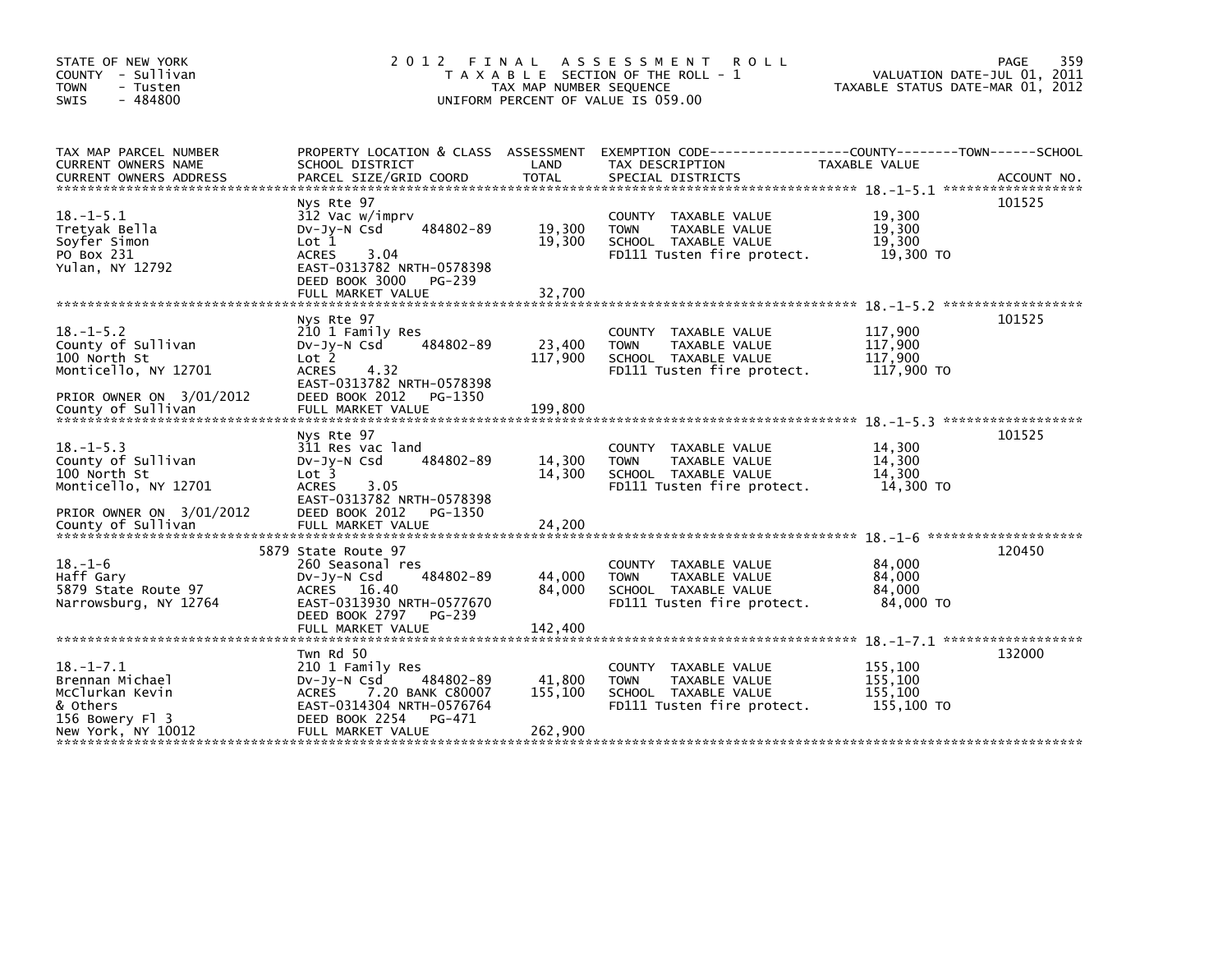| STATE OF NEW YORK<br>COUNTY - Sullivan<br><b>TOWN</b><br>- Tusten<br>$-484800$<br><b>SWIS</b>                                             | 2 0 1 2<br>FINAL                                                                                                                                                      | TAX MAP NUMBER SEQUENCE              | A S S E S S M E N T<br><b>ROLL</b><br>T A X A B L E SECTION OF THE ROLL - 1<br>UNIFORM PERCENT OF VALUE IS 059.00                                                                      | VALUATION DATE-JUL 01,<br>TAXABLE STATUS DATE-MAR 01, 2012                      | 360<br><b>PAGE</b><br>2011               |
|-------------------------------------------------------------------------------------------------------------------------------------------|-----------------------------------------------------------------------------------------------------------------------------------------------------------------------|--------------------------------------|----------------------------------------------------------------------------------------------------------------------------------------------------------------------------------------|---------------------------------------------------------------------------------|------------------------------------------|
| TAX MAP PARCEL NUMBER<br>CURRENT OWNERS NAME<br>CURRENT OWNERS ADDRESS                                                                    | SCHOOL DISTRICT<br>PARCEL SIZE/GRID COORD                                                                                                                             | LAND<br><b>TOTAL</b>                 | PROPERTY LOCATION & CLASS ASSESSMENT EXEMPTION CODE----------------COUNTY-------TOWN------SCHOOL<br>TAX DESCRIPTION<br>SPECIAL DISTRICTS                                               | TAXABLE VALUE                                                                   | ACCOUNT NO.                              |
| $18. - 1 - 8$<br>Harth John J<br>Harth Grace T<br>5769 Route 97<br>PO Box 336<br>Narrowsburg, NY 12764                                    | Nys Rt 97<br>240 Rural res<br>484802-89<br>$Dv-Jv-N$ Csd<br>ACRES 42.44<br>EAST-0312860 NRTH-0579842<br>DEED BOOK 648<br><b>PG-00222</b><br>FULL MARKET VALUE         | 65,000<br>95,000<br>161,000          | COUNTY TAXABLE VALUE<br><b>TOWN</b><br>TAXABLE VALUE<br>SCHOOL TAXABLE VALUE<br>FD111 Tusten fire protect.                                                                             | 95,000<br>95.000<br>95,000<br>95,000 TO                                         | 121100                                   |
| $18. - 1 - 9$<br>Aitchison William<br>Aitchison Maureen B<br>78 Dutch Hollow Dr<br>Orangeburg, NY 10962<br>****************************** | Nys Rte 97<br>314 Rural vac<10<br>484802-89<br>$Dv-Jy-N$ Csd<br><b>ACRES</b><br>4.00<br>EAST-0314365 NRTH-0575055<br>DEED BOOK 2738<br>PG-601<br>FULL MARKET VALUE    | 17,400<br>17,400<br>29,500           | COUNTY TAXABLE VALUE<br>TAXABLE VALUE<br><b>TOWN</b><br>SCHOOL TAXABLE VALUE<br>FD111 Tusten fire protect.                                                                             | 17,400<br>17,400<br>17,400<br>17,400 TO<br>$18. - 1 - 10$ ********************* | 156245                                   |
| $18. - 1 - 10$<br>Stiglmayer Maria<br>144-45 Sanford Ave Apt 1A<br>Flushing, NY 11355                                                     | Nys Rte 97<br>210 1 Family Res<br>$Dv-Jy-N$ Csd<br>484802-89<br>FRNT 100.00 DPTH 200.00<br>EAST-0314488 NRTH-0574838<br>DEED BOOK 2162<br>PG-691<br>FULL MARKET VALUE | 9,400<br>47,000<br>79,700            | COUNTY TAXABLE VALUE<br><b>TOWN</b><br>TAXABLE VALUE<br>SCHOOL TAXABLE VALUE<br>FD111 Tusten fire protect.                                                                             | 47,000<br>47,000<br>47,000<br>47,000 TO                                         | 156400                                   |
|                                                                                                                                           |                                                                                                                                                                       |                                      |                                                                                                                                                                                        |                                                                                 |                                          |
| $18. - 1 - 11$<br>Lucas Robert E<br>5739 Rt 97<br>Narrowsburg, NY 12764                                                                   | Nys Rte 97<br>210 1 Family Res<br>484802-89<br>DV-Jy-N Csd<br>4.04<br><b>ACRES</b><br>EAST-0314253 NRTH-0574738<br>DEED BOOK 761<br>PG-00771<br>FULL MARKET VALUE     | 22,500 STAR EN<br>102,500<br>173,700 | 94 PCT OF VALUE USED FOR EXEMPTION PURPOSES<br>COMBAT VET 41131<br>41834<br>COUNTY TAXABLE VALUE<br><b>TOWN</b><br>TAXABLE VALUE<br>SCHOOL TAXABLE VALUE<br>FD111 Tusten fire protect. | 24,088<br>24.088<br>$\Omega$<br>78,412<br>78,412<br>66,420<br>102,500 TO        | 134050<br>$\Omega$<br>36,080<br>$\Omega$ |
| $18. - 1 - 12.1$<br>Huebner Family Living Trust<br>Huebner Robert H<br>341 Harris Rd<br>Monticello, NY 12701                              | Nys Rte 97<br>260 Seasonal res<br>484802-89<br>DV-JV-N Csd<br>ACRES 15.84<br>EAST-0314176 NRTH-0573969<br>DEED BOOK 2332<br>PG-693<br>FULL MARKET VALUE               | 37,800<br>44,600<br>75,600           | COUNTY TAXABLE VALUE<br><b>TOWN</b><br>TAXABLE VALUE<br>SCHOOL TAXABLE VALUE<br>FD111 Tusten fire protect.                                                                             | 18. -1-12. 1 ******************<br>44.600<br>44,600<br>44,600<br>44,600 TO      | 125250                                   |
| $18. - 1 - 12.2$<br>Conroy Thomas Luke<br>Conroy Nancy A<br>32 Vine St<br>Nyack, NY 10960-3404                                            | Nys Rte 97<br>210 1 Family Res<br>$Dv-Jv-N$ Csd<br>484802-89<br><b>ACRES</b><br>2.65<br>EAST-0314282 NRTH-0574497<br>DEED BOOK 2213<br>PG-324<br>FULL MARKET VALUE    | 18,000<br>69,000<br>116,900          | COUNTY<br>TAXABLE VALUE<br>TAXABLE VALUE<br><b>TOWN</b><br>SCHOOL TAXABLE VALUE<br>FD111 Tusten fire protect.                                                                          | 69,000<br>69,000<br>69,000<br>69,000 TO                                         | 157526                                   |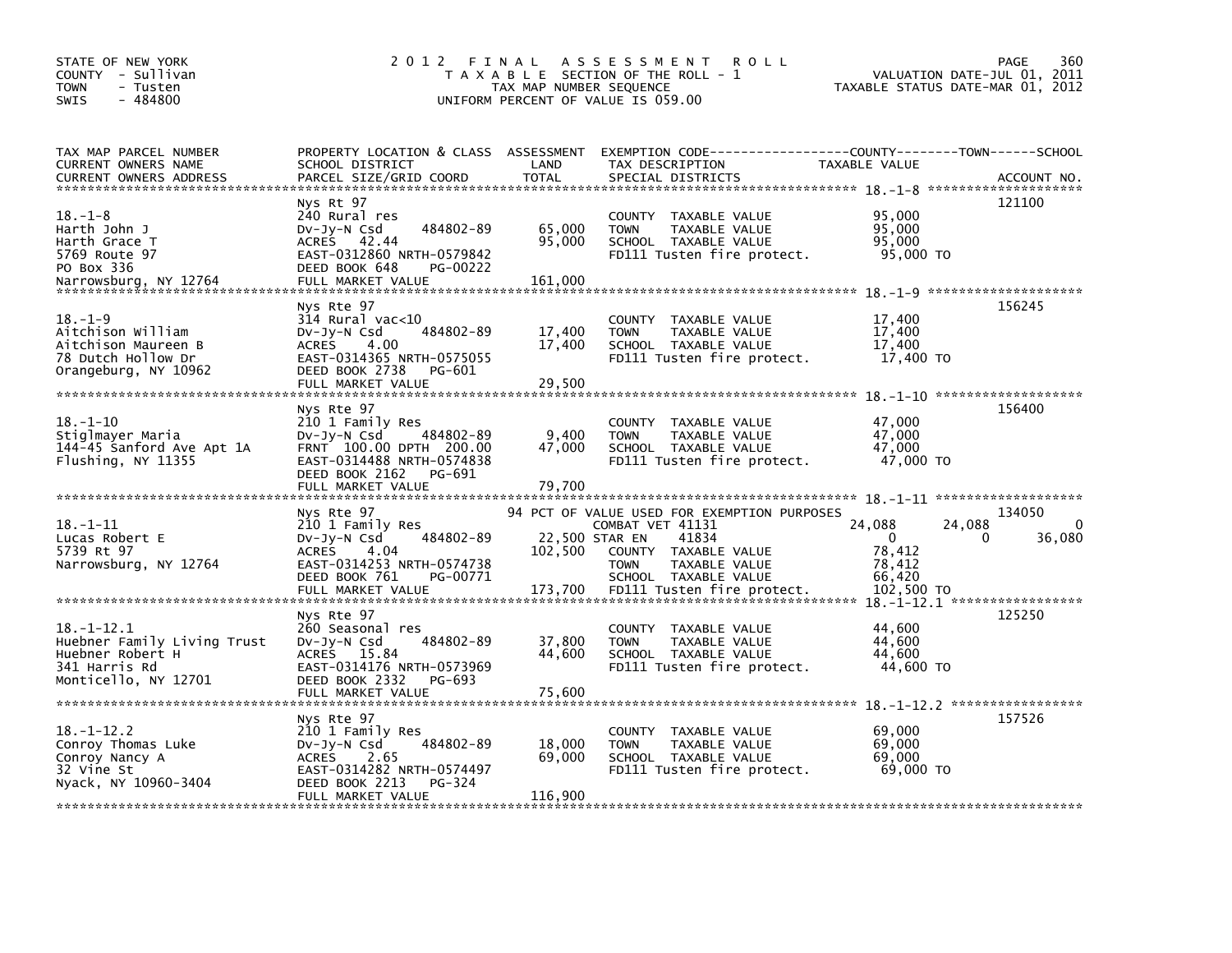| STATE OF NEW YORK<br>COUNTY - Sullivan<br><b>TOWN</b><br>- Tusten<br>$-484800$<br><b>SWIS</b>                     | 2 0 1 2                                                                                                                                                                          | FINAL<br>TAX MAP NUMBER SEQUENCE | A S S E S S M E N T<br><b>ROLL</b><br>T A X A B L E SECTION OF THE ROLL - 1<br>UNIFORM PERCENT OF VALUE IS 059.00                                                                                        | VALUATION DATE-JUL 01,<br>TAXABLE STATUS DATE-MAR 01, 2012                | 361<br>PAGE<br>2011                |
|-------------------------------------------------------------------------------------------------------------------|----------------------------------------------------------------------------------------------------------------------------------------------------------------------------------|----------------------------------|----------------------------------------------------------------------------------------------------------------------------------------------------------------------------------------------------------|---------------------------------------------------------------------------|------------------------------------|
| TAX MAP PARCEL NUMBER<br>CURRENT OWNERS NAME<br><b>CURRENT OWNERS ADDRESS</b>                                     | PROPERTY LOCATION & CLASS ASSESSMENT<br>SCHOOL DISTRICT<br>PARCEL SIZE/GRID COORD                                                                                                | LAND<br><b>TOTAL</b>             | EXEMPTION CODE-----------------COUNTY-------TOWN------SCHOOL<br>TAX DESCRIPTION<br>SPECIAL DISTRICTS                                                                                                     | TAXABLE VALUE                                                             | ACCOUNT NO.<br>******************* |
| $18. - 1 - 13$<br>B & C Cosgrove Irrevocable Tr<br>Cowger Maureen<br>5697 State Route 97<br>Narrowsburg, NY 12764 | Nys Rt 97<br>210 1 Family Res<br>484802-89<br>DV-Jy-N Csd<br>ACRES 27.50<br>EAST-0314235 NRTH-0573431<br>DEED BOOK 3537<br>PG-136<br>FULL MARKET VALUE                           | 149,300<br>253,100               | 62 PCT OF VALUE USED FOR EXEMPTION PURPOSES<br>41121<br>WAR VET<br>55,000 STAR EN<br>41834<br>COUNTY TAXABLE VALUE<br><b>TOWN</b><br>TAXABLE VALUE<br>SCHOOL TAXABLE VALUE<br>FD111 Tusten fire protect. | 13,885<br>13,885<br>0<br>0<br>135,415<br>135,415<br>113,220<br>149,300 TO | 125150<br>$\Omega$<br>36,080       |
| $18. - 1 - 15$<br>Schneider Joseph Jr<br>Schnieder Noreen<br>2640 willard Ave<br>Baldwin, NY 11510                | Nys Rte 97<br>210 1 Family Res<br>484802-89<br>$Dv-Jy-N$ Csd<br><b>ACRES</b><br>2.20<br>EAST-0314473 NRTH-0573168<br>DEED BOOK 2894<br>PG-452<br>FULL MARKET VALUE               | 19,300<br>90,300<br>153,100      | COUNTY TAXABLE VALUE<br><b>TOWN</b><br>TAXABLE VALUE<br>SCHOOL TAXABLE VALUE<br>FD111 Tusten fire protect.                                                                                               | 90,300<br>90,300<br>90,300<br>90,300 TO                                   | 148150                             |
| 18. –1–16<br>Tadijanovic Viktor<br>Caraballo Barbara Maria<br>3351 80 th St Apt 21<br>Jackson Heights, NY 11372   | Nys Rt 97<br>210 1 Family Res<br>484802-89<br>DV-Jy-N Csd<br>3.09<br><b>ACRES</b><br>EAST-0314440 NRTH-0572674<br>DEED BOOK 2011<br>PG-5030<br>FULL MARKET VALUE                 | 19,400<br>101,400<br>171,900     | COUNTY TAXABLE VALUE<br><b>TOWN</b><br>TAXABLE VALUE<br>SCHOOL TAXABLE VALUE<br>FD111 Tusten fire protect.                                                                                               | 101,400<br>101,400<br>101,400<br>101,400 TO                               | 111250                             |
| $18. - 1 - 17.1$<br>Joralemon Marquerite A<br>65 Portland Pl<br>Montclair, NJ 07042                               | Nys Rte 97<br>210 1 Family Res<br>484802-89<br>$Dv-Jy-N$ Csd<br><b>ACRES</b><br>1.10<br>EAST-0314299 NRTH-0572414<br>DEED BOOK 1563<br>PG-592<br>FULL MARKET VALUE               | 13,400<br>78,500<br>133,100      | COUNTY TAXABLE VALUE<br>TAXABLE VALUE<br><b>TOWN</b><br>SCHOOL TAXABLE VALUE<br>FD111 Tusten fire protect.                                                                                               | 78,500<br>78.500<br>78,500<br>78,500 TO                                   | 127150                             |
| $18. - 1 - 17.2$<br>Fisher Anne B<br>PO Box 249<br>Narrowsburg, NY 12764                                          | Nys Rte 97<br>210 1 Family Res<br>484802-89<br>$Dv-Jy-N$ Csd<br>2.00 BANK C05319<br><b>ACRES</b><br>EAST-0314226 NRTH-0572104<br>DEED BOOK 1159<br>PG-00011<br>FULL MARKET VALUE | 15,900<br>143,500<br>243,200     | COUNTY TAXABLE VALUE<br>TAXABLE VALUE<br><b>TOWN</b><br>SCHOOL TAXABLE VALUE<br>FD111 Tusten fire protect.                                                                                               | 143,500<br>143,500<br>143,500<br>143,500 TO                               | 127225                             |
| $18. - 1 - 18.1$<br>McLay Alma<br>Soller Beulah<br>1118 Vincent St Apt B<br>Redondo Beach, CA 90277-3238          | Nys Rt 97<br>210 1 Family Res<br>484802-89<br>$Dv-Jy-N$ Csd<br>Lot 2<br>1.54<br><b>ACRES</b><br>EAST-0313886 NRTH-0571376<br>DEED BOOK 2204<br>PG-225<br>FULL MARKET VALUE       | 24,500<br>65,100<br>110,300      | COUNTY TAXABLE VALUE<br><b>TOWN</b><br>TAXABLE VALUE<br>SCHOOL TAXABLE VALUE<br>FD111 Tusten fire protect.                                                                                               | 65,100<br>65.100<br>65.100<br>65,100 TO                                   |                                    |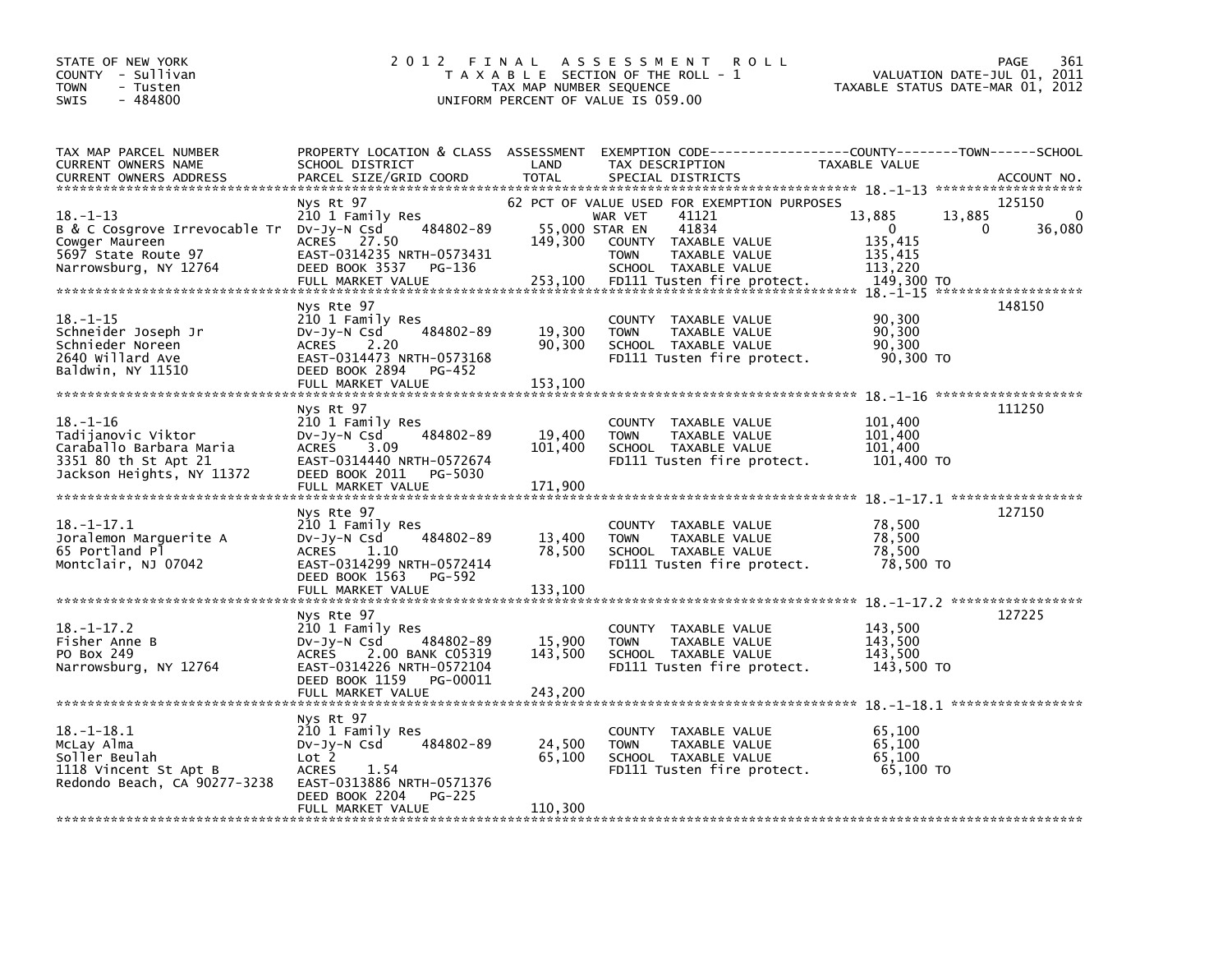| STATE OF NEW YORK<br>COUNTY - Sullivan<br><b>TOWN</b><br>- Tusten<br>$-484800$<br><b>SWIS</b>  | 2012 FINAL                                                                                                                                                                                      | TAX MAP NUMBER SEQUENCE      | A S S E S S M E N T<br><b>ROLL</b><br>T A X A B L E SECTION OF THE ROLL - 1<br>UNIFORM PERCENT OF VALUE IS 059.00                       |                                                         | PAGE<br>362<br>VALUATION DATE-JUL 01,<br>2011<br>TAXABLE STATUS DATE-MAR 01, 2012 |
|------------------------------------------------------------------------------------------------|-------------------------------------------------------------------------------------------------------------------------------------------------------------------------------------------------|------------------------------|-----------------------------------------------------------------------------------------------------------------------------------------|---------------------------------------------------------|-----------------------------------------------------------------------------------|
| TAX MAP PARCEL NUMBER<br>CURRENT OWNERS NAME<br>CURRENT OWNERS ADDRESS                         | SCHOOL DISTRICT<br>PARCEL SIZE/GRID COORD                                                                                                                                                       | LAND<br><b>TOTAL</b>         | PROPERTY LOCATION & CLASS ASSESSMENT EXEMPTION CODE---------------COUNTY-------TOWN------SCHOOL<br>TAX DESCRIPTION<br>SPECIAL DISTRICTS | TAXABLE VALUE                                           | ACCOUNT NO.                                                                       |
| $18. - 1 - 18.2$<br>Stevens Carol<br>5593 State Rt 97<br>Narrowsburg, NY 12764                 | Nys Rt 97<br>210 1 Family Res<br>484802-89<br>DV-Jy-N Csd<br>$\mathsf{Lot} 1$<br><b>ACRES</b><br>2.14 BANK C88880<br>EAST-0313730 NRTH-0570967<br>DEED BOOK 1740<br>PG-477<br>FULL MARKET VALUE | 22,100<br>118,600<br>201,000 | 41854<br>STAR B<br>COUNTY TAXABLE VALUE<br><b>TOWN</b><br>TAXABLE VALUE<br>SCHOOL TAXABLE VALUE<br>FD111 Tusten fire protect.           | $\Omega$<br>118,600<br>118.600<br>101,200<br>118,600 TO | 0<br>17,400                                                                       |
| $18. - 1 - 19.1$<br>Fasanella Donna J<br>72 Franklin Corner Rd<br>Lawrenceville, NJ 08648      | Nys Rt 97<br>260 Seasonal res<br>484802-89<br>DV-Jy-N Csd<br><b>ACRES</b><br>6.70<br>EAST-0314320 NRTH-0578050<br>DEED BOOK 2010<br>PG-55530<br>FULL MARKET VALUE                               | 22,200<br>29,400<br>49,800   | COUNTY TAXABLE VALUE<br><b>TOWN</b><br>TAXABLE VALUE<br>SCHOOL TAXABLE VALUE<br>FD111 Tusten fire protect.                              | 29,400<br>29,400<br>29,400<br>29,400 TO                 | 153500                                                                            |
| $18. - 1 - 19.4$                                                                               | Nys Rt 97<br>311 Res vac land                                                                                                                                                                   |                              | COUNTY TAXABLE VALUE                                                                                                                    | 1,000                                                   | 153500                                                                            |
| Geis Carol<br>Donna J Fasanella<br>72 Franklin Corner Rd<br>Lawrenceville, NJ 08648            | 484802-89<br>DV-Jy-N Csd<br><b>ACRES</b><br>0.39<br>EAST-0314320 NRTH-0578050<br>DEED BOOK 1394<br>PG-136                                                                                       | 1,000<br>1,000               | <b>TOWN</b><br>TAXABLE VALUE<br>SCHOOL TAXABLE VALUE<br>FD111 Tusten fire protect.                                                      | 1.000<br>1.000<br>1,000 TO                              |                                                                                   |
|                                                                                                | FULL MARKET VALUE                                                                                                                                                                               | 1,700                        |                                                                                                                                         |                                                         |                                                                                   |
| $18. - 1 - 20$<br>Casimir Douglas<br>182 old Field Rd<br>Setauket, NY 11733                    | Twn Rd 23<br>260 Seasonal res<br>484802-89<br>DV-Jy-N Csd<br><b>ACRES</b><br>4.50<br>EAST-0315987 NRTH-0577214<br>DEED BOOK 842<br>PG-00366<br>FULL MARKET VALUE                                | 24,500<br>50,800<br>86,100   | COUNTY TAXABLE VALUE<br>TAXABLE VALUE<br><b>TOWN</b><br>SCHOOL TAXABLE VALUE<br>FD111 Tusten fire protect.                              | 50,800<br>50,800<br>50,800<br>50,800 TO                 | 108450                                                                            |
|                                                                                                | $Co$ Rd $23$                                                                                                                                                                                    |                              |                                                                                                                                         |                                                         | 154275                                                                            |
| $18. - 1 - 21.1$<br>McClurkan Kevin P<br>Lim Frieda<br>165 8 th St Apt 2<br>Brooklyn, NY 11215 | 311 Res vac land<br>484802-89<br>DV-Jy-N Csd<br><b>ACRES</b><br>5.50<br>EAST-0315040 NRTH-0577010<br>DEED BOOK 3493<br>PG-31<br>FULL MARKET VALUE                                               | 36,700<br>36,700<br>62,200   | COUNTY TAXABLE VALUE<br>TAXABLE VALUE<br><b>TOWN</b><br>SCHOOL TAXABLE VALUE<br>FD111 Tusten fire protect.                              | 36,700<br>36,700<br>36,700<br>36,700 TO                 |                                                                                   |
| ******************************                                                                 | $CO$ Rd $23$                                                                                                                                                                                    |                              |                                                                                                                                         |                                                         | 135850                                                                            |
| $18. - 1 - 21.2$<br>Mackenzie Beverly J<br>53 Wilminton Ave<br>Tonawanda, NY 14150             | 311 Res vac land - WTRFNT<br>484802-89<br>DV-Jy-N Csd<br><b>ACRES</b><br>2.50<br>EAST-0316197 NRTH-0577182<br>DEED BOOK 1994<br>PG-587<br>FULL MARKET VALUE                                     | 15,000<br>15,000<br>25,400   | COUNTY TAXABLE VALUE<br><b>TOWN</b><br>TAXABLE VALUE<br>SCHOOL TAXABLE VALUE<br>FD111 Tusten fire protect.                              | 15,000<br>15,000<br>15,000<br>15,000 TO                 |                                                                                   |
|                                                                                                |                                                                                                                                                                                                 |                              |                                                                                                                                         |                                                         |                                                                                   |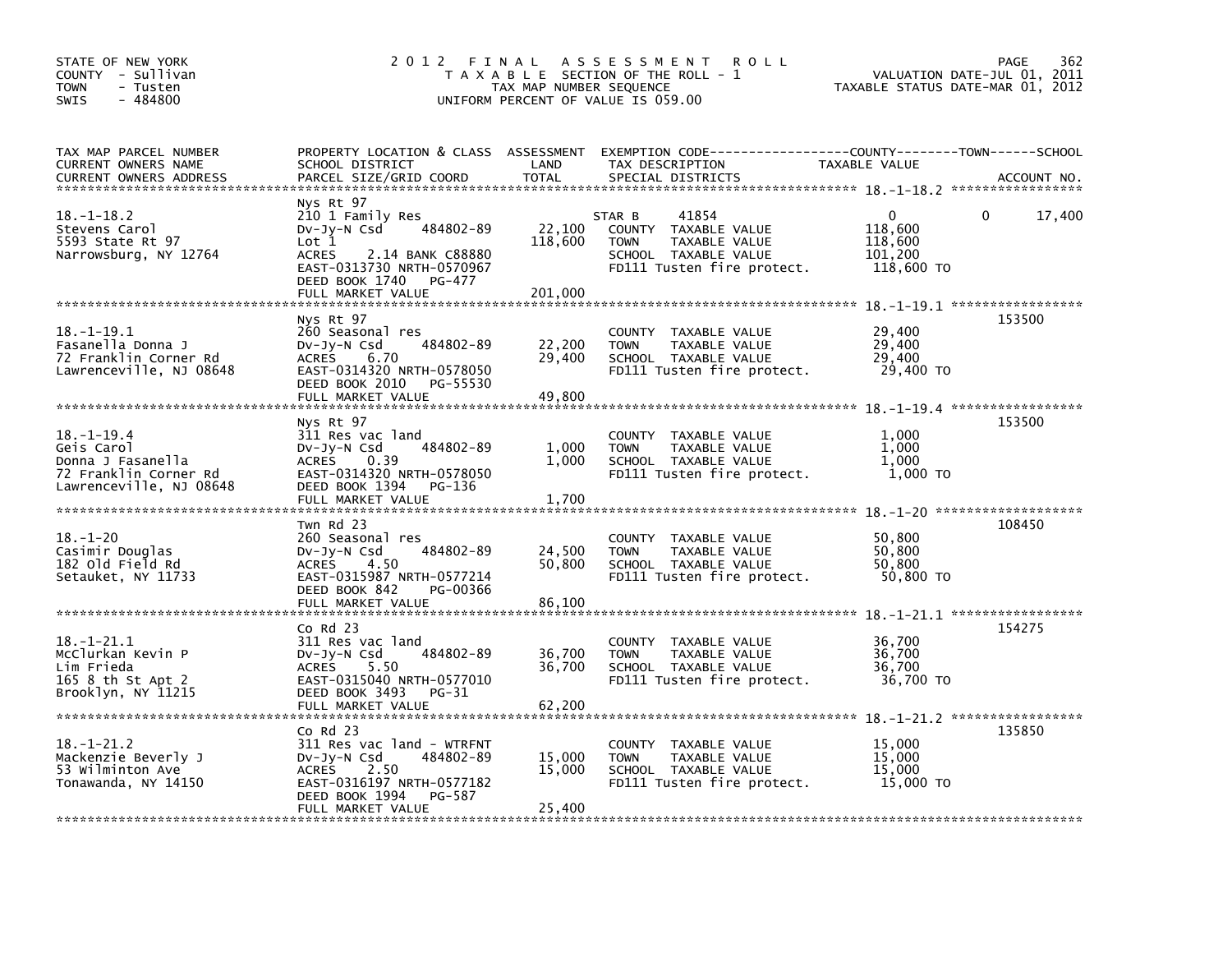| STATE OF NEW YORK<br>COUNTY - Sullivan<br><b>TOWN</b><br>- Tusten<br>- 484800<br><b>SWIS</b>                        | 2 0 1 2<br>FINAL                                                                                                                                                        | TAX MAP NUMBER SEQUENCE      | A S S E S S M E N T<br><b>ROLL</b><br>T A X A B L E SECTION OF THE ROLL - 1<br>UNIFORM PERCENT OF VALUE IS 059.00              | TAXABLE STATUS DATE-MAR 01, 2012                        | 363<br>PAGE<br>VALUATION DATE-JUL 01, 2011 |
|---------------------------------------------------------------------------------------------------------------------|-------------------------------------------------------------------------------------------------------------------------------------------------------------------------|------------------------------|--------------------------------------------------------------------------------------------------------------------------------|---------------------------------------------------------|--------------------------------------------|
| TAX MAP PARCEL NUMBER<br>CURRENT OWNERS NAME<br>CURRENT OWNERS ADDRESS                                              | PROPERTY LOCATION & CLASS ASSESSMENT<br>SCHOOL DISTRICT<br>PARCEL SIZE/GRID COORD                                                                                       | LAND<br><b>TOTAL</b>         | EXEMPTION CODE-----------------COUNTY-------TOWN------SCHOOL<br>TAX DESCRIPTION<br>SPECIAL DISTRICTS                           | TAXABLE VALUE                                           | ACCOUNT NO.                                |
| $18. - 1 - 21.3$<br>Ten Mile River Rifle & Pistol<br>Mike Castellano<br>Club Inc<br>PO Box 54<br>Woodmere, NY 11598 | $Co$ Rd $23$<br>414 Hotel<br>484802-89<br>DV-JV-N Csd<br>1.30<br><b>ACRES</b><br>EAST-0315380 NRTH-0577056<br>DEED BOOK 806<br>PG-00882<br>FULL MARKET VALUE            | 14,000<br>66,000<br>111,900  | COUNTY TAXABLE VALUE<br><b>TOWN</b><br>TAXABLE VALUE<br>SCHOOL TAXABLE VALUE<br>FD111 Tusten fire protect.                     | 66,000<br>66,000<br>66,000<br>66,000 TO                 | 154276                                     |
| $18. - 1 - 21.4$<br>Mackenzie Beverly J<br>53 Wilmington Ave<br>Tonawanda, NY 14150                                 | Co Hwy 23<br>$314$ Rural vac<10<br>484802-89<br>$Dv-Jy-N$ Csd<br>2.35<br><b>ACRES</b><br>EAST-0315247 NRTH-0577318<br>DEED BOOK 1994<br>PG-587<br>FULL MARKET VALUE     | 8,300<br>8,300<br>14.100     | COUNTY TAXABLE VALUE<br>TAXABLE VALUE<br><b>TOWN</b><br>SCHOOL TAXABLE VALUE<br>FD111 Tusten fire protect.                     | 8,300<br>8,300<br>8,300<br>8,300 TO                     |                                            |
| $18. - 1 - 22$<br>Curreri Joseph<br>Curreri Dawn<br>95 Homestead Rd<br>Narrowsburg, NY 12764                        | Nys Rt 97<br>210 1 Family Res<br>484802-89<br>DV-Jy-N Csd<br><b>ACRES</b><br>1.79<br>EAST-0316289 NRTH-0576900<br>DEED BOOK 1131<br>PG-00160<br>FULL MARKET VALUE       | 15,000<br>68,900<br>116,800  | 41854<br>STAR B<br>COUNTY TAXABLE VALUE<br><b>TOWN</b><br>TAXABLE VALUE<br>SCHOOL TAXABLE VALUE<br>FD111 Tusten fire protect.  | $\Omega$<br>68,900<br>68,900<br>51,500<br>68,900 TO     | 102400<br>17,400                           |
|                                                                                                                     |                                                                                                                                                                         |                              |                                                                                                                                |                                                         |                                            |
| $18. - 1 - 23$<br>Norton Clark R<br>Norton Catharine C<br>85 Homestead Rd<br>Narrowsburg, NY 12764                  | TWN RD 50 Homestead Rd<br>210 1 Family Res<br>484802-89<br>$Dv-Jy-N$ Csd<br>ACRES<br>3.70<br>EAST-0316434 NRTH-0576885<br>DEED BOOK 2165<br>PG-266<br>FULL MARKET VALUE | 21,400<br>150,900<br>255,800 | 41854<br>STAR B<br>COUNTY TAXABLE VALUE<br><b>TOWN</b><br>TAXABLE VALUE<br>SCHOOL TAXABLE VALUE<br>FD111 Tusten fire protect.  | 0<br>150,900<br>150,900<br>133,500<br>150,900 TO        | $\Omega$<br>17,400                         |
|                                                                                                                     |                                                                                                                                                                         |                              |                                                                                                                                |                                                         |                                            |
| $18. - 1 - 25$<br>Crandall Florence B<br>Crandall Jeffrey Scott<br>1839 CR 23<br>Narrowsburg, NY 12764              | $Co$ Rd $23$<br>210 1 Family Res<br>484802-89<br>$Dv-Jy-N$ Csd<br><b>ACRES</b><br>1.49<br>EAST-0316883 NRTH-0576846<br>DEED BOOK 2285<br>PG-365                         | 14,600<br>82,400             | STAR EN<br>41834<br>COUNTY TAXABLE VALUE<br>TAXABLE VALUE<br><b>TOWN</b><br>SCHOOL TAXABLE VALUE<br>FD111 Tusten fire protect. | $\mathbf{0}$<br>82.400<br>82,400<br>46,320<br>82,400 TO | 110700<br>0<br>36,080                      |
| $18. - 1 - 26.1$<br>Wollenburg Robert<br>Wollenburg Karol<br>180 Cabrini Blvd Apt 106<br>New York, NY 10033         | $Co$ Rd $23$<br>240 Rural res<br>484802-89<br>$Dv-Jy-N$ Csd<br>ACRES 24.09<br>EAST-0315670 NRTH-0576320<br>DEED BOOK 1232<br>PG-00296<br>FULL MARKET VALUE              | 51,900<br>136,200<br>230,800 | COUNTY TAXABLE VALUE<br>TAXABLE VALUE<br><b>TOWN</b><br>SCHOOL TAXABLE VALUE<br>FD111 Tusten fire protect.                     | 136,200<br>136,200<br>136,200<br>136,200 TO             | 110600                                     |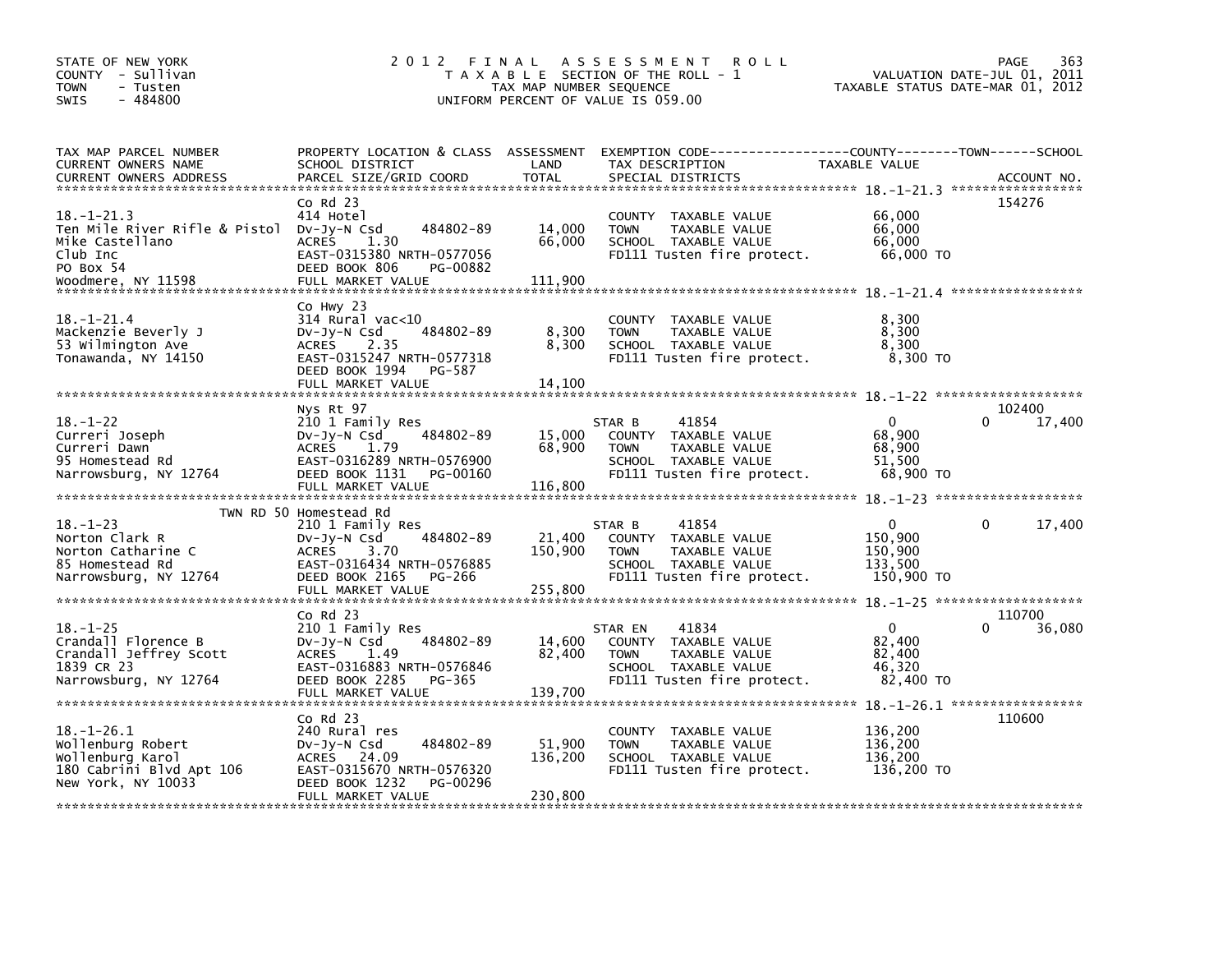| STATE OF NEW YORK<br>COUNTY - Sullivan<br><b>TOWN</b><br>- Tusten<br>$-484800$<br><b>SWIS</b>                                     | 2 0 1 2                                                                                                                                                                | FINAL<br>TAX MAP NUMBER SEQUENCE | A S S E S S M E N T<br>ROLL<br>T A X A B L E SECTION OF THE ROLL - 1<br>UNIFORM PERCENT OF VALUE IS 059.00                    | TAXABLE STATUS DATE-MAR 01, 2012                            | PAGE<br>364<br>VALUATION DATE-JUL 01, 2011 |
|-----------------------------------------------------------------------------------------------------------------------------------|------------------------------------------------------------------------------------------------------------------------------------------------------------------------|----------------------------------|-------------------------------------------------------------------------------------------------------------------------------|-------------------------------------------------------------|--------------------------------------------|
| TAX MAP PARCEL NUMBER<br>CURRENT OWNERS NAME                                                                                      | PROPERTY LOCATION & CLASS ASSESSMENT<br>SCHOOL DISTRICT                                                                                                                | LAND                             | EXEMPTION        CODE-----------------COUNTY-------TOWN------SCHOOL<br>TAX DESCRIPTION                                        | TAXABLE VALUE                                               |                                            |
| $18. - 1 - 27$<br>Pell Kent<br>151 Manhattan Ave Apt 2A<br>Brooklyn, NY 11206                                                     | Nys Rte 97<br>311 Res vac land - WTRFNT<br>$Dv-Jy-N$ Csd<br>484802-89<br><b>ACRES</b><br>3.90<br>EAST-0314881 NRTH-0575188<br>DEED BOOK 2010<br>PG-54942               | 22,500<br>22,500                 | COUNTY TAXABLE VALUE<br>TAXABLE VALUE<br><b>TOWN</b><br>SCHOOL TAXABLE VALUE<br>FD111 Tusten fire protect.                    | 22,500<br>22,500<br>22,500<br>22,500 TO                     | 145150                                     |
| $18. - 1 - 28$<br>Sullivan Living Trust Dorothy Dv-Jy-N Csd<br>Sullivan Dorothy T<br>5748 State Route 97<br>Narrowsburg, NY 12764 | Nys Rte 97<br>210 1 Family Res<br>484802-89<br><b>ACRES</b><br>5.15 BANK C43020<br>EAST-0314744 NRTH-0574649<br>DEED BOOK 3181<br>PG-20<br>FULL MARKET VALUE           | 26,100<br>107,700<br>182,500     | 41854<br>STAR B<br>COUNTY TAXABLE VALUE<br><b>TOWN</b><br>TAXABLE VALUE<br>SCHOOL TAXABLE VALUE<br>FD111 Tusten fire protect. | 0<br>107,700<br>107,700<br>90,300<br>107,700 TO             | 131450<br>0<br>17,400                      |
| $18. - 1 - 29$<br>Shapiro Zemfira<br>Shapiro Alexander<br>2570 E 24 th St<br>Brooklyn, NY 11235-2515                              | Nys Rte 97<br>270 Mfg housing<br>Dv-Jy-N Csd<br>484802-89<br>FRNT 160.00 DPTH 220.00<br>EAST-0314678 NRTH-0574124<br>DEED BOOK 3171<br>PG-408                          | 11,900<br>43,400                 | COUNTY TAXABLE VALUE<br>TAXABLE VALUE<br><b>TOWN</b><br>SCHOOL TAXABLE VALUE<br>FD111 Tusten fire protect.                    | 43,400<br>43,400<br>43.400<br>43,400 TO                     | 157555                                     |
| $18. - 1 - 30$<br>Morris William C<br>Morris Jane G<br>5720 State Route 97<br>Narrowsburg, NY 12764                               | Nys Rt 97<br>210 1 Family Res<br>484802-89<br>$Dv-Jy-N$ Csd<br><b>ACRES</b><br>7.60 BANK C88880<br>EAST-0314712 NRTH-0573596<br>DEED BOOK 2624<br>$PG-1$               | 21,700<br>131,200                | 41854<br>STAR B<br>COUNTY TAXABLE VALUE<br>TAXABLE VALUE<br><b>TOWN</b><br>SCHOOL TAXABLE VALUE<br>FD111 Tusten fire protect. | $\mathbf{0}$<br>131,200<br>131,200<br>113,800<br>131,200 TO | 116320<br>$\Omega$<br>17,400               |
| $18. - 1 - 32$<br>Avtushko Yevgeniy<br>4356 Richmond Ln<br>Staten Island, NY 10312                                                | Nys Rte 97<br>415 Motel<br>484802-89<br>$Dv-Jy-N$ Csd<br>2.50 BANK 60806<br><b>ACRES</b><br>EAST-0314768 NRTH-0572862<br>DEED BOOK 3566<br>PG-191<br>FULL MARKET VALUE | 32,500<br>304,900<br>516,800     | COUNTY TAXABLE VALUE<br>TAXABLE VALUE<br><b>TOWN</b><br>SCHOOL TAXABLE VALUE<br>FD111 Tusten fire protect.                    | 304,900<br>304,900<br>304,900<br>304.900 TO                 | 131250                                     |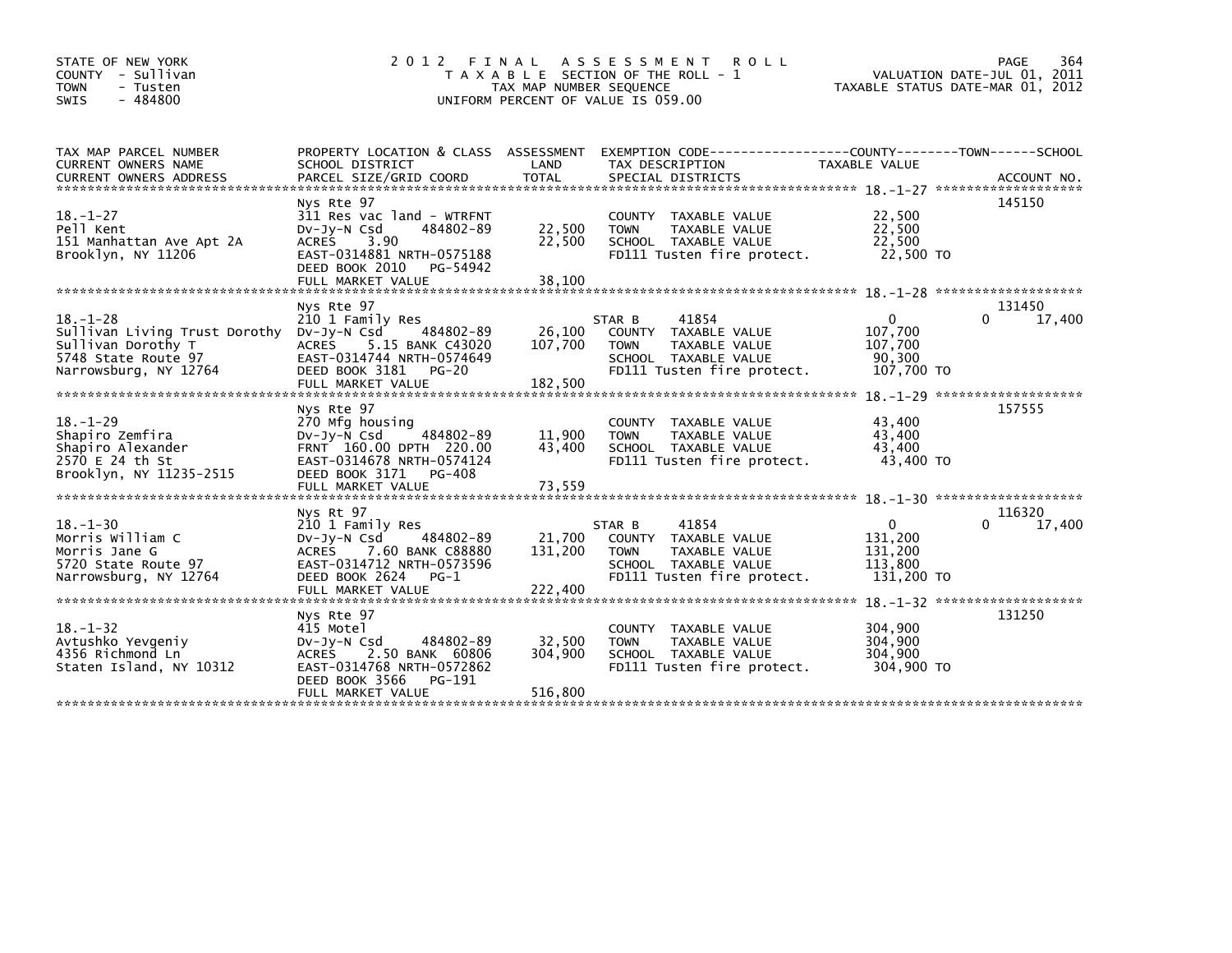| STATE OF NEW YORK | 2012 FINAL ASSESSMENT ROLL            | 365<br>PAGE                      |
|-------------------|---------------------------------------|----------------------------------|
| COUNTY - Sullivan | T A X A B L E SECTION OF THE ROLL - 1 | VALUATION DATE-JUL 01, 2011      |
| TOWN<br>- Tusten  | MAP SECTION - 018                     | TAXABLE STATUS DATE-MAR 01, 2012 |
| - 484800<br>SWIS  | SUB-SECTION-                          | RPS150/V04/L015                  |
|                   | UNIFORM PERCENT OF VALUE IS 059.00    | CURRENT DATE $6/19/2012$         |

| CODE | DISTRICT NAME        | PARCELS | TOTAL EXTENSION<br>TYPF | EXTENSION<br>VALUE | AD VALOREM<br>VALUE | <b>EXEMPT</b><br>AMOUNT | <b>TAXABLE</b><br>VALUE |
|------|----------------------|---------|-------------------------|--------------------|---------------------|-------------------------|-------------------------|
|      | FD111 Tusten fire pr |         | 34 TOTAL                |                    | 2768.100            |                         | 2768.100                |

## \*\*\* S C H O O L D I S T R I C T S U M M A R Y \*\*\*

| CODE   | DISTRICT NAME | <b>TOTAL</b><br><b>PARCELS</b> | ASSESSED<br>LAND | ASSESSED<br><b>TOTAL</b> | <b>EXEMPT</b><br><b>AMOUNT</b> | <b>TOTAL</b><br><b>TAXABLE</b> | <b>STAR</b><br><b>AMOUNT</b> | <b>STAR</b><br><b>TAXABLE</b> |
|--------|---------------|--------------------------------|------------------|--------------------------|--------------------------------|--------------------------------|------------------------------|-------------------------------|
| 484802 | DV-JY-N Csd   | 34                             | 821,800          | 2768,100                 |                                | 2768.100                       | 195.240                      | 2572,860                      |
|        | SUB-TOTAL     | 34                             | 821,800          | 2768,100                 |                                | 2768.100                       | 195.240                      | 2572,860                      |
| 484889 | Nar Library   | 34                             | 821,800          | 2768,100                 |                                | 2768.100                       | 195.240                      | 2572,860                      |
|        | <b>TOTAL</b>  | 68                             | 1643.600         | 5536,200                 |                                | 5536,200                       | 390,480                      | 5145,720                      |

\*\*\* S Y S T E M C O D E S S U M M A R Y \*\*\*

NO SYSTEM EXEMPTIONS AT THIS LEVEL

## \*\*\* E X E M P T I O N S U M M A R Y \*\*\*

| CODE<br>DESCRIPTION                                                                         | <b>TOTAL</b><br><b>PARCELS</b> | <b>COUNTY</b>              | <b>TOWN</b>                | <b>SCHOOL</b>                |
|---------------------------------------------------------------------------------------------|--------------------------------|----------------------------|----------------------------|------------------------------|
| 41121<br>WAR VET<br>41131<br>COMBAT VET<br>41834<br>STAR EN<br>41854<br>STAR B<br>T O T A L | 10                             | 13,885<br>24,088<br>37,973 | 13,885<br>24,088<br>37,973 | 108,240<br>87,000<br>195,240 |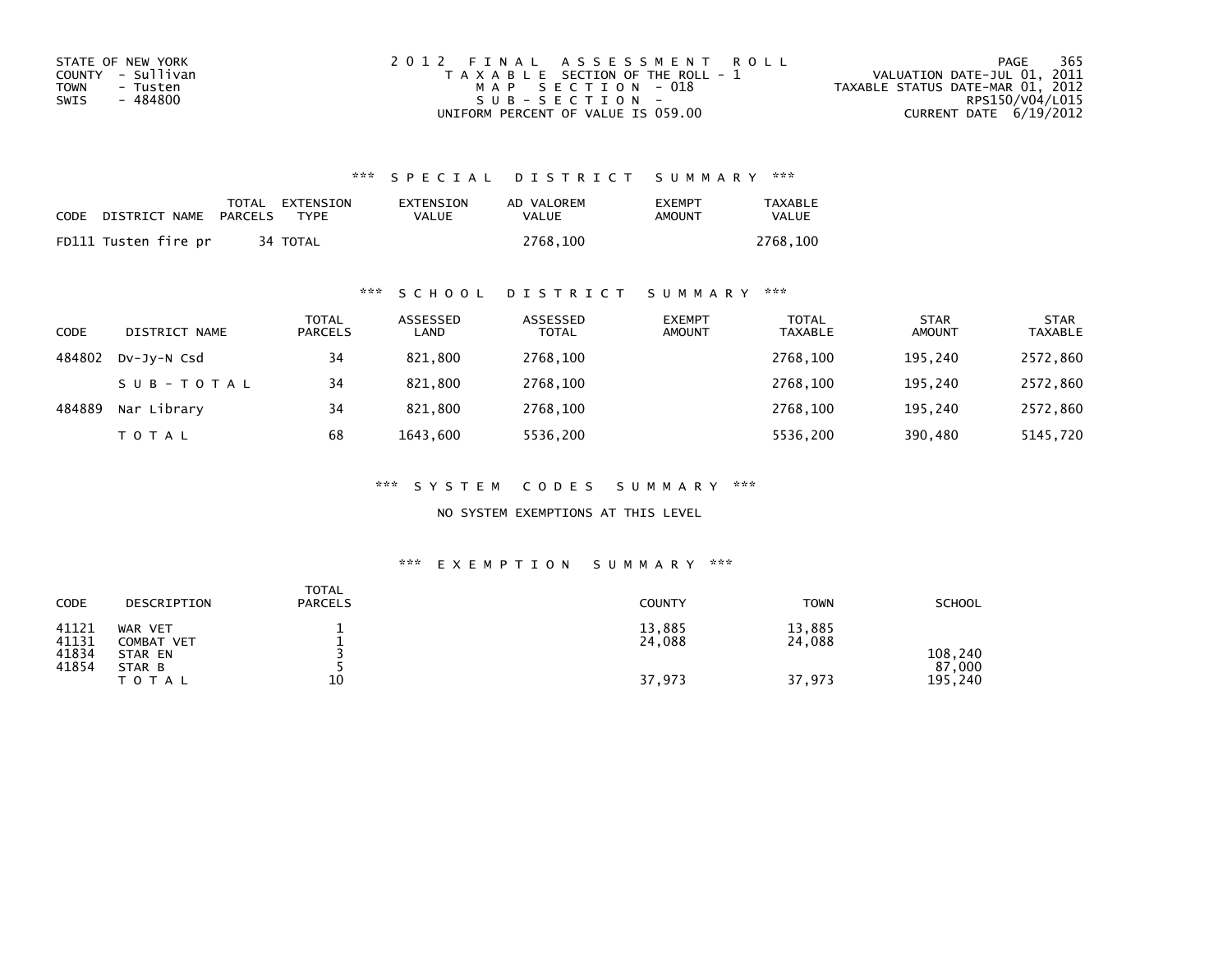| STATE OF NEW YORK       | 2012 FINAL ASSESSMENT ROLL            | 366<br>PAGE                      |
|-------------------------|---------------------------------------|----------------------------------|
| COUNTY - Sullivan       | T A X A B L E SECTION OF THE ROLL - 1 | VALUATION DATE-JUL 01, 2011      |
| <b>TOWN</b><br>- Tusten | MAP SECTION - 018                     | TAXABLE STATUS DATE-MAR 01, 2012 |
| - 484800<br>SWIS        | SUB-SECTION-                          | RPS150/V04/L015                  |
|                         | UNIFORM PERCENT OF VALUE IS 059.00    | CURRENT DATE 6/19/2012           |

| ROLL       | DESCRIPTION | <b>TOTAL</b>   | ASSESSED | <b>ASSESSED</b> | <b>TAXABLE</b> | <b>TAXABLE</b> | <b>TAXABLE</b> | <b>STAR</b>    |
|------------|-------------|----------------|----------|-----------------|----------------|----------------|----------------|----------------|
| <b>SEC</b> |             | <b>PARCELS</b> | LAND     | TOTAL           | <b>COUNT</b>   | <b>TOWN</b>    | <b>SCHOOL</b>  | <b>TAXABLE</b> |
|            | TAXABLE     |                | 821,800  | 2768,100        | 2730,127       | 2730,127       | 2768,100       | 72,860<br>つじつつ |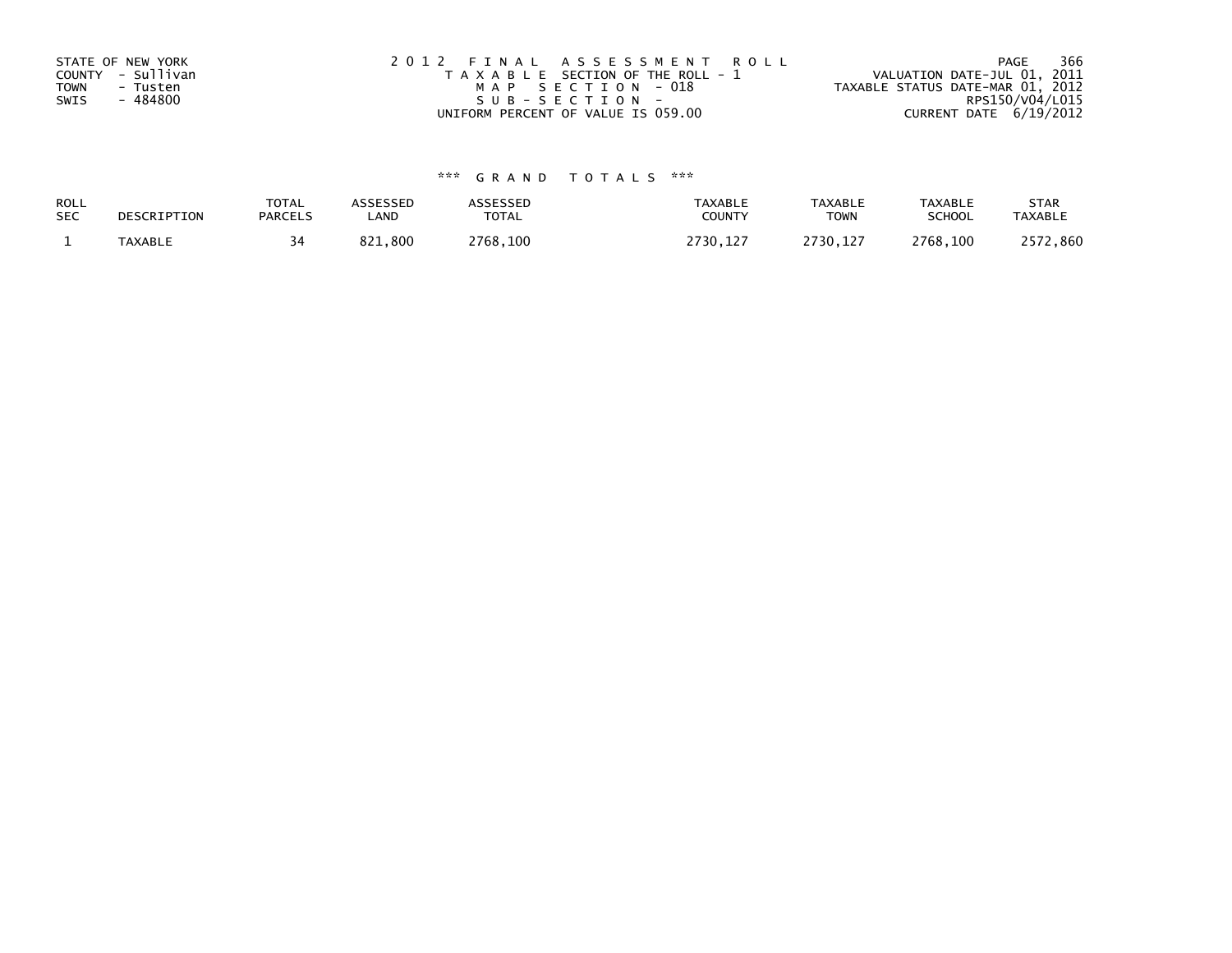| STATE OF NEW YORK<br>- Sullivan<br><b>COUNTY</b><br><b>TOWN</b><br>- Tusten<br>$-484800$<br><b>SWIS</b>                                                                      |                                                                                                                                                         | TAX MAP NUMBER SEQUENCE | 2012 FINAL ASSESSMENT<br>T A X A B L E SECTION OF THE ROLL - 1<br>UNIFORM PERCENT OF VALUE IS 059.00                                   |                                                          |                              |
|------------------------------------------------------------------------------------------------------------------------------------------------------------------------------|---------------------------------------------------------------------------------------------------------------------------------------------------------|-------------------------|----------------------------------------------------------------------------------------------------------------------------------------|----------------------------------------------------------|------------------------------|
| TAX MAP PARCEL NUMBER<br><b>CURRENT OWNERS NAME</b><br><b>CURRENT OWNERS ADDRESS</b>                                                                                         | PROPERTY LOCATION & CLASS ASSESSMENT<br>SCHOOL DISTRICT                                                                                                 | LAND                    | TAX DESCRIPTION                                                                                                                        | TAXABLE VALUE                                            |                              |
| 19.-1-6<br>Buse <u>r</u> Lenore P<br>Kroll Paul C Ii<br>32 Trescott Path<br>Northport, NY 11768                                                                              | E Of Twn Rd 27<br>260 Seasonal res<br>484802-89<br>DV-JY-N Csd<br>ACRES 245.00<br>EAST-0325590 NRTH-0568610<br>DEED BOOK 869<br>PG-00116                | 166,300<br>186,300      | COUNTY TAXABLE VALUE<br><b>TOWN</b><br>TAXABLE VALUE<br>SCHOOL TAXABLE VALUE<br>FD111 Tusten fire protect.                             | 186,300<br>186,300<br>186,300<br>186, 300<br>186, 300 TO | 107975                       |
| $19. - 1 - 7$<br>Bear Swamp<br>Attn: Peter Lilholt<br>Hunting Clb<br>PO Box 267<br>Yulan, NY 12792                                                                           | Twn Rd 27<br>911 Forest s480<br>484802-89<br>DV-JY-N Csd<br>ACRES 443.97<br>EAST-0327740 NRTH-0567390<br>DEED BOOK 334<br>PG-00218<br>FULL MARKET VALUE | 284,000<br>481,400      | FOREST LND 47460<br>267,800 COUNTY TAXABLE VALUE<br>TAXABLE VALUE<br><b>TOWN</b><br>SCHOOL TAXABLE VALUE<br>FD111 Tusten fire protect. | 196,742<br>87,258<br>87,258<br>87,258<br>284,000 TO      | 103001<br>196,742<br>196,742 |
| MAY BE SUBJECT TO PAYMENT                                                                                                                                                    |                                                                                                                                                         |                         |                                                                                                                                        |                                                          |                              |
| $19. - 1 - 14$<br>Beaver Brook Rod & Gun Club In Dv-Jy-N Csd<br>Narrowsburg, NY 12764<br>MAY BE SUBJECT TO PAYMENT<br>UNDER RPTL480A UNTIL 2021<br>UNDER RPTL480A UNTIL 2021 | Twn Rd 6<br>911 Forest s480<br>484802-89<br>ACRES 1393.47<br>EAST-0330178 NRTH-0564023<br>DEED BOOK 1822<br>PG-464<br>FULL MARKET VALUE                 | 769,300<br>1303,900     | FOREST LND 47460<br>747,800 COUNTY TAXABLE VALUE<br><b>TOWN</b><br>TAXABLE VALUE<br>SCHOOL TAXABLE VALUE<br>FD111 Tusten fire protect. | 561,209<br>208,091<br>208,091<br>208,091<br>769,300 TO   | 109500<br>561,209<br>561,209 |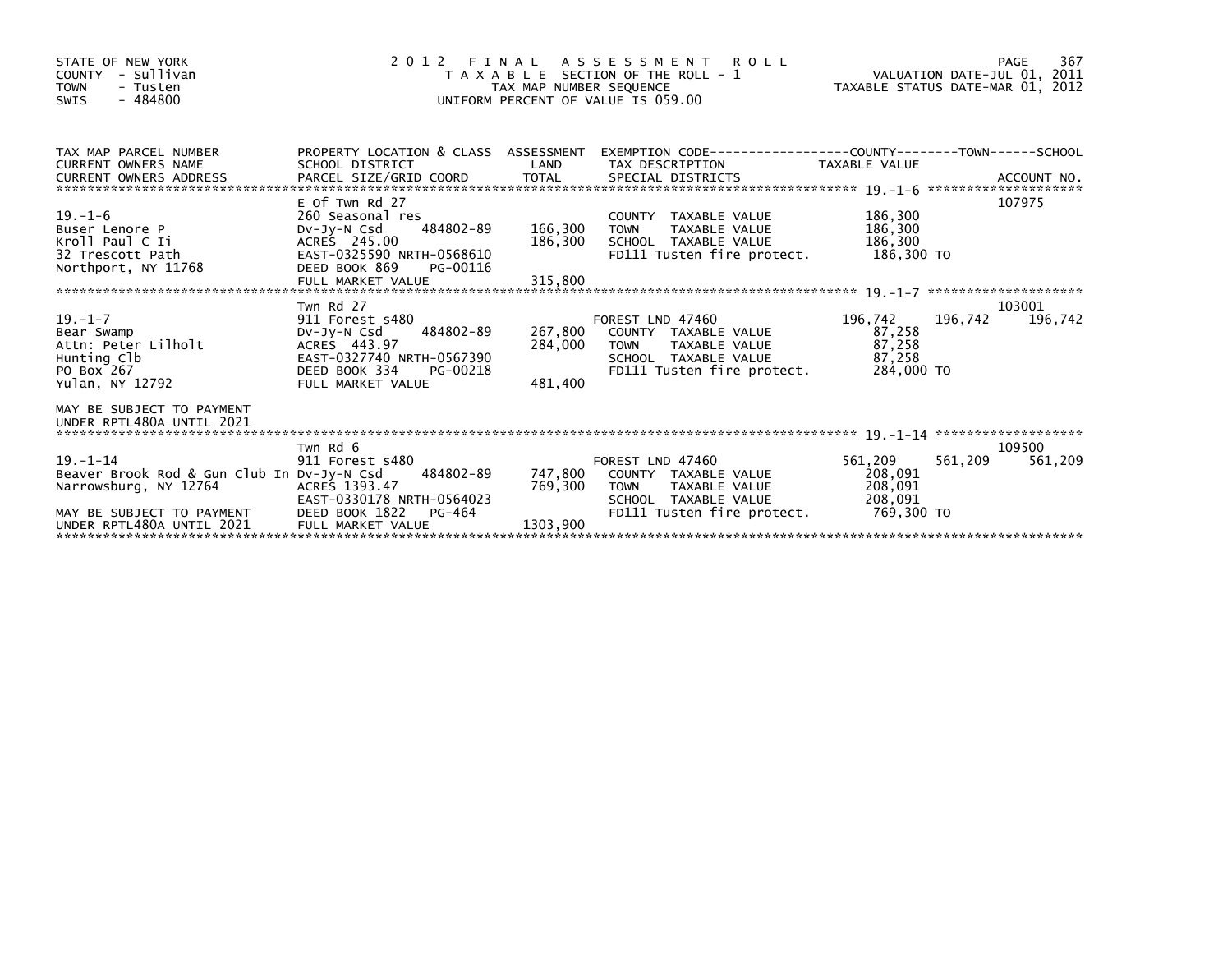| STATE OF NEW YORK | 2012 FINAL ASSESSMENT ROLL            | 368<br>PAGE                      |
|-------------------|---------------------------------------|----------------------------------|
| COUNTY - Sullivan | T A X A B L E SECTION OF THE ROLL - 1 | VALUATION DATE-JUL 01, 2011      |
| TOWN<br>- Tusten  | MAP SECTION - 019                     | TAXABLE STATUS DATE-MAR 01, 2012 |
| - 484800<br>SWIS  | $SUB - SECTION -$                     | RPS150/V04/L015                  |
|                   | UNIFORM PERCENT OF VALUE IS 059.00    | CURRENT DATE $6/19/2012$         |

| CODE | DISTRICT NAME PARCELS | TOTAL EXTENSION<br><b>TYPF</b> | EXTENSION<br>VALUE | AD VALOREM<br>VALUE | <b>EXEMPT</b><br>AMOUNT | TAXABLE<br><b>VALUE</b> |
|------|-----------------------|--------------------------------|--------------------|---------------------|-------------------------|-------------------------|
|      | FD111 Tusten fire pr  | <b>TOTAL</b>                   |                    | 1239.600            |                         | 1239.600                |

### \*\*\* S C H O O L D I S T R I C T S U M M A R Y \*\*\*

| <b>CODE</b> | DISTRICT NAME | <b>TOTAL</b><br><b>PARCELS</b> | ASSESSED<br>LAND | ASSESSED<br><b>TOTAL</b> | <b>EXEMPT</b><br><b>AMOUNT</b> | <b>TOTAL</b><br><b>TAXABLE</b> | <b>STAR</b><br><b>AMOUNT</b> | <b>STAR</b><br><b>TAXABLE</b> |
|-------------|---------------|--------------------------------|------------------|--------------------------|--------------------------------|--------------------------------|------------------------------|-------------------------------|
| 484802      | DV-JY-N Csd   |                                | 1181.900         | 1239,600                 | 757,951                        | 481.649                        |                              | 481,649                       |
|             | SUB-TOTAL     |                                | 1181.900         | 1239.600                 | 757.951                        | 481.649                        |                              | 481,649                       |
| 484889      | Nar Library   |                                | 1181.900         | 1239,600                 | 757.951                        | 481,649                        |                              | 481,649                       |
|             | <b>TOTAL</b>  | 6                              | 2363.800         | 2479,200                 | 1515,902                       | 963,298                        |                              | 963,298                       |

\*\*\* S Y S T E M C O D E S S U M M A R Y \*\*\*

NO SYSTEM EXEMPTIONS AT THIS LEVEL

### \*\*\* E X E M P T I O N S U M M A R Y \*\*\*

| CODE  | DESCRIPTION                              | <b>TOTAL</b><br><b>PARCELS</b> | COUNTY                   | TOWN               | SCHOOL             |
|-------|------------------------------------------|--------------------------------|--------------------------|--------------------|--------------------|
| 47460 | <b>FOREST</b><br><b>LND</b><br>T O T A L |                                | 757,951<br>757.<br>1,951 | 757,951<br>757,951 | 757,951<br>757,951 |

| <b>ROLL</b> | DESCRIPTION | <b>TOTAL</b>   | ASSESSED    | <b>ASSESSED</b> | <b>TAXABLE</b> | <b>TAXABLE</b> | <b>TAXABLE</b> | <b>STAR</b>    |
|-------------|-------------|----------------|-------------|-----------------|----------------|----------------|----------------|----------------|
| <b>SEC</b>  |             | <b>PARCELS</b> | <b>_AND</b> | <b>TOTAL</b>    | <b>COUNTY</b>  | TOWN           | <b>SCHOOL</b>  | <b>TAXABLE</b> |
|             | TAXABLE     |                | 1181.900    | 1239.600        | 481.649        | 481,649        | 481.649        | 481,649        |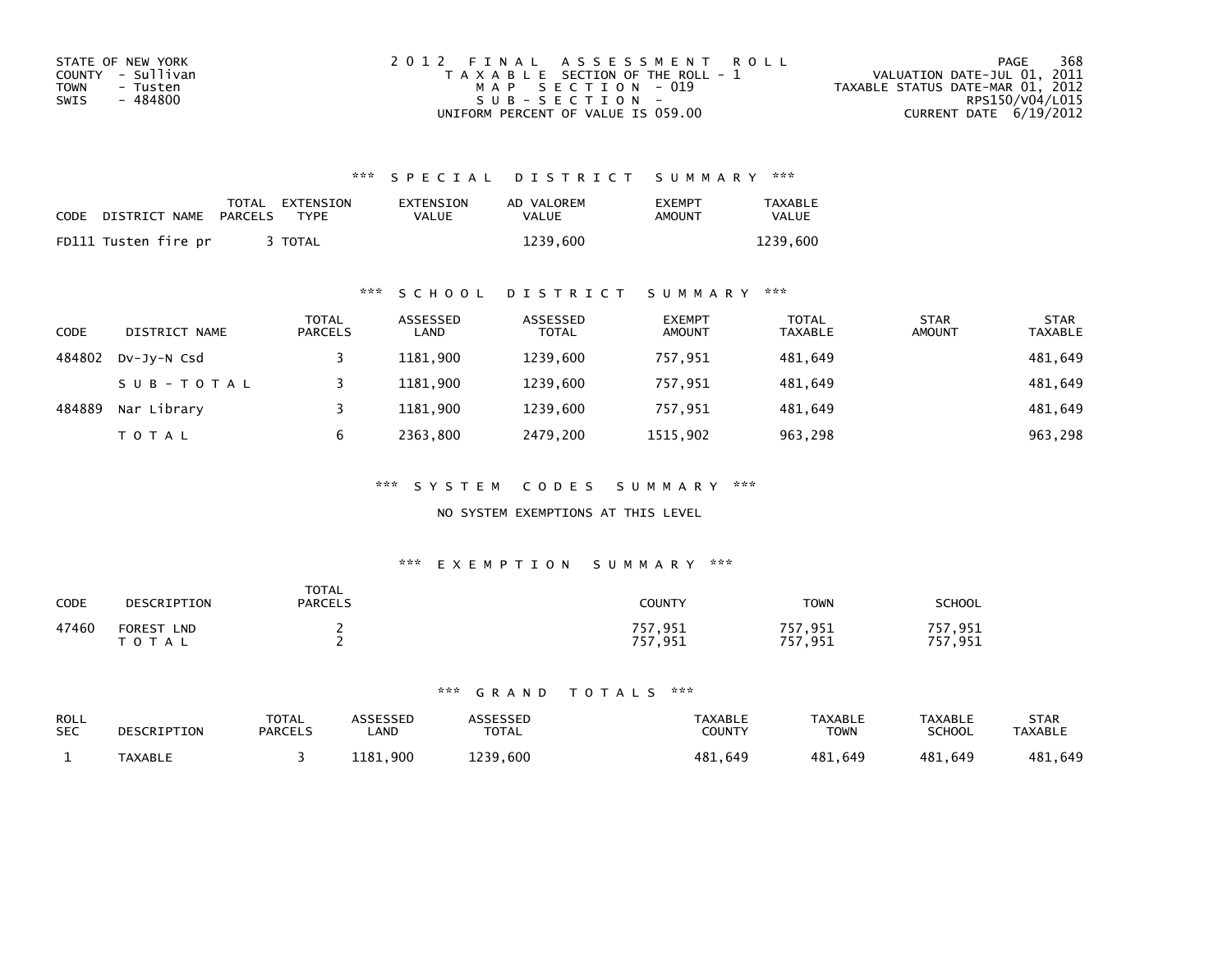| STATE OF NEW YORK<br>COUNTY - Sullivan<br><b>TOWN</b><br>- Tusten<br>$-484800$<br>SWIS              |                                                                                                                                                                        | TAX MAP NUMBER SEQUENCE    | 2012 FINAL ASSESSMENT ROLL<br>T A X A B L E SECTION OF THE ROLL - 1<br>UNIFORM PERCENT OF VALUE IS 059.00                                |                                                         | PAGE<br>369<br>VALUATION DATE-JUL 01, 2011<br>TAXABLE STATUS DATE-MAR 01, 2012 |
|-----------------------------------------------------------------------------------------------------|------------------------------------------------------------------------------------------------------------------------------------------------------------------------|----------------------------|------------------------------------------------------------------------------------------------------------------------------------------|---------------------------------------------------------|--------------------------------------------------------------------------------|
| TAX MAP PARCEL NUMBER<br>CURRENT OWNERS NAME<br><b>CURRENT OWNERS ADDRESS</b>                       | SCHOOL DISTRICT<br>PARCEL SIZE/GRID COORD                                                                                                                              | LAND<br><b>TOTAL</b>       | PROPERTY LOCATION & CLASS ASSESSMENT EXEMPTION CODE----------------COUNTY-------TOWN------SCHOOL<br>TAX DESCRIPTION<br>SPECIAL DISTRICTS | TAXABLE VALUE                                           | ACCOUNT NO.                                                                    |
| $19.A-1-1$<br>Cambio John<br>Cambio Barbara<br>140 Overlook Ter<br>Staten Island, NY 10305          | Twn Rd 14<br>311 Res vac land - WTRFNT<br>484802-89<br>$Dv-Jv-N$ Csd<br>Lot 1<br>ACRES 7.39<br>EAST-0313708 NRTH-0565719<br>DEED BOOK 1344 PG-499<br>FULL MARKET VALUE | 34,500<br>34,500<br>58,500 | COUNTY TAXABLE VALUE<br><b>TOWN</b><br>TAXABLE VALUE<br>SCHOOL TAXABLE VALUE<br>FD111 Tusten fire protect.                               | 34,500<br>34,500<br>34,500<br>34,500 TO                 | 119825                                                                         |
|                                                                                                     |                                                                                                                                                                        |                            |                                                                                                                                          |                                                         |                                                                                |
| $19.A-1-2$<br>Rubini Gail<br>Gleber Conrad<br>113 N Bread St Apt 6E<br>Philadelphia, PA 19106       | Twn Rd 14<br>260 Seasonal res - WTRFNT<br>484802-89<br>$Dv-Jy-N$ Csd<br>Lot <sub>2</sub><br>ACRES 8.93<br>EAST-0313773 NRTH-0565517                                    | 46,400<br>76,000           | COUNTY TAXABLE VALUE<br><b>TOWN</b><br>TAXABLE VALUE<br>SCHOOL TAXABLE VALUE<br>FD111 Tusten fire protect.                               | 76.000<br>76,000<br>76,000<br>76.000 TO                 | 119826                                                                         |
|                                                                                                     | DEED BOOK 1170 PG-00058<br>FULL MARKET VALUE                                                                                                                           | 128,800                    |                                                                                                                                          |                                                         |                                                                                |
| $19. A - 1 - 3$<br>Leavey Barbara T<br>Leavey Thomas W<br>PO Box 483<br>Valley Cottage, NY 10989    | Twn Rd 14<br>311 Res vac land - WTRFNT<br>Dv-Jy-N Csd<br>484802-89<br>Lot 3 Sunset Est<br>ACRES 11.66<br>EAST-0313915 NRTH-0565299<br>DEED BOOK 1643 PG-182            | 42,800<br>42,800           | COUNTY TAXABLE VALUE<br>TAXABLE VALUE<br><b>TOWN</b><br>SCHOOL TAXABLE VALUE<br>FD111 Tusten fire protect.                               | 42.800<br>42,800<br>42,800<br>42,800 TO                 | 119827                                                                         |
|                                                                                                     |                                                                                                                                                                        |                            |                                                                                                                                          |                                                         |                                                                                |
| $19.A-1-4$<br>Lenker Jaroslay<br>Lenker Anna<br>74 Fairview Ave Apt 12<br>Jersey City, NJ 07304     | Twn Rd 14<br>311 Res vac land - WTRFNT<br>484802-89<br>$Dv-Jy-N$ Csd<br>Lot 4<br>ACRES 10.23<br>EAST-0314123 NRTH-0565106<br>DEED BOOK 1310 PG-323                     | 45,200<br>78,900           | COUNTY TAXABLE VALUE<br><b>TOWN</b><br>TAXABLE VALUE<br>SCHOOL TAXABLE VALUE<br>FD111 Tusten fire protect.                               | 78,900<br>78,900<br>78,900<br>78,900 то                 | 127220                                                                         |
|                                                                                                     |                                                                                                                                                                        |                            |                                                                                                                                          |                                                         |                                                                                |
| $19. A - 1 - 5$<br>Eisenberg Teddy I<br>Solomon Richard<br>151 Crawford Rd<br>Narrowsburg, NY 12764 | Twn Rd 14<br>210 1 Family Res<br>484802-89<br>$Dv-Jy-N$ Csd<br>Lot <sub>5</sub><br>ACRES 10.52<br>EAST-0314231 NRTH-0564931<br>DEED BOOK 2877 PG-66                    | 45,700<br>94,500           | 41854<br>STAR B<br>COUNTY TAXABLE VALUE<br>TAXABLE VALUE<br><b>TOWN</b><br>SCHOOL TAXABLE VALUE<br>FD111 Tusten fire protect.            | $\mathbf{0}$<br>94.500<br>94,500<br>77,100<br>94.500 TO | 155015<br>$\Omega$<br>17,400                                                   |
|                                                                                                     | FULL MARKET VALUE                                                                                                                                                      | 160,200                    |                                                                                                                                          |                                                         |                                                                                |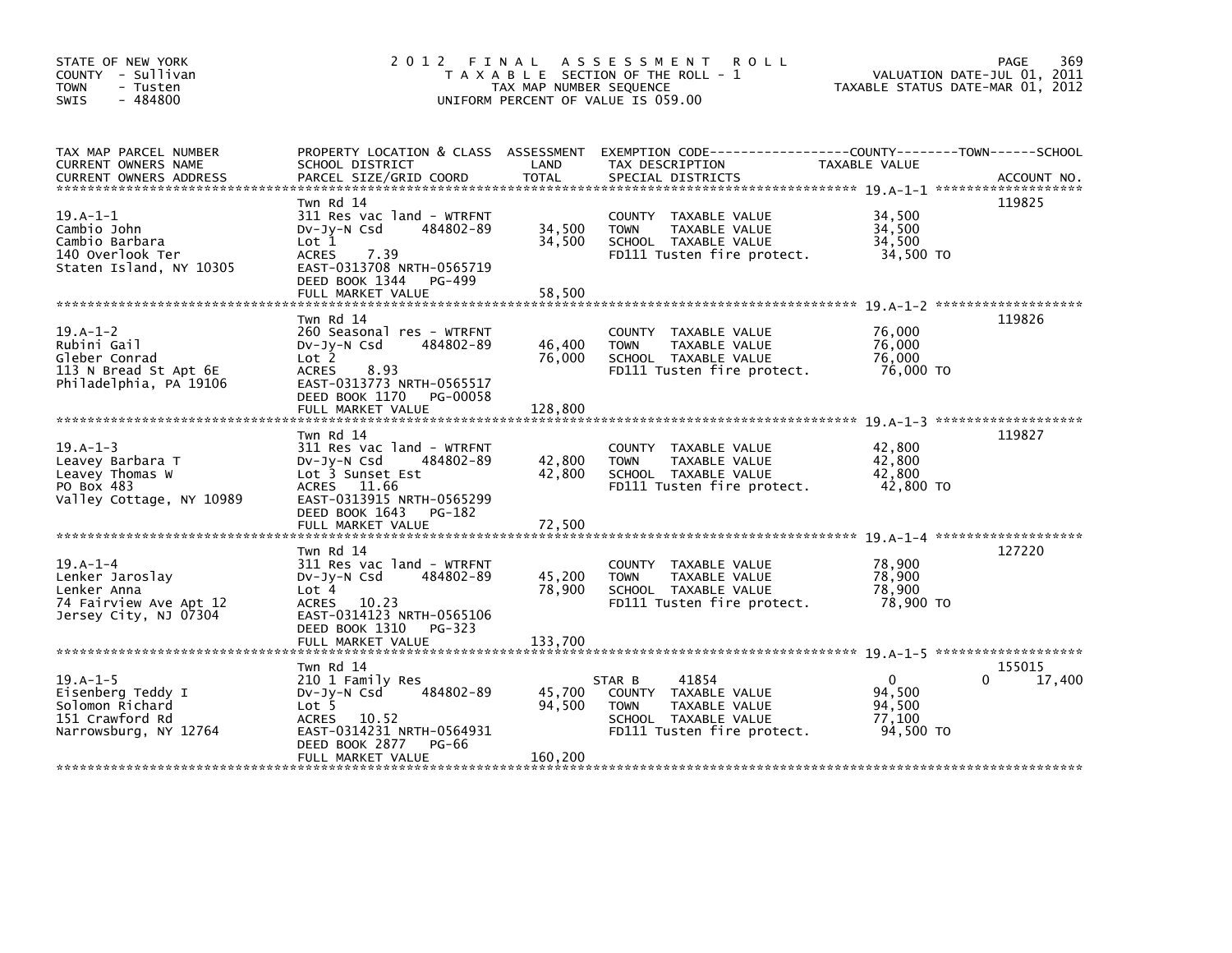| STATE OF NEW YORK<br>COUNTY - Sullivan<br>TOWN<br>- Tusten<br>$-484800$<br><b>SWIS</b>                                     | 2012 FINAL                                                                                                                                                                                                                      | TAX MAP NUMBER SEQUENCE      | A S S E S S M E N T<br><b>ROLL</b><br>T A X A B L E SECTION OF THE ROLL - 1<br>UNIFORM PERCENT OF VALUE IS 059.00              | VALUATION DATE-JUL 01,<br>TAXABLE STATUS DATE-MAR 01, 2012 | 370<br>PAGE<br>2011                            |
|----------------------------------------------------------------------------------------------------------------------------|---------------------------------------------------------------------------------------------------------------------------------------------------------------------------------------------------------------------------------|------------------------------|--------------------------------------------------------------------------------------------------------------------------------|------------------------------------------------------------|------------------------------------------------|
| TAX MAP PARCEL NUMBER<br>CURRENT OWNERS NAME<br><b>CURRENT OWNERS ADDRESS</b>                                              | PROPERTY LOCATION & CLASS ASSESSMENT<br>SCHOOL DISTRICT<br>PARCEL SIZE/GRID COORD                                                                                                                                               | LAND<br><b>TOTAL</b>         | EXEMPTION CODE-----------------COUNTY-------TOWN------SCHOOL<br>TAX DESCRIPTION<br>SPECIAL DISTRICTS                           | TAXABLE VALUE                                              | ACCOUNT NO.                                    |
| $19.A-1-6$<br>County of Sullivan<br>100 North St<br>Monticello, NY 12701<br>PRIOR OWNER ON 3/01/2012<br>County of Sullivan | Twn Rd 14<br>312 Vac w/imprv - WTRFNT<br>Dv-Jy-N Csd<br>484802-89<br>Lot 6<br><b>ACRES</b><br>10.80<br>EAST-0314386 NRTH-0564753<br>DEED BOOK 2012<br>PG-1350<br>FULL MARKET VALUE                                              | 42,000<br>45,400<br>76,900   | COUNTY TAXABLE VALUE<br>TAXABLE VALUE<br><b>TOWN</b><br>SCHOOL TAXABLE VALUE<br>FD111 Tusten fire protect.                     | 45,400<br>45,400<br>45.400<br>45,400 TO                    | 133915<br>$19. A - 1 - 7$ ******************** |
| $19.A - 1 - 7$<br>Cardon James<br>Cardon Melissa<br>11 Hillair Ct<br>White Plains, NY 10605                                | 183 Hankins Rd<br>210 1 Family Res - WTRFNT<br>484802-89<br>$Dv-Jy-N$ Csd<br>Lot 7<br><b>ACRES</b><br>11.21<br>EAST-0314532 NRTH-0564579<br>DEED BOOK 2010<br>PG-54794<br>FULL MARKET VALUE                                     | 47,100<br>150,300<br>254,746 | COUNTY TAXABLE VALUE<br><b>TOWN</b><br>TAXABLE VALUE<br>SCHOOL TAXABLE VALUE<br>FD111 Tusten fire protect.                     | 150,300<br>150,300<br>150,300<br>150,300 TO                | 115780<br>19.A-1-8 *********************       |
| $19.A-1-8$<br>WC & JK Jaeger Rev Lvg Tr<br>Jaeger William C<br>191 Crawford Rd<br>Narrowsburg, NY 12764                    | Twn Rd 14<br>210 1 Family Res - WTRFNT<br>484802-89<br>$Dv-Jy-N$ Csd<br>Lot 8<br><b>ACRES</b><br>11.80<br>EAST-0314645 NRTH-0564417<br>DEED BOOK 3029<br>PG-134<br>FULL MARKET VALUE                                            | 54,600<br>129,000<br>218,600 | 41834<br>STAR EN<br>COUNTY TAXABLE VALUE<br>TAXABLE VALUE<br><b>TOWN</b><br>SCHOOL TAXABLE VALUE<br>FD111 Tusten fire protect. | $\Omega$<br>129,000<br>129,000<br>92,920<br>129,000 TO     | 126075<br>36,080<br>0                          |
| $19.A-1-10.1$<br>Eagle's Nest Estates LLC<br>679 Plank Rd<br>Beach Lake, PA 18405                                          | Eagle View Rd<br>314 Rural vac<10<br>484802-89<br>DV-Jy-N Csd<br>Lot 1<br>Combined with 19A-1-11 th<br>and $23.-1-4.1$<br>5.24<br><b>ACRES</b><br>EAST-0315020 NRTH-0564209<br>DEED BOOK 3487<br>$PG-32$<br>FULL MARKET VALUE   | 24,100<br>24,100<br>40,800   | TAXABLE VALUE<br><b>COUNTY</b><br><b>TOWN</b><br>TAXABLE VALUE<br>SCHOOL TAXABLE VALUE<br>FD111 Tusten fire protect.           | 24,100<br>24,100<br>24,100<br>24,100 TO                    | 19.A-1-10.1 *****************<br>101951        |
| $19.A-1-10.2$<br>Fischer Cynthia<br>8 Echo Ridge Rd<br>Upper Saddle River, NJ 07488                                        | Eagle View Rd<br>314 Rural vac<10<br>484802-89<br>$Dv-Jv-N$ Csd<br>Lot 2<br>Combined with 19A-1-11 th<br>and $23.-1-4.1$<br>5.22<br><b>ACRES</b><br>EAST-0315020 NRTH-0564209<br>DEED BOOK 3487<br>$PG-37$<br>FULL MARKET VALUE | 24,000<br>24,000<br>40,700   | COUNTY TAXABLE VALUE<br>TAXABLE VALUE<br><b>TOWN</b><br>SCHOOL TAXABLE VALUE<br>FD111 Tusten fire protect.                     | 24,000<br>24,000<br>24,000<br>24,000 TO                    | 101951                                         |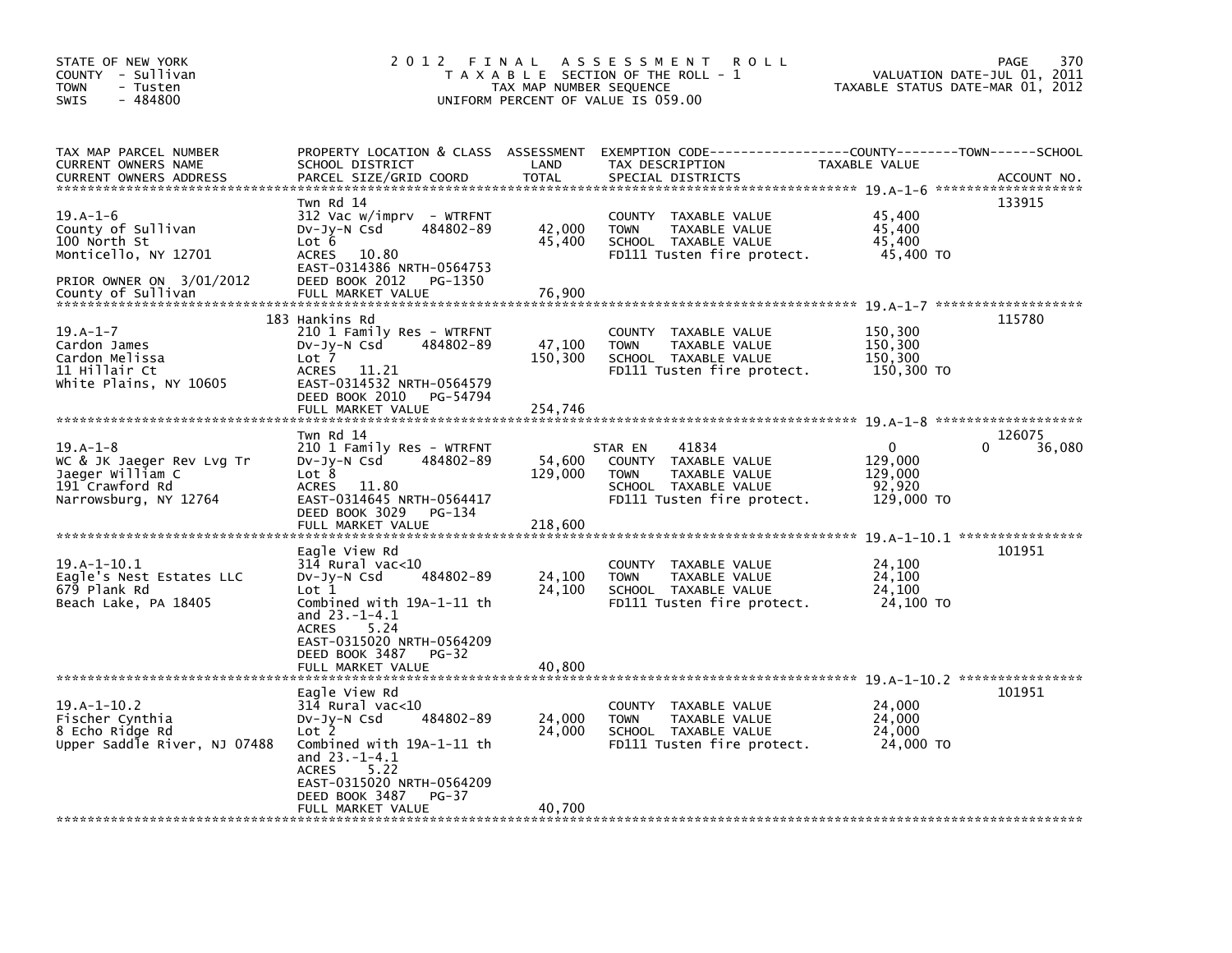| STATE OF NEW YORK<br>COUNTY - Sullivan<br><b>TOWN</b><br>- Tusten<br>$-484800$<br><b>SWIS</b> | 2012                                                                                                                                                                                                                          | FINAL<br>TAX MAP NUMBER SEQUENCE | A S S E S S M E N T<br><b>ROLL</b><br>T A X A B L E SECTION OF THE ROLL - 1<br>UNIFORM PERCENT OF VALUE IS 059.00 | TAXABLE STATUS DATE-MAR 01, 2012        | 371<br>PAGE<br>VALUATION DATE-JUL 01, 2011 |
|-----------------------------------------------------------------------------------------------|-------------------------------------------------------------------------------------------------------------------------------------------------------------------------------------------------------------------------------|----------------------------------|-------------------------------------------------------------------------------------------------------------------|-----------------------------------------|--------------------------------------------|
| TAX MAP PARCEL NUMBER<br>CURRENT OWNERS NAME<br><b>CURRENT OWNERS ADDRESS</b>                 | PROPERTY LOCATION & CLASS ASSESSMENT<br>SCHOOL DISTRICT<br>PARCEL SIZE/GRID COORD                                                                                                                                             | LAND<br><b>TOTAL</b>             | EXEMPTION CODE-----------------COUNTY-------TOWN------SCHOOL<br>TAX DESCRIPTION<br>SPECIAL DISTRICTS              | TAXABLE VALUE                           | ACCOUNT NO.                                |
| $19.A-1-10.3$<br>Eagle's Nest Estates LLC<br>679 Plank Rd<br>Beach Lake, PA 18405             | Eagle View Rd<br>314 Rural vac<10<br>484802-89<br>DV-Jy-N Csd<br>Lot 3<br>Combined with 19A-1-11 th<br>and $23.-1-4.1$<br><b>ACRES</b><br>5.41<br>EAST-0315020 NRTH-0564209<br>DEED BOOK 3487<br>$PG-32$<br>FULL MARKET VALUE | 24,600<br>24,600<br>41,700       | COUNTY<br>TAXABLE VALUE<br><b>TOWN</b><br>TAXABLE VALUE<br>SCHOOL TAXABLE VALUE<br>FD111 Tusten fire protect.     | 24,600<br>24,600<br>24,600<br>24,600 TO | 101951                                     |
|                                                                                               |                                                                                                                                                                                                                               |                                  |                                                                                                                   |                                         |                                            |
| $19.A-1-10.4$<br>Eagle's Nest Estates LLC<br>679 Plank Rd<br>Beach Lake, PA 18405             | Eagle View Rd<br>$314$ Rural vac<10<br>484802-89<br>$Dv-Jv-N$ Csd<br>Lot 4<br>Combined with 19A-1-11 th<br>and $23.-1-4.1$<br>ACRES<br>5.55<br>EAST-0315020 NRTH-0564209<br>DEED BOOK 3487<br>$PG-32$                         | 25,100<br>25,100                 | COUNTY TAXABLE VALUE<br><b>TOWN</b><br>TAXABLE VALUE<br>SCHOOL TAXABLE VALUE<br>FD111 Tusten fire protect.        | 25,100<br>25,100<br>25.100<br>25,100 TO | 101951                                     |
|                                                                                               | FULL MARKET VALUE                                                                                                                                                                                                             | 42,500                           |                                                                                                                   |                                         |                                            |
| $19.A-1-10.5$<br>Eagle's Nest Estates LLC<br>679 Plank Rd<br>Beach Lake, PA 18405             | Eagle View Rd<br>314 Rural vac<10<br>484802-89<br>$Dv-Jy-N$ Csd<br>Lot 5<br>Combined with 19A-1-11 th<br>and $23.-1-4.1$<br><b>ACRES</b><br>5.96<br>EAST-0315020 NRTH-0564209<br>DEED BOOK 3487<br>$PG-32$                    | 21,600<br>21.600                 | COUNTY TAXABLE VALUE<br><b>TOWN</b><br>TAXABLE VALUE<br>SCHOOL TAXABLE VALUE<br>FD111 Tusten fire protect.        | 21,600<br>21,600<br>21,600<br>21,600 TO | 101951                                     |
|                                                                                               | FULL MARKET VALUE                                                                                                                                                                                                             | 36.600                           |                                                                                                                   |                                         |                                            |
| $19.A-1-10.6$<br>Eagle's Nest Estates LLC<br>679 Plank Rd<br>Beach Lake, PA 18405             | Eagle View Rd<br>$314$ Rural vac< $10$<br>DV-Jy-N Csd<br>484802-89<br>Lot 6<br>Combined with 19A-1-11 th<br>and $23.-1-4.1$<br><b>ACRES</b><br>6.00<br>EAST-0315020 NRTH-0564209<br>DEED BOOK 3487<br>$PG-32$                 | 13,900<br>13.900                 | COUNTY TAXABLE VALUE<br>TAXABLE VALUE<br><b>TOWN</b><br>SCHOOL TAXABLE VALUE<br>FD111 Tusten fire protect.        | 13,900<br>13,900<br>13.900<br>13,900 TO | 101951                                     |
|                                                                                               | FULL MARKET VALUE                                                                                                                                                                                                             | 23,600                           |                                                                                                                   |                                         |                                            |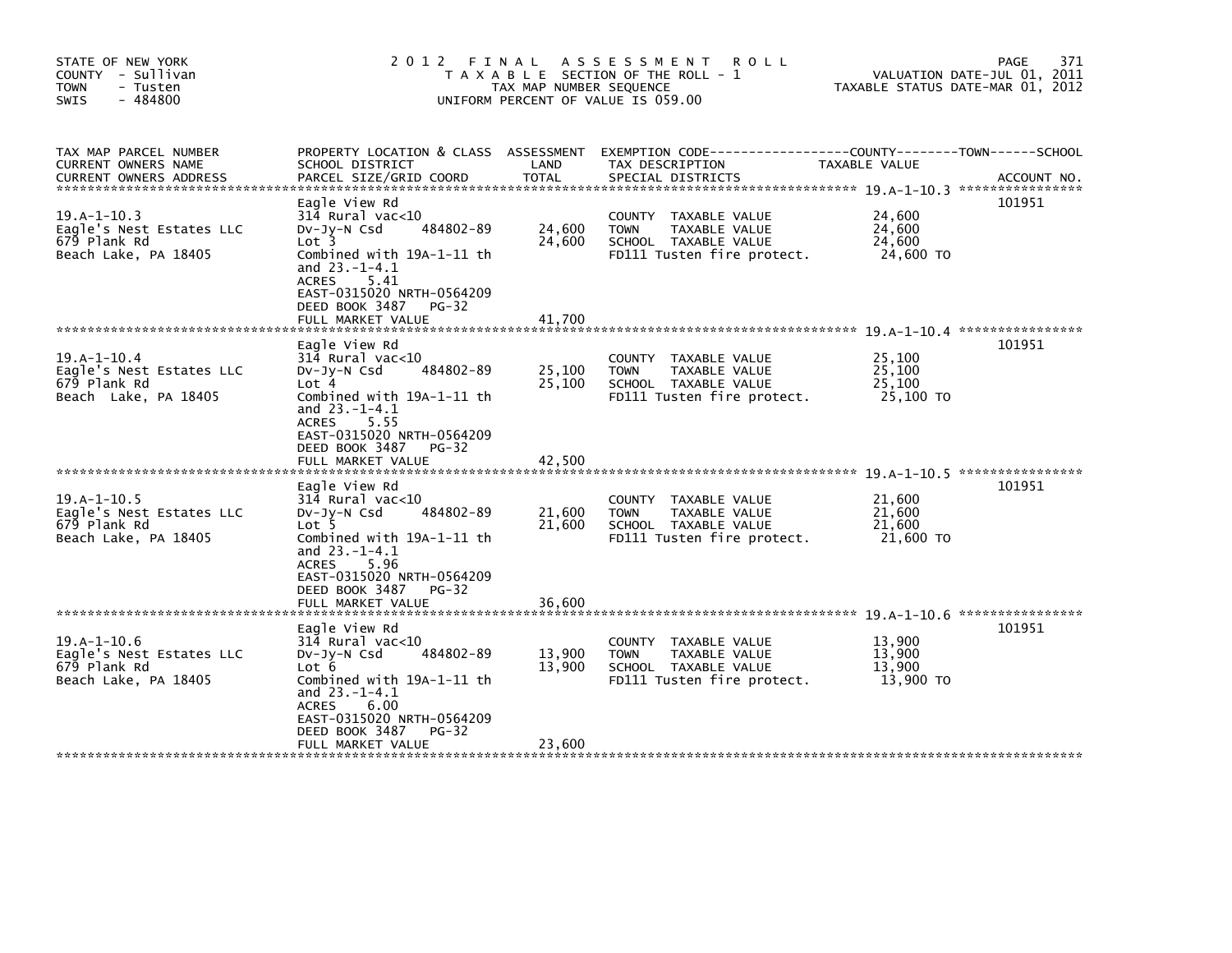| STATE OF NEW YORK<br>COUNTY - Sullivan<br><b>TOWN</b><br>- Tusten<br>$-484800$<br><b>SWIS</b>                   | 2012 FINAL                                                                                                                                                                                                                    | TAX MAP NUMBER SEQUENCE    | A S S E S S M E N T<br>R O L L<br>T A X A B L E SECTION OF THE ROLL - 1<br>UNIFORM PERCENT OF VALUE IS 059.00        | TAXABLE STATUS DATE-MAR 01, 2012            | 372<br>PAGE<br>VALUATION DATE-JUL 01, 2011 |
|-----------------------------------------------------------------------------------------------------------------|-------------------------------------------------------------------------------------------------------------------------------------------------------------------------------------------------------------------------------|----------------------------|----------------------------------------------------------------------------------------------------------------------|---------------------------------------------|--------------------------------------------|
| TAX MAP PARCEL NUMBER<br>CURRENT OWNERS NAME<br><b>CURRENT OWNERS ADDRESS</b><br>****************************** | PROPERTY LOCATION & CLASS ASSESSMENT<br>SCHOOL DISTRICT<br>PARCEL SIZE/GRID COORD                                                                                                                                             | LAND                       | EXEMPTION CODE-----------------COUNTY-------TOWN------SCHOOL<br>TAX DESCRIPTION                                      | TAXABLE VALUE                               |                                            |
| $19.A - 1 - 10.7$<br>Eagle's Nest Estates LLC<br>679 Plank Rd<br>Beach Lake, PA 18405                           | Eagle View Rd<br>314 Rural vac<10<br>484802-89<br>$Dv-Jy-N$ Csd<br>Lot 7<br>Combined with 19A-1-11 th<br>and $23.-1-4.1$<br>6.04<br><b>ACRES</b><br>EAST-0315020 NRTH-0564209<br>DEED BOOK 3487<br>$PG-32$                    | 21,900<br>21,900           | <b>COUNTY</b><br>TAXABLE VALUE<br>TAXABLE VALUE<br><b>TOWN</b><br>SCHOOL TAXABLE VALUE<br>FD111 Tusten fire protect. | 21,900<br>21,900<br>21,900<br>21,900 TO     | 101951                                     |
|                                                                                                                 | FULL MARKET VALUE                                                                                                                                                                                                             | 37,100                     |                                                                                                                      |                                             |                                            |
| $19.A-1-10.8$<br>Eagle's Nest Estates LLC<br>679 Plank Rd<br>Beach Lake, PA 18405                               | Eagle View Rd<br>210 1 Family Res<br>484802-89<br>$Dv-Jy-N$ Csd<br>Lot 8<br>Combined with 19A-1-11 th<br>and $23.-1-4.1$<br>9.94<br><b>ACRES</b><br>EAST-0315020 NRTH-0564209<br>DEED BOOK 3487<br>$PG-32$                    | 39,100<br>196,100          | TAXABLE VALUE<br><b>COUNTY</b><br><b>TOWN</b><br>TAXABLE VALUE<br>SCHOOL TAXABLE VALUE<br>FD111 Tusten fire protect. | 196,100<br>196,100<br>196,100<br>196,100 TO | 101951                                     |
| $19.A-1-10.9$<br>Eagle's Nest Estates LLC<br>679 Plank Rd<br>Beach Lake, PA 18405                               | Eagle View Rd<br>314 Rural vac<10<br>484802-89<br>DV-Jy-N Csd<br>Lot 9<br>Combined with 19A-1-11 th<br>and $23.-1-4.1$<br>6.76<br><b>ACRES</b><br>EAST-0315020 NRTH-0564209<br>DEED BOOK 3487<br>$PG-32$<br>FULL MARKET VALUE | 29,000<br>29,000<br>49,200 | <b>COUNTY</b><br>TAXABLE VALUE<br>TAXABLE VALUE<br><b>TOWN</b><br>SCHOOL TAXABLE VALUE<br>FD111 Tusten fire protect. | 29.000<br>29,000<br>29,000<br>29,000 TO     | 101951                                     |
|                                                                                                                 | Eagle View Rd                                                                                                                                                                                                                 |                            |                                                                                                                      |                                             | 101951                                     |
| $19.A-1-10.10$<br>Eagle's Nest Estates LLC<br>679 Plank Rd<br>Beach Lake, PA 18405                              | $314$ Rural vac<10<br>484802-89<br>DV-Jy-N Csd<br>Lot 10<br>Combined with 19A-1-11 th<br>and $23.-1-4.1$<br>ACRES 19.00<br>EAST-0315020 NRTH-0564209<br>DEED BOOK 3487<br>$PG-32$                                             | 43,700<br>43.700           | TAXABLE VALUE<br><b>COUNTY</b><br>TAXABLE VALUE<br><b>TOWN</b><br>SCHOOL TAXABLE VALUE<br>FD111 Tusten fire protect. | 43,700<br>43,700<br>43.700<br>43,700 TO     |                                            |
|                                                                                                                 | FULL MARKET VALUE                                                                                                                                                                                                             | 74,100                     |                                                                                                                      |                                             |                                            |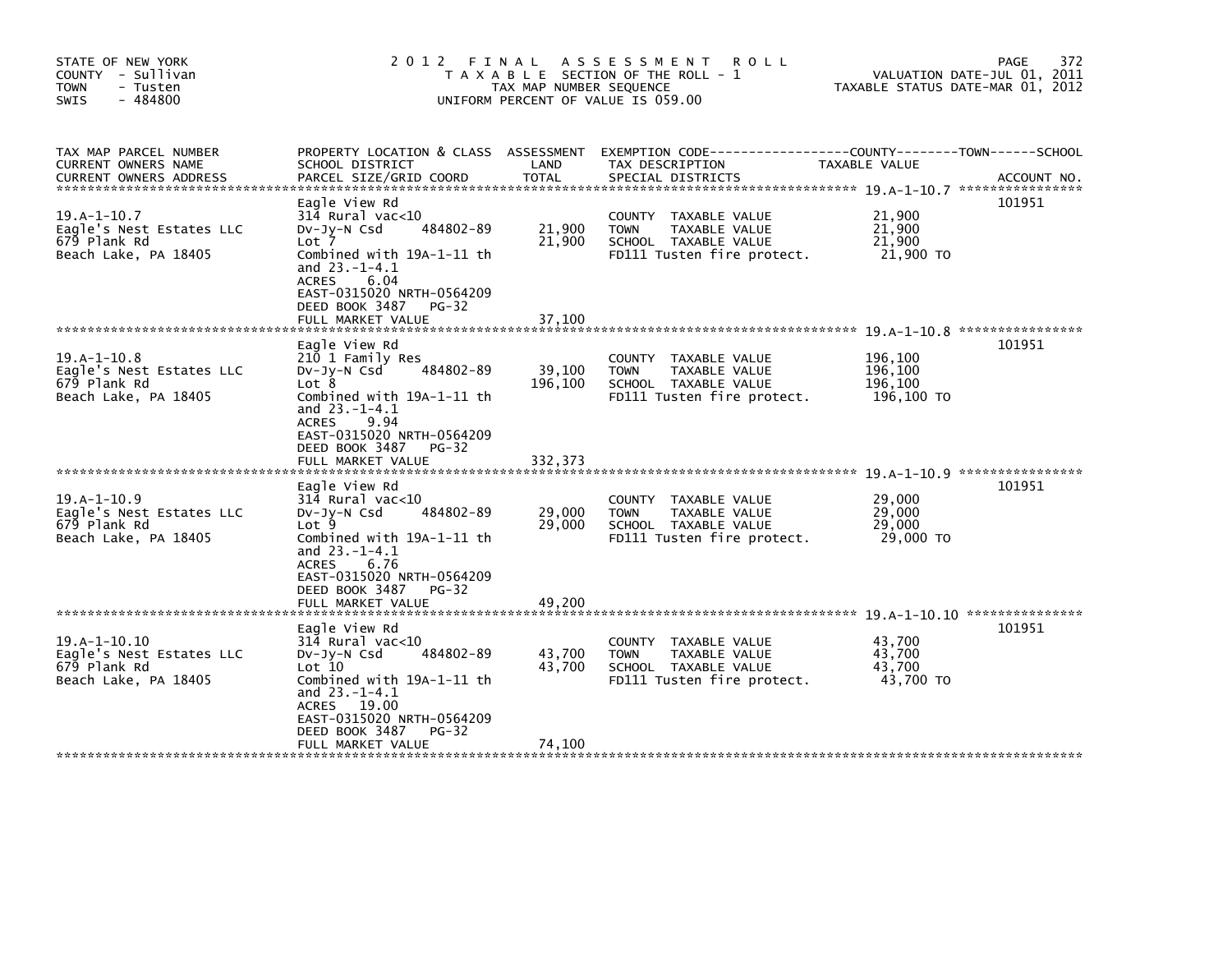| STATE OF NEW YORK<br>COUNTY - Sullivan<br><b>TOWN</b><br>- Tusten<br>$-484800$<br><b>SWIS</b>                                                          | 2012 FINAL                                                                                                                                                                                                                         | TAX MAP NUMBER SEOUENCE    | A S S E S S M E N T<br>R O L L<br>T A X A B L E SECTION OF THE ROLL - 1<br>UNIFORM PERCENT OF VALUE IS 059.00                  | TAXABLE STATUS DATE-MAR 01, 2012                         | <b>PAGE</b><br>373<br>VALUATION DATE-JUL 01, 2011 |
|--------------------------------------------------------------------------------------------------------------------------------------------------------|------------------------------------------------------------------------------------------------------------------------------------------------------------------------------------------------------------------------------------|----------------------------|--------------------------------------------------------------------------------------------------------------------------------|----------------------------------------------------------|---------------------------------------------------|
| TAX MAP PARCEL NUMBER<br>CURRENT OWNERS NAME                                                                                                           | PROPERTY LOCATION & CLASS ASSESSMENT<br>SCHOOL DISTRICT                                                                                                                                                                            | LAND                       | EXEMPTION CODE-----------------COUNTY-------TOWN------SCHOOL<br>TAX DESCRIPTION                                                | TAXABLE VALUE                                            |                                                   |
| $19.A-1-10.11$<br>Eagle's Nest Estates LLC<br>679 Plank Rd<br>Beach Lake, PA 18405                                                                     | Eagle View Rd<br>$322$ Rural vac $>10$<br>484802-89<br>DV-JV-N Csd<br>Lot 11<br>Combined with 19A-1-11 th<br>and 23.-1-4.1<br>21.44<br><b>ACRES</b><br>EAST-0315020 NRTH-0564209<br>DEED BOOK 3487<br>$PG-32$<br>FULL MARKET VALUE | 46,500<br>46,500<br>78,800 | <b>COUNTY</b><br>TAXABLE VALUE<br>TAXABLE VALUE<br><b>TOWN</b><br>SCHOOL TAXABLE VALUE<br>FD111 Tusten fire protect.           | 46,500<br>46,500<br>46,500<br>46,500 TO                  | 101951                                            |
|                                                                                                                                                        |                                                                                                                                                                                                                                    |                            |                                                                                                                                |                                                          |                                                   |
| $19. A - 1 - 10.12$<br>Eagle's Nest Estates LLC<br>679 Plank Rd<br>Beach Lake, PA 18405                                                                | Eagle View Rd<br>322 Rural vac>10<br>484802-89<br>$Dv-Jy-N$ Csd<br>Lot 12<br>Combined with 19A-1-11 th<br>and $23.-1-4.1$<br>ACRES 14.81<br>EAST-0315020 NRTH-0564209<br>DEED BOOK 3487<br>$PG-32$<br>FULL MARKET VALUE            | 40,400<br>40,400<br>68.500 | <b>COUNTY</b><br>TAXABLE VALUE<br>TAXABLE VALUE<br><b>TOWN</b><br>SCHOOL TAXABLE VALUE<br>FD111 Tusten fire protect.           | 40,400<br>40,400<br>40,400<br>40,400 TO                  | 101951                                            |
| $19.A-1-10.13$<br>Eagle's Nest Estates LLC<br>679 Plank Rd<br>Beach Lake, PA 18405                                                                     | Eagle View Rd<br>322 Rural vac>10<br>484802-89<br>Dv-Jy-N Csd<br>Lot 13<br>Combined with 19A-1-11 th<br>and 23.-1-4.1<br>ACRES 10.96<br>EAST-0315020 NRTH-0564209<br>DEED BOOK 3487<br>$PG-32$<br>FULL MARKET VALUE                | 35,700<br>35,700<br>60,500 | TAXABLE VALUE<br><b>COUNTY</b><br>TAXABLE VALUE<br><b>TOWN</b><br>SCHOOL TAXABLE VALUE<br>FD111 Tusten fire protect.           | 35.700<br>35,700<br>35,700<br>35,700 TO                  | 101951                                            |
|                                                                                                                                                        | Eagle View Rd                                                                                                                                                                                                                      |                            |                                                                                                                                |                                                          | 101951                                            |
| $19. A - 1 - 10.14$<br>Jacob Charles J<br>Jacob Fred W<br>6 Kim Ln<br>Hackettstown, NJ 07840<br>MAY BE SUBJECT TO PAYMENT<br>UNDER RPTL480A UNTIL 2021 | 911 Forest s480<br>484802-89<br>$Dv-Jy-N$ Csd<br>Lot 14<br>Combined with 19A-1-11 th<br>and $23.-1-4.1$<br><b>ACRES</b><br>4.50<br>EAST-0315020 NRTH-0564209<br>DEED BOOK 3487<br>PG-32                                            | 19,000<br>19,000           | FOREST LND 47460<br>COUNTY TAXABLE VALUE<br><b>TOWN</b><br>TAXABLE VALUE<br>SCHOOL TAXABLE VALUE<br>FD111 Tusten fire protect. | 15,200<br>15,200<br>3,800<br>3,800<br>3,800<br>19,000 TO | 15,200                                            |
|                                                                                                                                                        | FULL MARKET VALUE                                                                                                                                                                                                                  | 32,200                     |                                                                                                                                |                                                          |                                                   |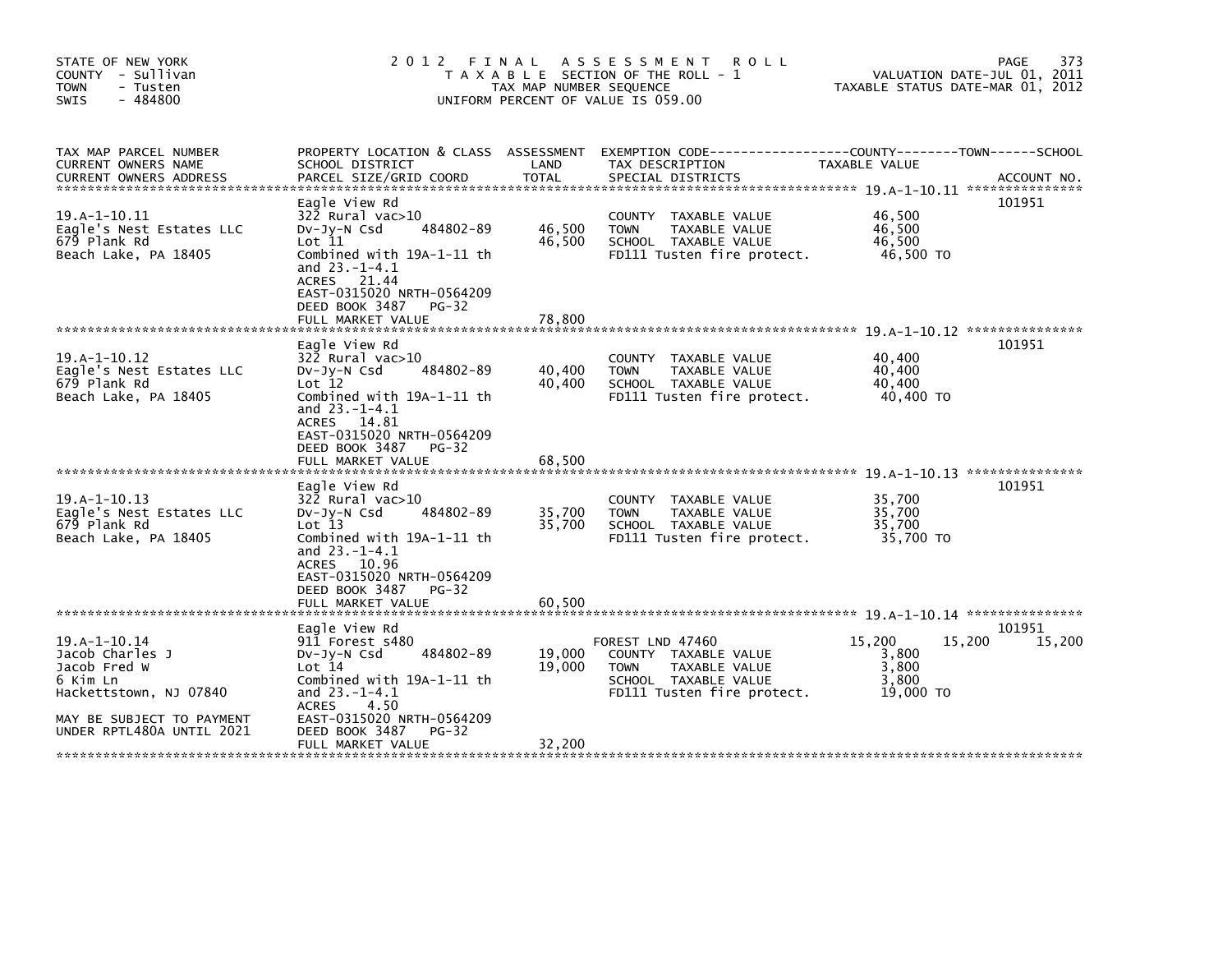| STATE OF NEW YORK<br>COUNTY - Sullivan<br><b>TOWN</b><br>- Tusten<br>- 484800<br>SWIS              | 2 0 1 2                                                                                                                                                                                                                                    | FINAL<br>TAX MAP NUMBER SEQUENCE | A S S E S S M E N T<br><b>ROLL</b><br>T A X A B L E SECTION OF THE ROLL - 1<br>UNIFORM PERCENT OF VALUE IS 059.00                     | TAXABLE STATUS DATE-MAR 01, 2012                         | 374<br>PAGE<br>VALUATION DATE-JUL 01, 2011 |
|----------------------------------------------------------------------------------------------------|--------------------------------------------------------------------------------------------------------------------------------------------------------------------------------------------------------------------------------------------|----------------------------------|---------------------------------------------------------------------------------------------------------------------------------------|----------------------------------------------------------|--------------------------------------------|
| TAX MAP PARCEL NUMBER<br>CURRENT OWNERS NAME<br><b>CURRENT OWNERS ADDRESS</b>                      | PROPERTY LOCATION & CLASS ASSESSMENT<br>SCHOOL DISTRICT<br>PARCEL SIZE/GRID COORD                                                                                                                                                          | LAND<br><b>TOTAL</b>             | EXEMPTION CODE-----------------COUNTY-------TOWN------SCHOOL<br>TAX DESCRIPTION<br>SPECIAL DISTRICTS                                  | TAXABLE VALUE                                            | ACCOUNT NO.                                |
| $19. A - 1 - 10.15$<br>Eagle's Nest Estates LLC<br>679 Plank Rd<br>Beach Lake, PA 18405            | Hankins Rd<br>311 Res vac land - WTRFNT<br>484802-89<br>DV-JY-N Csd<br>Lot 15<br>Combined with 19A-1-11 th<br>and $23.-1-4.1$<br>16.14<br><b>ACRES</b><br>EAST-0315020 NRTH-0564209<br>DEED BOOK 3487<br><b>PG-32</b><br>FULL MARKET VALUE | 32,400<br>32,400<br>54,900       | <b>COUNTY</b><br>TAXABLE VALUE<br><b>TOWN</b><br>TAXABLE VALUE<br>SCHOOL TAXABLE VALUE<br>FD111 Tusten fire protect.                  | 32,400<br>32,400<br>32,400<br>32,400 TO                  | 101951                                     |
| 19.A-1-10.16<br>Eagle's Nest Estates LLC<br>679 Plank Rd<br>Beach Lake, PA 18405                   | Eagle View Rd<br>692 Road/str/hwy<br>484802-89<br>$Dv-Jy-N$ Csd<br><b>NOH</b><br>Combined with 19A-1-11 th<br>and 23.-1-4.1<br>3.20<br><b>ACRES</b><br>EAST-0315020 NRTH-0564209<br>DEED BOOK 3487<br>PG-32                                | 14,200<br>14,200                 | <b>COUNTY</b><br>TAXABLE VALUE<br>TAXABLE VALUE<br><b>TOWN</b><br>SCHOOL TAXABLE VALUE<br>FD111 Tusten fire protect.                  | 14,200<br>14,200<br>14.200<br>14,200 TO                  | 101951                                     |
|                                                                                                    | FULL MARKET VALUE                                                                                                                                                                                                                          | 24.100                           |                                                                                                                                       |                                                          |                                            |
| 19.A-1-16<br>Dekajlo Olah N<br>Dekajlo Russ I<br>1900 Hempstead Tpke<br>East Meadow, NY 11554      | Twn Rd 14<br>$314$ Rural vac<10<br>484802-89<br>DV-Jy-N Csd<br>Lot 7<br>5.50<br><b>ACRES</b><br>EAST-0317515 NRTH-0563049<br>DEED BOOK 2011<br>PG-5217<br>FULL MARKET VALUE                                                                | 18,000<br>18,000<br>30,500       | <b>COUNTY</b><br>TAXABLE VALUE<br><b>TOWN</b><br>TAXABLE VALUE<br>SCHOOL TAXABLE VALUE<br>FD111 Tusten fire protect.                  | 18,000<br>18,000<br>18,000<br>18,000 TO                  |                                            |
|                                                                                                    |                                                                                                                                                                                                                                            |                                  |                                                                                                                                       |                                                          |                                            |
| $19.A-1-17$<br>Jacob Charles R<br>Jacob Fred W<br>6 Kim Ln<br>Hackettstown, NJ 07840               | Twn Rd 14<br>911 Forest s480<br>484802-89<br>DV-Jy-N Csd<br>Lot 8<br>5.00<br><b>ACRES</b><br>EAST-0318230 NRTH-0562431                                                                                                                     | 21,700<br>21,700                 | FOREST LND 47460<br>COUNTY TAXABLE VALUE<br><b>TAXABLE VALUE</b><br><b>TOWN</b><br>SCHOOL TAXABLE VALUE<br>FD111 Tusten fire protect. | 17,360<br>17,360<br>4,340<br>4,340<br>4.340<br>21,700 TO | 17,360                                     |
| MAY BE SUBJECT TO PAYMENT<br>UNDER RPTL480A UNTIL 2021                                             | DEED BOOK 2850<br>PG-566<br>FULL MARKET VALUE                                                                                                                                                                                              | 36,800                           |                                                                                                                                       |                                                          |                                            |
|                                                                                                    | 107 Crawford Rd                                                                                                                                                                                                                            |                                  |                                                                                                                                       |                                                          |                                            |
| 19.A-1-18<br>Cambio Carol Whedbee<br>Anthony Cambio<br>140 Overlook Ter<br>Staten Island, NY 10305 | 210 1 Family Res - WTRFNT<br>484802-89<br>$Dv-Jy-N$ Csd<br><b>ACRES</b><br>5.00<br>EAST-0313091 NRTH-0565861<br>DEED BOOK 2678<br>PG-616                                                                                                   | 34,500<br>75,500                 | 41854<br>STAR B<br>COUNTY TAXABLE VALUE<br><b>TOWN</b><br>TAXABLE VALUE<br><b>SCHOOL</b><br>TAXABLE VALUE                             | $\Omega$<br>75,500<br>75,500<br>58,100                   | 17,400<br>0                                |
|                                                                                                    | FULL MARKET VALUE                                                                                                                                                                                                                          | 128,000                          |                                                                                                                                       |                                                          |                                            |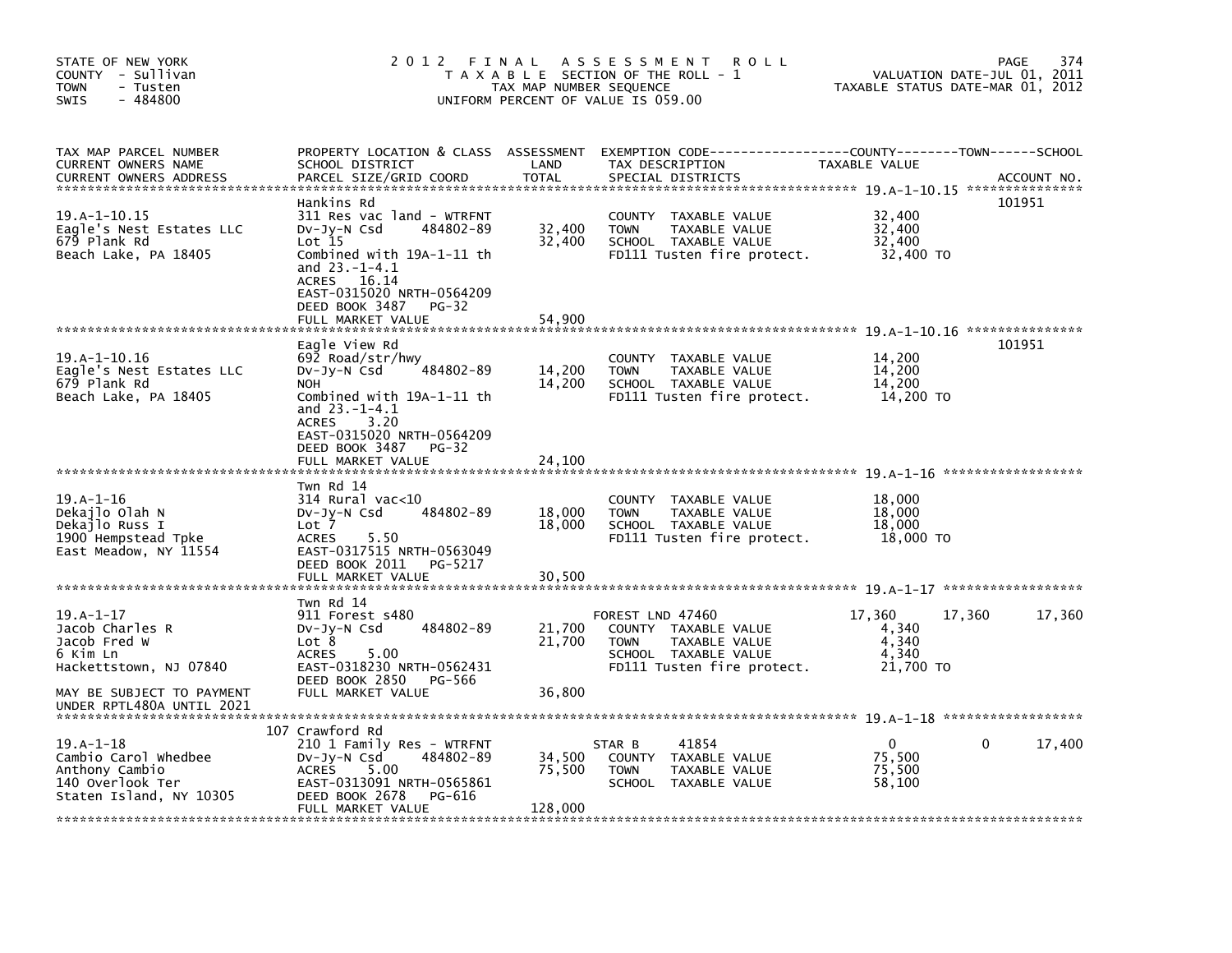| STATE OF NEW YORK             |                                      |                         | 2012 FINAL ASSESSMENT ROLL            | -375<br>PAGE                                                         |
|-------------------------------|--------------------------------------|-------------------------|---------------------------------------|----------------------------------------------------------------------|
| - Sullivan<br>COUNTY          |                                      |                         | T A X A B L E SECTION OF THE ROLL - 1 | VALUATION DATE-JUL 01, 2011                                          |
| TOWN<br>- Tusten              |                                      | TAX MAP NUMBER SEQUENCE |                                       | TAXABLE STATUS DATE-MAR 01, 2012                                     |
| - 484800<br>SWIS              |                                      |                         | UNIFORM PERCENT OF VALUE IS 059.00    |                                                                      |
|                               |                                      |                         |                                       |                                                                      |
| TAX MAP PARCEL NUMBER         | PROPERTY LOCATION & CLASS ASSESSMENT |                         |                                       | EXEMPTION        CODE-----------------COUNTY--------TOWN------SCHOOL |
| CURRENT OWNERS NAME           | SCHOOL DISTRICT                      | LAND                    | TAX DESCRIPTION                       | TAXABLE VALUE                                                        |
| <b>CURRENT OWNERS ADDRESS</b> | PARCEL SIZE/GRID COORD TOTAL         |                         | SPECIAL DISTRICTS                     | ACCOUNT NO.                                                          |
|                               |                                      |                         |                                       | ******************                                                   |
|                               | TWN Crawford Rd                      |                         |                                       |                                                                      |
| 19.A-1-19                     | 210 1 Family Res                     |                         | TAXABLE VALUE<br><b>COUNTY</b>        | 34,600                                                               |
| Gibson Donald                 | DV-Jy-N Csd 484802-89                | 23,200                  | TOWN<br>TAXABLE VALUE                 | 34,600                                                               |
| Gibson Renee                  | ACRES 5.10                           | 34.600                  | SCHOOL TAXABLE VALUE                  | 34,600                                                               |
| 74 Park Ave                   | EAST-0313536 NRTH-0565982            |                         |                                       |                                                                      |
| Glen Ridge, NJ 07028          | DEED BOOK 2459 PG-515                |                         |                                       |                                                                      |
|                               | FULL MARKET VALUE                    | 58,600                  |                                       |                                                                      |
|                               |                                      |                         |                                       |                                                                      |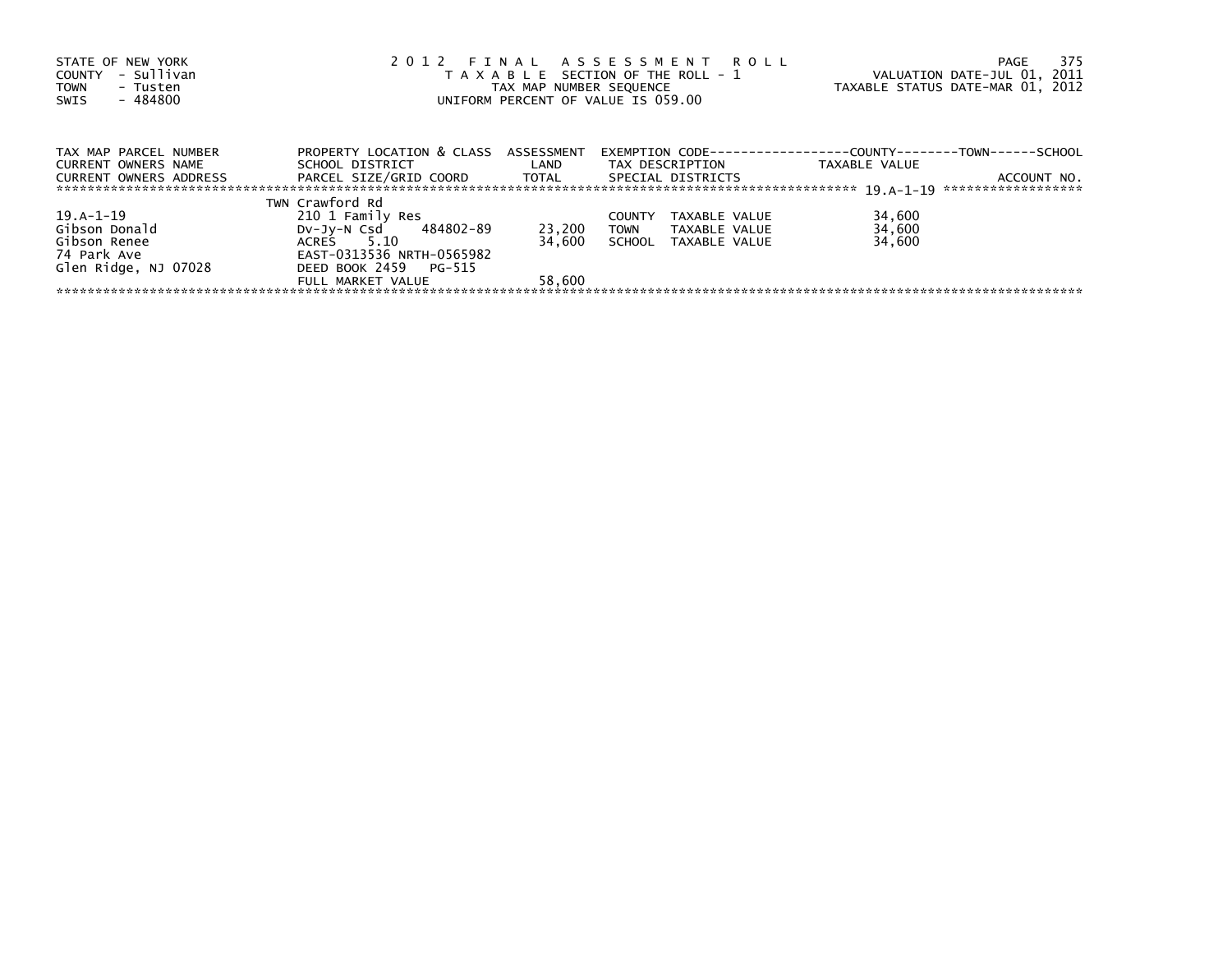| STATE OF NEW YORK       | 2012 FINAL ASSESSMENT ROLL            | 376<br>PAGE                      |
|-------------------------|---------------------------------------|----------------------------------|
| COUNTY - Sullivan       | T A X A B L E SECTION OF THE ROLL - 1 | VALUATION DATE-JUL 01, 2011      |
| <b>TOWN</b><br>- Tusten | MAP SECTION - 019                     | TAXABLE STATUS DATE-MAR 01, 2012 |
| - 484800<br>SWIS        | $SUB - SECTION - A$                   | RPS150/V04/L015                  |
|                         | UNIFORM PERCENT OF VALUE IS 059.00    | CURRENT DATE $6/19/2012$         |

| CODE | DISTRICT NAME        | PARCELS | TOTAL EXTENSION<br><b>TYPF</b> | EXTENSION<br>VALUE | AD VALOREM<br>VALUE | <b>EXEMPT</b><br>AMOUNT | <b>TAXABLE</b><br>VALUE |
|------|----------------------|---------|--------------------------------|--------------------|---------------------|-------------------------|-------------------------|
|      | FD111 Tusten fire pr |         | 26 TOTAL                       |                    | 1303,300            |                         | 1303.300                |

## \*\*\* S C H O O L D I S T R I C T S U M M A R Y \*\*\*

| CODE   | DISTRICT NAME | TOTAL<br><b>PARCELS</b> | ASSESSED<br>LAND | ASSESSED<br><b>TOTAL</b> | <b>EXEMPT</b><br><b>AMOUNT</b> | <b>TOTAL</b><br><b>TAXABLE</b> | <b>STAR</b><br><b>AMOUNT</b> | <b>STAR</b><br><b>TAXABLE</b> |
|--------|---------------|-------------------------|------------------|--------------------------|--------------------------------|--------------------------------|------------------------------|-------------------------------|
| 484802 | DV-JV-N Csd   | 28                      | 910.900          | 1413,400                 | 32,560                         | 1380.840                       | 70.880                       | 1309,960                      |
|        | SUB-TOTAL     | 28                      | 910.900          | 1413,400                 | 32,560                         | 1380.840                       | 70.880                       | 1309,960                      |
| 484889 | Nar Library   | 28                      | 910,900          | 1413,400                 | 32,560                         | 1380,840                       | 70,880                       | 1309,960                      |
|        | T O T A L     | 56                      | 1821,800         | 2826,800                 | 65,120                         | 2761,680                       | 141,760                      | 2619,920                      |

\*\*\* S Y S T E M C O D E S S U M M A R Y \*\*\*

NO SYSTEM EXEMPTIONS AT THIS LEVEL

## \*\*\* E X E M P T I O N S U M M A R Y \*\*\*

| CODE                    | DESCRIPTION                                                   | <b>TOTAL</b><br><b>PARCELS</b> | <b>COUNTY</b>    | <b>TOWN</b>      | <b>SCHOOL</b>                         |
|-------------------------|---------------------------------------------------------------|--------------------------------|------------------|------------------|---------------------------------------|
| 41834<br>41854<br>47460 | STAR EN<br>STAR B<br><b>FOREST</b><br><b>LND</b><br>T O T A L |                                | 32,560<br>32,560 | 32,560<br>32,560 | 36,080<br>34,800<br>32,560<br>103,440 |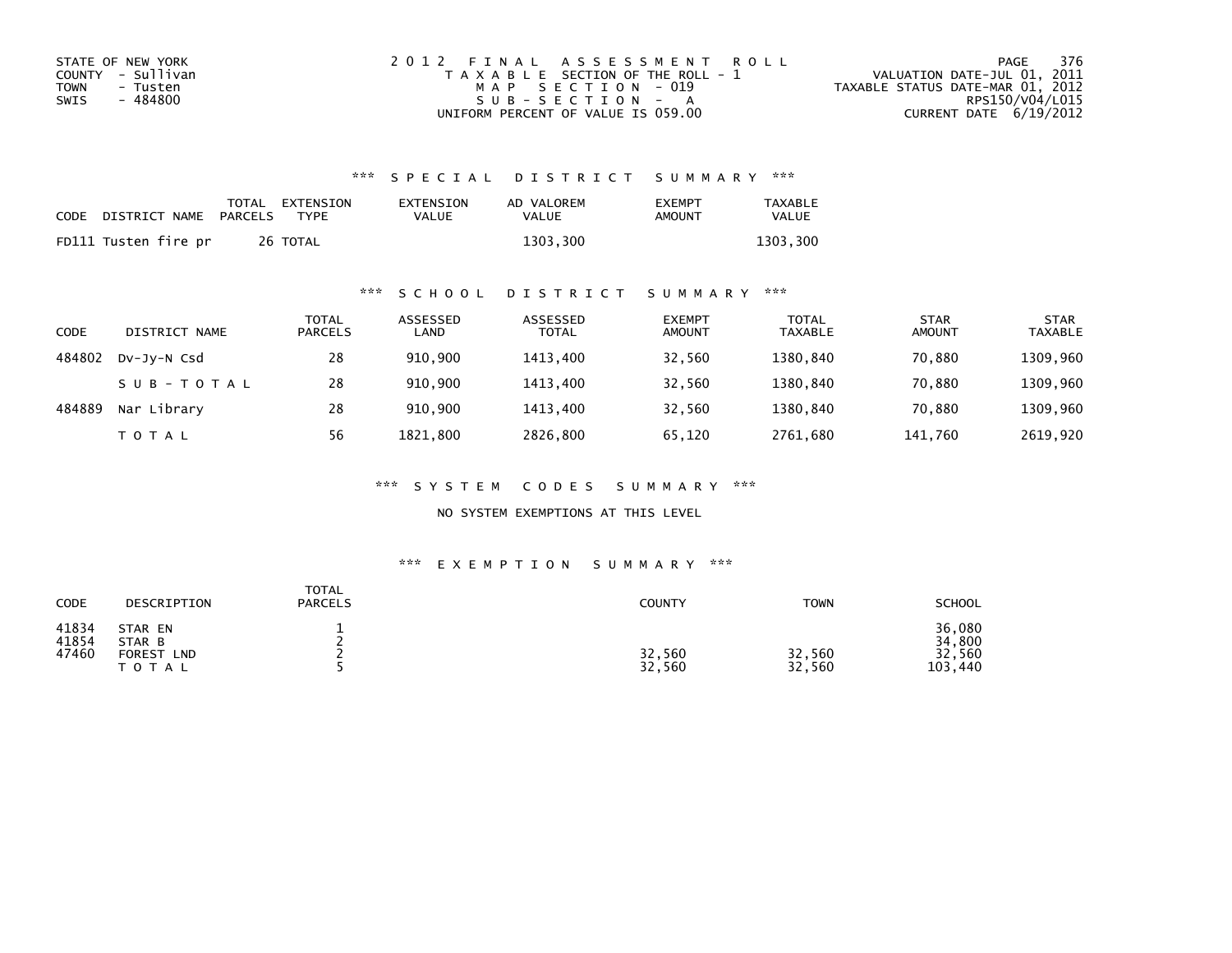| STATE OF NEW YORK | 2012 FINAL ASSESSMENT ROLL            | PAGE 377                         |
|-------------------|---------------------------------------|----------------------------------|
| COUNTY - Sullivan | T A X A B L E SECTION OF THE ROLL - 1 | VALUATION DATE-JUL 01, 2011      |
| TOWN<br>- Tusten  | MAP SECTION - 019                     | TAXABLE STATUS DATE-MAR 01, 2012 |
| - 484800<br>SWIS  | $SUB - SECTION - A$                   | RPS150/V04/L015                  |
|                   | UNIFORM PERCENT OF VALUE IS 059.00    | CURRENT DATE 6/19/2012           |

| ROLL<br><b>SEC</b> | DESCRIPTION | <b>TOTAL</b><br><b>PARCELS</b> | <b>ISSESSED</b><br>.AND | <b>\SSESSED</b><br><b>TOTA</b><br>UIAL | <b>TAXABLE</b><br><b>COUNT)</b> | <b>TAXABLE</b><br><b>TOWN</b> | TAXABLE<br><b>SCHOOL</b> | <b>STAR</b><br><b>TAXABLI</b> |
|--------------------|-------------|--------------------------------|-------------------------|----------------------------------------|---------------------------------|-------------------------------|--------------------------|-------------------------------|
|                    | TAXABLE     | 20                             | 900<br>910              | 400<br>$141^\circ$                     | 380.840                         | 1380.840                      | 1380.840                 | .960<br>200                   |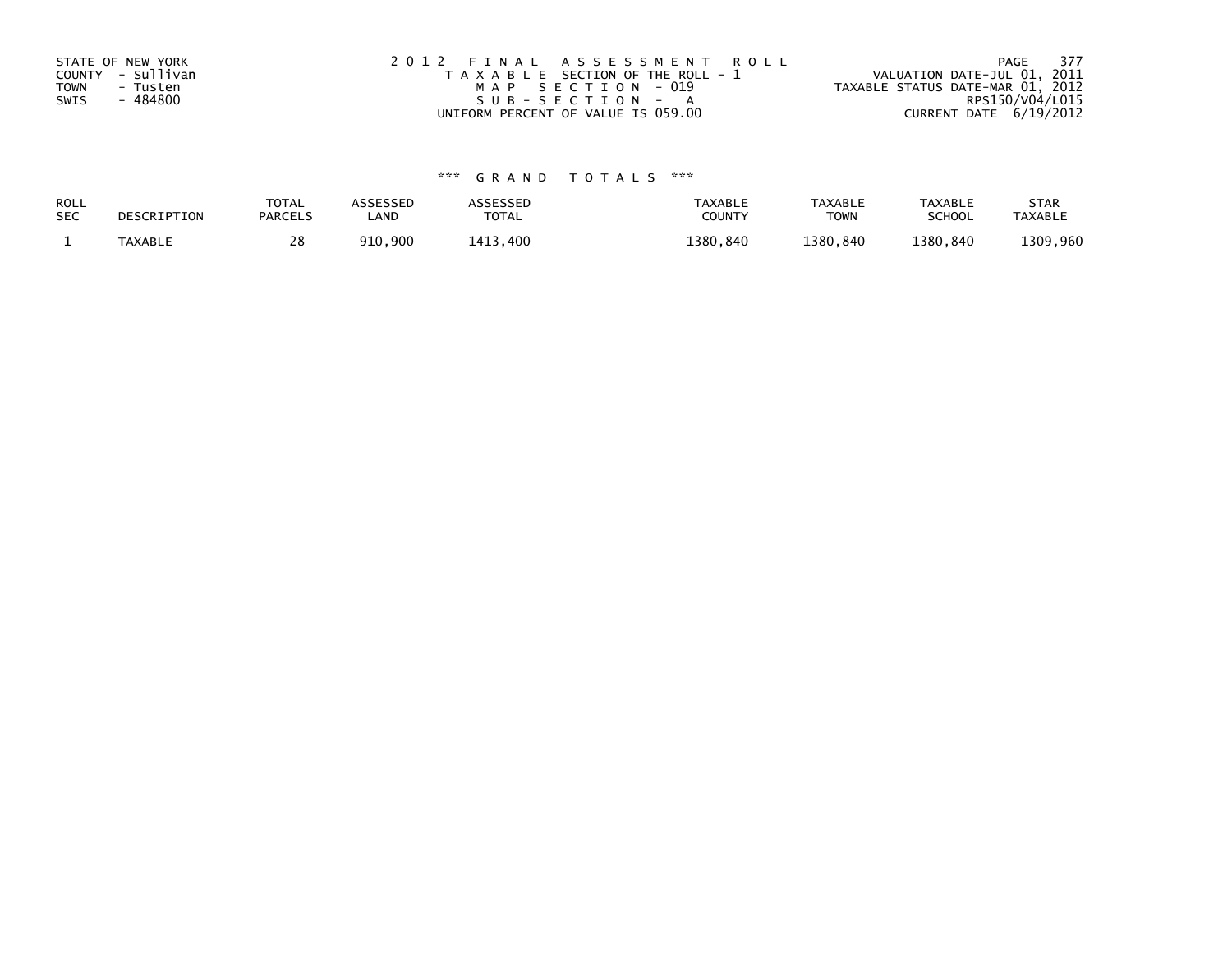| STATE OF NEW YORK<br>COUNTY - Sullivan<br><b>TOWN</b><br>- Tusten<br>$-484800$<br><b>SWIS</b>     | 2 0 1 2                                                                                                                                                             | FINAL<br>T A X A B L E SECTION OF THE ROLL - 1<br>TAX MAP NUMBER SEQUENCE<br>UNIFORM PERCENT OF VALUE IS 059.00 | A S S E S S M E N T                           | <b>ROLL</b>                                                     |                                            | 378<br>PAGE<br>VALUATION DATE-JUL 01, 2011<br>TAXABLE STATUS DATE-MAR 01, 2012 |
|---------------------------------------------------------------------------------------------------|---------------------------------------------------------------------------------------------------------------------------------------------------------------------|-----------------------------------------------------------------------------------------------------------------|-----------------------------------------------|-----------------------------------------------------------------|--------------------------------------------|--------------------------------------------------------------------------------|
| TAX MAP PARCEL NUMBER<br>CURRENT OWNERS NAME<br><b>CURRENT OWNERS ADDRESS</b>                     | PROPERTY LOCATION & CLASS ASSESSMENT<br>SCHOOL DISTRICT<br>PARCEL SIZE/GRID COORD                                                                                   | LAND<br><b>TOTAL</b>                                                                                            |                                               | TAX DESCRIPTION<br>SPECIAL DISTRICTS                            | TAXABLE VALUE                              | EXEMPTION CODE-----------------COUNTY-------TOWN------SCHOOL<br>ACCOUNT NO.    |
| $19. B - 1 - 1$<br>Belmont Archery Club<br>Attn: Langer David<br>37 Lauren Ln<br>Sussex, NJ 07461 | TWN Belmont Archery Clb<br>911 Forest s480<br>484802-89<br>$Dv-Jy-N$ Csd<br><b>ACRES</b><br>80.00<br>EAST-0324494 NRTH-0563605<br>FULL MARKET VALUE                 | 78,600<br>106,600<br>180,700                                                                                    | FOREST LND 47460<br><b>TOWN</b>               | COUNTY TAXABLE VALUE<br>TAXABLE VALUE<br>SCHOOL TAXABLE VALUE   | 60.522<br>46,078<br>46.078<br>46,078       | 60,522<br>60,522                                                               |
| MAY BE SUBJECT TO PAYMENT<br>UNDER RPTL480A UNTIL 2021                                            |                                                                                                                                                                     |                                                                                                                 |                                               |                                                                 |                                            |                                                                                |
| $19. B - 1 - 2$<br>Kenny Brendan T<br>122 Baywater Blvd<br>Inwood, NY 11096                       | TWN Badgeley<br>240 Rural res<br>484802-89<br>$Dv-Jv-N$ Csd<br>ACRES 43.40<br>EAST-0322732 NRTH-0562301<br>DEED BOOK 2010<br>PG-55418<br>FULL MARKET VALUE          | 53,600<br>83,400<br>141,400                                                                                     | <b>TOWN</b>                                   | COUNTY TAXABLE VALUE<br>TAXABLE VALUE<br>SCHOOL TAXABLE VALUE   | 83,400<br>83,400<br>83,400                 |                                                                                |
| $19. B - 1 - 5$<br>Johnson Kathleen<br>PO Box 125<br>Narrowsburg, NY 12764                        | TWN Hankins<br>210 1 Family Res<br>484802-89<br>DV-Jy-N Csd<br><b>ACRES</b><br>2.74<br>EAST-0321700 NRTH-0561884<br>FULL MARKET VALUE                               | 19,400<br>82,000<br>139,000                                                                                     | STAR B<br>COUNTY<br><b>TOWN</b>               | 41854<br>TAXABLE VALUE<br>TAXABLE VALUE<br>SCHOOL TAXABLE VALUE | $\mathbf{0}$<br>82.000<br>82,000<br>64,600 | *******************<br>17,400<br>$\Omega$                                      |
| $19. B - 1 - 6.1$<br>Richards Thomas E<br>11 Stuart Ave<br>Amityville, NY 11701                   | TWN Hankins<br>210 1 Family Res<br>484802-89<br>$Dv-Jy-N$ Csd<br>ACRES 16.00<br>EAST-0321325 NRTH-0561095<br>DEED BOOK 3236<br>PG-228<br>FULL MARKET VALUE          | 43,000<br>128,000<br>216,900                                                                                    | <b>COUNTY</b><br><b>TOWN</b>                  | TAXABLE VALUE<br>TAXABLE VALUE<br>SCHOOL TAXABLE VALUE          | 128,000<br>128,000<br>128,000              |                                                                                |
| $19.B-1-6.2$<br>Krol Gary<br>49 Grassy Swamp Rd<br>Narrowsburg, NY 12764                          | TWN Hankins<br>210 1 Family Res<br>484802-89<br>$Dv-Jy-N$ Csd<br><b>ACRES</b><br>2.55<br>EAST-0321325 NRTH-0561095<br>DEED BOOK 2647<br>PG-631<br>FULL MARKET VALUE | 15.900<br>103,900<br>176,100                                                                                    | <b>COUNTY</b><br><b>TOWN</b>                  | TAXABLE VALUE<br>TAXABLE VALUE<br>SCHOOL TAXABLE VALUE          | 103,900<br>103,900<br>103,900              |                                                                                |
| $19.B-1-6.3$<br>Hankins Walter J<br>PO Box 26<br>Narrowsburg, NY 12764                            | WS Grassy Swamp Rd<br>311 Res vac land<br>484802-89<br>$Dv-Jy-N$ Csd<br><b>ACRES</b><br>3.10<br>EAST-0321325 NRTH-0561095<br>FULL MARKET VALUE                      | 14,500<br>14,500<br>24,600                                                                                      | <b>COUNTY</b><br><b>TOWN</b><br><b>SCHOOL</b> | TAXABLE VALUE<br>TAXABLE VALUE<br>TAXABLE VALUE                 | 14,500<br>14.500<br>14,500                 |                                                                                |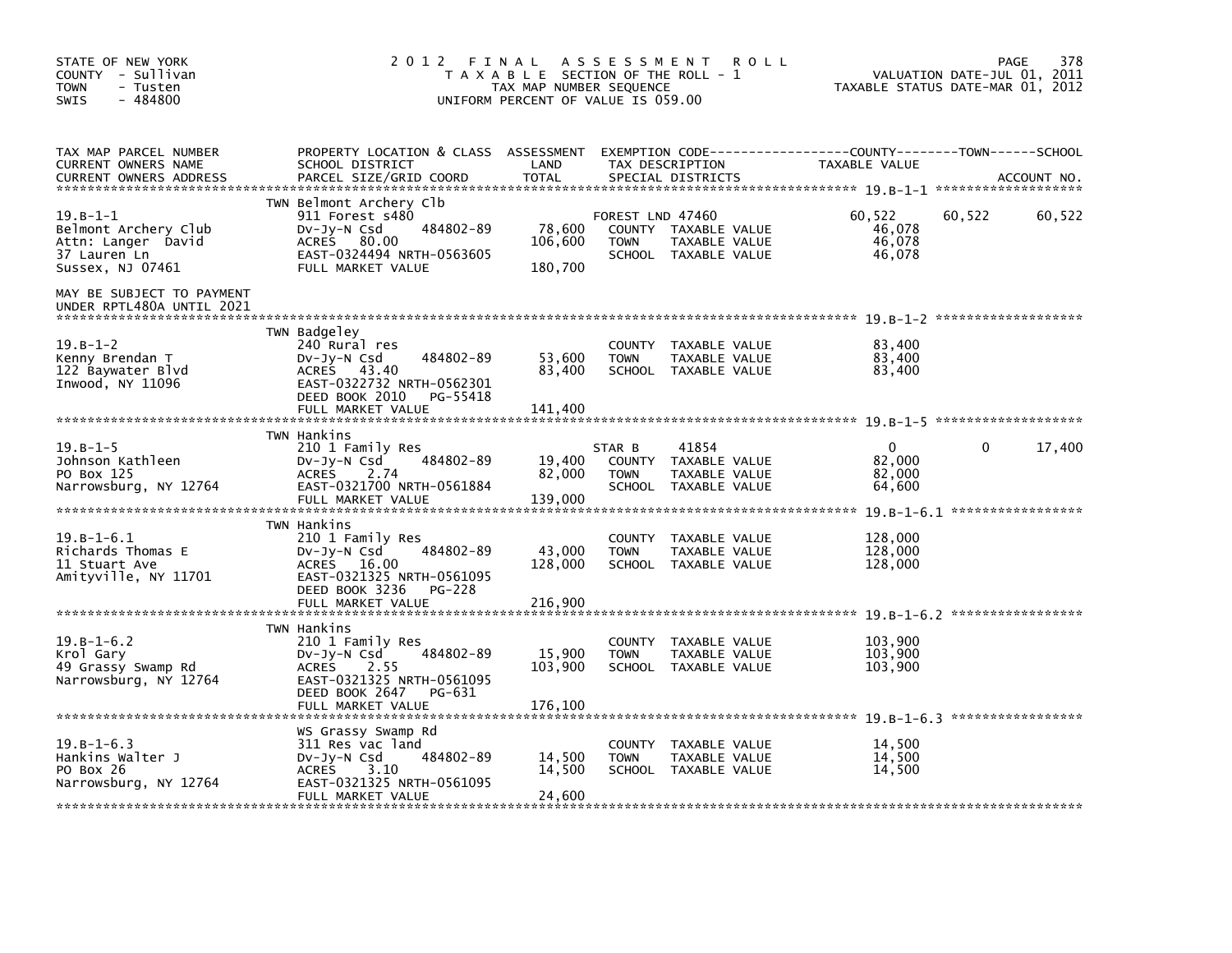| STATE OF NEW YORK<br>- Sullivan<br>COUNTY<br><b>TOWN</b><br>- Tusten<br>$-484800$<br>SWIS | 2 0 1 2                                                 | TAX MAP NUMBER SEQUENCE | FINAL ASSESSMENT ROLL<br>T A X A B L E SECTION OF THE ROLL - 1<br>UNIFORM PERCENT OF VALUE IS 059.00 | VALUATION DATE-JUL 01, 2011<br>TAXABLE STATUS DATE-MAR 01, 2012 |        | 379<br>PAGE |
|-------------------------------------------------------------------------------------------|---------------------------------------------------------|-------------------------|------------------------------------------------------------------------------------------------------|-----------------------------------------------------------------|--------|-------------|
| TAX MAP PARCEL NUMBER<br><b>CURRENT OWNERS NAME</b>                                       | PROPERTY LOCATION & CLASS ASSESSMENT<br>SCHOOL DISTRICT | LAND                    | EXEMPTION CODE-----------------COUNTY-------TOWN------SCHOOL<br>TAX DESCRIPTION                      | TAXABLE VALUE                                                   |        |             |
| CURRENT OWNERS ADDRESS                                                                    | PARCEL SIZE/GRID COORD TOTAL SPECIAL DISTRICTS          |                         |                                                                                                      |                                                                 |        | ACCOUNT NO. |
|                                                                                           | 668 Cochecton Tpke                                      |                         |                                                                                                      |                                                                 |        |             |
| 19.B-1-6.4                                                                                | 210 1 Family Res                                        |                         | COUNTY<br>TAXABLE VALUE                                                                              | 105,000                                                         |        |             |
| Hankins Walter J                                                                          | DV-Jy-N Csd 484802-89                                   | 37,900                  | <b>TOWN</b><br>TAXABLE VALUE                                                                         | 105,000                                                         |        |             |
| PO Box 26<br>Narrowsburg, NY 12764                                                        | ACRES 15.12<br>EAST-0321325 NRTH-0561095                | 105,000                 | SCHOOL TAXABLE VALUE                                                                                 | 105,000                                                         |        |             |
|                                                                                           | FULL MARKET VALUE                                       | 178,000                 |                                                                                                      |                                                                 |        |             |
|                                                                                           |                                                         |                         |                                                                                                      |                                                                 |        |             |
|                                                                                           | 686 Cochecton Tpke                                      |                         |                                                                                                      |                                                                 |        |             |
| 19.B-1-7                                                                                  | 911 Forest s480                                         |                         | FOREST LND 47460                                                                                     | 55.811                                                          | 55,811 | 55,811      |
| Failing Joan A                                                                            | DV-Jy-N Csd 484802-89                                   | 83,200                  | COUNTY TAXABLE VALUE                                                                                 | 35,289                                                          |        |             |
| Failing Daniel L                                                                          | ACRES 80.50                                             | 91,100                  | TAXABLE VALUE<br><b>TOWN</b>                                                                         | 35,289                                                          |        |             |
| 754 Newport Rd                                                                            | EAST-0322409 NRTH-0560604                               |                         | SCHOOL TAXABLE VALUE                                                                                 | 35,289                                                          |        |             |
| Utica, NY 13502                                                                           | DEED BOOK 2367 PG-226                                   |                         |                                                                                                      |                                                                 |        |             |
|                                                                                           | FULL MARKET VALUE                                       | 154,400                 |                                                                                                      |                                                                 |        |             |
| MAY BE SUBJECT TO PAYMENT<br>UNDER RPTL480A UNTIL 2021                                    |                                                         |                         |                                                                                                      |                                                                 |        |             |
|                                                                                           |                                                         |                         |                                                                                                      |                                                                 |        |             |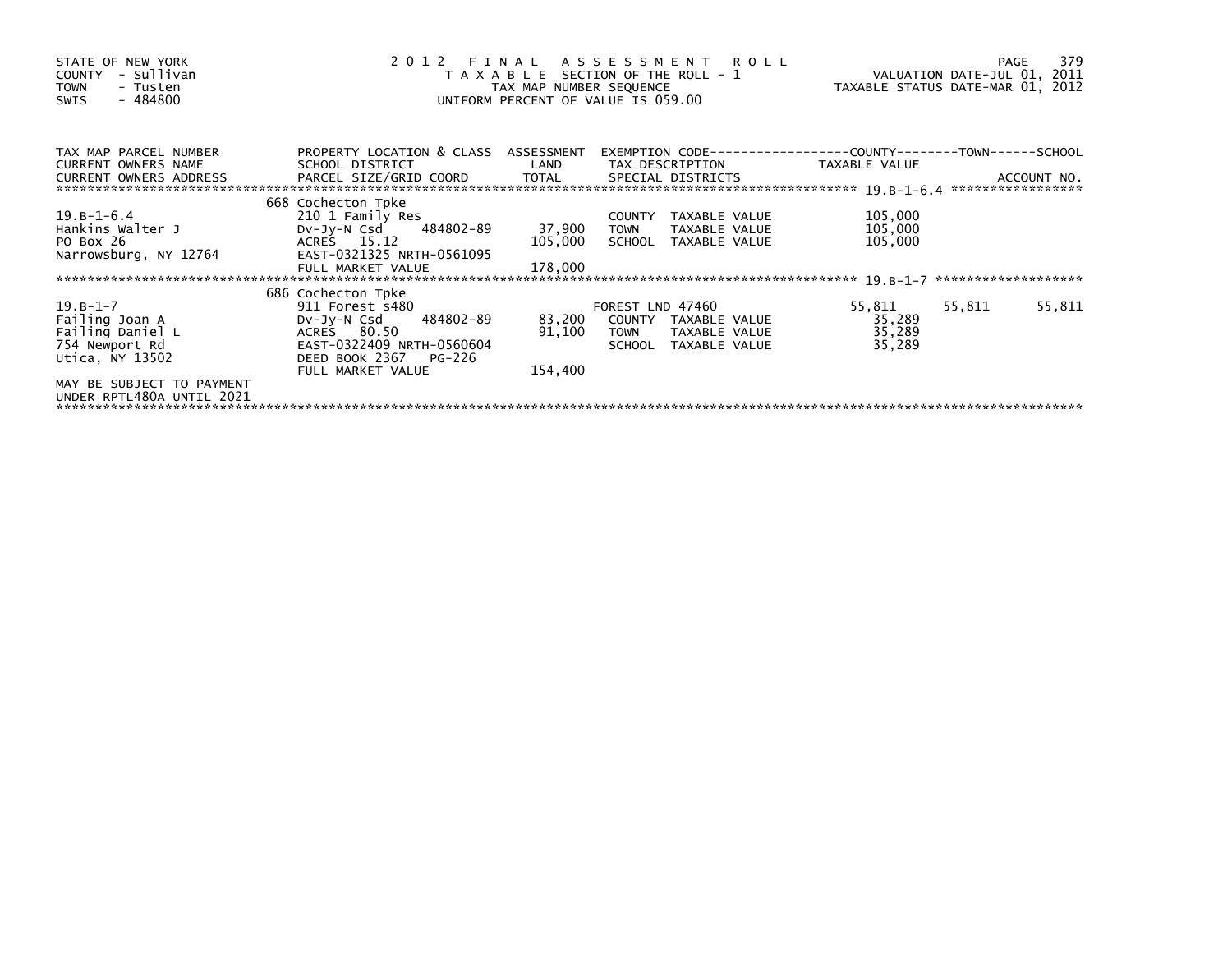| STATE OF NEW YORK       | 2012 FINAL ASSESSMENT ROLL            | 380<br>PAGE                      |
|-------------------------|---------------------------------------|----------------------------------|
| COUNTY - Sullivan       | T A X A B L E SECTION OF THE ROLL - 1 | VALUATION DATE-JUL 01, 2011      |
| <b>TOWN</b><br>- Tusten | MAP SECTION - 019                     | TAXABLE STATUS DATE-MAR 01, 2012 |
| - 484800<br>SWIS        | $SUB - SECTION - B$                   | RPS150/V04/L015                  |
|                         | UNIFORM PERCENT OF VALUE IS 059.00    | CURRENT DATE $6/19/2012$         |

|                    |           | $\overline{\phantom{a}}$ | .ON<br>- N.Y | <b>ORFM</b><br>ΑL<br>VΔ | EMP           | $\sim$ |
|--------------------|-----------|--------------------------|--------------|-------------------------|---------------|--------|
| <b>CODE</b><br>___ | NAML<br>. | PARCE'<br>$\sim$ $\sim$  | ™D⊩          | UE<br>VA.               | JUN<br>יועו ג | VA     |

### NO SPECIAL DISTRICTS AT THIS LEVEL

### \*\*\* S C H O O L D I S T R I C T S U M M A R Y \*\*\*

| CODE   | DISTRICT NAME | <b>TOTAL</b><br><b>PARCELS</b> | ASSESSED<br>LAND | ASSESSED<br><b>TOTAL</b> | <b>EXEMPT</b><br><b>AMOUNT</b> | <b>TOTAL</b><br><b>TAXABLE</b> | <b>STAR</b><br><b>AMOUNT</b> | <b>STAR</b><br><b>TAXABLE</b> |
|--------|---------------|--------------------------------|------------------|--------------------------|--------------------------------|--------------------------------|------------------------------|-------------------------------|
| 484802 | DV-JV-N Csd   |                                | 346.100          | 714,500                  | 116,333                        | 598,167                        | 17,400                       | 580,767                       |
|        | SUB-TOTAL     |                                | 346.100          | 714.500                  | 116.333                        | 598.167                        | 17,400                       | 580,767                       |
| 484889 | Nar Library   | 8                              | 346,100          | 714,500                  | 116,333                        | 598,167                        | 17,400                       | 580,767                       |
|        | T O T A L     | 16                             | 692.200          | 1429.000                 | 232,666                        | 1196,334                       | 34,800                       | 1161,534                      |

### \*\*\* S Y S T E M C O D E S S U M M A R Y \*\*\*

### NO SYSTEM EXEMPTIONS AT THIS LEVEL

### \*\*\* E X E M P T I O N S U M M A R Y \*\*\*

| CODE           | DESCRIPTION                                          | <b>TOTAL</b><br>PARCELS | <b>COUNTY</b>      | <b>TOWN</b>        | <b>SCHOOL</b>                |
|----------------|------------------------------------------------------|-------------------------|--------------------|--------------------|------------------------------|
| 41854<br>47460 | STAR B<br><b>FOREST</b><br><b>LND</b><br>тот.<br>A L | -                       | 116,333<br>116,333 | 116,333<br>116,333 | 17.400<br>116,333<br>133,733 |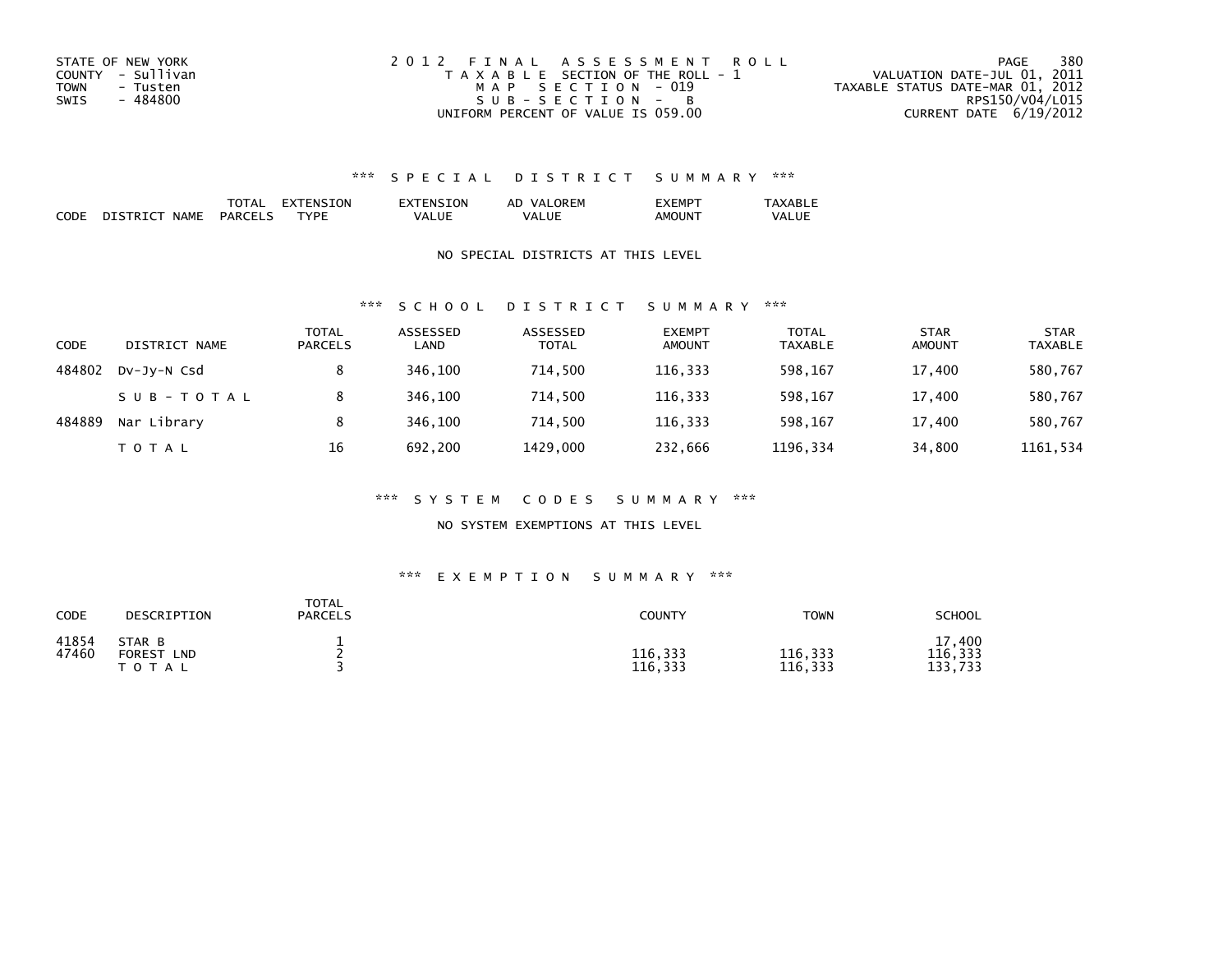| STATE OF NEW YORK | 2012 FINAL ASSESSMENT ROLL            | 381<br>PAGE                      |
|-------------------|---------------------------------------|----------------------------------|
| COUNTY - Sullivan | T A X A B L E SECTION OF THE ROLL - 1 | VALUATION DATE-JUL 01, 2011      |
| TOWN<br>- Tusten  | MAP SECTION - 019                     | TAXABLE STATUS DATE-MAR 01, 2012 |
| - 484800<br>SWIS  | $SUB - SECTION - B$                   | RPS150/V04/L015                  |
|                   | UNIFORM PERCENT OF VALUE IS 059.00    | CURRENT DATE 6/19/2012           |

| ROLL       | DESCRIPTION | <b>TOTAL</b>   | ASSESSED | ASSESSED | <b>TAXABLE</b> | <b>TAXABLE</b> | <b>TAXABLE</b> | <b>STAR</b>    |
|------------|-------------|----------------|----------|----------|----------------|----------------|----------------|----------------|
| <b>SEC</b> |             | <b>PARCELS</b> | LAND     | TOTAL    | <b>COUNTY</b>  | <b>TOWN</b>    | <b>SCHOOL</b>  | <b>TAXABLE</b> |
|            | TAXABLE     |                | 346,100  | 714,500  | 598,167        | 598,167        | 598,167        | 580,767        |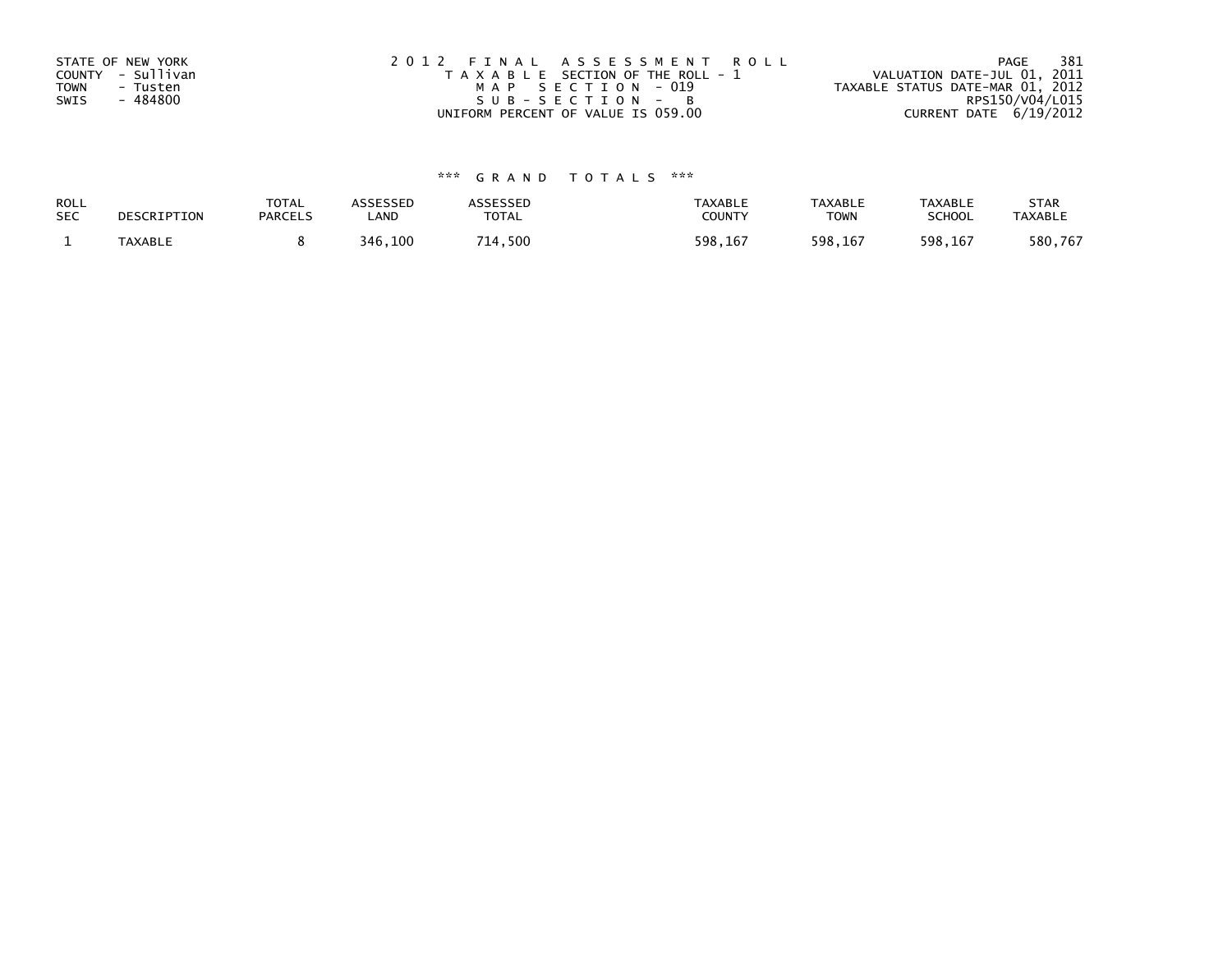| STATE OF NEW YORK<br>COUNTY - Sullivan<br><b>TOWN</b><br>- Tusten<br>$-484800$<br>SWIS                              | 2 0 1 2                                                                                                                                                                   | FINAL<br>T A X A B L E SECTION OF THE ROLL - 1<br>TAX MAP NUMBER SEQUENCE<br>UNIFORM PERCENT OF VALUE IS 059.00 | A S S E S S M E N T                                | <b>ROLL</b>                                                                                          | VALUATION DATE-JUL 01, 2011<br>TAXABLE STATUS DATE-MAR 01, 2012                | PAGE                        | 382                   |
|---------------------------------------------------------------------------------------------------------------------|---------------------------------------------------------------------------------------------------------------------------------------------------------------------------|-----------------------------------------------------------------------------------------------------------------|----------------------------------------------------|------------------------------------------------------------------------------------------------------|--------------------------------------------------------------------------------|-----------------------------|-----------------------|
| TAX MAP PARCEL NUMBER<br>CURRENT OWNERS NAME<br><b>CURRENT OWNERS ADDRESS</b>                                       | PROPERTY LOCATION & CLASS ASSESSMENT EXEMPTION CODE----------------COUNTY-------TOWN------SCHOOL<br>SCHOOL DISTRICT<br>PARCEL SIZE/GRID COORD                             | LAND<br><b>TOTAL</b>                                                                                            | TAX DESCRIPTION<br>SPECIAL DISTRICTS               |                                                                                                      | TAXABLE VALUE                                                                  |                             | ACCOUNT NO.           |
| $20. -1 - 1.1$<br>Knaub Albert<br>Knaub Frances<br>11 Barnes Drive West<br>Ridgefield Park, NJ 07660                | $CO$ Rd $23$<br>240 Rural res<br>484802-89<br>$Dv-Jy-N$ Csd<br>ACRES 47.40<br>EAST-0327649 NRTH-0575985<br>DEED BOOK 1933<br>PG-515<br>FULL MARKET VALUE                  | 64,300<br>115,200<br>195,300                                                                                    | <b>TOWN</b>                                        | COUNTY TAXABLE VALUE<br>TAXABLE VALUE<br>SCHOOL TAXABLE VALUE<br>FD111 Tusten fire protect.          | 115.200<br>115,200<br>115,200<br>115,200 TO                                    | 105700                      |                       |
|                                                                                                                     |                                                                                                                                                                           |                                                                                                                 |                                                    |                                                                                                      |                                                                                |                             |                       |
| $20. -1 - 1.2$<br>Wyss Francis Sr<br>Wyss Pat<br>1188 Cr 23<br>Narrowsburg, NY 12764                                | $Co$ Rd $23$<br>270 Mfg housing<br>484802-89<br>$Dv-Jy-N$ Csd<br>5.02<br><b>ACRES</b><br>EAST-0326677 NRTH-0575318<br>DEED BOOK 1892<br>PG-647                            | 25,600<br>60,000                                                                                                | STAR EN<br><b>TOWN</b>                             | 41834<br>COUNTY TAXABLE VALUE<br>TAXABLE VALUE<br>SCHOOL TAXABLE VALUE<br>FD111 Tusten fire protect. | $\mathbf 0$<br>60.000<br>60,000<br>23.920<br>60,000 TO                         | 105700<br>0                 | 36,080                |
|                                                                                                                     | $CO$ Rd $23$                                                                                                                                                              |                                                                                                                 |                                                    |                                                                                                      |                                                                                | 150700                      |                       |
| $20. -1 - 2$<br>Gambari Mohammad S<br>Mahon Mary Delia<br>1144 C R 23<br>Narrowsburg, NY 12764                      | 210 1 Family Res<br>484802-89<br>DV-Jy-N Csd<br>FRNT 125.00 DPTH 175.00<br><b>BANK</b><br>G<br>EAST-0327250 NRTH-0574850<br>DEED BOOK 2716<br>PG-373                      | 9,700<br>68,900                                                                                                 | STAR B<br><b>TOWN</b>                              | 41854<br>COUNTY TAXABLE VALUE<br>TAXABLE VALUE<br>SCHOOL TAXABLE VALUE<br>FD111 Tusten fire protect. | $\mathbf{0}$<br>68.900<br>68,900<br>51,500<br>68,900 TO                        |                             | 17,400                |
|                                                                                                                     | FULL MARKET VALUE                                                                                                                                                         | 116.800                                                                                                         |                                                    |                                                                                                      | $20 - 1 - 3 - 1$ *******************                                           |                             |                       |
| $20. -1 - 3.1$<br>Giambrone Richard<br>Giambrone Russell Sr<br>27 Harrison Ave<br>Franklin Square, NY 11010         | $CO$ Rd $23$<br>260 Seasonal res<br>484802-89<br>$Dv-Jy-N$ Csd<br>FRNT 150.00 DPTH 175.00<br>EAST-0327340 NRTH-0574740<br>DEED BOOK 1021<br>PG-00089<br>FULL MARKET VALUE | 10,400<br>60,000<br>101.700                                                                                     | <b>TOWN</b>                                        | COUNTY TAXABLE VALUE<br><b>TAXABLE VALUE</b><br>SCHOOL TAXABLE VALUE<br>FD111 Tusten fire protect.   | 60,000<br>60.000<br>60,000<br>60.000 TO<br>$20. -1 - 3.2$ ******************** | 131400                      |                       |
|                                                                                                                     | $CO$ Rd $23$                                                                                                                                                              |                                                                                                                 |                                                    |                                                                                                      |                                                                                | 116899                      |                       |
| $20. -1 - 3.2$<br>Fraser Richard<br>Richard Fraser Revocable Trust ACRES<br>1116 Fraser Rd<br>Narrowsburg, NY 12764 | 210 1 Family Res<br>484802-89<br>$Dv-Jy-N$ Csd<br>3.06<br>EAST-0327790 NRTH-0575370<br>DEED BOOK 2130<br>PG-348                                                           | 75,000 STAR EN                                                                                                  | CW_15_VET/ 41161<br>19,300 AGED-CTS<br><b>TOWN</b> | 41800<br>41834<br>COUNTY TAXABLE VALUE<br>TAXABLE VALUE                                              | 6,960<br>30,618<br>$\Omega$<br>37,422<br>37,422                                | 6,960<br>30.618<br>$\Omega$ | 0<br>33,750<br>36,080 |
|                                                                                                                     | FULL MARKET VALUE                                                                                                                                                         | 127,100                                                                                                         |                                                    | SCHOOL TAXABLE VALUE                                                                                 | 5,170                                                                          |                             |                       |
|                                                                                                                     |                                                                                                                                                                           |                                                                                                                 |                                                    | FD111 Tusten fire protect.                                                                           | 75,000 TO                                                                      |                             |                       |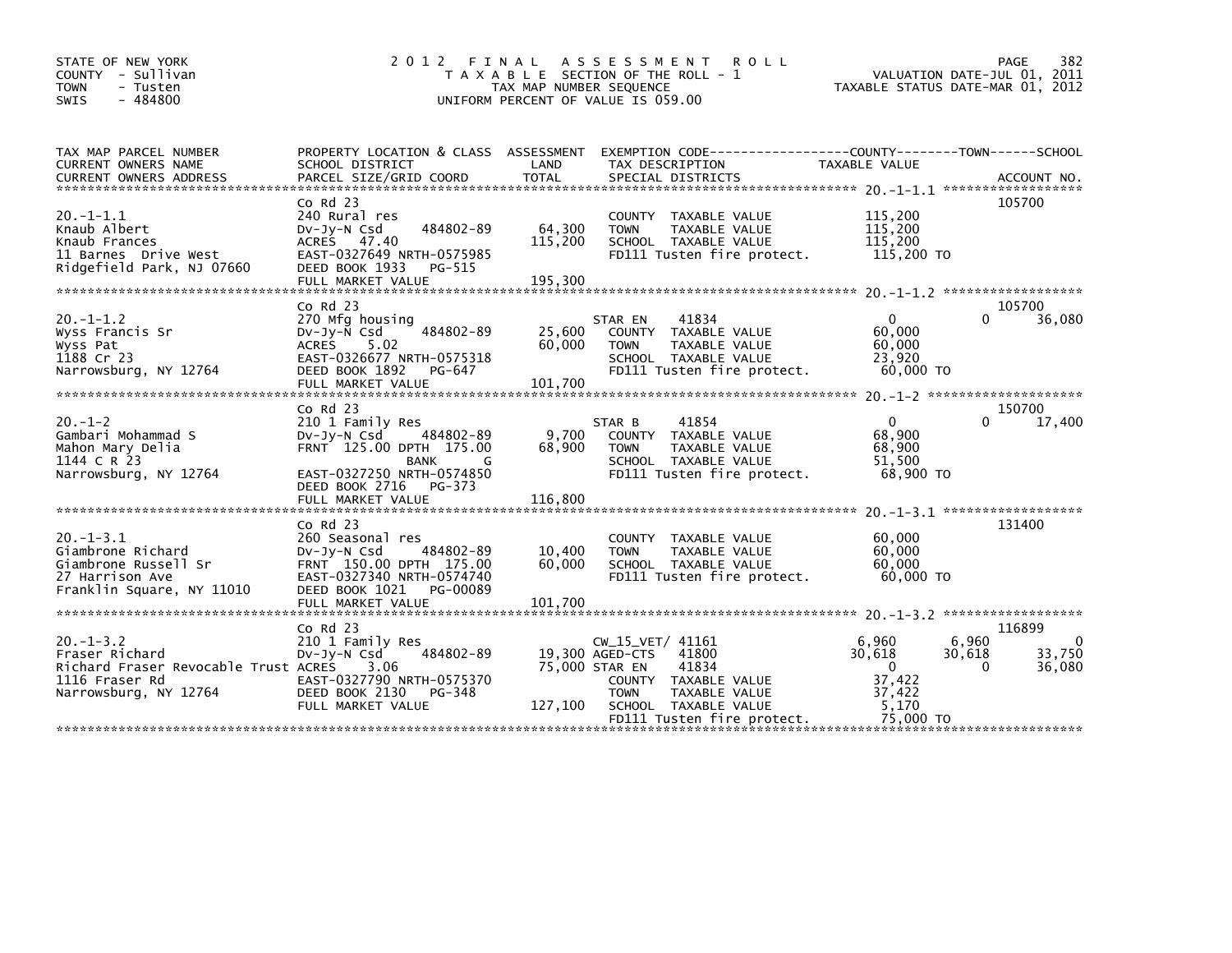| STATE OF NEW YORK<br>COUNTY - Sullivan<br><b>TOWN</b><br>- Tusten<br>$-484800$<br>SWIS                                               | 2 0 1 2<br>FINAL                                                                                                                                                             | TAX MAP NUMBER SEQUENCE             | A S S E S S M E N T<br>R O L L<br>T A X A B L E SECTION OF THE ROLL - 1<br>UNIFORM PERCENT OF VALUE IS 059.00                              | VALUATION DATE-JUL 01,<br>TAXABLE STATUS DATE-MAR 01, 2012                  | <b>PAGE</b><br>383<br>2011 |
|--------------------------------------------------------------------------------------------------------------------------------------|------------------------------------------------------------------------------------------------------------------------------------------------------------------------------|-------------------------------------|--------------------------------------------------------------------------------------------------------------------------------------------|-----------------------------------------------------------------------------|----------------------------|
| TAX MAP PARCEL NUMBER<br>CURRENT OWNERS NAME<br><b>CURRENT OWNERS ADDRESS</b>                                                        | PROPERTY LOCATION & CLASS ASSESSMENT<br>SCHOOL DISTRICT<br>PARCEL SIZE/GRID COORD                                                                                            | LAND<br><b>TOTAL</b>                | EXEMPTION CODE-----------------COUNTY-------TOWN------SCHOOL<br>TAX DESCRIPTION<br>SPECIAL DISTRICTS                                       | TAXABLE VALUE                                                               | ACCOUNT NO.                |
| $20. -1 - 3.3$<br>Martibello Thomas<br>Martibello Mabel<br>1114 Fraser Rd<br>Narrowsburg, NY 12764                                   | 1114 Fraser Rd<br>210 1 Family Res<br>484802-89<br>$Dv-Jy-N$ Csd<br><b>ACRES</b><br>2.57<br>EAST-0327500 NRTH-0575060<br>DEED BOOK 893<br>PG-00191<br>FULL MARKET VALUE      | 17,700 STAR EN<br>80,000<br>135,600 | COMBAT VET 41131<br>41834<br>TAXABLE VALUE<br>COUNTY<br>TAXABLE VALUE<br><b>TOWN</b><br>SCHOOL TAXABLE VALUE<br>FD111 Tusten fire protect. | 20,000<br>20,000<br>$\mathbf{0}$<br>60,000<br>60,000<br>43,920<br>80,000 TO | 134925<br>0<br>36,080<br>0 |
| $20. -1 - 3.4$<br>Acker Harold V Jr<br>Acker Virginia D<br>16 Keith Ct<br>Centerport, NY 11721                                       | Co Rd 23<br>210 1 Family Res<br>484802-89<br>$Dv-Jy-N$ Csd<br><b>ACRES</b><br>2.76 BANK C84457<br>EAST-0328080 NRTH-0575720<br>DEED BOOK 2764<br>PG-125<br>FULL MARKET VALUE | 18,400<br>68,000<br>115,300         | COUNTY<br>TAXABLE VALUE<br>TAXABLE VALUE<br><b>TOWN</b><br>SCHOOL TAXABLE VALUE<br>FD111 Tusten fire protect.                              | 68,000<br>68,000<br>68,000<br>68,000 TO                                     | 134850                     |
| $20 - 1 - 3.5$<br>Ten Mile River Enterprise<br>R D #2<br>Narrowsburg, NY 12764                                                       | Co Rd 23<br>692 Road/str/hwy<br>484802-89<br>$Dv-Jy-N$ Csd<br>R O W<br><b>ACRES</b><br>3.10<br>EAST-0328296 NRTH-0575725<br>DEED BOOK 763<br>PG-01065<br>FULL MARKET VALUE   | 1,500<br>1,500<br>2,500             | <b>COUNTY</b><br>TAXABLE VALUE<br>TAXABLE VALUE<br><b>TOWN</b><br>SCHOOL TAXABLE VALUE<br>FD111 Tusten fire protect.                       | 1,500<br>1,500<br>1.500<br>1,500 TO                                         |                            |
| $20. -1 - 3.6$<br>Rivera Alberto<br>Rivera Albert Jr<br>665 E 181 st St Apt 14J<br>Bronx, NY 10457<br>****************************** | Co Rd 23<br>$314$ Rural vac<10<br>484802-89<br>$Dv-Jv-N$ Csd<br><b>ACRES</b><br>7.46<br>EAST-0329150 NRTH-0576273<br>DEED BOOK 2010<br>PG-54612<br>FULL MARKET VALUE         | 27,500<br>27,500<br>46,600          | COUNTY TAXABLE VALUE<br>TAXABLE VALUE<br><b>TOWN</b><br>SCHOOL TAXABLE VALUE<br>FD111 Tusten fire protect.                                 | 27,500<br>27,500<br>27,500<br>27,500 TO                                     | 116950                     |
| $20. -1 - 3.7$<br>Natoli Frank J Jr<br>Natoli Marquerite<br>1108 CR 23<br>Narrowsburg, NY 12764                                      | Co Rd 23<br>314 Rural vac<10<br>484802-89<br>DV-Jy-N Csd<br><b>ACRES</b><br>4.25<br>EAST-0328090 NRTH-0575070<br>DEED BOOK 2664<br>PG-152<br>FULL MARKET VALUE               | 19,300<br>19,300<br>32,700          | COUNTY TAXABLE VALUE<br><b>TOWN</b><br>TAXABLE VALUE<br>SCHOOL TAXABLE VALUE<br>FD111 Tusten fire protect.                                 | 19,300<br>19,300<br>19,300<br>19,300 TO                                     | 148550                     |
| $20. -1 - 3.8$<br>Hill-Mar Properties LLC<br>Attn: Kevin Markham<br>40 Albert Pl<br>Huntington, NY 11743                             | Co Rd 23<br>314 Rural vac<10<br>484802-89<br>DV-Jy-N Csd<br>5.11<br><b>ACRES</b><br>EAST-0328584 NRTH-0575593<br>DEED BOOK 2178<br>PG-353<br>FULL MARKET VALUE               | 22,000<br>22,000<br>37,300          | COUNTY TAXABLE VALUE<br><b>TOWN</b><br>TAXABLE VALUE<br>SCHOOL TAXABLE VALUE<br>FD111 Tusten fire protect.                                 | 22,000<br>22,000<br>22,000<br>22,000 TO                                     | 116900                     |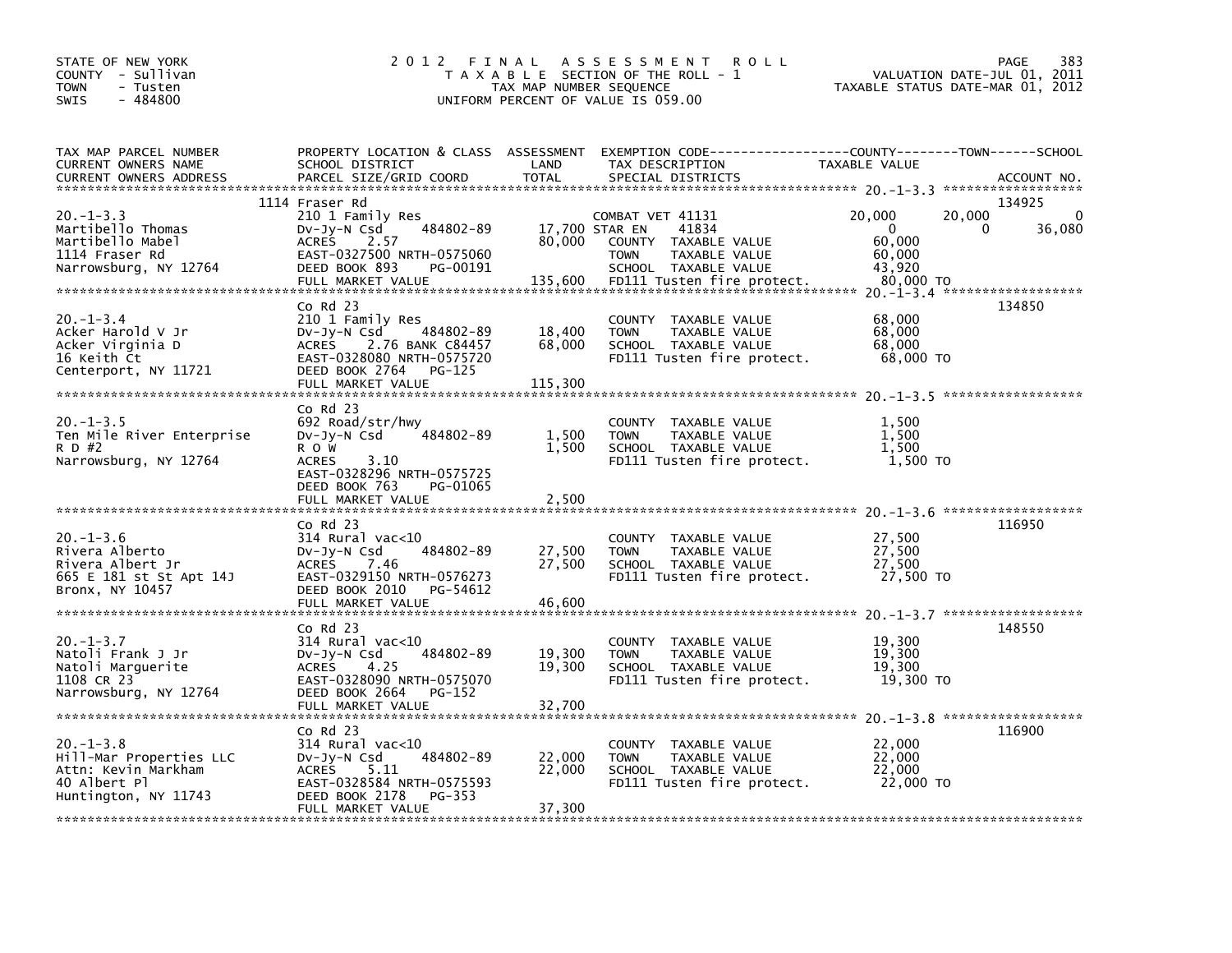| STATE OF NEW YORK<br>COUNTY - Sullivan<br><b>TOWN</b><br>- Tusten<br>SWIS<br>$-484800$                    | 2012 FINAL                                                                                                                                                                     | TAX MAP NUMBER SEQUENCE     | A S S E S S M E N T<br><b>ROLL</b><br>T A X A B L E SECTION OF THE ROLL - 1<br>UNIFORM PERCENT OF VALUE IS 059.00                         | VALUATION DATE-JUL 01, 2011<br>TAXABLE STATUS DATE-MAR 01, 2012 | PAGE        | 384    |
|-----------------------------------------------------------------------------------------------------------|--------------------------------------------------------------------------------------------------------------------------------------------------------------------------------|-----------------------------|-------------------------------------------------------------------------------------------------------------------------------------------|-----------------------------------------------------------------|-------------|--------|
| TAX MAP PARCEL NUMBER<br>CURRENT OWNERS NAME<br><b>CURRENT OWNERS ADDRESS</b>                             | SCHOOL DISTRICT<br>PARCEL SIZE/GRID COORD                                                                                                                                      | LAND<br><b>TOTAL</b>        | PROPERTY LOCATION & CLASS ASSESSMENT EXEMPTION CODE-----------------COUNTY-------TOWN------SCHOOL<br>TAX DESCRIPTION<br>SPECIAL DISTRICTS | TAXABLE VALUE                                                   | ACCOUNT NO. |        |
| $20. -1 - 3.9$                                                                                            | $Co$ Rd $23$<br>210 1 Family Res                                                                                                                                               |                             | STAR B<br>41854                                                                                                                           | $\mathbf{0}$                                                    | 117000      | 17,400 |
| Isley Rudolph<br>Isley Diana<br>PO Box 858<br>Albrightsville, PA 18210-0858                               | 484802-89<br>$Dv-Jy-N$ Csd<br>Lumberland, Mt Hope Rd<br>3.35<br><b>ACRES</b><br>EAST-0328790 NRTH-0576570                                                                      | 20,300<br>58,800            | COUNTY TAXABLE VALUE<br><b>TOWN</b><br>TAXABLE VALUE<br>SCHOOL TAXABLE VALUE<br>FD111 Tusten fire protect.                                | 58,800<br>58,800<br>41,400<br>58,800 TO                         |             |        |
|                                                                                                           | DEED BOOK 3224 PG-205<br>FULL MARKET VALUE                                                                                                                                     | 99,700                      |                                                                                                                                           |                                                                 |             |        |
|                                                                                                           | Cty Rd 23                                                                                                                                                                      |                             |                                                                                                                                           |                                                                 | 157975      |        |
| $20. -1 - 3.10$<br>Weber Raymond E<br>1120 Cr 23<br>Narrowsburg, NY 12764                                 | 210 1 Family Res<br>484802-89<br>DV-Jy-N Csd<br><b>ACRES</b><br>3.06<br>EAST-0328470 NRTH-0576200<br>DEED BOOK 1515 PG-382                                                     | 19,300<br>71,500            | STAR B<br>41854<br>COUNTY TAXABLE VALUE<br><b>TOWN</b><br>TAXABLE VALUE<br>SCHOOL TAXABLE VALUE<br>FD111 Tusten fire protect.             | $\Omega$<br>71,500<br>71,500<br>54,100<br>71,500 TO             |             | 17,400 |
|                                                                                                           | FULL MARKET VALUE                                                                                                                                                              | 121,200                     |                                                                                                                                           |                                                                 |             |        |
| $20. -1 - 3.11$<br>Marcotrigiano Vincent<br>2895 Ocean Ave<br>Ronkonkoma, NY 11779                        | LUMBERLAND C O Rd 23 N.S.<br>210 1 Family Res<br>484802-89<br>$Dv-Jy-N$ Csd<br><b>ACRES</b><br>5.11<br>EAST-0328315 NRTH-0575287<br>DEED BOOK 3375 PG-352<br>FULL MARKET VALUE | 26,000<br>67,500<br>114,400 | COUNTY TAXABLE VALUE<br><b>TOWN</b><br>TAXABLE VALUE<br>SCHOOL TAXABLE VALUE<br>FD111 Tusten fire protect.                                | 67,500<br>67,500<br>67,500<br>67,500 TO                         |             |        |
|                                                                                                           | C R 23                                                                                                                                                                         |                             |                                                                                                                                           |                                                                 |             |        |
| $20. -1 - 3.12$<br>Weber Raymond E<br>1120 Cr 23<br>Narrowsburg, NY 12764                                 | 314 Rural vac<10<br>484802-89<br>$Dv-Jv-N$ Csd<br><b>ACRES</b><br>5.11<br>EAST-0328854 NRTH-0575914<br>DEED BOOK 1515 PG-382                                                   | 21,000<br>21,000            | COUNTY TAXABLE VALUE<br>TAXABLE VALUE<br><b>TOWN</b><br>SCHOOL TAXABLE VALUE<br>FD111 Tusten fire protect.                                | 21,000<br>21,000<br>21,000<br>21,000 TO                         |             |        |
|                                                                                                           | FULL MARKET VALUE                                                                                                                                                              | 35,600                      |                                                                                                                                           |                                                                 |             |        |
| $20. -1 - 4.1$<br>Natoli Frank J<br>Natoli Marquerite J<br>1108 Cr 23<br>Narrowsburg, NY 12764            | $Co$ Rd $23$<br>210 1 Family Res<br>484802-89<br>$Dv-Jy-N$ Csd<br><b>ACRES</b><br>1.20<br>EAST-0327550 NRTH-0574760<br>DEED BOOK 782<br>PG-00367<br>FULL MARKET VALUE          | 13,300<br>88,000<br>149,200 | 41854<br>STAR B<br>COUNTY TAXABLE VALUE<br>TAXABLE VALUE<br><b>TOWN</b><br>SCHOOL TAXABLE VALUE<br>FD111 Tusten fire protect.             | $\mathbf{0}$<br>88,000<br>88,000<br>70,600<br>88,000 TO         | 139550      | 17,400 |
|                                                                                                           | 1088 Co Rd 23                                                                                                                                                                  |                             |                                                                                                                                           |                                                                 | 138350      |        |
| $20. -1 - 4.2$<br>Devereaux Timothy<br>Devereaux Charmain<br>523 E 78 th St Apt 1-I<br>New York, NY 10075 | 210 1 Family Res<br>484802-89<br>$Dv-Jy-N$ Csd<br><b>ACRES</b><br>4.00 BANK C88880<br>EAST-0327810 NRTH-0574700<br>DEED BOOK 3411<br>PG-355<br>FULL MARKET VALUE               | 22,400<br>93,400<br>158,300 | COUNTY TAXABLE VALUE<br><b>TOWN</b><br>TAXABLE VALUE<br>SCHOOL TAXABLE VALUE<br>FD111 Tusten fire protect.                                | 93,400<br>93,400<br>93,400<br>93,400 TO                         |             |        |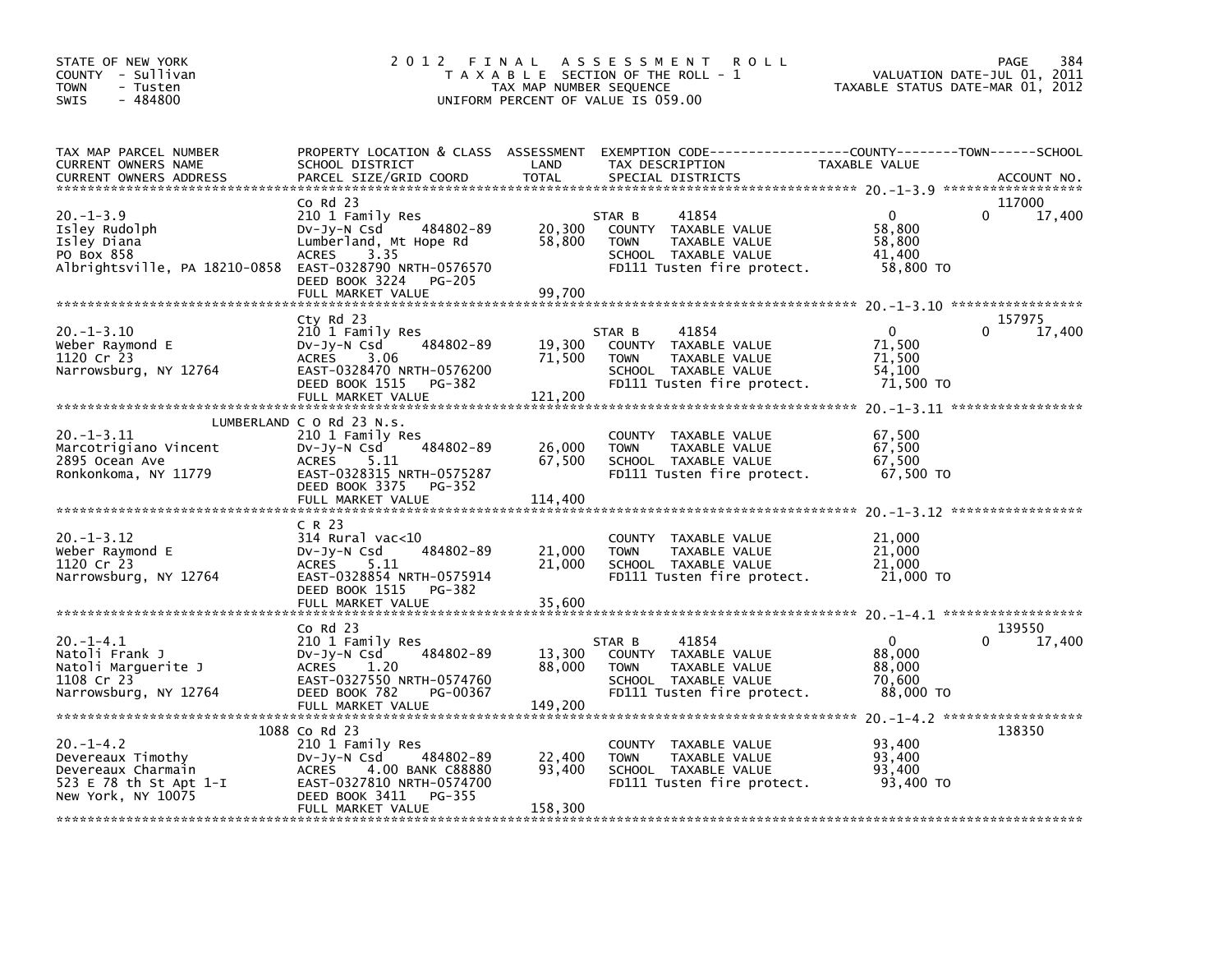| STATE OF NEW YORK<br>COUNTY - Sullivan<br><b>TOWN</b><br>- Tusten<br>$-484800$<br><b>SWIS</b>            | 2 0 1 2                                                                                                                                                                  | TAX MAP NUMBER SEQUENCE    | FINAL ASSESSMENT<br><b>ROLL</b><br>T A X A B L E SECTION OF THE ROLL - 1<br>UNIFORM PERCENT OF VALUE IS 059.00                           | VALUATION DATE-JUL 01, 2011<br>TAXABLE STATUS DATE-MAR 01, 2012 | 385<br><b>PAGE</b> |
|----------------------------------------------------------------------------------------------------------|--------------------------------------------------------------------------------------------------------------------------------------------------------------------------|----------------------------|------------------------------------------------------------------------------------------------------------------------------------------|-----------------------------------------------------------------|--------------------|
| TAX MAP PARCEL NUMBER<br>CURRENT OWNERS NAME<br><b>CURRENT OWNERS ADDRESS</b>                            | SCHOOL DISTRICT<br>PARCEL SIZE/GRID COORD                                                                                                                                | LAND<br><b>TOTAL</b>       | PROPERTY LOCATION & CLASS ASSESSMENT EXEMPTION CODE----------------COUNTY-------TOWN------SCHOOL<br>TAX DESCRIPTION<br>SPECIAL DISTRICTS | TAXABLE VALUE                                                   | ACCOUNT NO.        |
|                                                                                                          | $Co$ Rd $23$                                                                                                                                                             |                            |                                                                                                                                          |                                                                 | 121725             |
| $20. -1 - 5$<br>Hear John<br>Hear Patricia<br>164-51 96th St<br>Howard Beach, NY 11414                   | 270 Mfg housing<br>484802-89<br>$Dv-Jy-N$ Csd<br>1.12<br><b>ACRES</b><br>EAST-0328100 NRTH-0574700<br>DEED BOOK 814<br>PG-01098                                          | 13,400<br>18,200           | COUNTY TAXABLE VALUE<br><b>TOWN</b><br>TAXABLE VALUE<br>SCHOOL TAXABLE VALUE<br>FD111 Tusten fire protect.                               | 18,200<br>18,200<br>18,200<br>18,200 TO                         |                    |
|                                                                                                          | FULL MARKET VALUE                                                                                                                                                        | 30,800                     |                                                                                                                                          |                                                                 |                    |
|                                                                                                          | $Co$ Rd $23$                                                                                                                                                             |                            |                                                                                                                                          |                                                                 | 104200             |
| $20. - 1 - 6$<br>Lesser Louis C<br>Marcotrigiano Vincent<br>23 Beech Ave<br>Farmingville, NY 11738       | 322 Rural vac>10<br>$Dv-Jy-N$ Csd<br>484802-89<br>ACRES 50.00<br>EAST-0329080 NRTH-0575190<br>DEED BOOK 2655<br>PG-602<br>FULL MARKET VALUE                              | 47,000<br>47,000<br>79.700 | COUNTY TAXABLE VALUE<br>TAXABLE VALUE<br><b>TOWN</b><br>SCHOOL TAXABLE VALUE<br>FD111 Tusten fire protect.                               | 47,000<br>47,000<br>47,000<br>47,000 TO                         |                    |
|                                                                                                          |                                                                                                                                                                          |                            |                                                                                                                                          |                                                                 |                    |
| $20. -1 - 7.1$<br>Hallgren Herbert C<br>Hallgren Erick<br>1870 Schieffelin Ave Apt 4D<br>Bronx, NY 10466 | Lot #2 Ch #23<br>260 Seasonal res<br>484802-89<br>Dv-Jy-N Csd<br>5.47<br><b>ACRES</b><br>EAST-0329153 NRTH-0574381<br>DEED BOOK 2151<br>PG-630                           | 27,100<br>41,100           | COUNTY TAXABLE VALUE<br>TAXABLE VALUE<br><b>TOWN</b><br>SCHOOL TAXABLE VALUE<br>FD111 Tusten fire protect.                               | 41,100<br>41,100<br>41,100<br>41,100 TO                         |                    |
|                                                                                                          | FULL MARKET VALUE                                                                                                                                                        | 69,700                     |                                                                                                                                          |                                                                 |                    |
|                                                                                                          |                                                                                                                                                                          |                            |                                                                                                                                          |                                                                 |                    |
| $20. -1 - 7.2$<br>San Kan Holdings LLC<br>56 Harrison St Rm 304<br>New Rochelle, NY 10801                | Lot #1 Ch #23<br>260 Seasonal res<br>484802-89<br>$Dv-Jy-N$ Csd<br>ACRES<br>6.88<br>EAST-0329362 NRTH-0574336<br>DEED BOOK 2272<br>PG-124                                | 24,200<br>25,000           | COUNTY TAXABLE VALUE<br><b>TOWN</b><br>TAXABLE VALUE<br>SCHOOL TAXABLE VALUE<br>FD111 Tusten fire protect.                               | 25,000<br>25,000<br>25,000<br>25,000 TO                         |                    |
|                                                                                                          | FULL MARKET VALUE                                                                                                                                                        | 42,400                     |                                                                                                                                          |                                                                 |                    |
| $20. -1 - 7.3$<br>Radosavljevic Silvija Djuric<br>79-22 Cyprus Ave<br>Ridgewood, NY 11385                | Lot #7 Ch #23<br>$314$ Rural vac< $10$<br>484802-89<br>DV-Jy-N Csd<br><b>ACRES</b><br>5.55<br>EAST-0327608 NRTH-0573907<br>DEED BOOK 3005<br>PG-347<br>FULL MARKET VALUE | 23,400<br>23,400<br>39,700 | COUNTY TAXABLE VALUE<br><b>TOWN</b><br>TAXABLE VALUE<br>SCHOOL TAXABLE VALUE<br>FD111 Tusten fire protect.                               | 23,400<br>23,400<br>23,400<br>23,400 TO                         |                    |
|                                                                                                          | Lot #6 Ch #23                                                                                                                                                            |                            |                                                                                                                                          |                                                                 |                    |
| $20. -1 - 7.4$<br>Radosavljevic Silvija Djuric<br>79-22 Cyprus Ave<br>Ridgewood, NY 11385                | 270 Mfg housing<br>DV-Jy-N Csd<br>484802-89<br>5.78 BANK 60806<br>ACRES<br>EAST-0327776 NRTH-0573809<br>DEED BOOK 3005<br>PG-343<br>FULL MARKET VALUE                    | 27,600<br>56,000<br>94.900 | COUNTY TAXABLE VALUE<br><b>TOWN</b><br>TAXABLE VALUE<br>SCHOOL TAXABLE VALUE<br>FD111 Tusten fire protect.                               | 56,000<br>56,000<br>56,000<br>56,000 TO                         |                    |
|                                                                                                          |                                                                                                                                                                          |                            |                                                                                                                                          |                                                                 |                    |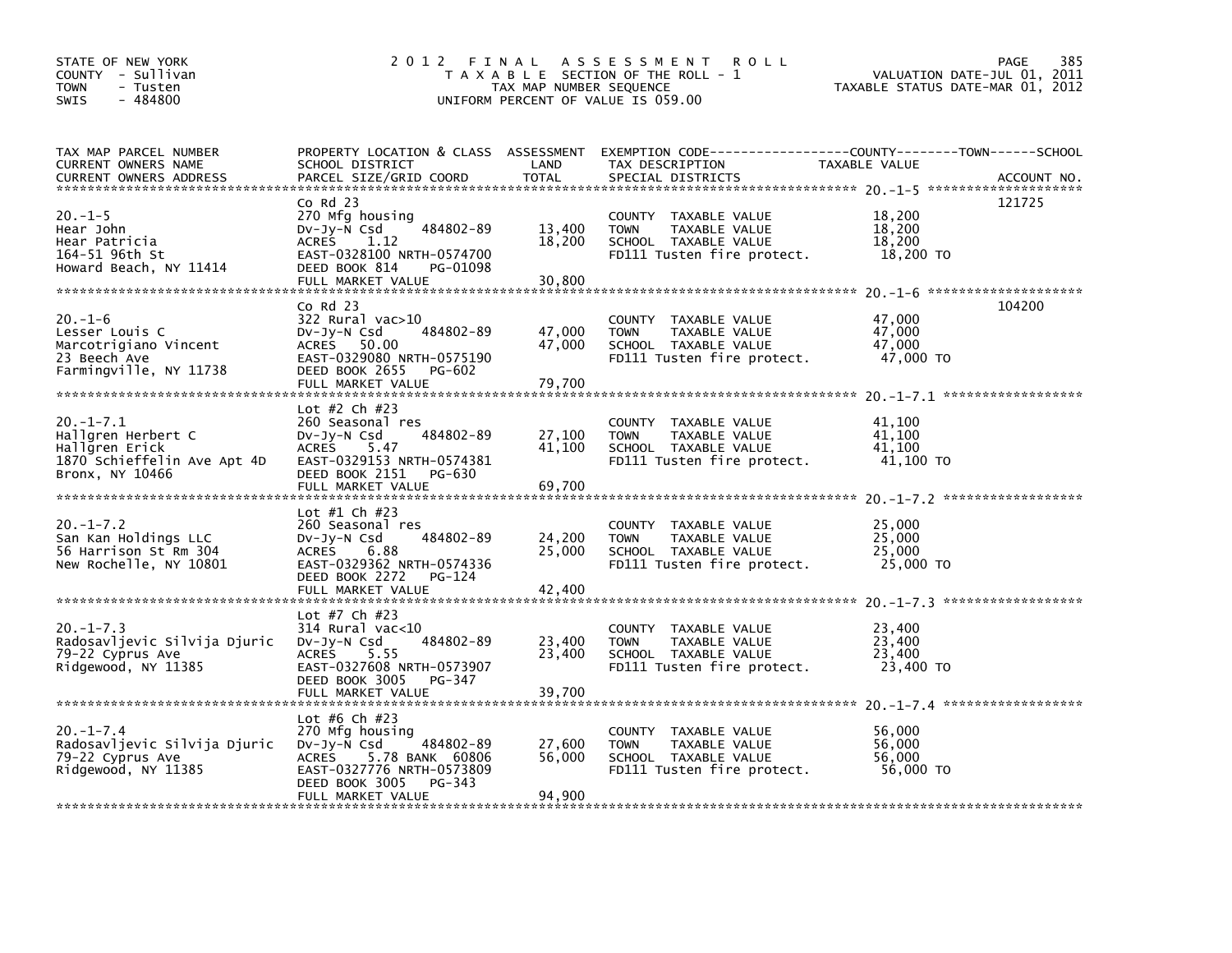| STATE OF NEW YORK<br>COUNTY - Sullivan<br><b>TOWN</b><br>- Tusten<br>$-484800$<br><b>SWIS</b> | 2 0 1 2                                                                                                                                                                           | TAX MAP NUMBER SEQUENCE      | FINAL ASSESSMENT ROLL<br>T A X A B L E SECTION OF THE ROLL - 1<br>UNIFORM PERCENT OF VALUE IS 059.00                                     | VALUATION DATE-JUL 01, 2011<br>TAXABLE STATUS DATE-MAR 01, 2012 | 386<br>PAGE |
|-----------------------------------------------------------------------------------------------|-----------------------------------------------------------------------------------------------------------------------------------------------------------------------------------|------------------------------|------------------------------------------------------------------------------------------------------------------------------------------|-----------------------------------------------------------------|-------------|
| TAX MAP PARCEL NUMBER<br>CURRENT OWNERS NAME<br><b>CURRENT OWNERS ADDRESS</b>                 | SCHOOL DISTRICT<br>PARCEL SIZE/GRID COORD                                                                                                                                         | LAND<br><b>TOTAL</b>         | PROPERTY LOCATION & CLASS ASSESSMENT EXEMPTION CODE----------------COUNTY-------TOWN------SCHOOL<br>TAX DESCRIPTION<br>SPECIAL DISTRICTS | TAXABLE VALUE                                                   | ACCOUNT NO. |
| $20. -1 - 7.5$<br>Zaccari Robert<br>Zaccari Therese<br>1053 Co Rd 23<br>Narrowsburg, NY 12764 | Lot #5 Ch #23<br>210 1 Family Res<br>484802-89<br>$Dv-Jy-N$ Csd<br>5.90 BANKC130170<br><b>ACRES</b><br>EAST-0327928 NRTH-0573691<br>DEED BOOK 1363<br>PG-255<br>FULL MARKET VALUE | 27,800<br>115,000<br>194,900 | 41854<br>STAR B<br>COUNTY TAXABLE VALUE<br><b>TAXABLE VALUE</b><br><b>TOWN</b><br>SCHOOL TAXABLE VALUE<br>FD111 Tusten fire protect.     | $\Omega$<br>0<br>115,000<br>115,000<br>97,600<br>115,000 TO     | 17,400      |
| $20. -1 - 7.6$<br>Sullivan Tom<br>1101 Welling Ct<br>Astoria, NY 11102                        | Lot #4 Ch #23<br>260 Seasonal res<br>484802-89<br>$Dv-Jy-N$ Csd<br><b>ACRES</b><br>6.02<br>EAST-0328069 NRTH-0573568<br>DEED BOOK 1806<br>PG-127<br>FULL MARKET VALUE             | 23,000<br>36,500<br>61.900   | COUNTY TAXABLE VALUE<br>TAXABLE VALUE<br><b>TOWN</b><br>SCHOOL TAXABLE VALUE<br>FD111 Tusten fire protect.                               | 36,500<br>36,500<br>36,500<br>36,500 TO                         |             |
| $20. -1 - 7.7$<br>San Kan Holdings LLC<br>56 Harrison St Rm 304<br>New Rochelle, NY 10801     | Lot #3 Ch #23<br>$314$ Rural vac< $10$<br>484802-89<br>DV-JY-N Csd<br><b>ACRES</b><br>9.87<br>EAST-0328222 NRTH-0573339<br>DEED BOOK 2272<br>PG-124<br>FULL MARKET VALUE          | 30,600<br>30.600<br>51,900   | COUNTY TAXABLE VALUE<br><b>TOWN</b><br>TAXABLE VALUE<br>SCHOOL TAXABLE VALUE<br>FD111 Tusten fire protect.                               | 30,600<br>30,600<br>30,600<br>30,600 TO                         |             |
| $20. -1 - 7.8$<br>Loeffel James<br>639 CR 23<br>Narrowsburg, NY 12764                         | Lot #8 Tr #27<br>314 Rural vac<10<br>484802-89<br>$Dv-Jy-N$ Csd<br>ACRES<br>9.36<br>EAST-0327563 NRTH-0572915<br>DEED BOOK 2440<br>PG-620                                         | 32,000<br>32,000             | COUNTY TAXABLE VALUE<br>TAXABLE VALUE<br><b>TOWN</b><br>SCHOOL TAXABLE VALUE<br>FD111 Tusten fire protect.                               | 32,000<br>32,000<br>32,000<br>32,000 TO                         |             |
| $20. -1 - 7.9$<br>Loeffel James P<br>639 CR 22<br>Narrowsburg, NY 12764                       | Lot #9 Tr #27<br>$314$ Rural vac<10<br>484802-89<br>$Dv-Jy-N$ Csd<br>5.98<br>ACRES<br>EAST-0327382 NRTH-0572762<br>DEED BOOK 2604<br>PG-436<br>FULL MARKET VALUE                  | 25,100<br>25,100<br>42,500   | COUNTY TAXABLE VALUE<br><b>TOWN</b><br>TAXABLE VALUE<br>SCHOOL TAXABLE VALUE<br>FD111 Tusten fire protect.                               | 25,100<br>25,100<br>25,100<br>25,100 TO                         |             |
| $20. -1 - 7.10$<br>Jaworowski Nancy<br>PO Box 13<br>Burlingham, NY 12722                      | Lot #10 Tr #27<br>314 Rural vac<10<br>DV-Jy-N Csd<br>484802-89<br>ACRES<br>5.55<br>EAST-0327252 NRTH-0572623<br>DEED BOOK 2011<br>PG-1148<br>FULL MARKET VALUE                    | 25,000<br>25,000<br>42.400   | COUNTY TAXABLE VALUE<br><b>TOWN</b><br>TAXABLE VALUE<br>SCHOOL TAXABLE VALUE<br>FD111 Tusten fire protect.                               | 25,000<br>25,000<br>25,000<br>25,000 TO                         |             |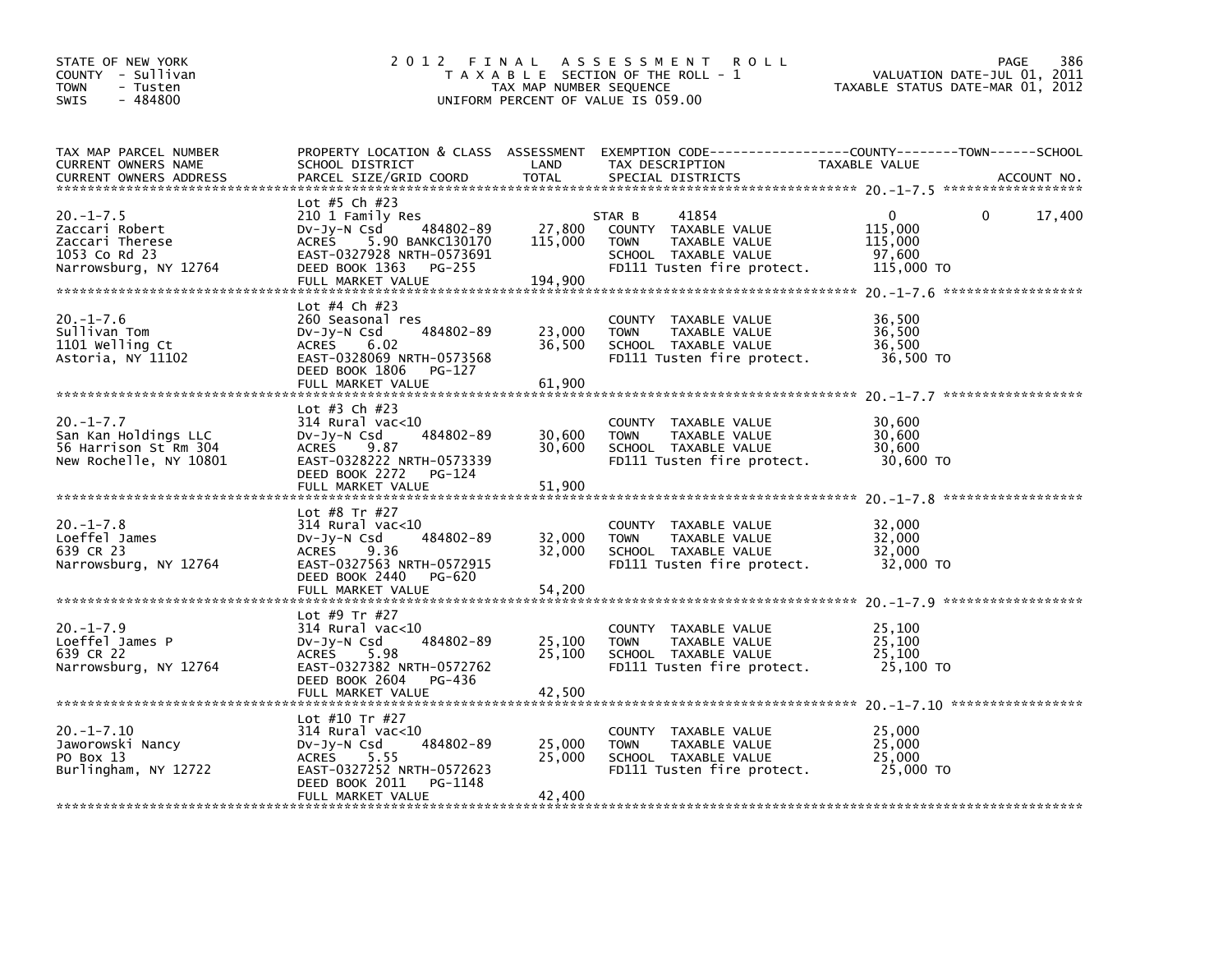| STATE OF NEW YORK<br>COUNTY - Sullivan<br><b>TOWN</b><br>- Tusten<br>$-484800$<br><b>SWIS</b> | 2 0 1 2<br>FINAL                                                                                                                                                                         | TAX MAP NUMBER SEQUENCE     | A S S E S S M E N T<br><b>ROLL</b><br>T A X A B L E SECTION OF THE ROLL - 1<br>UNIFORM PERCENT OF VALUE IS 059.00             | VALUATION DATE-JUL 01,<br>TAXABLE STATUS DATE-MAR 01, 2012 | PAGE<br>387<br>2011          |
|-----------------------------------------------------------------------------------------------|------------------------------------------------------------------------------------------------------------------------------------------------------------------------------------------|-----------------------------|-------------------------------------------------------------------------------------------------------------------------------|------------------------------------------------------------|------------------------------|
| TAX MAP PARCEL NUMBER<br>CURRENT OWNERS NAME                                                  | SCHOOL DISTRICT                                                                                                                                                                          | LAND                        | PROPERTY LOCATION & CLASS ASSESSMENT EXEMPTION CODE---------------COUNTY-------TOWN-----SCHOOL<br>TAX DESCRIPTION             | TAXABLE VALUE                                              |                              |
| <b>CURRENT OWNERS ADDRESS</b>                                                                 | PARCEL SIZE/GRID COORD                                                                                                                                                                   | <b>TOTAL</b>                | SPECIAL DISTRICTS                                                                                                             |                                                            | ACCOUNT NO.                  |
| $20. -1 - 7.11$<br>Powell Beverly<br>50 W Main St<br>Port Jervis, NY 12771                    | Lot #11 Tr #27<br>$314$ Rural vac<10<br>484802-89<br>$Dv-Jy-N$ Csd<br><b>ACRES</b><br>5.29<br>EAST-0327131 NRTH-0572481<br>DEED BOOK 2994<br>PG-100                                      | 24,600<br>24,600            | COUNTY TAXABLE VALUE<br><b>TOWN</b><br>TAXABLE VALUE<br>SCHOOL TAXABLE VALUE<br>FD111 Tusten fire protect.                    | 24,600<br>24,600<br>24,600<br>24,600 TO                    |                              |
|                                                                                               | FULL MARKET VALUE                                                                                                                                                                        | 41,700                      |                                                                                                                               |                                                            |                              |
| $20. -1 - 8.1$<br>Wyss Francis Jr<br>Wyss Doreen<br>56 Weber Rd<br>Narrowsburg, NY 12764      | Co Hwy 23<br>210 1 Family Res<br>484802-89<br>$Dv-Jy-N$ Csd<br>FRNT 76.00 DPTH 216.10<br><b>BANK 60806</b><br>EAST-0329345 NRTH-0573872<br>DEED BOOK 1360<br>PG-349<br>FULL MARKET VALUE | 9,200<br>49.100<br>83,200   | 41854<br>STAR B<br>COUNTY TAXABLE VALUE<br>TAXABLE VALUE<br><b>TOWN</b><br>SCHOOL TAXABLE VALUE<br>FD111 Tusten fire protect. | $\Omega$<br>49,100<br>49.100<br>31,700<br>49,100 TO        | 131005<br>$\Omega$<br>17,400 |
|                                                                                               |                                                                                                                                                                                          |                             |                                                                                                                               |                                                            |                              |
| $20. -1 - 8.2$<br>San Kan Holdings LLC<br>56 Harrison St Rm 304<br>New Rochelle, NY 10801     | Co Rd 23<br>210 1 Family Res<br>$Dv-Jy-N$ Csd<br>484802-89<br>3.07 BANKC160082<br><b>ACRES</b><br>EAST-0329490 NRTH-0574160<br>DEED BOOK 2272<br>PG-124<br>FULL MARKET VALUE             | 18,800<br>76,700<br>130,000 | <b>COUNTY</b><br>TAXABLE VALUE<br><b>TOWN</b><br>TAXABLE VALUE<br>SCHOOL TAXABLE VALUE<br>FD111 Tusten fire protect.          | 76,700<br>76,700<br>76,700<br>76,700 TO                    | 126250                       |
|                                                                                               |                                                                                                                                                                                          |                             |                                                                                                                               |                                                            |                              |
| $20. -1 - 8.3$<br>DiMaria Angelo<br>1457 154 th St<br>Whitestone, NY 11357                    | Weber Rd<br>270 Mfg housing<br>484802-89<br>$Dv-Jy-N$ Csd<br>FRNT 130.60 DPTH 216.10<br>EAST-0329454 NRTH-0573856<br>DEED BOOK 3632<br>PG-487                                            | 12,800<br>20,000            | <b>COUNTY</b><br>TAXABLE VALUE<br><b>TOWN</b><br>TAXABLE VALUE<br>SCHOOL TAXABLE VALUE<br>FD111 Tusten fire protect.          | 20,000<br>20,000<br>20,000<br>20,000 TO                    |                              |
|                                                                                               | FULL MARKET VALUE                                                                                                                                                                        | 33,900                      |                                                                                                                               |                                                            |                              |
| $20. -1 - 9$<br>Gilligan Edward G Jr<br>538 Brentwood Rd<br>Forked River, NJ 08731-1519       | TWNRD57 Co Rd 23<br>210 1 Family Res<br>484802-89<br>$Dv-Jy-N$ Csd<br><b>ACRES</b><br>1.00 BANK C43020<br>EAST-0329600 NRTH-0573740<br>DEED BOOK 2220<br>$PG-29$                         | 7,800<br>76,000             | COUNTY TAXABLE VALUE<br><b>TOWN</b><br>TAXABLE VALUE<br>SCHOOL TAXABLE VALUE<br>FD111 Tusten fire protect.                    | 76,000<br>76,000<br>76,000<br>76,000 TO                    | 118700                       |
|                                                                                               | FULL MARKET VALUE                                                                                                                                                                        | 128,800                     |                                                                                                                               |                                                            |                              |
| $20. - 1 - 10$<br>Diamond Ann<br>PO Box 360265<br>Brooklyn, NY 11236-0265                     | $co$ Rd 23<br>314 Rural vac<10<br>484802-89<br>$Dv-Jy-N$ Csd<br>2.53<br><b>ACRES</b><br>EAST-0329800 NRTH-0573740<br>DEED BOOK 2012<br>PG-687                                            | 14,000<br>14,000            | COUNTY TAXABLE VALUE<br><b>TOWN</b><br>TAXABLE VALUE<br>SCHOOL TAXABLE VALUE<br>FD111 Tusten fire protect.                    | 14,000<br>14,000<br>14.000<br>14,000 TO                    |                              |
| PRIOR OWNER ON 3/01/2012<br>Diamond Ann                                                       | FULL MARKET VALUE                                                                                                                                                                        | 23,700                      |                                                                                                                               |                                                            |                              |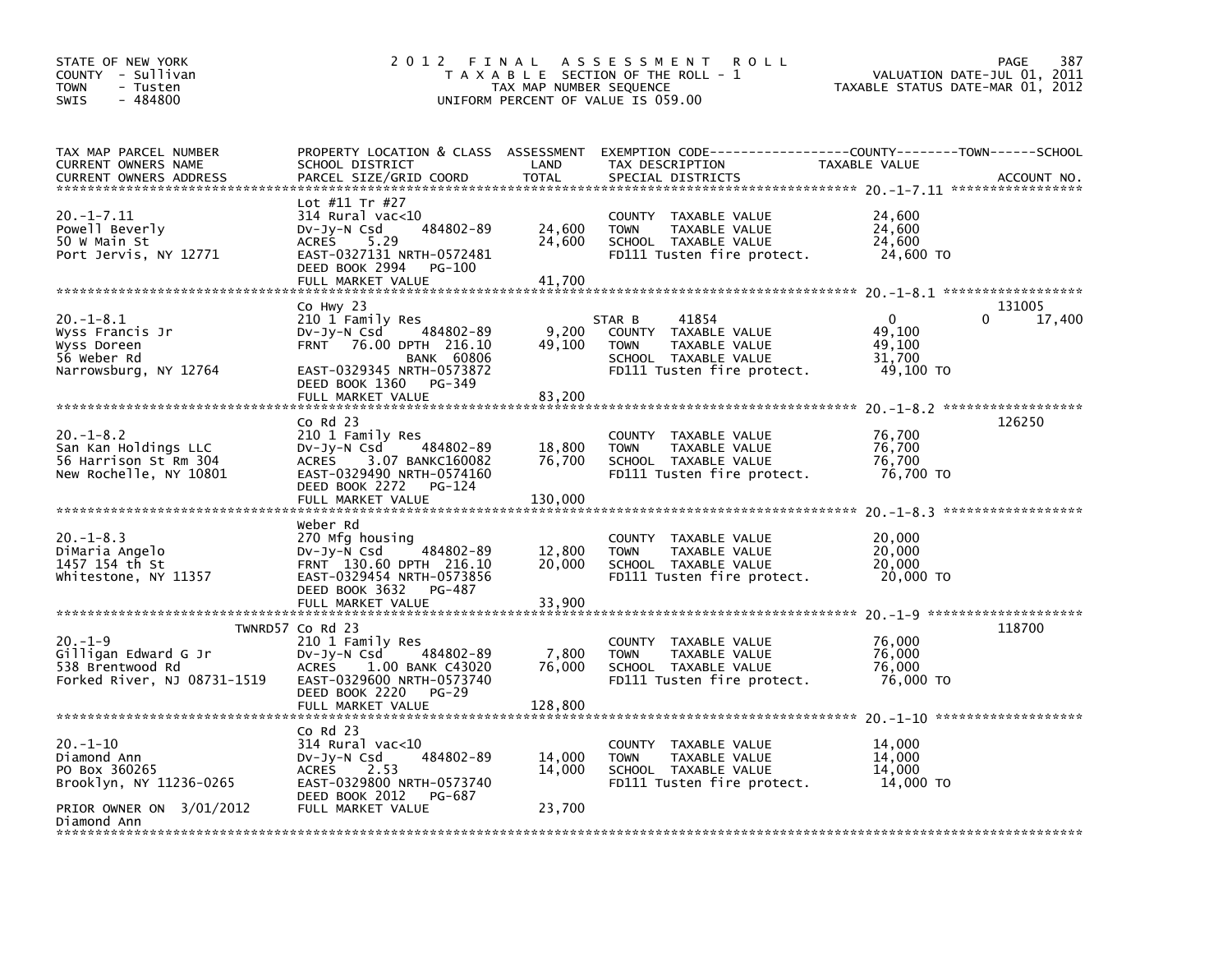| STATE OF NEW YORK<br>COUNTY - Sullivan<br><b>TOWN</b><br>- Tusten<br>$-484800$<br><b>SWIS</b>             | 2012 FINAL                                                                                                                                                            | TAX MAP NUMBER SEQUENCE      | A S S E S S M E N T<br><b>ROLL</b><br>T A X A B L E SECTION OF THE ROLL - 1<br>UNIFORM PERCENT OF VALUE IS 059.00                       | TAXABLE STATUS DATE-MAR 01, 2012            | 388<br>PAGE<br>VALUATION DATE-JUL 01, 2011   |
|-----------------------------------------------------------------------------------------------------------|-----------------------------------------------------------------------------------------------------------------------------------------------------------------------|------------------------------|-----------------------------------------------------------------------------------------------------------------------------------------|---------------------------------------------|----------------------------------------------|
| TAX MAP PARCEL NUMBER<br>CURRENT OWNERS NAME<br><b>CURRENT OWNERS ADDRESS</b>                             | SCHOOL DISTRICT<br>PARCEL SIZE/GRID COORD                                                                                                                             | LAND<br><b>TOTAL</b>         | PROPERTY LOCATION & CLASS ASSESSMENT EXEMPTION CODE---------------COUNTY-------TOWN------SCHOOL<br>TAX DESCRIPTION<br>SPECIAL DISTRICTS | TAXABLE VALUE                               | ACCOUNT NO.                                  |
| $20. -1 - 11$<br>Weber Doris J<br>105 High St<br>Randolph, NJ 07869-2214                                  | Co Rd 23<br>$314$ Rural vac< $10$<br>484802-89<br>$Dv-Jy-N$ Csd<br><b>ACRES</b><br>2.01<br>EAST-0329801 NRTH-0574528<br>DEED BOOK 2286<br>PG-150<br>FULL MARKET VALUE | 12,000<br>12,000<br>20,300   | COUNTY TAXABLE VALUE<br><b>TOWN</b><br>TAXABLE VALUE<br>SCHOOL TAXABLE VALUE<br>FD111 Tusten fire protect.                              | 12,000<br>12,000<br>12,000<br>12,000 TO     | 120402                                       |
| $20. -1 - 13$<br>Weber Doris J<br>105 Hight St<br>Randolph, NJ 07869-2214                                 | Co Rd 57<br>210 1 Family Res<br>484802-89<br>$Dv-Jy-N$ Csd<br><b>ACRES</b><br>6.35<br>EAST-0329757 NRTH-0574949<br>DEED BOOK 2286<br>PG-150<br>FULL MARKET VALUE      | 28,800<br>127,800<br>216,600 | COUNTY TAXABLE VALUE<br>TAXABLE VALUE<br><b>TOWN</b><br>SCHOOL TAXABLE VALUE<br>FD111 Tusten fire protect.                              | 127,800<br>127,800<br>127.800<br>127,800 TO | 157900<br>$20 - 1 - 14$ ******************** |
| 20.-1-14<br>Yeatman Michael<br>181 Washington St<br>Morristown, NJ 07960                                  | Co Rd 57<br>322 Rural vac>10<br>484802-89<br>$Dv-Jy-N$ Csd<br>ACRES 41.20<br>EAST-0330130 NRTH-0575010<br>DEED BOOK 2011<br>PG-3019<br>FULL MARKET VALUE              | 61,900<br>61,900<br>104,900  | COUNTY TAXABLE VALUE<br><b>TOWN</b><br>TAXABLE VALUE<br>SCHOOL TAXABLE VALUE<br>FD111 Tusten fire protect.                              | 61.900<br>61,900<br>61,900<br>61,900 TO     | 108050                                       |
| $20. -1 - 15$<br>Jonelunas John<br>Jonelunas Rosemary<br>92 Westchester Dr<br>Little Egg Harbor, NJ 08087 | Co Rd 26<br>314 Rural vac<10<br>484802-89<br>$Dv-Jy-N$ Csd<br><b>ACRES</b><br>1.08<br>EAST-0331257 NRTH-0576013<br>DEED BOOK 1187<br>PG-00173<br>FULL MARKET VALUE    | 8,200<br>8,200<br>13,900     | <b>COUNTY</b><br>TAXABLE VALUE<br><b>TOWN</b><br>TAXABLE VALUE<br>SCHOOL TAXABLE VALUE<br>FD111 Tusten fire protect.                    | 8,200<br>8,200<br>8.200<br>8,200 TO         | 110750                                       |
| 20.–1–16.1<br>Ropke Dorothy<br>PO Box 366<br>Narrowsburg, NY 12764                                        | Co Rd 23<br>322 Rural vac>10<br>484802-89<br>$Dv-Jy-N$ Csd<br>Lot 1<br>11.38<br>ACRES<br>EAST-0330404 NRTH-0575057<br>DEED BOOK 704<br>PG-00751<br>FULL MARKET VALUE  | 33,200<br>33,200<br>56,300   | <b>COUNTY</b><br>TAXABLE VALUE<br><b>TOWN</b><br>TAXABLE VALUE<br>SCHOOL TAXABLE VALUE<br>FD111 Tusten fire protect.                    | 33,200<br>33,200<br>33,200<br>33,200 TO     | 146250                                       |
| $20. -1 - 16.2$<br>German Nancy<br>608 Rt 55<br>E1dred, NY 12732                                          | Cty Rd 26<br>270 Mfg housing<br>$Dv-Jy-N$ Csd<br>484802-89<br>FRNT 150.00 DPTH 310.00<br>EAST-0331061 NRTH-0574408<br>DEED BOOK 1887<br>$PG-163$<br>FULL MARKET VALUE | 12,900<br>23,200<br>39,300   | COUNTY TAXABLE VALUE<br>TAXABLE VALUE<br><b>TOWN</b><br>SCHOOL TAXABLE VALUE<br>FD111 Tusten fire protect.                              | 23,200<br>23,200<br>23,200<br>23,200 TO     | 102000                                       |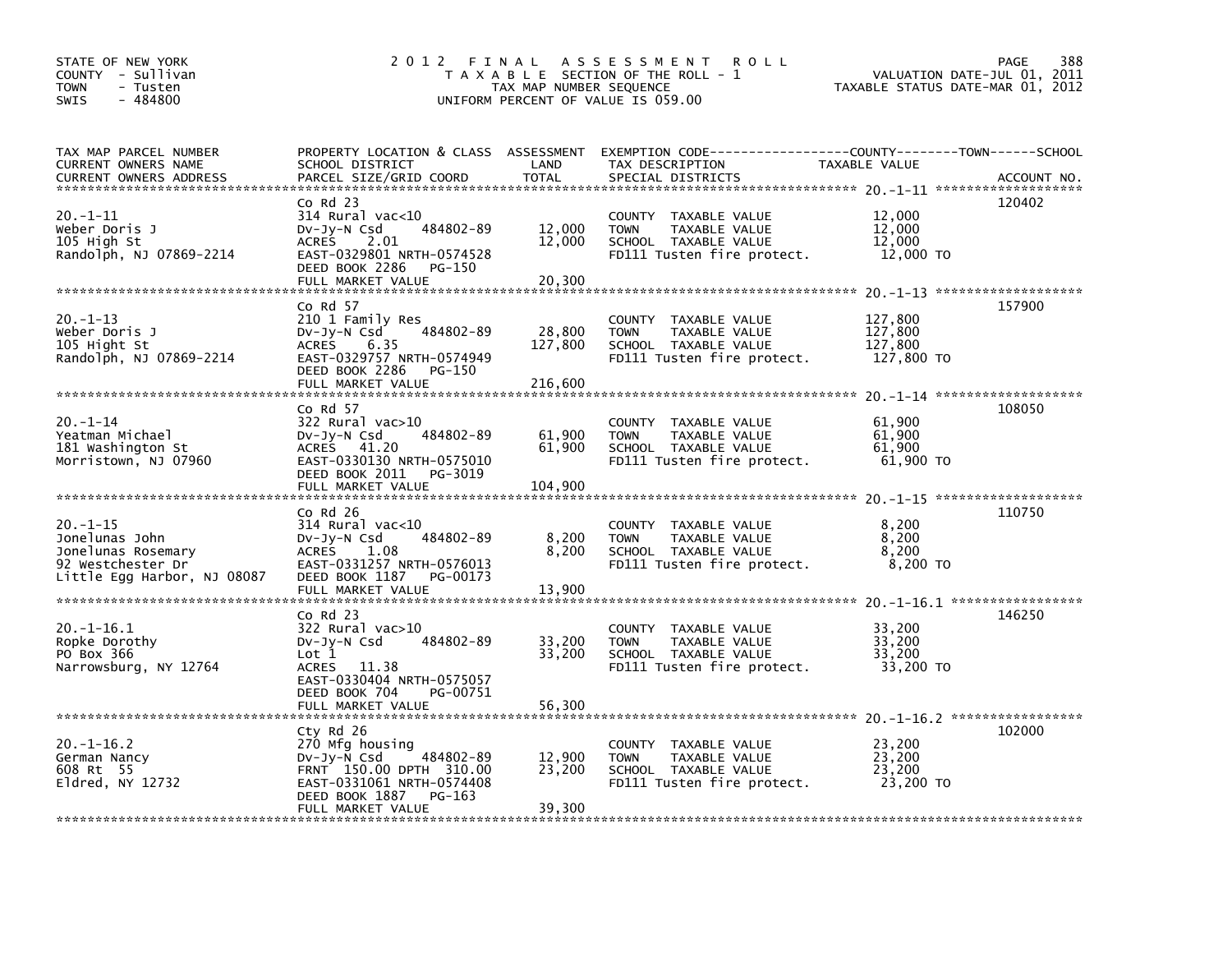| STATE OF NEW YORK<br>COUNTY - Sullivan<br><b>TOWN</b><br>- Tusten                                | 2012 FINAL                                                                                                                                                   | TAX MAP NUMBER SEQUENCE | ASSESSMENT<br><b>ROLL</b><br>T A X A B L E SECTION OF THE ROLL - 1                                                                             | TAXABLE STATUS DATE-MAR 01, 2012                 | PAGE<br>389<br>VALUATION DATE-JUL 01, 2011   |
|--------------------------------------------------------------------------------------------------|--------------------------------------------------------------------------------------------------------------------------------------------------------------|-------------------------|------------------------------------------------------------------------------------------------------------------------------------------------|--------------------------------------------------|----------------------------------------------|
| $-484800$<br><b>SWIS</b>                                                                         |                                                                                                                                                              |                         | UNIFORM PERCENT OF VALUE IS 059.00                                                                                                             |                                                  |                                              |
| TAX MAP PARCEL NUMBER<br>CURRENT OWNERS NAME                                                     | SCHOOL DISTRICT                                                                                                                                              | LAND                    | PROPERTY LOCATION & CLASS ASSESSMENT EXEMPTION CODE----------------COUNTY-------TOWN------SCHOOL<br>TAX DESCRIPTION                            | TAXABLE VALUE                                    |                                              |
|                                                                                                  | $Co$ Rd $26$                                                                                                                                                 |                         |                                                                                                                                                |                                                  | 159100                                       |
| $20. -1 - 16.3$<br>Svecak Alex<br>241 Blind Pond Rd<br>Narrowsburg, NY 12764                     | 311 Res vac land<br>484802-89<br>DV-Jy-N Csd<br>FRNT 120.00 DPTH 280.00<br>EAST-0331038 NRTH-0574275<br>DEED BOOK 3257 PG-180                                | 11,500<br>11,500        | COUNTY TAXABLE VALUE<br><b>TOWN</b><br>TAXABLE VALUE<br>SCHOOL TAXABLE VALUE<br>FD111 Tusten fire protect.                                     | 11,500<br>11,500<br>11,500<br>11,500 TO          |                                              |
|                                                                                                  | FULL MARKET VALUE                                                                                                                                            | 19,500                  |                                                                                                                                                |                                                  | $20. -1 - 16.4$ *******************          |
| $20. -1 - 16.4$<br>Wingert Carol<br>PO Box 321<br>Narrowsburg, NY 12764                          | $CO$ Rd $26$<br>270 Mfg housing<br>484802-89<br>DV-Jy-N Csd<br><b>ACRES</b><br>1.34<br>EAST-0331014 NRTH-0574117<br>DEED BOOK 2011 PG-8216                   | 14,700<br>20,700        | COUNTY TAXABLE VALUE<br><b>TOWN</b><br>TAXABLE VALUE<br>SCHOOL TAXABLE VALUE<br>FD111 Tusten fire protect.                                     | 20,700<br>20,700<br>20,700<br>20,700 TO          | 159101                                       |
|                                                                                                  |                                                                                                                                                              |                         |                                                                                                                                                |                                                  |                                              |
|                                                                                                  | C R 26                                                                                                                                                       |                         |                                                                                                                                                |                                                  |                                              |
| $20. -1 - 16.5$<br>Wingert Steven<br>Wingert Carol J<br>1536 Cr 26<br>Narrowsburg, NY 12764      | 280 Res Multiple<br>$Dv-Jy-N$ Csd<br>484802-89<br>Combined with 20-1-16.7<br>2.52<br><b>ACRES</b><br>EAST-0331089 NRTH-0574576<br>DEED BOOK 1068<br>PG-00147 | 17,600<br>133,000       | 41854<br>STAR B<br>TAXABLE VALUE<br><b>COUNTY</b><br><b>TAXABLE VALUE</b><br><b>TOWN</b><br>SCHOOL TAXABLE VALUE<br>FD111 Tusten fire protect. | 0<br>133,000<br>133,000<br>115,600<br>133,000 TO | 17,400<br>0                                  |
|                                                                                                  |                                                                                                                                                              |                         |                                                                                                                                                |                                                  | *****************                            |
| $20. -1 - 16.6$<br>Ropke Dorothy<br>PO Box 366<br>Narrowsburg, NY 12764                          | $Co$ Rd $23$<br>311 Res vac land<br>484802-89<br>DV-Jy-N Csd<br>Lot 2<br>5.65<br><b>ACRES</b><br>EAST-0330879 NRTH-0575843<br>DEED BOOK 704<br>PG-751        | 22,700<br>22,700        | COUNTY TAXABLE VALUE<br>TAXABLE VALUE<br><b>TOWN</b><br>SCHOOL TAXABLE VALUE<br>FD111 Tusten fire protect.                                     | 22,700<br>22,700<br>22,700<br>22,700 TO          |                                              |
|                                                                                                  | FULL MARKET VALUE                                                                                                                                            | 38,500                  |                                                                                                                                                |                                                  |                                              |
| $20. -1 - 16.9$<br>Bromberg Joel L<br>Bromberg Irene O<br>3816 Cypress Ave<br>Brooklyn, NY 11224 | $Co$ Rd $23$<br>210 1 Family Res<br>484802-89<br>$Dv-Jy-N$ Csd<br>Lot 1<br>3.51<br><b>ACRES</b><br>EAST-0330404 NRTH-0575057<br>DEED BOOK 2820<br>PG-548     | 20,800<br>80.600        | COUNTY TAXABLE VALUE<br><b>TOWN</b><br>TAXABLE VALUE<br>SCHOOL TAXABLE VALUE<br>FD111 Tusten fire protect.                                     | 80,600<br>80,600<br>80.600<br>80,600 TO          | $20. -1 - 16.9$ ******************<br>146250 |
|                                                                                                  | FULL MARKET VALUE                                                                                                                                            | 136,600                 |                                                                                                                                                |                                                  |                                              |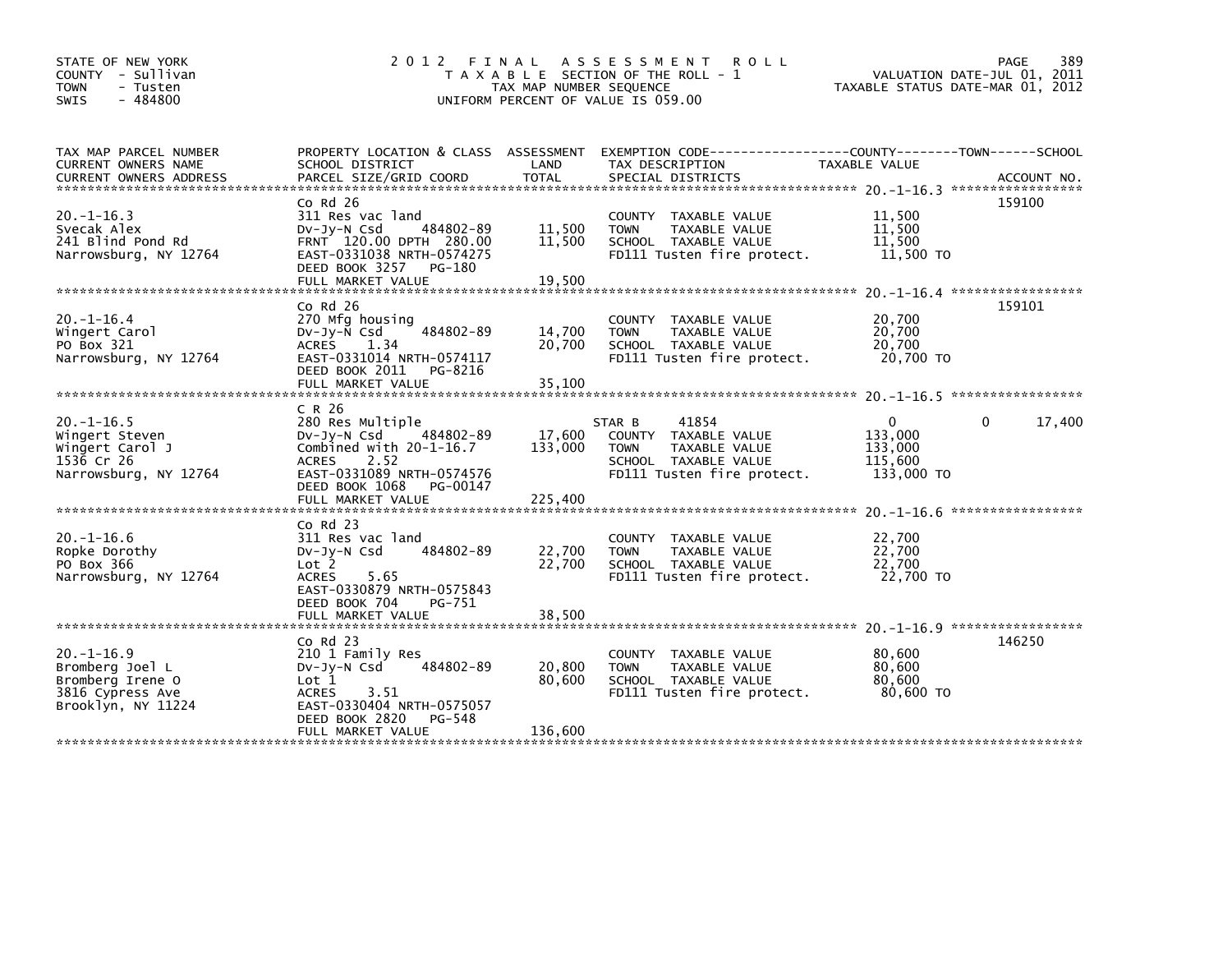| STATE OF NEW YORK<br>COUNTY - Sullivan<br><b>TOWN</b><br>- Tusten<br>$-484800$<br>SWIS                 | 2 0 1 2<br>FINAL                                                                                                                                                                   | TAX MAP NUMBER SEQUENCE               | A S S E S S M E N T<br>T A X A B L E SECTION OF THE ROLL - 1<br>UNIFORM PERCENT OF VALUE IS 059.00                                                                                     | <b>ROLL</b>                                                                     | 390<br>PAGE<br>VALUATION DATE-JUL 01, 2011<br>TAXABLE STATUS DATE-MAR 01, 2012 |
|--------------------------------------------------------------------------------------------------------|------------------------------------------------------------------------------------------------------------------------------------------------------------------------------------|---------------------------------------|----------------------------------------------------------------------------------------------------------------------------------------------------------------------------------------|---------------------------------------------------------------------------------|--------------------------------------------------------------------------------|
| TAX MAP PARCEL NUMBER<br>CURRENT OWNERS NAME<br><b>CURRENT OWNERS ADDRESS</b>                          | PROPERTY LOCATION & CLASS ASSESSMENT<br>SCHOOL DISTRICT<br>PARCEL SIZE/GRID COORD                                                                                                  | LAND<br><b>TOTAL</b>                  | TAX DESCRIPTION<br>SPECIAL DISTRICTS                                                                                                                                                   | EXEMPTION CODE------------------COUNTY--------TOWN------SCHOOL<br>TAXABLE VALUE | ACCOUNT NO.                                                                    |
| $20. -1 - 19$<br>Rufrano Carmine F<br>Rufrano Patricia C<br>1205 Co Rd 23<br>Narrowsburg, NY 12764     | $CO$ Rd $23$<br>240 Rural res<br>484802-89<br>DV-JV-N Csd<br>ACRES 125.00<br>EAST-0325490 NRTH-0574090<br>DEED BOOK 1256<br>PG-00230<br>FULL MARKET VALUE                          | 108,300 STAR EN<br>265.700<br>450,300 | 65 PCT OF VALUE USED FOR EXEMPTION PURPOSES<br>41121<br>WAR VET<br>41834<br>COUNTY TAXABLE VALUE<br>TAXABLE VALUE<br><b>TOWN</b><br>SCHOOL TAXABLE VALUE<br>FD111 Tusten fire protect. | 15,660<br>$\Omega$<br>250,040<br>250,040<br>229,620<br>265,700 TO               | 117150<br>15,660<br>$\Omega$<br>36,080<br>0                                    |
| 20.-1-20<br>Seda Rosa E<br>PO Box 46<br>Yulan, NY 12792                                                | 1149 Co Rd 23<br>210 1 Family Res<br>484802-89<br>DV-Jy-N Csd<br><b>ACRES</b><br>6.10<br>EAST-0326307 NRTH-0573772<br>DEED BOOK 3096<br>PG-271<br>FULL MARKET VALUE                | 74,500<br>126,300                     | 41800<br>AGED-CTS<br>28,200 STAR EN<br>41834<br>COUNTY<br>TAXABLE VALUE<br><b>TOWN</b><br>TAXABLE VALUE<br>SCHOOL TAXABLE VALUE<br>FD111 Tusten fire protect.                          | 37,250<br>$\Omega$<br>37,250<br>37,250<br>1,170<br>74,500 TO                    | 137800<br>37,250<br>37,250<br>0<br>36,080                                      |
| $20. -1 - 21$<br>Wyss Norman<br>1141 Cr 23<br>Narrowsburg, NY 12764                                    | $Co$ Rd $23$<br>210 1 Family Res<br>484802-89<br>$Dv-Jv-N$ Csd<br>FRNT 75.00 DPTH 500.00<br>BANK<br>N<br>EAST-0327090 NRTH-0574540<br>DEED BOOK 1880<br>PG-36<br>FULL MARKET VALUE | 12,100<br>65,900<br>111,700           | 41854<br>STAR B<br>COUNTY TAXABLE VALUE<br>TAXABLE VALUE<br><b>TOWN</b><br>SCHOOL TAXABLE VALUE<br>FD111 Tusten fire protect.                                                          | 0<br>65,900<br>65,900<br>48,500<br>65,900 TO                                    | 161800<br>17,400                                                               |
| $20. -1 - 22$<br>Aumick Michael<br>Aumick Donna<br>1131 County Route 23<br>Narrowsburg, NY 12764       | $Co$ Rd $23$<br>210 1 Family Res<br>484802-89<br>DV-Jy-N Csd<br><b>ACRES</b><br>1.67<br>EAST-0327157 NRTH-0574440<br>DEED BOOK 3566<br>PG-446<br>FULL MARKET VALUE                 | 14,900<br>71,900<br>121,900           | TAXABLE VALUE<br>COUNTY<br>TAXABLE VALUE<br><b>TOWN</b><br>SCHOOL TAXABLE VALUE<br>FD111 Tusten fire protect.                                                                          | 71,900<br>71,900<br>71,900<br>71,900 TO                                         | 144000                                                                         |
| $20. - 1 - 24$<br>Phillips Daniel W<br>Phillips John S<br>311 Willow Grove Rd<br>Stony Point, NY 10980 | Co Rd 23<br>240 Rural res<br>$Dv-Jy-N$ Csd<br>484802-89<br>ACRES 25.00<br>EAST-0326610 NRTH-0573640<br>DEED BOOK 2530<br>PG-106<br>FULL MARKET VALUE                               | 52,800<br>129,000<br>218,600          | COUNTY<br>TAXABLE VALUE<br><b>TOWN</b><br>TAXABLE VALUE<br>SCHOOL TAXABLE VALUE<br>FD111 Tusten fire protect.                                                                          | 129,000<br>129,000<br>129,000<br>129,000 TO                                     | 117200                                                                         |
| $20. - 1 - 25$<br>Jackson James F<br>17 Orion Ave<br>PO Box 395<br>Greenwood Lake, NY 10925            | $CO$ Rd $23$<br>210 1 Family Res<br>484802-89<br>$Dv-Jy-N$ Csd<br>ACRES 12.00<br>EAST-0326861 NRTH-0573367<br>DEED BOOK 2181<br>PG-449<br>FULL MARKET VALUE                        | 38,800<br>74,000<br>125,400           | COUNTY<br>TAXABLE VALUE<br><b>TOWN</b><br><b>TAXABLE VALUE</b><br>SCHOOL TAXABLE VALUE<br>FD111 Tusten fire protect.                                                                   | 74,000<br>74.000<br>74,000<br>74,000 TO                                         | 152000                                                                         |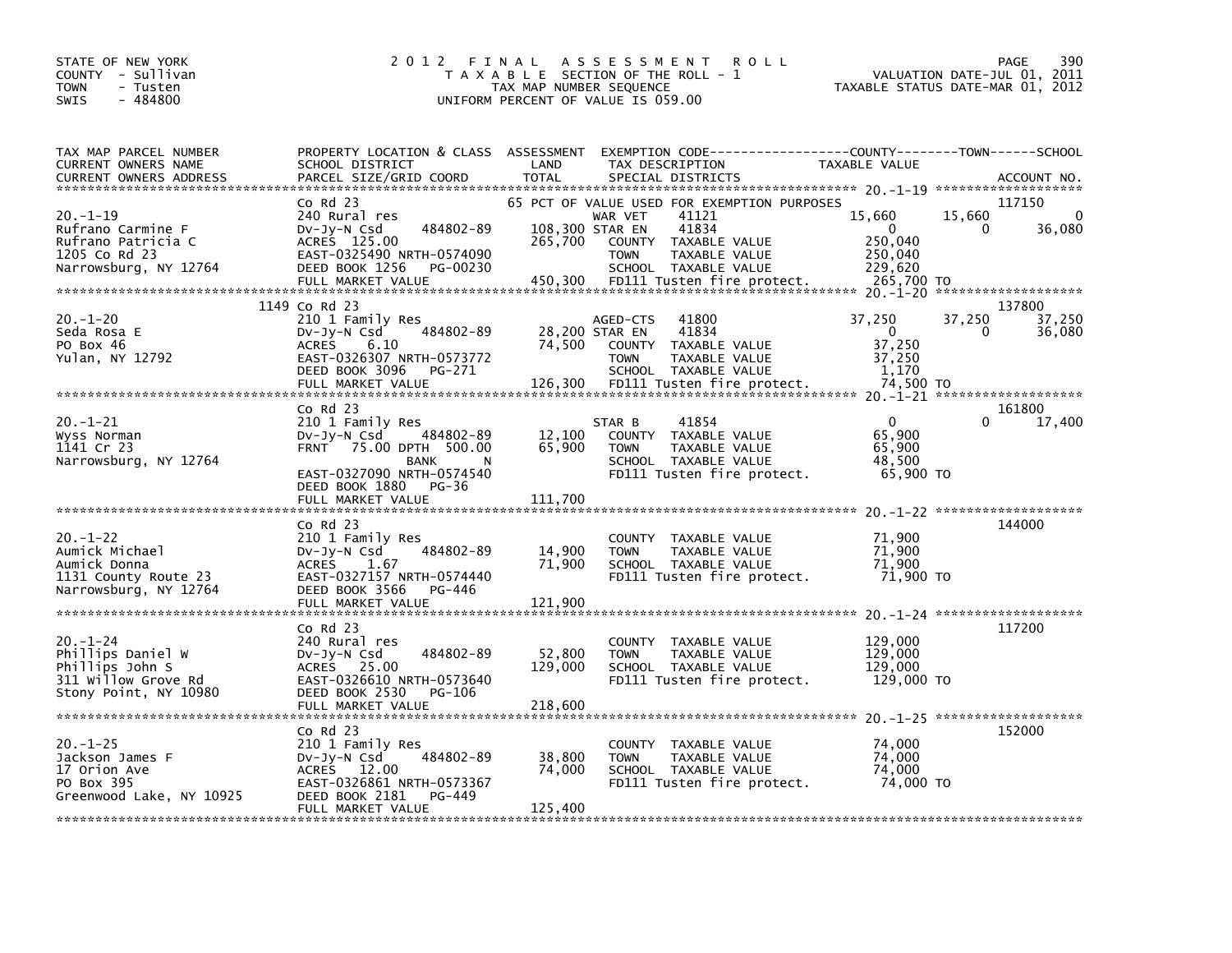| STATE OF NEW YORK<br>COUNTY - Sullivan<br>- Tusten<br><b>TOWN</b><br>$-484800$<br>SWIS                | 2 0 1 2<br>FINAL                                                                                                                                                 | TAX MAP NUMBER SEQUENCE     | ASSESSMENT<br><b>ROLL</b><br>T A X A B L E SECTION OF THE ROLL - 1<br>UNIFORM PERCENT OF VALUE IS 059.00                      | VALUATION DATE-JUL 01, 2011<br>TAXABLE STATUS DATE-MAR 01, 2012 | 391<br>PAGE        |
|-------------------------------------------------------------------------------------------------------|------------------------------------------------------------------------------------------------------------------------------------------------------------------|-----------------------------|-------------------------------------------------------------------------------------------------------------------------------|-----------------------------------------------------------------|--------------------|
| TAX MAP PARCEL NUMBER<br>CURRENT OWNERS NAME                                                          | PROPERTY LOCATION & CLASS ASSESSMENT<br>SCHOOL DISTRICT                                                                                                          | LAND                        | EXEMPTION        CODE-----------------COUNTY-------TOWN------SCHOOL<br>TAX DESCRIPTION                                        | <b>TAXABLE VALUE</b>                                            |                    |
| $20. -1 - 26.1$<br>Germinder Ronald<br>Germinder Maureen J<br>42 Third St<br>Fanwood, NJ 07023-1249   | Mahls Pond Rd<br>260 Seasonal res<br>484802-89<br>$Dv-Jy-N$ Csd<br>ACRES 14.17<br>EAST-0326640 NRTH-0572050<br>DEED BOOK 2581<br>PG-431                          | 41,400<br>109,300           | COUNTY TAXABLE VALUE<br>TAXABLE VALUE<br><b>TOWN</b><br>SCHOOL TAXABLE VALUE<br>FD111 Tusten fire protect.                    | 109,300<br>109,300<br>109.300<br>109,300 TO                     | 141200             |
|                                                                                                       | Twn Rd 27                                                                                                                                                        |                             |                                                                                                                               |                                                                 | 124900             |
| $20. - 1 - 26.2$<br>Bosser William P<br>Buzzolini Maria<br>191 Mahls Pond Rd<br>Narrowsburg, NY 12764 | 270 Mfg housing<br>484802-89<br>$Dv-Jy-N$ Csd<br><b>ACRES</b><br>5.40<br>EAST-0326960 NRTH-0572420<br>DEED BOOK 1046<br>PG-00348                                 | 26,900<br>53,100            | 41854<br>STAR B<br>COUNTY TAXABLE VALUE<br><b>TOWN</b><br>TAXABLE VALUE<br>SCHOOL TAXABLE VALUE<br>FD111 Tusten fire protect. | $\Omega$<br>53,100<br>53,100<br>35,700<br>53,100 TO             | 17,400<br>$\Omega$ |
|                                                                                                       |                                                                                                                                                                  |                             |                                                                                                                               |                                                                 |                    |
| $20. -1 - 26.3$<br>Steiger Marion<br>366 Burlingham Rd<br>Bloominburg, NY 12721                       | Town Rd 27<br>314 Rural vac<10<br>484802-89<br>$Dv-Jv-N$ Csd<br>2.50<br><b>ACRES</b><br>EAST-0326730 NRTH-0572350<br>DEED BOOK 2065<br>PG-77                     | 12,500<br>12,500            | <b>COUNTY</b><br>TAXABLE VALUE<br>TAXABLE VALUE<br><b>TOWN</b><br>SCHOOL TAXABLE VALUE<br>FD111 Tusten fire protect.          | 12,500<br>12,500<br>12,500<br>12,500 TO                         | 117650             |
|                                                                                                       |                                                                                                                                                                  |                             |                                                                                                                               | $20. - 1 - 26.4$                                                | *****************  |
| $20. - 1 - 26.4$<br>Murphy Mary S<br>PO Box 78<br>Narrowsburg, NY 12764                               | 266 Mahls Pond Rd<br>270 Mfg housing<br>484802-89<br>$Dv-Jv-N$ Csd<br>ACRES 62.30<br>EAST-0325760 NRTH-0571960<br>DEED BOOK 737<br>PG-01093<br>FULL MARKET VALUE | 77,400<br>83,500<br>141,500 | <b>COUNTY</b><br>TAXABLE VALUE<br><b>TAXABLE VALUE</b><br><b>TOWN</b><br>SCHOOL TAXABLE VALUE<br>FD111 Tusten fire protect.   | 83,500<br>83,500<br>83.500<br>83,500 TO                         | 138300             |
|                                                                                                       |                                                                                                                                                                  |                             |                                                                                                                               |                                                                 |                    |
| $20. -1 - 27.1$<br>Calo Gerardo<br>3 Keith Pl<br>Glen Cove, NY 11542                                  | $Co$ Rd $27$<br>241 Rural res&ag<br>484802-89<br>$Dv-Jv-N$ Csd<br>ACRES 42.80<br>EAST-0328585 NRTH-0572178<br>DEED BOOK 2109<br>PG-411                           | 61,900<br>131,200           | TAXABLE VALUE<br><b>COUNTY</b><br>TAXABLE VALUE<br><b>TOWN</b><br>SCHOOL TAXABLE VALUE<br>FD111 Tusten fire protect.          | 131,200<br>131,200<br>131.200<br>131,200 TO                     |                    |
|                                                                                                       | FULL MARKET VALUE                                                                                                                                                | 222,400                     |                                                                                                                               |                                                                 |                    |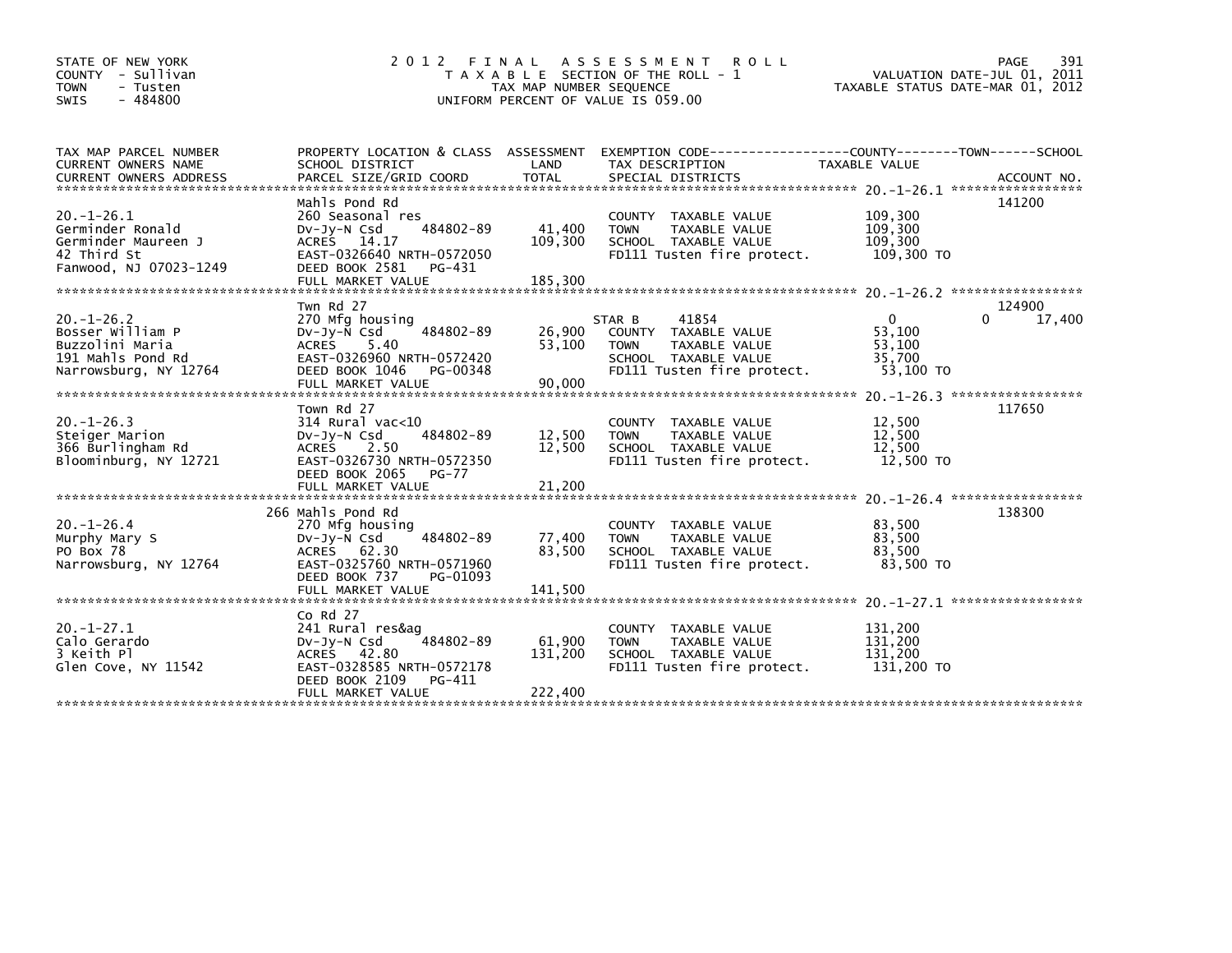| STATE OF NEW YORK<br>COUNTY - Sullivan<br><b>TOWN</b><br>- Tusten<br><b>SWIS</b><br>$-484800$                               | 2 0 1 2<br>FINAL                                                                                                                                                      | A S S E S S M E N T<br><b>ROLL</b><br>T A X A B L E SECTION OF THE ROLL -<br>TAX MAP NUMBER SEQUENCE<br>UNIFORM PERCENT OF VALUE IS 059.00                                     | 392<br>PAGE<br>VALUATION DATE-JUL 01, 2011<br>TAXABLE STATUS DATE-MAR 01, 2012                                                                      |
|-----------------------------------------------------------------------------------------------------------------------------|-----------------------------------------------------------------------------------------------------------------------------------------------------------------------|--------------------------------------------------------------------------------------------------------------------------------------------------------------------------------|-----------------------------------------------------------------------------------------------------------------------------------------------------|
| TAX MAP PARCEL NUMBER<br><b>CURRENT OWNERS NAME</b><br><b>CURRENT OWNERS ADDRESS</b>                                        | PROPERTY LOCATION & CLASS ASSESSMENT<br>SCHOOL DISTRICT<br>PARCEL SIZE/GRID COORD                                                                                     | EXEMPTION CODE---<br>LAND<br>TAX DESCRIPTION<br><b>TOTAL</b><br>SPECIAL DISTRICTS                                                                                              | ------------COUNTY--------TOWN------SCHOOL<br><b>TAXABLE VALUE</b><br>ACCOUNT NO.                                                                   |
| $20. -1 - 27.2$<br>Dowd John D<br>Dowd Marian C M<br>PO Box 138<br>Narrowsburg, NY 12764                                    | 124 Mahls Pond Rd Twn Rd<br>210 1 Family Res<br>484802-89<br>$Dv-Jy-N$ Csd<br><b>ACRES</b><br>5.75<br>EAST-0328497 NRTH-0573231<br>DEED BOOK 2164<br>PG-124           | WAR VET<br>41121<br>41834<br>27,600 STAR EN<br>59.000<br>COUNTY TAXABLE VALUE<br><b>TOWN</b><br>TAXABLE VALUE<br>SCHOOL TAXABLE VALUE                                          | 132425<br>8,850<br>8,850<br>$\mathbf 0$<br>$\Omega$<br>36,080<br>0<br>50,150<br>50,150<br>22.920<br>59,000 TO<br>$20. -1 - 27.3$ ****************** |
| $20. -1 - 27.3$<br>San Kan Holdings LLC<br>56 Harrison St Rm 304<br>New Rochelle, NY 10801                                  | $Co$ Rd $27$<br>$314$ Rural vac<10<br>DV-Jy-N Csd<br>484802-89<br><b>ACRES</b><br>6.78<br>EAST-0329049 NRTH-0573435<br>DEED BOOK 2272<br>PG-124<br>FULL MARKET VALUE  | COUNTY TAXABLE VALUE<br>25,300<br>TAXABLE VALUE<br><b>TOWN</b><br>25,300<br>SCHOOL TAXABLE VALUE<br>FD111 Tusten fire protect.<br>42,900                                       | 131075<br>25,300<br>25,300<br>25.300<br>25,300 TO                                                                                                   |
| $20. -1 - 27.4$<br>San Kan Holdings LLC<br>56 Harrison St Rm 304<br>New Rochelle, NY 10801                                  | Ns Tr 27<br>220 2 Family Res<br>484802-89<br>$Dv-Jy-N$ Csd<br><b>ACRES</b><br>1.27<br>EAST-0328718 NRTH-0573371<br>DEED BOOK 2272<br>PG-124<br>FULL MARKET VALUE      | COUNTY TAXABLE VALUE<br>13,900<br><b>TOWN</b><br>TAXABLE VALUE<br>26,500<br>SCHOOL TAXABLE VALUE<br>FD111 Tusten fire protect.<br>44.915                                       | 26,500<br>26,500<br>26.500<br>26,500 TO                                                                                                             |
| $20. -1 - 28$<br>San Kan Holdings LLC<br>56 Harrison St Rm 304<br>New Rochelle, NY 10801                                    | Co Rd 23<br>260 Seasonal res<br>$Dv-Jy-N$ Csd<br>484802-89<br>2.00<br>ACRES<br>EAST-0328890 NRTH-0573740<br>DEED BOOK 2272<br>PG-125<br>FULL MARKET VALUE             | COUNTY<br>TAXABLE VALUE<br>15,900<br>TAXABLE VALUE<br><b>TOWN</b><br>70,000<br>SCHOOL TAXABLE VALUE<br>FD111 Tusten fire protect.<br>118,644                                   | 131076<br>70,000<br>70.000<br>70,000<br>70,000 TO                                                                                                   |
| $20. - 1 - 29$<br>Berger Ida<br>Berger Robert W<br>997 County Route 23<br>Narrowsburg, NY 12764<br>PRIOR OWNER ON 3/01/2012 | $Co$ Rd $23$<br>210 1 Family Res<br>484802-89<br>$Dv-Jy-N$ Csd<br><b>ACRES</b><br>2.24<br>EAST-0330240 NRTH-0573281<br>DEED BOOK 2012<br>PG-1987<br>FULL MARKET VALUE | 41121<br>WAR VET<br>41834<br>16,400 STAR EN<br>93,900<br>COUNTY TAXABLE VALUE<br><b>TOWN</b><br>TAXABLE VALUE<br>SCHOOL TAXABLE VALUE<br>FD111 Tusten fire protect.<br>159,200 | 104550<br>14,085<br>$\mathbf{0}$<br>14,085<br>$\Omega$<br>36,080<br>0<br>79,815<br>79,815<br>57.820<br>93.900 TO                                    |
| Berger Ida                                                                                                                  |                                                                                                                                                                       |                                                                                                                                                                                |                                                                                                                                                     |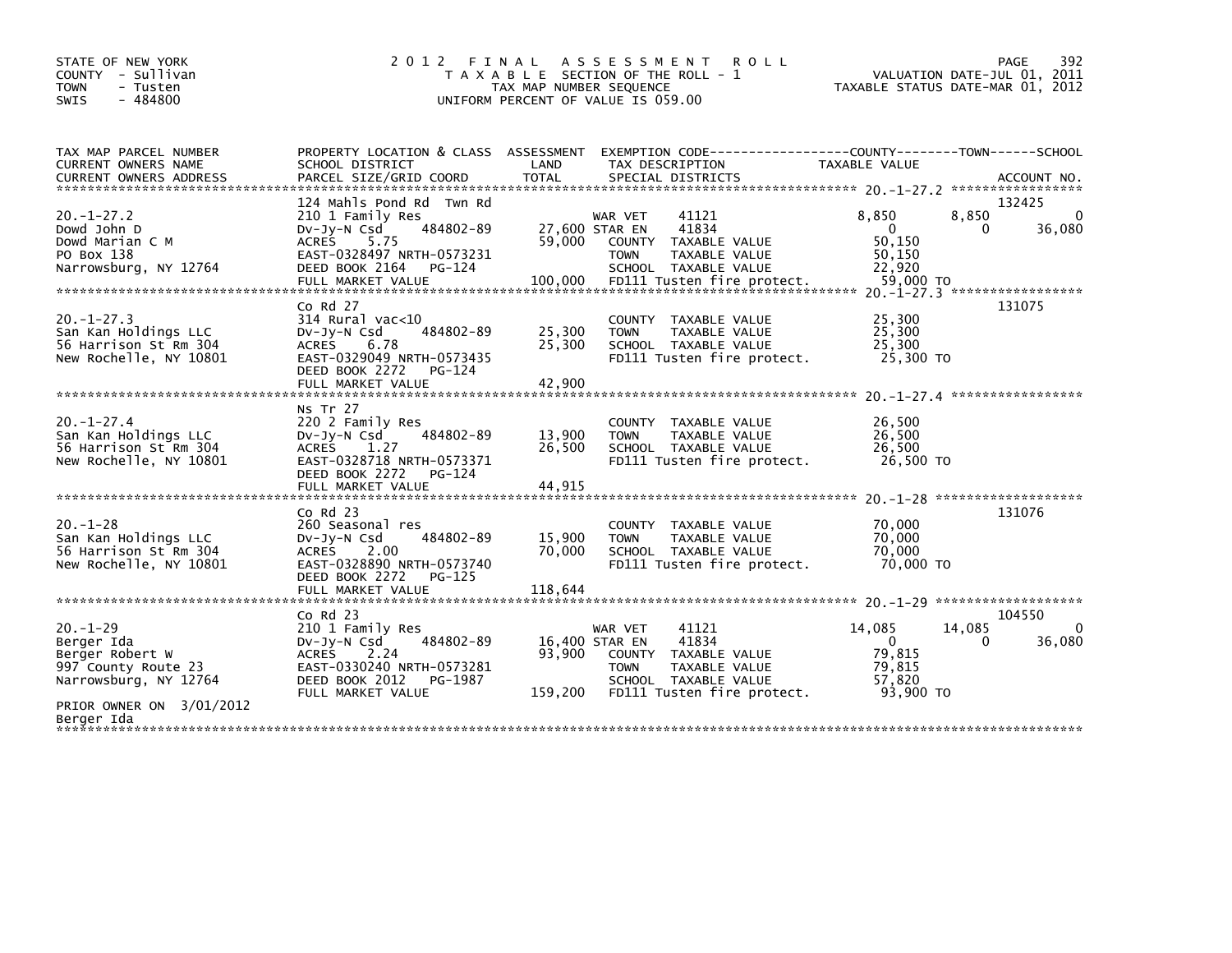| STATE OF NEW YORK<br>COUNTY - Sullivan<br><b>TOWN</b><br>- Tusten<br>- 484800<br><b>SWIS</b>               | 2 0 1 2                                                                                                                                                                                              | FINAL<br>TAX MAP NUMBER SEQUENCE    | A S S E S S M E N T<br>R O L L<br>T A X A B L E SECTION OF THE ROLL - 1<br>UNIFORM PERCENT OF VALUE IS 059.00                           | VALUATION DATE-JUL 01,<br>TAXABLE STATUS DATE-MAR 01, 2012       | 393<br>PAGE<br>2011                                                         |
|------------------------------------------------------------------------------------------------------------|------------------------------------------------------------------------------------------------------------------------------------------------------------------------------------------------------|-------------------------------------|-----------------------------------------------------------------------------------------------------------------------------------------|------------------------------------------------------------------|-----------------------------------------------------------------------------|
| TAX MAP PARCEL NUMBER<br>CURRENT OWNERS NAME<br><b>CURRENT OWNERS ADDRESS</b>                              | PROPERTY LOCATION & CLASS ASSESSMENT<br>SCHOOL DISTRICT<br>PARCEL SIZE/GRID COORD                                                                                                                    | LAND<br><b>TOTAL</b>                | TAX DESCRIPTION<br>SPECIAL DISTRICTS                                                                                                    | TAXABLE VALUE                                                    | ACCOUNT NO.<br>*******************                                          |
| $20. - 1 - 30$<br>Berger William<br>987 Cr 23<br>Narrowsburg, NY 12764                                     | $Co$ Rd $23$<br>210 1 Family Res<br>484802-89<br>DV-Jy-N Csd<br><b>ACRES</b><br>1.78<br>EAST-0334574 NRTH-0569918<br>DEED BOOK 406<br>PG-00353<br>FULL MARKET VALUE                                  | 14,700 STAR EN<br>84,000<br>142,400 | COMBAT VET 41131<br>41834<br>COUNTY TAXABLE VALUE<br><b>TOWN</b><br>TAXABLE VALUE<br>SCHOOL TAXABLE VALUE<br>FD111 Tusten fire protect. | 21,000<br>21,000<br>0<br>63,000<br>63,000<br>47,920<br>84,000 TO | 104650<br>$\mathbf{0}$<br>36,080<br>0<br>$20. -1 - 31.2$ ****************** |
| $20 - 1 - 31.2$<br>Diamond Ann<br>PO Box 360265<br>Brooklyn, NY 11236<br>PRIOR OWNER ON 3/01/2012          | Twn Rd 27<br>270 Mfg housing<br>484802-89<br>$Dv-Jv-N$ Csd<br>FRNT 175.00 DPTH 240.00<br>0.97<br><b>ACRES</b><br>EAST-0329787 NRTH-0573574<br>DEED BOOK 2012<br>PG-2296                              | 10,700<br>25,000                    | <b>COUNTY</b><br>TAXABLE VALUE<br><b>TOWN</b><br>TAXABLE VALUE<br>SCHOOL TAXABLE VALUE<br>FD111 Tusten fire protect.                    | 25,000<br>25,000<br>25,000<br>25,000 TO                          | 155900                                                                      |
| $20. -1 - 31.3$<br>Brancati Robert<br>Cheng Chiquita<br>$105 - 18$ Otis Ave<br>Corona, NY 11368            | MAHLS POND Mahl Pond Rd Twn Rd 27<br>210 1 Family Res<br>484802-89<br>DV-Jy-N Csd<br><b>ACRES</b><br>3.62 BANKC160210<br>EAST-0330022 NRTH-0573040<br>DEED BOOK 2011<br>PG-4995<br>FULL MARKET VALUE | 21,100<br>97,300<br>164,900         | <b>COUNTY</b><br>TAXABLE VALUE<br><b>TOWN</b><br>TAXABLE VALUE<br>SCHOOL TAXABLE VALUE<br>FD111 Tusten fire protect.                    | 97,300<br>97,300<br>97,300<br>97,300 TO                          |                                                                             |
| $20. -1 - 32.1$<br>Langdon Michael<br>Langdon Nancy B<br>7 Waterview Ave<br>Massapequa, NY 11758           | Twn Rd 27<br>210 1 Family Res<br>484802-89<br>$Dv-Jv-N$ Csd<br>ACRES 37.31<br>EAST-0330919 NRTH-0571325<br>DEED BOOK 3416<br>PG-304<br>FULL MARKET VALUE                                             | 62,000<br>142,000<br>240,700        | <b>COUNTY</b><br>TAXABLE VALUE<br><b>TOWN</b><br>TAXABLE VALUE<br>SCHOOL TAXABLE VALUE<br>FD111 Tusten fire protect.                    | 142,000<br>142,000<br>142,000<br>142,000 TO                      | 104600                                                                      |
| $20. -1 - 34$<br>Giannantonio Albert<br>Giannantonio Dolores<br>28 Prospect St<br>Palisades Park, NJ 07650 | Mahls Pond Rd<br>210 1 Family Res<br>$Dv-Jy-N$ Csd<br>484802-89<br>ACRES 26.99<br>EAST-0331514 NRTH-0572398<br>DEED BOOK 1372<br>PG-599<br>FULL MARKET VALUE                                         | 52,800<br>69,800<br>118,300         | 41854<br>STAR B<br>COUNTY TAXABLE VALUE<br><b>TOWN</b><br>TAXABLE VALUE<br>SCHOOL TAXABLE VALUE<br>FD111 Tusten fire protect.           | $\mathbf{0}$<br>69,800<br>69,800<br>52,400<br>69,800 TO          | 120400<br>0<br>17,400                                                       |
| $20. -1 - 35$<br>Giannantonio Jeffrey<br>33 Mahls Pond Rd<br>Narrowsburg, NY 12764                         | Twn Rd 27<br>260 Seasonal res<br>484802-89<br>DV-Jy-N Csd<br><b>ACRES</b><br>2.20<br>EAST-0330257 NRTH-0573929<br>DEED BOOK 3009<br>PG-524<br>FULL MARKET VALUE                                      | 11,500<br>24,600<br>41,700          | <b>COUNTY</b><br>TAXABLE VALUE<br><b>TOWN</b><br>TAXABLE VALUE<br>SCHOOL TAXABLE VALUE<br>FD111 Tusten fire protect.                    | 24,600<br>24,600<br>24,600<br>24,600 TO                          | 114550                                                                      |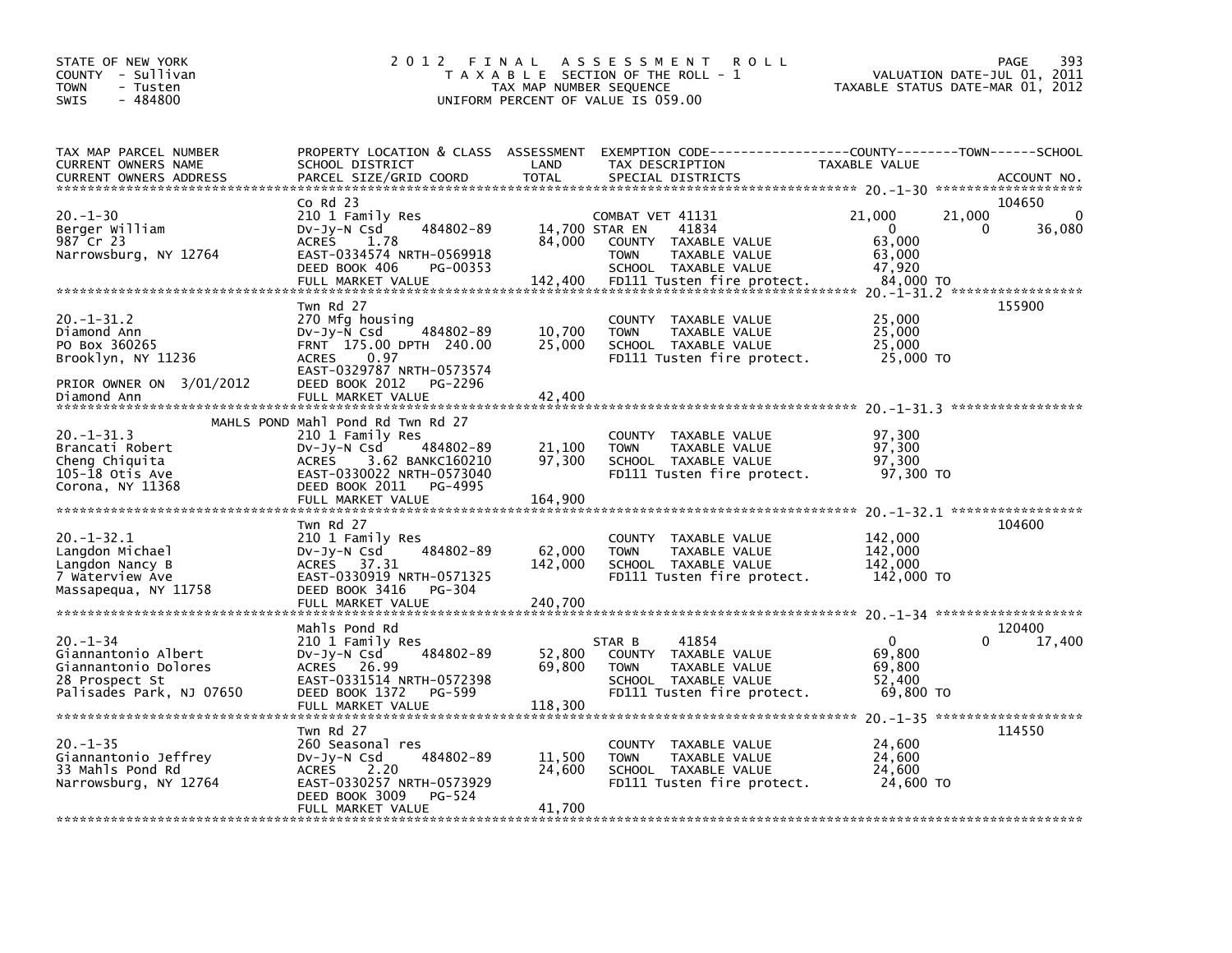| STATE OF NEW YORK<br>COUNTY - Sullivan<br><b>TOWN</b><br>- Tusten<br>$-484800$<br><b>SWIS</b>    | 2 0 1 2                                                                                                                                                                               | TAX MAP NUMBER SEQUENCE     | FINAL ASSESSMENT<br><b>ROLL</b><br>T A X A B L E SECTION OF THE ROLL - 1<br>UNIFORM PERCENT OF VALUE IS 059.00                 | VALUATION DATE-JUL 01, 2011<br>TAXABLE STATUS DATE-MAR 01, 2012 | PAGE<br>394           |
|--------------------------------------------------------------------------------------------------|---------------------------------------------------------------------------------------------------------------------------------------------------------------------------------------|-----------------------------|--------------------------------------------------------------------------------------------------------------------------------|-----------------------------------------------------------------|-----------------------|
| TAX MAP PARCEL NUMBER<br><b>CURRENT OWNERS NAME</b>                                              | SCHOOL DISTRICT                                                                                                                                                                       | LAND                        | PROPERTY LOCATION & CLASS ASSESSMENT EXEMPTION CODE---------------COUNTY-------TOWN-----SCHOOL<br>TAX DESCRIPTION              | TAXABLE VALUE                                                   |                       |
| $20. -1 - 36$<br>Garito Kathleen A<br>283 Mountain Lodge Rd<br>Monroe, NY 10950                  | $Co$ Rd $23$<br>210 1 Family Res<br>484802-89<br>DV-Jy-N Csd<br>1.00 BANKN140687<br><b>ACRES</b><br>EAST-0330628 NRTH-0574188<br>DEED BOOK 3045 PG-120<br>FULL MARKET VALUE           | 12,900<br>96,400<br>163,400 | COUNTY TAXABLE VALUE<br>TAXABLE VALUE<br><b>TOWN</b><br>SCHOOL TAXABLE VALUE<br>FD111 Tusten fire protect.                     | 96,400<br>96,400<br>96,400<br>96,400 TO                         | 140700                |
|                                                                                                  |                                                                                                                                                                                       |                             |                                                                                                                                |                                                                 |                       |
| $20. - 1 - 37$<br>Conklin Wade E<br>Conklin Jeanine R<br>907 Co Rt 23<br>Narrowsburg, NY 12764   | $Co$ Rd $23$<br>430 Mtor veh srv<br>484802-89<br>DV-Jy-N Csd<br>FRNT 340.00 DPTH 124.00<br>EAST-0331150 NRTH-0573750<br>DEED BOOK 2448<br>PG-436                                      | 12,700<br>88,200            | COUNTY TAXABLE VALUE<br>TAXABLE VALUE<br><b>TOWN</b><br>SCHOOL TAXABLE VALUE<br>FD111 Tusten fire protect.                     | 88,200<br>88,200<br>88,200<br>88,200 TO                         | 109760                |
|                                                                                                  |                                                                                                                                                                                       |                             |                                                                                                                                |                                                                 |                       |
| $20. -1 - 38.1$<br>Piatt Jerry<br>Piatt Holly<br>895 Cr 22<br>Narrowsburg, NY 12764              | $Co$ Rd $23$<br>210 1 Family Res<br>484802-89<br>DV-Jy-N Csd<br>Lot 1<br><b>ACRES</b><br>17.31 BANK C84457<br>EAST-0332150 NRTH-0572744<br>DEED BOOK 1980 PG-279                      | 46,900<br>91,500            | 41834<br>STAR EN<br>COUNTY TAXABLE VALUE<br><b>TOWN</b><br>TAXABLE VALUE<br>SCHOOL TAXABLE VALUE<br>FD111 Tusten fire protect. | $\Omega$<br>91,500<br>91,500<br>55,420<br>91,500 TO             | 36,080<br>0           |
|                                                                                                  |                                                                                                                                                                                       |                             |                                                                                                                                |                                                                 |                       |
| $20. -1 - 38.2$<br>Knaub Darren Robert<br>11 W Barnes Dr<br>Ridgefield Park, NJ 07660            | $Co$ Rd $23$<br>$314$ Rural vac<10<br>484802-89<br>DV-Jy-N Csd<br>Lot 2<br><b>ACRES</b><br>5.04<br>EAST-0331850 NRTH-0573235                                                          | 23,500<br>23,500            | COUNTY TAXABLE VALUE<br>TAXABLE VALUE<br><b>TOWN</b><br>SCHOOL TAXABLE VALUE<br>FD111 Tusten fire protect.                     | 23,500<br>23,500<br>23,500<br>23,500 TO                         |                       |
|                                                                                                  | DEED BOOK 3093<br>PG-593<br>FULL MARKET VALUE                                                                                                                                         | 39,800                      |                                                                                                                                |                                                                 |                       |
| $20. -1 - 39.1$<br>Stolpinski Paul S<br>Milius Rosemarie M<br>889 CR 22<br>Narrowsburg, NY 12764 | 889 County Route 22<br>210 1 Family Res<br>484802-89<br>$Dv-Jy-N$ Csd<br>4.37 BANK<br><b>ACRES</b><br>N<br>EAST-0331760 NRTH-0573620<br>DEED BOOK 2787<br>PG-298<br>FULL MARKET VALUE | 23,600<br>73,600<br>124,700 | 41834<br>STAR EN<br>COUNTY TAXABLE VALUE<br><b>TOWN</b><br>TAXABLE VALUE<br>SCHOOL TAXABLE VALUE<br>FD111 Tusten fire protect. | $\mathbf{0}$<br>73,600<br>73,600<br>37,520<br>73,600 TO         | 151100<br>0<br>36,080 |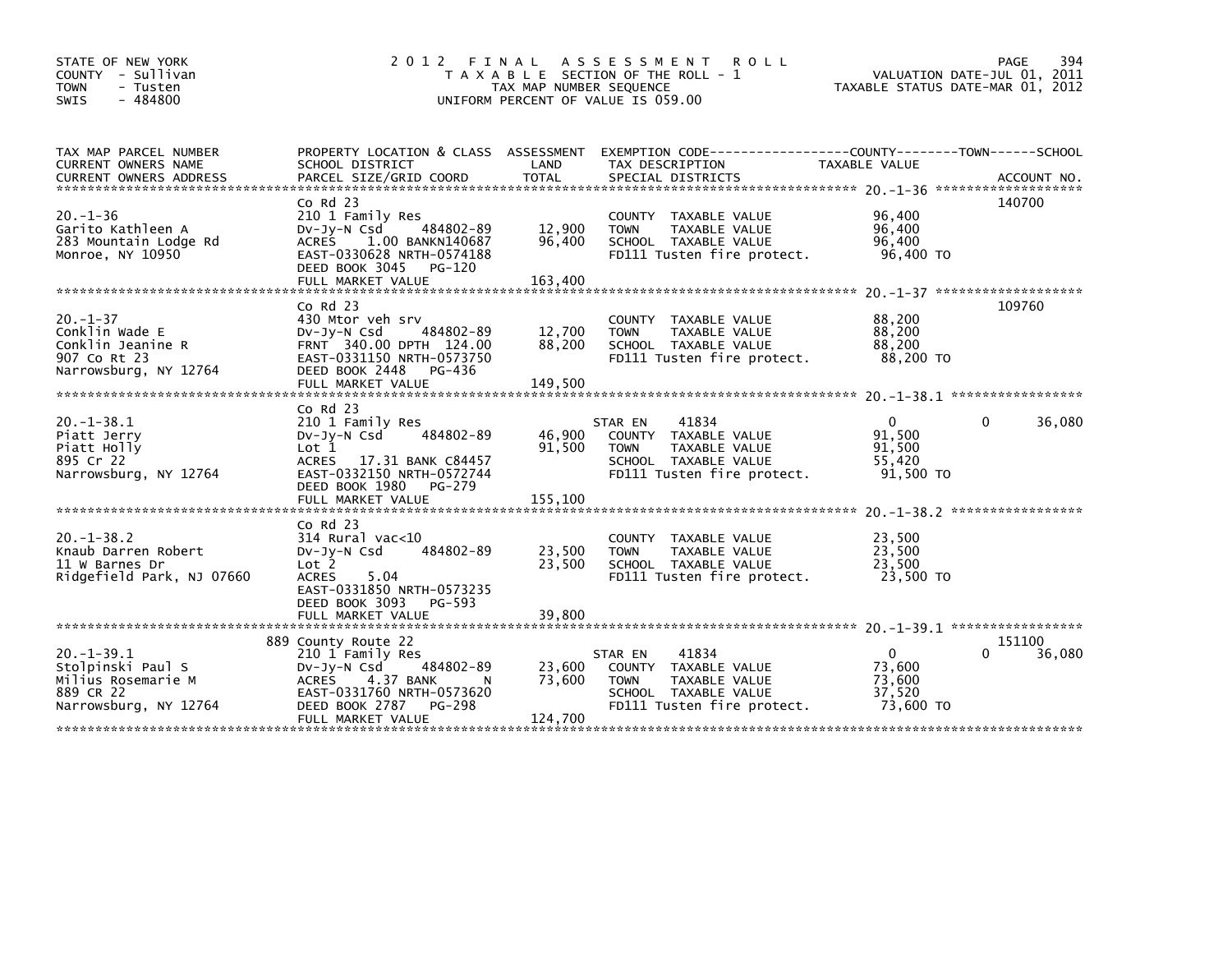| STATE OF NEW YORK<br>COUNTY - Sullivan<br><b>TOWN</b><br>- Tusten<br>$-484800$<br><b>SWIS</b>                 | 2012                                                                                                                                                                            | FINAL<br>TAX MAP NUMBER SEQUENCE | A S S E S S M E N T<br><b>ROLL</b><br>T A X A B L E SECTION OF THE ROLL - 1<br>UNIFORM PERCENT OF VALUE IS 059.00 | TAXABLE STATUS DATE-MAR 01, 2012        | 395<br>PAGE<br>VALUATION DATE-JUL 01, 2011 |
|---------------------------------------------------------------------------------------------------------------|---------------------------------------------------------------------------------------------------------------------------------------------------------------------------------|----------------------------------|-------------------------------------------------------------------------------------------------------------------|-----------------------------------------|--------------------------------------------|
| TAX MAP PARCEL NUMBER<br>CURRENT OWNERS NAME<br>CURRENT OWNERS ADDRESS                                        | PROPERTY LOCATION & CLASS ASSESSMENT<br>SCHOOL DISTRICT<br>PARCEL SIZE/GRID COORD                                                                                               | LAND<br><b>TOTAL</b>             | TAX DESCRIPTION<br>SPECIAL DISTRICTS                                                                              | TAXABLE VALUE                           | ACCOUNT NO.                                |
|                                                                                                               | $Co$ Rd $23$                                                                                                                                                                    |                                  |                                                                                                                   |                                         | 151625                                     |
| $20. -1 - 39.2$<br>Kuduk Joseph S<br>Kuduk Katarzyna<br>78 Mercer St<br>Wallington, NJ 07057                  | $314$ Rural vac<10<br>484802-89<br>DV-Jy-N Csd<br><b>ACRES</b><br>4.91<br>EAST-0332020 NRTH-0573460<br>DEED BOOK 2732<br>PG-621                                                 | 23,000<br>23,000                 | COUNTY TAXABLE VALUE<br><b>TOWN</b><br>TAXABLE VALUE<br>SCHOOL TAXABLE VALUE<br>FD111 Tusten fire protect.        | 23,000<br>23,000<br>23,000<br>23,000 TO |                                            |
|                                                                                                               | FULL MARKET VALUE                                                                                                                                                               | 39,000                           |                                                                                                                   |                                         |                                            |
|                                                                                                               | $Co$ Rd $22$                                                                                                                                                                    |                                  |                                                                                                                   |                                         | 113900                                     |
| $20. -1 - 40$<br>Zobrist, Louise M IRREV Trust DV-Jy-N Csd<br>Romuno Mae<br>161 white Rd<br>Mineola, NY 11501 | 210 1 Family Res<br>484802-89<br><b>ACRES</b><br>3.52<br>EAST-0332602 NRTH-0573478<br>DEED BOOK 2010<br>PG-53218<br>FULL MARKET VALUE                                           | 21,900<br>63,500<br>107,600      | COUNTY TAXABLE VALUE<br>TAXABLE VALUE<br><b>TOWN</b><br>SCHOOL TAXABLE VALUE<br>FD111 Tusten fire protect.        | 63,500<br>63,500<br>63,500<br>63,500 TO |                                            |
|                                                                                                               |                                                                                                                                                                                 |                                  |                                                                                                                   |                                         |                                            |
| 20. – 1–41<br>Santiago Wiandy I<br>405-1 willow Rd E<br>Staten Island, NY 10314                               | 813 Co Rd 22<br>210 1 Family Res<br>484802-89<br>DV-Jy-N Csd<br>3.50 BANK C11088<br><b>ACRES</b><br>EAST-0332709 NRTH-0573367<br>DEED BOOK 2011<br>PG-8559<br>FULL MARKET VALUE | 20,700<br>64,300<br>109,000      | COUNTY TAXABLE VALUE<br><b>TOWN</b><br>TAXABLE VALUE<br>SCHOOL TAXABLE VALUE<br>FD111 Tusten fire protect.        | 64,300<br>64,300<br>64,300<br>64,300 TO | 131000                                     |
|                                                                                                               |                                                                                                                                                                                 |                                  |                                                                                                                   |                                         |                                            |
| $20. - 1 - 42$<br>Erario Kristen M<br>807 CR 22<br>Narrowsburg, NY 12764                                      | $Co$ Rd $22$<br>210 1 Family Res<br>484802-89<br>$Dv-Jy-N$ Csd<br>3.50 BANK 210090<br><b>ACRES</b><br>EAST-0332806 NRTH-0573234<br>DEED BOOK 3396<br>PG-515                     | 25,400<br>84,000                 | COUNTY TAXABLE VALUE<br><b>TOWN</b><br>TAXABLE VALUE<br>SCHOOL TAXABLE VALUE<br>FD111 Tusten fire protect.        | 84,000<br>84,000<br>84,000<br>84,000 TO | 119450                                     |
|                                                                                                               | FULL MARKET VALUE                                                                                                                                                               | 142,400                          |                                                                                                                   |                                         |                                            |
| $20. - 1 - 43$<br>Cutler Glenn W<br>Cutler Tammy M<br>793 CR 22                                               | $Co$ Rd $22$<br>210 1 Family Res<br>484802-89<br>$Dv-Jy-N$ Csd<br>FRNT 150.00 DPTH 150.00<br><b>BANK C92242</b>                                                                 | 9,800<br>55,000                  | 41854<br>STAR B<br>COUNTY TAXABLE VALUE<br>TAXABLE VALUE<br><b>TOWN</b><br>SCHOOL TAXABLE VALUE                   | 0<br>55,000<br>55,000<br>37,600         | 157050<br>17,400                           |
| Narrowsburg, NY 12764                                                                                         | EAST-0333205 NRTH-0573239<br>DEED BOOK 2011<br>PG-5856<br>FULL MARKET VALUE                                                                                                     | 93,200                           | FD111 Tusten fire protect.                                                                                        | 55,000 TO                               |                                            |
|                                                                                                               |                                                                                                                                                                                 |                                  |                                                                                                                   |                                         |                                            |
| $20. - 1 - 44$<br>Araya-Weil Stella<br>Weil Christopher<br>897 Summit Ave<br>Jersey City, NJ 07307            | $Co$ Rd $22$<br>210 1 Family Res<br>484802-89<br>DV-Jy-N Csd<br>ACRES 12.16 BANK 60806<br>EAST-0333246 NRTH-0572930<br>DEED BOOK 3059<br>PG-396<br>FULL MARKET VALUE            | 36,900<br>66,900                 | COUNTY TAXABLE VALUE<br><b>TOWN</b><br>TAXABLE VALUE<br>SCHOOL TAXABLE VALUE<br>FD111 Tusten fire protect.        | 66,900<br>66,900<br>66,900<br>66,900 TO | 153000                                     |
|                                                                                                               |                                                                                                                                                                                 | 113,400                          |                                                                                                                   |                                         |                                            |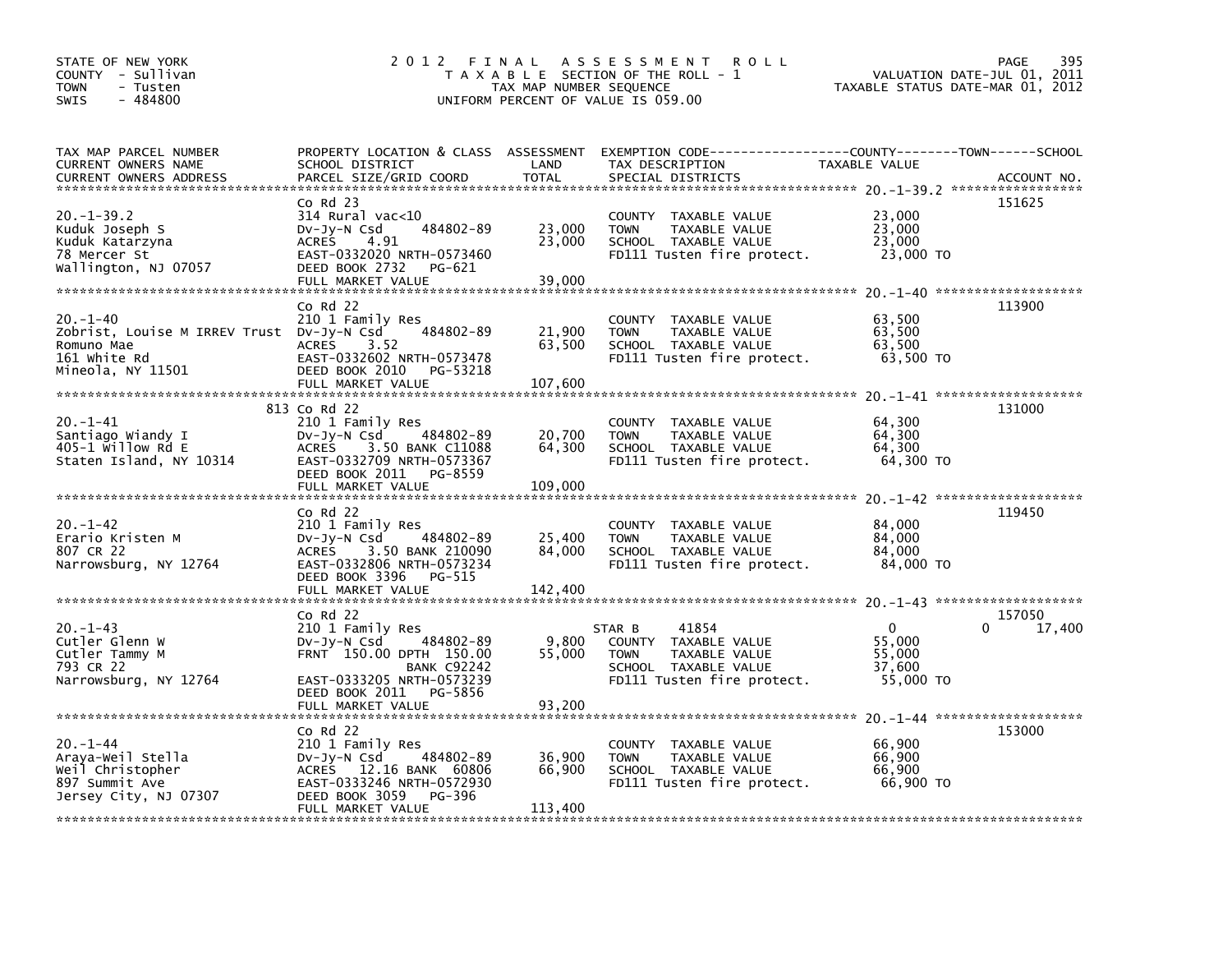| COUNTY - Sullivan<br>T A X A B L E SECTION OF THE ROLL - 1<br>TAX MAP NUMBER SEQUENCE<br><b>TOWN</b><br>- Tusten<br>$-484800$<br>UNIFORM PERCENT OF VALUE IS 059.00<br><b>SWIS</b>                                                                                                                                                                                                                                                                                 | VALUATION DATE-JUL 01, 2011<br>TAXABLE STATUS DATE-MAR 01, 2012                     |
|--------------------------------------------------------------------------------------------------------------------------------------------------------------------------------------------------------------------------------------------------------------------------------------------------------------------------------------------------------------------------------------------------------------------------------------------------------------------|-------------------------------------------------------------------------------------|
| TAX MAP PARCEL NUMBER<br>PROPERTY LOCATION & CLASS ASSESSMENT<br>CURRENT OWNERS NAME<br>SCHOOL DISTRICT<br>LAND<br>TAX DESCRIPTION<br>CURRENT OWNERS ADDRESS                                                                                                                                                                                                                                                                                                       | EXEMPTION CODE-----------------COUNTY-------TOWN------SCHOOL<br>TAXABLE VALUE       |
| $Co$ Rd $22$<br>$20. -1 - 46$<br>911 Forest s480<br>FOREST LND 47460<br>484802-89<br>195,000<br>Tusten Rod & Gun Club<br>$Dv-Jy-N$ Csd<br>COUNTY TAXABLE VALUE<br>Michael Palmero<br>ACRES 300.30<br>205,000<br><b>TOWN</b><br>TAXABLE VALUE<br>150 Elmcrest Dr<br>EAST-0331653 NRTH-0571270<br>SCHOOL TAXABLE VALUE<br>Fishkill, NY 12524<br>DEED BOOK 698<br>FD111 Tusten fire protect.<br>PG-00842<br>347,500<br>FULL MARKET VALUE<br>MAY BE SUBJECT TO PAYMENT | 155750<br>147,926<br>147,926<br>147,926<br>57,074<br>57,074<br>57,074<br>205,000 TO |
| UNDER RPTL480A UNTIL 2021                                                                                                                                                                                                                                                                                                                                                                                                                                          |                                                                                     |
| $Co$ Rd $22$<br>$20. -1 - 47$<br>210 1 Family Res<br>41854<br>STAR B<br>Valic Onorato J<br>484802-89<br>11,900<br>$Dv-Jy-N$ Csd<br>COUNTY TAXABLE VALUE<br>693 CR 22<br>FRNT 200.00 DPTH 180.00<br>65,000<br><b>TOWN</b><br>TAXABLE VALUE<br>Narrowsburg, NY 12764<br><b>BANK C64311</b><br>SCHOOL TAXABLE VALUE<br>EAST-0334161 NRTH-0571849<br>FD111 Tusten fire protect.<br>DEED BOOK 2838<br>PG-87<br>110,200<br>FULL MARKET VALUE                             | 151150<br>17,400<br>$\Omega$<br>0<br>65,000<br>65.000<br>47,600<br>65,000 TO        |
| $CO$ Rd $22$<br>$20. -1 - 48$<br>270 Mfg housing<br>COUNTY TAXABLE VALUE<br>Olsen Karl A<br>484802-89<br>DV-Jy-N Csd<br>15,400<br><b>TOWN</b><br>TAXABLE VALUE<br>22,100<br>Olsen Eleanor<br>1.80<br>SCHOOL TAXABLE VALUE<br><b>ACRES</b><br>683 CR 22<br>EAST-0334043 NRTH-0571508<br>FD111 Tusten fire protect.                                                                                                                                                  | 140100<br>22,100<br>22,100<br>22.100<br>22,100 TO                                   |
| DEED BOOK 2109<br>Narrowsburg, NY 12764<br>PG-420<br>FULL MARKET VALUE<br>37,500                                                                                                                                                                                                                                                                                                                                                                                   |                                                                                     |
| $CO$ Rd $22$<br>$20. -1 - 49$<br>41854<br>210 1 Family Res<br>STAR B<br>Julkerski Wendy<br>17,000<br>DV-Jy-N Csd<br>484802-89<br>COUNTY TAXABLE VALUE<br>Julkerski Bret<br>85,000<br>ACRES<br>2.34 BANK0080395<br><b>TOWN</b><br>TAXABLE VALUE<br>667 Cr 22<br>EAST-0334231 NRTH-0571438<br>SCHOOL TAXABLE VALUE                                                                                                                                                   | 100650<br>$\mathbf{0}$<br>17,400<br>0<br>85,000<br>85,000<br>67.600                 |
| DEED BOOK 1808<br>Narrowsburg, NY 12764<br>FD111 Tusten fire protect.<br>PG-696<br>FULL MARKET VALUE<br>144,100                                                                                                                                                                                                                                                                                                                                                    | 85,000 TO                                                                           |
| $Co$ Rd $22$<br>$20. -1 - 50$<br>$314$ Rural vac< $10$<br>TAXABLE VALUE<br><b>COUNTY</b><br>Tompkins John<br>484802-89<br>18,500<br>$Dv-Jy-N$ Csd<br><b>TOWN</b><br>TAXABLE VALUE<br>Tompkins Tina<br>18,500<br><b>ACRES</b><br>3.50<br>SCHOOL TAXABLE VALUE<br>EAST-0334286 NRTH-0571209<br>1 Fairway Ave<br>FD111 Tusten fire protect.<br>Liberty, NY 12754<br>DEED BOOK 3294<br>PG-491<br>31,400<br>FULL MARKET VALUE                                           | 134550<br>18,500<br>18,500<br>18,500<br>18,500 TO                                   |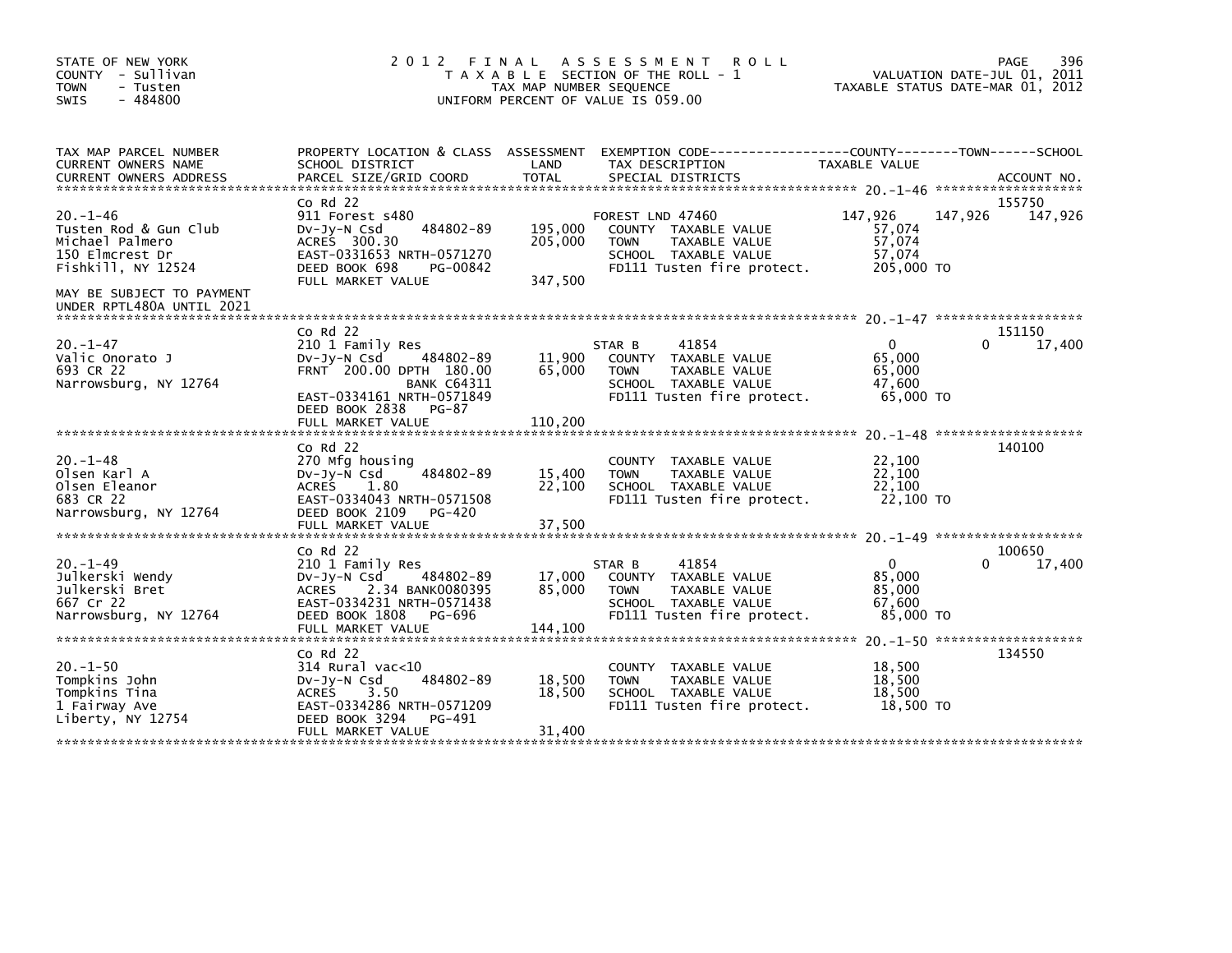| STATE OF NEW YORK<br>COUNTY - Sullivan<br><b>TOWN</b><br>- Tusten<br>SWIS<br>- 484800                                                     | 2 0 1 2<br>FINAL                                                                                                                                                           | TAX MAP NUMBER SEQUENCE      | <b>ROLL</b><br>A S S E S S M E N T<br>T A X A B L E SECTION OF THE ROLL - 1<br>UNIFORM PERCENT OF VALUE IS 059.00             | VALUATION DATE-JUL 01, 2011<br>TAXABLE STATUS DATE-MAR 01, 2012 | 397<br>PAGE |
|-------------------------------------------------------------------------------------------------------------------------------------------|----------------------------------------------------------------------------------------------------------------------------------------------------------------------------|------------------------------|-------------------------------------------------------------------------------------------------------------------------------|-----------------------------------------------------------------|-------------|
| TAX MAP PARCEL NUMBER<br>CURRENT OWNERS NAME<br><b>CURRENT OWNERS ADDRESS</b>                                                             | PROPERTY LOCATION & CLASS ASSESSMENT<br>SCHOOL DISTRICT<br>PARCEL SIZE/GRID COORD                                                                                          | LAND<br><b>TOTAL</b>         | EXEMPTION CODE-----------------COUNTY-------TOWN------SCHOOL<br>TAX DESCRIPTION<br>SPECIAL DISTRICTS                          | TAXABLE VALUE                                                   | ACCOUNT NO. |
| $20. -1 - 51.1$<br>Loeffel James P<br>639 Cr 22<br>Narrowsburg, NY 12764                                                                  | $CO$ Rd $22$<br>$314$ Rural vac<10<br>484802-89<br>$Dv-Jy-N$ Csd<br><b>ACRES</b><br>4.00<br>EAST-0333901 NRTH-0570966<br>DEED BOOK 1367<br>PG-245<br>FULL MARKET VALUE     | 17,400<br>17,400<br>29,500   | COUNTY TAXABLE VALUE<br><b>TOWN</b><br>TAXABLE VALUE<br>SCHOOL TAXABLE VALUE<br>FD111 Tusten fire protect.                    | 17,400<br>17,400<br>17,400<br>17,400 TO                         | 133600      |
| $20. -1 - 51.2$<br>Loeffel James P<br>639 Cr 22<br>Narrowsburg, NY 12764                                                                  | $Co$ Rd $22$<br>210 1 Family Res<br>484802-89<br>DV-Jy-N Csd<br>1.56<br><b>ACRES</b><br>EAST-0334554 NRTH-0570976<br>DEED BOOK 1367<br>PG-245<br>FULL MARKET VALUE         | 17,200<br>81,500<br>138,100  | 41854<br>STAR B<br>COUNTY TAXABLE VALUE<br><b>TOWN</b><br>TAXABLE VALUE<br>SCHOOL TAXABLE VALUE<br>FD111 Tusten fire protect. | 0<br>81,500<br>81,500<br>64,100<br>81,500 TO                    | 17,400<br>0 |
| $20. -1 - 52.1$<br>Bianco Anthony<br>Bianco Carmela<br>198 Willis Ave<br>Floral Park, NY 11001                                            | $CO$ Rd $22$<br>240 Rural res<br>$Dv-Jy-N$ Csd<br>484802-89<br>ACRES 38.92<br>EAST-0333964 NRTH-0570450<br>DEED BOOK 1387<br><b>PG-292</b><br>FULL MARKET VALUE            | 63,100<br>200,000<br>339,000 | COUNTY TAXABLE VALUE<br>TAXABLE VALUE<br><b>TOWN</b><br>SCHOOL TAXABLE VALUE<br>FD111 Tusten fire protect.                    | 200,000<br>200,000<br>200,000<br>200,000 TO                     | 133150      |
| $20. -1 - 52.2$<br>Ricco-Galluzzo Biagio<br>Ricco-Galluzzo Salvina<br>91 Holland Ave<br>Floral Park, NY 11001                             | $CO$ Rd $22$<br>210 1 Family Res<br>484802-89<br>DV-Jy-N Csd<br><b>ACRES</b><br>1.08<br>EAST-0334506 NRTH-0570132<br>DEED BOOK 1395<br>PG-104<br>FULL MARKET VALUE         | 13,200<br>78,800<br>133,600  | COUNTY TAXABLE VALUE<br>TAXABLE VALUE<br><b>TOWN</b><br>SCHOOL TAXABLE VALUE<br>FD111 Tusten fire protect.                    | 78,800<br>78,800<br>78,800<br>78,800 TO                         | 133151      |
| $20. -1 - 53$<br>Herbert Franke<br>184 Banbury Rd<br>Mineola, NY 11501-1517                                                               | Town Road $#$ 22<br>210 1 Family Res<br>484802-89<br>$Dv-Jv-N$ Csd<br><b>ACRES</b><br>6.69<br>EAST-0332424 NRTH-0573747<br>DEED BOOK 1092<br>PG-00350<br>FULL MARKET VALUE | 29,700<br>68,900<br>116,800  | COUNTY TAXABLE VALUE<br><b>TOWN</b><br>TAXABLE VALUE<br>SCHOOL TAXABLE VALUE                                                  | 68,900<br>68,900<br>68,900                                      |             |
| $20. -1 - 54$<br>Greater NY Councils<br>Attn: Robert Madsen<br>Boy Scouts of America<br>350 Fifth Ave Ste 7830<br>New York, NY 10118-0199 | 831 Tele Comm<br>484802-89<br>$Dv-Jy-N$ Csd<br>FULL MARKET VALUE                                                                                                           | $\Omega$<br>9.000<br>15,300  | COUNTY TAXABLE VALUE<br><b>TOWN</b><br>TAXABLE VALUE<br>SCHOOL TAXABLE VALUE                                                  | 9,000<br>9.000<br>9.000                                         |             |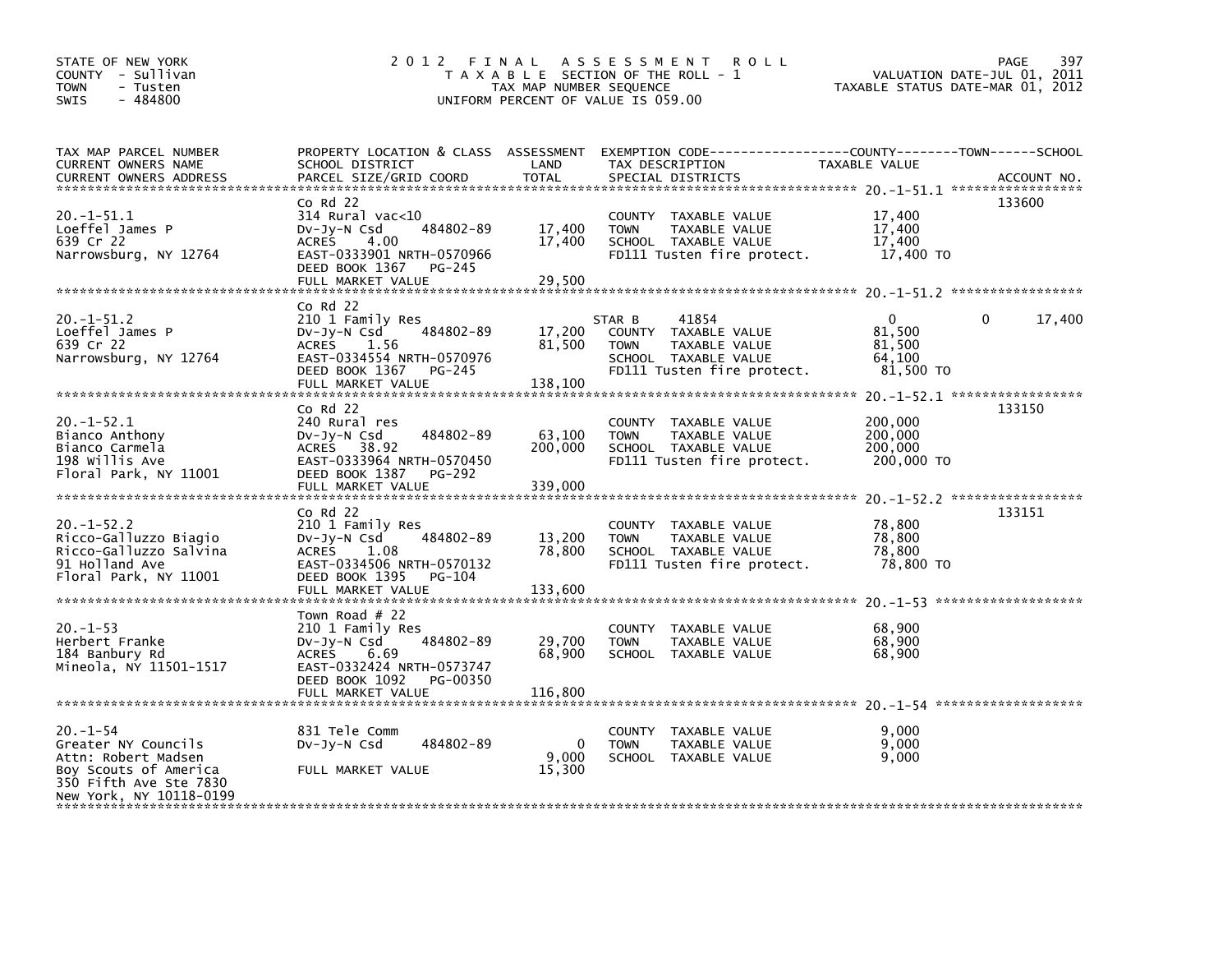| STATE OF NEW YORK | 2012 FINAL ASSESSMENT ROLL            | 398<br>PAGE                      |
|-------------------|---------------------------------------|----------------------------------|
| COUNTY - Sullivan | T A X A B L E SECTION OF THE ROLL - 1 | VALUATION DATE-JUL 01, 2011      |
| TOWN<br>- Tusten  | MAP SECTION - 020                     | TAXABLE STATUS DATE-MAR 01, 2012 |
| - 484800<br>SWIS  | $SUB - SECTION -$                     | RPS150/V04/L015                  |
|                   | UNIFORM PERCENT OF VALUE IS 059.00    | CURRENT DATE $6/19/2012$         |

### \*\*\* S P E C I A L D I S T R I C T S U M M A R Y \*\*\*

| CODE | DISTRICT NAME        | PARCELS | TOTAL EXTENSION<br><b>TYPF</b> | EXTENSION<br>VALUE | AD VALOREM<br>VALUE | <b>EXEMPT</b><br>AMOUNT | <b>TAXABLE</b><br>VALUE |
|------|----------------------|---------|--------------------------------|--------------------|---------------------|-------------------------|-------------------------|
|      | FD111 Tusten fire pr |         | 88 TOTAL                       |                    | 5558.900            |                         | 5558.900                |

### \*\*\* S C H O O L D I S T R I C T S U M M A R Y \*\*\*

| CODE   | DISTRICT NAME | TOTAL<br><b>PARCELS</b> | ASSESSED<br>LAND | ASSESSED<br><b>TOTAL</b> | <b>EXEMPT</b><br><b>AMOUNT</b> | <b>TOTAL</b><br><b>TAXABLE</b> | <b>STAR</b><br><b>AMOUNT</b> | <b>STAR</b><br><b>TAXABLE</b> |
|--------|---------------|-------------------------|------------------|--------------------------|--------------------------------|--------------------------------|------------------------------|-------------------------------|
| 484802 | DV-Jy-N Csd   | 90                      | 2418.500         | 5636,800                 | 218,926                        | 5417.874                       | 604.400                      | 4813,474                      |
|        | SUB-TOTAL     | 90                      | 2418.500         | 5636,800                 | 218,926                        | 5417.874                       | 604.400                      | 4813,474                      |
| 484889 | Nar Library   | 90                      | 2418.500         | 5636,800                 | 218,926                        | 5417.874                       | 604,400                      | 4813,474                      |
|        | T O T A L     | 180                     | 4837,000         | 11273,600                | 437,852                        | 10835,748                      | 1208,800                     | 9626,948                      |

\*\*\* S Y S T E M C O D E S S U M M A R Y \*\*\*

NO SYSTEM EXEMPTIONS AT THIS LEVEL

## \*\*\* E X E M P T I O N S U M M A R Y \*\*\*

| <b>CODE</b>                                                 | DESCRIPTION                                                                                          | <b>TOTAL</b><br><b>PARCELS</b> | <b>COUNTY</b>                                             | <b>TOWN</b>                                               | <b>SCHOOL</b>                                      |
|-------------------------------------------------------------|------------------------------------------------------------------------------------------------------|--------------------------------|-----------------------------------------------------------|-----------------------------------------------------------|----------------------------------------------------|
| 41121<br>41131<br>41161<br>41800<br>41834<br>41854<br>47460 | WAR VET<br>COMBAT VET<br>$CW_15_VET/$<br>AGED-CTS<br>STAR EN<br>STAR B<br>FOREST LND<br><b>TOTAL</b> | 10<br>14<br>33                 | 38,595<br>41,000<br>6,960<br>67,868<br>147,926<br>302,349 | 38,595<br>41,000<br>6,960<br>67,868<br>147,926<br>302,349 | 71,000<br>360,800<br>243,600<br>147,926<br>823,326 |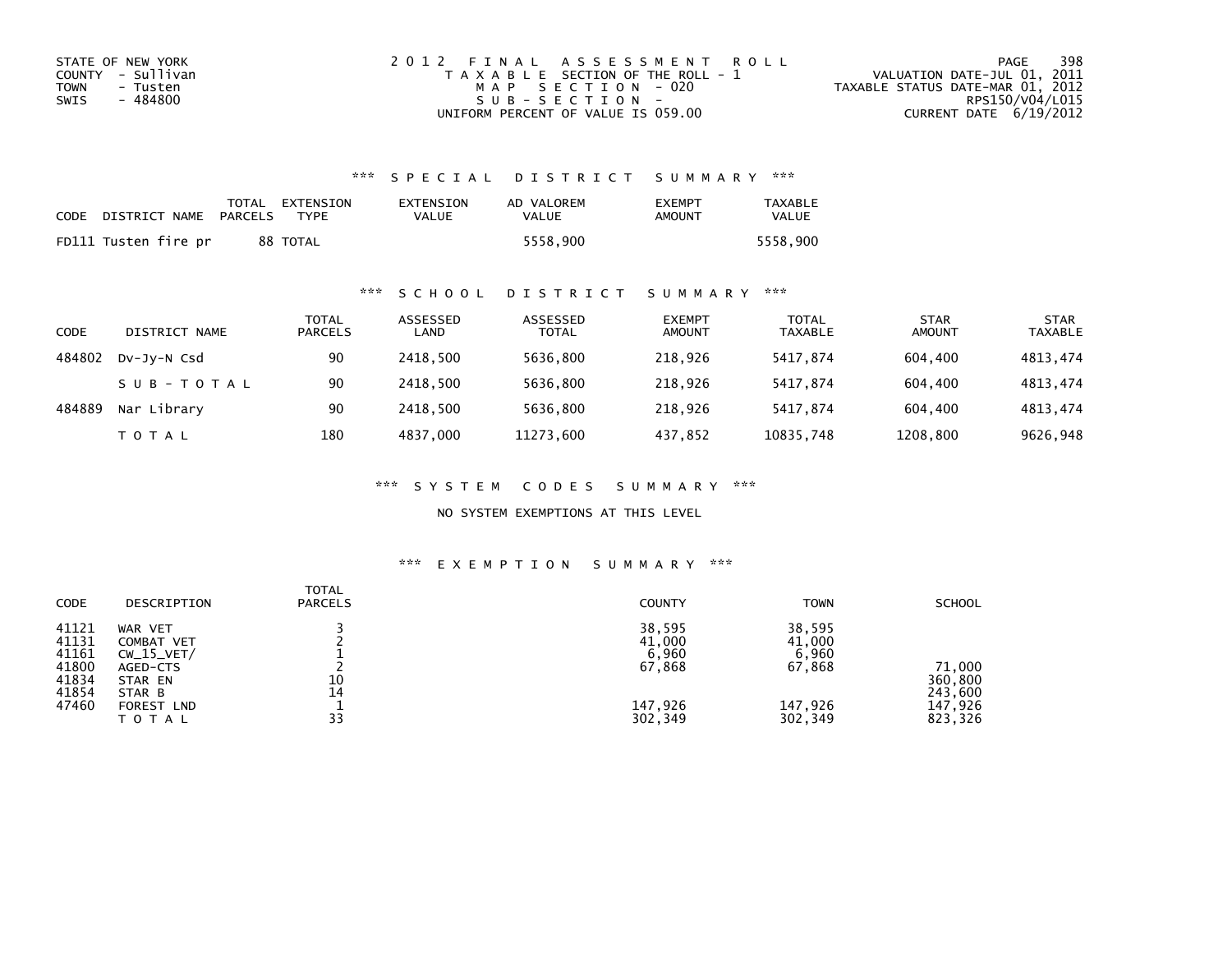| STATE OF NEW YORK<br>COUNTY - Sullivan<br><b>TOWN</b><br>- Tusten<br>- 484800<br>SWIS | 2012 FINAL ASSESSMENT ROLL<br>T A X A B L E SECTION OF THE ROLL - 1<br>MAP SECTION - 020<br>SUB-SECTION- | 399<br>PAGE<br>VALUATION DATE-JUL 01, 2011<br>TAXABLE STATUS DATE-MAR 01, 2012<br>RPS150/V04/L015 |
|---------------------------------------------------------------------------------------|----------------------------------------------------------------------------------------------------------|---------------------------------------------------------------------------------------------------|
|                                                                                       | UNIFORM PERCENT OF VALUE IS 059.00                                                                       | CURRENT DATE 6/19/2012                                                                            |

# \*\*\* G R A N D T O T A L S \*\*\*

| ROLL       | DESCRIPTION | <b>TOTAL</b>   | <b>ASSESSED</b> | ASSESSED     | <b>TAXABLE</b> | <b>TAXABLE</b> | <b>TAXABLE</b> | <b>STAR</b>    |
|------------|-------------|----------------|-----------------|--------------|----------------|----------------|----------------|----------------|
| <b>SEC</b> |             | <b>PARCELS</b> | LAND            | <b>TOTAL</b> | COUNTY         | <b>TOWN</b>    | <b>SCHOOL</b>  | <b>TAXABLE</b> |
|            | TAXABLE     | 90             | 2418,500        | 5636,800     | 5334,451       | 5334,451       | 5417.874       | 4813,474       |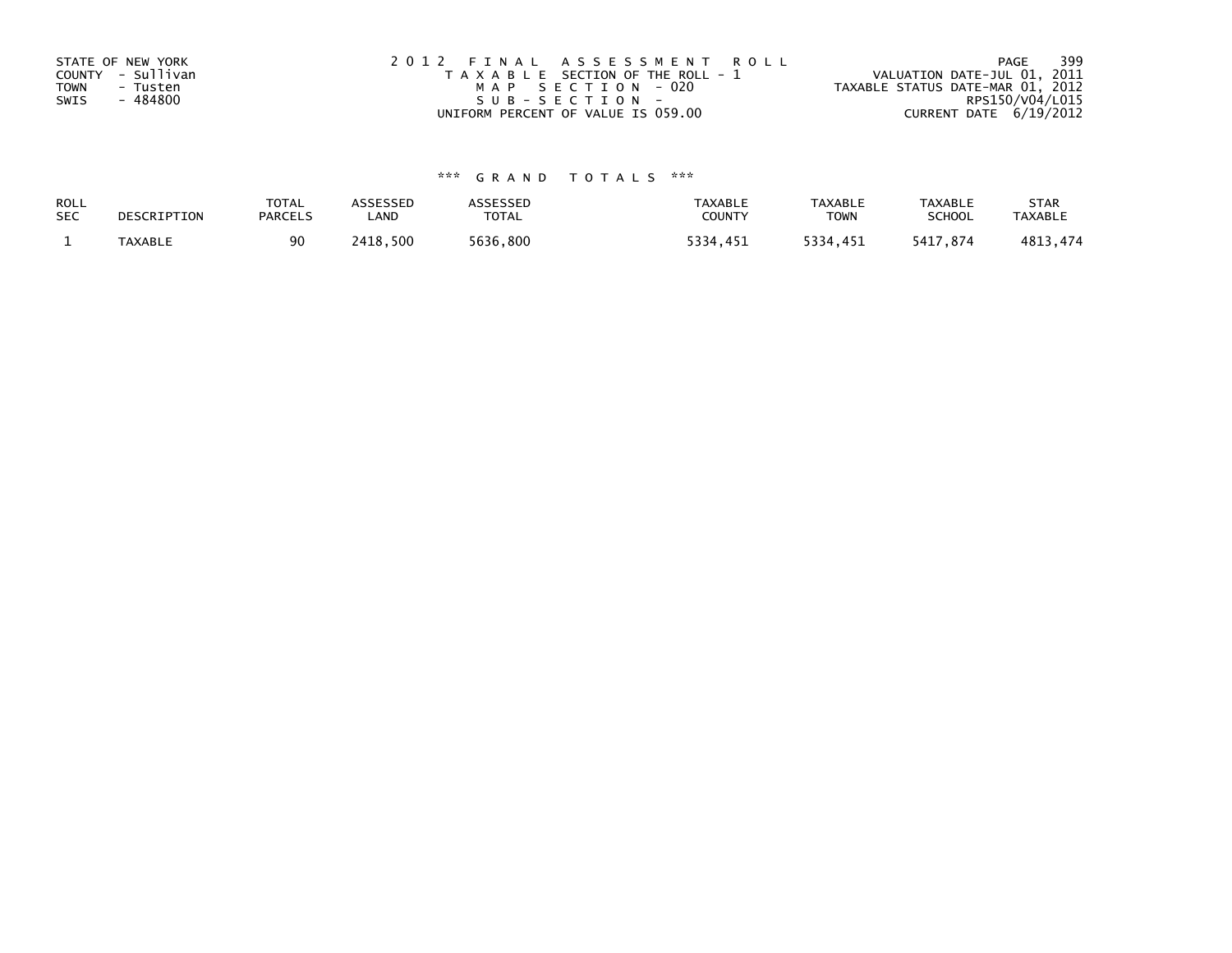| STATE OF NEW YORK<br>COUNTY - Sullivan<br><b>TOWN</b><br>- Tusten<br>$-484800$<br><b>SWIS</b>               | 2 0 1 2<br>T A X A B L E                                                                                                                                                        | FINAL<br>TAX MAP NUMBER SEQUENCE | A S S E S S M E N T<br><b>ROLL</b><br>SECTION OF THE ROLL - 1<br>UNIFORM PERCENT OF VALUE IS 059.00                                      | VALUATION DATE-JUL 01, 2011<br>TAXABLE STATUS DATE-MAR 01, 2012 | PAGE                | 400                     |
|-------------------------------------------------------------------------------------------------------------|---------------------------------------------------------------------------------------------------------------------------------------------------------------------------------|----------------------------------|------------------------------------------------------------------------------------------------------------------------------------------|-----------------------------------------------------------------|---------------------|-------------------------|
| TAX MAP PARCEL NUMBER<br>CURRENT OWNERS NAME                                                                | PROPERTY LOCATION & CLASS ASSESSMENT<br>SCHOOL DISTRICT                                                                                                                         | LAND                             | EXEMPTION CODE----------<br>TAX DESCRIPTION                                                                                              | -------COUNTY--------TOWN------SCHOOL<br>TAXABLE VALUE          |                     |                         |
|                                                                                                             |                                                                                                                                                                                 |                                  |                                                                                                                                          |                                                                 |                     |                         |
|                                                                                                             | Twn Rd 31                                                                                                                                                                       |                                  |                                                                                                                                          |                                                                 |                     | 153325                  |
| $21. -1 - 3.1$<br>Svecak Alex<br>241 Blind Pond Rd<br>Narrowsburg, NY 12764                                 | 210 1 Family Res<br>484802-89<br>DV-JY-N Csd<br><b>ACRES</b><br>9.15<br>EAST-0338240 NRTH-0574610<br>DEED BOOK 912<br>PG-00315<br>FULL MARKET VALUE                             | 32,900<br>120,300<br>203,900     | STAR EN<br>41834<br><b>COUNTY</b><br>TAXABLE VALUE<br>TAXABLE VALUE<br><b>TOWN</b><br>SCHOOL TAXABLE VALUE<br>FD111 Tusten fire protect. | 0<br>120,300<br>120,300<br>84,220<br>120,300 TO                 | $\Omega$            | 36,080                  |
|                                                                                                             |                                                                                                                                                                                 |                                  |                                                                                                                                          |                                                                 |                     |                         |
| $21. - 1 - 3.3$<br>Foris Patricia H<br>273 Blind Pond Rd<br>Narrowsburg, NY 12764                           | NS T R 29<br>210 1 Family Res<br>484802-89<br>DV-Jy-N Csd<br><b>ACRES</b><br>1.20<br>EAST-0339246 NRTH-0573882<br>DEED BOOK 2027<br>PG-280                                      | 15,000<br>42,000                 | 41854<br>STAR B<br>COUNTY TAXABLE VALUE<br><b>TOWN</b><br>TAXABLE VALUE<br>SCHOOL TAXABLE VALUE<br>FD111 Tusten fire protect.            | $\mathbf{0}$<br>42.000<br>42.000<br>24,600<br>42,000 TO         | 0                   | 17,400                  |
|                                                                                                             | FULL MARKET VALUE                                                                                                                                                               | 71,200                           |                                                                                                                                          | $21 - 1 - 3$ . 4 ********************                           |                     |                         |
|                                                                                                             | TROUTPOND Twn Rd 28                                                                                                                                                             |                                  |                                                                                                                                          |                                                                 |                     | 155000                  |
| $21. -1 - 3.4$<br>Koulikourdis Peter J<br>Koulikourdis Helen<br>525 Shirley Ave<br>Franklin Lakes, NJ 07417 | 210 1 Family Res<br>484802-89<br>DV-Jy-N Csd<br>Lot 4<br><b>ACRES</b><br>4.01<br>EAST-0338501 NRTH-0578491<br>DEED BOOK 3443<br>PG-545                                          | 22,400<br>124,200                | COUNTY TAXABLE VALUE<br><b>TOWN</b><br>TAXABLE VALUE<br>SCHOOL TAXABLE VALUE<br>FD111 Tusten fire protect.                               | 124,200<br>124,200<br>124,200<br>124,200 TO                     |                     |                         |
|                                                                                                             | FULL MARKET VALUE                                                                                                                                                               | 210,500                          |                                                                                                                                          |                                                                 |                     |                         |
|                                                                                                             | TROUTPOND Twn Rd 28A                                                                                                                                                            |                                  | 80 PCT OF VALUE USED FOR EXEMPTION PURPOSES                                                                                              |                                                                 |                     | 106475                  |
| $21. -1 - 3.5$<br>Jackson Christine<br>Jackson Edwin<br>585 Trout Pond Rd                                   | 210 1 Family Res<br>$Dv-Jv-N$ Csd<br>484802-89<br><b>ACRES</b><br>20.45<br>EAST-0338970 NRTH-0574690                                                                            | 99,000 STAR EN                   | DISABL VET 41141<br>36,000 CW_15_VET/ 41161<br>41834<br>COUNTY TAXABLE VALUE                                                             | 3,960<br>6,960<br>$\Omega$<br>88,080                            | 3,960<br>6,960<br>0 | 0<br>$\Omega$<br>36,080 |
| Narrowsburg, NY 12764                                                                                       | DEED BOOK 1914<br>PG-507<br>FULL MARKET VALUE                                                                                                                                   | 167,800                          | TAXABLE VALUE<br><b>TOWN</b><br>SCHOOL TAXABLE VALUE<br>FD111 Tusten fire protect.                                                       | 88,080<br>62.920<br>99,000 TO                                   |                     |                         |
|                                                                                                             |                                                                                                                                                                                 |                                  |                                                                                                                                          | $21. - 1 - 3.6$ *******************                             |                     |                         |
| $21. - 1 - 3.6$<br>Averso Anthony<br>Kowalski Susan<br>PO Box 261<br>St James, NY 11780                     | RYERROAD Twn Rd 31<br>210 1 Family Res<br>484802-89<br>DV-JY-N Csd<br><b>ACRES</b><br>2.37<br>EAST-0338340 NRTH-0576105<br>DEED BOOK 1554<br><b>PG-305</b><br>FULL MARKET VALUE | 17,100<br>50,000<br>84,700       | TAXABLE VALUE<br><b>COUNTY</b><br><b>TOWN</b><br>TAXABLE VALUE<br>SCHOOL TAXABLE VALUE<br>FD111 Tusten fire protect.                     | 50,000<br>50.000<br>50,000<br>50,000 TO                         |                     | 109548                  |
|                                                                                                             |                                                                                                                                                                                 |                                  |                                                                                                                                          |                                                                 |                     |                         |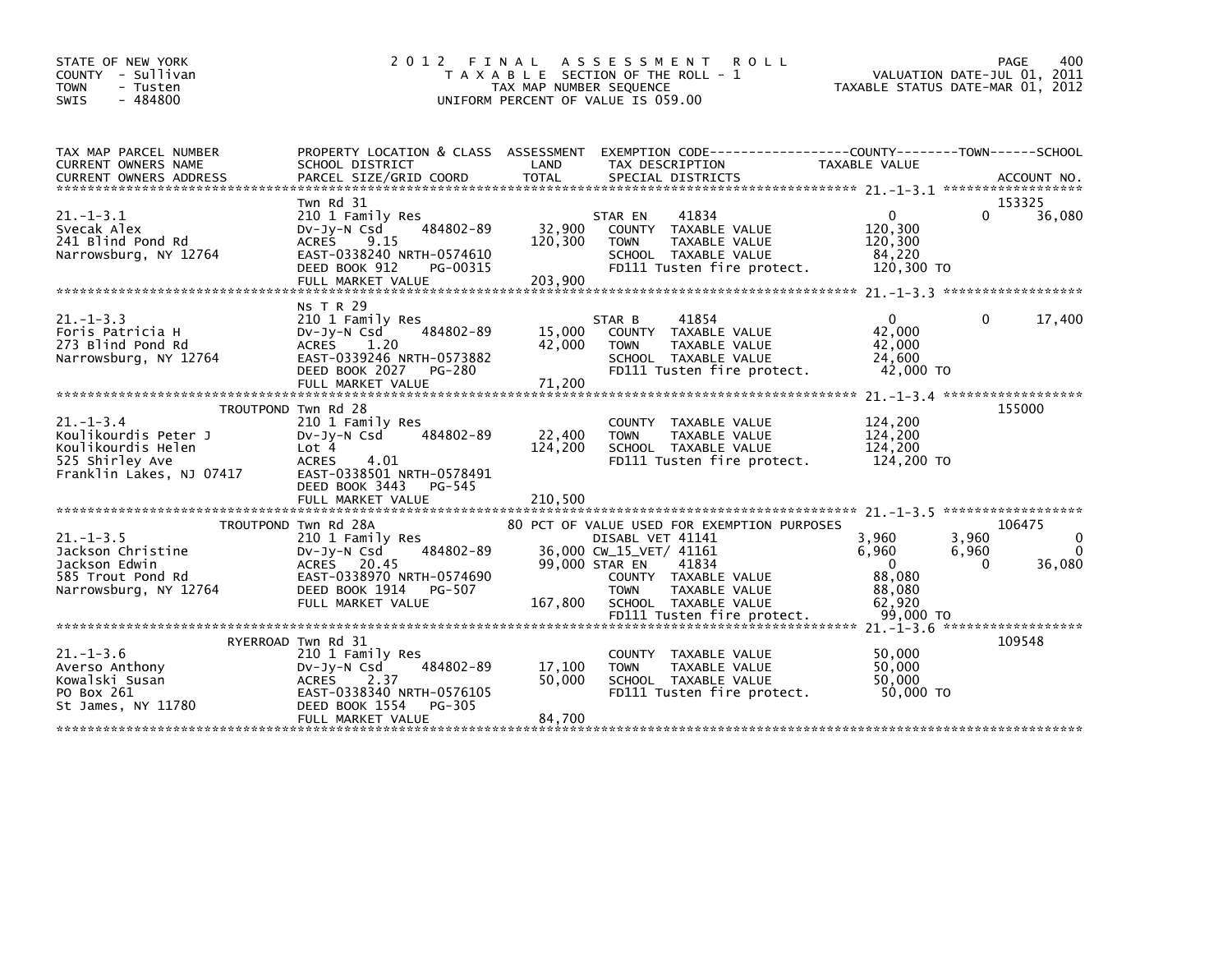| STATE OF NEW YORK<br>- Sullivan<br><b>COUNTY</b><br><b>TOWN</b><br>- Tusten<br>$-484800$<br><b>SWIS</b>        | 2 0 1 2                                                                                                                                                                             | FINAL<br>TAX MAP NUMBER SEQUENCE | A S S E S S M E N T<br><b>ROLL</b><br>T A X A B L E SECTION OF THE ROLL - 1<br>UNIFORM PERCENT OF VALUE IS 059.00                                                  | TAXABLE STATUS DATE-MAR 01, 2012                                            | PAGE<br>VALUATION DATE-JUL 01, 2011  | 401                     |
|----------------------------------------------------------------------------------------------------------------|-------------------------------------------------------------------------------------------------------------------------------------------------------------------------------------|----------------------------------|--------------------------------------------------------------------------------------------------------------------------------------------------------------------|-----------------------------------------------------------------------------|--------------------------------------|-------------------------|
| TAX MAP PARCEL NUMBER<br>CURRENT OWNERS NAME                                                                   | PROPERTY LOCATION & CLASS ASSESSMENT<br>SCHOOL DISTRICT                                                                                                                             | LAND                             | EXEMPTION CODE--<br>TAX DESCRIPTION                                                                                                                                | --------------COUNTY--------TOWN------SCHOOL<br><b>TAXABLE VALUE</b>        |                                      |                         |
|                                                                                                                | Twn Rd 28                                                                                                                                                                           |                                  |                                                                                                                                                                    |                                                                             | 130799                               |                         |
| $21. -1 - 3.7$<br>La Barr Daniel A<br>595 Trout Pond Rd<br>Narrowsburg, NY 12764-5424                          | 210 1 Family Res<br>484802-89<br>$Dv-Jy-N$ Csd<br><b>ACRES</b><br>2.64<br>EAST-0338580 NRTH-0574980<br>DEED BOOK 872<br>PG-00172<br>FULL MARKET VALUE                               | 17,200<br>64,000<br>108,500      | 41854<br>STAR B<br>COUNTY TAXABLE VALUE<br><b>TOWN</b><br>TAXABLE VALUE<br>SCHOOL TAXABLE VALUE<br>FD111 Tusten fire protect.                                      | $\mathbf{0}$<br>64,000<br>64,000<br>46,600<br>64,000 TO                     | 0                                    | 17,400                  |
| *******************************                                                                                |                                                                                                                                                                                     |                                  |                                                                                                                                                                    |                                                                             |                                      |                         |
| $21. -1 - 3.8$<br>Strecker Alberta<br>PO Box 361<br>Yulan, NY 12792                                            | Blind Pond Rd<br>270 Mfg housing<br>484802-89<br>$Dv-Jy-N$ Csd<br><b>ACRES</b><br>1.00<br>EAST-0338784 NRTH-0574064<br>DEED BOOK 3419<br>PG-466<br>FULL MARKET VALUE                | 22,000 STAR EN<br>37,300         | COMBAT VET 41131<br>13,300 DISABL VET 41141<br>41834<br>COUNTY TAXABLE VALUE<br><b>TOWN</b><br>TAXABLE VALUE<br>SCHOOL TAXABLE VALUE<br>FD111 Tusten fire protect. | 5,500<br>1,100<br>$\mathbf{0}$<br>15.400<br>15,400<br>$\Omega$<br>22,000 TO | 125825<br>5,500<br>1,100<br>$\Omega$ | $\Omega$<br>0<br>22,000 |
|                                                                                                                |                                                                                                                                                                                     |                                  |                                                                                                                                                                    |                                                                             |                                      |                         |
| $21. -1 - 3.9$<br>Valenzisi Rocky<br>132 Midwood Ave<br>Nesconset, NY 11767                                    | Twn Rd 29<br>311 Res vac land<br>484802-89<br>$Dv-Jy-N$ Csd<br>Blind Pond Rd<br><b>ACRES</b><br>1.01<br>EAST-0339424 NRTH-0573926<br>DEED BOOK 2011<br>PG-3264<br>FULL MARKET VALUE | 8,600<br>8,600<br>14,600         | COUNTY TAXABLE VALUE<br><b>TOWN</b><br>TAXABLE VALUE<br>SCHOOL TAXABLE VALUE<br>FD111 Tusten fire protect.                                                         | 8,600<br>8,600<br>8,600<br>8.600 TO                                         | 154975                               |                         |
|                                                                                                                |                                                                                                                                                                                     |                                  |                                                                                                                                                                    |                                                                             | $21. -1 - 3.11$ *******************  |                         |
| $21. - 1 - 3.11$<br>Norris John<br>2620 Loftus Ave<br>Oceanside, NY 11572                                      | BLINDPOND Twn Rd 29<br>270 Mfg housing<br>$Dv-Jv-N$ Csd<br>484802-89<br>FRNT 75.00 DPTH<br>95.00<br>EAST-0338809 NRTH-0573914<br>DEED BOOK 1773<br>PG-670                           | 6,700<br>11.300                  | COUNTY TAXABLE VALUE<br><b>TOWN</b><br>TAXABLE VALUE<br>SCHOOL TAXABLE VALUE<br>FD111 Tusten fire protect.                                                         | 11,300<br>11,300<br>11,300<br>11,300 TO                                     | 149545                               |                         |
|                                                                                                                |                                                                                                                                                                                     |                                  |                                                                                                                                                                    |                                                                             |                                      |                         |
| $21. - 1 - 3.12$<br>Pentangelo Joseph M<br>Pentangelo Joanne E<br>55 Greenfield Ave<br>Staten Island, NY 10304 | Tn Rd $29$<br>210 1 Family Res<br>484802-89<br>$Dv-Jy-N$ Csd<br>1.30<br><b>ACRES</b><br>EAST-0339184 NRTH-0574096<br>DEED BOOK 2805<br>PG-542<br>FULL MARKET VALUE                  | 14,000<br>40,000<br>67,800       | COUNTY TAXABLE VALUE<br><b>TOWN</b><br>TAXABLE VALUE<br>SCHOOL TAXABLE VALUE<br>FD111 Tusten fire protect.                                                         | 40,000<br>40.000<br>40,000<br>40.000 TO                                     | 108015                               |                         |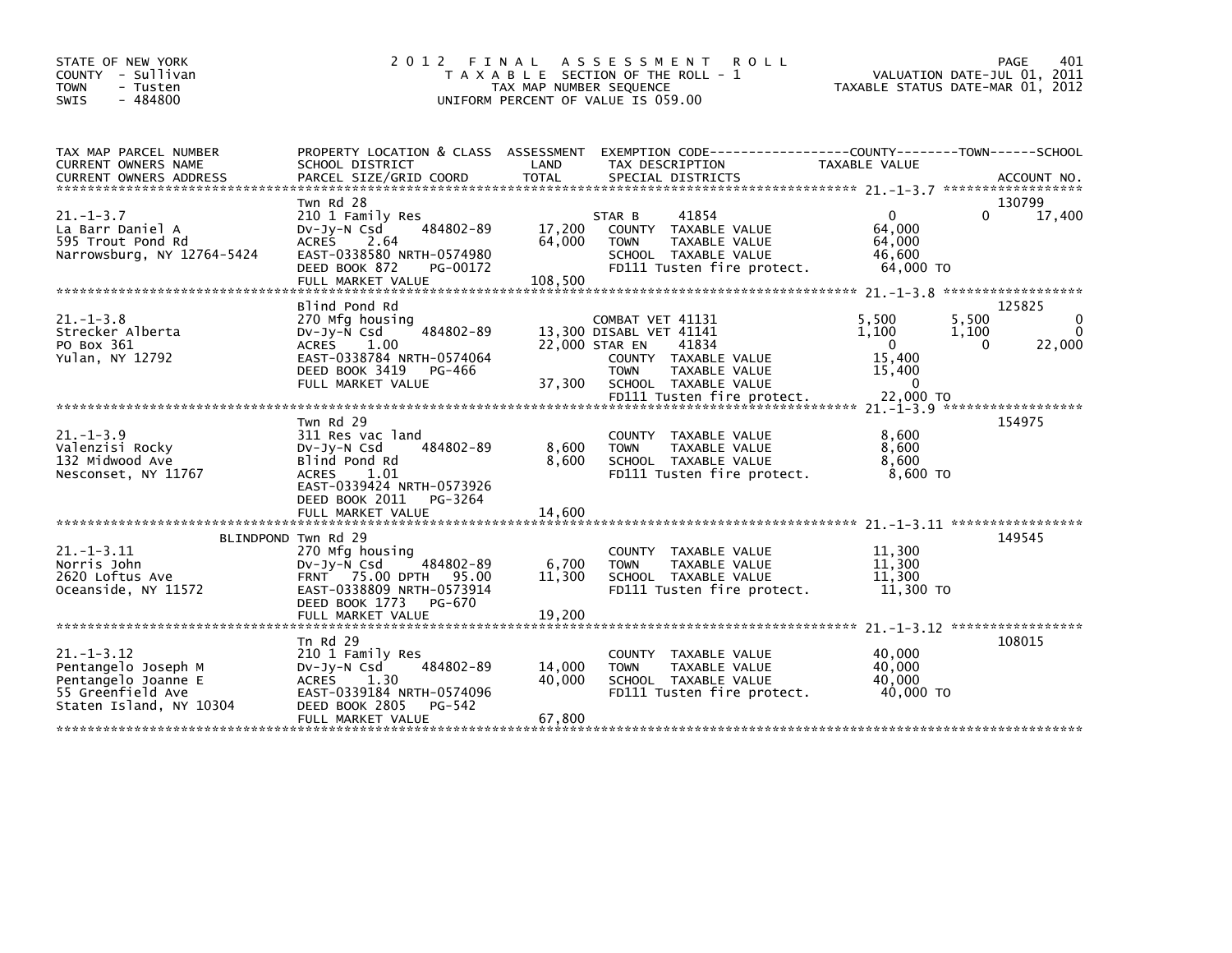| STATE OF NEW YORK<br>COUNTY - Sullivan<br>- Tusten<br><b>TOWN</b><br>$-484800$<br><b>SWIS</b>              |                                                                                                                                                                                        | TAX MAP NUMBER SEQUENCE            | 2012 FINAL ASSESSMENT<br><b>ROLL</b><br>T A X A B L E SECTION OF THE ROLL - 1<br>UNIFORM PERCENT OF VALUE IS 059.00                                | VALUATION DATE-JUL 01, 2011<br>TAXABLE STATUS DATE-MAR 01, 2012               | 402<br>PAGE           |
|------------------------------------------------------------------------------------------------------------|----------------------------------------------------------------------------------------------------------------------------------------------------------------------------------------|------------------------------------|----------------------------------------------------------------------------------------------------------------------------------------------------|-------------------------------------------------------------------------------|-----------------------|
| TAX MAP PARCEL NUMBER<br>CURRENT OWNERS NAME                                                               | PROPERTY LOCATION & CLASS ASSESSMENT<br>SCHOOL DISTRICT                                                                                                                                | LAND                               | EXEMPTION        CODE-----------------COUNTY-------TOWN------SCHOOL<br>TAX DESCRIPTION                                                             | TAXABLE VALUE                                                                 |                       |
| $21. -1 - 3.13$<br>Pentangelo Joseph<br>Pentangelo Joanne<br>55 Greenfield Ave<br>Staten Island, NY 10304  | Twn Rd 29<br>$314$ Rural vac<10<br>484802-89<br>DV-JY-N Csd<br><b>ACRES</b><br>1.33<br>EAST-0338921 NRTH-0573926<br>DEED BOOK 2895<br>PG-660<br>FULL MARKET VALUE                      | 7,300<br>7.300<br>12,400           | COUNTY TAXABLE VALUE<br>TAXABLE VALUE<br><b>TOWN</b><br>SCHOOL TAXABLE VALUE<br>FD111 Tusten fire protect.                                         | 7,300<br>7,300<br>7.300<br>7,300 TO                                           | 145650                |
| $21. -1 - 3.14$<br>Clark Mary Frances<br>Zaccari Lorraine<br>281 Blind Pond Rd<br>Narrowsburg, NY 12764    | Tr 29<br>270 Mfg housing<br>$Dv-Jv-N$ Csd<br>484802-89<br>FRNT 100.00 DPTH 102.00<br>EAST-0339088 NRTH-0573952<br>DEED BOOK 2188<br>PG-318<br>FULL MARKET VALUE                        | 11,800 STAR EN<br>26.800<br>45,400 | 41800<br>AGED-CTS<br>41834<br><b>COUNTY</b><br>TAXABLE VALUE<br><b>TOWN</b><br>TAXABLE VALUE<br>SCHOOL TAXABLE VALUE<br>FD111 Tusten fire protect. | 13,400<br>13,400<br>$\mathbf{0}$<br>13,400<br>13,400<br>$\Omega$<br>26,800 TO | 13,400<br>13,400<br>0 |
| $21. -1 - 3.15$<br>Zaccari Peter<br>25 Hollis St<br>Highland Mills, NY 10930                               | $E$ S Twn Rd 31<br>210 1 Family Res<br>484802-89<br>$Dv-Jy-N$ Csd<br>Lot 2<br><b>ACRES</b><br>5.00<br>EAST-0337460 NRTH-0577899<br>DEED BOOK 3523<br><b>PG-26</b><br>FULL MARKET VALUE | 25,300<br>131,300<br>222,500       | <b>COUNTY</b><br>TAXABLE VALUE<br>TAXABLE VALUE<br><b>TOWN</b><br>SCHOOL TAXABLE VALUE<br>FD111 Tusten fire protect.                               | 131.300<br>131,300<br>131,300<br>131,300 TO                                   |                       |
| $21. - 1 - 3.16$<br>Russo Marc<br>41 River Ter Apt 902<br>New York, NY 10282                               | 118 Ryer Rd<br>210 1 Family Res<br>484802-89<br>$Dv-Jy-N$ Csd<br>Lot 1<br><b>ACRES</b><br>5.00<br>EAST-0337814 NRTH-0578569<br>DEED BOOK 3087<br>PG-552<br>FULL MARKET VALUE           | 26,700<br>118,900<br>201,500       | TAXABLE VALUE<br><b>COUNTY</b><br>TAXABLE VALUE<br><b>TOWN</b><br>SCHOOL TAXABLE VALUE<br>FD111 Tusten fire protect.                               | 118,900<br>118,900<br>118,900<br>118.900 TO                                   |                       |
| TROUT POND Tr 28<br>$21. - 1 - 3.17$                                                                       | 210 1 Family Res                                                                                                                                                                       |                                    | <b>COUNTY</b><br>TAXABLE VALUE                                                                                                                     | 84,400                                                                        |                       |
| Sarah Woods Properties LLC<br>Attn: Dan Cawley & Paula Baker Lot 3<br>12 Maplelawn Dr<br>Commack, NY 11725 | 484802-89<br>$Dv-Jy-N$ Csd<br>5.02<br><b>ACRES</b><br>EAST-0337984 NRTH-0578129<br>DEED BOOK 2760<br>PG-232                                                                            | 26,700<br>84,400                   | TAXABLE VALUE<br><b>TOWN</b><br>SCHOOL TAXABLE VALUE<br>FD111 Tusten fire protect.                                                                 | 84,400<br>84,400<br>84,400 TO                                                 |                       |
|                                                                                                            | FULL MARKET VALUE                                                                                                                                                                      | 143,100                            |                                                                                                                                                    |                                                                               |                       |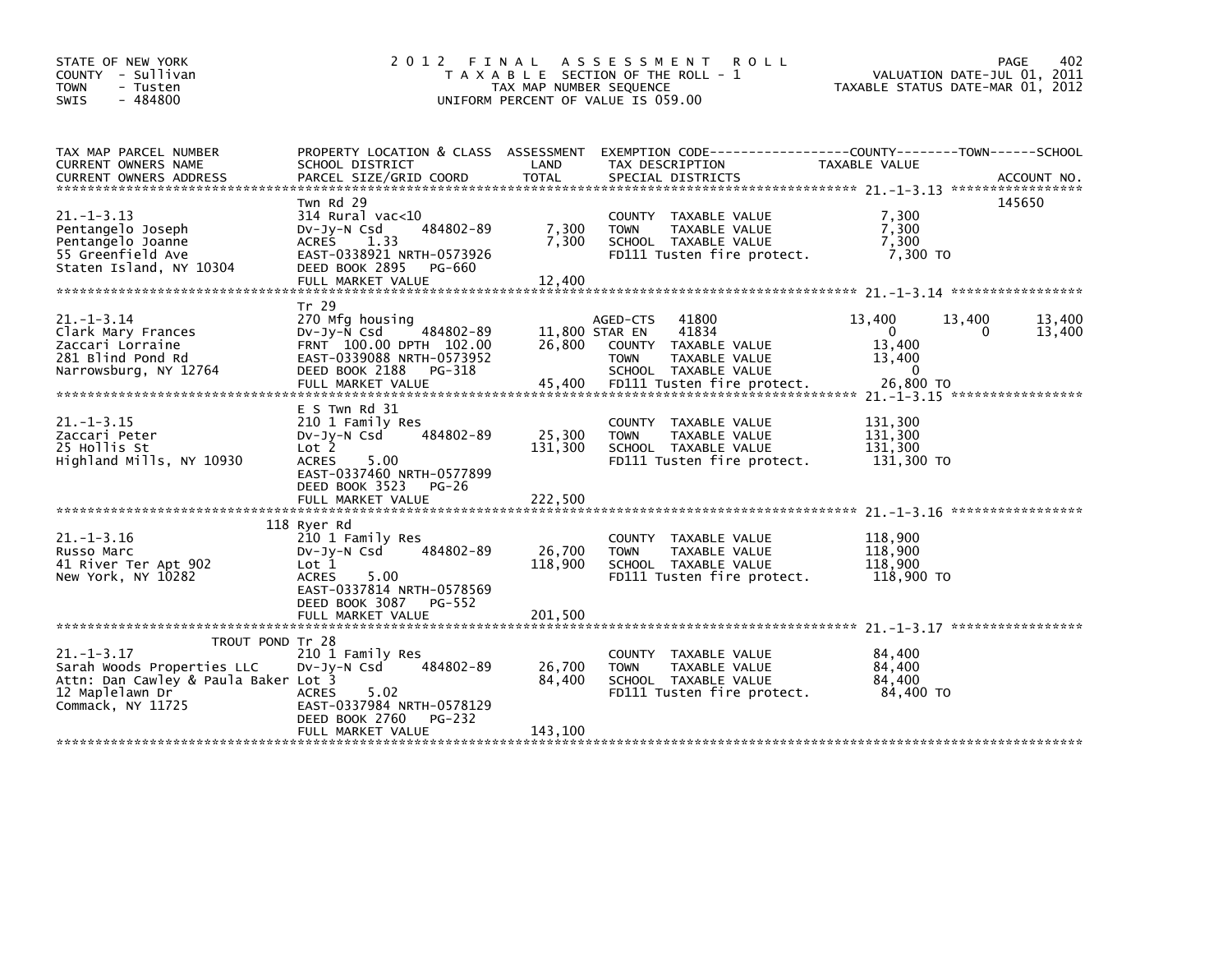| STATE OF NEW YORK<br>COUNTY - Sullivan<br><b>TOWN</b><br>- Tusten<br>$-484800$<br><b>SWIS</b>   |                                                                                                                                                                                    | TAX MAP NUMBER SEQUENCE      | 2012 FINAL ASSESSMENT<br><b>ROLL</b><br>T A X A B L E SECTION OF THE ROLL - 1<br>UNIFORM PERCENT OF VALUE IS 059.00           | TAXABLE STATUS DATE-MAR 01, 2012                    | 403<br>PAGE<br>VALUATION DATE-JUL 01, 2011 |
|-------------------------------------------------------------------------------------------------|------------------------------------------------------------------------------------------------------------------------------------------------------------------------------------|------------------------------|-------------------------------------------------------------------------------------------------------------------------------|-----------------------------------------------------|--------------------------------------------|
| TAX MAP PARCEL NUMBER<br>CURRENT OWNERS NAME<br><b>CURRENT OWNERS ADDRESS</b>                   | PROPERTY LOCATION & CLASS ASSESSMENT<br>SCHOOL DISTRICT<br>PARCEL SIZE/GRID COORD                                                                                                  | LAND<br><b>TOTAL</b>         | TAX DESCRIPTION<br>SPECIAL DISTRICTS                                                                                          | TAXABLE VALUE                                       | ACCOUNT NO.                                |
| $21.-1-5.2$<br>Schlott John C<br>Schlott Bonnie L<br>225 Blind Pond Rd<br>Narrowsburg, NY 12764 | Twn Rd 29<br>210 1 Family Res<br>484802-89<br>$Dv-Jy-N$ Csd<br>2.00<br><b>ACRES</b><br>EAST-0337740 NRTH-0574360<br>DEED BOOK 1348<br>PG-232<br>FULL MARKET VALUE                  | 15,900<br>68,500<br>116,100  | 41854<br>STAR B<br>COUNTY TAXABLE VALUE<br>TAXABLE VALUE<br><b>TOWN</b><br>SCHOOL TAXABLE VALUE<br>FD111 Tusten fire protect. | $\Omega$<br>68,500<br>68,500<br>51.100<br>68,500 TO | 134515<br>0<br>17,400                      |
| $21.-1-6$<br>Petinakis Marie<br>Guylas Carissa<br>310 Collins Ave<br>Mt. Vernon, NY 10552       | Twn Rd 29<br>210 1 Family Res<br>484802-89<br>DV-Jy-N Csd<br>FRNT 167.00 DPTH 80.00<br>EAST-0337850 NRTH-0574140<br>DEED BOOK 2012<br>PG-3067<br>FULL MARKET VALUE                 | 8,700<br>68,600<br>116,300   | COUNTY TAXABLE VALUE<br>TAXABLE VALUE<br><b>TOWN</b><br>SCHOOL TAXABLE VALUE<br>FD111 Tusten fire protect.                    | 68,600<br>68,600<br>68,600<br>68,600 TO             | 149525                                     |
| $21. - 1 - 7$<br>Moldovan Lia<br>251 Blind Pond Rd<br>Narrowsburg, NY 12764                     | BLINDPOND Twn Rd 29<br>210 1 Family Res<br>484802-89<br>DV-Jy-N Csd<br>5.02 BANK C59307<br><b>ACRES</b><br>EAST-0338420 NRTH-0574220<br>DEED BOOK 2974 PG-566<br>FULL MARKET VALUE | 25,600<br>140,100<br>237,500 | COUNTY TAXABLE VALUE<br><b>TAXABLE VALUE</b><br><b>TOWN</b><br>SCHOOL TAXABLE VALUE<br>FD111 Tusten fire protect.             | 140,100<br>140,100<br>140,100<br>140,100 TO         | 152850                                     |
| $21. - 1 - 8$<br>Cawley Dan<br>12 Maplelawn Dr<br>Commack, NY 11725                             | $Co$ Rd $22$<br>260 Seasonal res<br>484802-89<br>$Dv-Jy-N$ Csd<br>FRNT 175.00 DPTH 160.00<br>EAST-0329590 NRTH-0576775<br>DEED BOOK 2604<br>PG-440<br>FULL MARKET VALUE            | 9,400<br>20,900<br>35,400    | COUNTY TAXABLE VALUE<br><b>TOWN</b><br>TAXABLE VALUE<br>SCHOOL TAXABLE VALUE<br>FD111 Tusten fire protect.                    | 20,900<br>20,900<br>20,900<br>20,900 TO             | 140550                                     |
| $21. - 1 - 10$<br>Nielsen Jayne<br>81 Portsmouth Dr<br>Toms River, NJ 08757                     | $Co$ Rd $22$<br>210 1 Family Res<br>$Dv-Jy-N$ Csd<br>484802-89<br><b>ACRES</b><br>2.15 BANK 60806<br>EAST-0333117 NRTH-0574477<br>DEED BOOK 2011 PG-7717<br>FULL MARKET VALUE      | 12,800<br>83,900<br>142,200  | COUNTY TAXABLE VALUE<br><b>TOWN</b><br>TAXABLE VALUE<br>SCHOOL TAXABLE VALUE<br>FD111 Tusten fire protect.                    | 83,900<br>83,900<br>83,900<br>83,900 TO             | 152901                                     |
| $21. - 1 - 11.2$<br>Raso Dominick<br>373 Mason Ave<br>Staten Island, NY 10305                   | TWNRD29 Blind Pond Rd<br>270 Mfg housing<br>484802-89<br>Dv-Jy-N Csd<br>ACRES 10.84<br>EAST-0333770 NRTH-0574340<br>DEED BOOK 2264<br>$PG-24$<br>FULL MARKET VALUE                 | 30,900<br>46,800<br>79,300   | COUNTY TAXABLE VALUE<br><b>TOWN</b><br>TAXABLE VALUE<br>SCHOOL TAXABLE VALUE<br>FD111 Tusten fire protect.                    | 46,800<br>46,800<br>46,800<br>46,800 TO             | 104800                                     |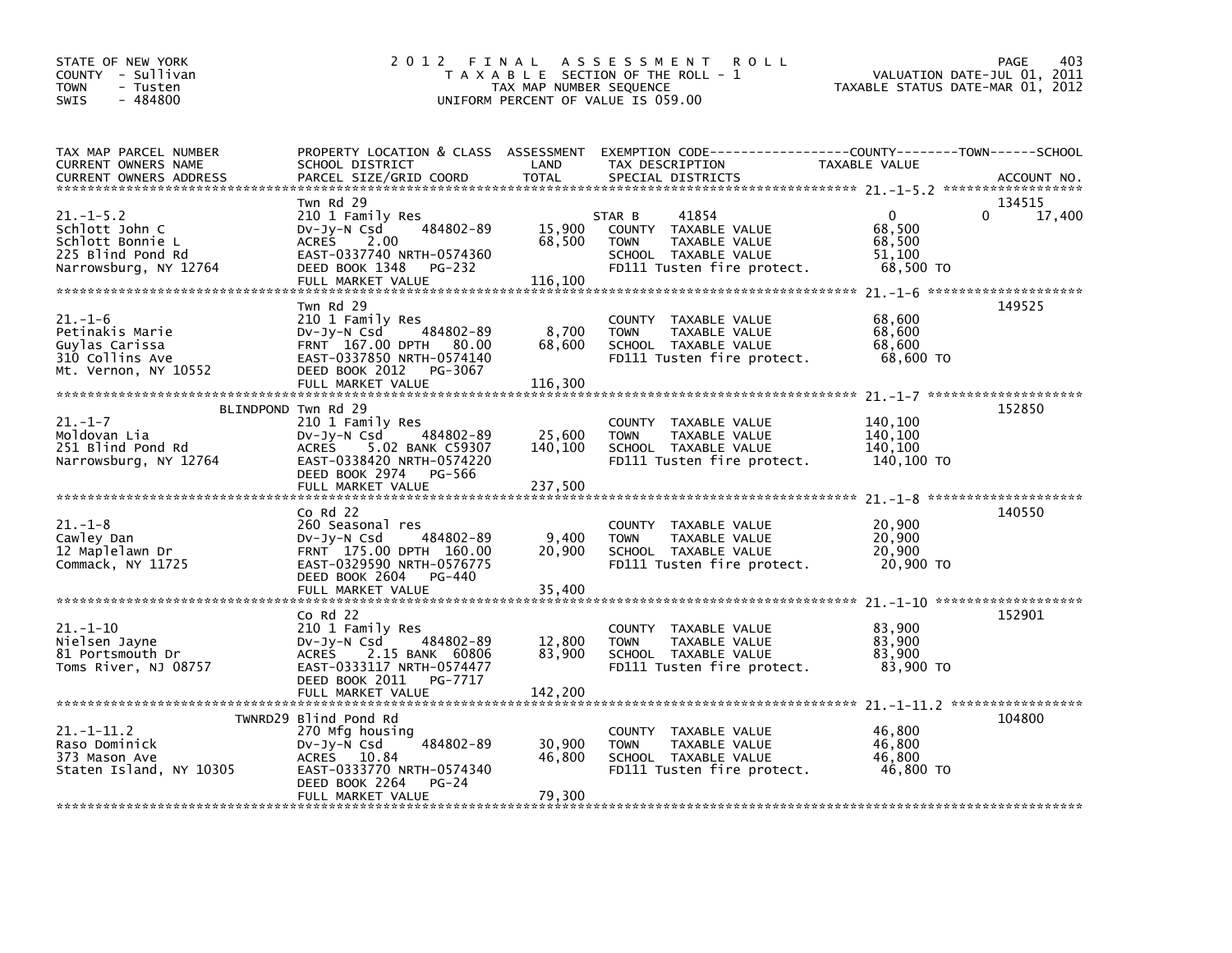| STATE OF NEW YORK<br>COUNTY - Sullivan<br><b>TOWN</b><br>- Tusten<br>$-484800$<br><b>SWIS</b> | 2012<br>FINAL<br>T A X A B L E                                                                                                                                                                           | TAX MAP NUMBER SEQUENCE               | A S S E S S M E N T<br><b>ROLL</b><br>SECTION OF THE ROLL - 1<br>UNIFORM PERCENT OF VALUE IS 059.00                                      | VALUATION DATE-JUL 01,<br>TAXABLE STATUS DATE-MAR 01, 2012 | 404<br>PAGE<br>2011   |
|-----------------------------------------------------------------------------------------------|----------------------------------------------------------------------------------------------------------------------------------------------------------------------------------------------------------|---------------------------------------|------------------------------------------------------------------------------------------------------------------------------------------|------------------------------------------------------------|-----------------------|
| TAX MAP PARCEL NUMBER<br><b>CURRENT OWNERS NAME</b><br><b>CURRENT OWNERS ADDRESS</b>          | SCHOOL DISTRICT<br>PARCEL SIZE/GRID COORD                                                                                                                                                                | LAND<br><b>TOTAL</b>                  | PROPERTY LOCATION & CLASS ASSESSMENT EXEMPTION CODE----------------COUNTY-------TOWN------SCHOOL<br>TAX DESCRIPTION<br>SPECIAL DISTRICTS | TAXABLE VALUE                                              | ACCOUNT NO.           |
| $21 - 1 - 11.3$<br>wyss william<br>18 Blind Pond Rd<br>Narrowsburg, NY 12764                  | Twn Rd 29<br>210 1 Family Res<br>484802-89<br>DV-Jy-N Csd<br><b>ACRES</b><br>1.43 BANK<br>N<br>EAST-0329823 NRTH-0576655<br>DEED BOOK 3507<br>PG-441<br>FULL MARKET VALUE                                | 14,500<br>74,900<br>126,900           | 41854<br>STAR B<br><b>COUNTY</b><br>TAXABLE VALUE<br>TAXABLE VALUE<br><b>TOWN</b><br>SCHOOL TAXABLE VALUE<br>FD111 Tusten fire protect.  | 0<br>74,900<br>74,900<br>57,500<br>74,900 TO               | 150725<br>0<br>17,400 |
| 21.-1-11.4<br>Cawley Dan<br>12 Maplelawn Dr<br>Commack, NY 11725                              | Twn Rd 29<br>$314$ Rural vac<10<br>484802-89<br>$Dv-Jy-N$ Csd<br>50.00 DPTH 75.00<br><b>FRNT</b><br>EAST-0329644 NRTH-0576628<br>DEED BOOK 2604<br>PG-438<br>FULL MARKET VALUE                           | 1,300<br>1,300<br>2,200               | <b>COUNTY</b><br>TAXABLE VALUE<br><b>TOWN</b><br>TAXABLE VALUE<br>SCHOOL TAXABLE VALUE<br>FD111 Tusten fire protect.                     | 1,300<br>1,300<br>1.300<br>1,300 TO                        | 140600                |
| 21 -1-11 5<br>Cawley Dan<br>12 Maplelawn Dr<br>Commack, NY 11725                              | Tn Rd 29<br>314 Rural vac<10<br>484802-89<br>DV-Jy-N Csd<br>FRNT 100.00 DPTH 75.00<br>EAST-0329707 NRTH-0576550<br>DEED BOOK 3532<br>PG-144<br>FULL MARKET VALUE                                         | 2,000<br>2,000<br>3,400               | <b>COUNTY</b><br>TAXABLE VALUE<br>TAXABLE VALUE<br><b>TOWN</b><br>SCHOOL TAXABLE VALUE<br>FD111 Tusten fire protect.                     | 2,000<br>2,000<br>2,000<br>2,000 TO                        | 124200                |
| 21.-1-11.6<br>Tyler David R Jr<br>Tyler Nancy E<br>814 CR 22<br>Narrowsburg, NY 12764         | Twn Rd 29<br>210 1 Family Res<br>484802-89<br>$Dv-Jy-N$ Csd<br><b>ACRES</b><br>1.08<br>EAST-0330115 NRTH-0576121<br>DEED BOOK 3392<br>PG-139                                                             | 13,200<br>85,000                      | STAR EN<br>41834<br>TAXABLE VALUE<br><b>COUNTY</b><br><b>TOWN</b><br>TAXABLE VALUE<br>SCHOOL TAXABLE VALUE<br>FD111 Tusten fire protect. | 0<br>85,000<br>85,000<br>48,920<br>85,000 TO               | 155950<br>36,080<br>0 |
| 21.-1-11.7<br>Conley John<br>Conley Cheryl<br>52 Blind Pond Rd<br>Narrowsburg, NY 12764       | FULL MARKET VALUE<br>Twn Rd 29<br>210 1 Family Res<br>484802-89<br>DV-Jy-N Csd<br><b>ACRES</b><br>1.20<br>EAST-0333540 NRTH-0574610<br>DEED BOOK 1255<br>PG-00125                                        | 144,100<br>13,700<br>64,700           | 41854<br>STAR B<br><b>COUNTY</b><br>TAXABLE VALUE<br>TAXABLE VALUE<br><b>TOWN</b><br>SCHOOL TAXABLE VALUE<br>FD111 Tusten fire protect.  | 0<br>64,700<br>64,700<br>47,300<br>64,700 TO               | 134150<br>17,400      |
| 21.–1–11.8<br>Alessio Keith<br>34 Blind Pond Rd<br>Narrowsburg, NY 12764                      | FULL MARKET VALUE<br>Es Co.hwy 22<br>210 1 Family Res<br>484802-89<br>DV-Jy-N Csd<br>Lot #A<br><b>ACRES</b><br>1.03<br>EAST-0333185 NRTH-0573955<br>DEED BOOK 2514<br><b>PG-080</b><br>FULL MARKET VALUE | 109,700<br>13,000<br>45,000<br>76,300 | 41854<br>STAR B<br>TAXABLE VALUE<br><b>COUNTY</b><br><b>TOWN</b><br>TAXABLE VALUE<br>SCHOOL TAXABLE VALUE<br>FD111 Tusten fire protect.  | 0<br>45,000<br>45,000<br>27,600<br>45,000 TO               | 153200<br>0<br>17,400 |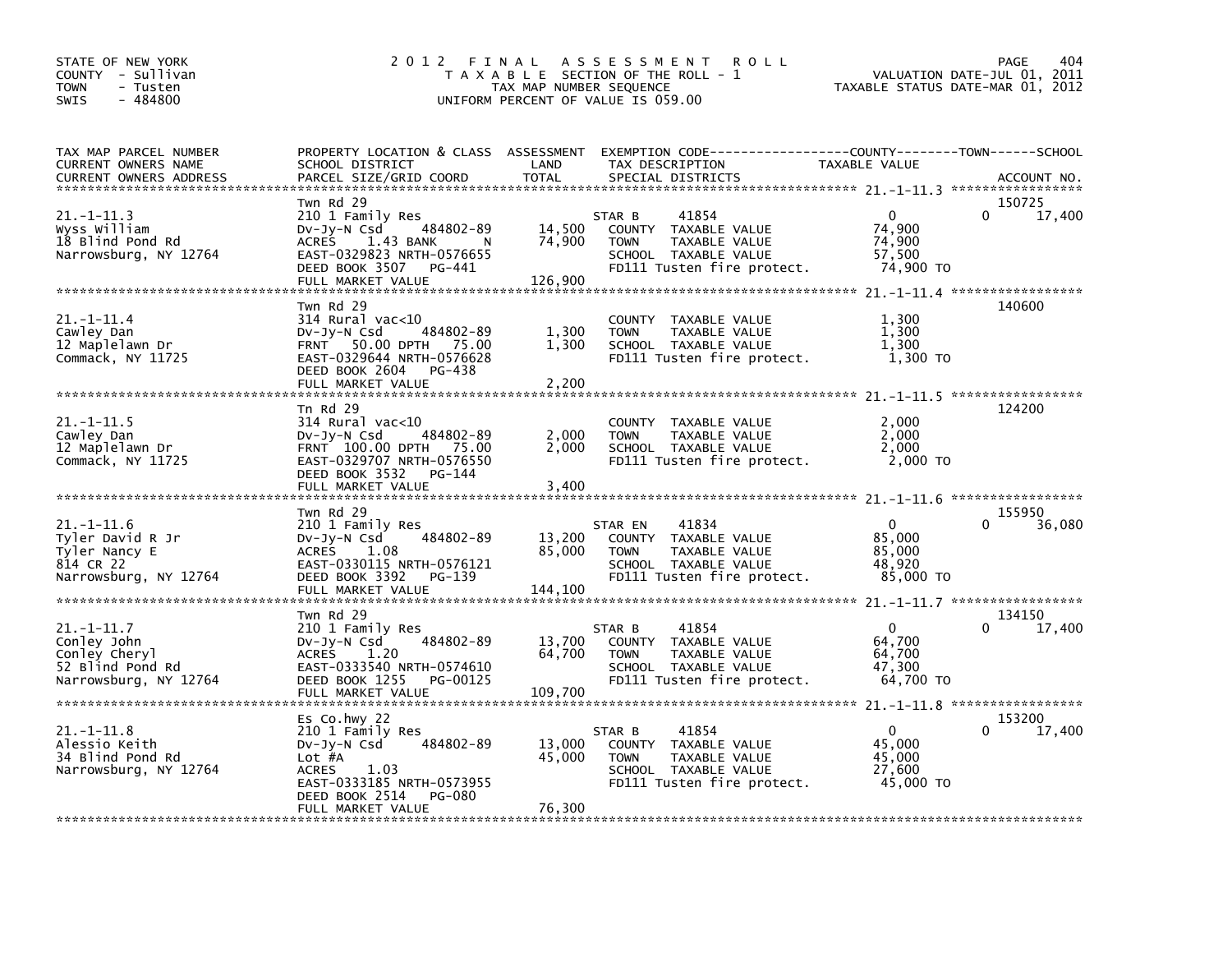| STATE OF NEW YORK<br>COUNTY - Sullivan<br><b>TOWN</b><br>- Tusten<br>$-484800$<br><b>SWIS</b>                                  | 2 0 1 2                                                                                                                                                                                         | FINAL<br>TAX MAP NUMBER SEQUENCE | A S S E S S M E N T<br><b>ROLL</b><br>T A X A B L E SECTION OF THE ROLL - 1<br>UNIFORM PERCENT OF VALUE IS 059.00                                        | VALUATION DATE-JUL 01,<br>TAXABLE STATUS DATE-MAR 01, 2012        | 405<br>PAGE<br>2011                        |
|--------------------------------------------------------------------------------------------------------------------------------|-------------------------------------------------------------------------------------------------------------------------------------------------------------------------------------------------|----------------------------------|----------------------------------------------------------------------------------------------------------------------------------------------------------|-------------------------------------------------------------------|--------------------------------------------|
| TAX MAP PARCEL NUMBER<br>CURRENT OWNERS NAME<br><b>CURRENT OWNERS ADDRESS</b>                                                  | SCHOOL DISTRICT<br>PARCEL SIZE/GRID COORD                                                                                                                                                       | LAND<br><b>TOTAL</b>             | PROPERTY LOCATION & CLASS ASSESSMENT EXEMPTION CODE---------------COUNTY-------TOWN------SCHOOL<br>TAX DESCRIPTION<br>SPECIAL DISTRICTS                  | TAXABLE VALUE                                                     | ACCOUNT NO.                                |
| $21. -1 - 11.9$<br>Mazzone Family Irrevocable Tru Dv-Jy-N Csd<br>Mazzone Pietro G<br>81 Cameron Ave<br>Staten Island, NY 10305 | County Route 22<br>270 Mfg housing<br>484802-89<br><b>ACRES</b><br>1.17<br>EAST-0330274 NRTH-0575907<br>DEED BOOK 3139<br><b>PG-664</b><br>FULL MARKET VALUE                                    | 13,600<br>33,000<br>55,900       | COUNTY TAXABLE VALUE<br><b>TOWN</b><br>TAXABLE VALUE<br>SCHOOL TAXABLE VALUE<br>FD111 Tusten fire protect.                                               | 33,000<br>33,000<br>33.000<br>33,000 TO                           | 157350                                     |
| 21.-1-11.10<br>Tyler Richard<br>Tyler Carolyn<br>828 Cr 22<br>Narrowsburg, NY 12764                                            | Twn Rd 29<br>210 1 Family Res<br>484802-89<br>$Dv-Jy-N$ Csd<br><b>ACRES</b><br>1.00<br>EAST-0329964 NRTH-0576338<br>DEED BOOK 773<br>PG-00653<br>FULL MARKET VALUE                              | 12,800<br>71,000<br>120,300      | 41834<br>STAR EN<br>COUNTY TAXABLE VALUE<br>TAXABLE VALUE<br><b>TOWN</b><br>SCHOOL TAXABLE VALUE<br>FD111 Tusten fire protect.                           | $\mathbf 0$<br>71,000<br>71,000<br>34,920<br>71,000 TO            | 156000<br>0<br>36,080                      |
| 21. -1-11.11<br>Goddard Douglas<br>Goddard Victoria<br>40 Blind Pond Rd<br>Narrowsburg, NY 12764                               | Twn Rd 29<br>210 1 Family Res<br>484802-89<br>$Dv-Jy-N$ Csd<br>Combined with $21-1-11.14$<br>7.73<br><b>ACRES</b><br>EAST-0333540 NRTH-0573940<br>DEED BOOK 2434<br>PG-171<br>FULL MARKET VALUE | 100,000<br>169,500               | 41854<br>STAR B<br>32,400 CW_15_VET/ 41161<br>COUNTY TAXABLE VALUE<br><b>TOWN</b><br>TAXABLE VALUE<br>SCHOOL TAXABLE VALUE<br>FD111 Tusten fire protect. | $\mathbf{0}$<br>6,960<br>93,040<br>93,040<br>82,600<br>100,000 TO | 152900<br>0<br>17,400<br>6,960<br>$\Omega$ |
| $21. -1 - 11.12$<br>Strube Alfred<br>& Harriett<br>2644 Herkimer St<br>North Bellmore, NY 11710-2340                           | Twn Rd 29<br>311 Res vac land<br>484802-89<br>DV-Jy-N Csd<br><b>ACRES</b><br>2.00<br>EAST-0330813 NRTH-0575694<br>DEED BOOK 811<br>PG-00341<br>FULL MARKET VALUE                                | 15,900<br>15,900<br>26,900       | COUNTY TAXABLE VALUE<br><b>TOWN</b><br>TAXABLE VALUE<br>SCHOOL TAXABLE VALUE<br>FD111 Tusten fire protect.                                               | 15,900<br>15,900<br>15,900<br>15,900 TO                           | 152940                                     |
| 21. -1-11. 13<br>Halewicz Dariusz<br>Halewicz Beata<br>36 Blind Pond Rd<br>Narrowsburg, NY 12764                               | Twn Rd 29<br>270 Mfg housing<br>484802-89<br>$Dv-Jy-N$ Csd<br>1.00<br><b>ACRES</b><br>EAST-0333307 NRTH-0573811<br>DEED BOOK 2191<br>PG-418<br>FULL MARKET VALUE                                | 12,800<br>31,500<br>53,400       | TAXABLE VALUE<br><b>COUNTY</b><br>TAXABLE VALUE<br><b>TOWN</b><br>SCHOOL TAXABLE VALUE<br>FD111 Tusten fire protect.                                     | 31,500<br>31,500<br>31,500<br>31,500 TO                           |                                            |
| 21. -1-11.15<br>Kelly Elizabeth<br>319 Virginia Ave<br>Saint Cloud, FL 34769-2437                                              | C R 22<br>312 Vac w/imprv<br>484802-89<br>$Dv-Jy-N$ Csd<br><b>ACRES</b><br>1.00<br>EAST-0333440 NRTH-0573651<br>DEED BOOK 2702<br><b>PG-028</b><br>FULL MARKET VALUE                            | 12,800<br>12,800<br>21,700       | COUNTY TAXABLE VALUE<br><b>TOWN</b><br>TAXABLE VALUE<br>SCHOOL TAXABLE VALUE<br>FD111 Tusten fire protect.                                               | 12,800<br>12,800<br>12,800<br>12,800 TO                           |                                            |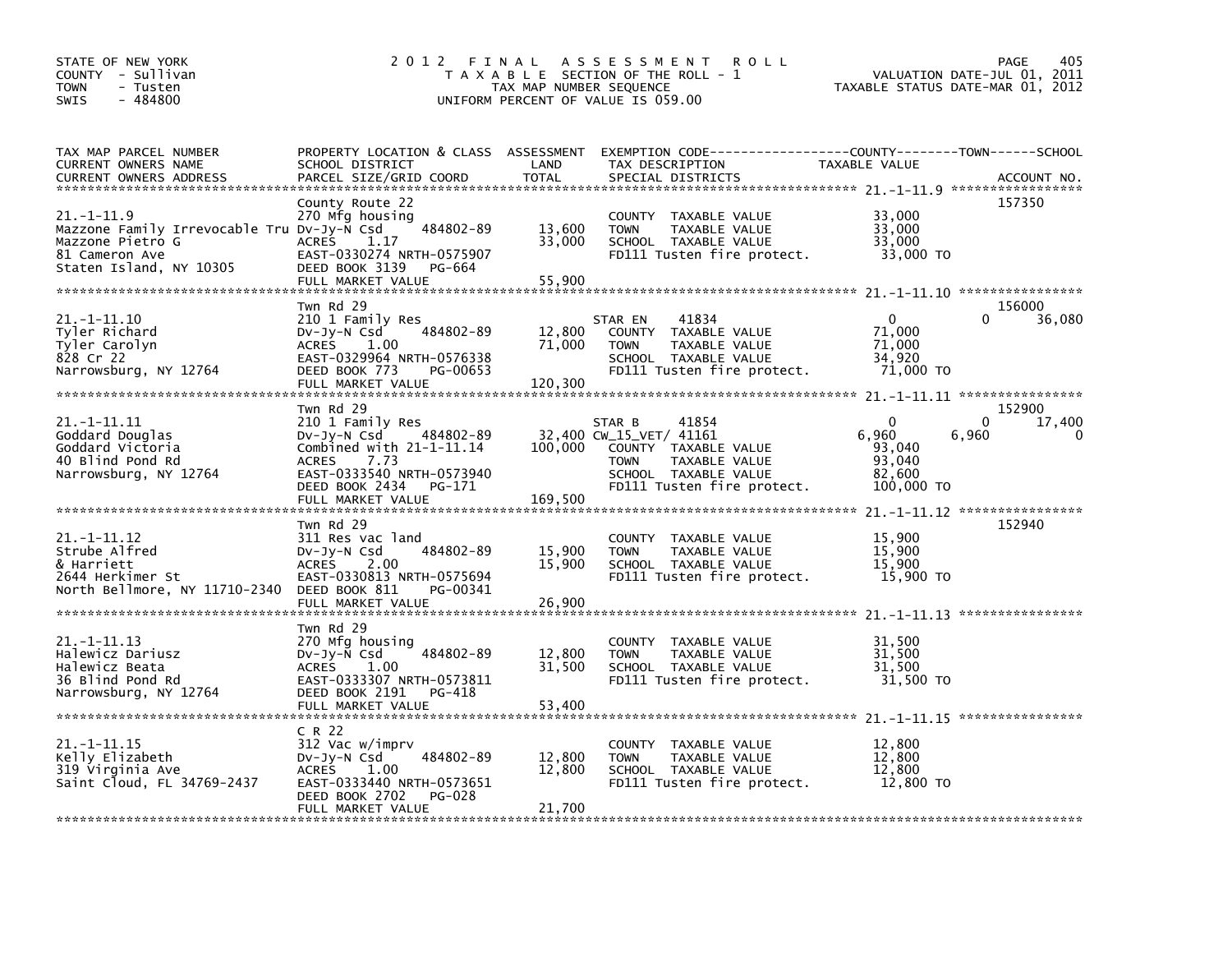| STATE OF NEW YORK<br>COUNTY - Sullivan<br>TOWN<br>- Tusten<br>$-484800$<br>SWIS                           | 2 0 1 2                                                                                                                                                             | FINAL<br>TAX MAP NUMBER SEQUENCE | A S S E S S M E N T<br><b>ROLL</b><br>T A X A B L E SECTION OF THE ROLL - 1<br>UNIFORM PERCENT OF VALUE IS 059.00                                                    |                                                               | 406<br><b>PAGE</b><br>VALUATION DATE-JUL 01,<br>2011<br>TAXABLE STATUS DATE-MAR 01, 2012 |
|-----------------------------------------------------------------------------------------------------------|---------------------------------------------------------------------------------------------------------------------------------------------------------------------|----------------------------------|----------------------------------------------------------------------------------------------------------------------------------------------------------------------|---------------------------------------------------------------|------------------------------------------------------------------------------------------|
| TAX MAP PARCEL NUMBER<br>CURRENT OWNERS NAME<br><b>CURRENT OWNERS ADDRESS</b>                             | PROPERTY LOCATION & CLASS ASSESSMENT<br>SCHOOL DISTRICT<br>PARCEL SIZE/GRID COORD                                                                                   | LAND<br><b>TOTAL</b>             | EXEMPTION CODE-----------------COUNTY-------TOWN------SCHOOL<br>TAX DESCRIPTION<br>SPECIAL DISTRICTS                                                                 | TAXABLE VALUE                                                 | ACCOUNT NO.                                                                              |
|                                                                                                           |                                                                                                                                                                     |                                  |                                                                                                                                                                      |                                                               |                                                                                          |
| 21.-1-12<br>Strube Alfred C<br>Strube Harriet K<br>2644 Herkimer St<br>North Bellmore, NY 11710-2340      | $Co$ Rd $24$<br>210 1 Family Res<br>484802-89<br>DV-Jy-N Csd<br><b>ACRES</b><br>2.32<br>EAST-0330517 NRTH-0575598<br>DEED BOOK 981<br>PG-00285<br>FULL MARKET VALUE | 16,900<br>93,500<br>158,500      | STAR EN<br>41834<br><b>COUNTY</b><br>TAXABLE VALUE<br>TAXABLE VALUE<br><b>TOWN</b><br>SCHOOL TAXABLE VALUE<br>FD111 Tusten fire protect.                             | $\Omega$<br>93,500<br>93,500<br>57,420<br>93,500 TO           | 36,080<br>0                                                                              |
|                                                                                                           |                                                                                                                                                                     |                                  |                                                                                                                                                                      |                                                               |                                                                                          |
| 21. –1–14<br>Mac Iver Donald<br>Mac Iver Edith Bosser<br>760 Co Rd 22<br>Narrowsburg, NY 12764            | $Co$ Rd $22$<br>210 1 Family Res<br>484802-89<br>DV-Jy-N Csd<br><b>ACRES</b><br>1.20<br>EAST-0330985 NRTH-0575123<br>DEED BOOK 2394<br>PG-447<br>FULL MARKET VALUE  | 13,700<br>68,000<br>115,300      | 41834<br>STAR EN<br><b>COUNTY</b><br>TAXABLE VALUE<br>TAXABLE VALUE<br><b>TOWN</b><br>SCHOOL TAXABLE VALUE<br>FD111 Tusten fire protect.                             | $\mathbf{0}$<br>68,000<br>68,000<br>31,920<br>68,000 TO       | 134350<br>36,080                                                                         |
|                                                                                                           | BLINDPOND Twn Rd 29                                                                                                                                                 |                                  |                                                                                                                                                                      |                                                               |                                                                                          |
| 21. –1–15.1<br>Santomenna Marion<br>Santomenna Raymond<br>100 Blind Pond Rd<br>Narrowsburg, NY 12764-5432 | 210 1 Family Res<br>484802-89<br>DV-Jy-N Csd<br><b>ACRES</b><br>26.50<br>EAST-0334340 NRTH-0573940<br>DEED BOOK 1659<br>PG-206<br>FULL MARKET VALUE                 | 96,000<br>162,700                | 41800<br>AGED-CTS<br>51,100 STAR EN<br>41834<br><b>COUNTY</b><br>TAXABLE VALUE<br><b>TOWN</b><br>TAXABLE VALUE<br>SCHOOL TAXABLE VALUE<br>FD111 Tusten fire protect. | 48,000<br>$\Omega$<br>48,000<br>48,000<br>11,920<br>96,000 TO | 147200<br>48,000<br>48,000<br>0<br>36,080                                                |
|                                                                                                           |                                                                                                                                                                     |                                  |                                                                                                                                                                      |                                                               |                                                                                          |
| 21.-1-16.1<br>DePinto Steve<br>16 Lipton Ln<br>Williston Park, NY 11596                                   | Twn Rd 29<br>210 1 Family Res<br>484802-89<br>DV-Jy-N Csd<br><b>ACRES</b><br>9.00<br>EAST-0335300 NRTH-0572617<br>DEED BOOK 2253<br>PG-692                          | 32,600<br>87,600                 | <b>COUNTY</b><br>TAXABLE VALUE<br><b>TOWN</b><br>TAXABLE VALUE<br>SCHOOL TAXABLE VALUE<br>FD111 Tusten fire protect.                                                 | 87,600<br>87,600<br>87,600<br>87,600 TO                       | 109150                                                                                   |
|                                                                                                           | FULL MARKET VALUE                                                                                                                                                   | 148,500                          |                                                                                                                                                                      |                                                               |                                                                                          |
|                                                                                                           | Twn Rd 29                                                                                                                                                           |                                  |                                                                                                                                                                      |                                                               |                                                                                          |
| $21. - 1 - 16.2$<br>Boccia Rizziero<br>131 Searingtown Rd<br>Albertson, NY 11507                          | 911 Forest s480<br>484802-89<br>DV-Jy-N Csd<br><b>ACRES</b><br>4.50<br>EAST-0335222 NRTH-0571830<br>DEED BOOK 1351<br><b>PG-272</b>                                 | 16,300<br>16,300                 | FOREST LND 47460<br>COUNTY TAXABLE VALUE<br><b>TOWN</b><br>TAXABLE VALUE<br>SCHOOL TAXABLE VALUE<br>FD111 Tusten fire protect.                                       | 13,040<br>3,260<br>3,260<br>3,260<br>16,300 TO                | 13,040<br>13,040                                                                         |
| MAY BE SUBJECT TO PAYMENT<br>UNDER RPTL480A UNTIL 2021                                                    | FULL MARKET VALUE                                                                                                                                                   | 27,600                           |                                                                                                                                                                      |                                                               |                                                                                          |
|                                                                                                           | Twn Rd 29                                                                                                                                                           |                                  |                                                                                                                                                                      |                                                               | 119425                                                                                   |
| $21. - 1 - 17$<br>Nydick Janet R<br>272 E Seventh St Apt<br>PO BOX 2A<br>New York, NY 10009               | $314$ Rural vac<10<br>484802-89<br>DV-Jy-N Csd<br>6.00 BANK C59307<br><b>ACRES</b><br>EAST-0335440 NRTH-0574320<br>DEED BOOK 2203<br>PG-282                         | 22,900<br>22,900                 | <b>COUNTY</b><br>TAXABLE VALUE<br><b>TOWN</b><br>TAXABLE VALUE<br>SCHOOL TAXABLE VALUE<br>FD111 Tusten fire protect.                                                 | 22,900<br>22,900<br>22,900<br>22,900 TO                       |                                                                                          |
|                                                                                                           | FULL MARKET VALUE                                                                                                                                                   | 38,800                           |                                                                                                                                                                      |                                                               |                                                                                          |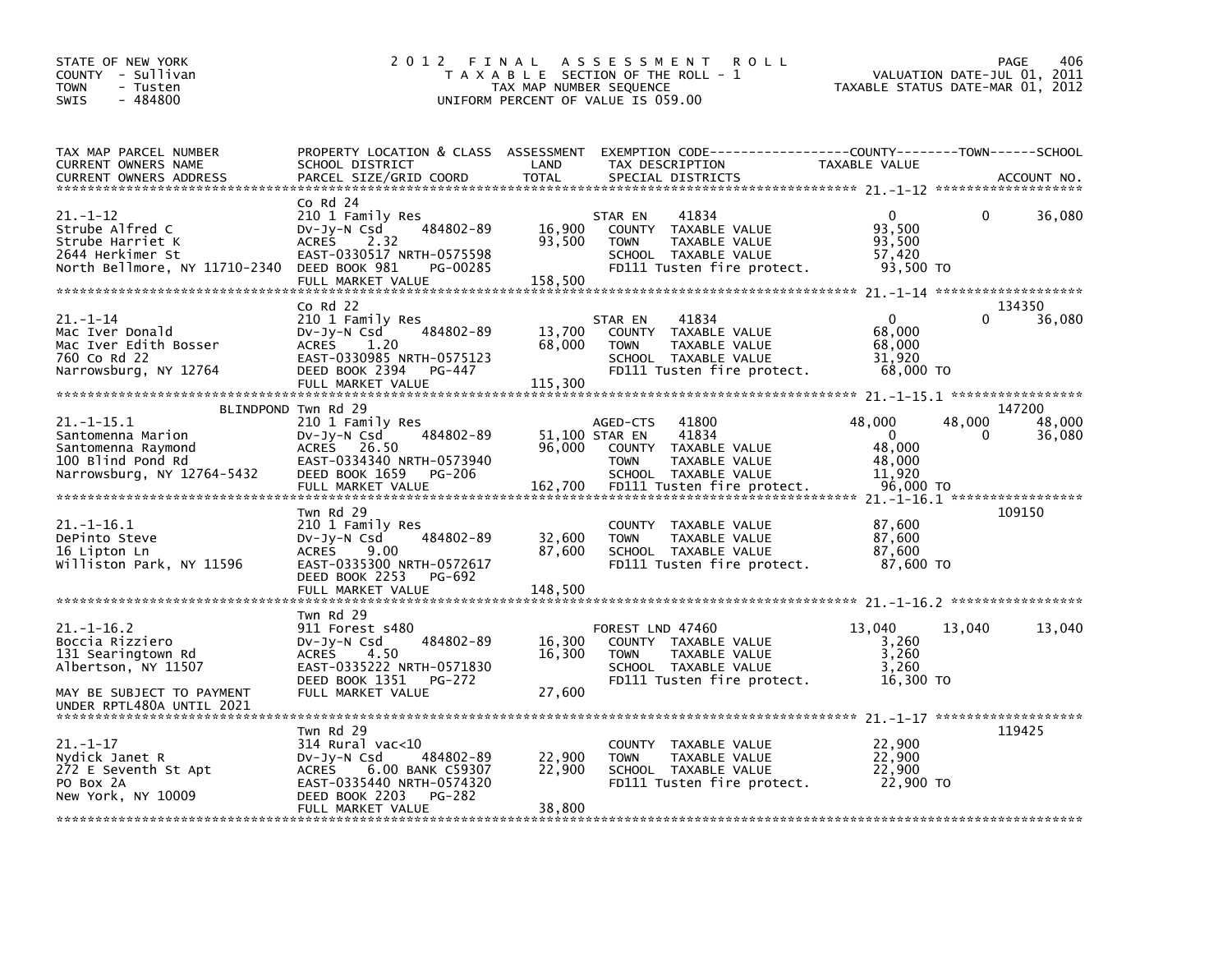| STATE OF NEW YORK<br>- Sullivan<br><b>COUNTY</b><br><b>TOWN</b><br>- Tusten<br>$-484800$<br><b>SWIS</b> | 2012 FINAL                                                                                                                                               | TAX MAP NUMBER SEQUENCE | A S S E S S M E N T<br><b>ROLL</b><br>T A X A B L E SECTION OF THE ROLL - 1<br>UNIFORM PERCENT OF VALUE IS 059.00                     |                                                   | 407<br>PAGE<br>VALUATION DATE-JUL 01, 2011<br>TAXABLE STATUS DATE-MAR 01, 2012 |
|---------------------------------------------------------------------------------------------------------|----------------------------------------------------------------------------------------------------------------------------------------------------------|-------------------------|---------------------------------------------------------------------------------------------------------------------------------------|---------------------------------------------------|--------------------------------------------------------------------------------|
| TAX MAP PARCEL NUMBER<br>CURRENT OWNERS NAME                                                            | PROPERTY LOCATION & CLASS ASSESSMENT<br>SCHOOL DISTRICT                                                                                                  | LAND                    | EXEMPTION CODE-----------------COUNTY-------TOWN------SCHOOL<br>TAX DESCRIPTION                                                       | TAXABLE VALUE                                     |                                                                                |
| $21. - 1 - 18$<br>Nydick Janet R<br>272 E Seventh St Apt 2A<br>New York, NY 10009                       | Twn Rd 29<br>210 1 Family Res<br>484802-89<br>$Dv-Jy-N$ Csd<br><b>ACRES</b><br>6.47 BANK C59307<br>EAST-0335740 NRTH-0574010<br>DEED BOOK 2203<br>PG-279 | 29,100<br>99,500        | COUNTY TAXABLE VALUE<br>TAXABLE VALUE<br><b>TOWN</b><br>SCHOOL TAXABLE VALUE<br>FD111 Tusten fire protect.                            | 99,500<br>99,500<br>99,500<br>99,500 TO           | 119426                                                                         |
|                                                                                                         |                                                                                                                                                          |                         |                                                                                                                                       |                                                   |                                                                                |
| $21. -1 - 19.2$<br>Boccia Rizziero<br>131 Searingtown Rd<br>Albertson, NY 11507                         | Twn Rd 29<br>911 Forest s480<br>484802-89<br>DV-Jy-N Csd<br>ACRES 58.18<br>EAST-0335504 NRTH-0572821<br>DEED BOOK 1103<br>PG-00001                       | 74,200<br>74,200        | FOREST LND 47460<br>COUNTY TAXABLE VALUE<br><b>TOWN</b><br>TAXABLE VALUE<br>SCHOOL TAXABLE VALUE<br>FD111 Tusten fire protect.        | 58,240<br>15,960<br>15,960<br>15.960<br>74,200 TO | 142625<br>58,240<br>58,240                                                     |
| MAY BE SUBJECT TO PAYMENT                                                                               | FULL MARKET VALUE                                                                                                                                        | 125,800                 |                                                                                                                                       |                                                   |                                                                                |
| UNDER RPTL480A UNTIL 2021                                                                               |                                                                                                                                                          |                         |                                                                                                                                       |                                                   |                                                                                |
|                                                                                                         | Twn Rd 10                                                                                                                                                |                         |                                                                                                                                       |                                                   | 134325                                                                         |
| $21. -1 - 19.3$<br>Boccia Rizziero<br>131 Searington Rd<br>Albertson, NY 11507                          | 210 1 Family Res<br>484802-89<br>DV-Jy-N Csd<br><b>ACRES</b><br>3.26<br>EAST-0336178 NRTH-0572212<br>DEED BOOK 2603<br>PG-234                            | 20,000<br>69,600        | FOREST LND 47460<br>COUNTY TAXABLE VALUE<br><b>TOWN</b><br><b>TAXABLE VALUE</b><br>SCHOOL TAXABLE VALUE<br>FD111 Tusten fire protect. | 8,280<br>61,320<br>61,320<br>61.320<br>69.600 TO  | 8,280<br>8,280                                                                 |
| MAY BE SUBJECT TO PAYMENT<br>UNDER RPTL480A UNTIL 2021                                                  | FULL MARKET VALUE                                                                                                                                        | 118,000                 |                                                                                                                                       |                                                   |                                                                                |
|                                                                                                         |                                                                                                                                                          |                         |                                                                                                                                       |                                                   |                                                                                |
| $21 - 1 - 19.4$<br>Hoffman Henry<br>195 Spraque Ave<br>West Creek, NJ 08092                             | T R 29<br>210 1 Family Res<br>484802-89<br>$Dv-Jy-N$ Csd<br>5.00<br><b>ACRES</b><br>EAST-0336388 NRTH-0573987<br>DEED BOOK 3314<br>PG-316                | 25,600<br>92,100        | COUNTY TAXABLE VALUE<br>TAXABLE VALUE<br><b>TOWN</b><br>SCHOOL TAXABLE VALUE<br>FD111 Tusten fire protect.                            | 92,100<br>92,100<br>92,100<br>92,100 TO           |                                                                                |
|                                                                                                         | FULL MARKET VALUE                                                                                                                                        | 156,100                 |                                                                                                                                       |                                                   |                                                                                |
|                                                                                                         |                                                                                                                                                          |                         |                                                                                                                                       |                                                   |                                                                                |
| $21. - 1 - 19.5$<br>Simon Jason M<br>Davey Moyra<br>790 Riverside Dr Apt 11J<br>New York, NY 10032      | T R 29<br>210 1 Family Res<br>484802-89<br>$Dv-Jy-N$ Csd<br>ACRES 15.00<br>EAST-0335201 NRTH-0573589<br>DEED BOOK 2118<br>PG-087                         | 37,000<br>72,000        | COUNTY TAXABLE VALUE<br><b>TOWN</b><br>TAXABLE VALUE<br>SCHOOL TAXABLE VALUE<br>FD111 Tusten fire protect.                            | 72,000<br>72,000<br>72,000<br>72,000 TO           |                                                                                |
|                                                                                                         | FULL MARKET VALUE                                                                                                                                        | 122,000                 |                                                                                                                                       |                                                   |                                                                                |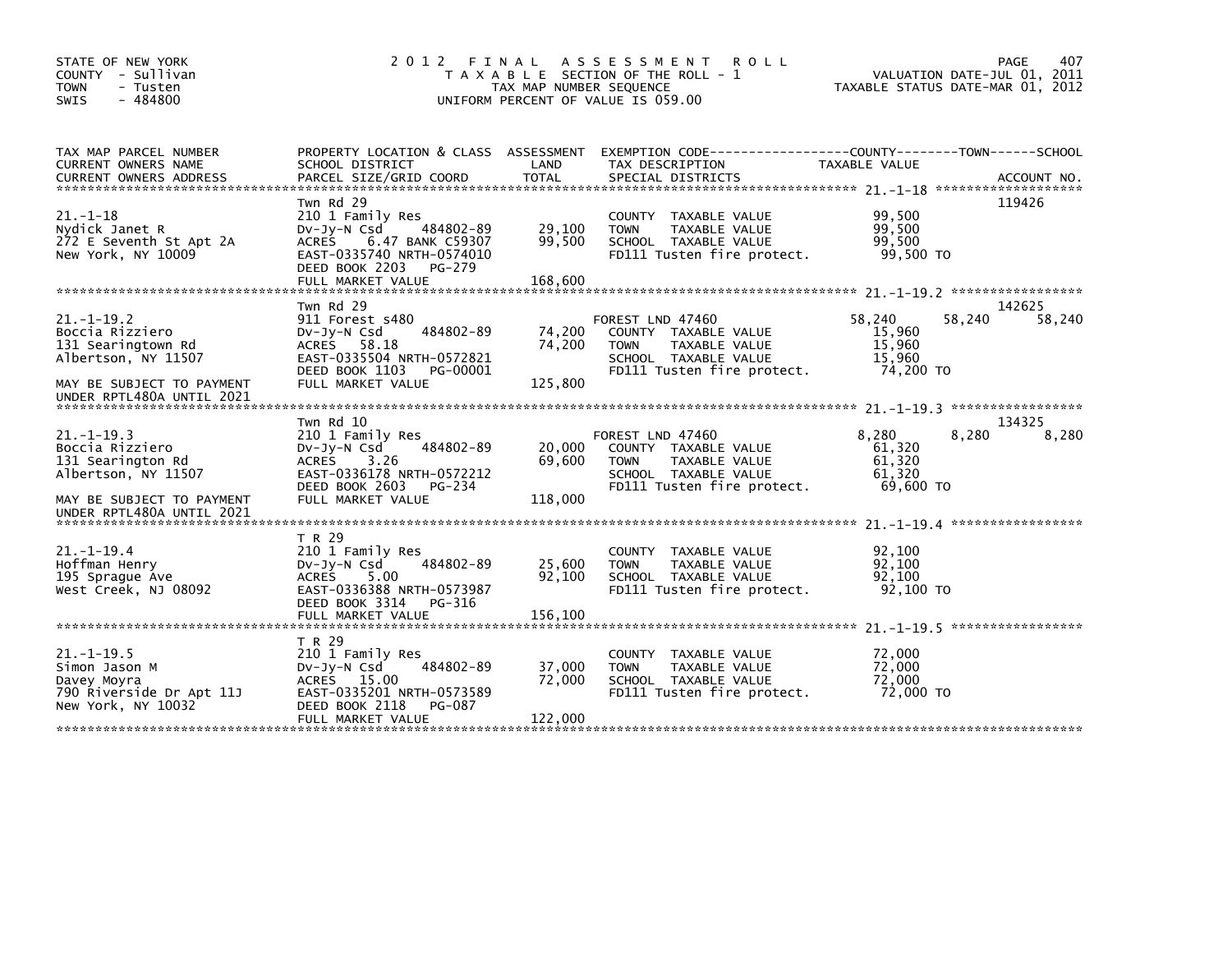| STATE OF NEW YORK<br>COUNTY - Sullivan<br>- Tusten<br><b>TOWN</b><br>$-484800$<br><b>SWIS</b>                                             |                                                                                                                                                                      | TAX MAP NUMBER SEQUENCE     | 2012 FINAL ASSESSMENT<br><b>ROLL</b><br>T A X A B L E SECTION OF THE ROLL - 1<br>UNIFORM PERCENT OF VALUE IS 059.00                   | TAXABLE STATUS DATE-MAR 01, 2012                     |             | 408<br>PAGE<br>VALUATION DATE-JUL 01, 2011 |
|-------------------------------------------------------------------------------------------------------------------------------------------|----------------------------------------------------------------------------------------------------------------------------------------------------------------------|-----------------------------|---------------------------------------------------------------------------------------------------------------------------------------|------------------------------------------------------|-------------|--------------------------------------------|
| TAX MAP PARCEL NUMBER<br>CURRENT OWNERS NAME                                                                                              | PROPERTY LOCATION & CLASS ASSESSMENT<br>SCHOOL DISTRICT                                                                                                              | LAND                        | EXEMPTION CODE-----------------COUNTY-------TOWN------SCHOOL<br>TAX DESCRIPTION                                                       | <b>TAXABLE VALUE</b>                                 |             |                                            |
|                                                                                                                                           |                                                                                                                                                                      |                             |                                                                                                                                       |                                                      |             |                                            |
| $21. -1 - 19.6$<br>Boccia Rizziero<br>131 Searingtown Rd<br>Albertson, NY 11507<br>MAY BE SUBJECT TO PAYMENT<br>UNDER RPTL480A UNTIL 2021 | Twn Rd 29<br>911 Forest s480<br>484802-89<br>$Dv-Jy-N$ Csd<br><b>ACRES</b><br>5.00<br>EAST-0336081 NRTH-0574042<br>DEED BOOK 1166<br>PG-00332<br>FULL MARKET VALUE   | 21.700<br>21,700<br>36,800  | FOREST LND 47460<br>COUNTY TAXABLE VALUE<br><b>TOWN</b><br><b>TAXABLE VALUE</b><br>SCHOOL TAXABLE VALUE<br>FD111 Tusten fire protect. | 17,360<br>4,340<br>4,340<br>4,340<br>21,700 TO       | 17,360      | 17,360                                     |
|                                                                                                                                           |                                                                                                                                                                      |                             |                                                                                                                                       |                                                      |             |                                            |
| $21 - 1 - 20$<br>Boccia Rizziero<br>131 Searingtown Rd<br>Alberton, NY 11501<br>MAY BE SUBJECT TO PAYMENT                                 | $Co$ Rd $22$<br>210 1 Family Res<br>484802-89<br>$Dv-Jy-N$ Csd<br>ACRES 13.00<br>EAST-0334340 NRTH-0572580<br>DEED BOOK 2255<br>PG-579<br>FULL MARKET VALUE          | 39,700<br>83,700<br>141,900 | FOREST LND 47460<br>COUNTY TAXABLE VALUE<br><b>TOWN</b><br><b>TAXABLE VALUE</b><br>SCHOOL TAXABLE VALUE<br>FD111 Tusten fire protect. | 13,680<br>70,020<br>70,020<br>70,020<br>83,700 TO    | 13.680      | 148800<br>13,680                           |
| UNDER RPTL480A UNTIL 2021                                                                                                                 | $Co$ Rd $22$                                                                                                                                                         |                             |                                                                                                                                       |                                                      |             | 148050                                     |
| $21. - 1 - 21$<br>Schaetzle Steven A<br>14 Burlington Ct<br>Hamburg, NJ 07419                                                             | 210 1 Family Res<br>484802-89<br>DV-JY-N Csd<br><b>ACRES</b><br>1.33 BANK 10222<br>EAST-0334483 NRTH-0571756<br>DEED BOOK 1967<br>PG-0052                            | 14,100 STAR B<br>77.300     | 41121<br>WAR VET<br>41854<br>TAXABLE VALUE<br><b>COUNTY</b><br>TAXABLE VALUE<br><b>TOWN</b><br>SCHOOL TAXABLE VALUE                   | 11,595<br>$\mathbf{0}$<br>65,705<br>65,705<br>59,900 | 11,595<br>0 | $\Omega$<br>17,400                         |
|                                                                                                                                           | 674 Co Rd 22                                                                                                                                                         |                             |                                                                                                                                       |                                                      |             | 100700                                     |
| $21 - 1 - 22.1$<br>Roberts Denise E<br>PO Box 452<br>Yulan, NY 12792-0452                                                                 | 210 1 Family Res<br>$Dv-Jy-N$ Csd<br>484802-89<br><b>ACRES</b><br>3.00 BANK 60806<br>EAST-0334716 NRTH-0571826<br>DEED BOOK 3408<br>PG-273<br>FULL MARKET VALUE      | 21,100<br>89,100<br>151,000 | 41854<br>STAR B<br>COUNTY TAXABLE VALUE<br><b>TOWN</b><br>TAXABLE VALUE<br>SCHOOL TAXABLE VALUE<br>FD111 Tusten fire protect.         | $\Omega$<br>89,100<br>89.100<br>71.700<br>89.100 TO  | 0           | 17,400                                     |
|                                                                                                                                           |                                                                                                                                                                      |                             |                                                                                                                                       |                                                      |             |                                            |
| $21 - 1 - 22.2$<br>Boccia Rizziero<br>131 Searington Rd<br>Albertson, NY 11507<br>MAY BE SUBJECT TO PAYMENT<br>UNDER RPTL480A UNTIL 2021  | $Co$ Rd $22$<br>911 Forest s480<br>484802-89<br>$Dv-Jy-N$ Csd<br><b>ACRES</b><br>2.62<br>EAST-0334841 NRTH-0571582<br>DEED BOOK 839<br>PG-00267<br>FULL MARKET VALUE | 14.000<br>14,000<br>23,700  | FOREST LND 47460<br>COUNTY TAXABLE VALUE<br><b>TOWN</b><br><b>TAXABLE VALUE</b><br>SCHOOL TAXABLE VALUE<br>FD111 Tusten fire protect. | 11,200<br>2,800<br>2,800<br>2.800<br>14,000 TO       | 11,200      | 105152<br>11,200                           |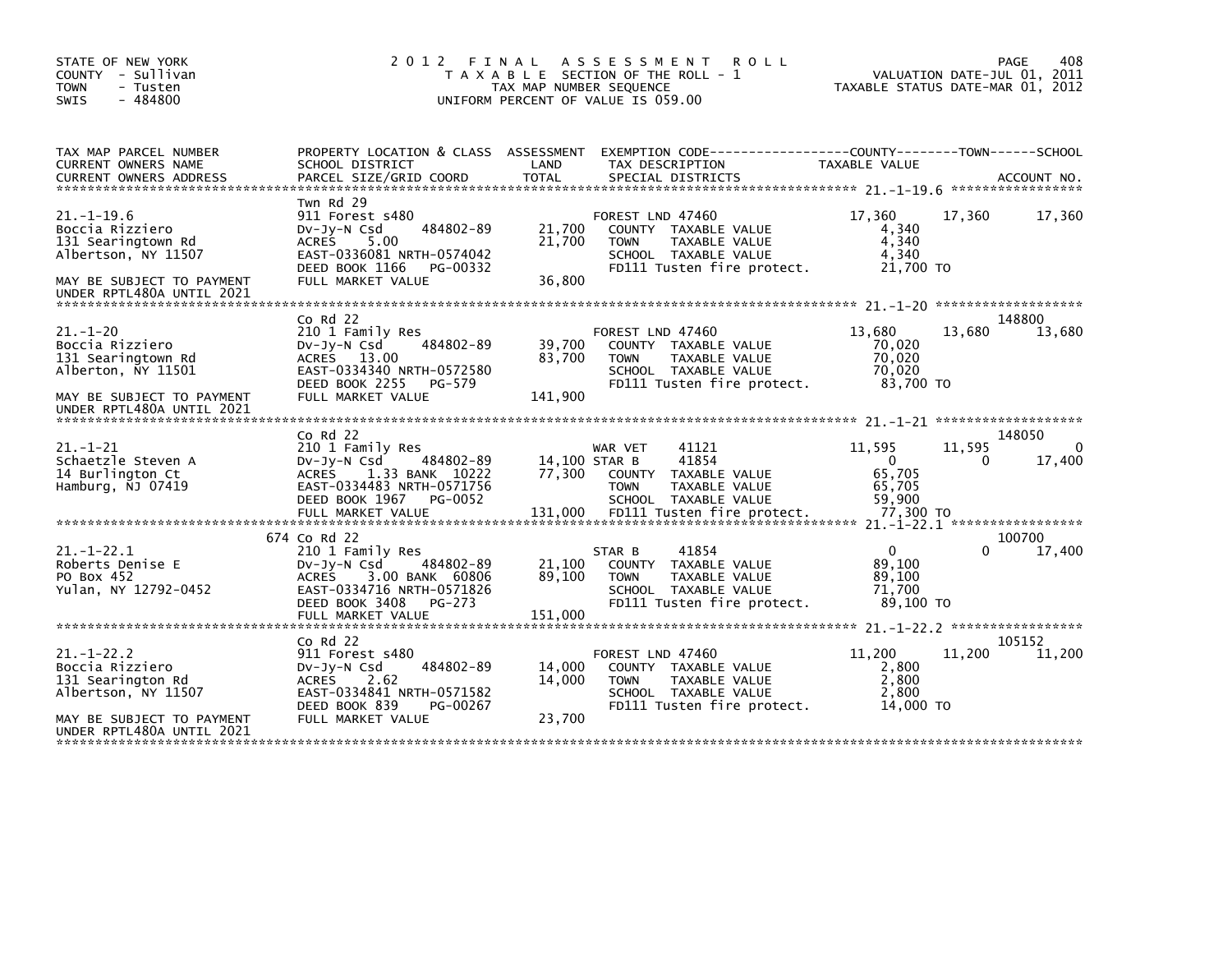| STATE OF NEW YORK                                   | 2 0 1 2                                        | FINAL                   | ASSESSMENT ROLL                                                                                                    |                   | PAGE<br>409                      |
|-----------------------------------------------------|------------------------------------------------|-------------------------|--------------------------------------------------------------------------------------------------------------------|-------------------|----------------------------------|
| COUNTY - Sullivan                                   |                                                |                         | T A X A B L E SECTION OF THE ROLL - 1                                                                              |                   | VALUATION DATE-JUL 01, 2011      |
| <b>TOWN</b><br>- Tusten<br>$-484800$<br><b>SWIS</b> |                                                | TAX MAP NUMBER SEQUENCE | UNIFORM PERCENT OF VALUE IS 059.00                                                                                 |                   | TAXABLE STATUS DATE-MAR 01, 2012 |
|                                                     |                                                |                         |                                                                                                                    |                   |                                  |
|                                                     |                                                |                         |                                                                                                                    |                   |                                  |
|                                                     |                                                |                         |                                                                                                                    |                   |                                  |
| TAX MAP PARCEL NUMBER<br>CURRENT OWNERS NAME        | SCHOOL DISTRICT                                | LAND                    | PROPERTY LOCATION & CLASS ASSESSMENT EXEMPTION CODE----------------COUNTY-------TOWN-----SCHOOL<br>TAX DESCRIPTION | TAXABLE VALUE     |                                  |
|                                                     |                                                |                         |                                                                                                                    |                   |                                  |
|                                                     |                                                |                         |                                                                                                                    |                   |                                  |
|                                                     | $Co$ Rd $22$                                   |                         |                                                                                                                    |                   | 105151                           |
| $21. - 1 - 23$                                      | 911 Forest s480                                |                         | FOREST LND 47460                                                                                                   | 10,960            | 10,960<br>10,960                 |
| Boccia Rizziero                                     | 484802-89<br>$Dv-Jy-N$ Csd                     | 14,500                  | COUNTY TAXABLE VALUE                                                                                               | 3,540             |                                  |
| 131 Searington Rd                                   | <b>ACRES</b><br>3.81                           | 14,500                  | <b>TOWN</b><br>TAXABLE VALUE                                                                                       | 3,540             |                                  |
| Albertson, NY 11507                                 | EAST-0335210 NRTH-0571654                      |                         | SCHOOL TAXABLE VALUE                                                                                               | 3,540             |                                  |
|                                                     | DEED BOOK 1056<br>PG-00138                     |                         | FD111 Tusten fire protect.                                                                                         | 14,500 TO         |                                  |
| MAY BE SUBJECT TO PAYMENT                           | FULL MARKET VALUE                              | 24,600                  |                                                                                                                    |                   |                                  |
| UNDER RPTL480A UNTIL 2021                           |                                                |                         |                                                                                                                    |                   |                                  |
|                                                     | Co Rd 22                                       |                         |                                                                                                                    |                   | 139675                           |
| $21. - 1 - 24$                                      | 210 1 Family Res                               |                         | COUNTY TAXABLE VALUE                                                                                               | 124,000           |                                  |
| Guarneri Victor                                     | 484802-89<br>$Dv-Jy-N$ Csd                     | 28,700                  | <b>TOWN</b><br>TAXABLE VALUE                                                                                       | 124,000           |                                  |
| Glick Michele                                       | <b>ACRES</b><br>6.30                           | 124,000                 | SCHOOL TAXABLE VALUE                                                                                               | 124,000           |                                  |
| 56 Seventh Ave Apt 8J                               | EAST-0334981 NRTH-0571256                      |                         | FD111 Tusten fire protect.                                                                                         | 124,000 TO        |                                  |
| New York, NY 10011                                  | DEED BOOK 2604<br>PG-395                       |                         |                                                                                                                    |                   |                                  |
|                                                     |                                                |                         |                                                                                                                    |                   |                                  |
|                                                     |                                                |                         |                                                                                                                    |                   |                                  |
|                                                     | $Co$ Rd $22$                                   |                         |                                                                                                                    |                   | 109060                           |
| $21. - 1 - 25$                                      | 270 Mfg housing                                |                         | <b>COUNTY</b><br>TAXABLE VALUE                                                                                     | 25,100            |                                  |
| Oliveri Giuseppe                                    | 484802-89<br>$Dv-Jy-N$ Csd                     | 16,800                  | TAXABLE VALUE<br><b>TOWN</b>                                                                                       | 25,100            |                                  |
| Oliveri Francesca                                   | <b>ACRES</b><br>2.29                           | 25,100                  | SCHOOL TAXABLE VALUE                                                                                               | 25.100            |                                  |
| 69-78 58 th Rd                                      | EAST-0334896 NRTH-0571002                      |                         | FD111 Tusten fire protect.                                                                                         | 25,100 TO         |                                  |
| Maspeth, NY 11378                                   | DEED BOOK 2938<br>PG-693                       |                         |                                                                                                                    |                   |                                  |
|                                                     |                                                |                         |                                                                                                                    |                   |                                  |
|                                                     |                                                |                         |                                                                                                                    |                   |                                  |
|                                                     | Twn Rd 10                                      |                         |                                                                                                                    |                   | 105150                           |
| $21. - 1 - 26$<br>Boccia Rizziero                   | 210 1 Family Res<br>484802-89<br>$Dv-Jy-N$ Csd | 33,600                  | FOREST LND 47460<br>COUNTY TAXABLE VALUE                                                                           | 13,771<br>206,229 | 13,771<br>13,771                 |
| 131 Searington Rd                                   | ACRES 8.64                                     | 220,000                 | <b>TOWN</b><br>TAXABLE VALUE                                                                                       | 206,229           |                                  |
| Albertson, NY 11507                                 | EAST-0336378 NRTH-0570497                      |                         | SCHOOL TAXABLE VALUE                                                                                               | 206,229           |                                  |
|                                                     | DEED BOOK 1056<br>PG-00136                     |                         | FD111 Tusten fire protect.                                                                                         | 220,000 TO        |                                  |
| MAY BE SUBJECT TO PAYMENT                           | FULL MARKET VALUE                              | 372,900                 |                                                                                                                    |                   |                                  |
| UNDER RPTL480A UNTIL 2021                           |                                                |                         |                                                                                                                    |                   |                                  |
|                                                     |                                                |                         |                                                                                                                    |                   |                                  |
|                                                     | Twn Rd 10                                      |                         |                                                                                                                    |                   |                                  |
| $21. - 1 - 27.1$                                    | 210 1 Family Res                               |                         | COUNTY<br>TAXABLE VALUE                                                                                            | 103,000           |                                  |
| Filoso Peter                                        | 484802-89<br>$Dv-Jy-N$ Csd                     | 34,100                  | <b>TOWN</b><br>TAXABLE VALUE                                                                                       | 103,000           |                                  |
| Filoso Nancy                                        | 8.97<br><b>ACRES</b>                           | 103,000                 | SCHOOL TAXABLE VALUE                                                                                               | 103,000           |                                  |
| 92 Sunset Ave                                       | EAST-0336299 NRTH-0570004                      |                         | FD111 Tusten fire protect.                                                                                         | 103,000 TO        |                                  |
| Verona, NJ 07044                                    | DEED BOOK 1365<br>PG-438                       |                         |                                                                                                                    |                   |                                  |
|                                                     | FULL MARKET VALUE                              | 174,600                 |                                                                                                                    |                   |                                  |
|                                                     |                                                |                         |                                                                                                                    |                   |                                  |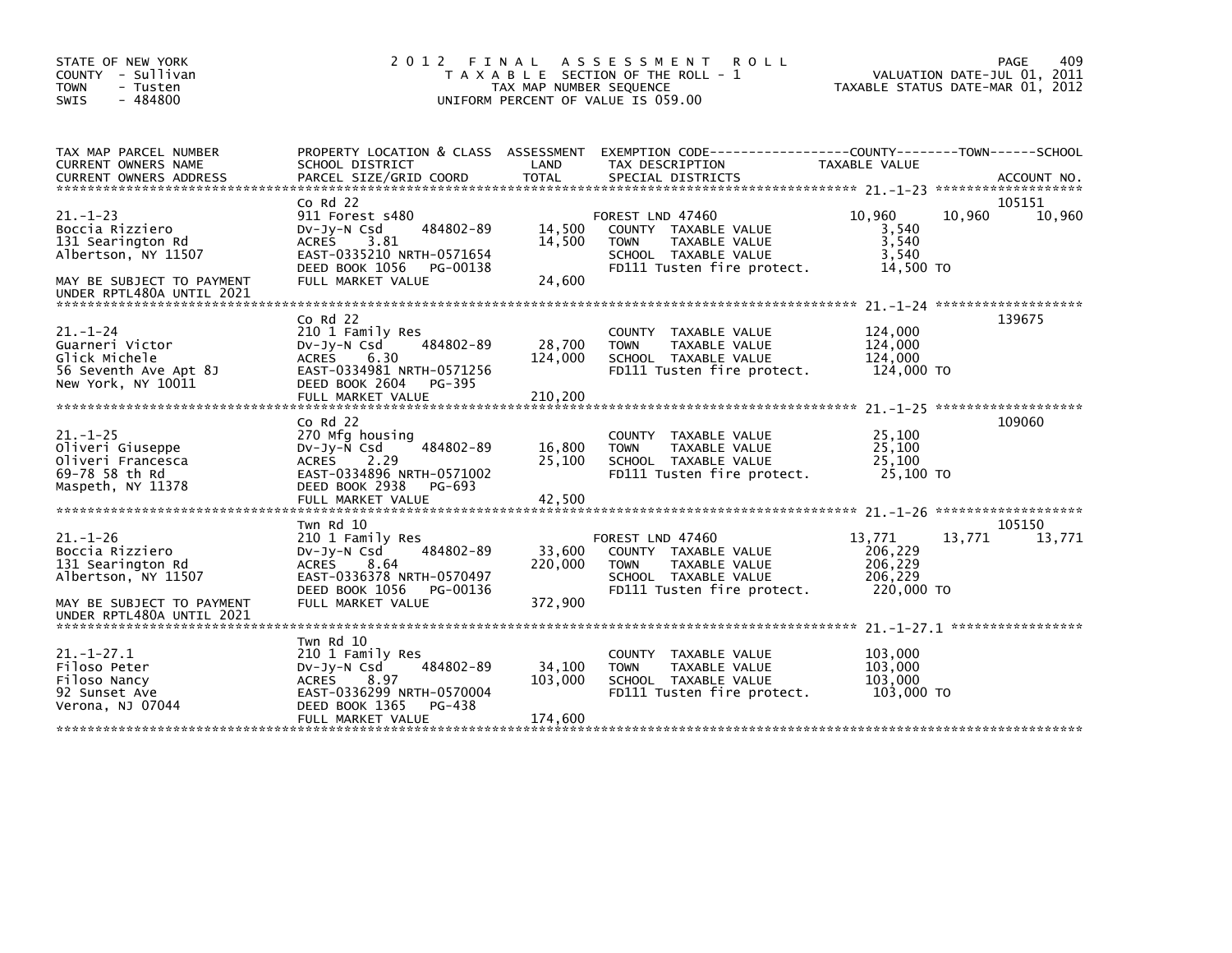| STATE OF NEW YORK<br>COUNTY - Sullivan<br><b>TOWN</b><br>- Tusten<br>$-484800$<br>SWIS                             | 2 0 1 2                                                                                                                                                                                                     | TAX MAP NUMBER SEQUENCE      | FINAL ASSESSMENT<br><b>ROLL</b><br>T A X A B L E SECTION OF THE ROLL - 1<br>UNIFORM PERCENT OF VALUE IS 059.00                 | VALUATION DATE-JUL 01,<br>TAXABLE STATUS DATE-MAR 01, 2012 | 410<br>PAGE<br>2011   |
|--------------------------------------------------------------------------------------------------------------------|-------------------------------------------------------------------------------------------------------------------------------------------------------------------------------------------------------------|------------------------------|--------------------------------------------------------------------------------------------------------------------------------|------------------------------------------------------------|-----------------------|
| TAX MAP PARCEL NUMBER<br>CURRENT OWNERS NAME                                                                       | PROPERTY LOCATION & CLASS ASSESSMENT<br>SCHOOL DISTRICT                                                                                                                                                     | LAND                         | TAX DESCRIPTION                                                                                                                | TAXABLE VALUE                                              |                       |
| $21. - 1 - 27.2$<br>Panasiuk Stephanie<br>58 St. Mark's Pl<br>New York, NY 10003<br>****************************** | T R 10<br>210 1 Family Res<br>484802-89<br>$Dv-Jy-N$ Csd<br>ACRES 1.03<br>EAST-0335703 NRTH-0570684<br>DEED BOOK 1355<br>PG-456                                                                             | 13,000 STAR EN<br>65,100     | 41800<br>AGED-CTS<br>41834<br>COUNTY TAXABLE VALUE<br><b>TOWN</b><br>TAXABLE VALUE<br>SCHOOL TAXABLE VALUE                     | 32,550<br>32,550<br>0<br>32,550<br>32,550<br>$\Omega$      | 32,550<br>32,550<br>0 |
| $21. - 1 - 28.1$<br>Oliva Gemma<br>301 E 53 rd St Apt 1E<br>New York, NY 10022                                     | Twn Rd 10<br>210 1 Family Res<br>484802-89<br>DV-Jy-N Csd<br>ACRES 10.69<br>EAST-0336228 NRTH-0569527<br>DEED BOOK 2010<br>PG-57014<br>FULL MARKET VALUE                                                    | 36,400<br>72,000<br>122,000  | TAXABLE VALUE<br><b>COUNTY</b><br>TAXABLE VALUE<br><b>TOWN</b><br>SCHOOL TAXABLE VALUE<br>FD111 Tusten fire protect.           | 72,000<br>72,000<br>72,000<br>72,000 TO                    |                       |
| $21. - 1 - 28.2$<br>Kocher Pam<br>Kocher Charles<br>59 Dexheimer Rd<br>Narrowsburg, NY 12764                       | 59 Dexheimer Rd<br>210 1 Family Res<br>484802-89<br>DV-Jy-N Csd<br><b>ACRES</b><br>1.60 BANK 60806<br>EAST-0335300 NRTH-0570142<br>DEED BOOK 1953<br>PG-697                                                 | 14,900<br>85,000             | 41854<br>STAR B<br>COUNTY TAXABLE VALUE<br>TAXABLE VALUE<br><b>TOWN</b><br>SCHOOL TAXABLE VALUE<br>FD111 Tusten fire protect.  | 0<br>85,000<br>85,000<br>67,600<br>85,000 TO               | 137400<br>17,400      |
| $21. - 1 - 30$<br>Baker Bartley<br>Baker Barbara<br>51 Dexheimer Rd<br>Narrowsburg, NY 12764                       | Twn Rd #10<br>210 1 Family Res<br>484802-89<br>DV-Jy-N Csd<br>Dexheimer Rd<br>Combined w 21-1-29.1&29.2<br>2.28<br><b>ACRES</b><br>EAST-0334574 NRTH-0569918<br>DEED BOOK 1560<br>PG-1<br>FULL MARKET VALUE | 16,800<br>101,700<br>172,400 | 41834<br>STAR EN<br>COUNTY TAXABLE VALUE<br>TAXABLE VALUE<br><b>TOWN</b><br>SCHOOL TAXABLE VALUE<br>FD111 Tusten fire protect. | $\Omega$<br>101,700<br>101,700<br>65,620<br>101,700 TO     | 100328<br>36,080<br>0 |
| **************************                                                                                         | Twn Rd 10                                                                                                                                                                                                   |                              |                                                                                                                                |                                                            | 122100                |
| $21. - 1 - 31$<br>County of Sullivan<br>100 North St<br>Monticello, NY 12701                                       | 210 1 Family Res<br>484802-89<br>DV-Jy-N Csd<br><b>ACRES</b><br>8.00<br>EAST-0335040 NRTH-0569660<br>DEED BOOK 2012<br>PG-1350                                                                              | 32,500<br>75.000             | COUNTY TAXABLE VALUE<br>TAXABLE VALUE<br><b>TOWN</b><br>SCHOOL TAXABLE VALUE<br>FD111 Tusten fire protect.                     | 75.000<br>75,000<br>75,000<br>75,000 TO                    |                       |
| PRIOR OWNER ON 3/01/2012<br>County of Sullivan                                                                     | FULL MARKET VALUE                                                                                                                                                                                           | 127,100                      |                                                                                                                                |                                                            |                       |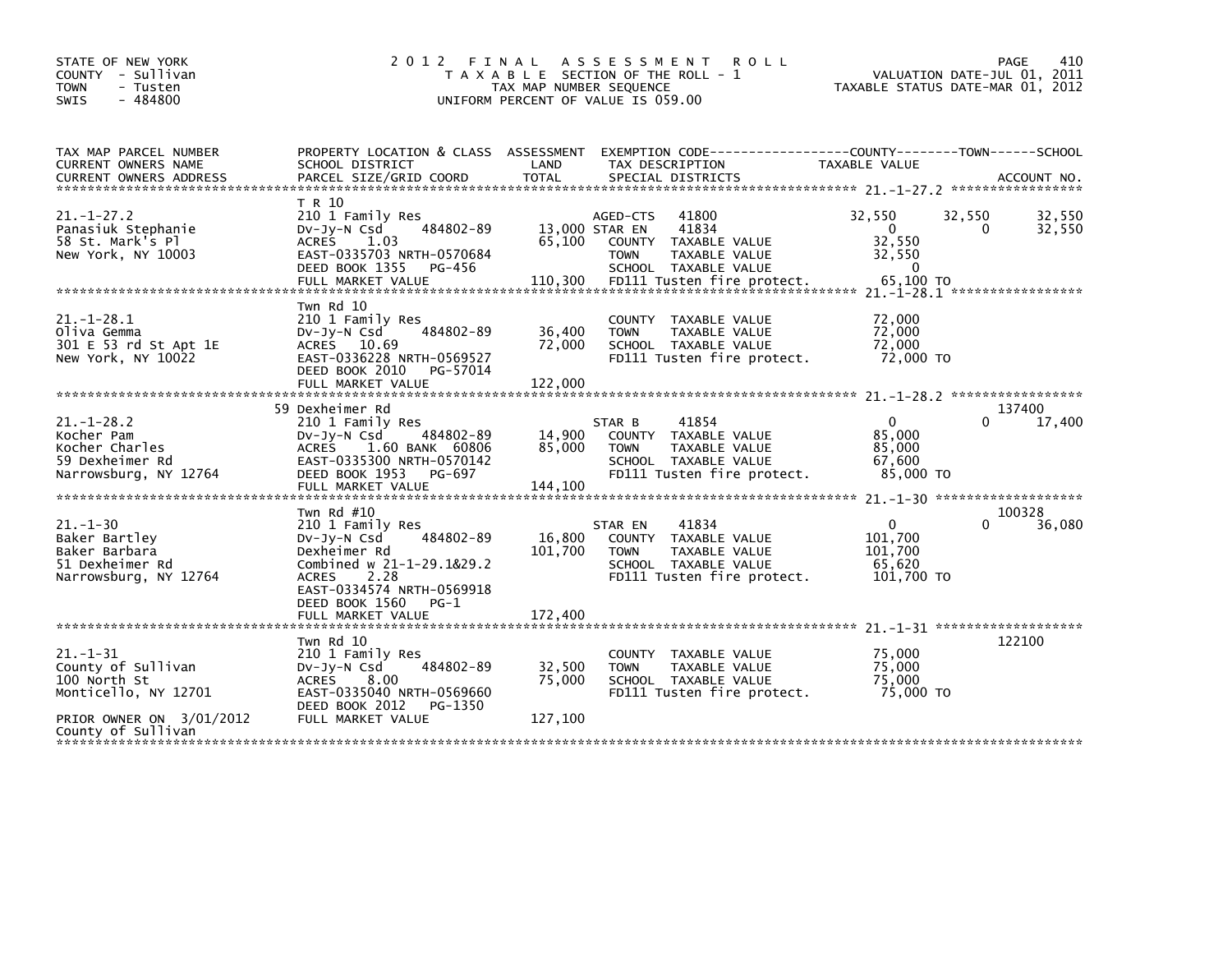| STATE OF NEW YORK<br>COUNTY - Sullivan<br><b>TOWN</b><br>- Tusten<br>$-484800$<br><b>SWIS</b>     | 2 0 1 2                                                                                                                                                            | FINAL<br>TAX MAP NUMBER SEQUENCE | A S S E S S M E N T<br><b>ROLL</b><br>T A X A B L E SECTION OF THE ROLL - 1<br>UNIFORM PERCENT OF VALUE IS 059.00                     |                                                     | 411<br>PAGE<br>VALUATION DATE-JUL 01, 2011<br>TAXABLE STATUS DATE-MAR 01, 2012 |
|---------------------------------------------------------------------------------------------------|--------------------------------------------------------------------------------------------------------------------------------------------------------------------|----------------------------------|---------------------------------------------------------------------------------------------------------------------------------------|-----------------------------------------------------|--------------------------------------------------------------------------------|
| TAX MAP PARCEL NUMBER<br>CURRENT OWNERS NAME                                                      | SCHOOL DISTRICT                                                                                                                                                    | LAND                             | PROPERTY LOCATION & CLASS ASSESSMENT EXEMPTION CODE----------------COUNTY-------TOWN------SCHOOL<br>TAX DESCRIPTION                   | TAXABLE VALUE                                       |                                                                                |
|                                                                                                   | Twn Rd 10                                                                                                                                                          |                                  |                                                                                                                                       |                                                     | 131950                                                                         |
| $21 - 1 - 32.1$<br>Glynn Richard J<br>Glynn Donna M<br>4 West Ln<br>PO Box 26                     | 210 1 Family Res<br>484802-89<br>$Dv-Jy-N$ Csd<br>ACRES 11.30 BANK C59307<br>EAST-0335820 NRTH-0569464<br>DEED BOOK 2965<br>PG-679                                 | 37,900<br>93,800                 | STAR B<br>41854<br>COUNTY TAXABLE VALUE<br><b>TOWN</b><br>TAXABLE VALUE<br>SCHOOL TAXABLE VALUE<br>FD111 Tusten fire protect.         | $\Omega$<br>93,800<br>93,800<br>76,400<br>93,800 TO | 17,400<br>0                                                                    |
| $21. - 1 - 32.2$<br>Kawczynski Benny<br>157 Engert Ave<br>Brooklyn, NY 11222                      | Twn Rd 10<br>$322$ Rural vac $>10$<br>484802-89<br>$Dv-Jv-N$ Csd<br>ACRES 10.50<br>EAST-0335560 NRTH-0569108<br>DEED BOOK 739<br>PG-00106<br>FULL MARKET VALUE     | 32,800<br>32,800<br>55,600       | TAXABLE VALUE<br>COUNTY<br>TAXABLE VALUE<br><b>TOWN</b><br>SCHOOL TAXABLE VALUE<br>FD111 Tusten fire protect.                         | 32,800<br>32,800<br>32,800<br>32,800 TO             | 127450                                                                         |
|                                                                                                   |                                                                                                                                                                    |                                  |                                                                                                                                       |                                                     |                                                                                |
| $21. - 1 - 33$<br>Schpatschynskyj Maria B<br>60 Cobane Ter<br>West Orange, NJ 07052               | Twn Rd 10<br>210 1 Family Res<br>484802-89<br>DV-Jy-N Csd<br>2.00<br><b>ACRES</b><br>EAST-0335910 NRTH-0570530<br>DEED BOOK 1062<br>PG-00347                       | 15,900<br>63,700                 | COUNTY TAXABLE VALUE<br>TAXABLE VALUE<br><b>TOWN</b><br>SCHOOL TAXABLE VALUE<br>FD111 Tusten fire protect.                            | 63,700<br>63,700<br>63,700<br>63,700 TO             | 146000                                                                         |
|                                                                                                   | FULL MARKET VALUE                                                                                                                                                  | 107,966                          |                                                                                                                                       |                                                     |                                                                                |
| $21 - 1 - 34$<br>Beaver Brook Rod & Gun<br>Club Inc<br>Attn: Secretary<br>Narrowsburg, NY 12764   | Twn Rd 10<br>911 Forest s480<br>484802-89<br>Dv-Jy-N Csd<br>ACRES 412.25<br>EAST-0338596 NRTH-0571128<br>DEED BOOK 701<br>PG-00106<br>FULL MARKET VALUE            | 249,700<br>285,700<br>484,200    | FOREST LND 47460<br>COUNTY TAXABLE VALUE<br><b>TAXABLE VALUE</b><br><b>TOWN</b><br>SCHOOL TAXABLE VALUE<br>FD111 Tusten fire protect. | 188,514<br>97,186<br>97,186<br>97,186<br>285,700 TO | 103800<br>188,514<br>188,514                                                   |
| MAY BE SUBJECT TO PAYMENT<br>UNDER RPTL480A UNTIL 2021                                            |                                                                                                                                                                    |                                  |                                                                                                                                       |                                                     |                                                                                |
| $21. - 1 - 35$<br>Ciccotto Antonio<br>Ciccotto Francesca<br>24 Turf Rd<br>Staten Island, NY 10314 | BLINDPOND Twn Rd 29<br>260 Seasonal res<br>484802-89<br>$Dv-Jy-N$ Csd<br>ACRES 11.83<br>EAST-0337685 NRTH-0571977<br>DEED BOOK 3482<br>PG-370<br>FULL MARKET VALUE | 35,600<br>45,600<br>77,300       | COUNTY<br>TAXABLE VALUE<br><b>TOWN</b><br>TAXABLE VALUE<br>SCHOOL TAXABLE VALUE<br>FD111 Tusten fire protect.                         | 45,600<br>45,600<br>45.600<br>45,600 TO             | 109087                                                                         |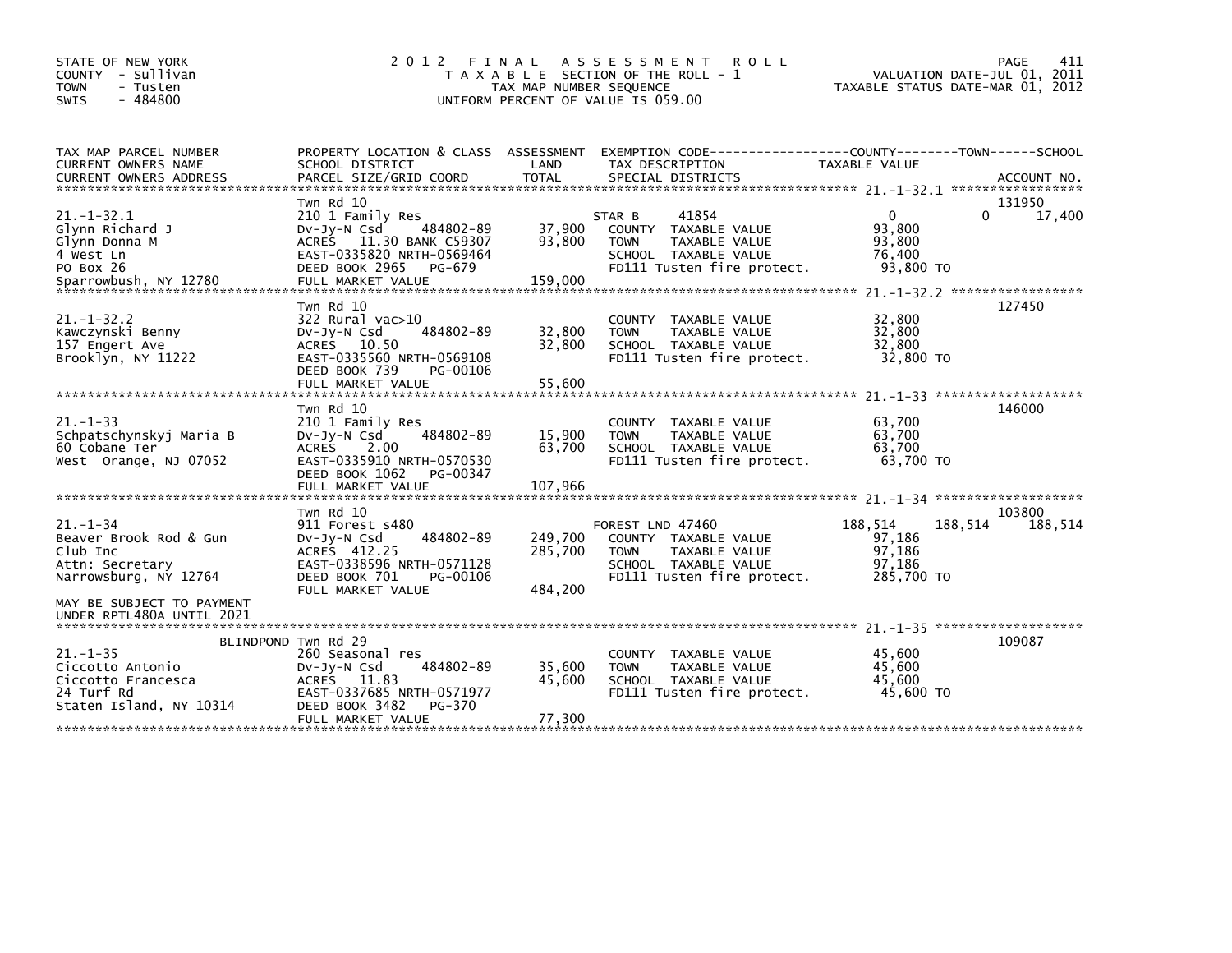| STATE OF NEW YORK<br>- Sullivan<br><b>COUNTY</b><br><b>TOWN</b><br>- Tusten<br>- 484800<br>SWIS | 2012 FINAL ASSESSMENT ROLL<br>T A X A B L E SECTION OF THE ROLL - 1<br>TAX MAP NUMBER SEQUENCE<br>UNIFORM PERCENT OF VALUE IS 059.00 |         |                              |               | 412<br>PAGE<br>VALUATION DATE-JUL 01, 2011<br>TAXABLE STATUS DATE-MAR 01, 2012 |
|-------------------------------------------------------------------------------------------------|--------------------------------------------------------------------------------------------------------------------------------------|---------|------------------------------|---------------|--------------------------------------------------------------------------------|
| TAX MAP PARCEL NUMBER                                                                           | PROPERTY LOCATION & CLASS ASSESSMENT                                                                                                 |         |                              |               |                                                                                |
| <b>CURRENT OWNERS NAME</b><br>CURRENT OWNERS ADDRESS                                            | SCHOOL DISTRICT                                                                                                                      | LAND    | TAX DESCRIPTION              | TAXABLE VALUE | ACCOUNT NO.<br>*****************                                               |
|                                                                                                 | Twn Rd 29                                                                                                                            |         |                              |               | 153155                                                                         |
| $21. - 1 - 36.1$                                                                                | 240 Rural res                                                                                                                        |         | 41854<br>STAR B              | $\mathbf{0}$  | 17,400                                                                         |
| Harrison Patrick J                                                                              | DV-JV-N Csd 484802-89                                                                                                                | 70,200  | COUNTY TAXABLE VALUE         | 120,800       |                                                                                |
| Harrison Margaret M                                                                             | ACRES 51.00 BANK<br>$\overline{N}$                                                                                                   | 120,800 | <b>TOWN</b><br>TAXABLE VALUE | 120,800       |                                                                                |
| PO Box 155                                                                                      | EAST-0338490 NRTH-0572262                                                                                                            |         | SCHOOL TAXABLE VALUE         | 103,400       |                                                                                |
| Narrowsburg, NY 12764                                                                           | DEED BOOK 3534 PG-669                                                                                                                |         | FD111 Tusten fire protect.   | 120,800 TO    |                                                                                |
|                                                                                                 | FULL MARKET VALUE                                                                                                                    | 204,700 |                              |               |                                                                                |
|                                                                                                 |                                                                                                                                      |         |                              |               | ******************                                                             |
|                                                                                                 | 304 Blind Pond Rd                                                                                                                    |         |                              |               | 134000                                                                         |
| 21.-1-37.1                                                                                      | 260 Seasonal res                                                                                                                     |         | COUNTY TAXABLE VALUE         | 19,900        |                                                                                |
| Waverla Glenn Joseph Jr                                                                         | DV-Jy-N Csd 484802-89                                                                                                                | 11,200  | TAXABLE VALUE<br>TOWN        | 19,900        |                                                                                |
| Waverla Christine L                                                                             | FRNT 250.00 DPTH 125.00                                                                                                              | 19,900  | SCHOOL TAXABLE VALUE         | 19,900        |                                                                                |
| 120 Denton Ave                                                                                  | EAST-0339521 NRTH-0573628                                                                                                            |         | FD111 Tusten fire protect.   | 19,900 TO     |                                                                                |
| Lynbrook, NY 11563                                                                              | DEED BOOK 3626<br>PG-614                                                                                                             |         |                              |               |                                                                                |
|                                                                                                 | FULL MARKET VALUE                                                                                                                    | 33,700  |                              |               |                                                                                |
|                                                                                                 |                                                                                                                                      |         |                              |               |                                                                                |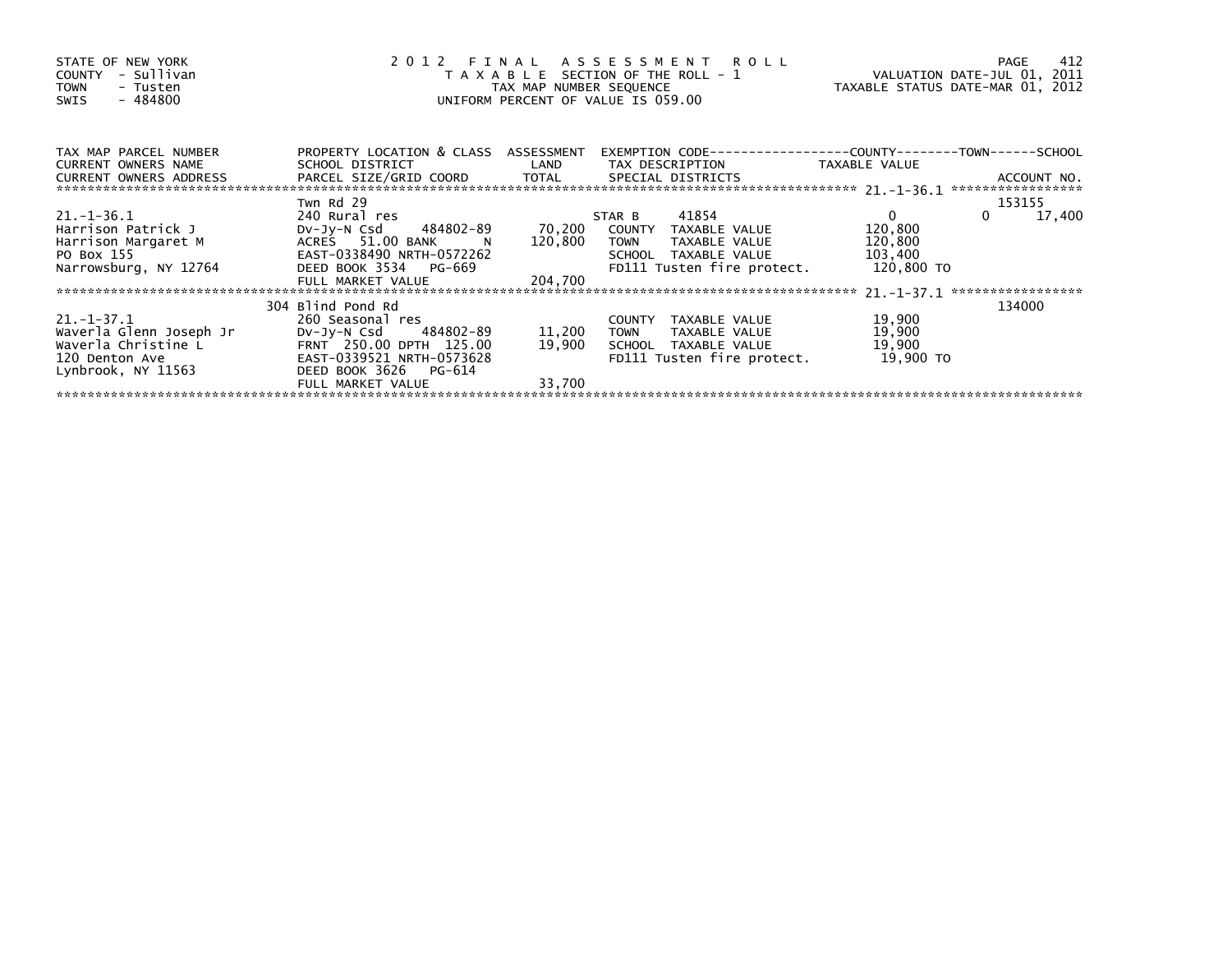| STATE OF NEW YORK | 2012 FINAL ASSESSMENT ROLL            | -413<br>PAGE                     |
|-------------------|---------------------------------------|----------------------------------|
| COUNTY - Sullivan | T A X A B L E SECTION OF THE ROLL - 1 | VALUATION DATE-JUL 01, 2011      |
| TOWN<br>- Tusten  | MAP SECTION - 021                     | TAXABLE STATUS DATE-MAR 01, 2012 |
| - 484800<br>SWIS  | SUB-SECTION-                          | RPS150/V04/L015                  |
|                   | UNIFORM PERCENT OF VALUE IS 059.00    | CURRENT DATE $6/19/2012$         |

### \*\*\* S P E C I A L D I S T R I C T S U M M A R Y \*\*\*

| CODE | DISTRICT NAME        | PARCELS | TOTAL EXTENSION<br><b>TYPF</b> | EXTENSION<br>VALUE | AD VALOREM<br>VALUE | <b>EXEMPT</b><br>AMOUNT | <b>TAXABLE</b><br>VALUE |
|------|----------------------|---------|--------------------------------|--------------------|---------------------|-------------------------|-------------------------|
|      | FD111 Tusten fire pr |         | 66 TOTAL                       |                    | 4541.200            |                         | 4541.200                |

### \*\*\* S C H O O L D I S T R I C T S U M M A R Y \*\*\*

| CODE   | DISTRICT NAME | <b>TOTAL</b><br><b>PARCELS</b> | ASSESSED<br>LAND | ASSESSED<br><b>TOTAL</b> | <b>EXEMPT</b><br><b>AMOUNT</b> | <b>TOTAL</b><br><b>TAXABLE</b> | <b>STAR</b><br><b>AMOUNT</b> | <b>STAR</b><br><b>TAXABLE</b> |
|--------|---------------|--------------------------------|------------------|--------------------------|--------------------------------|--------------------------------|------------------------------|-------------------------------|
| 484802 | DV-JV-N Csd   | 66                             | 1686.900         | 4541.200                 | 428.995                        | 4112.205                       | 565,390                      | 3546,815                      |
|        | SUB-TOTAL     | 66                             | 1686.900         | 4541.200                 | 428.995                        | 4112,205                       | 565,390                      | 3546,815                      |
| 484889 | Nar Library   | 66                             | 1686.900         | 4541.200                 | 428,995                        | 4112.205                       | 565,390                      | 3546,815                      |
|        | <b>TOTAL</b>  | 132                            | 3373.800         | 9082,400                 | 857,990                        | 8224,410                       | 1130,780                     | 7093,630                      |

\*\*\* S Y S T E M C O D E S S U M M A R Y \*\*\*

NO SYSTEM EXEMPTIONS AT THIS LEVEL

## \*\*\* E X E M P T I O N S U M M A R Y \*\*\*

| <b>CODE</b>                                        | DESCRIPTION                                                                       | TOTAL<br><b>PARCELS</b> | <b>COUNTY</b>                                | <b>TOWN</b>                                  | <b>SCHOOL</b>                 |
|----------------------------------------------------|-----------------------------------------------------------------------------------|-------------------------|----------------------------------------------|----------------------------------------------|-------------------------------|
| 41121<br>41131<br>41141<br>41161<br>41800<br>41834 | WAR VET<br>COMBAT VET<br><b>DISABL VET</b><br>$CW_15_VET/$<br>AGED-CTS<br>STAR EN | 11                      | 11,595<br>5,500<br>5,060<br>13,920<br>93,950 | 11,595<br>5,500<br>5,060<br>13,920<br>93,950 | 93,950<br>356,590             |
| 41854<br>47460                                     | STAR B<br>FOREST LND<br>TOTAL                                                     | 12<br>a<br>41           | 335,045<br>465,070                           | 335,045<br>465,070                           | 208,800<br>335,045<br>994,385 |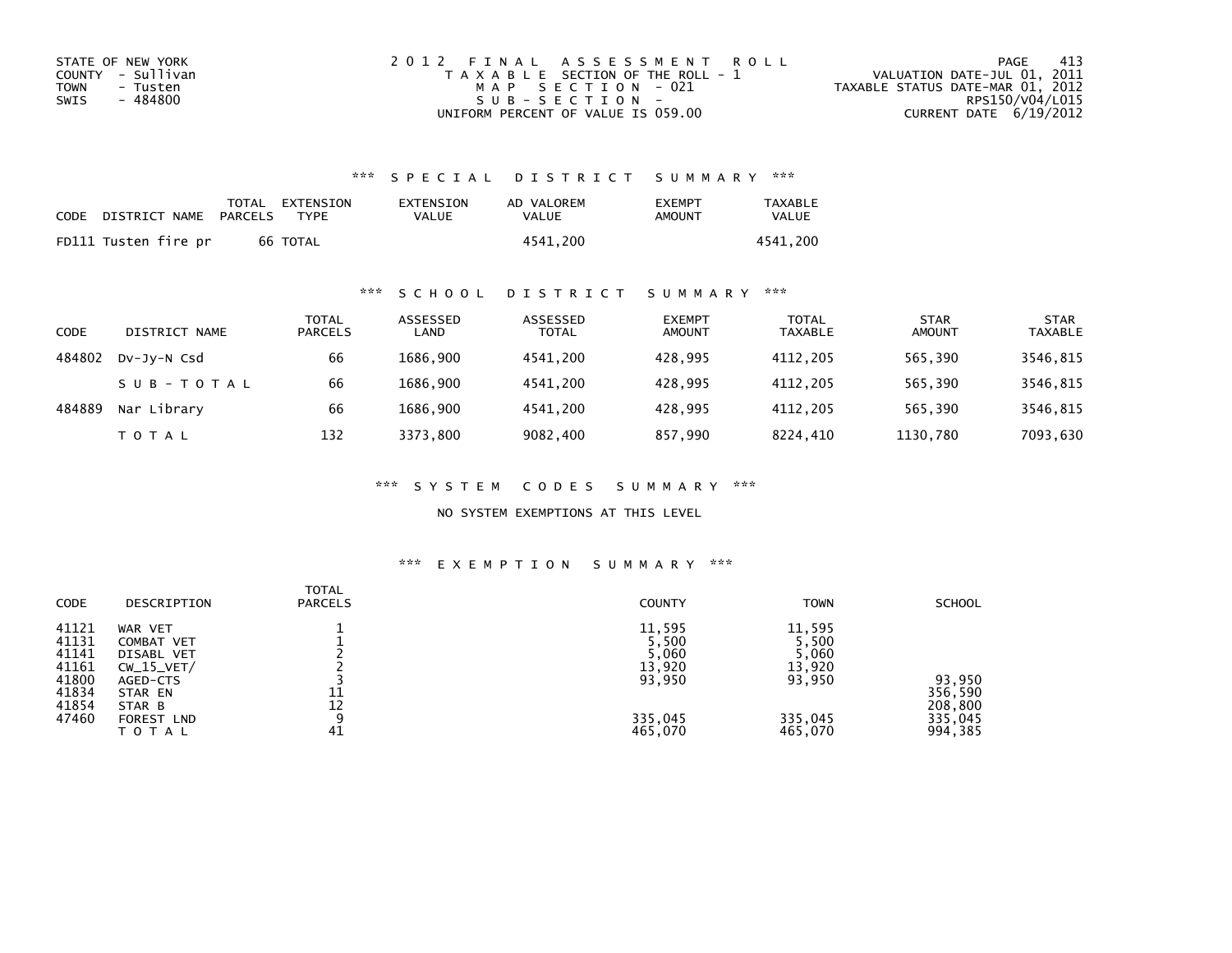| STATE OF NEW YORK<br>COUNTY - Sullivan<br><b>TOWN</b><br>- Tusten<br>- 484800<br>SWIS | 2012 FINAL ASSESSMENT ROLL<br>T A X A B L E SECTION OF THE ROLL - 1<br>MAP SECTION - 021<br>SUB-SECTION- | -414<br>PAGE<br>VALUATION DATE-JUL 01, 2011<br>TAXABLE STATUS DATE-MAR 01, 2012<br>RPS150/V04/L015 |
|---------------------------------------------------------------------------------------|----------------------------------------------------------------------------------------------------------|----------------------------------------------------------------------------------------------------|
|                                                                                       | UNIFORM PERCENT OF VALUE IS 059.00                                                                       | CURRENT DATE 6/19/2012                                                                             |

# \*\*\* G R A N D T O T A L S \*\*\*

| ROLL       | DESCRIPTION    | <b>TOTAL</b>   | <b>ASSESSED</b> | ASSESSED | <b>TAXABLE</b> | <b>TAXABLE</b> | <b>TAXABLE</b> | <b>STAR</b>    |
|------------|----------------|----------------|-----------------|----------|----------------|----------------|----------------|----------------|
| <b>SEC</b> |                | <b>PARCELS</b> | _AND            | TOTAL    | <b>COUNTY</b>  | <b>TOWN</b>    | <b>SCHOOL</b>  | <b>TAXABLE</b> |
|            | <b>TAXABLE</b> | bb             | 1686,900        | 4541.200 | 4076,130       | 4076,130       | 4112.205       | 3546,815       |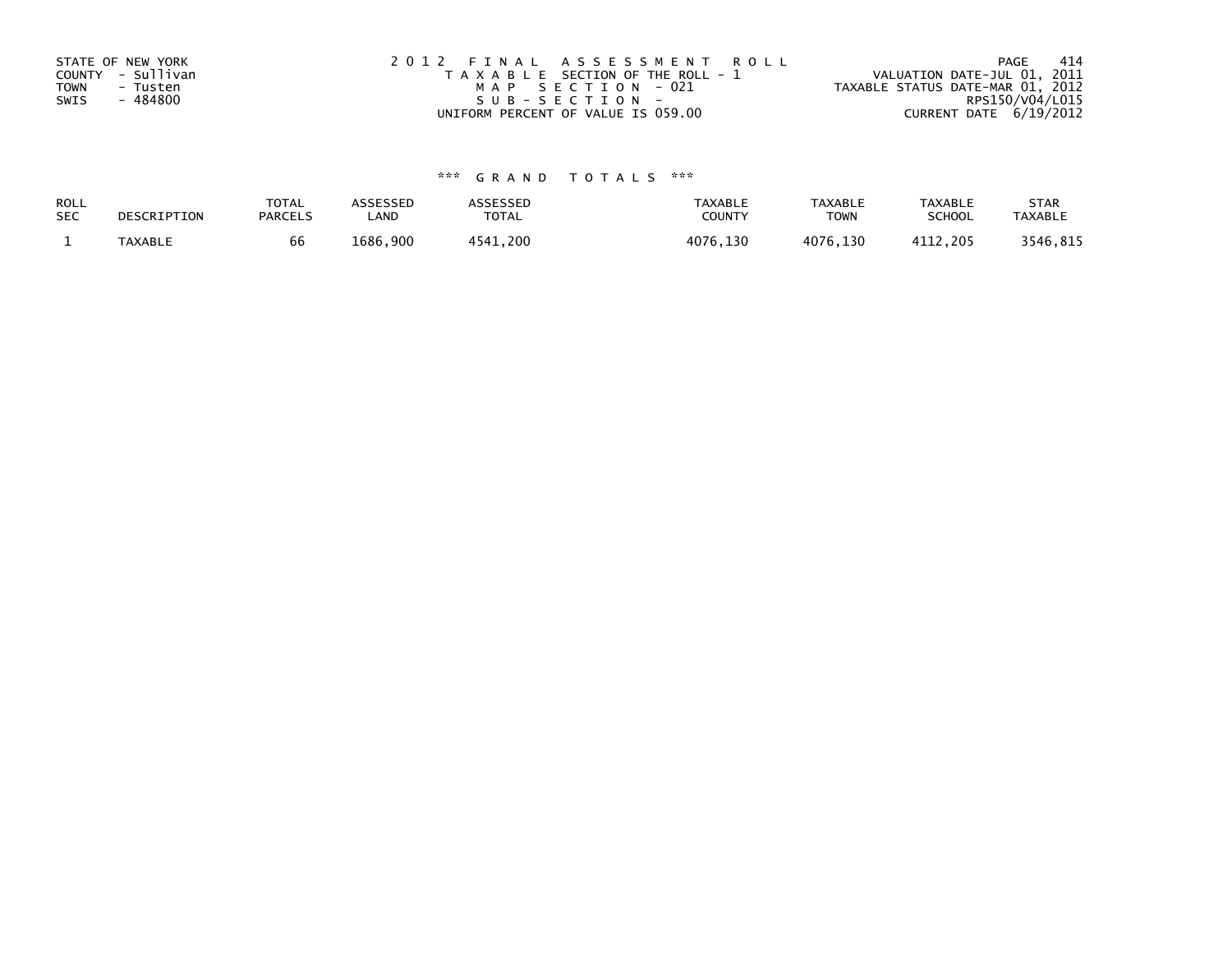| STATE OF NEW YORK<br>COUNTY - Sullivan<br><b>TOWN</b><br>- Tusten<br>$-484800$<br>SWIS                                                                              | 2 0 1 2<br>FINAL                                                                                                                                                    | TAX MAP NUMBER SEQUENCE     | ASSESSMENT ROLL<br>T A X A B L E SECTION OF THE ROLL - 1<br>UNIFORM PERCENT OF VALUE IS 059.00                                | VALUATION DATE-JUL 01, 2011<br>TAXABLE STATUS DATE-MAR 01, 2012 | 415<br>PAGE           |
|---------------------------------------------------------------------------------------------------------------------------------------------------------------------|---------------------------------------------------------------------------------------------------------------------------------------------------------------------|-----------------------------|-------------------------------------------------------------------------------------------------------------------------------|-----------------------------------------------------------------|-----------------------|
| TAX MAP PARCEL NUMBER<br>CURRENT OWNERS NAME<br>CURRENT OWNERS ADDRESS PARCEL SIZE/GRID COORD TOTAL SPECIAL DISTRICTS (2011-19) ACCOUNT NO ACCOUNT NO ANNO 1997-1-1 | SCHOOL DISTRICT                                                                                                                                                     | LAND                        | PROPERTY LOCATION & CLASS ASSESSMENT EXEMPTION CODE-----------------COUNTY-------TOWN------SCHOOL<br>TAX DESCRIPTION          | TAXABLE VALUE                                                   |                       |
| $22. -1 - 1$<br>Williams Charles<br>Williams Beverly Ann<br>20 E Lake Shore Dr<br>Carmel, NY 10512                                                                  | $Co$ Rd $22$<br>210 1 Family Res<br>484802-89<br>DV-Jy-N Csd<br>ACRES 3.00<br>EAST-0334540 NRTH-0569670<br>DEED BOOK 789<br>PG-00862                                | 19,100<br>118,000           | COUNTY TAXABLE VALUE<br>TAXABLE VALUE<br><b>TOWN</b><br>SCHOOL TAXABLE VALUE<br>FD111 Tusten fire protect.                    | 118,000<br>118,000<br>118,000<br>118,000 TO                     | 160400                |
| $22. - 1 - 2$<br>Heinz Conrad G<br>Heinz Jane M<br>102 Clarkson Rd<br>Lake Carmel, NY 10512                                                                         | $Co$ Rd $22$<br>270 Mfg housing<br>484802-89<br>DV-Jy-N Csd<br>FRNT 240.00 DPTH 76.90<br>EAST-0334680 NRTH-0569450<br>DEED BOOK 786<br>PG-00213                     | 8,500<br>22,900             | COUNTY TAXABLE VALUE<br><b>TOWN</b><br>TAXABLE VALUE<br>SCHOOL TAXABLE VALUE<br>FD111 Tusten fire protect.                    | 22,900<br>22,900<br>22,900<br>22,900 TO                         | 122150                |
|                                                                                                                                                                     | FULL MARKET VALUE                                                                                                                                                   | 38,800                      |                                                                                                                               |                                                                 |                       |
| $22. - 1 - 3$<br>Mullins Matthew R<br>549 CR 22<br>Narrowsburg, NY 12764                                                                                            | $Co$ Rd $22$<br>210 1 Family Res<br>Dv-Jy-N Csd<br>484802-89<br>FRNT 242.00 DPTH 120.00<br>BANK<br>N<br>EAST-0334670 NRTH-0569110<br>DEED BOOK 2327 PG-576          | 10,700<br>77,500            | 41854<br>STAR B<br>COUNTY TAXABLE VALUE<br><b>TOWN</b><br>TAXABLE VALUE<br>SCHOOL TAXABLE VALUE<br>FD111 Tusten fire protect. | $\Omega$<br>77,500<br>77,500<br>60,100<br>77,500 TO             | 120350<br>17,400<br>0 |
|                                                                                                                                                                     | $Co$ Rd $22$                                                                                                                                                        |                             |                                                                                                                               |                                                                 | 122800                |
| $22. - 1 - 4$<br>Hetzer Francis J<br>Hetzer Rose Louise<br>Attn: Beverly Hetzer<br>579 County Road 22                                                               | 210 1 Family Res<br>484802-89<br>DV-Jy-N Csd<br>FRNT 99.00 DPTH 86.00<br>EAST-0334680 NRTH-0569240<br>DEED BOOK 735<br>PG-01130                                     | 6,900<br>52,600             | 41854<br>STAR B<br>COUNTY TAXABLE VALUE<br>TAXABLE VALUE<br><b>TOWN</b><br>SCHOOL TAXABLE VALUE<br>FD111 Tusten fire protect. | $\mathbf{0}$<br>52,600<br>52,600<br>35,200<br>52,600 TO         | 17,400                |
|                                                                                                                                                                     |                                                                                                                                                                     |                             |                                                                                                                               |                                                                 |                       |
| $22. -1 - 5$<br>Bucchino James V<br>366 Stewart Ave<br>Garden City, NY 11530                                                                                        | $Co$ Rd $22$<br>210 1 Family Res<br>484802-89<br>$Dv-Jy-N$ Csd<br><b>ACRES</b><br>9.38<br>EAST-0334520 NRTH-0568960<br>DEED BOOK 3534<br>PG-86<br>FULL MARKET VALUE | 35,000<br>80,500<br>136,400 | <b>COUNTY</b><br>TAXABLE VALUE<br><b>TOWN</b><br>TAXABLE VALUE<br>SCHOOL TAXABLE VALUE<br>FD111 Tusten fire protect.          | 80,500<br>80,500<br>80,500<br>80,500 TO                         | 118750                |
|                                                                                                                                                                     |                                                                                                                                                                     |                             |                                                                                                                               |                                                                 |                       |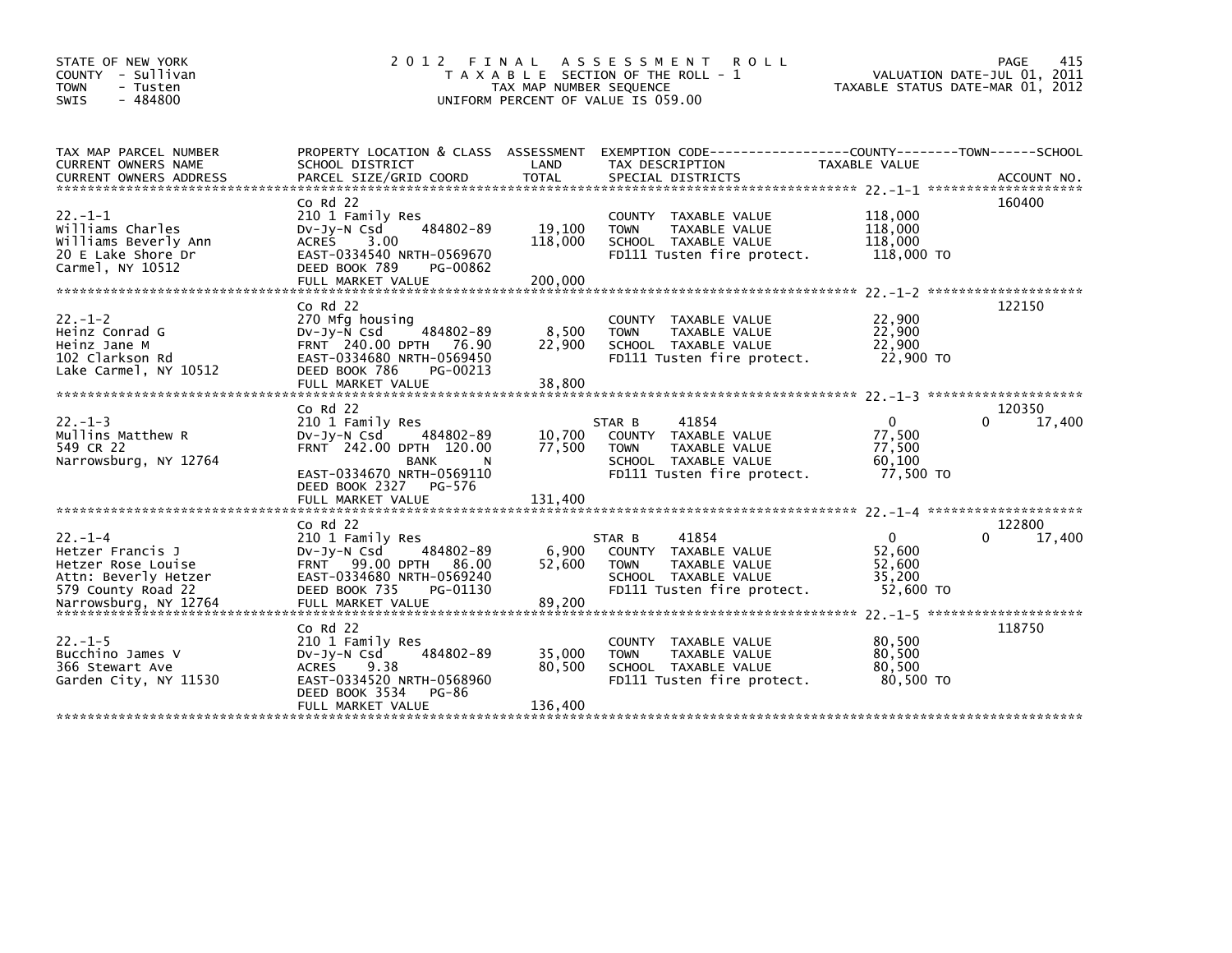| STATE OF NEW YORK<br>COUNTY - Sullivan<br><b>TOWN</b><br>- Tusten<br>$-484800$<br>SWIS                                                                               | 2012<br>FINAL ASSESSMENT<br>T A X A B L E SECTION OF THE ROLL - 1<br>TAX MAP NUMBER SEQUENCE<br>UNIFORM PERCENT OF VALUE IS 059.00                                    | 416<br>PAGE<br>VALUATION DATE-JUL 01, 2011<br>TAXABLE STATUS DATE-MAR 01, 2012 |                                                                                                                                |                                                            |                              |
|----------------------------------------------------------------------------------------------------------------------------------------------------------------------|-----------------------------------------------------------------------------------------------------------------------------------------------------------------------|--------------------------------------------------------------------------------|--------------------------------------------------------------------------------------------------------------------------------|------------------------------------------------------------|------------------------------|
| TAX MAP PARCEL NUMBER<br>CURRENT OWNERS NAME<br><b>CURRENT OWNERS ADDRESS</b>                                                                                        | PROPERTY LOCATION & CLASS ASSESSMENT<br>SCHOOL DISTRICT<br>PARCEL SIZE/GRID COORD                                                                                     | LAND<br><b>TOTAL</b>                                                           | EXEMPTION        CODE------------------COUNTY-------TOWN------SCHOOL<br>TAX DESCRIPTION<br>SPECIAL DISTRICTS                   | TAXABLE VALUE                                              | ACCOUNT NO.                  |
| $22. - 1 - 7$<br>Beaver Brook Rod & Gun<br>Club Inc<br>Attn: Secretary<br>Narrowsburg, NY 12764<br>MAY BE SUBJECT TO PAYMENT<br>UNDER RPTL480A UNTIL 2021            | $Co$ Rd $22$<br>911 Forest s480<br>484802-89<br>DV-Jy-N Csd<br>ACRES 13.01<br>EAST-0334239 NRTH-0567728<br>DEED BOOK 952<br>PG-00029<br>FULL MARKET VALUE             | 30,100<br>34,300<br>58,100                                                     | FOREST LND 47460<br>COUNTY TAXABLE VALUE<br><b>TOWN</b><br>TAXABLE VALUE<br>SCHOOL TAXABLE VALUE<br>FD111 Tusten fire protect. | 1<br>34,299<br>34,299<br>34,299<br>34,300 TO               | 107601<br>1                  |
| $22. -1 - 8.1$<br>Hofaker William L III<br>Hofaker Nancy<br>443 C R 22<br>Narrowsburg, NY 12764                                                                      | $Co$ Rd $22$<br>210 1 Family Res<br>484802-89<br>DV-Jy-N Csd<br>ACRES 18.00<br>EAST-0333800 NRTH-0567310<br>DEED BOOK 1793 PG-663<br>FULL MARKET VALUE                | 48,900<br>125,000<br>211,900                                                   | 41834<br>STAR EN<br>COUNTY TAXABLE VALUE<br>TAXABLE VALUE<br><b>TOWN</b><br>SCHOOL TAXABLE VALUE<br>FD111 Tusten fire protect. | $\Omega$<br>125,000<br>125,000<br>88,920<br>125,000 TO     | 123950<br>36,080             |
| $22. - 1 - 10$<br>Lambros Alex<br>Attn: M Garsh<br>12330 Eden Wilde Dr<br>Roswell, GA 30075-7129                                                                     | Twn Rd 10<br>210 1 Family Res<br>484802-89<br>$Dv-Jy-N$ Csd<br>ACRES 11.75<br>EAST-0335530 NRTH-0568700<br>DEED BOOK 922<br>PG-00127<br>FULL MARKET VALUE             | 38,500<br>81,000<br>137,300                                                    | COUNTY TAXABLE VALUE<br>TAXABLE VALUE<br><b>TOWN</b><br>SCHOOL TAXABLE VALUE<br>FD111 Tusten fire protect.                     | 81,000<br>81,000<br>81,000<br>81,000 TO                    | 131100                       |
| $22 - 1 - 13$<br>Wenonah Family Limited Prtnrs DV-Jy-N Csd<br>Gumble William C Sr<br>Brian H Williams<br>PO Box 303<br>Tafton, PA 18464<br>MAY BE SUBJECT TO PAYMENT | Twn Rd 10<br>911 Forest s480<br>484802-89<br>Combined for 2000 with ot<br>ACRES 235.62<br>EAST-0335617 NRTH-0569617<br>DEED BOOK 2509<br>$PG-47$<br>FULL MARKET VALUE | 158,700<br>178,700<br>302,900                                                  | FOREST LND 47460<br>COUNTY TAXABLE VALUE<br>TAXABLE VALUE<br><b>TOWN</b><br>SCHOOL TAXABLE VALUE<br>FD111 Tusten fire protect. | 124,450<br>54,250<br>54,250<br>54,250<br>178,700 TO        | 120338<br>124,450<br>124,450 |
| UNDER RPTL480A UNTIL 2021<br>$22. -1 - 14.1$<br>Nied Theodore<br>Nied Elizabeth<br>468 County Route 22<br>Narrowsburg, NY 12764                                      | $Co$ Rd $22$<br>210 1 Family Res<br>484802-89<br>DV-JY-N Csd<br>ACRES<br>1.70<br>EAST-0333206 NRTH-0569050<br>DEED BOOK 3203<br>PG-161<br>FULL MARKET VALUE           | 13,750<br>103,600<br>175,600                                                   | 41854<br>STAR B<br>COUNTY TAXABLE VALUE<br>TAXABLE VALUE<br><b>TOWN</b><br>SCHOOL TAXABLE VALUE<br>FD111 Tusten fire protect.  | $\mathbf{0}$<br>103,600<br>103,600<br>86,200<br>103,600 TO | 107602<br>17,400<br>0        |
|                                                                                                                                                                      |                                                                                                                                                                       |                                                                                |                                                                                                                                |                                                            |                              |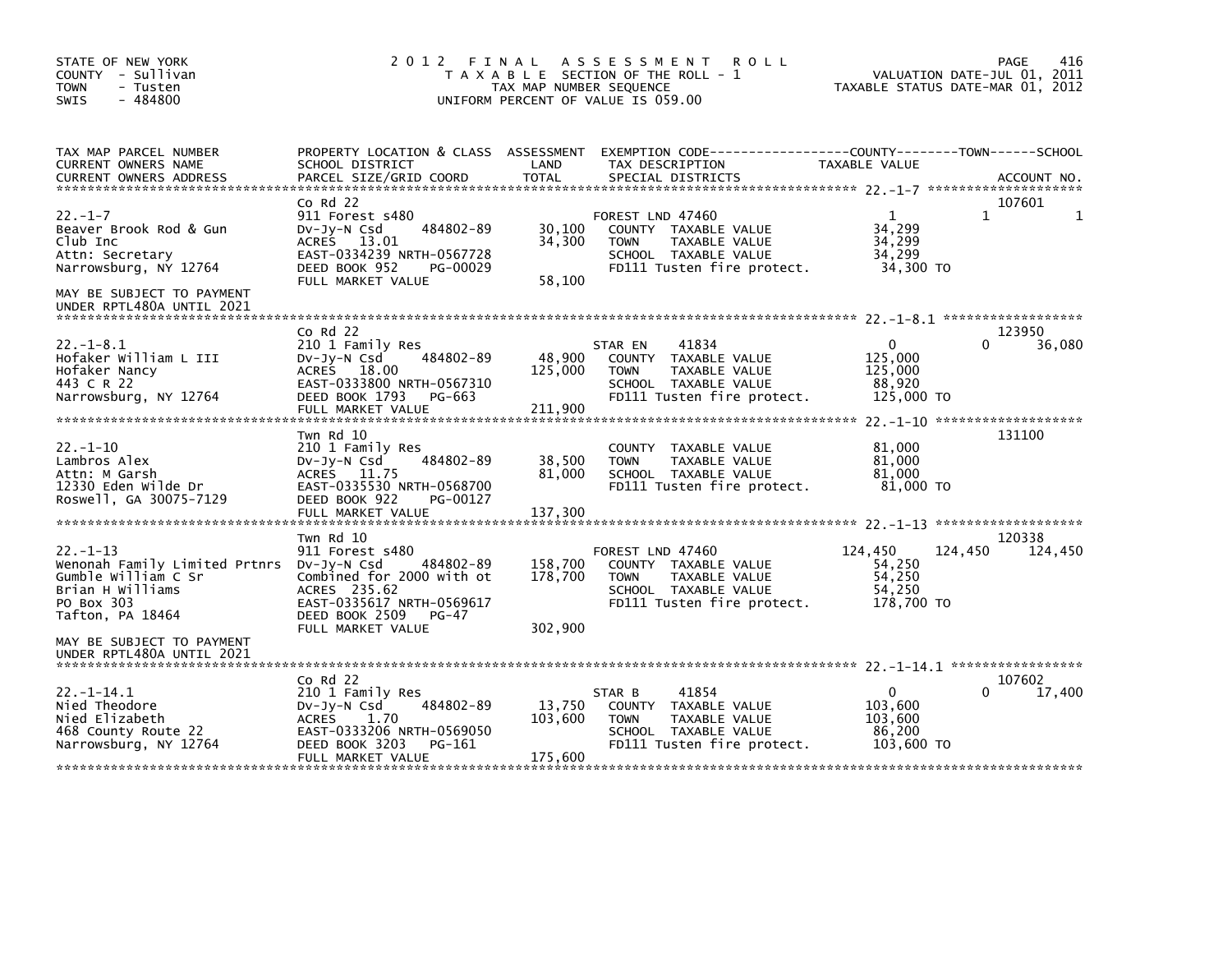| STATE OF NEW YORK<br>COUNTY - Sullivan<br>- Tusten<br><b>TOWN</b><br>$-484800$<br>SWIS                                                  | 2012 FINAL                                                                                                                                                                   | TAX MAP NUMBER SEQUENCE     | A S S E S S M E N T<br>R O L L<br>T A X A B L E SECTION OF THE ROLL - 1<br>UNIFORM PERCENT OF VALUE IS 059.00                 | TAXABLE STATUS DATE-MAR 01, 2012                        | 417<br><b>PAGE</b><br>VALUATION DATE-JUL 01, 2011 |
|-----------------------------------------------------------------------------------------------------------------------------------------|------------------------------------------------------------------------------------------------------------------------------------------------------------------------------|-----------------------------|-------------------------------------------------------------------------------------------------------------------------------|---------------------------------------------------------|---------------------------------------------------|
| TAX MAP PARCEL NUMBER<br>CURRENT OWNERS NAME<br>CURRENT OWNERS ADDRESS                                                                  | PROPERTY LOCATION & CLASS ASSESSMENT<br>SCHOOL DISTRICT<br>PARCEL SIZE/GRID COORD                                                                                            | LAND<br><b>TOTAL</b>        | EXEMPTION        CODE-----------------COUNTY-------TOWN------SCHOOL<br>TAX DESCRIPTION<br>SPECIAL DISTRICTS                   | TAXABLE VALUE                                           | ACCOUNT NO.                                       |
| 22.-1-15.1<br>Schierwagen Paul<br>535 State Route 55<br>Eldred, NY 12732                                                                | Co Rd 22<br>314 Rural vac<10<br>484802-89<br>$Dv-Jy-N$ Csd<br>3.15<br><b>ACRES</b><br>EAST-0334670 NRTH-0566660<br>DEED BOOK 2743<br>PG-396<br>FULL MARKET VALUE             | 6,900<br>6,900<br>11,700    | COUNTY TAXABLE VALUE<br>TAXABLE VALUE<br><b>TOWN</b><br>SCHOOL TAXABLE VALUE<br>FD111 Tusten fire protect.                    | 6,900<br>6,900<br>6,900<br>6,900 TO                     | 159850                                            |
|                                                                                                                                         | Co Rd 22                                                                                                                                                                     |                             |                                                                                                                               |                                                         | 122200                                            |
| $22 - 1 - 15.2$<br>Stofko Constance<br>Attn: Conrad G Heinz<br>102 Clarkson Rd<br>Lake Carmel, NY 10512                                 | 210 1 Family Res<br>484802-89<br>$Dv-Jy-N$ Csd<br><b>ACRES</b><br>3.58<br>EAST-0334580 NRTH-0567050<br>DEED BOOK 1859<br>PG-687<br>FULL MARKET VALUE                         | 22,400<br>52,500<br>89,000  | COUNTY TAXABLE VALUE<br>TAXABLE VALUE<br><b>TOWN</b><br>SCHOOL TAXABLE VALUE<br>FD111 Tusten fire protect.                    | 52,500<br>52,500<br>52,500<br>52,500 TO                 |                                                   |
|                                                                                                                                         | $CO$ Rd $22$                                                                                                                                                                 |                             |                                                                                                                               |                                                         | 159800                                            |
| 22.-1-16.1<br>Schierwagen Paul<br>535 State Route 55<br>Eldred, NY 12732                                                                | 210 1 Family Res<br>484802-89<br>$Dv-Jy-N$ Csd<br><b>ACRES</b><br>6.60<br>EAST-0334426 NRTH-0566412<br>DEED BOOK 2743<br>PG-396<br>FULL MARKET VALUE                         | 29,500<br>87,500<br>148,305 | 41854<br>STAR B<br>COUNTY TAXABLE VALUE<br>TAXABLE VALUE<br><b>TOWN</b><br>SCHOOL TAXABLE VALUE<br>FD111 Tusten fire protect. | $\mathbf{0}$<br>87,500<br>87,500<br>70.100<br>87,500 TO | 0<br>17,400                                       |
| $22. - 1 - 16.3$<br>Mahnkopf Filomena<br>Mahnkopt Stephen<br>375 CR 22<br>Narrowsburg, NY 12764                                         | Ws Cr 22<br>210 1 Family Res<br>484802-89<br>$Dv-Jy-N$ Csd<br><b>ACRES</b><br>3.20<br>EAST-0334009 NRTH-0566312<br>DEED BOOK 2010<br>PG-59966                                | 19,800<br>91.100            | COUNTY TAXABLE VALUE<br><b>TOWN</b><br>TAXABLE VALUE<br>SCHOOL TAXABLE VALUE<br>FD111 Tusten fire protect.                    | 91,100<br>91,100<br>91.100<br>91,100 TO                 |                                                   |
|                                                                                                                                         | FULL MARKET VALUE                                                                                                                                                            | 154,400                     |                                                                                                                               |                                                         |                                                   |
|                                                                                                                                         | $co$ Rd 22                                                                                                                                                                   |                             |                                                                                                                               |                                                         | 137499                                            |
| 22.-1-17<br>Schierwagen Paul<br>535 State Route 55<br>Eldred, NY 12732                                                                  | 314 Rural vac<10<br>484802-89<br>DV-Jy-N Csd<br><b>ACRES</b><br>1.21<br>EAST-0334400 NRTH-0566080<br>DEED BOOK 2743<br>PG-396                                                | 14,200<br>14,200            | COUNTY TAXABLE VALUE<br>TAXABLE VALUE<br><b>TOWN</b><br>SCHOOL TAXABLE VALUE<br>FD111 Tusten fire protect.                    | 14,200<br>14,200<br>14.200<br>14,200 TO                 |                                                   |
|                                                                                                                                         | FULL MARKET VALUE                                                                                                                                                            | 24,100                      |                                                                                                                               |                                                         |                                                   |
| $22. -1 - 18.1$<br>Lang John P<br>346 Beaverbrook Rd<br>Narrowsburg, NY 12764<br>MAY BE SUBJECT TO PAYMENT<br>UNDER AGDIST LAW TIL 2016 | $Co$ Rd $22$<br>120 Field crops<br>484802-89<br>$Dv-Jy-N$ Csd<br>Lot 1<br><b>ACRES</b><br>2.98<br>EAST-0335006 NRTH-0565577<br>DEED BOOK 1561<br>PG-617<br>FULL MARKET VALUE | 15,000<br>15,000<br>25.400  | AGRI DIST 41720<br>COUNTY TAXABLE VALUE<br><b>TOWN</b><br>TAXABLE VALUE<br>SCHOOL TAXABLE VALUE<br>FD111 Tusten fire protect. | 14,262<br>738<br>738<br>738<br>15,000 TO                | 137501<br>14,262<br>14,262                        |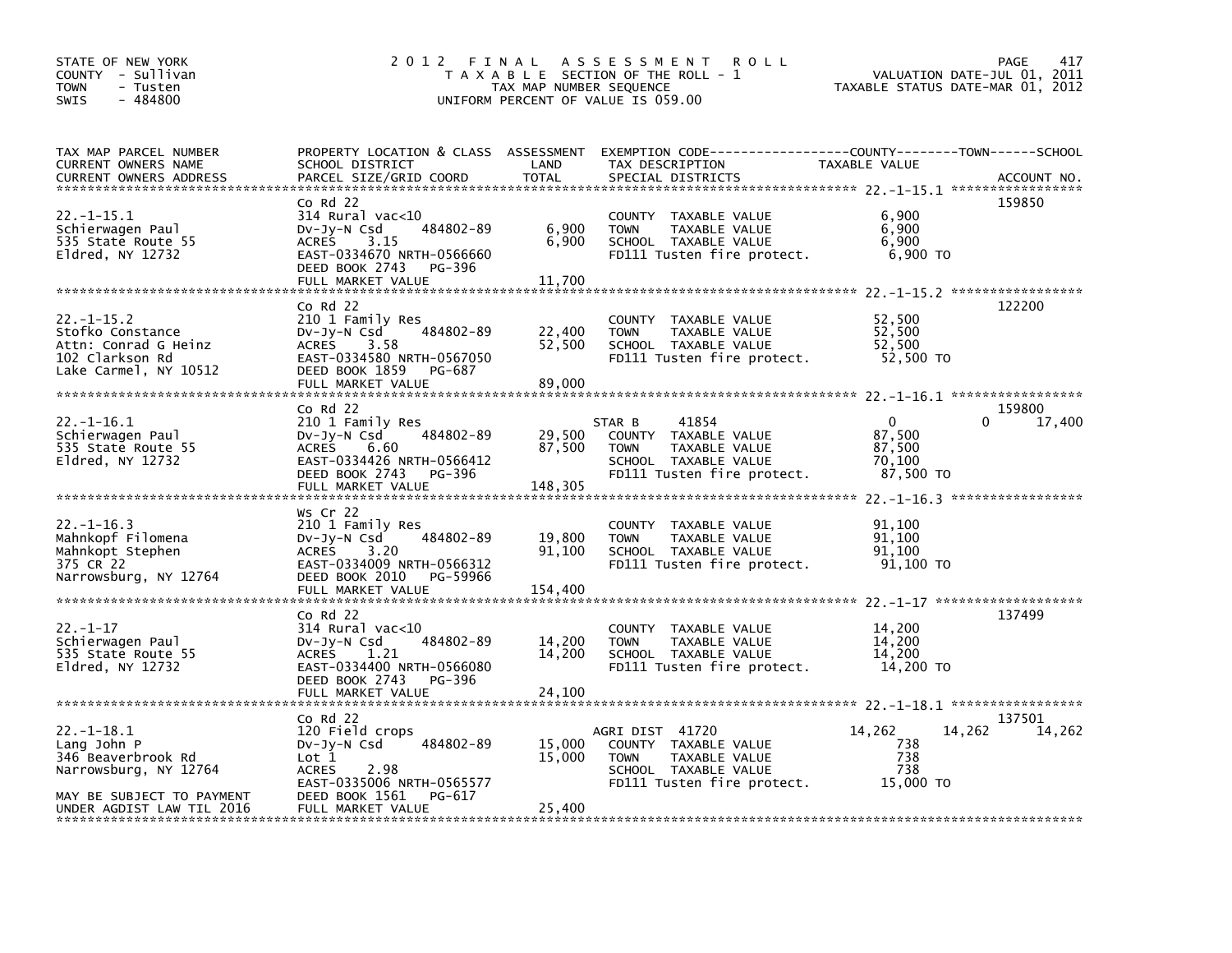| STATE OF NEW YORK            | 2 0 1 2<br>FINAL                     |                         | A S S E S S M E N T<br><b>ROLL</b>    |                                  | PAGE<br>418                 |
|------------------------------|--------------------------------------|-------------------------|---------------------------------------|----------------------------------|-----------------------------|
| COUNTY - Sullivan            |                                      |                         | T A X A B L E SECTION OF THE ROLL - 1 |                                  | VALUATION DATE-JUL 01, 2011 |
| <b>TOWN</b><br>- Tusten      |                                      | TAX MAP NUMBER SEQUENCE |                                       | TAXABLE STATUS DATE-MAR 01, 2012 |                             |
| $-484800$<br><b>SWIS</b>     |                                      |                         | UNIFORM PERCENT OF VALUE IS 059.00    |                                  |                             |
|                              |                                      |                         |                                       |                                  |                             |
|                              |                                      |                         |                                       |                                  |                             |
| TAX MAP PARCEL NUMBER        | PROPERTY LOCATION & CLASS ASSESSMENT |                         |                                       |                                  |                             |
| CURRENT OWNERS NAME          | SCHOOL DISTRICT                      | LAND                    | TAX DESCRIPTION                       | TAXABLE VALUE                    |                             |
|                              |                                      |                         |                                       |                                  |                             |
|                              |                                      |                         |                                       |                                  |                             |
|                              | Cty Rd 22                            |                         |                                       |                                  | 122700                      |
| $22. - 1 - 18.2$             | 210 1 Family Res                     |                         | <b>COUNTY</b><br>TAXABLE VALUE        | 88,200                           |                             |
| Luyster James                | 484802-89<br>$Dv-Jy-N$ Csd           | 12,800                  | TAXABLE VALUE<br><b>TOWN</b>          | 88,200                           |                             |
| Luyster Loretta T            | <b>ACRES</b><br>1.00                 | 88,200                  | SCHOOL TAXABLE VALUE                  | 88,200                           |                             |
| 58 Gianti Pl                 | EAST-0333570 NRTH-0564652            |                         | FD111 Tusten fire protect.            | 88,200 TO                        |                             |
| North Haledon, NJ 07508      | DEED BOOK 2680<br>PG-293             |                         |                                       |                                  |                             |
|                              | FULL MARKET VALUE                    | 149,500                 |                                       |                                  |                             |
|                              |                                      |                         |                                       |                                  |                             |
|                              | DEEPHOLLO Twn Rd 16                  |                         |                                       |                                  | 100325                      |
| $22. -1 - 18.3$              | 314 Rural vac<10                     |                         | COUNTY TAXABLE VALUE                  | 9,600                            |                             |
| Hughes Michael Jr            | 484802-89<br>$Dv-Jv-N$ Csd           | 9,600                   | <b>TOWN</b><br>TAXABLE VALUE          | 9,600                            |                             |
| 438 Shore Dr                 | Lot 3                                | 9,600                   | SCHOOL TAXABLE VALUE                  | 9,600                            |                             |
| Oakdale, NY 11769            | <b>ACRES</b><br>1.32                 |                         | FD111 Tusten fire protect.            | $9,600$ TO                       |                             |
|                              | EAST-0333457 NRTH-0564412            |                         |                                       |                                  |                             |
|                              | DEED BOOK 2406<br>PG-582             |                         |                                       |                                  |                             |
|                              | FULL MARKET VALUE                    | 16,300                  |                                       |                                  |                             |
|                              |                                      |                         |                                       |                                  |                             |
|                              | DEEPHOLLO Twn Rd 16                  |                         |                                       |                                  | 100326                      |
| $22. - 1 - 18.4$             | 314 Rural vac<10                     |                         | <b>COUNTY</b><br>TAXABLE VALUE        | 8,400                            |                             |
| Luyster James                | 484802-89<br>$Dv-Jv-N$ Csd           | 8,400                   | <b>TOWN</b><br>TAXABLE VALUE          | 8,400                            |                             |
| Luyster Loretta T            | Lot 1                                | 8,400                   | SCHOOL TAXABLE VALUE                  | 8,400                            |                             |
| 58 Gianti Pl                 | 1.03<br><b>ACRES</b>                 |                         | FD111 Tusten fire protect.            | 8,400 TO                         |                             |
| North Haledon, NJ 07508      | EAST-0333539 NRTH-0564840            |                         |                                       |                                  |                             |
|                              | DEED BOOK 2680<br>PG-293             |                         |                                       |                                  |                             |
|                              |                                      |                         |                                       |                                  |                             |
|                              |                                      |                         |                                       |                                  |                             |
|                              | $co$ Rd 22                           |                         |                                       |                                  | 137505                      |
| $22 - 1 - 18.8$              | 210 1 Family Res                     |                         | COUNTY TAXABLE VALUE                  | 138,100                          |                             |
| Moore Alberta Margaret       | $Dv-Jv-N$ Csd<br>484802-89           | 18,800                  | TAXABLE VALUE<br><b>TOWN</b>          | 138,100                          |                             |
| Alberta Margaret Moore Trust | <b>ACRES</b><br>2.91                 | 138,100                 | SCHOOL TAXABLE VALUE                  | 138,100                          |                             |
| 161 Windsong Way             | EAST-0333196 NRTH-0563459            |                         | FD111 Tusten fire protect.            | 138,100 TO                       |                             |
| Titusville, FL 32780         | DEED BOOK 2011<br>PG-5185            |                         |                                       |                                  |                             |
|                              | FULL MARKET VALUE                    | 234,100                 |                                       |                                  |                             |
|                              |                                      |                         |                                       | 22. -1-18.9 ******************   |                             |
|                              | W side Deep Hollow Rd (Tr            |                         |                                       |                                  | 131115                      |
| $22 - 1 - 18.9$              | 260 Seasonal res                     |                         | TAXABLE VALUE<br><b>COUNTY</b>        | 44,600                           |                             |
| Lang Michael M               | 484802-89<br>$Dv-Jy-N$ Csd           | 25,900                  | TAXABLE VALUE<br><b>TOWN</b>          | 44,600                           |                             |
|                              |                                      |                         |                                       |                                  |                             |
| Lang Lisa                    | Lot 1                                | 44,600                  | SCHOOL TAXABLE VALUE                  | 44.600                           |                             |
| 45 Pleasantview Ct           | 5.06<br><b>ACRES</b>                 |                         | FD111 Tusten fire protect.            | 44,600 TO                        |                             |
| Copiague, NY 11726           | EAST-0331219 NRTH-0566494            |                         |                                       |                                  |                             |
|                              | DEED BOOK 2978<br>PG-189             |                         |                                       |                                  |                             |
|                              | FULL MARKET VALUE                    | 75,600                  |                                       |                                  |                             |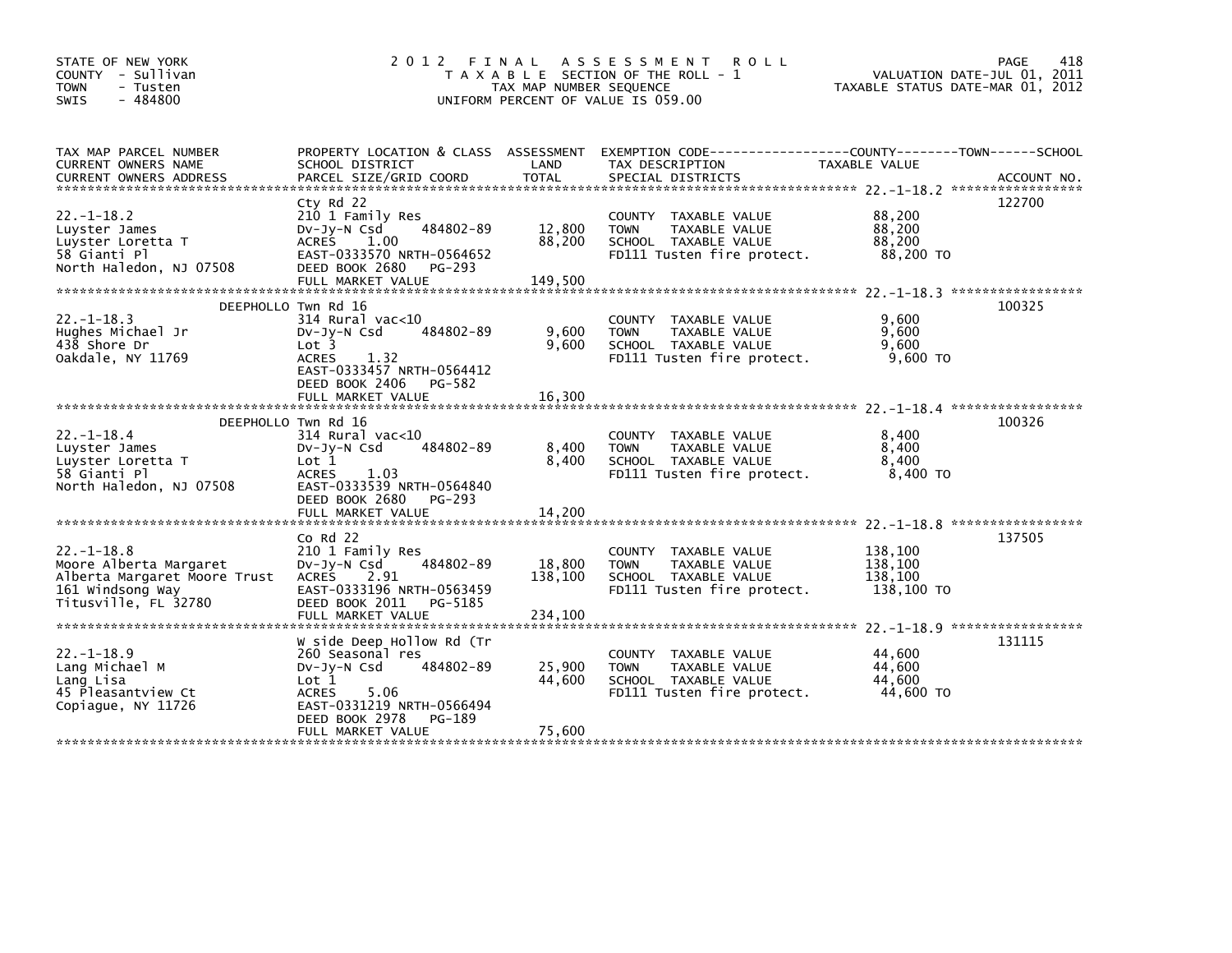| STATE OF NEW YORK<br>COUNTY - Sullivan<br><b>TOWN</b><br>- Tusten<br>$-484800$<br><b>SWIS</b>                                                      | 2012 FINAL                                                                                                                                                                         | TAX MAP NUMBER SEQUENCE    | <b>ROLL</b><br>A S S E S S M E N T<br>T A X A B L E SECTION OF THE ROLL - 1<br>UNIFORM PERCENT OF VALUE IS 059.00                                                        |                                                                                    | 419<br>PAGE<br>VALUATION DATE-JUL 01, 2011<br>TAXABLE STATUS DATE-MAR 01, 2012 |
|----------------------------------------------------------------------------------------------------------------------------------------------------|------------------------------------------------------------------------------------------------------------------------------------------------------------------------------------|----------------------------|--------------------------------------------------------------------------------------------------------------------------------------------------------------------------|------------------------------------------------------------------------------------|--------------------------------------------------------------------------------|
| TAX MAP PARCEL NUMBER<br>CURRENT OWNERS NAME<br><b>CURRENT OWNERS ADDRESS</b>                                                                      | PROPERTY LOCATION & CLASS ASSESSMENT<br>SCHOOL DISTRICT<br>PARCEL SIZE/GRID COORD                                                                                                  | LAND<br><b>TOTAL</b>       | EXEMPTION CODE-----------------COUNTY-------TOWN------SCHOOL<br>TAX DESCRIPTION<br>SPECIAL DISTRICTS                                                                     | TAXABLE VALUE                                                                      | ACCOUNT NO.                                                                    |
| 22. -1-18.11<br>Berlin Barry<br>Lang John<br>346 Beaverbrook Rd<br>Narrowsburg, NY 12764<br>MAY BE SUBJECT TO PAYMENT<br>UNDER AGDIST LAW TIL 2016 | $Co$ Rd $22$<br>322 Rural vac>10<br>484802-89<br>$Dv-Jy-N$ Csd<br>Lot 2<br><b>ACRES</b><br>10.80<br>EAST-0330912 NRTH-0567016<br>DEED BOOK 1596<br>PG-647<br>FULL MARKET VALUE     | 31,000<br>31,000<br>52,500 | AGRI DIST 41720<br>COUNTY TAXABLE VALUE<br><b>TOWN</b><br>TAXABLE VALUE<br>SCHOOL TAXABLE VALUE<br>FD111 Tusten fire protect.                                            | 29,259<br>1,741<br>1,741<br>1,741<br>31,000 TO                                     | 29,259<br>29,259                                                               |
|                                                                                                                                                    |                                                                                                                                                                                    |                            |                                                                                                                                                                          |                                                                                    |                                                                                |
| $22. -1 - 18.12$<br>Lang John P<br>346 Beaverbrook Rd<br>Narrowsburg, NY 12764<br>MAY BE SUBJECT TO PAYMENT<br>UNDER AGDIST LAW TIL 2016           | $Co$ Rd $22$<br>241 Rural res&ag<br>484802-89<br>$Dv-Jy-N$ Csd<br>Lot <sub>3</sub><br>56.40<br>ACRES<br>EAST-0335207 NRTH-0565526<br>DEED BOOK 1561<br>PG-617<br>FULL MARKET VALUE | 233,900                    | RPTL466_c 41690<br>74,500 AGRI BLDGS 41700<br>138,000 AGRI DIST 41720<br>41854<br>STAR B<br>COUNTY TAXABLE VALUE<br><b>TOWN</b><br>TAXABLE VALUE<br>SCHOOL TAXABLE VALUE | 1,740<br>17,000<br>24,171<br>$\overline{\mathbf{0}}$<br>95,089<br>95,089<br>77,689 | 1,740<br>1,740<br>17,000<br>17,000<br>24,171<br>24,171<br>17,400<br>0          |
|                                                                                                                                                    |                                                                                                                                                                                    |                            | FD111 Tusten fire protect.<br>1,740 EX                                                                                                                                   | 136,260 TO                                                                         |                                                                                |
|                                                                                                                                                    |                                                                                                                                                                                    |                            |                                                                                                                                                                          |                                                                                    |                                                                                |
| $22. - 1 - 18.14$<br>Berlin Barry<br>Lang John<br>346 Beaverbrook Rd<br>Narrowsburg, NY 12764                                                      | $CO$ Rd $22$<br>311 Res vac land<br>484802-89<br>$Dv-Jy-N$ Csd<br>Lot 2<br>0.29<br><b>ACRES</b><br>EAST-0330912 NRTH-0567016<br>DEED BOOK 1596<br>PG-647                           | 1,500<br>1,500             | COUNTY TAXABLE VALUE<br>TAXABLE VALUE<br><b>TOWN</b><br>SCHOOL TAXABLE VALUE<br>FD111 Tusten fire protect.                                                               | 1,500<br>1,500<br>1.500<br>1,500 TO                                                |                                                                                |
|                                                                                                                                                    | FULL MARKET VALUE                                                                                                                                                                  | 2,500                      |                                                                                                                                                                          |                                                                                    |                                                                                |
| $22. - 1 - 18.16$<br>Robertson Janice M<br>346 Beaverbrook Rd<br>Narrowsburg, NY 12764                                                             | Tr 16<br>$314$ Rural vac<10<br>DV-Jy-N Csd<br>484802-89<br>Lot 1<br>2.45<br><b>ACRES</b><br>EAST-0331219 NRTH-0566494                                                              | 12,400<br>12,400           | COUNTY TAXABLE VALUE<br><b>TOWN</b><br>TAXABLE VALUE<br>SCHOOL TAXABLE VALUE<br>FD111 Tusten fire protect.                                                               | 12,400<br>12,400<br>12,400<br>12,400 TO                                            | 131115                                                                         |
|                                                                                                                                                    | DEED BOOK 2558<br>PG-521<br>FULL MARKET VALUE                                                                                                                                      | 21,000                     |                                                                                                                                                                          |                                                                                    |                                                                                |
| $22. - 1 - 18.17$                                                                                                                                  | Tr 16<br>$314$ Rural vac< $10$                                                                                                                                                     |                            | TAXABLE VALUE<br>COUNTY                                                                                                                                                  | 11,300                                                                             | 131115                                                                         |
| Robertson Janice M<br>346 Beaverbrook Rd<br>Narrowsburg, NY 12764                                                                                  | 484802-89<br>$Dv-Jy-N$ Csd<br>Lot 1<br><b>ACRES</b><br>2.13<br>EAST-0331219 NRTH-0566494<br>DEED BOOK 2558<br>PG-521                                                               | 11,300<br>11,300           | <b>TOWN</b><br>TAXABLE VALUE<br>SCHOOL TAXABLE VALUE<br>FD111 Tusten fire protect.                                                                                       | 11,300<br>11,300<br>11.300 TO                                                      |                                                                                |
|                                                                                                                                                    | FULL MARKET VALUE                                                                                                                                                                  | 19,200                     |                                                                                                                                                                          |                                                                                    |                                                                                |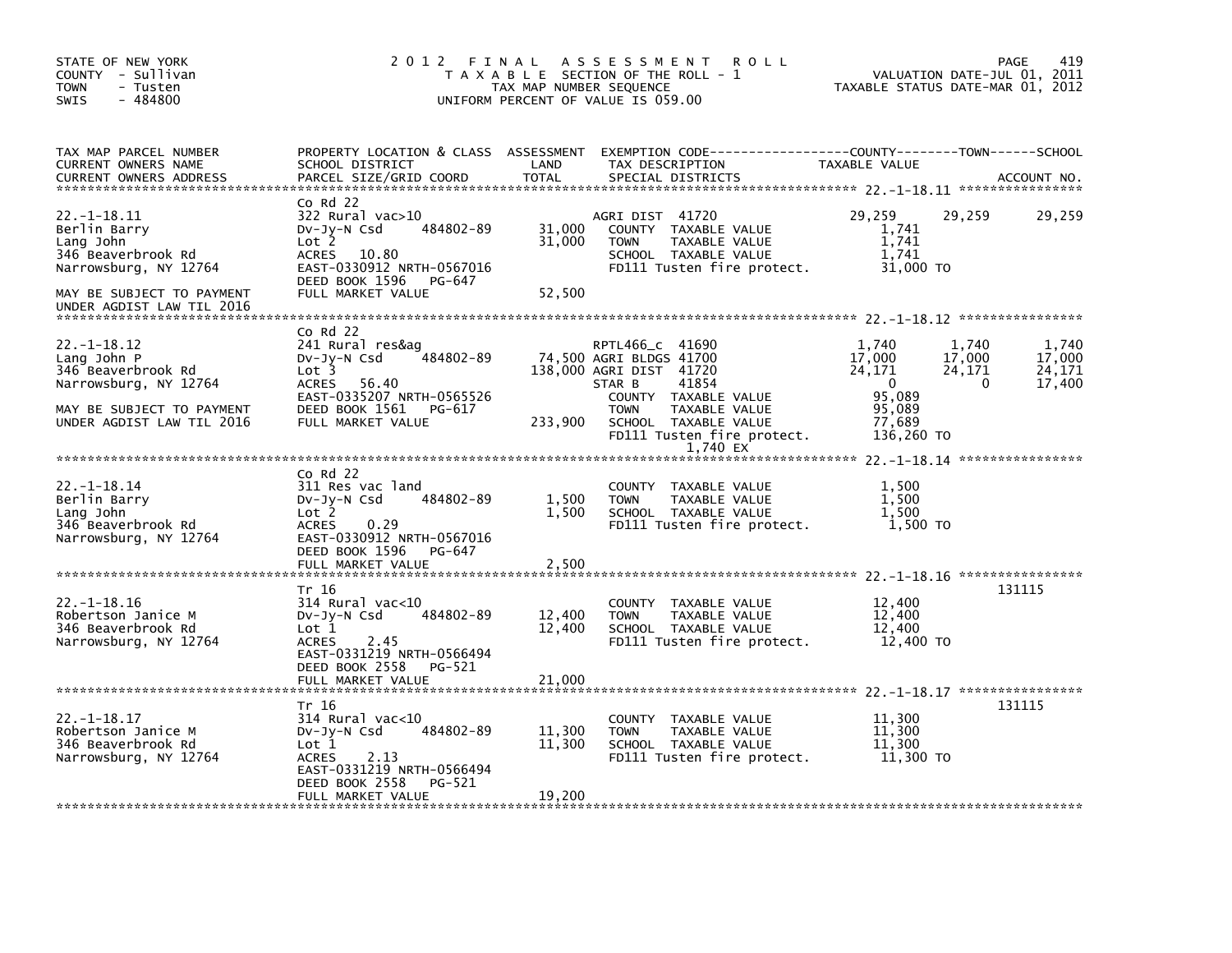| STATE OF NEW YORK<br>COUNTY - Sullivan<br><b>TOWN</b><br>- Tusten<br>$-484800$<br><b>SWIS</b>                | 2012<br>FINAL<br>T A X A B L E SECTION OF THE ROLL - 1<br>TAX MAP NUMBER SEQUENCE<br>UNIFORM PERCENT OF VALUE IS 059.00                                                                                                                 | 420<br>PAGE<br>VALUATION DATE-JUL 01, 2011<br>TAXABLE STATUS DATE-MAR 01, 2012 |                                                                                                            |                                             |             |
|--------------------------------------------------------------------------------------------------------------|-----------------------------------------------------------------------------------------------------------------------------------------------------------------------------------------------------------------------------------------|--------------------------------------------------------------------------------|------------------------------------------------------------------------------------------------------------|---------------------------------------------|-------------|
| TAX MAP PARCEL NUMBER<br>CURRENT OWNERS NAME<br><b>CURRENT OWNERS ADDRESS</b>                                | PROPERTY LOCATION & CLASS ASSESSMENT<br>SCHOOL DISTRICT<br>PARCEL SIZE/GRID COORD                                                                                                                                                       | LAND<br><b>TOTAL</b>                                                           | EXEMPTION CODE-----------------COUNTY-------TOWN------SCHOOL<br>TAX DESCRIPTION<br>SPECIAL DISTRICTS       | TAXABLE VALUE                               | ACCOUNT NO. |
| $22. -1 - 19.1$<br>Tarallo Lucille<br>189 Munn Ave<br>Teaneck, NJ 07666                                      | $Co$ Rd $22$<br>240 Rural res<br>484802-89<br>$Dv-Jy-N$ Csd<br>Lot 4<br>Subdivided $21-1-19.9$<br>ACRES 14.68<br>EAST-0332576 NRTH-0565617<br>DEED BOOK 1066<br>PG-00179<br>FULL MARKET VALUE                                           | 33,400<br>33,400<br>56,600                                                     | COUNTY TAXABLE VALUE<br>TAXABLE VALUE<br><b>TOWN</b><br>SCHOOL TAXABLE VALUE<br>FD111 Tusten fire protect. | 33,400<br>33,400<br>33.400<br>33,400 TO     | 152050      |
| $22. -1 - 19.2$<br>Clark Levi T<br>Gordon Gail<br>218 S 10 th Ave<br>Mount Vernon, NY 10550                  | $Co$ Rd $22$<br>$314$ Rural vac< $10$<br>484802-89<br>$Dv-Jy-N$ Csd<br>FRNT 28.20 DPTH 1314.00<br>EAST-0334857 NRTH-0563791<br>DEED BOOK 1651<br>PG-656<br>FULL MARKET VALUE                                                            | 3,100<br>3.100<br>5,300                                                        | COUNTY TAXABLE VALUE<br>TAXABLE VALUE<br><b>TOWN</b><br>SCHOOL TAXABLE VALUE<br>FD111 Tusten fire protect. | 3,100<br>3.100<br>3.100<br>3.100 TO         | 145700      |
| $22. -1 - 19.3$<br>Saccone Tirrito Grace<br>Saccone Tirrito Giovanni<br>743 Fourth St<br>Lyndhurst, NJ 07071 | $CO$ Rd $22$<br>240 Rural res<br>484802-89<br>$Dv-Jy-N$ Csd<br>ACRES 27.70<br>EAST-0333930 NRTH-0564180<br>DEED BOOK 2779<br>PG-283<br>FULL MARKET VALUE                                                                                | 55,300<br>105,300<br>178,500                                                   | COUNTY TAXABLE VALUE<br>TAXABLE VALUE<br><b>TOWN</b><br>SCHOOL TAXABLE VALUE<br>FD111 Tusten fire protect. | 105,300<br>105,300<br>105,300<br>105,300 TO | 158800      |
| $22. -1 - 19.4$<br>Castaldi Joseph<br>2086 Homecrest Ave<br>Brooklyn, NY 11229                               | $CO$ Rd $22$<br>210 1 Family Res<br>DV-JY-N Csd<br>484802-89<br>Combined with $22-1-19.9$<br>FRNT 200.00 DPTH 200.00<br>2.33 BANK C80005<br><b>ACRES</b><br>EAST-0332090 NRTH-0566374<br>DEED BOOK 2163<br>$PG-49$<br>FULL MARKET VALUE | 17,000<br>98,800<br>167,500                                                    | COUNTY TAXABLE VALUE<br>TAXABLE VALUE<br><b>TOWN</b><br>SCHOOL TAXABLE VALUE<br>FD111 Tusten fire protect. | 98,800<br>98.800<br>98,800<br>98,800 TO     | 153600      |
| $22 - 1 - 19.5$<br>Carey Robert T<br>95 Leverett Ave<br>Staten Island, NY 10308                              | $Co$ Rd $22$<br>270 Mfg housing<br>DV-Jy-N Csd<br>484802-89<br>ACRES<br>1.00 BANK 60806<br>EAST-0332201 NRTH-0564810<br>DEED BOOK 3209<br>PG-356<br>FULL MARKET VALUE                                                                   | 12,800<br>17,500<br>29,700                                                     | COUNTY TAXABLE VALUE<br>TAXABLE VALUE<br><b>TOWN</b><br>SCHOOL TAXABLE VALUE<br>FD111 Tusten fire protect. | 17,500<br>17,500<br>17,500<br>17,500 TO     | 134500      |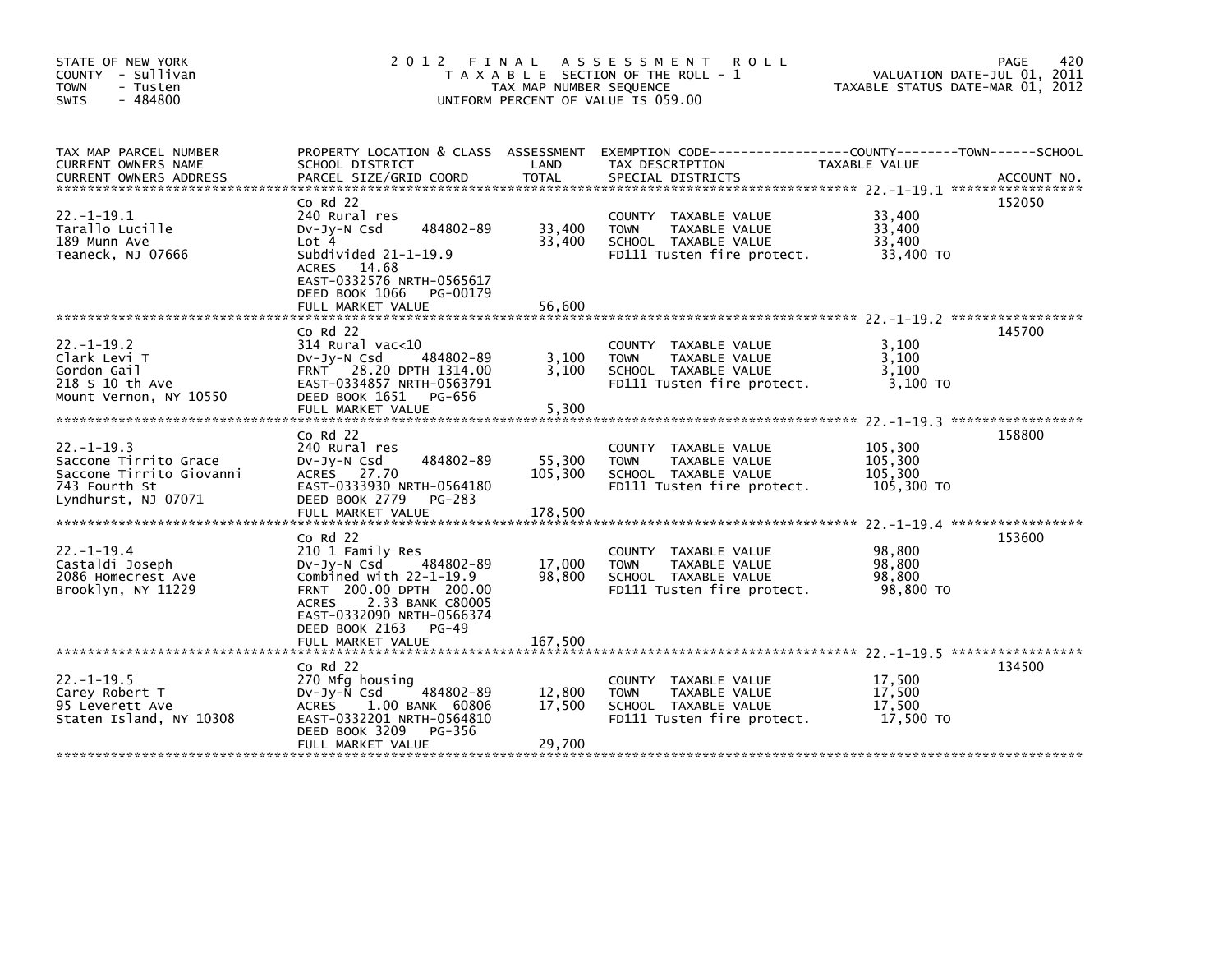| STATE OF NEW YORK<br>COUNTY - Sullivan<br><b>TOWN</b><br>- Tusten<br>$-484800$<br>SWIS              | 2 0 1 2<br>FINAL<br>T A X A B L E SECTION OF THE ROLL - 1<br>TAX MAP NUMBER SEQUENCE<br>UNIFORM PERCENT OF VALUE IS 059.00                                                               | 421<br>PAGE<br>VALUATION DATE-JUL 01, 2011<br>TAXABLE STATUS DATE-MAR 01, 2012 |                                                                                                            |                                         |        |
|-----------------------------------------------------------------------------------------------------|------------------------------------------------------------------------------------------------------------------------------------------------------------------------------------------|--------------------------------------------------------------------------------|------------------------------------------------------------------------------------------------------------|-----------------------------------------|--------|
| TAX MAP PARCEL NUMBER<br>CURRENT OWNERS NAME                                                        | PROPERTY LOCATION & CLASS ASSESSMENT<br>SCHOOL DISTRICT                                                                                                                                  | LAND                                                                           | EXEMPTION CODE-----------------COUNTY-------TOWN------SCHOOL<br>TAX DESCRIPTION                            | TAXABLE VALUE                           |        |
| $22. - 1 - 19.6$<br>Jacobsen Christopher S<br>338 Bard Ave Apt B<br>Staten Island, NY 103           | $Co$ Rd $22$<br>210 1 Family Res<br>484802-89<br>DV-JY-N Csd<br>Lot <sub>3</sub><br><b>ACRES</b><br>2.03 BANK C59307<br>EAST-0332350 NRTH-0565062<br>DEED BOOK 2188 PG-320               | 17,600<br>82,600                                                               | COUNTY TAXABLE VALUE<br><b>TOWN</b><br>TAXABLE VALUE<br>SCHOOL TAXABLE VALUE<br>FD111 Tusten fire protect. | 82,600<br>82.600<br>82,600<br>82.600 TO |        |
| $22. - 1 - 19.7$<br>Tarallo Lucille<br>189 Munn Ave<br>Teaneck, NJ 07666                            | $Co$ Rd $22$<br>$314$ Rural vac<10<br>DV-Jy-N Csd<br>484802-89<br>Lot <sub>2</sub><br>2.04<br><b>ACRES</b><br>EAST-0332311 NRTH-0564533<br>DEED BOOK 1066<br>PG-179<br>FULL MARKET VALUE | 11,100<br>11,100<br>18,800                                                     | COUNTY TAXABLE VALUE<br>TAXABLE VALUE<br><b>TOWN</b><br>SCHOOL TAXABLE VALUE<br>FD111 Tusten fire protect. | 11,100<br>11,100<br>11,100<br>11,100 TO |        |
| $22. - 1 - 19.8$<br>Tarallo Lucille<br>189 Munn Ave<br>Teaneck, NJ 07666                            | $Co$ Rd $22$<br>314 Rural vac<10<br>484802-89<br>$Dv-Jv-N$ Csd<br>Lot <sub>1</sub><br>2.02<br><b>ACRES</b><br>EAST-0332145 NRTH-0564217<br>DEED BOOK 1066<br>PG-179<br>FULL MARKET VALUE | 11,100<br>11,100<br>18,800                                                     | COUNTY TAXABLE VALUE<br>TAXABLE VALUE<br><b>TOWN</b><br>SCHOOL TAXABLE VALUE<br>FD111 Tusten fire protect. | 11,100<br>11,100<br>11,100<br>11,100 TO |        |
| $22. - 1 - 20$<br>Koferl Raymond H<br>Foster Alice F<br>215 County Road 22<br>Narrowsburg, NY 12764 | $Co$ Rd $22$<br>210 1 Family Res<br>DV-Jy-N Csd<br>484802-89<br>ACRES 10.00<br>EAST-0334080 NRTH-0563270<br>DEED BOOK 3450<br>$PG-23$<br>FULL MARKET VALUE                               | 35,900<br>69,700<br>118,100                                                    | COUNTY TAXABLE VALUE<br>TAXABLE VALUE<br><b>TOWN</b><br>SCHOOL TAXABLE VALUE<br>FD111 Tusten fire protect. | 69.700<br>69,700<br>69,700<br>69,700 TO | 129450 |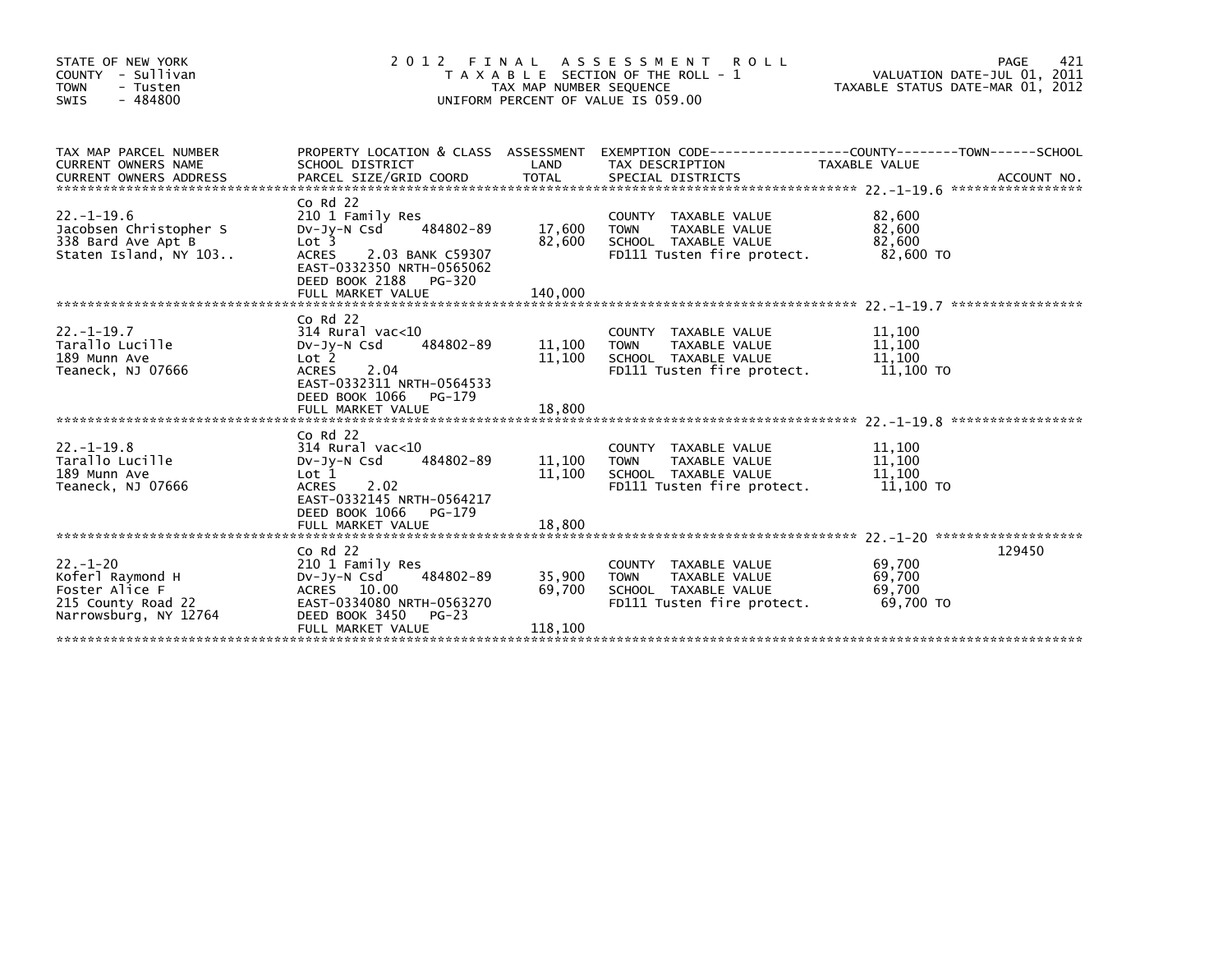| STATE OF NEW YORK       | 2012 FINAL ASSESSMENT ROLL            | -422<br>PAGE                     |
|-------------------------|---------------------------------------|----------------------------------|
| COUNTY - Sullivan       | T A X A B L E SECTION OF THE ROLL - 1 | VALUATION DATE-JUL 01, 2011      |
| <b>TOWN</b><br>- Tusten | MAP SECTION - 022                     | TAXABLE STATUS DATE-MAR 01, 2012 |
| - 484800<br>SWIS        | SUB-SECTION-                          | RPS150/V04/L015                  |
|                         | UNIFORM PERCENT OF VALUE IS 059.00    | CURRENT DATE $6/19/2012$         |

### \*\*\* S P E C I A L D I S T R I C T S U M M A R Y \*\*\*

| CODE | DISTRICT NAME        | PARCELS | TOTAL EXTENSION<br><b>TYPF</b> | EXTENSION<br>VALUE | AD VALOREM<br>VALUE | <b>FXFMPT</b><br>AMOUNT | <b>TAXABLE</b><br>VALUE |
|------|----------------------|---------|--------------------------------|--------------------|---------------------|-------------------------|-------------------------|
|      | FD111 Tusten fire pr |         | 35 TOTAL                       |                    | 2057.000            | 1.740                   | 2055.260                |

#### \*\*\* S C H O O L D I S T R I C T S U M M A R Y \*\*\*

| <b>CODE</b> | DISTRICT NAME | TOTAL<br><b>PARCELS</b> | ASSESSED<br>LAND | ASSESSED<br><b>TOTAL</b> | <b>EXEMPT</b><br><b>AMOUNT</b> | <b>TOTAL</b><br><b>TAXABLE</b> | <b>STAR</b><br><b>AMOUNT</b> | <b>STAR</b><br><b>TAXABLE</b> |
|-------------|---------------|-------------------------|------------------|--------------------------|--------------------------------|--------------------------------|------------------------------|-------------------------------|
| 484802      | DV-JV-N Csd   | 35                      | 881.450          | 2057,000                 | 210,883                        | 1846.117                       | 123.080                      | 1723,037                      |
|             | SUB-TOTAL     | 35                      | 881,450          | 2057,000                 | 210,883                        | 1846, 117                      | 123,080                      | 1723,037                      |
| 484889      | Nar Library   | 35                      | 881.450          | 2057,000                 | 210,883                        | 1846.117                       | 123.080                      | 1723,037                      |
|             | T O T A L     | 70                      | 1762.900         | 4114.000                 | 421.766                        | 3692,234                       | 246,160                      | 3446.074                      |

\*\*\* S Y S T E M C O D E S S U M M A R Y \*\*\*

NO SYSTEM EXEMPTIONS AT THIS LEVEL

## \*\*\* E X E M P T I O N S U M M A R Y \*\*\*

| <b>TOTAL</b><br><b>CODE</b><br><b>PARCELS</b><br>DESCRIPTION                                                                                           | <b>COUNTY</b>                                   | <b>TOWN</b>                                     | <b>SCHOOL</b>                                                       |
|--------------------------------------------------------------------------------------------------------------------------------------------------------|-------------------------------------------------|-------------------------------------------------|---------------------------------------------------------------------|
| 41690<br>RPTL466_C<br>41700<br>AGRI BLDGS<br>41720<br>AGRI DIST<br>41834<br>STAR EN<br>41854<br>STAR B<br>47460<br>FOREST<br><b>LND</b><br>13<br>TOTAL | 1,740<br>17,000<br>67,692<br>124,451<br>210,883 | 1,740<br>17,000<br>67,692<br>124,451<br>210,883 | 1,740<br>17,000<br>67,692<br>36,080<br>87,000<br>124,451<br>333,963 |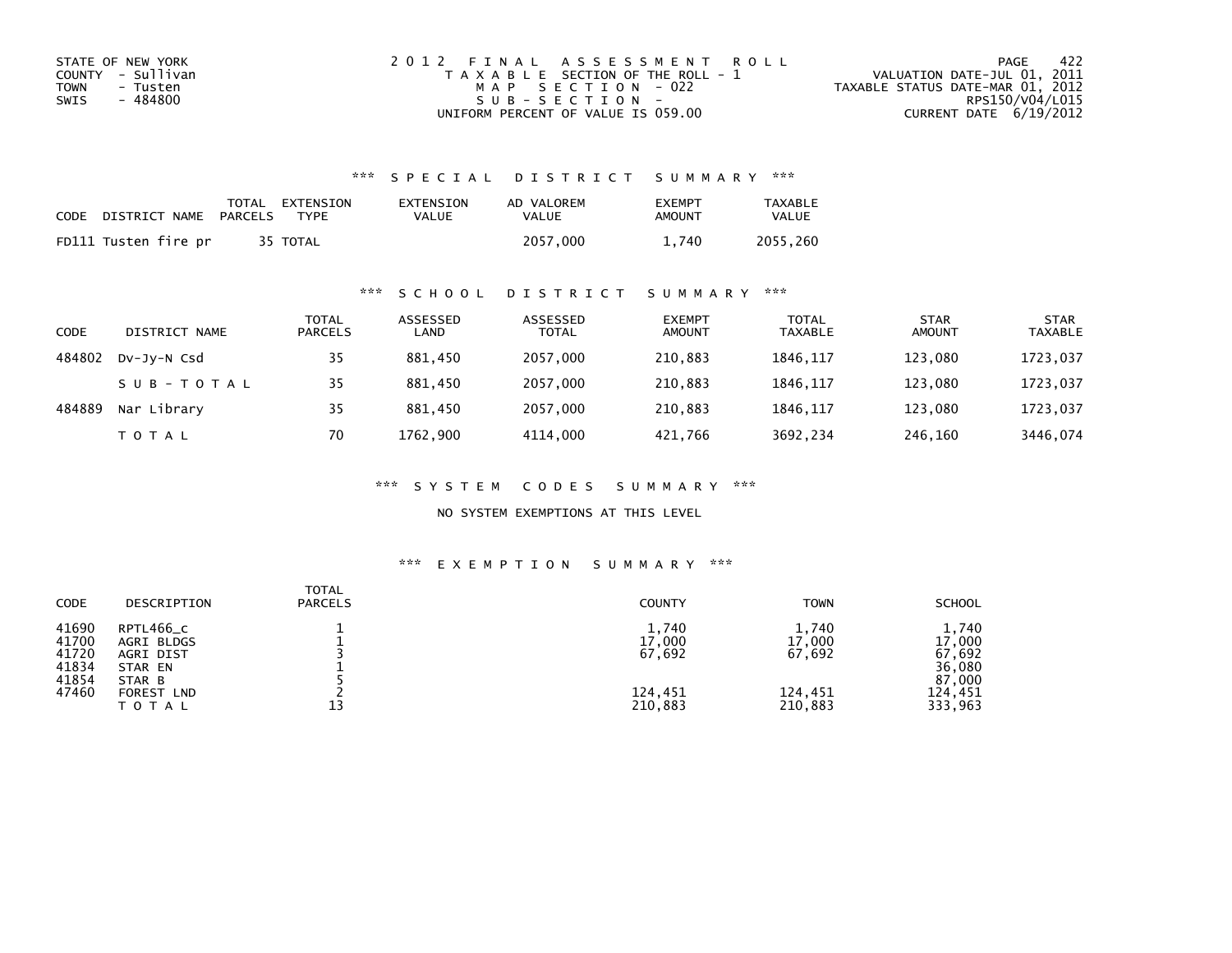| STATE OF NEW YORK       | 2012 FINAL ASSESSMENT ROLL            | - 423<br>PAGE                    |
|-------------------------|---------------------------------------|----------------------------------|
| COUNTY - Sullivan       | T A X A B L E SECTION OF THE ROLL - 1 | VALUATION DATE-JUL 01, 2011      |
| <b>TOWN</b><br>- Tusten | MAP SECTION - 022                     | TAXABLE STATUS DATE-MAR 01, 2012 |
| - 484800<br>SWIS        | SUB-SECTION-                          | RPS150/V04/L015                  |
|                         | UNIFORM PERCENT OF VALUE IS 059.00    | CURRENT DATE 6/19/2012           |

# \*\*\* G R A N D T O T A L S \*\*\*

| ROLL       | DESCRIPTION    | <b>TOTAL</b>   | ASSESSED | <b>ASSESSED</b> | <b>TAXABLE</b> | <b>TAXABLE</b> | <b>TAXABLE</b> | <b>STAR</b>    |
|------------|----------------|----------------|----------|-----------------|----------------|----------------|----------------|----------------|
| <b>SEC</b> |                | <b>PARCELS</b> | LAND     | TOTAL           | COUNTY         | TOWN           | <b>SCHOOL</b>  | <b>TAXABLE</b> |
|            | <b>TAXABLE</b> |                | 881.450  | 2057,000        | 1846, 117      | 1846.117       | 1846.117       | 1723,037       |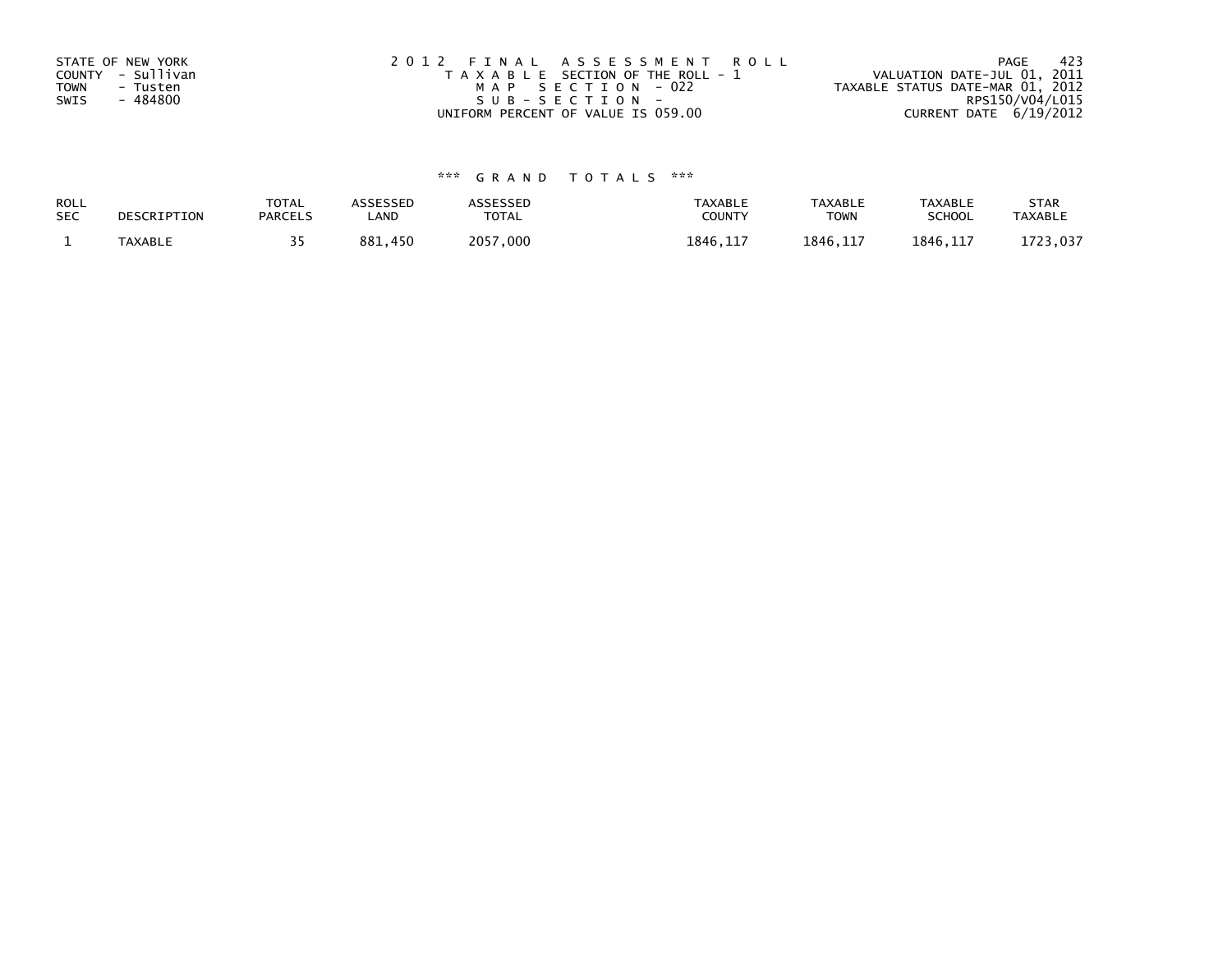| STATE OF NEW YORK<br>COUNTY - Sullivan<br><b>TOWN</b><br>- Tusten<br>- 484800<br><b>SWIS</b>                              | 2012                                                                                                                                                                       | FINAL<br>TAX MAP NUMBER SEQUENCE | A S S E S S M E N T<br><b>ROLL</b><br>T A X A B L E SECTION OF THE ROLL - 1<br>UNIFORM PERCENT OF VALUE IS 059.00                                          | TAXABLE STATUS DATE-MAR 01, 2012                               | VALUATION DATE-JUL 01, | 424<br>PAGE<br>2011 |
|---------------------------------------------------------------------------------------------------------------------------|----------------------------------------------------------------------------------------------------------------------------------------------------------------------------|----------------------------------|------------------------------------------------------------------------------------------------------------------------------------------------------------|----------------------------------------------------------------|------------------------|---------------------|
| TAX MAP PARCEL NUMBER<br>CURRENT OWNERS NAME<br><b>CURRENT OWNERS ADDRESS</b>                                             | SCHOOL DISTRICT<br>PARCEL SIZE/GRID COORD                                                                                                                                  | LAND<br><b>TOTAL</b>             | PROPERTY LOCATION & CLASS ASSESSMENT EXEMPTION CODE---------------COUNTY-------TOWN-----SCHOOL<br>TAX DESCRIPTION<br>SPECIAL DISTRICTS                     | TAXABLE VALUE                                                  |                        | ACCOUNT NO.         |
| $23 - 1 - 1$<br>Gillner George<br>Gillner Donna<br>28 Excelsior Ave<br>Staten Island, NY 10309                            | Twn Rd 14<br>311 Res vac land - WTRFNT<br>484802-89<br>DV-Jy-N Csd<br>2.50<br><b>ACRES</b><br>EAST-0311804 NRTH-0562283<br>DEED BOOK 1075<br>PG-00181<br>FULL MARKET VALUE | 18,800<br>18,800<br>31,900       | COUNTY TAXABLE VALUE<br>TAXABLE VALUE<br><b>TOWN</b><br>SCHOOL TAXABLE VALUE<br>FD111 Tusten fire protect.                                                 | 18,800<br>18,800<br>18,800<br>18,800 TO                        |                        | 101952              |
| $23 - 1 - 2$<br>Schneider Henry<br>300 Crawford Rd<br>Narrowsburg, NY 12764                                               | Twn Rd 14<br>210 1 Family Res - WTRFNT<br>484802-89<br>DV-Jy-N Csd<br>4.80<br><b>ACRES</b><br>EAST-0312146 NRTH-0562411<br>DEED BOOK 1720<br>PG-34<br>FULL MARKET VALUE    | 108,900<br>184,600               | 41834<br>STAR EN<br>41800<br>34,500 AGED-CTS<br>COUNTY TAXABLE VALUE<br><b>TOWN</b><br>TAXABLE VALUE<br>SCHOOL TAXABLE VALUE<br>FD111 Tusten fire protect. | $\Omega$<br>54,450<br>54,450<br>54,450<br>18,370<br>108,900 TO | 0<br>54,450            | 36,080<br>54,450    |
|                                                                                                                           | Twn Rd 14                                                                                                                                                                  |                                  |                                                                                                                                                            |                                                                |                        | 110802              |
| $23 - 1 - 3.1$<br>Endicott Linda A<br>278 Crawford Rd<br>Narrowsburg, NY 12764                                            | 311 Res vac land - WTRFNT<br>484802-89<br>$Dv-Jy-N$ Csd<br><b>ACRES</b><br>6.40<br>EAST-0312279 NRTH-0562125<br>DEED BOOK 3384<br>PG-619<br>FULL MARKET VALUE              | 48,700<br>129,400<br>219,300     | 41854<br>STAR B<br>COUNTY TAXABLE VALUE<br>TAXABLE VALUE<br><b>TOWN</b><br>SCHOOL TAXABLE VALUE<br>FD111 Tusten fire protect.                              | $\Omega$<br>129,400<br>129,400<br>112,000<br>129,400 TO        | 0                      | 17,400              |
|                                                                                                                           |                                                                                                                                                                            |                                  |                                                                                                                                                            |                                                                |                        |                     |
| $23 - 1 - 3.3$<br>Do Alexander Quang<br>86-11 Forest Pkwy<br>Woodhaven, NY 11421                                          | Twn Rd 14<br>311 Res vac land - WTRFNT<br>DV-Jy-N Csd<br>484802-89<br>5.01<br><b>ACRES</b><br>EAST-0311956 NRTH-0562119<br>DEED BOOK 3559<br>PG-605                        | 27,800<br>27,800                 | COUNTY TAXABLE VALUE<br><b>TOWN</b><br>TAXABLE VALUE<br>SCHOOL TAXABLE VALUE<br>FD111 Tusten fire protect.                                                 | 27,800<br>27,800<br>27,800<br>27,800 TO                        |                        | 110550              |
|                                                                                                                           | FULL MARKET VALUE                                                                                                                                                          | 47,100                           |                                                                                                                                                            |                                                                |                        |                     |
| $23 - 1 - 3.4$<br>Romanovich John J<br>Endicott Linda A<br>278 Crawford Rd<br>Narrowsburg, NY 12764                       | Twn Rd 14<br>311 Res vac land - WTRFNT<br>484802-89<br>$Dv-Jy-N$ Csd<br>3.43<br><b>ACRES</b><br>EAST-0312279 NRTH-0562125<br>DEED BOOK 2012<br>PG-186<br>FULL MARKET VALUE | 37,400<br>37,400<br>63,400       | COUNTY TAXABLE VALUE<br>TAXABLE VALUE<br><b>TOWN</b><br>SCHOOL TAXABLE VALUE<br>FD111 Tusten fire protect.                                                 | 37,400<br>37,400<br>37,400<br>37,400 TO                        |                        | 110802              |
|                                                                                                                           |                                                                                                                                                                            |                                  |                                                                                                                                                            |                                                                |                        |                     |
| $23 - 1 - 4.3$<br>Edelson, CW Revocable Trust<br>Edelson, SZ Revocable Trust<br>53 Southlawn Ave<br>Dobbs Ferry, NY 10522 | Twn Rd 14<br>210 1 Family Res<br>484802-89<br>DV-Jy-N Csd<br>Lot $#2$<br><b>ACRES</b><br>5.06<br>EAST-0312672 NRTH-0562186<br>DEED BOOK 3236<br>PG-197                     | 32,100<br>158,600                | COUNTY TAXABLE VALUE<br>TAXABLE VALUE<br>TOWN<br>SCHOOL TAXABLE VALUE<br>FD111 Tusten fire protect.                                                        | 158,600<br>158,600<br>158,600<br>158,600 TO                    |                        |                     |
|                                                                                                                           | FULL MARKET VALUE                                                                                                                                                          | 268,800                          |                                                                                                                                                            |                                                                |                        |                     |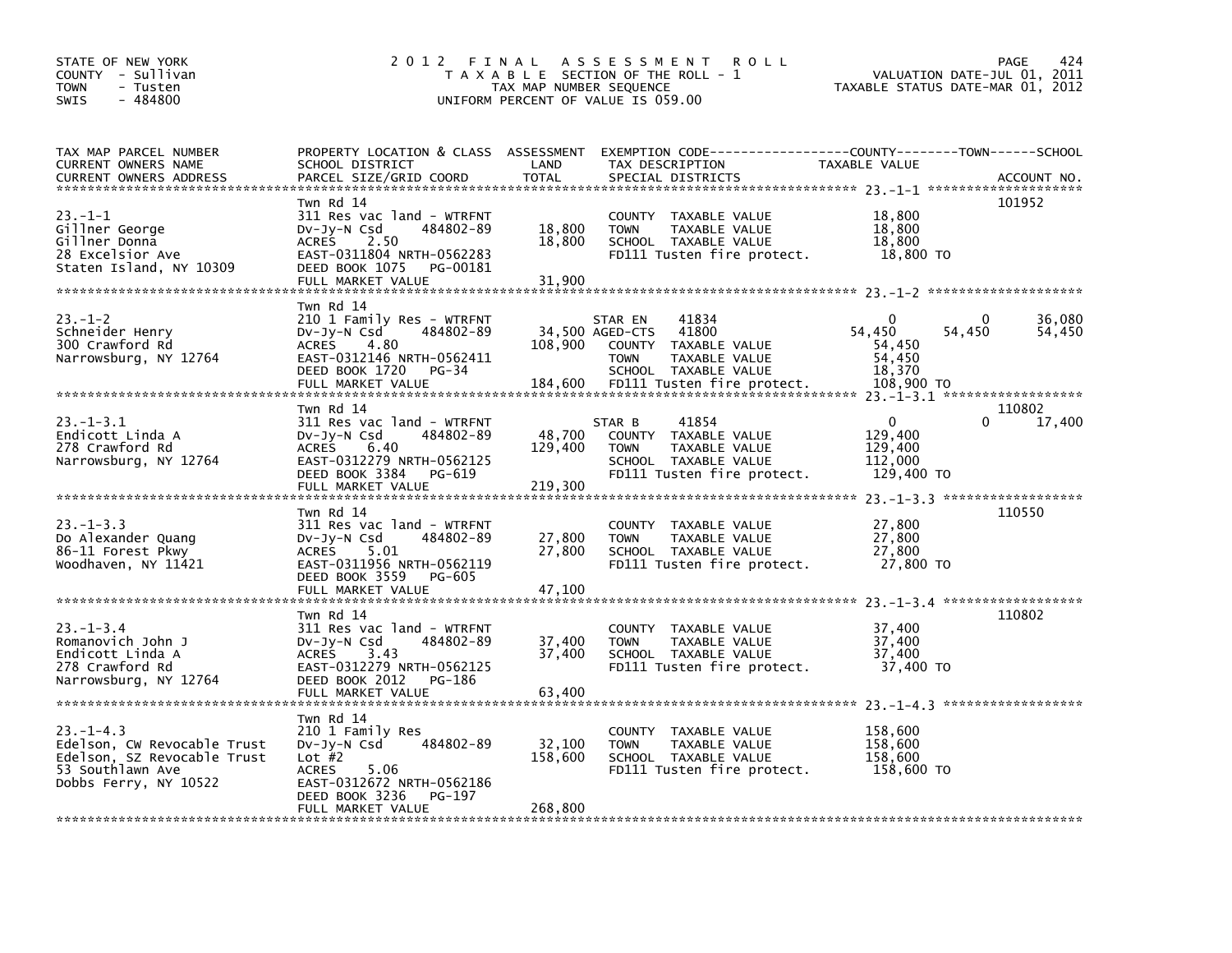| STATE OF NEW YORK<br>COUNTY - Sullivan<br><b>TOWN</b><br>- Tusten<br>$-484800$<br><b>SWIS</b>                              | 2 0 1 2                                                                                                                                                                                       | FINAL<br>TAX MAP NUMBER SEQUENCE | A S S E S S M E N T<br><b>ROLL</b><br>T A X A B L E SECTION OF THE ROLL - 1<br>UNIFORM PERCENT OF VALUE IS 059.00             | TAXABLE STATUS DATE-MAR 01, 2012                        | 425<br>PAGE<br>VALUATION DATE-JUL 01, 2011 |
|----------------------------------------------------------------------------------------------------------------------------|-----------------------------------------------------------------------------------------------------------------------------------------------------------------------------------------------|----------------------------------|-------------------------------------------------------------------------------------------------------------------------------|---------------------------------------------------------|--------------------------------------------|
| TAX MAP PARCEL NUMBER<br>CURRENT OWNERS NAME                                                                               | PROPERTY LOCATION & CLASS ASSESSMENT<br>SCHOOL DISTRICT                                                                                                                                       | LAND                             | EXEMPTION CODE------------------COUNTY--------TOWN------SCHOOL<br>TAX DESCRIPTION                                             | TAXABLE VALUE                                           |                                            |
| $23 - 1 - 4.4$<br>Edelson, SZ Revocable Trust<br>53 Southlawn Ave<br>Dobbs Ferry, NY 10522                                 | Twn Rd 14<br>311 Res vac land - WTRFNT<br>$Dv-Jy-N$ Csd<br>484802-89<br>Lot $#3$<br><b>ACRES</b><br>5.10<br>EAST-0312853 NRTH-0562248<br>DEED BOOK 3236<br><b>PG-202</b><br>FULL MARKET VALUE | 27,200<br>27,200<br>46,100       | COUNTY TAXABLE VALUE<br><b>TOWN</b><br>TAXABLE VALUE<br>SCHOOL TAXABLE VALUE<br>FD111 Tusten fire protect.                    | 27,200<br>27,200<br>27,200<br>27,200 TO                 |                                            |
|                                                                                                                            | Twn Rd 14                                                                                                                                                                                     |                                  |                                                                                                                               |                                                         | 101950                                     |
| $23 - 1 - 4.5$<br>Edelson, CW Revocable Trust<br>Edelson, SZ Revocable Trust<br>53 Southlawn Ave<br>Dobbs Ferry, NY 10522  | 311 Res vac land - WTRFNT<br>484802-89<br>$Dv-Jy-N$ Csd<br>Lot <sub>1</sub><br><b>ACRES</b><br>5.01<br>EAST-0313140 NRTH-0562384                                                              | 31,500<br>31,500                 | COUNTY TAXABLE VALUE<br>TAXABLE VALUE<br><b>TOWN</b><br>SCHOOL TAXABLE VALUE<br>FD111 Tusten fire protect.                    | 31,500<br>31.500<br>31,500<br>31,500 TO                 |                                            |
|                                                                                                                            | DEED BOOK 3236<br>PG-192<br>FULL MARKET VALUE                                                                                                                                                 | 53.400                           |                                                                                                                               |                                                         |                                            |
|                                                                                                                            |                                                                                                                                                                                               |                                  |                                                                                                                               |                                                         |                                            |
| $23 - 1 - 4.6$<br>Bernarducci Frank<br>Bernarducci Mary E<br>199 Crawford Rd<br>Narrowsburg, NY 12764                      | Twn Rd 14<br>210 1 Family Res - WTRFNT<br>484802-89<br>DV-Jy-N Csd<br><b>ACRES</b><br>6.51<br>EAST-0313706 NRTH-0563329<br>DEED BOOK 2192<br><b>PG-209</b>                                    | 40,400<br>192,000                | STAR B<br>41854<br>COUNTY TAXABLE VALUE<br><b>TOWN</b><br>TAXABLE VALUE<br>SCHOOL TAXABLE VALUE<br>FD111 Tusten fire protect. | $\Omega$<br>192,000<br>192,000<br>174,600<br>192,000 TO | 101950<br>17,400<br>0                      |
|                                                                                                                            | 195 Hankins Rd                                                                                                                                                                                |                                  |                                                                                                                               |                                                         | 101950                                     |
| $23 - 1 - 4.7$<br>Petersen Van Y<br>Petersen Maureen<br>2384 Route 97<br>Pond Eddy, NY 12770                               | 210 1 Family Res - WTRFNT<br>$Dv-Jy-N$ Csd<br>484802-89<br><b>ACRES</b><br>5.80 BANK 60806<br>EAST-0314057 NRTH-0563650<br>DEED BOOK 2194<br>PG-292<br>FULL MARKET VALUE                      | 39,000<br>124,200<br>210,508     | COUNTY TAXABLE VALUE<br>TAXABLE VALUE<br><b>TOWN</b><br>SCHOOL TAXABLE VALUE<br>FD111 Tusten fire protect.                    | 124,200<br>124,200<br>124,200<br>124,200 TO             |                                            |
|                                                                                                                            | Twn Rd 14                                                                                                                                                                                     |                                  |                                                                                                                               |                                                         | 101950                                     |
| $23. - 1 - 4.8$<br>Edelson, CW Revocable Trust<br>Edelson, SZ Revocable Trust<br>53 Southlawn Ave<br>Dobbs Ferry, NY 10522 | 311 Res vac land - WTRFNT<br>Dv-Jy-N Csd<br>484802-89<br>Lot 2<br><b>ACRES</b><br>5.02<br>EAST-0313140 NRTH-0562384                                                                           | 31.600<br>31.600                 | COUNTY TAXABLE VALUE<br><b>TOWN</b><br>TAXABLE VALUE<br>SCHOOL TAXABLE VALUE<br>FD111 Tusten fire protect.                    | 31,600<br>31,600<br>31,600<br>31,600 TO                 |                                            |
|                                                                                                                            | DEED BOOK 3236<br>PG-192<br>FULL MARKET VALUE                                                                                                                                                 | 53,600                           |                                                                                                                               |                                                         |                                            |
|                                                                                                                            |                                                                                                                                                                                               |                                  |                                                                                                                               |                                                         |                                            |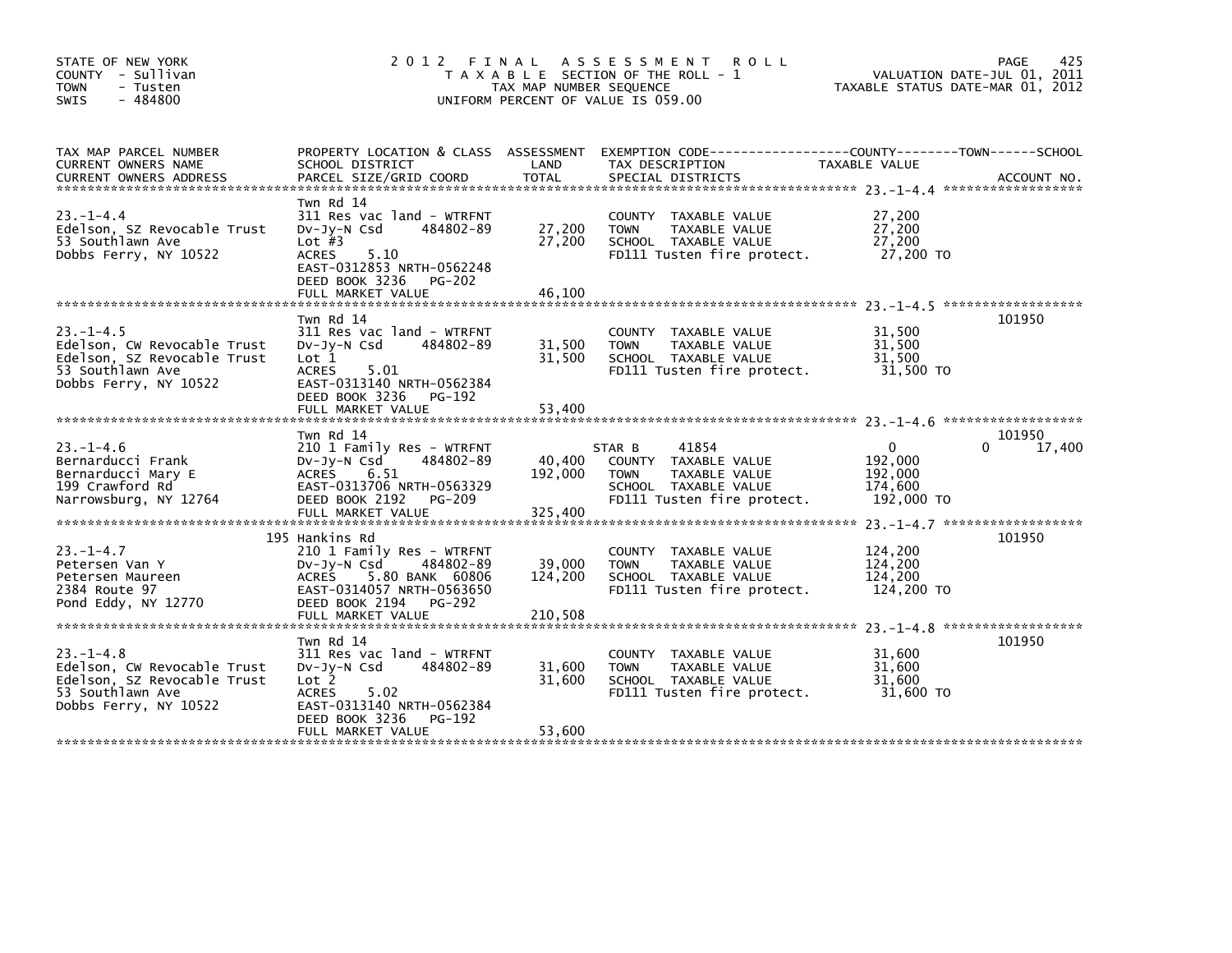| STATE OF NEW YORK<br>COUNTY - Sullivan<br>- Tusten<br><b>TOWN</b><br>$-484800$<br><b>SWIS</b>                                                   | 2012 FINAL                                                                                                                                                                                       | TAX MAP NUMBER SEQUENCE       | A S S E S S M E N T<br><b>ROLL</b><br>T A X A B L E SECTION OF THE ROLL - 1<br>UNIFORM PERCENT OF VALUE IS 059.00              | VALUATION DATE-JUL 01, 2011<br>TAXABLE STATUS DATE-MAR 01, 2012 | 426<br>PAGE       |
|-------------------------------------------------------------------------------------------------------------------------------------------------|--------------------------------------------------------------------------------------------------------------------------------------------------------------------------------------------------|-------------------------------|--------------------------------------------------------------------------------------------------------------------------------|-----------------------------------------------------------------|-------------------|
| TAX MAP PARCEL NUMBER<br>CURRENT OWNERS NAME<br><b>CURRENT OWNERS ADDRESS</b>                                                                   | PROPERTY LOCATION & CLASS ASSESSMENT<br>SCHOOL DISTRICT<br>PARCEL SIZE/GRID COORD                                                                                                                | LAND<br><b>TOTAL</b>          | EXEMPTION CODE-----------------COUNTY-------TOWN------SCHOOL<br>TAX DESCRIPTION<br>SPECIAL DISTRICTS                           | TAXABLE VALUE                                                   | ACCOUNT NO.       |
| $23. -1 - 5$<br>Jacob Charles R<br>Jacob Fred W<br>6 Kim Ln<br>Hackettstown, NJ 07840<br>MAY BE SUBJECT TO PAYMENT<br>UNDER RPTL480A UNTIL 2021 | Twn Rd 39<br>911 Forest s480<br>484802-89<br>$Dv-Jy-N$ Csd<br>Grassy Pond Rd<br>ACRES 267.50<br>EAST-0317511 NRTH-0561373<br>DEED BOOK 1580<br>PG-375<br>FULL MARKET VALUE                       | 179,700<br>185,700<br>314,700 | FOREST LND 47460<br>COUNTY TAXABLE VALUE<br><b>TOWN</b><br>TAXABLE VALUE<br>SCHOOL TAXABLE VALUE<br>FD111 Tusten fire protect. | 141,345<br>141,345<br>44,355<br>44,355<br>44,355<br>185,700 TO  | 125900<br>141,345 |
| $23. -1 - 6.1$<br>Stile Thomas Sr<br>Stile Thomas E<br>137 Parkville Ave<br>Brooklyn, NY 11230                                                  | COCH. TRNP Twn Rd 49<br>270 Mfg housing<br>484802-89<br>DV-Jy-N Csd<br>Lot 4<br>12.38<br><b>ACRES</b><br>EAST-0320001 NRTH-0560731<br>DEED BOOK 1657<br>$PG-57$                                  | 38,000<br>70,000              | <b>COUNTY</b><br>TAXABLE VALUE<br>TAXABLE VALUE<br><b>TOWN</b><br>SCHOOL TAXABLE VALUE<br>FD111 Tusten fire protect.           | 70,000<br>70,000<br>70,000<br>70,000 TO                         |                   |
|                                                                                                                                                 | FULL MARKET VALUE                                                                                                                                                                                | 118,600                       |                                                                                                                                |                                                                 |                   |
| $23. - 1 - 6.3$<br>Centurion Development Inc<br>Van Swol Eric<br>11000 Broken Land Pkwy Apt 200 ACRES<br>Columbia, MD 21044                     | Nys 97<br>311 Res vac land<br>484802-89<br>$Dv-Jy-N$ Csd<br>Lot 1<br>3.08<br>EAST-0318329 NRTH-0559750<br>DEED BOOK 2885<br>PG-459<br>FULL MARKET VALUE                                          | 11,200<br>11,200<br>19,000    | COUNTY TAXABLE VALUE<br><b>TOWN</b><br>TAXABLE VALUE<br>SCHOOL TAXABLE VALUE<br>FD111 Tusten fire protect.                     | 11,200<br>11,200<br>11,200<br>11,200 TO                         |                   |
| $23. - 1 - 6.4$<br>Van Woudenberg Johan<br>73 Alder Ave<br>Wayne, NJ 07470                                                                      | COCHTRNPK Twn Rd 49<br>322 Rural vac>10<br>$Dv-Jy-N$ Csd<br>484802-89<br>Lot 1<br>Minisink Woods<br>16.21<br>ACRES<br>EAST-0319579 NRTH-0561727<br>DEED BOOK 1672<br>PG-409<br>FULL MARKET VALUE | 35,700<br>35,700<br>60,500    | COUNTY TAXABLE VALUE<br><b>TOWN</b><br>TAXABLE VALUE<br>SCHOOL TAXABLE VALUE<br>FD111 Tusten fire protect.                     | 35,700<br>35,700<br>35,700<br>35,700 TO                         |                   |
| $23 - 1 - 6.5$<br>Galante Liboria<br>23 Bruno Ln<br>Staten Island, NY 10307                                                                     | COCHTRNPK Twn Rd 49<br>314 Rural vac<10<br>484802-89<br>$Dv-Jy-N$ Csd<br>Lot 2<br>5.31<br><b>ACRES</b><br>EAST-0320231 NRTH-0561460<br>DEED BOOK 2010<br>PG-54822<br>FULL MARKET VALUE           | 21,600<br>21,600<br>36,600    | <b>COUNTY</b><br>TAXABLE VALUE<br><b>TOWN</b><br>TAXABLE VALUE<br>SCHOOL TAXABLE VALUE<br>FD111 Tusten fire protect.           | 21,600<br>21,600<br>21,600<br>21,600 TO                         |                   |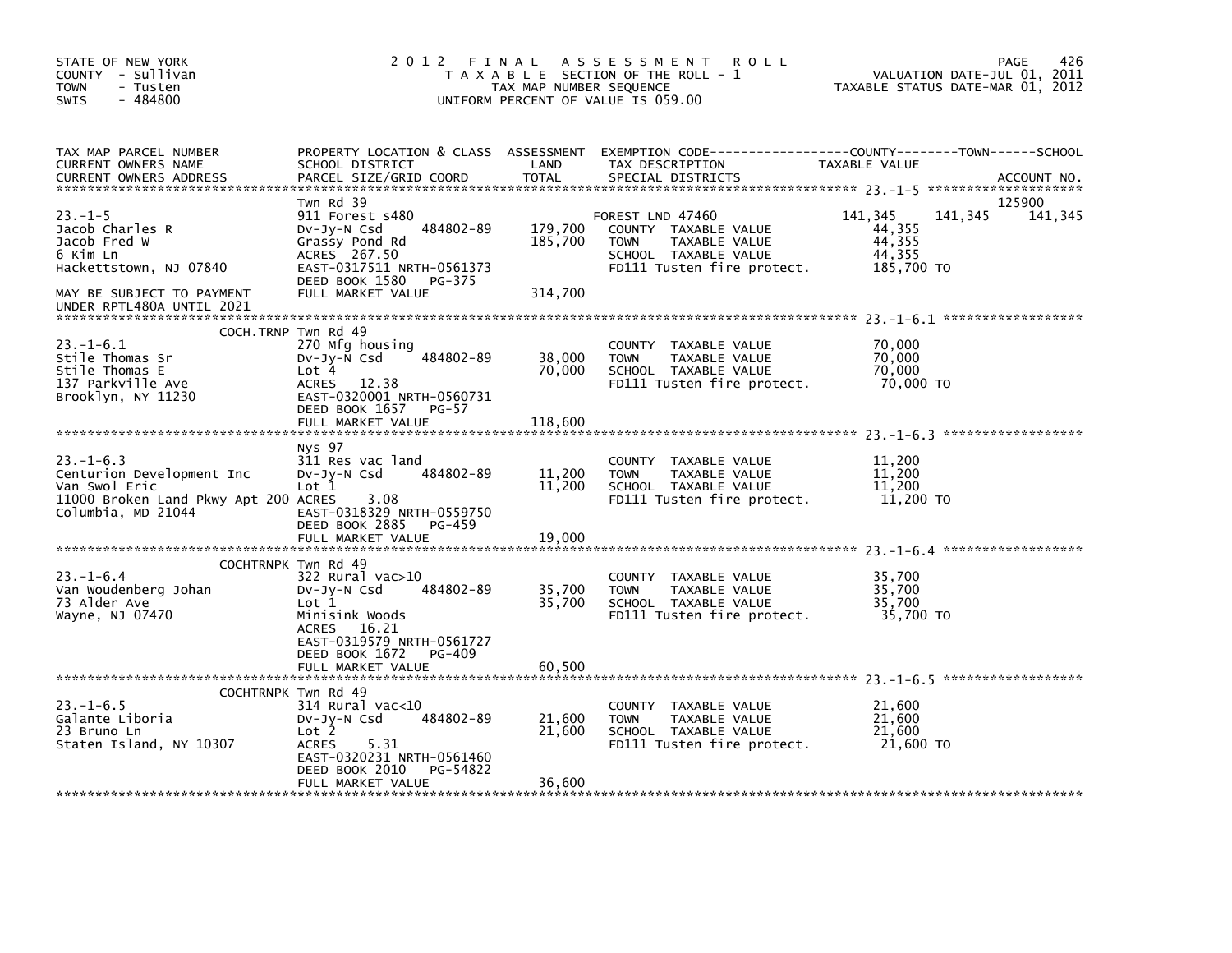| STATE OF NEW YORK<br>COUNTY - Sullivan<br><b>TOWN</b><br>- Tusten<br>$-484800$<br><b>SWIS</b>   | 2 0 1 2                                                                                                                                                                             | FINAL<br>TAX MAP NUMBER SEQUENCE | A S S E S S M E N T<br><b>ROLL</b><br>T A X A B L E SECTION OF THE ROLL - 1<br>UNIFORM PERCENT OF VALUE IS 059.00 | 427<br><b>PAGE</b><br>VALUATION DATE-JUL 01, 2011<br>TAXABLE STATUS DATE-MAR 01, 2012        |
|-------------------------------------------------------------------------------------------------|-------------------------------------------------------------------------------------------------------------------------------------------------------------------------------------|----------------------------------|-------------------------------------------------------------------------------------------------------------------|----------------------------------------------------------------------------------------------|
| TAX MAP PARCEL NUMBER<br>CURRENT OWNERS NAME<br><b>CURRENT OWNERS ADDRESS</b>                   | PROPERTY LOCATION & CLASS ASSESSMENT<br>SCHOOL DISTRICT<br>PARCEL SIZE/GRID COORD                                                                                                   | LAND<br><b>TOTAL</b>             | TAX DESCRIPTION<br>SPECIAL DISTRICTS                                                                              | EXEMPTION CODE-----------------COUNTY-------TOWN------SCHOOL<br>TAXABLE VALUE<br>ACCOUNT NO. |
| $23. - 1 - 6.6$<br>Garufi Joseph<br>Garufi Grace<br>12 Appel Dr<br>Shirley, NY 11967            | Twn Rd 49<br>210 1 Family Res<br>484802-89<br>DV-Jy-N Csd<br>Lot 3<br>Cochecton Trnpke<br>ACRES 14.00<br>EAST-0319673 NRTH-0561225<br>DEED BOOK 1703<br>PG-627<br>FULL MARKET VALUE | 41,000<br>100,000<br>169,500     | COUNTY TAXABLE VALUE<br><b>TOWN</b><br>TAXABLE VALUE<br>SCHOOL TAXABLE VALUE<br>FD111 Tusten fire protect.        | 100,000<br>100,000<br>100,000<br>100,000 TO                                                  |
| $23 - 1 - 6.7$<br>Vanhorne C<br>Horvath S<br>224 Pacific St Apt 1A<br>Brooklyn, NY 11201        | COCHTPK Twn Rd 49<br>314 Rural vac<10<br>484802-89<br>$Dv-Jy-N$ Csd<br>Lot 5<br><b>ACRES</b><br>6.07<br>EAST-0320181 NRTH-0560303<br>DEED BOOK 1664<br>PG-335<br>FULL MARKET VALUE  | 23,100<br>23,100<br>39,200       | COUNTY TAXABLE VALUE<br>TAXABLE VALUE<br><b>TOWN</b><br>SCHOOL TAXABLE VALUE<br>FD111 Tusten fire protect.        | 23,100<br>23,100<br>23,100<br>23,100 TO                                                      |
| $23 - 1 - 6.8$<br>Sylvest Donovan L<br>PO Box 143<br>Narrowsburg, NY 12764-0143                 | Twn Rd 49<br>210 1 Family Res<br>484802-89<br>DV-Jy-N Csd<br>Lot 6<br><b>ACRES</b><br>6.00 BANK 60806<br>EAST-0320336 NRTH-0559959<br>DEED BOOK 1667<br>PG-128<br>FULL MARKET VALUE | 29,000<br>90,000<br>152,500      | COUNTY<br>TAXABLE VALUE<br><b>TOWN</b><br>TAXABLE VALUE<br>SCHOOL TAXABLE VALUE<br>FD111 Tusten fire protect.     | 90,000<br>90,000<br>90,000<br>90,000 TO                                                      |
| $23. - 1 - 6.9$<br>Kaplan Kenneth<br>10 Center Ave<br>Larchmont, NY 10538                       | Nys 97<br>314 Rural vac<10<br>484802-89<br>$Dv-Jy-N$ Csd<br>Lot 15<br>ACRES 10.00<br>EAST-0318453 NRTH-0561044<br>DEED BOOK 2784<br>$PG-24$<br>FULL MARKET VALUE                    | 31,700<br>31,700<br>53,700       | COUNTY TAXABLE VALUE<br>TAXABLE VALUE<br><b>TOWN</b><br>SCHOOL TAXABLE VALUE<br>FD111 Tusten fire protect.        | 31,700<br>31,700<br>31,700<br>31,700 TO                                                      |
| $23. - 1 - 6.10$<br>Frango Robert P<br>Radtke Alice J<br>35 Rosemary Pl<br>East Islip, NY 11730 | Nys 97<br>210 1 Family Res<br>484802-89<br>DV-Jy-N Csd<br>Lot 14<br>ACRES 10.13<br>EAST-0318650 NRTH-0560774<br>DEED BOOK 3030<br><b>PG-91</b><br>FULL MARKET VALUE                 | 32,000<br>100,000<br>169,500     | COUNTY TAXABLE VALUE<br><b>TOWN</b><br>TAXABLE VALUE<br>SCHOOL TAXABLE VALUE<br>FD111 Tusten fire protect.        | 100,000<br>100,000<br>100,000<br>100,000 TO                                                  |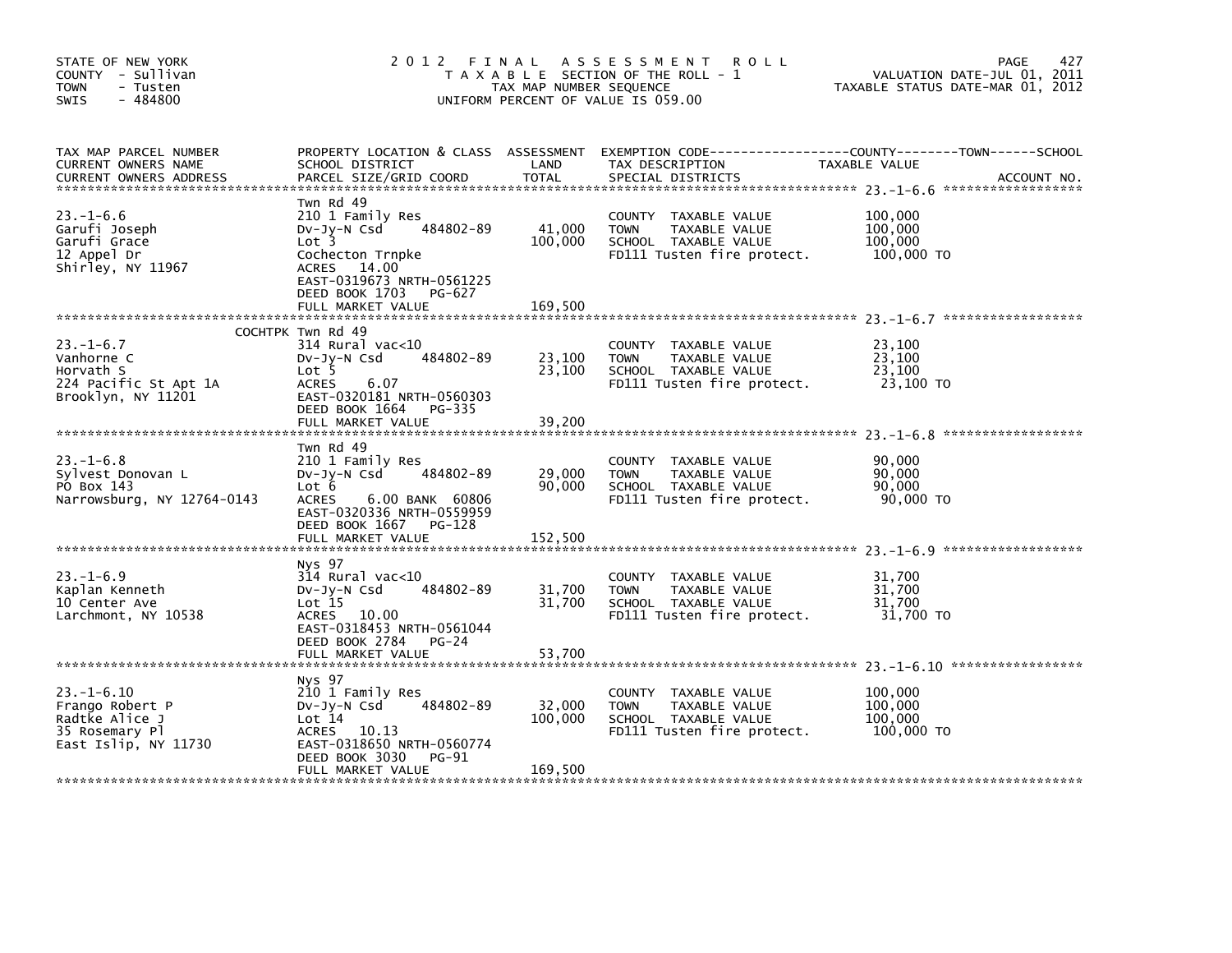| STATE OF NEW YORK<br>COUNTY - Sullivan<br><b>TOWN</b><br>- Tusten<br>$-484800$<br><b>SWIS</b>                 | 2012 FINAL                                                                                                                                                                           | TAX MAP NUMBER SEQUENCE      | A S S E S S M E N T<br><b>ROLL</b><br>T A X A B L E SECTION OF THE ROLL - 1<br>UNIFORM PERCENT OF VALUE IS 059.00             | VALUATION DATE-JUL 01, 2011<br>TAXABLE STATUS DATE-MAR 01, 2012 | 428<br>PAGE        |
|---------------------------------------------------------------------------------------------------------------|--------------------------------------------------------------------------------------------------------------------------------------------------------------------------------------|------------------------------|-------------------------------------------------------------------------------------------------------------------------------|-----------------------------------------------------------------|--------------------|
| TAX MAP PARCEL NUMBER<br>CURRENT OWNERS NAME<br><b>CURRENT OWNERS ADDRESS</b>                                 | PROPERTY LOCATION & CLASS ASSESSMENT<br>SCHOOL DISTRICT<br>PARCEL SIZE/GRID COORD                                                                                                    | LAND<br>TOTAL                | EXEMPTION CODE-----------------COUNTY-------TOWN------SCHOOL<br>TAX DESCRIPTION<br>SPECIAL DISTRICTS                          | TAXABLE VALUE                                                   | ACCOUNT NO.        |
| $23. - 1 - 6.11$<br>Pride Holdings LLC<br>371 Central Ave<br>Bohemia, NY 11716                                | Nys 97<br>322 Rural vac>10<br>484802-89<br>DV-Jy-N Csd<br>Lot 13<br>ACRES 10.33<br>EAST-0318856 NRTH-0560496<br>DEED BOOK 3288<br>PG-475<br>FULL MARKET VALUE                        | 32,500<br>32,500<br>55,100   | COUNTY TAXABLE VALUE<br>TAXABLE VALUE<br><b>TOWN</b><br>SCHOOL TAXABLE VALUE<br>FD111 Tusten fire protect.                    | 32,500<br>32,500<br>32,500<br>32,500 TO                         |                    |
| $23. - 1 - 6.12$<br>Frango Robert                                                                             | Nys 97<br>322 Rural vac>10<br>484802-89<br>DV-Jy-N Csd                                                                                                                               | 42,700                       | COUNTY TAXABLE VALUE<br><b>TOWN</b><br>TAXABLE VALUE                                                                          | 42,700<br>42,700                                                |                    |
| Radtke Alice J<br>35 Rosemary Pl<br>East Islip, NY 11730                                                      | Lot 12<br>ACRES 10.38<br>EAST-0319038 NRTH-0560201<br>DEED BOOK 3524<br>PG-608<br>FULL MARKET VALUE                                                                                  | 42,700<br>72,400             | SCHOOL TAXABLE VALUE<br>FD111 Tusten fire protect.                                                                            | 42.700<br>42,700 TO                                             |                    |
|                                                                                                               |                                                                                                                                                                                      |                              |                                                                                                                               |                                                                 |                    |
| $23. - 1 - 6.13$<br>Magilton Edward A<br>Magilton Glynn Diane<br>5088 State Route 97<br>Narrowsburg, NY 12764 | Nys 97<br>210 1 Family Res<br>DV-JV-N Csd 484802-89<br>Lot 11 Minisink Woods<br>ACRES 10.41 BANK 60806<br>EAST-0319225 NRTH-0559908<br>DEED BOOK 2483<br>PG-100<br>FULL MARKET VALUE | 37,700<br>166,500<br>282,200 | 41854<br>STAR B<br>COUNTY TAXABLE VALUE<br>TAXABLE VALUE<br><b>TOWN</b><br>SCHOOL TAXABLE VALUE<br>FD111 Tusten fire protect. | $\mathbf{0}$<br>166,500<br>166,500<br>149.100<br>166,500 TO     | 17,400<br>$\Omega$ |
|                                                                                                               |                                                                                                                                                                                      |                              |                                                                                                                               |                                                                 |                    |
| $23. - 1 - 6.14$<br>Lieber Michael<br>Morrow Tiffanie<br>35-28 77 th St Apt 1<br>Jackson Heights, NY 11372    | GRASSYPON Twn Rd 39<br>210 1 Family Res<br>484802-89<br>DV-JY-N Csd<br>Lot 7<br>ACRES<br>5.00<br>EAST-0319928 NRTH-0559781<br>DEED BOOK 2426 PG-30                                   | 26,700<br>79,000             | COUNTY TAXABLE VALUE<br><b>TOWN</b><br>TAXABLE VALUE<br>SCHOOL TAXABLE VALUE<br>FD111 Tusten fire protect.                    | 79,000<br>79,000<br>79,000<br>79.000 TO                         |                    |
|                                                                                                               | FULL MARKET VALUE                                                                                                                                                                    | 133.900                      |                                                                                                                               |                                                                 |                    |
| $23 - 1 - 6.15$<br>Auer Joseph<br>Auer Hedy<br>3101 34 th Ave Apt 1<br>Astoria, NY 11106                      | GRASSYPON Twn Rd 39<br>210 1 Family Res<br>484802-89<br>DV-Jy-N Csd<br>Lot 8<br>Minisink Woods<br><b>ACRES</b><br>5.18<br>EAST-0319617 NRTH-0559647                                  | 26,500<br>198,500            | COUNTY TAXABLE VALUE<br><b>TOWN</b><br>TAXABLE VALUE<br>SCHOOL TAXABLE VALUE<br>FD111 Tusten fire protect.                    | 198,500<br>198,500<br>198,500<br>198,500 TO                     |                    |
|                                                                                                               | DEED BOOK 3600<br>$PG-8$<br>FULL MARKET VALUE                                                                                                                                        | 336,400                      |                                                                                                                               |                                                                 |                    |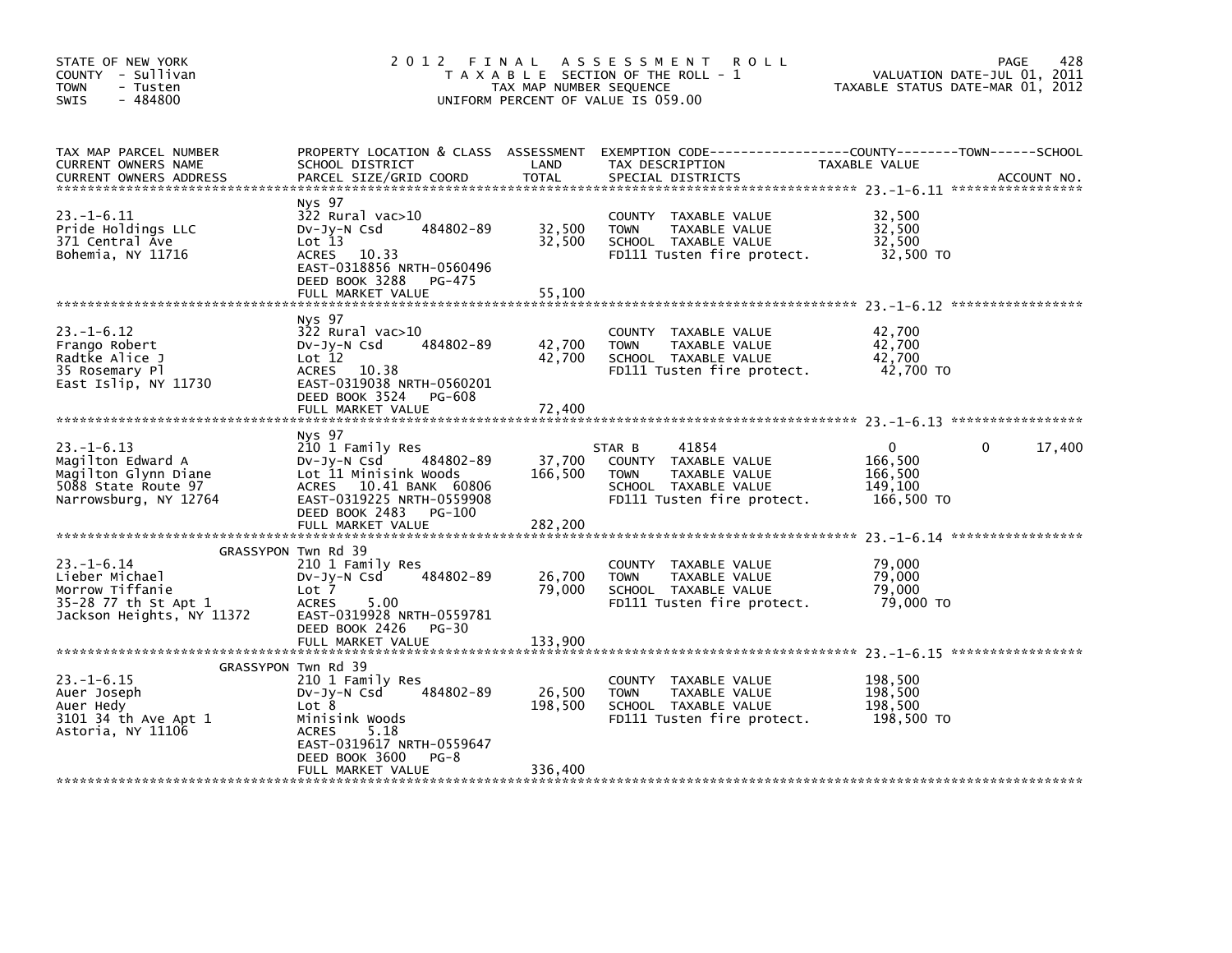| STATE OF NEW YORK<br>COUNTY - Sullivan<br>- Tusten<br><b>TOWN</b><br>$-484800$<br><b>SWIS</b>                                | 2012 FINAL                                                                                                                                                                                            | TAX MAP NUMBER SEQUENCE     | A S S E S S M E N T<br><b>ROLL</b><br>T A X A B L E SECTION OF THE ROLL - 1<br>UNIFORM PERCENT OF VALUE IS 059.00             | TAXABLE STATUS DATE-MAR 01, 2012                    | 429<br><b>PAGE</b><br>VALUATION DATE-JUL 01, 2011 |
|------------------------------------------------------------------------------------------------------------------------------|-------------------------------------------------------------------------------------------------------------------------------------------------------------------------------------------------------|-----------------------------|-------------------------------------------------------------------------------------------------------------------------------|-----------------------------------------------------|---------------------------------------------------|
| TAX MAP PARCEL NUMBER<br>CURRENT OWNERS NAME                                                                                 | PROPERTY LOCATION & CLASS ASSESSMENT<br>SCHOOL DISTRICT                                                                                                                                               | LAND                        | EXEMPTION CODE-----------------COUNTY-------TOWN------SCHOOL<br>TAX DESCRIPTION                                               | TAXABLE VALUE                                       |                                                   |
|                                                                                                                              | GRASSYPON Twn Rd 39                                                                                                                                                                                   |                             |                                                                                                                               |                                                     |                                                   |
| $23. - 1 - 6.16$<br>Haft Jonathan D<br>Haft Judy Kathleen<br>230 S Mansfield Ave<br>Los Angeles, CA 90036                    | $314$ Rural vac< $10$<br>484802-89<br>$Dv-Jy-N$ Csd<br>Lot 9<br>5.25<br><b>ACRES</b><br>EAST-0319384 NRTH-0559393<br>DEED BOOK 3017<br>PG-514<br>FULL MARKET VALUE                                    | 22,500<br>22,500            | COUNTY TAXABLE VALUE<br>TAXABLE VALUE<br>TOWN<br>SCHOOL TAXABLE VALUE<br>FD111 Tusten fire protect.                           | 22,500<br>22,500<br>22,500<br>22,500 TO             |                                                   |
|                                                                                                                              |                                                                                                                                                                                                       | 38,100                      |                                                                                                                               |                                                     |                                                   |
| $23. - 1 - 6.17$<br>Gushue John C<br>$29-19$ Bell Blyd<br>Bay Terrace, NY 11360                                              | NYS State Rt.97<br>$314$ Rural vac< $10$<br>484802-89<br>$Dv-Jy-N$ Csd<br>Lot 10 Minisink Woods<br>5.00<br><b>ACRES</b><br>EAST-0319063 NRTH-0559238<br>DEED BOOK 3526<br>PG-215<br>FULL MARKET VALUE | 21,700<br>21,700<br>36.800  | COUNTY TAXABLE VALUE<br>TAXABLE VALUE<br><b>TOWN</b><br>SCHOOL TAXABLE VALUE<br>FD111 Tusten fire protect.                    | 21,700<br>21,700<br>21,700<br>21,700 TO             |                                                   |
|                                                                                                                              | Nys 97                                                                                                                                                                                                |                             |                                                                                                                               |                                                     |                                                   |
| $23. - 1 - 6.18$<br>Centurion Development Inc<br>Van Swol Eric<br>11000 Broken Land Pkwy Apt 200 ACRES<br>Columbia, MD 21044 | 311 Res vac land<br>484802-89<br>DV-JY-N Csd<br>Lot <sub>2</sub><br>3.06<br>EAST-0318329 NRTH-0559750<br>DEED BOOK 2885<br>PG-459                                                                     | 11,100<br>11,100            | COUNTY TAXABLE VALUE<br>TAXABLE VALUE<br><b>TOWN</b><br>SCHOOL TAXABLE VALUE<br>FD111 Tusten fire protect.                    | 11,100<br>11,100<br>11,100<br>11,100 TO             |                                                   |
|                                                                                                                              | FULL MARKET VALUE                                                                                                                                                                                     | 18,800                      |                                                                                                                               |                                                     |                                                   |
| $23. -1 - 6.19$<br>Centurion Development Inc<br>Van Swol Eric<br>11000 Broken Land Pkwy Apt 200 EAST-0318329 NRTH-0559750    | Nys 97<br>311 Res vac land<br>484802-89<br>$Dv-Jy-N$ Csd<br>3.21<br><b>ACRES</b>                                                                                                                      | 11,600<br>11,600            | COUNTY TAXABLE VALUE<br><b>TOWN</b><br>TAXABLE VALUE<br>SCHOOL TAXABLE VALUE<br>FD111 Tusten fire protect.                    | 11,600<br>11,600<br>11,600<br>11,600 TO             |                                                   |
| Columbia, MD 21044                                                                                                           | DEED BOOK 2885<br>PG-459<br>FULL MARKET VALUE                                                                                                                                                         | 19,700                      |                                                                                                                               |                                                     |                                                   |
|                                                                                                                              |                                                                                                                                                                                                       |                             |                                                                                                                               |                                                     |                                                   |
| $23 - 1 - 8$<br>Stuart Laura M<br>138 Grassy Swamp Rd<br>Narrowsburg, NY 12764                                               | Twn Rd 39<br>210 1 Family Res<br>484802-89<br>DV-Jy-N Csd<br>ACRES<br>2.90<br>EAST-0318485 NRTH-0558457<br>DEED BOOK 1123<br>PG-00012<br>FULL MARKET VALUE                                            | 17,500<br>92.500<br>156,800 | STAR B<br>41854<br>COUNTY TAXABLE VALUE<br>TAXABLE VALUE<br><b>TOWN</b><br>SCHOOL TAXABLE VALUE<br>FD111 Tusten fire protect. | $\Omega$<br>92,500<br>92.500<br>75,100<br>92,500 TO | 126050<br>17,400<br>0                             |
|                                                                                                                              |                                                                                                                                                                                                       |                             |                                                                                                                               |                                                     |                                                   |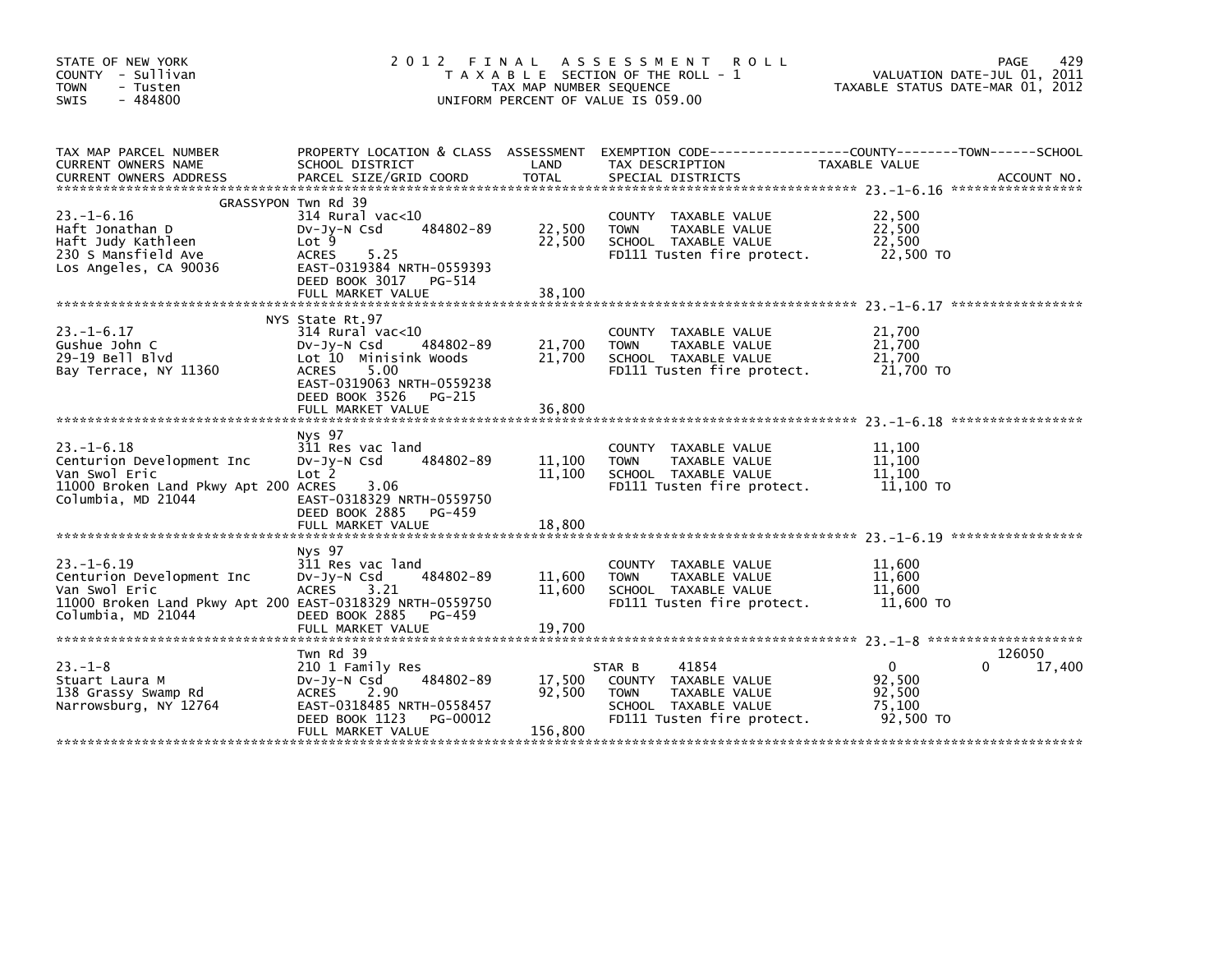| STATE OF NEW YORK<br>COUNTY - Sullivan<br><b>TOWN</b><br>- Tusten<br>$-484800$<br><b>SWIS</b>            | 2 0 1 2                                                                                                                                                    | FINAL<br>TAX MAP NUMBER SEQUENCE | A S S E S S M E N T<br><b>ROLL</b><br>T A X A B L E SECTION OF THE ROLL - 1<br>UNIFORM PERCENT OF VALUE IS 059.00              |                                                                   | PAGE<br>VALUATION DATE-JUL 01, 2011<br>TAXABLE STATUS DATE-MAR 01, 2012 | 430    |
|----------------------------------------------------------------------------------------------------------|------------------------------------------------------------------------------------------------------------------------------------------------------------|----------------------------------|--------------------------------------------------------------------------------------------------------------------------------|-------------------------------------------------------------------|-------------------------------------------------------------------------|--------|
| TAX MAP PARCEL NUMBER<br><b>CURRENT OWNERS NAME</b>                                                      | PROPERTY LOCATION & CLASS ASSESSMENT<br>SCHOOL DISTRICT                                                                                                    | LAND                             | EXEMPTION CODE-----------------COUNTY-------TOWN------SCHOOL<br>TAX DESCRIPTION                                                | TAXABLE VALUE                                                     |                                                                         |        |
|                                                                                                          | Twn Rd 39                                                                                                                                                  |                                  | 95 PCT OF VALUE USED FOR EXEMPTION PURPOSES                                                                                    |                                                                   | 129650                                                                  |        |
| $23. -1 - 9$<br>Lebourdais Raymond B<br>Lebourdais Mary V<br>PO Box 213<br>Narrowsburg, NY 12764         | 210 1 Family Res<br>484802-89<br>$Dv-Jy-N$ Csd<br><b>ACRES</b><br>4.55<br>EAST-0318890 NRTH-0558623<br>DEED BOOK 1258<br>PG-00297                          | 20,000 STAR EN<br>81,900         | 41121<br>WAR VET<br>41834<br>COUNTY TAXABLE VALUE<br><b>TOWN</b><br>TAXABLE VALUE<br>SCHOOL TAXABLE VALUE                      | 11,671<br>$\mathbf{0}$<br>70,229<br>70,229<br>45.820<br>81.900 TO | 11,671<br>0<br>*******************                                      | 36,080 |
|                                                                                                          | Twn Rd 49                                                                                                                                                  |                                  |                                                                                                                                |                                                                   | 120748                                                                  |        |
| $23 - 1 - 10$<br>Failing Joan A<br>Failing Daniel L<br>754 Newport Rd<br>Utica, NY 13502                 | 911 Forest s480<br>484802-89<br>DV-Jy-N Csd<br>ACRES 40.00<br>EAST-0320978 NRTH-0559672<br>DEED BOOK 2367<br>PG-226<br>FULL MARKET VALUE                   | 58,900<br>58,900<br>99,800       | FOREST LND 47460<br>COUNTY TAXABLE VALUE<br><b>TOWN</b><br>TAXABLE VALUE<br>SCHOOL TAXABLE VALUE<br>FD111 Tusten fire protect. | 47,120<br>11,780<br>11,780<br>11.780<br>58,900 TO                 | 47,120                                                                  | 47,120 |
| MAY BE SUBJECT TO PAYMENT<br>UNDER RPTL480A UNTIL 2021                                                   |                                                                                                                                                            |                                  |                                                                                                                                |                                                                   |                                                                         |        |
| $23 - 1 - 11$<br>Brannan Doris L<br>Brannan James W<br>3024 Route 6<br>Slate Hill, NY 10973              | Twn Rd 39<br>322 Rural vac>10<br>484802-89<br>$Dv-Jv-N$ Csd<br>ACRES 50.00<br>EAST-0319931 NRTH-0559109<br>DEED BOOK 2011<br>PG-257<br>FULL MARKET VALUE   | 42,100<br>42,100<br>71,400       | COUNTY TAXABLE VALUE<br>TAXABLE VALUE<br><b>TOWN</b><br>SCHOOL TAXABLE VALUE<br>FD111 Tusten fire protect.                     | 42,100<br>42,100<br>42,100<br>42,100 TO                           | 106000                                                                  |        |
|                                                                                                          |                                                                                                                                                            |                                  |                                                                                                                                |                                                                   | 23. -1-12. 1 ******************                                         |        |
| $23 - 1 - 12.1$<br>Schott Susan L<br>Wulforst Patricia F<br>4920 State Route 97<br>Narrowsburg, NY 12764 | Nys Rte 97<br>$322$ Rural vac $>10$<br>484802-89<br>DV-Jy-N Csd<br>ACRES 240.81<br>EAST-0319226 NRTH-0557188<br>DEED BOOK 2862<br>PG-641                   | 164,700<br>164,700               | COUNTY TAXABLE VALUE<br>TAXABLE VALUE<br><b>TOWN</b><br>SCHOOL TAXABLE VALUE<br>FD111 Tusten fire protect.                     | 164,700<br>164,700<br>164.700<br>164,700 TO                       | 116200                                                                  |        |
|                                                                                                          | FULL MARKET VALUE                                                                                                                                          | 279,200                          |                                                                                                                                |                                                                   |                                                                         |        |
|                                                                                                          |                                                                                                                                                            |                                  |                                                                                                                                |                                                                   |                                                                         |        |
| $23 - 1 - 13.1$<br>Kestler Peter A<br>Kestler David M<br>147 Ogden Rd<br>Glen Spey, NY 12737             | Twn Rd 39<br>$314$ Rural vac<10<br>484802-89<br>$Dv-Jv-N$ Csd<br>ACRES 15.30<br>EAST-0316544 NRTH-0556833<br>DEED BOOK 3481<br>PG-479<br>FULL MARKET VALUE | 45,700<br>45,700<br>77,500       | TAXABLE VALUE<br><b>COUNTY</b><br>TAXABLE VALUE<br><b>TOWN</b><br>SCHOOL TAXABLE VALUE<br>FD111 Tusten fire protect.           | 45,700<br>45.700<br>45,700<br>45,700 TO                           | 110850                                                                  |        |
|                                                                                                          |                                                                                                                                                            |                                  |                                                                                                                                |                                                                   |                                                                         |        |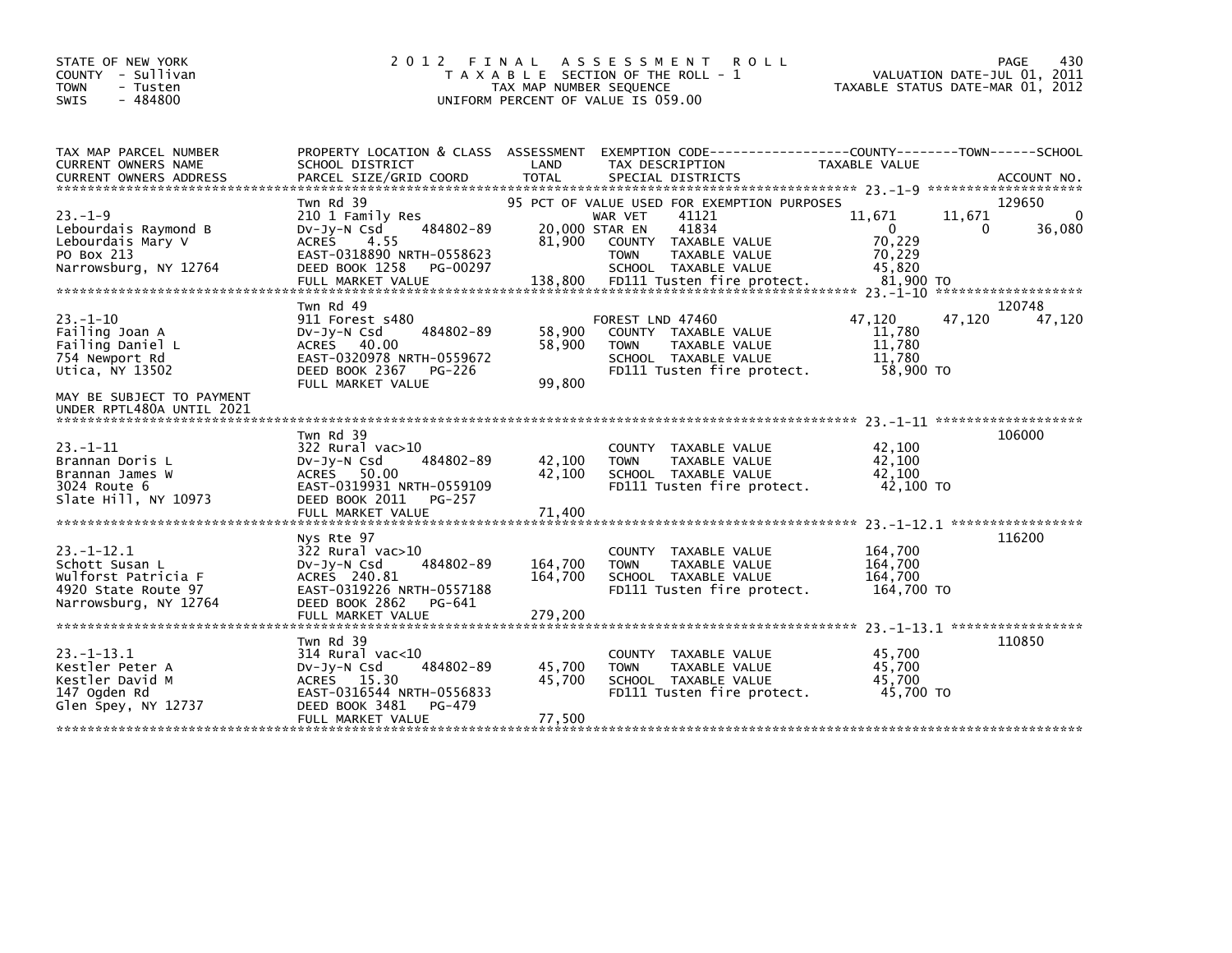| STATE OF NEW YORK<br>COUNTY - Sullivan<br>TOWN<br>- Tusten<br>$-484800$<br><b>SWIS</b>              | 2012 FINAL                                                                                                                                                                        | TAX MAP NUMBER SEQUENCE              | A S S E S S M E N T<br><b>ROLL</b><br>T A X A B L E SECTION OF THE ROLL - 1<br>UNIFORM PERCENT OF VALUE IS 059.00                          | VALUATION DATE-JUL 01,<br>TAXABLE STATUS DATE-MAR 01, 2012                  | 431<br>PAGE<br>2011               |
|-----------------------------------------------------------------------------------------------------|-----------------------------------------------------------------------------------------------------------------------------------------------------------------------------------|--------------------------------------|--------------------------------------------------------------------------------------------------------------------------------------------|-----------------------------------------------------------------------------|-----------------------------------|
| TAX MAP PARCEL NUMBER<br>CURRENT OWNERS NAME<br><b>CURRENT OWNERS ADDRESS</b>                       | PROPERTY LOCATION & CLASS ASSESSMENT<br>SCHOOL DISTRICT<br>PARCEL SIZE/GRID COORD                                                                                                 | LAND<br><b>TOTAL</b>                 | EXEMPTION CODE-----------------COUNTY-------TOWN------SCHOOL<br>TAX DESCRIPTION<br>SPECIAL DISTRICTS                                       | TAXABLE VALUE                                                               | ACCOUNT NO.                       |
| $23. -1 - 13.2$<br>Gregory Richard<br>Gregory Jane K<br>269 Gregory Rd<br>Monticello, NY 12701-4748 | Twn Rd 39<br>260 Seasonal res - WTRFNT<br>484802-89<br>DV-Jy-N Csd<br><b>ACRES</b><br>3.00<br>EAST-0316052 NRTH-0556902<br>DEED BOOK 1187<br>PG-00004<br>FULL MARKET VALUE        | 38,200<br>66,500<br>112,700          | COUNTY TAXABLE VALUE<br><b>TOWN</b><br>TAXABLE VALUE<br>SCHOOL TAXABLE VALUE<br>FD111 Tusten fire protect.                                 | 66,500<br>66,500<br>66,500<br>66,500 TO                                     | 120125                            |
| 23.–1–14<br>Mongello John<br>Mongello Stella<br>1757 East 24Th St<br>Brooklyn, NY 11229             | Twn Rd 39<br>240 Rural res<br>- WTRFNT<br>484802-89<br>DV-Jy-N Csd<br>ACRES 148.90<br>EAST-0314656 NRTH-0558931<br>DEED BOOK 580<br>PG-00307<br>FULL MARKET VALUE                 | 132,000 STAR B<br>243,000<br>411,900 | WAR VET<br>41121<br>41854<br>COUNTY<br>TAXABLE VALUE<br><b>TOWN</b><br>TAXABLE VALUE<br>SCHOOL TAXABLE VALUE<br>FD111 Tusten fire protect. | 15,660<br>15,660<br>$\Omega$<br>227,340<br>227,340<br>225,600<br>243,000 TO | 137250<br>$\Omega$<br>17,400<br>0 |
| 23.–1–15.1<br>Ross Stephanie L<br>163-06 33 rd Ave<br>Flushing, NY 11358                            | TWNRD39 Grassy Pond Rd<br>210 1 Family Res<br>484802-89<br>DV-Jy-N Csd<br><b>ACRES</b><br>9.97<br>EAST-0316267 NRTH-0558629<br>DEED BOOK 2179<br>PG-529<br>FULL MARKET VALUE      | 33,000<br>96,000<br>162,700          | COUNTY TAXABLE VALUE<br><b>TOWN</b><br>TAXABLE VALUE<br>SCHOOL TAXABLE VALUE<br>FD111 Tusten fire protect.                                 | 96,000<br>96,000<br>96,000<br>96,000 TO                                     | 121325                            |
| 23.–1–15.2<br>Cherniak Samuel A<br>Gelman Phyllis<br>211 West 106 St Ste 11a<br>New York, NY 10025  | Twn Rd 39<br>210 1 Family Res<br>484802-89<br>DV-Jy-N Csd<br><b>ACRES</b><br>7.00<br>EAST-0316372 NRTH-0557699<br>DEED BOOK 1374<br>PG-277<br>FULL MARKET VALUE                   | 27,000<br>73,800<br>125,100          | COUNTY TAXABLE VALUE<br>TAXABLE VALUE<br><b>TOWN</b><br>SCHOOL TAXABLE VALUE<br>FD111 Tusten fire protect.                                 | 73,800<br>73,800<br>73,800<br>73,800 TO                                     | 132728                            |
| 23. –1–15.3<br>Lewis Michael<br>97 Paterson St<br>New Brunswick, NJ 08903                           | GRASSYPON Twn Rd 39<br>210 1 Family Res<br>484802-89<br>$Dv-Jy-N$ Csd<br><b>ACRES</b><br>12.50<br>EAST-0315767 NRTH-0558370<br>DEED BOOK 2167<br>PG-46                            | 37,500<br>60,000                     | COUNTY TAXABLE VALUE<br><b>TOWN</b><br>TAXABLE VALUE<br>SCHOOL TAXABLE VALUE<br>FD111 Tusten fire protect.                                 | 60,000<br>60,000<br>60.000<br>60,000 TO                                     | 133055                            |
| 23. –1–15.4<br>Ross Stephanie L<br>163-06 33 rd Ave<br>Flushing, NY 11358                           | FULL MARKET VALUE<br>Twn Rd 29<br>311 Res vac land<br>484802-89<br>DV-Jy-N Csd<br>Grassy Pond Rd<br><b>ACRES</b><br>8.00<br>EAST-0316254 NRTH-0558377<br>DEED BOOK 1567<br>PG-163 | 101,700<br>27,200<br>27,200          | <b>COUNTY</b><br>TAXABLE VALUE<br><b>TOWN</b><br>TAXABLE VALUE<br>SCHOOL TAXABLE VALUE<br>FD111 Tusten fire protect.                       | 27,200<br>27,200<br>27,200<br>27,200 TO                                     | 142425                            |
|                                                                                                     | FULL MARKET VALUE                                                                                                                                                                 | 46,100                               |                                                                                                                                            |                                                                             |                                   |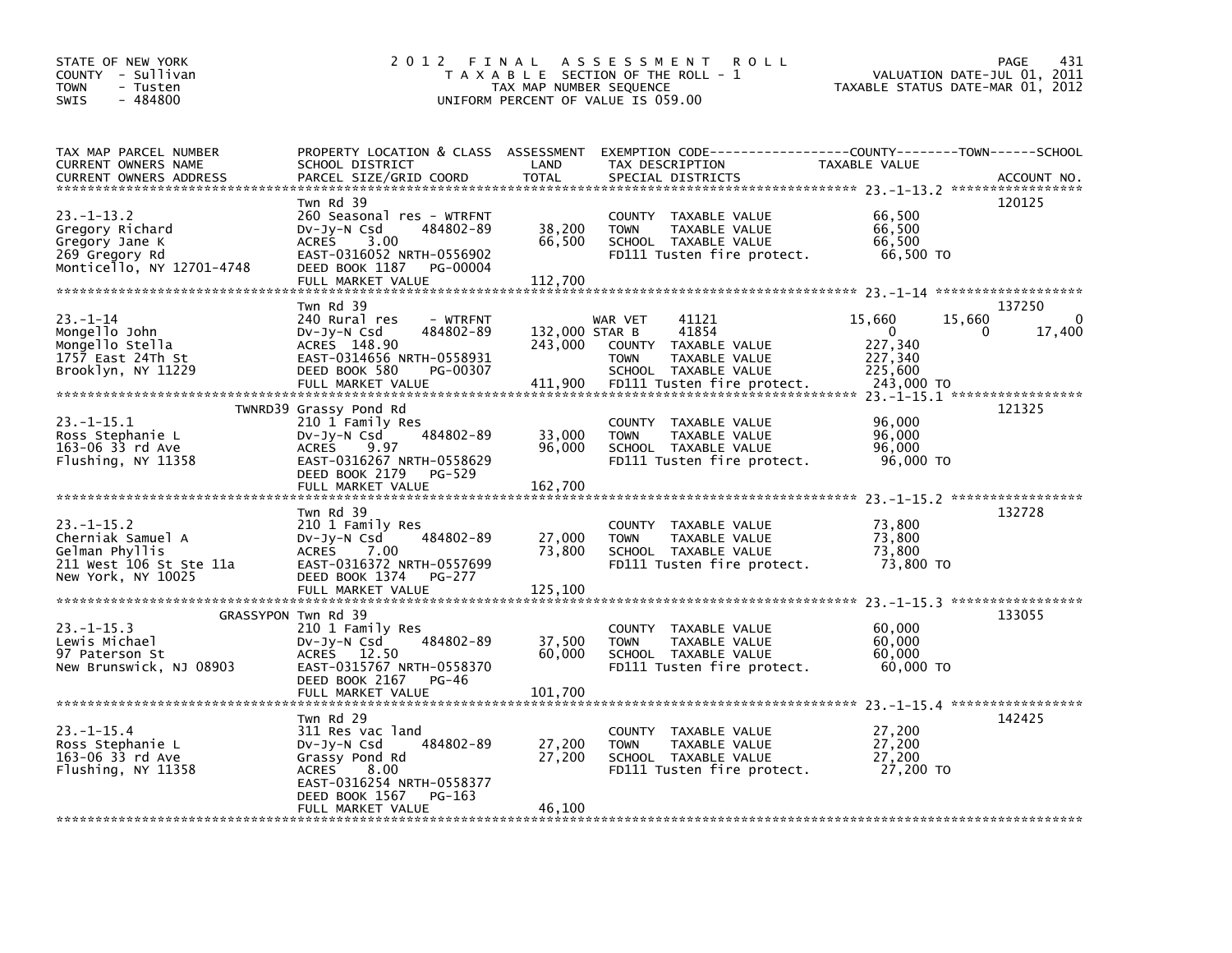| STATE OF NEW YORK<br>COUNTY - Sullivan<br><b>TOWN</b><br>- Tusten<br>$-484800$<br><b>SWIS</b>               |                                                                                                                                                                                     | TAX MAP NUMBER SEQUENCE      | 2012 FINAL ASSESSMENT<br><b>ROLL</b><br>T A X A B L E SECTION OF THE ROLL - 1<br>UNIFORM PERCENT OF VALUE IS 059.00                     | VALUATION DATE-JUL 01, 2011<br>TAXABLE STATUS DATE-MAR 01, 2012 | 432<br>PAGE      |
|-------------------------------------------------------------------------------------------------------------|-------------------------------------------------------------------------------------------------------------------------------------------------------------------------------------|------------------------------|-----------------------------------------------------------------------------------------------------------------------------------------|-----------------------------------------------------------------|------------------|
| TAX MAP PARCEL NUMBER<br>CURRENT OWNERS NAME<br><b>CURRENT OWNERS ADDRESS</b>                               | SCHOOL DISTRICT<br>PARCEL SIZE/GRID COORD                                                                                                                                           | LAND<br><b>TOTAL</b>         | PROPERTY LOCATION & CLASS ASSESSMENT EXEMPTION CODE---------------COUNTY-------TOWN------SCHOOL<br>TAX DESCRIPTION<br>SPECIAL DISTRICTS | TAXABLE VALUE                                                   | ACCOUNT NO.      |
| $23 - 1 - 15.5$<br>Cherniak Samuel A<br>Gelman Phyllis<br>211 West 106 St Ste 11a<br>New York, NY 10025     | Twn Rd 39<br>$322$ Rural vac $>10$<br>484802-89<br>$Dv-Jv-N$ Csd<br>ACRES 15.26<br>EAST-0317106 NRTH-0557549<br>DEED BOOK 1379<br>PG-667<br>FULL MARKET VALUE                       | 31,100<br>31,100<br>52,700   | COUNTY TAXABLE VALUE<br>TAXABLE VALUE<br><b>TOWN</b><br>SCHOOL TAXABLE VALUE<br>FD111 Tusten fire protect.                              | 31.100<br>31,100<br>31,100<br>31,100 TO                         | 132727           |
| $23 - 1 - 16$<br>Jacob Charles<br>Jacob Fred<br>6 Kim Ln<br>Hackettstown, NJ 07840                          | Twn Rd 29<br>911 Forest s480<br>484802-89<br>$Dv-Jv-N$ Csd<br>ACRES 100.50<br>EAST-0317430 NRTH-0558941<br>DEED BOOK 1333<br>PG-29<br>FULL MARKET VALUE                             | 96,300<br>99,300<br>168,300  | FOREST LND 47460<br>COUNTY TAXABLE VALUE<br>TAXABLE VALUE<br><b>TOWN</b><br>SCHOOL TAXABLE VALUE<br>FD111 Tusten fire protect.          | 74,728<br>74,728<br>24,572<br>24,572<br>24,572<br>99.300 TO     | 125901<br>74,728 |
| MAY BE SUBJECT TO PAYMENT<br>UNDER RPTL480A UNTIL 2021                                                      |                                                                                                                                                                                     |                              |                                                                                                                                         |                                                                 |                  |
| $23. - 1 - 20.1$<br>Wiegers Robert<br>679 Plank Rd<br>Beach Lake, PA 18405                                  | HANKINS Twn Rd 14<br>$314$ Rural vac<10 - WTRFNT<br>$Dv-Jy-N$ Csd<br>484802-89<br><b>ACRES</b><br>8.09<br>EAST-0313146 NRTH-0560122<br>DEED BOOK 1526<br>PG-64                      | 38,300<br>38,300             | COUNTY TAXABLE VALUE<br><b>TOWN</b><br>TAXABLE VALUE<br>SCHOOL TAXABLE VALUE<br>FD111 Tusten fire protect.                              | 38,300<br>38,300<br>38,300<br>38,300 TO                         | 160275           |
| MAY BE SUBJECT TO PAYMENT<br>UNDER RPTL480A UNTIL 2019                                                      | FULL MARKET VALUE                                                                                                                                                                   | 64,900                       |                                                                                                                                         |                                                                 |                  |
| $23. - 1 - 20.2$<br>Sorensen Kenneth A<br>255 E 49 th St<br>New York, NY 10017<br>MAY BE SUBJECT TO PAYMENT | HANKINS Twn Rd 14<br>210 1 Family Res - WTRFNT<br>$Dv-Jy-N$ Csd<br>484802-89<br>ACRES 81.65 BANK 60806<br>EAST-0313146 NRTH-0560122<br>DEED BOOK 2010 PG-53871<br>FULL MARKET VALUE | 97,600<br>290,300<br>492.000 | FOREST LND 47460<br>COUNTY TAXABLE VALUE<br>TAXABLE VALUE<br><b>TOWN</b><br>SCHOOL TAXABLE VALUE<br>FD111 Tusten fire protect.          | 45,785<br>45,785<br>244,515<br>244,515<br>244,515<br>290,300 TO | 160275<br>45,785 |
| UNDER RPTL480A UNTIL 2021                                                                                   | HANKINSRD Twn Rd 14                                                                                                                                                                 |                              |                                                                                                                                         |                                                                 | 137200           |
| $23 - 1 - 21.1$<br>Gramness Charles A<br>Gramness Joan<br>and Others<br>12080 Loy Wolfe Rd                  | 311 Res vac land - WTRFNT<br>484802-89<br>$Dv-Jy-N$ Csd<br>Lot 2<br>8.36<br><b>ACRES</b><br>EAST-0312054 NRTH-0560364                                                               | 39.000<br>39,000             | COUNTY TAXABLE VALUE<br><b>TOWN</b><br>TAXABLE VALUE<br>SCHOOL TAXABLE VALUE<br>FD111 Tusten fire protect.                              | 39,000<br>39,000<br>39,000<br>39,000 TO                         |                  |
| Myersville, MD 21773                                                                                        | DEED BOOK 2256<br>PG-508<br>FULL MARKET VALUE                                                                                                                                       | 66,100                       |                                                                                                                                         |                                                                 |                  |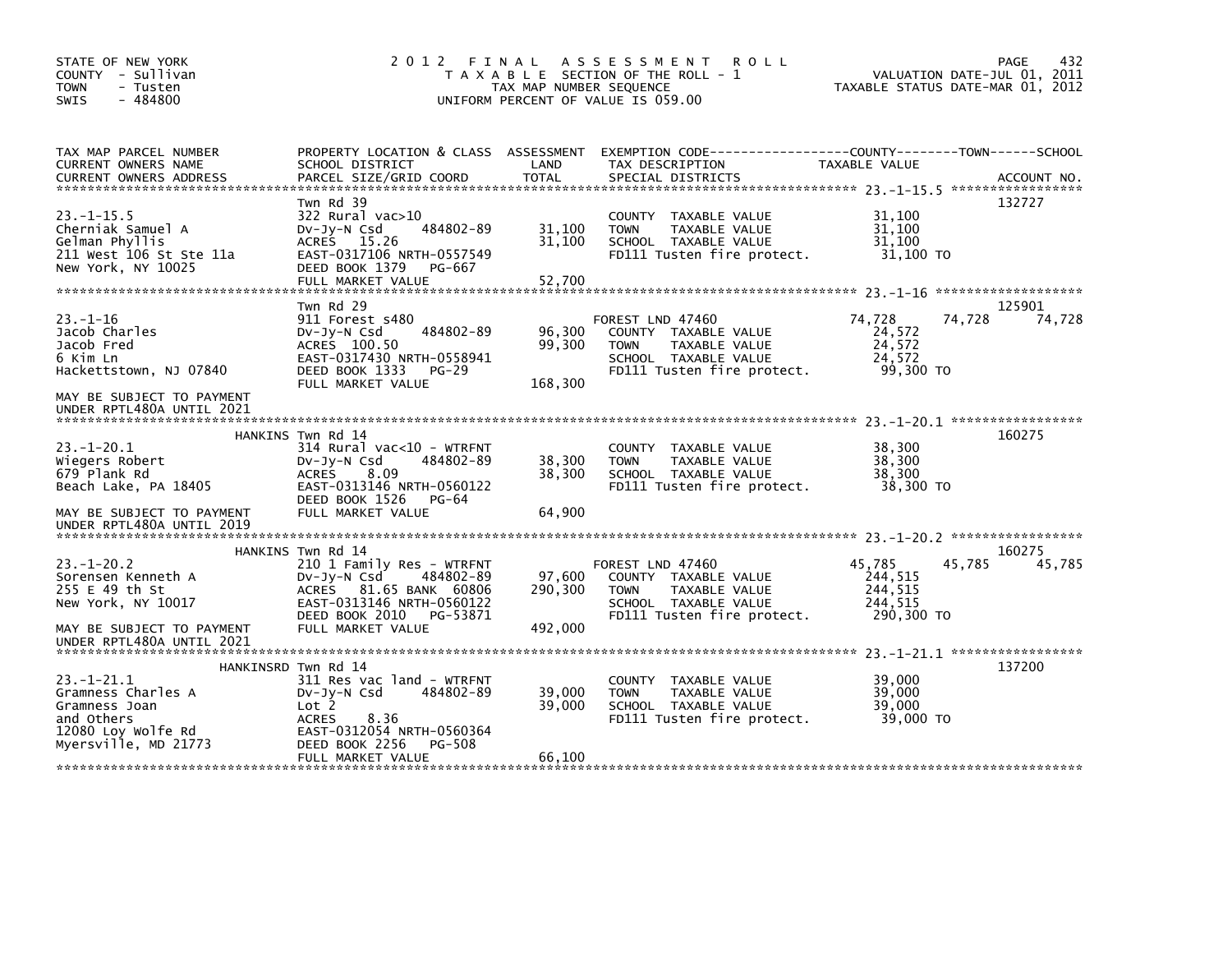| STATE OF NEW YORK<br>COUNTY - Sullivan<br><b>TOWN</b><br>- Tusten<br>$-484800$<br><b>SWIS</b>      | 2 0 1 2                                                                                                                                                                                                          | FINAL<br>TAX MAP NUMBER SEQUENCE | A S S E S S M E N T<br><b>ROLL</b><br>T A X A B L E SECTION OF THE ROLL - 1<br>UNIFORM PERCENT OF VALUE IS 059.00 | TAXABLE STATUS DATE-MAR 01, 2012            | 433<br>PAGE<br>VALUATION DATE-JUL 01, 2011 |
|----------------------------------------------------------------------------------------------------|------------------------------------------------------------------------------------------------------------------------------------------------------------------------------------------------------------------|----------------------------------|-------------------------------------------------------------------------------------------------------------------|---------------------------------------------|--------------------------------------------|
| TAX MAP PARCEL NUMBER<br>CURRENT OWNERS NAME<br><b>CURRENT OWNERS ADDRESS</b>                      | PROPERTY LOCATION & CLASS ASSESSMENT<br>SCHOOL DISTRICT<br>PARCEL SIZE/GRID COORD                                                                                                                                | LAND<br>TOTAL                    | EXEMPTION CODE-----------------COUNTY-------TOWN------SCHOOL<br>TAX DESCRIPTION<br>SPECIAL DISTRICTS              | TAXABLE VALUE                               | ACCOUNT NO.                                |
| $23. - 1 - 21.4$<br>Moise Steven C<br>1600 Lake Ave<br>Burlington, NJ 08016                        | HANKINSRD Twn Rd 14<br>260 Seasonal res - WTRFNT<br>484802-89<br>$Dv-Jy-N$ Csd<br>Lot 2<br><b>ACRES</b><br>8.22<br>EAST-0312224 NRTH-0560267<br>DEED BOOK 3216 PG-259<br>FULL MARKET VALUE                       | 41,000<br>50,600<br>85,800       | COUNTY TAXABLE VALUE<br><b>TOWN</b><br>TAXABLE VALUE<br>SCHOOL TAXABLE VALUE<br>FD111 Tusten fire protect.        | 50,600<br>50.600<br>50,600<br>50,600 TO     | 137200                                     |
| $23 - 1 - 22.2$<br>Lang-Petrini Patricia<br>11 White Oak Tree Rd<br>Laurel Hollow, NY 11791        | Delaware Riv<br>210 1 Family Res - WTRFNT<br>484802-89<br>$Dv-Jy-N$ Csd<br>ACRES 11.08<br>EAST-0311241 NRTH-0560745<br>DEED BOOK 2801 PG-398<br>FULL MARKET VALUE                                                | 52,700<br>95,900<br>162.500      | COUNTY TAXABLE VALUE<br><b>TOWN</b><br>TAXABLE VALUE<br>SCHOOL TAXABLE VALUE<br>FD111 Tusten fire protect.        | 95.900<br>95,900<br>95,900<br>95,900 TO     | 131901                                     |
| $23 - 1 - 22.5$<br>Workman Nancy<br>829 Washington St Apt 6<br>Hoboken, NJ 07030                   | Delaware Riv<br>210 1 Family Res<br>484802-89<br>DV-Jy-N Csd<br>combined with $23.-1-21.2$ ;<br>$& 23. -1 - 22.4$<br>ACRES 15.15<br>EAST-0311220 NRTH-0560131<br>DEED BOOK 1020<br>PG-00144<br>FULL MARKET VALUE | 48,300<br>136,000<br>230,500     | COUNTY TAXABLE VALUE<br>TAXABLE VALUE<br><b>TOWN</b><br>SCHOOL TAXABLE VALUE<br>FD111 Tusten fire protect.        | 136,000<br>136,000<br>136,000<br>136,000 TO | 131903                                     |
| $23. - 1 - 22.6$<br>Hartley David<br>Hartley Mary T<br>383 Crawford Rd<br>Narrowsburg, NY 12764    | HANKINSRD Twn Rd #14<br>210 1 Family Res - WTRFNT<br>484802-89<br>DV-Jy-N Csd<br>ACRES 11.46<br>EAST-0311204 NRTH-0561104<br>DEED BOOK 2481<br>PG-535<br>FULL MARKET VALUE                                       | 49,300<br>74,300<br>125,900      | COUNTY TAXABLE VALUE<br><b>TOWN</b><br>TAXABLE VALUE<br>SCHOOL TAXABLE VALUE<br>FD111 Tusten fire protect.        | 74,300<br>74,300<br>74,300<br>74,300 TO     | *****************                          |
| $23. - 1 - 22.8$<br>Adler Douglas<br>Wertheimer Anne<br>385 S End Ave Apt 7K<br>New York, NY 10280 | Delaware Riv<br>210 1 Family Res<br>484802-89<br>$Dv-Jy-N$ Csd<br>Subdivided from Workman<br>8.51<br><b>ACRES</b><br>EAST-0311220 NRTH-0560131<br>DEED BOOK 2910<br>PG-565<br>FULL MARKET VALUE                  | 44,400<br>190,600<br>323,100     | COUNTY TAXABLE VALUE<br>TAXABLE VALUE<br><b>TOWN</b><br>SCHOOL TAXABLE VALUE<br>FD111 Tusten fire protect.        | 190,600<br>190,600<br>190,600<br>190,600 TO | 131903                                     |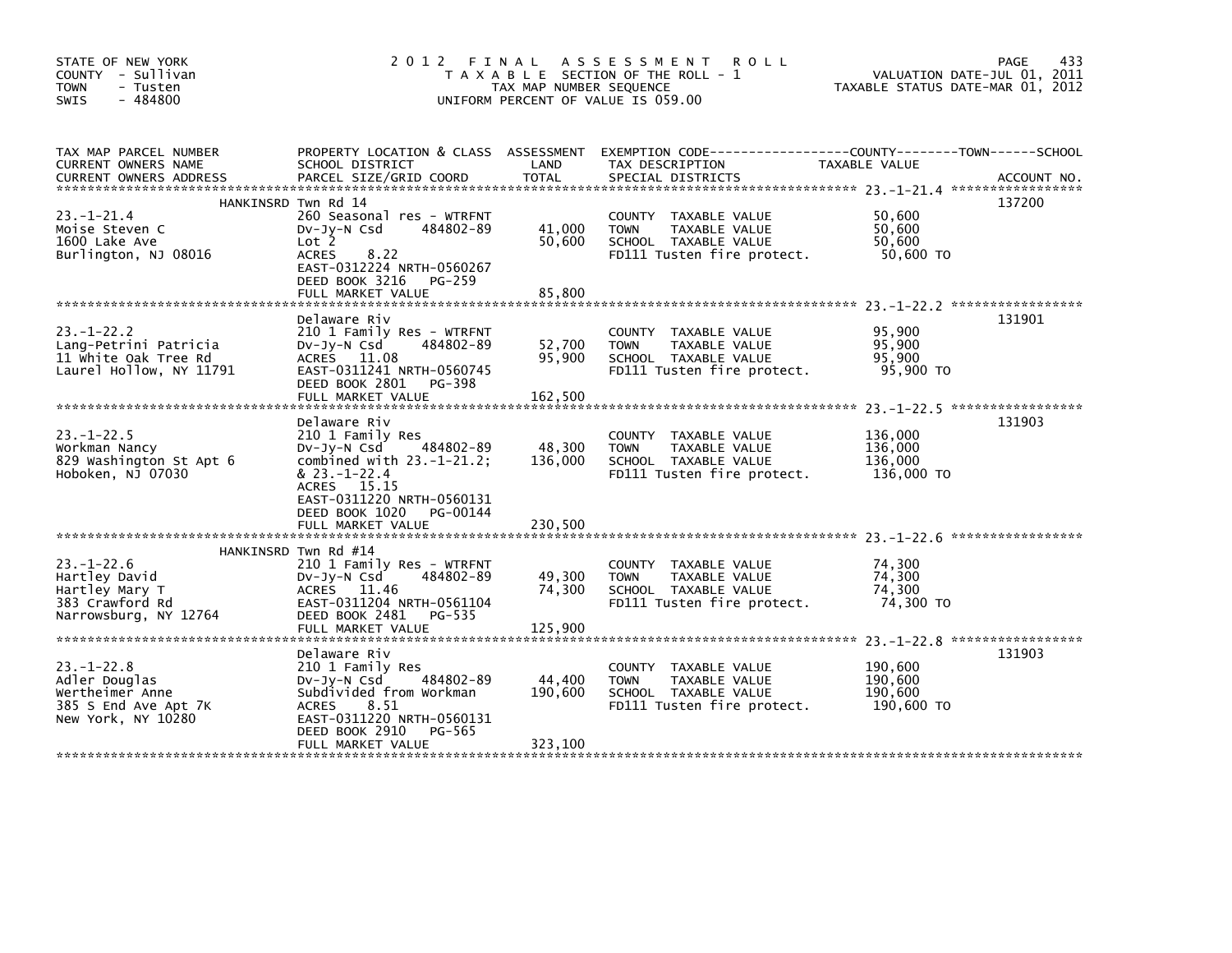| STATE OF NEW YORK<br>- Sullivan<br><b>COUNTY</b><br><b>TOWN</b><br>- Tusten<br>$-484800$<br><b>SWIS</b> | 2 0 1 2                                                                                                                                                               | FINAL<br>TAX MAP NUMBER SEQUENCE | ASSESSMENT<br><b>ROLL</b><br>T A X A B L E SECTION OF THE ROLL - 1<br>UNIFORM PERCENT OF VALUE IS 059.00                      | TAXABLE STATUS DATE-MAR 01, 2012                              | 434<br>PAGE<br>VALUATION DATE-JUL 01, 2011 |
|---------------------------------------------------------------------------------------------------------|-----------------------------------------------------------------------------------------------------------------------------------------------------------------------|----------------------------------|-------------------------------------------------------------------------------------------------------------------------------|---------------------------------------------------------------|--------------------------------------------|
| TAX MAP PARCEL NUMBER<br><b>CURRENT OWNERS NAME</b>                                                     | SCHOOL DISTRICT                                                                                                                                                       | LAND                             | PROPERTY LOCATION & CLASS ASSESSMENT EXEMPTION CODE----------------COUNTY-------TOWN------SCHOOL<br>TAX DESCRIPTION           | TAXABLE VALUE                                                 |                                            |
|                                                                                                         | HANKINSRD Twn Rd 14                                                                                                                                                   |                                  |                                                                                                                               |                                                               | 121150                                     |
| $23 - 1 - 23$<br>Hartley Elizabeth<br>389 Crawford Rd<br>Narrowsburg, NY 12764                          | 260 Seasonal res - WTRFNT<br>484802-89<br>$Dv-Jv-N$ Csd<br>ACRES 2.00<br>EAST-0311186 NRTH-0561534<br>DEED BOOK 1586 PG-328<br>FULL MARKET VALUE                      | 28,900<br>96,900<br>164,200      | 41854<br>STAR B<br>COUNTY TAXABLE VALUE<br>TAXABLE VALUE<br><b>TOWN</b><br>SCHOOL TAXABLE VALUE<br>FD111 Tusten fire protect. | $\mathbf{0}$<br>96.900<br>96,900<br>79,500<br>96,900 TO       | 0<br>17,400                                |
|                                                                                                         |                                                                                                                                                                       |                                  |                                                                                                                               |                                                               |                                            |
|                                                                                                         | HANKINSRD Twn Rd 14                                                                                                                                                   |                                  |                                                                                                                               |                                                               | 121151                                     |
| $23 - 1 - 24.1$<br>Solo Julia<br>375 Crawford Rd<br>Narrowsburg, NY 12764                               | 210 1 Family Res<br>484802-89<br>$Dv-Jy-N$ Csd<br>Lot A<br>ACRES 19.95<br>EAST-0312359 NRTH-0563071<br>DEED BOOK 2828<br>PG-193                                       | 58,500<br>141,700                | 41854<br>STAR B<br>COUNTY TAXABLE VALUE<br><b>TOWN</b><br>TAXABLE VALUE<br>SCHOOL TAXABLE VALUE<br>FD111 Tusten fire protect. | $\mathbf 0$<br>141,700<br>141,700<br>124,300<br>141,700 TO    | 0<br>17,400                                |
|                                                                                                         |                                                                                                                                                                       |                                  |                                                                                                                               |                                                               |                                            |
|                                                                                                         |                                                                                                                                                                       |                                  |                                                                                                                               |                                                               |                                            |
| $23 - 1 - 24.3$<br>O'leary Mary M<br>41 Middlesex Rd<br>Matawan, NJ 07747                               | HANKINSRD Twn Rd 14<br>$322$ Rural vac $>10$<br>484802-89<br>$Dv-Jv-N$ Csd<br>Lot B<br>13.87<br><b>ACRES</b><br>EAST-0312540 NRTH-0561473<br>DEED BOOK 1586<br>PG-332 | 35,800<br>35,800                 | COUNTY TAXABLE VALUE<br>TAXABLE VALUE<br><b>TOWN</b><br>SCHOOL TAXABLE VALUE<br>FD111 Tusten fire protect.                    | 35,800<br>35,800<br>35,800<br>35,800 TO                       | 121151                                     |
|                                                                                                         |                                                                                                                                                                       |                                  |                                                                                                                               |                                                               |                                            |
| $23 - 1 - 24.4$<br>Hartley David<br>Hartley Mary T<br>383 Crawford Rd<br>Narrowsburg, NY 12764          | 383 Crawford Rd<br>210 1 Family Res<br>484802-89<br>$Dv-Jv-N$ Csd<br>Lot C<br>ACRES 16.44<br>EAST-0311976 NRTH-0561478<br>DEED BOOK 1586<br>PG-324                    | 43,400<br>151,000                | 41854<br>STAR B<br>COUNTY TAXABLE VALUE<br><b>TOWN</b><br>TAXABLE VALUE<br>SCHOOL TAXABLE VALUE<br>FD111 Tusten fire protect. | $\overline{0}$<br>151,000<br>151,000<br>133,600<br>151,000 TO | 121151<br>0<br>17,400                      |
|                                                                                                         | FULL MARKET VALUE                                                                                                                                                     | 255,900                          |                                                                                                                               |                                                               |                                            |
|                                                                                                         |                                                                                                                                                                       |                                  |                                                                                                                               |                                                               |                                            |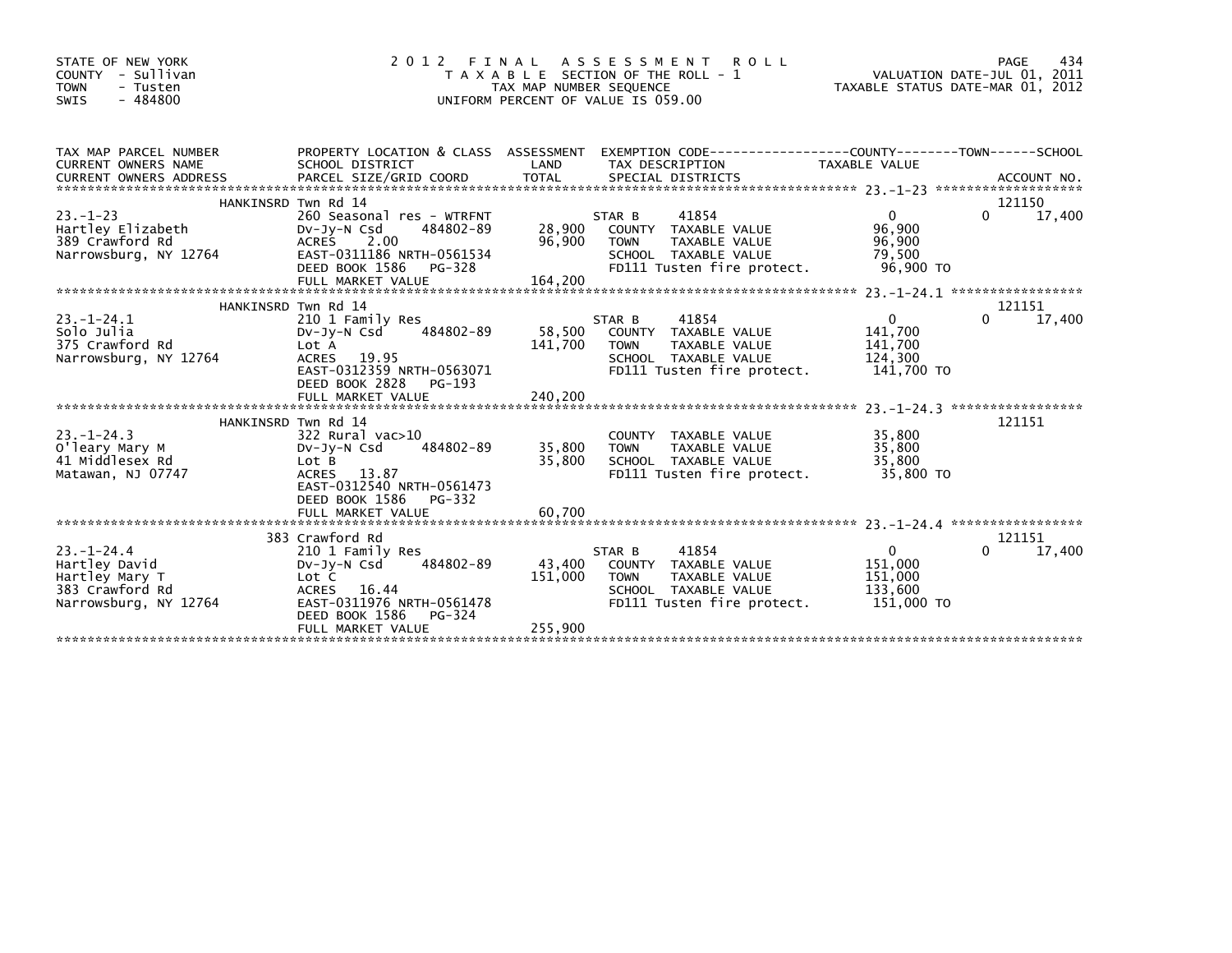| STATE OF NEW YORK | 2012 FINAL ASSESSMENT ROLL            | - 435<br>PAGE                    |
|-------------------|---------------------------------------|----------------------------------|
| COUNTY - Sullivan | T A X A B L E SECTION OF THE ROLL - 1 | VALUATION DATE-JUL 01, 2011      |
| TOWN<br>- Tusten  | MAP SECTION - 023                     | TAXABLE STATUS DATE-MAR 01, 2012 |
| - 484800<br>SWIS  | SUB-SECTION-                          | RPS150/V04/L015                  |
|                   | UNIFORM PERCENT OF VALUE IS 059.00    | CURRENT DATE $6/19/2012$         |

## \*\*\* S P E C I A L D I S T R I C T S U M M A R Y \*\*\*

| CODE | DISTRICT NAME        | PARCELS | TOTAL EXTENSION<br><b>TYPF</b> | EXTENSION<br>VALUE | AD VALOREM<br>VALUE | <b>EXEMPT</b><br>AMOUNT | <b>TAXABLE</b><br>VALUE |
|------|----------------------|---------|--------------------------------|--------------------|---------------------|-------------------------|-------------------------|
|      | FD111 Tusten fire pr |         | 56 TOTAL                       |                    | 4665.600            |                         | 4665.600                |

## \*\*\* S C H O O L D I S T R I C T S U M M A R Y \*\*\*

| CODE   | DISTRICT NAME | TOTAL<br><b>PARCELS</b> | ASSESSED<br>LAND | ASSESSED<br><b>TOTAL</b> | <b>EXEMPT</b><br><b>AMOUNT</b> | <b>TOTAL</b><br><b>TAXABLE</b> | <b>STAR</b><br><b>AMOUNT</b> | <b>STAR</b><br><b>TAXABLE</b> |
|--------|---------------|-------------------------|------------------|--------------------------|--------------------------------|--------------------------------|------------------------------|-------------------------------|
| 484802 | DV-JY-N Csd   | 56                      | 2393.400         | 4665.600                 | 363.428                        | 4302.172                       | 211.360                      | 4090,812                      |
|        | SUB-TOTAL     | 56                      | 2393.400         | 4665.600                 | 363.428                        | 4302.172                       | 211.360                      | 4090,812                      |
| 484889 | Nar Library   | 56                      | 2393.400         | 4665.600                 | 363,428                        | 4302.172                       | 211,360                      | 4090,812                      |
|        | T O T A L     | 112                     | 4786.800         | 9331,200                 | 726,856                        | 8604,344                       | 422,720                      | 8181,624                      |

\*\*\* S Y S T E M C O D E S S U M M A R Y \*\*\*

NO SYSTEM EXEMPTIONS AT THIS LEVEL

## \*\*\* E X E M P T I O N S U M M A R Y \*\*\*

| <b>CODE</b>                               | DESCRIPTION                                                            | <b>TOTAL</b><br><b>PARCELS</b> | <b>COUNTY</b>                          | <b>TOWN</b>                            | <b>SCHOOL</b>                                     |
|-------------------------------------------|------------------------------------------------------------------------|--------------------------------|----------------------------------------|----------------------------------------|---------------------------------------------------|
| 41121<br>41800<br>41834<br>41854<br>47460 | WAR VET<br>AGED-CTS<br>STAR EN<br>STAR B<br>FOREST LND<br><b>TOTAL</b> | 17                             | 27,331<br>54,450<br>308,978<br>390,759 | 27,331<br>54,450<br>308,978<br>390,759 | 54,450<br>72,160<br>139,200<br>308,978<br>574,788 |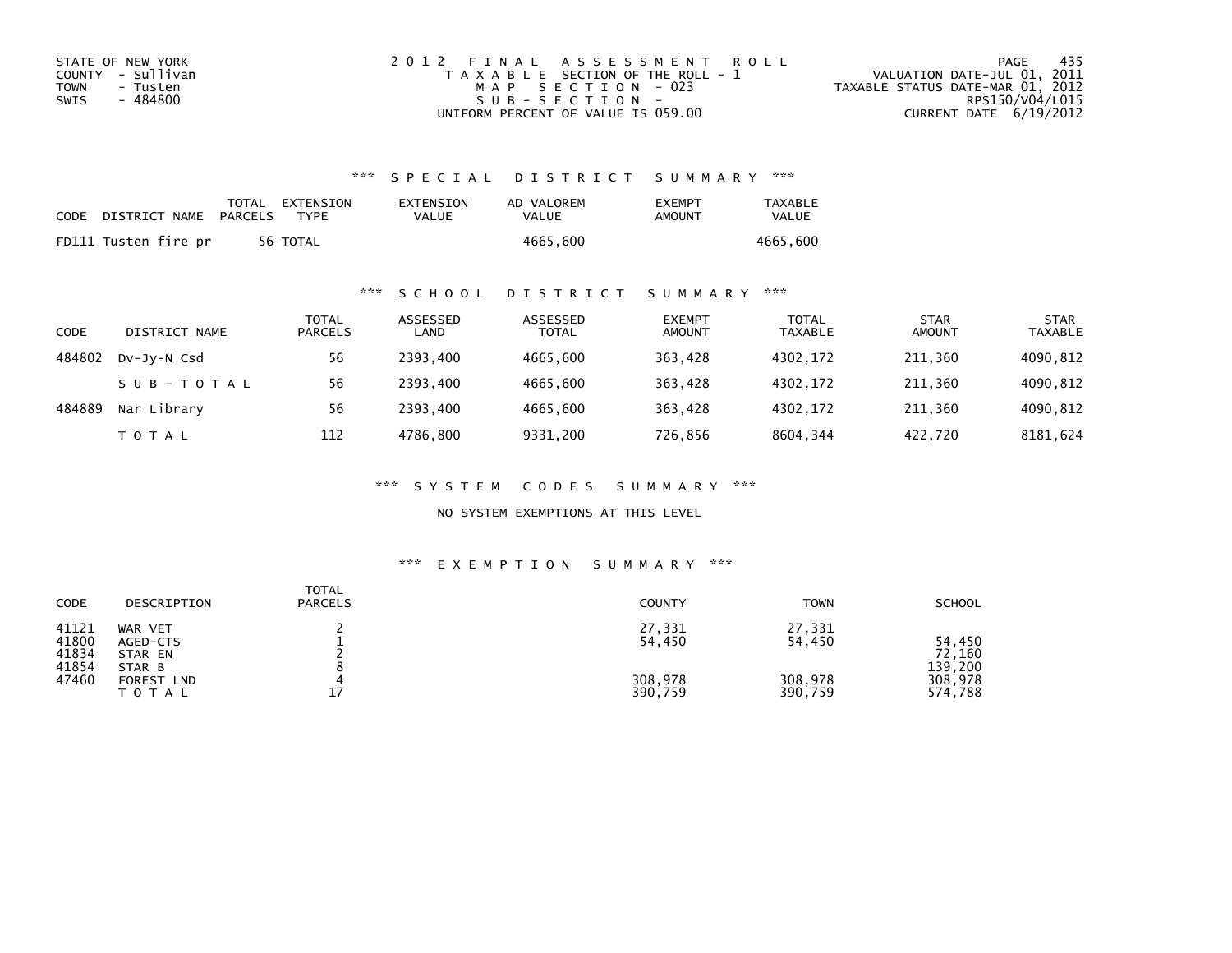| STATE OF NEW YORK       | 2012 FINAL ASSESSMENT ROLL            | - 436<br>PAGE                    |
|-------------------------|---------------------------------------|----------------------------------|
| COUNTY - Sullivan       | T A X A B L E SECTION OF THE ROLL - 1 | VALUATION DATE-JUL 01, 2011      |
| <b>TOWN</b><br>- Tusten | MAP SECTION - 023                     | TAXABLE STATUS DATE-MAR 01, 2012 |
| - 484800<br>SWIS        | SUB-SECTION-                          | RPS150/V04/L015                  |
|                         | UNIFORM PERCENT OF VALUE IS 059.00    | CURRENT DATE 6/19/2012           |

# \*\*\* G R A N D T O T A L S \*\*\*

| ROLL       | DESCRIPTION    | <b>TOTAL</b>   | ASSESSED | <b>ASSESSED</b> | <b>TAXABLE</b> | <b>TAXABLE</b> | TAXABLE       | <b>STAR</b>    |
|------------|----------------|----------------|----------|-----------------|----------------|----------------|---------------|----------------|
| <b>SEC</b> |                | <b>PARCELS</b> | LAND     | TOTAL           | COUNT          | TOWN           | <b>SCHOOL</b> | <b>TAXABLE</b> |
|            | <b>TAXABLE</b> | 56             | 2393.400 | 4665,600        | 4274,841       | 4274,841       | 4302.172      | 4090,812       |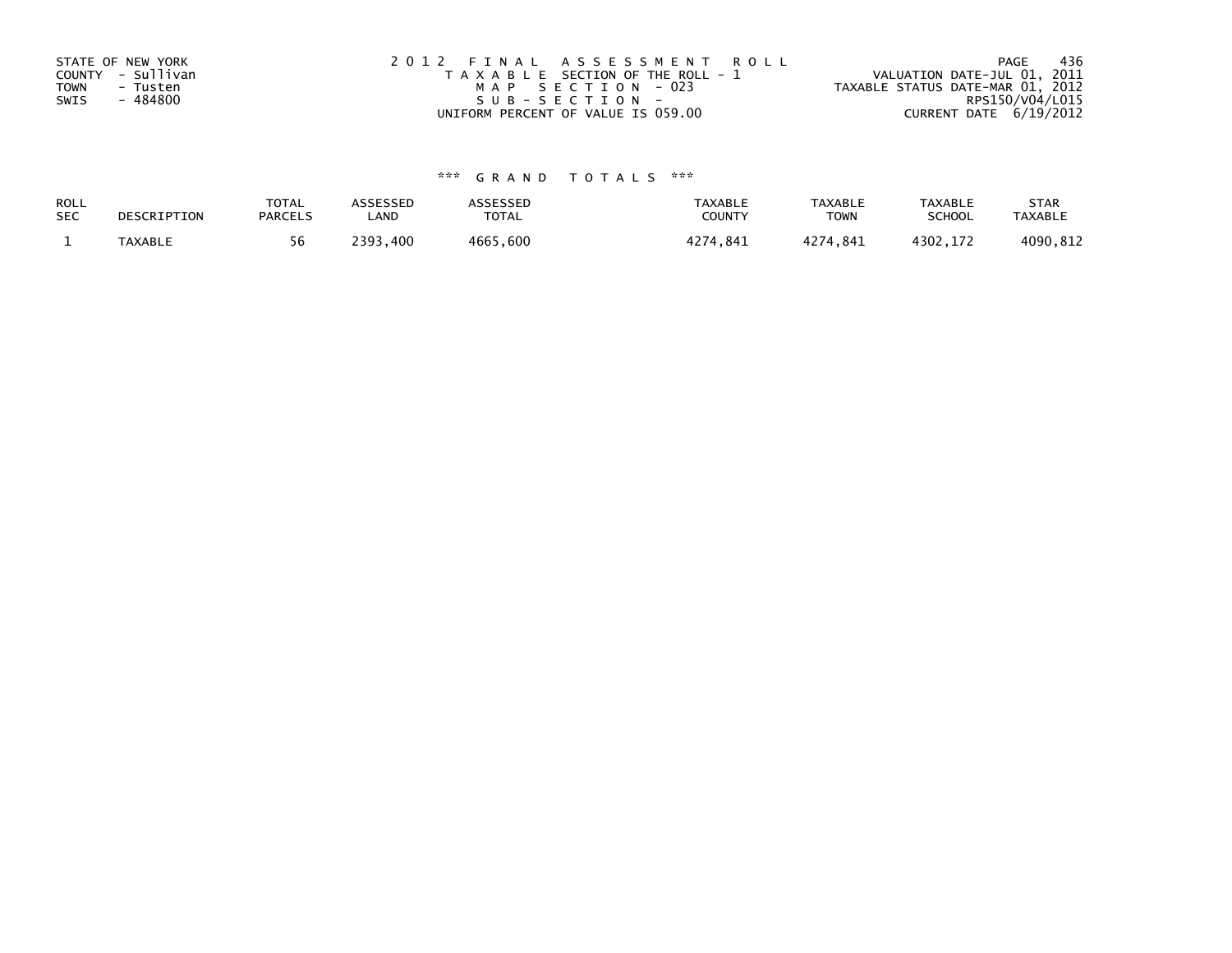| STATE OF NEW YORK<br>COUNTY - Sullivan<br><b>TOWN</b><br>- Tusten<br>$-484800$<br><b>SWIS</b>                                                                        |                                                                                                                                                                      | TAX MAP NUMBER SEQUENCE      | 2012 FINAL ASSESSMENT<br><b>ROLL</b><br>T A X A B L E SECTION OF THE ROLL - 1<br>UNIFORM PERCENT OF VALUE IS 059.00            |                                                         | 437<br>PAGE<br>VALUATION DATE-JUL 01, 2011<br>TAXABLE STATUS DATE-MAR 01, 2012 |
|----------------------------------------------------------------------------------------------------------------------------------------------------------------------|----------------------------------------------------------------------------------------------------------------------------------------------------------------------|------------------------------|--------------------------------------------------------------------------------------------------------------------------------|---------------------------------------------------------|--------------------------------------------------------------------------------|
| TAX MAP PARCEL NUMBER<br>CURRENT OWNERS NAME                                                                                                                         | SCHOOL DISTRICT                                                                                                                                                      | LAND                         | PROPERTY LOCATION & CLASS ASSESSMENT EXEMPTION CODE----------------COUNTY-------TOWN------SCHOOL<br>TAX DESCRIPTION            | <b>TAXABLE VALUE</b>                                    |                                                                                |
| $24. -1 - 1$<br>Failing Joan A<br>Failing Daniel L<br>754 Newport Rd<br>Utica, NY 13502<br>MAY BE SUBJECT TO PAYMENT<br>UNDER RPTL480A UNTIL 2021                    | Twn Rd 49<br>911 Forest s480<br>484802-89<br>DV-JV-N Csd<br>ACRES 50.00<br>EAST-0323539 NRTH-0559994<br>DEED BOOK 2367<br>PG-226<br>FULL MARKET VALUE                | 65,700<br>65,700<br>111,400  | FOREST LND 47460<br>COUNTY TAXABLE VALUE<br><b>TOWN</b><br>TAXABLE VALUE<br>SCHOOL TAXABLE VALUE<br>FD111 Tusten fire protect. | 52.560<br>13,140<br>13,140<br>13,140<br>65.700 TO       | 120749<br>52,560<br>52,560                                                     |
| $24. - 1 - 2.1$<br>Schott Susan L<br>4920 State Route 97<br>Narrowsburg, NY 12764                                                                                    | Nys Rt 97<br>240 Rural res<br>484802-89<br>DV-Jy-N Csd<br>ACRES 70.74<br>EAST-0321941 NRTH-0558059<br>DEED BOOK 2862<br>PG-645<br>FULL MARKET VALUE                  | 87,300<br>154,300<br>261,500 | 41854<br>STAR B<br>COUNTY TAXABLE VALUE<br>TAXABLE VALUE<br><b>TOWN</b><br>SCHOOL TAXABLE VALUE<br>FD111 Tusten fire protect.  | 0<br>154,300<br>154,300<br>136,900<br>154,300 TO        | 116250<br>17,400                                                               |
| $24. - 1 - 2.2$<br>Wulforst Patricia F<br>4870 State Route 97<br>Narrowsburg, NY 12764                                                                               | Nys Rt 97<br>311 Res vac land<br>484802-89<br>$Dv-Jv-N$ Csd<br><b>ACRES</b><br>3.96<br>EAST-0321941 NRTH-0558059<br>DEED BOOK 2862<br>PG-649<br>FULL MARKET VALUE    | 17,200<br>17,200<br>29,200   | COUNTY TAXABLE VALUE<br>TAXABLE VALUE<br><b>TOWN</b><br>SCHOOL TAXABLE VALUE<br>FD111 Tusten fire protect.                     | 17,200<br>17,200<br>17,200<br>17,200 TO                 | 116250                                                                         |
| $24. - 1 - 3$<br>Wulforst Patricia Flora<br>Wulforst Karen E<br>4870 State Route 97<br>Narrowsburg, NY 12764                                                         | Nys Rte 97<br>210 1 Family Res<br>484802-89<br>DV-JY-N Csd<br>FRNT 150.00 DPTH 250.00<br>EAST-0321390 NRTH-0556770<br>DEED BOOK 1974<br>PG-0153<br>FULL MARKET VALUE | 17,100<br>79,700<br>135,100  | 41854<br>STAR B<br>COUNTY TAXABLE VALUE<br>TAXABLE VALUE<br><b>TOWN</b><br>SCHOOL TAXABLE VALUE<br>FD111 Tusten fire protect.  | $\mathbf{0}$<br>79,700<br>79,700<br>62,300<br>79,700 TO | 116201<br>17,400                                                               |
| $24. - 1 - 4$<br>Beaver Brook Rod & Gun Club I DV-Jy-N Csd<br>346 Beaver Brook Rd<br>Narrowsburg, NY 12764<br>MAY BE SUBJECT TO PAYMENT<br>UNDER RPTL480A UNTIL 2021 | Twn Rd 49<br>260 Seasonal res<br>484802-89<br>ACRES 100.00<br>EAST-0323780 NRTH-0558676<br>DEED BOOK 2648<br>PG-464<br>FULL MARKET VALUE                             | 96,300<br>100,800<br>170,800 | FOREST LND 47460<br>COUNTY TAXABLE VALUE<br><b>TOWN</b><br>TAXABLE VALUE<br>SCHOOL TAXABLE VALUE<br>FD111 Tusten fire protect. | 74.729<br>26,071<br>26,071<br>26.071<br>100,800 TO      | 106050<br>74,729<br>74,729                                                     |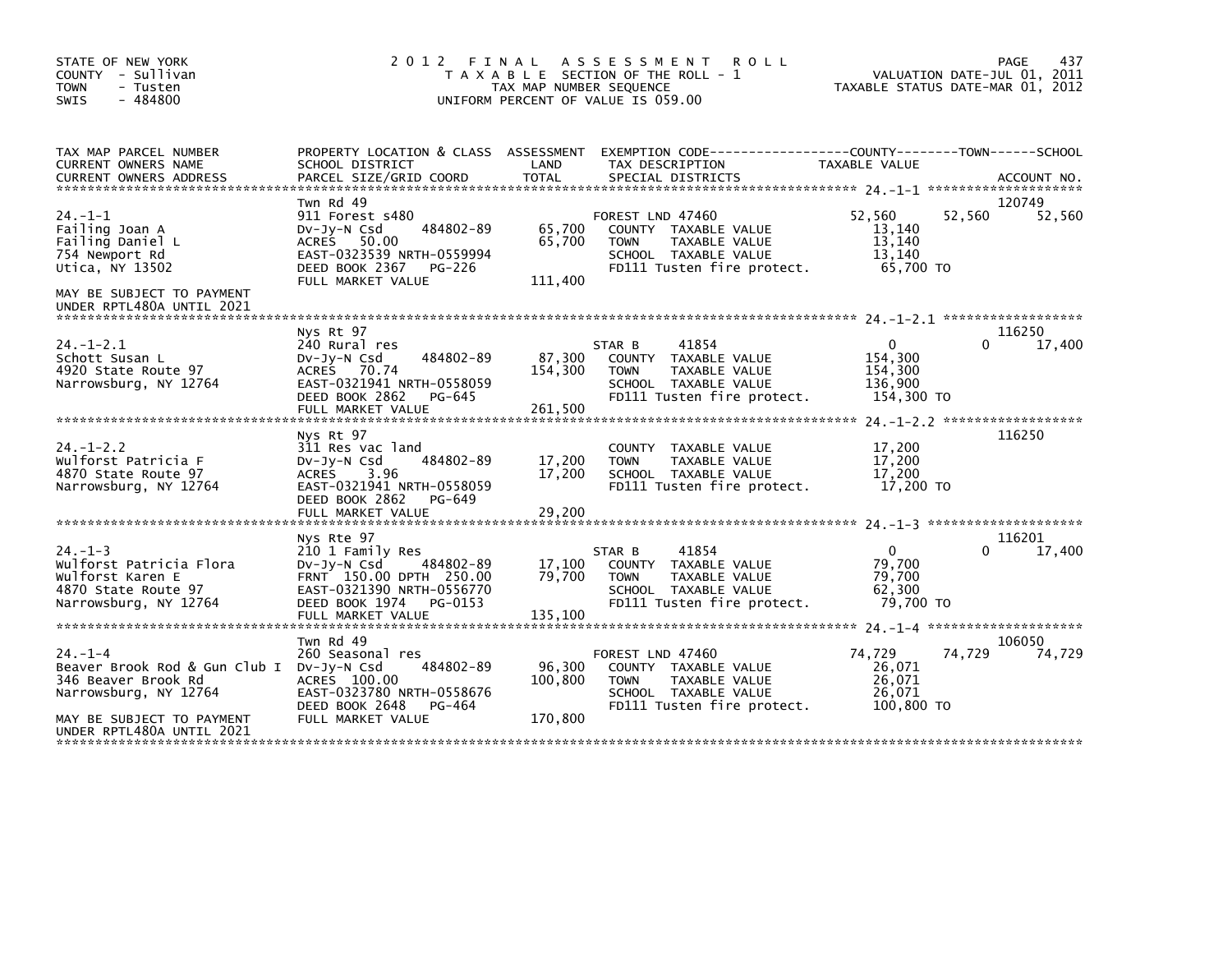| STATE OF NEW YORK<br>COUNTY - Sullivan<br><b>TOWN</b><br>- Tusten<br>$-484800$<br><b>SWIS</b>     | 2 0 1 2<br>FINAL<br>T A X A B L E SECTION OF THE ROLL - 1<br>TAX MAP NUMBER SEQUENCE<br>UNIFORM PERCENT OF VALUE IS 059.00                                    | <b>PAGE</b><br>438<br>VALUATION DATE-JUL 01, 2011<br>TAXABLE STATUS DATE-MAR 01, 2012 |                                                                                                                               |                                                         |                        |
|---------------------------------------------------------------------------------------------------|---------------------------------------------------------------------------------------------------------------------------------------------------------------|---------------------------------------------------------------------------------------|-------------------------------------------------------------------------------------------------------------------------------|---------------------------------------------------------|------------------------|
| TAX MAP PARCEL NUMBER<br>CURRENT OWNERS NAME<br><b>CURRENT OWNERS ADDRESS</b>                     | PROPERTY LOCATION & CLASS ASSESSMENT<br>SCHOOL DISTRICT<br>PARCEL SIZE/GRID COORD                                                                             | LAND<br><b>TOTAL</b>                                                                  | EXEMPTION CODE-----------------COUNTY-------TOWN------SCHOOL<br>TAX DESCRIPTION<br>SPECIAL DISTRICTS                          | <b>TAXABLE VALUE</b>                                    | ACCOUNT NO.            |
| $24. -1 - 5$<br>Cohen Jeffrey<br>Cohen Cheryl<br>PO Box 549<br>Kauneonga Lake, NY 12749           | Nys Rte 97<br>322 Rural vac>10<br>484802-89<br>$Dv$ -Jy-N Csd<br>23.66<br>ACRES<br>EAST-0322190 NRTH-0556830<br>DEED BOOK 2754<br>PG-300<br>FULL MARKET VALUE | 45,900<br>45,900<br>77,800                                                            | COUNTY TAXABLE VALUE<br><b>TOWN</b><br>TAXABLE VALUE<br>SCHOOL TAXABLE VALUE<br>FD111 Tusten fire protect.                    | 45,900<br>45.900<br>45,900<br>45,900 TO                 | 161150                 |
| $24. - 1 - 6.1$<br>Deleo Anthony<br>272 Cromwell Ave<br>Staten Island, NY 10305                   | Twn Rd 21<br>$314$ Rural vac< $10$<br>483401<br>Eldred<br>6.52<br><b>ACRES</b><br>EAST-0326038 NRTH-0555265<br>DEED BOOK 1788<br>PG-122<br>FULL MARKET VALUE  | 23,700<br>23,700<br>40,200                                                            | COUNTY TAXABLE VALUE<br>TAXABLE VALUE<br><b>TOWN</b><br>SCHOOL TAXABLE VALUE<br>FD111 Tusten fire protect.                    | 23,700<br>23,700<br>23,700<br>23,700 TO                 | 131200                 |
| $24. - 1 - 6.2$<br>Veneziano John<br>126 Windermere St<br>Staten Island, NY 10305                 | Twn Rd 21<br>$314$ Rural vac<10<br>483401<br>Eldred<br>7.38<br><b>ACRES</b><br>EAST-0325874 NRTH-0555108<br>DEED BOOK 2010<br>PG-59323<br>FULL MARKET VALUE   | 26,400<br>26,400<br>44.700                                                            | COUNTY TAXABLE VALUE<br><b>TOWN</b><br>TAXABLE VALUE<br>SCHOOL TAXABLE VALUE<br>FD111 Tusten fire protect.                    | 26,400<br>26,400<br>26,400<br>26,400 TO                 |                        |
| $24. - 1 - 6.3$<br>Maher John<br>Marcellino Maria A<br>1817 Hendrickson St<br>Brooklyn, NY 11234  | Twn Rd 21<br>210 1 Family Res<br>483401<br>Eldred<br>ACRES<br>6.26 BANK C10486<br>EAST-0325699 NRTH-0554864<br>DEED BOOK 3380<br>PG-384<br>FULL MARKET VALUE  | 28,700<br>160,000<br>271,200                                                          | 41854<br>STAR B<br>COUNTY TAXABLE VALUE<br><b>TOWN</b><br>TAXABLE VALUE<br>SCHOOL TAXABLE VALUE<br>FD111 Tusten fire protect. | $\Omega$<br>160,000<br>160,000<br>142,600<br>160,000 TO | $\mathbf{0}$<br>17,400 |
| $24. -1 - 6.5$<br>141 Lackawaxen LLC<br>440 Kent Ave Apt 4F<br>Brooklyn, NY 11211                 | Twn Rd 21<br>240 Rural res<br>483401<br>Eldred<br>33.43<br>ACRES<br>EAST-0325087 NRTH-0555417<br>DEED BOOK 2010<br>PG-57322<br>FULL MARKET VALUE              | 59,000<br>539,500<br>914,400                                                          | COUNTY TAXABLE VALUE<br><b>TOWN</b><br>TAXABLE VALUE<br>SCHOOL TAXABLE VALUE<br>FD111 Tusten fire protect.                    | 539,500<br>539,500<br>539,500<br>539,500 TO             |                        |
| $24. -1 - 7.1$<br>Bertsch David H<br>Bertsch Dona J<br>259 Lackawaxen Rd<br>Narrowsburg, NY 12764 | Twn Rd 21<br>314 Rural vac<10<br>Eldred<br>483401<br>8.45<br><b>ACRES</b><br>EAST-0324437 NRTH-0557768<br>DEED BOOK 1373<br>PG-418<br>FULL MARKET VALUE       | 33,100<br>33,100<br>56,100                                                            | COUNTY TAXABLE VALUE<br><b>TOWN</b><br>TAXABLE VALUE<br>SCHOOL TAXABLE VALUE<br>FD111 Tusten fire protect.                    | 33,100<br>33,100<br>33,100<br>33.100 TO                 | 128701                 |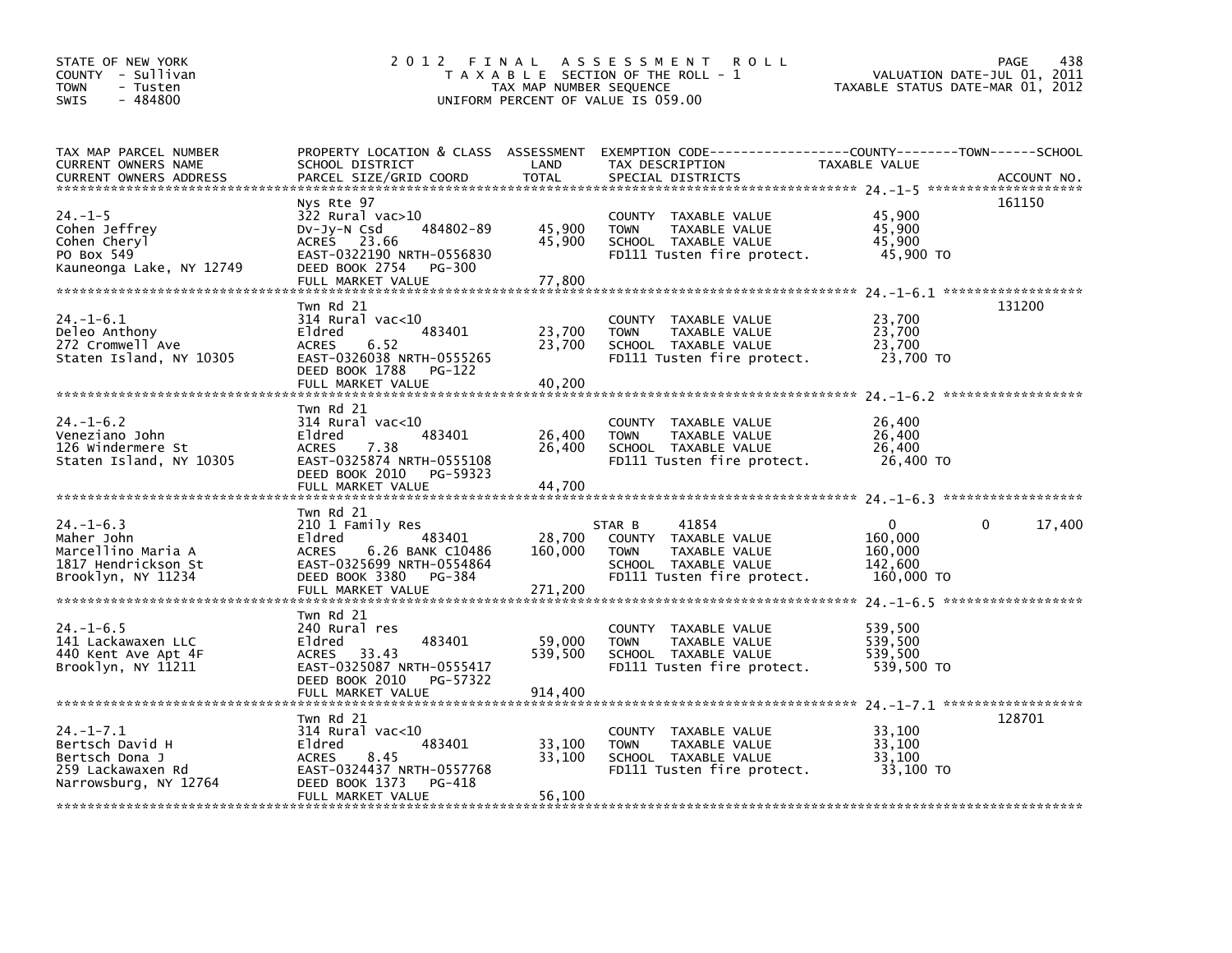| STATE OF NEW YORK<br>COUNTY - Sullivan<br>TOWN<br>- Tusten<br>$-484800$<br><b>SWIS</b>                  | 2012 FINAL                                                                                                                                                                        | TAX MAP NUMBER SEQUENCE      | A S S E S S M E N T<br><b>ROLL</b><br>T A X A B L E SECTION OF THE ROLL - 1<br>UNIFORM PERCENT OF VALUE IS 059.00                 | TAXABLE STATUS DATE-MAR 01, 2012                       | PAGE<br>439<br>VALUATION DATE-JUL 01, 2011 |
|---------------------------------------------------------------------------------------------------------|-----------------------------------------------------------------------------------------------------------------------------------------------------------------------------------|------------------------------|-----------------------------------------------------------------------------------------------------------------------------------|--------------------------------------------------------|--------------------------------------------|
| TAX MAP PARCEL NUMBER<br>CURRENT OWNERS NAME                                                            | SCHOOL DISTRICT                                                                                                                                                                   | LAND                         | PROPERTY LOCATION & CLASS ASSESSMENT EXEMPTION CODE---------------COUNTY-------TOWN------SCHOOL<br>TAX DESCRIPTION                | TAXABLE VALUE                                          |                                            |
| $24. - 1 - 7.2$<br>Bertsch Howard David<br>Bertsch Dona J<br>259 Lackawaxen Rd<br>Narrowsburg, NY 12764 | Tn Rd 21<br>$314$ Rural vac< $10$<br>Eldred<br>483401<br>subdivision with $24.-1-7$ .<br>ACRES<br>3.00<br>EAST-0326060 NRTH-0555974<br>DEED BOOK 3535 PG-536<br>FULL MARKET VALUE | 15,200<br>15,200<br>25,800   | COUNTY TAXABLE VALUE<br><b>TOWN</b><br>TAXABLE VALUE<br>SCHOOL TAXABLE VALUE<br>FD111 Tusten fire protect.                        | 15,200<br>15,200<br>15,200<br>15,200 TO                |                                            |
| $24. - 1 - 7.4$<br>Veneziano Barbara Lynn<br>DeLeo Anthony R<br>Barbara DeLeo<br>820 W Fingerboard Rd   | Twn Rd 21<br>270 Mfg housing<br>483401<br>Eldred<br>ACRES<br>14.46<br>EAST-0325026 NRTH-0556548<br>DEED BOOK 3310 PG-510                                                          | 41,700<br>60,800             | COUNTY TAXABLE VALUE<br><b>TOWN</b><br>TAXABLE VALUE<br>SCHOOL TAXABLE VALUE<br>FD111 Tusten fire protect.                        | 60,800<br>60,800<br>60,800<br>60,800 TO                | 128800                                     |
| Staten Island, NY 10305                                                                                 | FULL MARKET VALUE                                                                                                                                                                 | 103,100                      |                                                                                                                                   |                                                        |                                            |
| $24. - 1 - 7.5$<br>Graham Holter<br>Vaswani Neela<br>231 W 16 th St Apt 3WR<br>New York, NY 10011       | Twn Rd 21<br>240 Rural res<br>483401<br>Eldred<br>ACRES<br>12.00<br>EAST-0324308 NRTH-0557334<br>DEED BOOK 3608<br>PG-656                                                         | 38,800<br>92,000             | COUNTY TAXABLE VALUE<br><b>TOWN</b><br>TAXABLE VALUE<br>SCHOOL TAXABLE VALUE<br>FD111 Tusten fire protect.                        | 92,000<br>92.000<br>92,000<br>92,000 TO                | 157375                                     |
| $24. - 1 - 7.6$<br>Vonsteenburgh Diane K<br>167 Lackawaxen Rd<br>Narrowsburg, NY 12764                  | Twn Rd 21<br>240 Rural res<br>483401<br>Eldred<br><b>ACRES</b><br>11.77<br>EAST-0323909 NRTH-0557163<br>DEED BOOK 1876<br>$PG-3$                                                  | 38,500<br>101,500            | 41854<br>STAR B<br>COUNTY<br>TAXABLE VALUE<br>TAXABLE VALUE<br><b>TOWN</b><br>SCHOOL TAXABLE VALUE<br>FD111 Tusten fire protect.  | $\Omega$<br>101,500<br>101,500<br>84,100<br>101,500 TO | 0<br>17,400                                |
| $24. -1 - 7.7$<br>Bosser Johanna E<br>Bosser Peter R<br>204 Lackawaxen Rd<br>Narrowsburg, NY 12764      | $Tn$ Rd $21$<br>210 1 Family Res<br>Eldred<br>483401<br><b>ACRES</b><br>5.38 BANK 60806<br>EAST-0326060 NRTH-0555974<br>DEED BOOK 3525 PG-180<br>FULL MARKET VALUE                | 26,800<br>111,800<br>189,500 | 41834<br>STAR EN<br>COUNTY<br>TAXABLE VALUE<br>TAXABLE VALUE<br><b>TOWN</b><br>SCHOOL TAXABLE VALUE<br>FD111 Tusten fire protect. | $\Omega$<br>111.800<br>111.800<br>75,720<br>111,800 TO | 36,080<br>$\mathbf{0}$                     |
| $24. - 1 - 9.1$<br>Dominguez Jose<br>Dominguez Yolanda<br>140-10 84 Drive Apt 5D<br>Briarwood, NY 11435 | Twn Rd 9<br>270 Mfg housing<br>483401<br>Eldred<br>ACRES<br>5.06<br>EAST-0325622 NRTH-0557220<br>DEED BOOK 1014<br>PG-00010<br>FULL MARKET VALUE                                  | 25,800<br>37,700<br>63,900   | COUNTY TAXABLE VALUE<br><b>TOWN</b><br>TAXABLE VALUE<br>SCHOOL TAXABLE VALUE<br>FD111 Tusten fire protect.                        | 37,700<br>37,700<br>37,700<br>37,700 TO                |                                            |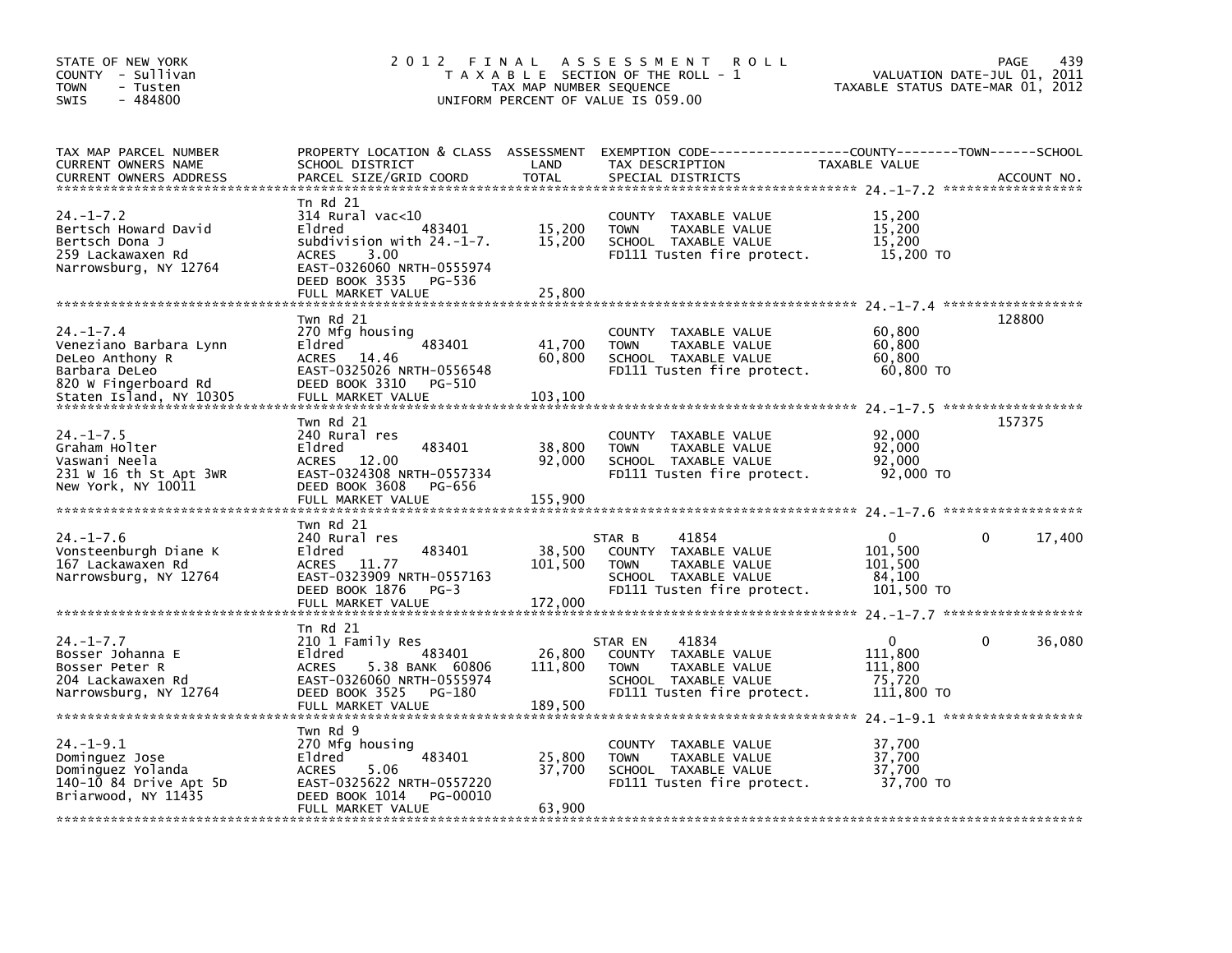| STATE OF NEW YORK<br>COUNTY - Sullivan<br><b>TOWN</b><br>- Tusten<br>$-484800$<br><b>SWIS</b>      | 2012 FINAL                                                                                                                                                                          | TAX MAP NUMBER SEOUENCE      | A S S E S S M E N T<br><b>ROLL</b><br>T A X A B L E SECTION OF THE ROLL - 1<br>UNIFORM PERCENT OF VALUE IS 059.00 | VALUATION DATE-JUL 01, 2011<br>TAXABLE STATUS DATE-MAR 01, 2012     | 440<br>PAGE            |
|----------------------------------------------------------------------------------------------------|-------------------------------------------------------------------------------------------------------------------------------------------------------------------------------------|------------------------------|-------------------------------------------------------------------------------------------------------------------|---------------------------------------------------------------------|------------------------|
| TAX MAP PARCEL NUMBER<br>CURRENT OWNERS NAME                                                       | PROPERTY LOCATION & CLASS ASSESSMENT<br>SCHOOL DISTRICT                                                                                                                             | LAND                         | EXEMPTION CODE-----------------COUNTY--------TOWN------SCHOOL<br>TAX DESCRIPTION                                  | TAXABLE VALUE                                                       |                        |
|                                                                                                    | Twn Rd 9                                                                                                                                                                            |                              | 86 PCT OF VALUE USED FOR EXEMPTION PURPOSES                                                                       |                                                                     | 141435                 |
| $24. -1 - 9.3$<br>Pallis Phyllis G<br>250 Lackawaxen Rd<br>Narrowsburg, NY 12764                   | 270 Mfg housing<br>483401<br>Eldred<br>4.82<br><b>ACRES</b><br>EAST-0325730 NRTH-0557470<br>DEED BOOK 814<br>PG-00565                                                               | 25,000 STAR EN<br>66,800     | COMBAT VET 41131<br>41834<br>COUNTY TAXABLE VALUE<br><b>TOWN</b><br>TAXABLE VALUE<br>SCHOOL TAXABLE VALUE         | 14,362<br>14,362<br>$\mathbf{0}$<br>0<br>52,438<br>52,438<br>30,720 | $\mathbf{0}$<br>36,080 |
|                                                                                                    |                                                                                                                                                                                     |                              |                                                                                                                   |                                                                     |                        |
| $24. - 1 - 10$<br>Bertsch H David<br>Bertsch Dona J<br>259 Lackawaxen Rd<br>Narrowsburg, NY 12764  | Twn Rd 21<br>210 1 Family Res<br>Eldred<br>483401<br>3.51<br>ACRES<br>EAST-0325290 NRTH-0557755<br>DEED BOOK 3209<br>PG-65                                                          | 21,400<br>64,000             | COUNTY TAXABLE VALUE<br><b>TOWN</b><br>TAXABLE VALUE<br>SCHOOL TAXABLE VALUE<br>FD111 Tusten fire protect.        | 64,000<br>64,000<br>64,000<br>64,000 TO                             | 156650                 |
|                                                                                                    | FULL MARKET VALUE                                                                                                                                                                   | 108,500                      |                                                                                                                   |                                                                     |                        |
|                                                                                                    |                                                                                                                                                                                     |                              |                                                                                                                   | 24. -1-11.1 ******************                                      |                        |
| $24 - 1 - 11.1$<br>Bertsch David H<br>Bertsch Dona J<br>259 Lackawaxen Rd<br>Narrowsburg, NY 12764 | Twn Rd 21<br>240 Rural res<br>Eldred<br>483401<br>ACRES 30.24<br>EAST-0325050 NRTH-0558260<br>DEED BOOK 1373<br>PG-422                                                              | 56,300<br>209,000            | COUNTY TAXABLE VALUE<br>TAXABLE VALUE<br><b>TOWN</b><br>SCHOOL TAXABLE VALUE<br>FD111 Tusten fire protect.        | 209,000<br>209,000<br>209,000<br>209,000 TO                         | 128700                 |
|                                                                                                    | FULL MARKET VALUE                                                                                                                                                                   | 354,200                      |                                                                                                                   | 24. -1-11.3 ******************                                      |                        |
| $24 - 1 - 11.3$<br>Bertsch David H<br>Bertsch Dona J<br>259 Lackawaxen Rd                          | Twn Rd 21<br>$314$ Rural vac< $10$<br>Eldred<br>483401<br>2.05<br><b>ACRES</b><br>EAST-0325130 NRTH-0557550<br>DEED BOOK 1710                                                       | 14,900<br>14,900             | COUNTY TAXABLE VALUE<br><b>TOWN</b><br>TAXABLE VALUE<br>SCHOOL TAXABLE VALUE<br>FD111 Tusten fire protect.        | 14,900<br>14,900<br>14,900<br>14,900 TO                             | 128715                 |
| Narrowsburg, NY 12764                                                                              | PG-365<br>FULL MARKET VALUE                                                                                                                                                         | 25,300                       |                                                                                                                   |                                                                     |                        |
|                                                                                                    |                                                                                                                                                                                     |                              |                                                                                                                   | 24 -1-12 *********************                                      |                        |
| $24. - 1 - 12$<br>Goller Jesse<br>9 Orange Trl<br>Denville, NJ 07834115                            | Twn Rd 21<br>240 Rural res<br>Eldred<br>483401<br>Combined with $24.-1-11.2$<br>57.55<br><b>ACRES</b><br>EAST-0326130 NRTH-0558760<br>DEED BOOK 2163<br>PG-182<br>FULL MARKET VALUE | 75,100<br>177,800<br>301,400 | COUNTY TAXABLE VALUE<br>TAXABLE VALUE<br><b>TOWN</b><br>SCHOOL TAXABLE VALUE<br>FD111 Tusten fire protect.        | 177,800<br>177,800<br>177,800<br>177,800 TO                         | 147400                 |
|                                                                                                    |                                                                                                                                                                                     |                              |                                                                                                                   |                                                                     |                        |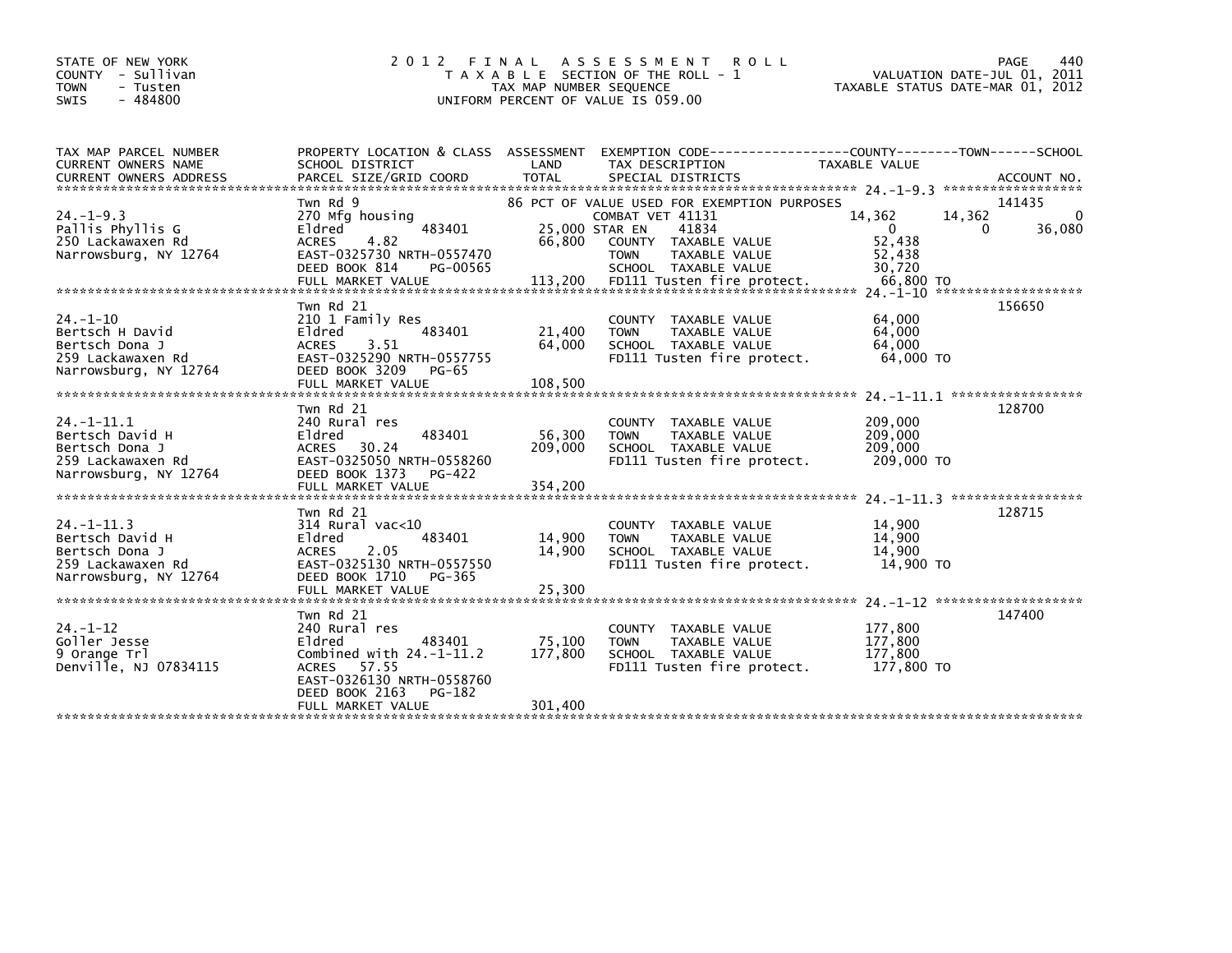| STATE OF NEW YORK<br>COUNTY - Sullivan<br><b>TOWN</b><br>- Tusten<br>$-484800$<br>SWIS        | 2 0 1 2                                                                                                                                                          | TAX MAP NUMBER SEQUENCE | FINAL ASSESSMENT<br><b>ROLL</b><br>T A X A B L E SECTION OF THE ROLL - 1<br>UNIFORM PERCENT OF VALUE IS 059.00                                                                                                                     |                                                                          | <b>PAGE</b><br>441<br>VALUATION DATE-JUL 01, 2011<br>TAXABLE STATUS DATE-MAR 01, 2012 |
|-----------------------------------------------------------------------------------------------|------------------------------------------------------------------------------------------------------------------------------------------------------------------|-------------------------|------------------------------------------------------------------------------------------------------------------------------------------------------------------------------------------------------------------------------------|--------------------------------------------------------------------------|---------------------------------------------------------------------------------------|
| TAX MAP PARCEL NUMBER<br>CURRENT OWNERS NAME                                                  | PROPERTY LOCATION & CLASS ASSESSMENT<br>SCHOOL DISTRICT                                                                                                          | LAND                    | EXEMPTION CODE------------------COUNTY--------TOWN------SCHOOL<br>TAX DESCRIPTION                                                                                                                                                  | TAXABLE VALUE                                                            |                                                                                       |
| $24. -1 - 13$<br>Wanser Calvin J<br>Woolsey George Jr<br>200 Brown Rd<br>Middletown, NY 10941 | Twn Rd 49<br>260 Seasonal res<br>Eldred<br>483401<br>3.25<br><b>ACRES</b><br>EAST-0325720 NRTH-0559790<br>DEED BOOK 1823<br>PG-54<br>FULL MARKET VALUE           | 92,400                  | 48 PCT OF VALUE USED FOR EXEMPTION PURPOSES<br>COMBAT VET 41131<br>19.900 AGED-S<br>41804<br>54,500 STAR EN<br>41834<br>COUNTY TAXABLE VALUE<br><b>TOWN</b><br>TAXABLE VALUE<br>SCHOOL TAXABLE VALUE<br>FD111 Tusten fire protect. | 6.540<br>$\Omega$<br>$\Omega$<br>47,960<br>47,960<br>15.804<br>54,500 TO | 110500<br>6.540<br>$\Omega$<br>2,616<br>0<br>36,080<br>$\Omega$                       |
|                                                                                               |                                                                                                                                                                  |                         |                                                                                                                                                                                                                                    |                                                                          | *******************                                                                   |
| $24. -1 - 15$<br>Beaver Brook Rod & Gun Club<br>Attn: Secretary<br>Narrowsburg, NY 12764      | Twn Rd 16<br>911 Forest s480<br>483401<br>Eldred<br>ACRES 114.50<br>EAST-0326950 NRTH-0560000<br>DEED BOOK 617<br>PG-00193                                       | 98,500<br>105,700       | FOREST LND 47460<br>COUNTY TAXABLE VALUE<br><b>TOWN</b><br>TAXABLE VALUE<br>SCHOOL TAXABLE VALUE<br>FD111 Tusten fire protect.                                                                                                     | 63.828<br>41,872<br>41,872<br>41,872<br>105,700 TO                       | 103600<br>63.828<br>63,828                                                            |
| MAY BE SUBJECT TO PAYMENT<br>UNDER RPTL480A UNTIL 2021                                        | FULL MARKET VALUE                                                                                                                                                | 179,200                 |                                                                                                                                                                                                                                    |                                                                          |                                                                                       |
|                                                                                               |                                                                                                                                                                  |                         |                                                                                                                                                                                                                                    |                                                                          |                                                                                       |
| $24. - 1 - 16$<br>Beaver Brook Rod & Gun Club<br>Attn: Secretary<br>Narrowsburg, NY 12764     | Twn Rd 29<br>911 Forest s480<br>483401<br>Eldred<br>ACRES 41.44<br>EAST-0327800 NRTH-0557310<br>DEED BOOK 1019<br>PG-00290                                       | 60,400<br>60,400        | FOREST LND 47460<br>COUNTY TAXABLE VALUE<br><b>TOWN</b><br>TAXABLE VALUE<br>SCHOOL TAXABLE VALUE<br>FD111 Tusten fire protect.                                                                                                     | 40,811<br>19,589<br>19,589<br>19,589<br>60,400 TO                        | 121750<br>40,811<br>40,811                                                            |
| MAY BE SUBJECT TO PAYMENT<br>UNDER RPTL480A UNTIL 2021                                        | FULL MARKET VALUE                                                                                                                                                | 102,400                 |                                                                                                                                                                                                                                    |                                                                          |                                                                                       |
|                                                                                               | Twn Rd 29                                                                                                                                                        |                         |                                                                                                                                                                                                                                    |                                                                          | 116601                                                                                |
| $24. - 1 - 17$<br>Fraccio Carolyn<br>356 Irishtown Rd<br>Narrowsburg, NY 12764                | 314 Rural vac<10<br>Eldred<br>483401<br>6.70<br><b>ACRES</b><br>EAST-0326910 NRTH-0557780<br>DEED BOOK 797<br>PG-00763                                           | 25,800<br>25,800        | COUNTY TAXABLE VALUE<br><b>TOWN</b><br>TAXABLE VALUE<br>SCHOOL TAXABLE VALUE<br>FD111 Tusten fire protect.                                                                                                                         | 25,800<br>25,800<br>25,800<br>25,800 TO                                  |                                                                                       |
|                                                                                               |                                                                                                                                                                  |                         |                                                                                                                                                                                                                                    |                                                                          |                                                                                       |
| $24 - 1 - 18.1$<br>Toro Pastor Jr<br>Toro Evelyn<br>315 Irishtown Rd<br>Narrowsburg, NY 12764 | 315 Irishtown Rd<br>210 1 Family Res<br>Eldred<br>483401<br>FRNT 320.00 DPTH<br>ACRES 10.96 BANKC130280<br>EAST-0327240 NRTH-0557210<br>DEED BOOK 2956<br>PG-175 | 139,400 STAR B          | COMBAT VET 41131<br>38,000 DISABL VET 41141<br>41854<br>COUNTY TAXABLE VALUE<br><b>TOWN</b><br>TAXABLE VALUE<br>SCHOOL TAXABLE VALUE                                                                                               | 26,100<br>52,200<br>$\Omega$<br>61.100<br>61,100<br>122,000              | 125400<br>26,100<br>0<br>52,200<br>$\Omega$<br>17,400<br>0                            |
|                                                                                               | FULL MARKET VALUE                                                                                                                                                | 236,300                 | FD111 Tusten fire protect.                                                                                                                                                                                                         | 139,400 TO                                                               |                                                                                       |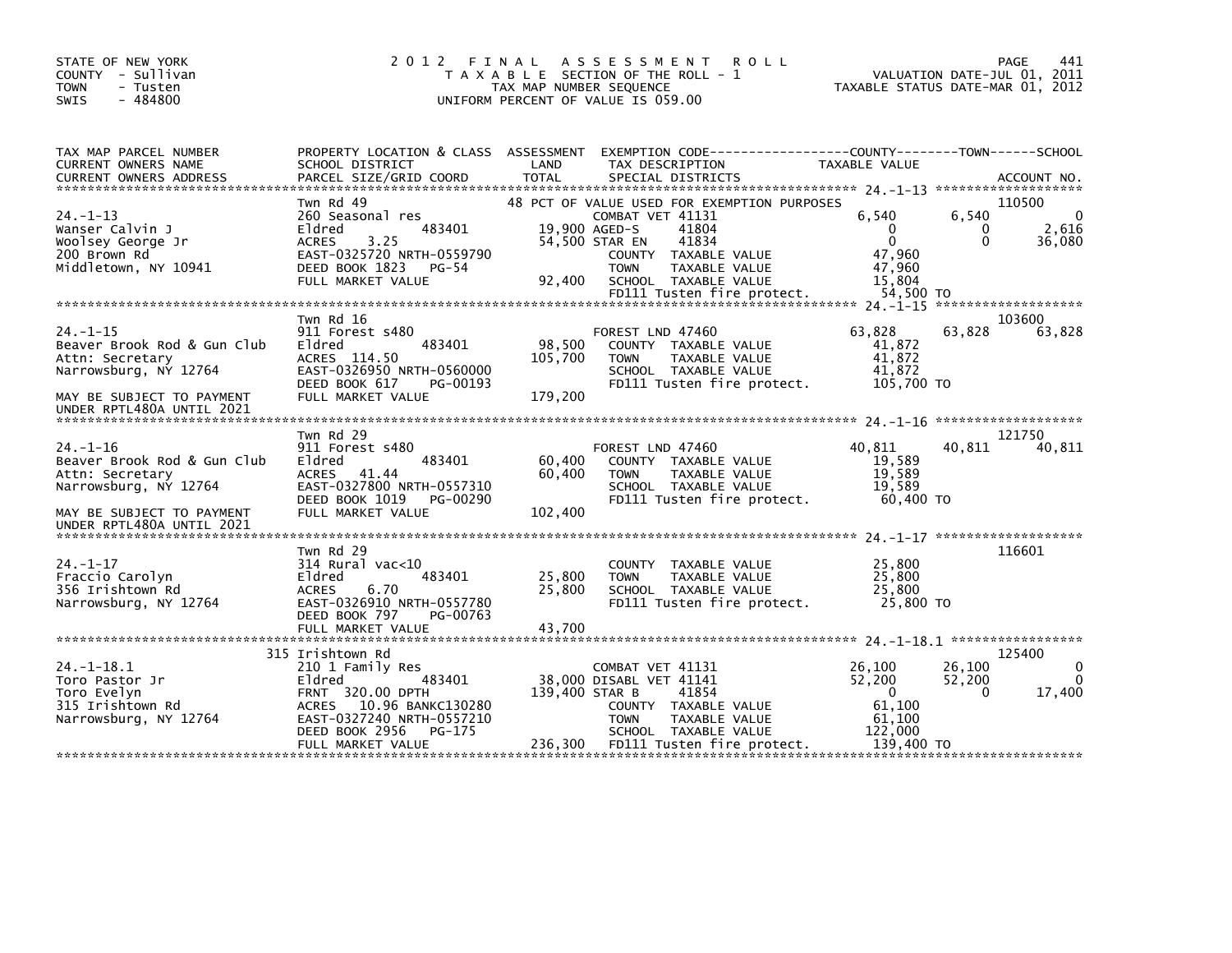| STATE OF NEW YORK<br>- Sullivan<br>COUNTY<br>- Tusten<br><b>TOWN</b><br>$-484800$<br>SWIS               | 2 0 1 2<br>FINAL                                                                                                                                          | TAX MAP NUMBER SEQUENCE              | A S S E S S M E N T<br><b>ROLL</b><br>T A X A B L E SECTION OF THE ROLL - 1<br>UNIFORM PERCENT OF VALUE IS 059.00                                                                       | VALUATION DATE-JUL 01, 2011<br>TAXABLE STATUS DATE-MAR 01, 2012          | 442<br>PAGE                |
|---------------------------------------------------------------------------------------------------------|-----------------------------------------------------------------------------------------------------------------------------------------------------------|--------------------------------------|-----------------------------------------------------------------------------------------------------------------------------------------------------------------------------------------|--------------------------------------------------------------------------|----------------------------|
| TAX MAP PARCEL NUMBER<br>CURRENT OWNERS NAME<br><b>CURRENT OWNERS ADDRESS</b>                           | PROPERTY LOCATION & CLASS ASSESSMENT<br>SCHOOL DISTRICT<br>PARCEL SIZE/GRID COORD                                                                         | LAND<br><b>TOTAL</b>                 | EXEMPTION CODE----<br>TAX DESCRIPTION<br>SPECIAL DISTRICTS                                                                                                                              | -------------COUNTY--------TOWN------SCHOOL<br><b>TAXABLE VALUE</b>      | ACCOUNT NO.                |
| $24. -1 - 18.2$<br>Toro Pastor Jr<br>315 Irishtown Rd<br>Narrowsburg, NY 12764                          | T.r. 49<br>$314$ Rural vac<10<br>Eldred<br>483401<br>FRNT 310.00 DPTH 77.30<br>EAST-0327320 NRTH-0557100<br>DEED BOOK 2995<br>PG-321<br>FULL MARKET VALUE | 1,900<br>1,900<br>3,200              | COUNTY TAXABLE VALUE<br>TAXABLE VALUE<br><b>TOWN</b><br>SCHOOL TAXABLE VALUE<br>FD111 Tusten fire protect.                                                                              | 1,900<br>1,900<br>1,900<br>1,900 TO                                      | 126400                     |
|                                                                                                         | 12 Smith Hughes Rd                                                                                                                                        |                                      |                                                                                                                                                                                         | 24. -1-19.1 ******************                                           | 119408                     |
| $24. -1 - 19.1$<br>Gubelli Thomas C<br>Gubelli Renee D<br>1048 Steele Blvd<br>Baldwin, NY 11510         | 270 Mfg housing<br>Eldred<br>483401<br><b>ACRES</b><br>3.31<br>EAST-0327890 NRTH-0555830<br>DEED BOOK 2012<br>PG-3229                                     | 20,100<br>46,000                     | COUNTY TAXABLE VALUE<br><b>TOWN</b><br>TAXABLE VALUE<br>SCHOOL TAXABLE VALUE<br>FD111 Tusten fire protect.                                                                              | 46.000<br>46,000<br>46.000<br>46,000 TO                                  |                            |
| PRIOR OWNER ON 3/01/2012<br>Gubelli Thomas C                                                            | FULL MARKET VALUE                                                                                                                                         | 78,000                               |                                                                                                                                                                                         |                                                                          |                            |
| $24. -1 - 19.2$<br>Fraccio Carolyn<br>356 Irishtown Rd<br>Narrowsburg, NY 12764                         | Twn Rd 20<br>210 1 Family Res<br>483401<br>Eldred<br>16.60<br><b>ACRES</b><br>EAST-0326570 NRTH-0557200<br>DEED BOOK 739<br>PG-00417<br>FULL MARKET VALUE | 44,300 STAR EN<br>167,100<br>283,200 | 77 PCT OF VALUE USED FOR EXEMPTION PURPOSES<br>41800<br>AGED-CTS<br>41834<br>COUNTY TAXABLE VALUE<br><b>TOWN</b><br>TAXABLE VALUE<br>SCHOOL TAXABLE VALUE<br>FD111 Tusten fire protect. | 51,467<br>51,467<br>0<br>0<br>115,633<br>115,633<br>79,553<br>167,100 TO | 116600<br>51,467<br>36,080 |
|                                                                                                         | 278 Irishtown Rd                                                                                                                                          |                                      |                                                                                                                                                                                         | 24. -1-19.3 ******************                                           | 134300                     |
| $24. -1 - 19.3$<br>Mongiello Nicholas<br>Mongiello Rosemarie<br>225 Kensington Rd<br>Lynbrook, NY 11563 | 210 1 Family Res<br>483401<br>Eldred<br>4.20<br><b>ACRES</b><br>EAST-0328080 NRTH-0556280<br>DEED BOOK 996<br>PG-00004                                    | 23,000<br>116,000                    | COUNTY TAXABLE VALUE<br><b>TOWN</b><br>TAXABLE VALUE<br>SCHOOL TAXABLE VALUE<br>FD111 Tusten fire protect.                                                                              | 116,000<br>116,000<br>116,000<br>116,000 TO                              |                            |
|                                                                                                         | FULL MARKET VALUE                                                                                                                                         | 196,600                              |                                                                                                                                                                                         |                                                                          |                            |
|                                                                                                         | Twn Rd 49                                                                                                                                                 |                                      |                                                                                                                                                                                         | $24. -1 - 19.4$ ******************                                       | 132050                     |
| $24. - 1 - 19.4$<br>Lanza Anthony<br>Morse Donna A<br>Doloes Annuzzi<br>13 Garfield Pl                  | $314$ Rural vac<10<br>Eldred<br>483401<br>10.00<br>ACRES<br>EAST-0327600 NRTH-0556080<br>DEED BOOK 790<br>PG-00795                                        | 32,000<br>32,000                     | COUNTY TAXABLE VALUE<br>TAXABLE VALUE<br><b>TOWN</b><br>SCHOOL TAXABLE VALUE<br>FD111 Tusten fire protect.                                                                              | 32,000<br>32,000<br>32,000<br>32,000 TO                                  |                            |
| South Hackensack, NJ 07606                                                                              | FULL MARKET VALUE                                                                                                                                         | 54,200                               |                                                                                                                                                                                         |                                                                          |                            |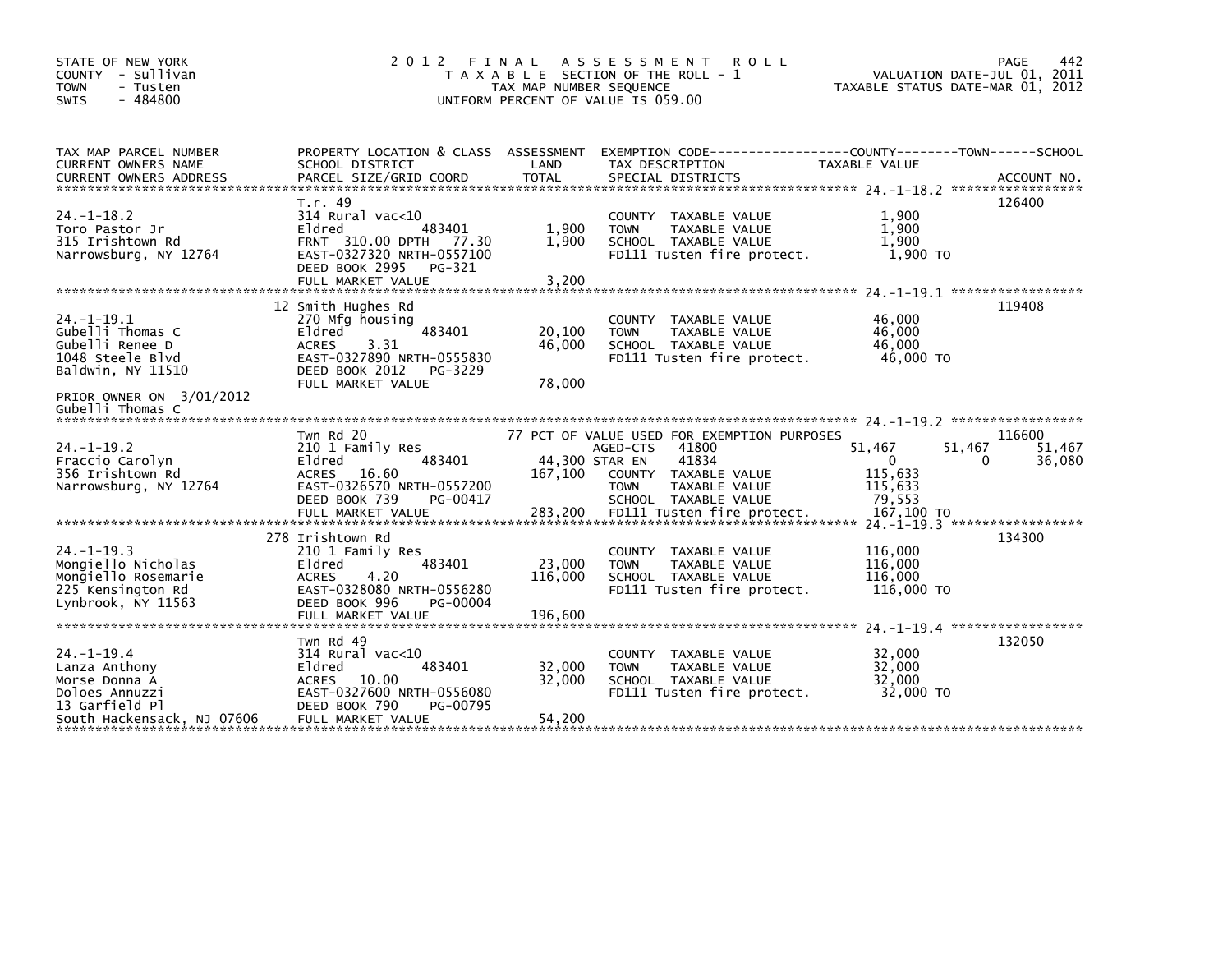| STATE OF NEW YORK<br>COUNTY - Sullivan<br>- Tusten<br><b>TOWN</b><br>$-484800$<br><b>SWIS</b>            | 2 0 1 2<br>FINAL                                                                                                                                                | TAX MAP NUMBER SEQUENCE      | A S S E S S M E N T<br><b>ROLL</b><br>T A X A B L E SECTION OF THE ROLL - 1<br>UNIFORM PERCENT OF VALUE IS 059.00    |                                             | 443<br><b>PAGE</b><br>VALUATION DATE-JUL 01, 2011<br>TAXABLE STATUS DATE-MAR 01, 2012 |
|----------------------------------------------------------------------------------------------------------|-----------------------------------------------------------------------------------------------------------------------------------------------------------------|------------------------------|----------------------------------------------------------------------------------------------------------------------|---------------------------------------------|---------------------------------------------------------------------------------------|
| TAX MAP PARCEL NUMBER<br>CURRENT OWNERS NAME<br><b>CURRENT OWNERS ADDRESS</b>                            | PROPERTY LOCATION & CLASS ASSESSMENT<br>SCHOOL DISTRICT<br>PARCEL SIZE/GRID COORD                                                                               | LAND<br><b>TOTAL</b>         | TAX DESCRIPTION<br>SPECIAL DISTRICTS                                                                                 | TAXABLE VALUE                               | ACCOUNT NO.                                                                           |
| $24. -1 - 19.5$<br>Marshall Caroline McHale<br>512 Henry St Apt 4<br>Brooklyn, NY 11231                  | Twn Rd 20<br>210 1 Family Res<br>483401<br>Eldred<br>5.36<br><b>ACRES</b><br>EAST-0326970 NRTH-0556330<br>DEED BOOK 2410<br>PG-605<br>FULL MARKET VALUE         | 26,800<br>128,500<br>217,800 | COUNTY TAXABLE VALUE<br><b>TOWN</b><br>TAXABLE VALUE<br>SCHOOL TAXABLE VALUE<br>FD111 Tusten fire protect.           | 128,500<br>128,500<br>128,500<br>128,500 TO | 161925                                                                                |
| $24. - 1 - 20.1$<br>Eisen Joanne<br>1188 Round Swamp Rd<br>Old Bethpage, NY 11804                        | Twn Rd 20<br>$314$ Rural vac<10<br>Eldred<br>483401<br>7.79<br><b>ACRES</b><br>EAST-0327180 NRTH-0555560<br>DEED BOOK 869<br>PG-00088<br>FULL MARKET VALUE      | 27,600<br>27,600<br>46,800   | <b>COUNTY</b><br>TAXABLE VALUE<br><b>TOWN</b><br>TAXABLE VALUE<br>SCHOOL TAXABLE VALUE<br>FD111 Tusten fire protect. | 27,600<br>27,600<br>27,600<br>27,600 TO     |                                                                                       |
| $24. - 1 - 20.2$<br>Bosser Johanna<br>204 Lackawaxen Rd<br>Narrowsburg, NY 12764                         | Twn Rd 20<br>312 Vac w/imprv<br>Eldred<br>483401<br>9.34<br><b>ACRES</b><br>EAST-0325950 NRTH-0556250<br>DEED BOOK 1836<br>PG-81<br>FULL MARKET VALUE           | 29,800<br>32.800<br>55.600   | COUNTY TAXABLE VALUE<br><b>TAXABLE VALUE</b><br><b>TOWN</b><br>SCHOOL TAXABLE VALUE<br>FD111 Tusten fire protect.    | 32,800<br>32,800<br>32,800<br>32,800 TO     | 100825                                                                                |
| $24. - 1 - 20.3$<br>Maloney Mary L<br>54 Cupsaw Ave<br>Ringwood, NJ 07456                                | Twn Rd 20<br>210 1 Family Res<br>Eldred<br>483401<br><b>ACRES</b><br>6.90<br>EAST-0326200 NRTH-0556570<br>DEED BOOK 3378<br>PG-484<br>FULL MARKET VALUE         | 30,200<br>90,000<br>152,500  | COUNTY TAXABLE VALUE<br><b>TOWN</b><br>TAXABLE VALUE<br>SCHOOL TAXABLE VALUE<br>FD111 Tusten fire protect.           | 90,000<br>90,000<br>90,000<br>90,000 TO     | 153900                                                                                |
| $24. - 1 - 20.4$<br>Ingebretsen Eric<br>77 Clearmeadow Dr<br>East Meadow, NY 11554                       | 395 Irishtown Rd<br>210 1 Family Res<br>Eldred<br>483401<br><b>ACRES</b><br>7.00<br>EAST-0326520 NRTH-0555580<br>DEED BOOK 978<br>PG-00030<br>FULL MARKET VALUE | 30,500<br>105,000<br>178,000 | COUNTY TAXABLE VALUE<br><b>TAXABLE VALUE</b><br><b>TOWN</b><br>SCHOOL TAXABLE VALUE<br>FD111 Tusten fire protect.    | 105,000<br>105,000<br>105,000<br>105,000 TO |                                                                                       |
| $24. - 1 - 20.5$<br>Lemee Christophe<br>Lemee Muriel Guepin<br>396 Irishtown Rd<br>Narrowsburg, NY 12764 | Twn Rd 20<br>220 2 Family Res<br>483401<br>Eldred<br><b>ACRES</b><br>2.73<br>EAST-0325950 NRTH-0556250<br>DEED BOOK 3192<br>PG-444<br>FULL MARKET VALUE         | 18,300<br>98,000<br>166,100  | COUNTY TAXABLE VALUE<br><b>TOWN</b><br>TAXABLE VALUE<br>SCHOOL TAXABLE VALUE<br>FD111 Tusten fire protect.           | 98,000<br>98,000<br>98,000<br>98,000 TO     | 100825                                                                                |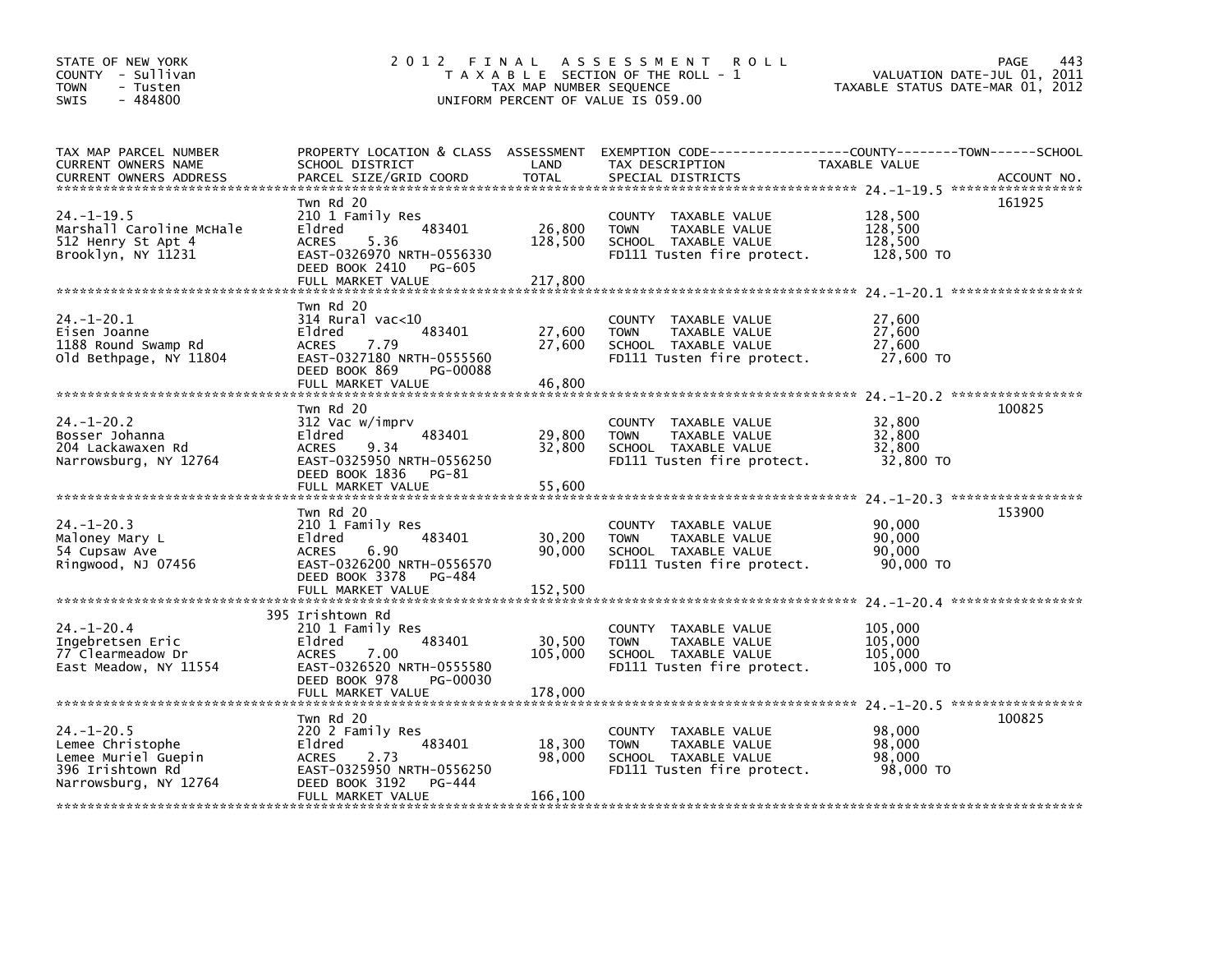| STATE OF NEW YORK<br>COUNTY - Sullivan<br><b>TOWN</b><br>- Tusten<br>$-484800$<br><b>SWIS</b>         |                                                                                                                                                                                                            | TAX MAP NUMBER SEQUENCE    | 2012 FINAL ASSESSMENT<br><b>ROLL</b><br>T A X A B L E SECTION OF THE ROLL - 1<br>UNIFORM PERCENT OF VALUE IS 059.00  | TAXABLE STATUS DATE-MAR 01, 2012            | PAGE<br>444<br>VALUATION DATE-JUL 01, 2011 |
|-------------------------------------------------------------------------------------------------------|------------------------------------------------------------------------------------------------------------------------------------------------------------------------------------------------------------|----------------------------|----------------------------------------------------------------------------------------------------------------------|---------------------------------------------|--------------------------------------------|
| TAX MAP PARCEL NUMBER<br>CURRENT OWNERS NAME                                                          | SCHOOL DISTRICT                                                                                                                                                                                            | LAND                       | PROPERTY LOCATION & CLASS ASSESSMENT EXEMPTION CODE---------------COUNTY-------TOWN------SCHOOL<br>TAX DESCRIPTION   | TAXABLE VALUE                               |                                            |
| $24. - 1 - 20.6$<br>Ingebretsen Eric<br>77 Clear Meadow Dr<br>East Meadow, NY 11554                   | Twn Rd 20<br>$314$ Rural vac<10<br>483401<br>Eldred<br><b>ACRES</b><br>8.23<br>EAST-0327180 NRTH-0555560<br>DEED BOOK 3265<br>PG-650<br>FULL MARKET VALUE                                                  | 27,800<br>27,800<br>47,100 | COUNTY TAXABLE VALUE<br>TAXABLE VALUE<br><b>TOWN</b><br>SCHOOL TAXABLE VALUE<br>FD111 Tusten fire protect.           | 27,800<br>27,800<br>27,800<br>27,800 TO     |                                            |
| $24. - 1 - 20.7$<br>Holland David C<br>Seymour Melanie<br>155 E 29 th St Apt 5G<br>New York, NY 10016 | Twn Rd 20<br>210 1 Family Res<br>Eldred<br>483401<br><b>ACRES</b><br>8.39<br>EAST-0327180 NRTH-0555560<br>DEED BOOK 3257<br>PG-229                                                                         | 33,200<br>65,500           | COUNTY TAXABLE VALUE<br><b>TAXABLE VALUE</b><br><b>TOWN</b><br>SCHOOL TAXABLE VALUE<br>FD111 Tusten fire protect.    | 65,500<br>65,500<br>65,500<br>65,500 TO     |                                            |
| $24. -1 - 21.1$<br>Kelty Patrick L<br>Kelty Kelli-Lyn<br>PO Box 53<br>Eldred, NY 12732                | Twn Rd 20<br>210 1 Family Res<br>Eldred<br>483401<br>Combined with 24-1-21.2<br>24-1-21.3 & 24-1-21.4<br>Also Combined with 24A-5-<br>ACRES 73.00<br>EAST-0326200 NRTH-0554510<br>DEED BOOK 3192<br>PG-169 | 69,200<br>105,000          | COUNTY TAXABLE VALUE<br>TAXABLE VALUE<br><b>TOWN</b><br>SCHOOL TAXABLE VALUE<br>FD111 Tusten fire protect.           | 105,000<br>105,000<br>105,000<br>105,000 TO | 108025                                     |
|                                                                                                       | FULL MARKET VALUE                                                                                                                                                                                          | 178,000                    |                                                                                                                      |                                             |                                            |
| $24. - 1 - 21.5$<br>Jactlern Corp<br>Attn: Gavin Natalie<br>PO Box 326<br>Yulan, NY 12792             | N O H<br>822 Water supply<br>483401<br>Eldred<br>FRNT 40.00 DPTH 100.00<br>EAST-0325017 NRTH-0555962<br>DEED BOOK 1012<br>PG-00149                                                                         | 6,200<br>6,200             | COUNTY TAXABLE VALUE<br><b>TOWN</b><br>TAXABLE VALUE<br>SCHOOL TAXABLE VALUE<br>FD111 Tusten fire protect.           | 6,200<br>6.200<br>6,200<br>6.200 TO         | 102452                                     |
|                                                                                                       | FULL MARKET VALUE                                                                                                                                                                                          | 10,500                     |                                                                                                                      |                                             |                                            |
| $24. - 1 - 21.6$<br>Jactlern Corp<br>Attn: Gavin Natalie<br>PO Box 326<br>Yulan, NY 12792             | Twn Rd 20<br>822 Water supply<br>483401<br>Eldred<br>FRNT 100.00 DPTH 100.00<br>EAST-0325168 NRTH-0555969<br>DEED BOOK 1012<br>PG-00151<br>FULL MARKET VALUE                                               | 7,400<br>7,400<br>12,500   | TAXABLE VALUE<br><b>COUNTY</b><br>TAXABLE VALUE<br><b>TOWN</b><br>SCHOOL TAXABLE VALUE<br>FD111 Tusten fire protect. | 7.400<br>7.400<br>7,400<br>7.400 TO         | 102451                                     |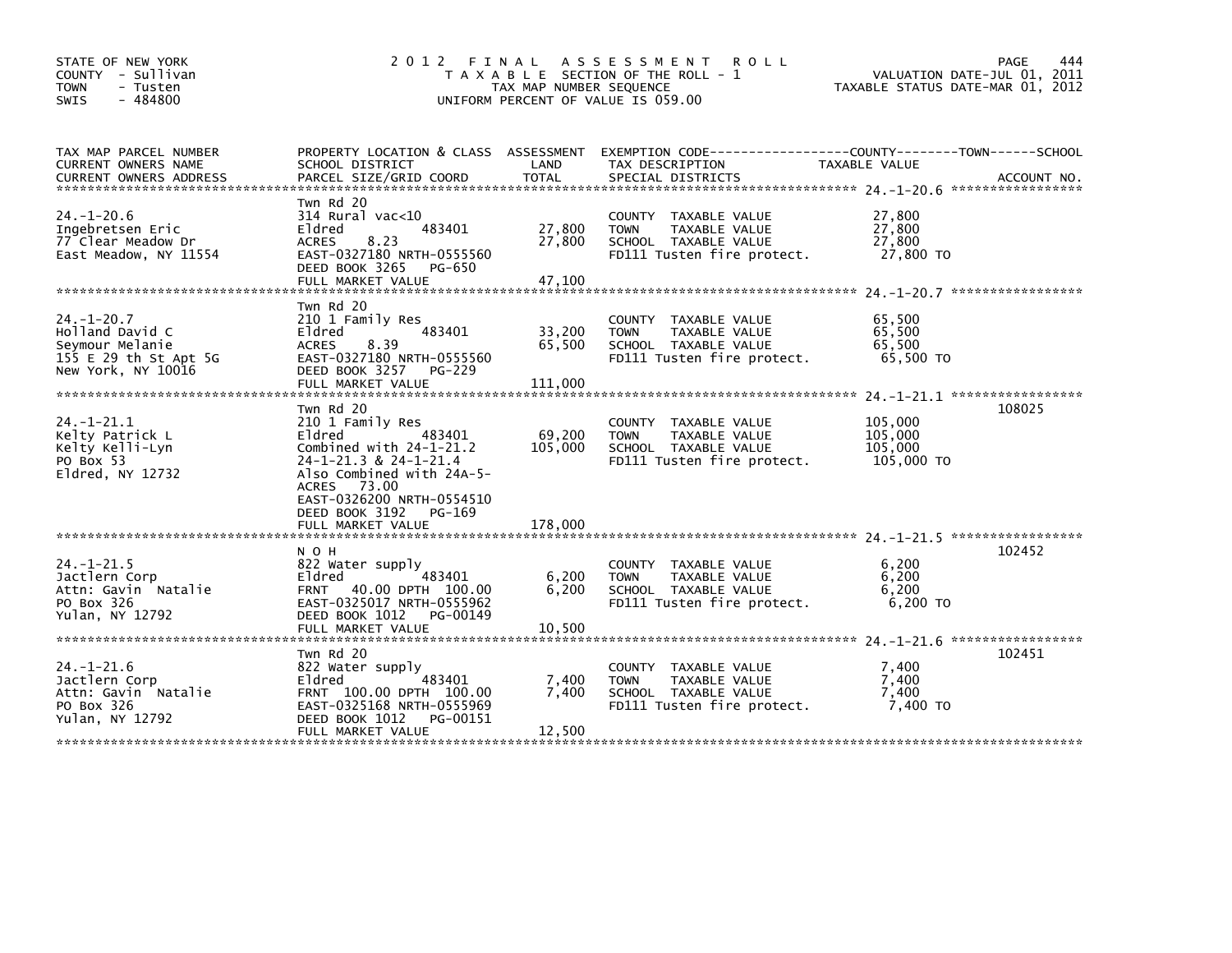| STATE OF NEW YORK<br>- Sullivan<br><b>COUNTY</b><br><b>TOWN</b><br>- Tusten<br>- 484800<br>SWIS                                                                                                                                                                                  | $\overline{z}$<br>UNIFORM PERCENT OF VALUE IS 059.00                                                                                                  | 2012 FINAL ASSESSMENT ROLL PAGE 445<br>TAXABLE SECTION OF THE ROLL - 1 VALUATION DATE-JUL 01, 2011<br>TAX MAP NUMBER SEQUENCE TAXABLE STATUS DATE-MAR 01, 2012<br>UNIFORM PERCENT OF VALUE IS 059.00 |                                                                                                                                   |                                     |        |
|----------------------------------------------------------------------------------------------------------------------------------------------------------------------------------------------------------------------------------------------------------------------------------|-------------------------------------------------------------------------------------------------------------------------------------------------------|------------------------------------------------------------------------------------------------------------------------------------------------------------------------------------------------------|-----------------------------------------------------------------------------------------------------------------------------------|-------------------------------------|--------|
| TAX MAP PARCEL NUMBER<br><b>CURRENT OWNERS NAME</b><br>CURRENT UNILLY INTEREST AND THE CONFIDENT AND THE CONFIDENT CONFIDENT CONFIDENT ON A COUNT NO.<br>CURRENT OWNERS ADDRESS PARCEL SIZE/GRID COORD TOTAL SPECIAL DISTRICTS (24.-1-24.7 ****************************          | SCHOOL DISTRICT                                                                                                                                       | <b>Example 18 The LAND</b>                                                                                                                                                                           | PROPERTY LOCATION & CLASS ASSESSMENT EXEMPTION CODE----------------COUNTY-------TOWN------SCHOOL<br>TAX DESCRIPTION TAXABLE VALUE |                                     |        |
| $A. -1-24.7$<br>$A. -1-24.7$<br>$A. -1-24.7$<br>$A. -1-24.7$<br>$A. -1-24.7$<br>$A. -1-24.7$<br>$A. -1-24.7$<br>$A. -1-24.7$<br>$A. -1-24.7$<br>$A. -1-24.7$<br>$A. -1-24.7$<br>$A. -1-24.7$<br>$A. -1-24.7$<br>$A. -1-24.7$<br>$A. -1-24.7$<br>$A. -1-24.7$<br>$A. -1-24.7$<br> | Twn Rd 20<br>311 Res vac land<br>Eldred<br>483401<br>FRNT 50.00 DPTH 100.00<br>EAST-0324774 NRTH-0555245<br>DEED BOOK 975 PG-00242                    |                                                                                                                                                                                                      | COUNTY TAXABLE VALUE<br>TAXABLE VALUE<br>1,000 TOWN<br>1,000 SCHOOL TAXABLE VALUE<br>FD111 Tusten fire protect.                   | 1,000<br>1,000<br>1,000<br>1,000 TO | 115875 |
| 24.-1-24.8<br>Porter Lena<br>Porter Lena<br>600 Three Island Blvd Unit 301 FRNT 50.00 DPTH 100.00<br>Hallandale Beach, FL 33009                                                                                                                                                  | W Of Twn Rd 20<br>311 Res vac land<br>Eldred<br>483401<br>EAST-0324894 NRTH-0555201<br>DEED BOOK 3597 PG-377<br>FULL MARKET VALUE                     | 400                                                                                                                                                                                                  | COUNTY TAXABLE VALUE<br>250 TOWN TAXABLE VALUE - 250<br>250 SCHOOL TAXABLE VALUE - 250<br>250 FD111 Tusten fire protect. 250 TO   | 250                                 | 124575 |
| 24.-1-24.9<br>Benitez Carmen<br>Benitez Joseph<br>39 Arena Ct<br>Narrowsburg, NY 12764                                                                                                                                                                                           | Twn Rd 20<br>311 Res vac land<br>Eldred<br>483401<br>FRNT 50.00 DPTH 95.00<br>EAST-0325816 NRTH-0554690<br>DEED BOOK 2426 PG-592<br>FULL MARKET VALUE | 1,100<br>1,100<br>1,900                                                                                                                                                                              | COUNTY TAXABLE VALUE<br>TAXABLE VALUE<br>TOWN<br>SCHOOL TAXABLE VALUE<br>FD111 Tusten fire protect. 1,100 TO                      | 1,100<br>1,100<br>1,100             | 137075 |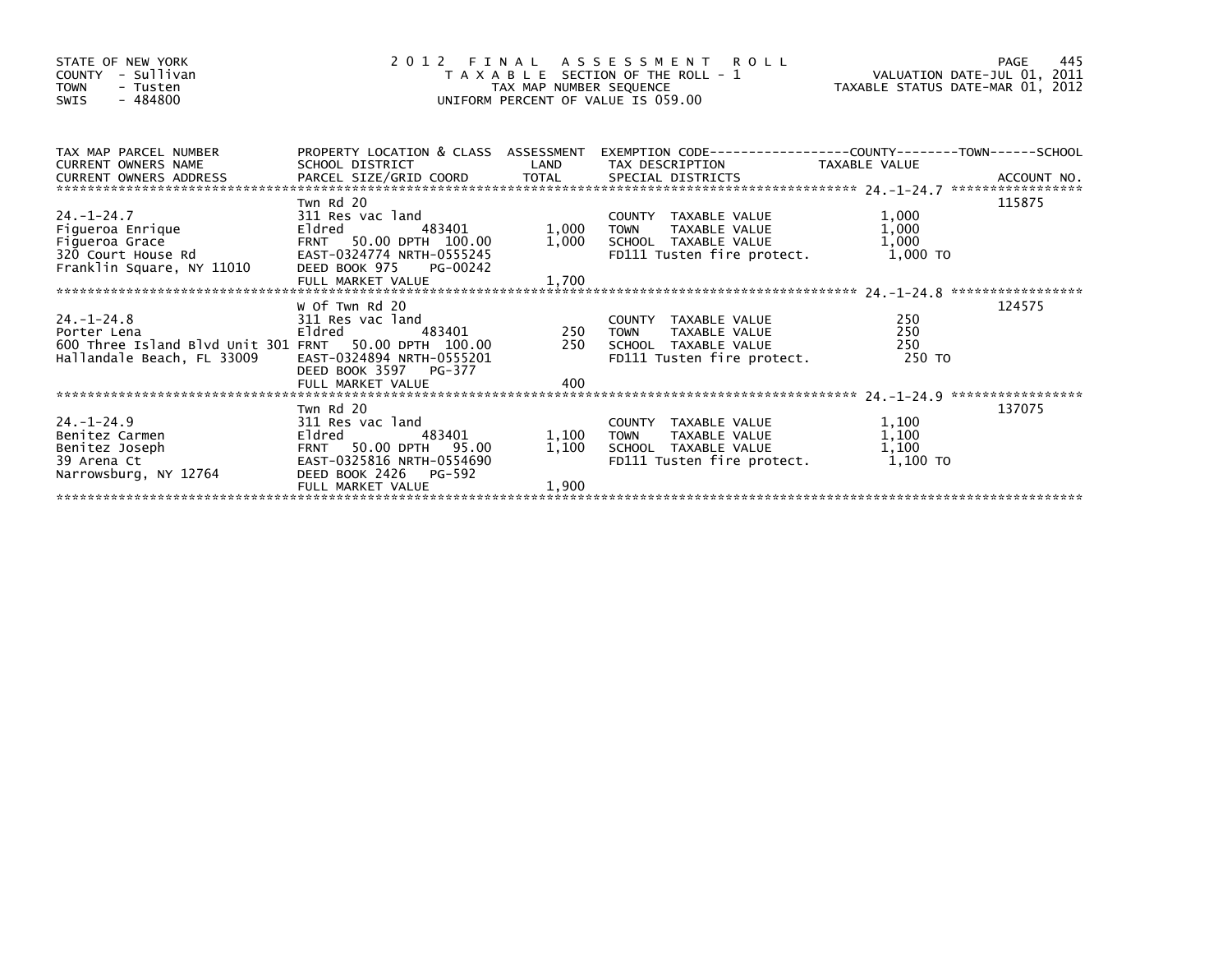| STATE OF NEW YORK | 2012 FINAL ASSESSMENT ROLL            | 446<br>PAGE                      |
|-------------------|---------------------------------------|----------------------------------|
| COUNTY - Sullivan | T A X A B L E SECTION OF THE ROLL - 1 | VALUATION DATE-JUL 01, 2011      |
| TOWN<br>- Tusten  | MAP SECTION - 024                     | TAXABLE STATUS DATE-MAR 01, 2012 |
| - 484800<br>SWIS  | SUB-SECTION-                          | RPS150/V04/L015                  |
|                   | UNIFORM PERCENT OF VALUE IS 059.00    | CURRENT DATE $6/19/2012$         |

## \*\*\* S P E C I A L D I S T R I C T S U M M A R Y \*\*\*

| CODE | DISTRICT NAME PARCELS | TOTAL EXTENSION<br><b>TYPF</b> | EXTENSION<br>VALUE | AD VALOREM<br>VALUE | <b>FXFMPT</b><br>AMOUNT | TAXABLE<br><b>VALUE</b> |
|------|-----------------------|--------------------------------|--------------------|---------------------|-------------------------|-------------------------|
|      | FD111 Tusten fire pr  | 46 TOTAL                       |                    | 3642.750            |                         | 3642.750                |

## \*\*\* S C H O O L D I S T R I C T S U M M A R Y \*\*\*

| CODE             | DISTRICT NAME         | TOTAL<br><b>PARCELS</b> | ASSESSED<br>LAND    | ASSESSED<br><b>TOTAL</b> | <b>EXEMPT</b><br>AMOUNT | <b>TOTAL</b><br><b>TAXABLE</b> | <b>STAR</b><br><b>AMOUNT</b> | <b>STAR</b><br><b>TAXABLE</b> |
|------------------|-----------------------|-------------------------|---------------------|--------------------------|-------------------------|--------------------------------|------------------------------|-------------------------------|
| 483401<br>484802 | Eldred<br>DV-JV-N Csd | 40<br>6                 | 1223.650<br>329.500 | 3179,150<br>463.600      | 158,722<br>127.289      | 3020,428<br>336,311            | 196,520<br>34,800            | 2823,908<br>301,511           |
|                  | SUB-TOTAL             | 46                      | 1553.150            | 3642.750                 | 286,011                 | 3356.739                       | 231,320                      | 3125,419                      |
| 484889           | Nar Library           | 6                       | 329.500             | 463.600                  | 127,289                 | 336,311                        | 34,800                       | 301,511                       |
|                  | T O T A L             | 52                      | 1882,650            | 4106,350                 | 413,300                 | 3693.050                       | 266,120                      | 3426,930                      |

#### \*\*\* S Y S T E M C O D E S S U M M A R Y \*\*\*

NO SYSTEM EXEMPTIONS AT THIS LEVEL

#### \*\*\* E X E M P T I O N S U M M A R Y \*\*\*

| <b>CODE</b>    | DESCRIPTION                       | <b>TOTAL</b><br><b>PARCELS</b> | <b>COUNTY</b>      | <b>TOWN</b>        | <b>SCHOOL</b>      |
|----------------|-----------------------------------|--------------------------------|--------------------|--------------------|--------------------|
| 41131<br>41141 | COMBAT VET<br>DISABL VET          |                                | 47,002<br>52,200   | 47,002<br>52,200   |                    |
| 41800<br>41804 | AGED-CTS<br>AGED-S                |                                | 51,467             | 51,467             | 51,467<br>2,616    |
| 41834<br>41854 | STAR EN<br>STAR B                 |                                |                    |                    | 144,320<br>87,000  |
| 47460          | <b>FOREST LND</b><br><b>TOTAL</b> | 19                             | 231,928<br>382,597 | 231,928<br>382,597 | 231,928<br>517,331 |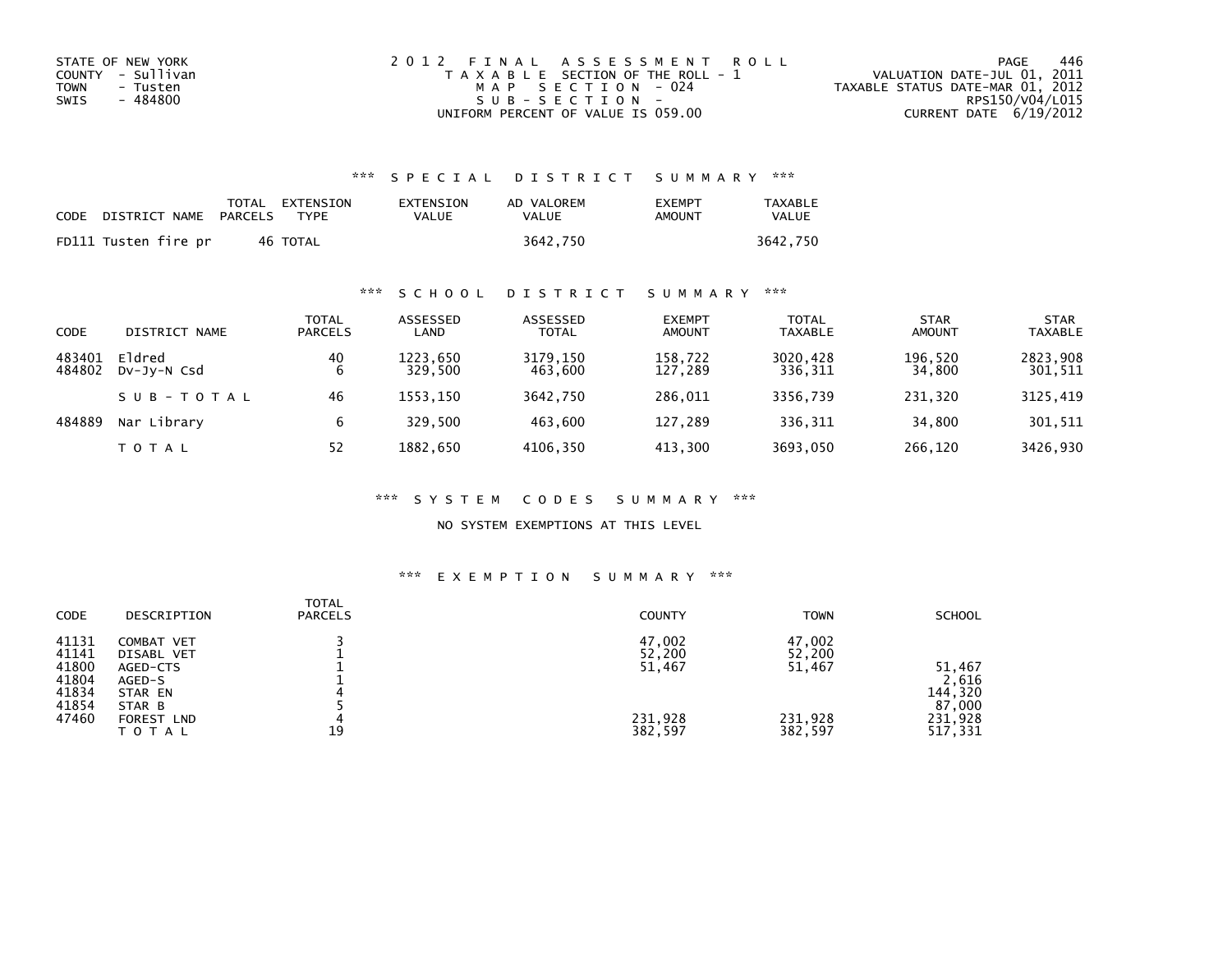| STATE OF NEW YORK<br>COUNTY - Sullivan<br>TOWN<br>- Tusten<br>- 484800<br>SWIS | 2012 FINAL ASSESSMENT ROLL<br>T A X A B L E SECTION OF THE ROLL - 1<br>MAP SECTION - 024<br>$SUB - SECTION -$ | -447<br>PAGE<br>VALUATION DATE-JUL 01, 2011<br>TAXABLE STATUS DATE-MAR 01, 2012<br>RPS150/V04/L015 |
|--------------------------------------------------------------------------------|---------------------------------------------------------------------------------------------------------------|----------------------------------------------------------------------------------------------------|
|                                                                                | UNIFORM PERCENT OF VALUE IS 059.00                                                                            | CURRENT DATE 6/19/2012                                                                             |

# \*\*\* G R A N D T O T A L S \*\*\*

| ROLL       | DESCRIPTION | <b>TOTAL</b>   | <b>ASSESSED</b> | ASSESSED | <b>TAXABLE</b> | <b>TAXABLE</b> | <b>TAXABLE</b> | <b>STAR</b>    |
|------------|-------------|----------------|-----------------|----------|----------------|----------------|----------------|----------------|
| <b>SEC</b> |             | <b>PARCELS</b> | LAND            | TOTAL    | COUNTY         | <b>TOWN</b>    | <b>SCHOOL</b>  | <b>TAXABLE</b> |
|            | TAXABLE     | 46             | 1553.150        | 3642,750 | 3260, 153      | 3260.153       | 3356,739       | 3125,419       |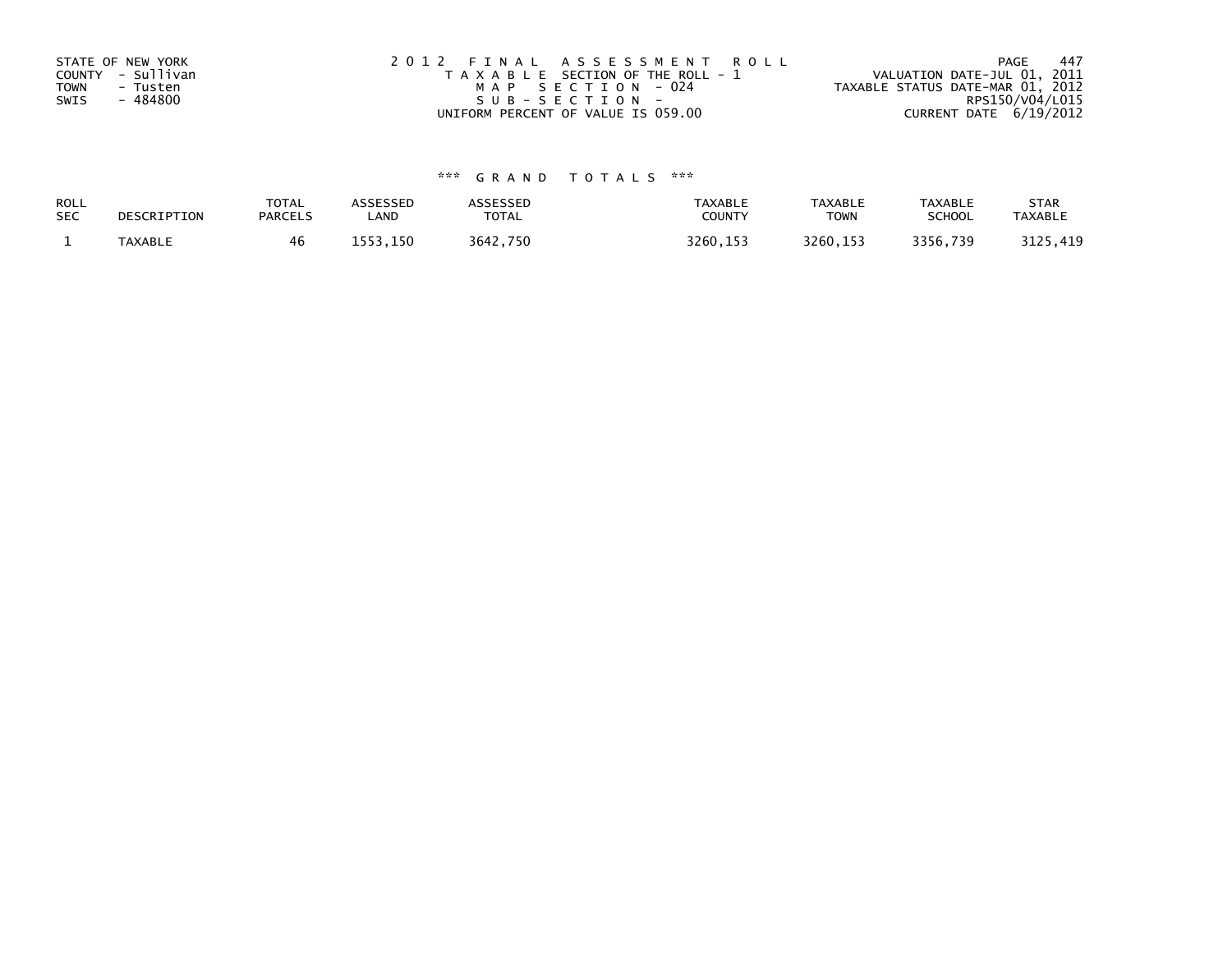| STATE OF NEW YORK<br>COUNTY - Sullivan<br><b>TOWN</b><br>- Tusten<br>$-484800$<br><b>SWIS</b>        | 2 0 1 2                                                                                                                                                                                            | FINAL<br>TAX MAP NUMBER SEQUENCE | ASSESSMENT<br><b>ROLL</b><br>T A X A B L E SECTION OF THE ROLL - 1<br>UNIFORM PERCENT OF VALUE IS 059.00                      | TAXABLE STATUS DATE-MAR 01, 2012                   | 448<br>PAGE<br>VALUATION DATE-JUL 01, 2011 |
|------------------------------------------------------------------------------------------------------|----------------------------------------------------------------------------------------------------------------------------------------------------------------------------------------------------|----------------------------------|-------------------------------------------------------------------------------------------------------------------------------|----------------------------------------------------|--------------------------------------------|
| TAX MAP PARCEL NUMBER<br>CURRENT OWNERS NAME                                                         | PROPERTY LOCATION & CLASS ASSESSMENT<br>SCHOOL DISTRICT                                                                                                                                            | LAND                             | TAX DESCRIPTION                                                                                                               | TAXABLE VALUE                                      |                                            |
| $24.A-1-1$<br>Gavin Joan A<br>405 Irishtown Rd<br>Narrowsburg, NY 12764                              | LOT2 Twn Rd 20<br>311 Res vac land<br>Eldred<br>483401<br>75.50 DPTH 199.60<br><b>FRNT</b><br>0.32<br><b>ACRES</b><br>EAST-0326167 NRTH-0555593<br>DEED BOOK 2010<br>PG-54201<br>FULL MARKET VALUE | 2,000<br>2.000<br>3,400          | COUNTY TAXABLE VALUE<br>TAXABLE VALUE<br><b>TOWN</b><br>SCHOOL TAXABLE VALUE<br>FD111 Tusten fire protect.                    | 2,000<br>2,000<br>2.000<br>2,000 TO                | 129600                                     |
| $24.A-1-3$<br>Kelty James Jr<br>421 Irishtown Rd<br>Narrowsburg, NY 12764                            | Twn Rd 20<br>210 1 Family Res<br>Eldred<br>483401<br>FRNT 150.00 DPTH 100.00<br>0.46<br><b>ACRES</b><br>EAST-0326005 NRTH-0555283<br>DEED BOOK 2308<br>PG-131<br>FULL MARKET VALUE                 | 7,500<br>25,200<br>42,700        | STAR B<br>41854<br>COUNTY TAXABLE VALUE<br><b>TOWN</b><br>TAXABLE VALUE<br>SCHOOL TAXABLE VALUE<br>FD111 Tusten fire protect. | $\Omega$<br>25,200<br>25,200<br>7,800<br>25,200 TO | 155650<br>17,400<br>0                      |
| $24.A-1-8$<br>County of Sullivan<br>100 North St<br>Monticello, NY 12701<br>PRIOR OWNER ON 3/01/2012 | 409 Irishtown Rd<br>260 Seasonal res<br>483401<br>Eldred<br>FRNT 150.00 DPTH 100.00<br>0.46<br><b>ACRES</b><br>EAST-0326066 NRTH-0554961<br>DEED BOOK 2012<br>PG-1350                              | 9,000<br>25,000                  | COUNTY TAXABLE VALUE<br><b>TOWN</b><br>TAXABLE VALUE<br>SCHOOL TAXABLE VALUE<br>FD111 Tusten fire protect.                    | 25,000<br>25,000<br>25,000<br>25,000 TO            | 109523                                     |
| $24.A-1-9$<br>Kelty Patrick<br>Kelty Kelli-Lyn<br>PO Box 53<br>Eldred, NY 12732                      | Twn Rd 20<br>311 Res vac land<br>483401<br>Eldred<br>FRNT 50.00 DPTH 100.00<br>EAST-0325990 NRTH-0555430<br>DEED BOOK 2664 PG-131<br>FULL MARKET VALUE                                             | 1,200<br>1,200<br>2,000          | COUNTY TAXABLE VALUE<br><b>TOWN</b><br>TAXABLE VALUE<br>SCHOOL TAXABLE VALUE<br>FD111 Tusten fire protect.                    | 1,200<br>1,200<br>1,200<br>1,200 TO                | 109522                                     |
| $24.A-1-10$<br>Kelty Patrick<br>Kelty Kelli-Lyn<br>PO Box 53<br>Eldred, NY 12732                     | Twn Rd 20<br>311 Res vac land<br>483401<br>Eldred<br>FRNT 100.00 DPTH 102.00<br>EAST-0325950 NRTH-0555370<br>DEED BOOK 2664 PG-131<br>FULL MARKET VALUE                                            | 2.000<br>2.000<br>3,400          | COUNTY TAXABLE VALUE<br>TAXABLE VALUE<br><b>TOWN</b><br>SCHOOL TAXABLE VALUE<br>FD111 Tusten fire protect.                    | 2,000<br>2,000<br>2.000<br>2,000 TO                | 109527                                     |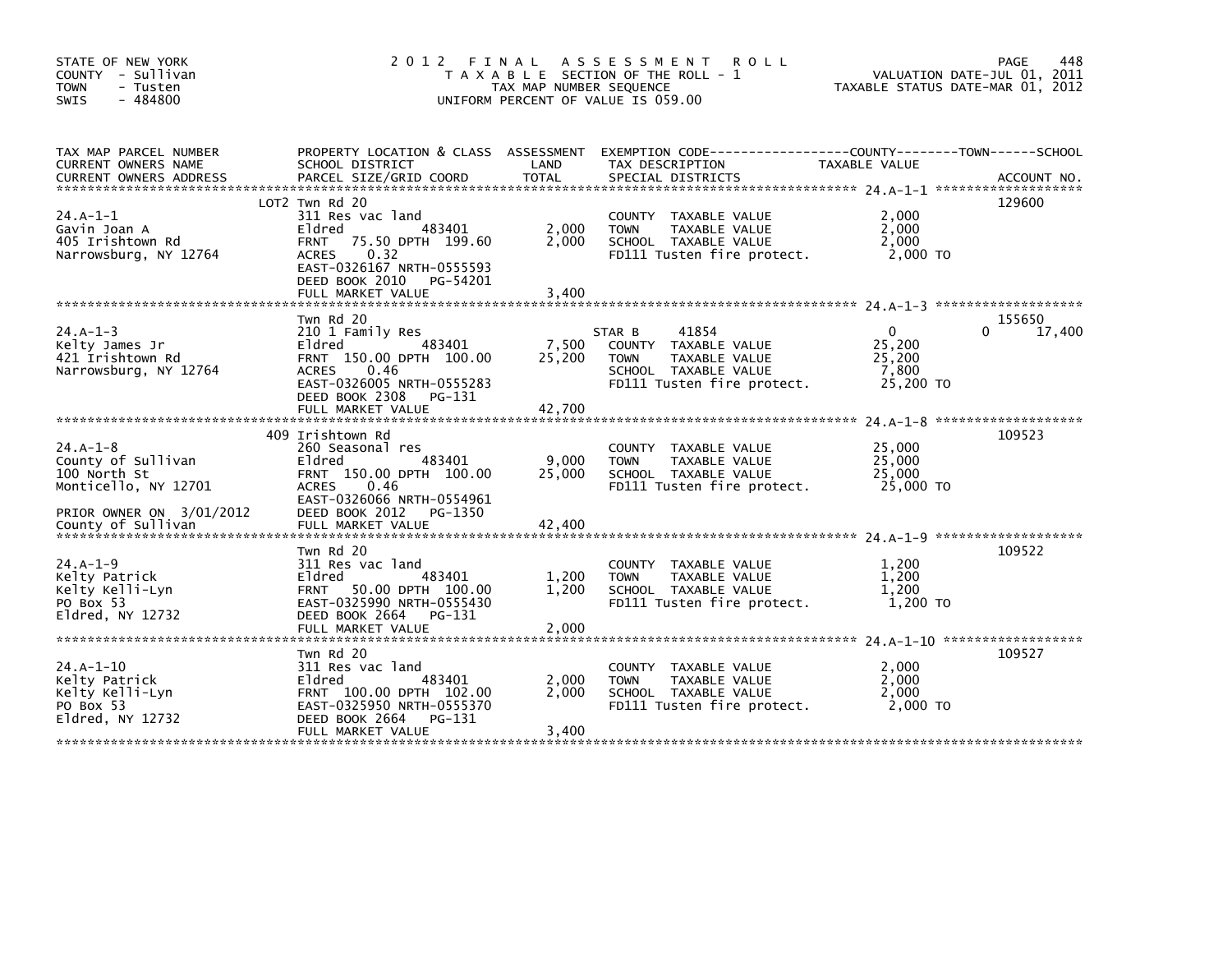| STATE OF NEW YORK<br>COUNTY - Sullivan<br><b>TOWN</b><br>- Tusten<br>- 484800<br>SWIS                      |                                                                                                                                                                            | TAX MAP NUMBER SEQUENCE   | 2012 FINAL ASSESSMENT ROLL<br>T A X A B L E SECTION OF THE ROLL - 1<br>UNIFORM PERCENT OF VALUE IS 059.00         | TAXABLE STATUS DATE-MAR 01, 2012        | PAGE<br>449<br>VALUATION DATE-JUL 01, 2011 |
|------------------------------------------------------------------------------------------------------------|----------------------------------------------------------------------------------------------------------------------------------------------------------------------------|---------------------------|-------------------------------------------------------------------------------------------------------------------|-----------------------------------------|--------------------------------------------|
| TAX MAP PARCEL NUMBER<br>CURRENT OWNERS NAME                                                               | SCHOOL DISTRICT                                                                                                                                                            | LAND                      | PROPERTY LOCATION & CLASS ASSESSMENT EXEMPTION CODE---------------COUNTY-------TOWN-----SCHOOL<br>TAX DESCRIPTION | TAXABLE VALUE                           |                                            |
| $24.A-1-11$<br>Gavin Edward<br>3085 Egyptian Ln<br>Virginia Beach, VA 23456-8263 EAST-0326080 NRTH-0555600 | Twn Rd 20<br>260 Seasonal res<br>483401<br>Eldred<br>FRNT 50.00 DPTH 100.00<br>DEED BOOK 975<br>PG-00250<br>FULL MARKET VALUE                                              | 6,200<br>33,700<br>57,100 | COUNTY TAXABLE VALUE<br>TAXABLE VALUE<br><b>TOWN</b><br>SCHOOL TAXABLE VALUE<br>FD111 Tusten fire protect.        | 33,700<br>33,700<br>33,700<br>33,700 TO | 117925                                     |
| $24.A-1-14$<br>Campuzano Francisco<br>149 Esther Cres<br>Thornhill, Ontario, Canada<br>L4J3J8              | Twn Rd 20<br>311 Res vac land<br>Eldred<br>483401<br>FRNT 50.00 DPTH 100.00<br>EAST-0326100 NRTH-0555410<br>DEED BOOK 2995<br>PG-323<br>FULL MARKET VALUE                  | 1,200<br>1,200<br>2,000   | COUNTY TAXABLE VALUE<br><b>TOWN</b><br>TAXABLE VALUE<br>SCHOOL TAXABLE VALUE<br>FD111 Tusten fire protect.        | 1,200<br>1,200<br>1,200<br>1,200 TO     | 116345                                     |
| $24.A-1-15$<br>Kelty James Jr<br>421 Irishtown Rd<br>Narrowsburg, NY 12764                                 | IRISHTOWN Twn Rd 20<br>311 Res vac land<br>Eldred<br>483401<br><b>FRNT</b><br>50.00 DPTH 100.00<br><b>BANK 60806</b><br>EAST-0326090 NRTH-0555370<br>DEED BOOK 2308 PG-131 | 1,200<br>1.200            | COUNTY TAXABLE VALUE<br>TAXABLE VALUE<br><b>TOWN</b><br>SCHOOL TAXABLE VALUE<br>FD111 Tusten fire protect.        | 1,200<br>1,200<br>1,200<br>1,200 TO     | 109530                                     |
|                                                                                                            | FULL MARKET VALUE                                                                                                                                                          | 2,000                     |                                                                                                                   |                                         |                                            |
| 24.A-1-17<br>Kelty Patrick L<br>Kelty Kelli-Lyn<br>PO Box 53<br>Eldred, NY 12732                           | Twn Rd 20<br>692 Road/str/hwy<br>483401<br>Eldred<br>Irishtown Rd<br><b>ACRES</b><br>0.33<br>EAST-0326165 NRTH-0554955<br>DEED BOOK 3192<br>PG-169                         | 100<br>100                | COUNTY TAXABLE VALUE<br>TAXABLE VALUE<br><b>TOWN</b><br>SCHOOL TAXABLE VALUE<br>FD111 Tusten fire protect.        | 100<br>100<br>100<br>100 TO             |                                            |
|                                                                                                            |                                                                                                                                                                            |                           |                                                                                                                   |                                         |                                            |
| $24.A - 2 - 1$<br>Gavin Joan A<br>405 Irishtown Rd<br>Narrowsburg, NY 12764                                | Twn Rd 20<br>311 Res vac land<br>483401<br>Eldred<br>91.45 DPTH 100.00<br><b>FRNT</b><br>EAST-0326270 NRTH-0555490<br>DEED BOOK 2010<br>PG-54201<br>FULL MARKET VALUE      | 1,300<br>1,300<br>2,200   | COUNTY TAXABLE VALUE<br>TAXABLE VALUE<br><b>TOWN</b><br>SCHOOL TAXABLE VALUE<br>FD111 Tusten fire protect.        | 1,300<br>1.300<br>1,300<br>1.300 TO     | 116400                                     |
|                                                                                                            |                                                                                                                                                                            |                           |                                                                                                                   |                                         |                                            |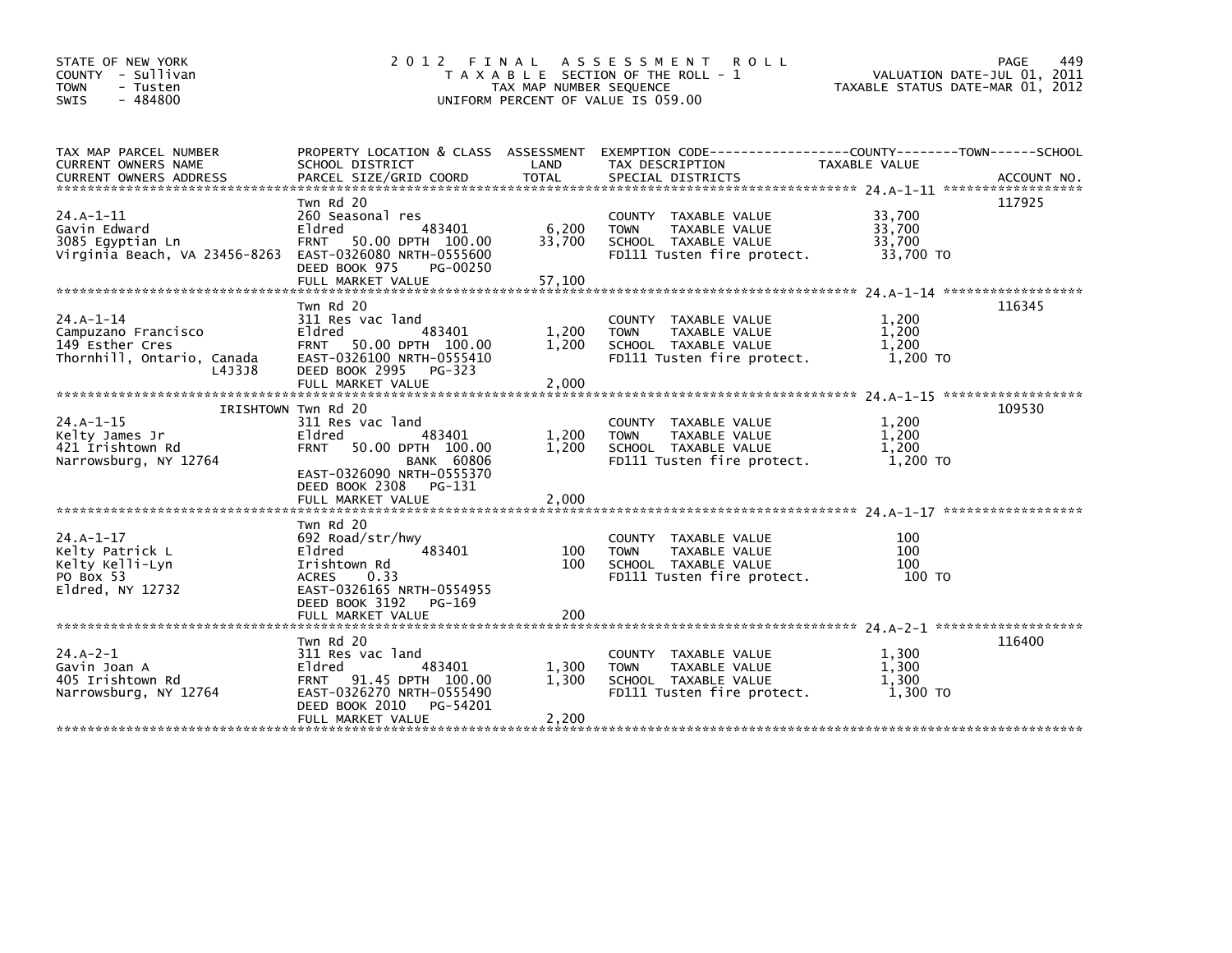| STATE OF NEW YORK<br>COUNTY - Sullivan<br><b>TOWN</b><br>- Tusten<br>$-484800$<br>SWIS                       | 2012 FINAL                                                                                                                                                                                                                  | TAX MAP NUMBER SEQUENCE   | A S S E S S M E N T<br><b>ROLL</b><br>T A X A B L E SECTION OF THE ROLL - 1<br>UNIFORM PERCENT OF VALUE IS 059.00 | TAXABLE STATUS DATE-MAR 01, 2012        | 450<br>PAGE<br>VALUATION DATE-JUL 01, 2011 |
|--------------------------------------------------------------------------------------------------------------|-----------------------------------------------------------------------------------------------------------------------------------------------------------------------------------------------------------------------------|---------------------------|-------------------------------------------------------------------------------------------------------------------|-----------------------------------------|--------------------------------------------|
| TAX MAP PARCEL NUMBER<br><b>CURRENT OWNERS NAME</b><br>CURRENT OWNERS ADDRESS                                | PROPERTY LOCATION & CLASS ASSESSMENT<br>SCHOOL DISTRICT<br>PARCEL SIZE/GRID COORD                                                                                                                                           | LAND<br>TOTAL             | TAX DESCRIPTION<br>SPECIAL DISTRICTS                                                                              | TAXABLE VALUE                           | ACCOUNT NO.                                |
| $24.A-3-1.1$<br>Sobolewski Theodore<br>Sobolewski Joan<br>Ziser<br>10 Lake St<br>Narrowsburg, NY 12764       | 173 Tusten Mountain Lake Rd<br>312 Vac w/imprv<br>Eldred<br>483401<br><b>FRNT</b><br>50.00 DPTH 100.00<br>0.23 BANK C59307<br><b>ACRES</b><br>EAST-0325870 NRTH-0555790<br>DEED BOOK 3075 PG-190<br>FULL MARKET VALUE       | 1,100<br>2.100<br>3.600   | COUNTY TAXABLE VALUE<br><b>TOWN</b><br>TAXABLE VALUE<br>SCHOOL TAXABLE VALUE<br>FD111 Tusten fire protect.        | 2,100<br>2,100<br>2.100<br>2,100 TO     | 150800                                     |
| $24.A-3-1.2$<br>Sobolewski Theodore<br>Sobolewski Joan<br>Ziser<br>10 Lake St<br>Narrowsburg, NY 12764       | 173 Tusten Mountain Lake Rd<br>311 Res vac land<br>Eldred<br>483401<br>Lot 6<br>50.00 DPTH 100.00<br><b>FRNT</b><br>ACRES 0.23 BANK C59307<br>EAST-0325870 NRTH-0555790<br>DEED BOOK 3075 PG-190<br>FULL MARKET VALUE       | 1,100<br>1,100<br>1,900   | COUNTY TAXABLE VALUE<br><b>TOWN</b><br>TAXABLE VALUE<br>SCHOOL TAXABLE VALUE<br>FD111 Tusten fire protect.        | 1,100<br>1,100<br>1.100<br>1,100 TO     | 150800                                     |
| $24.A-3-1.3$<br>Mastroianni Kevin<br>Mastroianni Mary<br>173 Tusten Mountain Rd<br>Narrowsburg, NY 12764     | 173 Tusten Mountain Lake Rd<br>210 1 Family Res<br>483401<br>Eldred<br>Lot 4<br>50.00 DPTH 100.00<br><b>FRNT</b><br>0.23 BANK C59307<br>ACRES<br>EAST-0325870 NRTH-0555790<br>DEED BOOK 3075<br>PG-190<br>FULL MARKET VALUE | 6,100<br>45,800<br>77,600 | COUNTY TAXABLE VALUE<br>TAXABLE VALUE<br><b>TOWN</b><br>SCHOOL TAXABLE VALUE<br>FD111 Tusten fire protect.        | 45,800<br>45,800<br>45.800<br>45,800 TO | 150800                                     |
| $24.A-3-2$<br>Mastroianni Kevin<br>Mastroianni Mary<br>173 Tusten Mountain Lakes Rd<br>Narrowsburg, NY 12764 | Twn Rd 20<br>210 1 Family Res<br>483401<br>Eldred<br>FRNT 50.00 DPTH 100.00<br>EAST-0325800 NRTH-0555720<br>DEED BOOK 3238<br>PG-224<br>FULL MARKET VALUE                                                                   | 6,200<br>24,500<br>41,500 | COUNTY TAXABLE VALUE<br>TAXABLE VALUE<br><b>TOWN</b><br>SCHOOL TAXABLE VALUE<br>FD111 Tusten fire protect.        | 24,500<br>24,500<br>24,500<br>24,500 TO | 150850                                     |
| $24.A - 3 - 3$<br>MUM Holdings LLC<br>31 Douglas St<br>Brooklyn, NY 11231                                    | IRISHTOWN Twn Rd 20<br>210 1 Family Res<br>Eldred<br>483401<br>Tusten Mtn Lakes Lot 10<br>50.00 DPTH 100.00<br><b>FRNT</b><br>EAST-0325750 NRTH-0555700<br>DEED BOOK 2524<br>PG-649<br>FULL MARKET VALUE                    | 6,200<br>24,500<br>41,500 | COUNTY TAXABLE VALUE<br><b>TOWN</b><br>TAXABLE VALUE<br>SCHOOL TAXABLE VALUE<br>FD111 Tusten fire protect.        | 24,500<br>24,500<br>24,500<br>24,500 TO |                                            |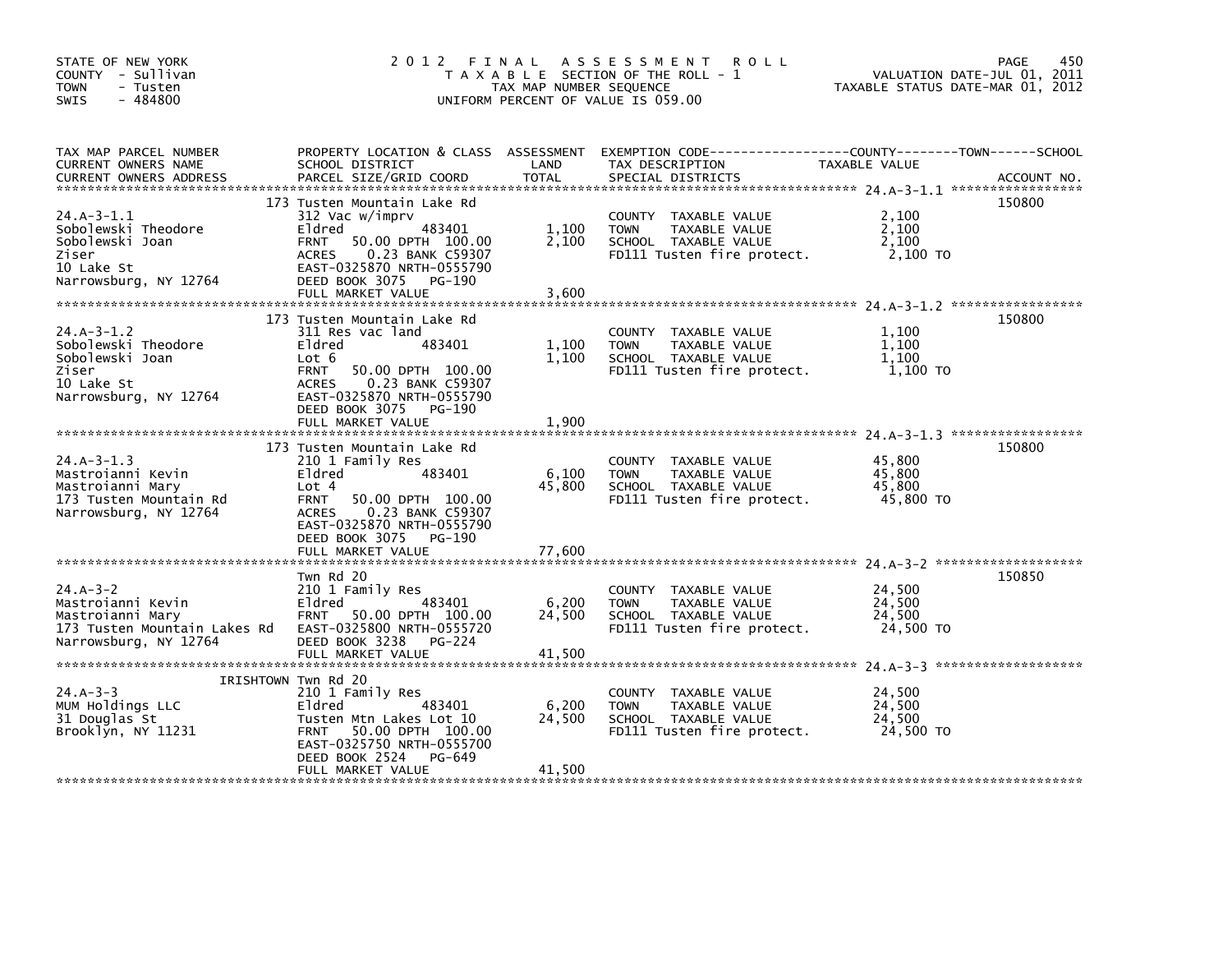| STATE OF NEW YORK<br>COUNTY - Sullivan<br><b>TOWN</b><br>- Tusten<br>$-484800$<br><b>SWIS</b> |                                                               | TAX MAP NUMBER SEQUENCE | 2012 FINAL ASSESSMENT ROLL<br>T A X A B L E SECTION OF THE ROLL - 1<br>UNIFORM PERCENT OF VALUE IS 059.00           | TAXABLE STATUS DATE-MAR 01, 2012 | PAGE<br>451<br>VALUATION DATE-JUL 01, 2011 |
|-----------------------------------------------------------------------------------------------|---------------------------------------------------------------|-------------------------|---------------------------------------------------------------------------------------------------------------------|----------------------------------|--------------------------------------------|
|                                                                                               |                                                               |                         |                                                                                                                     |                                  |                                            |
| TAX MAP PARCEL NUMBER<br>CURRENT OWNERS NAME                                                  | SCHOOL DISTRICT                                               | LAND                    | PROPERTY LOCATION & CLASS ASSESSMENT EXEMPTION CODE----------------COUNTY-------TOWN------SCHOOL<br>TAX DESCRIPTION | TAXABLE VALUE                    |                                            |
|                                                                                               |                                                               |                         |                                                                                                                     |                                  |                                            |
|                                                                                               | 137 Tusten Mountain Lake Rd                                   |                         |                                                                                                                     |                                  | 105050                                     |
| $24.A - 3 - 4$<br>Bowden Carmela                                                              | 260 Seasonal res<br>Eldred<br>483401                          | 6,200                   | COUNTY TAXABLE VALUE<br>TAXABLE VALUE<br><b>TOWN</b>                                                                | 27,500<br>27,500                 |                                            |
| Brown Laura                                                                                   | FRNT 50.00 DPTH 100.00                                        | 27,500                  | SCHOOL TAXABLE VALUE                                                                                                | 27,500                           |                                            |
| 71-22 65 th Pl                                                                                | EAST-0325740 NRTH-0555640                                     |                         | FD111 Tusten fire protect.                                                                                          | 27,500 TO                        |                                            |
| Glendale, NY 11385                                                                            | DEED BOOK 2478<br>PG-443                                      |                         |                                                                                                                     |                                  |                                            |
|                                                                                               | Twn Rd 20                                                     |                         |                                                                                                                     |                                  | 109524                                     |
| $24.A - 3 - 5$                                                                                | 312 Vac w/imprv                                               |                         | COUNTY TAXABLE VALUE                                                                                                | 8,600                            |                                            |
| Macri Domenico<br>1759 73 rd St                                                               | Eldred<br>483401<br>FRNT 110.00 DPTH 100.00                   | 1,800<br>8,600          | <b>TOWN</b><br>TAXABLE VALUE<br>SCHOOL TAXABLE VALUE                                                                | 8,600<br>8,600                   |                                            |
| Brooklyn, NY 11204                                                                            | EAST-0325426 NRTH-0555353                                     |                         | FD111 Tusten fire protect.                                                                                          | 8,600 TO                         |                                            |
|                                                                                               | DEED BOOK 3525<br>PG-690                                      |                         |                                                                                                                     |                                  |                                            |
|                                                                                               |                                                               |                         |                                                                                                                     |                                  |                                            |
|                                                                                               | Twn Rd 20                                                     |                         |                                                                                                                     |                                  | 118800                                     |
| $24.A-4-1$                                                                                    | 260 Seasonal res<br>483401                                    |                         | COUNTY TAXABLE VALUE                                                                                                | 27,700<br>27,700                 |                                            |
| Mastroianni Kevin<br>Mastroianni Mary                                                         | Eldred<br>FRNT 100.00 DPTH 135.00                             | 8,700<br>27,700         | TAXABLE VALUE<br><b>TOWN</b><br>SCHOOL TAXABLE VALUE                                                                | 27,700                           |                                            |
| 173 Tusten Mountain Rd                                                                        | EAST-0325980 NRTH-0555720                                     |                         | FD111 Tusten fire protect.                                                                                          | 27,700 TO                        |                                            |
| Narrowsburg, NY 12764                                                                         | DEED BOOK 3075 PG-167                                         |                         |                                                                                                                     |                                  |                                            |
|                                                                                               |                                                               |                         |                                                                                                                     |                                  |                                            |
|                                                                                               | Twn Rd 20 West                                                |                         |                                                                                                                     |                                  | 122950                                     |
| $24.A - 4 - 2$<br>Agostini Atis                                                               | 260 Seasonal res<br>483401<br>Eldred                          | 7,400                   | COUNTY TAXABLE VALUE<br>TAXABLE VALUE<br><b>TOWN</b>                                                                | 25,900<br>25,900                 |                                            |
| Agostini Merlyn                                                                               | FRNT 220.00 DPTH 99.04                                        | 25,900                  | SCHOOL TAXABLE VALUE                                                                                                | 25,900                           |                                            |
| 20011 Cutler Ct                                                                               | ACRES 0.43                                                    |                         | FD111 Tusten fire protect.                                                                                          | 25,900 TO                        |                                            |
| Miami, FL 33189                                                                               | EAST-0325700 NRTH-0555415<br>DEED BOOK 1354 PG-425            |                         |                                                                                                                     |                                  |                                            |
|                                                                                               | FULL MARKET VALUE                                             | 43,900                  |                                                                                                                     |                                  |                                            |
|                                                                                               |                                                               |                         |                                                                                                                     |                                  |                                            |
| $24.A - 4 - 3$                                                                                | IRISHTOWN Twn Rd 20<br>260 Seasonal res                       |                         | COUNTY TAXABLE VALUE                                                                                                | 21,000                           |                                            |
| Diaz Ceferino                                                                                 | Eldred<br>483401                                              | 6,900                   | TAXABLE VALUE<br><b>TOWN</b>                                                                                        | 21,000                           |                                            |
| 665 Westchester Ave Apt 14B                                                                   | Tusten Mtn Lakes Lot 9                                        | 21,000                  | SCHOOL TAXABLE VALUE                                                                                                | 21,000                           |                                            |
| Bronx, NY 10455                                                                               | 50.00 DPTH 165.00<br><b>FRNT</b><br>EAST-0325860 NRTH-0555600 |                         | FD111 Tusten fire protect.                                                                                          | 21,000 TO                        |                                            |
|                                                                                               | DEED BOOK 2929<br>PG-290                                      |                         |                                                                                                                     |                                  |                                            |
|                                                                                               | FULL MARKET VALUE                                             | 35,600                  |                                                                                                                     |                                  |                                            |
|                                                                                               |                                                               |                         |                                                                                                                     |                                  |                                            |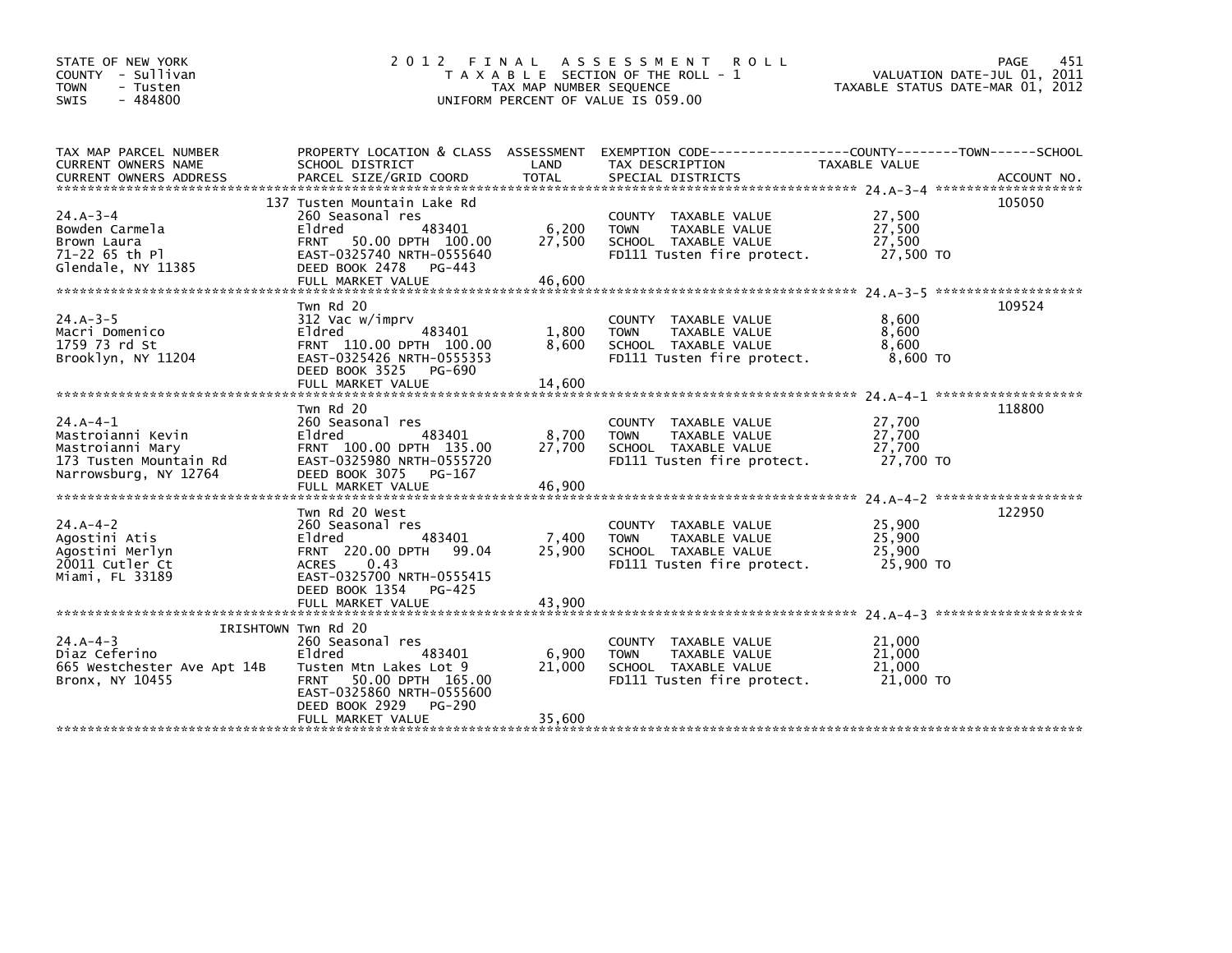|                                                                                                                                                                                                                 |                           | <b>ROLL</b>                                                                           |                                                                                                                                                                                             | 452<br>PAGE<br>VALUATION DATE-JUL 01, 2011<br>TAXABLE STATUS DATE-MAR 01, 2012                                                                                                                                                                                                    |
|-----------------------------------------------------------------------------------------------------------------------------------------------------------------------------------------------------------------|---------------------------|---------------------------------------------------------------------------------------|---------------------------------------------------------------------------------------------------------------------------------------------------------------------------------------------|-----------------------------------------------------------------------------------------------------------------------------------------------------------------------------------------------------------------------------------------------------------------------------------|
| SCHOOL DISTRICT                                                                                                                                                                                                 | LAND                      | TAX DESCRIPTION                                                                       | TAXABLE VALUE                                                                                                                                                                               |                                                                                                                                                                                                                                                                                   |
| 170 Tusten Mountain Lake Rd<br>260 Seasonal res<br>483401<br>Eldred<br>Tusten Mtn Lakes<br>Lot 5<br>50.00 DPTH 145.00<br><b>FRNT</b><br>EAST-0325930 NRTH-0555670<br>DEED BOOK 3388 PG-499<br>FULL MARKET VALUE | 6,700<br>17,500<br>29,700 | 41834<br>COUNTY TAXABLE VALUE<br>TAXABLE VALUE<br><b>TOWN</b><br>SCHOOL TAXABLE VALUE | $\Omega$<br>17,500<br>17,500<br>$\Omega$                                                                                                                                                    | 17,500<br>$\Omega$                                                                                                                                                                                                                                                                |
| 170 Tusten Mountain Lake Rd<br>260 Seasonal res<br>483401<br>Eldred<br>FRNT 50.00 DPTH 100.00<br>EAST-0325890 NRTH-0555630<br>DEED BOOK 3388<br>PG-499<br>FULL MARKET VALUE                                     | 6,800<br>7,500<br>12,712  | COUNTY TAXABLE VALUE<br>TAXABLE VALUE<br><b>TOWN</b><br>SCHOOL TAXABLE VALUE          | 7,500<br>7,500<br>7,500                                                                                                                                                                     |                                                                                                                                                                                                                                                                                   |
| IRISHTOWN Twn Rd 20<br>260 Seasonal res<br>483401<br>Eldred<br>Tusten Mtn Lakes Lot 11<br>FRNT 50.00 DPTH 175.00<br>EAST-0325850 NRTH-0555540<br>DEED BOOK 1546<br>PG-449<br>FULL MARKET VALUE                  | 7,000<br>21,000<br>35,600 | COUNTY TAXABLE VALUE<br><b>TOWN</b><br>TAXABLE VALUE<br>SCHOOL TAXABLE VALUE          | 21,000<br>21,000<br>21,000                                                                                                                                                                  |                                                                                                                                                                                                                                                                                   |
| Twn Rd 20<br>311 Res vac land<br>Eldred<br>483401<br>FRNT 50.00 DPTH 185.00<br>EAST-0325810 NRTH-0555500<br>DEED BOOK 2126<br>PG-665                                                                            | 2,200<br>2,200            | COUNTY TAXABLE VALUE<br><b>TOWN</b><br>TAXABLE VALUE<br>SCHOOL TAXABLE VALUE          | 2,200<br>2,200<br>2,200                                                                                                                                                                     | 109533                                                                                                                                                                                                                                                                            |
| IRISHTOWN TWN Rd 20<br>210 1 Family Res<br>Eldred<br>483401<br><b>FRNT</b><br>61.20 DPTH 98.02<br>BANK<br>G<br>EAST-0325830 NRTH-0555420<br>DEED BOOK 3195<br>PG-467<br>FULL MARKET VALUE                       | 6,400<br>30,000<br>50,800 | 41834<br>COUNTY TAXABLE VALUE<br><b>TOWN</b><br>TAXABLE VALUE<br>SCHOOL TAXABLE VALUE | $\overline{0}$<br>30,000<br>30,000<br>$\Omega$                                                                                                                                              | 109529<br>30,000                                                                                                                                                                                                                                                                  |
|                                                                                                                                                                                                                 | FULL MARKET VALUE         | 2012 FINAL<br>3,729                                                                   | A S S E S S M E N T<br>T A X A B L E SECTION OF THE ROLL - 1<br>TAX MAP NUMBER SEQUENCE<br>UNIFORM PERCENT OF VALUE IS 059.00<br>PROPERTY LOCATION & CLASS ASSESSMENT<br>STAR EN<br>STAR EN | EXEMPTION CODE-----------------COUNTY-------TOWN------SCHOOL<br>17,500 TO<br>FD111 Tusten fire protect.<br>FD111 Tusten fire protect.<br>7,500 TO<br>FD111 Tusten fire protect.<br>21,000 TO<br>2,200 TO<br>FD111 Tusten fire protect.<br>FD111 Tusten fire protect.<br>30,000 TO |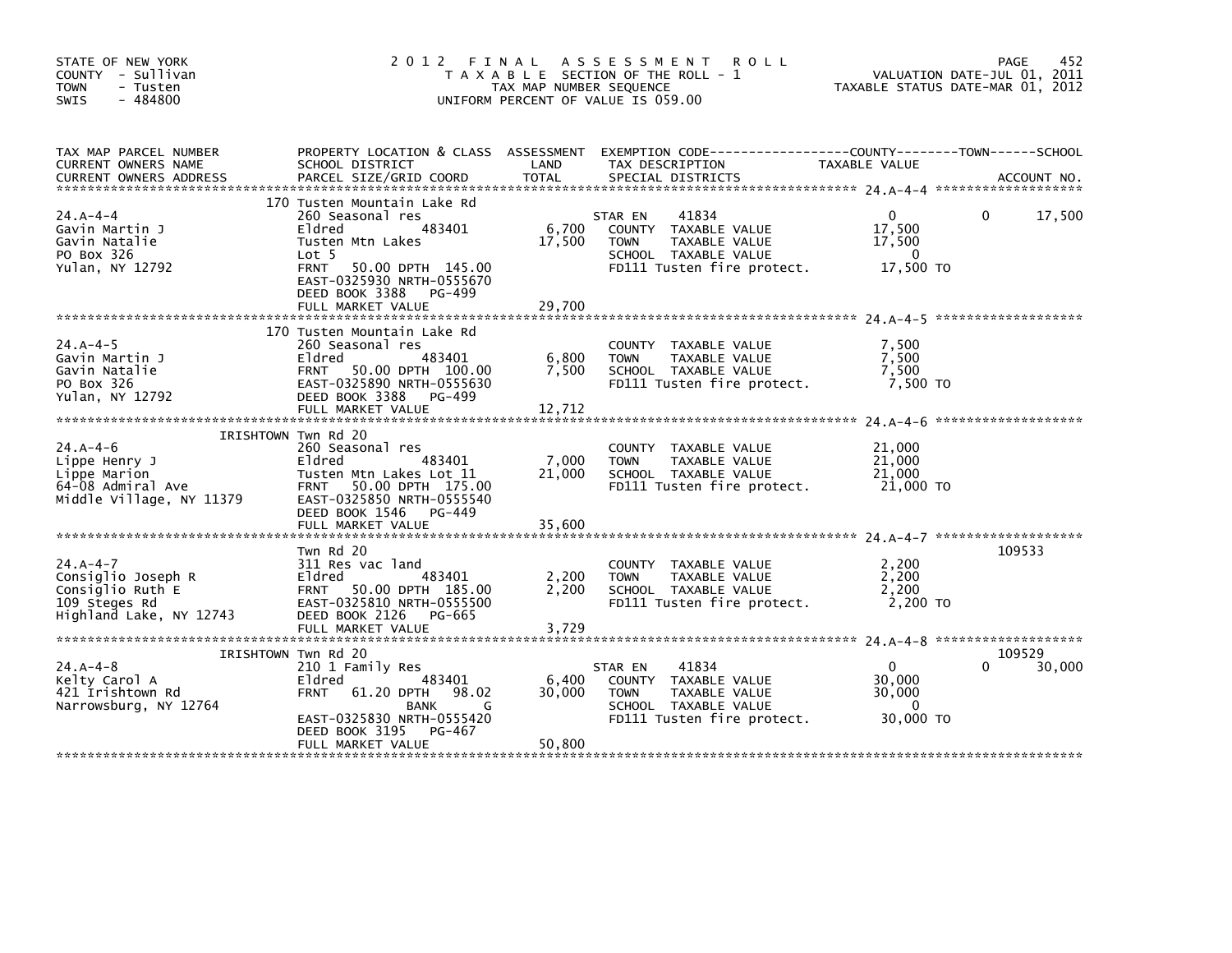| STATE OF NEW YORK<br>COUNTY - Sullivan<br><b>TOWN</b><br>- Tusten<br>$-484800$<br><b>SWIS</b> |                                                                                                                                                          | TAX MAP NUMBER SEQUENCE | 2012 FINAL ASSESSMENT<br><b>ROLL</b><br>T A X A B L E SECTION OF THE ROLL - 1<br>UNIFORM PERCENT OF VALUE IS 059.00                    |                                     | 453<br>PAGE<br>VALUATION DATE-JUL 01, 2011<br>TAXABLE STATUS DATE-MAR 01, 2012 |
|-----------------------------------------------------------------------------------------------|----------------------------------------------------------------------------------------------------------------------------------------------------------|-------------------------|----------------------------------------------------------------------------------------------------------------------------------------|-------------------------------------|--------------------------------------------------------------------------------|
| TAX MAP PARCEL NUMBER<br>CURRENT OWNERS NAME<br><b>CURRENT OWNERS ADDRESS</b>                 | SCHOOL DISTRICT<br>PARCEL SIZE/GRID COORD                                                                                                                | LAND<br><b>TOTAL</b>    | PROPERTY LOCATION & CLASS ASSESSMENT EXEMPTION CODE---------------COUNTY-------TOWN-----SCHOOL<br>TAX DESCRIPTION<br>SPECIAL DISTRICTS | TAXABLE VALUE                       | ACCOUNT NO.                                                                    |
| $24.A-5-2$<br>Stewart Maureen<br>4 Jeff Ln<br>New City, NY 10956                              | T R 20<br>311 Res vac land<br>483401<br>Eldred<br>FRNT 100.00 DPTH 100.00<br>EAST-0325570 NRTH-0555270<br>DEED BOOK 998<br>PG-00342<br>FULL MARKET VALUE | 2,000<br>2,000<br>3,400 | COUNTY TAXABLE VALUE<br>TAXABLE VALUE<br><b>TOWN</b><br>SCHOOL TAXABLE VALUE<br>FD111 Tusten fire protect.                             | 2,000<br>2.000<br>2,000<br>2,000 TO |                                                                                |
| $24.A-5-3$<br>Stewart Maureen<br>4 Jeff Ln<br>New City, NY 10956                              | T R 20<br>311 Res vac land<br>483401<br>Eldred<br>FRNT 80.00 DPTH 100.00<br>EAST-0325510 NRTH-0555200<br>DEED BOOK 998<br>PG-00342<br>FULL MARKET VALUE  | 1,700<br>1,700<br>2,900 | COUNTY TAXABLE VALUE<br><b>TOWN</b><br>TAXABLE VALUE<br>SCHOOL TAXABLE VALUE<br>FD111 Tusten fire protect.                             | 1,700<br>1,700<br>1,700<br>1.700 TO |                                                                                |
| $24.A-5-4$<br>Stewart Maureen<br>4 Jeff Ln<br>New City, NY 10956                              | T R 20<br>311 Res vac land<br>483401<br>Eldred<br>FRNT 80.00 DPTH 100.00<br>EAST-0325450 NRTH-0555150<br>DEED BOOK 998<br>PG-00342<br>FULL MARKET VALUE  | 1,700<br>1,700<br>2,900 | COUNTY TAXABLE VALUE<br><b>TOWN</b><br>TAXABLE VALUE<br>SCHOOL TAXABLE VALUE<br>FD111 Tusten fire protect.                             | 1,700<br>1,700<br>1.700<br>1,700 TO |                                                                                |
| $24.A-5-5$<br>Stewart Maureen<br>4 Jeff Ln<br>New City, NY 10956                              | T R 20<br>311 Res vac land<br>483401<br>Eldred<br>FRNT 80.00 DPTH 100.00<br>EAST-0325410 NRTH-0555090<br>DEED BOOK 998<br>PG-00342<br>FULL MARKET VALUE  | 1,700<br>1,700<br>2,900 | COUNTY TAXABLE VALUE<br><b>TOWN</b><br>TAXABLE VALUE<br>SCHOOL TAXABLE VALUE<br>FD111 Tusten fire protect.                             | 1.700<br>1,700<br>1.700<br>1,700 TO |                                                                                |
| $24.A - 5 - 6$<br>Stewart Maureen<br>4 Jeff Ln<br>New City, NY 10956                          | T R 20<br>311 Res vac land<br>483401<br>Eldred<br>FRNT 80.00 DPTH 100.00<br>EAST-0325350 NRTH-0555030<br>DEED BOOK 998<br>PG-00342<br>FULL MARKET VALUE  | 1,700<br>1,700<br>2,900 | COUNTY TAXABLE VALUE<br>TAXABLE VALUE<br><b>TOWN</b><br>SCHOOL TAXABLE VALUE<br>FD111 Tusten fire protect.                             | 1,700<br>1.700<br>1,700<br>1,700 TO |                                                                                |
| $24.A-5-7$<br>Stewart Maureen<br>4 Jeff Ln<br>New City, NY 10956                              | T R 20<br>311 Res vac land<br>Eldred<br>483401<br>FRNT 80.00 DPTH 100.00<br>EAST-0325300 NRTH-0554970<br>DEED BOOK 998<br>PG-00342<br>FULL MARKET VALUE  | 1,700<br>1,700<br>2,900 | COUNTY TAXABLE VALUE<br><b>TOWN</b><br>TAXABLE VALUE<br>SCHOOL TAXABLE VALUE<br>FD111 Tusten fire protect.                             | 1.700<br>1,700<br>1,700<br>1,700 TO |                                                                                |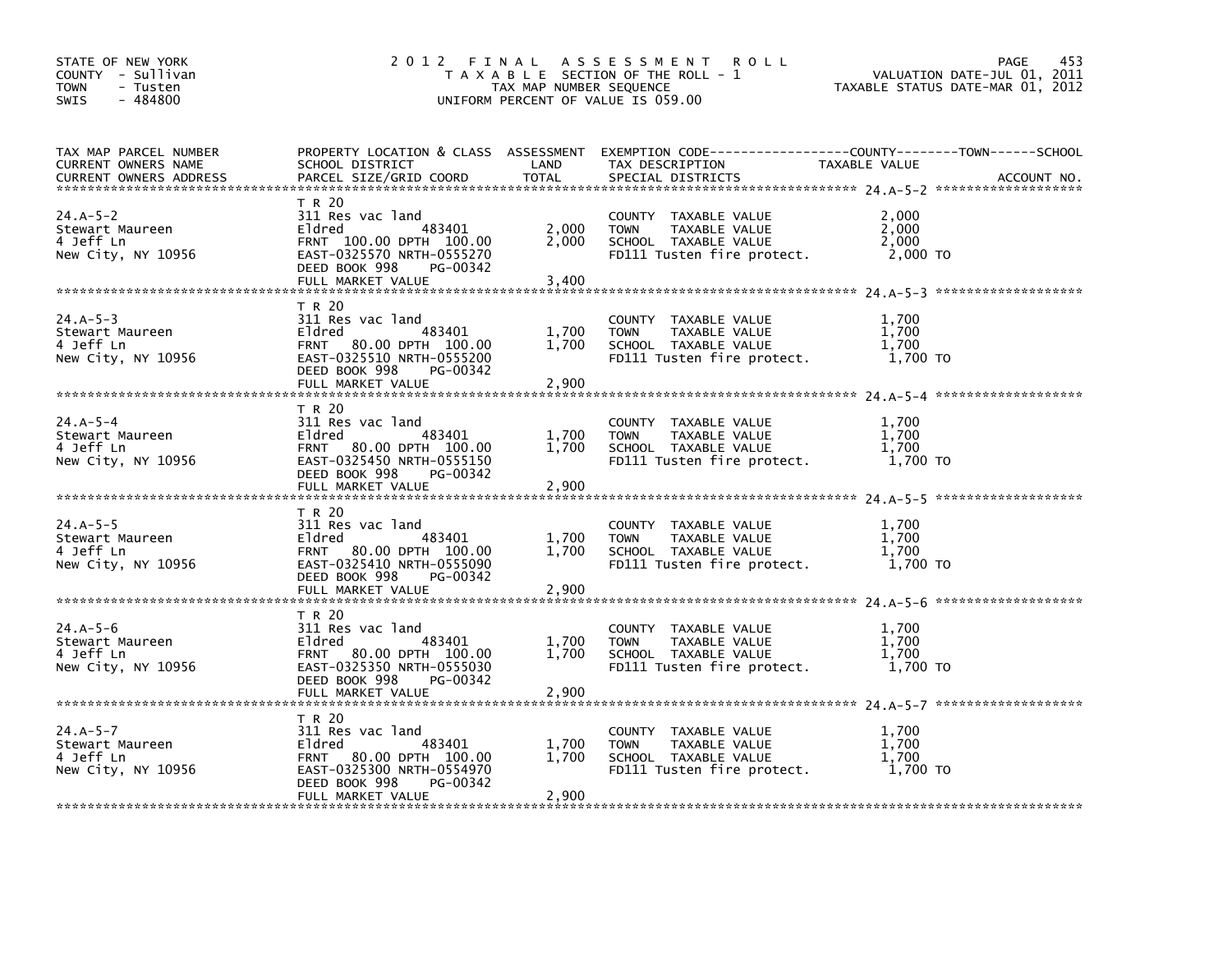| STATE OF NEW YORK<br>COUNTY - Sullivan<br><b>TOWN</b><br>- Tusten<br>$-484800$<br><b>SWIS</b>                                | 2012                                                                                                                                                                                                          | FINAL<br>TAX MAP NUMBER SEQUENCE | A S S E S S M E N T<br><b>ROLL</b><br>T A X A B L E SECTION OF THE ROLL - 1<br>UNIFORM PERCENT OF VALUE IS 059.00    |                                         | 454<br>PAGE<br>VALUATION DATE-JUL 01, 2011<br>TAXABLE STATUS DATE-MAR 01, 2012 |
|------------------------------------------------------------------------------------------------------------------------------|---------------------------------------------------------------------------------------------------------------------------------------------------------------------------------------------------------------|----------------------------------|----------------------------------------------------------------------------------------------------------------------|-----------------------------------------|--------------------------------------------------------------------------------|
| TAX MAP PARCEL NUMBER<br>CURRENT OWNERS NAME                                                                                 | PROPERTY LOCATION & CLASS ASSESSMENT<br>SCHOOL DISTRICT                                                                                                                                                       | LAND                             | EXEMPTION        CODE------------------COUNTY--------TOWN------SCHOOL<br>TAX DESCRIPTION                             | TAXABLE VALUE                           |                                                                                |
| $24.A-5-8$<br>Stewart Maureen<br>4 Jeff Ln<br>New City, NY 10956                                                             | T R 20<br>311 Res vac land<br>Eldred<br>483401<br>FRNT 80.00 DPTH 100.00<br>EAST-0325240 NRTH-0554910<br>DEED BOOK 998<br>PG-00342<br>FULL MARKET VALUE                                                       | 1,700<br>1,700<br>2,900          | COUNTY TAXABLE VALUE<br>TAXABLE VALUE<br><b>TOWN</b><br>SCHOOL TAXABLE VALUE<br>FD111 Tusten fire protect.           | 1,700<br>1,700<br>1,700<br>1,700 TO     |                                                                                |
| $24.A-6-1$<br>Vignone Family Trust<br>Vignone John F<br>Attn: Jennifer Vignone<br>82-82 61 st Dr<br>Middle Village, NY 11379 | IRISHTOWN Twn Rd 20<br>260 Seasonal res<br>483401<br>Eldred<br>Lot 1<br>FRNT 85.00 DPTH 127.00<br>EAST-0325600 NRTH-0555530<br>DEED BOOK 2786 PG-223                                                          | 7,500<br>28,000                  | COUNTY TAXABLE VALUE<br>TAXABLE VALUE<br><b>TOWN</b><br>SCHOOL TAXABLE VALUE<br>FD111 Tusten fire protect.           | 28,000<br>28,000<br>28,000<br>28,000 TO | 157150                                                                         |
|                                                                                                                              | FULL MARKET VALUE                                                                                                                                                                                             | 47,500                           |                                                                                                                      |                                         |                                                                                |
| $24.A-6-2$<br>Falcone James A<br>568 9th St<br>Brooklyn, NY 11215                                                            | T R 20<br>260 Seasonal res<br>483401<br>Eldred<br>FRNT 70.00 DPTH 125.00<br>EAST-0325480 NRTH-0555360<br>DEED BOOK 2230 PG-253                                                                                | 7,100<br>21,000                  | COUNTY TAXABLE VALUE<br><b>TOWN</b><br>TAXABLE VALUE<br>SCHOOL TAXABLE VALUE<br>FD111 Tusten fire protect.           | 21,000<br>21,000<br>21,000<br>21,000 TO |                                                                                |
|                                                                                                                              | IRISHTOWN Twn Rd 20                                                                                                                                                                                           |                                  |                                                                                                                      |                                         | 157151                                                                         |
| $24.A - 6 - 3$<br>Vignone Family Trust<br>Vignone John F<br>Jennifer Vignone<br>82-82 61 st Dr                               | 311 Res vac land<br>483401<br>Eldred<br>Lot 2<br>70.00 DPTH 127.00<br><b>FRNT</b><br>EAST-0325550 NRTH-0555470                                                                                                | 1,900<br>1,900                   | COUNTY TAXABLE VALUE<br>TAXABLE VALUE<br><b>TOWN</b><br>SCHOOL TAXABLE VALUE<br>FD111 Tusten fire protect.           | 1,900<br>1,900<br>1,900<br>1,900 TO     |                                                                                |
| Middle Village, NY 11379                                                                                                     | DEED BOOK 2786<br>$PG-223$<br>FULL MARKET VALUE                                                                                                                                                               | 3,200                            |                                                                                                                      |                                         |                                                                                |
| $24.A - 6 - 4$<br>C & D Homes LLC<br>PO Box 814<br>Patchogue, NY 11772-0814                                                  | IRISHTOWN Twn Rd 20<br>311 Res vac land<br>483401<br>Eldred<br>Lot 3<br>Tusten Mtn Lake Est<br>60.00 DPTH 125.00<br><b>FRNT</b><br>EAST-0325520 NRTH-0555400<br>DEED BOOK 3195<br>PG-369<br>FULL MARKET VALUE | 2,000<br>2,000<br>3.390          | <b>COUNTY</b><br>TAXABLE VALUE<br>TAXABLE VALUE<br><b>TOWN</b><br>SCHOOL TAXABLE VALUE<br>FD111 Tusten fire protect. | 2,000<br>2,000<br>2.000<br>2,000 TO     |                                                                                |
|                                                                                                                              |                                                                                                                                                                                                               |                                  |                                                                                                                      |                                         |                                                                                |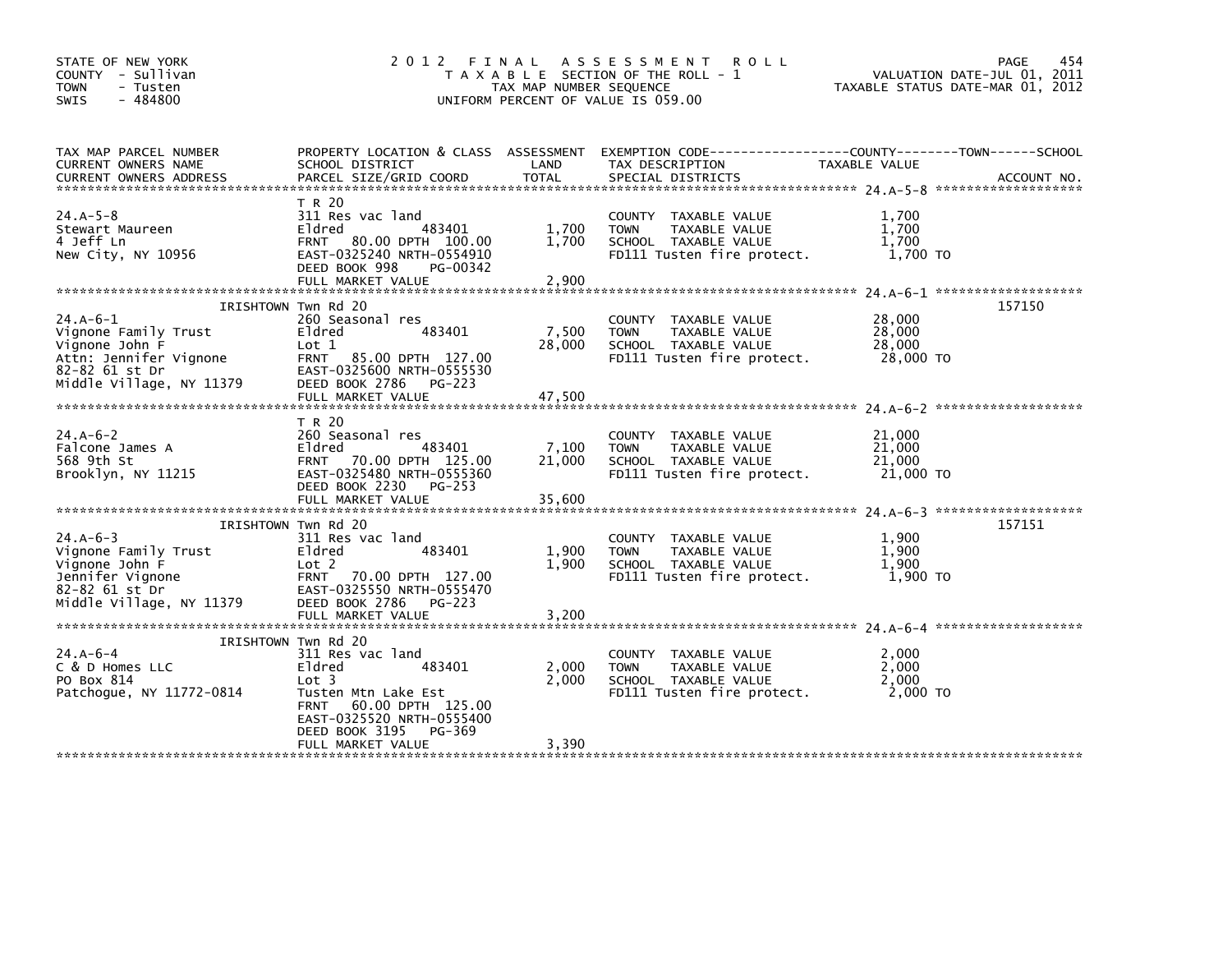| STATE OF NEW YORK<br>COUNTY - Sullivan<br>TOWN<br>- Tusten<br>$-484800$<br><b>SWIS</b>                     | 2012 FINAL                                                                                                                                                                       | TAX MAP NUMBER SEQUENCE  | A S S E S S M E N T<br><b>ROLL</b><br>T A X A B L E SECTION OF THE ROLL - 1<br>UNIFORM PERCENT OF VALUE IS 059.00                       |                                     | 455<br>PAGE<br>VALUATION DATE-JUL 01, 2011<br>TAXABLE STATUS DATE-MAR 01, 2012 |
|------------------------------------------------------------------------------------------------------------|----------------------------------------------------------------------------------------------------------------------------------------------------------------------------------|--------------------------|-----------------------------------------------------------------------------------------------------------------------------------------|-------------------------------------|--------------------------------------------------------------------------------|
| TAX MAP PARCEL NUMBER<br>CURRENT OWNERS NAME<br><b>CURRENT OWNERS ADDRESS</b>                              | SCHOOL DISTRICT<br>PARCEL SIZE/GRID COORD                                                                                                                                        | LAND<br><b>TOTAL</b>     | PROPERTY LOCATION & CLASS ASSESSMENT EXEMPTION CODE---------------COUNTY-------TOWN------SCHOOL<br>TAX DESCRIPTION<br>SPECIAL DISTRICTS | TAXABLE VALUE                       | ACCOUNT NO.                                                                    |
| 24.A-6-5<br>Falcone James A<br>568 9th St<br>Brooklyn, NY 11215                                            | T R 20<br>311 Res vac land<br>483401<br>Eldred<br>FRNT 110.00 DPTH 80.00<br>EAST-0325380 NRTH-0555440<br>DEED BOOK 2230<br>PG-254<br>FULL MARKET VALUE                           | 1,900<br>1,900<br>3,200  | COUNTY TAXABLE VALUE<br>TAXABLE VALUE<br><b>TOWN</b><br>SCHOOL TAXABLE VALUE<br>FD111 Tusten fire protect.                              | 1,900<br>1,900<br>1.900<br>1,900 TO |                                                                                |
| $24.A - 6 - 8$<br>Kelty Patrick L<br>Kelty Kelli-Lyn<br>PO Box 53<br>Eldred, NY 12732                      | MAP222 Twn Rd 20<br>692 Road/str/hwy<br>483401<br>Eldred<br>Irishtown Town Rd<br><b>ACRES</b><br>1.21<br>EAST-0325806 NRTH-0554820<br>DEED BOOK 3192 PG-169<br>FULL MARKET VALUE | 100<br>100<br>200        | COUNTY TAXABLE VALUE<br>TAXABLE VALUE<br><b>TOWN</b><br>SCHOOL TAXABLE VALUE<br>FD111 Tusten fire protect.                              | 100<br>100<br>100<br>100 TO         |                                                                                |
| $24.A - 7 - 1$<br>Jordan Frank<br>Attn: Charles Jordan<br>103-12 Glenwood Rd Apt 1C<br>Brooklyn, NY 11236  | T R 20<br>311 Res vac land<br>483401<br>Eldred<br><b>ACRES</b><br>1.02<br>EAST-0325686 NRTH-0554600<br>DEED BOOK 1177 PG-00204<br>FULL MARKET VALUE                              | 8,700<br>8,700<br>14,700 | COUNTY TAXABLE VALUE<br>TAXABLE VALUE<br><b>TOWN</b><br>SCHOOL TAXABLE VALUE<br>FD111 Tusten fire protect.                              | 8,700<br>8,700<br>8,700<br>8,700 TO |                                                                                |
| $24.A - 7 - 8$<br>County of Sullivan<br>100 North St<br>Monticello, NY 12701                               | Twn Rd 20<br>311 Res vac land<br>483401<br>Eldred<br>50.10 DPTH 71.25<br><b>FRNT</b><br>EAST-0325116 NRTH-0555167<br>DEED BOOK 2011 PG-2274<br>FULL MARKET VALUE                 | 500<br>500<br>800        | COUNTY TAXABLE VALUE<br>TAXABLE VALUE<br><b>TOWN</b><br>SCHOOL TAXABLE VALUE<br>FD111 Tusten fire protect.                              | 500<br>500<br>500<br>500 TO         | 109777                                                                         |
| $24.A - 7 - 9$<br>Gladys M Hance Family Trust<br>Hance William G<br>29 Jackson Ave<br>Centereach, NY 11720 | Irishtown Rd<br>311 Res vac land<br>483401<br>Eldred<br>50.10 DPTH 71.25<br><b>FRNT</b><br>EAST-0325198 NRTH-0555199<br>DEED BOOK 2805 PG-533<br>FULL MARKET VALUE               | 600<br>600<br>1,000      | COUNTY TAXABLE VALUE<br><b>TOWN</b><br>TAXABLE VALUE<br>SCHOOL TAXABLE VALUE<br>FD111 Tusten fire protect.                              | 600<br>600<br>600<br>600 TO         | 120775                                                                         |
| $24.A - 7 - 10$<br>Ruppert Peter R<br>Ruppert Cira<br>170 Blue Ridge Dr<br>Canadensis, PA 18325            | Twn Rd 20<br>311 Res vac land<br>483401<br>Eldred<br>50.00 DPTH 100.00<br>FRNT<br>EAST-0325098 NRTH-0554945<br>DEED BOOK 975<br>PG-00240<br>FULL MARKET VALUE                    | 1,100<br>1,100<br>1.900  | COUNTY TAXABLE VALUE<br><b>TOWN</b><br>TAXABLE VALUE<br>SCHOOL TAXABLE VALUE<br>FD111 Tusten fire protect.                              | 1,100<br>1.100<br>1,100<br>1,100 TO | 146430                                                                         |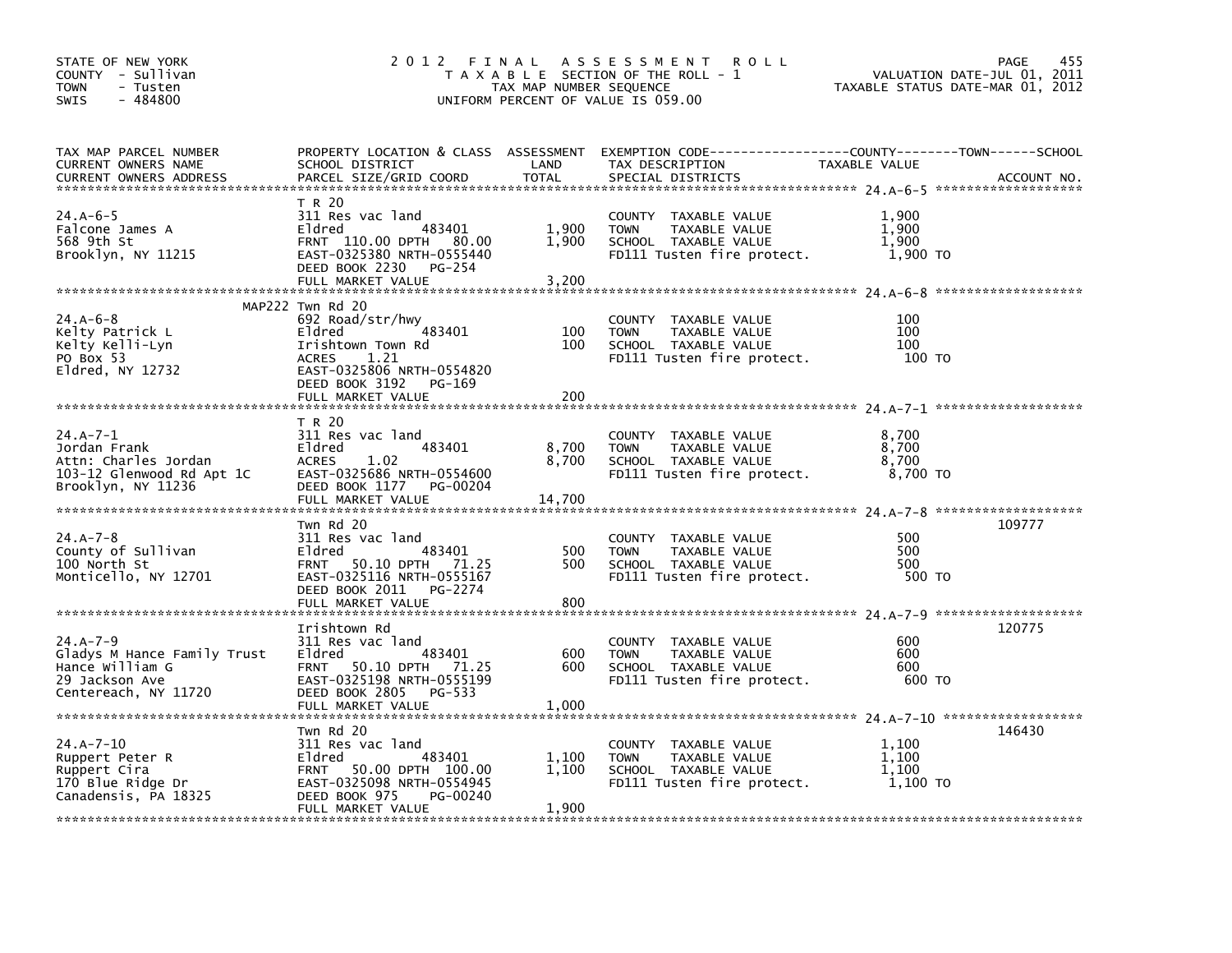| STATE OF NEW YORK<br>COUNTY - Sullivan<br>TOWN<br>- Tusten<br>- 484800<br>SWIS                                                                                                                                                 |                       | 2012 FINAL ASSESSMENT ROLL PAGE 456<br>TAXABLE SECTION OF THE ROLL - 1 VALUATION DATE-JUL 01, 2011<br>TAX MAP NUMBER SEQUENCE TAXABLE STATUS DATE-MAR 01, 2012<br>UNIFORM PERCENT OF VALUE IS 059.00 |                                                              |                |        |
|--------------------------------------------------------------------------------------------------------------------------------------------------------------------------------------------------------------------------------|-----------------------|------------------------------------------------------------------------------------------------------------------------------------------------------------------------------------------------------|--------------------------------------------------------------|----------------|--------|
| TAX MAP PARCEL NUMBER PROPERTY LOCATION & CLASS ASSESSMENT                                                                                                                                                                     |                       |                                                                                                                                                                                                      | EXEMPTION CODE-----------------COUNTY-------TOWN------SCHOOL |                |        |
|                                                                                                                                                                                                                                |                       |                                                                                                                                                                                                      |                                                              |                |        |
|                                                                                                                                                                                                                                | TWN RD 20 Twn Rd 20   |                                                                                                                                                                                                      |                                                              |                | 157325 |
|                                                                                                                                                                                                                                |                       |                                                                                                                                                                                                      |                                                              | 800            |        |
|                                                                                                                                                                                                                                |                       |                                                                                                                                                                                                      |                                                              | 800            |        |
|                                                                                                                                                                                                                                |                       |                                                                                                                                                                                                      |                                                              | 800            |        |
|                                                                                                                                                                                                                                |                       |                                                                                                                                                                                                      | FD111 Tusten fire protect. 800 TO                            |                |        |
|                                                                                                                                                                                                                                | DEED BOOK 2806 PG-246 |                                                                                                                                                                                                      |                                                              |                |        |
|                                                                                                                                                                                                                                | FULL MARKET VALUE     | 1,400                                                                                                                                                                                                |                                                              |                |        |
|                                                                                                                                                                                                                                |                       |                                                                                                                                                                                                      |                                                              |                |        |
|                                                                                                                                                                                                                                | TUSTENMTN Twn Rd 20   |                                                                                                                                                                                                      |                                                              |                |        |
| $24.A - 8 - 8$                                                                                                                                                                                                                 | 311 Res vac land      |                                                                                                                                                                                                      | COUNTY TAXABLE VALUE<br>TOWN      TAXABLE VALUE              | 2,200          |        |
|                                                                                                                                                                                                                                |                       | 2,200<br>2,200                                                                                                                                                                                       | SCHOOL TAXABLE VALUE                                         | 2,200<br>2,200 |        |
| Example and the state of the state of the state of the state of the state of the state of the state of the state of the state of the state of the state of the state of the state of the state of the state of the state of th |                       |                                                                                                                                                                                                      | FD111 Tusten fire protect. 2,200 TO                          |                |        |
|                                                                                                                                                                                                                                |                       |                                                                                                                                                                                                      |                                                              |                |        |
|                                                                                                                                                                                                                                | DEED BOOK 3192 PG-169 |                                                                                                                                                                                                      |                                                              |                |        |
|                                                                                                                                                                                                                                | FULL MARKET VALUE     | 3,700                                                                                                                                                                                                |                                                              |                |        |
|                                                                                                                                                                                                                                |                       |                                                                                                                                                                                                      |                                                              |                |        |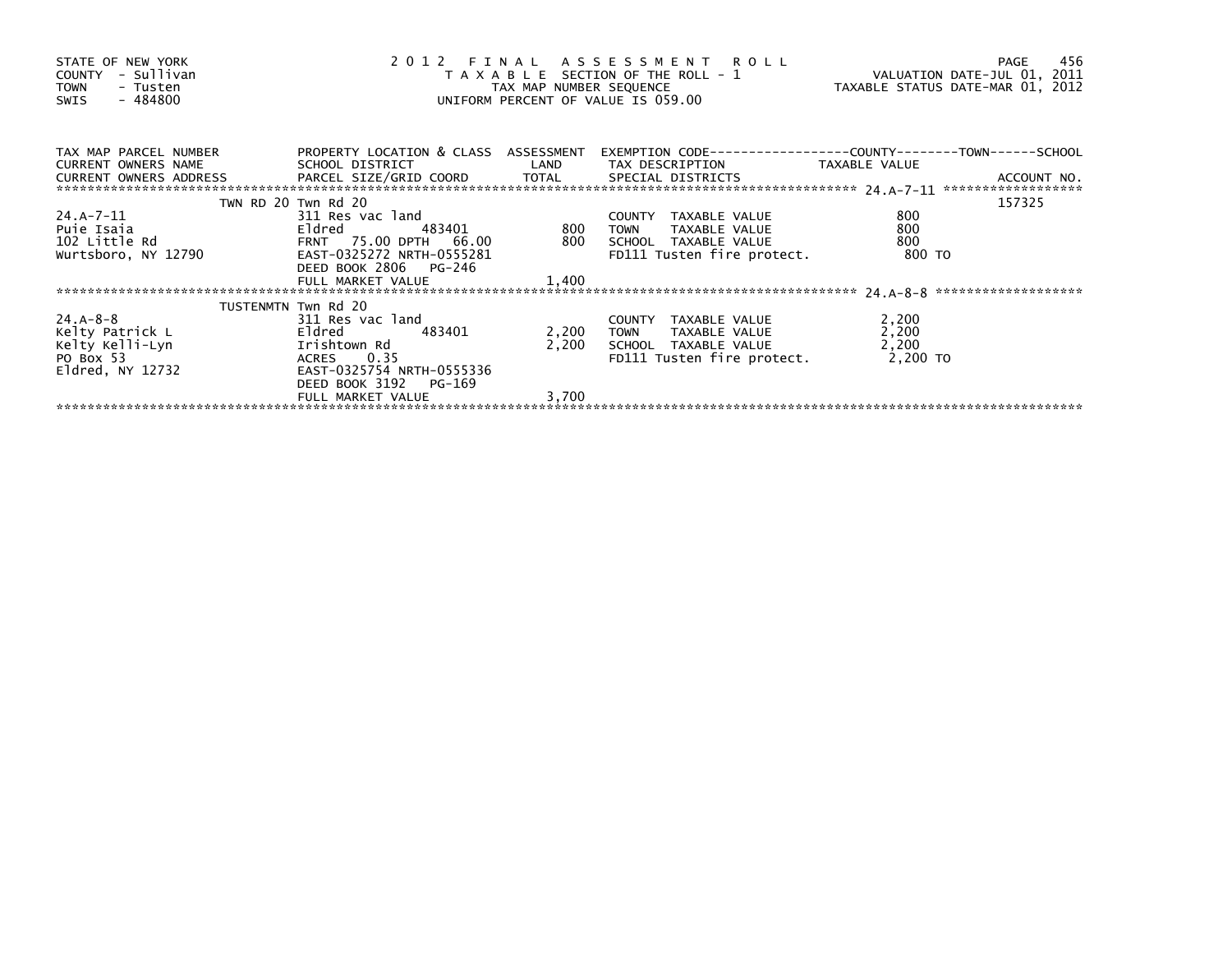| STATE OF NEW YORK | 2012 FINAL ASSESSMENT ROLL            | - 457<br>PAGE                    |
|-------------------|---------------------------------------|----------------------------------|
| COUNTY - Sullivan | T A X A B L E SECTION OF THE ROLL - 1 | VALUATION DATE-JUL 01, 2011      |
| TOWN<br>- Tusten  | MAP SECTION - 024                     | TAXABLE STATUS DATE-MAR 01, 2012 |
| - 484800<br>SWIS  | $SUB - SECTION - A$                   | RPS150/V04/L015                  |
|                   | UNIFORM PERCENT OF VALUE IS 059.00    | CURRENT DATE 6/19/2012           |

## \*\*\* S P E C I A L D I S T R I C T S U M M A R Y \*\*\*

| CODE | DISTRICT NAME        | PARCELS | TOTAL EXTENSION<br><b>TYPF</b> | EXTENSION<br>VALUE | AD VALOREM<br>VALUE | <b>FXFMPT</b><br>AMOUNT | <b>TAXABLE</b><br>VALUE |
|------|----------------------|---------|--------------------------------|--------------------|---------------------|-------------------------|-------------------------|
|      | FD111 Tusten fire pr |         | 44 TOTAL                       |                    | 460.800             |                         | 460.800                 |

### \*\*\* S C H O O L D I S T R I C T S U M M A R Y \*\*\*

| <b>CODE</b> | DISTRICT NAME | <b>TOTAL</b><br><b>PARCELS</b> | ASSESSED<br>LAND | ASSESSED<br><b>TOTAL</b> | <b>EXEMPT</b><br><b>AMOUNT</b> | <b>TOTAL</b><br><b>TAXABLE</b> | <b>STAR</b><br><b>AMOUNT</b> | <b>STAR</b><br><b>TAXABLE</b> |
|-------------|---------------|--------------------------------|------------------|--------------------------|--------------------------------|--------------------------------|------------------------------|-------------------------------|
| 483401      | Eldred        | 44                             | 159.100          | 460,800                  |                                | 460.800                        | 64.900                       | 395,900                       |
|             | SUB-TOTAL     | 44                             | 159.100          | 460,800                  |                                | 460.800                        | 64.900                       | 395,900                       |
|             | T O T A L     | 44                             | 159,100          | 460,800                  |                                | 460,800                        | 64,900                       | 395,900                       |

\*\*\* S Y S T E M C O D E S S U M M A R Y \*\*\*

NO SYSTEM EXEMPTIONS AT THIS LEVEL

### \*\*\* E X E M P T I O N S U M M A R Y \*\*\*

| CODE           | DESCRIPTION                    | <b>TOTAL</b><br><b>PARCELS</b> | COUNTY | <b>TOWN</b> | SCHOOL                                     |
|----------------|--------------------------------|--------------------------------|--------|-------------|--------------------------------------------|
| 41834<br>41854 | STAR EN<br>STAR B<br>T O T A L | <b>.</b>                       |        |             | 47,500<br>17<br>$^{\prime}$ ,400<br>64,900 |

#### \*\*\* G R A N D T O T A L S \*\*\*

| <b>ROLL</b><br><b>SEC</b> | DESCRIPTION    | <b>TOTAL</b><br><b>PARCELS</b> | <b>\SSESSED</b><br>_AND | ASSESSED<br>TOTAL | <b>TAXABLE</b><br>COUNTY | <b>TAXABLE</b><br><b>TOWN</b> | <b>TAXABLE</b><br><b>SCHOOL</b> | <b>STAR</b><br><b>TAXABLE</b> |
|---------------------------|----------------|--------------------------------|-------------------------|-------------------|--------------------------|-------------------------------|---------------------------------|-------------------------------|
|                           | <b>TAXABLE</b> |                                | ⊥59,100                 | 460,800           | 460,800                  | 460.800                       | 460,800                         | 395,900                       |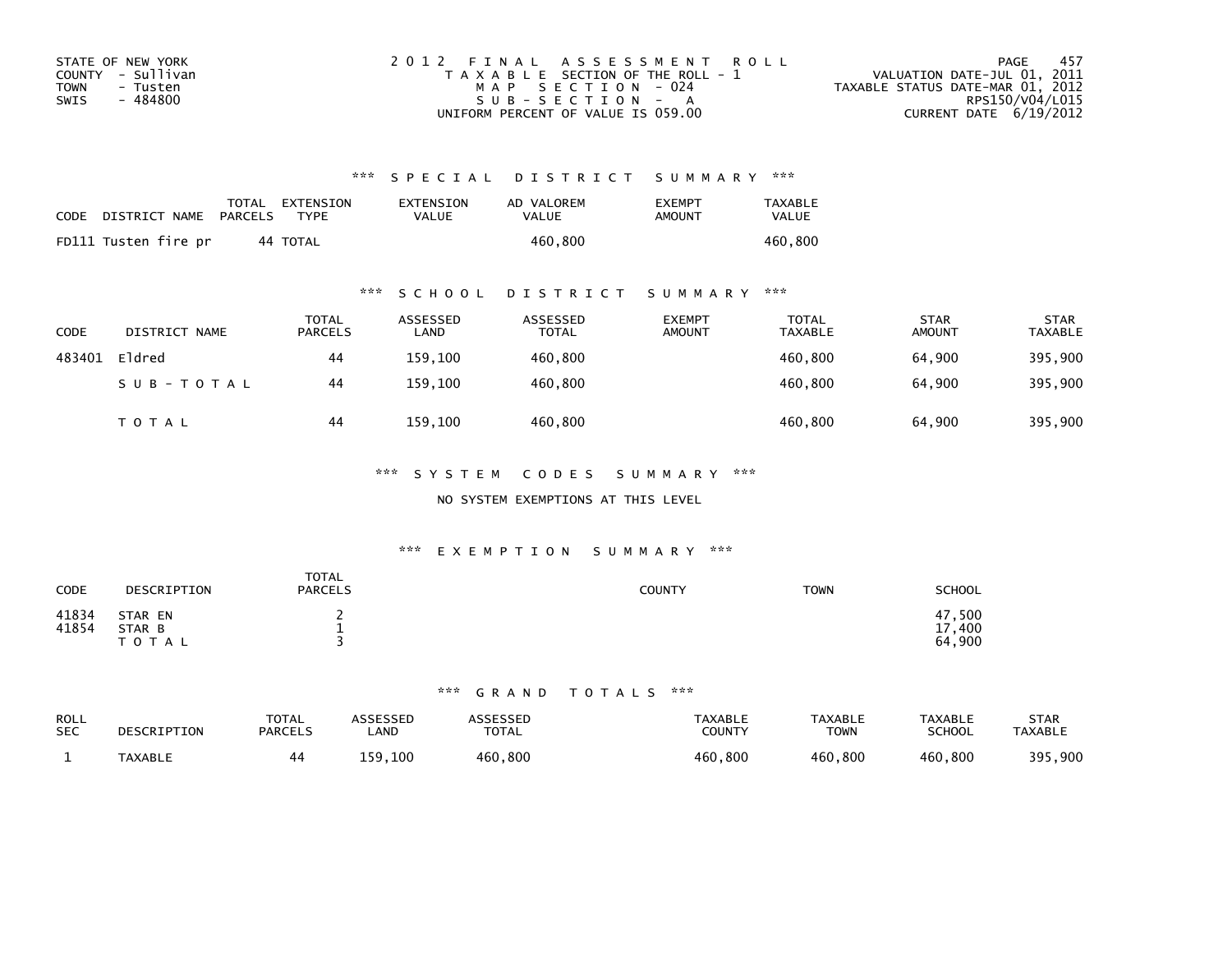| STATE OF NEW YORK<br>COUNTY - Sullivan<br>- Tusten<br>TOWN<br>$-484800$<br><b>SWIS</b>                      | 2 0 1 2                                                                                                                                                                     | FINAL<br>TAX MAP NUMBER SEQUENCE | A S S E S S M E N T R O L L<br>T A X A B L E SECTION OF THE ROLL - 1<br>UNIFORM PERCENT OF VALUE IS 059.00           | 458<br><b>PAGE</b><br>VALUATION DATE-JUL 01, 2011<br>TAXABLE STATUS DATE-MAR 01, 2012                                                                                                                                                                                                                           |
|-------------------------------------------------------------------------------------------------------------|-----------------------------------------------------------------------------------------------------------------------------------------------------------------------------|----------------------------------|----------------------------------------------------------------------------------------------------------------------|-----------------------------------------------------------------------------------------------------------------------------------------------------------------------------------------------------------------------------------------------------------------------------------------------------------------|
| TAX MAP PARCEL NUMBER<br>CURRENT OWNERS NAME                                                                | PROPERTY LOCATION & CLASS ASSESSMENT<br>SCHOOL DISTRICT                                                                                                                     | LAND                             | TAX DESCRIPTION                                                                                                      | EXEMPTION CODE-----------------COUNTY-------TOWN------SCHOOL<br>TAXABLE VALUE<br>.CURRENT OWNERS ADDRESS PARCEL SIZE/GRID COORD TOTAL SPECIAL DISTRICTS (ACCOUNT NO ACCOUNT NO ACCOUNT NO AND FARABALLY SERIES AND RESEARCH TOTAL SERIES AND RESEARCH AND RESEARCH TO A SERIES AND RESEARCH TO A SERIES AND THE |
| $25. - 1 - 1$<br>Pinnavaia Anthony<br>Fitzpatrick Daniel<br>1978 Haring St<br>Brooklyn, NY 11229-3714       | Nys Rte 97<br>210 1 Family Res<br>484802-89<br>$Dv-Jy-N$ Csd<br>5.00<br>ACRES<br>EAST-0321760 NRTH-0555830<br>DEED BOOK 1760<br>PG-409<br>FULL MARKET VALUE                 | 25,600<br>65,600<br>111,200      | COUNTY TAXABLE VALUE<br><b>TOWN</b><br>TAXABLE VALUE<br>SCHOOL TAXABLE VALUE<br>FD111 Tusten fire protect.           | 102550<br>65,600<br>65,600<br>65,600<br>65,600 TO                                                                                                                                                                                                                                                               |
| $25. - 1 - 2$<br>Gross David<br>Gross Miriam<br>1501<br>212 East Broadway Apt G                             | Twn Rd 21<br>210 1 Family Res<br>483401<br>Eldred<br>1.30<br>ACRES<br>EAST-0323010 NRTH-0555750<br>DEED BOOK 757<br>PG-01124                                                | 14,000<br>63,000                 | COUNTY TAXABLE VALUE<br><b>TOWN</b><br>TAXABLE VALUE<br>SCHOOL TAXABLE VALUE<br>FD111 Tusten fire protect.           | 120250<br>63,000<br>63,000<br>63,000<br>63,000 TO                                                                                                                                                                                                                                                               |
| $25. - 1 - 3.1$<br>Cohen Jeffrey<br>Cohen Cheryl<br>PO Box 549<br>Kauneonga Lake, NY 12749                  | Twn Rd 21<br>$314$ Rural vac< $10$<br>483401<br>Eldred<br>Lot 1<br>7.14<br><b>ACRES</b><br>EAST-0323090 NRTH-0555380<br>DEED BOOK 2754<br>PG-291<br>FULL MARKET VALUE       | 27,900<br>27,900<br>47,300       | <b>COUNTY</b><br>TAXABLE VALUE<br>TAXABLE VALUE<br><b>TOWN</b><br>SCHOOL TAXABLE VALUE<br>FD111 Tusten fire protect. | 161200<br>27,900<br>27,900<br>27,900<br>27,900 TO                                                                                                                                                                                                                                                               |
| $25. - 1 - 3.2$<br>Ray William Douglas<br>Olsen John D<br>405 Main St Apt 6G<br>New York, NY 10044-0346     | Twn Rd 21<br>210 1 Family Res<br>Eldred<br>483401<br>Lot 2<br>7.15 BANK C40281<br>ACRES<br>EAST-0322639 NRTH-0555842<br>DEED BOOK 2803<br><b>PG-56</b><br>FULL MARKET VALUE | 32,900<br>175,000<br>296,600     | COUNTY TAXABLE VALUE<br>TAXABLE VALUE<br><b>TOWN</b><br>SCHOOL TAXABLE VALUE<br>FD111 Tusten fire protect.           | 175,000<br>175,000<br>175,000<br>175,000 TO                                                                                                                                                                                                                                                                     |
| $25. - 1 - 3.3$<br>Gross David<br>Gross Miriam T<br>1501<br>212 E Broadway Apt G<br>New York City, NY 10002 | Twn Rd 21<br>314 Rural vac<10<br>483401<br>Eldred<br>Lot 3<br>1.04<br><b>ACRES</b><br>EAST-0322808 NRTH-0555645<br>DEED BOOK 1368<br>PG-174<br>FULL MARKET VALUE            | 9,600<br>9,600<br>16,300         | COUNTY TAXABLE VALUE<br>TAXABLE VALUE<br><b>TOWN</b><br>SCHOOL TAXABLE VALUE<br>FD111 Tusten fire protect.           | 9.600<br>9,600<br>9,600<br>$9.600$ TO                                                                                                                                                                                                                                                                           |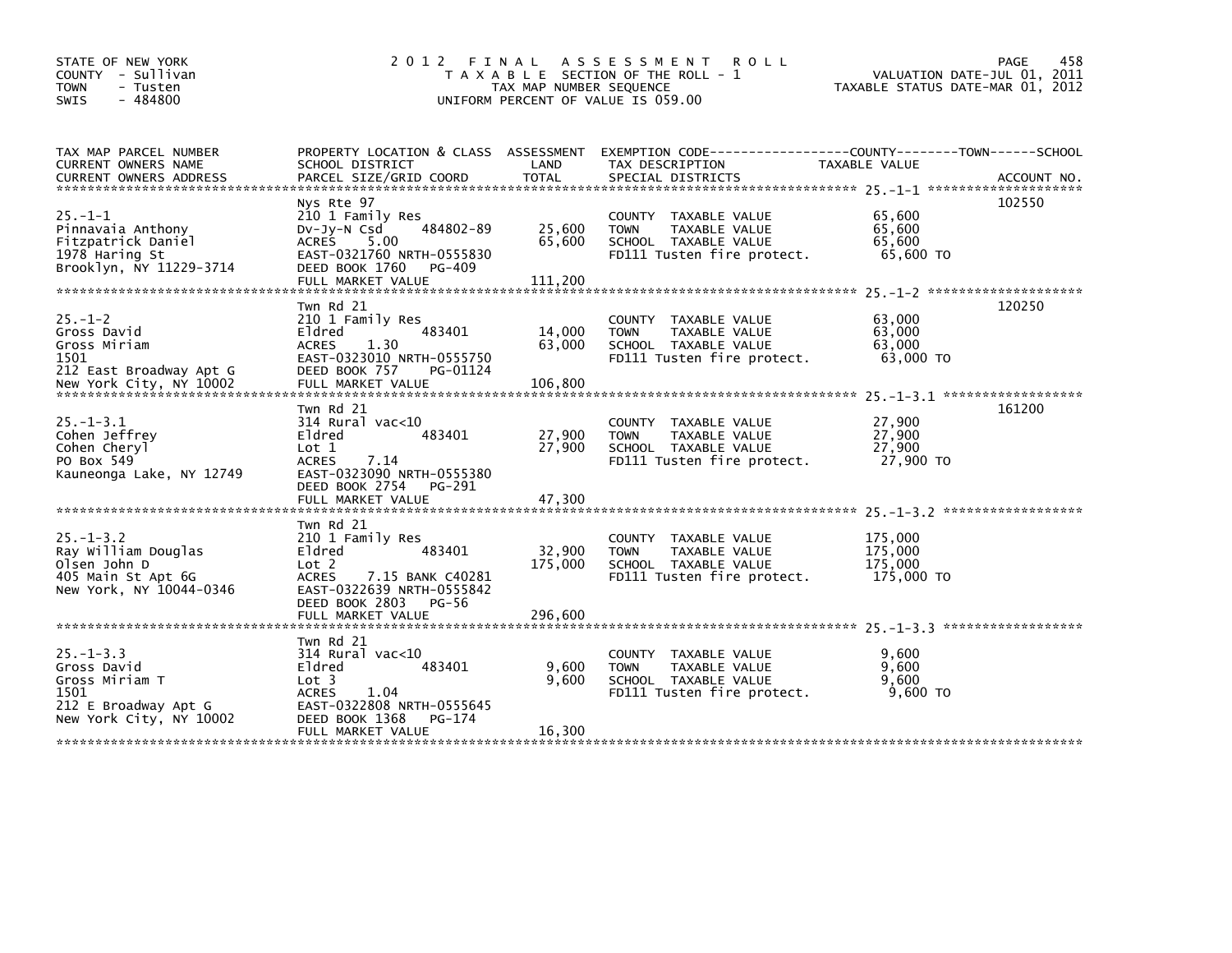| STATE OF NEW YORK<br>COUNTY - Sullivan<br><b>TOWN</b><br>- Tusten<br>$-484800$<br>SWIS               | 2012 FINAL                                                                                                                                                                                       | TAX MAP NUMBER SEQUENCE      | A S S E S S M E N T<br><b>ROLL</b><br>T A X A B L E SECTION OF THE ROLL - 1<br>UNIFORM PERCENT OF VALUE IS 059.00             | TAXABLE STATUS DATE-MAR 01, 2012                            | 459<br>PAGE<br>VALUATION DATE-JUL 01, 2011 |
|------------------------------------------------------------------------------------------------------|--------------------------------------------------------------------------------------------------------------------------------------------------------------------------------------------------|------------------------------|-------------------------------------------------------------------------------------------------------------------------------|-------------------------------------------------------------|--------------------------------------------|
| TAX MAP PARCEL NUMBER<br>CURRENT OWNERS NAME<br><b>CURRENT OWNERS ADDRESS</b>                        | PROPERTY LOCATION & CLASS ASSESSMENT<br>SCHOOL DISTRICT<br>PARCEL SIZE/GRID COORD                                                                                                                | LAND<br><b>TOTAL</b>         | TAX DESCRIPTION<br>SPECIAL DISTRICTS                                                                                          | TAXABLE VALUE                                               | ACCOUNT NO.                                |
| $25. - 1 - 3.4$<br>Ferretti Eric<br>98 Lackawaxen Rd<br>Narrowsburg, NY 12764                        | Twn Rd 21<br>210 1 Family Res<br>483401<br>Eldred<br>Lot 4<br>Combined with lot 5 25-1-<br>ACRES 39.16 BANKC130171<br>EAST-0323566 NRTH-0555130<br>DEED BOOK 2666<br>PG-483<br>FULL MARKET VALUE | 50,200<br>201,600<br>341,700 | 41854<br>STAR B<br>COUNTY TAXABLE VALUE<br><b>TOWN</b><br>TAXABLE VALUE<br>SCHOOL TAXABLE VALUE<br>FD111 Tusten fire protect. | $\mathbf{0}$<br>201,600<br>201,600<br>184,200<br>201,600 TO | 17,400<br>$\Omega$                         |
| $25. - 1 - 4$<br>Magilton Edward<br>Magilton Patricia L<br>43 Storey Ln<br>Yonkers, NY 10710         | Twn Rd 20<br>210 1 Family Res<br>483401<br>Eldred<br>2.31<br>ACRES<br>EAST-0324580 NRTH-0553590<br>DEED BOOK 2889<br>PG-101<br>FULL MARKET VALUE                                                 | 16,900<br>80,700<br>136,800  | COUNTY TAXABLE VALUE<br>TAXABLE VALUE<br><b>TOWN</b><br>SCHOOL TAXABLE VALUE<br>FD111 Tusten fire protect.                    | 80,700<br>80,700<br>80,700<br>80,700 TO                     | 159550                                     |
| $25. - 1 - 6.1$<br>Higgins T Martin<br>Wilkin Charles S<br>491 Irishtown Rd<br>Narrowsburg, NY 12764 | Twn Rd 20<br>210 1 Family Res<br>Eldred<br>483401<br>Lot 4<br>Lot 1 of 2005 subdivision<br>ACRES 2.27 BANKN140687<br>EAST-0325177 NRTH-0553397<br>DEED BOOK 3041<br>PG-384<br>FULL MARKET VALUE  | 16,800<br>67,300<br>114,100  | COUNTY TAXABLE VALUE<br>TAXABLE VALUE<br><b>TOWN</b><br>SCHOOL TAXABLE VALUE<br>FD111 Tusten fire protect.                    | 67,300<br>67,300<br>67,300<br>67,300 TO                     | 161250                                     |
| $25. - 1 - 6.2$<br>Pelic Michael<br>Pelic Maria<br>2 Delta Ct<br>Allendale, NJ 07401                 | Town Rd 20 Irishtown Rd<br>311 Res vac land<br>Eldred<br>483401<br>Lot $6.2$<br>8.30<br>ACRES<br>EAST-0324868 NRTH-0554779<br>DEED BOOK 1219<br>PG-00252                                         | 31,200<br>31,200             | COUNTY TAXABLE VALUE<br>TAXABLE VALUE<br><b>TOWN</b><br>SCHOOL TAXABLE VALUE<br>FD111 Tusten fire protect.                    | 31,200<br>31,200<br>31,200<br>31,200 TO                     |                                            |
| $25. - 1 - 6.3$<br>Ammendola Peter<br>Ammendola Andrea<br>468 Irishtown Rd<br>Narrowsburg, NY 12764  | Twn Rd 20<br>210 1 Family Res<br>Eldred<br>483401<br>Lot 3 Irishtown Rd<br>ACRES 10.00<br>EAST-0324581 NRTH-0554617<br>DEED BOOK 1859<br>PG-364<br>FULL MARKET VALUE                             | 35,600<br>70,000<br>118,600  | 41854<br>STAR B<br>COUNTY TAXABLE VALUE<br>TAXABLE VALUE<br><b>TOWN</b><br>SCHOOL TAXABLE VALUE<br>FD111 Tusten fire protect. | 0<br>70,000<br>70,000<br>52,600<br>70,000 TO                | 161250<br>17,400                           |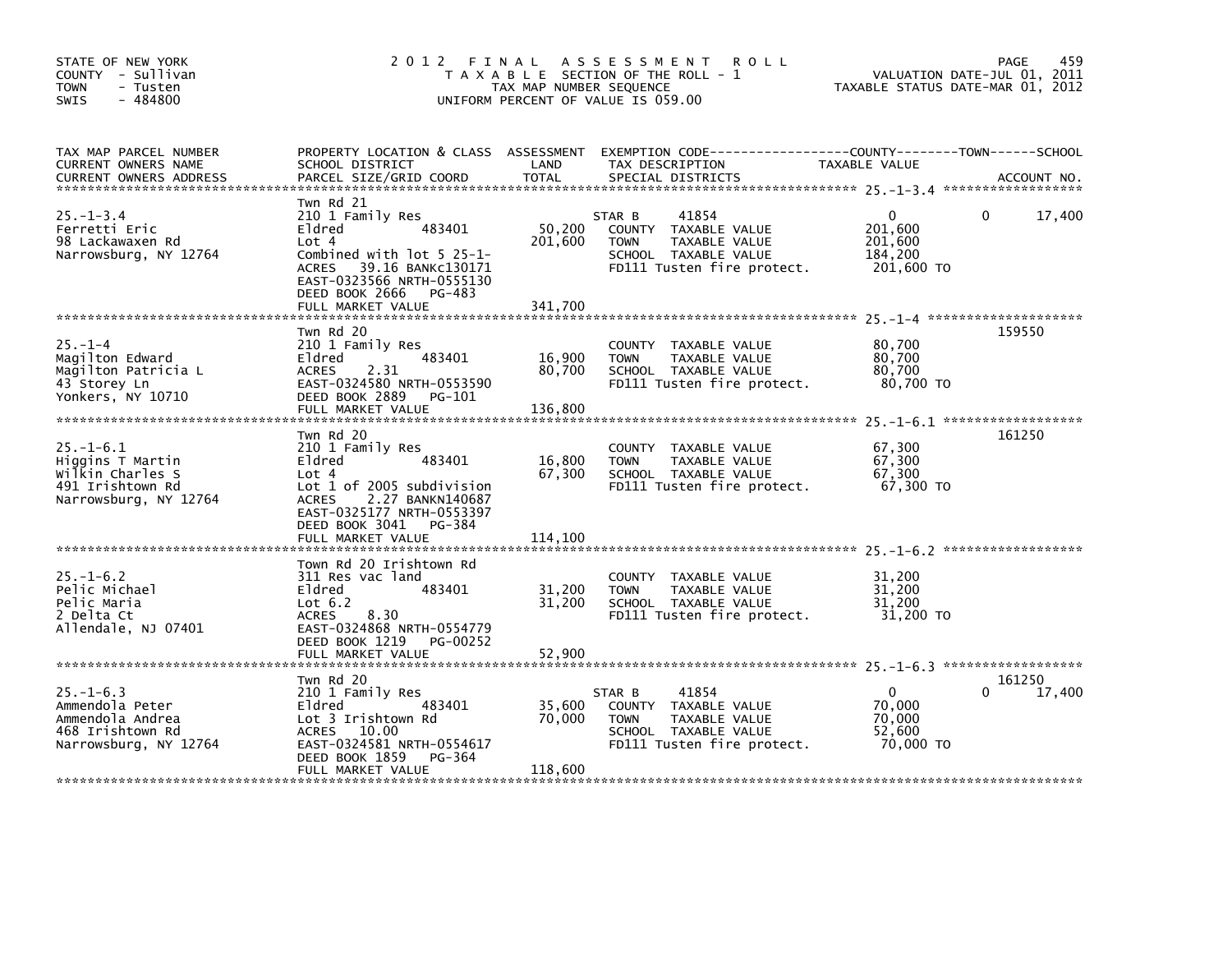| STATE OF NEW YORK<br>COUNTY - Sullivan<br><b>TOWN</b><br>- Tusten<br>$-484800$<br><b>SWIS</b>       | 2 0 1 2                                                                                                                                                                                        | FINAL<br>TAX MAP NUMBER SEQUENCE | A S S E S S M E N T<br><b>ROLL</b><br>T A X A B L E SECTION OF THE ROLL - 1<br>UNIFORM PERCENT OF VALUE IS 059.00 | TAXABLE STATUS DATE-MAR 01, 2012        | 460<br>PAGE<br>VALUATION DATE-JUL 01, 2011 |
|-----------------------------------------------------------------------------------------------------|------------------------------------------------------------------------------------------------------------------------------------------------------------------------------------------------|----------------------------------|-------------------------------------------------------------------------------------------------------------------|-----------------------------------------|--------------------------------------------|
| TAX MAP PARCEL NUMBER<br>CURRENT OWNERS NAME<br><b>CURRENT OWNERS ADDRESS</b>                       | PROPERTY LOCATION & CLASS ASSESSMENT<br>SCHOOL DISTRICT<br>PARCEL SIZE/GRID COORD                                                                                                              | LAND<br><b>TOTAL</b>             | TAX DESCRIPTION<br>SPECIAL DISTRICTS                                                                              | TAXABLE VALUE                           | ACCOUNT NO.                                |
| $25. - 1 - 6.4$<br>Garner Susan<br>346 E 13 th St Apt 7<br>New York, NY 10003                       | Twn Rd 20<br>$314$ Rural vac<10<br>483401<br>Eldred<br>Lot 2 Irishtown Rd<br>ACRES 10.04<br>EAST-0324413 NRTH-0554344<br>DEED BOOK 2617 PG-245                                                 | 30,700<br>30,700                 | COUNTY TAXABLE VALUE<br><b>TOWN</b><br>TAXABLE VALUE<br>SCHOOL TAXABLE VALUE<br>FD111 Tusten fire protect.        | 30,700<br>30,700<br>30,700<br>30,700 TO | 161250                                     |
|                                                                                                     | FULL MARKET VALUE                                                                                                                                                                              | 52.000                           |                                                                                                                   |                                         |                                            |
| $25. -1 - 6.5$<br>Giorgi James<br>Giorgi Renee<br>7 Christine Ln<br>Yaphank, NY 11980               | 498 Irishtown Rd<br>312 Vac w/imprv<br>483401<br>Eldred<br>Irishtown Road Lot 1<br>ACRES 10.09<br>EAST-0324336 NRTH-0554000<br>DEED BOOK 2863 PG-113                                           | 35,800<br>41,800                 | COUNTY TAXABLE VALUE<br><b>TOWN</b><br>TAXABLE VALUE<br>SCHOOL TAXABLE VALUE<br>FD111 Tusten fire protect.        | 41,800<br>41,800<br>41,800<br>41,800 TO | 161250                                     |
|                                                                                                     | FULL MARKET VALUE                                                                                                                                                                              | 70,800                           |                                                                                                                   |                                         |                                            |
| $25. - 1 - 6.6$<br>Wolff Herbert W<br>Case Dolores et al<br>99 Mail Rd<br>Barryville, NY 12719      | Twn Rd 20<br>322 Rural vac>10<br>Eldred<br>483401<br>Lot 4<br>Lot 2 of 2005 subdivision<br><b>ACRES</b><br>19.30<br>EAST-0325177 NRTH-0553397<br>DEED BOOK 3631<br>PG-239<br>FULL MARKET VALUE | 41,500<br>41,500<br>70,300       | COUNTY<br>TAXABLE VALUE<br><b>TOWN</b><br>TAXABLE VALUE<br>SCHOOL TAXABLE VALUE<br>FD111 Tusten fire protect.     | 41.500<br>41,500<br>41,500<br>41,500 TO | 161250                                     |
|                                                                                                     |                                                                                                                                                                                                |                                  |                                                                                                                   |                                         |                                            |
| $25. - 1 - 7.1$<br>Lechner Russell E<br>Lechner Jean R<br>541 Irishtown Rd<br>Narrowsburg, NY 12764 | IRISHTOWN Twn Rd 20<br>210 1 Family Res<br>Eldred<br>483401<br><b>ACRES</b><br>2.77<br>EAST-0324777 NRTH-0552500<br>DEED BOOK 2915<br>PG-66                                                    | 21,100<br>56,200                 | COUNTY TAXABLE VALUE<br>TAXABLE VALUE<br><b>TOWN</b><br>SCHOOL TAXABLE VALUE<br>FD111 Tusten fire protect.        | 56,200<br>56,200<br>56,200<br>56,200 TO | 132550                                     |
|                                                                                                     |                                                                                                                                                                                                |                                  |                                                                                                                   |                                         |                                            |
| $25. - 1 - 7.2$<br>Flynn Maureen<br>315 E 86 th St Apt 6HE<br>New York, NY 10028                    | 381 Irishtown Rd<br>$314$ Rural vac $<$ 10<br>483401<br>Eldred<br>10.42 A to 25.-1-7.7<br>5.77<br><b>ACRES</b><br>EAST-0324423 NRTH-0553085<br>DEED BOOK 2242<br>PG-249<br>FULL MARKET VALUE   | 31,700<br>31,700<br>53,700       | COUNTY<br>TAXABLE VALUE<br>TAXABLE VALUE<br><b>TOWN</b><br>SCHOOL TAXABLE VALUE<br>FD111 Tusten fire protect.     | 31,700<br>31,700<br>31,700<br>31,700 TO | 132500                                     |
|                                                                                                     |                                                                                                                                                                                                |                                  |                                                                                                                   |                                         |                                            |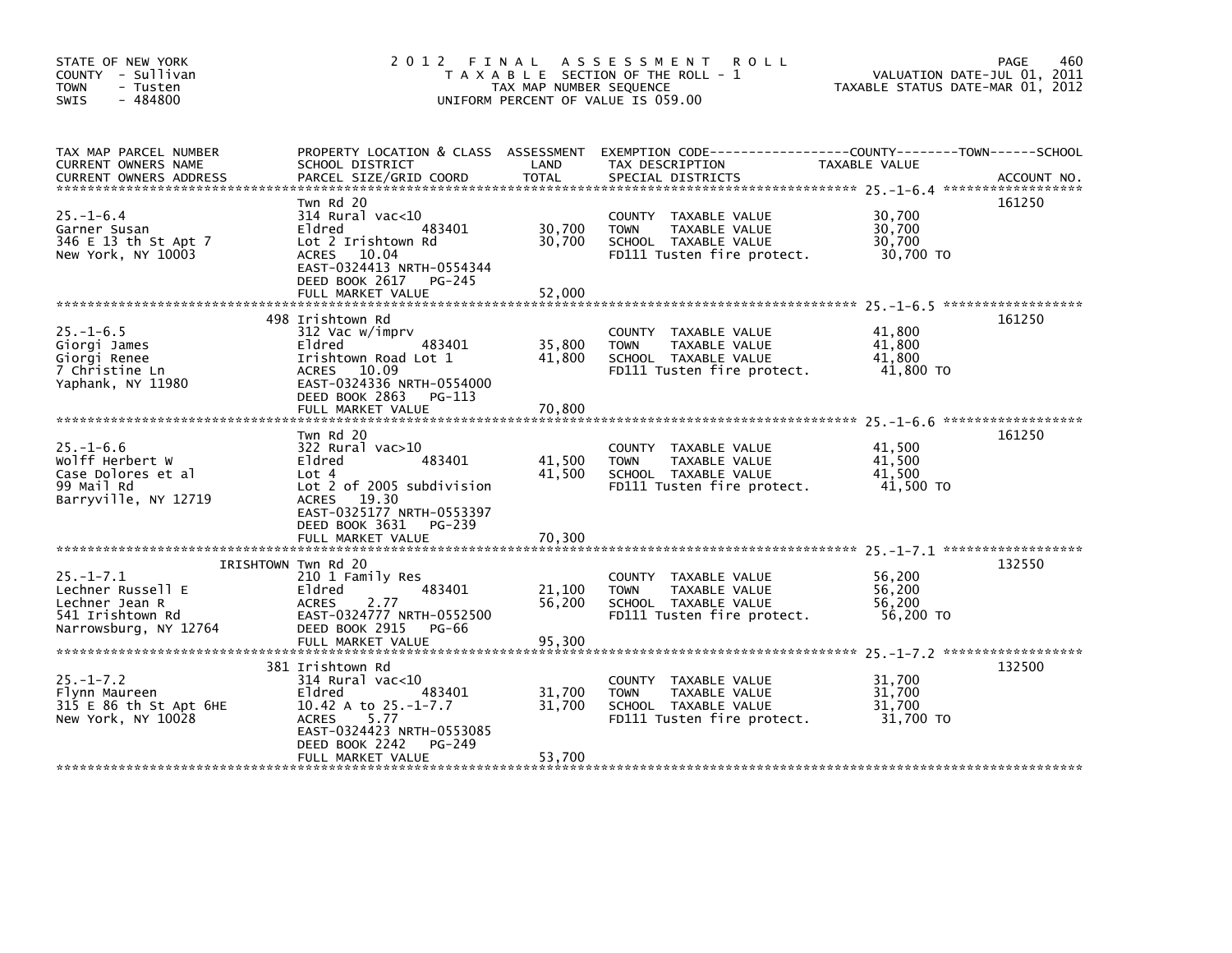| STATE OF NEW YORK<br>COUNTY - Sullivan<br><b>TOWN</b><br>- Tusten<br>$-484800$<br><b>SWIS</b> | 2 0 1 2                                                                                                                                                                      | FINAL<br>TAX MAP NUMBER SEQUENCE | A S S E S S M E N T<br><b>ROLL</b><br>T A X A B L E SECTION OF THE ROLL - 1<br>UNIFORM PERCENT OF VALUE IS 059.00                    |                                                      | 461<br>PAGE<br>VALUATION DATE-JUL 01, 2011<br>TAXABLE STATUS DATE-MAR 01, 2012 |
|-----------------------------------------------------------------------------------------------|------------------------------------------------------------------------------------------------------------------------------------------------------------------------------|----------------------------------|--------------------------------------------------------------------------------------------------------------------------------------|------------------------------------------------------|--------------------------------------------------------------------------------|
| TAX MAP PARCEL NUMBER<br>CURRENT OWNERS NAME<br><b>CURRENT OWNERS ADDRESS</b>                 | PROPERTY LOCATION & CLASS ASSESSMENT<br>SCHOOL DISTRICT<br>PARCEL SIZE/GRID COORD                                                                                            | LAND<br><b>TOTAL</b>             | EXEMPTION CODE------------------COUNTY--------TOWN------SCHOOL<br>TAX DESCRIPTION<br>SPECIAL DISTRICTS                               | TAXABLE VALUE                                        | ACCOUNT NO.                                                                    |
| $25. - 1 - 7.3$<br>Turner Edna R<br>42 Blue Hills Rd<br>Monroe, CT 06468                      | Twn Rd 20<br>$322$ Rural vac $>10$<br>483401<br>Eldred<br><b>ACRES</b><br>16.00<br>EAST-0324661 NRTH-0553355<br>DEED BOOK 2550<br>PG-383<br>FULL MARKET VALUE                | 39,700<br>39,700<br>67,300       | COUNTY TAXABLE VALUE<br>TAXABLE VALUE<br><b>TOWN</b><br>SCHOOL TAXABLE VALUE<br>FD111 Tusten fire protect.                           | 39,700<br>39,700<br>39,700<br>39,700 TO              | 111600                                                                         |
|                                                                                               | IRISHTOWN Twn Rd 20                                                                                                                                                          |                                  |                                                                                                                                      |                                                      | 125610                                                                         |
| $25. - 1 - 7.4$<br>Klopp Stanley H<br>PO Box 246<br>Yulan, NY 12792                           | 210 1 Family Res<br>Eldred<br>483401<br><b>ACRES</b><br>2.63 BANKC130220<br>EAST-0324580 NRTH-0552310<br>DEED BOOK 2293<br>$PG-39$                                           | 17,900 STAR EN<br>86,600         | COMBAT VET 41131<br>41834<br>COUNTY TAXABLE VALUE<br><b>TOWN</b><br>TAXABLE VALUE<br>SCHOOL TAXABLE VALUE                            | 21.650<br>$\mathbf{0}$<br>64,950<br>64,950<br>50.520 | 21,650<br>36,080<br>0                                                          |
|                                                                                               |                                                                                                                                                                              |                                  |                                                                                                                                      |                                                      |                                                                                |
| $25. -1 - 7.5$<br>Lechner Laurie May<br>300 Lynbrook Dr<br>Greensboro, NC 27405               | Twn Rd 20<br>314 Rural vac<10<br>483401<br>Eldred<br>Irishtown Rd<br><b>ACRES</b><br>5.56<br>EAST-0323611 NRTH-0553577<br>DEED BOOK 1541<br>$PG-93$                          | 11,600<br>11,600                 | <b>COUNTY</b><br>TAXABLE VALUE<br>TAXABLE VALUE<br><b>TOWN</b><br>SCHOOL TAXABLE VALUE<br>FD111 Tusten fire protect.                 | 11,600<br>11,600<br>11,600<br>11,600 TO              | 132550                                                                         |
|                                                                                               | Twn Rd 20                                                                                                                                                                    |                                  |                                                                                                                                      |                                                      |                                                                                |
| $25. - 1 - 7.6$<br>Terry Wendy J<br>546 Irishtown Rd<br>Narrowsburg, NY 12764                 | 210 1 Family Res<br>Eldred<br>483401<br>Irishtown Rd<br>Lot B<br><b>ACRES</b><br>5.01<br>EAST-0324161 NRTH-0553063<br>DEED BOOK 1535<br>PG-240                               | 25,600<br>76,200                 | 41854<br>STAR B<br>COUNTY TAXABLE VALUE<br><b>TOWN</b><br><b>TAXABLE VALUE</b><br>SCHOOL TAXABLE VALUE<br>FD111 Tusten fire protect. | $\Omega$<br>76,200<br>76,200<br>58,800<br>76.200 TO  | 17,400<br>0                                                                    |
|                                                                                               | FULL MARKET VALUE                                                                                                                                                            | 129,200                          |                                                                                                                                      |                                                      |                                                                                |
| $25. - 1 - 7.7$<br>Flynn Maureen<br>315 E 86 th St Apt 6HE<br>New York, NY 10028              | NW side Irishtown (TR 20)<br>210 1 Family Res<br>Eldred<br>483401<br>subdivided $25.-1-7.2$<br>5.77<br><b>ACRES</b><br>EAST-0324423 NRTH-0553085<br>DEED BOOK 2242<br>PG-249 | 28,100<br>85,500                 | COUNTY TAXABLE VALUE<br><b>TOWN</b><br>TAXABLE VALUE<br>SCHOOL TAXABLE VALUE<br>FD111 Tusten fire protect.                           | 85,500<br>85,500<br>85.500<br>85,500 TO              | 132500                                                                         |
|                                                                                               | FULL MARKET VALUE                                                                                                                                                            | 144,900                          |                                                                                                                                      |                                                      |                                                                                |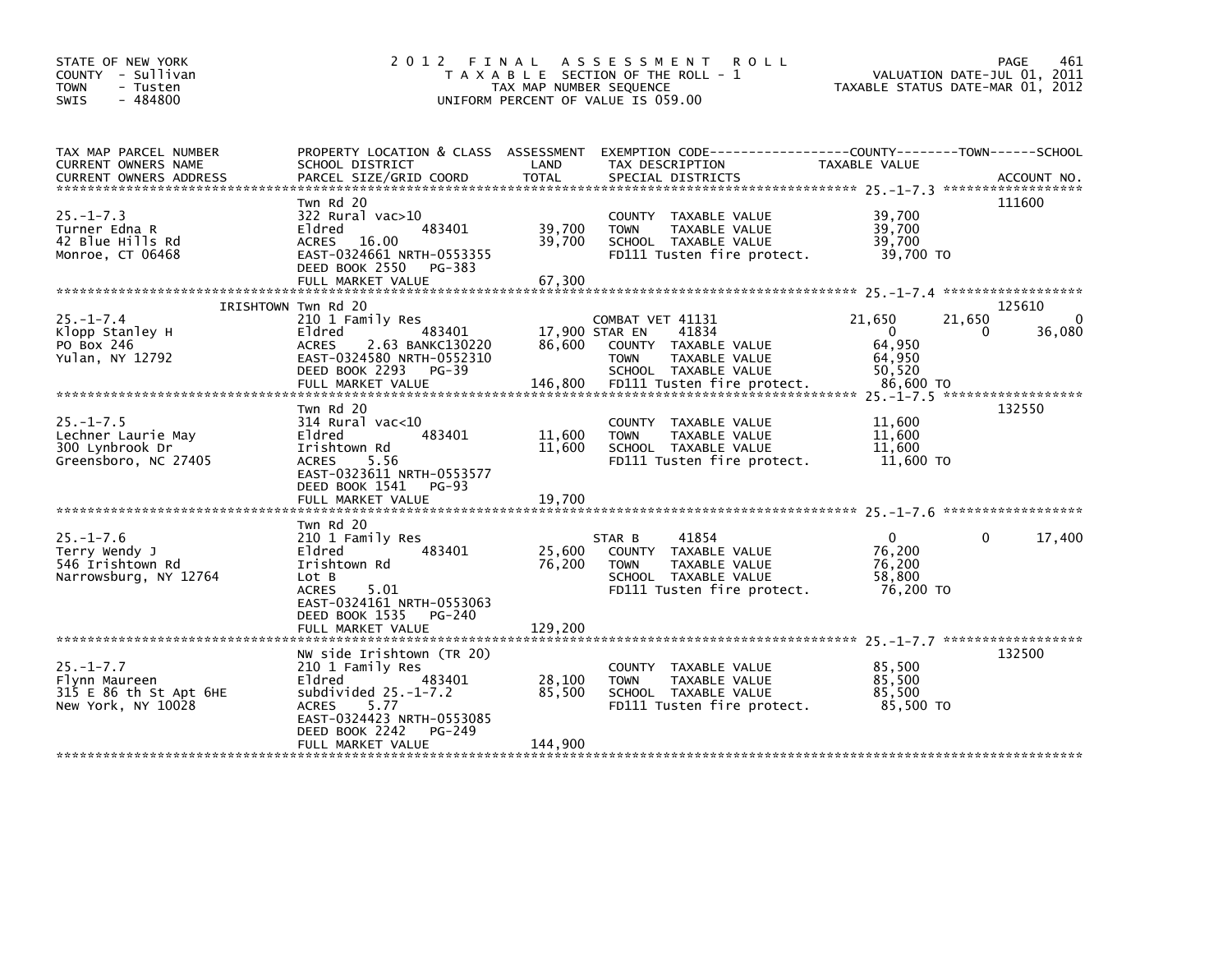| STATE OF NEW YORK<br>COUNTY - Sullivan<br><b>TOWN</b><br>- Tusten<br>SWIS<br>$-484800$                                          | 2 0 1 2                                                                                                                                                        | FINAL<br>TAX MAP NUMBER SEQUENCE | A S S E S S M E N T<br><b>ROLL</b><br>T A X A B L E SECTION OF THE ROLL - 1<br>UNIFORM PERCENT OF VALUE IS 059.00                    |                                                         | 462<br>PAGE<br>VALUATION DATE-JUL 01,<br>2011<br>TAXABLE STATUS DATE-MAR 01, 2012 |
|---------------------------------------------------------------------------------------------------------------------------------|----------------------------------------------------------------------------------------------------------------------------------------------------------------|----------------------------------|--------------------------------------------------------------------------------------------------------------------------------------|---------------------------------------------------------|-----------------------------------------------------------------------------------|
| TAX MAP PARCEL NUMBER<br>CURRENT OWNERS NAME<br><b>CURRENT OWNERS ADDRESS</b>                                                   | PROPERTY LOCATION & CLASS ASSESSMENT<br>SCHOOL DISTRICT<br>PARCEL SIZE/GRID COORD                                                                              | LAND<br><b>TOTAL</b>             | TAX DESCRIPTION<br>SPECIAL DISTRICTS                                                                                                 | TAXABLE VALUE                                           | ACCOUNT NO.                                                                       |
| 25.–1–8.1<br>Kunkeli Bernard<br>4770 Rt 97<br>Narrowsburg, NY 12764                                                             | Twn Rd 21<br>210 1 Family Res<br>483401<br>Eldred<br><b>ACRES</b><br>49.41<br>EAST-0322621 NRTH-0554495<br>DEED BOOK 951<br>PG-00230<br>FULL MARKET VALUE      | 58,900<br>86,900<br>147,300      | 41854<br>STAR B<br>COUNTY TAXABLE VALUE<br><b>TOWN</b><br>TAXABLE VALUE<br>SCHOOL TAXABLE VALUE<br>FD111 Tusten fire protect.        | $\Omega$<br>86,900<br>86.900<br>69,500<br>86,900 TO     | 130450<br>17,400<br>$\Omega$                                                      |
| LACKAWAXEN Twn Rd 21<br>$25. - 1 - 8.2$<br>Brodmerkel Lance E<br>Hoffman Charles W<br>10 Lackawaxen Rd<br>Narrowsburg, NY 12764 | 210 1 Family Res<br>483401<br>Eldred<br><b>ACRES</b><br>4.82<br>EAST-0322475 NRTH-0553605<br>DEED BOOK 1877<br>PG-509<br>FULL MARKET VALUE                     | 22,700<br>125,500<br>212,700     | 41854<br>STAR B<br>COUNTY TAXABLE VALUE<br><b>TOWN</b><br><b>TAXABLE VALUE</b><br>SCHOOL TAXABLE VALUE<br>FD111 Tusten fire protect. | $\Omega$<br>125,500<br>125.500<br>108,100<br>125,500 TO | 0<br>17,400                                                                       |
| $25. - 1 - 9$<br>Brodmerkel Rose<br>Attn: Rose B. Fredricks<br>4728 Rt 97<br>Narrowsburg, NY 12764                              | Nys Rt 97<br>210 1 Family Res<br>483401<br>Eldred<br>7.70<br><b>ACRES</b><br>EAST-0322300 NRTH-0553270<br>DEED BOOK 1000<br>PG-00306<br>FULL MARKET VALUE      | 28,400<br>83,400<br>141,400      | 41834<br>STAR EN<br>COUNTY TAXABLE VALUE<br>TAXABLE VALUE<br><b>TOWN</b><br>SCHOOL TAXABLE VALUE<br>FD111 Tusten fire protect.       | $\mathbf 0$<br>83,400<br>83,400<br>47,320<br>83,400 TO  | 106500<br>$\Omega$<br>36,080                                                      |
| $25. - 1 - 10.1$<br>Menges Family Trust<br>Menges Bertha<br>3065 Buckthorn Dr<br>Lancaster, PA 17601                            | Twn Rd 20<br>210 1 Family Res<br>483401<br>Eldred<br><b>ACRES</b><br>35.00<br>EAST-0323870 NRTH-0551970<br>DEED BOOK 2011<br>PG-1292<br>FULL MARKET VALUE      | 60,400<br>86,100<br>145,900      | <b>COUNTY</b><br>TAXABLE VALUE<br><b>TOWN</b><br>TAXABLE VALUE<br>SCHOOL TAXABLE VALUE<br>FD111 Tusten fire protect.                 | 86,100<br>86,100<br>86,100<br>86,100 TO                 | 136425                                                                            |
| $25. - 1 - 10.2$<br>Gray John A<br>550 Irishtown Rd<br>Narrowsburg, NY 12764                                                    | Twn Rd 20<br>210 1 Family Res<br>483401<br>Eldred<br><b>FRNT 415.00 DPTH</b><br>15.00<br><b>ACRES</b><br>EAST-0323540 NRTH-0552790<br>DEED BOOK 2892<br>PG-389 | 42,400<br>90,400                 | 41854<br>STAR B<br>COUNTY TAXABLE VALUE<br><b>TOWN</b><br>TAXABLE VALUE<br>SCHOOL TAXABLE VALUE<br>FD111 Tusten fire protect.        | $\Omega$<br>90.400<br>90.400<br>73.000<br>90,400 TO     | 149100<br>$\Omega$<br>17,400                                                      |
| $25. - 1 - 11$<br>Brodmerkel Rose B<br>Attn: Rose Fredricks<br>4728 Rt 97<br>Narrowsburg, NY 12764                              | Twn Rd 20<br>322 Rural vac>10<br>483401<br>Eldred<br>40.58<br><b>ACRES</b><br>EAST-0323120 NRTH-0551780<br>DEED BOOK 951<br>PG-00228<br>FULL MARKET VALUE      | 39,300<br>39,300<br>66,600       | COUNTY<br>TAXABLE VALUE<br>TAXABLE VALUE<br><b>TOWN</b><br>SCHOOL TAXABLE VALUE<br>FD111 Tusten fire protect.                        | 39,300<br>39,300<br>39,300<br>39,300 TO                 | 130400                                                                            |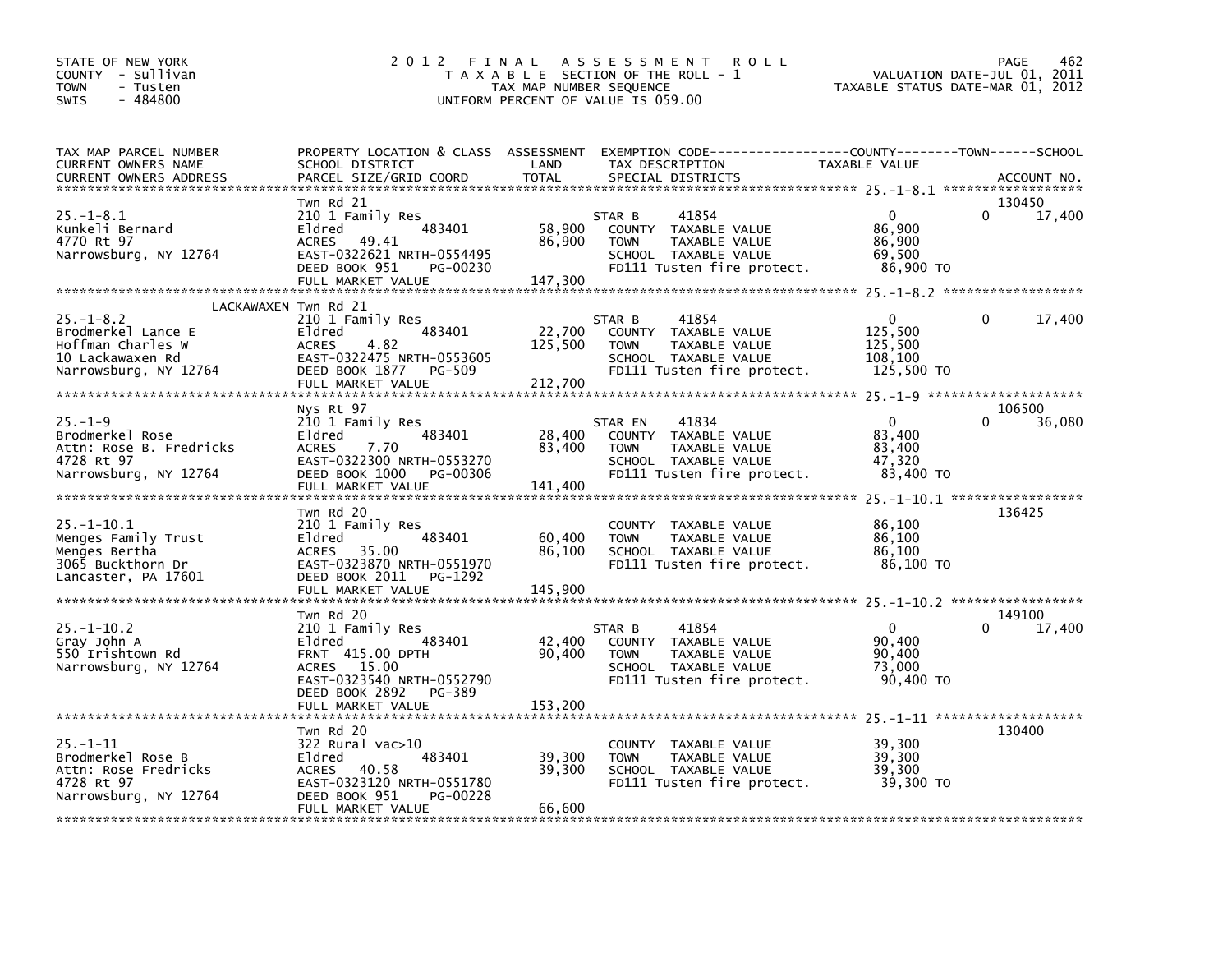| STATE OF NEW YORK<br>COUNTY - Sullivan<br><b>TOWN</b><br>- Tusten<br>$-484800$<br><b>SWIS</b> | 2 0 1 2                                                                                                                                                 | TAX MAP NUMBER SEQUENCE<br>UNIFORM PERCENT OF VALUE IS 059.00 | FINAL ASSESSMENT<br><b>ROLL</b><br>T A X A B L E SECTION OF THE ROLL - 1                                                      | TAXABLE STATUS DATE-MAR 01, 2012                            | PAGE<br>463<br>VALUATION DATE-JUL 01, 2011 |
|-----------------------------------------------------------------------------------------------|---------------------------------------------------------------------------------------------------------------------------------------------------------|---------------------------------------------------------------|-------------------------------------------------------------------------------------------------------------------------------|-------------------------------------------------------------|--------------------------------------------|
| TAX MAP PARCEL NUMBER<br>CURRENT OWNERS NAME<br>CURRENT OWNERS ADDRESS                        | PROPERTY LOCATION & CLASS ASSESSMENT<br>SCHOOL DISTRICT<br>PARCEL SIZE/GRID COORD                                                                       | LAND<br><b>TOTAL</b>                                          | EXEMPTION CODE-----------------COUNTY-------TOWN------SCHOOL<br>TAX DESCRIPTION<br>SPECIAL DISTRICTS                          | TAXABLE VALUE                                               | ACCOUNT NO.                                |
|                                                                                               | Nys Rte 97                                                                                                                                              |                                                               |                                                                                                                               |                                                             | 130500                                     |
| $25. - 1 - 12.1$<br>Curry John F<br>Curry Barbara<br>4609 Rt 97<br>Narrowsburg, NY 12764      | 210 1 Family Res - WTRFNT<br>Eldred<br>483401<br>6.41<br><b>ACRES</b><br>EAST-0321842 NRTH-0550278<br>DEED BOOK 1359<br>$PG-45$<br>FULL MARKET VALUE    | 51,800<br>201,500<br>341,500                                  | 41854<br>STAR B<br>COUNTY TAXABLE VALUE<br>TAXABLE VALUE<br><b>TOWN</b><br>SCHOOL TAXABLE VALUE<br>FD111 Tusten fire protect. | $\mathbf{0}$<br>201,500<br>201,500<br>184,100<br>201,500 TO | $\Omega$<br>17,400                         |
|                                                                                               |                                                                                                                                                         |                                                               |                                                                                                                               |                                                             |                                            |
| $25. - 1 - 12.2$<br>Roberts Cole<br>Horn Jerry A<br>PO Box 911422<br>Los Angeles, CA 90091    | Nys Rte 97<br>240 Rural res<br>Eldred<br>483401<br>32.80<br>ACRES<br>EAST-0322570 NRTH-0550830<br>DEED BOOK 2210<br>PG-270<br>FULL MARKET VALUE         | 59,300<br>134,300<br>227,600                                  | <b>COUNTY</b><br>TAXABLE VALUE<br>TAXABLE VALUE<br><b>TOWN</b><br>SCHOOL TAXABLE VALUE<br>FD111 Tusten fire protect.          | 134,300<br>134,300<br>134,300<br>134,300 TO                 | 110970<br>25. -1-12. 3 ******************  |
|                                                                                               | Nys Rt 97                                                                                                                                               |                                                               |                                                                                                                               |                                                             | 112075                                     |
| $25. - 1 - 12.3$<br>Sukkar Inc Norman<br>293 Hughes Rd<br>Narrowsburg, NY 12764               | 314 Rural vac<10<br>Eldred<br>483401<br>ACRES 10.30<br>EAST-0323170 NRTH-0550430<br>DEED BOOK 1148<br>PG-279                                            | 17,500<br>17,500                                              | COUNTY TAXABLE VALUE<br>TAXABLE VALUE<br><b>TOWN</b><br>SCHOOL TAXABLE VALUE<br>FD111 Tusten fire protect.                    | 17,500<br>17,500<br>17,500<br>17,500 TO                     |                                            |
|                                                                                               | FULL MARKET VALUE                                                                                                                                       | 29,700                                                        |                                                                                                                               |                                                             |                                            |
|                                                                                               | Nys Rte 97                                                                                                                                              |                                                               |                                                                                                                               |                                                             | 25. -1-13. 1 ******************<br>162250  |
| $25. -1 - 13.1$<br>Packard Noah N<br>Shochet Andrea B<br>PO Box 189<br>Barryville, NY 12719   | 210 1 Family Res<br>483401<br>Eldred<br>ACRES<br>6.40<br>EAST-0322450 NRTH-0549649<br>DEED BOOK 2011<br>PG-5474<br>FULL MARKET VALUE                    | 25,800<br>98,000<br>166,100                                   | 41854<br>STAR B<br>COUNTY TAXABLE VALUE<br><b>TOWN</b><br>TAXABLE VALUE<br>SCHOOL TAXABLE VALUE<br>FD111 Tusten fire protect. | $\mathbf{0}$<br>98,000<br>98,000<br>80.600<br>98,000 TO     | $\Omega$<br>17,400                         |
|                                                                                               | Nys Rte 97                                                                                                                                              |                                                               |                                                                                                                               |                                                             |                                            |
| $25. - 1 - 13.2$<br>Owens Frank<br>4585 Rt 97<br>Narrowsburg, NY 12764                        | 210 1 Family Res - WTRFNT<br>Eldred<br>483401<br>5.40<br><b>ACRES</b><br>EAST-0321967 NRTH-0549320<br>DEED BOOK 1304<br>PG-254                          | 47,600<br>178,500                                             | 41854<br>STAR B<br>COUNTY TAXABLE VALUE<br>TAXABLE VALUE<br><b>TOWN</b><br>SCHOOL TAXABLE VALUE<br>FD111 Tusten fire protect. | $\Omega$<br>178,500<br>178,500<br>161,100<br>178,500 TO     | $\Omega$<br>17,400                         |
|                                                                                               |                                                                                                                                                         |                                                               |                                                                                                                               |                                                             |                                            |
|                                                                                               | Nys Rte 97                                                                                                                                              |                                                               |                                                                                                                               |                                                             | C70035                                     |
| $25. - 1 - 14$<br>Poblete Conrado<br>850 Hamilton Ave<br>Trenton, NJ 08629                    | 210 1 Family Res - WTRFNT<br>Eldred<br>483401<br>ACRES 198.00 BANKC230183<br>EAST-0321570 NRTH-0551070<br>DEED BOOK 1766<br>PG-647<br>FULL MARKET VALUE | 156,000<br>436,000<br>739,000                                 | 41854<br>STAR B<br>COUNTY TAXABLE VALUE<br>TAXABLE VALUE<br><b>TOWN</b><br>SCHOOL TAXABLE VALUE<br>FD111 Tusten fire protect. | $\mathbf{0}$<br>436,000<br>436,000<br>418,600<br>436,000 TO | $\Omega$<br>17,400                         |
|                                                                                               |                                                                                                                                                         |                                                               |                                                                                                                               |                                                             |                                            |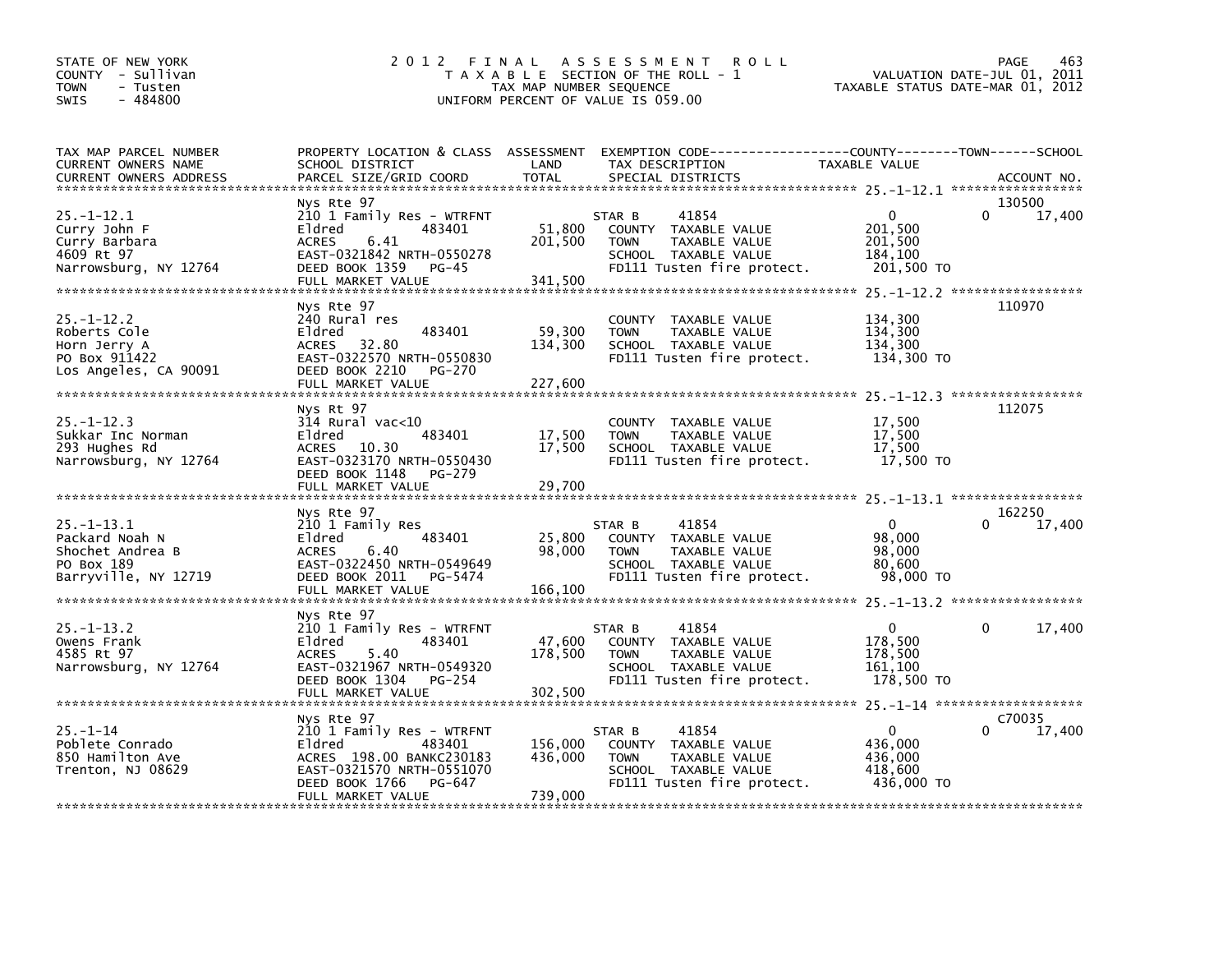| STATE OF NEW YORK<br>COUNTY - Sullivan<br><b>TOWN</b><br>- Tusten<br>$-484800$<br>SWIS     | 2012 FINAL                                                                                                                                                                              | TAX MAP NUMBER SEQUENCE      | A S S E S S M E N T<br><b>ROLL</b><br>T A X A B L E SECTION OF THE ROLL - 1<br>UNIFORM PERCENT OF VALUE IS 059.00             | VALUATION DATE-JUL 01, 2011<br>TAXABLE STATUS DATE-MAR 01, 2012 | 464<br>PAGE            |
|--------------------------------------------------------------------------------------------|-----------------------------------------------------------------------------------------------------------------------------------------------------------------------------------------|------------------------------|-------------------------------------------------------------------------------------------------------------------------------|-----------------------------------------------------------------|------------------------|
| TAX MAP PARCEL NUMBER<br>CURRENT OWNERS NAME<br><b>CURRENT OWNERS ADDRESS</b>              | PROPERTY LOCATION & CLASS ASSESSMENT<br>SCHOOL DISTRICT<br>PARCEL SIZE/GRID COORD                                                                                                       | LAND<br>TOTAL                | EXEMPTION CODE-----------------COUNTY-------TOWN------SCHOOL<br>TAX DESCRIPTION<br>SPECIAL DISTRICTS                          | TAXABLE VALUE                                                   | ACCOUNT NO.            |
| $25. - 1 - 15$<br>Kestler Gary<br>193 Kingfisher Dr<br>Middletown, NJ 07748                | NYS 97 Delaware Riv<br>260 Seasonal res - WTRFNT<br>Eldred<br>483401<br>75.00<br><b>ACRES</b><br>EAST-0319014 NRTH-0551229<br>DEED BOOK 3413<br>PG-689<br>FULL MARKET VALUE             | 54,000<br>64,000<br>108,500  | COUNTY TAXABLE VALUE<br><b>TOWN</b><br>TAXABLE VALUE<br>SCHOOL TAXABLE VALUE<br>FD111 Tusten fire protect.                    | 64,000<br>64,000<br>64.000<br>64,000 TO                         | 128600                 |
| $25. -1 - 18.1$<br>Mullen James P<br>Mullen Janet<br>12 Oakland Ct<br>Warwick, NY 10990    | Nys 97<br>311 Res vac land<br>484802-89<br>$Dv-Jy-N$ Csd<br>Lot 1<br>5.00<br><b>ACRES</b><br>EAST-0320647 NRTH-0557186<br>DEED BOOK 1290<br>PG-279<br>FULL MARKET VALUE                 | 21,700<br>21,700<br>36,800   | COUNTY TAXABLE VALUE<br>TAXABLE VALUE<br><b>TOWN</b><br>SCHOOL TAXABLE VALUE<br>FD111 Tusten fire protect.                    | 21,700<br>21,700<br>21,700<br>21,700 TO                         |                        |
| $25 - 1 - 18.2$<br>Williams Thomas<br>PO Box 455<br>Narrowsburg, NY 12764                  | 18 Francis Dr<br>210 1 Family Res<br>484802-89<br>DV-JY-N Csd<br>Lot 2 Francis Drive<br>Alexandra Heights<br>5.06<br><b>ACRES</b><br>EAST-0320774 NRTH-0556932<br>DEED BOOK 3417 PG-251 | 26,900<br>95,900             | 41854<br>STAR B<br>COUNTY TAXABLE VALUE<br>TAXABLE VALUE<br><b>TOWN</b><br>SCHOOL TAXABLE VALUE<br>FD111 Tusten fire protect. | $\Omega$<br>95.900<br>95,900<br>78,500<br>95,900 TO             | 17,400<br>$\mathbf{0}$ |
|                                                                                            | FULL MARKET VALUE                                                                                                                                                                       | 162,500                      |                                                                                                                               |                                                                 | *****************      |
| $25. - 1 - 18.3$<br>100 Unlimited Properties LLC<br>11 Racquest Rd<br>Newburgh, NY 12550   | Nys97<br>210 1 Family Res<br>484802-89<br>$Dv-Jy-N$ Csd<br>Lot <sub>3</sub><br><b>ACRES</b><br>5.00<br>EAST-0320261 NRTH-0556557<br>DEED BOOK 3438<br>PG-664                            | 26,700<br>103,400            | <b>COUNTY</b><br>TAXABLE VALUE<br>TAXABLE VALUE<br><b>TOWN</b><br>SCHOOL TAXABLE VALUE<br>FD111 Tusten fire protect.          | 103,400<br>103,400<br>103,400<br>103,400 TO                     |                        |
|                                                                                            | FULL MARKET VALUE                                                                                                                                                                       | 175,300                      |                                                                                                                               |                                                                 |                        |
| $25. - 1 - 18.4$<br>Farrell John<br>Howley Maureen<br>1554 E 66th St<br>Brooklyn, NY 11234 | Nys97<br>210 1 Family Res<br>484802-89<br>$Dv-Jy-N$ Csd<br>Lot 4<br><b>ACRES</b><br>5.01 BANK C88880<br>EAST-0320117 NRTH-0556205<br>DEED BOOK 3302<br>PG-546<br>FULL MARKET VALUE      | 26,700<br>151,500<br>256,800 | COUNTY<br>TAXABLE VALUE<br>TAXABLE VALUE<br><b>TOWN</b><br>SCHOOL TAXABLE VALUE<br>FD111 Tusten fire protect.                 | 151,500<br>151,500<br>151,500<br>151,500 TO                     |                        |
|                                                                                            |                                                                                                                                                                                         |                              |                                                                                                                               |                                                                 |                        |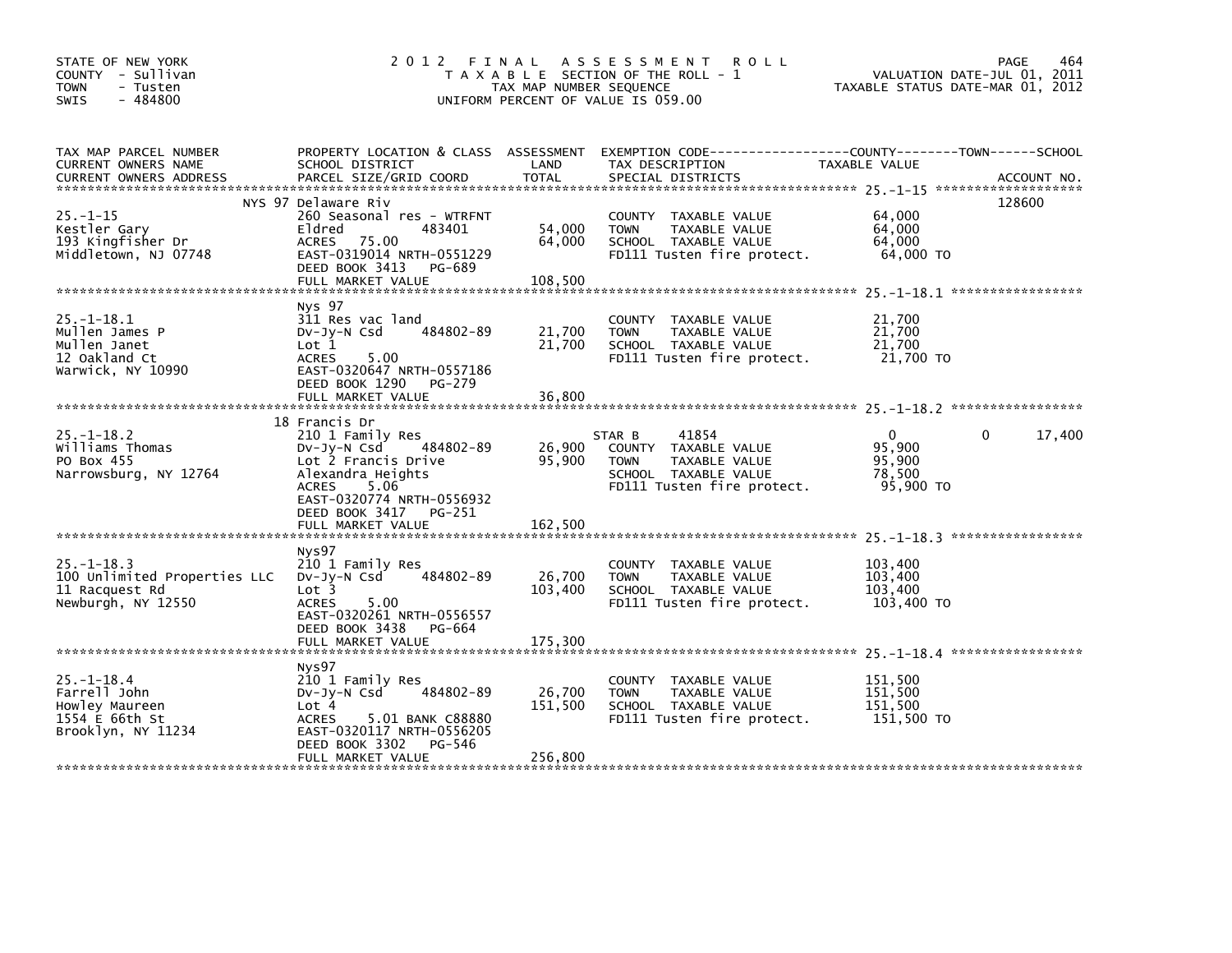| STATE OF NEW YORK<br>COUNTY - Sullivan<br><b>TOWN</b><br>- Tusten<br>$-484800$<br>SWIS               |                                                                                                                                                                          | TAX MAP NUMBER SEQUENCE  | 2012 FINAL ASSESSMENT ROLL<br>T A X A B L E SECTION OF THE ROLL - 1<br>UNIFORM PERCENT OF VALUE IS 059.00                                       | VALUATION DATE-JUL 01, 2011<br>TAXABLE STATUS DATE-MAR 01, 2012                          | PAGE<br>465 |
|------------------------------------------------------------------------------------------------------|--------------------------------------------------------------------------------------------------------------------------------------------------------------------------|--------------------------|-------------------------------------------------------------------------------------------------------------------------------------------------|------------------------------------------------------------------------------------------|-------------|
| TAX MAP PARCEL NUMBER<br>CURRENT OWNERS NAME<br><b>CURRENT OWNERS ADDRESS</b>                        | SCHOOL DISTRICT<br>PARCEL SIZE/GRID COORD                                                                                                                                | LAND<br><b>TOTAL</b>     | PROPERTY LOCATION & CLASS ASSESSMENT EXEMPTION CODE---------------COUNTY-------TOWN-----SCHOOL<br>TAX DESCRIPTION<br>SPECIAL DISTRICTS          | TAXABLE VALUE                                                                            | ACCOUNT NO. |
| $25. - 1 - 18.5$<br>Schmick Gary<br>Schmick Maria<br>102 Francis Dr<br>Narrowsburg, NY 12764         | Nys97<br>210 1 Family Res<br>484802-89<br>$Dv-Jy-N$ Csd<br>Lot 5<br>5.01 BANK C30614<br>ACRES<br>EAST-0319981 NRTH-0555939<br>DEED BOOK 2551 PG-558<br>FULL MARKET VALUE | 26,700 STAR B<br>175,800 | 41121<br>WAR VET<br>41854<br>103,700 COUNTY TAXABLE VALUE<br><b>TOWN</b><br>TAXABLE VALUE<br>SCHOOL TAXABLE VALUE<br>FD111 Tusten fire protect. | 15,555<br>15,555<br>$\mathbf{0}$<br>$\Omega$<br>88,145<br>88,145<br>86.300<br>103,700 TO | 0<br>17,400 |
| $25. - 1 - 18.6$<br>Burgos Rececca<br>10 Fox Hill Rd<br>Chestnut Ridge, NY 10977                     | Nys97<br>311 Res vac land<br>484802-89<br>$Dv-Jy-N$ Csd<br>Lot 6<br><b>ACRES</b><br>5.02<br>EAST-0319856 NRTH-0555715<br>DEED BOOK 2056 PG-122                           | 21,800<br>21,800         | COUNTY TAXABLE VALUE<br><b>TOWN</b><br>TAXABLE VALUE<br>SCHOOL TAXABLE VALUE<br>FD111 Tusten fire protect.                                      | 21,800<br>21,800<br>21,800<br>21,800 TO                                                  |             |
|                                                                                                      | FULL MARKET VALUE                                                                                                                                                        | 36,900                   |                                                                                                                                                 |                                                                                          |             |
| $25. - 1 - 18.7$<br>Karson Shelley<br>84-12 35 th Ave Apt 3C<br>Jackson, NY 11372                    | Nys97<br>311 Res vac land<br>484802-89<br>$Dv-Jy-N$ Csd<br>Lot 7<br><b>ACRES</b><br>5.02<br>EAST-0319753 NRTH-0555530<br>DEED BOOK 2443 PG-593                           | 21,800<br>21,800         | COUNTY TAXABLE VALUE<br><b>TOWN</b><br>TAXABLE VALUE<br>SCHOOL TAXABLE VALUE<br>FD111 Tusten fire protect.                                      | 21,800<br>21,800<br>21,800<br>21,800 TO                                                  |             |
|                                                                                                      |                                                                                                                                                                          |                          |                                                                                                                                                 |                                                                                          |             |
| $25. -1 - 18.8$<br>Urbanczyk Sara<br>Urbanczyk John<br>2949 Poplar St<br>Philadelphia, PA 19130-1129 | TWN RD 66 Francis Dr<br>312 Vac w/imprv<br>484802-89<br>Dv-Jy-N Csd<br>Lot 8<br>ACRES 10.02<br>EAST-0319554 NRTH-0555275<br>DEED BOOK 3037 PG-682                        | 32,000<br>32,500         | COUNTY TAXABLE VALUE<br>TAXABLE VALUE<br><b>TOWN</b><br>SCHOOL TAXABLE VALUE<br>FD111 Tusten fire protect.                                      | 32,500<br>32,500<br>32.500<br>32,500 TO                                                  |             |
|                                                                                                      | Nys97                                                                                                                                                                    |                          |                                                                                                                                                 |                                                                                          |             |
| $25. - 1 - 18.9$<br>Bernard Robert<br>PO Box 247<br>Franklin Square, NY 11010                        | 312 Vac w/imprv<br>484802-89<br>$Dv-Jy-N$ Csd<br>Lot 9<br>ACRES 10.07<br>EAST-0319295 NRTH-0554977                                                                       | 32,100<br>35,000         | COUNTY TAXABLE VALUE<br>TAXABLE VALUE<br><b>TOWN</b><br>SCHOOL TAXABLE VALUE<br>FD111 Tusten fire protect.                                      | 35,000<br>35,000<br>35,000<br>35,000 TO                                                  |             |
|                                                                                                      | PG-299<br>DEED BOOK 1290<br>FULL MARKET VALUE                                                                                                                            | 59,300                   |                                                                                                                                                 |                                                                                          |             |
|                                                                                                      |                                                                                                                                                                          |                          |                                                                                                                                                 |                                                                                          |             |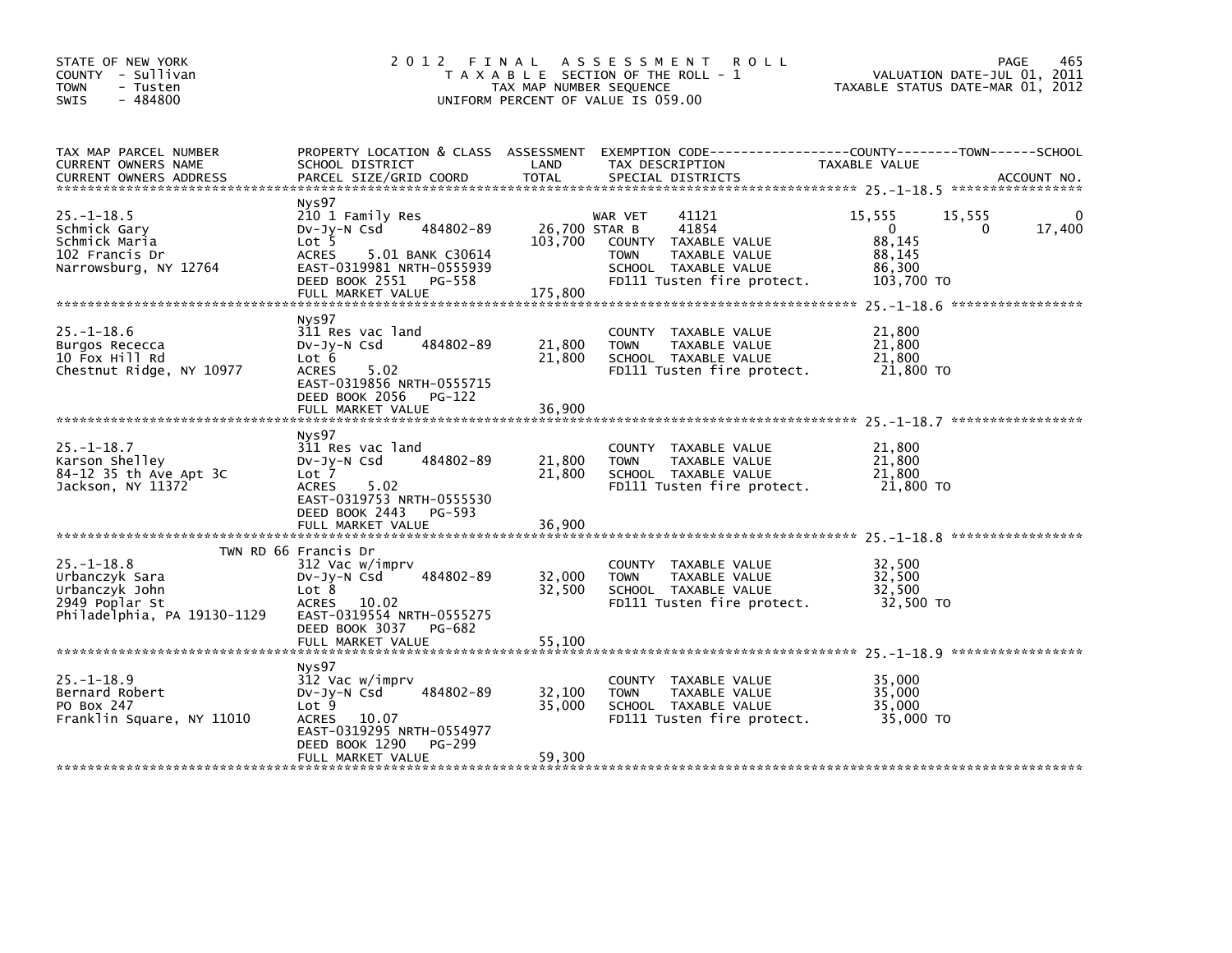| STATE OF NEW YORK<br>COUNTY - Sullivan<br><b>TOWN</b><br>- Tusten<br>$-484800$<br>SWIS        | 2012                                                                                                                                                       | FINAL<br>TAX MAP NUMBER SEQUENCE | A S S E S S M E N T<br><b>ROLL</b><br>T A X A B L E SECTION OF THE ROLL - 1<br>UNIFORM PERCENT OF VALUE IS 059.00    | <b>PAGE</b><br>VALUATION DATE-JUL 01, 2011<br>TAXABLE STATUS DATE-MAR 01, 2012 | 466         |
|-----------------------------------------------------------------------------------------------|------------------------------------------------------------------------------------------------------------------------------------------------------------|----------------------------------|----------------------------------------------------------------------------------------------------------------------|--------------------------------------------------------------------------------|-------------|
| TAX MAP PARCEL NUMBER<br>CURRENT OWNERS NAME<br><b>CURRENT OWNERS ADDRESS</b>                 | PROPERTY LOCATION & CLASS ASSESSMENT<br>SCHOOL DISTRICT<br>PARCEL SIZE/GRID COORD                                                                          | LAND<br><b>TOTAL</b>             | TAX DESCRIPTION<br>SPECIAL DISTRICTS                                                                                 | TAXABLE VALUE                                                                  | ACCOUNT NO. |
| $25. - 1 - 18.10$<br>Bishop Joseph<br>Bishop Elaine<br>125 Grenada Ave<br>Roosevelt, NY 11575 | Nys 97<br>311 Res vac land<br>484802-89<br>$Dv-Jy-N$ Csd<br>Lot 10<br><b>ACRES</b><br>5.07<br>EAST-0319085 NRTH-0554744<br>DEED BOOK 1276<br><b>PG-222</b> | 21,900<br>21,900                 | COUNTY TAXABLE VALUE<br>TAXABLE VALUE<br><b>TOWN</b><br>SCHOOL TAXABLE VALUE<br>FD111 Tusten fire protect.           | 21,900<br>21,900<br>21,900<br>21,900 TO                                        |             |
|                                                                                               | FULL MARKET VALUE                                                                                                                                          | 37,100                           |                                                                                                                      |                                                                                |             |
| $25. -1 - 18.11$<br>Henderson Ann C<br>2190 Boston Rd Apt 2A<br>Bronx, NY 10462               | Nys 97<br>311 Res vac land<br>484802-89<br>$Dv-Jv-N$ Csd<br>Lot 11<br><b>ACRES</b><br>5.07<br>EAST-0318945 NRTH-0554577<br>DEED BOOK 2022<br>PG-672        | 21,900<br>21,900                 | COUNTY TAXABLE VALUE<br>TAXABLE VALUE<br><b>TOWN</b><br>SCHOOL TAXABLE VALUE<br>FD111 Tusten fire protect.           | 21,900<br>21,900<br>21,900<br>21,900 TO                                        |             |
|                                                                                               | FULL MARKET VALUE                                                                                                                                          | 37,100                           |                                                                                                                      |                                                                                |             |
| $25. -1 - 18.12$<br>Mozeb Abdullah<br>301 East 204Th St<br>Bronx, NY 10467                    | Nys 97<br>311 Res vac land<br>484802-89<br>$Dv-Jv-N$ Csd<br>Lot 12<br>5.10<br><b>ACRES</b><br>EAST-0320983 NRTH-0556547<br>DEED BOOK 1296<br><b>PG-97</b>  | 23,600<br>23,600                 | TAXABLE VALUE<br><b>COUNTY</b><br><b>TOWN</b><br>TAXABLE VALUE<br>SCHOOL TAXABLE VALUE<br>FD111 Tusten fire protect. | 23,600<br>23,600<br>23,600<br>23,600 TO                                        |             |
|                                                                                               | FULL MARKET VALUE                                                                                                                                          | 40,000                           |                                                                                                                      |                                                                                |             |
| $25. - 1 - 18.13$<br>Morrow Janice<br>438 Sharptown Rd<br>Stuyvesant, NY 12173                | Nys 97<br>$314$ Rural vac< $10$<br>484802-89<br>$Dv-Jy-N$ Csd<br>Lot 13<br><b>ACRES</b><br>5.10<br>EAST-0321088 NRTH-0556139                               | 20,900<br>20,900                 | <b>COUNTY</b><br>TAXABLE VALUE<br><b>TOWN</b><br>TAXABLE VALUE<br>SCHOOL TAXABLE VALUE<br>FD111 Tusten fire protect. | 20,900<br>20,900<br>20,900<br>20,900 TO                                        |             |
|                                                                                               | DEED BOOK 1290<br>PG-307<br>FULL MARKET VALUE                                                                                                              | 35,400                           |                                                                                                                      |                                                                                |             |
| $25. - 1 - 18.14$<br>King Katie<br>4 wheeler Pl<br>West Nyack, NY 10994                       | Nys 97<br>$314$ Rural vac<10<br>484802-89<br>$Dv-Jy-N$ Csd<br>Lot 14<br><b>ACRES</b><br>5.18<br>EAST-0321138 NRTH-0555809<br>DEED BOOK 3532<br>PG-103      | 21,200<br>21,200                 | <b>COUNTY</b><br>TAXABLE VALUE<br>TAXABLE VALUE<br><b>TOWN</b><br>SCHOOL TAXABLE VALUE<br>FD111 Tusten fire protect. | 21,200<br>21,200<br>21,200<br>21,200 TO                                        |             |
|                                                                                               | FULL MARKET VALUE                                                                                                                                          | 35,900                           |                                                                                                                      |                                                                                |             |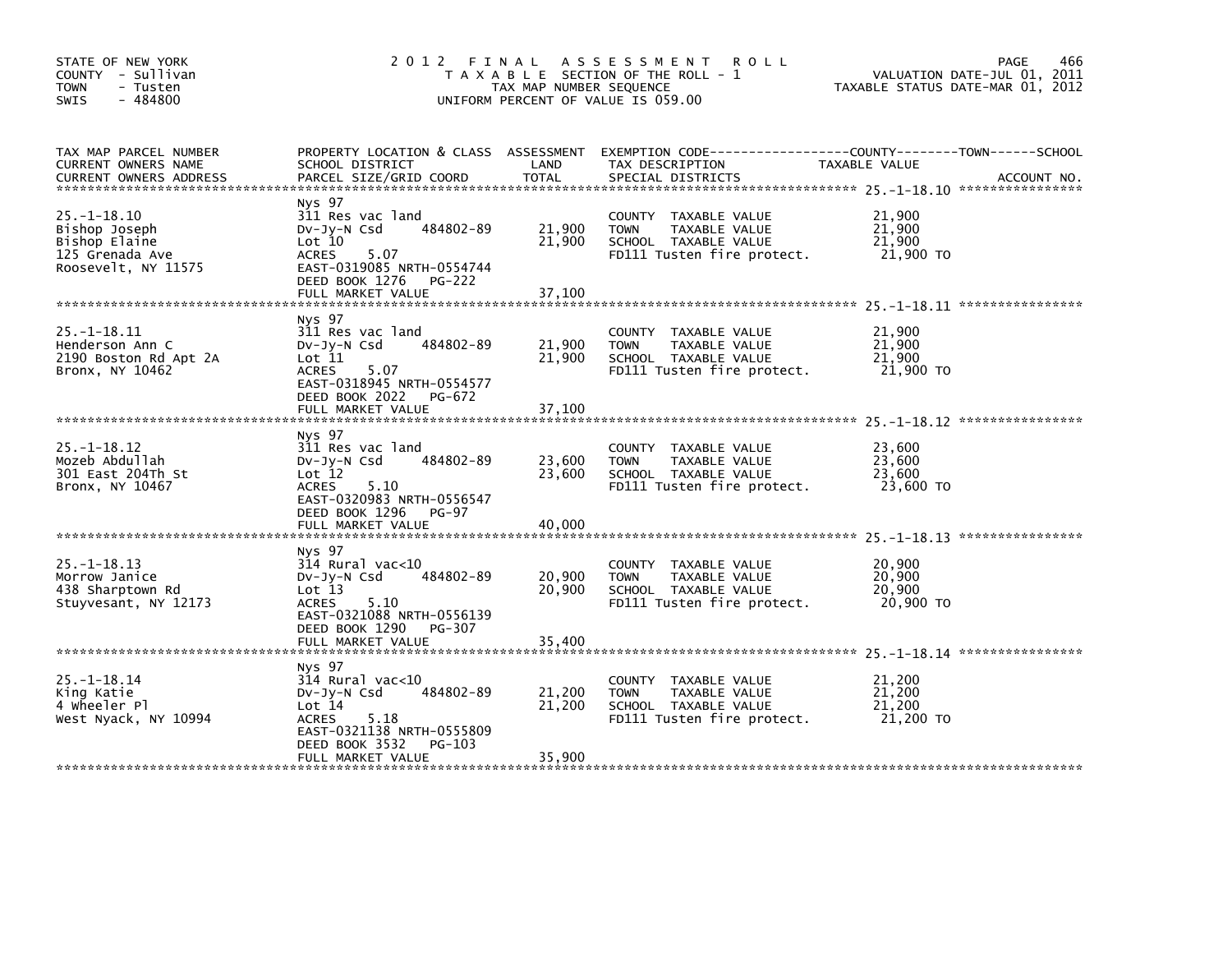| STATE OF NEW YORK<br>COUNTY - Sullivan<br><b>TOWN</b><br>- Tusten<br>$-484800$<br><b>SWIS</b>                   | 2012 FINAL                                                                                                                                                              | TAX MAP NUMBER SEQUENCE    | A S S E S S M E N T<br><b>ROLL</b><br>T A X A B L E SECTION OF THE ROLL - 1<br>UNIFORM PERCENT OF VALUE IS 059.00             |                                                        | 467<br>PAGE<br>VALUATION DATE-JUL 01, 2011<br>TAXABLE STATUS DATE-MAR 01, 2012 |
|-----------------------------------------------------------------------------------------------------------------|-------------------------------------------------------------------------------------------------------------------------------------------------------------------------|----------------------------|-------------------------------------------------------------------------------------------------------------------------------|--------------------------------------------------------|--------------------------------------------------------------------------------|
| TAX MAP PARCEL NUMBER<br>CURRENT OWNERS NAME<br>CURRENT OWNERS ADDRESS                                          | PROPERTY LOCATION & CLASS ASSESSMENT<br>SCHOOL DISTRICT<br>PARCEL SIZE/GRID COORD                                                                                       | LAND<br><b>TOTAL</b>       | EXEMPTION CODE-----------------COUNTY-------TOWN------SCHOOL<br>TAX DESCRIPTION<br>SPECIAL DISTRICTS                          | TAXABLE VALUE                                          | ACCOUNT NO.                                                                    |
| $25. -1 - 18.15$<br>Gonzalez Carlos<br>287 Ridge Rd<br>Campbell Hall, NY 10916                                  | Nys 97<br>311 Res vac land<br>484802-89<br>$Dv-Jy-N$ Csd<br>$Lot$ 15<br><b>ACRES</b><br>5.49<br>EAST-0321186 NRTH-0555468<br>DEED BOOK 1857 PG-668<br>FULL MARKET VALUE | 22,200<br>22,200<br>37,600 | COUNTY TAXABLE VALUE<br><b>TOWN</b><br>TAXABLE VALUE<br>SCHOOL TAXABLE VALUE<br>FD111 Tusten fire protect.                    | 22,200<br>22,200<br>22,200<br>22,200 TO                |                                                                                |
|                                                                                                                 |                                                                                                                                                                         |                            |                                                                                                                               |                                                        |                                                                                |
| $25. - 1 - 18.16$<br>Stefanescu Cornel G<br>Stefanescu Marianna<br>4809 State Route 97<br>Narrowsburg, NY 12764 | Nys 97<br>270 Mfg housing<br>484802-89<br>$Dv-Jv-N$ Csd<br>Lot 16<br><b>ACRES</b><br>6.83<br>EAST-0321199 NRTH-0555070                                                  | 28,800<br>85,300           | STAR B<br>41854<br>COUNTY TAXABLE VALUE<br>TAXABLE VALUE<br><b>TOWN</b><br>SCHOOL TAXABLE VALUE<br>FD111 Tusten fire protect. | $\Omega$<br>85,300<br>85,300<br>67,900<br>85,300 TO    | 17,400<br>$\Omega$                                                             |
|                                                                                                                 | DEED BOOK 2010 PG-53261<br>FULL MARKET VALUE                                                                                                                            | 144,576                    |                                                                                                                               |                                                        |                                                                                |
| $25. -1 - 18.17$<br>Montgomery Randy<br>Montgomery Marianne<br>4 Yolanda Dr<br>Little Falls, NJ 07424           | Nys 97<br>311 Res vac land<br>484802-89<br>$Dv-Jy-N$ Csd<br>Lot 17<br><b>ACRES</b><br>5.01<br>EAST-0320638 NRTH-0556250<br>DEED BOOK 1290 PG-287                        | 21,700<br>21,700           | COUNTY TAXABLE VALUE<br><b>TOWN</b><br>TAXABLE VALUE<br>SCHOOL TAXABLE VALUE<br>FD111 Tusten fire protect.                    | 21,700<br>21,700<br>21,700<br>21,700 TO                |                                                                                |
|                                                                                                                 | FULL MARKET VALUE                                                                                                                                                       | 36,800                     |                                                                                                                               |                                                        |                                                                                |
| $25. - 1 - 18.18$<br>Latkowski Neal E<br>Latkowski Lisa M<br>99 Francis Dr<br>Narrowsburg, NY 12764             | FRANCISDR Twn Rd 66<br>210 1 Family Res<br>484802-89<br>$Dv-Jy-N$ Csd<br>Lot 18<br>ACRES 10.08<br>EAST-0318764 NRTH-0557033<br>DEED BOOK 1381 PG-8                      | 36,000<br>114,000          | 41854<br>STAR B<br>COUNTY TAXABLE VALUE<br><b>TOWN</b><br>TAXABLE VALUE<br>SCHOOL TAXABLE VALUE<br>FD111 Tusten fire protect. | $\Omega$<br>114,000<br>114,000<br>96.600<br>114,000 TO | 17,400<br>$\Omega$                                                             |
|                                                                                                                 | FULL MARKET VALUE                                                                                                                                                       | 193,200                    |                                                                                                                               |                                                        |                                                                                |
| $25. -1 - 18.21$<br>Kenyon Jeffrey<br>503 Sussex Rd<br>Wood-Ridge, NJ 07075                                     | Nys 97<br>322 Rural vac>10<br>484802-89<br>$Dv-Jy-N$ Csd<br>Lot 21<br>ACRES 10.18<br>EAST-0320404 NRTH-0554670<br>DEED BOOK 2017<br>PG-211<br>FULL MARKET VALUE         | 32,300<br>32,300<br>54,700 | COUNTY TAXABLE VALUE<br>TAXABLE VALUE<br><b>TOWN</b><br>SCHOOL TAXABLE VALUE<br>FD111 Tusten fire protect.                    | 32,300<br>32,300<br>32,300<br>32,300 TO                |                                                                                |
|                                                                                                                 |                                                                                                                                                                         |                            |                                                                                                                               |                                                        |                                                                                |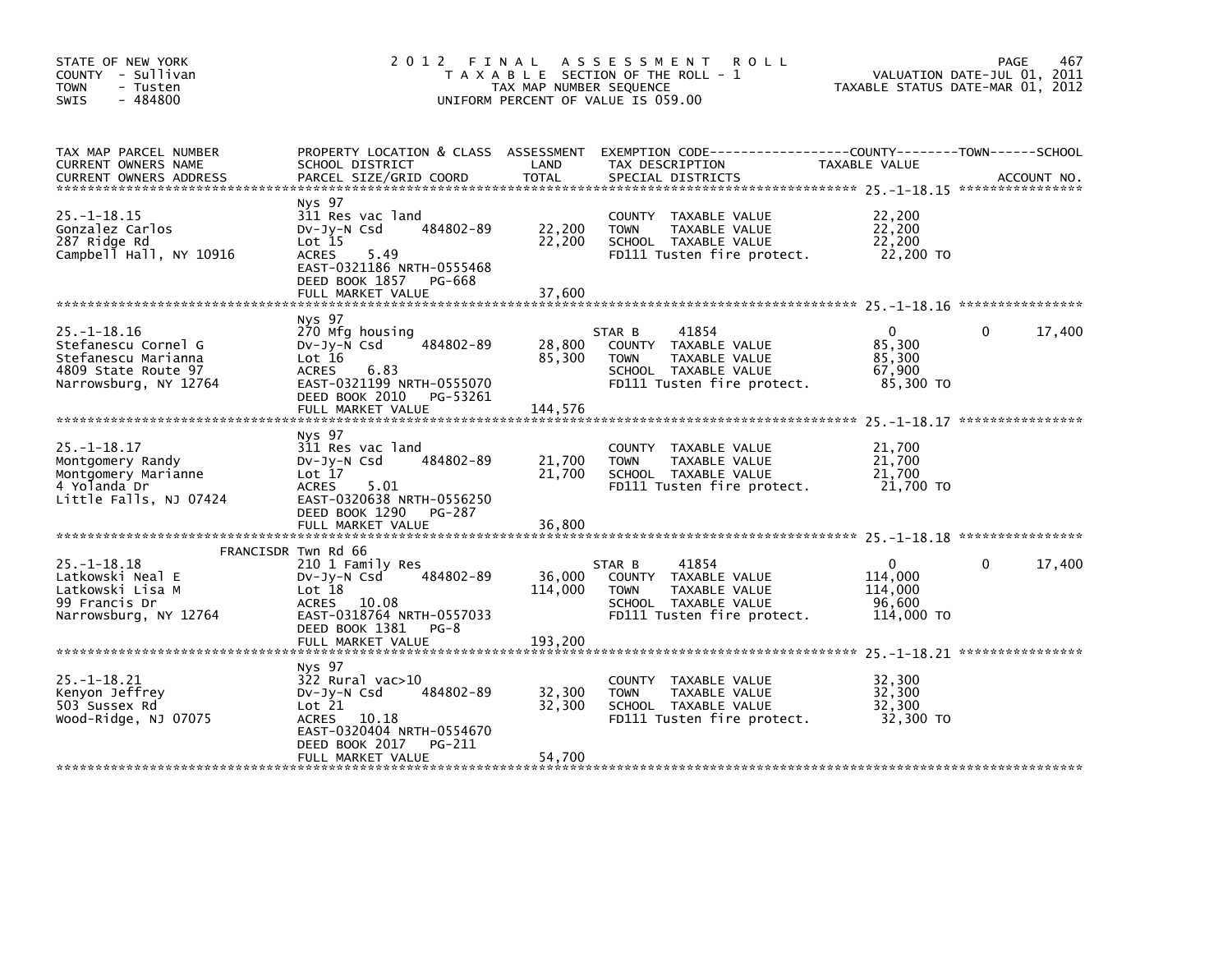| STATE OF NEW YORK<br>COUNTY - Sullivan<br><b>TOWN</b><br>- Tusten<br>$-484800$<br>SWIS     | 2 0 1 2                                                                                                                                                                             | FINAL<br>TAX MAP NUMBER SEQUENCE | <b>ROLL</b><br>A S S E S S M E N T<br>T A X A B L E SECTION OF THE ROLL - 1<br>UNIFORM PERCENT OF VALUE IS 059.00                                         |                                                                      | 468<br>PAGE<br>VALUATION DATE-JUL 01, 2011<br>TAXABLE STATUS DATE-MAR 01, 2012 |
|--------------------------------------------------------------------------------------------|-------------------------------------------------------------------------------------------------------------------------------------------------------------------------------------|----------------------------------|-----------------------------------------------------------------------------------------------------------------------------------------------------------|----------------------------------------------------------------------|--------------------------------------------------------------------------------|
| TAX MAP PARCEL NUMBER<br>CURRENT OWNERS NAME                                               | PROPERTY LOCATION & CLASS ASSESSMENT<br>SCHOOL DISTRICT                                                                                                                             | LAND                             | EXEMPTION CODE------------------COUNTY--------TOWN------SCHOOL<br>TAX DESCRIPTION                                                                         | TAXABLE VALUE                                                        |                                                                                |
| $25. - 1 - 18.22$<br>Gril Dusica<br>Gril Jana<br>102 Elliot St<br>Passaic Park, NJ 07055   | <b>NVS 97</b><br>312 Vac w/imprv<br>484802-89<br>DV-JY-N Csd<br>Lot 22<br>ACRES 10.34<br>EAST-0320106 NRTH-0554328<br>DEED BOOK 1284 PG-294<br>FULL MARKET VALUE                    | 34,600<br>35,000<br>59,300       | COUNTY TAXABLE VALUE<br><b>TOWN</b><br>TAXABLE VALUE<br>SCHOOL TAXABLE VALUE<br>FD111 Tusten fire protect.                                                | 35,000<br>35,000<br>35,000<br>35.000 TO                              |                                                                                |
| $25. -1 - 18.23$<br>Dise John<br>Dise Judith L<br>125 Francis Dr<br>Narrowsburg, NY 12764  | 125 Francis Dr<br>210 1 Family Res<br>484802-89<br>$Dv-Jv-N$ Csd<br>Lot <sub>23</sub><br>5.18<br><b>ACRES</b><br>EAST-0319884 NRTH-0554062<br>DEED BOOK 1290 PG-295                 | 117,700                          | 41121<br>WAR VET<br>41834<br>27,300 STAR EN<br>COUNTY TAXABLE VALUE<br>TAXABLE VALUE<br><b>TOWN</b><br>SCHOOL TAXABLE VALUE<br>FD111 Tusten fire protect. | 15,660<br>$\mathbf{0}$<br>102,040<br>102,040<br>81,620<br>117,700 TO | 15,660<br>36,080<br>0                                                          |
| $25. - 1 - 18.24$<br>Dise John<br>Dise Judith L<br>125 Francis Dr<br>Narrowsburg, NY 12764 | Nys 97<br>311 Res vac land<br>484802-89<br>$Dv-Jv-N$ Csd<br>Lot <sub>24</sub><br><b>ACRES</b><br>5.18<br>EAST-0319718 NRTH-0553893<br>DEED BOOK 1290<br>PG-291<br>FULL MARKET VALUE | 22,300<br>22,300<br>37,800       | COUNTY TAXABLE VALUE<br><b>TOWN</b><br>TAXABLE VALUE<br>SCHOOL TAXABLE VALUE<br>FD111 Tusten fire protect.                                                | 22,300<br>22,300<br>22,300<br>22,300 TO                              |                                                                                |
| $25. -1 - 18.25$<br>Olson Ann<br>PO Box 93<br>Oceanport, NJ 07757                          | Nys97<br>$322$ Rural vac $>10$<br>484802-89<br>$Dv-Jv-N$ Csd<br>Lot <sub>25</sub><br>ACRES 187.90<br>EAST-0318050 NRTH-0552535<br>FULL MARKET VALUE                                 | 141,800<br>141,800<br>240,300    | COUNTY TAXABLE VALUE<br>TAXABLE VALUE<br><b>TOWN</b><br>SCHOOL TAXABLE VALUE<br>FD111 Tusten fire protect.                                                | 141.800<br>141,800<br>141,800<br>141,800 TO                          |                                                                                |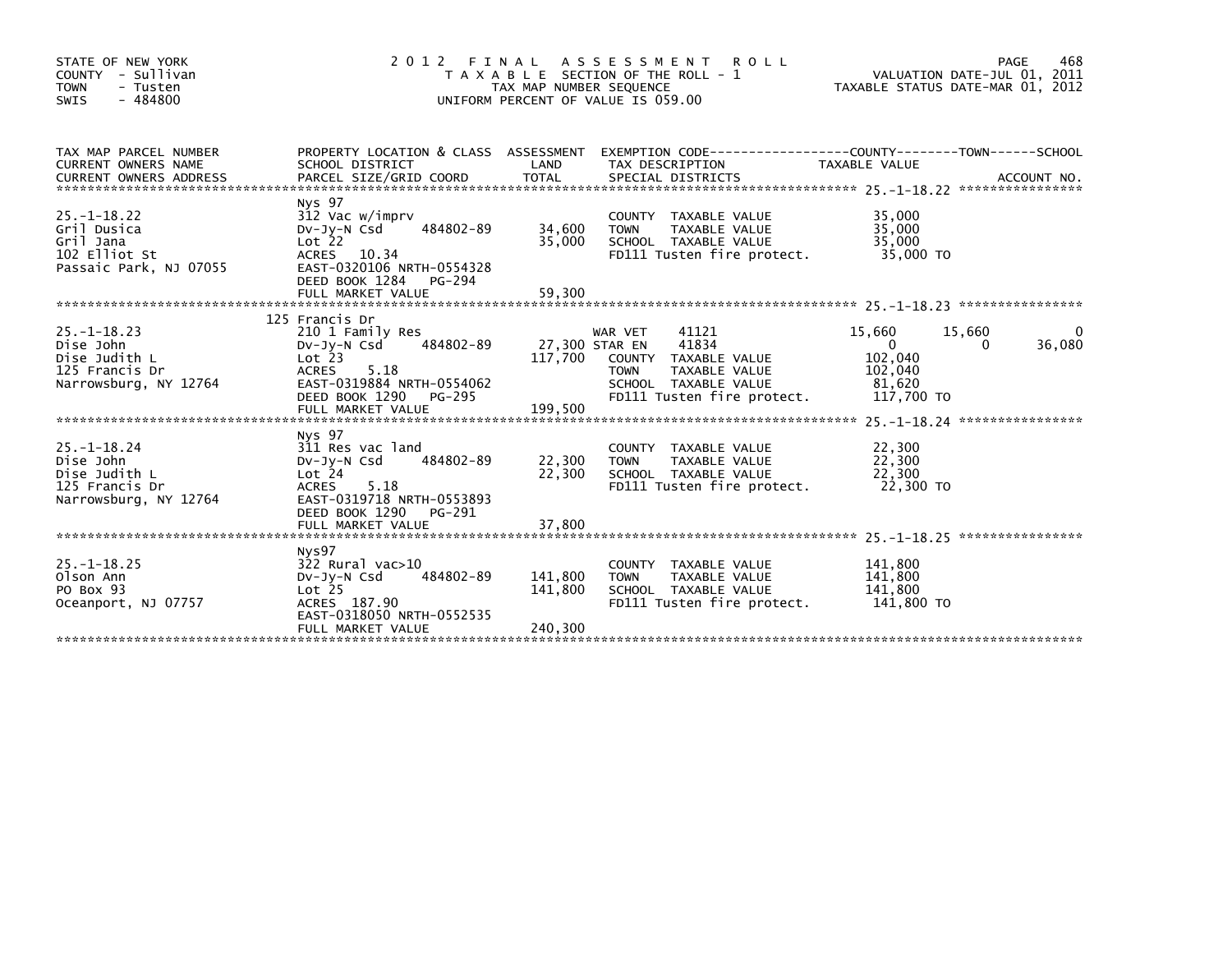| STATE OF NEW YORK | 2012 FINAL ASSESSMENT ROLL            | 469<br>PAGE                      |
|-------------------|---------------------------------------|----------------------------------|
| COUNTY - Sullivan | T A X A B L E SECTION OF THE ROLL - 1 | VALUATION DATE-JUL 01, 2011      |
| TOWN<br>- Tusten  | MAP SECTION - 025                     | TAXABLE STATUS DATE-MAR 01, 2012 |
| - 484800<br>SWIS  | SUB-SECTION-                          | RPS150/V04/L015                  |
|                   | UNIFORM PERCENT OF VALUE IS 059.00    | CURRENT DATE 6/19/2012           |

| CODE | DISTRICT NAME        | PARCELS | TOTAL EXTENSION<br><b>TYPF</b> | EXTENSION<br>VALUE | AD VALOREM<br>VALUE | <b>FXFMPT</b><br>AMOUNT | <b>TAXABLE</b><br><b>VALUE</b> |
|------|----------------------|---------|--------------------------------|--------------------|---------------------|-------------------------|--------------------------------|
|      | FD111 Tusten fire pr |         | 56 TOTAL                       |                    | 4223.900            |                         | 4223.900                       |

## \*\*\* S C H O O L D I S T R I C T S U M M A R Y \*\*\*

| <b>CODE</b>      | DISTRICT NAME         | TOTAL<br><b>PARCELS</b> | ASSESSED<br>LAND    | ASSESSED<br><b>TOTAL</b> | <b>EXEMPT</b><br><b>AMOUNT</b> | <b>TOTAL</b><br><b>TAXABLE</b> | <b>STAR</b><br><b>AMOUNT</b> | <b>STAR</b><br><b>TAXABLE</b> |
|------------------|-----------------------|-------------------------|---------------------|--------------------------|--------------------------------|--------------------------------|------------------------------|-------------------------------|
| 483401<br>484802 | Eldred<br>DV-Jy-N Csd | 32<br>24                | 1182,900<br>738,500 | 2869,200<br>1354,700     |                                | 2869,200<br>1354,700           | 246,160<br>105,680           | 2623,040<br>1249,020          |
|                  | SUB-TOTAL             | 56                      | 1921.400            | 4223,900                 |                                | 4223.900                       | 351.840                      | 3872,060                      |
| 484889           | Nar Library           | 24                      | 738.500             | 1354.700                 |                                | 1354.700                       | 105.680                      | 1249,020                      |
|                  | TOTAL                 | 80                      | 2659.900            | 5578,600                 |                                | 5578.600                       | 457,520                      | 5121,080                      |

#### \*\*\* S Y S T E M C O D E S S U M M A R Y \*\*\*

NO SYSTEM EXEMPTIONS AT THIS LEVEL

| CODE                             | DESCRIPTION                                       | <b>TOTAL</b><br><b>PARCELS</b> | <b>COUNTY</b>    | <b>TOWN</b>      | <b>SCHOOL</b>      |
|----------------------------------|---------------------------------------------------|--------------------------------|------------------|------------------|--------------------|
| 41121<br>41131<br>41834<br>41854 | WAR VET<br><b>COMBAT VET</b><br>STAR EN<br>STAR B | 14                             | 31,215<br>21,650 | 31,215<br>21,650 | 108,240<br>243,600 |
|                                  | <b>TOTAL</b>                                      | 20                             | 52,865           | 52,865           | 351,840            |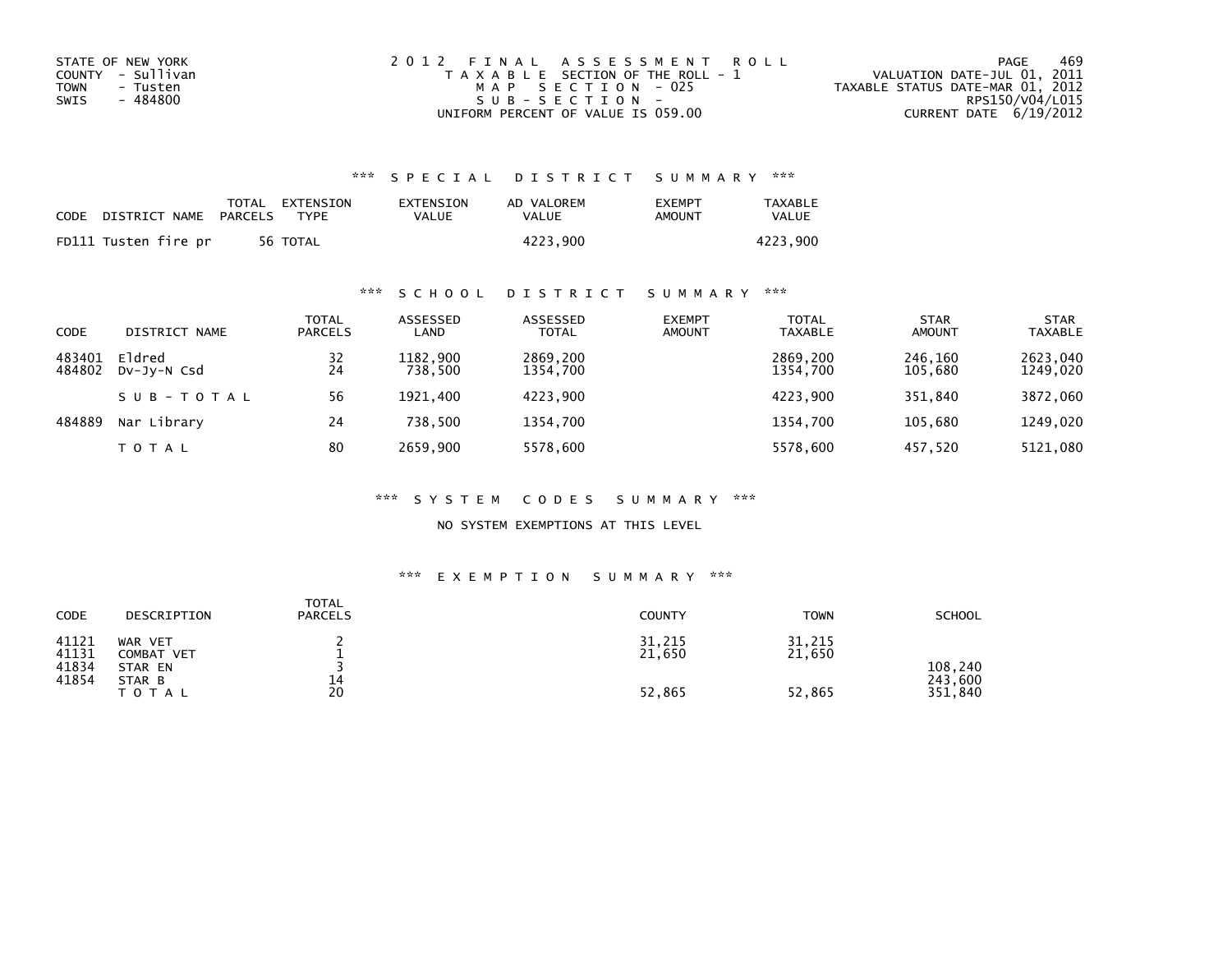| STATE OF NEW YORK<br>COUNTY - Sullivan      | 2012 FINAL ASSESSMENT ROLL<br>T A X A B L E SECTION OF THE ROLL - 1 | - 470<br>PAGE<br>VALUATION DATE-JUL 01, 2011        |
|---------------------------------------------|---------------------------------------------------------------------|-----------------------------------------------------|
| <b>TOWN</b><br>- Tusten<br>- 484800<br>SWIS | MAP SECTION - 025<br>SUB-SECTION-                                   | TAXABLE STATUS DATE-MAR 01, 2012<br>RPS150/V04/L015 |
|                                             | UNIFORM PERCENT OF VALUE IS 059.00                                  | CURRENT DATE 6/19/2012                              |

| ROLL<br><b>SEC</b> | DESCRIPTION    | <b>TOTAL</b><br><b>PARCELS</b> | ASSESSEP<br>LAND | <b>\SSESSED</b><br>TOTAL | <b>TAXABLE</b><br><b>COUNT</b> | <b>TAXABLE</b><br><b>TOWN</b> | <b>TAXABLE</b><br><b>SCHOOL</b> | <b>STAR</b><br><b>TAXABLE</b> |
|--------------------|----------------|--------------------------------|------------------|--------------------------|--------------------------------|-------------------------------|---------------------------------|-------------------------------|
|                    | <b>TAXABLE</b> | 56                             | 1921<br>400      | , 900                    | ィィー<br>n ?!                    | .035                          | <b>A つつつ</b><br>.900            | 3872<br>.060                  |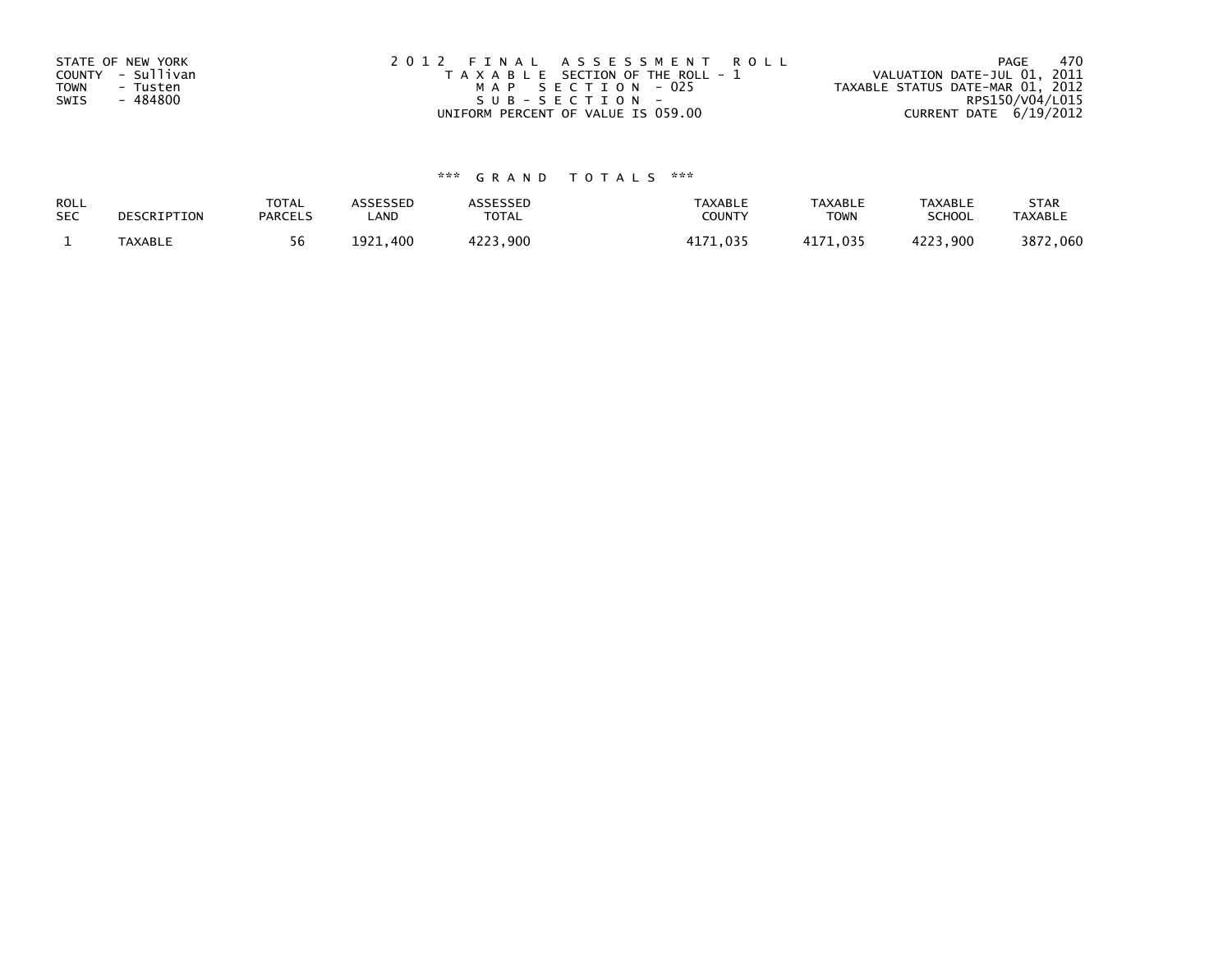| STATE OF NEW YORK<br>COUNTY - Sullivan<br>TOWN<br>- Tusten<br>SWIS<br>- 484800 | 2012 FINAL ASSESSMENT ROLL<br>T A X A B L E SECTION OF THE ROLL - 1<br>UNIFORM PERCENT OF VALUE IS 059.00 | 471<br>PAGE<br>VALUATION DATE-JUL 01, 2011<br>TAXABLE STATUS DATE-MAR 01, 2012<br>RPS150/V04/L015<br>CURRENT DATE 6/19/2012 |
|--------------------------------------------------------------------------------|-----------------------------------------------------------------------------------------------------------|-----------------------------------------------------------------------------------------------------------------------------|
|                                                                                |                                                                                                           |                                                                                                                             |
|                                                                                |                                                                                                           |                                                                                                                             |

## \*\*\* S P E C I A L D I S T R I C T S U M M A R Y \*\*\*

| CODE DISTRICT NAME PARCELS | TOTAL | EXTENSION<br>TYPE | EXTENSION<br><b>VALUE</b> | AD VALOREM<br><b>VALUE</b> | <b>EXEMPT</b><br><b>AMOUNT</b> | <b>TAXABLE</b><br>VALUE |
|----------------------------|-------|-------------------|---------------------------|----------------------------|--------------------------------|-------------------------|
| FD110 Narrowsburg fi       |       | 352 TOTAL         |                           | 25924,330                  | 175.340                        | 25748,990               |
| FD111 Tusten fire pr       |       | 1.594 TOTAL       |                           | 92686.935                  | 69.480                         | 92617.455               |
| LT100 Narrowsburg li       |       | 287 TOTAL         |                           | 20802.794                  | 165.915                        | 20636,879               |
| SD090 Narrowsburg se       |       | 330 UNITS M       | 411.00                    |                            |                                | 411.00                  |
| WD050 Narrowsburg wa       |       | 344 TOTAL M       |                           | 26476,806                  | 172,343                        | 26304,463               |

## \*\*\* S C H O O L D I S T R I C T S U M M A R Y \*\*\*

| CODE             | DISTRICT NAME                | TOTAL<br><b>PARCELS</b> | ASSESSED<br>LAND      | ASSESSED<br><b>TOTAL</b> | <b>EXEMPT</b><br><b>AMOUNT</b> | <b>TOTAL</b><br><b>TAXABLE</b> | <b>STAR</b><br><b>AMOUNT</b> | <b>STAR</b><br><b>TAXABLE</b> |
|------------------|------------------------------|-------------------------|-----------------------|--------------------------|--------------------------------|--------------------------------|------------------------------|-------------------------------|
| 483401<br>484802 | Eldred<br>$Dv$ -J $v$ -N Csd | 116<br>1.844            | 2565,650<br>45000.800 | 6509,150<br>113205.120   | 158,722<br>6074.687            | 6350,428<br>107130,433         | 507,580<br>9694.260          | 5842,848<br>97436,173         |
|                  | SUB-TOTAL                    | 1.960                   | 47566.450             | 119714.270               | 6233.409                       | 113480.861                     | 10201.840                    | 103279.021                    |
| 484889           | Nar Library                  | 1.843                   | 44995.800             | 113200.120               | 6074.687                       | 107125.433                     | 9694.260                     | 97431.173                     |
|                  | <b>TOTAL</b>                 | 3,803                   | 92562,250             | 232914.390               | 12308,096                      | 220606,294                     | 19896.100                    | 200710,194                    |

#### \*\*\* S Y S T E M C O D E S S U M M A R Y \*\*\*

### NO SYSTEM EXEMPTIONS AT THIS LEVEL

| <b>CODE</b>                                                          | DESCRIPTION                                                                                                       | <b>TOTAL</b><br><b>PARCELS</b> | <b>COUNTY</b>                                                                   | <b>TOWN</b>                                                                     | <b>SCHOOL</b>              |
|----------------------------------------------------------------------|-------------------------------------------------------------------------------------------------------------------|--------------------------------|---------------------------------------------------------------------------------|---------------------------------------------------------------------------------|----------------------------|
| 25130<br>25230<br>41121<br>41131<br>41141<br>41161<br>41171<br>41690 | N/P CHARTY<br>N/P IMPROV<br>WAR VET<br><b>COMBAT VET</b><br>DISABL VET<br>$CW_15_VET/$<br>CW_DISBLD_<br>RPTL466_C | 49<br>47<br>9<br>10<br>25      | 1,400<br>182,300<br>639,490<br>964,428<br>171,530<br>69,315<br>13.895<br>53,940 | 1,400<br>182,300<br>639,490<br>964,428<br>171,530<br>69,315<br>13,895<br>53,940 | 1,400<br>182,300<br>53,940 |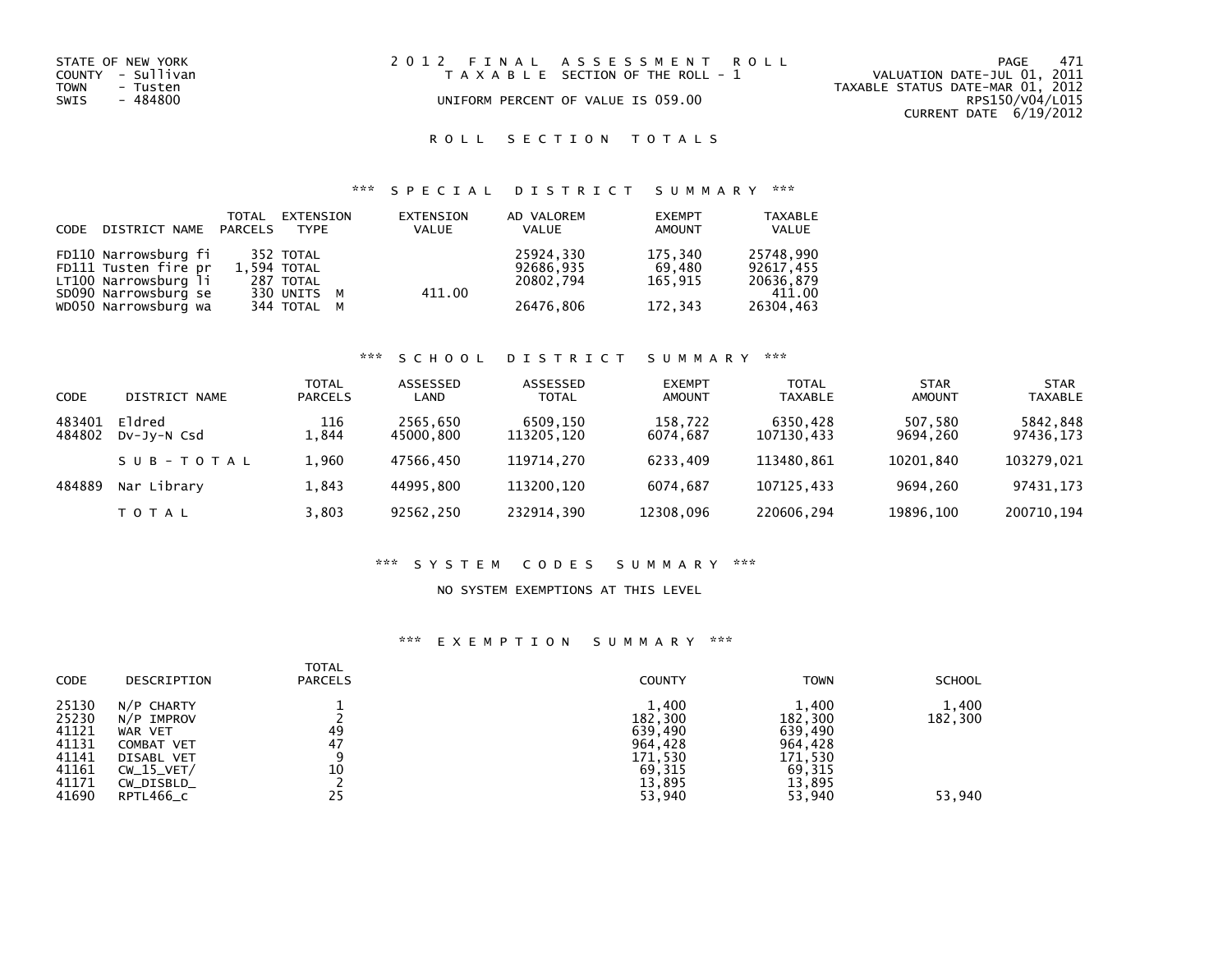| STATE OF NEW YORK<br>COUNTY - Sullivan<br>TOWN<br>- Tusten | 2012 FINAL ASSESSMENT ROLL<br>T A X A B L E SECTION OF THE ROLL - 1 | 472<br>PAGE<br>VALUATION DATE-JUL 01, 2011<br>TAXABLE STATUS DATE-MAR 01, 2012 |
|------------------------------------------------------------|---------------------------------------------------------------------|--------------------------------------------------------------------------------|
| - 484800<br>SWIS                                           | UNIFORM PERCENT OF VALUE IS 059.00                                  | RPS150/V04/L015<br>CURRENT DATE 6/19/2012                                      |

# \*\*\* E X E M P T I O N S U M M A R Y \*\*\*

|             |                   | TOTAL          |               |             |               |
|-------------|-------------------|----------------|---------------|-------------|---------------|
| <b>CODE</b> | DESCRIPTION       | <b>PARCELS</b> | <b>COUNTY</b> | <b>TOWN</b> | <b>SCHOOL</b> |
| 41692       | RPTL466_C         |                | 3,480         |             |               |
| 41700       | AGRI BLDGS        |                | 96,500        | 96,500      | 96,500        |
| 41720       | AGRI DIST         | 10             | 303,664       | 303,664     | 303,664       |
| 41800       | AGED-CTS          | 32             | 1175,365      | 1175,365    | 1279,847      |
| 41803       | AGED-T            | 6              |               | 186,451     |               |
| 41804       | AGED-S            |                |               |             | 5,116         |
| 41805       | AGED-CS           | b              | 153,433       |             | 172,170       |
| 41834       | STAR EN           | 151            |               |             | 5293,260      |
| 41854       | STAR B            | 281            |               |             | 4908,580      |
| 41933       | L INC DIS         |                |               | 245,600     |               |
| 46450       | <b>VOL FIREMN</b> |                | 3,700         | 3,700       | 3,700         |
| 47460       | FOREST LND        | 43             | 4122,490      | 4122,490    | 4122,490      |
| 47610       | BUS IMP AP        |                | 12,282        | 12,282      | 12,282        |
|             | TOTAL             | 691            | 7967,212      | 8242,350    | 16435,249     |

| ROLL       | DESCRIPTION | <b>TOTAL</b>   | ASSESSED  | <b>ASSESSED</b> | <b>TAXABLE</b> | <b>TAXABLE</b> | <b>TAXABLE</b> | <b>STAR</b>    |
|------------|-------------|----------------|-----------|-----------------|----------------|----------------|----------------|----------------|
| <b>SEC</b> |             | <b>PARCELS</b> | _AND      | <b>TOTAL</b>    | <b>COUNTY</b>  | <b>TOWN</b>    | <b>SCHOOL</b>  | <b>TAXABLE</b> |
|            | TAXABLE     | 1,960          | 47566.450 | 119714.270      | 111747,058     | 111471.920     | 113480.861     | 103279.021     |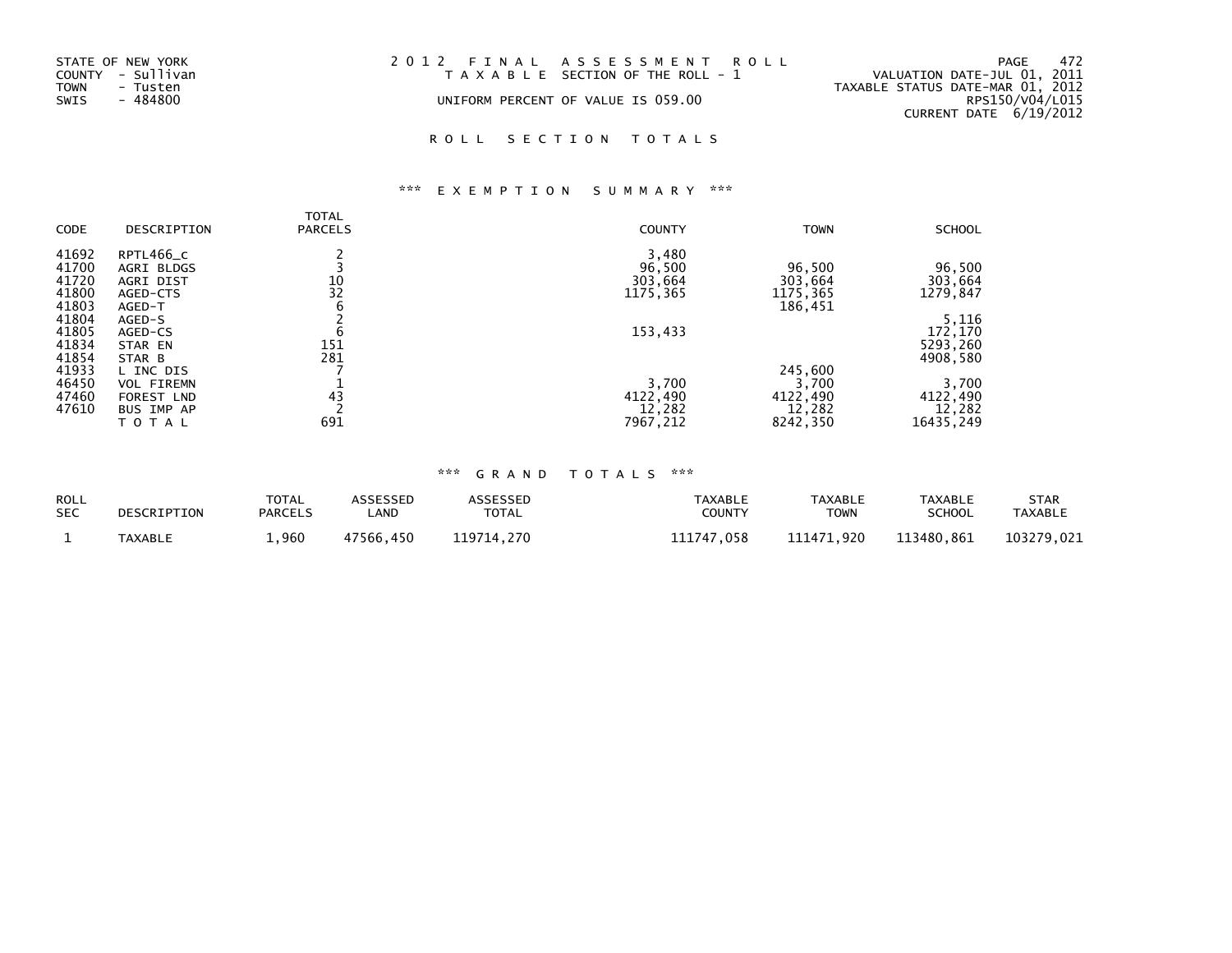| STATE OF NEW YORK<br>COUNTY - Sullivan<br><b>TOWN</b><br>- Tusten<br>SWIS<br>$-484800$                                        |                                                                                      | 473<br>PAGE<br>VALUATION DATE-JUL 01, 2011<br>TAXABLE STATUS DATE-MAR 01, 2012 |                                                                                                                                                                                            |                                                                                  |                |
|-------------------------------------------------------------------------------------------------------------------------------|--------------------------------------------------------------------------------------|--------------------------------------------------------------------------------|--------------------------------------------------------------------------------------------------------------------------------------------------------------------------------------------|----------------------------------------------------------------------------------|----------------|
| TAX MAP PARCEL NUMBER<br>CURRENT OWNERS NAME<br>CURRENT OWNERS ADDRESS                                                        | PROPERTY LOCATION & CLASS ASSESSMENT<br>SCHOOL DISTRICT<br>PARCEL SIZE/GRID COORD    | LAND<br><b>TOTAL</b>                                                           | EXEMPTION CODE-----------------COUNTY-------TOWN------SCHOOL<br>TAX DESCRIPTION<br>SPECIAL DISTRICTS                                                                                       | TAXABLE VALUE                                                                    | ACCOUNT NO.    |
| $555. -1 - 1$<br>Corporate Tax Department<br>Citizens Utilities<br>3 High Ridge Park<br>Stamford, CT 06905                    | 866 Telephone<br>484802-89<br>DV-Jy-N Csd<br>Special Franchise<br>FULL MARKET VALUE  | 403,135<br>403,135<br>683,300                                                  | COUNTY TAXABLE VALUE<br>TAXABLE VALUE<br>TOWN<br>SCHOOL TAXABLE VALUE<br>FD110 Narrowsburg fire<br>FD111 Tusten fire protect.<br>LT100 Narrowsburg light                                   | 403,135<br>403,135<br>403.135<br>201,568 TO<br>201,568 TO<br>137,066 TO          | 300020         |
| $555. - 1 - 2$<br>Corporate Tax Dept<br>Citizens Utilities<br>3 High Ridge Park                                               | 866 Telephone<br>Eldred<br>483401<br>Special Franchise<br>FULL MARKET VALUE          | 21,128<br>21,128<br>35,800                                                     | COUNTY TAXABLE VALUE<br>TAXABLE VALUE<br><b>TOWN</b><br>SCHOOL TAXABLE VALUE<br>FD110 Narrowsburg fire                                                                                     | 21,128<br>21,128<br>21,128<br>10,564 TO                                          | 300040         |
| $555. -2 - 1$<br>Corporate Tax Department<br>Citizens Utilities<br>3 High Ridge Park                                          | 866 Telephone<br>DV-Jy-N Csd<br>484802-89<br>Special Franchise<br>FULL MARKET VALUE  | $\mathbf{0}$<br>$\mathbf{0}$<br>$\Omega$                                       | COUNTY TAXABLE VALUE<br><b>TOWN</b><br>TAXABLE VALUE<br>SCHOOL TAXABLE VALUE<br>FD111 Tusten fire protect.                                                                                 | 0<br>0<br>$\Omega$                                                               | 0 <sub>T</sub> |
| $555. - 2 - 2$<br>Corporate Tax Department<br>Citizens Utilities<br>3 High Ridge Park<br>Stamford, CT 06905                   | 866 Telephone<br>483401<br>Eldred<br>Special Franchise<br>FULL MARKET VALUE          | 0<br>$\mathbf{0}$<br>$\Omega$                                                  | COUNTY TAXABLE VALUE<br><b>TOWN</b><br>TAXABLE VALUE<br>SCHOOL TAXABLE VALUE<br>FD111 Tusten fire protect.                                                                                 | 0<br>$\mathbf 0$<br>$\mathbf{0}$                                                 | 0 <sub>T</sub> |
| $555 - 3 - 1$<br>Time Warner - Sullivan<br>Attn: Time Warner Cable<br>6e5 Tax Dept<br>PO Box 7467<br>Charlotte, NC 28241-7467 | 869 Television<br>484802-89<br>Dv-Jy-N Csd<br>Special Franchise<br>FULL MARKET VALUE | 39,588<br>39,588<br>67,100                                                     | COUNTY TAXABLE VALUE<br><b>TOWN</b><br>TAXABLE VALUE<br>SCHOOL TAXABLE VALUE<br>FD110 Narrowsburg fire<br>FD111 Tusten fire protect.<br>LT100 Narrowsburg light<br>WD050 Narrowsburg water | 39,588<br>39,588<br>39,588<br>25,732 TO<br>13,856 TO<br>13,460 TO<br>13,460 TO M | 300050         |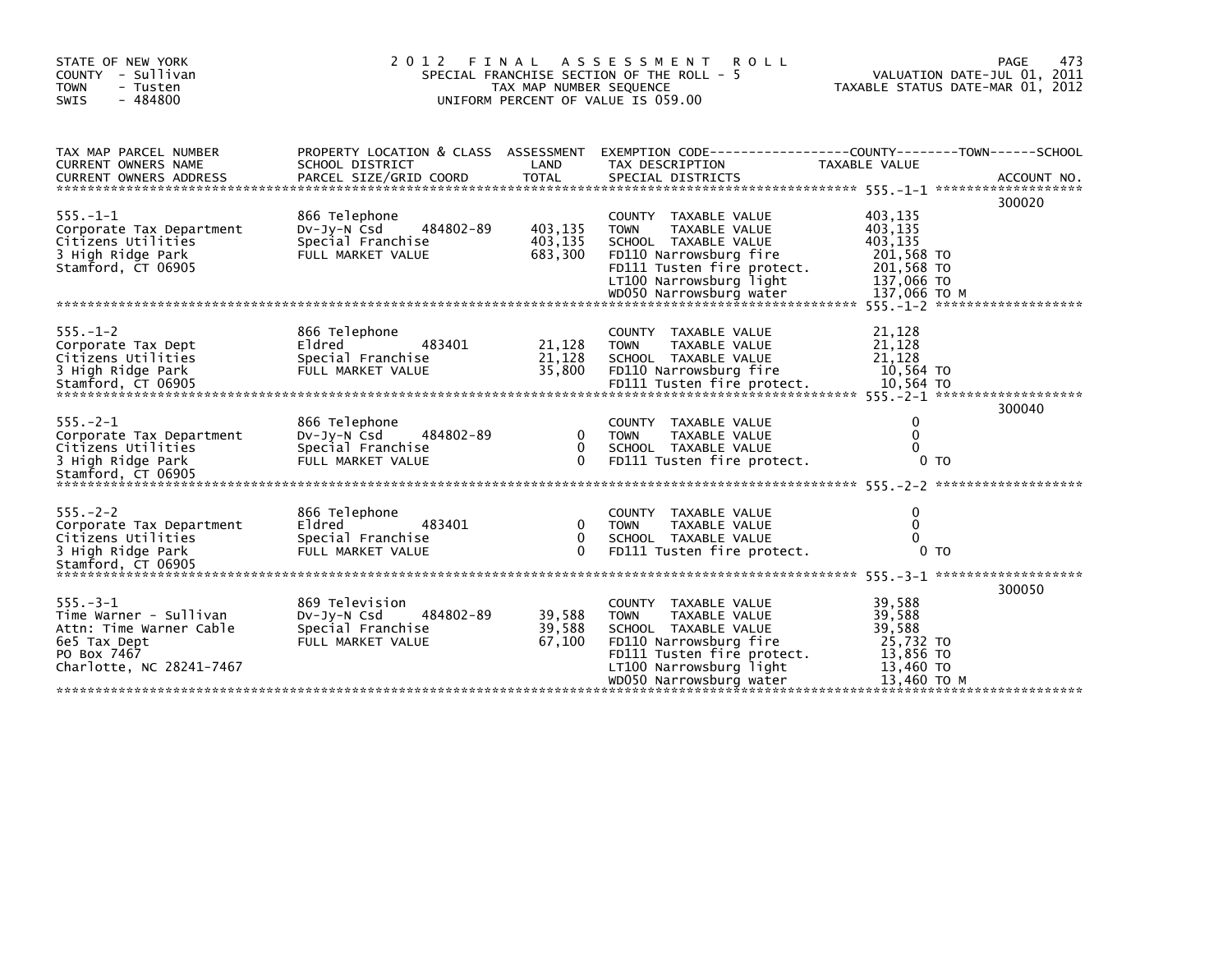| STATE OF NEW YORK<br>- Sullivan<br>COUNTY<br><b>TOWN</b><br>- Tusten<br>- 484800<br>SWIS                            | 2 0 1 2<br>FINAL ASSESSMENT ROLL<br>SPECIAL FRANCHISE SECTION OF THE ROLL - 5<br>TAX MAP NUMBER SEQUENCE<br>UNIFORM PERCENT OF VALUE IS 059.00 | VALUATION DATE-JUL 01, 2011<br>TAXABLE STATUS DATE-MAR 01, 2012 | 474<br>PAGE                                                                                                                                                                                |                                                                                         |        |
|---------------------------------------------------------------------------------------------------------------------|------------------------------------------------------------------------------------------------------------------------------------------------|-----------------------------------------------------------------|--------------------------------------------------------------------------------------------------------------------------------------------------------------------------------------------|-----------------------------------------------------------------------------------------|--------|
| TAX MAP PARCEL NUMBER<br>CURRENT OWNERS NAME<br>CURRENT OWNERS ADDRESS                                              | PROPERTY LOCATION & CLASS ASSESSMENT<br>SCHOOL DISTRICT                                                                                        | LAND                                                            | TAX DESCRIPTION                                                                                                                                                                            | TAXABLE VALUE                                                                           |        |
|                                                                                                                     |                                                                                                                                                |                                                                 |                                                                                                                                                                                            |                                                                                         |        |
| $555. -4-1$<br>NYS Electric & Gas Corp<br>Utility Shared Services<br>70 Farm View Dr<br>New Glouchester, ME 04260   | 861 Elec & gas<br>DV-Jy-N Csd 484802-89<br>Special Franchise<br>FULL MARKET VALUE                                                              | 992,630<br>992,630<br>1682,400                                  | COUNTY TAXABLE VALUE<br><b>TOWN</b><br>TAXABLE VALUE<br>SCHOOL TAXABLE VALUE<br>FD110 Narrowsburg fire<br>FD111 Tusten fire protect.<br>LT100 Narrowsburg light<br>WD050 Narrowsburg water | 992,630<br>992,630<br>992,630<br>496,315 TO<br>496,315 TO<br>214,706 TO<br>214,706 ТО М | 300060 |
|                                                                                                                     |                                                                                                                                                |                                                                 |                                                                                                                                                                                            |                                                                                         |        |
| $555. - 4 - 2$<br>NYS Electric & Gas Corp<br>Utility Shared Servies<br>70 Farm View Dr<br>New Glouchester, ME 04260 | 861 Elec & gas<br>Eldred <b>Eldred</b><br>483401<br>Special Franchise<br>FULL MARKET VALUE                                                     | 52,024<br>52,024<br>88,200                                      | COUNTY TAXABLE VALUE<br>TOWN TAXABLE VALUE<br>SCHOOL TAXABLE VALUE<br>FD111 Tusten fire protect.                                                                                           | 52,024<br>52,024<br>52,024<br>52,024 TO                                                 |        |
|                                                                                                                     |                                                                                                                                                |                                                                 |                                                                                                                                                                                            |                                                                                         |        |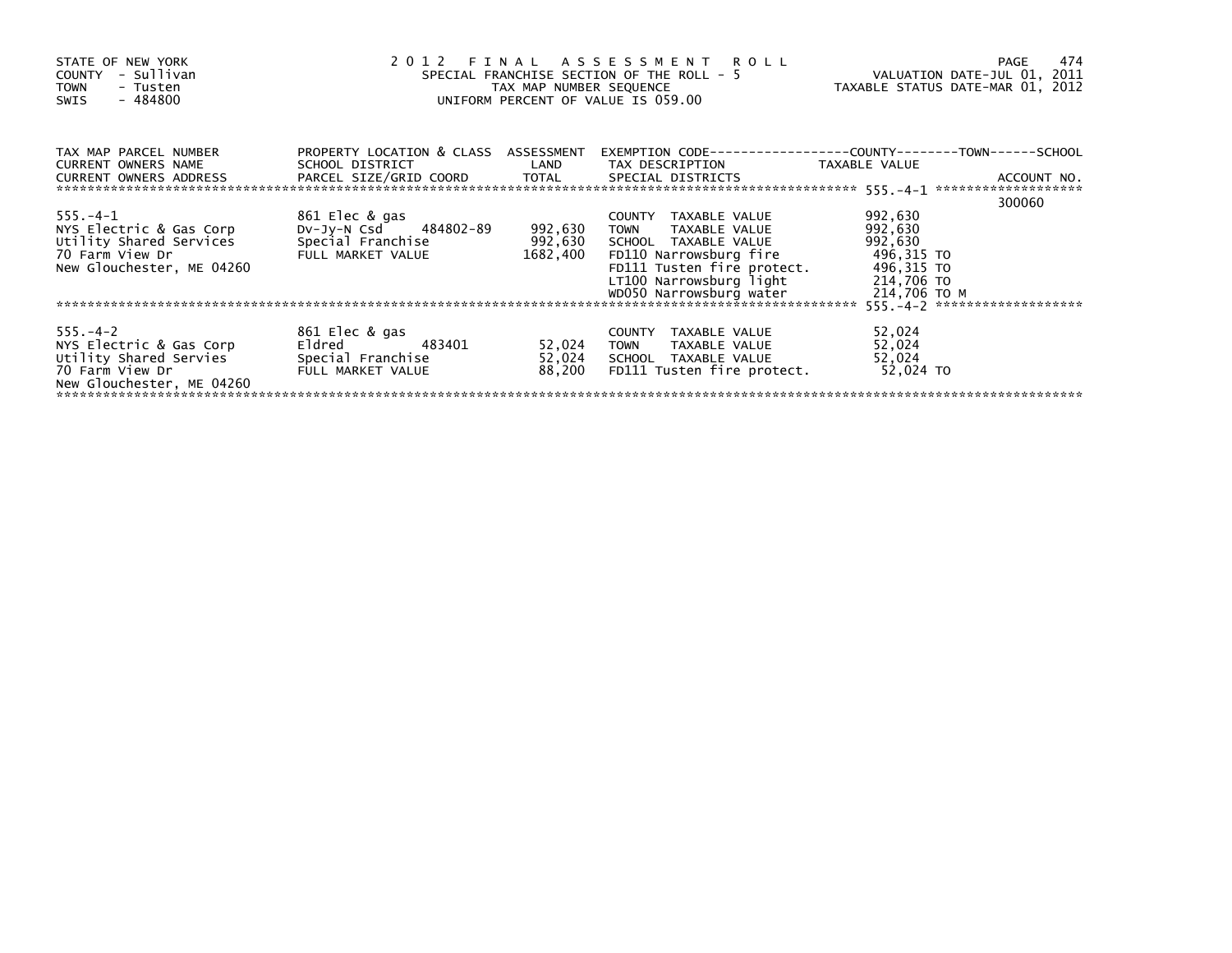| STATE OF NEW YORK | 2012 FINAL ASSESSMENT ROLL                | - 475<br>PAGE                    |
|-------------------|-------------------------------------------|----------------------------------|
| COUNTY - Sullivan | SPECIAL FRANCHISE SECTION OF THE ROLL - 5 | VALUATION DATE-JUL 01, 2011      |
| TOWN<br>- Tusten  | MAP SECTION - 555                         | TAXABLE STATUS DATE-MAR 01, 2012 |
| - 484800<br>SWIS  | SUB-SECTION-                              | RPS150/V04/L015                  |
|                   | UNIFORM PERCENT OF VALUE IS 059.00        | CURRENT DATE 6/19/2012           |

| CODE DISTRICT NAME PARCELS | TOTAL | EXTENSION<br>TYPF | EXTENSION<br><b>VALUE</b> | AD VALOREM<br><b>VALUE</b> | <b>EXEMPT</b><br><b>AMOUNT</b> | <b>TAXABLE</b><br>VALUE |
|----------------------------|-------|-------------------|---------------------------|----------------------------|--------------------------------|-------------------------|
| FD110 Narrowsburg fi       |       | 4 TOTAL           |                           | 734.179                    |                                | 734.179                 |
| FD111 Tusten fire pr       |       | 7 TOTAL           |                           | 774.327                    |                                | 774.327                 |
| LT100 Narrowsburg li       |       | 3 TOTAL           |                           | 365.232                    |                                | 365.232                 |
| WD050 Narrowsburg wa       |       | 3 TOTAL M         |                           | 365,232                    |                                | 365.232                 |

## \*\*\* S C H O O L D I S T R I C T S U M M A R Y \*\*\*

| <b>CODE</b>      | DISTRICT NAME         | TOTAL<br><b>PARCELS</b> | ASSESSED<br>LAND   | ASSESSED<br><b>TOTAL</b> | <b>EXEMPT</b><br><b>AMOUNT</b> | <b>TOTAL</b><br>TAXABLE | <b>STAR</b><br><b>AMOUNT</b> | <b>STAR</b><br><b>TAXABLE</b> |
|------------------|-----------------------|-------------------------|--------------------|--------------------------|--------------------------------|-------------------------|------------------------------|-------------------------------|
| 483401<br>484802 | Eldred<br>DV-Jy-N Csd | 4                       | 73,152<br>1435.353 | 73,152<br>1435,353       |                                | 73,152<br>1435,353      |                              | 73,152<br>1435,353            |
|                  | SUB-TOTAL             |                         | 1508.505           | 1508,505                 |                                | 1508,505                |                              | 1508,505                      |
| 484889           | Nar Library           | 4                       | 1435.353           | 1435,353                 |                                | 1435,353                |                              | 1435,353                      |
|                  | <b>TOTAL</b>          | 11                      | 2943.858           | 2943,858                 |                                | 2943,858                |                              | 2943,858                      |

#### \*\*\* S Y S T E M C O D E S S U M M A R Y \*\*\*

### NO SYSTEM EXEMPTIONS AT THIS LEVEL

## \*\*\* E X E M P T I O N S U M M A R Y \*\*\*

#### NO EXEMPTIONS AT THIS LEVEL

| ROLL       | DESCRIPTION          | TOTAL          | <b>\SSESSED</b> | <b>ASSESSED</b> | <b>TAXABLE</b> | <b>TAXABLE</b> | <b>TAXABLE</b> | <b>STAR</b>    |
|------------|----------------------|----------------|-----------------|-----------------|----------------|----------------|----------------|----------------|
| <b>SEC</b> |                      | <b>PARCELS</b> | .AND            | TOTAL           | <b>COUNTY</b>  | <b>TOWN</b>    | SCHOOL         | <b>TAXABLE</b> |
|            | FRANCHISE<br>SPECIAL |                | 1508.505        | 1508.505        | 1508.505       | 1508.505       | 1508,505       | 1508,505       |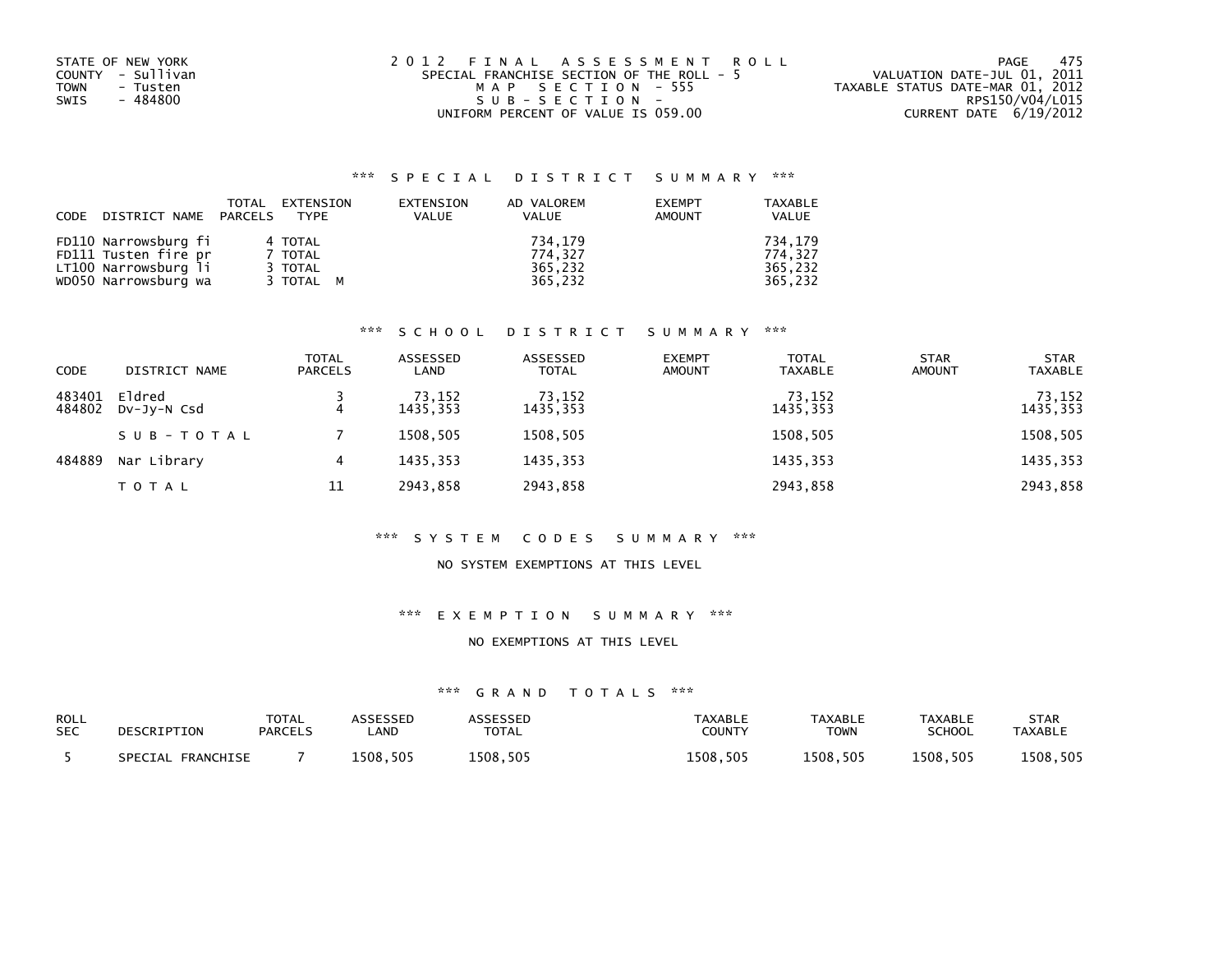| STATE OF NEW YORK<br>COUNTY - Sullivan<br><b>TOWN</b><br>- Tusten<br>SWIS<br>- 484800 | 2012 FINAL ASSESSMENT ROLL<br>SPECIAL FRANCHISE SECTION OF THE ROLL - 5<br>UNIFORM PERCENT OF VALUE IS 059.00 | 476<br>PAGF<br>VALUATION DATE-JUL 01, 2011<br>TAXABLE STATUS DATE-MAR 01, 2012<br>RPS150/V04/L015 |
|---------------------------------------------------------------------------------------|---------------------------------------------------------------------------------------------------------------|---------------------------------------------------------------------------------------------------|
|                                                                                       |                                                                                                               | CURRENT DATE $6/19/2012$                                                                          |

## \*\*\* S P E C I A L D I S T R I C T S U M M A R Y \*\*\*

| CODE DISTRICT NAME PARCELS | TOTAL | EXTENSION<br><b>TYPE</b> | EXTENSION<br><b>VALUE</b> | AD VALOREM<br>VALUE | <b>EXEMPT</b><br><b>AMOUNT</b> | TAXABLE<br><b>VALUE</b> |
|----------------------------|-------|--------------------------|---------------------------|---------------------|--------------------------------|-------------------------|
| FD110 Narrowsburg fi       |       | 4 TOTAL                  |                           | 734.179             |                                | 734.179                 |
| FD111 Tusten fire pr       |       | 7 TOTAL                  |                           | 774.327             |                                | 774.327                 |
| LT100 Narrowsburg li       |       | 3 TOTAL                  |                           | 365.232             |                                | 365.232                 |
| WD050 Narrowsburg wa       |       | 3 TOTAL M                |                           | 365,232             |                                | 365,232                 |

## \*\*\* S C H O O L D I S T R I C T S U M M A R Y \*\*\*

| <b>CODE</b>      | DISTRICT NAME         | <b>TOTAL</b><br><b>PARCELS</b> | ASSESSED<br>LAND   | ASSESSED<br><b>TOTAL</b> | <b>EXEMPT</b><br><b>AMOUNT</b> | <b>TOTAL</b><br><b>TAXABLE</b> | <b>STAR</b><br><b>AMOUNT</b> | <b>STAR</b><br><b>TAXABLE</b> |
|------------------|-----------------------|--------------------------------|--------------------|--------------------------|--------------------------------|--------------------------------|------------------------------|-------------------------------|
| 483401<br>484802 | Eldred<br>DV-JY-N Csd | 4                              | 73,152<br>1435.353 | 73,152<br>1435,353       |                                | 73,152<br>1435,353             |                              | 73,152<br>1435,353            |
|                  | SUB-TOTAL             |                                | 1508.505           | 1508,505                 |                                | 1508,505                       |                              | 1508,505                      |
| 484889           | Nar Library           | 4                              | 1435.353           | 1435,353                 |                                | 1435,353                       |                              | 1435,353                      |
|                  | <b>TOTAL</b>          | 11                             | 2943.858           | 2943,858                 |                                | 2943,858                       |                              | 2943,858                      |

#### \*\*\* S Y S T E M C O D E S S U M M A R Y \*\*\*

#### NO SYSTEM EXEMPTIONS AT THIS LEVEL

#### \*\*\* E X E M P T I O N S U M M A R Y \*\*\*

#### NO EXEMPTIONS AT THIS LEVEL

| <b>ROLL</b> | DESCRIPTION       | TOTAL          | <b>ASSESSED</b> | ASSESSED     | TAXABLE       | <b>TAXABLE</b> | <b>TAXABLE</b> | <b>STAR</b>    |
|-------------|-------------------|----------------|-----------------|--------------|---------------|----------------|----------------|----------------|
| <b>SEC</b>  |                   | <b>PARCELS</b> | .AND            | <b>TOTAL</b> | <b>COUNTY</b> | TOWN           | <b>SCHOOL</b>  | <b>TAXABLE</b> |
|             | SPECIAL FRANCHISE |                | 1508.505        | 1508.505     | 1508.505      | 1508.505       | 1508.505       | 1508.505       |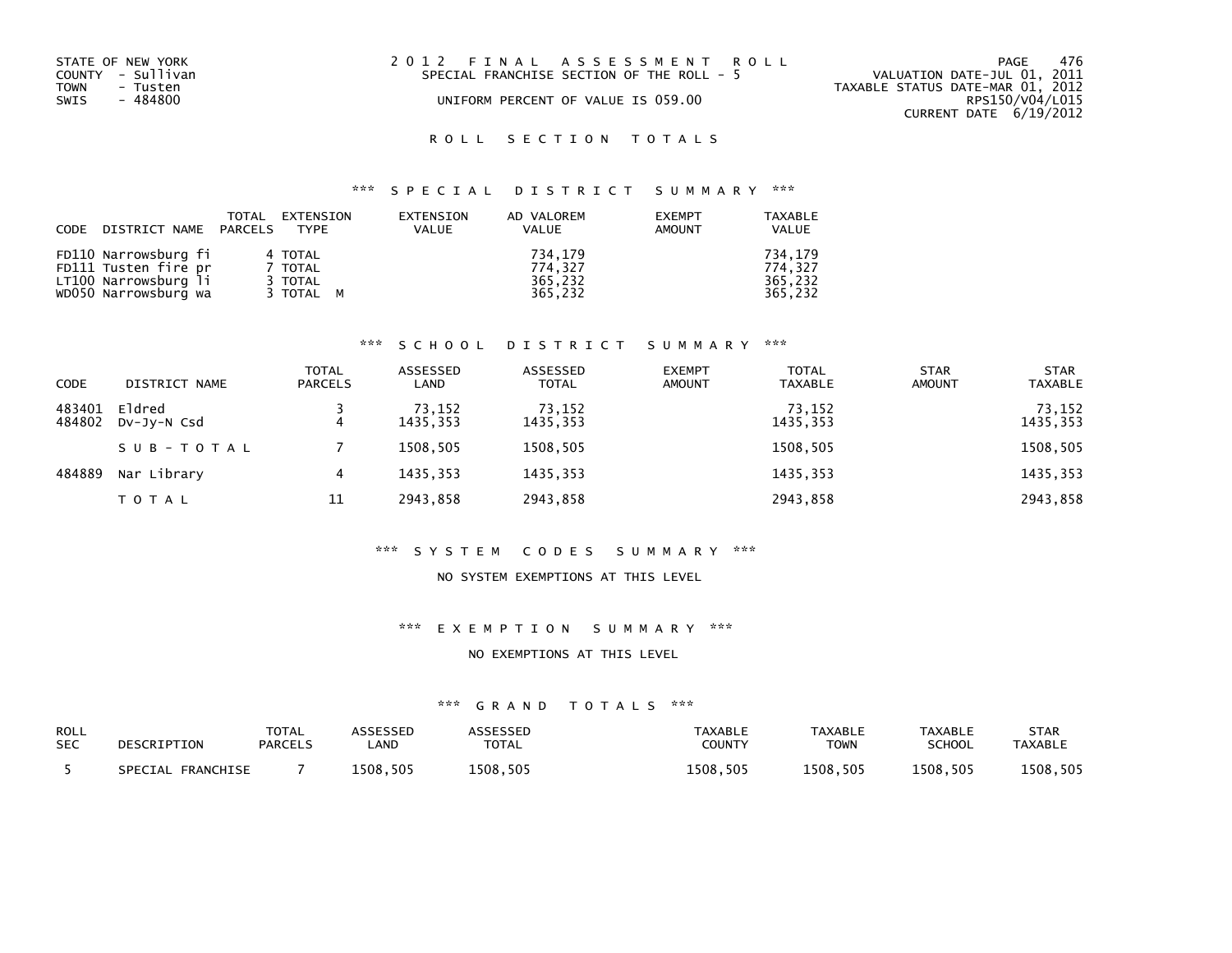| STATE OF NEW YORK<br>- Sullivan<br><b>COUNTY</b><br><b>TOWN</b><br>- Tusten<br>$-484800$<br>SWIS | 2012                                 | TAX MAP NUMBER SEQUENCE | FINAL ASSESSMENT ROLL<br>UTILITY & R.R. SECTION OF THE ROLL - 6<br>UNIFORM PERCENT OF VALUE IS 059.00 | VALUATION DATE-JUL 01, 2011<br>TAXABLE STATUS DATE-MAR 01, 2012 | 477<br>PAGE |
|--------------------------------------------------------------------------------------------------|--------------------------------------|-------------------------|-------------------------------------------------------------------------------------------------------|-----------------------------------------------------------------|-------------|
| TAX MAP PARCEL NUMBER                                                                            | PROPERTY LOCATION & CLASS ASSESSMENT |                         | EXEMPTION        CODE-----------------COUNTY--------TOWN------SCHOOL                                  |                                                                 |             |
| <b>CURRENT OWNERS NAME</b>                                                                       | SCHOOL DISTRICT                      | LAND                    | TAX DESCRIPTION                                                                                       | TAXABLE VALUE                                                   |             |
| <b>CURRENT OWNERS ADDRESS</b>                                                                    | PARCEL SIZE/GRID COORD TOTAL         |                         | SPECIAL DISTRICTS                                                                                     |                                                                 | ACCOUNT NO. |
|                                                                                                  | Nys Rte 97                           |                         |                                                                                                       |                                                                 | 200303      |
| $5. - 1 - 10$                                                                                    | 882 Elec Trans Imp                   |                         | TAXABLE VALUE<br><b>COUNTY</b>                                                                        | 136,200                                                         |             |
| NYS Electric & Gas Corp                                                                          | DV-JV-N Csd 484802-89                | 6,200                   | <b>TOWN</b><br>TAXABLE VALUE                                                                          | 136,200                                                         |             |
| Utility Shared Services                                                                          | Luxton Sub                           | 136,200                 | SCHOOL TAXABLE VALUE                                                                                  | 136,200                                                         |             |
| 70 Farm View Dr                                                                                  | Equipment                            |                         | FD111 Tusten fire protect.                                                                            | 136.200 TO                                                      |             |
| New Glouchester, ME 04260                                                                        | FRNT 50.00 DPTH 100.00               |                         |                                                                                                       |                                                                 |             |
|                                                                                                  | EAST-0311594 NRTH-0581967            |                         |                                                                                                       |                                                                 |             |
|                                                                                                  | FULL MARKET VALUE                    | 230,800                 |                                                                                                       |                                                                 |             |
|                                                                                                  |                                      |                         |                                                                                                       |                                                                 |             |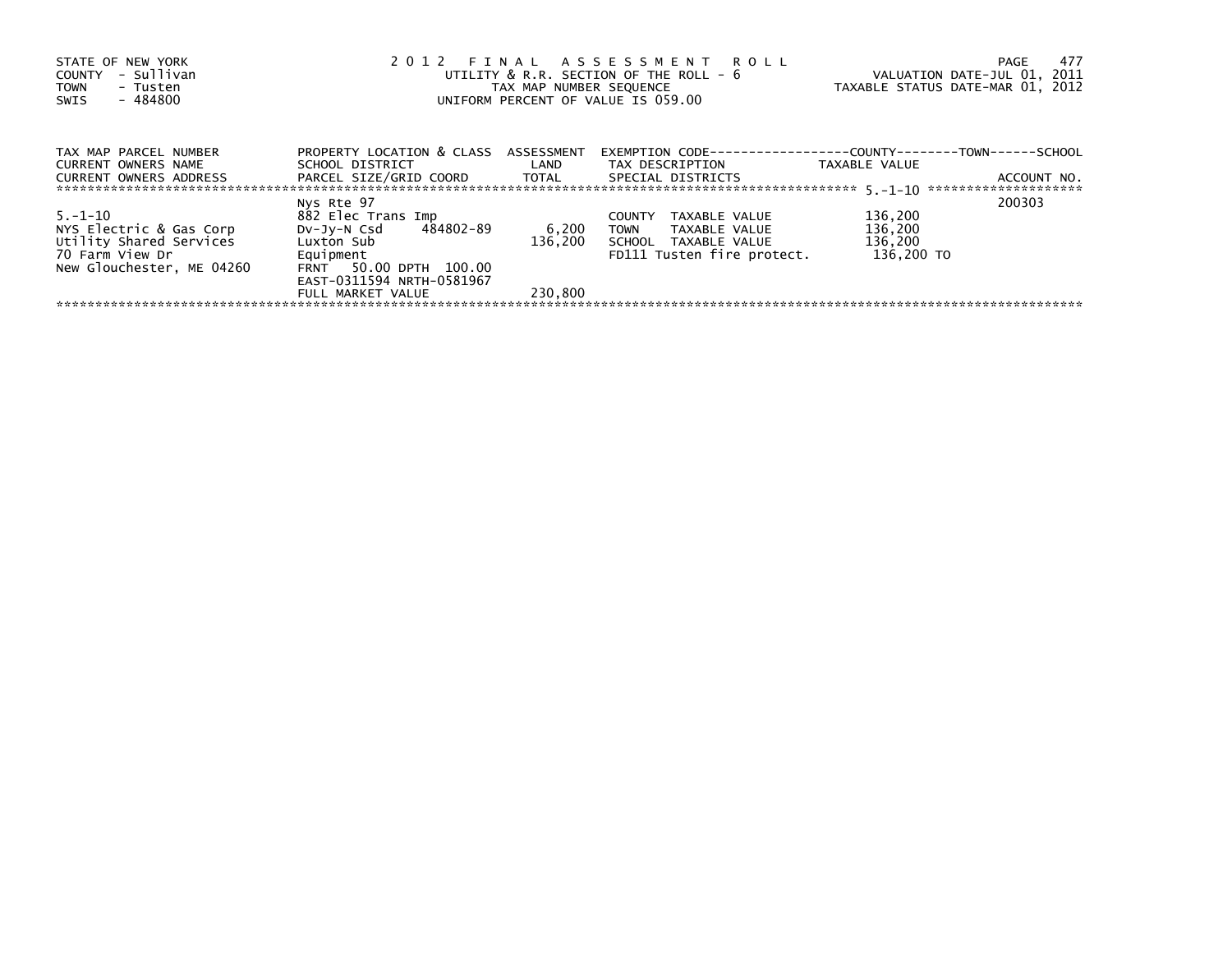| STATE OF NEW YORK | 2012 FINAL ASSESSMENT ROLL                  | 478<br>PAGE                      |
|-------------------|---------------------------------------------|----------------------------------|
| COUNTY - Sullivan | UTILITY $\&$ R.R. SECTION OF THE ROLL - $6$ | VALUATION DATE-JUL 01, 2011      |
| TOWN<br>- Tusten  | MAP SECTION - 005                           | TAXABLE STATUS DATE-MAR 01, 2012 |
| - 484800<br>SWIS  | $SUB - SECTION -$                           | RPS150/V04/L015                  |
|                   | UNIFORM PERCENT OF VALUE IS 059.00          | CURRENT DATE $6/19/2012$         |

| CODE | DISTRICT NAME        | PARCELS | TOTAL EXTENSION<br><b>TYPF</b> | EXTENSION<br><b>VALUE</b> | AD VALOREM<br>VALUE | <b>EXEMPT</b><br>AMOUNT | <b>TAXABLE</b><br><b>VALUE</b> |
|------|----------------------|---------|--------------------------------|---------------------------|---------------------|-------------------------|--------------------------------|
|      | FD111 Tusten fire pr |         | <b>TOTAL</b>                   |                           | 136.200             |                         | 136.200                        |

## \*\*\* S C H O O L D I S T R I C T S U M M A R Y \*\*\*

| <b>CODE</b> | DISTRICT NAME | <b>TOTAL</b><br><b>PARCELS</b> | ASSESSED<br>LAND | ASSESSED<br><b>TOTAL</b> | <b>EXEMPT</b><br><b>AMOUNT</b> | <b>TOTAL</b><br><b>TAXABLE</b> | <b>STAR</b><br><b>AMOUNT</b> | <b>STAR</b><br><b>TAXABLE</b> |
|-------------|---------------|--------------------------------|------------------|--------------------------|--------------------------------|--------------------------------|------------------------------|-------------------------------|
| 484802      | DV-JY-N Csd   |                                | 6.200            | 136,200                  |                                | 136,200                        |                              | 136,200                       |
|             | SUB-TOTAL     |                                | 6.200            | 136,200                  |                                | 136,200                        |                              | 136,200                       |
| 484889      | Nar Library   |                                | 6.200            | 136,200                  |                                | 136,200                        |                              | 136,200                       |
|             | <b>TOTAL</b>  |                                | 12,400           | 272,400                  |                                | 272,400                        |                              | 272,400                       |

\*\*\* S Y S T E M C O D E S S U M M A R Y \*\*\*

NO SYSTEM EXEMPTIONS AT THIS LEVEL

\*\*\* E X E M P T I O N S U M M A R Y \*\*\*

#### NO EXEMPTIONS AT THIS LEVEL

| ROLL<br><b>SEC</b> | DESCRIPTION      | <b>TOTAL</b><br><b>PARCELS</b> | <b>ISSESSEN</b><br><b>AND</b> | <b>ASSESSED</b><br>TOTAL | TAXABLE<br><b>COUNTY</b> | <b>TAXABLE</b><br><b>TOWN</b> | <b>TAXABLE</b><br>SCHOOL | STAR<br><b>TAXABLE</b> |
|--------------------|------------------|--------------------------------|-------------------------------|--------------------------|--------------------------|-------------------------------|--------------------------|------------------------|
|                    | UTILITIES & N.C. |                                | 6,200                         | 136,200                  | 136.200                  | 136.200                       | 136,200                  | 136,200                |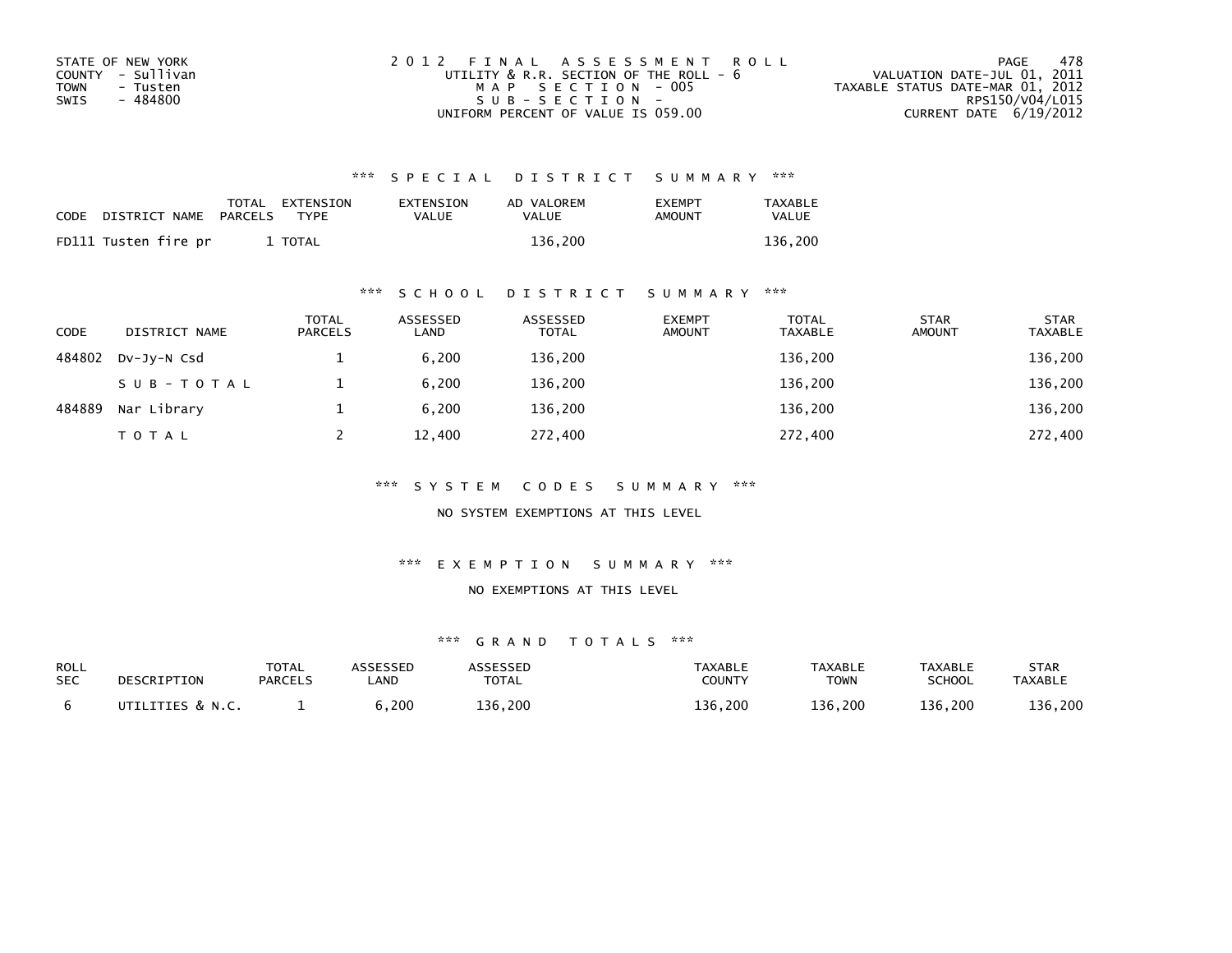| STATE OF NEW YORK<br>- Sullivan<br><b>COUNTY</b><br><b>TOWN</b><br>- Tusten<br>- 484800<br>SWIS                                                                                       | 2012 FINAL ASSESSMENT ROLL<br>UTILITY & R.R. SECTION OF THE ROLL - 6<br>TAX MAP NUMBER SEQUENCE<br>UNIFORM PERCENT OF VALUE IS 059.00                                   | TAXABLE STATUS DATE-MAR 01, 2012 | 479<br>PAGE<br>VALUATION DATE-JUL 01, 2011                                                                                                            |                                                                     |                  |
|---------------------------------------------------------------------------------------------------------------------------------------------------------------------------------------|-------------------------------------------------------------------------------------------------------------------------------------------------------------------------|----------------------------------|-------------------------------------------------------------------------------------------------------------------------------------------------------|---------------------------------------------------------------------|------------------|
| TAX MAP PARCEL NUMBER<br>CURRENT OWNERS NAME                                                                                                                                          | PROPERTY LOCATION & CLASS ASSESSMENT<br>SCHOOL DISTRICT                                                                                                                 |                                  | LAND TAX DESCRIPTION                                                                                                                                  | TAXABLE VALUE                                                       |                  |
| CURRENT OWNERS ADDRESS                                                                                                                                                                | PARCEL SIZE/GRID COORD TOTAL SPECIAL DISTRICTS                                                                                                                          |                                  |                                                                                                                                                       |                                                                     | ACCOUNT NO.      |
| $9.-10-20./1$<br>PA Lines LLC; Norfolk Southern Dv-Jy-N Csd 484802-89<br>Narrowsburg Lumber Co., Inc.<br>Property Taxation Department<br>110 Franklin Rd SE<br>Roanoke, VA 24042-0028 | T R 19<br>444 Lumber yd/ml<br>Bldg On Rr Property<br>FRNT 292.00 DPTH<br>30.00<br>EAST-0299750 NRTH-0586224                                                             | 7,400                            | COUNTY TAXABLE VALUE<br><b>TOWN</b><br>TAXABLE VALUE<br>7,400 SCHOOL TAXABLE VALUE<br>FD110 Narrowsburg fire<br>LT100 Narrowsburg light               | 7,400<br>7,400<br>7,400<br>7,400 TO<br>7,400 TO<br>7,400 TO M       | **************** |
| $9.-10-21./2$<br>PA Lines LLC; Norfolk Southern<br>Narrowsburg Lumber Co., Inc.<br>Property Taxation Department<br>110 Franklin Rd SE<br>Roanoke, VA 24042-0028                       | Twn Rd $#19$<br>444 Lumber yd/ml<br>DV-Jy-N Csd 484802-89<br>Leased Land<br>Irish Hill Road<br>FRNT 224.00 DPTH 37.00<br>EAST-0300238 NRTH-0586339<br>FULL MARKET VALUE | 10,500<br>10,500<br>17,800       | COUNTY TAXABLE VALUE<br>TAXABLE VALUE<br>TOWN<br>SCHOOL TAXABLE VALUE<br>FD110 Narrowsburg fire<br>LT100 Narrowsburg light<br>WD050 Narrowsburg water | 10,500<br>10,500<br>10,500<br>10,500 TO<br>10,500 TO<br>10,500 то м | 200101           |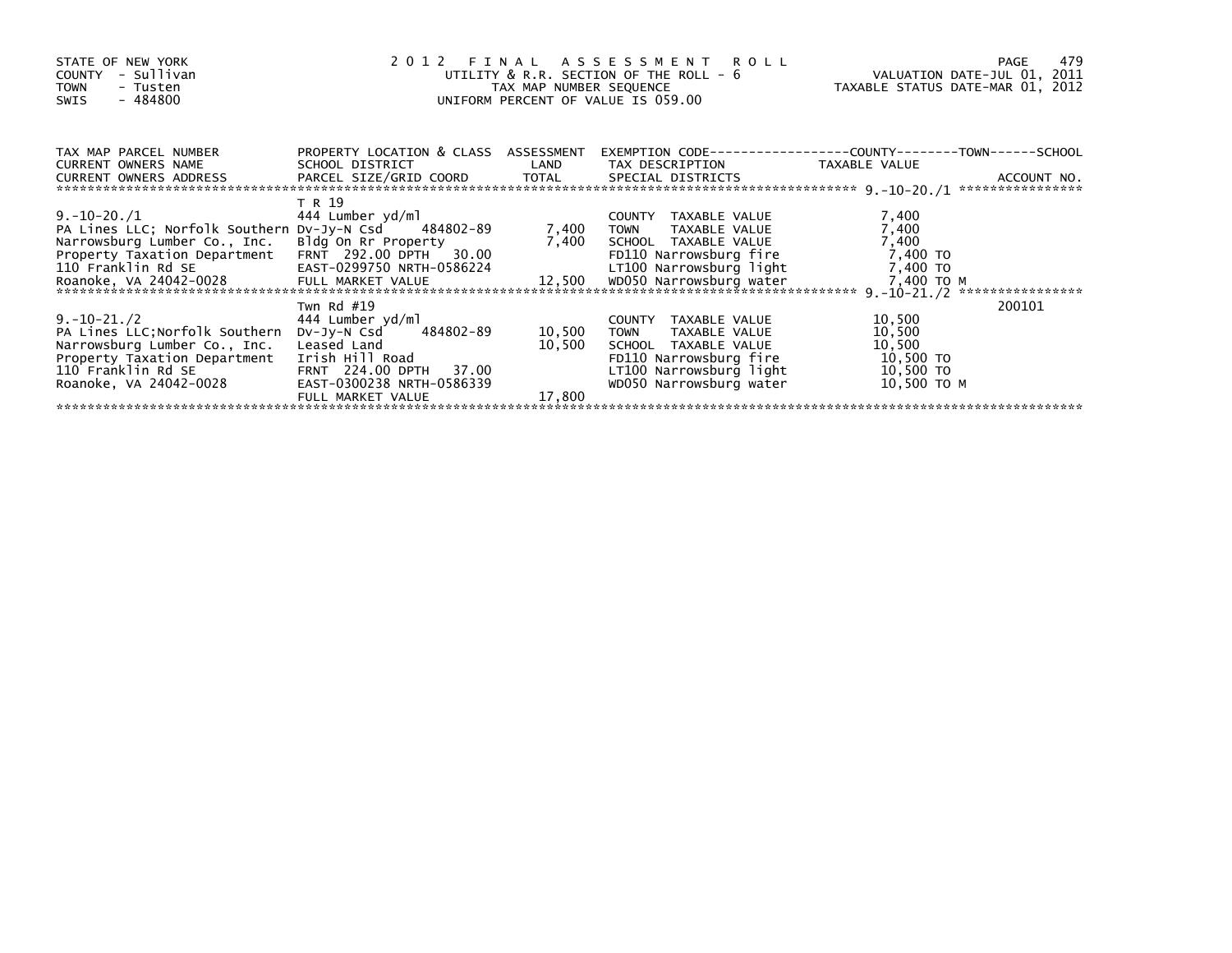| STATE OF NEW YORK | 2012 FINAL ASSESSMENT ROLL                  | 480<br>PAGE                      |
|-------------------|---------------------------------------------|----------------------------------|
| COUNTY - Sullivan | UTILITY $\&$ R.R. SECTION OF THE ROLL - $6$ | VALUATION DATE-JUL 01, 2011      |
| TOWN<br>- Tusten  | MAP SECTION - 009                           | TAXABLE STATUS DATE-MAR 01, 2012 |
| - 484800<br>SWIS  | SUB-SECTION-                                | RPS150/V04/L015                  |
|                   | UNIFORM PERCENT OF VALUE IS 059.00          | CURRENT DATE 6/19/2012           |

| CODE DISTRICT NAME PARCELS                   | TOTAL | EXTENSION<br>TYPF  | EXTENSION<br><b>VALUE</b> | AD VALOREM<br><b>VALUE</b> | <b>EXEMPT</b><br><b>AMOUNT</b> | TAXABLE<br><b>VALUE</b> |
|----------------------------------------------|-------|--------------------|---------------------------|----------------------------|--------------------------------|-------------------------|
| FD110 Narrowsburg fi<br>LT100 Narrowsburg li |       | 2 TOTAL<br>2 TOTAL |                           | 17.900<br>17.900           |                                | 17.900<br>17.900        |
| WD050 Narrowsburg wa                         |       | 2 TOTAL M          |                           | 17.900                     |                                | 17.900                  |

## \*\*\* S C H O O L D I S T R I C T S U M M A R Y \*\*\*

| CODE   | DISTRICT NAME | <b>TOTAL</b><br><b>PARCELS</b> | ASSESSED<br>LAND | ASSESSED<br><b>TOTAL</b> | <b>EXEMPT</b><br><b>AMOUNT</b> | <b>TOTAL</b><br><b>TAXABLE</b> | <b>STAR</b><br><b>AMOUNT</b> | <b>STAR</b><br><b>TAXABLE</b> |
|--------|---------------|--------------------------------|------------------|--------------------------|--------------------------------|--------------------------------|------------------------------|-------------------------------|
| 484802 | DV-JY-N Csd   |                                | 17,900           | 17,900                   |                                | 17,900                         |                              | 17,900                        |
|        | SUB-TOTAL     |                                | 17,900           | 17,900                   |                                | 17,900                         |                              | 17,900                        |
| 484889 | Nar Library   |                                | 17,900           | 17,900                   |                                | 17,900                         |                              | 17,900                        |
|        | <b>TOTAL</b>  |                                | 35,800           | 35,800                   |                                | 35,800                         |                              | 35,800                        |

#### \*\*\* S Y S T E M C O D E S S U M M A R Y \*\*\*

### NO SYSTEM EXEMPTIONS AT THIS LEVEL

#### \*\*\* E X E M P T I O N S U M M A R Y \*\*\*

#### NO EXEMPTIONS AT THIS LEVEL

| ROLL       | DESCRIPTION      | TOTAL          | ASSESSED | ASSESSED     | <b>TAXABLE</b> | <b>TAXABLE</b> | TAXABLE       | <b>STAR</b>    |
|------------|------------------|----------------|----------|--------------|----------------|----------------|---------------|----------------|
| <b>SEC</b> |                  | <b>PARCELS</b> | _AND     | <b>TOTAL</b> | <b>COUNTY</b>  | TOWN           | <b>SCHOOL</b> | <b>TAXABLE</b> |
|            | UTILITIES & N.C. |                | ⊥7,900   | 7,900        | 17,900         | 17,900         | 17,900        | 17,900         |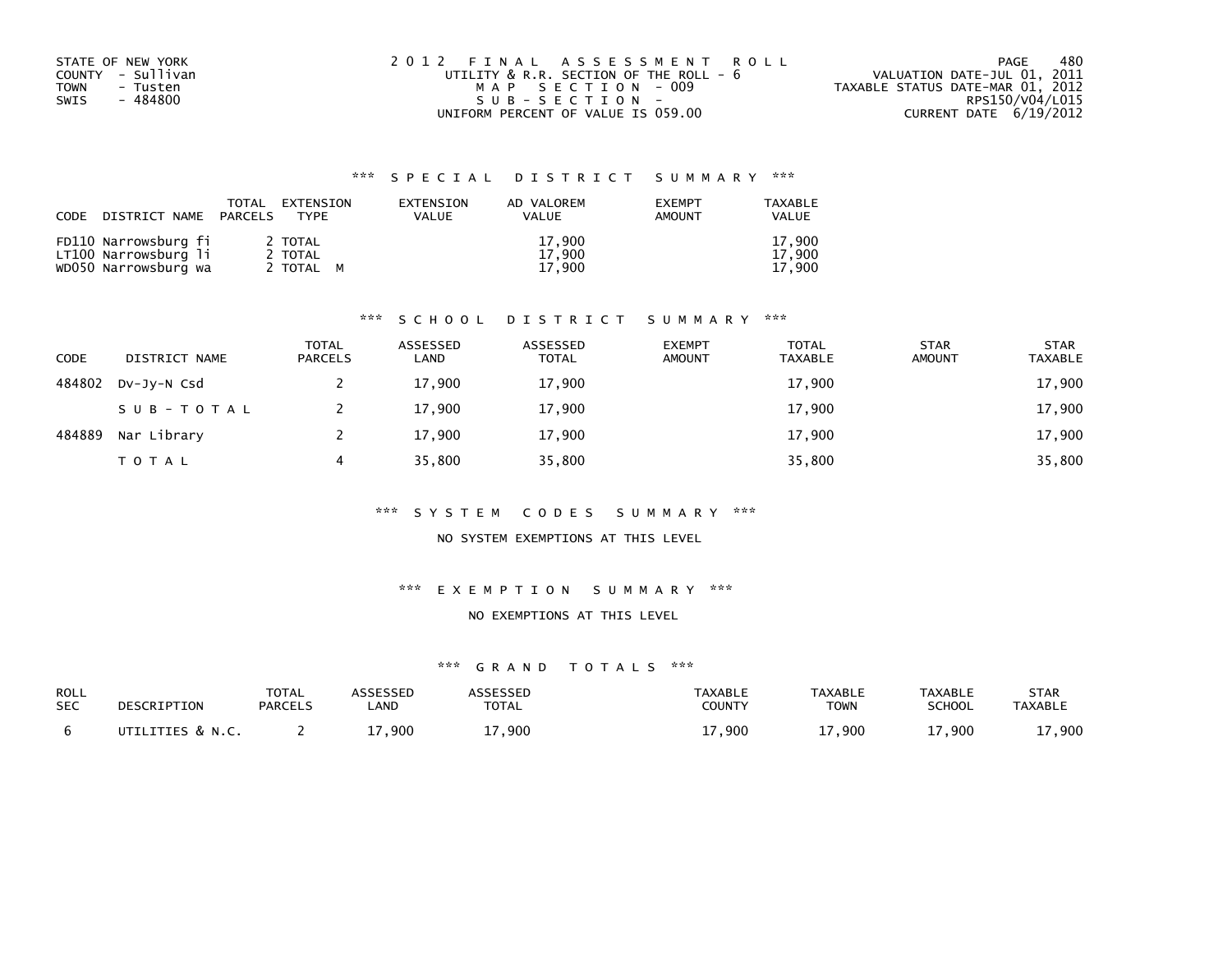| STATE OF NEW YORK<br>- Sullivan<br>COUNTY<br><b>TOWN</b><br>- Tusten<br>- 484800<br>SWIS                                                                   | 2012 FINAL ASSESSMENT ROLL<br>UTILITY & R.R. SECTION OF THE ROLL - 6<br>TAX MAP NUMBER SEQUENCE<br>UNIFORM PERCENT OF VALUE IS 059.00                     | PAGE<br>VALUATION DATE-JUL 01, 2011<br>TAXABLE STATUS DATE-MAR 01, 2012 | 481                                                                                                                                                          |                                                                              |        |
|------------------------------------------------------------------------------------------------------------------------------------------------------------|-----------------------------------------------------------------------------------------------------------------------------------------------------------|-------------------------------------------------------------------------|--------------------------------------------------------------------------------------------------------------------------------------------------------------|------------------------------------------------------------------------------|--------|
| TAX MAP PARCEL NUMBER<br>CURRENT OWNERS NAME                                                                                                               | PROPERTY LOCATION & CLASS ASSESSMENT<br>SCHOOL DISTRICT                                                                                                   | LAND                                                                    | TAX DESCRIPTION                                                                                                                                              | EXEMPTION CODE-----------------COUNTY-------TOWN-----SCHOOL<br>TAXABLE VALUE |        |
|                                                                                                                                                            |                                                                                                                                                           |                                                                         |                                                                                                                                                              |                                                                              |        |
| $10.-1-6.3$<br>Citizens Telecommunications Co Dv-Jy-N Csd 484802-89<br>3 High Ridge Park<br>Stamford, CT 06905                                             | Co $Rd$ 24<br>831 Tele Comm<br>EAST-0301228 NRTH-0586696<br>DEED BOOK 1756 PG-651                                                                         | 33,100<br>80,100                                                        | COUNTY TAXABLE VALUE<br>TAXABLE VALUE<br><b>TOWN</b><br>SCHOOL TAXABLE VALUE<br>FD110 Narrowsburg fire<br>LT100 Narrowsburg light<br>SD090 Narrowsburg sewer | 80,100<br>80,100<br>80,100<br>80,100 то<br>80,100 то<br>1.00 UN M            | 200024 |
|                                                                                                                                                            | Church St                                                                                                                                                 |                                                                         |                                                                                                                                                              |                                                                              | 128001 |
| $10.-1-10.3/1$<br>PA Lines LLC; Norfolk Southern<br>Kelly John & Josephine<br>Property Taxation Departmnet<br>110 Franklin Rd SE<br>Roanoke, VA 24042-0028 | 210 1 Family Res<br>484802-89<br>DV-JV-N Csd<br>Land Owned By Con Rail<br>FRNT 20.00 DPTH 20.00<br>EAST-0301360 NRTH-0586440<br>DEED BOOK 773<br>PG-00822 | 6,200<br>6,200                                                          | COUNTY TAXABLE VALUE<br><b>TOWN</b><br>TAXABLE VALUE<br>SCHOOL TAXABLE VALUE<br>FD110 Narrowsburg fire<br>LT100 Narrowsburg light<br>SD090 Narrowsburg sewer | 6,200<br>6,200<br>6,200<br>6,200 TO<br>6,200 TO<br>1.00 UN M                 |        |
|                                                                                                                                                            | FULL MARKET VALUE                                                                                                                                         | 10,500                                                                  | WD050 Narrowsburg water                                                                                                                                      | 6,200 ТО М                                                                   |        |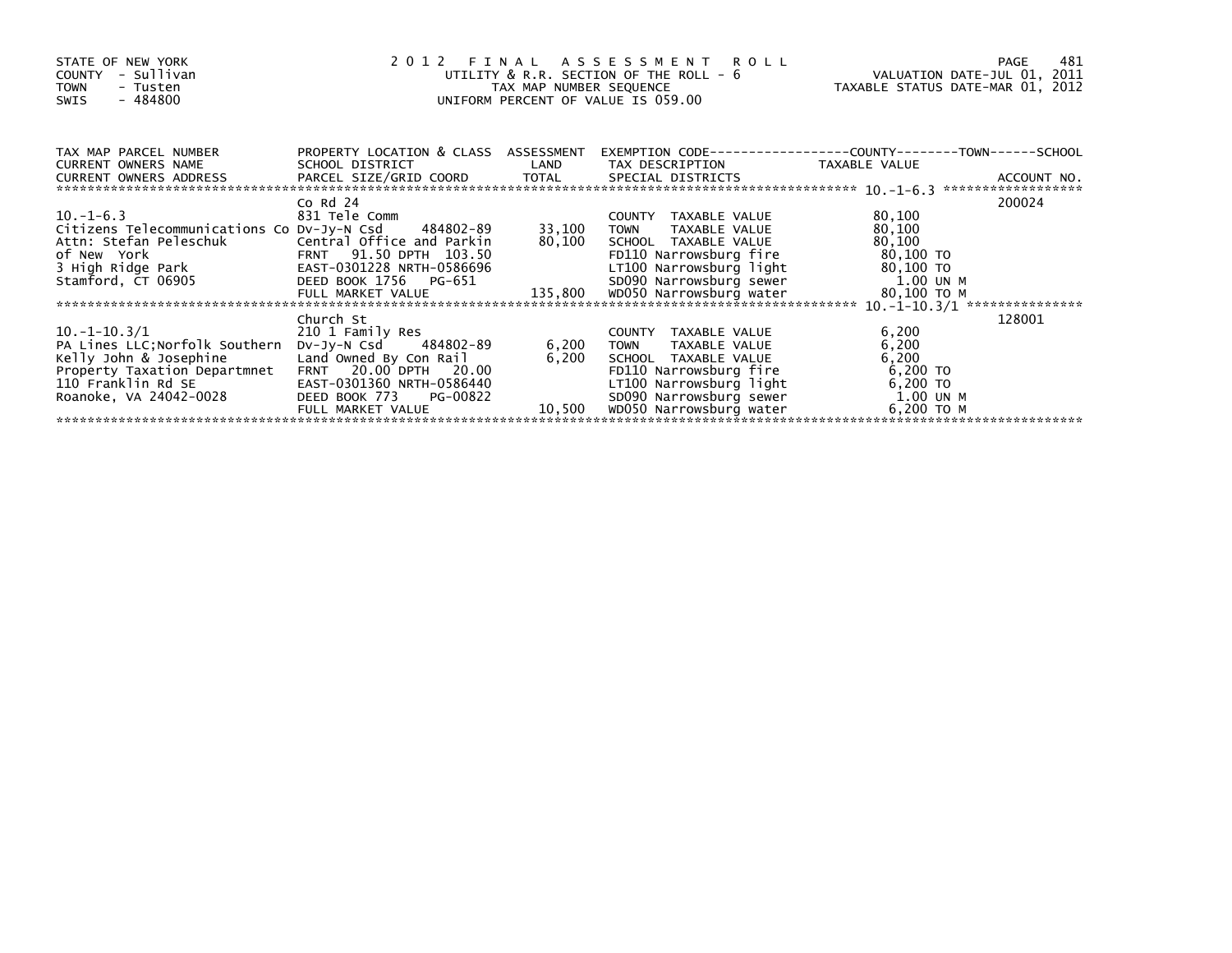| STATE OF NEW YORK | 2012 FINAL ASSESSMENT ROLL             | 482<br>PAGE                      |
|-------------------|----------------------------------------|----------------------------------|
| COUNTY - Sullivan | UTILITY & R.R. SECTION OF THE ROLL - 6 | VALUATION DATE-JUL 01, 2011      |
| TOWN<br>- Tusten  | MAP SECTION - 010                      | TAXABLE STATUS DATE-MAR 01, 2012 |
| - 484800<br>SWIS  | $SUB - SECTION -$                      | RPS150/V04/L015                  |
|                   | UNIFORM PERCENT OF VALUE IS 059.00     | CURRENT DATE 6/19/2012           |

| CODE | DISTRICT NAME PARCELS                        | TOTAL | EXTENSION<br><b>TYPF</b> | EXTENSION<br>VALUE | AD VALOREM<br><b>VALUE</b> | <b>EXEMPT</b><br><b>AMOUNT</b> | <b>TAXABLE</b><br><b>VALUE</b> |
|------|----------------------------------------------|-------|--------------------------|--------------------|----------------------------|--------------------------------|--------------------------------|
|      | FD110 Narrowsburg fi<br>LT100 Narrowsburg li |       | 2 TOTAL<br>2 TOTAL       |                    | 86,300<br>86.300           |                                | 86.300<br>86.300               |
|      | SD090 Narrowsburg se                         |       | 2 UNITS M                | 2.00               |                            |                                | 2.00                           |
|      | WD050 Narrowsburg wa                         |       | 2 TOTAL M                |                    | 86.300                     |                                | 86.300                         |

#### \*\*\* S C H O O L D I S T R I C T S U M M A R Y \*\*\*

| CODE   | DISTRICT NAME | <b>TOTAL</b><br><b>PARCELS</b> | ASSESSED<br>LAND | ASSESSED<br><b>TOTAL</b> | <b>EXEMPT</b><br><b>AMOUNT</b> | <b>TOTAL</b><br><b>TAXABLE</b> | <b>STAR</b><br><b>AMOUNT</b> | <b>STAR</b><br><b>TAXABLE</b> |
|--------|---------------|--------------------------------|------------------|--------------------------|--------------------------------|--------------------------------|------------------------------|-------------------------------|
| 484802 | DV-JV-N Csd   |                                | 39,300           | 86,300                   |                                | 86,300                         |                              | 86,300                        |
|        | SUB-TOTAL     |                                | 39,300           | 86,300                   |                                | 86,300                         |                              | 86,300                        |
| 484889 | Nar Library   |                                | 39,300           | 86.300                   |                                | 86,300                         |                              | 86,300                        |
|        | TOTAL         | 4                              | 78,600           | 172,600                  |                                | 172,600                        |                              | 172,600                       |

#### \*\*\* S Y S T E M C O D E S S U M M A R Y \*\*\*

#### NO SYSTEM EXEMPTIONS AT THIS LEVEL

#### \*\*\* E X E M P T I O N S U M M A R Y \*\*\*

#### NO EXEMPTIONS AT THIS LEVEL

| ROLL       | DESCRIPTION      | TOTAL          | <b>ASSESSED</b> | ASSESSED     | TAXABLE | <b>TAXABLE</b> | TAXABLE | <b>STAR</b>    |
|------------|------------------|----------------|-----------------|--------------|---------|----------------|---------|----------------|
| <b>SEC</b> |                  | <b>PARCELS</b> | _AND            | <b>TOTAL</b> | COUNTY  | <b>TOWN</b>    | SCHOOL  | <b>TAXABLE</b> |
|            | UTILITIES & N.C. |                | 39,300          | 86,300       | 86,300  | 86,300         | 86,300  | 86,300         |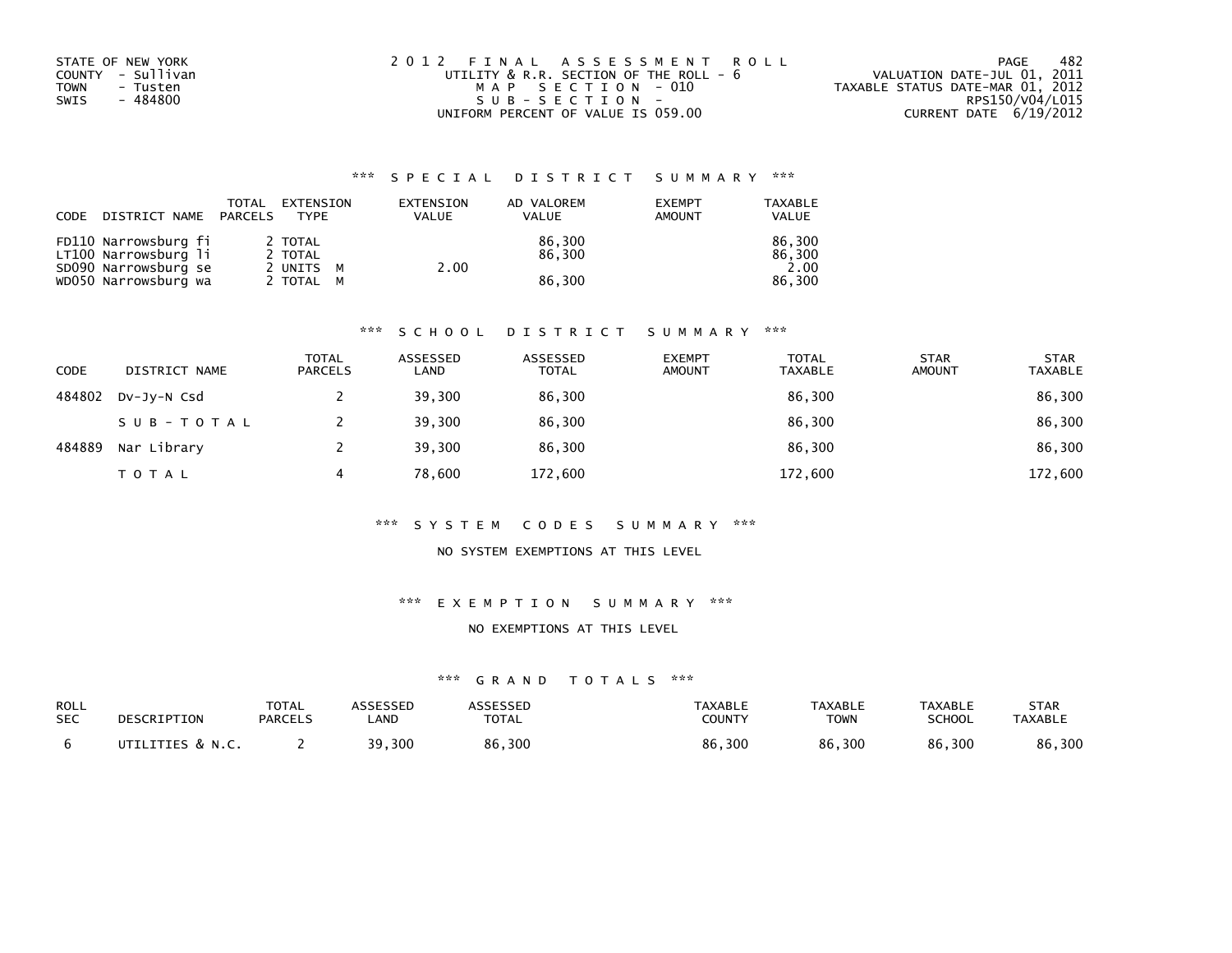| STATE OF NEW YORK<br>- Sullivan<br><b>COUNTY</b><br><b>TOWN</b><br>- Tusten<br>$-484800$<br>SWIS | 2012 FINAL ASSESSMENT ROLL<br>UTILITY & R.R. SECTION OF THE ROLL - 6<br>TAX MAP NUMBER SEQUENCE<br>UNIFORM PERCENT OF VALUE IS 059.00 | VALUATION DATE-JUL 01, 2011<br>TAXABLE STATUS DATE-MAR 01, 2012 | 483<br>PAGE                                                          |                     |             |
|--------------------------------------------------------------------------------------------------|---------------------------------------------------------------------------------------------------------------------------------------|-----------------------------------------------------------------|----------------------------------------------------------------------|---------------------|-------------|
| TAX MAP PARCEL NUMBER                                                                            | PROPERTY LOCATION & CLASS ASSESSMENT                                                                                                  |                                                                 | EXEMPTION        CODE-----------------COUNTY--------TOWN------SCHOOL |                     |             |
| <b>CURRENT OWNERS NAME</b>                                                                       | SCHOOL DISTRICT                                                                                                                       | <b>Example 12</b>                                               | TAX DESCRIPTION                                                      | TAXABLE VALUE       |             |
| CURRENT OWNERS ADDRESS                                                                           | PARCEL SIZE/GRID COORD TOTAL                                                                                                          |                                                                 | SPECIAL DISTRICTS                                                    |                     | ACCOUNT NO. |
|                                                                                                  | Twn Rd 31                                                                                                                             |                                                                 |                                                                      |                     | 200302      |
| $21 - 1 - 2$                                                                                     | 872 Elec-Substation                                                                                                                   |                                                                 | TAXABLE VALUE<br><b>COUNTY</b>                                       | 61,600              |             |
| NYS Electric & Gas Corp                                                                          | DV-Jy-N Csd 484802-89                                                                                                                 | 11,800                                                          | <b>TOWN</b><br>TAXABLE VALUE                                         | 61,600              |             |
| Utility Shared Servies<br>70 Farm View Dr                                                        | Beaver Brook Substation<br>Equipment                                                                                                  | 61,600                                                          | SCHOOL TAXABLE VALUE<br>FD111 Tusten fire protect.                   | 61,600<br>61.600 TO |             |
| New Glouchester, ME 04260                                                                        | FRNT 150.00 DPTH 135.00<br>EAST-0337978 NRTH-0575921                                                                                  |                                                                 |                                                                      |                     |             |
|                                                                                                  | FULL MARKET VALUE                                                                                                                     | 104,400                                                         |                                                                      |                     |             |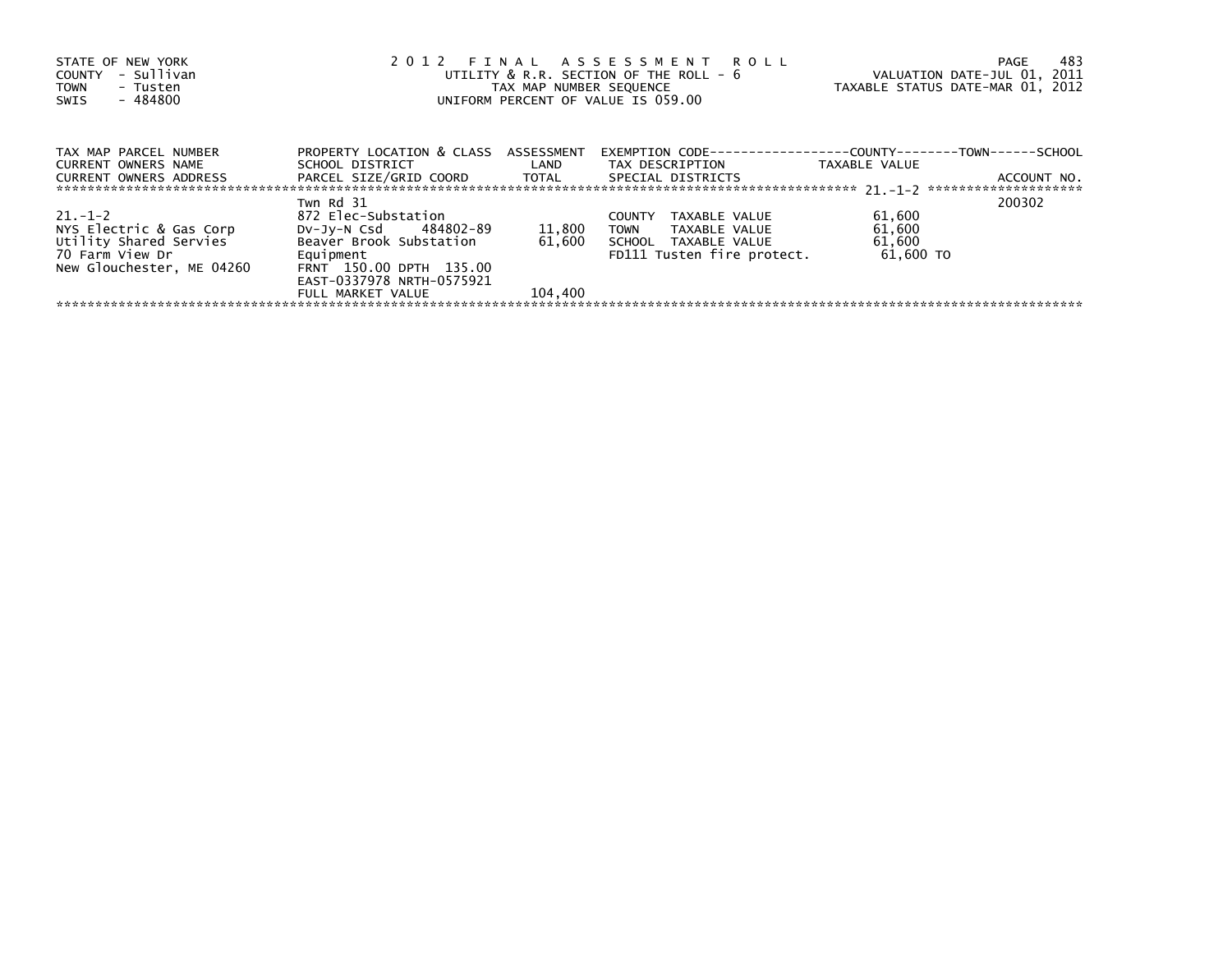| STATE OF NEW YORK | 2012 FINAL ASSESSMENT ROLL             | 484<br>PAGE                      |
|-------------------|----------------------------------------|----------------------------------|
| COUNTY - Sullivan | UTILITY & R.R. SECTION OF THE ROLL - 6 | VALUATION DATE-JUL 01, 2011      |
| TOWN<br>- Tusten  | MAP SECTION - 021                      | TAXABLE STATUS DATE-MAR 01, 2012 |
| - 484800<br>SWIS  | $SUB - SECTION -$                      | RPS150/V04/L015                  |
|                   | UNIFORM PERCENT OF VALUE IS 059.00     | CURRENT DATE 6/19/2012           |

| <b>CODE</b> | DISTRICT NAME        | PARCELS | TOTAL EXTENSION<br><b>TYPF</b> | EXTENSION<br>VALUE | AD VALOREM<br>VALUE | <b>FXFMPT</b><br>AMOUNT | <b>TAXABLE</b><br>VALUE |
|-------------|----------------------|---------|--------------------------------|--------------------|---------------------|-------------------------|-------------------------|
|             | FD111 Tusten fire pr |         | <b>TOTAL</b>                   |                    | 61.600              |                         | 61.600                  |

## \*\*\* S C H O O L D I S T R I C T S U M M A R Y \*\*\*

| <b>CODE</b> | DISTRICT NAME | <b>TOTAL</b><br><b>PARCELS</b> | ASSESSED<br>LAND | ASSESSED<br><b>TOTAL</b> | <b>EXEMPT</b><br><b>AMOUNT</b> | TOTAL<br><b>TAXABLE</b> | <b>STAR</b><br><b>AMOUNT</b> | <b>STAR</b><br><b>TAXABLE</b> |
|-------------|---------------|--------------------------------|------------------|--------------------------|--------------------------------|-------------------------|------------------------------|-------------------------------|
| 484802      | DV-JY-N Csd   |                                | 11,800           | 61,600                   |                                | 61,600                  |                              | 61,600                        |
|             | SUB-TOTAL     |                                | 11,800           | 61,600                   |                                | 61,600                  |                              | 61,600                        |
| 484889      | Nar Library   |                                | 11,800           | 61,600                   |                                | 61,600                  |                              | 61,600                        |
|             | <b>TOTAL</b>  |                                | 23,600           | 123,200                  |                                | 123,200                 |                              | 123,200                       |

\*\*\* S Y S T E M C O D E S S U M M A R Y \*\*\*

NO SYSTEM EXEMPTIONS AT THIS LEVEL

\*\*\* E X E M P T I O N S U M M A R Y \*\*\*

#### NO EXEMPTIONS AT THIS LEVEL

| ROLL       | DESCRIPTION      | <b>TOTAL</b>   | ASSESSED   | <b>ASSESSED</b> | <b>TAXABLE</b> | <b>TAXABLE</b> | <b>TAXABLE</b> | STAR           |
|------------|------------------|----------------|------------|-----------------|----------------|----------------|----------------|----------------|
| <b>SEC</b> |                  | <b>PARCELS</b> | <b>AND</b> | <b>TOTAL</b>    | <b>COUNTY</b>  | <b>TOWN</b>    | <b>SCHOOL</b>  | <b>TAXABLE</b> |
|            | UTILITIES & N.C. |                | ⊥⊥,800     | 61,600          | 61,600         | 61,600         | 61,600         | 61,600         |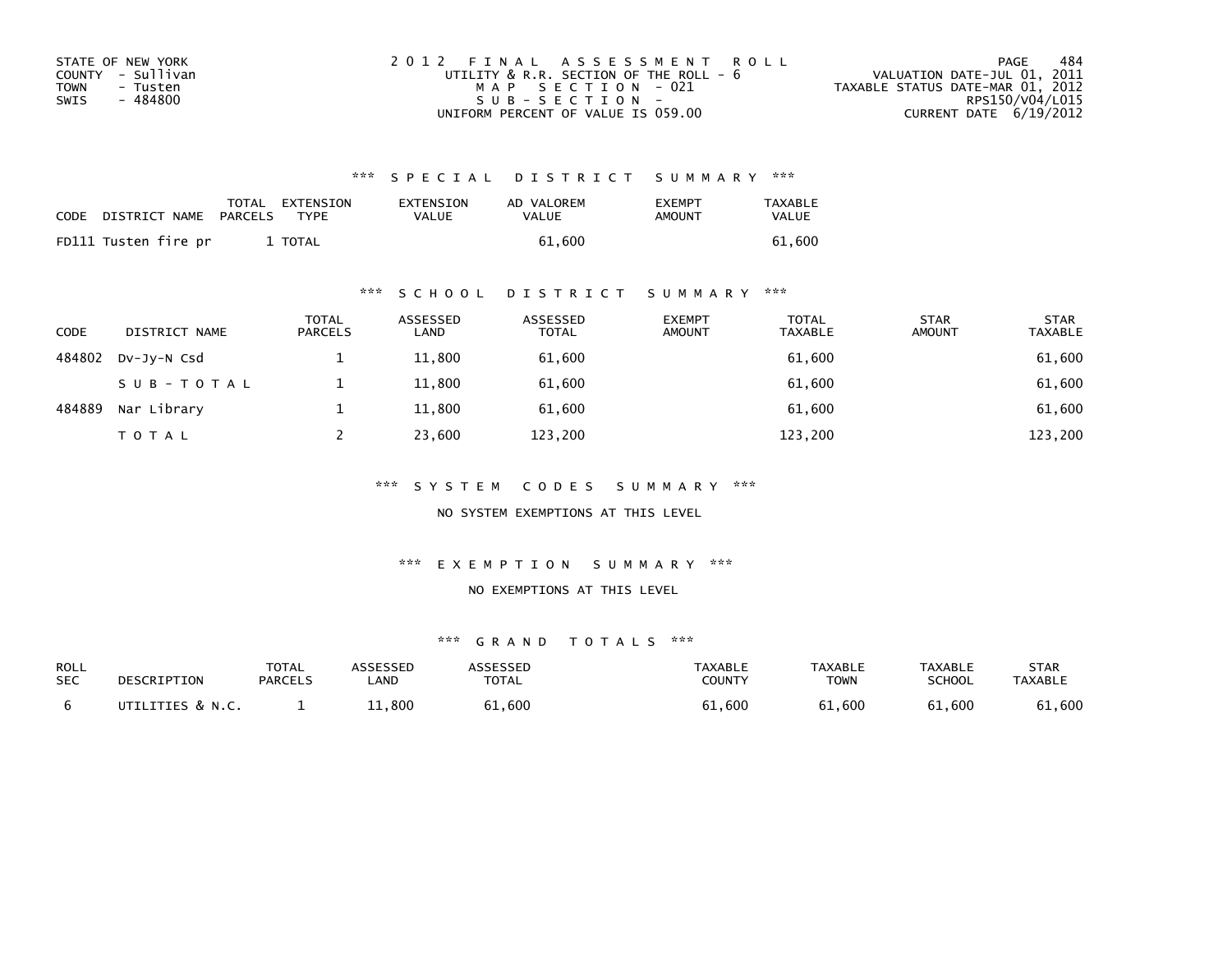| STATE OF NEW YORK<br>COUNTY - Sullivan<br><b>TOWN</b><br>- Tusten<br>$-484800$<br>SWIS                                         | 485<br>PAGE<br>VALUATION DATE-JUL 01, 2011<br>TAXABLE STATUS DATE-MAR 01, 2012                                                      |                                |                                                                                                                                                                                            |                                                                                                              |        |
|--------------------------------------------------------------------------------------------------------------------------------|-------------------------------------------------------------------------------------------------------------------------------------|--------------------------------|--------------------------------------------------------------------------------------------------------------------------------------------------------------------------------------------|--------------------------------------------------------------------------------------------------------------|--------|
| TAX MAP PARCEL NUMBER<br>CURRENT OWNERS NAME                                                                                   | PROPERTY LOCATION & CLASS ASSESSMENT<br>SCHOOL DISTRICT                                                                             | LAND                           | EXEMPTION CODE-----------------COUNTY-------TOWN------SCHOOL<br>TAX DESCRIPTION                                                                                                            | TAXABLE VALUE                                                                                                |        |
| 648. -9999-131. 600/1001<br>NYS Electric & Gas Corp<br>Utility Shared Services<br>70 Farm View Dr<br>New Glouchester, ME 04260 | 882 Elec Trans Imp<br>Eldred<br>483401<br>Electric Transmission<br>Line 23 34.55KV-1951<br>Elec Distributton<br>FULL MARKET VALUE   | $\Omega$<br>437,600<br>741,700 | COUNTY<br>TAXABLE VALUE<br><b>TOWN</b><br>TAXABLE VALUE<br>SCHOOL TAXABLE VALUE<br>FD110 Narrowsburg fire<br>FD111 Tusten fire protect.                                                    | 437,600<br>437,600<br>437,600<br>144,408 TO<br>293,192 TO                                                    |        |
| 648. -9999-131. 600/1002<br>NYS Electric & Gas Corp<br>Utility Shared Services<br>70 Farm View Dr<br>New Glouchester, ME 04260 | 882 Elec Trans Imp<br>484802-89<br>DV-Jy-N Csd<br>Electric Trans<br>Line 23 34.55Kv-1951<br>Elec Distribution<br>FULL MARKET VALUE  | 0<br>790,400<br>1339,700       | COUNTY TAXABLE VALUE<br><b>TOWN</b><br>TAXABLE VALUE<br>SCHOOL TAXABLE VALUE<br>FD110 Narrowsburg fire<br>FD111 Tusten fire protect.<br>LT100 Narrowsburg light<br>WD050 Narrowsburg water | 790,400<br>790,400<br>790,400<br>260,832 TO<br>529,568 TO<br>158,080 TO<br>158,080 TO M                      | 200301 |
| 648.-9999-131.600/1881<br>NYS Electric & Gas Corp<br>Utility Shared Services<br>70 Farm View Dr<br>New Glouchester, ME 04260   | 884 Elec Dist Out<br>Eldred<br>483401<br>Electric Transmission<br>Line 23 34.55KV-1951<br>Elec Distributton                         | 0<br>0                         | <b>COUNTY</b><br>TAXABLE VALUE<br>TAXABLE VALUE<br><b>TOWN</b><br>SCHOOL TAXABLE VALUE<br>FD110 Narrowsburg fire<br>FD111 Tusten fire protect.                                             | $\mathbf 0$<br>$\mathbf{0}$<br>$\Omega$<br>0 <sub>T</sub><br>0 <sub>T</sub>                                  |        |
| 648. -9999-131. 600/1882<br>NYS Electric & Gas Corp<br>Utility Shared Services<br>70 Farm View Dr<br>New Glouchester, ME 04260 | 884 Elec Dist Out<br>484802-89<br>$Dv-Jy-N$ Csd<br>Electric Trans<br>Line 23 34.55KV-1951<br>Elec Distribution<br>FULL MARKET VALUE | $\Omega$<br>0<br>0             | COUNTY TAXABLE VALUE<br><b>TOWN</b><br>TAXABLE VALUE<br>SCHOOL TAXABLE VALUE<br>FD110 Narrowsburg fire<br>FD111 Tusten fire protect.<br>LT100 Narrowsburg light<br>WD050 Narrowsburg water | $\mathbf{0}$<br>$\mathbf{0}$<br>$\Omega$<br>0 <sub>T</sub><br>0 <sub>T</sub><br>0 <sub>T</sub><br>$0$ TO $M$ | 200301 |
| 648.-9999-618.750/1881<br>Citizens Telecom Co of NY Inc Eldred<br>3 High Ridge Park<br>Stamford, CT 06905                      | 836 Telecom. eq.<br>483401<br>44 Wood Poles<br>7.05 M Aerial Wire<br>9 Dial Telephone<br>FULL MARKET VALUE                          | $\Omega$<br>28,454<br>48,200   | TAXABLE VALUE<br>COUNTY<br>TAXABLE VALUE<br><b>TOWN</b><br>SCHOOL TAXABLE VALUE<br>FD111 Tusten fire protect.                                                                              | 28,454<br>28,454<br>28,454<br>28,454 TO                                                                      |        |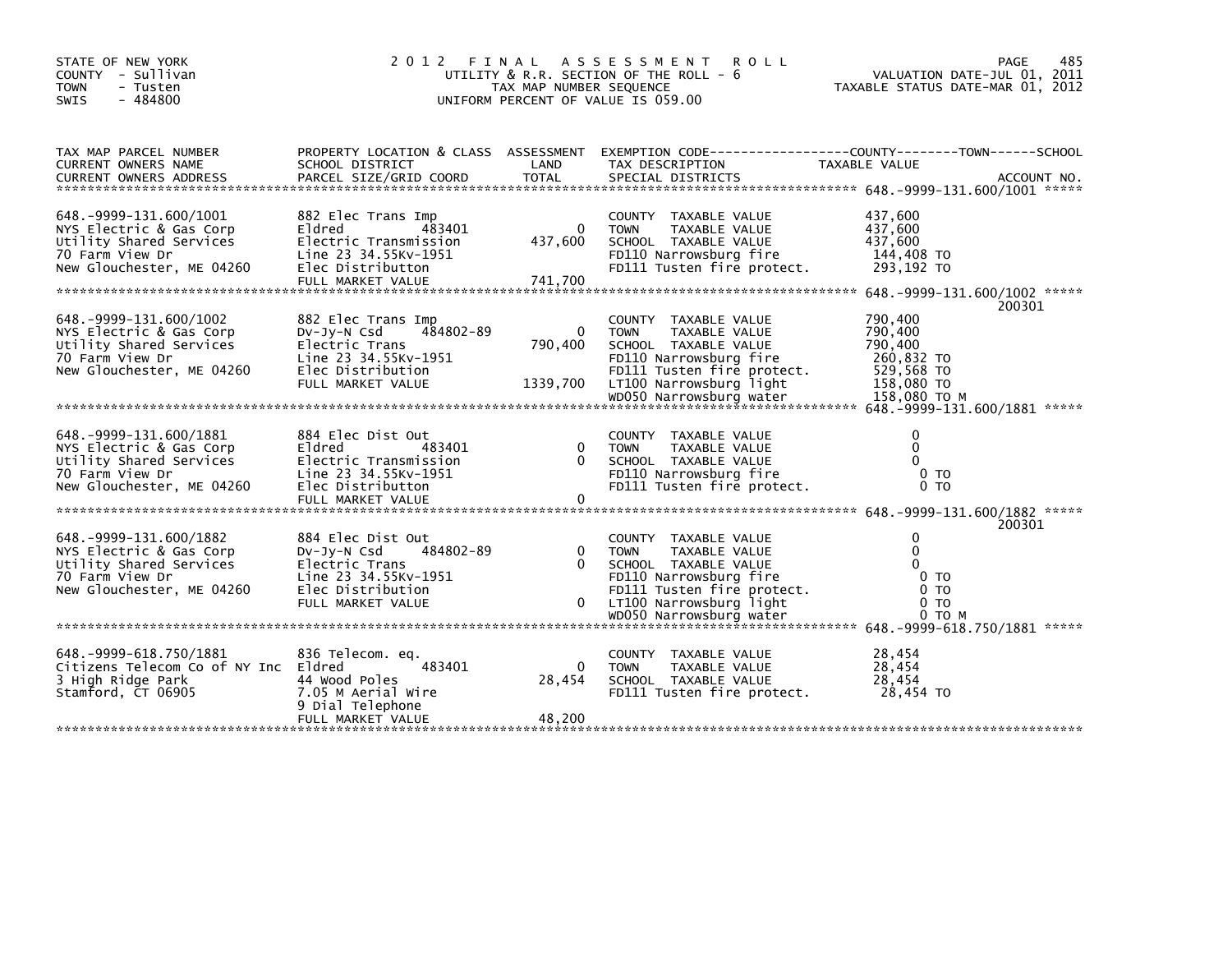| STATE OF NEW YORK             |                                      |         | 2012 FINAL ASSESSMENT ROLL                                           |                                  | 486<br>PAGE |
|-------------------------------|--------------------------------------|---------|----------------------------------------------------------------------|----------------------------------|-------------|
| - Sullivan<br><b>COUNTY</b>   |                                      |         | UTILITY & R.R. SECTION OF THE ROLL - 6                               | VALUATION DATE-JUL 01, 2011      |             |
| - Tusten<br><b>TOWN</b>       |                                      |         | TAX MAP NUMBER SEQUENCE                                              | TAXABLE STATUS DATE-MAR 01, 2012 |             |
| - 484800<br>SWIS              | UNIFORM PERCENT OF VALUE IS 059.00   |         |                                                                      |                                  |             |
|                               |                                      |         |                                                                      |                                  |             |
|                               |                                      |         |                                                                      |                                  |             |
| TAX MAP PARCEL NUMBER         | PROPERTY LOCATION & CLASS ASSESSMENT |         | EXEMPTION        CODE-----------------COUNTY--------TOWN------SCHOOL |                                  |             |
| CURRENT OWNERS NAME           | SCHOOL DISTRICT                      | LAND    | TAX DESCRIPTION                                                      | TAXABLE VALUE                    |             |
| <b>CURRENT OWNERS ADDRESS</b> | PARCEL SIZE/GRID COORD TOTAL         |         | SPECIAL DISTRICTS                                                    |                                  | ACCOUNT NO. |
|                               |                                      |         |                                                                      |                                  |             |
|                               |                                      |         |                                                                      |                                  | 200340      |
| 648.-9999-618.750/1882        | 836 Telecom. eq.                     |         | TAXABLE VALUE<br><b>COUNTY</b>                                       | 471,488                          |             |
| Citizens Telecom Co of NY Inc | DV-Jy-N Csd 484802-89                | 0       | TAXABLE VALUE<br><b>TOWN</b>                                         | 471,488                          |             |
| 3 High Ridge Park             | 44 Wood Poles                        | 471.488 | SCHOOL TAXABLE VALUE                                                 | 471,488                          |             |
| Stamford, CT 06905            | 7.05 Mi Aerial Wire                  |         | FD111 Tusten fire protect.                                           | 471,488 TO                       |             |
|                               | 9 Dial Telephone                     |         |                                                                      |                                  |             |
|                               | FULL MARKET VALUE                    | 799.100 |                                                                      |                                  |             |
|                               |                                      |         |                                                                      |                                  |             |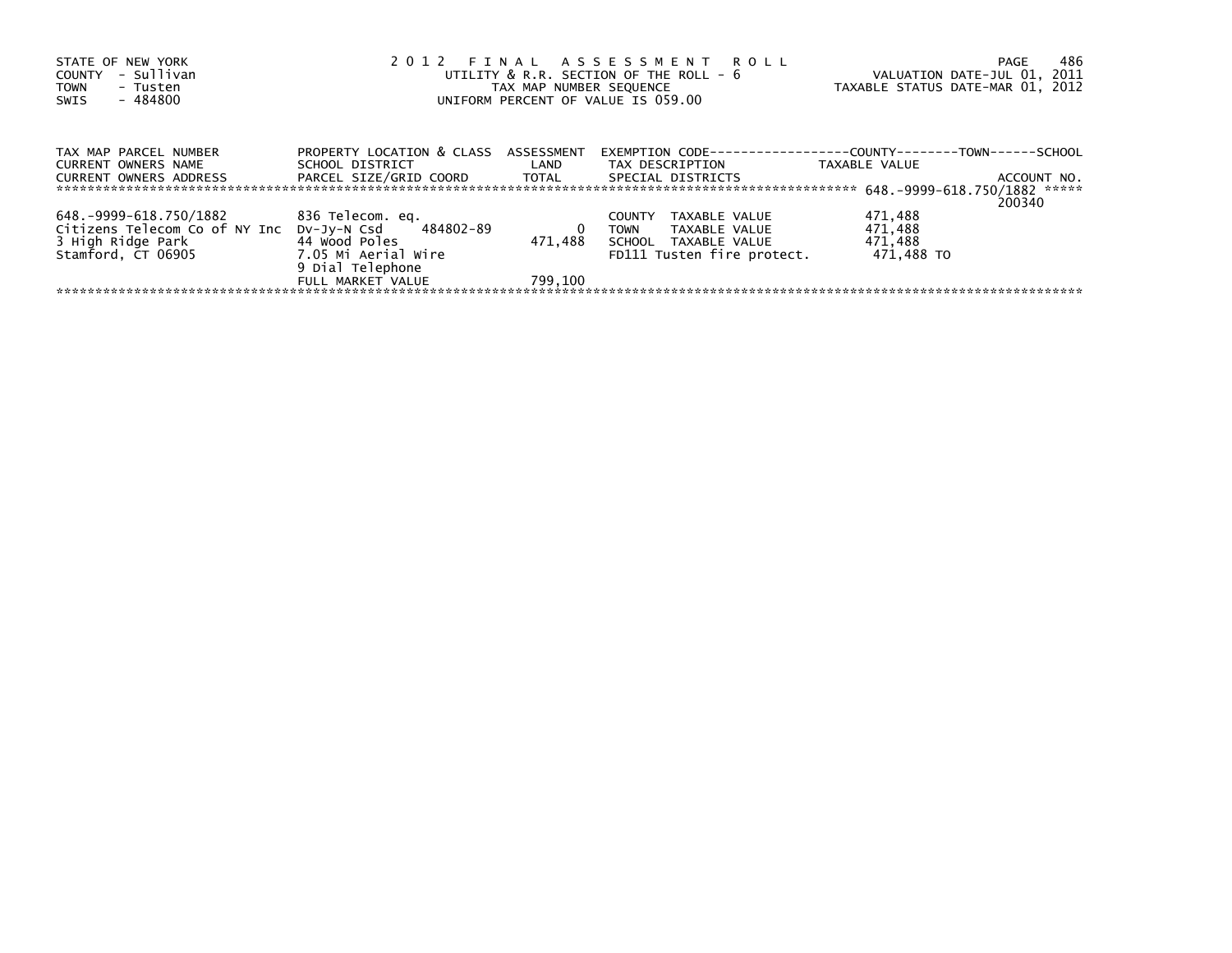| STATE OF NEW YORK | 2012 FINAL ASSESSMENT ROLL             | 487<br>PAGE                      |
|-------------------|----------------------------------------|----------------------------------|
| COUNTY - Sullivan | UTILITY & R.R. SECTION OF THE ROLL - 6 | VALUATION DATE-JUL 01, 2011      |
| TOWN<br>- Tusten  | MAP SECTION - 648                      | TAXABLE STATUS DATE-MAR 01, 2012 |
| - 484800<br>SWIS  | $SUB - SECTION -$                      | RPS150/V04/L015                  |
|                   | UNIFORM PERCENT OF VALUE IS 059.00     | CURRENT DATE 6/19/2012           |

|      |                       | TOTAL | EXTENSION | EXTENSION    | AD VALOREM   | <b>EXEMPT</b> | <b>TAXABLE</b> |
|------|-----------------------|-------|-----------|--------------|--------------|---------------|----------------|
| CODE | DISTRICT NAME PARCELS |       | TYPE      | <b>VALUE</b> | <b>VALUE</b> | AMOUNT        | <b>VALUE</b>   |
|      |                       |       |           |              |              |               |                |
|      | FD110 Narrowsburg fi  |       | 4 TOTAL   |              | 405.240      |               | 405.240        |
|      | FD111 Tusten fire pr  |       | 6 TOTAL   |              | 1322,702     |               | 1322.702       |
|      | LT100 Narrowsburg li  |       | 2 TOTAL   |              | 158,080      |               | 158.080        |
|      | WD050 Narrowsburg wa  |       | 2 TOTAL M |              | 158,080      |               | 158.080        |

## \*\*\* S C H O O L D I S T R I C T S U M M A R Y \*\*\*

| CODE             | DISTRICT NAME         | <b>TOTAL</b><br><b>PARCELS</b> | ASSESSED<br>LAND | ASSESSED<br><b>TOTAL</b> | <b>EXEMPT</b><br><b>AMOUNT</b> | <b>TOTAL</b><br><b>TAXABLE</b> | <b>STAR</b><br><b>AMOUNT</b> | <b>STAR</b><br><b>TAXABLE</b> |
|------------------|-----------------------|--------------------------------|------------------|--------------------------|--------------------------------|--------------------------------|------------------------------|-------------------------------|
| 483401<br>484802 | Eldred<br>DV-JY-N Csd |                                |                  | 466.054<br>1261,888      |                                | 466.054<br>1261,888            |                              | 466,054<br>1261,888           |
|                  | SUB-TOTAL             | 6                              |                  | 1727,942                 |                                | 1727,942                       |                              | 1727,942                      |
| 484889           | Nar Library           |                                |                  | 1261,888                 |                                | 1261,888                       |                              | 1261,888                      |
|                  | TOTAL                 | 9                              |                  | 2989,830                 |                                | 2989,830                       |                              | 2989,830                      |

#### \*\*\* S Y S T E M C O D E S S U M M A R Y \*\*\*

## NO SYSTEM EXEMPTIONS AT THIS LEVEL

## \*\*\* E X E M P T I O N S U M M A R Y \*\*\*

#### NO EXEMPTIONS AT THIS LEVEL

| ROLL       | DESCRIPTION      | TOTAL          | <b>\SSESSED</b> | <b>\SSESSED</b> | <b>TAXABLE</b> | <b>TAXABLE</b> | <b>TAXABLE</b> | <b>STAR</b>    |
|------------|------------------|----------------|-----------------|-----------------|----------------|----------------|----------------|----------------|
| <b>SEC</b> |                  | <b>PARCELS</b> | .AND            | TOTAL           | COUNTY         | <b>TOWN</b>    | SCHOOL         | <b>TAXABLE</b> |
|            | UTILITIES & N.C. |                |                 | 727.942         | 1727.942       | 1727.942       | 1727,942       | L727.942       |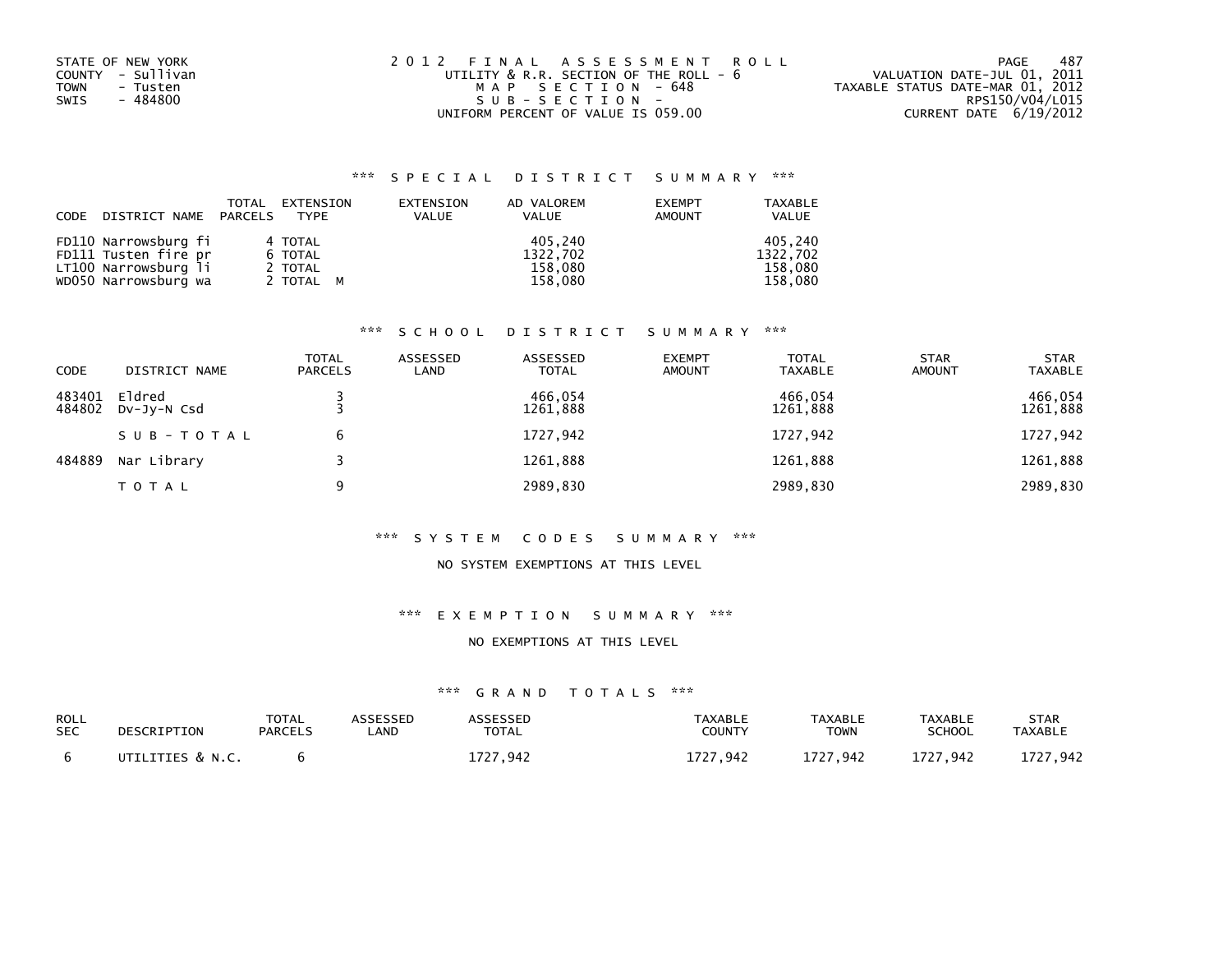| STATE OF NEW YORK<br>COUNTY - Sullivan<br>TOWN<br>- Tusten<br>SWIS<br>- 484800 | 2012 FINAL ASSESSMENT ROLL<br>UTILITY & R.R. SECTION OF THE ROLL - 6<br>UNIFORM PERCENT OF VALUE IS 059.00 | 488<br>PAGE<br>VALUATION DATE-JUL 01, 2011<br>TAXABLE STATUS DATE-MAR 01, 2012<br>RPS150/V04/L015<br>CURRENT DATE 6/19/2012 |
|--------------------------------------------------------------------------------|------------------------------------------------------------------------------------------------------------|-----------------------------------------------------------------------------------------------------------------------------|
|                                                                                |                                                                                                            |                                                                                                                             |

## \*\*\* S P E C I A L D I S T R I C T S U M M A R Y \*\*\*

| CODE | DISTRICT NAME PARCELS | TOTAL | EXTENSION<br>TYPE | EXTENSION<br><b>VALUE</b> | AD VALOREM<br><b>VALUE</b> | <b>EXEMPT</b><br><b>AMOUNT</b> | <b>TAXABLE</b><br><b>VALUE</b> |
|------|-----------------------|-------|-------------------|---------------------------|----------------------------|--------------------------------|--------------------------------|
|      | FD110 Narrowsburg fi  |       | 8 TOTAL           |                           | 509.440                    |                                | 509.440                        |
|      | FD111 Tusten fire pr  |       | 8 TOTAL           |                           | 1520,502                   |                                | 1520,502                       |
|      | LT100 Narrowsburg li  |       | 6 TOTAL           |                           | 262,280                    |                                | 262,280                        |
|      | SD090 Narrowsburg se  |       | 2 UNITS M         |                           | 2.00                       |                                | 2.00                           |
|      | WD050 Narrowsburg wa  |       | 6 TOTAL M         |                           | 262,280                    |                                | 262,280                        |

#### \*\*\* S C H O O L D I S T R I C T S U M M A R Y \*\*\*

| <b>CODE</b>      | DISTRICT NAME         | TOTAL<br><b>PARCELS</b> | ASSESSED<br>LAND | ASSESSED<br><b>TOTAL</b> | <b>EXEMPT</b><br><b>AMOUNT</b> | <b>TOTAL</b><br><b>TAXABLE</b> | <b>STAR</b><br><b>AMOUNT</b> | <b>STAR</b><br><b>TAXABLE</b> |
|------------------|-----------------------|-------------------------|------------------|--------------------------|--------------------------------|--------------------------------|------------------------------|-------------------------------|
| 483401<br>484802 | Eldred<br>DV-JY-N Csd | 9                       | 75.200           | 466,054<br>1563,888      |                                | 466,054<br>1563,888            |                              | 466,054<br>1563,888           |
|                  | SUB-TOTAL             | 12                      | 75.200           | 2029,942                 |                                | 2029.942                       |                              | 2029,942                      |
| 484889           | Nar Library           | 9                       | 75,200           | 1563,888                 |                                | 1563,888                       |                              | 1563,888                      |
|                  | <b>TOTAL</b>          | 21                      | 150,400          | 3593,830                 |                                | 3593,830                       |                              | 3593,830                      |

#### \*\*\* S Y S T E M C O D E S S U M M A R Y \*\*\*

### NO SYSTEM EXEMPTIONS AT THIS LEVEL

\*\*\* E X E M P T I O N S U M M A R Y \*\*\*

NO EXEMPTIONS AT THIS LEVEL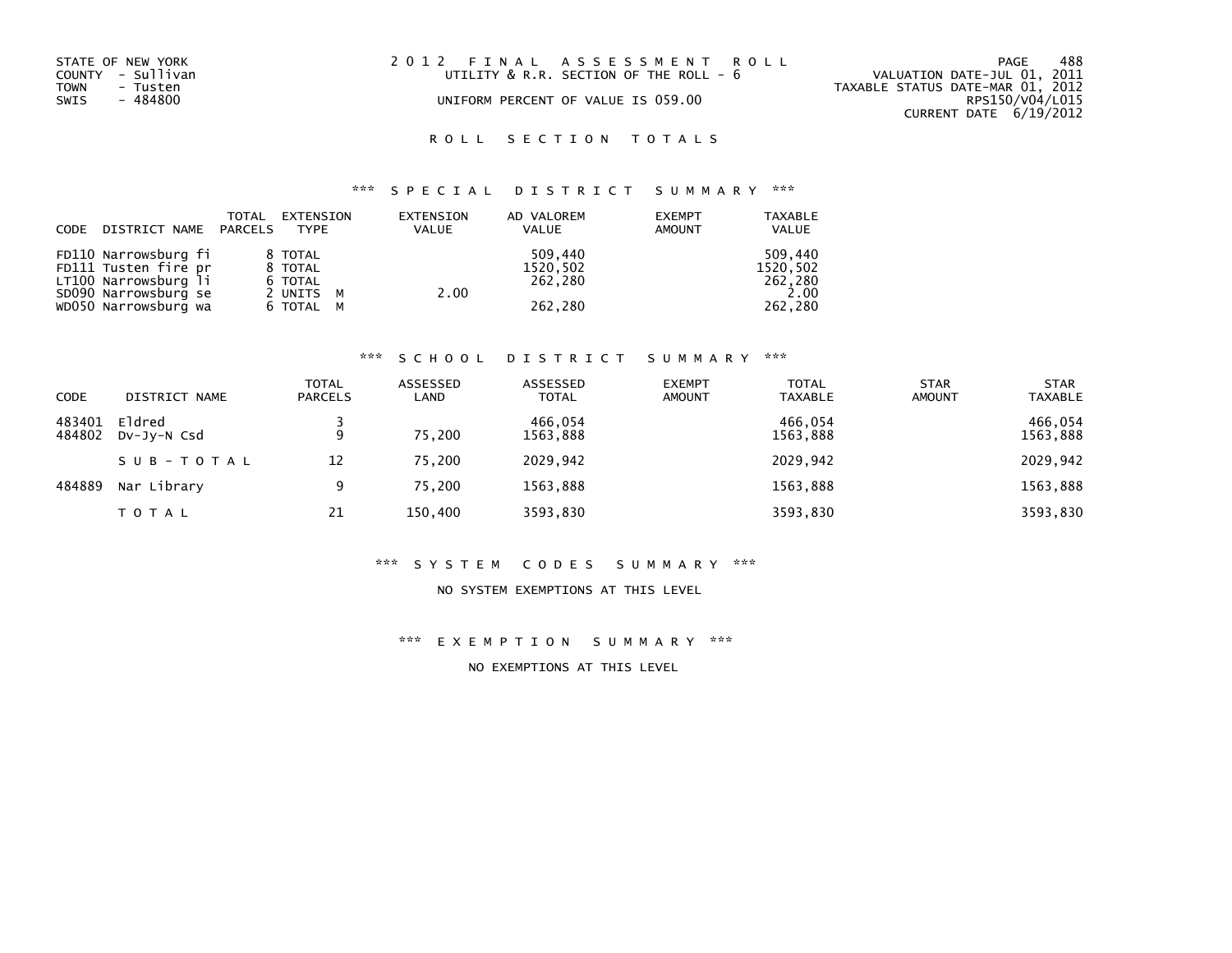| STATE OF NEW YORK       | 2012 FINAL ASSESSMENT ROLL             | 489<br>PAGE                      |
|-------------------------|----------------------------------------|----------------------------------|
| COUNTY - Sullivan       | UTILITY & R.R. SECTION OF THE ROLL - 6 | VALUATION DATE-JUL 01, 2011      |
| <b>TOWN</b><br>- Tusten |                                        | TAXABLE STATUS DATE-MAR 01, 2012 |
| SWIS<br>- 484800        | UNIFORM PERCENT OF VALUE IS 059.00     | RPS150/V04/L015                  |
|                         |                                        | CURRENT DATE 6/19/2012           |
|                         |                                        |                                  |

| ROLL       | DESCRIPTION      | <b>TOTAL</b>   | ASSESSED | <b>ASSESSED</b> | <b>TAXABLE</b> | <b>TAXABLE</b> | <b>TAXABLE</b> | <b>STAR</b>    |
|------------|------------------|----------------|----------|-----------------|----------------|----------------|----------------|----------------|
| <b>SEC</b> |                  | <b>PARCELS</b> | _AND     | <b>TOTAL</b>    | COUNTY         | <b>TOWN</b>    | <b>SCHOOL</b>  | <b>TAXABLE</b> |
|            | UTILITIES & N.C. |                | 75.200   | 2029.942        | 2029.942       | 2029.942       | 2029.942       | 2029.942       |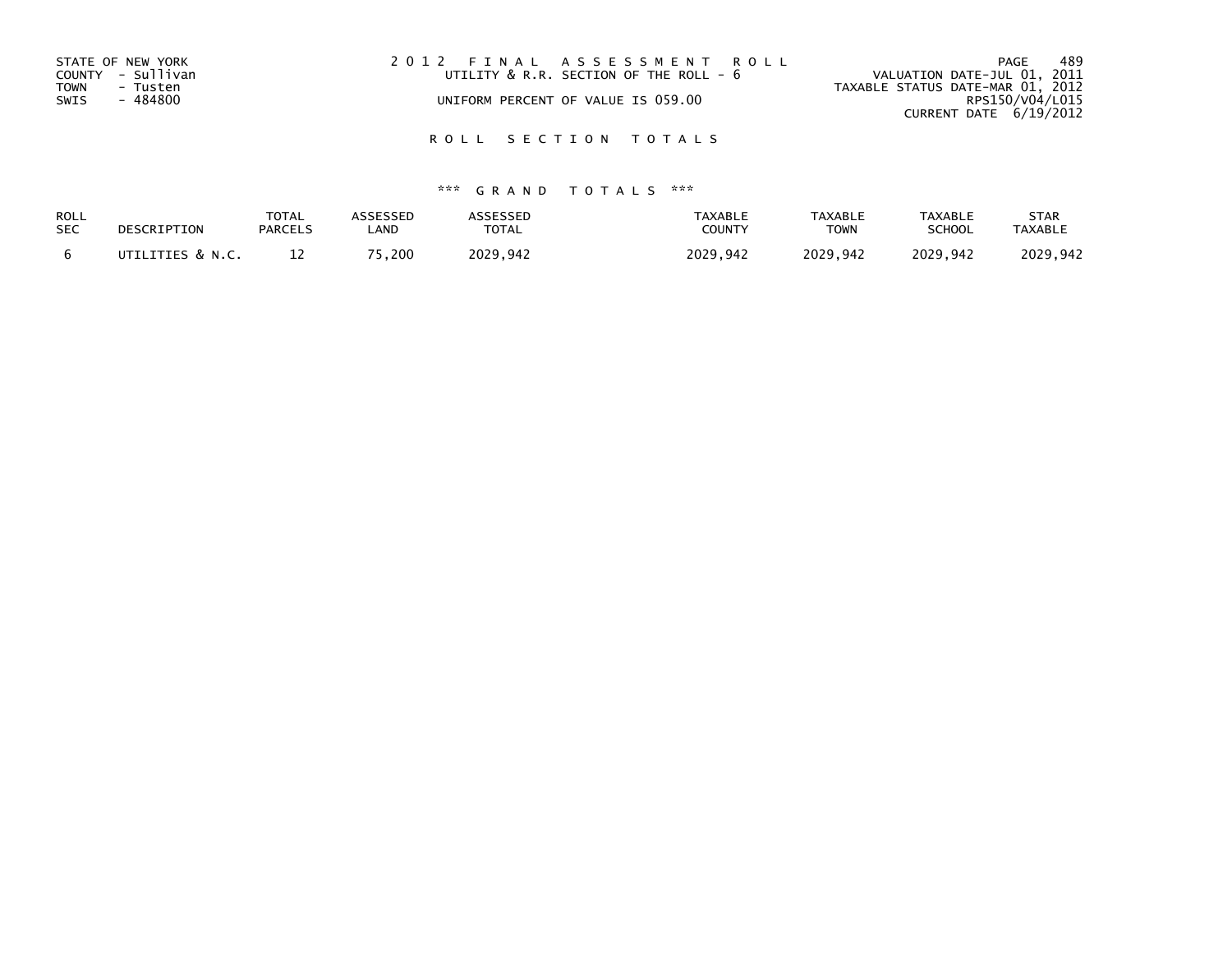| STATE OF NEW YORK<br>COUNTY - Sullivan<br><b>TOWN</b><br>- Tusten<br>- 484800<br>SWIS | 2 0 1 2                                    | TAX MAP NUMBER SEQUENCE | FINAL ASSESSMENT ROLL<br>WHOLLY EXEMPT SECTION OF THE ROLL - 8<br>UNIFORM PERCENT OF VALUE IS 059.00 | VALUATION DATE-JUL 01, 2011<br>TAXABLE STATUS DATE-MAR 01, 2012 | 490<br>PAGE        |
|---------------------------------------------------------------------------------------|--------------------------------------------|-------------------------|------------------------------------------------------------------------------------------------------|-----------------------------------------------------------------|--------------------|
| TAX MAP PARCEL NUMBER                                                                 | PROPERTY LOCATION & CLASS ASSESSMENT       |                         |                                                                                                      |                                                                 |                    |
| <b>CURRENT OWNERS NAME</b><br>CURRENT OWNERS ADDRESS PA                               | SCHOOL DISTRICT                            | LAND                    | TAX DESCRIPTION                                                                                      | TAXABLE VALUE                                                   |                    |
|                                                                                       | Co Rd 111                                  |                         |                                                                                                      |                                                                 | 600075             |
| $3. - 1 - 21$                                                                         | 662 Police/fire                            |                         | VOL FIREMN 26400                                                                                     | 140,800                                                         | 140,800<br>140,800 |
| Lava Fire House<br>Narrowsburg                                                        | DV-Jy-N Csd 484802-89 12,800<br>ACRES 1.00 |                         | COUNTY TAXABLE VALUE<br>TOWN TAXABLE VALUE                                                           |                                                                 |                    |
| New York, 12764                                                                       |                                            | 140,800                 | SCHOOL TAXABLE VALUE                                                                                 |                                                                 |                    |
|                                                                                       |                                            |                         | FD111 Tusten fire protect.                                                                           | 0 <sub>T</sub>                                                  |                    |
|                                                                                       | FULL MARKET VALUE                          | 238,600                 | 140,800 EX                                                                                           |                                                                 |                    |
|                                                                                       |                                            |                         |                                                                                                      |                                                                 |                    |
|                                                                                       | Co Rd 111                                  |                         |                                                                                                      |                                                                 | 600130             |
| $3. -1 - 47$                                                                          | 695 Cemetery                               |                         | CEMETERY 27350                                                                                       | 12,800                                                          | 12,800<br>12,800   |
| Lava Cemetery Inc                                                                     | DV-Jy-N Csd 484802-89                      |                         | 12,800 COUNTY TAXABLE VALUE                                                                          |                                                                 |                    |
| Narrowsburg                                                                           | ACRES 1.00                                 | 12,800                  | TAXABLE VALUE<br><b>TOWN</b>                                                                         |                                                                 |                    |
| New York, 12764                                                                       | EAST-0311400 NRTH-0588513                  |                         | SCHOOL TAXABLE VALUE                                                                                 |                                                                 |                    |
|                                                                                       | FULL MARKET VALUE                          |                         | 21,700 FD111 Tusten fire protect.<br>12,800 EX                                                       | 0 <sub>T</sub>                                                  |                    |
|                                                                                       |                                            |                         |                                                                                                      |                                                                 |                    |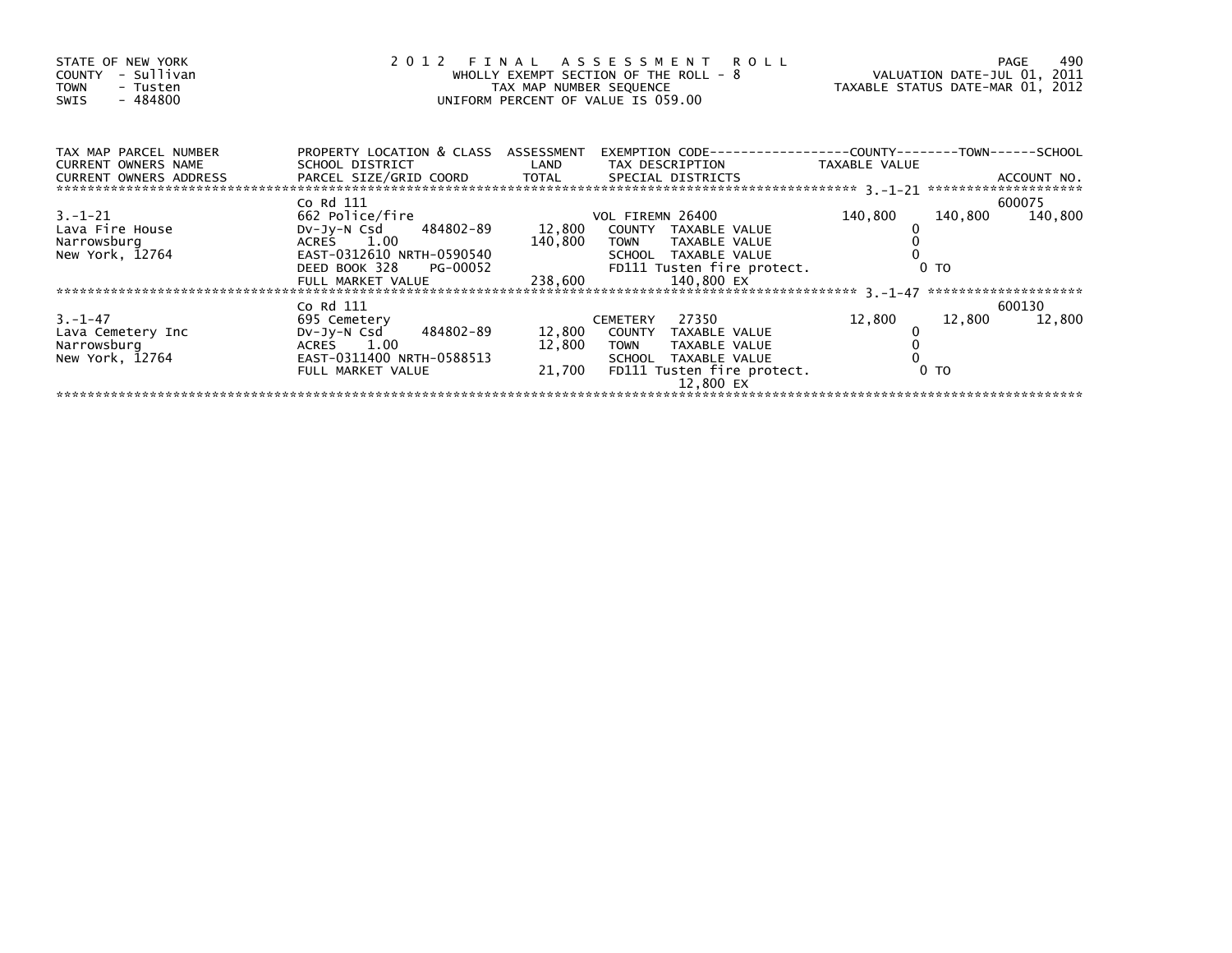| STATE OF NEW YORK | 2012 FINAL ASSESSMENT ROLL              | 491<br>PAGE                      |
|-------------------|-----------------------------------------|----------------------------------|
| COUNTY - Sullivan | WHOLLY EXEMPT SECTION OF THE ROLL - $8$ | VALUATION DATE-JUL 01, 2011      |
| TOWN<br>- Tusten  | MAP SECTION - 003                       | TAXABLE STATUS DATE-MAR 01, 2012 |
| - 484800<br>SWIS  | SUB-SECTION-                            | RPS150/V04/L015                  |
|                   | UNIFORM PERCENT OF VALUE IS 059.00      | CURRENT DATE $6/19/2012$         |

| CODE | DISTRICT NAME        | TOTAL<br>PARCELS | EXTENSION<br>TYPF | EXTENSION<br>VALUE | AD VALOREM<br>VALUE | <b>EXEMPT</b><br>AMOUNT | TAXABLE<br><b>VALUE</b> |
|------|----------------------|------------------|-------------------|--------------------|---------------------|-------------------------|-------------------------|
|      | FD111 Tusten fire pr |                  | <b>TOTAL</b>      |                    | 153.600             | 153.600                 |                         |

## \*\*\* S C H O O L D I S T R I C T S U M M A R Y \*\*\*

| <b>CODE</b> | DISTRICT NAME | <b>TOTAL</b><br>PARCELS | ASSESSED<br>LAND | ASSESSED<br><b>TOTAL</b> | <b>EXEMPT</b><br><b>AMOUNT</b> | <b>TOTAL</b><br>TAXABLE | <b>STAR</b><br><b>AMOUNT</b> | <b>STAR</b><br><b>TAXABLE</b> |
|-------------|---------------|-------------------------|------------------|--------------------------|--------------------------------|-------------------------|------------------------------|-------------------------------|
| 484802      | DV-JV-N Csd   |                         | 25,600           | 153,600                  | 153,600                        |                         |                              |                               |
|             | SUB-TOTAL     |                         | 25,600           | 153,600                  | 153,600                        |                         |                              |                               |
| 484889      | Nar Library   |                         | 25,600           | 153,600                  | 153,600                        |                         |                              |                               |
|             | <b>TOTAL</b>  |                         | 51,200           | 307,200                  | 307,200                        |                         |                              |                               |

\*\*\* S Y S T E M C O D E S S U M M A R Y \*\*\*

NO SYSTEM EXEMPTIONS AT THIS LEVEL

| CODE           | DESCRIPTION                                   | <b>TOTAL</b><br><b>PARCELS</b> | <b>COUNTY</b>                    | <b>TOWN</b>                  | <b>SCHOOL</b>                |
|----------------|-----------------------------------------------|--------------------------------|----------------------------------|------------------------------|------------------------------|
| 26400<br>27350 | <b>VOL FIREMN</b><br>CEMETERY<br><b>TOTAL</b> |                                | 140,800<br>12,800<br>.600<br>153 | 140,800<br>12,800<br>153,600 | 140,800<br>12,800<br>153,600 |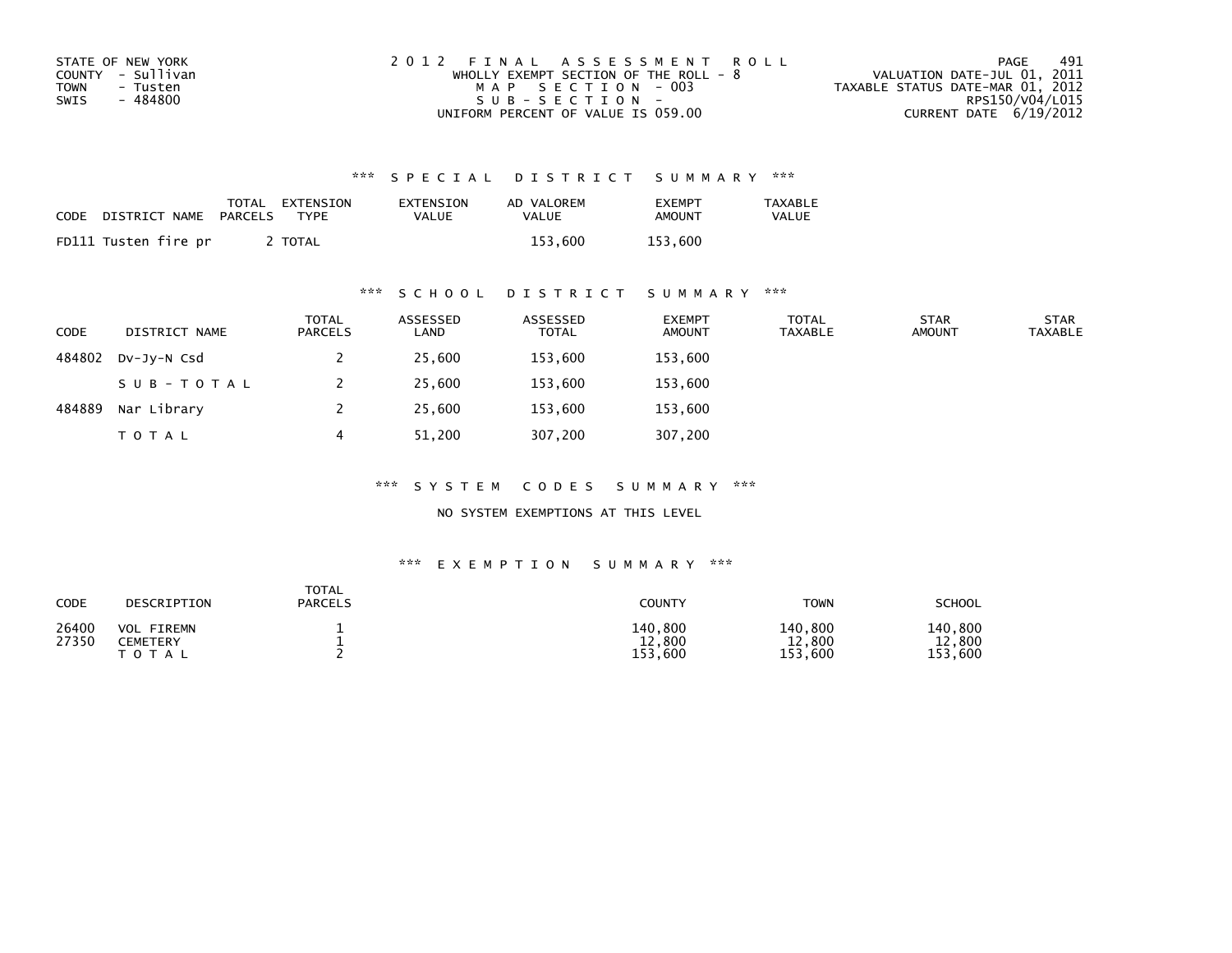| STATE OF NEW YORK       | 2012 FINAL ASSESSMENT ROLL            | -492<br>PAGE                     |
|-------------------------|---------------------------------------|----------------------------------|
| COUNTY - Sullivan       | WHOLLY EXEMPT SECTION OF THE ROLL - 8 | VALUATION DATE-JUL 01, 2011      |
| <b>TOWN</b><br>- Tusten | MAP SECTION - 003                     | TAXABLE STATUS DATE-MAR 01, 2012 |
| - 484800<br>SWIS        | SUB-SECTION-                          | RPS150/V04/L015                  |
|                         | UNIFORM PERCENT OF VALUE IS 059.00    | CURRENT DATE 6/19/2012           |

| ROLL       | DESCRIPTION   | <b>TOTAL</b>   | ASSESSED    | <b>ASSESSED</b> | <b>TAXABLE</b> | <b>TAXABLE</b> | <b>TAXABLE</b> | STAR           |
|------------|---------------|----------------|-------------|-----------------|----------------|----------------|----------------|----------------|
| <b>SEC</b> |               | <b>PARCELS</b> | LAND        | <b>TOTAL</b>    | COUNTY         | <b>TOWN</b>    | SCHOOL         | <b>TAXABLE</b> |
|            | WHOLLY EXEMPT |                | ח ר<br>,600 | 153,600         |                |                |                |                |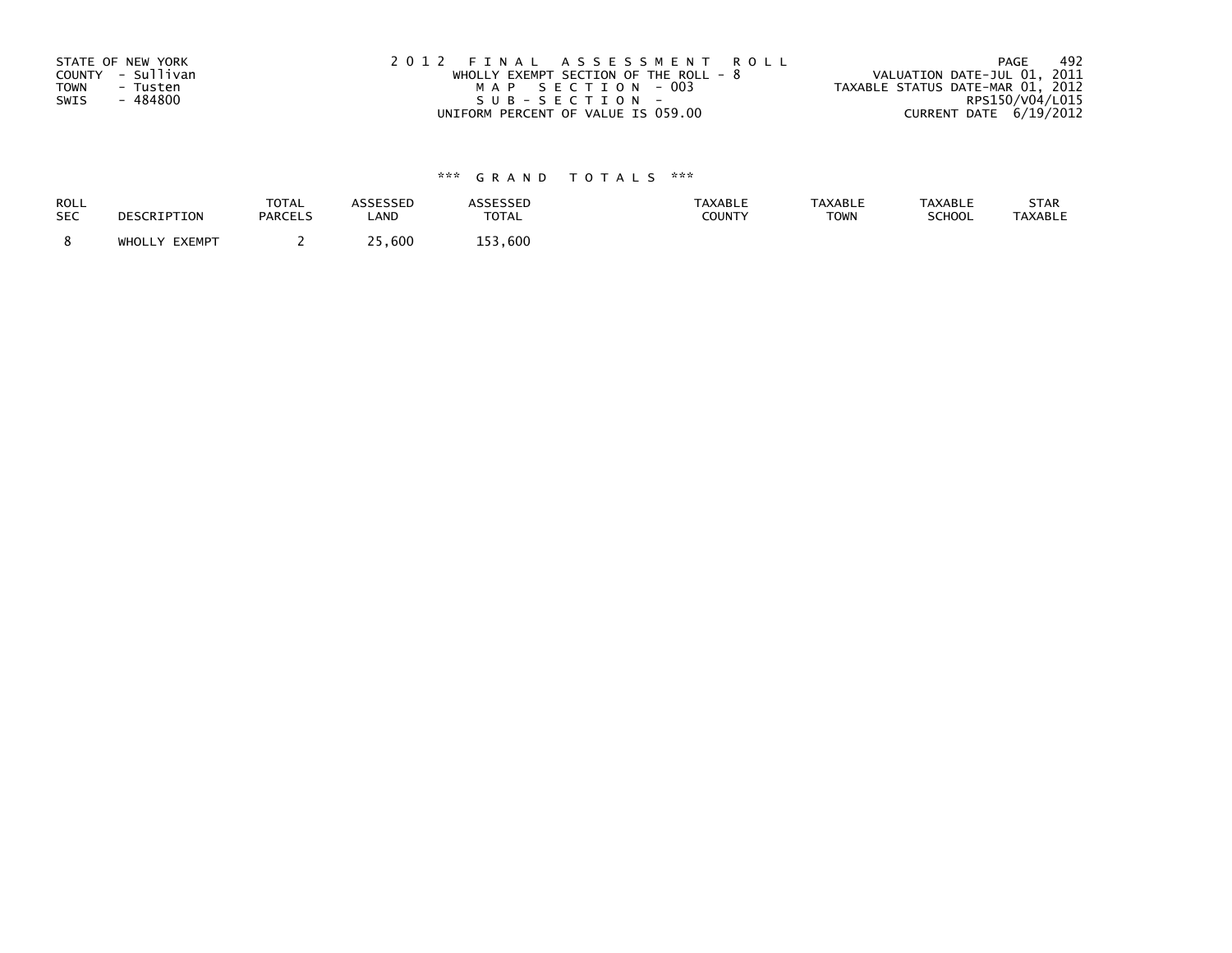| STATE OF NEW YORK<br>COUNTY - Sullivan<br><b>TOWN</b><br>- Tusten<br>- 484800<br>SWIS | an an Silveria.<br>Tagairtí | TAX MAP NUMBER SEQUENCE | 2012 FINAL ASSESSMENT ROLL<br>WHOLLY EXEMPT SECTION OF THE ROLL - 8<br>UNIFORM PERCENT OF VALUE IS 059.00                        | VALUATION DATE-JUL 01, 2011<br>TAXABLE STATUS DATE-MAR 01, 2012 | 493<br>PAGE |
|---------------------------------------------------------------------------------------|-----------------------------|-------------------------|----------------------------------------------------------------------------------------------------------------------------------|-----------------------------------------------------------------|-------------|
| TAX MAP PARCEL NUMBER<br><b>CURRENT OWNERS NAME</b>                                   | SCHOOL DISTRICT             | LAND                    | PROPERTY LOCATION & CLASS ASSESSMENT EXEMPTION CODE----------------COUNTY-------TOWN-----SCHOOL<br>TAX DESCRIPTION TAXABLE VALUE |                                                                 |             |
|                                                                                       |                             |                         |                                                                                                                                  |                                                                 |             |
|                                                                                       | Delaware Riv                |                         |                                                                                                                                  |                                                                 | 600310      |
| $4. -1 - 1.2$                                                                         | 570 Marina                  |                         | N.Y.S. 12100                                                                                                                     | 20,800<br>20,800                                                | 20,800      |
| The State Of N Y                                                                      | DV-Jy-N Csd 484802-89       |                         | 18,800 COUNTY TAXABLE VALUE                                                                                                      | $\begin{matrix} 0 \\ 0 \end{matrix}$                            |             |
| Office Of State Comptroll                                                             | ACRES 2.90                  | 20,800                  | <b>TOWN</b><br>TAXABLE VALUE                                                                                                     |                                                                 |             |
| Land Claims Unit                                                                      | EAST-0301590 NRTH-0588380   |                         | SCHOOL TAXABLE VALUE                                                                                                             |                                                                 |             |
| Att: Maureen Lennon                                                                   | DEED BOOK 715 PG-00263      |                         | FD110 Narrowsburg fire                                                                                                           | $0$ TO                                                          |             |
| Albany, NY 12236                                                                      | FULL MARKET VALUE           | 35,300                  | 20,800 EX                                                                                                                        |                                                                 |             |
|                                                                                       |                             |                         | LT100 Narrowsburg light<br>2,080 EX                                                                                              | 0 <sub>T</sub>                                                  |             |
|                                                                                       |                             |                         | SD090 Narrowsburg sewer                                                                                                          | .00 UN M                                                        |             |
|                                                                                       |                             |                         | WD050 Narrowsburg water                                                                                                          | $0$ TO M                                                        |             |
|                                                                                       |                             |                         |                                                                                                                                  |                                                                 |             |
|                                                                                       | Nys Rte 97                  |                         |                                                                                                                                  |                                                                 | 600042      |
| $4. -1 - 3$                                                                           | 681 Culture bldg            |                         | CNTY OWNED 13100                                                                                                                 | 110,600<br>110,600                                              | 110,600     |
| County Of Sullivan                                                                    | DV-Jy-N Csd 484802-89       |                         | 18,800 COUNTY TAXABLE VALUE                                                                                                      | 0                                                               |             |
| D P W                                                                                 | ACRES 2.40                  |                         | 110,600 TOWN TAXABLE VALUE                                                                                                       |                                                                 |             |
| 100 North St                                                                          | EAST-0302023 NRTH-0588968   |                         | SCHOOL TAXABLE VALUE                                                                                                             |                                                                 |             |
| Monticello, NY 12701                                                                  | DEED BOOK 742 PG-01151      |                         | FD110 Narrowsburg fire                                                                                                           | 0 <sub>T</sub>                                                  |             |
|                                                                                       | FULL MARKET VALUE           |                         | 187,500<br>110,600 EX                                                                                                            |                                                                 |             |
|                                                                                       |                             |                         | SD090 Narrowsburg sewer                                                                                                          | 6.00 UN M                                                       |             |
|                                                                                       |                             |                         | WD050 Narrowsburg water                                                                                                          | 0 TO M                                                          |             |
|                                                                                       |                             |                         | 110,600 EX                                                                                                                       |                                                                 |             |
|                                                                                       |                             |                         |                                                                                                                                  |                                                                 |             |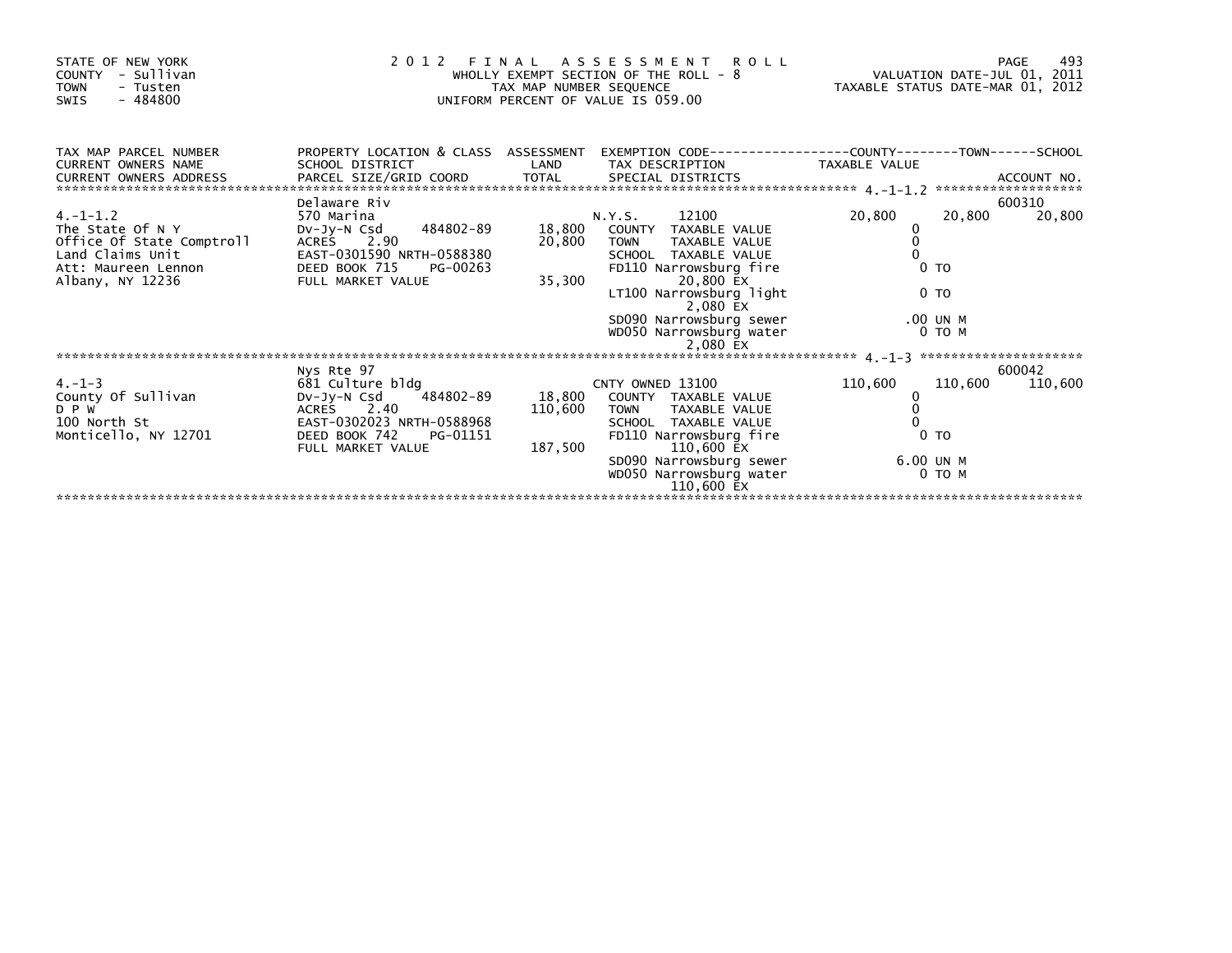| STATE OF NEW YORK       | 2012 FINAL ASSESSMENT ROLL            | 494<br>PAGE                      |
|-------------------------|---------------------------------------|----------------------------------|
| COUNTY - Sullivan       | WHOLLY EXEMPT SECTION OF THE ROLL - 8 | VALUATION DATE-JUL 01, 2011      |
| <b>TOWN</b><br>- Tusten | MAP SECTION - 004                     | TAXABLE STATUS DATE-MAR 01, 2012 |
| - 484800<br>SWIS        | SUB-SECTION-                          | RPS150/V04/L015                  |
|                         | UNIFORM PERCENT OF VALUE IS 059.00    | CURRENT DATE 6/19/2012           |

| CODE | DISTRICT NAME                                | TOTAL<br>PARCELS | EXTENSION<br><b>TYPF</b> | EXTENSION<br>VALUE | AD VALOREM<br><b>VALUE</b> | <b>EXEMPT</b><br><b>AMOUNT</b> | <b>TAXABLE</b><br><b>VALUE</b> |
|------|----------------------------------------------|------------------|--------------------------|--------------------|----------------------------|--------------------------------|--------------------------------|
|      | FD110 Narrowsburg fi<br>LT100 Narrowsburg li |                  | 2 TOTAL<br>1 TOTAL       |                    | 131,400<br>2.080           | 131,400<br>2.080               |                                |
|      | SD090 Narrowsburg se<br>WD050 Narrowsburg wa |                  | 2 UNITS M<br>2 TOTAL M   |                    | 6.00<br>112.680            | 112.680                        | 6.00                           |

#### \*\*\* S C H O O L D I S T R I C T S U M M A R Y \*\*\*

| <b>CODE</b> | DISTRICT NAME | <b>TOTAL</b><br><b>PARCELS</b> | ASSESSED<br>LAND | ASSESSED<br><b>TOTAL</b> | <b>EXEMPT</b><br><b>AMOUNT</b> | <b>TOTAL</b><br><b>TAXABLE</b> | <b>STAR</b><br><b>AMOUNT</b> | <b>STAR</b><br>TAXABLE |
|-------------|---------------|--------------------------------|------------------|--------------------------|--------------------------------|--------------------------------|------------------------------|------------------------|
| 484802      | DV-JV-N Csd   |                                | 37,600           | 131,400                  | 131,400                        |                                |                              |                        |
|             | SUB-TOTAL     |                                | 37,600           | 131,400                  | 131,400                        |                                |                              |                        |
| 484889      | Nar Library   |                                | 37,600           | 131,400                  | 131,400                        |                                |                              |                        |
|             | T O T A L     | 4                              | 75,200           | 262,800                  | 262,800                        |                                |                              |                        |

#### \*\*\* S Y S T E M C O D E S S U M M A R Y \*\*\*

## NO SYSTEM EXEMPTIONS AT THIS LEVEL

| CODE           | DESCRIPTION                             | TOTAL<br><b>PARCELS</b> | <b>COUNTY</b>                | <b>TOWN</b>                  | <b>SCHOOL</b>                |
|----------------|-----------------------------------------|-------------------------|------------------------------|------------------------------|------------------------------|
| 12100<br>13100 | N.Y.S.<br>CNTY<br>OWNED<br><b>TOTAL</b> | -<br>-                  | 20,800<br>110,600<br>131.400 | 20,800<br>110,600<br>131,400 | 20,800<br>110,600<br>131,400 |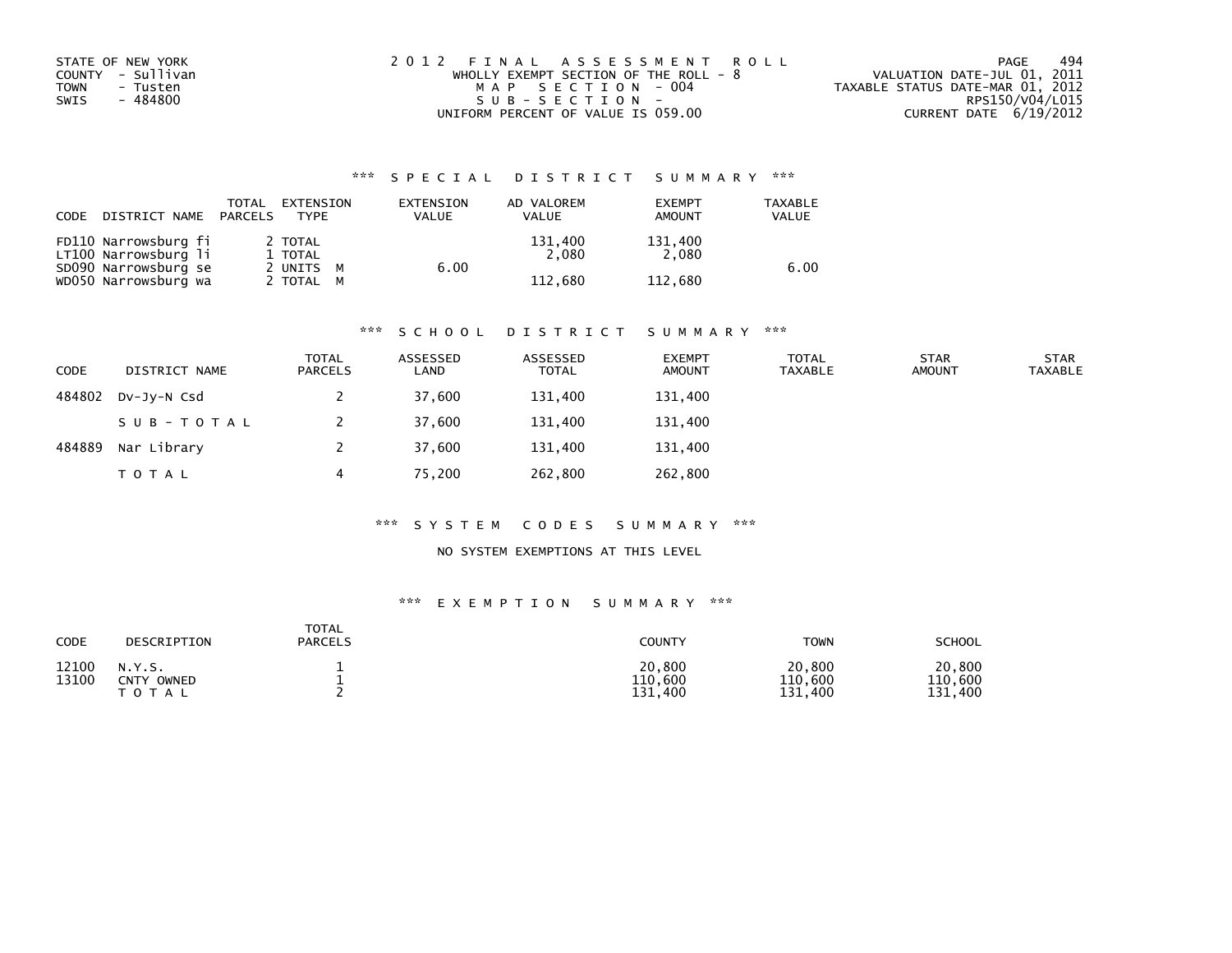| STATE OF NEW YORK       | 2012 FINAL ASSESSMENT ROLL            | 495<br>PAGE                      |
|-------------------------|---------------------------------------|----------------------------------|
| COUNTY - Sullivan       | WHOLLY EXEMPT SECTION OF THE ROLL - 8 | VALUATION DATE-JUL 01, 2011      |
| <b>TOWN</b><br>- Tusten | MAP SECTION - 004                     | TAXABLE STATUS DATE-MAR 01, 2012 |
| - 484800<br>SWIS        | SUB-SECTION-                          | RPS150/V04/L015                  |
|                         | UNIFORM PERCENT OF VALUE IS 059.00    | CURRENT DATE 6/19/2012           |

| ROLL       | DESCRIPTION   | <b>TOTAL</b>   | ASSESSED                | <b>ASSESSED</b> | <b>TAXABLE</b> | <b>TAXABLE</b> | <b>TAXABLE</b> | STAR           |
|------------|---------------|----------------|-------------------------|-----------------|----------------|----------------|----------------|----------------|
| <b>SEC</b> |               | <b>PARCELS</b> | LAND                    | <b>TOTAL</b>    | COUNTY         | <b>TOWN</b>    | SCHOOL         | <b>TAXABLE</b> |
|            | WHOLLY EXEMPT |                | $\lnot$ $\lnot$<br>.600 | 131.400         |                |                |                |                |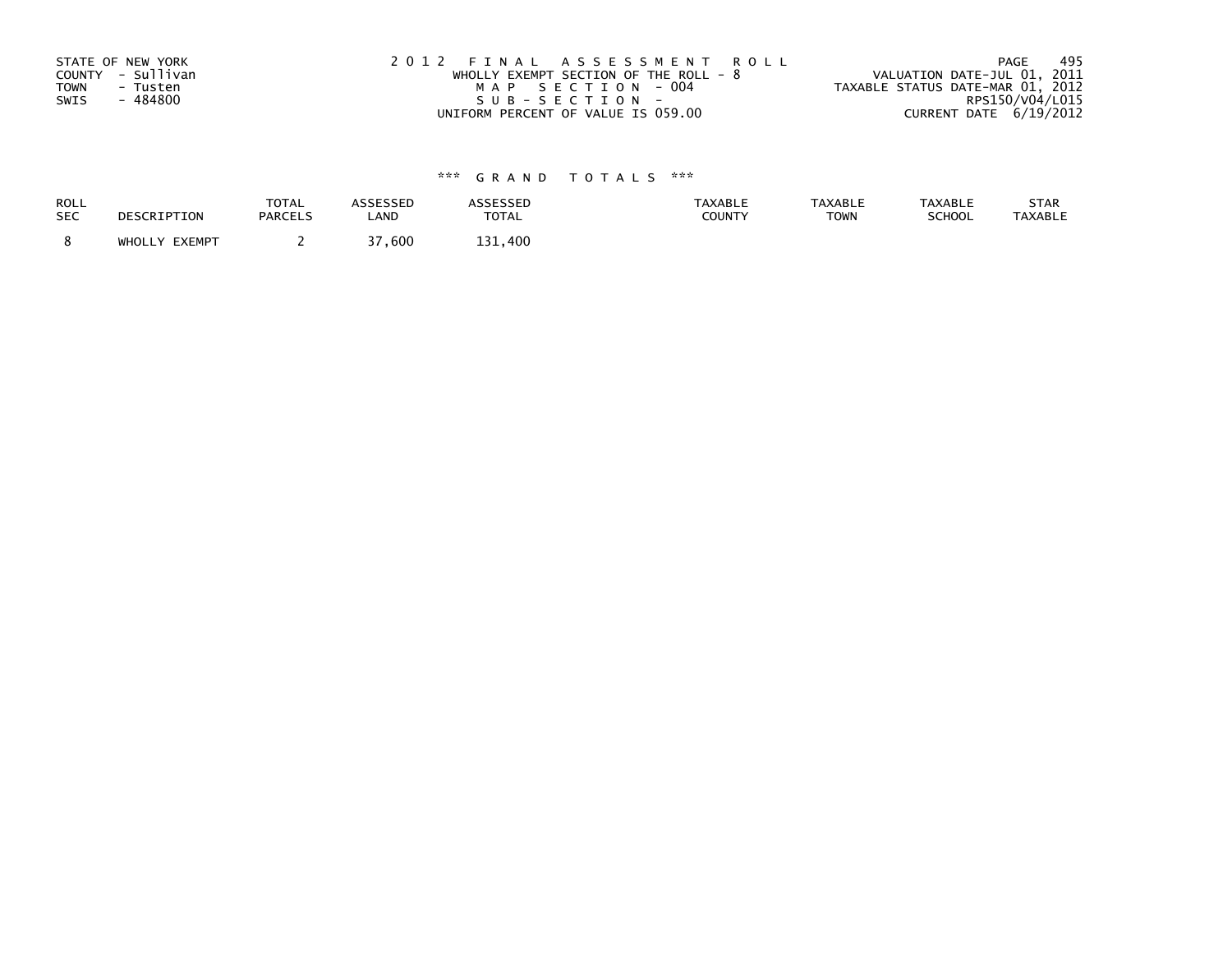| STATE OF NEW YORK<br>- Sullivan<br>COUNTY<br><b>TOWN</b><br>- Tusten<br>$-484800$<br>SWIS                                                                                                                                                   | 2 0 1 2                                                                                                                          | WHOLLY EXEMPT SECTION OF THE ROLL - 8<br>TAX MAP NUMBER SEQUENCE<br>UNIFORM PERCENT OF VALUE IS 059.00 |                                   | FINAL ASSESSMENT ROLL                                                                       | VALUATION DATE-JUL 01, 2011<br>TAXABLE STATUS DATE-MAR 01, 2012 |                           | PAGE<br>496       |
|---------------------------------------------------------------------------------------------------------------------------------------------------------------------------------------------------------------------------------------------|----------------------------------------------------------------------------------------------------------------------------------|--------------------------------------------------------------------------------------------------------|-----------------------------------|---------------------------------------------------------------------------------------------|-----------------------------------------------------------------|---------------------------|-------------------|
| TAX MAP PARCEL NUMBER<br><b>CURRENT OWNERS NAME</b><br>CONNERT OWNERS ADDRESS FORCEL SIZE/GRID COORD TOTAL SPECIAL DISTRICTS TO ACCOUNT NO.<br>EURRENT OWNERS ADDRESS PARCEL SIZE/GRID COORD TOTAL SPECIAL DISTRICTS (2001) AND ACCOUNT NO. | PROPERTY LOCATION & CLASS ASSESSMENT EXEMPTION CODE----------------COUNTY-------TOWN------SCHOOL<br>SCHOOL DISTRICT              | LAND                                                                                                   |                                   | TAX DESCRIPTION                                                                             | TAXABLE VALUE                                                   |                           |                   |
| $7.A-1-1$<br>Greater N Y Councils<br>Attn: David Gibbs Director Pro ACRES 171.00<br>Boy Scouts Of America<br>350 Fifth Ave Ste 7830                                                                                                         | $Co$ Rd $26$<br>210 1 Family Res<br>484802-89<br>Dv-Jy-N Csd<br>EAST-0335738 NRTH-0584646<br>DEED BOOK 255<br>PG-00383           | 131,800<br>214,600                                                                                     | $N/P$ CHARTY 25130<br><b>TOWN</b> | COUNTY TAXABLE VALUE<br>TAXABLE VALUE<br>SCHOOL TAXABLE VALUE<br>FD111 Tusten fire protect. | 214,600<br>$\Omega$                                             | 214,600<br>0 <sub>T</sub> | 600059<br>214,600 |
| $7.A-1-6$<br>Greater N Y Councils<br>Attn: David Gibbs Director Pro ACRES 124.00<br>Boy Scouts Of America                                                                                                                                   | $Co$ Rd $26$<br>632 Benevolent<br>484802-89<br>DV-Jy-N Csd<br>EAST-0333735 NRTH-0582513                                          | 108,300<br>311,200                                                                                     | $N/P$ CHARTY 25130<br><b>TOWN</b> | COUNTY TAXABLE VALUE<br>TAXABLE VALUE<br>SCHOOL TAXABLE VALUE                               | 311,200<br>0<br>$\Omega$                                        | 311,200                   | 600051<br>311,200 |
| $7.A-1-27$<br>Greater NY Councils<br>Attn: Robert Madsen<br>Boy Scouts of America<br>350 Fifth Ave Ste 7830                                                                                                                                 | Ctv Rd 26<br>632 Benevolent<br>484802-89<br>Dv-Jy-N Csd<br>ACRES 15.50<br>EAST-0333843 NRTH-0578711<br>DEED BOOK 643<br>PG-00479 | 43,000<br>76,700                                                                                       | $N/P$ CHARTY 25130<br><b>TOWN</b> | COUNTY TAXABLE VALUE<br>TAXABLE VALUE<br>SCHOOL TAXABLE VALUE<br>FD111 Tusten fire protect. | 76,700<br>0<br>$\Omega$                                         | 76,700<br>0 <sub>TO</sub> | 76,700            |
| $7.A-1-28$<br>Greater New York Councils<br>Attn: David Gibbs Director Pro ACRES 341.25<br>Boy Scouts of America<br>350 Fifth Ave Ste 7830<br>New York, NY 10118-0199                                                                        | Crystal Lake Road<br>632 Benevolent<br>484802-89<br>Dv-Jy-N Csd<br>EAST-0335453 NRTH-0578599<br>FULL MARKET VALUE                | 211,900<br>211,900<br>359,200                                                                          | $N/P$ CHARTY 25130<br><b>TOWN</b> | COUNTY TAXABLE VALUE<br>TAXABLE VALUE<br>SCHOOL TAXABLE VALUE                               | 211,900<br>0                                                    | 211,900                   | 211,900           |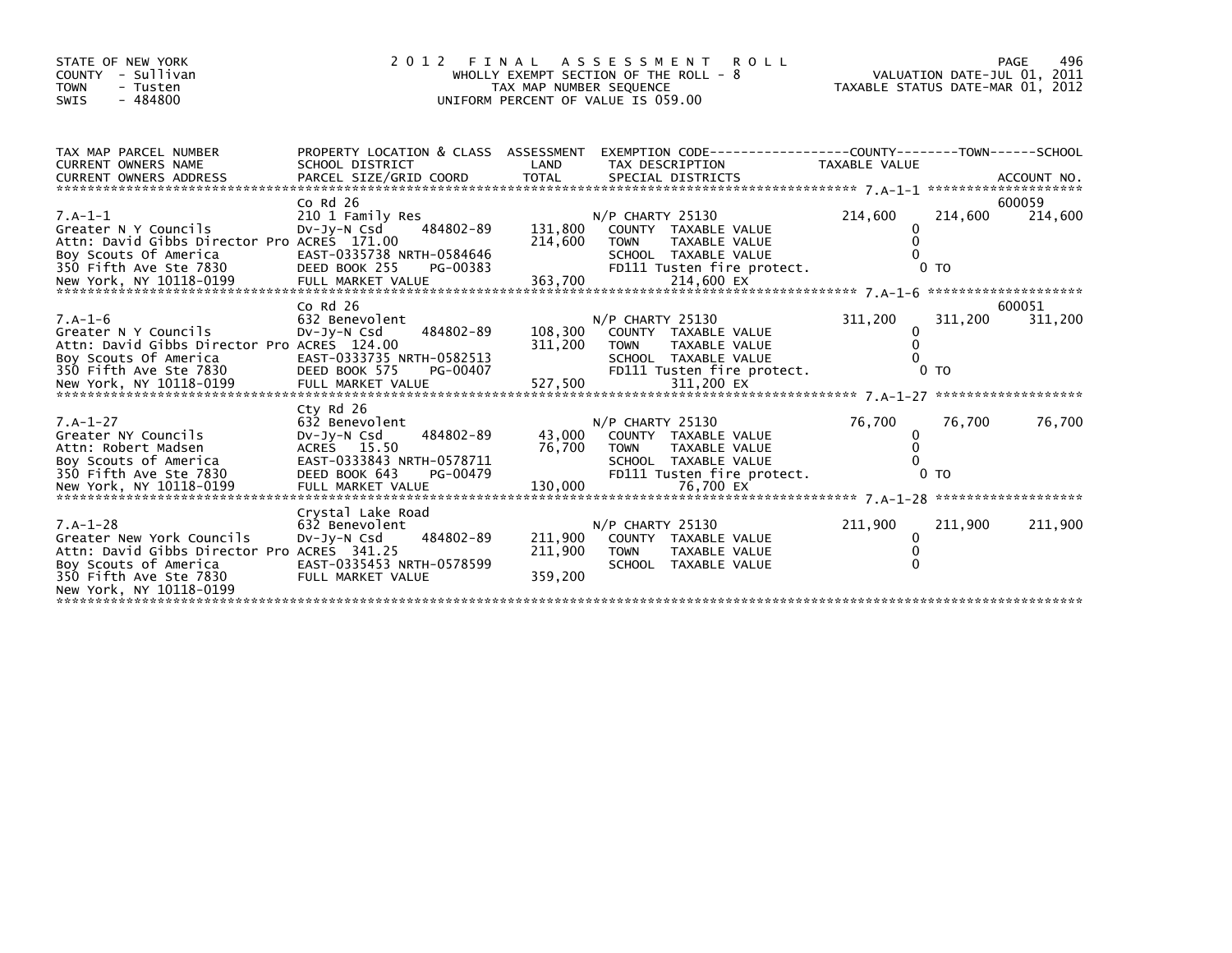| STATE OF NEW YORK       | 2012 FINAL ASSESSMENT ROLL            | 497<br>PAGE                      |
|-------------------------|---------------------------------------|----------------------------------|
| COUNTY - Sullivan       | WHOLLY EXEMPT SECTION OF THE ROLL - 8 | VALUATION DATE-JUL 01, 2011      |
| <b>TOWN</b><br>- Tusten | MAP SECTION - 007                     | TAXABLE STATUS DATE-MAR 01, 2012 |
| SWIS<br>- 484800        | SUB-SECTION - A                       | RPS150/V04/L015                  |
|                         | UNIFORM PERCENT OF VALUE IS 059.00    | CURRENT DATE 6/19/2012           |

| CODE | DISTRICT NAME        | TOTAL<br>PARCELS | EXTENSION<br>TYPF | EXTENSION<br>VALUE | AD VALOREM<br>VALUE | <b>FXFMPT</b><br>AMOUNT | TAXABLE<br><b>VALUE</b> |
|------|----------------------|------------------|-------------------|--------------------|---------------------|-------------------------|-------------------------|
|      | FD111 Tusten fire pr |                  | TOTAL             |                    | 602.500             | 602.500                 |                         |

## \*\*\* S C H O O L D I S T R I C T S U M M A R Y \*\*\*

| <b>CODE</b> | DISTRICT NAME | <b>TOTAL</b><br>PARCELS | ASSESSED<br>LAND | ASSESSED<br><b>TOTAL</b> | <b>EXEMPT</b><br><b>AMOUNT</b> | <b>TOTAL</b><br><b>TAXABLE</b> | <b>STAR</b><br><b>AMOUNT</b> | <b>STAR</b><br><b>TAXABLE</b> |
|-------------|---------------|-------------------------|------------------|--------------------------|--------------------------------|--------------------------------|------------------------------|-------------------------------|
| 484802      | DV-JV-N Csd   |                         | 495,000          | 814,400                  | 814,400                        |                                |                              |                               |
|             | SUB-TOTAL     |                         | 495,000          | 814,400                  | 814,400                        |                                |                              |                               |
| 484889      | Nar Library   | 4                       | 495,000          | 814,400                  | 814,400                        |                                |                              |                               |
|             | <b>TOTAL</b>  | 8                       | 990,000          | 1628,800                 | 1628,800                       |                                |                              |                               |

\*\*\* S Y S T E M C O D E S S U M M A R Y \*\*\*

NO SYSTEM EXEMPTIONS AT THIS LEVEL

#### \*\*\* E X E M P T I O N S U M M A R Y \*\*\*

| CODE  | DESCRIPTION                | <b>TOTAL</b><br><b>PARCELS</b> | <b>COUNTY</b>           | TOWN               | <b>SCHOOL</b>      |
|-------|----------------------------|--------------------------------|-------------------------|--------------------|--------------------|
| 25130 | N/P CHARTY<br><b>TOTAL</b> |                                | 814,400<br>814.<br>.400 | 814,400<br>814,400 | 814,400<br>814,400 |

| ROLL<br><b>SEC</b> | DESCRIPTION      | <b>TOTAL</b><br><b>PARCELS</b> | ASSESSED<br>LAND | <b>\SSESSED</b><br><b>TOTAL</b> | <b>TAXABLE</b><br>COUNTY | <b>TAXABLE</b><br><b>TOWN</b> | <b>TAXABLE</b><br><b>SCHOOL</b> | STAR<br><b>TAXABLE</b> |
|--------------------|------------------|--------------------------------|------------------|---------------------------------|--------------------------|-------------------------------|---------------------------------|------------------------|
|                    | EXEMPT<br>WHOLLY |                                | 495<br>,000      | ,400<br>814                     |                          |                               |                                 |                        |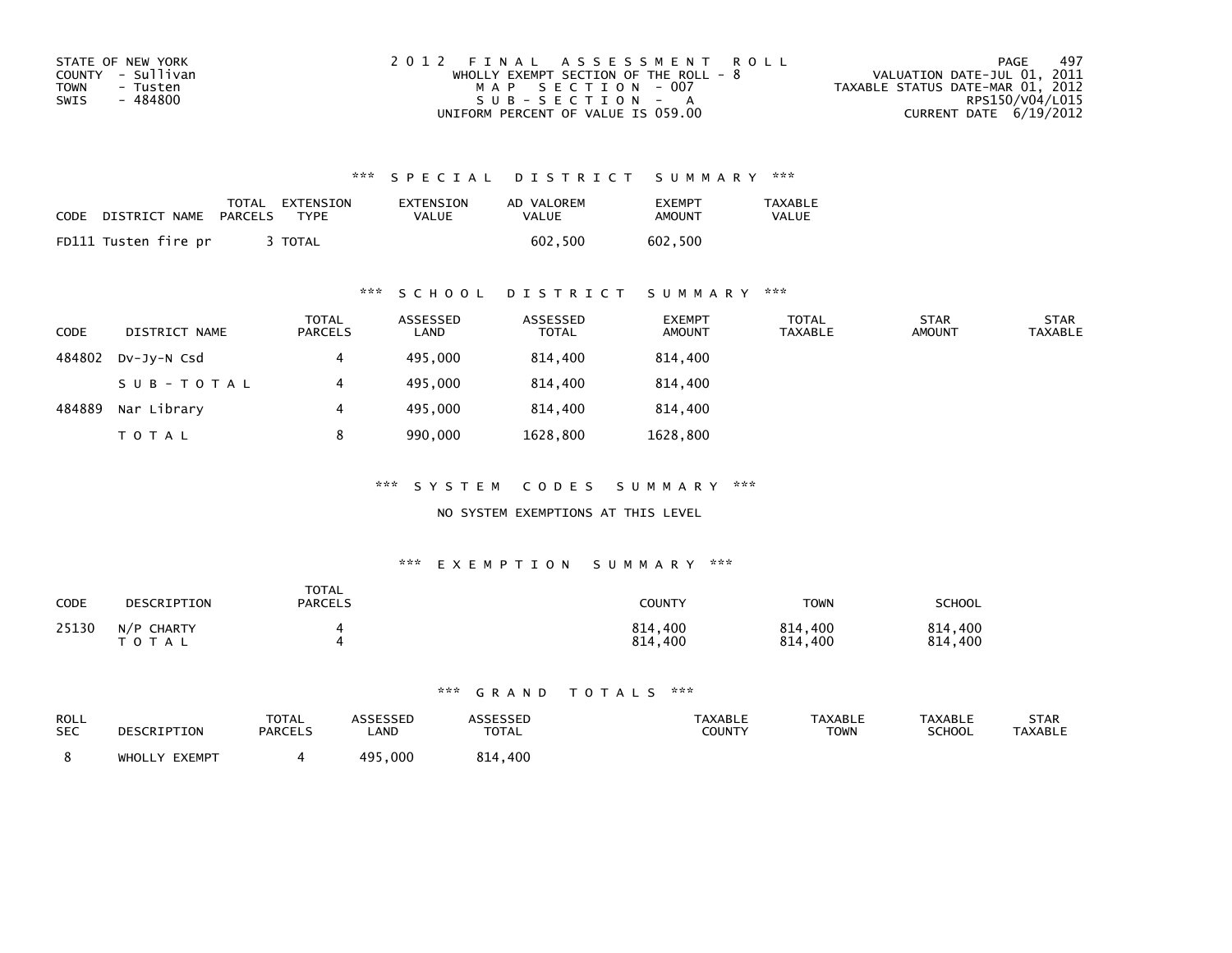| STATE OF NEW YORK<br>- Sullivan<br>COUNTY<br><b>TOWN</b><br>- Tusten<br>- 484800<br>SWIS | 2012 FINAL ASSESSMENT ROLL<br>WHOLLY EXEMPT SECTION OF THE ROLL - 8<br>TAX MAP NUMBER SEQUENCE<br>UNIFORM PERCENT OF VALUE IS 059.00 |                   | 498<br>PAGE<br>VALUATION DATE-JUL 01, 2011<br>TAXABLE STATUS DATE-MAR 01, 2012 |                |                  |
|------------------------------------------------------------------------------------------|--------------------------------------------------------------------------------------------------------------------------------------|-------------------|--------------------------------------------------------------------------------|----------------|------------------|
| TAX MAP PARCEL NUMBER                                                                    | PROPERTY LOCATION & CLASS ASSESSMENT                                                                                                 |                   | EXEMPTION        CODE-----------------COUNTY--------TOWN------SCHOOL           |                |                  |
| <b>CURRENT OWNERS NAME</b><br>CURRENT OWNERS ADDRESS                                     | SCHOOL DISTRICT                                                                                                                      | <b>Example 12</b> | TAX DESCRIPTION                                                                | TAXABLE VALUE  | ACCOUNT NO.      |
|                                                                                          |                                                                                                                                      |                   |                                                                                |                |                  |
|                                                                                          | $Co$ Rd $26$                                                                                                                         |                   |                                                                                |                | 600056           |
| $7. B - 1 - 6$                                                                           | 632 Benevolent                                                                                                                       |                   | N/P CHARTY 25130                                                               | 51,900         | 51.900<br>51,900 |
| Greater N Y Councils                                                                     | DV-Jy-N Csd 484802-89                                                                                                                |                   | 25,500 COUNTY TAXABLE VALUE                                                    |                |                  |
| Attn: David Gibbs                                                                        | ACRES 7.80                                                                                                                           | 51.900            | TOWN TAXABLE VALUE                                                             |                |                  |
| Boy Scouts Of America                                                                    | EAST-0338286 NRTH-0585707                                                                                                            |                   | SCHOOL TAXABLE VALUE                                                           |                |                  |
| 350 Fifth Ave Ste 7830                                                                   | DEED BOOK 716 PG-00947                                                                                                               |                   | FD111 Tusten fire protect.                                                     | 0 <sub>T</sub> |                  |
| New York, NY 10118-0199                                                                  | FULL MARKET VALUE                                                                                                                    | 88.000            | 51.900 EX                                                                      |                |                  |
|                                                                                          |                                                                                                                                      |                   |                                                                                |                |                  |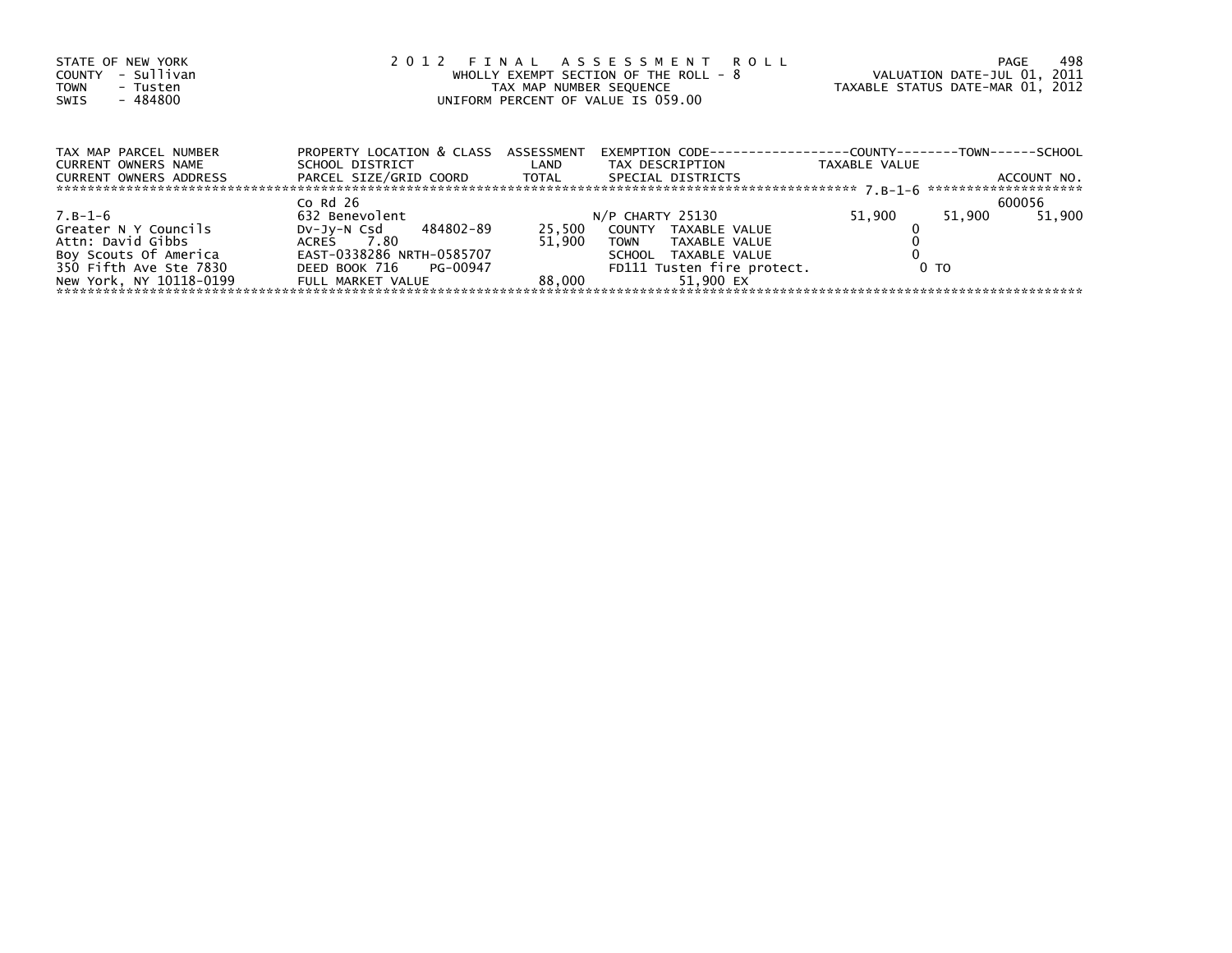| STATE OF NEW YORK | 2012 FINAL ASSESSMENT ROLL              | 499<br>PAGE                      |
|-------------------|-----------------------------------------|----------------------------------|
| COUNTY - Sullivan | WHOLLY EXEMPT SECTION OF THE ROLL - $8$ | VALUATION DATE-JUL 01, 2011      |
| TOWN<br>- Tusten  | MAP SECTION - 007                       | TAXABLE STATUS DATE-MAR 01, 2012 |
| - 484800<br>SWIS  | $SUB - SECTION - B$                     | RPS150/V04/L015                  |
|                   | UNIFORM PERCENT OF VALUE IS 059.00      | CURRENT DATE 6/19/2012           |

| CODE | DISTRICT NAME        | TOTAL<br>PARCELS | EXTENSION<br>TYPF | EXTENSION<br>VALUE | AD VALOREM<br>VALUE | <b>FXFMPT</b><br>AMOUNT | <b>TAXABLE</b><br><b>VALUE</b> |
|------|----------------------|------------------|-------------------|--------------------|---------------------|-------------------------|--------------------------------|
|      | FD111 Tusten fire pr |                  | TOTAL             |                    | 51.900              | 51.900                  |                                |

## \*\*\* S C H O O L D I S T R I C T S U M M A R Y \*\*\*

| <b>CODE</b> | DISTRICT NAME | <b>TOTAL</b><br><b>PARCELS</b> | ASSESSED<br>LAND | ASSESSED<br><b>TOTAL</b> | <b>EXEMPT</b><br><b>AMOUNT</b> | TOTAL<br><b>TAXABLE</b> | <b>STAR</b><br><b>AMOUNT</b> | <b>STAR</b><br><b>TAXABLE</b> |
|-------------|---------------|--------------------------------|------------------|--------------------------|--------------------------------|-------------------------|------------------------------|-------------------------------|
| 484802      | DV-JY-N Csd   |                                | 25,500           | 51,900                   | 51,900                         |                         |                              |                               |
|             | SUB-TOTAL     |                                | 25,500           | 51,900                   | 51,900                         |                         |                              |                               |
| 484889      | Nar Library   |                                | 25,500           | 51,900                   | 51,900                         |                         |                              |                               |
|             | <b>TOTAL</b>  |                                | 51,000           | 103,800                  | 103,800                        |                         |                              |                               |

\*\*\* S Y S T E M C O D E S S U M M A R Y \*\*\*

NO SYSTEM EXEMPTIONS AT THIS LEVEL

#### \*\*\* E X E M P T I O N S U M M A R Y \*\*\*

| <b>CODE</b> | DESCRIPTION             | <b>TOTAL</b><br><b>PARCELS</b> | COUNTY           | TOWN             | <b>SCHOOL</b>    |
|-------------|-------------------------|--------------------------------|------------------|------------------|------------------|
| 25130       | N/P CHARTY<br>T O T A L |                                | 51,900<br>900.51 | 51,900<br>51,900 | 51,900<br>51,900 |

| ROLL       | DESCRIPTION   | TOTAL          | <b>ASSESSED</b> | <b>ASSESSED</b> | <b>TAXABLE</b> | TAXABLE | <b>TAXABLE</b> | STAR           |
|------------|---------------|----------------|-----------------|-----------------|----------------|---------|----------------|----------------|
| <b>SEC</b> |               | <b>PARCELS</b> | LAND            | <b>TOTAL</b>    | COUNTY         | TOWN    | <b>SCHOOL</b>  | <b>TAXABLE</b> |
|            | WHOLLY EXEMPT |                | 25,500          | 51,900          |                |         |                |                |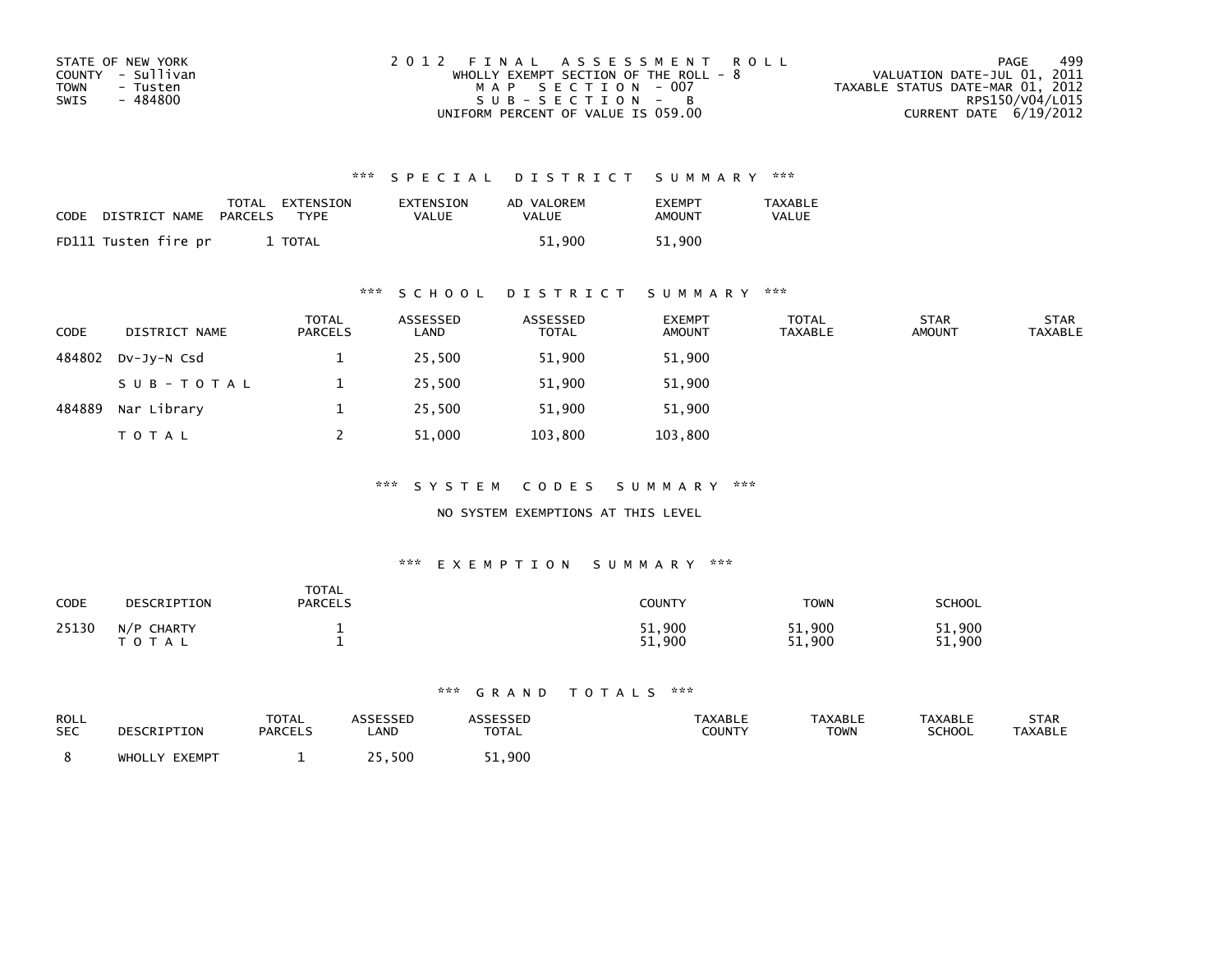| STATE OF NEW YORK<br>- Sullivan<br>COUNTY<br><b>TOWN</b><br>- Tusten<br>- 484800<br>SWIS | UNIFORM PERCENT OF VALUE IS 059.00                 |          |             |                             |          |          |          |
|------------------------------------------------------------------------------------------|----------------------------------------------------|----------|-------------|-----------------------------|----------|----------|----------|
| TAX MAP PARCEL NUMBER PROPERTY LOCATION & CLASS ASSESSMENT                               |                                                    |          |             |                             |          |          |          |
| CURRENT OWNERS NAME                                                                      |                                                    |          |             |                             |          |          |          |
|                                                                                          | TWN Trout Pond Rd                                  |          |             |                             |          |          |          |
| $7. C - 1 - 1$                                                                           | 581 Chd/adt camp                                   |          | MIDA        | 18020                       | 1752,900 | 1752,900 | 1752,900 |
| Industrial Development Agency                                                            | DV-Jy-N Csd 484802-89 234,300 COUNTY TAXABLE VALUE |          |             |                             |          |          |          |
|                                                                                          |                                                    |          |             | 1752,900 TOWN TAXABLE VALUE |          |          |          |
|                                                                                          |                                                    |          |             | SCHOOL TAXABLE VALUE        |          |          |          |
|                                                                                          | DEED BOOK 2010 PG-57994<br>FULL MARKET VALUE       | 2971,000 |             |                             |          |          |          |
|                                                                                          |                                                    |          |             |                             |          |          |          |
|                                                                                          | TWN Camps Mogen Avraham                            |          |             |                             |          |          |          |
| $7. C - 1 - 2$                                                                           | 322 Rural vac>10                                   |          | MIDA        | 18020                       | 30,800   | 30,800   | 30,800   |
| Industrial Development Agency                                                            | DV-Jy-N Csd 484802-89                              |          |             | 30,800 COUNTY TAXABLE VALUE |          |          |          |
| 1 Cablevision Ctr <sup>:</sup><br>Ferndale, NY 12734                                     | ACRES 9.30                                         | 30,800   | <b>TOWN</b> | TAXABLE VALUE               |          |          |          |
|                                                                                          | EAST-0339669 NRTH-0576487                          |          |             | SCHOOL TAXABLE VALUE        |          |          |          |
|                                                                                          | DEED BOOK 2010<br>PG-57994                         |          |             |                             |          |          |          |
|                                                                                          | FULL MARKET VALUE                                  | 52,200   |             |                             |          |          |          |
|                                                                                          |                                                    |          |             |                             |          |          |          |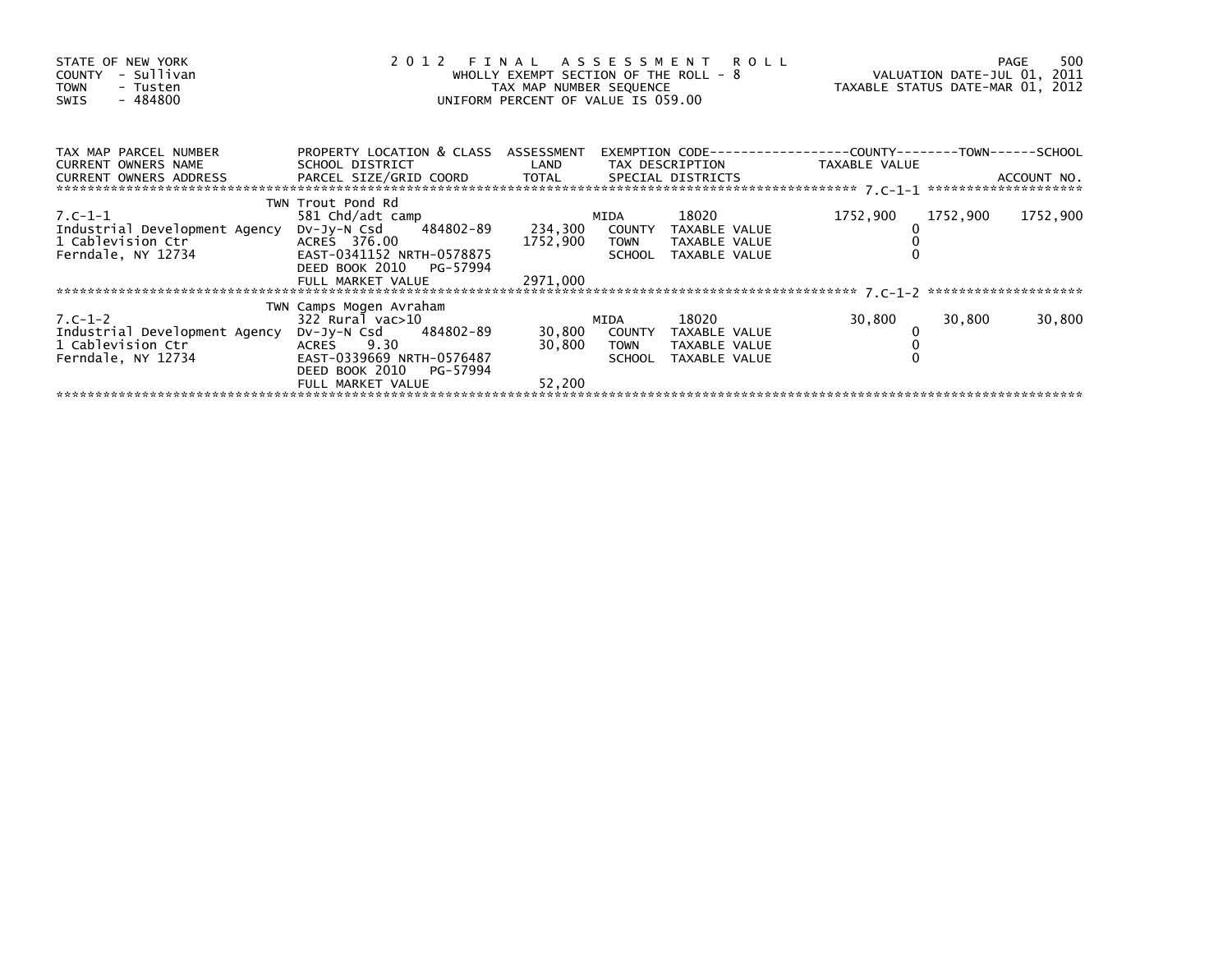| STATE OF NEW YORK       | 2012 FINAL ASSESSMENT ROLL              | -501<br>PAGE                     |
|-------------------------|-----------------------------------------|----------------------------------|
| COUNTY - Sullivan       | WHOLLY EXEMPT SECTION OF THE ROLL - $8$ | VALUATION DATE-JUL 01, 2011      |
| <b>TOWN</b><br>- Tusten | MAP SECTION - 007                       | TAXABLE STATUS DATE-MAR 01, 2012 |
| - 484800<br>SWIS        | $SUB - SECTION - C$                     | RPS150/V04/L015                  |
|                         | UNIFORM PERCENT OF VALUE IS 059.00      | CURRENT DATE 6/19/2012           |

|             |             | 'AA                            | TON.<br>- רי | NSION     | <b>ORFM</b><br>AD<br>vΔ<br>'⊢lv. | -MP        | $\Lambda$ VADI $\tau$ |
|-------------|-------------|--------------------------------|--------------|-----------|----------------------------------|------------|-----------------------|
| CODE<br>___ | NAME<br>י נ | <b>PARCEL</b><br>$\sim$ $\sim$ | <b>TVPL</b>  | UL<br>{∞∆ | VΔ                               | ΔМ<br>אווי | VAI<br>---            |

### NO SPECIAL DISTRICTS AT THIS LEVEL

#### \*\*\* S C H O O L D I S T R I C T S U M M A R Y \*\*\*

| <b>CODE</b> | DISTRICT NAME | TOTAL<br><b>PARCELS</b> | ASSESSED<br>LAND | ASSESSED<br><b>TOTAL</b> | <b>EXEMPT</b><br><b>AMOUNT</b> | TOTAL<br><b>TAXABLE</b> | <b>STAR</b><br><b>AMOUNT</b> | <b>STAR</b><br><b>TAXABLE</b> |
|-------------|---------------|-------------------------|------------------|--------------------------|--------------------------------|-------------------------|------------------------------|-------------------------------|
| 484802      | DV-JV-N Csd   |                         | 265,100          | 1783,700                 | 1783,700                       |                         |                              |                               |
|             | SUB-TOTAL     |                         | 265,100          | 1783,700                 | 1783,700                       |                         |                              |                               |
| 484889      | Nar Library   |                         | 265,100          | 1783.700                 | 1783.700                       |                         |                              |                               |
|             | <b>TOTAL</b>  | 4                       | 530,200          | 3567,400                 | 3567,400                       |                         |                              |                               |

#### \*\*\* S Y S T E M C O D E S S U M M A R Y \*\*\*

#### NO SYSTEM EXEMPTIONS AT THIS LEVEL

| CODE  | DESCRIPTION              | <b>TOTAL</b><br>PARCELS | COUNTY               | <b>TOWN</b>          | <b>SCHOOL</b>        |
|-------|--------------------------|-------------------------|----------------------|----------------------|----------------------|
| 18020 | <b>MIDA</b><br>T O T A L |                         | 1783,700<br>1783,700 | 1783,700<br>1783.700 | 1783,700<br>1783,700 |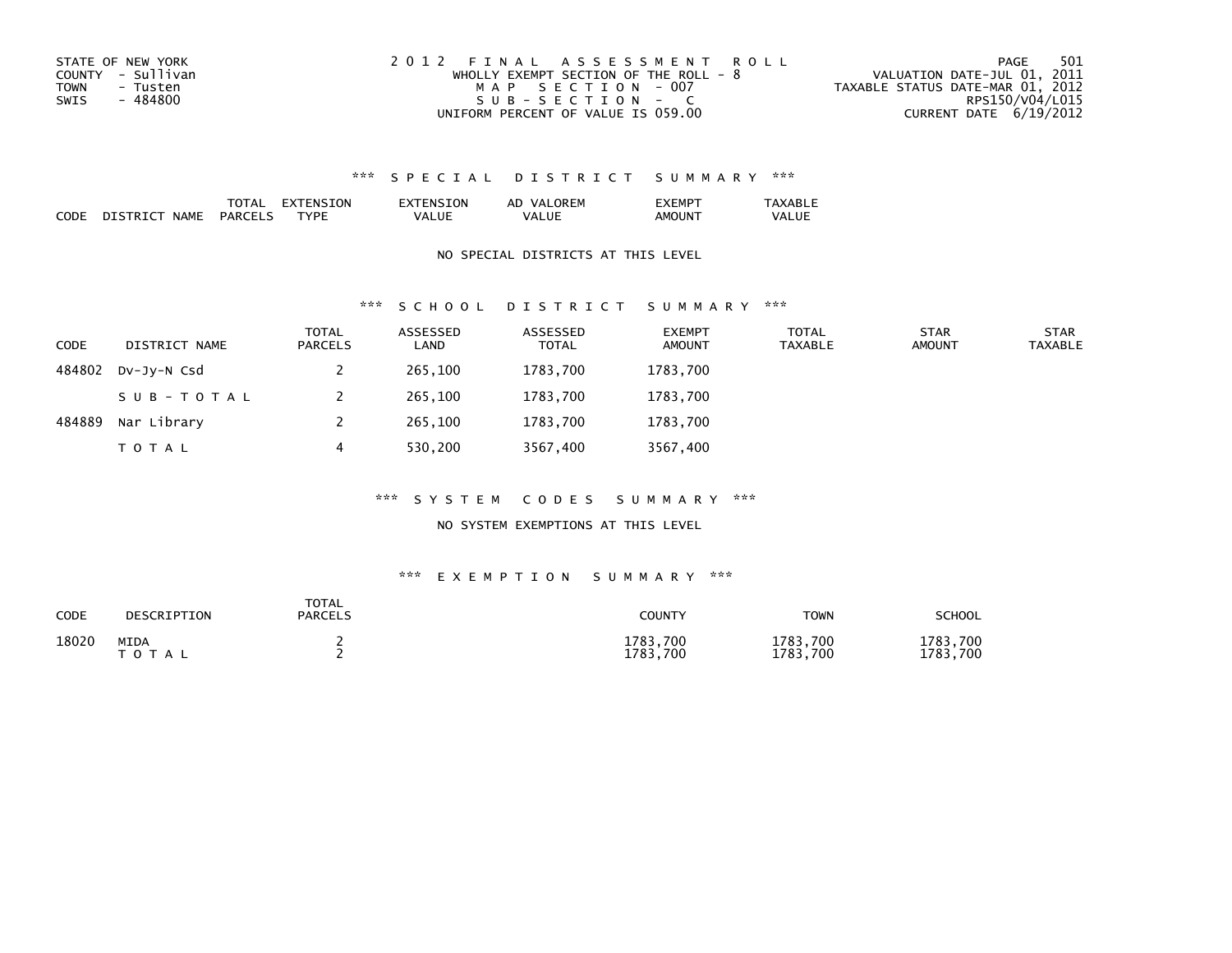| STATE OF NEW YORK       | 2012 FINAL ASSESSMENT ROLL            | 502<br>PAGE                      |
|-------------------------|---------------------------------------|----------------------------------|
| COUNTY - Sullivan       | WHOLLY EXEMPT SECTION OF THE ROLL - 8 | VALUATION DATE-JUL 01, 2011      |
| <b>TOWN</b><br>- Tusten | MAP SECTION - 007                     | TAXABLE STATUS DATE-MAR 01, 2012 |
| SWIS<br>- 484800        | SUB-SECTION - C                       | RPS150/V04/L015                  |
|                         | UNIFORM PERCENT OF VALUE IS 059.00    | CURRENT DATE 6/19/2012           |

| ROLL       | DESCRIPTION   | <b>TOTAL</b>   | ASSESSED | <b>ASSESSED</b> | <b>TAXABLE</b> | <b>TAXABLE</b> | <b>TAXABLE</b> | STAR           |
|------------|---------------|----------------|----------|-----------------|----------------|----------------|----------------|----------------|
| <b>SEC</b> |               | <b>PARCELS</b> | LAND     | <b>TOTAL</b>    | COUNTY         | <b>TOWN</b>    | SCHOOL         | <b>TAXABLE</b> |
|            | WHOLLY EXEMPT |                | 265,100  | 1783,700        |                |                |                |                |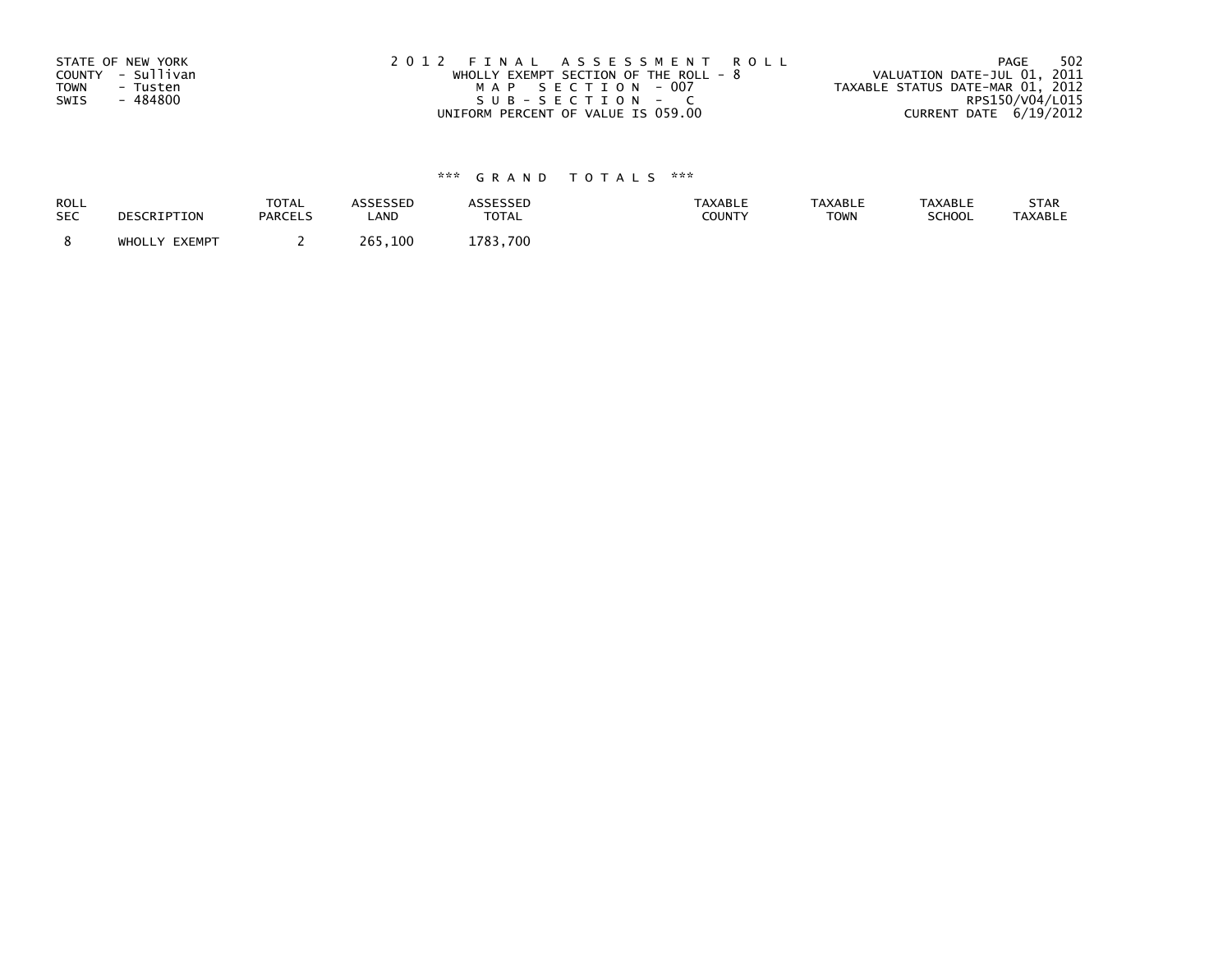| TAX MAP PARCEL NUMBER<br>PROPERTY LOCATION & CLASS ASSESSMENT<br>EXEMPTION CODE-----------------COUNTY-------TOWN------SCHOOL<br>CURRENT OWNERS NAME<br>SCHOOL DISTRICT<br>LAND<br>TAX DESCRIPTION<br>TAXABLE VALUE<br>PARCEL SIZE/GRID COORD<br><b>TOTAL</b><br>SPECIAL DISTRICTS<br><b>CURRENT OWNERS ADDRESS</b><br>$Co$ Rd $24$<br>600341<br>$8. - 1 - 10$<br>251,700<br>251,700<br>652 Govt bldgs<br>TWN W/CORP 13500<br>Town Of Tusten<br>484802-89<br>51,900<br>COUNTY TAXABLE VALUE<br>Dv-Jy-N Csd<br>0<br>$\Omega$<br>PO Box 195<br>Combined with $8.-1-11.1$<br>251,700<br><b>TAXABLE VALUE</b><br><b>TOWN</b><br>Narrowsburg, NY 12764<br>60.00 DPTH 173.00<br>SCHOOL TAXABLE VALUE<br>$\Omega$<br><b>FRNT</b><br>1.06<br>FD110 Narrowsburg fire<br><b>ACRES</b><br>0 TO<br>251,700 EX<br>EAST-0301436 NRTH-0586836<br>LT100 Narrowsburg light<br>DEED BOOK 809<br>PG-00530<br>0 TO<br>426,600<br>251,700 EX<br>FULL MARKET VALUE<br>SD090 Narrowsburg sewer<br>5.50 UN M<br>WD050 Narrowsburg water<br>0 TO M | STATE OF NEW YORK<br>COUNTY - Sullivan<br>- Tusten<br><b>TOWN</b><br>$-484800$<br><b>SWIS</b> | 2 0 1 2 | FINAL<br>TAX MAP NUMBER SEQUENCE | <b>ROLL</b><br>A S S E S S M E N T<br>WHOLLY EXEMPT SECTION OF THE ROLL - 8<br>UNIFORM PERCENT OF VALUE IS 059.00 | 503<br>PAGE<br>VALUATION DATE-JUL 01, 2011<br>TAXABLE STATUS DATE-MAR 01, 2012 |  |
|---------------------------------------------------------------------------------------------------------------------------------------------------------------------------------------------------------------------------------------------------------------------------------------------------------------------------------------------------------------------------------------------------------------------------------------------------------------------------------------------------------------------------------------------------------------------------------------------------------------------------------------------------------------------------------------------------------------------------------------------------------------------------------------------------------------------------------------------------------------------------------------------------------------------------------------------------------------------------------------------------------------------------|-----------------------------------------------------------------------------------------------|---------|----------------------------------|-------------------------------------------------------------------------------------------------------------------|--------------------------------------------------------------------------------|--|
|                                                                                                                                                                                                                                                                                                                                                                                                                                                                                                                                                                                                                                                                                                                                                                                                                                                                                                                                                                                                                           |                                                                                               |         |                                  |                                                                                                                   | ACCOUNT NO.                                                                    |  |
|                                                                                                                                                                                                                                                                                                                                                                                                                                                                                                                                                                                                                                                                                                                                                                                                                                                                                                                                                                                                                           |                                                                                               |         |                                  |                                                                                                                   | 251,700                                                                        |  |
| 251,700 EX                                                                                                                                                                                                                                                                                                                                                                                                                                                                                                                                                                                                                                                                                                                                                                                                                                                                                                                                                                                                                |                                                                                               |         |                                  |                                                                                                                   |                                                                                |  |
|                                                                                                                                                                                                                                                                                                                                                                                                                                                                                                                                                                                                                                                                                                                                                                                                                                                                                                                                                                                                                           |                                                                                               |         |                                  |                                                                                                                   |                                                                                |  |
| $Co$ Rd $24$<br>600343<br>$8. - 1 - 11.2$<br>611 Librarv<br>25300<br>217,300<br>217,300<br>NP ORGNS<br>Western Sullivan Public Librar Dv-Jy-N Csd<br>484802-89<br>7,300<br>COUNTY TAXABLE VALUE<br>O<br>0<br>PO Box 737<br>FRNT 179.00 DPTH 167.00<br>217,300<br><b>TOWN</b><br>TAXABLE VALUE<br>Jeffersonville, NY 12748<br>EAST-0301285 NRTH-0586988<br>$\Omega$<br>SCHOOL TAXABLE VALUE<br>DEED BOOK 2363<br>FD110 Narrowsburg fire<br>PG-014<br>0 <sub>T</sub><br>FULL MARKET VALUE<br>368,300<br>217,300 EX<br>LT100 Narrowsburg light<br>0 <sub>T</sub><br>217,300 EX<br>SD090 Narrowsburg sewer<br>1.00 UN M<br>WD050 Narrowsburg water<br>$0$ TO M                                                                                                                                                                                                                                                                                                                                                                |                                                                                               |         |                                  |                                                                                                                   | 217,300                                                                        |  |
|                                                                                                                                                                                                                                                                                                                                                                                                                                                                                                                                                                                                                                                                                                                                                                                                                                                                                                                                                                                                                           |                                                                                               |         |                                  |                                                                                                                   |                                                                                |  |
| Bridge St<br>$8. - 1 - 16$<br>TWN W/CORP 13500<br>25,000<br>590 Park<br>25,000<br>Town of Tusten<br>484802<br>25,000<br>COUNTY TAXABLE VALUE<br>DV-Jy-N Csd<br>0<br>$\Omega$<br>210 Bridge St<br><b>ACRES</b><br>25,000<br><b>TAXABLE VALUE</b><br>0.24<br><b>TOWN</b><br>$\Omega$<br>PO Box 195<br>DEED BOOK 2489<br>PG-516<br>SCHOOL TAXABLE VALUE                                                                                                                                                                                                                                                                                                                                                                                                                                                                                                                                                                                                                                                                      |                                                                                               |         |                                  |                                                                                                                   | 25,000                                                                         |  |
| Twn Rd 33<br>600121<br>16,000<br>16,000<br>$8. - 2 - 11.2$<br>695 Cemetery<br>27350<br><b>CEMETERY</b><br>484802-89<br>15,500<br>0<br>Glen Cove Cemetery Assoc<br>$Dv-Jy-N$ Csd<br>COUNTY TAXABLE VALUE<br>$\mathbf{0}$<br>16,000<br><b>ACRES</b><br>1.85<br><b>TOWN</b><br>TAXABLE VALUE<br><b>Inc</b><br>EAST-0302193 NRTH-0587283<br>$\Omega$<br>Narrowsburg, NY 12764<br>SCHOOL TAXABLE VALUE<br>DEED BOOK 828<br>FD110 Narrowsburg fire<br>PG-00174<br>0 TO<br>FULL MARKET VALUE<br>27,100<br>16,000 EX<br>LT100 Narrowsburg light<br>0 <sub>T</sub><br>16,000 EX<br>SD090 Narrowsburg sewer<br>.00 UN M<br>WD050 Narrowsburg water<br>0 TO M<br>16,000 EX                                                                                                                                                                                                                                                                                                                                                           |                                                                                               |         |                                  |                                                                                                                   | 16,000                                                                         |  |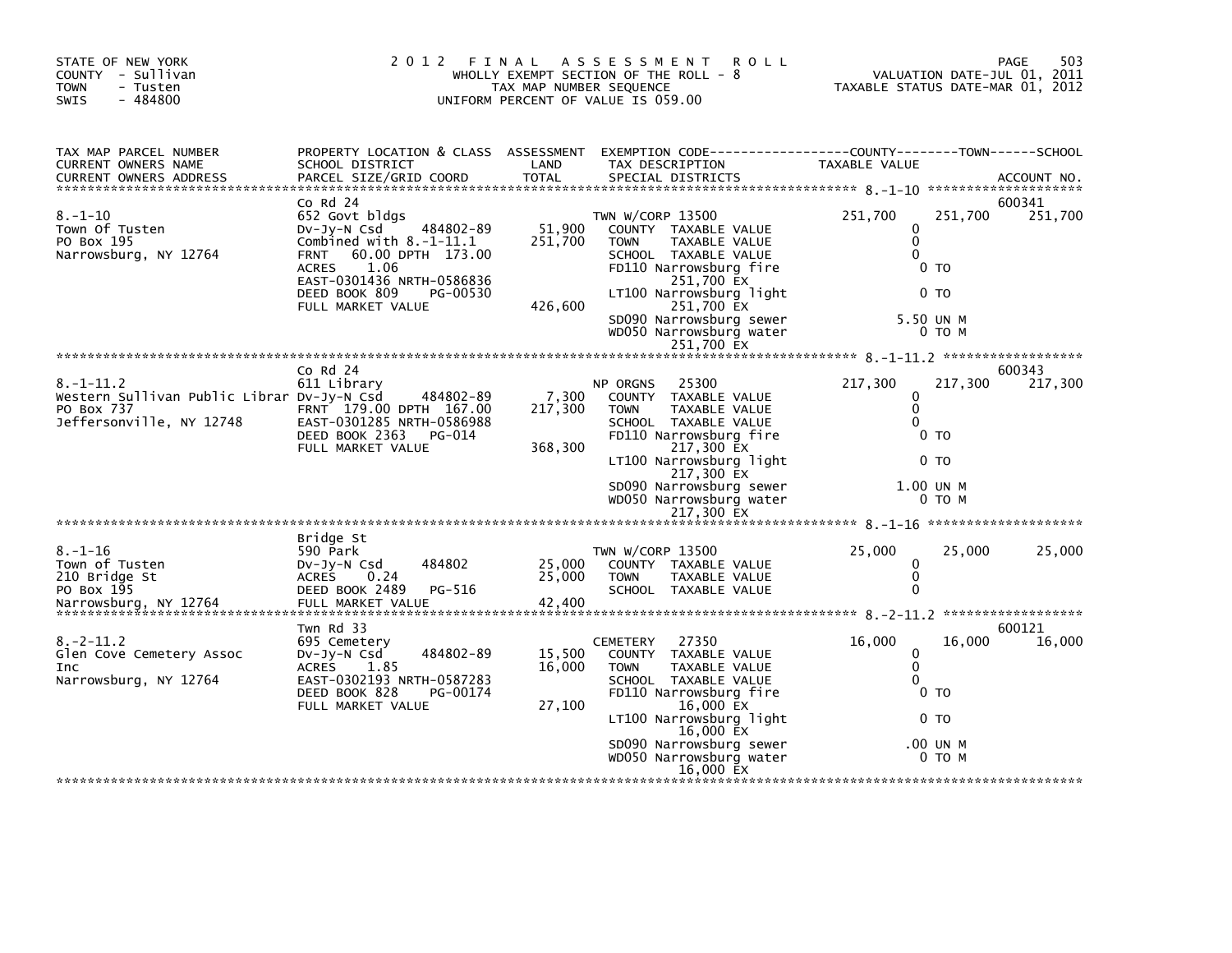| STATE OF NEW YORK<br>- Sullivan<br>COUNTY<br><b>TOWN</b><br>- Tusten<br>- 484800<br>SWIS |                                                                                                                    |                            | 2012 FINAL ASSESSMENT ROLL<br>WHOLLY EXEMPT SECTION OF THE ROLL - $8$<br>TAX MAP NUMBER SEQUENCE<br>UNIFORM PERCENT OF VALUE IS 059.00                                                         | VALUATION DATE-JUL 01, 2011<br>TAXABLE STATUS DATE-MAR 01, 2012 | 504<br>PAGE      |
|------------------------------------------------------------------------------------------|--------------------------------------------------------------------------------------------------------------------|----------------------------|------------------------------------------------------------------------------------------------------------------------------------------------------------------------------------------------|-----------------------------------------------------------------|------------------|
| TAX MAP PARCEL NUMBER<br>CURRENT OWNERS NAME<br>CURRENT OWNERS ADDRESS                   | PROPERTY LOCATION & CLASS ASSESSMENT<br>SCHOOL DISTRICT NETWORKS                                                   |                            | LAND TAX DESCRIPTION                                                                                                                                                                           | TAXABLE VALUE                                                   |                  |
| $8. - 2 - 12$<br>Glen Cove Cemetery<br>Association Inc<br>Narrowsburg, NY 12764          | Twn Rd 33<br>695 Cemetery<br>DV-Jy-N Csd 484802-89<br>ACRES 5.30<br>EAST-0302430 NRTH-0587250<br>FULL MARKET VALUE | 26,600<br>27,000<br>45,800 | CEMETERY 27350<br>COUNTY TAXABLE VALUE<br>TOWN TAXABLE VALUE<br>SCHOOL TAXABLE VALUE<br>FD110 Narrowsburg fire<br>27,000 EX<br>LT100 Narrowsburg light<br>27,000 EX<br>SD090 Narrowsburg sewer | 27,000<br>27,000<br>0 <sub>T</sub><br>0 TO<br>.00 UN M          | 600120<br>27,000 |
|                                                                                          |                                                                                                                    |                            | WD050 Narrowsburg water<br>27,000 EX                                                                                                                                                           | 0 то м                                                          |                  |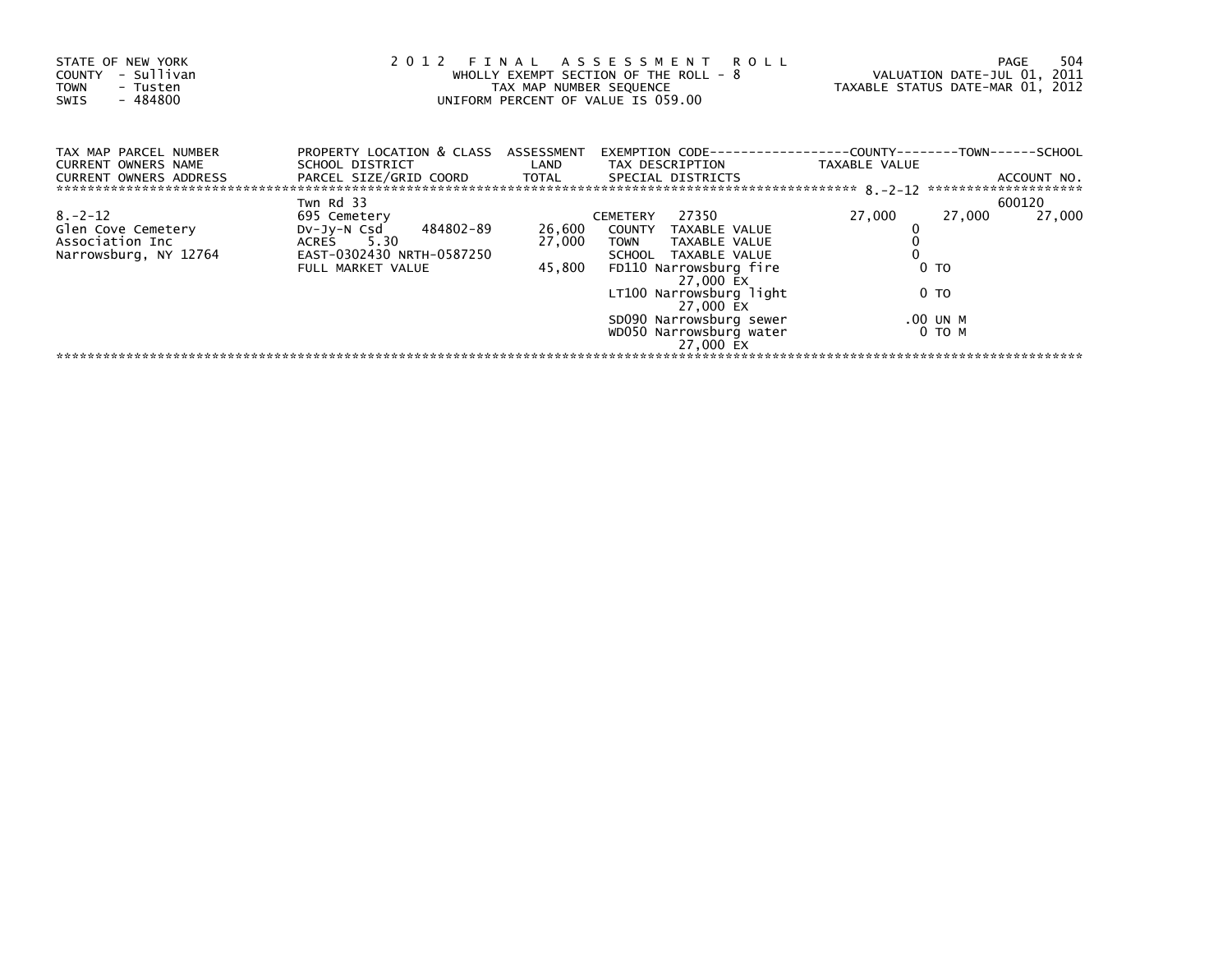| STATE OF NEW YORK       | 2012 FINAL ASSESSMENT ROLL              | -505<br>PAGE                     |
|-------------------------|-----------------------------------------|----------------------------------|
| COUNTY - Sullivan       | WHOLLY EXEMPT SECTION OF THE ROLL - $8$ | VALUATION DATE-JUL 01, 2011      |
| <b>TOWN</b><br>- Tusten | MAP SECTION - 008                       | TAXABLE STATUS DATE-MAR 01, 2012 |
| - 484800<br>SWIS        | SUB-SECTION-                            | RPS150/V04/L015                  |
|                         | UNIFORM PERCENT OF VALUE IS 059.00      | CURRENT DATE 6/19/2012           |

| CODE | DISTRICT NAME                                | TOTAL<br>PARCELS | EXTENSION<br><b>TYPF</b> | EXTENSION<br>VALUE | AD VALOREM<br><b>VALUE</b> | <b>EXEMPT</b><br><b>AMOUNT</b> | TAXABLE<br><b>VALUE</b> |
|------|----------------------------------------------|------------------|--------------------------|--------------------|----------------------------|--------------------------------|-------------------------|
|      | FD110 Narrowsburg fi<br>LT100 Narrowsburg li |                  | 4 TOTAL<br>4 TOTAL       |                    | 512,000<br>512.000<br>6.50 | 512,000<br>512,000             | 6.50                    |
|      | SD090 Narrowsburg se<br>WD050 Narrowsburg wa |                  | 4 UNITS M<br>4 TOTAL M   |                    | 512,000                    | 512,000                        |                         |

#### \*\*\* S C H O O L D I S T R I C T S U M M A R Y \*\*\*

| <b>CODE</b> | DISTRICT NAME | <b>TOTAL</b><br><b>PARCELS</b> | ASSESSED<br>LAND | ASSESSED<br><b>TOTAL</b> | <b>EXEMPT</b><br><b>AMOUNT</b> | <b>TOTAL</b><br>TAXABLE | <b>STAR</b><br><b>AMOUNT</b> | <b>STAR</b><br>TAXABLE |
|-------------|---------------|--------------------------------|------------------|--------------------------|--------------------------------|-------------------------|------------------------------|------------------------|
| 484802      | DV-JV-N Csd   |                                | 126,300          | 537,000                  | 537,000                        |                         |                              |                        |
|             | SUB-TOTAL     |                                | 126.300          | 537.000                  | 537,000                        |                         |                              |                        |
| 484889      | Nar Library   | 4                              | 101,300          | 512,000                  | 512,000                        |                         |                              |                        |
|             | T O T A L     | q                              | 227,600          | 1049,000                 | 1049,000                       |                         |                              |                        |

#### \*\*\* S Y S T E M C O D E S S U M M A R Y \*\*\*

### NO SYSTEM EXEMPTIONS AT THIS LEVEL

| CODE                    | DESCRIPTION                                               | <b>TOTAL</b><br><b>PARCELS</b> | COUNTY                                  | <b>TOWN</b>                             | <b>SCHOOL</b>                           |
|-------------------------|-----------------------------------------------------------|--------------------------------|-----------------------------------------|-----------------------------------------|-----------------------------------------|
| 13500<br>25300<br>27350 | TWN W/CORP<br><b>NP ORGNS</b><br>CEMETERY<br><b>TOTAL</b> |                                | 276.700<br>217,300<br>43,000<br>537,000 | 276,700<br>217,300<br>43,000<br>537,000 | 276,700<br>217,300<br>43,000<br>537,000 |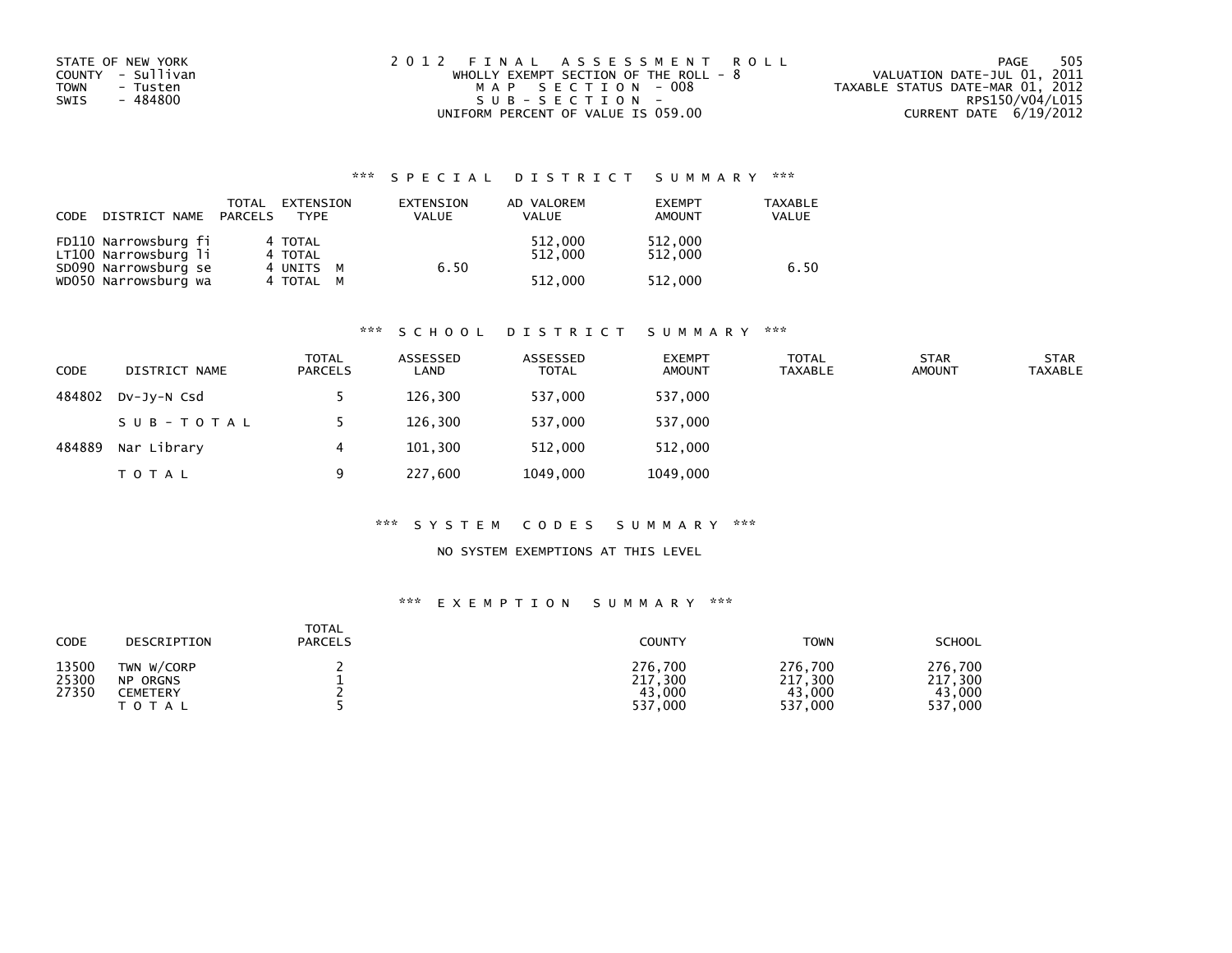| STATE OF NEW YORK       | 2012 FINAL ASSESSMENT ROLL            | 506<br>PAGE                      |
|-------------------------|---------------------------------------|----------------------------------|
| COUNTY - Sullivan       | WHOLLY EXEMPT SECTION OF THE ROLL - 8 | VALUATION DATE-JUL 01, 2011      |
| <b>TOWN</b><br>- Tusten | MAP SECTION - 008                     | TAXABLE STATUS DATE-MAR 01, 2012 |
| - 484800<br>SWIS        | SUB-SECTION-                          | RPS150/V04/L015                  |
|                         | UNIFORM PERCENT OF VALUE IS 059.00    | CURRENT DATE 6/19/2012           |

| ROLL       | DESCRIPTION   | <b>TOTAL</b>   | ASSESSED | <b>ASSESSED</b> | <b>TAXABLE</b> | <b>TAXABLE</b> | <b>TAXABLE</b> | STAR           |
|------------|---------------|----------------|----------|-----------------|----------------|----------------|----------------|----------------|
| <b>SEC</b> |               | <b>PARCELS</b> | LAND     | <b>TOTAL</b>    | COUNTY         | <b>TOWN</b>    | SCHOOL         | <b>TAXABLE</b> |
|            | WHOLLY EXEMPT |                | 126,300  | 537,000         |                |                |                |                |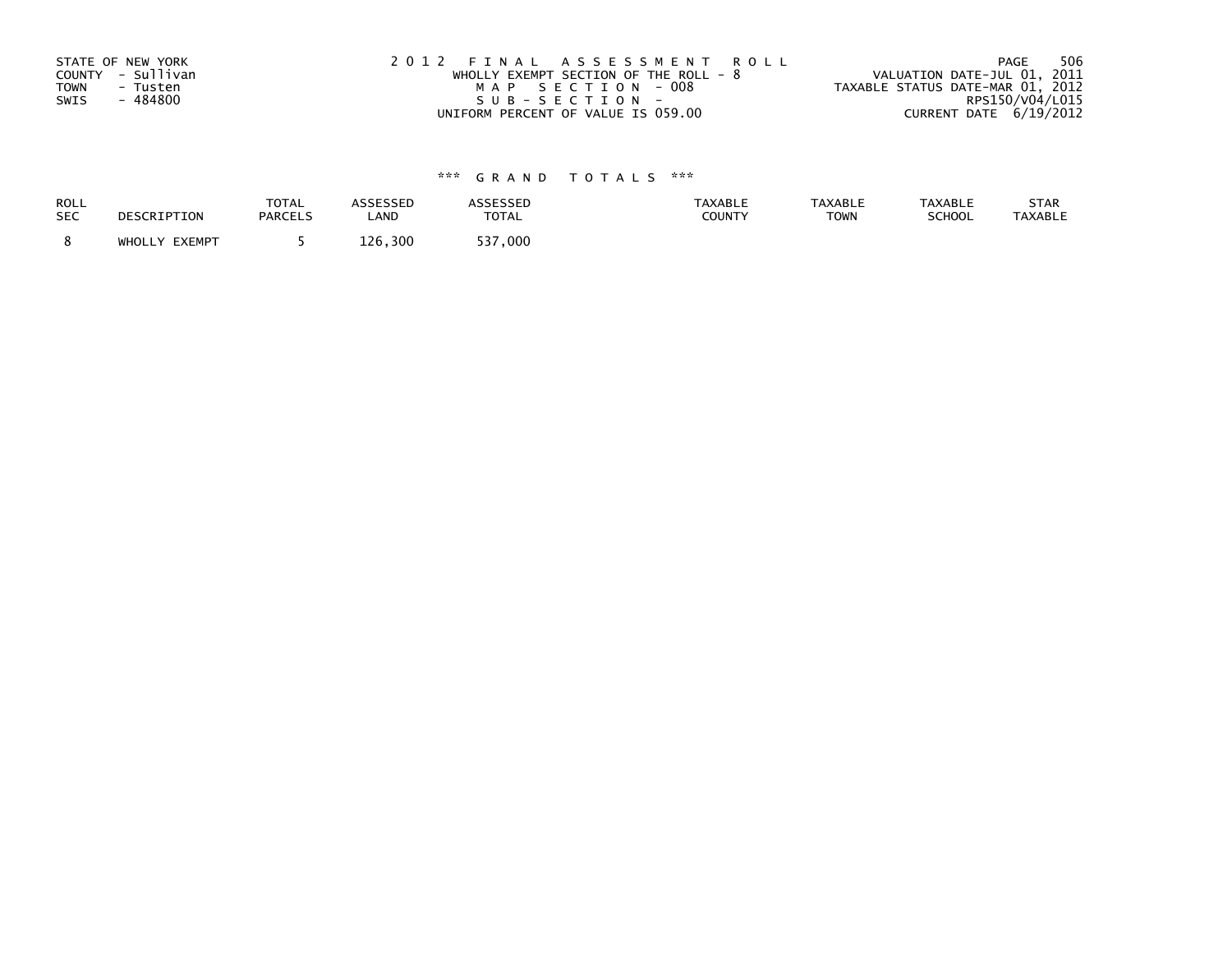| STATE OF NEW YORK<br>COUNTY - Sullivan<br><b>TOWN</b><br>- Tusten<br>SWIS<br>$-484800$ | 2 0 1 2<br>FINAL                                                                                                                             | TAX MAP NUMBER SEQUENCE    | A S S E S S M E N T<br><b>ROLL</b><br>WHOLLY EXEMPT SECTION OF THE ROLL - 8<br>UNIFORM PERCENT OF VALUE IS 059.00                                                                                                                                         | TAXABLE STATUS DATE-MAR 01, 2012                                           |                                                | 507<br>PAGE<br>VALUATION DATE-JUL 01, 2011 |
|----------------------------------------------------------------------------------------|----------------------------------------------------------------------------------------------------------------------------------------------|----------------------------|-----------------------------------------------------------------------------------------------------------------------------------------------------------------------------------------------------------------------------------------------------------|----------------------------------------------------------------------------|------------------------------------------------|--------------------------------------------|
| TAX MAP PARCEL NUMBER<br>CURRENT OWNERS NAME                                           | PROPERTY LOCATION & CLASS ASSESSMENT EXEMPTION CODE----------------COUNTY-------TOWN------SCHOOL<br>SCHOOL DISTRICT                          | LAND                       | TAX DESCRIPTION                                                                                                                                                                                                                                           | <b>TAXABLE VALUE</b>                                                       |                                                |                                            |
| $9. -3 - 1$<br>Town Of Tusten<br>PO Box 195<br>Narrowsburg, NY 12764                   | Third St<br>591 Playground<br>484802-89<br>$Dv-Jv-N$ Csd<br>FRNT 500.00 DPTH 200.00<br>EAST-0298820 NRTH-0586490<br>FULL MARKET VALUE        | 20,700<br>24,900<br>42,200 | TWN W/CORP 13500<br>COUNTY TAXABLE VALUE<br><b>TOWN</b><br>TAXABLE VALUE<br>SCHOOL TAXABLE VALUE<br>FD110 Narrowsburg fire<br>24,900 EX<br>LT100 Narrowsburg light<br>24,900 EX<br>SD090 Narrowsburg sewer<br>WD050 Narrowsburg water<br>24,900 EX        | 24,900<br>0<br>$\mathbf{0}$<br>$\Omega$<br>0 <sub>T</sub>                  | 24,900<br>0 <sub>T</sub><br>.00 UN M<br>0 TO M | 600340<br>24,900                           |
|                                                                                        |                                                                                                                                              |                            |                                                                                                                                                                                                                                                           |                                                                            |                                                |                                            |
| $9. - 9 - 1$<br>Town Of Tusten<br>PO Box 195<br>Narrowsburg, NY 12764                  | Fourth St<br>651 Highway gar<br>$Dv-Jv-N$ Csd<br>484802-89<br>FRNT 100.00 DPTH 100.00<br>EAST-0299340 NRTH-0586190<br>FULL MARKET VALUE      | 10,200<br>28,700<br>48,600 | TWN W/CORP 13500<br>COUNTY TAXABLE VALUE<br><b>TAXABLE VALUE</b><br><b>TOWN</b><br>SCHOOL TAXABLE VALUE<br>FD110 Narrowsburg fire<br>28,700 EX<br>LT100 Narrowsburg light<br>28,700 EX<br>SD090 Narrowsburg sewer<br>WD050 Narrowsburg water<br>28,700 EX | 28,700<br>0<br>$\Omega$<br>$\Omega$<br>0 <sub>T</sub><br>1.50 UN M         | 28,700<br>0 <sub>T</sub><br>$0$ TO $M$         | 600380<br>28,700                           |
|                                                                                        | Main St                                                                                                                                      |                            |                                                                                                                                                                                                                                                           |                                                                            |                                                | 144350                                     |
| $9. - 10 - 13$<br>Town of Tusten<br>PO Box 195<br>Narrowsburg, NY 12764                | 590 Park<br>DV-Jy-N Csd<br>484802-89<br>FRNT 64.00 DPTH 124.00<br>EAST-0300773 NRTH-0586769<br>DEED BOOK 2457<br>PG-330<br>FULL MARKET VALUE | 1,000<br>11,000<br>18,600  | TWN W/CORP 13500<br>COUNTY TAXABLE VALUE<br><b>TOWN</b><br>TAXABLE VALUE<br>SCHOOL TAXABLE VALUE<br>FD110 Narrowsburg fire<br>11,000 EX<br>LT100 Narrowsburg light<br>11,000 EX<br>SD090 Narrowsburg sewer<br>WD050 Narrowsburg water<br>11,000 EX        | 11,000<br>0<br>$\mathbf 0$<br>$\Omega$<br>0 <sub>T</sub><br>0 <sub>T</sub> | 11,000<br>.00 UN M<br>0 то м                   | 11,000                                     |
|                                                                                        |                                                                                                                                              |                            |                                                                                                                                                                                                                                                           |                                                                            |                                                |                                            |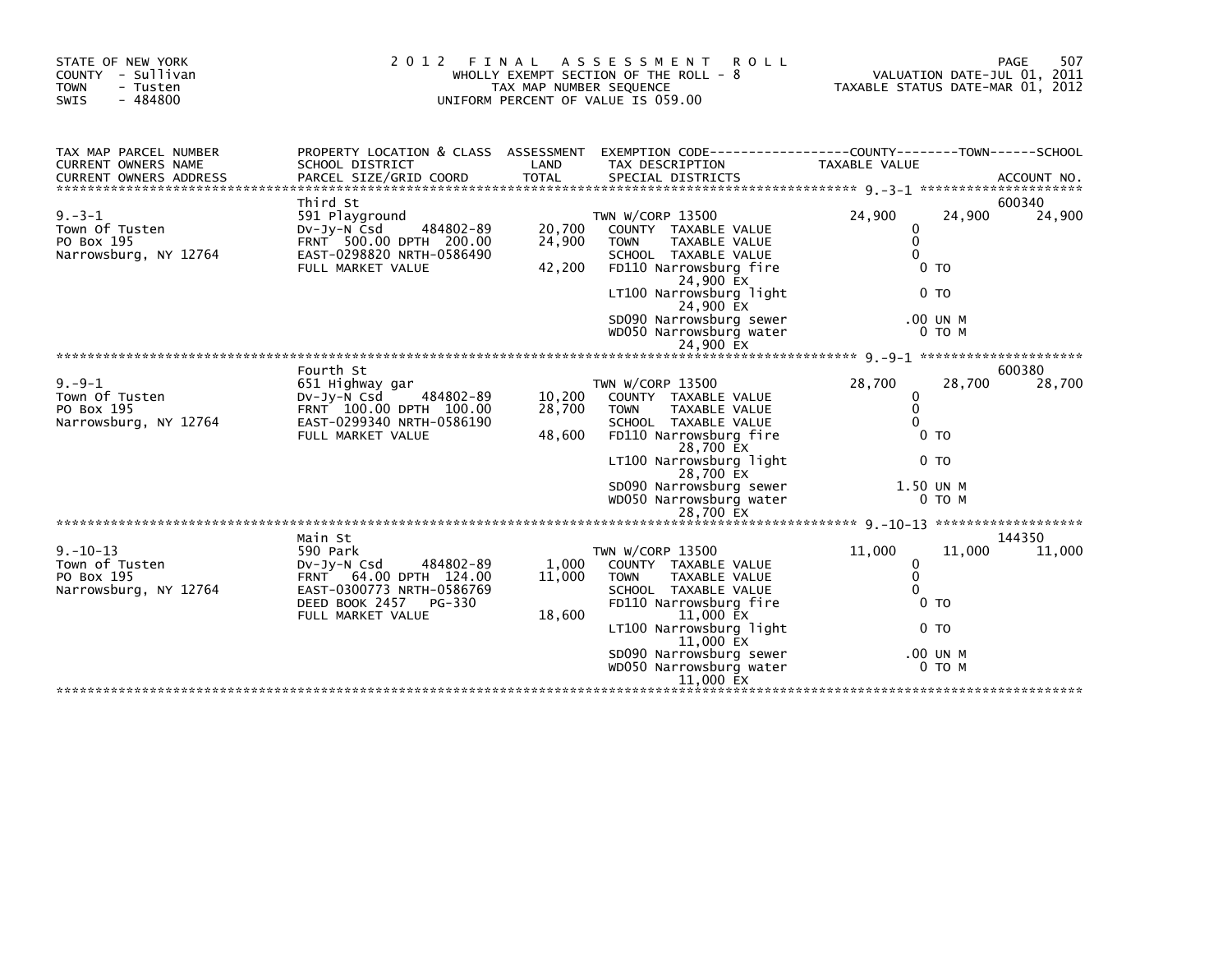| STATE OF NEW YORK       | 2012 FINAL ASSESSMENT ROLL              | 508<br>PAGE                      |
|-------------------------|-----------------------------------------|----------------------------------|
| COUNTY - Sullivan       | WHOLLY EXEMPT SECTION OF THE ROLL - $8$ | VALUATION DATE-JUL 01, 2011      |
| <b>TOWN</b><br>- Tusten | MAP SECTION - 009                       | TAXABLE STATUS DATE-MAR 01, 2012 |
| - 484800<br>SWIS        | SUB-SECTION-                            | RPS150/V04/L015                  |
|                         | UNIFORM PERCENT OF VALUE IS 059.00      | CURRENT DATE 6/19/2012           |

| CODE | DISTRICT NAME                                | TOTAL<br>PARCELS | EXTENSION<br><b>TYPF</b>      | EXTENSION<br><b>VALUE</b> | AD VALOREM<br><b>VALUE</b> | <b>EXEMPT</b><br>AMOUNT | <b>TAXABLE</b><br><b>VALUE</b> |
|------|----------------------------------------------|------------------|-------------------------------|---------------------------|----------------------------|-------------------------|--------------------------------|
|      | FD110 Narrowsburg fi<br>LT100 Narrowsburg li |                  | 3 TOTAL<br>3 TOTAL<br>3 UNITS |                           | 64.600<br>64.600<br>1.50   | 64.600<br>64.600        | 1.50                           |
|      | SD090 Narrowsburg se<br>WD050 Narrowsburg wa |                  | <b>M</b><br>3 TOTAL M         |                           | 64.600                     | 64,600                  |                                |

#### \*\*\* S C H O O L D I S T R I C T S U M M A R Y \*\*\*

| <b>CODE</b> | DISTRICT NAME | <b>TOTAL</b><br><b>PARCELS</b> | ASSESSED<br>LAND | ASSESSED<br><b>TOTAL</b> | <b>EXEMPT</b><br><b>AMOUNT</b> | <b>TOTAL</b><br>TAXABLE | <b>STAR</b><br><b>AMOUNT</b> | <b>STAR</b><br><b>TAXABLE</b> |
|-------------|---------------|--------------------------------|------------------|--------------------------|--------------------------------|-------------------------|------------------------------|-------------------------------|
| 484802      | DV-JY-N Csd   |                                | 31,900           | 64,600                   | 64,600                         |                         |                              |                               |
|             | SUB-TOTAL     |                                | 31,900           | 64.600                   | 64,600                         |                         |                              |                               |
| 484889      | Nar Library   |                                | 31,900           | 64.600                   | 64,600                         |                         |                              |                               |
|             | T O T A L     |                                | 63,800           | 129,200                  | 129,200                        |                         |                              |                               |

#### \*\*\* S Y S T E M C O D E S S U M M A R Y \*\*\*

### NO SYSTEM EXEMPTIONS AT THIS LEVEL

| CODE  | DESCRIPTION                | TOTAL<br><b>PARCELS</b> | <b>COUNTY</b>    | <b>TOWN</b>      | SCHOOL           |
|-------|----------------------------|-------------------------|------------------|------------------|------------------|
| 13500 | TWN W/CORP<br><b>TOTAL</b> |                         | 64,600<br>64,600 | 64,600<br>64,600 | 64,600<br>64,600 |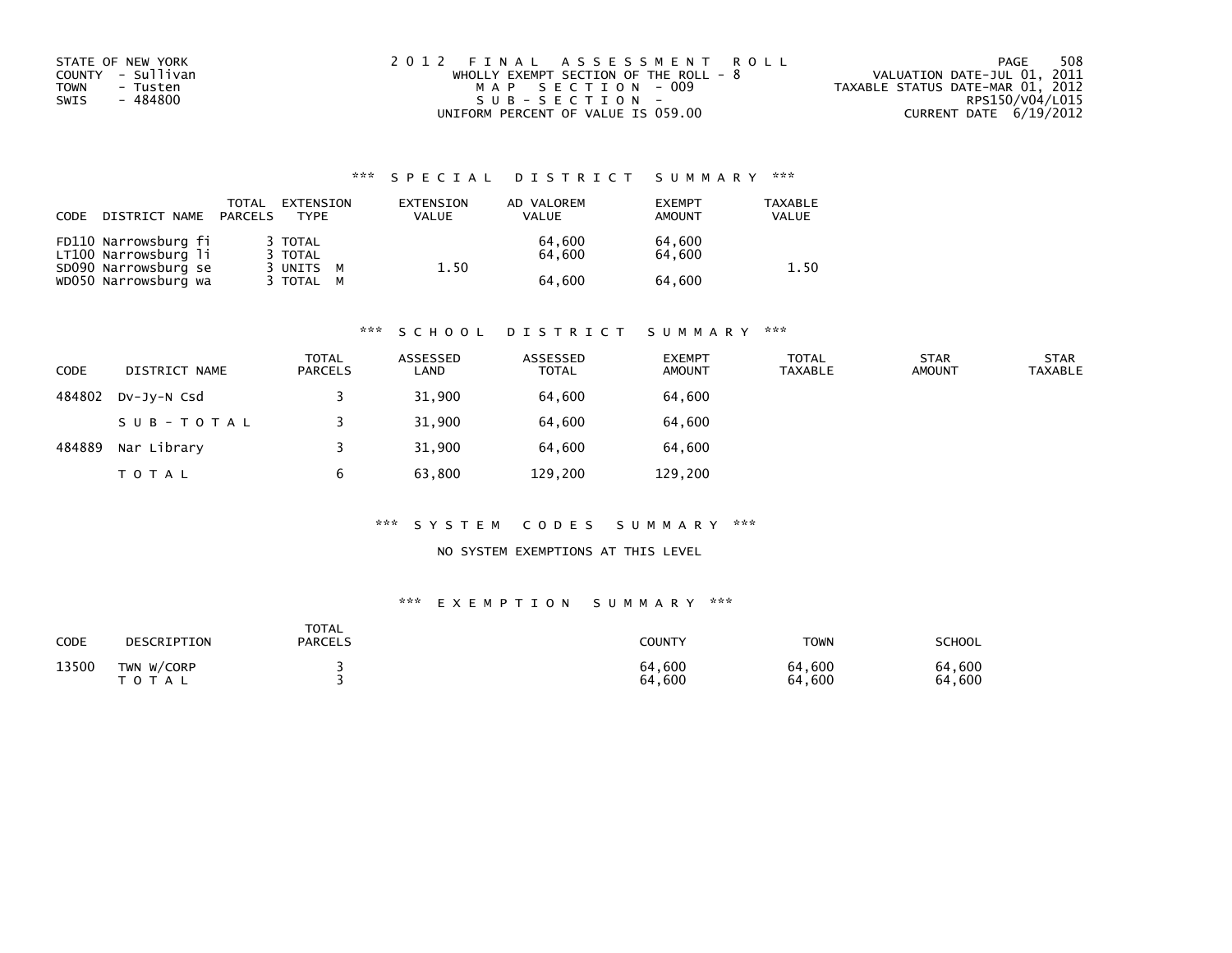| STATE OF NEW YORK       | 2012 FINAL ASSESSMENT ROLL            | 509<br>PAGE                      |
|-------------------------|---------------------------------------|----------------------------------|
| COUNTY - Sullivan       | WHOLLY EXEMPT SECTION OF THE ROLL - 8 | VALUATION DATE-JUL 01, 2011      |
| <b>TOWN</b><br>- Tusten | MAP SECTION - 009                     | TAXABLE STATUS DATE-MAR 01, 2012 |
| - 484800<br>SWIS        | SUB-SECTION-                          | RPS150/V04/L015                  |
|                         | UNIFORM PERCENT OF VALUE IS 059.00    | CURRENT DATE 6/19/2012           |

| <b>ROLL</b> | DESCRIPTION   | <b>TOTAL</b>   | <b>ASSESSED</b> | ASSESSED     | <b>TAXABLE</b> | <b>TAXABLE</b> | <b>TAXABLE</b> | STAR           |
|-------------|---------------|----------------|-----------------|--------------|----------------|----------------|----------------|----------------|
| <b>SEC</b>  |               | <b>PARCELS</b> | LAND            | <b>TOTAL</b> | <b>COUNTY</b>  | <b>TOWN</b>    | SCHOOL         | <b>TAXABLE</b> |
|             | WHOLLY EXEMPT |                | 31,900          | 64,600       |                |                |                |                |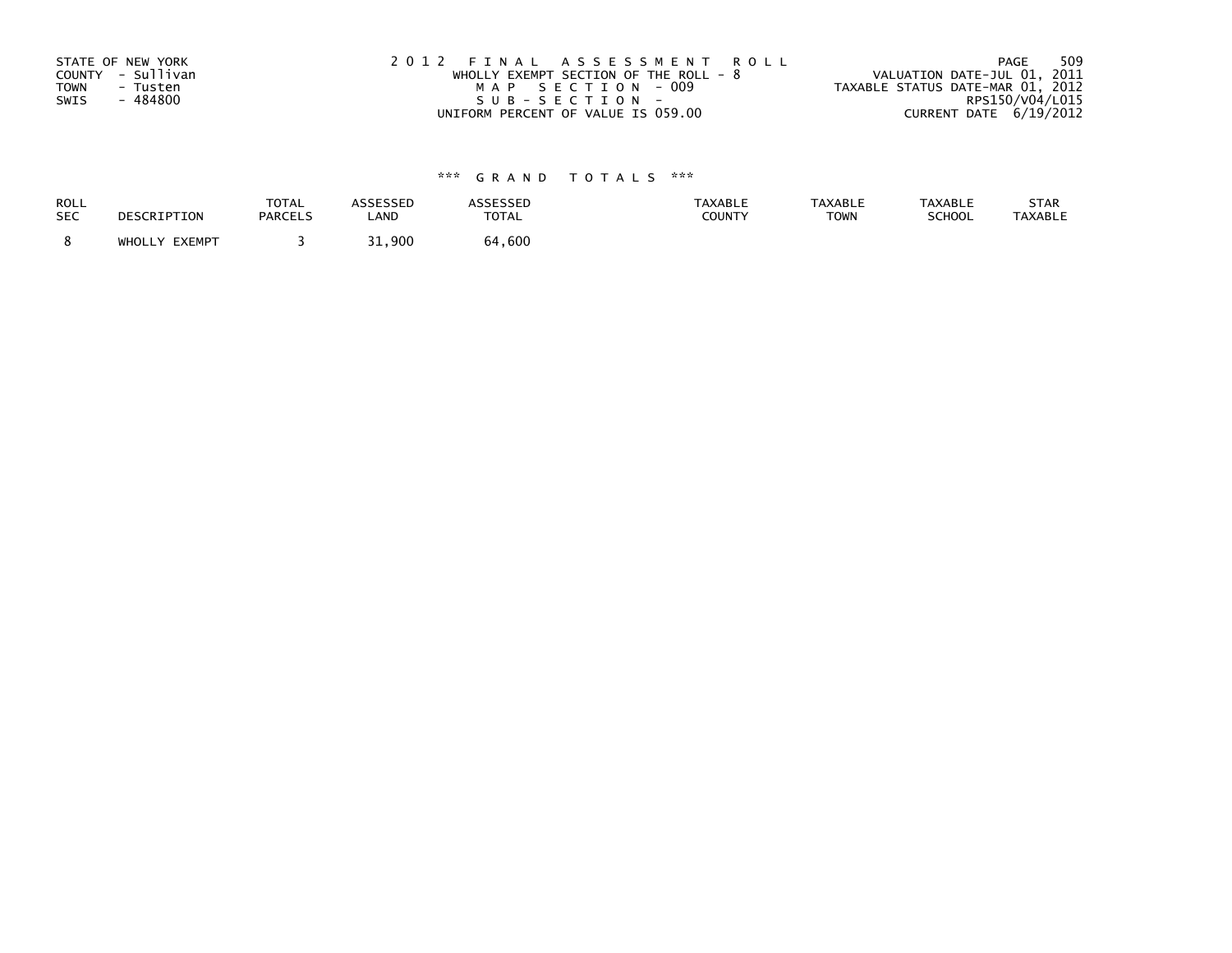| STATE OF NEW YORK<br>COUNTY - Sullivan<br><b>TOWN</b><br>- Tusten<br>$-484800$<br>SWIS                           | 2 0 1 2                                                                                                                                                                                       | FINAL<br>TAX MAP NUMBER SEQUENCE | A S S E S S M E N T<br><b>ROLL</b><br>WHOLLY EXEMPT SECTION OF THE ROLL - 8<br>UNIFORM PERCENT OF VALUE IS 059.00                                                                                                                                        | TAXABLE STATUS DATE-MAR 01, 2012                    |                                                                        | 510<br>PAGE<br>VALUATION DATE-JUL 01, 2011 |
|------------------------------------------------------------------------------------------------------------------|-----------------------------------------------------------------------------------------------------------------------------------------------------------------------------------------------|----------------------------------|----------------------------------------------------------------------------------------------------------------------------------------------------------------------------------------------------------------------------------------------------------|-----------------------------------------------------|------------------------------------------------------------------------|--------------------------------------------|
| TAX MAP PARCEL NUMBER<br><b>CURRENT OWNERS NAME</b>                                                              | SCHOOL DISTRICT                                                                                                                                                                               | LAND                             | PROPERTY LOCATION & CLASS ASSESSMENT EXEMPTION CODE----------------COUNTY-------TOWN-----SCHOOL<br>TAX DESCRIPTION                                                                                                                                       | TAXABLE VALUE                                       |                                                                        |                                            |
| $10. -1 - 6.2$<br>Upper Delaware Council Inc<br>PO Box 192<br>Narrowsburg, NY 12764                              | 211 Bridge St<br>464 Office bldg.<br>484802-89<br>DV-Jy-N Csd<br>Office Bldg & Parking Lot<br>FRNT 84.97 DPTH 97.87<br>EAST-0301287 NRTH-0586779<br>DEED BOOK 1678 PG-35<br>FULL MARKET VALUE | 7,000<br>125,000<br>211,900      | 25120<br>$N/P$ EDUC<br>COUNTY TAXABLE VALUE<br><b>TOWN</b><br>TAXABLE VALUE<br>SCHOOL TAXABLE VALUE<br>FD110 Narrowsburg fire<br>125,000 EX<br>LT100 Narrowsburg light<br>125,000 EX<br>SD090 Narrowsburg sewer<br>WD050 Narrowsburg water<br>125,000 EX | 125,000<br>$\Omega$<br>$\mathbf{0}$<br>$\Omega$     | 125,000<br>0 <sub>T</sub><br>0 <sub>T</sub><br>1.50 UN M<br>0 TO M     | 200024<br>125,000                          |
|                                                                                                                  |                                                                                                                                                                                               |                                  |                                                                                                                                                                                                                                                          |                                                     |                                                                        |                                            |
| $10. -1 - 8$<br>Narrowsburg Fire Dept Inc<br>Attn: Charles Knapp Treas<br>207 Bridge St<br>Narrowsburg, NY 12764 | $CO$ Rd $24$<br>662 Police/fire<br>DV-Jy-N Csd 484802-89<br>FRNT 69.00 DPTH 207.00<br>EAST-0301340 NRTH-0586690<br>DEED BOOK 809<br>PG-00542<br>FULL MARKET VALUE                             | 7,400<br>211,500<br>358,500      | VOL FIREMN 26400<br>COUNTY TAXABLE VALUE<br>TAXABLE VALUE<br><b>TOWN</b><br>SCHOOL TAXABLE VALUE<br>FD110 Narrowsburg fire<br>211,500 EX<br>LT100 Narrowsburg light<br>211,500 EX<br>SD090 Narrowsburg sewer<br>WD050 Narrowsburg water<br>211,500 EX    | 211,500<br>$\mathbf{0}$<br>$\mathbf{0}$<br>$\Omega$ | 211,500<br>0 <sub>T</sub><br>0 <sub>T</sub><br>1.00 UN M<br>$0$ TO $M$ | 600101<br>211,500                          |
| $10. -1 - 13$<br>St Pauls Lutheran Church<br>Narrowsburg, NY 12764                                               | Twn Rd 33<br>210 1 Family Res<br>484802-89<br>Dv-Jy-N Csd<br>FRNT 125.00 DPTH 119.00<br>EAST-0301110 NRTH-0586230<br>DEED BOOK 674<br>PG-00245<br>FULL MARKET VALUE                           | 8,300<br>102,900<br>174,400      | $N/P$ RELIG 25110<br>COUNTY TAXABLE VALUE<br><b>TOWN</b><br>TAXABLE VALUE<br>SCHOOL TAXABLE VALUE<br>FD110 Narrowsburg fire<br>102,900 EX<br>LT100 Narrowsburg light<br>102,900 EX<br>SD090 Narrowsburg sewer<br>WD050 Narrowsburg water<br>102,900 EX   | 102,900<br>0<br>$\mathbf 0$<br>$\Omega$             | 102,900<br>0 <sub>T</sub><br>0 <sub>T</sub><br>1.00 UN M<br>$0$ TO M   | 600150<br>102,900                          |
|                                                                                                                  |                                                                                                                                                                                               |                                  |                                                                                                                                                                                                                                                          |                                                     |                                                                        |                                            |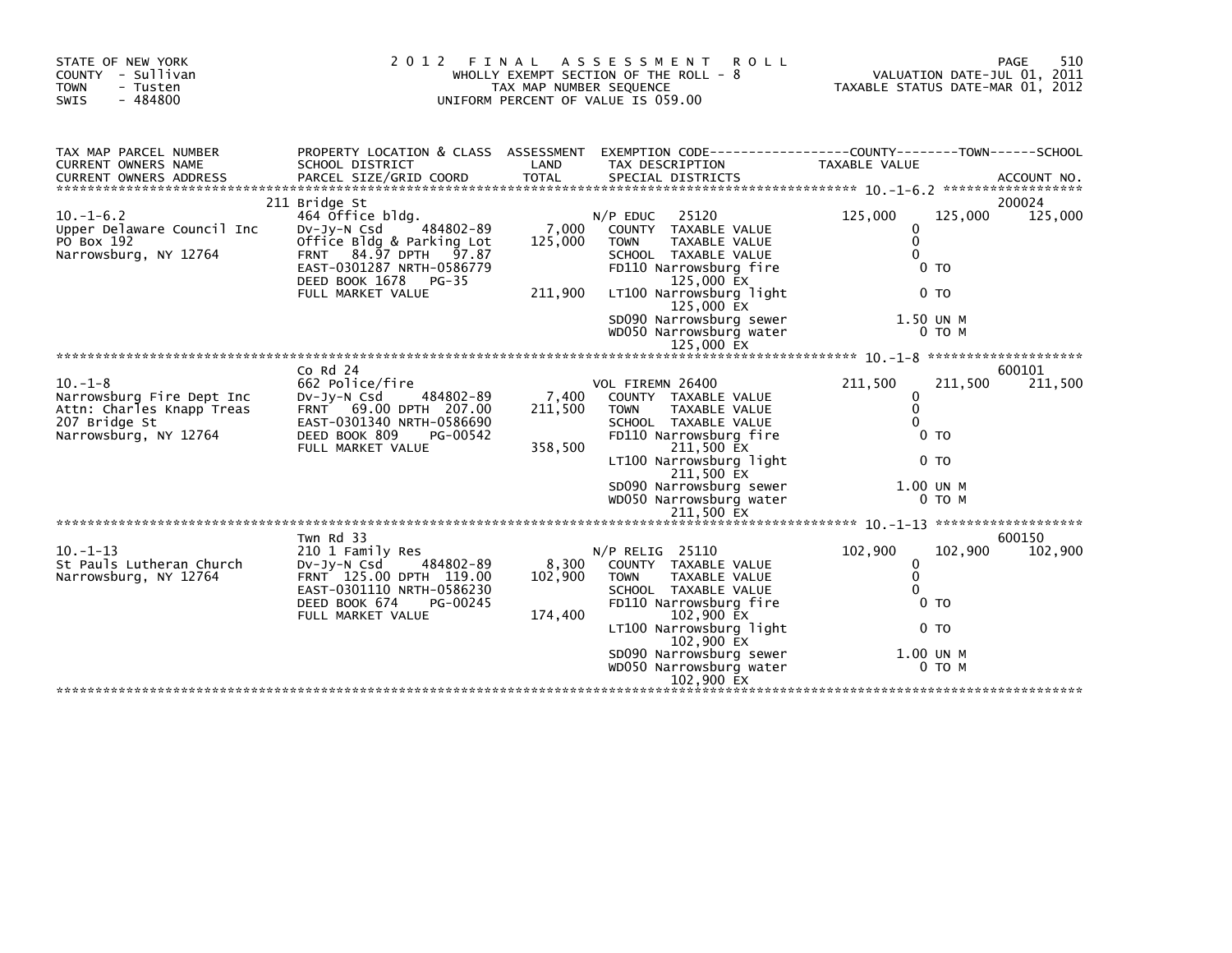| STATE OF NEW YORK<br>COUNTY - Sullivan<br><b>TOWN</b><br>- Tusten<br>$-484800$<br>SWIS                                                                                                                                                                                         | 2 0 1 2<br>FINAL                                                                                                                                                 | TAX MAP NUMBER SEQUENCE       | ASSESSMENT<br><b>ROLL</b><br>WHOLLY EXEMPT SECTION OF THE ROLL - 8<br>UNIFORM PERCENT OF VALUE IS 059.00                                                                                                                                              | TAXABLE STATUS DATE-MAR 01, 2012                                                                              | 511<br>PAGE<br>VALUATION DATE-JUL 01, 2011 |
|--------------------------------------------------------------------------------------------------------------------------------------------------------------------------------------------------------------------------------------------------------------------------------|------------------------------------------------------------------------------------------------------------------------------------------------------------------|-------------------------------|-------------------------------------------------------------------------------------------------------------------------------------------------------------------------------------------------------------------------------------------------------|---------------------------------------------------------------------------------------------------------------|--------------------------------------------|
| TAX MAP PARCEL NUMBER<br>CURRENT OWNERS NAME<br>CURRENT OWNERS ADDRESS PARCEL SIZE/GRID COORD TOTAL SPECIAL DISTRICTS AND MO. ACCOUNT NO. ACCOUNT NO. AND A SERVER AND TOTAL SPECIAL DISTRICTS AND A SERVER AND A SERVER AND TOTAL SERVER AND TOTAL THE SERVER OF THE SERVER O | PROPERTY LOCATION & CLASS ASSESSMENT<br>SCHOOL DISTRICT                                                                                                          | LAND                          | EXEMPTION CODE-----------------COUNTY-------TOWN------SCHOOL<br>TAX DESCRIPTION                                                                                                                                                                       | TAXABLE VALUE                                                                                                 |                                            |
| $10. -2 - 5.1$<br>Narrowsburg Central School<br>33 Schoolhouse Rd<br>Jeffersonville, NY 12748                                                                                                                                                                                  | $Co$ Rd $24$<br>612 School<br>484802-89<br>$Dv-Jy-N$ Csd<br>ACRES 14.38<br>EAST-0302375 NRTH-0586510<br>DEED BOOK 336<br>PG-00329<br>FULL MARKET VALUE           | 43,100<br>124,900<br>211,700  | SCHOOL DIS 13800<br>COUNTY TAXABLE VALUE<br>TAXABLE VALUE<br><b>TOWN</b><br>SCHOOL TAXABLE VALUE<br>FD110 Narrowsburg fire<br>124,900 EX<br>LT100 Narrowsburg light<br>106,165 EX<br>SD090 Narrowsburg sewer<br>WD050 Narrowsburg water<br>106,165 EX | 124,900<br>$\Omega$<br>$\mathbf{0}$<br>$\Omega$<br>0 <sub>T</sub><br>0 <sub>T</sub><br>.00 UN M<br>0 TO M     | 124,900<br>124,900                         |
|                                                                                                                                                                                                                                                                                |                                                                                                                                                                  |                               |                                                                                                                                                                                                                                                       |                                                                                                               |                                            |
| $10. -2 - 5.2$<br>Tusten Volunteer Ambulance<br>Service Inc.<br>Narrowsburg, NY 12764                                                                                                                                                                                          | St Hwy 97<br>662 Police/fire<br>DV-Jy-N Csd<br>484802-89<br><b>ACRES</b><br>1.07<br>EAST-0302958 NRTH-0586398<br>DEED BOOK 1163<br>PG-00198<br>FULL MARKET VALUE | 14,000<br>90,400<br>153,200   | N/P CHARTY 25130<br>COUNTY TAXABLE VALUE<br>TAXABLE VALUE<br><b>TOWN</b><br>SCHOOL TAXABLE VALUE<br>FD110 Narrowsburg fire<br>90,400 EX<br>LT100 Narrowsburg light<br>47,912 EX<br>SD090 Narrowsburg sewer<br>WD050 Narrowsburg water<br>90,400 EX    | 90,400<br>$\mathbf{0}$<br>$\mathbf{0}$<br>$\Omega$<br>0 <sub>T</sub><br>0 <sub>T</sub><br>1.00 UN M<br>0 TO M | 90,400<br>90,400                           |
|                                                                                                                                                                                                                                                                                |                                                                                                                                                                  |                               |                                                                                                                                                                                                                                                       |                                                                                                               |                                            |
| $10. -3 - 1$<br>Narrowsburg Central<br>School<br>33 Schoolhouse Rd<br>Jeffersonville, NY 12748                                                                                                                                                                                 | $Co$ Rd $24$<br>612 School<br>484802-89<br>$Dv-Jv-N$ Csd<br>2.20<br>ACRES<br>EAST-0301640 NRTH-0586360<br>DEED BOOK 1607<br>PG-495<br>FULL MARKET VALUE          | 18,000<br>648,500<br>1099,200 | SCHOOL DIS 13800<br>COUNTY TAXABLE VALUE<br><b>TOWN</b><br>TAXABLE VALUE<br>SCHOOL TAXABLE VALUE<br>FD110 Narrowsburg fire<br>648,500 EX<br>LT100 Narrowsburg light<br>648,500 EX<br>SD090 Narrowsburg sewer<br>WD050 Narrowsburg water<br>648.500 EX | 648,500<br>0<br>$\mathbf 0$<br>$\Omega$<br>0 <sub>T</sub><br>0 <sub>T</sub><br>23.00 UN M<br>$0$ TO M         | 600060<br>648,500<br>648,500               |
|                                                                                                                                                                                                                                                                                |                                                                                                                                                                  |                               |                                                                                                                                                                                                                                                       |                                                                                                               |                                            |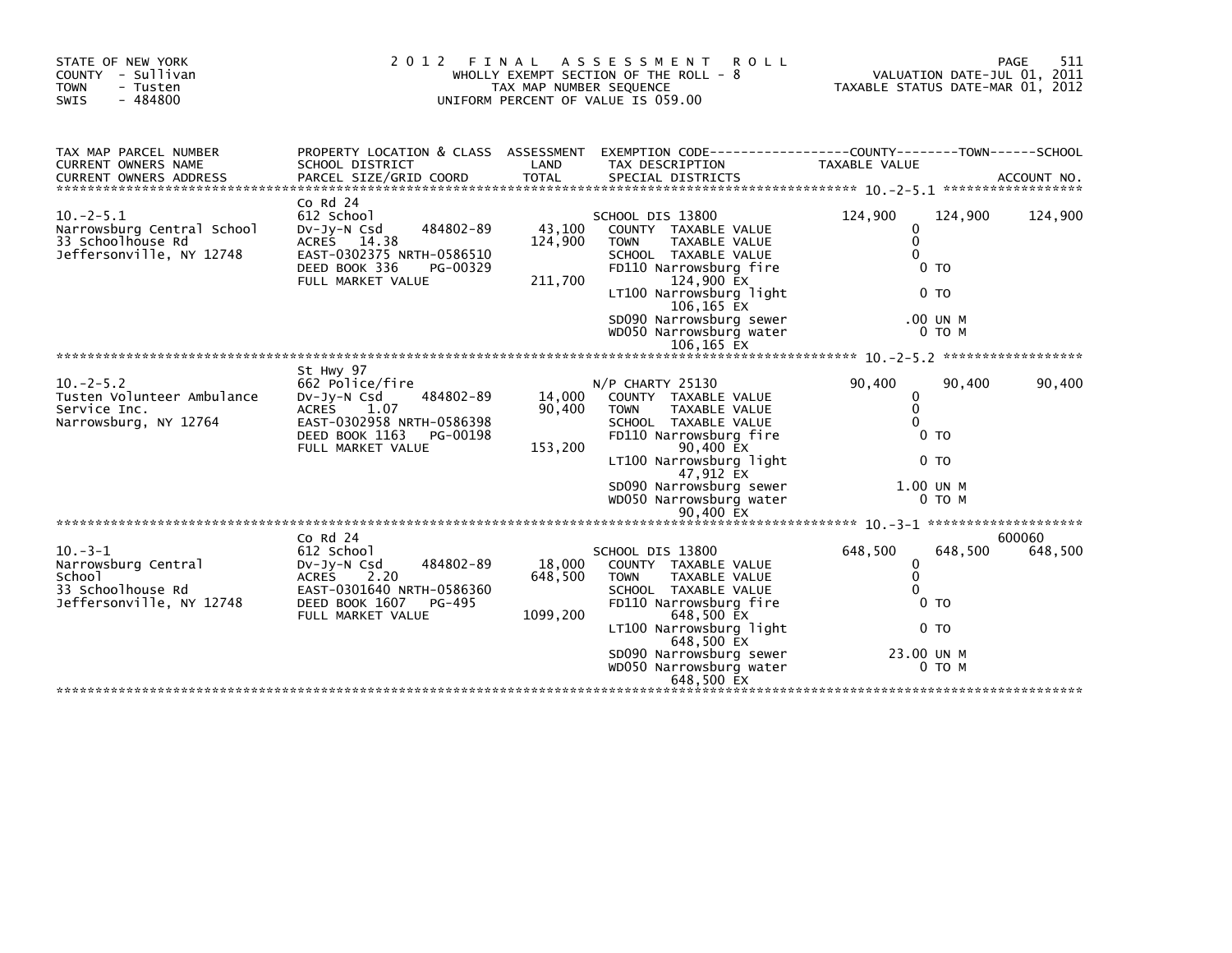| STATE OF NEW YORK<br>COUNTY - Sullivan<br><b>TOWN</b><br>- Tusten<br>$-484800$<br>SWIS | 2 0 1 2                                                                                                                                                     | FINAL<br>TAX MAP NUMBER SEQUENCE | A S S E S S M E N T<br><b>ROLL</b><br>WHOLLY EXEMPT SECTION OF THE ROLL - 8<br>UNIFORM PERCENT OF VALUE IS 059.00                                                                                                                                          | VALUATION DATE-JUL 01, 2011<br>TAXABLE STATUS DATE-MAR 01, 2012                                                       | 512<br>PAGE       |
|----------------------------------------------------------------------------------------|-------------------------------------------------------------------------------------------------------------------------------------------------------------|----------------------------------|------------------------------------------------------------------------------------------------------------------------------------------------------------------------------------------------------------------------------------------------------------|-----------------------------------------------------------------------------------------------------------------------|-------------------|
| TAX MAP PARCEL NUMBER<br>CURRENT OWNERS NAME                                           | SCHOOL DISTRICT                                                                                                                                             | LAND                             | PROPERTY LOCATION & CLASS ASSESSMENT EXEMPTION CODE----------------COUNTY-------TOWN------SCHOOL<br>TAX DESCRIPTION                                                                                                                                        | TAXABLE VALUE                                                                                                         |                   |
| $10 - 3 - 2$<br>St Francis Xavier Church<br>151 Bridge St<br>Narrowsburg, NY 12764     | $Co$ Rd $24$<br>620 Religious<br>484802-89<br>$Dv-Jv-N$ Csd<br>ACRES<br>2.70<br>EAST-0301840 NRTH-0586240<br>DEED BOOK 242<br>PG-00499<br>FULL MARKET VALUE | 19,700<br>420,800<br>713,200     | $N/P$ RELIG 25110<br>COUNTY TAXABLE VALUE<br><b>TOWN</b><br>TAXABLE VALUE<br>SCHOOL TAXABLE VALUE<br>FD110 Narrowsburg fire<br>420,800 EX<br>LT100 Narrowsburg light<br>420,800 EX<br>SD090 Narrowsburg sewer<br>WD050 Narrowsburg water<br>420,800 EX     | 420,800<br>420,800<br>$\Omega$<br>$\mathbf{0}$<br>$\Omega$<br>$0$ TO<br>0 <sub>T</sub><br>2.50 UN M<br>$0$ TO $M$     | 600300<br>420,800 |
|                                                                                        |                                                                                                                                                             |                                  |                                                                                                                                                                                                                                                            |                                                                                                                       |                   |
| $10. -3 - 7$<br>St Francis Cemetery<br>Narrowsburg<br>New York, 12764                  | Co Rd 24<br>695 Cemetery<br>484802-89<br>DV-Jy-N Csd<br>2.00<br>ACRES<br>EAST-0302450 NRTH-0585790<br>DEED BOOK 97<br>PG-00475<br>FULL MARKET VALUE         | 12,700<br>12,700<br>21,500       | <b>CEMETERY</b><br>27350<br>COUNTY TAXABLE VALUE<br><b>TOWN</b><br>TAXABLE VALUE<br>SCHOOL TAXABLE VALUE<br>FD110 Narrowsburg fire<br>12,700 EX<br>LT100 Narrowsburg light<br>12,700 EX<br>SD090 Narrowsburg sewer<br>WD050 Narrowsburg water<br>12,700 EX | 12,700<br>12,700<br>0<br>$\mathbf{0}$<br>$\Omega$<br>0 <sub>T</sub><br>0 <sub>T</sub><br>.00 UN M<br>0 TO M           | 600280<br>12,700  |
|                                                                                        |                                                                                                                                                             |                                  |                                                                                                                                                                                                                                                            |                                                                                                                       |                   |
| $10. -3 - 9$<br>St Francis Cemetery<br>Narrowsburg<br>New York, 12764                  | School St Ext<br>695 Cemetery<br>484802-89<br>DV-Jy-N Csd<br>ACRES 2.00<br>EAST-0302190 NRTH-0585660<br>DEED BOOK 540<br>PG-00555<br>FULL MARKET VALUE      | 12,700<br>12,700<br>21,500       | 27350<br><b>CEMETERY</b><br>COUNTY TAXABLE VALUE<br><b>TOWN</b><br>TAXABLE VALUE<br>SCHOOL TAXABLE VALUE<br>FD110 Narrowsburg fire<br>12,700 EX<br>LT100 Narrowsburg light<br>12,700 EX<br>SD090 Narrowsburg sewer<br>WD050 Narrowsburg water<br>12,700 EX | 12,700<br>12,700<br>$\mathbf{0}$<br>$\mathbf 0$<br>$\Omega$<br>0 <sub>T</sub><br>0 <sub>T</sub><br>.00 UN M<br>0 TO M | 600281<br>12,700  |
|                                                                                        |                                                                                                                                                             |                                  |                                                                                                                                                                                                                                                            |                                                                                                                       |                   |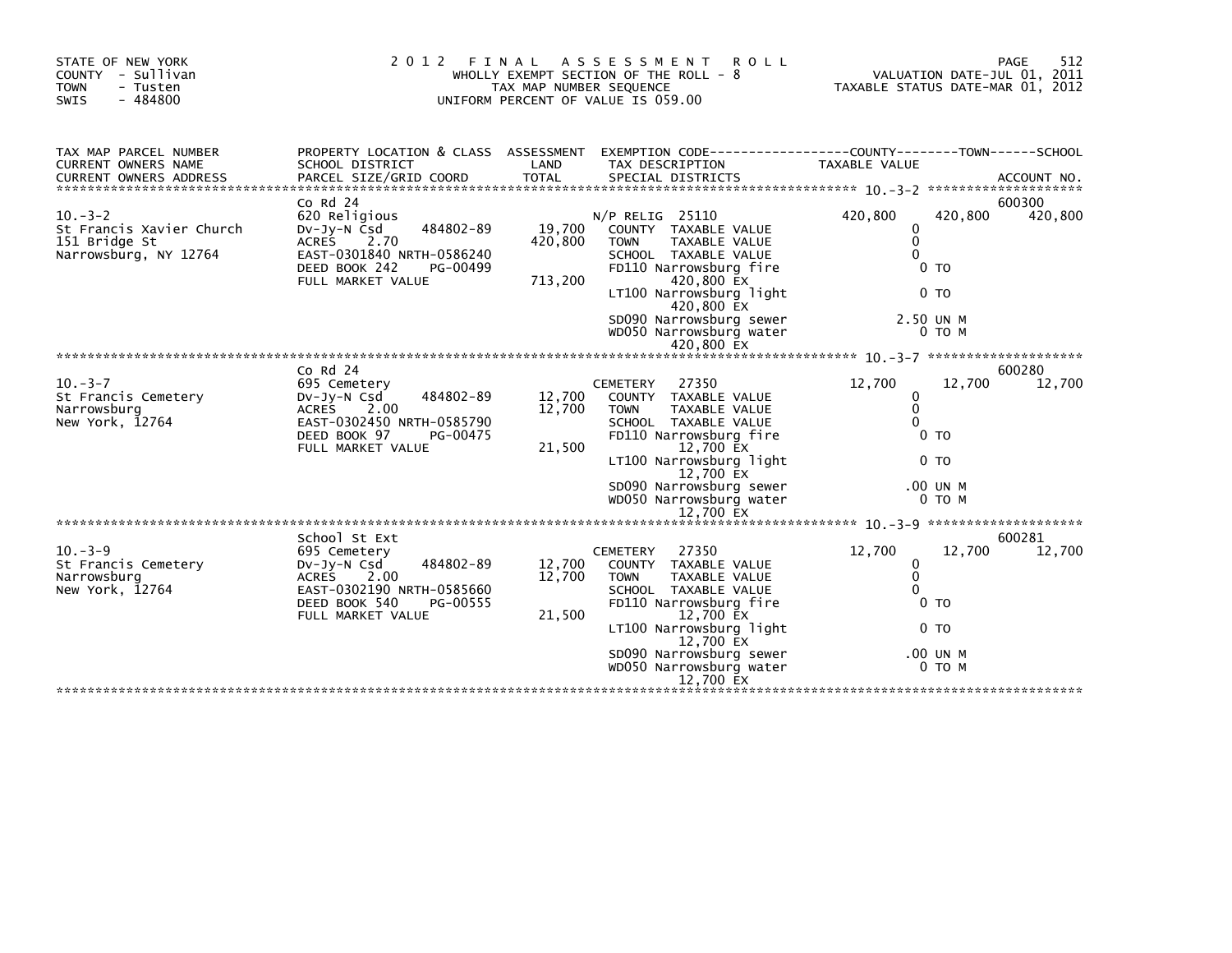| STATE OF NEW YORK<br>COUNTY - Sullivan<br><b>TOWN</b><br>- Tusten<br>$-484800$<br>SWIS |                                                                                                                                         | TAX MAP NUMBER SEQUENCE | 2012 FINAL ASSESSMENT ROLL<br>WHOLLY EXEMPT SECTION OF THE ROLL - 8<br>UNIFORM PERCENT OF VALUE IS 059.00                      | VALUATION DATE-JUL 01, 2011<br>TAXABLE STATUS DATE-MAR 01, 2012 |         | 513<br>PAGE       |
|----------------------------------------------------------------------------------------|-----------------------------------------------------------------------------------------------------------------------------------------|-------------------------|--------------------------------------------------------------------------------------------------------------------------------|-----------------------------------------------------------------|---------|-------------------|
| TAX MAP PARCEL NUMBER<br><b>CURRENT OWNERS NAME</b>                                    | PROPERTY LOCATION & CLASS ASSESSMENT EXEMPTION CODE---------------COUNTY-------TOWN------SCHOOL<br>SCHOOL DISTRICT                      | LAND                    | TAX DESCRIPTION                                                                                                                | TAXABLE VALUE                                                   |         |                   |
|                                                                                        |                                                                                                                                         |                         |                                                                                                                                |                                                                 |         |                   |
| $10. -3 - 18$<br>St Pauls Lutheran Church<br>Narrowsburg, NY 12764                     | Twn Rd 33<br>620 Religious<br>DV-Jy-N Csd 484802-89<br>FRNT 111.50 DPTH 115.00<br>EAST-0301360 NRTH-0586270<br>DEED BOOK 59<br>PG-00657 | 8,100<br>136,800        | $N/P$ RELIG 25110<br>COUNTY TAXABLE VALUE<br>TOWN TAXABLE VALUE<br>SCHOOL TAXABLE VALUE<br>FD110 Narrowsburg fire              | 136,800<br>0<br>0 <sub>T</sub>                                  | 136,800 | 600160<br>136,800 |
|                                                                                        | FULL MARKET VALUE                                                                                                                       | 231,900                 | 136,800 EX<br>LT100 Narrowsburg light<br>136,800 EX                                                                            | 0 <sub>T</sub>                                                  |         |                   |
|                                                                                        |                                                                                                                                         |                         | SD090 Narrowsburg sewer 1.50 UN M<br>WD050 Narrowsburg water                                                                   |                                                                 | 0 TO M  |                   |
|                                                                                        | School St Ext                                                                                                                           |                         |                                                                                                                                |                                                                 |         | 600321            |
| $10 - 4 - 6$<br>Narrowsburg Water<br>District<br>Narrowsburg, NY 12764                 | 822 Water supply<br>DV-Jy-N Csd 484802-89<br>FRNT 170.00 DPTH 215.00<br>EAST-0302760 NRTH-0585470<br>DEED BOOK 241<br>PG-00261          |                         | TWN W/CORP 13500<br>13,900 COUNTY TAXABLE VALUE<br>83,900 TOWN TAXABLE VALUE<br>SCHOOL TAXABLE VALUE<br>FD110 Narrowsburg fire | 83,900<br>0<br>$\mathbf{0}$<br>$\Omega$<br>0 <sub>T</sub>       | 83,900  | 83,900            |
|                                                                                        | FULL MARKET VALUE                                                                                                                       | 142,200                 | 83,900 EX<br>LT100 Narrowsburg light<br>83,900 EX<br>SD090 Narrowsburg sewer                                                   | 0 <sub>T</sub><br>.00 UN M                                      |         |                   |
|                                                                                        |                                                                                                                                         |                         | WD050 Narrowsburg water<br>83,900 EX                                                                                           |                                                                 | 0 TO M  |                   |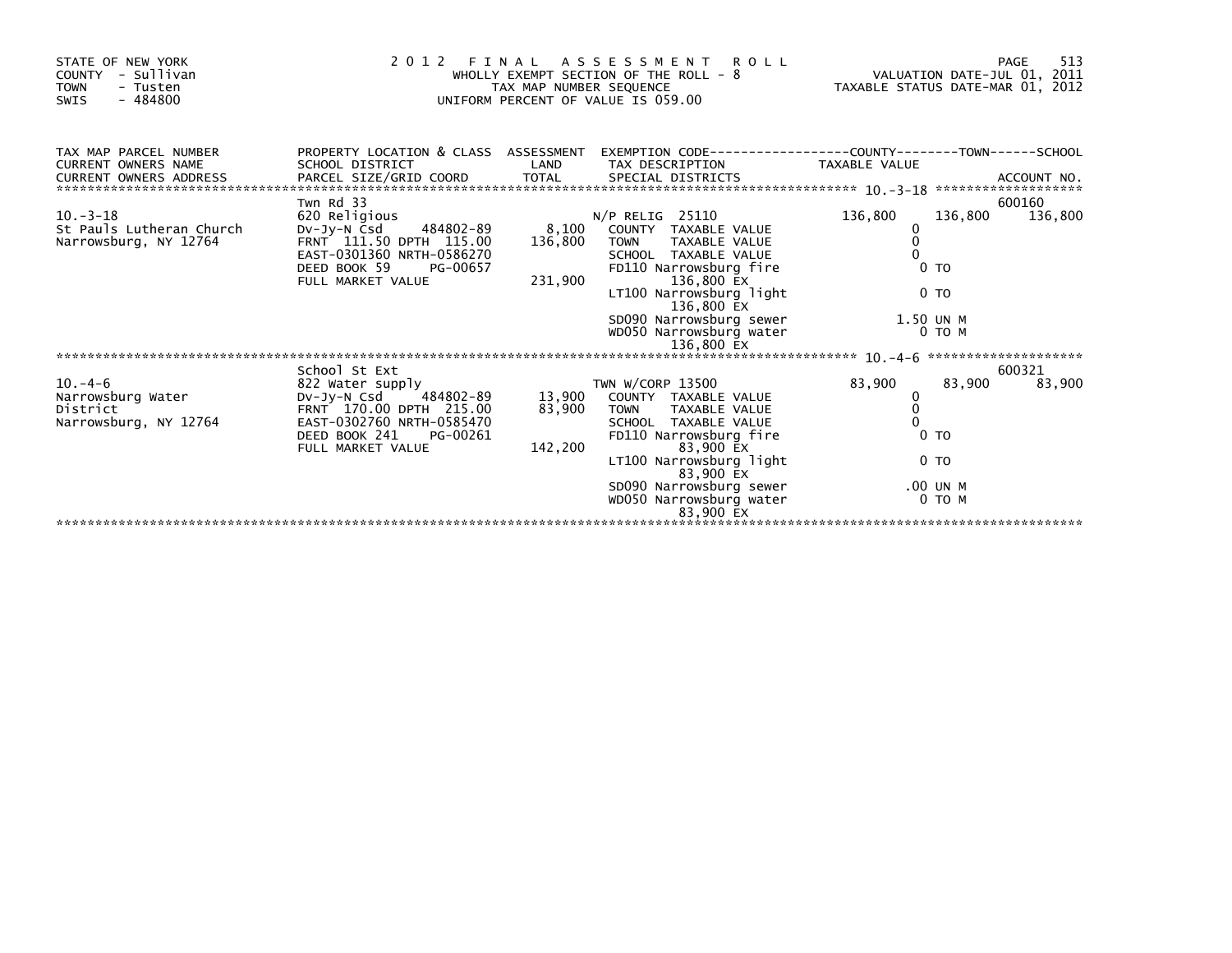| STATE OF NEW YORK       | 2012 FINAL ASSESSMENT ROLL              | - 514<br>PAGE                    |
|-------------------------|-----------------------------------------|----------------------------------|
| COUNTY - Sullivan       | WHOLLY EXEMPT SECTION OF THE ROLL - $8$ | VALUATION DATE-JUL 01, 2011      |
| <b>TOWN</b><br>- Tusten | MAP SECTION - 010                       | TAXABLE STATUS DATE-MAR 01, 2012 |
| - 484800<br>SWIS        | SUB-SECTION-                            | RPS150/V04/L015                  |
|                         | UNIFORM PERCENT OF VALUE IS 059.00      | CURRENT DATE 6/19/2012           |

| CODE | DISTRICT NAME PARCELS                        | TOTAL | EXTENSION<br><b>TYPE</b> | EXTENSION<br><b>VALUE</b> | AD VALOREM<br><b>VALUE</b> | <b>EXEMPT</b><br><b>AMOUNT</b> | <b>TAXABLE</b><br>VALUE |
|------|----------------------------------------------|-------|--------------------------|---------------------------|----------------------------|--------------------------------|-------------------------|
|      | FD110 Narrowsburg fi<br>LT100 Narrowsburg li |       | 11 TOTAL<br>11 TOTAL     | 31.50                     | 1970, 100<br>1908.877      | 1970,100<br>1908.877           | 31.50                   |
|      | SD090 Narrowsburg se<br>WD050 Narrowsburg wa |       | 11 UNITS M<br>11 TOTAL M |                           | 1951.365                   | 1951.365                       |                         |

#### \*\*\* S C H O O L D I S T R I C T S U M M A R Y \*\*\*

| <b>CODE</b> | DISTRICT NAME | <b>TOTAL</b><br><b>PARCELS</b> | ASSESSED<br>LAND | ASSESSED<br><b>TOTAL</b> | <b>EXEMPT</b><br><b>AMOUNT</b> | <b>TOTAL</b><br><b>TAXABLE</b> | <b>STAR</b><br><b>AMOUNT</b> | <b>STAR</b><br>TAXABLE |
|-------------|---------------|--------------------------------|------------------|--------------------------|--------------------------------|--------------------------------|------------------------------|------------------------|
| 484802      | DV-JY-N Csd   | 11                             | 164.900          | 1970,100                 | 1970,100                       |                                |                              |                        |
|             | SUB-TOTAL     | 11                             | 164.900          | 1970.100                 | 1970.100                       |                                |                              |                        |
| 484889      | Nar Library   | 11                             | 164.900          | 1970.100                 | 1970.100                       |                                |                              |                        |
|             | <b>TOTAL</b>  | 22                             | 329,800          | 3940,200                 | 3940,200                       |                                |                              |                        |

#### \*\*\* S Y S T E M C O D E S S U M M A R Y \*\*\*

### NO SYSTEM EXEMPTIONS AT THIS LEVEL

| <b>CODE</b> | DESCRIPTION       | <b>TOTAL</b><br><b>PARCELS</b> | <b>COUNTY</b> | <b>TOWN</b> | <b>SCHOOL</b> |
|-------------|-------------------|--------------------------------|---------------|-------------|---------------|
| 13500       | TWN W/CORP        |                                | 83.900        | 83,900      | 83.900        |
| 13800       | SCHOOL DIS        |                                | 773,400       | 773.400     | 773.400       |
| 25110       | N/P RELIG         |                                | 660,500       | 660,500     | 660,500       |
| 25120       | N/P EDUC          |                                | 125,000       | 125,000     | 125,000       |
| 25130       | N/P CHARTY        |                                | 90,400        | 90,400      | 90,400        |
| 26400       | <b>VOL FIREMN</b> |                                | 211,500       | 211,500     | 211,500       |
| 27350       | <b>CEMETERY</b>   |                                | 25,400        | 25,400      | 25,400        |
|             | <b>TOTAL</b>      | 11                             | 1970,100      | 1970, 100   | 1970, 100     |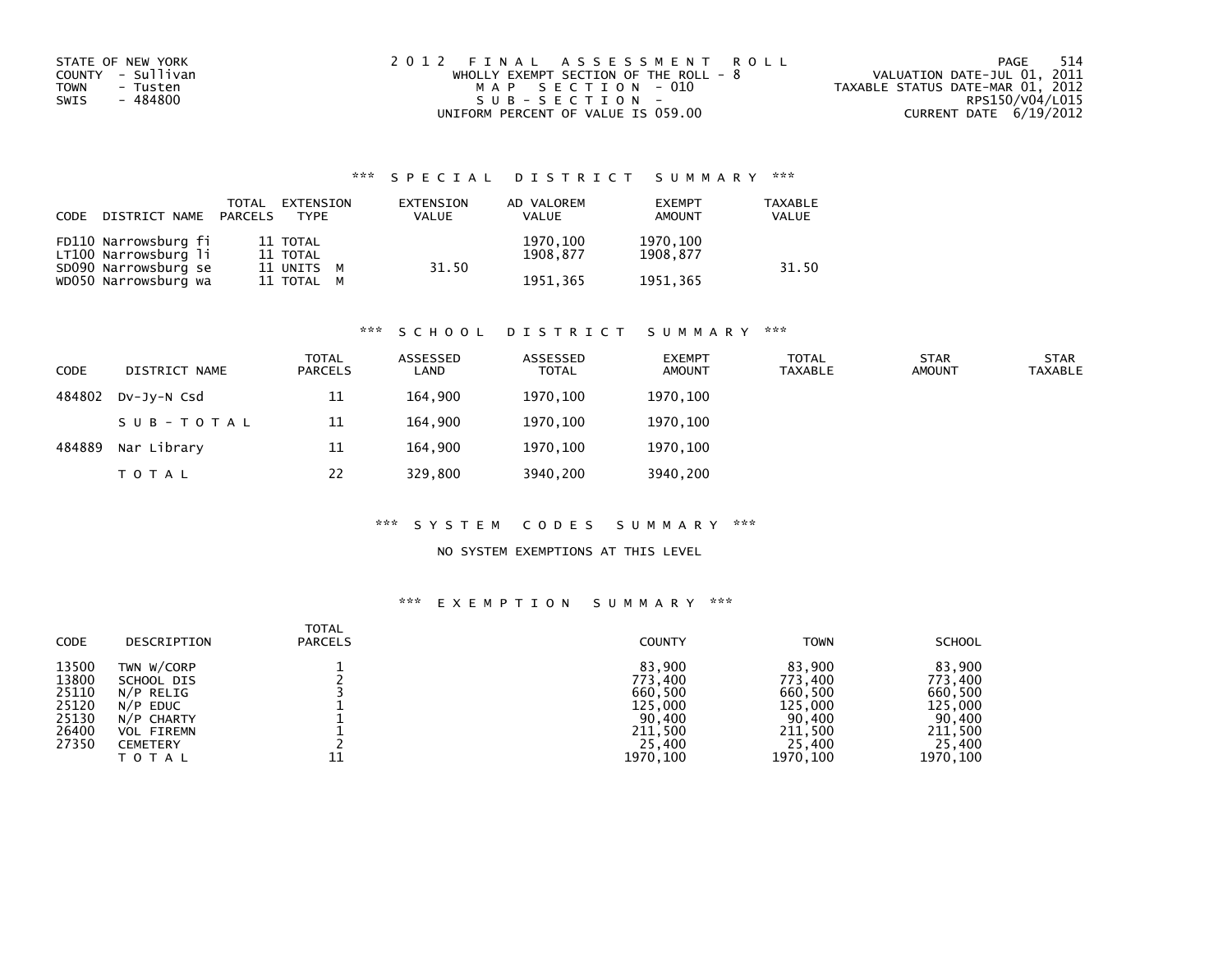| STATE OF NEW YORK       | 2012 FINAL ASSESSMENT ROLL            | 515<br>PAGE                      |
|-------------------------|---------------------------------------|----------------------------------|
| COUNTY - Sullivan       | WHOLLY EXEMPT SECTION OF THE ROLL - 8 | VALUATION DATE-JUL 01, 2011      |
| <b>TOWN</b><br>- Tusten | MAP SECTION - 010                     | TAXABLE STATUS DATE-MAR 01, 2012 |
| - 484800<br>SWIS        | SUB-SECTION-                          | RPS150/V04/L015                  |
|                         | UNIFORM PERCENT OF VALUE IS 059.00    | CURRENT DATE 6/19/2012           |

| ROLL       | DESCRIPTION   | <b>TOTAL</b>   | ASSESSED | <b>ASSESSED</b> | <b>TAXABLE</b> | <b>TAXABLE</b> | <b>TAXABLE</b> | STAR           |
|------------|---------------|----------------|----------|-----------------|----------------|----------------|----------------|----------------|
| <b>SEC</b> |               | <b>PARCELS</b> | LAND     | <b>TOTAL</b>    | COUNTY         | <b>TOWN</b>    | SCHOOL         | <b>TAXABLE</b> |
|            | WHOLLY EXEMPT | ᆠ              | 164,900  | 1970.100        |                |                |                |                |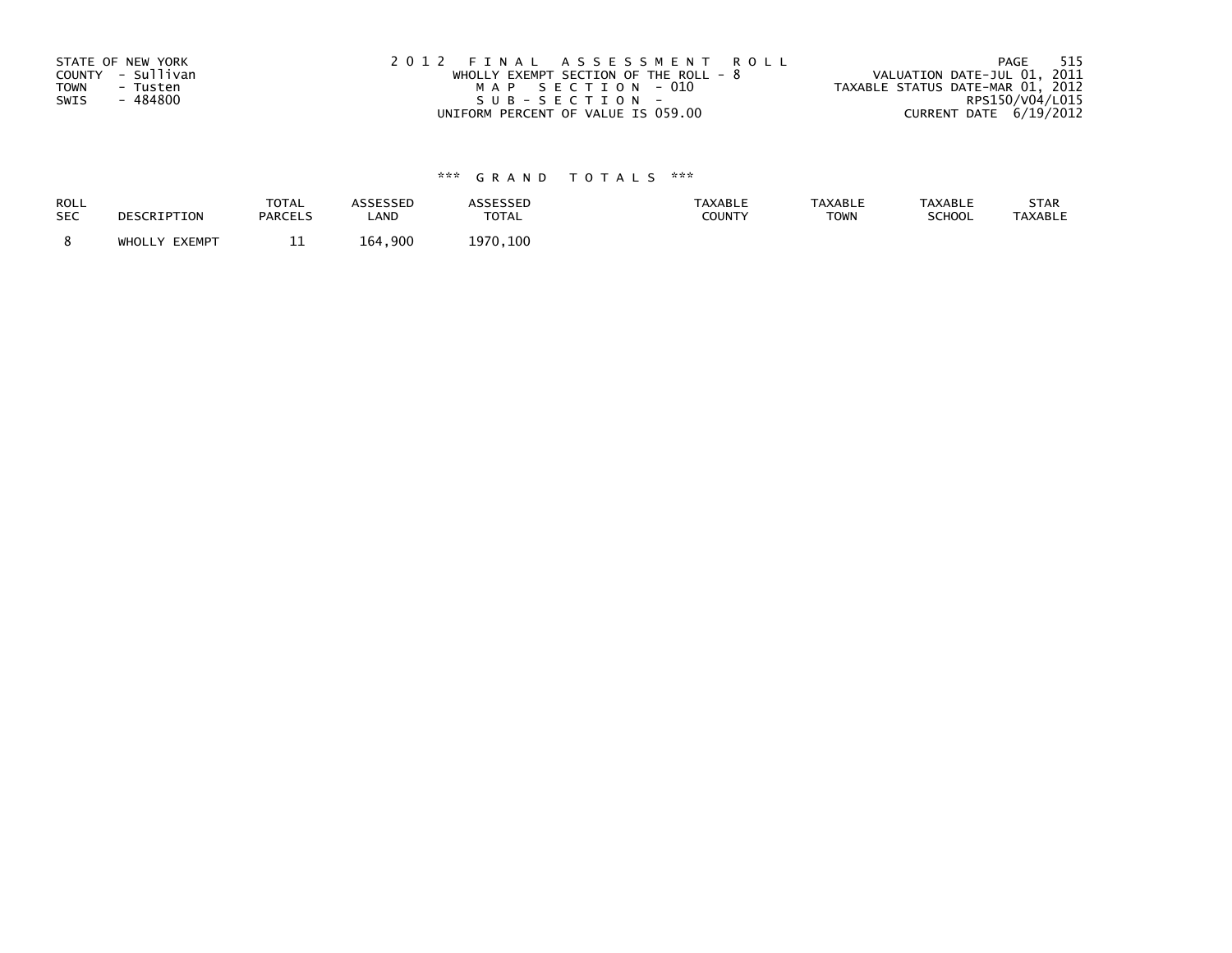| STATE OF NEW YORK<br>COUNTY - Sullivan<br><b>TOWN</b><br>- Tusten<br>$-484800$<br><b>SWIS</b> |                                                                                                                                                                 | TAX MAP NUMBER SEQUENCE      | 2012 FINAL ASSESSMENT<br><b>ROLL</b><br>WHOLLY EXEMPT SECTION OF THE ROLL - 8<br>UNIFORM PERCENT OF VALUE IS 059.00                                                                                                                                  | VALUATION DATE-JUL 01, 2011<br>TAXABLE STATUS DATE-MAR 01, 2012                                 |                   | 516<br>PAGE       |
|-----------------------------------------------------------------------------------------------|-----------------------------------------------------------------------------------------------------------------------------------------------------------------|------------------------------|------------------------------------------------------------------------------------------------------------------------------------------------------------------------------------------------------------------------------------------------------|-------------------------------------------------------------------------------------------------|-------------------|-------------------|
| TAX MAP PARCEL NUMBER<br><b>CURRENT OWNERS NAME</b><br><b>CURRENT OWNERS ADDRESS</b>          | SCHOOL DISTRICT                                                                                                                                                 | LAND                         | PROPERTY LOCATION & CLASS ASSESSMENT EXEMPTION CODE----------------COUNTY-------TOWN------SCHOOL<br>TAX DESCRIPTION                                                                                                                                  | TAXABLE VALUE                                                                                   |                   |                   |
| $11.-3-4$<br>Town of Tusten<br>PO Box 195<br>Narrowsburg, NY 12764                            | FOURTHAVE Twn Rd 3<br>692 Road/str/hwy<br>484802-89<br>DV-JY-N Csd<br>ACRES 1.31<br>EAST-0298322 NRTH-0586557<br>DEED BOOK 2011<br>PG-7703<br>FULL MARKET VALUE | 100<br>100<br>200            | TOWN PROP 13570<br>COUNTY TAXABLE VALUE<br><b>TOWN</b><br>TAXABLE VALUE<br>SCHOOL TAXABLE VALUE<br>FD110 Narrowsburg fire<br>LT100 Narrowsburg light<br>SD090 Narrowsburg sewer                                                                      | 100<br>0<br>$\Omega$<br>$\Omega$<br>100 TO<br>100 TO<br>.00 UN M                                | 100               | 100               |
|                                                                                               |                                                                                                                                                                 |                              |                                                                                                                                                                                                                                                      |                                                                                                 |                   |                   |
| $11. - 7 - 5$<br>Narrowsburg Water<br>District<br>Narrowsburg, NY 12764                       | Fifth Ave<br>822 Water supply<br>484802-89<br>Dv-Jy-N Csd<br>ACRES 4.00<br>EAST-0298217 NRTH-0586344<br>DEED BOOK 542<br>PG-00242<br>FULL MARKET VALUE          | 38,000<br>138,100<br>234,100 | SPEC DIST 10100<br>COUNTY TAXABLE VALUE<br><b>TOWN</b><br>TAXABLE VALUE<br>SCHOOL TAXABLE VALUE<br>FD110 Narrowsburg fire<br>138,100 EX<br>LT100 Narrowsburg light<br>138,100 EX<br>SD090 Narrowsburg sewer<br>WD050 Narrowsburg water<br>138,100 EX | 138,100<br>$\mathbf{0}$<br>$\Omega$<br>$\Omega$<br>0 <sub>T</sub><br>0 <sub>T</sub><br>.00 UN M | 138,100<br>0 TO M | 139450<br>138,100 |
|                                                                                               | Delaware Dr                                                                                                                                                     |                              |                                                                                                                                                                                                                                                      |                                                                                                 |                   |                   |
| $11. - 11 - 19$<br>Town Of Tusten<br>PO Box 195<br>Narrowsburg, NY 12764                      | 692 Road/str/hwy<br>$Dv-Jy-N$ Csd<br>484802-89<br>FRNT 20.00 DPTH 250.00<br>EAST-0298068 NRTH-0585207<br>DEED BOOK 2013<br>PG-0138<br>FULL MARKET VALUE         | 2,000<br>2,000<br>3,400      | TWN W/CORP 13500<br>COUNTY TAXABLE VALUE<br>TAXABLE VALUE<br><b>TOWN</b><br>SCHOOL TAXABLE VALUE<br>FD110 Narrowsburg fire<br>2,000 EX<br>LT100 Narrowsburg light<br>2,000 EX<br>SD090 Narrowsburg sewer<br>WD050 Narrowsburg water                  | 2.000<br>0<br>$\mathbf{0}$<br>$\Omega$<br>0 <sub>T</sub><br>0 <sub>T</sub><br>.00 UN M          | 2,000<br>0 TO M   | 2,000             |
|                                                                                               |                                                                                                                                                                 |                              | 2,000 EX                                                                                                                                                                                                                                             |                                                                                                 |                   |                   |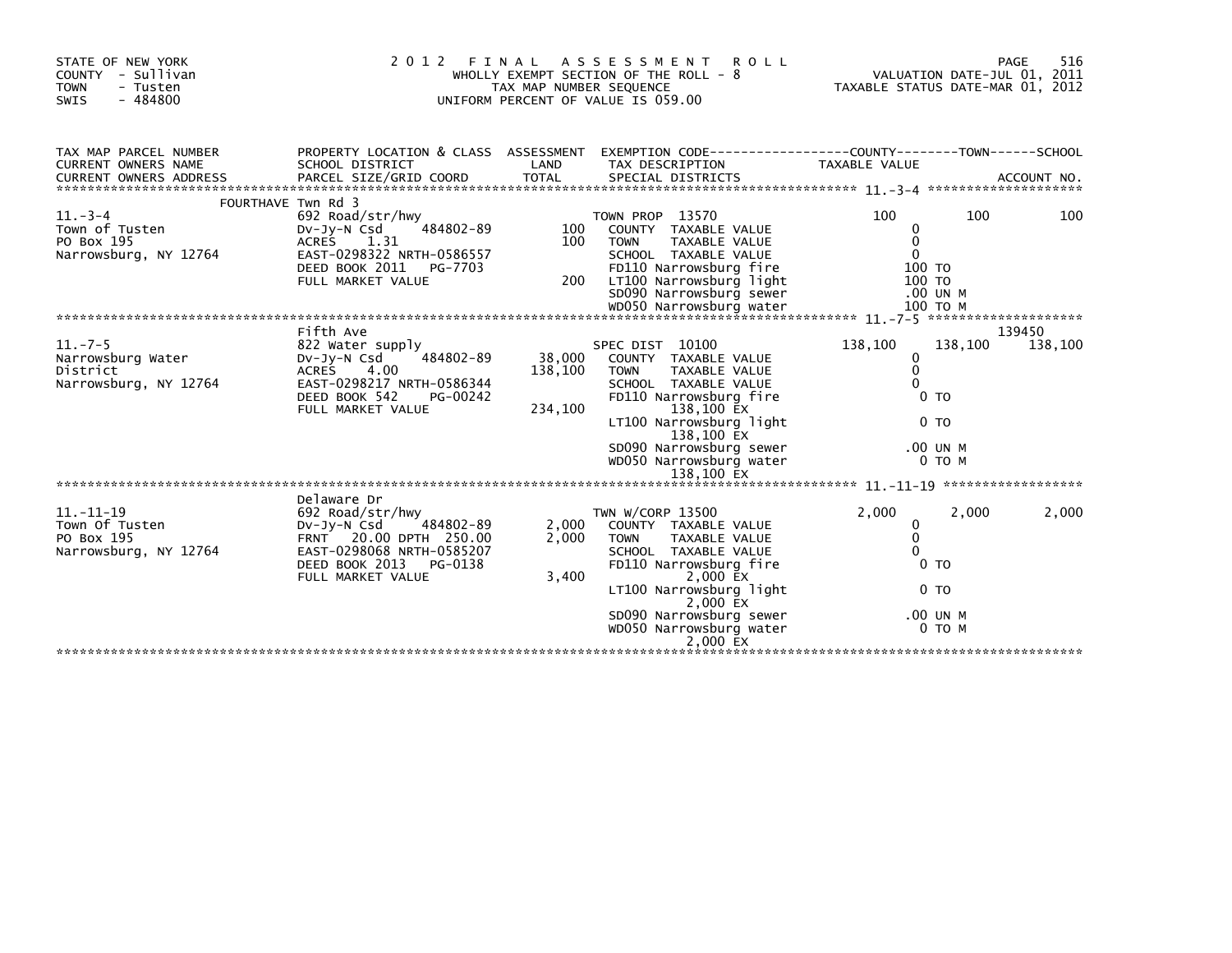| STATE OF NEW YORK | 2012 FINAL ASSESSMENT ROLL              | 517<br>PAGE                      |
|-------------------|-----------------------------------------|----------------------------------|
| COUNTY - Sullivan | WHOLLY EXEMPT SECTION OF THE ROLL - $8$ | VALUATION DATE-JUL 01, 2011      |
| TOWN<br>- Tusten  | MAP SECTION - 011                       | TAXABLE STATUS DATE-MAR 01, 2012 |
| - 484800<br>SWIS  | $SUB - SECTION -$                       | RPS150/V04/L015                  |
|                   | UNIFORM PERCENT OF VALUE IS 059.00      | CURRENT DATE 6/19/2012           |

| CODE | DISTRICT NAME                                | TOTAL<br>PARCELS | EXTENSION<br><b>TYPE</b> | EXTENSION<br>VALUE | AD VALOREM<br>VALUE | <b>EXEMPT</b><br>AMOUNT | TAXABLE<br><b>VALUE</b> |
|------|----------------------------------------------|------------------|--------------------------|--------------------|---------------------|-------------------------|-------------------------|
|      | FD110 Narrowsburg fi<br>LT100 Narrowsburg li |                  | 3 TOTAL<br>3 TOTAL       |                    | 140,200<br>140.200  | 140.100<br>140.100      | 100<br>100              |
|      | SD090 Narrowsburg se<br>WD050 Narrowsburg wa |                  | 3 UNITS M<br>3 TOTAL M   |                    | 140.200             | 140.100                 | 100                     |

#### \*\*\* S C H O O L D I S T R I C T S U M M A R Y \*\*\*

| <b>CODE</b> | DISTRICT NAME | <b>TOTAL</b><br><b>PARCELS</b> | ASSESSED<br>LAND | ASSESSED<br><b>TOTAL</b> | <b>EXEMPT</b><br><b>AMOUNT</b> | <b>TOTAL</b><br><b>TAXABLE</b> | <b>STAR</b><br><b>AMOUNT</b> | <b>STAR</b><br><b>TAXABLE</b> |
|-------------|---------------|--------------------------------|------------------|--------------------------|--------------------------------|--------------------------------|------------------------------|-------------------------------|
| 484802      | DV-JY-N Csd   |                                | 40,100           | 140,200                  | 140,200                        |                                |                              |                               |
|             | SUB-TOTAL     |                                | 40.100           | 140.200                  | 140,200                        |                                |                              |                               |
| 484889      | Nar Library   |                                | 40,100           | 140.200                  | 140,200                        |                                |                              |                               |
|             | T O T A L     | 6                              | 80,200           | 280,400                  | 280,400                        |                                |                              |                               |

#### \*\*\* S Y S T E M C O D E S S U M M A R Y \*\*\*

### NO SYSTEM EXEMPTIONS AT THIS LEVEL

| CODE                    | DESCRIPTION                                          | <b>TOTAL</b><br><b>PARCELS</b> | <b>COUNTY</b>                      | <b>TOWN</b>                       | <b>SCHOOL</b>                      |
|-------------------------|------------------------------------------------------|--------------------------------|------------------------------------|-----------------------------------|------------------------------------|
| 10100<br>13500<br>13570 | SPEC DIST<br>TWN W/CORP<br>TOWN PROP<br><b>TOTAL</b> |                                | 138,100<br>2,000<br>100<br>140,200 | 138,100<br>,000<br>100<br>140,200 | 138.100<br>2,000<br>100<br>140,200 |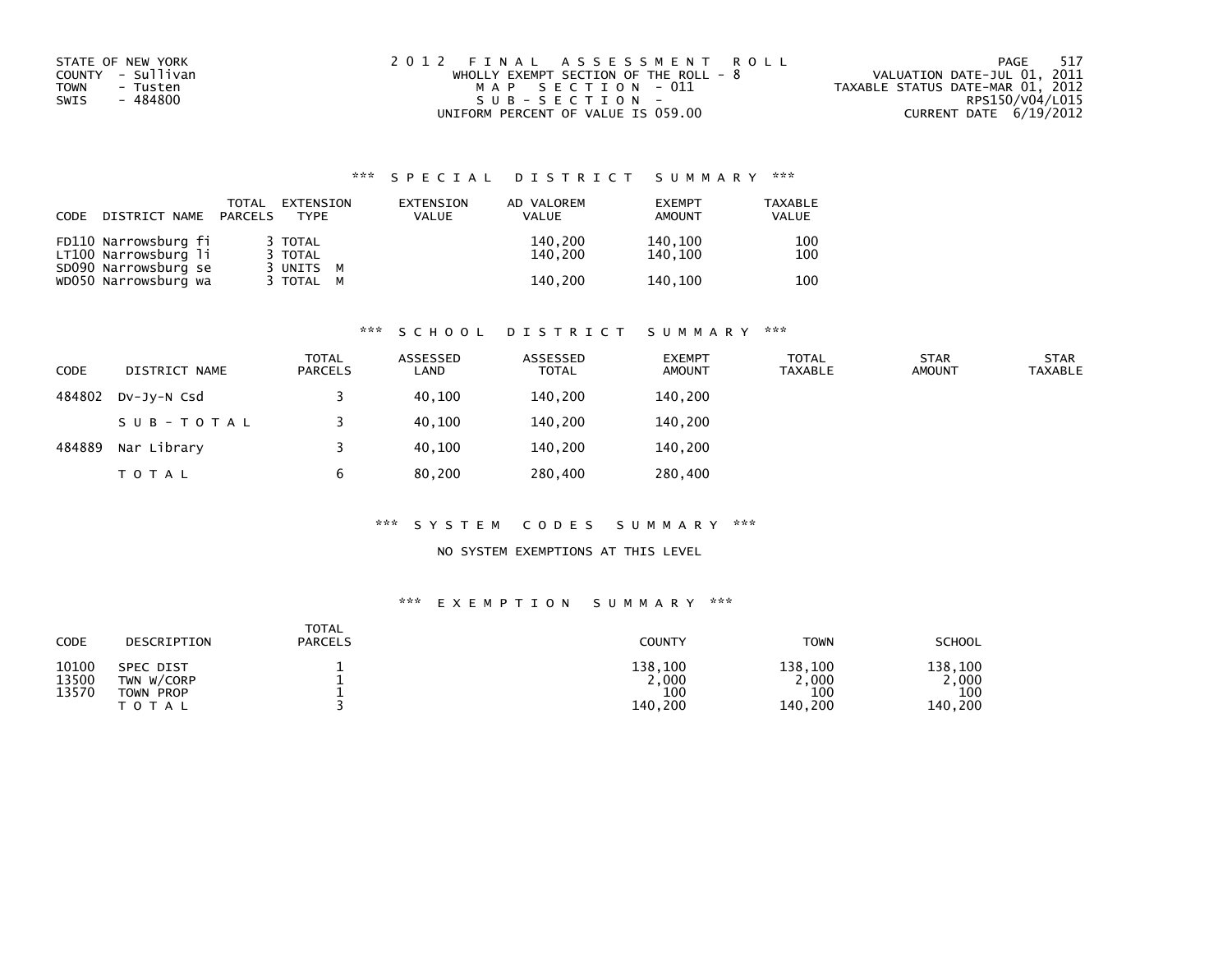| STATE OF NEW YORK       | 2012 FINAL ASSESSMENT ROLL            | -518<br>PAGE                     |
|-------------------------|---------------------------------------|----------------------------------|
| COUNTY - Sullivan       | WHOLLY EXEMPT SECTION OF THE ROLL - 8 | VALUATION DATE-JUL 01, 2011      |
| <b>TOWN</b><br>- Tusten | MAP SECTION - 011                     | TAXABLE STATUS DATE-MAR 01, 2012 |
| - 484800<br>SWIS        | SUB-SECTION-                          | RPS150/V04/L015                  |
|                         | UNIFORM PERCENT OF VALUE IS 059.00    | CURRENT DATE 6/19/2012           |

| ROLL       | DESCRIPTION   | <b>TOTAL</b>   | ASSESSED | <b>ASSESSED</b> | <b>TAXABLE</b> | <b>TAXABLE</b> | <b>TAXABLE</b> | STAR           |
|------------|---------------|----------------|----------|-----------------|----------------|----------------|----------------|----------------|
| <b>SEC</b> |               | <b>PARCELS</b> | LAND     | TOTAL           | COUNTY         | <b>TOWN</b>    | SCHOOL         | <b>TAXABLE</b> |
|            | WHOLLY EXEMPT |                | 40,100   | 140,200         |                |                |                |                |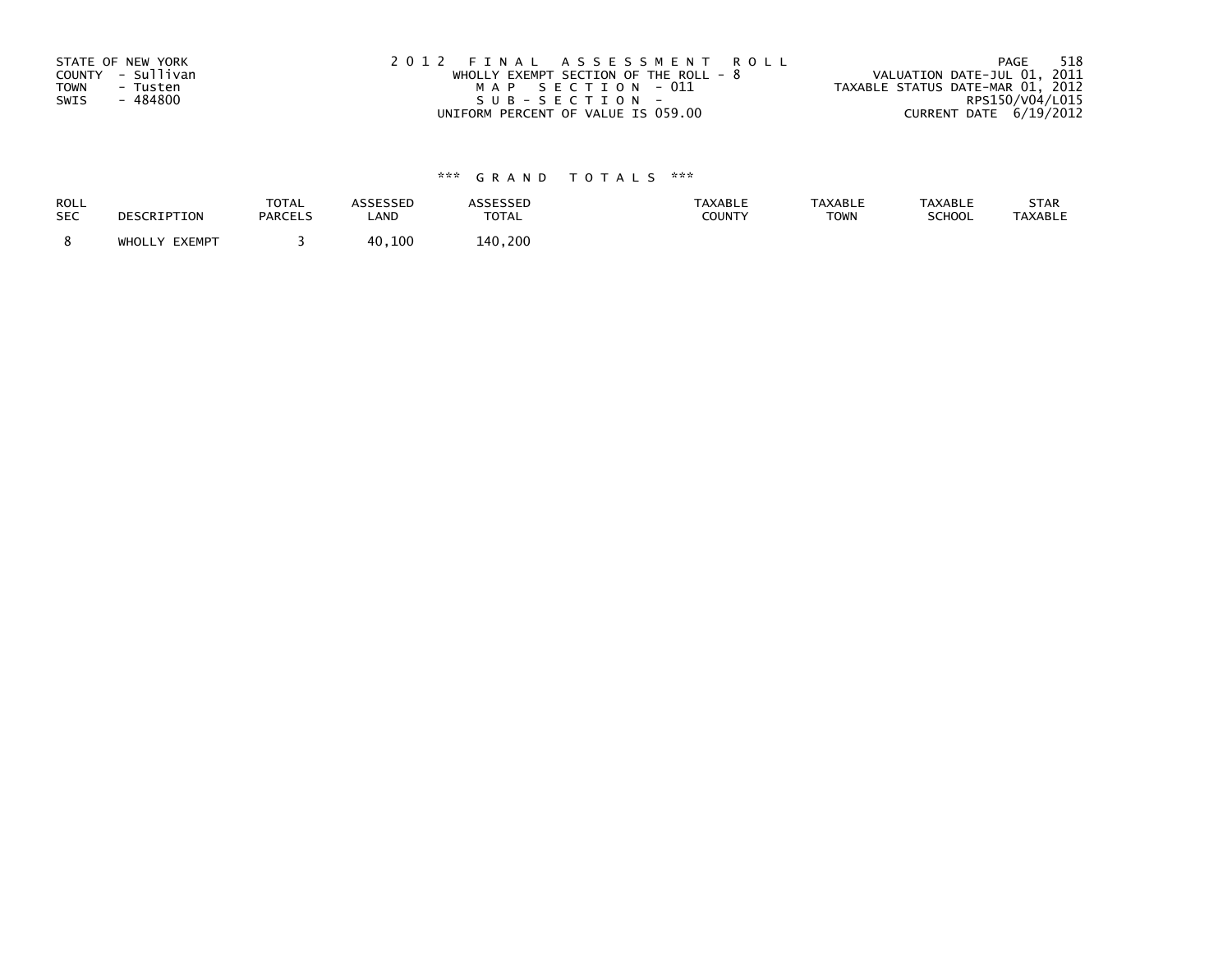| STATE OF NEW YORK<br>COUNTY - Sullivan<br><b>TOWN</b><br>- Tusten<br>$-484800$<br><b>SWIS</b> |                                                                                                                                                                                                            | TAX MAP NUMBER SEQUENCE    | 2012 FINAL ASSESSMENT ROLL<br>WHOLLY EXEMPT SECTION OF THE ROLL - $8$<br>UNIFORM PERCENT OF VALUE IS 059.00                                                                     | VALUATION DATE-JUL 01, 2011<br>TAXABLE STATUS DATE-MAR 01, 2012        | PAGE               | 519    |
|-----------------------------------------------------------------------------------------------|------------------------------------------------------------------------------------------------------------------------------------------------------------------------------------------------------------|----------------------------|---------------------------------------------------------------------------------------------------------------------------------------------------------------------------------|------------------------------------------------------------------------|--------------------|--------|
| TAX MAP PARCEL NUMBER<br>CURRENT OWNERS NAME                                                  | SCHOOL DISTRICT                                                                                                                                                                                            | LAND                       | PROPERTY LOCATION & CLASS ASSESSMENT EXEMPTION CODE----------------COUNTY-------TOWN------SCHOOL<br>TAX DESCRIPTION                                                             | TAXABLE VALUE                                                          |                    |        |
|                                                                                               | Main St                                                                                                                                                                                                    |                            |                                                                                                                                                                                 |                                                                        |                    | 600320 |
| $12 - 3 - 11$<br>Town Of Tusten<br>Narrowsburg<br>New York, 12764                             | 690 Misc com srv<br>DV-Jy-N Csd 484802-89<br>3.40<br>ACRES<br>EAST-0301110 NRTH-0585520<br>FULL MARKET VALUE                                                                                               | 35,000<br>35,000<br>59,300 | TWN W/CORP 13500<br>COUNTY TAXABLE VALUE<br>TAXABLE VALUE<br><b>TOWN</b><br>SCHOOL TAXABLE VALUE<br>FD110 Narrowsburg fire                                                      | 35,000<br>0<br>$\mathbf 0$<br>$\Omega$<br>0 <sub>T</sub>               | 35,000             | 35,000 |
|                                                                                               |                                                                                                                                                                                                            |                            | 35,000 EX<br>LT100 Narrowsburg light<br>23,800 EX                                                                                                                               | 0 TO                                                                   |                    |        |
|                                                                                               |                                                                                                                                                                                                            |                            | SD090 Narrowsburg sewer<br>WD050 Narrowsburg water                                                                                                                              |                                                                        | .00 UN M<br>0 TO M |        |
|                                                                                               |                                                                                                                                                                                                            |                            | 23,800 EX                                                                                                                                                                       |                                                                        |                    |        |
| $12 - 3 - 13$<br>Town of Tusten<br>PO Box 195<br>Narrowsburg, NY 12764                        | NS Lake St Twn Rd 43<br>311 Res vac land - WTRFNT<br>Dv-Jy-N Csd<br>484802-89<br>FRNT 100.00 DPTH 28.50<br><b>ACRES</b><br>0.07<br>EAST-0301252 NRTH-0585495<br>DEED BOOK 2791 PG-305<br>FULL MARKET VALUE | 500<br>500<br>800          | TWN W/CORP 13500<br>COUNTY TAXABLE VALUE<br>TAXABLE VALUE<br><b>TOWN</b><br>SCHOOL TAXABLE VALUE<br>FD110 Narrowsburg fire<br>500 EX<br>LT100 Narrowsburg light                 | 500<br>0<br>$\mathbf 0$<br>$\Omega$<br>0 <sub>T</sub><br>0 TO          | 500                | 500    |
|                                                                                               |                                                                                                                                                                                                            |                            | 500 EX<br>SD090 Narrowsburg sewer<br>WD050 Narrowsburg water<br>500 EX                                                                                                          |                                                                        | .00 UN M<br>0 TO M |        |
|                                                                                               |                                                                                                                                                                                                            |                            |                                                                                                                                                                                 |                                                                        |                    |        |
| $12 - 10 - 2.1$<br>Town of Tusten<br>PO Box 195<br>Narrowsurg, NY 12764                       | Twn Rd 19<br>692 Road/str/hwy<br>484802-89<br>DV-Jy-N Csd<br><b>ACRES</b><br>2.80<br>EAST-0299440 NRTH-0585782<br>DEED BOOK 2012 PG-1190<br>FULL MARKET VALUE                                              | 100<br>100<br>200          | TOWN PROP 13570<br>COUNTY TAXABLE VALUE<br>TAXABLE VALUE<br><b>TOWN</b><br>SCHOOL TAXABLE VALUE<br>FD110 Narrowsburg fire<br>LT100 Narrowsburg light                            | 100<br>$\mathbf 0$<br>$\mathbf{0}$<br>$\mathbf{0}$<br>100 TO<br>100 TO | 100                | 100    |
|                                                                                               |                                                                                                                                                                                                            |                            |                                                                                                                                                                                 |                                                                        |                    |        |
| $12 - 10 - 2.4$<br>Town of Tusten<br>PO Box 195<br>Narrowsburg, NY 12764                      | Twn Rd 19<br>692 Road/str/hwy<br>DV-Jy-N Csd 484802-89<br><b>ACRES</b><br>0.49<br>EAST-0299440 NRTH-0585782<br>DEED BOOK 2011 PG-7703<br>FULL MARKET VALUE                                                 | 100<br>100<br>200          | TOWN PROP 13570<br>COUNTY TAXABLE VALUE<br>TAXABLE VALUE<br><b>TOWN</b><br>SCHOOL TAXABLE VALUE<br>FD110 Narrowsburg fire<br>LT100 Narrowsburg light<br>SD090 Narrowsburg sewer | 100<br>$\Omega$<br>$\mathbf 0$<br>$\Omega$<br>100 TO<br>100 TO         | 100<br>.00 UN M    | 100    |
|                                                                                               |                                                                                                                                                                                                            |                            | WD050 Narrowsburg water                                                                                                                                                         |                                                                        | 100 то м           |        |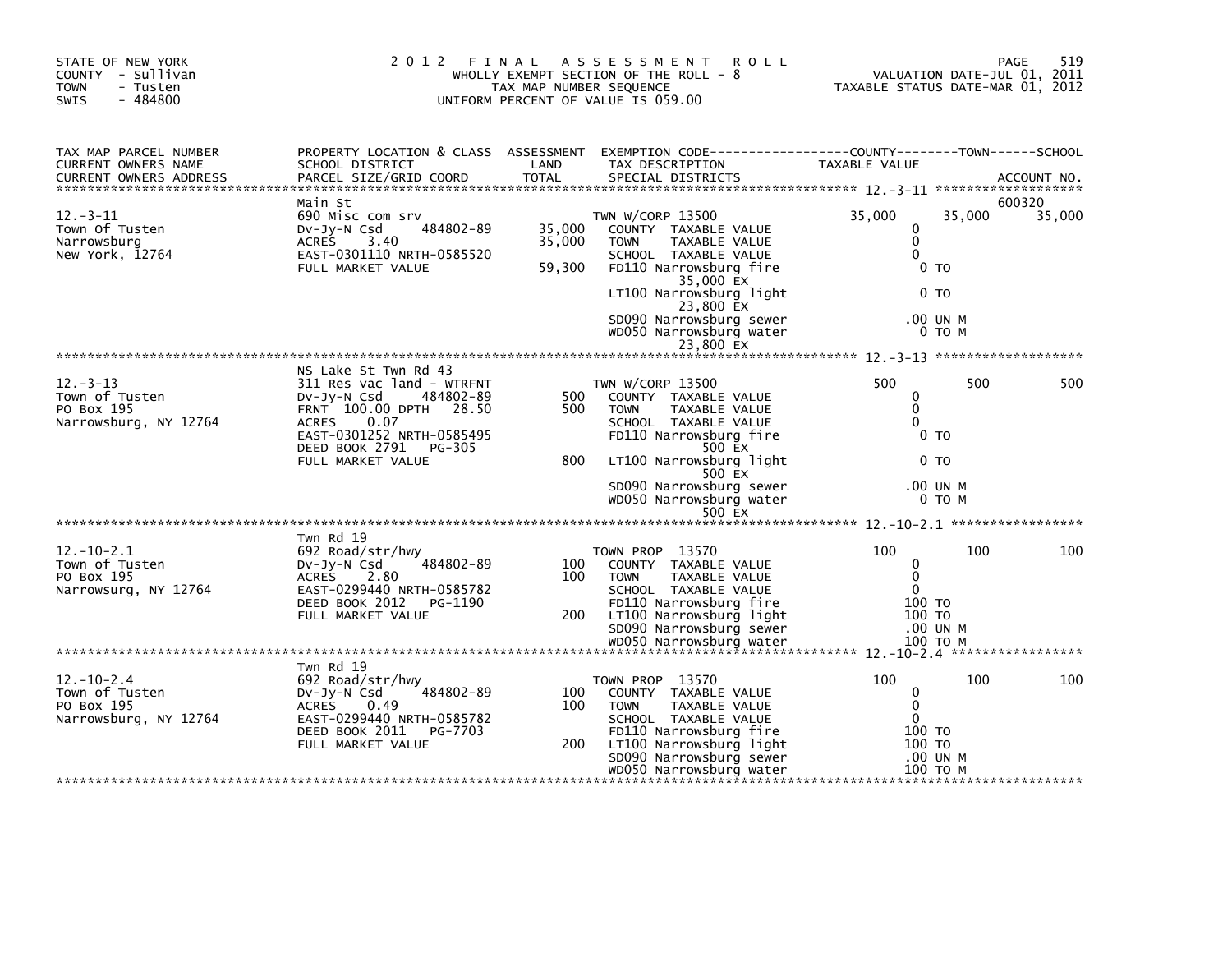| STATE OF NEW YORK<br>- Sullivan<br>COUNTY<br><b>TOWN</b><br>- Tusten<br>$-484800$<br>SWIS | 2012 FINAL ASSESSMENT ROLL<br>WHOLLY EXEMPT SECTION OF THE ROLL - 8 WALUATION DATE-JUL 01, 2011<br>TAX MAP NUMBER SEQUENCE TAXIS DATE-MAR 01, 2012<br>UNIFORM PERCENT OF VALUE IS 059.00 |                           |                                                                                                                                  |           |                | 520<br>PAGE |  |  |
|-------------------------------------------------------------------------------------------|------------------------------------------------------------------------------------------------------------------------------------------------------------------------------------------|---------------------------|----------------------------------------------------------------------------------------------------------------------------------|-----------|----------------|-------------|--|--|
| TAX MAP PARCEL NUMBER<br>CURRENT OWNERS NAME<br><b>CURRENT OWNERS ADDRESS</b>             | SCHOOL DISTRICT                                                                                                                                                                          | LAND                      | PROPERTY LOCATION & CLASS ASSESSMENT EXEMPTION CODE----------------COUNTY-------TOWN-----SCHOOL<br>TAX DESCRIPTION TAXABLE VALUE |           |                |             |  |  |
|                                                                                           |                                                                                                                                                                                          |                           |                                                                                                                                  |           |                |             |  |  |
|                                                                                           | Lake St                                                                                                                                                                                  |                           |                                                                                                                                  |           |                | 600180      |  |  |
| $12. -16 - 11.1$                                                                          | 620 Religious                                                                                                                                                                            |                           | $N/P$ RELIG 25110                                                                                                                | 95,200    | 95,200         | 95,200      |  |  |
| Narrowsburg Methodist<br>Church                                                           | DV-JV-N Csd<br>FRNT 50.00 DPTH 100.00                                                                                                                                                    | 484802-89 9,400<br>95,200 | COUNTY TAXABLE VALUE<br>TOWN TAXABLE VALUE                                                                                       | 0<br>0    |                |             |  |  |
| Narrowsburg, NY 12764                                                                     | ACRES 0.47                                                                                                                                                                               |                           | SCHOOL TAXABLE VALUE                                                                                                             |           |                |             |  |  |
|                                                                                           | EAST-0300590 NRTH-0585630                                                                                                                                                                |                           | FD110 Narrowsburg fire                                                                                                           |           | 0 <sub>T</sub> |             |  |  |
|                                                                                           | DEED BOOK 600<br>PG-00237                                                                                                                                                                |                           | 95,200 EX                                                                                                                        |           |                |             |  |  |
|                                                                                           | FULL MARKET VALUE                                                                                                                                                                        | 161,400                   | LT100 Narrowsburg light<br>95,200 EX                                                                                             |           | 0 <sub>T</sub> |             |  |  |
|                                                                                           |                                                                                                                                                                                          |                           | SD090 Narrowsburg sewer                                                                                                          | 1.00 UN M |                |             |  |  |
|                                                                                           |                                                                                                                                                                                          |                           | WD050 Narrowsburg water                                                                                                          |           | 0 TO M         |             |  |  |
|                                                                                           |                                                                                                                                                                                          |                           |                                                                                                                                  |           |                |             |  |  |
|                                                                                           | Lake St                                                                                                                                                                                  |                           |                                                                                                                                  |           |                |             |  |  |
| $12. - 16 - 11.2$                                                                         | 438 Parking lot                                                                                                                                                                          |                           | $N/P$ RELIG 25110                                                                                                                | 2,400     | 2,400          | 2,400       |  |  |
| Narrowsburg Methodist DV-Jy-N Csd                                                         | 484802-89                                                                                                                                                                                | 2,400                     | COUNTY TAXABLE VALUE                                                                                                             | 0         |                |             |  |  |
| Church                                                                                    | FRNT 100.00 DPTH 100.00                                                                                                                                                                  | 2,400                     | <b>TOWN</b><br>TAXABLE VALUE                                                                                                     | 0         |                |             |  |  |
| Narrowsburg, NY 12764                                                                     | EAST-0300550 NRTH-0585700                                                                                                                                                                |                           | SCHOOL TAXABLE VALUE                                                                                                             | $\Omega$  | 0 <sub>T</sub> |             |  |  |
|                                                                                           | DEED BOOK 1105 PG-00248<br>FULL MARKET VALUE                                                                                                                                             | 4,100                     | FD110 Narrowsburg fire<br>2,400 EX                                                                                               |           |                |             |  |  |
|                                                                                           |                                                                                                                                                                                          |                           | LT100 Narrowsburg light                                                                                                          |           | 0 <sub>T</sub> |             |  |  |
|                                                                                           |                                                                                                                                                                                          |                           | 2,400 EX                                                                                                                         |           |                |             |  |  |
|                                                                                           |                                                                                                                                                                                          |                           | SD090 Narrowsburg sewer                                                                                                          |           | .00 UN M       |             |  |  |
|                                                                                           |                                                                                                                                                                                          |                           | wD050 Narrowsburg water<br>2,400 EX                                                                                              |           | 0 TO M         |             |  |  |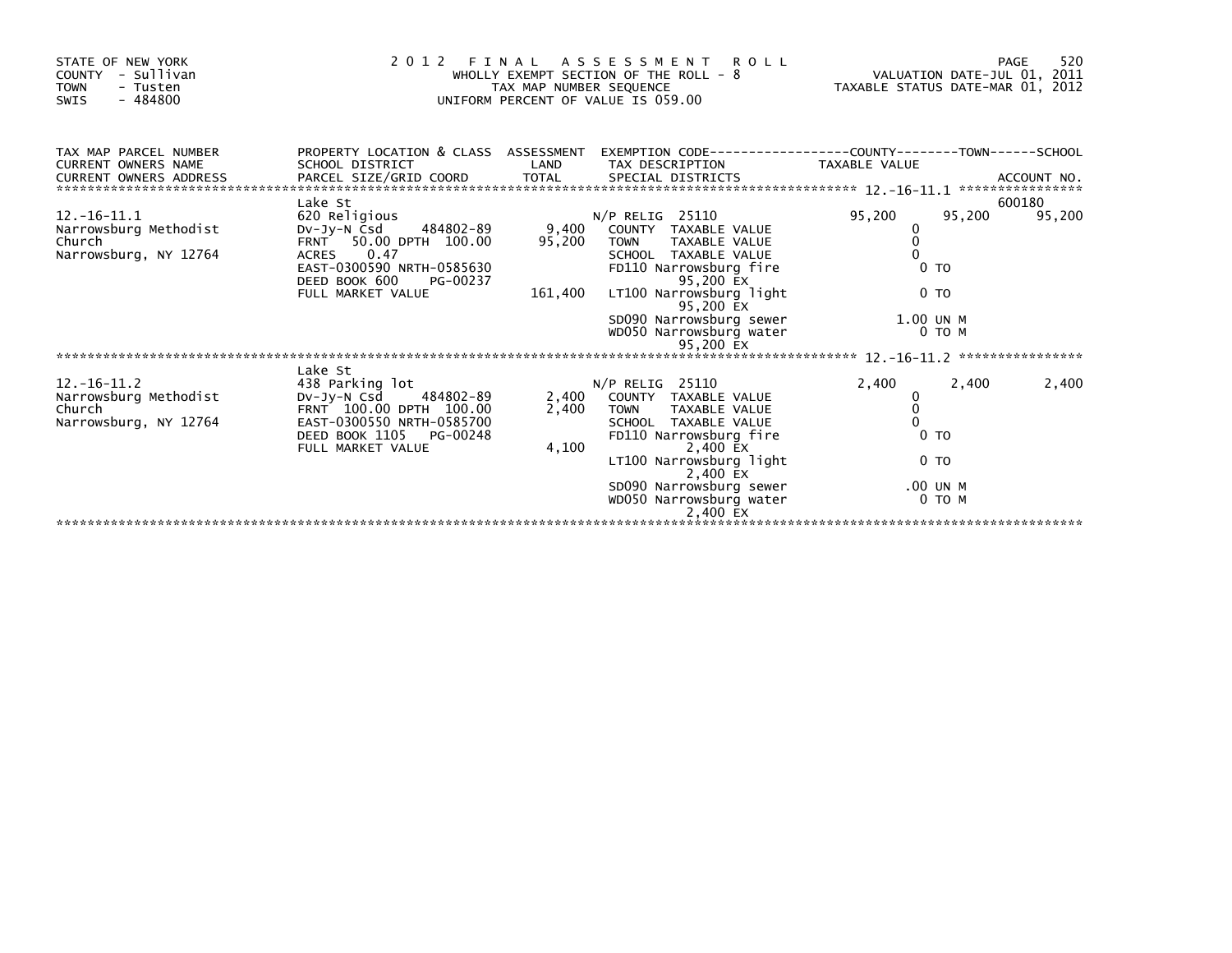| STATE OF NEW YORK       | 2012 FINAL ASSESSMENT ROLL              | - 521<br>PAGE                    |
|-------------------------|-----------------------------------------|----------------------------------|
| COUNTY - Sullivan       | WHOLLY EXEMPT SECTION OF THE ROLL - $8$ | VALUATION DATE-JUL 01, 2011      |
| <b>TOWN</b><br>- Tusten | MAP SECTION - 012                       | TAXABLE STATUS DATE-MAR 01, 2012 |
| - 484800<br>SWIS        | SUB-SECTION-                            | RPS150/V04/L015                  |
|                         | UNIFORM PERCENT OF VALUE IS 059.00      | CURRENT DATE 6/19/2012           |

| CODE | DISTRICT NAME PARCELS                                                | TOTAL                           | EXTENSION<br><b>TYPF</b> | EXTENSION<br><b>VALUE</b> | AD VALOREM<br><b>VALUE</b> | <b>EXEMPT</b><br><b>AMOUNT</b> | <b>TAXABLE</b><br><b>VALUE</b> |
|------|----------------------------------------------------------------------|---------------------------------|--------------------------|---------------------------|----------------------------|--------------------------------|--------------------------------|
|      | FD110 Narrowsburg fi<br>LT100 Narrowsburg li<br>SD090 Narrowsburg se | 6 TOTAL<br>6 TOTAL<br>6 UNITS M |                          | 1.00                      | 133,300<br>122,100         | 133.100<br>121.900             | 200<br>200<br>1.00             |
|      | WD050 Narrowsburg wa                                                 | 6 TOTAL M                       |                          |                           | 122,100                    | 121.900                        | 200                            |

#### \*\*\* S C H O O L D I S T R I C T S U M M A R Y \*\*\*

| <b>CODE</b> | DISTRICT NAME | <b>TOTAL</b><br><b>PARCELS</b> | ASSESSED<br>LAND | ASSESSED<br><b>TOTAL</b> | <b>EXEMPT</b><br><b>AMOUNT</b> | TOTAL<br>TAXABLE | <b>STAR</b><br><b>AMOUNT</b> | <b>STAR</b><br>TAXABLE |
|-------------|---------------|--------------------------------|------------------|--------------------------|--------------------------------|------------------|------------------------------|------------------------|
| 484802      | DV-JV-N Csd   | b                              | 47,500           | 133,300                  | 133,300                        |                  |                              |                        |
|             | SUB-TOTAL     |                                | 47.500           | 133.300                  | 133,300                        |                  |                              |                        |
| 484889      | Nar Library   | 6                              | 47.500           | 133.300                  | 133,300                        |                  |                              |                        |
|             | T O T A L     | 12                             | 95,000           | 266,600                  | 266,600                        |                  |                              |                        |

#### \*\*\* S Y S T E M C O D E S S U M M A R Y \*\*\*

### NO SYSTEM EXEMPTIONS AT THIS LEVEL

| CODE                    | DESCRIPTION                                     | TOTAL<br><b>PARCELS</b> | <b>COUNTY</b>                      | <b>TOWN</b>                        | <b>SCHOOL</b>                      |
|-------------------------|-------------------------------------------------|-------------------------|------------------------------------|------------------------------------|------------------------------------|
| 13500<br>13570<br>25110 | TWN W/CORP<br>TOWN PROP<br>$N/P$ RELIG<br>TOTAL |                         | 35,500<br>200<br>97,600<br>133,300 | 35,500<br>200<br>97,600<br>133,300 | 35,500<br>200<br>97,600<br>133,300 |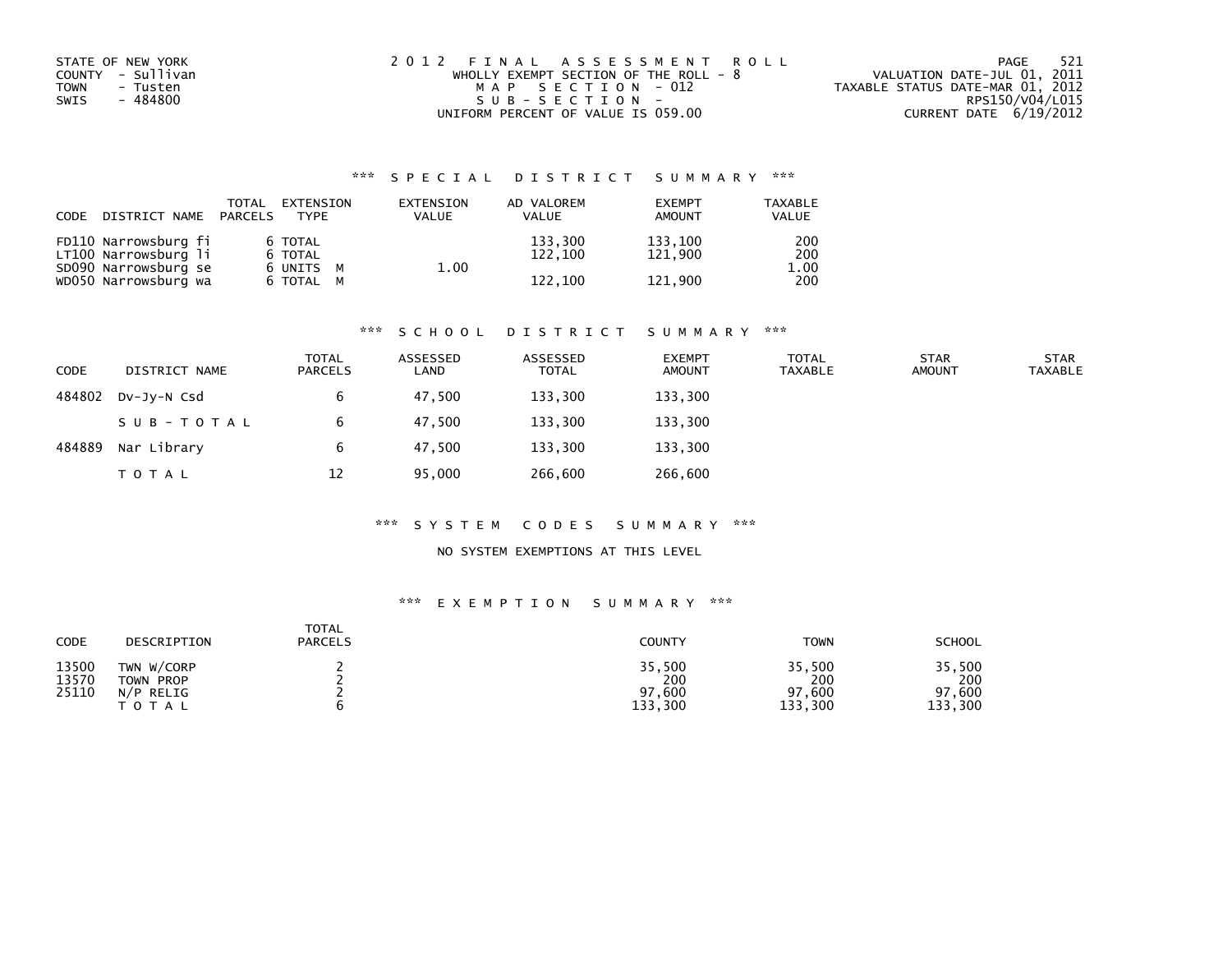| STATE OF NEW YORK       | 2012 FINAL ASSESSMENT ROLL              | 522<br>PAGE                      |
|-------------------------|-----------------------------------------|----------------------------------|
| COUNTY - Sullivan       | WHOLLY EXEMPT SECTION OF THE ROLL - $8$ | VALUATION DATE-JUL 01, 2011      |
| <b>TOWN</b><br>- Tusten | MAP SECTION - 012                       | TAXABLE STATUS DATE-MAR 01, 2012 |
| - 484800<br>SWIS        | SUB-SECTION-                            | RPS150/V04/L015                  |
|                         | UNIFORM PERCENT OF VALUE IS 059.00      | CURRENT DATE 6/19/2012           |

| <b>ROLL</b> | DESCRIPTION   | <b>TOTAL</b>   | ASSESSED   | <b>ASSESSED</b> | <b>TAXABLE</b> | <b>TAXABLE</b> | <b>TAXABLE</b> | STAR           |
|-------------|---------------|----------------|------------|-----------------|----------------|----------------|----------------|----------------|
| <b>SEC</b>  |               | <b>PARCELS</b> | LAND       | <b>TOTAL</b>    | COUNTY         | <b>TOWN</b>    | SCHOOL         | <b>TAXABLE</b> |
|             | WHOLLY EXEMPT |                | .500<br>47 | 133.300         |                |                |                |                |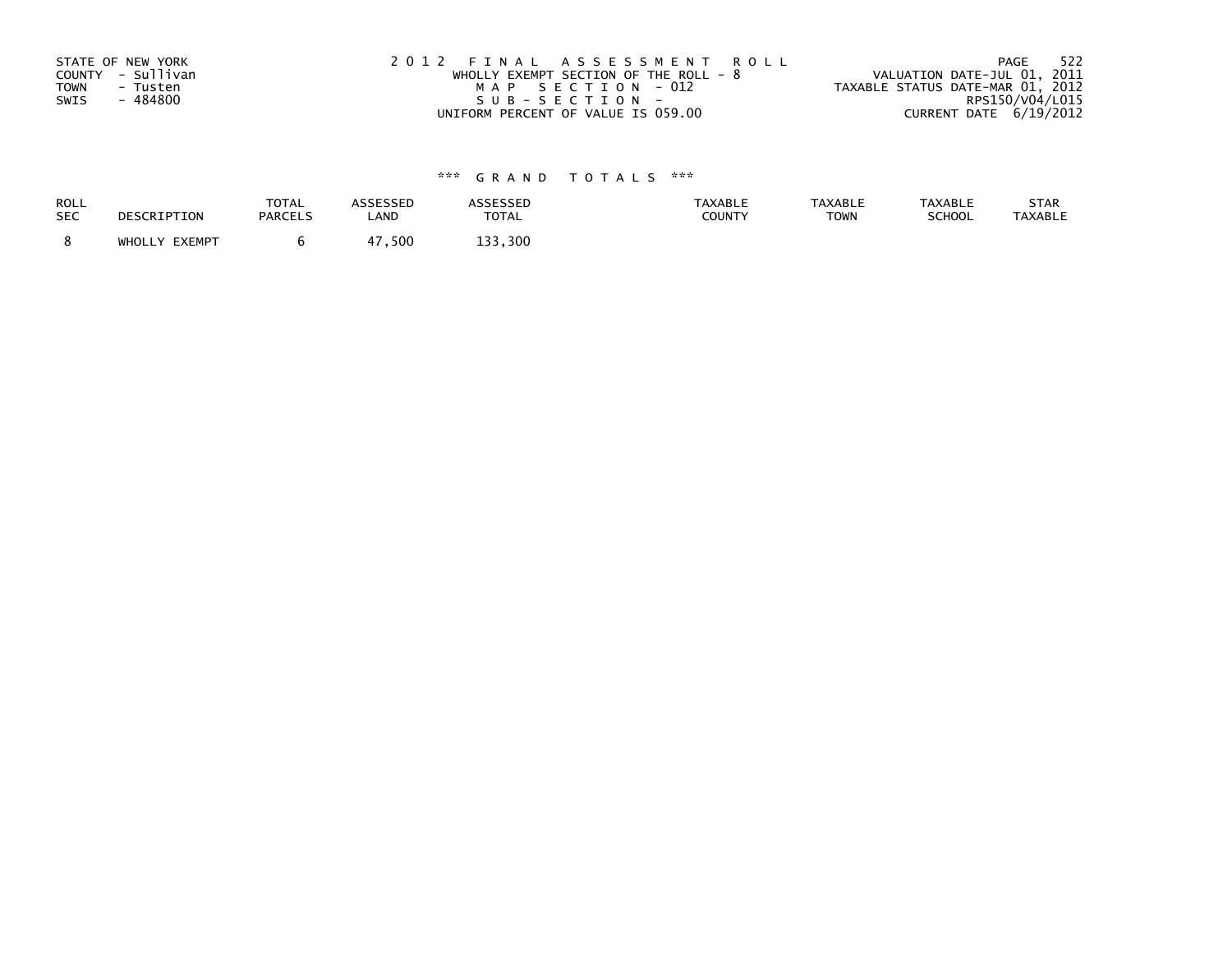| STATE OF NEW YORK<br>- Sullivan<br><b>COUNTY</b><br><b>TOWN</b><br>- Tusten<br>- 484800<br>SWIS |                                                     |       | 2012 FINAL ASSESSMENT ROLL<br>WHOLLY EXEMPT SECTION OF THE ROLL - 8<br>TAX MAP NUMBER SEQUENCE<br>UNIFORM PERCENT OF VALUE IS 059.00 | VALUATION DATE-JUL 01, 2011<br>TAXABLE STATUS DATE-MAR 01, 2012 |       | 523<br>PAGE |
|-------------------------------------------------------------------------------------------------|-----------------------------------------------------|-------|--------------------------------------------------------------------------------------------------------------------------------------|-----------------------------------------------------------------|-------|-------------|
| TAX MAP PARCEL NUMBER                                                                           | PROPERTY LOCATION & CLASS ASSESSMENT                |       | EXEMPTION CODE-----------------COUNTY-------TOWN------SCHOOL                                                                         |                                                                 |       |             |
| CURRENT OWNERS NAME                                                                             |                                                     |       |                                                                                                                                      |                                                                 |       |             |
| $13 - 2 - 5$                                                                                    | Between Oak & Hickory<br>692 Road/str/hwy           |       | TWN W/CORP 13500                                                                                                                     | 500                                                             | 500   | 500         |
| Town Of Tusten                                                                                  | DV-Jy-N Csd 484802-89 500 COUNTY TAXABLE VALUE      |       |                                                                                                                                      |                                                                 |       |             |
| PO Box 195                                                                                      |                                                     |       |                                                                                                                                      |                                                                 |       |             |
| Narrowsburg, NY 12764                                                                           | ACRES 0.29<br>EAST-0300927 NRTH-0585083 F           |       | FD110 Narrowsburg fire                                                                                                               | 0 <sub>T</sub>                                                  |       |             |
|                                                                                                 |                                                     |       | 500 EX                                                                                                                               |                                                                 |       |             |
|                                                                                                 |                                                     |       |                                                                                                                                      |                                                                 |       |             |
| $13. -4 - 5$                                                                                    | Twn Rd 58 Oak St<br>692 Road/str/hwy                |       | TWN W/CORP 13500                                                                                                                     | 8,000                                                           | 8,000 | 8,000       |
| Town Of Tusten                                                                                  | DV-Jy-N Csd 484802-89                               |       | 8,000 COUNTY TAXABLE VALUE                                                                                                           |                                                                 |       |             |
| PO Box 195                                                                                      | ACRES 1.07                                          | 8,000 | TOWN TAXABLE VALUE                                                                                                                   |                                                                 |       |             |
| Narrowsburg, NY 12764                                                                           | EAST-0301372 NRTH-0584389<br>DEED BOOK 2013 PG-0139 |       | SCHOOL TAXABLE VALUE<br>FD110 Narrowsburg fire                                                                                       | $0$ TO                                                          |       |             |
|                                                                                                 | FULL MARKET VALUE                                   |       | 13,600<br>8,000 EX                                                                                                                   |                                                                 |       |             |
|                                                                                                 |                                                     |       |                                                                                                                                      |                                                                 |       |             |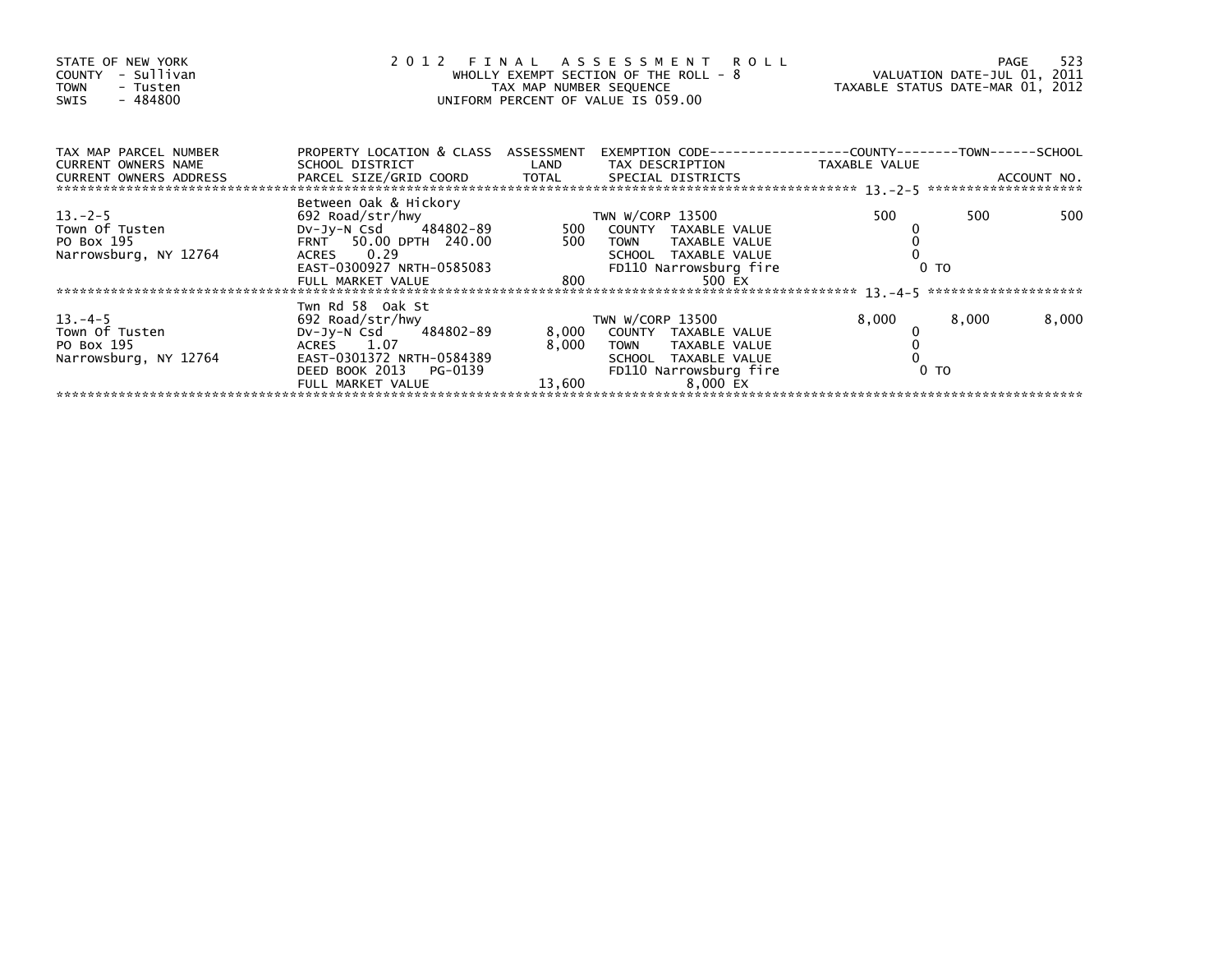| STATE OF NEW YORK | 2012 FINAL ASSESSMENT ROLL              | 524<br>PAGE                      |
|-------------------|-----------------------------------------|----------------------------------|
| COUNTY - Sullivan | WHOLLY EXEMPT SECTION OF THE ROLL - $8$ | VALUATION DATE-JUL 01, 2011      |
| TOWN<br>- Tusten  | MAP SECTION - 013                       | TAXABLE STATUS DATE-MAR 01, 2012 |
| - 484800<br>SWIS  | $SUB - SECTION -$                       | RPS150/V04/L015                  |
|                   | UNIFORM PERCENT OF VALUE IS 059.00      | CURRENT DATE $6/19/2012$         |

| CODE | DISTRICT NAME PARCELS TYPE | TOTAL EXTENSION | EXTENSION<br><b>VALUE</b> | AD VALOREM<br><b>VALUE</b> | <b>EXEMPT</b><br>AMOUNT | TAXABLE<br><b>VALUE</b> |
|------|----------------------------|-----------------|---------------------------|----------------------------|-------------------------|-------------------------|
|      | FD110 Narrowsburg fi       | TOTAL T         |                           | 8.500                      | 8.500                   |                         |

### \*\*\* S C H O O L D I S T R I C T S U M M A R Y \*\*\*

| <b>CODE</b> | DISTRICT NAME | <b>TOTAL</b><br>PARCELS | ASSESSED<br>LAND | ASSESSED<br><b>TOTAL</b> | <b>EXEMPT</b><br><b>AMOUNT</b> | <b>TOTAL</b><br><b>TAXABLE</b> | <b>STAR</b><br><b>AMOUNT</b> | <b>STAR</b><br><b>TAXABLE</b> |
|-------------|---------------|-------------------------|------------------|--------------------------|--------------------------------|--------------------------------|------------------------------|-------------------------------|
| 484802      | $Dv-Jv-N$ Csd |                         | 8.500            | 8,500                    | 8,500                          |                                |                              |                               |
|             | SUB-TOTAL     |                         | 8,500            | 8,500                    | 8,500                          |                                |                              |                               |
| 484889      | Nar Library   |                         | 8.500            | 8,500                    | 8,500                          |                                |                              |                               |
|             | <b>TOTAL</b>  | 4                       | 17,000           | 17,000                   | 17,000                         |                                |                              |                               |

\*\*\* S Y S T E M C O D E S S U M M A R Y \*\*\*

NO SYSTEM EXEMPTIONS AT THIS LEVEL

#### \*\*\* E X E M P T I O N S U M M A R Y \*\*\*

| CODE  | DESCRIPTION                | <b>TOTAL</b><br><b>PARCELS</b> | COUNTY         | <b>TOWN</b>    | SCHOOL         |
|-------|----------------------------|--------------------------------|----------------|----------------|----------------|
| 13500 | TWN W/CORP<br><b>TOTAL</b> |                                | 8,500<br>8,500 | 8,500<br>8,500 | 8,500<br>8,500 |

| ROLL       | DESCRIPTION   | <b>TOTAL</b>   | <b>ASSESSED</b> | <b>ASSESSED</b> | <b>TAXABLE</b> | <b>TAXABLE</b> | <b>TAXABLE</b> | <b>STAR</b> |
|------------|---------------|----------------|-----------------|-----------------|----------------|----------------|----------------|-------------|
| <b>SEC</b> |               | <b>PARCELS</b> | LAND            | <b>TOTAL</b>    | COUNTY         | <b>TOWN</b>    | <b>SCHOOL</b>  | TAXABLE     |
|            | WHOLLY EXEMPT |                | .500 ر          | 8,500           |                |                |                |             |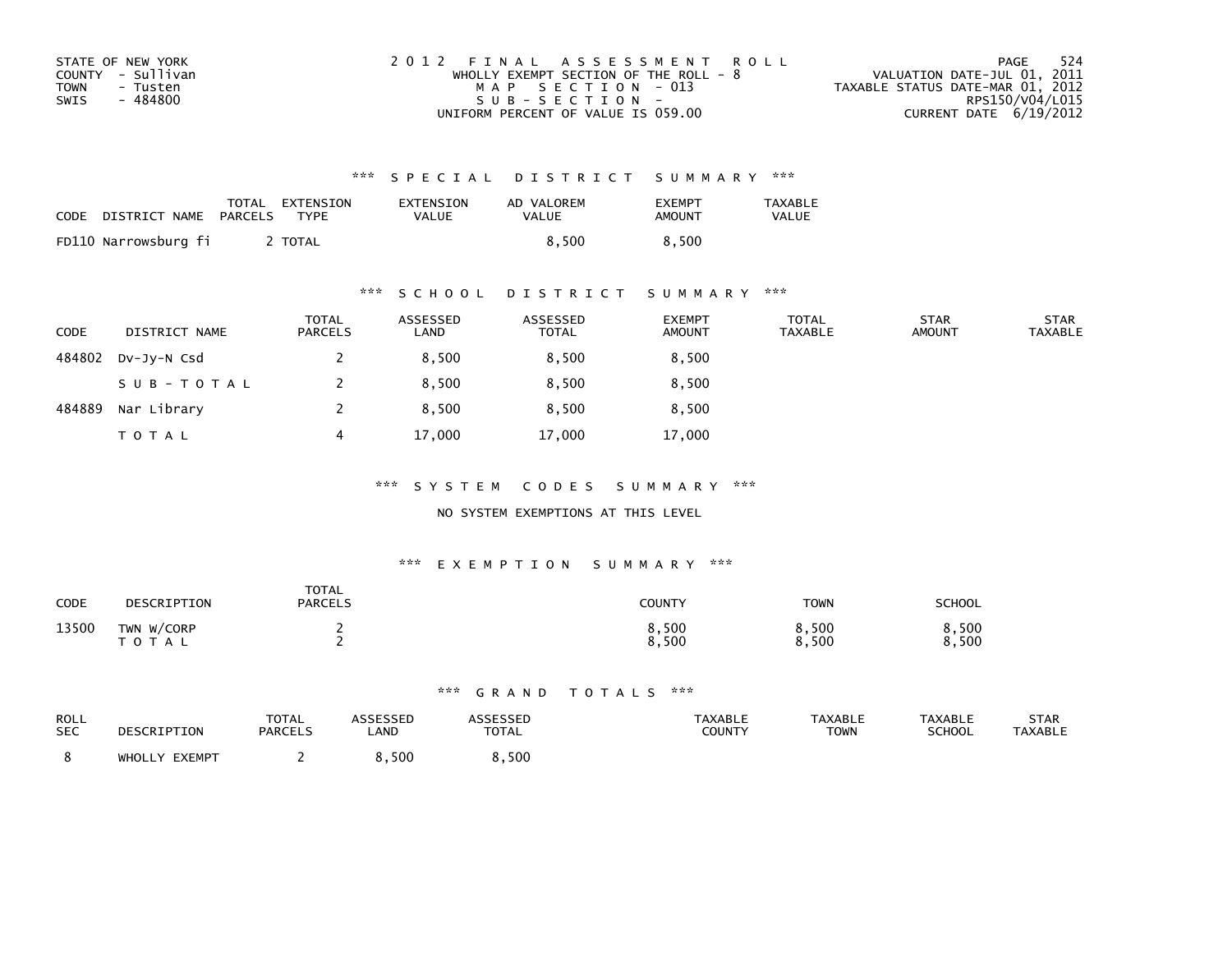|                                                                                                            |                                                                                                                                                                                           |                                 | TAX MAP NUMBER SEQUENCE<br>UNIFORM PERCENT OF VALUE IS 059.00                                                                                                                                               | TAXABLE STATUS DATE-MAR 01, 2012                                                                  |                     | VALUATION DATE-JUL 01, 2011 |
|------------------------------------------------------------------------------------------------------------|-------------------------------------------------------------------------------------------------------------------------------------------------------------------------------------------|---------------------------------|-------------------------------------------------------------------------------------------------------------------------------------------------------------------------------------------------------------|---------------------------------------------------------------------------------------------------|---------------------|-----------------------------|
| TAX MAP PARCEL NUMBER<br>CURRENT OWNERS NAME                                                               | SCHOOL DISTRICT                                                                                                                                                                           | LAND                            | PROPERTY LOCATION & CLASS ASSESSMENT EXEMPTION CODE----------------COUNTY-------TOWN------SCHOOL<br>TAX DESCRIPTION                                                                                         | TAXABLE VALUE                                                                                     |                     |                             |
| $14. - 1 - 3.2$<br>Narrowsburg Water<br>District<br>PO Box 195<br>Narrowsburg, NY 12764                    | Nys Rte 97<br>822 Water supply<br>484802-89<br>DV-Jy-N Csd<br>ACRES 3.40<br>EAST-0305373 NRTH-0585637<br>DEED BOOK 1514<br>PG-84<br>FULL MARKET VALUE                                     | 17,000<br>17,000<br>28.800      | SPEC DIST 10100<br>COUNTY TAXABLE VALUE<br><b>TOWN</b><br>TAXABLE VALUE<br>SCHOOL TAXABLE VALUE<br>FD110 Narrowsburg fire<br>17,000 EX<br>WD050 Narrowsburg water<br>17,000 EX                              | 17,000<br>0<br>$\mathbf 0$<br>$\Omega$<br>0 <sub>T</sub>                                          | 17,000<br>0 TO M    | 141000<br>17,000            |
| 14. -1-41.34<br>Town Of Tusten<br>PO Box 195<br>Narrowsburg, NY 12764                                      | WOODOAKD Twn Rd 73<br>692 Road/str/hwy<br>$Dv-Jv-N$ Csd<br>484802-89<br>50 Ft Row<br>FRNT 50.00 DPTH 530.30<br>EAST-0311140 NRTH-0586243<br>DEED BOOK 1504<br>PG-602<br>FULL MARKET VALUE | 25,900<br>25,900<br>43,900      | TWN W/CORP 13500<br>COUNTY TAXABLE VALUE<br><b>TOWN</b><br><b>TAXABLE VALUE</b><br>SCHOOL TAXABLE VALUE<br>FD111 Tusten fire protect.<br>25,900 EX                                                          | 25,900<br>0<br>$\Omega$<br>$\Omega$<br>0 <sub>T</sub>                                             | 25,900              | 25,900                      |
| $14. - 1 - 47$<br>Pennsylvania Lines LLC<br>Sullivan County IDA<br>1 Cablevision Ctr<br>Ferndale, NY 12734 | Along Delaware Riv<br>842 Ceiling rr<br>484802-89<br>$Dv-Jv-N$ Csd<br>ACRES 177.64<br>EAST-0301592 NRTH-0580396<br>DEED BOOK 908<br>PG-00254<br>FULL MARKET VALUE                         | 710.600<br>4738,100<br>8030,700 | 18020<br>MIDA<br>COUNTY TAXABLE VALUE<br><b>TOWN</b><br>TAXABLE VALUE<br>SCHOOL TAXABLE VALUE<br>FD110 Narrowsburg fire<br>FD111 Tusten fire protect.<br>LT100 Narrowsburg light<br>SD090 Narrowsburg sewer | 4738,100<br>0<br>$\mathbf{0}$<br>$\Omega$<br>2842,860 TO<br>1895,240 TO<br>441,591 TO<br>.00 UN M | 4738,100            | 200100<br>4738,100          |
| $14. - 1 - 48$<br>Narrowsburg Water<br>District<br>Narrowsburg<br>New York, 12764                          | Twn Rd 11<br>822 Water supply<br>484802-89<br>Dv-Jy-N Csd<br>ACRES<br>2.00<br>EAST-0299001 NRTH-0584457<br>DEED BOOK 408<br>PG-00114<br>FULL MARKET VALUE                                 | 50,000<br>150,000<br>254,200    | SPEC DIST 10100<br>COUNTY TAXABLE VALUE<br>TAXABLE VALUE<br><b>TOWN</b><br>SCHOOL TAXABLE VALUE<br>FD110 Narrowsburg fire<br>150,000 EX<br>LT100 Narrowsburg light<br>150,000 EX<br>SD090 Narrowsburg sewer | 150,000<br>0<br>$\mathbf{0}$<br>$\Omega$<br>0 <sub>T</sub><br>0 <sub>T</sub>                      | 150,000<br>.00 UN M | 139400<br>150,000           |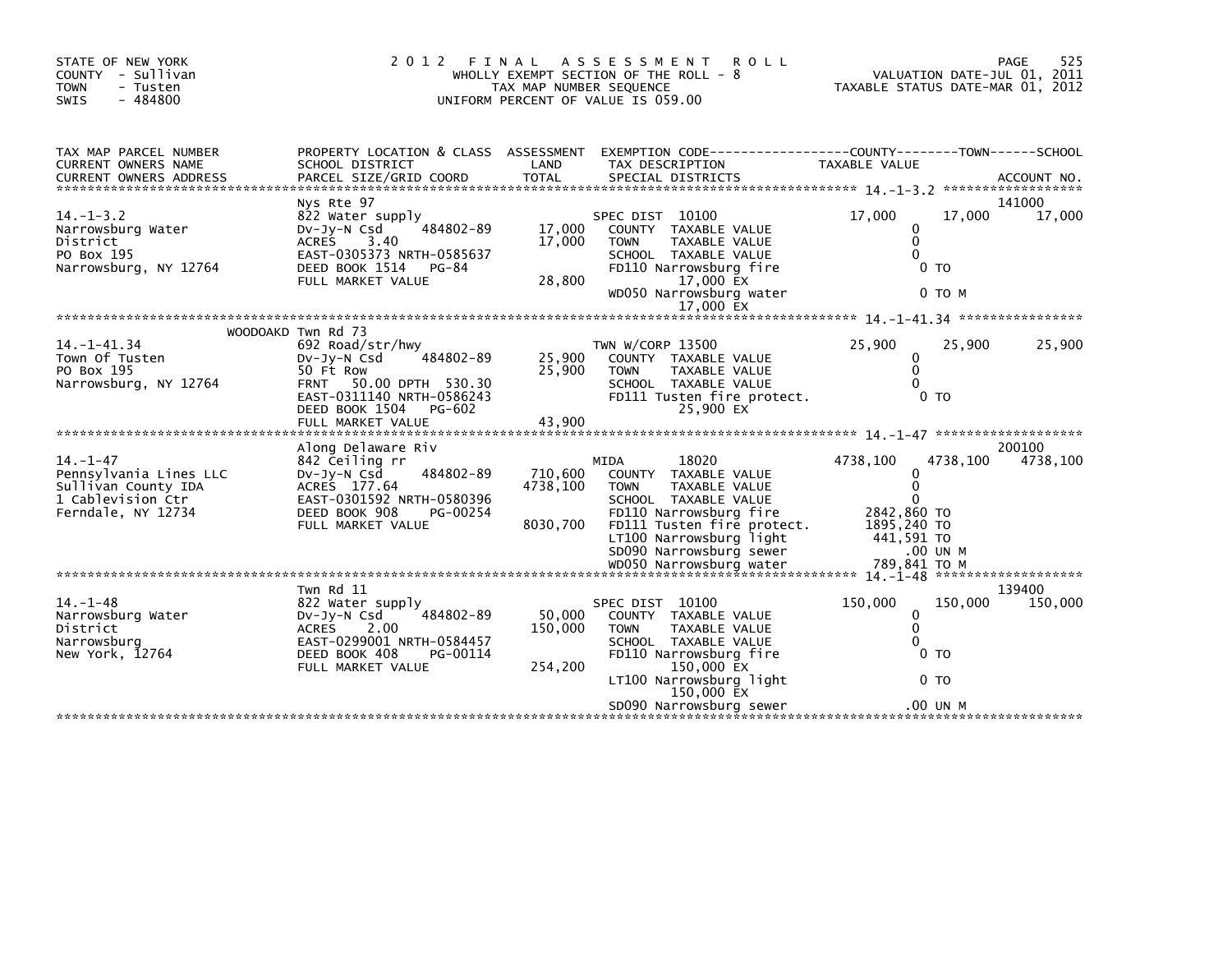| STATE OF NEW YORK<br>COUNTY - Sullivan<br>TOWN<br>- Tusten<br>$-484800$<br>SWIS                            |                                                                                                                                                                                                   | TAX MAP NUMBER SEQUENCE       | 2012 FINAL ASSESSMENT<br><b>ROLL</b><br>WHOLLY EXEMPT SECTION OF THE ROLL - 8<br>UNIFORM PERCENT OF VALUE IS 059.00                                                                                                        | VALUATION DATE-JUL 01, 2011<br>TAXABLE STATUS DATE-MAR 01, 2012                           |                   | 526<br>PAGE       |
|------------------------------------------------------------------------------------------------------------|---------------------------------------------------------------------------------------------------------------------------------------------------------------------------------------------------|-------------------------------|----------------------------------------------------------------------------------------------------------------------------------------------------------------------------------------------------------------------------|-------------------------------------------------------------------------------------------|-------------------|-------------------|
| TAX MAP PARCEL NUMBER<br>CURRENT OWNERS NAME                                                               | SCHOOL DISTRICT                                                                                                                                                                                   | LAND                          | PROPERTY LOCATION & CLASS ASSESSMENT EXEMPTION CODE---------------COUNTY-------TOWN------SCHOOL<br>TAX DESCRIPTION                                                                                                         | TAXABLE VALUE                                                                             |                   |                   |
| $14. - 1 - 54.17$<br>Michell Kahy<br>42 School St<br>Narrowsburg, NY 12764                                 | Twn Rd 11<br>323 Vacant rural<br>DV-Jy-N Csd 484802-89<br>FRNT 115.00 DPTH 180.00<br>ACRES<br>0.38<br>EAST-0300030 NRTH-0582860<br>DEED BOOK 3627 PG-586<br>FULL MARKET VALUE                     | 400<br>400<br>700             | RPTL 1138 29700<br>COUNTY TAXABLE VALUE<br><b>TOWN</b><br>TAXABLE VALUE<br>SCHOOL TAXABLE VALUE<br>FD110 Narrowsburg fire<br>400 EX                                                                                        | 400<br>$\mathbf{0}$<br>$\mathbf{0}$<br>$\Omega$<br>0 <sub>T</sub>                         | 400               | 159957<br>400     |
| $14. - 1 - 54.18$<br>Michell Kahy<br>42 School St<br>Narrowsburg, NY 12764                                 | Twn Rd 11<br>323 Vacant rural<br>484802-89<br>DV-Jy-N Csd<br>FRNT 100.00 DPTH 133.00<br>ACRES 0.30<br>EAST-0300050 NRTH-0582760<br>DEED BOOK 3627 PG-586<br>FULL MARKET VALUE                     | 400<br>400<br>700             | RPTL 1138 29700<br>COUNTY TAXABLE VALUE<br><b>TOWN</b><br>TAXABLE VALUE<br>SCHOOL TAXABLE VALUE<br>FD110 Narrowsburg fire<br>400 EX                                                                                        | 400<br>$\mathbf{0}$<br>$\mathbf{0}$<br>$\Omega$<br>0 <sub>T</sub>                         | 400               | 159958<br>400     |
| $14. -1 - 55.2$<br>John Cortese<br>Constr Corp<br>Narrowsburg, NY 12764                                    | N Of Delaware Riv<br>323 Vacant rural<br>484802-89<br>DV-JY-N Csd<br>ACRES 3.77<br>EAST-0299992 NRTH-0583666<br>DEED BOOK 749<br>PG-00568                                                         | 4,100<br>4,100                | RPTL 1138 29700<br>COUNTY TAXABLE VALUE<br><b>TOWN</b><br>TAXABLE VALUE<br>SCHOOL TAXABLE VALUE<br>FD110 Narrowsburg fire                                                                                                  | 4,100<br>0<br>$\mathbf{0}$<br>$\Omega$<br>0 <sub>T</sub>                                  | 4,100             | 110150<br>4,100   |
| $14. -1 - 55.3$<br>Town Of Tusten<br>Narrowsburg Sewer Dist<br>Narrowsburg<br>New York, 12764              | N Of Delaware Riv<br>850 Waste dispsl<br>DV-Jy-N Csd 484802-89<br>Combined with $14.-1-55.5$ ;<br><b>ACRES</b><br>9.94<br>EAST-0299705 NRTH-0584655<br>DEED BOOK 1344 PG-598<br>FULL MARKET VALUE | 62,800<br>705,600<br>1195,900 | TWN W/CORP 13500<br>COUNTY TAXABLE VALUE<br>TAXABLE VALUE<br><b>TOWN</b><br>SCHOOL TAXABLE VALUE<br>FD110 Narrowsburg fire<br>705,600 EX<br>LT100 Narrowsburg light<br>162,288 EX<br>WD050 Narrowsburg water<br>705,600 EX | 705,600<br>$\mathbf 0$<br>$\mathbf 0$<br>$\mathbf{0}$<br>0 <sub>T</sub><br>0 <sub>T</sub> | 705,600<br>0 то м | 600360<br>705,600 |
|                                                                                                            |                                                                                                                                                                                                   |                               |                                                                                                                                                                                                                            |                                                                                           |                   |                   |
| $14. - 1 - 55.7$<br>John Cortese Construction Corp Dv-Jy-N Csd<br>RD <sub>2</sub><br>Narrowsburg, NY 12764 | Delaware Dr Ext<br>323 Vacant rural<br>484802-89<br>ACRES 1.78<br>EAST-0299871 NRTH-0583641<br>PG-00264<br>DEED BOOK 1223<br>FULL MARKET VALUE                                                    | 1,000<br>1.000<br>1,700       | RPTL 1138 29700<br>COUNTY TAXABLE VALUE<br><b>TOWN</b><br>TAXABLE VALUE<br>SCHOOL TAXABLE VALUE<br>FD111 Tusten fire protect.<br>1.000 EX                                                                                  | 1,000<br>$\mathbf 0$<br>$\mathbf 0$<br>$\Omega$<br>0 <sub>T</sub>                         | 1.000             | 1,000             |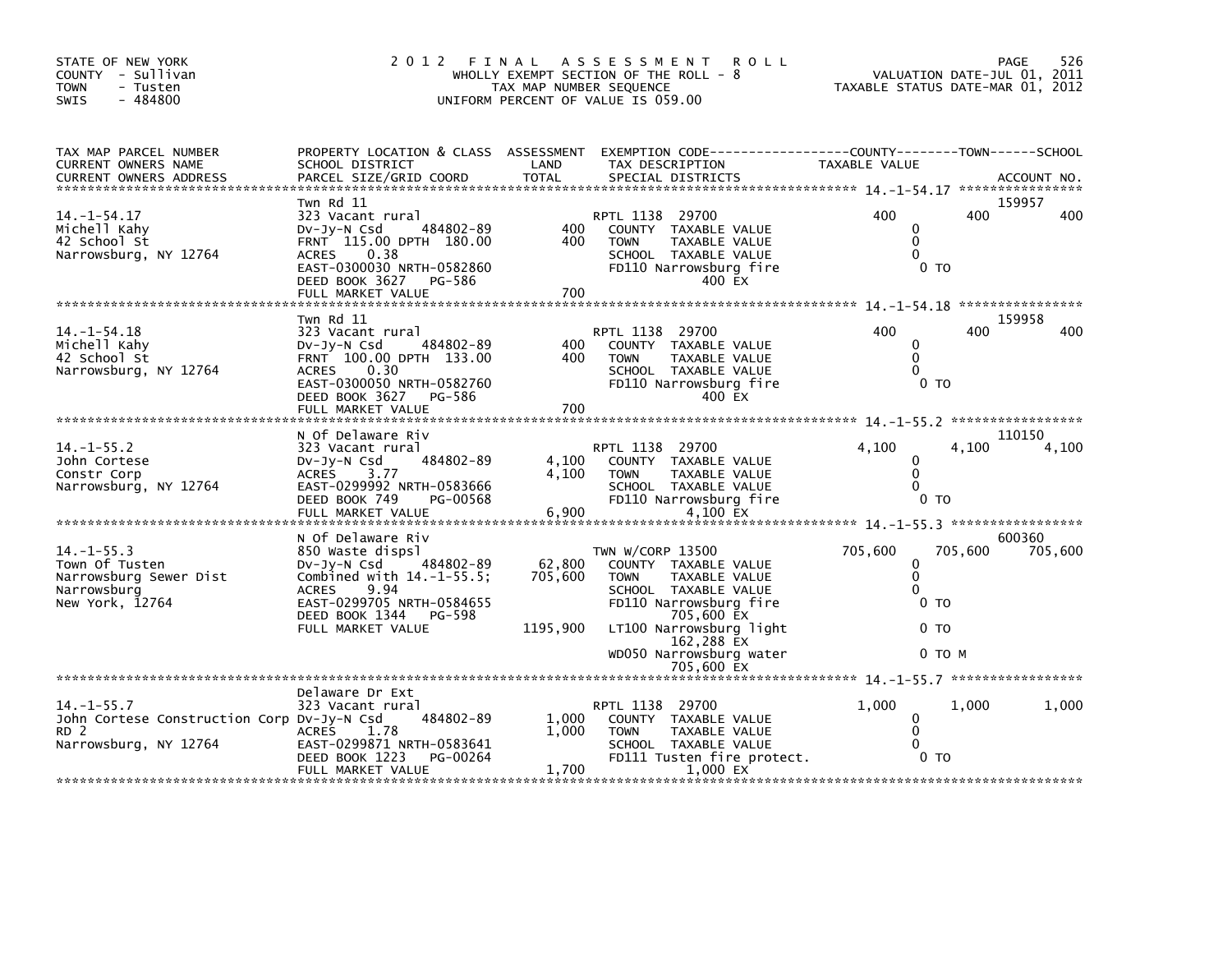| STATE OF NEW YORK<br>- Sullivan<br>COUNTY<br>TOWN<br>- Tusten<br>- 484800<br>SWIS            | 2012 FINAL ASSESSMENT ROLL<br>WHOLLY EXEMPT SECTION OF THE ROLL - 8<br>TAX MAP NUMBER SEQUENCE<br>UNIFORM PERCENT OF VALUE IS 059.00 |                         |                                                                                                                                              | -527<br>PAGE<br>VALUATION DATE-JUL 01, 2011<br>TAXABLE STATUS DATE-MAR 01, 2012 |                                  |  |
|----------------------------------------------------------------------------------------------|--------------------------------------------------------------------------------------------------------------------------------------|-------------------------|----------------------------------------------------------------------------------------------------------------------------------------------|---------------------------------------------------------------------------------|----------------------------------|--|
| TAX MAP PARCEL NUMBER<br>CURRENT OWNERS NAME<br>CURRENT OWNERS ADDRESS                       | PROPERTY LOCATION & CLASS ASSESSMENT<br>SCHOOL DISTRICT                                                                              | <b>Example 12</b>       | EXEMPTION        CODE-----------------COUNTY--------TOWN------SCHOOL<br>TAX DESCRIPTION                                                      | TAXABLE VALUE                                                                   | ACCOUNT NO.<br>***************** |  |
| 14. –1–55.8<br>John Cortese Construction Corp Dv-Jy-N Csd 484802-89<br>Narrowsburg, NY 12764 | Twn Rd 11<br>311 Res vac land<br>ACRES 3.46<br>EAST-0300201 NRTH-0583466<br>DEED BOOK 1376 PG-376<br>FULL MARKET VALUE               | 1,500<br>1.500<br>2.500 | RPTL 1138<br>29700<br>COUNTY TAXABLE VALUE<br><b>TOWN</b><br>TAXABLE VALUE<br>SCHOOL TAXABLE VALUE<br>FD111 Tusten fire protect.<br>1.500 EX | 1,500<br>0 <sub>T</sub>                                                         | 1,500<br>1,500                   |  |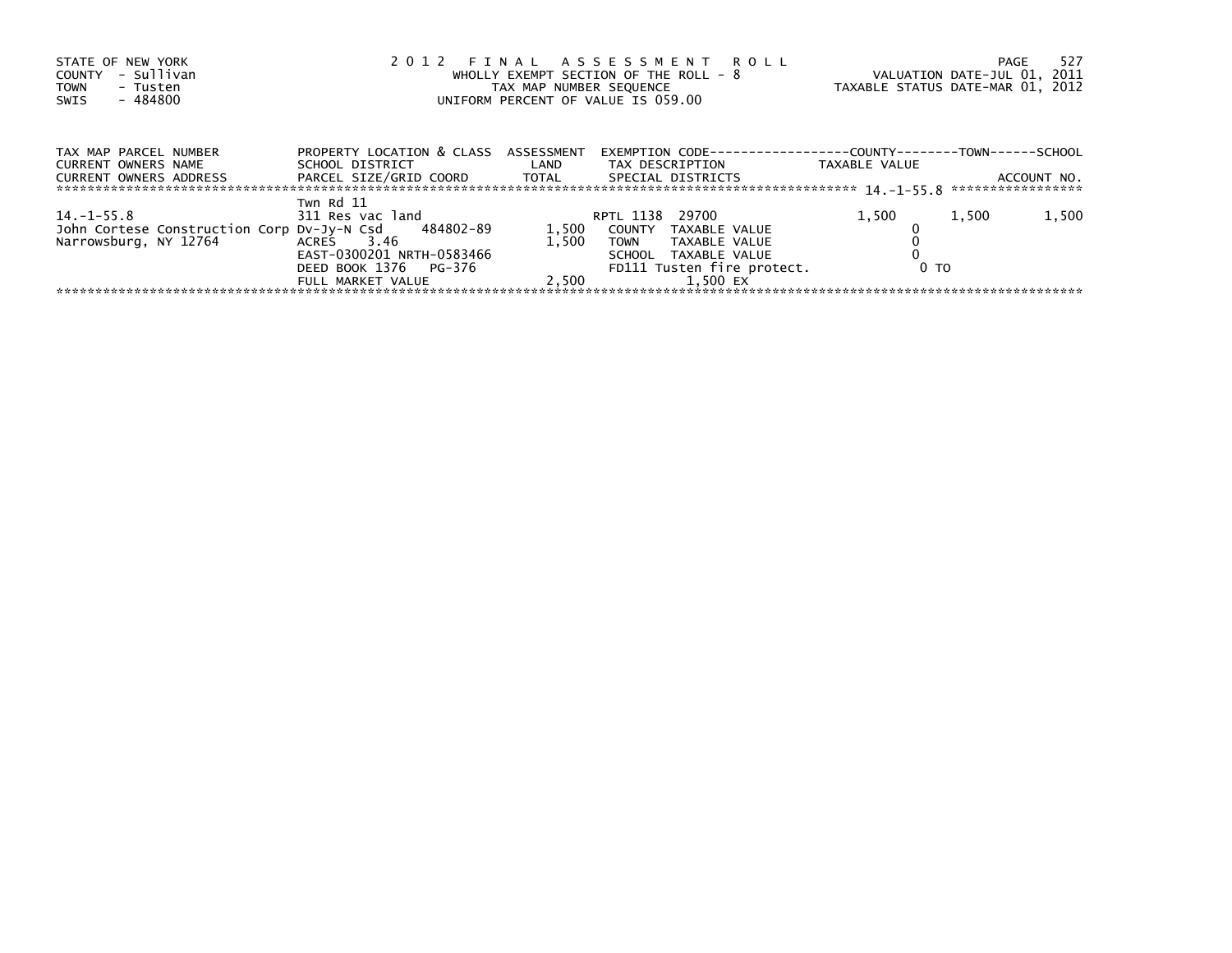| STATE OF NEW YORK       | 2012 FINAL ASSESSMENT ROLL              | 528<br>PAGE                      |
|-------------------------|-----------------------------------------|----------------------------------|
| COUNTY - Sullivan       | WHOLLY EXEMPT SECTION OF THE ROLL - $8$ | VALUATION DATE-JUL 01, 2011      |
| <b>TOWN</b><br>- Tusten | MAP SECTION - 014                       | TAXABLE STATUS DATE-MAR 01, 2012 |
| - 484800<br>SWIS        | SUB-SECTION-                            | RPS150/V04/L015                  |
|                         | UNIFORM PERCENT OF VALUE IS 059.00      | CURRENT DATE 6/19/2012           |

| CODE | DISTRICT NAME PARCELS | TOTAL | EXTENSION<br>TYPE | EXTENSION<br><b>VALUE</b> | AD VALOREM<br>VALUE | <b>EXEMPT</b><br><b>AMOUNT</b> | <b>TAXABLE</b><br><b>VALUE</b> |
|------|-----------------------|-------|-------------------|---------------------------|---------------------|--------------------------------|--------------------------------|
|      | FD110 Narrowsburg fi  |       | 7 TOTAL           |                           | 3720,360            | 877,500                        | 2842,860                       |
|      | FD111 Tusten fire pr  |       | 4 TOTAL           |                           | 1923.640            | 28,400                         | 1895.240                       |
|      | LT100 Narrowsburg li  |       | 3 TOTAL           |                           | 753.879             | 312.288                        | 441,591                        |
|      | SD090 Narrowsburg se  |       | 2 UNITS M         |                           |                     |                                |                                |
|      | WD050 Narrowsburg wa  |       | 3 TOTAL M         |                           | 1512,441            | 722,600                        | 789.841                        |

# \*\*\* S C H O O L D I S T R I C T S U M M A R Y \*\*\*

| <b>CODE</b> | DISTRICT NAME | TOTAL<br><b>PARCELS</b> | ASSESSED<br>LAND | ASSESSED<br><b>TOTAL</b> | <b>EXEMPT</b><br><b>AMOUNT</b> | <b>TOTAL</b><br>TAXABLE | <b>STAR</b><br><b>AMOUNT</b> | <b>STAR</b><br><b>TAXABLE</b> |
|-------------|---------------|-------------------------|------------------|--------------------------|--------------------------------|-------------------------|------------------------------|-------------------------------|
| 484802      | DV-JY-N Csd   | 10                      | 873.700          | 5644.000                 | 5644.000                       |                         |                              |                               |
|             | SUB-TOTAL     | 10                      | 873.700          | 5644.000                 | 5644,000                       |                         |                              |                               |
| 484889      | Nar Library   | 10                      | 873.700          | 5644.000                 | 5644.000                       |                         |                              |                               |
|             | <b>TOTAL</b>  | 20                      | 1747.400         | 11288,000                | 11288,000                      |                         |                              |                               |

# \*\*\* S Y S T E M C O D E S S U M M A R Y \*\*\*

#### NO SYSTEM EXEMPTIONS AT THIS LEVEL

| CODE                             | DESCRIPTION                                                         | <b>TOTAL</b><br><b>PARCELS</b> | <b>COUNTY</b>                                      | <b>TOWN</b>                                          | <b>SCHOOL</b>                                      |
|----------------------------------|---------------------------------------------------------------------|--------------------------------|----------------------------------------------------|------------------------------------------------------|----------------------------------------------------|
| 10100<br>13500<br>18020<br>29700 | <b>SPEC DIST</b><br>TWN W/CORP<br>MIDA<br><b>RPTL 1138</b><br>ΤΟΤΑΙ | 10                             | 167,000<br>731.500<br>4738,100<br>,400<br>5644,000 | 167,000<br>731,500<br>4738.100<br>400. '<br>5644,000 | 167,000<br>731.500<br>4738,100<br>.400<br>5644,000 |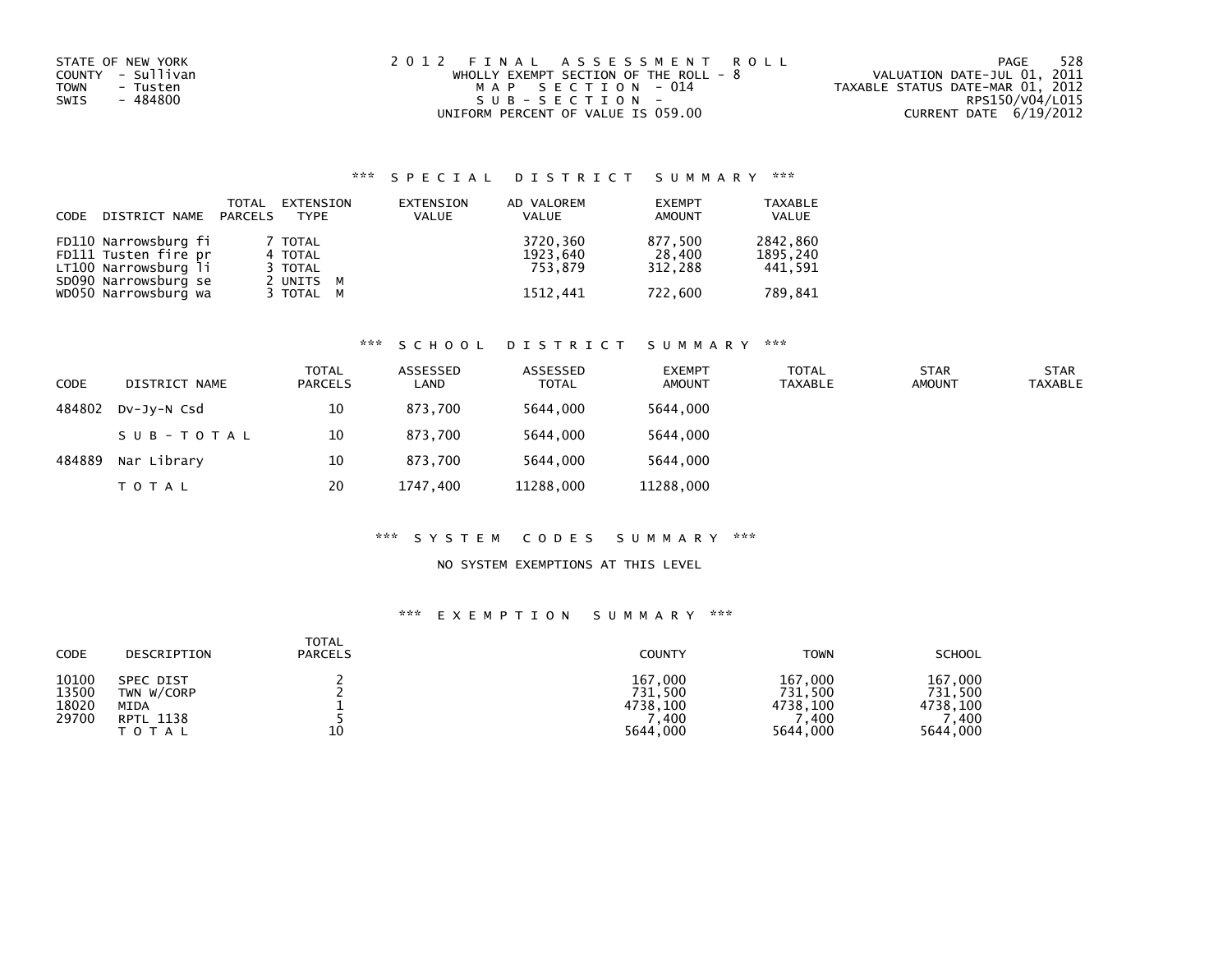| STATE OF NEW YORK       | 2012 FINAL ASSESSMENT ROLL            | 529<br>PAGE                      |
|-------------------------|---------------------------------------|----------------------------------|
| COUNTY - Sullivan       | WHOLLY EXEMPT SECTION OF THE ROLL - 8 | VALUATION DATE-JUL 01, 2011      |
| <b>TOWN</b><br>- Tusten | MAP SECTION - 014                     | TAXABLE STATUS DATE-MAR 01, 2012 |
| - 484800<br>SWIS        | SUB-SECTION-                          | RPS150/V04/L015                  |
|                         | UNIFORM PERCENT OF VALUE IS 059.00    | CURRENT DATE 6/19/2012           |

| ROLL       | DESCRIPTION   | <b>TOTAL</b>   | ASSESSED | <b>ASSESSED</b> | <b>TAXABLE</b> | <b>TAXABLE</b> | <b>TAXABLE</b> | STAR           |
|------------|---------------|----------------|----------|-----------------|----------------|----------------|----------------|----------------|
| <b>SEC</b> |               | <b>PARCELS</b> | LAND     | <b>TOTAL</b>    | COUNTY         | <b>TOWN</b>    | SCHOOL         | <b>TAXABLE</b> |
|            | WHOLLY EXEMPT | 10             | 873.700  | 5644.000        |                |                |                |                |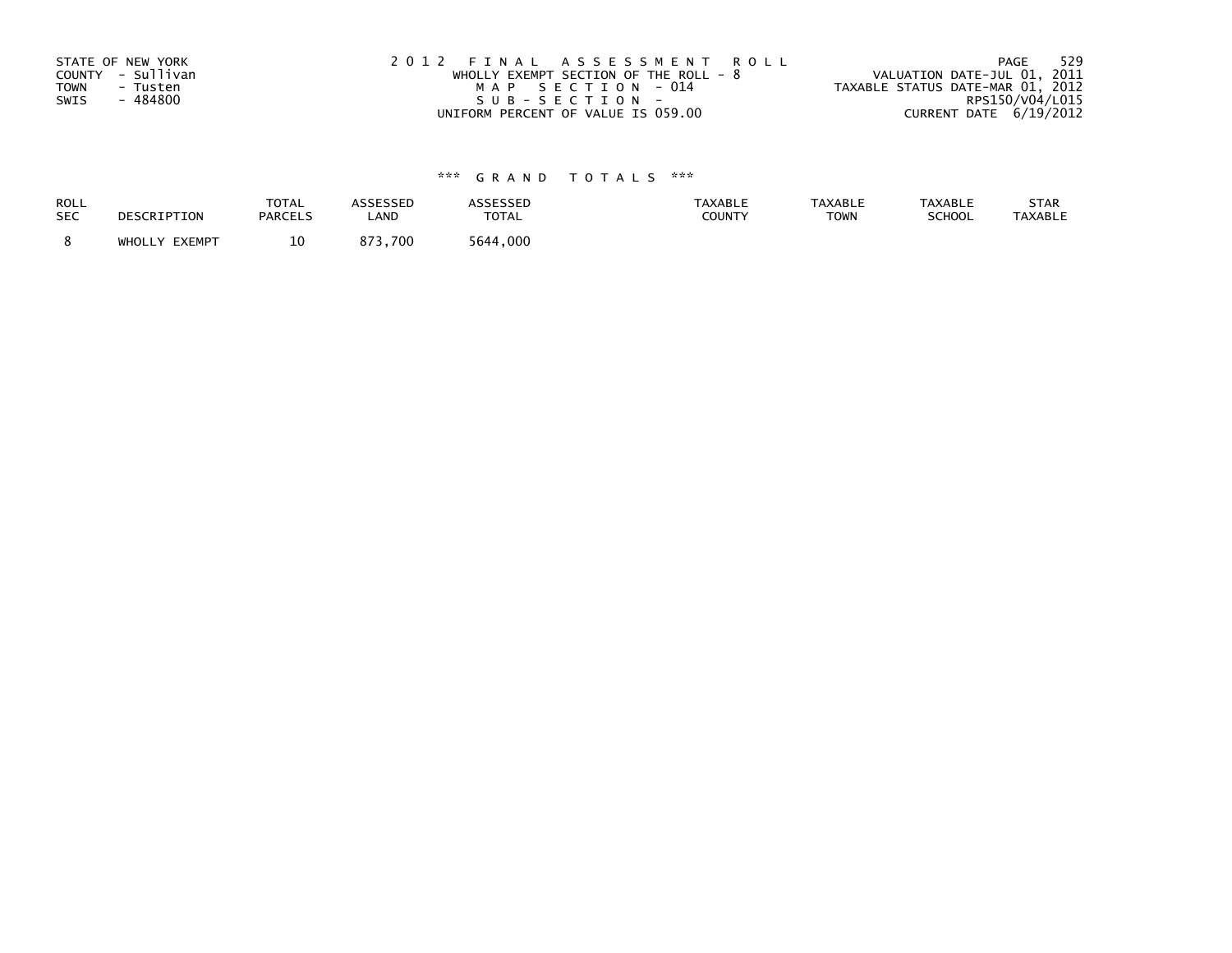| STATE OF NEW YORK<br>COUNTY - Sullivan<br><b>TOWN</b><br>- Tusten<br>$-484800$<br>SWIS | 2 0 1 2<br>FINAL<br>WHOLLY EXEMPT SECTION OF THE ROLL - 8<br>TAX MAP NUMBER SEQUENCE<br>UNIFORM PERCENT OF VALUE IS 059.00                                                                                                                                                         | 530<br>PAGE<br>VALUATION DATE-JUL 01, 2011<br>TAXABLE STATUS DATE-MAR 01, 2012 |                                                                                                                                                     |                                                               |                              |
|----------------------------------------------------------------------------------------|------------------------------------------------------------------------------------------------------------------------------------------------------------------------------------------------------------------------------------------------------------------------------------|--------------------------------------------------------------------------------|-----------------------------------------------------------------------------------------------------------------------------------------------------|---------------------------------------------------------------|------------------------------|
| TAX MAP PARCEL NUMBER<br>CURRENT OWNERS NAME                                           | PROPERTY LOCATION & CLASS ASSESSMENT<br>SCHOOL DISTRICT                                                                                                                                                                                                                            | LAND                                                                           | TAX DESCRIPTION                                                                                                                                     | TAXABLE VALUE                                                 |                              |
| $16. -4 - 5.16$<br>Town of Tusten<br>PO Box 195<br>Narrowsburg, NY 12764               | South Trail 2<br>311 Res vac land<br>484802-89<br>$Dv-Jy-N$ Csd<br>Lots 35C & 35D<br>FRNT 100.00 DPTH 200.00<br>EAST-0311552 NRTH-0579764<br>DEED BOOK 2484<br>PG-66<br>FULL MARKET VALUE                                                                                          | 4,400<br>4,400<br>7,500                                                        | TWN W/CORP 13500<br>COUNTY TAXABLE VALUE<br><b>TOWN</b><br>TAXABLE VALUE<br>SCHOOL TAXABLE VALUE<br>FD111 Tusten fire protect.<br>4,400 EX          | 4,400<br>0<br>0<br>$\Omega$<br>0 <sub>T</sub>                 | 4,400<br>4,400               |
| $16. - 5 - 4.2$<br>Town of Tusten<br>PO Box 195<br>Narrowsburg, NY 12764               | 6067 State Route 97<br>651 Highway gar<br>484802-89<br>$Dv-Jy-N$ Csd<br>Lots 19G 19F<br>cmbd w 16.-5-5;16.-5-11.2<br>$16.-5-11.3$ & $16.-5-12$ in<br>FRNT 100.00 DPTH 200.00<br>5.49<br><b>ACRES</b><br>EAST-0311544 NRTH-0580747<br>DEED BOOK 2411<br>PG-489<br>FULL MARKET VALUE | 23,000<br>75,000<br>127,100                                                    | TWN W/CORP 13500<br>COUNTY TAXABLE VALUE<br>TAXABLE VALUE<br><b>TOWN</b><br>SCHOOL TAXABLE VALUE<br>FD111 Tusten fire protect.<br>75,000 EX         | 75,000<br>0<br>0<br>$\Omega$<br>0 TO                          | 117050<br>75,000<br>75,000   |
| $16 - 5 - 11.4$<br>Town of Tusten<br>PO Box 195<br>Narrowsburg, NY 12764               | LOT8 South Trail #4 & 2<br>311 Res vac land<br>$Dv-Jv-N$ Csd<br>484802-89<br>Lot $#8$<br>FRNT 200.00 DPTH 200.00<br>EAST-0311867 NRTH-0579980<br>DEED BOOK 2474<br>PG-277                                                                                                          | 6,700<br>6,700                                                                 | TWN W/CORP 13500<br>COUNTY TAXABLE VALUE<br><b>TAXABLE VALUE</b><br><b>TOWN</b><br>SCHOOL TAXABLE VALUE<br>FD111 Tusten fire protect.<br>$6.700$ EX | 6.700<br>0<br>$\mathbf{0}$<br>$\Omega$<br>0 <sub>T</sub>      | 6,700<br>6,700               |
| $16. -6 - 1$<br>Town Of Tusten<br>Narrowsburg<br>New York, 12764                       | Nys Rte 97<br>651 Highway gar<br>$Dv-Jv-N$ Csd<br>484802-89<br>combined with $16.-6-3.2;3$<br>3.11; 3.12; 10.1 and 10.2 in<br>combined with $16.-6-11$<br><b>FRNT 320.00 DPTH</b><br>5.43<br><b>ACRES</b><br>EAST-0311491 NRTH-0581337<br>FULL MARKET VALUE                        | 26,200<br>315,900<br>535,400                                                   | TWN W/CORP 13500<br>COUNTY TAXABLE VALUE<br><b>TAXABLE VALUE</b><br><b>TOWN</b><br>SCHOOL TAXABLE VALUE<br>FD111 Tusten fire protect.<br>315,900 EX | 315,900<br>$\Omega$<br>$\Omega$<br>$\Omega$<br>0 <sub>T</sub> | 600395<br>315,900<br>315,900 |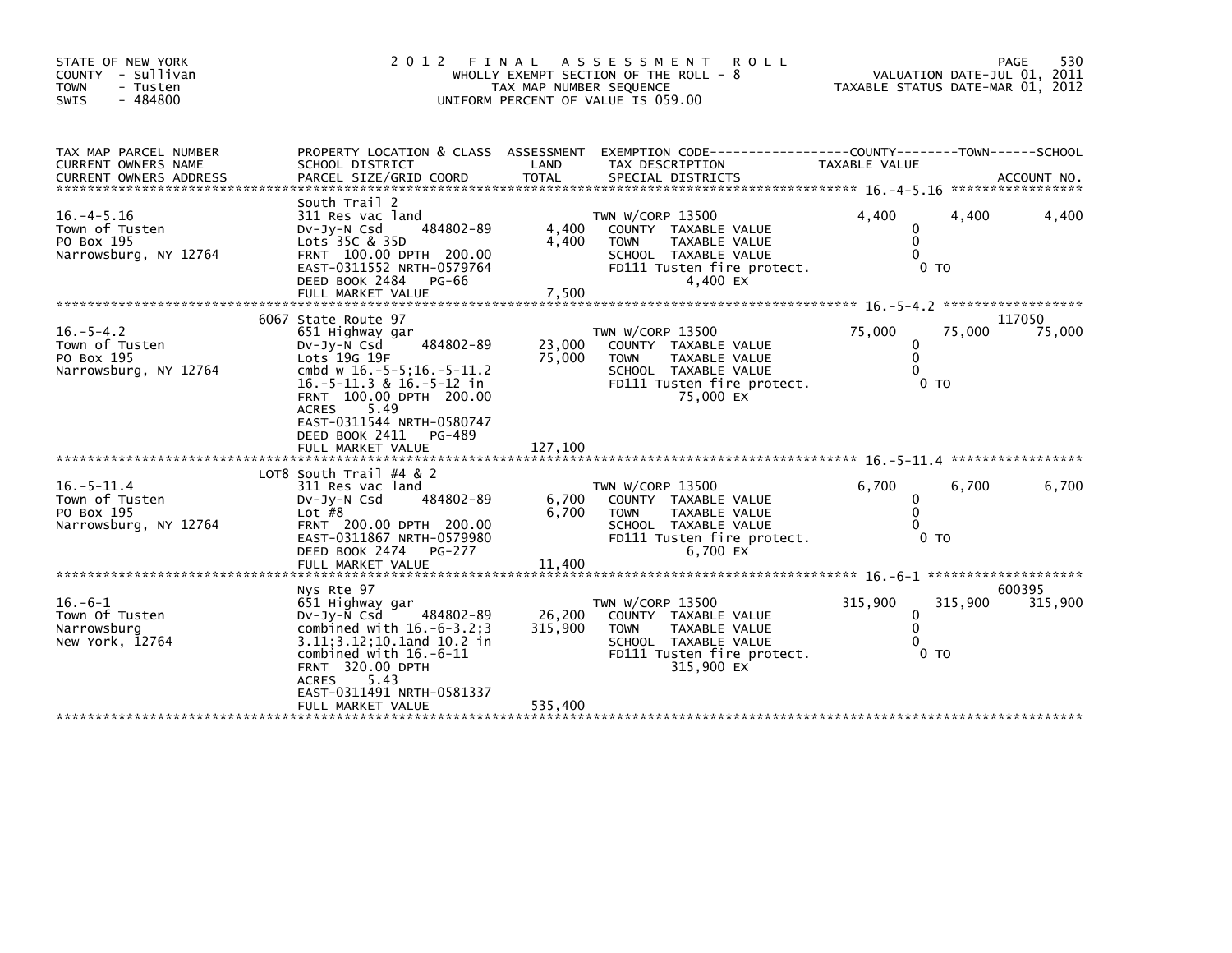| STATE OF NEW YORK | 2012 FINAL ASSESSMENT ROLL              | - 531<br>PAGE                    |
|-------------------|-----------------------------------------|----------------------------------|
| COUNTY - Sullivan | WHOLLY EXEMPT SECTION OF THE ROLL - $8$ | VALUATION DATE-JUL 01, 2011      |
| TOWN<br>- Tusten  | MAP SECTION - 016                       | TAXABLE STATUS DATE-MAR 01, 2012 |
| - 484800<br>SWIS  | SUB-SECTION-                            | RPS150/V04/L015                  |
|                   | UNIFORM PERCENT OF VALUE IS 059.00      | CURRENT DATE 6/19/2012           |

| CODE | DISTRICT NAME        | PARCELS | TOTAL EXTENSION<br><b>TYPF</b> | EXTENSION<br>VALUE | AD VALOREM<br><b>VALUE</b> | <b>EXEMPT</b><br>AMOUNT | TAXABLE<br><b>VALUE</b> |
|------|----------------------|---------|--------------------------------|--------------------|----------------------------|-------------------------|-------------------------|
|      | FD111 Tusten fire pr |         | 4 TOTAL                        |                    | 402,000                    | 402,000                 |                         |

### \*\*\* S C H O O L D I S T R I C T S U M M A R Y \*\*\*

| <b>CODE</b> | DISTRICT NAME | <b>TOTAL</b><br>PARCELS | ASSESSED<br>LAND | ASSESSED<br><b>TOTAL</b> | <b>EXEMPT</b><br><b>AMOUNT</b> | TOTAL<br><b>TAXABLE</b> | <b>STAR</b><br><b>AMOUNT</b> | <b>STAR</b><br><b>TAXABLE</b> |
|-------------|---------------|-------------------------|------------------|--------------------------|--------------------------------|-------------------------|------------------------------|-------------------------------|
| 484802      | DV-JV-N Csd   | 4                       | 60,300           | 402,000                  | 402,000                        |                         |                              |                               |
|             | SUB-TOTAL     | 4                       | 60,300           | 402,000                  | 402,000                        |                         |                              |                               |
| 484889      | Nar Library   | 4                       | 60,300           | 402,000                  | 402,000                        |                         |                              |                               |
|             | T O T A L     | 8                       | 120,600          | 804,000                  | 804,000                        |                         |                              |                               |

\*\*\* S Y S T E M C O D E S S U M M A R Y \*\*\*

NO SYSTEM EXEMPTIONS AT THIS LEVEL

#### \*\*\* E X E M P T I O N S U M M A R Y \*\*\*

| <b>CODE</b> | DESCRIPTION                | <b>TOTAL</b><br><b>PARCELS</b> | COUNTY                      | TOWN               | <b>SCHOOL</b>      |
|-------------|----------------------------|--------------------------------|-----------------------------|--------------------|--------------------|
| 13500       | TWN W/CORP<br><b>TOTAL</b> |                                | .000<br>402.<br>.000<br>402 | 402,000<br>402,000 | 402,000<br>402,000 |

| ROLL<br><b>SEC</b> | DESCRIPTION   | <b>TOTAL</b><br><b>PARCELS</b> | <b>\SSESSED</b><br>LAND | <b>\SSESSED</b><br><b>TOTAL</b> | <b>TAXABLE</b><br>COUNTY | <b>TAXABLE</b><br>TOWN | <b>TAXABLE</b><br><b>SCHOOL</b> | <b>STAR</b><br><b>TAXABLE</b> |
|--------------------|---------------|--------------------------------|-------------------------|---------------------------------|--------------------------|------------------------|---------------------------------|-------------------------------|
|                    | WHOLLY EXEMPT |                                | 60,300                  | 402,000                         |                          |                        |                                 |                               |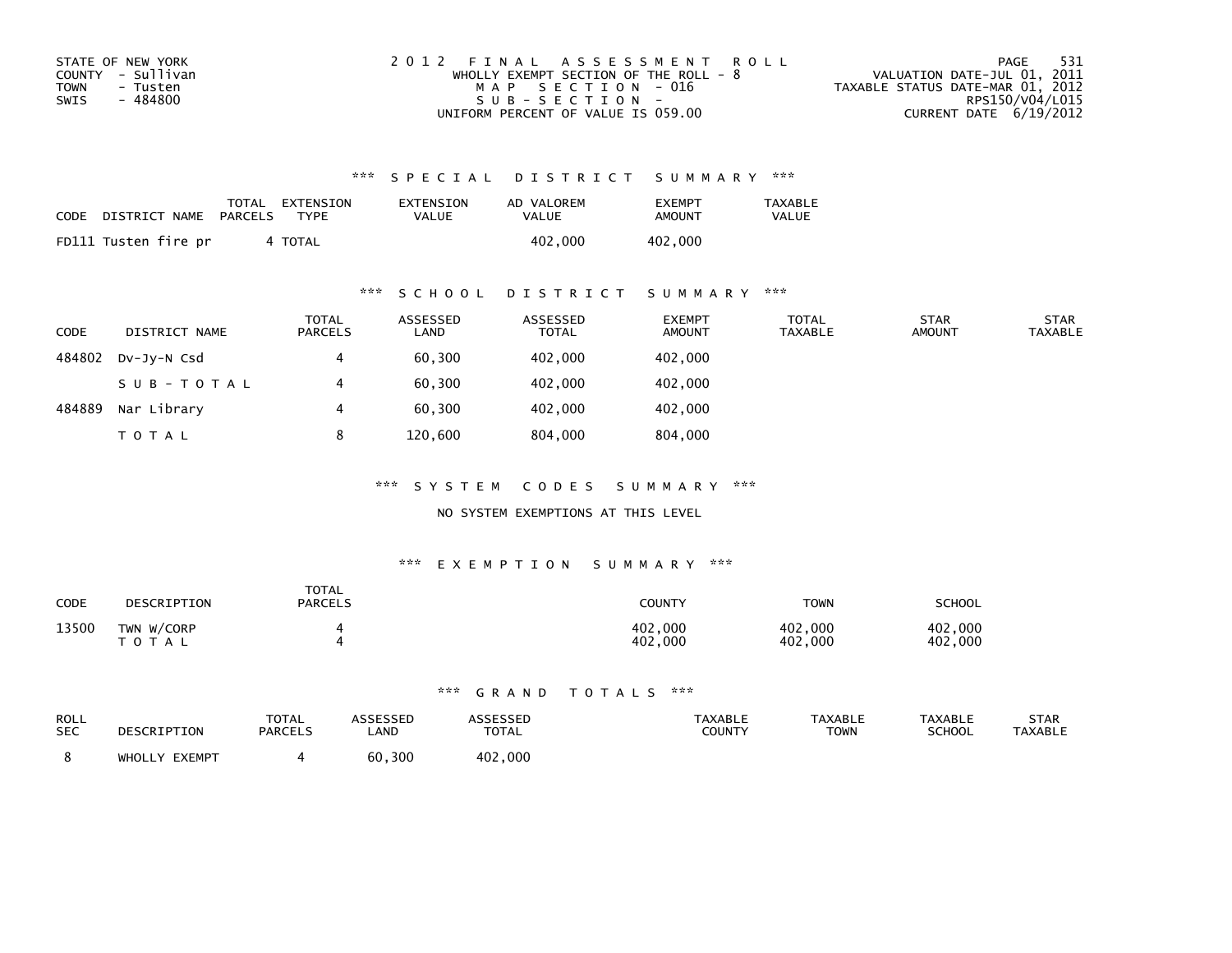| STATE OF NEW YORK<br>COUNTY - Sullivan<br><b>TOWN</b><br>- Tusten<br>$-484800$<br><b>SWIS</b>                                                                                                                                                                                                       |                                                                                                                                            |            | 2012 FINAL ASSESSMENT ROLL<br>WHOLLY EXEMPT SECTION OF THE ROLL - 8 VALUATION DATE-JUL 01, 2011<br>TAX MAP NUMBER SEQUENCE TAXIS DATE-MAR 01, 2012<br>UNIFORM PERCENT OF VALUE IS 059.00 |         |         | 532<br><b>PAGE</b> |
|-----------------------------------------------------------------------------------------------------------------------------------------------------------------------------------------------------------------------------------------------------------------------------------------------------|--------------------------------------------------------------------------------------------------------------------------------------------|------------|------------------------------------------------------------------------------------------------------------------------------------------------------------------------------------------|---------|---------|--------------------|
| TAX MAP PARCEL NUMBER<br><b>CURRENT OWNERS NAME</b>                                                                                                                                                                                                                                                 | SCHOOL DISTRICT                                                                                                                            | LAND       | PROPERTY LOCATION & CLASS ASSESSMENT EXEMPTION CODE----------------COUNTY-------TOWN------SCHOOL<br>TAX DESCRIPTION TAXABLE VALUE                                                        |         |         |                    |
| $17. - 1 - 2.1$<br>Greater NY Councils<br>Attn: Robert Madsen<br>Boy Scouts of America                                                                                                                                                                                                              | Tr 48<br>632 Benevolent<br>484802-89<br>DV-JY-N Csd<br>ACRES 159.08<br>EAST-0306175<br>EAST-0306175 NRTH-0576014                           | 123,100    | $N/P$ CHARTY 25130<br>123,100 COUNTY TAXABLE VALUE<br>TOWN TAXABLE VALUE<br>SCHOOL TAXABLE VALUE                                                                                         | 123,100 | 123,100 | 123,100            |
| $17. - 1 - 2.2$<br>Greater NY Councils<br>Attn: Robert Madsen<br>A CONSIDENT AND TRIVE OF A CONSISTENT OF THE CONSISTING OF THE CONSISTING OF A CONSISTING COLLS OF A METICA CO<br>SO FIFT AVE SEE 7830 DEED BOOK 738 PG-920 FD111 Tusten fire protect. 0 TO<br>New York, NY 10118-0199 FULL MARKET | Tr 48<br>632 Benevolent<br>Dv-Jy-N Csd 484802-89<br>ACRES 13.14                                                                            | 40,000     | $N/P$ CHARTY 25130<br>40,000 COUNTY TAXABLE VALUE<br><b>TOWN</b><br>TAXABLE VALUE                                                                                                        | 40,000  | 40,000  | 40,000             |
| $17. - 1 - 40$<br>Town of Tusten<br>PO Box 195<br>Narrowsburg, NY 12764                                                                                                                                                                                                                             | Evergreen Lane TR 64<br>692 Road/str/hwy<br>DV-Jy-N Csd 484802<br>Formerly part of Evergree<br>FRNT 50.00 DPTH 777.00<br>FULL MARKET VALUE | 500<br>800 | TWN W/CORP 13500<br>500 COUNTY TAXABLE VALUE<br>TAXABLE VALUE<br><b>TOWN</b><br>SCHOOL TAXABLE VALUE                                                                                     | 500     | 500     | 500                |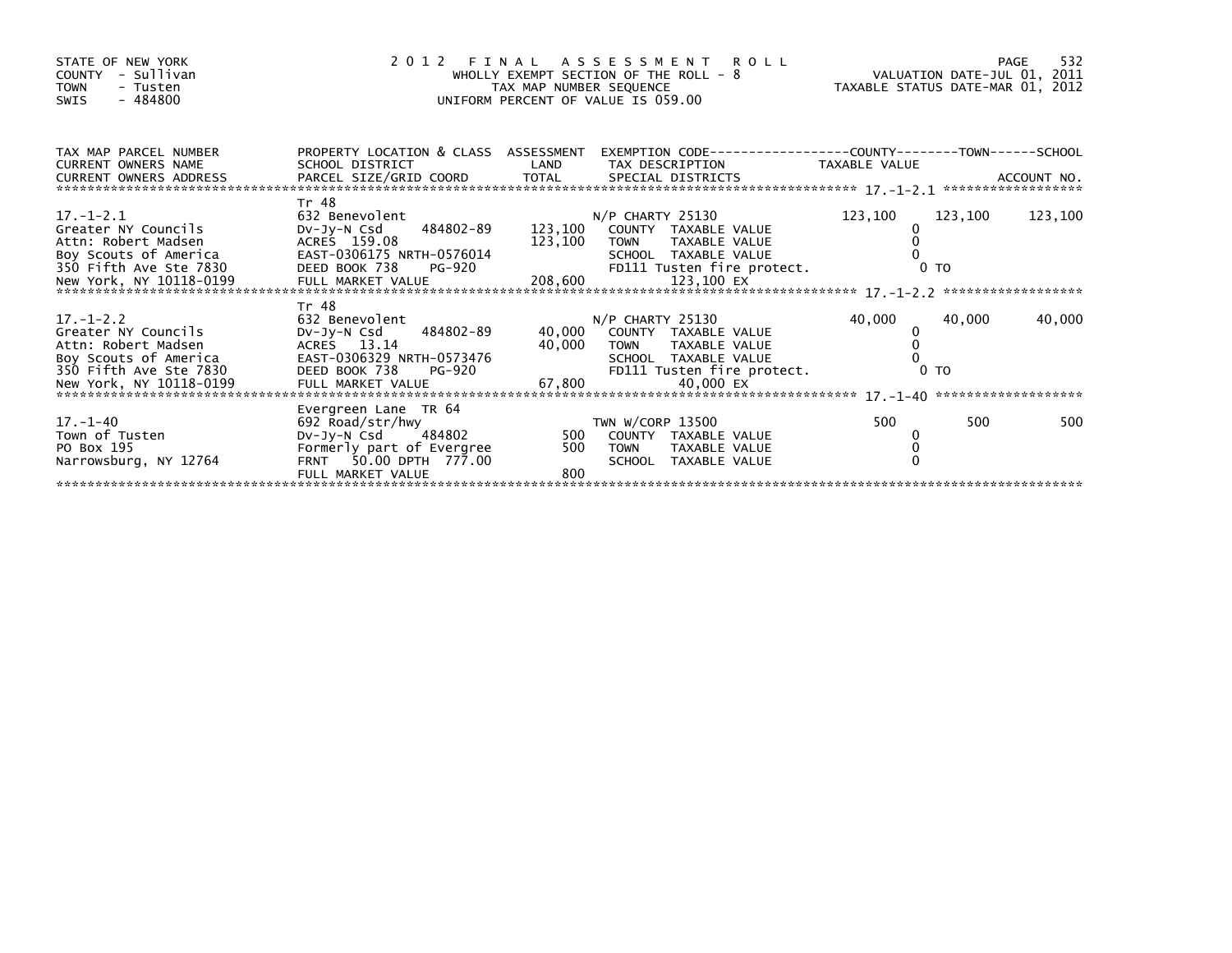| STATE OF NEW YORK | 2012 FINAL ASSESSMENT ROLL              | - 533<br>PAGE                    |
|-------------------|-----------------------------------------|----------------------------------|
| COUNTY - Sullivan | WHOLLY EXEMPT SECTION OF THE ROLL - $8$ | VALUATION DATE-JUL 01, 2011      |
| TOWN<br>- Tusten  | MAP SECTION - 017                       | TAXABLE STATUS DATE-MAR 01, 2012 |
| - 484800<br>SWIS  | $SUB - SECTION -$                       | RPS150/V04/L015                  |
|                   | UNIFORM PERCENT OF VALUE IS 059.00      | CURRENT DATE 6/19/2012           |

| CODE | DISTRICT NAME        | TOTAL<br>PARCELS | EXTENSION<br>TYPF | EXTENSION<br>VALUE | AD VALOREM<br>VALUE | <b>EXEMPT</b><br>AMOUNT | TAXABLE<br><b>VALUE</b> |
|------|----------------------|------------------|-------------------|--------------------|---------------------|-------------------------|-------------------------|
|      | FD111 Tusten fire pr |                  | <b>TOTAL</b>      |                    | 163.100             | 163.100                 |                         |

### \*\*\* S C H O O L D I S T R I C T S U M M A R Y \*\*\*

| CODE   | DISTRICT NAME | <b>TOTAL</b><br><b>PARCELS</b> | ASSESSED<br>LAND | ASSESSED<br><b>TOTAL</b> | <b>EXEMPT</b><br><b>AMOUNT</b> | <b>TOTAL</b><br><b>TAXABLE</b> | <b>STAR</b><br><b>AMOUNT</b> | <b>STAR</b><br><b>TAXABLE</b> |
|--------|---------------|--------------------------------|------------------|--------------------------|--------------------------------|--------------------------------|------------------------------|-------------------------------|
| 484802 | DV-JY-N Csd   |                                | 163,600          | 163,600                  | 163,600                        |                                |                              |                               |
|        | SUB-TOTAL     |                                | 163,600          | 163,600                  | 163,600                        |                                |                              |                               |
| 484889 | Nar Library   |                                | 163,100          | 163,100                  | 163,100                        |                                |                              |                               |
|        | <b>TOTAL</b>  |                                | 326,700          | 326,700                  | 326,700                        |                                |                              |                               |

\*\*\* S Y S T E M C O D E S S U M M A R Y \*\*\*

NO SYSTEM EXEMPTIONS AT THIS LEVEL

| CODE           | DESCRIPTION                                | TOTAL<br><b>PARCELS</b> | <b>COUNTY</b>             | <b>TOWN</b>               | <b>SCHOOL</b>             |
|----------------|--------------------------------------------|-------------------------|---------------------------|---------------------------|---------------------------|
| 13500<br>25130 | TWN W/CORP<br>$N/P$ CHARTY<br><b>TOTAL</b> |                         | 500<br>163,100<br>163,600 | 500<br>163,100<br>163,600 | 500<br>163,100<br>163,600 |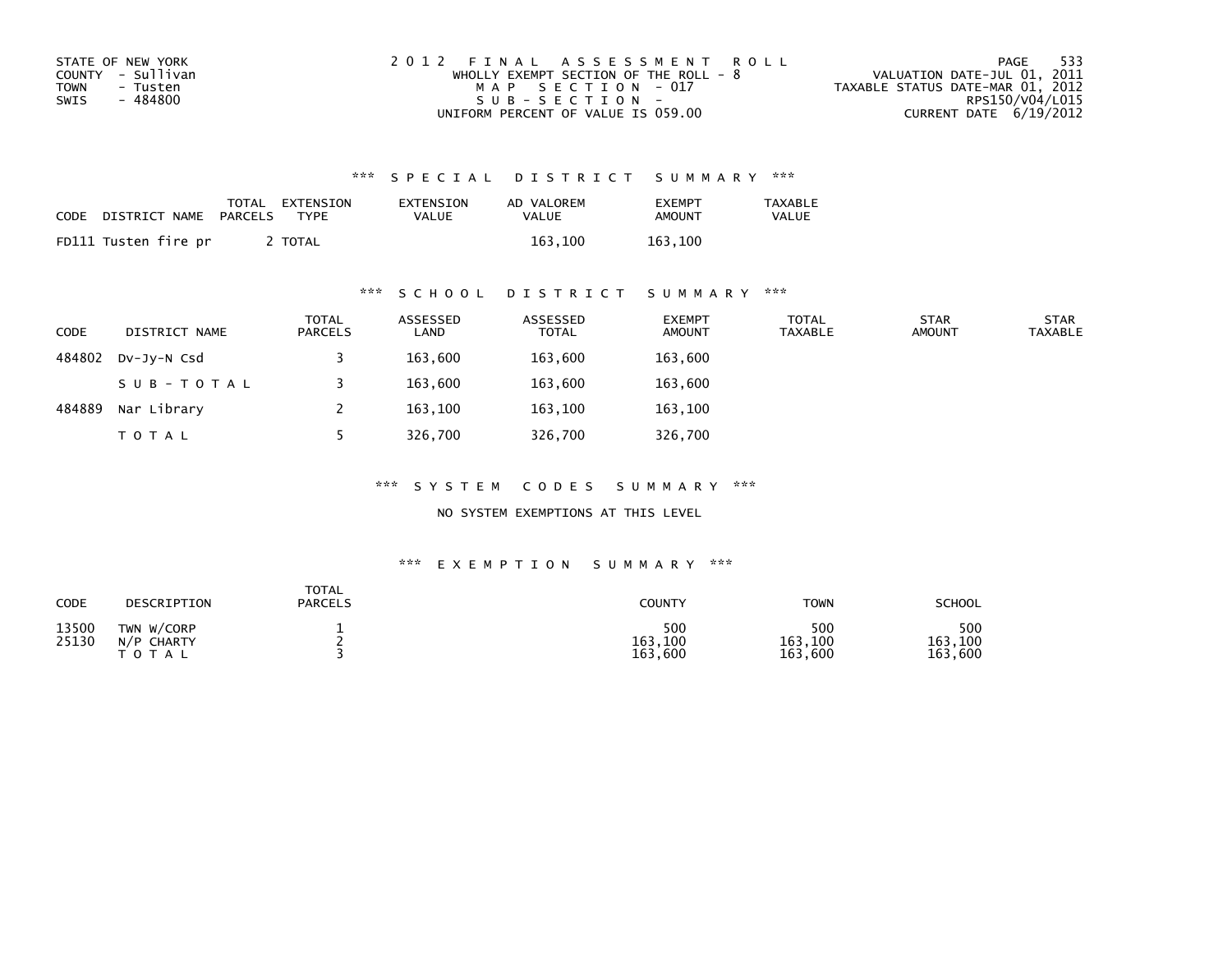| STATE OF NEW YORK       | 2012 FINAL ASSESSMENT ROLL              | - 534<br>PAGE                    |
|-------------------------|-----------------------------------------|----------------------------------|
| COUNTY - Sullivan       | WHOLLY EXEMPT SECTION OF THE ROLL - $8$ | VALUATION DATE-JUL 01, 2011      |
| <b>TOWN</b><br>- Tusten | MAP SECTION - 017                       | TAXABLE STATUS DATE-MAR 01, 2012 |
| - 484800<br>SWIS        | SUB-SECTION-                            | RPS150/V04/L015                  |
|                         | UNIFORM PERCENT OF VALUE IS 059.00      | CURRENT DATE 6/19/2012           |

| ROLL       | DESCRIPTION   | <b>TOTAL</b>   | ASSESSED | <b>ASSESSED</b> | <b>TAXABLE</b> | <b>TAXABLE</b> | <b>TAXABLE</b> | STAR           |
|------------|---------------|----------------|----------|-----------------|----------------|----------------|----------------|----------------|
| <b>SEC</b> |               | <b>PARCELS</b> | LAND     | <b>TOTAL</b>    | COUNTY         | <b>TOWN</b>    | SCHOOL         | <b>TAXABLE</b> |
|            | WHOLLY EXEMPT |                | 163,600  | 163.600         |                |                |                |                |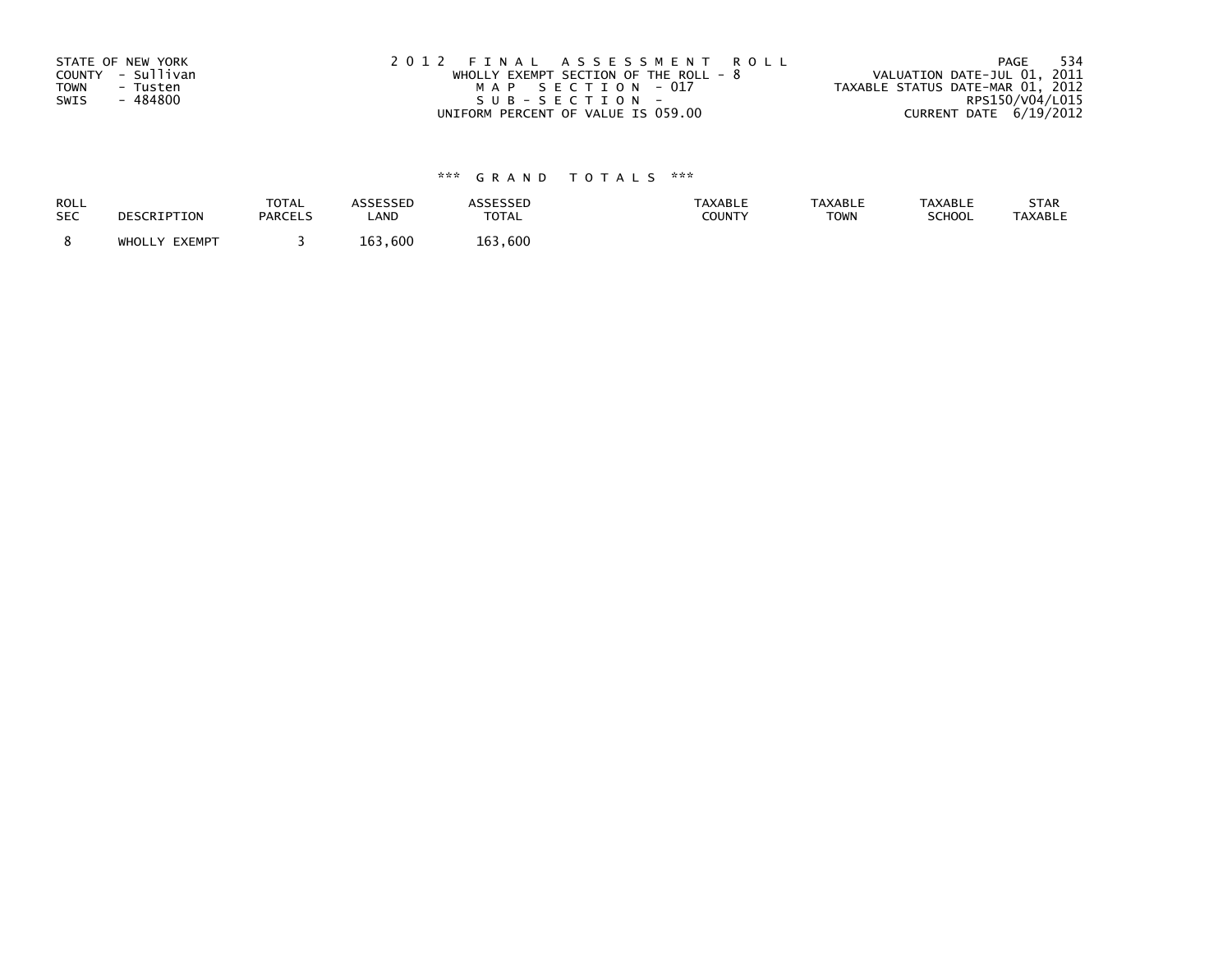| STATE OF NEW YORK<br>- Sullivan<br>COUNTY<br><b>TOWN</b><br>- Tusten<br>$-484800$<br>SWIS                                                         |                                                                                                                                                                                  | TAX MAP NUMBER SEQUENCE | 2012 FINAL ASSESSMENT<br><b>ROLL</b><br>WHOLLY EXEMPT SECTION OF THE ROLL - 8<br>UNIFORM PERCENT OF VALUE IS 059.00                        | PAGE 535<br>VALUATION DATE-JUL 01, 2011<br>TAXABLE STATUS DATE 119 01 |                           |                  |
|---------------------------------------------------------------------------------------------------------------------------------------------------|----------------------------------------------------------------------------------------------------------------------------------------------------------------------------------|-------------------------|--------------------------------------------------------------------------------------------------------------------------------------------|-----------------------------------------------------------------------|---------------------------|------------------|
| TAX MAP PARCEL NUMBER<br><b>CURRENT OWNERS NAME</b>                                                                                               | PROPERTY LOCATION & CLASS ASSESSMENT<br>SCHOOL DISTRICT                                                                                                                          | LAND                    | EXEMPTION CODE-----------------COUNTY-------TOWN------SCHOOL<br>TAX DESCRIPTION                                                            | <b>TAXABLE VALUE</b>                                                  |                           |                  |
| $18. - 1 - 1$<br>Greater N Y Councils<br>Attn: David Gibbs Director Pro FRNT 95.00 DPTH 150.00<br>Boy Scouts Of America<br>350 Fifth Ave Ste 7830 | Twn Rd 48<br>632 Benevolent<br>484802-89<br>DV-Jy-N Csd<br>EAST-0308970 NRTH-0571420<br>DEED BOOK 703<br>PG-01193                                                                | 9,700<br>11,000         | $N/P$ CHARTY 25130<br>COUNTY TAXABLE VALUE<br>TAXABLE VALUE<br><b>TOWN</b><br>SCHOOL TAXABLE VALUE<br>FD111 Tusten fire protect.           | 11,000<br>0                                                           | 11,000<br>0 <sub>T</sub>  | 600058<br>11,000 |
| $18. - 1 - 3.1$<br>Greater NY Councils<br>Attn: Robert Madsen<br>Boy Scouts of America<br>350 Fifth Ave Ste 7830                                  | Delaware Riv<br>632 Benevolent<br>484802-89<br>$Dv-Jy-N$ Csd<br>ACRES 170.26<br>EAST-0308770 NRTH-0572699<br>DEED BOOK 703<br>PG-1195                                            | 126,700                 | $N/P$ CHARTY 25130<br>126,700 COUNTY TAXABLE VALUE<br><b>TOWN</b><br>TAXABLE VALUE<br>SCHOOL TAXABLE VALUE<br>FD111 Tusten fire protect.   | 126,700<br>0                                                          | 126,700<br>0 <sub>T</sub> | 126,700          |
| $18. - 1 - 3.2$<br>Greater NY Councils<br>Attn: Robert Madsen<br>Boy Scouts of America<br>350 Fifth Ave Ste 7830                                  | Twn Rd 48<br>632 Benevolent<br>484802-89<br>DV-Jy-N Csd<br>ACRES 18.74<br>EAST-0307995 NRTH-0571765<br>DEED BOOK 703<br>PG-1195                                                  | 46,900<br>46,900        | $N/P$ CHARTY 25130<br>COUNTY TAXABLE VALUE<br><b>TOWN</b><br>TAXABLE VALUE<br>SCHOOL TAXABLE VALUE<br>FD111 Tusten fire protect.           | 46,900<br>0                                                           | 46,900<br>$0$ TO          | 46,900           |
| $18. - 1 - 31$<br>Town Of Tusten<br>PO Box 195<br>Narrowsburg, NY 12764                                                                           | E Of Nys Rte 97<br>311 Res vac land - WTRFNT<br>DV-Jy-N Csd<br>484802-89<br>FRNT 75.00 DPTH 160.00<br>EAST-0314883 NRTH-0573187<br>DEED BOOK 1907<br>$PG-1$<br>FULL MARKET VALUE | 3,000<br>3,000<br>5,100 | TWN W/CORP 13500<br>COUNTY TAXABLE VALUE<br><b>TOWN</b><br>TAXABLE VALUE<br>SCHOOL TAXABLE VALUE<br>FD111 Tusten fire protect.<br>3.000 EX | 3,000<br>0<br>$\Omega$                                                | 3,000<br>0 <sub>T</sub>   | 156901<br>3,000  |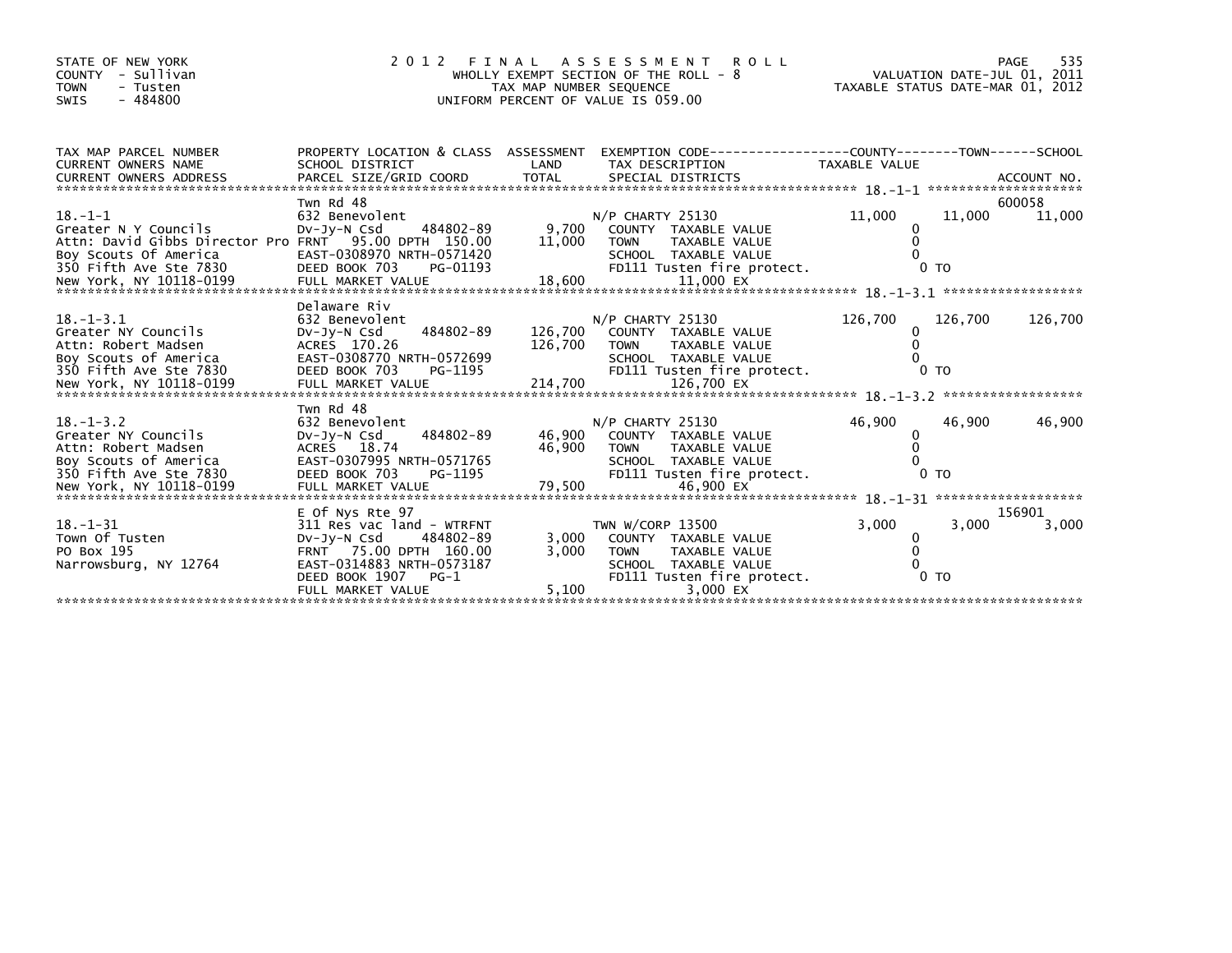| STATE OF NEW YORK | 2012 FINAL ASSESSMENT ROLL            | 536<br>PAGE                      |
|-------------------|---------------------------------------|----------------------------------|
| COUNTY - Sullivan | WHOLLY EXEMPT SECTION OF THE ROLL - 8 | VALUATION DATE-JUL 01, 2011      |
| TOWN<br>- Tusten  | MAP SECTION - 018                     | TAXABLE STATUS DATE-MAR 01, 2012 |
| - 484800<br>SWIS  | $SUB - SECTION -$                     | RPS150/V04/L015                  |
|                   | UNIFORM PERCENT OF VALUE IS 059.00    | CURRENT DATE $6/19/2012$         |

| <b>CODE</b> | DISTRICT NAME        | TOTAL<br>PARCELS | EXTENSION<br>TYPF | EXTENSION<br>VALUE | AD VALOREM<br>VALUE | <b>FXFMPT</b><br>AMOUNT | <b>TAXABLE</b><br><b>VALUE</b> |
|-------------|----------------------|------------------|-------------------|--------------------|---------------------|-------------------------|--------------------------------|
|             | FD111 Tusten fire pr |                  | 4 TOTAL           |                    | 187.600             | 187,600                 |                                |

### \*\*\* S C H O O L D I S T R I C T S U M M A R Y \*\*\*

| <b>CODE</b> | DISTRICT NAME | <b>TOTAL</b><br><b>PARCELS</b> | ASSESSED<br>LAND | ASSESSED<br><b>TOTAL</b> | <b>EXEMPT</b><br><b>AMOUNT</b> | TOTAL<br><b>TAXABLE</b> | <b>STAR</b><br><b>AMOUNT</b> | <b>STAR</b><br><b>TAXABLE</b> |
|-------------|---------------|--------------------------------|------------------|--------------------------|--------------------------------|-------------------------|------------------------------|-------------------------------|
| 484802      | DV-JY-N Csd   | 4                              | 186,300          | 187,600                  | 187,600                        |                         |                              |                               |
|             | SUB-TOTAL     | 4                              | 186,300          | 187,600                  | 187,600                        |                         |                              |                               |
| 484889      | Nar Library   | 4                              | 186,300          | 187,600                  | 187,600                        |                         |                              |                               |
|             | <b>TOTAL</b>  | 8                              | 372,600          | 375,200                  | 375,200                        |                         |                              |                               |

\*\*\* S Y S T E M C O D E S S U M M A R Y \*\*\*

NO SYSTEM EXEMPTIONS AT THIS LEVEL

| CODE           | DESCRIPTION                           | <b>TOTAL</b><br><b>PARCELS</b> | COUNTY                          | <b>TOWN</b>                                 | <b>SCHOOL</b>                  |
|----------------|---------------------------------------|--------------------------------|---------------------------------|---------------------------------------------|--------------------------------|
| 13500<br>25130 | TWN W/CORP<br>N/P CHARTY<br>T O T A L |                                | 3,000<br>184,600<br>,600<br>187 | 3,000<br>184,600<br>187.<br>$^{\circ}$ ,600 | .000<br>184,600<br>,600<br>187 |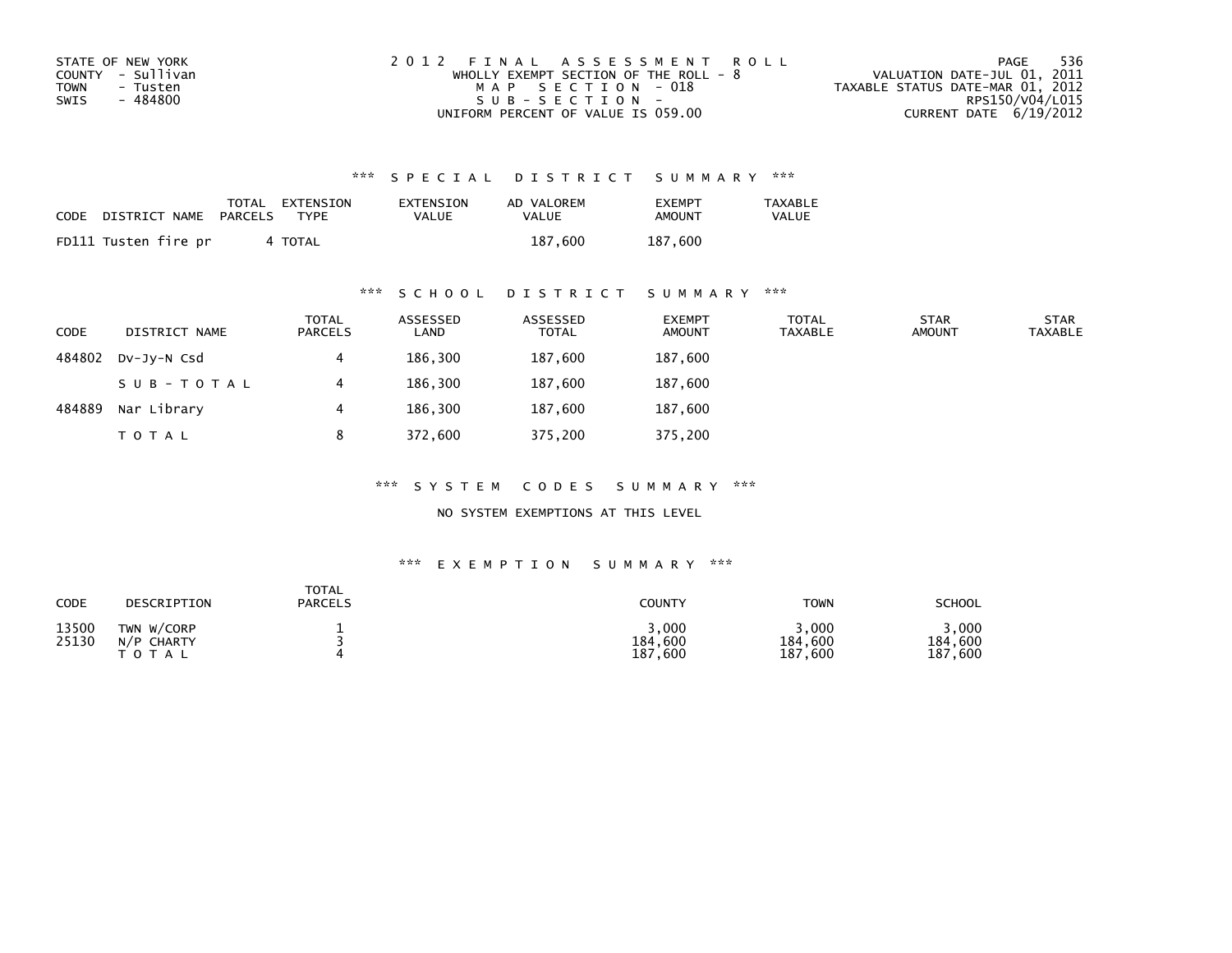| STATE OF NEW YORK       | 2012 FINAL ASSESSMENT ROLL            | 537<br>PAGE                      |
|-------------------------|---------------------------------------|----------------------------------|
| COUNTY - Sullivan       | WHOLLY EXEMPT SECTION OF THE ROLL - 8 | VALUATION DATE-JUL 01, 2011      |
| <b>TOWN</b><br>- Tusten | MAP SECTION - 018                     | TAXABLE STATUS DATE-MAR 01, 2012 |
| - 484800<br>SWIS        | SUB-SECTION-                          | RPS150/V04/L015                  |
|                         | UNIFORM PERCENT OF VALUE IS 059.00    | CURRENT DATE 6/19/2012           |

| ROLL       | DESCRIPTION   | <b>TOTAL</b>   | ASSESSED | <b>ASSESSED</b> | <b>TAXABLE</b> | <b>TAXABLE</b> | <b>TAXABLE</b> | STAR           |
|------------|---------------|----------------|----------|-----------------|----------------|----------------|----------------|----------------|
| <b>SEC</b> |               | <b>PARCELS</b> | LAND     | <b>TOTAL</b>    | COUNTY         | <b>TOWN</b>    | SCHOOL         | <b>TAXABLE</b> |
|            | WHOLLY EXEMPT |                | 186,300  | 187.600         |                |                |                |                |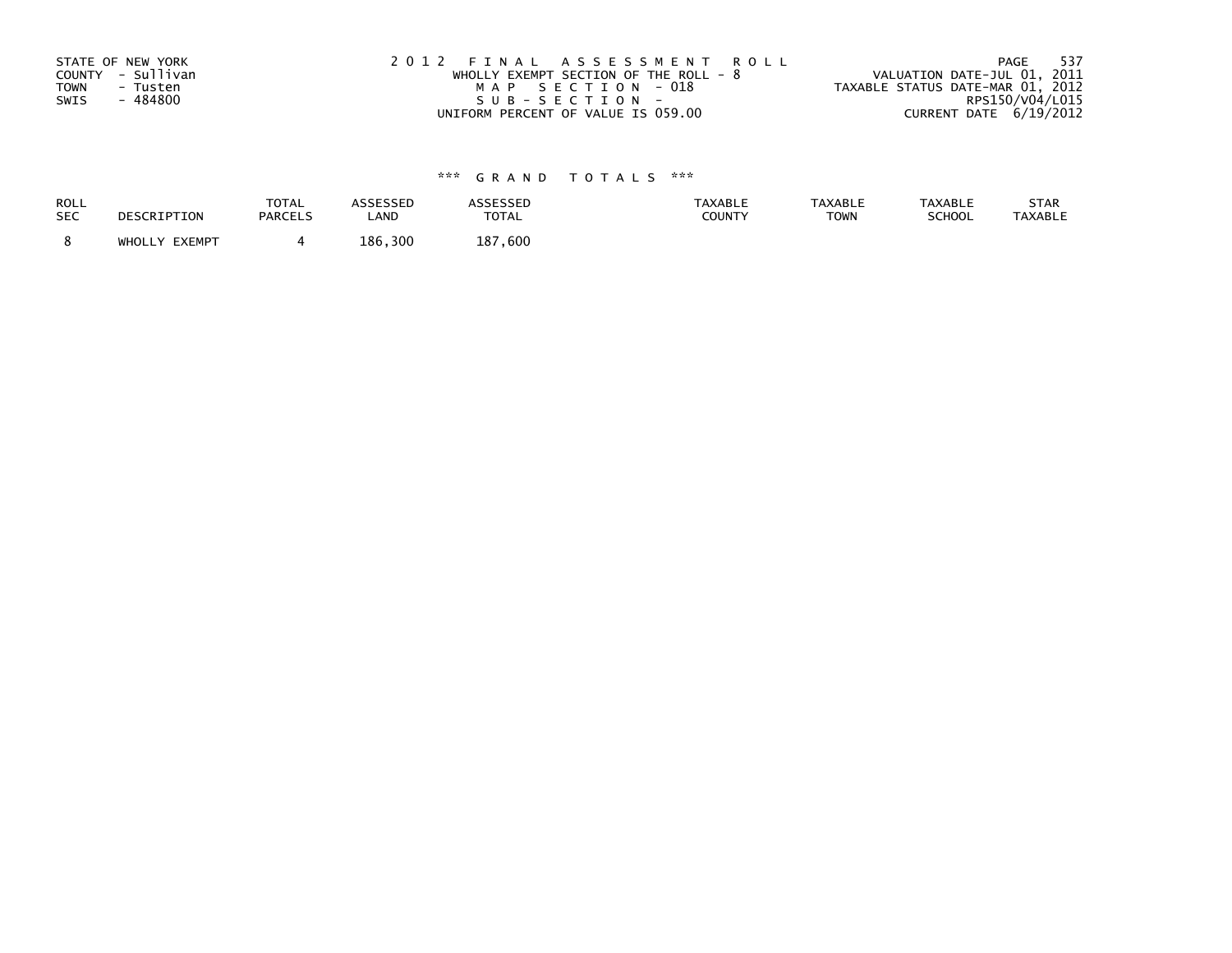| STATE OF NEW YORK<br>- Sullivan<br>COUNTY<br><b>TOWN</b><br>- Tusten<br>$-484800$<br>SWIS | 2012 FINAL ASSESSMENT ROLL<br>WHOLLY EXEMPT SECTION OF THE ROLL - 8<br>TAX MAP NUMBER SEQUENCE<br>UNIFORM PERCENT OF VALUE IS 059.00 | VALUATION DATE-JUL 01, 2011<br>TAXABLE STATUS DATE-MAR 01, 2012 | 538<br><b>PAGE</b>                                 |                      |                    |
|-------------------------------------------------------------------------------------------|--------------------------------------------------------------------------------------------------------------------------------------|-----------------------------------------------------------------|----------------------------------------------------|----------------------|--------------------|
| TAX MAP PARCEL NUMBER<br>CURRENT OWNERS NAME                                              | PROPERTY LOCATION & CLASS ASSESSMENT<br>SCHOOL DISTRICT                                                                              | LAND                                                            | TAX DESCRIPTION                                    | TAXABLE VALUE        |                    |
| CURRENT OWNERS ADDRESS                                                                    |                                                                                                                                      |                                                                 |                                                    |                      |                    |
| 19. –1–1.1                                                                                | $Co$ Rd $23$<br>632 Benevolent                                                                                                       |                                                                 | $N/P$ CHARTY 25130                                 | 5046,400<br>5046,400 | 600050<br>5046,400 |
| Greater N Y Councils<br>Attn: David Gibbs Director Pro ACRES 7160.75                      | DV-Jy-N Csd 484802-89                                                                                                                | 3626,600<br>5046,400                                            | COUNTY TAXABLE VALUE<br>TOWN TAXABLE VALUE         |                      |                    |
| Boy Scouts Of America                                                                     | EAST-0319580 NRTH-0572050                                                                                                            |                                                                 | SCHOOL TAXABLE VALUE                               |                      |                    |
| 350 Fifth Ave Ste 7830<br>New York, NY 10118-0199                                         | FULL MARKET VALUE                                                                                                                    |                                                                 | 8553,200 FD111 Tusten fire protect.<br>5046.400 EX | 0 <sub>T</sub>       |                    |
|                                                                                           |                                                                                                                                      |                                                                 |                                                    |                      |                    |
| $19. - 1 - 2$                                                                             | Nys Rte 97<br>695 Cemetery                                                                                                           |                                                                 | 27350<br><b>CEMETERY</b>                           | 52,600<br>52,600     | 600020<br>52,600   |
| Baptist Cemetery                                                                          | 484802-89<br>Dv-Jy-N Csd                                                                                                             | 25,000                                                          | COUNTY TAXABLE VALUE                               |                      |                    |
| Narrowsburg, NY 12764                                                                     | ACRES 6.00<br>EAST-0312860 NRTH-0569150                                                                                              | 52,600                                                          | TAXABLE VALUE<br>TOWN<br>SCHOOL TAXABLE VALUE      |                      |                    |
|                                                                                           | PG-00137<br>DEED BOOK 29                                                                                                             |                                                                 | FD111 Tusten fire protect.                         | 0 TO                 |                    |
|                                                                                           | FULL MARKET VALUE                                                                                                                    | 89.200                                                          | 52.600 EX                                          |                      |                    |
|                                                                                           |                                                                                                                                      |                                                                 |                                                    |                      |                    |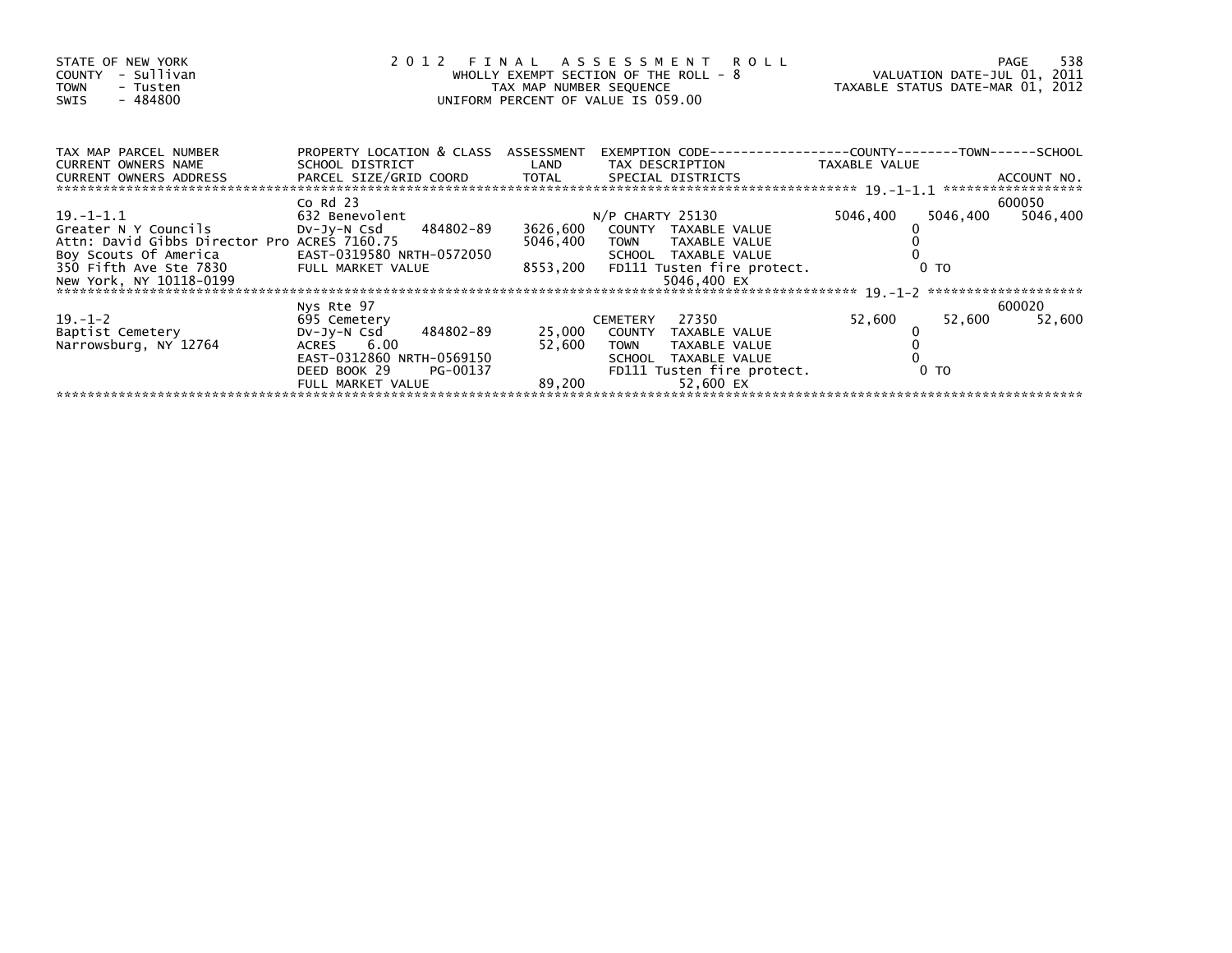| STATE OF NEW YORK | 2012 FINAL ASSESSMENT ROLL            | 539<br>PAGE                      |
|-------------------|---------------------------------------|----------------------------------|
| COUNTY - Sullivan | WHOLLY EXEMPT SECTION OF THE ROLL - 8 | VALUATION DATE-JUL 01, 2011      |
| TOWN<br>- Tusten  | MAP SECTION - 019                     | TAXABLE STATUS DATE-MAR 01, 2012 |
| SWIS<br>- 484800  | $SUB - SECTION -$                     | RPS150/V04/L015                  |
|                   | UNIFORM PERCENT OF VALUE IS 059.00    | CURRENT DATE 6/19/2012           |

| <b>CODE</b> | DISTRICT NAME        | TOTAL<br>PARCELS | EXTENSION<br>TYPF | EXTENSION<br>VALUE | AD VALOREM<br>VALUE | <b>FXFMPT</b><br>AMOUNT | TAXABLE<br><b>VALUE</b> |
|-------------|----------------------|------------------|-------------------|--------------------|---------------------|-------------------------|-------------------------|
|             | FD111 Tusten fire pr |                  | TOTAL             |                    | 5099.000            | 5099,000                |                         |

## \*\*\* S C H O O L D I S T R I C T S U M M A R Y \*\*\*

| <b>CODE</b> | DISTRICT NAME | <b>TOTAL</b><br>PARCELS | ASSESSED<br>LAND | ASSESSED<br><b>TOTAL</b> | <b>EXEMPT</b><br><b>AMOUNT</b> | <b>TOTAL</b><br><b>TAXABLE</b> | <b>STAR</b><br><b>AMOUNT</b> | <b>STAR</b><br><b>TAXABLE</b> |
|-------------|---------------|-------------------------|------------------|--------------------------|--------------------------------|--------------------------------|------------------------------|-------------------------------|
| 484802      | DV-JV-N Csd   |                         | 3651,600         | 5099,000                 | 5099,000                       |                                |                              |                               |
|             | SUB-TOTAL     |                         | 3651,600         | 5099,000                 | 5099,000                       |                                |                              |                               |
| 484889      | Nar Library   |                         | 3651,600         | 5099,000                 | 5099,000                       |                                |                              |                               |
|             | <b>TOTAL</b>  | 4                       | 7303.200         | 10198,000                | 10198,000                      |                                |                              |                               |

\*\*\* S Y S T E M C O D E S S U M M A R Y \*\*\*

NO SYSTEM EXEMPTIONS AT THIS LEVEL

| CODE           | DESCRIPTION                         | <b>TOTAL</b><br><b>PARCELS</b> | COUNTY                         | <b>TOWN</b>                    | <b>SCHOOL</b>                  |
|----------------|-------------------------------------|--------------------------------|--------------------------------|--------------------------------|--------------------------------|
| 25130<br>27350 | N/P CHARTY<br>CEMETERY<br>T O T A L |                                | 5046,400<br>52,600<br>5099,000 | 5046.400<br>52,600<br>5099,000 | 5046.400<br>52,600<br>5099,000 |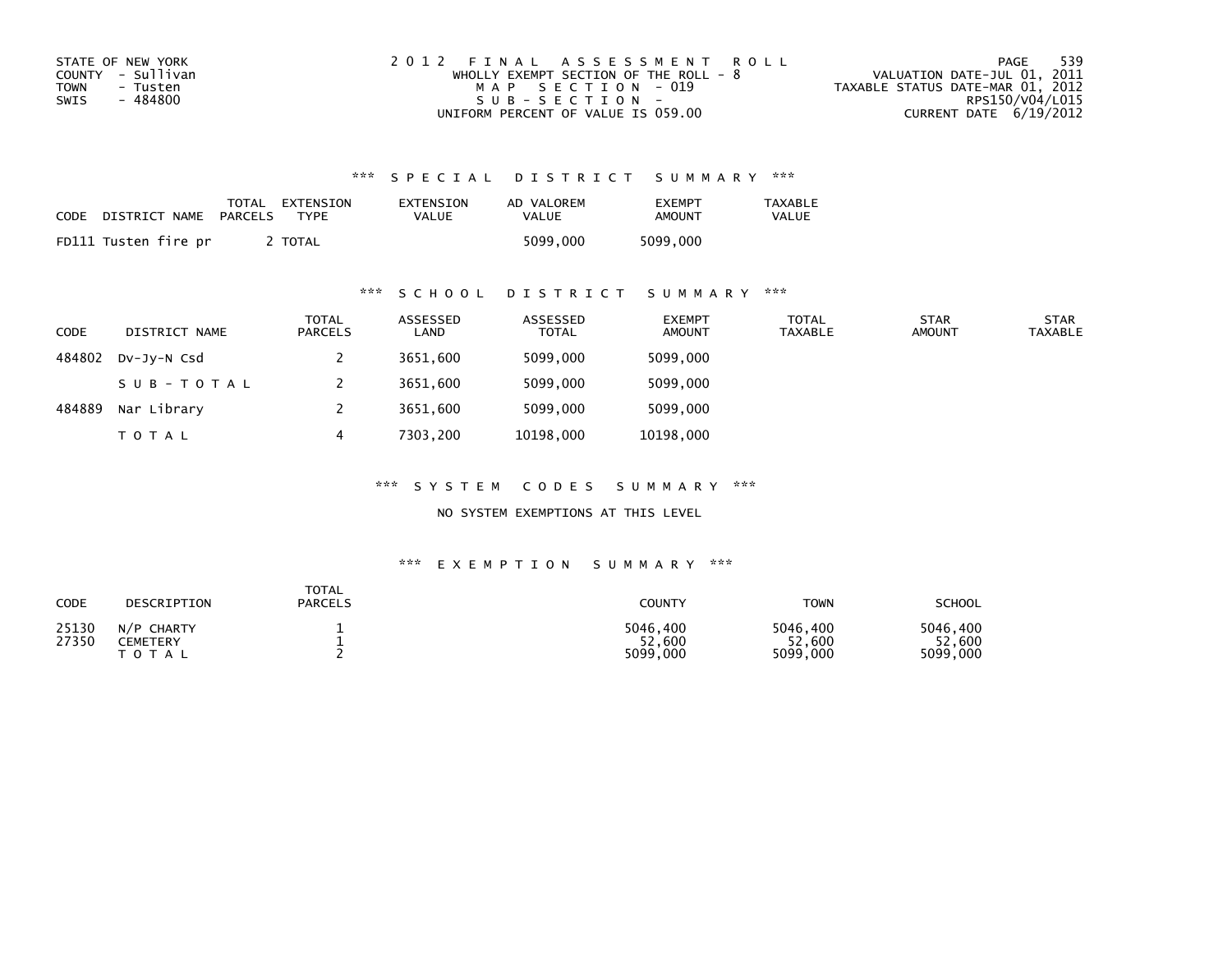| STATE OF NEW YORK       | 2012 FINAL ASSESSMENT ROLL              | -540<br>PAGE                     |
|-------------------------|-----------------------------------------|----------------------------------|
| COUNTY - Sullivan       | WHOLLY EXEMPT SECTION OF THE ROLL - $8$ | VALUATION DATE-JUL 01, 2011      |
| <b>TOWN</b><br>- Tusten | MAP SECTION - 019                       | TAXABLE STATUS DATE-MAR 01, 2012 |
| - 484800<br>SWIS        | SUB-SECTION-                            | RPS150/V04/L015                  |
|                         | UNIFORM PERCENT OF VALUE IS 059.00      | CURRENT DATE 6/19/2012           |

| ROLL<br><b>SEC</b> | DESCRIPTION   | <b>TOTAL</b><br><b>PARCELS</b> | ASSESSED<br><b>AND</b> | ASSESSED<br><b>TOTAL</b> | <b>TAXABLE</b><br><b>COUNTY</b> | <b>TAXABLE</b><br><b>TOWN</b> | <b>TAXABLE</b><br><b>SCHOOL</b> | STAR<br><b>TAXABLE</b> |
|--------------------|---------------|--------------------------------|------------------------|--------------------------|---------------------------------|-------------------------------|---------------------------------|------------------------|
|                    | WHOLLY EXEMPT |                                | 3651.600               | 5099,000                 |                                 |                               |                                 |                        |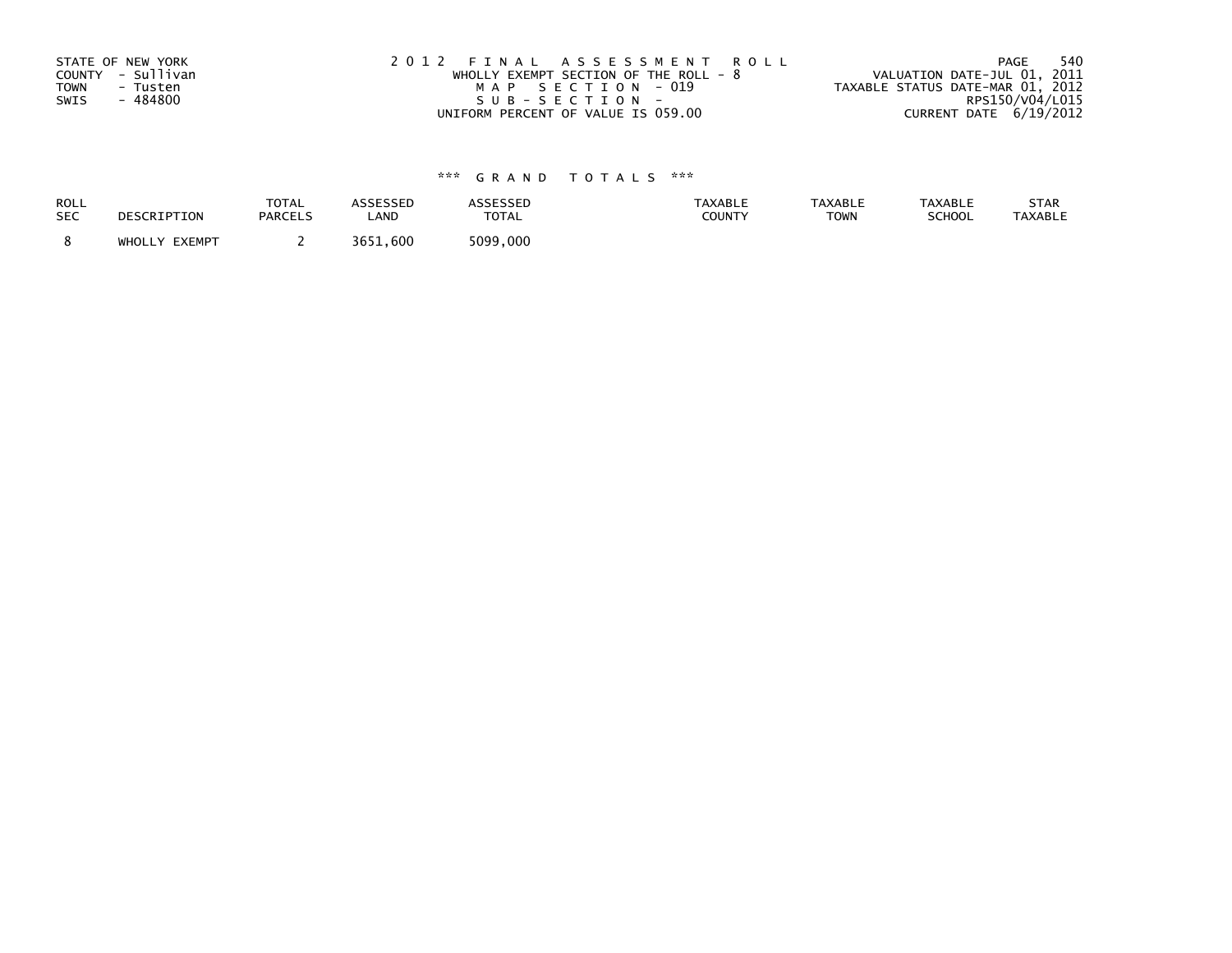| STATE OF NEW YORK<br>- Sullivan<br><b>COUNTY</b><br>TOWN<br>- Tusten<br>$-484800$<br>SWIS                                                                                                                   | 2012 FINAL                                                                                                                            | TAX MAP NUMBER SEQUENCE | ASSESSMENT<br>WHOLLY EXEMPT SECTION OF THE ROLL - 8<br>UNIFORM PERCENT OF VALUE IS 059.00                                                                 | یر ہے کہ ہم کا R O L L<br>VALUATION DATE-JUL 01, 2011<br>TAXABLE STATUS DATE-MAR 01, 2012 |        |                  |
|-------------------------------------------------------------------------------------------------------------------------------------------------------------------------------------------------------------|---------------------------------------------------------------------------------------------------------------------------------------|-------------------------|-----------------------------------------------------------------------------------------------------------------------------------------------------------|-------------------------------------------------------------------------------------------|--------|------------------|
| TAX MAP PARCEL NUMBER<br><b>CURRENT OWNERS NAME</b><br>CURRENT OWNERS ADDRESS                                                                                                                               | PROPERTY LOCATION & CLASS ASSESSMENT<br>SCHOOL DISTRICT                                                                               | LAND                    | EXEMPTION        CODE-----------------COUNTY--------TOWN------SCHOOL<br>TAX DESCRIPTION TAXABLE VALUE                                                     |                                                                                           |        |                  |
| $20. -1 - 12$<br>Beaver Brook Cemetery<br>Narrowsburg, NY 12764                                                                                                                                             | N Of Co Rd 23<br>695 Cemetery<br>484802-89<br>DV-JY-N Csd<br>FRNT 94.00 DPTH 160.00<br>EAST-0329991 NRTH-0574795<br>FULL MARKET VALUE | 9,100<br>9,100          | 27350<br><b>CEMETERY</b><br>COUNTY TAXABLE VALUE<br><b>TOWN</b><br>TAXABLE VALUE<br>SCHOOL TAXABLE VALUE<br>15,400 FD111 Tusten fire protect.<br>9,100 EX | 9,100<br>0 <sub>T</sub>                                                                   | 9,100  | 600040<br>9,100  |
| $20 - 1 - 17$<br>Greater N Y Councils<br>Attn: David Gibbs Director Pro ACRES 2.00<br>New York, NY 10118-0199                                                                                               | $Co$ Rd $26$<br>210 1 Family Res<br>Dv-Jy-N Csd 484802-89<br>EAST-0330627 NRTH-0574553                                                |                         | $N/P$ CHARTY 25130<br>15,900 COUNTY TAXABLE VALUE<br>98,500 TOWN TAXABLE VALUE<br>SCHOOL TAXABLE VALUE<br>166,900 FD111 Tusten fire protect.              | 98,500<br>$0$ TO                                                                          | 98,500 | 600055<br>98,500 |
| $20. - 1 - 18$<br>Greater N Y Councils<br>Attn: David Gibbs Director Pro FRNT 175.00 DPTH 200.00<br>Boy Scouts Of America<br>350 Fifth Ave Ste 7830 DEED BOOK 435<br>New York, NY 10118-0199 FULL MARKET VA | $Co$ Rd $23$<br>632 Benevolent<br>DV-Jy-N Csd 484802-89<br>EAST-0331220 NRTH-0573960<br>PG-00115<br>FULL MARKET VALUE                 | 6,700<br>7,200          | N/P CHARTY 25130<br>COUNTY TAXABLE VALUE<br>TOWN TAXABLE VALUE<br>SCHOOL TAXABLE VALUE<br>FD111 Tusten fire protect.<br>12,200<br>7,200 EX                | 7,200<br>0 <sub>T</sub>                                                                   | 7,200  | 600054<br>7,200  |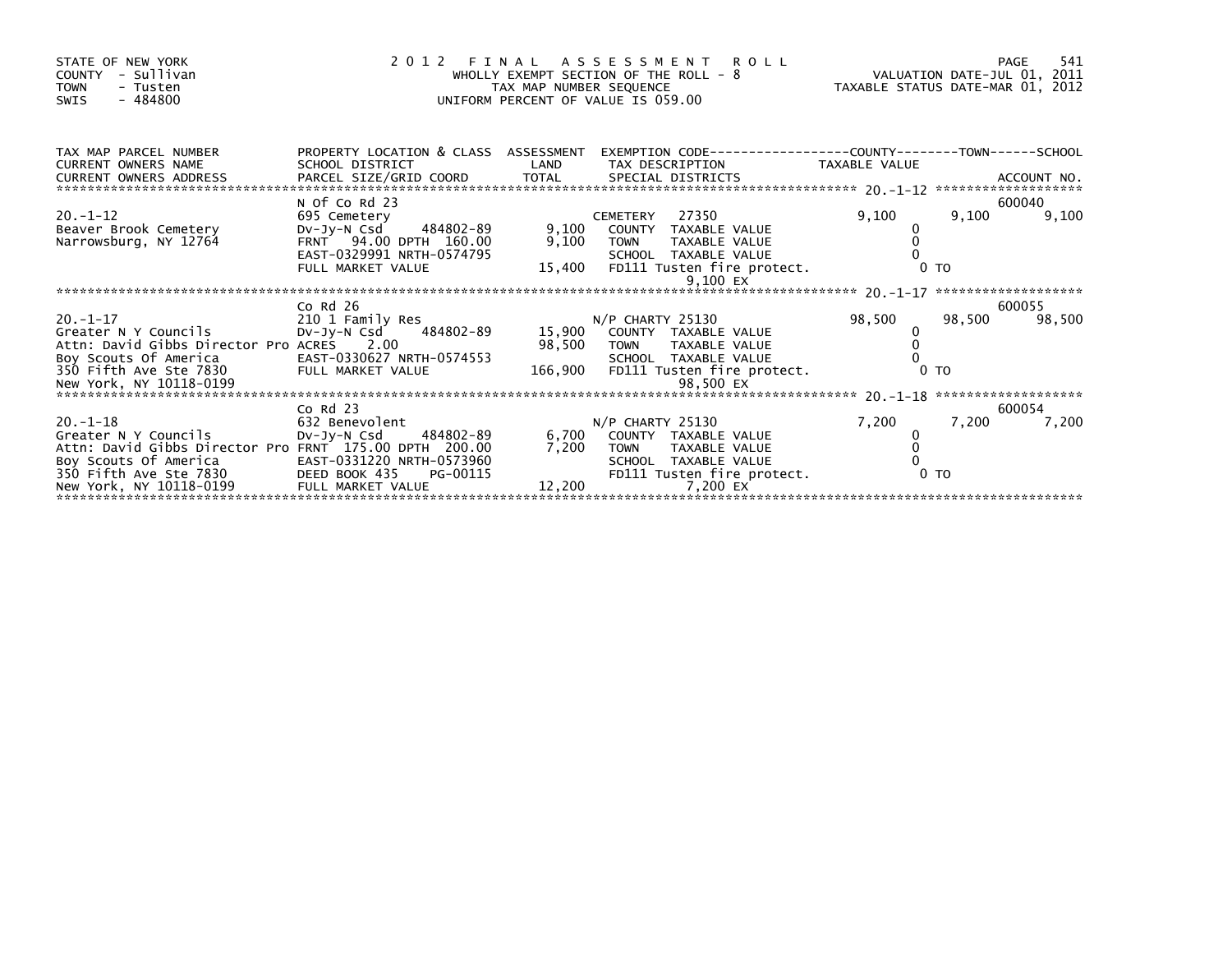| STATE OF NEW YORK | 2012 FINAL ASSESSMENT ROLL            | -542<br>PAGE                     |
|-------------------|---------------------------------------|----------------------------------|
| COUNTY - Sullivan | WHOLLY EXEMPT SECTION OF THE ROLL - 8 | VALUATION DATE-JUL 01, 2011      |
| TOWN<br>- Tusten  | MAP SECTION - 020                     | TAXABLE STATUS DATE-MAR 01, 2012 |
| - 484800<br>SWIS  | $SUB - SECTION -$                     | RPS150/V04/L015                  |
|                   | UNIFORM PERCENT OF VALUE IS 059.00    | CURRENT DATE $6/19/2012$         |

| CODE | DISTRICT NAME        | TOTAL<br>PARCELS | EXTENSION<br>TYPF | EXTENSION<br>VALUE | AD VALOREM<br>VALUE | <b>EXEMPT</b><br>AMOUNT | TAXABLE<br><b>VALUE</b> |
|------|----------------------|------------------|-------------------|--------------------|---------------------|-------------------------|-------------------------|
|      | FD111 Tusten fire pr |                  | <b>TOTAL</b>      |                    | 114,800             | 114,800                 |                         |

### \*\*\* S C H O O L D I S T R I C T S U M M A R Y \*\*\*

| <b>CODE</b> | DISTRICT NAME | <b>TOTAL</b><br><b>PARCELS</b> | ASSESSED<br>LAND | ASSESSED<br><b>TOTAL</b> | <b>EXEMPT</b><br><b>AMOUNT</b> | <b>TOTAL</b><br><b>TAXABLE</b> | <b>STAR</b><br><b>AMOUNT</b> | <b>STAR</b><br><b>TAXABLE</b> |
|-------------|---------------|--------------------------------|------------------|--------------------------|--------------------------------|--------------------------------|------------------------------|-------------------------------|
| 484802      | DV-JY-N Csd   |                                | 31,700           | 114,800                  | 114,800                        |                                |                              |                               |
|             | SUB-TOTAL     |                                | 31,700           | 114,800                  | 114,800                        |                                |                              |                               |
| 484889      | Nar Library   |                                | 31,700           | 114,800                  | 114,800                        |                                |                              |                               |
|             | <b>TOTAL</b>  | b                              | 63,400           | 229,600                  | 229,600                        |                                |                              |                               |

\*\*\* S Y S T E M C O D E S S U M M A R Y \*\*\*

NO SYSTEM EXEMPTIONS AT THIS LEVEL

| CODE           | DESCRIPTION                               | <b>TOTAL</b><br><b>PARCELS</b> | <b>COUNTY</b>                   | <b>TOWN</b>                     | <b>SCHOOL</b>                   |
|----------------|-------------------------------------------|--------------------------------|---------------------------------|---------------------------------|---------------------------------|
| 25130<br>27350 | <b>CHARTY</b><br>N/P<br>CEMETERY<br>TOTAL |                                | 105,700<br>9,100<br>,800<br>114 | 105,700<br>9,100<br>.800<br>114 | 105,700<br>.100<br>.800<br>114. |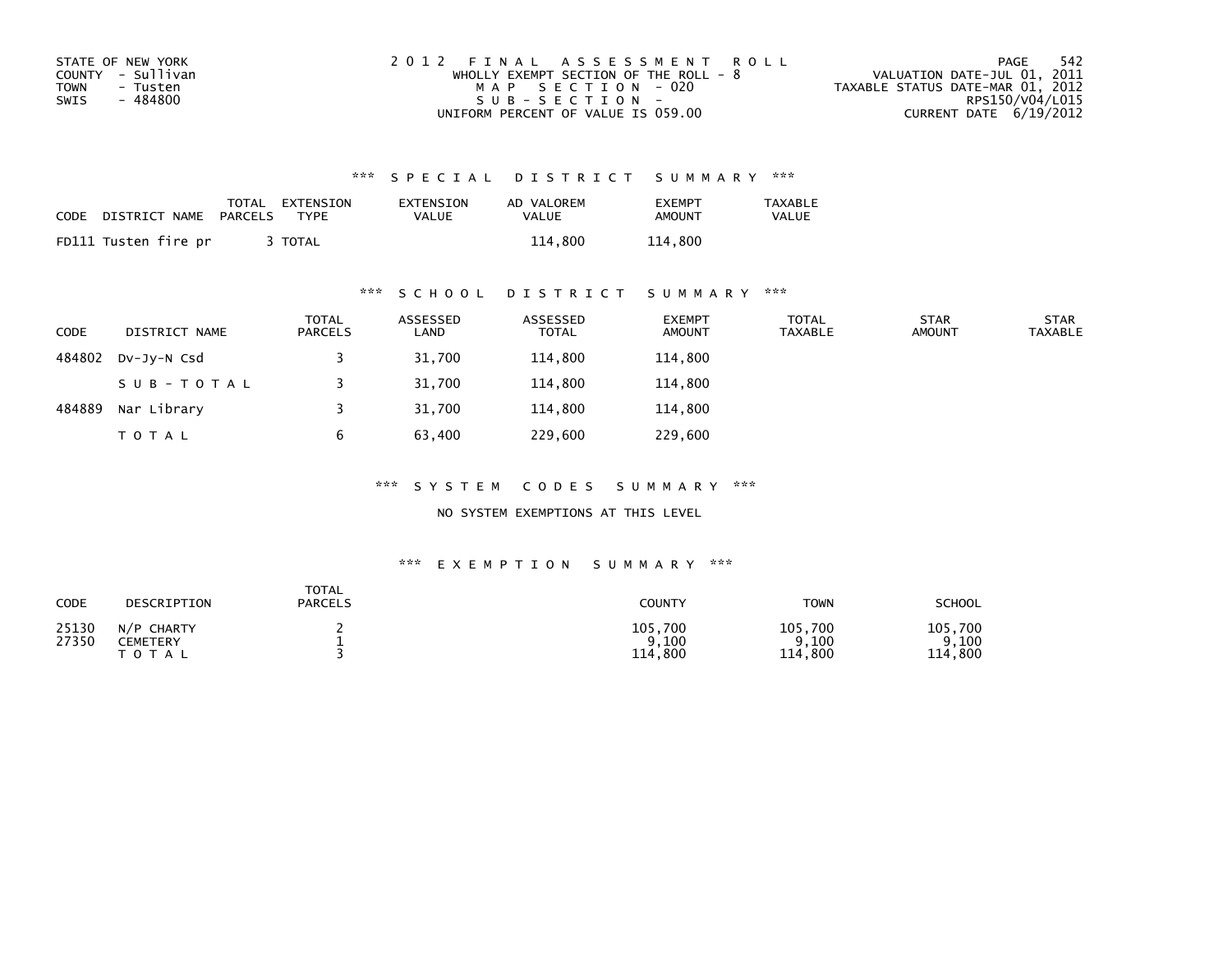| STATE OF NEW YORK       | 2012 FINAL ASSESSMENT ROLL              | - 543<br>PAGE                    |
|-------------------------|-----------------------------------------|----------------------------------|
| COUNTY - Sullivan       | WHOLLY EXEMPT SECTION OF THE ROLL - $8$ | VALUATION DATE-JUL 01, 2011      |
| <b>TOWN</b><br>- Tusten | MAP SECTION - 020                       | TAXABLE STATUS DATE-MAR 01, 2012 |
| - 484800<br>SWIS        | SUB-SECTION-                            | RPS150/V04/L015                  |
|                         | UNIFORM PERCENT OF VALUE IS 059.00      | CURRENT DATE 6/19/2012           |

| <b>ROLL</b> | DESCRIPTION   | <b>TOTAL</b>   | ASSESSED | <b>ASSESSED</b> | <b>TAXABLE</b> | <b>TAXABLE</b> | <b>TAXABLE</b> | STAR           |
|-------------|---------------|----------------|----------|-----------------|----------------|----------------|----------------|----------------|
| <b>SEC</b>  |               | <b>PARCELS</b> | LAND     | <b>TOTAL</b>    | COUNTY         | <b>TOWN</b>    | SCHOOL         | <b>TAXABLE</b> |
|             | WHOLLY EXEMPT |                | 31,700   | 114,800         |                |                |                |                |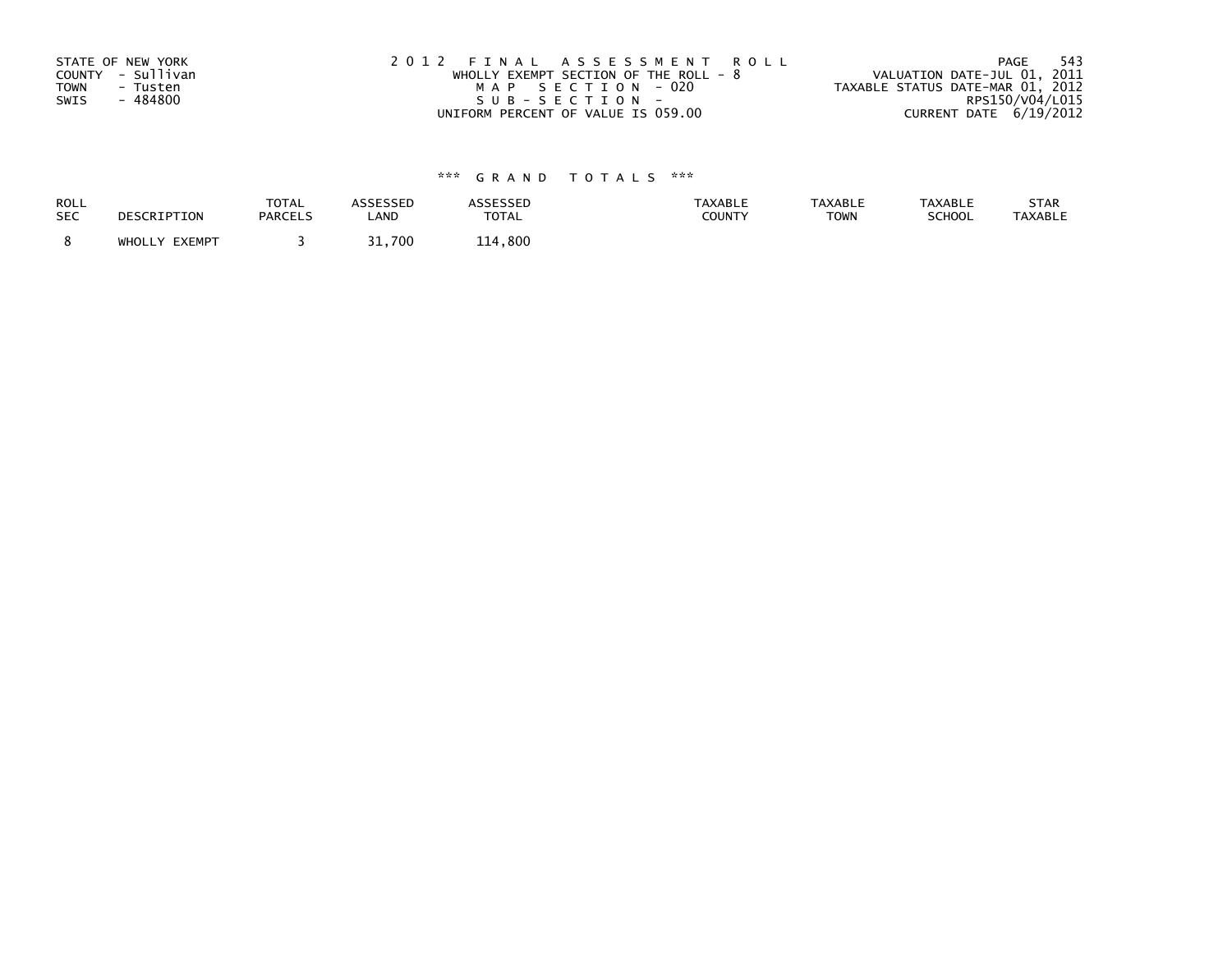| STATE OF NEW YORK<br>- Sullivan<br>COUNTY<br><b>TOWN</b><br>- Tusten<br>$-484800$<br><b>SWIS</b> | $\begin{array}{c}\n2 \ 0 \ 1\n\end{array}$                                                                                                        |                            | 2012 FINAL ASSESSMENT ROLL<br>FINAL ASSESSMENT ROLL<br>WHOLLY EXEMPT SECTION OF THE ROLL - 8<br>TAX MAP NUMBER SEQUENCE TAXABLE STATUS DATE-MAR 01, 2012<br>UNIFORM PERCENT OF VALUE IS 059.00 |             |                          |                         |
|--------------------------------------------------------------------------------------------------|---------------------------------------------------------------------------------------------------------------------------------------------------|----------------------------|------------------------------------------------------------------------------------------------------------------------------------------------------------------------------------------------|-------------|--------------------------|-------------------------|
| TAX MAP PARCEL NUMBER<br><b>CURRENT OWNERS NAME</b>                                              | SCHOOL DISTRICT                                                                                                                                   | <b>Example 18 The LAND</b> | PROPERTY LOCATION & CLASS ASSESSMENT EXEMPTION CODE----------------COUNTY-------TOWN------SCHOOL<br>TAX DESCRIPTION TAXABLE VALUE                                                              |             |                          |                         |
| $21. - 1 - 1$<br>Gurdjieff Foundation<br>123 East 63 Rd St<br>New York, NY 10021                 | Twn Rd 31<br>- 1 vive 1 st<br>DV-Jy-N Csd 484802-89 117,200<br>ACRES 147.23<br>EAST-0337000 NRTH-0575480                                          | 947,900                    | N/P IMPROV 25230<br>COUNTY TAXABLE VALUE<br><b>TOWN</b><br>TAXABLE VALUE<br>SCHOOL TAXABLE VALUE                                                                                               | 947,900     | 947,900                  | 109085<br>947,900       |
| $21.-1-5.1$<br>Gurdjieff Foundation Inc<br>123 East 63 Rd St                                     | Twn Rd 29<br>$314$ Rural vac< $10$<br>DV-Jy-N Csd 484802-89 15,600 COUNTY TAXABLE VALUE<br>ACRES 1.80                                             | 15,600                     | N/P IMPROV 25230<br>TOWN TAXABLE VALUE                                                                                                                                                         | 15,600      |                          | 109084<br>15,600 15,600 |
| $21. - 1 - 19.1$<br>Gurdjieff Foundation Inc<br>123 East 63 Rd St<br>New York, NY 10021          | Twn Rd 29<br>322 Rural vac>10<br>Dv-Jy-N Csd 484802-89<br>ACRES 14.86<br>EAST-0336611 NRTH-0573453<br>DEED BOOK 19800 PG-094<br>FULL MARKET VALUE | 41.000<br>41,000           | N/P IMPROV 25230<br>COUNTY TAXABLE VALUE<br>TAXABLE VALUE<br><b>TOWN</b><br>SCHOOL TAXABLE VALUE<br>FD111 Tusten fire protect.<br>69,500<br>41.000 EX                                          | 41,000<br>0 | 41,000<br>0 <sub>T</sub> | 109086<br>41,000        |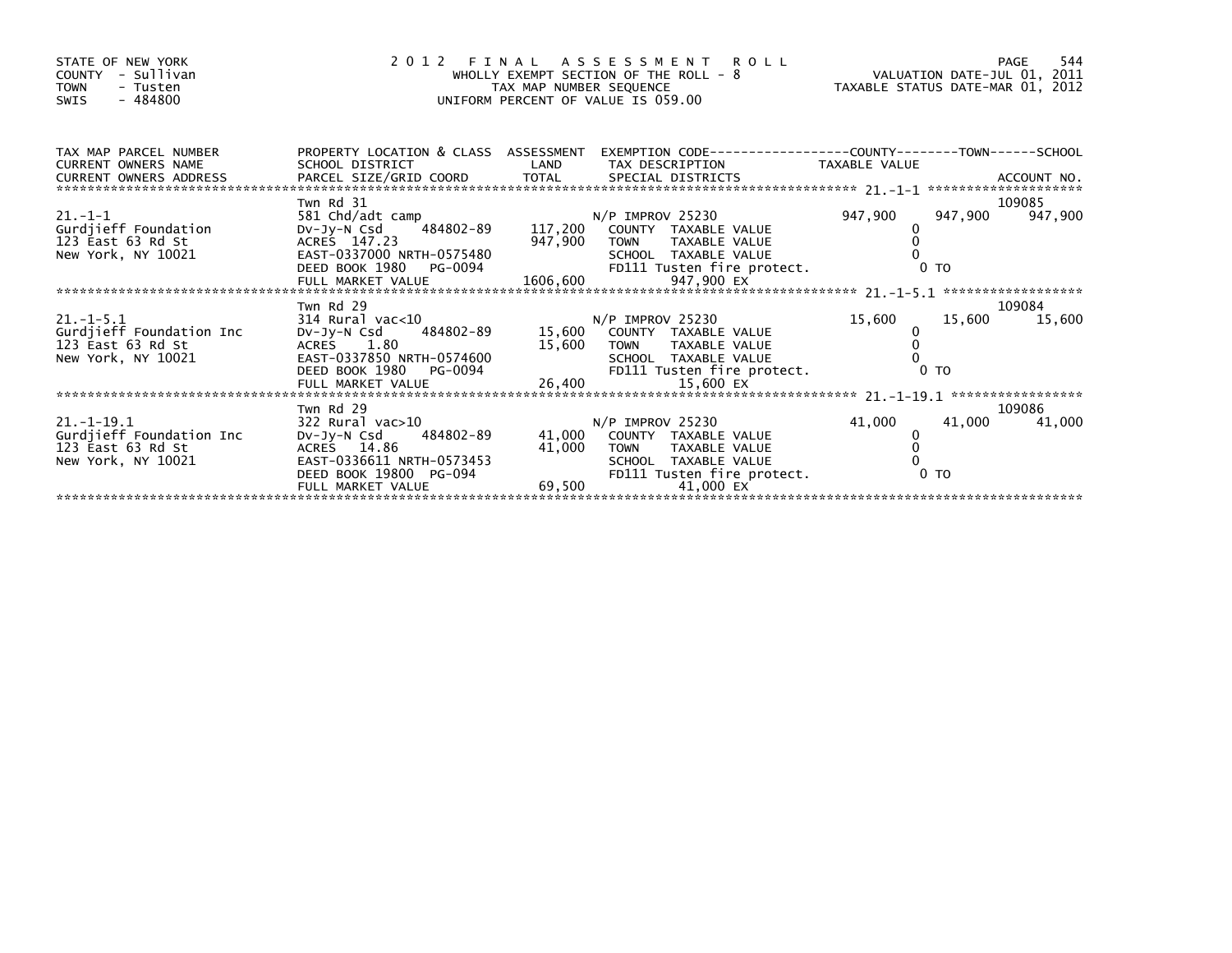| STATE OF NEW YORK | 2012 FINAL ASSESSMENT ROLL              | - 545<br>PAGE                    |
|-------------------|-----------------------------------------|----------------------------------|
| COUNTY - Sullivan | WHOLLY EXEMPT SECTION OF THE ROLL - $8$ | VALUATION DATE-JUL 01, 2011      |
| TOWN<br>- Tusten  | MAP SECTION - 021                       | TAXABLE STATUS DATE-MAR 01, 2012 |
| - 484800<br>SWIS  | SUB-SECTION-                            | RPS150/V04/L015                  |
|                   | UNIFORM PERCENT OF VALUE IS 059.00      | CURRENT DATE $6/19/2012$         |

| CODE | DISTRICT NAME        | TOTAL<br>PARCELS | EXTENSION<br><b>TYPF</b> | EXTENSION<br><b>VALUE</b> | AD VALOREM<br>VALUE | <b>FXFMPT</b><br>AMOUNT | <b>TAXABLE</b><br>VALUE |
|------|----------------------|------------------|--------------------------|---------------------------|---------------------|-------------------------|-------------------------|
|      | FD111 Tusten fire pr |                  | <b>TOTAL</b>             |                           | 1004.500            | 1004.500                |                         |

### \*\*\* S C H O O L D I S T R I C T S U M M A R Y \*\*\*

| <b>CODE</b> | DISTRICT NAME | <b>TOTAL</b><br>PARCELS | ASSESSED<br>LAND | ASSESSED<br><b>TOTAL</b> | <b>EXEMPT</b><br><b>AMOUNT</b> | <b>TOTAL</b><br>TAXABLE | <b>STAR</b><br><b>AMOUNT</b> | <b>STAR</b><br><b>TAXABLE</b> |
|-------------|---------------|-------------------------|------------------|--------------------------|--------------------------------|-------------------------|------------------------------|-------------------------------|
| 484802      | DV-JV-N Csd   |                         | 173,800          | 1004,500                 | 1004,500                       |                         |                              |                               |
|             | SUB-TOTAL     |                         | 173,800          | 1004,500                 | 1004,500                       |                         |                              |                               |
| 484889      | Nar Library   |                         | 173.800          | 1004,500                 | 1004,500                       |                         |                              |                               |
|             | T O T A L     | b                       | 347,600          | 2009,000                 | 2009,000                       |                         |                              |                               |

\*\*\* S Y S T E M C O D E S S U M M A R Y \*\*\*

NO SYSTEM EXEMPTIONS AT THIS LEVEL

#### \*\*\* E X E M P T I O N S U M M A R Y \*\*\*

| CODE  | DESCRIPTION                | <b>TOTAL</b><br><b>PARCELS</b> | COUNTY               | <b>TOWN</b>          | SCHOOL               |
|-------|----------------------------|--------------------------------|----------------------|----------------------|----------------------|
| 25230 | N/P<br>IMPROV<br>T O T A L |                                | 1004,500<br>1004,500 | 1004,500<br>1004,500 | 1004,500<br>1004,500 |

| ROLL       | DESCRIPTION   | TOTAL   | ASSESSED     | <b>ASSESSED</b> | <b>TAXABLE</b> | <b>TAXABLE</b> | <b>TAXABLE</b> | STAR           |
|------------|---------------|---------|--------------|-----------------|----------------|----------------|----------------|----------------|
| <b>SEC</b> |               | PARCELS | _AND         | <b>TOTAL</b>    | COUNTY         | <b>TOWN</b>    | <b>SCHOOL</b>  | <b>TAXABLE</b> |
|            | WHOLLY EXEMPT |         | .800<br>173. | 1004,500        |                |                |                |                |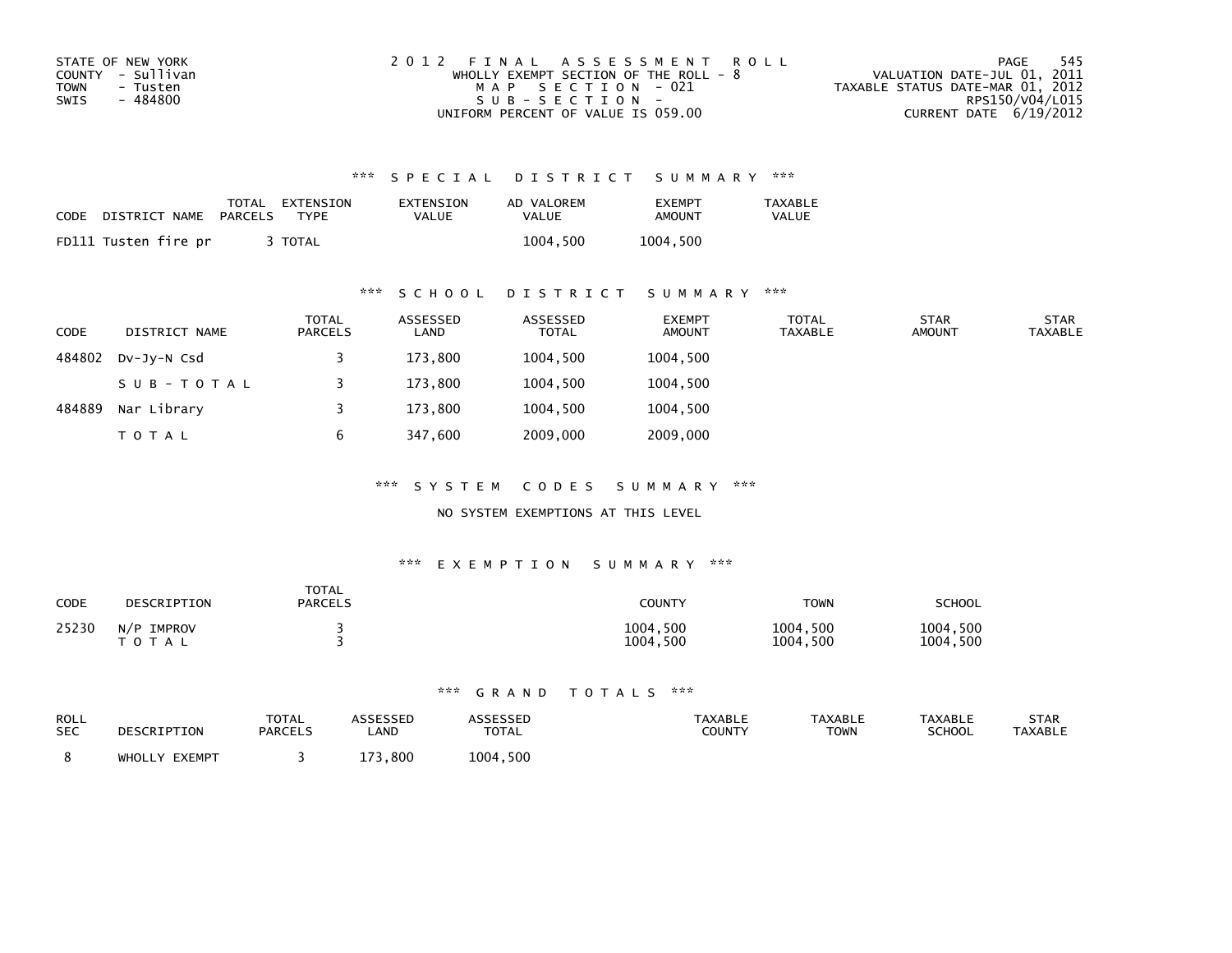| STATE OF NEW YORK<br>- Sullivan<br>COUNTY<br>TOWN<br>- Tusten<br>- 484800<br>SWIS    |                                                                                                                                                      | TAX MAP NUMBER SEQUENCE | 2012 FINAL ASSESSMENT ROLL<br>WHOLLY EXEMPT SECTION OF THE ROLL - 8<br>UNIFORM PERCENT OF VALUE IS 059.00                                          | TAXABLE STATUS DATE-MAR 01, 2012 | 546<br>PAGE<br>VALUATION DATE-JUL 01, 2011 |
|--------------------------------------------------------------------------------------|------------------------------------------------------------------------------------------------------------------------------------------------------|-------------------------|----------------------------------------------------------------------------------------------------------------------------------------------------|----------------------------------|--------------------------------------------|
| TAX MAP PARCEL NUMBER<br>CURRENT OWNERS NAME<br>CURRENT OWNERS ADDRESS               | PROPERTY LOCATION & CLASS ASSESSMENT<br>SCHOOL DISTRICT                                                                                              | <b>Example 12</b>       | EXEMPTION        CODE-----------------COUNTY--------TOWN------SCHOOL<br>TAX DESCRIPTION<br>SPECIAL DISTRICTS                                       | TAXABLE VALUE                    | ACCOUNT NO.<br>*****************           |
| $25 - 1 - 12.4$<br>Kunkeli Theodore & Evelyn<br>RD2 Box 353<br>Narrowsburg, NY 12764 | Nys Rte 97<br>695 Cemetery<br>Eldred<br>483401<br>FRNT 31.00 DPTH<br>24.00<br>EAST-0321855 NRTH-0550418<br>DEED BOOK 378 PG-505<br>FULL MARKET VALUE | 1,200<br>1.200<br>2.000 | 27350<br><b>CEMETERY</b><br>COUNTY TAXABLE VALUE<br><b>TOWN</b><br>TAXABLE VALUE<br>SCHOOL TAXABLE VALUE<br>FD111 Tusten fire protect.<br>1.200 EX | 1,200<br>0 <sub>T</sub>          | 1,200<br>1,200                             |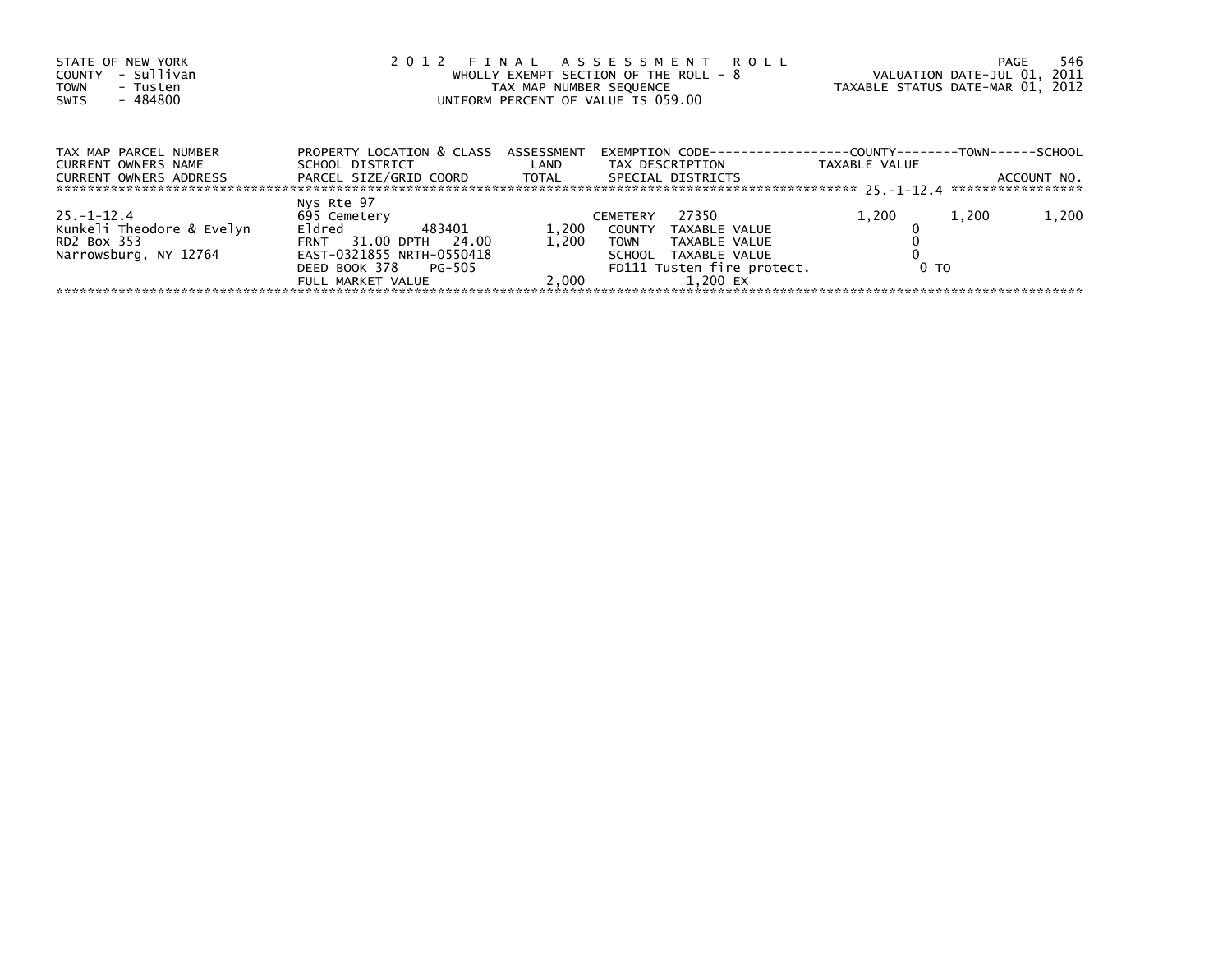| STATE OF NEW YORK | 2012 FINAL ASSESSMENT ROLL              | - 547<br>PAGE                    |
|-------------------|-----------------------------------------|----------------------------------|
| COUNTY - Sullivan | WHOLLY EXEMPT SECTION OF THE ROLL - $8$ | VALUATION DATE-JUL 01, 2011      |
| TOWN<br>- Tusten  | MAP SECTION - 025                       | TAXABLE STATUS DATE-MAR 01, 2012 |
| - 484800<br>SWIS  | $SUB - SECTION -$                       | RPS150/V04/L015                  |
|                   | UNIFORM PERCENT OF VALUE IS 059.00      | CURRENT DATE 6/19/2012           |

| <b>CODE</b> | DISTRICT NAME        | TOTAL<br>PARCELS | EXTENSION<br><b>TYPF</b> | EXTENSION<br>VALUE | AD VALOREM<br><b>VALUE</b> | <b>EXEMPT</b><br>AMOUNT | <b>TAXABLE</b><br><b>VALUE</b> |
|-------------|----------------------|------------------|--------------------------|--------------------|----------------------------|-------------------------|--------------------------------|
|             | FD111 Tusten fire pr |                  | TOTAL                    |                    | 1.200                      | 1.200                   |                                |

# \*\*\* S C H O O L D I S T R I C T S U M M A R Y \*\*\*

| CODE   | DISTRICT NAME | <b>TOTAL</b><br>PARCELS | ASSESSED<br>LAND | ASSESSED<br><b>TOTAL</b> | <b>EXEMPT</b><br><b>AMOUNT</b> | <b>TOTAL</b><br><b>TAXABLE</b> | <b>STAR</b><br><b>AMOUNT</b> | <b>STAR</b><br>TAXABLE |
|--------|---------------|-------------------------|------------------|--------------------------|--------------------------------|--------------------------------|------------------------------|------------------------|
| 483401 | Eldred        | <u>д.</u>               | 1,200            | 1,200                    | 1,200                          |                                |                              |                        |
|        | SUB-TOTAL     |                         | 1,200            | 1,200                    | 1,200                          |                                |                              |                        |
|        | T O T A L     |                         | 1,200            | 1,200                    | 1,200                          |                                |                              |                        |

### \*\*\* S Y S T E M C O D E S S U M M A R Y \*\*\*

#### NO SYSTEM EXEMPTIONS AT THIS LEVEL

### \*\*\* E X E M P T I O N S U M M A R Y \*\*\*

| <b>CODE</b> | DESCRIPTION                   | <b>TOTAL</b><br><b>PARCELS</b> | COUNTY         | TOWN           | SCHOOL         |
|-------------|-------------------------------|--------------------------------|----------------|----------------|----------------|
| 27350       | <b>CEMETERY</b><br>тот<br>A L |                                | 1,200<br>1,200 | 1,200<br>1,200 | 1,200<br>1,200 |

| ROLL<br><b>SEC</b> | DESCRIPTION      | <b>TOTAL</b><br><b>PARCELS</b> | ASSESSED<br>_AND | <b>ASSESSED</b><br>TOTAL | <b>TAXABLE</b><br>COUNTY | <b>TAXABLE</b><br><b>TOWN</b> | <b>TAXABLE</b><br><b>SCHOOL</b> | <b>STAR</b><br>TAXABLE |
|--------------------|------------------|--------------------------------|------------------|--------------------------|--------------------------|-------------------------------|---------------------------------|------------------------|
|                    | EXEMPT<br>WHOLLY |                                | 1,200            | $\overline{1,200}$       |                          |                               |                                 |                        |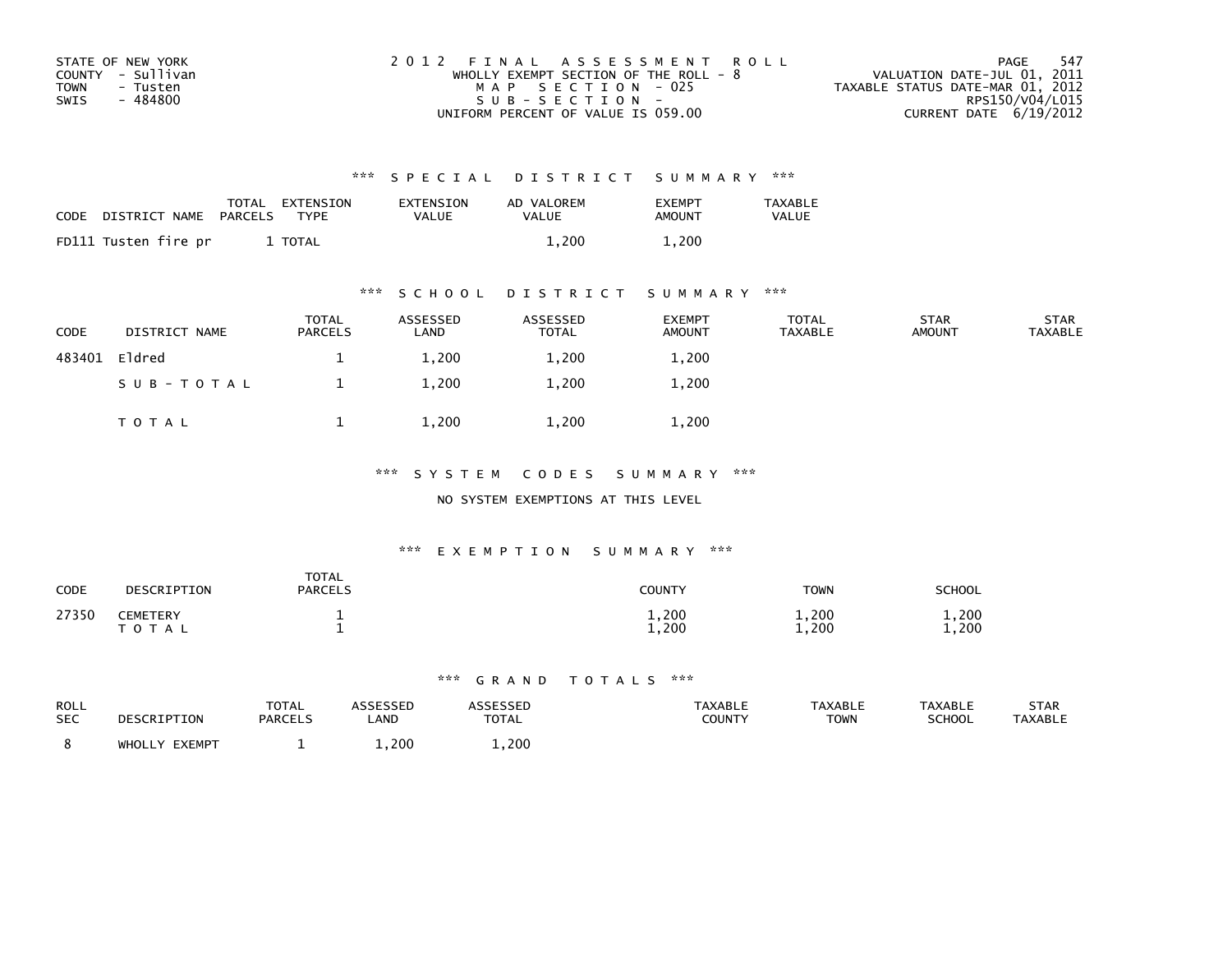| STATE OF NEW YORK             |                                      |                         | 2012 FINAL ASSESSMENT ROLL                                           |                                  | 548<br>PAGE |
|-------------------------------|--------------------------------------|-------------------------|----------------------------------------------------------------------|----------------------------------|-------------|
| - Sullivan<br>COUNTY          |                                      |                         | WHOLLY EXEMPT SECTION OF THE ROLL - $8$                              | VALUATION DATE-JUL 01, 2011      |             |
| <b>TOWN</b><br>- Tusten       |                                      | TAX MAP NUMBER SEQUENCE |                                                                      | TAXABLE STATUS DATE-MAR 01, 2012 |             |
| - 484800<br>SWIS              |                                      |                         | UNIFORM PERCENT OF VALUE IS 059.00                                   |                                  |             |
|                               |                                      |                         |                                                                      |                                  |             |
|                               |                                      |                         |                                                                      |                                  |             |
| TAX MAP PARCEL NUMBER         | PROPERTY LOCATION & CLASS ASSESSMENT |                         | EXEMPTION        CODE-----------------COUNTY--------TOWN------SCHOOL |                                  |             |
| <b>CURRENT OWNERS NAME</b>    | SCHOOL DISTRICT                      | LAND                    | TAX DESCRIPTION                                                      | TAXABLE VALUE                    |             |
| <b>CURRENT OWNERS ADDRESS</b> | PARCEL SIZE/GRID COORD TOTAL         |                         | SPECIAL DISTRICTS                                                    |                                  | ACCOUNT NO. |
|                               |                                      |                         |                                                                      |                                  |             |
|                               | Utility Right of Way                 |                         |                                                                      |                                  | 200281      |
| 648.-9999-810.500/2002        | 883 Gas Trans Im                     |                         | 18020<br>MIDA                                                        | 1058.300<br>1058.300             | 1058.300    |
| Millennium Pipeline Co. LLC   | DV-JV-N Csd 484802-89                | 1058,300                | COUNTY<br>TAXABLE VALUE                                              |                                  |             |
| 1 Bluehill Plz Fl 7           | 4580 Ft                              | 1058.300                | TAXABLE VALUE<br><b>TOWN</b>                                         |                                  |             |
| PO Box 1565                   | Steel Pipe                           |                         | SCHOOL<br>TAXABLE VALUE                                              |                                  |             |
| Pearl River, NY 10965         | DEED BOOK 3541<br>PG-604             |                         | FD111 Tusten fire protect.                                           | 1058,300 TO                      |             |
|                               | FULL MARKET VALUE                    | 1793.700                |                                                                      |                                  |             |
|                               |                                      |                         |                                                                      |                                  |             |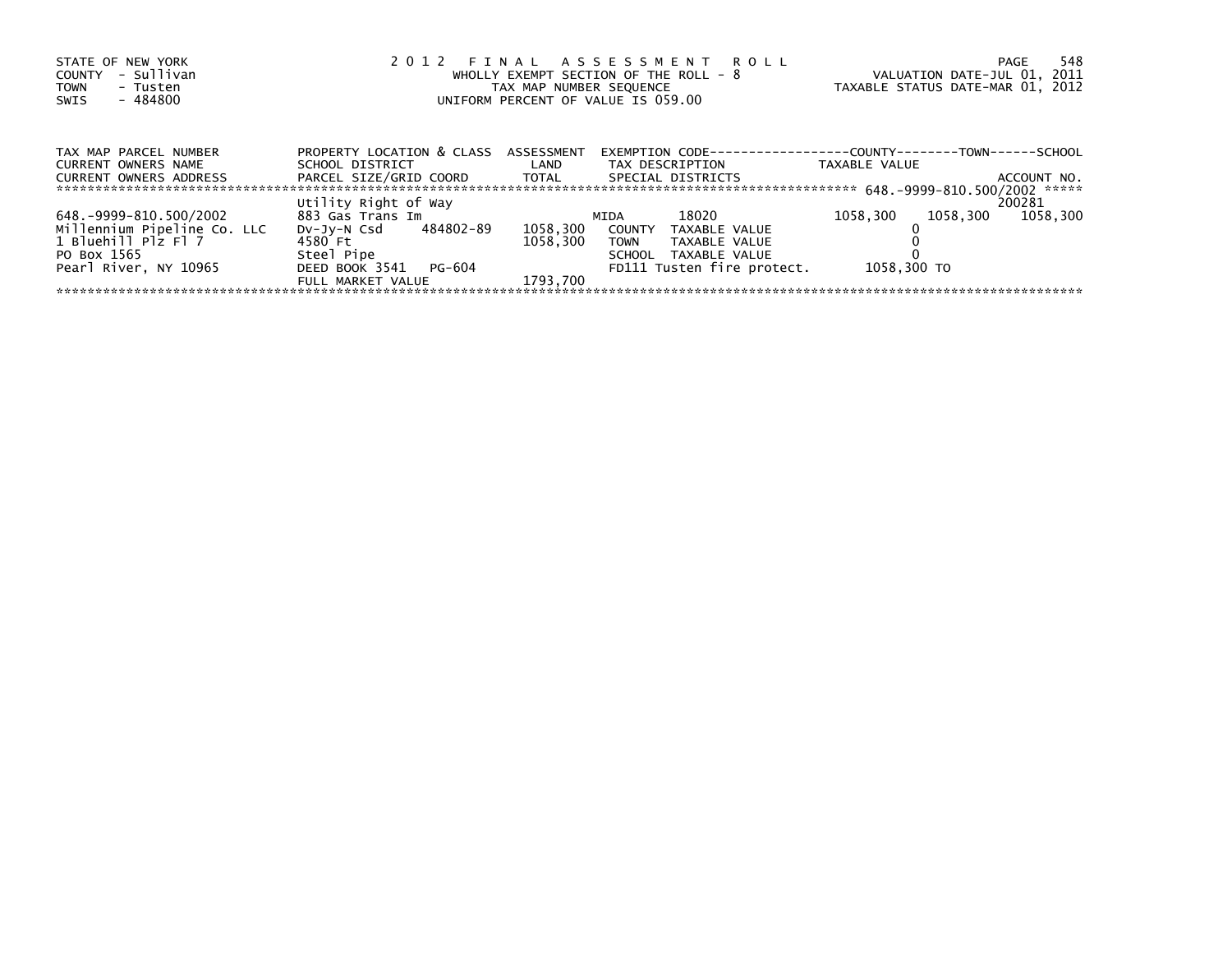| STATE OF NEW YORK | 2012 FINAL ASSESSMENT ROLL            | 549<br>PAGE                      |
|-------------------|---------------------------------------|----------------------------------|
| COUNTY - Sullivan | WHOLLY EXEMPT SECTION OF THE ROLL - 8 | VALUATION DATE-JUL 01, 2011      |
| TOWN<br>- Tusten  | MAP SECTION - 648                     | TAXABLE STATUS DATE-MAR 01, 2012 |
| - 484800<br>SWIS  | $SUB - SECTION -$                     | RPS150/V04/L015                  |
|                   | UNIFORM PERCENT OF VALUE IS 059.00    | CURRENT DATE $6/19/2012$         |

| CODE | DISTRICT NAME        | PARCELS | TOTAL EXTENSION<br><b>TYPF</b> | EXTENSION<br><b>VALUE</b> | AD VALOREM<br>VALUE | <b>EXEMPT</b><br>AMOUNT | <b>TAXABLE</b><br>VALUE |
|------|----------------------|---------|--------------------------------|---------------------------|---------------------|-------------------------|-------------------------|
|      | FD111 Tusten fire pr |         | <b>TOTAL</b>                   |                           | 1058.300            |                         | 1058.300                |

### \*\*\* S C H O O L D I S T R I C T S U M M A R Y \*\*\*

| <b>CODE</b> | DISTRICT NAME | <b>TOTAL</b><br>PARCELS | ASSESSED<br>LAND | ASSESSED<br><b>TOTAL</b> | <b>EXEMPT</b><br><b>AMOUNT</b> | <b>TOTAL</b><br><b>TAXABLE</b> | <b>STAR</b><br><b>AMOUNT</b> | <b>STAR</b><br><b>TAXABLE</b> |
|-------------|---------------|-------------------------|------------------|--------------------------|--------------------------------|--------------------------------|------------------------------|-------------------------------|
| 484802      | DV-JV-N Csd   |                         | 1058.300         | 1058,300                 | 1058,300                       |                                |                              |                               |
|             | SUB-TOTAL     |                         | 1058.300         | 1058,300                 | 1058,300                       |                                |                              |                               |
| 484889      | Nar Library   |                         | 1058,300         | 1058,300                 | 1058,300                       |                                |                              |                               |
|             | <b>TOTAL</b>  |                         | 2116.600         | 2116,600                 | 2116,600                       |                                |                              |                               |

\*\*\* S Y S T E M C O D E S S U M M A R Y \*\*\*

NO SYSTEM EXEMPTIONS AT THIS LEVEL

#### \*\*\* E X E M P T I O N S U M M A R Y \*\*\*

| CODE  | DESCRIPTION                | <b>TOTAL</b><br><b>PARCELS</b> | <b>COUNTY</b>        | <b>TOWN</b>          | SCHOOL               |
|-------|----------------------------|--------------------------------|----------------------|----------------------|----------------------|
| 18020 | <b>MIDA</b><br>тот.<br>A L |                                | 1058,300<br>1058,300 | 1058,300<br>1058,300 | 1058,300<br>1058,300 |

| ROLL       | DESCRIPTION   | <b>TOTAL</b>   | ASSESSEP    | ASSESSED     | <b>TAXABLE</b> | <b>TAXABLE</b> | <b>TAXABLE</b> | STAR           |
|------------|---------------|----------------|-------------|--------------|----------------|----------------|----------------|----------------|
| <b>SEC</b> |               | <b>PARCELS</b> | <b>_AND</b> | <b>TOTAL</b> | <b>COUNTY</b>  | <b>TOWN</b>    | <b>SCHOOL</b>  | <b>TAXABLE</b> |
|            | WHOLLY EXEMPT |                | 1058.300    | 1058,300     |                |                |                |                |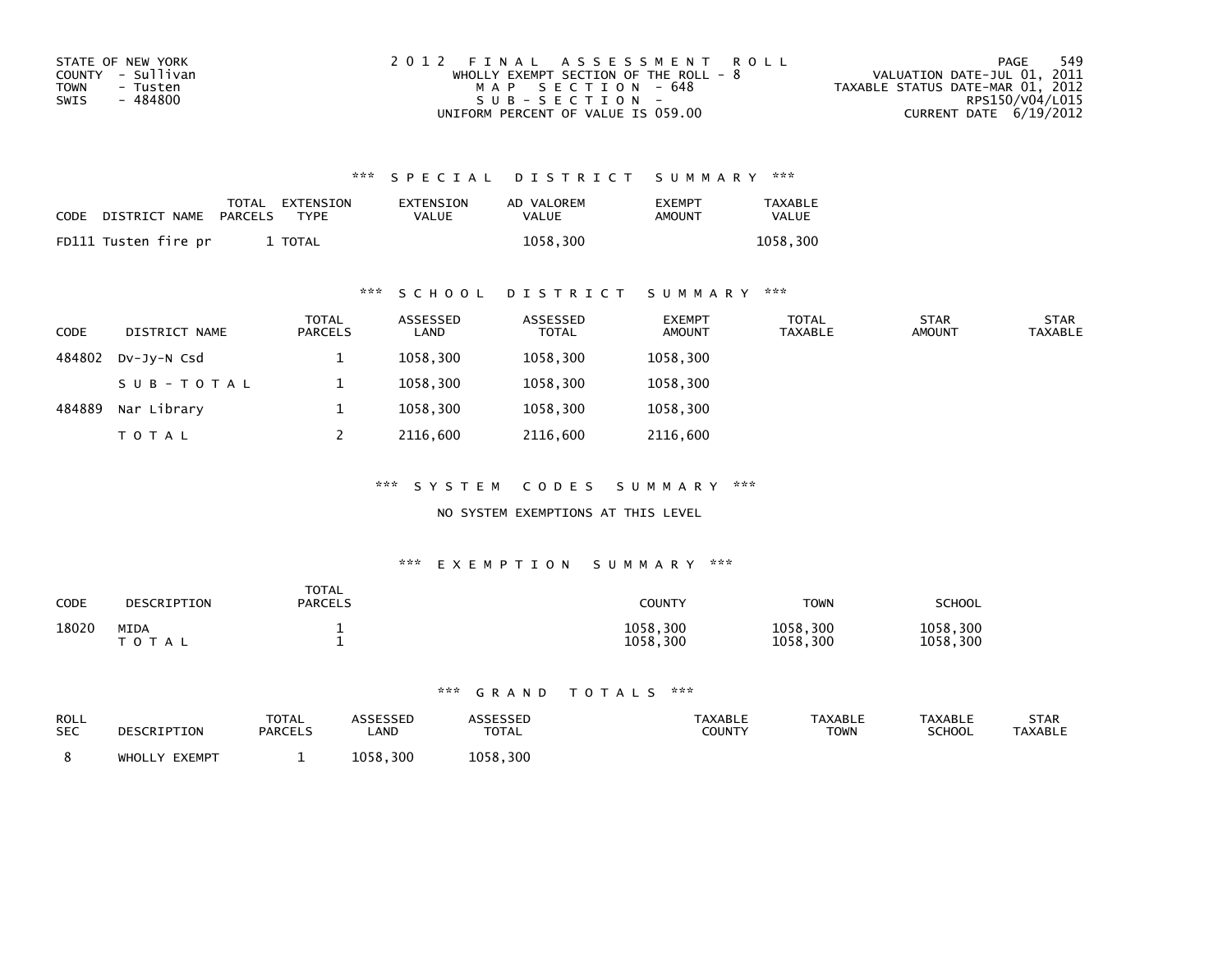| STATE OF NEW YORK<br>COUNTY - Sullivan<br>TOWN<br>- Tusten<br>SWIS<br>- 484800 | 2012 FINAL ASSESSMENT ROLL<br>WHOLLY EXEMPT SECTION OF THE ROLL - $8$<br>UNIFORM PERCENT OF VALUE IS 059.00 | 550<br>PAGE<br>VALUATION DATE-JUL 01, 2011<br>TAXABLE STATUS DATE-MAR 01, 2012<br>RPS150/V04/L015<br>CURRENT DATE 6/19/2012 |
|--------------------------------------------------------------------------------|-------------------------------------------------------------------------------------------------------------|-----------------------------------------------------------------------------------------------------------------------------|
|                                                                                |                                                                                                             |                                                                                                                             |
|                                                                                |                                                                                                             |                                                                                                                             |

# ROLL SECTION TOTALS

# \*\*\* S P E C I A L D I S T R I C T S U M M A R Y \*\*\*

| CODE | DISTRICT NAME PARCELS | TOTAL | EXTENSION<br><b>TYPF</b> | EXTENSION<br><b>VALUE</b> | AD VALOREM<br>VALUE | <b>EXEMPT</b><br><b>AMOUNT</b> | <b>TAXABLE</b><br>VALUE |
|------|-----------------------|-------|--------------------------|---------------------------|---------------------|--------------------------------|-------------------------|
|      | FD110 Narrowsburg fi  |       | 38 TOTAL                 |                           | 6680.460            | 3837.300                       | 2843,160                |
|      | FD111 Tusten fire pr  |       | 30 TOTAL                 |                           | 10762.140           | 7808,600                       | 2953.540                |
|      | LT100 Narrowsburg li  |       | 31 TOTAL                 |                           | 3503.736            | 3061.845                       | 441,891                 |
|      | SD090 Narrowsburg se  |       | 31 UNITS M               | 46.50                     |                     |                                | 46.50                   |
|      | WD050 Narrowsburg wa  |       | 32 TOTAL M               |                           | 4415,386            | 3625,245                       | 790,141                 |

#### \*\*\* S C H O O L D I S T R I C T S U M M A R Y \*\*\*

| <b>CODE</b>      | DISTRICT NAME         | <b>TOTAL</b><br>PARCELS | ASSESSED<br>LAND  | ASSESSED<br><b>TOTAL</b> | <b>EXEMPT</b><br><b>AMOUNT</b> | <b>TOTAL</b><br><b>TAXABLE</b> | <b>STAR</b><br><b>AMOUNT</b> | <b>STAR</b><br><b>TAXABLE</b> |
|------------------|-----------------------|-------------------------|-------------------|--------------------------|--------------------------------|--------------------------------|------------------------------|-------------------------------|
| 483401<br>484802 | Eldred<br>DV-JV-N Csd | 71                      | 1,200<br>7467.300 | 1,200<br>19462.500       | 1,200<br>19462,500             |                                |                              |                               |
|                  | SUB-TOTAL             | 72                      | 7468.500          | 19463.700                | 19463,700                      |                                |                              |                               |
| 484889           | Nar Library           | 69                      | 7441.800          | 19437,000                | 19437,000                      |                                |                              |                               |
|                  | <b>TOTAL</b>          | 141                     | 14910,300         | 38900,700                | 38900,700                      |                                |                              |                               |

#### \*\*\* S Y S T E M C O D E S S U M M A R Y \*\*\*

#### NO SYSTEM EXEMPTIONS AT THIS LEVEL

| CODE  | DESCRIPTION | <b>TOTAL</b><br><b>PARCELS</b> | <b>COUNTY</b> | <b>TOWN</b> | <b>SCHOOL</b> |
|-------|-------------|--------------------------------|---------------|-------------|---------------|
| 10100 | SPEC DIST   | 19                             | 305,100       | 305,100     | 305,100       |
| 12100 | N.Y.S.      |                                | 20,800        | 20,800      | 20,800        |
| 13100 | CNTY OWNED  |                                | 110,600       | 110,600     | 110,600       |
| 13500 | TWN W/CORP  |                                | 1608,200      | 1608.200    | 1608,200      |
| 13570 | TOWN PROP   |                                | 300           | 300         | 300           |
| 13800 | SCHOOL DIS  |                                | 773.400       | 773.400     | 773.400       |
| 18020 | MIDA        |                                | 7580,100      | 7580,100    | 7580,100      |
| 25110 | N/P RELIG   |                                | 758.100       | 758,100     | 758,100       |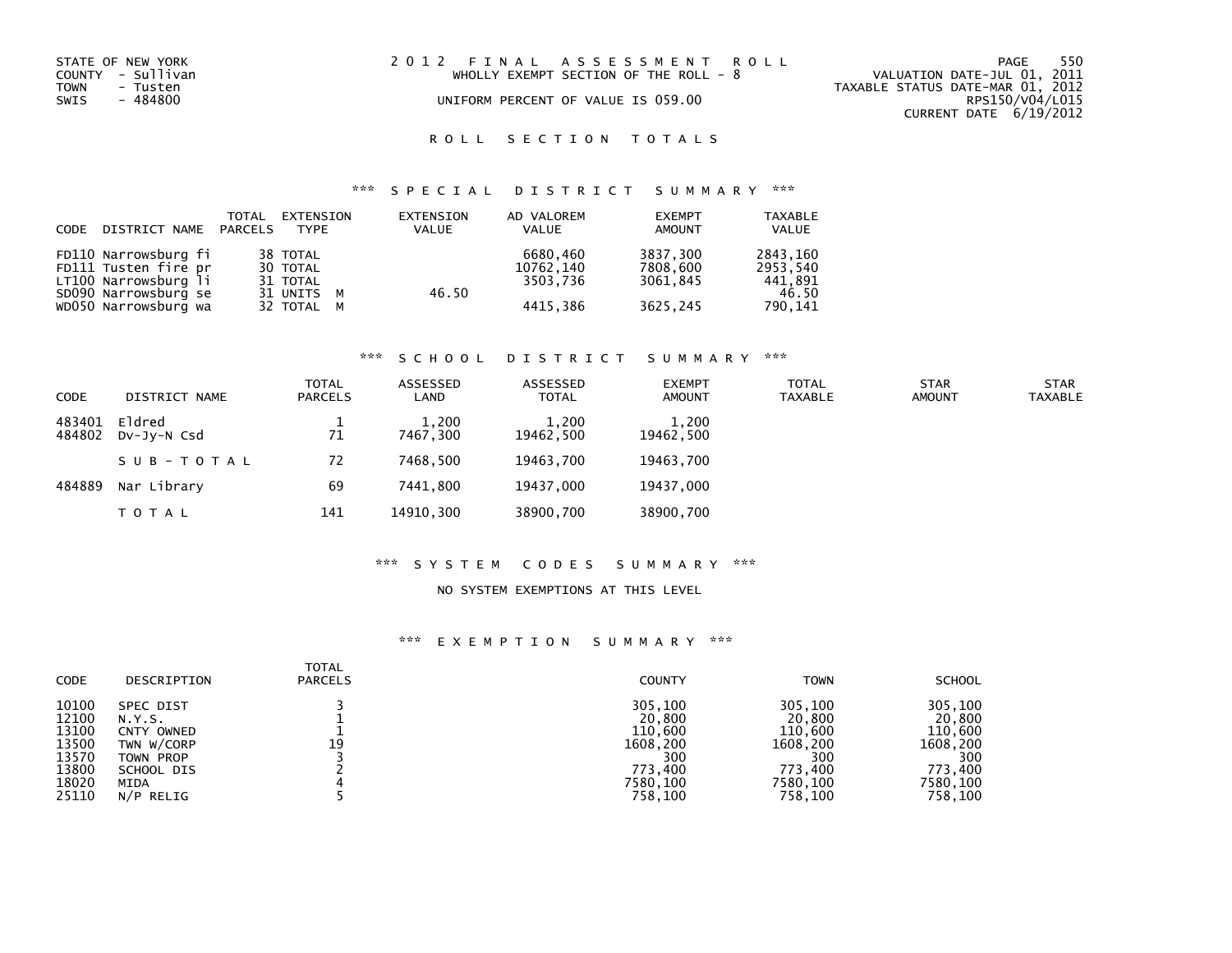| STATE OF NEW YORK<br>COUNTY - Sullivan<br>TOWN<br>- Tusten | 2012 FINAL ASSESSMENT ROLL<br>WHOLLY EXEMPT SECTION OF THE ROLL - $8$ | - 551<br>PAGE<br>VALUATION DATE-JUL 01, 2011<br>TAXABLE STATUS DATE-MAR 01, 2012 |
|------------------------------------------------------------|-----------------------------------------------------------------------|----------------------------------------------------------------------------------|
| SWIS<br>- 484800                                           | UNIFORM PERCENT OF VALUE IS 059.00                                    | RPS150/V04/L015<br>CURRENT DATE 6/19/2012                                        |

# ROLL SECTION TOTALS

# \*\*\* E X E M P T I O N S U M M A R Y \*\*\*

| <b>CODE</b>                                                 | DESCRIPTION                                                                                                             | <b>TOTAL</b><br><b>PARCELS</b> | <b>COUNTY</b>                                                                         | <b>TOWN</b>                                                                            | <b>SCHOOL</b>                                                                          |
|-------------------------------------------------------------|-------------------------------------------------------------------------------------------------------------------------|--------------------------------|---------------------------------------------------------------------------------------|----------------------------------------------------------------------------------------|----------------------------------------------------------------------------------------|
| 25120<br>25130<br>25230<br>25300<br>26400<br>27350<br>29700 | $N/P$ EDUC<br>N/P CHARTY<br>N/P IMPROV<br><b>NP ORGNS</b><br><b>VOL FIREMN</b><br><b>CEMETERY</b><br>RPTL 1138<br>TOTAL | 14                             | 125,000<br>6456,500<br>1004,500<br>217,300<br>352,300<br>144,100<br>,400<br>19463,700 | 125,000<br>6456,500<br>1004,500<br>217,300<br>352,300<br>144,100<br>7,400<br>19463,700 | 125,000<br>6456,500<br>1004,500<br>217,300<br>352,300<br>144,100<br>'.400<br>19463.700 |

| <b>ROLL</b> | DESCRIPTION      | <b>TOTAL</b>   | ASSESSED | <b>ASSESSED</b> | <b>TAXABLE</b> | <b>TAXABLE</b> | <b>TAXABLE</b> | STAR           |
|-------------|------------------|----------------|----------|-----------------|----------------|----------------|----------------|----------------|
| <b>SEC</b>  |                  | <b>PARCELS</b> | _AND     | <b>TOTAL</b>    | COUNTY         | <b>TOWN</b>    | <b>SCHOOL</b>  | <b>TAXABLE</b> |
|             | EXEMPT<br>WHOLLY | . .            | 7468,500 | 19463,700       |                |                |                |                |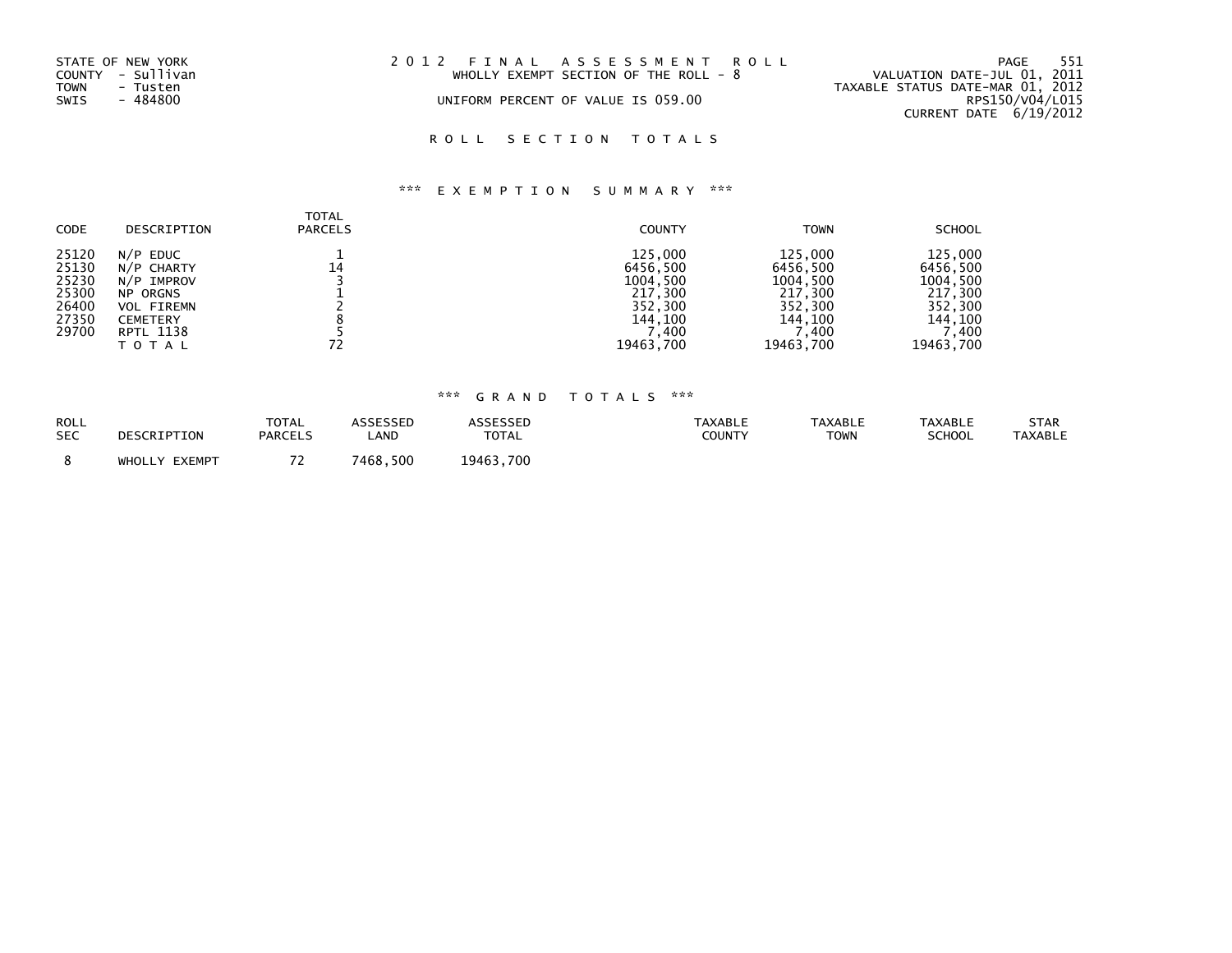| STATE OF NEW YORK<br>COUNTY - Sullivan<br>TOWN<br>- Tusten<br>- 484800<br>SWIS | 2012 FINAL ASSESSMENT ROLL<br>SWIS TOTALS<br>UNIFORM PERCENT OF VALUE IS 059.00 | PAGE<br>VALUATION DATE-JUL 01, 2011<br>TAXABLE STATUS DATE-MAR 01, 2012<br>RPS150/V04/L015<br>CURRENT DATE 6/19/2012 | 552 |
|--------------------------------------------------------------------------------|---------------------------------------------------------------------------------|----------------------------------------------------------------------------------------------------------------------|-----|
|                                                                                |                                                                                 |                                                                                                                      |     |

| CODE | DISTRICT NAME PARCELS | TOTAL | EXTENSION<br><b>TYPE</b> | EXTENSION<br>VALUE | AD VALOREM<br>VALUE | <b>EXEMPT</b><br><b>AMOUNT</b> | <b>TAXABLE</b><br>VALUE |
|------|-----------------------|-------|--------------------------|--------------------|---------------------|--------------------------------|-------------------------|
|      | FD110 Narrowsburg fi  |       | 402 TOTAL                |                    | 33848,409           | 4012,640                       | 29835,769               |
|      | FD111 Tusten fire pr  |       | 1,639 TOTAL              |                    | 105743,904          | 7878.080                       | 97865,824               |
|      | LT100 Narrowsburg li  |       | 327 TOTAL                |                    | 24934.042           | 3227.760                       | 21706,282               |
|      | SD090 Narrowsburg se  |       | 363 UNITS M              | 459.50             |                     |                                | 459.50                  |
|      | WD050 Narrowsburg wa  |       | 385 TOTAL M              |                    | 31519,704           | 3797.588                       | 27722,116               |
|      |                       |       |                          |                    |                     |                                |                         |

#### \*\*\* S C H O O L D I S T R I C T S U M M A R Y \*\*\*

| CODE             | DISTRICT NAME         | <b>TOTAL</b><br><b>PARCELS</b> | ASSESSED<br>LAND      | ASSESSED<br><b>TOTAL</b> | <b>EXEMPT</b><br><b>AMOUNT</b> | <b>TOTAL</b><br><b>TAXABLE</b> | <b>STAR</b><br><b>AMOUNT</b> | <b>STAR</b><br><b>TAXABLE</b> |
|------------------|-----------------------|--------------------------------|-----------------------|--------------------------|--------------------------------|--------------------------------|------------------------------|-------------------------------|
| 483401<br>484802 | Eldred<br>DV-JV-N Csd | 123<br>L.928                   | 2640,002<br>53978,653 | 7049.556<br>135666,861   | 159,922<br>25537,187           | 6889.634<br>110129.674         | 507,580<br>9694.260          | 6382,054<br>100435,414        |
|                  | SUB-TOTAL             | 2,051                          | 56618.655             | 142716.417               | 25697.109                      | 117019.308                     | 10201.840                    | 106817,468                    |
| 484889           | Nar Library           | 1,925                          | 53948.153             | 135636,361               | 25511.687                      | 110124.674                     | 9694.260                     | 100430.414                    |
|                  | T O T A L             | 3.976                          | 110566.808            | 278352,778               | 51208,796                      | 227143.982                     | 19896.100                    | 207247,882                    |

#### \*\*\* S Y S T E M C O D E S S U M M A R Y \*\*\*

#### NO SYSTEM EXEMPTIONS AT THIS LEVEL

| <b>CODE</b> | DESCRIPTION | <b>TOTAL</b><br><b>PARCELS</b> | <b>COUNTY</b> | <b>TOWN</b> | <b>SCHOOL</b> |
|-------------|-------------|--------------------------------|---------------|-------------|---------------|
| 10100       | SPEC DIST   | 19                             | 305,100       | 305,100     | 305,100       |
| 12100       | N.Y.S.      |                                | 20,800        | 20,800      | 20,800        |
| 13100       | CNTY OWNED  |                                | 110,600       | 110,600     | 110,600       |
| 13500       | TWN W/CORP  |                                | 1608,200      | 1608,200    | 1608,200      |
| 13570       | TOWN PROP   |                                | 300           | 300         | 300           |
| 13800       | SCHOOL DIS  |                                | 773.400       | 773.400     | 773,400       |
| 18020       | MIDA        |                                | 7580,100      | 7580,100    | 7580,100      |
| 25110       | N/P RELIG   |                                | 758,100       | 758,100     | 758,100       |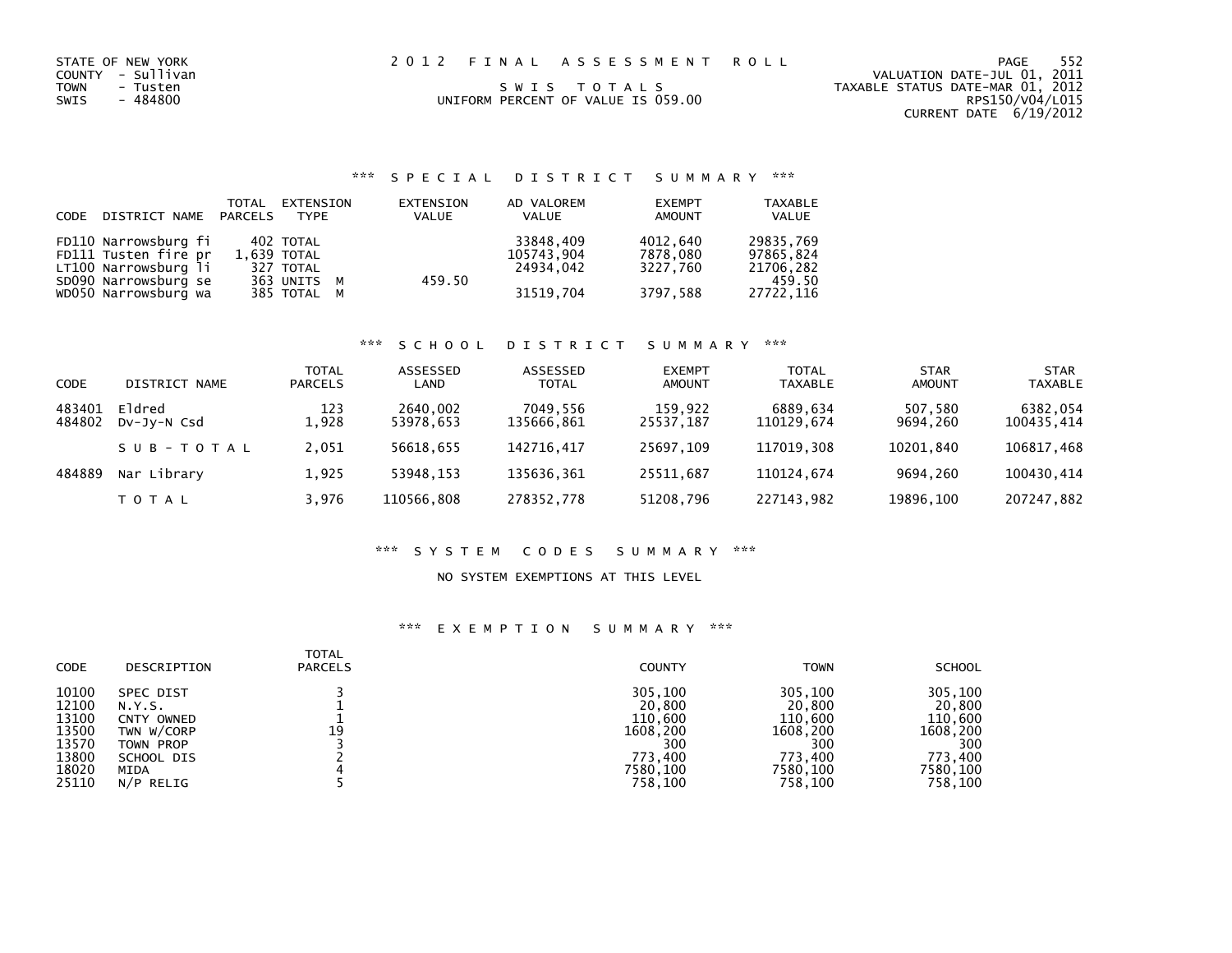| STATE OF NEW YORK | 2012 FINAL ASSESSMENT ROLL         | - 553<br>PAGE                    |
|-------------------|------------------------------------|----------------------------------|
| COUNTY - Sullivan |                                    | VALUATION DATE-JUL 01, 2011      |
| TOWN<br>- Tusten  | SWIS TOTALS                        | TAXABLE STATUS DATE-MAR 01, 2012 |
| SWIS<br>- 484800  | UNIFORM PERCENT OF VALUE IS 059.00 | RPS150/V04/L015                  |

# CURRENT DATE 6/19/2012

|       |                 | TOTAL          |               |             |               |
|-------|-----------------|----------------|---------------|-------------|---------------|
| CODE  | DESCRIPTION     | <b>PARCELS</b> | <b>COUNTY</b> | <b>TOWN</b> | <b>SCHOOL</b> |
| 25120 | $N/P$ EDUC      |                | 125,000       | 125,000     | 125,000       |
| 25130 | $N/P$ CHARTY    | 15             | 6457,900      | 6457,900    | 6457,900      |
| 25230 | $N/P$ IMPROV    |                | 1186,800      | 1186,800    | 1186,800      |
| 25300 | NP ORGNS        |                | 217,300       | 217,300     | 217,300       |
| 26400 | VOL FIREMN      |                | 352,300       | 352,300     | 352,300       |
| 27350 | <b>CEMETERY</b> |                | 144,100       | 144,100     | 144,100       |
| 29700 | RPTL 1138       |                | 7,400         | 7,400       | 7,400         |
| 41121 | WAR VET         | 49             | 639,490       | 639,490     |               |
| 41131 | COMBAT VET      | 47             | 964,428       | 964,428     |               |
| 41141 | DISABL VET      | 9              | 171,530       | 171,530     |               |
| 41161 | $CW_15_VET/$    |                | 69,315        | 69,315      |               |
| 41171 | CW_DISBLD_      | $\frac{10}{2}$ | 13,895        | 13,895      |               |
| 41690 | RPTL466_C       | 25             | 53,940        | 53,940      | 53,940        |
| 41692 | RPTL466_C       |                | 3,480         |             |               |
| 41700 | AGRI BLDGS      |                | 96,500        | 96,500      | 96,500        |
| 41720 | AGRI DIST       | 10             | 303,664       | 303,664     | 303,664       |
| 41800 | AGED-CTS        | 32             | 1175,365      | 1175,365    | 1279,847      |
| 41803 | AGED-T          | 6              |               | 186,451     |               |
| 41804 | AGED-S          |                |               |             | 5,116         |
| 41805 | AGED-CS         | 6              | 153,433       |             | 172,170       |
| 41834 | STAR EN         | 151            |               |             | 5293,260      |
| 41854 | STAR B          | 281            |               |             | 4908,580      |
| 41933 | L INC DIS       |                |               | 245,600     |               |
| 46450 | VOL FIREMN      |                | 3,700         | 3,700       | 3,700         |
| 47460 | FOREST LND      | 43             | 4122,490      | 4122,490    | 4122,490      |
| 47610 | BUS IMP AP      |                | 12,282        | 12,282      | 12,282        |
|       | TOTAL           | 763            | 27430,912     | 27706,050   | 35898,949     |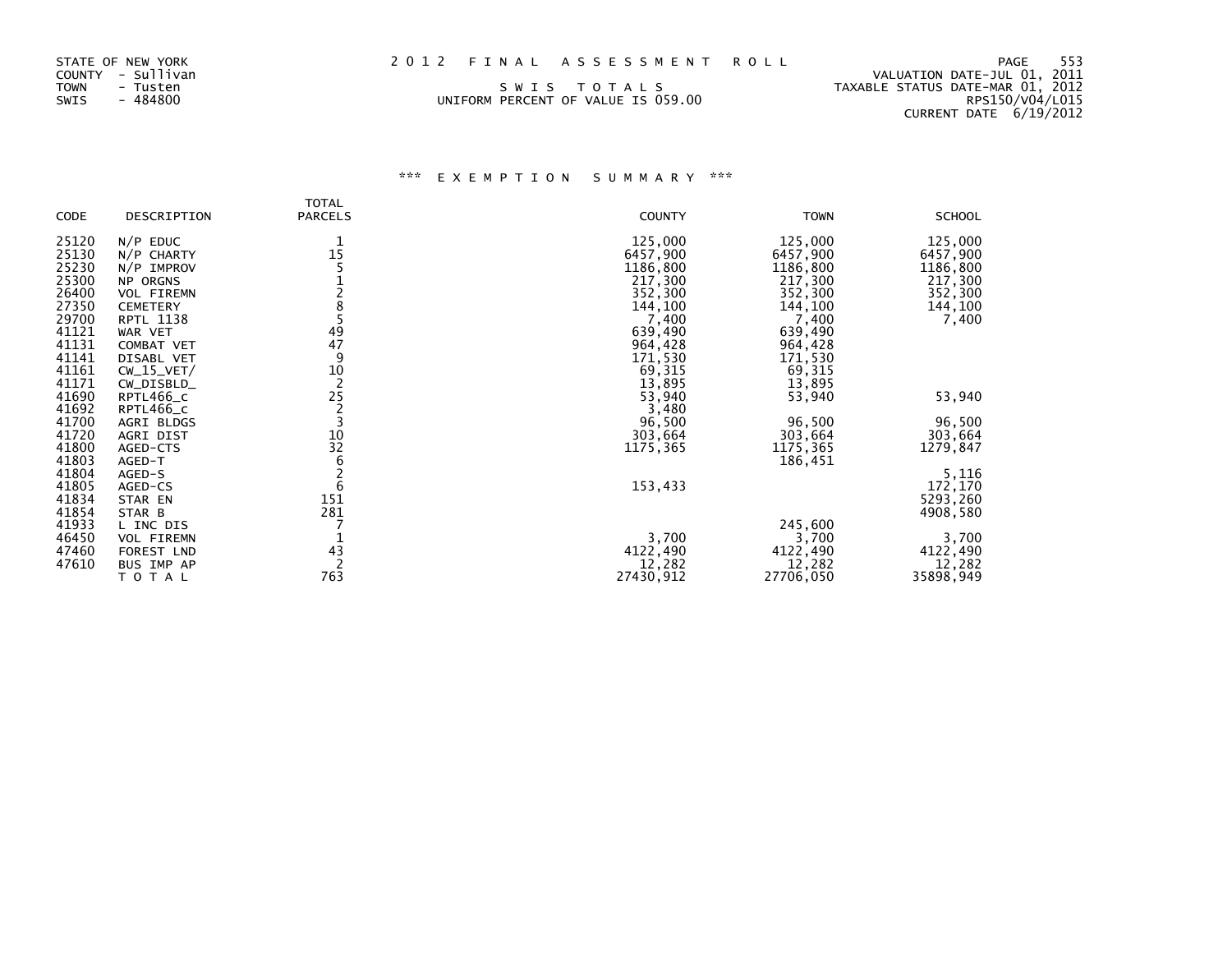| STATE OF NEW YORK<br>COUNTY - Sullivan<br>TOWN<br>- Tusten<br>SWIS<br>- 484800 | 2012 FINAL ASSESSMENT ROLL<br>SWIS TOTALS<br>UNIFORM PERCENT OF VALUE IS 059.00 | 554<br>PAGE<br>VALUATION DATE-JUL 01, 2011<br>TAXABLE STATUS DATE-MAR 01, 2012<br>RPS150/V04/L015 |
|--------------------------------------------------------------------------------|---------------------------------------------------------------------------------|---------------------------------------------------------------------------------------------------|
|                                                                                |                                                                                 | CURRENT DATE 6/19/2012                                                                            |

| <b>ROLL</b><br><b>SEC</b> | DESCRIPTION         | <b>TOTAL</b><br><b>PARCELS</b> | ASSESSED<br>LAND | ASSESSED<br><b>TOTAL</b> | <b>TAXABLE</b><br><b>COUNTY</b> | <b>TAXABLE</b><br><b>TOWN</b> | <b>TAXABLE</b><br><b>SCHOOL</b> | <b>STAR</b><br><b>TAXABLE</b> |
|---------------------------|---------------------|--------------------------------|------------------|--------------------------|---------------------------------|-------------------------------|---------------------------------|-------------------------------|
|                           | <b>TAXABLE</b>      | 1,960                          | 47566,450        | 119714,270               | 111747,058                      | 111471.920                    | 113480.861                      | 103279,021                    |
| 5.                        | SPECIAL FRANCHISE   |                                | 1508,505         | 1508,505                 | 1508,505                        | 1508,505                      | 1508,505                        | 1508,505                      |
| 6                         | UTILITIES & N.C.    | 12                             | 75,200           | 2029,942                 | 2029,942                        | 2029,942                      | 2029,942                        | 2029,942                      |
| 8                         | WHOLLY EXEMPT       | 72                             | 7468,500         | 19463,700                |                                 |                               |                                 |                               |
| $\star$                   | <b>SUB</b><br>TOTAL | 2,051                          | 56618,655        | 142716.417               | 115285.505                      | 115010.367                    | 117019.308                      | 106817,468                    |
| **                        | <b>GRAND TOTAL</b>  | 2,051                          | 56618,655        | 142716,417               | 115285,505                      | 115010, 367                   | 117019.308                      | 106817,468                    |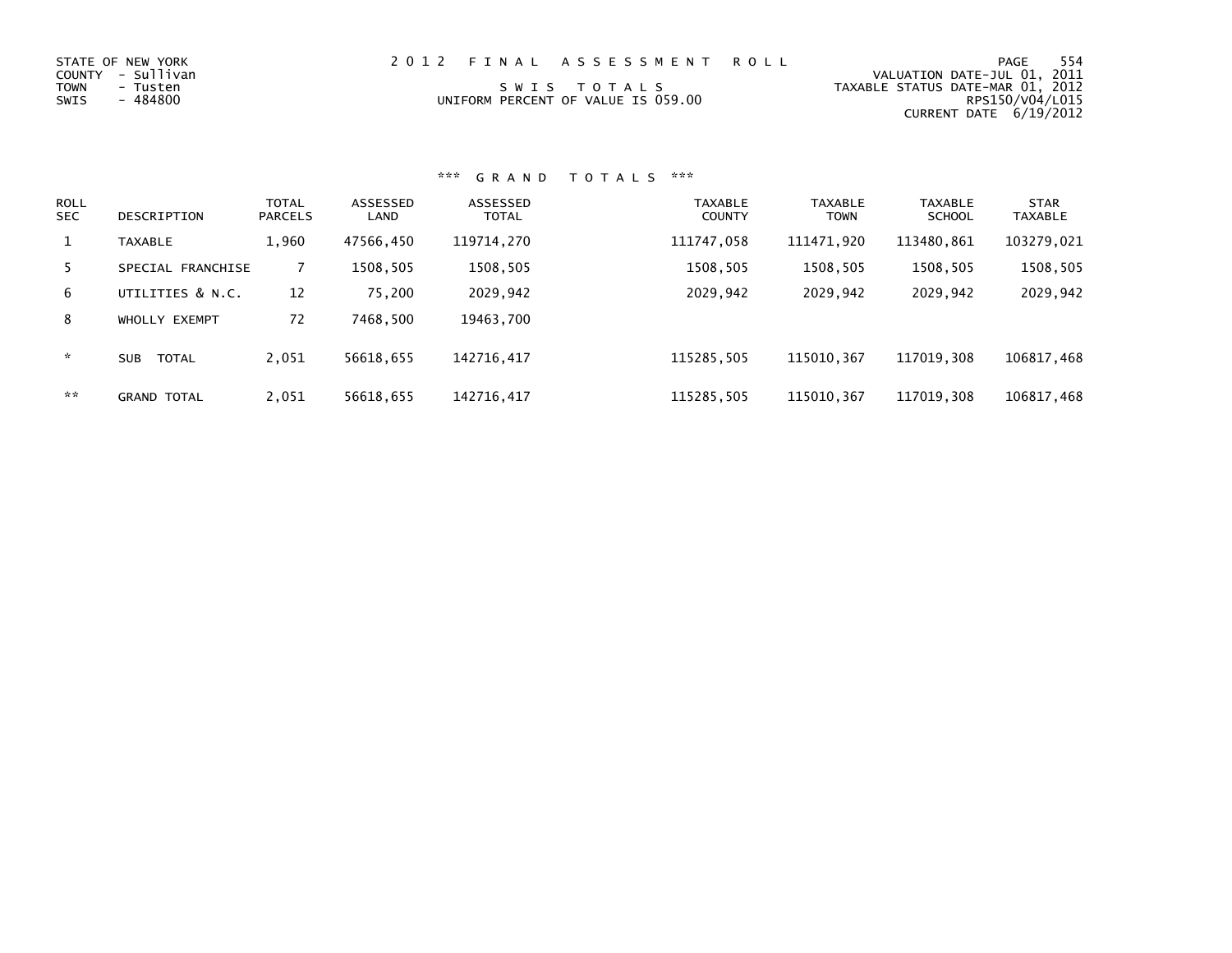| STATE OF NEW YORK<br>COUNTY - Sullivan<br><b>TOWN</b><br>- Tusten<br>- 4848<br>SWIS | 2012 FINAL ASSESSMENT ROLL<br>TOWN TOTALS<br>UNIFORM PERCENT OF VALUE IS 059.00 | PAGE 555<br>VALUATION DATE-JUL 01, 2011<br>TAXABLE STATUS DATE-MAR 01, 2012<br>RPS150/V04/L015 |
|-------------------------------------------------------------------------------------|---------------------------------------------------------------------------------|------------------------------------------------------------------------------------------------|
|                                                                                     |                                                                                 | CURRENT DATE 6/19/2012                                                                         |

| CODE DISTRICT NAME PARCELS | TOTAL | EXTENSION<br><b>TYPE</b> | EXTENSION<br><b>VALUE</b> | AD VALOREM<br>VALUE | <b>EXEMPT</b><br>AMOUNT | <b>TAXABLE</b><br><b>VALUE</b> |
|----------------------------|-------|--------------------------|---------------------------|---------------------|-------------------------|--------------------------------|
| FD110 Narrowsburg fi       |       | 402 TOTAL                |                           | 33848,409           | 4012,640                | 29835,769                      |
| FD111 Tusten fire pr       |       | $1.639$ TOTAL            |                           | 105743,904          | 7878.080                | 97865.824                      |
| LT100 Narrowsburg li       |       | 327 TOTAL                |                           | 24934.042           | 3227.760                | 21706,282                      |
| SD090 Narrowsburg se       |       | 363 UNITS M              | 459.50                    |                     |                         | 459.50                         |
| WD050 Narrowsburg wa       |       | 385 TOTAL M              |                           | 31519,704           | 3797.588                | 27722,116                      |

### \*\*\* S C H O O L D I S T R I C T S U M M A R Y \*\*\*

| <b>CODE</b>      | DISTRICT NAME         | <b>TOTAL</b><br><b>PARCELS</b> | ASSESSED<br>LAND      | ASSESSED<br><b>TOTAL</b> | <b>EXEMPT</b><br><b>AMOUNT</b> | <b>TOTAL</b><br>TAXABLE | <b>STAR</b><br><b>AMOUNT</b> | <b>STAR</b><br><b>TAXABLE</b> |
|------------------|-----------------------|--------------------------------|-----------------------|--------------------------|--------------------------------|-------------------------|------------------------------|-------------------------------|
| 483401<br>484802 | Eldred<br>DV-JV-N Csd | 123<br>L.928                   | 2640,002<br>53978,653 | 7049,556<br>135666,861   | 159,922<br>25537,187           | 6889.634<br>110129.674  | 507,580<br>9694.260          | 6382,054<br>100435,414        |
|                  | SUB-TOTAL             | 2.051                          | 56618.655             | 142716.417               | 25697.109                      | 117019.308              | 10201.840                    | 106817,468                    |
| 484889           | Nar Library           | 1.925                          | 53948.153             | 135636,361               | 25511.687                      | 110124.674              | 9694.260                     | 100430,414                    |
|                  | T O T A L             | 3,976                          | 110566,808            | 278352,778               | 51208,796                      | 227143.982              | 19896,100                    | 207247,882                    |

### \*\*\* S Y S T E M C O D E S S U M M A R Y \*\*\*

#### NO SYSTEM EXEMPTIONS AT THIS LEVEL

| <b>CODE</b> | DESCRIPTION | <b>TOTAL</b><br><b>PARCELS</b> | <b>COUNTY</b> | <b>TOWN</b> | <b>SCHOOL</b> |
|-------------|-------------|--------------------------------|---------------|-------------|---------------|
| 10100       | SPEC DIST   | 19                             | 305,100       | 305,100     | 305,100       |
| 12100       | N.Y.S.      |                                | 20,800        | 20,800      | 20,800        |
| 13100       | CNTY OWNED  |                                | 110,600       | 110,600     | 110,600       |
| 13500       | TWN W/CORP  |                                | 1608.200      | 1608.200    | 1608,200      |
| 13570       | TOWN PROP   |                                | 300           | 300         | 300           |
| 13800       | SCHOOL DIS  |                                | 773.400       | 773.400     | 773.400       |
| 18020       | MIDA        |                                | 7580,100      | 7580,100    | 7580,100      |
| 25110       | N/P RELIG   |                                | 758,100       | 758,100     | 758,100       |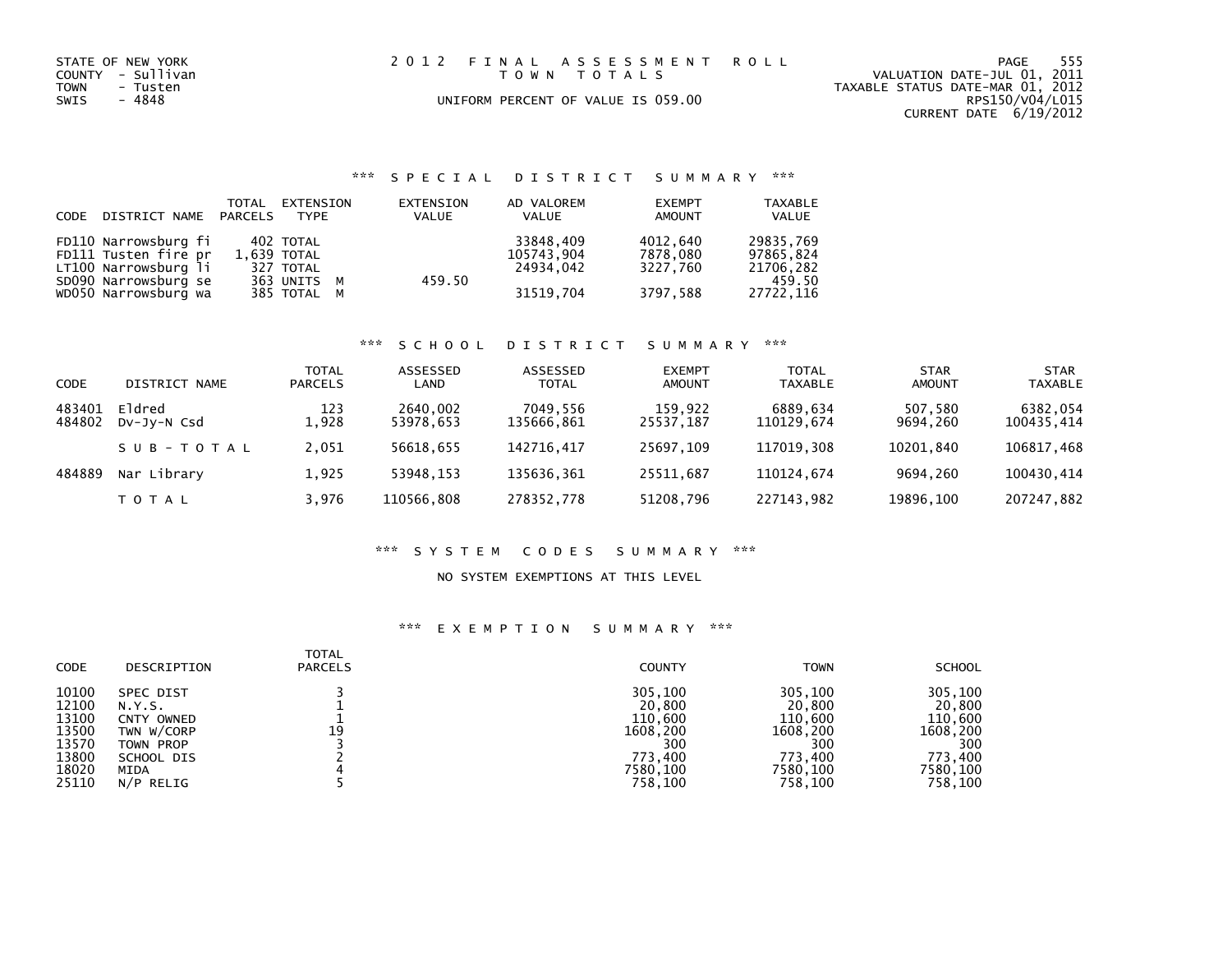| STATE OF NEW YORK<br>COUNTY - Sullivan<br>TOWN<br>- Tusten | 2012 FINAL ASSESSMENT ROLL<br>TOWN TOTALS | -556<br>PAGE<br>VALUATION DATE-JUL 01, 2011<br>TAXABLE STATUS DATE-MAR 01, 2012 |
|------------------------------------------------------------|-------------------------------------------|---------------------------------------------------------------------------------|
| SWIS<br>- 4848                                             | UNIFORM PERCENT OF VALUE IS 059.00        | RPS150/V04/L015                                                                 |
|                                                            |                                           | CURRENT DATE 6/19/2012                                                          |

|                |                    | <b>TOTAL</b>   |               |                     |               |
|----------------|--------------------|----------------|---------------|---------------------|---------------|
| CODE           | DESCRIPTION        | <b>PARCELS</b> | <b>COUNTY</b> | <b>TOWN</b>         | <b>SCHOOL</b> |
| 25120          | $N/P$ EDUC         |                | 125,000       | 125,000             | 125,000       |
| 25130          | N/P CHARTY         | 15             | 6457,900      | 6457,900            | 6457,900      |
| 25230          | N/P IMPROV         |                | 1186,800      | 1186,800            | 1186,800      |
| 25300          | NP ORGNS           |                | 217,300       | 217,300             | 217,300       |
| 26400          | VOL FIREMN         |                | 352,300       | 352,300             | 352,300       |
| 27350          | <b>CEMETERY</b>    |                | 144,100       | 144,100             | 144,100       |
| 29700          | <b>RPTL 1138</b>   |                | 7,400         | 7,400               | 7,400         |
| 41121          | WAR VET            | 49             | 639,490       | 639,490             |               |
| 41131          | COMBAT VET         | 47             | 964,428       | 964,428             |               |
| 41141          | DISABL VET         | 9              | 171,530       | 171,530             |               |
| 41161          | $CW_15_VET/$       | 10             | 69,315        | 69,315              |               |
| 41171          | CW_DISBLD_         | $\overline{2}$ | 13,895        | 13,895              |               |
| 41690          | RPTL466_C          | 25             | 53,940        | 53,940              | 53,940        |
| 41692          | RPTL466_C          | 2<br>3         | 3,480         |                     |               |
| 41700<br>41720 | AGRI BLDGS         |                | 96,500        | 96,500              | 96,500        |
| 41800          | AGRI DIST          | 10<br>32       | 303,664       | 303,664             | 303,664       |
| 41803          | AGED-CTS<br>AGED-T | 6              | 1175,365      | 1175,365<br>186,451 | 1279,847      |
| 41804          | AGED-S             |                |               |                     | 5,116         |
| 41805          | AGED-CS            | 6              | 153,433       |                     | 172,170       |
| 41834          | STAR EN            | 151            |               |                     | 5293,260      |
| 41854          | STAR B             | 281            |               |                     | 4908,580      |
| 41933          | L INC DIS          |                |               | 245,600             |               |
| 46450          | VOL FIREMN         |                | 3,700         | 3,700               | 3,700         |
| 47460          | FOREST LND         | 43             | 4122,490      | 4122,490            | 4122,490      |
| 47610          | BUS IMP AP         |                | 12,282        | 12,282              | 12,282        |
|                | TOTAL              | 763            | 27430,912     | 27706,050           | 35898,949     |